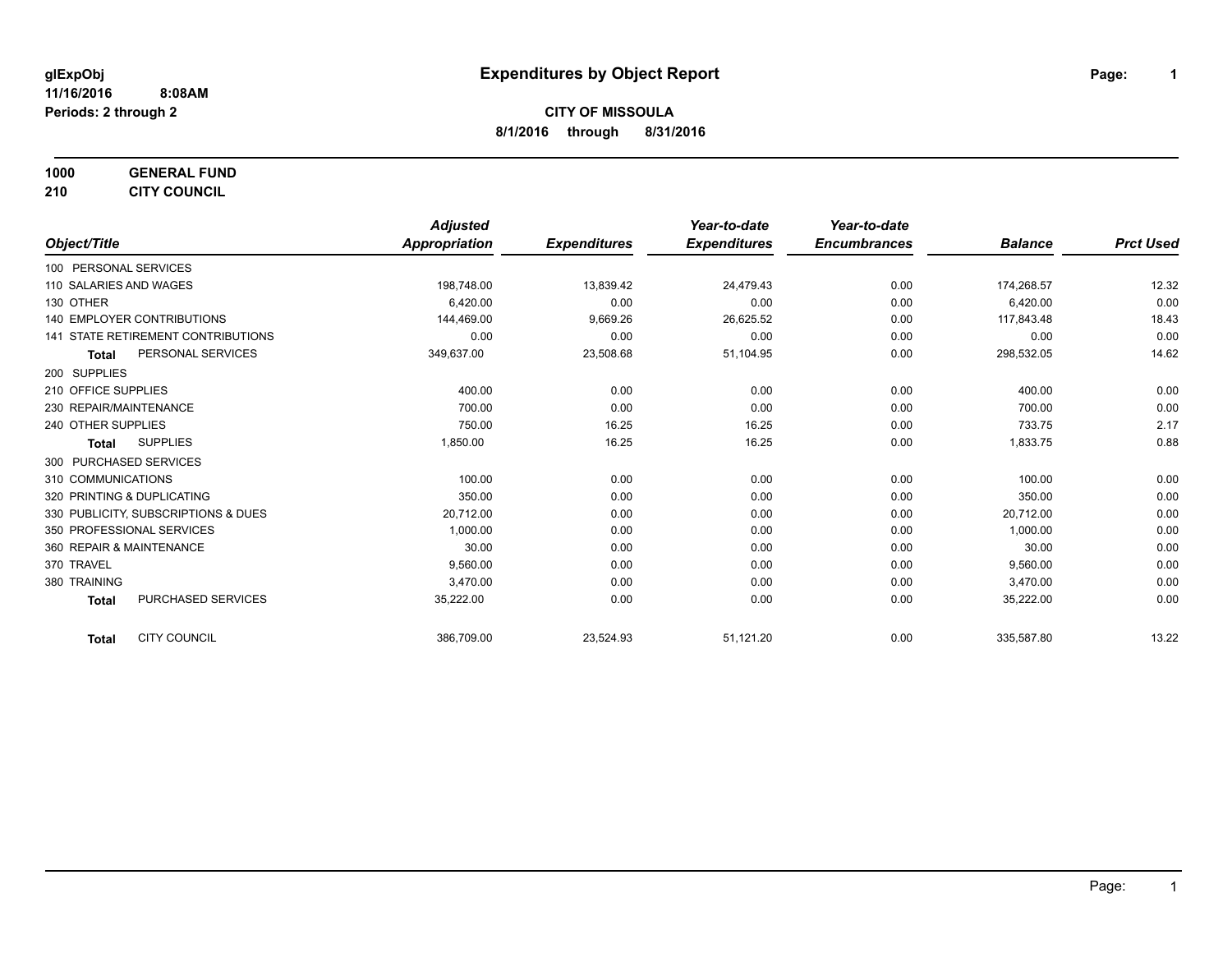**1000 GENERAL FUND**

**220 MAYOR**

|                                     | <b>Adjusted</b>      |                     | Year-to-date        | Year-to-date        |                |                  |
|-------------------------------------|----------------------|---------------------|---------------------|---------------------|----------------|------------------|
| Object/Title                        | <b>Appropriation</b> | <b>Expenditures</b> | <b>Expenditures</b> | <b>Encumbrances</b> | <b>Balance</b> | <b>Prct Used</b> |
| 100 PERSONAL SERVICES               |                      |                     |                     |                     |                |                  |
| 110 SALARIES AND WAGES              | 391,772.00           | 29,997.21           | 53,779.12           | 0.00                | 337,992.88     | 13.73            |
| 120 OVERTIME/TERMINATION            | 500.00               | 0.00                | 0.00                | 0.00                | 500.00         | 0.00             |
| 130 OTHER                           | 6.600.00             | 0.00                | 0.00                | 0.00                | 6,600.00       | 0.00             |
| <b>140 EMPLOYER CONTRIBUTIONS</b>   | 118,554.00           | 9,175.28            | 21,104.24           | 0.00                | 97,449.76      | 17.80            |
| 141 STATE RETIREMENT CONTRIBUTIONS  | 0.00                 | 0.00                | 0.00                | 0.00                | 0.00           | 0.00             |
| PERSONAL SERVICES<br><b>Total</b>   | 517,426.00           | 39,172.49           | 74,883.36           | 0.00                | 442,542.64     | 14.47            |
| 200 SUPPLIES                        |                      |                     |                     |                     |                |                  |
| 210 OFFICE SUPPLIES                 | 1.004.00             | 44.98               | 47.56               | 0.00                | 956.44         | 4.74             |
| 220 OPERATING SUPPLIES              | 1,120.00             | 0.00                | 0.00                | 0.00                | 1,120.00       | 0.00             |
| 230 REPAIR/MAINTENANCE              | 100.00               | 0.00                | 0.00                | 0.00                | 100.00         | 0.00             |
| 231 GASOLINE                        | 107.00               | 0.00                | 0.00                | 0.00                | 107.00         | 0.00             |
| 240 OTHER SUPPLIES                  | 400.00               | 0.00                | 0.00                | 0.00                | 400.00         | 0.00             |
| <b>SUPPLIES</b><br><b>Total</b>     | 2,731.00             | 44.98               | 47.56               | 0.00                | 2,683.44       | 1.74             |
| 300 PURCHASED SERVICES              |                      |                     |                     |                     |                |                  |
| 310 COMMUNICATIONS                  | 890.00               | 9.71                | 18.32               | 0.00                | 871.68         | 2.06             |
| 320 PRINTING & DUPLICATING          | 3,056.00             | 0.00                | 0.00                | 0.00                | 3,056.00       | 0.00             |
| 330 PUBLICITY, SUBSCRIPTIONS & DUES | 10,196.00            | 5,556.00            | 6,903.35            | 0.00                | 3,292.65       | 67.71            |
| 344 TELEPHONE SERVICE               | 6.076.00             | 317.47              | 317.47              | 0.00                | 5,758.53       | 5.22             |
| 350 PROFESSIONAL SERVICES           | 3,307.00             | 0.00                | 0.00                | 0.00                | 3,307.00       | 0.00             |
| 360 REPAIR & MAINTENANCE            | 605.00               | 10.76               | 110.76              | 0.00                | 494.24         | 18.31            |
| 370 TRAVEL                          | 2,508.00             | $-848.51$           | $-848.51$           | 0.00                | 3,356.51       | $-33.83$         |
| 380 TRAINING                        | 2,320.00             | 750.00              | 750.00              | 0.00                | 1,570.00       | 32.33            |
| 390 OTHER PURCHASED SERVICES        | 1,250.00             | 0.00                | 0.00                | 0.00                | 1,250.00       | 0.00             |
| PURCHASED SERVICES<br><b>Total</b>  | 30,208.00            | 5,795.43            | 7,251.39            | 0.00                | 22,956.61      | 24.00            |
| <b>MAYOR</b><br>Total               | 550,365.00           | 45,012.90           | 82,182.31           | 0.00                | 468,182.69     | 14.93            |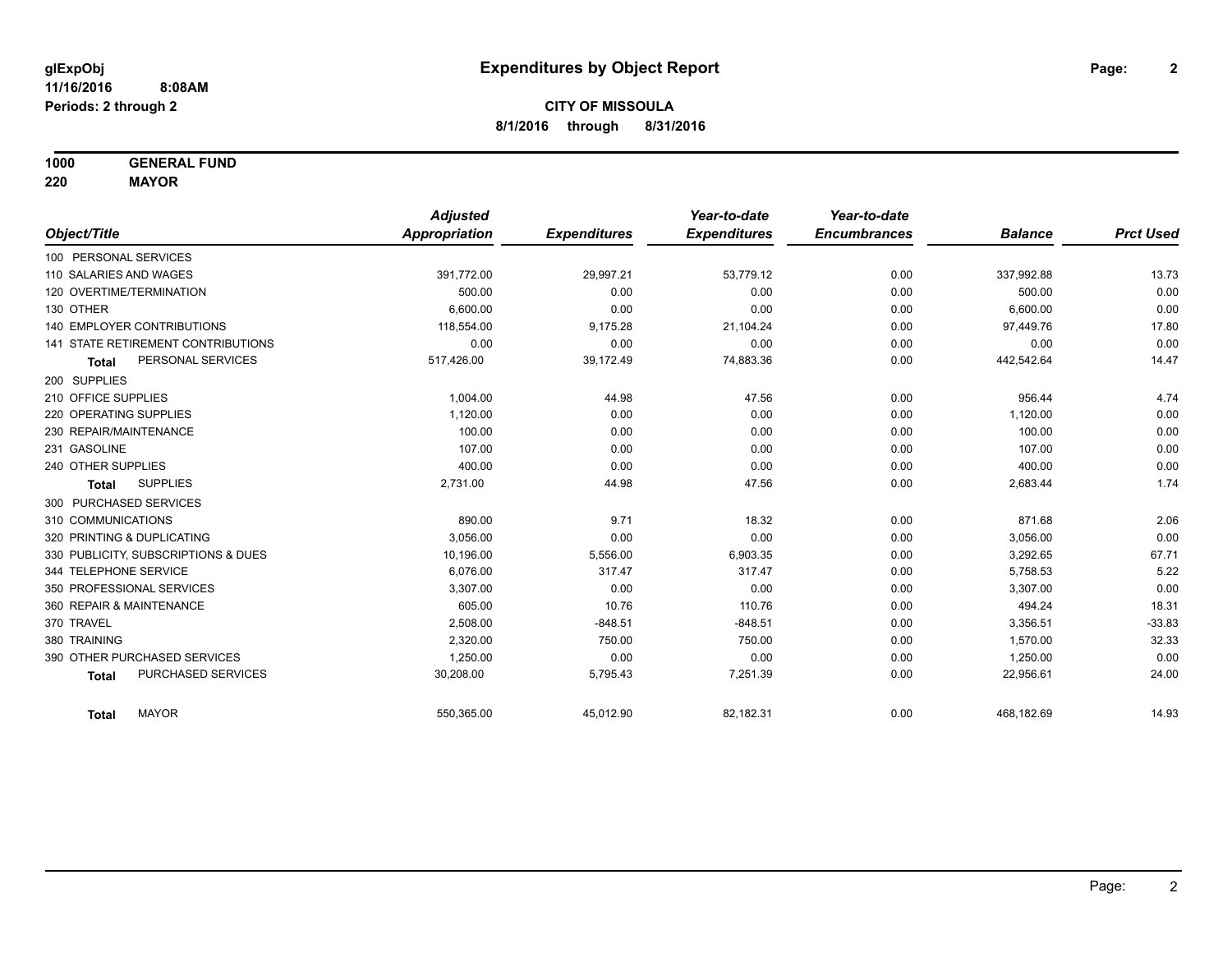# **1000 GENERAL FUND**

**221 HUMAN RESOURCES**

|                                           | <b>Adjusted</b> |                     | Year-to-date        | Year-to-date        |                |                  |
|-------------------------------------------|-----------------|---------------------|---------------------|---------------------|----------------|------------------|
| Object/Title                              | Appropriation   | <b>Expenditures</b> | <b>Expenditures</b> | <b>Encumbrances</b> | <b>Balance</b> | <b>Prct Used</b> |
| 100 PERSONAL SERVICES                     |                 |                     |                     |                     |                |                  |
| 110 SALARIES AND WAGES                    | 209,238.00      | 16,077.48           | 28,655.35           | 0.00                | 180,582.65     | 13.70            |
| <b>140 EMPLOYER CONTRIBUTIONS</b>         | 75.092.00       | 5.892.27            | 14,259.78           | 0.00                | 60,832.22      | 18.99            |
| <b>141 STATE RETIREMENT CONTRIBUTIONS</b> | 0.00            | 0.00                | 0.00                | 0.00                | 0.00           | 0.00             |
| PERSONAL SERVICES<br><b>Total</b>         | 284,330.00      | 21,969.75           | 42,915.13           | 0.00                | 241,414.87     | 15.09            |
| 200 SUPPLIES                              |                 |                     |                     |                     |                |                  |
| 210 OFFICE SUPPLIES                       | 3.115.00        | 16.68               | 26.87               | 0.00                | 3,088.13       | 0.86             |
| 220 OPERATING SUPPLIES                    | 0.00            | 0.00                | 0.00                | 0.00                | 0.00           | 0.00             |
| <b>SUPPLIES</b><br>Total                  | 3,115.00        | 16.68               | 26.87               | 0.00                | 3,088.13       | 0.86             |
| 300 PURCHASED SERVICES                    |                 |                     |                     |                     |                |                  |
| 310 COMMUNICATIONS                        | 450.00          | 17.68               | 41.02               | 0.00                | 408.98         | 9.12             |
| 320 PRINTING & DUPLICATING                | 1,632.00        | 0.00                | 0.00                | 0.00                | 1,632.00       | 0.00             |
| 330 PUBLICITY, SUBSCRIPTIONS & DUES       | 2.091.00        | 1,287.00            | 1,287.00            | 0.00                | 804.00         | 61.55            |
| 344 TELEPHONE SERVICE                     | 190.00          | 6.63                | 6.63                | 0.00                | 183.37         | 3.49             |
| 350 PROFESSIONAL SERVICES                 | 11,000.00       | 0.00                | 0.00                | 0.00                | 11,000.00      | 0.00             |
| 360 REPAIR & MAINTENANCE                  | 3.992.00        | 0.00                | 0.00                | 0.00                | 3,992.00       | 0.00             |
| 370 TRAVEL                                | 3,088.00        | 0.00                | 0.00                | 0.00                | 3,088.00       | 0.00             |
| 380 TRAINING                              | 3,050.00        | 755.90              | 755.90              | 0.00                | 2,294.10       | 24.78            |
| 390 OTHER PURCHASED SERVICES              | 17,490.00       | 334.00              | 334.00              | 0.00                | 17,156.00      | 1.91             |
| PURCHASED SERVICES<br><b>Total</b>        | 42,983.00       | 2,401.21            | 2,424.55            | 0.00                | 40,558.45      | 5.64             |
| 900 CAPITAL OUTLAY                        |                 |                     |                     |                     |                |                  |
| 940 MACHINERY & EQUIPMENT                 | 0.00            | 0.00                | 0.00                | 0.00                | 0.00           | 0.00             |
| <b>CAPITAL OUTLAY</b><br><b>Total</b>     | 0.00            | 0.00                | 0.00                | 0.00                | 0.00           | 0.00             |
|                                           |                 |                     |                     |                     |                |                  |
| <b>HUMAN RESOURCES</b><br><b>Total</b>    | 330,428.00      | 24,387.64           | 45,366.55           | 0.00                | 285,061.45     | 13.73            |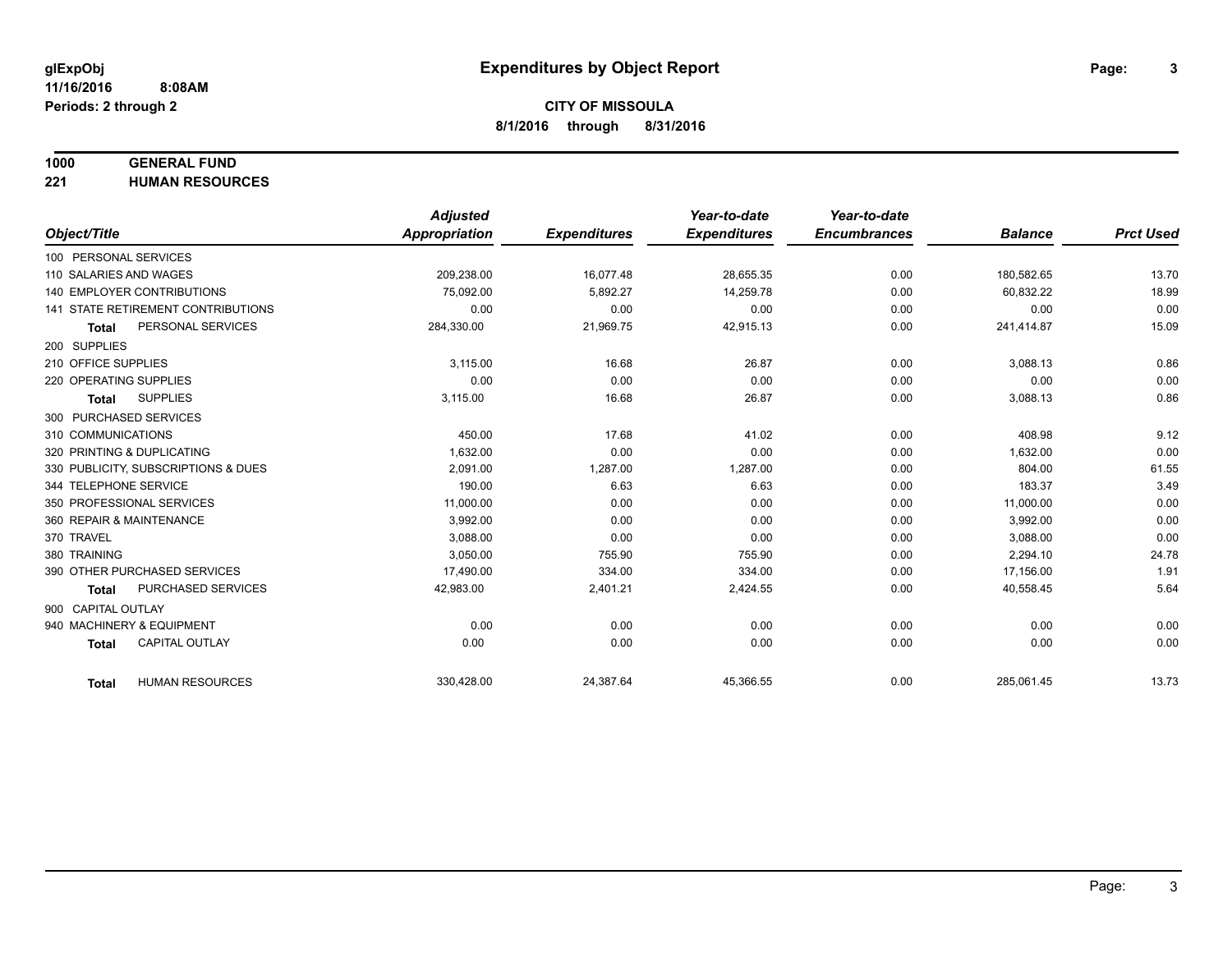#### **1000 GENERAL FUND**

**223 CITY CLERK**

|                                            | <b>Adjusted</b>      |                     | Year-to-date        | Year-to-date        |                |                  |
|--------------------------------------------|----------------------|---------------------|---------------------|---------------------|----------------|------------------|
| Object/Title                               | <b>Appropriation</b> | <b>Expenditures</b> | <b>Expenditures</b> | <b>Encumbrances</b> | <b>Balance</b> | <b>Prct Used</b> |
| 100 PERSONAL SERVICES                      |                      |                     |                     |                     |                |                  |
| 110 SALARIES AND WAGES                     | 230,295.00           | 17,228.31           | 30,829.08           | 0.00                | 199,465.92     | 13.39            |
| 120 OVERTIME/TERMINATION                   | 0.00                 | 0.00                | 0.00                | 0.00                | 0.00           | 0.00             |
| 140 EMPLOYER CONTRIBUTIONS                 | 88,446.00            | 6,956.61            | 17,113.03           | 0.00                | 71,332.97      | 19.35            |
| 141 STATE RETIREMENT CONTRIBUTIONS         | 0.00                 | 0.00                | 0.00                | 0.00                | 0.00           | 0.00             |
| PERSONAL SERVICES<br><b>Total</b>          | 318,741.00           | 24,184.92           | 47,942.11           | 0.00                | 270,798.89     | 15.04            |
| 200 SUPPLIES                               |                      |                     |                     |                     |                |                  |
| 210 OFFICE SUPPLIES                        | 5,301.00             | 101.61              | 101.61              | 0.00                | 5,199.39       | 1.92             |
| 220 OPERATING SUPPLIES                     | 250.00               | 0.00                | 0.00                | 0.00                | 250.00         | 0.00             |
| 230 REPAIR/MAINTENANCE                     | 0.00                 | 0.00                | 0.00                | 0.00                | 0.00           | 0.00             |
| 231 GASOLINE                               | 250.00               | 0.00                | 0.00                | 0.00                | 250.00         | 0.00             |
| 240 OTHER SUPPLIES                         | 225.00               | 0.00                | 0.00                | 0.00                | 225.00         | 0.00             |
| <b>SUPPLIES</b><br>Total                   | 6,026.00             | 101.61              | 101.61              | 0.00                | 5,924.39       | 1.69             |
| 300 PURCHASED SERVICES                     |                      |                     |                     |                     |                |                  |
| 310 COMMUNICATIONS                         | 19,554.00            | $-1,432.63$         | 8,177.92            | 0.00                | 11,376.08      | 41.82            |
| 320 PRINTING & DUPLICATING                 | 700.00               | 67.65               | 67.65               | 0.00                | 632.35         | 9.66             |
| 330 PUBLICITY, SUBSCRIPTIONS & DUES        | 1,925.00             | 72.50               | 303.50              | 0.00                | 1,621.50       | 15.77            |
| 344 TELEPHONE SERVICE                      | 200.00               | 2.80                | 2.80                | 0.00                | 197.20         | 1.40             |
| 350 PROFESSIONAL SERVICES                  | 20,300.00            | 983.25              | 1,991.25            | 0.00                | 18,308.75      | 9.81             |
| 360 REPAIR & MAINTENANCE                   | 1,450.00             | 0.00                | 100.00              | 0.00                | 1,350.00       | 6.90             |
| 370 TRAVEL                                 | 5,150.00             | 0.00                | 0.00                | 0.00                | 5,150.00       | 0.00             |
| 380 TRAINING                               | 4,620.00             | 0.00                | 0.00                | 0.00                | 4,620.00       | 0.00             |
| 390 OTHER PURCHASED SERVICES               | 3,500.00             | 322.00              | 322.00              | 0.00                | 3,178.00       | 9.20             |
| PURCHASED SERVICES<br><b>Total</b>         | 57,399.00            | 15.57               | 10,965.12           | 0.00                | 46,433.88      | 19.10            |
| 500 FIXED CHARGES                          |                      |                     |                     |                     |                |                  |
| 500 FIXED CHARGES                          | 0.00                 | 0.00                | 0.00                | 0.00                | 0.00           | 0.00             |
| <b>FIXED CHARGES</b><br><b>Total</b>       | 0.00                 | 0.00                | 0.00                | 0.00                | 0.00           | 0.00             |
| 700 GRANTS & CONTRIBUTIONS                 |                      |                     |                     |                     |                |                  |
| 700 GRANTS & CONTRIBUTIONS                 | 64,580.00            | 6,916.99            | 7,478.61            | 0.00                | 57,101.39      | 11.58            |
| <b>GRANTS &amp; CONTRIBUTIONS</b><br>Total | 64,580.00            | 6,916.99            | 7,478.61            | 0.00                | 57,101.39      | 11.58            |
| 800 OTHER OBJECTS                          |                      |                     |                     |                     |                |                  |
| 845 CONTINGENCY                            | 0.00                 | 0.00                | 0.00                | 0.00                | 0.00           | 0.00             |
| OTHER OBJECTS<br><b>Total</b>              | 0.00                 | 0.00                | 0.00                | 0.00                | 0.00           | 0.00             |
|                                            |                      |                     |                     |                     |                |                  |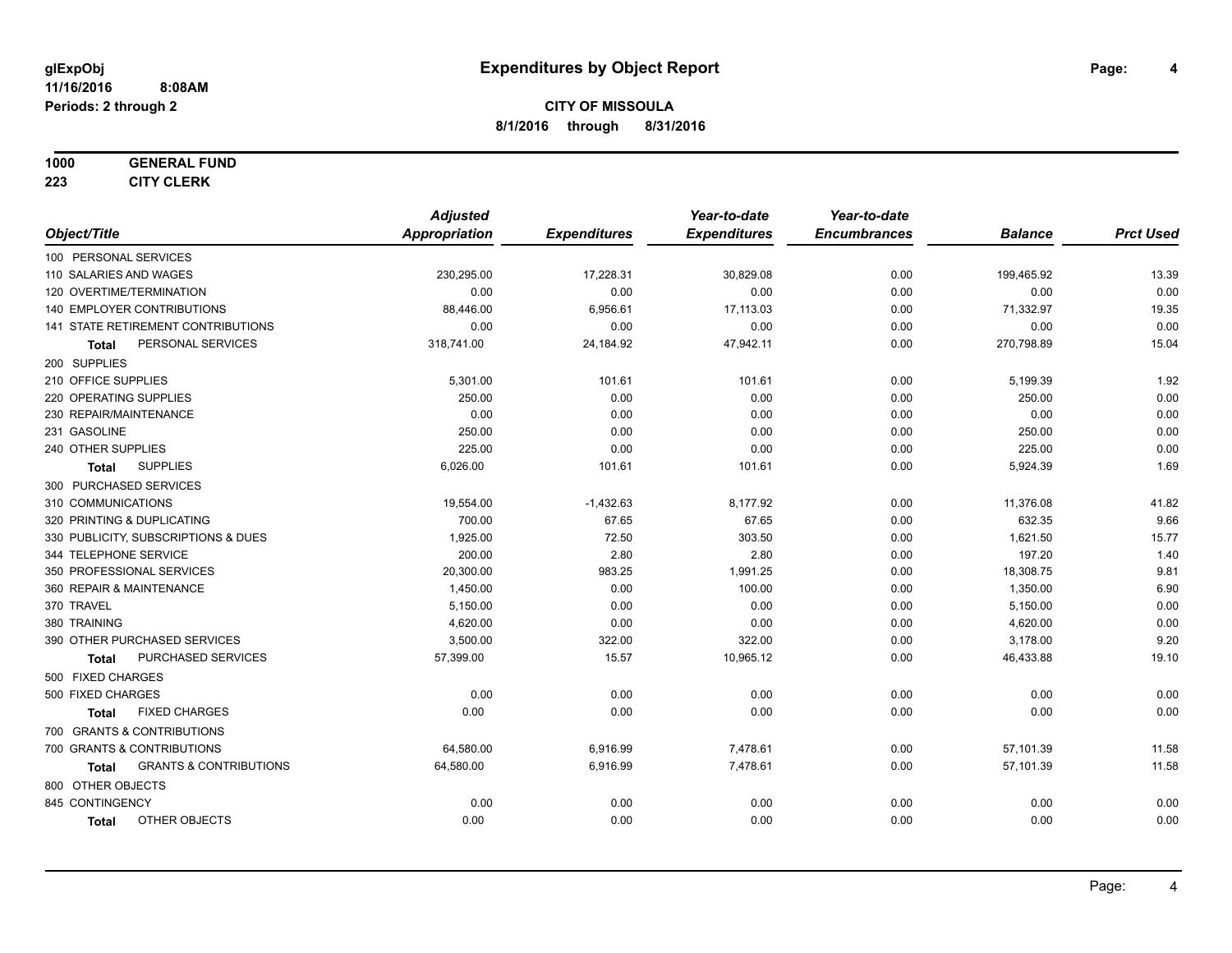#### **11/16/2016 8:08AM Periods: 2 through 2**

# **CITY OF MISSOULA 8/1/2016 through 8/31/2016**

# **1000 GENERAL FUND**

**223 CITY CLERK**

| Object/Title                          | <b>Adjusted</b><br>Appropriation | <b>Expenditures</b> | Year-to-date<br><b>Expenditures</b> | Year-to-date<br><b>Encumbrances</b> | <b>Balance</b> | <b>Prct Used</b> |
|---------------------------------------|----------------------------------|---------------------|-------------------------------------|-------------------------------------|----------------|------------------|
| 900 CAPITAL OUTLAY                    |                                  |                     |                                     |                                     |                |                  |
| 930 IMPROVEMENTS                      | 0.00                             | 0.00                | 0.00                                | 0.00                                | 0.00           | 0.00             |
| 940 MACHINERY & EQUIPMENT             | 0.00                             | 0.00                | 0.00                                | 0.00                                | 0.00           | 0.00             |
| <b>CAPITAL OUTLAY</b><br><b>Total</b> | 0.00                             | 0.00                | 0.00                                | 0.00                                | 0.00           | 0.00             |
| <b>CITY CLERK</b><br><b>Total</b>     | 446,746.00                       | 31,219.09           | 66.487.45                           | 0.00                                | 380,258.55     | 14.88            |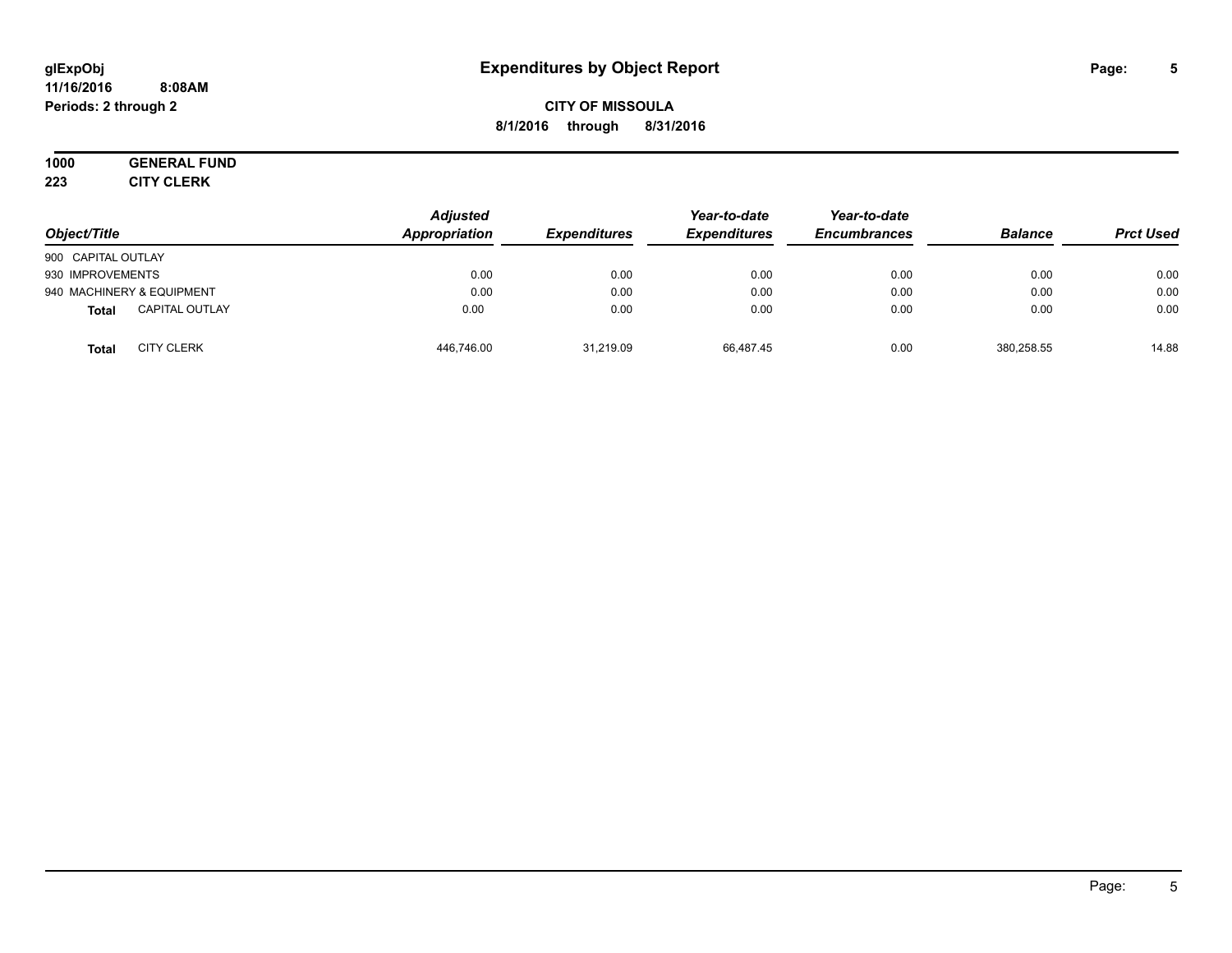#### **1000 GENERAL FUND**

**224 INFORMATION SERVICES**

|                                       | <b>Adjusted</b>      |                     | Year-to-date        | Year-to-date        |                |                  |
|---------------------------------------|----------------------|---------------------|---------------------|---------------------|----------------|------------------|
| Object/Title                          | <b>Appropriation</b> | <b>Expenditures</b> | <b>Expenditures</b> | <b>Encumbrances</b> | <b>Balance</b> | <b>Prct Used</b> |
| 100 PERSONAL SERVICES                 |                      |                     |                     |                     |                |                  |
| 110 SALARIES AND WAGES                | 447,450.00           | 34,331.12           | 61,338.98           | 0.00                | 386,111.02     | 13.71            |
| 120 OVERTIME/TERMINATION              | 0.00                 | 0.00                | 0.00                | 0.00                | 0.00           | 0.00             |
| 130 OTHER                             | 5,400.00             | 0.00                | 0.00                | 0.00                | 5,400.00       | 0.00             |
| <b>140 EMPLOYER CONTRIBUTIONS</b>     | 156,408.00           | 12,261.36           | 29,394.07           | 0.00                | 127,013.93     | 18.79            |
| 141 STATE RETIREMENT CONTRIBUTIONS    | 0.00                 | 0.00                | 0.00                | 0.00                | 0.00           | 0.00             |
| PERSONAL SERVICES<br>Total            | 609,258.00           | 46,592.48           | 90,733.05           | 0.00                | 518,524.95     | 14.89            |
| 200 SUPPLIES                          |                      |                     |                     |                     |                |                  |
| 210 OFFICE SUPPLIES                   | 5,235.00             | 11.28               | 11.28               | 0.00                | 5,223.72       | 0.22             |
| 220 OPERATING SUPPLIES                | 13,209.00            | 0.00                | 0.00                | 0.00                | 13,209.00      | 0.00             |
| 230 REPAIR/MAINTENANCE                | 5,140.00             | 67.97               | 67.97               | 0.00                | 5,072.03       | 1.32             |
| 231 GASOLINE                          | 750.00               | 22.09               | 22.09               | 0.00                | 727.91         | 2.95             |
| 240 OTHER SUPPLIES                    | 2,900.00             | 0.00                | 0.00                | 0.00                | 2,900.00       | 0.00             |
| <b>SUPPLIES</b><br>Total              | 27,234.00            | 101.34              | 101.34              | 0.00                | 27,132.66      | 0.37             |
| 300 PURCHASED SERVICES                |                      |                     |                     |                     |                |                  |
| 310 COMMUNICATIONS                    | 100.00               | 0.00                | 0.00                | 0.00                | 100.00         | 0.00             |
| 320 PRINTING & DUPLICATING            | 350.00               | 0.00                | 0.00                | 0.00                | 350.00         | 0.00             |
| 330 PUBLICITY, SUBSCRIPTIONS & DUES   | 500.00               | 0.00                | 0.00                | 0.00                | 500.00         | 0.00             |
| 344 TELEPHONE SERVICE                 | 131,045.00           | 18,225.20           | 25,516.98           | 0.00                | 105,528.02     | 19.47            |
| 350 PROFESSIONAL SERVICES             | 4,380.00             | 0.00                | 0.00                | 0.00                | 4,380.00       | 0.00             |
| 360 REPAIR & MAINTENANCE              | 420,449.00           | 35, 117.54          | 54,041.94           | 0.00                | 366,407.06     | 12.85            |
| 370 TRAVEL                            | 9,259.00             | 729.20              | 729.20              | 0.00                | 8,529.80       | 7.88             |
| 380 TRAINING                          | 14,406.00            | 690.00              | 690.00              | 0.00                | 13,716.00      | 4.79             |
| 390 OTHER PURCHASED SERVICES          | 3,700.00             | 0.00                | 0.00                | 0.00                | 3,700.00       | 0.00             |
| PURCHASED SERVICES<br>Total           | 584,189.00           | 54,761.94           | 80,978.12           | 0.00                | 503,210.88     | 13.86            |
| 500 FIXED CHARGES                     |                      |                     |                     |                     |                |                  |
| 500 FIXED CHARGES                     | 0.00                 | 0.00                | 0.00                | 0.00                | 0.00           | 0.00             |
| <b>FIXED CHARGES</b><br>Total         | 0.00                 | 0.00                | 0.00                | 0.00                | 0.00           | 0.00             |
| 900 CAPITAL OUTLAY                    |                      |                     |                     |                     |                |                  |
| 940 MACHINERY & EQUIPMENT             | 0.00                 | 0.00                | 0.00                | 0.00                | 0.00           | 0.00             |
| <b>CAPITAL OUTLAY</b><br><b>Total</b> | 0.00                 | 0.00                | 0.00                | 0.00                | 0.00           | 0.00             |
|                                       |                      |                     |                     |                     |                |                  |
| <b>INFORMATION SERVICES</b><br>Total  | 1,220,681.00         | 101,455.76          | 171,812.51          | 0.00                | 1,048,868.49   | 14.08            |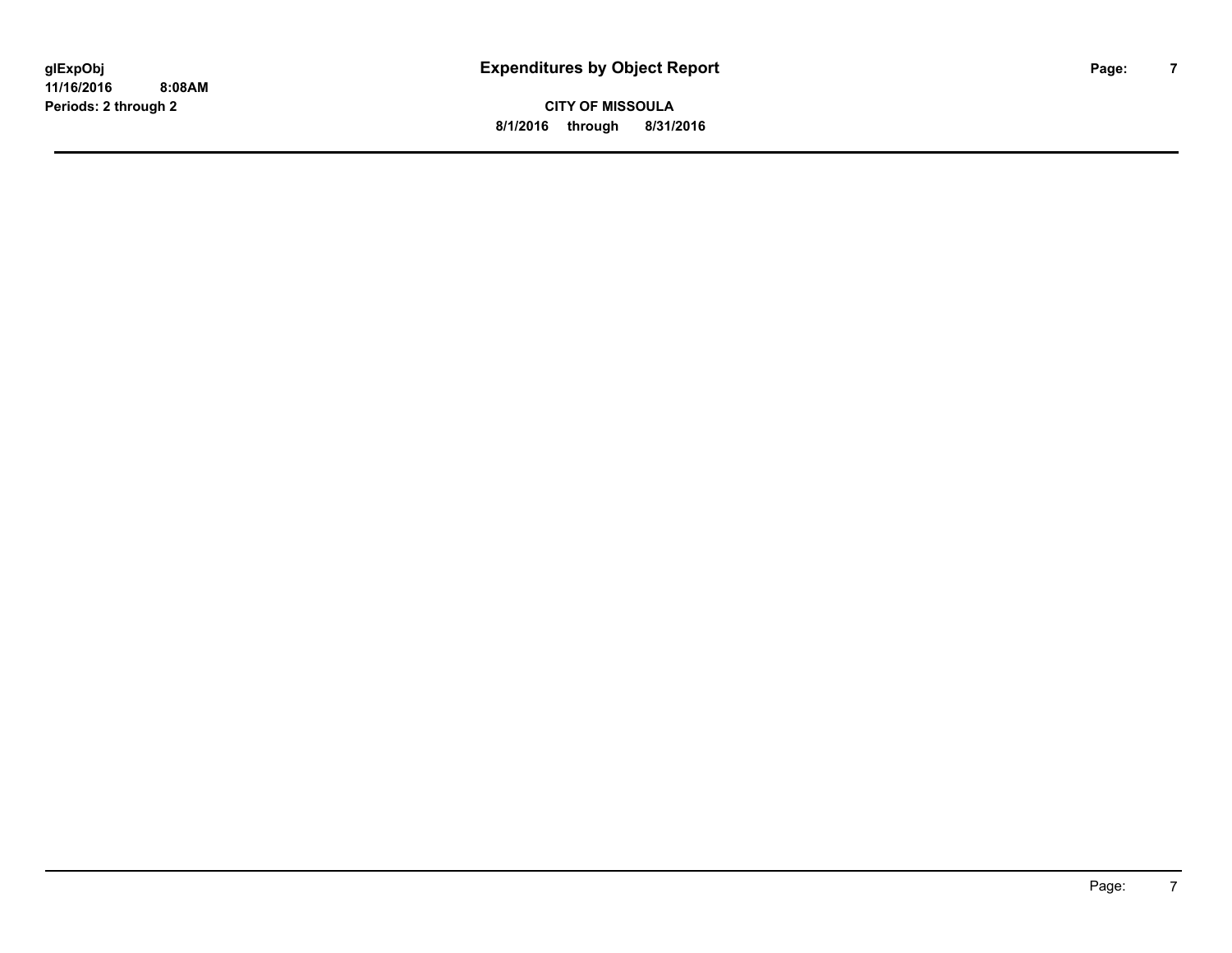# **1000 GENERAL FUND**

**230 MUNICIPAL COURT**

| <b>Appropriation</b><br>Object/Title<br><b>Expenditures</b><br><b>Expenditures</b><br><b>Encumbrances</b><br>100 PERSONAL SERVICES<br>0.00<br>110 SALARIES AND WAGES<br>853,094.00<br>57,888.60<br>103,586.36<br>120 OVERTIME/TERMINATION<br>10.000.00<br>450.99<br>830.69<br>0.00 | <b>Balance</b><br>749,507.64<br>9,169.31<br>278,707.55<br>0.00<br>1,037,384.50 | <b>Prct Used</b><br>12.14<br>8.31<br>16.58<br>0.00<br>13.35 |
|------------------------------------------------------------------------------------------------------------------------------------------------------------------------------------------------------------------------------------------------------------------------------------|--------------------------------------------------------------------------------|-------------------------------------------------------------|
|                                                                                                                                                                                                                                                                                    |                                                                                |                                                             |
|                                                                                                                                                                                                                                                                                    |                                                                                |                                                             |
|                                                                                                                                                                                                                                                                                    |                                                                                |                                                             |
|                                                                                                                                                                                                                                                                                    |                                                                                |                                                             |
| 140 EMPLOYER CONTRIBUTIONS<br>22,953.60<br>334,107.00<br>55,399.45<br>0.00                                                                                                                                                                                                         |                                                                                |                                                             |
| 141 STATE RETIREMENT CONTRIBUTIONS<br>0.00<br>0.00<br>0.00<br>0.00                                                                                                                                                                                                                 |                                                                                |                                                             |
| PERSONAL SERVICES<br>1,197,201.00<br>81,293.19<br>159,816.50<br>0.00<br>Total                                                                                                                                                                                                      |                                                                                |                                                             |
| 200 SUPPLIES                                                                                                                                                                                                                                                                       |                                                                                |                                                             |
| 210 OFFICE SUPPLIES<br>6,181.00<br>188.37<br>188.37<br>0.00                                                                                                                                                                                                                        | 5,992.63                                                                       | 3.05                                                        |
| 220 OPERATING SUPPLIES<br>4,972.00<br>275.88<br>275.88<br>0.00                                                                                                                                                                                                                     | 4,696.12                                                                       | 5.55                                                        |
| 0.00<br>230 REPAIR/MAINTENANCE<br>0.00<br>0.00<br>0.00                                                                                                                                                                                                                             | 0.00                                                                           | 0.00                                                        |
| 240 OTHER SUPPLIES<br>0.00<br>6,496.00<br>0.00<br>0.00                                                                                                                                                                                                                             | 6,496.00                                                                       | 0.00                                                        |
| <b>SUPPLIES</b><br>17,649.00<br>464.25<br>464.25<br>0.00<br><b>Total</b>                                                                                                                                                                                                           | 17,184.75                                                                      | 2.63                                                        |
| 300 PURCHASED SERVICES                                                                                                                                                                                                                                                             |                                                                                |                                                             |
| 310 COMMUNICATIONS<br>11,911.00<br>949.90<br>1,775.43<br>0.00                                                                                                                                                                                                                      | 10,135.57                                                                      | 14.91                                                       |
| 320 PRINTING & DUPLICATING<br>1,187.00<br>0.00<br>0.00<br>0.00                                                                                                                                                                                                                     | 1,187.00                                                                       | 0.00                                                        |
| 330 PUBLICITY, SUBSCRIPTIONS & DUES<br>10,196.00<br>454.00<br>0.00<br>854.00                                                                                                                                                                                                       | 9,342.00                                                                       | 8.38                                                        |
| 299.08<br>344 TELEPHONE SERVICE<br>1,584.00<br>299.08<br>0.00                                                                                                                                                                                                                      | 1,284.92                                                                       | 18.88                                                       |
| 350 PROFESSIONAL SERVICES<br>188,969.00<br>2,129.58<br>0.00<br>3,164.43                                                                                                                                                                                                            | 185,804.57                                                                     | 1.67                                                        |
| 3,790.00<br>0.00<br>360 REPAIR & MAINTENANCE<br>0.00<br>0.00                                                                                                                                                                                                                       | 3,790.00                                                                       | 0.00                                                        |
| 370 TRAVEL<br>5,174.00<br>1,970.40<br>1,970.40<br>0.00                                                                                                                                                                                                                             | 3,203.60                                                                       | 38.08                                                       |
| 380 TRAINING<br>9,000.00<br>0.00<br>770.00<br>0.00                                                                                                                                                                                                                                 | 8,230.00                                                                       | 8.56                                                        |
| 390 OTHER PURCHASED SERVICES<br>74,663.00<br>213.00<br>213.00<br>0.00                                                                                                                                                                                                              | 74,450.00                                                                      | 0.29                                                        |
| PURCHASED SERVICES<br>306,474.00<br>6,015.96<br>9,046.34<br>0.00<br>Total                                                                                                                                                                                                          | 297,427.66                                                                     | 2.95                                                        |
| 500 FIXED CHARGES                                                                                                                                                                                                                                                                  |                                                                                |                                                             |
| 500 FIXED CHARGES<br>0.00<br>0.00<br>0.00<br>0.00                                                                                                                                                                                                                                  | 0.00                                                                           | 0.00                                                        |
| <b>FIXED CHARGES</b><br>0.00<br>0.00<br>0.00<br>0.00<br><b>Total</b>                                                                                                                                                                                                               | 0.00                                                                           | 0.00                                                        |
| 700 GRANTS & CONTRIBUTIONS                                                                                                                                                                                                                                                         |                                                                                |                                                             |
| 700 GRANTS & CONTRIBUTIONS<br>0.00<br>2,500.00<br>0.00<br>0.00                                                                                                                                                                                                                     | 2,500.00                                                                       | 0.00                                                        |
| <b>GRANTS &amp; CONTRIBUTIONS</b><br>2,500.00<br>0.00<br>0.00<br>0.00<br>Total                                                                                                                                                                                                     | 2,500.00                                                                       | 0.00                                                        |
| 900 CAPITAL OUTLAY                                                                                                                                                                                                                                                                 |                                                                                |                                                             |
| 940 MACHINERY & EQUIPMENT<br>0.00<br>0.00<br>0.00<br>0.00                                                                                                                                                                                                                          | 0.00                                                                           | 0.00                                                        |
| <b>CAPITAL OUTLAY</b><br>0.00<br>0.00<br>0.00<br>0.00<br><b>Total</b>                                                                                                                                                                                                              | 0.00                                                                           | 0.00                                                        |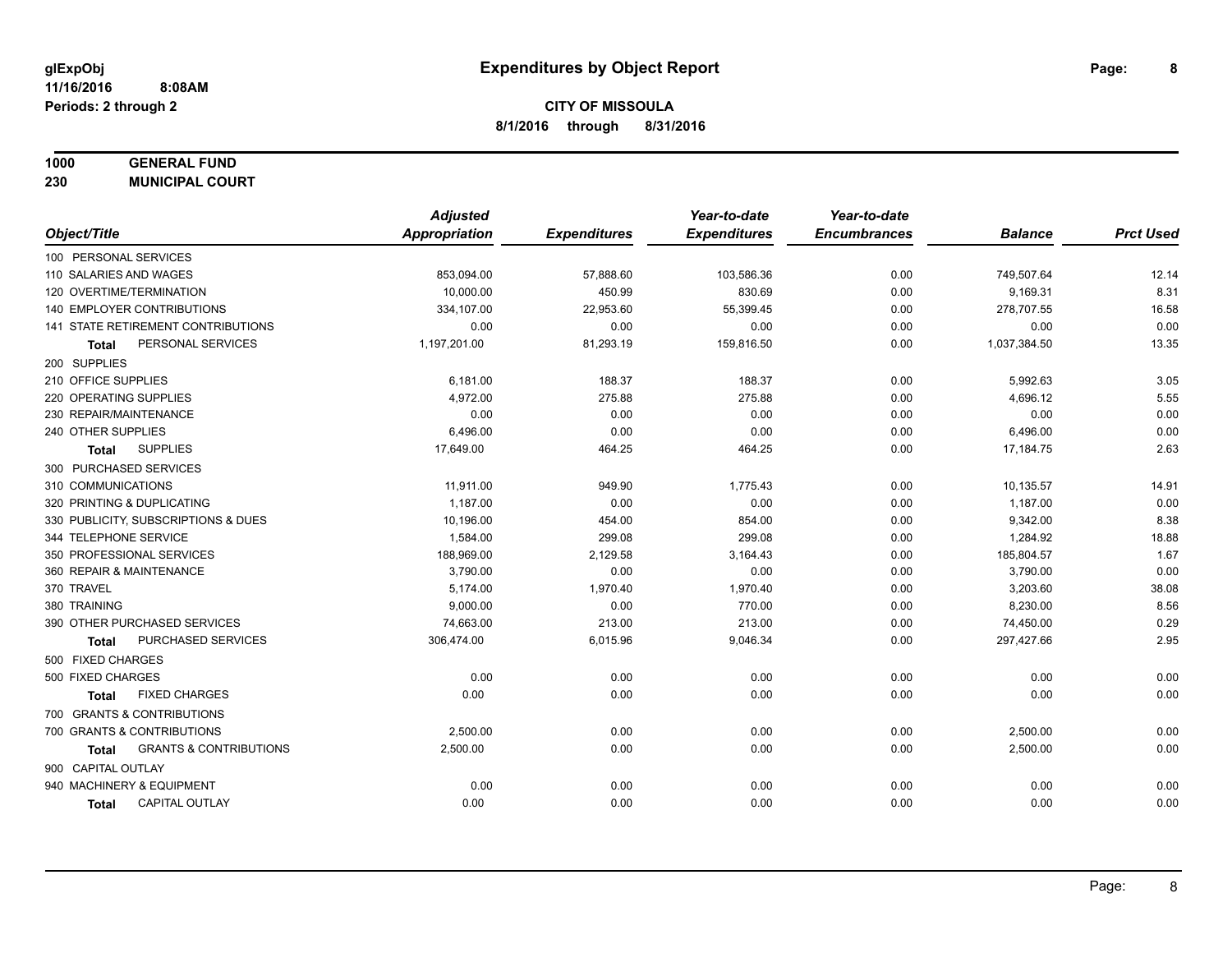| glExpObj             |        |  |
|----------------------|--------|--|
| 11/16/2016           | 8:08AM |  |
| Periods: 2 through 2 |        |  |

| 1000  | <b>FUND</b><br><b>GENEI</b><br>·RAL |             |                                                                                                                              |                |      |                                                                        |       |
|-------|-------------------------------------|-------------|------------------------------------------------------------------------------------------------------------------------------|----------------|------|------------------------------------------------------------------------|-------|
| Total | . COURT<br><b>'UNICIPAL</b>         | .523.824.00 | 97,773.40<br>the contract of the contract of the contract of the contract of the contract of the contract of the contract of | 169,327 $\sim$ | 0.00 | $\overline{354}$ $\overline{106}$ $\overline{04}$<br>$\sim$<br>,,,,,,, | 11.11 |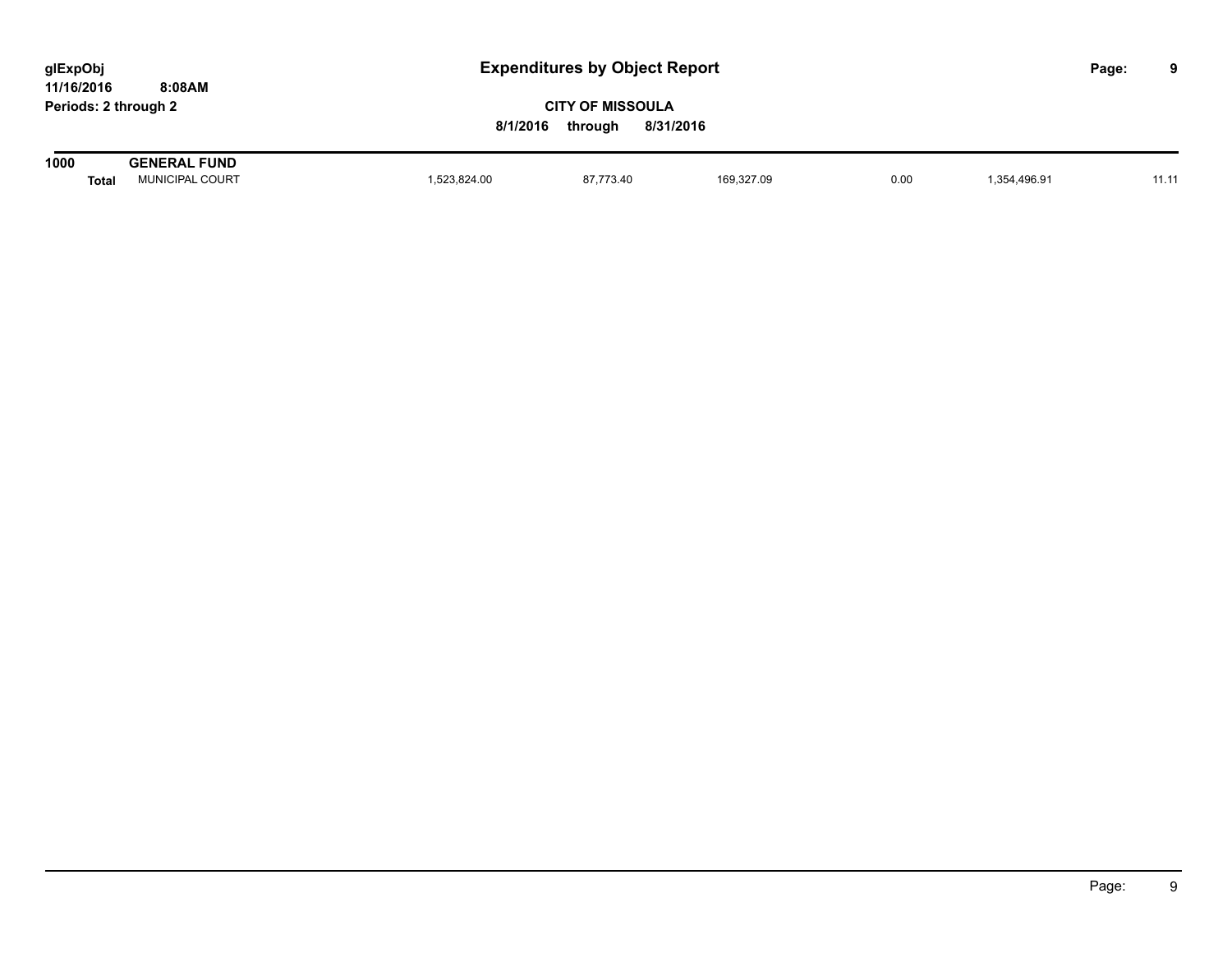**1000 GENERAL FUND**

**240 FINANCE**

|                            |                                     | <b>Adjusted</b> |                     | Year-to-date        | Year-to-date        |                |                  |
|----------------------------|-------------------------------------|-----------------|---------------------|---------------------|---------------------|----------------|------------------|
| Object/Title               |                                     | Appropriation   | <b>Expenditures</b> | <b>Expenditures</b> | <b>Encumbrances</b> | <b>Balance</b> | <b>Prct Used</b> |
| 100 PERSONAL SERVICES      |                                     |                 |                     |                     |                     |                |                  |
| 110 SALARIES AND WAGES     |                                     | 742,096.00      | 53,092.28           | 94,250.63           | 0.00                | 647,845.37     | 12.70            |
| 120 OVERTIME/TERMINATION   |                                     | 1,000.00        | 0.00                | 0.00                | 0.00                | 1,000.00       | 0.00             |
|                            | 140 EMPLOYER CONTRIBUTIONS          | 279,894.00      | 19,712.99           | 47,532.50           | 0.00                | 232,361.50     | 16.98            |
|                            | 141 STATE RETIREMENT CONTRIBUTIONS  | 0.00            | 0.00                | 0.00                | 0.00                | 0.00           | 0.00             |
| <b>Total</b>               | PERSONAL SERVICES                   | 1,022,990.00    | 72,805.27           | 141,783.13          | 0.00                | 881,206.87     | 13.86            |
| 200 SUPPLIES               |                                     |                 |                     |                     |                     |                |                  |
| 210 OFFICE SUPPLIES        |                                     | 4,065.00        | 250.04              | 350.03              | 0.00                | 3,714.97       | 8.61             |
| 220 OPERATING SUPPLIES     |                                     | 3,042.00        | 422.95              | 802.85              | 0.00                | 2,239.15       | 26.39            |
| 230 REPAIR/MAINTENANCE     |                                     | 300.00          | 0.00                | 0.00                | 0.00                | 300.00         | 0.00             |
| 231 GASOLINE               |                                     | 92.00           | 0.00                | 0.00                | 0.00                | 92.00          | 0.00             |
| 240 OTHER SUPPLIES         |                                     | 500.00          | 0.00                | 0.00                | 0.00                | 500.00         | 0.00             |
| Total                      | <b>SUPPLIES</b>                     | 7,999.00        | 672.99              | 1,152.88            | 0.00                | 6,846.12       | 14.41            |
| 300 PURCHASED SERVICES     |                                     |                 |                     |                     |                     |                |                  |
| 310 COMMUNICATIONS         |                                     | 42,109.00       | 484.86              | 17,573.25           | 0.00                | 24,535.75      | 41.73            |
| 320 PRINTING & DUPLICATING |                                     | 5,480.00        | 749.14              | 749.14              | 0.00                | 4,730.86       | 13.67            |
|                            | 330 PUBLICITY, SUBSCRIPTIONS & DUES | 3,410.00        | 0.00                | 0.00                | 0.00                | 3,410.00       | 0.00             |
| 344 TELEPHONE SERVICE      |                                     | 1,225.00        | 5.95                | 5.95                | 0.00                | 1,219.05       | 0.49             |
|                            | 350 PROFESSIONAL SERVICES           | 315,395.00      | 1,450.00            | 1,450.00            | 0.00                | 313,945.00     | 0.46             |
| 360 REPAIR & MAINTENANCE   |                                     | 700.00          | 0.00                | 0.00                | 0.00                | 700.00         | 0.00             |
| 370 TRAVEL                 |                                     | 8,245.00        | 0.00                | 0.00                | 0.00                | 8,245.00       | 0.00             |
| 380 TRAINING               |                                     | 7,330.00        | 0.00                | 0.00                | 0.00                | 7,330.00       | 0.00             |
|                            | 390 OTHER PURCHASED SERVICES        | 0.00            | 0.00                | 0.00                | 0.00                | 0.00           | 0.00             |
| <b>Total</b>               | <b>PURCHASED SERVICES</b>           | 383,894.00      | 2,689.95            | 19,778.34           | 0.00                | 364,115.66     | 5.15             |
| 500 FIXED CHARGES          |                                     |                 |                     |                     |                     |                |                  |
| 500 FIXED CHARGES          |                                     | 500.00          | 0.00                | 0.00                | 0.00                | 500.00         | 0.00             |
| <b>Total</b>               | <b>FIXED CHARGES</b>                | 500.00          | 0.00                | 0.00                | 0.00                | 500.00         | 0.00             |
| 900 CAPITAL OUTLAY         |                                     |                 |                     |                     |                     |                |                  |
|                            | 940 MACHINERY & EQUIPMENT           | 0.00            | 0.00                | 0.00                | 0.00                | 0.00           | 0.00             |
| <b>Total</b>               | <b>CAPITAL OUTLAY</b>               | 0.00            | 0.00                | 0.00                | 0.00                | 0.00           | 0.00             |
| <b>Total</b>               | <b>FINANCE</b>                      | 1,415,383.00    | 76,168.21           | 162,714.35          | 0.00                | 1,252,668.65   | 11.50            |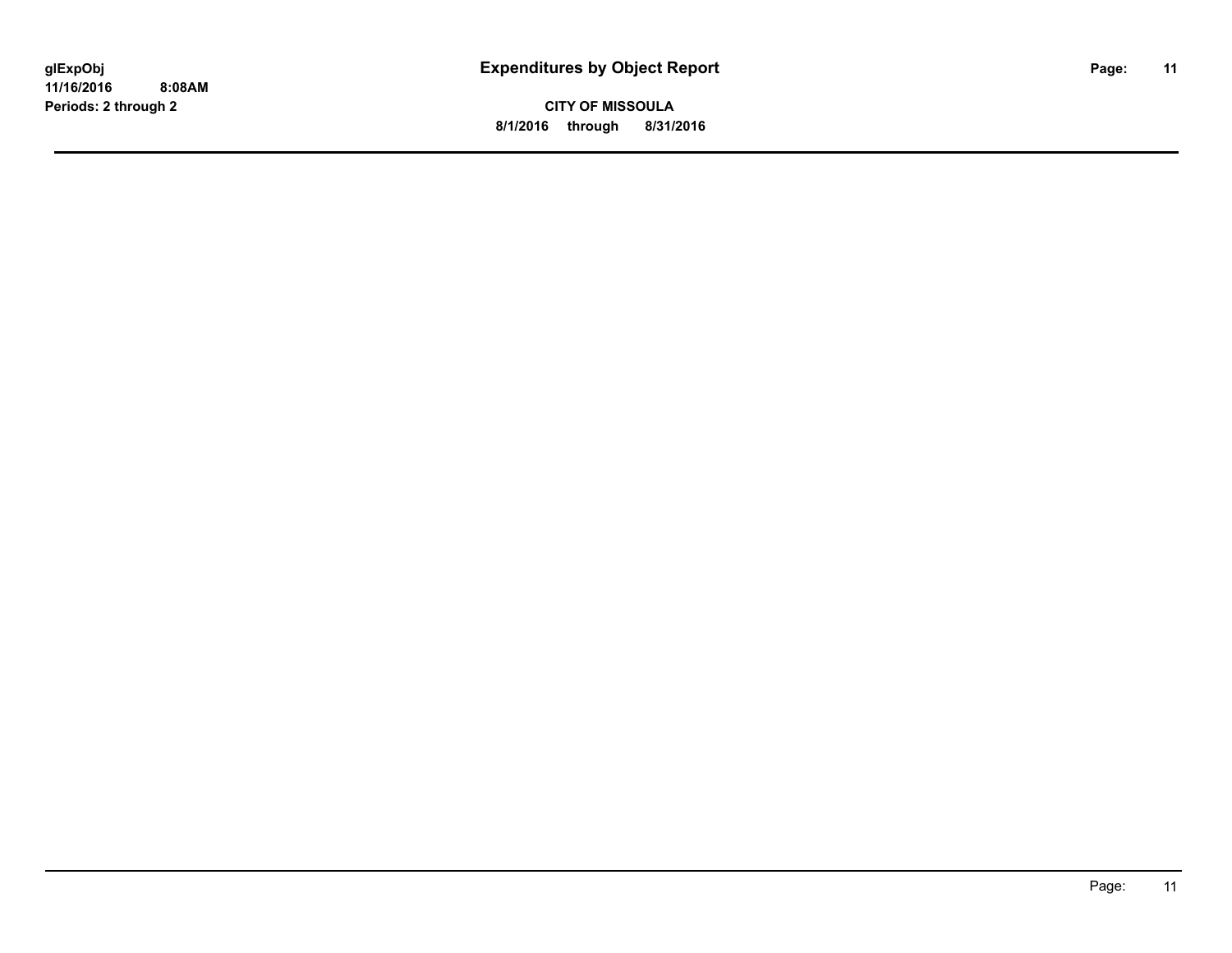#### **1000 GENERAL FUND**

**245 CENTRALIZED SERVICES**

|                                                   | <b>Adjusted</b> |                     | Year-to-date        | Year-to-date        |                |                  |
|---------------------------------------------------|-----------------|---------------------|---------------------|---------------------|----------------|------------------|
| Object/Title                                      | Appropriation   | <b>Expenditures</b> | <b>Expenditures</b> | <b>Encumbrances</b> | <b>Balance</b> | <b>Prct Used</b> |
| 100 PERSONAL SERVICES                             |                 |                     |                     |                     |                |                  |
| 110 SALARIES AND WAGES                            | 242,541.00      | 19,986.14           | 35,810.67           | 0.00                | 206,730.33     | 14.76            |
| 140 EMPLOYER CONTRIBUTIONS                        | 78,399.00       | 6,378.59            | 14,239.03           | 0.00                | 64,159.97      | 18.16            |
| <b>141 STATE RETIREMENT CONTRIBUTIONS</b>         | 0.00            | 0.00                | 0.00                | 0.00                | 0.00           | 0.00             |
| PERSONAL SERVICES<br>Total                        | 320,940.00      | 26,364.73           | 50,049.70           | 0.00                | 270,890.30     | 15.59            |
| 200 SUPPLIES                                      |                 |                     |                     |                     |                |                  |
| 210 OFFICE SUPPLIES                               | 1,200.00        | 0.00                | 0.00                | 0.00                | 1,200.00       | 0.00             |
| 220 OPERATING SUPPLIES                            | 1,000.00        | 0.00                | 0.00                | 0.00                | 1,000.00       | 0.00             |
| 231 GASOLINE                                      | 522.00          | 0.00                | 0.00                | 0.00                | 522.00         | 0.00             |
| <b>SUPPLIES</b><br><b>Total</b>                   | 2,722.00        | 0.00                | 0.00                | 0.00                | 2,722.00       | 0.00             |
| 300 PURCHASED SERVICES                            |                 |                     |                     |                     |                |                  |
| 310 COMMUNICATIONS                                | 400.00          | 0.00                | 0.00                | 0.00                | 400.00         | 0.00             |
| 320 PRINTING & DUPLICATING                        | 550.00          | 2.54                | 2.54                | 0.00                | 547.46         | 0.46             |
| 330 PUBLICITY, SUBSCRIPTIONS & DUES               | 550.00          | 0.00                | 1,150.00            | 0.00                | $-600.00$      | 209.09           |
| 344 TELEPHONE SERVICE                             | 845.00          | 64.98               | 64.98               | 0.00                | 780.02         | 7.69             |
| 350 PROFESSIONAL SERVICES                         | 51,500.00       | 0.00                | 0.00                | 0.00                | 51,500.00      | 0.00             |
| 370 TRAVEL                                        | 2,000.00        | 0.00                | 0.00                | 0.00                | 2,000.00       | 0.00             |
| 380 TRAINING                                      | 3,000.00        | 0.00                | 0.00                | 0.00                | 3,000.00       | 0.00             |
| 390 OTHER PURCHASED SERVICES                      | 0.00            | 0.00                | 0.00                | 0.00                | 0.00           | 0.00             |
| PURCHASED SERVICES<br>Total                       | 58,845.00       | 67.52               | 1,217.52            | 0.00                | 57,627.48      | 2.07             |
| 700 GRANTS & CONTRIBUTIONS                        |                 |                     |                     |                     |                |                  |
| 700 GRANTS & CONTRIBUTIONS                        | 5,000.00        | 0.00                | 0.00                | 0.00                | 5,000.00       | 0.00             |
| <b>GRANTS &amp; CONTRIBUTIONS</b><br><b>Total</b> | 5,000.00        | 0.00                | 0.00                | 0.00                | 5,000.00       | 0.00             |
|                                                   |                 |                     |                     |                     |                |                  |
| <b>CENTRALIZED SERVICES</b><br><b>Total</b>       | 387,507.00      | 26,432.25           | 51,267.22           | 0.00                | 336,239.78     | 13.23            |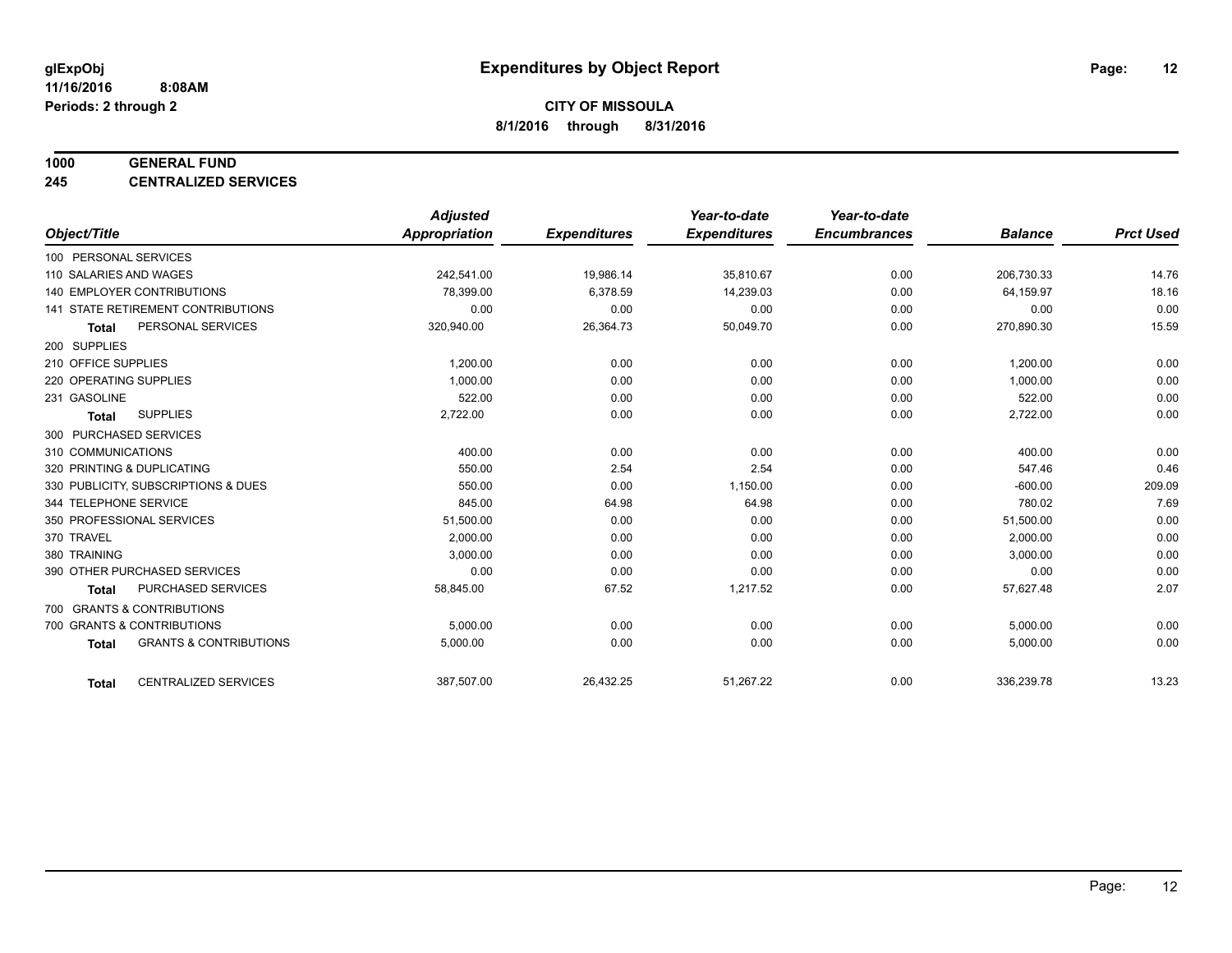#### **1000 GENERAL FUND**

**250 DEVELOPMENT SERVICES**

|                                            | <b>Adjusted</b>      |                     | Year-to-date        | Year-to-date        |                |                  |
|--------------------------------------------|----------------------|---------------------|---------------------|---------------------|----------------|------------------|
| Object/Title                               | <b>Appropriation</b> | <b>Expenditures</b> | <b>Expenditures</b> | <b>Encumbrances</b> | <b>Balance</b> | <b>Prct Used</b> |
| 100 PERSONAL SERVICES                      |                      |                     |                     |                     |                |                  |
| 110 SALARIES AND WAGES                     | 1,271,247.00         | 105,995.94          | 185,837.00          | 0.00                | 1,085,410.00   | 14.62            |
| 120 OVERTIME/TERMINATION                   | 4,276.00             | 0.00                | 0.00                | 0.00                | 4,276.00       | 0.00             |
| 130 OTHER                                  | 0.00                 | 0.00                | 0.00                | 0.00                | 0.00           | 0.00             |
| 140 EMPLOYER CONTRIBUTIONS                 | 431,218.00           | 38,832.78           | 92,035.58           | 0.00                | 339,182.42     | 21.34            |
| 141 STATE RETIREMENT CONTRIBUTIONS         | 0.00                 | 0.00                | 0.00                | 0.00                | 0.00           | 0.00             |
| PERSONAL SERVICES<br>Total                 | 1,706,741.00         | 144,828.72          | 277,872.58          | 0.00                | 1,428,868.42   | 16.28            |
| 200 SUPPLIES                               |                      |                     |                     |                     |                |                  |
| 210 OFFICE SUPPLIES                        | 13,521.00            | 1,167.69            | 1,290.45            | 0.00                | 12,230.55      | 9.54             |
| 220 OPERATING SUPPLIES                     | 1,406.00             | 0.00                | 0.00                | 0.00                | 1,406.00       | 0.00             |
| 230 REPAIR/MAINTENANCE                     | 3,000.00             | 332.32              | 332.32              | 0.00                | 2,667.68       | 11.08            |
| 231 GASOLINE                               | 14,325.00            | 538.25              | 538.25              | 0.00                | 13,786.75      | 3.76             |
| 240 OTHER SUPPLIES                         | 1,255.00             | 163.96              | 171.70              | 0.00                | 1,083.30       | 13.68            |
| <b>SUPPLIES</b><br>Total                   | 33,507.00            | 2,202.22            | 2,332.72            | 0.00                | 31,174.28      | 6.96             |
| 300 PURCHASED SERVICES                     |                      |                     |                     |                     |                |                  |
| 310 COMMUNICATIONS                         | 15,488.00            | 630.02              | 1,439.36            | 0.00                | 14,048.64      | 9.29             |
| 320 PRINTING & DUPLICATING                 | 7,324.00             | 240.39              | 240.39              | 0.00                | 7,083.61       | 3.28             |
| 330 PUBLICITY, SUBSCRIPTIONS & DUES        | 11,375.00            | 449.00              | 449.00              | 0.00                | 10,926.00      | 3.95             |
| 341 ELECTRICITY & NATURAL GAS              | 0.00                 | 0.00                | 0.00                | 0.00                | 0.00           | 0.00             |
| 344 TELEPHONE SERVICE                      | 11,470.00            | 1,283.76            | 1,283.76            | 0.00                | 10,186.24      | 11.19            |
| 350 PROFESSIONAL SERVICES                  | 198,936.00           | 22,322.54           | 23,236.81           | 0.00                | 175,699.19     | 11.68            |
| 360 REPAIR & MAINTENANCE                   | 2,655.00             | 0.00                | 0.00                | 0.00                | 2,655.00       | 0.00             |
| 370 TRAVEL                                 | 13,723.00            | 0.00                | 0.00                | 0.00                | 13,723.00      | 0.00             |
| 380 TRAINING                               | 12,239.00            | 0.00                | 0.00                | 0.00                | 12,239.00      | 0.00             |
| 390 OTHER PURCHASED SERVICES               | 170,259.00           | 0.00                | 0.00                | 0.00                | 170,259.00     | 0.00             |
| PURCHASED SERVICES<br>Total                | 443,469.00           | 24,925.71           | 26,649.32           | 0.00                | 416,819.68     | 6.01             |
| 500 FIXED CHARGES                          |                      |                     |                     |                     |                |                  |
| 500 FIXED CHARGES                          | 0.00                 | 0.00                | 0.00                | 0.00                | 0.00           | 0.00             |
| 550 MERCHANT SERVICE FEES                  | 0.00                 | 0.00                | 0.00                | 0.00                | 0.00           | 0.00             |
| <b>FIXED CHARGES</b><br>Total              | 0.00                 | 0.00                | 0.00                | 0.00                | 0.00           | 0.00             |
| 700 GRANTS & CONTRIBUTIONS                 |                      |                     |                     |                     |                |                  |
| 700 GRANTS & CONTRIBUTIONS                 | 110,780.00           | 0.00                | 0.00                | 0.00                | 110,780.00     | 0.00             |
| <b>GRANTS &amp; CONTRIBUTIONS</b><br>Total | 110,780.00           | 0.00                | 0.00                | 0.00                | 110,780.00     | 0.00             |
|                                            |                      |                     |                     |                     |                |                  |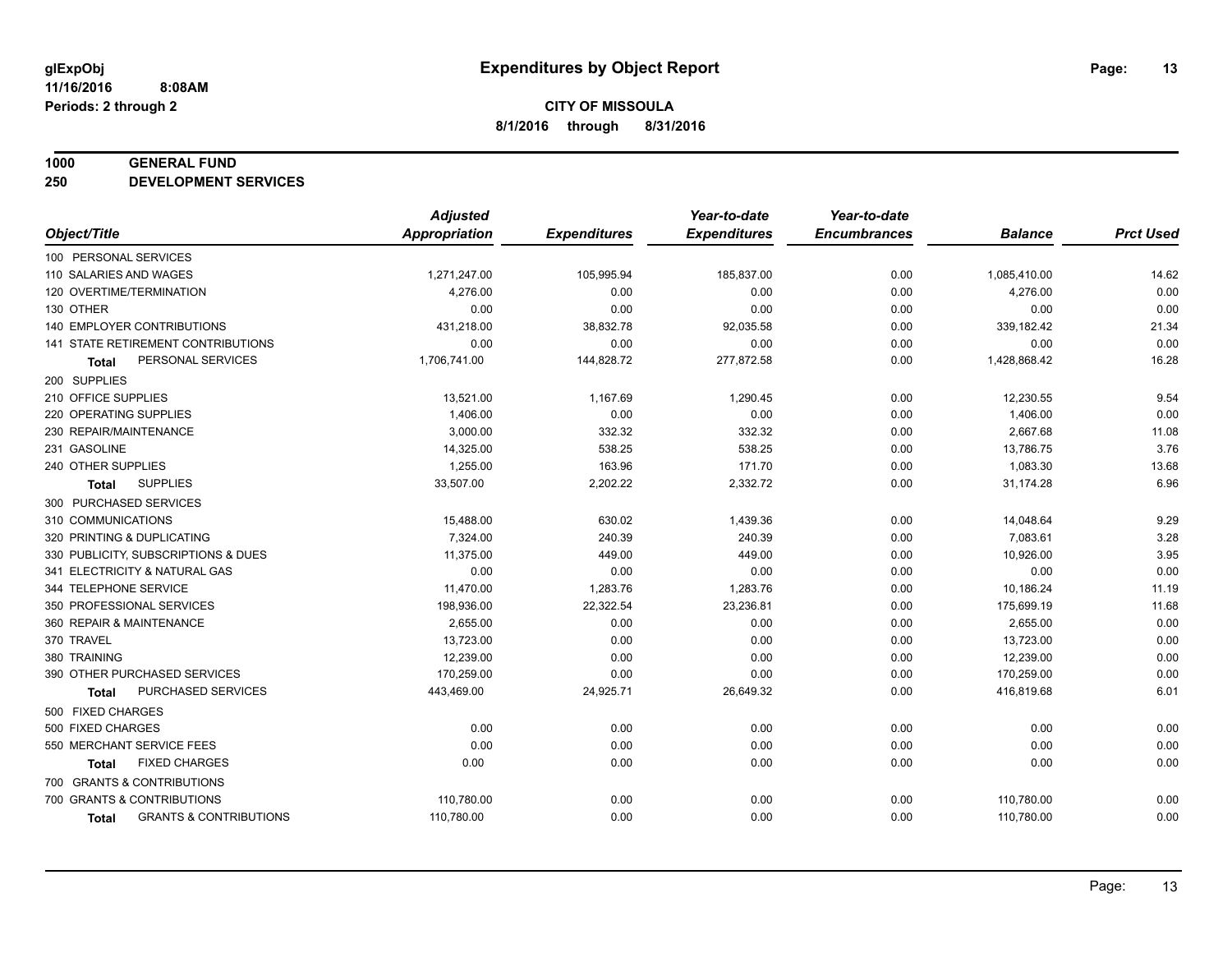# **1000 GENERAL FUND**

**250 DEVELOPMENT SERVICES**

|                    |                              | <b>Adjusted</b>      |                     | Year-to-date        | Year-to-date        |                |                  |
|--------------------|------------------------------|----------------------|---------------------|---------------------|---------------------|----------------|------------------|
| Object/Title       |                              | <b>Appropriation</b> | <b>Expenditures</b> | <b>Expenditures</b> | <b>Encumbrances</b> | <b>Balance</b> | <b>Prct Used</b> |
| 800 OTHER OBJECTS  |                              |                      |                     |                     |                     |                |                  |
|                    | 820 TRANSFERS TO OTHER FUNDS | 175,720.00           | 0.00                | 0.00                | 0.00                | 175.720.00     | 0.00             |
| <b>Total</b>       | OTHER OBJECTS                | 175.720.00           | 0.00                | 0.00                | 0.00                | 175.720.00     | 0.00             |
| 900 CAPITAL OUTLAY |                              |                      |                     |                     |                     |                |                  |
|                    | 940 MACHINERY & EQUIPMENT    | 0.00                 | 0.00                | 0.00                | 0.00                | 0.00           | 0.00             |
| <b>Total</b>       | <b>CAPITAL OUTLAY</b>        | 0.00                 | 0.00                | 0.00                | 0.00                | 0.00           | 0.00             |
| <b>Total</b>       | <b>DEVELOPMENT SERVICES</b>  | 2.470.217.00         | 171.956.65          | 306.854.62          | 0.00                | 2,163,362.38   | 12.42            |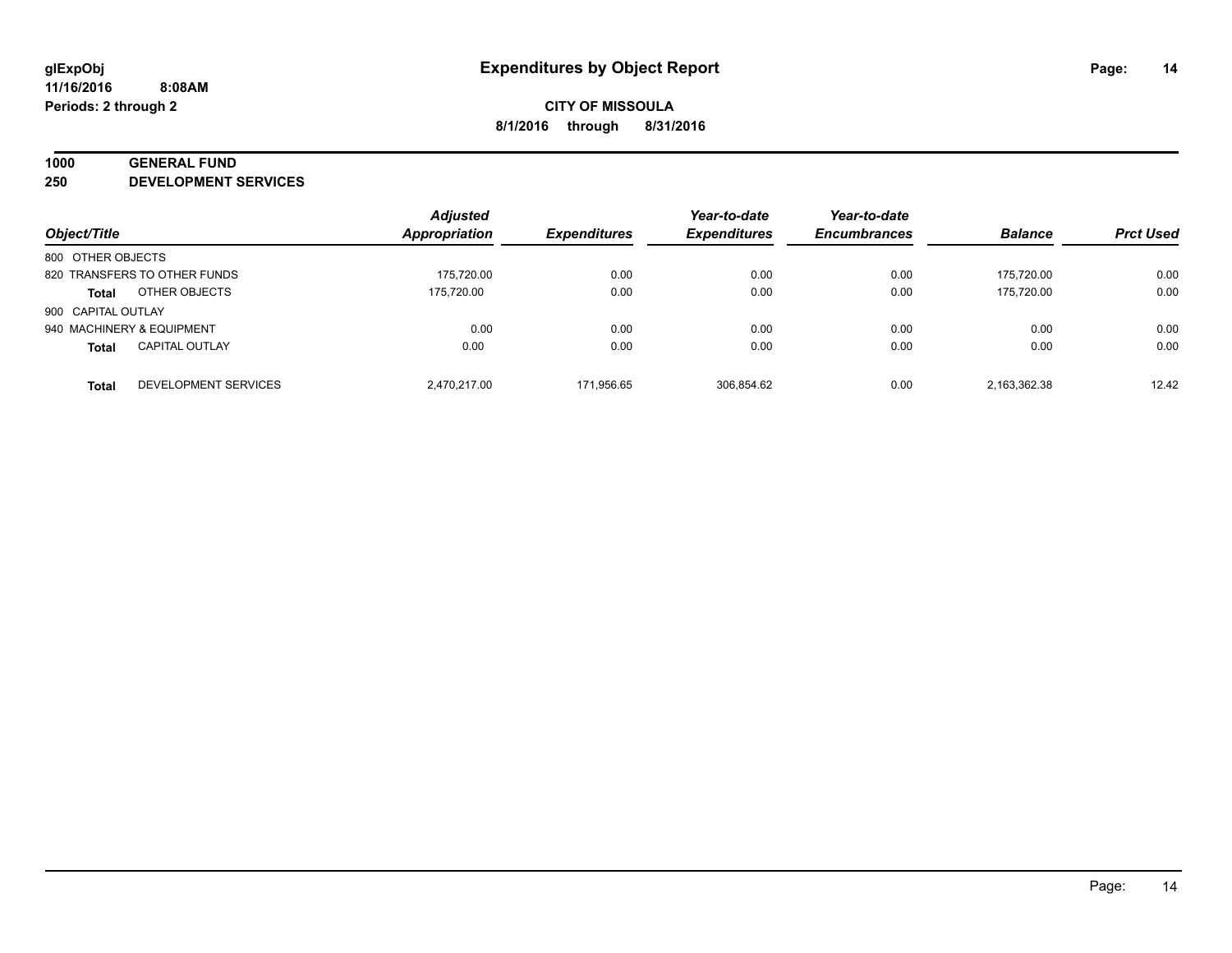#### **1000 GENERAL FUND**

#### **255 HOUSING & COMMUNITY DEVELOPMENT**

|                                                   | <b>Adjusted</b>      |                     | Year-to-date        | Year-to-date        |                |                  |
|---------------------------------------------------|----------------------|---------------------|---------------------|---------------------|----------------|------------------|
| Object/Title                                      | <b>Appropriation</b> | <b>Expenditures</b> | <b>Expenditures</b> | <b>Encumbrances</b> | <b>Balance</b> | <b>Prct Used</b> |
| 100 PERSONAL SERVICES                             |                      |                     |                     |                     |                |                  |
| 110 SALARIES AND WAGES                            | 0.00                 | 6,228.41            | 7,467.90            | 0.00                | $-7,467.90$    | 0.00             |
| 120 OVERTIME/TERMINATION                          | 0.00                 | 0.00                | 0.00                | 0.00                | 0.00           | 0.00             |
| <b>140 EMPLOYER CONTRIBUTIONS</b>                 | 0.00                 | 1,042.14            | 1,249.54            | 0.00                | $-1,249.54$    | 0.00             |
| 141 STATE RETIREMENT CONTRIBUTIONS                | 0.00                 | 0.00                | 0.00                | 0.00                | 0.00           | 0.00             |
| PERSONAL SERVICES<br><b>Total</b>                 | 0.00                 | 7,270.55            | 8,717.44            | 0.00                | $-8,717.44$    | 0.00             |
| 200 SUPPLIES                                      |                      |                     |                     |                     |                |                  |
| 210 OFFICE SUPPLIES                               | 0.00                 | 2,380.54            | 2,380.54            | 0.00                | $-2,380.54$    | 0.00             |
| 220 OPERATING SUPPLIES                            | 0.00                 | 0.00                | 0.00                | 0.00                | 0.00           | 0.00             |
| 230 REPAIR/MAINTENANCE                            | 0.00                 | 0.00                | 0.00                | 0.00                | 0.00           | 0.00             |
| 231 GASOLINE                                      | 0.00                 | 0.00                | 0.00                | 0.00                | 0.00           | 0.00             |
| 240 OTHER SUPPLIES                                | 0.00                 | 0.00                | 0.00                | 0.00                | 0.00           | 0.00             |
| <b>SUPPLIES</b><br>Total                          | 0.00                 | 2,380.54            | 2,380.54            | 0.00                | $-2,380.54$    | 0.00             |
| 300 PURCHASED SERVICES                            |                      |                     |                     |                     |                |                  |
| 310 COMMUNICATIONS                                | 0.00                 | 0.00                | 0.00                | 0.00                | 0.00           | 0.00             |
| 320 PRINTING & DUPLICATING                        | 0.00                 | 0.00                | 0.00                | 0.00                | 0.00           | 0.00             |
| 330 PUBLICITY, SUBSCRIPTIONS & DUES               | 0.00                 | 0.00                | 0.00                | 0.00                | 0.00           | 0.00             |
| 344 TELEPHONE SERVICE                             | 0.00                 | 0.00                | 0.00                | 0.00                | 0.00           | 0.00             |
| 350 PROFESSIONAL SERVICES                         | 0.00                 | 0.00                | 0.00                | 0.00                | 0.00           | 0.00             |
| 360 REPAIR & MAINTENANCE                          | 0.00                 | 0.00                | 0.00                | 0.00                | 0.00           | 0.00             |
| 370 TRAVEL                                        | 0.00                 | 0.00                | 0.00                | 0.00                | 0.00           | 0.00             |
| 380 TRAINING                                      | 0.00                 | 0.00                | 0.00                | 0.00                | 0.00           | 0.00             |
| 390 OTHER PURCHASED SERVICES                      | 0.00                 | 0.00                | 0.00                | 0.00                | 0.00           | 0.00             |
| PURCHASED SERVICES<br>Total                       | 0.00                 | 0.00                | 0.00                | 0.00                | 0.00           | 0.00             |
| 500 FIXED CHARGES                                 |                      |                     |                     |                     |                |                  |
| 500 FIXED CHARGES                                 | 0.00                 | 0.00                | 0.00                | 0.00                | 0.00           | 0.00             |
| <b>FIXED CHARGES</b><br><b>Total</b>              | 0.00                 | 0.00                | 0.00                | 0.00                | 0.00           | 0.00             |
| 700 GRANTS & CONTRIBUTIONS                        |                      |                     |                     |                     |                |                  |
| 700 GRANTS & CONTRIBUTIONS                        | 0.00                 | 0.00                | 0.00                | 0.00                | 0.00           | 0.00             |
| <b>GRANTS &amp; CONTRIBUTIONS</b><br><b>Total</b> | 0.00                 | 0.00                | 0.00                | 0.00                | 0.00           | 0.00             |
| HOUSING & COMMUNITY DEVELOPMEN<br>Total           | 0.00                 | 9,651.09            | 11,097.98           | 0.00                | $-11,097.98$   | 0.00             |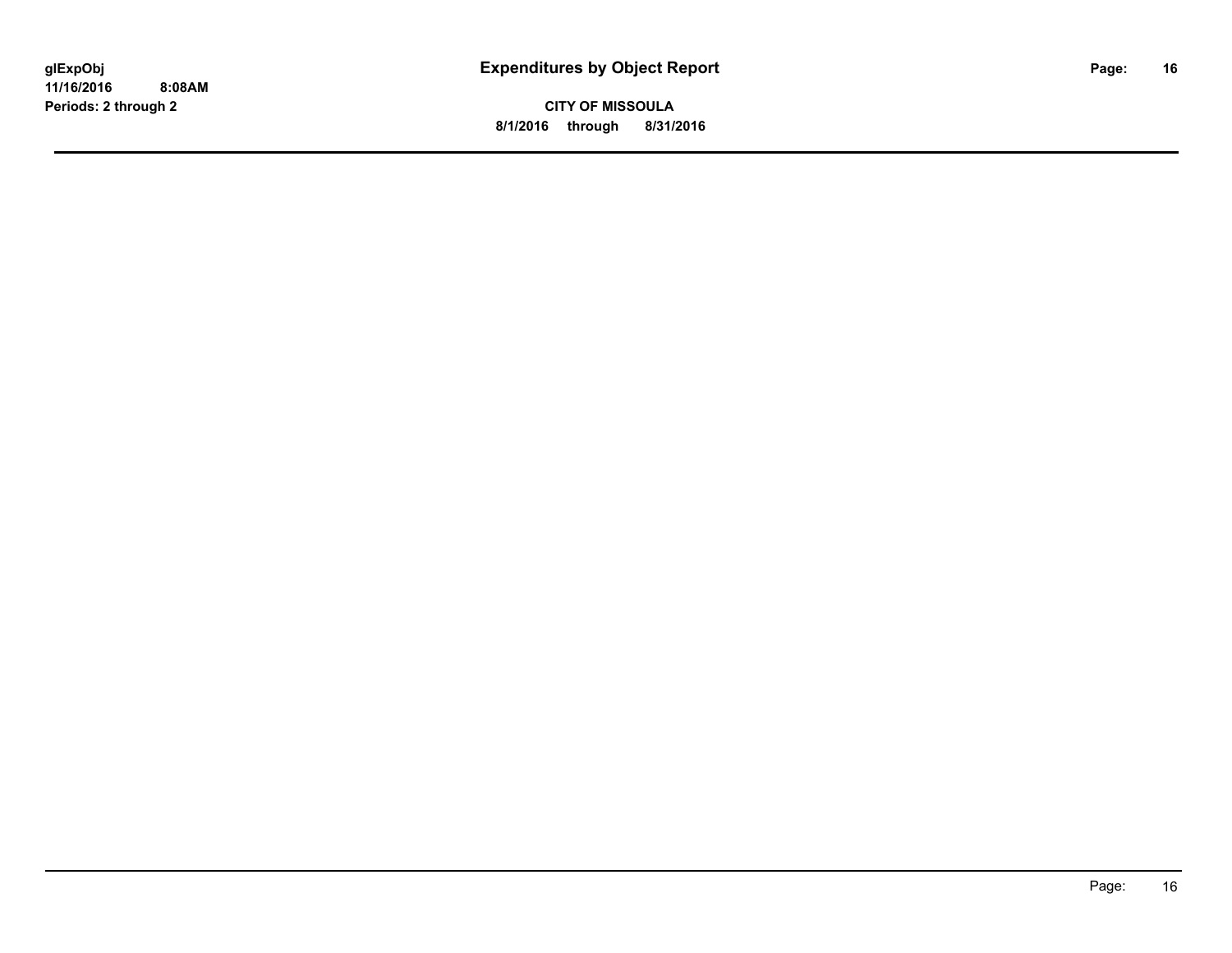# **1000 GENERAL FUND**

**270 CITY ATTORNEY**

|                                                   | <b>Adjusted</b> |                     | Year-to-date        | Year-to-date        |                |                  |
|---------------------------------------------------|-----------------|---------------------|---------------------|---------------------|----------------|------------------|
| Object/Title                                      | Appropriation   | <b>Expenditures</b> | <b>Expenditures</b> | <b>Encumbrances</b> | <b>Balance</b> | <b>Prct Used</b> |
| 100 PERSONAL SERVICES                             |                 |                     |                     |                     |                |                  |
| 110 SALARIES AND WAGES                            | 967,266.00      | 72,314.08           | 128,135.57          | 0.00                | 839,130.43     | 13.25            |
| 120 OVERTIME/TERMINATION                          | 5,000.00        | 302.45              | 731.45              | 0.00                | 4,268.55       | 14.63            |
| 140 EMPLOYER CONTRIBUTIONS                        | 318,282.00      | 23,165.45           | 55,875.25           | 0.00                | 262,406.75     | 17.56            |
| 141 STATE RETIREMENT CONTRIBUTIONS                | 0.00            | 0.00                | 0.00                | 0.00                | 0.00           | 0.00             |
| PERSONAL SERVICES<br>Total                        | 1,290,548.00    | 95,781.98           | 184,742.27          | 0.00                | 1,105,805.73   | 14.32            |
| 200 SUPPLIES                                      |                 |                     |                     |                     |                |                  |
| 210 OFFICE SUPPLIES                               | 6,118.00        | 107.43              | 173.23              | 0.00                | 5,944.77       | 2.83             |
| 220 OPERATING SUPPLIES                            | 1,250.00        | 0.00                | 0.00                | 0.00                | 1,250.00       | 0.00             |
| 231 GASOLINE                                      | 263.00          | 56.84               | 56.84               | 0.00                | 206.16         | 21.61            |
| <b>SUPPLIES</b><br><b>Total</b>                   | 7,631.00        | 164.27              | 230.07              | 0.00                | 7,400.93       | 3.01             |
| 300 PURCHASED SERVICES                            |                 |                     |                     |                     |                |                  |
| 310 COMMUNICATIONS                                | 1,350.00        | 97.76               | 203.86              | 0.00                | 1,146.14       | 15.10            |
| 320 PRINTING & DUPLICATING                        | 550.00          | 300.30              | 300.30              | 0.00                | 249.70         | 54.60            |
| 330 PUBLICITY, SUBSCRIPTIONS & DUES               | 13,000.00       | 2,793.00            | 2,793.00            | 0.00                | 10,207.00      | 21.48            |
| 344 TELEPHONE SERVICE                             | 264.00          | 13.44               | 13.44               | 0.00                | 250.56         | 5.09             |
| 350 PROFESSIONAL SERVICES                         | 3,250.00        | 164.57              | 209.77              | 0.00                | 3,040.23       | 6.45             |
| 360 REPAIR & MAINTENANCE                          | 19,447.00       | 40.48               | 18,017.48           | 0.00                | 1,429.52       | 92.65            |
| 370 TRAVEL                                        | 6,000.00        | 0.00                | $-48.00$            | 0.00                | 6,048.00       | $-0.80$          |
| 380 TRAINING                                      | 9,000.00        | 447.00              | 447.00              | 0.00                | 8,553.00       | 4.97             |
| 390 OTHER PURCHASED SERVICES                      | 0.00            | 0.00                | 0.00                | 0.00                | 0.00           | 0.00             |
| PURCHASED SERVICES<br>Total                       | 52,861.00       | 3,856.55            | 21,936.85           | 0.00                | 30,924.15      | 41.50            |
| 500 FIXED CHARGES                                 |                 |                     |                     |                     |                |                  |
| 500 FIXED CHARGES                                 | 0.00            | 0.00                | 0.00                | 0.00                | 0.00           | 0.00             |
| <b>FIXED CHARGES</b><br>Total                     | 0.00            | 0.00                | 0.00                | 0.00                | 0.00           | 0.00             |
| 700 GRANTS & CONTRIBUTIONS                        |                 |                     |                     |                     |                |                  |
| 700 GRANTS & CONTRIBUTIONS                        | 167,818.00      | 0.00                | 0.00                | 0.00                | 167,818.00     | 0.00             |
| <b>GRANTS &amp; CONTRIBUTIONS</b><br><b>Total</b> | 167,818.00      | 0.00                | 0.00                | 0.00                | 167,818.00     | 0.00             |
| 800 OTHER OBJECTS                                 |                 |                     |                     |                     |                |                  |
| 845 CONTINGENCY                                   | 0.00            | 0.00                | 0.00                | 0.00                | 0.00           | 0.00             |
| OTHER OBJECTS<br><b>Total</b>                     | 0.00            | 0.00                | 0.00                | 0.00                | 0.00           | 0.00             |
| 900 CAPITAL OUTLAY                                |                 |                     |                     |                     |                |                  |
| 920 BUILDINGS                                     | 0.00            | 0.00                | 0.00                | 0.00                | 0.00           | 0.00             |
|                                                   |                 |                     |                     |                     |                |                  |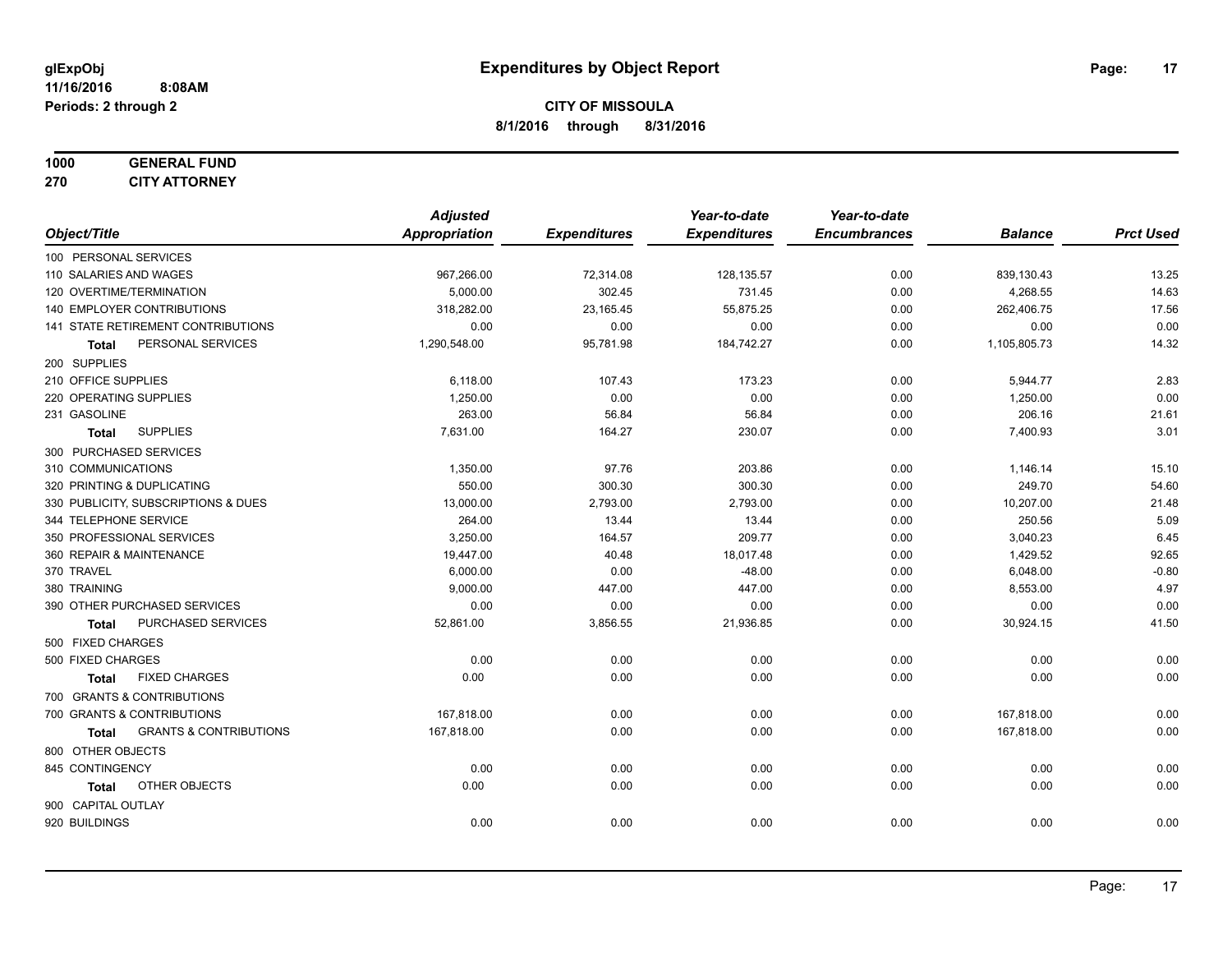#### **11/16/2016 8:08AM Periods: 2 through 2**

# **CITY OF MISSOULA 8/1/2016 through 8/31/2016**

#### **1000 GENERAL FUND 270 CITY ATTORNEY**

| Object/Title |                           | <b>Adjusted</b><br>Appropriation<br><b>Expenditures</b> | Year-to-date | Year-to-date        |                     |                |                  |
|--------------|---------------------------|---------------------------------------------------------|--------------|---------------------|---------------------|----------------|------------------|
|              |                           |                                                         |              | <b>Expenditures</b> | <b>Encumbrances</b> | <b>Balance</b> | <b>Prct Used</b> |
|              | 940 MACHINERY & EQUIPMENT | 0.00                                                    | 0.00         | 0.00                | 0.00                | 0.00           | 0.00             |
| <b>Total</b> | <b>CAPITAL OUTLAY</b>     | 0.00                                                    | 0.00         | 0.00                | 0.00                | 0.00           | 0.00             |
| <b>Total</b> | <b>CITY ATTORNEY</b>      | .518.858.00                                             | 99,802.80    | 206,909.19          | 0.00                | 311,948.81     | 13.62            |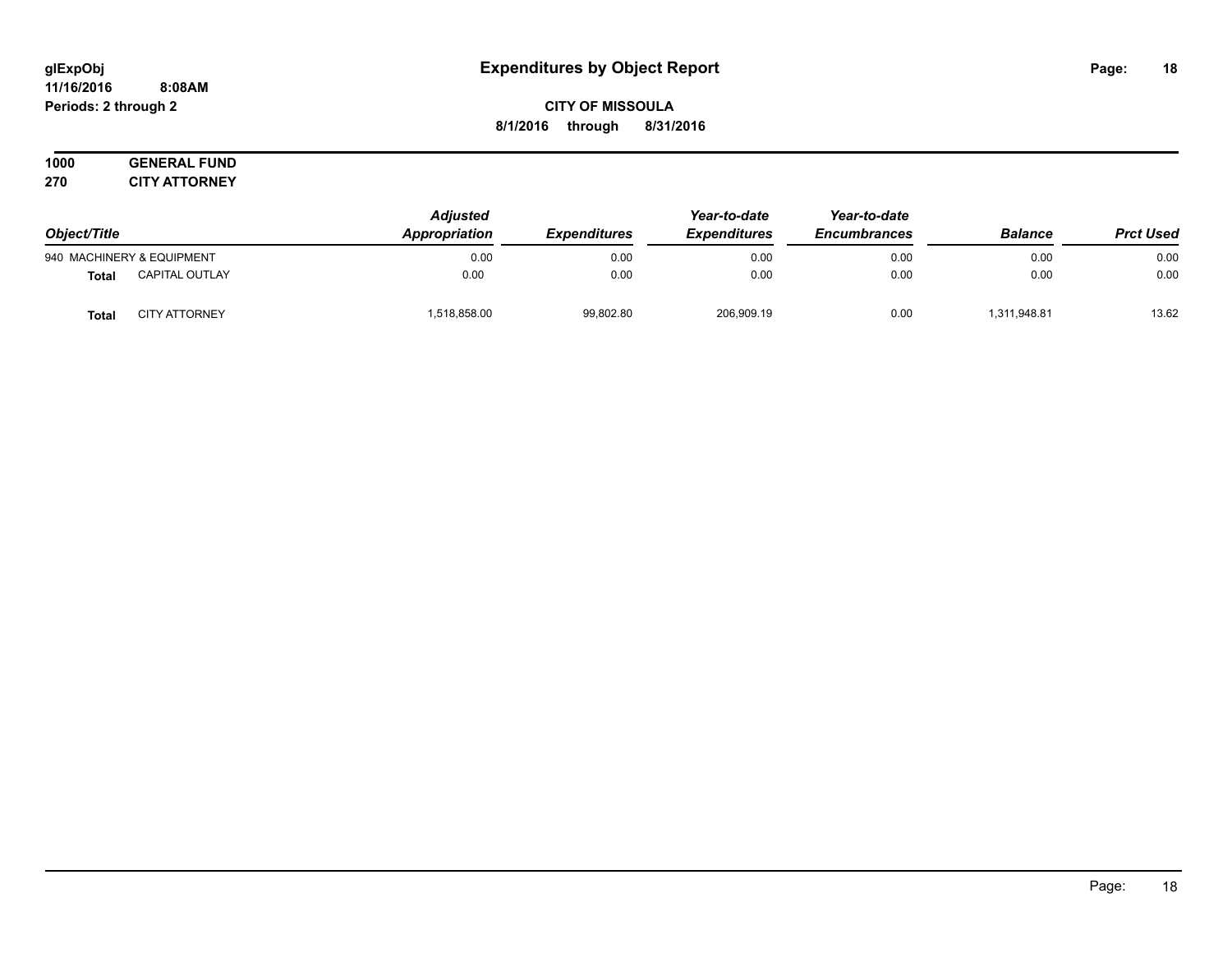#### **1000 GENERAL FUND**

**280 PUBLIC WORKS OPERATIONS**

|                                      | <b>Adjusted</b>      |                     | Year-to-date        | Year-to-date        |                |                  |
|--------------------------------------|----------------------|---------------------|---------------------|---------------------|----------------|------------------|
| Object/Title                         | <b>Appropriation</b> | <b>Expenditures</b> | <b>Expenditures</b> | <b>Encumbrances</b> | <b>Balance</b> | <b>Prct Used</b> |
| 100 PERSONAL SERVICES                |                      |                     |                     |                     |                |                  |
| 110 SALARIES AND WAGES               | 508,546.00           | 42,885.97           | 75,758.45           | 0.00                | 432,787.55     | 14.90            |
| 120 OVERTIME/TERMINATION             | 3.668.00             | 0.00                | 0.00                | 0.00                | 3,668.00       | 0.00             |
| 130 OTHER                            | 15,236.00            | 52.50               | 73.50               | 0.00                | 15,162.50      | 0.48             |
| <b>140 EMPLOYER CONTRIBUTIONS</b>    | 232,013.00           | 17,205.50           | 37,898.05           | 0.00                | 194,114.95     | 16.33            |
| 141 STATE RETIREMENT CONTRIBUTIONS   | 0.00                 | 0.00                | 0.00                | 0.00                | 0.00           | 0.00             |
| PERSONAL SERVICES<br>Total           | 759,463.00           | 60,143.97           | 113,730.00          | 0.00                | 645,733.00     | 14.98            |
| 200 SUPPLIES                         |                      |                     |                     |                     |                |                  |
| 210 OFFICE SUPPLIES                  | 1,150.00             | 142.63              | 142.63              | 0.00                | 1,007.37       | 12.40            |
| 220 OPERATING SUPPLIES               | 1,935.00             | 0.00                | 95.94               | 0.00                | 1,839.06       | 4.96             |
| 230 REPAIR/MAINTENANCE               | 59,860.00            | 2,715.52            | 2,765.28            | 0.00                | 57,094.72      | 4.62             |
| 231 GASOLINE                         | 9,280.00             | 430.54              | 430.54              | 0.00                | 8,849.46       | 4.64             |
| 240 OTHER SUPPLIES                   | 31,090.00            | 6,604.93            | 6,697.57            | 0.00                | 24,392.43      | 21.54            |
| <b>SUPPLIES</b><br><b>Total</b>      | 103,315.00           | 9,893.62            | 10,131.96           | 0.00                | 93,183.04      | 9.81             |
| 300 PURCHASED SERVICES               |                      |                     |                     |                     |                |                  |
| 310 COMMUNICATIONS                   | 300.00               | 12.30               | 12.30               | 0.00                | 287.70         | 4.10             |
| 320 PRINTING & DUPLICATING           | 200.00               | 0.00                | 0.00                | 0.00                | 200.00         | 0.00             |
| 330 PUBLICITY, SUBSCRIPTIONS & DUES  | 1,100.00             | 198.00              | 198.00              | 0.00                | 902.00         | 18.00            |
| 341 ELECTRICITY & NATURAL GAS        | 141,209.00           | 11,185.21           | 11,245.06           | 0.00                | 129,963.94     | 7.96             |
| 344 TELEPHONE SERVICE                | 1,804.00             | 244.42              | 375.47              | 0.00                | 1,428.53       | 20.81            |
| 345 GARBAGE                          | 475.00               | 15.60               | 31.20               | 0.00                | 443.80         | 6.57             |
| 350 PROFESSIONAL SERVICES            | 757.00               | 0.00                | 0.00                | 0.00                | 757.00         | 0.00             |
| 360 REPAIR & MAINTENANCE             | 15,900.00            | 5,572.80            | 5,572.80            | 0.00                | 10,327.20      | 35.05            |
| 370 TRAVEL                           | 1,550.00             | 0.00                | 0.00                | 0.00                | 1,550.00       | 0.00             |
| 380 TRAINING                         | 2,200.00             | 330.90              | 330.90              | 0.00                | 1,869.10       | 15.04            |
| PURCHASED SERVICES<br><b>Total</b>   | 165,495.00           | 17,559.23           | 17,765.73           | 0.00                | 147,729.27     | 10.73            |
| 500 FIXED CHARGES                    |                      |                     |                     |                     |                |                  |
| 500 FIXED CHARGES                    | 0.00                 | 0.00                | 0.00                | 0.00                | 0.00           | 0.00             |
| <b>FIXED CHARGES</b><br><b>Total</b> | 0.00                 | 0.00                | 0.00                | 0.00                | 0.00           | 0.00             |
| 800 OTHER OBJECTS                    |                      |                     |                     |                     |                |                  |
| 850 SALARY SAVINGS                   | 0.00                 | 0.00                | 0.00                | 0.00                | 0.00           | 0.00             |
| OTHER OBJECTS<br><b>Total</b>        | 0.00                 | 0.00                | 0.00                | 0.00                | 0.00           | 0.00             |
|                                      |                      |                     |                     |                     |                |                  |
| 900 CAPITAL OUTLAY                   |                      |                     |                     |                     |                |                  |

Page: 19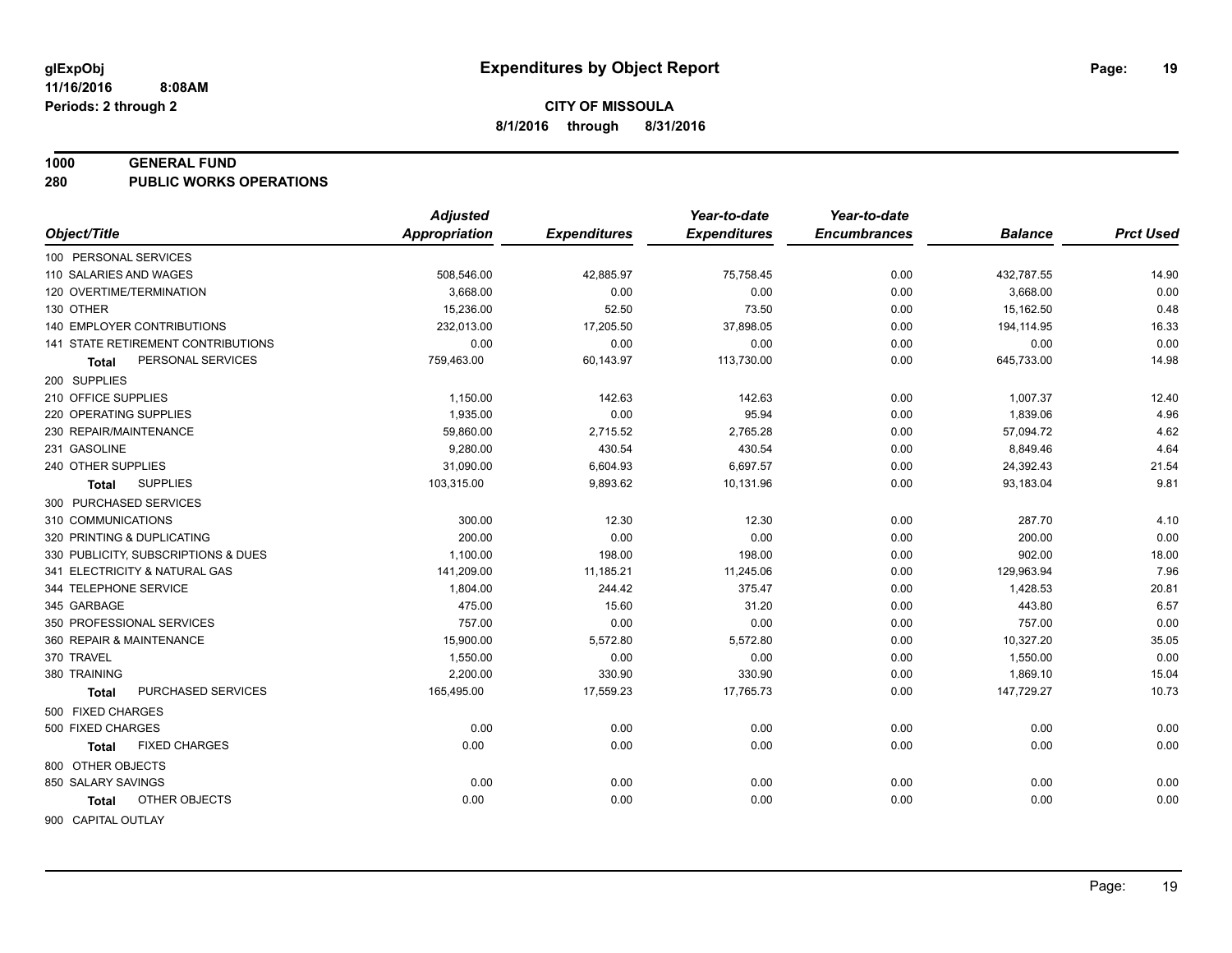# **1000 GENERAL FUND**

**280 PUBLIC WORKS OPERATIONS**

| Object/Title |                           | <b>Adjusted</b><br>Appropriation<br><i><b>Expenditures</b></i> |           | Year-to-date<br><b>Expenditures</b> | Year-to-date<br><b>Encumbrances</b> | <b>Balance</b> | <b>Prct Used</b> |
|--------------|---------------------------|----------------------------------------------------------------|-----------|-------------------------------------|-------------------------------------|----------------|------------------|
|              | 940 MACHINERY & EQUIPMENT | 0.00                                                           | 0.00      | 0.00                                | 0.00                                | 0.00           | 0.00             |
| <b>Total</b> | <b>CAPITAL OUTLAY</b>     | 0.00                                                           | 0.00      | 0.00                                | 0.00                                | 0.00           | 0.00             |
| <b>Total</b> | PUBLIC WORKS OPERATIONS   | 1.028.273.00                                                   | 87,596.82 | 141.627.69                          | 0.00                                | 886.645.31     | 13.77            |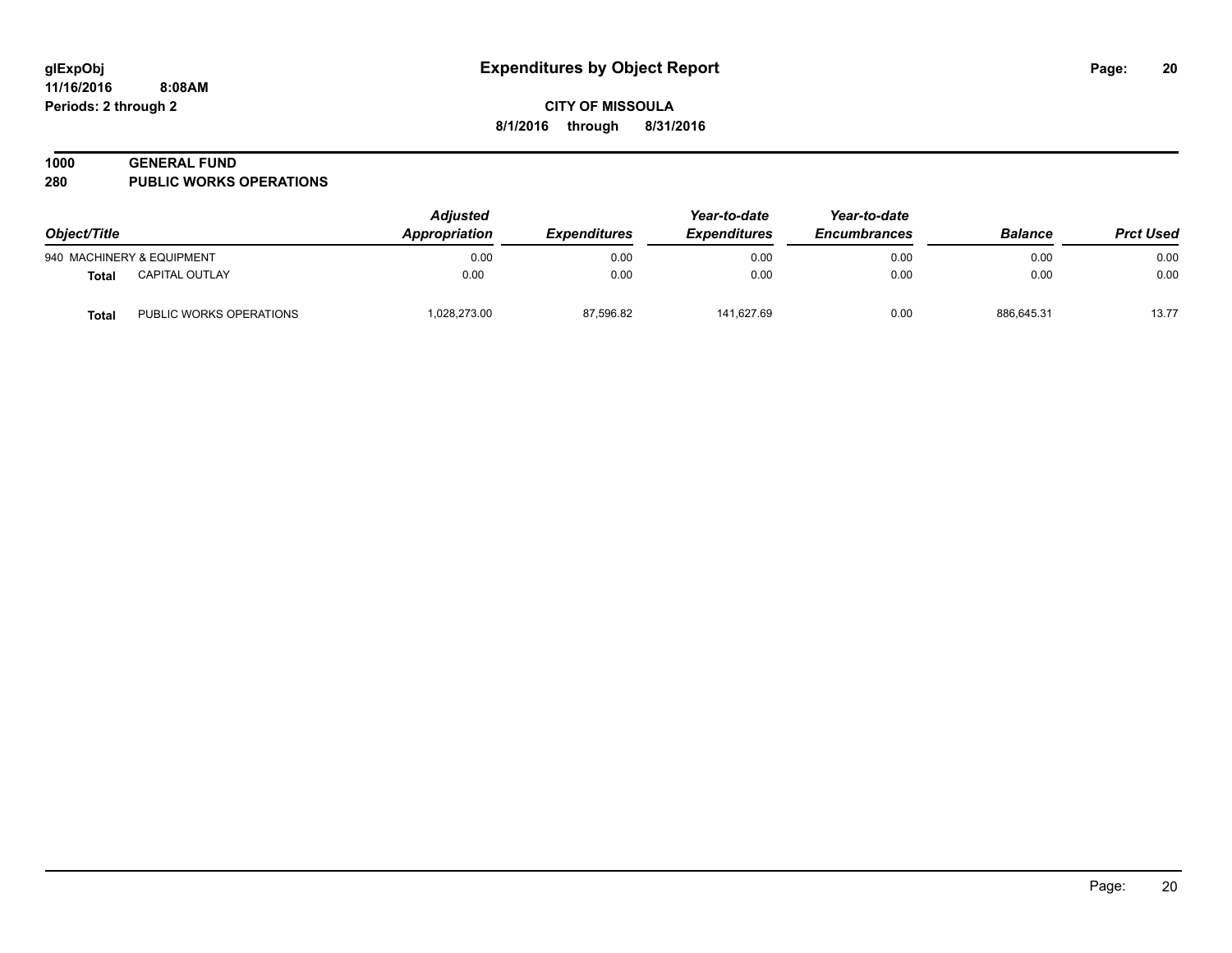**1000 GENERAL FUND**

**290 POLICE**

|                                       | <b>Adjusted</b>      |                     | Year-to-date        | Year-to-date        |                |                  |
|---------------------------------------|----------------------|---------------------|---------------------|---------------------|----------------|------------------|
| Object/Title                          | <b>Appropriation</b> | <b>Expenditures</b> | <b>Expenditures</b> | <b>Encumbrances</b> | <b>Balance</b> | <b>Prct Used</b> |
| 100 PERSONAL SERVICES                 |                      |                     |                     |                     |                |                  |
| 110 SALARIES AND WAGES                | 8,587,025.00         | 618,094.80          | 1,110,839.85        | 0.00                | 7,476,185.15   | 12.94            |
| 115 SALARIES/HEALTH INSURANCE BENEFIT | 0.00                 | 69,498.00           | 90,136.80           | 0.00                | $-90,136.80$   | 0.00             |
| 120 OVERTIME/TERMINATION              | 269,683.00           | 27,455.16           | 50,122.07           | 0.00                | 219,560.93     | 18.59            |
| 121 OUTSIDE HIRE OVERTIME             | 75,000.00            | 29,863.05           | 37,964.55           | 0.00                | 37,035.45      | 50.62            |
| 122 COURT & CELL PHONE OT             | 23,342.00            | 1,512.55            | 3,052.36            | 0.00                | 20,289.64      | 13.08            |
| 123 CELL PHONE OVERTIME               | 60,690.00            | 0.00                | 0.00                | 0.00                | 60,690.00      | 0.00             |
| 130 OTHER                             | 74,199.00            | 68,326.75           | 68,326.75           | 0.00                | 5,872.25       | 92.09            |
| 133 EDUCATION COMPENSATION            | 0.00                 | 1,280.00            | 2,312.00            | 0.00                | $-2,312.00$    | 0.00             |
| 140 EMPLOYER CONTRIBUTIONS            | 5,693,221.00         | 172,942.63          | 339,491.87          | 0.00                | 5,353,729.13   | 5.96             |
| 141 STATE RETIREMENT CONTRIBUTIONS    | 0.00                 | 0.00                | 167,843.75          | 0.00                | $-167,843.75$  | 0.00             |
| PERSONAL SERVICES<br>Total            | 14,783,160.00        | 988,972.94          | 1,870,090.00        | 0.00                | 12,913,070.00  | 12.65            |
| 200 SUPPLIES                          |                      |                     |                     |                     |                |                  |
| 210 OFFICE SUPPLIES                   | 20,924.00            | 1,707.04            | 1,807.04            | 0.00                | 19,116.96      | 8.64             |
| 220 OPERATING SUPPLIES                | 113,887.00           | 17,788.70           | 19,269.13           | 0.00                | 94,617.87      | 16.92            |
| 230 REPAIR/MAINTENANCE                | 47,235.00            | 6,847.96            | 5,543.59            | 0.00                | 41,691.41      | 11.74            |
| 231 GASOLINE                          | 177,121.00           | 12,088.58           | 12,088.58           | 0.00                | 165,032.42     | 6.83             |
| <b>SUPPLIES</b><br>Total              | 359,167.00           | 38,432.28           | 38,708.34           | 0.00                | 320,458.66     | 10.78            |
| 300 PURCHASED SERVICES                |                      |                     |                     |                     |                |                  |
| 310 COMMUNICATIONS                    | 21,896.00            | 247.10              | 17,529.10           | 0.00                | 4,366.90       | 80.06            |
| 320 PRINTING & DUPLICATING            | 11,364.00            | 1,802.04            | 1,802.04            | 0.00                | 9,561.96       | 15.86            |
| 330 PUBLICITY, SUBSCRIPTIONS & DUES   | 14,938.00            | 1,121.80            | 8,059.80            | 0.00                | 6,878.20       | 53.96            |
| 344 TELEPHONE SERVICE                 | 48,372.00            | 4,598.97            | 4,598.97            | 0.00                | 43,773.03      | 9.51             |
| 350 PROFESSIONAL SERVICES             | 71,155.00            | 3,853.60            | 5,239.96            | 0.00                | 65,915.04      | 7.36             |
| 360 REPAIR & MAINTENANCE              | 90,845.00            | 3,676.29            | 67,254.65           | 0.00                | 23,590.35      | 74.03            |
| 370 TRAVEL                            | 29,500.00            | 6,077.72            | 6,373.72            | 0.00                | 23,126.28      | 21.61            |
| 380 TRAINING                          | 35,200.00            | 2,668.00            | 3,758.00            | 0.00                | 31,442.00      | 10.68            |
| 390 OTHER PURCHASED SERVICES          | 25,000.00            | 0.00                | 1,274.00            | 0.00                | 23,726.00      | 5.10             |
| 392 DONATIONS AND SALES               | 0.00                 | 0.00                | $-167.00$           | 0.00                | 167.00         | 0.00             |
| PURCHASED SERVICES<br>Total           | 348,270.00           | 24,045.52           | 115,723.24          | 0.00                | 232,546.76     | 33.23            |
| 500 FIXED CHARGES                     |                      |                     |                     |                     |                |                  |
| 500 FIXED CHARGES                     | 71,864.00            | 6,316.97            | 18,538.91           | 0.00                | 53,325.09      | 25.80            |
| <b>FIXED CHARGES</b><br><b>Total</b>  | 71,864.00            | 6,316.97            | 18,538.91           | 0.00                | 53,325.09      | 25.80            |
| 700 GRANTS & CONTRIBUTIONS            |                      |                     |                     |                     |                |                  |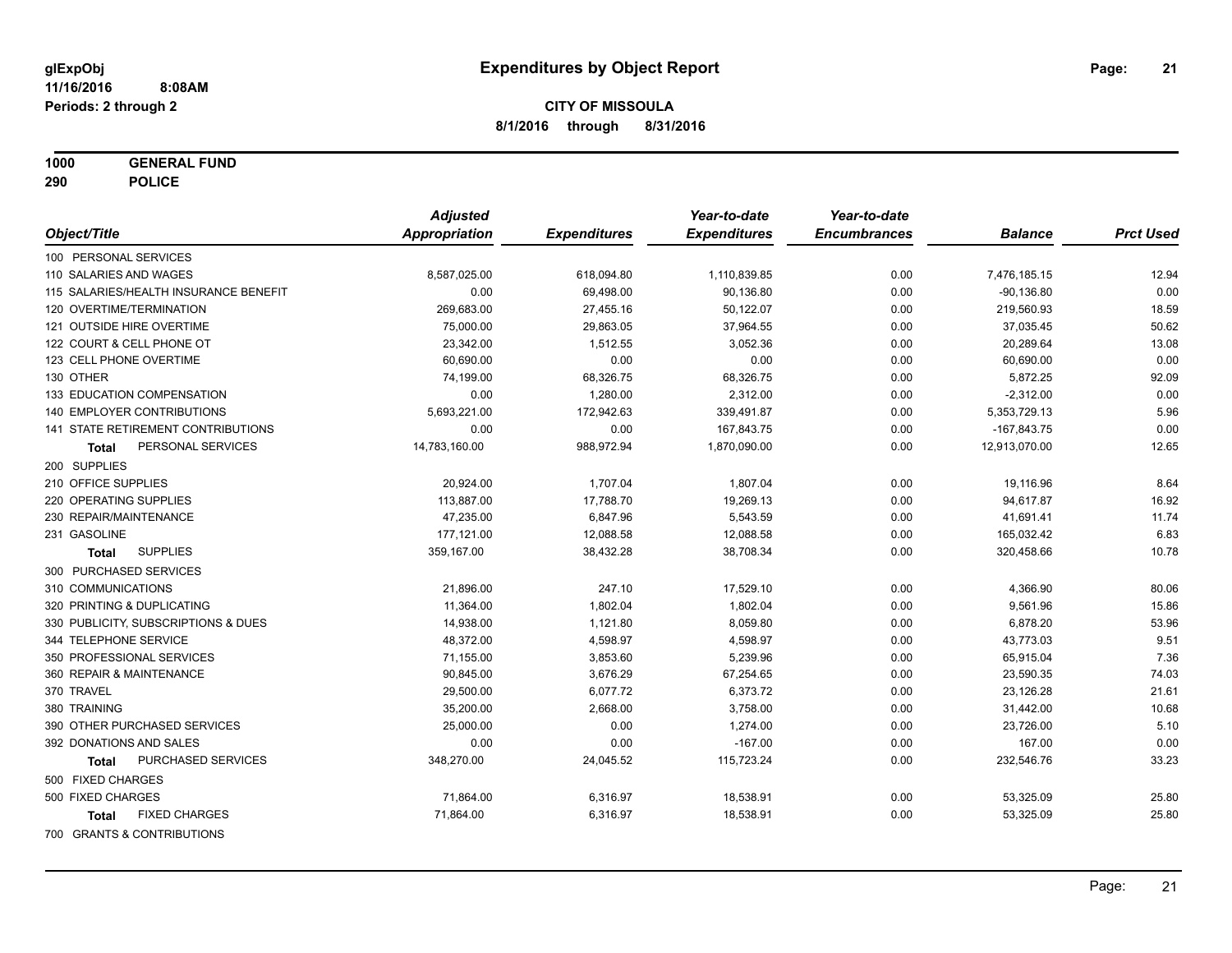**1000 GENERAL FUND 290 POLICE**

|                    |                                   | <b>Adjusted</b> |                     | Year-to-date        | Year-to-date        |                |                  |
|--------------------|-----------------------------------|-----------------|---------------------|---------------------|---------------------|----------------|------------------|
| Object/Title       |                                   | Appropriation   | <b>Expenditures</b> | <b>Expenditures</b> | <b>Encumbrances</b> | <b>Balance</b> | <b>Prct Used</b> |
|                    | 700 GRANTS & CONTRIBUTIONS        | 4.000.00        | 0.00                | 0.00                | 0.00                | 4,000.00       | 0.00             |
| Total              | <b>GRANTS &amp; CONTRIBUTIONS</b> | 4,000.00        | 0.00                | 0.00                | 0.00                | 4,000.00       | 0.00             |
| 800 OTHER OBJECTS  |                                   |                 |                     |                     |                     |                |                  |
|                    | 820 TRANSFERS TO OTHER FUNDS      | 6,000.00        | 0.00                | 0.00                | 0.00                | 6,000.00       | 0.00             |
| 850 SALARY SAVINGS |                                   | 0.00            | 0.00                | 0.00                | 0.00                | 0.00           | 0.00             |
| Total              | OTHER OBJECTS                     | 6.000.00        | 0.00                | 0.00                | 0.00                | 6,000.00       | 0.00             |
| 900 CAPITAL OUTLAY |                                   |                 |                     |                     |                     |                |                  |
|                    | 940 MACHINERY & EQUIPMENT         | 0.00            | 0.00                | 0.00                | 0.00                | 0.00           | 0.00             |
| <b>Total</b>       | <b>CAPITAL OUTLAY</b>             | 0.00            | 0.00                | 0.00                | 0.00                | 0.00           | 0.00             |
| Total              | <b>POLICE</b>                     | 15.572.461.00   | 1.057.767.71        | 2.043.060.49        | 0.00                | 13.529.400.51  | 13.12            |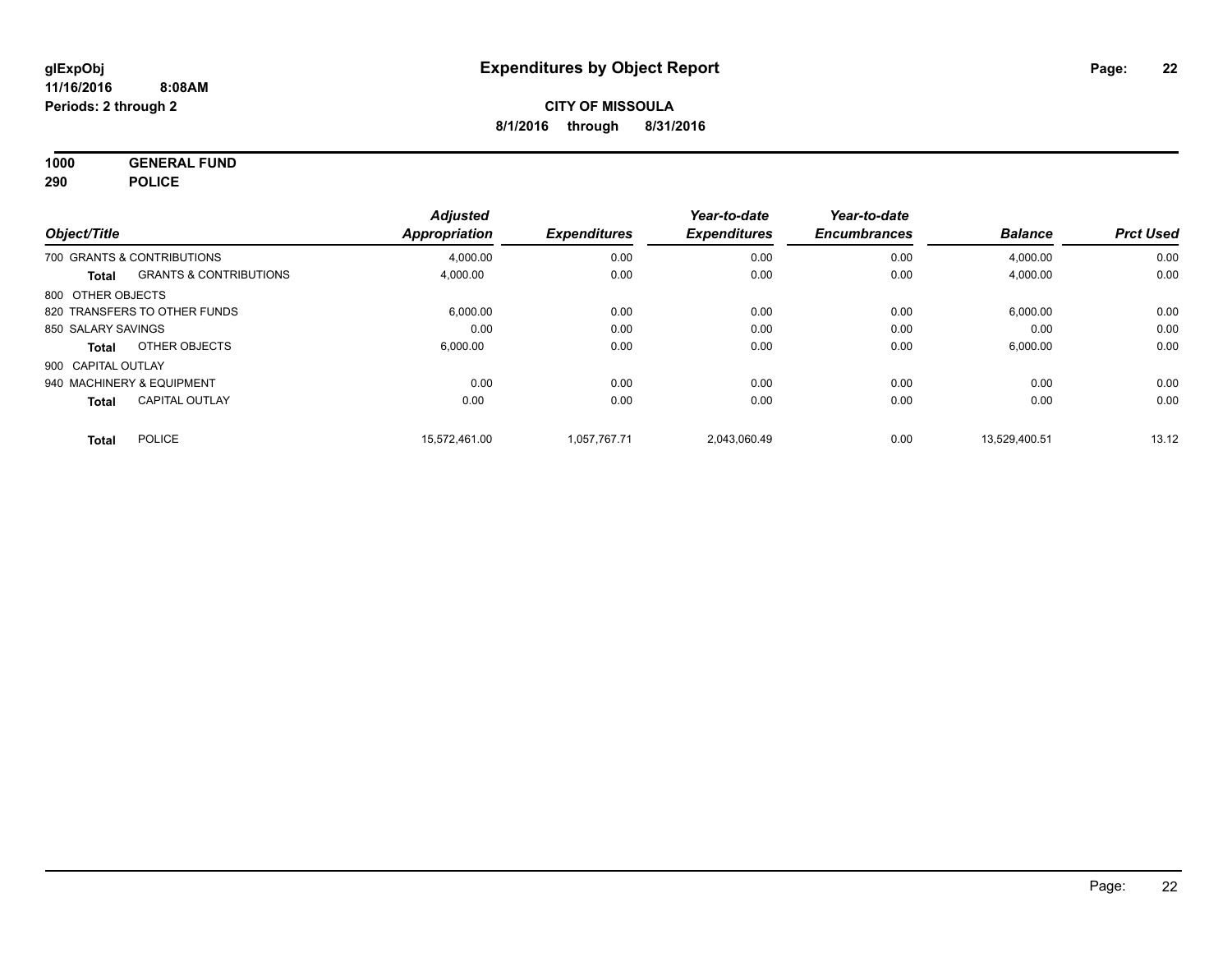**1000 GENERAL FUND 300 FIRE**

|                                       | <b>Adjusted</b>      |                     | Year-to-date        | Year-to-date        |                |                  |
|---------------------------------------|----------------------|---------------------|---------------------|---------------------|----------------|------------------|
| Object/Title                          | <b>Appropriation</b> | <b>Expenditures</b> | <b>Expenditures</b> | <b>Encumbrances</b> | <b>Balance</b> | <b>Prct Used</b> |
| 100 PERSONAL SERVICES                 |                      |                     |                     |                     |                |                  |
| 110 SALARIES AND WAGES                | 6,855,260.00         | 516,578.63          | 940,917.83          | 0.00                | 5,914,342.17   | 13.73            |
| 115 SALARIES/HEALTH INSURANCE BENEFIT | 775,431.00           | 63,882.00           | 95,401.80           | 0.00                | 680,029.20     | 12.30            |
| 120 OVERTIME/TERMINATION              | 830,972.00           | 139,750.91          | 180,264.58          | 0.00                | 650,707.42     | 21.69            |
| 130 OTHER                             | 57,500.00            | 56,875.00           | 56,875.00           | 0.00                | 625.00         | 98.91            |
| 140 EMPLOYER CONTRIBUTIONS            | 1,687,063.00         | 131,538.92          | 241,028.36          | 0.00                | 1,446,034.64   | 14.29            |
| 141 STATE RETIREMENT CONTRIBUTIONS    | 2,439,433.00         | 0.00                | 181,893.15          | 0.00                | 2,257,539.85   | 7.46             |
| PERSONAL SERVICES<br>Total            | 12,645,659.00        | 908,625.46          | 1,696,380.72        | 0.00                | 10,949,278.28  | 13.41            |
| 200 SUPPLIES                          |                      |                     |                     |                     |                |                  |
| 210 OFFICE SUPPLIES                   | 16,004.00            | 944.39              | 944.39              | 0.00                | 15,059.61      | 5.90             |
| 220 OPERATING SUPPLIES                | 216,944.00           | 19,820.04           | 21,333.87           | 0.00                | 195,610.13     | 9.83             |
| 230 REPAIR/MAINTENANCE                | 61,500.00            | 9,552.54            | 10,235.88           | 0.00                | 51,264.12      | 16.64            |
| 231 GASOLINE                          | 61,827.00            | 3,055.91            | 3,055.91            | 0.00                | 58,771.09      | 4.94             |
| 240 OTHER SUPPLIES                    | 593.00               | 0.00                | 0.00                | 0.00                | 593.00         | 0.00             |
| <b>SUPPLIES</b><br><b>Total</b>       | 356,868.00           | 33,372.88           | 35,570.05           | 0.00                | 321,297.95     | 9.97             |
| 300 PURCHASED SERVICES                |                      |                     |                     |                     |                |                  |
| 310 COMMUNICATIONS                    | 577.00               | 19.03               | 35.06               | 0.00                | 541.94         | 6.08             |
| 320 PRINTING & DUPLICATING            | 1,488.00             | 258.55              | 258.55              | 0.00                | 1,229.45       | 17.38            |
| 330 PUBLICITY, SUBSCRIPTIONS & DUES   | 10,863.00            | 1,139.00            | 2,444.00            | 0.00                | 8,419.00       | 22.50            |
| 340 SEWER                             | 1,429.00             | 0.00                | 549.60              | 0.00                | 879.40         | 38.46            |
| 341 ELECTRICITY & NATURAL GAS         | 69,567.00            | 4,915.29            | 4,915.29            | 0.00                | 64,651.71      | 7.07             |
| 343 WATER CHARGES                     | 14,677.00            | 1,218.59            | 1,218.59            | 0.00                | 13,458.41      | 8.30             |
| 344 TELEPHONE SERVICE                 | 19,484.00            | 1,767.60            | 1,767.60            | 0.00                | 17,716.40      | 9.07             |
| 345 GARBAGE                           | 5,680.00             | 454.55              | 909.10              | 0.00                | 4,770.90       | 16.01            |
| 350 PROFESSIONAL SERVICES             | 24,272.00            | 0.00                | 192.00              | 0.00                | 24,080.00      | 0.79             |
| 360 REPAIR & MAINTENANCE              | 67,035.00            | 8,725.54            | 10,339.47           | 0.00                | 56,695.53      | 15.42            |
| 370 TRAVEL                            | 20,017.00            | 167.32              | 167.32              | 0.00                | 19,849.68      | 0.84             |
| 380 TRAINING                          | 14,016.00            | 126.25              | 126.25              | 0.00                | 13,889.75      | 0.90             |
| 390 OTHER PURCHASED SERVICES          | 11,580.00            | 0.00                | 0.00                | 0.00                | 11,580.00      | 0.00             |
| PURCHASED SERVICES<br>Total           | 260,685.00           | 18,791.72           | 22,922.83           | 0.00                | 237,762.17     | 8.79             |
| 500 FIXED CHARGES                     |                      |                     |                     |                     |                |                  |
| 500 FIXED CHARGES                     | 226.00               | 0.00                | 0.00                | 0.00                | 226.00         | 0.00             |
| 530 EQUIPMENT RENTAL                  | 0.00                 | 0.00                | 0.00                | 0.00                | 0.00           | 0.00             |
| <b>FIXED CHARGES</b><br><b>Total</b>  | 226.00               | 0.00                | 0.00                | 0.00                | 226.00         | 0.00             |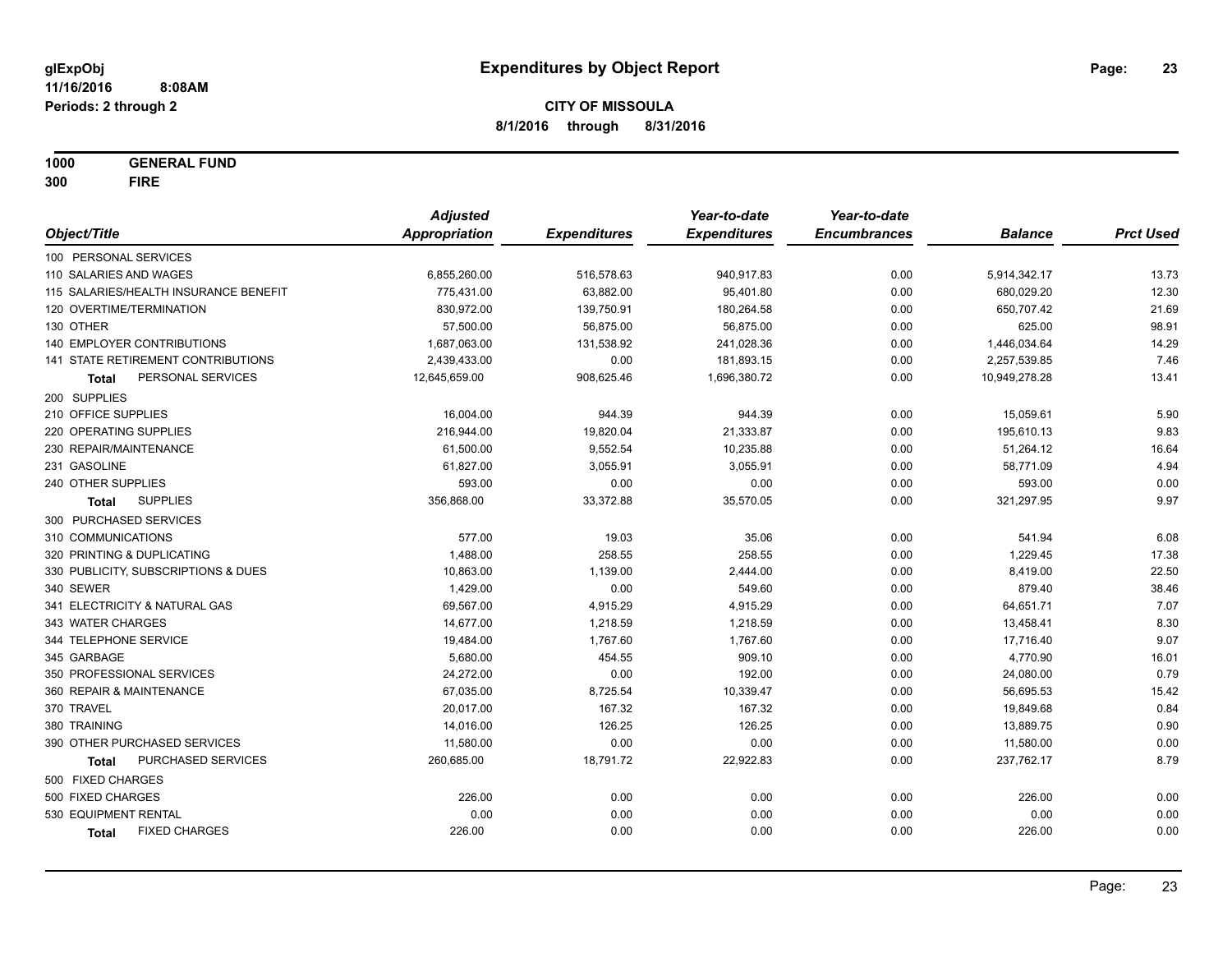**1000 GENERAL FUND 300 FIRE**

| Object/Title       |                                   | <b>Adjusted</b><br><b>Appropriation</b> | <b>Expenditures</b> | Year-to-date<br><b>Expenditures</b> | Year-to-date<br><b>Encumbrances</b> | <b>Balance</b> | <b>Prct Used</b> |
|--------------------|-----------------------------------|-----------------------------------------|---------------------|-------------------------------------|-------------------------------------|----------------|------------------|
|                    | 700 GRANTS & CONTRIBUTIONS        |                                         |                     |                                     |                                     |                |                  |
|                    | 700 GRANTS & CONTRIBUTIONS        | 2,700.00                                | 0.00                | 0.00                                | 0.00                                | 2,700.00       | 0.00             |
| <b>Total</b>       | <b>GRANTS &amp; CONTRIBUTIONS</b> | 2,700.00                                | 0.00                | 0.00                                | 0.00                                | 2,700.00       | 0.00             |
| 800 OTHER OBJECTS  |                                   |                                         |                     |                                     |                                     |                |                  |
|                    | 820 TRANSFERS TO OTHER FUNDS      | 0.00                                    | 0.00                | 0.00                                | 0.00                                | 0.00           | 0.00             |
| 850 SALARY SAVINGS |                                   | 0.00                                    | 0.00                | 0.00                                | 0.00                                | 0.00           | 0.00             |
| Total              | OTHER OBJECTS                     | 0.00                                    | 0.00                | 0.00                                | 0.00                                | 0.00           | 0.00             |
| 900 CAPITAL OUTLAY |                                   |                                         |                     |                                     |                                     |                |                  |
|                    | 940 MACHINERY & EQUIPMENT         | 0.00                                    | 0.00                | 0.00                                | 0.00                                | 0.00           | 0.00             |
| <b>Total</b>       | <b>CAPITAL OUTLAY</b>             | 0.00                                    | 0.00                | 0.00                                | 0.00                                | 0.00           | 0.00             |
| <b>Total</b>       | <b>FIRE</b>                       | 13.266.138.00                           | 960.790.06          | 1.754.873.60                        | 0.00                                | 11.511.264.40  | 13.23            |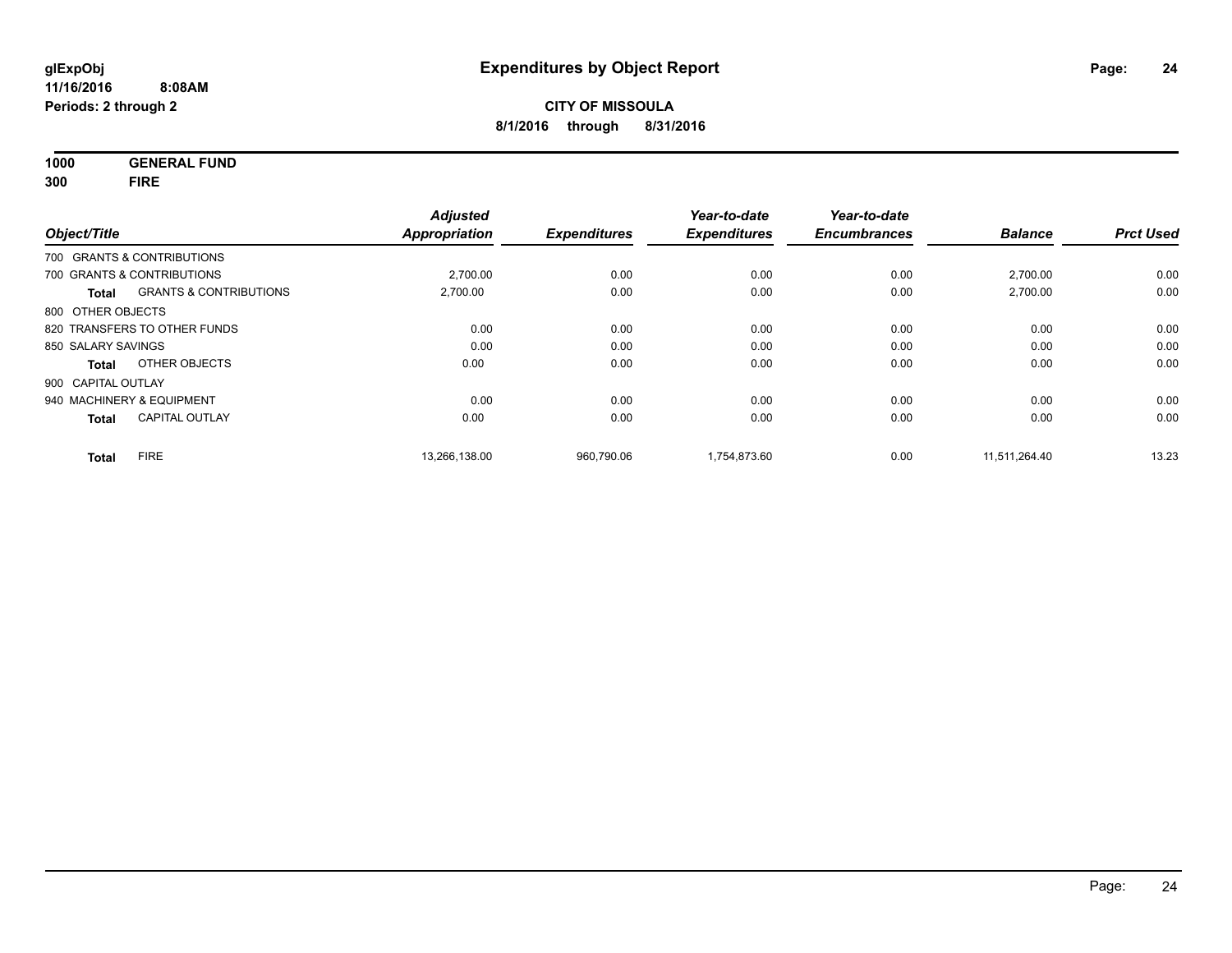#### **1000 GENERAL FUND**

**320 STREET MAINTENANCE**

|                                     | <b>Adjusted</b>      |                     | Year-to-date        | Year-to-date        |                |                  |
|-------------------------------------|----------------------|---------------------|---------------------|---------------------|----------------|------------------|
| Object/Title                        | <b>Appropriation</b> | <b>Expenditures</b> | <b>Expenditures</b> | <b>Encumbrances</b> | <b>Balance</b> | <b>Prct Used</b> |
| 100 PERSONAL SERVICES               |                      |                     |                     |                     |                |                  |
| 110 SALARIES AND WAGES              | 1,434,541.00         | 103,504.04          | 192,517.31          | 0.00                | 1,242,023.69   | 13.42            |
| 120 OVERTIME/TERMINATION            | 15,000.00            | 788.81              | 788.81              | 0.00                | 14,211.19      | 5.26             |
| 130 OTHER                           | 6,000.00             | 455.00              | 727.74              | 0.00                | 5,272.26       | 12.13            |
| <b>140 EMPLOYER CONTRIBUTIONS</b>   | 805,036.00           | 57,569.87           | 131,946.13          | 0.00                | 673,089.87     | 16.39            |
| 141 STATE RETIREMENT CONTRIBUTIONS  | 0.00                 | 0.00                | 0.00                | 0.00                | 0.00           | 0.00             |
| PERSONAL SERVICES<br>Total          | 2,260,577.00         | 162,317.72          | 325,979.99          | 0.00                | 1,934,597.01   | 14.42            |
| 200 SUPPLIES                        |                      |                     |                     |                     |                |                  |
| 210 OFFICE SUPPLIES                 | 1,600.00             | 0.00                | 0.00                | 0.00                | 1,600.00       | 0.00             |
| 220 OPERATING SUPPLIES              | 170,318.00           | 1,022.14            | 1,090.77            | 0.00                | 169,227.23     | 0.64             |
| 230 REPAIR/MAINTENANCE              | 84,215.00            | 0.00                | 1,415.00            | 0.00                | 82,800.00      | 1.68             |
| 231 GASOLINE                        | 218,603.00           | 9,973.70            | 10,052.57           | 0.00                | 208,550.43     | 4.60             |
| 240 OTHER SUPPLIES                  | 0.00                 | 0.00                | 0.00                | 0.00                | 0.00           | 0.00             |
| 250 SUPPLIES FOR RESALE             | 0.00                 | 0.00                | 0.00                | 0.00                | 0.00           | 0.00             |
| <b>SUPPLIES</b><br><b>Total</b>     | 474,736.00           | 10,995.84           | 12,558.34           | 0.00                | 462,177.66     | 2.65             |
| 300 PURCHASED SERVICES              |                      |                     |                     |                     |                |                  |
| 310 COMMUNICATIONS                  | 0.00                 | 0.00                | 0.00                | 0.00                | 0.00           | 0.00             |
| 320 PRINTING & DUPLICATING          | 7,000.00             | 0.00                | 0.00                | 0.00                | 7,000.00       | 0.00             |
| 330 PUBLICITY, SUBSCRIPTIONS & DUES | 3,000.00             | 427.64              | 427.64              | 0.00                | 2,572.36       | 14.25            |
| 341 ELECTRICITY & NATURAL GAS       | 0.00                 | 0.00                | 0.00                | 0.00                | 0.00           | 0.00             |
| 343 WATER CHARGES                   | 0.00                 | 1,678.74            | 1,678.74            | 0.00                | $-1,678.74$    | 0.00             |
| 344 TELEPHONE SERVICE               | 7,000.00             | 0.11                | 0.11                | 0.00                | 6,999.89       | 0.00             |
| 345 GARBAGE                         | 9,392.00             | 0.00                | 0.00                | 0.00                | 9,392.00       | 0.00             |
| 350 PROFESSIONAL SERVICES           | 3,500.00             | 25.00               | 25.00               | 0.00                | 3,475.00       | 0.71             |
| 360 REPAIR & MAINTENANCE            | 22,650.00            | 0.00                | 0.00                | 0.00                | 22,650.00      | 0.00             |
| 370 TRAVEL                          | 2,300.00             | 0.00                | 0.00                | 0.00                | 2,300.00       | 0.00             |
| 380 TRAINING                        | 1,500.00             | 150.00              | 150.00              | 0.00                | 1,350.00       | 10.00            |
| PURCHASED SERVICES<br><b>Total</b>  | 56,342.00            | 2,281.49            | 2,281.49            | 0.00                | 54,060.51      | 4.05             |
| 400 BUILDING MATERIALS              |                      |                     |                     |                     |                |                  |
| 400 BUILDING MATERIALS              | 62,263.00            | 3,591.00            | 3,591.00            | 0.00                | 58,672.00      | 5.77             |
| <b>BUILDING MATERIALS</b><br>Total  | 62,263.00            | 3,591.00            | 3,591.00            | 0.00                | 58,672.00      | 5.77             |
| 500 FIXED CHARGES                   |                      |                     |                     |                     |                |                  |
| 500 FIXED CHARGES                   | 30,500.00            | 3,226.25            | 3,226.25            | 0.00                | 27,273.75      | 10.58            |
|                                     |                      |                     |                     |                     |                |                  |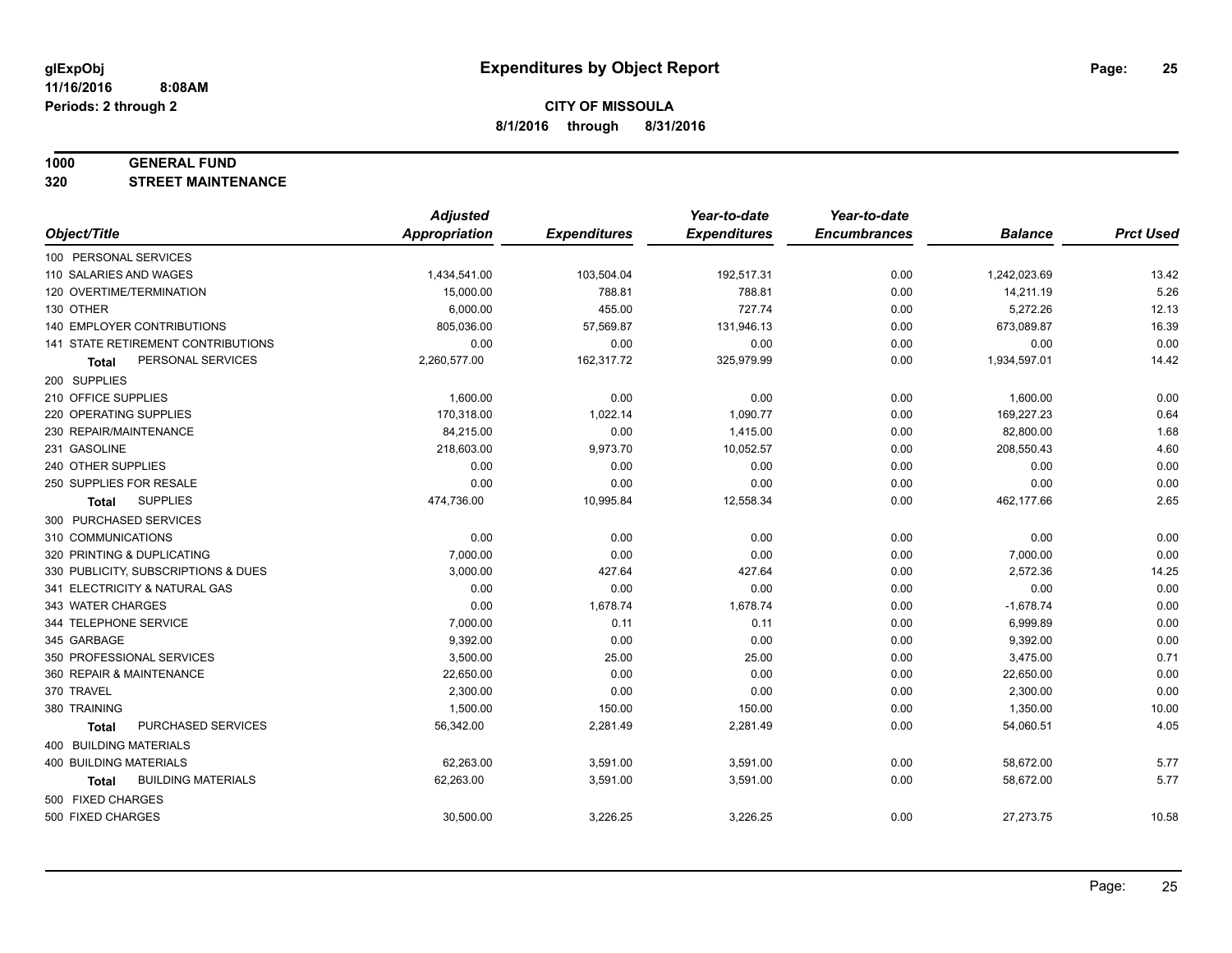#### **1000 GENERAL FUND**

**320 STREET MAINTENANCE**

|                    |                             | <b>Adjusted</b>      |                     | Year-to-date        | Year-to-date        |                |                  |
|--------------------|-----------------------------|----------------------|---------------------|---------------------|---------------------|----------------|------------------|
| Object/Title       |                             | <b>Appropriation</b> | <b>Expenditures</b> | <b>Expenditures</b> | <b>Encumbrances</b> | <b>Balance</b> | <b>Prct Used</b> |
| <b>Total</b>       | <b>FIXED CHARGES</b>        | 30,500.00            | 3,226.25            | 3,226.25            | 0.00                | 27,273.75      | 10.58            |
| 600 DEBT SERVICE   |                             |                      |                     |                     |                     |                |                  |
| 610 PRINCIPAL      |                             | 0.00                 | 0.00                | 0.00                | 0.00                | 0.00           | 0.00             |
|                    | 620 INTEREST / SERVICE FEES | 0.00                 | 0.00                | 0.00                | 0.00                | 0.00           | 0.00             |
| <b>Total</b>       | <b>DEBT SERVICE</b>         | 0.00                 | 0.00                | 0.00                | 0.00                | 0.00           | 0.00             |
| 900 CAPITAL OUTLAY |                             |                      |                     |                     |                     |                |                  |
| 930 IMPROVEMENTS   |                             | 104.814.00           | 21.600.21           | 21.600.21           | 0.00                | 83.213.79      | 20.61            |
|                    | 940 MACHINERY & EQUIPMENT   | 0.00                 | 0.00                | 0.00                | 0.00                | 0.00           | 0.00             |
| <b>Total</b>       | <b>CAPITAL OUTLAY</b>       | 104.814.00           | 21,600.21           | 21,600.21           | 0.00                | 83,213.79      | 20.61            |
| <b>Total</b>       | <b>STREET MAINTENANCE</b>   | 2,989,232.00         | 204,012.51          | 369,237.28          | 0.00                | 2.619.994.72   | 12.35            |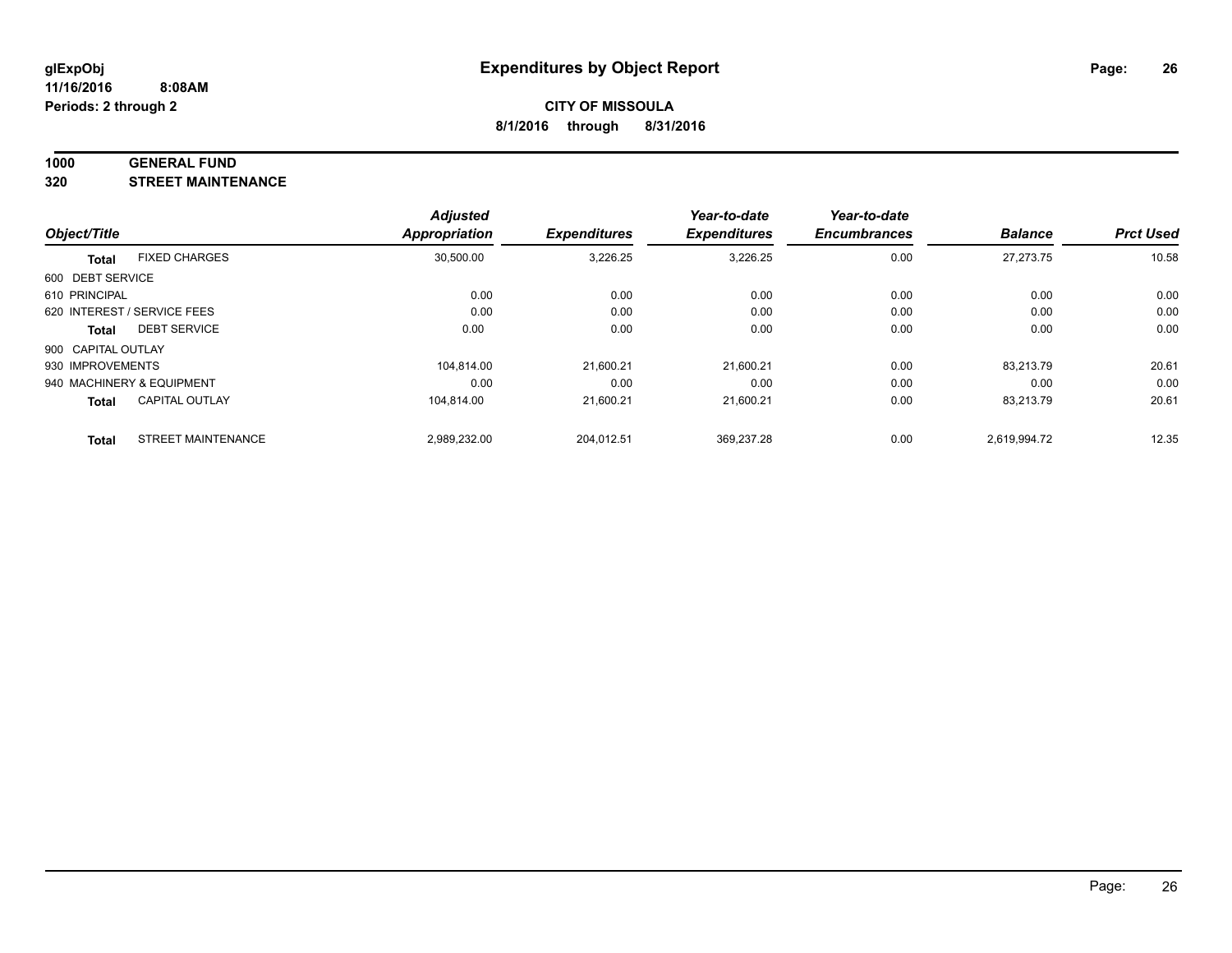#### **1000 GENERAL FUND**

**321 FACIITIES MAINTENANCE**

|                                     | <b>Adjusted</b>      |                     | Year-to-date        | Year-to-date        |                |                  |
|-------------------------------------|----------------------|---------------------|---------------------|---------------------|----------------|------------------|
| Object/Title                        | <b>Appropriation</b> | <b>Expenditures</b> | <b>Expenditures</b> | <b>Encumbrances</b> | <b>Balance</b> | <b>Prct Used</b> |
| 100 PERSONAL SERVICES               |                      |                     |                     |                     |                |                  |
| 110 SALARIES AND WAGES              | 650,701.00           | 47,845.04           | 86,306.03           | 0.00                | 564,394.97     | 13.26            |
| 120 OVERTIME/TERMINATION            | 2,000.00             | 0.00                | 0.00                | 0.00                | 2,000.00       | 0.00             |
| 130 OTHER                           | 2,480.00             | 140.00              | 224.00              | 0.00                | 2,256.00       | 9.03             |
| <b>140 EMPLOYER CONTRIBUTIONS</b>   | 290,779.00           | 21,271.46           | 47,588.06           | 0.00                | 243,190.94     | 16.37            |
| 141 STATE RETIREMENT CONTRIBUTIONS  | 0.00                 | 0.00                | 0.00                | 0.00                | 0.00           | 0.00             |
| PERSONAL SERVICES<br>Total          | 945,960.00           | 69,256.50           | 134,118.09          | 0.00                | 811,841.91     | 14.18            |
| 200 SUPPLIES                        |                      |                     |                     |                     |                |                  |
| 210 OFFICE SUPPLIES                 | 1,000.00             | 18.48               | 21.65               | 0.00                | 978.35         | 2.17             |
| 220 OPERATING SUPPLIES              | 34,892.00            | 7,904.25            | 9,167.69            | 0.00                | 25,724.31      | 26.27            |
| 230 REPAIR/MAINTENANCE              | 39,399.00            | 2,391.81            | 2,790.10            | 0.00                | 36,608.90      | 7.08             |
| 231 GASOLINE                        | 3,202.00             | 0.00                | 0.00                | 0.00                | 3,202.00       | 0.00             |
| 240 OTHER SUPPLIES                  | 11,010.00            | 86.30               | 135.83              | 0.00                | 10,874.17      | 1.23             |
| <b>SUPPLIES</b><br>Total            | 89,503.00            | 10,400.84           | 12,115.27           | 0.00                | 77,387.73      | 13.54            |
| 300 PURCHASED SERVICES              |                      |                     |                     |                     |                |                  |
| 310 COMMUNICATIONS                  | 150.00               | 0.00                | 0.00                | 0.00                | 150.00         | 0.00             |
| 320 PRINTING & DUPLICATING          | 350.00               | 0.00                | 0.00                | 0.00                | 350.00         | 0.00             |
| 330 PUBLICITY, SUBSCRIPTIONS & DUES | 230.00               | 0.00                | 0.00                | 0.00                | 230.00         | 0.00             |
| 340 SEWER                           | 2,803.00             | 0.00                | 719.14              | 0.00                | 2,083.86       | 25.66            |
| 341 ELECTRICITY & NATURAL GAS       | 209,433.00           | 13,758.29           | 13,758.29           | 0.00                | 195,674.71     | 6.57             |
| 343 WATER CHARGES                   | 12,356.00            | 551.05              | 551.05              | 0.00                | 11,804.95      | 4.46             |
| 344 TELEPHONE SERVICE               | 2,590.00             | 118.54              | 118.54              | 0.00                | 2,471.46       | 4.58             |
| 345 GARBAGE                         | 13,253.00            | 713.98              | 1,427.68            | 0.00                | 11,825.32      | 10.77            |
| 350 PROFESSIONAL SERVICES           | 14,644.00            | 1,545.00            | 3,045.00            | 0.00                | 11,599.00      | 20.79            |
| 360 REPAIR & MAINTENANCE            | 269,346.00           | 15,945.47           | 31,614.28           | 0.00                | 237,731.72     | 11.74            |
| 370 TRAVEL                          | 1,050.00             | 0.00                | 0.00                | 0.00                | 1,050.00       | 0.00             |
| 380 TRAINING                        | 850.00               | 0.00                | 0.00                | 0.00                | 850.00         | 0.00             |
| PURCHASED SERVICES<br><b>Total</b>  | 527,055.00           | 32,632.33           | 51,233.98           | 0.00                | 475,821.02     | 9.72             |
| 800 OTHER OBJECTS                   |                      |                     |                     |                     |                |                  |
| 845 CONTINGENCY                     | 0.00                 | 0.00                | 0.00                | 0.00                | 0.00           | 0.00             |
| OTHER OBJECTS<br>Total              | 0.00                 | 0.00                | 0.00                | 0.00                | 0.00           | 0.00             |
| 900 CAPITAL OUTLAY                  |                      |                     |                     |                     |                |                  |
| 940 MACHINERY & EQUIPMENT           | 0.00                 | 0.00                | 0.00                | 0.00                | 0.00           | 0.00             |
|                                     |                      |                     |                     |                     |                |                  |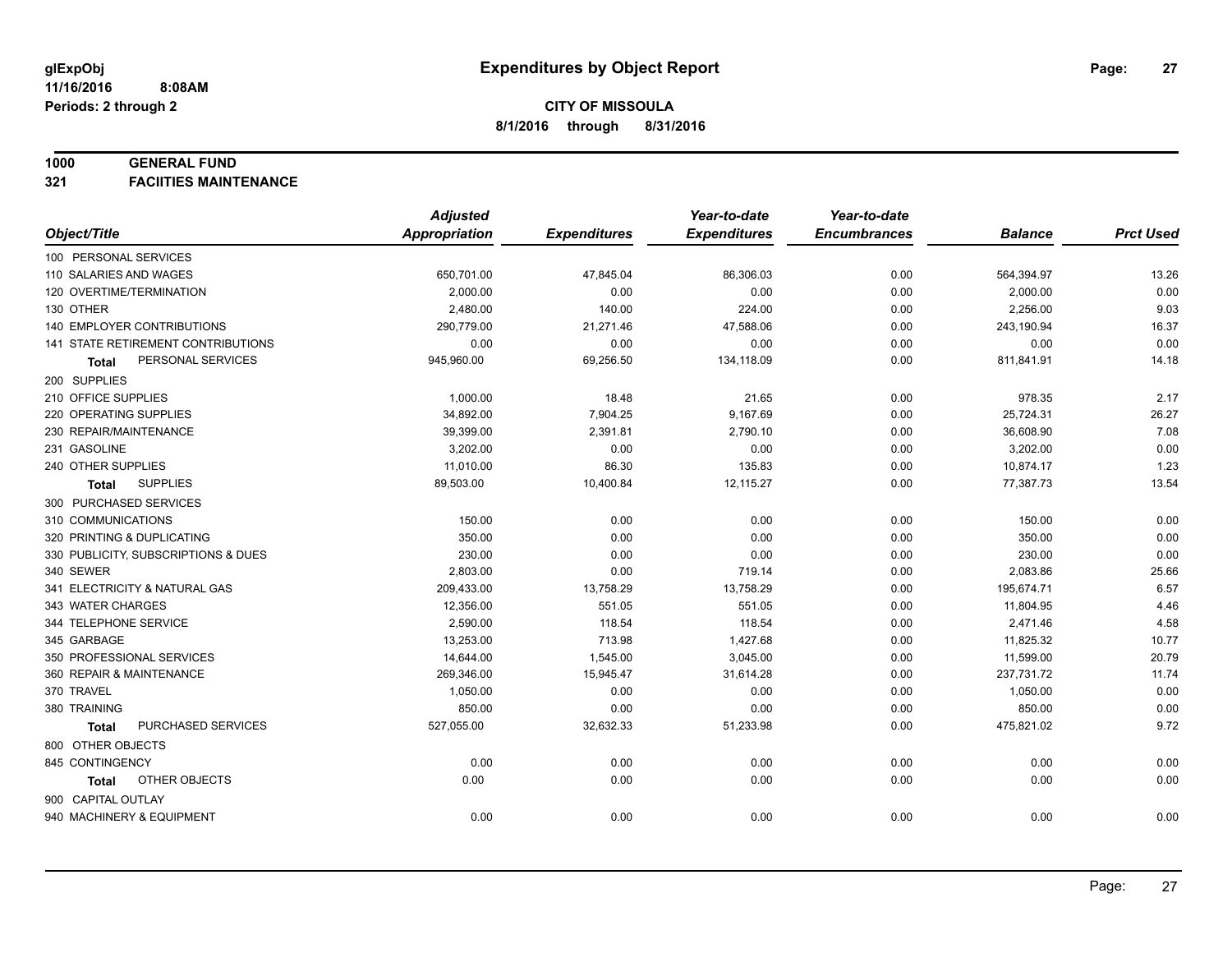#### **11/16/2016 8:08AM Periods: 2 through 2**

# **CITY OF MISSOULA 8/1/2016 through 8/31/2016**

# **1000 GENERAL FUND**

**321 FACIITIES MAINTENANCE**

| Object/Title |                              | <b>Adjusted</b><br><b>Appropriation</b> | Expenditures | Year-to-date<br><b>Expenditures</b> | Year-to-date<br><b>Encumbrances</b> | <b>Balance</b> | <b>Prct Used</b> |
|--------------|------------------------------|-----------------------------------------|--------------|-------------------------------------|-------------------------------------|----------------|------------------|
| <b>Total</b> | CAPITAL OUTLAY               | 0.00                                    | 0.00         | 0.00                                | 0.00                                | 0.00           | 0.00             |
| <b>Total</b> | <b>FACIITIES MAINTENANCE</b> | 1,562,518.00                            | 112,289.67   | 197,467.34                          | 0.00                                | ,365,050.66    | 12.64            |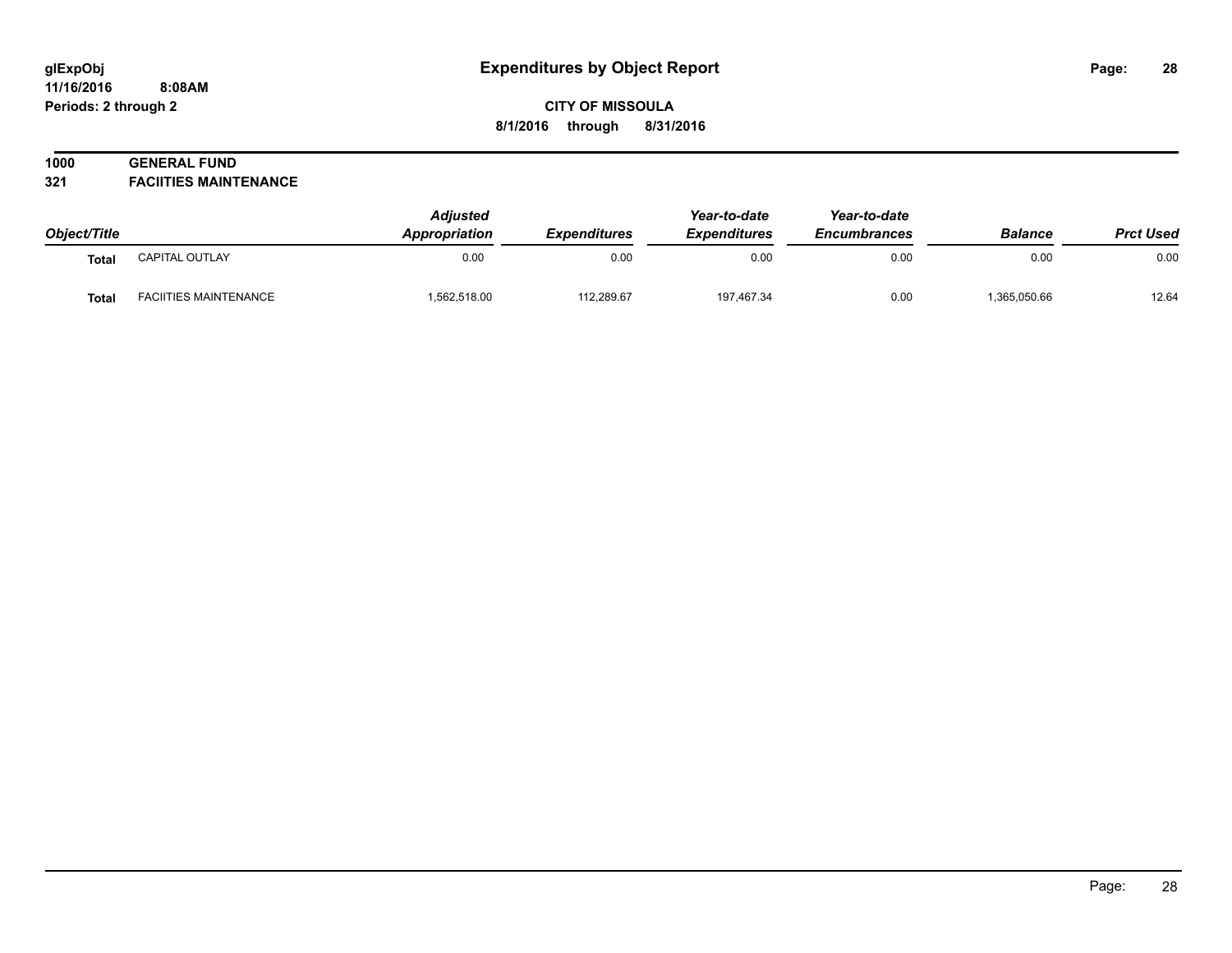# **1000 GENERAL FUND**

**340 CEMETERY**

|                                           | <b>Adjusted</b>      |                     | Year-to-date        | Year-to-date        |                |                  |
|-------------------------------------------|----------------------|---------------------|---------------------|---------------------|----------------|------------------|
| Object/Title                              | <b>Appropriation</b> | <b>Expenditures</b> | <b>Expenditures</b> | <b>Encumbrances</b> | <b>Balance</b> | <b>Prct Used</b> |
| 100 PERSONAL SERVICES                     |                      |                     |                     |                     |                |                  |
| 110 SALARIES AND WAGES                    | 368,304.00           | 30,388.69           | 54,371.04           | 0.00                | 313,932.96     | 14.76            |
| 120 OVERTIME/TERMINATION                  | 5,000.00             | 1,137.94            | 1,137.94            | 0.00                | 3,862.06       | 22.76            |
| 140 EMPLOYER CONTRIBUTIONS                | 158,619.00           | 13,181.34           | 31,784.65           | 0.00                | 126,834.35     | 20.04            |
| 141 STATE RETIREMENT CONTRIBUTIONS        | 0.00                 | 0.00                | 0.00                | 0.00                | 0.00           | 0.00             |
| PERSONAL SERVICES<br>Total                | 531,923.00           | 44,707.97           | 87,293.63           | 0.00                | 444,629.37     | 16.41            |
| 200 SUPPLIES                              |                      |                     |                     |                     |                |                  |
| 210 OFFICE SUPPLIES                       | 2,770.00             | 80.74               | 80.74               | 0.00                | 2,689.26       | 2.91             |
| 220 OPERATING SUPPLIES                    | 35,802.00            | 829.54              | 1,015.81            | 0.00                | 34,786.19      | 2.84             |
| 230 REPAIR/MAINTENANCE                    | 20,120.00            | 1,151.64            | 3,042.34            | 0.00                | 17,077.66      | 15.12            |
| 231 GASOLINE                              | 14,398.00            | 874.24              | 874.24              | 0.00                | 13,523.76      | 6.07             |
| 240 OTHER SUPPLIES                        | 0.00                 | 0.00                | 0.00                | 0.00                | 0.00           | 0.00             |
| 250 SUPPLIES FOR RESALE                   | 0.00                 | 0.00                | 0.00                | 0.00                | 0.00           | 0.00             |
| <b>SUPPLIES</b><br>Total                  | 73,090.00            | 2,936.16            | 5,013.13            | 0.00                | 68,076.87      | 6.86             |
| 300 PURCHASED SERVICES                    |                      |                     |                     |                     |                |                  |
| 310 COMMUNICATIONS                        | 1,933.00             | 38.06               | 62.83               | 0.00                | 1,870.17       | 3.25             |
| 320 PRINTING & DUPLICATING                | 775.00               | 0.00                | 0.00                | 0.00                | 775.00         | 0.00             |
| 330 PUBLICITY, SUBSCRIPTIONS & DUES       | 813.00               | 0.00                | 0.00                | 0.00                | 813.00         | 0.00             |
| 341 ELECTRICITY & NATURAL GAS             | 18,580.00            | 1,981.83            | 1,981.83            | 0.00                | 16,598.17      | 10.67            |
| 343 WATER CHARGES                         | 1,082.00             | 65.61               | 65.61               | 0.00                | 1,016.39       | 6.06             |
| 344 TELEPHONE SERVICE                     | 2,400.00             | 149.32              | 304.08              | 0.00                | 2,095.92       | 12.67            |
| 345 GARBAGE                               | 1,286.00             | 81.15               | 162.30              | 0.00                | 1,123.70       | 12.62            |
| 350 PROFESSIONAL SERVICES                 | 1,000.00             | 0.00                | 0.00                | 0.00                | 1,000.00       | 0.00             |
| 360 REPAIR & MAINTENANCE                  | 3,700.00             | 26.45               | 26.45               | 0.00                | 3,673.55       | 0.71             |
| 370 TRAVEL                                | 500.00               | 0.00                | 0.00                | 0.00                | 500.00         | 0.00             |
| 380 TRAINING                              | 6,006.00             | 0.00                | 0.00                | 0.00                | 6,006.00       | 0.00             |
| 390 OTHER PURCHASED SERVICES              | 3,342.00             | 303.75              | 423.75              | 0.00                | 2,918.25       | 12.68            |
| PURCHASED SERVICES<br><b>Total</b>        | 41,417.00            | 2,646.17            | 3,026.85            | 0.00                | 38,390.15      | 7.31             |
| 400 BUILDING MATERIALS                    |                      |                     |                     |                     |                |                  |
| <b>400 BUILDING MATERIALS</b>             | 0.00                 | 0.00                | 0.00                | 0.00                | 0.00           | 0.00             |
| <b>BUILDING MATERIALS</b><br><b>Total</b> | 0.00                 | 0.00                | 0.00                | 0.00                | 0.00           | 0.00             |
| 500 FIXED CHARGES                         |                      |                     |                     |                     |                |                  |
| 500 FIXED CHARGES                         | 0.00                 | 0.00                | 0.00                | 0.00                | 0.00           | 0.00             |
| 530 EQUIPMENT RENTAL                      | 500.00               | 10.50               | 10.50               | 0.00                | 489.50         | 2.10             |
|                                           |                      |                     |                     |                     |                |                  |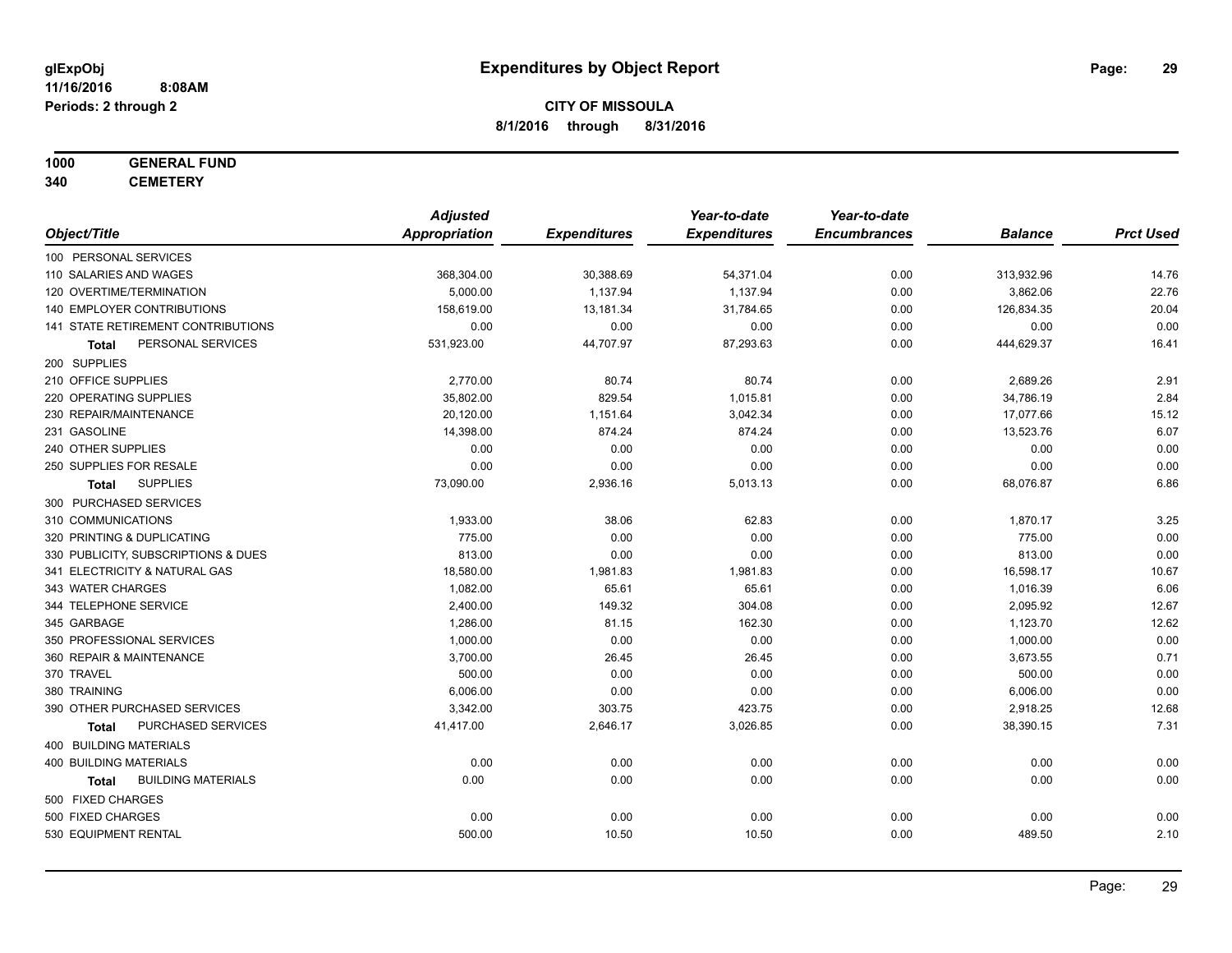#### **11/16/2016 8:08AM Periods: 2 through 2**

# **CITY OF MISSOULA 8/1/2016 through 8/31/2016**

**1000 GENERAL FUND 340 CEMETERY**

|                           |                       | <b>Adjusted</b>      |                     | Year-to-date        | Year-to-date        |                |                  |
|---------------------------|-----------------------|----------------------|---------------------|---------------------|---------------------|----------------|------------------|
| Object/Title              |                       | <b>Appropriation</b> | <b>Expenditures</b> | <b>Expenditures</b> | <b>Encumbrances</b> | <b>Balance</b> | <b>Prct Used</b> |
| <b>Total</b>              | <b>FIXED CHARGES</b>  | 500.00               | 10.50               | 10.50               | 0.00                | 489.50         | 2.10             |
| 800 OTHER OBJECTS         |                       |                      |                     |                     |                     |                |                  |
| 845 CONTINGENCY           |                       | 8,185.00             | 1.864.00            | 1,864.00            | 0.00                | 6,321.00       | 22.77            |
| 850 SALARY SAVINGS        |                       | 0.00                 | 0.00                | 0.00                | 0.00                | 0.00           | 0.00             |
| <b>Total</b>              | OTHER OBJECTS         | 8,185.00             | 1,864.00            | 1,864.00            | 0.00                | 6,321.00       | 22.77            |
| 900 CAPITAL OUTLAY        |                       |                      |                     |                     |                     |                |                  |
| 920 BUILDINGS             |                       | 0.00                 | 0.00                | 0.00                | 0.00                | 0.00           | 0.00             |
| 930 IMPROVEMENTS          |                       | 0.00                 | 0.00                | 0.00                | 0.00                | 0.00           | 0.00             |
| 940 MACHINERY & EQUIPMENT |                       | 0.00                 | 0.00                | 0.00                | 0.00                | 0.00           | 0.00             |
| <b>Total</b>              | <b>CAPITAL OUTLAY</b> | 0.00                 | 0.00                | 0.00                | 0.00                | 0.00           | 0.00             |
| <b>Total</b>              | <b>CEMETERY</b>       | 655,115.00           | 52,164.80           | 97.208.11           | 0.00                | 557.906.89     | 14.84            |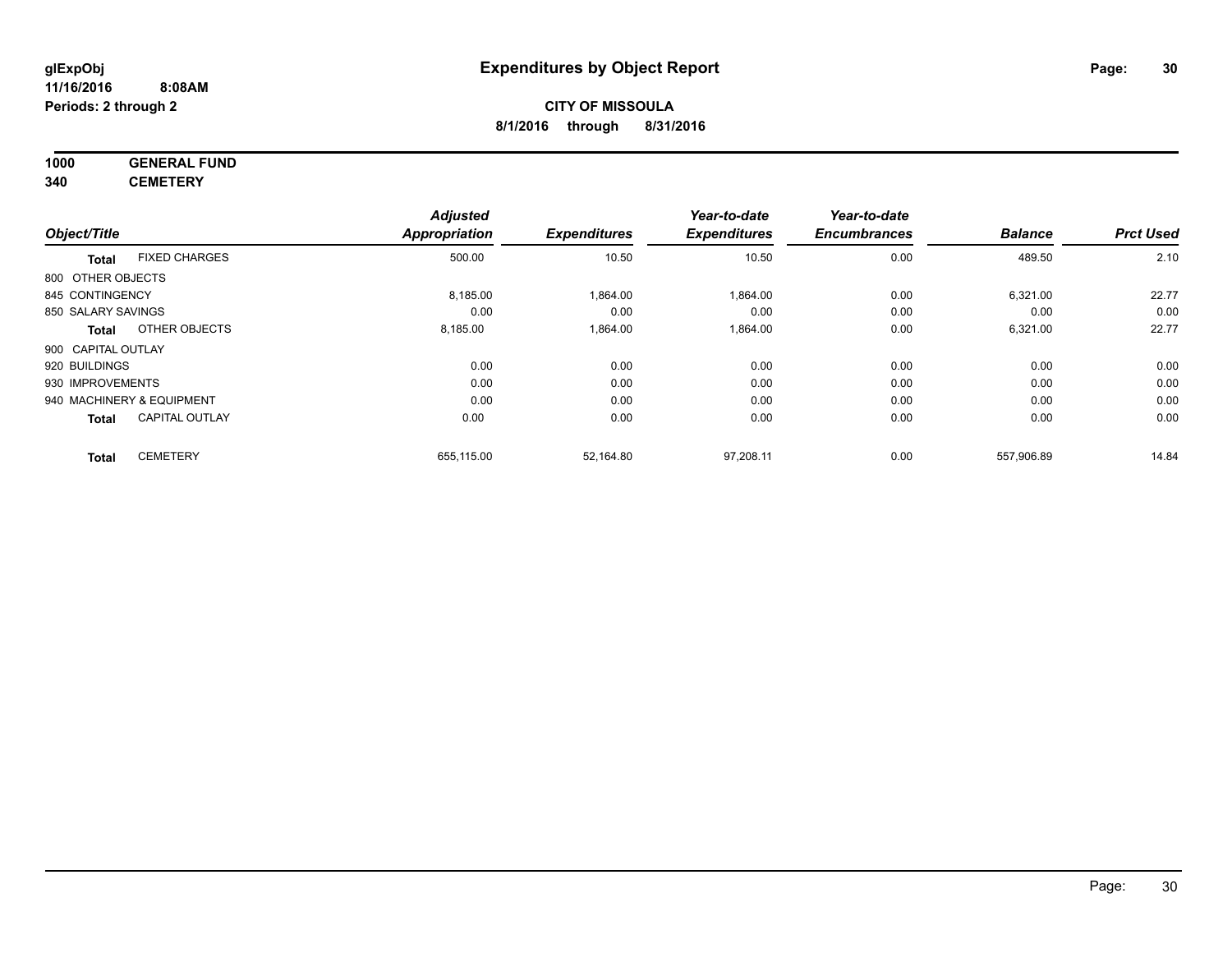#### **1000 GENERAL FUND**

**370 PARKS & RECREATION**

|                                           | <b>Adjusted</b>      |                     | Year-to-date        | Year-to-date        |                |                  |
|-------------------------------------------|----------------------|---------------------|---------------------|---------------------|----------------|------------------|
| Object/Title                              | <b>Appropriation</b> | <b>Expenditures</b> | <b>Expenditures</b> | <b>Encumbrances</b> | <b>Balance</b> | <b>Prct Used</b> |
| 100 PERSONAL SERVICES                     |                      |                     |                     |                     |                |                  |
| 110 SALARIES AND WAGES                    | 2,236,515.00         | 215,426.77          | 393,523.32          | 0.00                | 1,842,991.68   | 17.60            |
| 120 OVERTIME/TERMINATION                  | 7,000.00             | 512.03              | 1,501.05            | 0.00                | 5,498.95       | 21.44            |
| 130 OTHER                                 | 12,760.00            | 0.00                | 0.00                | 0.00                | 12,760.00      | 0.00             |
| 140 EMPLOYER CONTRIBUTIONS                | 782,871.00           | 69,584.74           | 160,130.34          | 0.00                | 622,740.66     | 20.45            |
| <b>141 STATE RETIREMENT CONTRIBUTIONS</b> | 0.00                 | 0.00                | 0.00                | 0.00                | 0.00           | 0.00             |
| PERSONAL SERVICES<br>Total                | 3,039,146.00         | 285,523.54          | 555,154.71          | 0.00                | 2,483,991.29   | 18.27            |
| 200 SUPPLIES                              |                      |                     |                     |                     |                |                  |
| 210 OFFICE SUPPLIES                       | 5,465.00             | 370.32              | 394.77              | 0.00                | 5,070.23       | 7.22             |
| 220 OPERATING SUPPLIES                    | 101,401.00           | 13,212.27           | 27,359.13           | 0.00                | 74,041.87      | 26.98            |
| 230 REPAIR/MAINTENANCE                    | 68,649.00            | 12,770.15           | 12,770.15           | 0.00                | 55,878.85      | 18.60            |
| 231 GASOLINE                              | 79,836.00            | 0.00                | 0.00                | 0.00                | 79,836.00      | 0.00             |
| 240 OTHER SUPPLIES                        | 0.00                 | 0.00                | 0.00                | 0.00                | 0.00           | 0.00             |
| <b>SUPPLIES</b><br><b>Total</b>           | 255,351.00           | 26,352.74           | 40,524.05           | 0.00                | 214,826.95     | 15.87            |
| 300 PURCHASED SERVICES                    |                      |                     |                     |                     |                |                  |
| 310 COMMUNICATIONS                        | 4,368.00             | 332.05              | 664.51              | 0.00                | 3,703.49       | 15.21            |
| 320 PRINTING & DUPLICATING                | 8,700.00             | 122.36              | 122.36              | 0.00                | 8,577.64       | 1.41             |
| 330 PUBLICITY, SUBSCRIPTIONS & DUES       | 9,140.00             | 78.50               | 246.53              | 0.00                | 8,893.47       | 2.70             |
| 340 SEWER                                 | 2,208.00             | 0.00                | 942.92              | 0.00                | 1,265.08       | 42.70            |
| 341 ELECTRICITY & NATURAL GAS             | 109,632.00           | 540.44              | 540.44              | 0.00                | 109,091.56     | 0.49             |
| 343 WATER CHARGES                         | 156,800.00           | 34,040.01           | 34,040.01           | 0.00                | 122,759.99     | 21.71            |
| 344 TELEPHONE SERVICE                     | 20,021.00            | 1,807.71            | 1,817.32            | 0.00                | 18,203.68      | 9.08             |
| 345 GARBAGE                               | 29,414.00            | 3,661.21            | 7,029.88            | 0.00                | 22,384.12      | 23.90            |
| 350 PROFESSIONAL SERVICES                 | 60,750.00            | 1,722.80            | 2,217.00            | 0.00                | 58,533.00      | 3.65             |
| 360 REPAIR & MAINTENANCE                  | 47,756.00            | 2,200.75            | 3,017.75            | 0.00                | 44,738.25      | 6.32             |
| 370 TRAVEL                                | 6,194.00             | 0.00                | 0.00                | 0.00                | 6,194.00       | 0.00             |
| 380 TRAINING                              | 5,236.00             | 0.00                | 0.00                | 0.00                | 5,236.00       | 0.00             |
| 390 OTHER PURCHASED SERVICES              | 43,371.00            | 577.50              | 967.50              | 0.00                | 42,403.50      | 2.23             |
| PURCHASED SERVICES<br><b>Total</b>        | 503,590.00           | 45,083.33           | 51,606.22           | 0.00                | 451,983.78     | 10.25            |
| 800 OTHER OBJECTS                         |                      |                     |                     |                     |                |                  |
| 820 TRANSFERS TO OTHER FUNDS              | 17,810.00            | 0.00                | 0.00                | 0.00                | 17,810.00      | 0.00             |
| OTHER OBJECTS<br><b>Total</b>             | 17,810.00            | 0.00                | 0.00                | 0.00                | 17,810.00      | 0.00             |
| 900 CAPITAL OUTLAY                        |                      |                     |                     |                     |                |                  |
| 930 IMPROVEMENTS                          | 0.00                 | 0.00                | 0.00                | 0.00                | 0.00           | 0.00             |
|                                           |                      |                     |                     |                     |                |                  |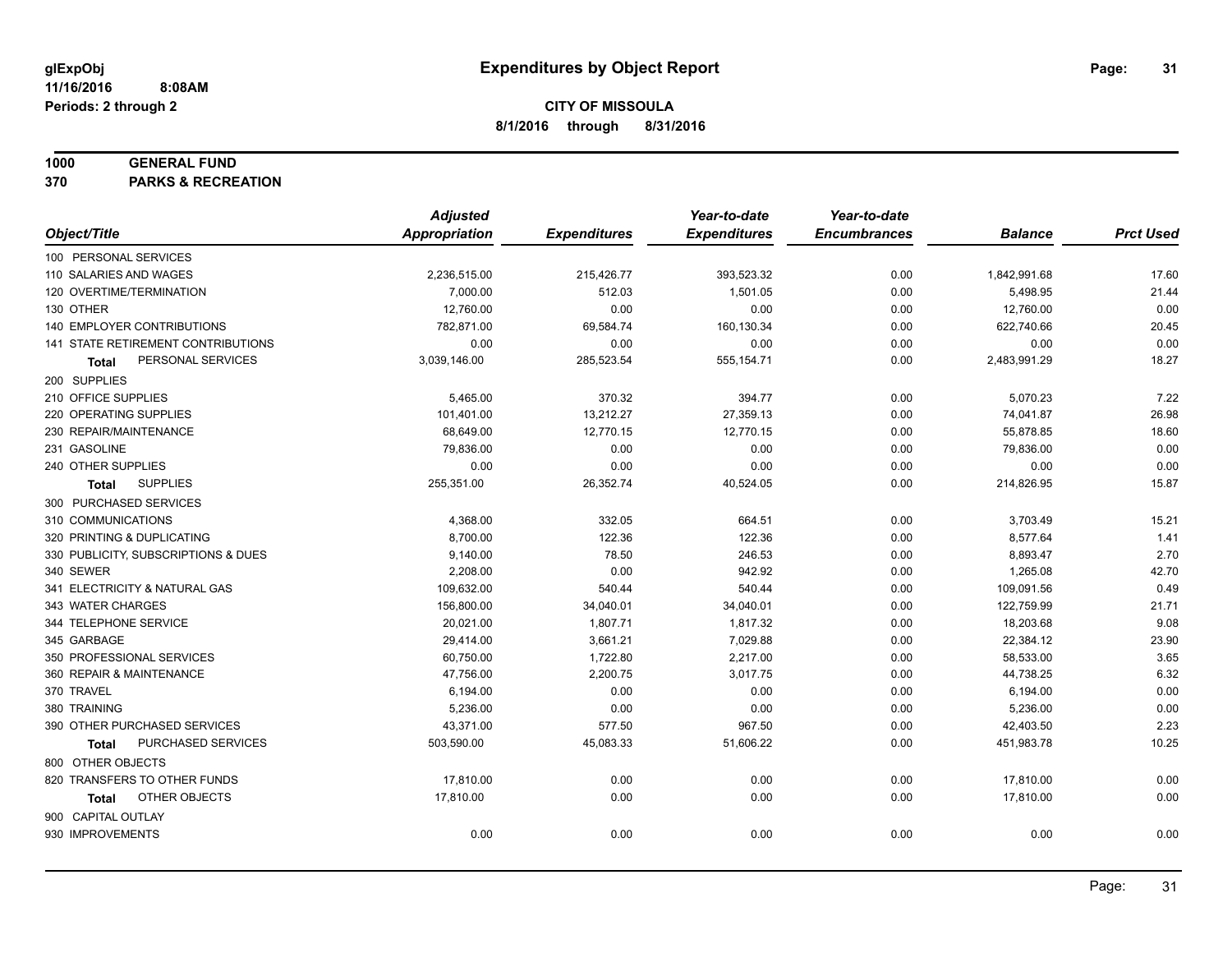#### **11/16/2016 8:08AM Periods: 2 through 2**

# **CITY OF MISSOULA 8/1/2016 through 8/31/2016**

# **1000 GENERAL FUND**

**370 PARKS & RECREATION**

| Object/Title |                           | <b>Adjusted</b><br>Appropriation | <i><b>Expenditures</b></i> | Year-to-date<br><b>Expenditures</b> | Year-to-date<br><b>Encumbrances</b> | <b>Balance</b> | <b>Prct Used</b> |
|--------------|---------------------------|----------------------------------|----------------------------|-------------------------------------|-------------------------------------|----------------|------------------|
|              | 940 MACHINERY & EQUIPMENT | 0.00                             | 0.00                       | 0.00                                | 0.00                                | 0.00           | 0.00             |
| <b>Total</b> | CAPITAL OUTLAY            | 0.00                             | 0.00                       | 0.00                                | 0.00                                | 0.00           | 0.00             |
| <b>Total</b> | PARKS & RECREATION        | 3,815,897.00                     | 356,959.61                 | 647,284.98                          | 0.00                                | 3,168,612.02   | 16.96            |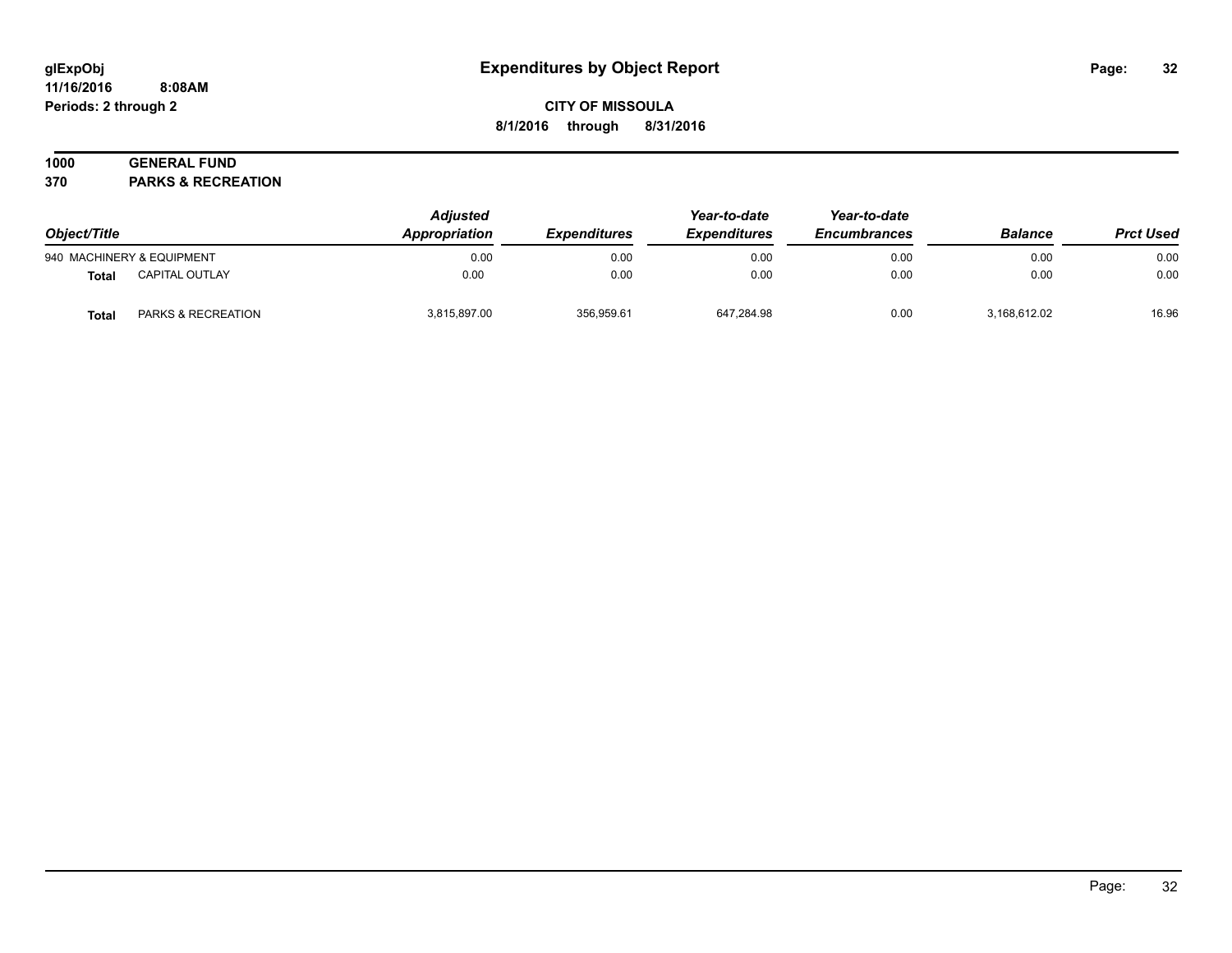#### **1000 GENERAL FUND**

**390 NON-DEPARTMENTAL**

|                                                   | <b>Adjusted</b> |                     | Year-to-date        | Year-to-date        |                |                  |
|---------------------------------------------------|-----------------|---------------------|---------------------|---------------------|----------------|------------------|
| Object/Title                                      | Appropriation   | <b>Expenditures</b> | <b>Expenditures</b> | <b>Encumbrances</b> | <b>Balance</b> | <b>Prct Used</b> |
| 100 PERSONAL SERVICES                             |                 |                     |                     |                     |                |                  |
| 110 SALARIES AND WAGES                            | 223,805.00      | 0.00                | 0.00                | 0.00                | 223,805.00     | 0.00             |
| 120 OVERTIME/TERMINATION                          | 22,270.00       | 0.00                | 0.00                | 0.00                | 22,270.00      | 0.00             |
| 130 OTHER                                         | 0.00            | 0.00                | 0.00                | 0.00                | 0.00           | 0.00             |
| 140 EMPLOYER CONTRIBUTIONS                        | $-46,098.00$    | $-2.10$             | $-4.10$             | 0.00                | $-46,093.90$   | 0.01             |
| PERSONAL SERVICES<br>Total                        | 199,977.00      | $-2.10$             | $-4.10$             | 0.00                | 199,981.10     | 0.00             |
| 200 SUPPLIES                                      |                 |                     |                     |                     |                |                  |
| 220 OPERATING SUPPLIES                            | 0.00            | 0.00                | 0.00                | 0.00                | 0.00           | 0.00             |
| 230 REPAIR/MAINTENANCE                            | 50,000.00       | 0.00                | 0.00                | 0.00                | 50,000.00      | 0.00             |
| 240 OTHER SUPPLIES                                | 65,000.00       | 0.00                | 0.00                | 0.00                | 65,000.00      | 0.00             |
| <b>SUPPLIES</b><br><b>Total</b>                   | 115,000.00      | 0.00                | 0.00                | 0.00                | 115,000.00     | 0.00             |
| 300 PURCHASED SERVICES                            |                 |                     |                     |                     |                |                  |
| 341 ELECTRICITY & NATURAL GAS                     | 0.00            | 0.00                | 0.00                | 0.00                | 0.00           | 0.00             |
| 342 STORM WATER                                   | 22,023.00       | 0.00                | 0.00                | 0.00                | 22,023.00      | 0.00             |
| 350 PROFESSIONAL SERVICES                         | 33,000.00       | 0.00                | 0.00                | 0.00                | 33,000.00      | 0.00             |
| 360 REPAIR & MAINTENANCE                          | 0.00            | 0.00                | 0.00                | 0.00                | 0.00           | 0.00             |
| 390 OTHER PURCHASED SERVICES                      | 0.00            | 0.00                | 0.00                | 0.00                | 0.00           | 0.00             |
| PURCHASED SERVICES<br><b>Total</b>                | 55,023.00       | 0.00                | 0.00                | 0.00                | 55,023.00      | 0.00             |
| 500 FIXED CHARGES                                 |                 |                     |                     |                     |                |                  |
| 500 FIXED CHARGES                                 | 1,029,863.00    | 4,543.68            | 418,544.18          | 0.00                | 611,318.82     | 40.64            |
| 550 MERCHANT SERVICE FEES                         | 29,700.00       | 0.00                | 0.00                | 0.00                | 29,700.00      | 0.00             |
| <b>FIXED CHARGES</b><br><b>Total</b>              | 1,059,563.00    | 4,543.68            | 418,544.18          | 0.00                | 641,018.82     | 39.50            |
| 600 DEBT SERVICE                                  |                 |                     |                     |                     |                |                  |
| 610 PRINCIPAL                                     | 575,801.00      | 199,290.31          | 245,731.54          | 0.00                | 330,069.46     | 42.68            |
| 620 INTEREST / SERVICE FEES                       | 14,524.00       | 1,624.07            | 5,395.85            | 0.00                | 9,128.15       | 37.15            |
| <b>DEBT SERVICE</b><br><b>Total</b>               | 590,325.00      | 200,914.38          | 251,127.39          | 0.00                | 339,197.61     | 42.54            |
| 700 GRANTS & CONTRIBUTIONS                        |                 |                     |                     |                     |                |                  |
| 700 GRANTS & CONTRIBUTIONS                        | 1,929,519.00    | 0.00                | 0.00                | 0.00                | 1,929,519.00   | 0.00             |
| <b>GRANTS &amp; CONTRIBUTIONS</b><br><b>Total</b> | 1,929,519.00    | 0.00                | 0.00                | 0.00                | 1,929,519.00   | 0.00             |
| 800 OTHER OBJECTS                                 |                 |                     |                     |                     |                |                  |
| 820 TRANSFERS TO OTHER FUNDS                      | 1,973,341.00    | 5,809.65            | 17,736.94           | 0.00                | 1,955,604.06   | 0.90             |
| 845 CONTINGENCY                                   | 128,496.00      | 0.00                | 0.00                | 0.00                | 128,496.00     | 0.00             |
| 850 SALARY SAVINGS                                | $-135,000.00$   | 0.00                | 0.00                | 0.00                | $-135,000.00$  | 0.00             |
|                                                   |                 |                     |                     |                     |                |                  |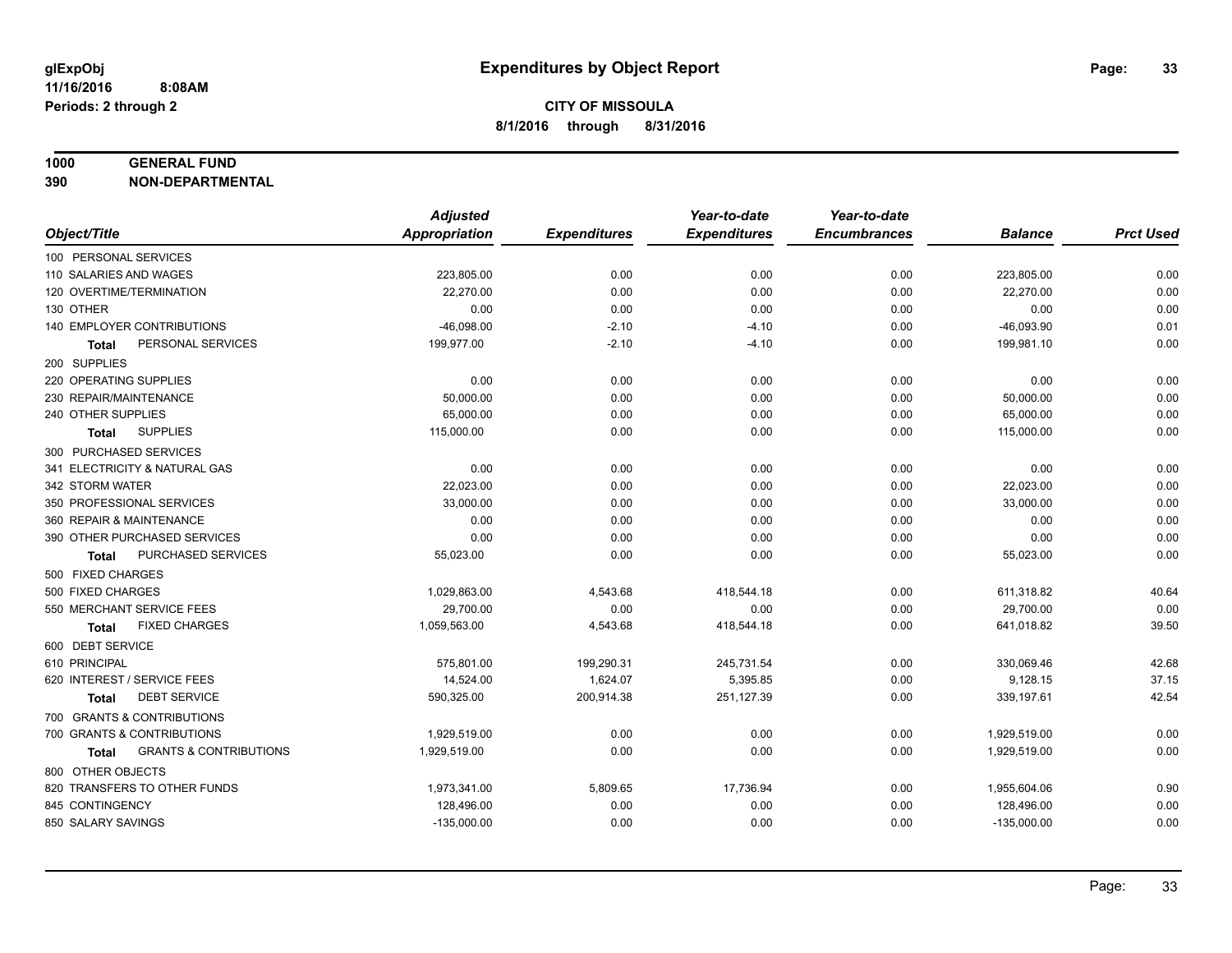# **1000 GENERAL FUND**

**390 NON-DEPARTMENTAL**

|                    |                           | <b>Adjusted</b> |                     | Year-to-date        | Year-to-date        |                |                  |
|--------------------|---------------------------|-----------------|---------------------|---------------------|---------------------|----------------|------------------|
| Object/Title       |                           | Appropriation   | <b>Expenditures</b> | <b>Expenditures</b> | <b>Encumbrances</b> | <b>Balance</b> | <b>Prct Used</b> |
| <b>Total</b>       | OTHER OBJECTS             | 1,966,837.00    | 5.809.65            | 17.736.94           | 0.00                | 1.949.100.06   | 0.90             |
| 900 CAPITAL OUTLAY |                           |                 |                     |                     |                     |                |                  |
|                    | 940 MACHINERY & EQUIPMENT | 0.00            | 0.00                | 0.00                | 0.00                | 0.00           | 0.00             |
| <b>Total</b>       | <b>CAPITAL OUTLAY</b>     | 0.00            | 0.00                | 0.00                | 0.00                | 0.00           | 0.00             |
| Total              | NON-DEPARTMENTAL          | 5,916,244.00    | 211,265.61          | 687,404.41          | 0.00                | 5,228,839.59   | 11.62            |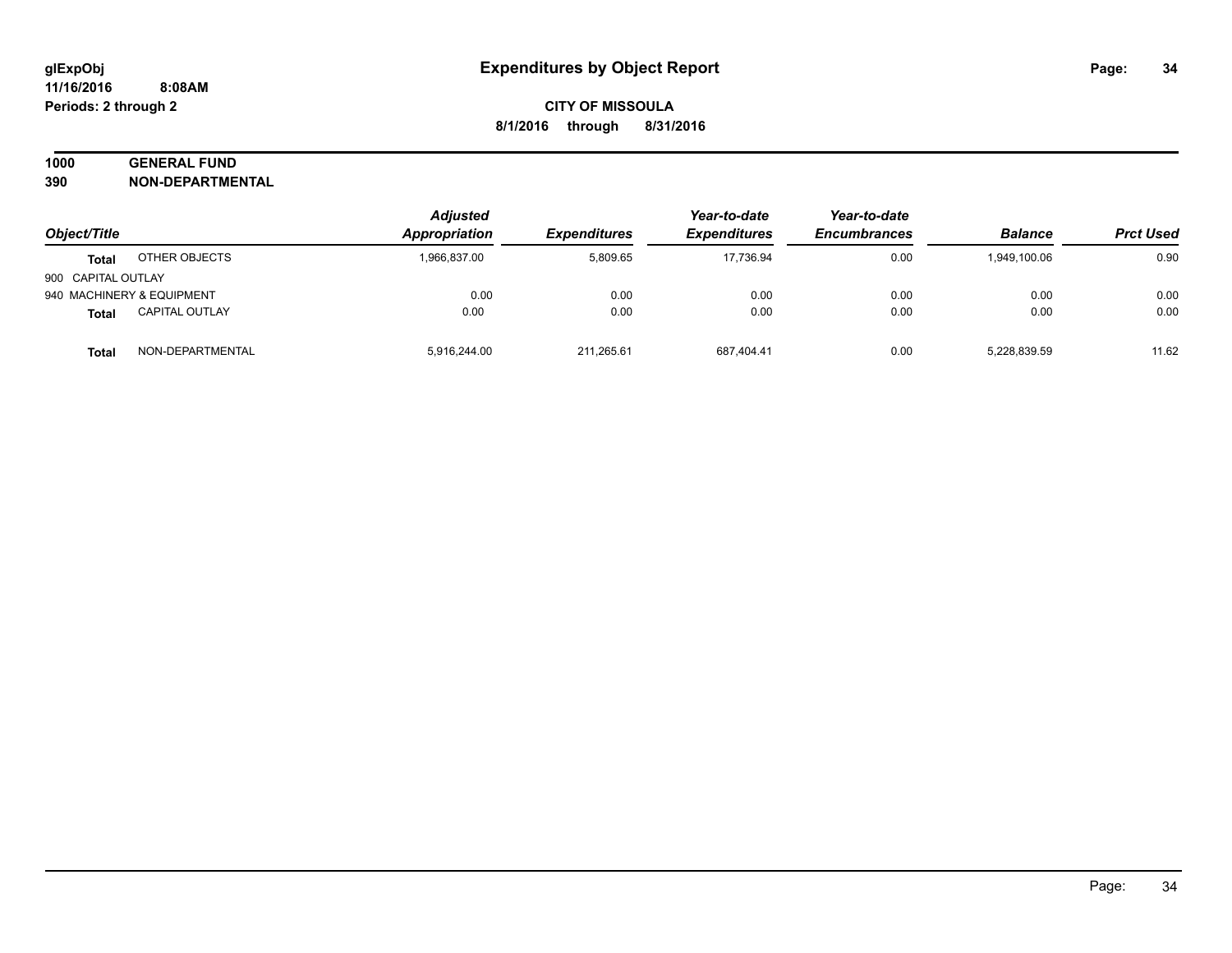**1000 GENERAL FUND**

|                                       | <b>Adjusted</b> |                     | Year-to-date        | Year-to-date        |                |                  |
|---------------------------------------|-----------------|---------------------|---------------------|---------------------|----------------|------------------|
| Object/Title                          | Appropriation   | <b>Expenditures</b> | <b>Expenditures</b> | <b>Encumbrances</b> | <b>Balance</b> | <b>Prct Used</b> |
| 100 PERSONAL SERVICES                 |                 |                     |                     |                     |                |                  |
| 110 SALARIES AND WAGES                | 26,418,444.00   | 2,001,702.93        | 3,608,403.92        | 0.00                | 22,810,040.08  | 13.66            |
| 115 SALARIES/HEALTH INSURANCE BENEFIT | 775,431.00      | 133,380.00          | 185,538.60          | 0.00                | 589,892.40     | 23.93            |
| 120 OVERTIME/TERMINATION              | 1,176,369.00    | 170,398.29          | 235,376.59          | 0.00                | 940,992.41     | 20.01            |
| 121 OUTSIDE HIRE OVERTIME             | 75,000.00       | 29,863.05           | 37,964.55           | 0.00                | 37,035.45      | 50.62            |
| 122 COURT & CELL PHONE OT             | 23,342.00       | 1,512.55            | 3,052.36            | 0.00                | 20,289.64      | 13.08            |
| 123 CELL PHONE OVERTIME               | 60,690.00       | 0.00                | 0.00                | 0.00                | 60,690.00      | 0.00             |
| 130 OTHER                             | 186,595.00      | 125,849.25          | 126,226.99          | 0.00                | 60,368.01      | 67.65            |
| 133 EDUCATION COMPENSATION            | 0.00            | 1,280.00            | 2,312.00            | 0.00                | $-2,312.00$    | 0.00             |
| 140 EMPLOYER CONTRIBUTIONS            | 11,628,373.00   | 639,332.69          | 1,364,691.35        | 0.00                | 10,263,681.65  | 11.74            |
| 141 STATE RETIREMENT CONTRIBUTIONS    | 2,439,433.00    | 0.00                | 349,736.90          | 0.00                | 2,089,696.10   | 14.34            |
| PERSONAL SERVICES<br><b>Total</b>     | 42,783,677.00   | 3,103,318.76        | 5,913,303.26        | 0.00                | 36,870,373.74  | 13.82            |
| 200 SUPPLIES                          |                 |                     |                     |                     |                |                  |
| 210 OFFICE SUPPLIES                   | 95,053.00       | 7,532.22            | 7,961.16            | 0.00                | 87,091.84      | 8.38             |
| 220 OPERATING SUPPLIES                | 701,428.00      | 61,275.77           | 80,411.07           | 0.00                | 621,016.93     | 11.46            |
| 230 REPAIR/MAINTENANCE                | 440,218.00      | 35,829.91           | 38,962.63           | 0.00                | 401,255.37     | 8.85             |
| 231 GASOLINE                          | 580,576.00      | 27,040.15           | 27,119.02           | 0.00                | 553,456.98     | 4.67             |
| 240 OTHER SUPPLIES                    | 120,219.00      | 6,871.44            | 7,021.35            | 0.00                | 113,197.65     | 5.84             |
| 250 SUPPLIES FOR RESALE               | 0.00            | 0.00                | 0.00                | 0.00                | 0.00           | 0.00             |
| <b>SUPPLIES</b><br>Total              | 1,937,494.00    | 138,549.49          | 161,475.23          | 0.00                | 1,776,018.77   | 8.33             |
| 300 PURCHASED SERVICES                |                 |                     |                     |                     |                |                  |
| 310 COMMUNICATIONS                    | 121,576.00      | 1,405.84            | 47,532.96           | 0.00                | 74,043.04      | 39.10            |
| 320 PRINTING & DUPLICATING            | 51,056.00       | 3,542.97            | 3,542.97            | 0.00                | 47,513.03      | 6.94             |
| 330 PUBLICITY, SUBSCRIPTIONS & DUES   | 114,039.00      | 13,576.44           | 25,115.82           | 0.00                | 88,923.18      | 22.02            |
| 340 SEWER                             | 6,440.00        | 0.00                | 2,211.66            | 0.00                | 4,228.34       | 34.34            |
| 341 ELECTRICITY & NATURAL GAS         | 548,421.00      | 32,381.06           | 32,440.91           | 0.00                | 515,980.09     | 5.92             |
| 342 STORM WATER                       | 22,023.00       | 0.00                | 0.00                | 0.00                | 22,023.00      | 0.00             |
| 343 WATER CHARGES                     | 184,915.00      | 37,554.00           | 37,554.00           | 0.00                | 147,361.00     | 20.31            |
| 344 TELEPHONE SERVICE                 | 254,570.00      | 28,905.98           | 36,493.18           | 0.00                | 218,076.82     | 14.34            |
| 345 GARBAGE                           | 59,500.00       | 4,926.49            | 9,560.16            | 0.00                | 49,939.84      | 16.07            |
| 350 PROFESSIONAL SERVICES             | 1,007,115.00    | 34,196.34           | 40,771.22           | 0.00                | 966,343.78     | 4.05             |
| 360 REPAIR & MAINTENANCE              | 970,350.00      | 71,316.08           | 190,095.58          | 0.00                | 780,254.42     | 19.59            |
| 370 TRAVEL                            | 125,818.00      | 8,096.13            | 8,344.13            | 0.00                | 117,473.87     | 6.63             |
| 380 TRAINING                          | 133,443.00      | 5,918.05            | 7,778.05            | 0.00                | 125,664.95     | 5.83             |
| 390 OTHER PURCHASED SERVICES          | 354,155.00      | 1,750.25            | 3,534.25            | 0.00                | 350,620.75     | 1.00             |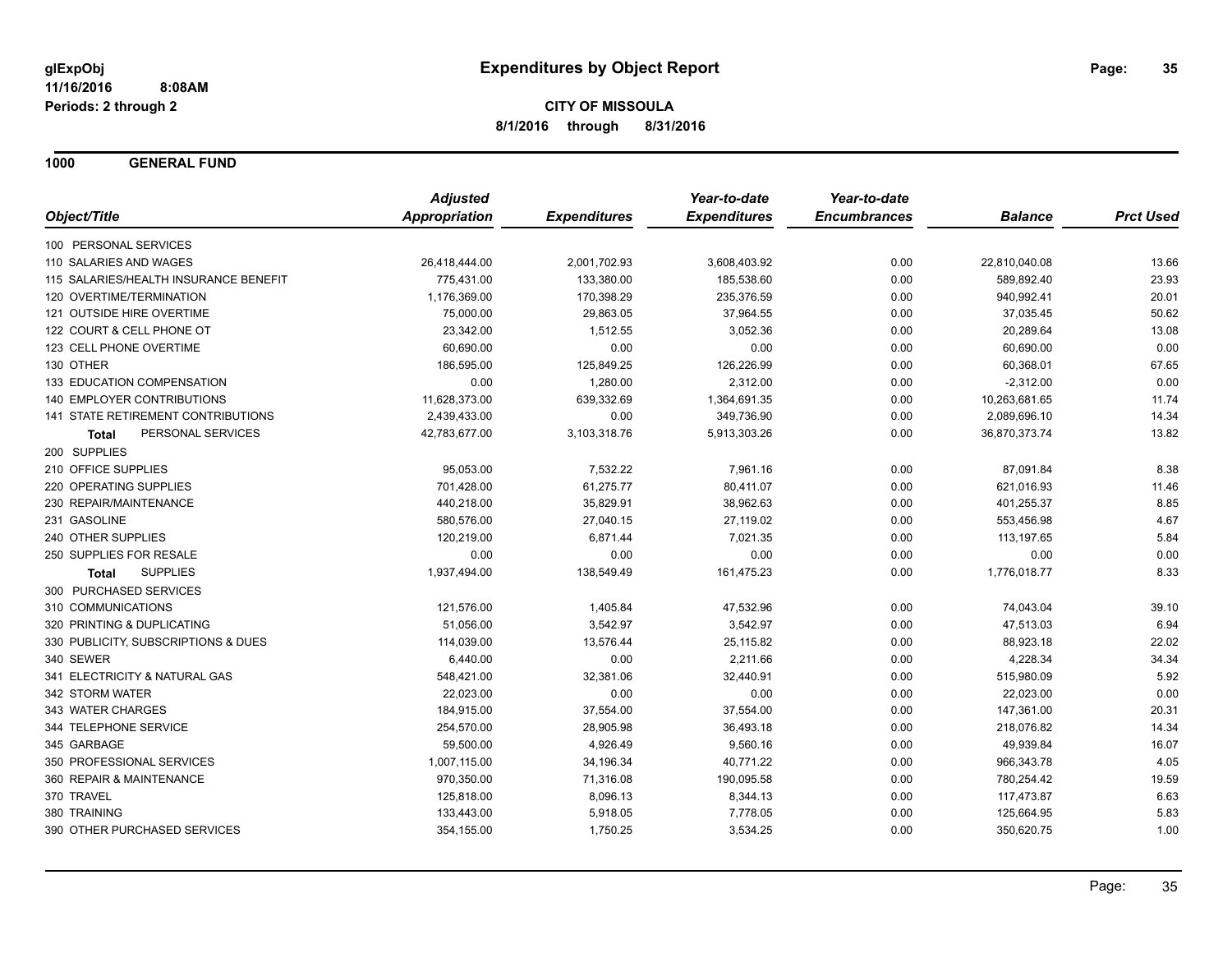**1000 GENERAL FUND**

|                                                   | <b>Adjusted</b>      |                     | Year-to-date        | Year-to-date        |                |                  |
|---------------------------------------------------|----------------------|---------------------|---------------------|---------------------|----------------|------------------|
| Object/Title                                      | <b>Appropriation</b> | <b>Expenditures</b> | <b>Expenditures</b> | <b>Encumbrances</b> | <b>Balance</b> | <b>Prct Used</b> |
| 392 DONATIONS AND SALES                           | 0.00                 | 0.00                | $-167.00$           | 0.00                | 167.00         | 0.00             |
| PURCHASED SERVICES<br><b>Total</b>                | 3,953,421.00         | 243,569.63          | 444,807.89          | 0.00                | 3,508,613.11   | 11.25            |
| <b>400 BUILDING MATERIALS</b>                     |                      |                     |                     |                     |                |                  |
| <b>400 BUILDING MATERIALS</b>                     | 62,263.00            | 3,591.00            | 3,591.00            | 0.00                | 58,672.00      | 5.77             |
| <b>BUILDING MATERIALS</b><br><b>Total</b>         | 62.263.00            | 3,591.00            | 3,591.00            | 0.00                | 58.672.00      | 5.77             |
| 500 FIXED CHARGES                                 |                      |                     |                     |                     |                |                  |
| 500 FIXED CHARGES                                 | 1,132,953.00         | 14,086.90           | 440,309.34          | 0.00                | 692,643.66     | 38.86            |
| 530 EQUIPMENT RENTAL                              | 500.00               | 10.50               | 10.50               | 0.00                | 489.50         | 2.10             |
| 550 MERCHANT SERVICE FEES                         | 29,700.00            | 0.00                | 0.00                | 0.00                | 29,700.00      | 0.00             |
| <b>FIXED CHARGES</b><br><b>Total</b>              | 1,163,153.00         | 14,097.40           | 440,319.84          | 0.00                | 722,833.16     | 37.86            |
| 600 DEBT SERVICE                                  |                      |                     |                     |                     |                |                  |
| 610 PRINCIPAL                                     | 575,801.00           | 199,290.31          | 245.731.54          | 0.00                | 330.069.46     | 42.68            |
| 620 INTEREST / SERVICE FEES                       | 14,524.00            | 1,624.07            | 5,395.85            | 0.00                | 9,128.15       | 37.15            |
| <b>DEBT SERVICE</b><br><b>Total</b>               | 590,325.00           | 200,914.38          | 251,127.39          | 0.00                | 339,197.61     | 42.54            |
| 700 GRANTS & CONTRIBUTIONS                        |                      |                     |                     |                     |                |                  |
| 700 GRANTS & CONTRIBUTIONS                        | 2,286,897.00         | 6,916.99            | 7,478.61            | 0.00                | 2,279,418.39   | 0.33             |
| <b>GRANTS &amp; CONTRIBUTIONS</b><br><b>Total</b> | 2,286,897.00         | 6,916.99            | 7,478.61            | 0.00                | 2,279,418.39   | 0.33             |
| 800 OTHER OBJECTS                                 |                      |                     |                     |                     |                |                  |
| 820 TRANSFERS TO OTHER FUNDS                      | 2.172.871.00         | 5,809.65            | 17.736.94           | 0.00                | 2,155,134.06   | 0.82             |
| 845 CONTINGENCY                                   | 136,681.00           | 1,864.00            | 1,864.00            | 0.00                | 134,817.00     | 1.36             |
| 850 SALARY SAVINGS                                | $-135,000.00$        | 0.00                | 0.00                | 0.00                | $-135,000.00$  | 0.00             |
| <b>OTHER OBJECTS</b><br><b>Total</b>              | 2,174,552.00         | 7,673.65            | 19,600.94           | 0.00                | 2,154,951.06   | 0.90             |
| 900 CAPITAL OUTLAY                                |                      |                     |                     |                     |                |                  |
| 920 BUILDINGS                                     | 0.00                 | 0.00                | 0.00                | 0.00                | 0.00           | 0.00             |
| 930 IMPROVEMENTS                                  | 104,814.00           | 21,600.21           | 21,600.21           | 0.00                | 83,213.79      | 20.61            |
| 940 MACHINERY & EQUIPMENT                         | 0.00                 | 0.00                | 0.00                | 0.00                | 0.00           | 0.00             |
| <b>CAPITAL OUTLAY</b><br><b>Total</b>             | 104,814.00           | 21,600.21           | 21,600.21           | 0.00                | 83,213.79      | 20.61            |
| <b>GENERAL FUND</b><br><b>Total</b>               | 55,056,596.00        | 3,740,231.51        | 7,263,304.37        | 0.00                | 47,793,291.63  | 13.19            |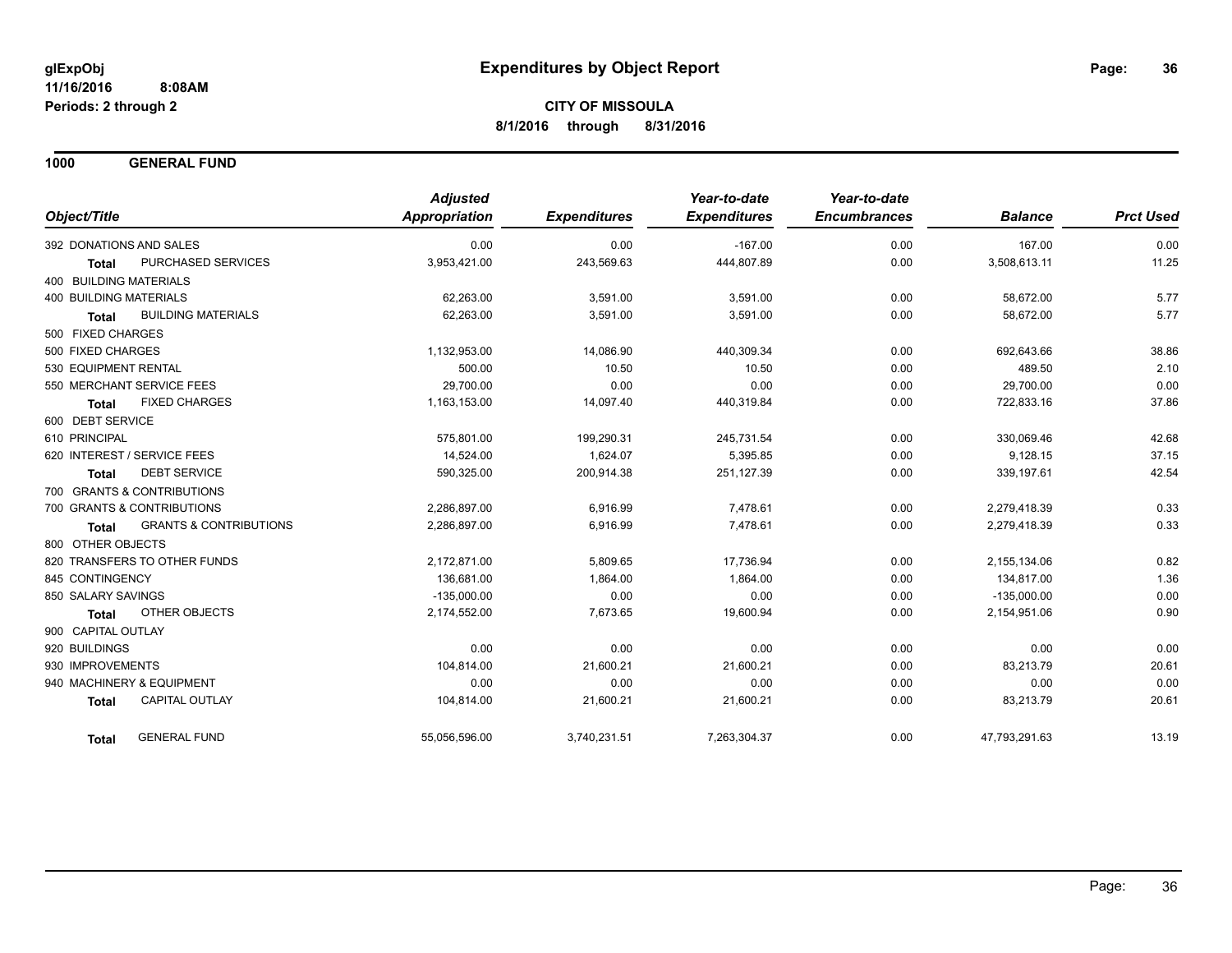### **CITY OF MISSOULA 8/1/2016 through 8/31/2016**

#### **1211 PARK ACQUISITION & DEVELOPMENT**

**370 PARKS & RECREATION**

|                        |                              | <b>Adjusted</b>      |                     | Year-to-date        | Year-to-date        |                |                  |
|------------------------|------------------------------|----------------------|---------------------|---------------------|---------------------|----------------|------------------|
| Object/Title           |                              | <b>Appropriation</b> | <b>Expenditures</b> | <b>Expenditures</b> | <b>Encumbrances</b> | <b>Balance</b> | <b>Prct Used</b> |
| 200 SUPPLIES           |                              |                      |                     |                     |                     |                |                  |
| 220 OPERATING SUPPLIES |                              | 0.00                 | 0.00                | 0.00                | 0.00                | 0.00           | 0.00             |
| <b>Total</b>           | <b>SUPPLIES</b>              | 0.00                 | 0.00                | 0.00                | 0.00                | 0.00           | 0.00             |
|                        | 300 PURCHASED SERVICES       |                      |                     |                     |                     |                |                  |
|                        | 350 PROFESSIONAL SERVICES    | 0.00                 | 0.00                | 0.00                | 0.00                | 0.00           | 0.00             |
|                        | 360 REPAIR & MAINTENANCE     | 0.00                 | 0.00                | 0.00                | 0.00                | 0.00           | 0.00             |
|                        | 390 OTHER PURCHASED SERVICES | 0.00                 | 0.00                | 0.00                | 0.00                | 0.00           | 0.00             |
| <b>Total</b>           | PURCHASED SERVICES           | 0.00                 | 0.00                | 0.00                | 0.00                | 0.00           | 0.00             |
| 500 FIXED CHARGES      |                              |                      |                     |                     |                     |                |                  |
|                        | 550 MERCHANT SERVICE FEES    | 0.00                 | 0.00                | 0.00                | 0.00                | 0.00           | 0.00             |
| <b>Total</b>           | <b>FIXED CHARGES</b>         | 0.00                 | 0.00                | 0.00                | 0.00                | 0.00           | 0.00             |
| 800 OTHER OBJECTS      |                              |                      |                     |                     |                     |                |                  |
|                        | 820 TRANSFERS TO OTHER FUNDS | 0.00                 | 0.00                | 0.00                | 0.00                | 0.00           | 0.00             |
| <b>Total</b>           | OTHER OBJECTS                | 0.00                 | 0.00                | 0.00                | 0.00                | 0.00           | 0.00             |
| 900 CAPITAL OUTLAY     |                              |                      |                     |                     |                     |                |                  |
| 930 IMPROVEMENTS       |                              | 0.00                 | 0.00                | 0.00                | 0.00                | 0.00           | 0.00             |
| <b>Total</b>           | <b>CAPITAL OUTLAY</b>        | 0.00                 | 0.00                | 0.00                | 0.00                | 0.00           | 0.00             |
| <b>Total</b>           | PARKS & RECREATION           | 0.00                 | 0.00                | 0.00                | 0.00                | 0.00           | 0.00             |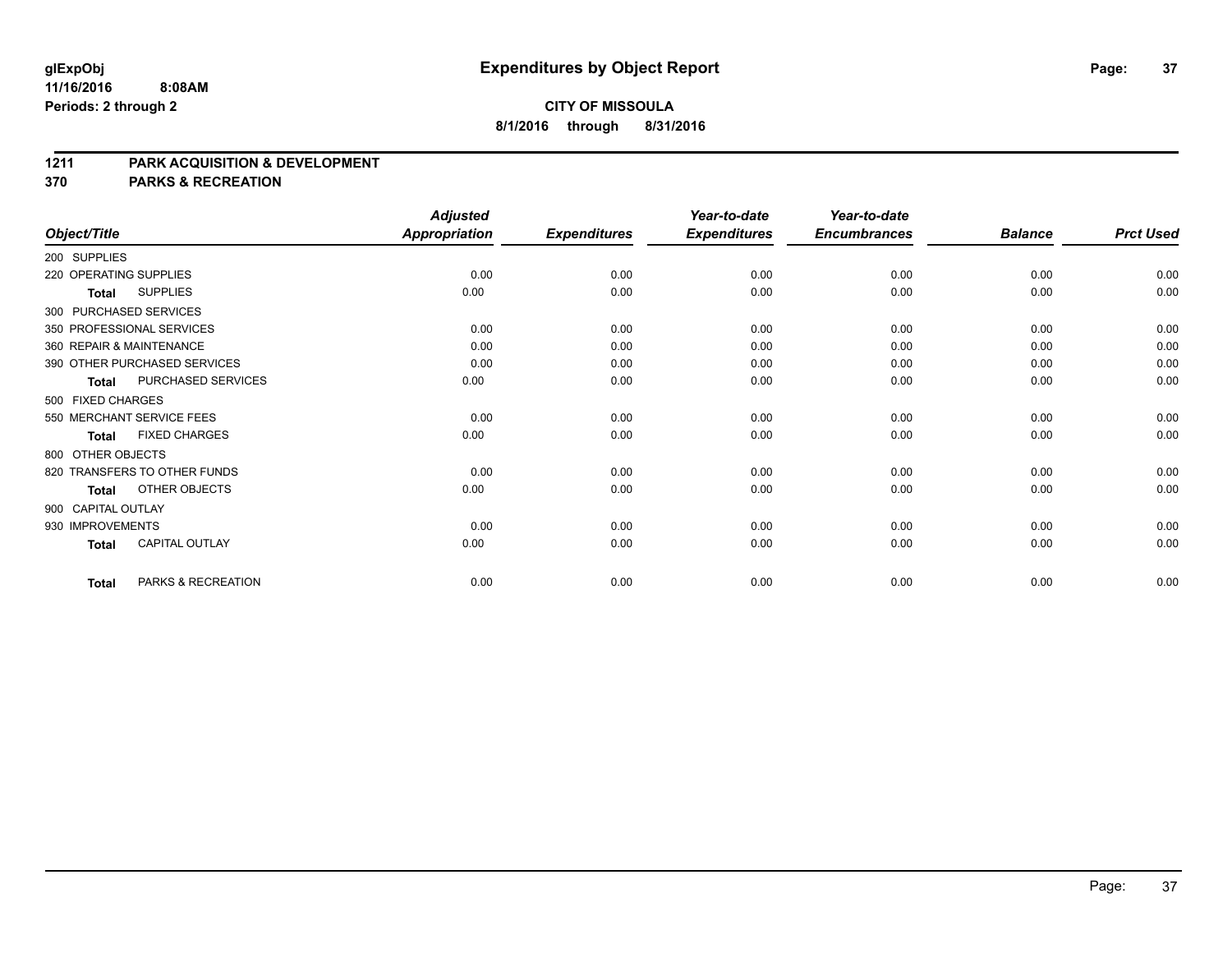### **1211 PARK ACQUISITION & DEVELOPMENT**

| Object/Title           |                                | <b>Adjusted</b><br><b>Appropriation</b> | <b>Expenditures</b> | Year-to-date<br><b>Expenditures</b> | Year-to-date<br><b>Encumbrances</b> | <b>Balance</b> | <b>Prct Used</b> |
|------------------------|--------------------------------|-----------------------------------------|---------------------|-------------------------------------|-------------------------------------|----------------|------------------|
| 200 SUPPLIES           |                                |                                         |                     |                                     |                                     |                |                  |
|                        |                                |                                         |                     |                                     |                                     |                |                  |
| 220 OPERATING SUPPLIES |                                | 0.00                                    | 0.00                | 0.00                                | 0.00                                | 0.00           | 0.00             |
| Total                  | <b>SUPPLIES</b>                | 0.00                                    | 0.00                | 0.00                                | 0.00                                | 0.00           | 0.00             |
|                        | 300 PURCHASED SERVICES         |                                         |                     |                                     |                                     |                |                  |
|                        | 350 PROFESSIONAL SERVICES      | 0.00                                    | 0.00                | 0.00                                | 0.00                                | 0.00           | 0.00             |
|                        | 360 REPAIR & MAINTENANCE       | 0.00                                    | 0.00                | 0.00                                | 0.00                                | 0.00           | 0.00             |
|                        | 390 OTHER PURCHASED SERVICES   | 0.00                                    | 0.00                | 0.00                                | 0.00                                | 0.00           | 0.00             |
| <b>Total</b>           | PURCHASED SERVICES             | 0.00                                    | 0.00                | 0.00                                | 0.00                                | 0.00           | 0.00             |
| 500 FIXED CHARGES      |                                |                                         |                     |                                     |                                     |                |                  |
|                        | 550 MERCHANT SERVICE FEES      | 0.00                                    | 0.00                | 0.00                                | 0.00                                | 0.00           | 0.00             |
| <b>Total</b>           | <b>FIXED CHARGES</b>           | 0.00                                    | 0.00                | 0.00                                | 0.00                                | 0.00           | 0.00             |
| 800 OTHER OBJECTS      |                                |                                         |                     |                                     |                                     |                |                  |
|                        | 820 TRANSFERS TO OTHER FUNDS   | 0.00                                    | 0.00                | 0.00                                | 0.00                                | 0.00           | 0.00             |
| <b>Total</b>           | OTHER OBJECTS                  | 0.00                                    | 0.00                | 0.00                                | 0.00                                | 0.00           | 0.00             |
| 900 CAPITAL OUTLAY     |                                |                                         |                     |                                     |                                     |                |                  |
| 930 IMPROVEMENTS       |                                | 0.00                                    | 0.00                | 0.00                                | 0.00                                | 0.00           | 0.00             |
| <b>Total</b>           | <b>CAPITAL OUTLAY</b>          | 0.00                                    | 0.00                | 0.00                                | 0.00                                | 0.00           | 0.00             |
| <b>Total</b>           | PARK ACQUISITION & DEVELOPMENT | 0.00                                    | 0.00                | 0.00                                | 0.00                                | 0.00           | 0.00             |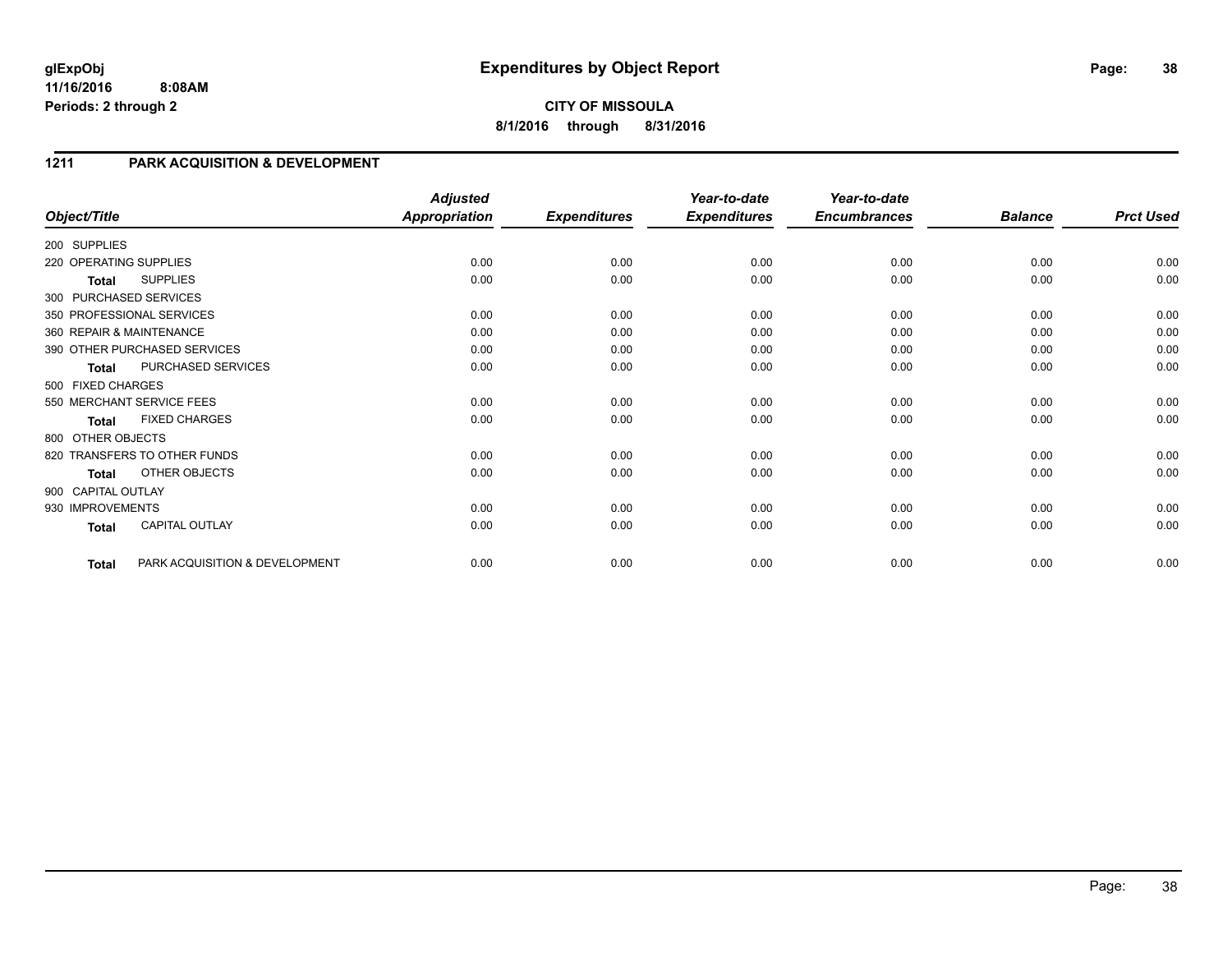#### **1212 PARK ENTERPRISE FUND**

**370 PARKS & RECREATION**

|                                       | <b>Adjusted</b>      |                     | Year-to-date        | Year-to-date        |                |                  |
|---------------------------------------|----------------------|---------------------|---------------------|---------------------|----------------|------------------|
| Object/Title                          | <b>Appropriation</b> | <b>Expenditures</b> | <b>Expenditures</b> | <b>Encumbrances</b> | <b>Balance</b> | <b>Prct Used</b> |
| 200 SUPPLIES                          |                      |                     |                     |                     |                |                  |
| 210 OFFICE SUPPLIES                   | 0.00                 | 0.00                | 0.00                | 0.00                | 0.00           | 0.00             |
| 220 OPERATING SUPPLIES                | 0.00                 | 0.00                | 0.00                | 0.00                | 0.00           | 0.00             |
| 230 REPAIR/MAINTENANCE                | 0.00                 | 0.00                | 0.00                | 0.00                | 0.00           | 0.00             |
| 240 OTHER SUPPLIES                    | 0.00                 | 0.00                | 0.00                | 0.00                | 0.00           | 0.00             |
| <b>SUPPLIES</b><br><b>Total</b>       | 0.00                 | 0.00                | 0.00                | 0.00                | 0.00           | 0.00             |
| 300 PURCHASED SERVICES                |                      |                     |                     |                     |                |                  |
| 350 PROFESSIONAL SERVICES             | 0.00                 | 0.00                | 0.00                | 0.00                | 0.00           | 0.00             |
| 360 REPAIR & MAINTENANCE              | 0.00                 | 0.00                | 0.00                | 0.00                | 0.00           | 0.00             |
| 390 OTHER PURCHASED SERVICES          | 0.00                 | 4,162.00            | 4,162.00            | 0.00                | $-4,162.00$    | 0.00             |
| PURCHASED SERVICES<br><b>Total</b>    | 0.00                 | 4,162.00            | 4,162.00            | 0.00                | $-4,162.00$    | 0.00             |
| 500 FIXED CHARGES                     |                      |                     |                     |                     |                |                  |
| 550 MERCHANT SERVICE FEES             | 0.00                 | 0.00                | 0.00                | 0.00                | 0.00           | 0.00             |
| <b>FIXED CHARGES</b><br><b>Total</b>  | 0.00                 | 0.00                | 0.00                | 0.00                | 0.00           | 0.00             |
| 800 OTHER OBJECTS                     |                      |                     |                     |                     |                |                  |
| 820 TRANSFERS TO OTHER FUNDS          | 0.00                 | 0.00                | 0.00                | 0.00                | 0.00           | 0.00             |
| OTHER OBJECTS<br><b>Total</b>         | 0.00                 | 0.00                | 0.00                | 0.00                | 0.00           | 0.00             |
| 900 CAPITAL OUTLAY                    |                      |                     |                     |                     |                |                  |
| 930 IMPROVEMENTS                      | 0.00                 | 0.00                | 0.00                | 0.00                | 0.00           | 0.00             |
| 940 MACHINERY & EQUIPMENT             | 0.00                 | 0.00                | 0.00                | 0.00                | 0.00           | 0.00             |
| <b>CAPITAL OUTLAY</b><br><b>Total</b> | 0.00                 | 0.00                | 0.00                | 0.00                | 0.00           | 0.00             |
|                                       |                      |                     |                     |                     |                |                  |
| PARKS & RECREATION<br><b>Total</b>    | 0.00                 | 4,162.00            | 4,162.00            | 0.00                | $-4,162.00$    | 0.00             |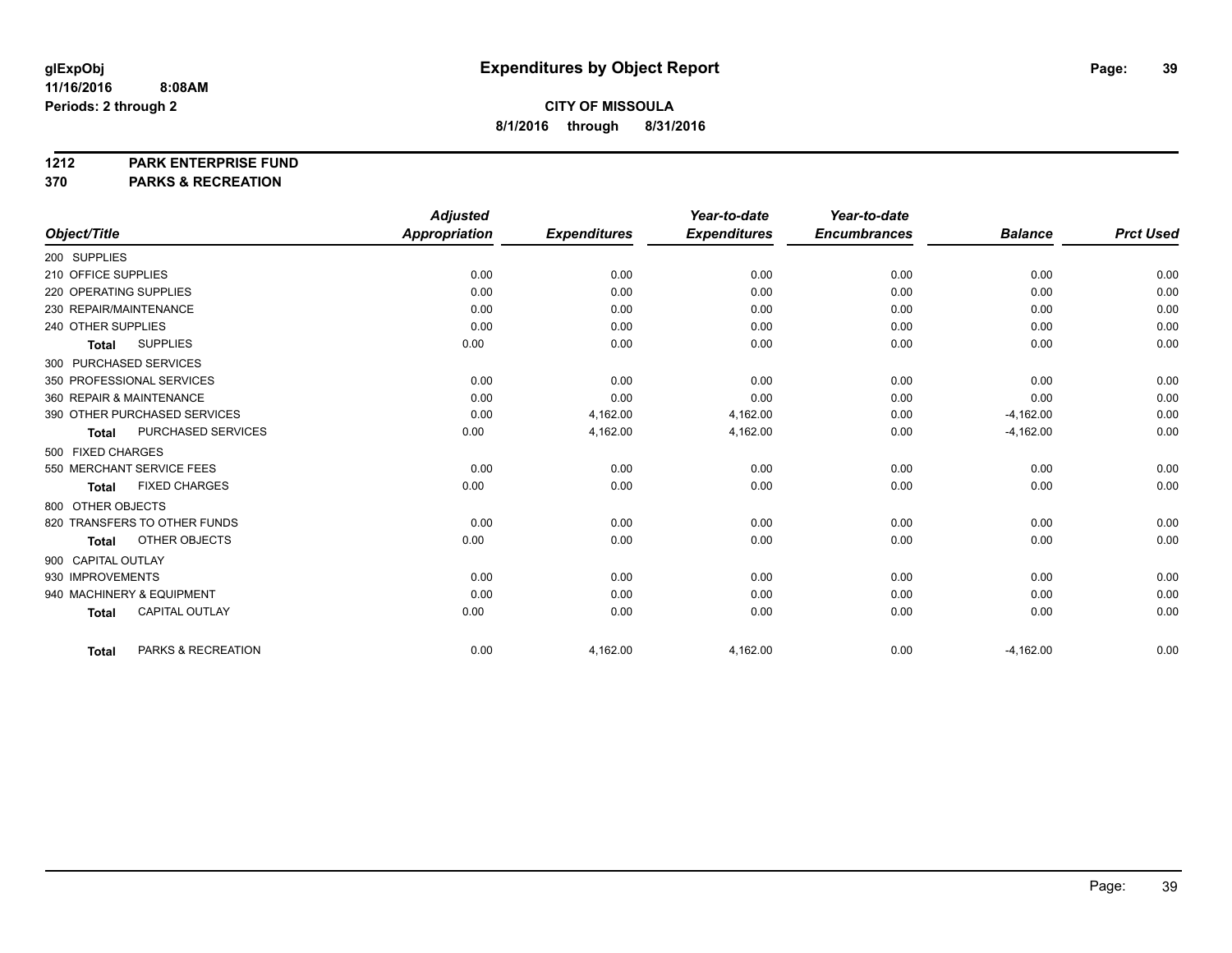**CITY OF MISSOULA 8/1/2016 through 8/31/2016**

#### **1212 PARK ENTERPRISE FUND**

|                                           | <b>Adjusted</b>      |                     | Year-to-date        | Year-to-date        |                |                  |
|-------------------------------------------|----------------------|---------------------|---------------------|---------------------|----------------|------------------|
| Object/Title                              | <b>Appropriation</b> | <b>Expenditures</b> | <b>Expenditures</b> | <b>Encumbrances</b> | <b>Balance</b> | <b>Prct Used</b> |
| 200 SUPPLIES                              |                      |                     |                     |                     |                |                  |
| 210 OFFICE SUPPLIES                       | 0.00                 | 0.00                | 0.00                | 0.00                | 0.00           | 0.00             |
| 220 OPERATING SUPPLIES                    | 0.00                 | 0.00                | 0.00                | 0.00                | 0.00           | 0.00             |
| 230 REPAIR/MAINTENANCE                    | 0.00                 | 0.00                | 0.00                | 0.00                | 0.00           | 0.00             |
| 240 OTHER SUPPLIES                        | 0.00                 | 0.00                | 0.00                | 0.00                | 0.00           | 0.00             |
| <b>SUPPLIES</b><br><b>Total</b>           | 0.00                 | 0.00                | 0.00                | 0.00                | 0.00           | 0.00             |
| 300 PURCHASED SERVICES                    |                      |                     |                     |                     |                |                  |
| 350 PROFESSIONAL SERVICES                 | 0.00                 | 0.00                | 0.00                | 0.00                | 0.00           | 0.00             |
| 360 REPAIR & MAINTENANCE                  | 0.00                 | 0.00                | 0.00                | 0.00                | 0.00           | 0.00             |
| 390 OTHER PURCHASED SERVICES              | 0.00                 | 4,162.00            | 4,162.00            | 0.00                | $-4,162.00$    | 0.00             |
| <b>PURCHASED SERVICES</b><br><b>Total</b> | 0.00                 | 4,162.00            | 4,162.00            | 0.00                | $-4,162.00$    | 0.00             |
| 500 FIXED CHARGES                         |                      |                     |                     |                     |                |                  |
| 550 MERCHANT SERVICE FEES                 | 0.00                 | 0.00                | 0.00                | 0.00                | 0.00           | 0.00             |
| <b>FIXED CHARGES</b><br><b>Total</b>      | 0.00                 | 0.00                | 0.00                | 0.00                | 0.00           | 0.00             |
| 800 OTHER OBJECTS                         |                      |                     |                     |                     |                |                  |
| 820 TRANSFERS TO OTHER FUNDS              | 0.00                 | 0.00                | 0.00                | 0.00                | 0.00           | 0.00             |
| OTHER OBJECTS<br><b>Total</b>             | 0.00                 | 0.00                | 0.00                | 0.00                | 0.00           | 0.00             |
| 900 CAPITAL OUTLAY                        |                      |                     |                     |                     |                |                  |
| 930 IMPROVEMENTS                          | 0.00                 | 0.00                | 0.00                | 0.00                | 0.00           | 0.00             |
| 940 MACHINERY & EQUIPMENT                 | 0.00                 | 0.00                | 0.00                | 0.00                | 0.00           | 0.00             |
| <b>CAPITAL OUTLAY</b><br><b>Total</b>     | 0.00                 | 0.00                | 0.00                | 0.00                | 0.00           | 0.00             |
|                                           |                      |                     |                     |                     |                |                  |
| PARK ENTERPRISE FUND<br><b>Total</b>      | 0.00                 | 4,162.00            | 4,162.00            | 0.00                | $-4,162.00$    | 0.00             |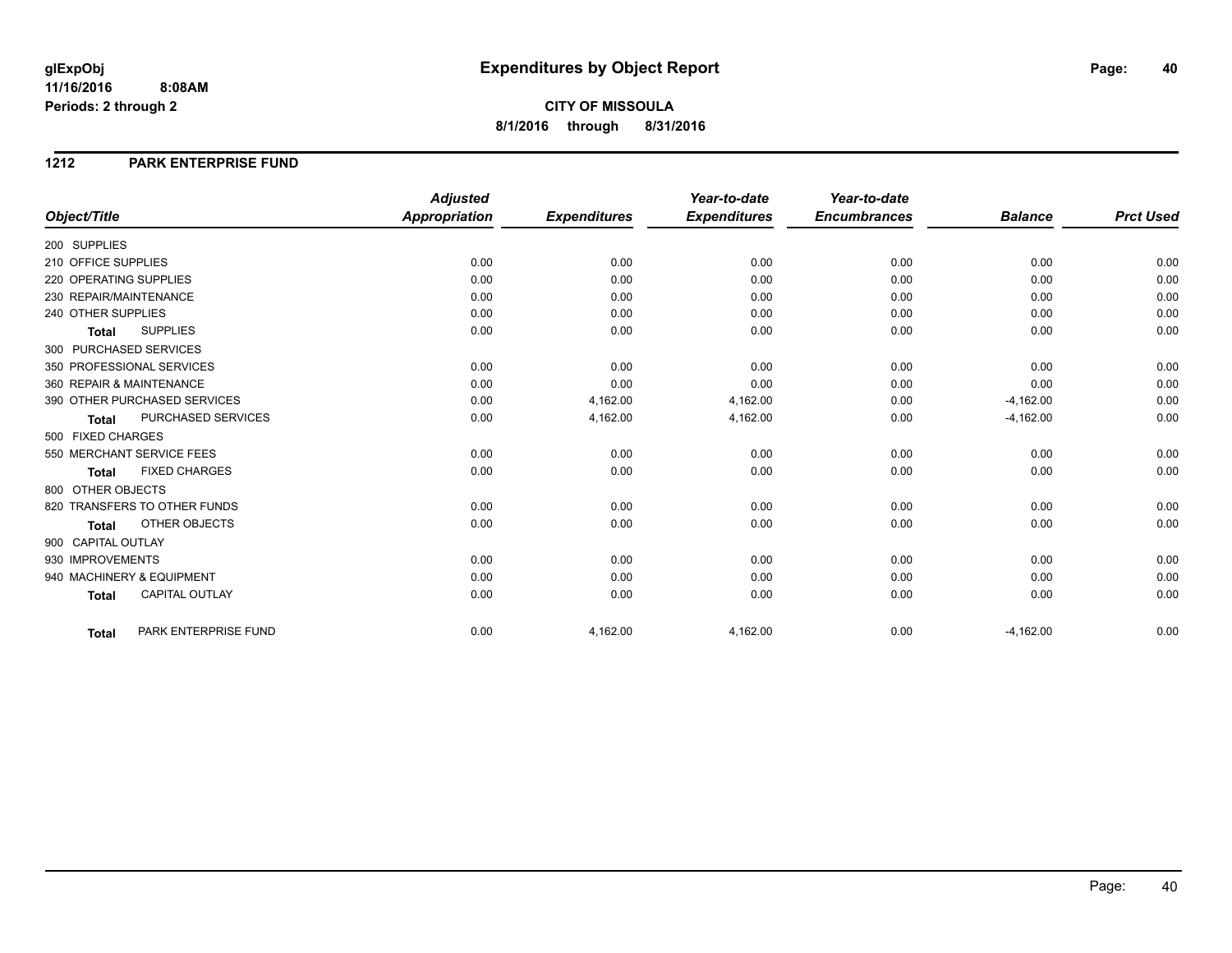**1216 PARKS & REC TRAILS, DEV**

**370 PARKS & RECREATION**

|                                            | <b>Adjusted</b>      |                     | Year-to-date        | Year-to-date        |                |                  |
|--------------------------------------------|----------------------|---------------------|---------------------|---------------------|----------------|------------------|
| Object/Title                               | <b>Appropriation</b> | <b>Expenditures</b> | <b>Expenditures</b> | <b>Encumbrances</b> | <b>Balance</b> | <b>Prct Used</b> |
| 100 PERSONAL SERVICES                      |                      |                     |                     |                     |                |                  |
| 110 SALARIES AND WAGES                     | 0.00                 | 2,122.20            | 5,568.48            | 0.00                | $-5,568.48$    | 0.00             |
| 120 OVERTIME/TERMINATION                   | 0.00                 | 0.00                | 0.00                | 0.00                | 0.00           | 0.00             |
| 130 OTHER                                  | 0.00                 | 0.00                | 0.00                | 0.00                | 0.00           | 0.00             |
| 140 EMPLOYER CONTRIBUTIONS                 | 0.00                 | 299.08              | 784.76              | 0.00                | $-784.76$      | 0.00             |
| <b>141 STATE RETIREMENT CONTRIBUTIONS</b>  | 0.00                 | 0.00                | 0.00                | 0.00                | 0.00           | 0.00             |
| PERSONAL SERVICES<br>Total                 | 0.00                 | 2,421.28            | 6,353.24            | 0.00                | $-6,353.24$    | 0.00             |
| 200 SUPPLIES                               |                      |                     |                     |                     |                |                  |
| 210 OFFICE SUPPLIES                        | 0.00                 | 0.00                | 0.00                | 0.00                | 0.00           | 0.00             |
| 220 OPERATING SUPPLIES                     | 0.00                 | 5,876.90            | 6,476.90            | 0.00                | $-6,476.90$    | 0.00             |
| 230 REPAIR/MAINTENANCE                     | 0.00                 | 0.00                | 0.00                | 0.00                | 0.00           | 0.00             |
| 240 OTHER SUPPLIES                         | 0.00                 | 0.00                | 0.00                | 0.00                | 0.00           | 0.00             |
| <b>SUPPLIES</b><br><b>Total</b>            | 0.00                 | 5,876.90            | 6,476.90            | 0.00                | $-6,476.90$    | 0.00             |
| 300 PURCHASED SERVICES                     |                      |                     |                     |                     |                |                  |
| 330 PUBLICITY, SUBSCRIPTIONS & DUES        | 0.00                 | 0.00                | 0.00                | 0.00                | 0.00           | 0.00             |
| 341 ELECTRICITY & NATURAL GAS              | 0.00                 | 0.00                | 0.00                | 0.00                | 0.00           | 0.00             |
| 350 PROFESSIONAL SERVICES                  | 0.00                 | 0.00                | 2,160.32            | 0.00                | $-2,160.32$    | 0.00             |
| 360 REPAIR & MAINTENANCE                   | 0.00                 | 0.00                | 0.00                | 0.00                | 0.00           | 0.00             |
| 370 TRAVEL                                 | 0.00                 | 0.00                | 0.00                | 0.00                | 0.00           | 0.00             |
| 380 TRAINING                               | 0.00                 | 0.00                | 0.00                | 0.00                | 0.00           | 0.00             |
| 390 OTHER PURCHASED SERVICES               | 0.00                 | 19.00               | 19.00               | 0.00                | $-19.00$       | 0.00             |
| PURCHASED SERVICES<br>Total                | 0.00                 | 19.00               | 2,179.32            | 0.00                | $-2,179.32$    | 0.00             |
| 500 FIXED CHARGES                          |                      |                     |                     |                     |                |                  |
| 550 MERCHANT SERVICE FEES                  | 0.00                 | 0.00                | 0.00                | 0.00                | 0.00           | 0.00             |
| <b>FIXED CHARGES</b><br>Total              | 0.00                 | 0.00                | 0.00                | 0.00                | 0.00           | 0.00             |
| 700 GRANTS & CONTRIBUTIONS                 |                      |                     |                     |                     |                |                  |
| 700 GRANTS & CONTRIBUTIONS                 | 0.00                 | 0.00                | 0.00                | 0.00                | 0.00           | 0.00             |
| 751 RECREATION SCHOLARSHIPS                | 0.00                 | 0.00                | 0.00                | 0.00                | 0.00           | 0.00             |
| <b>GRANTS &amp; CONTRIBUTIONS</b><br>Total | 0.00                 | 0.00                | 0.00                | 0.00                | 0.00           | 0.00             |
| 800 OTHER OBJECTS                          |                      |                     |                     |                     |                |                  |
| 820 TRANSFERS TO OTHER FUNDS               | 0.00                 | 0.00                | 0.00                | 0.00                | 0.00           | 0.00             |
| 845 CONTINGENCY                            | 0.00                 | 0.00                | 0.00                | 0.00                | 0.00           | 0.00             |
| OTHER OBJECTS<br><b>Total</b>              | 0.00                 | 0.00                | 0.00                | 0.00                | 0.00           | 0.00             |
|                                            |                      |                     |                     |                     |                |                  |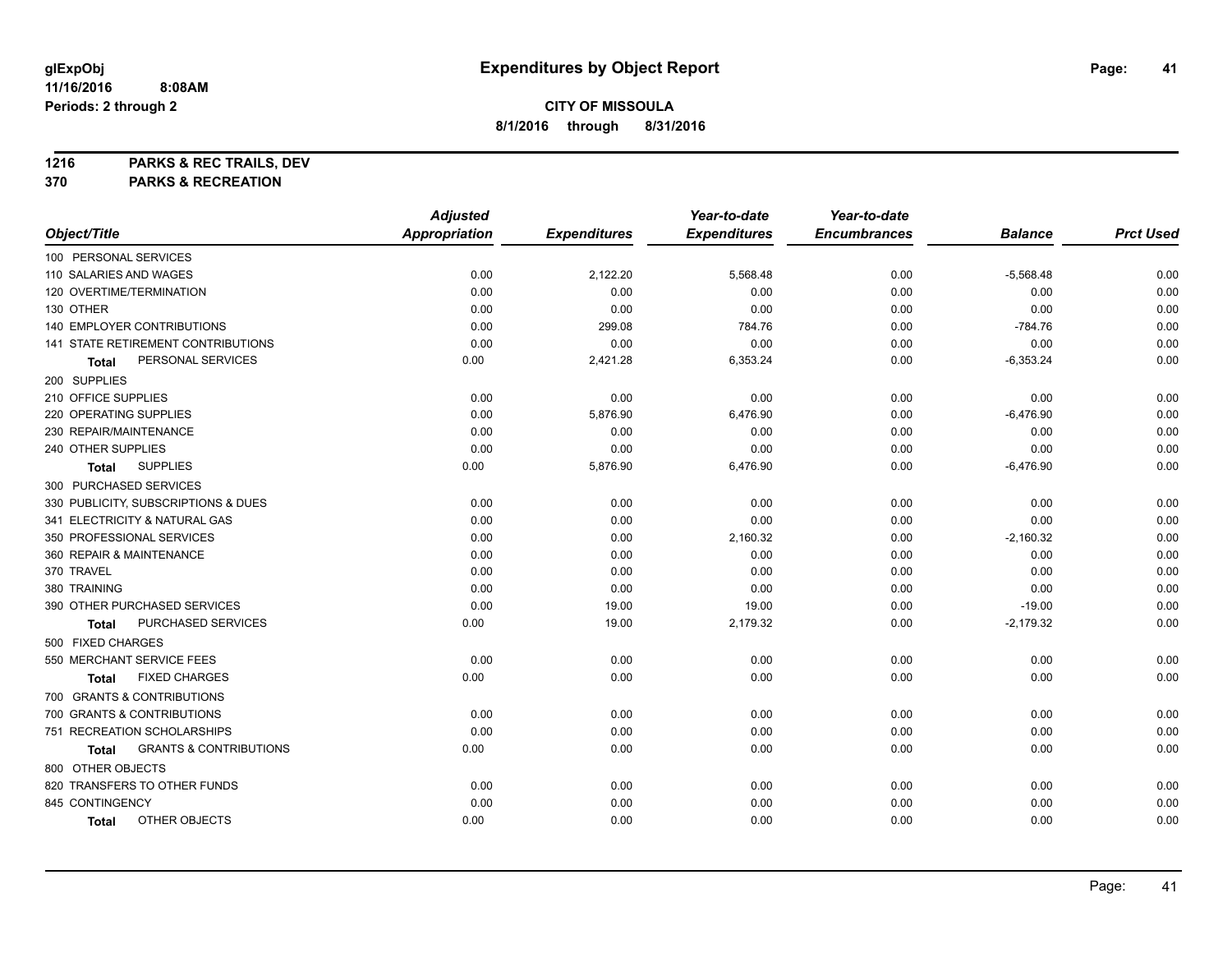**1216 PARKS & REC TRAILS, DEV**

**370 PARKS & RECREATION**

| Object/Title       |                           | <b>Adjusted</b><br>Appropriation | <b>Expenditures</b> | Year-to-date<br><b>Expenditures</b> | Year-to-date<br><b>Encumbrances</b> | <b>Balance</b> | <b>Prct Used</b> |
|--------------------|---------------------------|----------------------------------|---------------------|-------------------------------------|-------------------------------------|----------------|------------------|
| 900 CAPITAL OUTLAY |                           |                                  |                     |                                     |                                     |                |                  |
| 920 BUILDINGS      |                           | 0.00                             | 0.00                | 0.00                                | 0.00                                | 0.00           | 0.00             |
| 930 IMPROVEMENTS   |                           | 0.00                             | 90,303.40           | 90,303.40                           | 0.00                                | $-90.303.40$   | 0.00             |
|                    | 940 MACHINERY & EQUIPMENT | 0.00                             | 9,150.00            | 9,150.00                            | 0.00                                | $-9,150.00$    | 0.00             |
| <b>Total</b>       | <b>CAPITAL OUTLAY</b>     | 0.00                             | 99,453.40           | 99,453.40                           | 0.00                                | $-99,453.40$   | 0.00             |
| <b>Total</b>       | PARKS & RECREATION        | 0.00                             | 107.770.58          | 114.462.86                          | 0.00                                | $-114.462.86$  | 0.00             |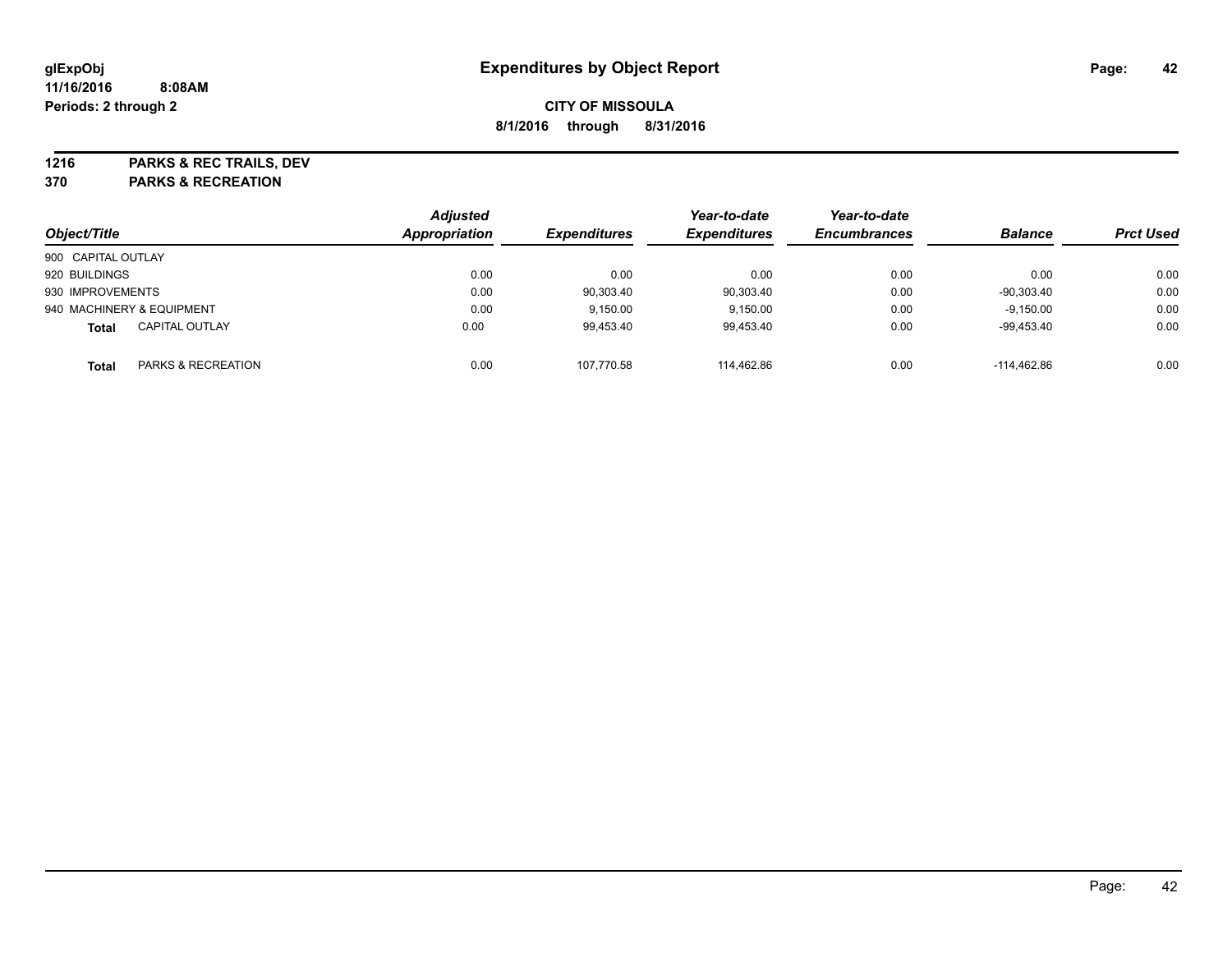#### **1216 PARKS & REC TRAILS, DEV**

|                                            | <b>Adjusted</b>      |                     | Year-to-date        | Year-to-date        |                |                  |
|--------------------------------------------|----------------------|---------------------|---------------------|---------------------|----------------|------------------|
| Object/Title                               | <b>Appropriation</b> | <b>Expenditures</b> | <b>Expenditures</b> | <b>Encumbrances</b> | <b>Balance</b> | <b>Prct Used</b> |
| 100 PERSONAL SERVICES                      |                      |                     |                     |                     |                |                  |
| 110 SALARIES AND WAGES                     | 0.00                 | 2,122.20            | 5,568.48            | 0.00                | $-5,568.48$    | 0.00             |
| 120 OVERTIME/TERMINATION                   | 0.00                 | 0.00                | 0.00                | 0.00                | 0.00           | 0.00             |
| 130 OTHER                                  | 0.00                 | 0.00                | 0.00                | 0.00                | 0.00           | 0.00             |
| 140 EMPLOYER CONTRIBUTIONS                 | 0.00                 | 299.08              | 784.76              | 0.00                | $-784.76$      | 0.00             |
| 141 STATE RETIREMENT CONTRIBUTIONS         | 0.00                 | 0.00                | 0.00                | 0.00                | 0.00           | 0.00             |
| PERSONAL SERVICES<br><b>Total</b>          | 0.00                 | 2,421.28            | 6,353.24            | 0.00                | $-6,353.24$    | 0.00             |
| 200 SUPPLIES                               |                      |                     |                     |                     |                |                  |
| 210 OFFICE SUPPLIES                        | 0.00                 | 0.00                | 0.00                | 0.00                | 0.00           | 0.00             |
| 220 OPERATING SUPPLIES                     | 0.00                 | 5,876.90            | 6,476.90            | 0.00                | $-6,476.90$    | 0.00             |
| 230 REPAIR/MAINTENANCE                     | 0.00                 | 0.00                | 0.00                | 0.00                | 0.00           | 0.00             |
| 240 OTHER SUPPLIES                         | 0.00                 | 0.00                | 0.00                | 0.00                | 0.00           | 0.00             |
| <b>SUPPLIES</b><br><b>Total</b>            | 0.00                 | 5,876.90            | 6,476.90            | 0.00                | $-6,476.90$    | 0.00             |
| 300 PURCHASED SERVICES                     |                      |                     |                     |                     |                |                  |
| 330 PUBLICITY, SUBSCRIPTIONS & DUES        | 0.00                 | 0.00                | 0.00                | 0.00                | 0.00           | 0.00             |
| 341 ELECTRICITY & NATURAL GAS              | 0.00                 | 0.00                | 0.00                | 0.00                | 0.00           | 0.00             |
| 350 PROFESSIONAL SERVICES                  | 0.00                 | 0.00                | 2,160.32            | 0.00                | $-2,160.32$    | 0.00             |
| 360 REPAIR & MAINTENANCE                   | 0.00                 | 0.00                | 0.00                | 0.00                | 0.00           | 0.00             |
| 370 TRAVEL                                 | 0.00                 | 0.00                | 0.00                | 0.00                | 0.00           | 0.00             |
| 380 TRAINING                               | 0.00                 | 0.00                | 0.00                | 0.00                | 0.00           | 0.00             |
| 390 OTHER PURCHASED SERVICES               | 0.00                 | 19.00               | 19.00               | 0.00                | $-19.00$       | 0.00             |
| <b>PURCHASED SERVICES</b><br>Total         | 0.00                 | 19.00               | 2,179.32            | 0.00                | $-2,179.32$    | 0.00             |
| 500 FIXED CHARGES                          |                      |                     |                     |                     |                |                  |
| 550 MERCHANT SERVICE FEES                  | 0.00                 | 0.00                | 0.00                | 0.00                | 0.00           | 0.00             |
| <b>FIXED CHARGES</b><br>Total              | 0.00                 | 0.00                | 0.00                | 0.00                | 0.00           | 0.00             |
| 700 GRANTS & CONTRIBUTIONS                 |                      |                     |                     |                     |                |                  |
| 700 GRANTS & CONTRIBUTIONS                 | 0.00                 | 0.00                | 0.00                | 0.00                | 0.00           | 0.00             |
| 751 RECREATION SCHOLARSHIPS                | 0.00                 | 0.00                | 0.00                | 0.00                | 0.00           | 0.00             |
| <b>GRANTS &amp; CONTRIBUTIONS</b><br>Total | 0.00                 | 0.00                | 0.00                | 0.00                | 0.00           | 0.00             |
| 800 OTHER OBJECTS                          |                      |                     |                     |                     |                |                  |
| 820 TRANSFERS TO OTHER FUNDS               | 0.00                 | 0.00                | 0.00                | 0.00                | 0.00           | 0.00             |
| 845 CONTINGENCY                            | 0.00                 | 0.00                | 0.00                | 0.00                | 0.00           | 0.00             |
| OTHER OBJECTS<br><b>Total</b>              | 0.00                 | 0.00                | 0.00                | 0.00                | 0.00           | 0.00             |
| 900 CAPITAL OUTLAY                         |                      |                     |                     |                     |                |                  |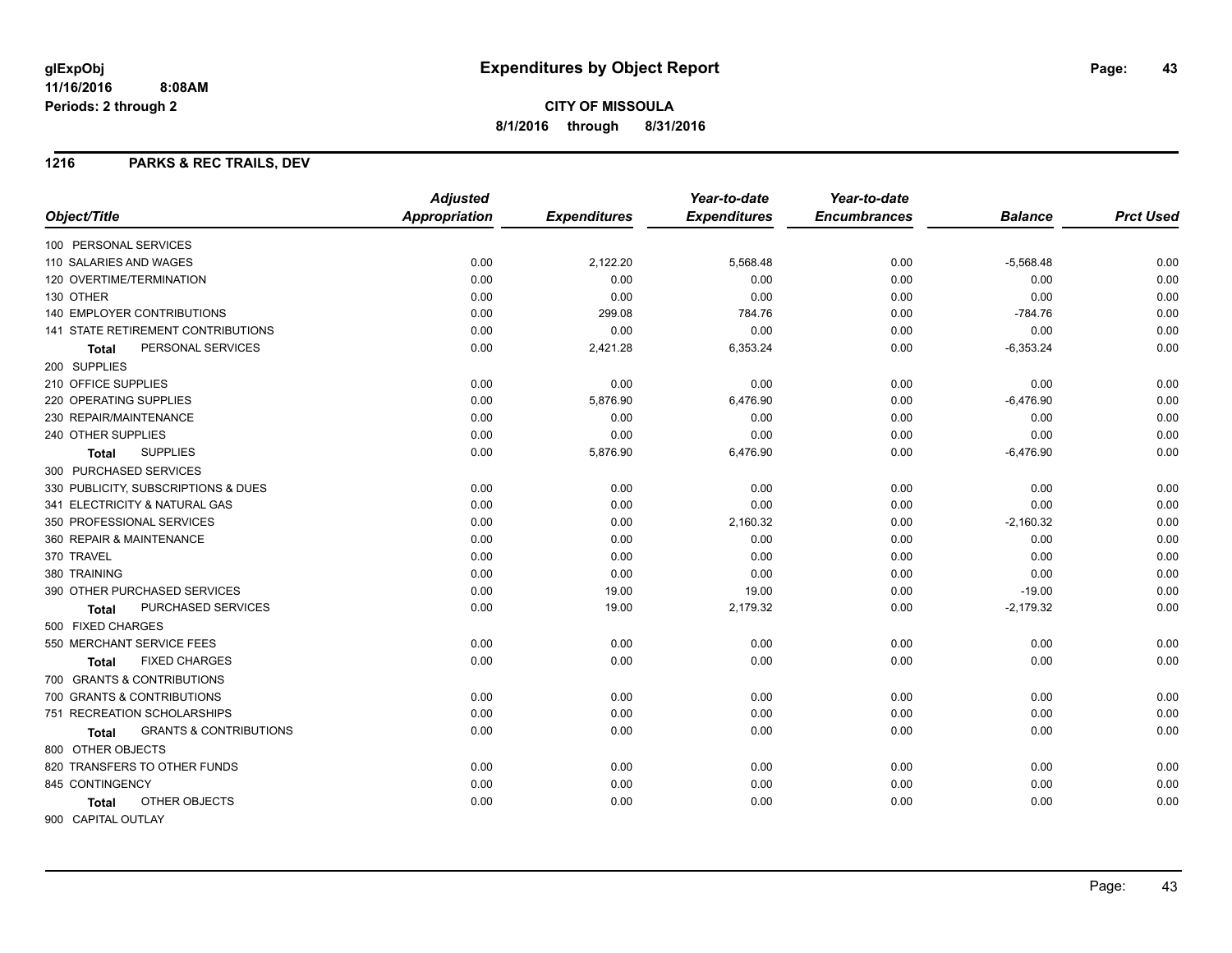**CITY OF MISSOULA 8/1/2016 through 8/31/2016**

#### **1216 PARKS & REC TRAILS, DEV**

| Object/Title                          | <b>Adjusted</b><br><b>Appropriation</b><br><i><b>Expenditures</b></i> | Year-to-date<br><b>Expenditures</b> | Year-to-date<br><b>Encumbrances</b> | <b>Balance</b> | <b>Prct Used</b> |      |
|---------------------------------------|-----------------------------------------------------------------------|-------------------------------------|-------------------------------------|----------------|------------------|------|
| 920 BUILDINGS                         | 0.00                                                                  | 0.00                                | 0.00                                | 0.00           | 0.00             | 0.00 |
| 930 IMPROVEMENTS                      | 0.00                                                                  | 90,303.40                           | 90,303.40                           | 0.00           | $-90.303.40$     | 0.00 |
| 940 MACHINERY & EQUIPMENT             | 0.00                                                                  | 9.150.00                            | 9.150.00                            | 0.00           | $-9,150.00$      | 0.00 |
| <b>CAPITAL OUTLAY</b><br><b>Total</b> | 0.00                                                                  | 99.453.40                           | 99.453.40                           | 0.00           | -99.453.40       | 0.00 |
| PARKS & REC TRAILS, DEV<br>Total      | 0.00                                                                  | 107.770.58                          | 114.462.86                          | 0.00           | -114.462.86      | 0.00 |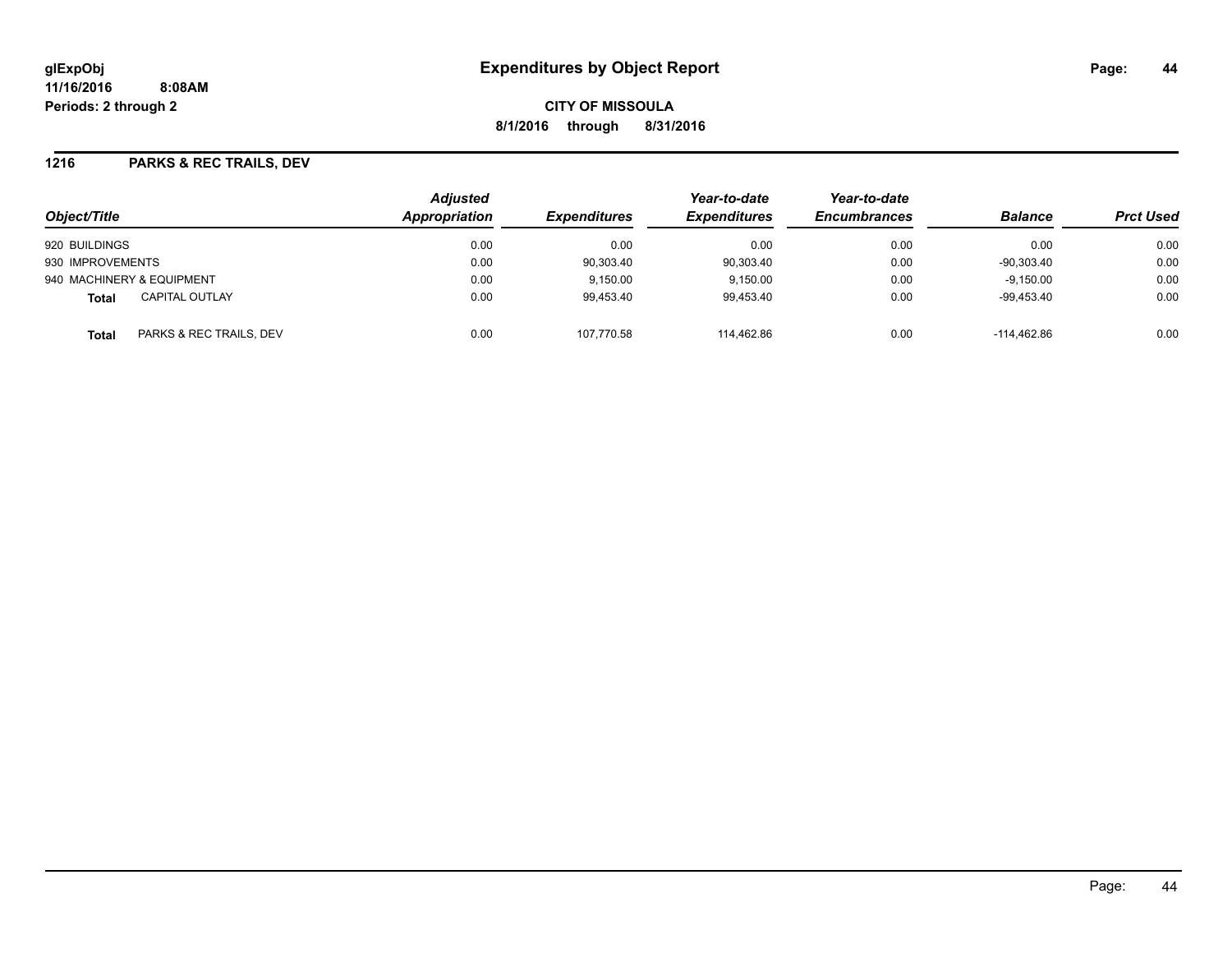# **1217 PARKS CITY LIFE GYM LEASE**

## **370 PARKS & RECREATION**

|                                           | <b>Adjusted</b>      |                     | Year-to-date        | Year-to-date        |                |                  |
|-------------------------------------------|----------------------|---------------------|---------------------|---------------------|----------------|------------------|
| Object/Title                              | <b>Appropriation</b> | <b>Expenditures</b> | <b>Expenditures</b> | <b>Encumbrances</b> | <b>Balance</b> | <b>Prct Used</b> |
| 100 PERSONAL SERVICES                     |                      |                     |                     |                     |                |                  |
| 110 SALARIES AND WAGES                    | 0.00                 | 0.00                | 0.00                | 0.00                | 0.00           | 0.00             |
| 120 OVERTIME/TERMINATION                  | 0.00                 | 0.00                | 0.00                | 0.00                | 0.00           | 0.00             |
| <b>140 EMPLOYER CONTRIBUTIONS</b>         | 0.00                 | 0.00                | 0.00                | 0.00                | 0.00           | 0.00             |
| <b>141 STATE RETIREMENT CONTRIBUTIONS</b> | 0.00                 | 0.00                | 0.00                | 0.00                | 0.00           | 0.00             |
| PERSONAL SERVICES<br><b>Total</b>         | 0.00                 | 0.00                | 0.00                | 0.00                | 0.00           | 0.00             |
| 200 SUPPLIES                              |                      |                     |                     |                     |                |                  |
| 210 OFFICE SUPPLIES                       | 0.00                 | 0.00                | 0.00                | 0.00                | 0.00           | 0.00             |
| 220 OPERATING SUPPLIES                    | 0.00                 | 0.00                | 0.00                | 0.00                | 0.00           | 0.00             |
| 230 REPAIR/MAINTENANCE                    | 0.00                 | 0.00                | 0.00                | 0.00                | 0.00           | 0.00             |
| <b>SUPPLIES</b><br><b>Total</b>           | 0.00                 | 0.00                | 0.00                | 0.00                | 0.00           | 0.00             |
| 300 PURCHASED SERVICES                    |                      |                     |                     |                     |                |                  |
| 320 PRINTING & DUPLICATING                | 0.00                 | 0.00                | 0.00                | 0.00                | 0.00           | 0.00             |
| 330 PUBLICITY, SUBSCRIPTIONS & DUES       | 0.00                 | 0.00                | 0.00                | 0.00                | 0.00           | 0.00             |
| PURCHASED SERVICES<br><b>Total</b>        | 0.00                 | 0.00                | 0.00                | 0.00                | 0.00           | 0.00             |
| 500 FIXED CHARGES                         |                      |                     |                     |                     |                |                  |
| 500 FIXED CHARGES                         | 0.00                 | 0.00                | 4,000.00            | 0.00                | $-4,000.00$    | 0.00             |
| 550 MERCHANT SERVICE FEES                 | 0.00                 | 0.00                | 0.00                | 0.00                | 0.00           | 0.00             |
| <b>FIXED CHARGES</b><br><b>Total</b>      | 0.00                 | 0.00                | 4,000.00            | 0.00                | $-4,000.00$    | 0.00             |
| 900 CAPITAL OUTLAY                        |                      |                     |                     |                     |                |                  |
| 930 IMPROVEMENTS                          | 0.00                 | 0.00                | 0.00                | 0.00                | 0.00           | 0.00             |
| CAPITAL OUTLAY<br><b>Total</b>            | 0.00                 | 0.00                | 0.00                | 0.00                | 0.00           | 0.00             |
|                                           |                      |                     |                     |                     |                |                  |
| PARKS & RECREATION<br><b>Total</b>        | 0.00                 | 0.00                | 4,000.00            | 0.00                | $-4,000.00$    | 0.00             |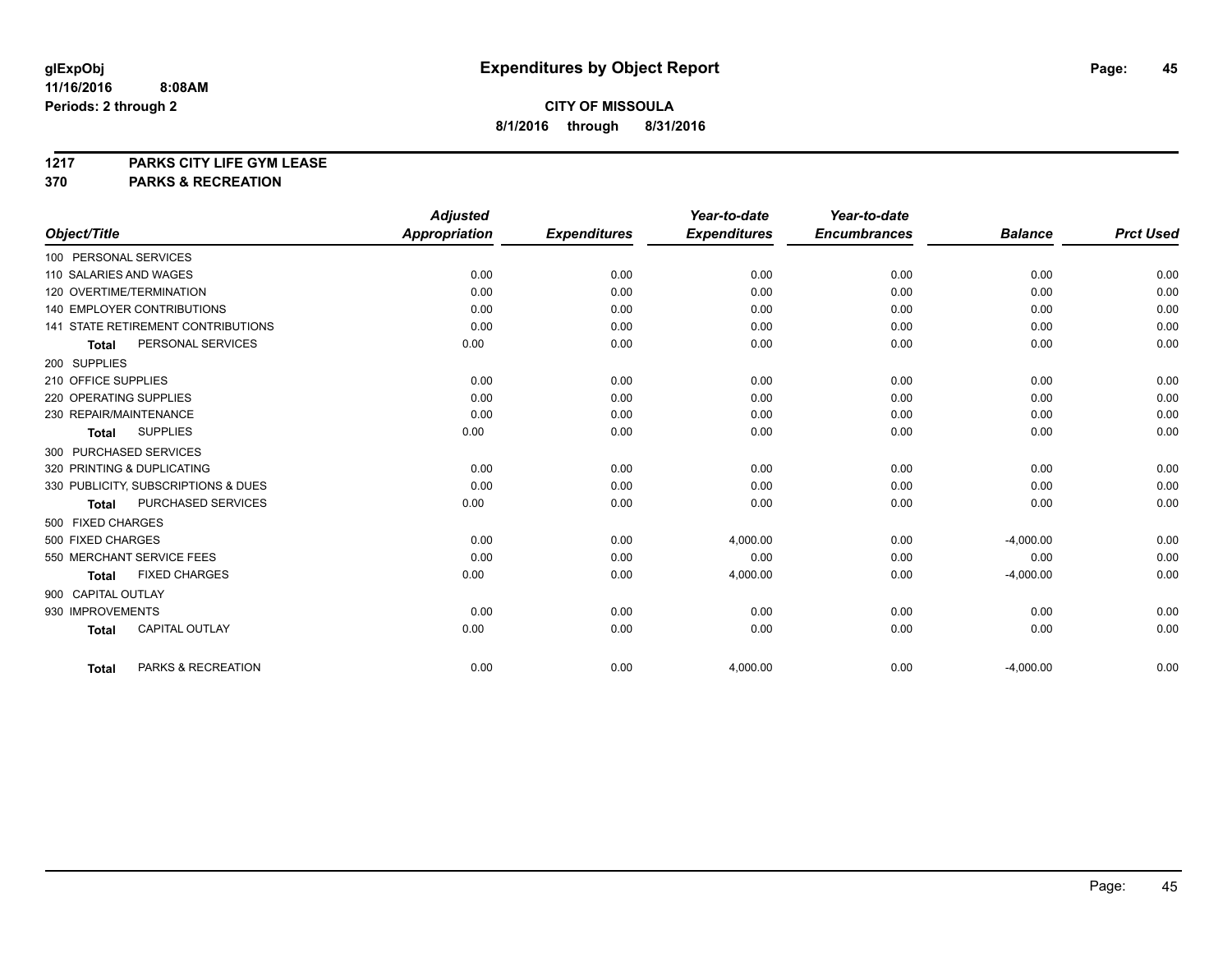**CITY OF MISSOULA 8/1/2016 through 8/31/2016**

#### **1217 PARKS CITY LIFE GYM LEASE**

|                                           | <b>Adjusted</b>      |                     | Year-to-date        | Year-to-date        |                |                  |
|-------------------------------------------|----------------------|---------------------|---------------------|---------------------|----------------|------------------|
| Object/Title                              | <b>Appropriation</b> | <b>Expenditures</b> | <b>Expenditures</b> | <b>Encumbrances</b> | <b>Balance</b> | <b>Prct Used</b> |
| 100 PERSONAL SERVICES                     |                      |                     |                     |                     |                |                  |
| 110 SALARIES AND WAGES                    | 0.00                 | 0.00                | 0.00                | 0.00                | 0.00           | 0.00             |
| 120 OVERTIME/TERMINATION                  | 0.00                 | 0.00                | 0.00                | 0.00                | 0.00           | 0.00             |
| <b>140 EMPLOYER CONTRIBUTIONS</b>         | 0.00                 | 0.00                | 0.00                | 0.00                | 0.00           | 0.00             |
| <b>141 STATE RETIREMENT CONTRIBUTIONS</b> | 0.00                 | 0.00                | 0.00                | 0.00                | 0.00           | 0.00             |
| PERSONAL SERVICES<br><b>Total</b>         | 0.00                 | 0.00                | 0.00                | 0.00                | 0.00           | 0.00             |
| 200 SUPPLIES                              |                      |                     |                     |                     |                |                  |
| 210 OFFICE SUPPLIES                       | 0.00                 | 0.00                | 0.00                | 0.00                | 0.00           | 0.00             |
| 220 OPERATING SUPPLIES                    | 0.00                 | 0.00                | 0.00                | 0.00                | 0.00           | 0.00             |
| 230 REPAIR/MAINTENANCE                    | 0.00                 | 0.00                | 0.00                | 0.00                | 0.00           | 0.00             |
| <b>SUPPLIES</b><br><b>Total</b>           | 0.00                 | 0.00                | 0.00                | 0.00                | 0.00           | 0.00             |
| 300 PURCHASED SERVICES                    |                      |                     |                     |                     |                |                  |
| 320 PRINTING & DUPLICATING                | 0.00                 | 0.00                | 0.00                | 0.00                | 0.00           | 0.00             |
| 330 PUBLICITY, SUBSCRIPTIONS & DUES       | 0.00                 | 0.00                | 0.00                | 0.00                | 0.00           | 0.00             |
| PURCHASED SERVICES<br><b>Total</b>        | 0.00                 | 0.00                | 0.00                | 0.00                | 0.00           | 0.00             |
| 500 FIXED CHARGES                         |                      |                     |                     |                     |                |                  |
| 500 FIXED CHARGES                         | 0.00                 | 0.00                | 4,000.00            | 0.00                | $-4,000.00$    | 0.00             |
| 550 MERCHANT SERVICE FEES                 | 0.00                 | 0.00                | 0.00                | 0.00                | 0.00           | 0.00             |
| <b>FIXED CHARGES</b><br><b>Total</b>      | 0.00                 | 0.00                | 4,000.00            | 0.00                | $-4,000.00$    | 0.00             |
| 900 CAPITAL OUTLAY                        |                      |                     |                     |                     |                |                  |
| 930 IMPROVEMENTS                          | 0.00                 | 0.00                | 0.00                | 0.00                | 0.00           | 0.00             |
| <b>CAPITAL OUTLAY</b><br><b>Total</b>     | 0.00                 | 0.00                | 0.00                | 0.00                | 0.00           | 0.00             |
| PARKS CITY LIFE GYM LEASE<br><b>Total</b> | 0.00                 | 0.00                | 4,000.00            | 0.00                | $-4,000.00$    | 0.00             |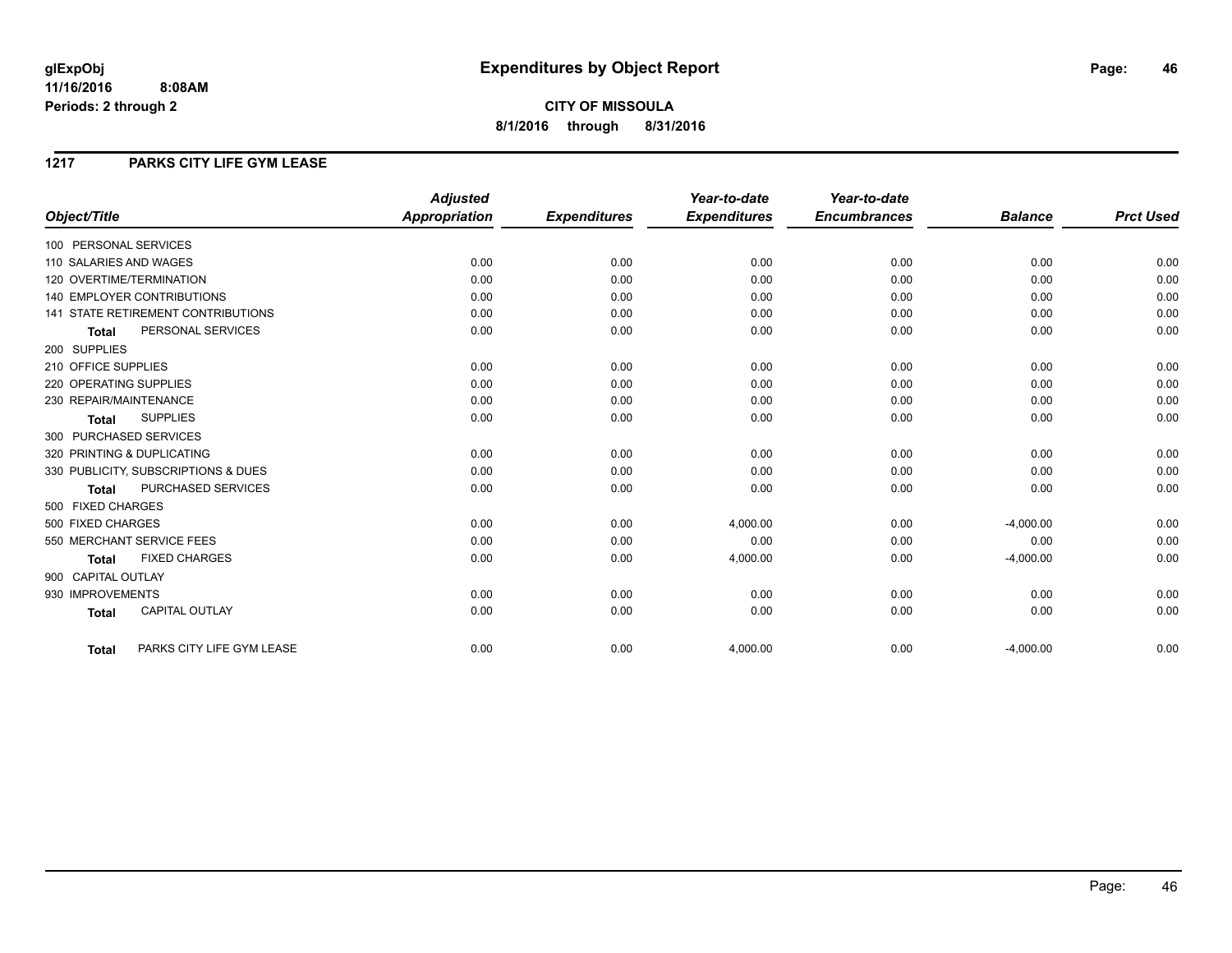**1218 ALL ABILITIES PLAYGROUND**

**370 PARKS & RECREATION**

|                    |                               | <b>Adjusted</b> |                     | Year-to-date        | Year-to-date        |                |                  |
|--------------------|-------------------------------|-----------------|---------------------|---------------------|---------------------|----------------|------------------|
| Object/Title       |                               | Appropriation   | <b>Expenditures</b> | <b>Expenditures</b> | <b>Encumbrances</b> | <b>Balance</b> | <b>Prct Used</b> |
|                    | 300 PURCHASED SERVICES        |                 |                     |                     |                     |                |                  |
|                    | 350 PROFESSIONAL SERVICES     | 0.00            | 0.00                | 0.00                | 0.00                | 0.00           | 0.00             |
|                    | 360 REPAIR & MAINTENANCE      | 0.00            | 0.00                | 0.00                | 0.00                | 0.00           | 0.00             |
| <b>Total</b>       | <b>PURCHASED SERVICES</b>     | 0.00            | 0.00                | 0.00                | 0.00                | 0.00           | 0.00             |
| 500 FIXED CHARGES  |                               |                 |                     |                     |                     |                |                  |
|                    | 550 MERCHANT SERVICE FEES     | 0.00            | 0.00                | 0.00                | 0.00                | 0.00           | 0.00             |
| <b>Total</b>       | <b>FIXED CHARGES</b>          | 0.00            | 0.00                | 0.00                | 0.00                | 0.00           | 0.00             |
| 900 CAPITAL OUTLAY |                               |                 |                     |                     |                     |                |                  |
| 930 IMPROVEMENTS   |                               | 0.00            | 0.00                | 0.00                | 0.00                | 0.00           | 0.00             |
| <b>Total</b>       | <b>CAPITAL OUTLAY</b>         | 0.00            | 0.00                | 0.00                | 0.00                | 0.00           | 0.00             |
|                    |                               |                 |                     |                     |                     |                |                  |
| Total              | <b>PARKS &amp; RECREATION</b> | 0.00            | 0.00                | 0.00                | 0.00                | 0.00           | 0.00             |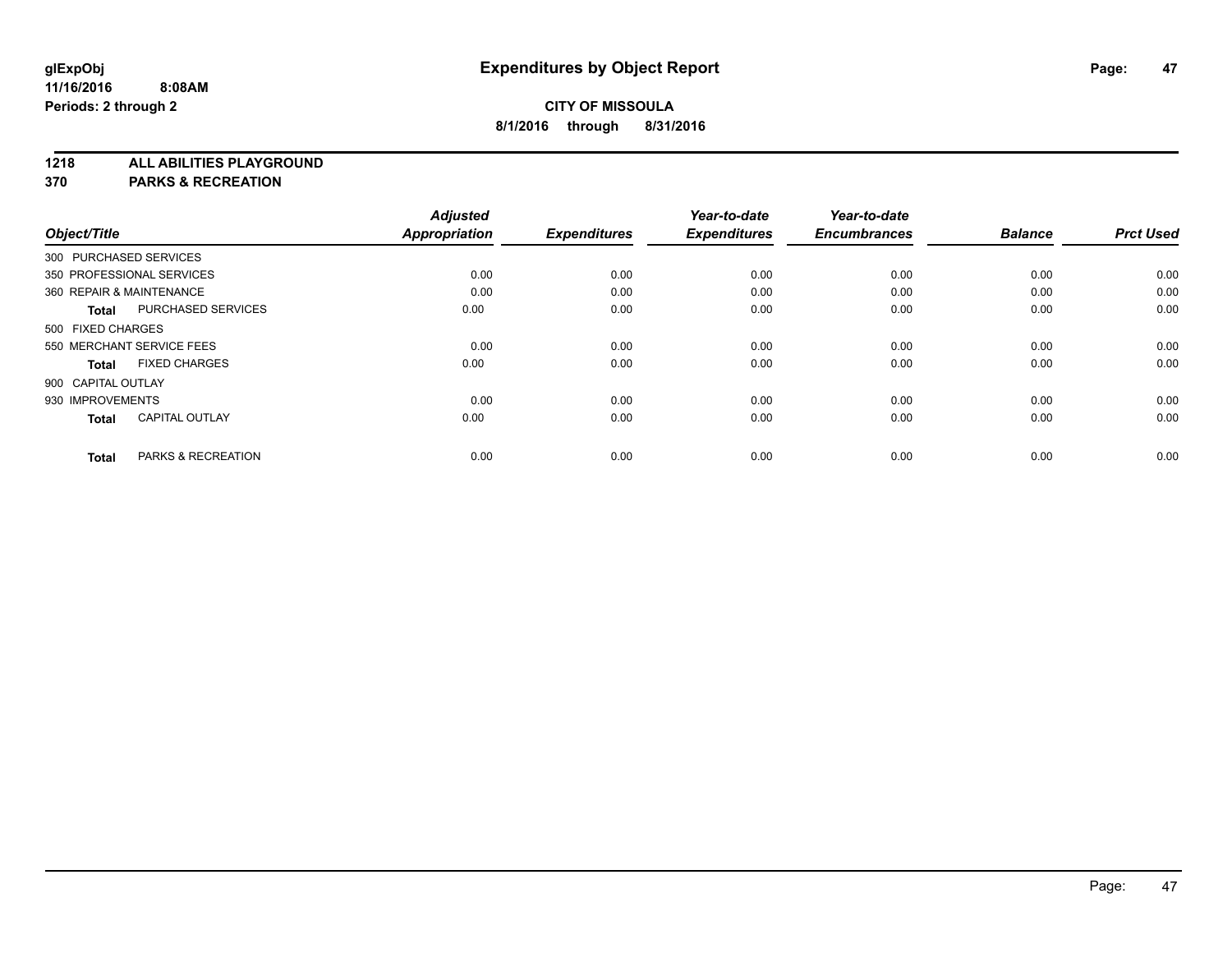#### **1218 ALL ABILITIES PLAYGROUND**

| Object/Title                              | <b>Adjusted</b><br><b>Appropriation</b> | <b>Expenditures</b> | Year-to-date<br><b>Expenditures</b> | Year-to-date<br><b>Encumbrances</b> | <b>Balance</b> | <b>Prct Used</b> |
|-------------------------------------------|-----------------------------------------|---------------------|-------------------------------------|-------------------------------------|----------------|------------------|
| 300 PURCHASED SERVICES                    |                                         |                     |                                     |                                     |                |                  |
|                                           |                                         |                     |                                     |                                     |                |                  |
| 350 PROFESSIONAL SERVICES                 | 0.00                                    | 0.00                | 0.00                                | 0.00                                | 0.00           | 0.00             |
| 360 REPAIR & MAINTENANCE                  | 0.00                                    | 0.00                | 0.00                                | 0.00                                | 0.00           | 0.00             |
| <b>PURCHASED SERVICES</b><br><b>Total</b> | 0.00                                    | 0.00                | 0.00                                | 0.00                                | 0.00           | 0.00             |
| 500 FIXED CHARGES                         |                                         |                     |                                     |                                     |                |                  |
| 550 MERCHANT SERVICE FEES                 | 0.00                                    | 0.00                | 0.00                                | 0.00                                | 0.00           | 0.00             |
| <b>FIXED CHARGES</b><br><b>Total</b>      | 0.00                                    | 0.00                | 0.00                                | 0.00                                | 0.00           | 0.00             |
| 900 CAPITAL OUTLAY                        |                                         |                     |                                     |                                     |                |                  |
| 930 IMPROVEMENTS                          | 0.00                                    | 0.00                | 0.00                                | 0.00                                | 0.00           | 0.00             |
| <b>CAPITAL OUTLAY</b><br><b>Total</b>     | 0.00                                    | 0.00                | 0.00                                | 0.00                                | 0.00           | 0.00             |
|                                           |                                         |                     |                                     |                                     |                |                  |
| ALL ABILITIES PLAYGROUND<br><b>Total</b>  | 0.00                                    | 0.00                | 0.00                                | 0.00                                | 0.00           | 0.00             |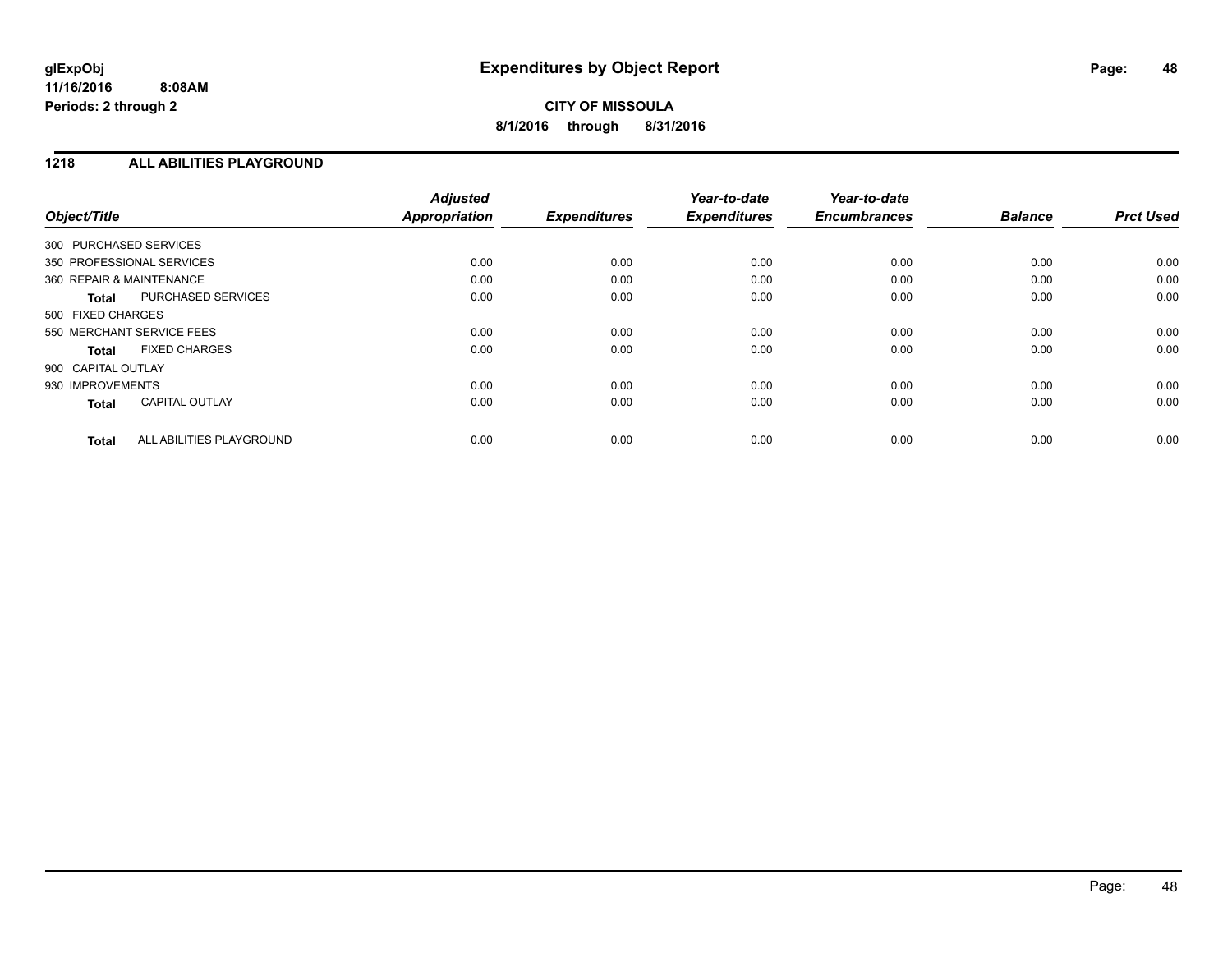#### **1219 FT MISSOULA REGIONAL PARK**

**370 PARKS & RECREATION**

|                                       | <b>Adjusted</b>      |                     | Year-to-date        | Year-to-date        |                |                  |
|---------------------------------------|----------------------|---------------------|---------------------|---------------------|----------------|------------------|
| Object/Title                          | <b>Appropriation</b> | <b>Expenditures</b> | <b>Expenditures</b> | <b>Encumbrances</b> | <b>Balance</b> | <b>Prct Used</b> |
| 100 PERSONAL SERVICES                 |                      |                     |                     |                     |                |                  |
| 110 SALARIES AND WAGES                | 0.00                 | 7,239.06            | 13,033.23           | 0.00                | $-13,033.23$   | 0.00             |
| 140 EMPLOYER CONTRIBUTIONS            | 0.00                 | 1,895.34            | 4,335.42            | 0.00                | $-4,335.42$    | 0.00             |
| PERSONAL SERVICES<br><b>Total</b>     | 0.00                 | 9,134.40            | 17,368.65           | 0.00                | $-17,368.65$   | 0.00             |
| 200 SUPPLIES                          |                      |                     |                     |                     |                |                  |
| 220 OPERATING SUPPLIES                | 0.00                 | 1,038.55            | 1,038.55            | 0.00                | $-1,038.55$    | 0.00             |
| 230 REPAIR/MAINTENANCE                | 0.00                 | 0.00                | 0.00                | 0.00                | 0.00           | 0.00             |
| 240 OTHER SUPPLIES                    | 0.00                 | 0.00                | 0.00                | 0.00                | 0.00           | 0.00             |
| 250 SUPPLIES FOR RESALE               | 0.00                 | 0.00                | 0.00                | 0.00                | 0.00           | 0.00             |
| <b>SUPPLIES</b><br><b>Total</b>       | 0.00                 | 1,038.55            | 1,038.55            | 0.00                | $-1,038.55$    | 0.00             |
| 300 PURCHASED SERVICES                |                      |                     |                     |                     |                |                  |
| 310 COMMUNICATIONS                    | 0.00                 | 0.00                | 0.00                | 0.00                | 0.00           | 0.00             |
| 320 PRINTING & DUPLICATING            | 0.00                 | 0.00                | 0.00                | 0.00                | 0.00           | 0.00             |
| 330 PUBLICITY, SUBSCRIPTIONS & DUES   | 0.00                 | 0.00                | 0.00                | 0.00                | 0.00           | 0.00             |
| 340 SEWER                             | 0.00                 | 0.00                | 0.00                | 0.00                | 0.00           | 0.00             |
| 341 ELECTRICITY & NATURAL GAS         | 0.00                 | 0.00                | 0.00                | 0.00                | 0.00           | 0.00             |
| 343 WATER CHARGES                     | 0.00                 | 0.00                | 0.00                | 0.00                | 0.00           | 0.00             |
| 344 TELEPHONE SERVICE                 | 0.00                 | 53.54               | 53.54               | 0.00                | $-53.54$       | 0.00             |
| 350 PROFESSIONAL SERVICES             | 0.00                 | 0.00                | 0.00                | 0.00                | 0.00           | 0.00             |
| 360 REPAIR & MAINTENANCE              | 0.00                 | 0.00                | 0.00                | 0.00                | 0.00           | 0.00             |
| 370 TRAVEL                            | 0.00                 | 0.00                | 0.00                | 0.00                | 0.00           | 0.00             |
| 380 TRAINING                          | 0.00                 | 0.00                | 0.00                | 0.00                | 0.00           | 0.00             |
| PURCHASED SERVICES<br><b>Total</b>    | 0.00                 | 53.54               | 53.54               | 0.00                | $-53.54$       | 0.00             |
| 500 FIXED CHARGES                     |                      |                     |                     |                     |                |                  |
| 550 MERCHANT SERVICE FEES             | 0.00                 | 0.00                | 0.00                | 0.00                | 0.00           | 0.00             |
| <b>FIXED CHARGES</b><br>Total         | 0.00                 | 0.00                | 0.00                | 0.00                | 0.00           | 0.00             |
| 900 CAPITAL OUTLAY                    |                      |                     |                     |                     |                |                  |
| 930 IMPROVEMENTS                      | 0.00                 | 0.00                | 0.00                | 0.00                | 0.00           | 0.00             |
| 940 MACHINERY & EQUIPMENT             | 0.00                 | 0.00                | 0.00                | 0.00                | 0.00           | 0.00             |
| <b>CAPITAL OUTLAY</b><br><b>Total</b> | 0.00                 | 0.00                | 0.00                | 0.00                | 0.00           | 0.00             |
| PARKS & RECREATION<br><b>Total</b>    | 0.00                 | 10,226.49           | 18,460.74           | 0.00                | $-18,460.74$   | 0.00             |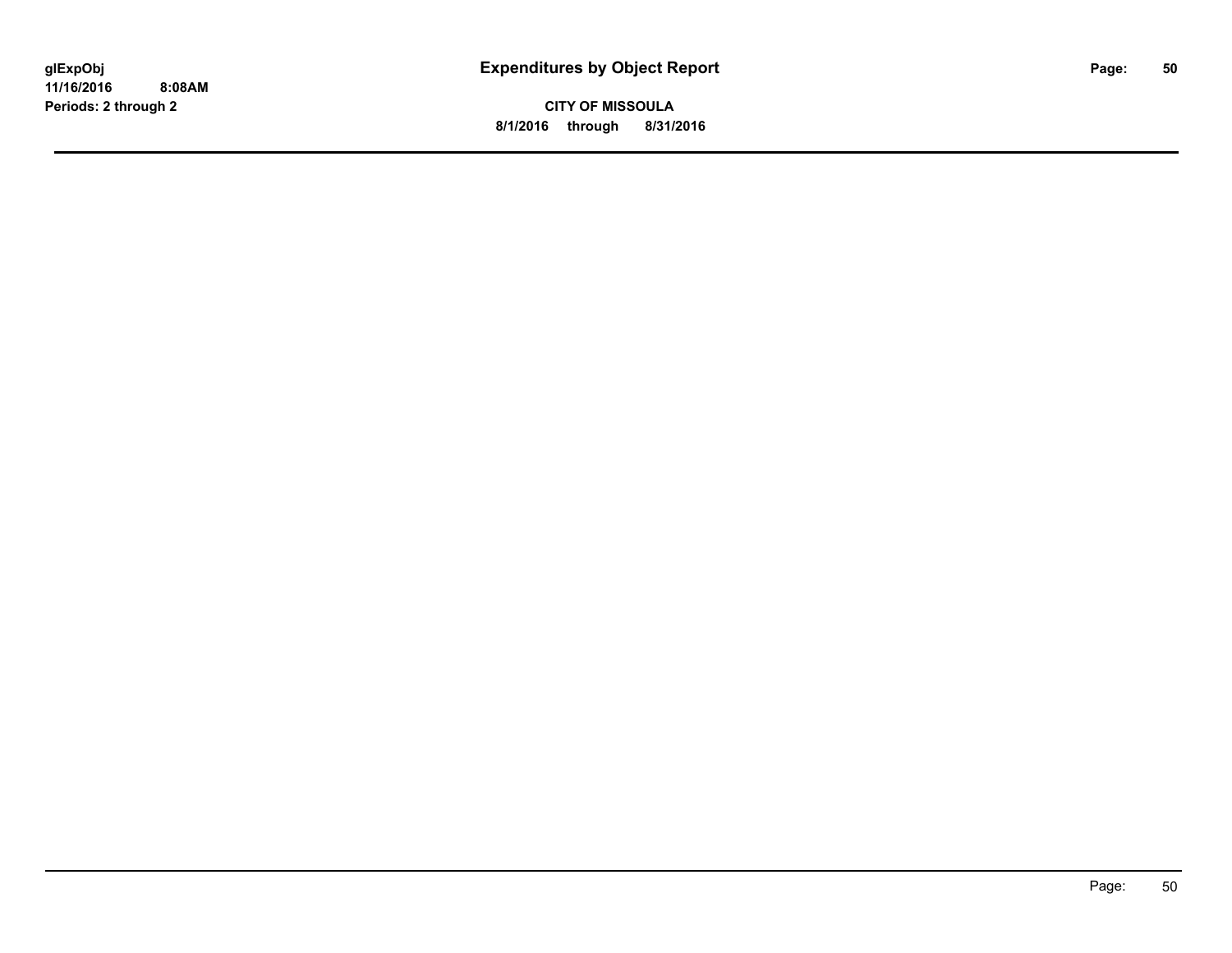#### **1219 FT MISSOULA REGIONAL PARK**

|                                           | <b>Adjusted</b>      |                     | Year-to-date        | Year-to-date        |                |                  |
|-------------------------------------------|----------------------|---------------------|---------------------|---------------------|----------------|------------------|
| Object/Title                              | <b>Appropriation</b> | <b>Expenditures</b> | <b>Expenditures</b> | <b>Encumbrances</b> | <b>Balance</b> | <b>Prct Used</b> |
| 100 PERSONAL SERVICES                     |                      |                     |                     |                     |                |                  |
| 110 SALARIES AND WAGES                    | 0.00                 | 7,239.06            | 13,033.23           | 0.00                | $-13,033.23$   | 0.00             |
| 140 EMPLOYER CONTRIBUTIONS                | 0.00                 | 1,895.34            | 4,335.42            | 0.00                | $-4,335.42$    | 0.00             |
| PERSONAL SERVICES<br><b>Total</b>         | 0.00                 | 9,134.40            | 17,368.65           | 0.00                | $-17,368.65$   | 0.00             |
| 200 SUPPLIES                              |                      |                     |                     |                     |                |                  |
| 220 OPERATING SUPPLIES                    | 0.00                 | 1,038.55            | 1,038.55            | 0.00                | $-1,038.55$    | 0.00             |
| 230 REPAIR/MAINTENANCE                    | 0.00                 | 0.00                | 0.00                | 0.00                | 0.00           | 0.00             |
| 240 OTHER SUPPLIES                        | 0.00                 | 0.00                | 0.00                | 0.00                | 0.00           | 0.00             |
| 250 SUPPLIES FOR RESALE                   | 0.00                 | 0.00                | 0.00                | 0.00                | 0.00           | 0.00             |
| <b>SUPPLIES</b><br>Total                  | 0.00                 | 1,038.55            | 1,038.55            | 0.00                | $-1,038.55$    | 0.00             |
| 300 PURCHASED SERVICES                    |                      |                     |                     |                     |                |                  |
| 310 COMMUNICATIONS                        | 0.00                 | 0.00                | 0.00                | 0.00                | 0.00           | 0.00             |
| 320 PRINTING & DUPLICATING                | 0.00                 | 0.00                | 0.00                | 0.00                | 0.00           | 0.00             |
| 330 PUBLICITY, SUBSCRIPTIONS & DUES       | 0.00                 | 0.00                | 0.00                | 0.00                | 0.00           | 0.00             |
| 340 SEWER                                 | 0.00                 | 0.00                | 0.00                | 0.00                | 0.00           | 0.00             |
| 341 ELECTRICITY & NATURAL GAS             | 0.00                 | 0.00                | 0.00                | 0.00                | 0.00           | 0.00             |
| 343 WATER CHARGES                         | 0.00                 | 0.00                | 0.00                | 0.00                | 0.00           | 0.00             |
| 344 TELEPHONE SERVICE                     | 0.00                 | 53.54               | 53.54               | 0.00                | $-53.54$       | 0.00             |
| 350 PROFESSIONAL SERVICES                 | 0.00                 | 0.00                | 0.00                | 0.00                | 0.00           | 0.00             |
| 360 REPAIR & MAINTENANCE                  | 0.00                 | 0.00                | 0.00                | 0.00                | 0.00           | 0.00             |
| 370 TRAVEL                                | 0.00                 | 0.00                | 0.00                | 0.00                | 0.00           | 0.00             |
| 380 TRAINING                              | 0.00                 | 0.00                | 0.00                | 0.00                | 0.00           | 0.00             |
| PURCHASED SERVICES<br>Total               | 0.00                 | 53.54               | 53.54               | 0.00                | $-53.54$       | 0.00             |
| 500 FIXED CHARGES                         |                      |                     |                     |                     |                |                  |
| 550 MERCHANT SERVICE FEES                 | 0.00                 | 0.00                | 0.00                | 0.00                | 0.00           | 0.00             |
| <b>FIXED CHARGES</b><br><b>Total</b>      | 0.00                 | 0.00                | 0.00                | 0.00                | 0.00           | 0.00             |
| 900 CAPITAL OUTLAY                        |                      |                     |                     |                     |                |                  |
| 930 IMPROVEMENTS                          | 0.00                 | 0.00                | 0.00                | 0.00                | 0.00           | 0.00             |
| 940 MACHINERY & EQUIPMENT                 | 0.00                 | 0.00                | 0.00                | 0.00                | 0.00           | 0.00             |
| <b>CAPITAL OUTLAY</b><br><b>Total</b>     | 0.00                 | 0.00                | 0.00                | 0.00                | 0.00           | 0.00             |
| FT MISSOULA REGIONAL PARK<br><b>Total</b> | 0.00                 | 10,226.49           | 18,460.74           | 0.00                | $-18,460.74$   | 0.00             |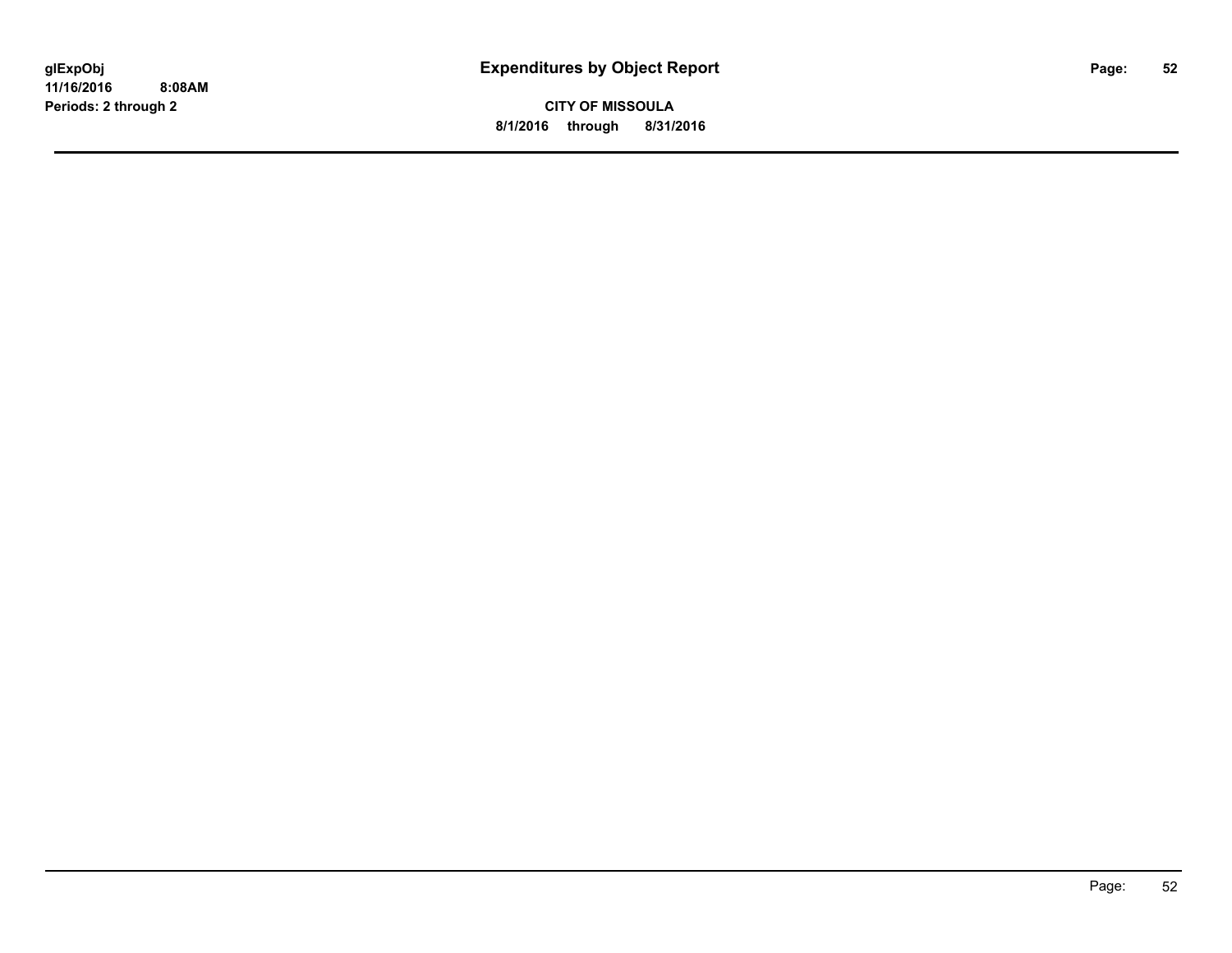### **CITY OF MISSOULA 8/1/2016 through 8/31/2016**

#### **1241 CREMAIN WALL & CEMETERY DONATIONS FUND**

**340 CEMETERY**

| Object/Title                          | <b>Adjusted</b><br><b>Appropriation</b> | <b>Expenditures</b> | Year-to-date<br><b>Expenditures</b> | Year-to-date<br><b>Encumbrances</b> | <b>Balance</b> | <b>Prct Used</b> |
|---------------------------------------|-----------------------------------------|---------------------|-------------------------------------|-------------------------------------|----------------|------------------|
| 500 FIXED CHARGES                     |                                         |                     |                                     |                                     |                |                  |
| 550 MERCHANT SERVICE FEES             | 0.00                                    | 0.00                | 0.00                                | 0.00                                | 0.00           | 0.00             |
| <b>FIXED CHARGES</b><br><b>Total</b>  | 0.00                                    | 0.00                | 0.00                                | 0.00                                | 0.00           | 0.00             |
| 900 CAPITAL OUTLAY                    |                                         |                     |                                     |                                     |                |                  |
| 930 IMPROVEMENTS                      | 0.00                                    | 300.00              | 478.00                              | 0.00                                | $-478.00$      | 0.00             |
| <b>CAPITAL OUTLAY</b><br><b>Total</b> | 0.00                                    | 300.00              | 478.00                              | 0.00                                | $-478.00$      | 0.00             |
| <b>CEMETERY</b><br>Total              | 0.00                                    | 300.00              | 478.00                              | 0.00                                | $-478.00$      | 0.00             |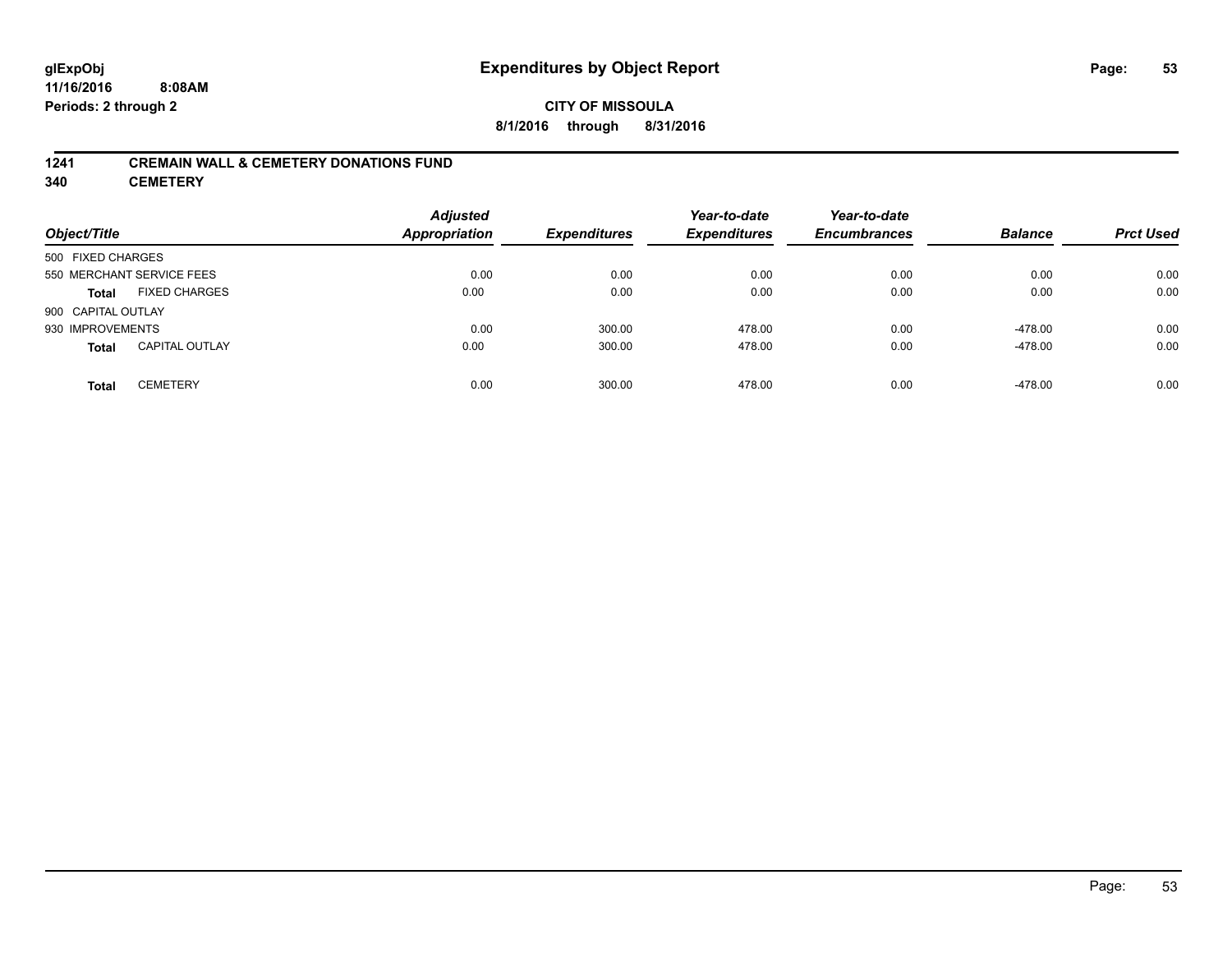## **CITY OF MISSOULA 8/1/2016 through 8/31/2016**

### **1241 CREMAIN WALL & CEMETERY DONATIONS FUND**

| Object/Title       |                                             | <b>Adjusted</b><br><b>Appropriation</b> | <b>Expenditures</b> | Year-to-date<br><b>Expenditures</b> | Year-to-date<br><b>Encumbrances</b> | <b>Balance</b> | <b>Prct Used</b> |
|--------------------|---------------------------------------------|-----------------------------------------|---------------------|-------------------------------------|-------------------------------------|----------------|------------------|
| 500 FIXED CHARGES  |                                             |                                         |                     |                                     |                                     |                |                  |
|                    | 550 MERCHANT SERVICE FEES                   | 0.00                                    | 0.00                | 0.00                                | 0.00                                | 0.00           | 0.00             |
| <b>Total</b>       | <b>FIXED CHARGES</b>                        | 0.00                                    | 0.00                | 0.00                                | 0.00                                | 0.00           | 0.00             |
| 900 CAPITAL OUTLAY |                                             |                                         |                     |                                     |                                     |                |                  |
| 930 IMPROVEMENTS   |                                             | 0.00                                    | 300.00              | 478.00                              | 0.00                                | $-478.00$      | 0.00             |
| <b>Total</b>       | <b>CAPITAL OUTLAY</b>                       | 0.00                                    | 300.00              | 478.00                              | 0.00                                | $-478.00$      | 0.00             |
| <b>Total</b>       | <b>CREMAIN WALL &amp; CEMETERY DONATION</b> | 0.00                                    | 300.00              | 478.00                              | 0.00                                | $-478.00$      | 0.00             |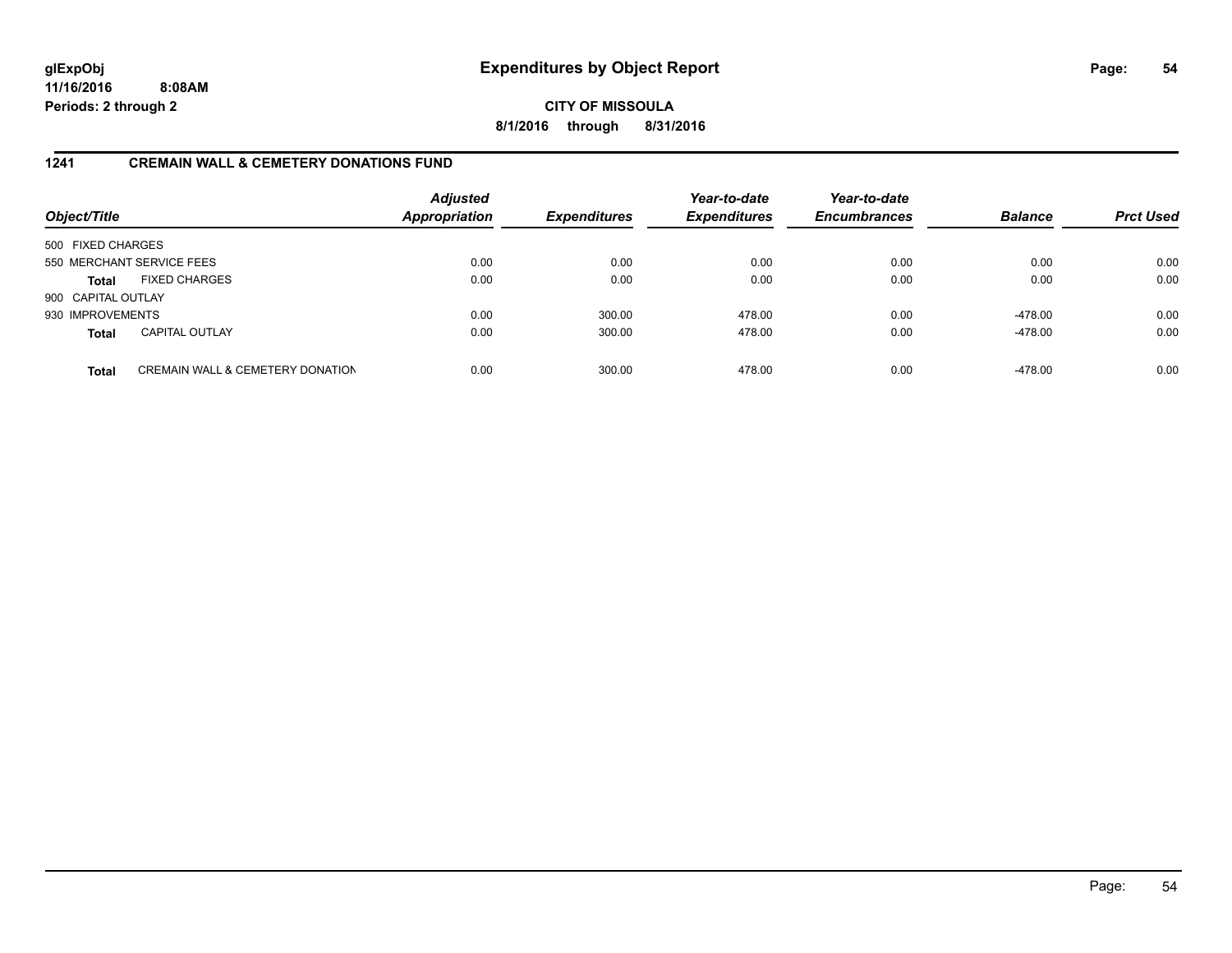## **1242 CEMETERY CARE FUND**

**340 CEMETERY**

|                    |                              | <b>Adjusted</b>      |                     | Year-to-date        | Year-to-date        |                |                  |
|--------------------|------------------------------|----------------------|---------------------|---------------------|---------------------|----------------|------------------|
| Object/Title       |                              | <b>Appropriation</b> | <b>Expenditures</b> | <b>Expenditures</b> | <b>Encumbrances</b> | <b>Balance</b> | <b>Prct Used</b> |
| 500 FIXED CHARGES  |                              |                      |                     |                     |                     |                |                  |
|                    | 550 MERCHANT SERVICE FEES    | 0.00                 | 0.00                | 0.00                | 0.00                | 0.00           | 0.00             |
| <b>Total</b>       | <b>FIXED CHARGES</b>         | 0.00                 | 0.00                | 0.00                | 0.00                | 0.00           | 0.00             |
| 800 OTHER OBJECTS  |                              |                      |                     |                     |                     |                |                  |
|                    | 820 TRANSFERS TO OTHER FUNDS | 0.00                 | 0.00                | 0.00                | 0.00                | 0.00           | 0.00             |
| 845 CONTINGENCY    |                              | 0.00                 | 0.00                | 0.00                | 0.00                | 0.00           | 0.00             |
| <b>Total</b>       | OTHER OBJECTS                | 0.00                 | 0.00                | 0.00                | 0.00                | 0.00           | 0.00             |
| 900 CAPITAL OUTLAY |                              |                      |                     |                     |                     |                |                  |
| 930 IMPROVEMENTS   |                              | 0.00                 | 0.00                | 0.00                | 0.00                | 0.00           | 0.00             |
|                    | 940 MACHINERY & EQUIPMENT    | 0.00                 | 0.00                | 0.00                | 0.00                | 0.00           | 0.00             |
| <b>Total</b>       | <b>CAPITAL OUTLAY</b>        | 0.00                 | 0.00                | 0.00                | 0.00                | 0.00           | 0.00             |
| <b>Total</b>       | <b>CEMETERY</b>              | 0.00                 | 0.00                | 0.00                | 0.00                | 0.00           | 0.00             |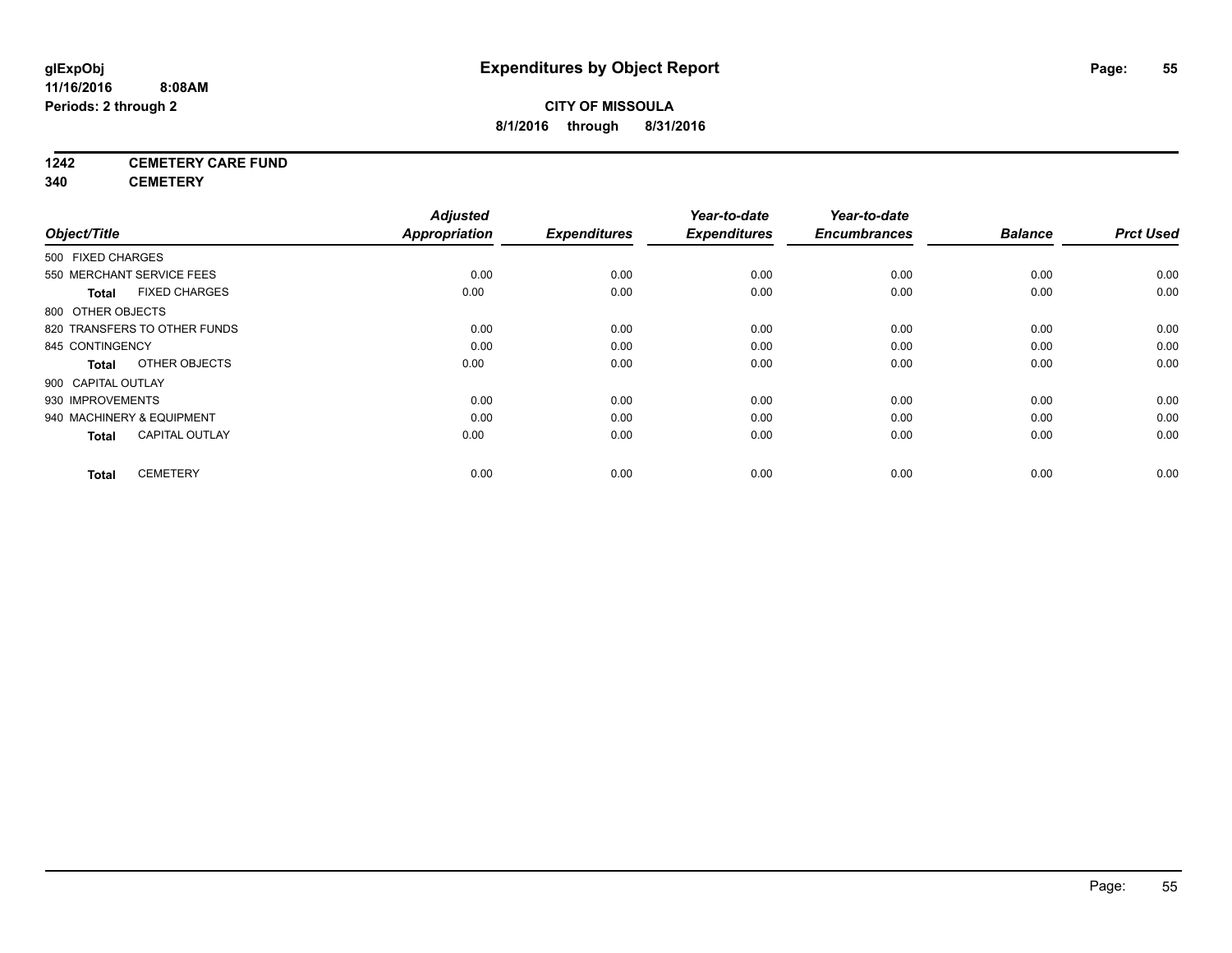### **1242 CEMETERY CARE FUND**

|                           |                              | <b>Adjusted</b>      |                     | Year-to-date        | Year-to-date        |                |                  |
|---------------------------|------------------------------|----------------------|---------------------|---------------------|---------------------|----------------|------------------|
| Object/Title              |                              | <b>Appropriation</b> | <b>Expenditures</b> | <b>Expenditures</b> | <b>Encumbrances</b> | <b>Balance</b> | <b>Prct Used</b> |
| 500 FIXED CHARGES         |                              |                      |                     |                     |                     |                |                  |
|                           | 550 MERCHANT SERVICE FEES    | 0.00                 | 0.00                | 0.00                | 0.00                | 0.00           | 0.00             |
| <b>Total</b>              | <b>FIXED CHARGES</b>         | 0.00                 | 0.00                | 0.00                | 0.00                | 0.00           | 0.00             |
| 800 OTHER OBJECTS         |                              |                      |                     |                     |                     |                |                  |
|                           | 820 TRANSFERS TO OTHER FUNDS | 0.00                 | 0.00                | 0.00                | 0.00                | 0.00           | 0.00             |
| 845 CONTINGENCY           |                              | 0.00                 | 0.00                | 0.00                | 0.00                | 0.00           | 0.00             |
| <b>Total</b>              | OTHER OBJECTS                | 0.00                 | 0.00                | 0.00                | 0.00                | 0.00           | 0.00             |
| 900 CAPITAL OUTLAY        |                              |                      |                     |                     |                     |                |                  |
| 930 IMPROVEMENTS          |                              | 0.00                 | 0.00                | 0.00                | 0.00                | 0.00           | 0.00             |
| 940 MACHINERY & EQUIPMENT |                              | 0.00                 | 0.00                | 0.00                | 0.00                | 0.00           | 0.00             |
| <b>Total</b>              | <b>CAPITAL OUTLAY</b>        | 0.00                 | 0.00                | 0.00                | 0.00                | 0.00           | 0.00             |
| <b>Total</b>              | <b>CEMETERY CARE FUND</b>    | 0.00                 | 0.00                | 0.00                | 0.00                | 0.00           | 0.00             |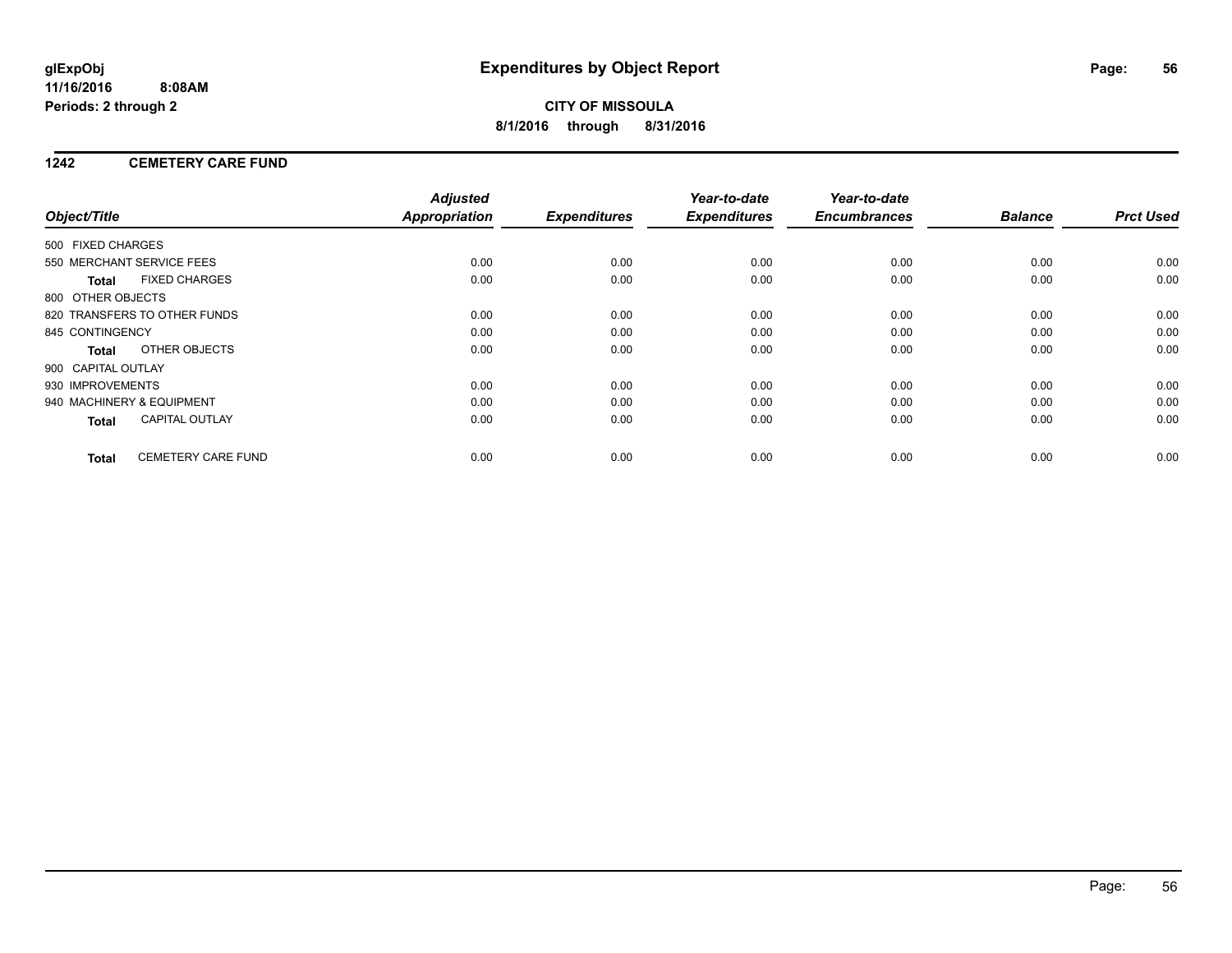#### **1243 CEMETERY MEMORIAL FUND**

**340 CEMETERY**

| Object/Title              |                       | <b>Adjusted</b><br><b>Appropriation</b> | <b>Expenditures</b> | Year-to-date<br><b>Expenditures</b> | Year-to-date<br><b>Encumbrances</b> | <b>Balance</b> | <b>Prct Used</b> |
|---------------------------|-----------------------|-----------------------------------------|---------------------|-------------------------------------|-------------------------------------|----------------|------------------|
| 500 FIXED CHARGES         |                       |                                         |                     |                                     |                                     |                |                  |
| 550 MERCHANT SERVICE FEES |                       | 0.00                                    | 0.00                | 0.00                                | 0.00                                | 0.00           | 0.00             |
| <b>Total</b>              | <b>FIXED CHARGES</b>  | 0.00                                    | 0.00                | 0.00                                | 0.00                                | 0.00           | 0.00             |
| 900 CAPITAL OUTLAY        |                       |                                         |                     |                                     |                                     |                |                  |
| 930 IMPROVEMENTS          |                       | 0.00                                    | 0.00                | 0.00                                | 0.00                                | 0.00           | 0.00             |
| <b>Total</b>              | <b>CAPITAL OUTLAY</b> | 0.00                                    | 0.00                | 0.00                                | 0.00                                | 0.00           | 0.00             |
| <b>Total</b>              | <b>CEMETERY</b>       | 0.00                                    | 0.00                | 0.00                                | 0.00                                | 0.00           | 0.00             |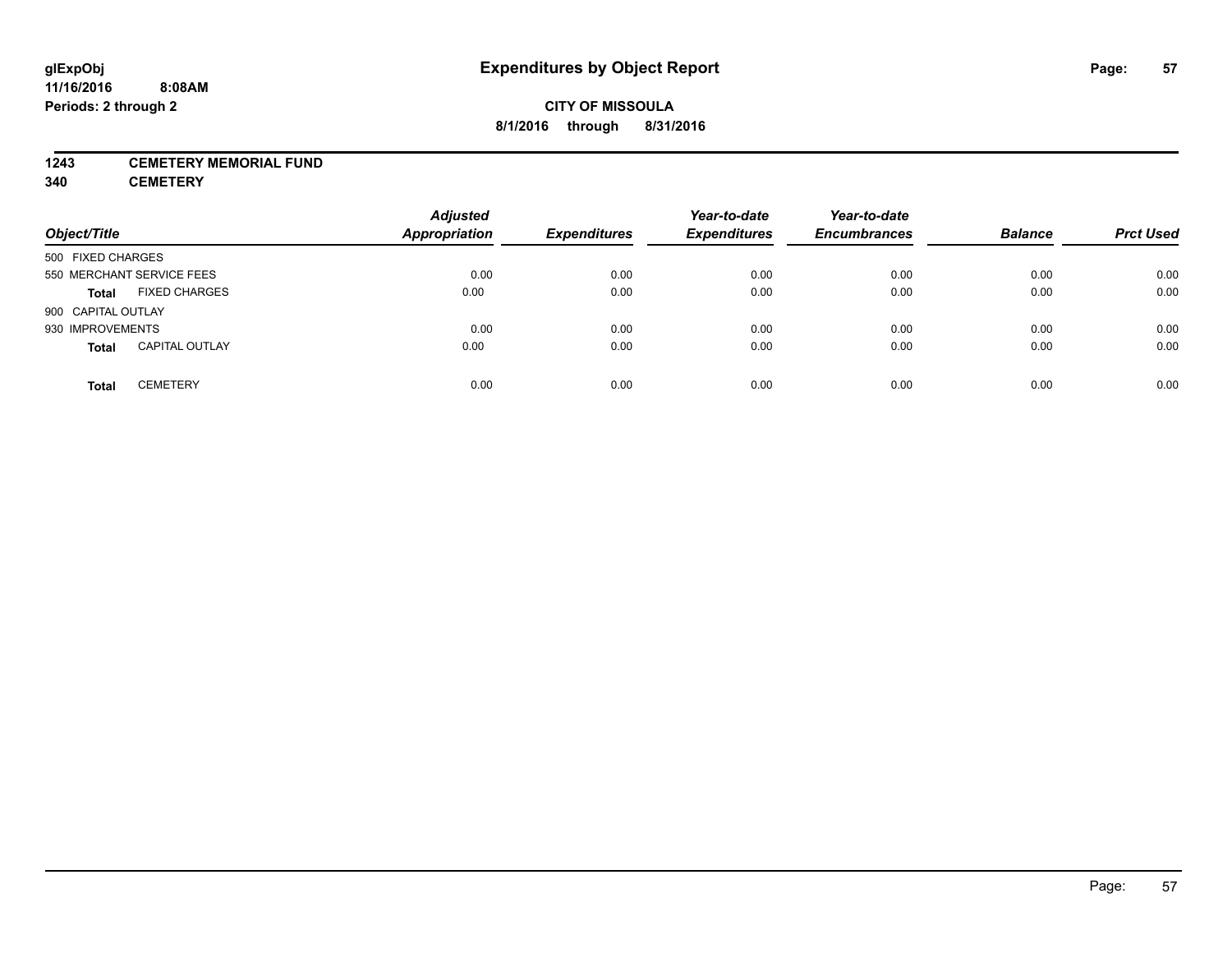#### **1243 CEMETERY MEMORIAL FUND**

| Object/Title              |                               | <b>Adjusted</b><br><b>Appropriation</b> | <b>Expenditures</b> | Year-to-date<br><b>Expenditures</b> | Year-to-date<br><b>Encumbrances</b> | <b>Balance</b> | <b>Prct Used</b> |
|---------------------------|-------------------------------|-----------------------------------------|---------------------|-------------------------------------|-------------------------------------|----------------|------------------|
| 500 FIXED CHARGES         |                               |                                         |                     |                                     |                                     |                |                  |
| 550 MERCHANT SERVICE FEES |                               | 0.00                                    | 0.00                | 0.00                                | 0.00                                | 0.00           | 0.00             |
| <b>Total</b>              | <b>FIXED CHARGES</b>          | 0.00                                    | 0.00                | 0.00                                | 0.00                                | 0.00           | 0.00             |
| 900 CAPITAL OUTLAY        |                               |                                         |                     |                                     |                                     |                |                  |
| 930 IMPROVEMENTS          |                               | 0.00                                    | 0.00                | 0.00                                | 0.00                                | 0.00           | 0.00             |
| <b>Total</b>              | <b>CAPITAL OUTLAY</b>         | 0.00                                    | 0.00                | 0.00                                | 0.00                                | 0.00           | 0.00             |
| <b>Total</b>              | <b>CEMETERY MEMORIAL FUND</b> | 0.00                                    | 0.00                | 0.00                                | 0.00                                | 0.00           | 0.00             |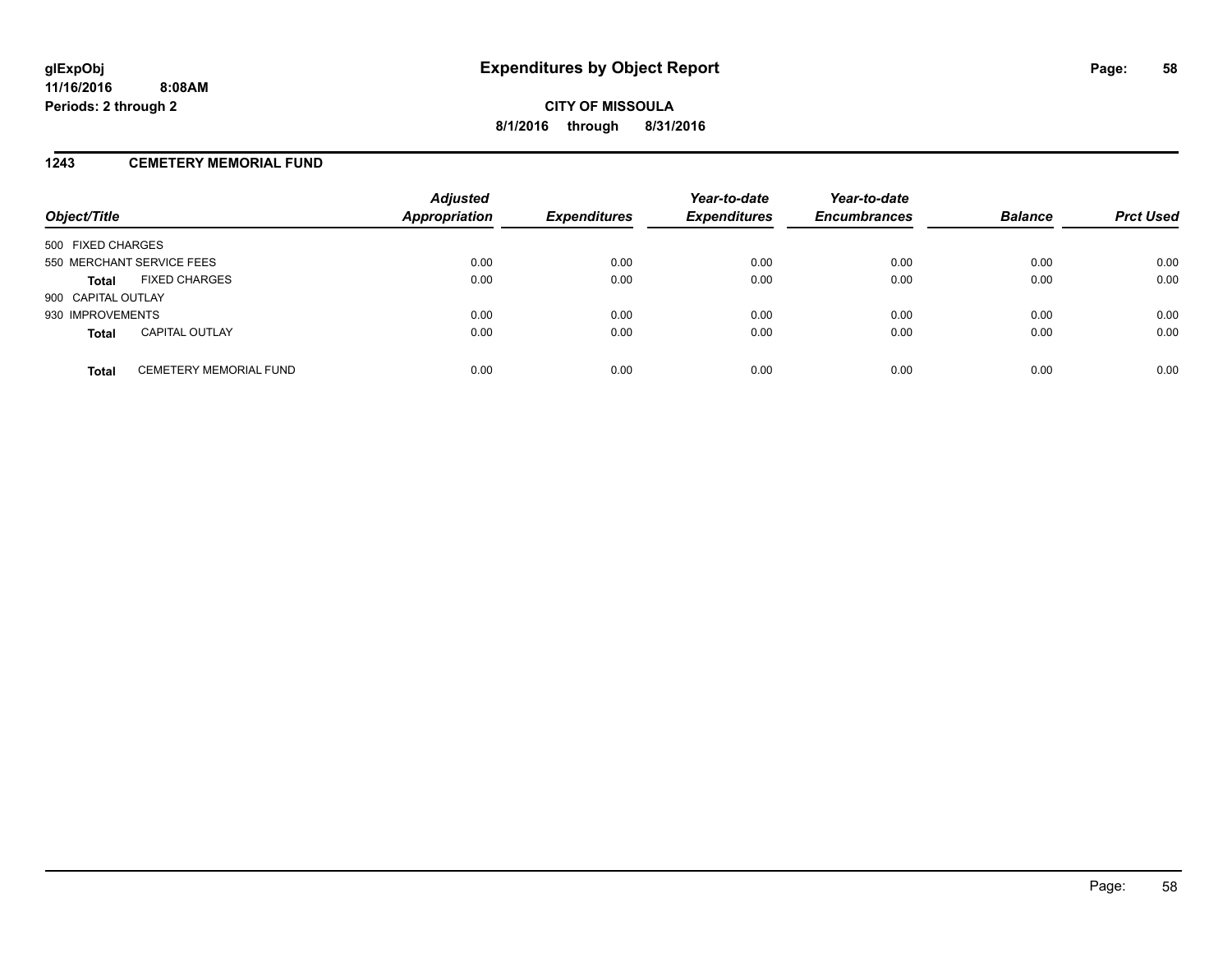## **1265 TITLE 1 PROJECTS FUND**

**240 FINANCE**

|                                            | <b>Adjusted</b>      |                     | Year-to-date        | Year-to-date        |                |                  |
|--------------------------------------------|----------------------|---------------------|---------------------|---------------------|----------------|------------------|
| Object/Title                               | <b>Appropriation</b> | <b>Expenditures</b> | <b>Expenditures</b> | <b>Encumbrances</b> | <b>Balance</b> | <b>Prct Used</b> |
| 500 FIXED CHARGES                          |                      |                     |                     |                     |                |                  |
| 500 FIXED CHARGES                          | 0.00                 | 0.00                | 0.00                | 0.00                | 0.00           | 0.00             |
| 550 MERCHANT SERVICE FEES                  | 0.00                 | 0.00                | 0.00                | 0.00                | 0.00           | 0.00             |
| <b>FIXED CHARGES</b><br>Total              | 0.00                 | 0.00                | 0.00                | 0.00                | 0.00           | 0.00             |
| 700 GRANTS & CONTRIBUTIONS                 |                      |                     |                     |                     |                |                  |
| 700 GRANTS & CONTRIBUTIONS                 | 0.00                 | 0.00                | 0.00                | 0.00                | 0.00           | 0.00             |
| <b>GRANTS &amp; CONTRIBUTIONS</b><br>Total | 0.00                 | 0.00                | 0.00                | 0.00                | 0.00           | 0.00             |
| 800 OTHER OBJECTS                          |                      |                     |                     |                     |                |                  |
| 820 TRANSFERS TO OTHER FUNDS               | 0.00                 | 0.00                | 0.00                | 0.00                | 0.00           | 0.00             |
| 845 CONTINGENCY                            | 0.00                 | 0.00                | 0.00                | 0.00                | 0.00           | 0.00             |
| OTHER OBJECTS<br><b>Total</b>              | 0.00                 | 0.00                | 0.00                | 0.00                | 0.00           | 0.00             |
| <b>FINANCE</b><br><b>Total</b>             | 0.00                 | 0.00                | 0.00                | 0.00                | 0.00           | 0.00             |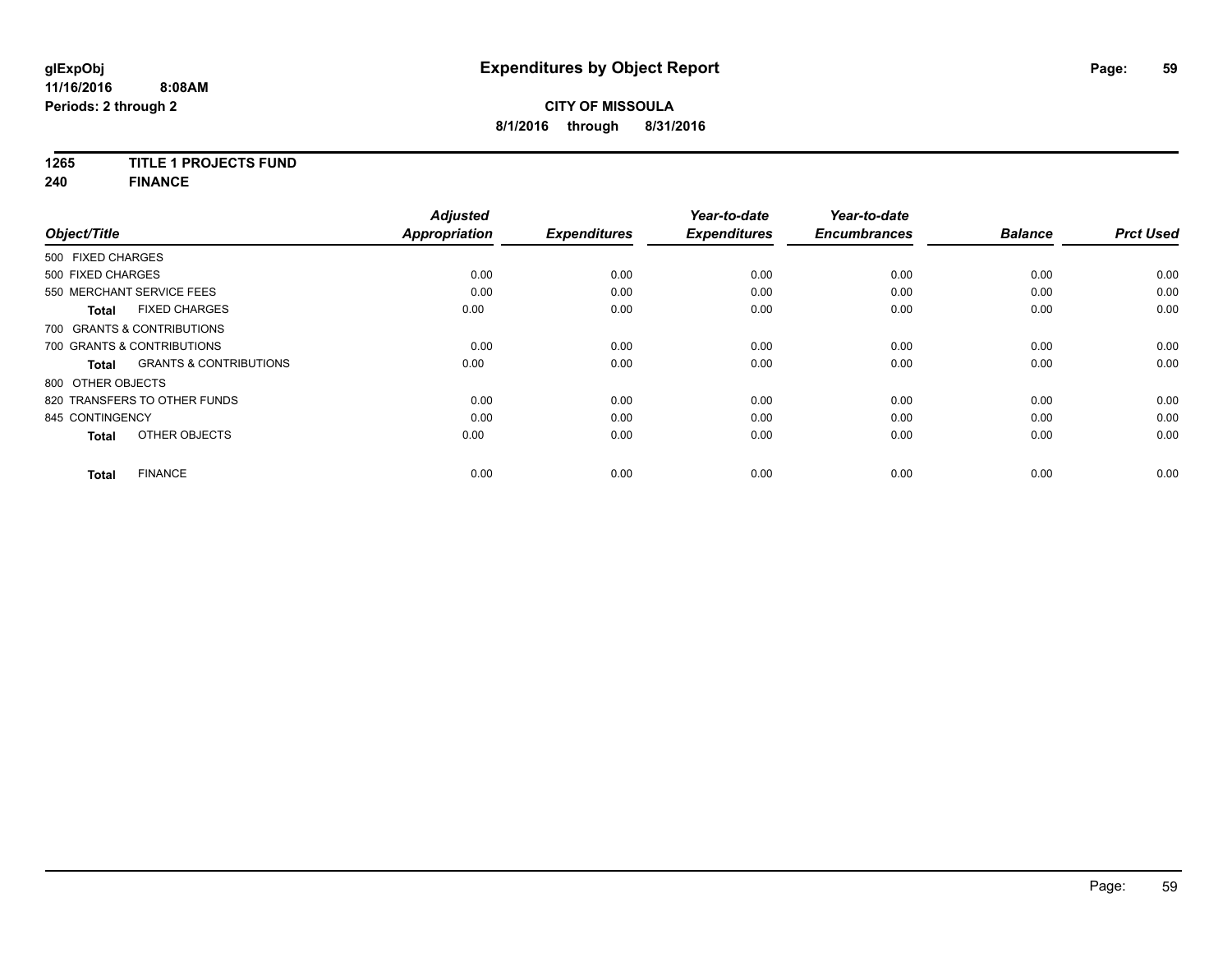## **CITY OF MISSOULA 8/1/2016 through 8/31/2016**

#### **1265 TITLE 1 PROJECTS FUND**

|                   |                                   | <b>Adjusted</b>      |                     | Year-to-date        | Year-to-date<br><b>Encumbrances</b> | <b>Balance</b> | <b>Prct Used</b> |
|-------------------|-----------------------------------|----------------------|---------------------|---------------------|-------------------------------------|----------------|------------------|
| Object/Title      |                                   | <b>Appropriation</b> | <b>Expenditures</b> | <b>Expenditures</b> |                                     |                |                  |
| 500 FIXED CHARGES |                                   |                      |                     |                     |                                     |                |                  |
| 500 FIXED CHARGES |                                   | 0.00                 | 0.00                | 0.00                | 0.00                                | 0.00           | 0.00             |
|                   | 550 MERCHANT SERVICE FEES         | 0.00                 | 0.00                | 0.00                | 0.00                                | 0.00           | 0.00             |
| <b>Total</b>      | <b>FIXED CHARGES</b>              | 0.00                 | 0.00                | 0.00                | 0.00                                | 0.00           | 0.00             |
|                   | 700 GRANTS & CONTRIBUTIONS        |                      |                     |                     |                                     |                |                  |
|                   | 700 GRANTS & CONTRIBUTIONS        | 0.00                 | 0.00                | 0.00                | 0.00                                | 0.00           | 0.00             |
| <b>Total</b>      | <b>GRANTS &amp; CONTRIBUTIONS</b> | 0.00                 | 0.00                | 0.00                | 0.00                                | 0.00           | 0.00             |
|                   | 800 OTHER OBJECTS                 |                      |                     |                     |                                     |                |                  |
|                   | 820 TRANSFERS TO OTHER FUNDS      | 0.00                 | 0.00                | 0.00                | 0.00                                | 0.00           | 0.00             |
| 845 CONTINGENCY   |                                   | 0.00                 | 0.00                | 0.00                | 0.00                                | 0.00           | 0.00             |
| <b>Total</b>      | OTHER OBJECTS                     | 0.00                 | 0.00                | 0.00                | 0.00                                | 0.00           | 0.00             |
| Total             | TITLE 1 PROJECTS FUND             | 0.00                 | 0.00                | 0.00                | 0.00                                | 0.00           | 0.00             |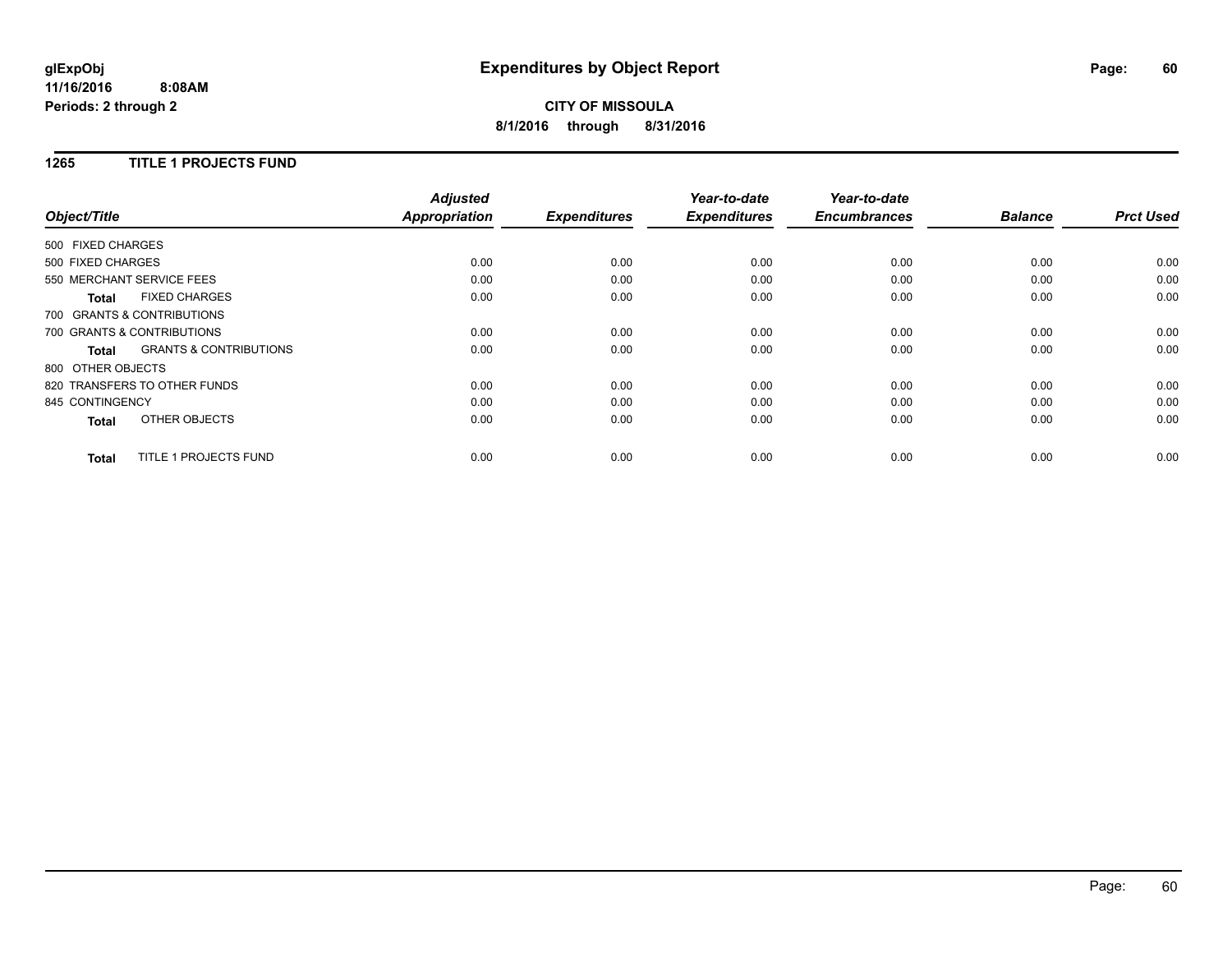### **1396 PROGRAM INCOME REVOLVING LOAN PROGRAM**

**390 NON-DEPARTMENTAL**

| Object/Title      |                                   | <b>Adjusted</b><br><b>Appropriation</b> | <b>Expenditures</b> | Year-to-date<br><b>Expenditures</b> | Year-to-date<br><b>Encumbrances</b> | <b>Balance</b> | <b>Prct Used</b> |
|-------------------|-----------------------------------|-----------------------------------------|---------------------|-------------------------------------|-------------------------------------|----------------|------------------|
|                   | 300 PURCHASED SERVICES            |                                         |                     |                                     |                                     |                |                  |
|                   | 350 PROFESSIONAL SERVICES         | 0.00                                    | 0.00                | 0.00                                | 0.00                                | 0.00           | 0.00             |
| Total             | <b>PURCHASED SERVICES</b>         | 0.00                                    | 0.00                | 0.00                                | 0.00                                | 0.00           | 0.00             |
| 500 FIXED CHARGES |                                   |                                         |                     |                                     |                                     |                |                  |
|                   | 550 MERCHANT SERVICE FEES         | 0.00                                    | 0.00                | 0.00                                | 0.00                                | 0.00           | 0.00             |
| <b>Total</b>      | <b>FIXED CHARGES</b>              | 0.00                                    | 0.00                | 0.00                                | 0.00                                | 0.00           | 0.00             |
|                   | 700 GRANTS & CONTRIBUTIONS        |                                         |                     |                                     |                                     |                |                  |
|                   | 700 GRANTS & CONTRIBUTIONS        | 0.00                                    | 0.00                | 0.00                                | 0.00                                | 0.00           | 0.00             |
| <b>Total</b>      | <b>GRANTS &amp; CONTRIBUTIONS</b> | 0.00                                    | 0.00                | 0.00                                | 0.00                                | 0.00           | 0.00             |
| <b>Total</b>      | NON-DEPARTMENTAL                  | 0.00                                    | 0.00                | 0.00                                | 0.00                                | 0.00           | 0.00             |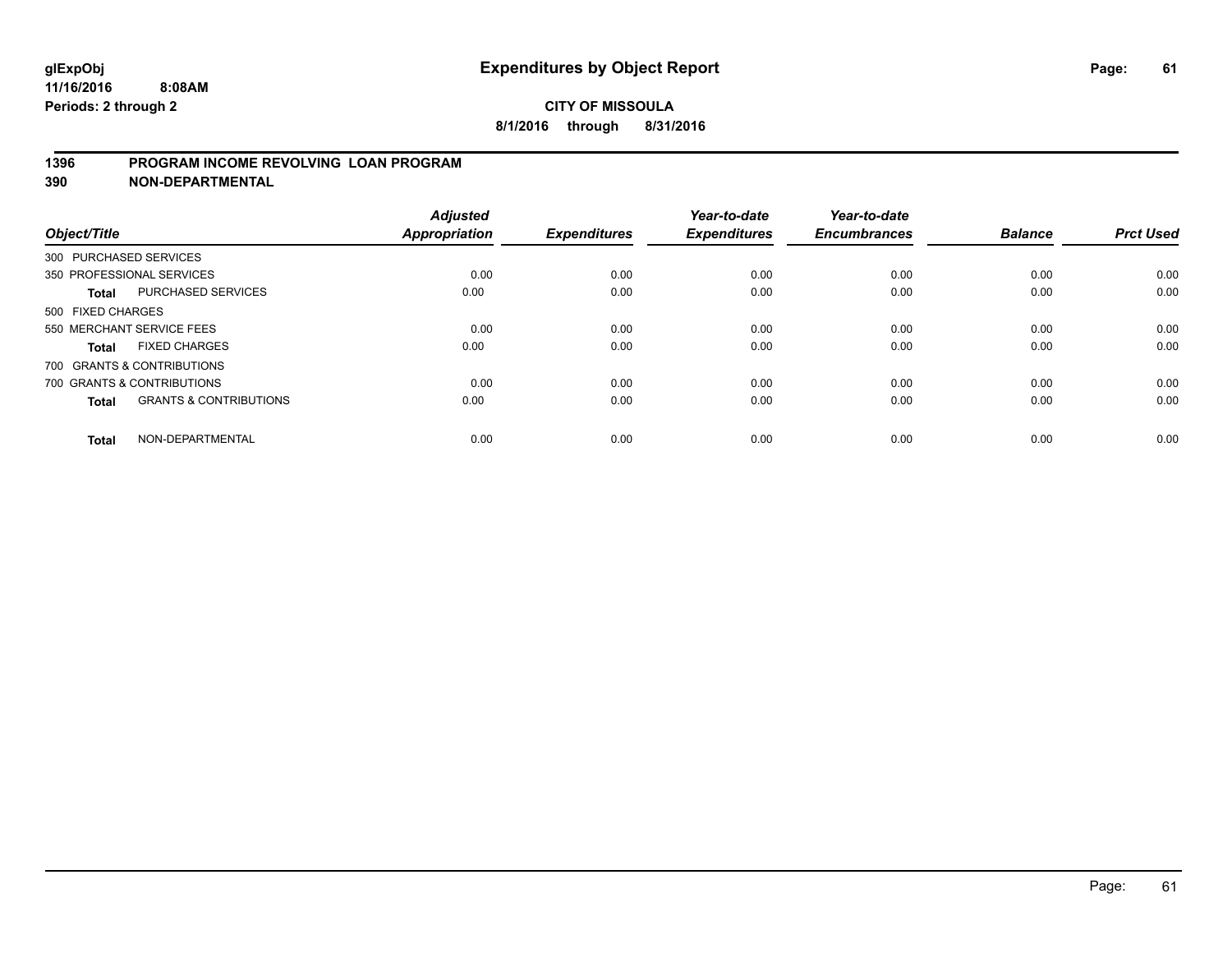### **CITY OF MISSOULA 8/1/2016 through 8/31/2016**

### **1396 PROGRAM INCOME REVOLVING LOAN PROGRAM**

| Object/Title           |                                   | <b>Adjusted</b><br><b>Appropriation</b> | <b>Expenditures</b> | Year-to-date<br><b>Expenditures</b> | Year-to-date<br><b>Encumbrances</b> | <b>Balance</b> | <b>Prct Used</b> |
|------------------------|-----------------------------------|-----------------------------------------|---------------------|-------------------------------------|-------------------------------------|----------------|------------------|
| 300 PURCHASED SERVICES |                                   |                                         |                     |                                     |                                     |                |                  |
|                        | 350 PROFESSIONAL SERVICES         | 0.00                                    | 0.00                | 0.00                                | 0.00                                | 0.00           | 0.00             |
| <b>Total</b>           | PURCHASED SERVICES                | 0.00                                    | 0.00                | 0.00                                | 0.00                                | 0.00           | 0.00             |
| 500 FIXED CHARGES      |                                   |                                         |                     |                                     |                                     |                |                  |
|                        | 550 MERCHANT SERVICE FEES         | 0.00                                    | 0.00                | 0.00                                | 0.00                                | 0.00           | 0.00             |
| <b>Total</b>           | <b>FIXED CHARGES</b>              | 0.00                                    | 0.00                | 0.00                                | 0.00                                | 0.00           | 0.00             |
|                        | 700 GRANTS & CONTRIBUTIONS        |                                         |                     |                                     |                                     |                |                  |
|                        | 700 GRANTS & CONTRIBUTIONS        | 0.00                                    | 0.00                | 0.00                                | 0.00                                | 0.00           | 0.00             |
| <b>Total</b>           | <b>GRANTS &amp; CONTRIBUTIONS</b> | 0.00                                    | 0.00                | 0.00                                | 0.00                                | 0.00           | 0.00             |
| <b>Total</b>           | PROGRAM INCOME REVOLVING LOAN P   | 0.00                                    | 0.00                | 0.00                                | 0.00                                | 0.00           | 0.00             |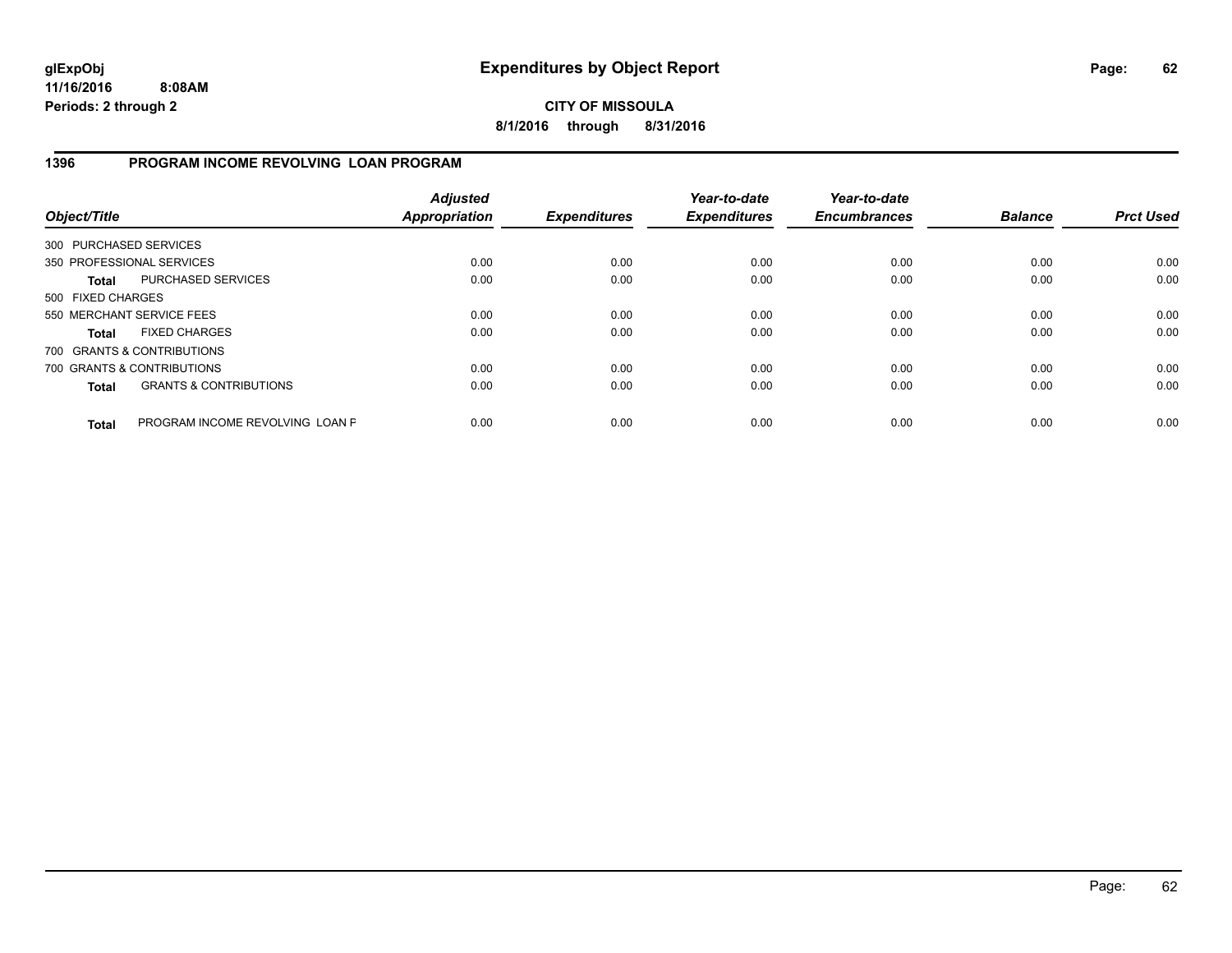#### **1397 STATE HOME PROGRAM INCOME**

**390 NON-DEPARTMENTAL**

| Object/Title                         | <b>Adjusted</b><br><b>Appropriation</b> | <b>Expenditures</b> | Year-to-date<br><b>Expenditures</b> | Year-to-date<br><b>Encumbrances</b> | <b>Balance</b> | <b>Prct Used</b> |
|--------------------------------------|-----------------------------------------|---------------------|-------------------------------------|-------------------------------------|----------------|------------------|
| 300 PURCHASED SERVICES               |                                         |                     |                                     |                                     |                |                  |
| 350 PROFESSIONAL SERVICES            | 0.00                                    | 0.00                | 0.00                                | 0.00                                | 0.00           | 0.00             |
| PURCHASED SERVICES<br><b>Total</b>   | 0.00                                    | 0.00                | 0.00                                | 0.00                                | 0.00           | 0.00             |
| 500 FIXED CHARGES                    |                                         |                     |                                     |                                     |                |                  |
| 550 MERCHANT SERVICE FEES            | 0.00                                    | 0.00                | 0.00                                | 0.00                                | 0.00           | 0.00             |
| <b>FIXED CHARGES</b><br><b>Total</b> | 0.00                                    | 0.00                | 0.00                                | 0.00                                | 0.00           | 0.00             |
| NON-DEPARTMENTAL<br><b>Total</b>     | 0.00                                    | 0.00                | 0.00                                | 0.00                                | 0.00           | 0.00             |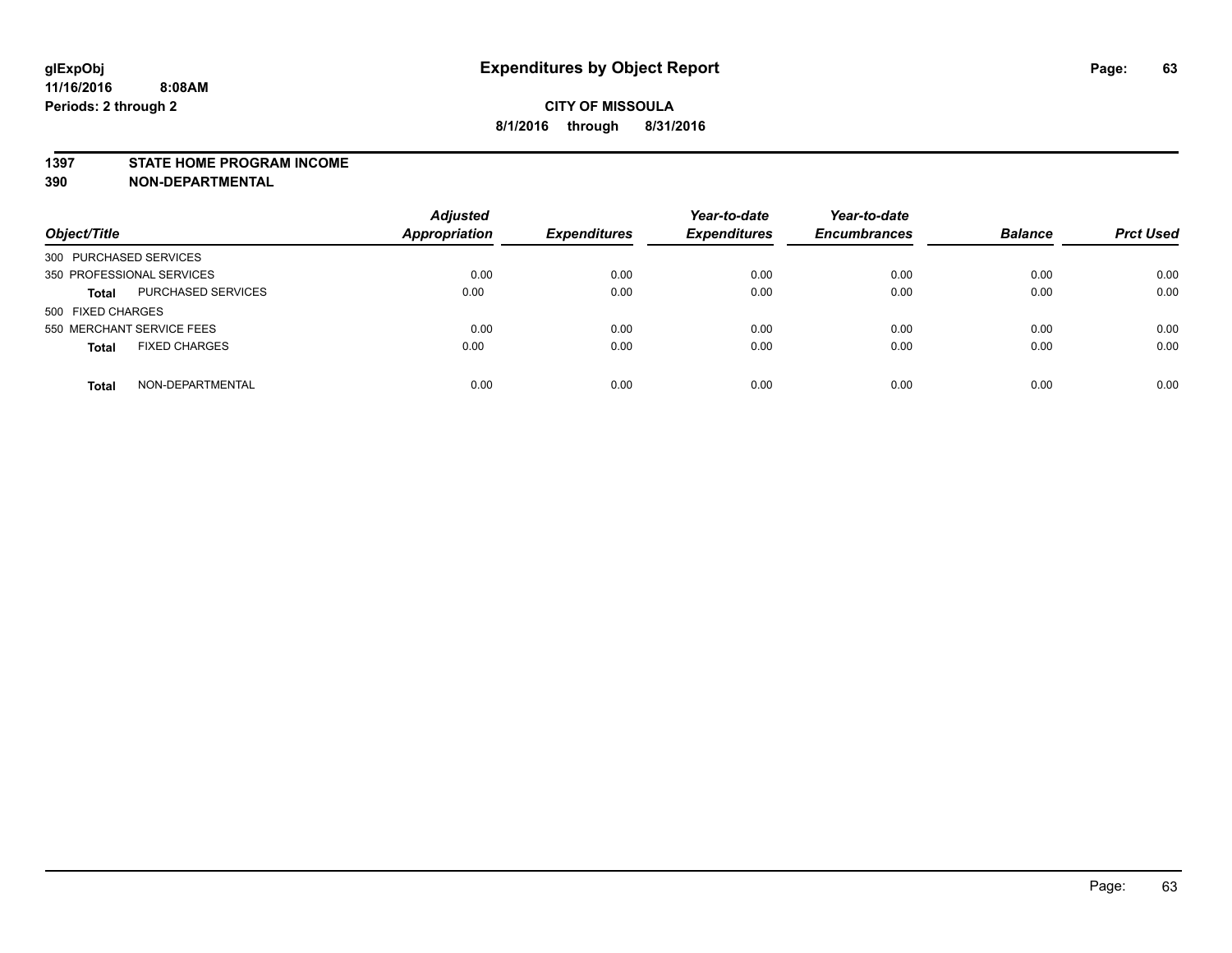#### **1397 STATE HOME PROGRAM INCOME**

| Object/Title                              | <b>Adjusted</b><br><b>Appropriation</b> | <b>Expenditures</b> | Year-to-date<br><b>Expenditures</b> | Year-to-date<br><b>Encumbrances</b> | <b>Balance</b> | <b>Prct Used</b> |
|-------------------------------------------|-----------------------------------------|---------------------|-------------------------------------|-------------------------------------|----------------|------------------|
| 300 PURCHASED SERVICES                    |                                         |                     |                                     |                                     |                |                  |
| 350 PROFESSIONAL SERVICES                 | 0.00                                    | 0.00                | 0.00                                | 0.00                                | 0.00           | 0.00             |
| PURCHASED SERVICES<br><b>Total</b>        | 0.00                                    | 0.00                | 0.00                                | 0.00                                | 0.00           | 0.00             |
| 500 FIXED CHARGES                         |                                         |                     |                                     |                                     |                |                  |
| 550 MERCHANT SERVICE FEES                 | 0.00                                    | 0.00                | 0.00                                | 0.00                                | 0.00           | 0.00             |
| <b>FIXED CHARGES</b><br><b>Total</b>      | 0.00                                    | 0.00                | 0.00                                | 0.00                                | 0.00           | 0.00             |
| STATE HOME PROGRAM INCOME<br><b>Total</b> | 0.00                                    | 0.00                | 0.00                                | 0.00                                | 0.00           | 0.00             |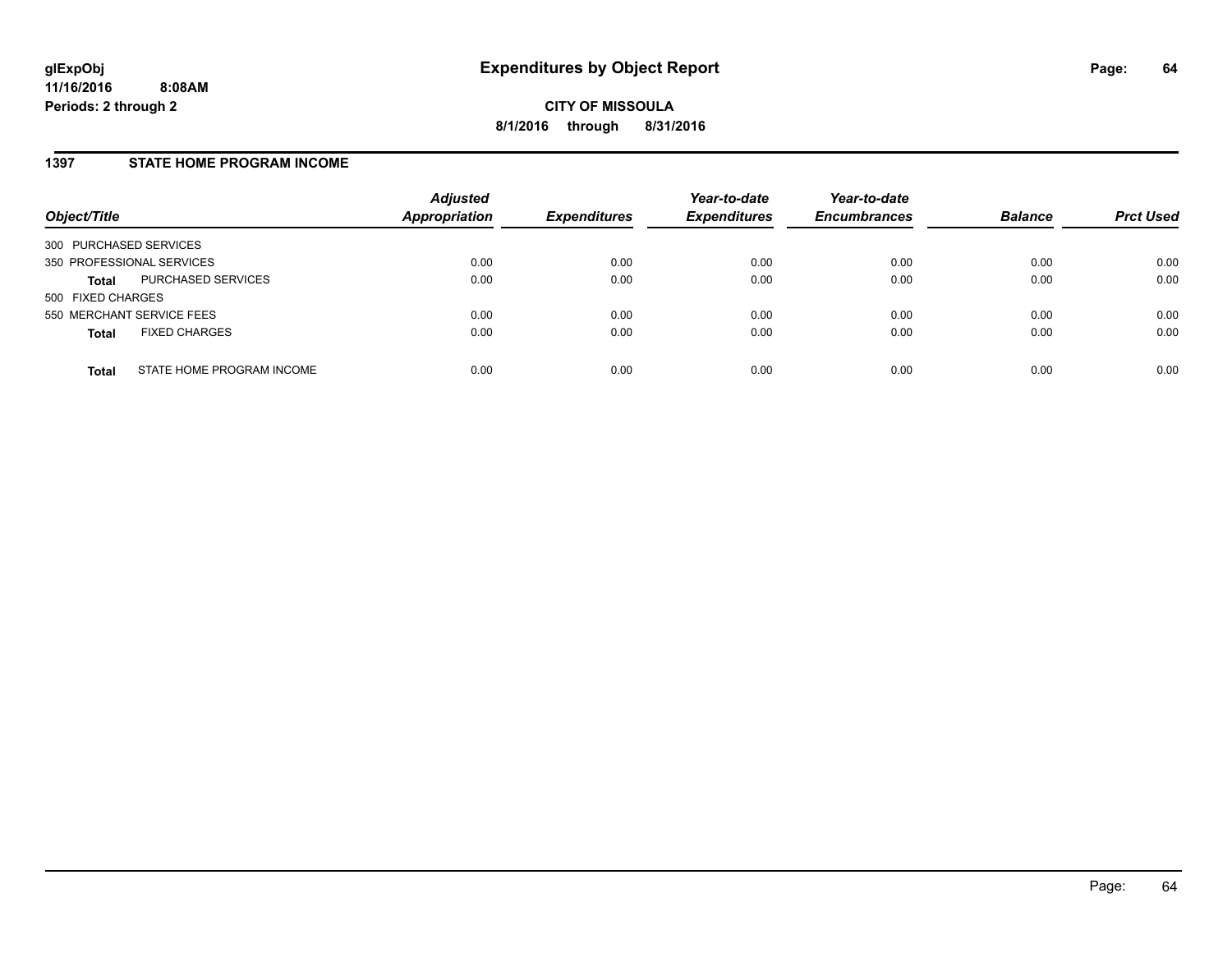#### **2250 PLANNING FUND**

**250 DEVELOPMENT SERVICES**

|                                   |                                     | <b>Adjusted</b>      |                     | Year-to-date        | Year-to-date        |                |                  |
|-----------------------------------|-------------------------------------|----------------------|---------------------|---------------------|---------------------|----------------|------------------|
| Object/Title                      |                                     | <b>Appropriation</b> | <b>Expenditures</b> | <b>Expenditures</b> | <b>Encumbrances</b> | <b>Balance</b> | <b>Prct Used</b> |
| 100 PERSONAL SERVICES             |                                     |                      |                     |                     |                     |                |                  |
| 110 SALARIES AND WAGES            |                                     | 263,697.00           | 20,297.27           | 36,059.82           | 0.00                | 227,637.18     | 13.67            |
| <b>140 EMPLOYER CONTRIBUTIONS</b> |                                     | 86,784.00            | 7,375.63            | 17,819.02           | 0.00                | 68,964.98      | 20.53            |
|                                   | 141 STATE RETIREMENT CONTRIBUTIONS  | 0.00                 | 0.00                | 0.00                | 0.00                | 0.00           | 0.00             |
| Total                             | PERSONAL SERVICES                   | 350,481.00           | 27,672.90           | 53,878.84           | 0.00                | 296,602.16     | 15.37            |
| 200 SUPPLIES                      |                                     |                      |                     |                     |                     |                |                  |
| 210 OFFICE SUPPLIES               |                                     | 2,050.00             | 145.22              | 145.22              | 0.00                | 1,904.78       | 7.08             |
| 220 OPERATING SUPPLIES            |                                     | 900.00               | 0.00                | 0.00                | 0.00                | 900.00         | 0.00             |
| 231 GASOLINE                      |                                     | 100.00               | 24.85               | 24.85               | 0.00                | 75.15          | 24.85            |
| 240 OTHER SUPPLIES                |                                     | 800.00               | 0.00                | 0.00                | 0.00                | 800.00         | 0.00             |
| Total                             | <b>SUPPLIES</b>                     | 3,850.00             | 170.07              | 170.07              | 0.00                | 3,679.93       | 4.42             |
| 300 PURCHASED SERVICES            |                                     |                      |                     |                     |                     |                |                  |
| 310 COMMUNICATIONS                |                                     | 1,000.00             | 187.67              | 187.67              | 0.00                | 812.33         | 18.77            |
| 320 PRINTING & DUPLICATING        |                                     | 5,500.00             | 84.02               | 84.02               | 0.00                | 5,415.98       | 1.53             |
|                                   | 330 PUBLICITY, SUBSCRIPTIONS & DUES | 4,100.00             | 110.00              | 110.00              | 0.00                | 3,990.00       | 2.68             |
| 344 TELEPHONE SERVICE             |                                     | 125.00               | 3.13                | 3.13                | 0.00                | 121.87         | 2.50             |
| 350 PROFESSIONAL SERVICES         |                                     | 50,000.00            | 135.00              | 135.00              | 0.00                | 49,865.00      | 0.27             |
| 360 REPAIR & MAINTENANCE          |                                     | 1,200.00             | 0.00                | 0.00                | 0.00                | 1,200.00       | 0.00             |
| 370 TRAVEL                        |                                     | 5,185.00             | 0.00                | 0.00                | 0.00                | 5,185.00       | 0.00             |
| 380 TRAINING                      |                                     | 5,200.00             | 0.00                | 0.00                | 0.00                | 5,200.00       | 0.00             |
|                                   | 390 OTHER PURCHASED SERVICES        | 8,000.00             | 0.00                | 0.00                | 0.00                | 8,000.00       | 0.00             |
| Total                             | PURCHASED SERVICES                  | 80,310.00            | 519.82              | 519.82              | 0.00                | 79,790.18      | 0.65             |
| 500 FIXED CHARGES                 |                                     |                      |                     |                     |                     |                |                  |
| 500 FIXED CHARGES                 |                                     | 24,000.00            | 0.00                | 0.00                | 0.00                | 24,000.00      | 0.00             |
| 550 MERCHANT SERVICE FEES         |                                     | 0.00                 | 0.00                | 0.00                | 0.00                | 0.00           | 0.00             |
| Total                             | <b>FIXED CHARGES</b>                | 24,000.00            | 0.00                | 0.00                | 0.00                | 24,000.00      | 0.00             |
| 800 OTHER OBJECTS                 |                                     |                      |                     |                     |                     |                |                  |
| 820 TRANSFERS TO OTHER FUNDS      |                                     | 0.00                 | 0.00                | 0.00                | 0.00                | 0.00           | 0.00             |
| 845 CONTINGENCY                   |                                     | 0.00                 | 0.00                | 0.00                | 0.00                | 0.00           | 0.00             |
| <b>Total</b>                      | OTHER OBJECTS                       | 0.00                 | 0.00                | 0.00                | 0.00                | 0.00           | 0.00             |
| <b>Total</b>                      | DEVELOPMENT SERVICES                | 458,641.00           | 28,362.79           | 54,568.73           | 0.00                | 404,072.27     | 11.90            |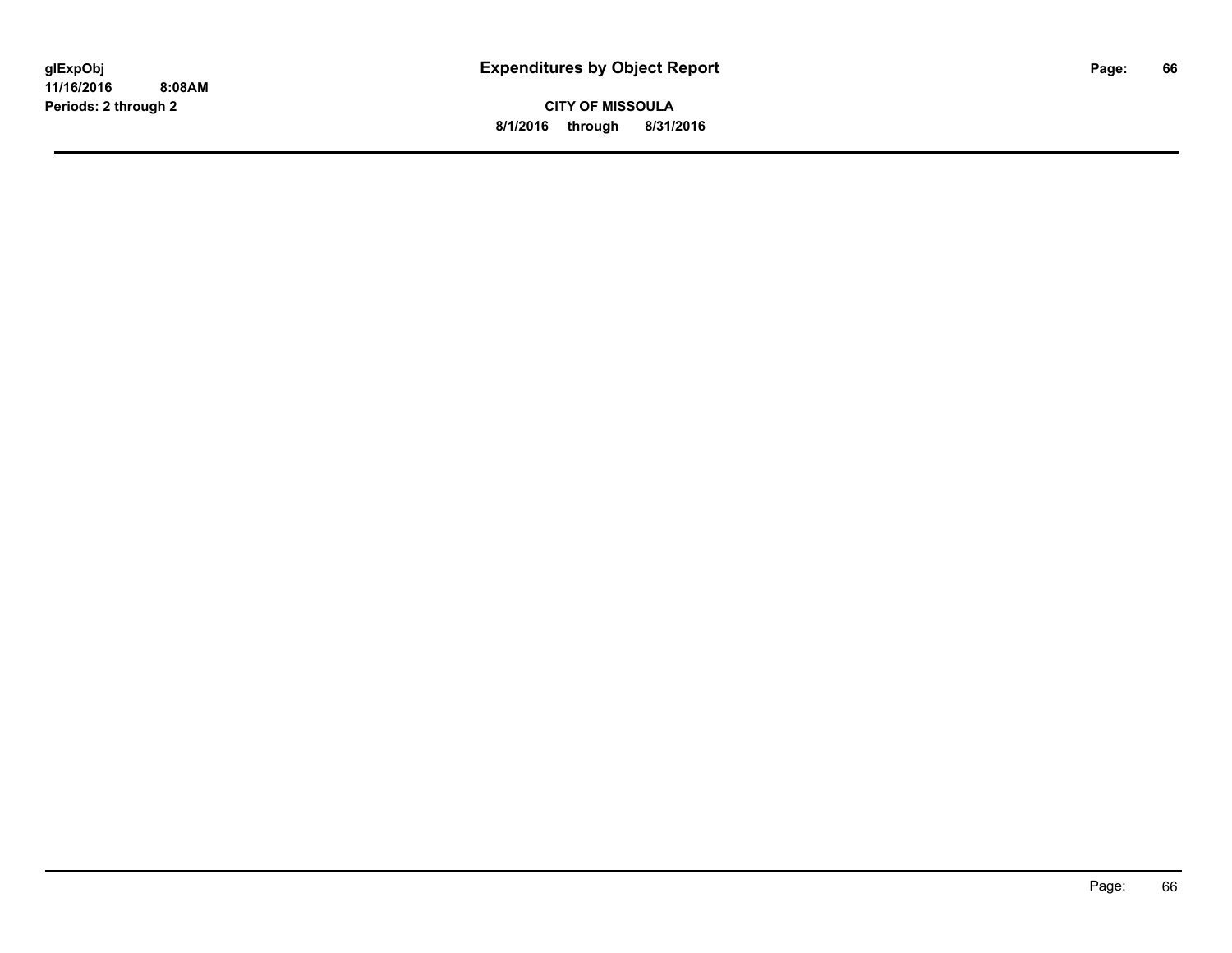**2250 PLANNING FUND**

|                                           | <b>Adjusted</b>      |                     | Year-to-date        | Year-to-date        |                |                  |
|-------------------------------------------|----------------------|---------------------|---------------------|---------------------|----------------|------------------|
| Object/Title                              | <b>Appropriation</b> | <b>Expenditures</b> | <b>Expenditures</b> | <b>Encumbrances</b> | <b>Balance</b> | <b>Prct Used</b> |
| 100 PERSONAL SERVICES                     |                      |                     |                     |                     |                |                  |
| 110 SALARIES AND WAGES                    | 263,697.00           | 20,297.27           | 36,059.82           | 0.00                | 227,637.18     | 13.67            |
| 140 EMPLOYER CONTRIBUTIONS                | 86,784.00            | 7,375.63            | 17,819.02           | 0.00                | 68,964.98      | 20.53            |
| 141 STATE RETIREMENT CONTRIBUTIONS        | 0.00                 | 0.00                | 0.00                | 0.00                | 0.00           | 0.00             |
| PERSONAL SERVICES<br><b>Total</b>         | 350,481.00           | 27,672.90           | 53,878.84           | 0.00                | 296,602.16     | 15.37            |
| 200 SUPPLIES                              |                      |                     |                     |                     |                |                  |
| 210 OFFICE SUPPLIES                       | 2,050.00             | 145.22              | 145.22              | 0.00                | 1,904.78       | 7.08             |
| 220 OPERATING SUPPLIES                    | 900.00               | 0.00                | 0.00                | 0.00                | 900.00         | 0.00             |
| 231 GASOLINE                              | 100.00               | 24.85               | 24.85               | 0.00                | 75.15          | 24.85            |
| 240 OTHER SUPPLIES                        | 800.00               | 0.00                | 0.00                | 0.00                | 800.00         | 0.00             |
| <b>SUPPLIES</b><br><b>Total</b>           | 3,850.00             | 170.07              | 170.07              | 0.00                | 3,679.93       | 4.42             |
| 300 PURCHASED SERVICES                    |                      |                     |                     |                     |                |                  |
| 310 COMMUNICATIONS                        | 1,000.00             | 187.67              | 187.67              | 0.00                | 812.33         | 18.77            |
| 320 PRINTING & DUPLICATING                | 5,500.00             | 84.02               | 84.02               | 0.00                | 5,415.98       | 1.53             |
| 330 PUBLICITY, SUBSCRIPTIONS & DUES       | 4,100.00             | 110.00              | 110.00              | 0.00                | 3,990.00       | 2.68             |
| 344 TELEPHONE SERVICE                     | 125.00               | 3.13                | 3.13                | 0.00                | 121.87         | 2.50             |
| 350 PROFESSIONAL SERVICES                 | 50,000.00            | 135.00              | 135.00              | 0.00                | 49,865.00      | 0.27             |
| 360 REPAIR & MAINTENANCE                  | 1,200.00             | 0.00                | 0.00                | 0.00                | 1,200.00       | 0.00             |
| 370 TRAVEL                                | 5,185.00             | 0.00                | 0.00                | 0.00                | 5,185.00       | 0.00             |
| 380 TRAINING                              | 5,200.00             | 0.00                | 0.00                | 0.00                | 5,200.00       | 0.00             |
| 390 OTHER PURCHASED SERVICES              | 8,000.00             | 0.00                | 0.00                | 0.00                | 8,000.00       | 0.00             |
| <b>PURCHASED SERVICES</b><br><b>Total</b> | 80,310.00            | 519.82              | 519.82              | 0.00                | 79,790.18      | 0.65             |
| 500 FIXED CHARGES                         |                      |                     |                     |                     |                |                  |
| 500 FIXED CHARGES                         | 24,000.00            | 0.00                | 0.00                | 0.00                | 24,000.00      | 0.00             |
| 550 MERCHANT SERVICE FEES                 | 0.00                 | 0.00                | 0.00                | 0.00                | 0.00           | 0.00             |
| <b>FIXED CHARGES</b><br><b>Total</b>      | 24,000.00            | 0.00                | 0.00                | 0.00                | 24,000.00      | 0.00             |
| 800 OTHER OBJECTS                         |                      |                     |                     |                     |                |                  |
| 820 TRANSFERS TO OTHER FUNDS              | 0.00                 | 0.00                | 0.00                | 0.00                | 0.00           | 0.00             |
| 845 CONTINGENCY                           | 0.00                 | 0.00                | 0.00                | 0.00                | 0.00           | 0.00             |
| OTHER OBJECTS<br><b>Total</b>             | 0.00                 | 0.00                | 0.00                | 0.00                | 0.00           | 0.00             |
| <b>PLANNING FUND</b><br><b>Total</b>      | 458,641.00           | 28,362.79           | 54,568.73           | 0.00                | 404,072.27     | 11.90            |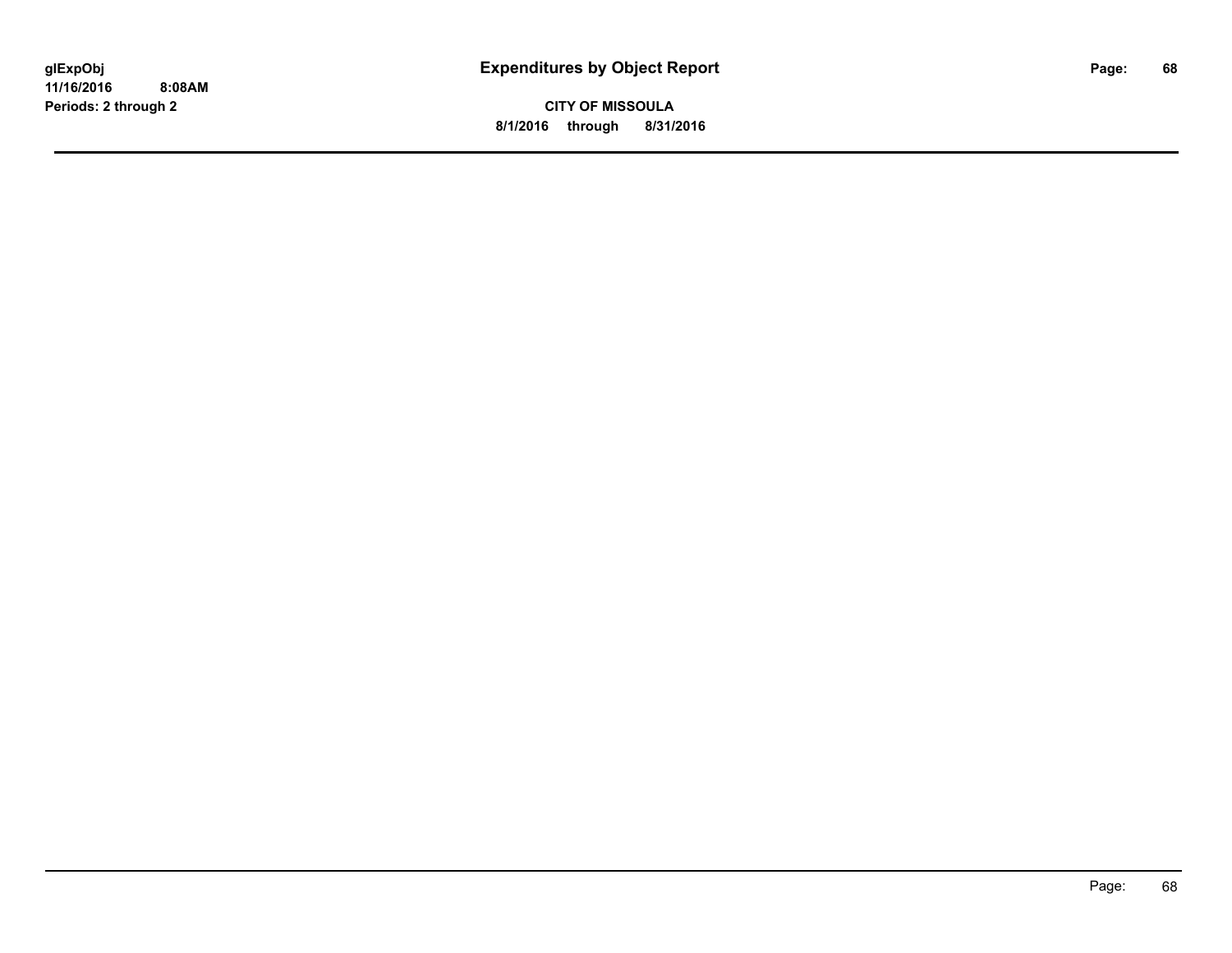#### **2310 PUBLIC SAFETY INFORMATION SYSTEMS**

**310 BUILDING INSPECTION**

|                     |                            | <b>Adjusted</b> |                     | Year-to-date        | Year-to-date        |                |                  |
|---------------------|----------------------------|-----------------|---------------------|---------------------|---------------------|----------------|------------------|
| Object/Title        |                            | Appropriation   | <b>Expenditures</b> | <b>Expenditures</b> | <b>Encumbrances</b> | <b>Balance</b> | <b>Prct Used</b> |
| 200 SUPPLIES        |                            |                 |                     |                     |                     |                |                  |
| 210 OFFICE SUPPLIES |                            | 0.00            | 0.00                | 0.00                | 0.00                | 0.00           | 0.00             |
|                     | 220 OPERATING SUPPLIES     | 0.00            | 0.00                | 0.00                | 0.00                | 0.00           | 0.00             |
| <b>Total</b>        | <b>SUPPLIES</b>            | 0.00            | 0.00                | 0.00                | 0.00                | 0.00           | 0.00             |
| 500 FIXED CHARGES   |                            |                 |                     |                     |                     |                |                  |
|                     | 550 MERCHANT SERVICE FEES  | 0.00            | 0.00                | 0.00                | 0.00                | 0.00           | 0.00             |
| <b>Total</b>        | <b>FIXED CHARGES</b>       | 0.00            | 0.00                | 0.00                | 0.00                | 0.00           | 0.00             |
| 800 OTHER OBJECTS   |                            |                 |                     |                     |                     |                |                  |
| 845 CONTINGENCY     |                            | 0.00            | 0.00                | 0.00                | 0.00                | 0.00           | 0.00             |
| <b>Total</b>        | OTHER OBJECTS              | 0.00            | 0.00                | 0.00                | 0.00                | 0.00           | 0.00             |
| 900 CAPITAL OUTLAY  |                            |                 |                     |                     |                     |                |                  |
|                     | 940 MACHINERY & EQUIPMENT  | 0.00            | 0.00                | 0.00                | 0.00                | 0.00           | 0.00             |
| <b>Total</b>        | <b>CAPITAL OUTLAY</b>      | 0.00            | 0.00                | 0.00                | 0.00                | 0.00           | 0.00             |
| <b>Total</b>        | <b>BUILDING INSPECTION</b> | 0.00            | 0.00                | 0.00                | 0.00                | 0.00           | 0.00             |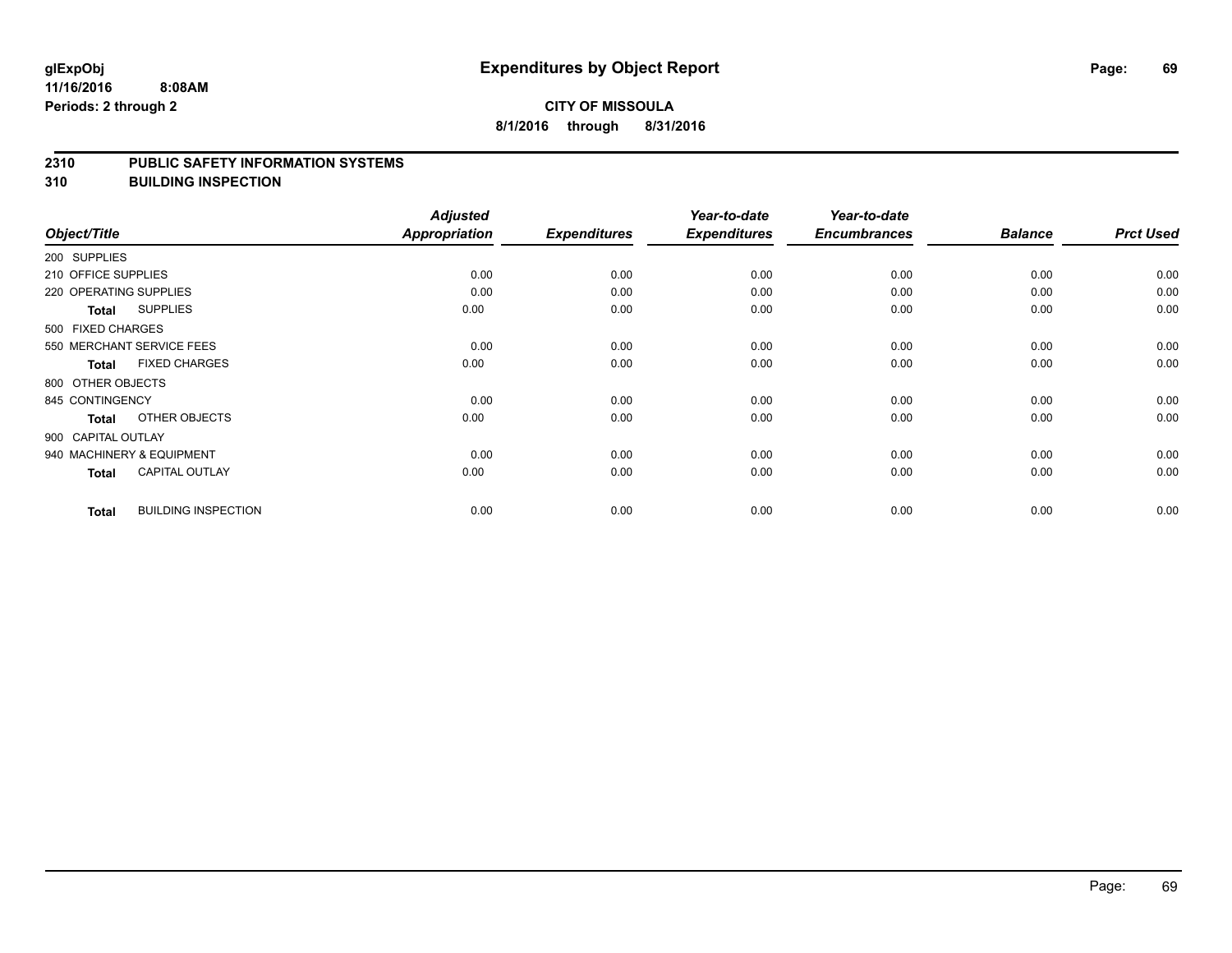**CITY OF MISSOULA 8/1/2016 through 8/31/2016**

#### **2310 PUBLIC SAFETY INFORMATION SYSTEMS**

|                        |                                   | <b>Adjusted</b> |                     | Year-to-date        | Year-to-date        |                |                  |
|------------------------|-----------------------------------|-----------------|---------------------|---------------------|---------------------|----------------|------------------|
| Object/Title           |                                   | Appropriation   | <b>Expenditures</b> | <b>Expenditures</b> | <b>Encumbrances</b> | <b>Balance</b> | <b>Prct Used</b> |
| 200 SUPPLIES           |                                   |                 |                     |                     |                     |                |                  |
| 210 OFFICE SUPPLIES    |                                   | 0.00            | 0.00                | 0.00                | 0.00                | 0.00           | 0.00             |
| 220 OPERATING SUPPLIES |                                   | 0.00            | 0.00                | 0.00                | 0.00                | 0.00           | 0.00             |
| <b>Total</b>           | <b>SUPPLIES</b>                   | 0.00            | 0.00                | 0.00                | 0.00                | 0.00           | 0.00             |
| 500 FIXED CHARGES      |                                   |                 |                     |                     |                     |                |                  |
|                        | 550 MERCHANT SERVICE FEES         | 0.00            | 0.00                | 0.00                | 0.00                | 0.00           | 0.00             |
| <b>Total</b>           | <b>FIXED CHARGES</b>              | 0.00            | 0.00                | 0.00                | 0.00                | 0.00           | 0.00             |
| 800 OTHER OBJECTS      |                                   |                 |                     |                     |                     |                |                  |
| 845 CONTINGENCY        |                                   | 0.00            | 0.00                | 0.00                | 0.00                | 0.00           | 0.00             |
| <b>Total</b>           | OTHER OBJECTS                     | 0.00            | 0.00                | 0.00                | 0.00                | 0.00           | 0.00             |
| 900 CAPITAL OUTLAY     |                                   |                 |                     |                     |                     |                |                  |
|                        | 940 MACHINERY & EQUIPMENT         | 0.00            | 0.00                | 0.00                | 0.00                | 0.00           | 0.00             |
| <b>Total</b>           | <b>CAPITAL OUTLAY</b>             | 0.00            | 0.00                | 0.00                | 0.00                | 0.00           | 0.00             |
| <b>Total</b>           | PUBLIC SAFETY INFORMATION SYSTEM! | 0.00            | 0.00                | 0.00                | 0.00                | 0.00           | 0.00             |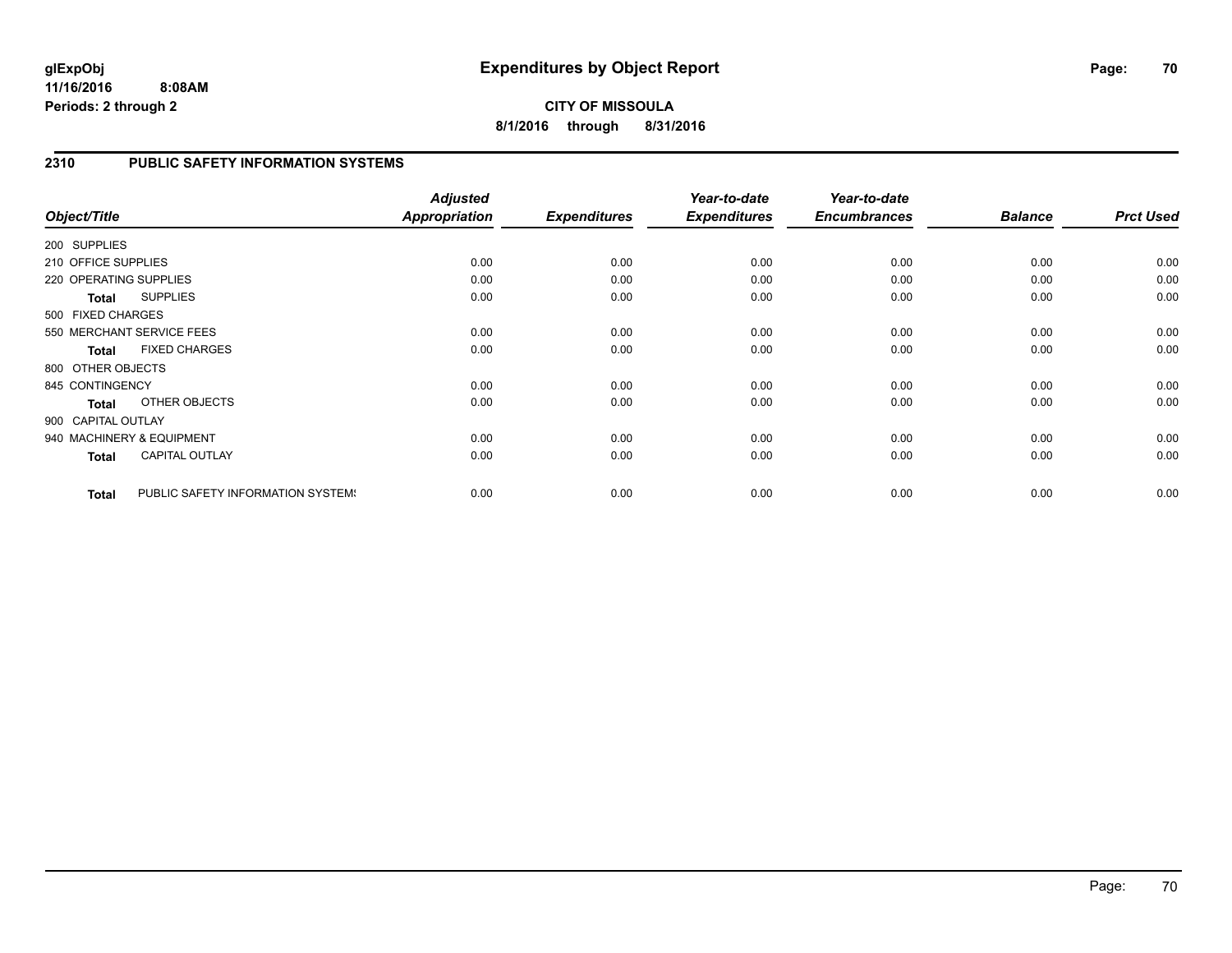#### **2321 IMPACT FEE FUND**

**390 NON-DEPARTMENTAL**

|                        |                                   | <b>Adjusted</b>      |                     | Year-to-date        | Year-to-date        |                |                  |
|------------------------|-----------------------------------|----------------------|---------------------|---------------------|---------------------|----------------|------------------|
| Object/Title           |                                   | <b>Appropriation</b> | <b>Expenditures</b> | <b>Expenditures</b> | <b>Encumbrances</b> | <b>Balance</b> | <b>Prct Used</b> |
| 100 PERSONAL SERVICES  |                                   |                      |                     |                     |                     |                |                  |
| 110 SALARIES AND WAGES |                                   | 0.00                 | 0.00                | 0.00                | 0.00                | 0.00           | 0.00             |
|                        | <b>140 EMPLOYER CONTRIBUTIONS</b> | 0.00                 | 0.00                | 0.00                | 0.00                | 0.00           | 0.00             |
| <b>Total</b>           | PERSONAL SERVICES                 | 0.00                 | 0.00                | 0.00                | 0.00                | 0.00           | 0.00             |
| 300 PURCHASED SERVICES |                                   |                      |                     |                     |                     |                |                  |
|                        | 350 PROFESSIONAL SERVICES         | 0.00                 | 0.00                | 0.00                | 0.00                | 0.00           | 0.00             |
|                        | 390 OTHER PURCHASED SERVICES      | 0.00                 | 0.00                | 0.00                | 0.00                | 0.00           | 0.00             |
| <b>Total</b>           | <b>PURCHASED SERVICES</b>         | 0.00                 | 0.00                | 0.00                | 0.00                | 0.00           | 0.00             |
| 500 FIXED CHARGES      |                                   |                      |                     |                     |                     |                |                  |
|                        | 550 MERCHANT SERVICE FEES         | 0.00                 | 0.00                | 0.00                | 0.00                | 0.00           | 0.00             |
| <b>Total</b>           | <b>FIXED CHARGES</b>              | 0.00                 | 0.00                | 0.00                | 0.00                | 0.00           | 0.00             |
| 800 OTHER OBJECTS      |                                   |                      |                     |                     |                     |                |                  |
|                        | 820 TRANSFERS TO OTHER FUNDS      | 0.00                 | 0.00                | 0.00                | 0.00                | 0.00           | 0.00             |
| <b>Total</b>           | OTHER OBJECTS                     | 0.00                 | 0.00                | 0.00                | 0.00                | 0.00           | 0.00             |
| 900 CAPITAL OUTLAY     |                                   |                      |                     |                     |                     |                |                  |
| 930 IMPROVEMENTS       |                                   | 0.00                 | 85,052.82           | 152,699.94          | 0.00                | $-152,699.94$  | 0.00             |
| <b>Total</b>           | <b>CAPITAL OUTLAY</b>             | 0.00                 | 85,052.82           | 152,699.94          | 0.00                | $-152,699.94$  | 0.00             |
| <b>Total</b>           | NON-DEPARTMENTAL                  | 0.00                 | 85,052.82           | 152,699.94          | 0.00                | $-152,699.94$  | 0.00             |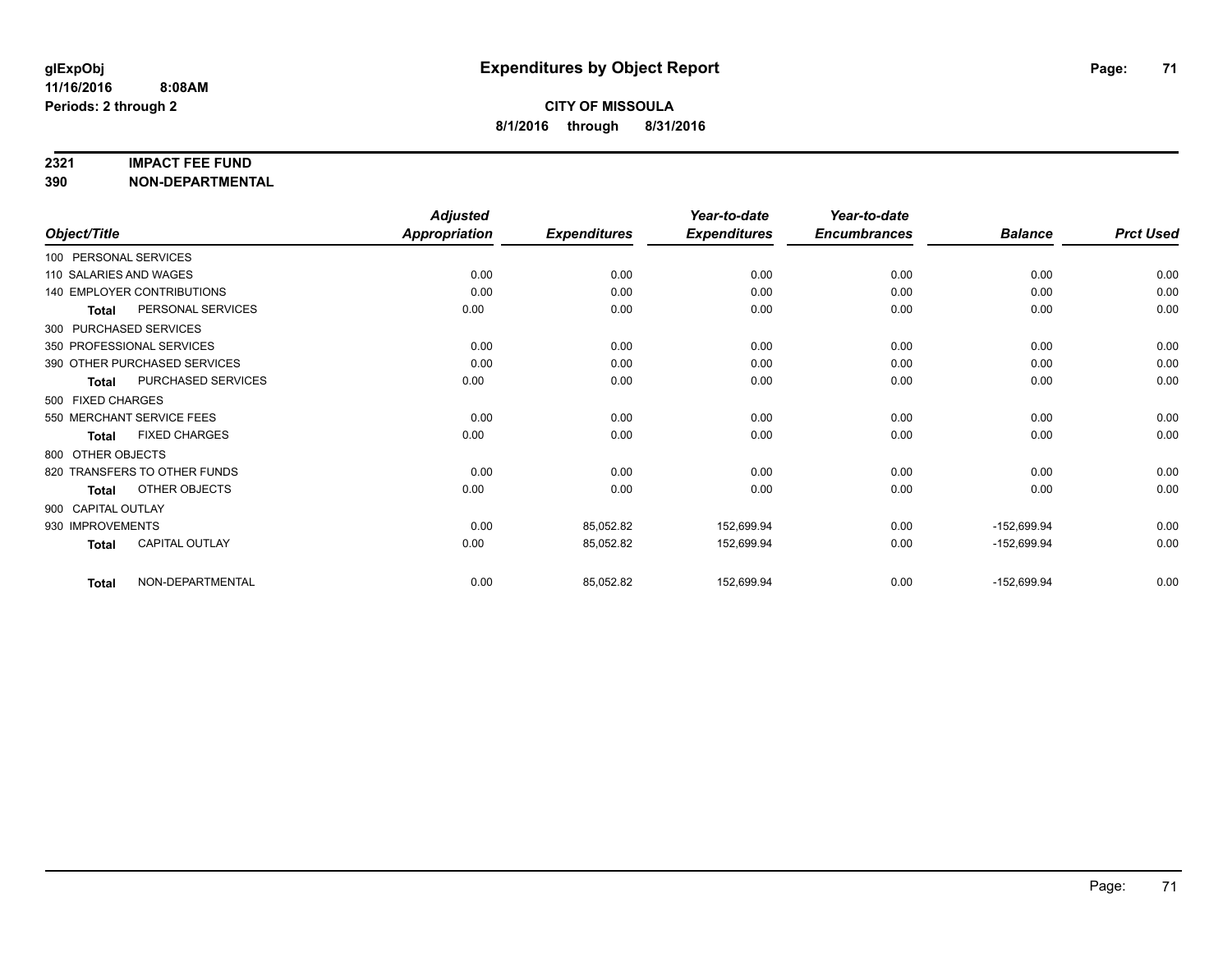### **2321 IMPACT FEE FUND**

|                                        | <b>Adjusted</b>      |                     | Year-to-date        | Year-to-date        |                |                  |
|----------------------------------------|----------------------|---------------------|---------------------|---------------------|----------------|------------------|
| Object/Title                           | <b>Appropriation</b> | <b>Expenditures</b> | <b>Expenditures</b> | <b>Encumbrances</b> | <b>Balance</b> | <b>Prct Used</b> |
| 100 PERSONAL SERVICES                  |                      |                     |                     |                     |                |                  |
| 110 SALARIES AND WAGES                 | 0.00                 | 0.00                | 0.00                | 0.00                | 0.00           | 0.00             |
| <b>140 EMPLOYER CONTRIBUTIONS</b>      | 0.00                 | 0.00                | 0.00                | 0.00                | 0.00           | 0.00             |
| PERSONAL SERVICES<br><b>Total</b>      | 0.00                 | 0.00                | 0.00                | 0.00                | 0.00           | 0.00             |
| 300 PURCHASED SERVICES                 |                      |                     |                     |                     |                |                  |
| 350 PROFESSIONAL SERVICES              | 0.00                 | 0.00                | 0.00                | 0.00                | 0.00           | 0.00             |
| 390 OTHER PURCHASED SERVICES           | 0.00                 | 0.00                | 0.00                | 0.00                | 0.00           | 0.00             |
| PURCHASED SERVICES<br><b>Total</b>     | 0.00                 | 0.00                | 0.00                | 0.00                | 0.00           | 0.00             |
| 500 FIXED CHARGES                      |                      |                     |                     |                     |                |                  |
| 550 MERCHANT SERVICE FEES              | 0.00                 | 0.00                | 0.00                | 0.00                | 0.00           | 0.00             |
| <b>FIXED CHARGES</b><br>Total          | 0.00                 | 0.00                | 0.00                | 0.00                | 0.00           | 0.00             |
| 800 OTHER OBJECTS                      |                      |                     |                     |                     |                |                  |
| 820 TRANSFERS TO OTHER FUNDS           | 0.00                 | 0.00                | 0.00                | 0.00                | 0.00           | 0.00             |
| <b>OTHER OBJECTS</b><br><b>Total</b>   | 0.00                 | 0.00                | 0.00                | 0.00                | 0.00           | 0.00             |
| 900 CAPITAL OUTLAY                     |                      |                     |                     |                     |                |                  |
| 930 IMPROVEMENTS                       | 0.00                 | 85,052.82           | 152,699.94          | 0.00                | $-152,699.94$  | 0.00             |
| <b>CAPITAL OUTLAY</b><br><b>Total</b>  | 0.00                 | 85,052.82           | 152,699.94          | 0.00                | $-152,699.94$  | 0.00             |
| <b>IMPACT FEE FUND</b><br><b>Total</b> | 0.00                 | 85,052.82           | 152,699.94          | 0.00                | $-152,699.94$  | 0.00             |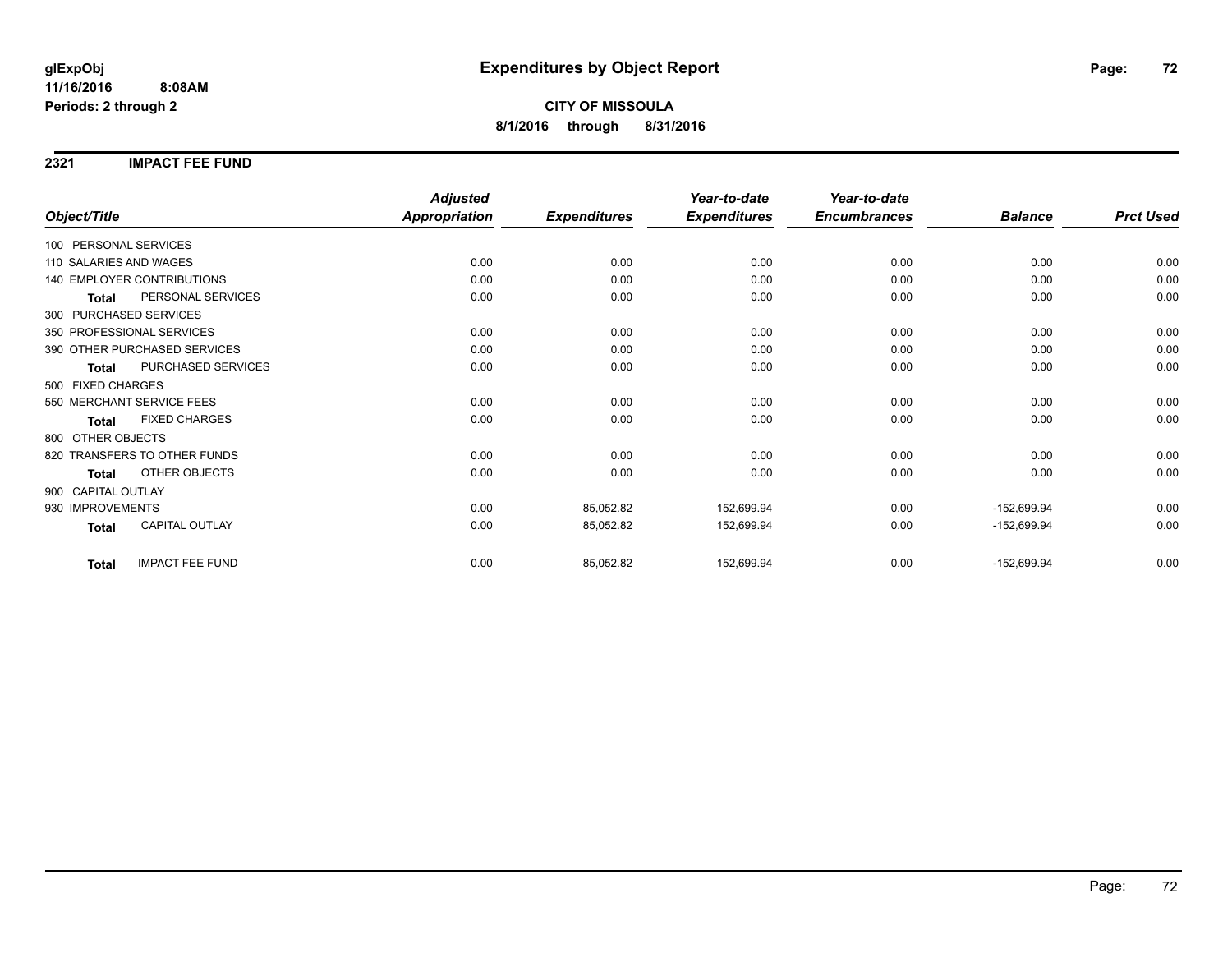#### **2322 GEORGE ELMER/CATTLE DR INTERSECTION**

| Object/Title       |                              | <b>Adjusted</b><br><b>Appropriation</b> | <b>Expenditures</b> | Year-to-date<br><b>Expenditures</b> | Year-to-date<br><b>Encumbrances</b> | <b>Balance</b> | <b>Prct Used</b> |
|--------------------|------------------------------|-----------------------------------------|---------------------|-------------------------------------|-------------------------------------|----------------|------------------|
|                    | 300 PURCHASED SERVICES       |                                         |                     |                                     |                                     |                |                  |
|                    | 350 PROFESSIONAL SERVICES    | 0.00                                    | 0.00                | 0.00                                | 0.00                                | 0.00           | 0.00             |
| <b>Total</b>       | <b>PURCHASED SERVICES</b>    | 0.00                                    | 0.00                | 0.00                                | 0.00                                | 0.00           | 0.00             |
| 500 FIXED CHARGES  |                              |                                         |                     |                                     |                                     |                |                  |
|                    | 550 MERCHANT SERVICE FEES    | 0.00                                    | 0.00                | 0.00                                | 0.00                                | 0.00           | 0.00             |
| <b>Total</b>       | <b>FIXED CHARGES</b>         | 0.00                                    | 0.00                | 0.00                                | 0.00                                | 0.00           | 0.00             |
| 800 OTHER OBJECTS  |                              |                                         |                     |                                     |                                     |                |                  |
|                    | 820 TRANSFERS TO OTHER FUNDS | 0.00                                    | 0.00                | 0.00                                | 0.00                                | 0.00           | 0.00             |
| <b>Total</b>       | OTHER OBJECTS                | 0.00                                    | 0.00                | 0.00                                | 0.00                                | 0.00           | 0.00             |
| 900 CAPITAL OUTLAY |                              |                                         |                     |                                     |                                     |                |                  |
| 930 IMPROVEMENTS   |                              | 0.00                                    | 0.00                | 0.00                                | 0.00                                | 0.00           | 0.00             |
| <b>Total</b>       | <b>CAPITAL OUTLAY</b>        | 0.00                                    | 0.00                | 0.00                                | 0.00                                | 0.00           | 0.00             |
| <b>Total</b>       | NON-DEPARTMENTAL             | 0.00                                    | 0.00                | 0.00                                | 0.00                                | 0.00           | 0.00             |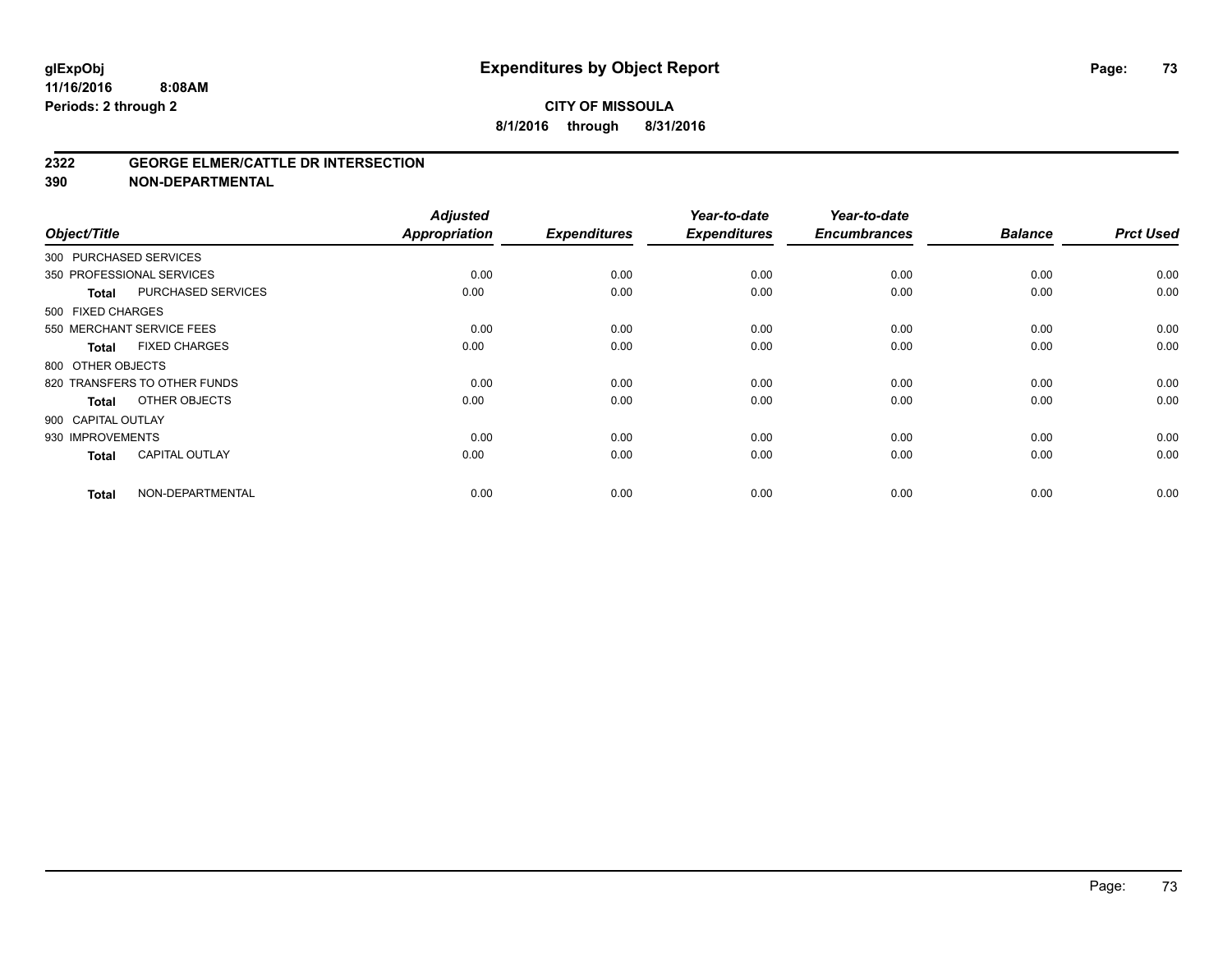**CITY OF MISSOULA 8/1/2016 through 8/31/2016**

## **2322 GEORGE ELMER/CATTLE DR INTERSECTION**

| Object/Title           |                                         | <b>Adjusted</b><br>Appropriation | <b>Expenditures</b> | Year-to-date<br><b>Expenditures</b> | Year-to-date<br><b>Encumbrances</b> | <b>Balance</b> | <b>Prct Used</b> |
|------------------------|-----------------------------------------|----------------------------------|---------------------|-------------------------------------|-------------------------------------|----------------|------------------|
| 300 PURCHASED SERVICES |                                         |                                  |                     |                                     |                                     |                |                  |
|                        | 350 PROFESSIONAL SERVICES               | 0.00                             | 0.00                | 0.00                                | 0.00                                | 0.00           | 0.00             |
| <b>Total</b>           | PURCHASED SERVICES                      | 0.00                             | 0.00                | 0.00                                | 0.00                                | 0.00           | 0.00             |
| 500 FIXED CHARGES      |                                         |                                  |                     |                                     |                                     |                |                  |
|                        | 550 MERCHANT SERVICE FEES               | 0.00                             | 0.00                | 0.00                                | 0.00                                | 0.00           | 0.00             |
| <b>Total</b>           | <b>FIXED CHARGES</b>                    | 0.00                             | 0.00                | 0.00                                | 0.00                                | 0.00           | 0.00             |
| 800 OTHER OBJECTS      |                                         |                                  |                     |                                     |                                     |                |                  |
|                        | 820 TRANSFERS TO OTHER FUNDS            | 0.00                             | 0.00                | 0.00                                | 0.00                                | 0.00           | 0.00             |
| Total                  | OTHER OBJECTS                           | 0.00                             | 0.00                | 0.00                                | 0.00                                | 0.00           | 0.00             |
| 900 CAPITAL OUTLAY     |                                         |                                  |                     |                                     |                                     |                |                  |
| 930 IMPROVEMENTS       |                                         | 0.00                             | 0.00                | 0.00                                | 0.00                                | 0.00           | 0.00             |
| <b>Total</b>           | <b>CAPITAL OUTLAY</b>                   | 0.00                             | 0.00                | 0.00                                | 0.00                                | 0.00           | 0.00             |
| <b>Total</b>           | <b>GEORGE ELMER/CATTLE DR INTERSECT</b> | 0.00                             | 0.00                | 0.00                                | 0.00                                | 0.00           | 0.00             |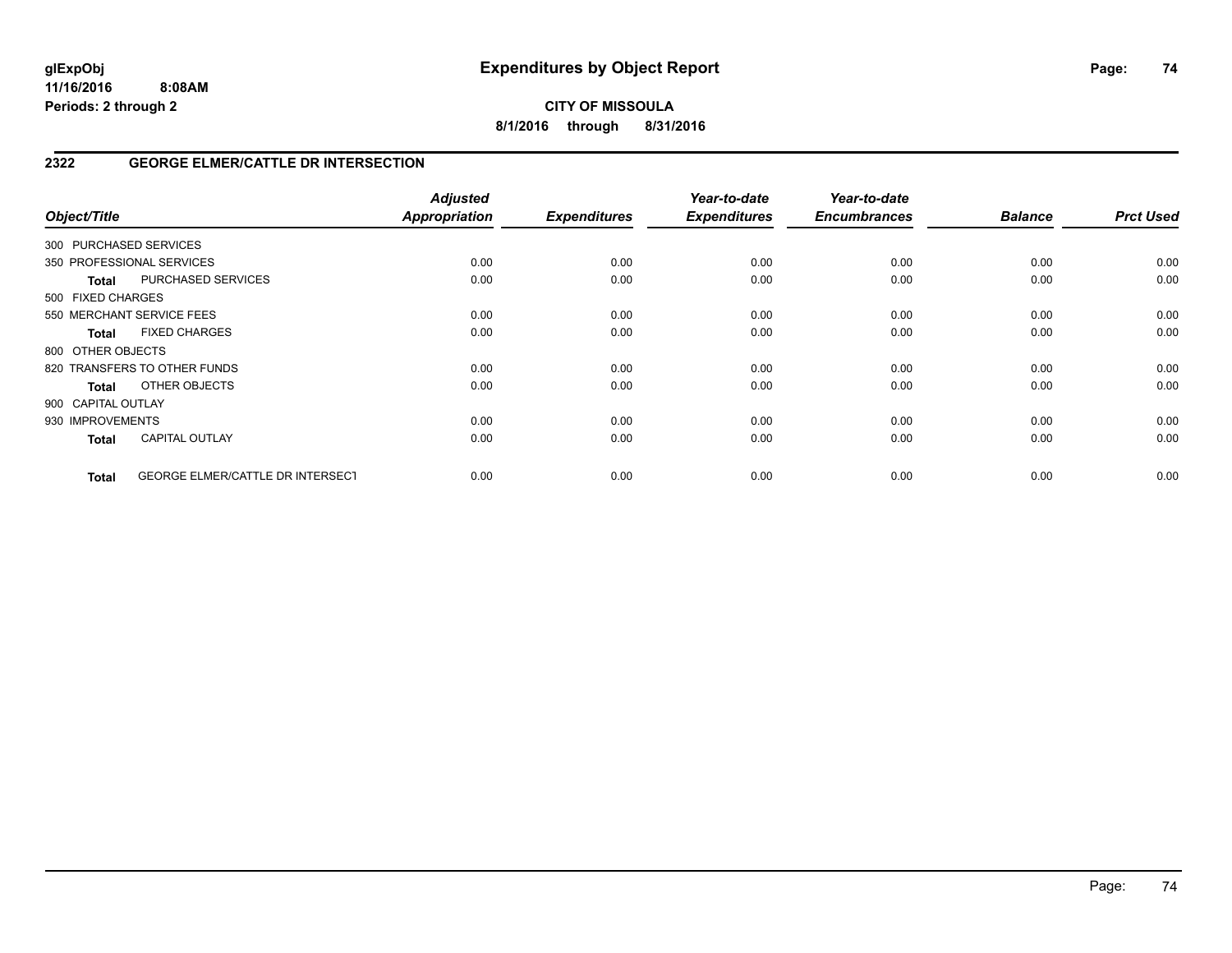**2365 PUBLIC ART FUND**

**220 MAYOR**

|                        |                           | <b>Adjusted</b>      |                     | Year-to-date        | Year-to-date        |                |                  |
|------------------------|---------------------------|----------------------|---------------------|---------------------|---------------------|----------------|------------------|
| Object/Title           |                           | <b>Appropriation</b> | <b>Expenditures</b> | <b>Expenditures</b> | <b>Encumbrances</b> | <b>Balance</b> | <b>Prct Used</b> |
| 300 PURCHASED SERVICES |                           |                      |                     |                     |                     |                |                  |
|                        | 350 PROFESSIONAL SERVICES | 0.00                 | 0.00                | 0.00                | 0.00                | 0.00           | 0.00             |
| <b>Total</b>           | <b>PURCHASED SERVICES</b> | 0.00                 | 0.00                | 0.00                | 0.00                | 0.00           | 0.00             |
| 500 FIXED CHARGES      |                           |                      |                     |                     |                     |                |                  |
|                        | 550 MERCHANT SERVICE FEES | 0.00                 | 0.00                | 0.00                | 0.00                | 0.00           | 0.00             |
| <b>Total</b>           | <b>FIXED CHARGES</b>      | 0.00                 | 0.00                | 0.00                | 0.00                | 0.00           | 0.00             |
| 800 OTHER OBJECTS      |                           |                      |                     |                     |                     |                |                  |
| 845 CONTINGENCY        |                           | 0.00                 | 0.00                | 0.00                | 0.00                | 0.00           | 0.00             |
| <b>Total</b>           | OTHER OBJECTS             | 0.00                 | 0.00                | 0.00                | 0.00                | 0.00           | 0.00             |
| 900 CAPITAL OUTLAY     |                           |                      |                     |                     |                     |                |                  |
| 930 IMPROVEMENTS       |                           | 0.00                 | 5,000.00            | 5,000.00            | 0.00                | $-5,000.00$    | 0.00             |
| <b>Total</b>           | <b>CAPITAL OUTLAY</b>     | 0.00                 | 5,000.00            | 5,000.00            | 0.00                | $-5,000.00$    | 0.00             |
| <b>Total</b>           | <b>MAYOR</b>              | 0.00                 | 5,000.00            | 5,000.00            | 0.00                | $-5,000.00$    | 0.00             |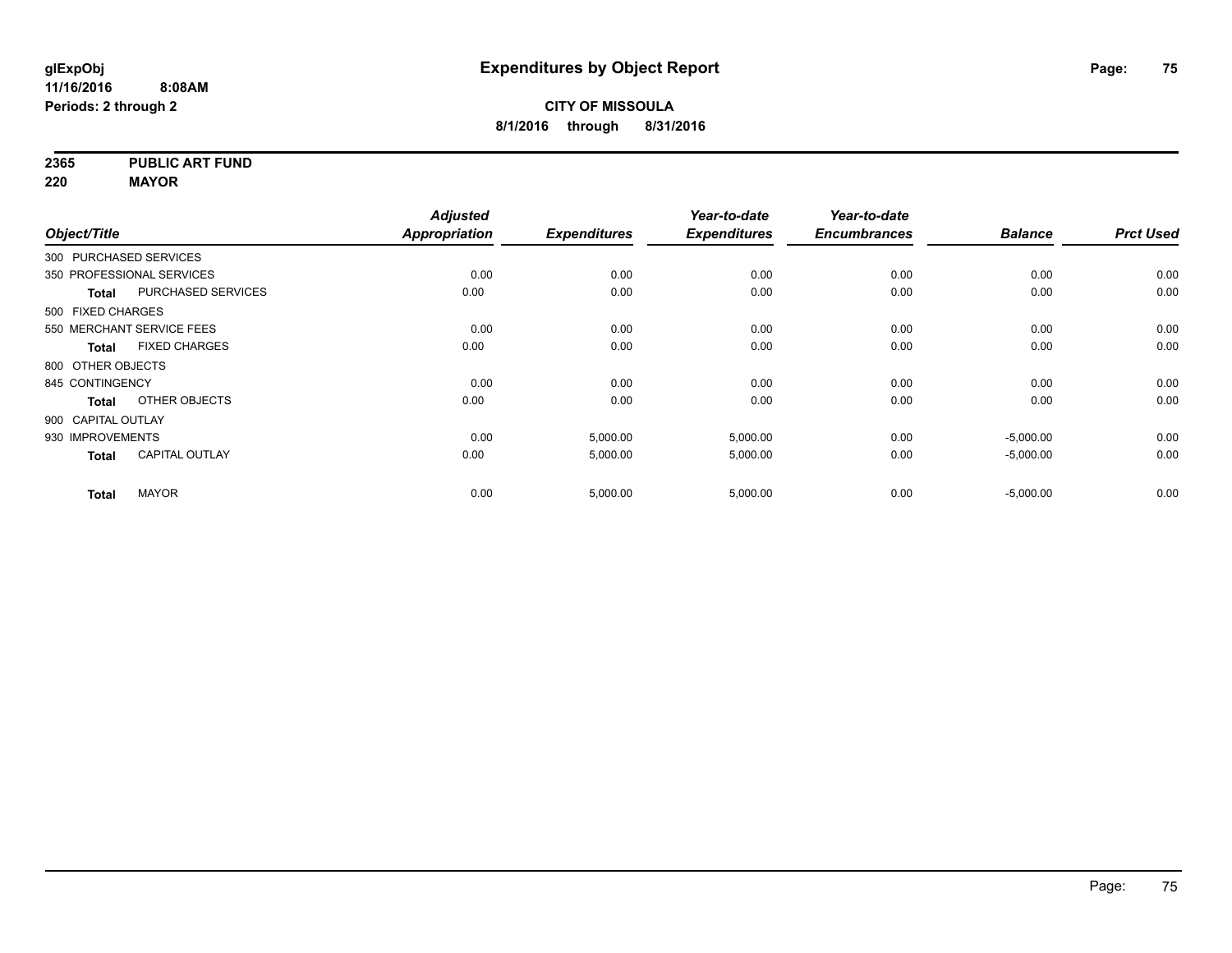### **2365 PUBLIC ART FUND**

| Object/Title           |                           | <b>Adjusted</b><br>Appropriation | <b>Expenditures</b> | Year-to-date<br><b>Expenditures</b> | Year-to-date<br><b>Encumbrances</b> | <b>Balance</b> | <b>Prct Used</b> |
|------------------------|---------------------------|----------------------------------|---------------------|-------------------------------------|-------------------------------------|----------------|------------------|
|                        |                           |                                  |                     |                                     |                                     |                |                  |
| 300 PURCHASED SERVICES |                           |                                  |                     |                                     |                                     |                |                  |
|                        | 350 PROFESSIONAL SERVICES | 0.00                             | 0.00                | 0.00                                | 0.00                                | 0.00           | 0.00             |
| <b>Total</b>           | PURCHASED SERVICES        | 0.00                             | 0.00                | 0.00                                | 0.00                                | 0.00           | 0.00             |
| 500 FIXED CHARGES      |                           |                                  |                     |                                     |                                     |                |                  |
|                        | 550 MERCHANT SERVICE FEES | 0.00                             | 0.00                | 0.00                                | 0.00                                | 0.00           | 0.00             |
| <b>Total</b>           | <b>FIXED CHARGES</b>      | 0.00                             | 0.00                | 0.00                                | 0.00                                | 0.00           | 0.00             |
| 800 OTHER OBJECTS      |                           |                                  |                     |                                     |                                     |                |                  |
| 845 CONTINGENCY        |                           | 0.00                             | 0.00                | 0.00                                | 0.00                                | 0.00           | 0.00             |
| Total                  | OTHER OBJECTS             | 0.00                             | 0.00                | 0.00                                | 0.00                                | 0.00           | 0.00             |
| 900 CAPITAL OUTLAY     |                           |                                  |                     |                                     |                                     |                |                  |
| 930 IMPROVEMENTS       |                           | 0.00                             | 5,000.00            | 5,000.00                            | 0.00                                | $-5,000.00$    | 0.00             |
| <b>Total</b>           | <b>CAPITAL OUTLAY</b>     | 0.00                             | 5,000.00            | 5,000.00                            | 0.00                                | $-5,000.00$    | 0.00             |
| <b>Total</b>           | PUBLIC ART FUND           | 0.00                             | 5,000.00            | 5,000.00                            | 0.00                                | $-5,000.00$    | 0.00             |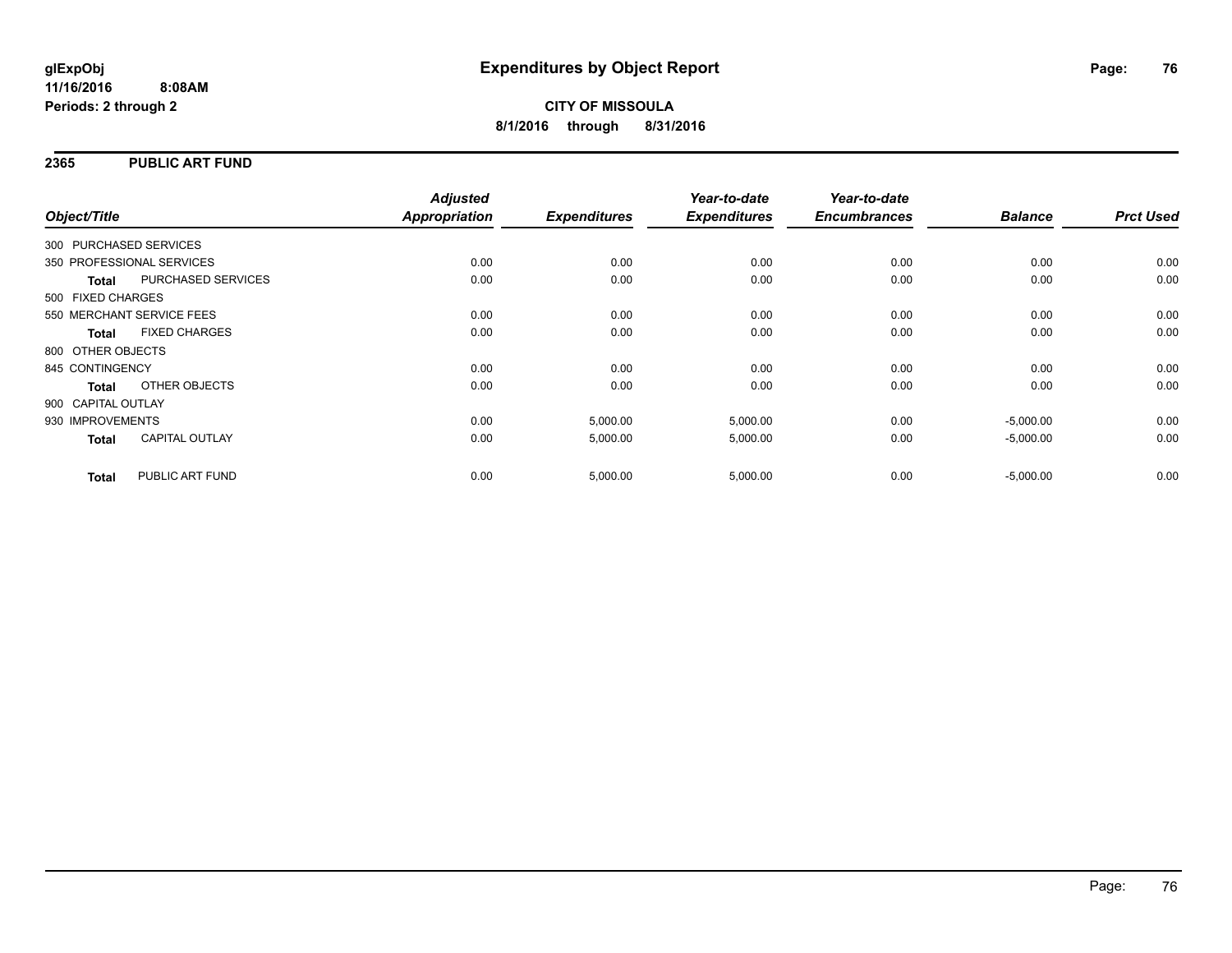#### **2371 EMPLOYEE HEALTH INSURANCE LEVY FUND**

| Object/Title                         | <b>Adjusted</b><br><b>Appropriation</b> | <b>Expenditures</b> | Year-to-date<br><b>Expenditures</b> | Year-to-date<br><b>Encumbrances</b> | <b>Balance</b> | <b>Prct Used</b> |
|--------------------------------------|-----------------------------------------|---------------------|-------------------------------------|-------------------------------------|----------------|------------------|
| 500 FIXED CHARGES                    |                                         |                     |                                     |                                     |                |                  |
| 550 MERCHANT SERVICE FEES            | 0.00                                    | 0.00                | 0.00                                | 0.00                                | 0.00           | 0.00             |
| <b>FIXED CHARGES</b><br><b>Total</b> | 0.00                                    | 0.00                | 0.00                                | 0.00                                | 0.00           | 0.00             |
| 800 OTHER OBJECTS                    |                                         |                     |                                     |                                     |                |                  |
| 820 TRANSFERS TO OTHER FUNDS         | 0.00                                    | 0.00                | 0.00                                | 0.00                                | 0.00           | 0.00             |
| OTHER OBJECTS<br><b>Total</b>        | 0.00                                    | 0.00                | 0.00                                | 0.00                                | 0.00           | 0.00             |
| NON-DEPARTMENTAL<br><b>Total</b>     | 0.00                                    | 0.00                | 0.00                                | 0.00                                | 0.00           | 0.00             |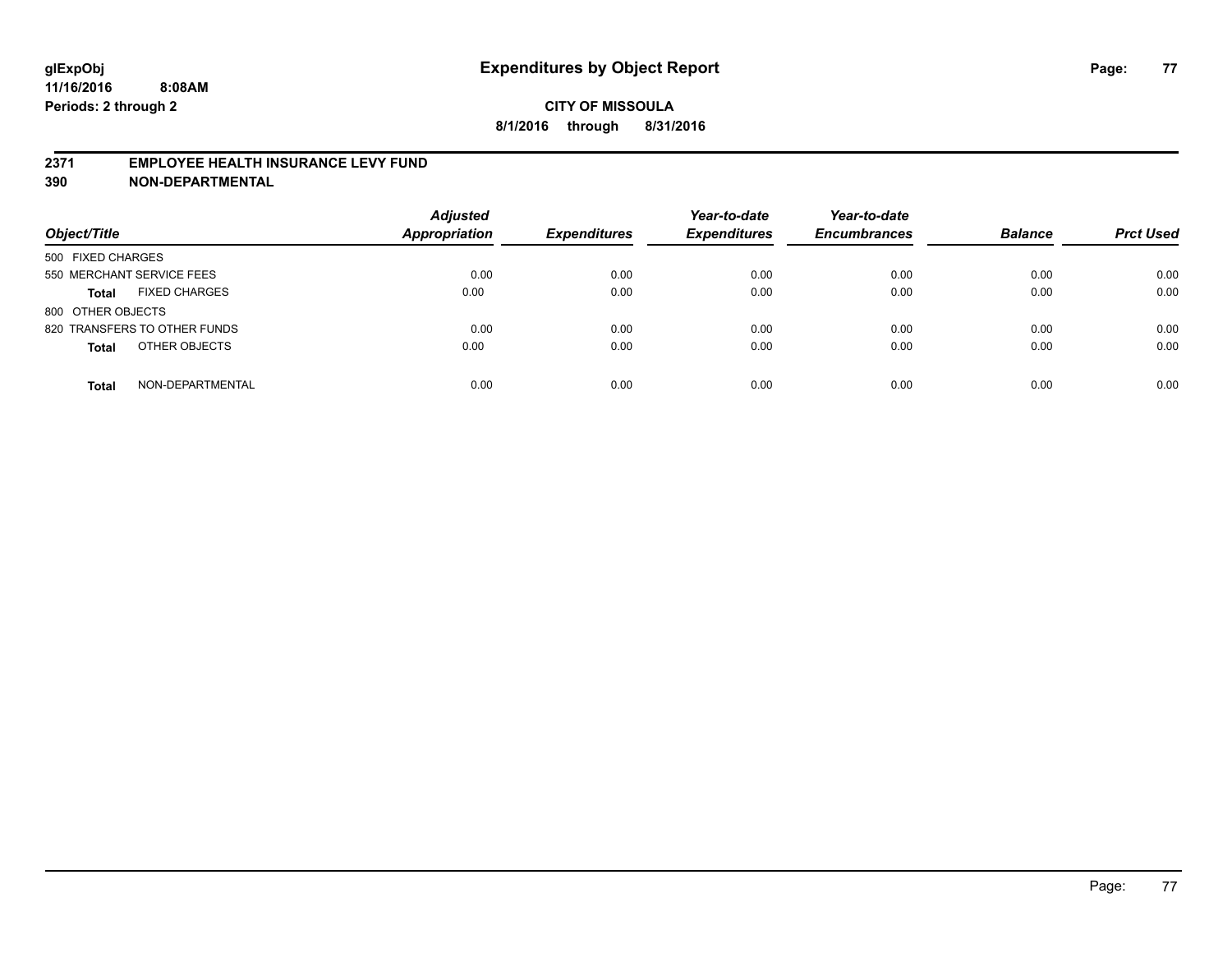**CITY OF MISSOULA 8/1/2016 through 8/31/2016**

### **2371 EMPLOYEE HEALTH INSURANCE LEVY FUND**

| Object/Title              |                                  | <b>Adjusted</b><br>Appropriation | <b>Expenditures</b> | Year-to-date<br><b>Expenditures</b> | Year-to-date<br><b>Encumbrances</b> | <b>Balance</b> | <b>Prct Used</b> |
|---------------------------|----------------------------------|----------------------------------|---------------------|-------------------------------------|-------------------------------------|----------------|------------------|
| 500 FIXED CHARGES         |                                  |                                  |                     |                                     |                                     |                |                  |
| 550 MERCHANT SERVICE FEES |                                  | 0.00                             | 0.00                | 0.00                                | 0.00                                | 0.00           | 0.00             |
| Total                     | <b>FIXED CHARGES</b>             | 0.00                             | 0.00                | 0.00                                | 0.00                                | 0.00           | 0.00             |
| 800 OTHER OBJECTS         |                                  |                                  |                     |                                     |                                     |                |                  |
|                           | 820 TRANSFERS TO OTHER FUNDS     | 0.00                             | 0.00                | 0.00                                | 0.00                                | 0.00           | 0.00             |
| <b>Total</b>              | OTHER OBJECTS                    | 0.00                             | 0.00                | 0.00                                | 0.00                                | 0.00           | 0.00             |
| <b>Total</b>              | EMPLOYEE HEALTH INSURANCE LEVY F | 0.00                             | 0.00                | 0.00                                | 0.00                                | 0.00           | 0.00             |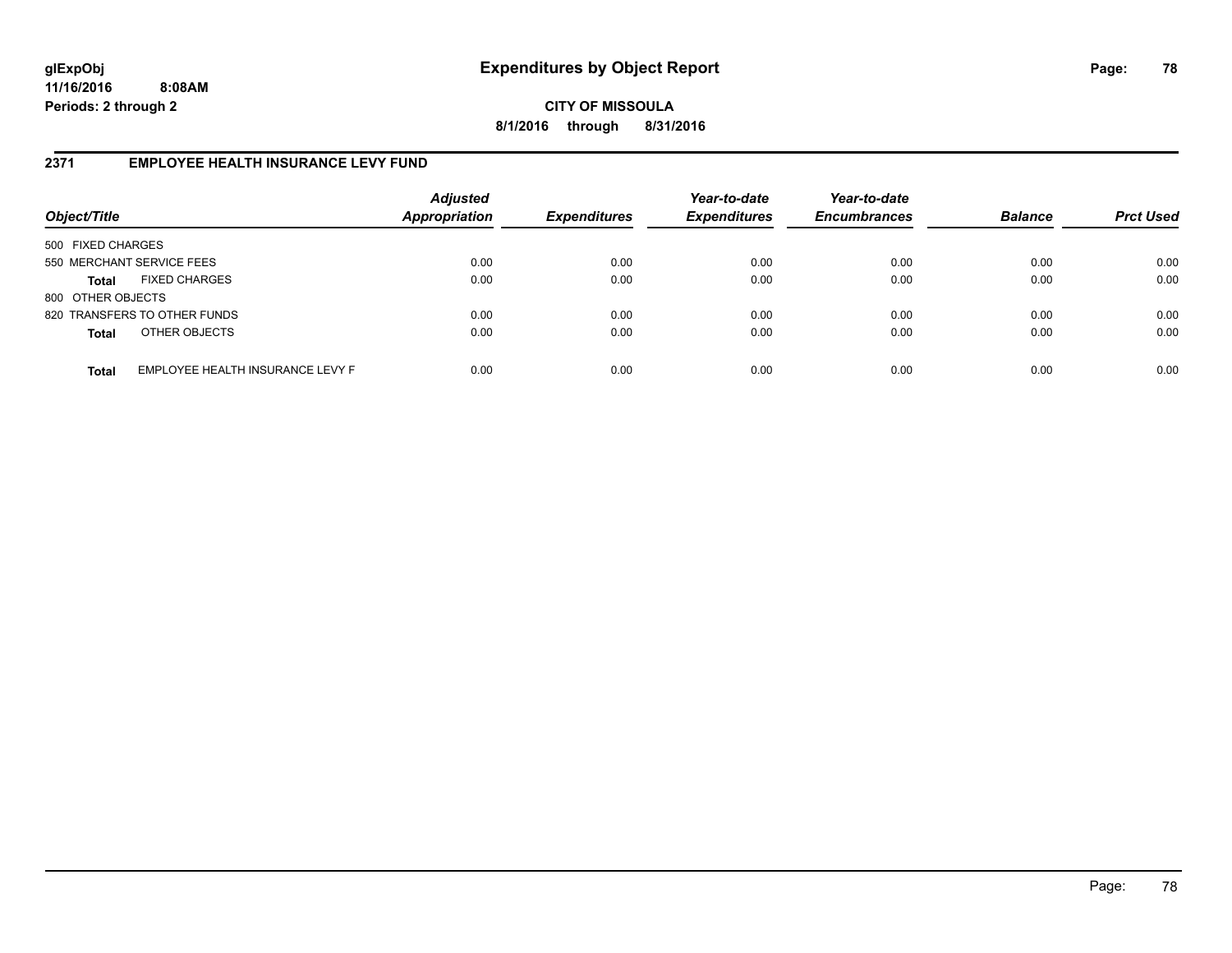**2372 PERMISSIVE MEDICAL LEVY**

| Object/Title                         | <b>Adjusted</b><br>Appropriation | <b>Expenditures</b> | Year-to-date<br><b>Expenditures</b> | Year-to-date<br><b>Encumbrances</b> | <b>Balance</b> | <b>Prct Used</b> |
|--------------------------------------|----------------------------------|---------------------|-------------------------------------|-------------------------------------|----------------|------------------|
| 500 FIXED CHARGES                    |                                  |                     |                                     |                                     |                |                  |
| 550 MERCHANT SERVICE FEES            | 0.00                             | 0.00                | 0.00                                | 0.00                                | 0.00           | 0.00             |
| <b>FIXED CHARGES</b><br><b>Total</b> | 0.00                             | 0.00                | 0.00                                | 0.00                                | 0.00           | 0.00             |
| 800 OTHER OBJECTS                    |                                  |                     |                                     |                                     |                |                  |
| 820 TRANSFERS TO OTHER FUNDS         | 0.00                             | 0.00                | 0.00                                | 0.00                                | 0.00           | 0.00             |
| OTHER OBJECTS<br><b>Total</b>        | 0.00                             | 0.00                | 0.00                                | 0.00                                | 0.00           | 0.00             |
| NON-DEPARTMENTAL<br><b>Total</b>     | 0.00                             | 0.00                | 0.00                                | 0.00                                | 0.00           | 0.00             |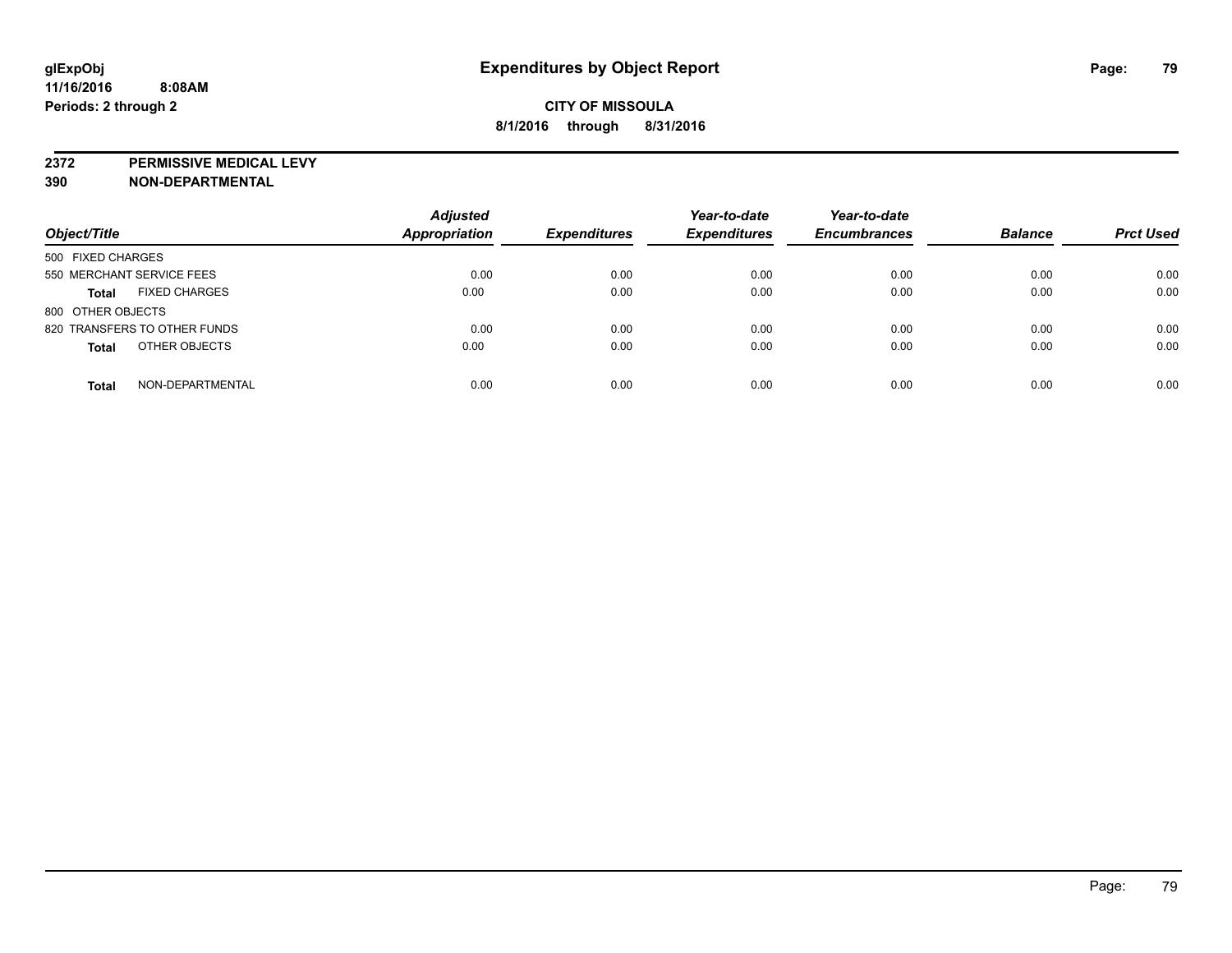#### **2372 PERMISSIVE MEDICAL LEVY**

| Object/Title              |                              | <b>Adjusted</b><br><b>Appropriation</b> | <b>Expenditures</b> | Year-to-date<br><b>Expenditures</b> | Year-to-date<br><b>Encumbrances</b> | <b>Balance</b> | <b>Prct Used</b> |
|---------------------------|------------------------------|-----------------------------------------|---------------------|-------------------------------------|-------------------------------------|----------------|------------------|
| 500 FIXED CHARGES         |                              |                                         |                     |                                     |                                     |                |                  |
| 550 MERCHANT SERVICE FEES |                              | 0.00                                    | 0.00                | 0.00                                | 0.00                                | 0.00           | 0.00             |
| <b>Total</b>              | <b>FIXED CHARGES</b>         | 0.00                                    | 0.00                | 0.00                                | 0.00                                | 0.00           | 0.00             |
| 800 OTHER OBJECTS         |                              |                                         |                     |                                     |                                     |                |                  |
|                           | 820 TRANSFERS TO OTHER FUNDS | 0.00                                    | 0.00                | 0.00                                | 0.00                                | 0.00           | 0.00             |
| <b>Total</b>              | OTHER OBJECTS                | 0.00                                    | 0.00                | 0.00                                | 0.00                                | 0.00           | 0.00             |
| <b>Total</b>              | PERMISSIVE MEDICAL LEVY      | 0.00                                    | 0.00                | 0.00                                | 0.00                                | 0.00           | 0.00             |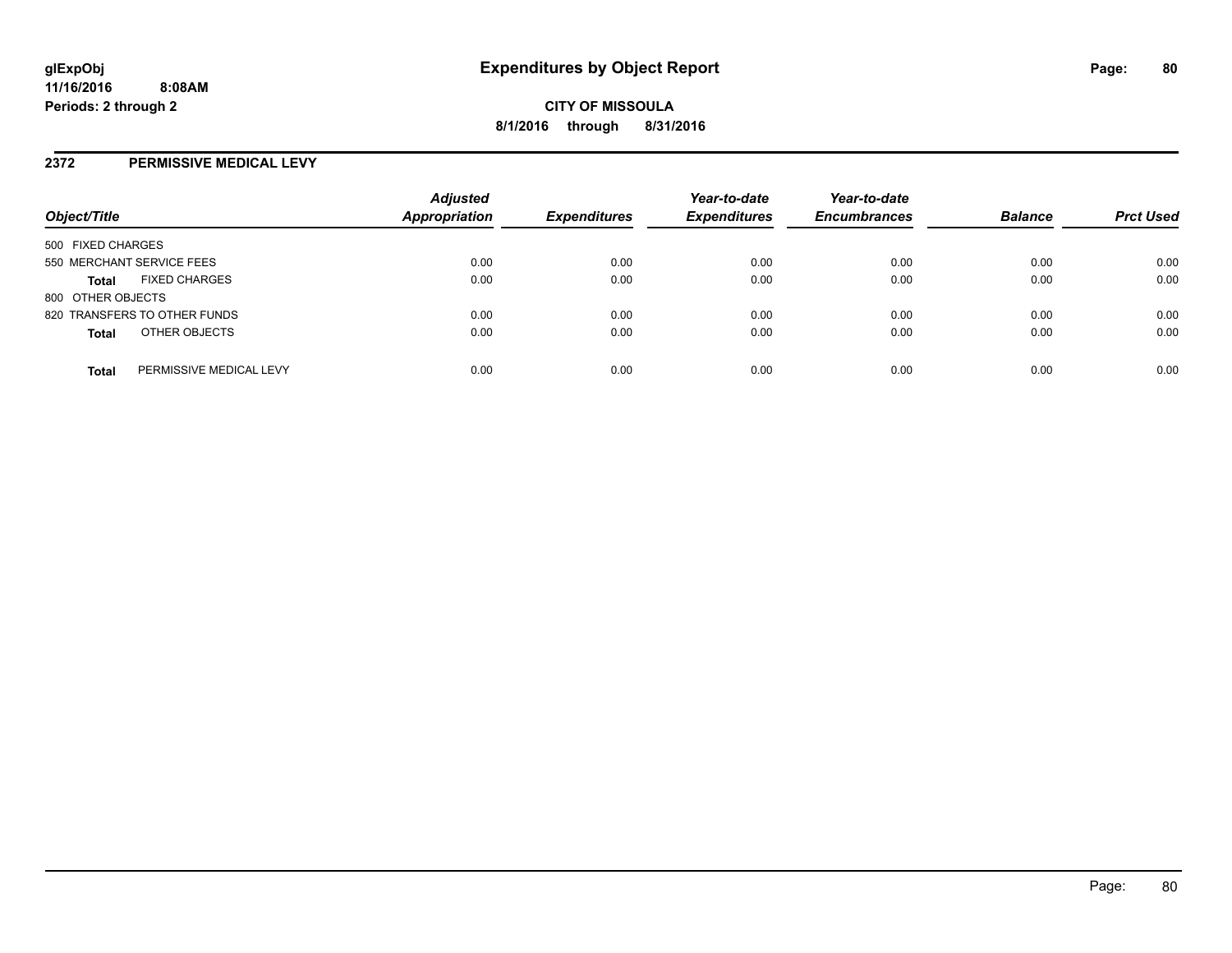#### **2389 CABLE TELEVISION FRANCHISE FUND**

|                                            | <b>Adjusted</b>      |                     | Year-to-date        | Year-to-date        |                |                  |
|--------------------------------------------|----------------------|---------------------|---------------------|---------------------|----------------|------------------|
| Object/Title                               | <b>Appropriation</b> | <b>Expenditures</b> | <b>Expenditures</b> | <b>Encumbrances</b> | <b>Balance</b> | <b>Prct Used</b> |
| 300 PURCHASED SERVICES                     |                      |                     |                     |                     |                |                  |
| 330 PUBLICITY, SUBSCRIPTIONS & DUES        | 0.00                 | 0.00                | 0.00                | 0.00                | 0.00           | 0.00             |
| 350 PROFESSIONAL SERVICES                  | 0.00                 | 0.00                | 0.00                | 0.00                | 0.00           | 0.00             |
| 360 REPAIR & MAINTENANCE                   | 0.00                 | 0.00                | 0.00                | 0.00                | 0.00           | 0.00             |
| 370 TRAVEL                                 | 0.00                 | 0.00                | 0.00                | 0.00                | 0.00           | 0.00             |
| 380 TRAINING                               | 0.00                 | 0.00                | 0.00                | 0.00                | 0.00           | 0.00             |
| PURCHASED SERVICES<br>Total                | 0.00                 | 0.00                | 0.00                | 0.00                | 0.00           | 0.00             |
| 500 FIXED CHARGES                          |                      |                     |                     |                     |                |                  |
| 550 MERCHANT SERVICE FEES                  | 0.00                 | 0.00                | 0.00                | 0.00                | 0.00           | 0.00             |
| <b>FIXED CHARGES</b><br><b>Total</b>       | 0.00                 | 0.00                | 0.00                | 0.00                | 0.00           | 0.00             |
| 700 GRANTS & CONTRIBUTIONS                 |                      |                     |                     |                     |                |                  |
| 700 GRANTS & CONTRIBUTIONS                 | 0.00                 | 0.00                | 0.00                | 0.00                | 0.00           | 0.00             |
| <b>GRANTS &amp; CONTRIBUTIONS</b><br>Total | 0.00                 | 0.00                | 0.00                | 0.00                | 0.00           | 0.00             |
| 800 OTHER OBJECTS                          |                      |                     |                     |                     |                |                  |
| 820 TRANSFERS TO OTHER FUNDS               | 0.00                 | 0.00                | 0.00                | 0.00                | 0.00           | 0.00             |
| 845 CONTINGENCY                            | 0.00                 | 0.00                | 0.00                | 0.00                | 0.00           | 0.00             |
| OTHER OBJECTS<br><b>Total</b>              | 0.00                 | 0.00                | 0.00                | 0.00                | 0.00           | 0.00             |
| 900 CAPITAL OUTLAY                         |                      |                     |                     |                     |                |                  |
| 940 MACHINERY & EQUIPMENT                  | 0.00                 | 0.00                | 0.00                | 0.00                | 0.00           | 0.00             |
| <b>CAPITAL OUTLAY</b><br><b>Total</b>      | 0.00                 | 0.00                | 0.00                | 0.00                | 0.00           | 0.00             |
| NON-DEPARTMENTAL                           | 0.00                 | 0.00                | 0.00                | 0.00                | 0.00           | 0.00             |
| <b>Total</b>                               |                      |                     |                     |                     |                |                  |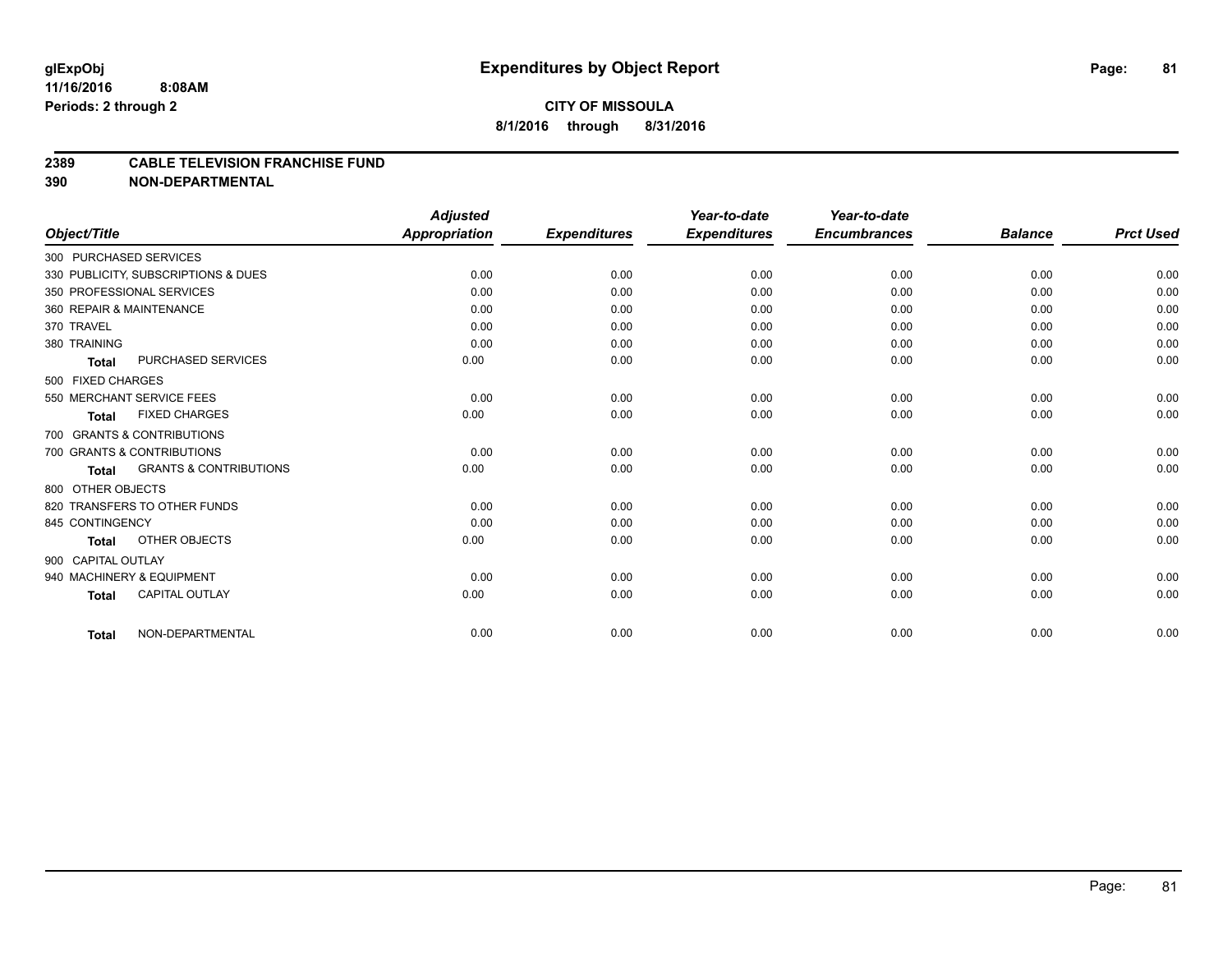### **2389 CABLE TELEVISION FRANCHISE FUND**

|                          |                                     | <b>Adjusted</b>      |                     | Year-to-date        | Year-to-date        |                |                  |
|--------------------------|-------------------------------------|----------------------|---------------------|---------------------|---------------------|----------------|------------------|
| Object/Title             |                                     | <b>Appropriation</b> | <b>Expenditures</b> | <b>Expenditures</b> | <b>Encumbrances</b> | <b>Balance</b> | <b>Prct Used</b> |
| 300 PURCHASED SERVICES   |                                     |                      |                     |                     |                     |                |                  |
|                          | 330 PUBLICITY, SUBSCRIPTIONS & DUES | 0.00                 | 0.00                | 0.00                | 0.00                | 0.00           | 0.00             |
|                          | 350 PROFESSIONAL SERVICES           | 0.00                 | 0.00                | 0.00                | 0.00                | 0.00           | 0.00             |
| 360 REPAIR & MAINTENANCE |                                     | 0.00                 | 0.00                | 0.00                | 0.00                | 0.00           | 0.00             |
| 370 TRAVEL               |                                     | 0.00                 | 0.00                | 0.00                | 0.00                | 0.00           | 0.00             |
| 380 TRAINING             |                                     | 0.00                 | 0.00                | 0.00                | 0.00                | 0.00           | 0.00             |
| <b>Total</b>             | <b>PURCHASED SERVICES</b>           | 0.00                 | 0.00                | 0.00                | 0.00                | 0.00           | 0.00             |
| 500 FIXED CHARGES        |                                     |                      |                     |                     |                     |                |                  |
|                          | 550 MERCHANT SERVICE FEES           | 0.00                 | 0.00                | 0.00                | 0.00                | 0.00           | 0.00             |
| <b>Total</b>             | <b>FIXED CHARGES</b>                | 0.00                 | 0.00                | 0.00                | 0.00                | 0.00           | 0.00             |
|                          | 700 GRANTS & CONTRIBUTIONS          |                      |                     |                     |                     |                |                  |
|                          | 700 GRANTS & CONTRIBUTIONS          | 0.00                 | 0.00                | 0.00                | 0.00                | 0.00           | 0.00             |
| <b>Total</b>             | <b>GRANTS &amp; CONTRIBUTIONS</b>   | 0.00                 | 0.00                | 0.00                | 0.00                | 0.00           | 0.00             |
| 800 OTHER OBJECTS        |                                     |                      |                     |                     |                     |                |                  |
|                          | 820 TRANSFERS TO OTHER FUNDS        | 0.00                 | 0.00                | 0.00                | 0.00                | 0.00           | 0.00             |
| 845 CONTINGENCY          |                                     | 0.00                 | 0.00                | 0.00                | 0.00                | 0.00           | 0.00             |
| <b>Total</b>             | <b>OTHER OBJECTS</b>                | 0.00                 | 0.00                | 0.00                | 0.00                | 0.00           | 0.00             |
| 900 CAPITAL OUTLAY       |                                     |                      |                     |                     |                     |                |                  |
|                          | 940 MACHINERY & EQUIPMENT           | 0.00                 | 0.00                | 0.00                | 0.00                | 0.00           | 0.00             |
| <b>Total</b>             | CAPITAL OUTLAY                      | 0.00                 | 0.00                | 0.00                | 0.00                | 0.00           | 0.00             |
|                          |                                     |                      |                     |                     |                     |                |                  |
| <b>Total</b>             | CABLE TELEVISION FRANCHISE FUND     | 0.00                 | 0.00                | 0.00                | 0.00                | 0.00           | 0.00             |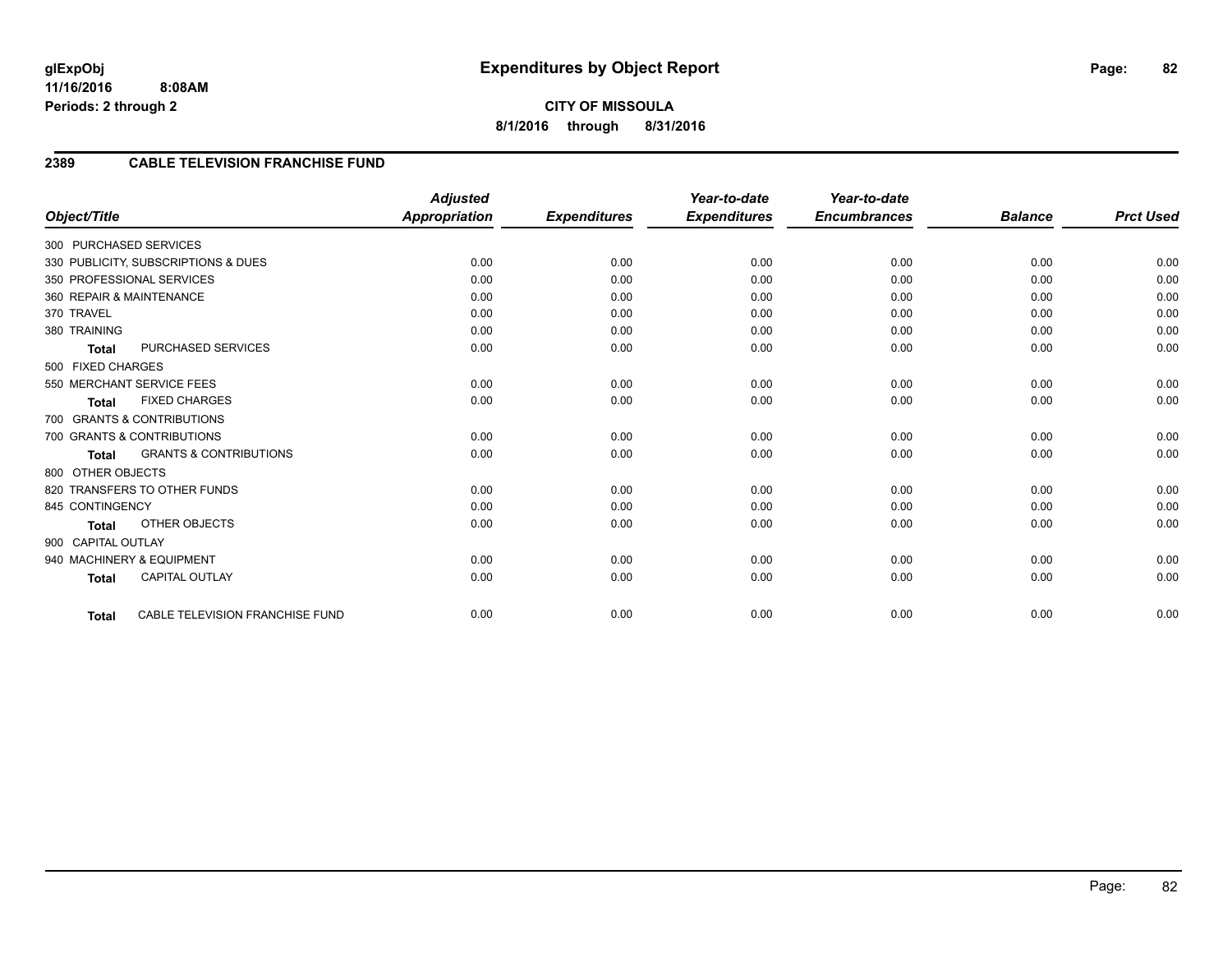# **CITY OF MISSOULA 8/1/2016 through 8/31/2016**

# **2390 DRUG FORFEITURE FUND**

**290 POLICE**

|                                            | <b>Adjusted</b> |                     | Year-to-date        | Year-to-date        |                |                  |
|--------------------------------------------|-----------------|---------------------|---------------------|---------------------|----------------|------------------|
| Object/Title                               | Appropriation   | <b>Expenditures</b> | <b>Expenditures</b> | <b>Encumbrances</b> | <b>Balance</b> | <b>Prct Used</b> |
| 100 PERSONAL SERVICES                      |                 |                     |                     |                     |                |                  |
| 110 SALARIES AND WAGES                     | 0.00            | 0.00                | 0.00                | 0.00                | 0.00           | 0.00             |
| 120 OVERTIME/TERMINATION                   | 0.00            | 0.00                | 0.00                | 0.00                | 0.00           | 0.00             |
| 140 EMPLOYER CONTRIBUTIONS                 | 0.00            | 0.00                | 0.00                | 0.00                | 0.00           | 0.00             |
| PERSONAL SERVICES<br>Total                 | 0.00            | 0.00                | 0.00                | 0.00                | 0.00           | 0.00             |
| 200 SUPPLIES                               |                 |                     |                     |                     |                |                  |
| 210 OFFICE SUPPLIES                        | 0.00            | 0.00                | 0.00                | 0.00                | 0.00           | 0.00             |
| 220 OPERATING SUPPLIES                     | 0.00            | 486.41              | 569.39              | 0.00                | $-569.39$      | 0.00             |
| 230 REPAIR/MAINTENANCE                     | 0.00            | 0.00                | 0.00                | 0.00                | 0.00           | 0.00             |
| 231 GASOLINE                               | 0.00            | 0.00                | 0.00                | 0.00                | 0.00           | 0.00             |
| 240 OTHER SUPPLIES                         | 0.00            | 0.00                | 0.00                | 0.00                | 0.00           | 0.00             |
| <b>SUPPLIES</b><br>Total                   | 0.00            | 486.41              | 569.39              | 0.00                | $-569.39$      | 0.00             |
| 300 PURCHASED SERVICES                     |                 |                     |                     |                     |                |                  |
| 310 COMMUNICATIONS                         | 0.00            | 0.00                | 0.00                | 0.00                | 0.00           | 0.00             |
| 320 PRINTING & DUPLICATING                 | 0.00            | 0.00                | 0.00                | 0.00                | 0.00           | 0.00             |
| 330 PUBLICITY, SUBSCRIPTIONS & DUES        | 0.00            | 0.00                | 0.00                | 0.00                | 0.00           | 0.00             |
| 344 TELEPHONE SERVICE                      | 0.00            | 0.00                | 0.00                | 0.00                | 0.00           | 0.00             |
| 350 PROFESSIONAL SERVICES                  | 0.00            | 0.00                | 0.00                | 0.00                | 0.00           | 0.00             |
| 360 REPAIR & MAINTENANCE                   | 0.00            | 0.00                | 0.00                | 0.00                | 0.00           | 0.00             |
| 370 TRAVEL                                 | 0.00            | 0.00                | 0.00                | 0.00                | 0.00           | 0.00             |
| 380 TRAINING                               | 0.00            | 0.00                | 0.00                | 0.00                | 0.00           | 0.00             |
| 390 OTHER PURCHASED SERVICES               | 0.00            | 0.00                | 0.00                | 0.00                | 0.00           | 0.00             |
| PURCHASED SERVICES<br><b>Total</b>         | 0.00            | 0.00                | 0.00                | 0.00                | 0.00           | 0.00             |
| 500 FIXED CHARGES                          |                 |                     |                     |                     |                |                  |
| 500 FIXED CHARGES                          | 0.00            | 0.00                | 0.00                | 0.00                | 0.00           | 0.00             |
| 550 MERCHANT SERVICE FEES                  | 0.00            | 0.00                | 0.00                | 0.00                | 0.00           | 0.00             |
| <b>FIXED CHARGES</b><br>Total              | 0.00            | 0.00                | 0.00                | 0.00                | 0.00           | 0.00             |
| 700 GRANTS & CONTRIBUTIONS                 |                 |                     |                     |                     |                |                  |
| 700 GRANTS & CONTRIBUTIONS                 | 0.00            | 0.00                | 0.00                | 0.00                | 0.00           | 0.00             |
| <b>GRANTS &amp; CONTRIBUTIONS</b><br>Total | 0.00            | 0.00                | 0.00                | 0.00                | 0.00           | 0.00             |
| 800 OTHER OBJECTS                          |                 |                     |                     |                     |                |                  |
| 820 TRANSFERS TO OTHER FUNDS               | 0.00            | 0.00                | 0.00                | 0.00                | 0.00           | 0.00             |
| 845 CONTINGENCY                            | 0.00            | 0.00                | 0.00                | 0.00                | 0.00           | 0.00             |
|                                            |                 |                     |                     |                     |                |                  |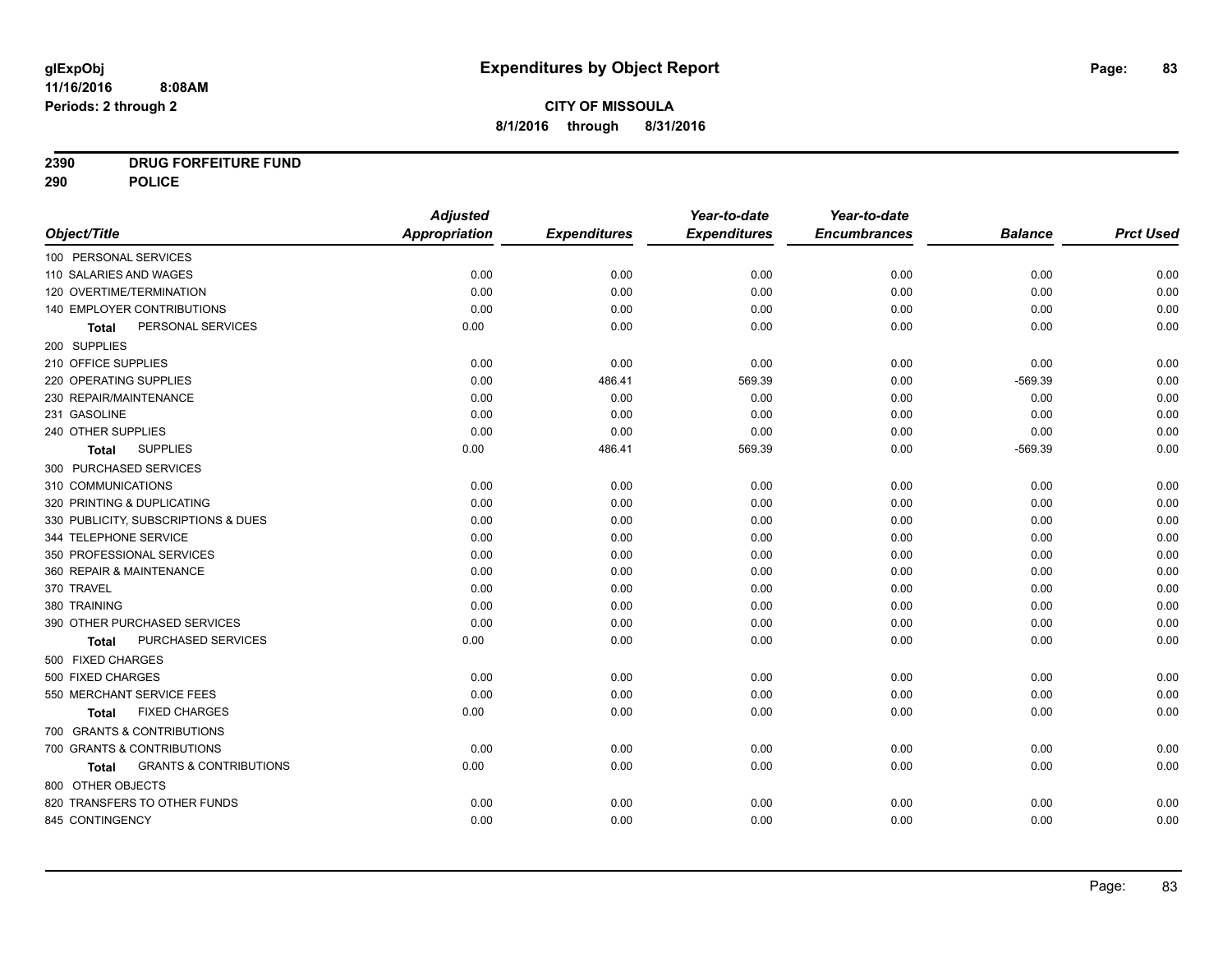# **CITY OF MISSOULA 8/1/2016 through 8/31/2016**

# **2390 DRUG FORFEITURE FUND**

**290 POLICE**

|                               |                       | <b>Adjusted</b> |                     | Year-to-date        | Year-to-date        |                |                  |
|-------------------------------|-----------------------|-----------------|---------------------|---------------------|---------------------|----------------|------------------|
| Object/Title                  |                       | Appropriation   | <b>Expenditures</b> | <b>Expenditures</b> | <b>Encumbrances</b> | <b>Balance</b> | <b>Prct Used</b> |
| <b>Total</b>                  | OTHER OBJECTS         | 0.00            | 0.00                | 0.00                | 0.00                | 0.00           | 0.00             |
| 900 CAPITAL OUTLAY            |                       |                 |                     |                     |                     |                |                  |
| 930 IMPROVEMENTS              |                       | 0.00            | 0.00                | 0.00                | 0.00                | 0.00           | 0.00             |
| 940 MACHINERY & EQUIPMENT     |                       | 0.00            | 0.00                | 0.00                | 0.00                | 0.00           | 0.00             |
| <b>Total</b>                  | <b>CAPITAL OUTLAY</b> | 0.00            | 0.00                | 0.00                | 0.00                | 0.00           | 0.00             |
| <b>POLICE</b><br><b>Total</b> |                       | 0.00            | 486.41              | 569.39              | 0.00                | $-569.39$      | 0.00             |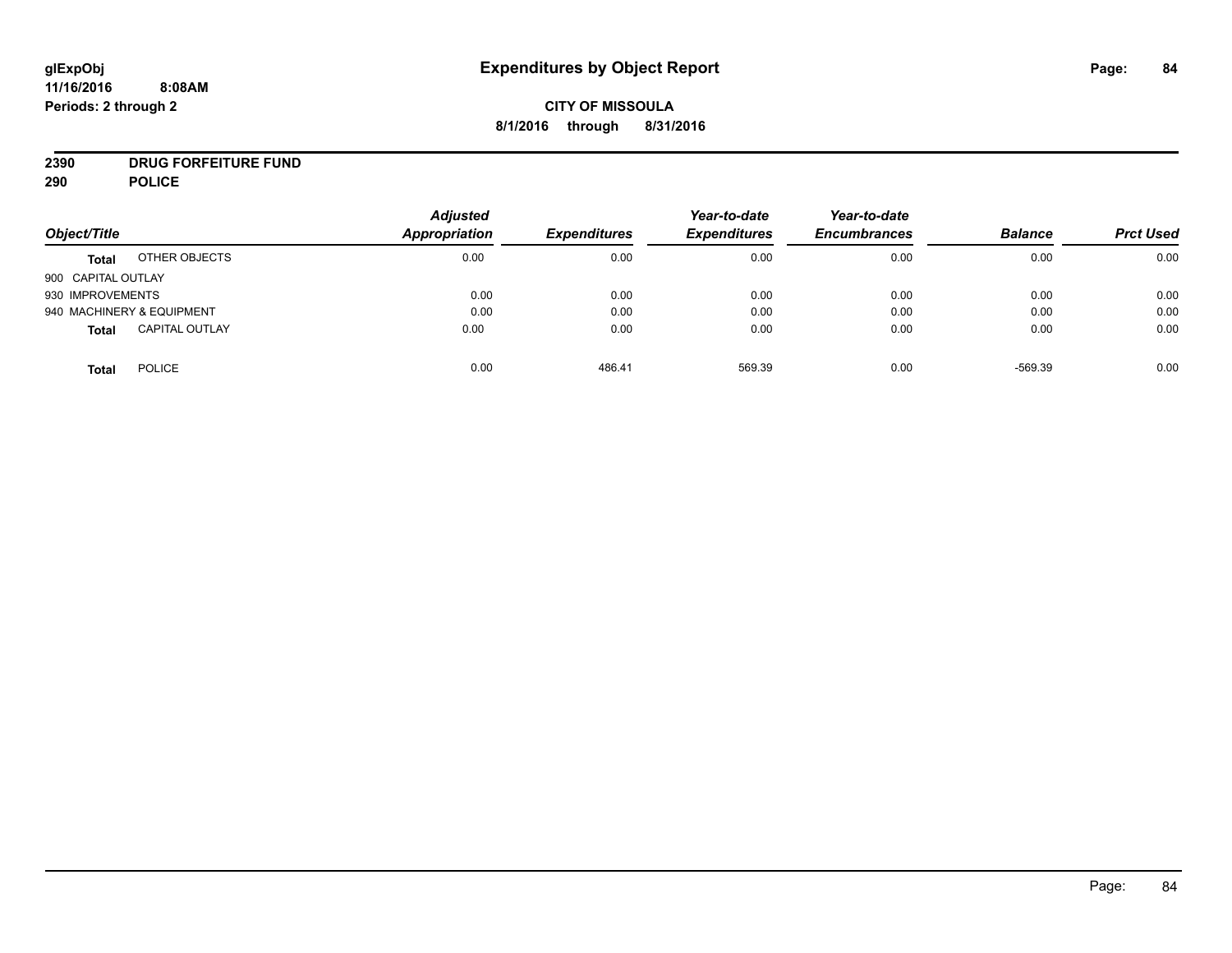# **CITY OF MISSOULA 8/1/2016 through 8/31/2016**

### **2390 DRUG FORFEITURE FUND**

|                                            | <b>Adjusted</b> |                     | Year-to-date        | Year-to-date        |                |                  |
|--------------------------------------------|-----------------|---------------------|---------------------|---------------------|----------------|------------------|
| Object/Title                               | Appropriation   | <b>Expenditures</b> | <b>Expenditures</b> | <b>Encumbrances</b> | <b>Balance</b> | <b>Prct Used</b> |
| 100 PERSONAL SERVICES                      |                 |                     |                     |                     |                |                  |
| 110 SALARIES AND WAGES                     | 0.00            | 0.00                | 0.00                | 0.00                | 0.00           | 0.00             |
| 120 OVERTIME/TERMINATION                   | 0.00            | 0.00                | 0.00                | 0.00                | 0.00           | 0.00             |
| 140 EMPLOYER CONTRIBUTIONS                 | 0.00            | 0.00                | 0.00                | 0.00                | 0.00           | 0.00             |
| PERSONAL SERVICES<br><b>Total</b>          | 0.00            | 0.00                | 0.00                | 0.00                | 0.00           | 0.00             |
| 200 SUPPLIES                               |                 |                     |                     |                     |                |                  |
| 210 OFFICE SUPPLIES                        | 0.00            | 0.00                | 0.00                | 0.00                | 0.00           | 0.00             |
| <b>220 OPERATING SUPPLIES</b>              | 0.00            | 486.41              | 569.39              | 0.00                | $-569.39$      | 0.00             |
| 230 REPAIR/MAINTENANCE                     | 0.00            | 0.00                | 0.00                | 0.00                | 0.00           | 0.00             |
| 231 GASOLINE                               | 0.00            | 0.00                | 0.00                | 0.00                | 0.00           | 0.00             |
| 240 OTHER SUPPLIES                         | 0.00            | 0.00                | 0.00                | 0.00                | 0.00           | 0.00             |
| <b>SUPPLIES</b><br><b>Total</b>            | 0.00            | 486.41              | 569.39              | 0.00                | $-569.39$      | 0.00             |
| 300 PURCHASED SERVICES                     |                 |                     |                     |                     |                |                  |
| 310 COMMUNICATIONS                         | 0.00            | 0.00                | 0.00                | 0.00                | 0.00           | 0.00             |
| 320 PRINTING & DUPLICATING                 | 0.00            | 0.00                | 0.00                | 0.00                | 0.00           | 0.00             |
| 330 PUBLICITY, SUBSCRIPTIONS & DUES        | 0.00            | 0.00                | 0.00                | 0.00                | 0.00           | 0.00             |
| 344 TELEPHONE SERVICE                      | 0.00            | 0.00                | 0.00                | 0.00                | 0.00           | 0.00             |
| 350 PROFESSIONAL SERVICES                  | 0.00            | 0.00                | 0.00                | 0.00                | 0.00           | 0.00             |
| 360 REPAIR & MAINTENANCE                   | 0.00            | 0.00                | 0.00                | 0.00                | 0.00           | 0.00             |
| 370 TRAVEL                                 | 0.00            | 0.00                | 0.00                | 0.00                | 0.00           | 0.00             |
| 380 TRAINING                               | 0.00            | 0.00                | 0.00                | 0.00                | 0.00           | 0.00             |
| 390 OTHER PURCHASED SERVICES               | 0.00            | 0.00                | 0.00                | 0.00                | 0.00           | 0.00             |
| PURCHASED SERVICES<br><b>Total</b>         | 0.00            | 0.00                | 0.00                | 0.00                | 0.00           | 0.00             |
| 500 FIXED CHARGES                          |                 |                     |                     |                     |                |                  |
| 500 FIXED CHARGES                          | 0.00            | 0.00                | 0.00                | 0.00                | 0.00           | 0.00             |
| 550 MERCHANT SERVICE FEES                  | 0.00            | 0.00                | 0.00                | 0.00                | 0.00           | 0.00             |
| <b>FIXED CHARGES</b><br><b>Total</b>       | 0.00            | 0.00                | 0.00                | 0.00                | 0.00           | 0.00             |
| 700 GRANTS & CONTRIBUTIONS                 |                 |                     |                     |                     |                |                  |
| 700 GRANTS & CONTRIBUTIONS                 | 0.00            | 0.00                | 0.00                | 0.00                | 0.00           | 0.00             |
| <b>GRANTS &amp; CONTRIBUTIONS</b><br>Total | 0.00            | 0.00                | 0.00                | 0.00                | 0.00           | 0.00             |
| 800 OTHER OBJECTS                          |                 |                     |                     |                     |                |                  |
| 820 TRANSFERS TO OTHER FUNDS               | 0.00            | 0.00                | 0.00                | 0.00                | 0.00           | 0.00             |
| 845 CONTINGENCY                            | 0.00            | 0.00                | 0.00                | 0.00                | 0.00           | 0.00             |
| OTHER OBJECTS<br>Total                     | 0.00            | 0.00                | 0.00                | 0.00                | 0.00           | 0.00             |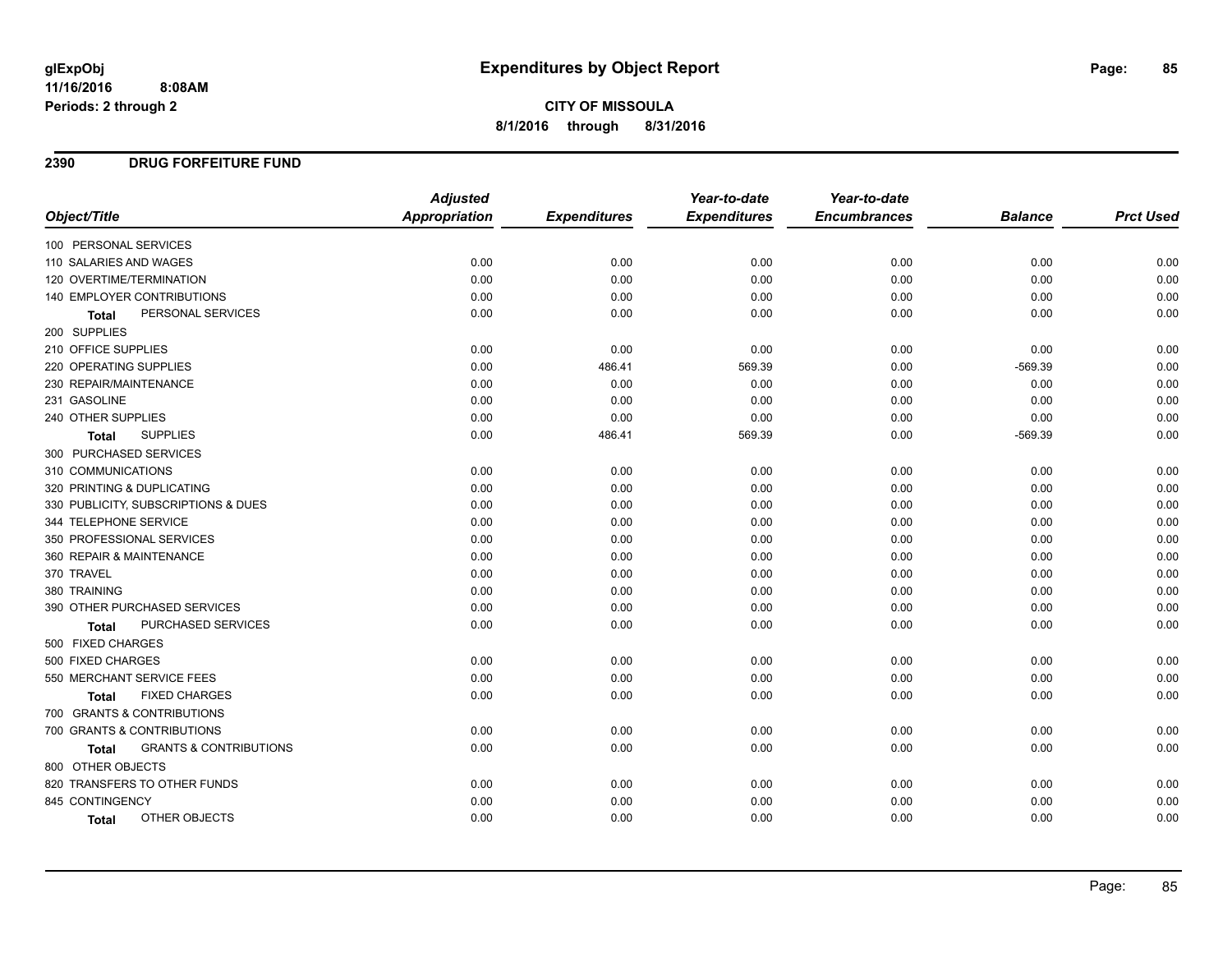**CITY OF MISSOULA 8/1/2016 through 8/31/2016**

#### **2390 DRUG FORFEITURE FUND**

| Object/Title                          | <b>Adjusted</b><br>Appropriation | <b>Expenditures</b> | Year-to-date<br><b>Expenditures</b> | Year-to-date<br><b>Encumbrances</b> | <b>Balance</b> | <b>Prct Used</b> |
|---------------------------------------|----------------------------------|---------------------|-------------------------------------|-------------------------------------|----------------|------------------|
| 900 CAPITAL OUTLAY                    |                                  |                     |                                     |                                     |                |                  |
| 930 IMPROVEMENTS                      | 0.00                             | 0.00                | 0.00                                | 0.00                                | 0.00           | 0.00             |
| 940 MACHINERY & EQUIPMENT             | 0.00                             | 0.00                | 0.00                                | 0.00                                | 0.00           | 0.00             |
| <b>CAPITAL OUTLAY</b><br><b>Total</b> | 0.00                             | 0.00                | 0.00                                | 0.00                                | 0.00           | 0.00             |
| DRUG FORFEITURE FUND<br><b>Total</b>  | 0.00                             | 486.41              | 569.39                              | 0.00                                | $-569.39$      | 0.00             |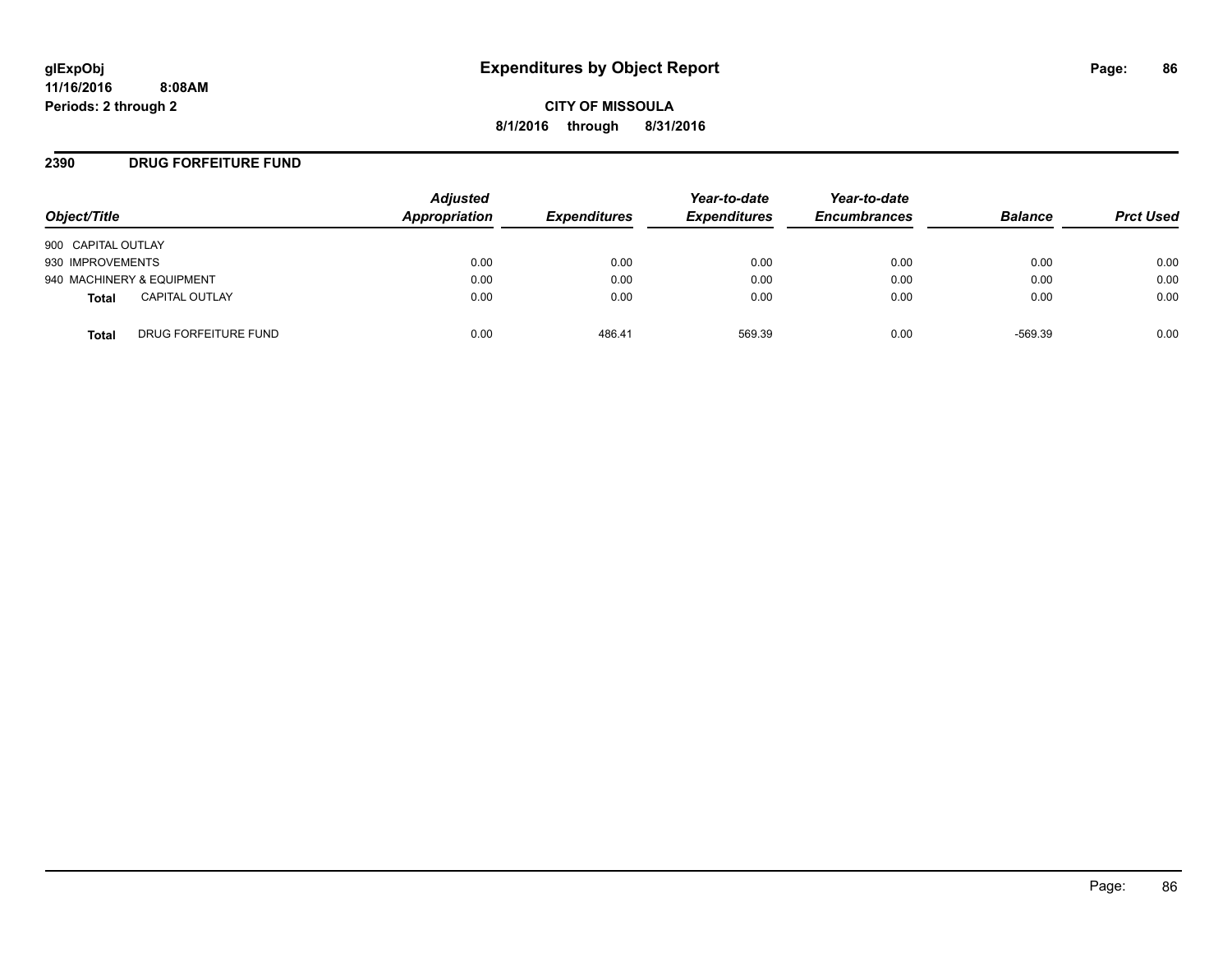**2394 BUILDING INSPECTION FUND**

**310 BUILDING INSPECTION**

|                                           | <b>Adjusted</b>      |                     | Year-to-date        | Year-to-date        |                |                  |
|-------------------------------------------|----------------------|---------------------|---------------------|---------------------|----------------|------------------|
| Object/Title                              | <b>Appropriation</b> | <b>Expenditures</b> | <b>Expenditures</b> | <b>Encumbrances</b> | <b>Balance</b> | <b>Prct Used</b> |
| 100 PERSONAL SERVICES                     |                      |                     |                     |                     |                |                  |
| 110 SALARIES AND WAGES                    | 700,628.00           | 40,808.98           | 76,939.53           | 0.00                | 623,688.47     | 10.98            |
| 115 SALARIES/HEALTH INSURANCE BENEFIT     | 0.00                 | 0.00                | 0.00                | 0.00                | 0.00           | 0.00             |
| 120 OVERTIME/TERMINATION                  | 500.00               | 0.00                | 0.00                | 0.00                | 500.00         | 0.00             |
| 130 OTHER                                 | 19,912.00            | 0.00                | 0.00                | 0.00                | 19,912.00      | 0.00             |
| <b>140 EMPLOYER CONTRIBUTIONS</b>         | 242,010.00           | 15,251.64           | 36,716.63           | 0.00                | 205,293.37     | 15.17            |
| <b>141 STATE RETIREMENT CONTRIBUTIONS</b> | 0.00                 | 0.00                | 0.00                | 0.00                | 0.00           | 0.00             |
| PERSONAL SERVICES<br>Total                | 963,050.00           | 56,060.62           | 113,656.16          | 0.00                | 849,393.84     | 11.80            |
| 200 SUPPLIES                              |                      |                     |                     |                     |                |                  |
| 210 OFFICE SUPPLIES                       | 2,750.00             | 3,411.91            | 3,411.91            | 0.00                | $-661.91$      | 124.07           |
| 220 OPERATING SUPPLIES                    | 0.00                 | 1,667.30            | 1,667.30            | 0.00                | $-1,667.30$    | 0.00             |
| 230 REPAIR/MAINTENANCE                    | 3,000.00             | 5.50                | 5.50                | 0.00                | 2,994.50       | 0.18             |
| 231 GASOLINE                              | 11,475.00            | 432.71              | 432.71              | 0.00                | 11,042.29      | 3.77             |
| 250 SUPPLIES FOR RESALE                   | 500.00               | 0.00                | 0.00                | 0.00                | 500.00         | 0.00             |
| <b>SUPPLIES</b><br>Total                  | 17,725.00            | 5,517.42            | 5,517.42            | 0.00                | 12,207.58      | 31.13            |
| 300 PURCHASED SERVICES                    |                      |                     |                     |                     |                |                  |
| 310 COMMUNICATIONS                        | 1,000.00             | 0.43                | 0.43                | 0.00                | 999.57         | 0.04             |
| 320 PRINTING & DUPLICATING                | 7,600.00             | 2.00                | 2.00                | 0.00                | 7,598.00       | 0.03             |
| 330 PUBLICITY, SUBSCRIPTIONS & DUES       | 2,100.00             | 140.00              | 140.00              | 0.00                | 1,960.00       | 6.67             |
| 344 TELEPHONE SERVICE                     | 13,548.00            | 1,452.71            | 1,452.71            | 0.00                | 12,095.29      | 10.72            |
| 350 PROFESSIONAL SERVICES                 | 14,600.00            | 750.00              | 750.00              | 0.00                | 13,850.00      | 5.14             |
| 360 REPAIR & MAINTENANCE                  | 33,378.00            | 0.00                | 0.00                | 0.00                | 33,378.00      | 0.00             |
| 370 TRAVEL                                | 5,025.00             | 0.00                | 0.00                | 0.00                | 5,025.00       | 0.00             |
| 380 TRAINING                              | 6,500.00             | 0.00                | 0.00                | 0.00                | 6,500.00       | 0.00             |
| PURCHASED SERVICES<br>Total               | 83,751.00            | 2,345.14            | 2,345.14            | 0.00                | 81,405.86      | 2.80             |
| 500 FIXED CHARGES                         |                      |                     |                     |                     |                |                  |
| 500 FIXED CHARGES                         | 363,860.00           | 0.00                | 0.00                | 0.00                | 363,860.00     | 0.00             |
| 550 MERCHANT SERVICE FEES                 | 15,400.00            | 0.00                | 0.00                | 0.00                | 15,400.00      | 0.00             |
| <b>FIXED CHARGES</b><br>Total             | 379,260.00           | 0.00                | 0.00                | 0.00                | 379,260.00     | 0.00             |
| 600 DEBT SERVICE                          |                      |                     |                     |                     |                |                  |
| 620 INTEREST / SERVICE FEES               | 0.00                 | 0.00                | 0.00                | 0.00                | 0.00           | 0.00             |
| <b>DEBT SERVICE</b><br>Total              | 0.00                 | 0.00                | 0.00                | 0.00                | 0.00           | 0.00             |
| 900 CAPITAL OUTLAY                        |                      |                     |                     |                     |                |                  |

Page: 87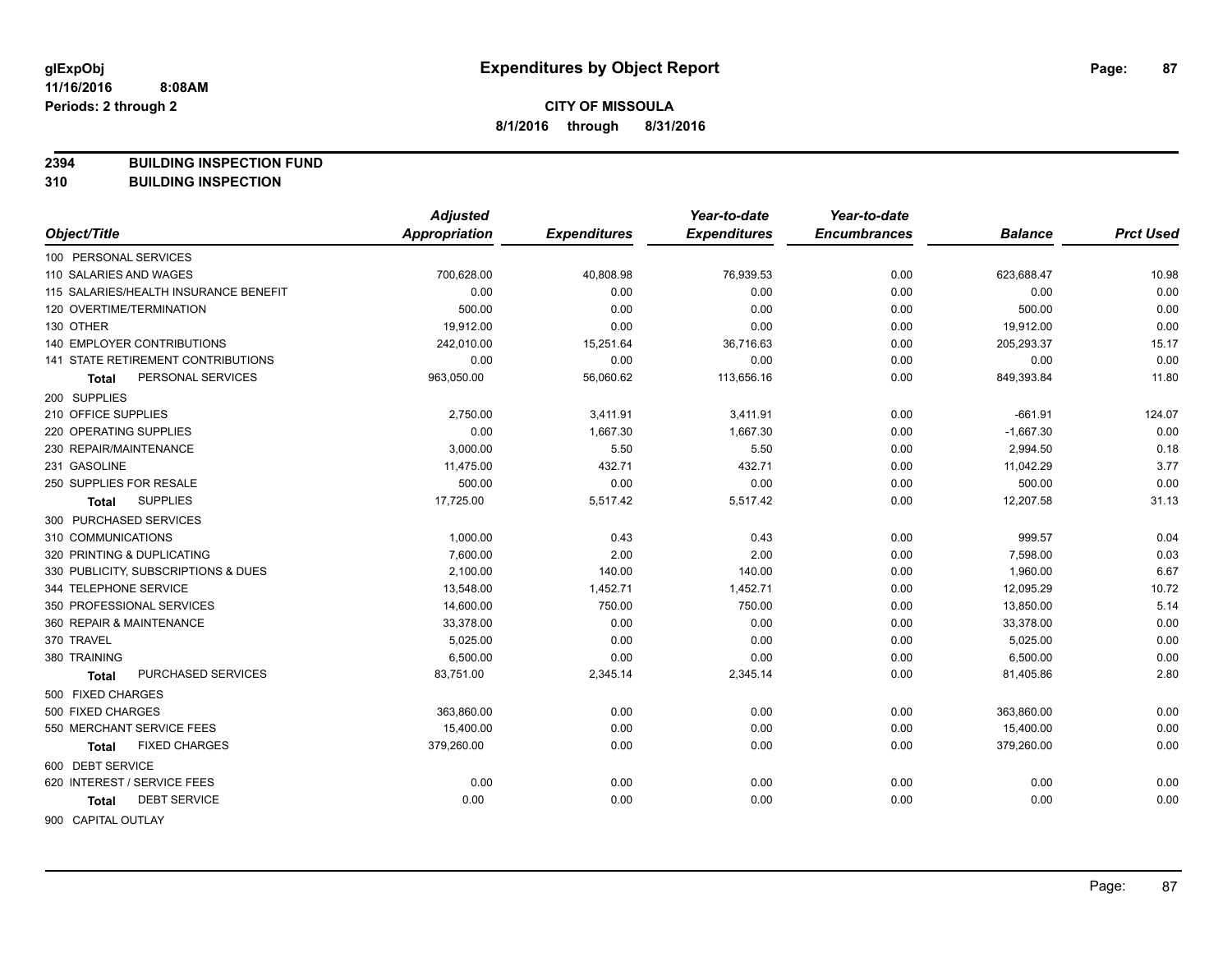**2394 BUILDING INSPECTION FUND**

**310 BUILDING INSPECTION**

| Object/Title |                            | <b>Adjusted</b><br>Appropriation | <b>Expenditures</b> | Year-to-date<br><b>Expenditures</b> | Year-to-date<br><b>Encumbrances</b> | <b>Balance</b> | <b>Prct Used</b> |
|--------------|----------------------------|----------------------------------|---------------------|-------------------------------------|-------------------------------------|----------------|------------------|
|              | 940 MACHINERY & EQUIPMENT  | 0.00                             | 0.00                | 0.00                                | 0.00                                | 0.00           | 0.00             |
| <b>Total</b> | <b>CAPITAL OUTLAY</b>      | 0.00                             | 0.00                | 0.00                                | 0.00                                | 0.00           | 0.00             |
| <b>Total</b> | <b>BUILDING INSPECTION</b> | 1,443,786.00                     | 63,923.18           | 121,518.72                          | 0.00                                | 322,267.28     | 8.42             |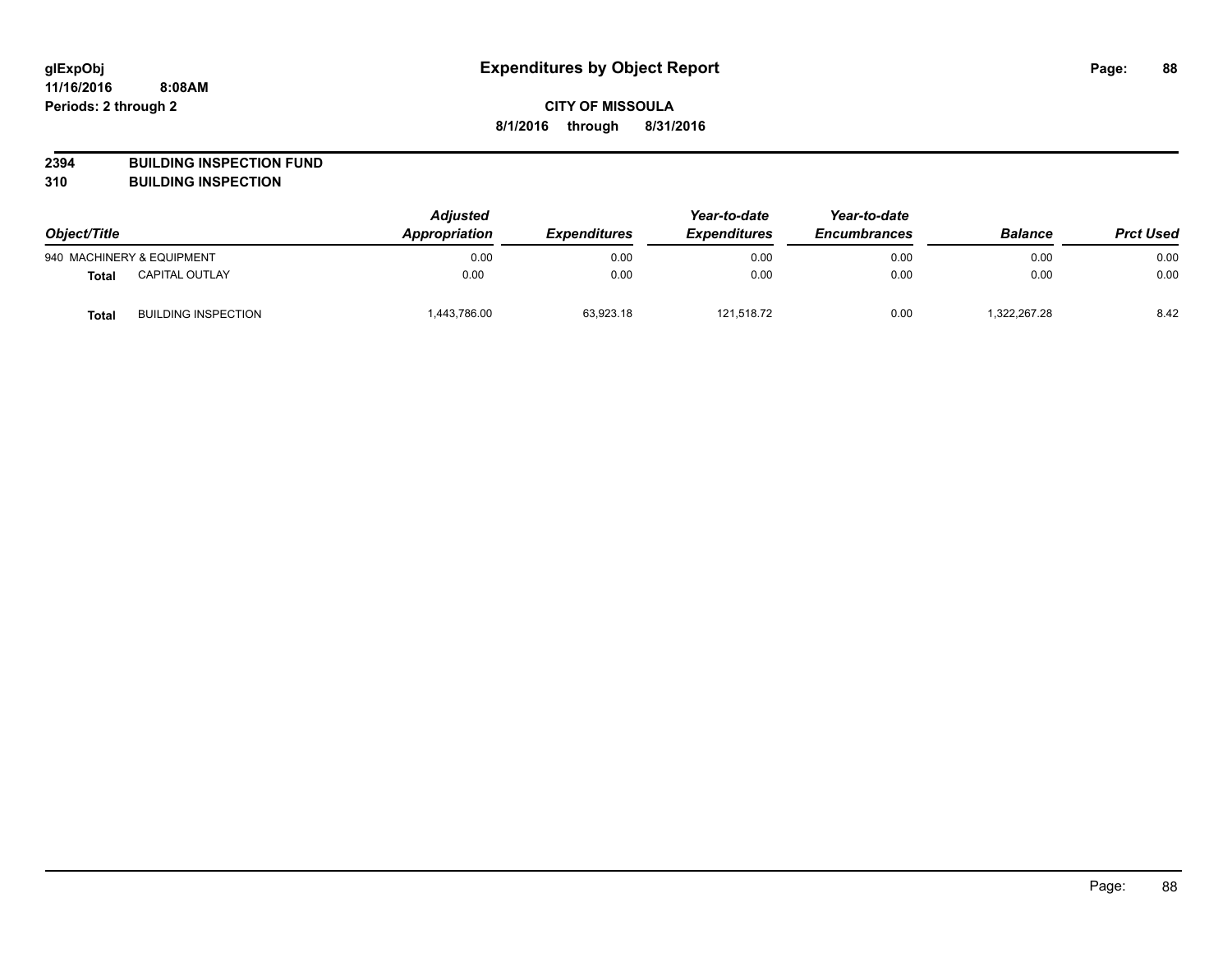#### **2394 BUILDING INSPECTION FUND**

|                                           | <b>Adjusted</b>      |                     | Year-to-date        | Year-to-date        |                |                  |
|-------------------------------------------|----------------------|---------------------|---------------------|---------------------|----------------|------------------|
| Object/Title                              | <b>Appropriation</b> | <b>Expenditures</b> | <b>Expenditures</b> | <b>Encumbrances</b> | <b>Balance</b> | <b>Prct Used</b> |
| 100 PERSONAL SERVICES                     |                      |                     |                     |                     |                |                  |
| 110 SALARIES AND WAGES                    | 700,628.00           | 40,808.98           | 76,939.53           | 0.00                | 623,688.47     | 10.98            |
| 115 SALARIES/HEALTH INSURANCE BENEFIT     | 0.00                 | 0.00                | 0.00                | 0.00                | 0.00           | 0.00             |
| 120 OVERTIME/TERMINATION                  | 500.00               | 0.00                | 0.00                | 0.00                | 500.00         | 0.00             |
| 130 OTHER                                 | 19,912.00            | 0.00                | 0.00                | 0.00                | 19,912.00      | 0.00             |
| 140 EMPLOYER CONTRIBUTIONS                | 242,010.00           | 15,251.64           | 36,716.63           | 0.00                | 205,293.37     | 15.17            |
| <b>141 STATE RETIREMENT CONTRIBUTIONS</b> | 0.00                 | 0.00                | 0.00                | 0.00                | 0.00           | 0.00             |
| PERSONAL SERVICES<br><b>Total</b>         | 963,050.00           | 56,060.62           | 113,656.16          | 0.00                | 849,393.84     | 11.80            |
| 200 SUPPLIES                              |                      |                     |                     |                     |                |                  |
| 210 OFFICE SUPPLIES                       | 2,750.00             | 3,411.91            | 3,411.91            | 0.00                | $-661.91$      | 124.07           |
| 220 OPERATING SUPPLIES                    | 0.00                 | 1,667.30            | 1,667.30            | 0.00                | $-1,667.30$    | 0.00             |
| 230 REPAIR/MAINTENANCE                    | 3,000.00             | 5.50                | 5.50                | 0.00                | 2,994.50       | 0.18             |
| 231 GASOLINE                              | 11,475.00            | 432.71              | 432.71              | 0.00                | 11,042.29      | 3.77             |
| 250 SUPPLIES FOR RESALE                   | 500.00               | 0.00                | 0.00                | 0.00                | 500.00         | 0.00             |
| <b>SUPPLIES</b><br><b>Total</b>           | 17,725.00            | 5,517.42            | 5,517.42            | 0.00                | 12,207.58      | 31.13            |
| 300 PURCHASED SERVICES                    |                      |                     |                     |                     |                |                  |
| 310 COMMUNICATIONS                        | 1,000.00             | 0.43                | 0.43                | 0.00                | 999.57         | 0.04             |
| 320 PRINTING & DUPLICATING                | 7,600.00             | 2.00                | 2.00                | 0.00                | 7,598.00       | 0.03             |
| 330 PUBLICITY, SUBSCRIPTIONS & DUES       | 2,100.00             | 140.00              | 140.00              | 0.00                | 1,960.00       | 6.67             |
| 344 TELEPHONE SERVICE                     | 13,548.00            | 1,452.71            | 1,452.71            | 0.00                | 12,095.29      | 10.72            |
| 350 PROFESSIONAL SERVICES                 | 14,600.00            | 750.00              | 750.00              | 0.00                | 13,850.00      | 5.14             |
| 360 REPAIR & MAINTENANCE                  | 33,378.00            | 0.00                | 0.00                | 0.00                | 33,378.00      | 0.00             |
| 370 TRAVEL                                | 5,025.00             | 0.00                | 0.00                | 0.00                | 5,025.00       | 0.00             |
| 380 TRAINING                              | 6,500.00             | 0.00                | 0.00                | 0.00                | 6,500.00       | 0.00             |
| PURCHASED SERVICES<br><b>Total</b>        | 83,751.00            | 2,345.14            | 2,345.14            | 0.00                | 81,405.86      | 2.80             |
| 500 FIXED CHARGES                         |                      |                     |                     |                     |                |                  |
| 500 FIXED CHARGES                         | 363,860.00           | 0.00                | 0.00                | 0.00                | 363,860.00     | 0.00             |
| 550 MERCHANT SERVICE FEES                 | 15,400.00            | 0.00                | 0.00                | 0.00                | 15,400.00      | 0.00             |
| <b>FIXED CHARGES</b><br><b>Total</b>      | 379,260.00           | 0.00                | 0.00                | 0.00                | 379,260.00     | 0.00             |
| 600 DEBT SERVICE                          |                      |                     |                     |                     |                |                  |
| 620 INTEREST / SERVICE FEES               | 0.00                 | 0.00                | 0.00                | 0.00                | 0.00           | 0.00             |
| <b>DEBT SERVICE</b><br><b>Total</b>       | 0.00                 | 0.00                | 0.00                | 0.00                | 0.00           | 0.00             |
| 900 CAPITAL OUTLAY                        |                      |                     |                     |                     |                |                  |
| 940 MACHINERY & EQUIPMENT                 | 0.00                 | 0.00                | 0.00                | 0.00                | 0.00           | 0.00             |
|                                           |                      |                     |                     |                     |                |                  |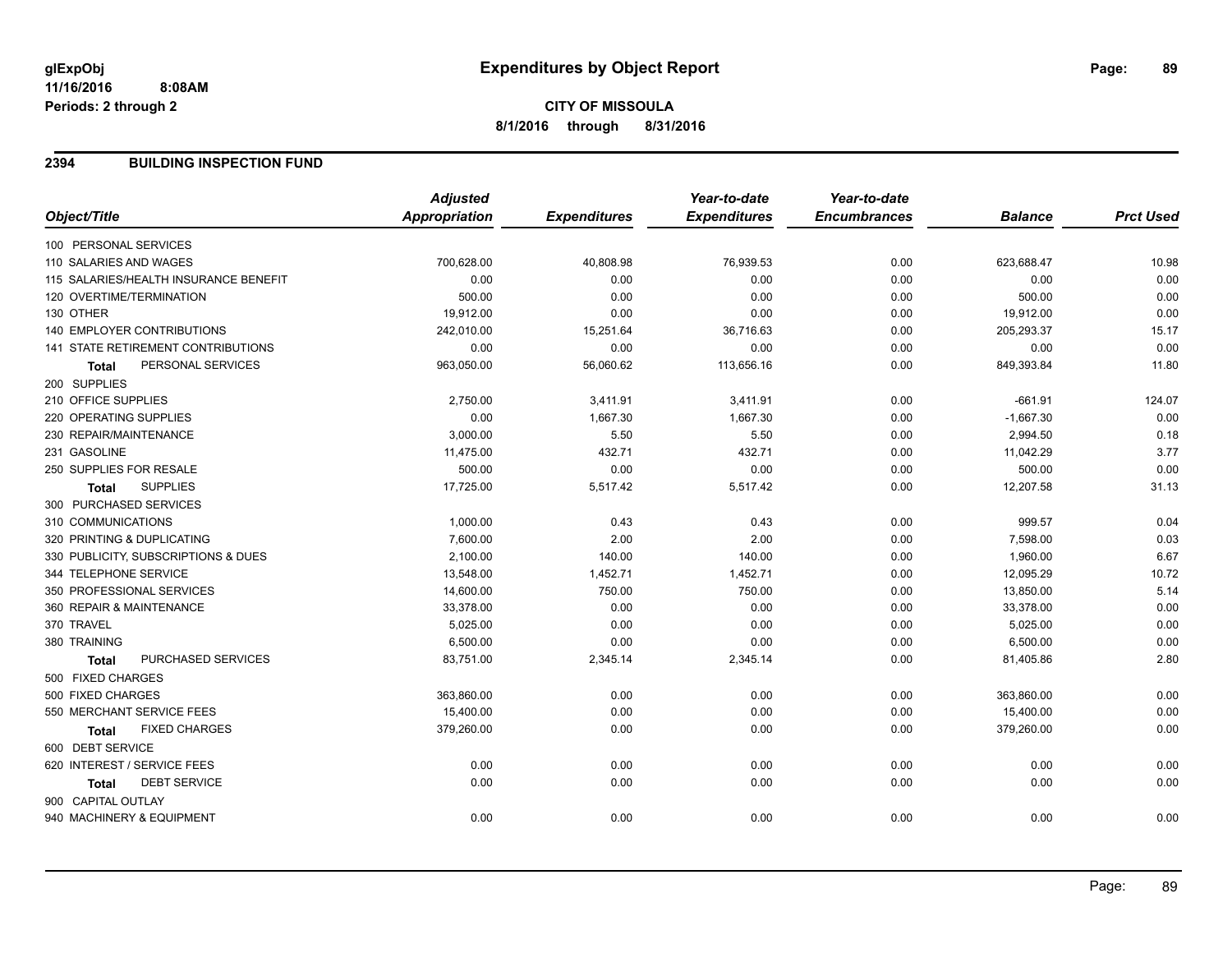#### **2394 BUILDING INSPECTION FUND**

| Object/Title |                          | <b>Adjusted</b><br>Appropriation | <b>Expenditures</b> | Year-to-date<br><b>Expenditures</b> | Year-to-date<br><b>Encumbrances</b> | <b>Balance</b> | <b>Prct Used</b> |
|--------------|--------------------------|----------------------------------|---------------------|-------------------------------------|-------------------------------------|----------------|------------------|
| <b>Total</b> | CAPITAL OUTLAY           | 0.00                             | 0.00                | 0.00                                | 0.00                                | 0.00           | 0.00             |
| <b>Total</b> | BUILDING INSPECTION FUND | 443,786.00                       | 63,923.18           | 121,518.72                          | 0.00                                | ,322,267.28    | 8.42             |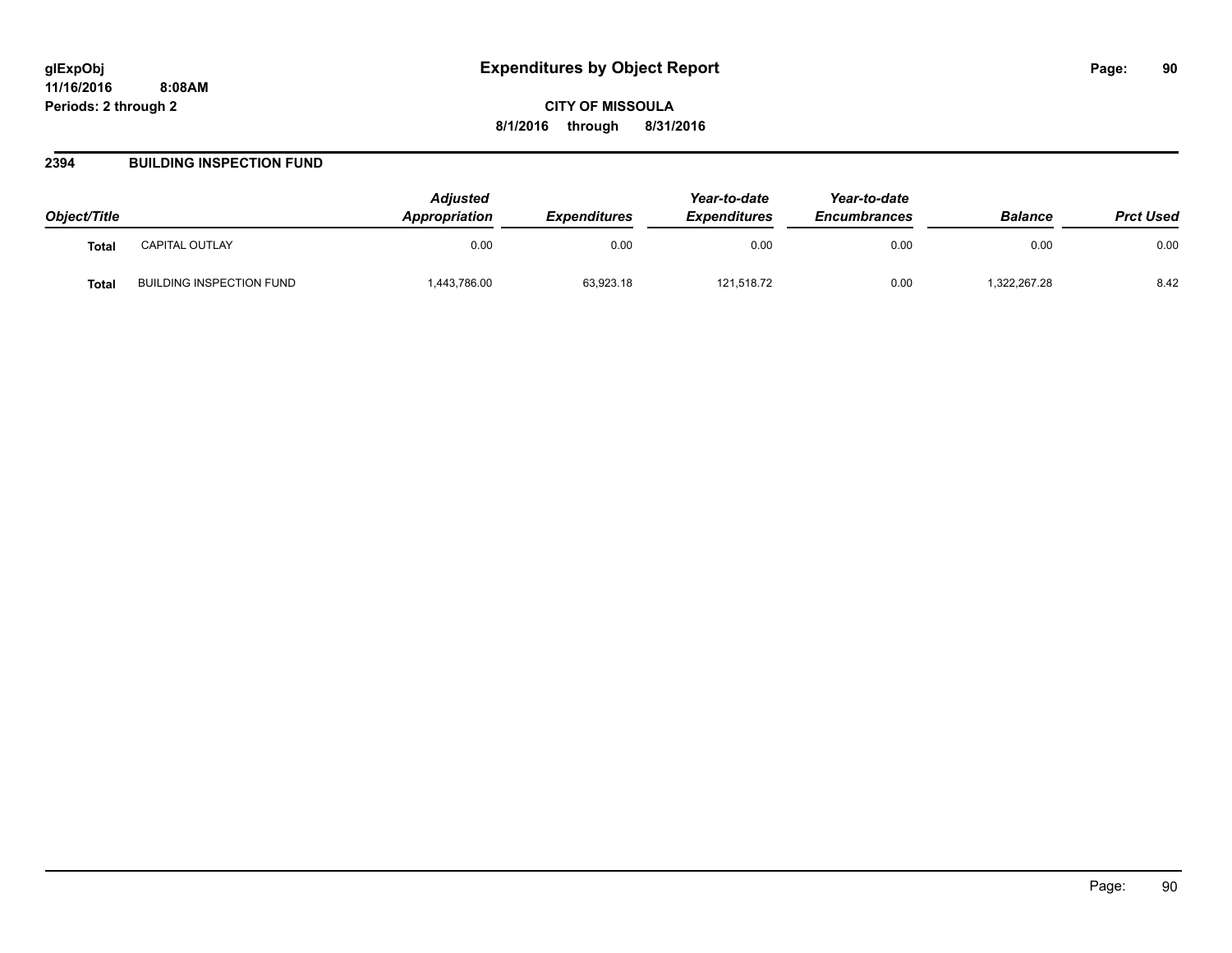#### **2395 CITY GRANTS & PROGRAM INCOME FUND**

| Object/Title               |                                   | <b>Adjusted</b><br><b>Appropriation</b> | <b>Expenditures</b> | Year-to-date<br><b>Expenditures</b> | Year-to-date<br><b>Encumbrances</b> | <b>Balance</b> | <b>Prct Used</b> |
|----------------------------|-----------------------------------|-----------------------------------------|---------------------|-------------------------------------|-------------------------------------|----------------|------------------|
| 300 PURCHASED SERVICES     |                                   |                                         |                     |                                     |                                     |                |                  |
| 350 PROFESSIONAL SERVICES  |                                   | 0.00                                    | 0.00                | 0.00                                | 0.00                                | 0.00           | 0.00             |
| <b>Total</b>               | <b>PURCHASED SERVICES</b>         | 0.00                                    | 0.00                | 0.00                                | 0.00                                | 0.00           | 0.00             |
| 500 FIXED CHARGES          |                                   |                                         |                     |                                     |                                     |                |                  |
| 550 MERCHANT SERVICE FEES  |                                   | 0.00                                    | 0.00                | 0.00                                | 0.00                                | 0.00           | 0.00             |
| <b>Total</b>               | <b>FIXED CHARGES</b>              | 0.00                                    | 0.00                | 0.00                                | 0.00                                | 0.00           | 0.00             |
|                            | 700 GRANTS & CONTRIBUTIONS        |                                         |                     |                                     |                                     |                |                  |
| 700 GRANTS & CONTRIBUTIONS |                                   | 0.00                                    | 0.00                | 0.00                                | 0.00                                | 0.00           | 0.00             |
| <b>Total</b>               | <b>GRANTS &amp; CONTRIBUTIONS</b> | 0.00                                    | 0.00                | 0.00                                | 0.00                                | 0.00           | 0.00             |
| 800 OTHER OBJECTS          |                                   |                                         |                     |                                     |                                     |                |                  |
|                            | 820 TRANSFERS TO OTHER FUNDS      | 0.00                                    | 0.00                | 0.00                                | 0.00                                | 0.00           | 0.00             |
| 845 CONTINGENCY            |                                   | 0.00                                    | 0.00                | 0.00                                | 0.00                                | 0.00           | 0.00             |
| <b>Total</b>               | OTHER OBJECTS                     | 0.00                                    | 0.00                | 0.00                                | 0.00                                | 0.00           | 0.00             |
| <b>Total</b>               | NON-DEPARTMENTAL                  | 0.00                                    | 0.00                | 0.00                                | 0.00                                | 0.00           | 0.00             |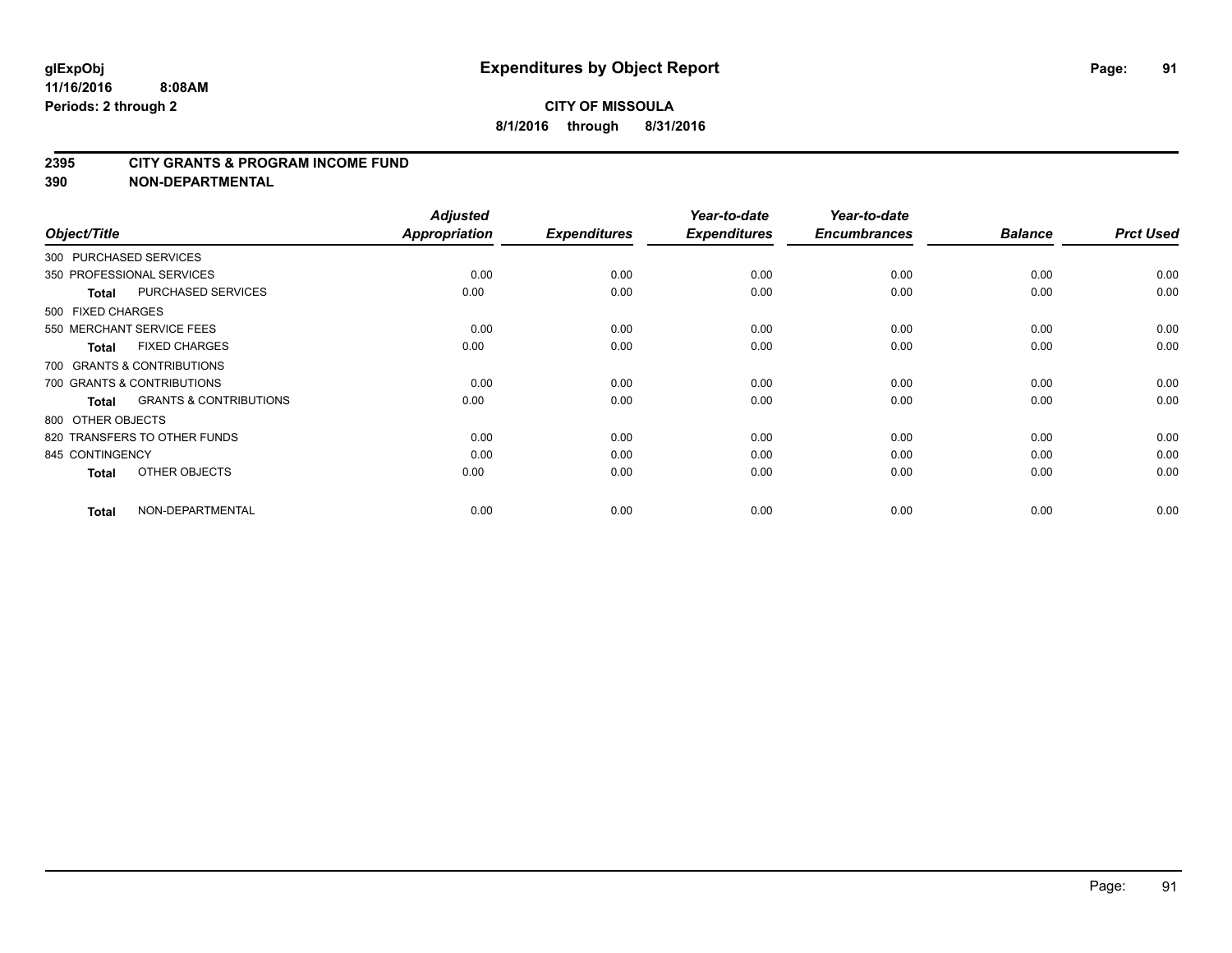**CITY OF MISSOULA 8/1/2016 through 8/31/2016**

## **2395 CITY GRANTS & PROGRAM INCOME FUND**

| Object/Title           |                                   | <b>Adjusted</b><br>Appropriation | <b>Expenditures</b> | Year-to-date<br><b>Expenditures</b> | Year-to-date<br><b>Encumbrances</b> | <b>Balance</b> | <b>Prct Used</b> |
|------------------------|-----------------------------------|----------------------------------|---------------------|-------------------------------------|-------------------------------------|----------------|------------------|
| 300 PURCHASED SERVICES |                                   |                                  |                     |                                     |                                     |                |                  |
|                        | 350 PROFESSIONAL SERVICES         | 0.00                             | 0.00                | 0.00                                | 0.00                                | 0.00           | 0.00             |
| <b>Total</b>           | <b>PURCHASED SERVICES</b>         | 0.00                             | 0.00                | 0.00                                | 0.00                                | 0.00           | 0.00             |
| 500 FIXED CHARGES      |                                   |                                  |                     |                                     |                                     |                |                  |
|                        | 550 MERCHANT SERVICE FEES         | 0.00                             | 0.00                | 0.00                                | 0.00                                | 0.00           | 0.00             |
| <b>Total</b>           | <b>FIXED CHARGES</b>              | 0.00                             | 0.00                | 0.00                                | 0.00                                | 0.00           | 0.00             |
|                        | 700 GRANTS & CONTRIBUTIONS        |                                  |                     |                                     |                                     |                |                  |
|                        | 700 GRANTS & CONTRIBUTIONS        | 0.00                             | 0.00                | 0.00                                | 0.00                                | 0.00           | 0.00             |
| <b>Total</b>           | <b>GRANTS &amp; CONTRIBUTIONS</b> | 0.00                             | 0.00                | 0.00                                | 0.00                                | 0.00           | 0.00             |
| 800 OTHER OBJECTS      |                                   |                                  |                     |                                     |                                     |                |                  |
|                        | 820 TRANSFERS TO OTHER FUNDS      | 0.00                             | 0.00                | 0.00                                | 0.00                                | 0.00           | 0.00             |
| 845 CONTINGENCY        |                                   | 0.00                             | 0.00                | 0.00                                | 0.00                                | 0.00           | 0.00             |
| <b>Total</b>           | OTHER OBJECTS                     | 0.00                             | 0.00                | 0.00                                | 0.00                                | 0.00           | 0.00             |
| <b>Total</b>           | CITY GRANTS & PROGRAM INCOME FUN  | 0.00                             | 0.00                | 0.00                                | 0.00                                | 0.00           | 0.00             |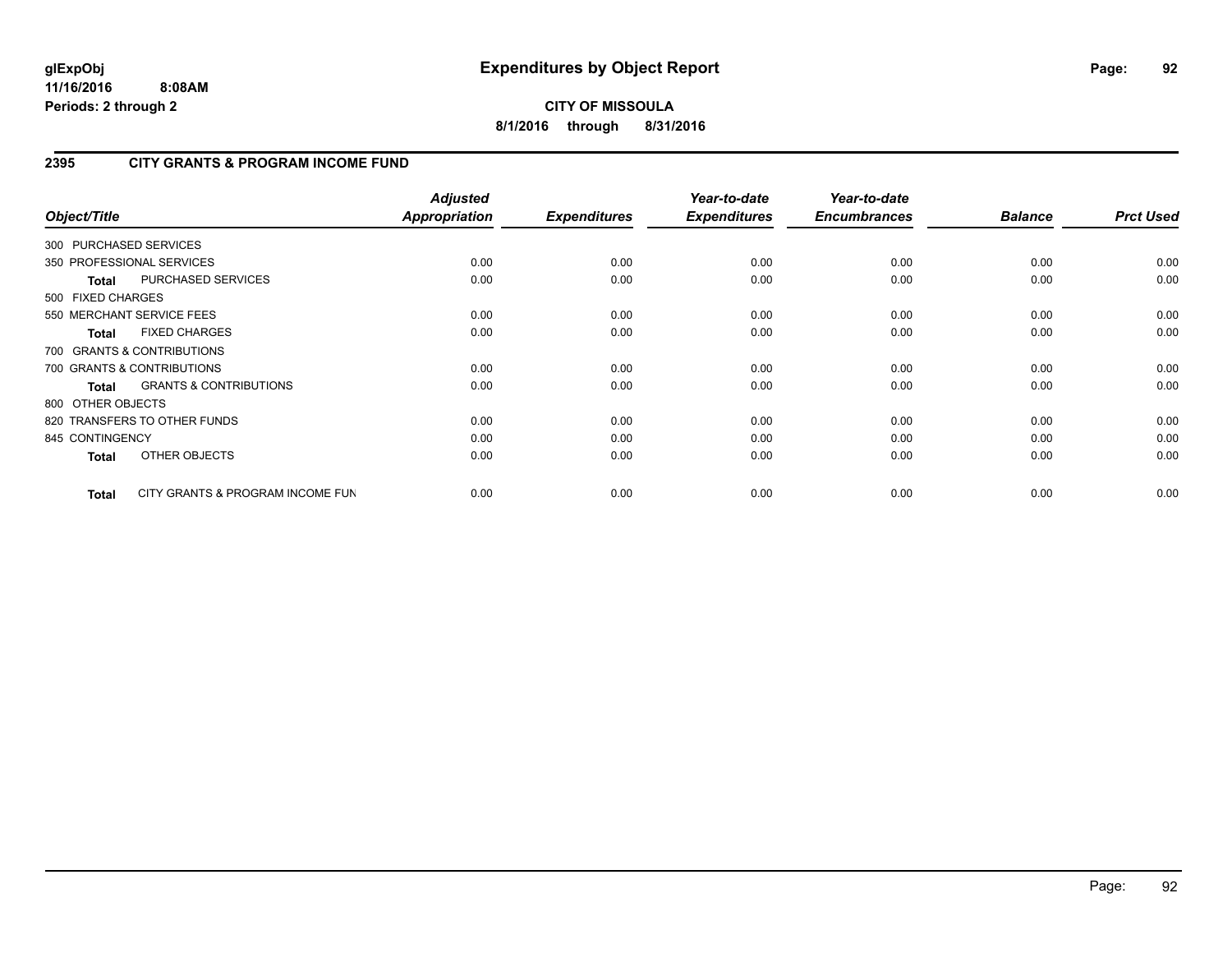#### **2396 ENERGY EFFICIENCY REVOLVING LOAN FUND**

| Object/Title |                                   | <b>Adjusted</b><br>Appropriation | <b>Expenditures</b> | Year-to-date<br><b>Expenditures</b> | Year-to-date<br><b>Encumbrances</b> | <b>Balance</b> | <b>Prct Used</b> |
|--------------|-----------------------------------|----------------------------------|---------------------|-------------------------------------|-------------------------------------|----------------|------------------|
|              | 700 GRANTS & CONTRIBUTIONS        |                                  |                     |                                     |                                     |                |                  |
|              | 700 GRANTS & CONTRIBUTIONS        | 0.00                             | 0.00                | 0.00                                | 0.00                                | 0.00           | 0.00             |
| <b>Total</b> | <b>GRANTS &amp; CONTRIBUTIONS</b> | 0.00                             | 0.00                | 0.00                                | 0.00                                | 0.00           | 0.00             |
| <b>Total</b> | NON-DEPARTMENTAL                  | 0.00                             | 0.00                | 0.00                                | 0.00                                | 0.00           | 0.00             |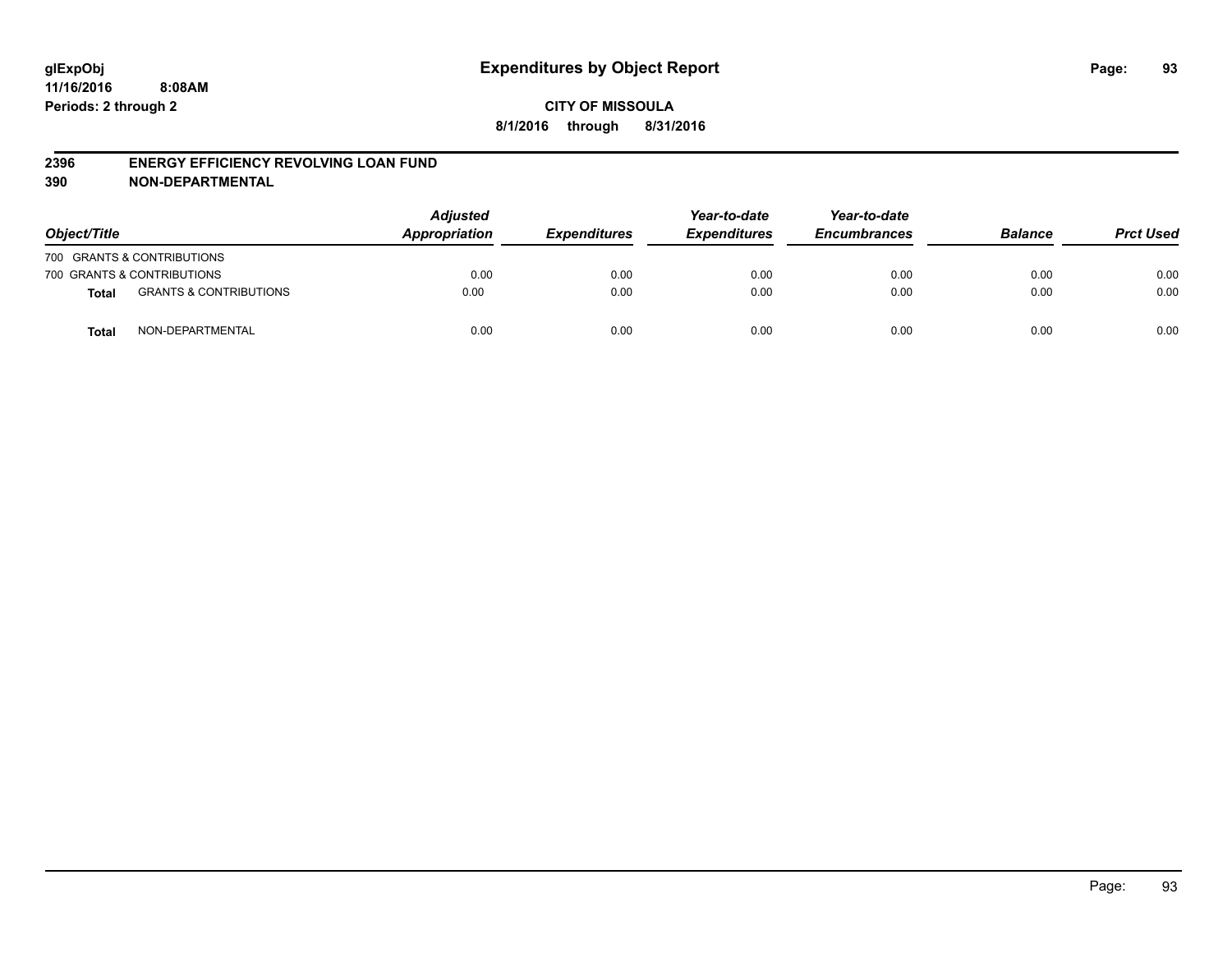# **glExpObj Expenditures by Object Report Page: 94**

**11/16/2016 8:08AM Periods: 2 through 2**

**CITY OF MISSOULA 8/1/2016 through 8/31/2016**

### **2396 ENERGY EFFICIENCY REVOLVING LOAN FUND**

| Object/Title |                                   | <b>Adjusted</b><br>Appropriation | <b>Expenditures</b> | Year-to-date<br><b>Expenditures</b> | Year-to-date<br><b>Encumbrances</b> | <b>Balance</b> | <b>Prct Used</b> |
|--------------|-----------------------------------|----------------------------------|---------------------|-------------------------------------|-------------------------------------|----------------|------------------|
|              | 700 GRANTS & CONTRIBUTIONS        |                                  |                     |                                     |                                     |                |                  |
|              | 700 GRANTS & CONTRIBUTIONS        | 0.00                             | 0.00                | 0.00                                | 0.00                                | 0.00           | 0.00             |
| <b>Total</b> | <b>GRANTS &amp; CONTRIBUTIONS</b> | 0.00                             | 0.00                | 0.00                                | 0.00                                | 0.00           | 0.00             |
| Total        | ENERGY EFFICIENCY REVOLVING LOAN  | 0.00                             | 0.00                | 0.00                                | 0.00                                | 0.00           | 0.00             |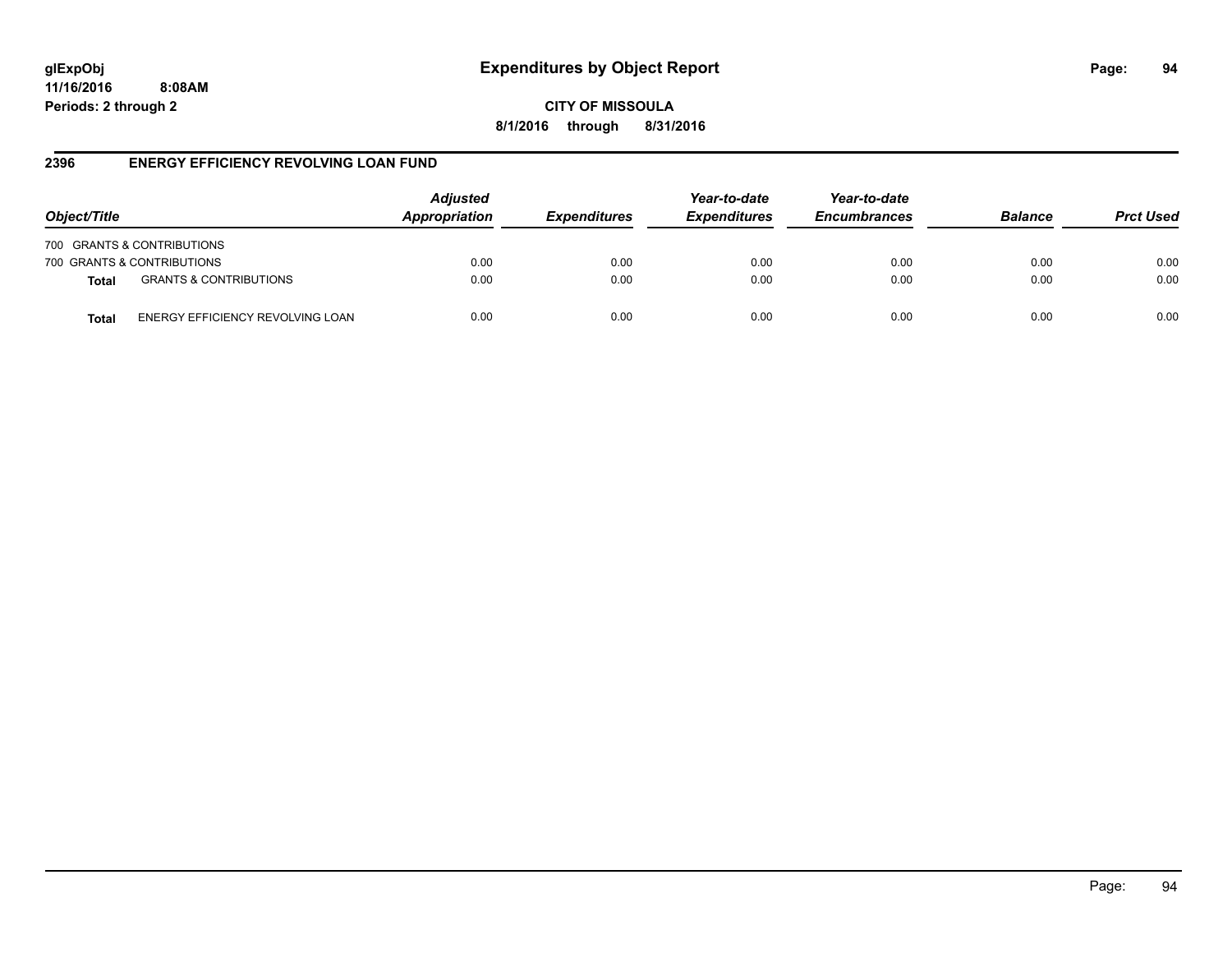### **2399 DANGEROUS BUILDING DEMOLITION & REPAIR F**

**310 BUILDING INSPECTION**

| Object/Title      |                            | <b>Adjusted</b><br><b>Appropriation</b> | <b>Expenditures</b> | Year-to-date<br><b>Expenditures</b> | Year-to-date<br><b>Encumbrances</b> | <b>Balance</b> | <b>Prct Used</b> |
|-------------------|----------------------------|-----------------------------------------|---------------------|-------------------------------------|-------------------------------------|----------------|------------------|
| 500 FIXED CHARGES |                            |                                         |                     |                                     |                                     |                |                  |
|                   | 550 MERCHANT SERVICE FEES  | 0.00                                    | 0.00                | 0.00                                | 0.00                                | 0.00           | 0.00             |
| <b>Total</b>      | <b>FIXED CHARGES</b>       | 0.00                                    | 0.00                | 0.00                                | 0.00                                | 0.00           | 0.00             |
| 800 OTHER OBJECTS |                            |                                         |                     |                                     |                                     |                |                  |
| 845 CONTINGENCY   |                            | 0.00                                    | 0.00                | 0.00                                | 0.00                                | 0.00           | 0.00             |
| <b>Total</b>      | OTHER OBJECTS              | 0.00                                    | 0.00                | 0.00                                | 0.00                                | 0.00           | 0.00             |
| <b>Total</b>      | <b>BUILDING INSPECTION</b> | 0.00                                    | 0.00                | 0.00                                | 0.00                                | 0.00           | 0.00             |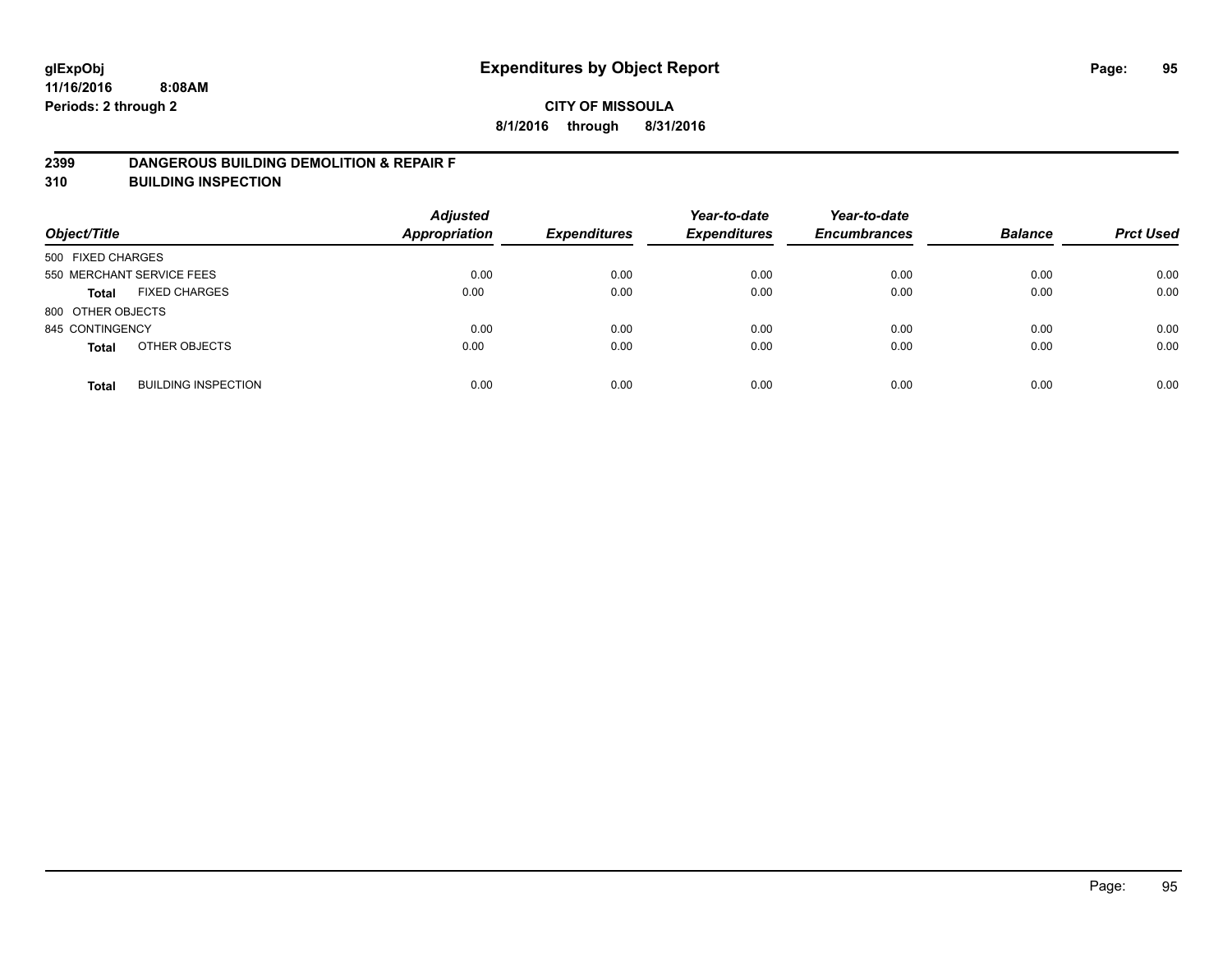**CITY OF MISSOULA 8/1/2016 through 8/31/2016**

### **2399 DANGEROUS BUILDING DEMOLITION & REPAIR F**

| Object/Title      |                                   | <b>Adjusted</b><br><b>Appropriation</b> | <b>Expenditures</b> | Year-to-date<br><b>Expenditures</b> | Year-to-date<br><b>Encumbrances</b> | <b>Balance</b> | <b>Prct Used</b> |
|-------------------|-----------------------------------|-----------------------------------------|---------------------|-------------------------------------|-------------------------------------|----------------|------------------|
| 500 FIXED CHARGES |                                   |                                         |                     |                                     |                                     |                |                  |
|                   | 550 MERCHANT SERVICE FEES         | 0.00                                    | 0.00                | 0.00                                | 0.00                                | 0.00           | 0.00             |
| <b>Total</b>      | <b>FIXED CHARGES</b>              | 0.00                                    | 0.00                | 0.00                                | 0.00                                | 0.00           | 0.00             |
| 800 OTHER OBJECTS |                                   |                                         |                     |                                     |                                     |                |                  |
| 845 CONTINGENCY   |                                   | 0.00                                    | 0.00                | 0.00                                | 0.00                                | 0.00           | 0.00             |
| <b>Total</b>      | OTHER OBJECTS                     | 0.00                                    | 0.00                | 0.00                                | 0.00                                | 0.00           | 0.00             |
| <b>Total</b>      | DANGEROUS BUILDING DEMOLITION & F | 0.00                                    | 0.00                | 0.00                                | 0.00                                | 0.00           | 0.00             |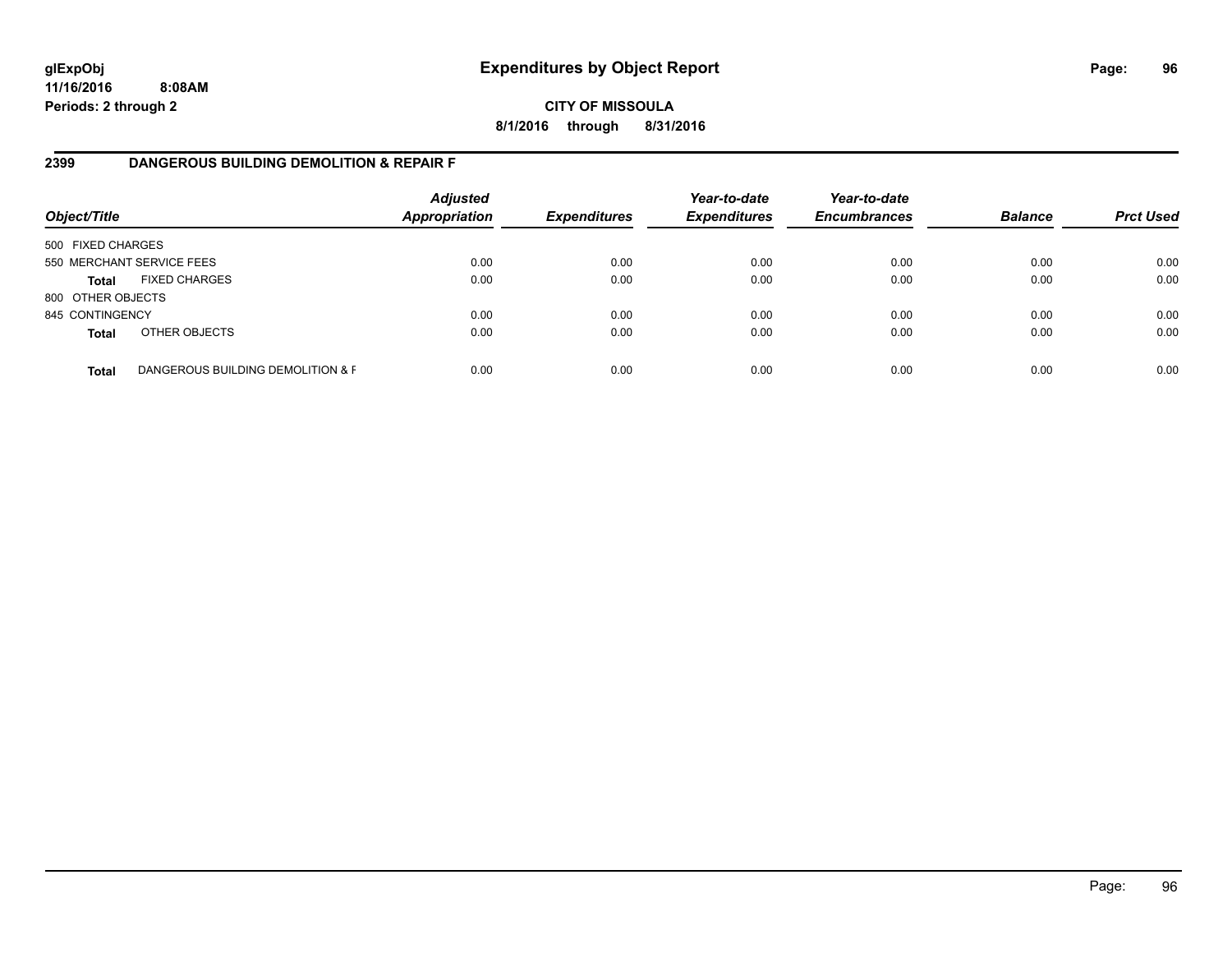#### **2400 STREET LIGHTING ASSESSMENTS FUND**

#### **280 PUBLIC WORKS OPERATIONS**

| Object/Title                         |                           | <b>Adjusted</b><br>Appropriation | <b>Expenditures</b> | Year-to-date<br><b>Expenditures</b> | Year-to-date<br><b>Encumbrances</b> | <b>Balance</b> | <b>Prct Used</b> |
|--------------------------------------|---------------------------|----------------------------------|---------------------|-------------------------------------|-------------------------------------|----------------|------------------|
| 300 PURCHASED SERVICES               |                           |                                  |                     |                                     |                                     |                |                  |
| 341 ELECTRICITY & NATURAL GAS        |                           | 0.00                             | 27.160.19           | 27.160.19                           | 0.00                                | $-27.160.19$   | 0.00             |
| 350 PROFESSIONAL SERVICES            |                           | 0.00                             | 0.00                | 0.00                                | 0.00                                | 0.00           | 0.00             |
| 360 REPAIR & MAINTENANCE             |                           | 0.00                             | 0.00                | 0.00                                | 0.00                                | 0.00           | 0.00             |
| <b>Total</b>                         | <b>PURCHASED SERVICES</b> | 0.00                             | 27,160.19           | 27.160.19                           | 0.00                                | $-27.160.19$   | 0.00             |
| 500 FIXED CHARGES                    |                           |                                  |                     |                                     |                                     |                |                  |
| 550 MERCHANT SERVICE FEES            |                           | 0.00                             | 0.00                | 0.00                                | 0.00                                | 0.00           | 0.00             |
| <b>FIXED CHARGES</b><br><b>Total</b> |                           | 0.00                             | 0.00                | 0.00                                | 0.00                                | 0.00           | 0.00             |
| <b>Total</b>                         | PUBLIC WORKS OPERATIONS   | 0.00                             | 27.160.19           | 27.160.19                           | 0.00                                | $-27.160.19$   | 0.00             |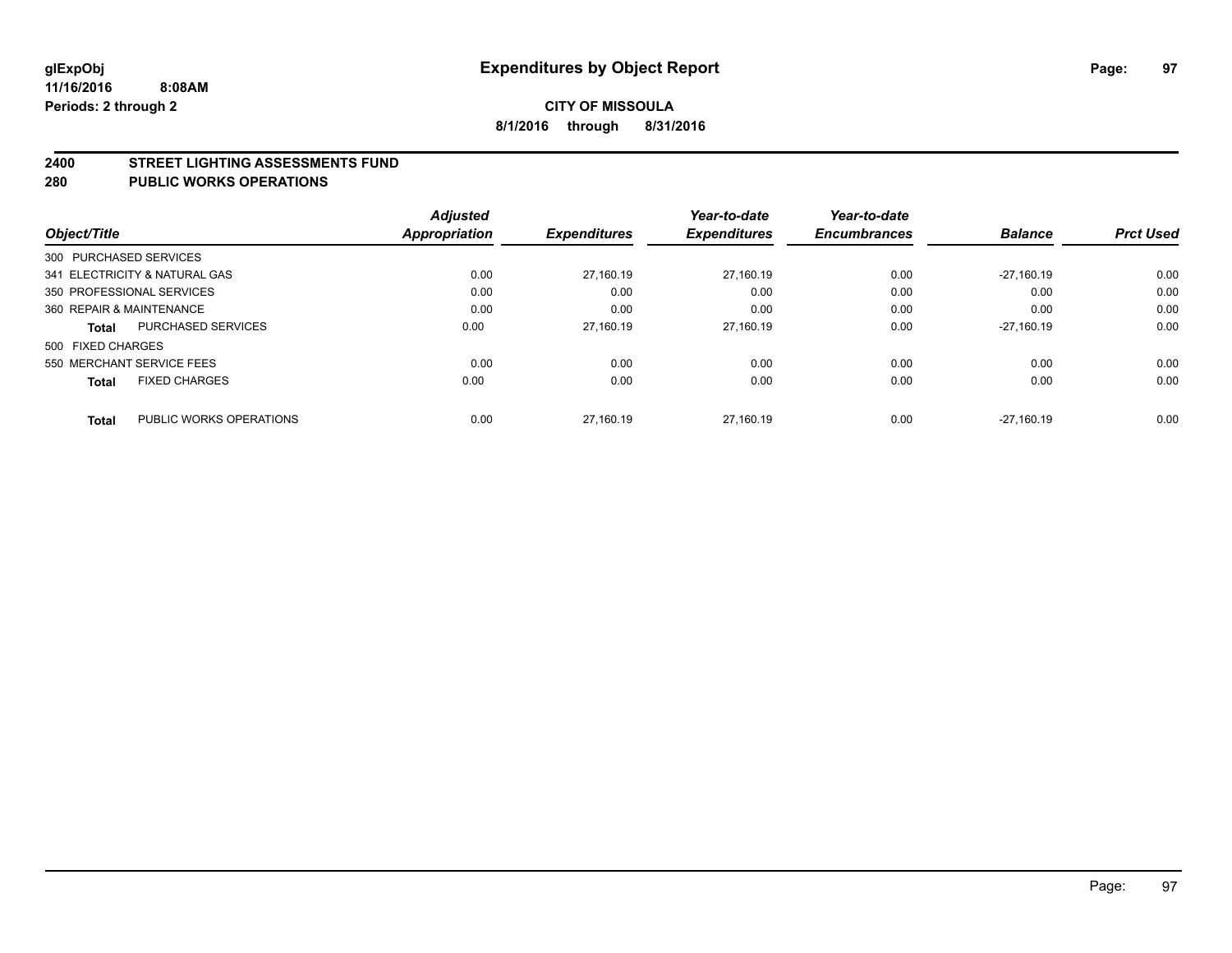**CITY OF MISSOULA 8/1/2016 through 8/31/2016**

### **2400 STREET LIGHTING ASSESSMENTS FUND**

| Object/Title             |                                  | <b>Adjusted</b><br>Appropriation | <b>Expenditures</b> | Year-to-date<br><b>Expenditures</b> | Year-to-date<br><b>Encumbrances</b> | <b>Balance</b> | <b>Prct Used</b> |
|--------------------------|----------------------------------|----------------------------------|---------------------|-------------------------------------|-------------------------------------|----------------|------------------|
| 300 PURCHASED SERVICES   |                                  |                                  |                     |                                     |                                     |                |                  |
|                          | 341 ELECTRICITY & NATURAL GAS    | 0.00                             | 27.160.19           | 27.160.19                           | 0.00                                | $-27.160.19$   | 0.00             |
|                          | 350 PROFESSIONAL SERVICES        | 0.00                             | 0.00                | 0.00                                | 0.00                                | 0.00           | 0.00             |
| 360 REPAIR & MAINTENANCE |                                  | 0.00                             | 0.00                | 0.00                                | 0.00                                | 0.00           | 0.00             |
| Total                    | PURCHASED SERVICES               | 0.00                             | 27,160.19           | 27.160.19                           | 0.00                                | $-27.160.19$   | 0.00             |
| 500 FIXED CHARGES        |                                  |                                  |                     |                                     |                                     |                |                  |
|                          | 550 MERCHANT SERVICE FEES        | 0.00                             | 0.00                | 0.00                                | 0.00                                | 0.00           | 0.00             |
| <b>Total</b>             | <b>FIXED CHARGES</b>             | 0.00                             | 0.00                | 0.00                                | 0.00                                | 0.00           | 0.00             |
| <b>Total</b>             | STREET LIGHTING ASSESSMENTS FUND | 0.00                             | 27.160.19           | 27.160.19                           | 0.00                                | $-27.160.19$   | 0.00             |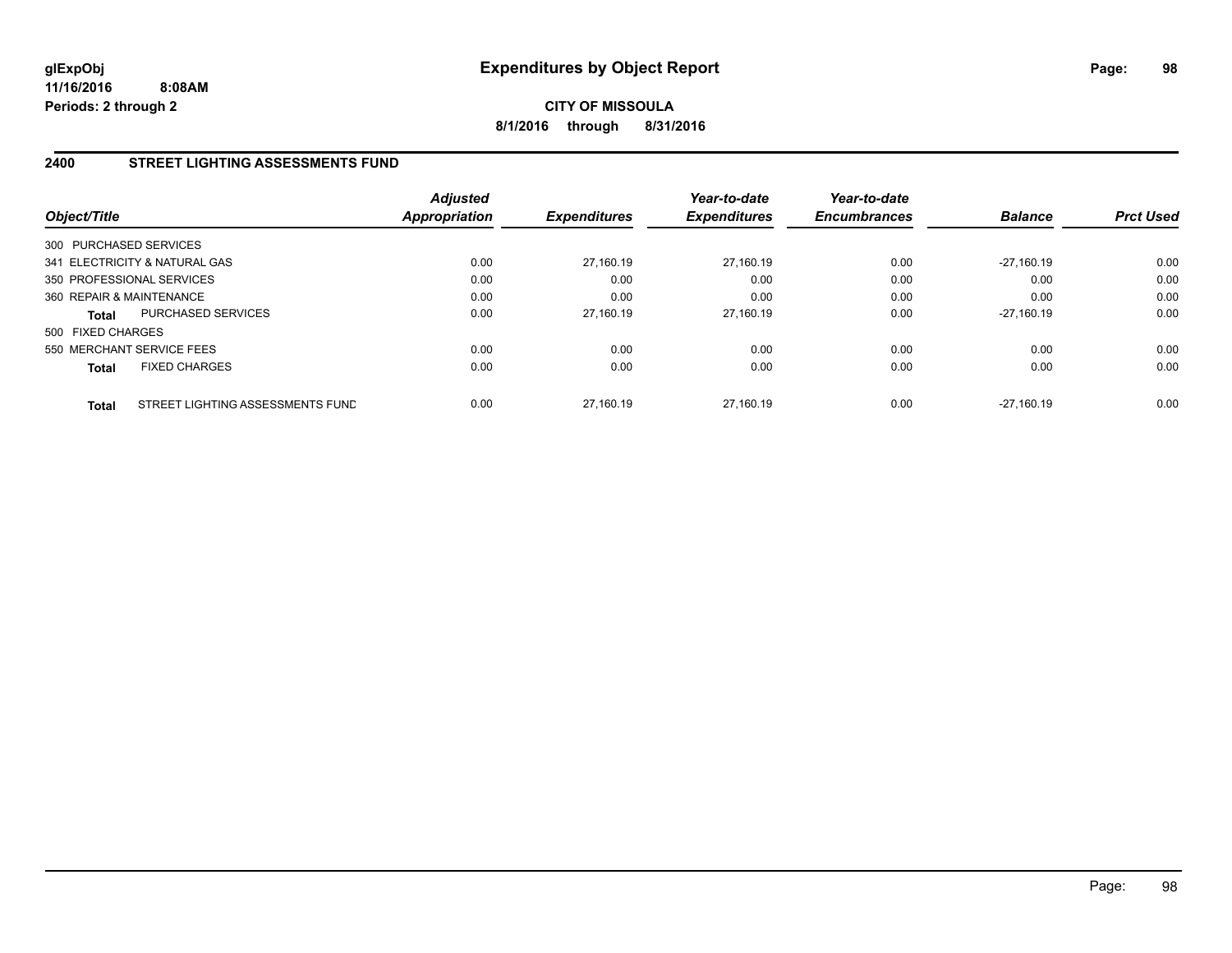#### **2500 STREET MAINTENANCE ASSESSMENT FUND**

| Object/Title           |                              | <b>Adjusted</b><br><b>Appropriation</b> | <b>Expenditures</b> | Year-to-date<br><b>Expenditures</b> | Year-to-date<br><b>Encumbrances</b> | <b>Balance</b> | <b>Prct Used</b> |
|------------------------|------------------------------|-----------------------------------------|---------------------|-------------------------------------|-------------------------------------|----------------|------------------|
| 300 PURCHASED SERVICES |                              |                                         |                     |                                     |                                     |                |                  |
| 345 GARBAGE            |                              | 0.00                                    | 2,011.77            | 4,023.54                            | 0.00                                | $-4,023.54$    | 0.00             |
| <b>Total</b>           | <b>PURCHASED SERVICES</b>    | 0.00                                    | 2,011.77            | 4,023.54                            | 0.00                                | $-4,023.54$    | 0.00             |
| 500 FIXED CHARGES      |                              |                                         |                     |                                     |                                     |                |                  |
|                        | 550 MERCHANT SERVICE FEES    | 0.00                                    | 0.00                | 0.00                                | 0.00                                | 0.00           | 0.00             |
| <b>Total</b>           | <b>FIXED CHARGES</b>         | 0.00                                    | 0.00                | 0.00                                | 0.00                                | 0.00           | 0.00             |
| 800 OTHER OBJECTS      |                              |                                         |                     |                                     |                                     |                |                  |
|                        | 820 TRANSFERS TO OTHER FUNDS | 0.00                                    | 0.00                | 0.00                                | 0.00                                | 0.00           | 0.00             |
| <b>Total</b>           | OTHER OBJECTS                | 0.00                                    | 0.00                | 0.00                                | 0.00                                | 0.00           | 0.00             |
| <b>Total</b>           | NON-DEPARTMENTAL             | 0.00                                    | 2.011.77            | 4.023.54                            | 0.00                                | $-4.023.54$    | 0.00             |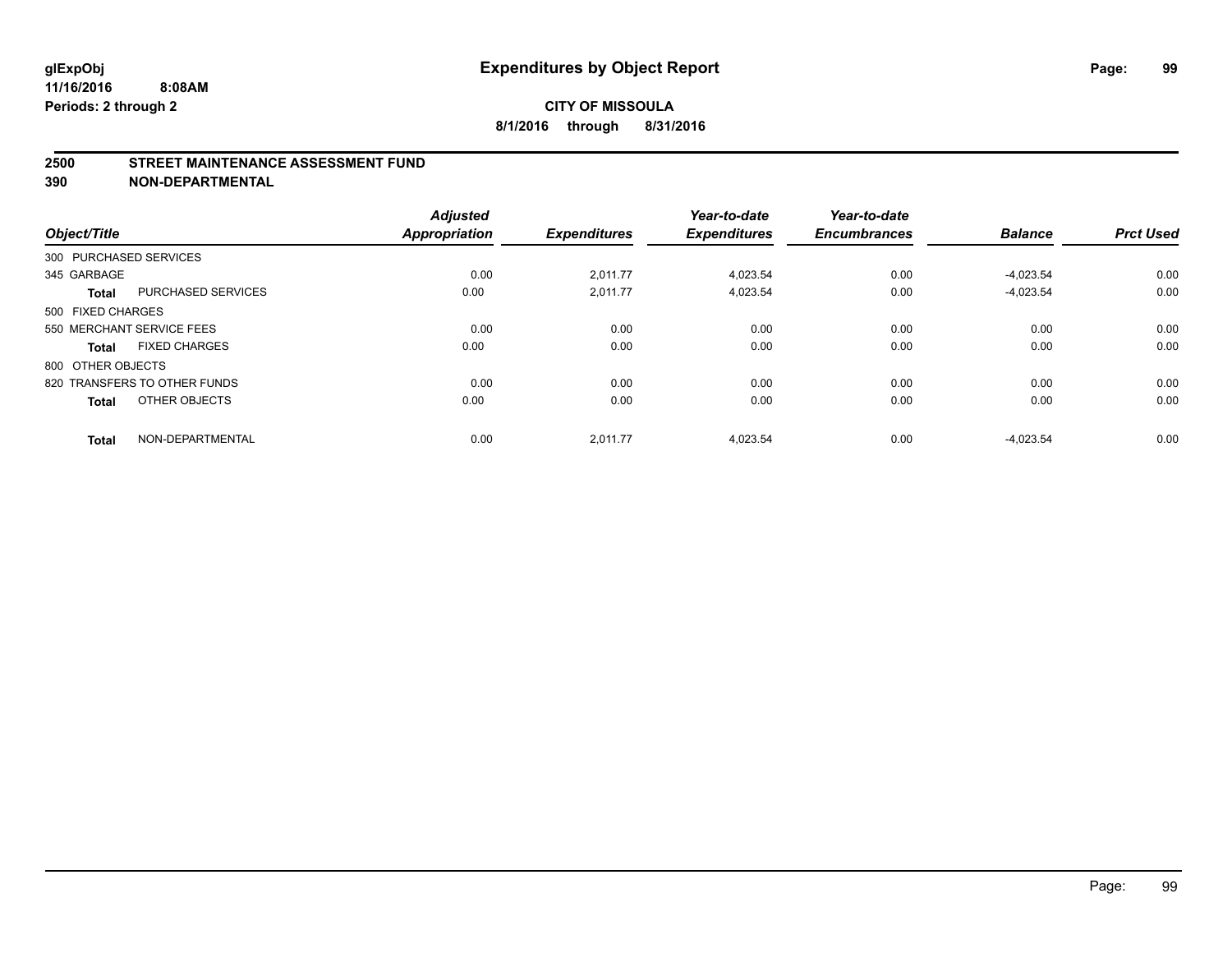**CITY OF MISSOULA 8/1/2016 through 8/31/2016**

### **2500 STREET MAINTENANCE ASSESSMENT FUND**

| Object/Title           |                                  | <b>Adjusted</b><br><b>Appropriation</b> | <b>Expenditures</b> | Year-to-date<br><b>Expenditures</b> | Year-to-date<br><b>Encumbrances</b> | <b>Balance</b> | <b>Prct Used</b> |
|------------------------|----------------------------------|-----------------------------------------|---------------------|-------------------------------------|-------------------------------------|----------------|------------------|
| 300 PURCHASED SERVICES |                                  |                                         |                     |                                     |                                     |                |                  |
| 345 GARBAGE            |                                  | 0.00                                    | 2,011.77            | 4,023.54                            | 0.00                                | $-4.023.54$    | 0.00             |
| <b>Total</b>           | <b>PURCHASED SERVICES</b>        | 0.00                                    | 2,011.77            | 4,023.54                            | 0.00                                | $-4.023.54$    | 0.00             |
| 500 FIXED CHARGES      |                                  |                                         |                     |                                     |                                     |                |                  |
|                        | 550 MERCHANT SERVICE FEES        | 0.00                                    | 0.00                | 0.00                                | 0.00                                | 0.00           | 0.00             |
| <b>Total</b>           | <b>FIXED CHARGES</b>             | 0.00                                    | 0.00                | 0.00                                | 0.00                                | 0.00           | 0.00             |
| 800 OTHER OBJECTS      |                                  |                                         |                     |                                     |                                     |                |                  |
|                        | 820 TRANSFERS TO OTHER FUNDS     | 0.00                                    | 0.00                | 0.00                                | 0.00                                | 0.00           | 0.00             |
| <b>Total</b>           | OTHER OBJECTS                    | 0.00                                    | 0.00                | 0.00                                | 0.00                                | 0.00           | 0.00             |
| <b>Total</b>           | STREET MAINTENANCE ASSESSMENT FI | 0.00                                    | 2,011.77            | 4.023.54                            | 0.00                                | $-4.023.54$    | 0.00             |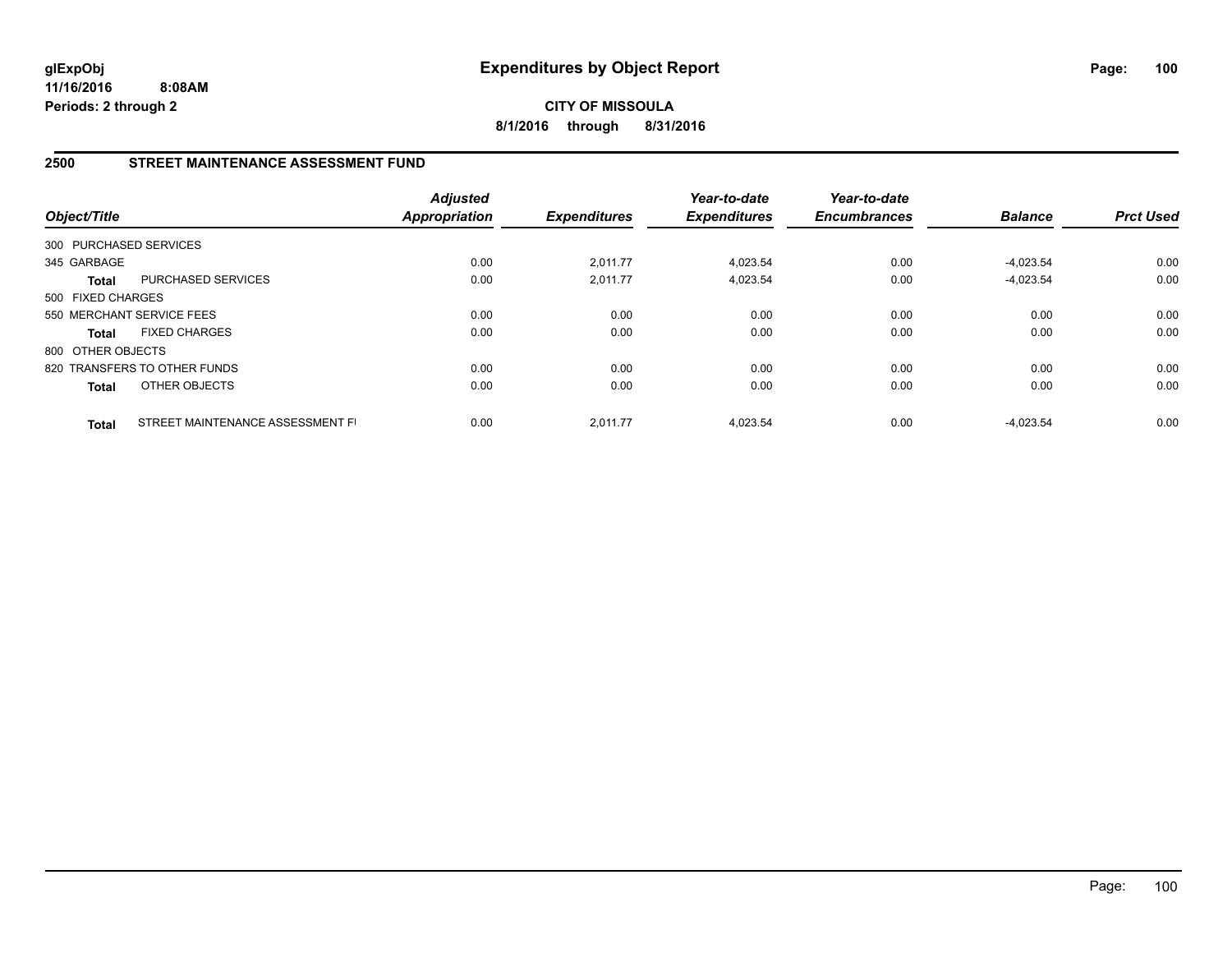### **2510 RUSSELL PARK MAINTENANCE ASSESSMENT FUND**

**370 PARKS & RECREATION**

| Object/Title                         | <b>Adjusted</b><br><b>Appropriation</b> | <b>Expenditures</b> | Year-to-date<br><b>Expenditures</b> | Year-to-date<br><b>Encumbrances</b> | <b>Balance</b> | <b>Prct Used</b> |
|--------------------------------------|-----------------------------------------|---------------------|-------------------------------------|-------------------------------------|----------------|------------------|
| 500 FIXED CHARGES                    |                                         |                     |                                     |                                     |                |                  |
| 550 MERCHANT SERVICE FEES            | 0.00                                    | 0.00                | 0.00                                | 0.00                                | 0.00           | 0.00             |
| <b>FIXED CHARGES</b><br><b>Total</b> | 0.00                                    | 0.00                | 0.00                                | 0.00                                | 0.00           | 0.00             |
| 800 OTHER OBJECTS                    |                                         |                     |                                     |                                     |                |                  |
| 820 TRANSFERS TO OTHER FUNDS         | 0.00                                    | 0.00                | 0.00                                | 0.00                                | 0.00           | 0.00             |
| OTHER OBJECTS<br><b>Total</b>        | 0.00                                    | 0.00                | 0.00                                | 0.00                                | 0.00           | 0.00             |
| PARKS & RECREATION<br><b>Total</b>   | 0.00                                    | 0.00                | 0.00                                | 0.00                                | 0.00           | 0.00             |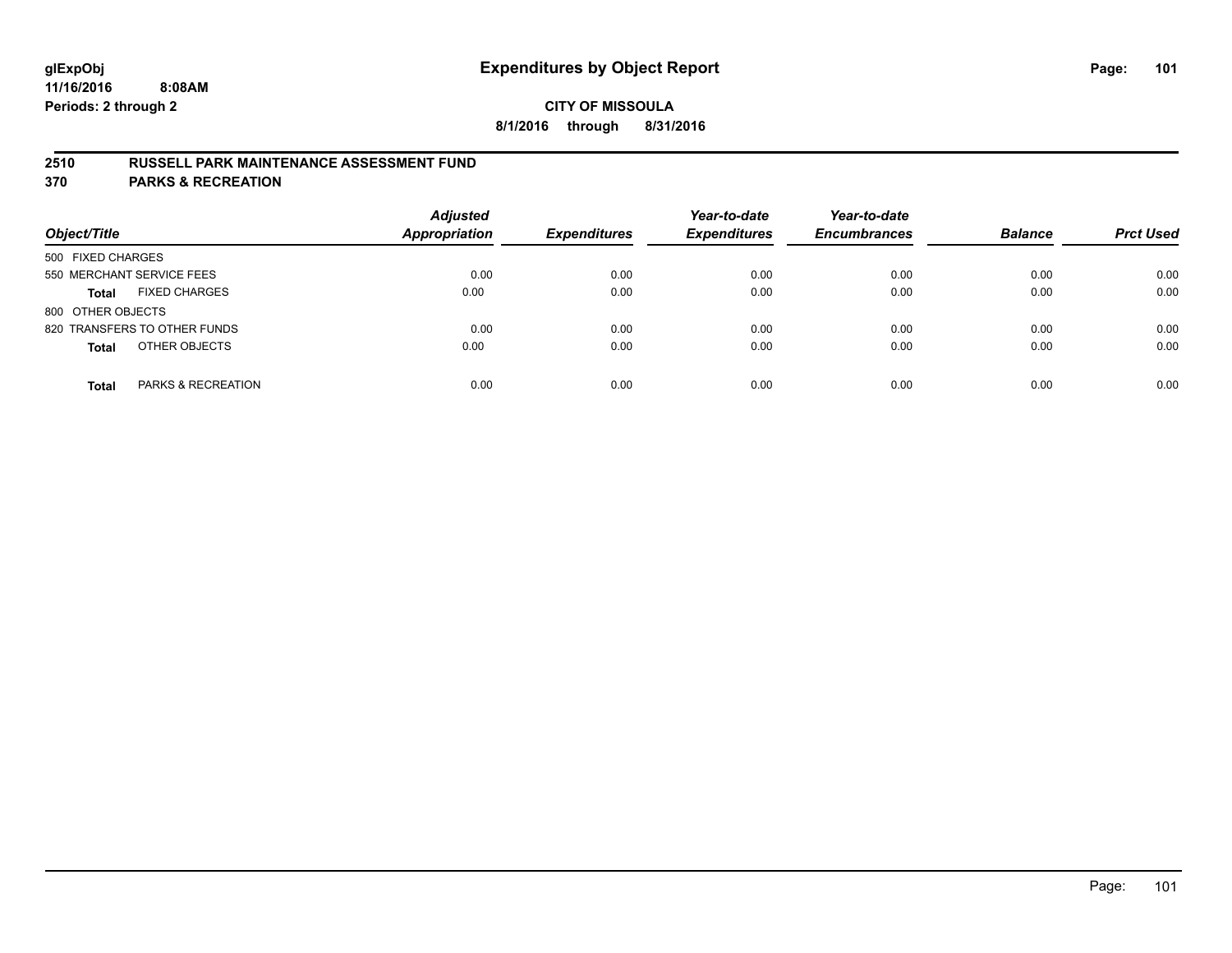**CITY OF MISSOULA 8/1/2016 through 8/31/2016**

### **2510 RUSSELL PARK MAINTENANCE ASSESSMENT FUND**

| Object/Title              |                                  | <b>Adjusted</b><br><b>Appropriation</b> | <b>Expenditures</b> | Year-to-date<br><b>Expenditures</b> | Year-to-date<br><b>Encumbrances</b> | <b>Balance</b> | <b>Prct Used</b> |
|---------------------------|----------------------------------|-----------------------------------------|---------------------|-------------------------------------|-------------------------------------|----------------|------------------|
| 500 FIXED CHARGES         |                                  |                                         |                     |                                     |                                     |                |                  |
| 550 MERCHANT SERVICE FEES |                                  | 0.00                                    | 0.00                | 0.00                                | 0.00                                | 0.00           | 0.00             |
| <b>Total</b>              | <b>FIXED CHARGES</b>             | 0.00                                    | 0.00                | 0.00                                | 0.00                                | 0.00           | 0.00             |
| 800 OTHER OBJECTS         |                                  |                                         |                     |                                     |                                     |                |                  |
|                           | 820 TRANSFERS TO OTHER FUNDS     | 0.00                                    | 0.00                | 0.00                                | 0.00                                | 0.00           | 0.00             |
| <b>Total</b>              | OTHER OBJECTS                    | 0.00                                    | 0.00                | 0.00                                | 0.00                                | 0.00           | 0.00             |
| <b>Total</b>              | RUSSELL PARK MAINTENANCE ASSESSN | 0.00                                    | 0.00                | 0.00                                | 0.00                                | 0.00           | 0.00             |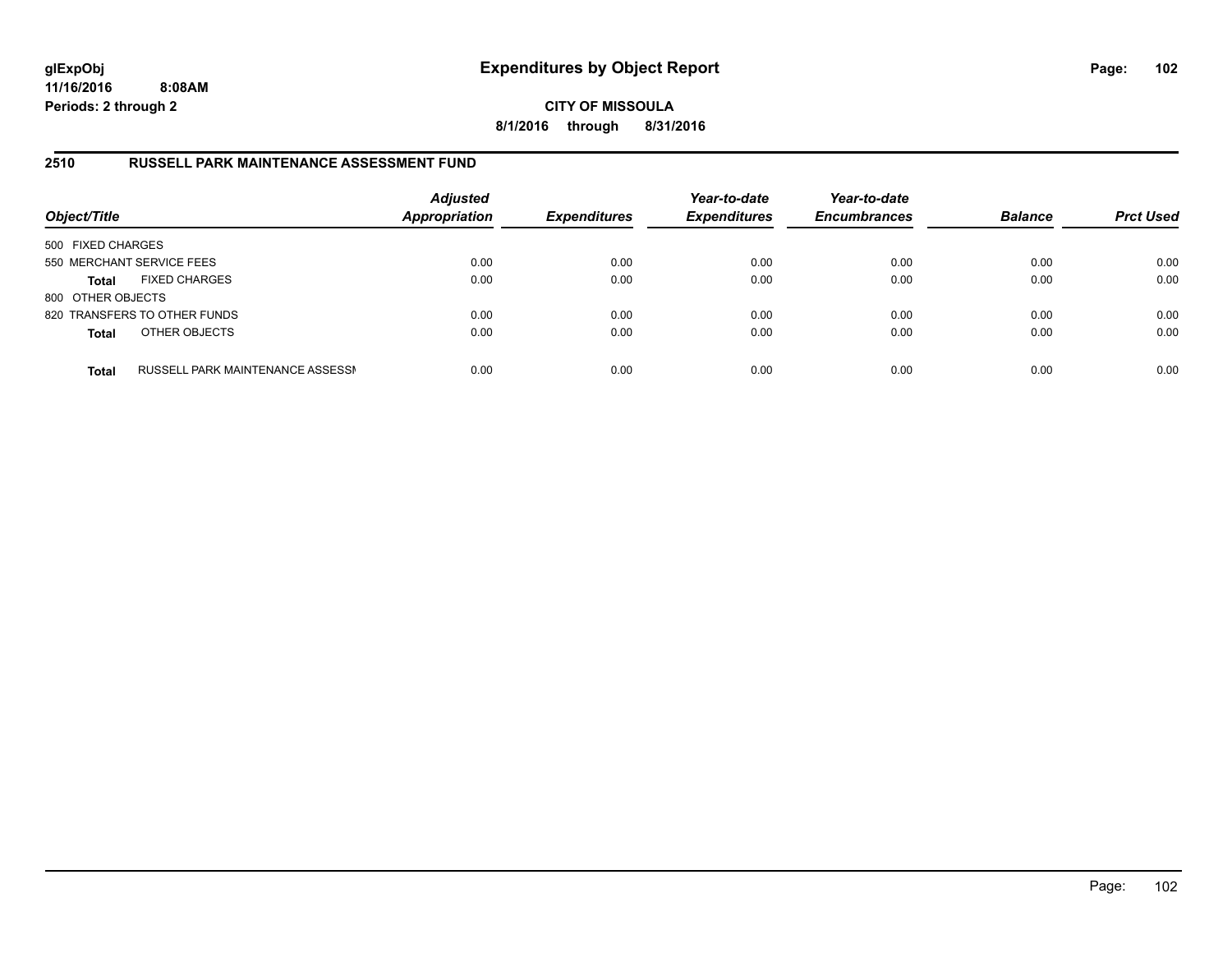# **2511 WILLOWWOOD PARK MAINTENANCE ASSESSMENT F**

**370 PARKS & RECREATION**

| Object/Title                |                               | <b>Adjusted</b><br><b>Appropriation</b> | <b>Expenditures</b> | Year-to-date<br><b>Expenditures</b> | Year-to-date<br><b>Encumbrances</b> | <b>Balance</b> | <b>Prct Used</b> |
|-----------------------------|-------------------------------|-----------------------------------------|---------------------|-------------------------------------|-------------------------------------|----------------|------------------|
| 500 FIXED CHARGES           |                               |                                         |                     |                                     |                                     |                |                  |
|                             | 550 MERCHANT SERVICE FEES     | 0.00                                    | 0.00                | 0.00                                | 0.00                                | 0.00           | 0.00             |
| <b>Total</b>                | <b>FIXED CHARGES</b>          | 0.00                                    | 0.00                | 0.00                                | 0.00                                | 0.00           | 0.00             |
| 600 DEBT SERVICE            |                               |                                         |                     |                                     |                                     |                |                  |
| 620 INTEREST / SERVICE FEES |                               | 0.00                                    | 0.00                | 0.00                                | 0.00                                | 0.00           | 0.00             |
| Total                       | <b>DEBT SERVICE</b>           | 0.00                                    | 0.00                | 0.00                                | 0.00                                | 0.00           | 0.00             |
| 800 OTHER OBJECTS           |                               |                                         |                     |                                     |                                     |                |                  |
|                             | 820 TRANSFERS TO OTHER FUNDS  | 0.00                                    | 0.00                | 0.00                                | 0.00                                | 0.00           | 0.00             |
| Total                       | OTHER OBJECTS                 | 0.00                                    | 0.00                | 0.00                                | 0.00                                | 0.00           | 0.00             |
|                             |                               |                                         |                     |                                     |                                     |                |                  |
| <b>Total</b>                | <b>PARKS &amp; RECREATION</b> | 0.00                                    | 0.00                | 0.00                                | 0.00                                | 0.00           | 0.00             |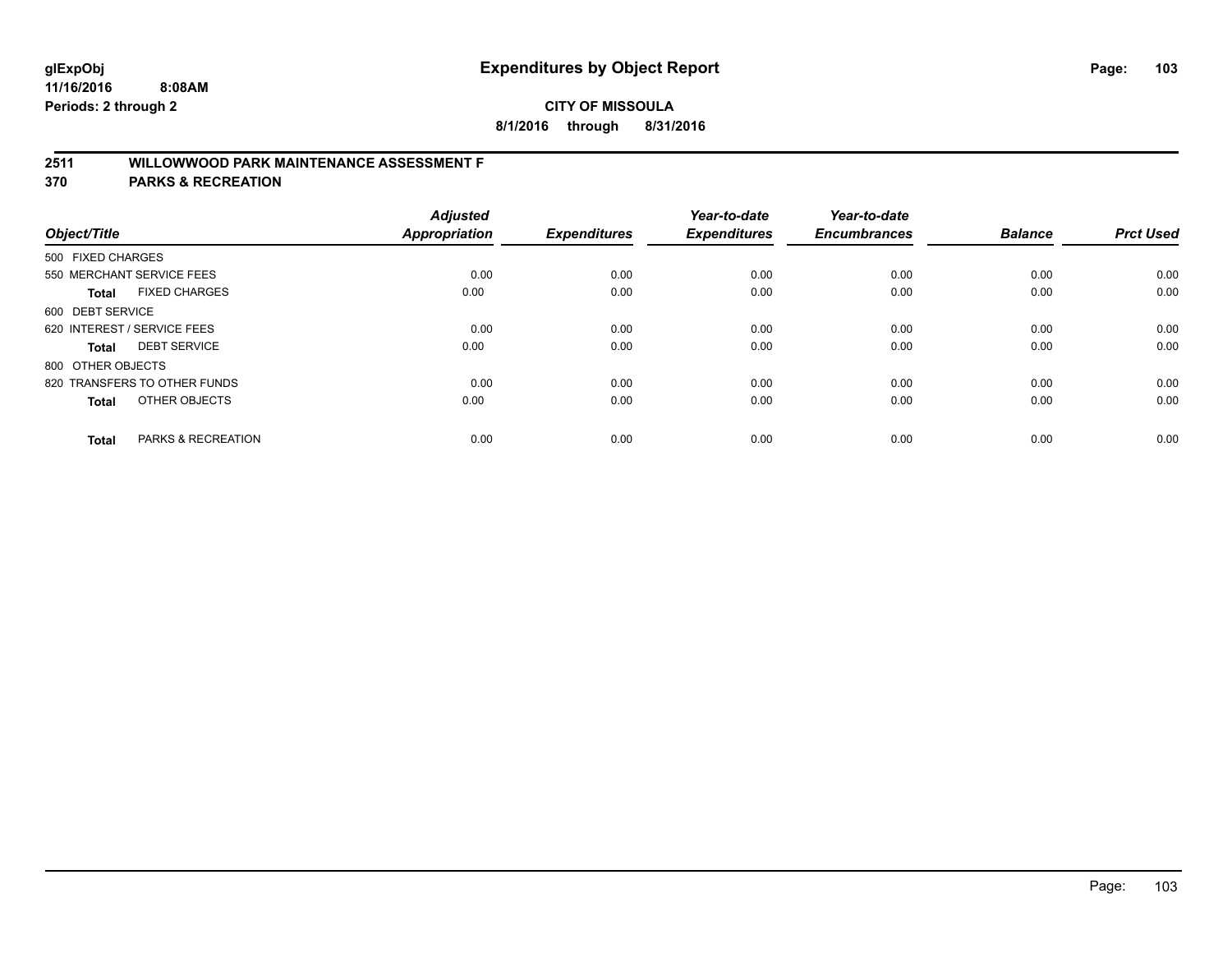**CITY OF MISSOULA 8/1/2016 through 8/31/2016**

### **2511 WILLOWWOOD PARK MAINTENANCE ASSESSMENT F**

| Object/Title      |                                 | <b>Adjusted</b><br>Appropriation | <b>Expenditures</b> | Year-to-date<br><b>Expenditures</b> | Year-to-date<br><b>Encumbrances</b> | <b>Balance</b> | <b>Prct Used</b> |
|-------------------|---------------------------------|----------------------------------|---------------------|-------------------------------------|-------------------------------------|----------------|------------------|
| 500 FIXED CHARGES |                                 |                                  |                     |                                     |                                     |                |                  |
|                   | 550 MERCHANT SERVICE FEES       | 0.00                             | 0.00                | 0.00                                | 0.00                                | 0.00           | 0.00             |
| <b>Total</b>      | <b>FIXED CHARGES</b>            | 0.00                             | 0.00                | 0.00                                | 0.00                                | 0.00           | 0.00             |
| 600 DEBT SERVICE  |                                 |                                  |                     |                                     |                                     |                |                  |
|                   | 620 INTEREST / SERVICE FEES     | 0.00                             | 0.00                | 0.00                                | 0.00                                | 0.00           | 0.00             |
| <b>Total</b>      | <b>DEBT SERVICE</b>             | 0.00                             | 0.00                | 0.00                                | 0.00                                | 0.00           | 0.00             |
| 800 OTHER OBJECTS |                                 |                                  |                     |                                     |                                     |                |                  |
|                   | 820 TRANSFERS TO OTHER FUNDS    | 0.00                             | 0.00                | 0.00                                | 0.00                                | 0.00           | 0.00             |
| <b>Total</b>      | OTHER OBJECTS                   | 0.00                             | 0.00                | 0.00                                | 0.00                                | 0.00           | 0.00             |
| <b>Total</b>      | WILLOWWOOD PARK MAINTENANCE ASS | 0.00                             | 0.00                | 0.00                                | 0.00                                | 0.00           | 0.00             |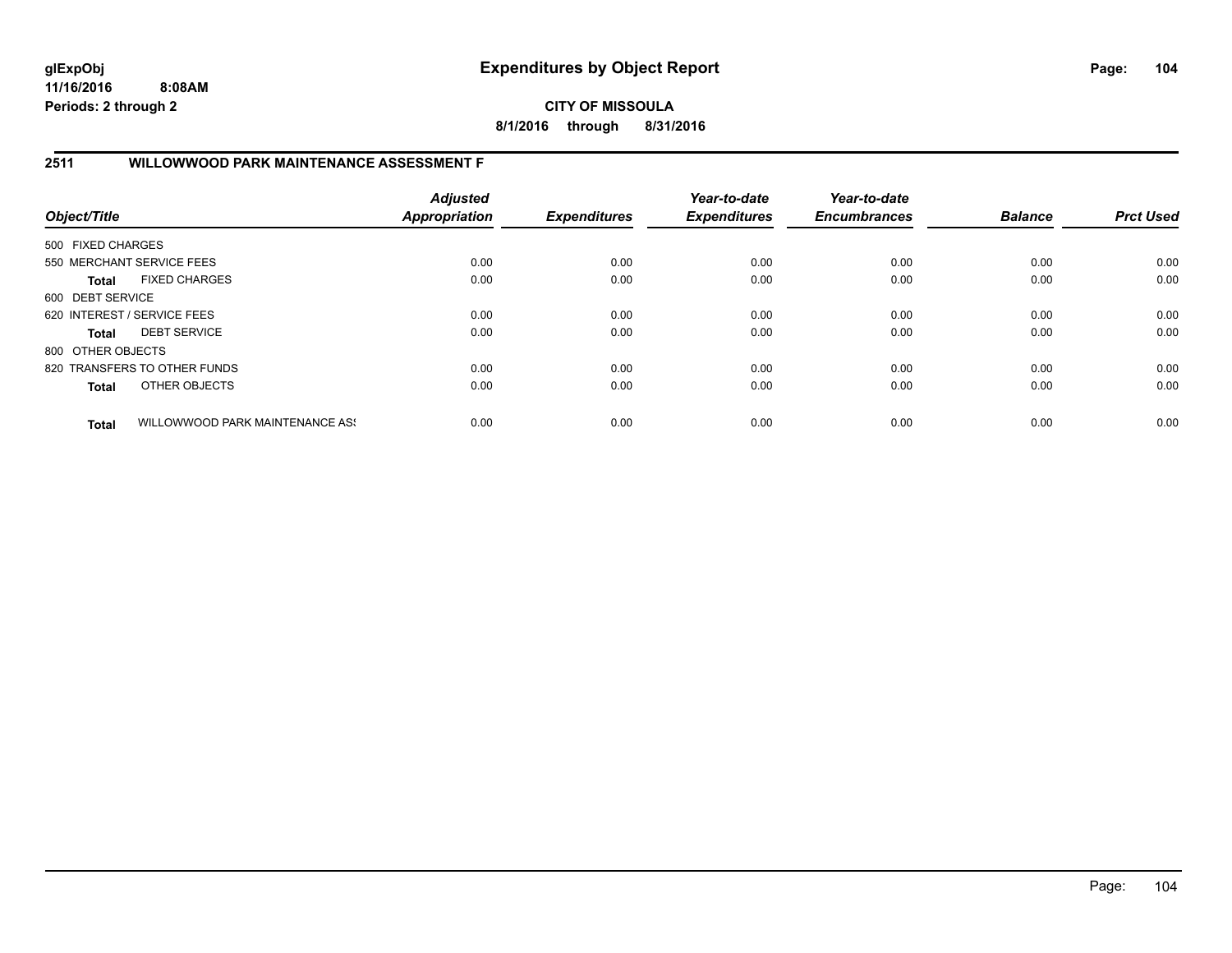#### **2512 ROAD DISTRICT #1**

**320 STREET MAINTENANCE**

|                                      | <b>Adjusted</b>      |                     | Year-to-date        | Year-to-date        |                |                  |
|--------------------------------------|----------------------|---------------------|---------------------|---------------------|----------------|------------------|
| Object/Title                         | <b>Appropriation</b> | <b>Expenditures</b> | <b>Expenditures</b> | <b>Encumbrances</b> | <b>Balance</b> | <b>Prct Used</b> |
| 100 PERSONAL SERVICES                |                      |                     |                     |                     |                |                  |
| 110 SALARIES AND WAGES               | 0.00                 | 1,256.78            | 2,251.41            | 0.00                | $-2,251.41$    | 0.00             |
| 130 OTHER                            | 0.00                 | 0.00                | 0.00                | 0.00                | 0.00           | 0.00             |
| <b>140 EMPLOYER CONTRIBUTIONS</b>    | 0.00                 | 221.63              | 397.03              | 0.00                | $-397.03$      | 0.00             |
| 141 STATE RETIREMENT CONTRIBUTIONS   | 0.00                 | 0.00                | 0.00                | 0.00                | 0.00           | 0.00             |
| PERSONAL SERVICES<br><b>Total</b>    | 0.00                 | 1,478.41            | 2,648.44            | 0.00                | $-2,648.44$    | 0.00             |
| 200 SUPPLIES                         |                      |                     |                     |                     |                |                  |
| 210 OFFICE SUPPLIES                  | 0.00                 | 0.00                | 0.00                | 0.00                | 0.00           | 0.00             |
| 220 OPERATING SUPPLIES               | 0.00                 | 5,233.92            | 5,233.92            | 0.00                | $-5,233.92$    | 0.00             |
| 230 REPAIR/MAINTENANCE               | 0.00                 | 18,461.50           | 18,461.50           | 0.00                | $-18,461.50$   | 0.00             |
| 231 GASOLINE                         | 0.00                 | 0.00                | 0.00                | 0.00                | 0.00           | 0.00             |
| 240 OTHER SUPPLIES                   | 0.00                 | 0.00                | 0.00                | 0.00                | 0.00           | 0.00             |
| <b>SUPPLIES</b><br>Total             | 0.00                 | 23,695.42           | 23,695.42           | 0.00                | $-23,695.42$   | 0.00             |
| 300 PURCHASED SERVICES               |                      |                     |                     |                     |                |                  |
| 310 COMMUNICATIONS                   | 0.00                 | 0.00                | 0.00                | 0.00                | 0.00           | 0.00             |
| 330 PUBLICITY, SUBSCRIPTIONS & DUES  | 0.00                 | 0.00                | 0.00                | 0.00                | 0.00           | 0.00             |
| 343 WATER CHARGES                    | 0.00                 | 0.00                | 0.00                | 0.00                | 0.00           | 0.00             |
| 350 PROFESSIONAL SERVICES            | 0.00                 | 4,491.50            | 4,491.50            | 0.00                | $-4,491.50$    | 0.00             |
| 370 TRAVEL                           | 0.00                 | 0.00                | 0.00                | 0.00                | 0.00           | 0.00             |
| 380 TRAINING                         | 0.00                 | 100.00              | 100.00              | 0.00                | $-100.00$      | 0.00             |
| PURCHASED SERVICES<br><b>Total</b>   | 0.00                 | 4,591.50            | 4,591.50            | 0.00                | $-4,591.50$    | 0.00             |
| 400 BUILDING MATERIALS               |                      |                     |                     |                     |                |                  |
| <b>400 BUILDING MATERIALS</b>        | 0.00                 | 43,459.75           | 48,506.54           | 0.00                | $-48,506.54$   | 0.00             |
| <b>BUILDING MATERIALS</b><br>Total   | 0.00                 | 43,459.75           | 48,506.54           | 0.00                | $-48,506.54$   | 0.00             |
| 500 FIXED CHARGES                    |                      |                     |                     |                     |                |                  |
| 500 FIXED CHARGES                    | 0.00                 | 0.00                | 0.00                | 0.00                | 0.00           | 0.00             |
| 550 MERCHANT SERVICE FEES            | 0.00                 | 0.00                | 0.00                | 0.00                | 0.00           | 0.00             |
| <b>FIXED CHARGES</b><br><b>Total</b> | 0.00                 | 0.00                | 0.00                | 0.00                | 0.00           | 0.00             |
| 600 DEBT SERVICE                     |                      |                     |                     |                     |                |                  |
| 610 PRINCIPAL                        | 0.00                 | 33,762.81           | 33,762.81           | 0.00                | $-33,762.81$   | 0.00             |
| 620 INTEREST / SERVICE FEES          | 0.00                 | 4,804.78            | 4,804.78            | 0.00                | $-4,804.78$    | 0.00             |
| <b>DEBT SERVICE</b><br><b>Total</b>  | 0.00                 | 38,567.59           | 38,567.59           | 0.00                | $-38,567.59$   | 0.00             |
|                                      |                      |                     |                     |                     |                |                  |

800 OTHER OBJECTS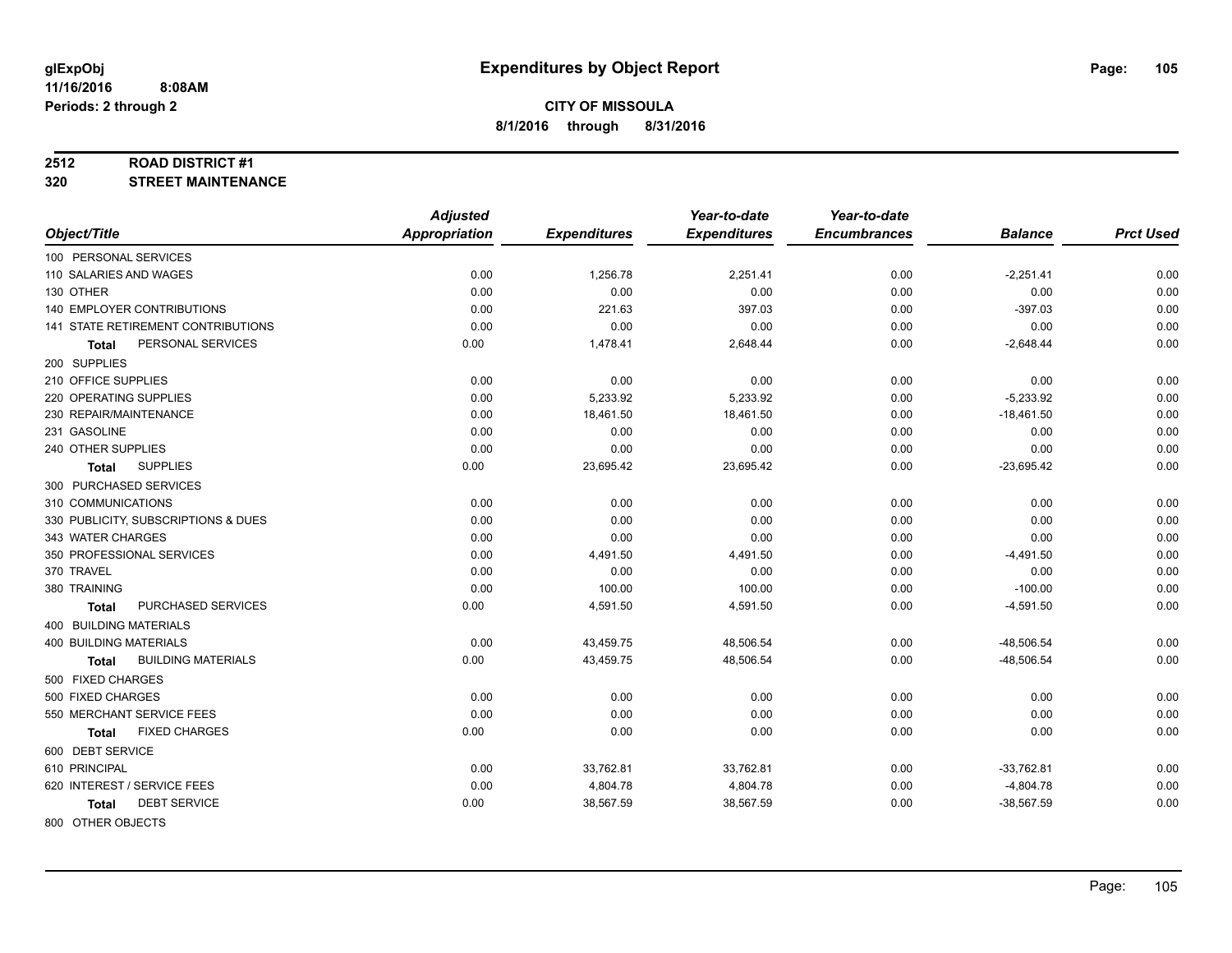#### **2512 ROAD DISTRICT #1**

**320 STREET MAINTENANCE**

| Object/Title                              | <b>Adjusted</b><br><b>Appropriation</b> | <b>Expenditures</b> | Year-to-date<br><b>Expenditures</b> | Year-to-date<br><b>Encumbrances</b> | <b>Balance</b> | <b>Prct Used</b> |
|-------------------------------------------|-----------------------------------------|---------------------|-------------------------------------|-------------------------------------|----------------|------------------|
| 820 TRANSFERS TO OTHER FUNDS              | 0.00                                    | 0.00                | 0.00                                | 0.00                                | 0.00           | 0.00             |
| 845 CONTINGENCY                           | 0.00                                    | 9,507.97            | 9,507.97                            | 0.00                                | $-9,507.97$    | 0.00             |
| OTHER OBJECTS<br><b>Total</b>             | 0.00                                    | 9,507.97            | 9,507.97                            | 0.00                                | $-9,507.97$    | 0.00             |
| 900 CAPITAL OUTLAY                        |                                         |                     |                                     |                                     |                |                  |
| 930 IMPROVEMENTS                          | 0.00                                    | 32,743.66           | 32.743.66                           | 0.00                                | $-32.743.66$   | 0.00             |
| <b>CAPITAL OUTLAY</b><br>Total            | 0.00                                    | 32,743.66           | 32,743.66                           | 0.00                                | $-32.743.66$   | 0.00             |
| <b>STREET MAINTENANCE</b><br><b>Total</b> | 0.00                                    | 154.044.30          | 160.261.12                          | 0.00                                | $-160.261.12$  | 0.00             |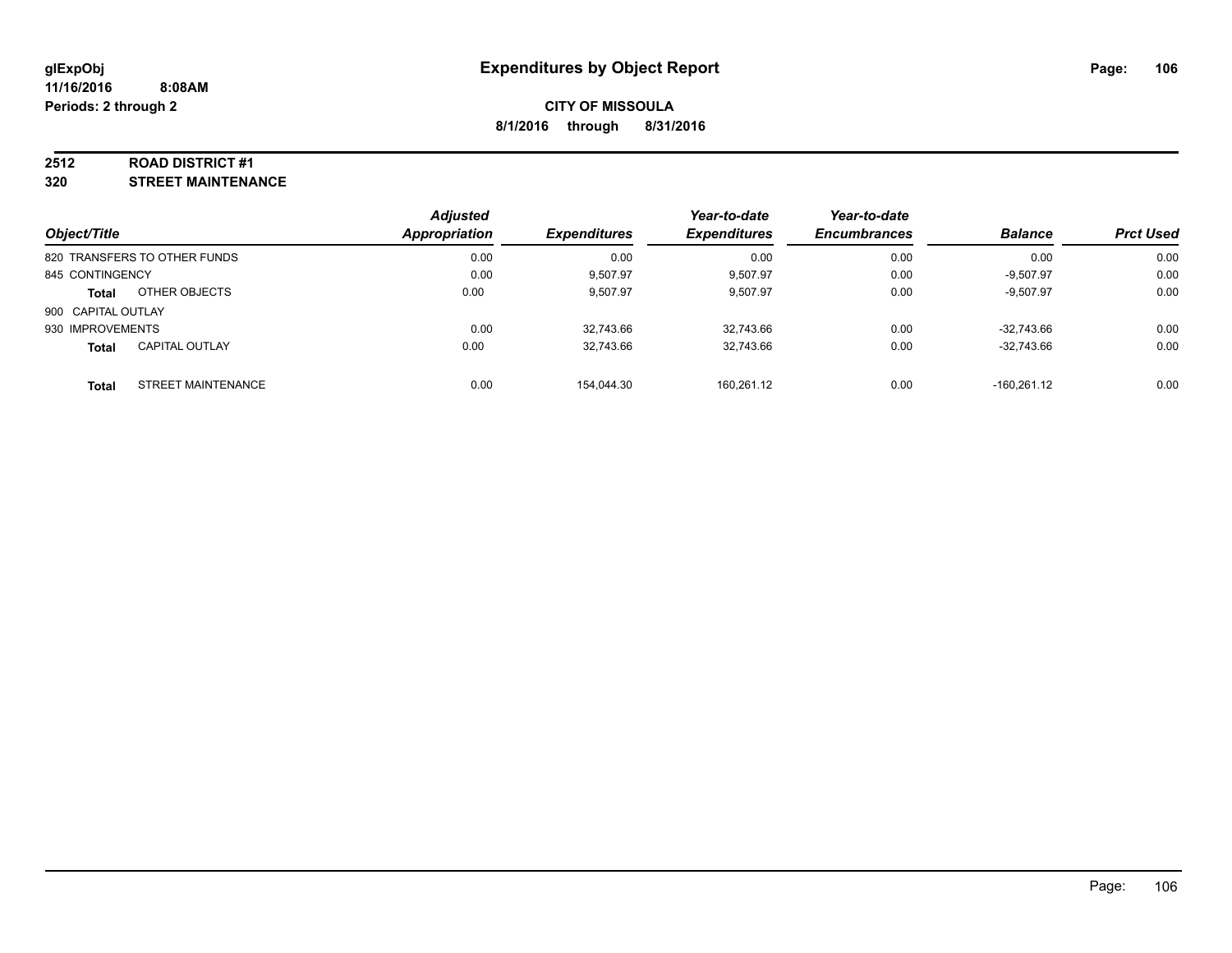# **2512 ROAD DISTRICT #1**

| Object/Title      |                      | <b>Adjusted</b><br>Appropriation | <b>Expenditures</b> | Year-to-date<br><b>Expenditures</b> | Year-to-date<br><b>Encumbrances</b> | <b>Balance</b> | <b>Prct Used</b> |
|-------------------|----------------------|----------------------------------|---------------------|-------------------------------------|-------------------------------------|----------------|------------------|
| 500 FIXED CHARGES |                      |                                  |                     |                                     |                                     |                |                  |
| 500 FIXED CHARGES |                      | 0.00                             | 0.00                | 0.00                                | 0.00                                | 0.00           | 0.00             |
| <b>Total</b>      | <b>FIXED CHARGES</b> | 0.00                             | 0.00                | 0.00                                | 0.00                                | 0.00           | 0.00             |
| Total             | NON-DEPARTMENTAL     | 0.00                             | 0.00                | 0.00                                | 0.00                                | 0.00           | 0.00             |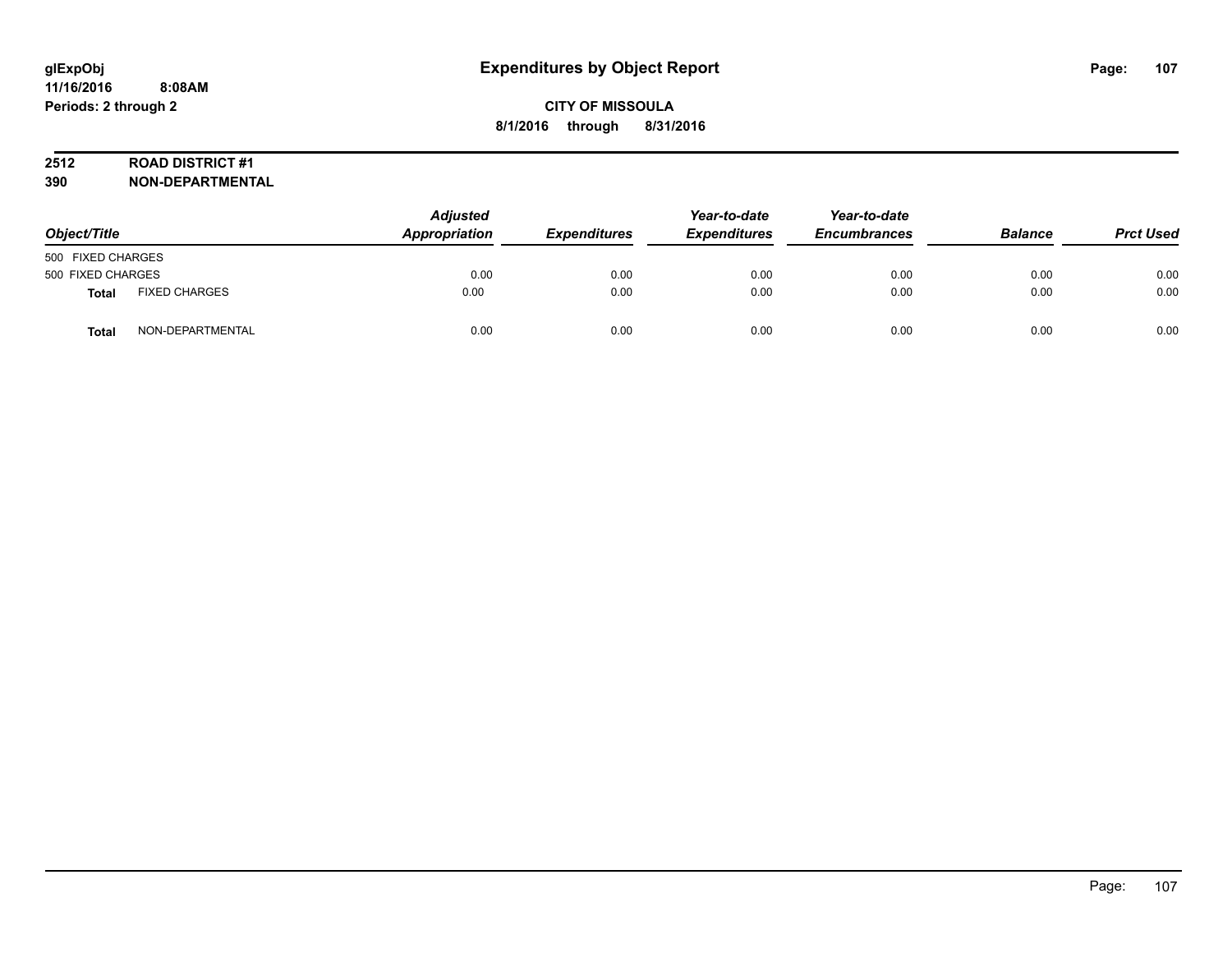#### **2512 ROAD DISTRICT #1**

|                                           | <b>Adjusted</b>      |                     | Year-to-date        | Year-to-date        |                |                  |
|-------------------------------------------|----------------------|---------------------|---------------------|---------------------|----------------|------------------|
| Object/Title                              | <b>Appropriation</b> | <b>Expenditures</b> | <b>Expenditures</b> | <b>Encumbrances</b> | <b>Balance</b> | <b>Prct Used</b> |
| 100 PERSONAL SERVICES                     |                      |                     |                     |                     |                |                  |
| 110 SALARIES AND WAGES                    | 0.00                 | 1,256.78            | 2,251.41            | 0.00                | $-2,251.41$    | 0.00             |
| 130 OTHER                                 | 0.00                 | 0.00                | 0.00                | 0.00                | 0.00           | 0.00             |
| <b>140 EMPLOYER CONTRIBUTIONS</b>         | 0.00                 | 221.63              | 397.03              | 0.00                | $-397.03$      | 0.00             |
| 141 STATE RETIREMENT CONTRIBUTIONS        | 0.00                 | 0.00                | 0.00                | 0.00                | 0.00           | 0.00             |
| PERSONAL SERVICES<br><b>Total</b>         | 0.00                 | 1,478.41            | 2,648.44            | 0.00                | $-2,648.44$    | 0.00             |
| 200 SUPPLIES                              |                      |                     |                     |                     |                |                  |
| 210 OFFICE SUPPLIES                       | 0.00                 | 0.00                | 0.00                | 0.00                | 0.00           | 0.00             |
| 220 OPERATING SUPPLIES                    | 0.00                 | 5,233.92            | 5,233.92            | 0.00                | $-5,233.92$    | 0.00             |
| 230 REPAIR/MAINTENANCE                    | 0.00                 | 18,461.50           | 18,461.50           | 0.00                | $-18,461.50$   | 0.00             |
| 231 GASOLINE                              | 0.00                 | 0.00                | 0.00                | 0.00                | 0.00           | 0.00             |
| 240 OTHER SUPPLIES                        | 0.00                 | 0.00                | 0.00                | 0.00                | 0.00           | 0.00             |
| <b>SUPPLIES</b><br><b>Total</b>           | 0.00                 | 23,695.42           | 23,695.42           | 0.00                | $-23,695.42$   | 0.00             |
| 300 PURCHASED SERVICES                    |                      |                     |                     |                     |                |                  |
| 310 COMMUNICATIONS                        | 0.00                 | 0.00                | 0.00                | 0.00                | 0.00           | 0.00             |
| 330 PUBLICITY, SUBSCRIPTIONS & DUES       | 0.00                 | 0.00                | 0.00                | 0.00                | 0.00           | 0.00             |
| 343 WATER CHARGES                         | 0.00                 | 0.00                | 0.00                | 0.00                | 0.00           | 0.00             |
| 350 PROFESSIONAL SERVICES                 | 0.00                 | 4,491.50            | 4,491.50            | 0.00                | $-4,491.50$    | 0.00             |
| 370 TRAVEL                                | 0.00                 | 0.00                | 0.00                | 0.00                | 0.00           | 0.00             |
| 380 TRAINING                              | 0.00                 | 100.00              | 100.00              | 0.00                | $-100.00$      | 0.00             |
| PURCHASED SERVICES<br><b>Total</b>        | 0.00                 | 4,591.50            | 4,591.50            | 0.00                | $-4,591.50$    | 0.00             |
| 400 BUILDING MATERIALS                    |                      |                     |                     |                     |                |                  |
| <b>400 BUILDING MATERIALS</b>             | 0.00                 | 43,459.75           | 48,506.54           | 0.00                | $-48,506.54$   | 0.00             |
| <b>BUILDING MATERIALS</b><br><b>Total</b> | 0.00                 | 43,459.75           | 48,506.54           | 0.00                | $-48,506.54$   | 0.00             |
| 500 FIXED CHARGES                         |                      |                     |                     |                     |                |                  |
| 500 FIXED CHARGES                         | 0.00                 | 0.00                | 0.00                | 0.00                | 0.00           | 0.00             |
| 550 MERCHANT SERVICE FEES                 | 0.00                 | 0.00                | 0.00                | 0.00                | 0.00           | 0.00             |
| <b>FIXED CHARGES</b><br><b>Total</b>      | 0.00                 | 0.00                | 0.00                | 0.00                | 0.00           | 0.00             |
| 600 DEBT SERVICE                          |                      |                     |                     |                     |                |                  |
| 610 PRINCIPAL                             | 0.00                 | 33,762.81           | 33,762.81           | 0.00                | $-33,762.81$   | 0.00             |
| 620 INTEREST / SERVICE FEES               | 0.00                 | 4,804.78            | 4,804.78            | 0.00                | $-4,804.78$    | 0.00             |
| <b>DEBT SERVICE</b><br><b>Total</b>       | 0.00                 | 38,567.59           | 38,567.59           | 0.00                | $-38,567.59$   | 0.00             |
| 800 OTHER OBJECTS                         |                      |                     |                     |                     |                |                  |
| 820 TRANSFERS TO OTHER FUNDS              | 0.00                 | 0.00                | 0.00                | 0.00                | 0.00           | 0.00             |
|                                           |                      |                     |                     |                     |                |                  |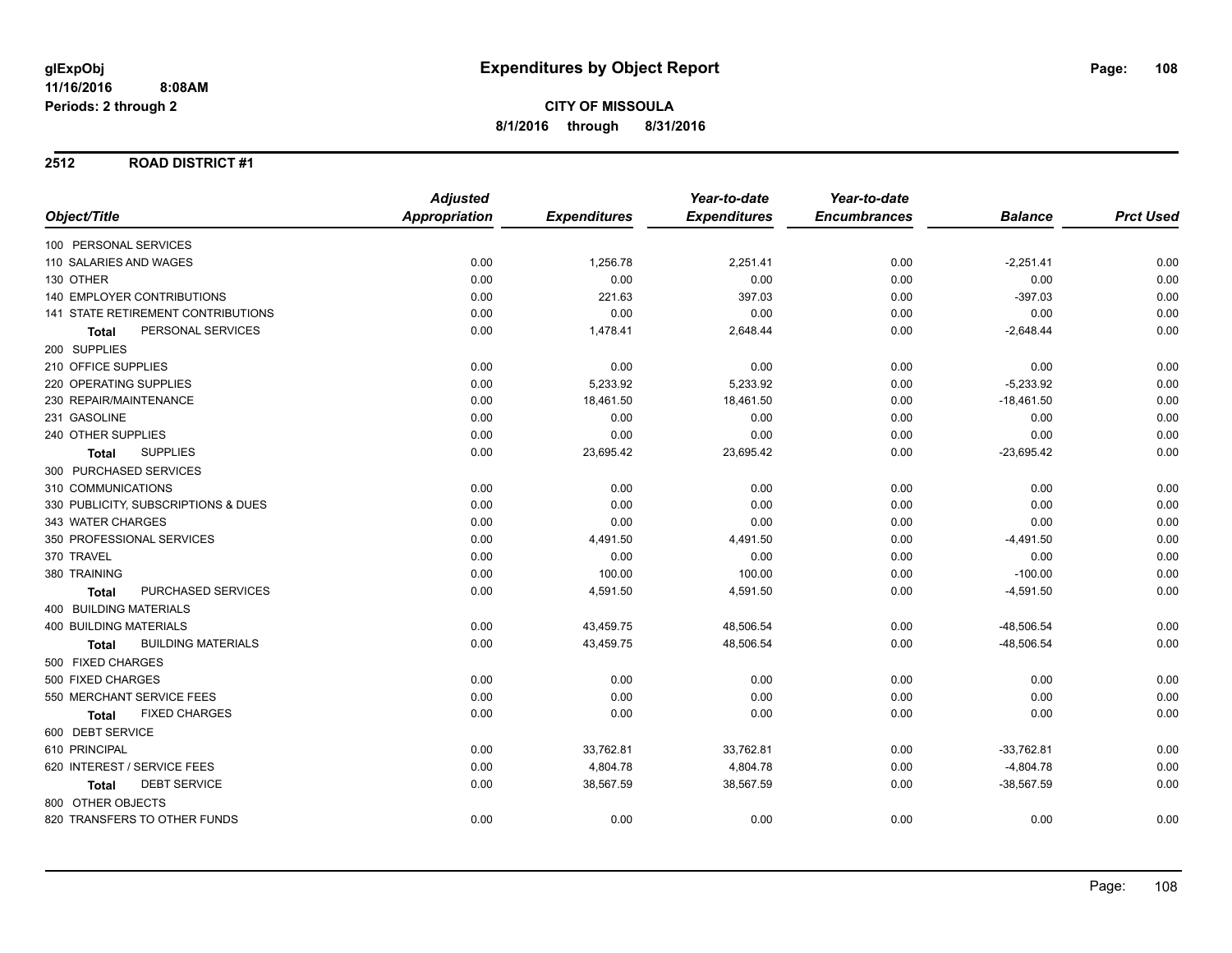### **2512 ROAD DISTRICT #1**

| Object/Title       |                        | <b>Adjusted</b><br>Appropriation | <b>Expenditures</b> | Year-to-date<br><b>Expenditures</b> | Year-to-date<br><b>Encumbrances</b> | <b>Balance</b> | <b>Prct Used</b> |
|--------------------|------------------------|----------------------------------|---------------------|-------------------------------------|-------------------------------------|----------------|------------------|
| 845 CONTINGENCY    |                        | 0.00                             | 9,507.97            | 9,507.97                            | 0.00                                | $-9,507.97$    | 0.00             |
| <b>Total</b>       | OTHER OBJECTS          | 0.00                             | 9.507.97            | 9,507.97                            | 0.00                                | $-9,507.97$    | 0.00             |
| 900 CAPITAL OUTLAY |                        |                                  |                     |                                     |                                     |                |                  |
| 930 IMPROVEMENTS   |                        | 0.00                             | 32,743.66           | 32.743.66                           | 0.00                                | $-32.743.66$   | 0.00             |
| <b>Total</b>       | <b>CAPITAL OUTLAY</b>  | 0.00                             | 32.743.66           | 32.743.66                           | 0.00                                | $-32.743.66$   | 0.00             |
| <b>Total</b>       | <b>ROAD DISTRICT#1</b> | 0.00                             | 154.044.30          | 160,261.12                          | 0.00                                | $-160.261.12$  | 0.00             |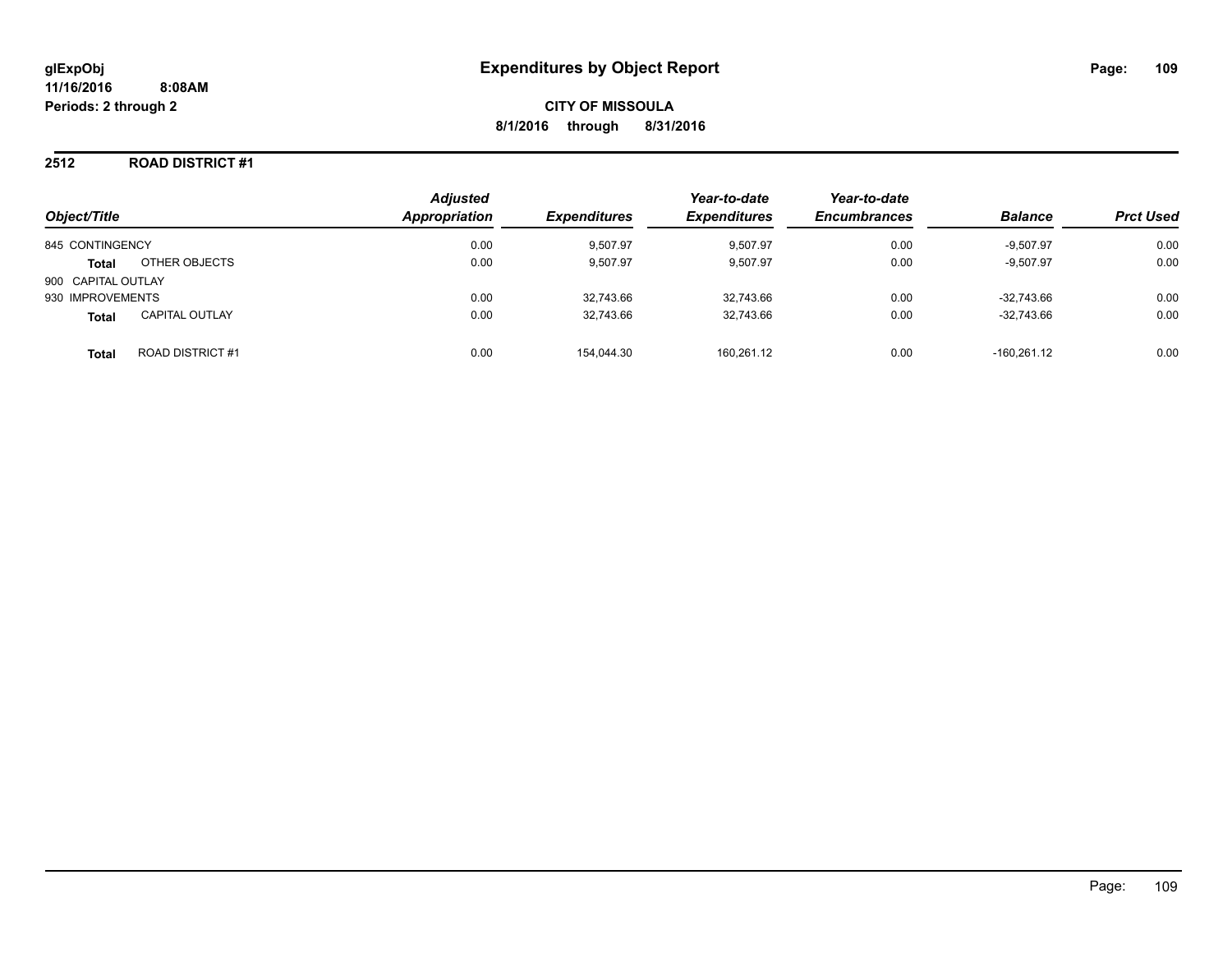#### **2513 PARK DISTRICT #1**

**370 PARKS & RECREATION**

|                                     | <b>Adjusted</b>      |                     | Year-to-date        | Year-to-date        |                |                  |
|-------------------------------------|----------------------|---------------------|---------------------|---------------------|----------------|------------------|
| Object/Title                        | <b>Appropriation</b> | <b>Expenditures</b> | <b>Expenditures</b> | <b>Encumbrances</b> | <b>Balance</b> | <b>Prct Used</b> |
| 100 PERSONAL SERVICES               |                      |                     |                     |                     |                |                  |
| 110 SALARIES AND WAGES              | 0.00                 | 16,471.36           | 28,750.68           | 0.00                | $-28,750.68$   | 0.00             |
| 120 OVERTIME/TERMINATION            | 0.00                 | 13.18               | 13.18               | 0.00                | $-13.18$       | 0.00             |
| 140 EMPLOYER CONTRIBUTIONS          | 0.00                 | 6,327.82            | 14,178.17           | 0.00                | $-14,178.17$   | 0.00             |
| 141 STATE RETIREMENT CONTRIBUTIONS  | 0.00                 | 0.00                | 0.00                | 0.00                | 0.00           | 0.00             |
| PERSONAL SERVICES<br><b>Total</b>   | 0.00                 | 22,812.36           | 42,942.03           | 0.00                | $-42,942.03$   | 0.00             |
| 200 SUPPLIES                        |                      |                     |                     |                     |                |                  |
| 220 OPERATING SUPPLIES              | 0.00                 | 11,684.18           | 21,286.89           | 0.00                | $-21,286.89$   | 0.00             |
| 230 REPAIR/MAINTENANCE              | 0.00                 | 6,307.96            | 7,634.84            | 0.00                | $-7,634.84$    | 0.00             |
| 231 GASOLINE                        | 0.00                 | 8,563.96            | 8,563.96            | 0.00                | $-8,563.96$    | 0.00             |
| <b>SUPPLIES</b><br><b>Total</b>     | 0.00                 | 26,556.10           | 37,485.69           | 0.00                | $-37,485.69$   | 0.00             |
| 300 PURCHASED SERVICES              |                      |                     |                     |                     |                |                  |
| 320 PRINTING & DUPLICATING          | 0.00                 | 0.00                | 0.00                | 0.00                | 0.00           | 0.00             |
| 330 PUBLICITY, SUBSCRIPTIONS & DUES | 0.00                 | 0.00                | 0.00                | 0.00                | 0.00           | 0.00             |
| 341 ELECTRICITY & NATURAL GAS       | 0.00                 | 9,537.01            | 9,537.01            | 0.00                | $-9,537.01$    | 0.00             |
| 343 WATER CHARGES                   | 0.00                 | 7.575.29            | 7,575.29            | 0.00                | $-7,575.29$    | 0.00             |
| 344 TELEPHONE SERVICE               | 0.00                 | 0.00                | 0.00                | 0.00                | 0.00           | 0.00             |
| 345 GARBAGE                         | 0.00                 | 283.50              | 512.11              | 0.00                | $-512.11$      | 0.00             |
| 350 PROFESSIONAL SERVICES           | 0.00                 | 13,055.20           | 15,091.72           | 0.00                | $-15,091.72$   | 0.00             |
| 360 REPAIR & MAINTENANCE            | 0.00                 | 12,458.32           | 15,435.92           | 0.00                | $-15,435.92$   | 0.00             |
| 370 TRAVEL                          | 0.00                 | 0.00                | 0.00                | 0.00                | 0.00           | 0.00             |
| 380 TRAINING                        | 0.00                 | 0.00                | 0.00                | 0.00                | 0.00           | 0.00             |
| PURCHASED SERVICES<br><b>Total</b>  | 0.00                 | 42,909.32           | 48,152.05           | 0.00                | $-48, 152.05$  | 0.00             |
| 500 FIXED CHARGES                   |                      |                     |                     |                     |                |                  |
| 550 MERCHANT SERVICE FEES           | 0.00                 | 0.00                | 0.00                | 0.00                | 0.00           | 0.00             |
| <b>FIXED CHARGES</b><br>Total       | 0.00                 | 0.00                | 0.00                | 0.00                | 0.00           | 0.00             |
| 600 DEBT SERVICE                    |                      |                     |                     |                     |                |                  |
| 610 PRINCIPAL                       | 0.00                 | 168,221.62          | 168,221.62          | 0.00                | $-168,221.62$  | 0.00             |
| 620 INTEREST / SERVICE FEES         | 0.00                 | 3,548.83            | 3,548.83            | 0.00                | $-3,548.83$    | 0.00             |
| <b>DEBT SERVICE</b><br><b>Total</b> | 0.00                 | 171,770.45          | 171,770.45          | 0.00                | $-171,770.45$  | 0.00             |
| 900 CAPITAL OUTLAY                  |                      |                     |                     |                     |                |                  |
| 930 IMPROVEMENTS                    | 0.00                 | 1,536.57            | 1,536.57            | 0.00                | $-1,536.57$    | 0.00             |
| 940 MACHINERY & EQUIPMENT           | 0.00                 | 0.00                | 0.00                | 0.00                | 0.00           | 0.00             |
|                                     |                      |                     |                     |                     |                |                  |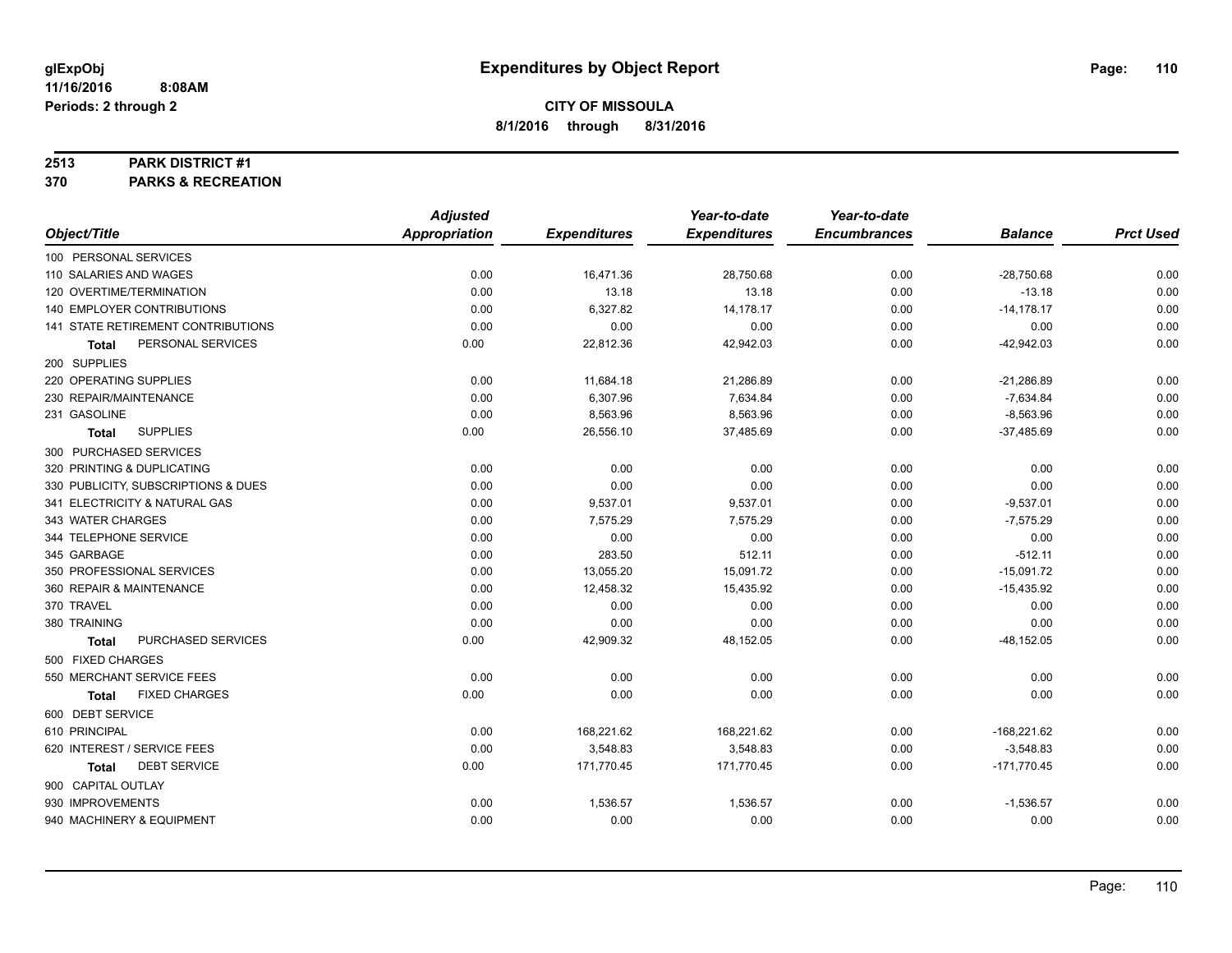## **CITY OF MISSOULA 8/1/2016 through 8/31/2016**

### **2513 PARK DISTRICT #1**

**370 PARKS & RECREATION**

|              |                    | <b>Adjusted</b><br>Appropriation | <i><b>Expenditures</b></i> | Year-to-date<br><b>Expenditures</b> | Year-to-date<br><b>Encumbrances</b> |                |                  |
|--------------|--------------------|----------------------------------|----------------------------|-------------------------------------|-------------------------------------|----------------|------------------|
| Object/Title |                    |                                  |                            |                                     |                                     | <b>Balance</b> | <b>Prct Used</b> |
| <b>Total</b> | CAPITAL OUTLAY     | 0.00                             | 1.536.57                   | 1,536.57                            | 0.00                                | $-1,536.57$    | 0.00             |
| <b>Total</b> | PARKS & RECREATION | 0.00                             | 265,584.80                 | 301,886.79                          | 0.00                                | $-301.886.79$  | 0.00             |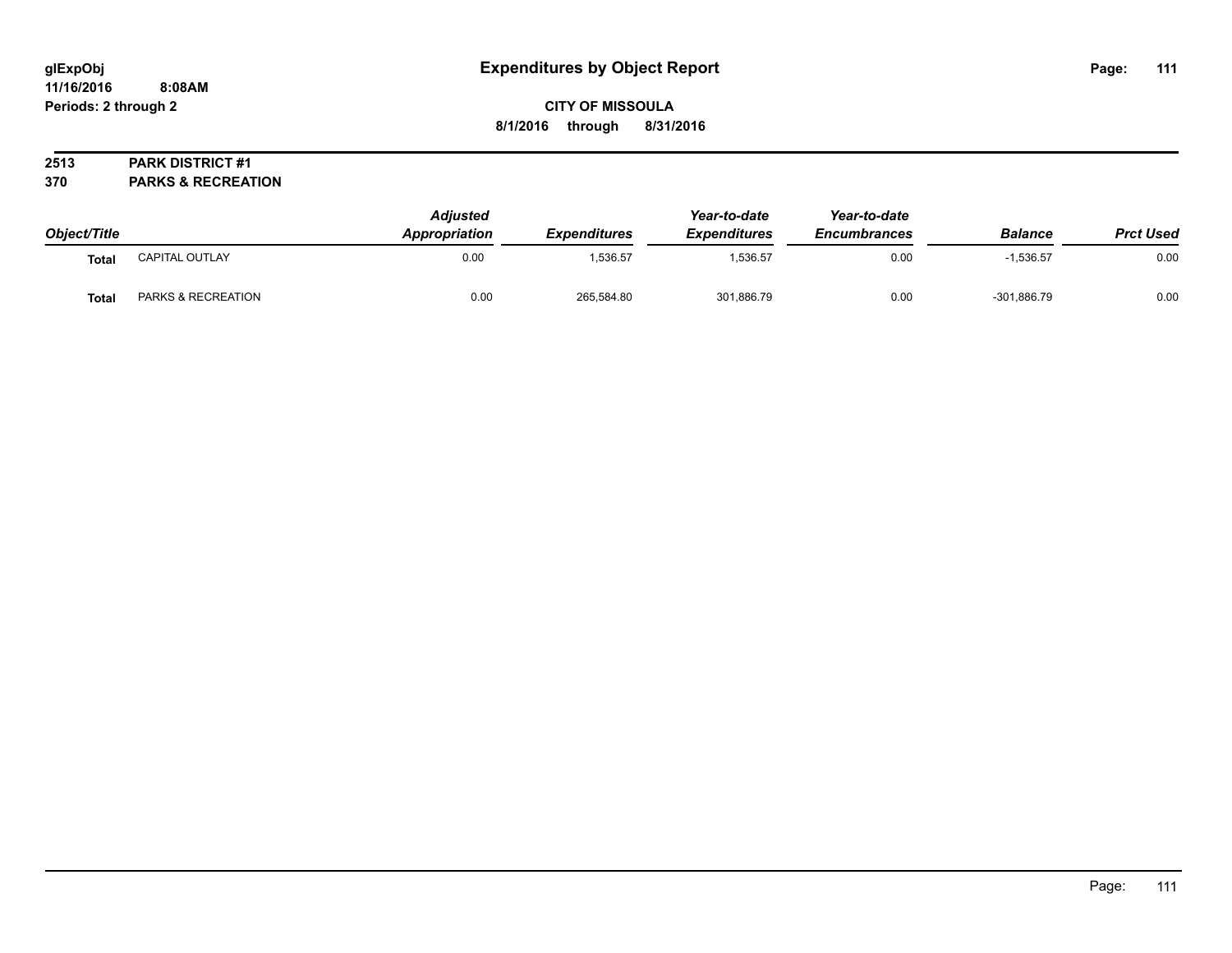### **2513 PARK DISTRICT #1**

|                                      | <b>Adjusted</b>      |                     | Year-to-date        | Year-to-date        |                |                  |
|--------------------------------------|----------------------|---------------------|---------------------|---------------------|----------------|------------------|
| Object/Title                         | <b>Appropriation</b> | <b>Expenditures</b> | <b>Expenditures</b> | <b>Encumbrances</b> | <b>Balance</b> | <b>Prct Used</b> |
| 100 PERSONAL SERVICES                |                      |                     |                     |                     |                |                  |
| 110 SALARIES AND WAGES               | 0.00                 | 16,471.36           | 28,750.68           | 0.00                | $-28,750.68$   | 0.00             |
| 120 OVERTIME/TERMINATION             | 0.00                 | 13.18               | 13.18               | 0.00                | $-13.18$       | 0.00             |
| 140 EMPLOYER CONTRIBUTIONS           | 0.00                 | 6,327.82            | 14,178.17           | 0.00                | $-14, 178.17$  | 0.00             |
| 141 STATE RETIREMENT CONTRIBUTIONS   | 0.00                 | 0.00                | 0.00                | 0.00                | 0.00           | 0.00             |
| PERSONAL SERVICES<br><b>Total</b>    | 0.00                 | 22,812.36           | 42,942.03           | 0.00                | $-42,942.03$   | 0.00             |
| 200 SUPPLIES                         |                      |                     |                     |                     |                |                  |
| 220 OPERATING SUPPLIES               | 0.00                 | 11,684.18           | 21,286.89           | 0.00                | $-21,286.89$   | 0.00             |
| 230 REPAIR/MAINTENANCE               | 0.00                 | 6,307.96            | 7,634.84            | 0.00                | $-7,634.84$    | 0.00             |
| 231 GASOLINE                         | 0.00                 | 8,563.96            | 8,563.96            | 0.00                | $-8,563.96$    | 0.00             |
| <b>SUPPLIES</b><br><b>Total</b>      | 0.00                 | 26,556.10           | 37,485.69           | 0.00                | $-37,485.69$   | 0.00             |
| 300 PURCHASED SERVICES               |                      |                     |                     |                     |                |                  |
| 320 PRINTING & DUPLICATING           | 0.00                 | 0.00                | 0.00                | 0.00                | 0.00           | 0.00             |
| 330 PUBLICITY, SUBSCRIPTIONS & DUES  | 0.00                 | 0.00                | 0.00                | 0.00                | 0.00           | 0.00             |
| 341 ELECTRICITY & NATURAL GAS        | 0.00                 | 9,537.01            | 9,537.01            | 0.00                | $-9,537.01$    | 0.00             |
| 343 WATER CHARGES                    | 0.00                 | 7,575.29            | 7,575.29            | 0.00                | $-7,575.29$    | 0.00             |
| 344 TELEPHONE SERVICE                | 0.00                 | 0.00                | 0.00                | 0.00                | 0.00           | 0.00             |
| 345 GARBAGE                          | 0.00                 | 283.50              | 512.11              | 0.00                | $-512.11$      | 0.00             |
| 350 PROFESSIONAL SERVICES            | 0.00                 | 13,055.20           | 15,091.72           | 0.00                | $-15,091.72$   | 0.00             |
| 360 REPAIR & MAINTENANCE             | 0.00                 | 12,458.32           | 15,435.92           | 0.00                | $-15,435.92$   | 0.00             |
| 370 TRAVEL                           | 0.00                 | 0.00                | 0.00                | 0.00                | 0.00           | 0.00             |
| 380 TRAINING                         | 0.00                 | 0.00                | 0.00                | 0.00                | 0.00           | 0.00             |
| PURCHASED SERVICES<br><b>Total</b>   | 0.00                 | 42,909.32           | 48,152.05           | 0.00                | $-48, 152.05$  | 0.00             |
| 500 FIXED CHARGES                    |                      |                     |                     |                     |                |                  |
| 550 MERCHANT SERVICE FEES            | 0.00                 | 0.00                | 0.00                | 0.00                | 0.00           | 0.00             |
| <b>FIXED CHARGES</b><br><b>Total</b> | 0.00                 | 0.00                | 0.00                | 0.00                | 0.00           | 0.00             |
| 600 DEBT SERVICE                     |                      |                     |                     |                     |                |                  |
| 610 PRINCIPAL                        | 0.00                 | 168,221.62          | 168,221.62          | 0.00                | $-168,221.62$  | 0.00             |
| 620 INTEREST / SERVICE FEES          | 0.00                 | 3,548.83            | 3,548.83            | 0.00                | $-3,548.83$    | 0.00             |
| <b>DEBT SERVICE</b><br>Total         | 0.00                 | 171,770.45          | 171,770.45          | 0.00                | $-171,770.45$  | 0.00             |
| 900 CAPITAL OUTLAY                   |                      |                     |                     |                     |                |                  |
| 930 IMPROVEMENTS                     | 0.00                 | 1,536.57            | 1,536.57            | 0.00                | $-1,536.57$    | 0.00             |
| 940 MACHINERY & EQUIPMENT            | 0.00                 | 0.00                | 0.00                | 0.00                | 0.00           | 0.00             |
| <b>CAPITAL OUTLAY</b><br>Total       | 0.00                 | 1,536.57            | 1,536.57            | 0.00                | $-1,536.57$    | 0.00             |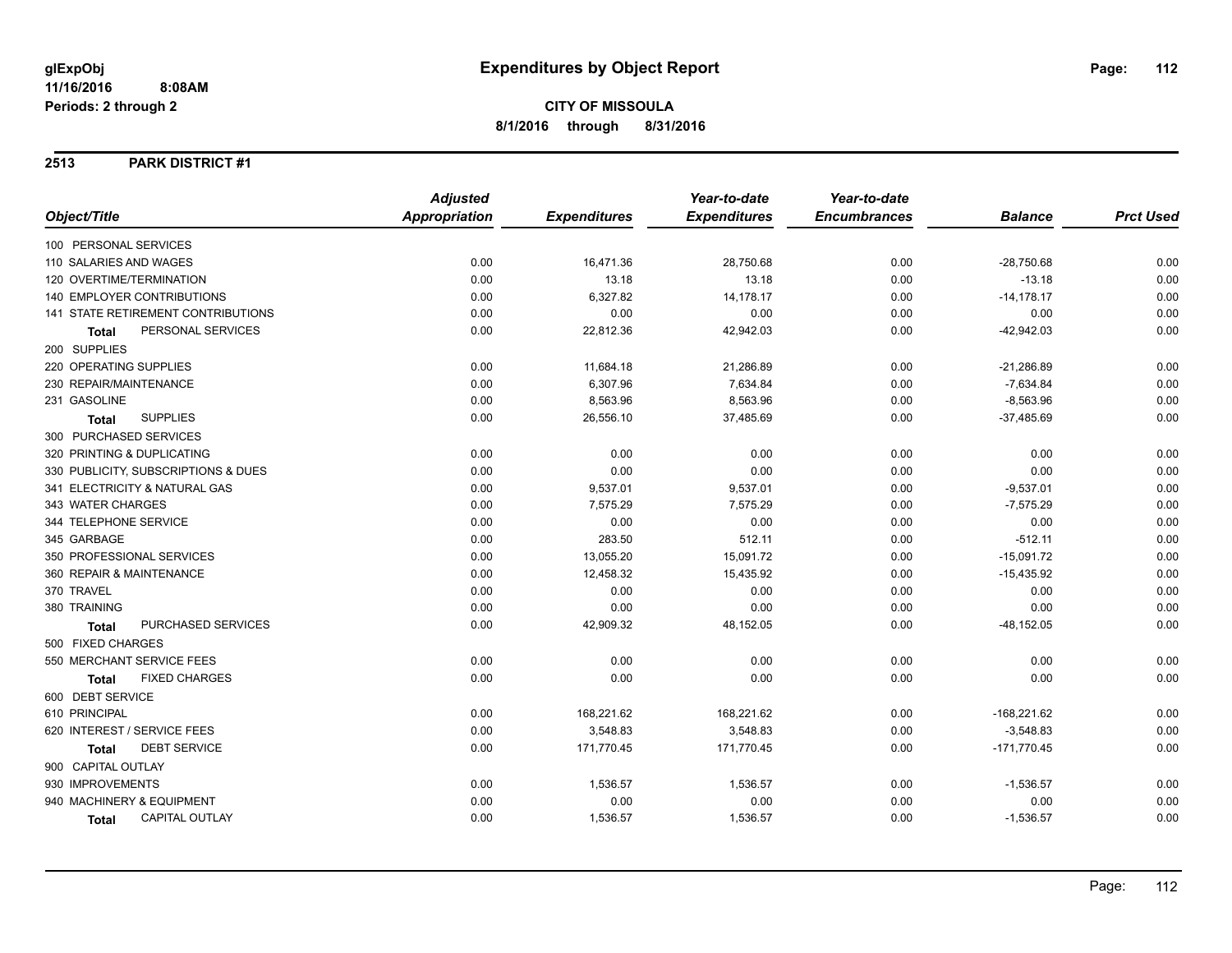| glExpObj<br>11/16/2016 | 8:08AM           |      | <b>Expenditures by Object Report</b>                        |            |      |               |  | 113  |
|------------------------|------------------|------|-------------------------------------------------------------|------------|------|---------------|--|------|
| Periods: 2 through 2   |                  |      | <b>CITY OF MISSOULA</b><br>8/1/2016<br>8/31/2016<br>through |            |      |               |  |      |
| <b>Total</b>           | PARK DISTRICT #1 | 0.00 | 265.584.80                                                  | 301.886.79 | 0.00 | $-301,886.79$ |  | 0.00 |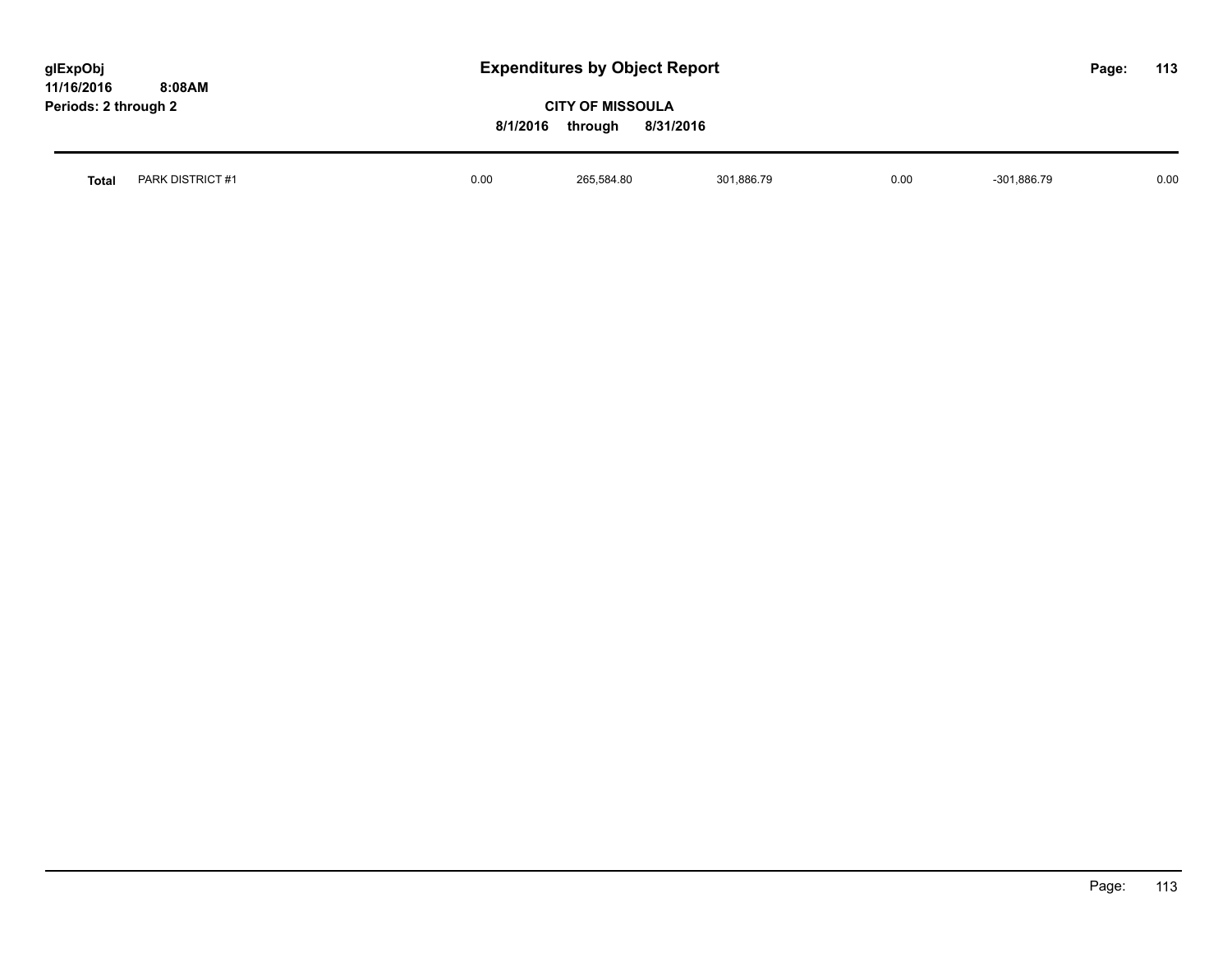### **2514 PUBLIC SAFETY & JUSTICE DISTRICT**

**297 PUBLIC SAFETY/JUSTICE**

| Object/Title                          | <b>Adjusted</b><br><b>Appropriation</b> | <b>Expenditures</b> | Year-to-date<br><b>Expenditures</b> | Year-to-date<br><b>Encumbrances</b> | <b>Balance</b> | <b>Prct Used</b> |
|---------------------------------------|-----------------------------------------|---------------------|-------------------------------------|-------------------------------------|----------------|------------------|
| 300 PURCHASED SERVICES                |                                         |                     |                                     |                                     |                |                  |
| 310 COMMUNICATIONS                    | 0.00                                    | 0.00                | 0.00                                | 0.00                                | 0.00           | 0.00             |
| PURCHASED SERVICES<br><b>Total</b>    | 0.00                                    | 0.00                | 0.00                                | 0.00                                | 0.00           | 0.00             |
| 500 FIXED CHARGES                     |                                         |                     |                                     |                                     |                |                  |
| 550 MERCHANT SERVICE FEES             | 0.00                                    | 0.00                | 0.00                                | 0.00                                | 0.00           | 0.00             |
| <b>FIXED CHARGES</b><br><b>Total</b>  | 0.00                                    | 0.00                | 0.00                                | 0.00                                | 0.00           | 0.00             |
| PUBLIC SAFETY/JUSTICE<br><b>Total</b> | 0.00                                    | 0.00                | 0.00                                | 0.00                                | 0.00           | 0.00             |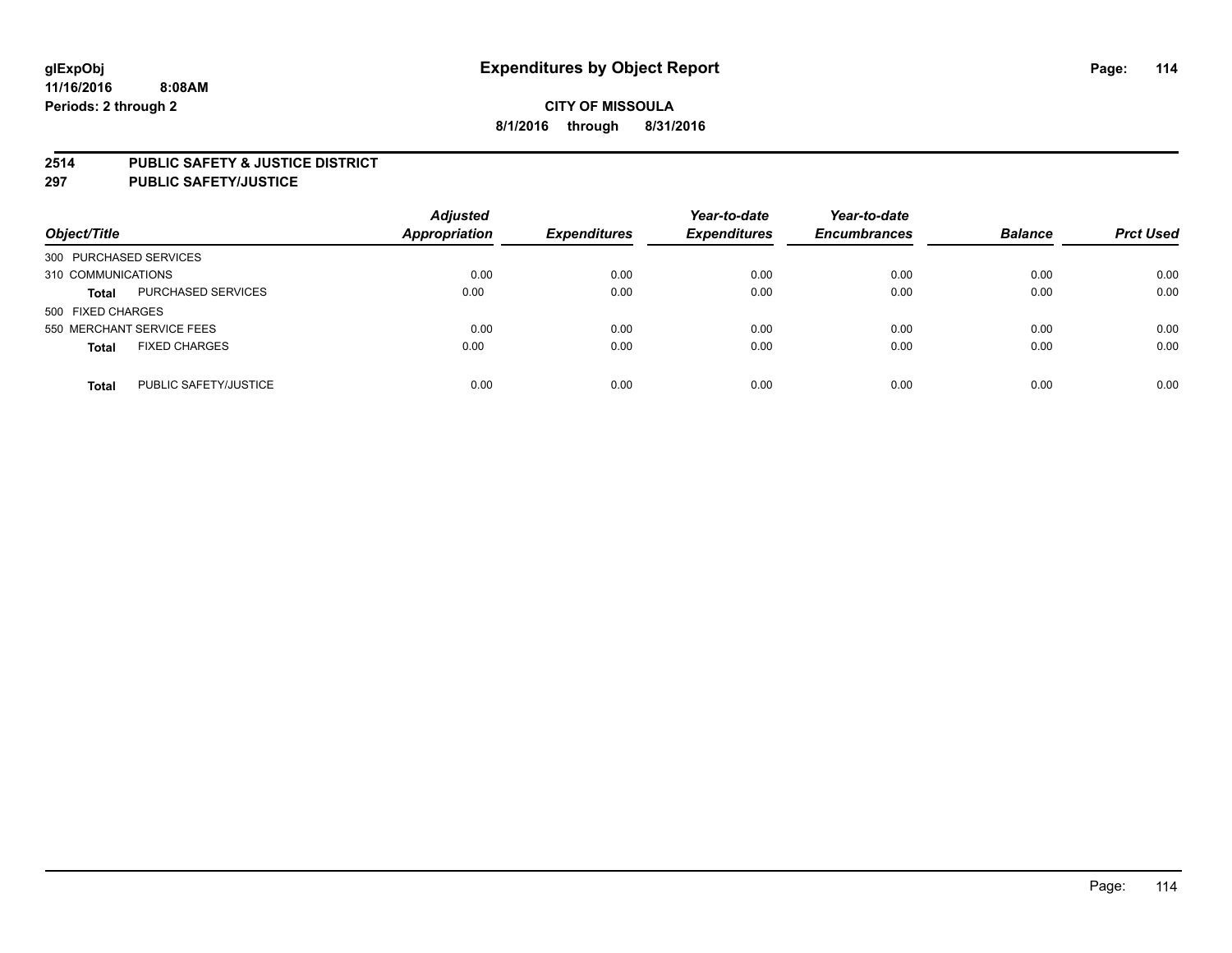## **2514 PUBLIC SAFETY & JUSTICE DISTRICT**

| Object/Title                                     | <b>Adjusted</b><br><b>Appropriation</b> | <b>Expenditures</b> | Year-to-date<br><b>Expenditures</b> | Year-to-date<br><b>Encumbrances</b> | <b>Balance</b> | <b>Prct Used</b> |
|--------------------------------------------------|-----------------------------------------|---------------------|-------------------------------------|-------------------------------------|----------------|------------------|
| 300 PURCHASED SERVICES                           |                                         |                     |                                     |                                     |                |                  |
| 310 COMMUNICATIONS                               | 0.00                                    | 0.00                | 0.00                                | 0.00                                | 0.00           | 0.00             |
| PURCHASED SERVICES<br><b>Total</b>               | 0.00                                    | 0.00                | 0.00                                | 0.00                                | 0.00           | 0.00             |
| 500 FIXED CHARGES                                |                                         |                     |                                     |                                     |                |                  |
| 550 MERCHANT SERVICE FEES                        | 0.00                                    | 0.00                | 0.00                                | 0.00                                | 0.00           | 0.00             |
| <b>FIXED CHARGES</b><br><b>Total</b>             | 0.00                                    | 0.00                | 0.00                                | 0.00                                | 0.00           | 0.00             |
| PUBLIC SAFETY & JUSTICE DISTRICT<br><b>Total</b> | 0.00                                    | 0.00                | 0.00                                | 0.00                                | 0.00           | 0.00             |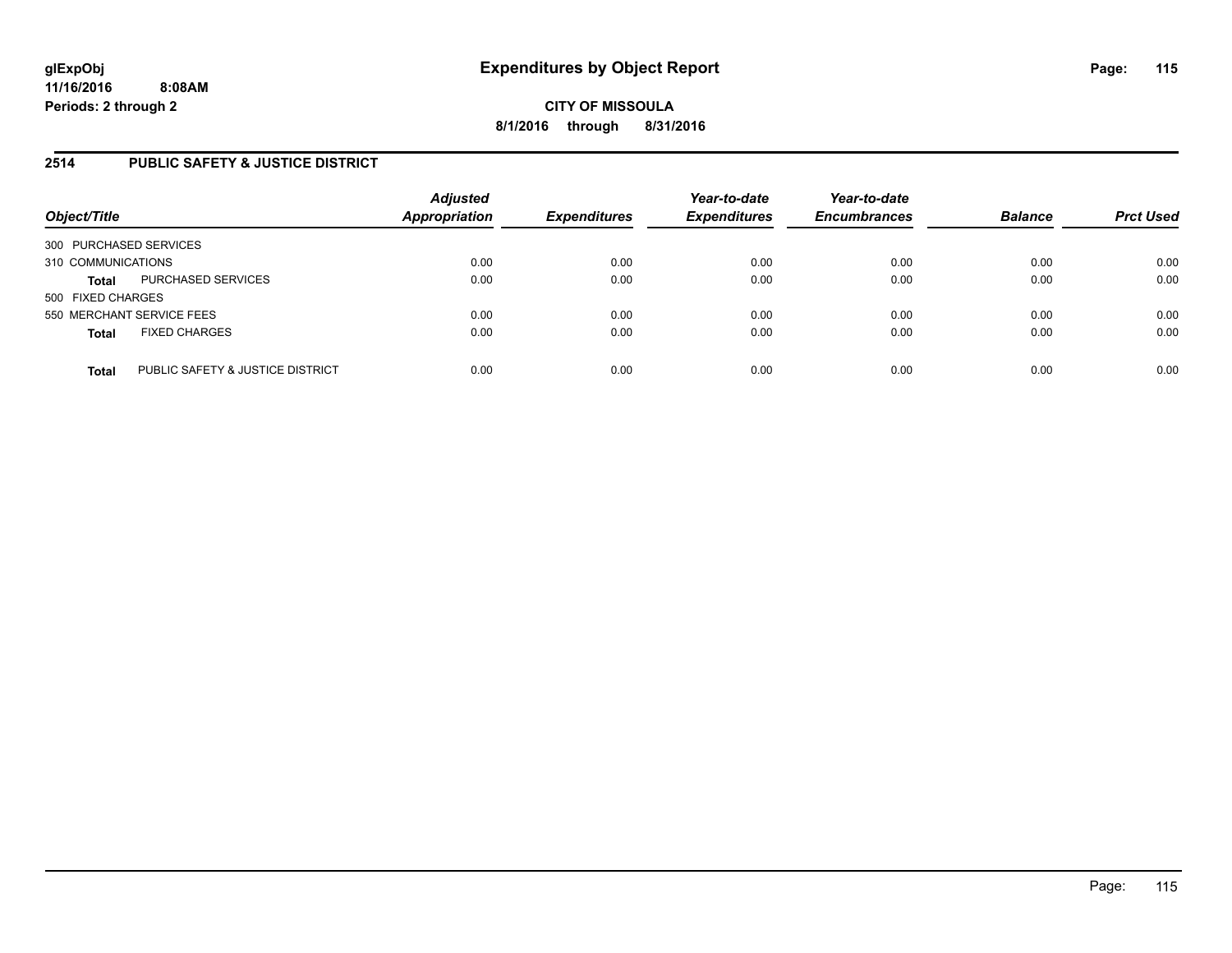#### **2820 STATE GAS TAX FUND**

**280 PUBLIC WORKS OPERATIONS**

|                    |                              | <b>Adjusted</b> |                     | Year-to-date        | Year-to-date        |                |                  |
|--------------------|------------------------------|-----------------|---------------------|---------------------|---------------------|----------------|------------------|
| Object/Title       |                              | Appropriation   | <b>Expenditures</b> | <b>Expenditures</b> | <b>Encumbrances</b> | <b>Balance</b> | <b>Prct Used</b> |
|                    | 300 PURCHASED SERVICES       |                 |                     |                     |                     |                |                  |
|                    | 350 PROFESSIONAL SERVICES    | 0.00            | 0.00                | 0.00                | 0.00                | 0.00           | 0.00             |
| <b>Total</b>       | PURCHASED SERVICES           | 0.00            | 0.00                | 0.00                | 0.00                | 0.00           | 0.00             |
| 500 FIXED CHARGES  |                              |                 |                     |                     |                     |                |                  |
| 500 FIXED CHARGES  |                              | 0.00            | 0.00                | 0.00                | 0.00                | 0.00           | 0.00             |
|                    | 550 MERCHANT SERVICE FEES    | 0.00            | 0.00                | 0.00                | 0.00                | 0.00           | 0.00             |
| <b>Total</b>       | <b>FIXED CHARGES</b>         | 0.00            | 0.00                | 0.00                | 0.00                | 0.00           | 0.00             |
| 800 OTHER OBJECTS  |                              |                 |                     |                     |                     |                |                  |
|                    | 820 TRANSFERS TO OTHER FUNDS | 0.00            | 0.00                | 0.00                | 0.00                | 0.00           | 0.00             |
| <b>Total</b>       | OTHER OBJECTS                | 0.00            | 0.00                | 0.00                | 0.00                | 0.00           | 0.00             |
| 900 CAPITAL OUTLAY |                              |                 |                     |                     |                     |                |                  |
| 930 IMPROVEMENTS   |                              | 0.00            | 122,586.14          | 125,353.14          | 0.00                | $-125,353.14$  | 0.00             |
| <b>Total</b>       | <b>CAPITAL OUTLAY</b>        | 0.00            | 122,586.14          | 125,353.14          | 0.00                | $-125,353.14$  | 0.00             |
| <b>Total</b>       | PUBLIC WORKS OPERATIONS      | 0.00            | 122,586.14          | 125,353.14          | 0.00                | $-125,353.14$  | 0.00             |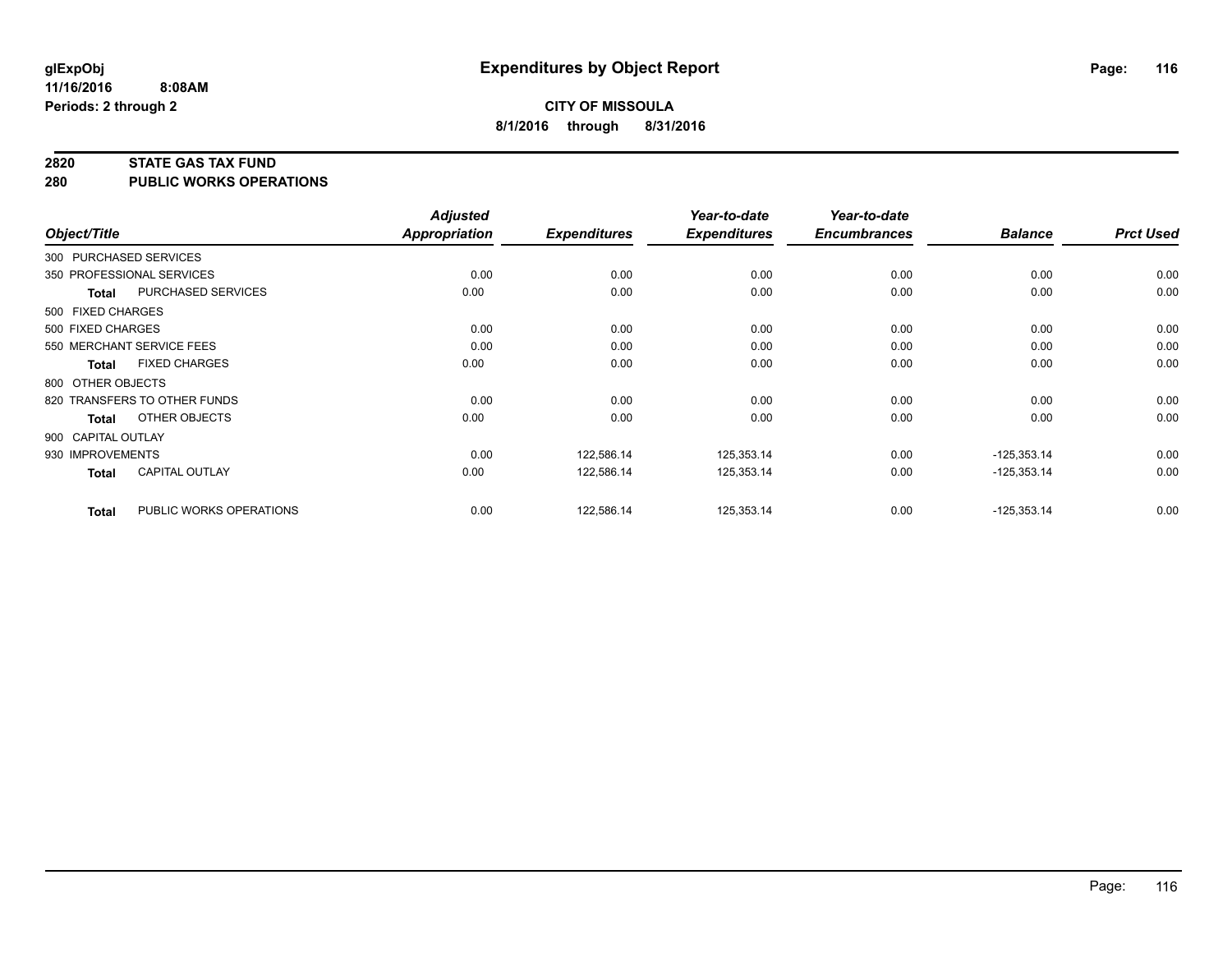## **2820 STATE GAS TAX FUND**

| Object/Title           |                              | <b>Adjusted</b><br>Appropriation | <b>Expenditures</b> | Year-to-date<br><b>Expenditures</b> | Year-to-date<br><b>Encumbrances</b> | <b>Balance</b> | <b>Prct Used</b> |
|------------------------|------------------------------|----------------------------------|---------------------|-------------------------------------|-------------------------------------|----------------|------------------|
|                        |                              |                                  |                     |                                     |                                     |                |                  |
| 300 PURCHASED SERVICES |                              |                                  |                     |                                     |                                     |                |                  |
|                        | 350 PROFESSIONAL SERVICES    | 0.00                             | 0.00                | 0.00                                | 0.00                                | 0.00           | 0.00             |
| <b>Total</b>           | PURCHASED SERVICES           | 0.00                             | 0.00                | 0.00                                | 0.00                                | 0.00           | 0.00             |
| 500 FIXED CHARGES      |                              |                                  |                     |                                     |                                     |                |                  |
| 500 FIXED CHARGES      |                              | 0.00                             | 0.00                | 0.00                                | 0.00                                | 0.00           | 0.00             |
|                        | 550 MERCHANT SERVICE FEES    | 0.00                             | 0.00                | 0.00                                | 0.00                                | 0.00           | 0.00             |
| <b>Total</b>           | <b>FIXED CHARGES</b>         | 0.00                             | 0.00                | 0.00                                | 0.00                                | 0.00           | 0.00             |
| 800 OTHER OBJECTS      |                              |                                  |                     |                                     |                                     |                |                  |
|                        | 820 TRANSFERS TO OTHER FUNDS | 0.00                             | 0.00                | 0.00                                | 0.00                                | 0.00           | 0.00             |
| Total                  | OTHER OBJECTS                | 0.00                             | 0.00                | 0.00                                | 0.00                                | 0.00           | 0.00             |
| 900 CAPITAL OUTLAY     |                              |                                  |                     |                                     |                                     |                |                  |
| 930 IMPROVEMENTS       |                              | 0.00                             | 122,586.14          | 125,353.14                          | 0.00                                | $-125,353.14$  | 0.00             |
| <b>Total</b>           | <b>CAPITAL OUTLAY</b>        | 0.00                             | 122,586.14          | 125,353.14                          | 0.00                                | $-125,353.14$  | 0.00             |
| <b>Total</b>           | <b>STATE GAS TAX FUND</b>    | 0.00                             | 122,586.14          | 125,353.14                          | 0.00                                | $-125,353.14$  | 0.00             |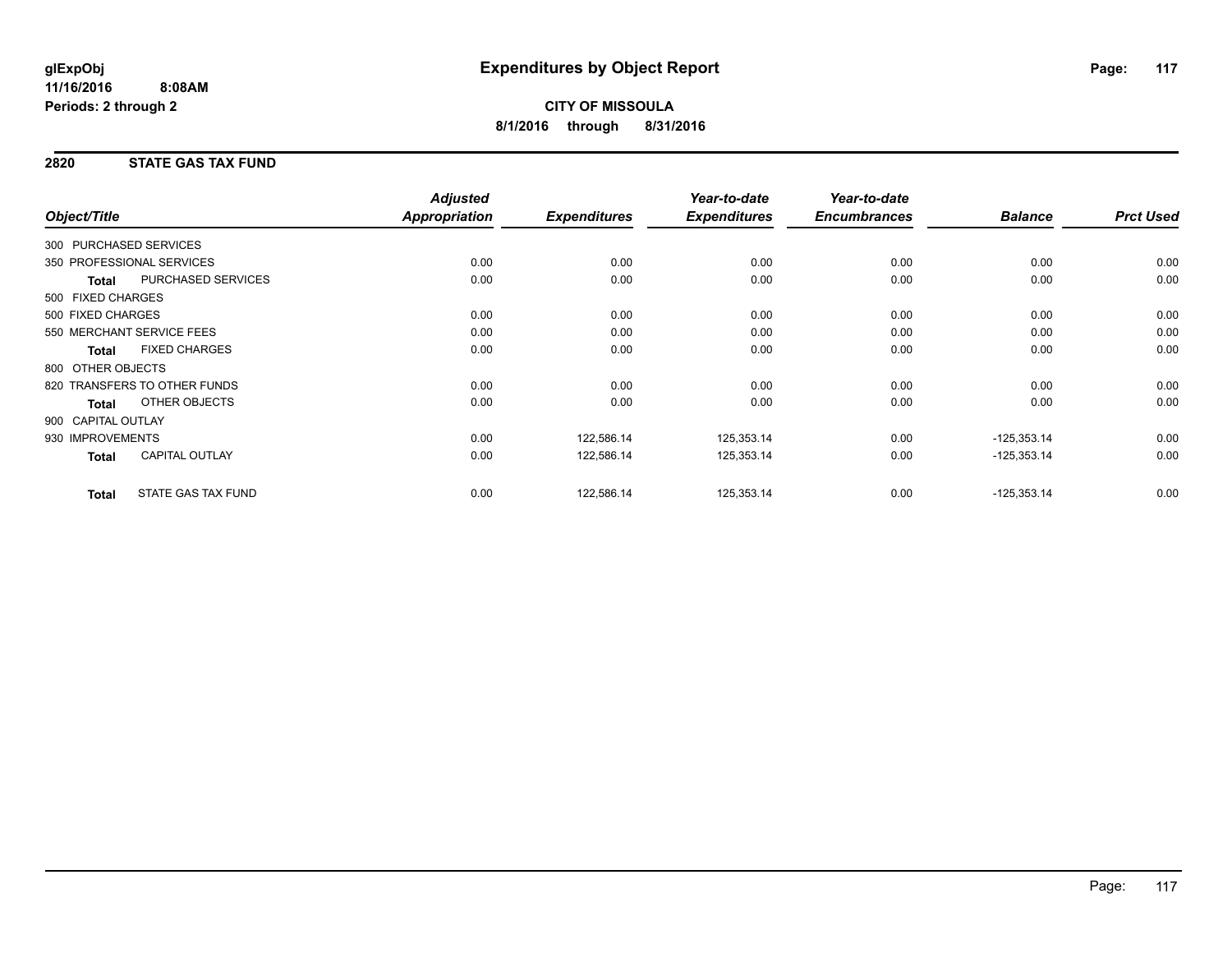**2917 CRIME VICTIM SURCHARGE**

**390 NON-DEPARTMENTAL**

| Object/Title                     | <b>Adjusted</b><br>Appropriation | <b>Expenditures</b> | Year-to-date<br><b>Expenditures</b> | Year-to-date<br><b>Encumbrances</b> | <b>Balance</b> | <b>Prct Used</b> |
|----------------------------------|----------------------------------|---------------------|-------------------------------------|-------------------------------------|----------------|------------------|
| 500 FIXED CHARGES                |                                  |                     |                                     |                                     |                |                  |
| 550 MERCHANT SERVICE FEES        | 0.00                             | 0.00                | 0.00                                | 0.00                                | 0.00           | 0.00             |
| <b>FIXED CHARGES</b><br>Total    | 0.00                             | 0.00                | 0.00                                | 0.00                                | 0.00           | 0.00             |
| NON-DEPARTMENTAL<br><b>Total</b> | 0.00                             | 0.00                | 0.00                                | 0.00                                | 0.00           | 0.00             |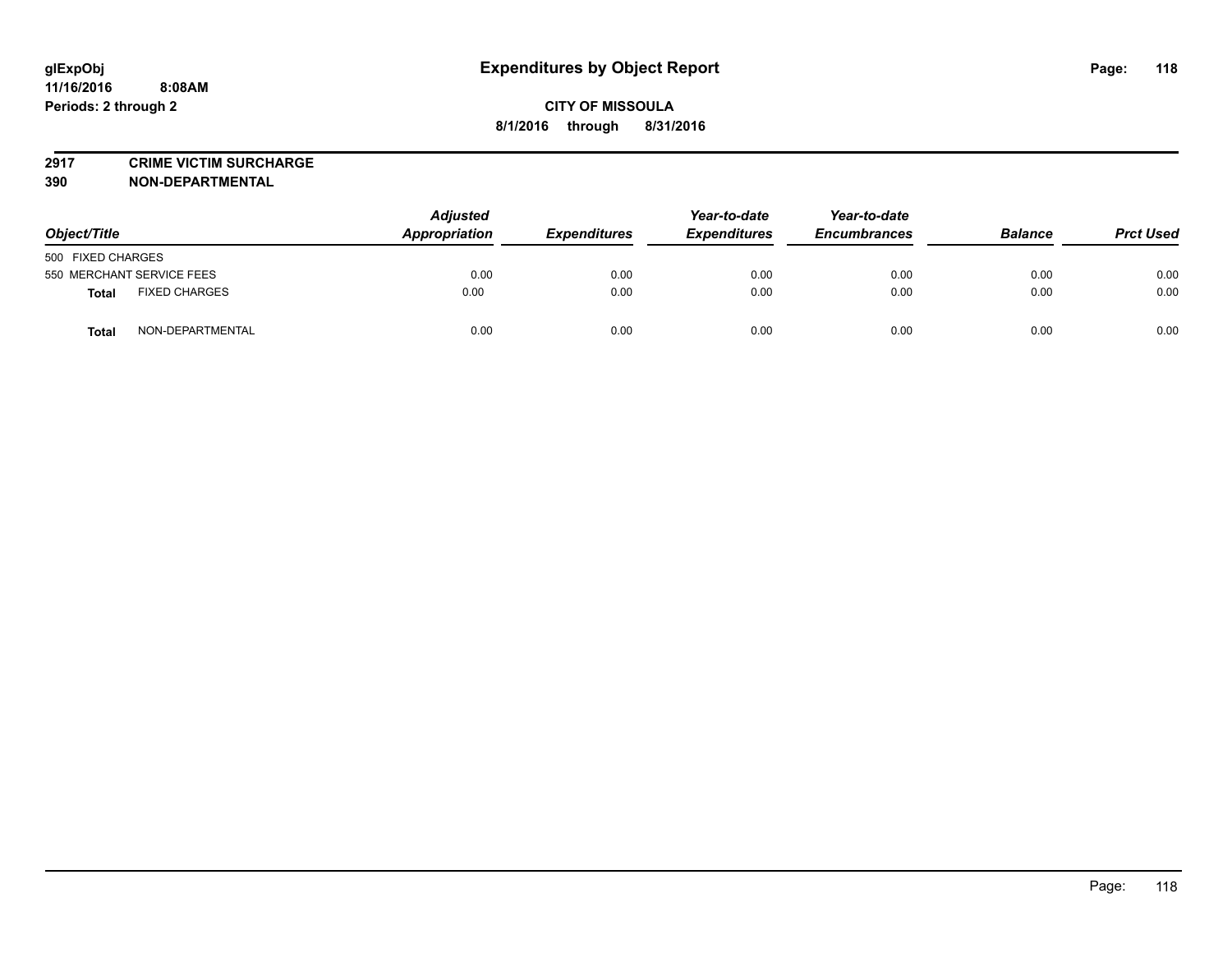**CITY OF MISSOULA 8/1/2016 through 8/31/2016**

### **2917 CRIME VICTIM SURCHARGE**

| Object/Title                           | <b>Adjusted</b><br>Appropriation | <b>Expenditures</b> | Year-to-date<br><b>Expenditures</b> | Year-to-date<br><b>Encumbrances</b> | <b>Balance</b> | <b>Prct Used</b> |
|----------------------------------------|----------------------------------|---------------------|-------------------------------------|-------------------------------------|----------------|------------------|
| 500 FIXED CHARGES                      |                                  |                     |                                     |                                     |                |                  |
| 550 MERCHANT SERVICE FEES              | 0.00                             | 0.00                | 0.00                                | 0.00                                | 0.00           | 0.00             |
| <b>FIXED CHARGES</b><br><b>Total</b>   | 0.00                             | 0.00                | 0.00                                | 0.00                                | 0.00           | 0.00             |
| <b>CRIME VICTIM SURCHARGE</b><br>Total | 0.00                             | 0.00                | 0.00                                | 0.00                                | 0.00           | 0.00             |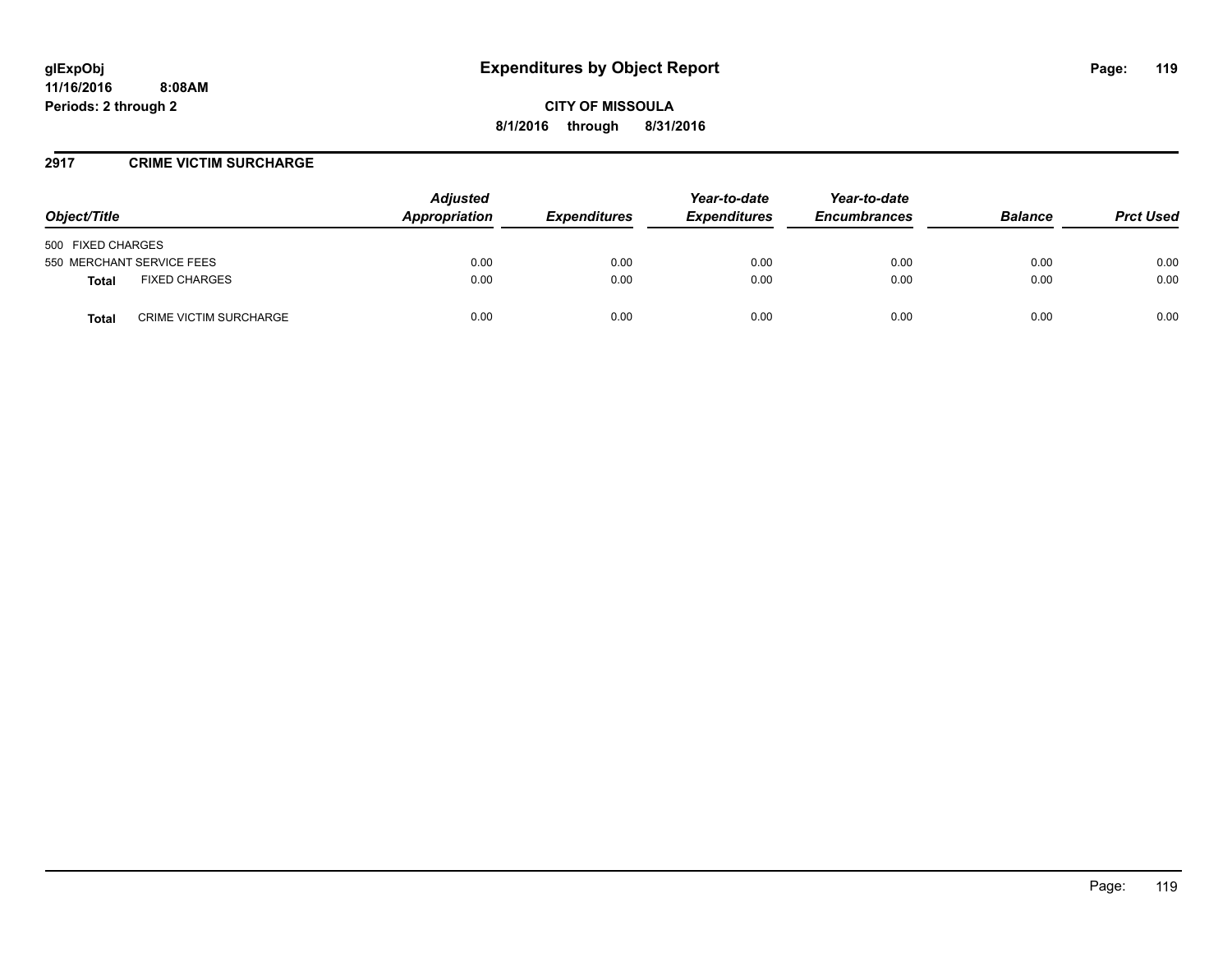### **2918 LAW ENFORCEMENT BLOCK GRANT FUND**

**290 POLICE**

|                                                   | <b>Adjusted</b> |                     | Year-to-date        | Year-to-date        |                |                  |
|---------------------------------------------------|-----------------|---------------------|---------------------|---------------------|----------------|------------------|
| Object/Title                                      | Appropriation   | <b>Expenditures</b> | <b>Expenditures</b> | <b>Encumbrances</b> | <b>Balance</b> | <b>Prct Used</b> |
| 100 PERSONAL SERVICES                             |                 |                     |                     |                     |                |                  |
| 110 SALARIES AND WAGES                            | 0.00            | 0.00                | 0.00                | 0.00                | 0.00           | 0.00             |
| 115 SALARIES/HEALTH INSURANCE BENEFIT             | 0.00            | 0.00                | 0.00                | 0.00                | 0.00           | 0.00             |
| 120 OVERTIME/TERMINATION                          | 0.00            | 0.00                | 0.00                | 0.00                | 0.00           | 0.00             |
| 140 EMPLOYER CONTRIBUTIONS                        | 0.00            | 0.00                | 0.00                | 0.00                | 0.00           | 0.00             |
| <b>141 STATE RETIREMENT CONTRIBUTIONS</b>         | 0.00            | 0.00                | 0.00                | 0.00                | 0.00           | 0.00             |
| PERSONAL SERVICES<br><b>Total</b>                 | 0.00            | 0.00                | 0.00                | 0.00                | 0.00           | 0.00             |
| 200 SUPPLIES                                      |                 |                     |                     |                     |                |                  |
| 210 OFFICE SUPPLIES                               | 0.00            | 0.00                | 0.00                | 0.00                | 0.00           | 0.00             |
| 220 OPERATING SUPPLIES                            | 0.00            | 0.00                | 0.00                | 0.00                | 0.00           | 0.00             |
| <b>SUPPLIES</b><br><b>Total</b>                   | 0.00            | 0.00                | 0.00                | 0.00                | 0.00           | 0.00             |
| 300 PURCHASED SERVICES                            |                 |                     |                     |                     |                |                  |
| 320 PRINTING & DUPLICATING                        | 0.00            | 0.00                | 0.00                | 0.00                | 0.00           | 0.00             |
| 344 TELEPHONE SERVICE                             | 0.00            | 0.00                | 0.00                | 0.00                | 0.00           | 0.00             |
| 350 PROFESSIONAL SERVICES                         | 0.00            | 0.00                | 0.00                | 0.00                | 0.00           | 0.00             |
| 370 TRAVEL                                        | 0.00            | 0.00                | 0.00                | 0.00                | 0.00           | 0.00             |
| 380 TRAINING                                      | 0.00            | 0.00                | 0.00                | 0.00                | 0.00           | 0.00             |
| PURCHASED SERVICES<br><b>Total</b>                | 0.00            | 0.00                | 0.00                | 0.00                | 0.00           | 0.00             |
| 500 FIXED CHARGES                                 |                 |                     |                     |                     |                |                  |
| 550 MERCHANT SERVICE FEES                         | 0.00            | 0.00                | 0.00                | 0.00                | 0.00           | 0.00             |
| <b>FIXED CHARGES</b><br><b>Total</b>              | 0.00            | 0.00                | 0.00                | 0.00                | 0.00           | 0.00             |
| 700 GRANTS & CONTRIBUTIONS                        |                 |                     |                     |                     |                |                  |
| 700 GRANTS & CONTRIBUTIONS                        | 0.00            | 0.00                | 0.00                | 0.00                | 0.00           | 0.00             |
| <b>GRANTS &amp; CONTRIBUTIONS</b><br><b>Total</b> | 0.00            | 0.00                | 0.00                | 0.00                | 0.00           | 0.00             |
| 900 CAPITAL OUTLAY                                |                 |                     |                     |                     |                |                  |
| 940 MACHINERY & EQUIPMENT                         | 0.00            | 0.00                | 0.00                | 0.00                | 0.00           | 0.00             |
| <b>CAPITAL OUTLAY</b><br><b>Total</b>             | 0.00            | 0.00                | 0.00                | 0.00                | 0.00           | 0.00             |
| <b>POLICE</b><br><b>Total</b>                     | 0.00            | 0.00                | 0.00                | 0.00                | 0.00           | 0.00             |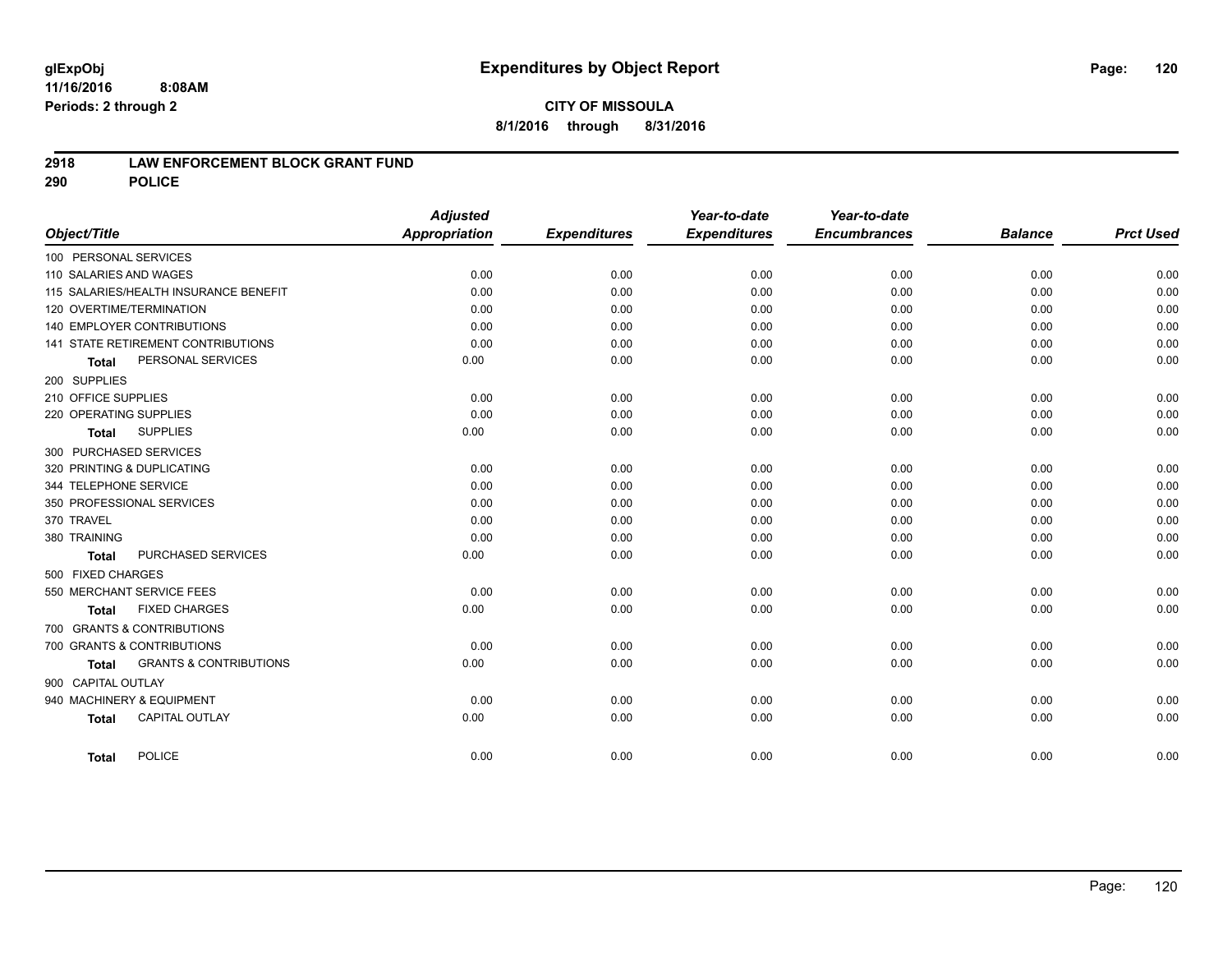#### **2918 LAW ENFORCEMENT BLOCK GRANT FUND**

**390 NON-DEPARTMENTAL**

|                           |                      | <b>Adjusted</b> |                     | Year-to-date        | Year-to-date<br><b>Encumbrances</b> | <b>Balance</b> | <b>Prct Used</b> |
|---------------------------|----------------------|-----------------|---------------------|---------------------|-------------------------------------|----------------|------------------|
| Object/Title              |                      | Appropriation   | <b>Expenditures</b> | <b>Expenditures</b> |                                     |                |                  |
| 300 PURCHASED SERVICES    |                      |                 |                     |                     |                                     |                |                  |
| 350 PROFESSIONAL SERVICES |                      | 0.00            | 0.00                | 0.00                | 0.00                                | 0.00           | 0.00             |
| Total                     | PURCHASED SERVICES   | 0.00            | 0.00                | 0.00                | 0.00                                | 0.00           | 0.00             |
| 500 FIXED CHARGES         |                      |                 |                     |                     |                                     |                |                  |
| 500 FIXED CHARGES         |                      | 0.00            | 0.00                | 0.00                | 0.00                                | 0.00           | 0.00             |
| 550 MERCHANT SERVICE FEES |                      | 0.00            | 0.00                | 0.00                | 0.00                                | 0.00           | 0.00             |
| <b>Total</b>              | <b>FIXED CHARGES</b> | 0.00            | 0.00                | 0.00                | 0.00                                | 0.00           | 0.00             |
| <b>Total</b>              | NON-DEPARTMENTAL     | 0.00            | 0.00                | 0.00                | 0.00                                | 0.00           | 0.00             |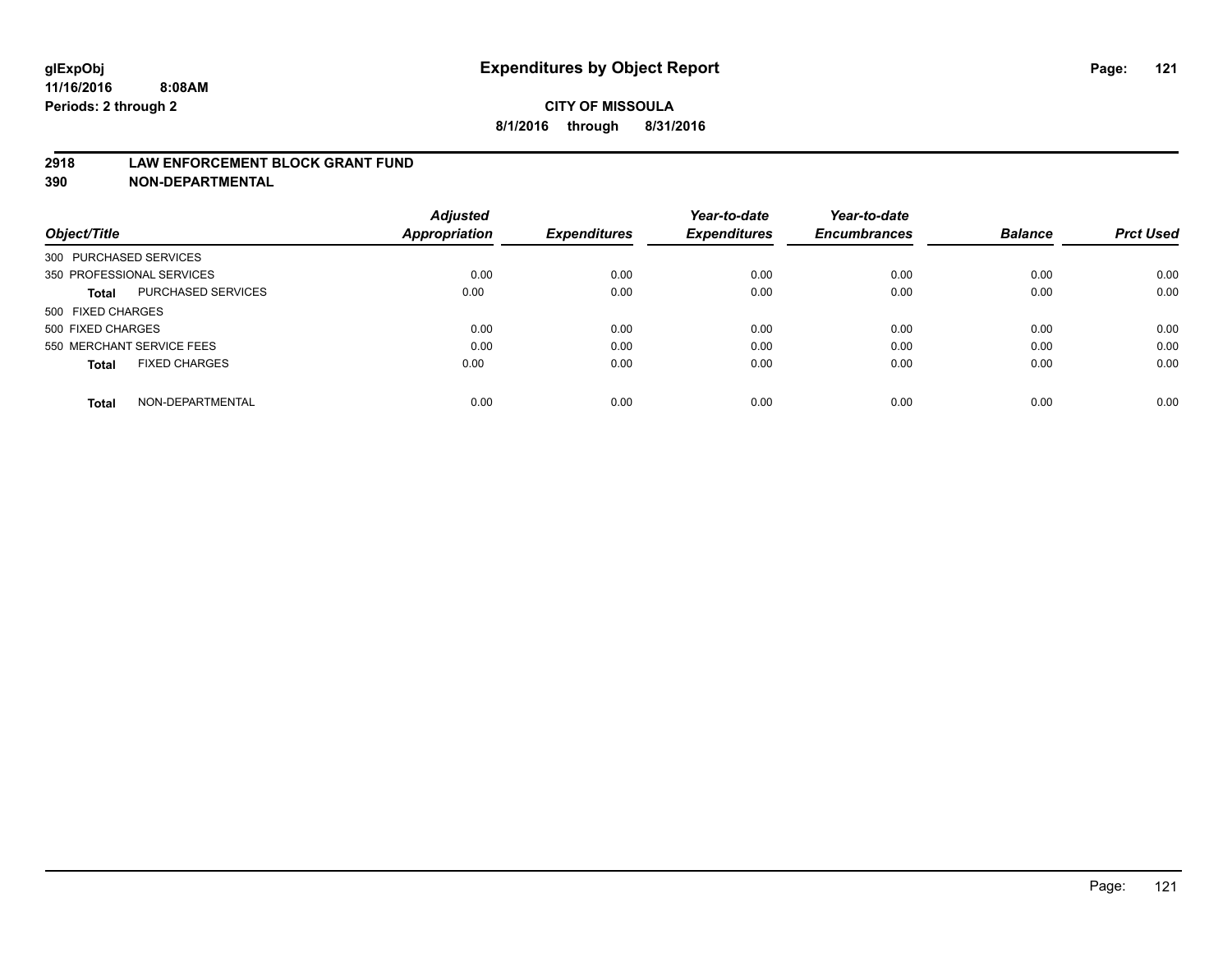**8/1/2016 through 8/31/2016**

## **2918 LAW ENFORCEMENT BLOCK GRANT FUND**

| Object/Title               |                                       | <b>Adjusted</b><br>Appropriation | <b>Expenditures</b> | Year-to-date<br><b>Expenditures</b> | Year-to-date<br><b>Encumbrances</b> | <b>Balance</b> | <b>Prct Used</b> |
|----------------------------|---------------------------------------|----------------------------------|---------------------|-------------------------------------|-------------------------------------|----------------|------------------|
|                            |                                       |                                  |                     |                                     |                                     |                |                  |
| 100 PERSONAL SERVICES      |                                       |                                  |                     |                                     |                                     |                |                  |
| 110 SALARIES AND WAGES     |                                       | 0.00                             | 0.00                | 0.00                                | 0.00                                | 0.00           | 0.00             |
|                            | 115 SALARIES/HEALTH INSURANCE BENEFIT | 0.00                             | 0.00                | 0.00                                | 0.00                                | 0.00           | 0.00             |
| 120 OVERTIME/TERMINATION   |                                       | 0.00                             | 0.00                | 0.00                                | 0.00                                | 0.00           | 0.00             |
|                            | 140 EMPLOYER CONTRIBUTIONS            | 0.00                             | 0.00                | 0.00                                | 0.00                                | 0.00           | 0.00             |
|                            | 141 STATE RETIREMENT CONTRIBUTIONS    | 0.00                             | 0.00                | 0.00                                | 0.00                                | 0.00           | 0.00             |
| <b>Total</b>               | PERSONAL SERVICES                     | 0.00                             | 0.00                | 0.00                                | 0.00                                | 0.00           | 0.00             |
| 200 SUPPLIES               |                                       |                                  |                     |                                     |                                     |                |                  |
| 210 OFFICE SUPPLIES        |                                       | 0.00                             | 0.00                | 0.00                                | 0.00                                | 0.00           | 0.00             |
| 220 OPERATING SUPPLIES     |                                       | 0.00                             | 0.00                | 0.00                                | 0.00                                | 0.00           | 0.00             |
| <b>Total</b>               | <b>SUPPLIES</b>                       | 0.00                             | 0.00                | 0.00                                | 0.00                                | 0.00           | 0.00             |
| 300 PURCHASED SERVICES     |                                       |                                  |                     |                                     |                                     |                |                  |
| 320 PRINTING & DUPLICATING |                                       | 0.00                             | 0.00                | 0.00                                | 0.00                                | 0.00           | 0.00             |
| 344 TELEPHONE SERVICE      |                                       | 0.00                             | 0.00                | 0.00                                | 0.00                                | 0.00           | 0.00             |
|                            | 350 PROFESSIONAL SERVICES             | 0.00                             | 0.00                | 0.00                                | 0.00                                | 0.00           | 0.00             |
| 370 TRAVEL                 |                                       | 0.00                             | 0.00                | 0.00                                | 0.00                                | 0.00           | 0.00             |
| 380 TRAINING               |                                       | 0.00                             | 0.00                | 0.00                                | 0.00                                | 0.00           | 0.00             |
| <b>Total</b>               | PURCHASED SERVICES                    | 0.00                             | 0.00                | 0.00                                | 0.00                                | 0.00           | 0.00             |
| 500 FIXED CHARGES          |                                       |                                  |                     |                                     |                                     |                |                  |
| 500 FIXED CHARGES          |                                       | 0.00                             | 0.00                | 0.00                                | 0.00                                | 0.00           | 0.00             |
|                            | 550 MERCHANT SERVICE FEES             | 0.00                             | 0.00                | 0.00                                | 0.00                                | 0.00           | 0.00             |
| <b>Total</b>               | <b>FIXED CHARGES</b>                  | 0.00                             | 0.00                | 0.00                                | 0.00                                | 0.00           | 0.00             |
|                            | 700 GRANTS & CONTRIBUTIONS            |                                  |                     |                                     |                                     |                |                  |
|                            | 700 GRANTS & CONTRIBUTIONS            | 0.00                             | 0.00                | 0.00                                | 0.00                                | 0.00           | 0.00             |
| <b>Total</b>               | <b>GRANTS &amp; CONTRIBUTIONS</b>     | 0.00                             | 0.00                | 0.00                                | 0.00                                | 0.00           | 0.00             |
| 900 CAPITAL OUTLAY         |                                       |                                  |                     |                                     |                                     |                |                  |
|                            | 940 MACHINERY & EQUIPMENT             | 0.00                             | 0.00                | 0.00                                | 0.00                                | 0.00           | 0.00             |
| <b>Total</b>               | <b>CAPITAL OUTLAY</b>                 | 0.00                             | 0.00                | 0.00                                | 0.00                                | 0.00           | 0.00             |
| <b>Total</b>               | LAW ENFORCEMENT BLOCK GRANT FUN       | 0.00                             | 0.00                | 0.00                                | 0.00                                | 0.00           | 0.00             |

Page: 122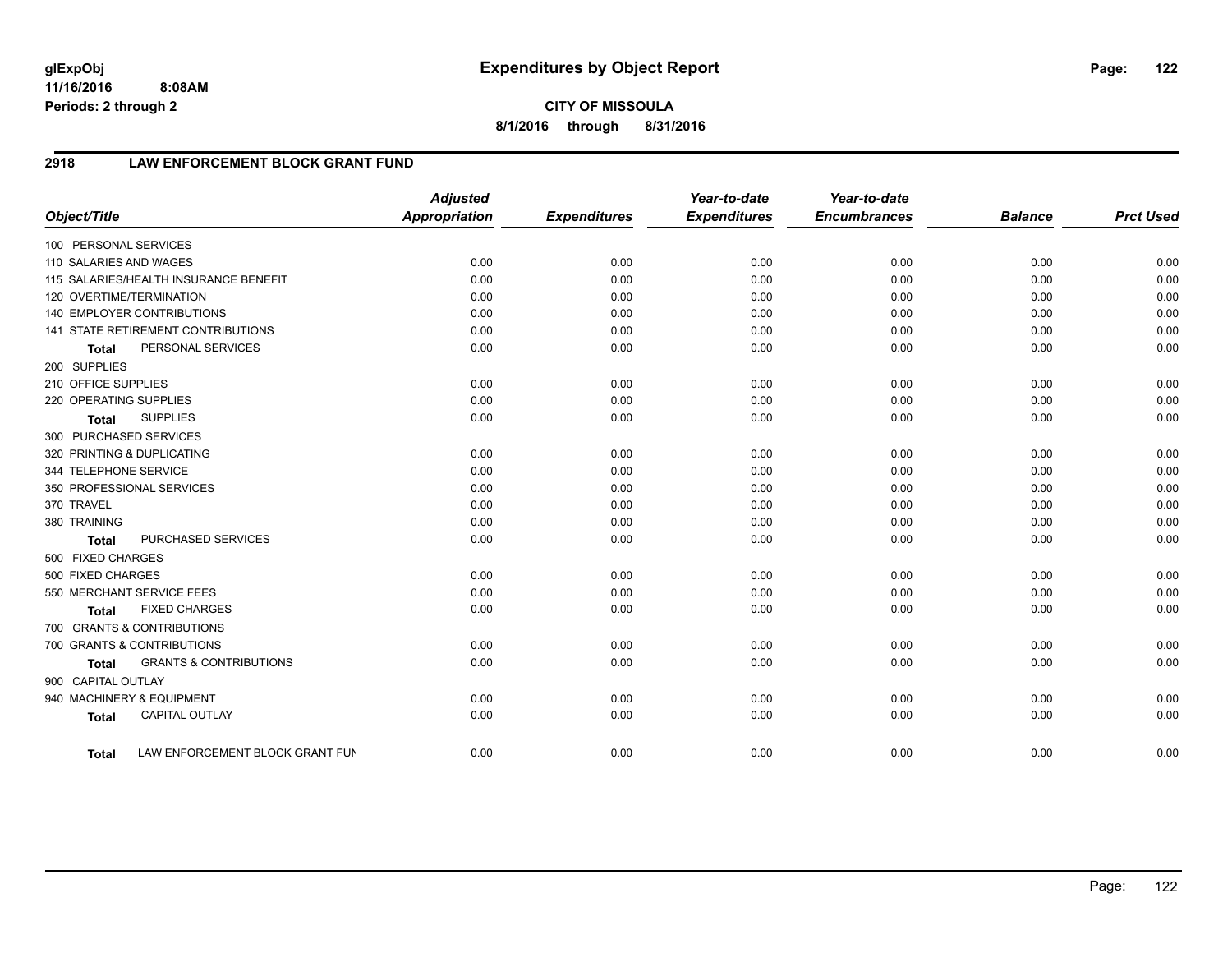### **2919 HIDTA FUND**

**290 POLICE**

|                                            | <b>Adjusted</b>      |                     | Year-to-date        | Year-to-date        |                |                  |
|--------------------------------------------|----------------------|---------------------|---------------------|---------------------|----------------|------------------|
| Object/Title                               | <b>Appropriation</b> | <b>Expenditures</b> | <b>Expenditures</b> | <b>Encumbrances</b> | <b>Balance</b> | <b>Prct Used</b> |
| 100 PERSONAL SERVICES                      |                      |                     |                     |                     |                |                  |
| 120 OVERTIME/TERMINATION                   | 0.00                 | 0.00                | 0.00                | 0.00                | 0.00           | 0.00             |
| 140 EMPLOYER CONTRIBUTIONS                 | 0.00                 | 0.00                | 0.00                | 0.00                | 0.00           | 0.00             |
| 141 STATE RETIREMENT CONTRIBUTIONS         | 0.00                 | 0.00                | 0.00                | 0.00                | 0.00           | 0.00             |
| PERSONAL SERVICES<br><b>Total</b>          | 0.00                 | 0.00                | 0.00                | 0.00                | 0.00           | 0.00             |
| 200 SUPPLIES                               |                      |                     |                     |                     |                |                  |
| 210 OFFICE SUPPLIES                        | 0.00                 | 0.00                | 0.00                | 0.00                | 0.00           | 0.00             |
| 220 OPERATING SUPPLIES                     | 0.00                 | 60.41               | 60.41               | 0.00                | $-60.41$       | 0.00             |
| <b>SUPPLIES</b><br><b>Total</b>            | 0.00                 | 60.41               | 60.41               | 0.00                | $-60.41$       | 0.00             |
| 300 PURCHASED SERVICES                     |                      |                     |                     |                     |                |                  |
| 341 ELECTRICITY & NATURAL GAS              | 0.00                 | 0.00                | 0.00                | 0.00                | 0.00           | 0.00             |
| 344 TELEPHONE SERVICE                      | 0.00                 | 0.00                | 0.00                | 0.00                | 0.00           | 0.00             |
| 350 PROFESSIONAL SERVICES                  | 0.00                 | 105.00              | 172.50              | 0.00                | $-172.50$      | 0.00             |
| 360 REPAIR & MAINTENANCE                   | 0.00                 | 0.00                | 0.00                | 0.00                | 0.00           | 0.00             |
| 370 TRAVEL                                 | 0.00                 | 0.00                | 0.00                | 0.00                | 0.00           | 0.00             |
| 380 TRAINING                               | 0.00                 | 0.00                | 0.00                | 0.00                | 0.00           | 0.00             |
| 390 OTHER PURCHASED SERVICES               | 0.00                 | 0.00                | 0.00                | 0.00                | 0.00           | 0.00             |
| <b>PURCHASED SERVICES</b><br><b>Total</b>  | 0.00                 | 105.00              | 172.50              | 0.00                | $-172.50$      | 0.00             |
| 500 FIXED CHARGES                          |                      |                     |                     |                     |                |                  |
| 500 FIXED CHARGES                          | 0.00                 | 1,719.87            | 5,159.61            | 0.00                | $-5,159.61$    | 0.00             |
| 550 MERCHANT SERVICE FEES                  | 0.00                 | 0.00                | 0.00                | 0.00                | 0.00           | 0.00             |
| <b>FIXED CHARGES</b><br>Total              | 0.00                 | 1,719.87            | 5,159.61            | 0.00                | $-5,159.61$    | 0.00             |
| 700 GRANTS & CONTRIBUTIONS                 |                      |                     |                     |                     |                |                  |
| 700 GRANTS & CONTRIBUTIONS                 | 0.00                 | 15,290.97           | 15,290.97           | 0.00                | $-15,290.97$   | 0.00             |
| <b>GRANTS &amp; CONTRIBUTIONS</b><br>Total | 0.00                 | 15,290.97           | 15,290.97           | 0.00                | $-15,290.97$   | 0.00             |
| 900 CAPITAL OUTLAY                         |                      |                     |                     |                     |                |                  |
| 920 BUILDINGS                              | 0.00                 | 0.00                | 0.00                | 0.00                | 0.00           | 0.00             |
| 940 MACHINERY & EQUIPMENT                  | 0.00                 | 0.00                | 0.00                | 0.00                | 0.00           | 0.00             |
| <b>CAPITAL OUTLAY</b><br><b>Total</b>      | 0.00                 | 0.00                | 0.00                | 0.00                | 0.00           | 0.00             |
| <b>POLICE</b><br><b>Total</b>              | 0.00                 | 17,176.25           | 20,683.49           | 0.00                | $-20,683.49$   | 0.00             |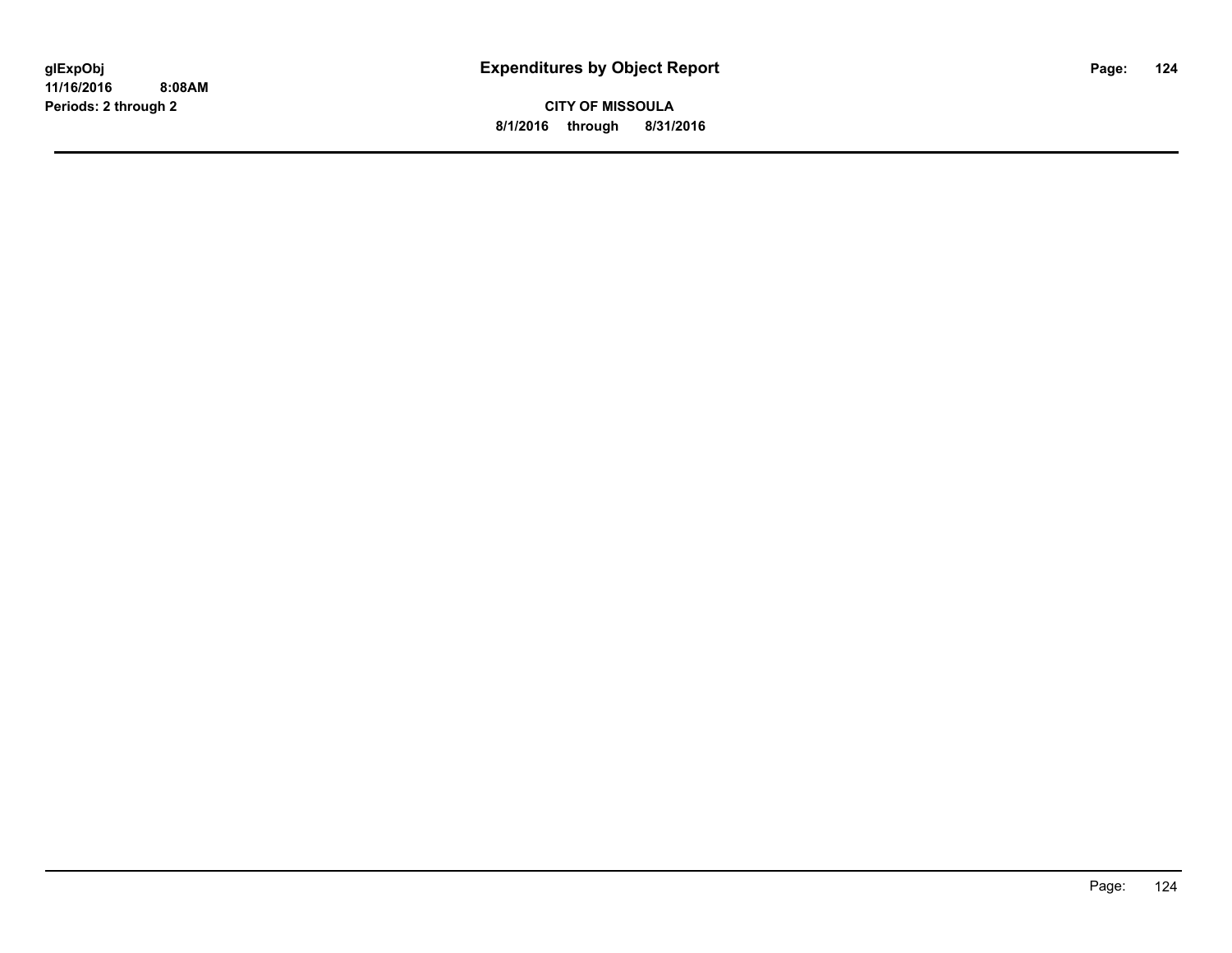**2919 HIDTA FUND**

|                                                   | <b>Adjusted</b>      |                     | Year-to-date        | Year-to-date        |                |                  |
|---------------------------------------------------|----------------------|---------------------|---------------------|---------------------|----------------|------------------|
| Object/Title                                      | <b>Appropriation</b> | <b>Expenditures</b> | <b>Expenditures</b> | <b>Encumbrances</b> | <b>Balance</b> | <b>Prct Used</b> |
| 100 PERSONAL SERVICES                             |                      |                     |                     |                     |                |                  |
| 120 OVERTIME/TERMINATION                          | 0.00                 | 0.00                | 0.00                | 0.00                | 0.00           | 0.00             |
| <b>140 EMPLOYER CONTRIBUTIONS</b>                 | 0.00                 | 0.00                | 0.00                | 0.00                | 0.00           | 0.00             |
| <b>141 STATE RETIREMENT CONTRIBUTIONS</b>         | 0.00                 | 0.00                | 0.00                | 0.00                | 0.00           | 0.00             |
| PERSONAL SERVICES<br><b>Total</b>                 | 0.00                 | 0.00                | 0.00                | 0.00                | 0.00           | 0.00             |
| 200 SUPPLIES                                      |                      |                     |                     |                     |                |                  |
| 210 OFFICE SUPPLIES                               | 0.00                 | 0.00                | 0.00                | 0.00                | 0.00           | 0.00             |
| 220 OPERATING SUPPLIES                            | 0.00                 | 60.41               | 60.41               | 0.00                | $-60.41$       | 0.00             |
| <b>SUPPLIES</b><br><b>Total</b>                   | 0.00                 | 60.41               | 60.41               | 0.00                | $-60.41$       | 0.00             |
| 300 PURCHASED SERVICES                            |                      |                     |                     |                     |                |                  |
| 341 ELECTRICITY & NATURAL GAS                     | 0.00                 | 0.00                | 0.00                | 0.00                | 0.00           | 0.00             |
| 344 TELEPHONE SERVICE                             | 0.00                 | 0.00                | 0.00                | 0.00                | 0.00           | 0.00             |
| 350 PROFESSIONAL SERVICES                         | 0.00                 | 105.00              | 172.50              | 0.00                | $-172.50$      | 0.00             |
| 360 REPAIR & MAINTENANCE                          | 0.00                 | 0.00                | 0.00                | 0.00                | 0.00           | 0.00             |
| 370 TRAVEL                                        | 0.00                 | 0.00                | 0.00                | 0.00                | 0.00           | 0.00             |
| 380 TRAINING                                      | 0.00                 | 0.00                | 0.00                | 0.00                | 0.00           | 0.00             |
| 390 OTHER PURCHASED SERVICES                      | 0.00                 | 0.00                | 0.00                | 0.00                | 0.00           | 0.00             |
| PURCHASED SERVICES<br><b>Total</b>                | 0.00                 | 105.00              | 172.50              | 0.00                | $-172.50$      | 0.00             |
| 500 FIXED CHARGES                                 |                      |                     |                     |                     |                |                  |
| 500 FIXED CHARGES                                 | 0.00                 | 1,719.87            | 5,159.61            | 0.00                | $-5,159.61$    | 0.00             |
| 550 MERCHANT SERVICE FEES                         | 0.00                 | 0.00                | 0.00                | 0.00                | 0.00           | 0.00             |
| <b>FIXED CHARGES</b><br><b>Total</b>              | 0.00                 | 1,719.87            | 5,159.61            | 0.00                | $-5,159.61$    | 0.00             |
| 700 GRANTS & CONTRIBUTIONS                        |                      |                     |                     |                     |                |                  |
| 700 GRANTS & CONTRIBUTIONS                        | 0.00                 | 15,290.97           | 15,290.97           | 0.00                | $-15,290.97$   | 0.00             |
| <b>GRANTS &amp; CONTRIBUTIONS</b><br><b>Total</b> | 0.00                 | 15,290.97           | 15,290.97           | 0.00                | $-15,290.97$   | 0.00             |
| 900 CAPITAL OUTLAY                                |                      |                     |                     |                     |                |                  |
| 920 BUILDINGS                                     | 0.00                 | 0.00                | 0.00                | 0.00                | 0.00           | 0.00             |
| 940 MACHINERY & EQUIPMENT                         | 0.00                 | 0.00                | 0.00                | 0.00                | 0.00           | 0.00             |
| CAPITAL OUTLAY<br><b>Total</b>                    | 0.00                 | 0.00                | 0.00                | 0.00                | 0.00           | 0.00             |
| <b>HIDTA FUND</b><br><b>Total</b>                 | 0.00                 | 17,176.25           | 20,683.49           | 0.00                | $-20,683.49$   | 0.00             |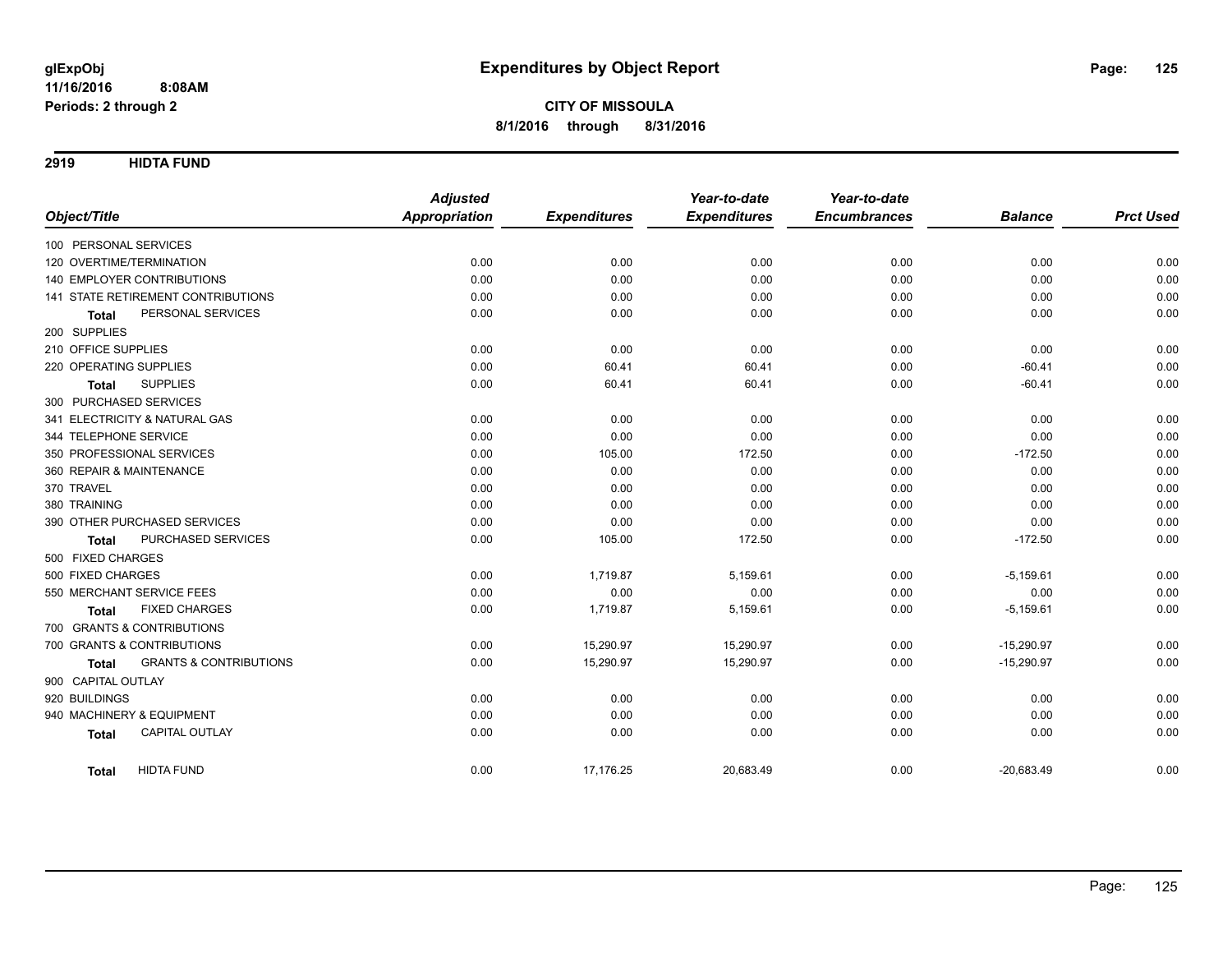#### **2939 CDBG PROGRAM INCOME ACCOUNT**

**400 ENTITLEMENT GRANTS**

| Object/Title                 | <b>Adjusted</b><br>Appropriation | <b>Expenditures</b> | Year-to-date<br><b>Expenditures</b> | Year-to-date<br><b>Encumbrances</b> | <b>Balance</b> | <b>Prct Used</b> |
|------------------------------|----------------------------------|---------------------|-------------------------------------|-------------------------------------|----------------|------------------|
| 300 PURCHASED SERVICES       |                                  |                     |                                     |                                     |                |                  |
| 350 PROFESSIONAL SERVICES    | 0.00                             | 0.00                | 0.00                                | 0.00                                | 0.00           | 0.00             |
| <b>PURCHASED SERVICES</b>    | 0.00                             | 0.00                | 0.00                                | 0.00                                | 0.00           | 0.00             |
| 500 FIXED CHARGES            |                                  |                     |                                     |                                     |                |                  |
| 550 MERCHANT SERVICE FEES    | 0.00                             | 0.00                | 0.00                                | 0.00                                | 0.00           | 0.00             |
| <b>FIXED CHARGES</b>         | 0.00                             | 0.00                | 0.00                                | 0.00                                | 0.00           | 0.00             |
| 800 OTHER OBJECTS            |                                  |                     |                                     |                                     |                |                  |
| 820 TRANSFERS TO OTHER FUNDS | 0.00                             | 0.00                | 0.00                                | 0.00                                | 0.00           | 0.00             |
| OTHER OBJECTS                | 0.00                             | 0.00                | 0.00                                | 0.00                                | 0.00           | 0.00             |
| <b>ENTITLEMENT GRANTS</b>    | 0.00                             | 0.00                | 0.00                                | 0.00                                | 0.00           | 0.00             |
|                              |                                  |                     |                                     |                                     |                |                  |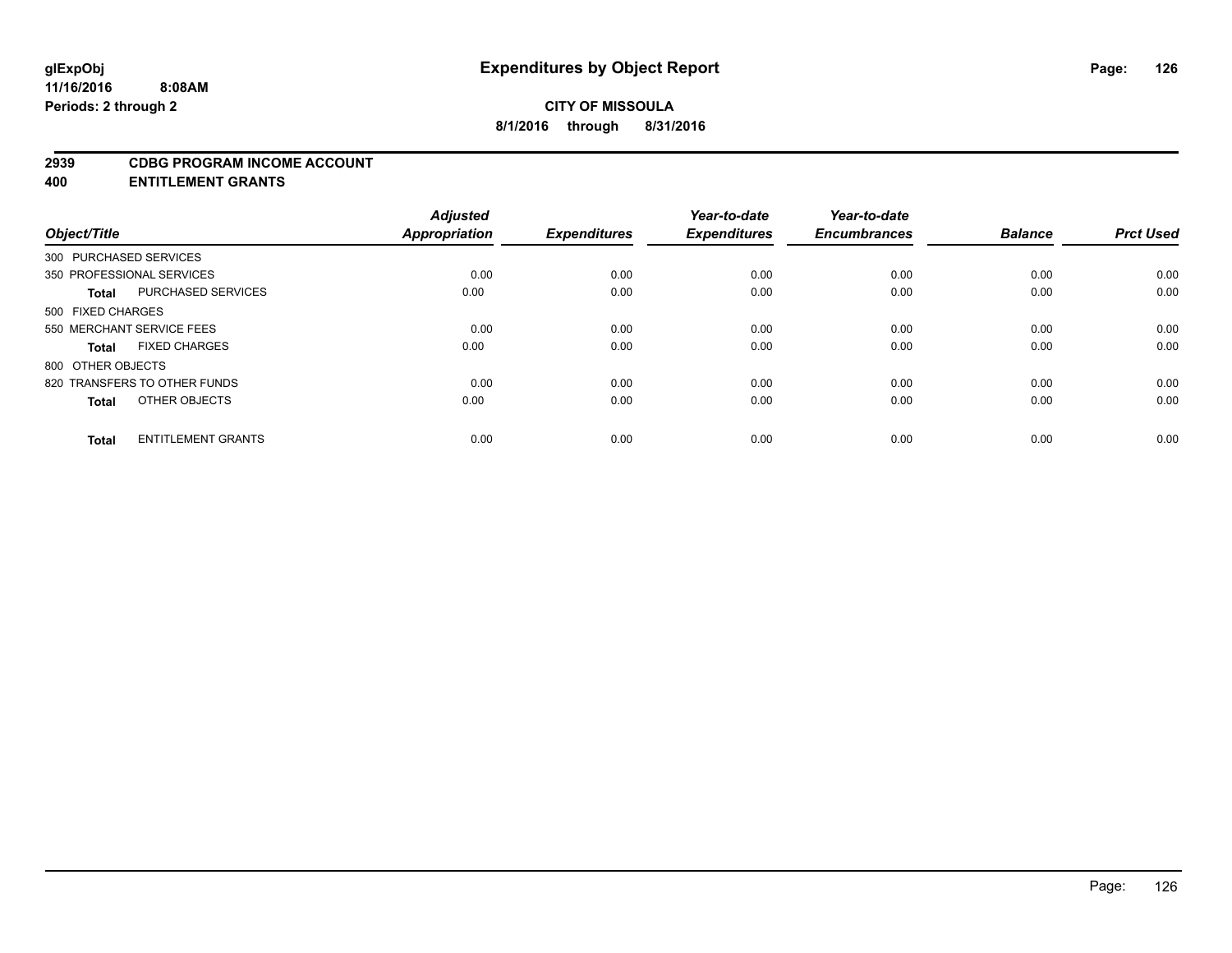### **2939 CDBG PROGRAM INCOME ACCOUNT**

| Object/Title           |                              | <b>Adjusted</b><br><b>Appropriation</b> | <b>Expenditures</b> | Year-to-date<br><b>Expenditures</b> | Year-to-date<br><b>Encumbrances</b> | <b>Balance</b> | <b>Prct Used</b> |
|------------------------|------------------------------|-----------------------------------------|---------------------|-------------------------------------|-------------------------------------|----------------|------------------|
| 300 PURCHASED SERVICES |                              |                                         |                     |                                     |                                     |                |                  |
|                        | 350 PROFESSIONAL SERVICES    | 0.00                                    | 0.00                | 0.00                                | 0.00                                | 0.00           | 0.00             |
| <b>Total</b>           | <b>PURCHASED SERVICES</b>    | 0.00                                    | 0.00                | 0.00                                | 0.00                                | 0.00           | 0.00             |
| 500 FIXED CHARGES      |                              |                                         |                     |                                     |                                     |                |                  |
|                        | 550 MERCHANT SERVICE FEES    | 0.00                                    | 0.00                | 0.00                                | 0.00                                | 0.00           | 0.00             |
| <b>Total</b>           | <b>FIXED CHARGES</b>         | 0.00                                    | 0.00                | 0.00                                | 0.00                                | 0.00           | 0.00             |
| 800 OTHER OBJECTS      |                              |                                         |                     |                                     |                                     |                |                  |
|                        | 820 TRANSFERS TO OTHER FUNDS | 0.00                                    | 0.00                | 0.00                                | 0.00                                | 0.00           | 0.00             |
| <b>Total</b>           | OTHER OBJECTS                | 0.00                                    | 0.00                | 0.00                                | 0.00                                | 0.00           | 0.00             |
| <b>Total</b>           | CDBG PROGRAM INCOME ACCOUNT  | 0.00                                    | 0.00                | 0.00                                | 0.00                                | 0.00           | 0.00             |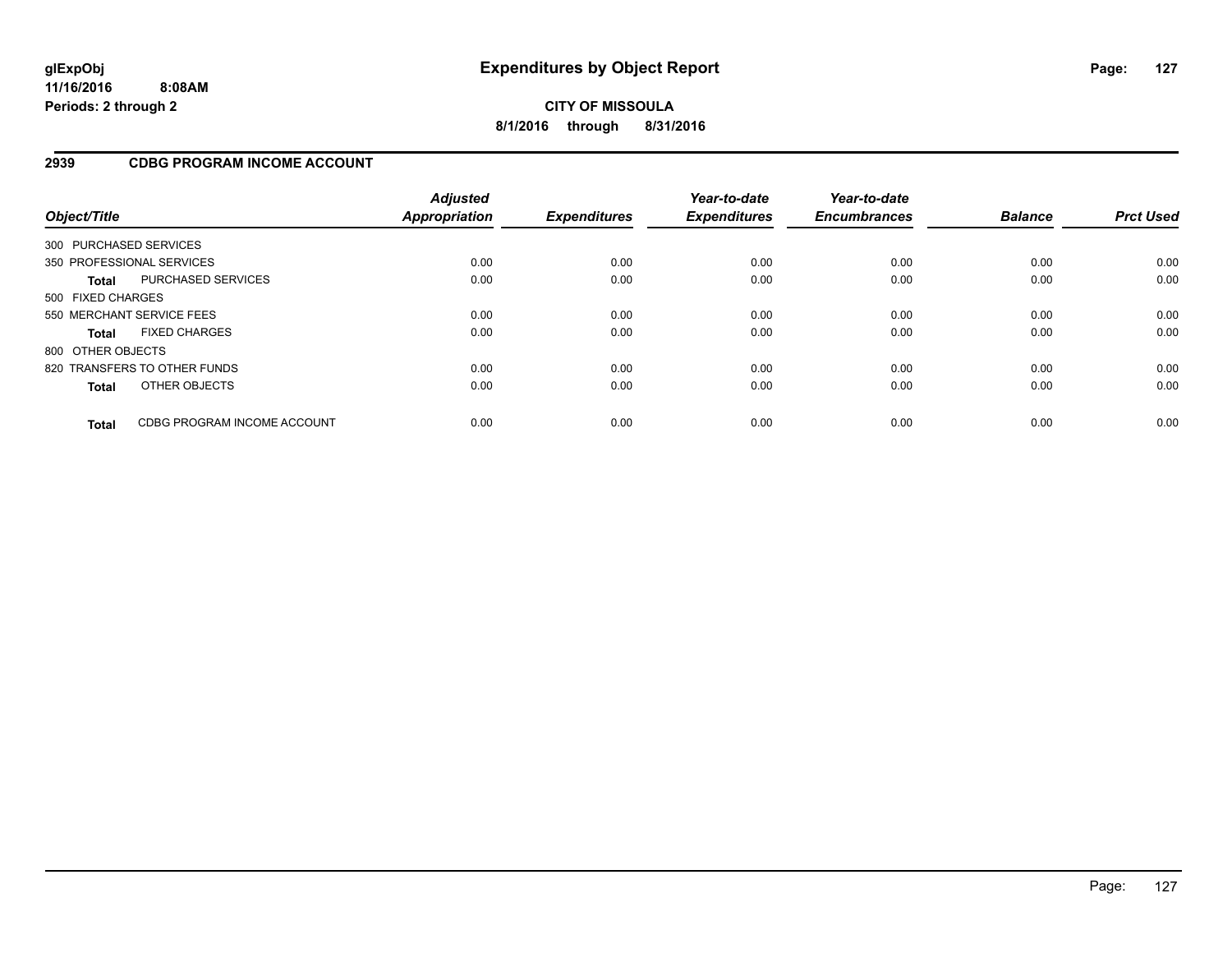# **2940 CDBG FUND**

**400 ENTITLEMENT GRANTS**

| Object/Title           |                                   | <b>Adjusted</b><br><b>Appropriation</b> | <b>Expenditures</b> | Year-to-date<br><b>Expenditures</b> | Year-to-date<br><b>Encumbrances</b> | <b>Balance</b> | <b>Prct Used</b> |
|------------------------|-----------------------------------|-----------------------------------------|---------------------|-------------------------------------|-------------------------------------|----------------|------------------|
| 300 PURCHASED SERVICES |                                   |                                         |                     |                                     |                                     |                |                  |
|                        | 350 PROFESSIONAL SERVICES         | 0.00                                    | 0.00                | 0.00                                | 0.00                                | 0.00           | 0.00             |
| <b>Total</b>           | <b>PURCHASED SERVICES</b>         | 0.00                                    | 0.00                | 0.00                                | 0.00                                | 0.00           | 0.00             |
| 500 FIXED CHARGES      |                                   |                                         |                     |                                     |                                     |                |                  |
|                        | 550 MERCHANT SERVICE FEES         | 0.00                                    | 0.00                | 0.00                                | 0.00                                | 0.00           | 0.00             |
| Total                  | <b>FIXED CHARGES</b>              | 0.00                                    | 0.00                | 0.00                                | 0.00                                | 0.00           | 0.00             |
|                        | 700 GRANTS & CONTRIBUTIONS        |                                         |                     |                                     |                                     |                |                  |
|                        | 700 GRANTS & CONTRIBUTIONS        | 0.00                                    | 0.00                | 0.00                                | 0.00                                | 0.00           | 0.00             |
| <b>Total</b>           | <b>GRANTS &amp; CONTRIBUTIONS</b> | 0.00                                    | 0.00                | 0.00                                | 0.00                                | 0.00           | 0.00             |
| 800 OTHER OBJECTS      |                                   |                                         |                     |                                     |                                     |                |                  |
|                        | 820 TRANSFERS TO OTHER FUNDS      | 0.00                                    | 90,303.40           | 90,303.40                           | 0.00                                | $-90.303.40$   | 0.00             |
| <b>Total</b>           | OTHER OBJECTS                     | 0.00                                    | 90,303.40           | 90,303.40                           | 0.00                                | $-90,303.40$   | 0.00             |
| <b>Total</b>           | <b>ENTITLEMENT GRANTS</b>         | 0.00                                    | 90,303.40           | 90,303.40                           | 0.00                                | $-90,303.40$   | 0.00             |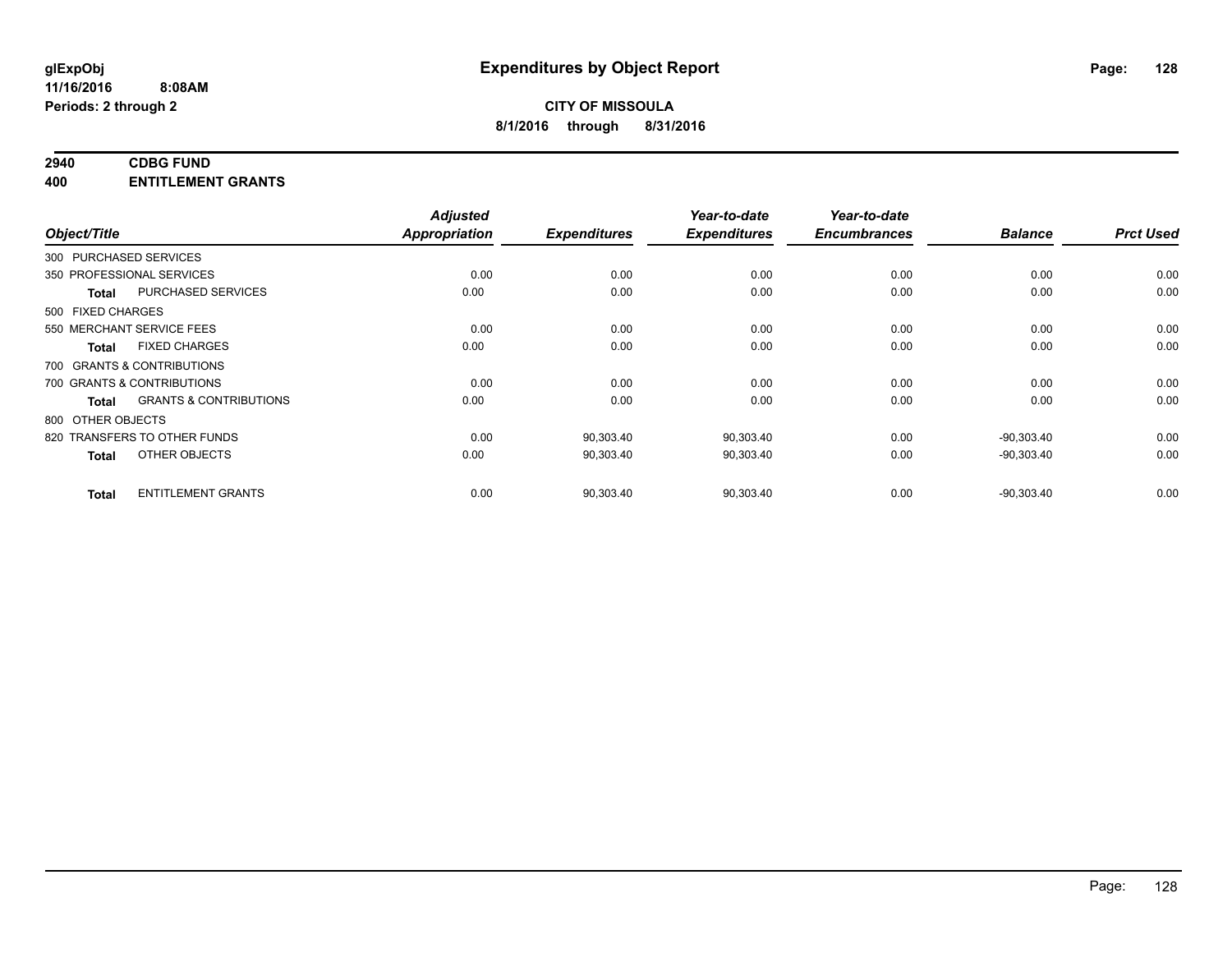**2940 CDBG FUND**

| Object/Title           |                                   | <b>Adjusted</b><br><b>Appropriation</b> | <b>Expenditures</b> | Year-to-date<br><b>Expenditures</b> | Year-to-date<br><b>Encumbrances</b> | <b>Balance</b> | <b>Prct Used</b> |
|------------------------|-----------------------------------|-----------------------------------------|---------------------|-------------------------------------|-------------------------------------|----------------|------------------|
| 300 PURCHASED SERVICES |                                   |                                         |                     |                                     |                                     |                |                  |
|                        | 350 PROFESSIONAL SERVICES         | 0.00                                    | 0.00                | 0.00                                | 0.00                                | 0.00           | 0.00             |
| <b>Total</b>           | PURCHASED SERVICES                | 0.00                                    | 0.00                | 0.00                                | 0.00                                | 0.00           | 0.00             |
| 500 FIXED CHARGES      |                                   |                                         |                     |                                     |                                     |                |                  |
|                        | 550 MERCHANT SERVICE FEES         | 0.00                                    | 0.00                | 0.00                                | 0.00                                | 0.00           | 0.00             |
| <b>Total</b>           | <b>FIXED CHARGES</b>              | 0.00                                    | 0.00                | 0.00                                | 0.00                                | 0.00           | 0.00             |
|                        | 700 GRANTS & CONTRIBUTIONS        |                                         |                     |                                     |                                     |                |                  |
|                        | 700 GRANTS & CONTRIBUTIONS        | 0.00                                    | 0.00                | 0.00                                | 0.00                                | 0.00           | 0.00             |
| Total                  | <b>GRANTS &amp; CONTRIBUTIONS</b> | 0.00                                    | 0.00                | 0.00                                | 0.00                                | 0.00           | 0.00             |
| 800 OTHER OBJECTS      |                                   |                                         |                     |                                     |                                     |                |                  |
|                        | 820 TRANSFERS TO OTHER FUNDS      | 0.00                                    | 90,303.40           | 90,303.40                           | 0.00                                | $-90,303.40$   | 0.00             |
| <b>Total</b>           | OTHER OBJECTS                     | 0.00                                    | 90,303.40           | 90,303.40                           | 0.00                                | $-90,303.40$   | 0.00             |
| <b>Total</b>           | <b>CDBG FUND</b>                  | 0.00                                    | 90,303.40           | 90,303.40                           | 0.00                                | $-90,303.40$   | 0.00             |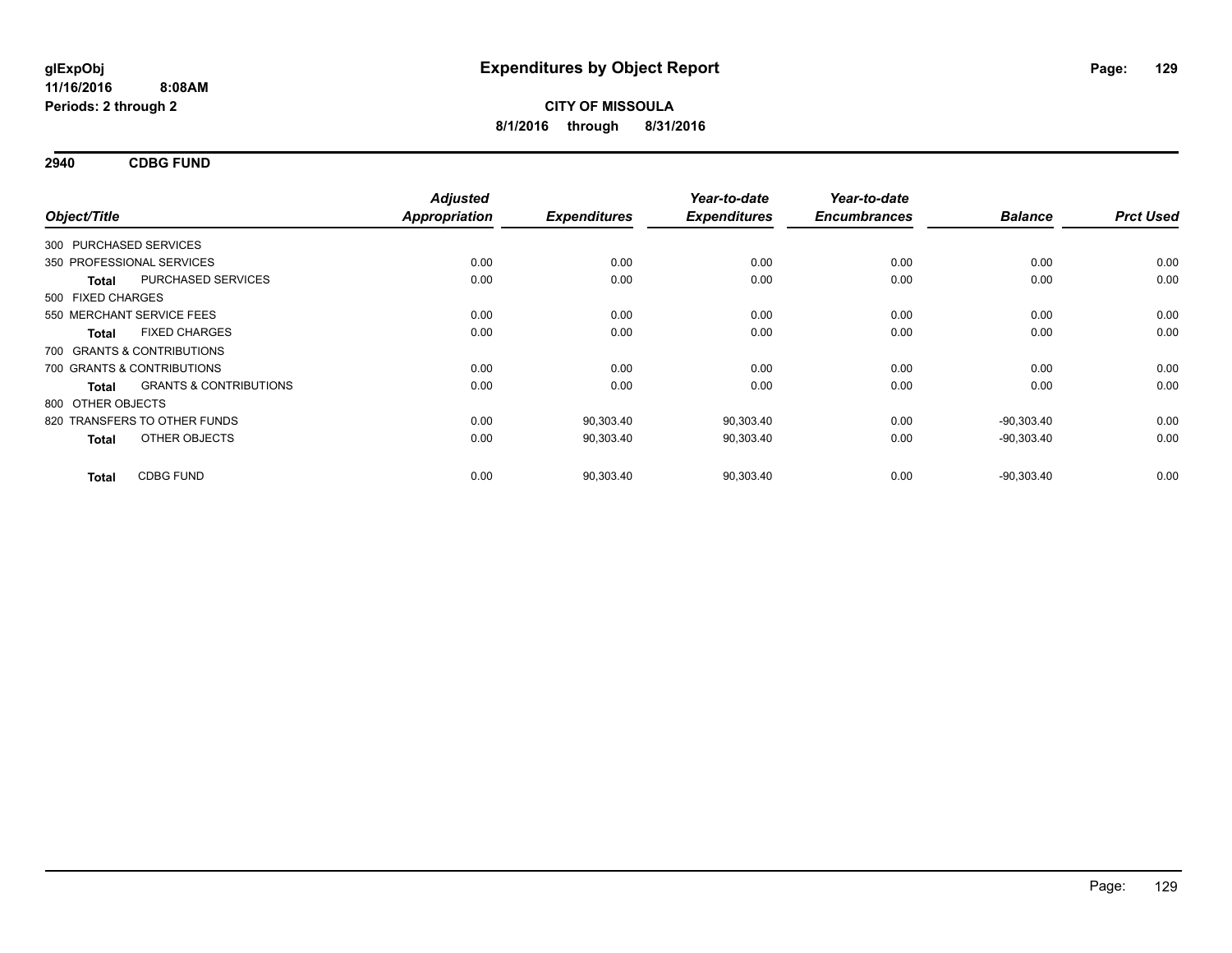#### **2941 HOME FUND**

**400 ENTITLEMENT GRANTS**

| Object/Title              |                                   | <b>Adjusted</b><br>Appropriation | <b>Expenditures</b> | Year-to-date<br><b>Expenditures</b> | Year-to-date<br><b>Encumbrances</b> | <b>Balance</b> | <b>Prct Used</b> |
|---------------------------|-----------------------------------|----------------------------------|---------------------|-------------------------------------|-------------------------------------|----------------|------------------|
| 300 PURCHASED SERVICES    |                                   |                                  |                     |                                     |                                     |                |                  |
| 350 PROFESSIONAL SERVICES |                                   | 0.00                             | 0.00                | 0.00                                | 0.00                                | 0.00           | 0.00             |
| <b>Total</b>              | <b>PURCHASED SERVICES</b>         | 0.00                             | 0.00                | 0.00                                | 0.00                                | 0.00           | 0.00             |
| 500 FIXED CHARGES         |                                   |                                  |                     |                                     |                                     |                |                  |
|                           | 550 MERCHANT SERVICE FEES         | 0.00                             | 0.00                | 0.00                                | 0.00                                | 0.00           | 0.00             |
| <b>Total</b>              | <b>FIXED CHARGES</b>              | 0.00                             | 0.00                | 0.00                                | 0.00                                | 0.00           | 0.00             |
|                           | 700 GRANTS & CONTRIBUTIONS        |                                  |                     |                                     |                                     |                |                  |
|                           | 700 GRANTS & CONTRIBUTIONS        | 0.00                             | 0.00                | 0.00                                | 0.00                                | 0.00           | 0.00             |
| <b>Total</b>              | <b>GRANTS &amp; CONTRIBUTIONS</b> | 0.00                             | 0.00                | 0.00                                | 0.00                                | 0.00           | 0.00             |
| 800 OTHER OBJECTS         |                                   |                                  |                     |                                     |                                     |                |                  |
|                           | 820 TRANSFERS TO OTHER FUNDS      | 0.00                             | 0.00                | 0.00                                | 0.00                                | 0.00           | 0.00             |
| 845 CONTINGENCY           |                                   | 0.00                             | 0.00                | 0.00                                | 0.00                                | 0.00           | 0.00             |
| <b>Total</b>              | OTHER OBJECTS                     | 0.00                             | 0.00                | 0.00                                | 0.00                                | 0.00           | 0.00             |
| <b>Total</b>              | <b>ENTITLEMENT GRANTS</b>         | 0.00                             | 0.00                | 0.00                                | 0.00                                | 0.00           | 0.00             |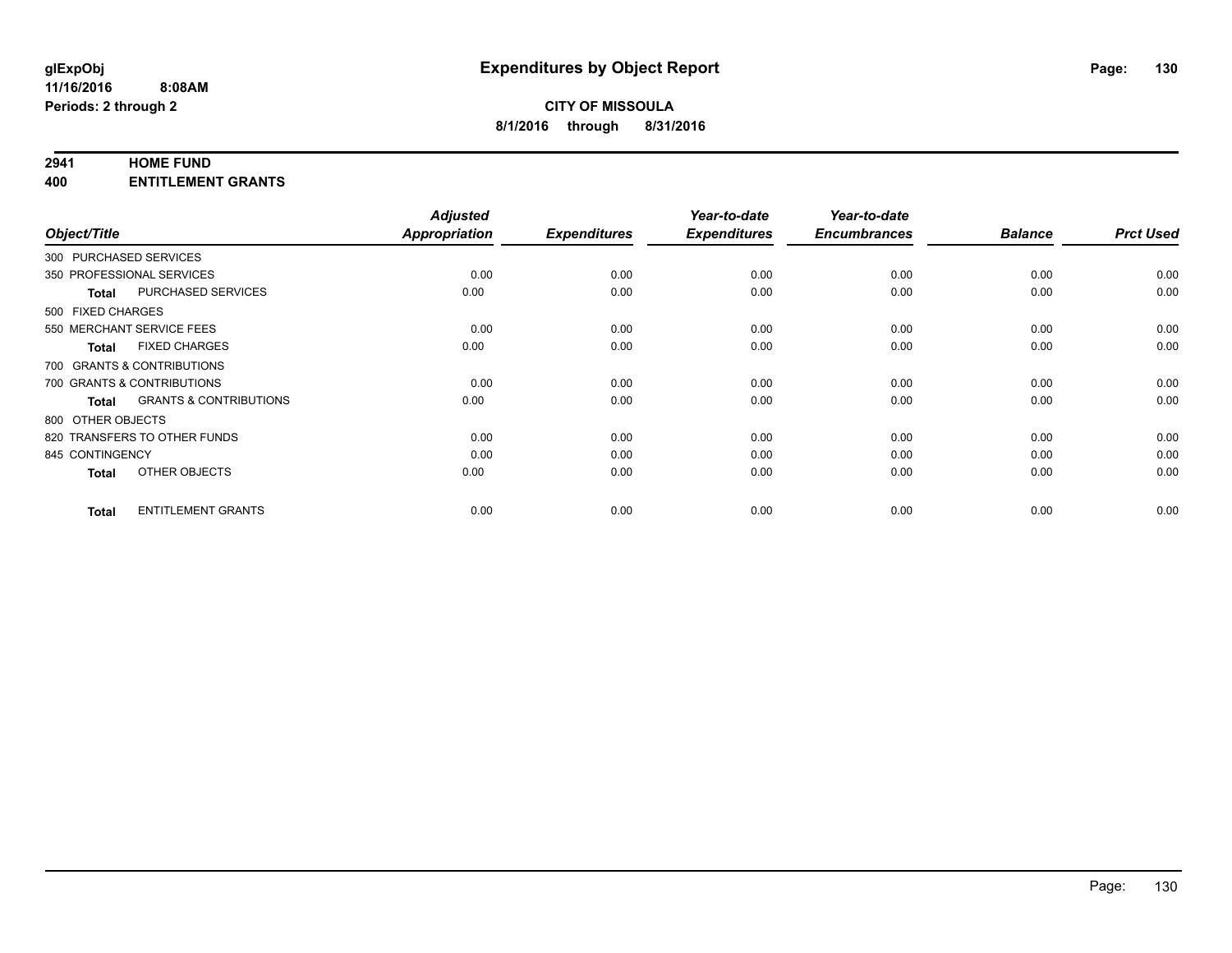**2941 HOME FUND**

| Object/Title                                      | <b>Adjusted</b>                                     |                       | Year-to-date                | Year-to-date<br><b>Encumbrances</b> |      | <b>Prct Used</b>       |
|---------------------------------------------------|-----------------------------------------------------|-----------------------|-----------------------------|-------------------------------------|------|------------------------|
|                                                   |                                                     |                       |                             |                                     |      |                        |
|                                                   |                                                     |                       |                             |                                     |      |                        |
|                                                   |                                                     |                       |                             |                                     |      | 0.00                   |
| PURCHASED SERVICES<br><b>Total</b>                | 0.00                                                | 0.00                  | 0.00                        | 0.00                                | 0.00 | 0.00                   |
| 500 FIXED CHARGES                                 |                                                     |                       |                             |                                     |      |                        |
| 550 MERCHANT SERVICE FEES                         | 0.00                                                | 0.00                  | 0.00                        | 0.00                                | 0.00 | 0.00                   |
| <b>FIXED CHARGES</b><br><b>Total</b>              | 0.00                                                | 0.00                  | 0.00                        | 0.00                                | 0.00 | 0.00                   |
| 700 GRANTS & CONTRIBUTIONS                        |                                                     |                       |                             |                                     |      |                        |
| 700 GRANTS & CONTRIBUTIONS                        | 0.00                                                | 0.00                  | 0.00                        | 0.00                                | 0.00 | 0.00                   |
| <b>GRANTS &amp; CONTRIBUTIONS</b><br><b>Total</b> | 0.00                                                | 0.00                  | 0.00                        | 0.00                                | 0.00 | 0.00                   |
| 800 OTHER OBJECTS                                 |                                                     |                       |                             |                                     |      |                        |
| 820 TRANSFERS TO OTHER FUNDS                      | 0.00                                                | 0.00                  | 0.00                        | 0.00                                | 0.00 | 0.00                   |
| 845 CONTINGENCY                                   | 0.00                                                | 0.00                  | 0.00                        | 0.00                                | 0.00 | 0.00                   |
| OTHER OBJECTS<br><b>Total</b>                     | 0.00                                                | 0.00                  | 0.00                        | 0.00                                | 0.00 | 0.00                   |
| <b>HOME FUND</b><br><b>Total</b>                  | 0.00                                                | 0.00                  | 0.00                        | 0.00                                | 0.00 | 0.00                   |
|                                                   | 300 PURCHASED SERVICES<br>350 PROFESSIONAL SERVICES | Appropriation<br>0.00 | <b>Expenditures</b><br>0.00 | <b>Expenditures</b><br>0.00         | 0.00 | <b>Balance</b><br>0.00 |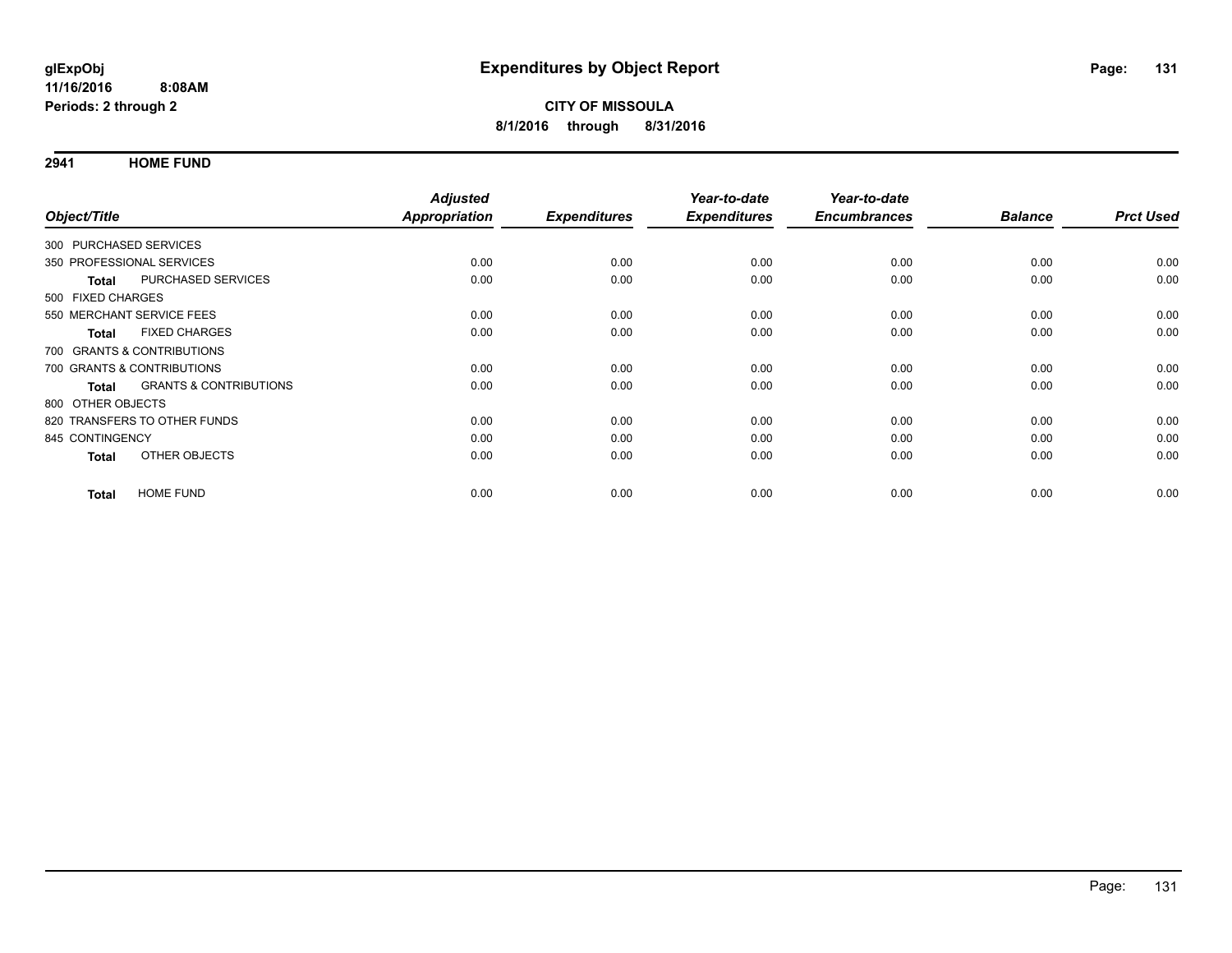#### **2955 TRANSPORTATION**

**250 DEVELOPMENT SERVICES**

|                                            | <b>Adjusted</b>      |                     | Year-to-date        | Year-to-date        |                |                  |
|--------------------------------------------|----------------------|---------------------|---------------------|---------------------|----------------|------------------|
| Object/Title                               | <b>Appropriation</b> | <b>Expenditures</b> | <b>Expenditures</b> | <b>Encumbrances</b> | <b>Balance</b> | <b>Prct Used</b> |
| 100 PERSONAL SERVICES                      |                      |                     |                     |                     |                |                  |
| 110 SALARIES AND WAGES                     | 467,712.00           | 30,428.06           | 54,477.76           | 0.00                | 413,234.24     | 11.65            |
| 120 OVERTIME/TERMINATION                   | 0.00                 | 0.00                | 969.58              | 0.00                | $-969.58$      | 0.00             |
| 140 EMPLOYER CONTRIBUTIONS                 | 167,767.00           | 10,488.75           | 26,093.63           | 0.00                | 141,673.37     | 15.55            |
| 141 STATE RETIREMENT CONTRIBUTIONS         | 0.00                 | 0.00                | 0.00                | 0.00                | 0.00           | 0.00             |
| PERSONAL SERVICES<br>Total                 | 635,479.00           | 40,916.81           | 81,540.97           | 0.00                | 553,938.03     | 12.83            |
| 200 SUPPLIES                               |                      |                     |                     |                     |                |                  |
| 210 OFFICE SUPPLIES                        | 8,000.00             | 463.56              | 514.09              | 0.00                | 7,485.91       | 6.43             |
| 220 OPERATING SUPPLIES                     | 36,300.00            | 5,084.01            | 5,084.01            | 0.00                | 31,215.99      | 14.01            |
| 230 REPAIR/MAINTENANCE                     | 0.00                 | 0.00                | 0.00                | 0.00                | 0.00           | 0.00             |
| 231 GASOLINE                               | 0.00                 | 0.00                | 0.00                | 0.00                | 0.00           | 0.00             |
| 240 OTHER SUPPLIES                         | 360.00               | 0.00                | 0.00                | 0.00                | 360.00         | 0.00             |
| <b>SUPPLIES</b><br><b>Total</b>            | 44,660.00            | 5,547.57            | 5,598.10            | 0.00                | 39,061.90      | 12.53            |
| 300 PURCHASED SERVICES                     |                      |                     |                     |                     |                |                  |
| 310 COMMUNICATIONS                         | 1,700.00             | 403.38              | 408.15              | 0.00                | 1,291.85       | 24.01            |
| 320 PRINTING & DUPLICATING                 | 10,125.00            | 2,114.48            | 2,114.48            | 0.00                | 8,010.52       | 20.88            |
| 330 PUBLICITY, SUBSCRIPTIONS & DUES        | 28,395.00            | 3,968.31            | 3,968.31            | 0.00                | 24,426.69      | 13.98            |
| 344 TELEPHONE SERVICE                      | 579.00               | 12.80               | 12.80               | 0.00                | 566.20         | 2.21             |
| 350 PROFESSIONAL SERVICES                  | 68,211.00            | 2,167.24            | 2,699.68            | 0.00                | 65,511.32      | 3.96             |
| 360 REPAIR & MAINTENANCE                   | 8,900.00             | 113.55              | 113.55              | 0.00                | 8,786.45       | 1.28             |
| 370 TRAVEL                                 | 13,200.00            | 1,475.88            | 1,475.88            | 0.00                | 11,724.12      | 11.18            |
| 380 TRAINING                               | 11,300.00            | 787.82              | 787.82              | 0.00                | 10,512.18      | 6.97             |
| 390 OTHER PURCHASED SERVICES               | 24,500.00            | 200.00              | 200.00              | 0.00                | 24,300.00      | 0.82             |
| PURCHASED SERVICES<br>Total                | 166,910.00           | 11,243.46           | 11,780.67           | 0.00                | 155,129.33     | 7.06             |
| 500 FIXED CHARGES                          |                      |                     |                     |                     |                |                  |
| 500 FIXED CHARGES                          | 38,592.00            | 0.00                | 0.00                | 0.00                | 38,592.00      | 0.00             |
| 550 MERCHANT SERVICE FEES                  | 0.00                 | 0.00                | 0.00                | 0.00                | 0.00           | 0.00             |
| <b>FIXED CHARGES</b><br><b>Total</b>       | 38,592.00            | 0.00                | 0.00                | 0.00                | 38,592.00      | 0.00             |
| 700 GRANTS & CONTRIBUTIONS                 |                      |                     |                     |                     |                |                  |
| 700 GRANTS & CONTRIBUTIONS                 | 146,728.00           | 0.00                | 0.00                | 0.00                | 146,728.00     | 0.00             |
| <b>GRANTS &amp; CONTRIBUTIONS</b><br>Total | 146,728.00           | 0.00                | 0.00                | 0.00                | 146,728.00     | 0.00             |
| 800 OTHER OBJECTS                          |                      |                     |                     |                     |                |                  |
| 820 TRANSFERS TO OTHER FUNDS               | 0.00                 | 0.00                | 0.00                | 0.00                | 0.00           | 0.00             |
|                                            |                      |                     |                     |                     |                |                  |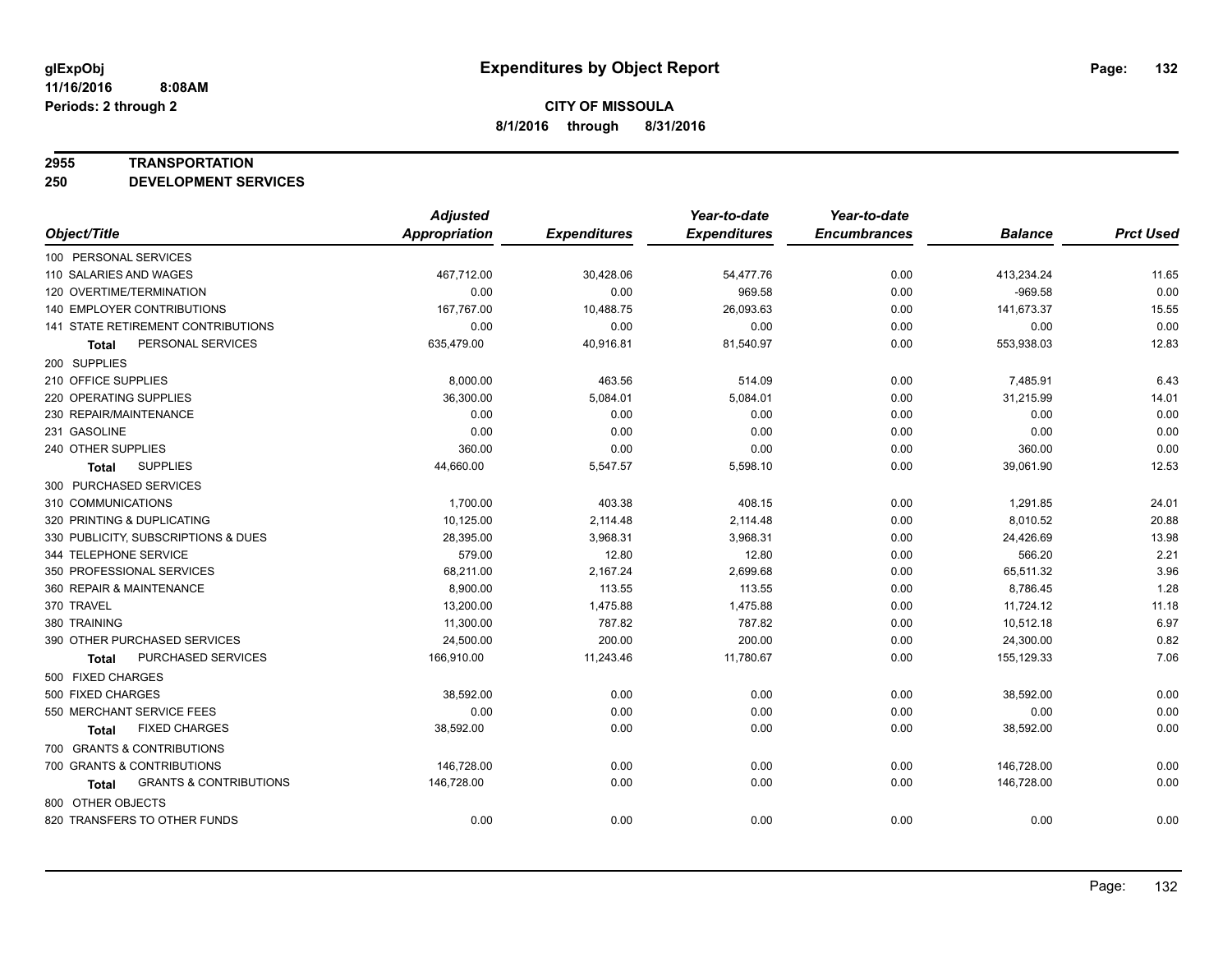#### **2955 TRANSPORTATION**

**250 DEVELOPMENT SERVICES**

| Object/Title       |                           | <b>Adjusted</b><br>Appropriation<br><b>Expenditures</b> | Year-to-date<br><b>Expenditures</b> | Year-to-date<br><b>Encumbrances</b> | <b>Balance</b> | <b>Prct Used</b> |      |
|--------------------|---------------------------|---------------------------------------------------------|-------------------------------------|-------------------------------------|----------------|------------------|------|
|                    |                           |                                                         |                                     |                                     |                |                  |      |
| 845 CONTINGENCY    |                           | 223,369.00                                              | 0.00                                | 0.00                                | 0.00           | 223.369.00       | 0.00 |
| <b>Total</b>       | OTHER OBJECTS             | 223,369.00                                              | 0.00                                | 0.00                                | 0.00           | 223,369.00       | 0.00 |
| 900 CAPITAL OUTLAY |                           |                                                         |                                     |                                     |                |                  |      |
|                    | 940 MACHINERY & EQUIPMENT | 0.00                                                    | 0.00                                | 0.00                                | 0.00           | 0.00             | 0.00 |
| <b>Total</b>       | <b>CAPITAL OUTLAY</b>     | 0.00                                                    | 0.00                                | 0.00                                | 0.00           | 0.00             | 0.00 |
| Total              | DEVELOPMENT SERVICES      | .255,738.00                                             | 57,707.84                           | 98.919.74                           | 0.00           | 1,156,818.26     | 7.88 |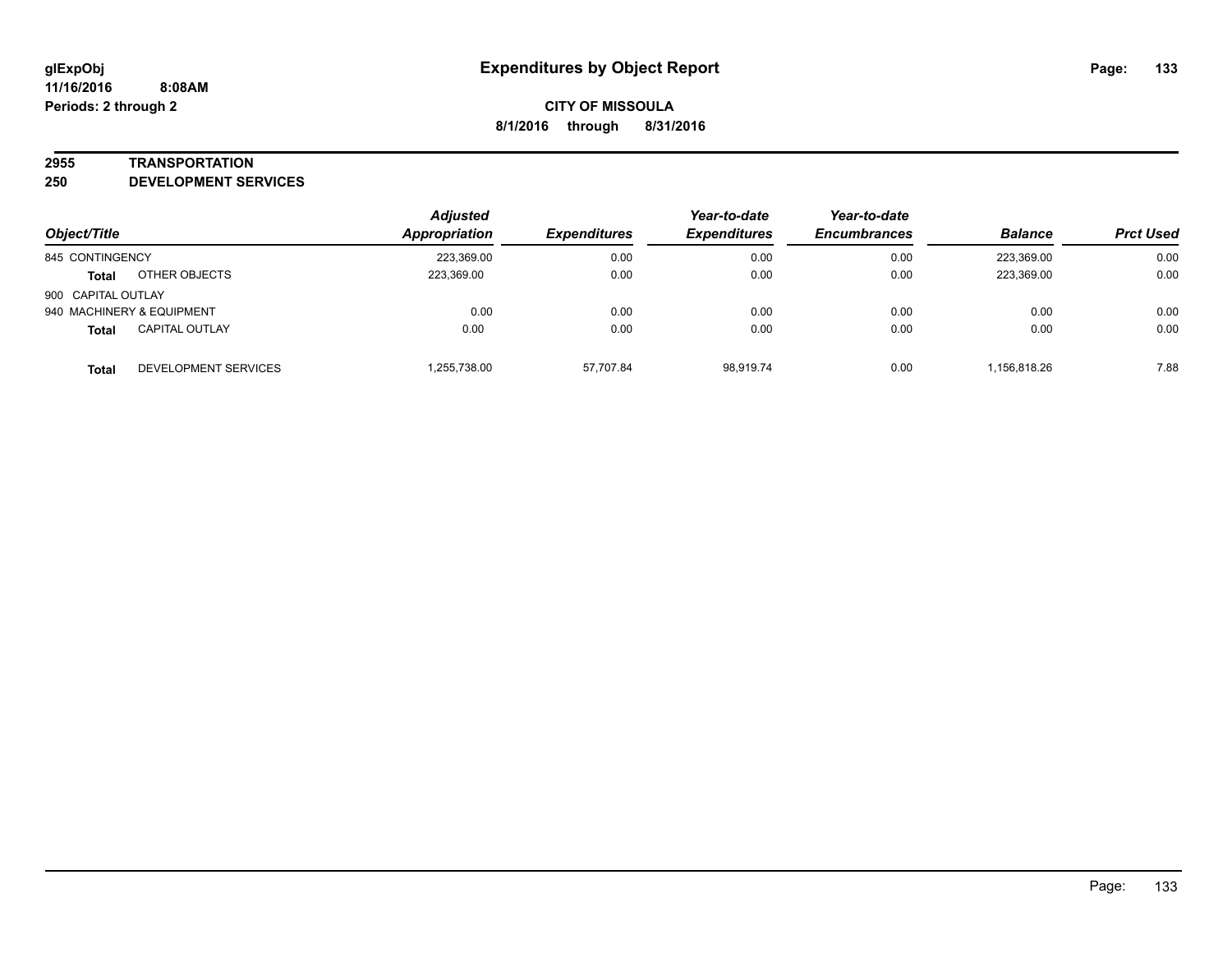### **2955 TRANSPORTATION**

|                                                   | <b>Adjusted</b> |                     | Year-to-date        | Year-to-date        |                |                  |
|---------------------------------------------------|-----------------|---------------------|---------------------|---------------------|----------------|------------------|
| Object/Title                                      | Appropriation   | <b>Expenditures</b> | <b>Expenditures</b> | <b>Encumbrances</b> | <b>Balance</b> | <b>Prct Used</b> |
| 100 PERSONAL SERVICES                             |                 |                     |                     |                     |                |                  |
| 110 SALARIES AND WAGES                            | 467,712.00      | 30,428.06           | 54,477.76           | 0.00                | 413,234.24     | 11.65            |
| 120 OVERTIME/TERMINATION                          | 0.00            | 0.00                | 969.58              | 0.00                | $-969.58$      | 0.00             |
| <b>140 EMPLOYER CONTRIBUTIONS</b>                 | 167,767.00      | 10,488.75           | 26,093.63           | 0.00                | 141,673.37     | 15.55            |
| <b>141 STATE RETIREMENT CONTRIBUTIONS</b>         | 0.00            | 0.00                | 0.00                | 0.00                | 0.00           | 0.00             |
| PERSONAL SERVICES<br>Total                        | 635,479.00      | 40,916.81           | 81,540.97           | 0.00                | 553,938.03     | 12.83            |
| 200 SUPPLIES                                      |                 |                     |                     |                     |                |                  |
| 210 OFFICE SUPPLIES                               | 8,000.00        | 463.56              | 514.09              | 0.00                | 7,485.91       | 6.43             |
| <b>220 OPERATING SUPPLIES</b>                     | 36,300.00       | 5,084.01            | 5,084.01            | 0.00                | 31,215.99      | 14.01            |
| 230 REPAIR/MAINTENANCE                            | 0.00            | 0.00                | 0.00                | 0.00                | 0.00           | 0.00             |
| 231 GASOLINE                                      | 0.00            | 0.00                | 0.00                | 0.00                | 0.00           | 0.00             |
| 240 OTHER SUPPLIES                                | 360.00          | 0.00                | 0.00                | 0.00                | 360.00         | 0.00             |
| <b>SUPPLIES</b><br><b>Total</b>                   | 44,660.00       | 5,547.57            | 5,598.10            | 0.00                | 39,061.90      | 12.53            |
| 300 PURCHASED SERVICES                            |                 |                     |                     |                     |                |                  |
| 310 COMMUNICATIONS                                | 1,700.00        | 403.38              | 408.15              | 0.00                | 1,291.85       | 24.01            |
| 320 PRINTING & DUPLICATING                        | 10,125.00       | 2,114.48            | 2,114.48            | 0.00                | 8,010.52       | 20.88            |
| 330 PUBLICITY, SUBSCRIPTIONS & DUES               | 28,395.00       | 3,968.31            | 3,968.31            | 0.00                | 24,426.69      | 13.98            |
| 344 TELEPHONE SERVICE                             | 579.00          | 12.80               | 12.80               | 0.00                | 566.20         | 2.21             |
| 350 PROFESSIONAL SERVICES                         | 68,211.00       | 2,167.24            | 2,699.68            | 0.00                | 65,511.32      | 3.96             |
| 360 REPAIR & MAINTENANCE                          | 8,900.00        | 113.55              | 113.55              | 0.00                | 8,786.45       | 1.28             |
| 370 TRAVEL                                        | 13,200.00       | 1,475.88            | 1,475.88            | 0.00                | 11,724.12      | 11.18            |
| 380 TRAINING                                      | 11,300.00       | 787.82              | 787.82              | 0.00                | 10,512.18      | 6.97             |
| 390 OTHER PURCHASED SERVICES                      | 24,500.00       | 200.00              | 200.00              | 0.00                | 24,300.00      | 0.82             |
| PURCHASED SERVICES<br><b>Total</b>                | 166,910.00      | 11,243.46           | 11,780.67           | 0.00                | 155,129.33     | 7.06             |
| 500 FIXED CHARGES                                 |                 |                     |                     |                     |                |                  |
| 500 FIXED CHARGES                                 | 38,592.00       | 0.00                | 0.00                | 0.00                | 38,592.00      | 0.00             |
| 550 MERCHANT SERVICE FEES                         | 0.00            | 0.00                | 0.00                | 0.00                | 0.00           | 0.00             |
| <b>FIXED CHARGES</b><br>Total                     | 38,592.00       | 0.00                | 0.00                | 0.00                | 38,592.00      | 0.00             |
| 700 GRANTS & CONTRIBUTIONS                        |                 |                     |                     |                     |                |                  |
| 700 GRANTS & CONTRIBUTIONS                        | 146,728.00      | 0.00                | 0.00                | 0.00                | 146,728.00     | 0.00             |
| <b>GRANTS &amp; CONTRIBUTIONS</b><br><b>Total</b> | 146,728.00      | 0.00                | 0.00                | 0.00                | 146,728.00     | 0.00             |
| 800 OTHER OBJECTS                                 |                 |                     |                     |                     |                |                  |
| 820 TRANSFERS TO OTHER FUNDS                      | 0.00            | 0.00                | 0.00                | 0.00                | 0.00           | 0.00             |
| 845 CONTINGENCY                                   | 223,369.00      | 0.00                | 0.00                | 0.00                | 223,369.00     | 0.00             |
|                                                   |                 |                     |                     |                     |                |                  |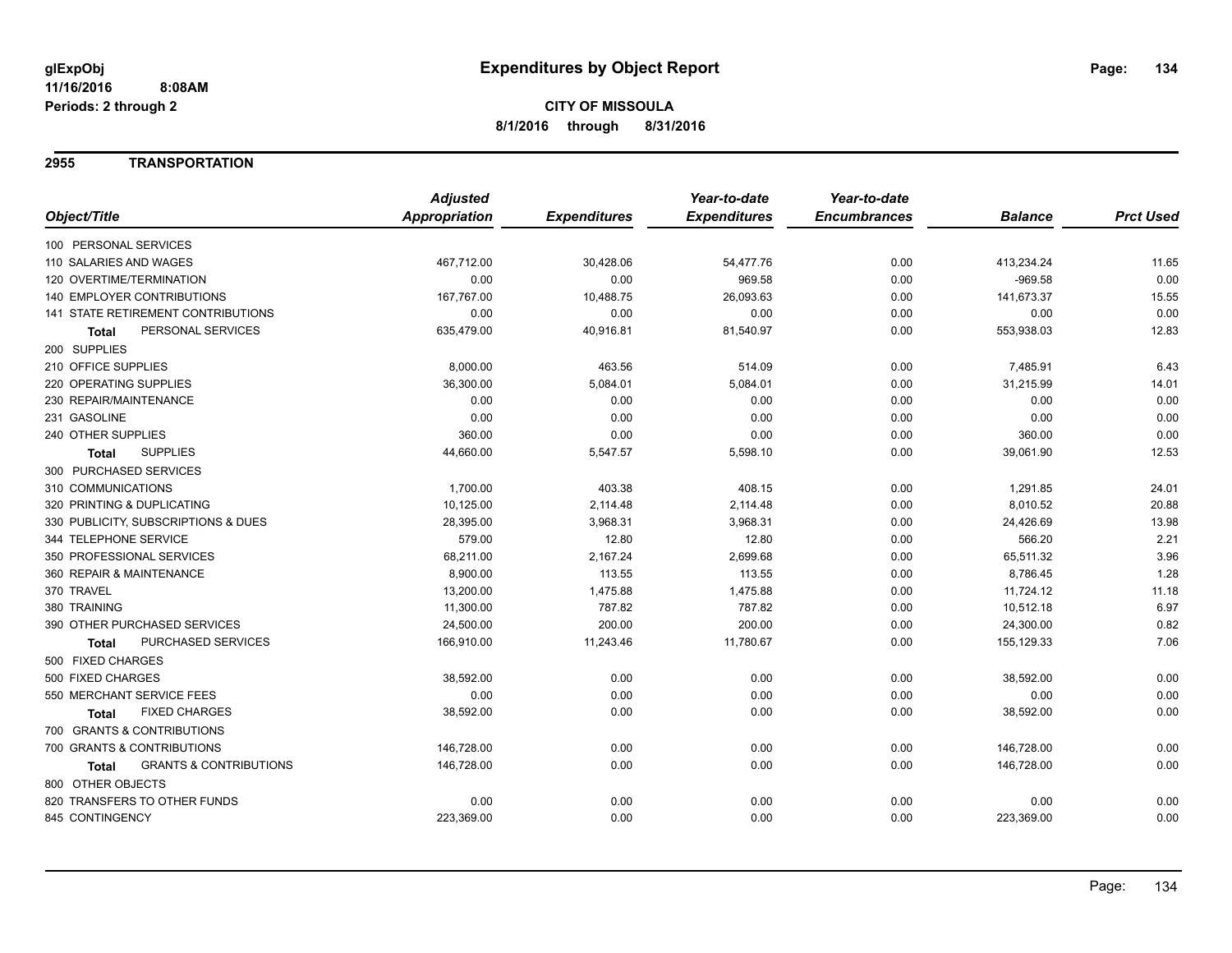**CITY OF MISSOULA 8/1/2016 through 8/31/2016**

### **2955 TRANSPORTATION**

| Object/Title              |                       | <b>Adjusted</b><br>Appropriation | <i><b>Expenditures</b></i> | Year-to-date<br><b>Expenditures</b> | Year-to-date<br><b>Encumbrances</b> | <b>Balance</b> | <b>Prct Used</b> |
|---------------------------|-----------------------|----------------------------------|----------------------------|-------------------------------------|-------------------------------------|----------------|------------------|
| <b>Total</b>              | OTHER OBJECTS         | 223,369.00                       | 0.00                       | 0.00                                | 0.00                                | 223.369.00     | 0.00             |
| 900 CAPITAL OUTLAY        |                       |                                  |                            |                                     |                                     |                |                  |
| 940 MACHINERY & EQUIPMENT |                       | 0.00                             | 0.00                       | 0.00                                | 0.00                                | 0.00           | 0.00             |
| <b>Total</b>              | <b>CAPITAL OUTLAY</b> | 0.00                             | 0.00                       | 0.00                                | 0.00                                | 0.00           | 0.00             |
| Total                     | <b>TRANSPORTATION</b> | .255.738.00                      | 57.707.84                  | 98.919.74                           | 0.00                                | 1,156,818.26   | 7.88             |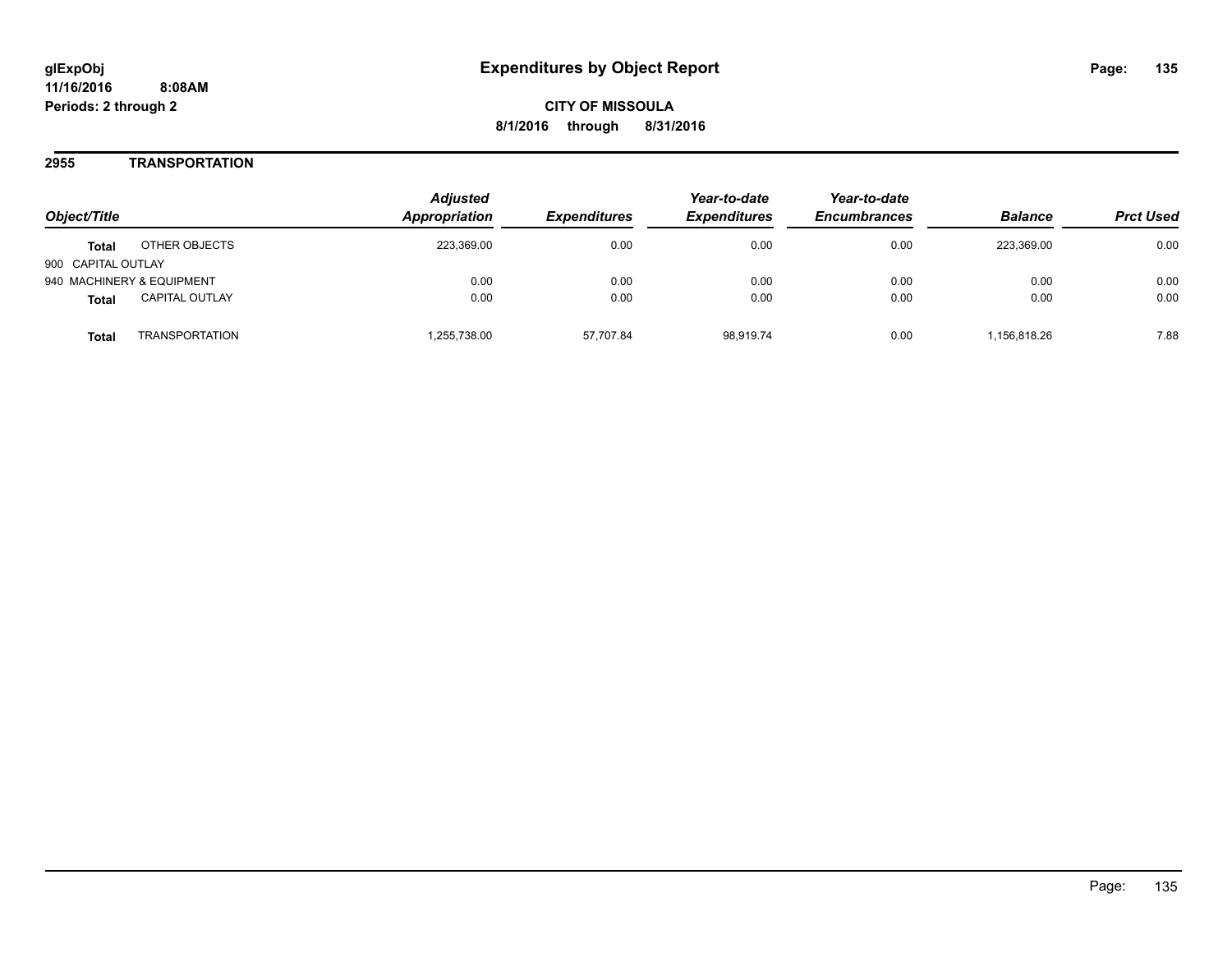#### **2987 FEDERAL TRANSPORTATION FUND**

**370 PARKS & RECREATION**

|                                        | <b>Adjusted</b> |                     | Year-to-date        | Year-to-date        |                |                  |
|----------------------------------------|-----------------|---------------------|---------------------|---------------------|----------------|------------------|
| Object/Title                           | Appropriation   | <b>Expenditures</b> | <b>Expenditures</b> | <b>Encumbrances</b> | <b>Balance</b> | <b>Prct Used</b> |
| 100 PERSONAL SERVICES                  |                 |                     |                     |                     |                |                  |
| 110 SALARIES AND WAGES                 | 0.00            | 0.00                | 0.00                | 0.00                | 0.00           | 0.00             |
| 140 EMPLOYER CONTRIBUTIONS             | 0.00            | 0.00                | 0.00                | 0.00                | 0.00           | 0.00             |
| PERSONAL SERVICES<br><b>Total</b>      | 0.00            | 0.00                | 0.00                | 0.00                | 0.00           | 0.00             |
| 500 FIXED CHARGES                      |                 |                     |                     |                     |                |                  |
| 550 MERCHANT SERVICE FEES              | 0.00            | 0.00                | 0.00                | 0.00                | 0.00           | 0.00             |
| <b>FIXED CHARGES</b><br><b>Total</b>   | 0.00            | 0.00                | 0.00                | 0.00                | 0.00           | 0.00             |
| <b>PARKS &amp; RECREATION</b><br>Total | 0.00            | 0.00                | 0.00                | 0.00                | 0.00           | 0.00             |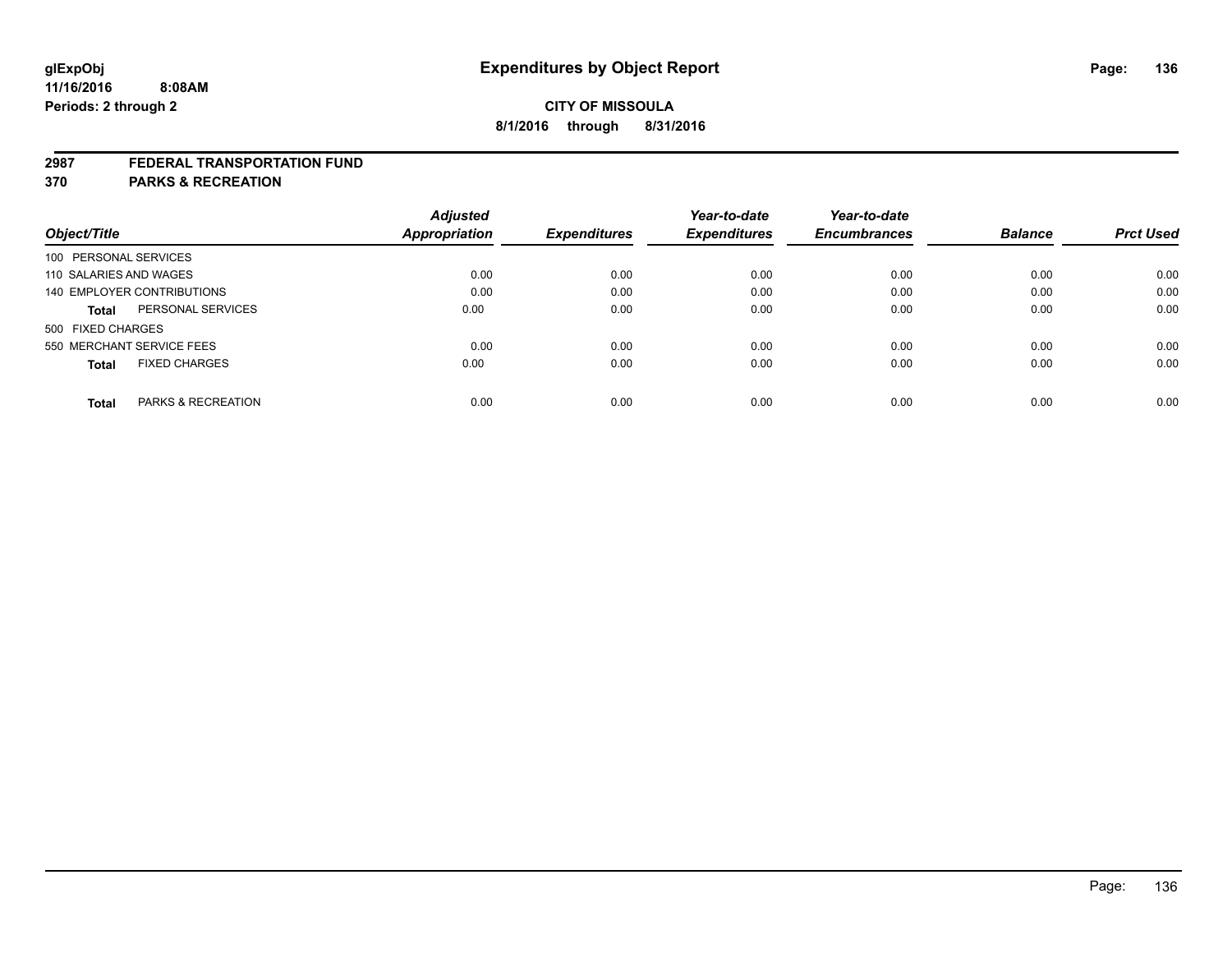#### **2987 FEDERAL TRANSPORTATION FUND**

**390 NON-DEPARTMENTAL**

|              |                                   | <b>Adjusted</b> |                     | Year-to-date        | Year-to-date        |                |                  |
|--------------|-----------------------------------|-----------------|---------------------|---------------------|---------------------|----------------|------------------|
| Object/Title |                                   | Appropriation   | <b>Expenditures</b> | <b>Expenditures</b> | <b>Encumbrances</b> | <b>Balance</b> | <b>Prct Used</b> |
|              | 100 PERSONAL SERVICES             |                 |                     |                     |                     |                |                  |
|              | 110 SALARIES AND WAGES            | 0.00            | 0.00                | 0.00                | 0.00                | 0.00           | 0.00             |
|              | 120 OVERTIME/TERMINATION          | 0.00            | 0.00                | 0.00                | 0.00                | 0.00           | 0.00             |
|              | <b>140 EMPLOYER CONTRIBUTIONS</b> | 0.00            | 0.00                | 0.00                | 0.00                | 0.00           | 0.00             |
|              | PERSONAL SERVICES<br><b>Total</b> | 0.00            | 0.00                | 0.00                | 0.00                | 0.00           | 0.00             |
|              | 500 FIXED CHARGES                 |                 |                     |                     |                     |                |                  |
|              | 550 MERCHANT SERVICE FEES         | 0.00            | 0.00                | 0.00                | 0.00                | 0.00           | 0.00             |
|              | <b>FIXED CHARGES</b><br>Total     | 0.00            | 0.00                | 0.00                | 0.00                | 0.00           | 0.00             |
|              | 800 OTHER OBJECTS                 |                 |                     |                     |                     |                |                  |
|              | 820 TRANSFERS TO OTHER FUNDS      | 0.00            | 0.00                | 0.00                | 0.00                | 0.00           | 0.00             |
|              | OTHER OBJECTS<br>Total            | 0.00            | 0.00                | 0.00                | 0.00                | 0.00           | 0.00             |
|              | 900 CAPITAL OUTLAY                |                 |                     |                     |                     |                |                  |
|              | 930 IMPROVEMENTS                  | 0.00            | 0.00                | 0.00                | 0.00                | 0.00           | 0.00             |
|              | <b>CAPITAL OUTLAY</b><br>Total    | 0.00            | 0.00                | 0.00                | 0.00                | 0.00           | 0.00             |
| <b>Total</b> | NON-DEPARTMENTAL                  | 0.00            | 0.00                | 0.00                | 0.00                | 0.00           | 0.00             |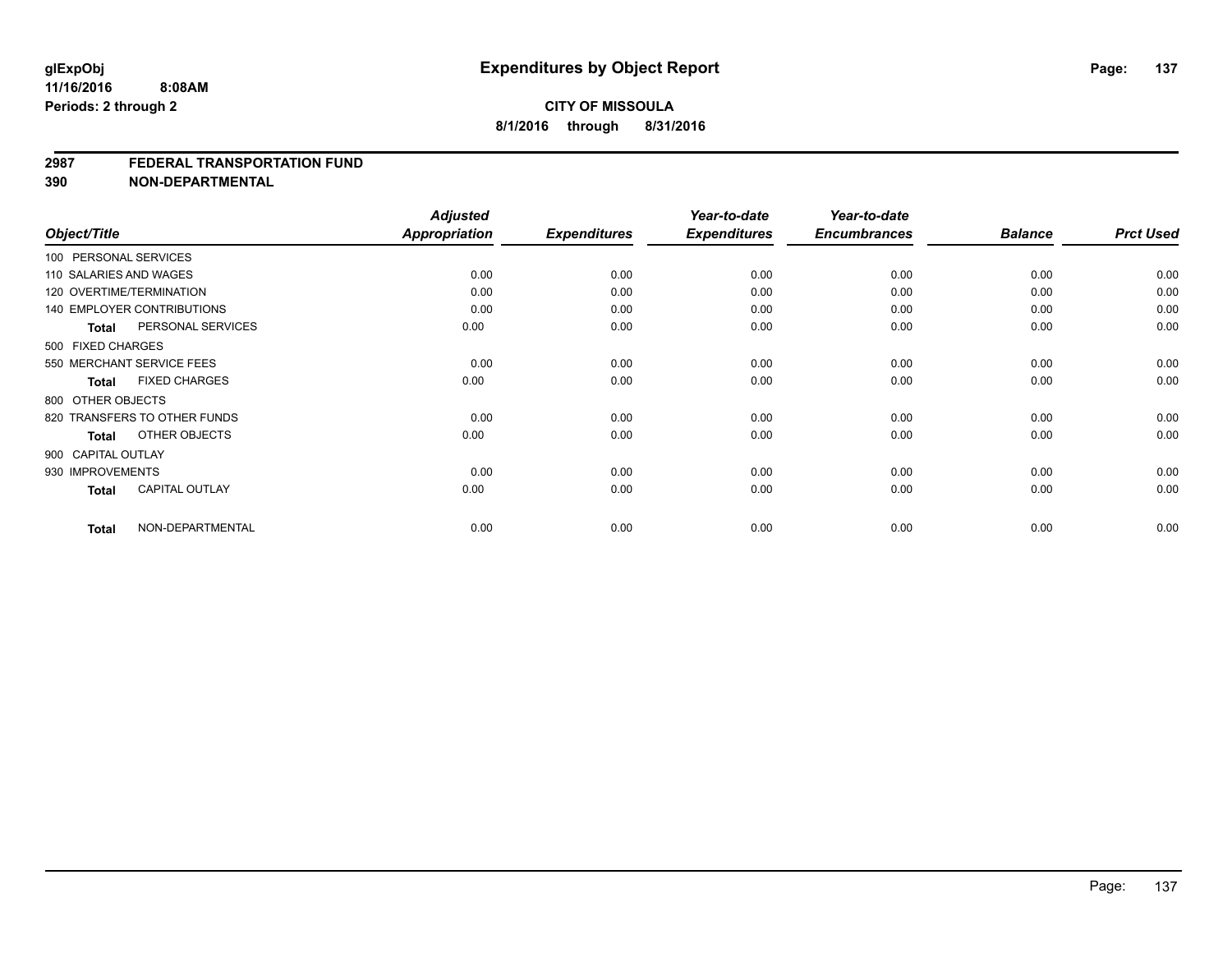**CITY OF MISSOULA 8/1/2016 through 8/31/2016**

### **2987 FEDERAL TRANSPORTATION FUND**

| Object/Title           |                                   | <b>Adjusted</b><br>Appropriation | <b>Expenditures</b> | Year-to-date<br><b>Expenditures</b> | Year-to-date<br><b>Encumbrances</b> | <b>Balance</b> | <b>Prct Used</b> |
|------------------------|-----------------------------------|----------------------------------|---------------------|-------------------------------------|-------------------------------------|----------------|------------------|
| 100 PERSONAL SERVICES  |                                   |                                  |                     |                                     |                                     |                |                  |
| 110 SALARIES AND WAGES |                                   | 0.00                             | 0.00                | 0.00                                | 0.00                                | 0.00           | 0.00             |
|                        | 120 OVERTIME/TERMINATION          | 0.00                             | 0.00                | 0.00                                | 0.00                                | 0.00           | 0.00             |
|                        | <b>140 EMPLOYER CONTRIBUTIONS</b> | 0.00                             | 0.00                | 0.00                                | 0.00                                | 0.00           | 0.00             |
| <b>Total</b>           | PERSONAL SERVICES                 | 0.00                             | 0.00                | 0.00                                | 0.00                                | 0.00           | 0.00             |
| 500 FIXED CHARGES      |                                   |                                  |                     |                                     |                                     |                |                  |
|                        | 550 MERCHANT SERVICE FEES         | 0.00                             | 0.00                | 0.00                                | 0.00                                | 0.00           | 0.00             |
| <b>Total</b>           | <b>FIXED CHARGES</b>              | 0.00                             | 0.00                | 0.00                                | 0.00                                | 0.00           | 0.00             |
| 800 OTHER OBJECTS      |                                   |                                  |                     |                                     |                                     |                |                  |
|                        | 820 TRANSFERS TO OTHER FUNDS      | 0.00                             | 0.00                | 0.00                                | 0.00                                | 0.00           | 0.00             |
| <b>Total</b>           | OTHER OBJECTS                     | 0.00                             | 0.00                | 0.00                                | 0.00                                | 0.00           | 0.00             |
| 900 CAPITAL OUTLAY     |                                   |                                  |                     |                                     |                                     |                |                  |
| 930 IMPROVEMENTS       |                                   | 0.00                             | 0.00                | 0.00                                | 0.00                                | 0.00           | 0.00             |
| <b>Total</b>           | <b>CAPITAL OUTLAY</b>             | 0.00                             | 0.00                | 0.00                                | 0.00                                | 0.00           | 0.00             |
|                        |                                   |                                  |                     |                                     |                                     |                |                  |
| <b>Total</b>           | FEDERAL TRANSPORTATION FUND       | 0.00                             | 0.00                | 0.00                                | 0.00                                | 0.00           | 0.00             |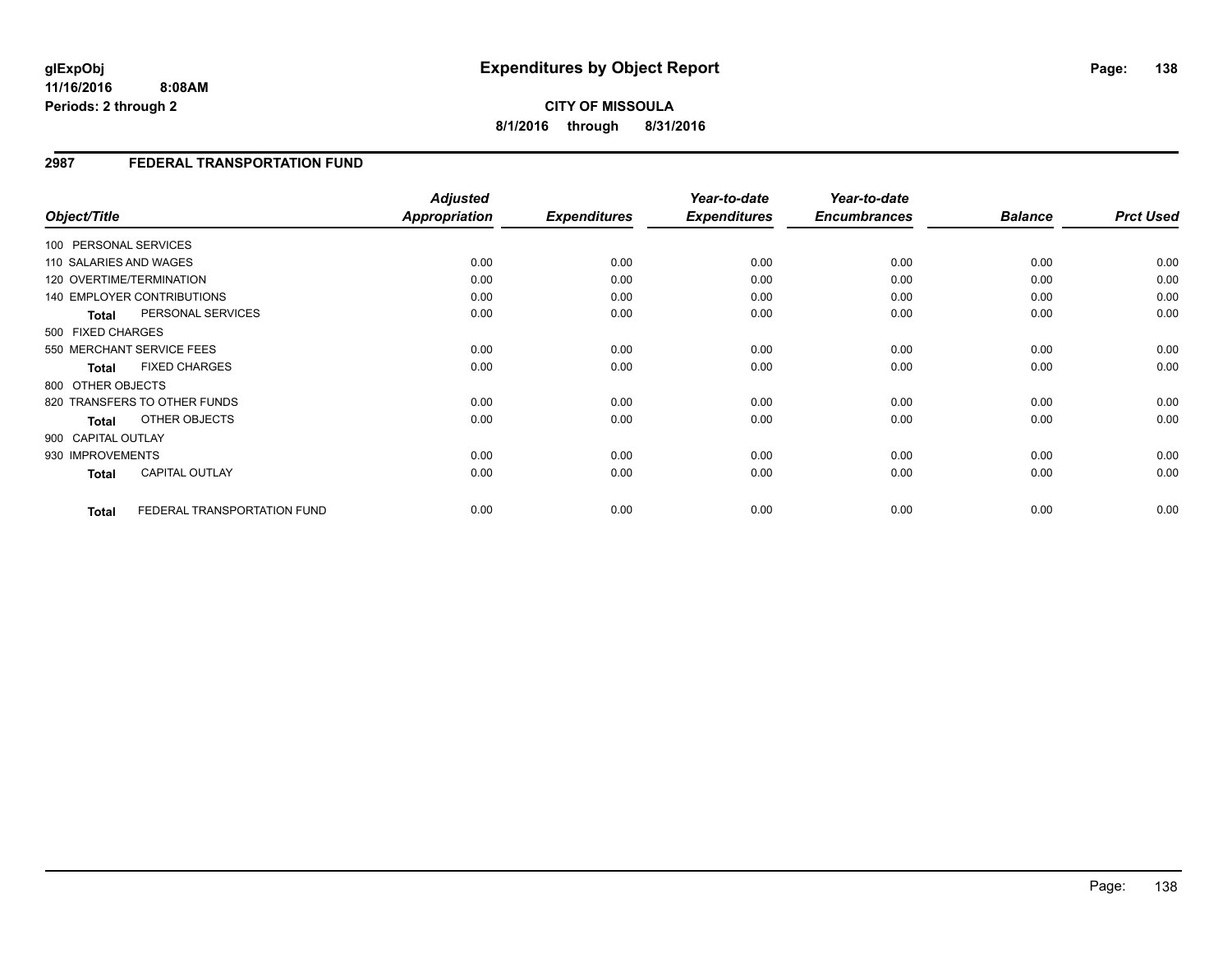## **CITY OF MISSOULA 8/1/2016 through 8/31/2016**

### **2988 GRANTS & DONATIONS FUND**

**223 CITY CLERK**

| Object/Title                         | <b>Adjusted</b><br><b>Appropriation</b> | <b>Expenditures</b> | Year-to-date<br><b>Expenditures</b> | Year-to-date<br><b>Encumbrances</b> | <b>Balance</b> | <b>Prct Used</b> |
|--------------------------------------|-----------------------------------------|---------------------|-------------------------------------|-------------------------------------|----------------|------------------|
| 200 SUPPLIES                         |                                         |                     |                                     |                                     |                |                  |
| 210 OFFICE SUPPLIES                  | 0.00                                    | 0.00                | 0.00                                | 0.00                                | 0.00           | 0.00             |
| <b>SUPPLIES</b><br><b>Total</b>      | 0.00                                    | 0.00                | 0.00                                | 0.00                                | 0.00           | 0.00             |
| 500 FIXED CHARGES                    |                                         |                     |                                     |                                     |                |                  |
| 550 MERCHANT SERVICE FEES            | 0.00                                    | 0.00                | 0.00                                | 0.00                                | 0.00           | 0.00             |
| <b>FIXED CHARGES</b><br><b>Total</b> | 0.00                                    | 0.00                | 0.00                                | 0.00                                | 0.00           | 0.00             |
| <b>CITY CLERK</b><br><b>Total</b>    | 0.00                                    | 0.00                | 0.00                                | 0.00                                | 0.00           | 0.00             |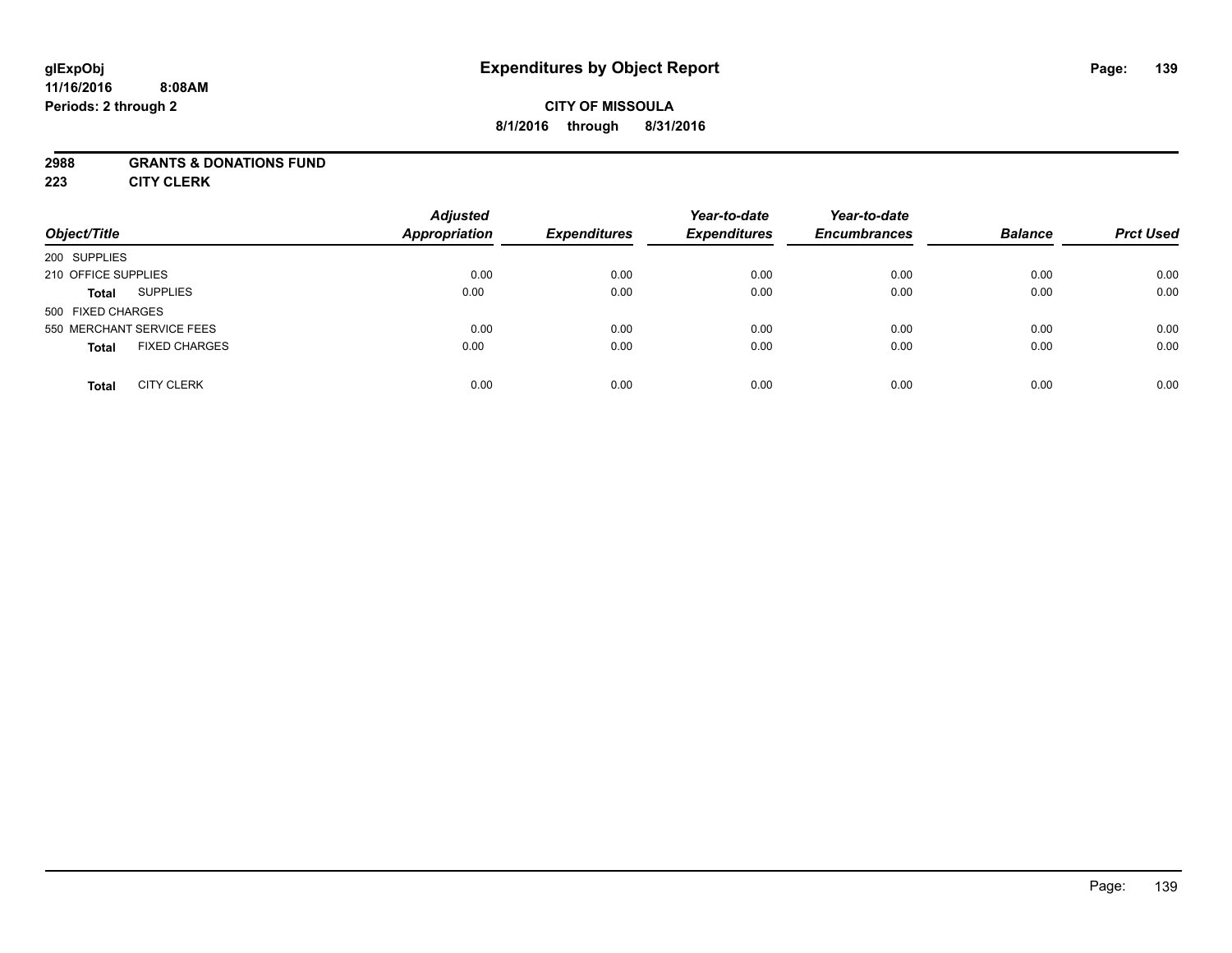#### **2988 GRANTS & DONATIONS FUND**

**270 CITY ATTORNEY**

| Object/Title                              | <b>Adjusted</b><br>Appropriation | <b>Expenditures</b> | Year-to-date<br><b>Expenditures</b> | Year-to-date<br><b>Encumbrances</b> | <b>Balance</b> | <b>Prct Used</b> |
|-------------------------------------------|----------------------------------|---------------------|-------------------------------------|-------------------------------------|----------------|------------------|
| 100 PERSONAL SERVICES                     |                                  |                     |                                     |                                     |                |                  |
| 110 SALARIES AND WAGES                    | 0.00                             | 0.00                | 0.00                                | 0.00                                | 0.00           | 0.00             |
| <b>140 EMPLOYER CONTRIBUTIONS</b>         | 0.00                             | 0.00                | 0.00                                | 0.00                                | 0.00           | 0.00             |
| 141 STATE RETIREMENT CONTRIBUTIONS        | 0.00                             | 0.00                | 0.00                                | 0.00                                | 0.00           | 0.00             |
| PERSONAL SERVICES<br><b>Total</b>         | 0.00                             | 0.00                | 0.00                                | 0.00                                | 0.00           | 0.00             |
| 300 PURCHASED SERVICES                    |                                  |                     |                                     |                                     |                |                  |
| 390 OTHER PURCHASED SERVICES              | 0.00                             | 0.00                | 0.00                                | 0.00                                | 0.00           | 0.00             |
| <b>PURCHASED SERVICES</b><br><b>Total</b> | 0.00                             | 0.00                | 0.00                                | 0.00                                | 0.00           | 0.00             |
| <b>CITY ATTORNEY</b><br>Total             | 0.00                             | 0.00                | 0.00                                | 0.00                                | 0.00           | 0.00             |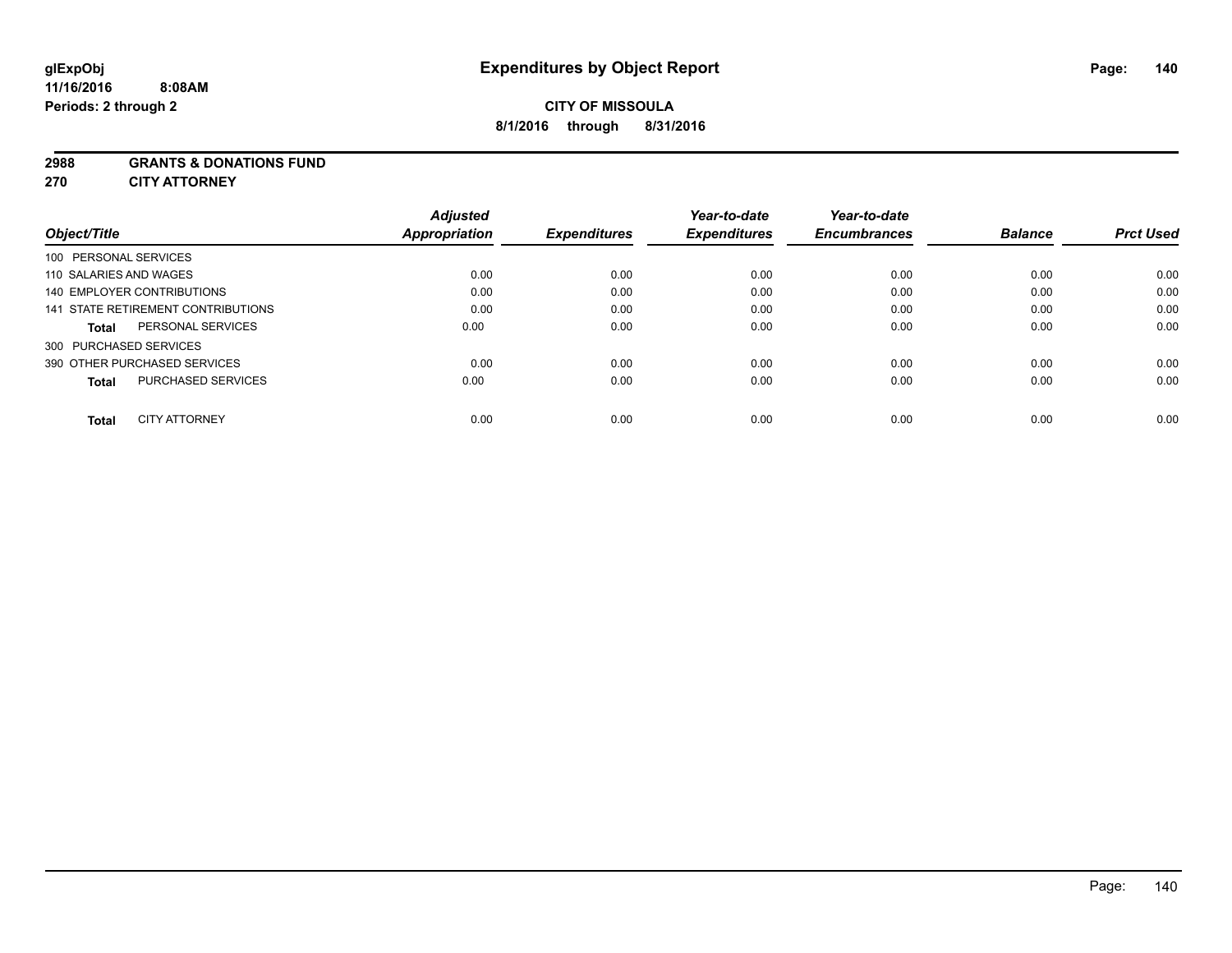### **2988 GRANTS & DONATIONS FUND**

**290 POLICE**

|                                       | <b>Adjusted</b> |                     | Year-to-date        | Year-to-date        |                |                  |
|---------------------------------------|-----------------|---------------------|---------------------|---------------------|----------------|------------------|
| Object/Title                          | Appropriation   | <b>Expenditures</b> | <b>Expenditures</b> | <b>Encumbrances</b> | <b>Balance</b> | <b>Prct Used</b> |
| 100 PERSONAL SERVICES                 |                 |                     |                     |                     |                |                  |
| 120 OVERTIME/TERMINATION              | 0.00            | 0.00                | 0.00                | 0.00                | 0.00           | 0.00             |
| <b>140 EMPLOYER CONTRIBUTIONS</b>     | 0.00            | 0.00                | 0.00                | 0.00                | 0.00           | 0.00             |
| PERSONAL SERVICES<br><b>Total</b>     | 0.00            | 0.00                | 0.00                | 0.00                | 0.00           | 0.00             |
| 200 SUPPLIES                          |                 |                     |                     |                     |                |                  |
| 210 OFFICE SUPPLIES                   | 0.00            | 0.00                | 0.00                | 0.00                | 0.00           | 0.00             |
| <b>SUPPLIES</b><br><b>Total</b>       | 0.00            | 0.00                | 0.00                | 0.00                | 0.00           | 0.00             |
| 300 PURCHASED SERVICES                |                 |                     |                     |                     |                |                  |
| 350 PROFESSIONAL SERVICES             | 0.00            | 0.00                | 0.00                | 0.00                | 0.00           | 0.00             |
| PURCHASED SERVICES<br><b>Total</b>    | 0.00            | 0.00                | 0.00                | 0.00                | 0.00           | 0.00             |
| 900 CAPITAL OUTLAY                    |                 |                     |                     |                     |                |                  |
| 940 MACHINERY & EQUIPMENT             | 0.00            | 0.00                | 0.00                | 0.00                | 0.00           | 0.00             |
| <b>CAPITAL OUTLAY</b><br><b>Total</b> | 0.00            | 0.00                | 0.00                | 0.00                | 0.00           | 0.00             |
| <b>POLICE</b><br><b>Total</b>         | 0.00            | 0.00                | 0.00                | 0.00                | 0.00           | 0.00             |
|                                       |                 |                     |                     |                     |                |                  |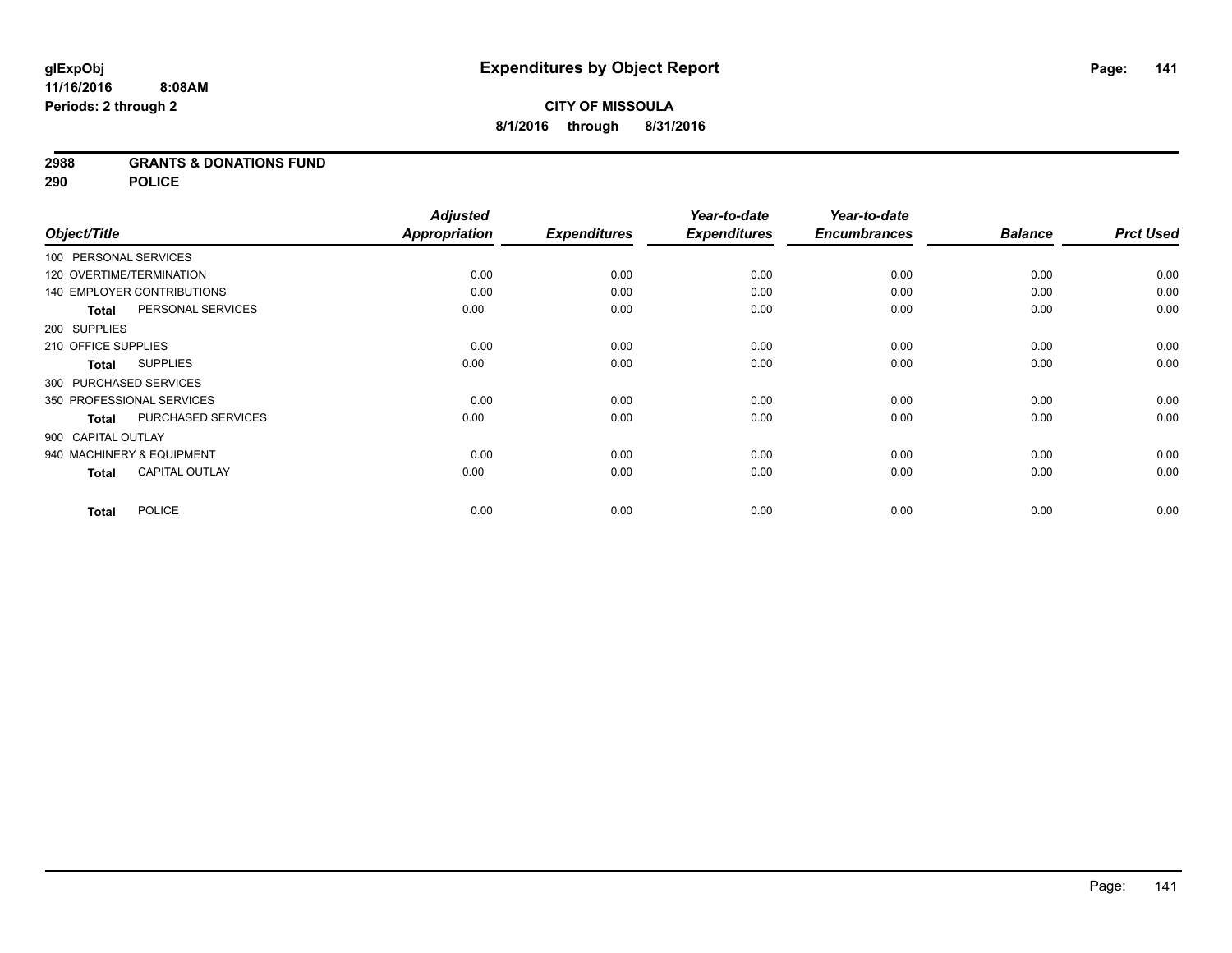## **CITY OF MISSOULA 8/1/2016 through 8/31/2016**

## **2988 GRANTS & DONATIONS FUND**

**300 FIRE**

| Object/Title              |                       | <b>Adjusted</b><br>Appropriation | <b>Expenditures</b> | Year-to-date<br><b>Expenditures</b> | Year-to-date<br><b>Encumbrances</b> | <b>Balance</b> | <b>Prct Used</b> |
|---------------------------|-----------------------|----------------------------------|---------------------|-------------------------------------|-------------------------------------|----------------|------------------|
| 900 CAPITAL OUTLAY        |                       |                                  |                     |                                     |                                     |                |                  |
| 940 MACHINERY & EQUIPMENT |                       | 0.00                             | 0.00                | 0.00                                | 0.00                                | 0.00           | 0.00             |
| <b>Total</b>              | <b>CAPITAL OUTLAY</b> | 0.00                             | 0.00                | 0.00                                | 0.00                                | 0.00           | 0.00             |
| <b>Total</b>              | FIRE                  | 0.00                             | 0.00                | 0.00                                | 0.00                                | 0.00           | 0.00             |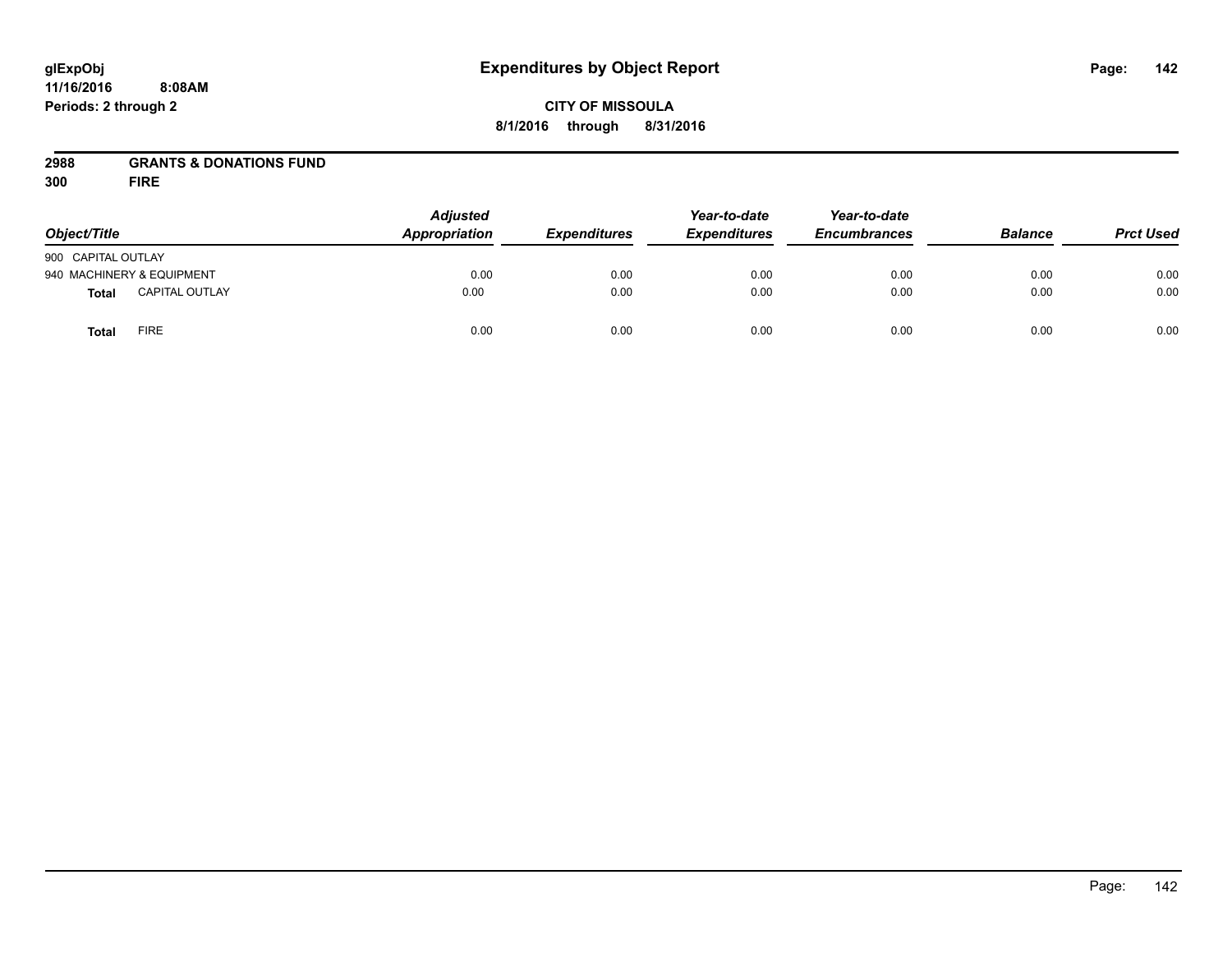**2988 GRANTS & DONATIONS FUND**

**390 NON-DEPARTMENTAL**

|                                           | <b>Adjusted</b>      |                     | Year-to-date        | Year-to-date        |                |                  |
|-------------------------------------------|----------------------|---------------------|---------------------|---------------------|----------------|------------------|
| Object/Title                              | <b>Appropriation</b> | <b>Expenditures</b> | <b>Expenditures</b> | <b>Encumbrances</b> | <b>Balance</b> | <b>Prct Used</b> |
| 100 PERSONAL SERVICES                     |                      |                     |                     |                     |                |                  |
| 110 SALARIES AND WAGES                    | 0.00                 | 0.00                | 4,260.60            | 0.00                | $-4,260.60$    | 0.00             |
| 115 SALARIES/HEALTH INSURANCE BENEFIT     | 0.00                 | 0.00                | 210.60              | 0.00                | $-210.60$      | 0.00             |
| 120 OVERTIME/TERMINATION                  | 0.00                 | 0.00                | 675.82              | 0.00                | $-675.82$      | 0.00             |
| 130 OTHER                                 | 0.00                 | 0.00                | 0.00                | 0.00                | 0.00           | 0.00             |
| 133 EDUCATION COMPENSATION                | 0.00                 | 0.00                | 0.00                | 0.00                | 0.00           | 0.00             |
| 140 EMPLOYER CONTRIBUTIONS                | 0.00                 | 0.00                | 1,200.61            | 0.00                | $-1,200.61$    | 0.00             |
| 141 STATE RETIREMENT CONTRIBUTIONS        | 0.00                 | 0.00                | 0.00                | 0.00                | 0.00           | 0.00             |
| PERSONAL SERVICES<br>Total                | 0.00                 | 0.00                | 6,347.63            | 0.00                | $-6,347.63$    | 0.00             |
| 200 SUPPLIES                              |                      |                     |                     |                     |                |                  |
| 210 OFFICE SUPPLIES                       | 0.00                 | 0.00                | 0.00                | 0.00                | 0.00           | 0.00             |
| 220 OPERATING SUPPLIES                    | 0.00                 | 0.00                | 0.00                | 0.00                | 0.00           | 0.00             |
| 230 REPAIR/MAINTENANCE                    | 0.00                 | 0.00                | 0.00                | 0.00                | 0.00           | 0.00             |
| 231 GASOLINE                              | 0.00                 | 0.00                | 0.00                | 0.00                | 0.00           | 0.00             |
| <b>SUPPLIES</b><br><b>Total</b>           | 0.00                 | 0.00                | 0.00                | 0.00                | 0.00           | 0.00             |
| 300 PURCHASED SERVICES                    |                      |                     |                     |                     |                |                  |
| 310 COMMUNICATIONS                        | 0.00                 | 0.00                | 0.00                | 0.00                | 0.00           | 0.00             |
| 341 ELECTRICITY & NATURAL GAS             | 0.00                 | 0.00                | 0.00                | 0.00                | 0.00           | 0.00             |
| 344 TELEPHONE SERVICE                     | 0.00                 | 0.00                | 0.00                | 0.00                | 0.00           | 0.00             |
| 350 PROFESSIONAL SERVICES                 | 0.00                 | 0.00                | 51.00               | 0.00                | $-51.00$       | 0.00             |
| 360 REPAIR & MAINTENANCE                  | 0.00                 | 0.00                | 0.00                | 0.00                | 0.00           | 0.00             |
| 370 TRAVEL                                | 0.00                 | 0.00                | 0.00                | 0.00                | 0.00           | 0.00             |
| 380 TRAINING                              | 0.00                 | 0.00                | 0.00                | 0.00                | 0.00           | 0.00             |
| 390 OTHER PURCHASED SERVICES              | 0.00                 | 0.00                | 0.00                | 0.00                | 0.00           | 0.00             |
| PURCHASED SERVICES<br>Total               | 0.00                 | 0.00                | 51.00               | 0.00                | $-51.00$       | 0.00             |
| 400 BUILDING MATERIALS                    |                      |                     |                     |                     |                |                  |
| 400 BUILDING MATERIALS                    | 0.00                 | 0.00                | 0.00                | 0.00                | 0.00           | 0.00             |
| <b>BUILDING MATERIALS</b><br><b>Total</b> | 0.00                 | 0.00                | 0.00                | 0.00                | 0.00           | 0.00             |
| 500 FIXED CHARGES                         |                      |                     |                     |                     |                |                  |
| 500 FIXED CHARGES                         | 0.00                 | 0.00                | 5,669.70            | 0.00                | $-5,669.70$    | 0.00             |
| <b>FIXED CHARGES</b><br>Total             | 0.00                 | 0.00                | 5,669.70            | 0.00                | $-5,669.70$    | 0.00             |
| 700 GRANTS & CONTRIBUTIONS                |                      |                     |                     |                     |                |                  |
| 700 GRANTS & CONTRIBUTIONS                | 0.00                 | 0.00                | 0.00                | 0.00                | 0.00           | 0.00             |
|                                           |                      |                     |                     |                     |                |                  |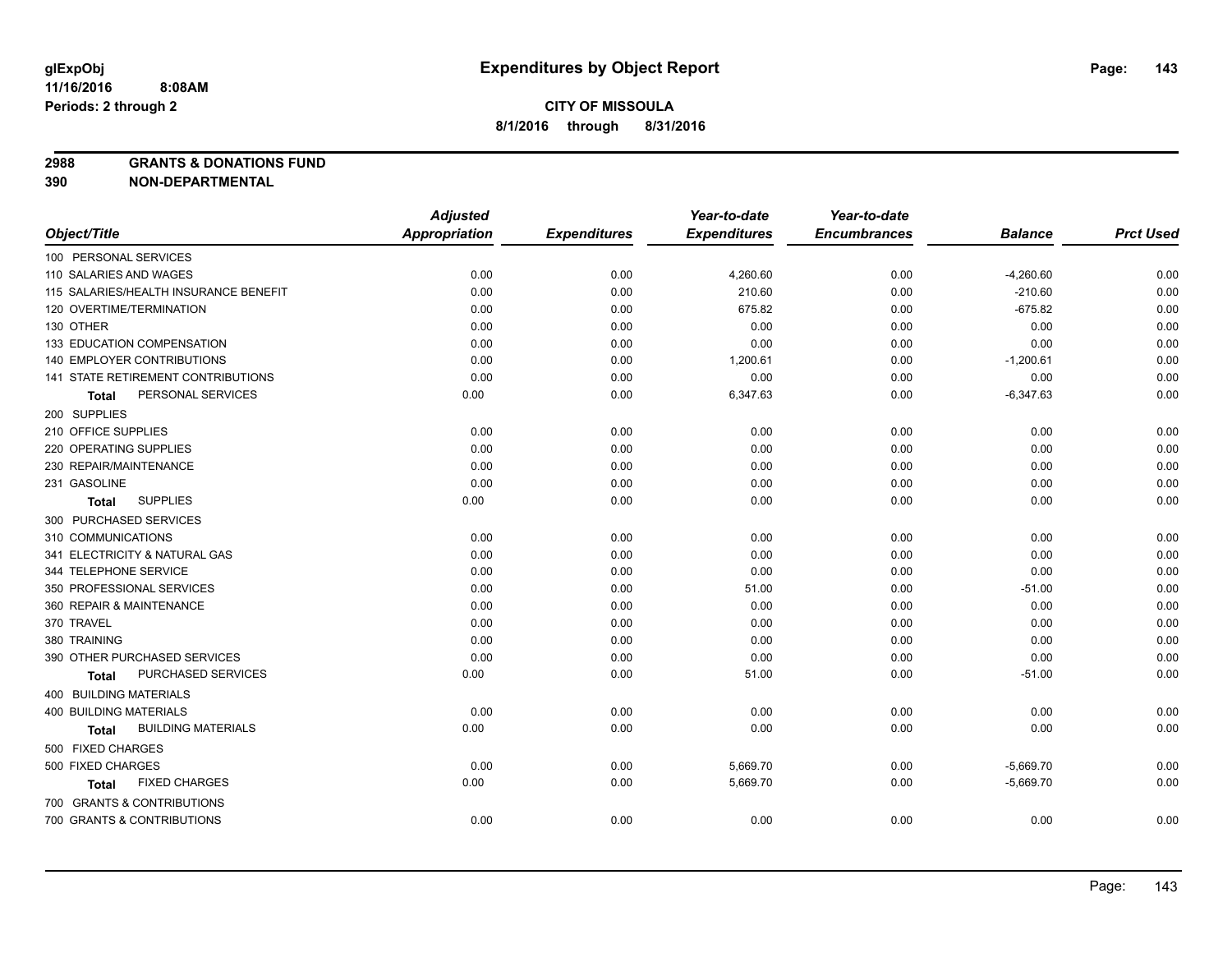#### **2988 GRANTS & DONATIONS FUND**

**390 NON-DEPARTMENTAL**

|                    |                                   | <b>Adjusted</b><br>Appropriation | <b>Expenditures</b> | Year-to-date        | Year-to-date<br><b>Encumbrances</b> | <b>Balance</b> | <b>Prct Used</b> |
|--------------------|-----------------------------------|----------------------------------|---------------------|---------------------|-------------------------------------|----------------|------------------|
| Object/Title       |                                   |                                  |                     | <b>Expenditures</b> |                                     |                |                  |
| <b>Total</b>       | <b>GRANTS &amp; CONTRIBUTIONS</b> | 0.00                             | 0.00                | 0.00                | 0.00                                | 0.00           | 0.00             |
| 800 OTHER OBJECTS  |                                   |                                  |                     |                     |                                     |                |                  |
|                    | 820 TRANSFERS TO OTHER FUNDS      | 0.00                             | 0.00                | 0.00                | 0.00                                | 0.00           | 0.00             |
| 845 CONTINGENCY    |                                   | 0.00                             | 0.00                | 0.00                | 0.00                                | 0.00           | 0.00             |
| Total              | OTHER OBJECTS                     | 0.00                             | 0.00                | 0.00                | 0.00                                | 0.00           | 0.00             |
| 900 CAPITAL OUTLAY |                                   |                                  |                     |                     |                                     |                |                  |
| 930 IMPROVEMENTS   |                                   | 0.00                             | 0.00                | 0.00                | 0.00                                | 0.00           | 0.00             |
|                    | 940 MACHINERY & EQUIPMENT         | 0.00                             | 0.00                | 0.00                | 0.00                                | 0.00           | 0.00             |
| <b>Total</b>       | <b>CAPITAL OUTLAY</b>             | 0.00                             | 0.00                | 0.00                | 0.00                                | 0.00           | 0.00             |
| <b>Total</b>       | NON-DEPARTMENTAL                  | 0.00                             | 0.00                | 12,068.33           | 0.00                                | $-12.068.33$   | 0.00             |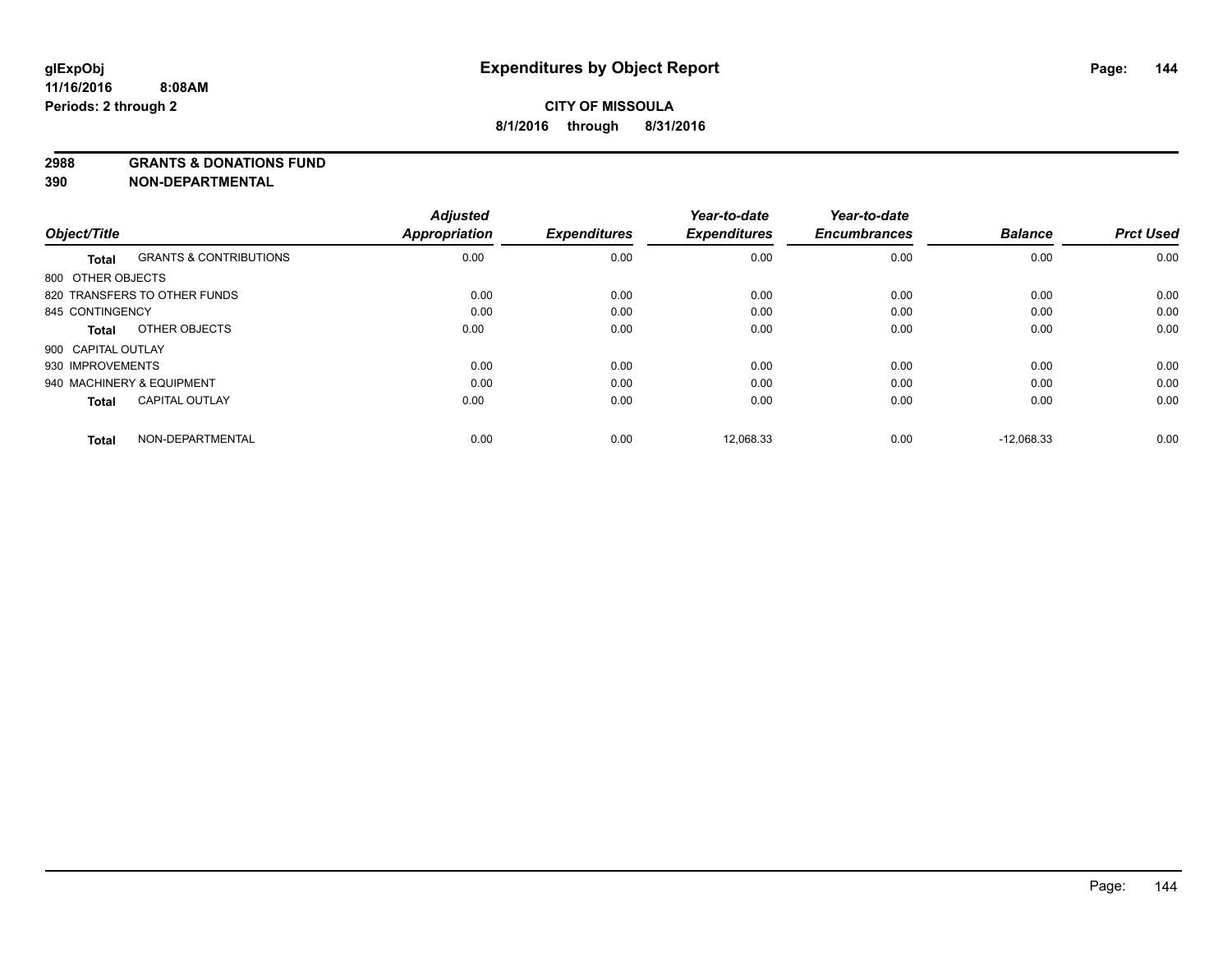# **2988 GRANTS & DONATIONS FUND**

**400 ENTITLEMENT GRANTS**

| Object/Title |                                   | <b>Adjusted</b><br>Appropriation | <b>Expenditures</b> | Year-to-date<br><b>Expenditures</b> | Year-to-date<br><b>Encumbrances</b> | <b>Balance</b> | <b>Prct Used</b> |
|--------------|-----------------------------------|----------------------------------|---------------------|-------------------------------------|-------------------------------------|----------------|------------------|
|              | 700 GRANTS & CONTRIBUTIONS        |                                  |                     |                                     |                                     |                |                  |
|              | 700 GRANTS & CONTRIBUTIONS        | 0.00                             | 0.00                | 0.00                                | 0.00                                | 0.00           | 0.00             |
| Total        | <b>GRANTS &amp; CONTRIBUTIONS</b> | 0.00                             | 0.00                | 0.00                                | 0.00                                | 0.00           | 0.00             |
| <b>Total</b> | <b>ENTITLEMENT GRANTS</b>         | 0.00                             | 0.00                | 0.00                                | 0.00                                | 0.00           | 0.00             |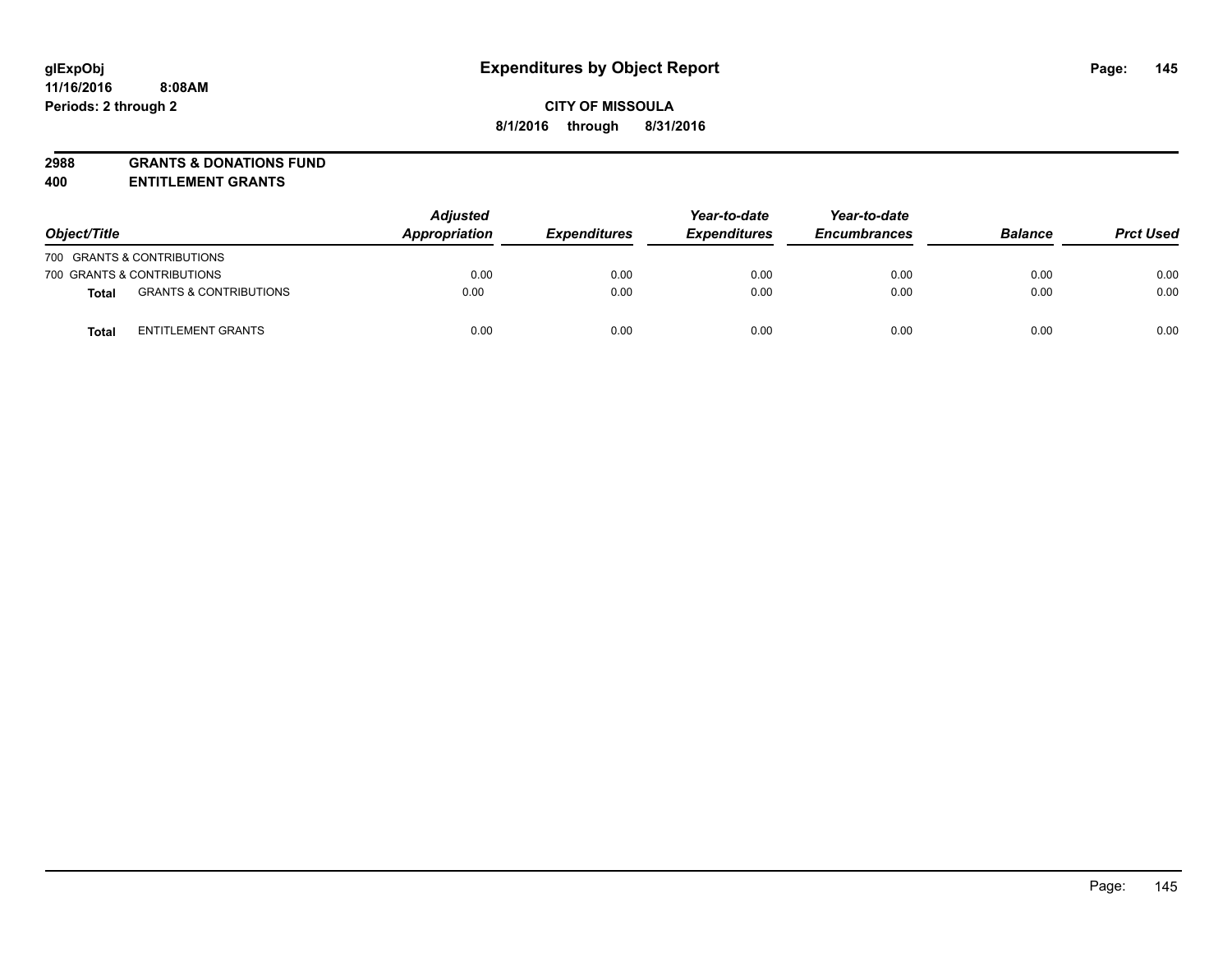#### **2988 GRANTS & DONATIONS FUND**

|                                           | <b>Adjusted</b> |                     | Year-to-date        | Year-to-date        |                |                  |
|-------------------------------------------|-----------------|---------------------|---------------------|---------------------|----------------|------------------|
| Object/Title                              | Appropriation   | <b>Expenditures</b> | <b>Expenditures</b> | <b>Encumbrances</b> | <b>Balance</b> | <b>Prct Used</b> |
| 100 PERSONAL SERVICES                     |                 |                     |                     |                     |                |                  |
| 110 SALARIES AND WAGES                    | 0.00            | 0.00                | 4,260.60            | 0.00                | $-4,260.60$    | 0.00             |
| 115 SALARIES/HEALTH INSURANCE BENEFIT     | 0.00            | 0.00                | 210.60              | 0.00                | $-210.60$      | 0.00             |
| 120 OVERTIME/TERMINATION                  | 0.00            | 0.00                | 675.82              | 0.00                | $-675.82$      | 0.00             |
| 130 OTHER                                 | 0.00            | 0.00                | 0.00                | 0.00                | 0.00           | 0.00             |
| 133 EDUCATION COMPENSATION                | 0.00            | 0.00                | 0.00                | 0.00                | 0.00           | 0.00             |
| 140 EMPLOYER CONTRIBUTIONS                | 0.00            | 0.00                | 1,200.61            | 0.00                | $-1,200.61$    | 0.00             |
| 141 STATE RETIREMENT CONTRIBUTIONS        | 0.00            | 0.00                | 0.00                | 0.00                | 0.00           | 0.00             |
| PERSONAL SERVICES<br><b>Total</b>         | 0.00            | 0.00                | 6,347.63            | 0.00                | $-6,347.63$    | 0.00             |
| 200 SUPPLIES                              |                 |                     |                     |                     |                |                  |
| 210 OFFICE SUPPLIES                       | 0.00            | 0.00                | 0.00                | 0.00                | 0.00           | 0.00             |
| 220 OPERATING SUPPLIES                    | 0.00            | 0.00                | 0.00                | 0.00                | 0.00           | 0.00             |
| 230 REPAIR/MAINTENANCE                    | 0.00            | 0.00                | 0.00                | 0.00                | 0.00           | 0.00             |
| 231 GASOLINE                              | 0.00            | 0.00                | 0.00                | 0.00                | 0.00           | 0.00             |
| <b>SUPPLIES</b><br><b>Total</b>           | 0.00            | 0.00                | 0.00                | 0.00                | 0.00           | 0.00             |
| 300 PURCHASED SERVICES                    |                 |                     |                     |                     |                |                  |
| 310 COMMUNICATIONS                        | 0.00            | 0.00                | 0.00                | 0.00                | 0.00           | 0.00             |
| 341 ELECTRICITY & NATURAL GAS             | 0.00            | 0.00                | 0.00                | 0.00                | 0.00           | 0.00             |
| 344 TELEPHONE SERVICE                     | 0.00            | 0.00                | 0.00                | 0.00                | 0.00           | 0.00             |
| 350 PROFESSIONAL SERVICES                 | 0.00            | 0.00                | 51.00               | 0.00                | $-51.00$       | 0.00             |
| 360 REPAIR & MAINTENANCE                  | 0.00            | 0.00                | 0.00                | 0.00                | 0.00           | 0.00             |
| 370 TRAVEL                                | 0.00            | 0.00                | 0.00                | 0.00                | 0.00           | 0.00             |
| 380 TRAINING                              | 0.00            | 0.00                | 0.00                | 0.00                | 0.00           | 0.00             |
| 390 OTHER PURCHASED SERVICES              | 0.00            | 0.00                | 0.00                | 0.00                | 0.00           | 0.00             |
| PURCHASED SERVICES<br><b>Total</b>        | 0.00            | 0.00                | 51.00               | 0.00                | $-51.00$       | 0.00             |
| 400 BUILDING MATERIALS                    |                 |                     |                     |                     |                |                  |
| <b>400 BUILDING MATERIALS</b>             | 0.00            | 0.00                | 0.00                | 0.00                | 0.00           | 0.00             |
| <b>BUILDING MATERIALS</b><br><b>Total</b> | 0.00            | 0.00                | 0.00                | 0.00                | 0.00           | 0.00             |
| 500 FIXED CHARGES                         |                 |                     |                     |                     |                |                  |
| 500 FIXED CHARGES                         | 0.00            | 0.00                | 5,669.70            | 0.00                | $-5,669.70$    | 0.00             |
| 550 MERCHANT SERVICE FEES                 | 0.00            | 0.00                | 0.00                | 0.00                | 0.00           | 0.00             |
| <b>FIXED CHARGES</b><br><b>Total</b>      | 0.00            | 0.00                | 5,669.70            | 0.00                | $-5,669.70$    | 0.00             |
| 700 GRANTS & CONTRIBUTIONS                |                 |                     |                     |                     |                |                  |
| 700 GRANTS & CONTRIBUTIONS                | 0.00            | 0.00                | 0.00                | 0.00                | 0.00           | 0.00             |
|                                           |                 |                     |                     |                     |                |                  |

Page: 146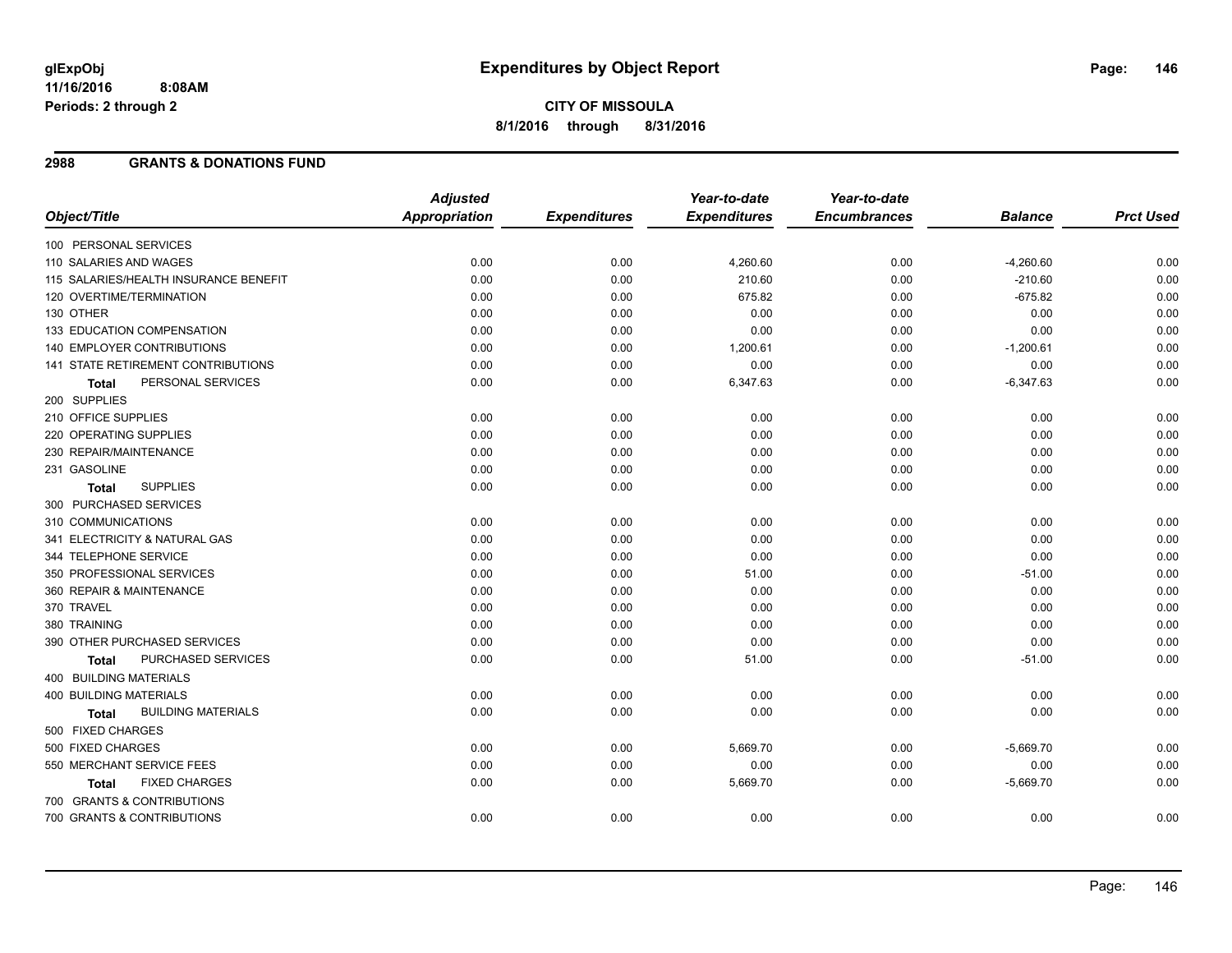#### **2988 GRANTS & DONATIONS FUND**

| Object/Title       |                                    | <b>Adjusted</b><br>Appropriation | <b>Expenditures</b> | Year-to-date<br><b>Expenditures</b> | Year-to-date<br><b>Encumbrances</b> | <b>Balance</b> | <b>Prct Used</b> |
|--------------------|------------------------------------|----------------------------------|---------------------|-------------------------------------|-------------------------------------|----------------|------------------|
| <b>Total</b>       | <b>GRANTS &amp; CONTRIBUTIONS</b>  | 0.00                             | 0.00                | 0.00                                | 0.00                                | 0.00           | 0.00             |
| 800 OTHER OBJECTS  |                                    |                                  |                     |                                     |                                     |                |                  |
|                    | 820 TRANSFERS TO OTHER FUNDS       | 0.00                             | 0.00                | 0.00                                | 0.00                                | 0.00           | 0.00             |
| 845 CONTINGENCY    |                                    | 0.00                             | 0.00                | 0.00                                | 0.00                                | 0.00           | 0.00             |
| Total              | OTHER OBJECTS                      | 0.00                             | 0.00                | 0.00                                | 0.00                                | 0.00           | 0.00             |
| 900 CAPITAL OUTLAY |                                    |                                  |                     |                                     |                                     |                |                  |
| 930 IMPROVEMENTS   |                                    | 0.00                             | 0.00                | 0.00                                | 0.00                                | 0.00           | 0.00             |
|                    | 940 MACHINERY & EQUIPMENT          | 0.00                             | 0.00                | 0.00                                | 0.00                                | 0.00           | 0.00             |
| <b>Total</b>       | <b>CAPITAL OUTLAY</b>              | 0.00                             | 0.00                | 0.00                                | 0.00                                | 0.00           | 0.00             |
| <b>Total</b>       | <b>GRANTS &amp; DONATIONS FUND</b> | 0.00                             | 0.00                | 12.068.33                           | 0.00                                | $-12.068.33$   | 0.00             |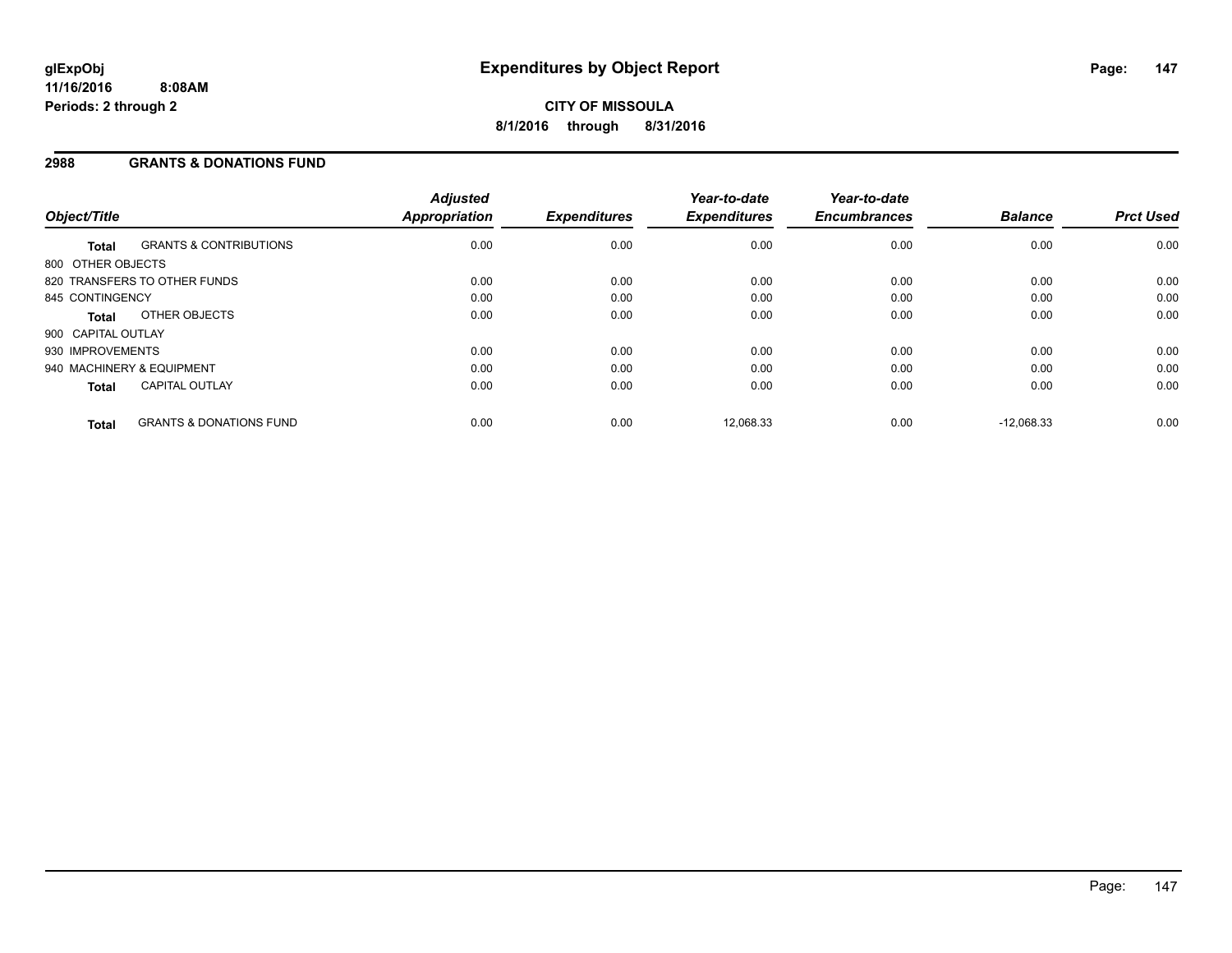### **2989 POLICE GRANTS & DONATIONS**

**290 POLICE**

|              |                                                   | <b>Adjusted</b> |                     | Year-to-date        | Year-to-date        |                |                  |
|--------------|---------------------------------------------------|-----------------|---------------------|---------------------|---------------------|----------------|------------------|
| Object/Title |                                                   | Appropriation   | <b>Expenditures</b> | <b>Expenditures</b> | <b>Encumbrances</b> | <b>Balance</b> | <b>Prct Used</b> |
|              | 100 PERSONAL SERVICES                             |                 |                     |                     |                     |                |                  |
|              | 110 SALARIES AND WAGES                            | 0.00            | 5,349.24            | 5,597.77            | 0.00                | $-5,597.77$    | 0.00             |
|              | 115 SALARIES/HEALTH INSURANCE BENEFIT             | 0.00            | 702.00              | 702.00              | 0.00                | $-702.00$      | 0.00             |
|              | 120 OVERTIME/TERMINATION                          | 0.00            | 2,178.71            | 4,054.12            | 0.00                | $-4,054.12$    | 0.00             |
| 130 OTHER    |                                                   | 0.00            | 700.00              | 700.00              | 0.00                | $-700.00$      | 0.00             |
|              | 133 EDUCATION COMPENSATION                        | 0.00            | 20.00               | 20.00               | 0.00                | $-20.00$       | 0.00             |
|              | <b>140 EMPLOYER CONTRIBUTIONS</b>                 | 0.00            | 1,507.12            | 1,650.95            | 0.00                | $-1,650.95$    | 0.00             |
|              | PERSONAL SERVICES<br><b>Total</b>                 | 0.00            | 10,457.07           | 12,724.84           | 0.00                | $-12,724.84$   | 0.00             |
| 200 SUPPLIES |                                                   |                 |                     |                     |                     |                |                  |
|              | 210 OFFICE SUPPLIES                               | 0.00            | 411.77              | 411.77              | 0.00                | $-411.77$      | 0.00             |
|              | 220 OPERATING SUPPLIES                            | 0.00            | 45.00               | 45.00               | 0.00                | $-45.00$       | 0.00             |
|              | <b>SUPPLIES</b><br><b>Total</b>                   | 0.00            | 456.77              | 456.77              | 0.00                | $-456.77$      | 0.00             |
|              | 300 PURCHASED SERVICES                            |                 |                     |                     |                     |                |                  |
|              | 344 TELEPHONE SERVICE                             | 0.00            | 498.16              | 498.16              | 0.00                | $-498.16$      | 0.00             |
|              | 350 PROFESSIONAL SERVICES                         | 0.00            | 680.93              | 680.93              | 0.00                | $-680.93$      | 0.00             |
|              | 360 REPAIR & MAINTENANCE                          | 0.00            | 0.00                | 0.00                | 0.00                | 0.00           | 0.00             |
| 370 TRAVEL   |                                                   | 0.00            | 1,311.46            | 1,311.46            | 0.00                | $-1,311.46$    | 0.00             |
|              | PURCHASED SERVICES<br><b>Total</b>                | 0.00            | 2,490.55            | 2,490.55            | 0.00                | $-2,490.55$    | 0.00             |
|              | 500 FIXED CHARGES                                 |                 |                     |                     |                     |                |                  |
|              | 500 FIXED CHARGES                                 | 0.00            | 5,669.70            | 11,339.40           | 0.00                | $-11,339.40$   | 0.00             |
|              | <b>FIXED CHARGES</b><br><b>Total</b>              | 0.00            | 5,669.70            | 11,339.40           | 0.00                | $-11,339.40$   | 0.00             |
|              | 700 GRANTS & CONTRIBUTIONS                        |                 |                     |                     |                     |                |                  |
|              | 700 GRANTS & CONTRIBUTIONS                        | 0.00            | 0.00                | 0.00                | 0.00                | 0.00           | 0.00             |
|              | <b>GRANTS &amp; CONTRIBUTIONS</b><br><b>Total</b> | 0.00            | 0.00                | 0.00                | 0.00                | 0.00           | 0.00             |
|              | <b>POLICE</b><br><b>Total</b>                     | 0.00            | 19,074.09           | 27,011.56           | 0.00                | $-27,011.56$   | 0.00             |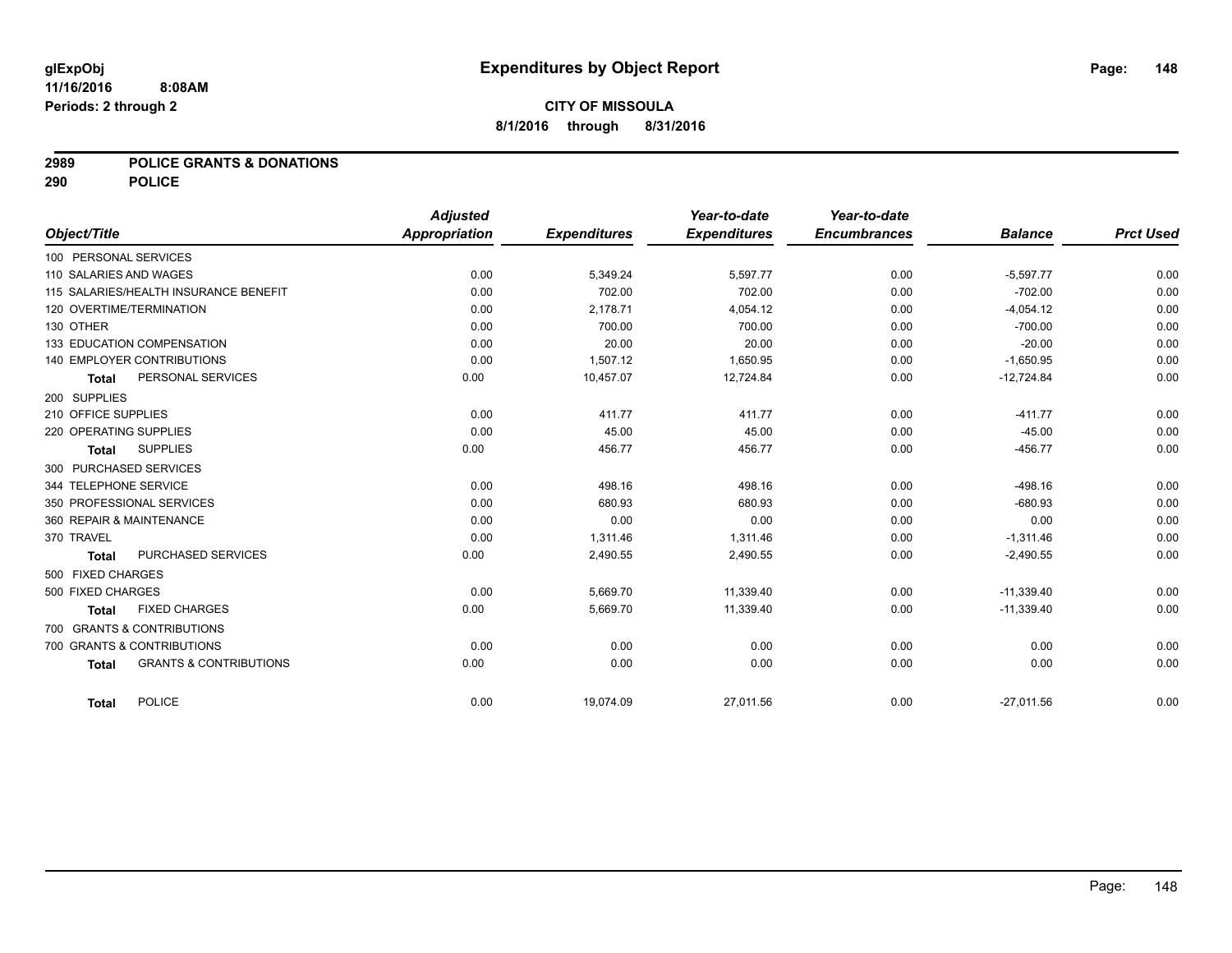### **2989 POLICE GRANTS & DONATIONS**

|                        |                                       | <b>Adjusted</b> |                     | Year-to-date        | Year-to-date        |                |                  |
|------------------------|---------------------------------------|-----------------|---------------------|---------------------|---------------------|----------------|------------------|
| Object/Title           |                                       | Appropriation   | <b>Expenditures</b> | <b>Expenditures</b> | <b>Encumbrances</b> | <b>Balance</b> | <b>Prct Used</b> |
| 100 PERSONAL SERVICES  |                                       |                 |                     |                     |                     |                |                  |
| 110 SALARIES AND WAGES |                                       | 0.00            | 5,349.24            | 5,597.77            | 0.00                | $-5,597.77$    | 0.00             |
|                        | 115 SALARIES/HEALTH INSURANCE BENEFIT | 0.00            | 702.00              | 702.00              | 0.00                | $-702.00$      | 0.00             |
|                        | 120 OVERTIME/TERMINATION              | 0.00            | 2,178.71            | 4,054.12            | 0.00                | $-4,054.12$    | 0.00             |
| 130 OTHER              |                                       | 0.00            | 700.00              | 700.00              | 0.00                | $-700.00$      | 0.00             |
|                        | 133 EDUCATION COMPENSATION            | 0.00            | 20.00               | 20.00               | 0.00                | $-20.00$       | 0.00             |
|                        | 140 EMPLOYER CONTRIBUTIONS            | 0.00            | 1,507.12            | 1,650.95            | 0.00                | $-1,650.95$    | 0.00             |
| <b>Total</b>           | PERSONAL SERVICES                     | 0.00            | 10,457.07           | 12,724.84           | 0.00                | $-12,724.84$   | 0.00             |
| 200 SUPPLIES           |                                       |                 |                     |                     |                     |                |                  |
| 210 OFFICE SUPPLIES    |                                       | 0.00            | 411.77              | 411.77              | 0.00                | $-411.77$      | 0.00             |
| 220 OPERATING SUPPLIES |                                       | 0.00            | 45.00               | 45.00               | 0.00                | $-45.00$       | 0.00             |
| <b>Total</b>           | <b>SUPPLIES</b>                       | 0.00            | 456.77              | 456.77              | 0.00                | $-456.77$      | 0.00             |
|                        | 300 PURCHASED SERVICES                |                 |                     |                     |                     |                |                  |
| 344 TELEPHONE SERVICE  |                                       | 0.00            | 498.16              | 498.16              | 0.00                | $-498.16$      | 0.00             |
|                        | 350 PROFESSIONAL SERVICES             | 0.00            | 680.93              | 680.93              | 0.00                | $-680.93$      | 0.00             |
|                        | 360 REPAIR & MAINTENANCE              | 0.00            | 0.00                | 0.00                | 0.00                | 0.00           | 0.00             |
| 370 TRAVEL             |                                       | 0.00            | 1,311.46            | 1,311.46            | 0.00                | $-1,311.46$    | 0.00             |
| <b>Total</b>           | PURCHASED SERVICES                    | 0.00            | 2,490.55            | 2,490.55            | 0.00                | $-2,490.55$    | 0.00             |
| 500 FIXED CHARGES      |                                       |                 |                     |                     |                     |                |                  |
| 500 FIXED CHARGES      |                                       | 0.00            | 5,669.70            | 11,339.40           | 0.00                | $-11,339.40$   | 0.00             |
| <b>Total</b>           | <b>FIXED CHARGES</b>                  | 0.00            | 5,669.70            | 11,339.40           | 0.00                | $-11,339.40$   | 0.00             |
|                        | 700 GRANTS & CONTRIBUTIONS            |                 |                     |                     |                     |                |                  |
|                        | 700 GRANTS & CONTRIBUTIONS            | 0.00            | 0.00                | 0.00                | 0.00                | 0.00           | 0.00             |
| <b>Total</b>           | <b>GRANTS &amp; CONTRIBUTIONS</b>     | 0.00            | 0.00                | 0.00                | 0.00                | 0.00           | 0.00             |
|                        |                                       |                 |                     |                     |                     |                |                  |
| <b>Total</b>           | POLICE GRANTS & DONATIONS             | 0.00            | 19,074.09           | 27,011.56           | 0.00                | $-27,011.56$   | 0.00             |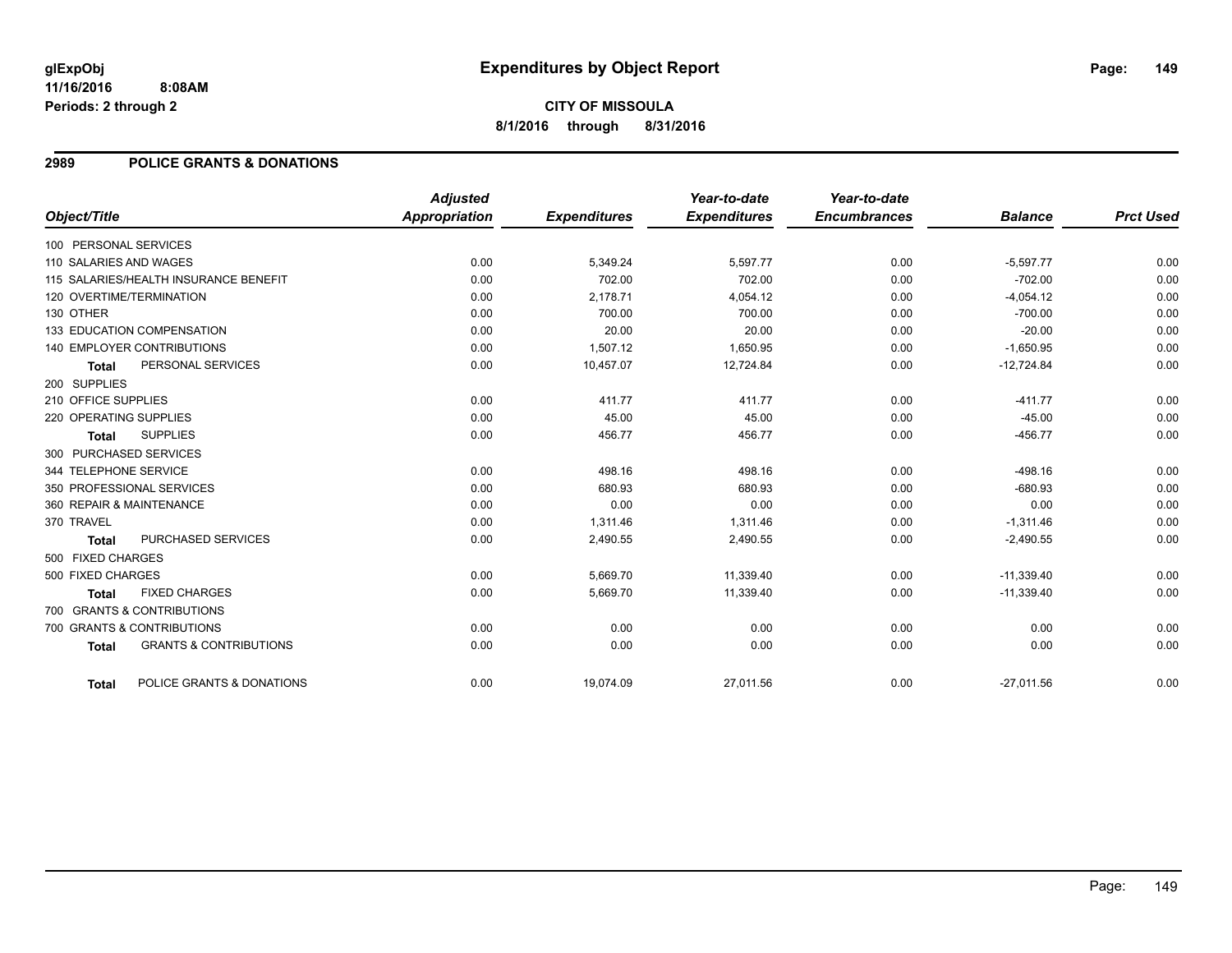# **3000 SID REVOLVING FUND**

| Object/Title                         | <b>Adjusted</b><br><b>Appropriation</b> | <b>Expenditures</b> | Year-to-date<br><b>Expenditures</b> | Year-to-date<br><b>Encumbrances</b> | <b>Balance</b> | <b>Prct Used</b> |
|--------------------------------------|-----------------------------------------|---------------------|-------------------------------------|-------------------------------------|----------------|------------------|
| 500 FIXED CHARGES                    |                                         |                     |                                     |                                     |                |                  |
| 550 MERCHANT SERVICE FEES            | 0.00                                    | 0.00                | 0.00                                | 0.00                                | 0.00           | 0.00             |
| <b>FIXED CHARGES</b><br><b>Total</b> | 0.00                                    | 0.00                | 0.00                                | 0.00                                | 0.00           | 0.00             |
| 800 OTHER OBJECTS                    |                                         |                     |                                     |                                     |                |                  |
| 820 TRANSFERS TO OTHER FUNDS         | 0.00                                    | 0.00                | 0.00                                | 0.00                                | 0.00           | 0.00             |
| OTHER OBJECTS<br><b>Total</b>        | 0.00                                    | 0.00                | 0.00                                | 0.00                                | 0.00           | 0.00             |
| NON-DEPARTMENTAL<br><b>Total</b>     | 0.00                                    | 0.00                | 0.00                                | 0.00                                | 0.00           | 0.00             |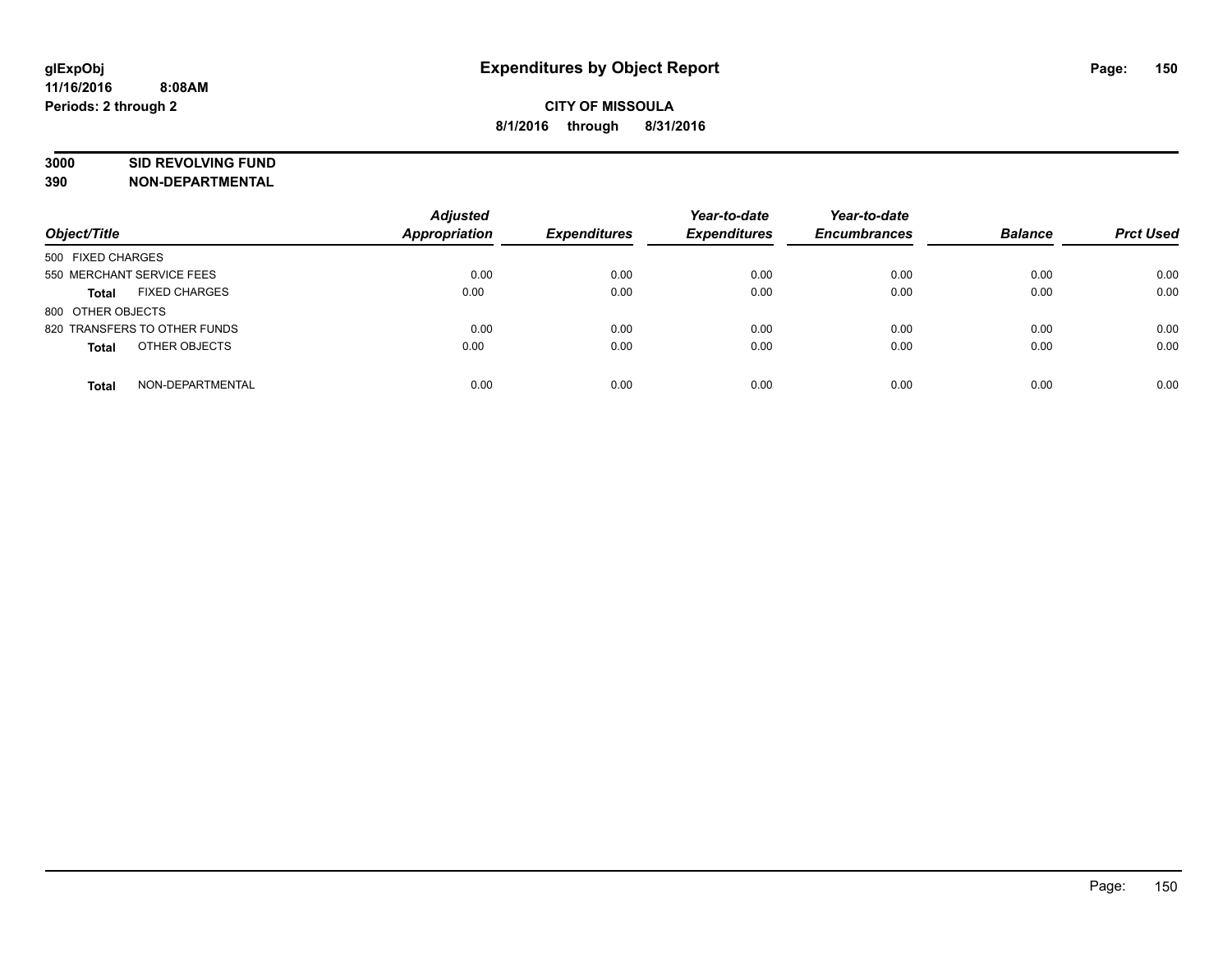**CITY OF MISSOULA 8/1/2016 through 8/31/2016**

### **3000 SID REVOLVING FUND**

| Object/Title                       | <b>Adjusted</b><br>Appropriation | <b>Expenditures</b> | Year-to-date<br><b>Expenditures</b> | Year-to-date<br><b>Encumbrances</b> | <b>Balance</b> | <b>Prct Used</b> |
|------------------------------------|----------------------------------|---------------------|-------------------------------------|-------------------------------------|----------------|------------------|
|                                    |                                  |                     |                                     |                                     |                |                  |
| 500 FIXED CHARGES                  |                                  |                     |                                     |                                     |                |                  |
| 550 MERCHANT SERVICE FEES          | 0.00                             | 0.00                | 0.00                                | 0.00                                | 0.00           | 0.00             |
| <b>FIXED CHARGES</b><br>Total      | 0.00                             | 0.00                | 0.00                                | 0.00                                | 0.00           | 0.00             |
| 800 OTHER OBJECTS                  |                                  |                     |                                     |                                     |                |                  |
| 820 TRANSFERS TO OTHER FUNDS       | 0.00                             | 0.00                | 0.00                                | 0.00                                | 0.00           | 0.00             |
| OTHER OBJECTS<br><b>Total</b>      | 0.00                             | 0.00                | 0.00                                | 0.00                                | 0.00           | 0.00             |
|                                    |                                  |                     |                                     |                                     |                |                  |
| SID REVOLVING FUND<br><b>Total</b> | 0.00                             | 0.00                | 0.00                                | 0.00                                | 0.00           | 0.00             |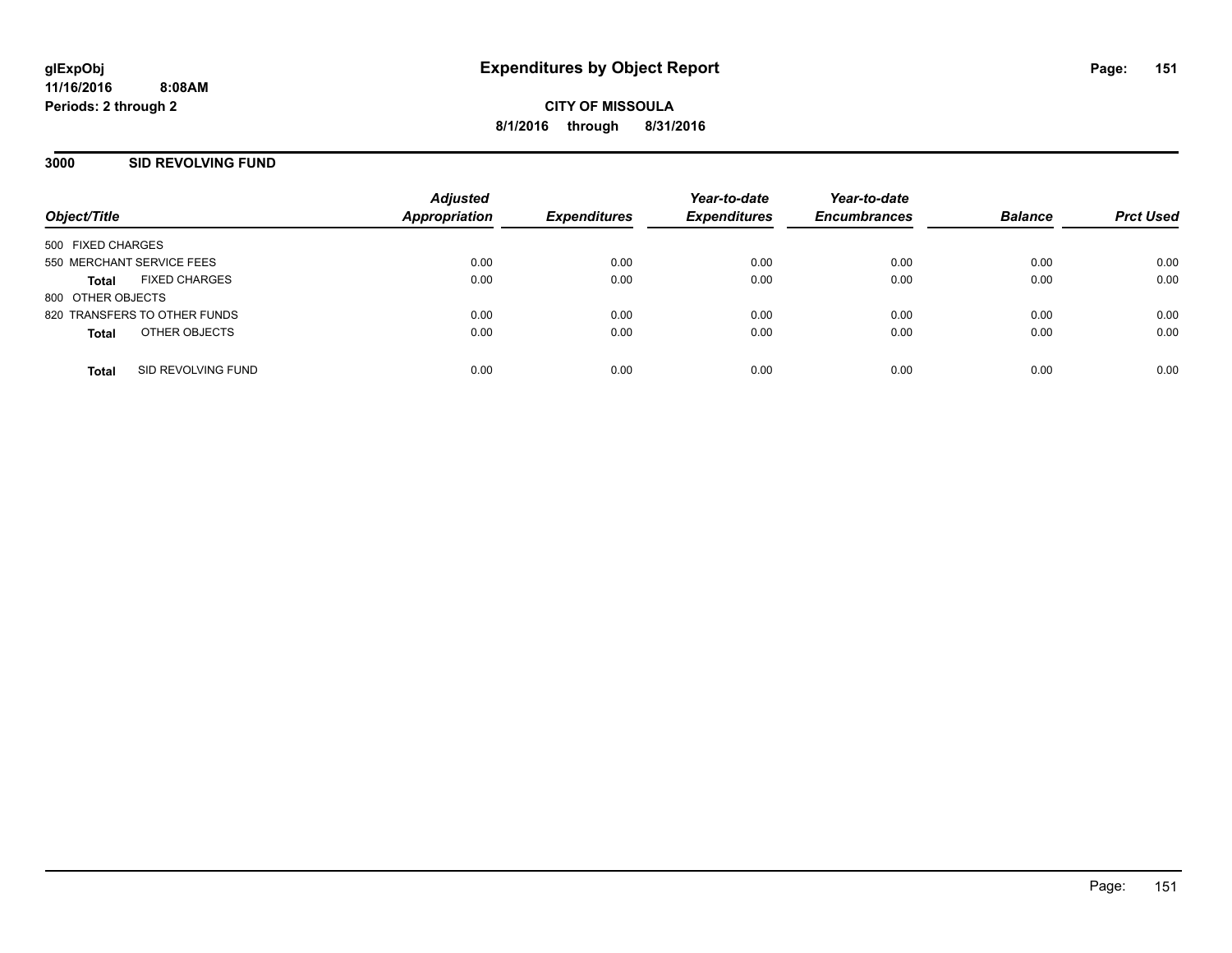# **3005 SID REBATES**

| Object/Title                         | <b>Adjusted</b><br>Appropriation | <b>Expenditures</b> | Year-to-date<br><b>Expenditures</b> | Year-to-date<br><b>Encumbrances</b> | <b>Balance</b> | <b>Prct Used</b> |
|--------------------------------------|----------------------------------|---------------------|-------------------------------------|-------------------------------------|----------------|------------------|
| 500 FIXED CHARGES                    |                                  |                     |                                     |                                     |                |                  |
| 550 MERCHANT SERVICE FEES            | 0.00                             | 0.00                | 0.00                                | 0.00                                | 0.00           | 0.00             |
| <b>FIXED CHARGES</b><br><b>Total</b> | 0.00                             | 0.00                | 0.00                                | 0.00                                | 0.00           | 0.00             |
| NON-DEPARTMENTAL<br>Total            | 0.00                             | 0.00                | 0.00                                | 0.00                                | 0.00           | 0.00             |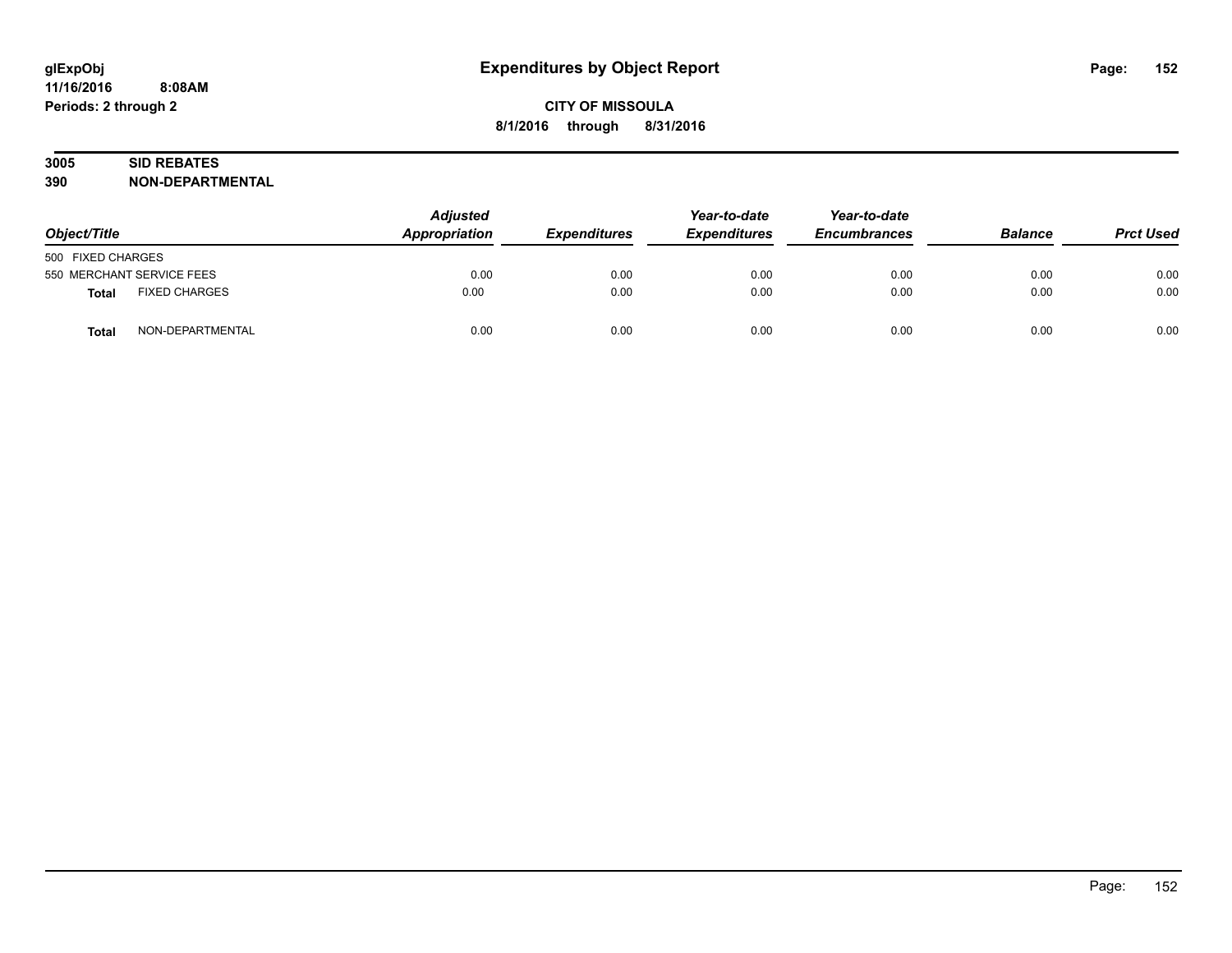**CITY OF MISSOULA 8/1/2016 through 8/31/2016**

**3005 SID REBATES**

| Object/Title                  | <b>Adjusted</b><br>Appropriation | <b>Expenditures</b> | Year-to-date<br><b>Expenditures</b> | Year-to-date<br><b>Encumbrances</b> | <b>Balance</b> | <b>Prct Used</b> |
|-------------------------------|----------------------------------|---------------------|-------------------------------------|-------------------------------------|----------------|------------------|
| 500 FIXED CHARGES             |                                  |                     |                                     |                                     |                |                  |
| 550 MERCHANT SERVICE FEES     | 0.00                             | 0.00                | 0.00                                | 0.00                                | 0.00           | 0.00             |
| <b>FIXED CHARGES</b><br>Total | 0.00                             | 0.00                | 0.00                                | 0.00                                | 0.00           | 0.00             |
| SID REBATES<br><b>Total</b>   | 0.00                             | 0.00                | 0.00                                | 0.00                                | 0.00           | 0.00             |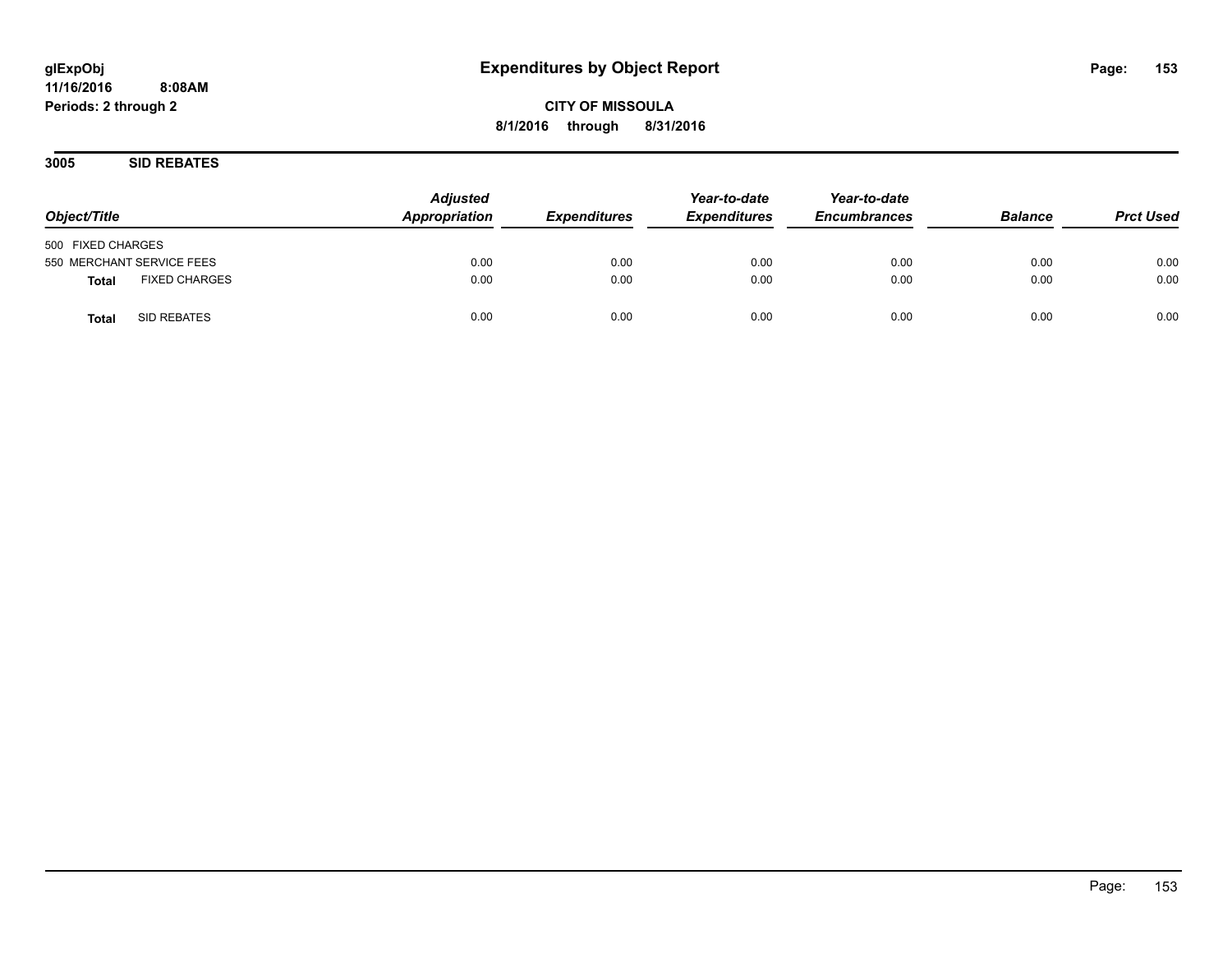# **glExpObj Expenditures by Object Report Page: 154**

**11/16/2016 8:08AM Periods: 2 through 2**

# **CITY OF MISSOULA 8/1/2016 through 8/31/2016**

#### **3065 1998 PUBLIC SAFETY G O BONDS FUND**

**000 \*\*\* Title Not Found \*\*\***

| Object/Title                     | <b>Adjusted</b><br>Appropriation | <b>Expenditures</b> | Year-to-date<br><b>Expenditures</b> | Year-to-date<br><b>Encumbrances</b> | <b>Balance</b> | <b>Prct Used</b> |
|----------------------------------|----------------------------------|---------------------|-------------------------------------|-------------------------------------|----------------|------------------|
| 800 OTHER OBJECTS                |                                  |                     |                                     |                                     |                |                  |
| 820 TRANSFERS TO OTHER FUNDS     | 0.00                             | 0.00                | 0.00                                | 0.00                                | 0.00           | 0.00             |
| OTHER OBJECTS<br><b>Total</b>    | 0.00                             | 0.00                | 0.00                                | 0.00                                | 0.00           | 0.00             |
| *** Title Not Found ***<br>Total | 0.00                             | 0.00                | 0.00                                | 0.00                                | 0.00           | 0.00             |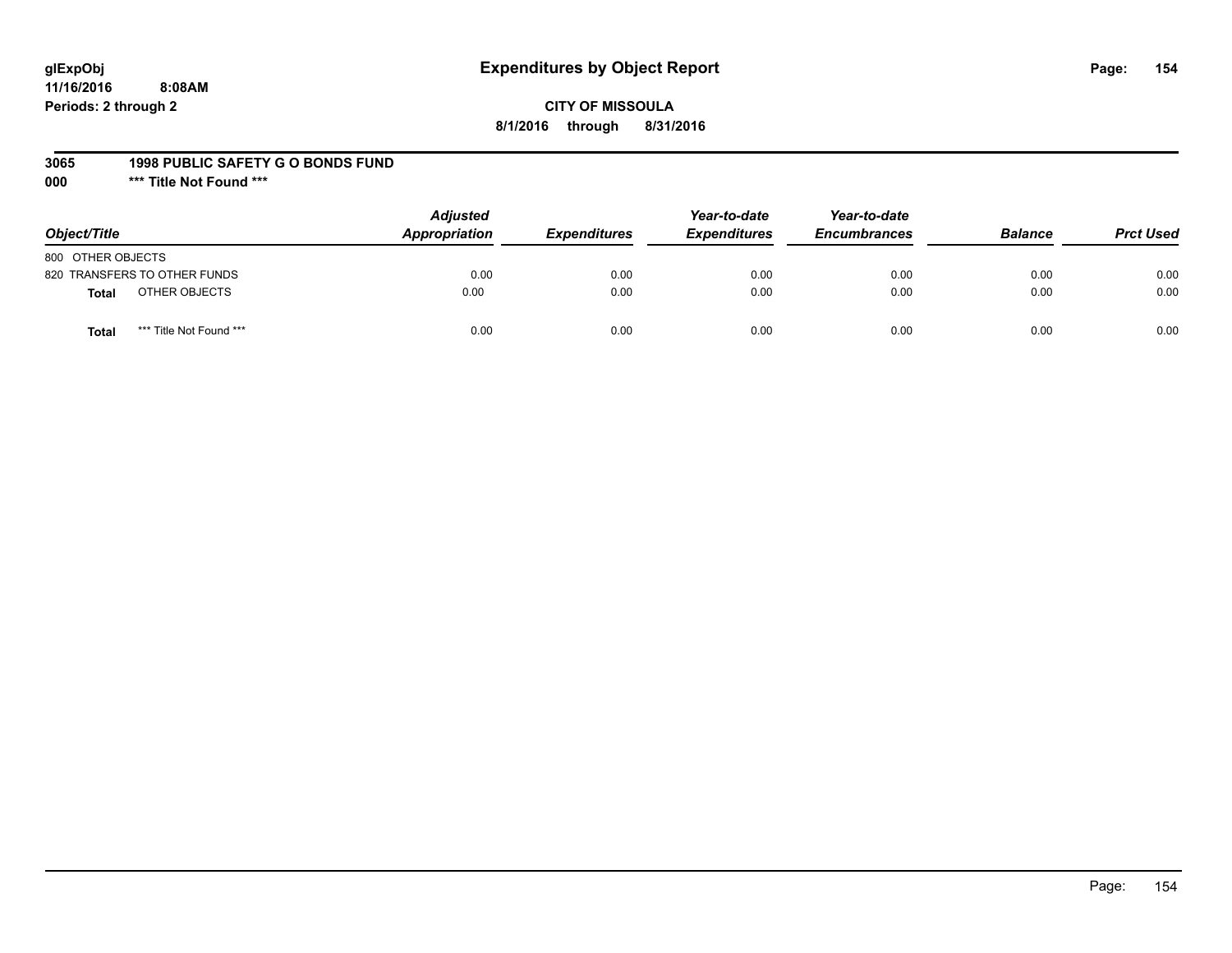#### **3065 1998 PUBLIC SAFETY G O BONDS FUND**

| Object/Title                  | <b>Adjusted</b><br>Appropriation | <b>Expenditures</b> | Year-to-date<br><b>Expenditures</b> | Year-to-date<br><b>Encumbrances</b> | <b>Balance</b> | <b>Prct Used</b> |
|-------------------------------|----------------------------------|---------------------|-------------------------------------|-------------------------------------|----------------|------------------|
| 500 FIXED CHARGES             |                                  |                     |                                     |                                     |                |                  |
| 550 MERCHANT SERVICE FEES     | 0.00                             | 0.00                | 0.00                                | 0.00                                | 0.00           | 0.00             |
| <b>FIXED CHARGES</b><br>Total | 0.00                             | 0.00                | 0.00                                | 0.00                                | 0.00           | 0.00             |
| NON-DEPARTMENTAL<br>Total     | 0.00                             | 0.00                | 0.00                                | 0.00                                | 0.00           | 0.00             |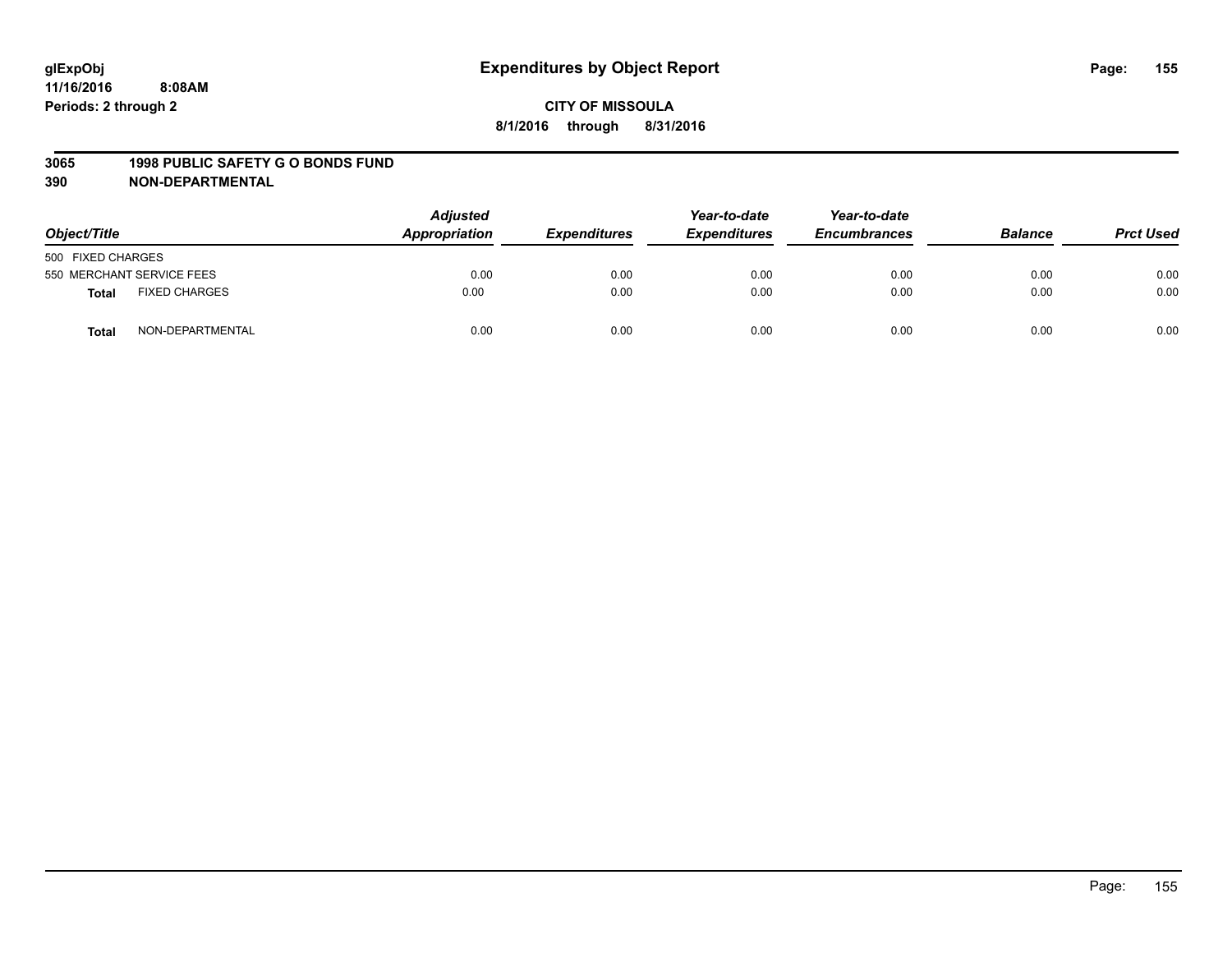# **3065 1998 PUBLIC SAFETY G O BONDS FUND**

| Object/Title              |                                   | <b>Adjusted</b><br><b>Appropriation</b> | <b>Expenditures</b> | Year-to-date<br><b>Expenditures</b> | Year-to-date<br><b>Encumbrances</b> | <b>Balance</b> | <b>Prct Used</b> |
|---------------------------|-----------------------------------|-----------------------------------------|---------------------|-------------------------------------|-------------------------------------|----------------|------------------|
| 500 FIXED CHARGES         |                                   |                                         |                     |                                     |                                     |                |                  |
| 550 MERCHANT SERVICE FEES |                                   | 0.00                                    | 0.00                | 0.00                                | 0.00                                | 0.00           | 0.00             |
| <b>Total</b>              | <b>FIXED CHARGES</b>              | 0.00                                    | 0.00                | 0.00                                | 0.00                                | 0.00           | 0.00             |
| 800 OTHER OBJECTS         |                                   |                                         |                     |                                     |                                     |                |                  |
|                           | 820 TRANSFERS TO OTHER FUNDS      | 0.00                                    | 0.00                | 0.00                                | 0.00                                | 0.00           | 0.00             |
| <b>Total</b>              | OTHER OBJECTS                     | 0.00                                    | 0.00                | 0.00                                | 0.00                                | 0.00           | 0.00             |
| <b>Total</b>              | 1998 PUBLIC SAFETY G O BONDS FUND | 0.00                                    | 0.00                | 0.00                                | 0.00                                | 0.00           | 0.00             |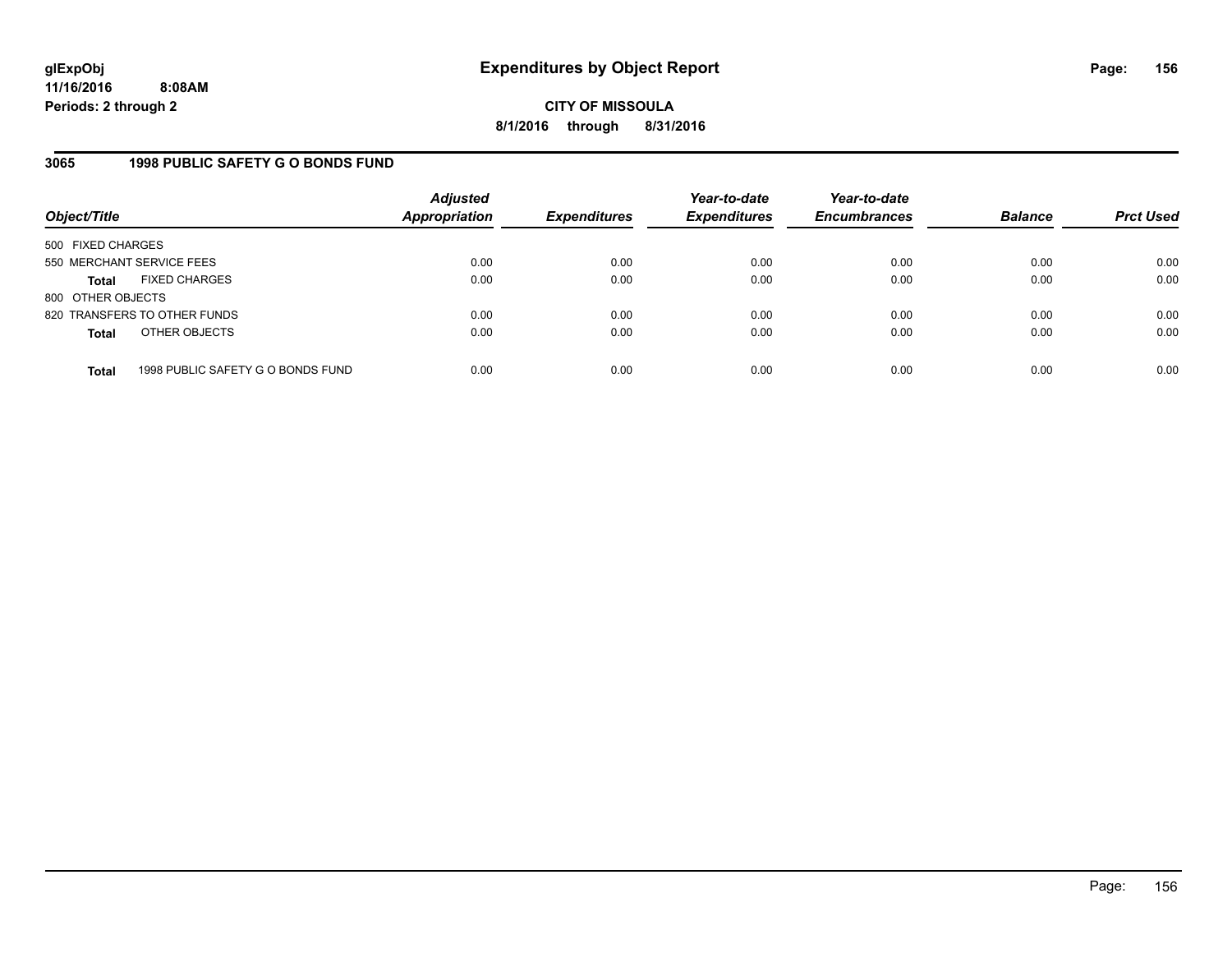### **3070 1996 OPEN SPACE GO BONDS**

| Object/Title                         | <b>Adjusted</b><br><b>Appropriation</b> | <b>Expenditures</b> | Year-to-date<br><b>Expenditures</b> | Year-to-date<br><b>Encumbrances</b> | <b>Balance</b> | <b>Prct Used</b> |
|--------------------------------------|-----------------------------------------|---------------------|-------------------------------------|-------------------------------------|----------------|------------------|
|                                      |                                         |                     |                                     |                                     |                |                  |
| 500 FIXED CHARGES                    |                                         |                     |                                     |                                     |                |                  |
| 550 MERCHANT SERVICE FEES            | 0.00                                    | 0.00                | 0.00                                | 0.00                                | 0.00           | 0.00             |
| <b>FIXED CHARGES</b><br><b>Total</b> | 0.00                                    | 0.00                | 0.00                                | 0.00                                | 0.00           | 0.00             |
| 800 OTHER OBJECTS                    |                                         |                     |                                     |                                     |                |                  |
| 820 TRANSFERS TO OTHER FUNDS         | 0.00                                    | 0.00                | 0.00                                | 0.00                                | 0.00           | 0.00             |
| OTHER OBJECTS<br><b>Total</b>        | 0.00                                    | 0.00                | 0.00                                | 0.00                                | 0.00           | 0.00             |
|                                      |                                         |                     |                                     |                                     |                |                  |
| NON-DEPARTMENTAL<br><b>Total</b>     | 0.00                                    | 0.00                | 0.00                                | 0.00                                | 0.00           | 0.00             |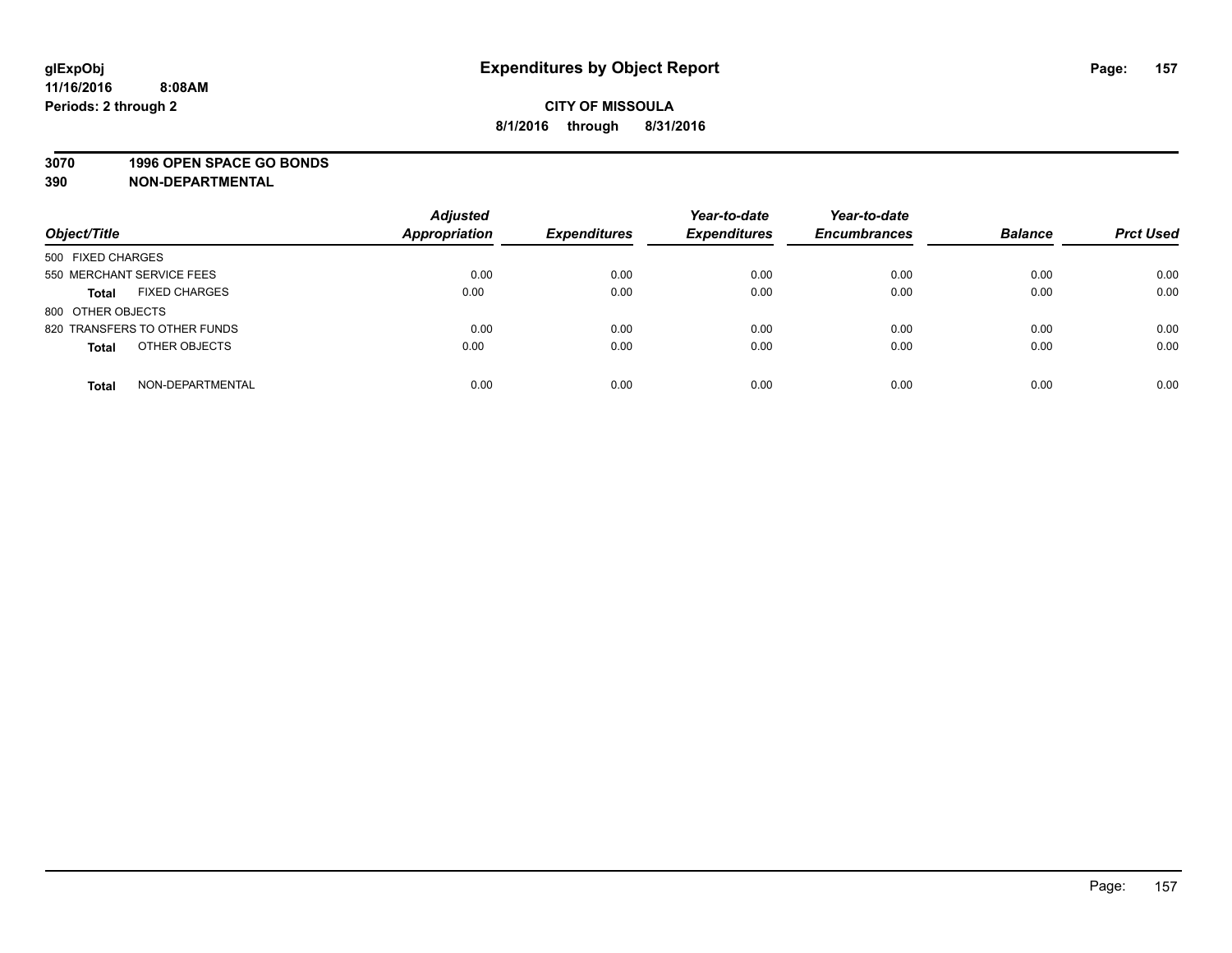### **3070 1996 OPEN SPACE GO BONDS**

| Object/Title              |                              | <b>Adjusted</b><br><b>Appropriation</b> | <b>Expenditures</b> | Year-to-date<br><b>Expenditures</b> | Year-to-date<br><b>Encumbrances</b> | <b>Balance</b> | <b>Prct Used</b> |
|---------------------------|------------------------------|-----------------------------------------|---------------------|-------------------------------------|-------------------------------------|----------------|------------------|
| 500 FIXED CHARGES         |                              |                                         |                     |                                     |                                     |                |                  |
| 550 MERCHANT SERVICE FEES |                              | 0.00                                    | 0.00                | 0.00                                | 0.00                                | 0.00           | 0.00             |
| <b>Total</b>              | <b>FIXED CHARGES</b>         | 0.00                                    | 0.00                | 0.00                                | 0.00                                | 0.00           | 0.00             |
| 800 OTHER OBJECTS         |                              |                                         |                     |                                     |                                     |                |                  |
|                           | 820 TRANSFERS TO OTHER FUNDS | 0.00                                    | 0.00                | 0.00                                | 0.00                                | 0.00           | 0.00             |
| <b>Total</b>              | OTHER OBJECTS                | 0.00                                    | 0.00                | 0.00                                | 0.00                                | 0.00           | 0.00             |
| <b>Total</b>              | 1996 OPEN SPACE GO BONDS     | 0.00                                    | 0.00                | 0.00                                | 0.00                                | 0.00           | 0.00             |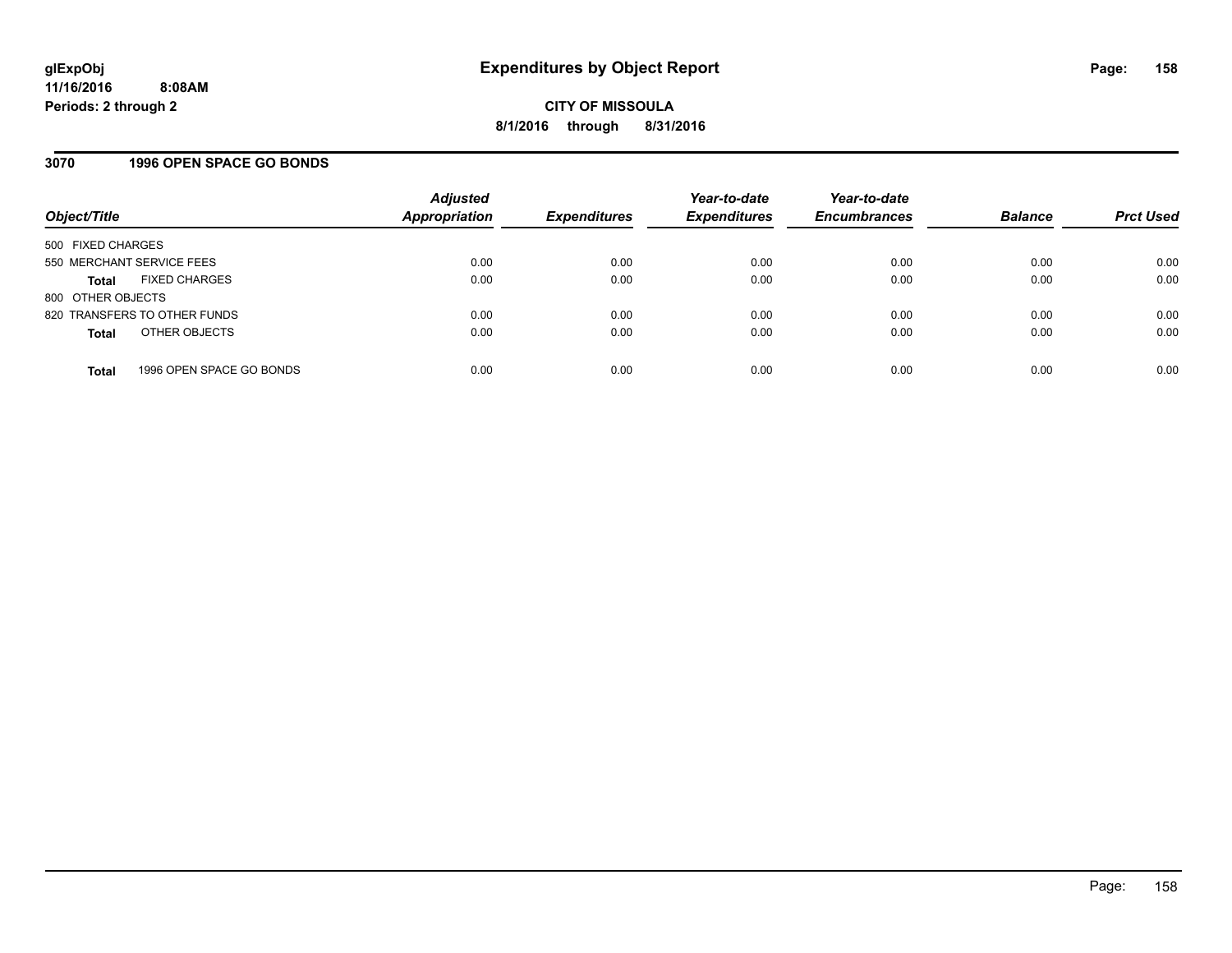#### **3075 1997 OPEN SPACE G O BOND FUND**

| Object/Title                         | <b>Adjusted</b><br>Appropriation | <b>Expenditures</b> | Year-to-date<br><b>Expenditures</b> | Year-to-date<br><b>Encumbrances</b> | <b>Balance</b> | <b>Prct Used</b> |
|--------------------------------------|----------------------------------|---------------------|-------------------------------------|-------------------------------------|----------------|------------------|
| 500 FIXED CHARGES                    |                                  |                     |                                     |                                     |                |                  |
| 550 MERCHANT SERVICE FEES            | 0.00                             | 0.00                | 0.00                                | 0.00                                | 0.00           | 0.00             |
| <b>FIXED CHARGES</b><br><b>Total</b> | 0.00                             | 0.00                | 0.00                                | 0.00                                | 0.00           | 0.00             |
| 800 OTHER OBJECTS                    |                                  |                     |                                     |                                     |                |                  |
| 820 TRANSFERS TO OTHER FUNDS         | 0.00                             | 0.00                | 0.00                                | 0.00                                | 0.00           | 0.00             |
| OTHER OBJECTS<br><b>Total</b>        | 0.00                             | 0.00                | 0.00                                | 0.00                                | 0.00           | 0.00             |
| NON-DEPARTMENTAL<br><b>Total</b>     | 0.00                             | 0.00                | 0.00                                | 0.00                                | 0.00           | 0.00             |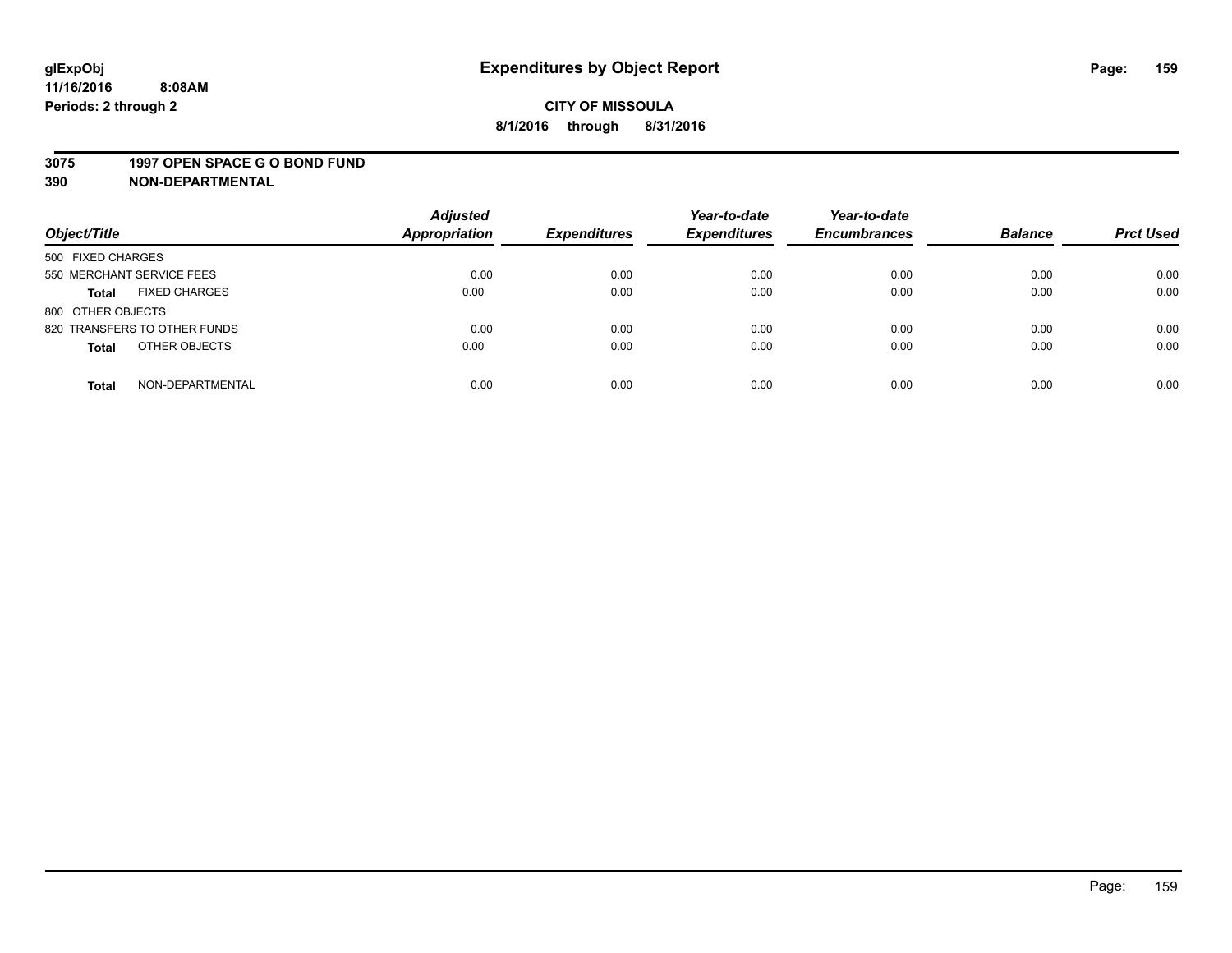### **3075 1997 OPEN SPACE G O BOND FUND**

| Object/Title              |                               | <b>Adjusted</b><br><b>Appropriation</b> | <b>Expenditures</b> | Year-to-date<br><b>Expenditures</b> | Year-to-date<br><b>Encumbrances</b> | <b>Balance</b> | <b>Prct Used</b> |
|---------------------------|-------------------------------|-----------------------------------------|---------------------|-------------------------------------|-------------------------------------|----------------|------------------|
| 500 FIXED CHARGES         |                               |                                         |                     |                                     |                                     |                |                  |
| 550 MERCHANT SERVICE FEES |                               | 0.00                                    | 0.00                | 0.00                                | 0.00                                | 0.00           | 0.00             |
| <b>Total</b>              | <b>FIXED CHARGES</b>          | 0.00                                    | 0.00                | 0.00                                | 0.00                                | 0.00           | 0.00             |
| 800 OTHER OBJECTS         |                               |                                         |                     |                                     |                                     |                |                  |
|                           | 820 TRANSFERS TO OTHER FUNDS  | 0.00                                    | 0.00                | 0.00                                | 0.00                                | 0.00           | 0.00             |
| <b>Total</b>              | OTHER OBJECTS                 | 0.00                                    | 0.00                | 0.00                                | 0.00                                | 0.00           | 0.00             |
| <b>Total</b>              | 1997 OPEN SPACE G O BOND FUND | 0.00                                    | 0.00                | 0.00                                | 0.00                                | 0.00           | 0.00             |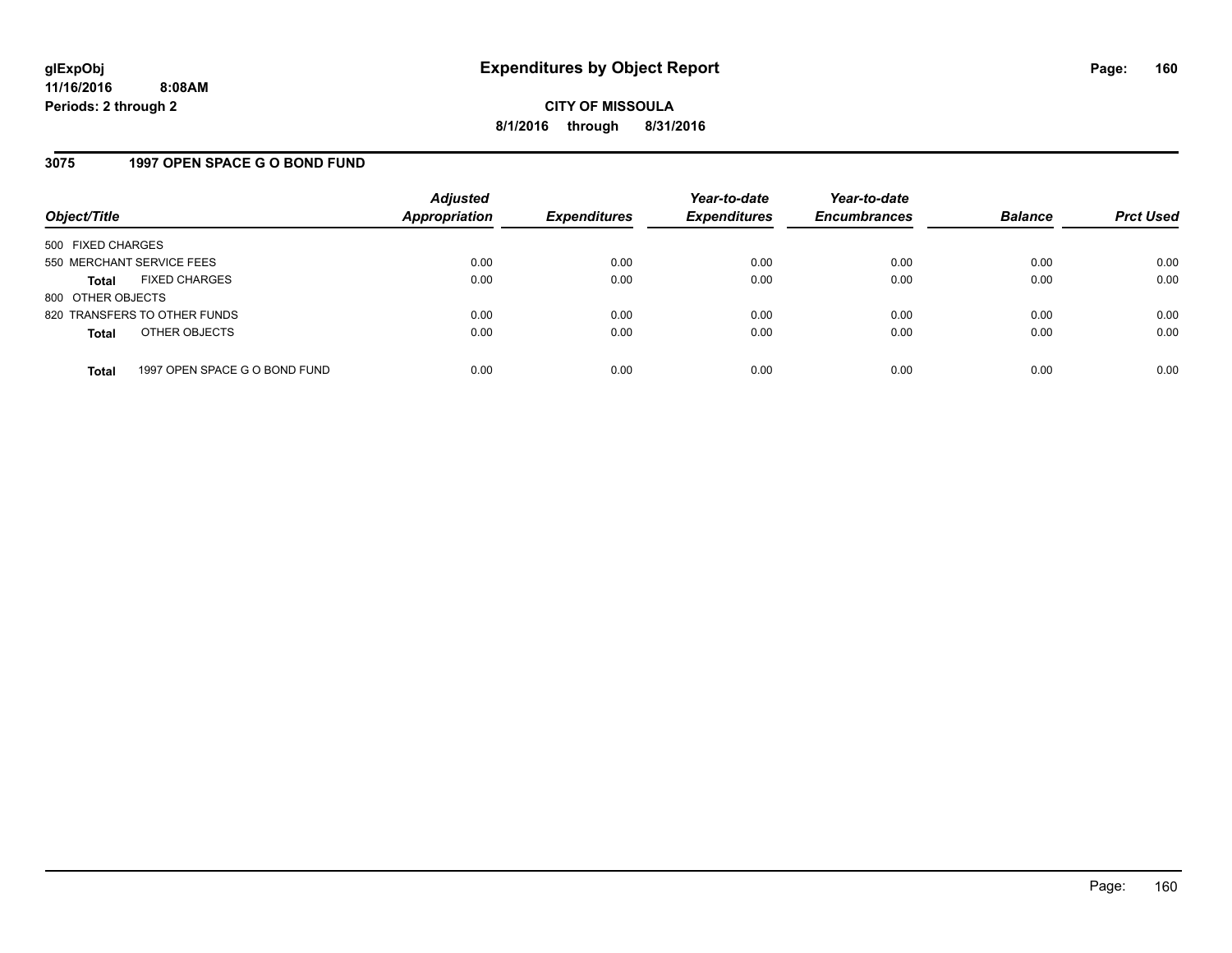### **3080 1994 FIRE EQUIP/CITY HALLS REFUND BOND F**

| Object/Title      |                              | <b>Adjusted</b><br><b>Appropriation</b> | <b>Expenditures</b> | Year-to-date<br><b>Expenditures</b> | Year-to-date<br><b>Encumbrances</b> | <b>Balance</b> | <b>Prct Used</b> |
|-------------------|------------------------------|-----------------------------------------|---------------------|-------------------------------------|-------------------------------------|----------------|------------------|
| 500 FIXED CHARGES |                              |                                         |                     |                                     |                                     |                |                  |
|                   | 550 MERCHANT SERVICE FEES    | 0.00                                    | 0.00                | 0.00                                | 0.00                                | 0.00           | 0.00             |
| <b>Total</b>      | <b>FIXED CHARGES</b>         | 0.00                                    | 0.00                | 0.00                                | 0.00                                | 0.00           | 0.00             |
| 600 DEBT SERVICE  |                              |                                         |                     |                                     |                                     |                |                  |
|                   | 620 INTEREST / SERVICE FEES  | 0.00                                    | 0.00                | 0.00                                | 0.00                                | 0.00           | 0.00             |
| Total             | <b>DEBT SERVICE</b>          | 0.00                                    | 0.00                | 0.00                                | 0.00                                | 0.00           | 0.00             |
| 800 OTHER OBJECTS |                              |                                         |                     |                                     |                                     |                |                  |
|                   | 820 TRANSFERS TO OTHER FUNDS | 0.00                                    | 0.00                | 0.00                                | 0.00                                | 0.00           | 0.00             |
| Total             | OTHER OBJECTS                | 0.00                                    | 0.00                | 0.00                                | 0.00                                | 0.00           | 0.00             |
| <b>Total</b>      | NON-DEPARTMENTAL             | 0.00                                    | 0.00                | 0.00                                | 0.00                                | 0.00           | 0.00             |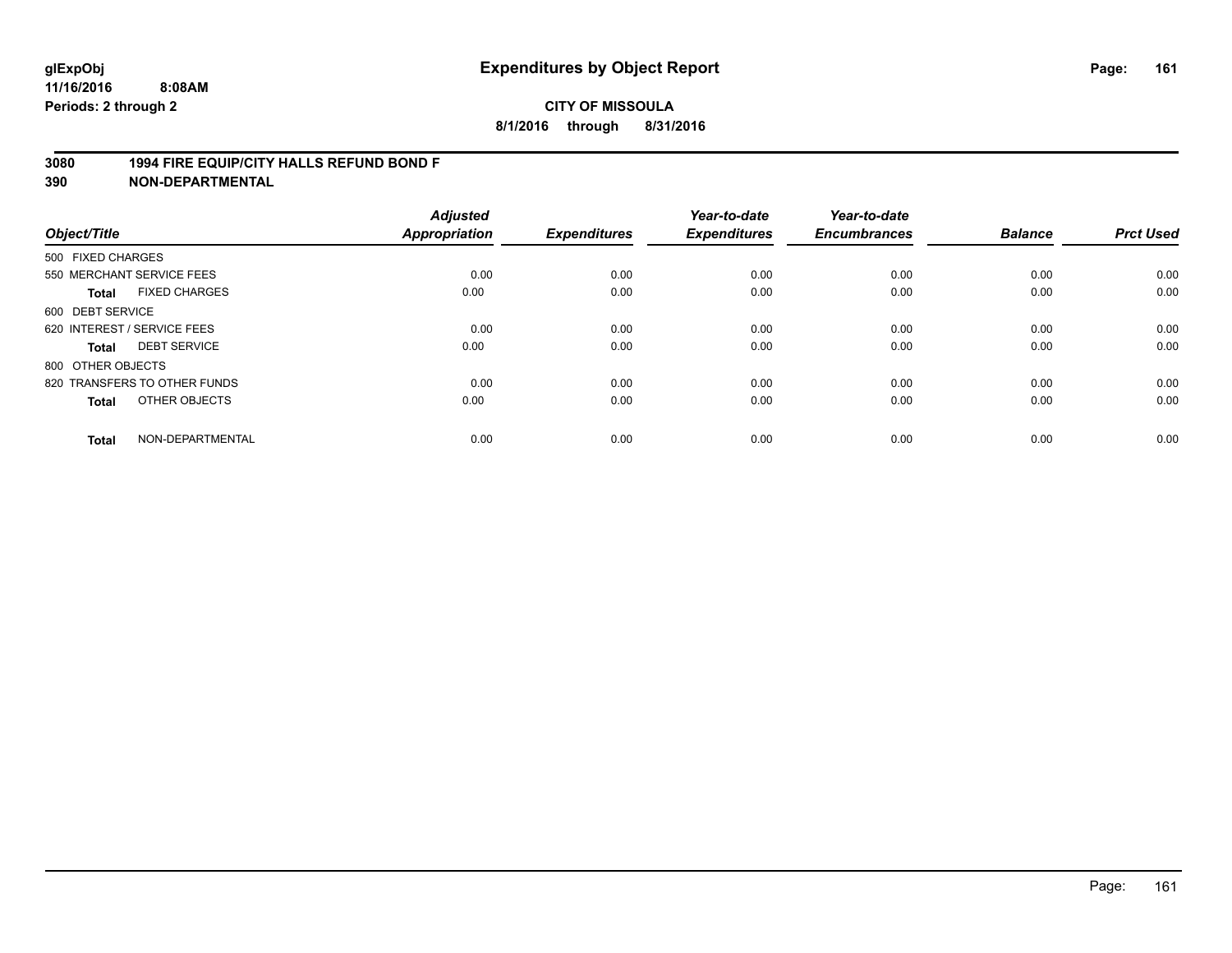# **CITY OF MISSOULA 8/1/2016 through 8/31/2016**

# **3080 1994 FIRE EQUIP/CITY HALLS REFUND BOND F**

| Object/Title                |                                     | <b>Adjusted</b><br>Appropriation | <b>Expenditures</b> | Year-to-date<br><b>Expenditures</b> | Year-to-date<br><b>Encumbrances</b> | <b>Balance</b> | <b>Prct Used</b> |
|-----------------------------|-------------------------------------|----------------------------------|---------------------|-------------------------------------|-------------------------------------|----------------|------------------|
| 500 FIXED CHARGES           |                                     |                                  |                     |                                     |                                     |                |                  |
| 550 MERCHANT SERVICE FEES   |                                     | 0.00                             | 0.00                | 0.00                                | 0.00                                | 0.00           | 0.00             |
| <b>Total</b>                | <b>FIXED CHARGES</b>                | 0.00                             | 0.00                | 0.00                                | 0.00                                | 0.00           | 0.00             |
| 600 DEBT SERVICE            |                                     |                                  |                     |                                     |                                     |                |                  |
| 620 INTEREST / SERVICE FEES |                                     | 0.00                             | 0.00                | 0.00                                | 0.00                                | 0.00           | 0.00             |
| Total                       | <b>DEBT SERVICE</b>                 | 0.00                             | 0.00                | 0.00                                | 0.00                                | 0.00           | 0.00             |
| 800 OTHER OBJECTS           |                                     |                                  |                     |                                     |                                     |                |                  |
|                             | 820 TRANSFERS TO OTHER FUNDS        | 0.00                             | 0.00                | 0.00                                | 0.00                                | 0.00           | 0.00             |
| <b>Total</b>                | OTHER OBJECTS                       | 0.00                             | 0.00                | 0.00                                | 0.00                                | 0.00           | 0.00             |
| <b>Total</b>                | 1994 FIRE EQUIP/CITY HALLS REFUND B | 0.00                             | 0.00                | 0.00                                | 0.00                                | 0.00           | 0.00             |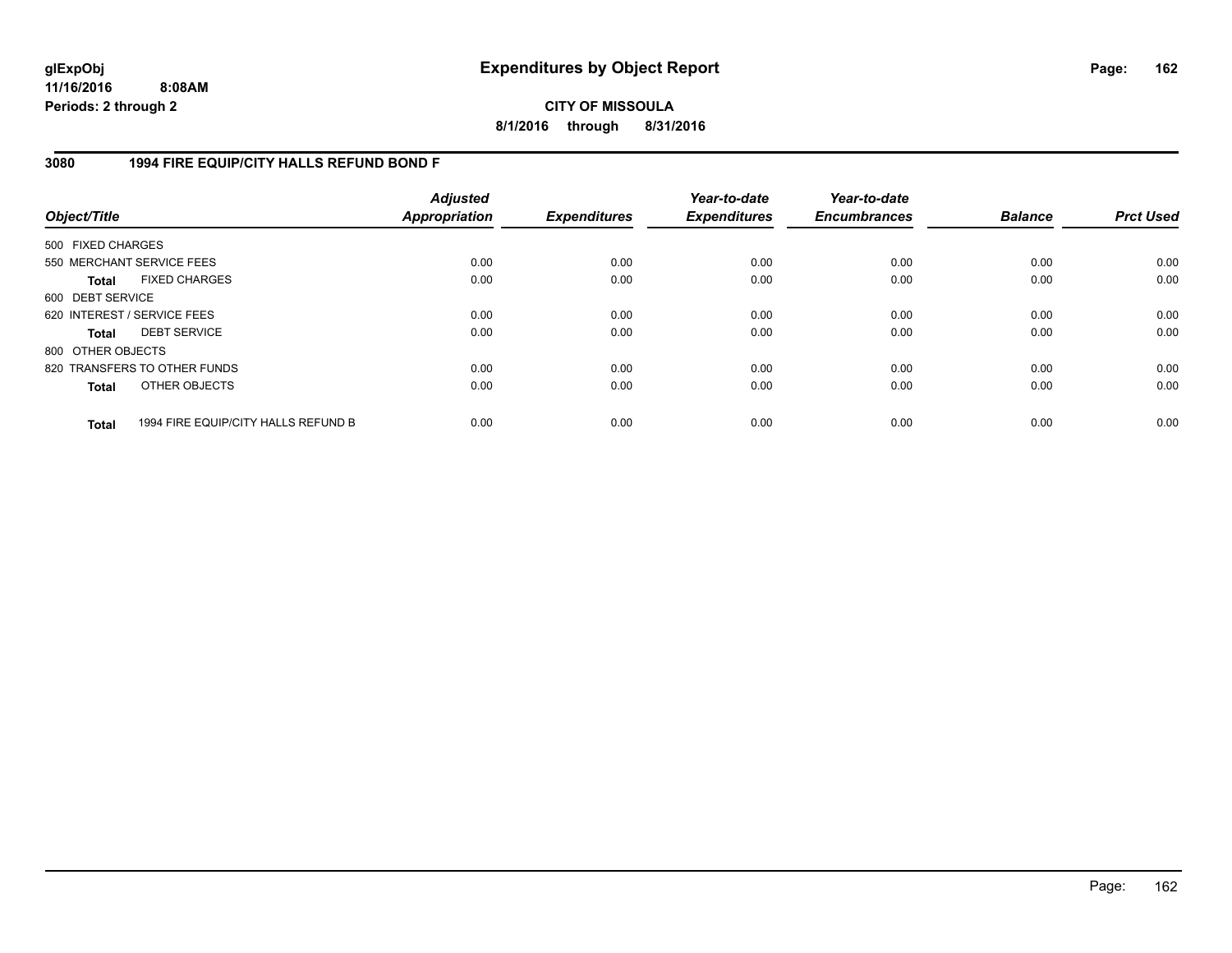#### **3085 1993 FIRE STATION G O BOND FUND**

| Object/Title                         | <b>Adjusted</b><br><b>Appropriation</b> | <b>Expenditures</b> | Year-to-date<br><b>Expenditures</b> | Year-to-date<br><b>Encumbrances</b> | <b>Balance</b> | <b>Prct Used</b> |
|--------------------------------------|-----------------------------------------|---------------------|-------------------------------------|-------------------------------------|----------------|------------------|
| 500 FIXED CHARGES                    |                                         |                     |                                     |                                     |                |                  |
| 550 MERCHANT SERVICE FEES            | 0.00                                    | 0.00                | 0.00                                | 0.00                                | 0.00           | 0.00             |
| <b>FIXED CHARGES</b><br><b>Total</b> | 0.00                                    | 0.00                | 0.00                                | 0.00                                | 0.00           | 0.00             |
| 800 OTHER OBJECTS                    |                                         |                     |                                     |                                     |                |                  |
| 820 TRANSFERS TO OTHER FUNDS         | 0.00                                    | 0.00                | 0.00                                | 0.00                                | 0.00           | 0.00             |
| OTHER OBJECTS<br><b>Total</b>        | 0.00                                    | 0.00                | 0.00                                | 0.00                                | 0.00           | 0.00             |
| NON-DEPARTMENTAL<br><b>Total</b>     | 0.00                                    | 0.00                | 0.00                                | 0.00                                | 0.00           | 0.00             |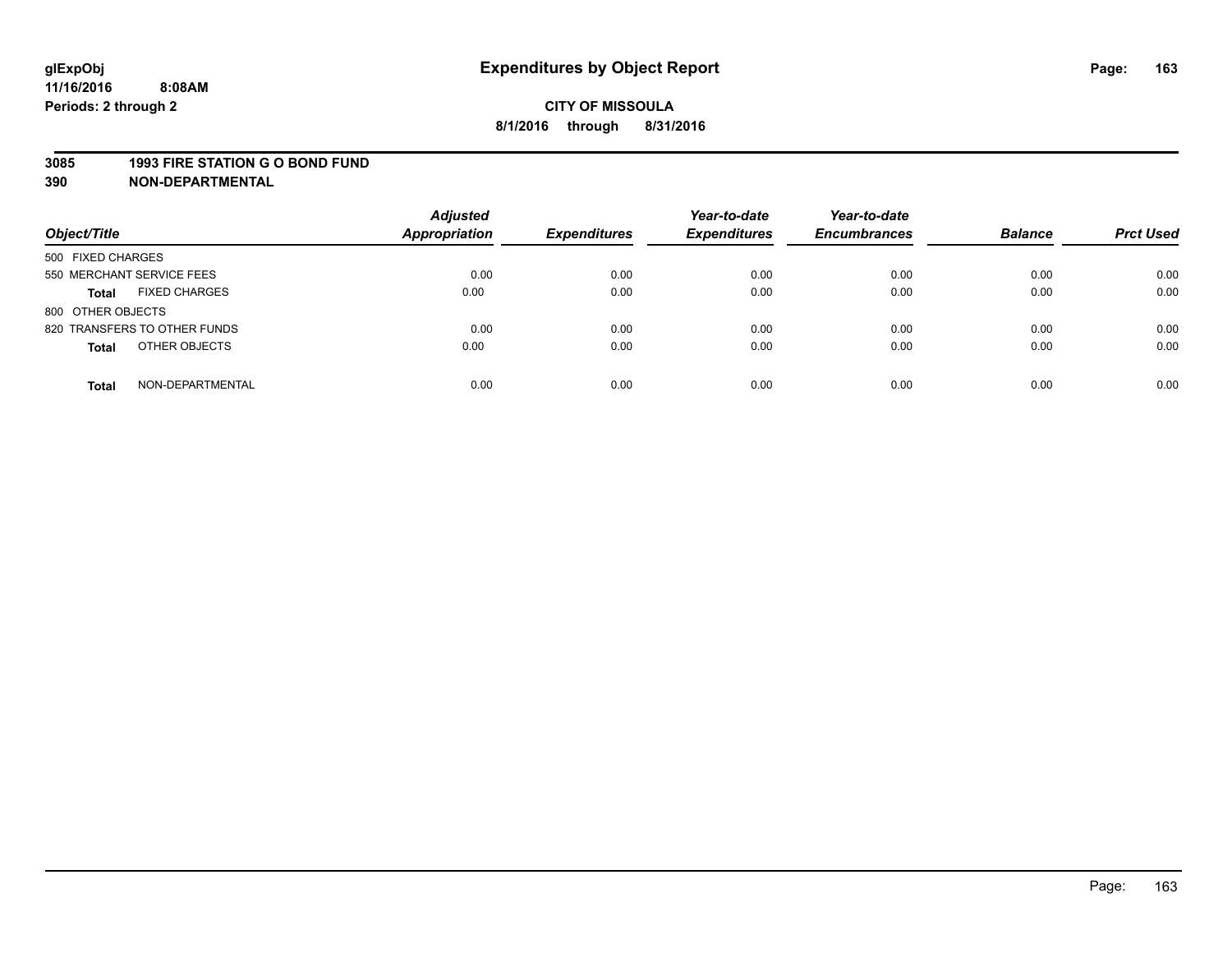# **3085 1993 FIRE STATION G O BOND FUND**

| Object/Title              |                                 | <b>Adjusted</b><br>Appropriation | <b>Expenditures</b> | Year-to-date<br><b>Expenditures</b> | Year-to-date<br><b>Encumbrances</b> | <b>Balance</b> | <b>Prct Used</b> |
|---------------------------|---------------------------------|----------------------------------|---------------------|-------------------------------------|-------------------------------------|----------------|------------------|
| 500 FIXED CHARGES         |                                 |                                  |                     |                                     |                                     |                |                  |
| 550 MERCHANT SERVICE FEES |                                 | 0.00                             | 0.00                | 0.00                                | 0.00                                | 0.00           | 0.00             |
| Total                     | <b>FIXED CHARGES</b>            | 0.00                             | 0.00                | 0.00                                | 0.00                                | 0.00           | 0.00             |
| 800 OTHER OBJECTS         |                                 |                                  |                     |                                     |                                     |                |                  |
|                           | 820 TRANSFERS TO OTHER FUNDS    | 0.00                             | 0.00                | 0.00                                | 0.00                                | 0.00           | 0.00             |
| <b>Total</b>              | OTHER OBJECTS                   | 0.00                             | 0.00                | 0.00                                | 0.00                                | 0.00           | 0.00             |
|                           |                                 |                                  |                     |                                     |                                     |                |                  |
| <b>Total</b>              | 1993 FIRE STATION G O BOND FUND | 0.00                             | 0.00                | 0.00                                | 0.00                                | 0.00           | 0.00             |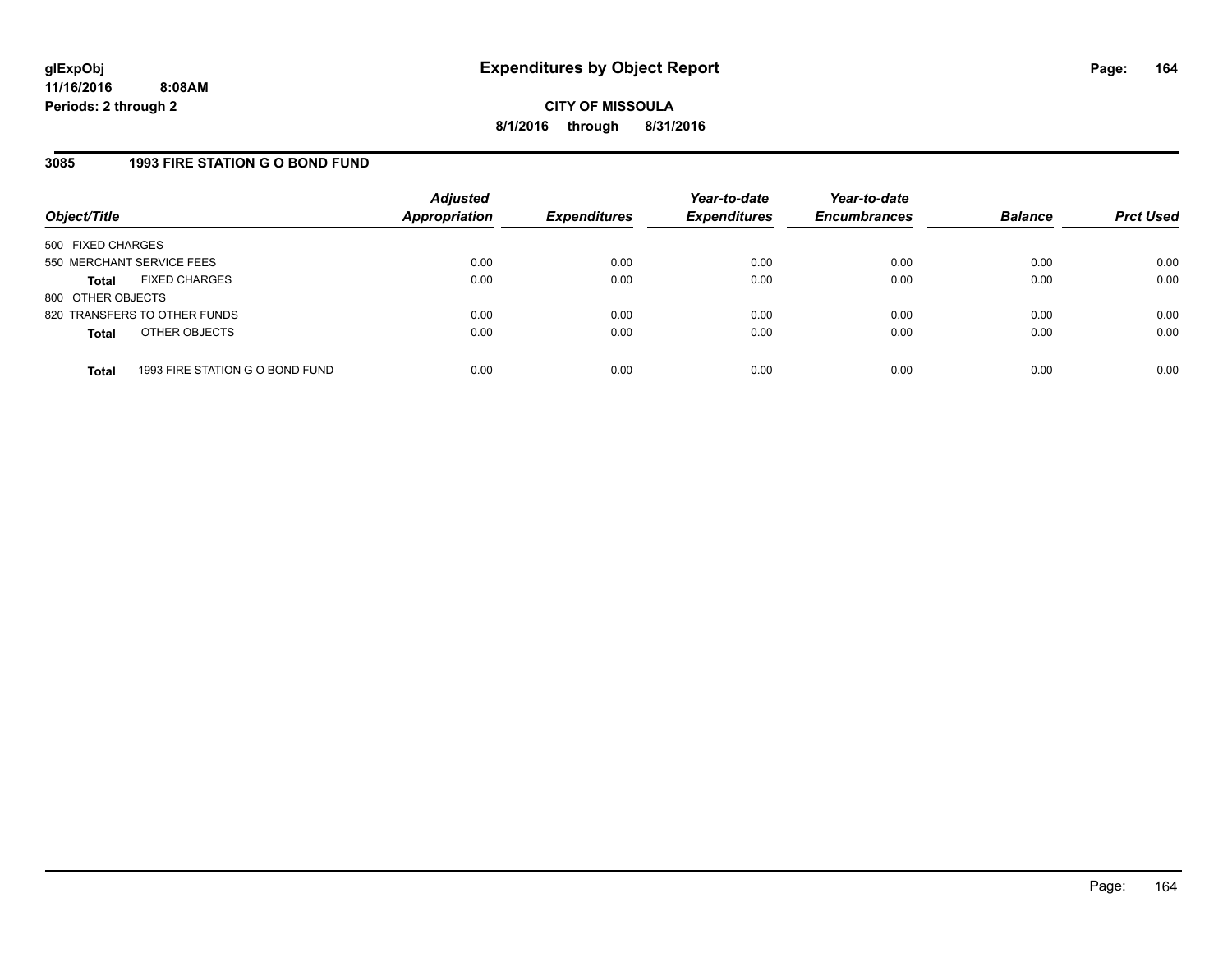### **3090 2004 AQUATICS BOND**

|                   |                              | <b>Adjusted</b>      |                     | Year-to-date        | Year-to-date        |                |                  |
|-------------------|------------------------------|----------------------|---------------------|---------------------|---------------------|----------------|------------------|
| Object/Title      |                              | <b>Appropriation</b> | <b>Expenditures</b> | <b>Expenditures</b> | <b>Encumbrances</b> | <b>Balance</b> | <b>Prct Used</b> |
| 500 FIXED CHARGES |                              |                      |                     |                     |                     |                |                  |
|                   | 550 MERCHANT SERVICE FEES    | 0.00                 | 0.00                | 0.00                | 0.00                | 0.00           | 0.00             |
| Total             | <b>FIXED CHARGES</b>         | 0.00                 | 0.00                | 0.00                | 0.00                | 0.00           | 0.00             |
| 600 DEBT SERVICE  |                              |                      |                     |                     |                     |                |                  |
| 610 PRINCIPAL     |                              | 0.00                 | 0.00                | 0.00                | 0.00                | 0.00           | 0.00             |
|                   | 620 INTEREST / SERVICE FEES  | 0.00                 | 0.00                | 0.00                | 0.00                | 0.00           | 0.00             |
| Total             | <b>DEBT SERVICE</b>          | 0.00                 | 0.00                | 0.00                | 0.00                | 0.00           | 0.00             |
| 800 OTHER OBJECTS |                              |                      |                     |                     |                     |                |                  |
|                   | 820 TRANSFERS TO OTHER FUNDS | 0.00                 | 0.00                | 0.00                | 0.00                | 0.00           | 0.00             |
| <b>Total</b>      | OTHER OBJECTS                | 0.00                 | 0.00                | 0.00                | 0.00                | 0.00           | 0.00             |
| <b>Total</b>      | NON-DEPARTMENTAL             | 0.00                 | 0.00                | 0.00                | 0.00                | 0.00           | 0.00             |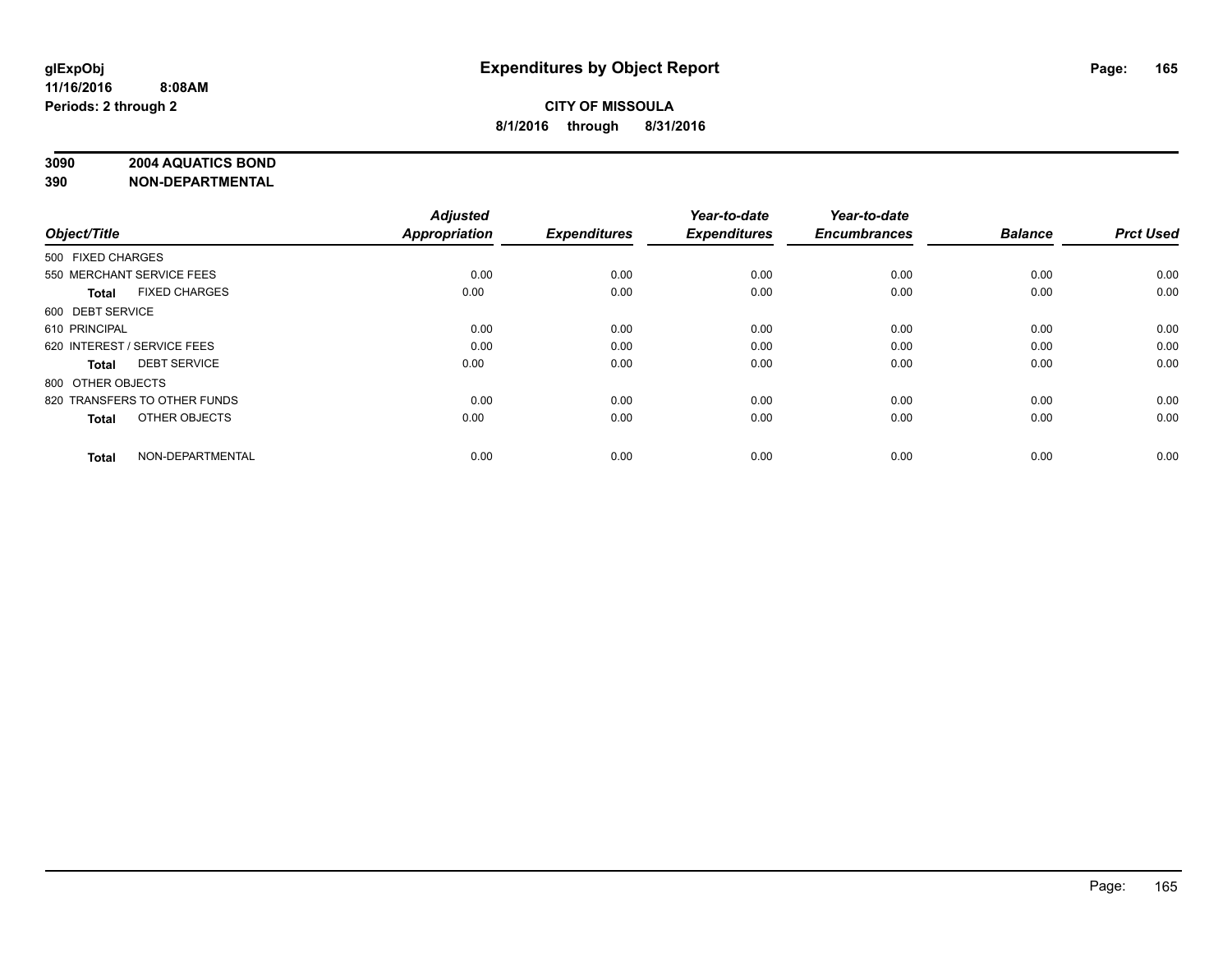# **CITY OF MISSOULA 8/1/2016 through 8/31/2016**

# **3090 2004 AQUATICS BOND**

|                                      | <b>Adjusted</b>      |                     | Year-to-date        | Year-to-date        |                |                  |
|--------------------------------------|----------------------|---------------------|---------------------|---------------------|----------------|------------------|
| Object/Title                         | <b>Appropriation</b> | <b>Expenditures</b> | <b>Expenditures</b> | <b>Encumbrances</b> | <b>Balance</b> | <b>Prct Used</b> |
| 500 FIXED CHARGES                    |                      |                     |                     |                     |                |                  |
| 550 MERCHANT SERVICE FEES            | 0.00                 | 0.00                | 0.00                | 0.00                | 0.00           | 0.00             |
| <b>FIXED CHARGES</b><br>Total        | 0.00                 | 0.00                | 0.00                | 0.00                | 0.00           | 0.00             |
| 600 DEBT SERVICE                     |                      |                     |                     |                     |                |                  |
| 610 PRINCIPAL                        | 0.00                 | 0.00                | 0.00                | 0.00                | 0.00           | 0.00             |
| 620 INTEREST / SERVICE FEES          | 0.00                 | 0.00                | 0.00                | 0.00                | 0.00           | 0.00             |
| <b>DEBT SERVICE</b><br>Total         | 0.00                 | 0.00                | 0.00                | 0.00                | 0.00           | 0.00             |
| 800 OTHER OBJECTS                    |                      |                     |                     |                     |                |                  |
| 820 TRANSFERS TO OTHER FUNDS         | 0.00                 | 0.00                | 0.00                | 0.00                | 0.00           | 0.00             |
| <b>OTHER OBJECTS</b><br><b>Total</b> | 0.00                 | 0.00                | 0.00                | 0.00                | 0.00           | 0.00             |
| 2004 AQUATICS BOND<br><b>Total</b>   | 0.00                 | 0.00                | 0.00                | 0.00                | 0.00           | 0.00             |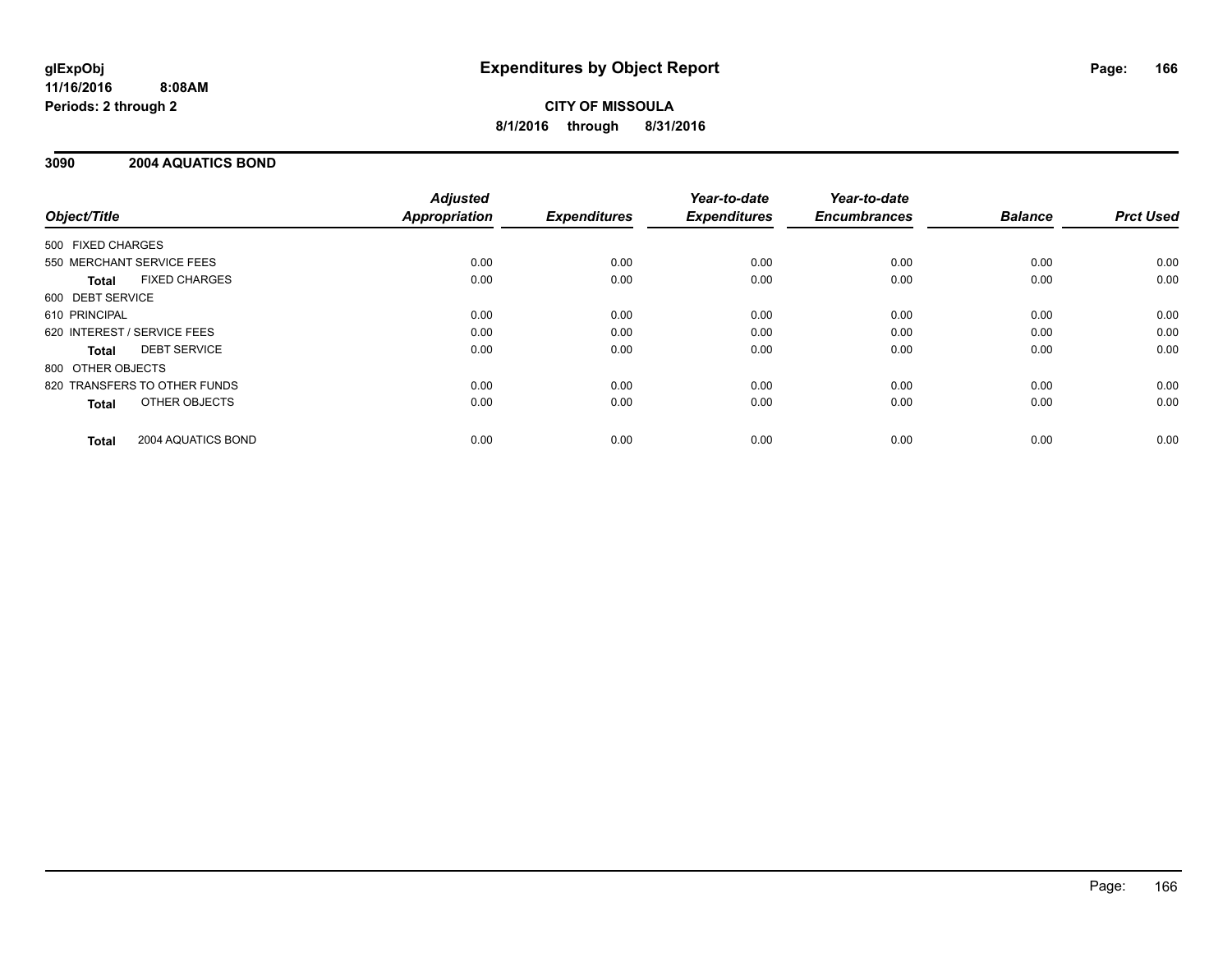### **3091 SERIES 2012A AQUATICS REFUNDING BOND**

| Object/Title                         | <b>Adjusted</b><br><b>Appropriation</b> | <b>Expenditures</b> | Year-to-date<br><b>Expenditures</b> | Year-to-date<br><b>Encumbrances</b> | <b>Balance</b> | <b>Prct Used</b> |
|--------------------------------------|-----------------------------------------|---------------------|-------------------------------------|-------------------------------------|----------------|------------------|
| 500 FIXED CHARGES                    |                                         |                     |                                     |                                     |                |                  |
| 550 MERCHANT SERVICE FEES            | 0.00                                    | 0.00                | 0.00                                | 0.00                                | 0.00           | 0.00             |
| <b>FIXED CHARGES</b><br><b>Total</b> | 0.00                                    | 0.00                | 0.00                                | 0.00                                | 0.00           | 0.00             |
| 600 DEBT SERVICE                     |                                         |                     |                                     |                                     |                |                  |
| 610 PRINCIPAL                        | 0.00                                    | 0.00                | 0.00                                | 0.00                                | 0.00           | 0.00             |
| 620 INTEREST / SERVICE FEES          | 0.00                                    | 0.00                | 0.00                                | 0.00                                | 0.00           | 0.00             |
| <b>DEBT SERVICE</b><br><b>Total</b>  | 0.00                                    | 0.00                | 0.00                                | 0.00                                | 0.00           | 0.00             |
| 800 OTHER OBJECTS                    |                                         |                     |                                     |                                     |                |                  |
| 820 TRANSFERS TO OTHER FUNDS         | 0.00                                    | 0.00                | 0.00                                | 0.00                                | 0.00           | 0.00             |
| OTHER OBJECTS<br><b>Total</b>        | 0.00                                    | 0.00                | 0.00                                | 0.00                                | 0.00           | 0.00             |
|                                      |                                         |                     |                                     |                                     |                |                  |
| NON-DEPARTMENTAL<br><b>Total</b>     | 0.00                                    | 0.00                | 0.00                                | 0.00                                | 0.00           | 0.00             |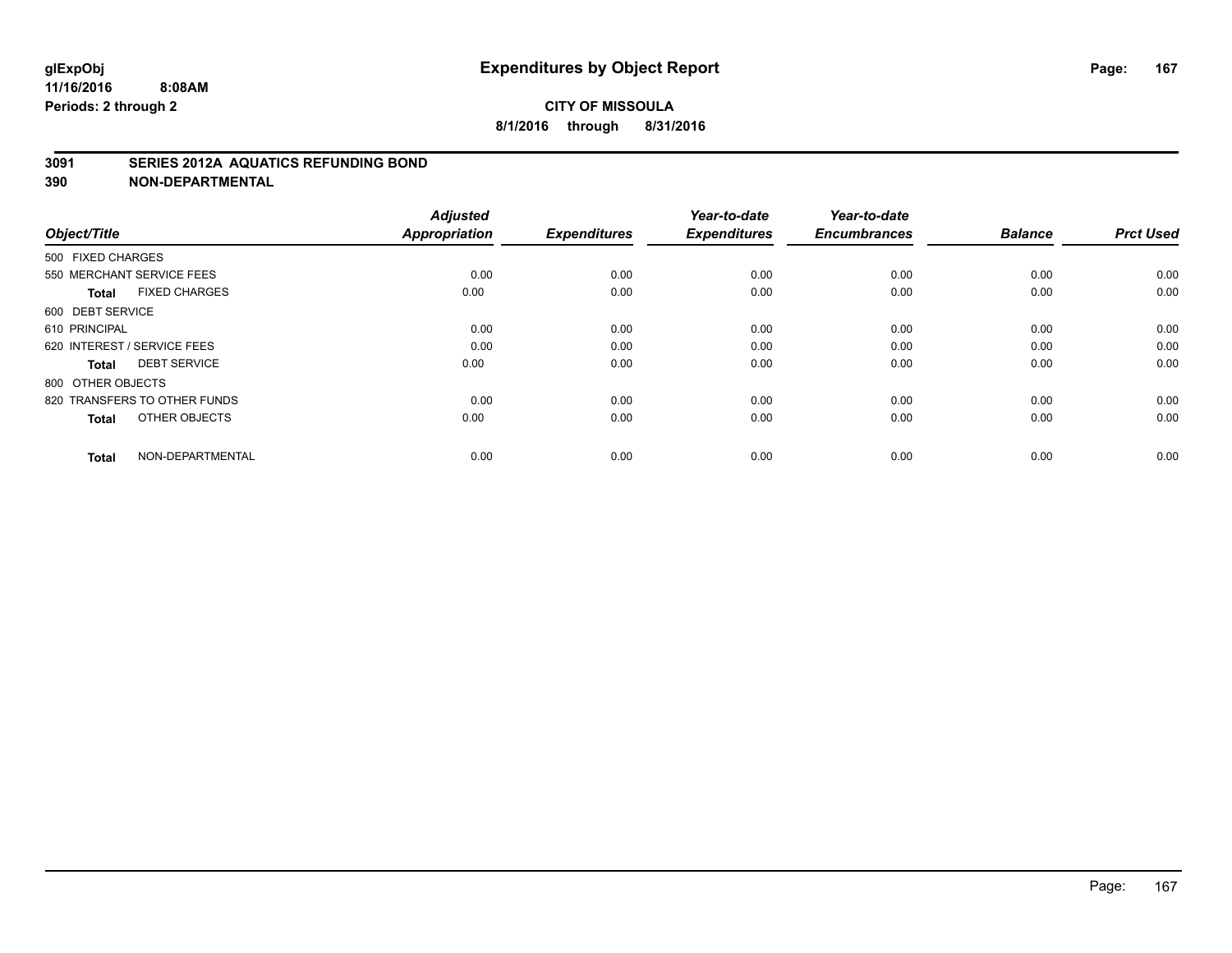**CITY OF MISSOULA 8/1/2016 through 8/31/2016**

# **3091 SERIES 2012A AQUATICS REFUNDING BOND**

| Object/Title      |                                   | <b>Adjusted</b><br><b>Appropriation</b> | <b>Expenditures</b> | Year-to-date<br><b>Expenditures</b> | Year-to-date<br><b>Encumbrances</b> | <b>Balance</b> | <b>Prct Used</b> |
|-------------------|-----------------------------------|-----------------------------------------|---------------------|-------------------------------------|-------------------------------------|----------------|------------------|
| 500 FIXED CHARGES |                                   |                                         |                     |                                     |                                     |                |                  |
|                   | 550 MERCHANT SERVICE FEES         | 0.00                                    | 0.00                | 0.00                                | 0.00                                | 0.00           | 0.00             |
| Total             | <b>FIXED CHARGES</b>              | 0.00                                    | 0.00                | 0.00                                | 0.00                                | 0.00           | 0.00             |
| 600 DEBT SERVICE  |                                   |                                         |                     |                                     |                                     |                |                  |
| 610 PRINCIPAL     |                                   | 0.00                                    | 0.00                | 0.00                                | 0.00                                | 0.00           | 0.00             |
|                   | 620 INTEREST / SERVICE FEES       | 0.00                                    | 0.00                | 0.00                                | 0.00                                | 0.00           | 0.00             |
| Total             | <b>DEBT SERVICE</b>               | 0.00                                    | 0.00                | 0.00                                | 0.00                                | 0.00           | 0.00             |
| 800 OTHER OBJECTS |                                   |                                         |                     |                                     |                                     |                |                  |
|                   | 820 TRANSFERS TO OTHER FUNDS      | 0.00                                    | 0.00                | 0.00                                | 0.00                                | 0.00           | 0.00             |
| <b>Total</b>      | OTHER OBJECTS                     | 0.00                                    | 0.00                | 0.00                                | 0.00                                | 0.00           | 0.00             |
| <b>Total</b>      | SERIES 2012A AQUATICS REFUNDING B | 0.00                                    | 0.00                | 0.00                                | 0.00                                | 0.00           | 0.00             |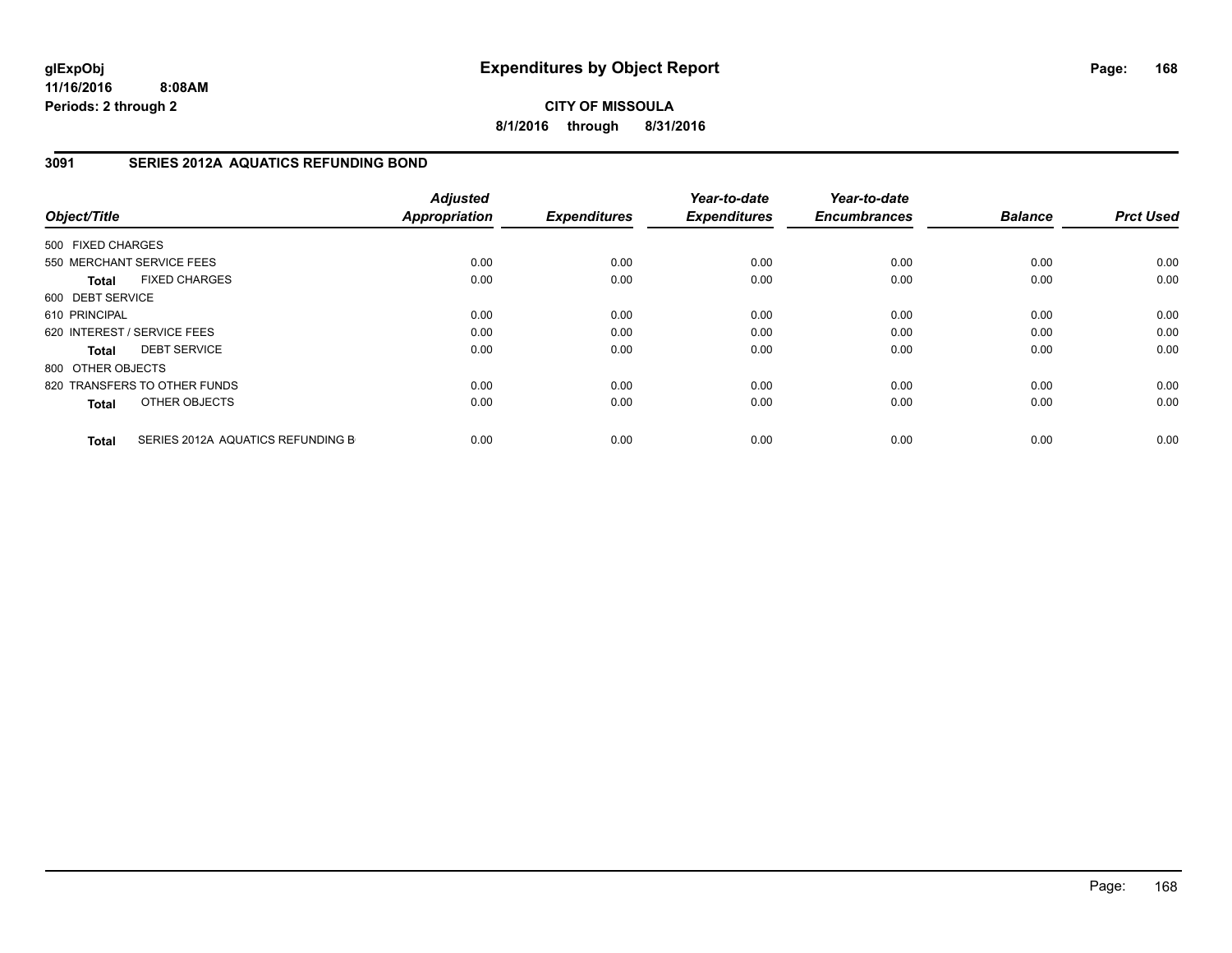#### **3092 Series 2013A GO REFUNDING BONDS**

| Object/Title                         | <b>Adjusted</b><br><b>Appropriation</b> | <b>Expenditures</b> | Year-to-date<br><b>Expenditures</b> | Year-to-date<br><b>Encumbrances</b> | <b>Balance</b> | <b>Prct Used</b> |
|--------------------------------------|-----------------------------------------|---------------------|-------------------------------------|-------------------------------------|----------------|------------------|
| 500 FIXED CHARGES                    |                                         |                     |                                     |                                     |                |                  |
| 550 MERCHANT SERVICE FEES            | 0.00                                    | 0.00                | 0.00                                | 0.00                                | 0.00           | 0.00             |
| <b>FIXED CHARGES</b><br><b>Total</b> | 0.00                                    | 0.00                | 0.00                                | 0.00                                | 0.00           | 0.00             |
| 600 DEBT SERVICE                     |                                         |                     |                                     |                                     |                |                  |
| 610 PRINCIPAL                        | 0.00                                    | 0.00                | 0.00                                | 0.00                                | 0.00           | 0.00             |
| 620 INTEREST / SERVICE FEES          | 0.00                                    | 0.00                | 0.00                                | 0.00                                | 0.00           | 0.00             |
| <b>DEBT SERVICE</b><br><b>Total</b>  | 0.00                                    | 0.00                | 0.00                                | 0.00                                | 0.00           | 0.00             |
| 800 OTHER OBJECTS                    |                                         |                     |                                     |                                     |                |                  |
| 820 TRANSFERS TO OTHER FUNDS         | 0.00                                    | 0.00                | 0.00                                | 0.00                                | 0.00           | 0.00             |
| OTHER OBJECTS<br><b>Total</b>        | 0.00                                    | 0.00                | 0.00                                | 0.00                                | 0.00           | 0.00             |
|                                      |                                         |                     |                                     |                                     |                |                  |
| NON-DEPARTMENTAL<br><b>Total</b>     | 0.00                                    | 0.00                | 0.00                                | 0.00                                | 0.00           | 0.00             |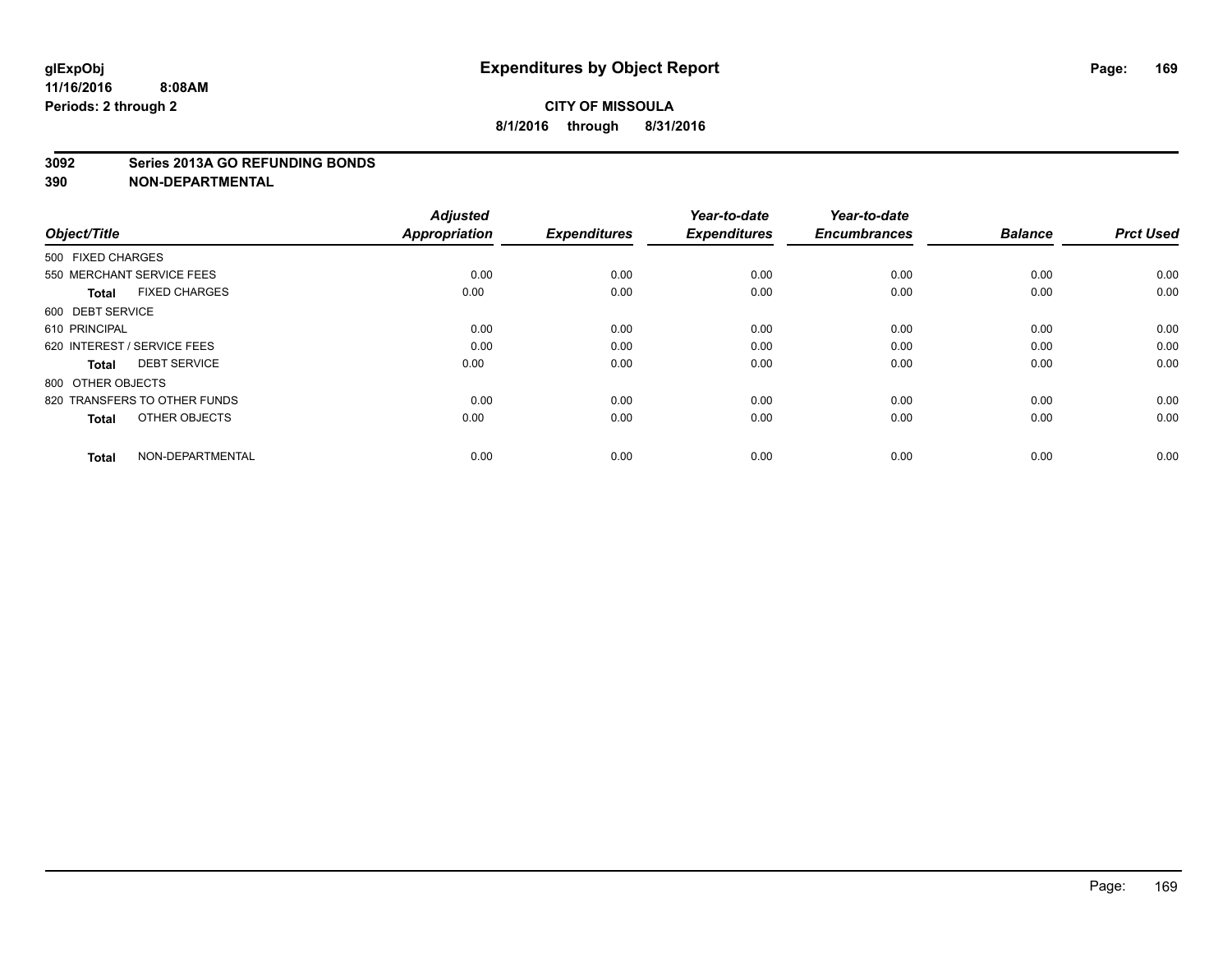# **CITY OF MISSOULA 8/1/2016 through 8/31/2016**

# **3092 Series 2013A GO REFUNDING BONDS**

| Object/Title      |                                 | <b>Adjusted</b><br><b>Appropriation</b> | <b>Expenditures</b> | Year-to-date<br><b>Expenditures</b> | Year-to-date<br><b>Encumbrances</b> | <b>Balance</b> | <b>Prct Used</b> |
|-------------------|---------------------------------|-----------------------------------------|---------------------|-------------------------------------|-------------------------------------|----------------|------------------|
| 500 FIXED CHARGES |                                 |                                         |                     |                                     |                                     |                |                  |
|                   | 550 MERCHANT SERVICE FEES       | 0.00                                    | 0.00                | 0.00                                | 0.00                                | 0.00           | 0.00             |
| <b>Total</b>      | <b>FIXED CHARGES</b>            | 0.00                                    | 0.00                | 0.00                                | 0.00                                | 0.00           | 0.00             |
| 600 DEBT SERVICE  |                                 |                                         |                     |                                     |                                     |                |                  |
| 610 PRINCIPAL     |                                 | 0.00                                    | 0.00                | 0.00                                | 0.00                                | 0.00           | 0.00             |
|                   | 620 INTEREST / SERVICE FEES     | 0.00                                    | 0.00                | 0.00                                | 0.00                                | 0.00           | 0.00             |
| <b>Total</b>      | <b>DEBT SERVICE</b>             | 0.00                                    | 0.00                | 0.00                                | 0.00                                | 0.00           | 0.00             |
| 800 OTHER OBJECTS |                                 |                                         |                     |                                     |                                     |                |                  |
|                   | 820 TRANSFERS TO OTHER FUNDS    | 0.00                                    | 0.00                | 0.00                                | 0.00                                | 0.00           | 0.00             |
| <b>Total</b>      | OTHER OBJECTS                   | 0.00                                    | 0.00                | 0.00                                | 0.00                                | 0.00           | 0.00             |
| <b>Total</b>      | Series 2013A GO REFUNDING BONDS | 0.00                                    | 0.00                | 0.00                                | 0.00                                | 0.00           | 0.00             |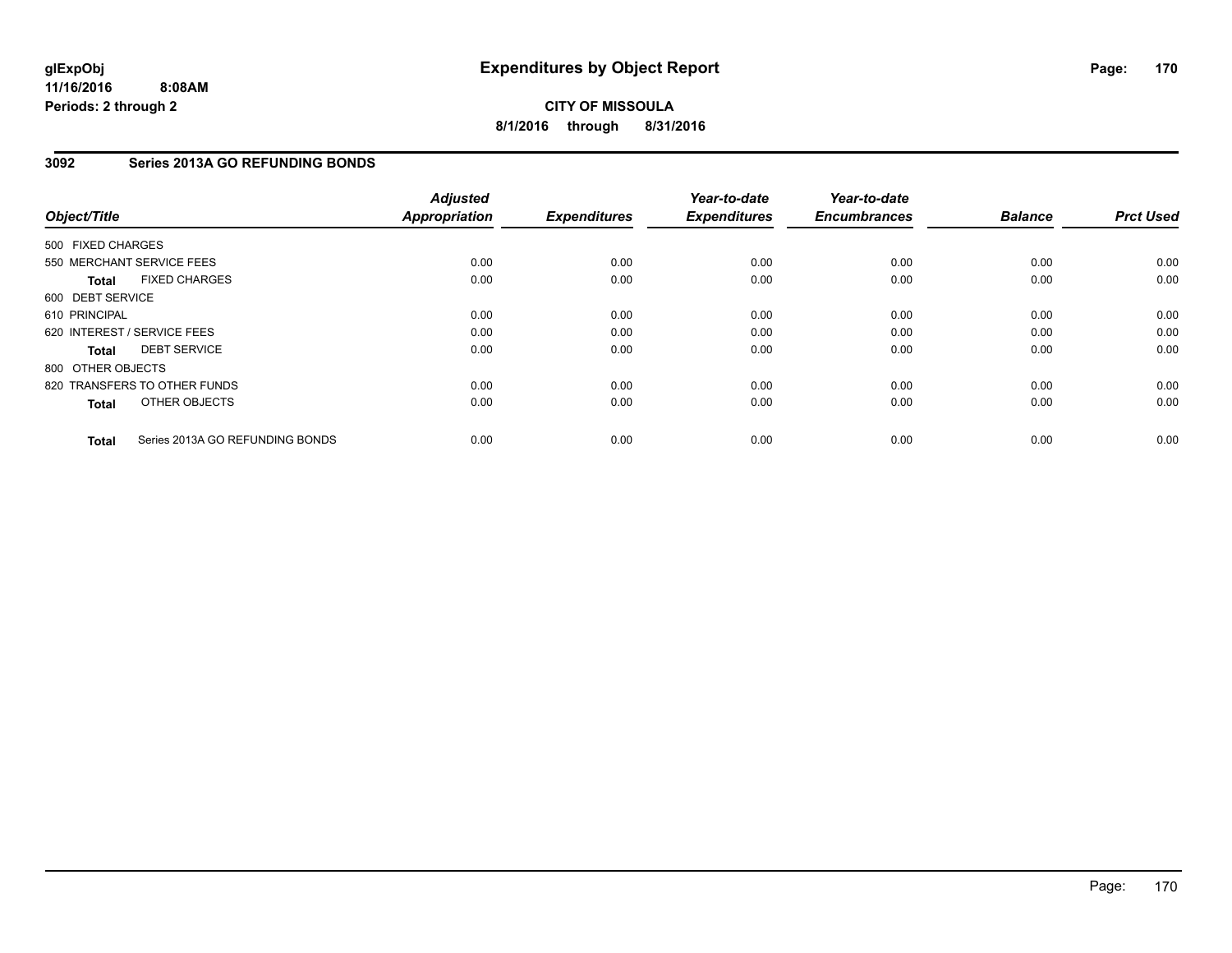#### **3095 2004 REFUNDING BONDS DEBT SERVICE**

|                                     | <b>Adjusted</b>      |                     | Year-to-date        | Year-to-date        |                |                  |
|-------------------------------------|----------------------|---------------------|---------------------|---------------------|----------------|------------------|
| Object/Title                        | <b>Appropriation</b> | <b>Expenditures</b> | <b>Expenditures</b> | <b>Encumbrances</b> | <b>Balance</b> | <b>Prct Used</b> |
| 500 FIXED CHARGES                   |                      |                     |                     |                     |                |                  |
| 550 MERCHANT SERVICE FEES           | 0.00                 | 0.00                | 0.00                | 0.00                | 0.00           | 0.00             |
| <b>FIXED CHARGES</b><br>Total       | 0.00                 | 0.00                | 0.00                | 0.00                | 0.00           | 0.00             |
| 600 DEBT SERVICE                    |                      |                     |                     |                     |                |                  |
| 610 PRINCIPAL                       | 0.00                 | 0.00                | 0.00                | 0.00                | 0.00           | 0.00             |
| 620 INTEREST / SERVICE FEES         | 0.00                 | 0.00                | 0.00                | 0.00                | 0.00           | 0.00             |
| <b>DEBT SERVICE</b><br><b>Total</b> | 0.00                 | 0.00                | 0.00                | 0.00                | 0.00           | 0.00             |
| NON-DEPARTMENTAL<br><b>Total</b>    | 0.00                 | 0.00                | 0.00                | 0.00                | 0.00           | 0.00             |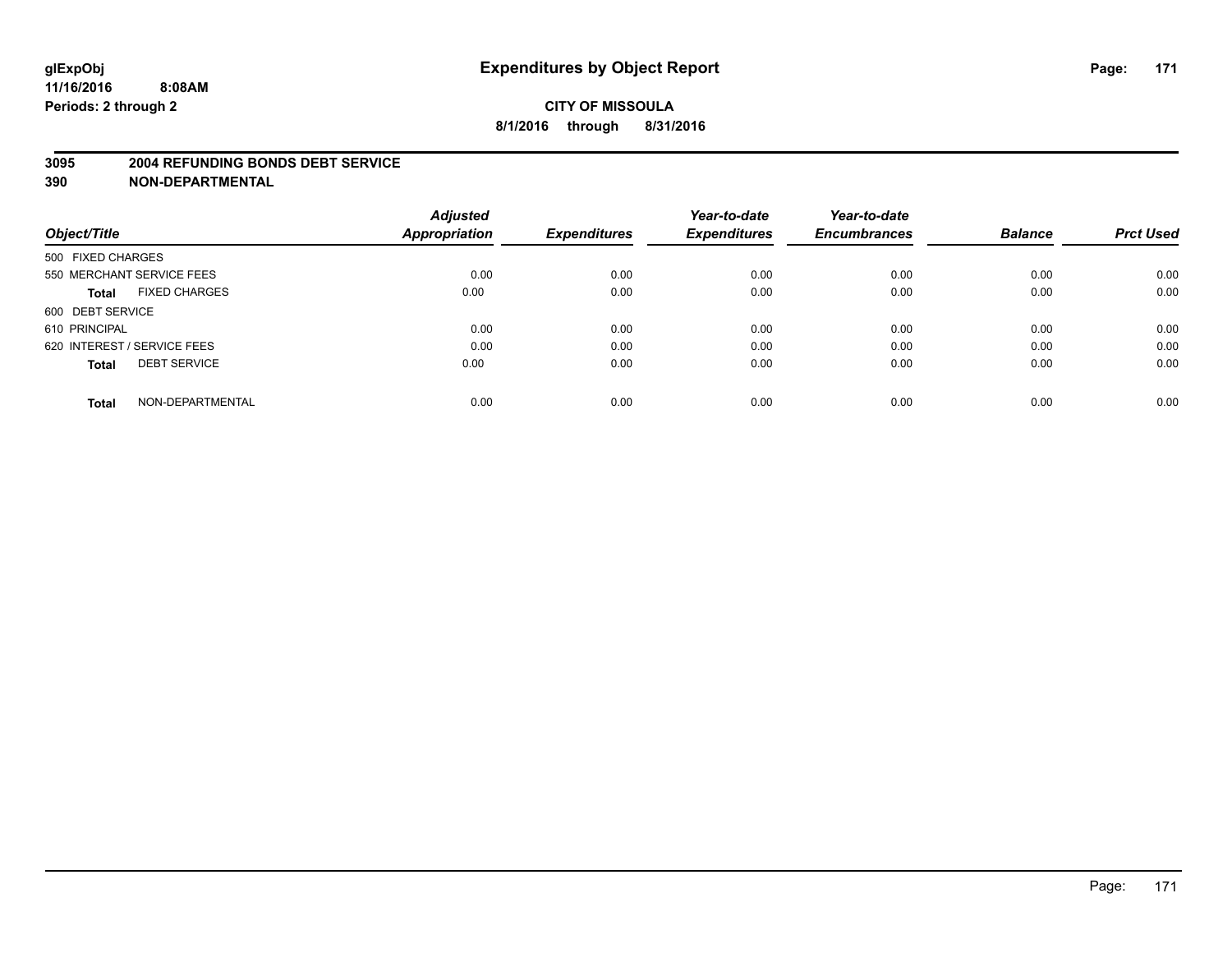**CITY OF MISSOULA 8/1/2016 through 8/31/2016**

# **3095 2004 REFUNDING BONDS DEBT SERVICE**

| Object/Title                |                                   | <b>Adjusted</b><br><b>Appropriation</b> | <b>Expenditures</b> | Year-to-date<br><b>Expenditures</b> | Year-to-date<br><b>Encumbrances</b> | <b>Balance</b> | <b>Prct Used</b> |
|-----------------------------|-----------------------------------|-----------------------------------------|---------------------|-------------------------------------|-------------------------------------|----------------|------------------|
| 500 FIXED CHARGES           |                                   |                                         |                     |                                     |                                     |                |                  |
| 550 MERCHANT SERVICE FEES   |                                   | 0.00                                    | 0.00                | 0.00                                | 0.00                                | 0.00           | 0.00             |
| <b>Total</b>                | <b>FIXED CHARGES</b>              | 0.00                                    | 0.00                | 0.00                                | 0.00                                | 0.00           | 0.00             |
| 600 DEBT SERVICE            |                                   |                                         |                     |                                     |                                     |                |                  |
| 610 PRINCIPAL               |                                   | 0.00                                    | 0.00                | 0.00                                | 0.00                                | 0.00           | 0.00             |
| 620 INTEREST / SERVICE FEES |                                   | 0.00                                    | 0.00                | 0.00                                | 0.00                                | 0.00           | 0.00             |
| <b>Total</b>                | <b>DEBT SERVICE</b>               | 0.00                                    | 0.00                | 0.00                                | 0.00                                | 0.00           | 0.00             |
| <b>Total</b>                | 2004 REFUNDING BONDS DEBT SERVICE | 0.00                                    | 0.00                | 0.00                                | 0.00                                | 0.00           | 0.00             |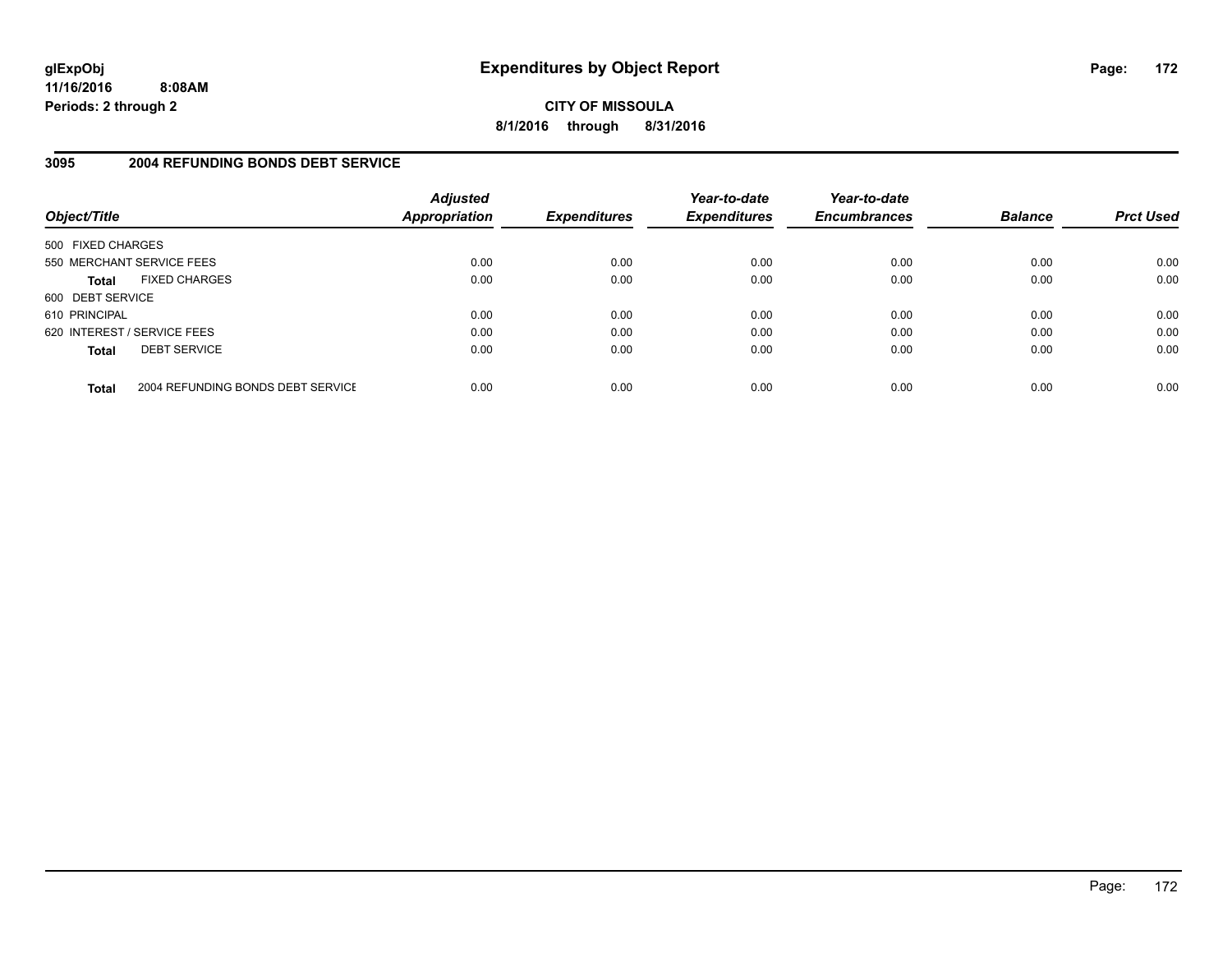#### **3096 NEW FIRE STATION GO BOND**

| Object/Title                         | <b>Adjusted</b><br><b>Appropriation</b> | <b>Expenditures</b> | Year-to-date<br><b>Expenditures</b> | Year-to-date<br><b>Encumbrances</b> | <b>Balance</b> | <b>Prct Used</b> |
|--------------------------------------|-----------------------------------------|---------------------|-------------------------------------|-------------------------------------|----------------|------------------|
|                                      |                                         |                     |                                     |                                     |                |                  |
| 500 FIXED CHARGES                    |                                         |                     |                                     |                                     |                |                  |
| 550 MERCHANT SERVICE FEES            | 0.00                                    | 0.00                | 0.00                                | 0.00                                | 0.00           | 0.00             |
| <b>FIXED CHARGES</b><br><b>Total</b> | 0.00                                    | 0.00                | 0.00                                | 0.00                                | 0.00           | 0.00             |
| 600 DEBT SERVICE                     |                                         |                     |                                     |                                     |                |                  |
| 610 PRINCIPAL                        | 0.00                                    | 0.00                | 0.00                                | 0.00                                | 0.00           | 0.00             |
| 620 INTEREST / SERVICE FEES          | 0.00                                    | 350.00              | 350.00                              | 0.00                                | $-350.00$      | 0.00             |
| <b>DEBT SERVICE</b><br><b>Total</b>  | 0.00                                    | 350.00              | 350.00                              | 0.00                                | $-350.00$      | 0.00             |
| 800 OTHER OBJECTS                    |                                         |                     |                                     |                                     |                |                  |
| 820 TRANSFERS TO OTHER FUNDS         | 0.00                                    | 0.00                | 0.00                                | 0.00                                | 0.00           | 0.00             |
| OTHER OBJECTS<br><b>Total</b>        | 0.00                                    | 0.00                | 0.00                                | 0.00                                | 0.00           | 0.00             |
|                                      |                                         |                     |                                     |                                     |                |                  |
| NON-DEPARTMENTAL<br><b>Total</b>     | 0.00                                    | 350.00              | 350.00                              | 0.00                                | $-350.00$      | 0.00             |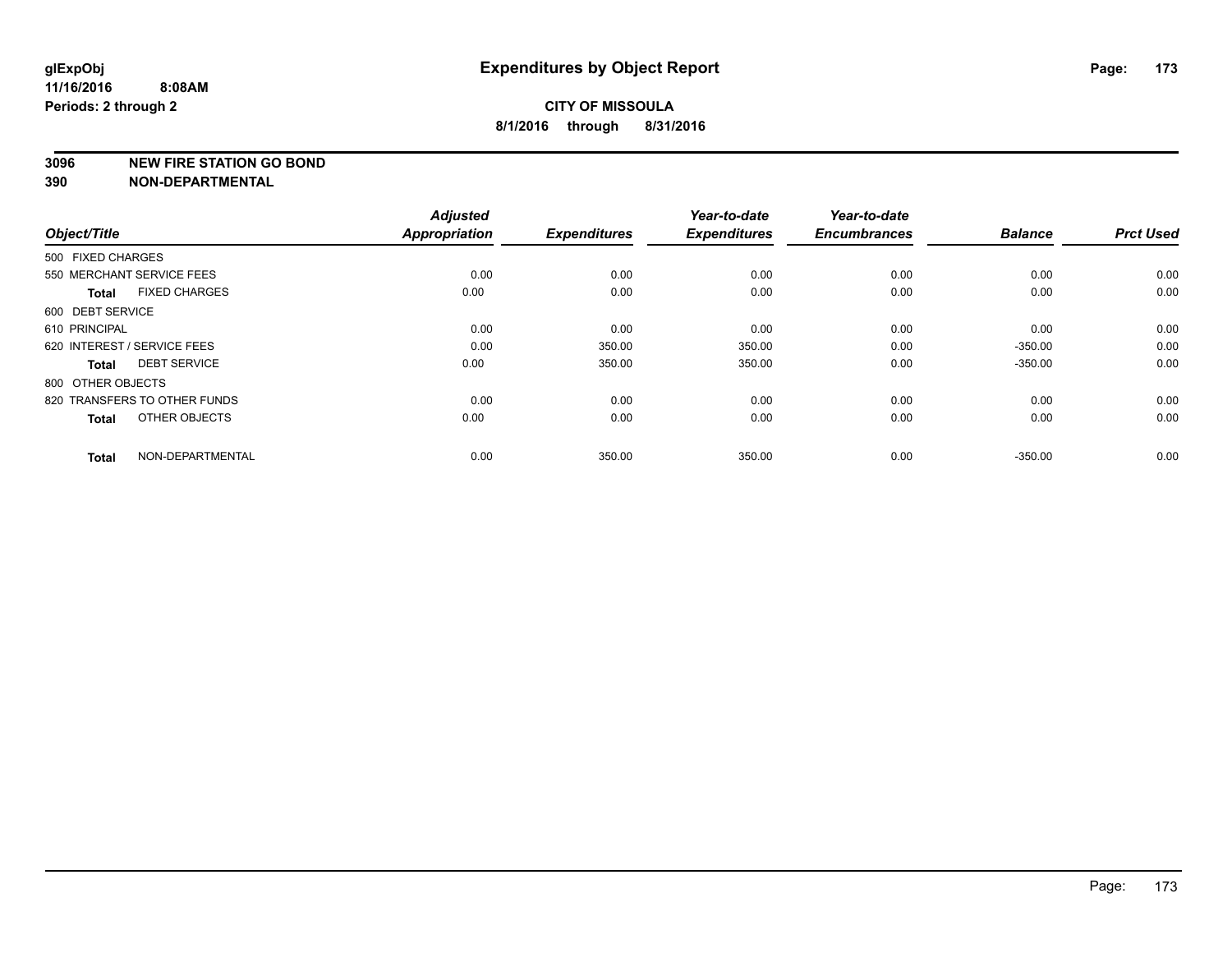# **3096 NEW FIRE STATION GO BOND**

| Object/Title      |                              | <b>Adjusted</b><br><b>Appropriation</b> | <b>Expenditures</b> | Year-to-date<br><b>Expenditures</b> | Year-to-date<br><b>Encumbrances</b> | <b>Balance</b> | <b>Prct Used</b> |
|-------------------|------------------------------|-----------------------------------------|---------------------|-------------------------------------|-------------------------------------|----------------|------------------|
|                   |                              |                                         |                     |                                     |                                     |                |                  |
| 500 FIXED CHARGES |                              |                                         |                     |                                     |                                     |                |                  |
|                   | 550 MERCHANT SERVICE FEES    | 0.00                                    | 0.00                | 0.00                                | 0.00                                | 0.00           | 0.00             |
| <b>Total</b>      | <b>FIXED CHARGES</b>         | 0.00                                    | 0.00                | 0.00                                | 0.00                                | 0.00           | 0.00             |
| 600 DEBT SERVICE  |                              |                                         |                     |                                     |                                     |                |                  |
| 610 PRINCIPAL     |                              | 0.00                                    | 0.00                | 0.00                                | 0.00                                | 0.00           | 0.00             |
|                   | 620 INTEREST / SERVICE FEES  | 0.00                                    | 350.00              | 350.00                              | 0.00                                | $-350.00$      | 0.00             |
| <b>Total</b>      | <b>DEBT SERVICE</b>          | 0.00                                    | 350.00              | 350.00                              | 0.00                                | $-350.00$      | 0.00             |
| 800 OTHER OBJECTS |                              |                                         |                     |                                     |                                     |                |                  |
|                   | 820 TRANSFERS TO OTHER FUNDS | 0.00                                    | 0.00                | 0.00                                | 0.00                                | 0.00           | 0.00             |
| <b>Total</b>      | OTHER OBJECTS                | 0.00                                    | 0.00                | 0.00                                | 0.00                                | 0.00           | 0.00             |
| <b>Total</b>      | NEW FIRE STATION GO BOND     | 0.00                                    | 350.00              | 350.00                              | 0.00                                | $-350.00$      | 0.00             |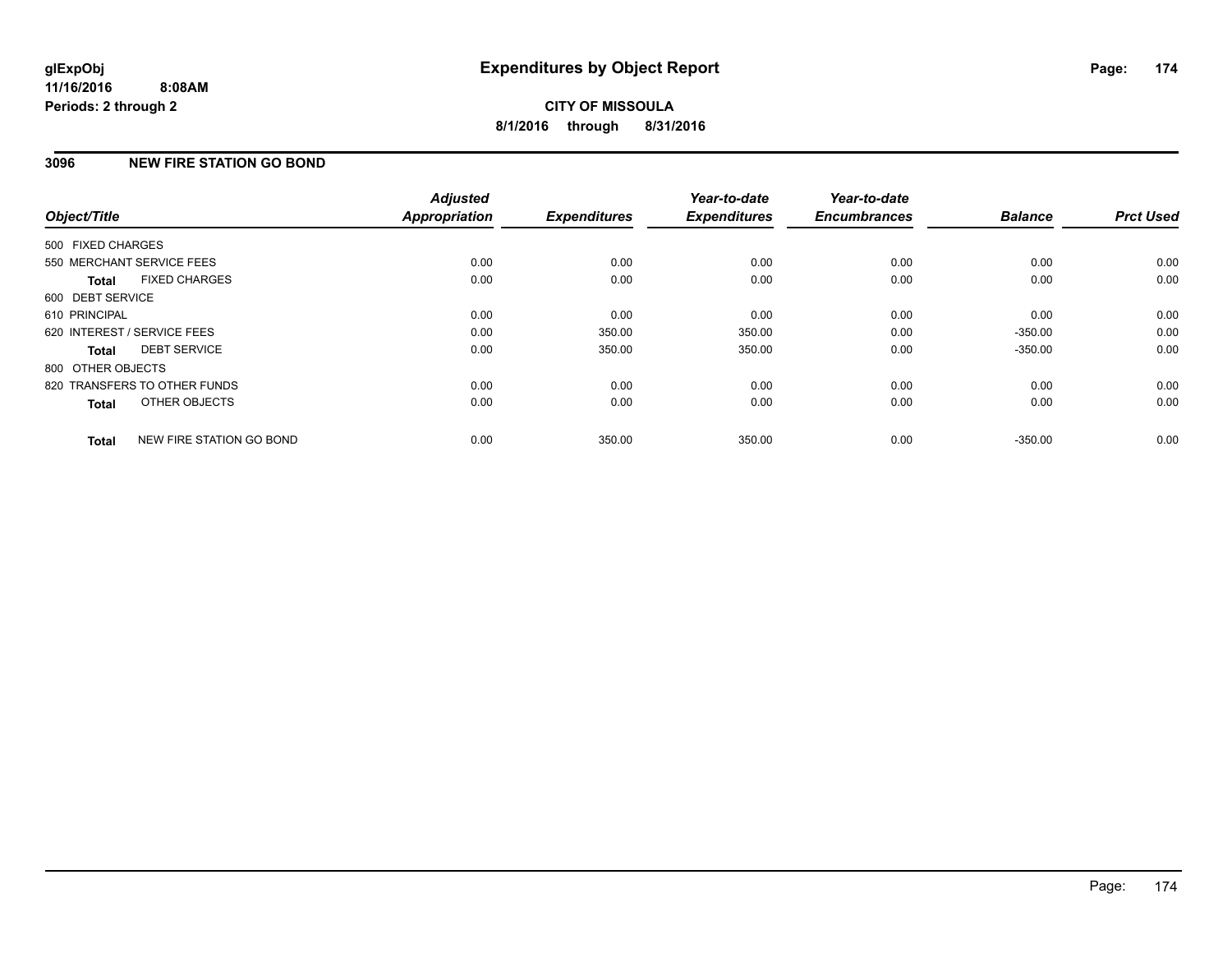**3097 2007 REFUNDING BONDS**

| Object/Title                         | <b>Adjusted</b><br><b>Appropriation</b> | <b>Expenditures</b> | Year-to-date<br><b>Expenditures</b> | Year-to-date<br><b>Encumbrances</b> | <b>Balance</b> | <b>Prct Used</b> |
|--------------------------------------|-----------------------------------------|---------------------|-------------------------------------|-------------------------------------|----------------|------------------|
| 500 FIXED CHARGES                    |                                         |                     |                                     |                                     |                |                  |
| 500 FIXED CHARGES                    | 0.00                                    | 0.00                | 0.00                                | 0.00                                | 0.00           | 0.00             |
| 550 MERCHANT SERVICE FEES            | 0.00                                    | 0.00                | 0.00                                | 0.00                                | 0.00           | 0.00             |
| <b>FIXED CHARGES</b><br><b>Total</b> | 0.00                                    | 0.00                | 0.00                                | 0.00                                | 0.00           | 0.00             |
| 600 DEBT SERVICE                     |                                         |                     |                                     |                                     |                |                  |
| 610 PRINCIPAL                        | 0.00                                    | 0.00                | 0.00                                | 0.00                                | 0.00           | 0.00             |
| 620 INTEREST / SERVICE FEES          | 0.00                                    | 0.00                | 0.00                                | 0.00                                | 0.00           | 0.00             |
| <b>DEBT SERVICE</b><br><b>Total</b>  | 0.00                                    | 0.00                | 0.00                                | 0.00                                | 0.00           | 0.00             |
| NON-DEPARTMENTAL<br><b>Total</b>     | 0.00                                    | 0.00                | 0.00                                | 0.00                                | 0.00           | 0.00             |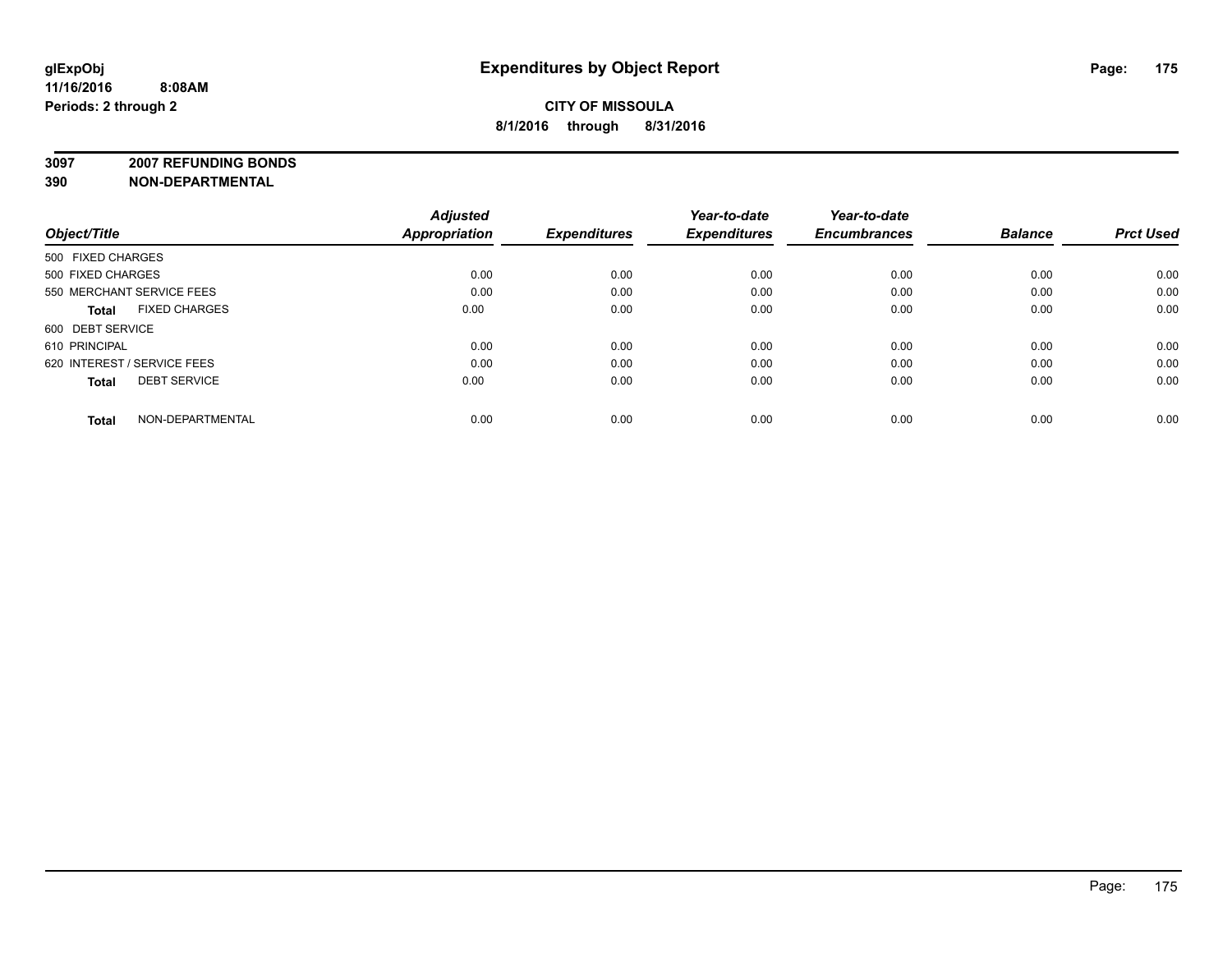**CITY OF MISSOULA 8/1/2016 through 8/31/2016**

#### **3097 2007 REFUNDING BONDS**

| Object/Title                |                      | <b>Adjusted</b><br>Appropriation | <b>Expenditures</b> | Year-to-date<br><b>Expenditures</b> | Year-to-date<br><b>Encumbrances</b> | <b>Balance</b> | <b>Prct Used</b> |
|-----------------------------|----------------------|----------------------------------|---------------------|-------------------------------------|-------------------------------------|----------------|------------------|
| 500 FIXED CHARGES           |                      |                                  |                     |                                     |                                     |                |                  |
| 500 FIXED CHARGES           |                      | 0.00                             | 0.00                | 0.00                                | 0.00                                | 0.00           | 0.00             |
| 550 MERCHANT SERVICE FEES   |                      | 0.00                             | 0.00                | 0.00                                | 0.00                                | 0.00           | 0.00             |
| <b>Total</b>                | <b>FIXED CHARGES</b> | 0.00                             | 0.00                | 0.00                                | 0.00                                | 0.00           | 0.00             |
| 600 DEBT SERVICE            |                      |                                  |                     |                                     |                                     |                |                  |
| 610 PRINCIPAL               |                      | 0.00                             | 0.00                | 0.00                                | 0.00                                | 0.00           | 0.00             |
| 620 INTEREST / SERVICE FEES |                      | 0.00                             | 0.00                | 0.00                                | 0.00                                | 0.00           | 0.00             |
| <b>Total</b>                | <b>DEBT SERVICE</b>  | 0.00                             | 0.00                | 0.00                                | 0.00                                | 0.00           | 0.00             |
| <b>Total</b>                | 2007 REFUNDING BONDS | 0.00                             | 0.00                | 0.00                                | 0.00                                | 0.00           | 0.00             |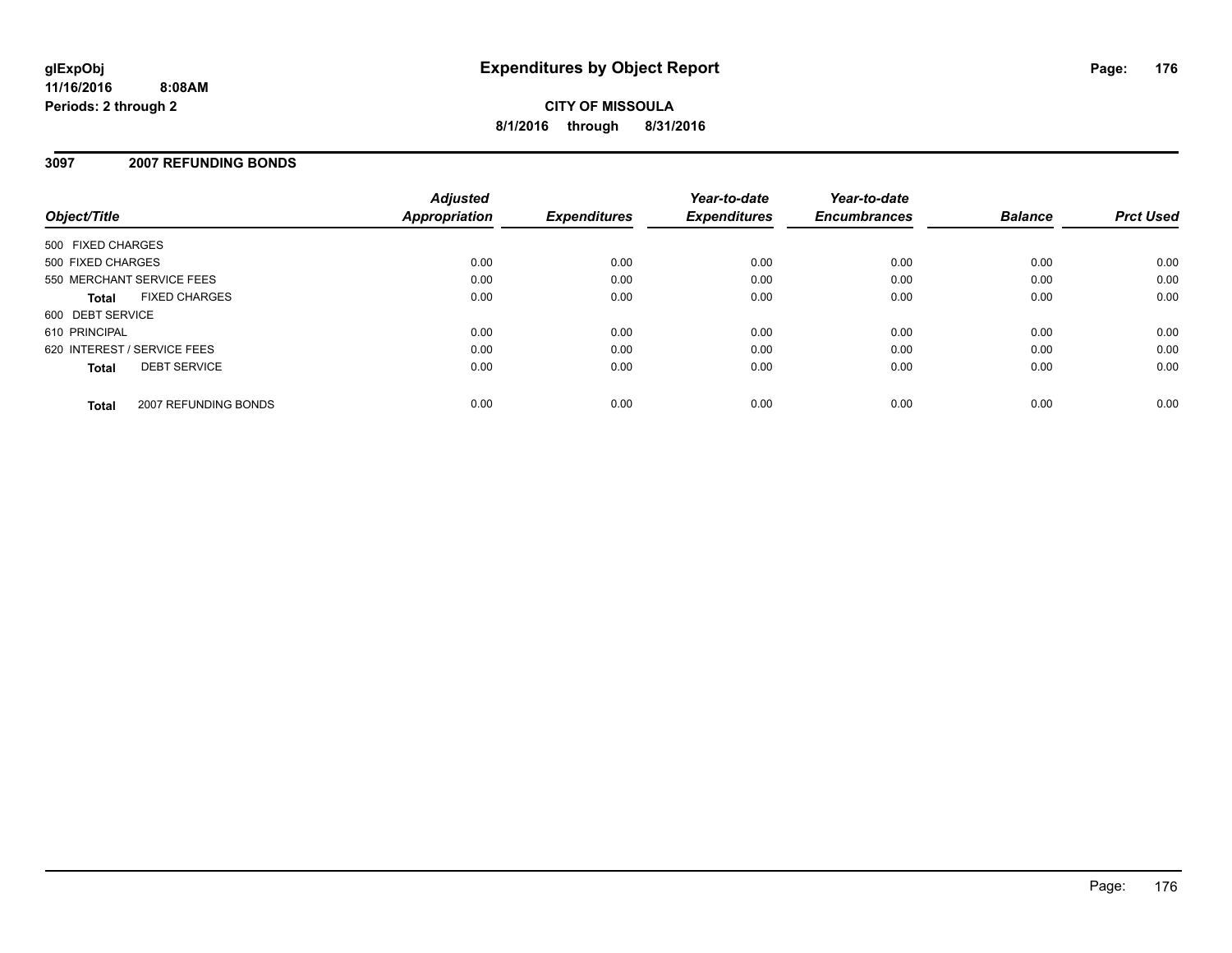#### **3100 SIDEWALK & CURB WARRANTS FUND**

| Object/Title                         | <b>Adjusted</b><br><b>Appropriation</b> | <b>Expenditures</b> | Year-to-date<br><b>Expenditures</b> | Year-to-date<br><b>Encumbrances</b> | <b>Balance</b> | <b>Prct Used</b> |
|--------------------------------------|-----------------------------------------|---------------------|-------------------------------------|-------------------------------------|----------------|------------------|
| 500 FIXED CHARGES                    |                                         |                     |                                     |                                     |                |                  |
| 550 MERCHANT SERVICE FEES            | 0.00                                    | 0.00                | 0.00                                | 0.00                                | 0.00           | 0.00             |
| <b>FIXED CHARGES</b><br><b>Total</b> | 0.00                                    | 0.00                | 0.00                                | 0.00                                | 0.00           | 0.00             |
| 600 DEBT SERVICE                     |                                         |                     |                                     |                                     |                |                  |
| 610 PRINCIPAL                        | 0.00                                    | 0.00                | 0.00                                | 0.00                                | 0.00           | 0.00             |
| 620 INTEREST / SERVICE FEES          | 0.00                                    | 0.00                | 0.00                                | 0.00                                | 0.00           | 0.00             |
| <b>DEBT SERVICE</b><br><b>Total</b>  | 0.00                                    | 0.00                | 0.00                                | 0.00                                | 0.00           | 0.00             |
| 800 OTHER OBJECTS                    |                                         |                     |                                     |                                     |                |                  |
| 820 TRANSFERS TO OTHER FUNDS         | 0.00                                    | 0.00                | 0.00                                | 0.00                                | 0.00           | 0.00             |
| OTHER OBJECTS<br><b>Total</b>        | 0.00                                    | 0.00                | 0.00                                | 0.00                                | 0.00           | 0.00             |
|                                      |                                         |                     |                                     |                                     |                |                  |
| NON-DEPARTMENTAL<br><b>Total</b>     | 0.00                                    | 0.00                | 0.00                                | 0.00                                | 0.00           | 0.00             |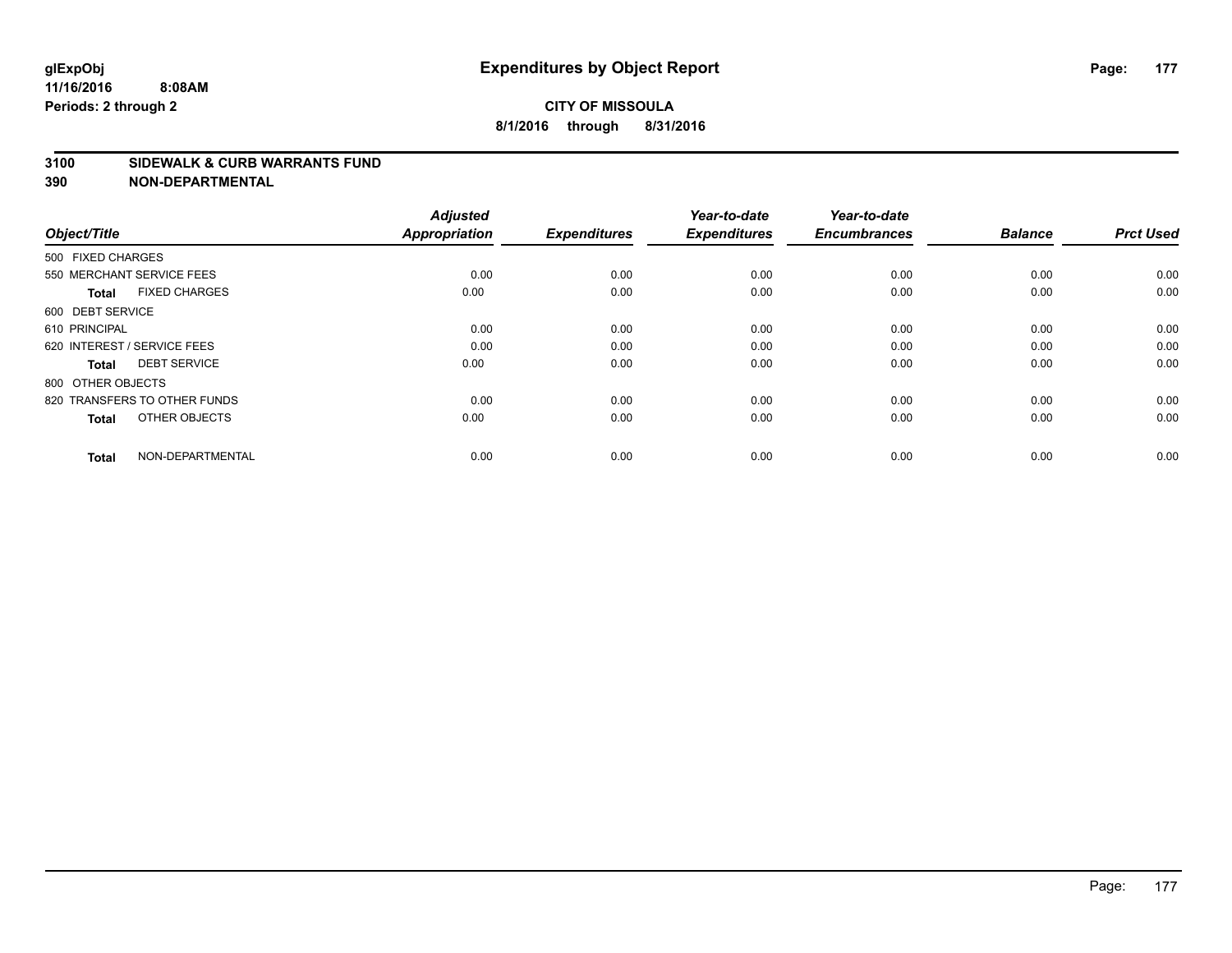**CITY OF MISSOULA 8/1/2016 through 8/31/2016**

# **3100 SIDEWALK & CURB WARRANTS FUND**

| Object/Title                |                               | <b>Adjusted</b><br><b>Appropriation</b> | <b>Expenditures</b> | Year-to-date<br><b>Expenditures</b> | Year-to-date<br><b>Encumbrances</b> | <b>Balance</b> | <b>Prct Used</b> |
|-----------------------------|-------------------------------|-----------------------------------------|---------------------|-------------------------------------|-------------------------------------|----------------|------------------|
| 500 FIXED CHARGES           |                               |                                         |                     |                                     |                                     |                |                  |
| 550 MERCHANT SERVICE FEES   |                               | 0.00                                    | 0.00                | 0.00                                | 0.00                                | 0.00           | 0.00             |
| <b>Total</b>                | <b>FIXED CHARGES</b>          | 0.00                                    | 0.00                | 0.00                                | 0.00                                | 0.00           | 0.00             |
| 600 DEBT SERVICE            |                               |                                         |                     |                                     |                                     |                |                  |
| 610 PRINCIPAL               |                               | 0.00                                    | 0.00                | 0.00                                | 0.00                                | 0.00           | 0.00             |
| 620 INTEREST / SERVICE FEES |                               | 0.00                                    | 0.00                | 0.00                                | 0.00                                | 0.00           | 0.00             |
| <b>Total</b>                | <b>DEBT SERVICE</b>           | 0.00                                    | 0.00                | 0.00                                | 0.00                                | 0.00           | 0.00             |
| 800 OTHER OBJECTS           |                               |                                         |                     |                                     |                                     |                |                  |
|                             | 820 TRANSFERS TO OTHER FUNDS  | 0.00                                    | 0.00                | 0.00                                | 0.00                                | 0.00           | 0.00             |
| <b>Total</b>                | OTHER OBJECTS                 | 0.00                                    | 0.00                | 0.00                                | 0.00                                | 0.00           | 0.00             |
| <b>Total</b>                | SIDEWALK & CURB WARRANTS FUND | 0.00                                    | 0.00                | 0.00                                | 0.00                                | 0.00           | 0.00             |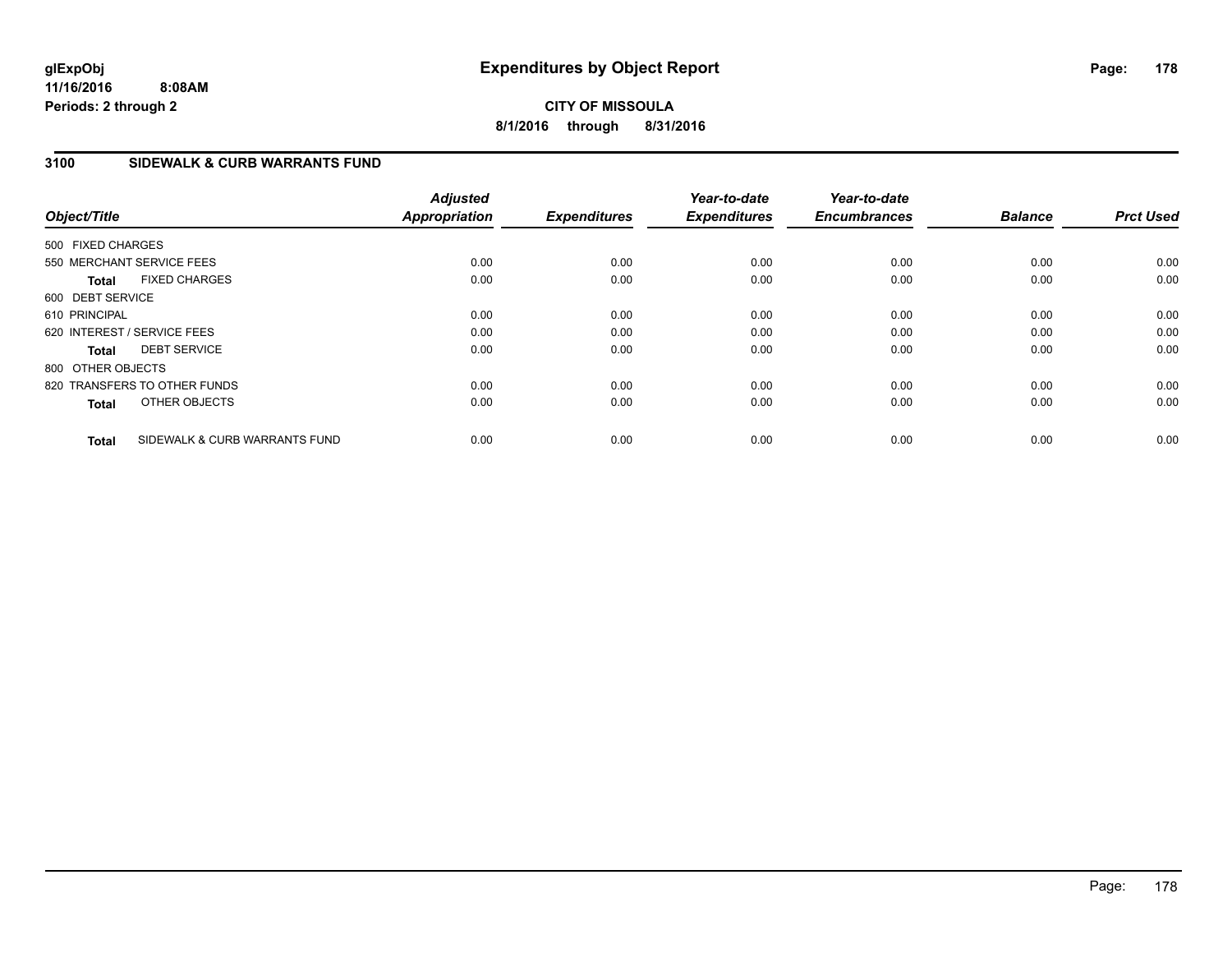#### **3200 FY99 SIDEWALK & CURB DEBT SERVICE FUND**

| Object/Title                         | <b>Adjusted</b><br><b>Appropriation</b> | <b>Expenditures</b> | Year-to-date<br><b>Expenditures</b> | Year-to-date<br><b>Encumbrances</b> | <b>Balance</b> | <b>Prct Used</b> |
|--------------------------------------|-----------------------------------------|---------------------|-------------------------------------|-------------------------------------|----------------|------------------|
| 500 FIXED CHARGES                    |                                         |                     |                                     |                                     |                |                  |
| 550 MERCHANT SERVICE FEES            | 0.00                                    | 0.00                | 0.00                                | 0.00                                | 0.00           | 0.00             |
| <b>FIXED CHARGES</b><br><b>Total</b> | 0.00                                    | 0.00                | 0.00                                | 0.00                                | 0.00           | 0.00             |
| 600 DEBT SERVICE                     |                                         |                     |                                     |                                     |                |                  |
| 610 PRINCIPAL                        | 0.00                                    | 0.00                | 0.00                                | 0.00                                | 0.00           | 0.00             |
| 620 INTEREST / SERVICE FEES          | 0.00                                    | 0.00                | 0.00                                | 0.00                                | 0.00           | 0.00             |
| <b>DEBT SERVICE</b><br><b>Total</b>  | 0.00                                    | 0.00                | 0.00                                | 0.00                                | 0.00           | 0.00             |
| 800 OTHER OBJECTS                    |                                         |                     |                                     |                                     |                |                  |
| 820 TRANSFERS TO OTHER FUNDS         | 0.00                                    | 0.00                | 0.00                                | 0.00                                | 0.00           | 0.00             |
| OTHER OBJECTS<br><b>Total</b>        | 0.00                                    | 0.00                | 0.00                                | 0.00                                | 0.00           | 0.00             |
|                                      |                                         |                     |                                     |                                     |                |                  |
| NON-DEPARTMENTAL<br><b>Total</b>     | 0.00                                    | 0.00                | 0.00                                | 0.00                                | 0.00           | 0.00             |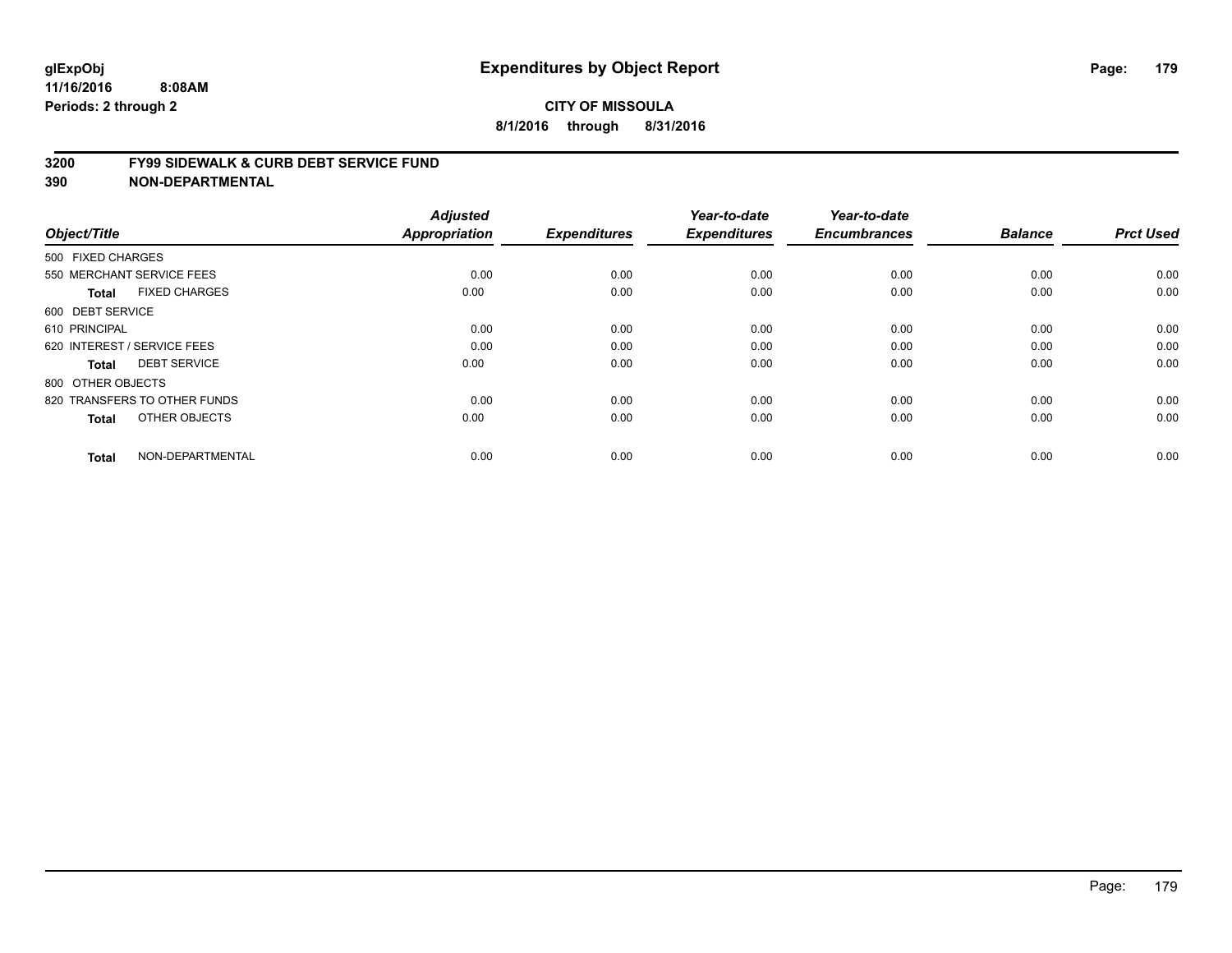# **CITY OF MISSOULA 8/1/2016 through 8/31/2016**

# **3200 FY99 SIDEWALK & CURB DEBT SERVICE FUND**

| Object/Title      |                                              | <b>Adjusted</b><br><b>Appropriation</b> | <b>Expenditures</b> | Year-to-date<br><b>Expenditures</b> | Year-to-date<br><b>Encumbrances</b> | <b>Balance</b> | <b>Prct Used</b> |
|-------------------|----------------------------------------------|-----------------------------------------|---------------------|-------------------------------------|-------------------------------------|----------------|------------------|
| 500 FIXED CHARGES |                                              |                                         |                     |                                     |                                     |                |                  |
|                   | 550 MERCHANT SERVICE FEES                    | 0.00                                    | 0.00                | 0.00                                | 0.00                                | 0.00           | 0.00             |
| Total             | <b>FIXED CHARGES</b>                         | 0.00                                    | 0.00                | 0.00                                | 0.00                                | 0.00           | 0.00             |
| 600 DEBT SERVICE  |                                              |                                         |                     |                                     |                                     |                |                  |
| 610 PRINCIPAL     |                                              | 0.00                                    | 0.00                | 0.00                                | 0.00                                | 0.00           | 0.00             |
|                   | 620 INTEREST / SERVICE FEES                  | 0.00                                    | 0.00                | 0.00                                | 0.00                                | 0.00           | 0.00             |
| Total             | <b>DEBT SERVICE</b>                          | 0.00                                    | 0.00                | 0.00                                | 0.00                                | 0.00           | 0.00             |
| 800 OTHER OBJECTS |                                              |                                         |                     |                                     |                                     |                |                  |
|                   | 820 TRANSFERS TO OTHER FUNDS                 | 0.00                                    | 0.00                | 0.00                                | 0.00                                | 0.00           | 0.00             |
| <b>Total</b>      | OTHER OBJECTS                                | 0.00                                    | 0.00                | 0.00                                | 0.00                                | 0.00           | 0.00             |
| <b>Total</b>      | <b>FY99 SIDEWALK &amp; CURB DEBT SERVICE</b> | 0.00                                    | 0.00                | 0.00                                | 0.00                                | 0.00           | 0.00             |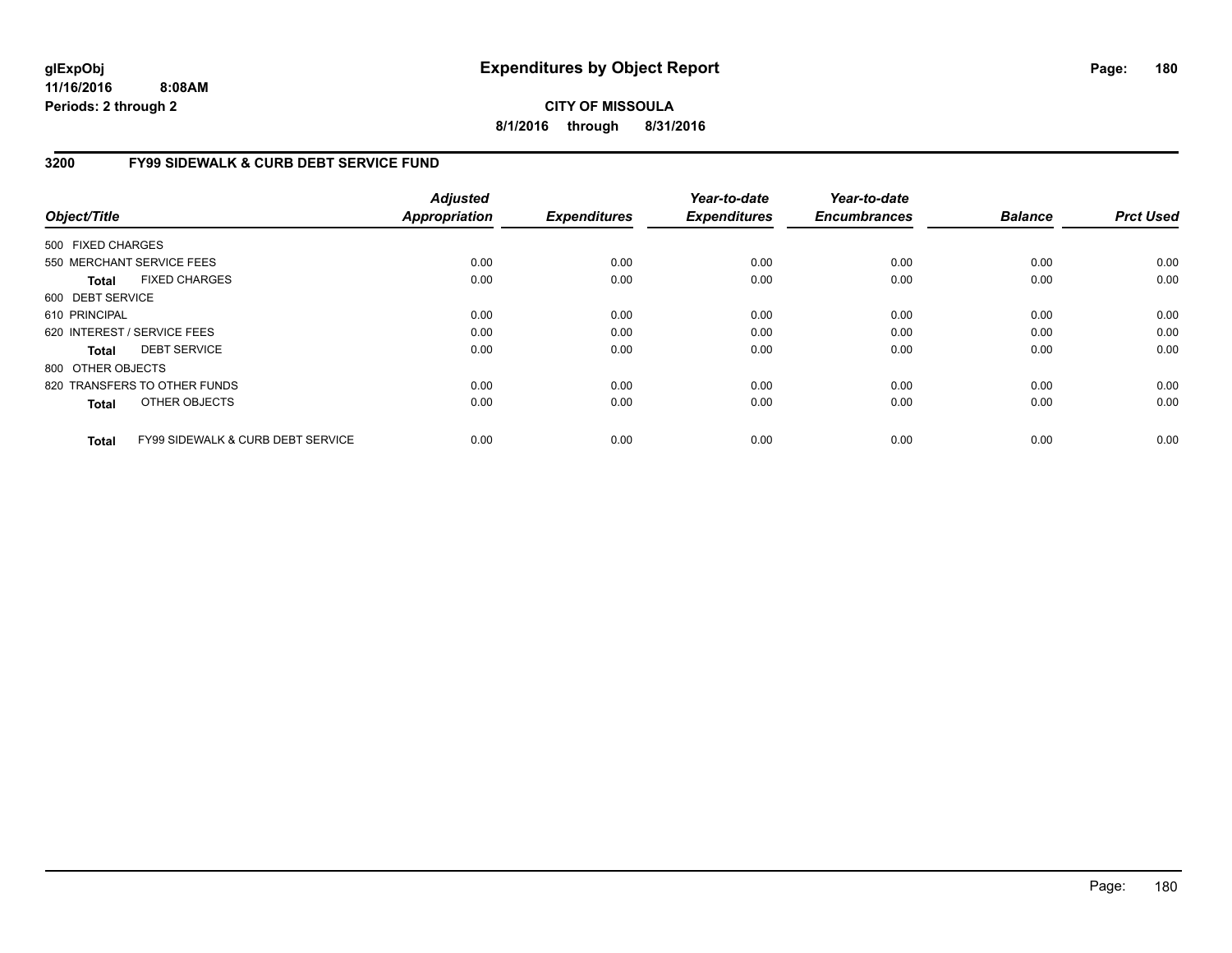#### **3300 FY00 SIDEWALK & CURB DEBT SERVICE FUND**

| Object/Title                         | <b>Adjusted</b><br>Appropriation | <b>Expenditures</b> | Year-to-date<br><b>Expenditures</b> | Year-to-date<br><b>Encumbrances</b> | <b>Balance</b> | <b>Prct Used</b> |
|--------------------------------------|----------------------------------|---------------------|-------------------------------------|-------------------------------------|----------------|------------------|
| 500 FIXED CHARGES                    |                                  |                     |                                     |                                     |                |                  |
| 550 MERCHANT SERVICE FEES            | 0.00                             | 0.00                | 0.00                                | 0.00                                | 0.00           | 0.00             |
| <b>FIXED CHARGES</b><br><b>Total</b> | 0.00                             | 0.00                | 0.00                                | 0.00                                | 0.00           | 0.00             |
| 600 DEBT SERVICE                     |                                  |                     |                                     |                                     |                |                  |
| 610 PRINCIPAL                        | 0.00                             | 0.00                | 0.00                                | 0.00                                | 0.00           | 0.00             |
| 620 INTEREST / SERVICE FEES          | 0.00                             | 0.00                | 0.00                                | 0.00                                | 0.00           | 0.00             |
| <b>DEBT SERVICE</b><br><b>Total</b>  | 0.00                             | 0.00                | 0.00                                | 0.00                                | 0.00           | 0.00             |
| NON-DEPARTMENTAL<br><b>Total</b>     | 0.00                             | 0.00                | 0.00                                | 0.00                                | 0.00           | 0.00             |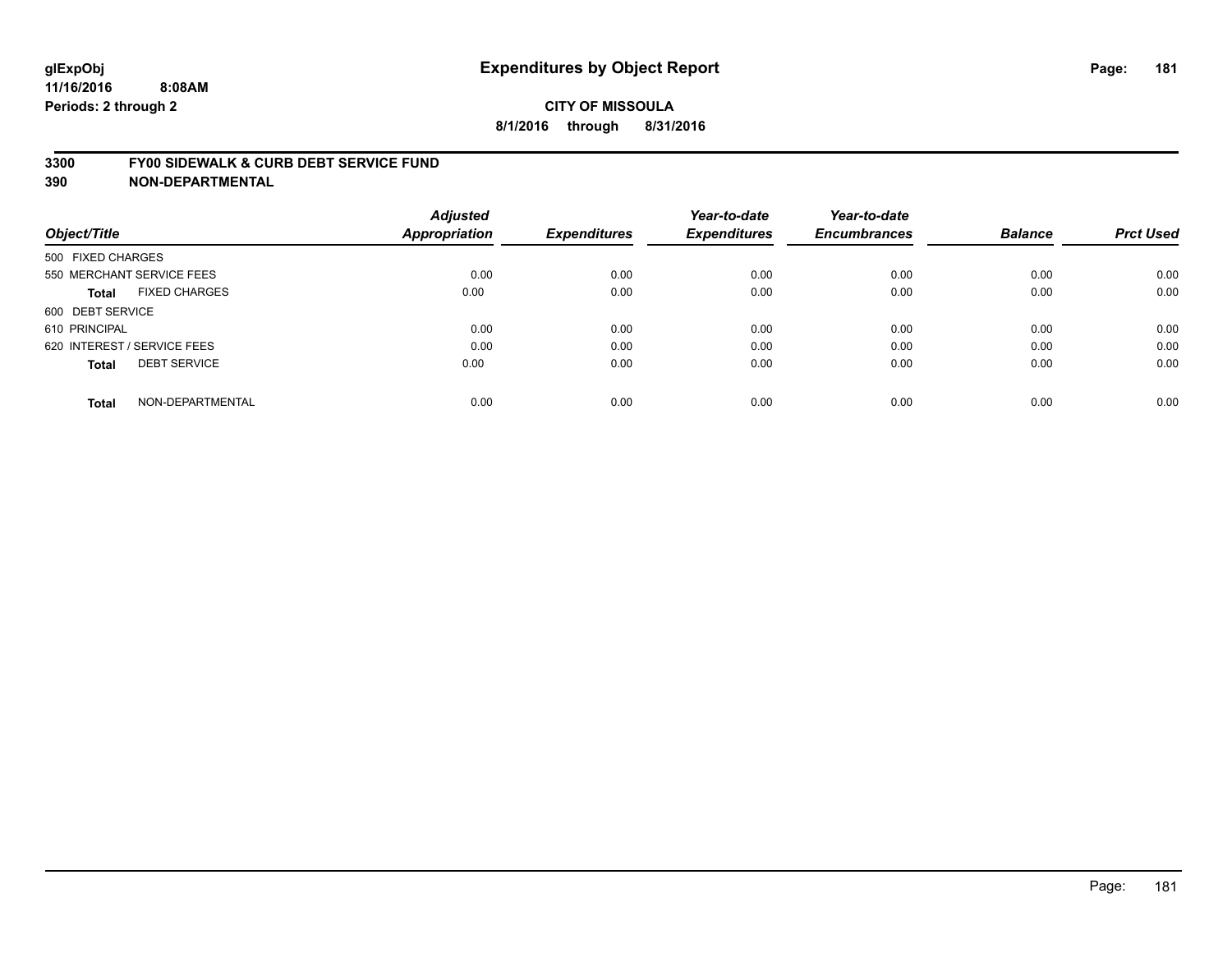**CITY OF MISSOULA 8/1/2016 through 8/31/2016**

### **3300 FY00 SIDEWALK & CURB DEBT SERVICE FUND**

| Object/Title                |                                   | <b>Adjusted</b><br><b>Appropriation</b> | <b>Expenditures</b> | Year-to-date<br><b>Expenditures</b> | Year-to-date<br><b>Encumbrances</b> | <b>Balance</b> | <b>Prct Used</b> |
|-----------------------------|-----------------------------------|-----------------------------------------|---------------------|-------------------------------------|-------------------------------------|----------------|------------------|
| 500 FIXED CHARGES           |                                   |                                         |                     |                                     |                                     |                |                  |
|                             | 550 MERCHANT SERVICE FEES         | 0.00                                    | 0.00                | 0.00                                | 0.00                                | 0.00           | 0.00             |
| <b>Total</b>                | <b>FIXED CHARGES</b>              | 0.00                                    | 0.00                | 0.00                                | 0.00                                | 0.00           | 0.00             |
| 600 DEBT SERVICE            |                                   |                                         |                     |                                     |                                     |                |                  |
| 610 PRINCIPAL               |                                   | 0.00                                    | 0.00                | 0.00                                | 0.00                                | 0.00           | 0.00             |
| 620 INTEREST / SERVICE FEES |                                   | 0.00                                    | 0.00                | 0.00                                | 0.00                                | 0.00           | 0.00             |
| <b>Total</b>                | <b>DEBT SERVICE</b>               | 0.00                                    | 0.00                | 0.00                                | 0.00                                | 0.00           | 0.00             |
| <b>Total</b>                | FY00 SIDEWALK & CURB DEBT SERVICE | 0.00                                    | 0.00                | 0.00                                | 0.00                                | 0.00           | 0.00             |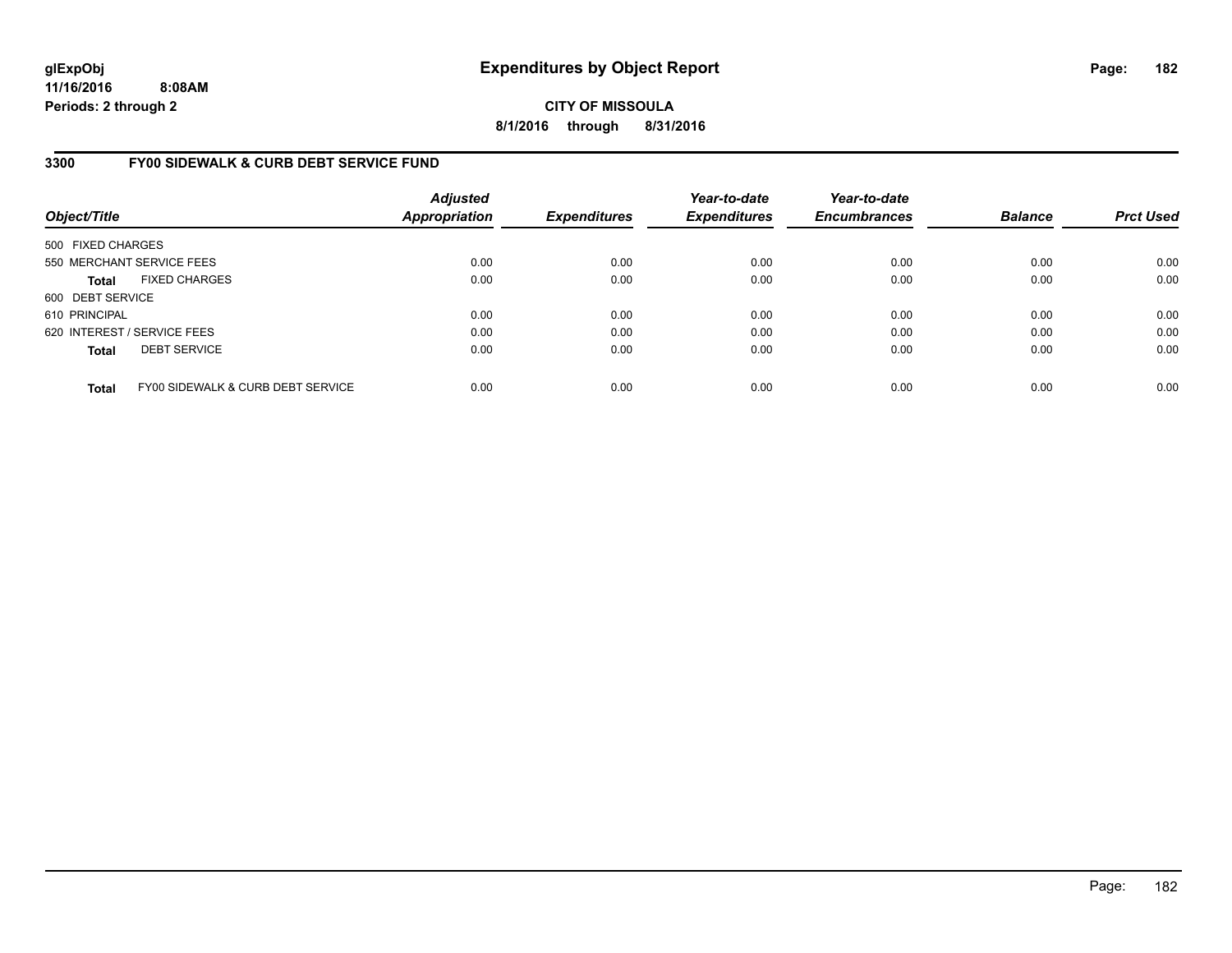# **3305 JUDGMENT LEVIES**

| Object/Title                        | <b>Adjusted</b><br><b>Appropriation</b> | <b>Expenditures</b> | Year-to-date<br><b>Expenditures</b> | Year-to-date<br><b>Encumbrances</b> | <b>Balance</b> | <b>Prct Used</b> |
|-------------------------------------|-----------------------------------------|---------------------|-------------------------------------|-------------------------------------|----------------|------------------|
| 600 DEBT SERVICE                    |                                         |                     |                                     |                                     |                |                  |
| 615 JUDGMENT LEVY DEBT PAYMENT      | 0.00                                    | 0.00                | 0.00                                | 0.00                                | 0.00           | 0.00             |
| <b>DEBT SERVICE</b><br><b>Total</b> | 0.00                                    | 0.00                | 0.00                                | 0.00                                | 0.00           | 0.00             |
| 800 OTHER OBJECTS                   |                                         |                     |                                     |                                     |                |                  |
| 820 TRANSFERS TO OTHER FUNDS        | 0.00                                    | 0.00                | 0.00                                | 0.00                                | 0.00           | 0.00             |
| OTHER OBJECTS<br><b>Total</b>       | 0.00                                    | 0.00                | 0.00                                | 0.00                                | 0.00           | 0.00             |
| NON-DEPARTMENTAL<br>Total           | 0.00                                    | 0.00                | 0.00                                | 0.00                                | 0.00           | 0.00             |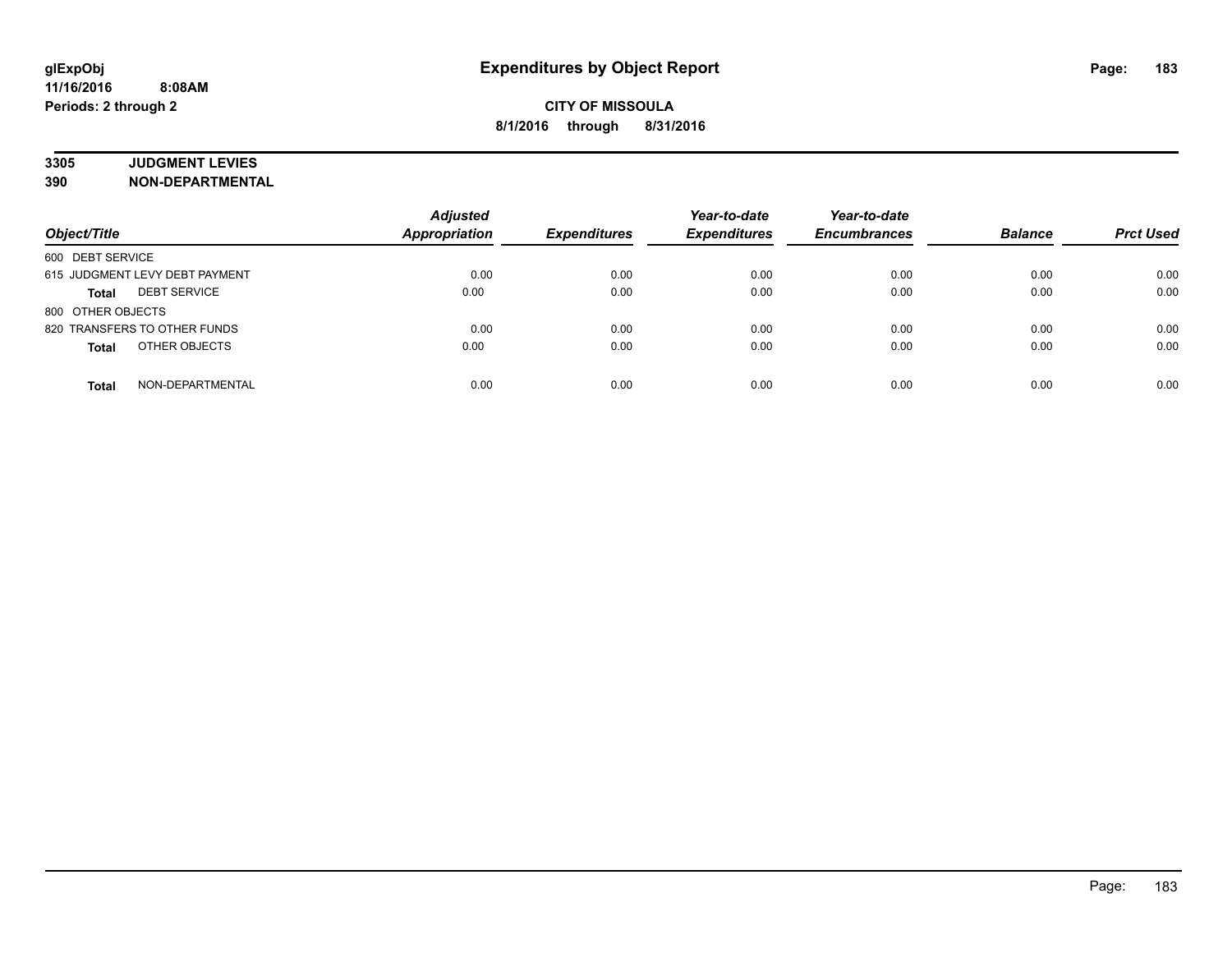**CITY OF MISSOULA 8/1/2016 through 8/31/2016**

**3305 JUDGMENT LEVIES**

| Object/Title                        | <b>Adjusted</b><br><b>Appropriation</b> | <b>Expenditures</b> | Year-to-date<br><b>Expenditures</b> | Year-to-date<br><b>Encumbrances</b> | <b>Balance</b> | <b>Prct Used</b> |
|-------------------------------------|-----------------------------------------|---------------------|-------------------------------------|-------------------------------------|----------------|------------------|
| 600 DEBT SERVICE                    |                                         |                     |                                     |                                     |                |                  |
| 615 JUDGMENT LEVY DEBT PAYMENT      | 0.00                                    | 0.00                | 0.00                                | 0.00                                | 0.00           | 0.00             |
| <b>DEBT SERVICE</b><br><b>Total</b> | 0.00                                    | 0.00                | 0.00                                | 0.00                                | 0.00           | 0.00             |
| 800 OTHER OBJECTS                   |                                         |                     |                                     |                                     |                |                  |
| 820 TRANSFERS TO OTHER FUNDS        | 0.00                                    | 0.00                | 0.00                                | 0.00                                | 0.00           | 0.00             |
| OTHER OBJECTS<br><b>Total</b>       | 0.00                                    | 0.00                | 0.00                                | 0.00                                | 0.00           | 0.00             |
| <b>JUDGMENT LEVIES</b><br>Total     | 0.00                                    | 0.00                | 0.00                                | 0.00                                | 0.00           | 0.00             |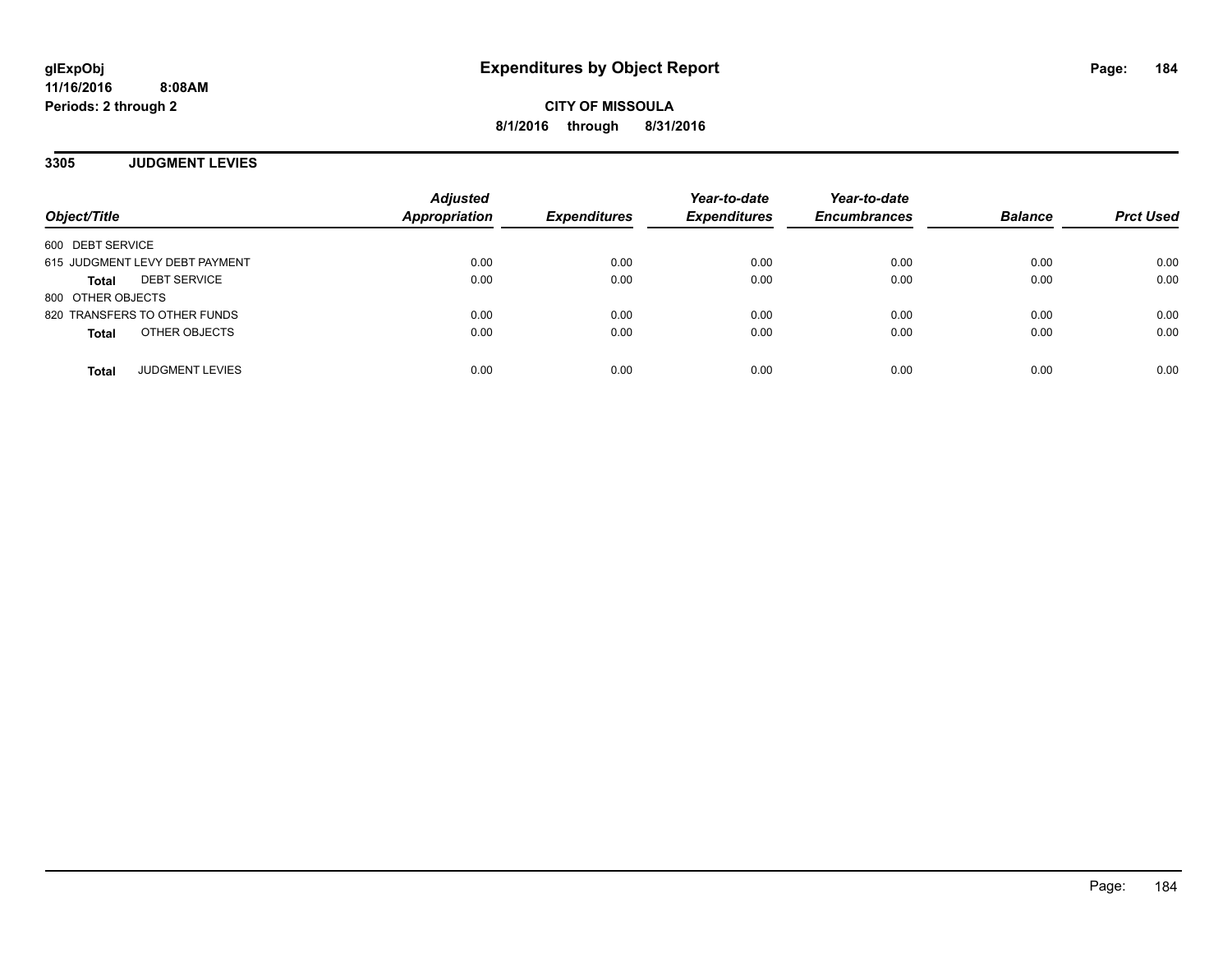# **glExpObj Expenditures by Object Report Page: 185**

**11/16/2016 8:08AM Periods: 2 through 2**

**8/1/2016 through 8/31/2016**

### **3400 FY01 SIDEWALK & CURB DEBT SERVICE FUND**

**000 \*\*\* Title Not Found \*\*\***

| Object/Title                            | <b>Adjusted</b><br><b>Appropriation</b> | <b>Expenditures</b> | Year-to-date<br><b>Expenditures</b> | Year-to-date<br><b>Encumbrances</b> | <b>Balance</b> | <b>Prct Used</b> |
|-----------------------------------------|-----------------------------------------|---------------------|-------------------------------------|-------------------------------------|----------------|------------------|
| 800 OTHER OBJECTS                       |                                         |                     |                                     |                                     |                |                  |
| 820 TRANSFERS TO OTHER FUNDS            | 0.00                                    | 0.00                | 0.00                                | 0.00                                | 0.00           | 0.00             |
| OTHER OBJECTS<br>Total                  | 0.00                                    | 0.00                | 0.00                                | 0.00                                | 0.00           | 0.00             |
| *** Title Not Found ***<br><b>Total</b> | 0.00                                    | 0.00                | 0.00                                | 0.00                                | 0.00           | 0.00             |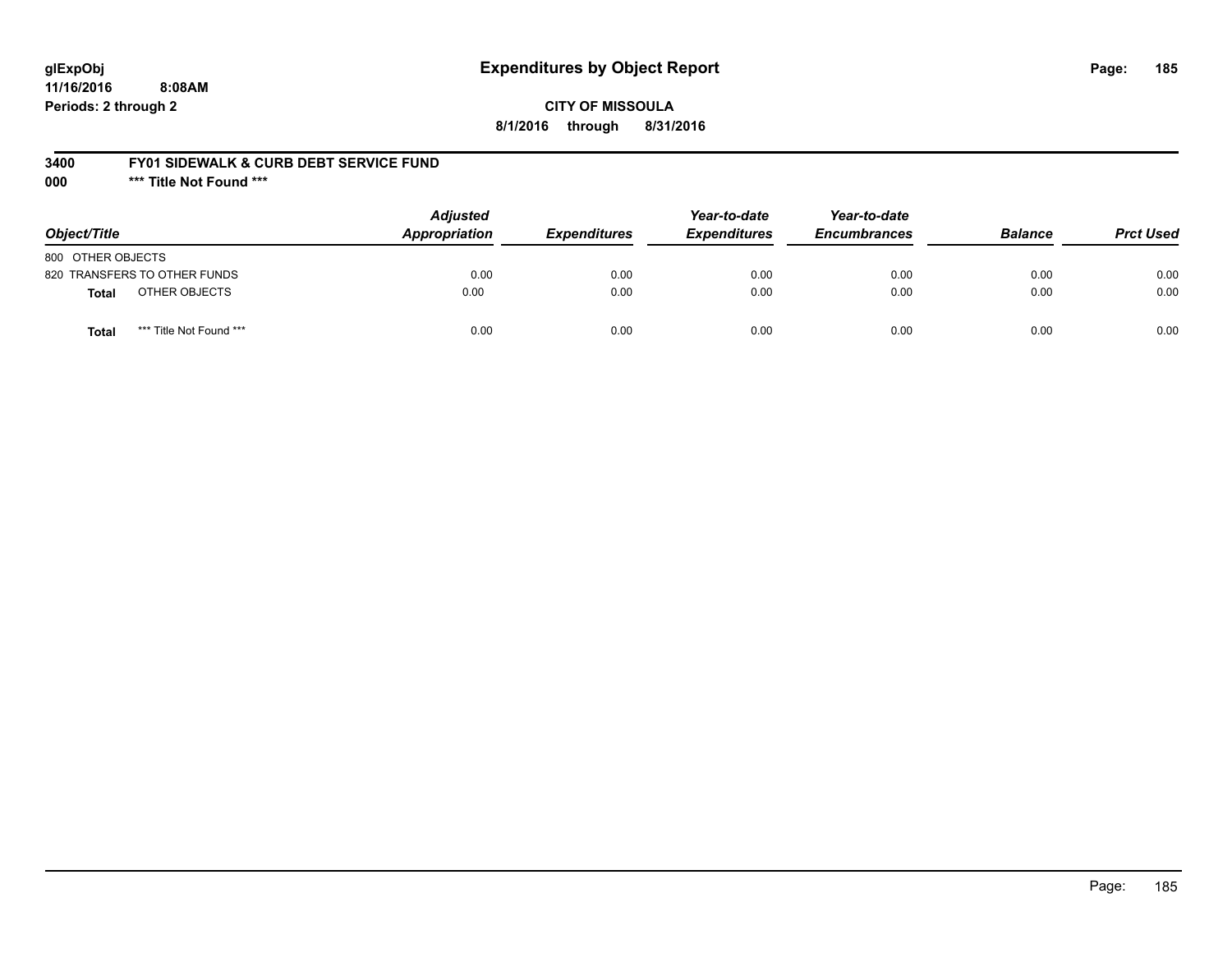#### **3400 FY01 SIDEWALK & CURB DEBT SERVICE FUND**

| Object/Title                         | <b>Adjusted</b><br><b>Appropriation</b> | <b>Expenditures</b> | Year-to-date<br><b>Expenditures</b> | Year-to-date<br><b>Encumbrances</b> | <b>Balance</b> | <b>Prct Used</b> |
|--------------------------------------|-----------------------------------------|---------------------|-------------------------------------|-------------------------------------|----------------|------------------|
| 500 FIXED CHARGES                    |                                         |                     |                                     |                                     |                |                  |
| 550 MERCHANT SERVICE FEES            | 0.00                                    | 0.00                | 0.00                                | 0.00                                | 0.00           | 0.00             |
| <b>FIXED CHARGES</b><br><b>Total</b> | 0.00                                    | 0.00                | 0.00                                | 0.00                                | 0.00           | 0.00             |
| 600 DEBT SERVICE                     |                                         |                     |                                     |                                     |                |                  |
| 610 PRINCIPAL                        | 0.00                                    | 0.00                | 0.00                                | 0.00                                | 0.00           | 0.00             |
| 620 INTEREST / SERVICE FEES          | 0.00                                    | 0.00                | 0.00                                | 0.00                                | 0.00           | 0.00             |
| <b>DEBT SERVICE</b><br><b>Total</b>  | 0.00                                    | 0.00                | 0.00                                | 0.00                                | 0.00           | 0.00             |
| 800 OTHER OBJECTS                    |                                         |                     |                                     |                                     |                |                  |
| 820 TRANSFERS TO OTHER FUNDS         | 0.00                                    | 0.00                | 0.00                                | 0.00                                | 0.00           | 0.00             |
| OTHER OBJECTS<br><b>Total</b>        | 0.00                                    | 0.00                | 0.00                                | 0.00                                | 0.00           | 0.00             |
| NON-DEPARTMENTAL<br><b>Total</b>     | 0.00                                    | 0.00                | 0.00                                | 0.00                                | 0.00           | 0.00             |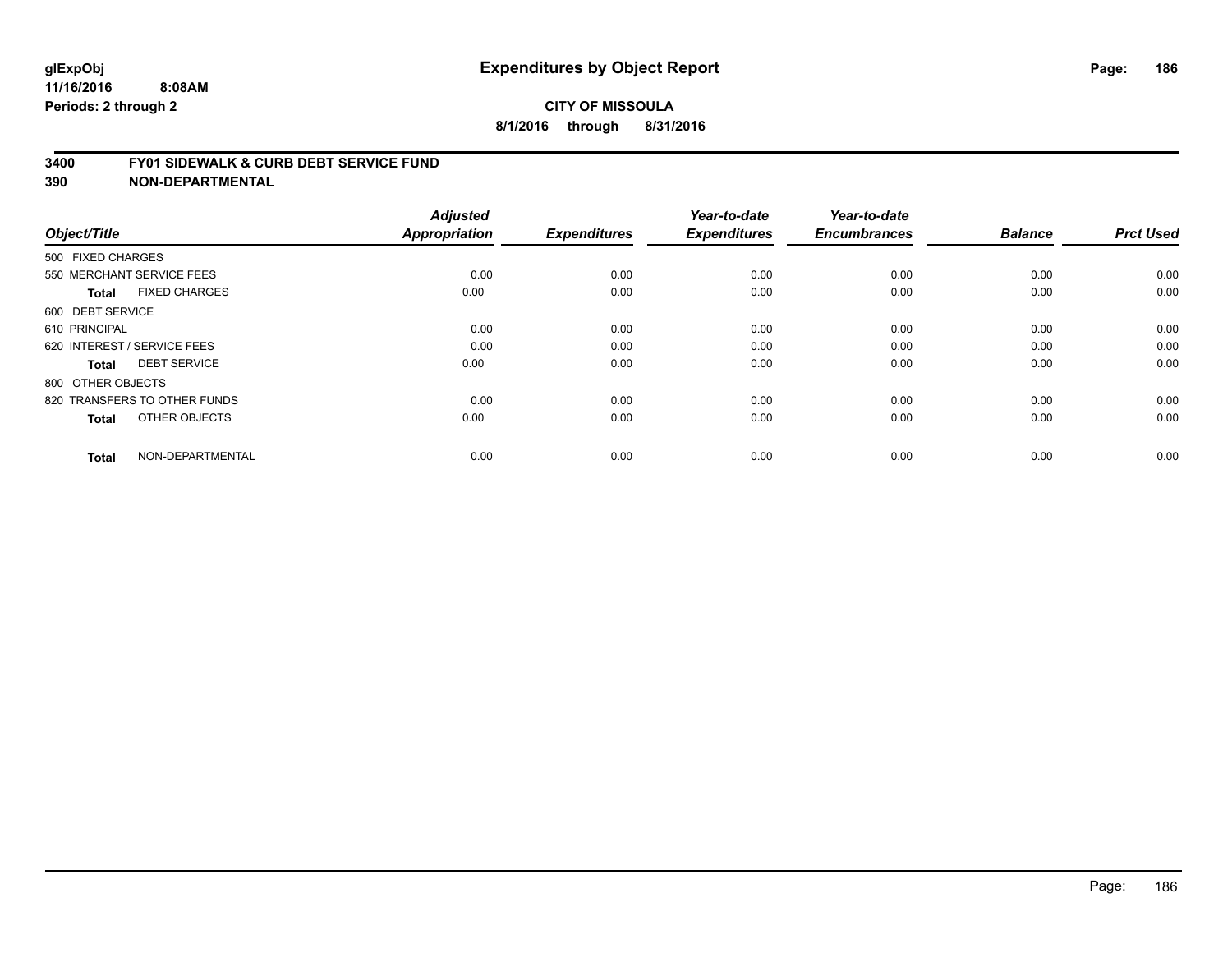**CITY OF MISSOULA 8/1/2016 through 8/31/2016**

### **3400 FY01 SIDEWALK & CURB DEBT SERVICE FUND**

| Object/Title      |                                              | <b>Adjusted</b><br><b>Appropriation</b> | <b>Expenditures</b> | Year-to-date<br><b>Expenditures</b> | Year-to-date<br><b>Encumbrances</b> | <b>Balance</b> | <b>Prct Used</b> |
|-------------------|----------------------------------------------|-----------------------------------------|---------------------|-------------------------------------|-------------------------------------|----------------|------------------|
| 500 FIXED CHARGES |                                              |                                         |                     |                                     |                                     |                |                  |
|                   | 550 MERCHANT SERVICE FEES                    | 0.00                                    | 0.00                | 0.00                                | 0.00                                | 0.00           | 0.00             |
|                   |                                              |                                         |                     |                                     |                                     |                |                  |
| <b>Total</b>      | <b>FIXED CHARGES</b>                         | 0.00                                    | 0.00                | 0.00                                | 0.00                                | 0.00           | 0.00             |
| 600 DEBT SERVICE  |                                              |                                         |                     |                                     |                                     |                |                  |
| 610 PRINCIPAL     |                                              | 0.00                                    | 0.00                | 0.00                                | 0.00                                | 0.00           | 0.00             |
|                   | 620 INTEREST / SERVICE FEES                  | 0.00                                    | 0.00                | 0.00                                | 0.00                                | 0.00           | 0.00             |
| <b>Total</b>      | <b>DEBT SERVICE</b>                          | 0.00                                    | 0.00                | 0.00                                | 0.00                                | 0.00           | 0.00             |
| 800 OTHER OBJECTS |                                              |                                         |                     |                                     |                                     |                |                  |
|                   | 820 TRANSFERS TO OTHER FUNDS                 | 0.00                                    | 0.00                | 0.00                                | 0.00                                | 0.00           | 0.00             |
| <b>Total</b>      | OTHER OBJECTS                                | 0.00                                    | 0.00                | 0.00                                | 0.00                                | 0.00           | 0.00             |
| <b>Total</b>      | <b>FY01 SIDEWALK &amp; CURB DEBT SERVICE</b> | 0.00                                    | 0.00                | 0.00                                | 0.00                                | 0.00           | 0.00             |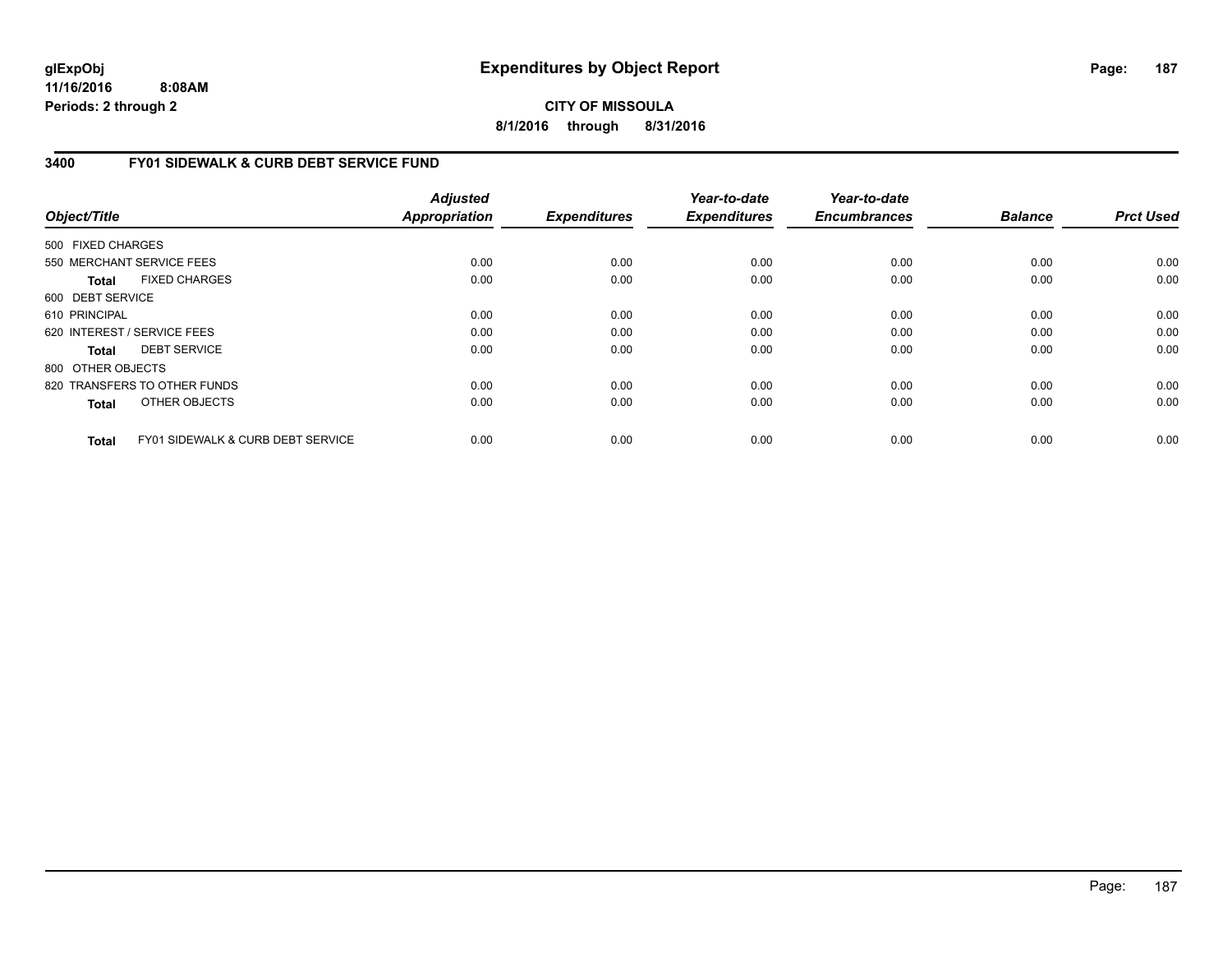# **glExpObj Expenditures by Object Report Page: 188**

**11/16/2016 8:08AM Periods: 2 through 2**

### **CITY OF MISSOULA 8/1/2016 through 8/31/2016**

### **3410 FY02 SIDEWALK & CURB DEBT SERVICE FUND**

**000 \*\*\* Title Not Found \*\*\***

| Object/Title                            | <b>Adjusted</b><br><b>Appropriation</b> | <b>Expenditures</b> | Year-to-date<br><b>Expenditures</b> | Year-to-date<br><b>Encumbrances</b> | <b>Balance</b> | <b>Prct Used</b> |
|-----------------------------------------|-----------------------------------------|---------------------|-------------------------------------|-------------------------------------|----------------|------------------|
| 800 OTHER OBJECTS                       |                                         |                     |                                     |                                     |                |                  |
| 820 TRANSFERS TO OTHER FUNDS            | 0.00                                    | 0.00                | 0.00                                | 0.00                                | 0.00           | 0.00             |
| OTHER OBJECTS<br><b>Total</b>           | 0.00                                    | 0.00                | 0.00                                | 0.00                                | 0.00           | 0.00             |
| *** Title Not Found ***<br><b>Total</b> | 0.00                                    | 0.00                | 0.00                                | 0.00                                | 0.00           | 0.00             |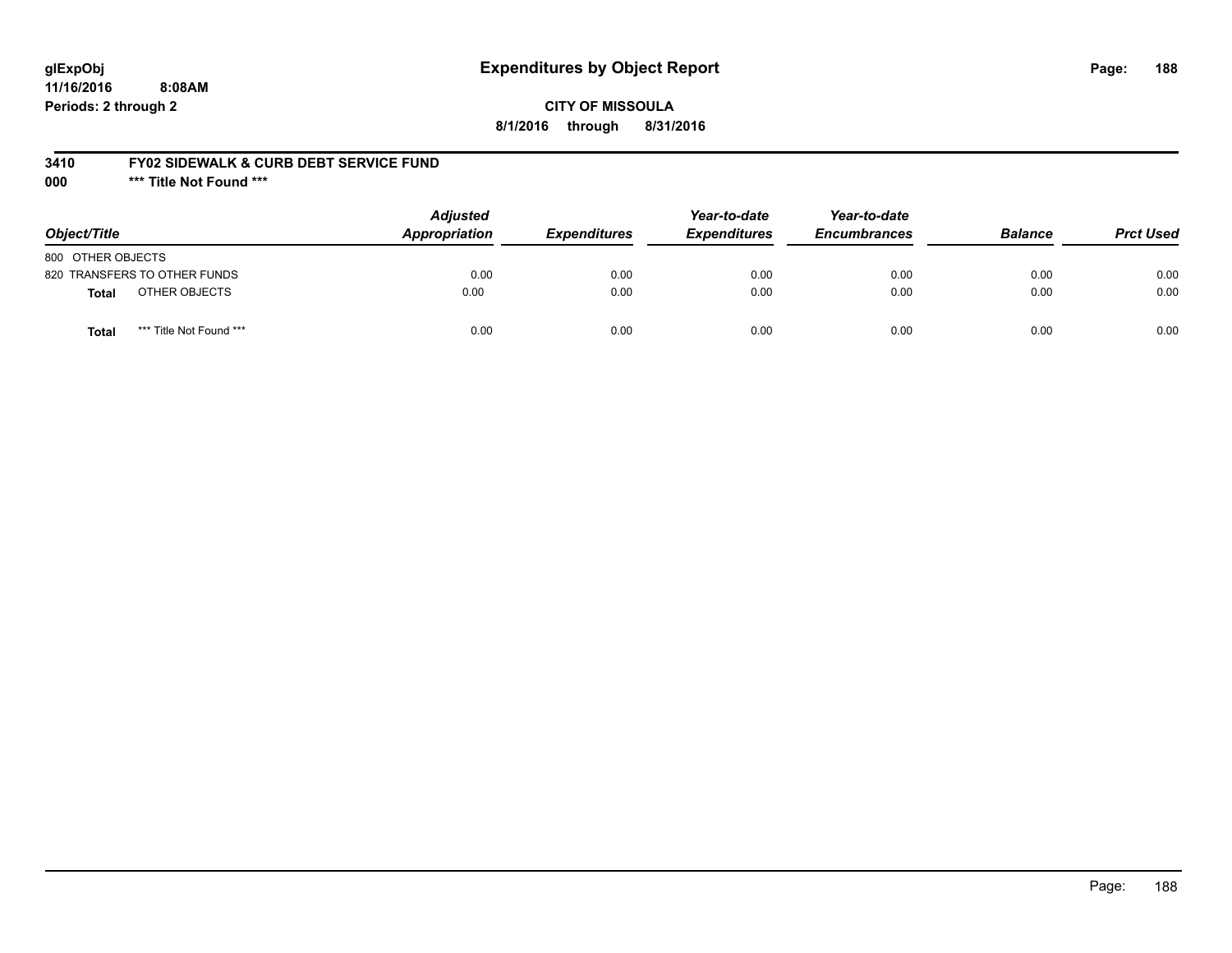#### **3410 FY02 SIDEWALK & CURB DEBT SERVICE FUND**

| Object/Title                         | <b>Adjusted</b><br>Appropriation | <b>Expenditures</b> | Year-to-date<br><b>Expenditures</b> | Year-to-date<br><b>Encumbrances</b> | <b>Balance</b> | <b>Prct Used</b> |
|--------------------------------------|----------------------------------|---------------------|-------------------------------------|-------------------------------------|----------------|------------------|
| 500 FIXED CHARGES                    |                                  |                     |                                     |                                     |                |                  |
| 550 MERCHANT SERVICE FEES            | 0.00                             | 0.00                | 0.00                                | 0.00                                | 0.00           | 0.00             |
| <b>FIXED CHARGES</b><br><b>Total</b> | 0.00                             | 0.00                | 0.00                                | 0.00                                | 0.00           | 0.00             |
| 600 DEBT SERVICE                     |                                  |                     |                                     |                                     |                |                  |
| 610 PRINCIPAL                        | 0.00                             | 0.00                | 0.00                                | 0.00                                | 0.00           | 0.00             |
| 620 INTEREST / SERVICE FEES          | 0.00                             | 0.00                | 0.00                                | 0.00                                | 0.00           | 0.00             |
| <b>DEBT SERVICE</b><br><b>Total</b>  | 0.00                             | 0.00                | 0.00                                | 0.00                                | 0.00           | 0.00             |
| NON-DEPARTMENTAL<br><b>Total</b>     | 0.00                             | 0.00                | 0.00                                | 0.00                                | 0.00           | 0.00             |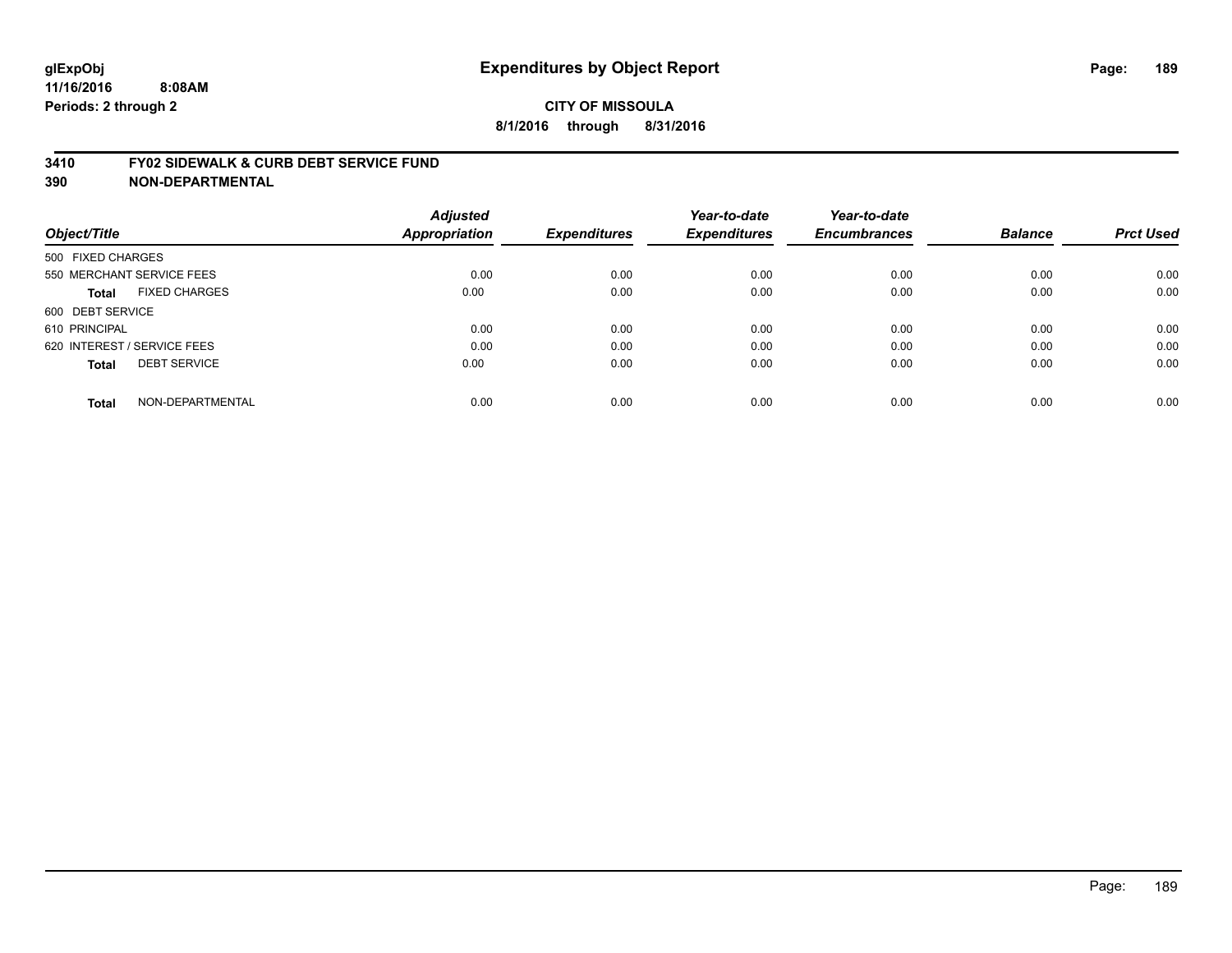**CITY OF MISSOULA 8/1/2016 through 8/31/2016**

# **3410 FY02 SIDEWALK & CURB DEBT SERVICE FUND**

| Object/Title      |                                              | <b>Adjusted</b><br><b>Appropriation</b> | <b>Expenditures</b> | Year-to-date<br><b>Expenditures</b> | Year-to-date<br><b>Encumbrances</b> | <b>Balance</b> | <b>Prct Used</b> |
|-------------------|----------------------------------------------|-----------------------------------------|---------------------|-------------------------------------|-------------------------------------|----------------|------------------|
| 500 FIXED CHARGES |                                              |                                         |                     |                                     |                                     |                |                  |
|                   | 550 MERCHANT SERVICE FEES                    | 0.00                                    | 0.00                | 0.00                                | 0.00                                | 0.00           | 0.00             |
| <b>Total</b>      | <b>FIXED CHARGES</b>                         | 0.00                                    | 0.00                | 0.00                                | 0.00                                | 0.00           | 0.00             |
| 600 DEBT SERVICE  |                                              |                                         |                     |                                     |                                     |                |                  |
| 610 PRINCIPAL     |                                              | 0.00                                    | 0.00                | 0.00                                | 0.00                                | 0.00           | 0.00             |
|                   | 620 INTEREST / SERVICE FEES                  | 0.00                                    | 0.00                | 0.00                                | 0.00                                | 0.00           | 0.00             |
| <b>Total</b>      | <b>DEBT SERVICE</b>                          | 0.00                                    | 0.00                | 0.00                                | 0.00                                | 0.00           | 0.00             |
| 800 OTHER OBJECTS |                                              |                                         |                     |                                     |                                     |                |                  |
|                   | 820 TRANSFERS TO OTHER FUNDS                 | 0.00                                    | 0.00                | 0.00                                | 0.00                                | 0.00           | 0.00             |
| <b>Total</b>      | OTHER OBJECTS                                | 0.00                                    | 0.00                | 0.00                                | 0.00                                | 0.00           | 0.00             |
| <b>Total</b>      | <b>FY02 SIDEWALK &amp; CURB DEBT SERVICE</b> | 0.00                                    | 0.00                | 0.00                                | 0.00                                | 0.00           | 0.00             |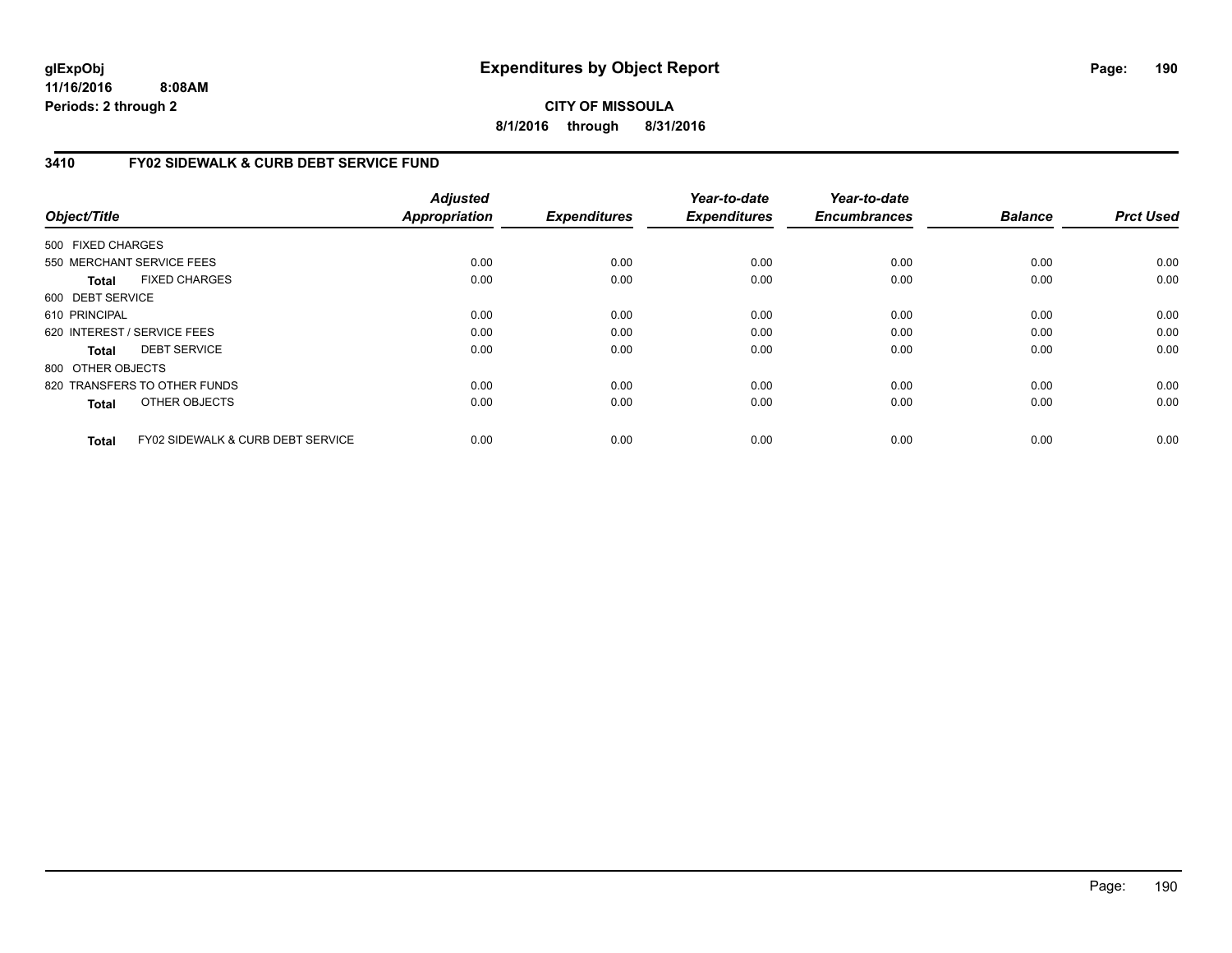#### **3420 FY03 SIDEWALK & CURB DEBT SERVICE**

|                                      | <b>Adjusted</b>      |                     | Year-to-date        | Year-to-date        |                |                  |
|--------------------------------------|----------------------|---------------------|---------------------|---------------------|----------------|------------------|
| Object/Title                         | <b>Appropriation</b> | <b>Expenditures</b> | <b>Expenditures</b> | <b>Encumbrances</b> | <b>Balance</b> | <b>Prct Used</b> |
| 500 FIXED CHARGES                    |                      |                     |                     |                     |                |                  |
| 550 MERCHANT SERVICE FEES            | 0.00                 | 0.00                | 0.00                | 0.00                | 0.00           | 0.00             |
| <b>FIXED CHARGES</b><br><b>Total</b> | 0.00                 | 0.00                | 0.00                | 0.00                | 0.00           | 0.00             |
| 600 DEBT SERVICE                     |                      |                     |                     |                     |                |                  |
| 610 PRINCIPAL                        | 0.00                 | 0.00                | 0.00                | 0.00                | 0.00           | 0.00             |
| 620 INTEREST / SERVICE FEES          | 0.00                 | 0.00                | 350.00              | 0.00                | $-350.00$      | 0.00             |
| <b>DEBT SERVICE</b><br><b>Total</b>  | 0.00                 | 0.00                | 350.00              | 0.00                | $-350.00$      | 0.00             |
| NON-DEPARTMENTAL<br><b>Total</b>     | 0.00                 | 0.00                | 350.00              | 0.00                | $-350.00$      | 0.00             |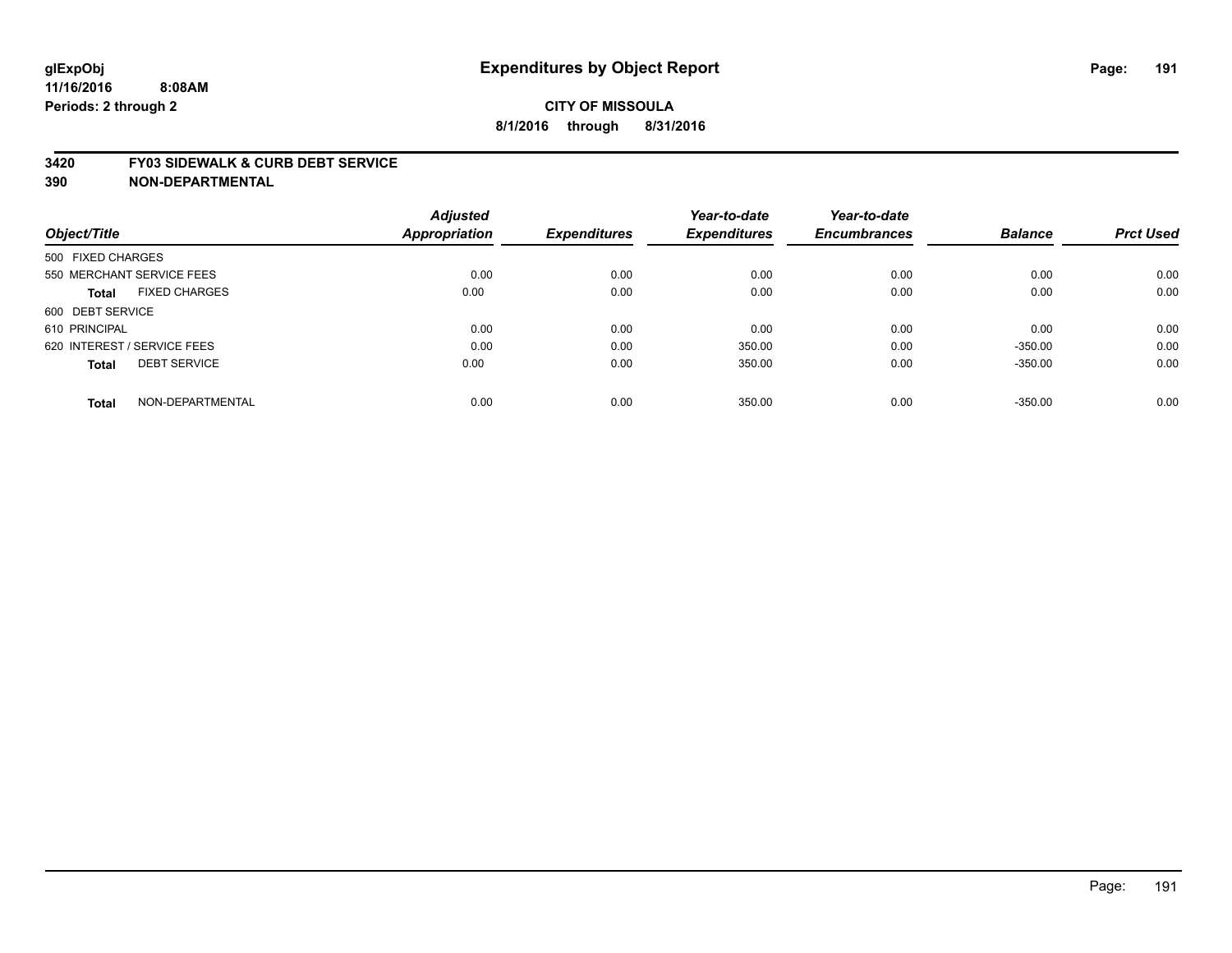**CITY OF MISSOULA 8/1/2016 through 8/31/2016**

# **3420 FY03 SIDEWALK & CURB DEBT SERVICE**

| Object/Title                |                                   | <b>Adjusted</b><br><b>Appropriation</b> | <b>Expenditures</b> | Year-to-date<br><b>Expenditures</b> | Year-to-date<br><b>Encumbrances</b> | <b>Balance</b> | <b>Prct Used</b> |
|-----------------------------|-----------------------------------|-----------------------------------------|---------------------|-------------------------------------|-------------------------------------|----------------|------------------|
| 500 FIXED CHARGES           |                                   |                                         |                     |                                     |                                     |                |                  |
| 550 MERCHANT SERVICE FEES   |                                   | 0.00                                    | 0.00                | 0.00                                | 0.00                                | 0.00           | 0.00             |
| <b>Total</b>                | <b>FIXED CHARGES</b>              | 0.00                                    | 0.00                | 0.00                                | 0.00                                | 0.00           | 0.00             |
| 600 DEBT SERVICE            |                                   |                                         |                     |                                     |                                     |                |                  |
| 610 PRINCIPAL               |                                   | 0.00                                    | 0.00                | 0.00                                | 0.00                                | 0.00           | 0.00             |
| 620 INTEREST / SERVICE FEES |                                   | 0.00                                    | 0.00                | 350.00                              | 0.00                                | $-350.00$      | 0.00             |
| <b>Total</b>                | <b>DEBT SERVICE</b>               | 0.00                                    | 0.00                | 350.00                              | 0.00                                | $-350.00$      | 0.00             |
| <b>Total</b>                | FY03 SIDEWALK & CURB DEBT SERVICE | 0.00                                    | 0.00                | 350.00                              | 0.00                                | $-350.00$      | 0.00             |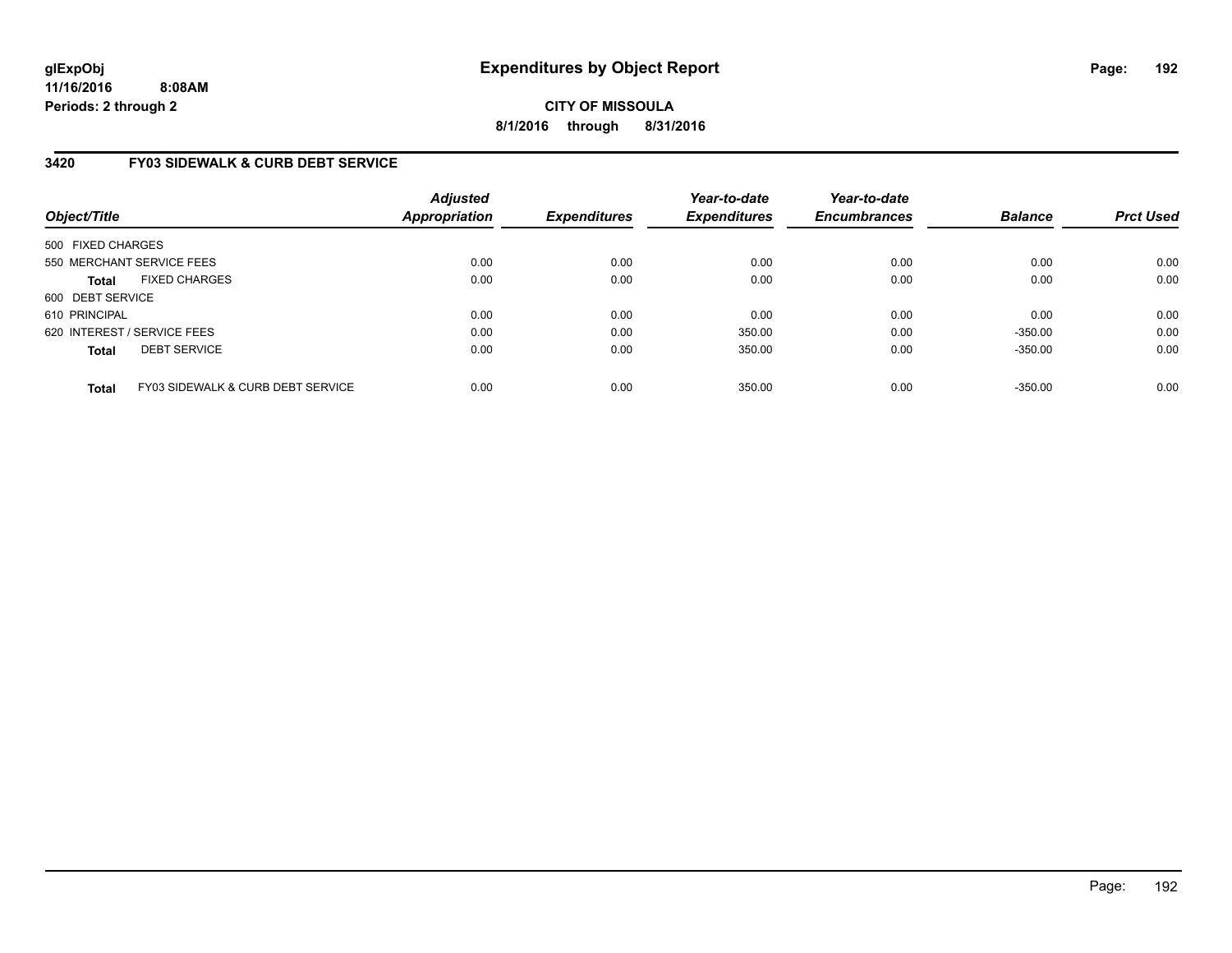#### **3430 FY04 SIDEWALK CURB DEBT SERVICE**

|                                      | <b>Adjusted</b>      |                     | Year-to-date        | Year-to-date        |                |                  |
|--------------------------------------|----------------------|---------------------|---------------------|---------------------|----------------|------------------|
| Object/Title                         | <b>Appropriation</b> | <b>Expenditures</b> | <b>Expenditures</b> | <b>Encumbrances</b> | <b>Balance</b> | <b>Prct Used</b> |
| 500 FIXED CHARGES                    |                      |                     |                     |                     |                |                  |
| 550 MERCHANT SERVICE FEES            | 0.00                 | 0.00                | 0.00                | 0.00                | 0.00           | 0.00             |
| <b>FIXED CHARGES</b><br><b>Total</b> | 0.00                 | 0.00                | 0.00                | 0.00                | 0.00           | 0.00             |
| 600 DEBT SERVICE                     |                      |                     |                     |                     |                |                  |
| 610 PRINCIPAL                        | 0.00                 | 0.00                | 0.00                | 0.00                | 0.00           | 0.00             |
| 620 INTEREST / SERVICE FEES          | 0.00                 | 0.00                | 0.00                | 0.00                | 0.00           | 0.00             |
| <b>DEBT SERVICE</b><br><b>Total</b>  | 0.00                 | 0.00                | 0.00                | 0.00                | 0.00           | 0.00             |
| NON-DEPARTMENTAL<br><b>Total</b>     | 0.00                 | 0.00                | 0.00                | 0.00                | 0.00           | 0.00             |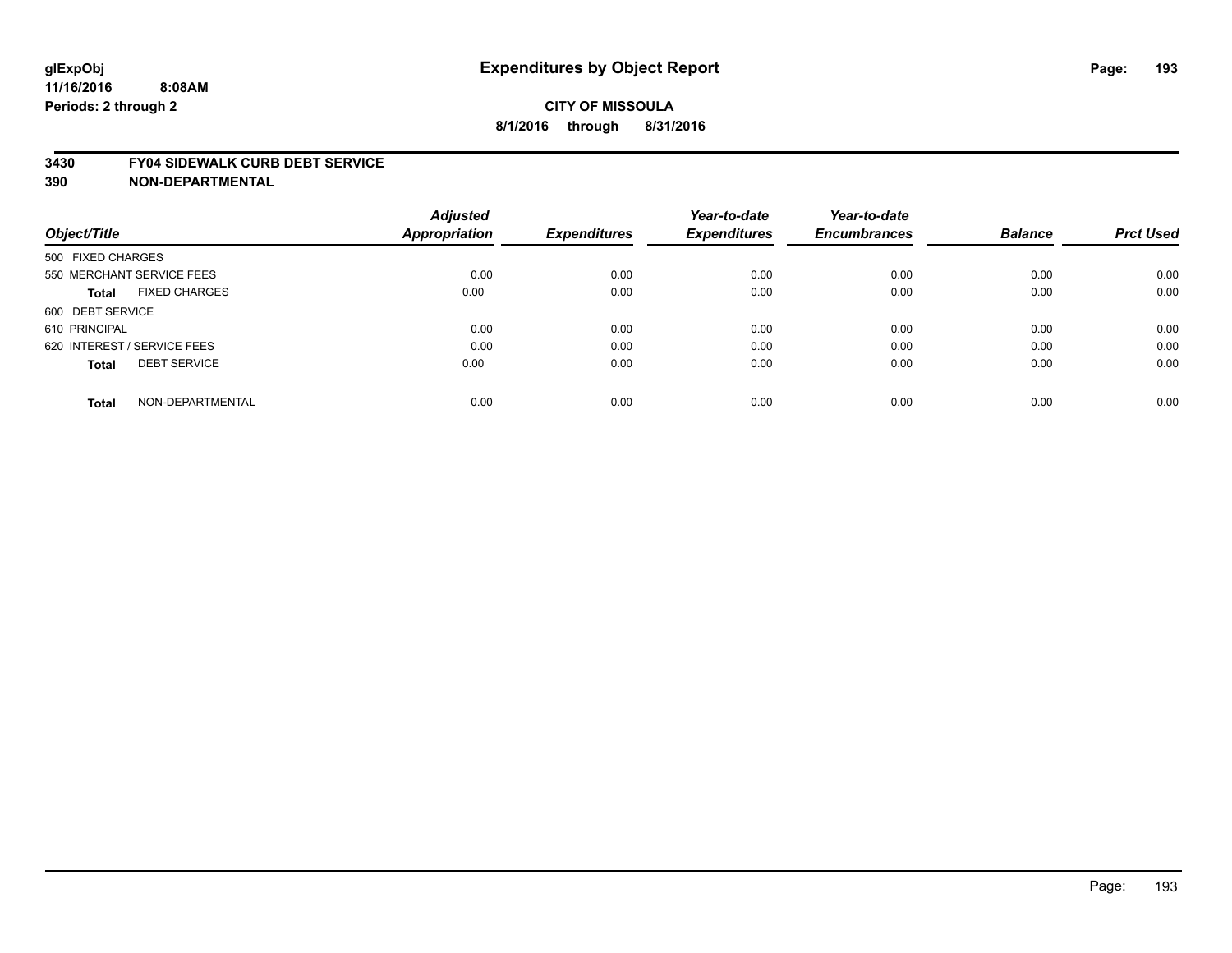**CITY OF MISSOULA 8/1/2016 through 8/31/2016**

# **3430 FY04 SIDEWALK CURB DEBT SERVICE**

| Object/Title      |                                        | <b>Adjusted</b><br>Appropriation | <b>Expenditures</b> | Year-to-date<br><b>Expenditures</b> | Year-to-date<br><b>Encumbrances</b> | <b>Balance</b> | <b>Prct Used</b> |
|-------------------|----------------------------------------|----------------------------------|---------------------|-------------------------------------|-------------------------------------|----------------|------------------|
| 500 FIXED CHARGES |                                        |                                  |                     |                                     |                                     |                |                  |
|                   | 550 MERCHANT SERVICE FEES              | 0.00                             | 0.00                | 0.00                                | 0.00                                | 0.00           | 0.00             |
| <b>Total</b>      | <b>FIXED CHARGES</b>                   | 0.00                             | 0.00                | 0.00                                | 0.00                                | 0.00           | 0.00             |
| 600 DEBT SERVICE  |                                        |                                  |                     |                                     |                                     |                |                  |
| 610 PRINCIPAL     |                                        | 0.00                             | 0.00                | 0.00                                | 0.00                                | 0.00           | 0.00             |
|                   | 620 INTEREST / SERVICE FEES            | 0.00                             | 0.00                | 0.00                                | 0.00                                | 0.00           | 0.00             |
| <b>Total</b>      | <b>DEBT SERVICE</b>                    | 0.00                             | 0.00                | 0.00                                | 0.00                                | 0.00           | 0.00             |
| <b>Total</b>      | <b>FY04 SIDEWALK CURB DEBT SERVICE</b> | 0.00                             | 0.00                | 0.00                                | 0.00                                | 0.00           | 0.00             |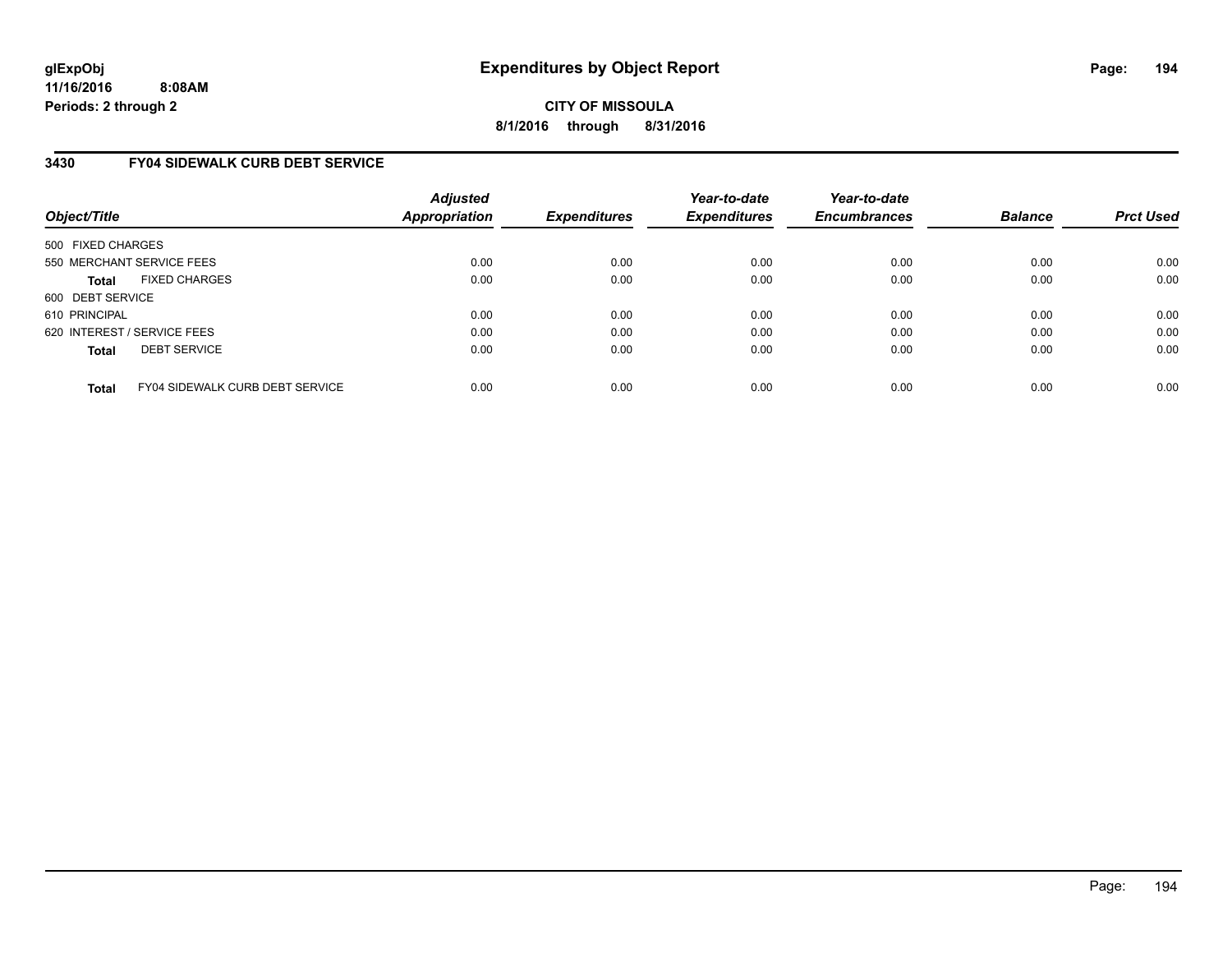**3440 FY 05 SIDEWALK AND CURB**

|                                      | <b>Adjusted</b>      |                     | Year-to-date        | Year-to-date        |                |                  |
|--------------------------------------|----------------------|---------------------|---------------------|---------------------|----------------|------------------|
| Object/Title                         | <b>Appropriation</b> | <b>Expenditures</b> | <b>Expenditures</b> | <b>Encumbrances</b> | <b>Balance</b> | <b>Prct Used</b> |
| 500 FIXED CHARGES                    |                      |                     |                     |                     |                |                  |
| 550 MERCHANT SERVICE FEES            | 0.00                 | 0.00                | 0.00                | 0.00                | 0.00           | 0.00             |
| <b>FIXED CHARGES</b><br><b>Total</b> | 0.00                 | 0.00                | 0.00                | 0.00                | 0.00           | 0.00             |
| 600 DEBT SERVICE                     |                      |                     |                     |                     |                |                  |
| 610 PRINCIPAL                        | 0.00                 | 0.00                | 0.00                | 0.00                | 0.00           | 0.00             |
| 620 INTEREST / SERVICE FEES          | 0.00                 | 0.00                | 0.00                | 0.00                | 0.00           | 0.00             |
| <b>DEBT SERVICE</b><br><b>Total</b>  | 0.00                 | 0.00                | 0.00                | 0.00                | 0.00           | 0.00             |
| NON-DEPARTMENTAL<br><b>Total</b>     | 0.00                 | 0.00                | 0.00                | 0.00                | 0.00           | 0.00             |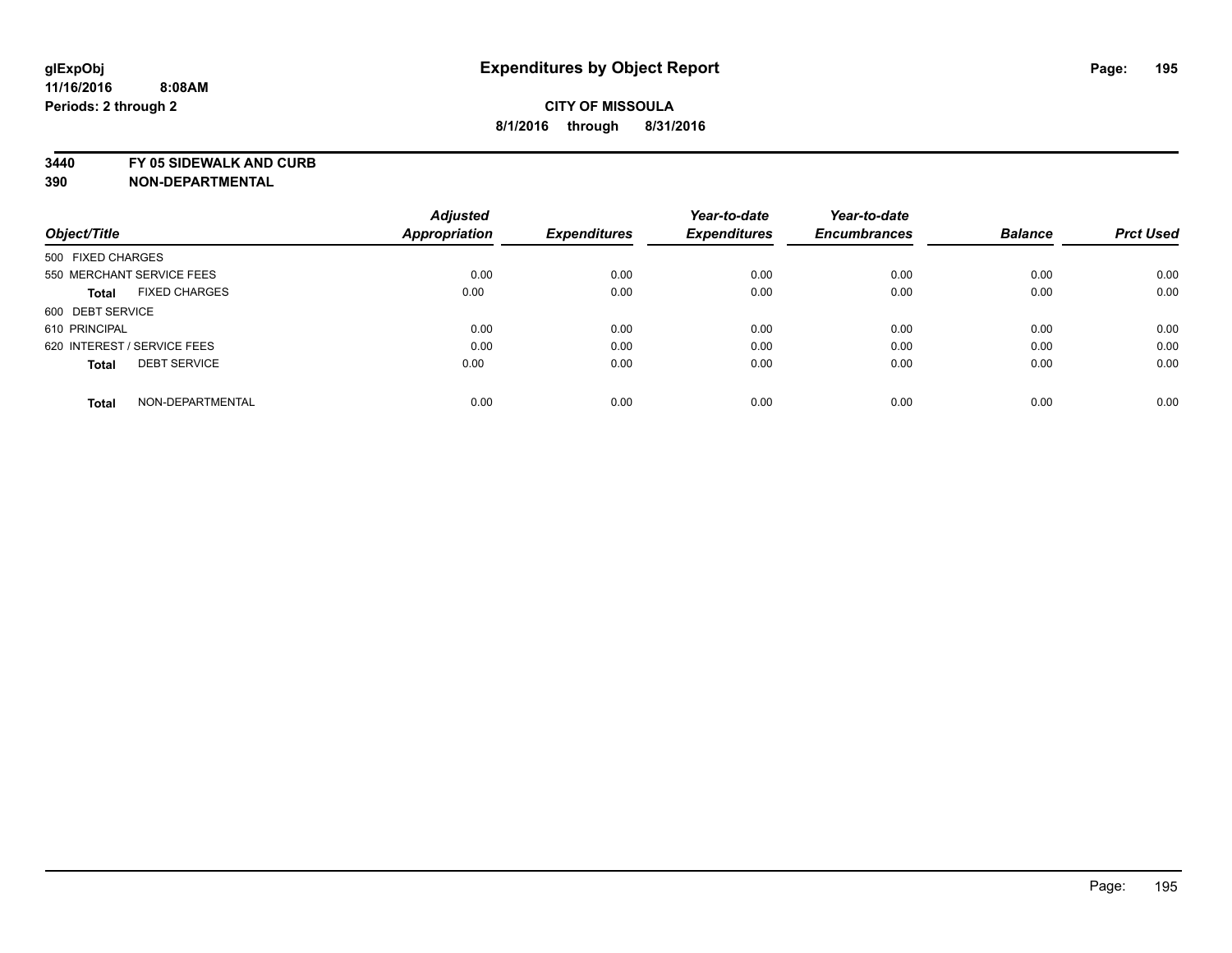### **3440 FY 05 SIDEWALK AND CURB**

| Object/Title                            | <b>Adjusted</b><br><b>Appropriation</b> | <b>Expenditures</b> | Year-to-date<br><b>Expenditures</b> | Year-to-date<br><b>Encumbrances</b> | <b>Balance</b> | <b>Prct Used</b> |
|-----------------------------------------|-----------------------------------------|---------------------|-------------------------------------|-------------------------------------|----------------|------------------|
| 500 FIXED CHARGES                       |                                         |                     |                                     |                                     |                |                  |
| 550 MERCHANT SERVICE FEES               | 0.00                                    | 0.00                | 0.00                                | 0.00                                | 0.00           | 0.00             |
| <b>FIXED CHARGES</b><br><b>Total</b>    | 0.00                                    | 0.00                | 0.00                                | 0.00                                | 0.00           | 0.00             |
| 600 DEBT SERVICE                        |                                         |                     |                                     |                                     |                |                  |
| 610 PRINCIPAL                           | 0.00                                    | 0.00                | 0.00                                | 0.00                                | 0.00           | 0.00             |
| 620 INTEREST / SERVICE FEES             | 0.00                                    | 0.00                | 0.00                                | 0.00                                | 0.00           | 0.00             |
| <b>DEBT SERVICE</b><br><b>Total</b>     | 0.00                                    | 0.00                | 0.00                                | 0.00                                | 0.00           | 0.00             |
| FY 05 SIDEWALK AND CURB<br><b>Total</b> | 0.00                                    | 0.00                | 0.00                                | 0.00                                | 0.00           | 0.00             |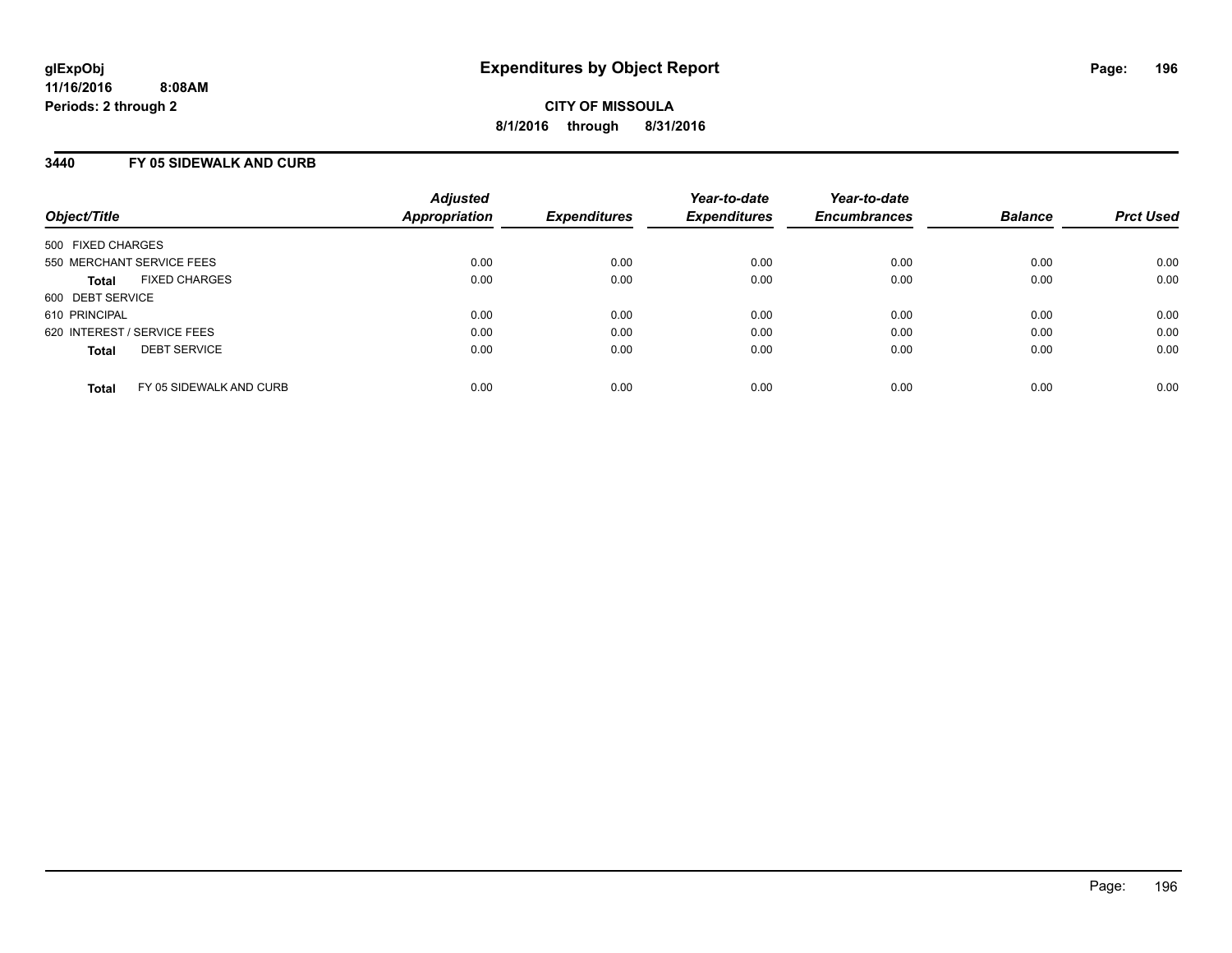**3450 FY 06 SIDEWALK AND CURB**

|                                      | <b>Adjusted</b>      |                     | Year-to-date        | Year-to-date        |                |                  |
|--------------------------------------|----------------------|---------------------|---------------------|---------------------|----------------|------------------|
| Object/Title                         | <b>Appropriation</b> | <b>Expenditures</b> | <b>Expenditures</b> | <b>Encumbrances</b> | <b>Balance</b> | <b>Prct Used</b> |
| 500 FIXED CHARGES                    |                      |                     |                     |                     |                |                  |
| 550 MERCHANT SERVICE FEES            | 0.00                 | 0.00                | 0.00                | 0.00                | 0.00           | 0.00             |
| <b>FIXED CHARGES</b><br><b>Total</b> | 0.00                 | 0.00                | 0.00                | 0.00                | 0.00           | 0.00             |
| 600 DEBT SERVICE                     |                      |                     |                     |                     |                |                  |
| 610 PRINCIPAL                        | 0.00                 | 0.00                | 0.00                | 0.00                | 0.00           | 0.00             |
| 620 INTEREST / SERVICE FEES          | 0.00                 | 0.00                | 0.00                | 0.00                | 0.00           | 0.00             |
| <b>DEBT SERVICE</b><br><b>Total</b>  | 0.00                 | 0.00                | 0.00                | 0.00                | 0.00           | 0.00             |
| NON-DEPARTMENTAL<br><b>Total</b>     | 0.00                 | 0.00                | 0.00                | 0.00                | 0.00           | 0.00             |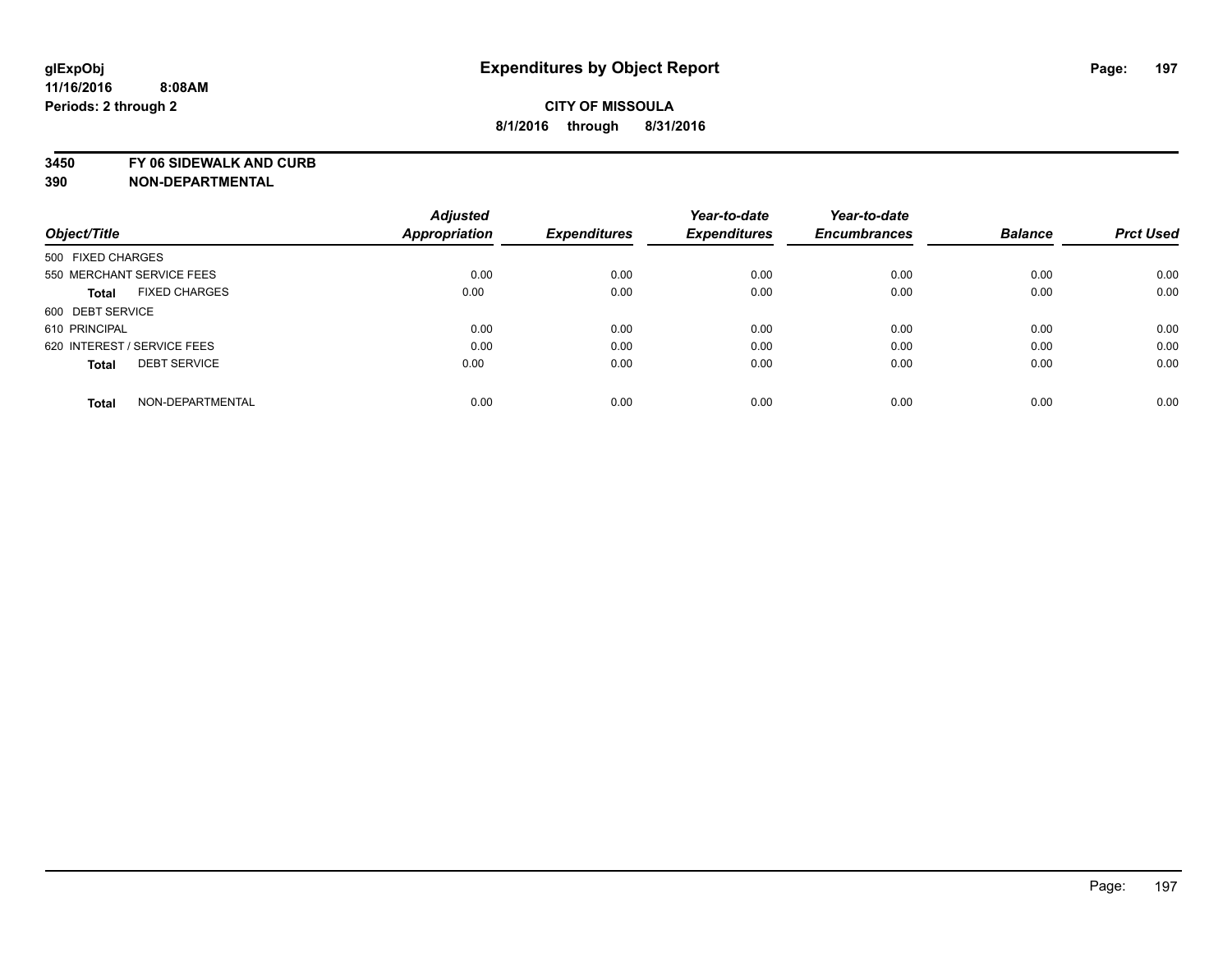# **3450 FY 06 SIDEWALK AND CURB**

| Object/Title                            | <b>Adjusted</b><br>Appropriation | <b>Expenditures</b> | Year-to-date<br><b>Expenditures</b> | Year-to-date<br><b>Encumbrances</b> | <b>Balance</b> | <b>Prct Used</b> |
|-----------------------------------------|----------------------------------|---------------------|-------------------------------------|-------------------------------------|----------------|------------------|
| 500 FIXED CHARGES                       |                                  |                     |                                     |                                     |                |                  |
| 550 MERCHANT SERVICE FEES               | 0.00                             | 0.00                | 0.00                                | 0.00                                | 0.00           | 0.00             |
| <b>FIXED CHARGES</b><br><b>Total</b>    | 0.00                             | 0.00                | 0.00                                | 0.00                                | 0.00           | 0.00             |
| 600 DEBT SERVICE                        |                                  |                     |                                     |                                     |                |                  |
| 610 PRINCIPAL                           | 0.00                             | 0.00                | 0.00                                | 0.00                                | 0.00           | 0.00             |
| 620 INTEREST / SERVICE FEES             | 0.00                             | 0.00                | 0.00                                | 0.00                                | 0.00           | 0.00             |
| <b>DEBT SERVICE</b><br><b>Total</b>     | 0.00                             | 0.00                | 0.00                                | 0.00                                | 0.00           | 0.00             |
| FY 06 SIDEWALK AND CURB<br><b>Total</b> | 0.00                             | 0.00                | 0.00                                | 0.00                                | 0.00           | 0.00             |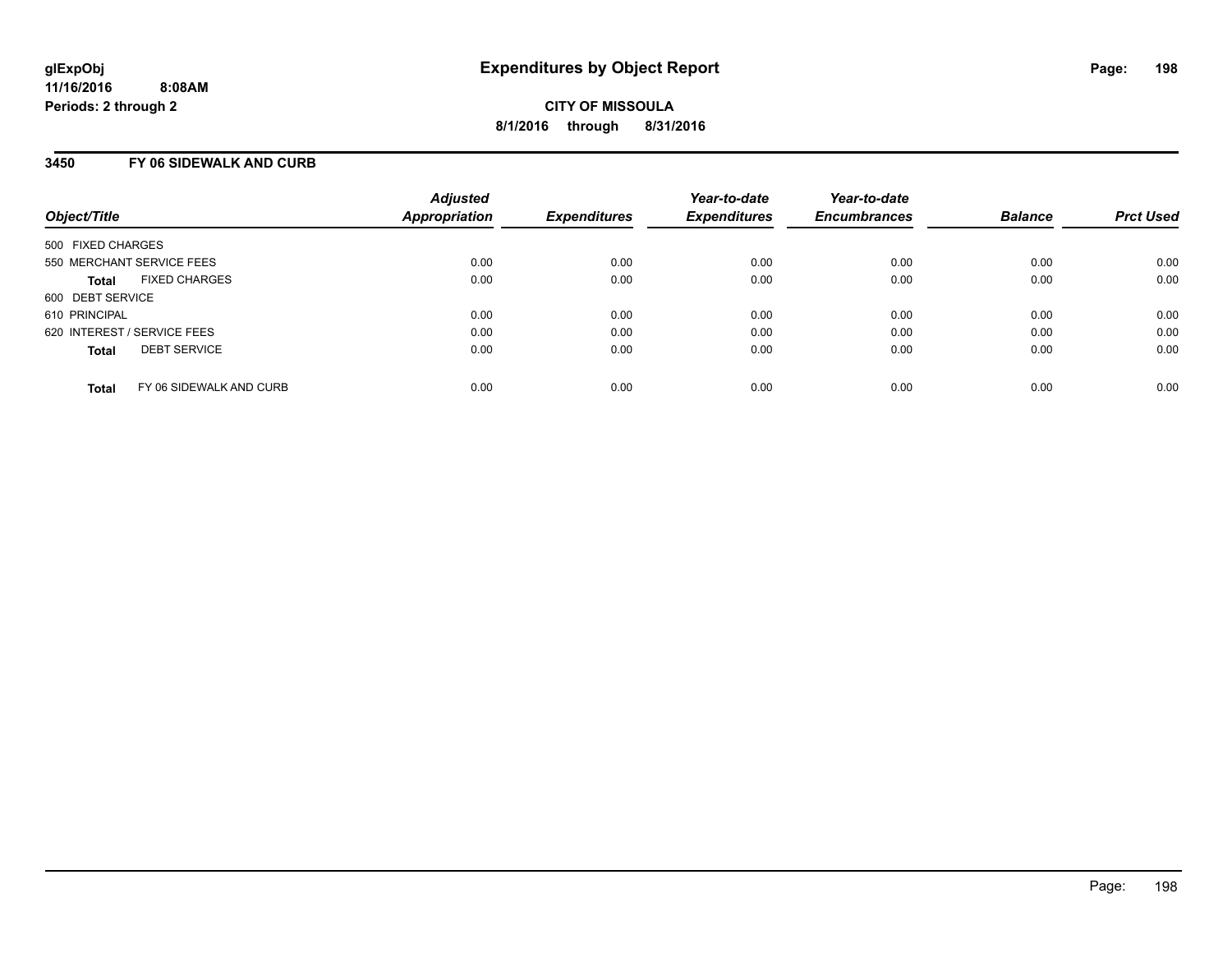#### **3460 FY07 SIDEWALK AND CURB DEBT**

**390 NON-DEPARTMENTAL**

**11/16/2016**

**Periods: 2 through 2**

|                                      | <b>Adjusted</b> | <b>Expenditures</b> | Year-to-date<br><b>Expenditures</b> | Year-to-date        | <b>Balance</b> | <b>Prct Used</b> |
|--------------------------------------|-----------------|---------------------|-------------------------------------|---------------------|----------------|------------------|
| Object/Title                         | Appropriation   |                     |                                     | <b>Encumbrances</b> |                |                  |
| 500 FIXED CHARGES                    |                 |                     |                                     |                     |                |                  |
| 550 MERCHANT SERVICE FEES            | 0.00            | 0.00                | 0.00                                | 0.00                | 0.00           | 0.00             |
| <b>FIXED CHARGES</b><br><b>Total</b> | 0.00            | 0.00                | 0.00                                | 0.00                | 0.00           | 0.00             |
| 600 DEBT SERVICE                     |                 |                     |                                     |                     |                |                  |
| 610 PRINCIPAL                        | 0.00            | 0.00                | 0.00                                | 0.00                | 0.00           | 0.00             |
| 620 INTEREST / SERVICE FEES          | 0.00            | 0.00                | 0.00                                | 0.00                | 0.00           | 0.00             |
| <b>DEBT SERVICE</b><br><b>Total</b>  | 0.00            | 0.00                | 0.00                                | 0.00                | 0.00           | 0.00             |
| NON-DEPARTMENTAL<br><b>Total</b>     | 0.00            | 0.00                | 0.00                                | 0.00                | 0.00           | 0.00             |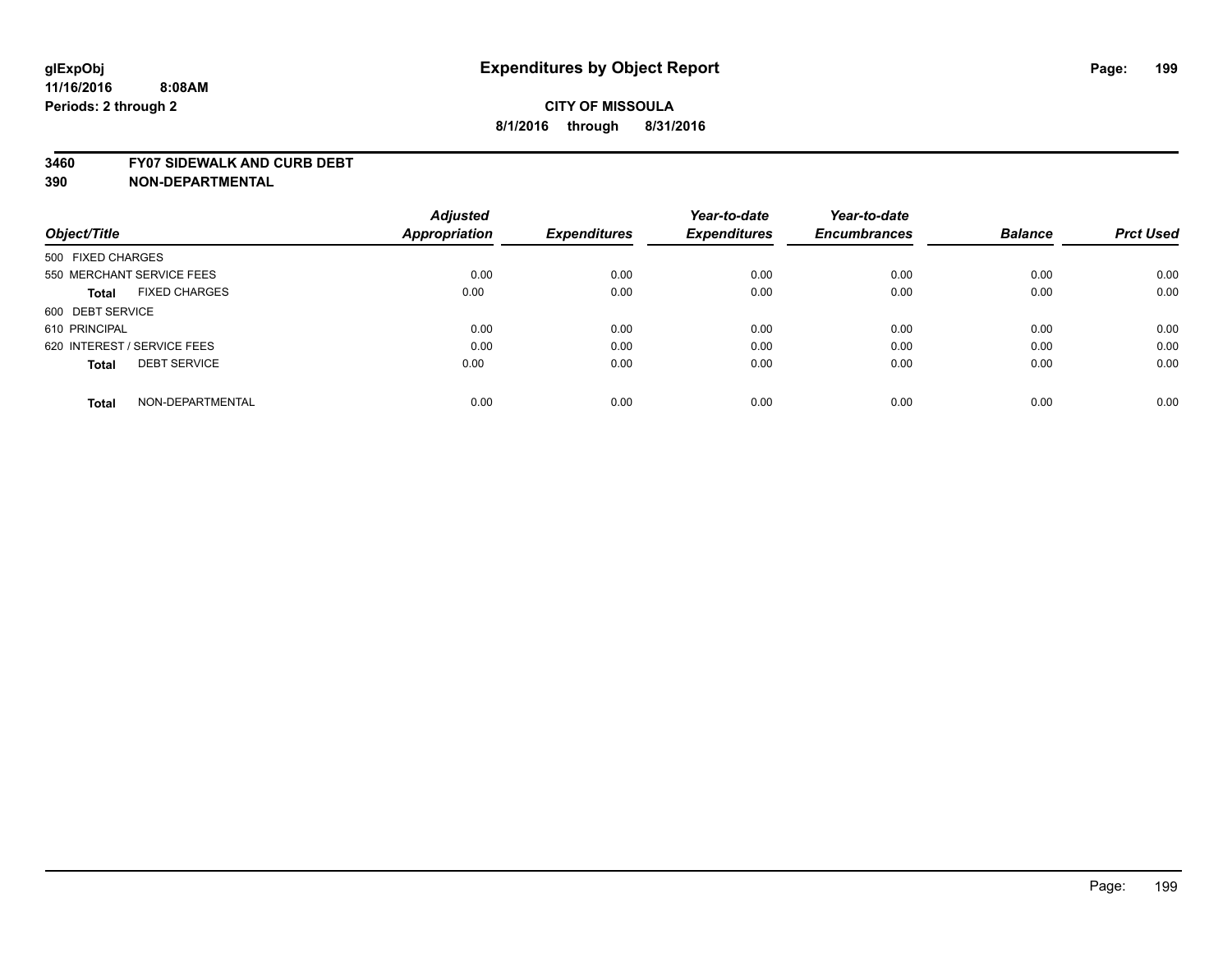### **3460 FY07 SIDEWALK AND CURB DEBT**

| Object/Title                                       | <b>Adjusted</b><br><b>Appropriation</b> | <b>Expenditures</b> | Year-to-date<br><b>Expenditures</b> | Year-to-date<br><b>Encumbrances</b> | <b>Balance</b> | <b>Prct Used</b> |
|----------------------------------------------------|-----------------------------------------|---------------------|-------------------------------------|-------------------------------------|----------------|------------------|
| 500 FIXED CHARGES                                  |                                         |                     |                                     |                                     |                |                  |
| 550 MERCHANT SERVICE FEES                          | 0.00                                    | 0.00                | 0.00                                | 0.00                                | 0.00           | 0.00             |
| <b>FIXED CHARGES</b><br><b>Total</b>               | 0.00                                    | 0.00                | 0.00                                | 0.00                                | 0.00           | 0.00             |
| 600 DEBT SERVICE                                   |                                         |                     |                                     |                                     |                |                  |
| 610 PRINCIPAL                                      | 0.00                                    | 0.00                | 0.00                                | 0.00                                | 0.00           | 0.00             |
| 620 INTEREST / SERVICE FEES                        | 0.00                                    | 0.00                | 0.00                                | 0.00                                | 0.00           | 0.00             |
| <b>DEBT SERVICE</b><br><b>Total</b>                | 0.00                                    | 0.00                | 0.00                                | 0.00                                | 0.00           | 0.00             |
| <b>FY07 SIDEWALK AND CURB DEBT</b><br><b>Total</b> | 0.00                                    | 0.00                | 0.00                                | 0.00                                | 0.00           | 0.00             |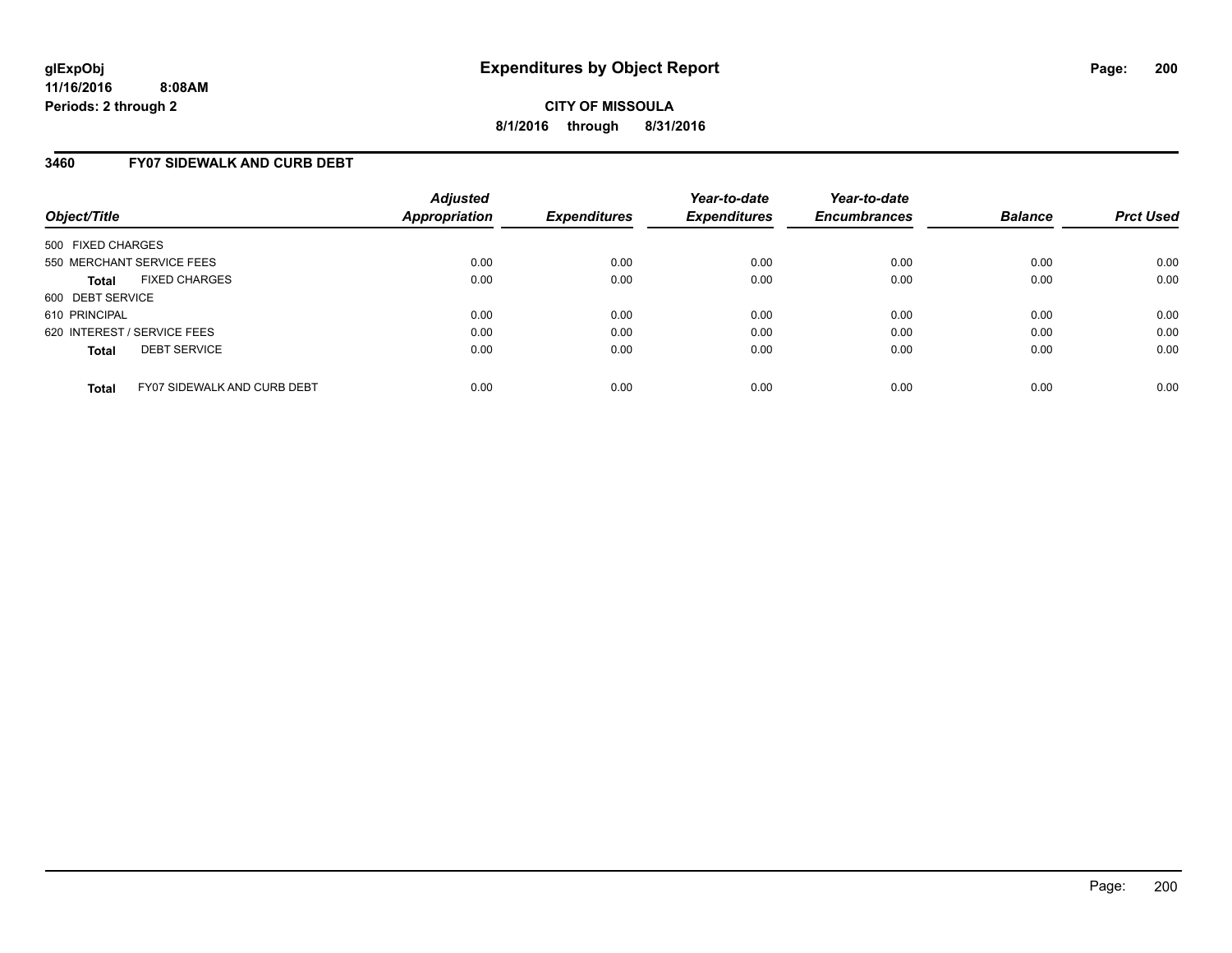#### **3461 SERIES 2008A SIDEWALK AND CURB**

#### **280 PUBLIC WORKS OPERATIONS**

| Object/Title                            | <b>Adjusted</b><br><b>Appropriation</b> | <b>Expenditures</b> | Year-to-date<br><b>Expenditures</b> | Year-to-date<br><b>Encumbrances</b> | <b>Balance</b> | <b>Prct Used</b> |
|-----------------------------------------|-----------------------------------------|---------------------|-------------------------------------|-------------------------------------|----------------|------------------|
| 500 FIXED CHARGES                       |                                         |                     |                                     |                                     |                |                  |
| 550 MERCHANT SERVICE FEES               | 0.00                                    | 0.00                | 0.00                                | 0.00                                | 0.00           | 0.00             |
| <b>FIXED CHARGES</b><br><b>Total</b>    | 0.00                                    | 0.00                | 0.00                                | 0.00                                | 0.00           | 0.00             |
| 800 OTHER OBJECTS                       |                                         |                     |                                     |                                     |                |                  |
| 820 TRANSFERS TO OTHER FUNDS            | 0.00                                    | 0.00                | 0.00                                | 0.00                                | 0.00           | 0.00             |
| OTHER OBJECTS<br><b>Total</b>           | 0.00                                    | 0.00                | 0.00                                | 0.00                                | 0.00           | 0.00             |
| PUBLIC WORKS OPERATIONS<br><b>Total</b> | 0.00                                    | 0.00                | 0.00                                | 0.00                                | 0.00           | 0.00             |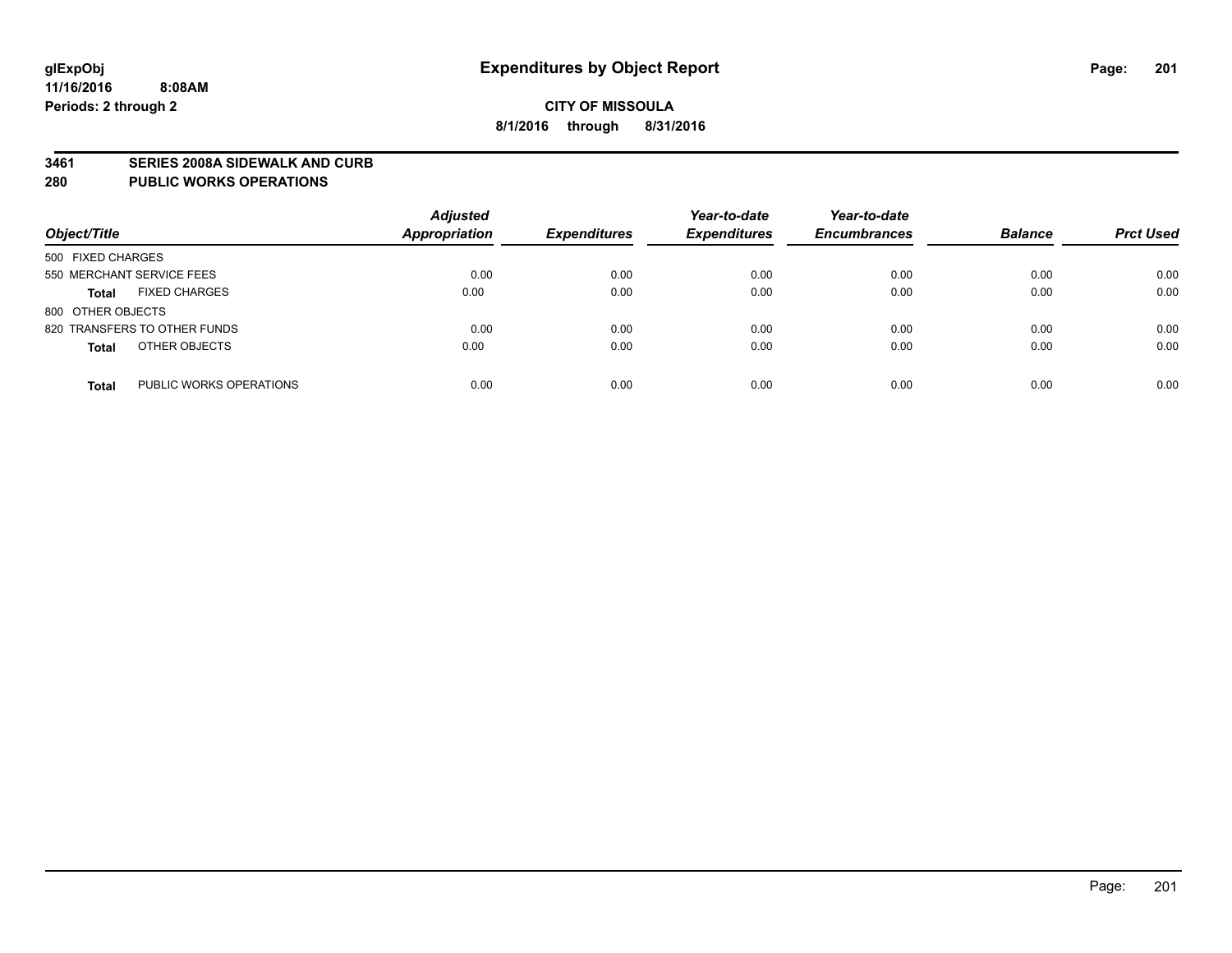#### **3461 SERIES 2008A SIDEWALK AND CURB**

| Object/Title                         | <b>Adjusted</b><br><b>Appropriation</b> | <b>Expenditures</b> | Year-to-date<br><b>Expenditures</b> | Year-to-date<br><b>Encumbrances</b> | <b>Balance</b> | <b>Prct Used</b> |
|--------------------------------------|-----------------------------------------|---------------------|-------------------------------------|-------------------------------------|----------------|------------------|
| 500 FIXED CHARGES                    |                                         |                     |                                     |                                     |                |                  |
| 550 MERCHANT SERVICE FEES            | 0.00                                    | 0.00                | 0.00                                | 0.00                                | 0.00           | 0.00             |
| <b>FIXED CHARGES</b><br><b>Total</b> | 0.00                                    | 0.00                | 0.00                                | 0.00                                | 0.00           | 0.00             |
| 600 DEBT SERVICE                     |                                         |                     |                                     |                                     |                |                  |
| 610 PRINCIPAL                        | 0.00                                    | 0.00                | 0.00                                | 0.00                                | 0.00           | 0.00             |
| 620 INTEREST / SERVICE FEES          | 0.00                                    | 0.00                | 0.00                                | 0.00                                | 0.00           | 0.00             |
| <b>DEBT SERVICE</b><br><b>Total</b>  | 0.00                                    | 0.00                | 0.00                                | 0.00                                | 0.00           | 0.00             |
| 800 OTHER OBJECTS                    |                                         |                     |                                     |                                     |                |                  |
| 820 TRANSFERS TO OTHER FUNDS         | 0.00                                    | 0.00                | 0.00                                | 0.00                                | 0.00           | 0.00             |
| OTHER OBJECTS<br><b>Total</b>        | 0.00                                    | 0.00                | 0.00                                | 0.00                                | 0.00           | 0.00             |
|                                      |                                         |                     |                                     |                                     |                |                  |
| NON-DEPARTMENTAL<br><b>Total</b>     | 0.00                                    | 0.00                | 0.00                                | 0.00                                | 0.00           | 0.00             |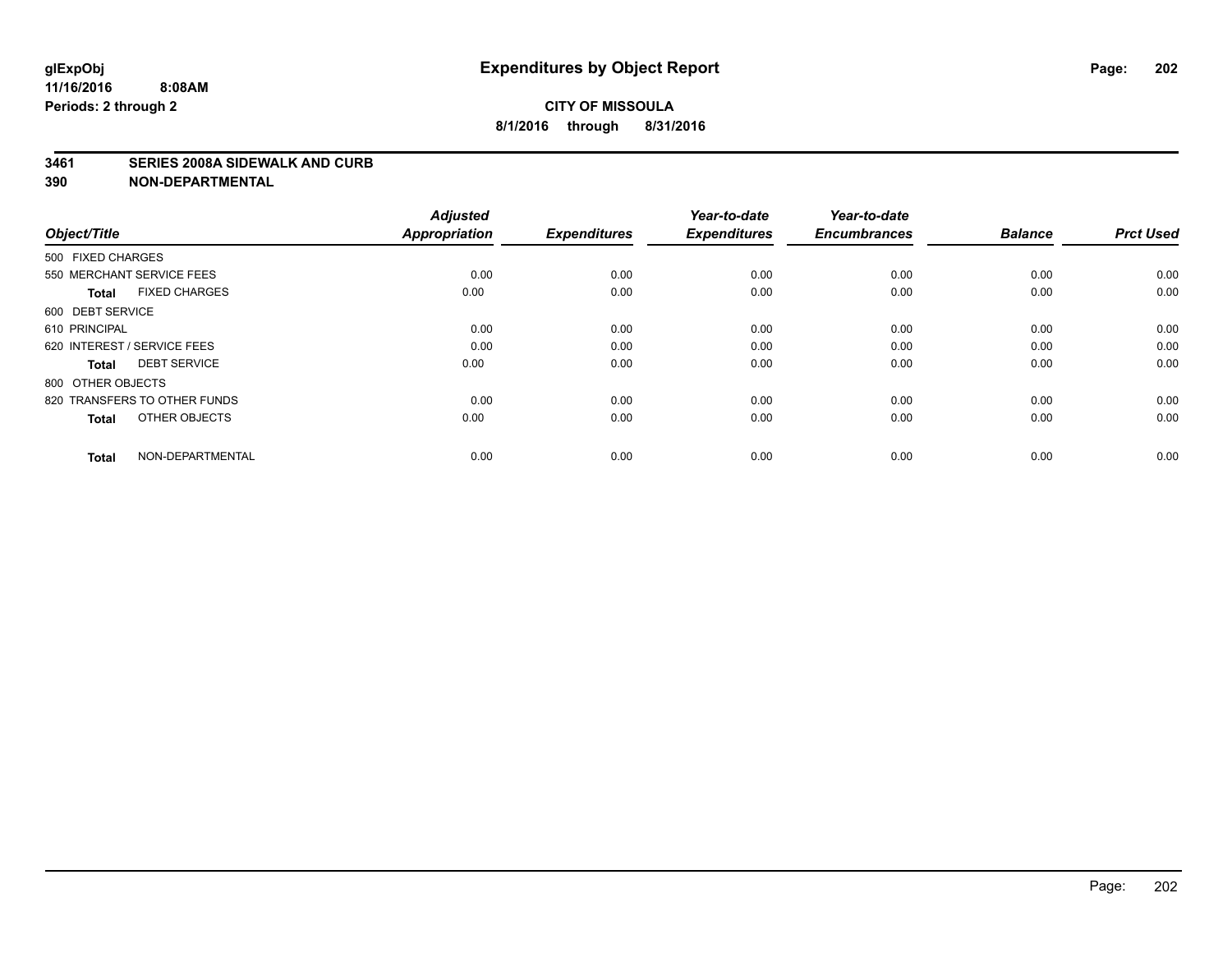**CITY OF MISSOULA 8/1/2016 through 8/31/2016**

### **3461 SERIES 2008A SIDEWALK AND CURB**

| Object/Title      |                                | <b>Adjusted</b><br>Appropriation | <b>Expenditures</b> | Year-to-date<br><b>Expenditures</b> | Year-to-date<br><b>Encumbrances</b> | <b>Balance</b> | <b>Prct Used</b> |
|-------------------|--------------------------------|----------------------------------|---------------------|-------------------------------------|-------------------------------------|----------------|------------------|
| 500 FIXED CHARGES |                                |                                  |                     |                                     |                                     |                |                  |
|                   | 550 MERCHANT SERVICE FEES      | 0.00                             | 0.00                | 0.00                                | 0.00                                | 0.00           | 0.00             |
| <b>Total</b>      | <b>FIXED CHARGES</b>           | 0.00                             | 0.00                | 0.00                                | 0.00                                | 0.00           | 0.00             |
| 600 DEBT SERVICE  |                                |                                  |                     |                                     |                                     |                |                  |
| 610 PRINCIPAL     |                                | 0.00                             | 0.00                | 0.00                                | 0.00                                | 0.00           | 0.00             |
|                   | 620 INTEREST / SERVICE FEES    | 0.00                             | 0.00                | 0.00                                | 0.00                                | 0.00           | 0.00             |
| Total             | <b>DEBT SERVICE</b>            | 0.00                             | 0.00                | 0.00                                | 0.00                                | 0.00           | 0.00             |
| 800 OTHER OBJECTS |                                |                                  |                     |                                     |                                     |                |                  |
|                   | 820 TRANSFERS TO OTHER FUNDS   | 0.00                             | 0.00                | 0.00                                | 0.00                                | 0.00           | 0.00             |
| <b>Total</b>      | OTHER OBJECTS                  | 0.00                             | 0.00                | 0.00                                | 0.00                                | 0.00           | 0.00             |
| <b>Total</b>      | SERIES 2008A SIDEWALK AND CURB | 0.00                             | 0.00                | 0.00                                | 0.00                                | 0.00           | 0.00             |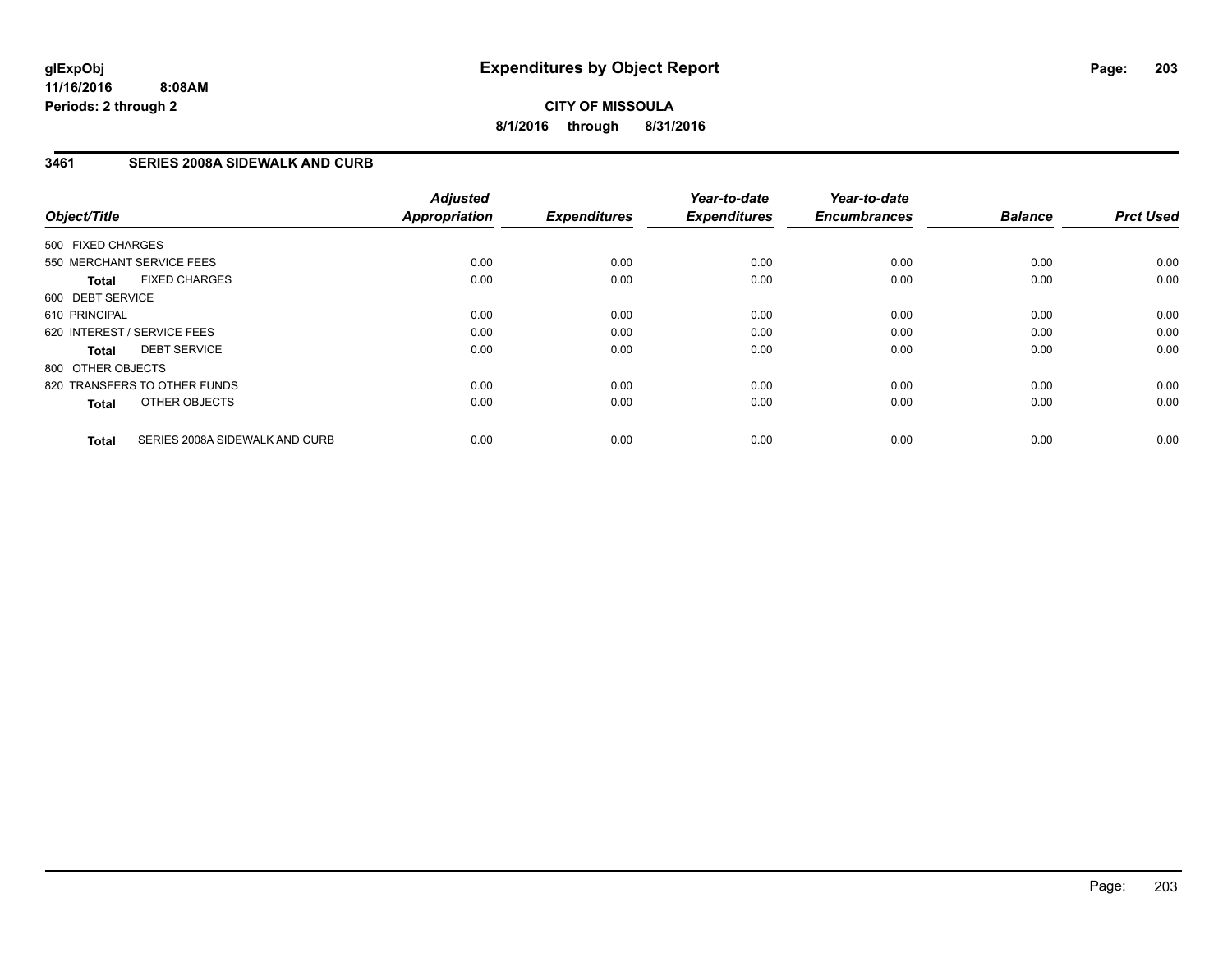#### **3462 SERIES 2009 SIDEWALK AND CURB**

| Object/Title                 |                      | <b>Adjusted</b><br>Appropriation | <b>Expenditures</b> | Year-to-date<br><b>Expenditures</b> | Year-to-date<br><b>Encumbrances</b> | <b>Balance</b> | <b>Prct Used</b> |
|------------------------------|----------------------|----------------------------------|---------------------|-------------------------------------|-------------------------------------|----------------|------------------|
| 500 FIXED CHARGES            |                      |                                  |                     |                                     |                                     |                |                  |
| 550 MERCHANT SERVICE FEES    |                      | 0.00                             | 0.00                | 0.00                                | 0.00                                | 0.00           | 0.00             |
| <b>Total</b>                 | <b>FIXED CHARGES</b> | 0.00                             | 0.00                | 0.00                                | 0.00                                | 0.00           | 0.00             |
| 600 DEBT SERVICE             |                      |                                  |                     |                                     |                                     |                |                  |
| 610 PRINCIPAL                |                      | 0.00                             | 0.00                | 0.00                                | 0.00                                | 0.00           | 0.00             |
| 620 INTEREST / SERVICE FEES  |                      | 0.00                             | 300.00              | 300.00                              | 0.00                                | $-300.00$      | 0.00             |
| <b>Total</b>                 | <b>DEBT SERVICE</b>  | 0.00                             | 300.00              | 300.00                              | 0.00                                | $-300.00$      | 0.00             |
| 800 OTHER OBJECTS            |                      |                                  |                     |                                     |                                     |                |                  |
| 820 TRANSFERS TO OTHER FUNDS |                      | 0.00                             | 0.00                | 0.00                                | 0.00                                | 0.00           | 0.00             |
| <b>Total</b>                 | OTHER OBJECTS        | 0.00                             | 0.00                | 0.00                                | 0.00                                | 0.00           | 0.00             |
| <b>Total</b>                 | NON-DEPARTMENTAL     | 0.00                             | 300.00              | 300.00                              | 0.00                                | $-300.00$      | 0.00             |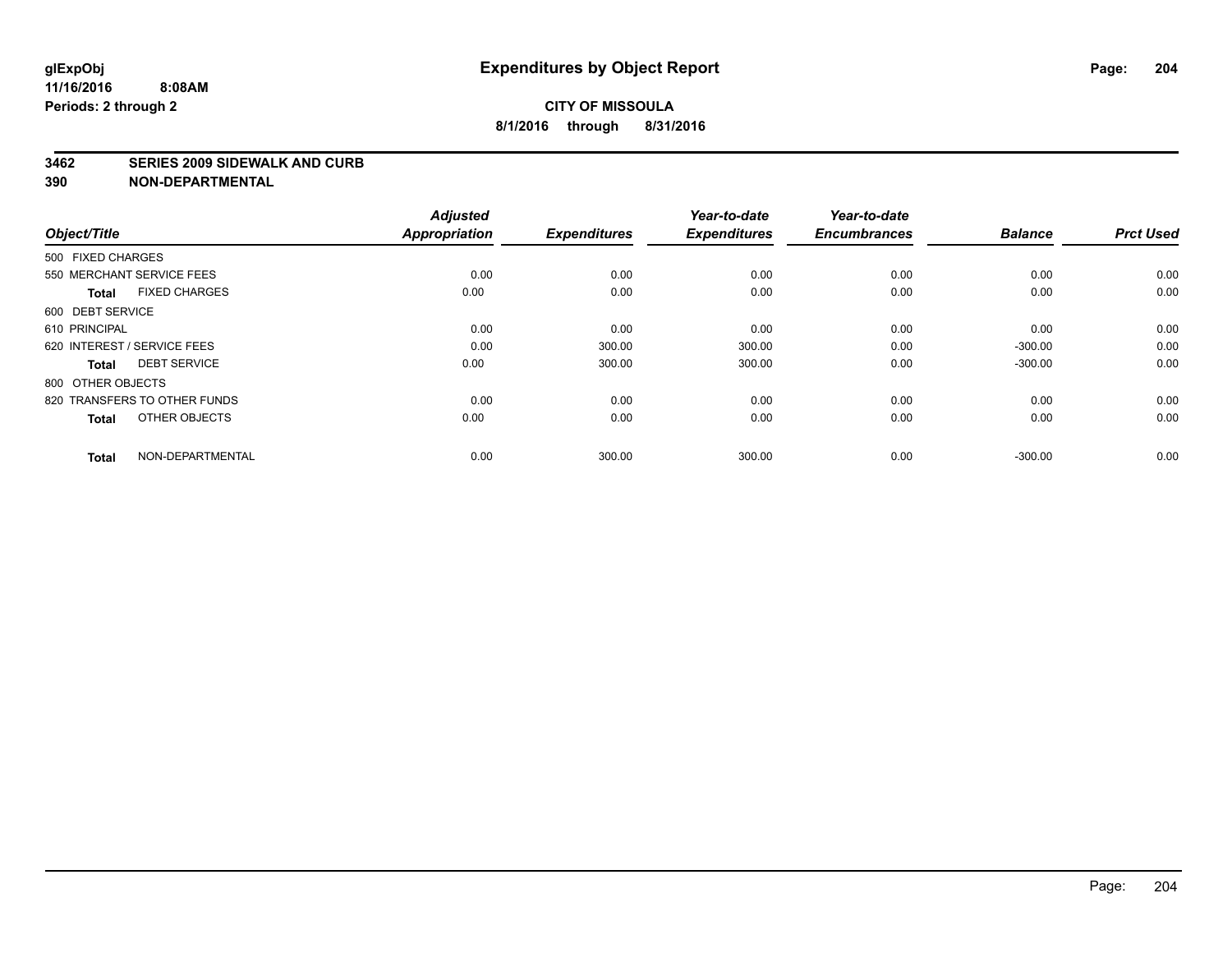**CITY OF MISSOULA 8/1/2016 through 8/31/2016**

### **3462 SERIES 2009 SIDEWALK AND CURB**

| Object/Title      |                               | <b>Adjusted</b><br>Appropriation | <b>Expenditures</b> | Year-to-date<br><b>Expenditures</b> | Year-to-date<br><b>Encumbrances</b> | <b>Balance</b> | <b>Prct Used</b> |
|-------------------|-------------------------------|----------------------------------|---------------------|-------------------------------------|-------------------------------------|----------------|------------------|
| 500 FIXED CHARGES |                               |                                  |                     |                                     |                                     |                |                  |
|                   | 550 MERCHANT SERVICE FEES     | 0.00                             | 0.00                | 0.00                                | 0.00                                | 0.00           | 0.00             |
| <b>Total</b>      | <b>FIXED CHARGES</b>          | 0.00                             | 0.00                | 0.00                                | 0.00                                | 0.00           | 0.00             |
| 600 DEBT SERVICE  |                               |                                  |                     |                                     |                                     |                |                  |
| 610 PRINCIPAL     |                               | 0.00                             | 0.00                | 0.00                                | 0.00                                | 0.00           | 0.00             |
|                   | 620 INTEREST / SERVICE FEES   | 0.00                             | 300.00              | 300.00                              | 0.00                                | $-300.00$      | 0.00             |
| Total             | <b>DEBT SERVICE</b>           | 0.00                             | 300.00              | 300.00                              | 0.00                                | $-300.00$      | 0.00             |
| 800 OTHER OBJECTS |                               |                                  |                     |                                     |                                     |                |                  |
|                   | 820 TRANSFERS TO OTHER FUNDS  | 0.00                             | 0.00                | 0.00                                | 0.00                                | 0.00           | 0.00             |
| <b>Total</b>      | OTHER OBJECTS                 | 0.00                             | 0.00                | 0.00                                | 0.00                                | 0.00           | 0.00             |
| <b>Total</b>      | SERIES 2009 SIDEWALK AND CURB | 0.00                             | 300.00              | 300.00                              | 0.00                                | $-300.00$      | 0.00             |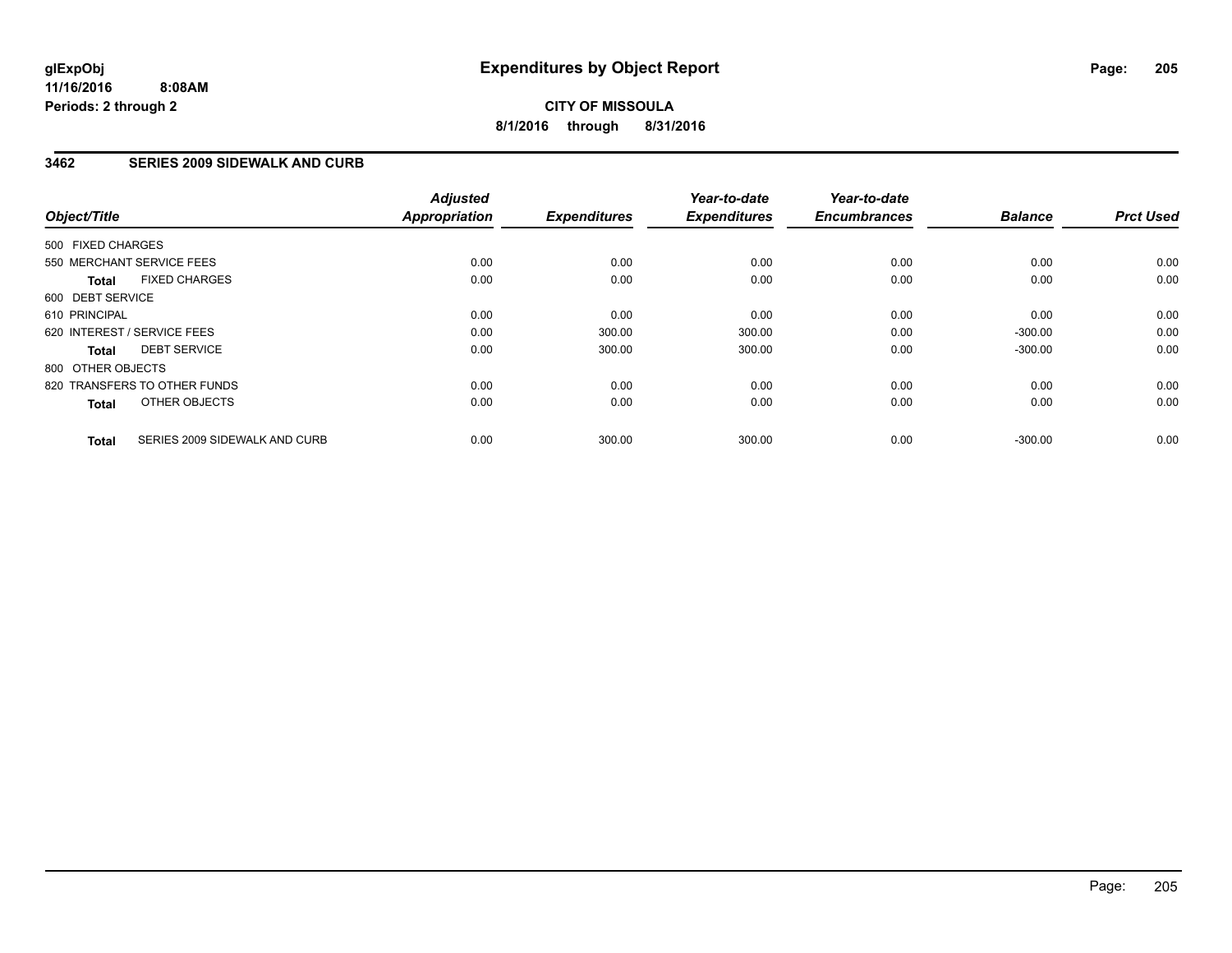#### **3463 SERIES 2010 SIDEWALK AND CURB**

| Object/Title                         | <b>Adjusted</b><br><b>Appropriation</b> | <b>Expenditures</b> | Year-to-date<br><b>Expenditures</b> | Year-to-date<br><b>Encumbrances</b> | <b>Balance</b> | <b>Prct Used</b> |
|--------------------------------------|-----------------------------------------|---------------------|-------------------------------------|-------------------------------------|----------------|------------------|
|                                      |                                         |                     |                                     |                                     |                |                  |
| 500 FIXED CHARGES                    |                                         |                     |                                     |                                     |                |                  |
| 550 MERCHANT SERVICE FEES            | 0.00                                    | 0.00                | 0.00                                | 0.00                                | 0.00           | 0.00             |
| <b>FIXED CHARGES</b><br><b>Total</b> | 0.00                                    | 0.00                | 0.00                                | 0.00                                | 0.00           | 0.00             |
| 600 DEBT SERVICE                     |                                         |                     |                                     |                                     |                |                  |
| 610 PRINCIPAL                        | 0.00                                    | 0.00                | 0.00                                | 0.00                                | 0.00           | 0.00             |
| 620 INTEREST / SERVICE FEES          | 0.00                                    | 350.00              | 350.00                              | 0.00                                | $-350.00$      | 0.00             |
| <b>DEBT SERVICE</b><br><b>Total</b>  | 0.00                                    | 350.00              | 350.00                              | 0.00                                | $-350.00$      | 0.00             |
| NON-DEPARTMENTAL<br><b>Total</b>     | 0.00                                    | 350.00              | 350.00                              | 0.00                                | $-350.00$      | 0.00             |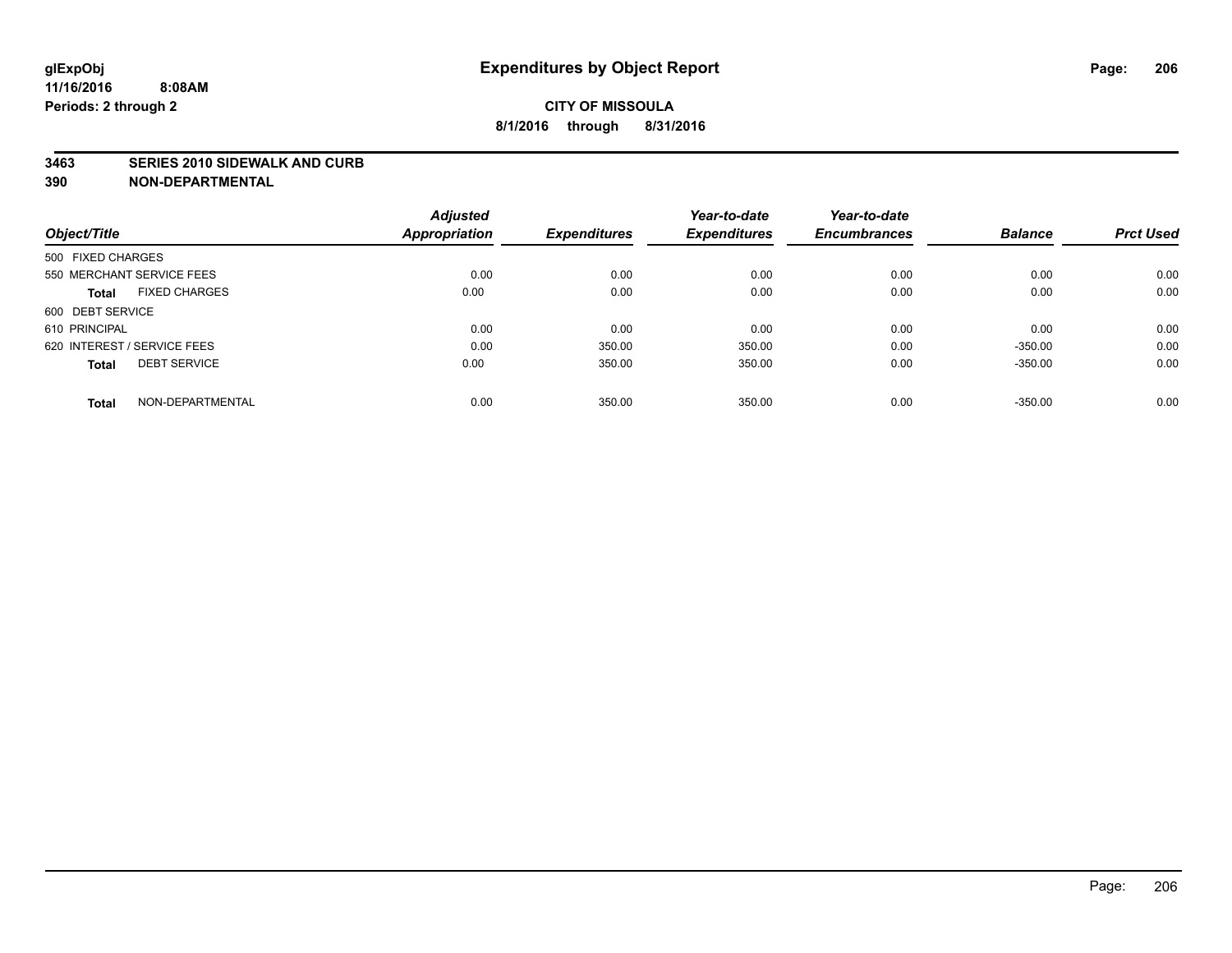# **3463 SERIES 2010 SIDEWALK AND CURB**

| Object/Title                                  | <b>Adjusted</b><br><b>Appropriation</b> | <b>Expenditures</b> | Year-to-date<br><b>Expenditures</b> | Year-to-date<br><b>Encumbrances</b> | <b>Balance</b> | <b>Prct Used</b> |
|-----------------------------------------------|-----------------------------------------|---------------------|-------------------------------------|-------------------------------------|----------------|------------------|
| 500 FIXED CHARGES                             |                                         |                     |                                     |                                     |                |                  |
| 550 MERCHANT SERVICE FEES                     | 0.00                                    | 0.00                | 0.00                                | 0.00                                | 0.00           | 0.00             |
| <b>FIXED CHARGES</b><br><b>Total</b>          | 0.00                                    | 0.00                | 0.00                                | 0.00                                | 0.00           | 0.00             |
| 600 DEBT SERVICE                              |                                         |                     |                                     |                                     |                |                  |
| 610 PRINCIPAL                                 | 0.00                                    | 0.00                | 0.00                                | 0.00                                | 0.00           | 0.00             |
| 620 INTEREST / SERVICE FEES                   | 0.00                                    | 350.00              | 350.00                              | 0.00                                | $-350.00$      | 0.00             |
| <b>DEBT SERVICE</b><br><b>Total</b>           | 0.00                                    | 350.00              | 350.00                              | 0.00                                | $-350.00$      | 0.00             |
| SERIES 2010 SIDEWALK AND CURB<br><b>Total</b> | 0.00                                    | 350.00              | 350.00                              | 0.00                                | $-350.00$      | 0.00             |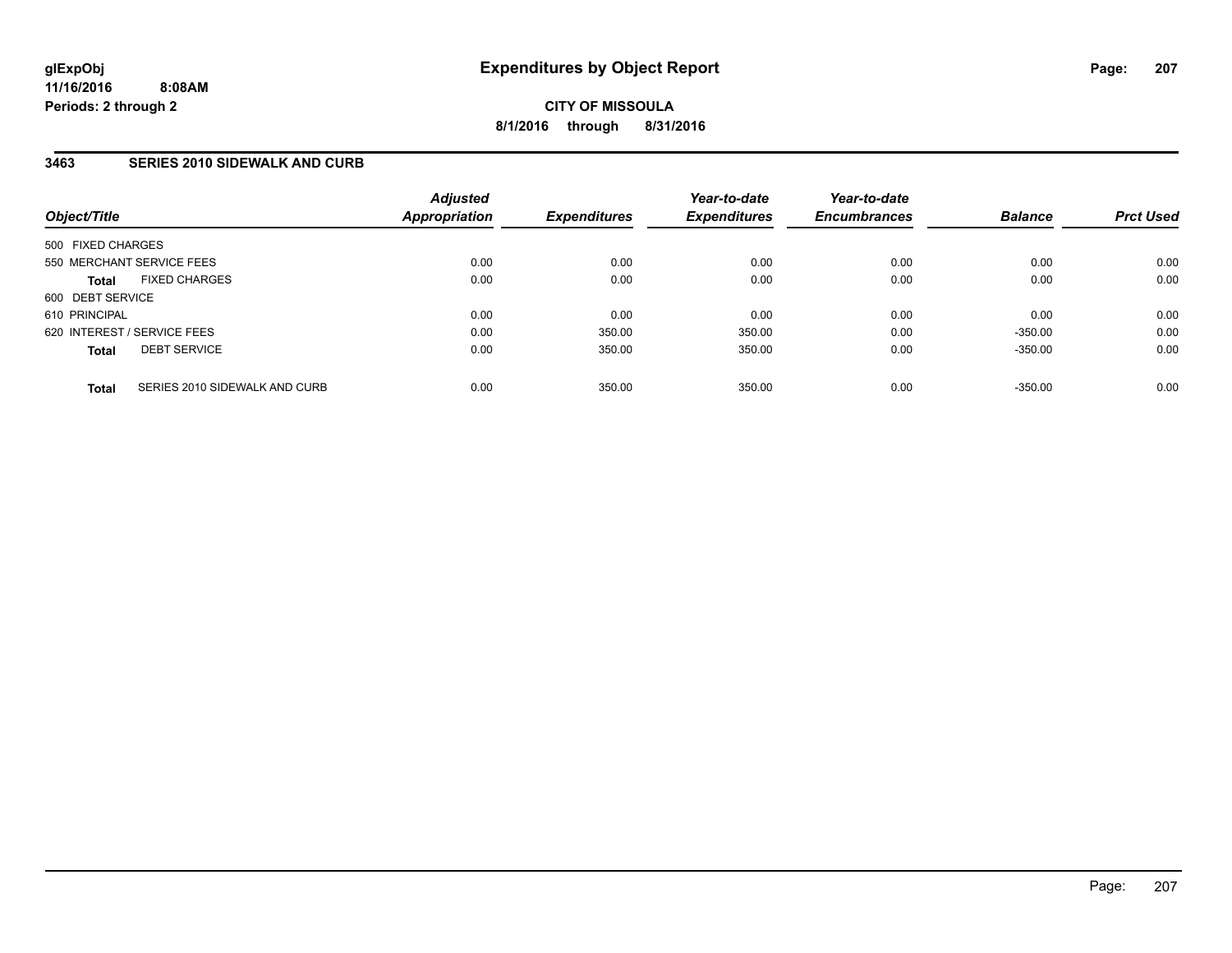**3464 FY12 S/C DEBT SERVICE**

|                                      | <b>Adjusted</b> |                     | Year-to-date        | Year-to-date        |                |                  |
|--------------------------------------|-----------------|---------------------|---------------------|---------------------|----------------|------------------|
| Object/Title                         | Appropriation   | <b>Expenditures</b> | <b>Expenditures</b> | <b>Encumbrances</b> | <b>Balance</b> | <b>Prct Used</b> |
| 500 FIXED CHARGES                    |                 |                     |                     |                     |                |                  |
| 550 MERCHANT SERVICE FEES            | 0.00            | 0.00                | 0.00                | 0.00                | 0.00           | 0.00             |
| <b>FIXED CHARGES</b><br><b>Total</b> | 0.00            | 0.00                | 0.00                | 0.00                | 0.00           | 0.00             |
| 600 DEBT SERVICE                     |                 |                     |                     |                     |                |                  |
| 610 PRINCIPAL                        | 0.00            | 0.00                | 0.00                | 0.00                | 0.00           | 0.00             |
| 620 INTEREST / SERVICE FEES          | 0.00            | 350.00              | 350.00              | 0.00                | $-350.00$      | 0.00             |
| <b>DEBT SERVICE</b><br><b>Total</b>  | 0.00            | 350.00              | 350.00              | 0.00                | $-350.00$      | 0.00             |
| NON-DEPARTMENTAL<br><b>Total</b>     | 0.00            | 350.00              | 350.00              | 0.00                | $-350.00$      | 0.00             |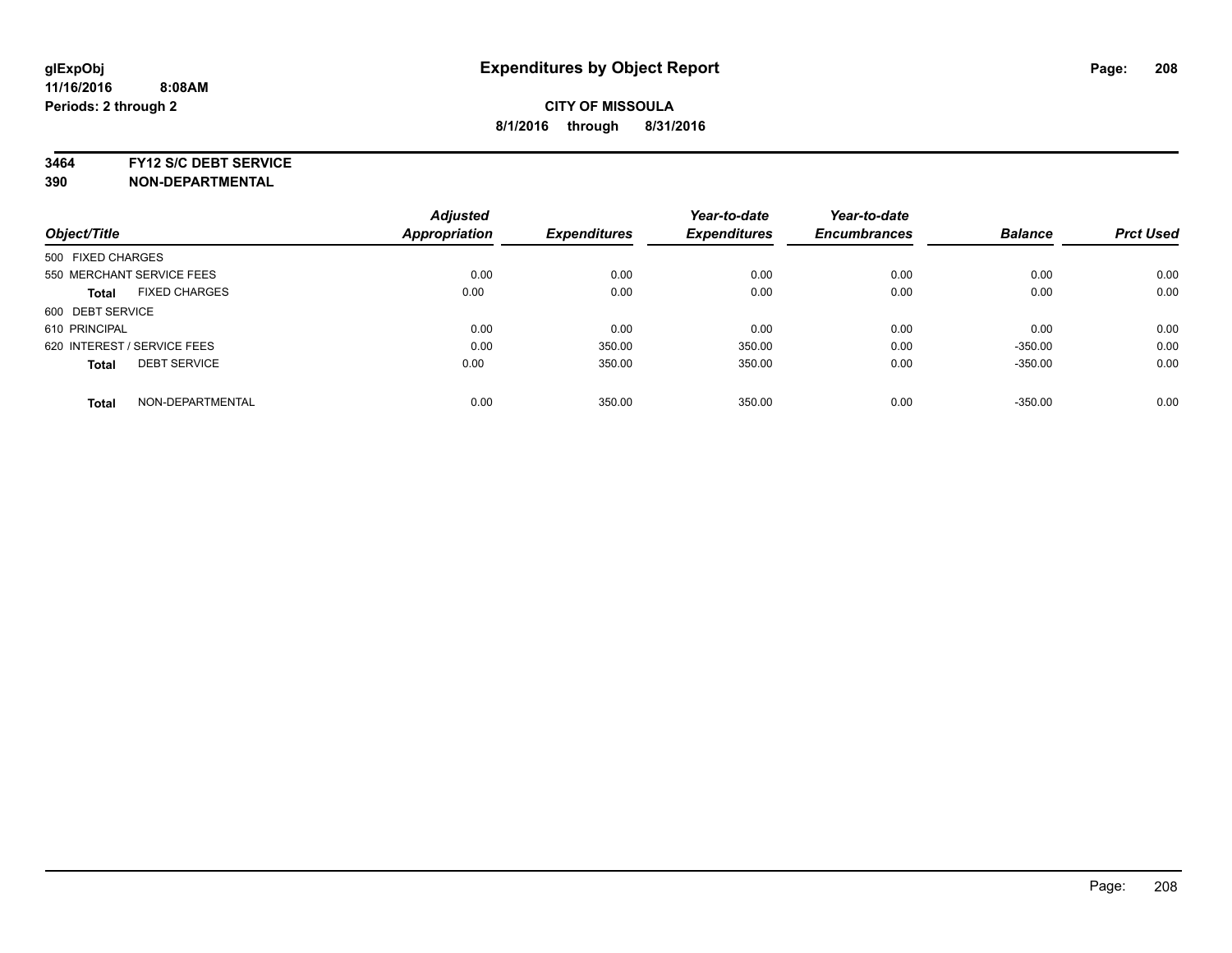# **3464 FY12 S/C DEBT SERVICE**

| Object/Title                |                       | <b>Adjusted</b><br>Appropriation | <b>Expenditures</b> | Year-to-date<br><b>Expenditures</b> | Year-to-date<br><b>Encumbrances</b> | <b>Balance</b> | <b>Prct Used</b> |
|-----------------------------|-----------------------|----------------------------------|---------------------|-------------------------------------|-------------------------------------|----------------|------------------|
| 500 FIXED CHARGES           |                       |                                  |                     |                                     |                                     |                |                  |
| 550 MERCHANT SERVICE FEES   |                       | 0.00                             | 0.00                | 0.00                                | 0.00                                | 0.00           | 0.00             |
| <b>Total</b>                | <b>FIXED CHARGES</b>  | 0.00                             | 0.00                | 0.00                                | 0.00                                | 0.00           | 0.00             |
| 600 DEBT SERVICE            |                       |                                  |                     |                                     |                                     |                |                  |
| 610 PRINCIPAL               |                       | 0.00                             | 0.00                | 0.00                                | 0.00                                | 0.00           | 0.00             |
| 620 INTEREST / SERVICE FEES |                       | 0.00                             | 350.00              | 350.00                              | 0.00                                | $-350.00$      | 0.00             |
| <b>Total</b>                | <b>DEBT SERVICE</b>   | 0.00                             | 350.00              | 350.00                              | 0.00                                | $-350.00$      | 0.00             |
| <b>Total</b>                | FY12 S/C DEBT SERVICE | 0.00                             | 350.00              | 350.00                              | 0.00                                | $-350.00$      | 0.00             |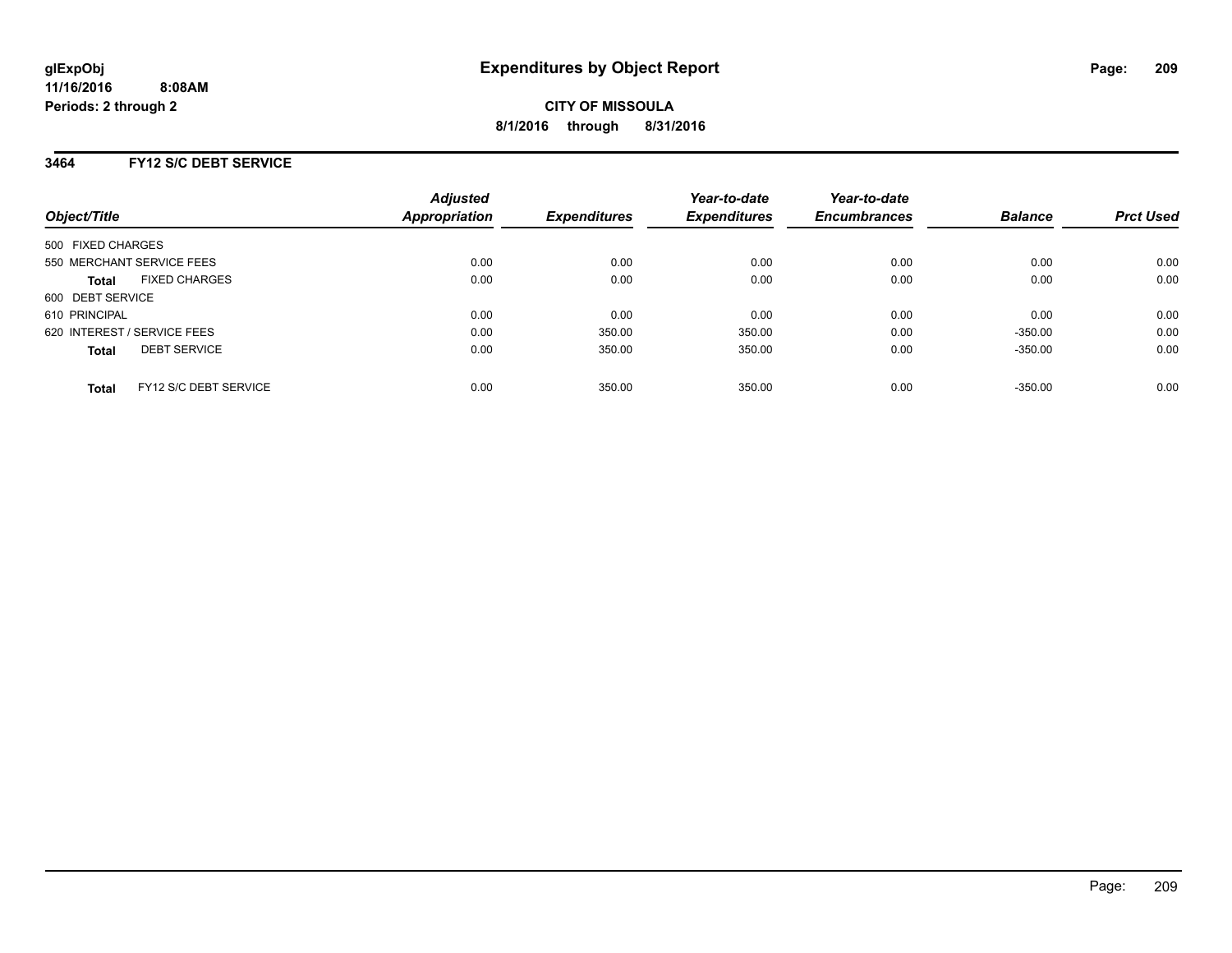#### **3465 FY13 SIDEWALK/CURB DEBT SERVICE**

|                                      | <b>Adjusted</b>      |                     | Year-to-date        | Year-to-date        |                |                  |
|--------------------------------------|----------------------|---------------------|---------------------|---------------------|----------------|------------------|
| Object/Title                         | <b>Appropriation</b> | <b>Expenditures</b> | <b>Expenditures</b> | <b>Encumbrances</b> | <b>Balance</b> | <b>Prct Used</b> |
| 500 FIXED CHARGES                    |                      |                     |                     |                     |                |                  |
| 550 MERCHANT SERVICE FEES            | 0.00                 | 0.00                | 0.00                | 0.00                | 0.00           | 0.00             |
| <b>FIXED CHARGES</b><br><b>Total</b> | 0.00                 | 0.00                | 0.00                | 0.00                | 0.00           | 0.00             |
| 600 DEBT SERVICE                     |                      |                     |                     |                     |                |                  |
| 610 PRINCIPAL                        | 0.00                 | 0.00                | 0.00                | 0.00                | 0.00           | 0.00             |
| 620 INTEREST / SERVICE FEES          | 0.00                 | 0.00                | 0.00                | 0.00                | 0.00           | 0.00             |
| <b>DEBT SERVICE</b><br><b>Total</b>  | 0.00                 | 0.00                | 0.00                | 0.00                | 0.00           | 0.00             |
| NON-DEPARTMENTAL<br><b>Total</b>     | 0.00                 | 0.00                | 0.00                | 0.00                | 0.00           | 0.00             |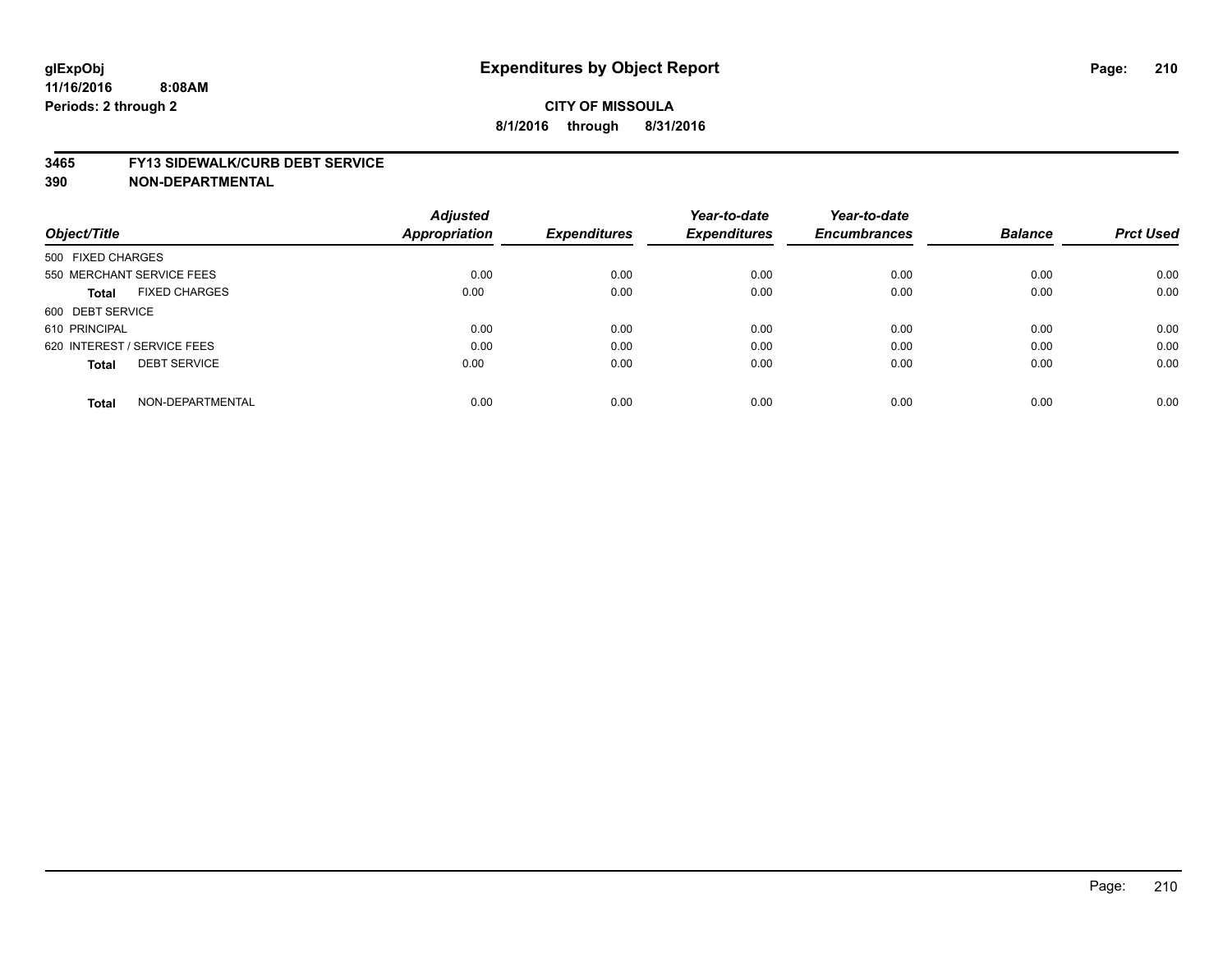**CITY OF MISSOULA 8/1/2016 through 8/31/2016**

# **3465 FY13 SIDEWALK/CURB DEBT SERVICE**

| Object/Title      |                                 | <b>Adjusted</b><br>Appropriation | <b>Expenditures</b> | Year-to-date<br><b>Expenditures</b> | Year-to-date<br><b>Encumbrances</b> | <b>Balance</b> | <b>Prct Used</b> |
|-------------------|---------------------------------|----------------------------------|---------------------|-------------------------------------|-------------------------------------|----------------|------------------|
| 500 FIXED CHARGES |                                 |                                  |                     |                                     |                                     |                |                  |
|                   | 550 MERCHANT SERVICE FEES       | 0.00                             | 0.00                | 0.00                                | 0.00                                | 0.00           | 0.00             |
| <b>Total</b>      | <b>FIXED CHARGES</b>            | 0.00                             | 0.00                | 0.00                                | 0.00                                | 0.00           | 0.00             |
| 600 DEBT SERVICE  |                                 |                                  |                     |                                     |                                     |                |                  |
| 610 PRINCIPAL     |                                 | 0.00                             | 0.00                | 0.00                                | 0.00                                | 0.00           | 0.00             |
|                   | 620 INTEREST / SERVICE FEES     | 0.00                             | 0.00                | 0.00                                | 0.00                                | 0.00           | 0.00             |
| <b>Total</b>      | <b>DEBT SERVICE</b>             | 0.00                             | 0.00                | 0.00                                | 0.00                                | 0.00           | 0.00             |
| <b>Total</b>      | FY13 SIDEWALK/CURB DEBT SERVICE | 0.00                             | 0.00                | 0.00                                | 0.00                                | 0.00           | 0.00             |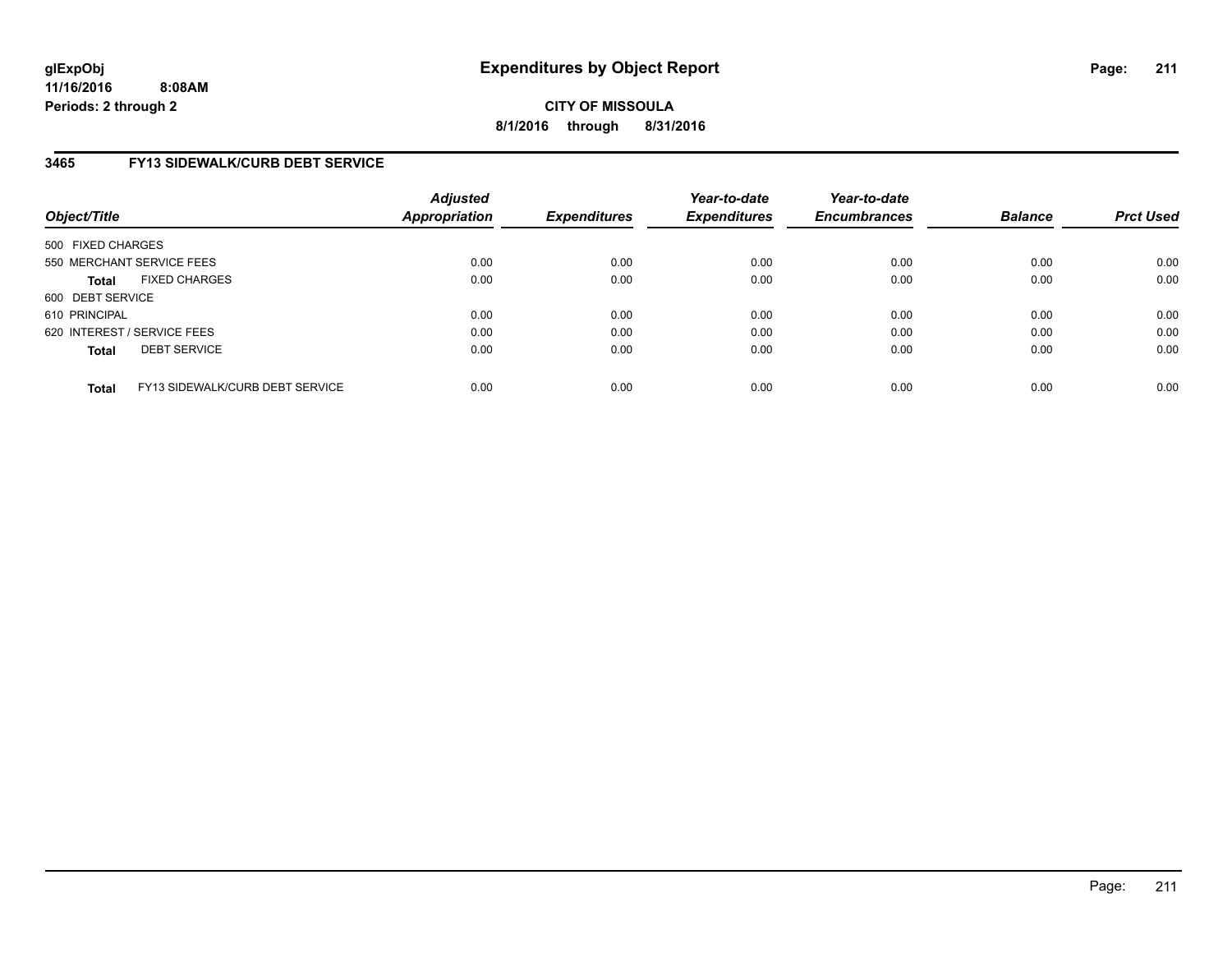#### **3466 FY15 SIDEWALK/CURB DEBT SERVICE**

| Object/Title                |                           | <b>Adjusted</b><br><b>Appropriation</b> | <b>Expenditures</b> | Year-to-date<br><b>Expenditures</b> | Year-to-date<br><b>Encumbrances</b> | <b>Balance</b> | <b>Prct Used</b> |
|-----------------------------|---------------------------|-----------------------------------------|---------------------|-------------------------------------|-------------------------------------|----------------|------------------|
|                             |                           |                                         |                     |                                     |                                     |                |                  |
| 300 PURCHASED SERVICES      |                           |                                         |                     |                                     |                                     |                |                  |
| 350 PROFESSIONAL SERVICES   |                           | 0.00                                    | 0.00                | 0.00                                | 0.00                                | 0.00           | 0.00             |
| <b>Total</b>                | <b>PURCHASED SERVICES</b> | 0.00                                    | 0.00                | 0.00                                | 0.00                                | 0.00           | 0.00             |
| 500 FIXED CHARGES           |                           |                                         |                     |                                     |                                     |                |                  |
| 550 MERCHANT SERVICE FEES   |                           | 0.00                                    | 0.00                | 0.00                                | 0.00                                | 0.00           | 0.00             |
| <b>Total</b>                | <b>FIXED CHARGES</b>      | 0.00                                    | 0.00                | 0.00                                | 0.00                                | 0.00           | 0.00             |
| 600 DEBT SERVICE            |                           |                                         |                     |                                     |                                     |                |                  |
| 610 PRINCIPAL               |                           | 0.00                                    | 0.00                | 0.00                                | 0.00                                | 0.00           | 0.00             |
| 620 INTEREST / SERVICE FEES |                           | 0.00                                    | 0.00                | 0.00                                | 0.00                                | 0.00           | 0.00             |
| <b>Total</b>                | <b>DEBT SERVICE</b>       | 0.00                                    | 0.00                | 0.00                                | 0.00                                | 0.00           | 0.00             |
| <b>Total</b>                | NON-DEPARTMENTAL          | 0.00                                    | 0.00                | 0.00                                | 0.00                                | 0.00           | 0.00             |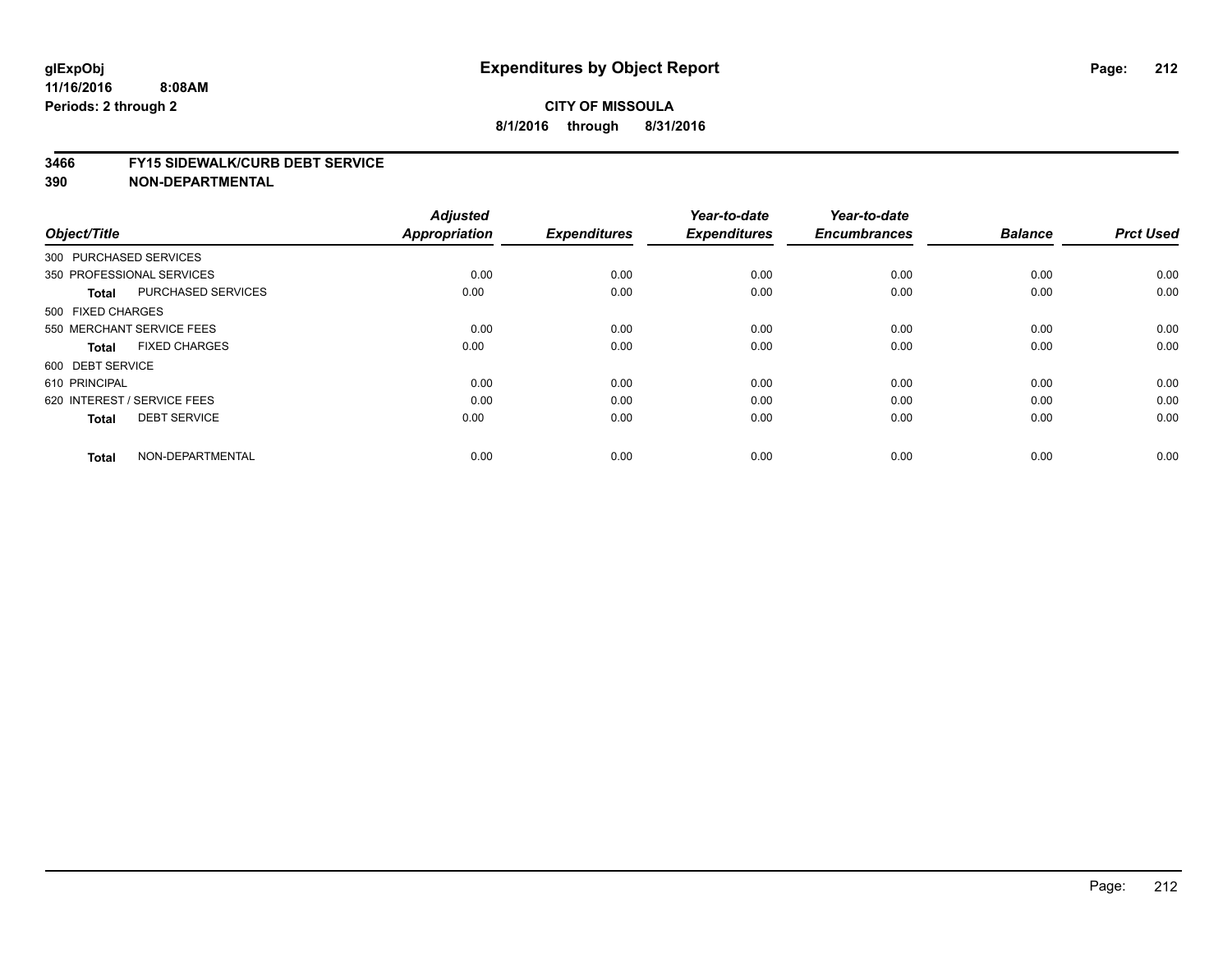**CITY OF MISSOULA 8/1/2016 through 8/31/2016**

# **3466 FY15 SIDEWALK/CURB DEBT SERVICE**

| Object/Title      |                                        | <b>Adjusted</b><br><b>Appropriation</b> | <b>Expenditures</b> | Year-to-date<br><b>Expenditures</b> | Year-to-date<br><b>Encumbrances</b> | <b>Balance</b> | <b>Prct Used</b> |
|-------------------|----------------------------------------|-----------------------------------------|---------------------|-------------------------------------|-------------------------------------|----------------|------------------|
|                   | 300 PURCHASED SERVICES                 |                                         |                     |                                     |                                     |                |                  |
|                   |                                        |                                         |                     |                                     |                                     |                |                  |
|                   | 350 PROFESSIONAL SERVICES              | 0.00                                    | 0.00                | 0.00                                | 0.00                                | 0.00           | 0.00             |
| <b>Total</b>      | PURCHASED SERVICES                     | 0.00                                    | 0.00                | 0.00                                | 0.00                                | 0.00           | 0.00             |
| 500 FIXED CHARGES |                                        |                                         |                     |                                     |                                     |                |                  |
|                   | 550 MERCHANT SERVICE FEES              | 0.00                                    | 0.00                | 0.00                                | 0.00                                | 0.00           | 0.00             |
| <b>Total</b>      | <b>FIXED CHARGES</b>                   | 0.00                                    | 0.00                | 0.00                                | 0.00                                | 0.00           | 0.00             |
| 600 DEBT SERVICE  |                                        |                                         |                     |                                     |                                     |                |                  |
| 610 PRINCIPAL     |                                        | 0.00                                    | 0.00                | 0.00                                | 0.00                                | 0.00           | 0.00             |
|                   | 620 INTEREST / SERVICE FEES            | 0.00                                    | 0.00                | 0.00                                | 0.00                                | 0.00           | 0.00             |
| <b>Total</b>      | <b>DEBT SERVICE</b>                    | 0.00                                    | 0.00                | 0.00                                | 0.00                                | 0.00           | 0.00             |
| <b>Total</b>      | <b>FY15 SIDEWALK/CURB DEBT SERVICE</b> | 0.00                                    | 0.00                | 0.00                                | 0.00                                | 0.00           | 0.00             |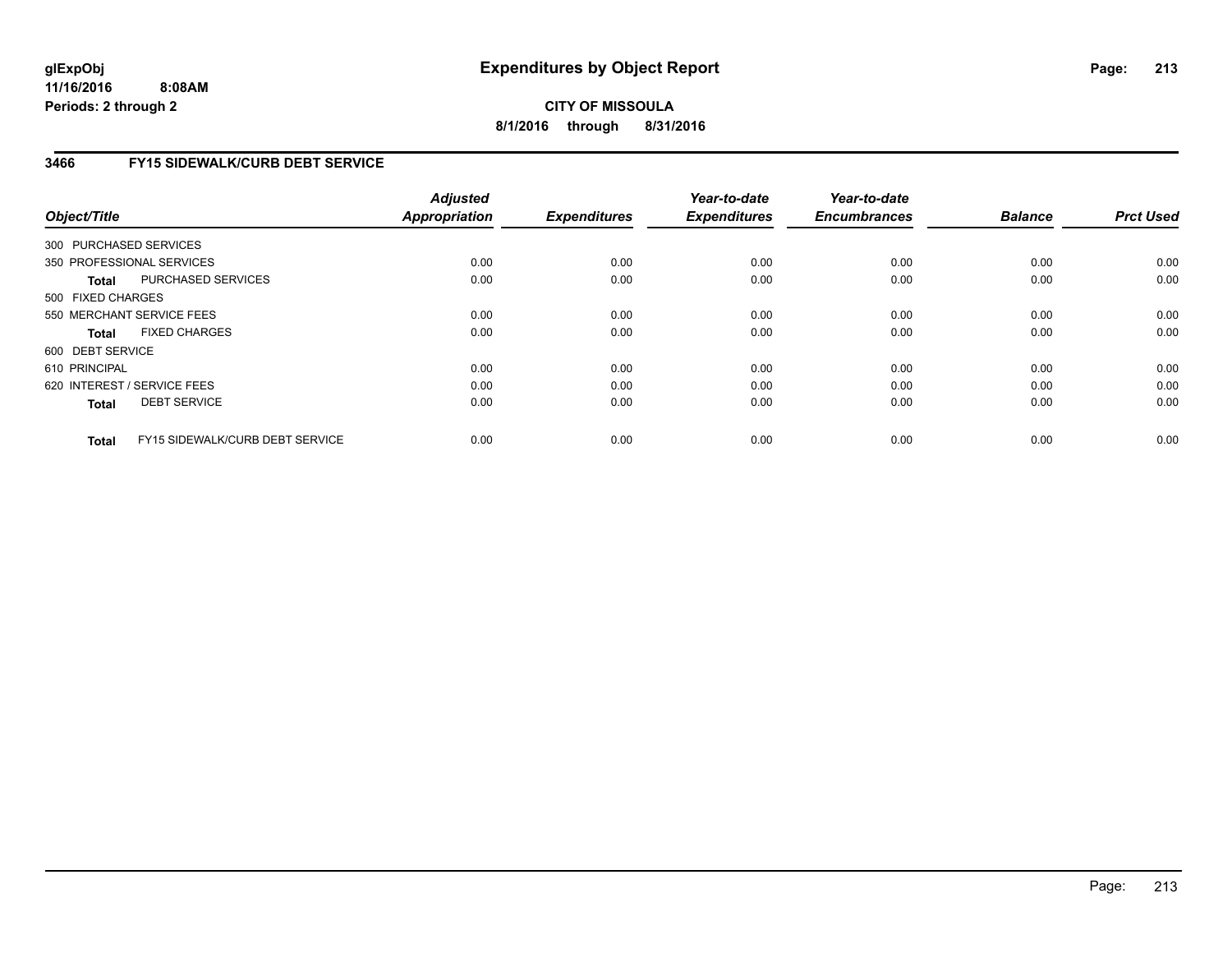#### **3467 FY16 SIDEWALK/CURB DEBT SERVICE**

|                             |                           | <b>Adjusted</b>      |                     | Year-to-date        | Year-to-date        |                |                  |
|-----------------------------|---------------------------|----------------------|---------------------|---------------------|---------------------|----------------|------------------|
| Object/Title                |                           | <b>Appropriation</b> | <b>Expenditures</b> | <b>Expenditures</b> | <b>Encumbrances</b> | <b>Balance</b> | <b>Prct Used</b> |
| 300 PURCHASED SERVICES      |                           |                      |                     |                     |                     |                |                  |
| 350 PROFESSIONAL SERVICES   |                           | 0.00                 | 0.00                | 0.00                | 0.00                | 0.00           | 0.00             |
| <b>Total</b>                | <b>PURCHASED SERVICES</b> | 0.00                 | 0.00                | 0.00                | 0.00                | 0.00           | 0.00             |
| 500 FIXED CHARGES           |                           |                      |                     |                     |                     |                |                  |
| 550 MERCHANT SERVICE FEES   |                           | 0.00                 | 0.00                | 0.00                | 0.00                | 0.00           | 0.00             |
| <b>Total</b>                | <b>FIXED CHARGES</b>      | 0.00                 | 0.00                | 0.00                | 0.00                | 0.00           | 0.00             |
| 600 DEBT SERVICE            |                           |                      |                     |                     |                     |                |                  |
| 610 PRINCIPAL               |                           | 0.00                 | 0.00                | 0.00                | 0.00                | 0.00           | 0.00             |
| 620 INTEREST / SERVICE FEES |                           | 0.00                 | 11,450.00           | 11,450.00           | 0.00                | $-11,450.00$   | 0.00             |
| <b>Total</b>                | <b>DEBT SERVICE</b>       | 0.00                 | 11,450.00           | 11,450.00           | 0.00                | $-11,450.00$   | 0.00             |
| <b>Total</b>                | NON-DEPARTMENTAL          | 0.00                 | 11,450.00           | 11,450.00           | 0.00                | $-11.450.00$   | 0.00             |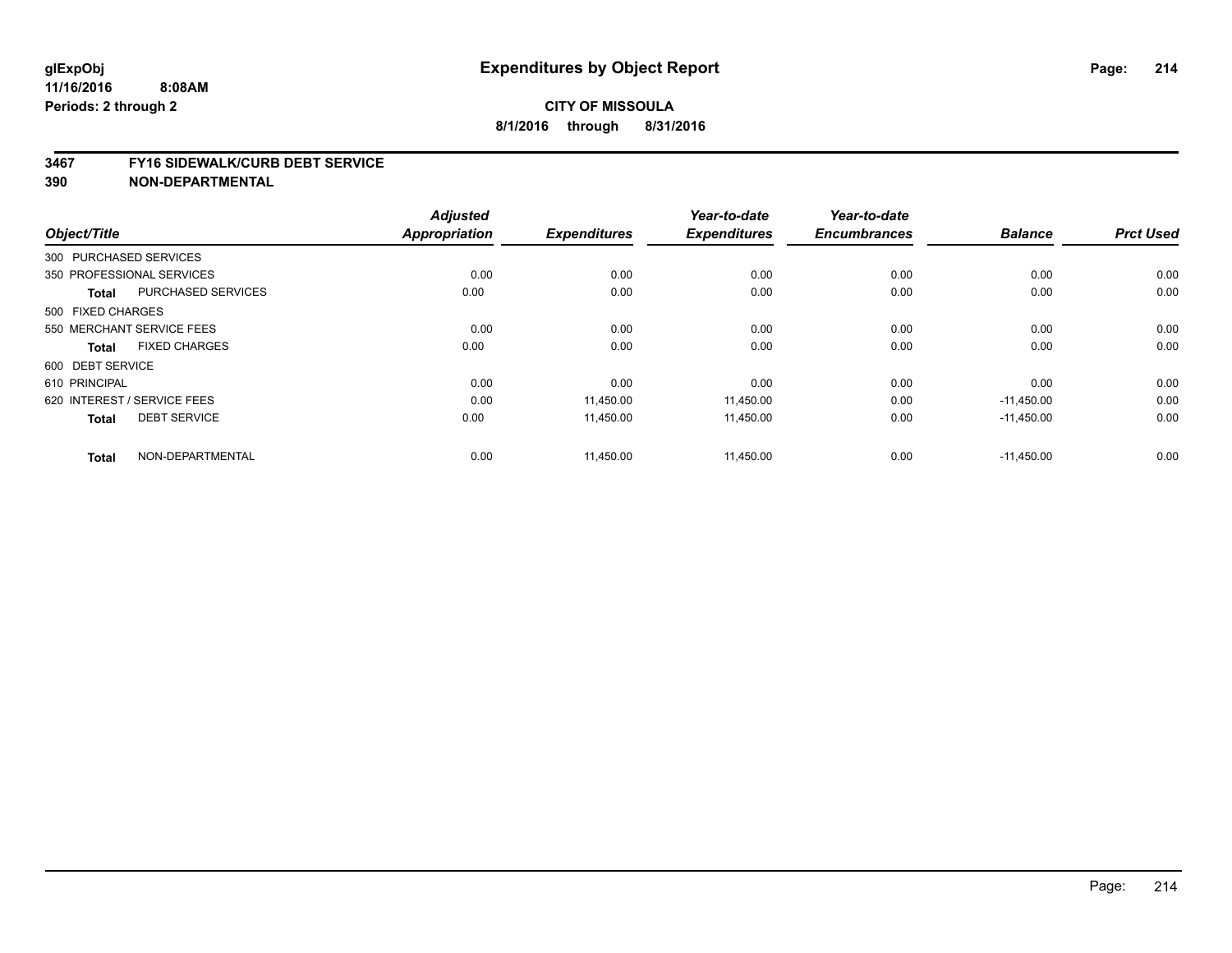**CITY OF MISSOULA 8/1/2016 through 8/31/2016**

# **3467 FY16 SIDEWALK/CURB DEBT SERVICE**

| Object/Title      |                                 | <b>Adjusted</b><br>Appropriation | <b>Expenditures</b> | Year-to-date<br><b>Expenditures</b> | Year-to-date<br><b>Encumbrances</b> | <b>Balance</b> | <b>Prct Used</b> |
|-------------------|---------------------------------|----------------------------------|---------------------|-------------------------------------|-------------------------------------|----------------|------------------|
|                   | 300 PURCHASED SERVICES          |                                  |                     |                                     |                                     |                |                  |
|                   | 350 PROFESSIONAL SERVICES       | 0.00                             | 0.00                | 0.00                                | 0.00                                | 0.00           | 0.00             |
| <b>Total</b>      | <b>PURCHASED SERVICES</b>       | 0.00                             | 0.00                | 0.00                                | 0.00                                | 0.00           | 0.00             |
| 500 FIXED CHARGES |                                 |                                  |                     |                                     |                                     |                |                  |
|                   | 550 MERCHANT SERVICE FEES       | 0.00                             | 0.00                | 0.00                                | 0.00                                | 0.00           | 0.00             |
| Total             | <b>FIXED CHARGES</b>            | 0.00                             | 0.00                | 0.00                                | 0.00                                | 0.00           | 0.00             |
| 600 DEBT SERVICE  |                                 |                                  |                     |                                     |                                     |                |                  |
| 610 PRINCIPAL     |                                 | 0.00                             | 0.00                | 0.00                                | 0.00                                | 0.00           | 0.00             |
|                   | 620 INTEREST / SERVICE FEES     | 0.00                             | 11.450.00           | 11,450.00                           | 0.00                                | $-11.450.00$   | 0.00             |
| <b>Total</b>      | <b>DEBT SERVICE</b>             | 0.00                             | 11,450.00           | 11,450.00                           | 0.00                                | $-11,450.00$   | 0.00             |
| Total             | FY16 SIDEWALK/CURB DEBT SERVICE | 0.00                             | 11,450.00           | 11,450.00                           | 0.00                                | $-11.450.00$   | 0.00             |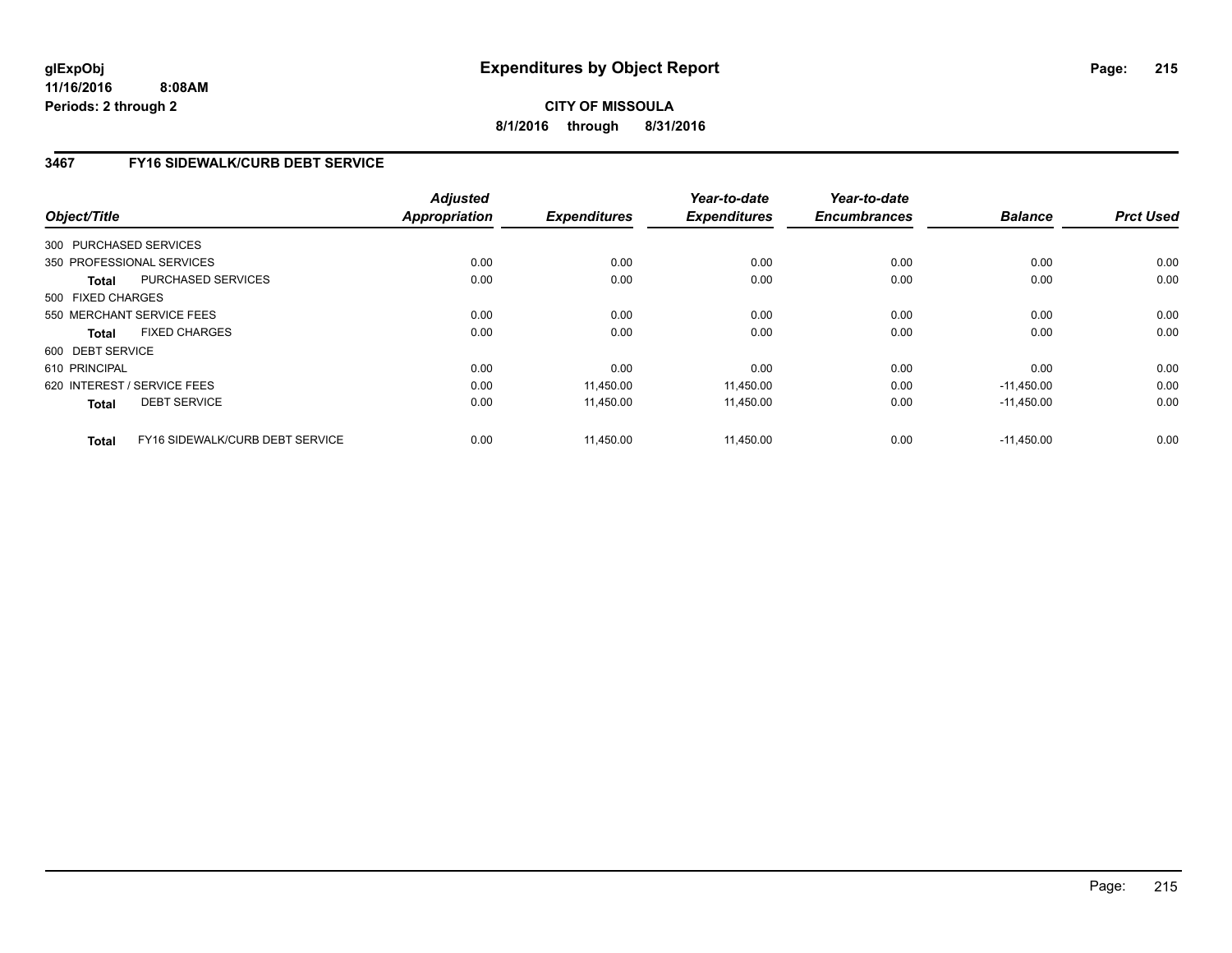### **3491 SID 491 DEBT SERVICE FUND**

| Object/Title                        | <b>Adjusted</b><br>Appropriation | <b>Expenditures</b> | Year-to-date<br><b>Expenditures</b> | Year-to-date<br><b>Encumbrances</b> | <b>Balance</b> | <b>Prct Used</b> |
|-------------------------------------|----------------------------------|---------------------|-------------------------------------|-------------------------------------|----------------|------------------|
| 600 DEBT SERVICE                    |                                  |                     |                                     |                                     |                |                  |
| 620 INTEREST / SERVICE FEES         | 0.00                             | 0.00                | 0.00                                | 0.00                                | 0.00           | 0.00             |
| <b>DEBT SERVICE</b><br><b>Total</b> | 0.00                             | 0.00                | 0.00                                | 0.00                                | 0.00           | 0.00             |
| NON-DEPARTMENTAL<br><b>Total</b>    | 0.00                             | 0.00                | 0.00                                | 0.00                                | 0.00           | 0.00             |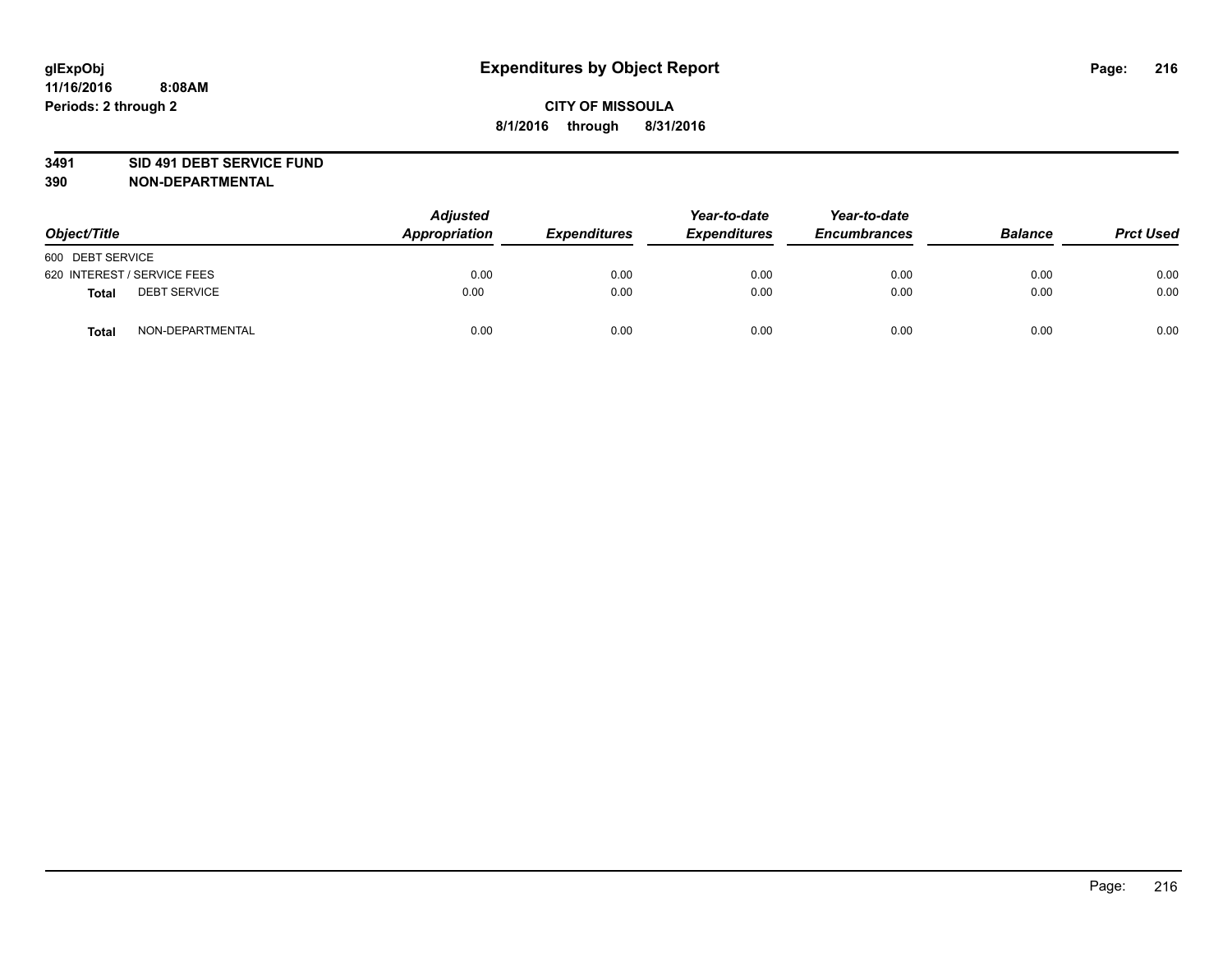### **3491 SID 491 DEBT SERVICE FUND**

| Object/Title                       | <b>Adjusted</b><br>Appropriation | <b>Expenditures</b> | Year-to-date<br><b>Expenditures</b> | Year-to-date<br><b>Encumbrances</b> | <b>Balance</b> | <b>Prct Used</b> |
|------------------------------------|----------------------------------|---------------------|-------------------------------------|-------------------------------------|----------------|------------------|
| 600 DEBT SERVICE                   |                                  |                     |                                     |                                     |                |                  |
| 620 INTEREST / SERVICE FEES        | 0.00                             | 0.00                | 0.00                                | 0.00                                | 0.00           | 0.00             |
| <b>DEBT SERVICE</b><br>Total       | 0.00                             | 0.00                | 0.00                                | 0.00                                | 0.00           | 0.00             |
| SID 491 DEBT SERVICE FUND<br>Total | 0.00                             | 0.00                | 0.00                                | 0.00                                | 0.00           | 0.00             |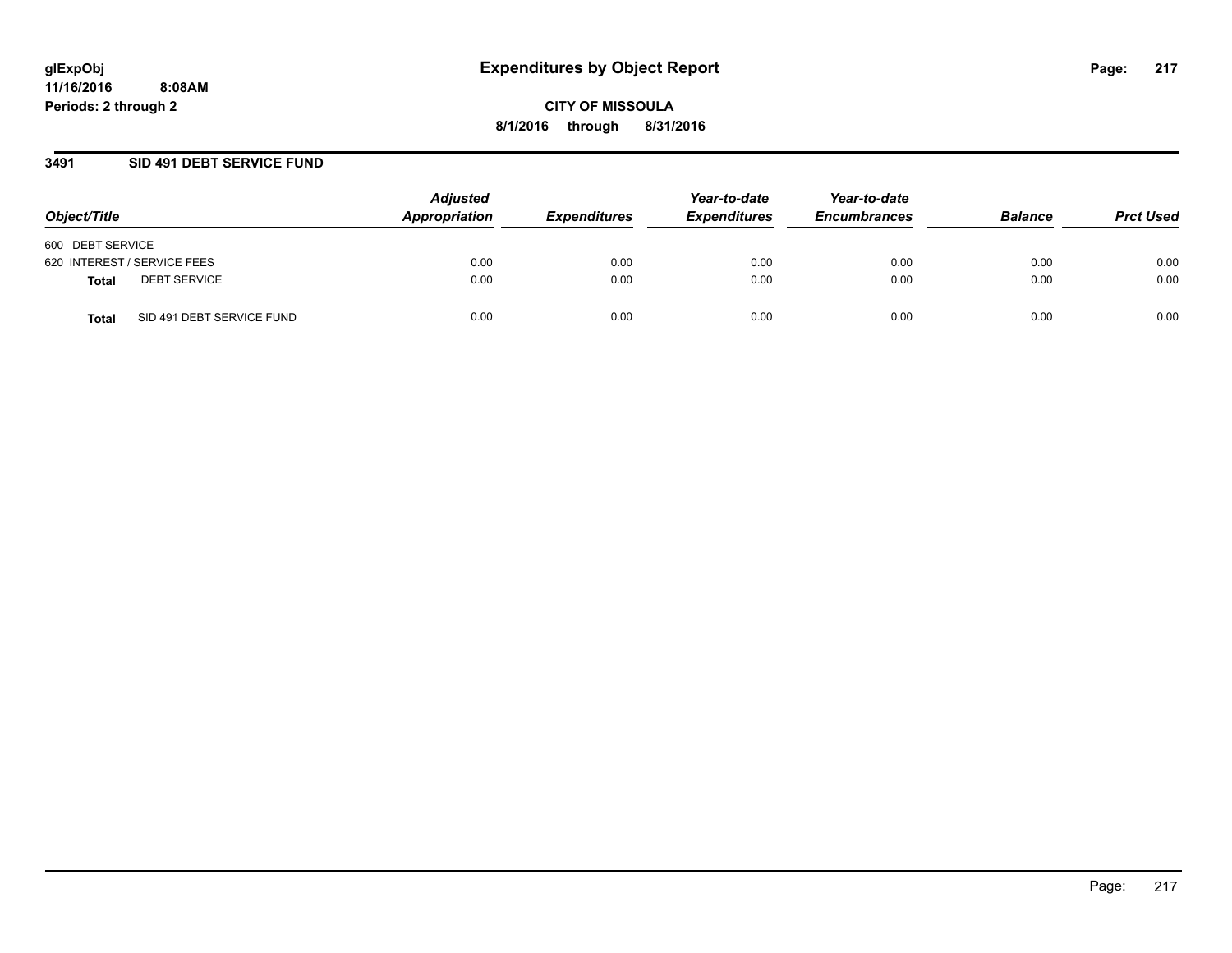## **CITY OF MISSOULA 8/1/2016 through 8/31/2016**

**3495 SID 495 DEBT SERVICE FUND**

| Object/Title      |                              | <b>Adjusted</b><br>Appropriation | <b>Expenditures</b> | Year-to-date<br><b>Expenditures</b> | Year-to-date<br><b>Encumbrances</b> | <b>Balance</b> | <b>Prct Used</b> |
|-------------------|------------------------------|----------------------------------|---------------------|-------------------------------------|-------------------------------------|----------------|------------------|
| 800 OTHER OBJECTS |                              |                                  |                     |                                     |                                     |                |                  |
|                   | 820 TRANSFERS TO OTHER FUNDS | 0.00                             | 0.00                | 0.00                                | 0.00                                | 0.00           | 0.00             |
| Total             | OTHER OBJECTS                | 0.00                             | 0.00                | 0.00                                | 0.00                                | 0.00           | 0.00             |
| Tota              | *** Title Not Found ***      | 0.00                             | 0.00                | 0.00                                | 0.00                                | 0.00           | 0.00             |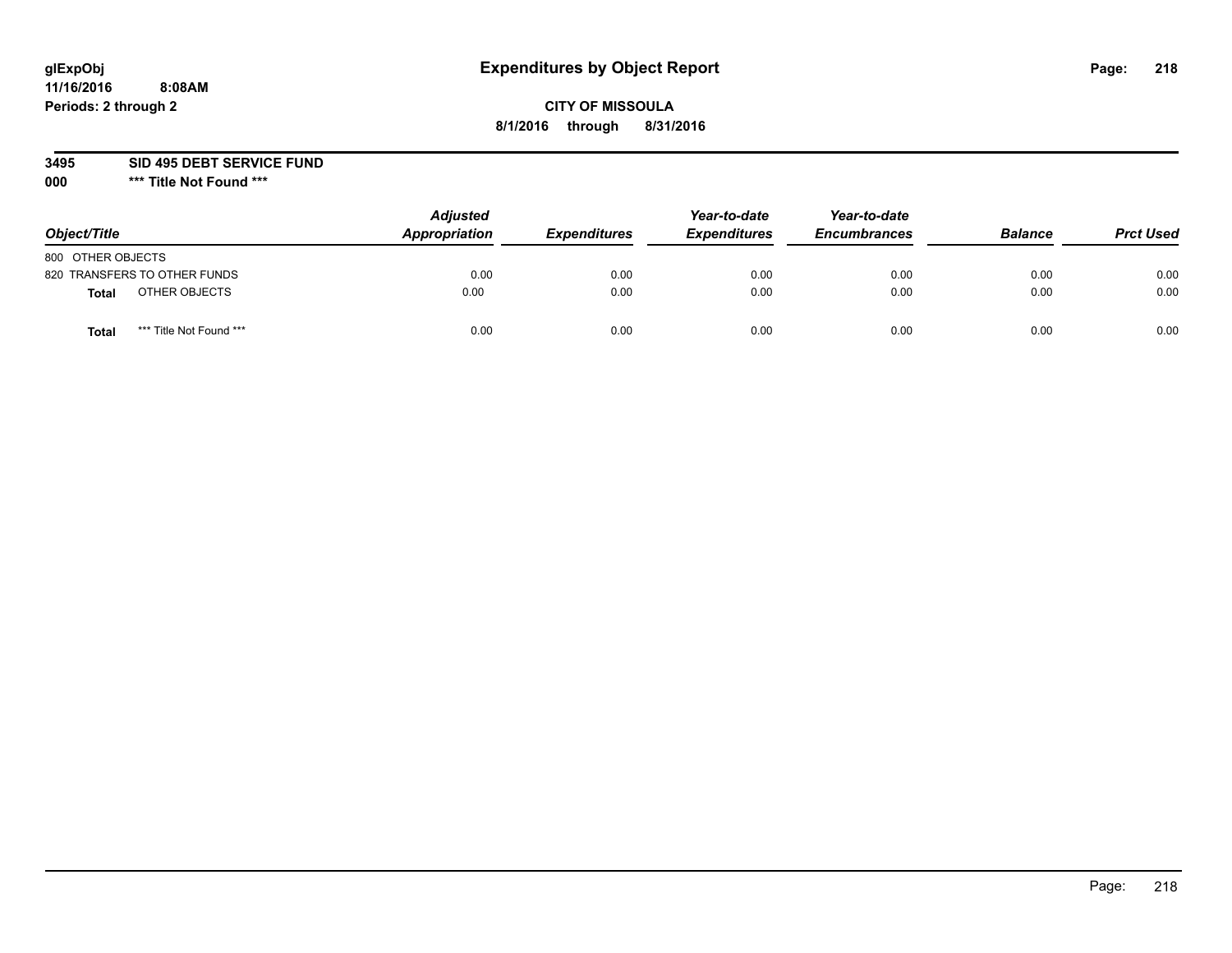#### **3495 SID 495 DEBT SERVICE FUND**

| Object/Title                         | <b>Adjusted</b><br><b>Appropriation</b> | <b>Expenditures</b> | Year-to-date<br><b>Expenditures</b> | Year-to-date<br><b>Encumbrances</b> | <b>Balance</b> | <b>Prct Used</b> |
|--------------------------------------|-----------------------------------------|---------------------|-------------------------------------|-------------------------------------|----------------|------------------|
| 500 FIXED CHARGES                    |                                         |                     |                                     |                                     |                |                  |
| 550 MERCHANT SERVICE FEES            | 0.00                                    | 0.00                | 0.00                                | 0.00                                | 0.00           | 0.00             |
| <b>FIXED CHARGES</b><br><b>Total</b> | 0.00                                    | 0.00                | 0.00                                | 0.00                                | 0.00           | 0.00             |
| 800 OTHER OBJECTS                    |                                         |                     |                                     |                                     |                |                  |
| 820 TRANSFERS TO OTHER FUNDS         | 0.00                                    | 0.00                | 0.00                                | 0.00                                | 0.00           | 0.00             |
| OTHER OBJECTS<br><b>Total</b>        | 0.00                                    | 0.00                | 0.00                                | 0.00                                | 0.00           | 0.00             |
| NON-DEPARTMENTAL<br><b>Total</b>     | 0.00                                    | 0.00                | 0.00                                | 0.00                                | 0.00           | 0.00             |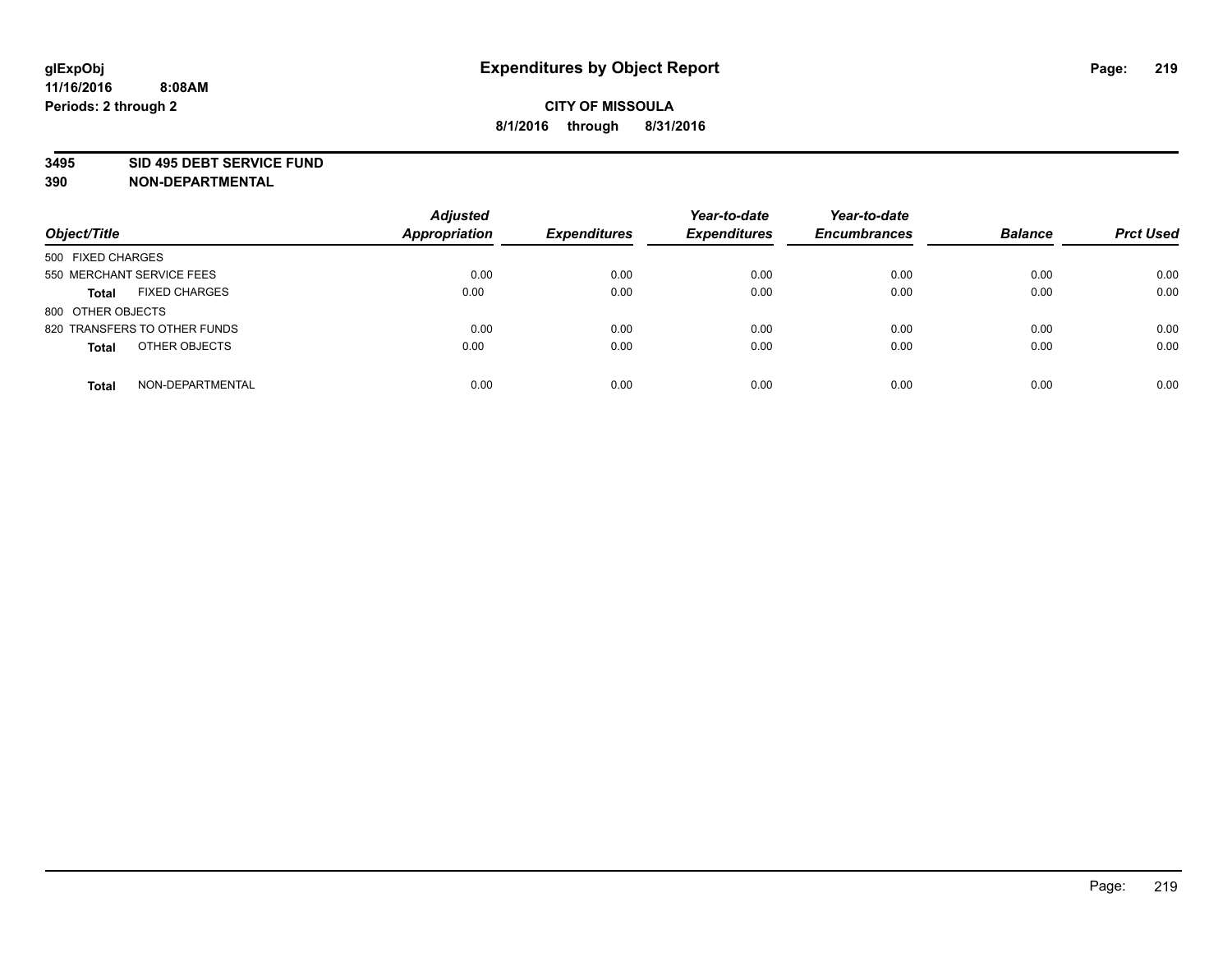### **3495 SID 495 DEBT SERVICE FUND**

| Object/Title              |                              | <b>Adjusted</b><br><b>Appropriation</b> | <b>Expenditures</b> | Year-to-date<br><b>Expenditures</b> | Year-to-date<br><b>Encumbrances</b> | <b>Balance</b> | <b>Prct Used</b> |
|---------------------------|------------------------------|-----------------------------------------|---------------------|-------------------------------------|-------------------------------------|----------------|------------------|
| 500 FIXED CHARGES         |                              |                                         |                     |                                     |                                     |                |                  |
| 550 MERCHANT SERVICE FEES |                              | 0.00                                    | 0.00                | 0.00                                | 0.00                                | 0.00           | 0.00             |
| <b>Total</b>              | <b>FIXED CHARGES</b>         | 0.00                                    | 0.00                | 0.00                                | 0.00                                | 0.00           | 0.00             |
| 800 OTHER OBJECTS         |                              |                                         |                     |                                     |                                     |                |                  |
|                           | 820 TRANSFERS TO OTHER FUNDS | 0.00                                    | 0.00                | 0.00                                | 0.00                                | 0.00           | 0.00             |
| <b>Total</b>              | OTHER OBJECTS                | 0.00                                    | 0.00                | 0.00                                | 0.00                                | 0.00           | 0.00             |
| <b>Total</b>              | SID 495 DEBT SERVICE FUND    | 0.00                                    | 0.00                | 0.00                                | 0.00                                | 0.00           | 0.00             |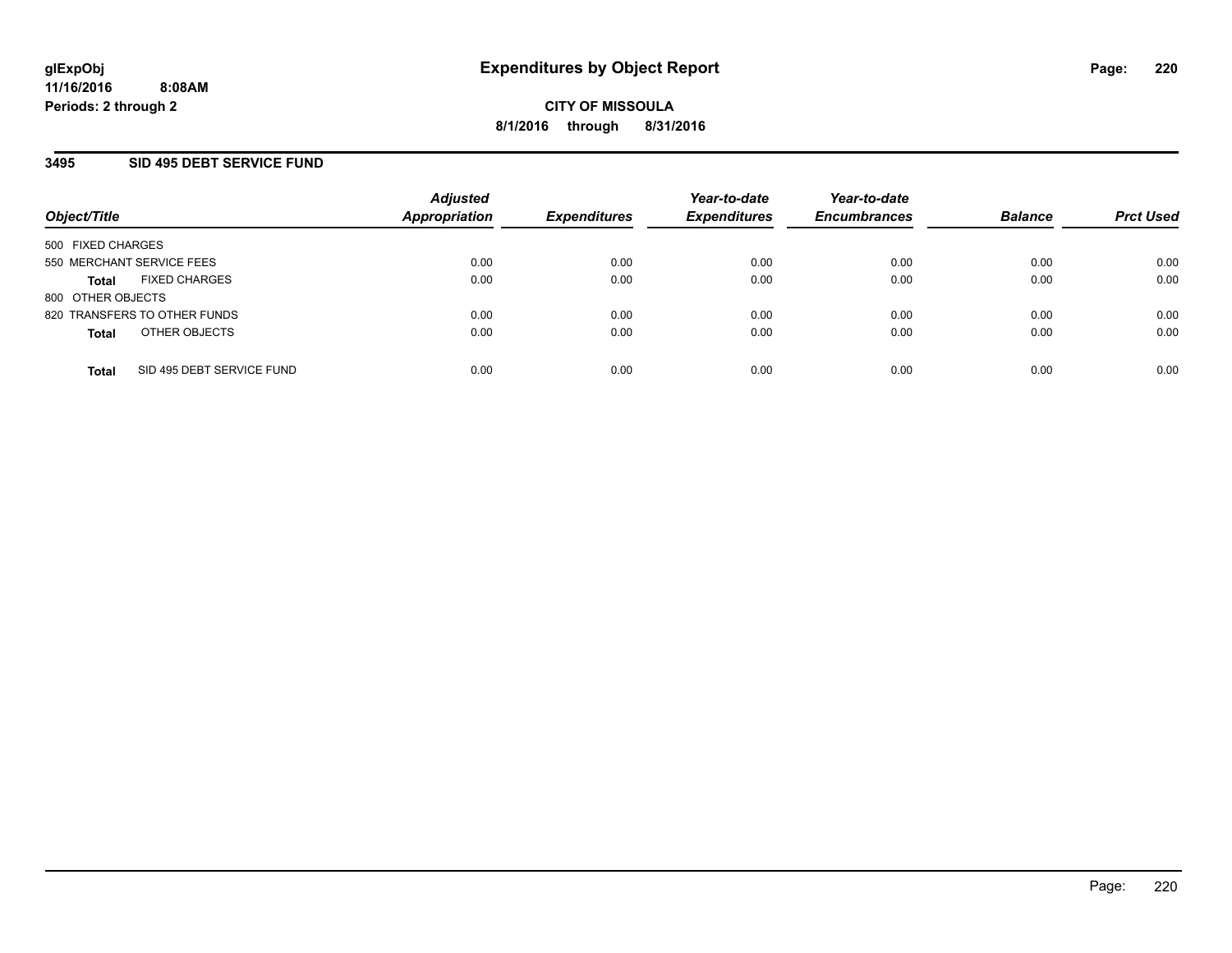## **CITY OF MISSOULA 8/1/2016 through 8/31/2016**

### **3497 SID 497 DEBT SERVICE FUND**

| Object/Title                            | <b>Adjusted</b><br>Appropriation | <b>Expenditures</b> | Year-to-date<br><b>Expenditures</b> | Year-to-date<br><b>Encumbrances</b> | <b>Balance</b> | <b>Prct Used</b> |
|-----------------------------------------|----------------------------------|---------------------|-------------------------------------|-------------------------------------|----------------|------------------|
| 800 OTHER OBJECTS                       |                                  |                     |                                     |                                     |                |                  |
| 820 TRANSFERS TO OTHER FUNDS            | 0.00                             | 0.00                | 0.00                                | 0.00                                | 0.00           | 0.00             |
| OTHER OBJECTS<br><b>Total</b>           | 0.00                             | 0.00                | 0.00                                | 0.00                                | 0.00           | 0.00             |
| *** Title Not Found ***<br><b>Total</b> | 0.00                             | 0.00                | 0.00                                | 0.00                                | 0.00           | 0.00             |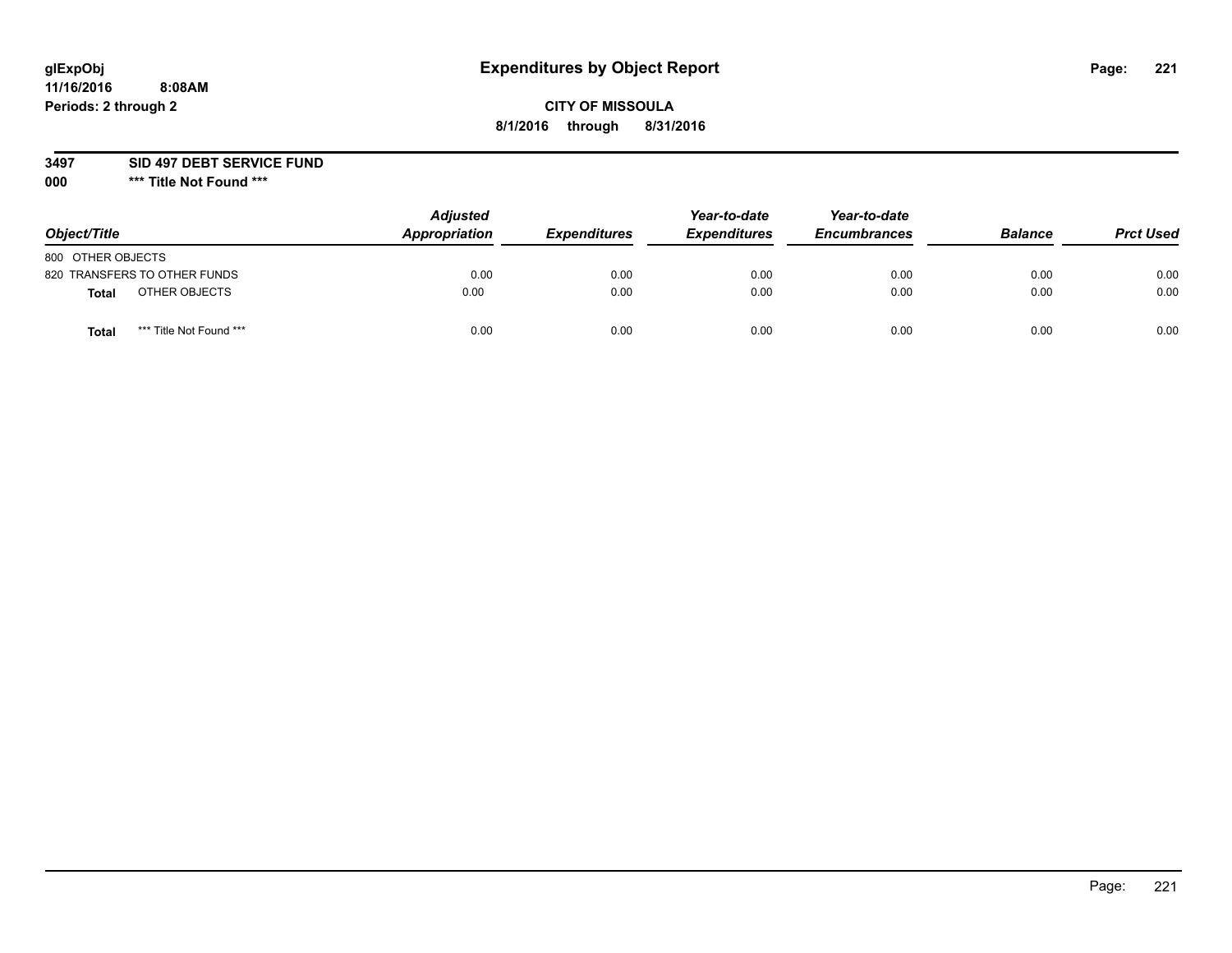#### **3497 SID 497 DEBT SERVICE FUND**

| Object/Title                         | <b>Adjusted</b><br><b>Appropriation</b> | <b>Expenditures</b> | Year-to-date<br><b>Expenditures</b> | Year-to-date<br><b>Encumbrances</b> | <b>Balance</b> | <b>Prct Used</b> |
|--------------------------------------|-----------------------------------------|---------------------|-------------------------------------|-------------------------------------|----------------|------------------|
| 500 FIXED CHARGES                    |                                         |                     |                                     |                                     |                |                  |
| 550 MERCHANT SERVICE FEES            | 0.00                                    | 0.00                | 0.00                                | 0.00                                | 0.00           | 0.00             |
| <b>FIXED CHARGES</b><br><b>Total</b> | 0.00                                    | 0.00                | 0.00                                | 0.00                                | 0.00           | 0.00             |
| 600 DEBT SERVICE                     |                                         |                     |                                     |                                     |                |                  |
| 620 INTEREST / SERVICE FEES          | 0.00                                    | 0.00                | 0.00                                | 0.00                                | 0.00           | 0.00             |
| <b>DEBT SERVICE</b><br><b>Total</b>  | 0.00                                    | 0.00                | 0.00                                | 0.00                                | 0.00           | 0.00             |
| 800 OTHER OBJECTS                    |                                         |                     |                                     |                                     |                |                  |
| 800 OTHER OBJECTS                    | 0.00                                    | 0.00                | 0.00                                | 0.00                                | 0.00           | 0.00             |
| 820 TRANSFERS TO OTHER FUNDS         | 0.00                                    | 0.00                | 0.00                                | 0.00                                | 0.00           | 0.00             |
| OTHER OBJECTS<br><b>Total</b>        | 0.00                                    | 0.00                | 0.00                                | 0.00                                | 0.00           | 0.00             |
|                                      |                                         |                     |                                     |                                     |                |                  |
| NON-DEPARTMENTAL<br><b>Total</b>     | 0.00                                    | 0.00                | 0.00                                | 0.00                                | 0.00           | 0.00             |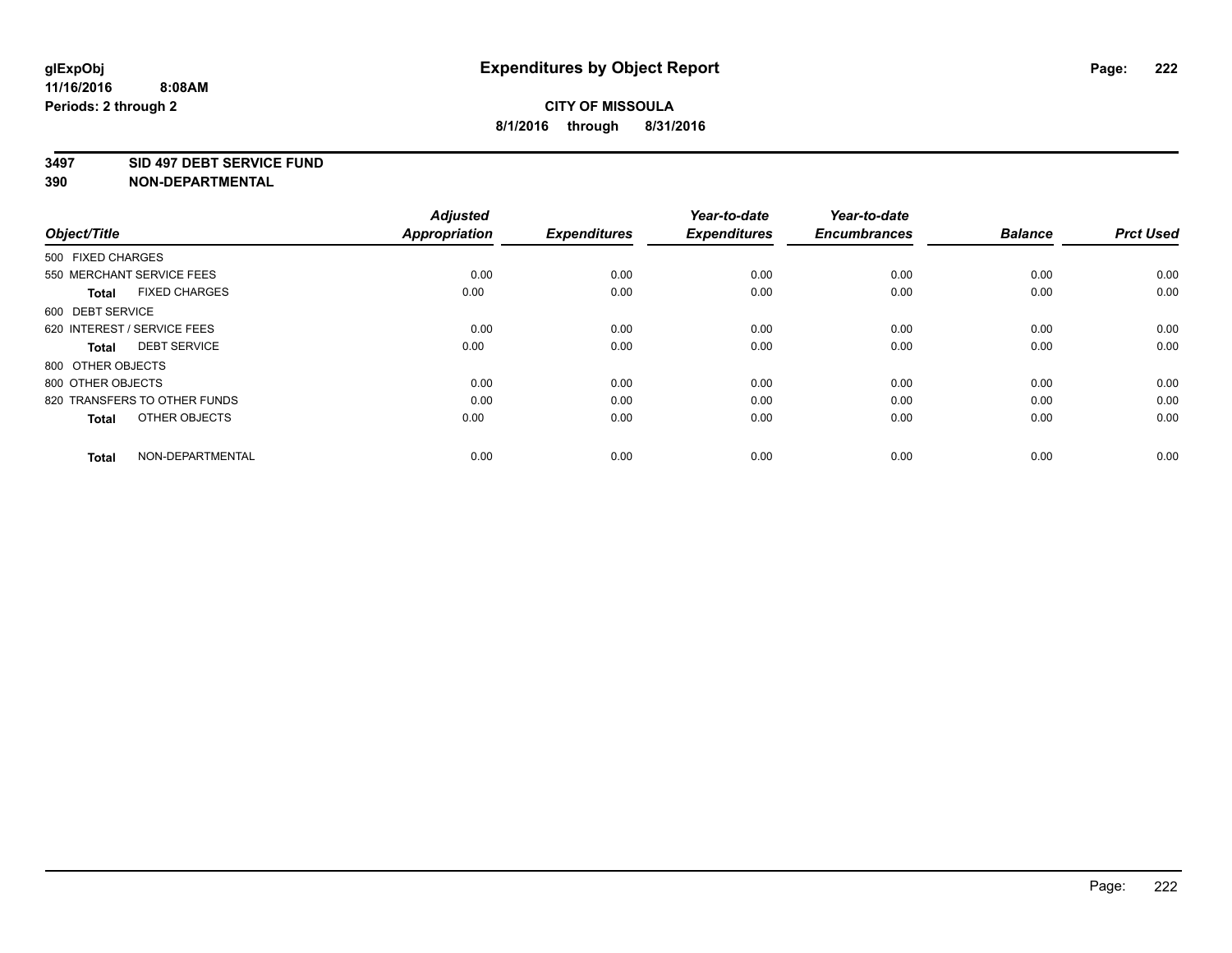### **3497 SID 497 DEBT SERVICE FUND**

| Object/Title      |                              | <b>Adjusted</b><br>Appropriation | <b>Expenditures</b> | Year-to-date<br><b>Expenditures</b> | Year-to-date<br><b>Encumbrances</b> | <b>Balance</b> | <b>Prct Used</b> |
|-------------------|------------------------------|----------------------------------|---------------------|-------------------------------------|-------------------------------------|----------------|------------------|
| 500 FIXED CHARGES |                              |                                  |                     |                                     |                                     |                |                  |
|                   | 550 MERCHANT SERVICE FEES    | 0.00                             | 0.00                | 0.00                                | 0.00                                | 0.00           | 0.00             |
| <b>Total</b>      | <b>FIXED CHARGES</b>         | 0.00                             | 0.00                | 0.00                                | 0.00                                | 0.00           | 0.00             |
| 600 DEBT SERVICE  |                              |                                  |                     |                                     |                                     |                |                  |
|                   | 620 INTEREST / SERVICE FEES  | 0.00                             | 0.00                | 0.00                                | 0.00                                | 0.00           | 0.00             |
| Total             | <b>DEBT SERVICE</b>          | 0.00                             | 0.00                | 0.00                                | 0.00                                | 0.00           | 0.00             |
| 800 OTHER OBJECTS |                              |                                  |                     |                                     |                                     |                |                  |
| 800 OTHER OBJECTS |                              | 0.00                             | 0.00                | 0.00                                | 0.00                                | 0.00           | 0.00             |
|                   | 820 TRANSFERS TO OTHER FUNDS | 0.00                             | 0.00                | 0.00                                | 0.00                                | 0.00           | 0.00             |
| <b>Total</b>      | OTHER OBJECTS                | 0.00                             | 0.00                | 0.00                                | 0.00                                | 0.00           | 0.00             |
| <b>Total</b>      | SID 497 DEBT SERVICE FUND    | 0.00                             | 0.00                | 0.00                                | 0.00                                | 0.00           | 0.00             |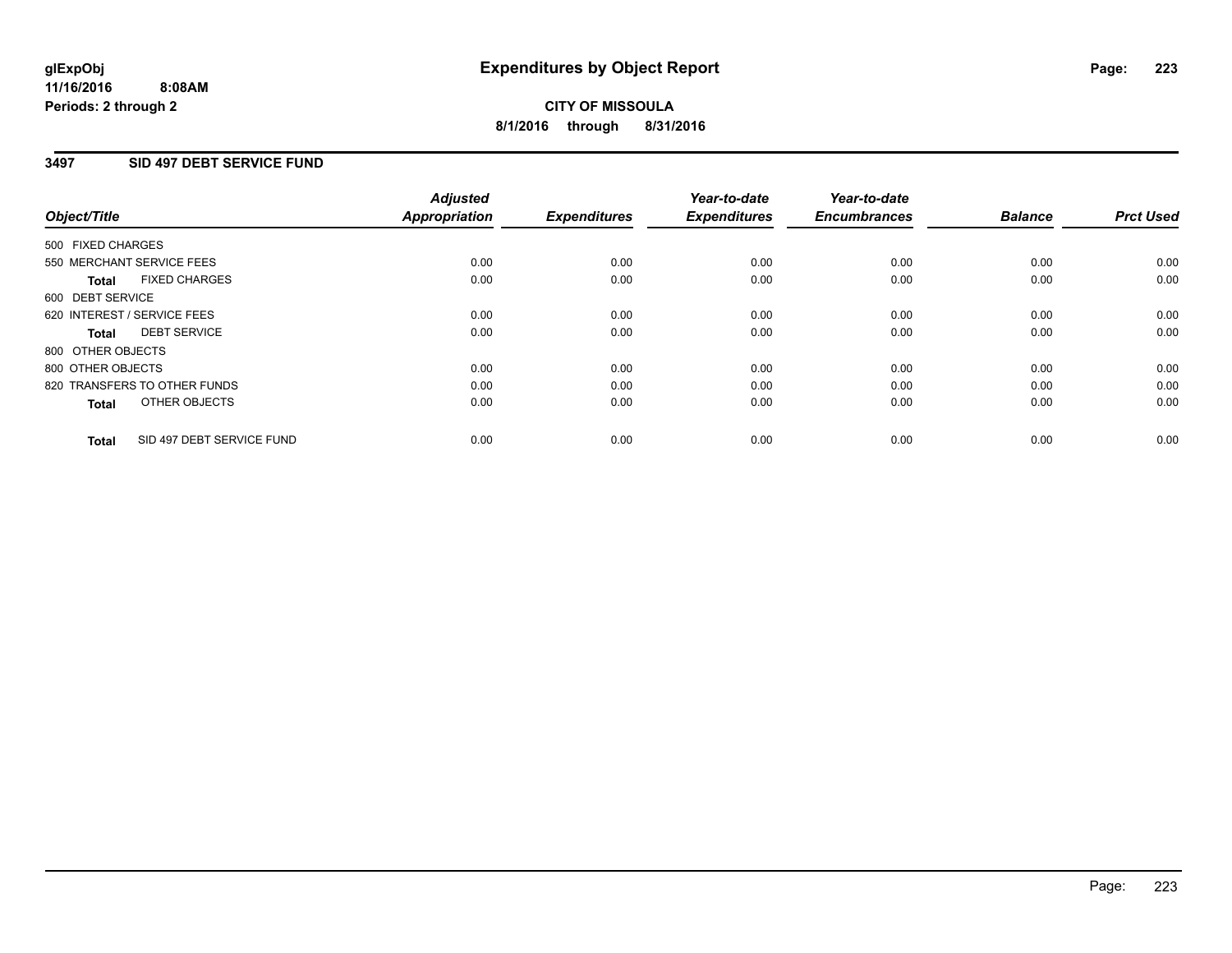## **CITY OF MISSOULA 8/1/2016 through 8/31/2016**

**3498 SID 498 DEBT SERVICE FUND**

| Object/Title                            | <b>Adjusted</b><br>Appropriation | <b>Expenditures</b> | Year-to-date<br><b>Expenditures</b> | Year-to-date<br><b>Encumbrances</b> | <b>Balance</b> | <b>Prct Used</b> |
|-----------------------------------------|----------------------------------|---------------------|-------------------------------------|-------------------------------------|----------------|------------------|
| 800 OTHER OBJECTS                       |                                  |                     |                                     |                                     |                |                  |
| 820 TRANSFERS TO OTHER FUNDS            | 0.00                             | 0.00                | 0.00                                | 0.00                                | 0.00           | 0.00             |
| OTHER OBJECTS<br><b>Total</b>           | 0.00                             | 0.00                | 0.00                                | 0.00                                | 0.00           | 0.00             |
| *** Title Not Found ***<br><b>Total</b> | 0.00                             | 0.00                | 0.00                                | 0.00                                | 0.00           | 0.00             |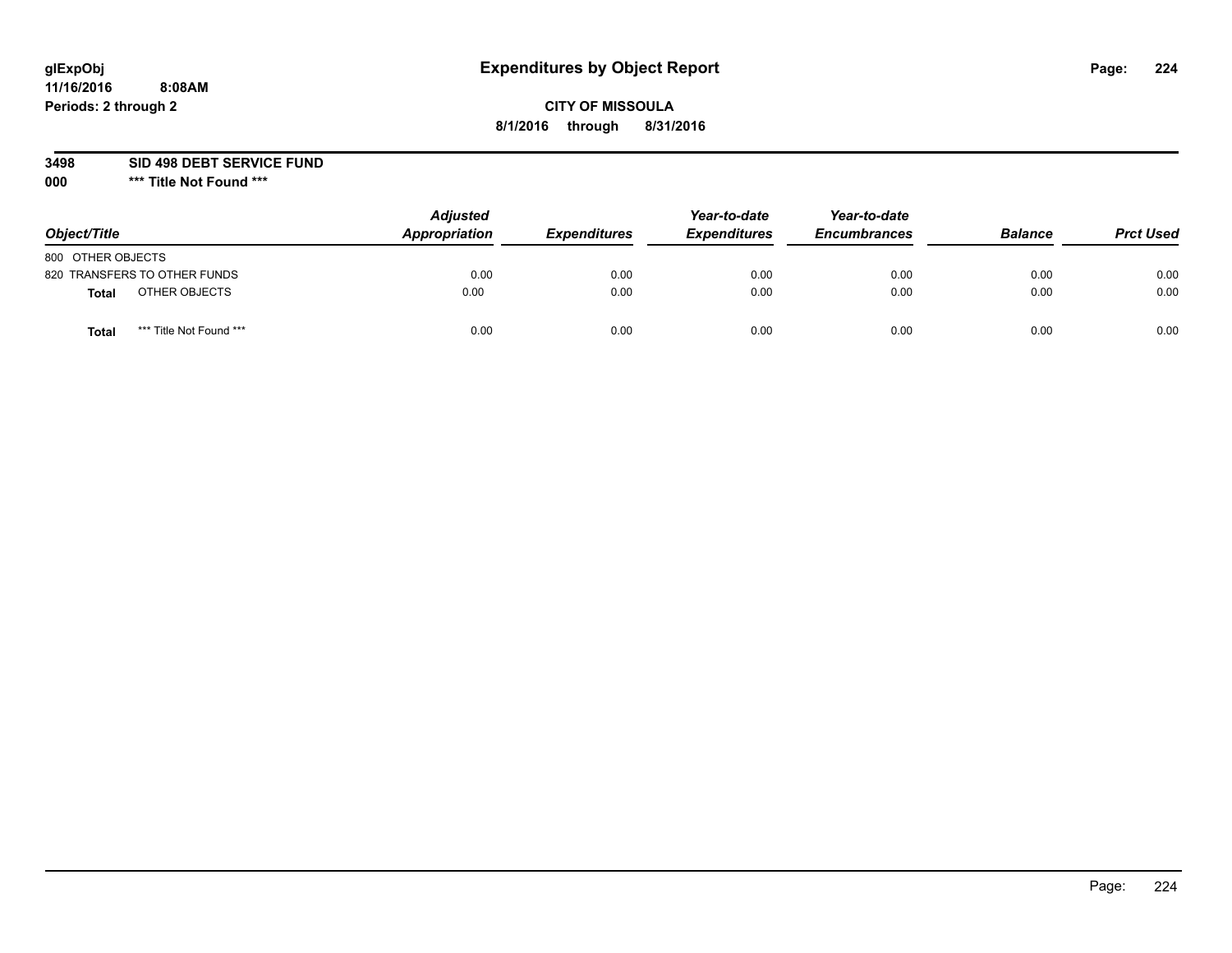#### **3498 SID 498 DEBT SERVICE FUND**

| Object/Title                         | <b>Adjusted</b><br><b>Appropriation</b> | <b>Expenditures</b> | Year-to-date<br><b>Expenditures</b> | Year-to-date<br><b>Encumbrances</b> | <b>Balance</b> | <b>Prct Used</b> |
|--------------------------------------|-----------------------------------------|---------------------|-------------------------------------|-------------------------------------|----------------|------------------|
|                                      |                                         |                     |                                     |                                     |                |                  |
| 500 FIXED CHARGES                    |                                         |                     |                                     |                                     |                |                  |
| 550 MERCHANT SERVICE FEES            | 0.00                                    | 0.00                | 0.00                                | 0.00                                | 0.00           | 0.00             |
| <b>FIXED CHARGES</b><br><b>Total</b> | 0.00                                    | 0.00                | 0.00                                | 0.00                                | 0.00           | 0.00             |
| 600 DEBT SERVICE                     |                                         |                     |                                     |                                     |                |                  |
| 610 PRINCIPAL                        | 0.00                                    | 0.00                | 0.00                                | 0.00                                | 0.00           | 0.00             |
| 620 INTEREST / SERVICE FEES          | 0.00                                    | 0.00                | 0.00                                | 0.00                                | 0.00           | 0.00             |
| <b>DEBT SERVICE</b><br><b>Total</b>  | 0.00                                    | 0.00                | 0.00                                | 0.00                                | 0.00           | 0.00             |
|                                      |                                         |                     |                                     |                                     |                |                  |
| NON-DEPARTMENTAL<br><b>Total</b>     | 0.00                                    | 0.00                | 0.00                                | 0.00                                | 0.00           | 0.00             |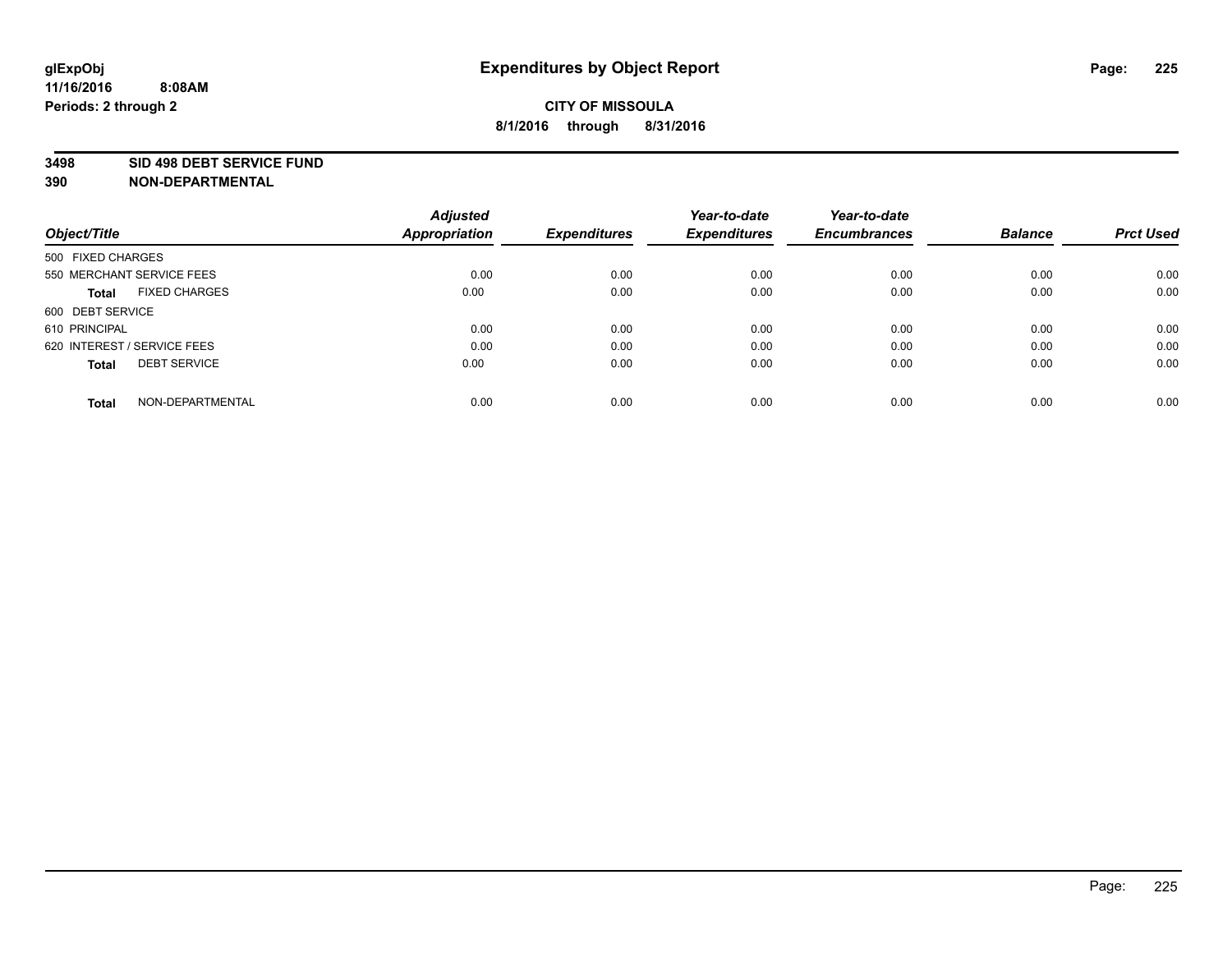### **3498 SID 498 DEBT SERVICE FUND**

| Object/Title      |                              | <b>Adjusted</b><br>Appropriation | <b>Expenditures</b> | Year-to-date<br><b>Expenditures</b> | Year-to-date<br><b>Encumbrances</b> | <b>Balance</b> | <b>Prct Used</b> |
|-------------------|------------------------------|----------------------------------|---------------------|-------------------------------------|-------------------------------------|----------------|------------------|
| 500 FIXED CHARGES |                              |                                  |                     |                                     |                                     |                |                  |
|                   | 550 MERCHANT SERVICE FEES    | 0.00                             | 0.00                | 0.00                                | 0.00                                | 0.00           | 0.00             |
| <b>Total</b>      | <b>FIXED CHARGES</b>         | 0.00                             | 0.00                | 0.00                                | 0.00                                | 0.00           | 0.00             |
| 600 DEBT SERVICE  |                              |                                  |                     |                                     |                                     |                |                  |
| 610 PRINCIPAL     |                              | 0.00                             | 0.00                | 0.00                                | 0.00                                | 0.00           | 0.00             |
|                   | 620 INTEREST / SERVICE FEES  | 0.00                             | 0.00                | 0.00                                | 0.00                                | 0.00           | 0.00             |
| Total             | <b>DEBT SERVICE</b>          | 0.00                             | 0.00                | 0.00                                | 0.00                                | 0.00           | 0.00             |
| 800 OTHER OBJECTS |                              |                                  |                     |                                     |                                     |                |                  |
|                   | 820 TRANSFERS TO OTHER FUNDS | 0.00                             | 0.00                | 0.00                                | 0.00                                | 0.00           | 0.00             |
| <b>Total</b>      | OTHER OBJECTS                | 0.00                             | 0.00                | 0.00                                | 0.00                                | 0.00           | 0.00             |
| <b>Total</b>      | SID 498 DEBT SERVICE FUND    | 0.00                             | 0.00                | 0.00                                | 0.00                                | 0.00           | 0.00             |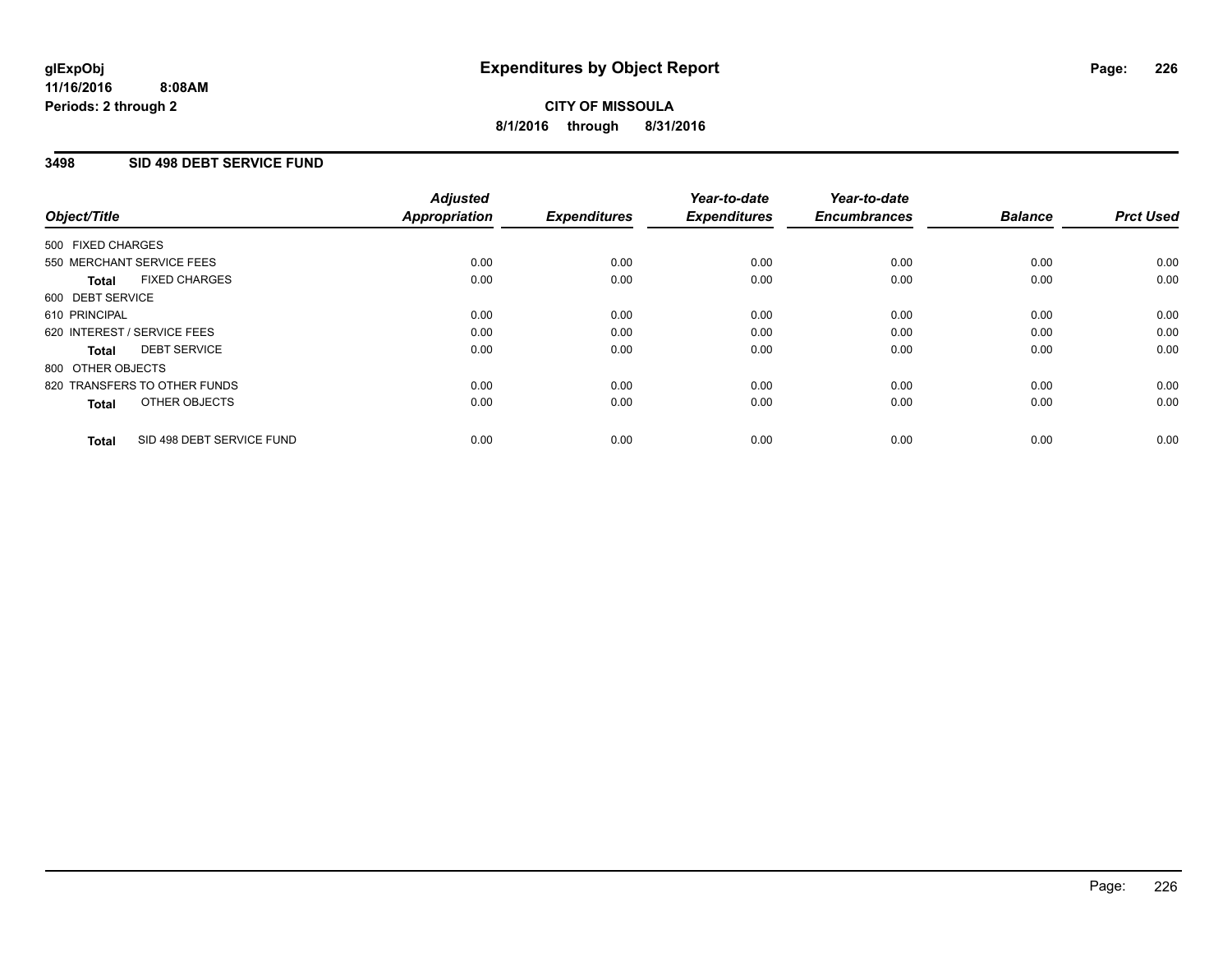#### **3500 SID 500 DEBT SERVICE FUND**

| Object/Title                        | <b>Adjusted</b><br><b>Appropriation</b> | <b>Expenditures</b> | Year-to-date<br><b>Expenditures</b> | Year-to-date<br><b>Encumbrances</b> | <b>Balance</b> | <b>Prct Used</b> |
|-------------------------------------|-----------------------------------------|---------------------|-------------------------------------|-------------------------------------|----------------|------------------|
| 600 DEBT SERVICE                    |                                         |                     |                                     |                                     |                |                  |
| 620 INTEREST / SERVICE FEES         | 0.00                                    | 0.00                | 0.00                                | 0.00                                | 0.00           | 0.00             |
| <b>DEBT SERVICE</b><br><b>Total</b> | 0.00                                    | 0.00                | 0.00                                | 0.00                                | 0.00           | 0.00             |
| 800 OTHER OBJECTS                   |                                         |                     |                                     |                                     |                |                  |
| 820 TRANSFERS TO OTHER FUNDS        | 0.00                                    | 0.00                | 0.00                                | 0.00                                | 0.00           | 0.00             |
| OTHER OBJECTS<br><b>Total</b>       | 0.00                                    | 0.00                | 0.00                                | 0.00                                | 0.00           | 0.00             |
| NON-DEPARTMENTAL<br><b>Total</b>    | 0.00                                    | 0.00                | 0.00                                | 0.00                                | 0.00           | 0.00             |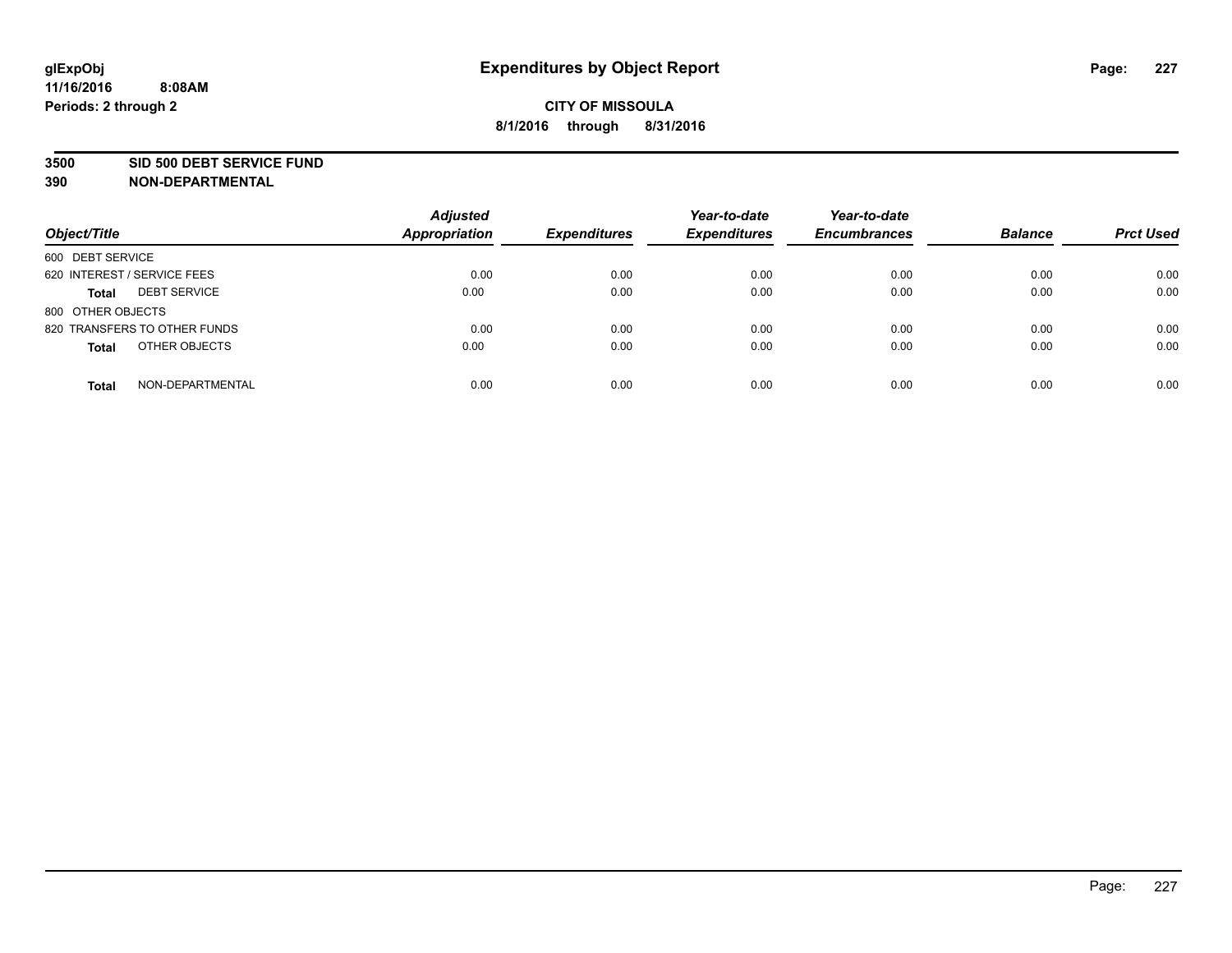### **3500 SID 500 DEBT SERVICE FUND**

| Object/Title                |                              | <b>Adjusted</b><br><b>Appropriation</b> | <b>Expenditures</b> | Year-to-date<br><b>Expenditures</b> | Year-to-date<br><b>Encumbrances</b> | <b>Balance</b> | <b>Prct Used</b> |
|-----------------------------|------------------------------|-----------------------------------------|---------------------|-------------------------------------|-------------------------------------|----------------|------------------|
| 600 DEBT SERVICE            |                              |                                         |                     |                                     |                                     |                |                  |
| 620 INTEREST / SERVICE FEES |                              | 0.00                                    | 0.00                | 0.00                                | 0.00                                | 0.00           | 0.00             |
| <b>Total</b>                | <b>DEBT SERVICE</b>          | 0.00                                    | 0.00                | 0.00                                | 0.00                                | 0.00           | 0.00             |
| 800 OTHER OBJECTS           |                              |                                         |                     |                                     |                                     |                |                  |
|                             | 820 TRANSFERS TO OTHER FUNDS | 0.00                                    | 0.00                | 0.00                                | 0.00                                | 0.00           | 0.00             |
| <b>Total</b>                | OTHER OBJECTS                | 0.00                                    | 0.00                | 0.00                                | 0.00                                | 0.00           | 0.00             |
| <b>Total</b>                | SID 500 DEBT SERVICE FUND    | 0.00                                    | 0.00                | 0.00                                | 0.00                                | 0.00           | 0.00             |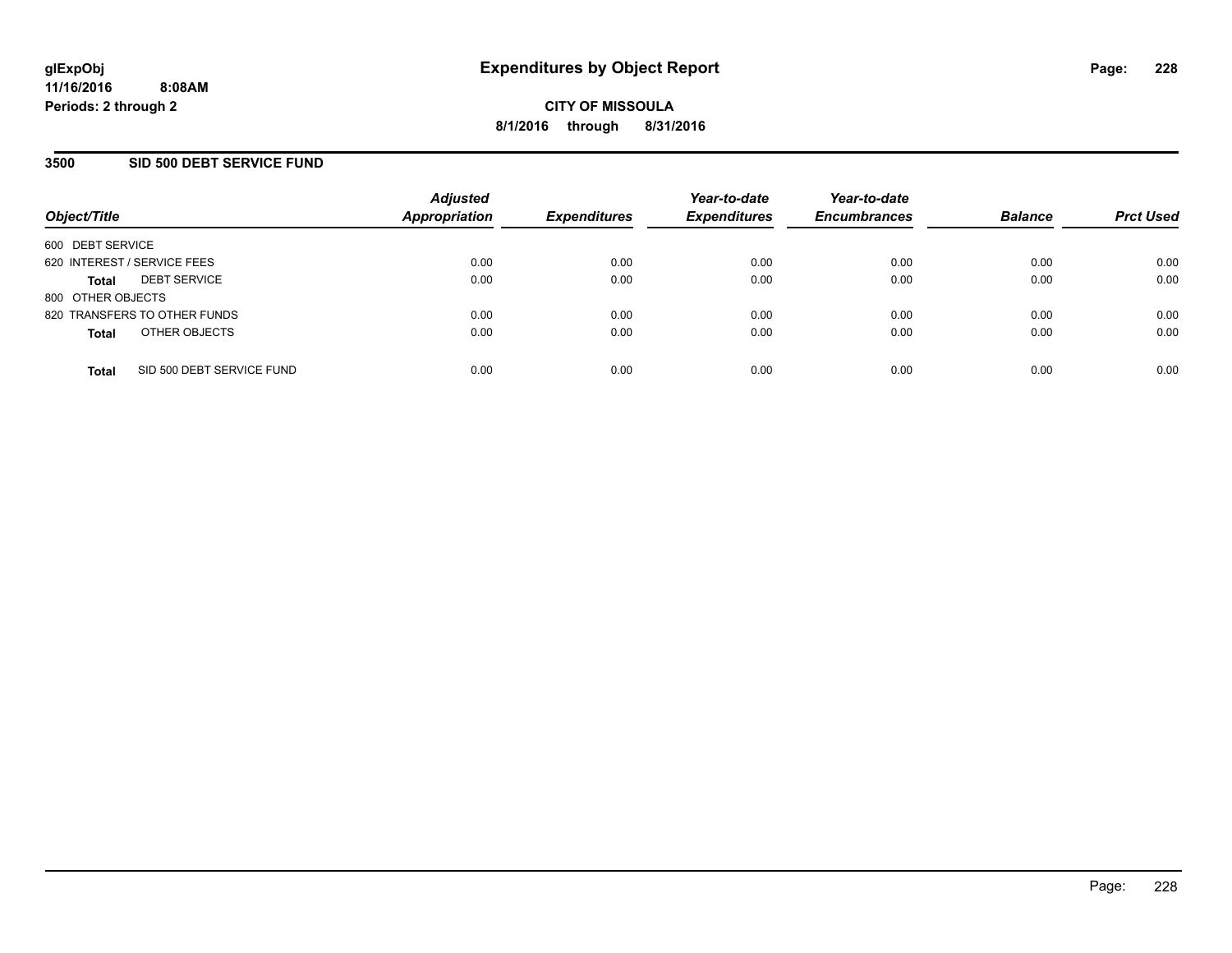## **CITY OF MISSOULA 8/1/2016 through 8/31/2016**

**3501 SID 501 DEBT SERVICE FUND**

| Object/Title      |                              | <b>Adjusted</b><br>Appropriation | <b>Expenditures</b> | Year-to-date<br><b>Expenditures</b> | Year-to-date<br><b>Encumbrances</b> | <b>Balance</b> | <b>Prct Used</b> |
|-------------------|------------------------------|----------------------------------|---------------------|-------------------------------------|-------------------------------------|----------------|------------------|
| 800 OTHER OBJECTS |                              |                                  |                     |                                     |                                     |                |                  |
|                   | 820 TRANSFERS TO OTHER FUNDS | 0.00                             | 0.00                | 0.00                                | 0.00                                | 0.00           | 0.00             |
| Total             | OTHER OBJECTS                | 0.00                             | 0.00                | 0.00                                | 0.00                                | 0.00           | 0.00             |
| Tota              | *** Title Not Found ***      | 0.00                             | 0.00                | 0.00                                | 0.00                                | 0.00           | 0.00             |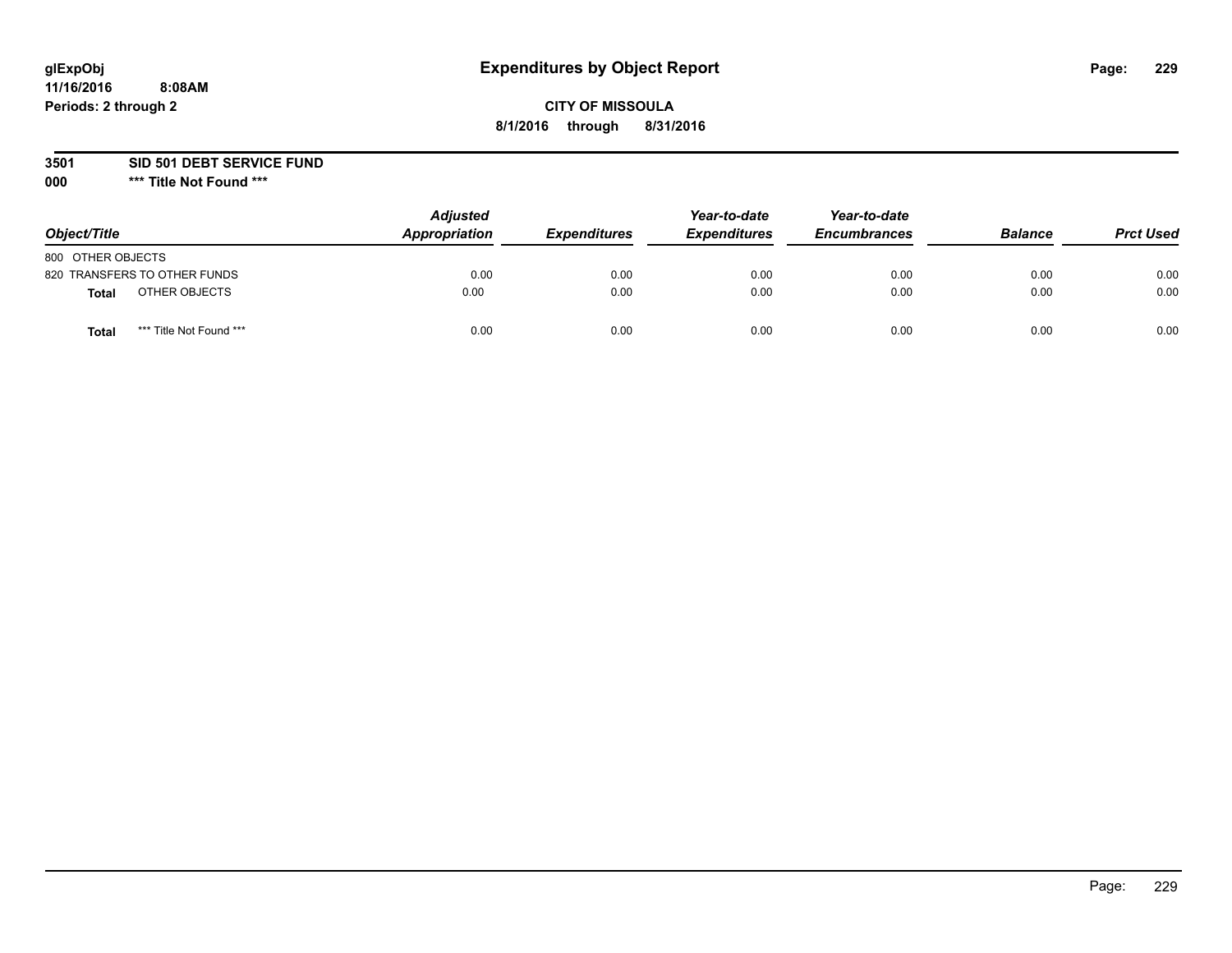#### **3501 SID 501 DEBT SERVICE FUND**

| Object/Title                         | <b>Adjusted</b><br><b>Appropriation</b> | <b>Expenditures</b> | Year-to-date<br><b>Expenditures</b> | Year-to-date<br><b>Encumbrances</b> | <b>Balance</b> | <b>Prct Used</b> |
|--------------------------------------|-----------------------------------------|---------------------|-------------------------------------|-------------------------------------|----------------|------------------|
| 500 FIXED CHARGES                    |                                         |                     |                                     |                                     |                |                  |
| 550 MERCHANT SERVICE FEES            | 0.00                                    | 0.00                | 0.00                                | 0.00                                | 0.00           | 0.00             |
| <b>FIXED CHARGES</b><br><b>Total</b> | 0.00                                    | 0.00                | 0.00                                | 0.00                                | 0.00           | 0.00             |
| 600 DEBT SERVICE                     |                                         |                     |                                     |                                     |                |                  |
| 610 PRINCIPAL                        | 0.00                                    | 0.00                | 0.00                                | 0.00                                | 0.00           | 0.00             |
| 620 INTEREST / SERVICE FEES          | 0.00                                    | 0.00                | 0.00                                | 0.00                                | 0.00           | 0.00             |
| <b>DEBT SERVICE</b><br><b>Total</b>  | 0.00                                    | 0.00                | 0.00                                | 0.00                                | 0.00           | 0.00             |
| NON-DEPARTMENTAL<br><b>Total</b>     | 0.00                                    | 0.00                | 0.00                                | 0.00                                | 0.00           | 0.00             |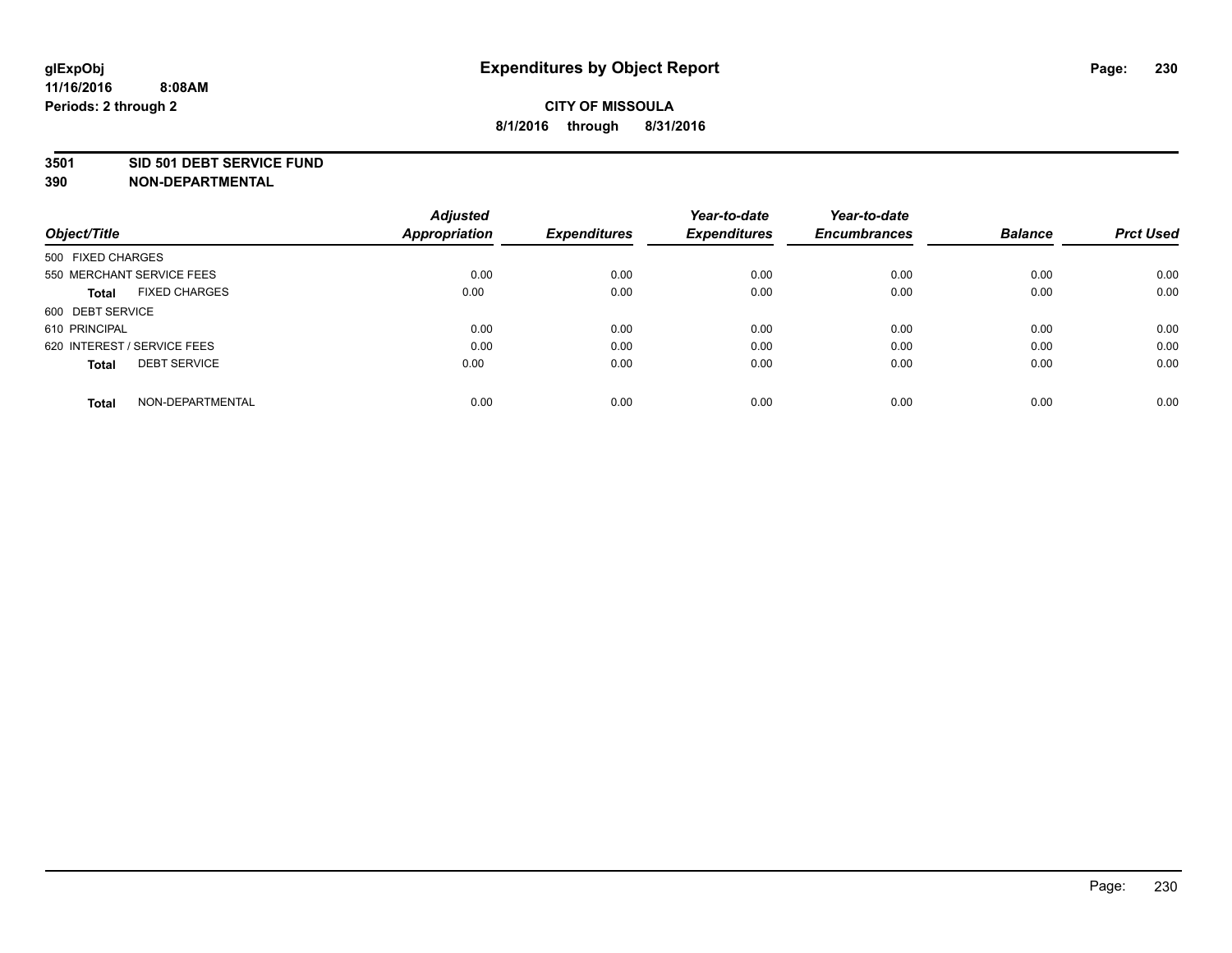### **3501 SID 501 DEBT SERVICE FUND**

| Object/Title                              | <b>Adjusted</b><br><b>Appropriation</b> | <b>Expenditures</b> | Year-to-date<br><b>Expenditures</b> | Year-to-date<br><b>Encumbrances</b> | <b>Balance</b> | <b>Prct Used</b> |
|-------------------------------------------|-----------------------------------------|---------------------|-------------------------------------|-------------------------------------|----------------|------------------|
| 500 FIXED CHARGES                         |                                         |                     |                                     |                                     |                |                  |
| 550 MERCHANT SERVICE FEES                 | 0.00                                    | 0.00                | 0.00                                | 0.00                                | 0.00           | 0.00             |
| <b>FIXED CHARGES</b><br><b>Total</b>      | 0.00                                    | 0.00                | 0.00                                | 0.00                                | 0.00           | 0.00             |
| 600 DEBT SERVICE                          |                                         |                     |                                     |                                     |                |                  |
| 610 PRINCIPAL                             | 0.00                                    | 0.00                | 0.00                                | 0.00                                | 0.00           | 0.00             |
| 620 INTEREST / SERVICE FEES               | 0.00                                    | 0.00                | 0.00                                | 0.00                                | 0.00           | 0.00             |
| <b>DEBT SERVICE</b><br><b>Total</b>       | 0.00                                    | 0.00                | 0.00                                | 0.00                                | 0.00           | 0.00             |
| 800 OTHER OBJECTS                         |                                         |                     |                                     |                                     |                |                  |
| 820 TRANSFERS TO OTHER FUNDS              | 0.00                                    | 0.00                | 0.00                                | 0.00                                | 0.00           | 0.00             |
| OTHER OBJECTS<br><b>Total</b>             | 0.00                                    | 0.00                | 0.00                                | 0.00                                | 0.00           | 0.00             |
| SID 501 DEBT SERVICE FUND<br><b>Total</b> | 0.00                                    | 0.00                | 0.00                                | 0.00                                | 0.00           | 0.00             |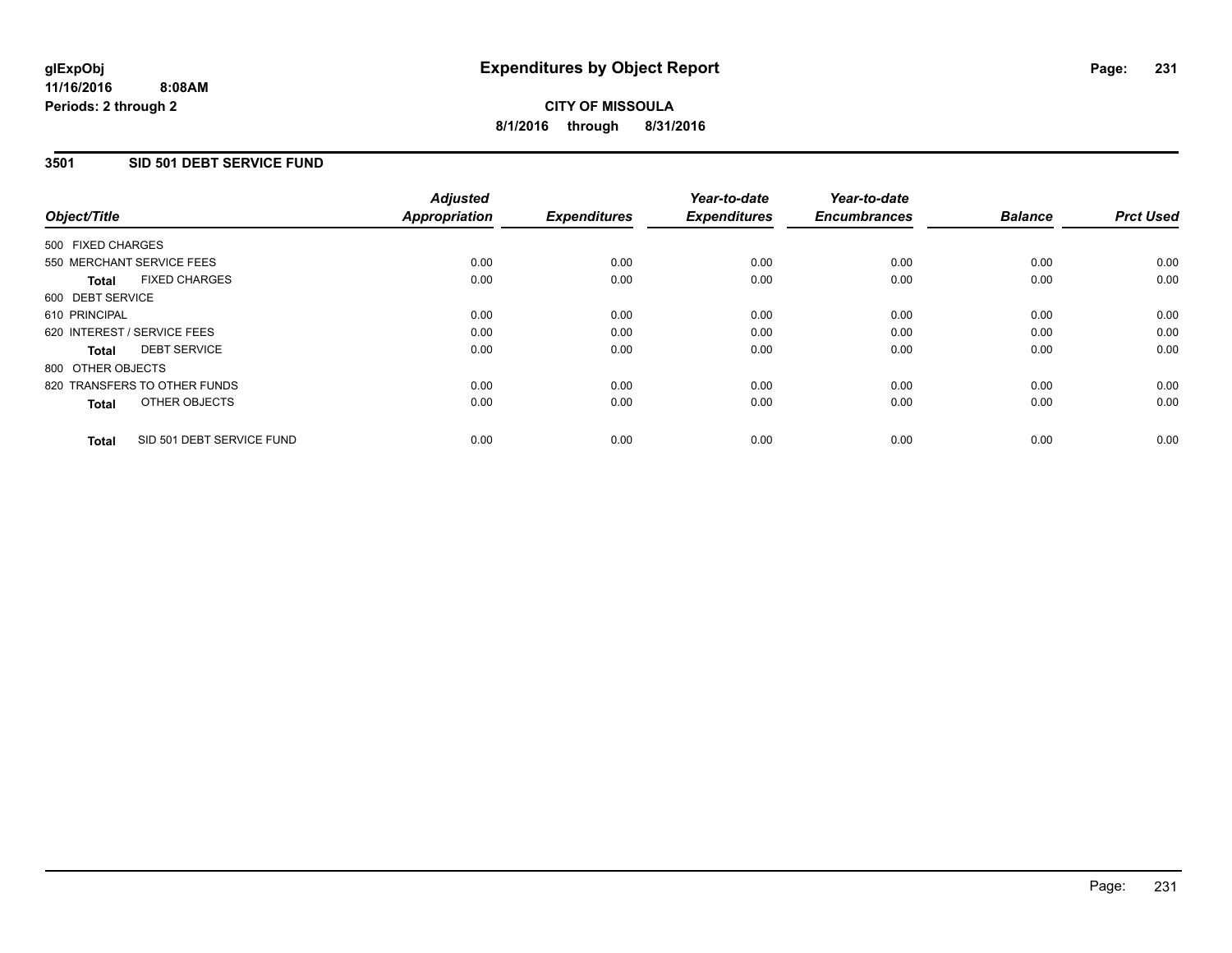## **CITY OF MISSOULA 8/1/2016 through 8/31/2016**

**3503 SID 503 DEBT SERVICE FUND**

| Object/Title                            | <b>Adjusted</b><br>Appropriation | <b>Expenditures</b> | Year-to-date<br><b>Expenditures</b> | Year-to-date<br><b>Encumbrances</b> | <b>Balance</b> | <b>Prct Used</b> |
|-----------------------------------------|----------------------------------|---------------------|-------------------------------------|-------------------------------------|----------------|------------------|
| 800 OTHER OBJECTS                       |                                  |                     |                                     |                                     |                |                  |
| 820 TRANSFERS TO OTHER FUNDS            | 0.00                             | 0.00                | 0.00                                | 0.00                                | 0.00           | 0.00             |
| OTHER OBJECTS<br><b>Total</b>           | 0.00                             | 0.00                | 0.00                                | 0.00                                | 0.00           | 0.00             |
| *** Title Not Found ***<br><b>Total</b> | 0.00                             | 0.00                | 0.00                                | 0.00                                | 0.00           | 0.00             |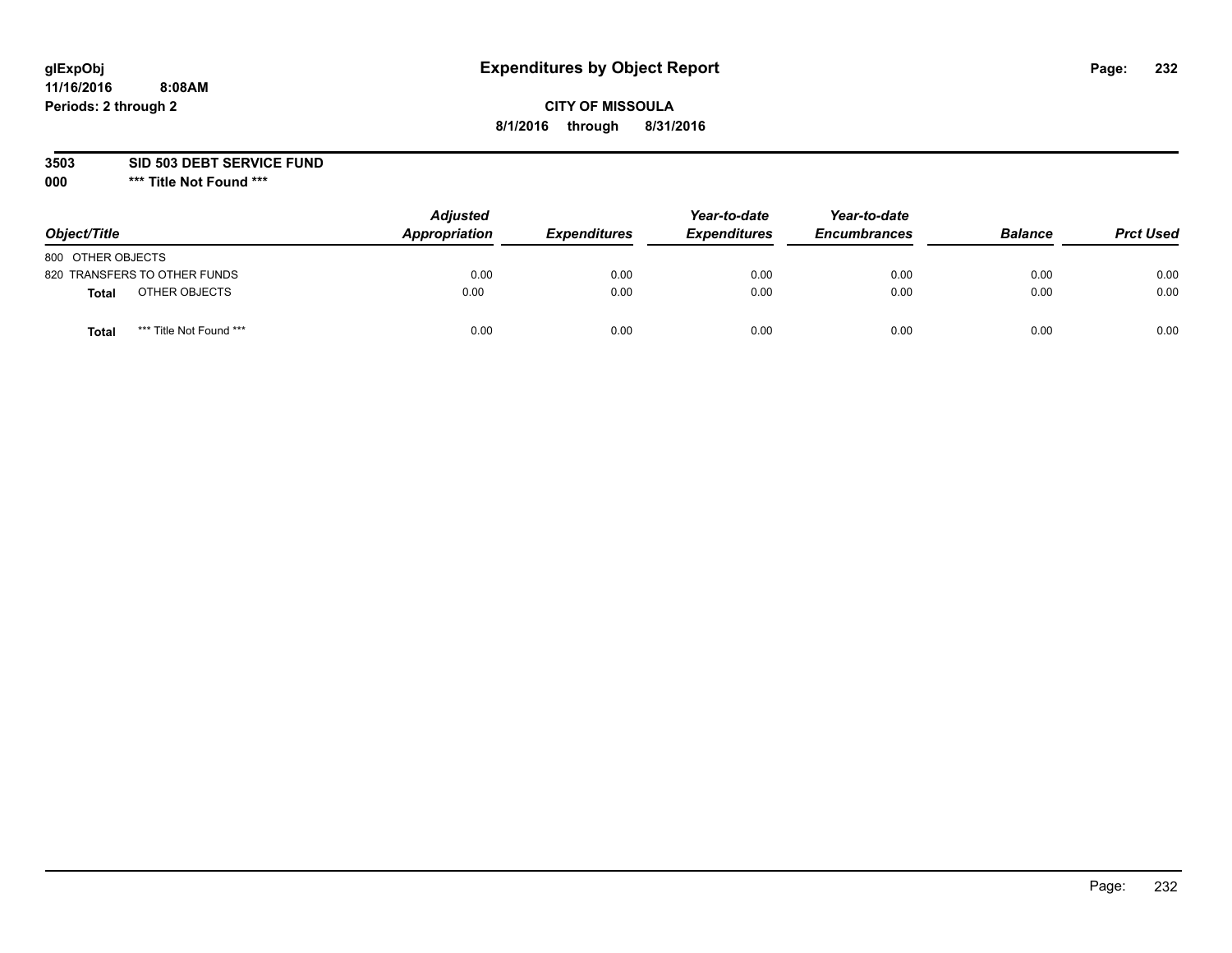#### **3503 SID 503 DEBT SERVICE FUND**

| Object/Title                         | <b>Adjusted</b><br><b>Appropriation</b> | <b>Expenditures</b> | Year-to-date<br><b>Expenditures</b> | Year-to-date<br><b>Encumbrances</b> | <b>Balance</b> | <b>Prct Used</b> |
|--------------------------------------|-----------------------------------------|---------------------|-------------------------------------|-------------------------------------|----------------|------------------|
|                                      |                                         |                     |                                     |                                     |                |                  |
| 500 FIXED CHARGES                    |                                         |                     |                                     |                                     |                |                  |
| 550 MERCHANT SERVICE FEES            | 0.00                                    | 0.00                | 0.00                                | 0.00                                | 0.00           | 0.00             |
| <b>FIXED CHARGES</b><br><b>Total</b> | 0.00                                    | 0.00                | 0.00                                | 0.00                                | 0.00           | 0.00             |
| 600 DEBT SERVICE                     |                                         |                     |                                     |                                     |                |                  |
| 610 PRINCIPAL                        | 0.00                                    | 0.00                | 0.00                                | 0.00                                | 0.00           | 0.00             |
| 620 INTEREST / SERVICE FEES          | 0.00                                    | 0.00                | 0.00                                | 0.00                                | 0.00           | 0.00             |
| <b>DEBT SERVICE</b><br><b>Total</b>  | 0.00                                    | 0.00                | 0.00                                | 0.00                                | 0.00           | 0.00             |
|                                      |                                         |                     |                                     |                                     |                |                  |
| NON-DEPARTMENTAL<br><b>Total</b>     | 0.00                                    | 0.00                | 0.00                                | 0.00                                | 0.00           | 0.00             |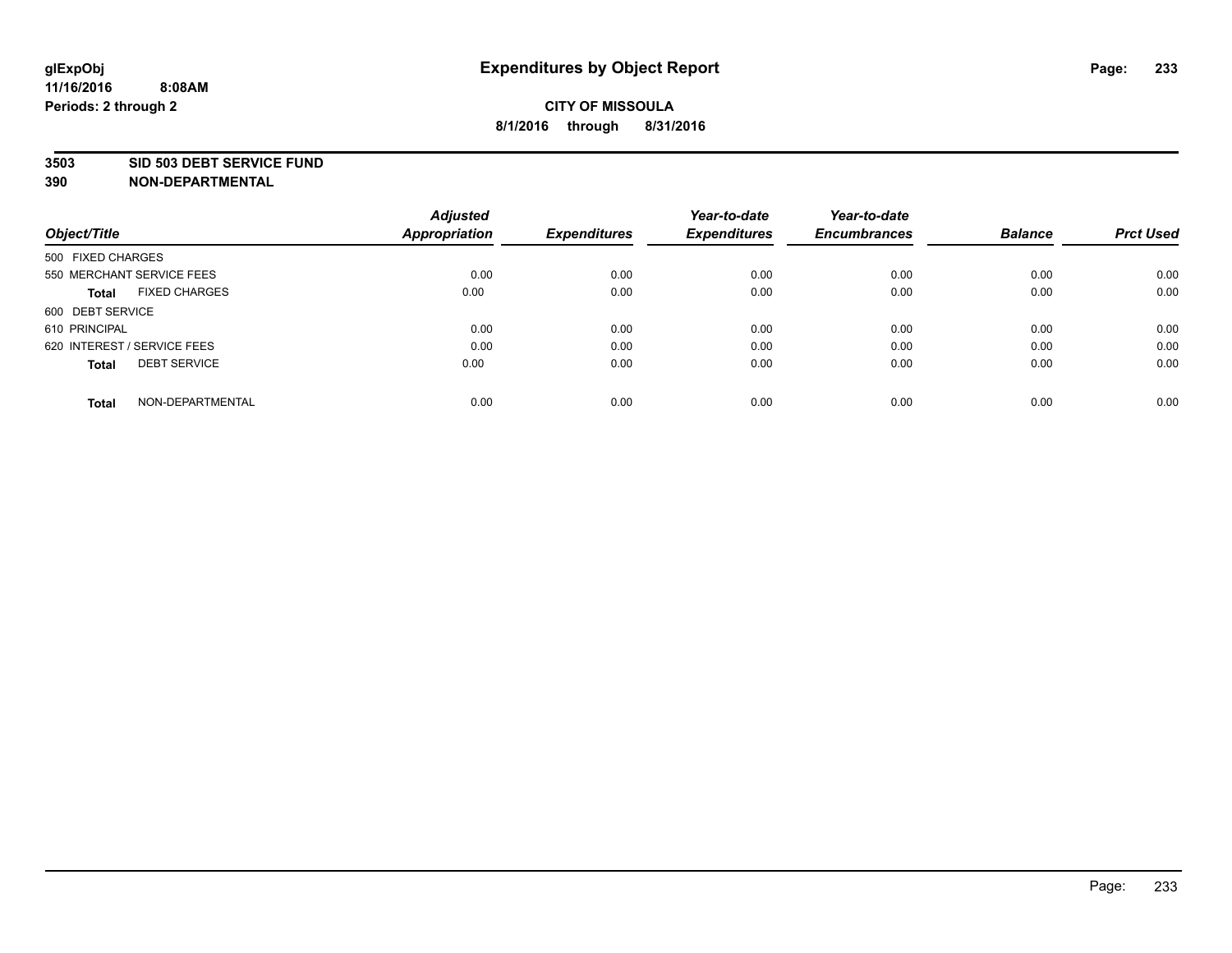### **3503 SID 503 DEBT SERVICE FUND**

| Object/Title      |                              | <b>Adjusted</b><br>Appropriation | <b>Expenditures</b> | Year-to-date<br><b>Expenditures</b> | Year-to-date<br><b>Encumbrances</b> | <b>Balance</b> | <b>Prct Used</b> |
|-------------------|------------------------------|----------------------------------|---------------------|-------------------------------------|-------------------------------------|----------------|------------------|
| 500 FIXED CHARGES |                              |                                  |                     |                                     |                                     |                |                  |
|                   | 550 MERCHANT SERVICE FEES    | 0.00                             | 0.00                | 0.00                                | 0.00                                | 0.00           | 0.00             |
| <b>Total</b>      | <b>FIXED CHARGES</b>         | 0.00                             | 0.00                | 0.00                                | 0.00                                | 0.00           | 0.00             |
| 600 DEBT SERVICE  |                              |                                  |                     |                                     |                                     |                |                  |
| 610 PRINCIPAL     |                              | 0.00                             | 0.00                | 0.00                                | 0.00                                | 0.00           | 0.00             |
|                   | 620 INTEREST / SERVICE FEES  | 0.00                             | 0.00                | 0.00                                | 0.00                                | 0.00           | 0.00             |
| Total             | <b>DEBT SERVICE</b>          | 0.00                             | 0.00                | 0.00                                | 0.00                                | 0.00           | 0.00             |
| 800 OTHER OBJECTS |                              |                                  |                     |                                     |                                     |                |                  |
|                   | 820 TRANSFERS TO OTHER FUNDS | 0.00                             | 0.00                | 0.00                                | 0.00                                | 0.00           | 0.00             |
| <b>Total</b>      | OTHER OBJECTS                | 0.00                             | 0.00                | 0.00                                | 0.00                                | 0.00           | 0.00             |
| <b>Total</b>      | SID 503 DEBT SERVICE FUND    | 0.00                             | 0.00                | 0.00                                | 0.00                                | 0.00           | 0.00             |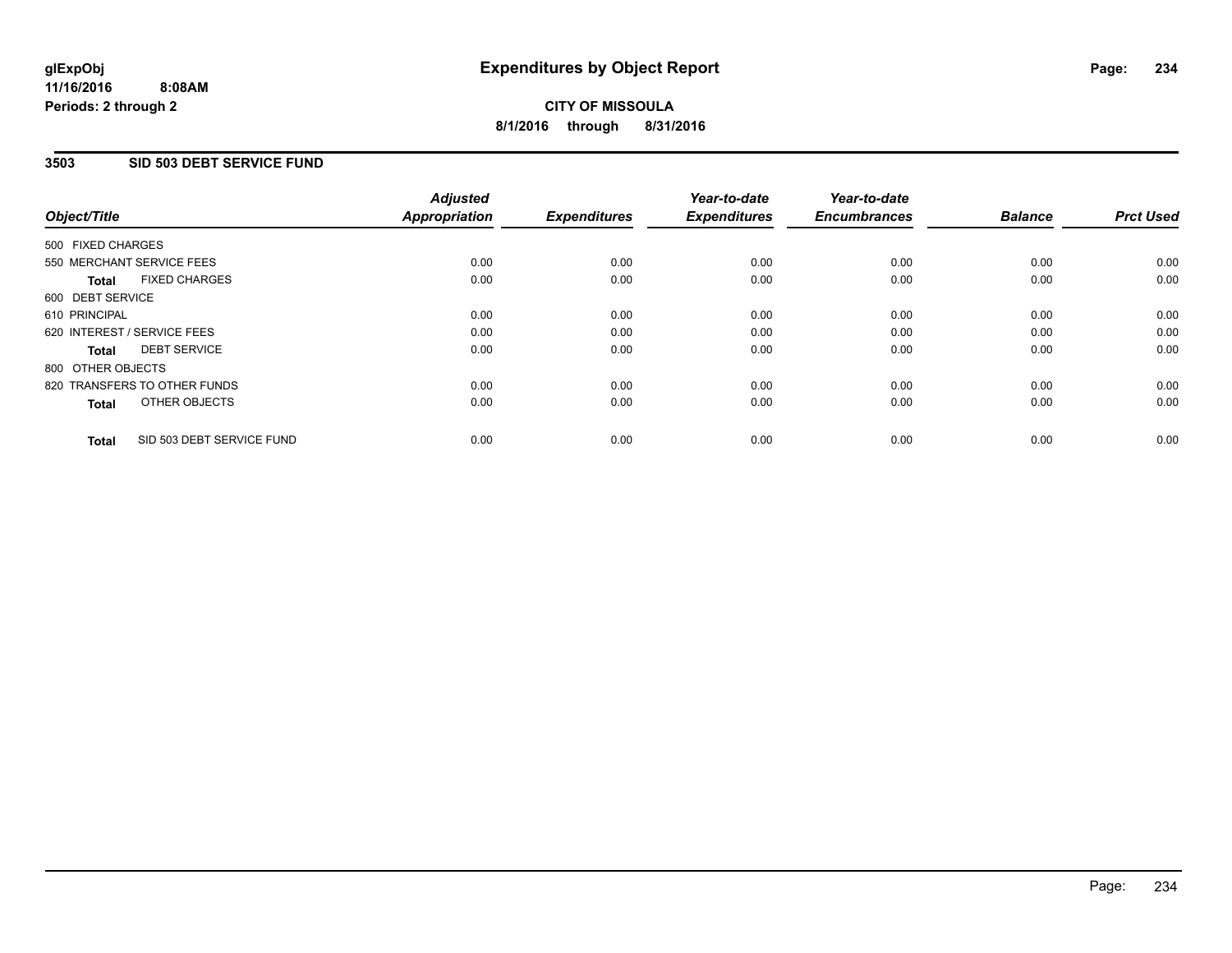## **CITY OF MISSOULA 8/1/2016 through 8/31/2016**

**3505 SID 505 DEBT SERVICE FUND**

| Object/Title                            | <b>Adjusted</b><br>Appropriation | <b>Expenditures</b> | Year-to-date<br><b>Expenditures</b> | Year-to-date<br><b>Encumbrances</b> | <b>Balance</b> | <b>Prct Used</b> |
|-----------------------------------------|----------------------------------|---------------------|-------------------------------------|-------------------------------------|----------------|------------------|
| 800 OTHER OBJECTS                       |                                  |                     |                                     |                                     |                |                  |
| 820 TRANSFERS TO OTHER FUNDS            | 0.00                             | 0.00                | 0.00                                | 0.00                                | 0.00           | 0.00             |
| OTHER OBJECTS<br><b>Total</b>           | 0.00                             | 0.00                | 0.00                                | 0.00                                | 0.00           | 0.00             |
| *** Title Not Found ***<br><b>Total</b> | 0.00                             | 0.00                | 0.00                                | 0.00                                | 0.00           | 0.00             |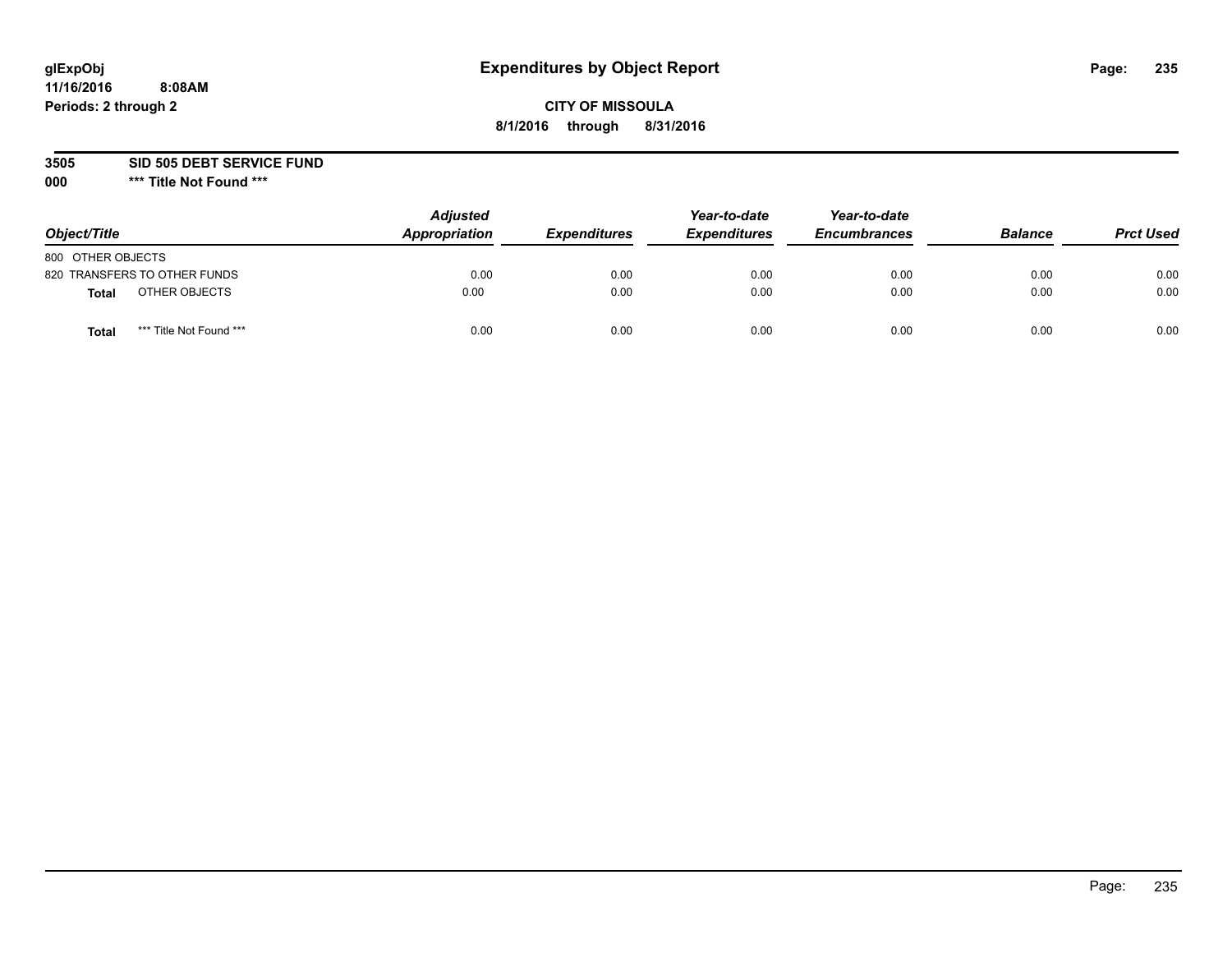#### **3505 SID 505 DEBT SERVICE FUND**

| Object/Title                         | <b>Adjusted</b><br><b>Appropriation</b> | <b>Expenditures</b> | Year-to-date<br><b>Expenditures</b> | Year-to-date<br><b>Encumbrances</b> | <b>Balance</b> | <b>Prct Used</b> |
|--------------------------------------|-----------------------------------------|---------------------|-------------------------------------|-------------------------------------|----------------|------------------|
|                                      |                                         |                     |                                     |                                     |                |                  |
| 500 FIXED CHARGES                    |                                         |                     |                                     |                                     |                |                  |
| 550 MERCHANT SERVICE FEES            | 0.00                                    | 0.00                | 0.00                                | 0.00                                | 0.00           | 0.00             |
| <b>FIXED CHARGES</b><br><b>Total</b> | 0.00                                    | 0.00                | 0.00                                | 0.00                                | 0.00           | 0.00             |
| 600 DEBT SERVICE                     |                                         |                     |                                     |                                     |                |                  |
| 610 PRINCIPAL                        | 0.00                                    | 0.00                | 0.00                                | 0.00                                | 0.00           | 0.00             |
| 620 INTEREST / SERVICE FEES          | 0.00                                    | 0.00                | 0.00                                | 0.00                                | 0.00           | 0.00             |
| <b>DEBT SERVICE</b><br><b>Total</b>  | 0.00                                    | 0.00                | 0.00                                | 0.00                                | 0.00           | 0.00             |
|                                      |                                         |                     |                                     |                                     |                |                  |
| NON-DEPARTMENTAL<br><b>Total</b>     | 0.00                                    | 0.00                | 0.00                                | 0.00                                | 0.00           | 0.00             |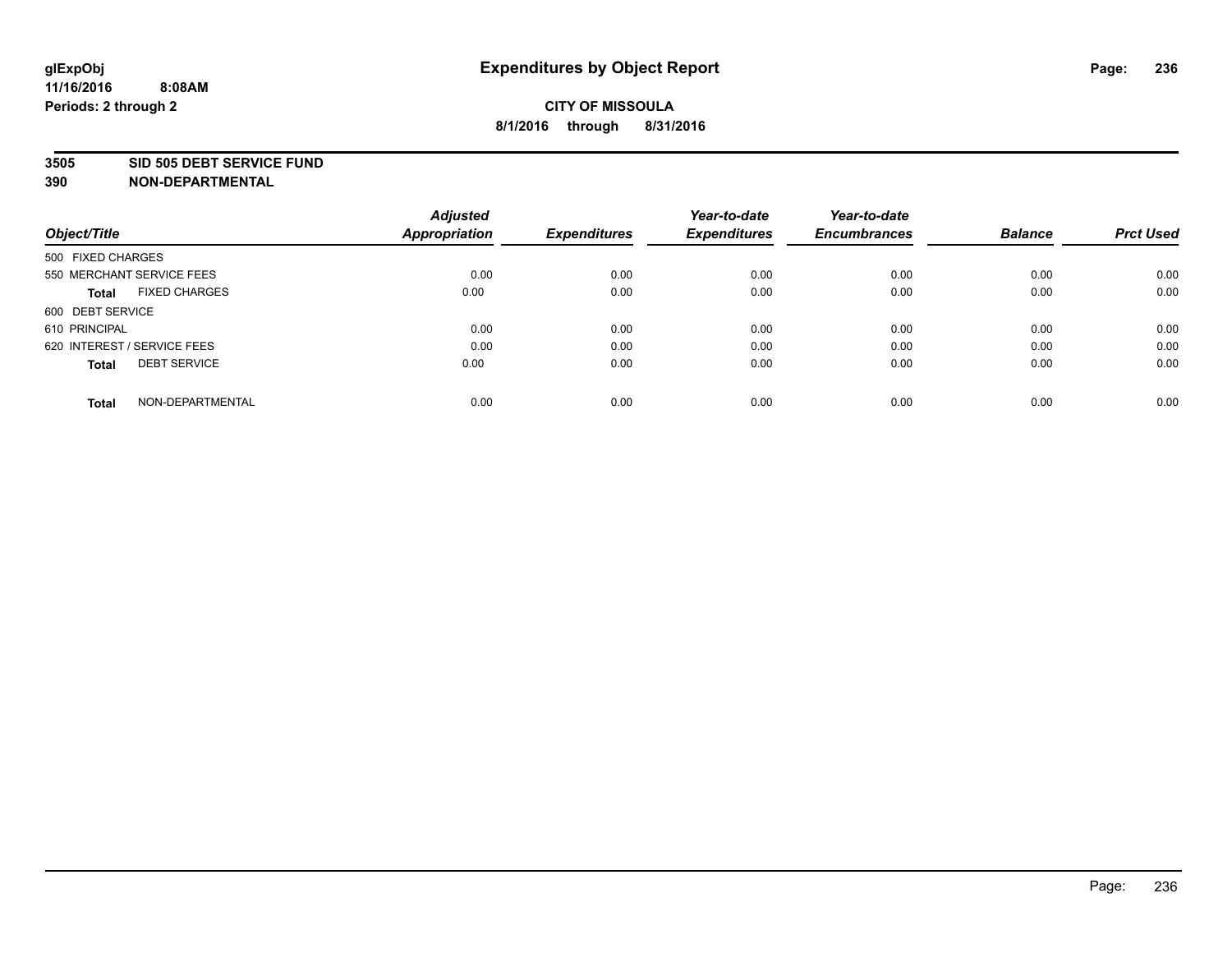### **3505 SID 505 DEBT SERVICE FUND**

| Object/Title                              | <b>Adjusted</b><br><b>Appropriation</b> | <b>Expenditures</b> | Year-to-date<br><b>Expenditures</b> | Year-to-date<br><b>Encumbrances</b> | <b>Balance</b> | <b>Prct Used</b> |
|-------------------------------------------|-----------------------------------------|---------------------|-------------------------------------|-------------------------------------|----------------|------------------|
|                                           |                                         |                     |                                     |                                     |                |                  |
| 500 FIXED CHARGES                         |                                         |                     |                                     |                                     |                |                  |
| 550 MERCHANT SERVICE FEES                 | 0.00                                    | 0.00                | 0.00                                | 0.00                                | 0.00           | 0.00             |
| <b>FIXED CHARGES</b><br><b>Total</b>      | 0.00                                    | 0.00                | 0.00                                | 0.00                                | 0.00           | 0.00             |
| 600 DEBT SERVICE                          |                                         |                     |                                     |                                     |                |                  |
| 610 PRINCIPAL                             | 0.00                                    | 0.00                | 0.00                                | 0.00                                | 0.00           | 0.00             |
| 620 INTEREST / SERVICE FEES               | 0.00                                    | 0.00                | 0.00                                | 0.00                                | 0.00           | 0.00             |
| <b>DEBT SERVICE</b><br><b>Total</b>       | 0.00                                    | 0.00                | 0.00                                | 0.00                                | 0.00           | 0.00             |
| 800 OTHER OBJECTS                         |                                         |                     |                                     |                                     |                |                  |
| 820 TRANSFERS TO OTHER FUNDS              | 0.00                                    | 0.00                | 0.00                                | 0.00                                | 0.00           | 0.00             |
| <b>OTHER OBJECTS</b><br><b>Total</b>      | 0.00                                    | 0.00                | 0.00                                | 0.00                                | 0.00           | 0.00             |
| SID 505 DEBT SERVICE FUND<br><b>Total</b> | 0.00                                    | 0.00                | 0.00                                | 0.00                                | 0.00           | 0.00             |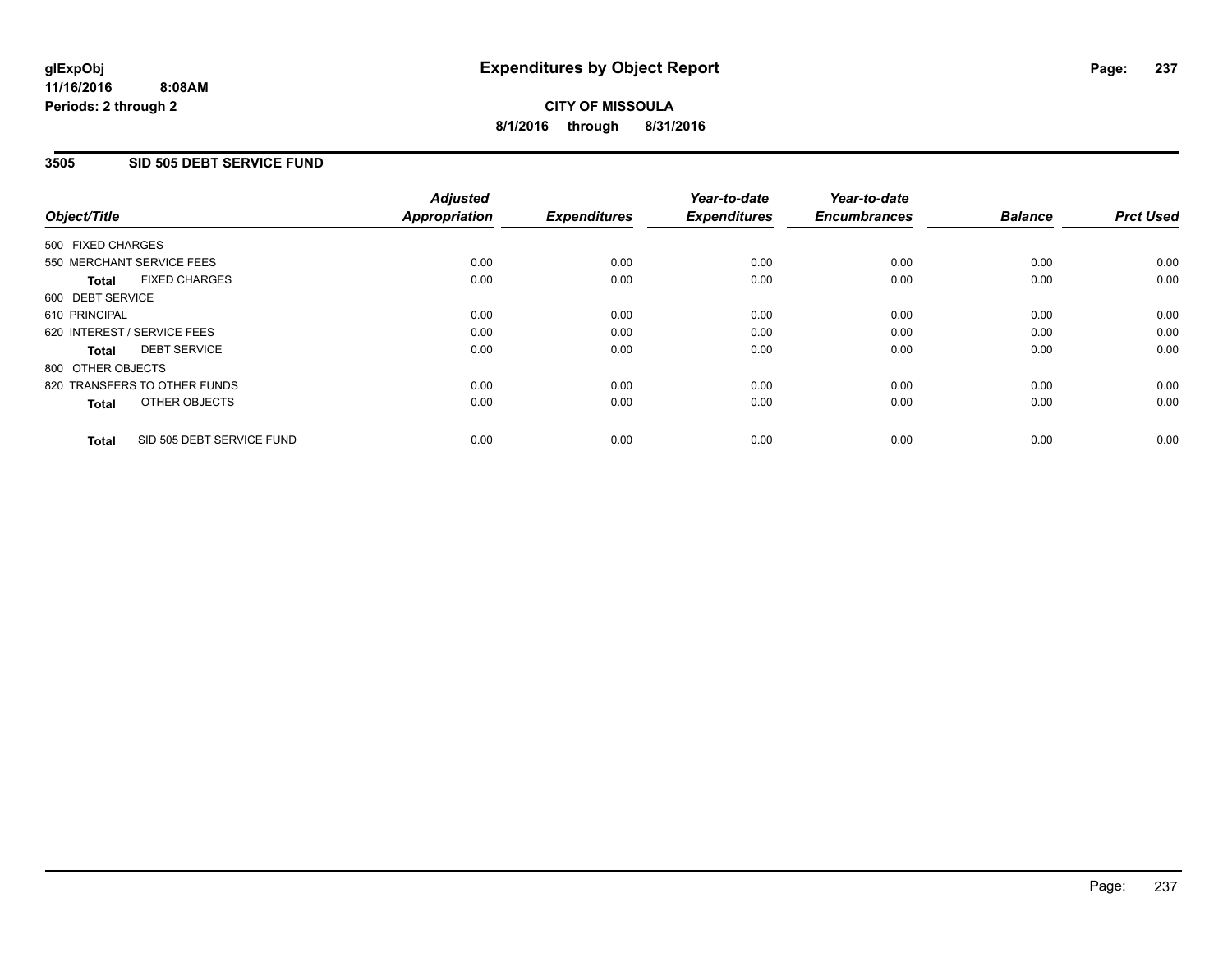## **CITY OF MISSOULA 8/1/2016 through 8/31/2016**

**3506 SID 506 DEBT SERVICE FUND**

| Object/Title                            | <b>Adjusted</b><br>Appropriation | <b>Expenditures</b> | Year-to-date<br><b>Expenditures</b> | Year-to-date<br><b>Encumbrances</b> | <b>Balance</b> | <b>Prct Used</b> |
|-----------------------------------------|----------------------------------|---------------------|-------------------------------------|-------------------------------------|----------------|------------------|
| 800 OTHER OBJECTS                       |                                  |                     |                                     |                                     |                |                  |
| 820 TRANSFERS TO OTHER FUNDS            | 0.00                             | 0.00                | 0.00                                | 0.00                                | 0.00           | 0.00             |
| OTHER OBJECTS<br><b>Total</b>           | 0.00                             | 0.00                | 0.00                                | 0.00                                | 0.00           | 0.00             |
| *** Title Not Found ***<br><b>Total</b> | 0.00                             | 0.00                | 0.00                                | 0.00                                | 0.00           | 0.00             |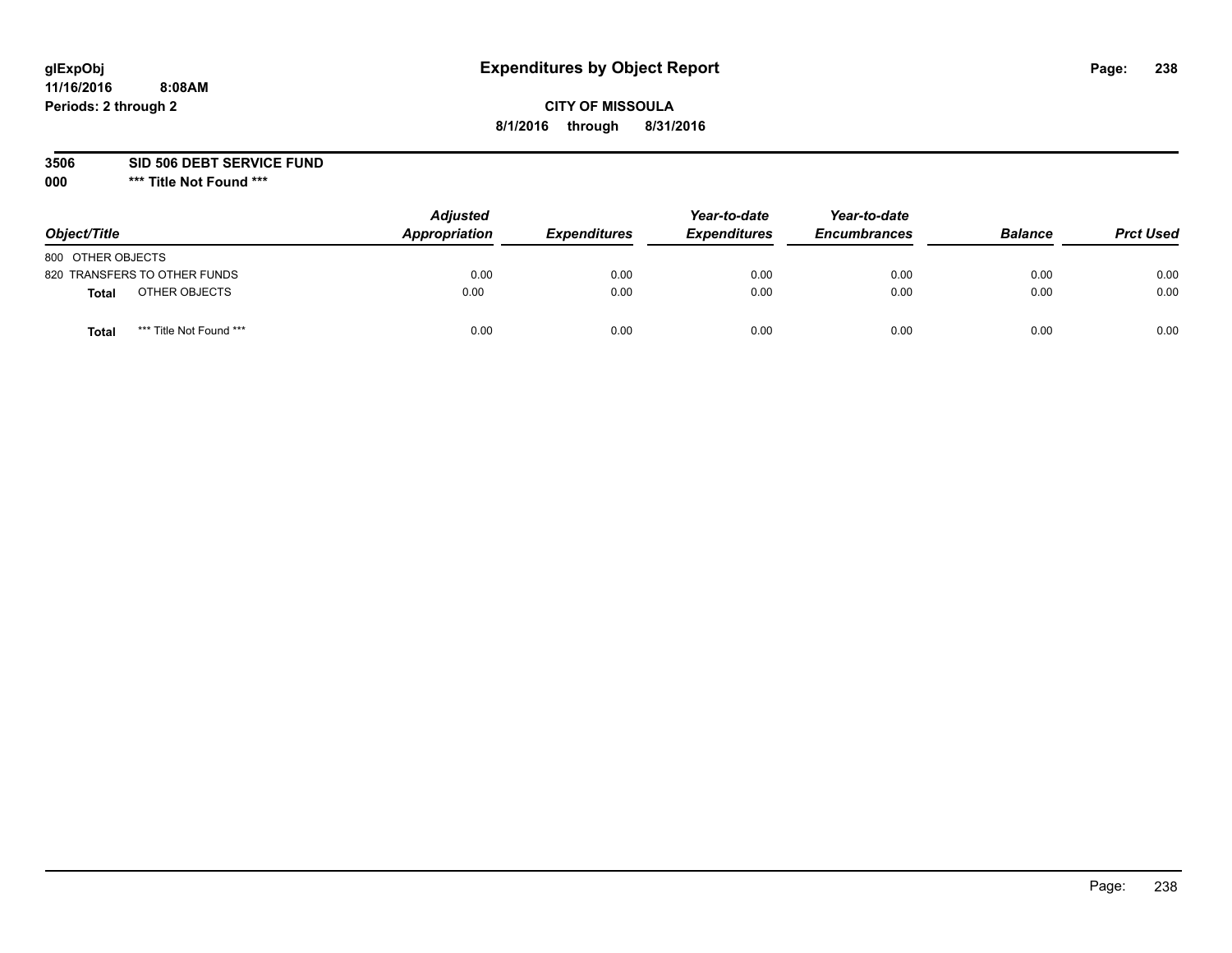#### **3506 SID 506 DEBT SERVICE FUND**

| Object/Title                         | <b>Adjusted</b><br><b>Appropriation</b> | <b>Expenditures</b> | Year-to-date<br><b>Expenditures</b> | Year-to-date<br><b>Encumbrances</b> | <b>Balance</b> | <b>Prct Used</b> |
|--------------------------------------|-----------------------------------------|---------------------|-------------------------------------|-------------------------------------|----------------|------------------|
|                                      |                                         |                     |                                     |                                     |                |                  |
| 500 FIXED CHARGES                    |                                         |                     |                                     |                                     |                |                  |
| 550 MERCHANT SERVICE FEES            | 0.00                                    | 0.00                | 0.00                                | 0.00                                | 0.00           | 0.00             |
| <b>FIXED CHARGES</b><br><b>Total</b> | 0.00                                    | 0.00                | 0.00                                | 0.00                                | 0.00           | 0.00             |
| 600 DEBT SERVICE                     |                                         |                     |                                     |                                     |                |                  |
| 610 PRINCIPAL                        | 0.00                                    | 0.00                | 0.00                                | 0.00                                | 0.00           | 0.00             |
| 620 INTEREST / SERVICE FEES          | 0.00                                    | 0.00                | 0.00                                | 0.00                                | 0.00           | 0.00             |
| <b>DEBT SERVICE</b><br><b>Total</b>  | 0.00                                    | 0.00                | 0.00                                | 0.00                                | 0.00           | 0.00             |
|                                      |                                         |                     |                                     |                                     |                |                  |
| NON-DEPARTMENTAL<br><b>Total</b>     | 0.00                                    | 0.00                | 0.00                                | 0.00                                | 0.00           | 0.00             |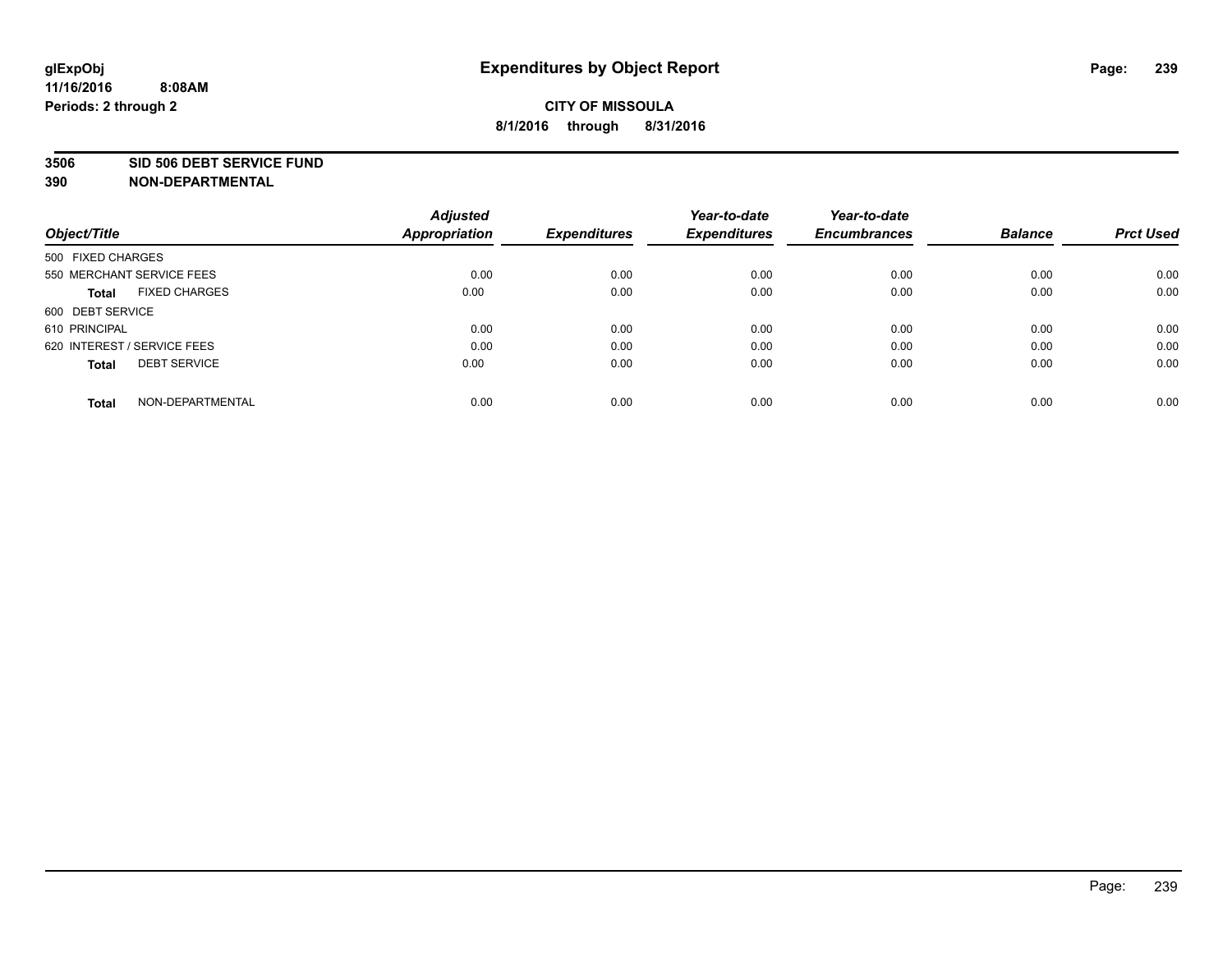### **3506 SID 506 DEBT SERVICE FUND**

| Object/Title                              | <b>Adjusted</b><br><b>Appropriation</b> | <b>Expenditures</b> | Year-to-date<br><b>Expenditures</b> | Year-to-date<br><b>Encumbrances</b> | <b>Balance</b> | <b>Prct Used</b> |
|-------------------------------------------|-----------------------------------------|---------------------|-------------------------------------|-------------------------------------|----------------|------------------|
|                                           |                                         |                     |                                     |                                     |                |                  |
| 500 FIXED CHARGES                         |                                         |                     |                                     |                                     |                |                  |
| 550 MERCHANT SERVICE FEES                 | 0.00                                    | 0.00                | 0.00                                | 0.00                                | 0.00           | 0.00             |
| <b>FIXED CHARGES</b><br>Total             | 0.00                                    | 0.00                | 0.00                                | 0.00                                | 0.00           | 0.00             |
| 600 DEBT SERVICE                          |                                         |                     |                                     |                                     |                |                  |
| 610 PRINCIPAL                             | 0.00                                    | 0.00                | 0.00                                | 0.00                                | 0.00           | 0.00             |
| 620 INTEREST / SERVICE FEES               | 0.00                                    | 0.00                | 0.00                                | 0.00                                | 0.00           | 0.00             |
| <b>DEBT SERVICE</b><br><b>Total</b>       | 0.00                                    | 0.00                | 0.00                                | 0.00                                | 0.00           | 0.00             |
| 800 OTHER OBJECTS                         |                                         |                     |                                     |                                     |                |                  |
| 820 TRANSFERS TO OTHER FUNDS              | 0.00                                    | 0.00                | 0.00                                | 0.00                                | 0.00           | 0.00             |
| OTHER OBJECTS<br><b>Total</b>             | 0.00                                    | 0.00                | 0.00                                | 0.00                                | 0.00           | 0.00             |
|                                           |                                         |                     |                                     |                                     |                |                  |
| SID 506 DEBT SERVICE FUND<br><b>Total</b> | 0.00                                    | 0.00                | 0.00                                | 0.00                                | 0.00           | 0.00             |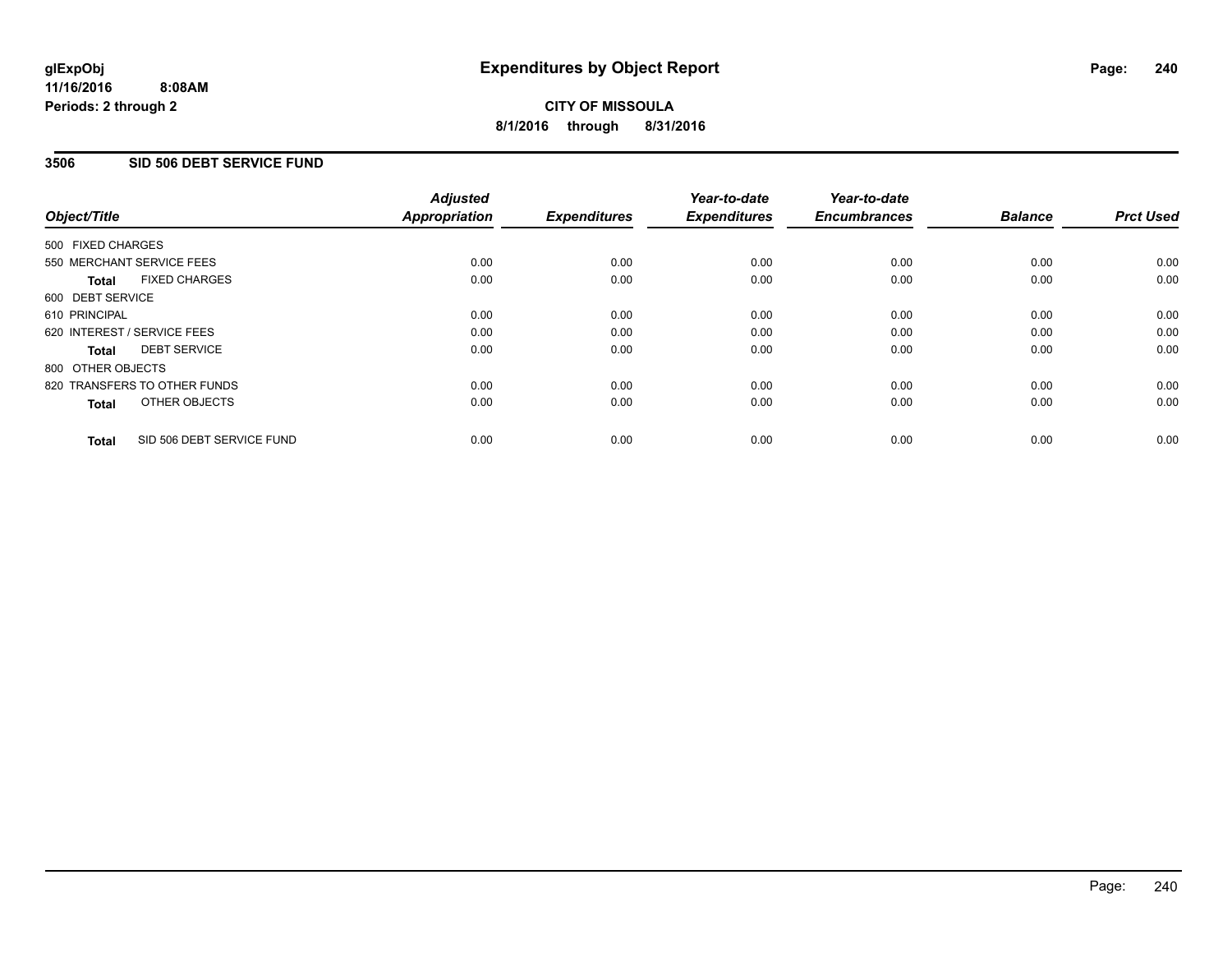## **CITY OF MISSOULA 8/1/2016 through 8/31/2016**

**3507 SID 507 DEBT SERVICE FUND**

| Object/Title                            | <b>Adjusted</b><br>Appropriation | <b>Expenditures</b> | Year-to-date<br><b>Expenditures</b> | Year-to-date<br><b>Encumbrances</b> | <b>Balance</b> | <b>Prct Used</b> |
|-----------------------------------------|----------------------------------|---------------------|-------------------------------------|-------------------------------------|----------------|------------------|
| 800 OTHER OBJECTS                       |                                  |                     |                                     |                                     |                |                  |
| 820 TRANSFERS TO OTHER FUNDS            | 0.00                             | 0.00                | 0.00                                | 0.00                                | 0.00           | 0.00             |
| OTHER OBJECTS<br>Total                  | 0.00                             | 0.00                | 0.00                                | 0.00                                | 0.00           | 0.00             |
| *** Title Not Found ***<br><b>Total</b> | 0.00                             | 0.00                | 0.00                                | 0.00                                | 0.00           | 0.00             |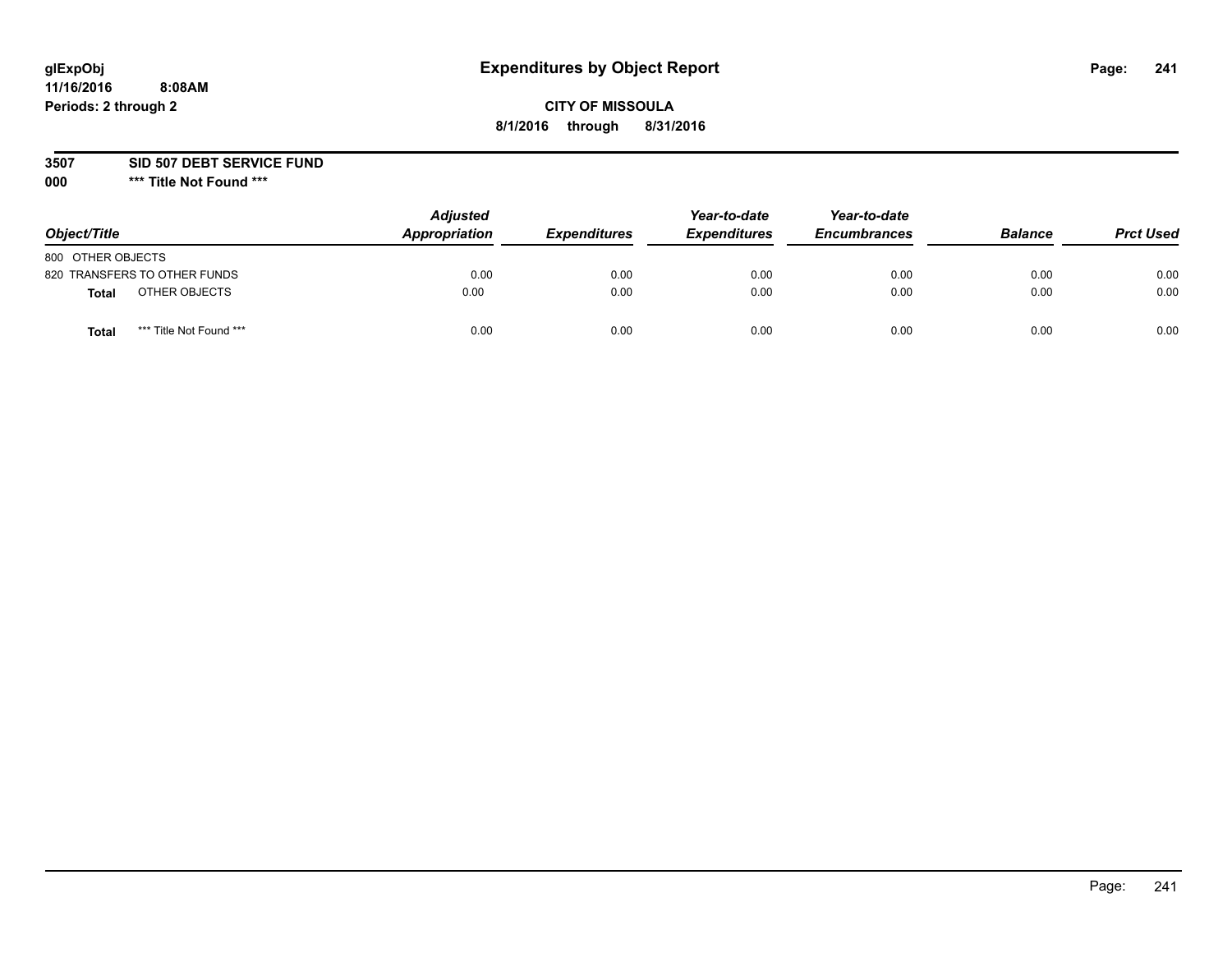#### **3507 SID 507 DEBT SERVICE FUND**

| Object/Title      |                           | <b>Adjusted</b><br>Appropriation | <b>Expenditures</b> | Year-to-date<br><b>Expenditures</b> | Year-to-date<br><b>Encumbrances</b> | <b>Balance</b> | <b>Prct Used</b> |
|-------------------|---------------------------|----------------------------------|---------------------|-------------------------------------|-------------------------------------|----------------|------------------|
| 500 FIXED CHARGES |                           |                                  |                     |                                     |                                     |                |                  |
|                   | 550 MERCHANT SERVICE FEES | 0.00                             | 0.00                | 0.00                                | 0.00                                | 0.00           | 0.00             |
| <b>Total</b>      | <b>FIXED CHARGES</b>      | 0.00                             | 0.00                | 0.00                                | 0.00                                | 0.00           | 0.00             |
| <b>Total</b>      | NON-DEPARTMENTAL          | 0.00                             | 0.00                | 0.00                                | 0.00                                | 0.00           | 0.00             |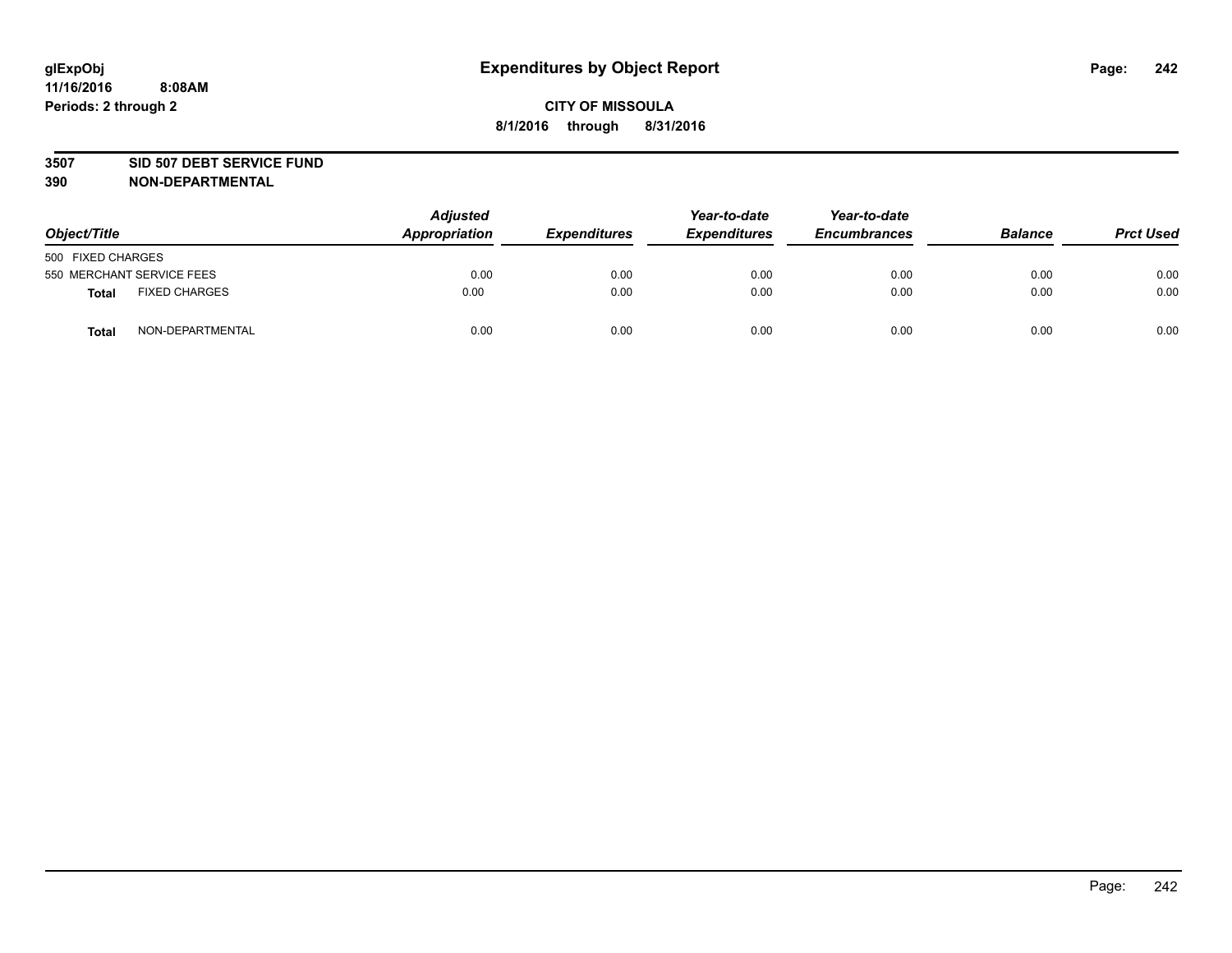### **3507 SID 507 DEBT SERVICE FUND**

| Object/Title              |                              | <b>Adjusted</b><br><b>Appropriation</b> | <b>Expenditures</b> | Year-to-date<br><b>Expenditures</b> | Year-to-date<br><b>Encumbrances</b> | <b>Balance</b> | <b>Prct Used</b> |
|---------------------------|------------------------------|-----------------------------------------|---------------------|-------------------------------------|-------------------------------------|----------------|------------------|
| 500 FIXED CHARGES         |                              |                                         |                     |                                     |                                     |                |                  |
| 550 MERCHANT SERVICE FEES |                              | 0.00                                    | 0.00                | 0.00                                | 0.00                                | 0.00           | 0.00             |
| <b>Total</b>              | <b>FIXED CHARGES</b>         | 0.00                                    | 0.00                | 0.00                                | 0.00                                | 0.00           | 0.00             |
| 800 OTHER OBJECTS         |                              |                                         |                     |                                     |                                     |                |                  |
|                           | 820 TRANSFERS TO OTHER FUNDS | 0.00                                    | 0.00                | 0.00                                | 0.00                                | 0.00           | 0.00             |
| <b>Total</b>              | OTHER OBJECTS                | 0.00                                    | 0.00                | 0.00                                | 0.00                                | 0.00           | 0.00             |
| <b>Total</b>              | SID 507 DEBT SERVICE FUND    | 0.00                                    | 0.00                | 0.00                                | 0.00                                | 0.00           | 0.00             |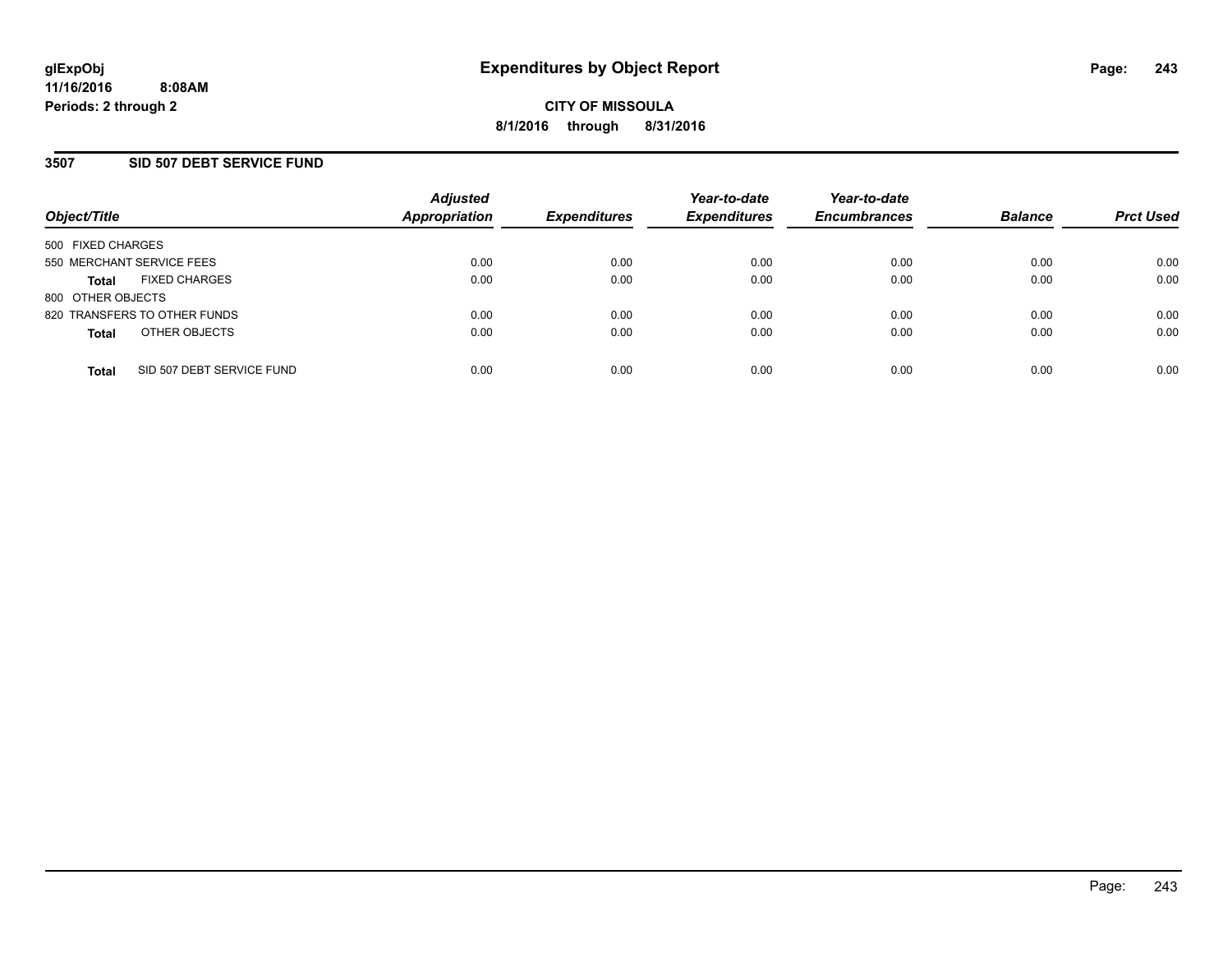## **CITY OF MISSOULA 8/1/2016 through 8/31/2016**

**3508 SID 508 DEBT SERVICE FUND**

| Object/Title                            | <b>Adjusted</b><br>Appropriation | <b>Expenditures</b> | Year-to-date<br><b>Expenditures</b> | Year-to-date<br><b>Encumbrances</b> | <b>Balance</b> | <b>Prct Used</b> |
|-----------------------------------------|----------------------------------|---------------------|-------------------------------------|-------------------------------------|----------------|------------------|
| 800 OTHER OBJECTS                       |                                  |                     |                                     |                                     |                |                  |
| 820 TRANSFERS TO OTHER FUNDS            | 0.00                             | 0.00                | 0.00                                | 0.00                                | 0.00           | 0.00             |
| OTHER OBJECTS<br>Total                  | 0.00                             | 0.00                | 0.00                                | 0.00                                | 0.00           | 0.00             |
| *** Title Not Found ***<br><b>Total</b> | 0.00                             | 0.00                | 0.00                                | 0.00                                | 0.00           | 0.00             |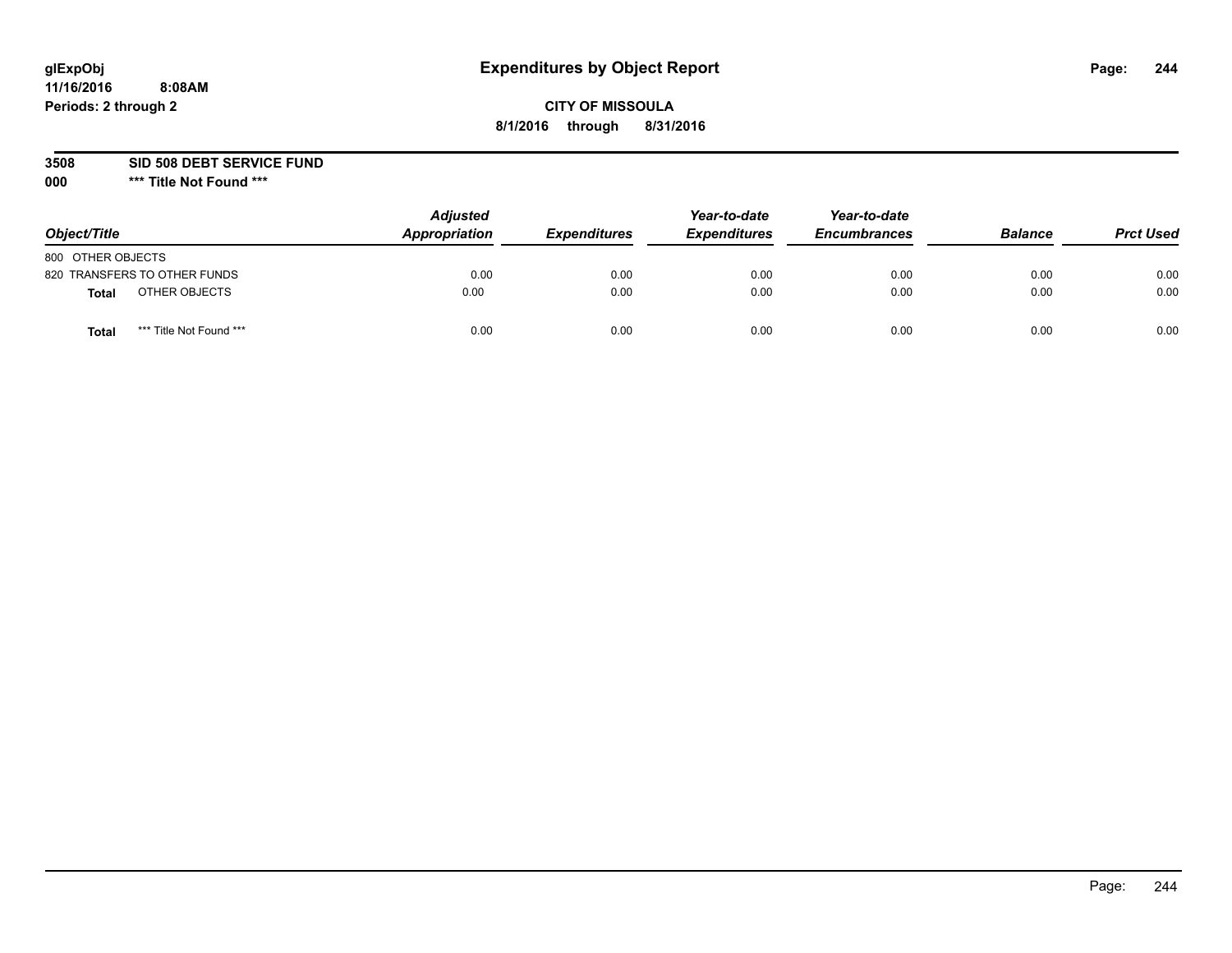#### **3508 SID 508 DEBT SERVICE FUND**

| Object/Title      |                           | <b>Adjusted</b><br>Appropriation | <b>Expenditures</b> | Year-to-date<br><b>Expenditures</b> | Year-to-date<br><b>Encumbrances</b> | <b>Balance</b> | <b>Prct Used</b> |
|-------------------|---------------------------|----------------------------------|---------------------|-------------------------------------|-------------------------------------|----------------|------------------|
| 500 FIXED CHARGES |                           |                                  |                     |                                     |                                     |                |                  |
|                   | 550 MERCHANT SERVICE FEES | 0.00                             | 0.00                | 0.00                                | 0.00                                | 0.00           | 0.00             |
| <b>Total</b>      | <b>FIXED CHARGES</b>      | 0.00                             | 0.00                | 0.00                                | 0.00                                | 0.00           | 0.00             |
| <b>Total</b>      | NON-DEPARTMENTAL          | 0.00                             | 0.00                | 0.00                                | 0.00                                | 0.00           | 0.00             |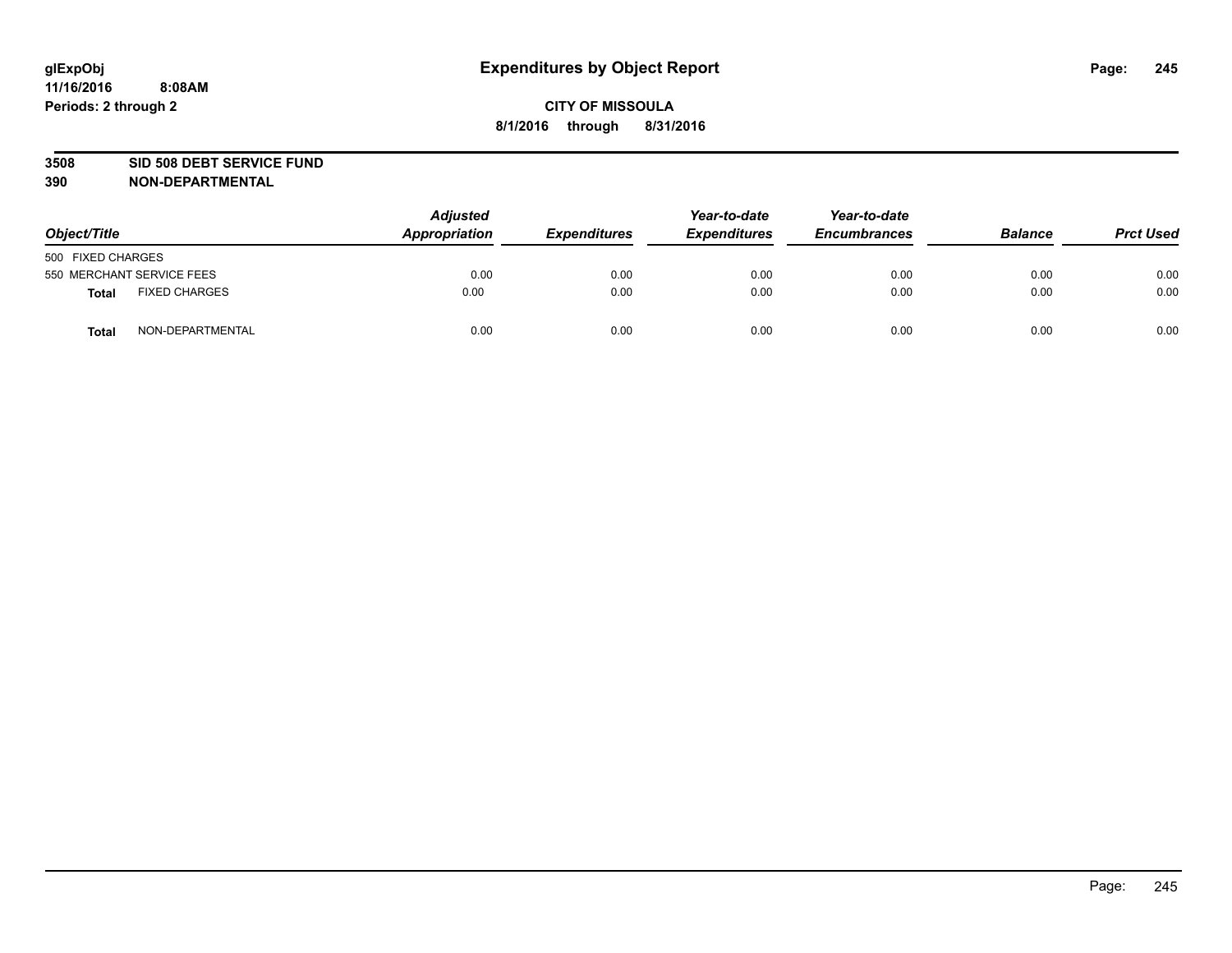### **3508 SID 508 DEBT SERVICE FUND**

| Object/Title                              | <b>Adjusted</b><br><b>Appropriation</b> | <b>Expenditures</b> | Year-to-date<br><b>Expenditures</b> | Year-to-date<br><b>Encumbrances</b> | <b>Balance</b> | <b>Prct Used</b> |
|-------------------------------------------|-----------------------------------------|---------------------|-------------------------------------|-------------------------------------|----------------|------------------|
| 500 FIXED CHARGES                         |                                         |                     |                                     |                                     |                |                  |
| 550 MERCHANT SERVICE FEES                 | 0.00                                    | 0.00                | 0.00                                | 0.00                                | 0.00           | 0.00             |
| <b>FIXED CHARGES</b><br><b>Total</b>      | 0.00                                    | 0.00                | 0.00                                | 0.00                                | 0.00           | 0.00             |
| 800 OTHER OBJECTS                         |                                         |                     |                                     |                                     |                |                  |
| 820 TRANSFERS TO OTHER FUNDS              | 0.00                                    | 0.00                | 0.00                                | 0.00                                | 0.00           | 0.00             |
| OTHER OBJECTS<br><b>Total</b>             | 0.00                                    | 0.00                | 0.00                                | 0.00                                | 0.00           | 0.00             |
| SID 508 DEBT SERVICE FUND<br><b>Total</b> | 0.00                                    | 0.00                | 0.00                                | 0.00                                | 0.00           | 0.00             |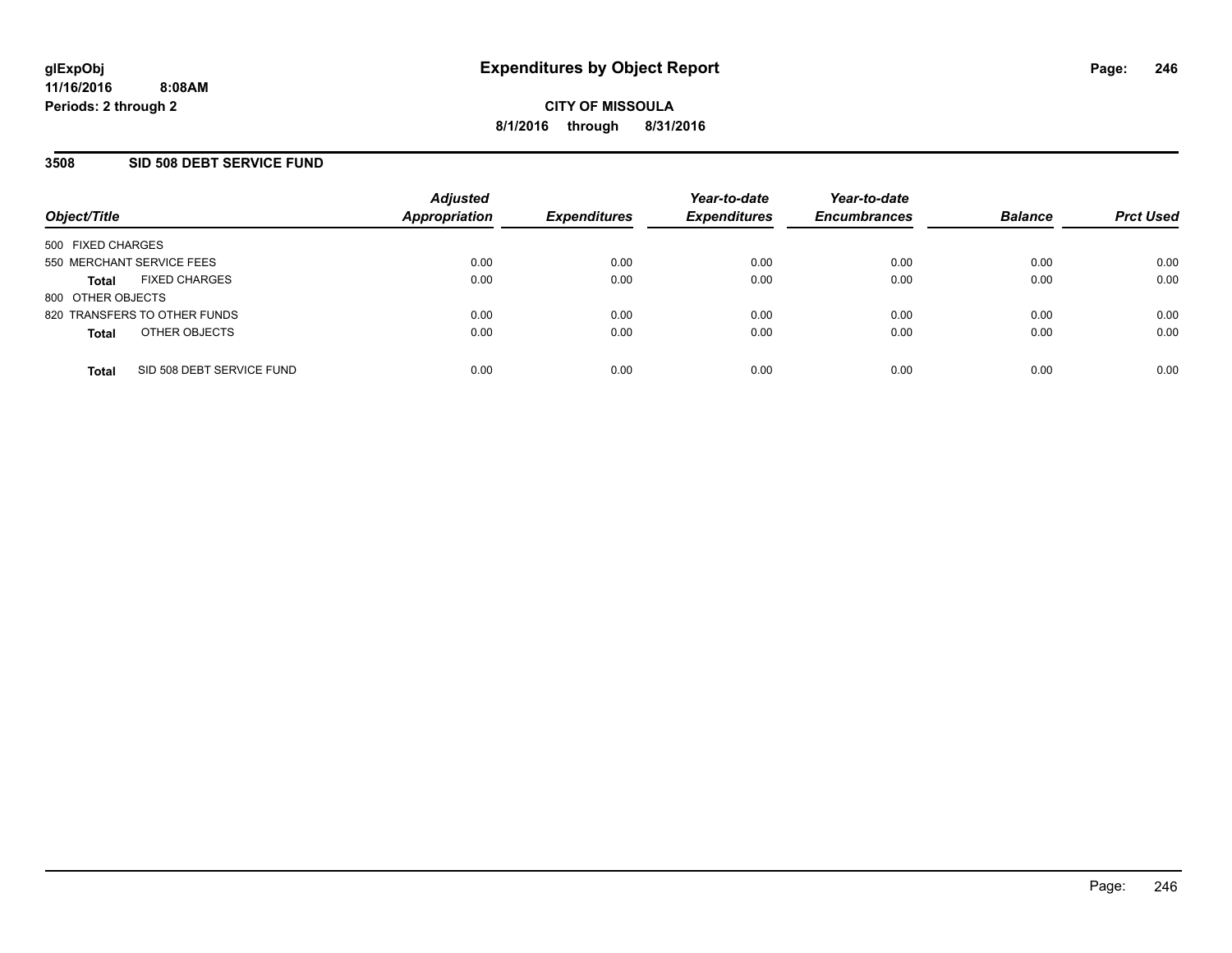## **CITY OF MISSOULA 8/1/2016 through 8/31/2016**

### **3510 SID 510 DEBT SERVICE FUND**

| Object/Title                            | <b>Adjusted</b><br>Appropriation | <b>Expenditures</b> | Year-to-date<br><b>Expenditures</b> | Year-to-date<br><b>Encumbrances</b> | <b>Balance</b> | <b>Prct Used</b> |
|-----------------------------------------|----------------------------------|---------------------|-------------------------------------|-------------------------------------|----------------|------------------|
| 800 OTHER OBJECTS                       |                                  |                     |                                     |                                     |                |                  |
| 820 TRANSFERS TO OTHER FUNDS            | 0.00                             | 0.00                | 0.00                                | 0.00                                | 0.00           | 0.00             |
| OTHER OBJECTS<br>Total                  | 0.00                             | 0.00                | 0.00                                | 0.00                                | 0.00           | 0.00             |
| *** Title Not Found ***<br><b>Total</b> | 0.00                             | 0.00                | 0.00                                | 0.00                                | 0.00           | 0.00             |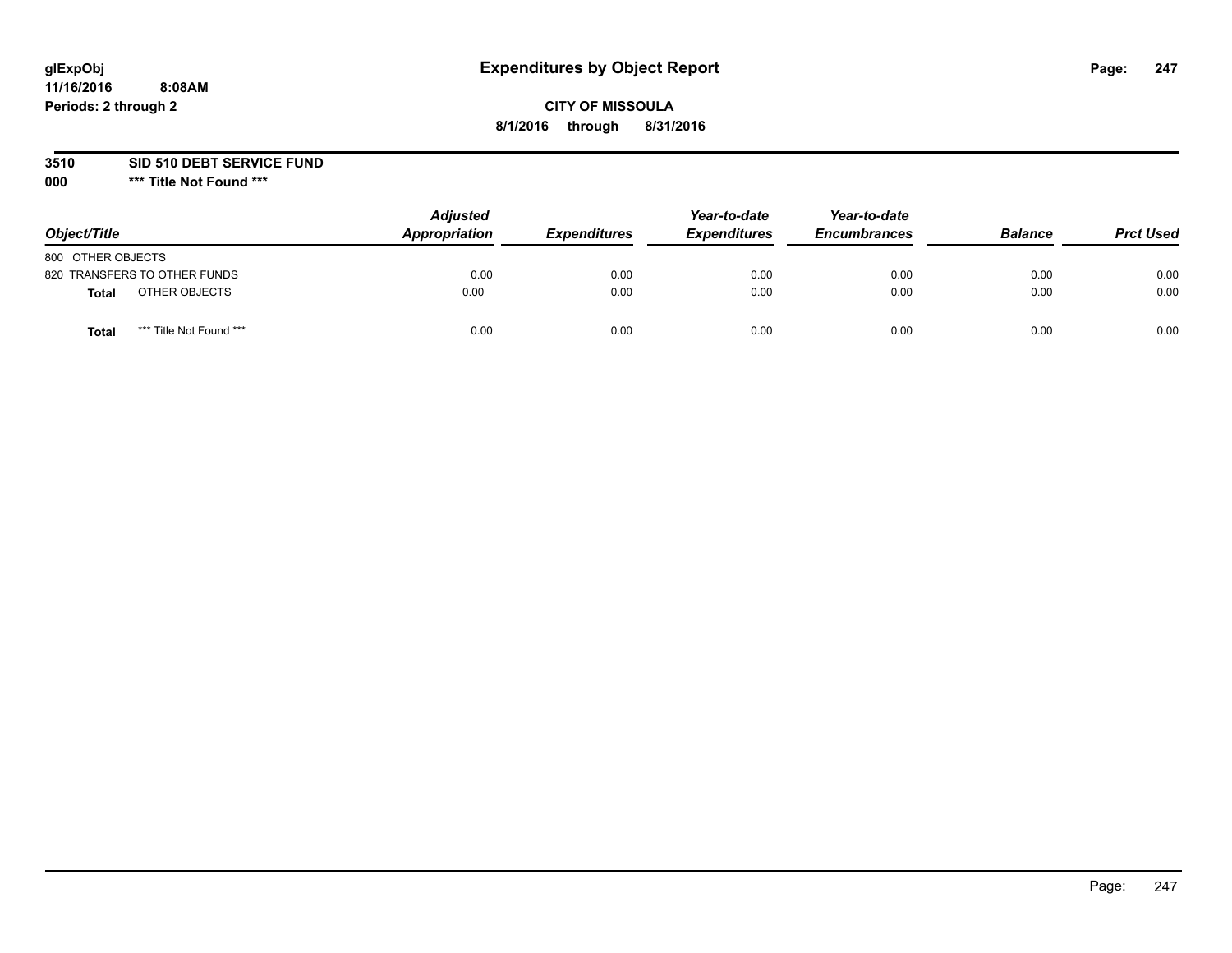#### **3510 SID 510 DEBT SERVICE FUND**

| Object/Title                         | <b>Adjusted</b><br><b>Appropriation</b> | <b>Expenditures</b> | Year-to-date<br><b>Expenditures</b> | Year-to-date<br><b>Encumbrances</b> | <b>Balance</b> | <b>Prct Used</b> |
|--------------------------------------|-----------------------------------------|---------------------|-------------------------------------|-------------------------------------|----------------|------------------|
|                                      |                                         |                     |                                     |                                     |                |                  |
| 500 FIXED CHARGES                    |                                         |                     |                                     |                                     |                |                  |
| 550 MERCHANT SERVICE FEES            | 0.00                                    | 0.00                | 0.00                                | 0.00                                | 0.00           | 0.00             |
| <b>FIXED CHARGES</b><br><b>Total</b> | 0.00                                    | 0.00                | 0.00                                | 0.00                                | 0.00           | 0.00             |
| 600 DEBT SERVICE                     |                                         |                     |                                     |                                     |                |                  |
| 610 PRINCIPAL                        | 0.00                                    | 0.00                | 0.00                                | 0.00                                | 0.00           | 0.00             |
| 620 INTEREST / SERVICE FEES          | 0.00                                    | 0.00                | 0.00                                | 0.00                                | 0.00           | 0.00             |
| <b>DEBT SERVICE</b><br><b>Total</b>  | 0.00                                    | 0.00                | 0.00                                | 0.00                                | 0.00           | 0.00             |
|                                      |                                         |                     |                                     |                                     |                |                  |
| NON-DEPARTMENTAL<br><b>Total</b>     | 0.00                                    | 0.00                | 0.00                                | 0.00                                | 0.00           | 0.00             |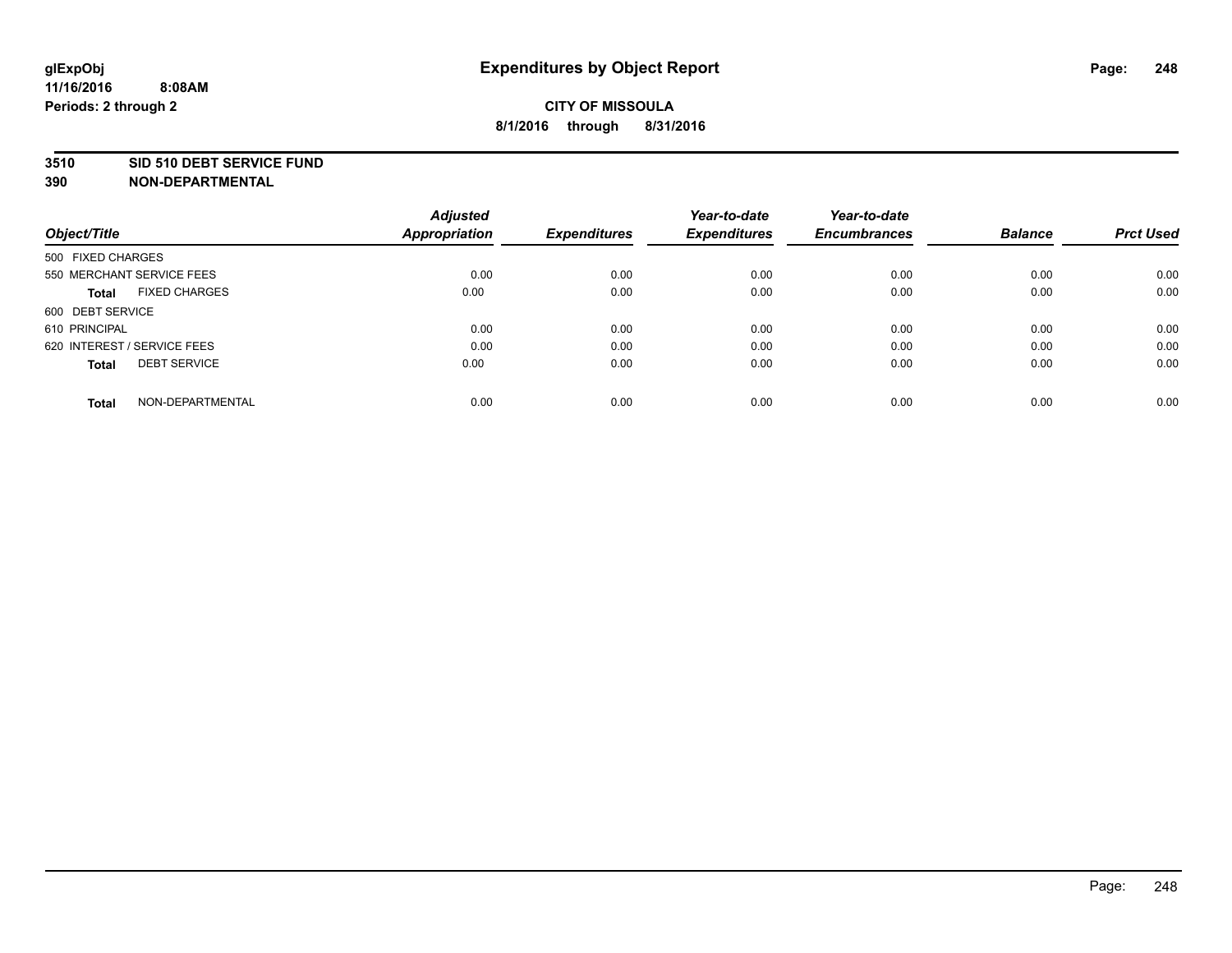### **3510 SID 510 DEBT SERVICE FUND**

| Object/Title                              | <b>Adjusted</b><br><b>Appropriation</b> | <b>Expenditures</b> | Year-to-date<br><b>Expenditures</b> | Year-to-date<br><b>Encumbrances</b> | <b>Balance</b> | <b>Prct Used</b> |
|-------------------------------------------|-----------------------------------------|---------------------|-------------------------------------|-------------------------------------|----------------|------------------|
|                                           |                                         |                     |                                     |                                     |                |                  |
| 500 FIXED CHARGES                         |                                         |                     |                                     |                                     |                |                  |
| 550 MERCHANT SERVICE FEES                 | 0.00                                    | 0.00                | 0.00                                | 0.00                                | 0.00           | 0.00             |
| <b>FIXED CHARGES</b><br>Total             | 0.00                                    | 0.00                | 0.00                                | 0.00                                | 0.00           | 0.00             |
| 600 DEBT SERVICE                          |                                         |                     |                                     |                                     |                |                  |
| 610 PRINCIPAL                             | 0.00                                    | 0.00                | 0.00                                | 0.00                                | 0.00           | 0.00             |
| 620 INTEREST / SERVICE FEES               | 0.00                                    | 0.00                | 0.00                                | 0.00                                | 0.00           | 0.00             |
| <b>DEBT SERVICE</b><br><b>Total</b>       | 0.00                                    | 0.00                | 0.00                                | 0.00                                | 0.00           | 0.00             |
| 800 OTHER OBJECTS                         |                                         |                     |                                     |                                     |                |                  |
| 820 TRANSFERS TO OTHER FUNDS              | 0.00                                    | 0.00                | 0.00                                | 0.00                                | 0.00           | 0.00             |
| OTHER OBJECTS<br><b>Total</b>             | 0.00                                    | 0.00                | 0.00                                | 0.00                                | 0.00           | 0.00             |
|                                           |                                         |                     |                                     |                                     |                |                  |
| SID 510 DEBT SERVICE FUND<br><b>Total</b> | 0.00                                    | 0.00                | 0.00                                | 0.00                                | 0.00           | 0.00             |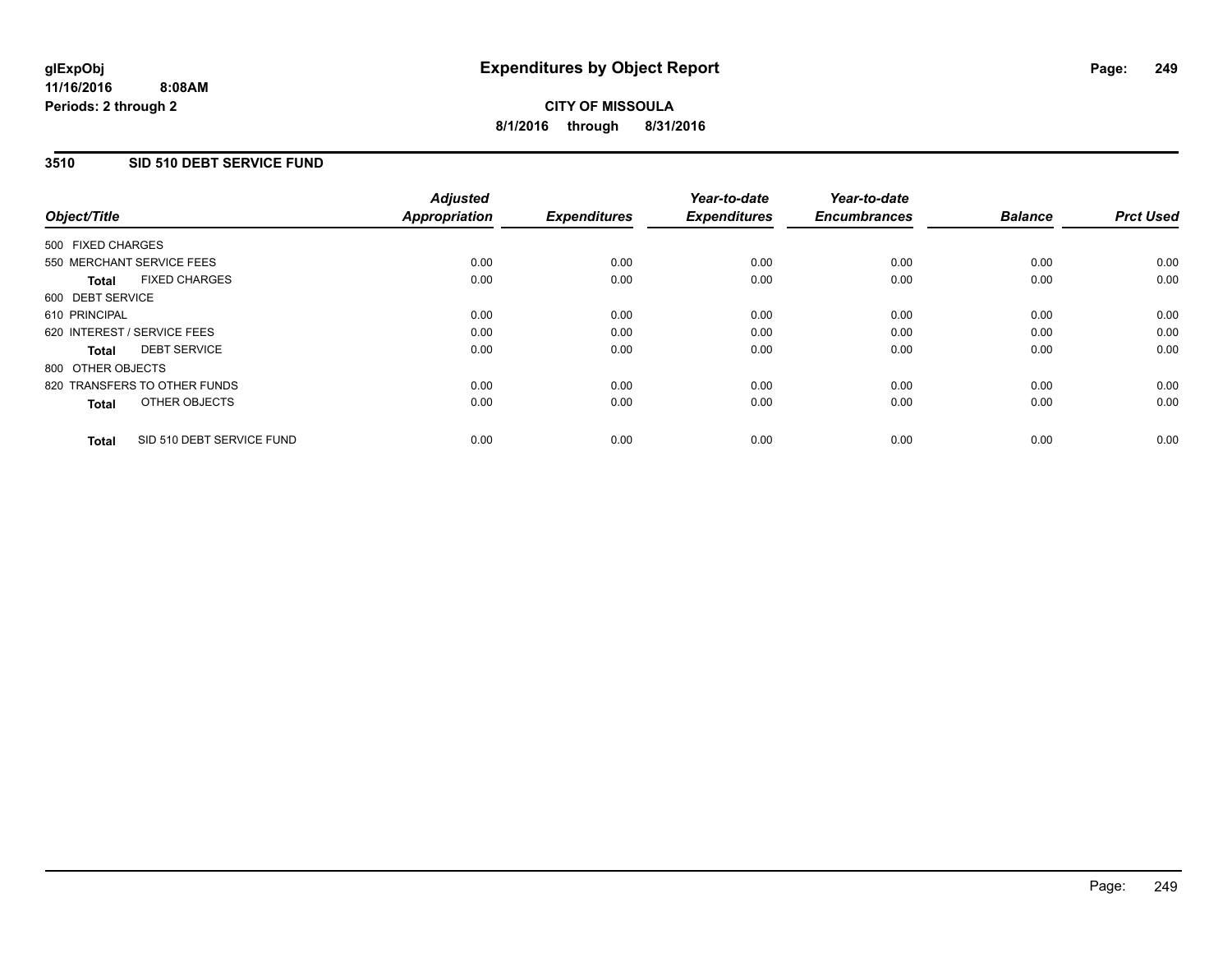## **CITY OF MISSOULA 8/1/2016 through 8/31/2016**

**3511 SID 511 DEBT SERVICE FUND**

| Object/Title                     | <b>Adjusted</b><br>Appropriation | <b>Expenditures</b> | Year-to-date<br><b>Expenditures</b> | Year-to-date<br><b>Encumbrances</b> | <b>Balance</b> | <b>Prct Used</b> |
|----------------------------------|----------------------------------|---------------------|-------------------------------------|-------------------------------------|----------------|------------------|
| 800 OTHER OBJECTS                |                                  |                     |                                     |                                     |                |                  |
| 820 TRANSFERS TO OTHER FUNDS     | 0.00                             | 0.00                | 0.00                                | 0.00                                | 0.00           | 0.00             |
| OTHER OBJECTS<br><b>Total</b>    | 0.00                             | 0.00                | 0.00                                | 0.00                                | 0.00           | 0.00             |
| *** Title Not Found ***<br>Total | 0.00                             | 0.00                | 0.00                                | 0.00                                | 0.00           | 0.00             |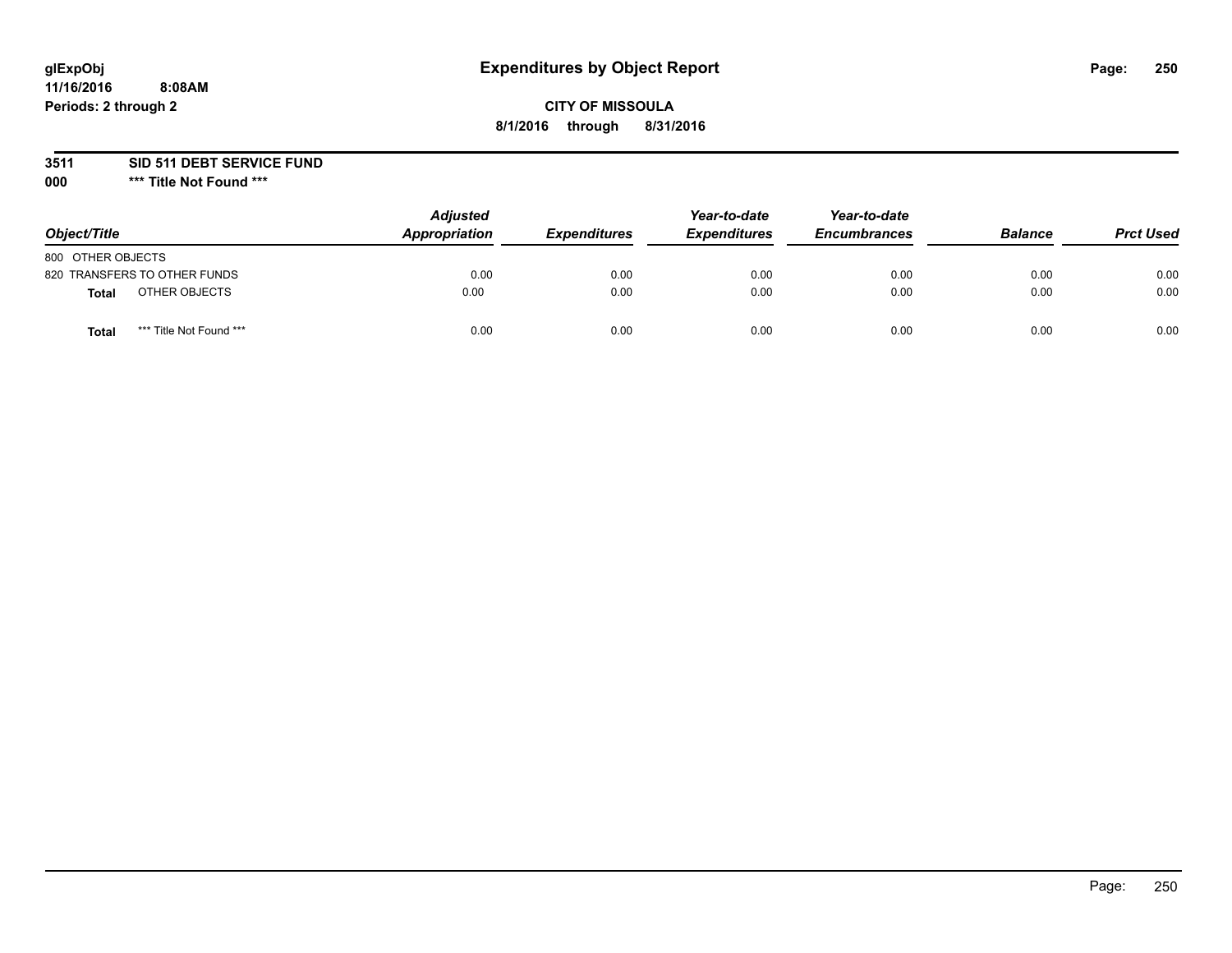#### **3511 SID 511 DEBT SERVICE FUND**

| Object/Title                         | <b>Adjusted</b><br><b>Appropriation</b> | <b>Expenditures</b> | Year-to-date<br><b>Expenditures</b> | Year-to-date<br><b>Encumbrances</b> | <b>Balance</b> | <b>Prct Used</b> |
|--------------------------------------|-----------------------------------------|---------------------|-------------------------------------|-------------------------------------|----------------|------------------|
|                                      |                                         |                     |                                     |                                     |                |                  |
| 500 FIXED CHARGES                    |                                         |                     |                                     |                                     |                |                  |
| 550 MERCHANT SERVICE FEES            | 0.00                                    | 0.00                | 0.00                                | 0.00                                | 0.00           | 0.00             |
| <b>FIXED CHARGES</b><br><b>Total</b> | 0.00                                    | 0.00                | 0.00                                | 0.00                                | 0.00           | 0.00             |
| 600 DEBT SERVICE                     |                                         |                     |                                     |                                     |                |                  |
| 610 PRINCIPAL                        | 0.00                                    | 0.00                | 0.00                                | 0.00                                | 0.00           | 0.00             |
| 620 INTEREST / SERVICE FEES          | 0.00                                    | 0.00                | 0.00                                | 0.00                                | 0.00           | 0.00             |
| <b>DEBT SERVICE</b><br><b>Total</b>  | 0.00                                    | 0.00                | 0.00                                | 0.00                                | 0.00           | 0.00             |
|                                      |                                         |                     |                                     |                                     |                |                  |
| NON-DEPARTMENTAL<br><b>Total</b>     | 0.00                                    | 0.00                | 0.00                                | 0.00                                | 0.00           | 0.00             |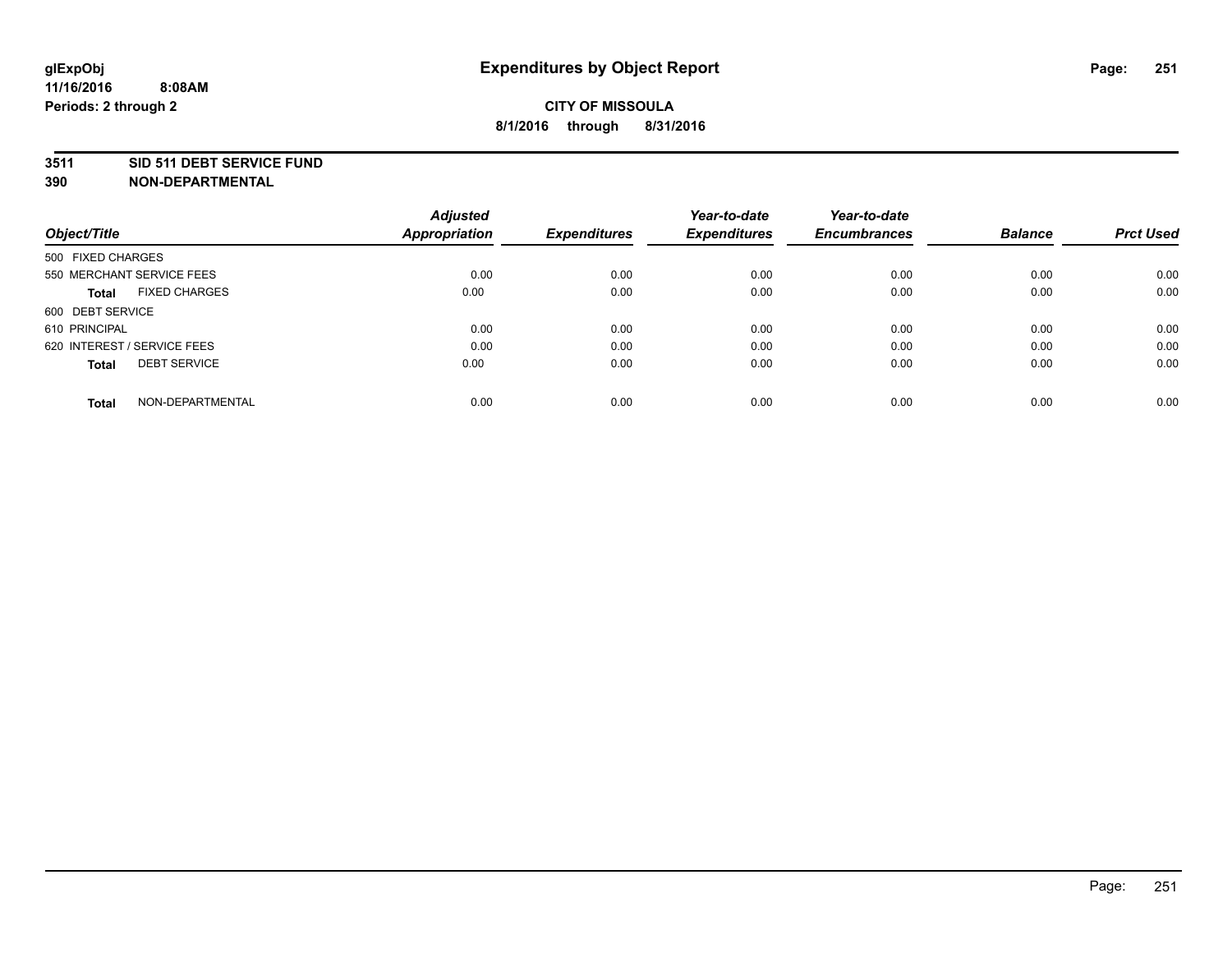### **3511 SID 511 DEBT SERVICE FUND**

| Object/Title                              | <b>Adjusted</b><br><b>Appropriation</b> | <b>Expenditures</b> | Year-to-date<br><b>Expenditures</b> | Year-to-date<br><b>Encumbrances</b> | <b>Balance</b> | <b>Prct Used</b> |
|-------------------------------------------|-----------------------------------------|---------------------|-------------------------------------|-------------------------------------|----------------|------------------|
|                                           |                                         |                     |                                     |                                     |                |                  |
| 500 FIXED CHARGES                         |                                         |                     |                                     |                                     |                |                  |
| 550 MERCHANT SERVICE FEES                 | 0.00                                    | 0.00                | 0.00                                | 0.00                                | 0.00           | 0.00             |
| <b>FIXED CHARGES</b><br>Total             | 0.00                                    | 0.00                | 0.00                                | 0.00                                | 0.00           | 0.00             |
| 600 DEBT SERVICE                          |                                         |                     |                                     |                                     |                |                  |
| 610 PRINCIPAL                             | 0.00                                    | 0.00                | 0.00                                | 0.00                                | 0.00           | 0.00             |
| 620 INTEREST / SERVICE FEES               | 0.00                                    | 0.00                | 0.00                                | 0.00                                | 0.00           | 0.00             |
| <b>DEBT SERVICE</b><br><b>Total</b>       | 0.00                                    | 0.00                | 0.00                                | 0.00                                | 0.00           | 0.00             |
| 800 OTHER OBJECTS                         |                                         |                     |                                     |                                     |                |                  |
| 820 TRANSFERS TO OTHER FUNDS              | 0.00                                    | 0.00                | 0.00                                | 0.00                                | 0.00           | 0.00             |
| OTHER OBJECTS<br><b>Total</b>             | 0.00                                    | 0.00                | 0.00                                | 0.00                                | 0.00           | 0.00             |
|                                           |                                         |                     |                                     |                                     |                |                  |
| SID 511 DEBT SERVICE FUND<br><b>Total</b> | 0.00                                    | 0.00                | 0.00                                | 0.00                                | 0.00           | 0.00             |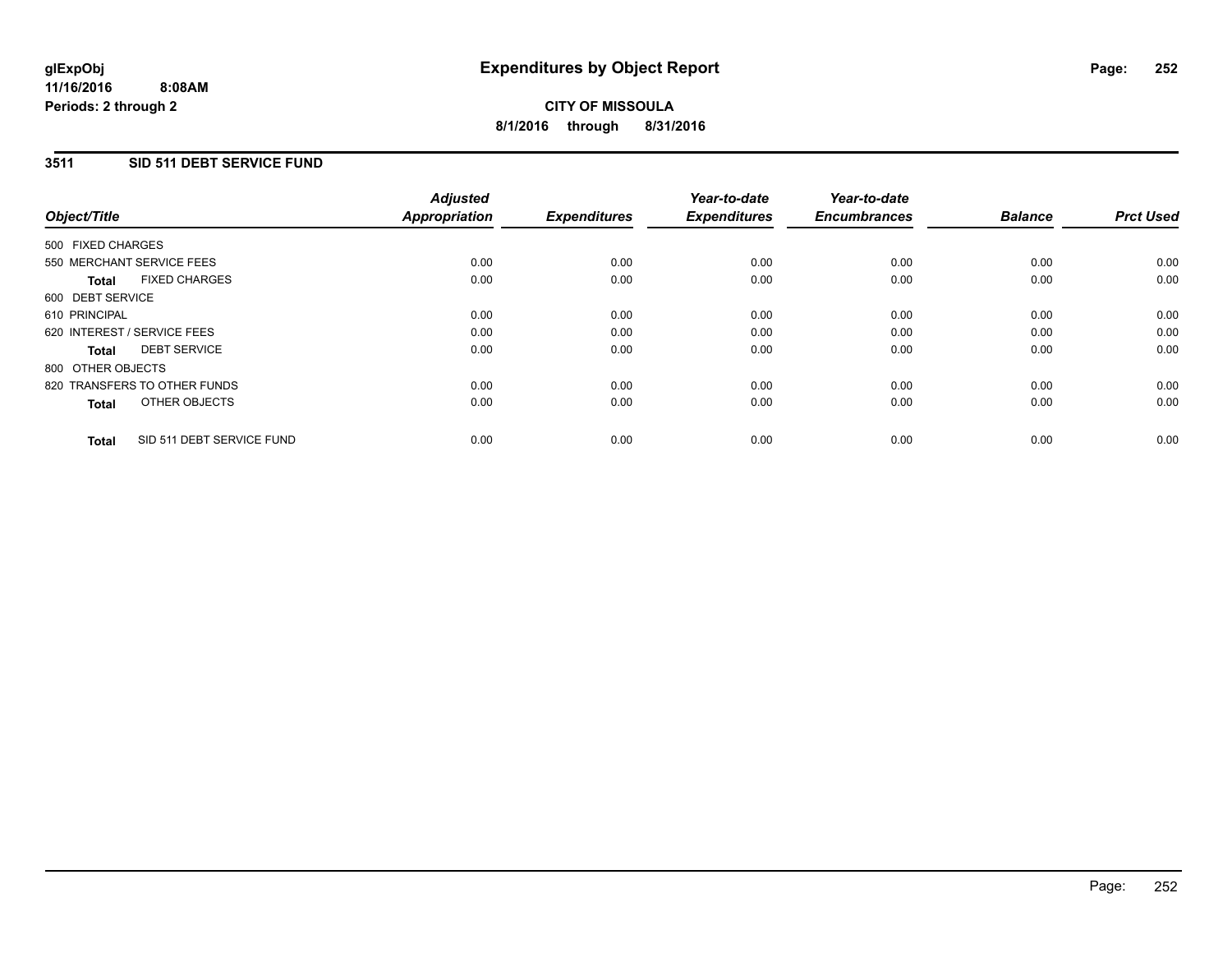### **3512 SID 512 DEBT SERVICE FUND**

| Object/Title                        | <b>Adjusted</b><br><b>Appropriation</b> | <b>Expenditures</b> | Year-to-date<br><b>Expenditures</b> | Year-to-date<br><b>Encumbrances</b> | <b>Balance</b> | <b>Prct Used</b> |
|-------------------------------------|-----------------------------------------|---------------------|-------------------------------------|-------------------------------------|----------------|------------------|
|                                     |                                         |                     |                                     |                                     |                |                  |
| 500 FIXED CHARGES                   |                                         |                     |                                     |                                     |                |                  |
| 550 MERCHANT SERVICE FEES           | 0.00                                    | 0.00                | 0.00                                | 0.00                                | 0.00           | 0.00             |
| <b>FIXED CHARGES</b><br>Total       | 0.00                                    | 0.00                | 0.00                                | 0.00                                | 0.00           | 0.00             |
| 600 DEBT SERVICE                    |                                         |                     |                                     |                                     |                |                  |
| 610 PRINCIPAL                       | 0.00                                    | 0.00                | 0.00                                | 0.00                                | 0.00           | 0.00             |
| 620 INTEREST / SERVICE FEES         | 0.00                                    | 350.00              | 350.00                              | 0.00                                | $-350.00$      | 0.00             |
| <b>DEBT SERVICE</b><br><b>Total</b> | 0.00                                    | 350.00              | 350.00                              | 0.00                                | $-350.00$      | 0.00             |
| NON-DEPARTMENTAL<br><b>Total</b>    | 0.00                                    | 350.00              | 350.00                              | 0.00                                | $-350.00$      | 0.00             |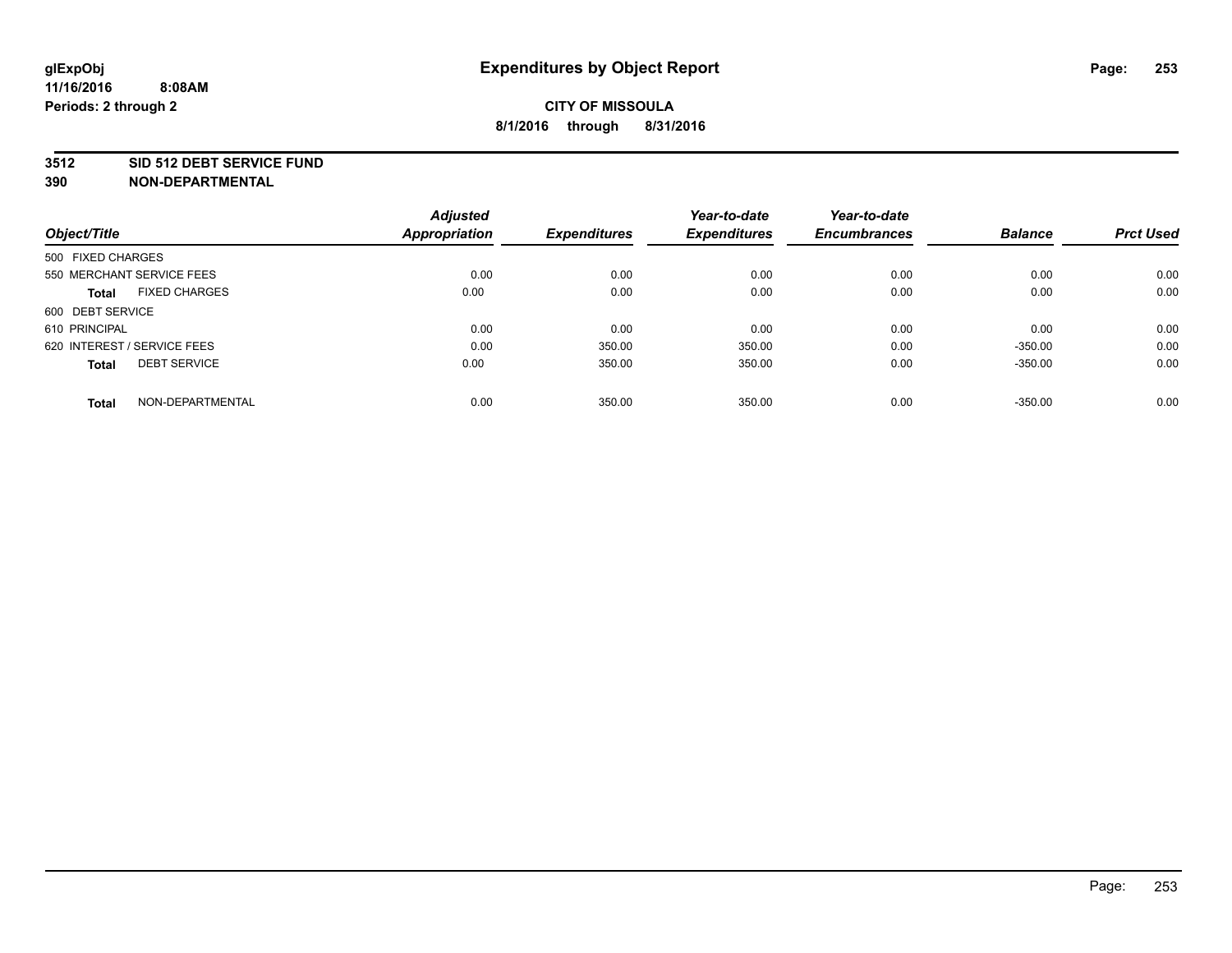## **3512 SID 512 DEBT SERVICE FUND**

| Object/Title                              | <b>Adjusted</b><br>Appropriation | <b>Expenditures</b> | Year-to-date<br><b>Expenditures</b> | Year-to-date<br><b>Encumbrances</b> | <b>Balance</b> | <b>Prct Used</b> |
|-------------------------------------------|----------------------------------|---------------------|-------------------------------------|-------------------------------------|----------------|------------------|
| 500 FIXED CHARGES                         |                                  |                     |                                     |                                     |                |                  |
| 550 MERCHANT SERVICE FEES                 | 0.00                             | 0.00                | 0.00                                | 0.00                                | 0.00           | 0.00             |
| <b>FIXED CHARGES</b><br><b>Total</b>      | 0.00                             | 0.00                | 0.00                                | 0.00                                | 0.00           | 0.00             |
| 600 DEBT SERVICE                          |                                  |                     |                                     |                                     |                |                  |
| 610 PRINCIPAL                             | 0.00                             | 0.00                | 0.00                                | 0.00                                | 0.00           | 0.00             |
| 620 INTEREST / SERVICE FEES               | 0.00                             | 350.00              | 350.00                              | 0.00                                | $-350.00$      | 0.00             |
| <b>DEBT SERVICE</b><br><b>Total</b>       | 0.00                             | 350.00              | 350.00                              | 0.00                                | $-350.00$      | 0.00             |
| SID 512 DEBT SERVICE FUND<br><b>Total</b> | 0.00                             | 350.00              | 350.00                              | 0.00                                | $-350.00$      | 0.00             |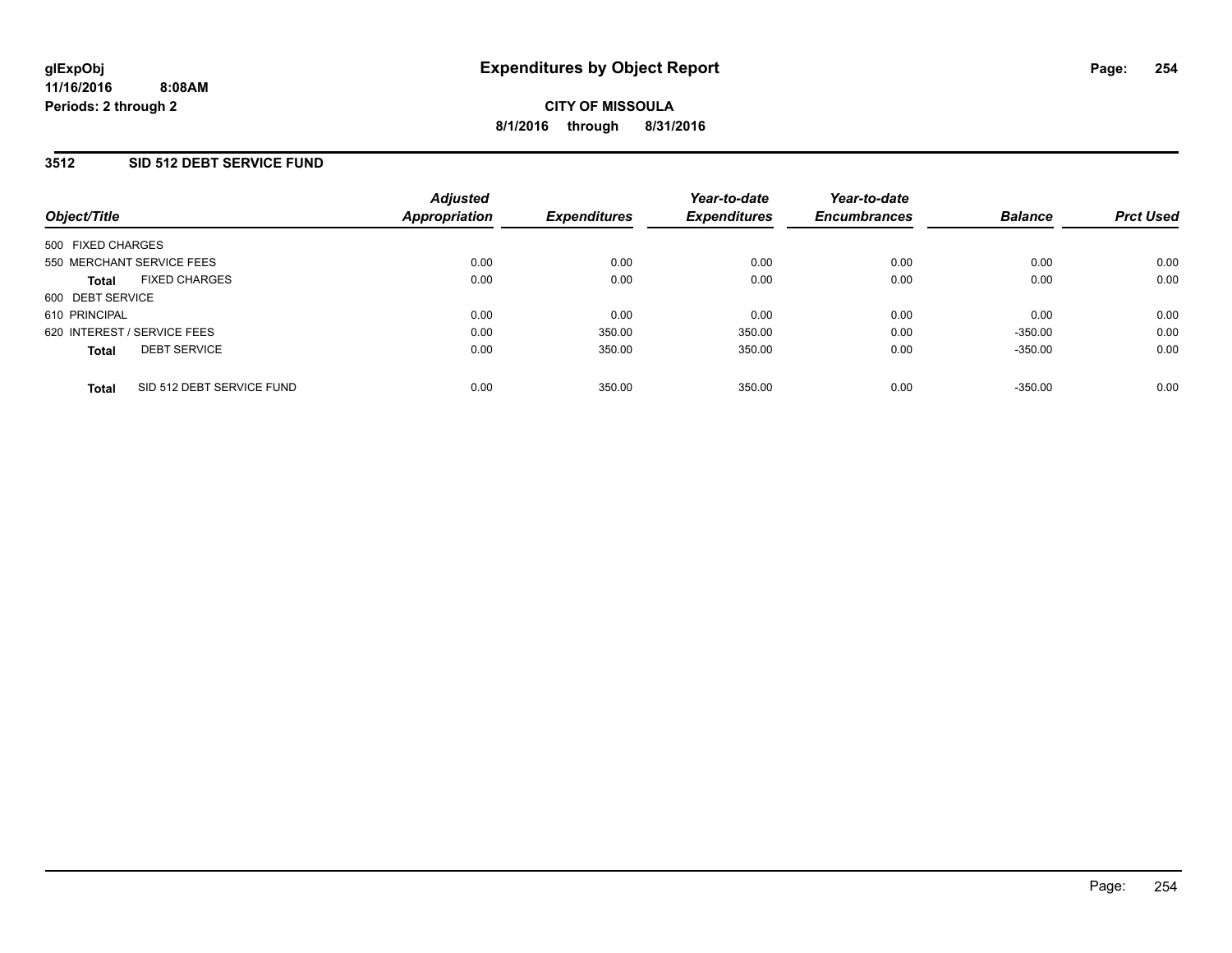### **3513 SID 513 DEBT SERVICE FUND**

**280 PUBLIC WORKS OPERATIONS**

| Object/Title                 |                         | <b>Adjusted</b><br><b>Appropriation</b> | <b>Expenditures</b> | Year-to-date<br><b>Expenditures</b> | Year-to-date<br><b>Encumbrances</b> | <b>Balance</b> | <b>Prct Used</b> |
|------------------------------|-------------------------|-----------------------------------------|---------------------|-------------------------------------|-------------------------------------|----------------|------------------|
| 500 FIXED CHARGES            |                         |                                         |                     |                                     |                                     |                |                  |
| 550 MERCHANT SERVICE FEES    |                         | 0.00                                    | 0.00                | 0.00                                | 0.00                                | 0.00           | 0.00             |
| <b>Total</b>                 | <b>FIXED CHARGES</b>    | 0.00                                    | 0.00                | 0.00                                | 0.00                                | 0.00           | 0.00             |
| 800 OTHER OBJECTS            |                         |                                         |                     |                                     |                                     |                |                  |
| 820 TRANSFERS TO OTHER FUNDS |                         | 0.00                                    | 0.00                | 0.00                                | 0.00                                | 0.00           | 0.00             |
| <b>Total</b>                 | OTHER OBJECTS           | 0.00                                    | 0.00                | 0.00                                | 0.00                                | 0.00           | 0.00             |
| <b>Total</b>                 | PUBLIC WORKS OPERATIONS | 0.00                                    | 0.00                | 0.00                                | 0.00                                | 0.00           | 0.00             |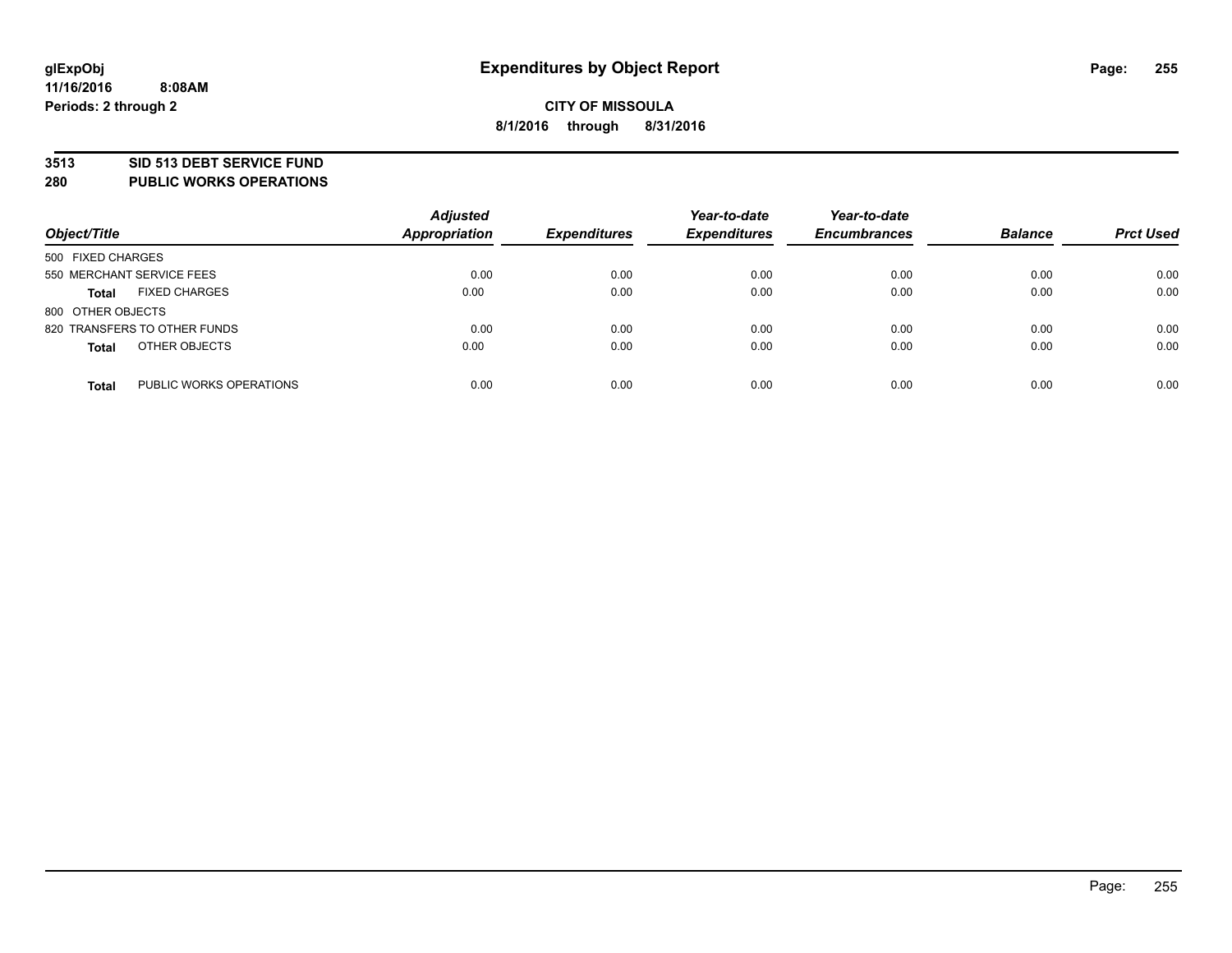### **3513 SID 513 DEBT SERVICE FUND**

| Object/Title                         | <b>Adjusted</b><br><b>Appropriation</b> | <b>Expenditures</b> | Year-to-date<br><b>Expenditures</b> | Year-to-date<br><b>Encumbrances</b> | <b>Balance</b> | <b>Prct Used</b> |
|--------------------------------------|-----------------------------------------|---------------------|-------------------------------------|-------------------------------------|----------------|------------------|
| 500 FIXED CHARGES                    |                                         |                     |                                     |                                     |                |                  |
| 550 MERCHANT SERVICE FEES            | 0.00                                    | 0.00                | 0.00                                | 0.00                                | 0.00           | 0.00             |
| <b>FIXED CHARGES</b><br><b>Total</b> | 0.00                                    | 0.00                | 0.00                                | 0.00                                | 0.00           | 0.00             |
| 600 DEBT SERVICE                     |                                         |                     |                                     |                                     |                |                  |
| 610 PRINCIPAL                        | 0.00                                    | 0.00                | 0.00                                | 0.00                                | 0.00           | 0.00             |
| 620 INTEREST / SERVICE FEES          | 0.00                                    | 0.00                | 0.00                                | 0.00                                | 0.00           | 0.00             |
| <b>DEBT SERVICE</b><br><b>Total</b>  | 0.00                                    | 0.00                | 0.00                                | 0.00                                | 0.00           | 0.00             |
| 800 OTHER OBJECTS                    |                                         |                     |                                     |                                     |                |                  |
| 820 TRANSFERS TO OTHER FUNDS         | 0.00                                    | 0.00                | 0.00                                | 0.00                                | 0.00           | 0.00             |
| OTHER OBJECTS<br><b>Total</b>        | 0.00                                    | 0.00                | 0.00                                | 0.00                                | 0.00           | 0.00             |
|                                      |                                         |                     |                                     |                                     |                |                  |
| NON-DEPARTMENTAL<br><b>Total</b>     | 0.00                                    | 0.00                | 0.00                                | 0.00                                | 0.00           | 0.00             |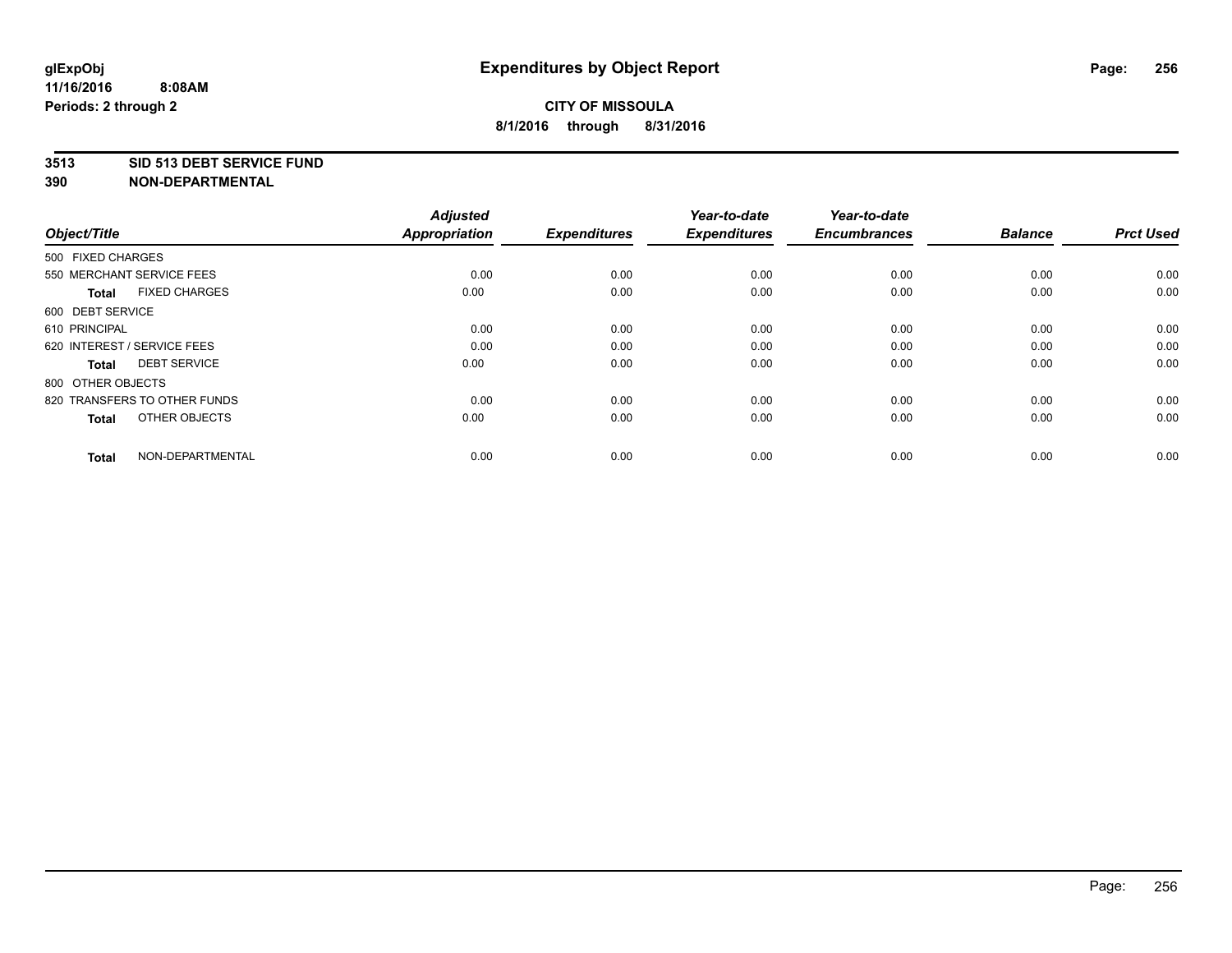### **11/16/2016 8:08AM Periods: 2 through 2**

# **CITY OF MISSOULA 8/1/2016 through 8/31/2016**

## **3513 SID 513 DEBT SERVICE FUND**

| Object/Title                              | <b>Adjusted</b><br><b>Appropriation</b> | <b>Expenditures</b> | Year-to-date<br><b>Expenditures</b> | Year-to-date<br><b>Encumbrances</b> | <b>Balance</b> | <b>Prct Used</b> |
|-------------------------------------------|-----------------------------------------|---------------------|-------------------------------------|-------------------------------------|----------------|------------------|
|                                           |                                         |                     |                                     |                                     |                |                  |
| 500 FIXED CHARGES                         |                                         |                     |                                     |                                     |                |                  |
| 550 MERCHANT SERVICE FEES                 | 0.00                                    | 0.00                | 0.00                                | 0.00                                | 0.00           | 0.00             |
| <b>FIXED CHARGES</b><br>Total             | 0.00                                    | 0.00                | 0.00                                | 0.00                                | 0.00           | 0.00             |
| 600 DEBT SERVICE                          |                                         |                     |                                     |                                     |                |                  |
| 610 PRINCIPAL                             | 0.00                                    | 0.00                | 0.00                                | 0.00                                | 0.00           | 0.00             |
| 620 INTEREST / SERVICE FEES               | 0.00                                    | 0.00                | 0.00                                | 0.00                                | 0.00           | 0.00             |
| <b>DEBT SERVICE</b><br><b>Total</b>       | 0.00                                    | 0.00                | 0.00                                | 0.00                                | 0.00           | 0.00             |
| 800 OTHER OBJECTS                         |                                         |                     |                                     |                                     |                |                  |
| 820 TRANSFERS TO OTHER FUNDS              | 0.00                                    | 0.00                | 0.00                                | 0.00                                | 0.00           | 0.00             |
| OTHER OBJECTS<br><b>Total</b>             | 0.00                                    | 0.00                | 0.00                                | 0.00                                | 0.00           | 0.00             |
|                                           |                                         |                     |                                     |                                     |                |                  |
| SID 513 DEBT SERVICE FUND<br><b>Total</b> | 0.00                                    | 0.00                | 0.00                                | 0.00                                | 0.00           | 0.00             |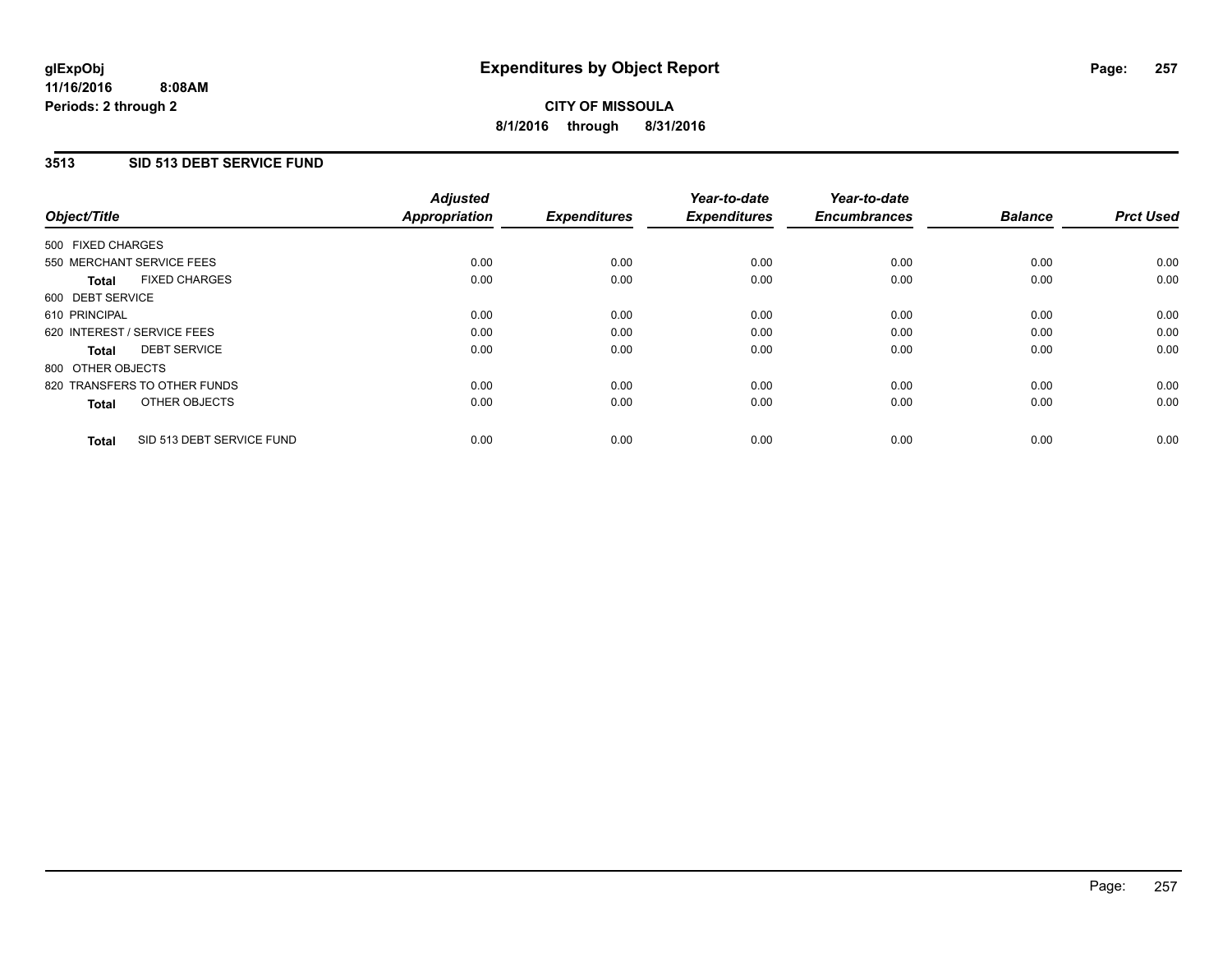# **glExpObj Expenditures by Object Report Page: 258**

# **CITY OF MISSOULA 8/1/2016 through 8/31/2016**

**3514 SID 514 DEBT SERVICE FUND**

**000 \*\*\* Title Not Found \*\*\***

| Object/Title                     | <b>Adjusted</b><br>Appropriation | <b>Expenditures</b> | Year-to-date<br><b>Expenditures</b> | Year-to-date<br><b>Encumbrances</b> | <b>Balance</b> | <b>Prct Used</b> |
|----------------------------------|----------------------------------|---------------------|-------------------------------------|-------------------------------------|----------------|------------------|
| 800 OTHER OBJECTS                |                                  |                     |                                     |                                     |                |                  |
| 820 TRANSFERS TO OTHER FUNDS     | 0.00                             | 0.00                | 0.00                                | 0.00                                | 0.00           | 0.00             |
| OTHER OBJECTS<br><b>Total</b>    | 0.00                             | 0.00                | 0.00                                | 0.00                                | 0.00           | 0.00             |
| *** Title Not Found ***<br>Total | 0.00                             | 0.00                | 0.00                                | 0.00                                | 0.00           | 0.00             |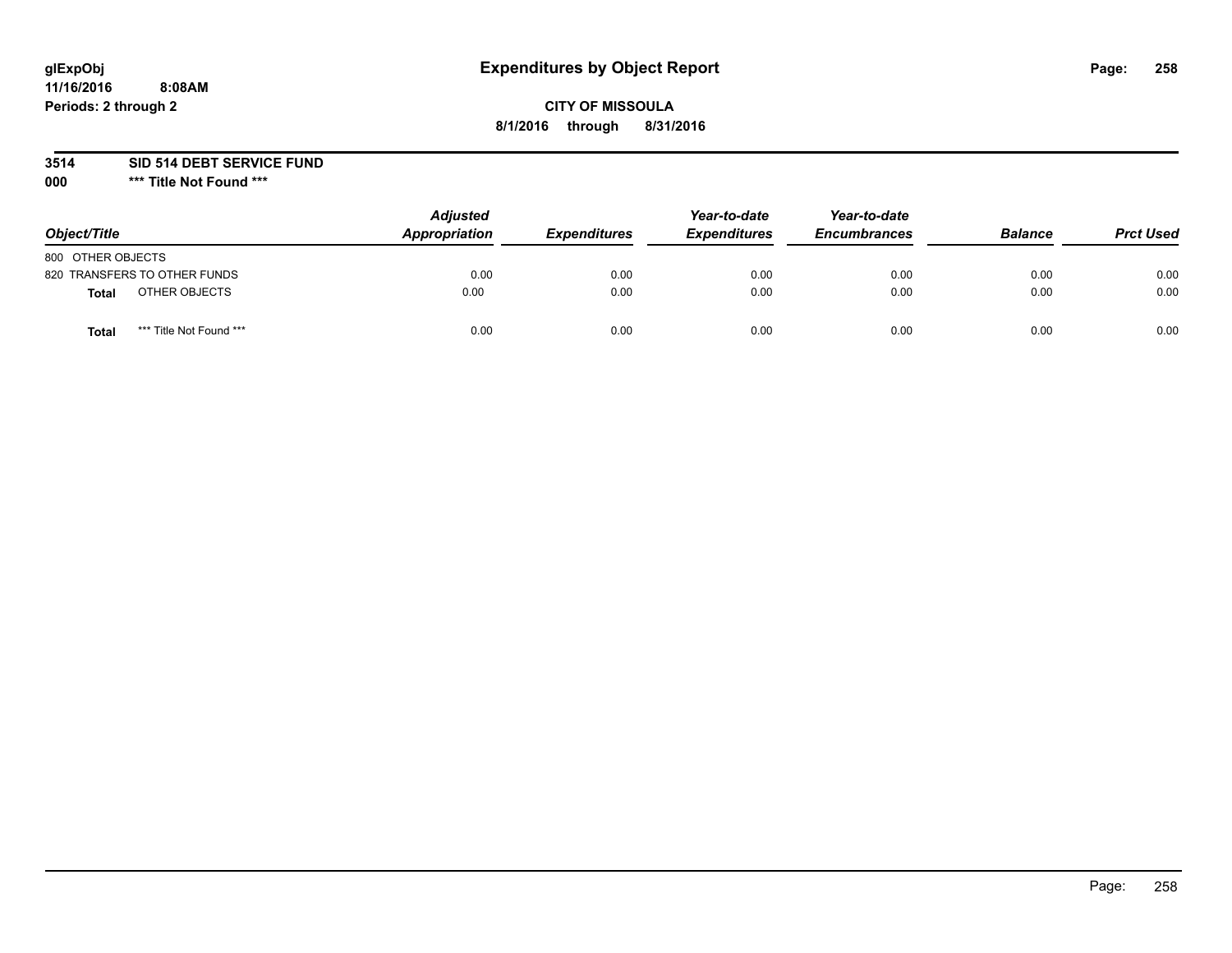### **3514 SID 514 DEBT SERVICE FUND**

| Object/Title                        | <b>Adjusted</b><br><b>Appropriation</b> | <b>Expenditures</b> | Year-to-date<br><b>Expenditures</b> | Year-to-date<br><b>Encumbrances</b> | <b>Balance</b> | <b>Prct Used</b> |
|-------------------------------------|-----------------------------------------|---------------------|-------------------------------------|-------------------------------------|----------------|------------------|
|                                     |                                         |                     |                                     |                                     |                |                  |
| 500 FIXED CHARGES                   |                                         |                     |                                     |                                     |                |                  |
| 550 MERCHANT SERVICE FEES           | 0.00                                    | 0.00                | 0.00                                | 0.00                                | 0.00           | 0.00             |
| <b>FIXED CHARGES</b><br>Total       | 0.00                                    | 0.00                | 0.00                                | 0.00                                | 0.00           | 0.00             |
| 600 DEBT SERVICE                    |                                         |                     |                                     |                                     |                |                  |
| 610 PRINCIPAL                       | 0.00                                    | 0.00                | 0.00                                | 0.00                                | 0.00           | 0.00             |
| 620 INTEREST / SERVICE FEES         | 0.00                                    | 0.00                | 0.00                                | 0.00                                | 0.00           | 0.00             |
| <b>DEBT SERVICE</b><br><b>Total</b> | 0.00                                    | 0.00                | 0.00                                | 0.00                                | 0.00           | 0.00             |
| NON-DEPARTMENTAL<br><b>Total</b>    | 0.00                                    | 0.00                | 0.00                                | 0.00                                | 0.00           | 0.00             |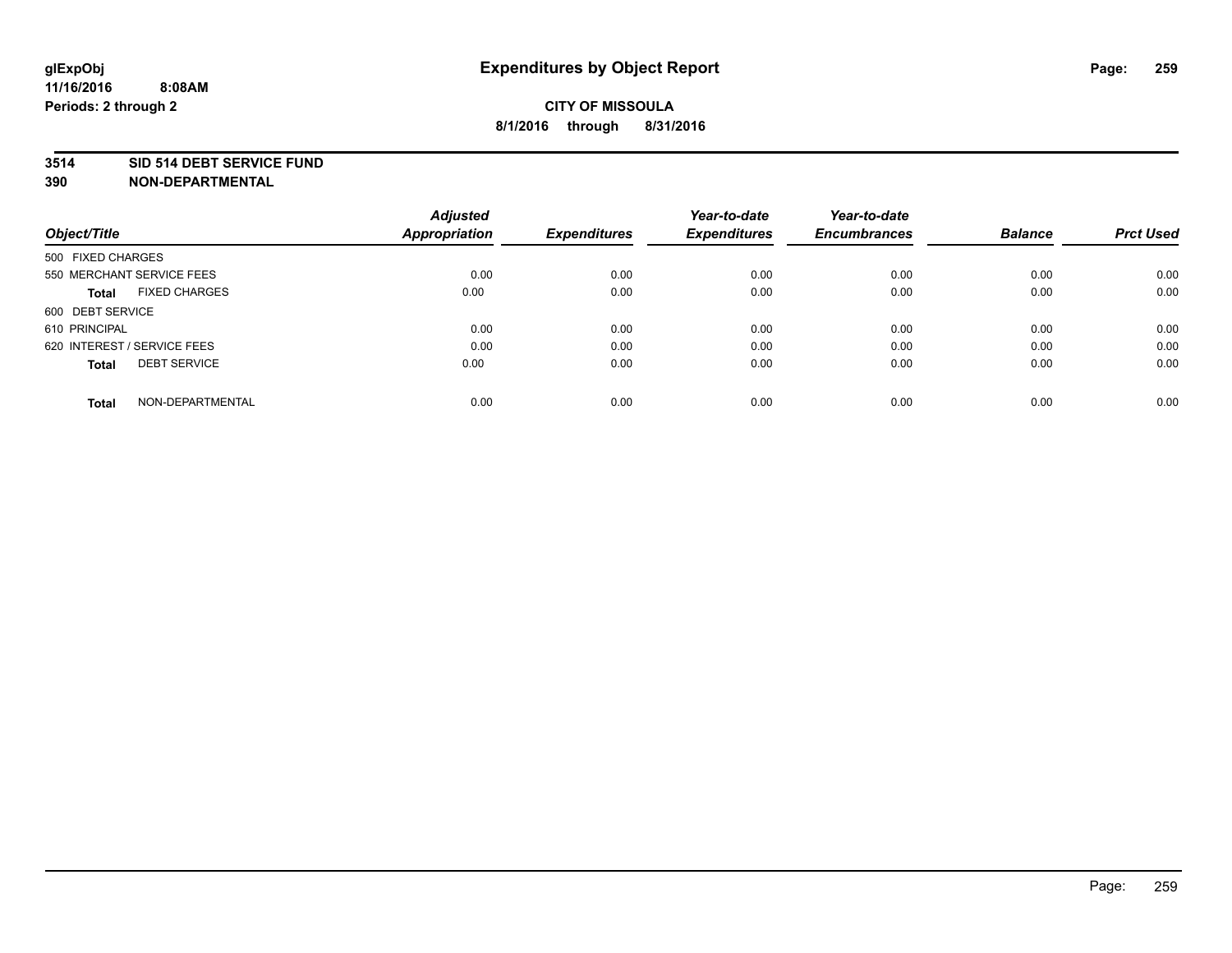# **3514 SID 514 DEBT SERVICE FUND**

| Object/Title                              | <b>Adjusted</b><br><b>Appropriation</b> | <b>Expenditures</b> | Year-to-date<br><b>Expenditures</b> | Year-to-date<br><b>Encumbrances</b> | <b>Balance</b> | <b>Prct Used</b> |
|-------------------------------------------|-----------------------------------------|---------------------|-------------------------------------|-------------------------------------|----------------|------------------|
| 500 FIXED CHARGES                         |                                         |                     |                                     |                                     |                |                  |
| 550 MERCHANT SERVICE FEES                 | 0.00                                    | 0.00                | 0.00                                | 0.00                                | 0.00           | 0.00             |
| <b>FIXED CHARGES</b><br>Total             | 0.00                                    | 0.00                | 0.00                                | 0.00                                | 0.00           | 0.00             |
| 600 DEBT SERVICE                          |                                         |                     |                                     |                                     |                |                  |
| 610 PRINCIPAL                             | 0.00                                    | 0.00                | 0.00                                | 0.00                                | 0.00           | 0.00             |
| 620 INTEREST / SERVICE FEES               | 0.00                                    | 0.00                | 0.00                                | 0.00                                | 0.00           | 0.00             |
| <b>DEBT SERVICE</b><br>Total              | 0.00                                    | 0.00                | 0.00                                | 0.00                                | 0.00           | 0.00             |
| 800 OTHER OBJECTS                         |                                         |                     |                                     |                                     |                |                  |
| 820 TRANSFERS TO OTHER FUNDS              | 0.00                                    | 0.00                | 0.00                                | 0.00                                | 0.00           | 0.00             |
| OTHER OBJECTS<br><b>Total</b>             | 0.00                                    | 0.00                | 0.00                                | 0.00                                | 0.00           | 0.00             |
| SID 514 DEBT SERVICE FUND<br><b>Total</b> | 0.00                                    | 0.00                | 0.00                                | 0.00                                | 0.00           | 0.00             |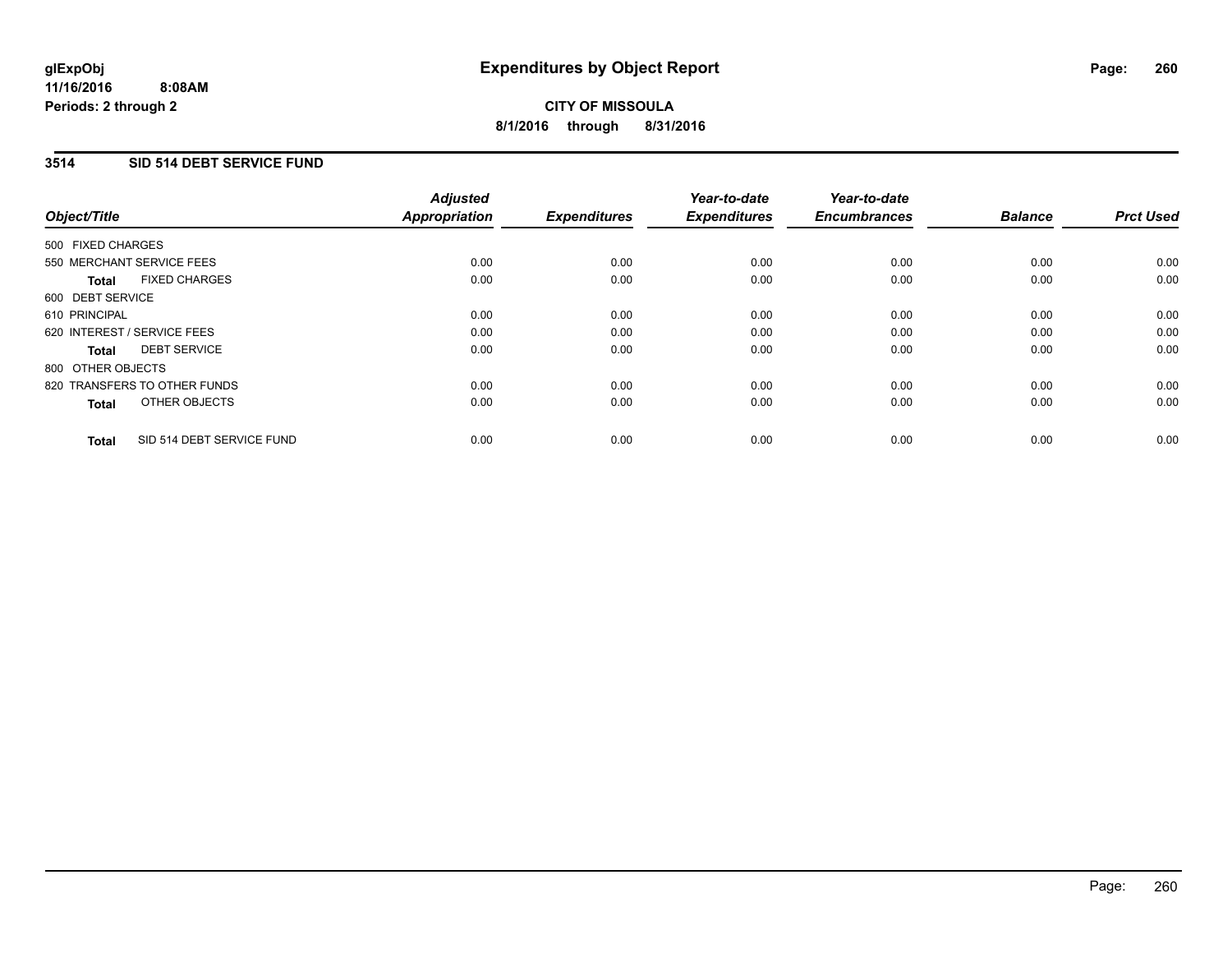### **3515 SID 515 DEBT SERVICE FUND**

| Object/Title                         | <b>Adjusted</b><br><b>Appropriation</b> | <b>Expenditures</b> | Year-to-date<br><b>Expenditures</b> | Year-to-date<br><b>Encumbrances</b> | <b>Balance</b> | <b>Prct Used</b> |
|--------------------------------------|-----------------------------------------|---------------------|-------------------------------------|-------------------------------------|----------------|------------------|
| 500 FIXED CHARGES                    |                                         |                     |                                     |                                     |                |                  |
| 550 MERCHANT SERVICE FEES            | 0.00                                    | 0.00                | 0.00                                | 0.00                                | 0.00           | 0.00             |
| <b>FIXED CHARGES</b><br><b>Total</b> | 0.00                                    | 0.00                | 0.00                                | 0.00                                | 0.00           | 0.00             |
| 600 DEBT SERVICE                     |                                         |                     |                                     |                                     |                |                  |
| 610 PRINCIPAL                        | 0.00                                    | 0.00                | 0.00                                | 0.00                                | 0.00           | 0.00             |
| 620 INTEREST / SERVICE FEES          | 0.00                                    | 0.00                | 0.00                                | 0.00                                | 0.00           | 0.00             |
| <b>DEBT SERVICE</b><br><b>Total</b>  | 0.00                                    | 0.00                | 0.00                                | 0.00                                | 0.00           | 0.00             |
| 800 OTHER OBJECTS                    |                                         |                     |                                     |                                     |                |                  |
| 820 TRANSFERS TO OTHER FUNDS         | 0.00                                    | 0.00                | 0.00                                | 0.00                                | 0.00           | 0.00             |
| OTHER OBJECTS<br><b>Total</b>        | 0.00                                    | 0.00                | 0.00                                | 0.00                                | 0.00           | 0.00             |
|                                      |                                         |                     |                                     |                                     |                |                  |
| NON-DEPARTMENTAL<br><b>Total</b>     | 0.00                                    | 0.00                | 0.00                                | 0.00                                | 0.00           | 0.00             |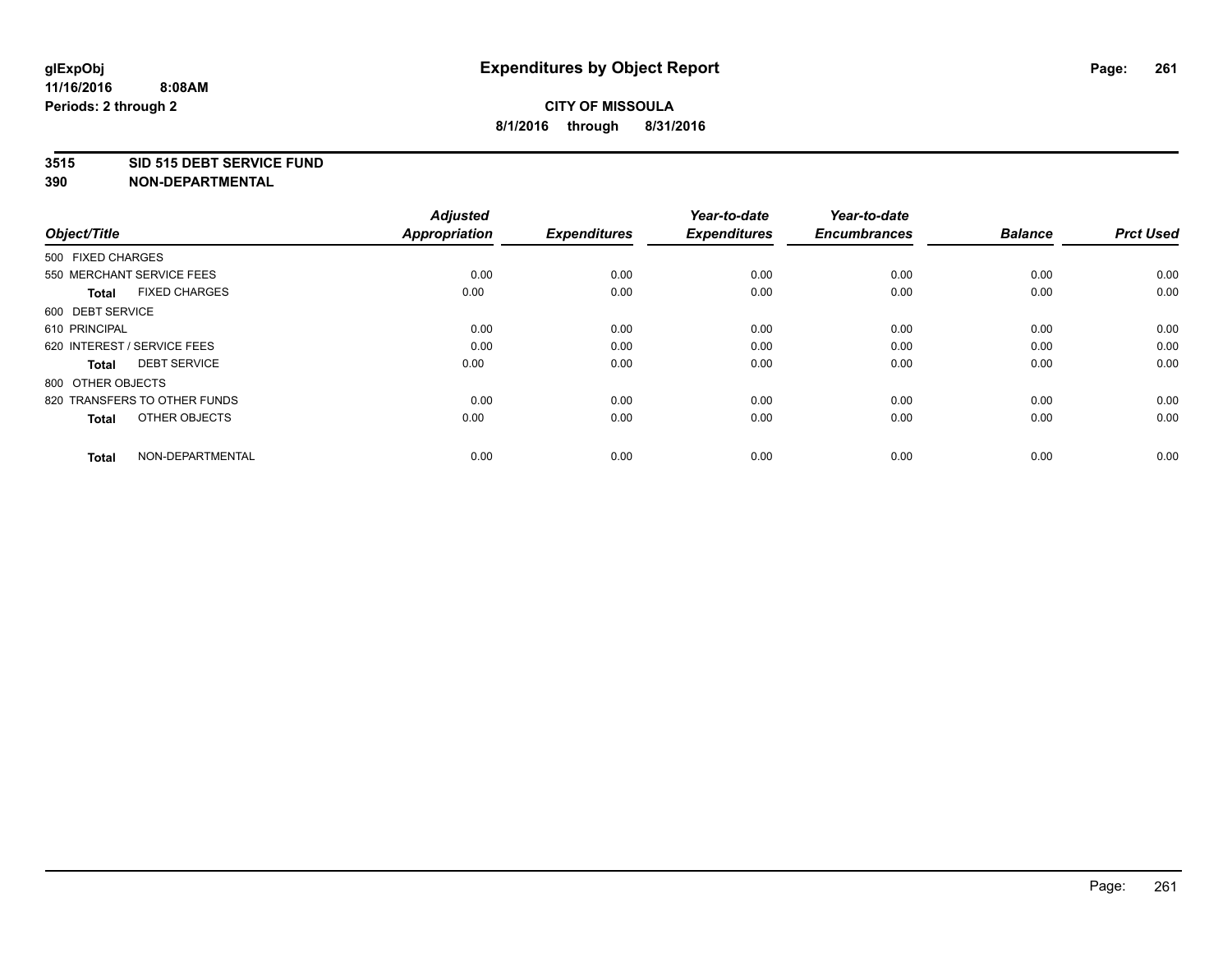## **3515 SID 515 DEBT SERVICE FUND**

| Object/Title      |                              | <b>Adjusted</b><br>Appropriation | <b>Expenditures</b> | Year-to-date<br><b>Expenditures</b> | Year-to-date<br><b>Encumbrances</b> | <b>Balance</b> | <b>Prct Used</b> |
|-------------------|------------------------------|----------------------------------|---------------------|-------------------------------------|-------------------------------------|----------------|------------------|
| 500 FIXED CHARGES |                              |                                  |                     |                                     |                                     |                |                  |
|                   | 550 MERCHANT SERVICE FEES    | 0.00                             | 0.00                | 0.00                                | 0.00                                | 0.00           | 0.00             |
| <b>Total</b>      | <b>FIXED CHARGES</b>         | 0.00                             | 0.00                | 0.00                                | 0.00                                | 0.00           | 0.00             |
| 600 DEBT SERVICE  |                              |                                  |                     |                                     |                                     |                |                  |
| 610 PRINCIPAL     |                              | 0.00                             | 0.00                | 0.00                                | 0.00                                | 0.00           | 0.00             |
|                   | 620 INTEREST / SERVICE FEES  | 0.00                             | 0.00                | 0.00                                | 0.00                                | 0.00           | 0.00             |
| Total             | <b>DEBT SERVICE</b>          | 0.00                             | 0.00                | 0.00                                | 0.00                                | 0.00           | 0.00             |
| 800 OTHER OBJECTS |                              |                                  |                     |                                     |                                     |                |                  |
|                   | 820 TRANSFERS TO OTHER FUNDS | 0.00                             | 0.00                | 0.00                                | 0.00                                | 0.00           | 0.00             |
| <b>Total</b>      | OTHER OBJECTS                | 0.00                             | 0.00                | 0.00                                | 0.00                                | 0.00           | 0.00             |
| <b>Total</b>      | SID 515 DEBT SERVICE FUND    | 0.00                             | 0.00                | 0.00                                | 0.00                                | 0.00           | 0.00             |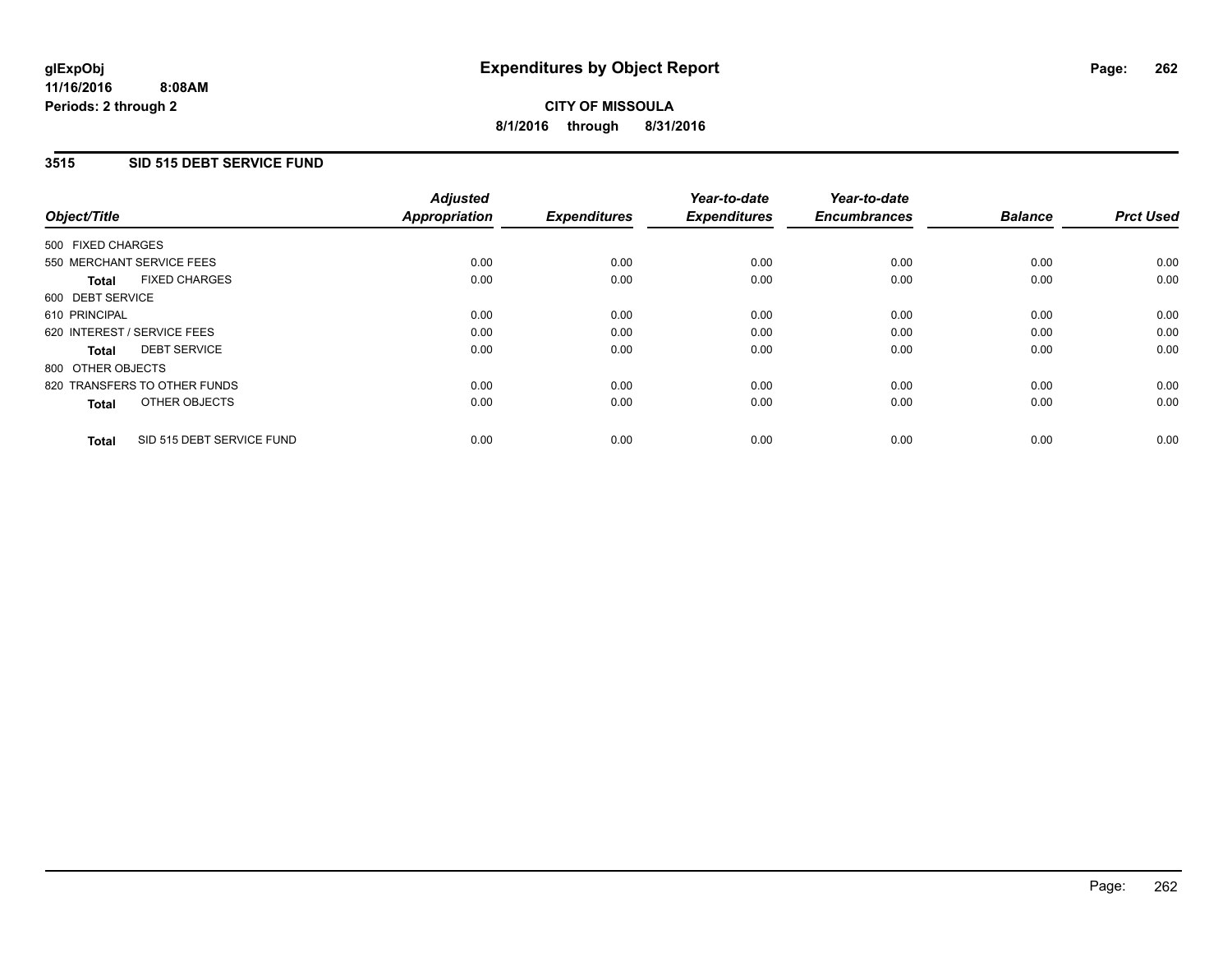# **glExpObj Expenditures by Object Report Page: 263**

# **CITY OF MISSOULA 8/1/2016 through 8/31/2016**

### **3517 SID 517 DEBT SERVICE FUND**

**000 \*\*\* Title Not Found \*\*\***

| Object/Title                     | <b>Adjusted</b><br>Appropriation | <b>Expenditures</b> | Year-to-date<br><b>Expenditures</b> | Year-to-date<br><b>Encumbrances</b> | <b>Balance</b> | <b>Prct Used</b> |
|----------------------------------|----------------------------------|---------------------|-------------------------------------|-------------------------------------|----------------|------------------|
| 800 OTHER OBJECTS                |                                  |                     |                                     |                                     |                |                  |
| 820 TRANSFERS TO OTHER FUNDS     | 0.00                             | 0.00                | 0.00                                | 0.00                                | 0.00           | 0.00             |
| OTHER OBJECTS<br><b>Total</b>    | 0.00                             | 0.00                | 0.00                                | 0.00                                | 0.00           | 0.00             |
| *** Title Not Found ***<br>Total | 0.00                             | 0.00                | 0.00                                | 0.00                                | 0.00           | 0.00             |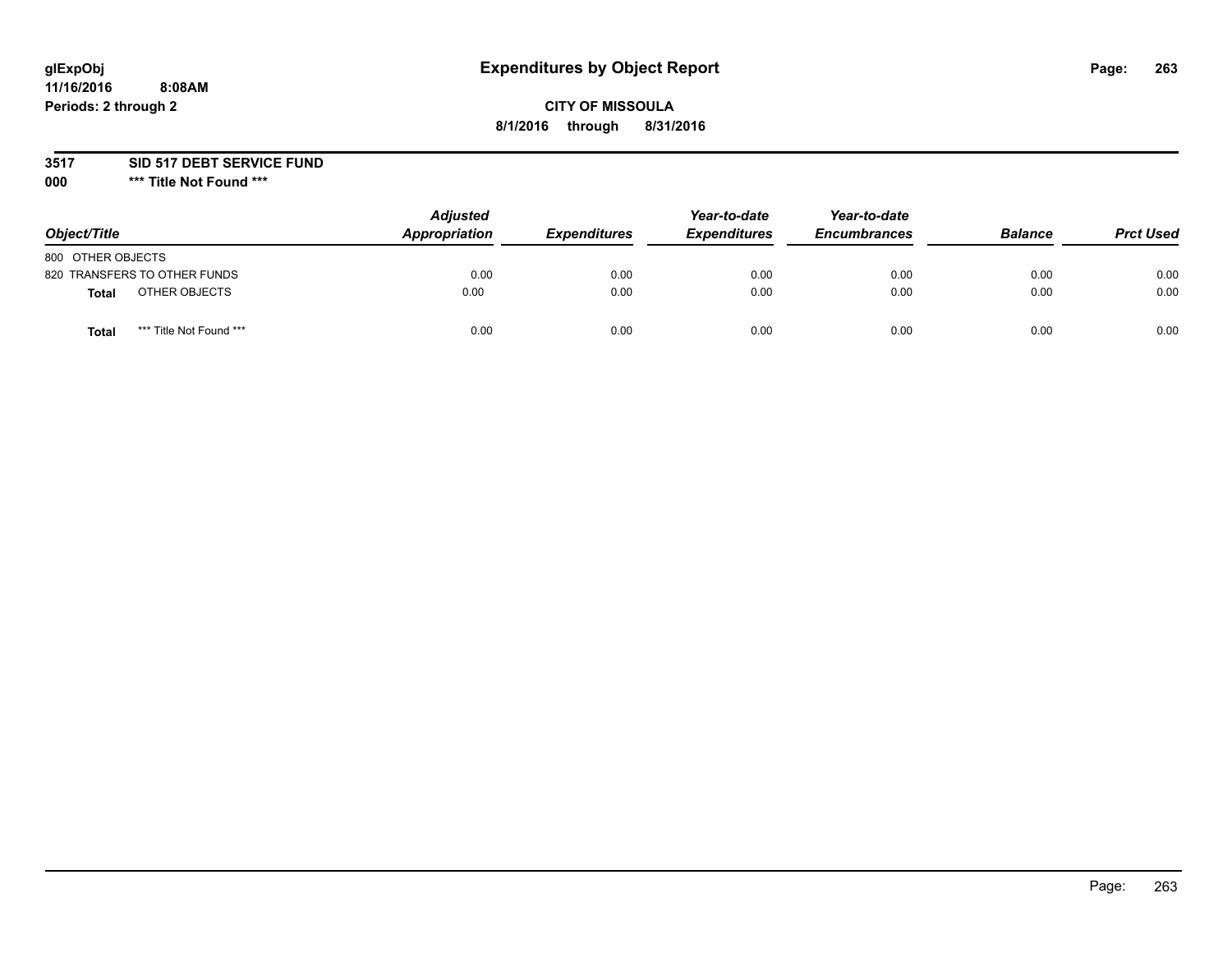### **3517 SID 517 DEBT SERVICE FUND**

| Object/Title                         | <b>Adjusted</b><br><b>Appropriation</b> | <b>Expenditures</b> | Year-to-date<br><b>Expenditures</b> | Year-to-date<br><b>Encumbrances</b> | <b>Balance</b> | <b>Prct Used</b> |
|--------------------------------------|-----------------------------------------|---------------------|-------------------------------------|-------------------------------------|----------------|------------------|
|                                      |                                         |                     |                                     |                                     |                |                  |
| 500 FIXED CHARGES                    |                                         |                     |                                     |                                     |                |                  |
| 550 MERCHANT SERVICE FEES            | 0.00                                    | 0.00                | 0.00                                | 0.00                                | 0.00           | 0.00             |
| <b>FIXED CHARGES</b><br><b>Total</b> | 0.00                                    | 0.00                | 0.00                                | 0.00                                | 0.00           | 0.00             |
| 600 DEBT SERVICE                     |                                         |                     |                                     |                                     |                |                  |
| 610 PRINCIPAL                        | 0.00                                    | 0.00                | 0.00                                | 0.00                                | 0.00           | 0.00             |
| 620 INTEREST / SERVICE FEES          | 0.00                                    | 0.00                | 0.00                                | 0.00                                | 0.00           | 0.00             |
| <b>DEBT SERVICE</b><br><b>Total</b>  | 0.00                                    | 0.00                | 0.00                                | 0.00                                | 0.00           | 0.00             |
| NON-DEPARTMENTAL<br><b>Total</b>     | 0.00                                    | 0.00                | 0.00                                | 0.00                                | 0.00           | 0.00             |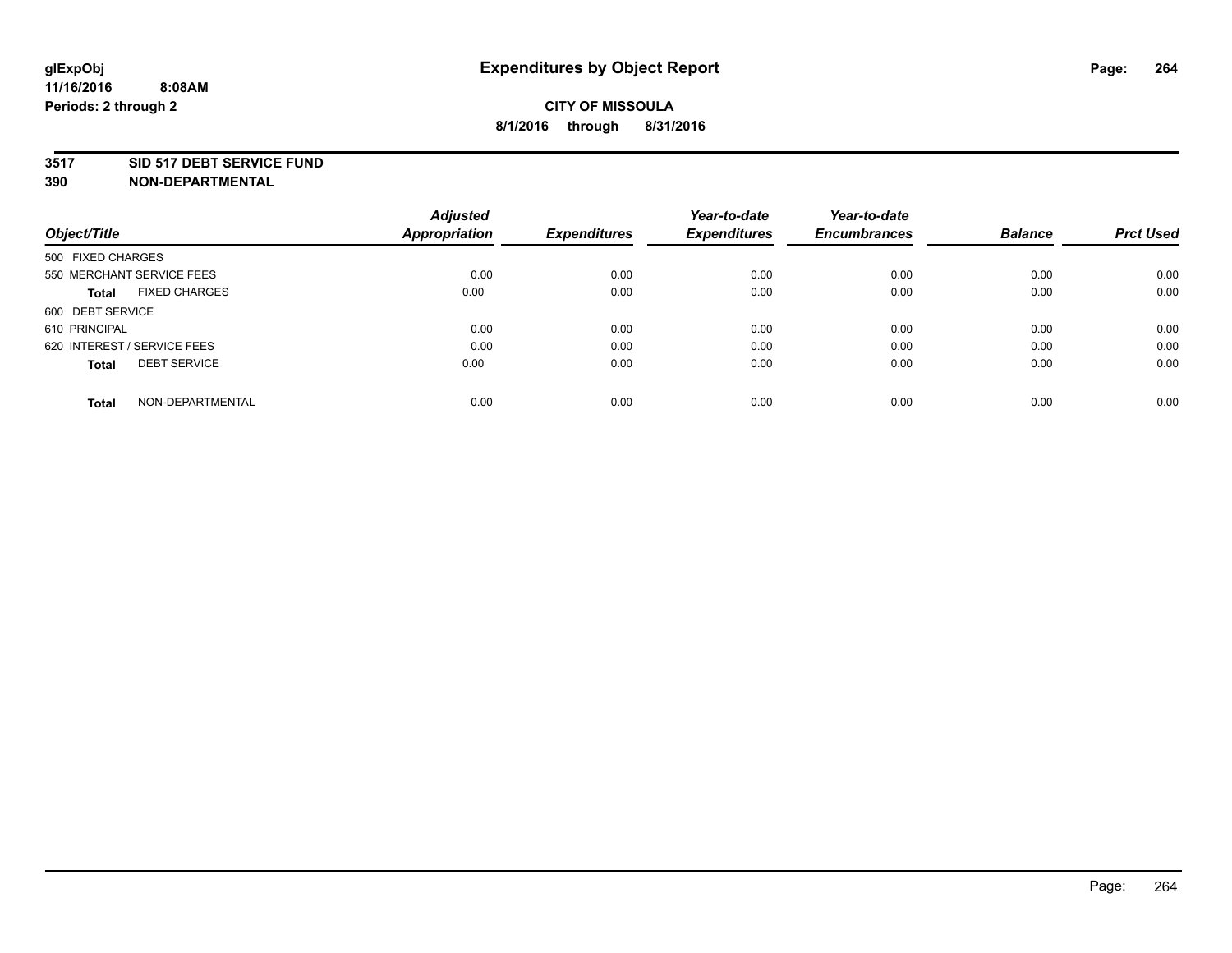## **3517 SID 517 DEBT SERVICE FUND**

| Object/Title                              | <b>Adjusted</b><br><b>Appropriation</b> | <b>Expenditures</b> | Year-to-date<br><b>Expenditures</b> | Year-to-date<br><b>Encumbrances</b> | <b>Balance</b> | <b>Prct Used</b> |
|-------------------------------------------|-----------------------------------------|---------------------|-------------------------------------|-------------------------------------|----------------|------------------|
|                                           |                                         |                     |                                     |                                     |                |                  |
| 500 FIXED CHARGES                         |                                         |                     |                                     |                                     |                |                  |
| 550 MERCHANT SERVICE FEES                 | 0.00                                    | 0.00                | 0.00                                | 0.00                                | 0.00           | 0.00             |
| <b>FIXED CHARGES</b><br>Total             | 0.00                                    | 0.00                | 0.00                                | 0.00                                | 0.00           | 0.00             |
| 600 DEBT SERVICE                          |                                         |                     |                                     |                                     |                |                  |
| 610 PRINCIPAL                             | 0.00                                    | 0.00                | 0.00                                | 0.00                                | 0.00           | 0.00             |
| 620 INTEREST / SERVICE FEES               | 0.00                                    | 0.00                | 0.00                                | 0.00                                | 0.00           | 0.00             |
| <b>DEBT SERVICE</b><br><b>Total</b>       | 0.00                                    | 0.00                | 0.00                                | 0.00                                | 0.00           | 0.00             |
| 800 OTHER OBJECTS                         |                                         |                     |                                     |                                     |                |                  |
| 820 TRANSFERS TO OTHER FUNDS              | 0.00                                    | 0.00                | 0.00                                | 0.00                                | 0.00           | 0.00             |
| OTHER OBJECTS<br><b>Total</b>             | 0.00                                    | 0.00                | 0.00                                | 0.00                                | 0.00           | 0.00             |
|                                           |                                         |                     |                                     |                                     |                |                  |
| SID 517 DEBT SERVICE FUND<br><b>Total</b> | 0.00                                    | 0.00                | 0.00                                | 0.00                                | 0.00           | 0.00             |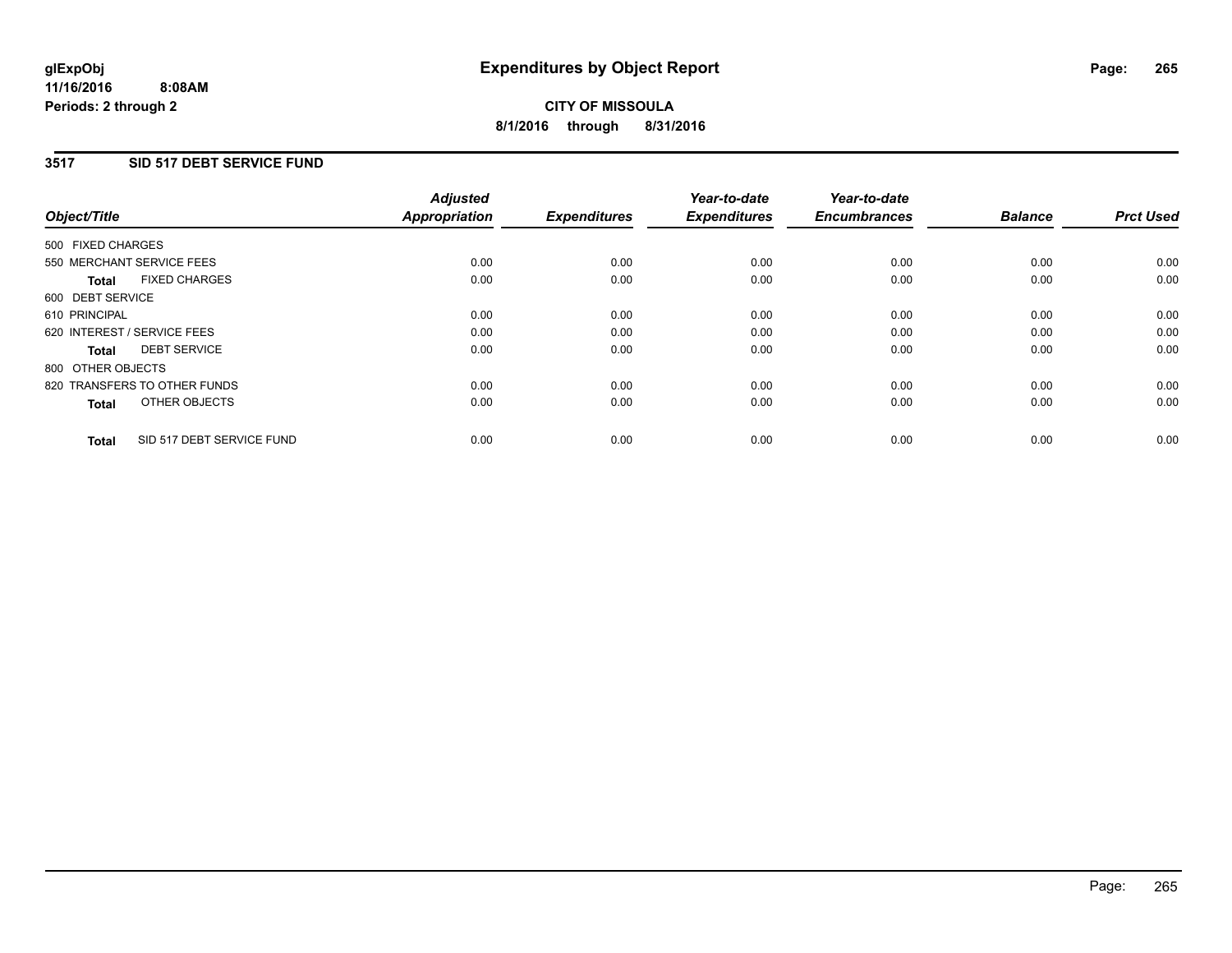# **glExpObj Expenditures by Object Report Page: 266**

# **CITY OF MISSOULA 8/1/2016 through 8/31/2016**

**3518 SID 518 DEBT SERVICE FUND**

**000 \*\*\* Title Not Found \*\*\***

| Object/Title                            | <b>Adjusted</b><br>Appropriation | <b>Expenditures</b> | Year-to-date<br><b>Expenditures</b> | Year-to-date<br><b>Encumbrances</b> | <b>Balance</b> | <b>Prct Used</b> |
|-----------------------------------------|----------------------------------|---------------------|-------------------------------------|-------------------------------------|----------------|------------------|
| 800 OTHER OBJECTS                       |                                  |                     |                                     |                                     |                |                  |
| 820 TRANSFERS TO OTHER FUNDS            | 0.00                             | 0.00                | 0.00                                | 0.00                                | 0.00           | 0.00             |
| OTHER OBJECTS<br><b>Total</b>           | 0.00                             | 0.00                | 0.00                                | 0.00                                | 0.00           | 0.00             |
| *** Title Not Found ***<br><b>Total</b> | 0.00                             | 0.00                | 0.00                                | 0.00                                | 0.00           | 0.00             |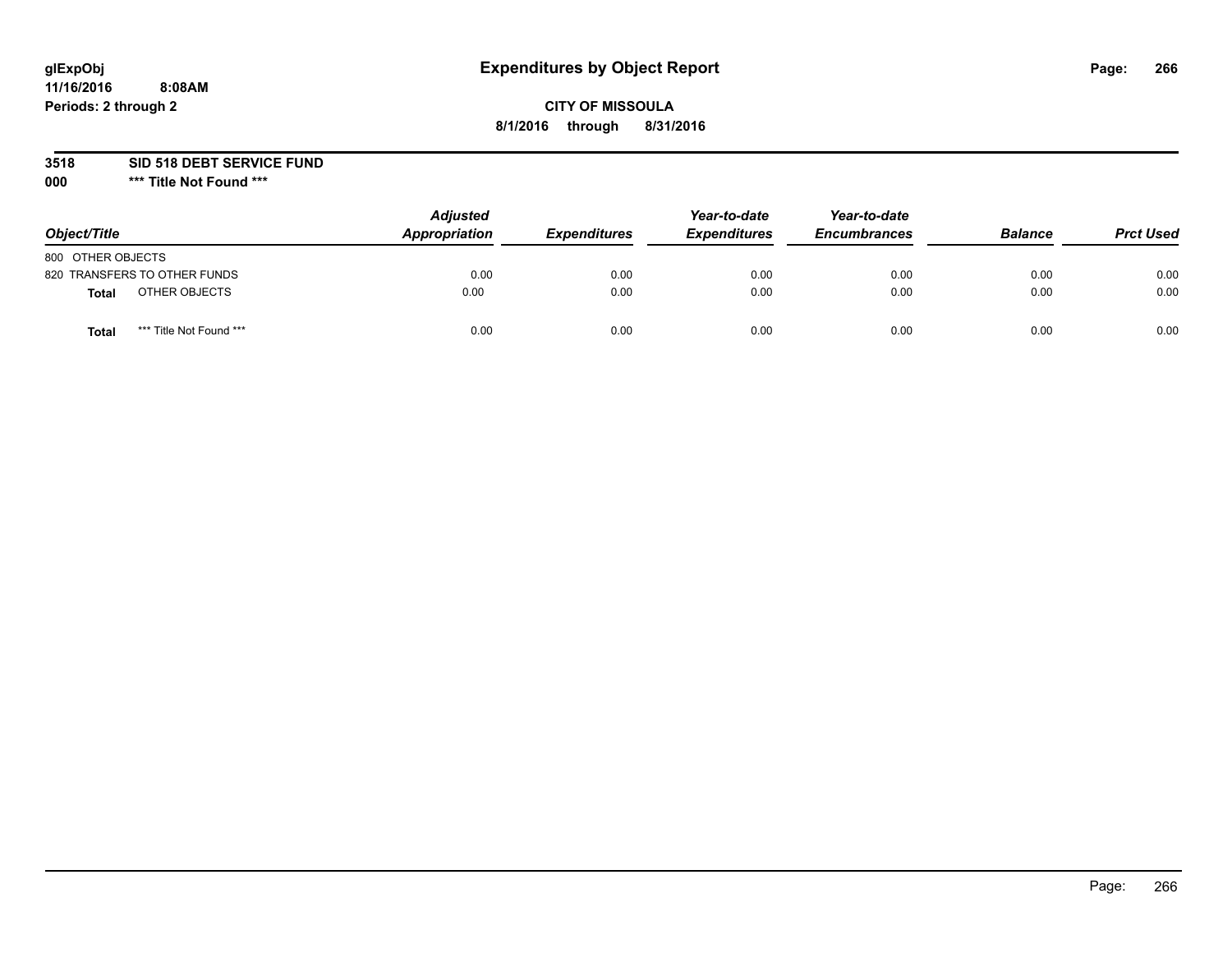### **3518 SID 518 DEBT SERVICE FUND**

| Object/Title                         | <b>Adjusted</b><br><b>Appropriation</b> | <b>Expenditures</b> | Year-to-date<br><b>Expenditures</b> | Year-to-date<br><b>Encumbrances</b> | <b>Balance</b> | <b>Prct Used</b> |
|--------------------------------------|-----------------------------------------|---------------------|-------------------------------------|-------------------------------------|----------------|------------------|
| 500 FIXED CHARGES                    |                                         |                     |                                     |                                     |                |                  |
| 550 MERCHANT SERVICE FEES            | 0.00                                    | 0.00                | 0.00                                | 0.00                                | 0.00           | 0.00             |
| <b>FIXED CHARGES</b><br><b>Total</b> | 0.00                                    | 0.00                | 0.00                                | 0.00                                | 0.00           | 0.00             |
| 600 DEBT SERVICE                     |                                         |                     |                                     |                                     |                |                  |
| 610 PRINCIPAL                        | 0.00                                    | 0.00                | 0.00                                | 0.00                                | 0.00           | 0.00             |
| 620 INTEREST / SERVICE FEES          | 0.00                                    | 0.00                | 0.00                                | 0.00                                | 0.00           | 0.00             |
| <b>DEBT SERVICE</b><br><b>Total</b>  | 0.00                                    | 0.00                | 0.00                                | 0.00                                | 0.00           | 0.00             |
| 800 OTHER OBJECTS                    |                                         |                     |                                     |                                     |                |                  |
| 820 TRANSFERS TO OTHER FUNDS         | 0.00                                    | 0.00                | 0.00                                | 0.00                                | 0.00           | 0.00             |
| OTHER OBJECTS<br><b>Total</b>        | 0.00                                    | 0.00                | 0.00                                | 0.00                                | 0.00           | 0.00             |
|                                      |                                         |                     |                                     |                                     |                |                  |
| NON-DEPARTMENTAL<br><b>Total</b>     | 0.00                                    | 0.00                | 0.00                                | 0.00                                | 0.00           | 0.00             |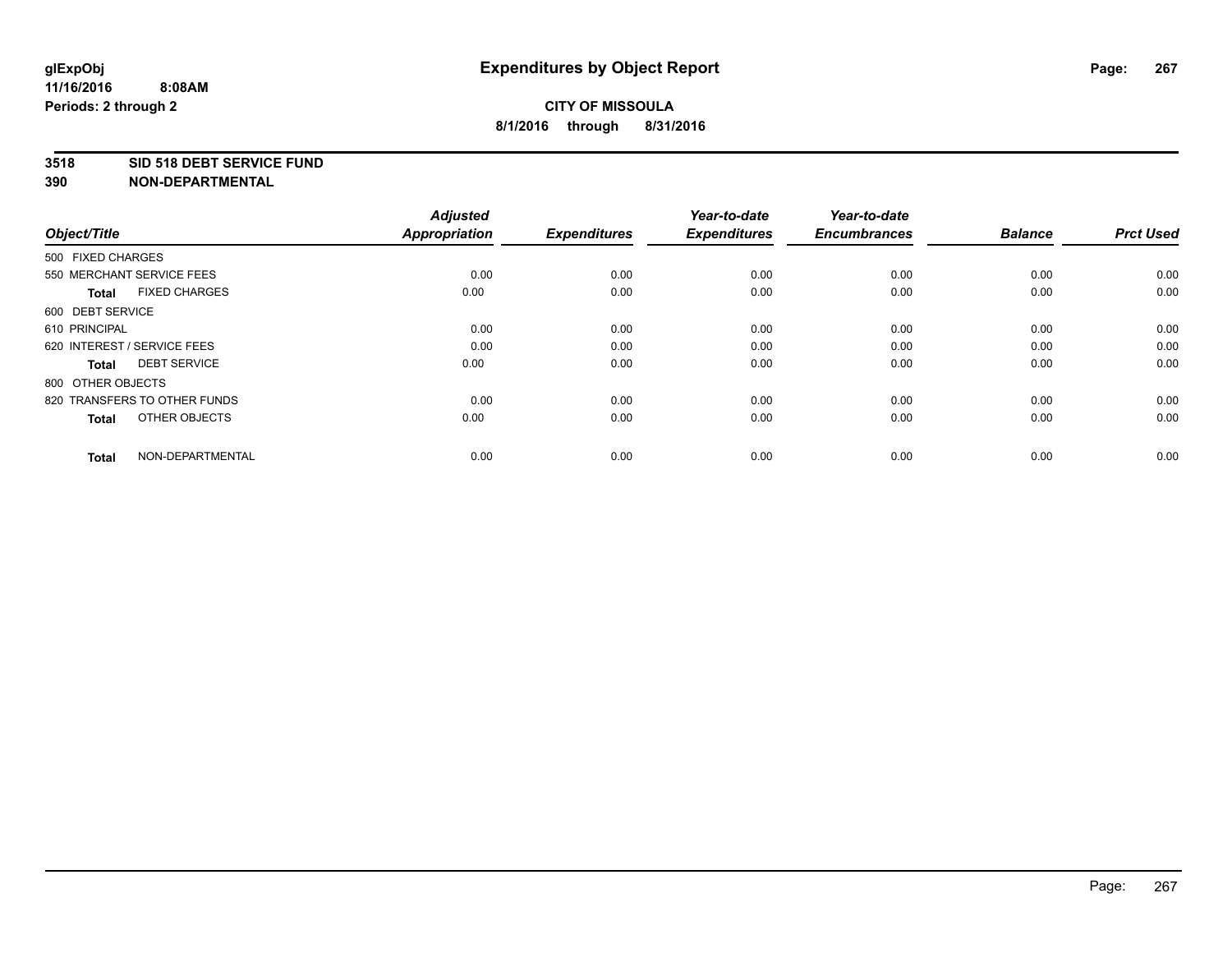# **3518 SID 518 DEBT SERVICE FUND**

| Object/Title                              | <b>Adjusted</b><br><b>Appropriation</b> | <b>Expenditures</b> | Year-to-date<br><b>Expenditures</b> | Year-to-date<br><b>Encumbrances</b> | <b>Balance</b> | <b>Prct Used</b> |
|-------------------------------------------|-----------------------------------------|---------------------|-------------------------------------|-------------------------------------|----------------|------------------|
|                                           |                                         |                     |                                     |                                     |                |                  |
| 500 FIXED CHARGES                         |                                         |                     |                                     |                                     |                |                  |
| 550 MERCHANT SERVICE FEES                 | 0.00                                    | 0.00                | 0.00                                | 0.00                                | 0.00           | 0.00             |
| <b>FIXED CHARGES</b><br>Total             | 0.00                                    | 0.00                | 0.00                                | 0.00                                | 0.00           | 0.00             |
| 600 DEBT SERVICE                          |                                         |                     |                                     |                                     |                |                  |
| 610 PRINCIPAL                             | 0.00                                    | 0.00                | 0.00                                | 0.00                                | 0.00           | 0.00             |
| 620 INTEREST / SERVICE FEES               | 0.00                                    | 0.00                | 0.00                                | 0.00                                | 0.00           | 0.00             |
| <b>DEBT SERVICE</b><br>Total              | 0.00                                    | 0.00                | 0.00                                | 0.00                                | 0.00           | 0.00             |
| 800 OTHER OBJECTS                         |                                         |                     |                                     |                                     |                |                  |
| 820 TRANSFERS TO OTHER FUNDS              | 0.00                                    | 0.00                | 0.00                                | 0.00                                | 0.00           | 0.00             |
| OTHER OBJECTS<br><b>Total</b>             | 0.00                                    | 0.00                | 0.00                                | 0.00                                | 0.00           | 0.00             |
|                                           |                                         |                     |                                     |                                     |                |                  |
| SID 518 DEBT SERVICE FUND<br><b>Total</b> | 0.00                                    | 0.00                | 0.00                                | 0.00                                | 0.00           | 0.00             |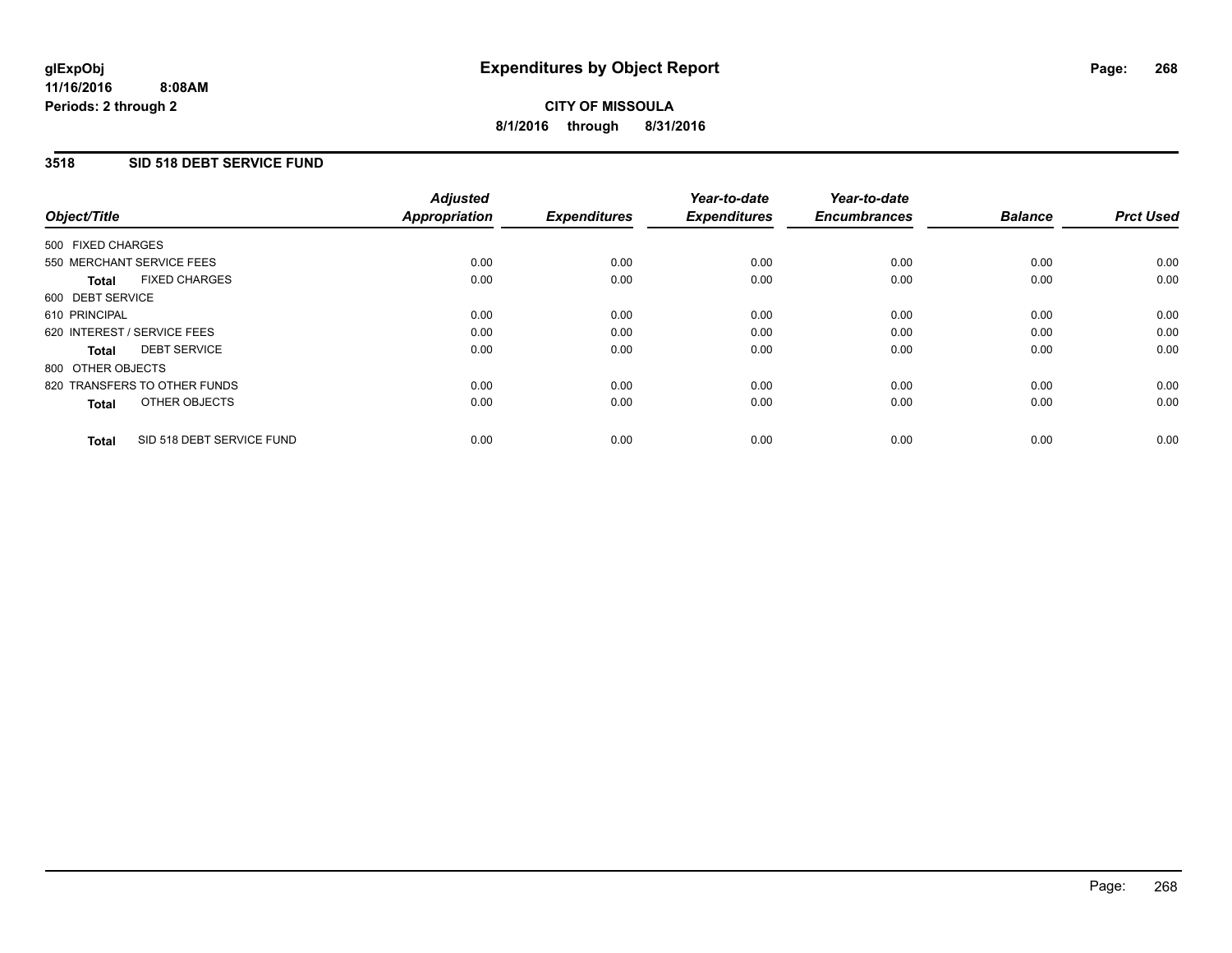#### **3519 SID 519 DEBT SERVICE FUND**

| Object/Title                         | <b>Adjusted</b><br><b>Appropriation</b> | <b>Expenditures</b> | Year-to-date<br><b>Expenditures</b> | Year-to-date<br><b>Encumbrances</b> | <b>Balance</b> | <b>Prct Used</b> |
|--------------------------------------|-----------------------------------------|---------------------|-------------------------------------|-------------------------------------|----------------|------------------|
| 500 FIXED CHARGES                    |                                         |                     |                                     |                                     |                |                  |
| 550 MERCHANT SERVICE FEES            | 0.00                                    | 0.00                | 0.00                                | 0.00                                | 0.00           | 0.00             |
| <b>FIXED CHARGES</b><br><b>Total</b> | 0.00                                    | 0.00                | 0.00                                | 0.00                                | 0.00           | 0.00             |
| 600 DEBT SERVICE                     |                                         |                     |                                     |                                     |                |                  |
| 610 PRINCIPAL                        | 0.00                                    | 0.00                | 0.00                                | 0.00                                | 0.00           | 0.00             |
| 620 INTEREST / SERVICE FEES          | 0.00                                    | 0.00                | 0.00                                | 0.00                                | 0.00           | 0.00             |
| <b>DEBT SERVICE</b><br><b>Total</b>  | 0.00                                    | 0.00                | 0.00                                | 0.00                                | 0.00           | 0.00             |
| 800 OTHER OBJECTS                    |                                         |                     |                                     |                                     |                |                  |
| 820 TRANSFERS TO OTHER FUNDS         | 0.00                                    | 0.00                | 0.00                                | 0.00                                | 0.00           | 0.00             |
| OTHER OBJECTS<br><b>Total</b>        | 0.00                                    | 0.00                | 0.00                                | 0.00                                | 0.00           | 0.00             |
|                                      |                                         |                     |                                     |                                     |                |                  |
| NON-DEPARTMENTAL<br><b>Total</b>     | 0.00                                    | 0.00                | 0.00                                | 0.00                                | 0.00           | 0.00             |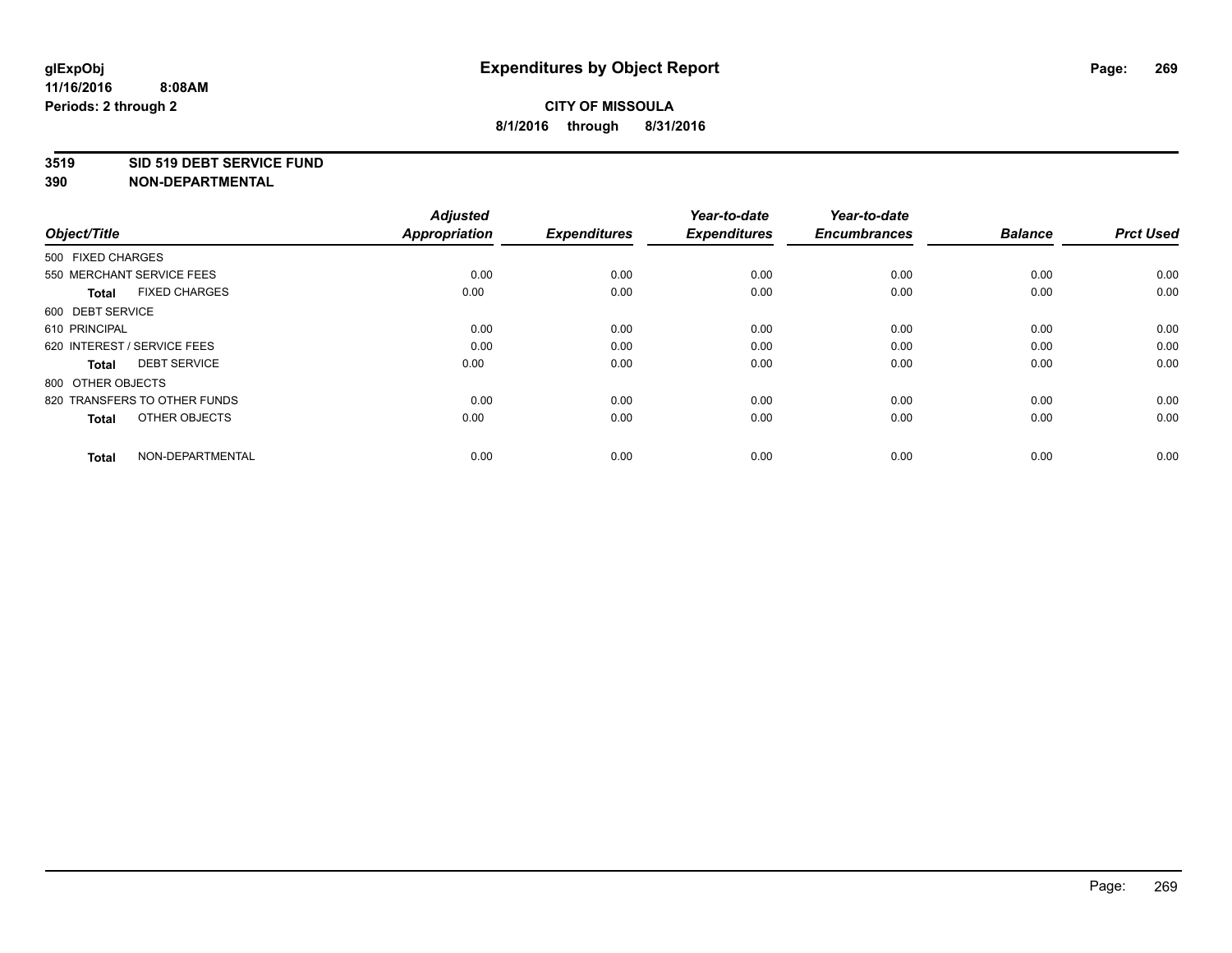# **3519 SID 519 DEBT SERVICE FUND**

| Object/Title                              | <b>Adjusted</b><br><b>Appropriation</b> | <b>Expenditures</b> | Year-to-date<br><b>Expenditures</b> | Year-to-date<br><b>Encumbrances</b> | <b>Balance</b> | <b>Prct Used</b> |
|-------------------------------------------|-----------------------------------------|---------------------|-------------------------------------|-------------------------------------|----------------|------------------|
|                                           |                                         |                     |                                     |                                     |                |                  |
| 500 FIXED CHARGES                         |                                         |                     |                                     |                                     |                |                  |
| 550 MERCHANT SERVICE FEES                 | 0.00                                    | 0.00                | 0.00                                | 0.00                                | 0.00           | 0.00             |
| <b>FIXED CHARGES</b><br>Total             | 0.00                                    | 0.00                | 0.00                                | 0.00                                | 0.00           | 0.00             |
| 600 DEBT SERVICE                          |                                         |                     |                                     |                                     |                |                  |
| 610 PRINCIPAL                             | 0.00                                    | 0.00                | 0.00                                | 0.00                                | 0.00           | 0.00             |
| 620 INTEREST / SERVICE FEES               | 0.00                                    | 0.00                | 0.00                                | 0.00                                | 0.00           | 0.00             |
| <b>DEBT SERVICE</b><br><b>Total</b>       | 0.00                                    | 0.00                | 0.00                                | 0.00                                | 0.00           | 0.00             |
| 800 OTHER OBJECTS                         |                                         |                     |                                     |                                     |                |                  |
| 820 TRANSFERS TO OTHER FUNDS              | 0.00                                    | 0.00                | 0.00                                | 0.00                                | 0.00           | 0.00             |
| OTHER OBJECTS<br><b>Total</b>             | 0.00                                    | 0.00                | 0.00                                | 0.00                                | 0.00           | 0.00             |
|                                           |                                         |                     |                                     |                                     |                |                  |
| SID 519 DEBT SERVICE FUND<br><b>Total</b> | 0.00                                    | 0.00                | 0.00                                | 0.00                                | 0.00           | 0.00             |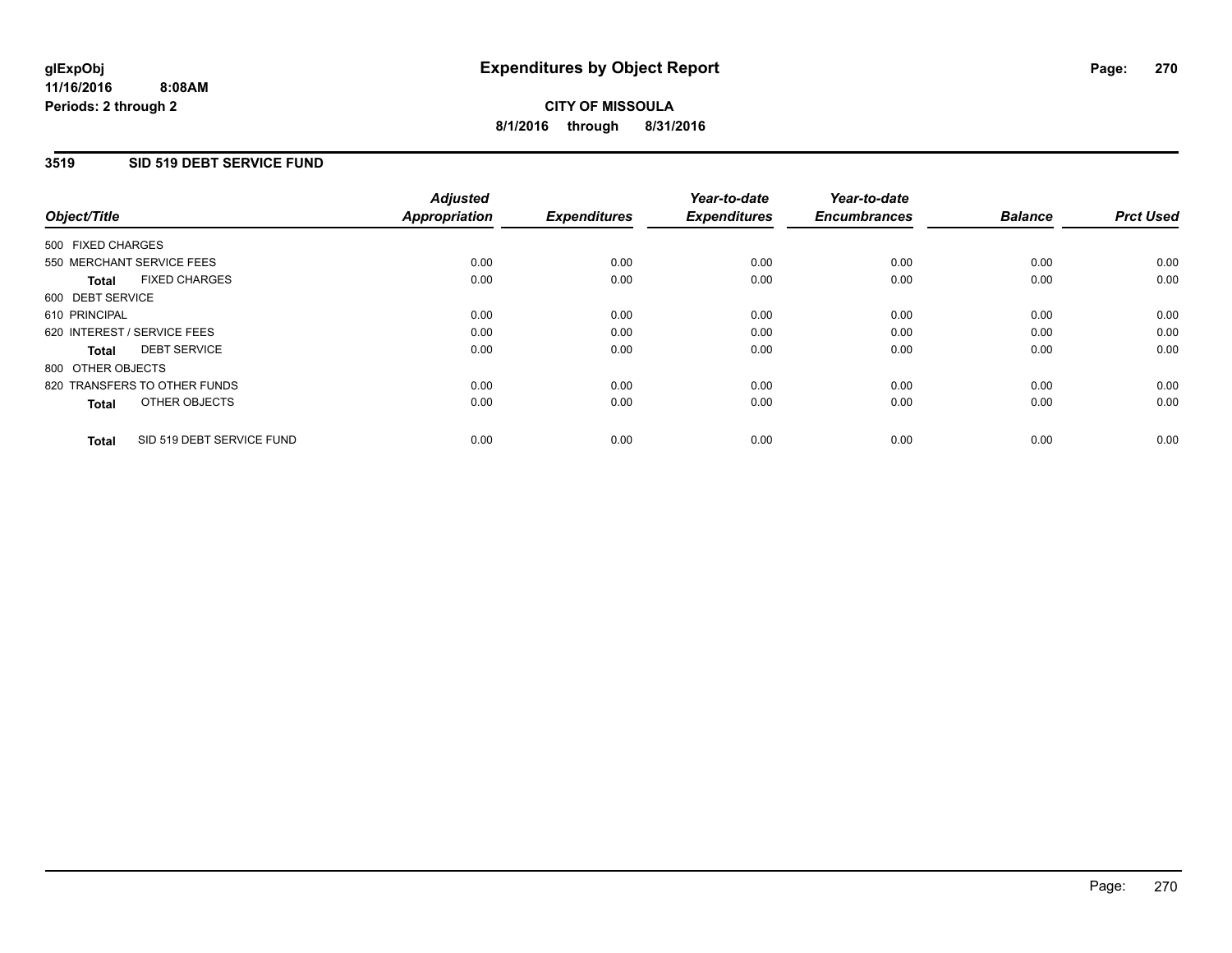#### **3520 SID 520 DEBT SERVICE FUND**

| Object/Title                         | <b>Adjusted</b><br><b>Appropriation</b> | <b>Expenditures</b> | Year-to-date<br><b>Expenditures</b> | Year-to-date<br><b>Encumbrances</b> | <b>Balance</b> | <b>Prct Used</b> |
|--------------------------------------|-----------------------------------------|---------------------|-------------------------------------|-------------------------------------|----------------|------------------|
| 500 FIXED CHARGES                    |                                         |                     |                                     |                                     |                |                  |
| 550 MERCHANT SERVICE FEES            | 0.00                                    | 0.00                | 0.00                                | 0.00                                | 0.00           | 0.00             |
| <b>FIXED CHARGES</b><br><b>Total</b> | 0.00                                    | 0.00                | 0.00                                | 0.00                                | 0.00           | 0.00             |
| 600 DEBT SERVICE                     |                                         |                     |                                     |                                     |                |                  |
| 610 PRINCIPAL                        | 0.00                                    | 0.00                | 0.00                                | 0.00                                | 0.00           | 0.00             |
| 620 INTEREST / SERVICE FEES          | 0.00                                    | 0.00                | 0.00                                | 0.00                                | 0.00           | 0.00             |
| <b>DEBT SERVICE</b><br><b>Total</b>  | 0.00                                    | 0.00                | 0.00                                | 0.00                                | 0.00           | 0.00             |
| NON-DEPARTMENTAL<br><b>Total</b>     | 0.00                                    | 0.00                | 0.00                                | 0.00                                | 0.00           | 0.00             |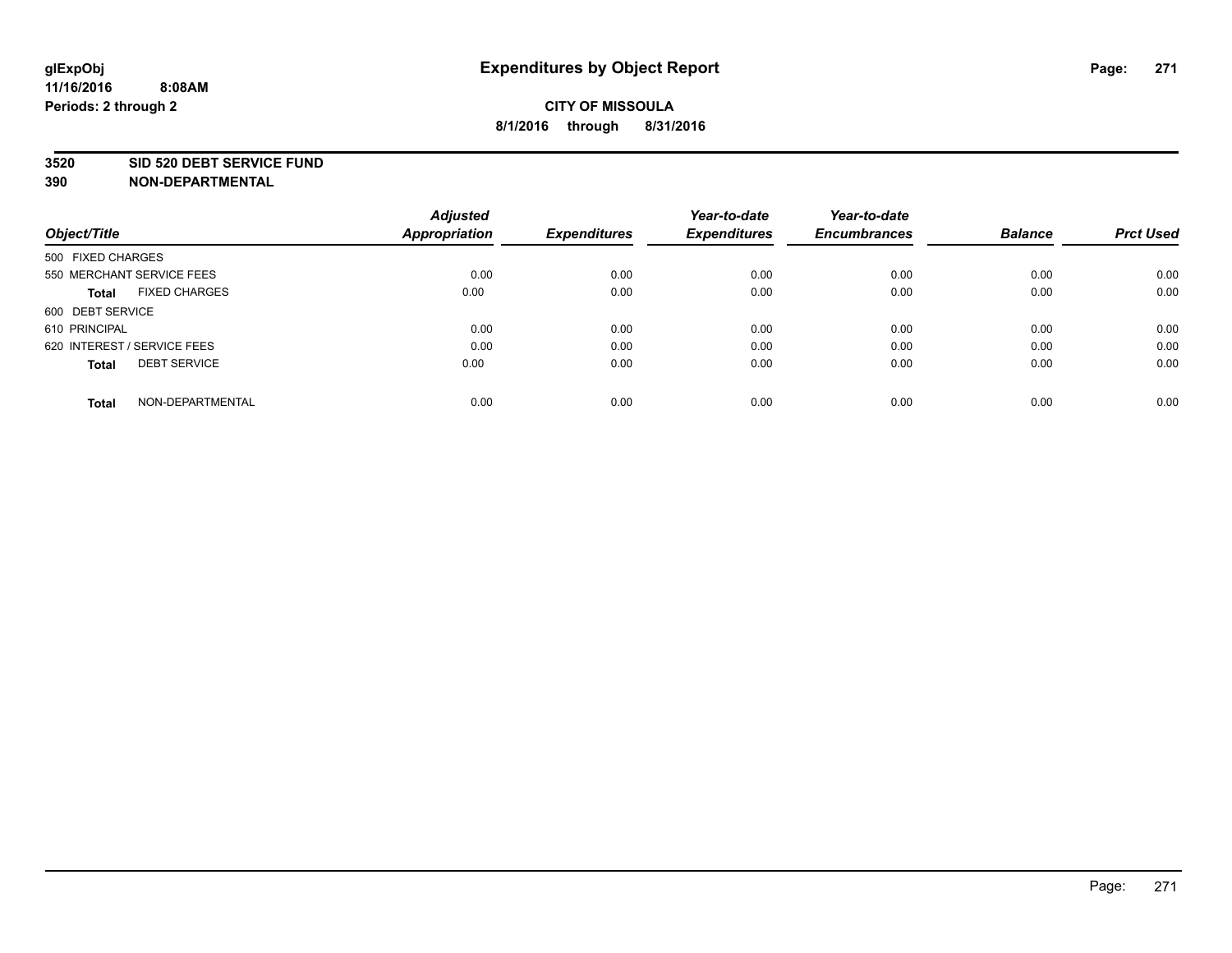## **3520 SID 520 DEBT SERVICE FUND**

| Object/Title                              | <b>Adjusted</b><br><b>Appropriation</b> | <b>Expenditures</b> | Year-to-date<br><b>Expenditures</b> | Year-to-date<br><b>Encumbrances</b> | <b>Balance</b> | <b>Prct Used</b> |
|-------------------------------------------|-----------------------------------------|---------------------|-------------------------------------|-------------------------------------|----------------|------------------|
| 500 FIXED CHARGES                         |                                         |                     |                                     |                                     |                |                  |
| 550 MERCHANT SERVICE FEES                 | 0.00                                    | 0.00                | 0.00                                | 0.00                                | 0.00           | 0.00             |
| <b>FIXED CHARGES</b><br><b>Total</b>      | 0.00                                    | 0.00                | 0.00                                | 0.00                                | 0.00           | 0.00             |
| 600 DEBT SERVICE                          |                                         |                     |                                     |                                     |                |                  |
| 610 PRINCIPAL                             | 0.00                                    | 0.00                | 0.00                                | 0.00                                | 0.00           | 0.00             |
| 620 INTEREST / SERVICE FEES               | 0.00                                    | 0.00                | 0.00                                | 0.00                                | 0.00           | 0.00             |
| <b>DEBT SERVICE</b><br><b>Total</b>       | 0.00                                    | 0.00                | 0.00                                | 0.00                                | 0.00           | 0.00             |
| SID 520 DEBT SERVICE FUND<br><b>Total</b> | 0.00                                    | 0.00                | 0.00                                | 0.00                                | 0.00           | 0.00             |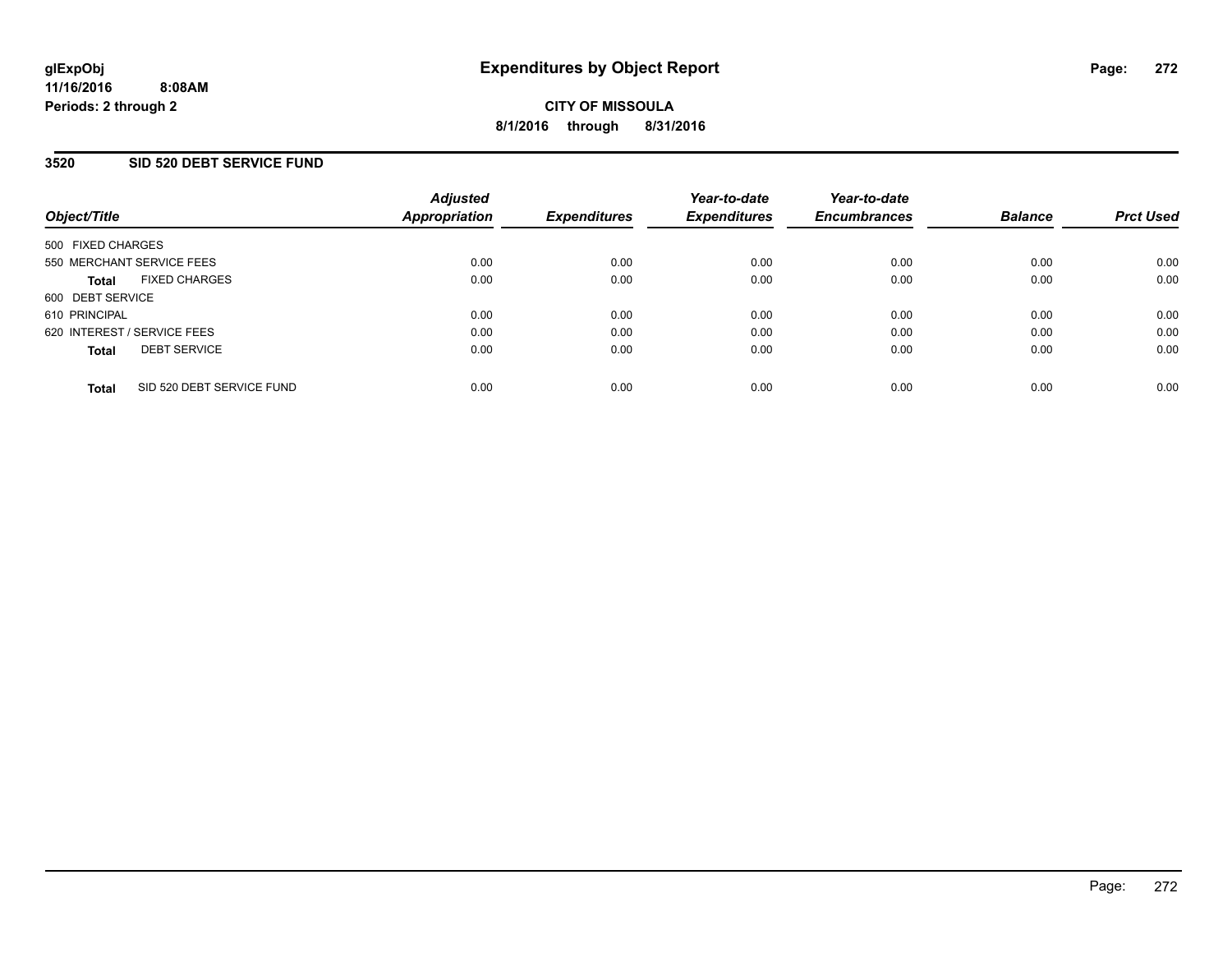### **3521 SID 521 DEBT SERVICE FUND**

| Object/Title                         | <b>Adjusted</b><br><b>Appropriation</b> | <b>Expenditures</b> | Year-to-date<br><b>Expenditures</b> | Year-to-date<br><b>Encumbrances</b> | <b>Balance</b> | <b>Prct Used</b> |
|--------------------------------------|-----------------------------------------|---------------------|-------------------------------------|-------------------------------------|----------------|------------------|
|                                      |                                         |                     |                                     |                                     |                |                  |
| 500 FIXED CHARGES                    |                                         |                     |                                     |                                     |                |                  |
| 550 MERCHANT SERVICE FEES            | 0.00                                    | 0.00                | 0.00                                | 0.00                                | 0.00           | 0.00             |
| <b>FIXED CHARGES</b><br><b>Total</b> | 0.00                                    | 0.00                | 0.00                                | 0.00                                | 0.00           | 0.00             |
| 600 DEBT SERVICE                     |                                         |                     |                                     |                                     |                |                  |
| 610 PRINCIPAL                        | 0.00                                    | 0.00                | 0.00                                | 0.00                                | 0.00           | 0.00             |
| 620 INTEREST / SERVICE FEES          | 0.00                                    | 0.00                | 0.00                                | 0.00                                | 0.00           | 0.00             |
| <b>DEBT SERVICE</b><br><b>Total</b>  | 0.00                                    | 0.00                | 0.00                                | 0.00                                | 0.00           | 0.00             |
| NON-DEPARTMENTAL<br><b>Total</b>     | 0.00                                    | 0.00                | 0.00                                | 0.00                                | 0.00           | 0.00             |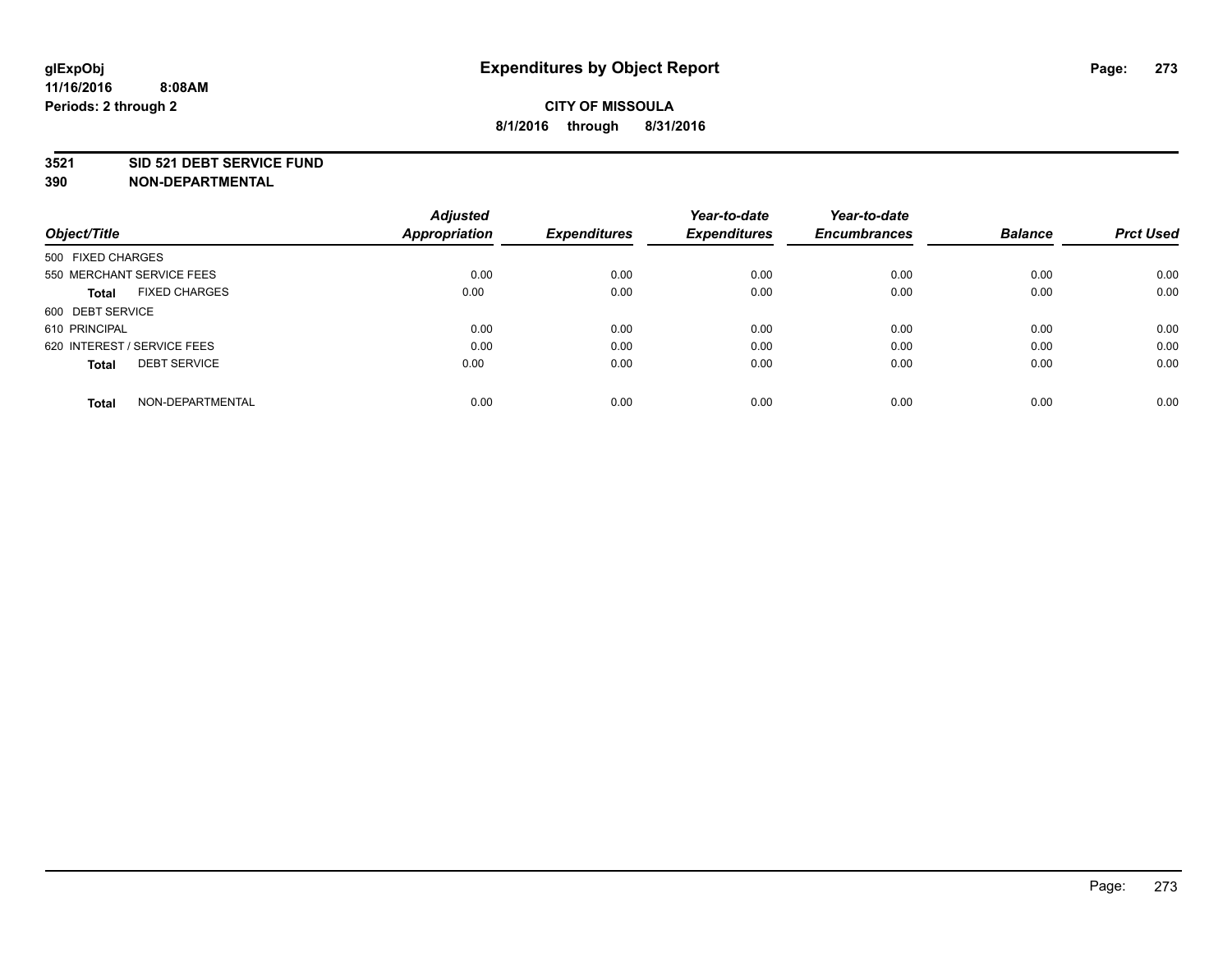# **3521 SID 521 DEBT SERVICE FUND**

| Object/Title                              | <b>Adjusted</b><br><b>Appropriation</b> | <b>Expenditures</b> | Year-to-date<br><b>Expenditures</b> | Year-to-date<br><b>Encumbrances</b> | <b>Balance</b> | <b>Prct Used</b> |
|-------------------------------------------|-----------------------------------------|---------------------|-------------------------------------|-------------------------------------|----------------|------------------|
| 500 FIXED CHARGES                         |                                         |                     |                                     |                                     |                |                  |
| 550 MERCHANT SERVICE FEES                 | 0.00                                    | 0.00                | 0.00                                | 0.00                                | 0.00           | 0.00             |
| <b>FIXED CHARGES</b><br><b>Total</b>      | 0.00                                    | 0.00                | 0.00                                | 0.00                                | 0.00           | 0.00             |
| 600 DEBT SERVICE                          |                                         |                     |                                     |                                     |                |                  |
| 610 PRINCIPAL                             | 0.00                                    | 0.00                | 0.00                                | 0.00                                | 0.00           | 0.00             |
| 620 INTEREST / SERVICE FEES               | 0.00                                    | 0.00                | 0.00                                | 0.00                                | 0.00           | 0.00             |
| <b>DEBT SERVICE</b><br><b>Total</b>       | 0.00                                    | 0.00                | 0.00                                | 0.00                                | 0.00           | 0.00             |
| SID 521 DEBT SERVICE FUND<br><b>Total</b> | 0.00                                    | 0.00                | 0.00                                | 0.00                                | 0.00           | 0.00             |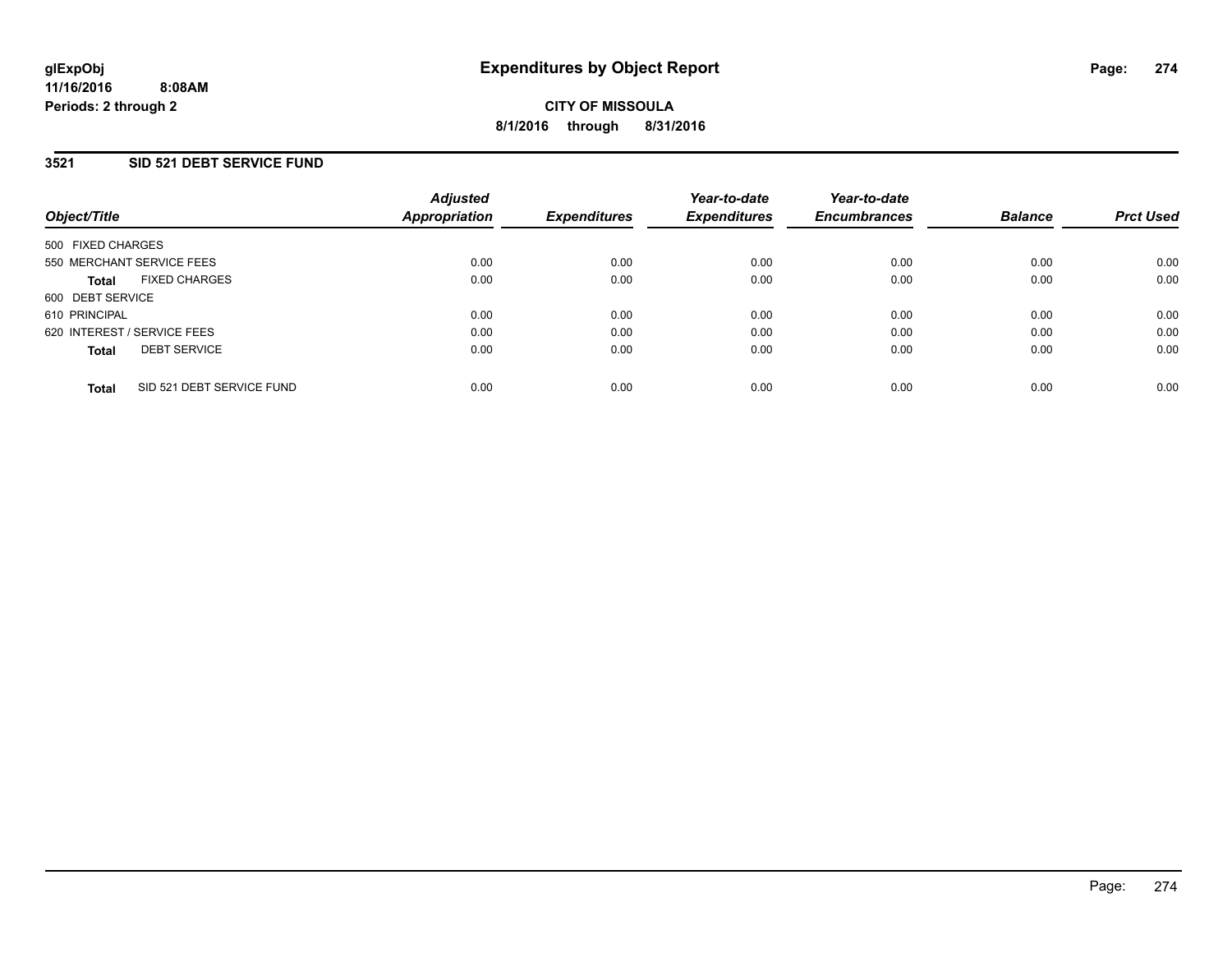#### **3522 SID 522 DEBT SERVICE FUND**

| Object/Title                         | <b>Adjusted</b><br><b>Appropriation</b> | <b>Expenditures</b> | Year-to-date<br><b>Expenditures</b> | Year-to-date<br><b>Encumbrances</b> | <b>Balance</b> | <b>Prct Used</b> |
|--------------------------------------|-----------------------------------------|---------------------|-------------------------------------|-------------------------------------|----------------|------------------|
|                                      |                                         |                     |                                     |                                     |                |                  |
| 500 FIXED CHARGES                    |                                         |                     |                                     |                                     |                |                  |
| 550 MERCHANT SERVICE FEES            | 0.00                                    | 0.00                | 0.00                                | 0.00                                | 0.00           | 0.00             |
| <b>FIXED CHARGES</b><br><b>Total</b> | 0.00                                    | 0.00                | 0.00                                | 0.00                                | 0.00           | 0.00             |
| 600 DEBT SERVICE                     |                                         |                     |                                     |                                     |                |                  |
| 610 PRINCIPAL                        | 0.00                                    | 0.00                | 0.00                                | 0.00                                | 0.00           | 0.00             |
| 620 INTEREST / SERVICE FEES          | 0.00                                    | 0.00                | 0.00                                | 0.00                                | 0.00           | 0.00             |
| <b>DEBT SERVICE</b><br><b>Total</b>  | 0.00                                    | 0.00                | 0.00                                | 0.00                                | 0.00           | 0.00             |
|                                      |                                         |                     |                                     |                                     |                |                  |
| NON-DEPARTMENTAL<br><b>Total</b>     | 0.00                                    | 0.00                | 0.00                                | 0.00                                | 0.00           | 0.00             |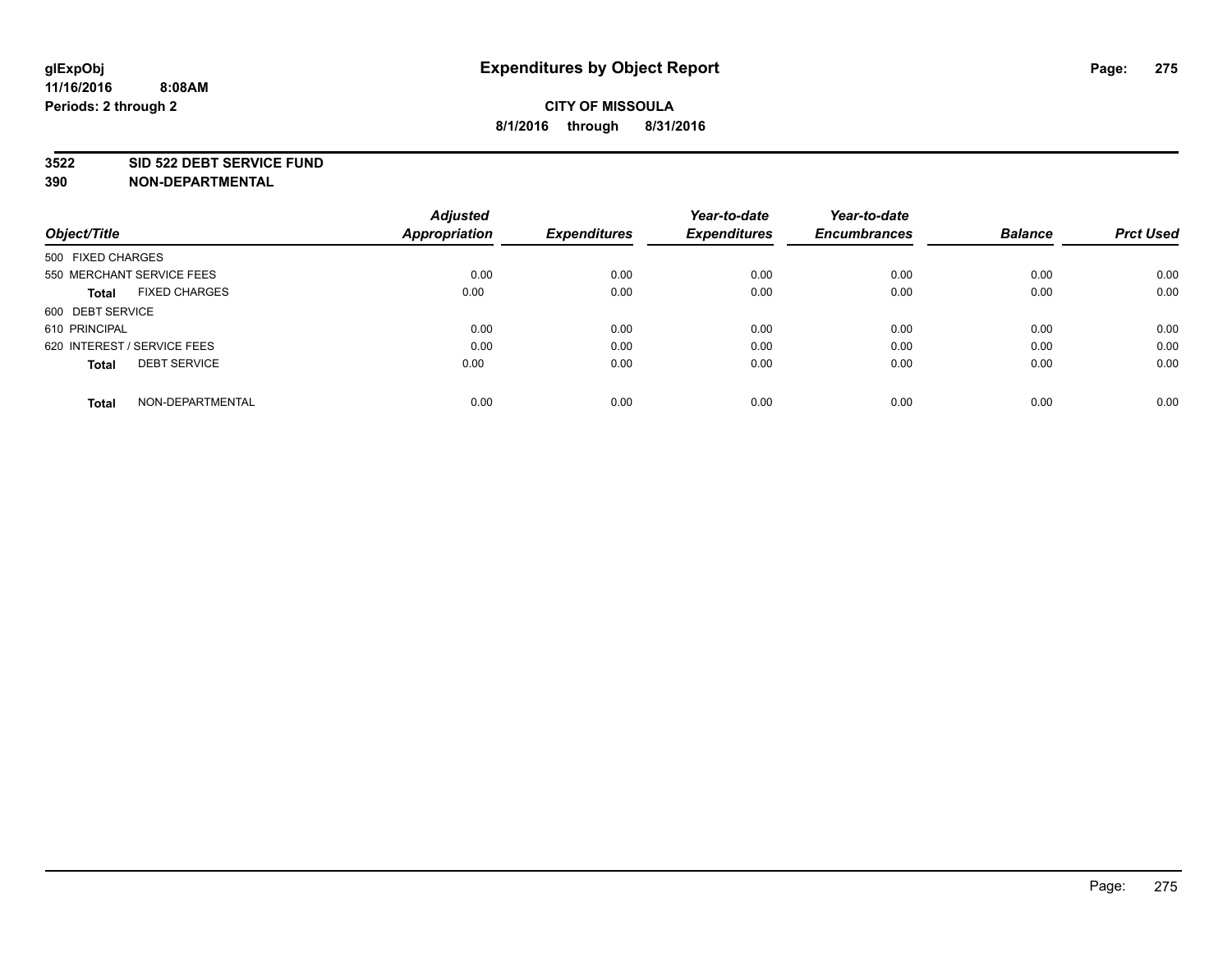### **3522 SID 522 DEBT SERVICE FUND**

| Object/Title                              | <b>Adjusted</b><br><b>Appropriation</b> | <b>Expenditures</b> | Year-to-date<br><b>Expenditures</b> | Year-to-date<br><b>Encumbrances</b> | <b>Balance</b> | <b>Prct Used</b> |
|-------------------------------------------|-----------------------------------------|---------------------|-------------------------------------|-------------------------------------|----------------|------------------|
| 500 FIXED CHARGES                         |                                         |                     |                                     |                                     |                |                  |
| 550 MERCHANT SERVICE FEES                 | 0.00                                    | 0.00                | 0.00                                | 0.00                                | 0.00           | 0.00             |
| <b>FIXED CHARGES</b><br><b>Total</b>      | 0.00                                    | 0.00                | 0.00                                | 0.00                                | 0.00           | 0.00             |
| 600 DEBT SERVICE                          |                                         |                     |                                     |                                     |                |                  |
| 610 PRINCIPAL                             | 0.00                                    | 0.00                | 0.00                                | 0.00                                | 0.00           | 0.00             |
| 620 INTEREST / SERVICE FEES               | 0.00                                    | 0.00                | 0.00                                | 0.00                                | 0.00           | 0.00             |
| <b>DEBT SERVICE</b><br><b>Total</b>       | 0.00                                    | 0.00                | 0.00                                | 0.00                                | 0.00           | 0.00             |
| SID 522 DEBT SERVICE FUND<br><b>Total</b> | 0.00                                    | 0.00                | 0.00                                | 0.00                                | 0.00           | 0.00             |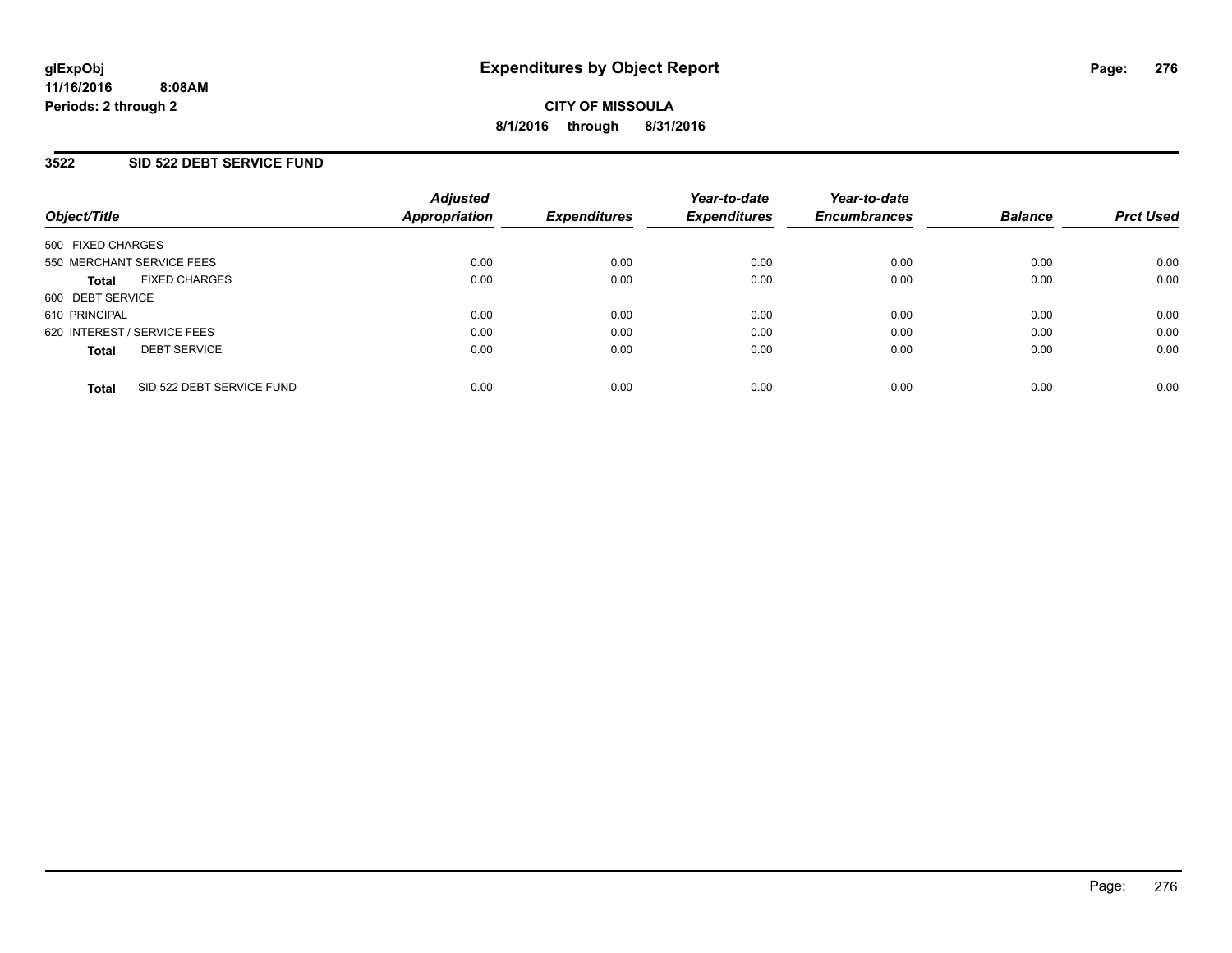### **3524 SID 524 DEBT SERVICE FUND**

| Object/Title                         | <b>Adjusted</b><br><b>Appropriation</b> | <b>Expenditures</b> | Year-to-date<br><b>Expenditures</b> | Year-to-date<br><b>Encumbrances</b> | <b>Balance</b> | <b>Prct Used</b> |
|--------------------------------------|-----------------------------------------|---------------------|-------------------------------------|-------------------------------------|----------------|------------------|
|                                      |                                         |                     |                                     |                                     |                |                  |
| 500 FIXED CHARGES                    |                                         |                     |                                     |                                     |                |                  |
| 550 MERCHANT SERVICE FEES            | 0.00                                    | 0.00                | 0.00                                | 0.00                                | 0.00           | 0.00             |
| <b>FIXED CHARGES</b><br><b>Total</b> | 0.00                                    | 0.00                | 0.00                                | 0.00                                | 0.00           | 0.00             |
| 600 DEBT SERVICE                     |                                         |                     |                                     |                                     |                |                  |
| 610 PRINCIPAL                        | 0.00                                    | 0.00                | 0.00                                | 0.00                                | 0.00           | 0.00             |
| 620 INTEREST / SERVICE FEES          | 0.00                                    | 0.00                | 0.00                                | 0.00                                | 0.00           | 0.00             |
| <b>DEBT SERVICE</b><br><b>Total</b>  | 0.00                                    | 0.00                | 0.00                                | 0.00                                | 0.00           | 0.00             |
|                                      |                                         |                     |                                     |                                     |                |                  |
| NON-DEPARTMENTAL<br><b>Total</b>     | 0.00                                    | 0.00                | 0.00                                | 0.00                                | 0.00           | 0.00             |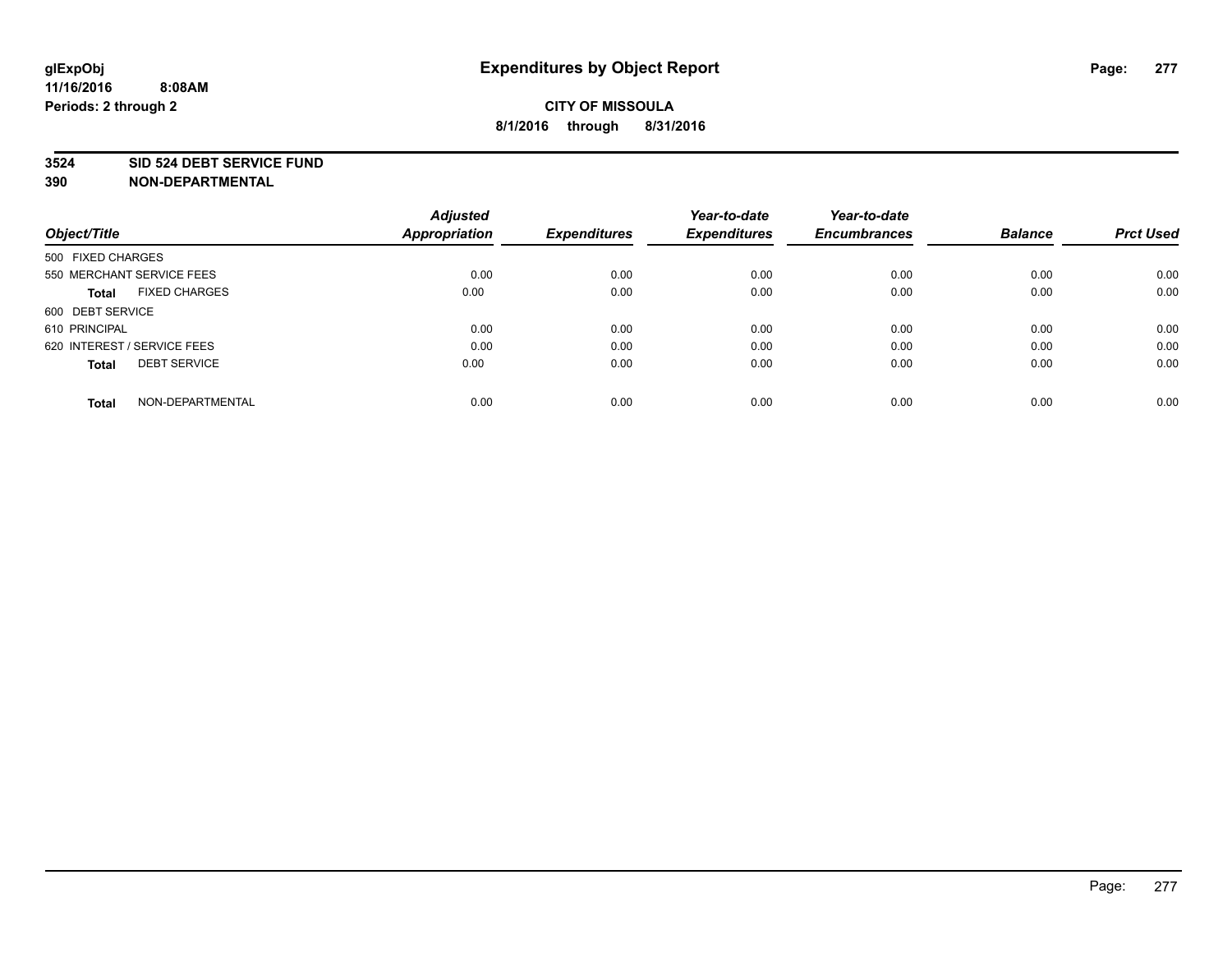### **3524 SID 524 DEBT SERVICE FUND**

| Object/Title                              | <b>Adjusted</b><br><b>Appropriation</b> | <b>Expenditures</b> | Year-to-date<br><b>Expenditures</b> | Year-to-date<br><b>Encumbrances</b> | <b>Balance</b> | <b>Prct Used</b> |
|-------------------------------------------|-----------------------------------------|---------------------|-------------------------------------|-------------------------------------|----------------|------------------|
| 500 FIXED CHARGES                         |                                         |                     |                                     |                                     |                |                  |
| 550 MERCHANT SERVICE FEES                 | 0.00                                    | 0.00                | 0.00                                | 0.00                                | 0.00           | 0.00             |
| <b>FIXED CHARGES</b><br><b>Total</b>      | 0.00                                    | 0.00                | 0.00                                | 0.00                                | 0.00           | 0.00             |
| 600 DEBT SERVICE                          |                                         |                     |                                     |                                     |                |                  |
| 610 PRINCIPAL                             | 0.00                                    | 0.00                | 0.00                                | 0.00                                | 0.00           | 0.00             |
| 620 INTEREST / SERVICE FEES               | 0.00                                    | 0.00                | 0.00                                | 0.00                                | 0.00           | 0.00             |
| <b>DEBT SERVICE</b><br><b>Total</b>       | 0.00                                    | 0.00                | 0.00                                | 0.00                                | 0.00           | 0.00             |
| SID 524 DEBT SERVICE FUND<br><b>Total</b> | 0.00                                    | 0.00                | 0.00                                | 0.00                                | 0.00           | 0.00             |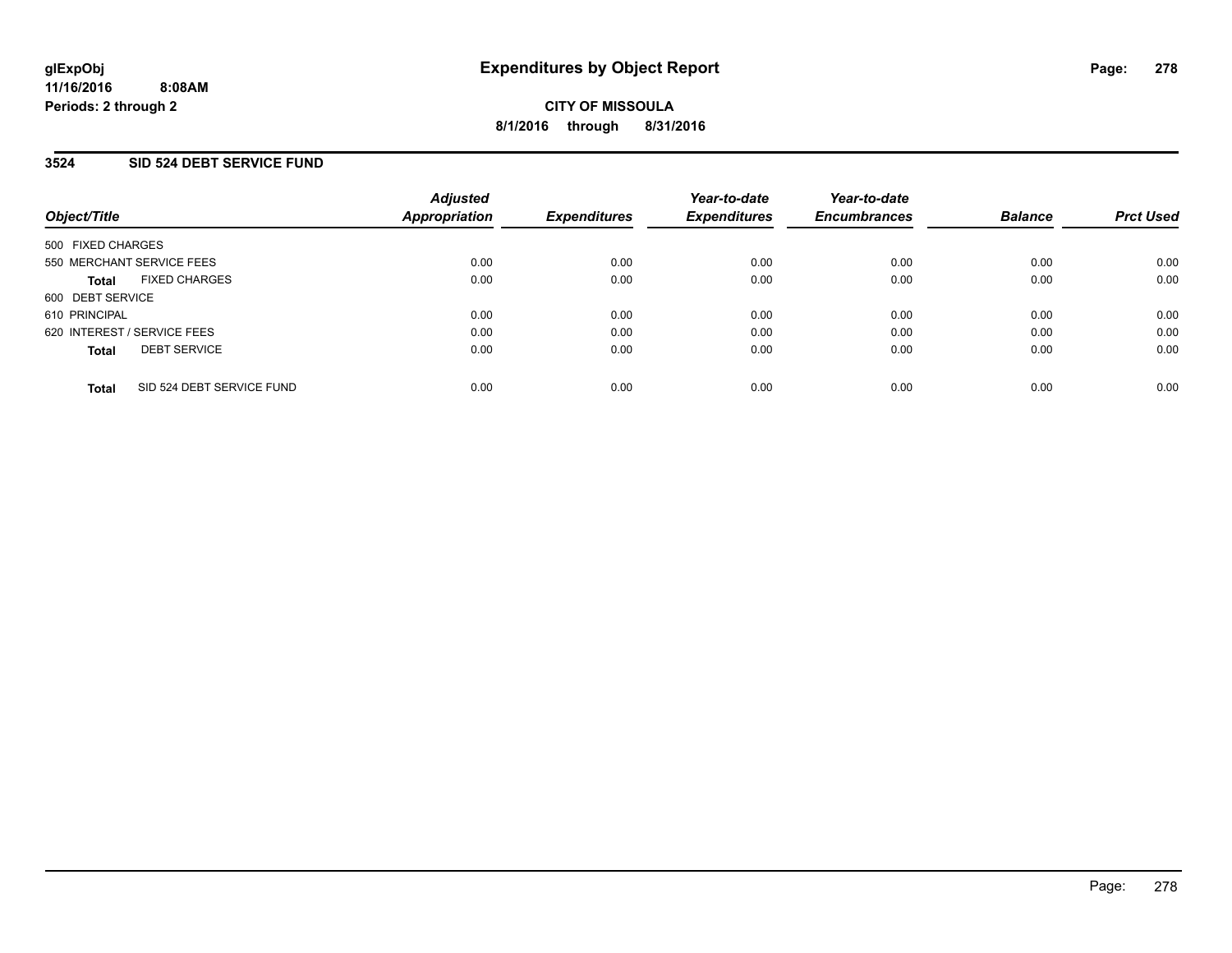#### **3525 SID 525 DEBT SERVICE FUND**

| Object/Title                         | <b>Adjusted</b><br><b>Appropriation</b> | <b>Expenditures</b> | Year-to-date<br><b>Expenditures</b> | Year-to-date<br><b>Encumbrances</b> | <b>Balance</b> | <b>Prct Used</b> |
|--------------------------------------|-----------------------------------------|---------------------|-------------------------------------|-------------------------------------|----------------|------------------|
| 500 FIXED CHARGES                    |                                         |                     |                                     |                                     |                |                  |
| 550 MERCHANT SERVICE FEES            | 0.00                                    | 0.00                | 0.00                                | 0.00                                | 0.00           | 0.00             |
| <b>FIXED CHARGES</b><br><b>Total</b> | 0.00                                    | 0.00                | 0.00                                | 0.00                                | 0.00           | 0.00             |
| 600 DEBT SERVICE                     |                                         |                     |                                     |                                     |                |                  |
| 610 PRINCIPAL                        | 0.00                                    | 0.00                | 0.00                                | 0.00                                | 0.00           | 0.00             |
| 620 INTEREST / SERVICE FEES          | 0.00                                    | 0.00                | 0.00                                | 0.00                                | 0.00           | 0.00             |
| <b>DEBT SERVICE</b><br><b>Total</b>  | 0.00                                    | 0.00                | 0.00                                | 0.00                                | 0.00           | 0.00             |
| NON-DEPARTMENTAL<br><b>Total</b>     | 0.00                                    | 0.00                | 0.00                                | 0.00                                | 0.00           | 0.00             |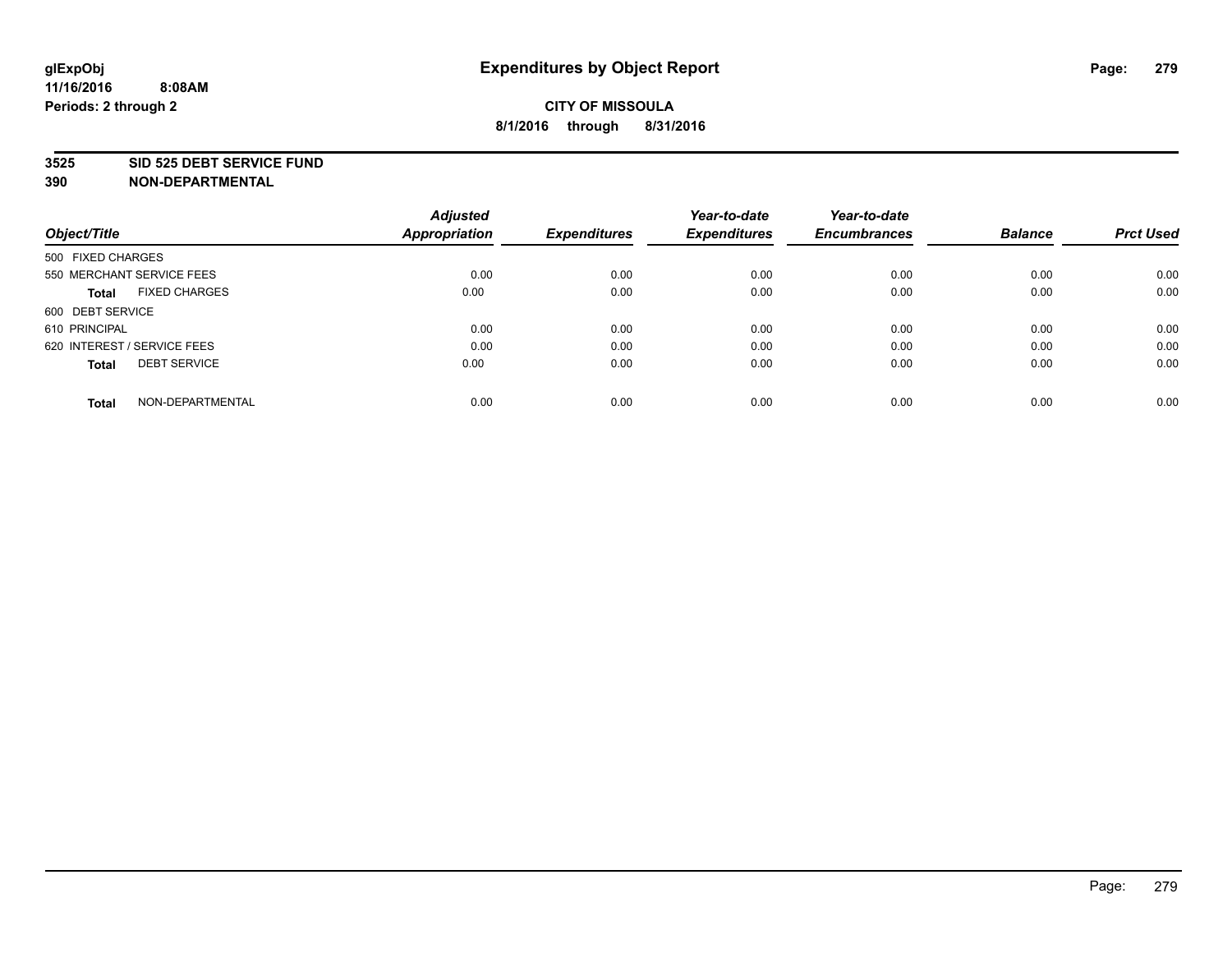## **3525 SID 525 DEBT SERVICE FUND**

| Object/Title                              | <b>Adjusted</b><br>Appropriation | <b>Expenditures</b> | Year-to-date<br><b>Expenditures</b> | Year-to-date<br><b>Encumbrances</b> | <b>Balance</b> | <b>Prct Used</b> |
|-------------------------------------------|----------------------------------|---------------------|-------------------------------------|-------------------------------------|----------------|------------------|
| 500 FIXED CHARGES                         |                                  |                     |                                     |                                     |                |                  |
| 550 MERCHANT SERVICE FEES                 | 0.00                             | 0.00                | 0.00                                | 0.00                                | 0.00           | 0.00             |
| <b>FIXED CHARGES</b><br><b>Total</b>      | 0.00                             | 0.00                | 0.00                                | 0.00                                | 0.00           | 0.00             |
| 600 DEBT SERVICE                          |                                  |                     |                                     |                                     |                |                  |
| 610 PRINCIPAL                             | 0.00                             | 0.00                | 0.00                                | 0.00                                | 0.00           | 0.00             |
| 620 INTEREST / SERVICE FEES               | 0.00                             | 0.00                | 0.00                                | 0.00                                | 0.00           | 0.00             |
| <b>DEBT SERVICE</b><br><b>Total</b>       | 0.00                             | 0.00                | 0.00                                | 0.00                                | 0.00           | 0.00             |
| SID 525 DEBT SERVICE FUND<br><b>Total</b> | 0.00                             | 0.00                | 0.00                                | 0.00                                | 0.00           | 0.00             |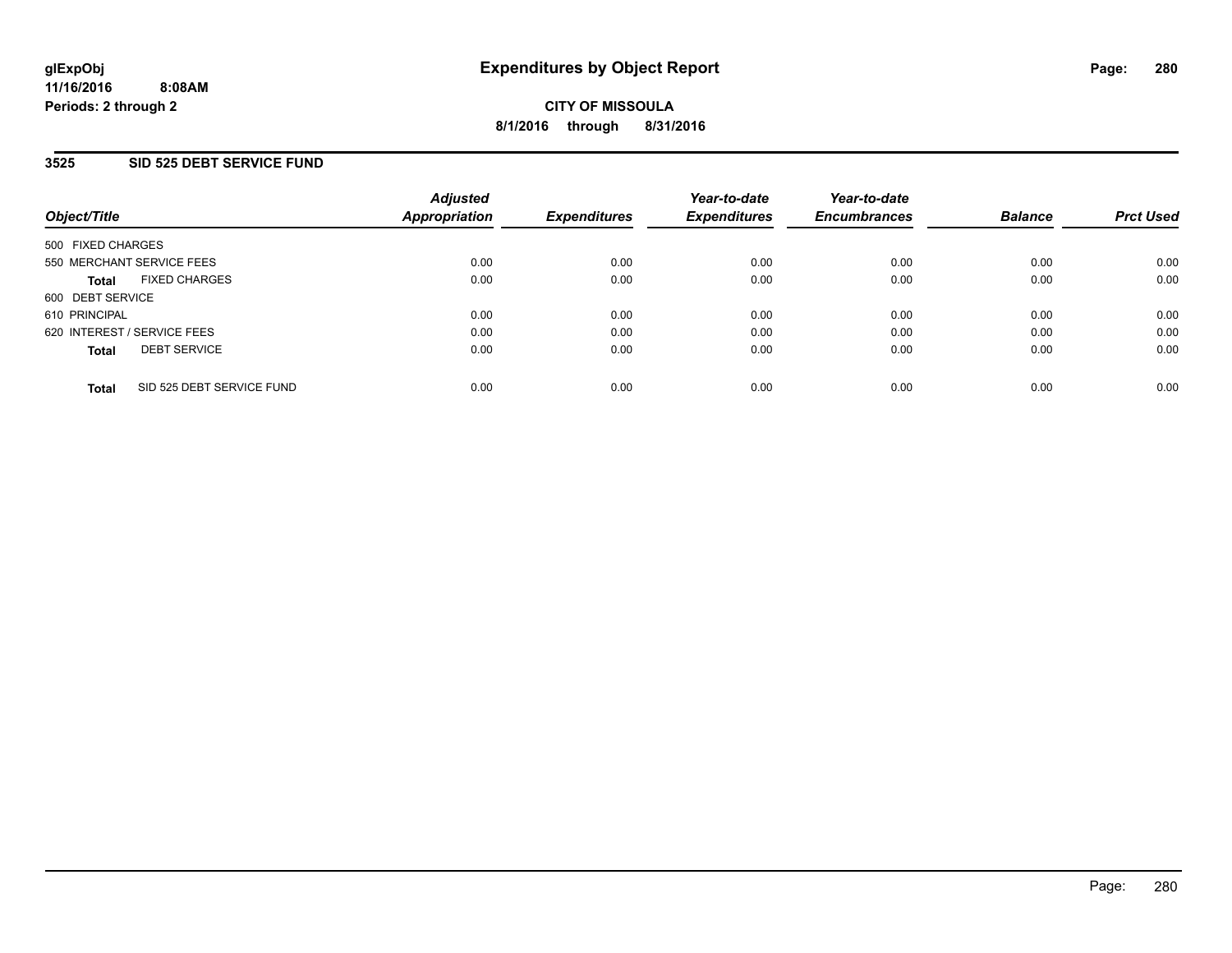#### **3526 SID 526 DEBT SERVICE FUND**

| Object/Title                         | <b>Adjusted</b><br><b>Appropriation</b> | <b>Expenditures</b> | Year-to-date<br><b>Expenditures</b> | Year-to-date<br><b>Encumbrances</b> | <b>Balance</b> | <b>Prct Used</b> |
|--------------------------------------|-----------------------------------------|---------------------|-------------------------------------|-------------------------------------|----------------|------------------|
| 500 FIXED CHARGES                    |                                         |                     |                                     |                                     |                |                  |
| 550 MERCHANT SERVICE FEES            | 0.00                                    | 0.00                | 0.00                                | 0.00                                | 0.00           | 0.00             |
| <b>FIXED CHARGES</b><br><b>Total</b> | 0.00                                    | 0.00                | 0.00                                | 0.00                                | 0.00           | 0.00             |
| 600 DEBT SERVICE                     |                                         |                     |                                     |                                     |                |                  |
| 610 PRINCIPAL                        | 0.00                                    | 0.00                | 0.00                                | 0.00                                | 0.00           | 0.00             |
| 620 INTEREST / SERVICE FEES          | 0.00                                    | 0.00                | 0.00                                | 0.00                                | 0.00           | 0.00             |
| <b>DEBT SERVICE</b><br><b>Total</b>  | 0.00                                    | 0.00                | 0.00                                | 0.00                                | 0.00           | 0.00             |
| NON-DEPARTMENTAL<br><b>Total</b>     | 0.00                                    | 0.00                | 0.00                                | 0.00                                | 0.00           | 0.00             |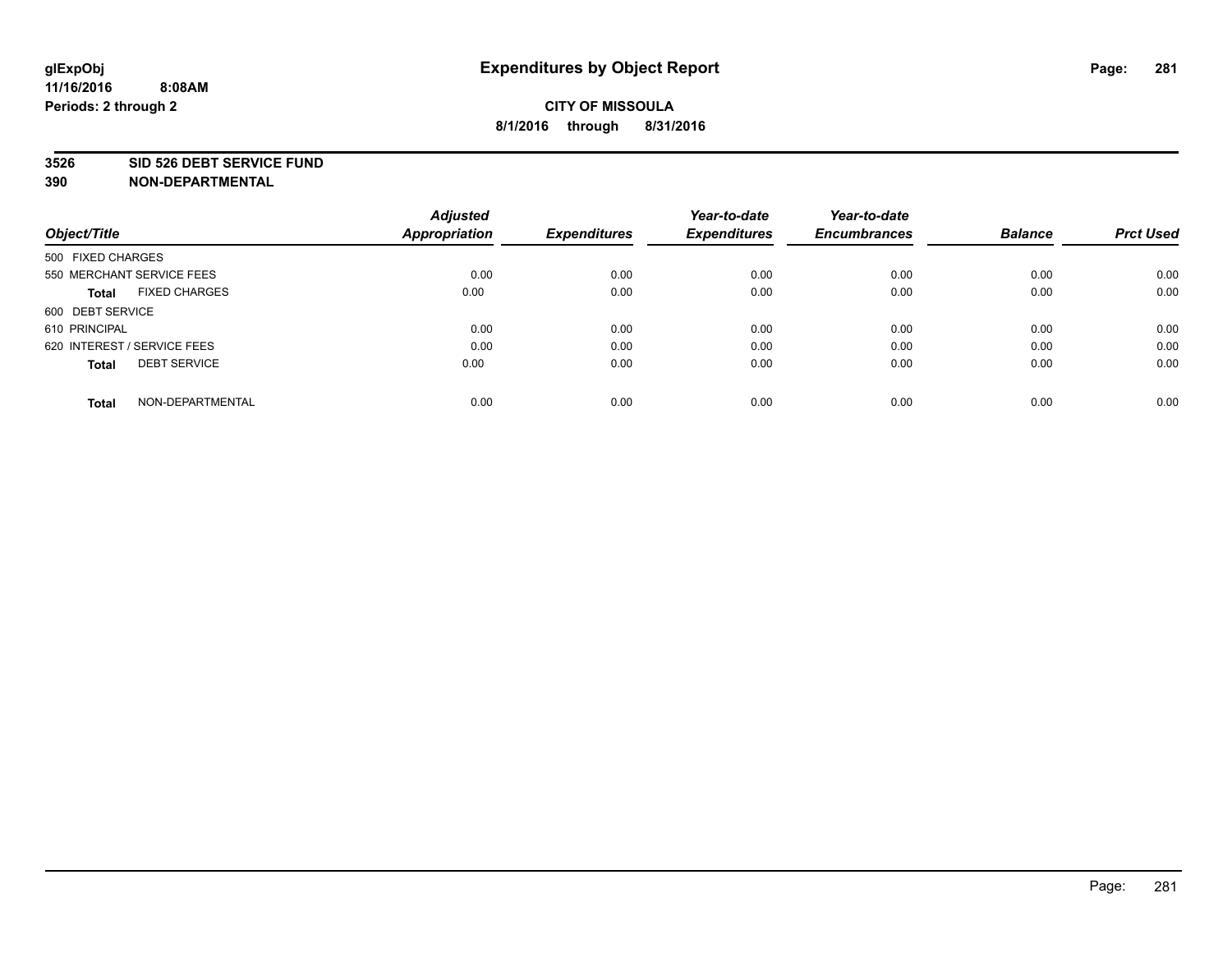### **3526 SID 526 DEBT SERVICE FUND**

| Object/Title                              | <b>Adjusted</b><br>Appropriation | <b>Expenditures</b> | Year-to-date<br><b>Expenditures</b> | Year-to-date<br><b>Encumbrances</b> | <b>Balance</b> | <b>Prct Used</b> |
|-------------------------------------------|----------------------------------|---------------------|-------------------------------------|-------------------------------------|----------------|------------------|
| 500 FIXED CHARGES                         |                                  |                     |                                     |                                     |                |                  |
| 550 MERCHANT SERVICE FEES                 | 0.00                             | 0.00                | 0.00                                | 0.00                                | 0.00           | 0.00             |
| <b>FIXED CHARGES</b><br><b>Total</b>      | 0.00                             | 0.00                | 0.00                                | 0.00                                | 0.00           | 0.00             |
| 600 DEBT SERVICE                          |                                  |                     |                                     |                                     |                |                  |
| 610 PRINCIPAL                             | 0.00                             | 0.00                | 0.00                                | 0.00                                | 0.00           | 0.00             |
| 620 INTEREST / SERVICE FEES               | 0.00                             | 0.00                | 0.00                                | 0.00                                | 0.00           | 0.00             |
| <b>DEBT SERVICE</b><br><b>Total</b>       | 0.00                             | 0.00                | 0.00                                | 0.00                                | 0.00           | 0.00             |
| SID 526 DEBT SERVICE FUND<br><b>Total</b> | 0.00                             | 0.00                | 0.00                                | 0.00                                | 0.00           | 0.00             |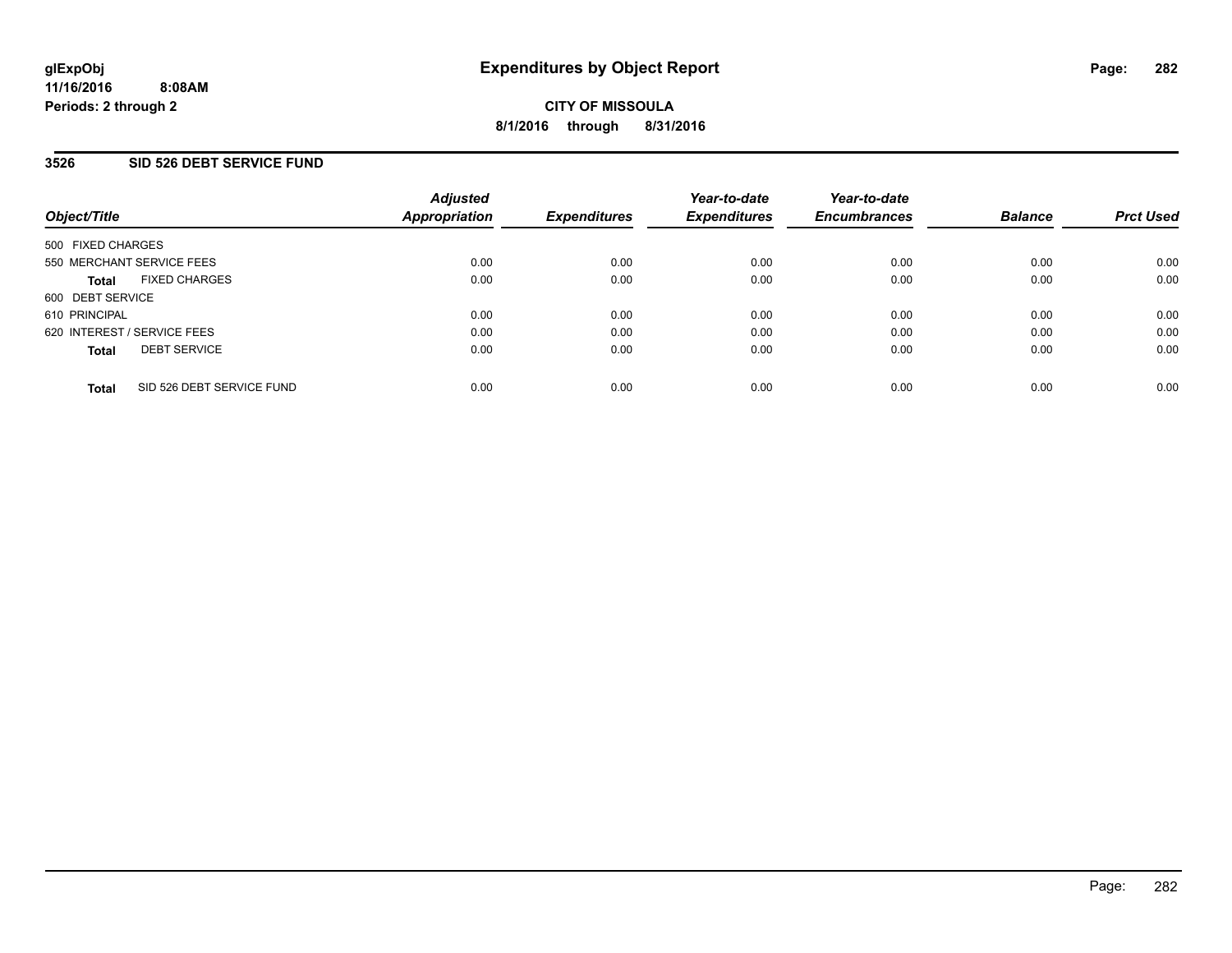# **glExpObj Expenditures by Object Report Page: 283**

# **CITY OF MISSOULA 8/1/2016 through 8/31/2016**

**3527 SID 527 DEBT SERVICE FUND**

**000 \*\*\* Title Not Found \*\*\***

| Object/Title                            | <b>Adjusted</b><br>Appropriation | <b>Expenditures</b> | Year-to-date<br><b>Expenditures</b> | Year-to-date<br><b>Encumbrances</b> | <b>Balance</b> | <b>Prct Used</b> |
|-----------------------------------------|----------------------------------|---------------------|-------------------------------------|-------------------------------------|----------------|------------------|
| 800 OTHER OBJECTS                       |                                  |                     |                                     |                                     |                |                  |
| 820 TRANSFERS TO OTHER FUNDS            | 0.00                             | 0.00                | 0.00                                | 0.00                                | 0.00           | 0.00             |
| OTHER OBJECTS<br><b>Total</b>           | 0.00                             | 0.00                | 0.00                                | 0.00                                | 0.00           | 0.00             |
| *** Title Not Found ***<br><b>Total</b> | 0.00                             | 0.00                | 0.00                                | 0.00                                | 0.00           | 0.00             |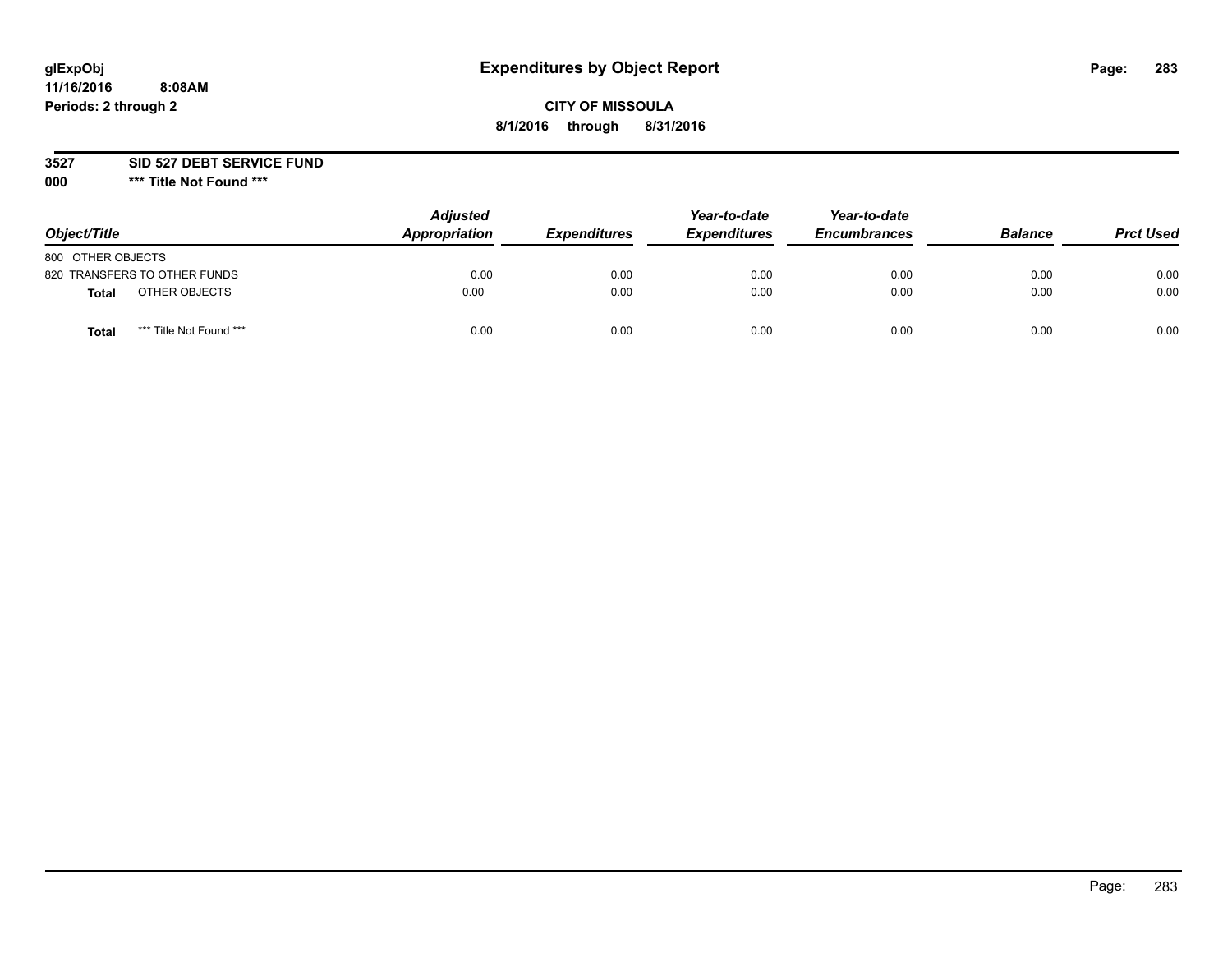### **3527 SID 527 DEBT SERVICE FUND**

|                                      | <b>Adjusted</b>      |                     | Year-to-date        | Year-to-date        |                |                  |
|--------------------------------------|----------------------|---------------------|---------------------|---------------------|----------------|------------------|
| Object/Title                         | <b>Appropriation</b> | <b>Expenditures</b> | <b>Expenditures</b> | <b>Encumbrances</b> | <b>Balance</b> | <b>Prct Used</b> |
| 500 FIXED CHARGES                    |                      |                     |                     |                     |                |                  |
| 550 MERCHANT SERVICE FEES            | 0.00                 | 0.00                | 0.00                | 0.00                | 0.00           | 0.00             |
| <b>FIXED CHARGES</b><br><b>Total</b> | 0.00                 | 0.00                | 0.00                | 0.00                | 0.00           | 0.00             |
| 600 DEBT SERVICE                     |                      |                     |                     |                     |                |                  |
| 610 PRINCIPAL                        | 0.00                 | 0.00                | 0.00                | 0.00                | 0.00           | 0.00             |
| 620 INTEREST / SERVICE FEES          | 0.00                 | 0.00                | 0.00                | 0.00                | 0.00           | 0.00             |
| <b>DEBT SERVICE</b><br><b>Total</b>  | 0.00                 | 0.00                | 0.00                | 0.00                | 0.00           | 0.00             |
| NON-DEPARTMENTAL<br><b>Total</b>     | 0.00                 | 0.00                | 0.00                | 0.00                | 0.00           | 0.00             |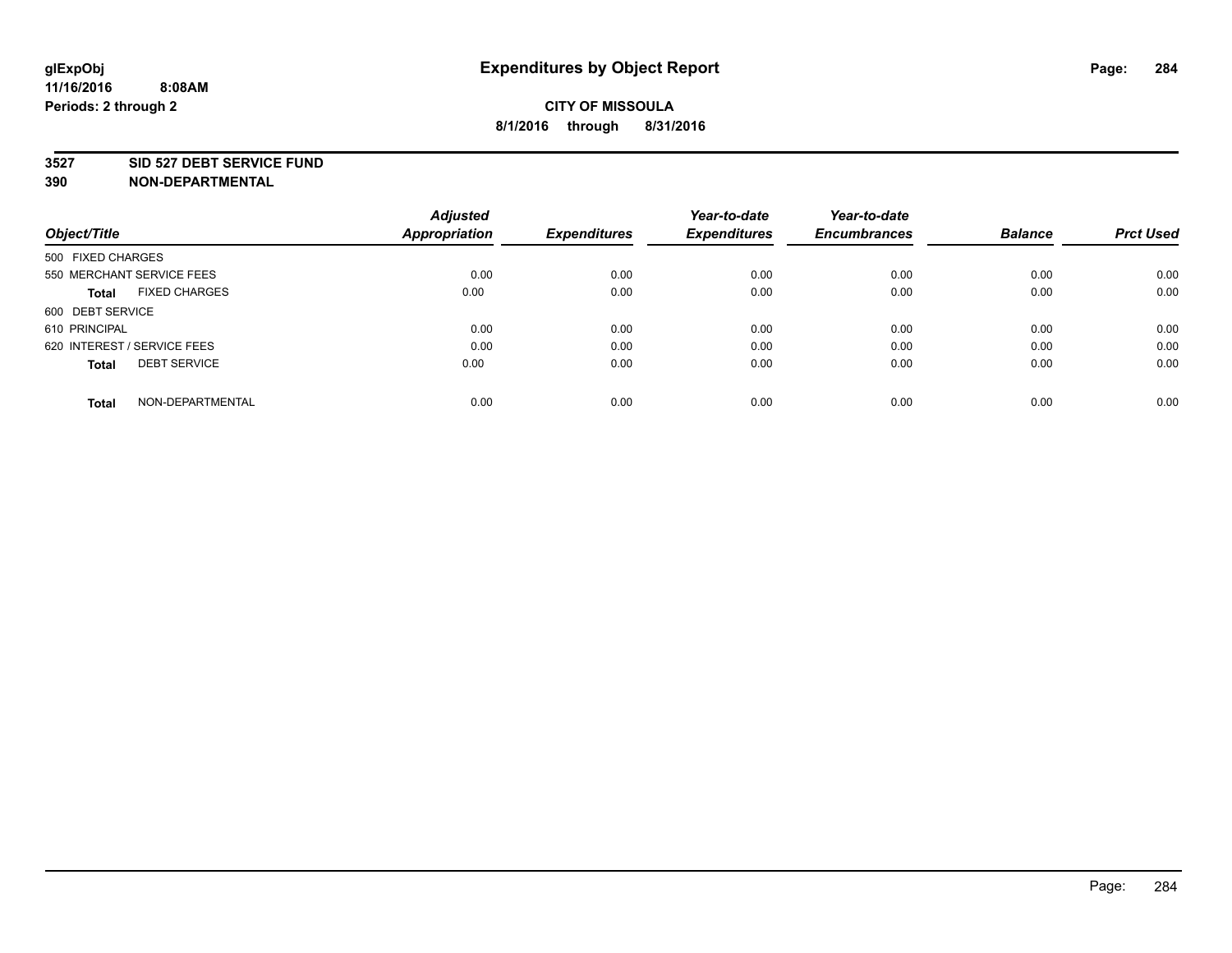# **3527 SID 527 DEBT SERVICE FUND**

| Object/Title      |                              | <b>Adjusted</b><br>Appropriation | <b>Expenditures</b> | Year-to-date<br><b>Expenditures</b> | Year-to-date<br><b>Encumbrances</b> | <b>Balance</b> | <b>Prct Used</b> |
|-------------------|------------------------------|----------------------------------|---------------------|-------------------------------------|-------------------------------------|----------------|------------------|
| 500 FIXED CHARGES |                              |                                  |                     |                                     |                                     |                |                  |
|                   | 550 MERCHANT SERVICE FEES    | 0.00                             | 0.00                | 0.00                                | 0.00                                | 0.00           | 0.00             |
| <b>Total</b>      | <b>FIXED CHARGES</b>         | 0.00                             | 0.00                | 0.00                                | 0.00                                | 0.00           | 0.00             |
| 600 DEBT SERVICE  |                              |                                  |                     |                                     |                                     |                |                  |
| 610 PRINCIPAL     |                              | 0.00                             | 0.00                | 0.00                                | 0.00                                | 0.00           | 0.00             |
|                   | 620 INTEREST / SERVICE FEES  | 0.00                             | 0.00                | 0.00                                | 0.00                                | 0.00           | 0.00             |
| Total             | <b>DEBT SERVICE</b>          | 0.00                             | 0.00                | 0.00                                | 0.00                                | 0.00           | 0.00             |
| 800 OTHER OBJECTS |                              |                                  |                     |                                     |                                     |                |                  |
|                   | 820 TRANSFERS TO OTHER FUNDS | 0.00                             | 0.00                | 0.00                                | 0.00                                | 0.00           | 0.00             |
| <b>Total</b>      | OTHER OBJECTS                | 0.00                             | 0.00                | 0.00                                | 0.00                                | 0.00           | 0.00             |
| <b>Total</b>      | SID 527 DEBT SERVICE FUND    | 0.00                             | 0.00                | 0.00                                | 0.00                                | 0.00           | 0.00             |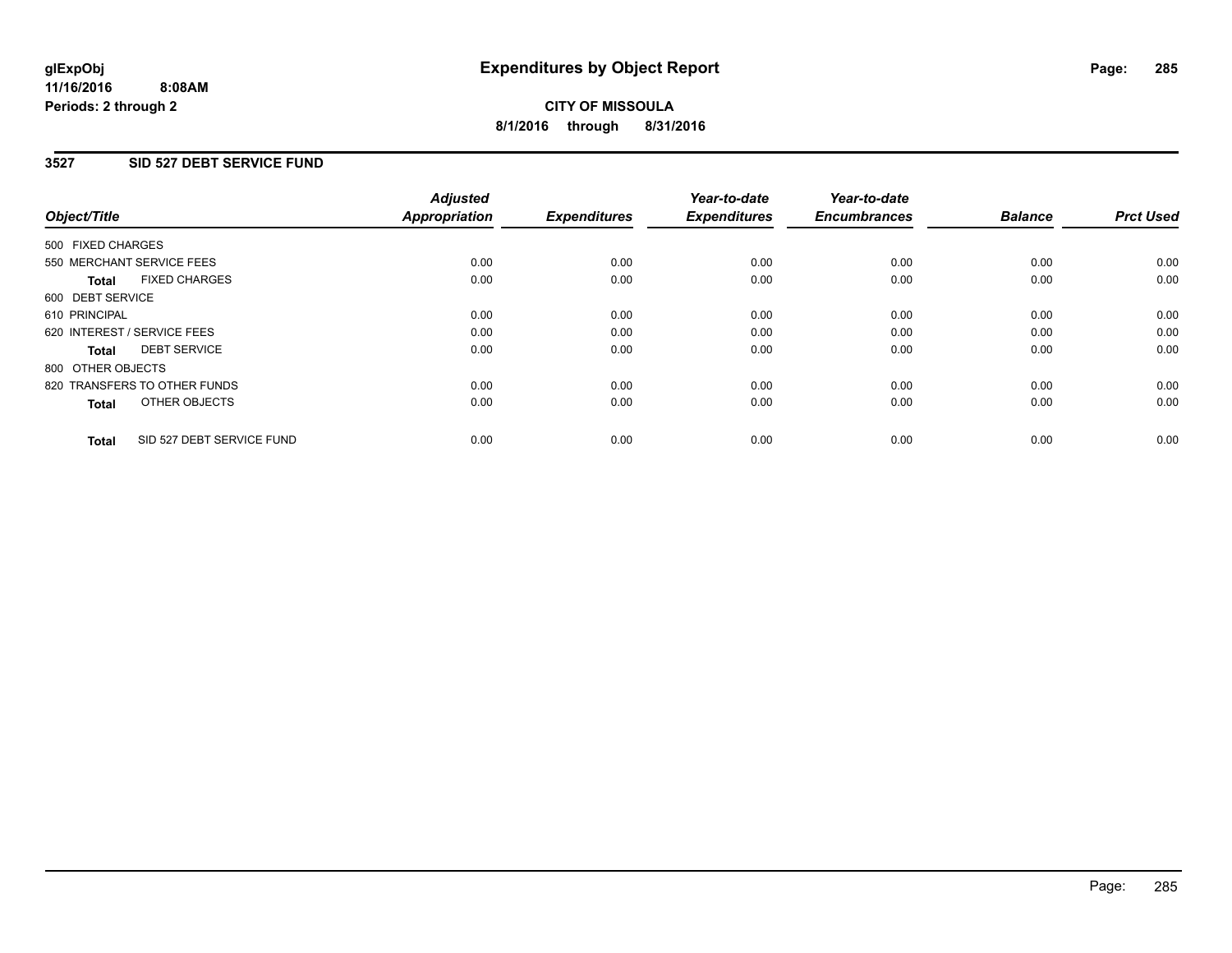### **3530 SID 530 DEBT SERVICE FUND**

| Object/Title                         | <b>Adjusted</b><br>Appropriation | <b>Expenditures</b> | Year-to-date<br><b>Expenditures</b> | Year-to-date<br><b>Encumbrances</b> | <b>Balance</b> | <b>Prct Used</b> |
|--------------------------------------|----------------------------------|---------------------|-------------------------------------|-------------------------------------|----------------|------------------|
| 500 FIXED CHARGES                    |                                  |                     |                                     |                                     |                |                  |
| 550 MERCHANT SERVICE FEES            | 0.00                             | 0.00                | 0.00                                | 0.00                                | 0.00           | 0.00             |
| <b>FIXED CHARGES</b><br><b>Total</b> | 0.00                             | 0.00                | 0.00                                | 0.00                                | 0.00           | 0.00             |
| 600 DEBT SERVICE                     |                                  |                     |                                     |                                     |                |                  |
| 610 PRINCIPAL                        | 0.00                             | 0.00                | 0.00                                | 0.00                                | 0.00           | 0.00             |
| 620 INTEREST / SERVICE FEES          | 0.00                             | 0.00                | 0.00                                | 0.00                                | 0.00           | 0.00             |
| <b>DEBT SERVICE</b><br><b>Total</b>  | 0.00                             | 0.00                | 0.00                                | 0.00                                | 0.00           | 0.00             |
| 800 OTHER OBJECTS                    |                                  |                     |                                     |                                     |                |                  |
| 820 TRANSFERS TO OTHER FUNDS         | 0.00                             | 0.00                | 0.00                                | 0.00                                | 0.00           | 0.00             |
| OTHER OBJECTS<br><b>Total</b>        | 0.00                             | 0.00                | 0.00                                | 0.00                                | 0.00           | 0.00             |
| NON-DEPARTMENTAL<br><b>Total</b>     | 0.00                             | 0.00                | 0.00                                | 0.00                                | 0.00           | 0.00             |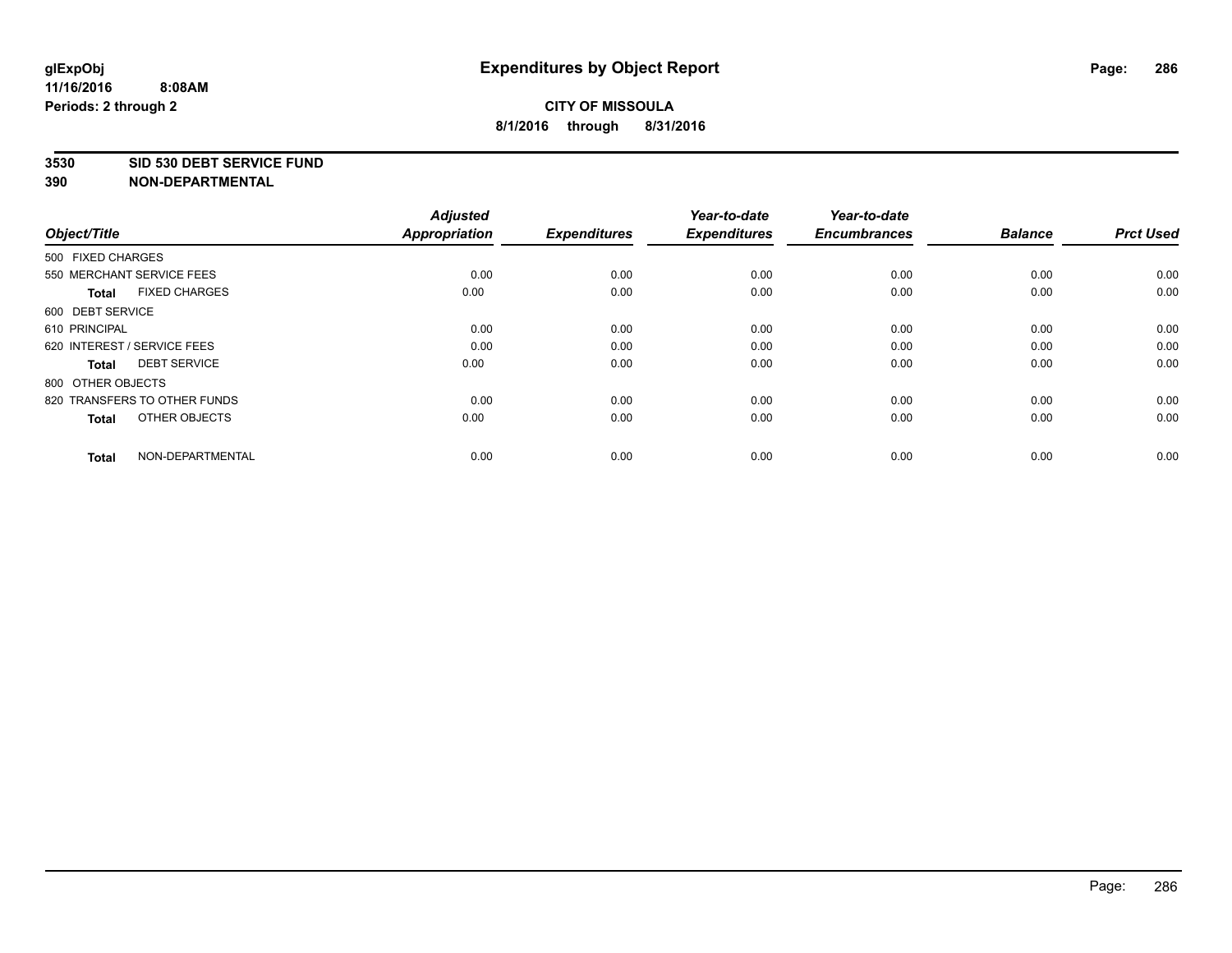# **3530 SID 530 DEBT SERVICE FUND**

| Object/Title                              | <b>Adjusted</b><br>Appropriation | <b>Expenditures</b> | Year-to-date<br><b>Expenditures</b> | Year-to-date<br><b>Encumbrances</b> | <b>Balance</b> | <b>Prct Used</b> |
|-------------------------------------------|----------------------------------|---------------------|-------------------------------------|-------------------------------------|----------------|------------------|
| 500 FIXED CHARGES                         |                                  |                     |                                     |                                     |                |                  |
| 550 MERCHANT SERVICE FEES                 | 0.00                             | 0.00                | 0.00                                | 0.00                                | 0.00           | 0.00             |
| <b>FIXED CHARGES</b><br><b>Total</b>      | 0.00                             | 0.00                | 0.00                                | 0.00                                | 0.00           | 0.00             |
| 600 DEBT SERVICE                          |                                  |                     |                                     |                                     |                |                  |
| 610 PRINCIPAL                             | 0.00                             | 0.00                | 0.00                                | 0.00                                | 0.00           | 0.00             |
| 620 INTEREST / SERVICE FEES               | 0.00                             | 0.00                | 0.00                                | 0.00                                | 0.00           | 0.00             |
| <b>DEBT SERVICE</b><br>Total              | 0.00                             | 0.00                | 0.00                                | 0.00                                | 0.00           | 0.00             |
| 800 OTHER OBJECTS                         |                                  |                     |                                     |                                     |                |                  |
| 820 TRANSFERS TO OTHER FUNDS              | 0.00                             | 0.00                | 0.00                                | 0.00                                | 0.00           | 0.00             |
| OTHER OBJECTS<br><b>Total</b>             | 0.00                             | 0.00                | 0.00                                | 0.00                                | 0.00           | 0.00             |
| SID 530 DEBT SERVICE FUND<br><b>Total</b> | 0.00                             | 0.00                | 0.00                                | 0.00                                | 0.00           | 0.00             |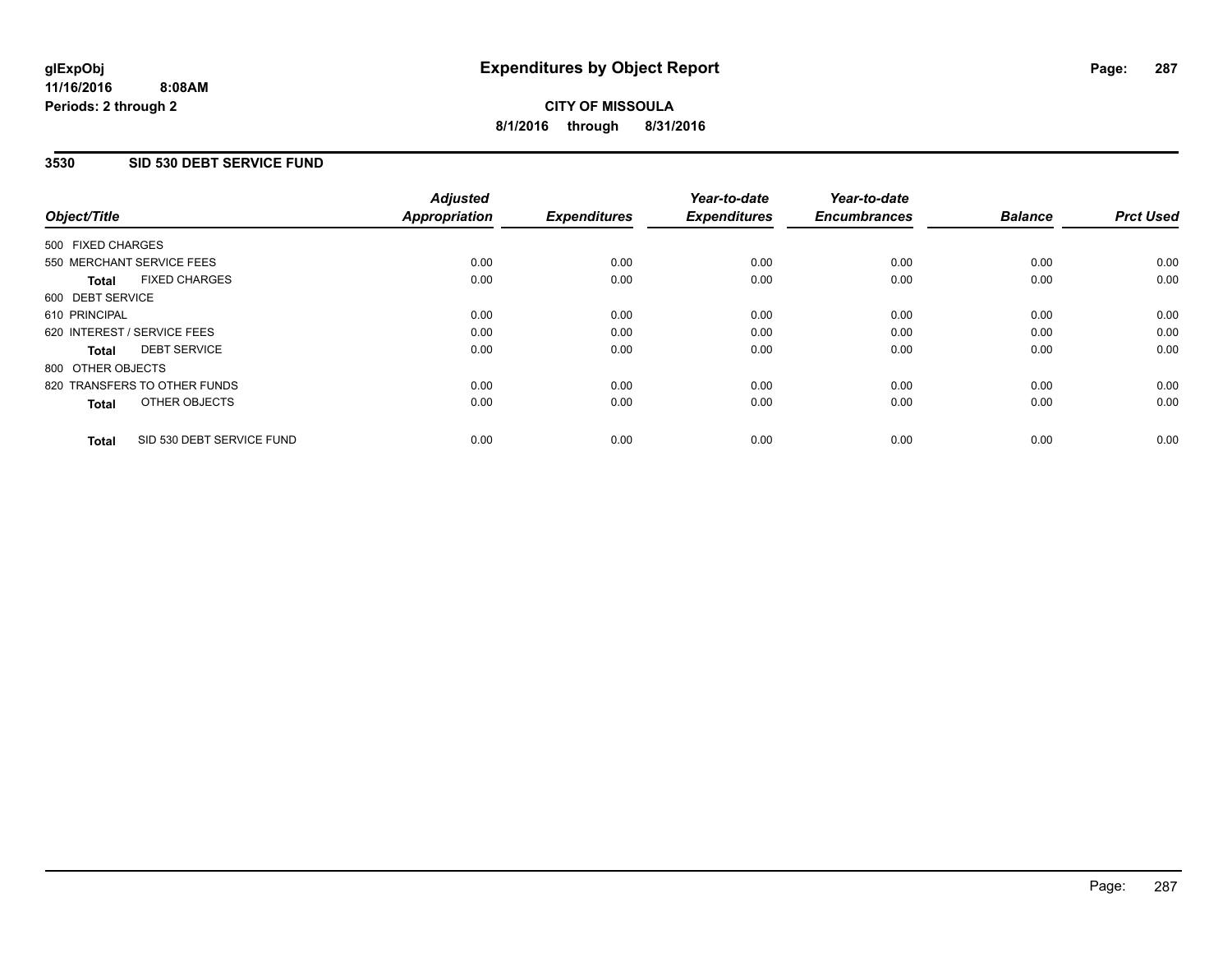### **3531 SID 531 HICKORY ST CALMING**

| Object/Title                         | <b>Adjusted</b><br><b>Appropriation</b> | <b>Expenditures</b> | Year-to-date<br><b>Expenditures</b> | Year-to-date<br><b>Encumbrances</b> | <b>Balance</b> | <b>Prct Used</b> |
|--------------------------------------|-----------------------------------------|---------------------|-------------------------------------|-------------------------------------|----------------|------------------|
| 500 FIXED CHARGES                    |                                         |                     |                                     |                                     |                |                  |
| 550 MERCHANT SERVICE FEES            | 0.00                                    | 0.00                | 0.00                                | 0.00                                | 0.00           | 0.00             |
| <b>FIXED CHARGES</b><br><b>Total</b> | 0.00                                    | 0.00                | 0.00                                | 0.00                                | 0.00           | 0.00             |
| 800 OTHER OBJECTS                    |                                         |                     |                                     |                                     |                |                  |
| 820 TRANSFERS TO OTHER FUNDS         | 0.00                                    | 0.00                | 0.00                                | 0.00                                | 0.00           | 0.00             |
| OTHER OBJECTS<br><b>Total</b>        | 0.00                                    | 0.00                | 0.00                                | 0.00                                | 0.00           | 0.00             |
| NON-DEPARTMENTAL<br><b>Total</b>     | 0.00                                    | 0.00                | 0.00                                | 0.00                                | 0.00           | 0.00             |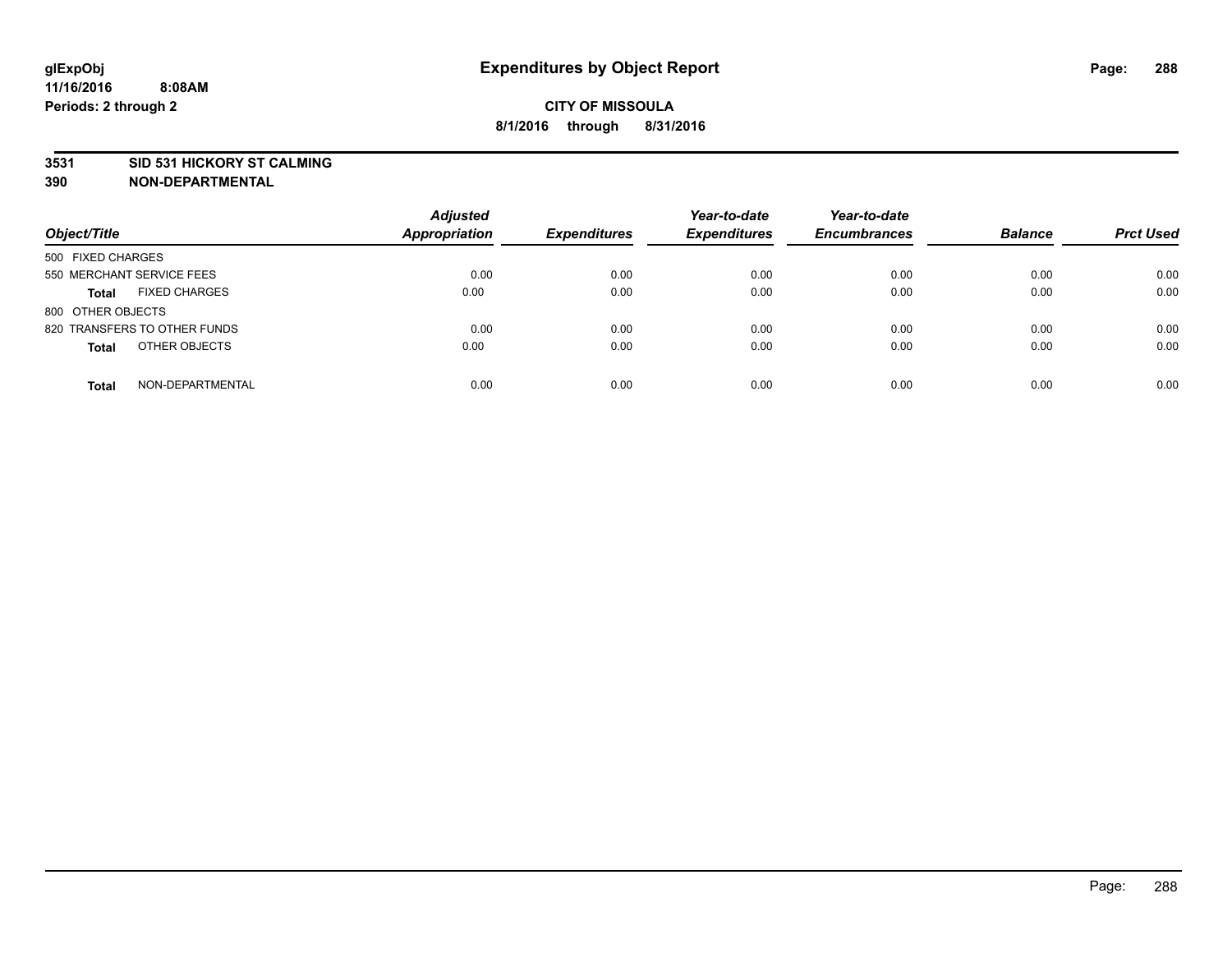# **3531 SID 531 HICKORY ST CALMING**

| Object/Title              |                              | <b>Adjusted</b><br><b>Appropriation</b> | <b>Expenditures</b> | Year-to-date<br><b>Expenditures</b> | Year-to-date<br><b>Encumbrances</b> | <b>Balance</b> | <b>Prct Used</b> |
|---------------------------|------------------------------|-----------------------------------------|---------------------|-------------------------------------|-------------------------------------|----------------|------------------|
| 500 FIXED CHARGES         |                              |                                         |                     |                                     |                                     |                |                  |
| 550 MERCHANT SERVICE FEES |                              | 0.00                                    | 0.00                | 0.00                                | 0.00                                | 0.00           | 0.00             |
| <b>Total</b>              | <b>FIXED CHARGES</b>         | 0.00                                    | 0.00                | 0.00                                | 0.00                                | 0.00           | 0.00             |
| 800 OTHER OBJECTS         |                              |                                         |                     |                                     |                                     |                |                  |
|                           | 820 TRANSFERS TO OTHER FUNDS | 0.00                                    | 0.00                | 0.00                                | 0.00                                | 0.00           | 0.00             |
| <b>Total</b>              | OTHER OBJECTS                | 0.00                                    | 0.00                | 0.00                                | 0.00                                | 0.00           | 0.00             |
| <b>Total</b>              | SID 531 HICKORY ST CALMING   | 0.00                                    | 0.00                | 0.00                                | 0.00                                | 0.00           | 0.00             |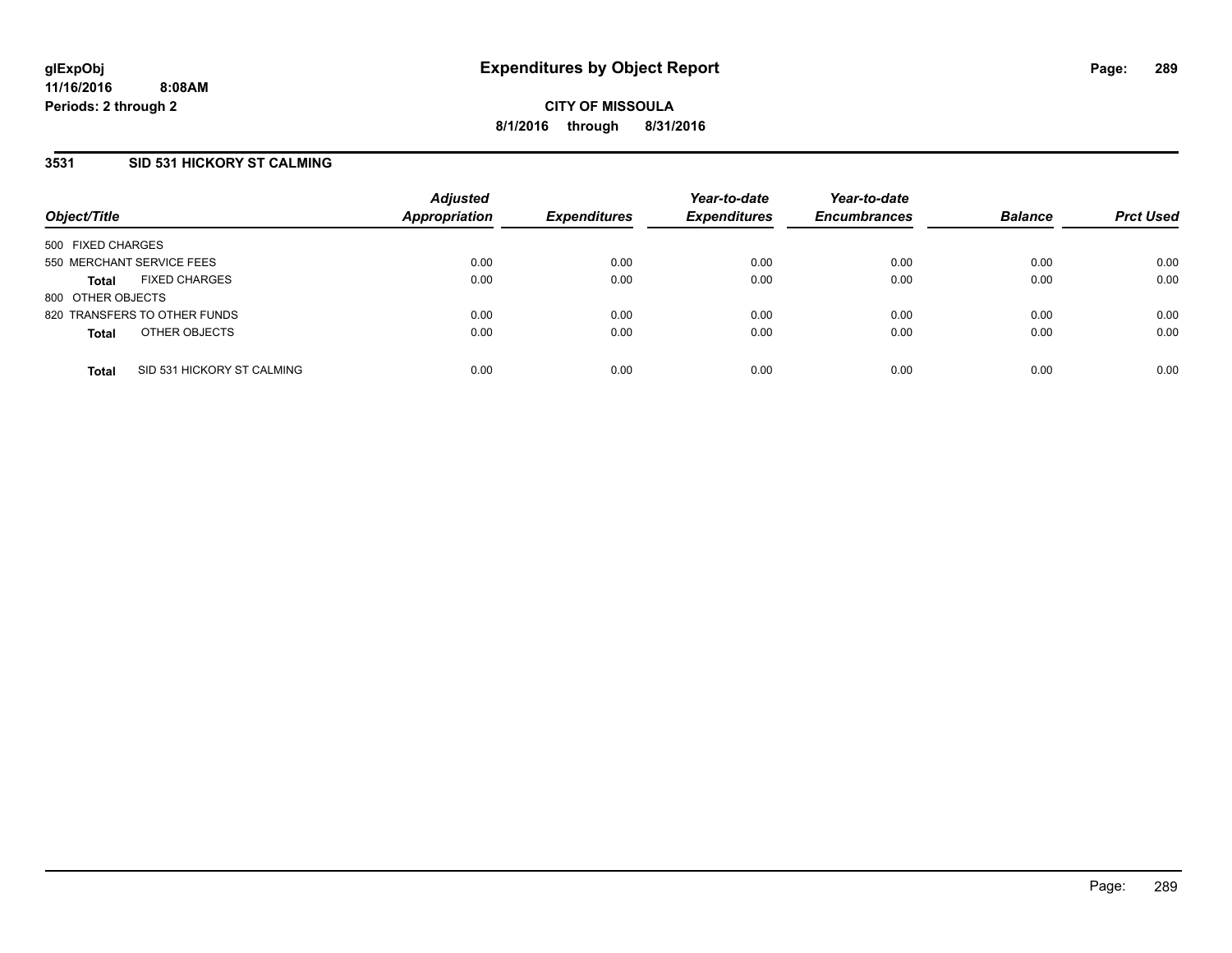### **3532 SID 532 DEBT SERVICE FUND**

| Object/Title                         | <b>Adjusted</b><br><b>Appropriation</b> | <b>Expenditures</b> | Year-to-date<br><b>Expenditures</b> | Year-to-date<br><b>Encumbrances</b> | <b>Balance</b> | <b>Prct Used</b> |
|--------------------------------------|-----------------------------------------|---------------------|-------------------------------------|-------------------------------------|----------------|------------------|
|                                      |                                         |                     |                                     |                                     |                |                  |
| 500 FIXED CHARGES                    |                                         |                     |                                     |                                     |                |                  |
| 550 MERCHANT SERVICE FEES            | 0.00                                    | 0.00                | 0.00                                | 0.00                                | 0.00           | 0.00             |
| <b>FIXED CHARGES</b><br><b>Total</b> | 0.00                                    | 0.00                | 0.00                                | 0.00                                | 0.00           | 0.00             |
| 600 DEBT SERVICE                     |                                         |                     |                                     |                                     |                |                  |
| 610 PRINCIPAL                        | 0.00                                    | 0.00                | 0.00                                | 0.00                                | 0.00           | 0.00             |
| 620 INTEREST / SERVICE FEES          | 0.00                                    | 0.00                | 0.00                                | 0.00                                | 0.00           | 0.00             |
| <b>DEBT SERVICE</b><br>Total         | 0.00                                    | 0.00                | 0.00                                | 0.00                                | 0.00           | 0.00             |
|                                      |                                         |                     |                                     |                                     |                |                  |
| NON-DEPARTMENTAL<br><b>Total</b>     | 0.00                                    | 0.00                | 0.00                                | 0.00                                | 0.00           | 0.00             |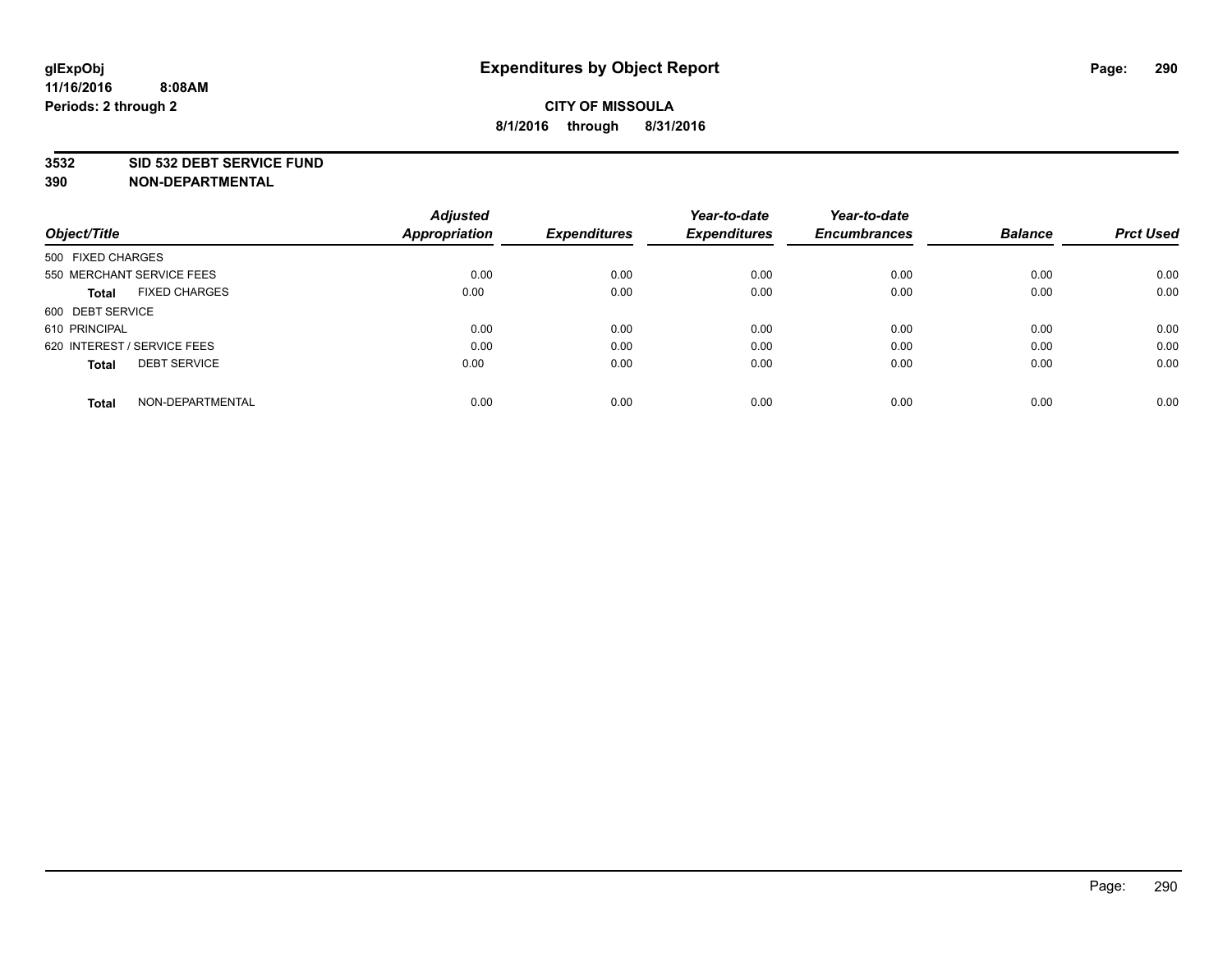## **3532 SID 532 DEBT SERVICE FUND**

| Object/Title                              | <b>Adjusted</b><br>Appropriation | <b>Expenditures</b> | Year-to-date<br><b>Expenditures</b> | Year-to-date<br><b>Encumbrances</b> | <b>Balance</b> | <b>Prct Used</b> |
|-------------------------------------------|----------------------------------|---------------------|-------------------------------------|-------------------------------------|----------------|------------------|
| 500 FIXED CHARGES                         |                                  |                     |                                     |                                     |                |                  |
| 550 MERCHANT SERVICE FEES                 | 0.00                             | 0.00                | 0.00                                | 0.00                                | 0.00           | 0.00             |
| <b>FIXED CHARGES</b><br><b>Total</b>      | 0.00                             | 0.00                | 0.00                                | 0.00                                | 0.00           | 0.00             |
| 600 DEBT SERVICE                          |                                  |                     |                                     |                                     |                |                  |
| 610 PRINCIPAL                             | 0.00                             | 0.00                | 0.00                                | 0.00                                | 0.00           | 0.00             |
| 620 INTEREST / SERVICE FEES               | 0.00                             | 0.00                | 0.00                                | 0.00                                | 0.00           | 0.00             |
| <b>DEBT SERVICE</b><br><b>Total</b>       | 0.00                             | 0.00                | 0.00                                | 0.00                                | 0.00           | 0.00             |
| SID 532 DEBT SERVICE FUND<br><b>Total</b> | 0.00                             | 0.00                | 0.00                                | 0.00                                | 0.00           | 0.00             |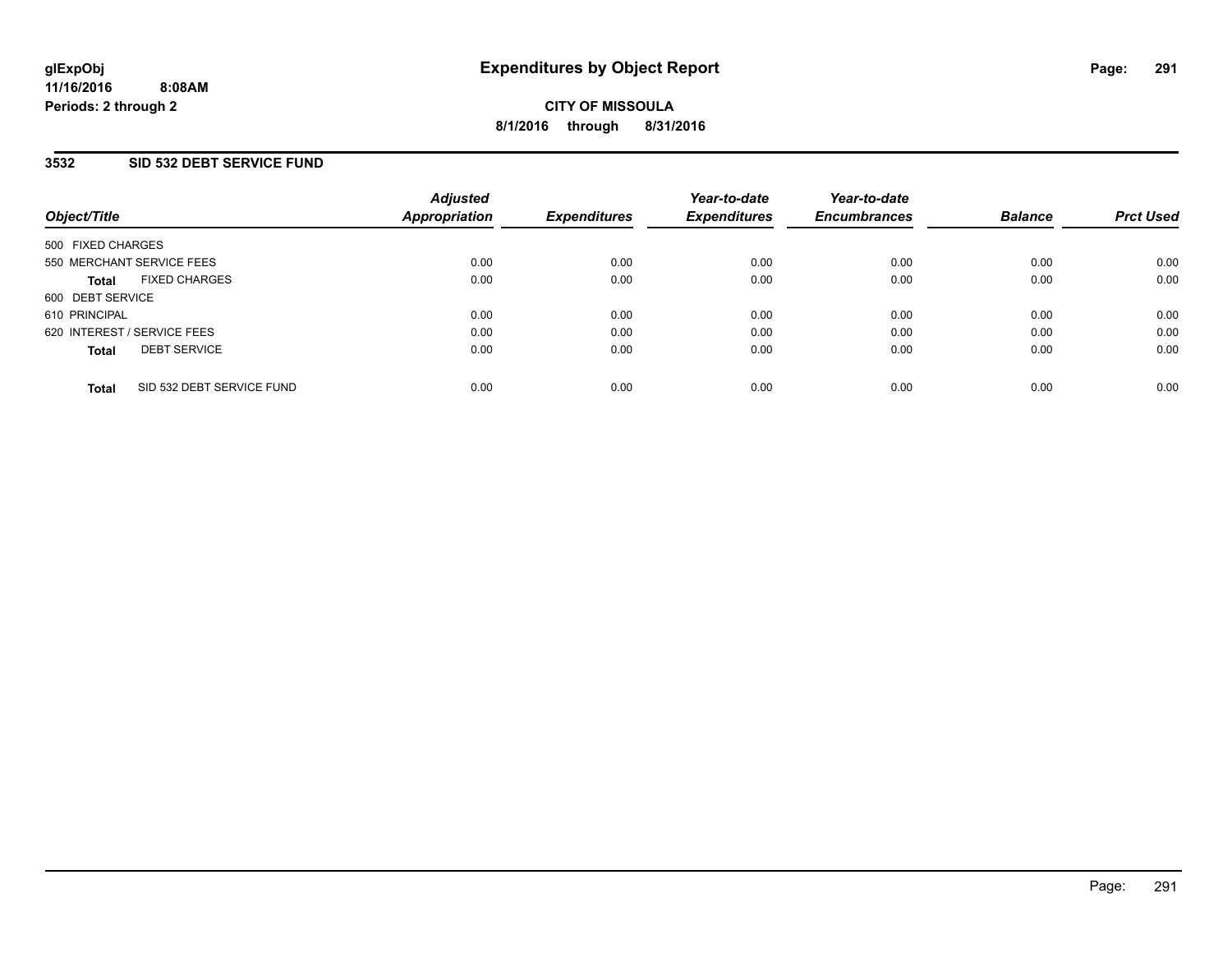### **11/16/2016 8:08AM Periods: 2 through 2**

# **CITY OF MISSOULA 8/1/2016 through 8/31/2016**

### **3533 GILBERT ST SEWER SID DEBT FUND**

**330 WASTEWATER**

| Object/Title                  | <b>Adjusted</b><br>Appropriation | <b>Expenditures</b> | Year-to-date<br><b>Expenditures</b> | Year-to-date<br><b>Encumbrances</b> | <b>Balance</b> | <b>Prct Used</b> |
|-------------------------------|----------------------------------|---------------------|-------------------------------------|-------------------------------------|----------------|------------------|
| 500 FIXED CHARGES             |                                  |                     |                                     |                                     |                |                  |
| 550 MERCHANT SERVICE FEES     | 0.00                             | 0.00                | 0.00                                | 0.00                                | 0.00           | 0.00             |
| <b>FIXED CHARGES</b><br>Total | 0.00                             | 0.00                | 0.00                                | 0.00                                | 0.00           | 0.00             |
| <b>WASTEWATER</b><br>Tota     | 0.00                             | 0.00                | 0.00                                | 0.00                                | 0.00           | 0.00             |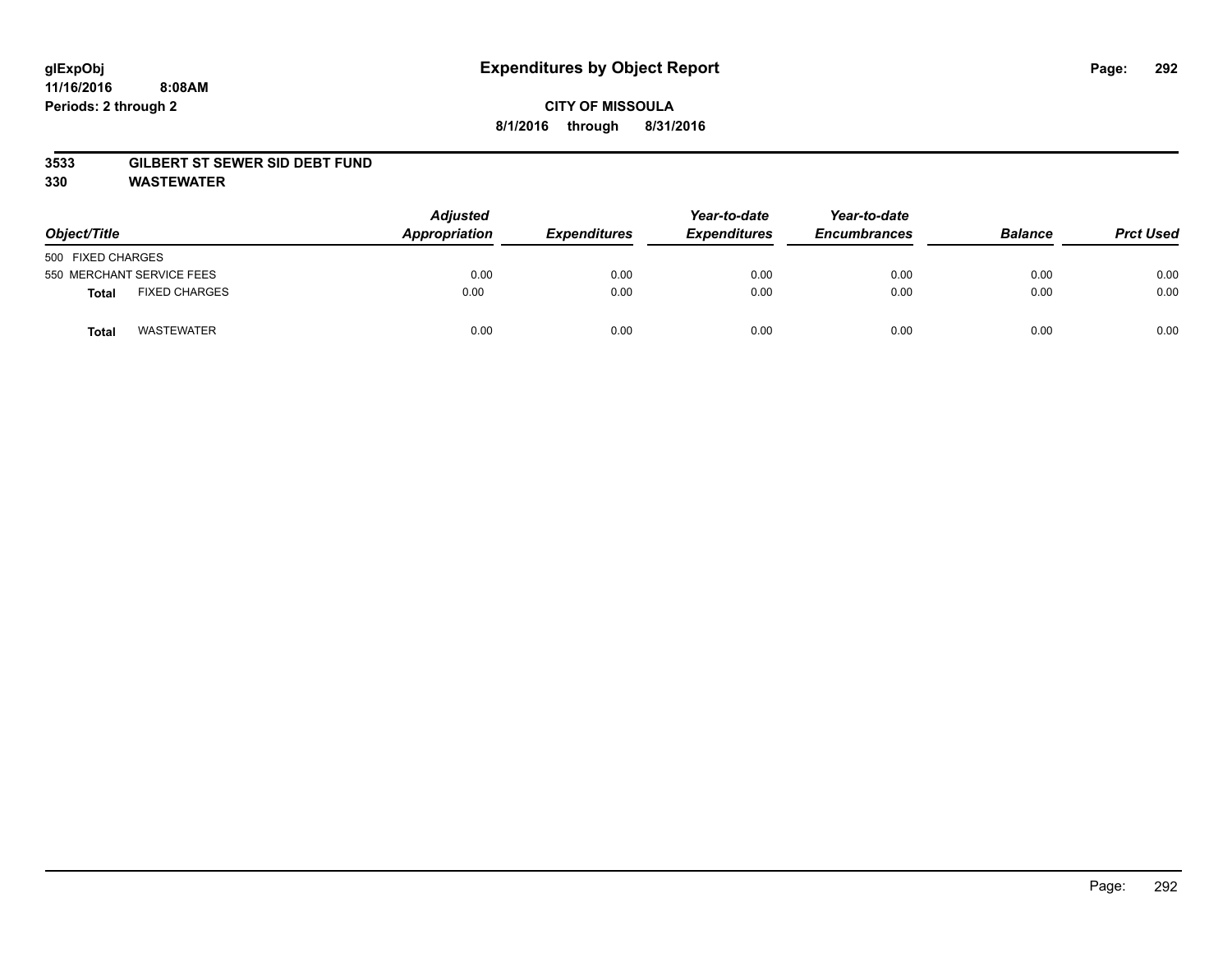#### **3533 GILBERT ST SEWER SID DEBT FUND**

| Object/Title                        | <b>Adjusted</b><br><b>Appropriation</b> | <b>Expenditures</b> | Year-to-date<br><b>Expenditures</b> | Year-to-date<br><b>Encumbrances</b> | <b>Balance</b> | <b>Prct Used</b> |
|-------------------------------------|-----------------------------------------|---------------------|-------------------------------------|-------------------------------------|----------------|------------------|
| 500 FIXED CHARGES                   |                                         |                     |                                     |                                     |                |                  |
| 500 FIXED CHARGES                   | 0.00                                    | 0.00                | 0.00                                | 0.00                                | 0.00           | 0.00             |
| 550 MERCHANT SERVICE FEES           | 0.00                                    | 0.00                | 0.00                                | 0.00                                | 0.00           | 0.00             |
| <b>FIXED CHARGES</b><br>Total       | 0.00                                    | 0.00                | 0.00                                | 0.00                                | 0.00           | 0.00             |
| 600 DEBT SERVICE                    |                                         |                     |                                     |                                     |                |                  |
| 610 PRINCIPAL                       | 0.00                                    | 0.00                | 0.00                                | 0.00                                | 0.00           | 0.00             |
| 620 INTEREST / SERVICE FEES         | 0.00                                    | 0.00                | 0.00                                | 0.00                                | 0.00           | 0.00             |
| <b>DEBT SERVICE</b><br><b>Total</b> | 0.00                                    | 0.00                | 0.00                                | 0.00                                | 0.00           | 0.00             |
| 800 OTHER OBJECTS                   |                                         |                     |                                     |                                     |                |                  |
| 820 TRANSFERS TO OTHER FUNDS        | 0.00                                    | 0.00                | 0.00                                | 0.00                                | 0.00           | 0.00             |
| OTHER OBJECTS<br><b>Total</b>       | 0.00                                    | 0.00                | 0.00                                | 0.00                                | 0.00           | 0.00             |
| NON-DEPARTMENTAL<br><b>Total</b>    | 0.00                                    | 0.00                | 0.00                                | 0.00                                | 0.00           | 0.00             |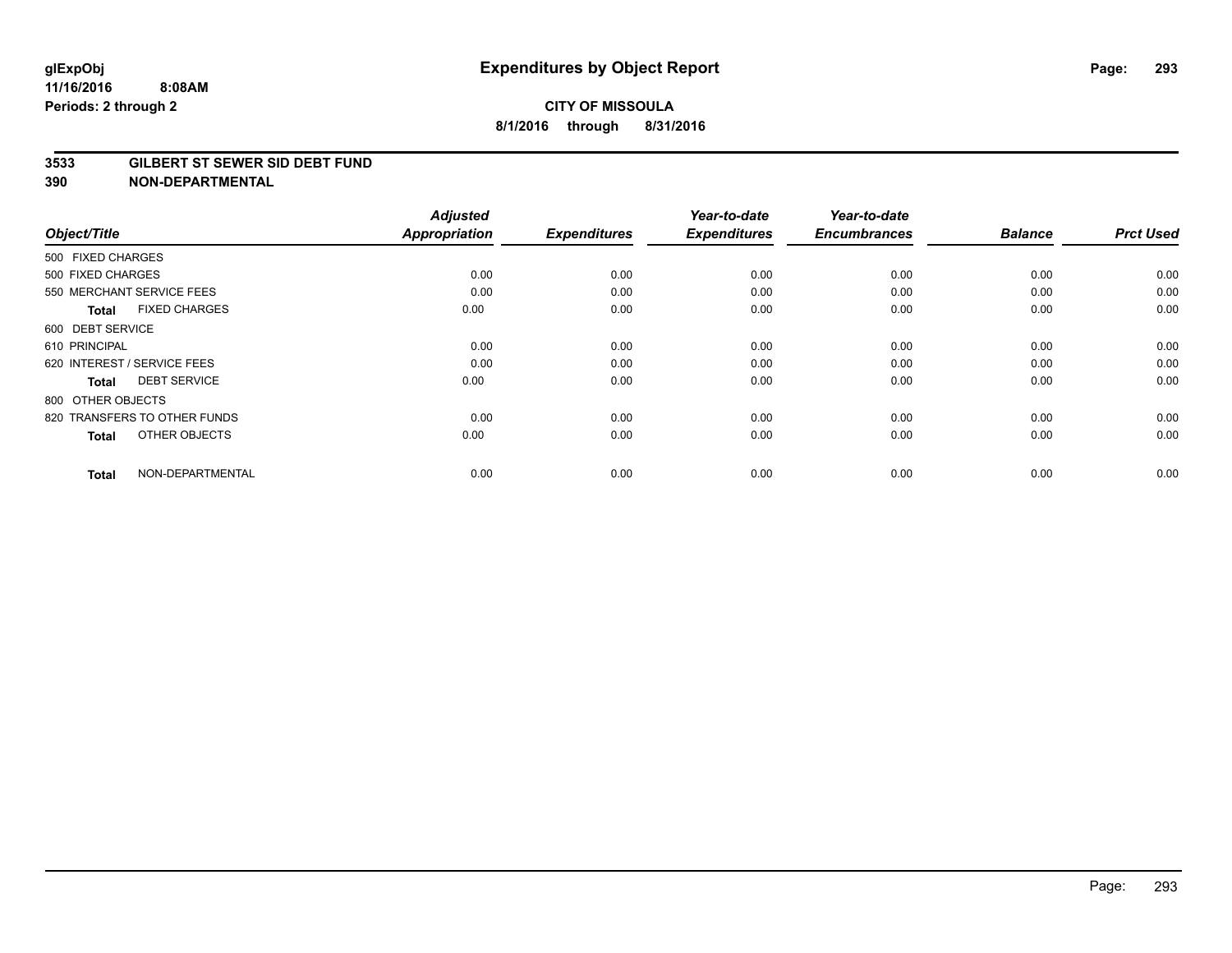**11/16/2016 8:08AM Periods: 2 through 2**

**CITY OF MISSOULA 8/1/2016 through 8/31/2016**

## **3533 GILBERT ST SEWER SID DEBT FUND**

| Object/Title                                   | <b>Adjusted</b><br><b>Appropriation</b> | <b>Expenditures</b> | Year-to-date<br><b>Expenditures</b> | Year-to-date<br><b>Encumbrances</b> | <b>Balance</b> | <b>Prct Used</b> |
|------------------------------------------------|-----------------------------------------|---------------------|-------------------------------------|-------------------------------------|----------------|------------------|
|                                                |                                         |                     |                                     |                                     |                |                  |
| 500 FIXED CHARGES                              |                                         |                     |                                     |                                     |                |                  |
| 500 FIXED CHARGES                              | 0.00                                    | 0.00                | 0.00                                | 0.00                                | 0.00           | 0.00             |
| 550 MERCHANT SERVICE FEES                      | 0.00                                    | 0.00                | 0.00                                | 0.00                                | 0.00           | 0.00             |
| <b>FIXED CHARGES</b><br><b>Total</b>           | 0.00                                    | 0.00                | 0.00                                | 0.00                                | 0.00           | 0.00             |
| 600 DEBT SERVICE                               |                                         |                     |                                     |                                     |                |                  |
| 610 PRINCIPAL                                  | 0.00                                    | 0.00                | 0.00                                | 0.00                                | 0.00           | 0.00             |
| 620 INTEREST / SERVICE FEES                    | 0.00                                    | 0.00                | 0.00                                | 0.00                                | 0.00           | 0.00             |
| <b>DEBT SERVICE</b><br>Total                   | 0.00                                    | 0.00                | 0.00                                | 0.00                                | 0.00           | 0.00             |
| 800 OTHER OBJECTS                              |                                         |                     |                                     |                                     |                |                  |
| 820 TRANSFERS TO OTHER FUNDS                   | 0.00                                    | 0.00                | 0.00                                | 0.00                                | 0.00           | 0.00             |
| OTHER OBJECTS<br>Total                         | 0.00                                    | 0.00                | 0.00                                | 0.00                                | 0.00           | 0.00             |
| GILBERT ST SEWER SID DEBT FUND<br><b>Total</b> | 0.00                                    | 0.00                | 0.00                                | 0.00                                | 0.00           | 0.00             |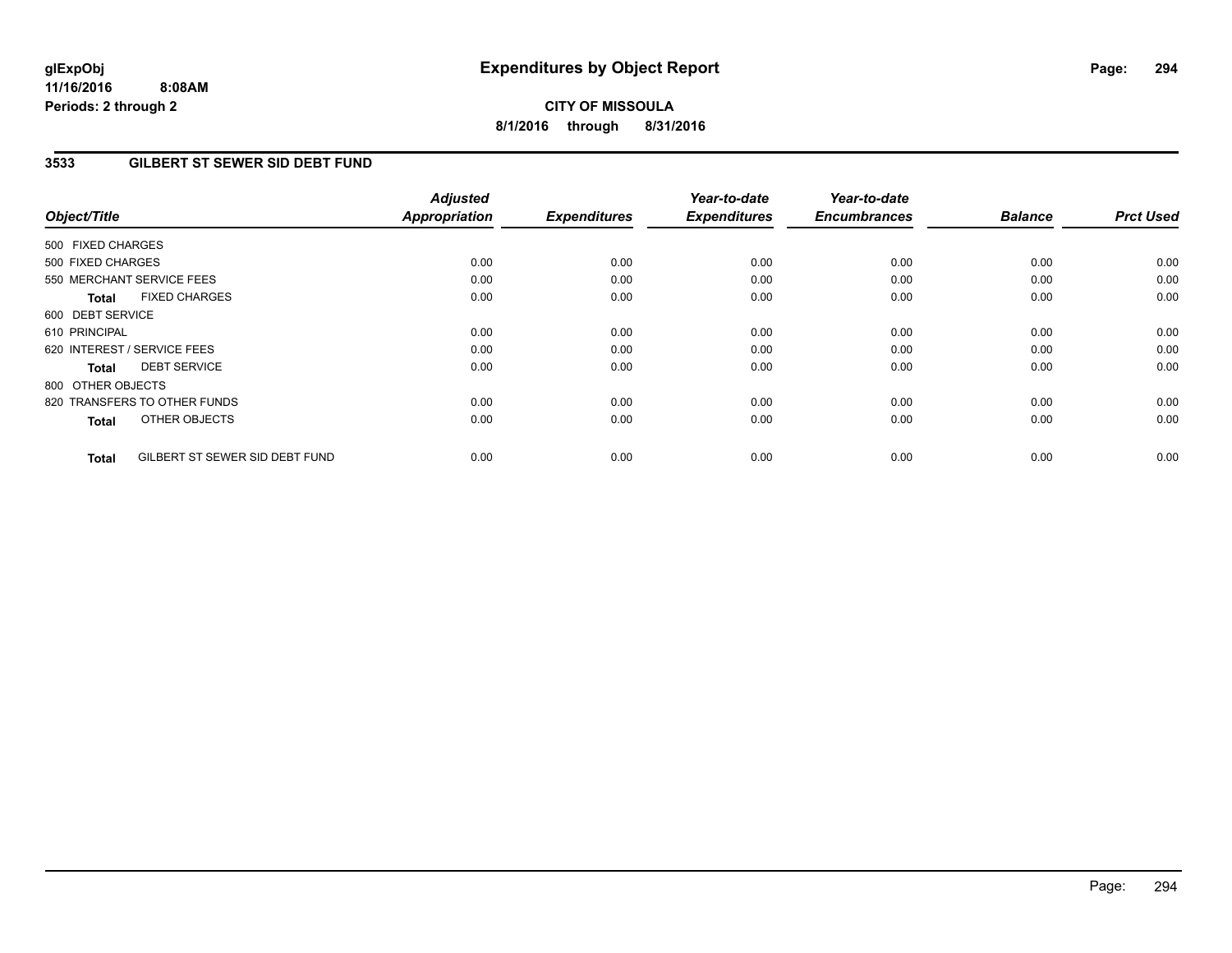#### **3534 LINCOLNWOOD SEWER PHASE I**

| Object/Title                         | <b>Adjusted</b><br><b>Appropriation</b> | <b>Expenditures</b> | Year-to-date<br><b>Expenditures</b> | Year-to-date<br><b>Encumbrances</b> | <b>Balance</b> | <b>Prct Used</b> |
|--------------------------------------|-----------------------------------------|---------------------|-------------------------------------|-------------------------------------|----------------|------------------|
|                                      |                                         |                     |                                     |                                     |                |                  |
| 500 FIXED CHARGES                    |                                         |                     |                                     |                                     |                |                  |
| 550 MERCHANT SERVICE FEES            | 0.00                                    | 0.00                | 0.00                                | 0.00                                | 0.00           | 0.00             |
| <b>FIXED CHARGES</b><br><b>Total</b> | 0.00                                    | 0.00                | 0.00                                | 0.00                                | 0.00           | 0.00             |
| 600 DEBT SERVICE                     |                                         |                     |                                     |                                     |                |                  |
| 610 PRINCIPAL                        | 0.00                                    | 0.00                | 0.00                                | 0.00                                | 0.00           | 0.00             |
| 620 INTEREST / SERVICE FEES          | 0.00                                    | 0.00                | 0.00                                | 0.00                                | 0.00           | 0.00             |
| <b>DEBT SERVICE</b><br>Total         | 0.00                                    | 0.00                | 0.00                                | 0.00                                | 0.00           | 0.00             |
|                                      |                                         |                     |                                     |                                     |                |                  |
| NON-DEPARTMENTAL<br><b>Total</b>     | 0.00                                    | 0.00                | 0.00                                | 0.00                                | 0.00           | 0.00             |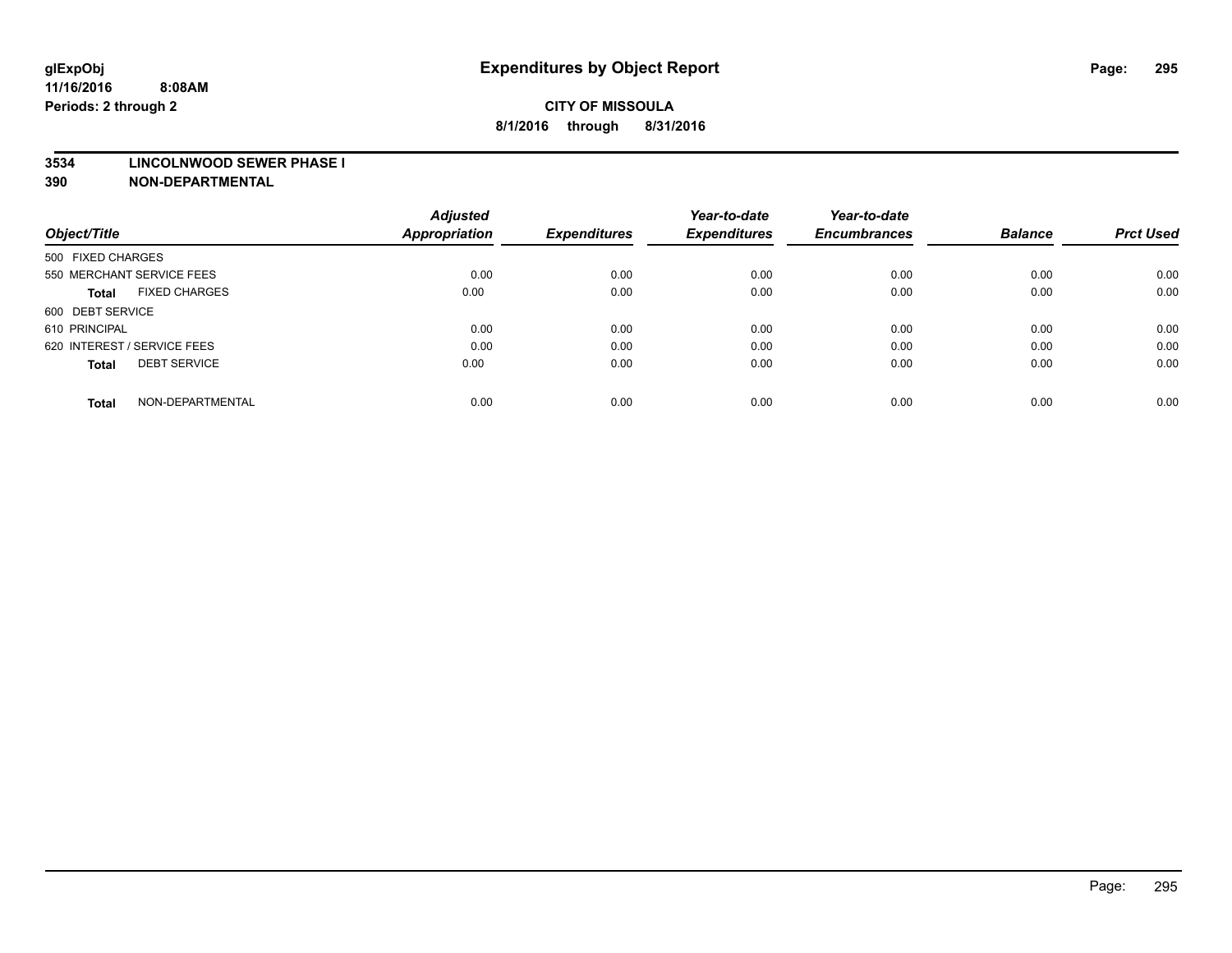### **3534 LINCOLNWOOD SEWER PHASE I**

| Object/Title                |                           | <b>Adjusted</b><br><b>Appropriation</b> | <b>Expenditures</b> | Year-to-date<br><b>Expenditures</b> | Year-to-date<br><b>Encumbrances</b> | <b>Balance</b> | <b>Prct Used</b> |
|-----------------------------|---------------------------|-----------------------------------------|---------------------|-------------------------------------|-------------------------------------|----------------|------------------|
| 500 FIXED CHARGES           |                           |                                         |                     |                                     |                                     |                |                  |
| 550 MERCHANT SERVICE FEES   |                           | 0.00                                    | 0.00                | 0.00                                | 0.00                                | 0.00           | 0.00             |
| <b>Total</b>                | <b>FIXED CHARGES</b>      | 0.00                                    | 0.00                | 0.00                                | 0.00                                | 0.00           | 0.00             |
| 600 DEBT SERVICE            |                           |                                         |                     |                                     |                                     |                |                  |
| 610 PRINCIPAL               |                           | 0.00                                    | 0.00                | 0.00                                | 0.00                                | 0.00           | 0.00             |
| 620 INTEREST / SERVICE FEES |                           | 0.00                                    | 0.00                | 0.00                                | 0.00                                | 0.00           | 0.00             |
| <b>Total</b>                | <b>DEBT SERVICE</b>       | 0.00                                    | 0.00                | 0.00                                | 0.00                                | 0.00           | 0.00             |
| <b>Total</b>                | LINCOLNWOOD SEWER PHASE I | 0.00                                    | 0.00                | 0.00                                | 0.00                                | 0.00           | 0.00             |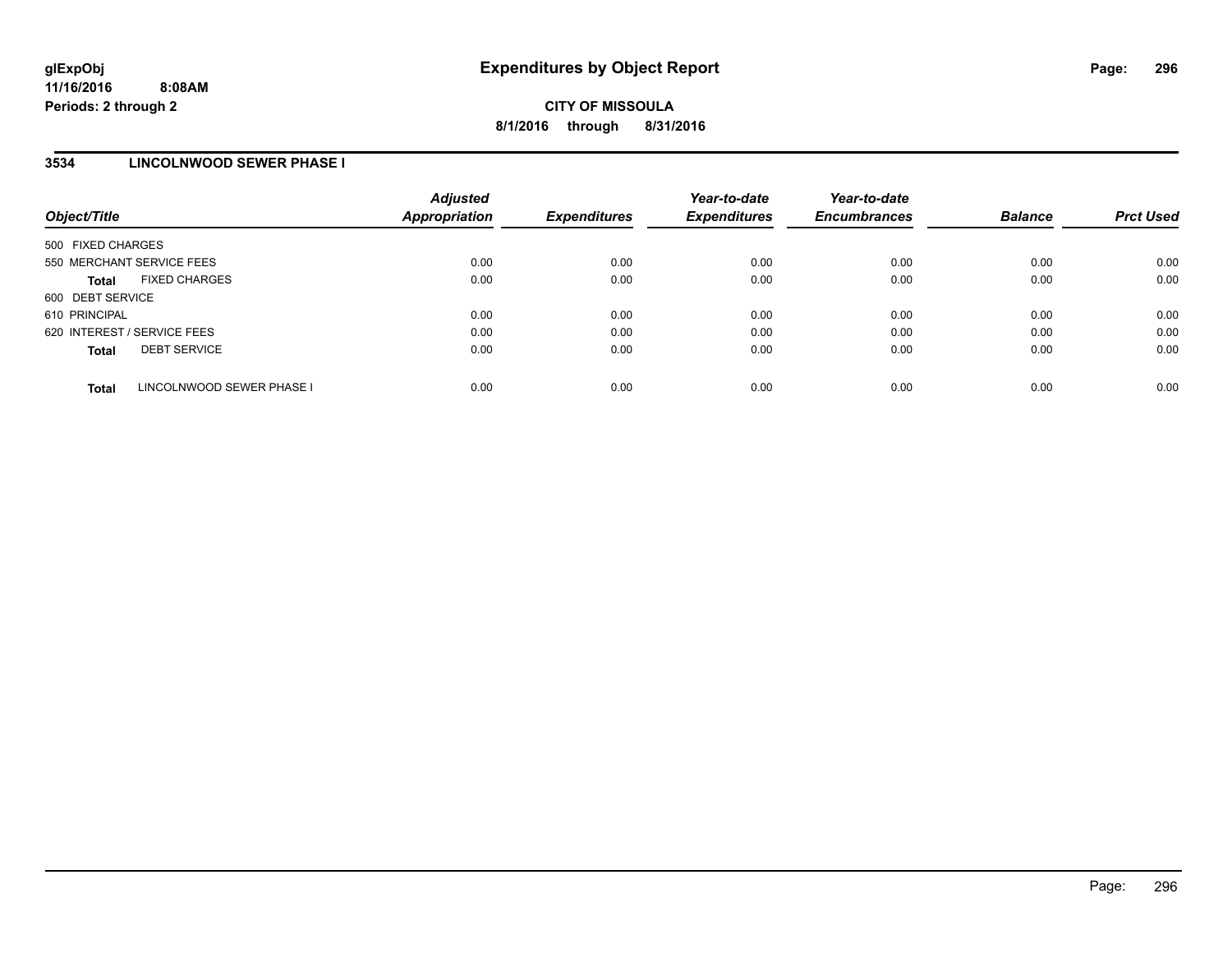### **3535 SLANT STREET TRAFFIC CALMING**

| Object/Title                         | <b>Adjusted</b><br><b>Appropriation</b> | <b>Expenditures</b> | Year-to-date<br><b>Expenditures</b> | Year-to-date<br><b>Encumbrances</b> | <b>Balance</b> | <b>Prct Used</b> |
|--------------------------------------|-----------------------------------------|---------------------|-------------------------------------|-------------------------------------|----------------|------------------|
|                                      |                                         |                     |                                     |                                     |                |                  |
| 500 FIXED CHARGES                    |                                         |                     |                                     |                                     |                |                  |
| 550 MERCHANT SERVICE FEES            | 0.00                                    | 0.00                | 0.00                                | 0.00                                | 0.00           | 0.00             |
| <b>FIXED CHARGES</b><br><b>Total</b> | 0.00                                    | 0.00                | 0.00                                | 0.00                                | 0.00           | 0.00             |
| 800 OTHER OBJECTS                    |                                         |                     |                                     |                                     |                |                  |
| 820 TRANSFERS TO OTHER FUNDS         | 0.00                                    | 0.00                | 0.00                                | 0.00                                | 0.00           | 0.00             |
| OTHER OBJECTS<br><b>Total</b>        | 0.00                                    | 0.00                | 0.00                                | 0.00                                | 0.00           | 0.00             |
|                                      |                                         |                     |                                     |                                     |                |                  |
| NON-DEPARTMENTAL<br><b>Total</b>     | 0.00                                    | 0.00                | 0.00                                | 0.00                                | 0.00           | 0.00             |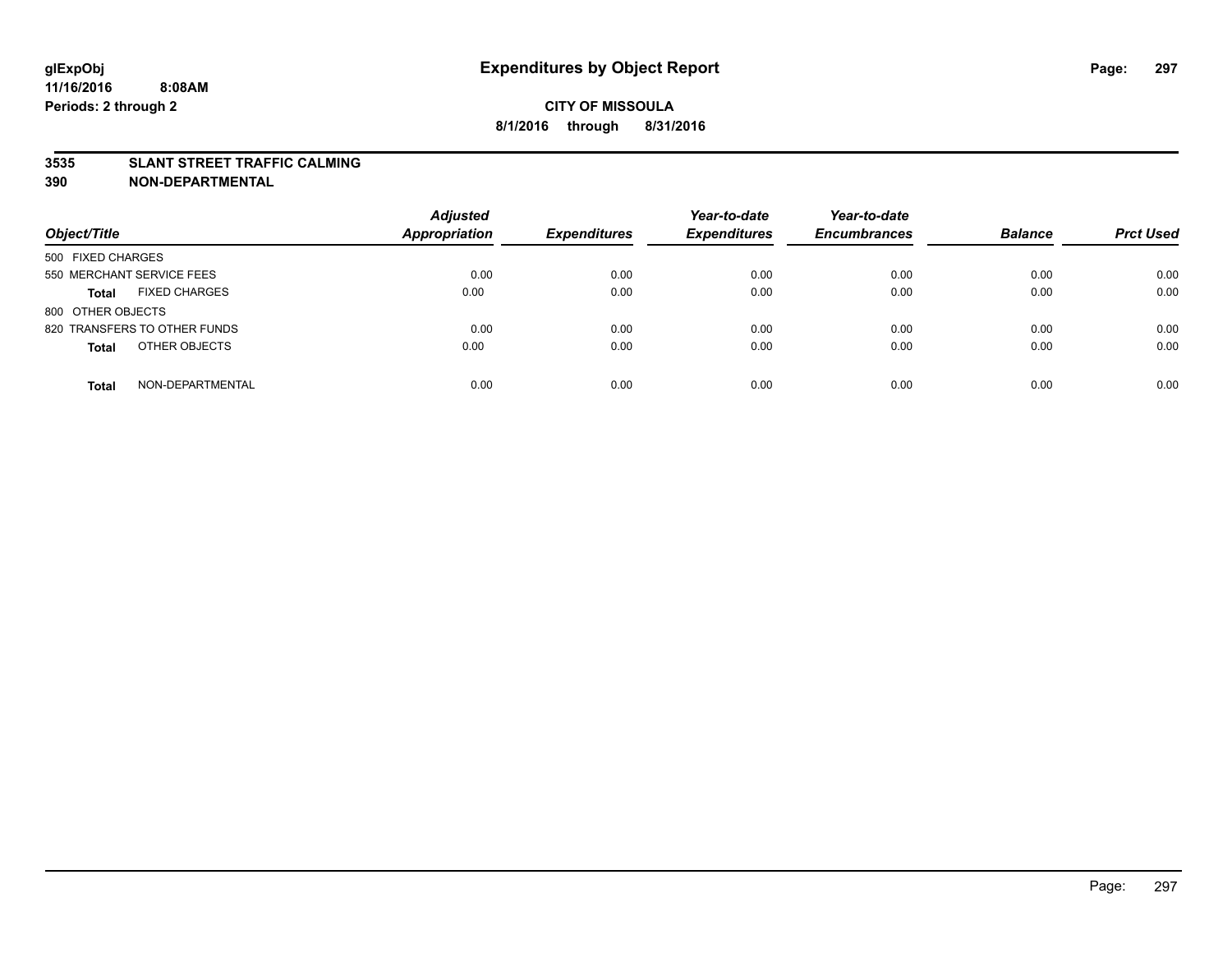## **3535 SLANT STREET TRAFFIC CALMING**

| Object/Title              |                              | <b>Adjusted</b><br><b>Appropriation</b> | <b>Expenditures</b> | Year-to-date<br><b>Expenditures</b> | Year-to-date<br><b>Encumbrances</b> | <b>Balance</b> | <b>Prct Used</b> |
|---------------------------|------------------------------|-----------------------------------------|---------------------|-------------------------------------|-------------------------------------|----------------|------------------|
| 500 FIXED CHARGES         |                              |                                         |                     |                                     |                                     |                |                  |
| 550 MERCHANT SERVICE FEES |                              | 0.00                                    | 0.00                | 0.00                                | 0.00                                | 0.00           | 0.00             |
| <b>Total</b>              | <b>FIXED CHARGES</b>         | 0.00                                    | 0.00                | 0.00                                | 0.00                                | 0.00           | 0.00             |
| 800 OTHER OBJECTS         |                              |                                         |                     |                                     |                                     |                |                  |
|                           | 820 TRANSFERS TO OTHER FUNDS | 0.00                                    | 0.00                | 0.00                                | 0.00                                | 0.00           | 0.00             |
| <b>Total</b>              | OTHER OBJECTS                | 0.00                                    | 0.00                | 0.00                                | 0.00                                | 0.00           | 0.00             |
| <b>Total</b>              | SLANT STREET TRAFFIC CALMING | 0.00                                    | 0.00                | 0.00                                | 0.00                                | 0.00           | 0.00             |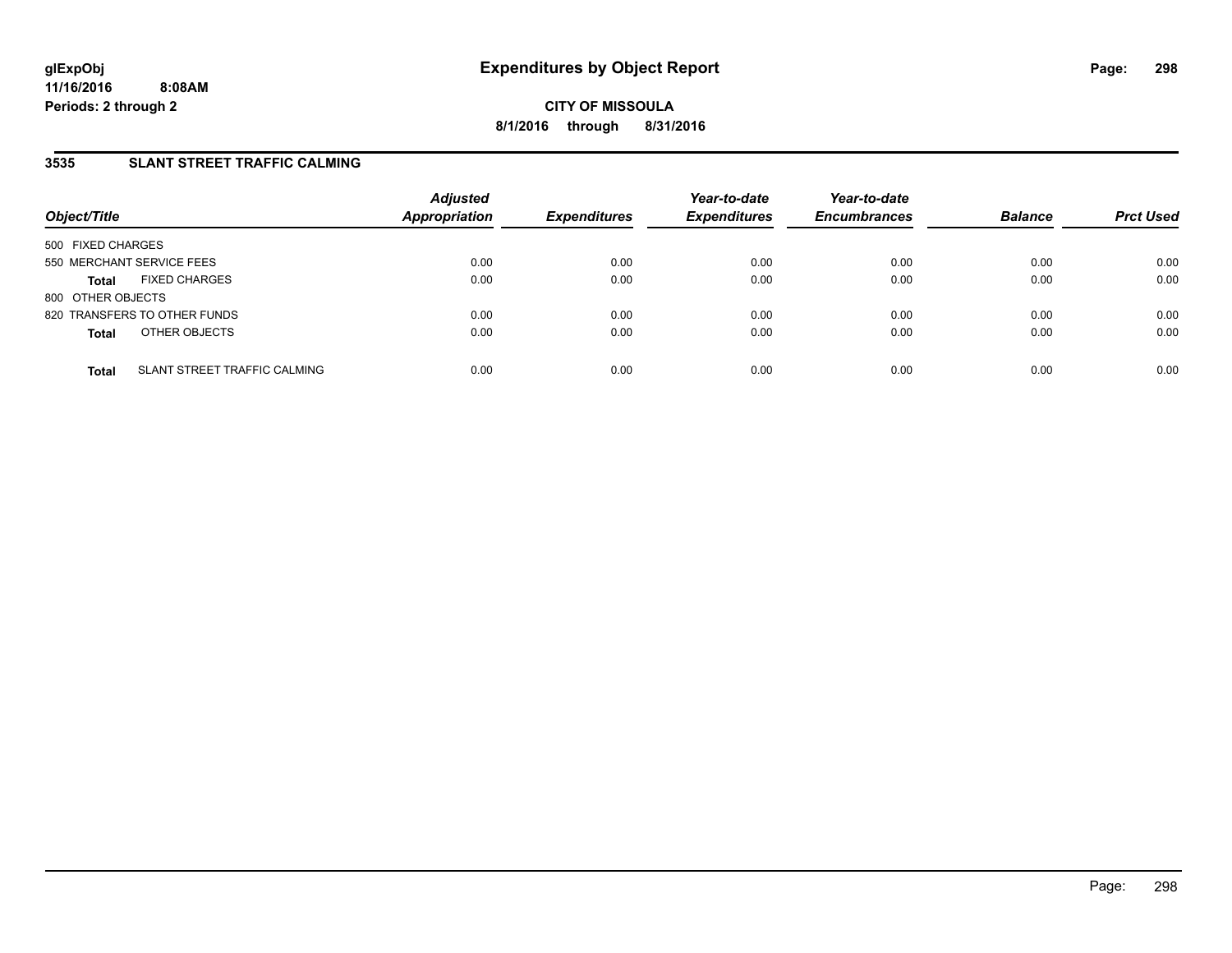#### **3536 LINCOLNWOOD SEWER PHASE II**

| Object/Title                         | <b>Adjusted</b><br><b>Appropriation</b> | <b>Expenditures</b> | Year-to-date<br><b>Expenditures</b> | Year-to-date<br><b>Encumbrances</b> | <b>Balance</b> | <b>Prct Used</b> |
|--------------------------------------|-----------------------------------------|---------------------|-------------------------------------|-------------------------------------|----------------|------------------|
|                                      |                                         |                     |                                     |                                     |                |                  |
| 500 FIXED CHARGES                    |                                         |                     |                                     |                                     |                |                  |
| 550 MERCHANT SERVICE FEES            | 0.00                                    | 0.00                | 0.00                                | 0.00                                | 0.00           | 0.00             |
| <b>FIXED CHARGES</b><br><b>Total</b> | 0.00                                    | 0.00                | 0.00                                | 0.00                                | 0.00           | 0.00             |
| 600 DEBT SERVICE                     |                                         |                     |                                     |                                     |                |                  |
| 610 PRINCIPAL                        | 0.00                                    | 0.00                | 0.00                                | 0.00                                | 0.00           | 0.00             |
| 620 INTEREST / SERVICE FEES          | 0.00                                    | 0.00                | 0.00                                | 0.00                                | 0.00           | 0.00             |
| <b>DEBT SERVICE</b><br>Total         | 0.00                                    | 0.00                | 0.00                                | 0.00                                | 0.00           | 0.00             |
|                                      |                                         |                     |                                     |                                     |                |                  |
| NON-DEPARTMENTAL<br><b>Total</b>     | 0.00                                    | 0.00                | 0.00                                | 0.00                                | 0.00           | 0.00             |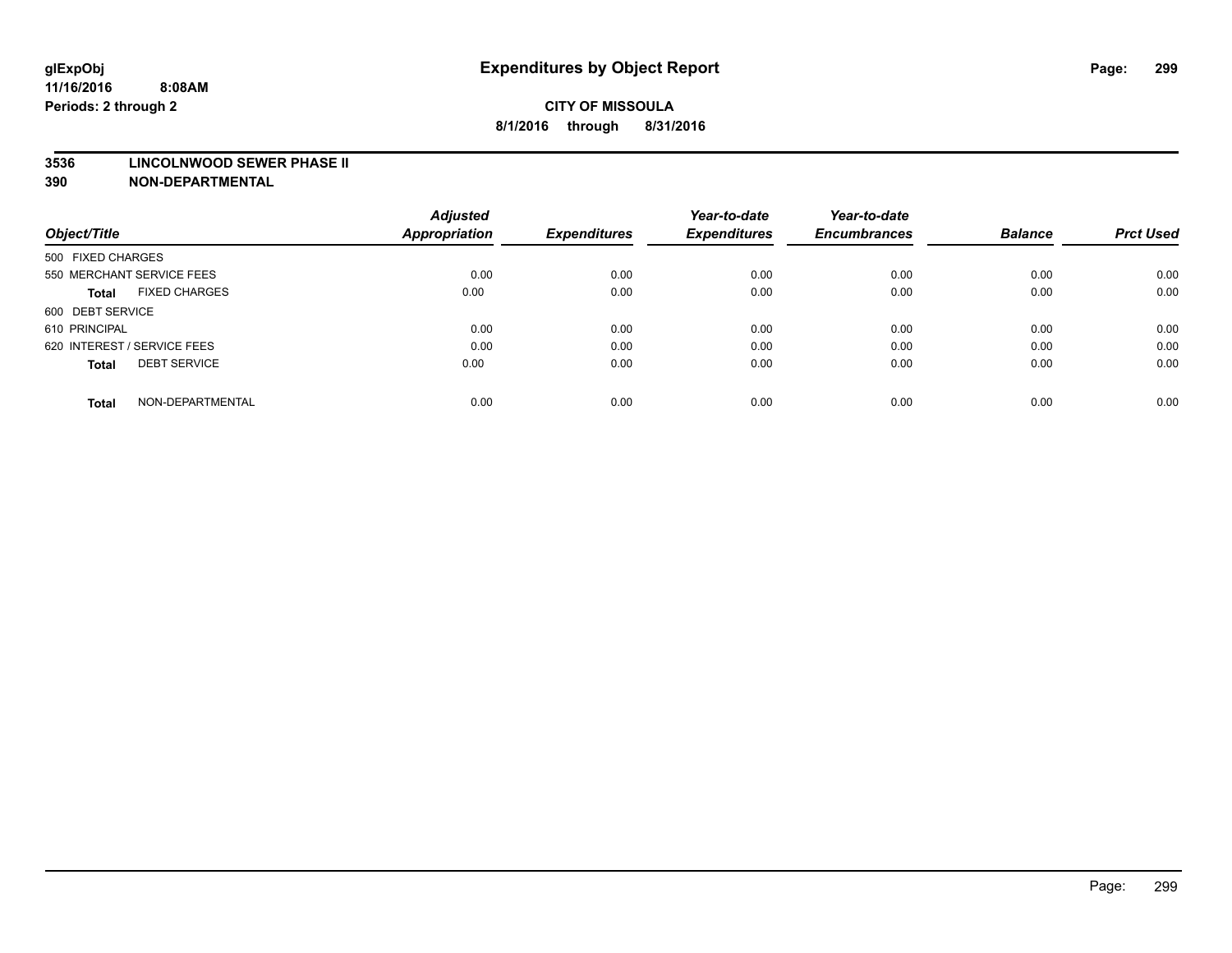### **3536 LINCOLNWOOD SEWER PHASE II**

| Object/Title                               | <b>Adjusted</b><br><b>Appropriation</b> | <b>Expenditures</b> | Year-to-date<br><b>Expenditures</b> | Year-to-date<br><b>Encumbrances</b> | <b>Balance</b> | <b>Prct Used</b> |
|--------------------------------------------|-----------------------------------------|---------------------|-------------------------------------|-------------------------------------|----------------|------------------|
| 500 FIXED CHARGES                          |                                         |                     |                                     |                                     |                |                  |
| 550 MERCHANT SERVICE FEES                  | 0.00                                    | 0.00                | 0.00                                | 0.00                                | 0.00           | 0.00             |
| <b>FIXED CHARGES</b><br><b>Total</b>       | 0.00                                    | 0.00                | 0.00                                | 0.00                                | 0.00           | 0.00             |
| 600 DEBT SERVICE                           |                                         |                     |                                     |                                     |                |                  |
| 610 PRINCIPAL                              | 0.00                                    | 0.00                | 0.00                                | 0.00                                | 0.00           | 0.00             |
| 620 INTEREST / SERVICE FEES                | 0.00                                    | 0.00                | 0.00                                | 0.00                                | 0.00           | 0.00             |
| <b>DEBT SERVICE</b><br><b>Total</b>        | 0.00                                    | 0.00                | 0.00                                | 0.00                                | 0.00           | 0.00             |
| LINCOLNWOOD SEWER PHASE II<br><b>Total</b> | 0.00                                    | 0.00                | 0.00                                | 0.00                                | 0.00           | 0.00             |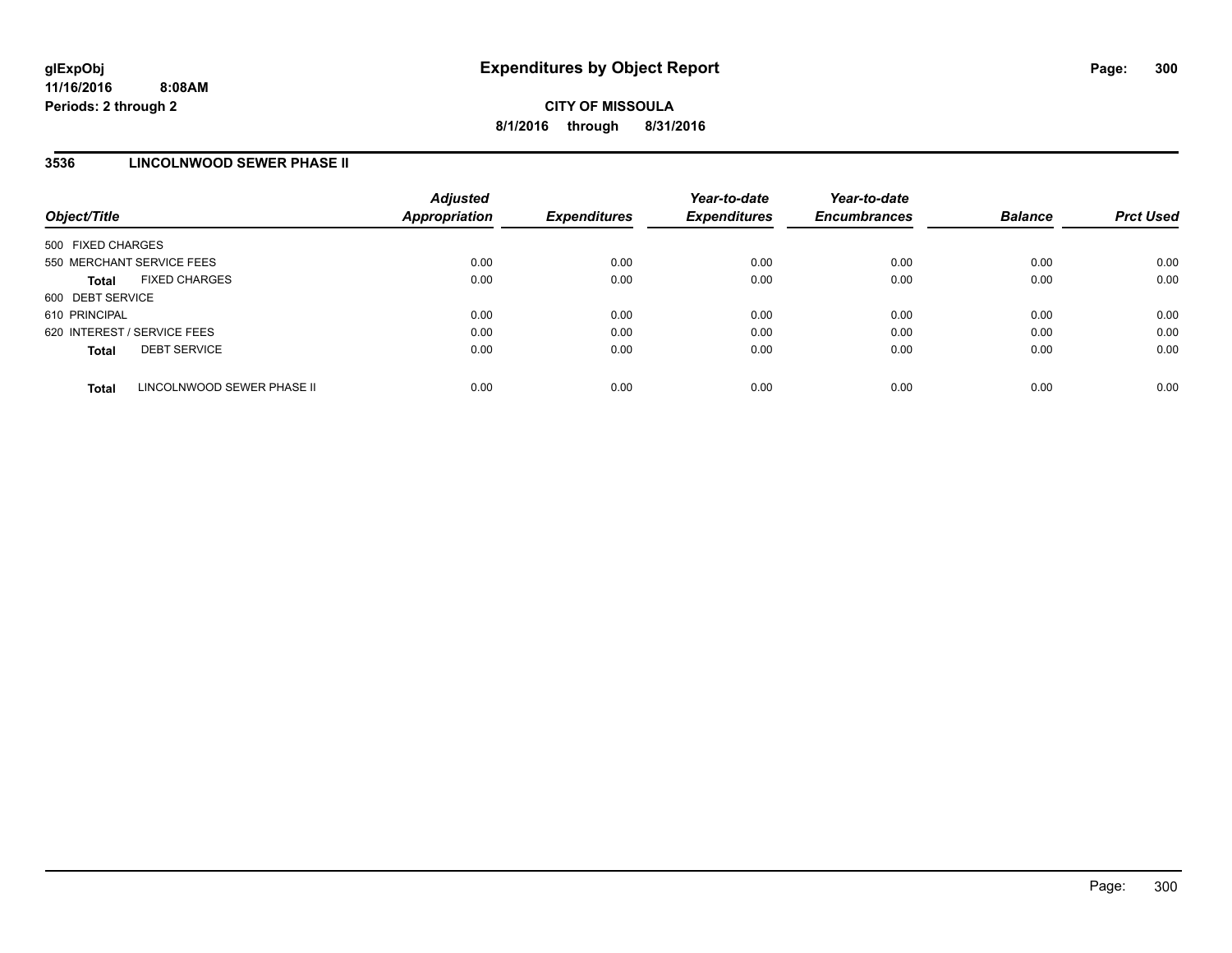### **3539 SOUTH 4TH STREET W TRAFFIC**

| Object/Title                         | <b>Adjusted</b><br><b>Appropriation</b> | <b>Expenditures</b> | Year-to-date<br><b>Expenditures</b> | Year-to-date<br><b>Encumbrances</b> | <b>Balance</b> | <b>Prct Used</b> |
|--------------------------------------|-----------------------------------------|---------------------|-------------------------------------|-------------------------------------|----------------|------------------|
| 500 FIXED CHARGES                    |                                         |                     |                                     |                                     |                |                  |
| 550 MERCHANT SERVICE FEES            | 0.00                                    | 0.00                | 0.00                                | 0.00                                | 0.00           | 0.00             |
| <b>FIXED CHARGES</b><br><b>Total</b> | 0.00                                    | 0.00                | 0.00                                | 0.00                                | 0.00           | 0.00             |
| 800 OTHER OBJECTS                    |                                         |                     |                                     |                                     |                |                  |
| 820 TRANSFERS TO OTHER FUNDS         | 0.00                                    | 0.00                | 0.00                                | 0.00                                | 0.00           | 0.00             |
| OTHER OBJECTS<br><b>Total</b>        | 0.00                                    | 0.00                | 0.00                                | 0.00                                | 0.00           | 0.00             |
| NON-DEPARTMENTAL<br><b>Total</b>     | 0.00                                    | 0.00                | 0.00                                | 0.00                                | 0.00           | 0.00             |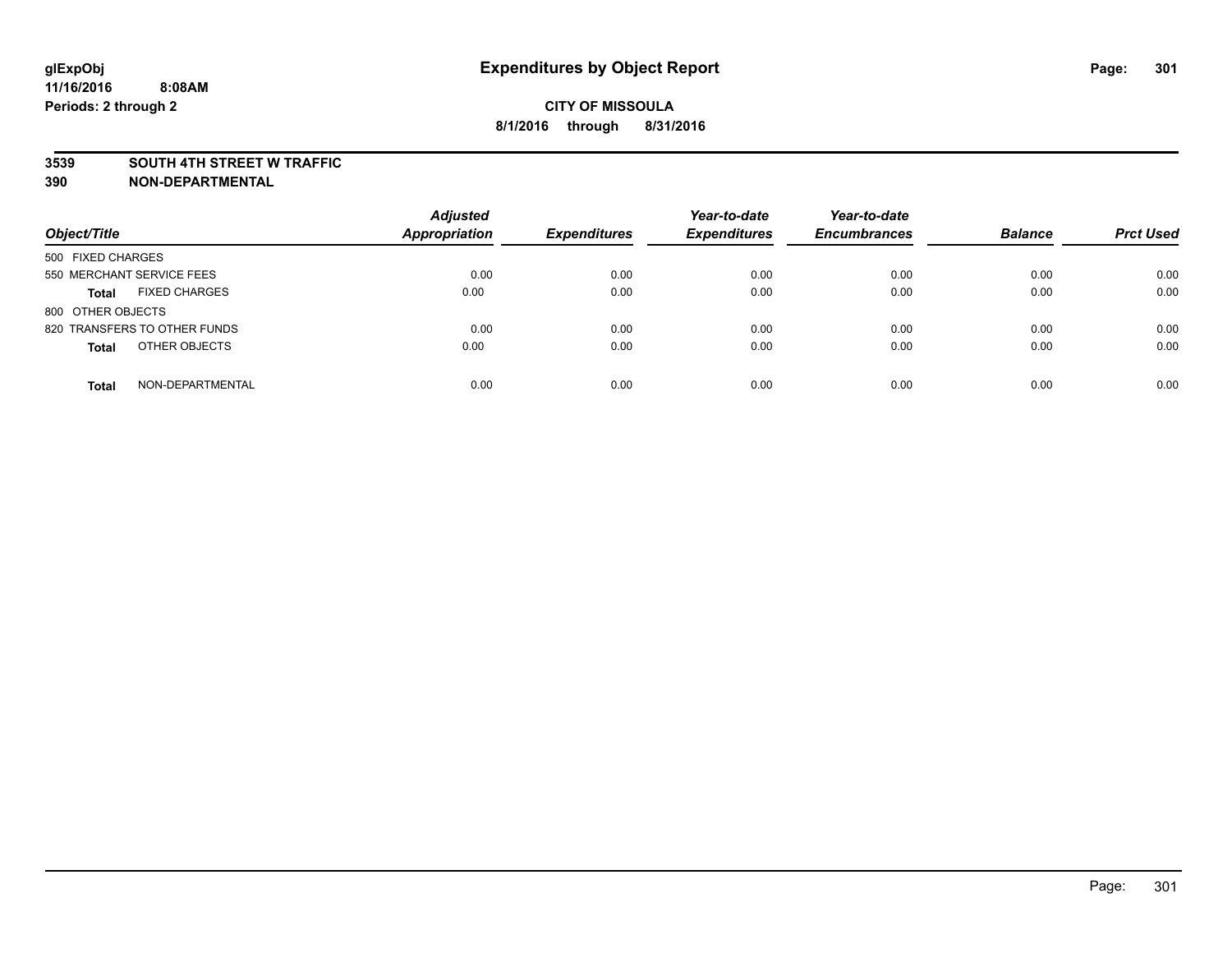### **3539 SOUTH 4TH STREET W TRAFFIC**

| Object/Title              |                              | <b>Adjusted</b><br>Appropriation | <b>Expenditures</b> | Year-to-date<br><b>Expenditures</b> | Year-to-date<br><b>Encumbrances</b> | <b>Balance</b> | <b>Prct Used</b> |
|---------------------------|------------------------------|----------------------------------|---------------------|-------------------------------------|-------------------------------------|----------------|------------------|
| 500 FIXED CHARGES         |                              |                                  |                     |                                     |                                     |                |                  |
| 550 MERCHANT SERVICE FEES |                              | 0.00                             | 0.00                | 0.00                                | 0.00                                | 0.00           | 0.00             |
| Total                     | <b>FIXED CHARGES</b>         | 0.00                             | 0.00                | 0.00                                | 0.00                                | 0.00           | 0.00             |
| 800 OTHER OBJECTS         |                              |                                  |                     |                                     |                                     |                |                  |
|                           | 820 TRANSFERS TO OTHER FUNDS | 0.00                             | 0.00                | 0.00                                | 0.00                                | 0.00           | 0.00             |
| <b>Total</b>              | OTHER OBJECTS                | 0.00                             | 0.00                | 0.00                                | 0.00                                | 0.00           | 0.00             |
| <b>Total</b>              | SOUTH 4TH STREET W TRAFFIC   | 0.00                             | 0.00                | 0.00                                | 0.00                                | 0.00           | 0.00             |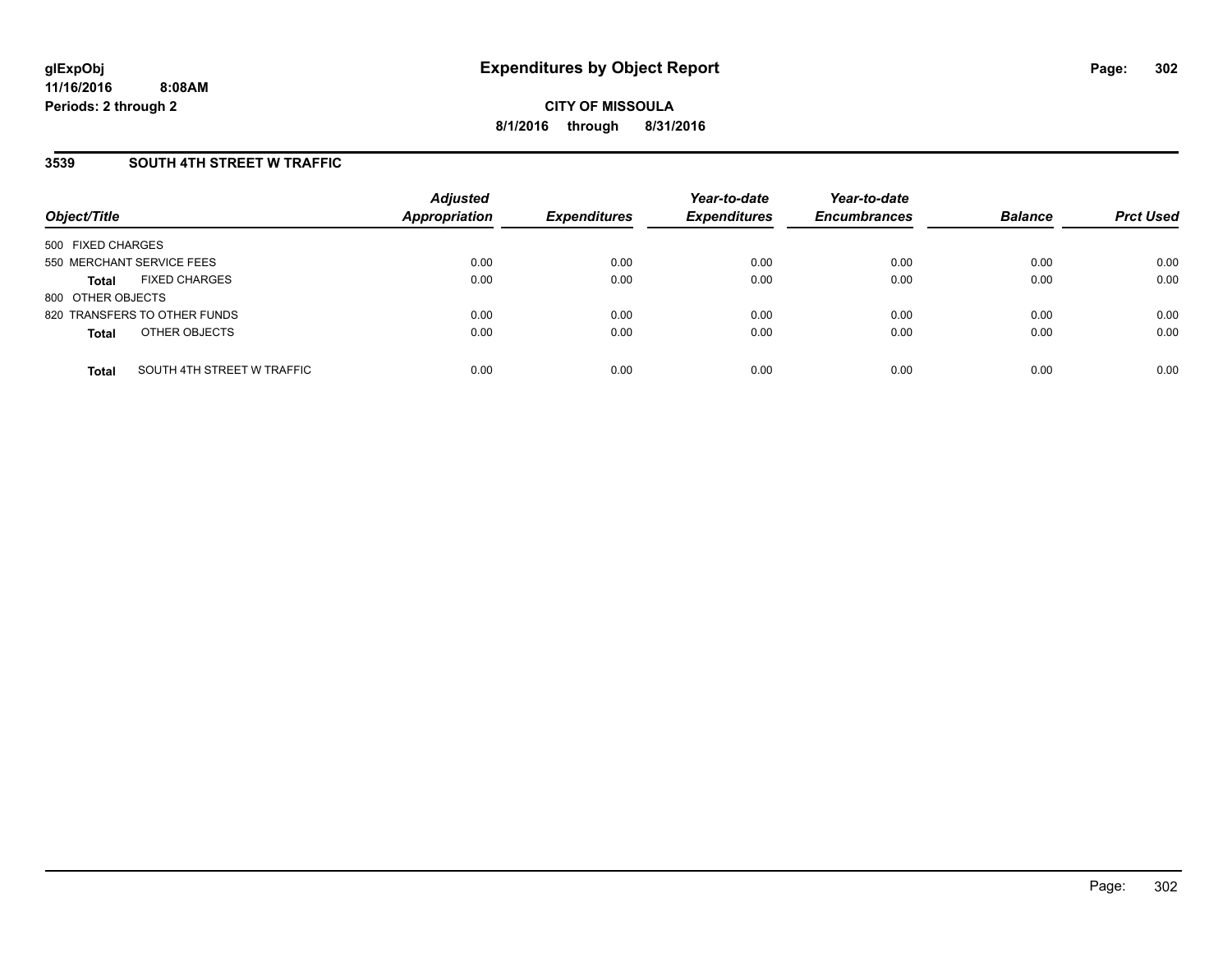### **3540 SID 540 DEBT SERVICE FUND**

| Object/Title           |                             | <b>Adjusted</b><br><b>Appropriation</b> | <b>Expenditures</b> | Year-to-date<br><b>Expenditures</b> | Year-to-date<br><b>Encumbrances</b> | <b>Balance</b> | <b>Prct Used</b> |
|------------------------|-----------------------------|-----------------------------------------|---------------------|-------------------------------------|-------------------------------------|----------------|------------------|
| 300 PURCHASED SERVICES |                             |                                         |                     |                                     |                                     |                |                  |
|                        | 350 PROFESSIONAL SERVICES   | 0.00                                    | 0.00                | 0.00                                | 0.00                                | 0.00           | 0.00             |
| <b>Total</b>           | PURCHASED SERVICES          | 0.00                                    | 0.00                | 0.00                                | 0.00                                | 0.00           | 0.00             |
| 500 FIXED CHARGES      |                             |                                         |                     |                                     |                                     |                |                  |
|                        | 550 MERCHANT SERVICE FEES   | 0.00                                    | 0.00                | 0.00                                | 0.00                                | 0.00           | 0.00             |
| <b>Total</b>           | <b>FIXED CHARGES</b>        | 0.00                                    | 0.00                | 0.00                                | 0.00                                | 0.00           | 0.00             |
| 600 DEBT SERVICE       |                             |                                         |                     |                                     |                                     |                |                  |
| 610 PRINCIPAL          |                             | 0.00                                    | 0.00                | 0.00                                | 0.00                                | 0.00           | 0.00             |
|                        | 620 INTEREST / SERVICE FEES | 0.00                                    | 0.00                | 0.00                                | 0.00                                | 0.00           | 0.00             |
| <b>Total</b>           | <b>DEBT SERVICE</b>         | 0.00                                    | 0.00                | 0.00                                | 0.00                                | 0.00           | 0.00             |
|                        |                             |                                         |                     |                                     |                                     |                |                  |
| <b>Total</b>           | NON-DEPARTMENTAL            | 0.00                                    | 0.00                | 0.00                                | 0.00                                | 0.00           | 0.00             |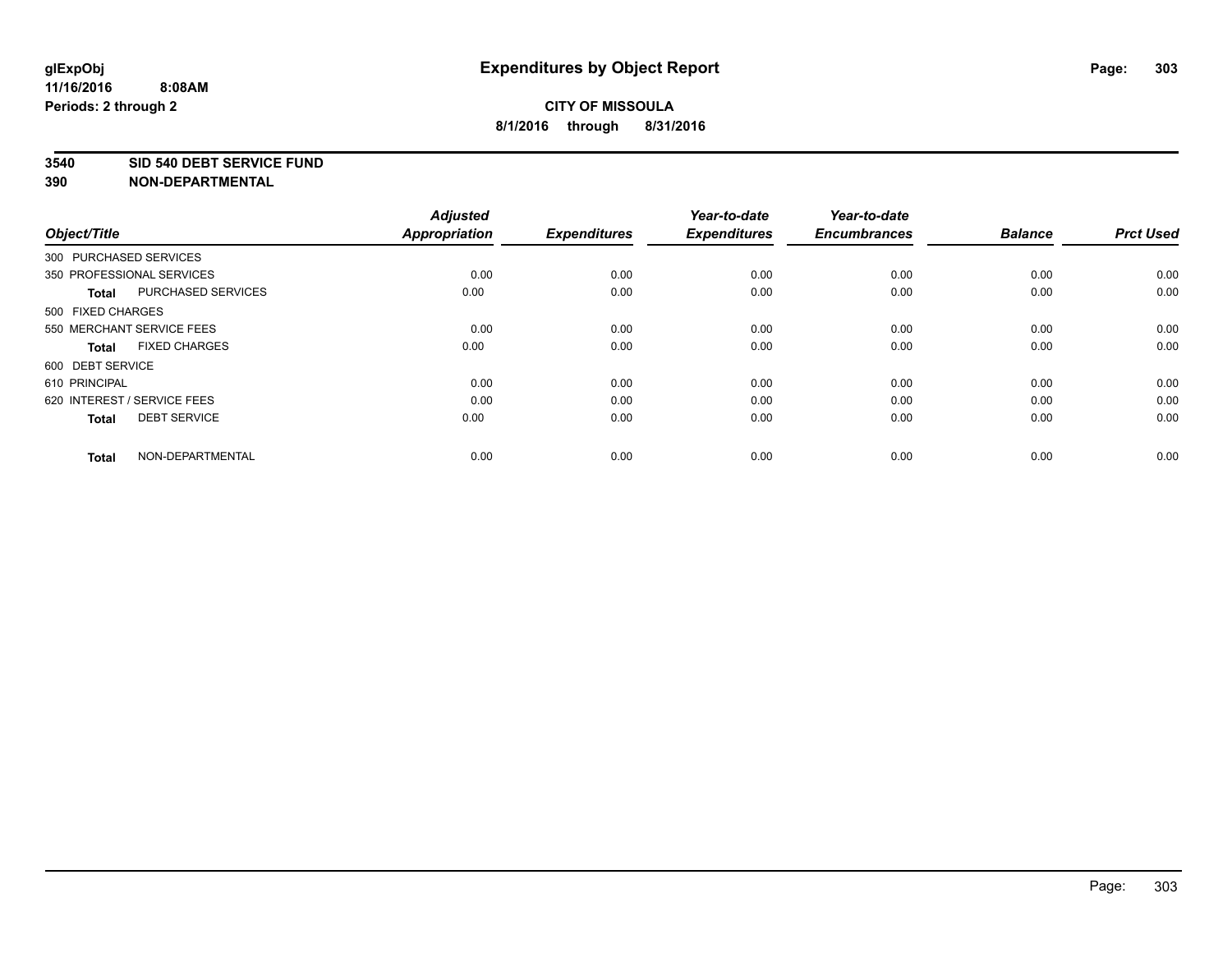## **3540 SID 540 DEBT SERVICE FUND**

| Object/Title                              | <b>Adjusted</b><br><b>Appropriation</b> | <b>Expenditures</b> | Year-to-date<br><b>Expenditures</b> | Year-to-date<br><b>Encumbrances</b> | <b>Balance</b> | <b>Prct Used</b> |
|-------------------------------------------|-----------------------------------------|---------------------|-------------------------------------|-------------------------------------|----------------|------------------|
|                                           |                                         |                     |                                     |                                     |                |                  |
| 300 PURCHASED SERVICES                    |                                         |                     |                                     |                                     |                |                  |
| 350 PROFESSIONAL SERVICES                 | 0.00                                    | 0.00                | 0.00                                | 0.00                                | 0.00           | 0.00             |
| PURCHASED SERVICES<br><b>Total</b>        | 0.00                                    | 0.00                | 0.00                                | 0.00                                | 0.00           | 0.00             |
| 500 FIXED CHARGES                         |                                         |                     |                                     |                                     |                |                  |
| 550 MERCHANT SERVICE FEES                 | 0.00                                    | 0.00                | 0.00                                | 0.00                                | 0.00           | 0.00             |
| <b>FIXED CHARGES</b><br><b>Total</b>      | 0.00                                    | 0.00                | 0.00                                | 0.00                                | 0.00           | 0.00             |
| 600 DEBT SERVICE                          |                                         |                     |                                     |                                     |                |                  |
| 610 PRINCIPAL                             | 0.00                                    | 0.00                | 0.00                                | 0.00                                | 0.00           | 0.00             |
| 620 INTEREST / SERVICE FEES               | 0.00                                    | 0.00                | 0.00                                | 0.00                                | 0.00           | 0.00             |
| <b>DEBT SERVICE</b><br><b>Total</b>       | 0.00                                    | 0.00                | 0.00                                | 0.00                                | 0.00           | 0.00             |
|                                           |                                         |                     |                                     |                                     |                |                  |
| SID 540 DEBT SERVICE FUND<br><b>Total</b> | 0.00                                    | 0.00                | 0.00                                | 0.00                                | 0.00           | 0.00             |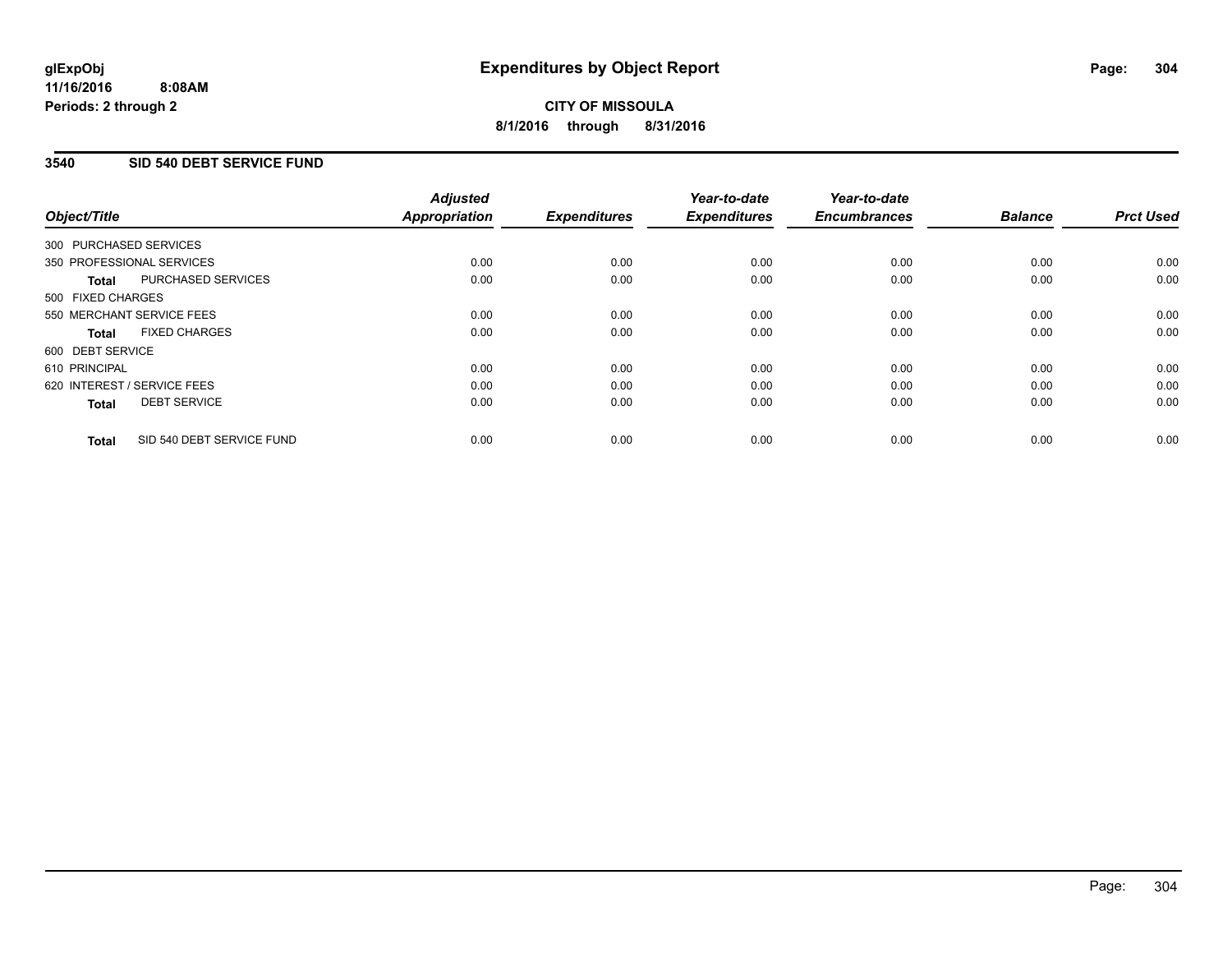### **3541 SID 541 DEBT SERVICE**

|                                     | <b>Adjusted</b> |                     | Year-to-date        | Year-to-date        |                |                  |
|-------------------------------------|-----------------|---------------------|---------------------|---------------------|----------------|------------------|
| Object/Title                        | Appropriation   | <b>Expenditures</b> | <b>Expenditures</b> | <b>Encumbrances</b> | <b>Balance</b> | <b>Prct Used</b> |
| 500 FIXED CHARGES                   |                 |                     |                     |                     |                |                  |
| 550 MERCHANT SERVICE FEES           | 0.00            | 0.00                | 0.00                | 0.00                | 0.00           | 0.00             |
| <b>FIXED CHARGES</b><br>Total       | 0.00            | 0.00                | 0.00                | 0.00                | 0.00           | 0.00             |
| 600 DEBT SERVICE                    |                 |                     |                     |                     |                |                  |
| 610 PRINCIPAL                       | 0.00            | 0.00                | 0.00                | 0.00                | 0.00           | 0.00             |
| 620 INTEREST / SERVICE FEES         | 0.00            | 300.00              | 300.00              | 0.00                | $-300.00$      | 0.00             |
| <b>DEBT SERVICE</b><br><b>Total</b> | 0.00            | 300.00              | 300.00              | 0.00                | $-300.00$      | 0.00             |
| NON-DEPARTMENTAL<br><b>Total</b>    | 0.00            | 300.00              | 300.00              | 0.00                | $-300.00$      | 0.00             |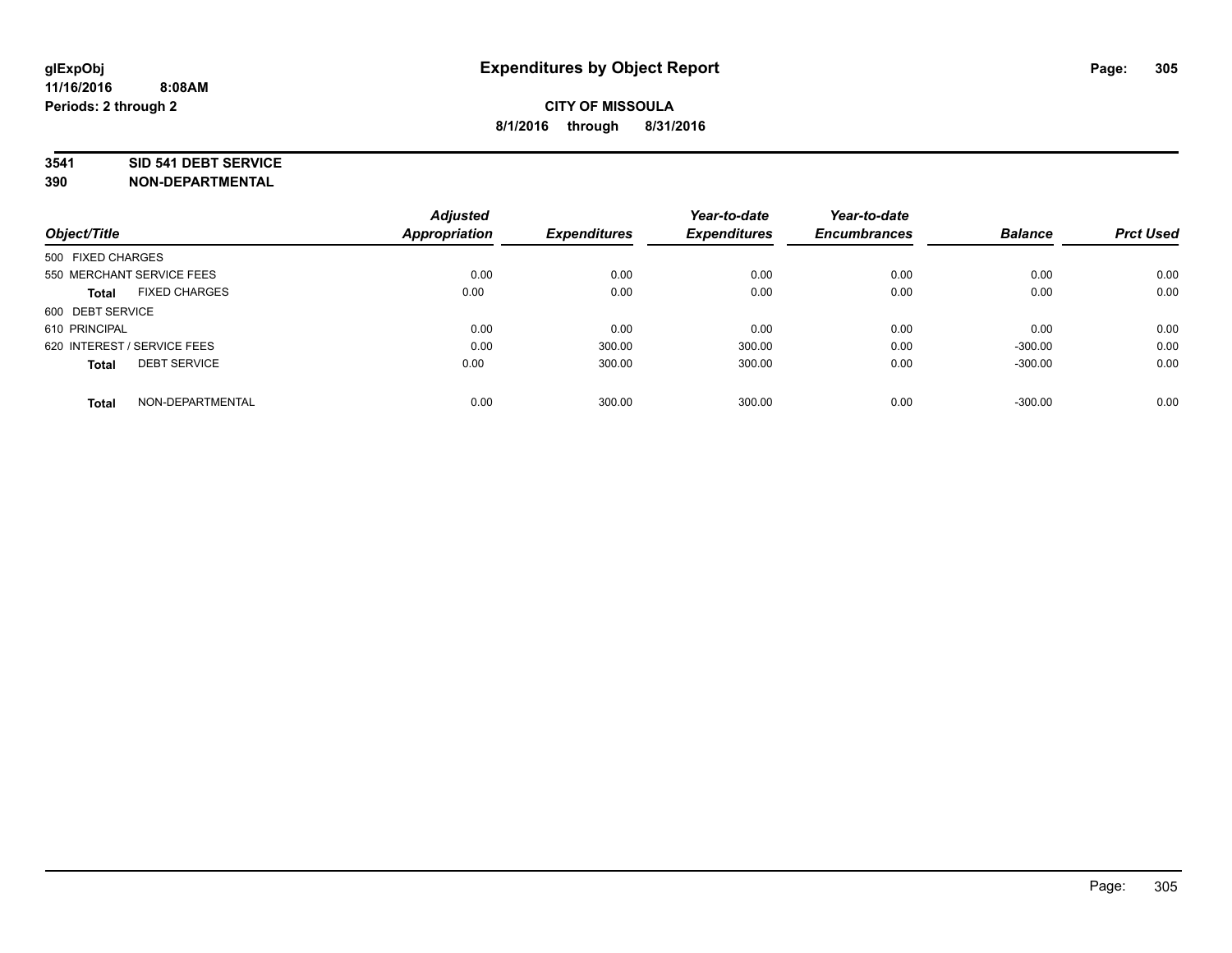## **3541 SID 541 DEBT SERVICE**

| Object/Title                         | <b>Adjusted</b><br>Appropriation | <b>Expenditures</b> | Year-to-date<br><b>Expenditures</b> | Year-to-date<br><b>Encumbrances</b> | <b>Balance</b> | <b>Prct Used</b> |
|--------------------------------------|----------------------------------|---------------------|-------------------------------------|-------------------------------------|----------------|------------------|
| 500 FIXED CHARGES                    |                                  |                     |                                     |                                     |                |                  |
| 550 MERCHANT SERVICE FEES            | 0.00                             | 0.00                | 0.00                                | 0.00                                | 0.00           | 0.00             |
| <b>FIXED CHARGES</b><br><b>Total</b> | 0.00                             | 0.00                | 0.00                                | 0.00                                | 0.00           | 0.00             |
| 600 DEBT SERVICE                     |                                  |                     |                                     |                                     |                |                  |
| 610 PRINCIPAL                        | 0.00                             | 0.00                | 0.00                                | 0.00                                | 0.00           | 0.00             |
| 620 INTEREST / SERVICE FEES          | 0.00                             | 300.00              | 300.00                              | 0.00                                | $-300.00$      | 0.00             |
| <b>DEBT SERVICE</b><br><b>Total</b>  | 0.00                             | 300.00              | 300.00                              | 0.00                                | $-300.00$      | 0.00             |
| SID 541 DEBT SERVICE<br><b>Total</b> | 0.00                             | 300.00              | 300.00                              | 0.00                                | $-300.00$      | 0.00             |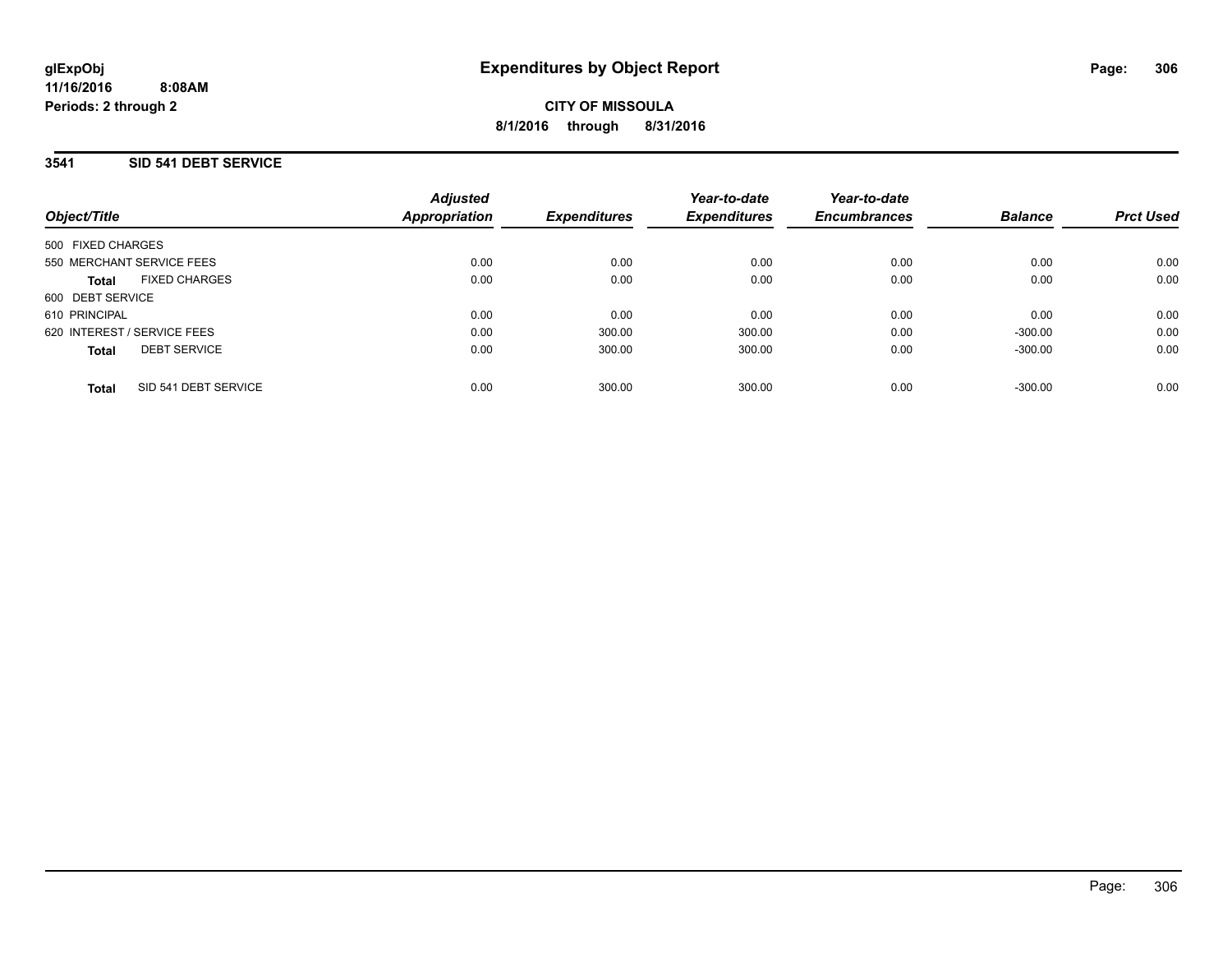#### **3543 SID 543 DEBT SERVICE**

| Object/Title                |                              | <b>Adjusted</b><br><b>Appropriation</b> | <b>Expenditures</b> | Year-to-date<br><b>Expenditures</b> | Year-to-date<br><b>Encumbrances</b> | <b>Balance</b> | <b>Prct Used</b> |
|-----------------------------|------------------------------|-----------------------------------------|---------------------|-------------------------------------|-------------------------------------|----------------|------------------|
| 500 FIXED CHARGES           |                              |                                         |                     |                                     |                                     |                |                  |
| 550 MERCHANT SERVICE FEES   |                              | 0.00                                    | 0.00                | 0.00                                | 0.00                                | 0.00           | 0.00             |
| <b>Total</b>                | <b>FIXED CHARGES</b>         | 0.00                                    | 0.00                | 0.00                                | 0.00                                | 0.00           | 0.00             |
| 600 DEBT SERVICE            |                              |                                         |                     |                                     |                                     |                |                  |
| 610 PRINCIPAL               |                              | 0.00                                    | 0.00                | 0.00                                | 0.00                                | 0.00           | 0.00             |
| 620 INTEREST / SERVICE FEES |                              | 0.00                                    | 0.00                | 0.00                                | 0.00                                | 0.00           | 0.00             |
| <b>Total</b>                | <b>DEBT SERVICE</b>          | 0.00                                    | 0.00                | 0.00                                | 0.00                                | 0.00           | 0.00             |
| 800 OTHER OBJECTS           |                              |                                         |                     |                                     |                                     |                |                  |
|                             | 820 TRANSFERS TO OTHER FUNDS | 0.00                                    | 0.00                | 0.00                                | 0.00                                | 0.00           | 0.00             |
| <b>Total</b>                | OTHER OBJECTS                | 0.00                                    | 0.00                | 0.00                                | 0.00                                | 0.00           | 0.00             |
|                             |                              |                                         |                     |                                     |                                     |                |                  |
| <b>Total</b>                | NON-DEPARTMENTAL             | 0.00                                    | 0.00                | 0.00                                | 0.00                                | 0.00           | 0.00             |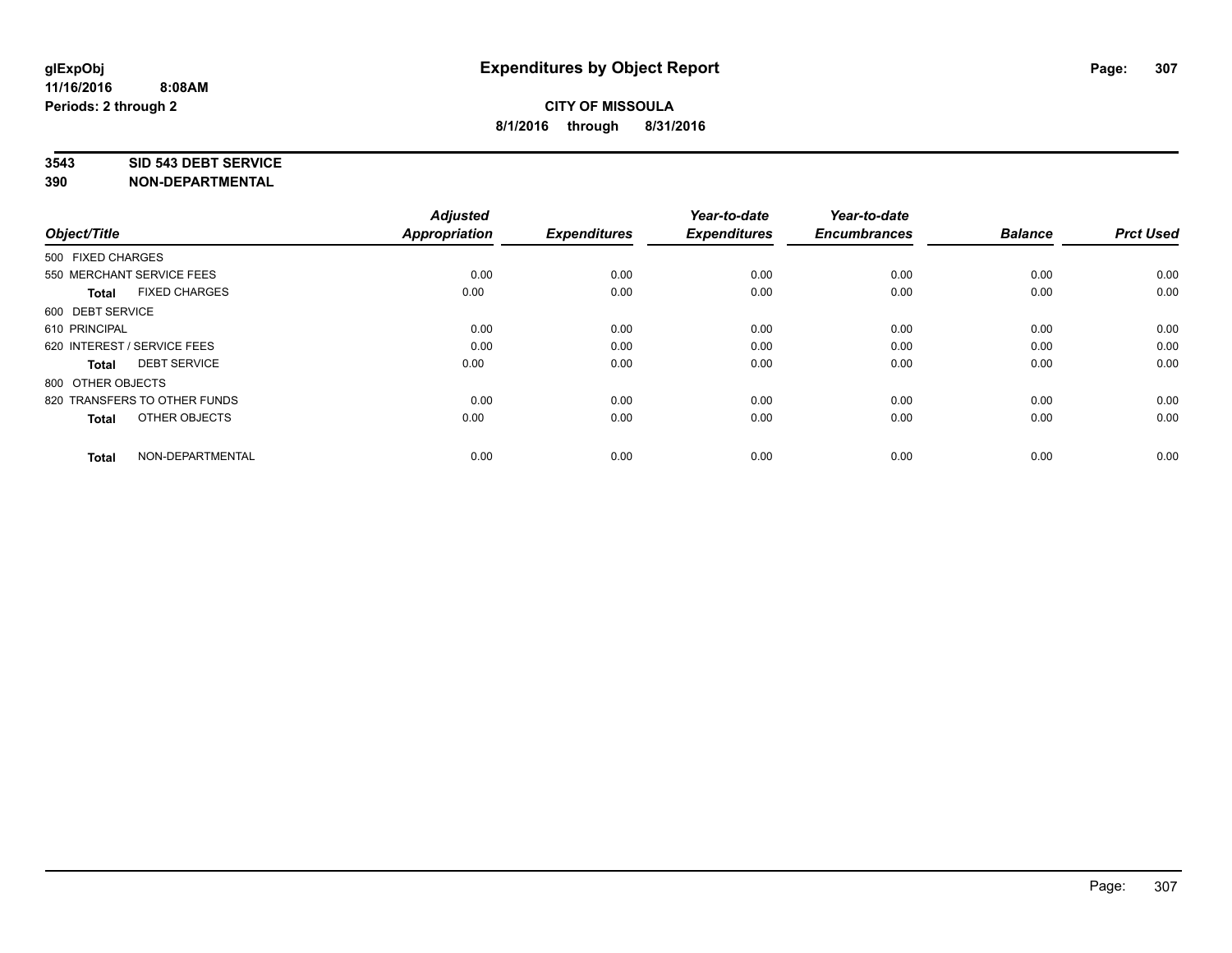## **3543 SID 543 DEBT SERVICE**

|                                      | <b>Adjusted</b>      |                     | Year-to-date        | Year-to-date<br><b>Encumbrances</b> | <b>Balance</b> | <b>Prct Used</b> |
|--------------------------------------|----------------------|---------------------|---------------------|-------------------------------------|----------------|------------------|
| Object/Title                         | <b>Appropriation</b> | <b>Expenditures</b> | <b>Expenditures</b> |                                     |                |                  |
| 500 FIXED CHARGES                    |                      |                     |                     |                                     |                |                  |
| 550 MERCHANT SERVICE FEES            | 0.00                 | 0.00                | 0.00                | 0.00                                | 0.00           | 0.00             |
| <b>FIXED CHARGES</b><br>Total        | 0.00                 | 0.00                | 0.00                | 0.00                                | 0.00           | 0.00             |
| 600 DEBT SERVICE                     |                      |                     |                     |                                     |                |                  |
| 610 PRINCIPAL                        | 0.00                 | 0.00                | 0.00                | 0.00                                | 0.00           | 0.00             |
| 620 INTEREST / SERVICE FEES          | 0.00                 | 0.00                | 0.00                | 0.00                                | 0.00           | 0.00             |
| <b>DEBT SERVICE</b><br>Total         | 0.00                 | 0.00                | 0.00                | 0.00                                | 0.00           | 0.00             |
| 800 OTHER OBJECTS                    |                      |                     |                     |                                     |                |                  |
| 820 TRANSFERS TO OTHER FUNDS         | 0.00                 | 0.00                | 0.00                | 0.00                                | 0.00           | 0.00             |
| OTHER OBJECTS<br><b>Total</b>        | 0.00                 | 0.00                | 0.00                | 0.00                                | 0.00           | 0.00             |
| SID 543 DEBT SERVICE<br><b>Total</b> | 0.00                 | 0.00                | 0.00                | 0.00                                | 0.00           | 0.00             |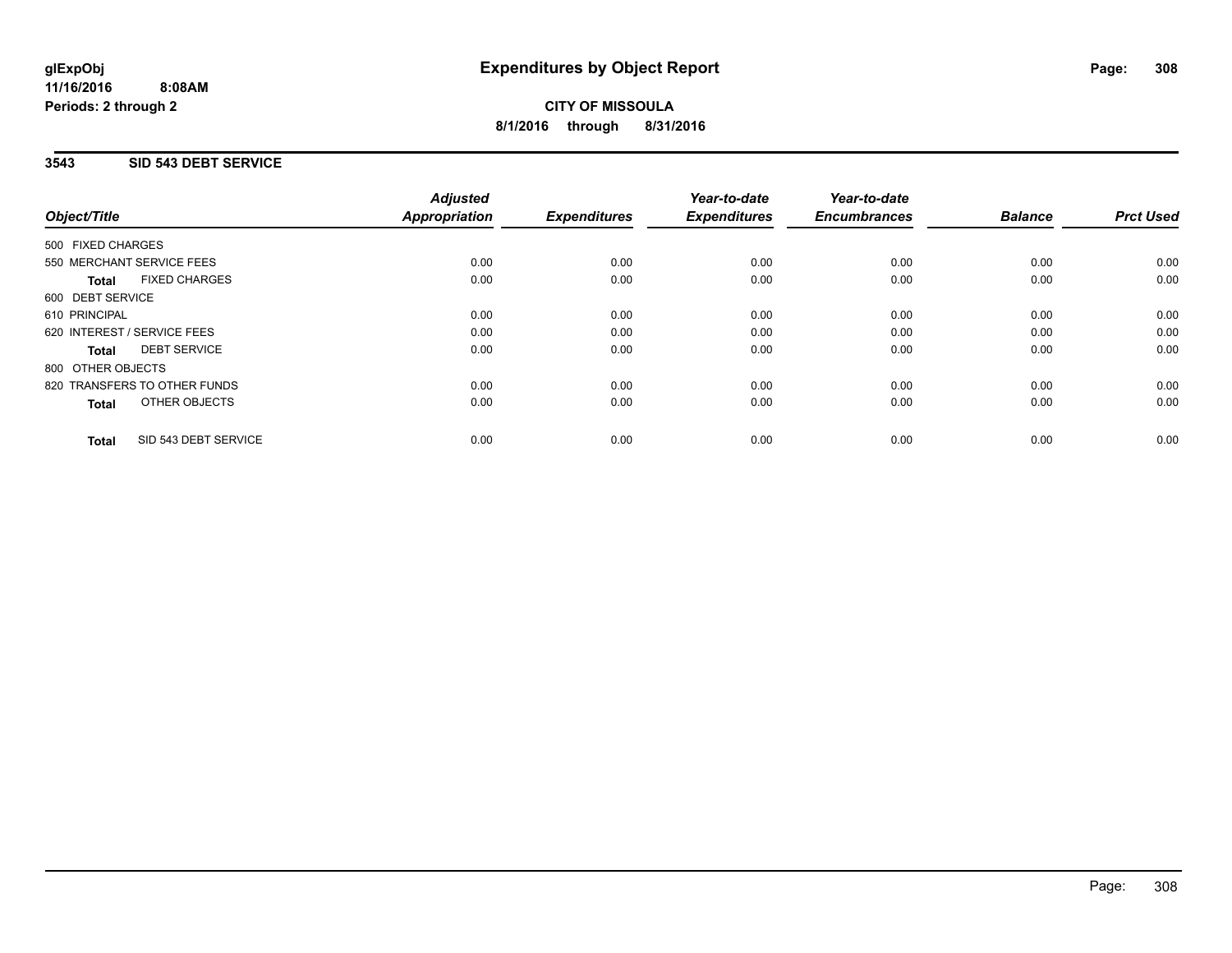### **3544 SID 544 RATTLESNAKE DEBT SERVICE**

| Object/Title                        | <b>Adjusted</b><br>Appropriation | <b>Expenditures</b> | Year-to-date<br><b>Expenditures</b> | Year-to-date<br><b>Encumbrances</b> | <b>Balance</b> | <b>Prct Used</b> |
|-------------------------------------|----------------------------------|---------------------|-------------------------------------|-------------------------------------|----------------|------------------|
| 600 DEBT SERVICE                    |                                  |                     |                                     |                                     |                |                  |
| 610 PRINCIPAL                       | 0.00                             | 0.00                | 0.00                                | 0.00                                | 0.00           | 0.00             |
| 620 INTEREST / SERVICE FEES         | 0.00                             | 0.00                | 0.00                                | 0.00                                | 0.00           | 0.00             |
| <b>DEBT SERVICE</b><br><b>Total</b> | 0.00                             | 0.00                | 0.00                                | 0.00                                | 0.00           | 0.00             |
| NON-DEPARTMENTAL<br><b>Total</b>    | 0.00                             | 0.00                | 0.00                                | 0.00                                | 0.00           | 0.00             |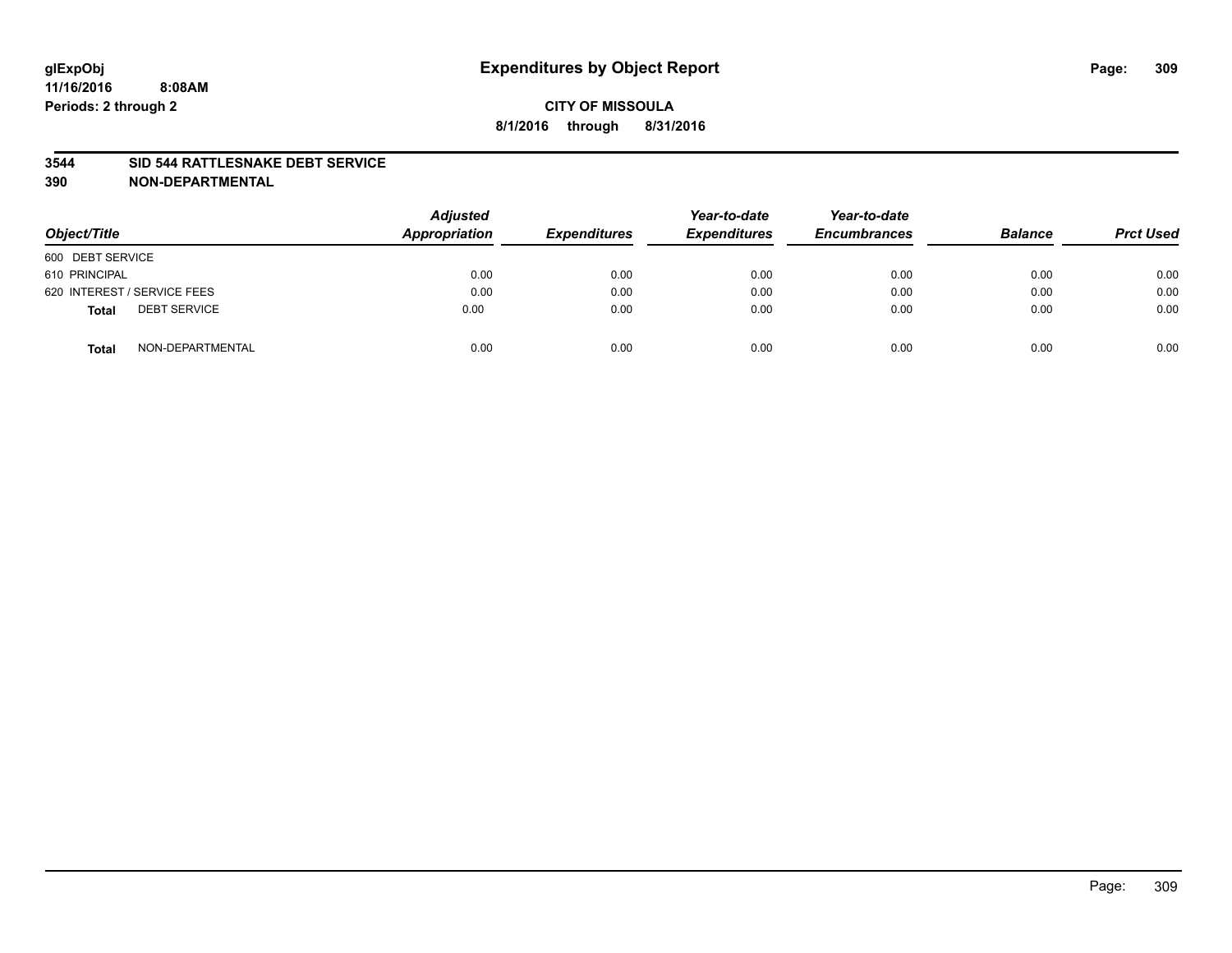### **3544 SID 544 RATTLESNAKE DEBT SERVICE**

**550 SID 544 PROJECT**

| Object/Title                        | <b>Adjusted</b><br>Appropriation | <b>Expenditures</b> | Year-to-date<br><b>Expenditures</b> | Year-to-date<br><b>Encumbrances</b> | <b>Balance</b> | <b>Prct Used</b> |
|-------------------------------------|----------------------------------|---------------------|-------------------------------------|-------------------------------------|----------------|------------------|
| 600 DEBT SERVICE                    |                                  |                     |                                     |                                     |                |                  |
| 610 PRINCIPAL                       | 0.00                             | 0.00                | 0.00                                | 0.00                                | 0.00           | 0.00             |
| 620 INTEREST / SERVICE FEES         | 0.00                             | 0.00                | 0.00                                | 0.00                                | 0.00           | 0.00             |
| <b>DEBT SERVICE</b><br><b>Total</b> | 0.00                             | 0.00                | 0.00                                | 0.00                                | 0.00           | 0.00             |
| SID 544 PROJECT<br><b>Total</b>     | 0.00                             | 0.00                | 0.00                                | 0.00                                | 0.00           | 0.00             |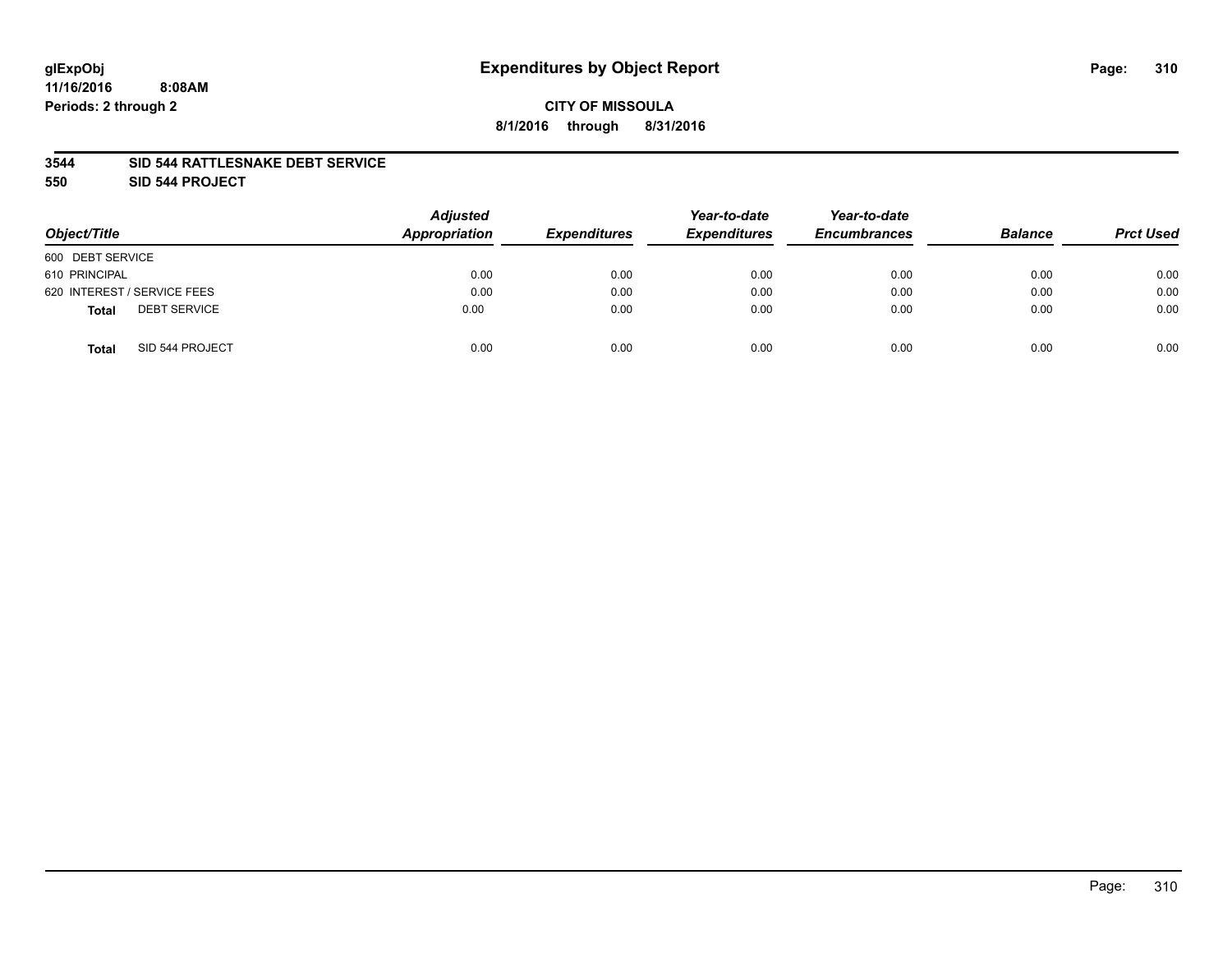### **3544 SID 544 RATTLESNAKE DEBT SERVICE**

**555 LOLO STREET PROJECT**

|                                            | <b>Adjusted</b> |                     | Year-to-date        | Year-to-date        |                |                  |
|--------------------------------------------|-----------------|---------------------|---------------------|---------------------|----------------|------------------|
| Object/Title                               | Appropriation   | <b>Expenditures</b> | <b>Expenditures</b> | <b>Encumbrances</b> | <b>Balance</b> | <b>Prct Used</b> |
| 500 FIXED CHARGES                          |                 |                     |                     |                     |                |                  |
| 550 MERCHANT SERVICE FEES                  | 0.00            | 0.00                | 0.00                | 0.00                | 0.00           | 0.00             |
| <b>FIXED CHARGES</b><br><b>Total</b>       | 0.00            | 0.00                | 0.00                | 0.00                | 0.00           | 0.00             |
| 600 DEBT SERVICE                           |                 |                     |                     |                     |                |                  |
| 610 PRINCIPAL                              | 0.00            | 0.00                | 0.00                | 0.00                | 0.00           | 0.00             |
| 620 INTEREST / SERVICE FEES                | 0.00            | 0.00                | 0.00                | 0.00                | 0.00           | 0.00             |
| <b>DEBT SERVICE</b><br><b>Total</b>        | 0.00            | 0.00                | 0.00                | 0.00                | 0.00           | 0.00             |
| <b>LOLO STREET PROJECT</b><br><b>Total</b> | 0.00            | 0.00                | 0.00                | 0.00                | 0.00           | 0.00             |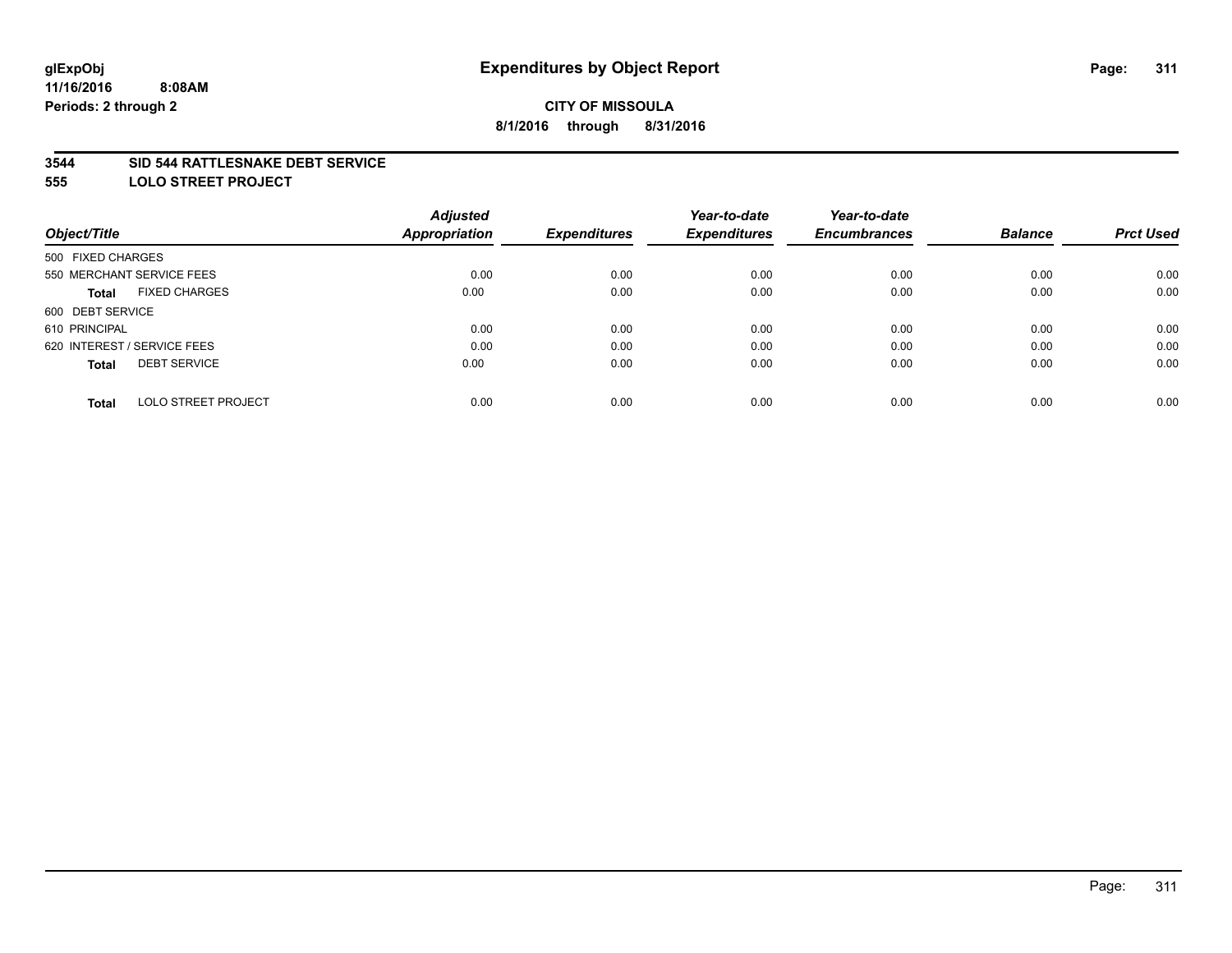**11/16/2016 8:08AM Periods: 2 through 2**

**CITY OF MISSOULA 8/1/2016 through 8/31/2016**

## **3544 SID 544 RATTLESNAKE DEBT SERVICE**

| Object/Title                                     | <b>Adjusted</b><br><b>Appropriation</b> | <b>Expenditures</b> | Year-to-date<br><b>Expenditures</b> | Year-to-date<br><b>Encumbrances</b> | <b>Balance</b> | <b>Prct Used</b> |
|--------------------------------------------------|-----------------------------------------|---------------------|-------------------------------------|-------------------------------------|----------------|------------------|
| 500 FIXED CHARGES                                |                                         |                     |                                     |                                     |                |                  |
| 550 MERCHANT SERVICE FEES                        | 0.00                                    | 0.00                | 0.00                                | 0.00                                | 0.00           | 0.00             |
| <b>FIXED CHARGES</b><br><b>Total</b>             | 0.00                                    | 0.00                | 0.00                                | 0.00                                | 0.00           | 0.00             |
| 600 DEBT SERVICE                                 |                                         |                     |                                     |                                     |                |                  |
| 610 PRINCIPAL                                    | 0.00                                    | 0.00                | 0.00                                | 0.00                                | 0.00           | 0.00             |
| 620 INTEREST / SERVICE FEES                      | 0.00                                    | 0.00                | 0.00                                | 0.00                                | 0.00           | 0.00             |
| <b>DEBT SERVICE</b><br><b>Total</b>              | 0.00                                    | 0.00                | 0.00                                | 0.00                                | 0.00           | 0.00             |
| SID 544 RATTLESNAKE DEBT SERVICE<br><b>Total</b> | 0.00                                    | 0.00                | 0.00                                | 0.00                                | 0.00           | 0.00             |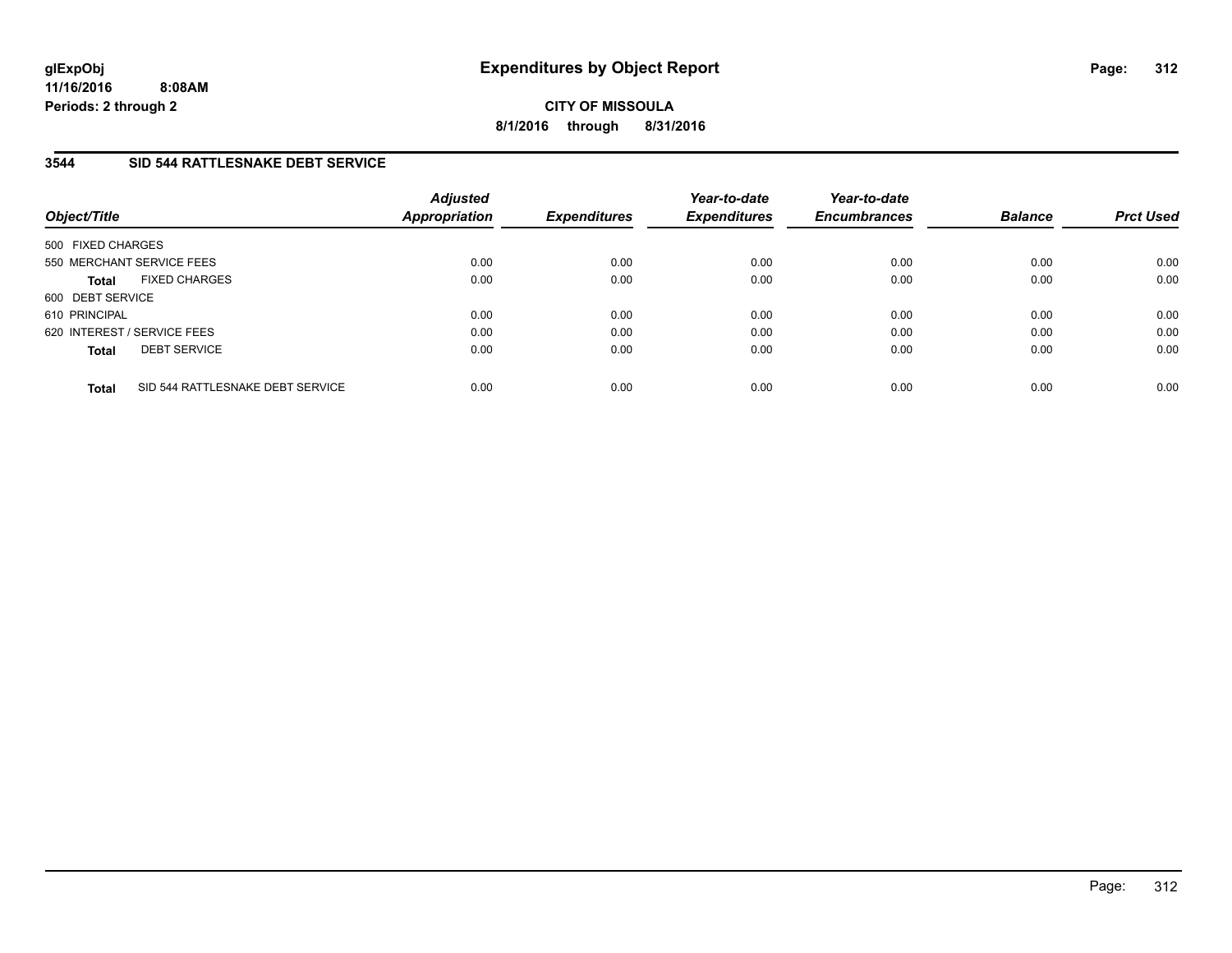#### **3545 SID 545 DEBT SERVICE**

| Object/Title                         | <b>Adjusted</b><br><b>Appropriation</b> | <b>Expenditures</b> | Year-to-date<br><b>Expenditures</b> | Year-to-date<br><b>Encumbrances</b> | <b>Balance</b> | <b>Prct Used</b> |
|--------------------------------------|-----------------------------------------|---------------------|-------------------------------------|-------------------------------------|----------------|------------------|
| 500 FIXED CHARGES                    |                                         |                     |                                     |                                     |                |                  |
| 550 MERCHANT SERVICE FEES            | 0.00                                    | 0.00                | 0.00                                | 0.00                                | 0.00           | 0.00             |
| <b>FIXED CHARGES</b><br><b>Total</b> | 0.00                                    | 0.00                | 0.00                                | 0.00                                | 0.00           | 0.00             |
| 600 DEBT SERVICE                     |                                         |                     |                                     |                                     |                |                  |
| 610 PRINCIPAL                        | 0.00                                    | 0.00                | 0.00                                | 0.00                                | 0.00           | 0.00             |
| 620 INTEREST / SERVICE FEES          | 0.00                                    | 0.00                | 0.00                                | 0.00                                | 0.00           | 0.00             |
| <b>DEBT SERVICE</b><br><b>Total</b>  | 0.00                                    | 0.00                | 0.00                                | 0.00                                | 0.00           | 0.00             |
| 800 OTHER OBJECTS                    |                                         |                     |                                     |                                     |                |                  |
| 820 TRANSFERS TO OTHER FUNDS         | 0.00                                    | 0.00                | 0.00                                | 0.00                                | 0.00           | 0.00             |
| OTHER OBJECTS<br><b>Total</b>        | 0.00                                    | 0.00                | 0.00                                | 0.00                                | 0.00           | 0.00             |
|                                      |                                         |                     |                                     |                                     |                |                  |
| NON-DEPARTMENTAL<br><b>Total</b>     | 0.00                                    | 0.00                | 0.00                                | 0.00                                | 0.00           | 0.00             |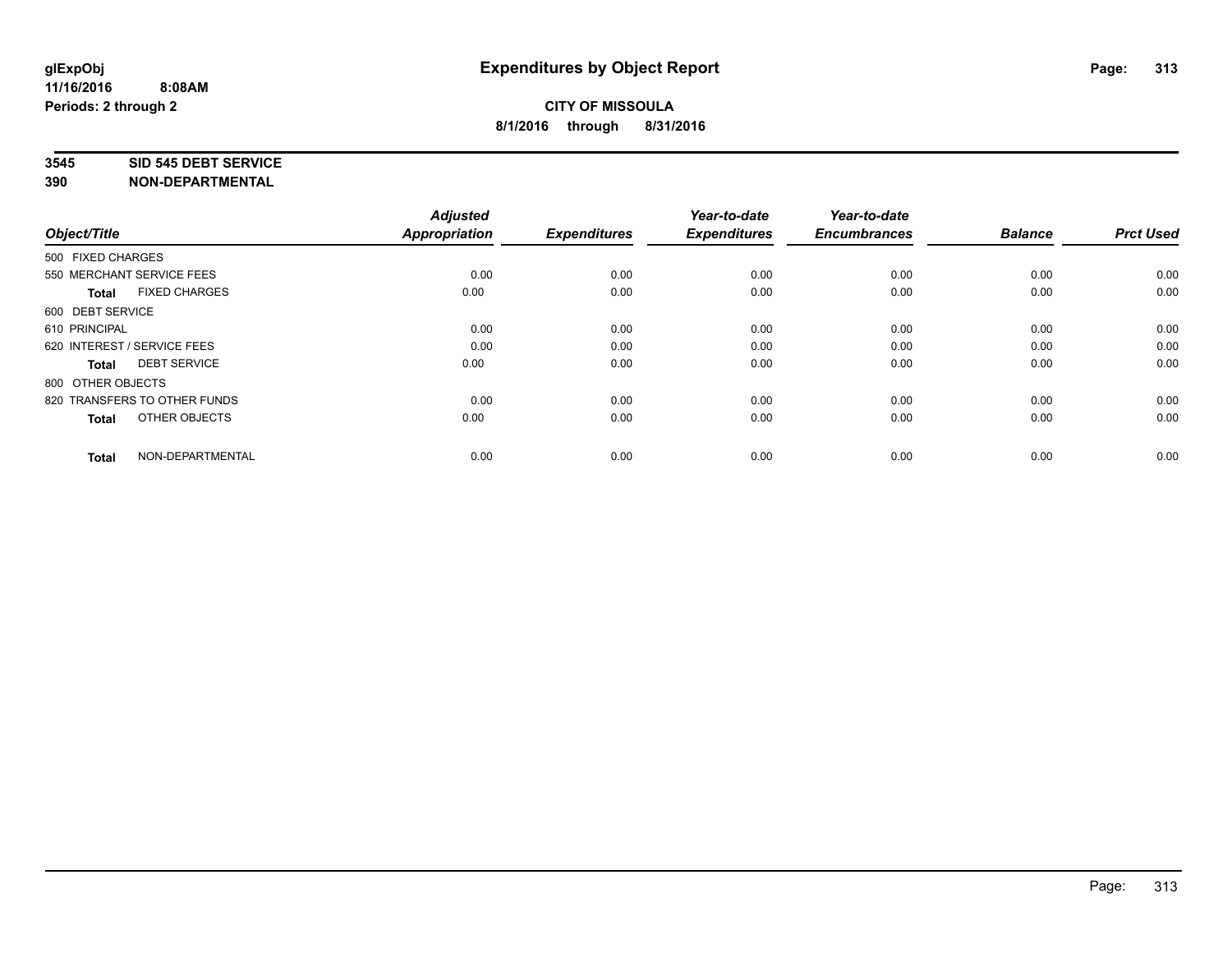## **3545 SID 545 DEBT SERVICE**

|                                      | <b>Adjusted</b>      |                     | Year-to-date        | Year-to-date<br><b>Encumbrances</b> | <b>Balance</b> | <b>Prct Used</b> |
|--------------------------------------|----------------------|---------------------|---------------------|-------------------------------------|----------------|------------------|
| Object/Title                         | <b>Appropriation</b> | <b>Expenditures</b> | <b>Expenditures</b> |                                     |                |                  |
| 500 FIXED CHARGES                    |                      |                     |                     |                                     |                |                  |
| 550 MERCHANT SERVICE FEES            | 0.00                 | 0.00                | 0.00                | 0.00                                | 0.00           | 0.00             |
| <b>FIXED CHARGES</b><br>Total        | 0.00                 | 0.00                | 0.00                | 0.00                                | 0.00           | 0.00             |
| 600 DEBT SERVICE                     |                      |                     |                     |                                     |                |                  |
| 610 PRINCIPAL                        | 0.00                 | 0.00                | 0.00                | 0.00                                | 0.00           | 0.00             |
| 620 INTEREST / SERVICE FEES          | 0.00                 | 0.00                | 0.00                | 0.00                                | 0.00           | 0.00             |
| <b>DEBT SERVICE</b><br><b>Total</b>  | 0.00                 | 0.00                | 0.00                | 0.00                                | 0.00           | 0.00             |
| 800 OTHER OBJECTS                    |                      |                     |                     |                                     |                |                  |
| 820 TRANSFERS TO OTHER FUNDS         | 0.00                 | 0.00                | 0.00                | 0.00                                | 0.00           | 0.00             |
| OTHER OBJECTS<br><b>Total</b>        | 0.00                 | 0.00                | 0.00                | 0.00                                | 0.00           | 0.00             |
| SID 545 DEBT SERVICE<br><b>Total</b> | 0.00                 | 0.00                | 0.00                | 0.00                                | 0.00           | 0.00             |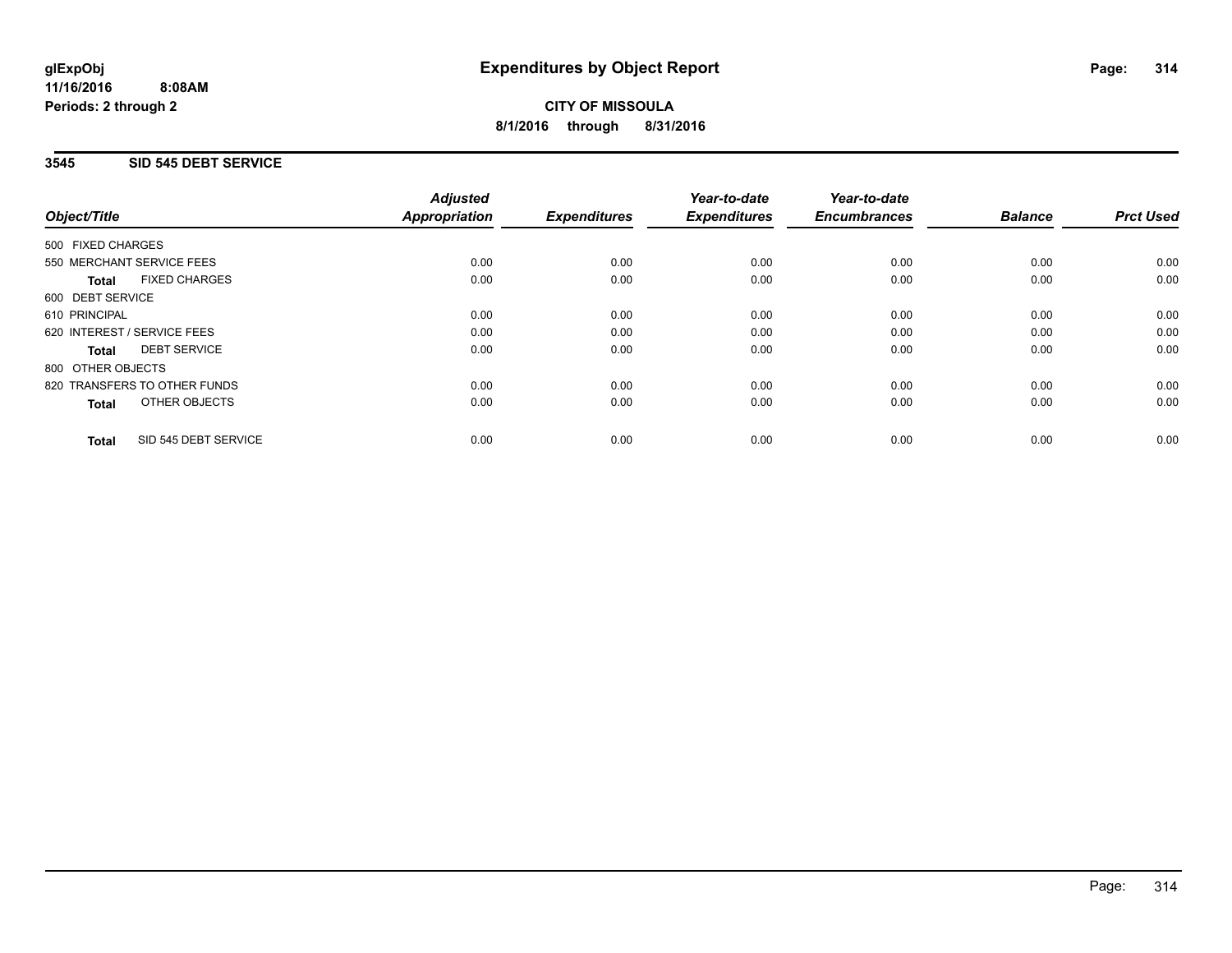#### **3546 SID 546 DEBT SERVICE**

| Object/Title                         | <b>Adjusted</b><br><b>Appropriation</b> | <b>Expenditures</b> | Year-to-date<br><b>Expenditures</b> | Year-to-date<br><b>Encumbrances</b> | <b>Balance</b> | <b>Prct Used</b> |
|--------------------------------------|-----------------------------------------|---------------------|-------------------------------------|-------------------------------------|----------------|------------------|
| 500 FIXED CHARGES                    |                                         |                     |                                     |                                     |                |                  |
| 550 MERCHANT SERVICE FEES            | 0.00                                    | 0.00                | 0.00                                | 0.00                                | 0.00           | 0.00             |
| <b>FIXED CHARGES</b><br><b>Total</b> | 0.00                                    | 0.00                | 0.00                                | 0.00                                | 0.00           | 0.00             |
| 600 DEBT SERVICE                     |                                         |                     |                                     |                                     |                |                  |
| 610 PRINCIPAL                        | 0.00                                    | 0.00                | 0.00                                | 0.00                                | 0.00           | 0.00             |
| 620 INTEREST / SERVICE FEES          | 0.00                                    | 0.00                | 0.00                                | 0.00                                | 0.00           | 0.00             |
| <b>DEBT SERVICE</b><br><b>Total</b>  | 0.00                                    | 0.00                | 0.00                                | 0.00                                | 0.00           | 0.00             |
| 800 OTHER OBJECTS                    |                                         |                     |                                     |                                     |                |                  |
| 820 TRANSFERS TO OTHER FUNDS         | 0.00                                    | 0.00                | 0.00                                | 0.00                                | 0.00           | 0.00             |
| OTHER OBJECTS<br><b>Total</b>        | 0.00                                    | 0.00                | 0.00                                | 0.00                                | 0.00           | 0.00             |
|                                      |                                         |                     |                                     |                                     |                |                  |
| NON-DEPARTMENTAL<br><b>Total</b>     | 0.00                                    | 0.00                | 0.00                                | 0.00                                | 0.00           | 0.00             |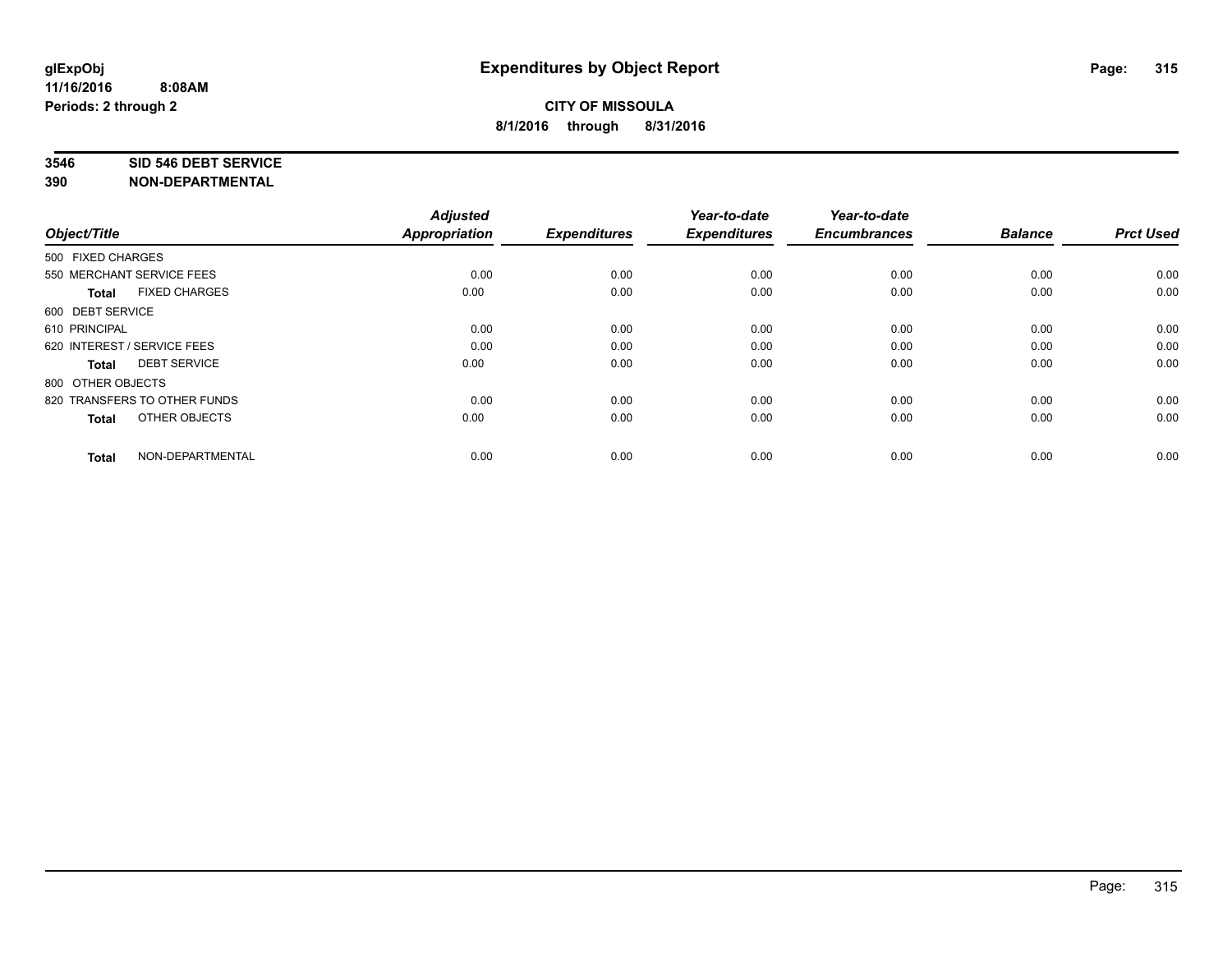# **3546 SID 546 DEBT SERVICE**

|                                      | <b>Adjusted</b>      |                     | Year-to-date        | Year-to-date<br><b>Encumbrances</b> | <b>Balance</b> | <b>Prct Used</b> |
|--------------------------------------|----------------------|---------------------|---------------------|-------------------------------------|----------------|------------------|
| Object/Title                         | <b>Appropriation</b> | <b>Expenditures</b> | <b>Expenditures</b> |                                     |                |                  |
| 500 FIXED CHARGES                    |                      |                     |                     |                                     |                |                  |
| 550 MERCHANT SERVICE FEES            | 0.00                 | 0.00                | 0.00                | 0.00                                | 0.00           | 0.00             |
| <b>FIXED CHARGES</b><br><b>Total</b> | 0.00                 | 0.00                | 0.00                | 0.00                                | 0.00           | 0.00             |
| 600 DEBT SERVICE                     |                      |                     |                     |                                     |                |                  |
| 610 PRINCIPAL                        | 0.00                 | 0.00                | 0.00                | 0.00                                | 0.00           | 0.00             |
| 620 INTEREST / SERVICE FEES          | 0.00                 | 0.00                | 0.00                | 0.00                                | 0.00           | 0.00             |
| <b>DEBT SERVICE</b><br><b>Total</b>  | 0.00                 | 0.00                | 0.00                | 0.00                                | 0.00           | 0.00             |
| 800 OTHER OBJECTS                    |                      |                     |                     |                                     |                |                  |
| 820 TRANSFERS TO OTHER FUNDS         | 0.00                 | 0.00                | 0.00                | 0.00                                | 0.00           | 0.00             |
| OTHER OBJECTS<br><b>Total</b>        | 0.00                 | 0.00                | 0.00                | 0.00                                | 0.00           | 0.00             |
| SID 546 DEBT SERVICE<br><b>Total</b> | 0.00                 | 0.00                | 0.00                | 0.00                                | 0.00           | 0.00             |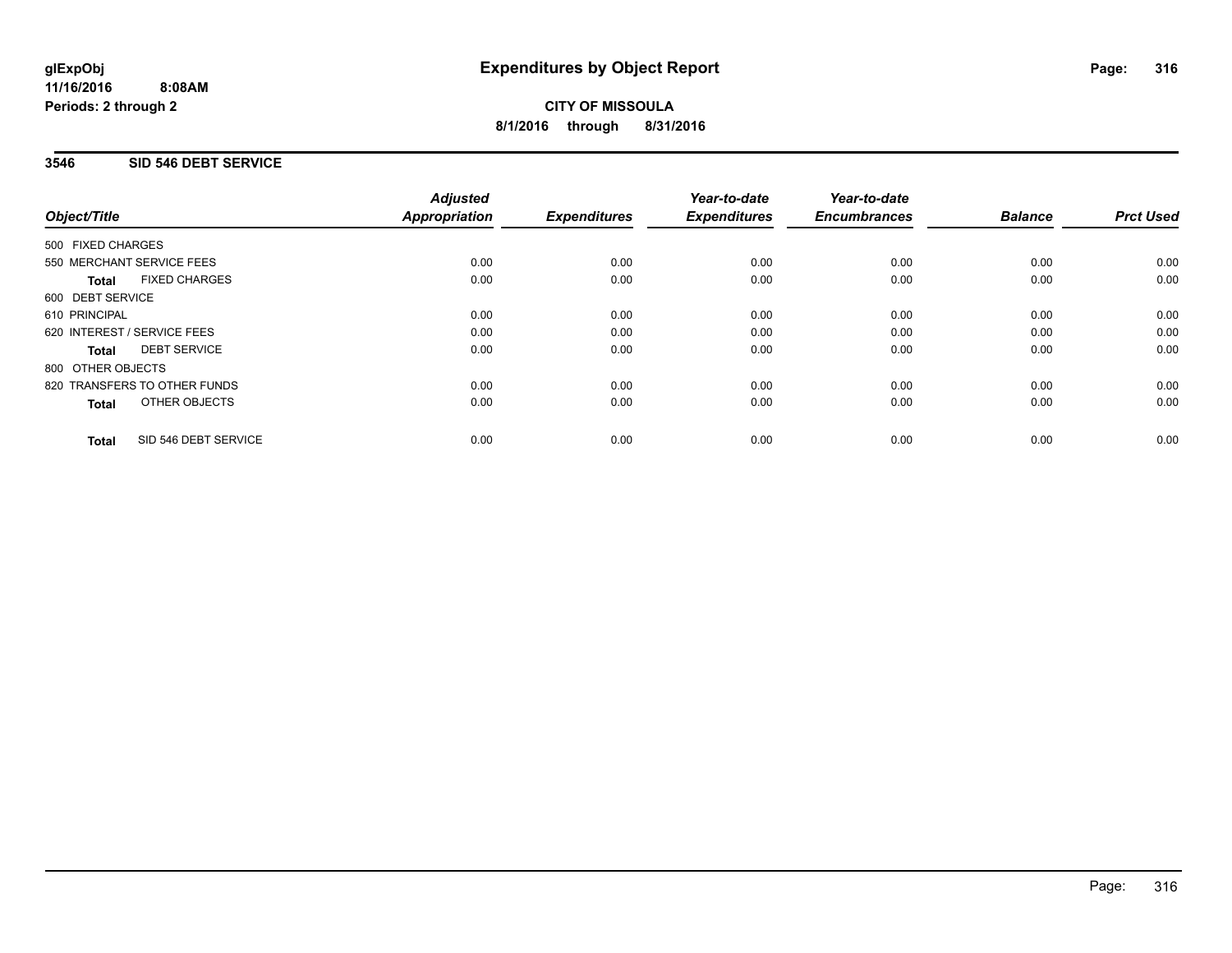**3548 SID 548-5TH, 6TH & ARTHUR**

|                                      | <b>Adjusted</b>      |                     | Year-to-date        | Year-to-date        |                |                  |
|--------------------------------------|----------------------|---------------------|---------------------|---------------------|----------------|------------------|
| Object/Title                         | <b>Appropriation</b> | <b>Expenditures</b> | <b>Expenditures</b> | <b>Encumbrances</b> | <b>Balance</b> | <b>Prct Used</b> |
| 500 FIXED CHARGES                    |                      |                     |                     |                     |                |                  |
| 550 MERCHANT SERVICE FEES            | 0.00                 | 0.00                | 0.00                | 0.00                | 0.00           | 0.00             |
| <b>FIXED CHARGES</b><br><b>Total</b> | 0.00                 | 0.00                | 0.00                | 0.00                | 0.00           | 0.00             |
| 600 DEBT SERVICE                     |                      |                     |                     |                     |                |                  |
| 610 PRINCIPAL                        | 0.00                 | 0.00                | 0.00                | 0.00                | 0.00           | 0.00             |
| 620 INTEREST / SERVICE FEES          | 0.00                 | 350.00              | 350.00              | 0.00                | $-350.00$      | 0.00             |
| <b>DEBT SERVICE</b><br><b>Total</b>  | 0.00                 | 350.00              | 350.00              | 0.00                | $-350.00$      | 0.00             |
| NON-DEPARTMENTAL<br><b>Total</b>     | 0.00                 | 350.00              | 350.00              | 0.00                | $-350.00$      | 0.00             |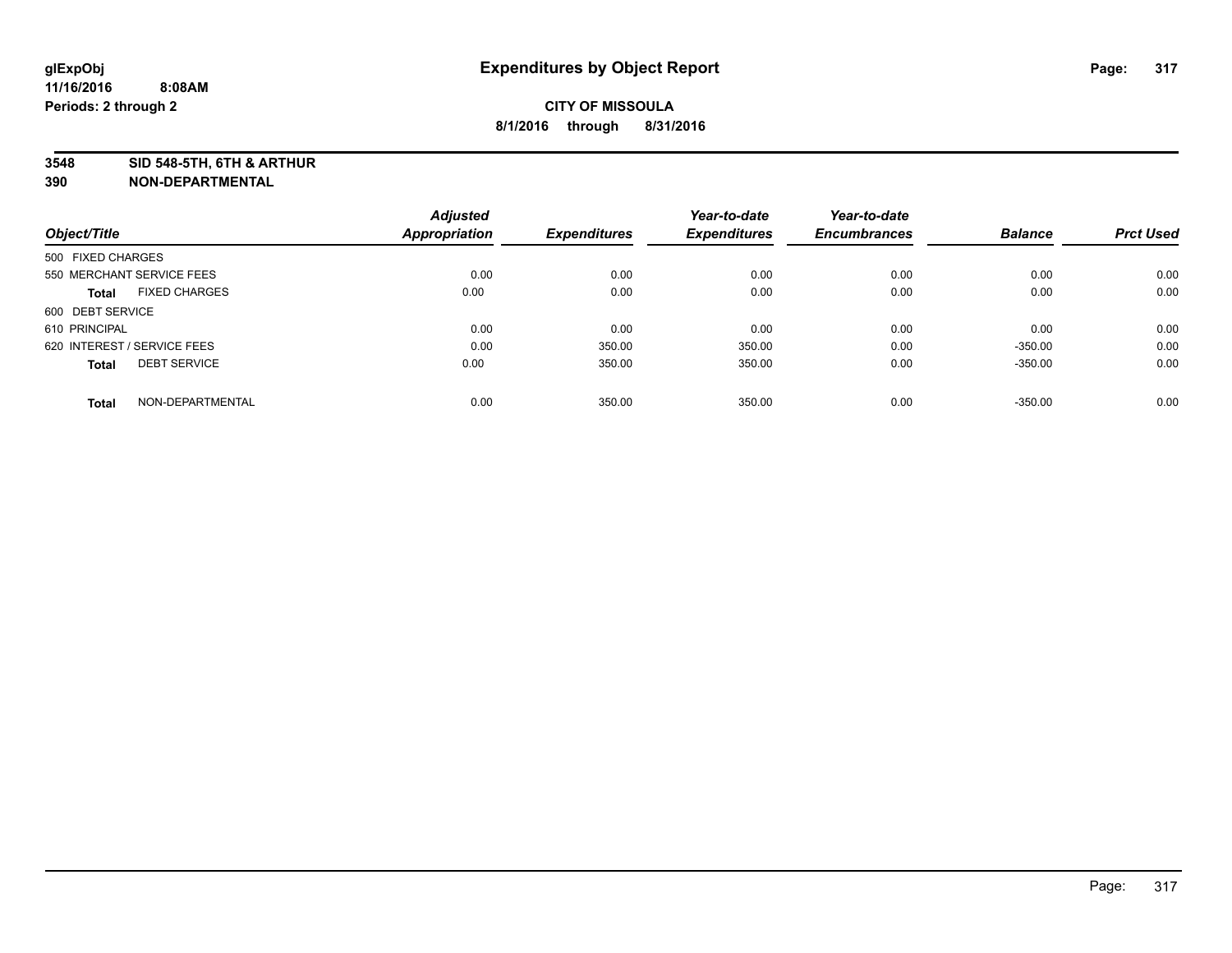### **3548 SID 548-5TH, 6TH & ARTHUR**

| Object/Title      |                             | <b>Adjusted</b><br>Appropriation | <b>Expenditures</b> | Year-to-date<br><b>Expenditures</b> | Year-to-date<br><b>Encumbrances</b> | <b>Balance</b> | <b>Prct Used</b> |
|-------------------|-----------------------------|----------------------------------|---------------------|-------------------------------------|-------------------------------------|----------------|------------------|
| 500 FIXED CHARGES |                             |                                  |                     |                                     |                                     |                |                  |
|                   | 550 MERCHANT SERVICE FEES   | 0.00                             | 0.00                | 0.00                                | 0.00                                | 0.00           | 0.00             |
| <b>Total</b>      | <b>FIXED CHARGES</b>        | 0.00                             | 0.00                | 0.00                                | 0.00                                | 0.00           | 0.00             |
| 600 DEBT SERVICE  |                             |                                  |                     |                                     |                                     |                |                  |
| 610 PRINCIPAL     |                             | 0.00                             | 0.00                | 0.00                                | 0.00                                | 0.00           | 0.00             |
|                   | 620 INTEREST / SERVICE FEES | 0.00                             | 350.00              | 350.00                              | 0.00                                | $-350.00$      | 0.00             |
| <b>Total</b>      | <b>DEBT SERVICE</b>         | 0.00                             | 350.00              | 350.00                              | 0.00                                | $-350.00$      | 0.00             |
| <b>Total</b>      | SID 548-5TH, 6TH & ARTHUR   | 0.00                             | 350.00              | 350.00                              | 0.00                                | $-350.00$      | 0.00             |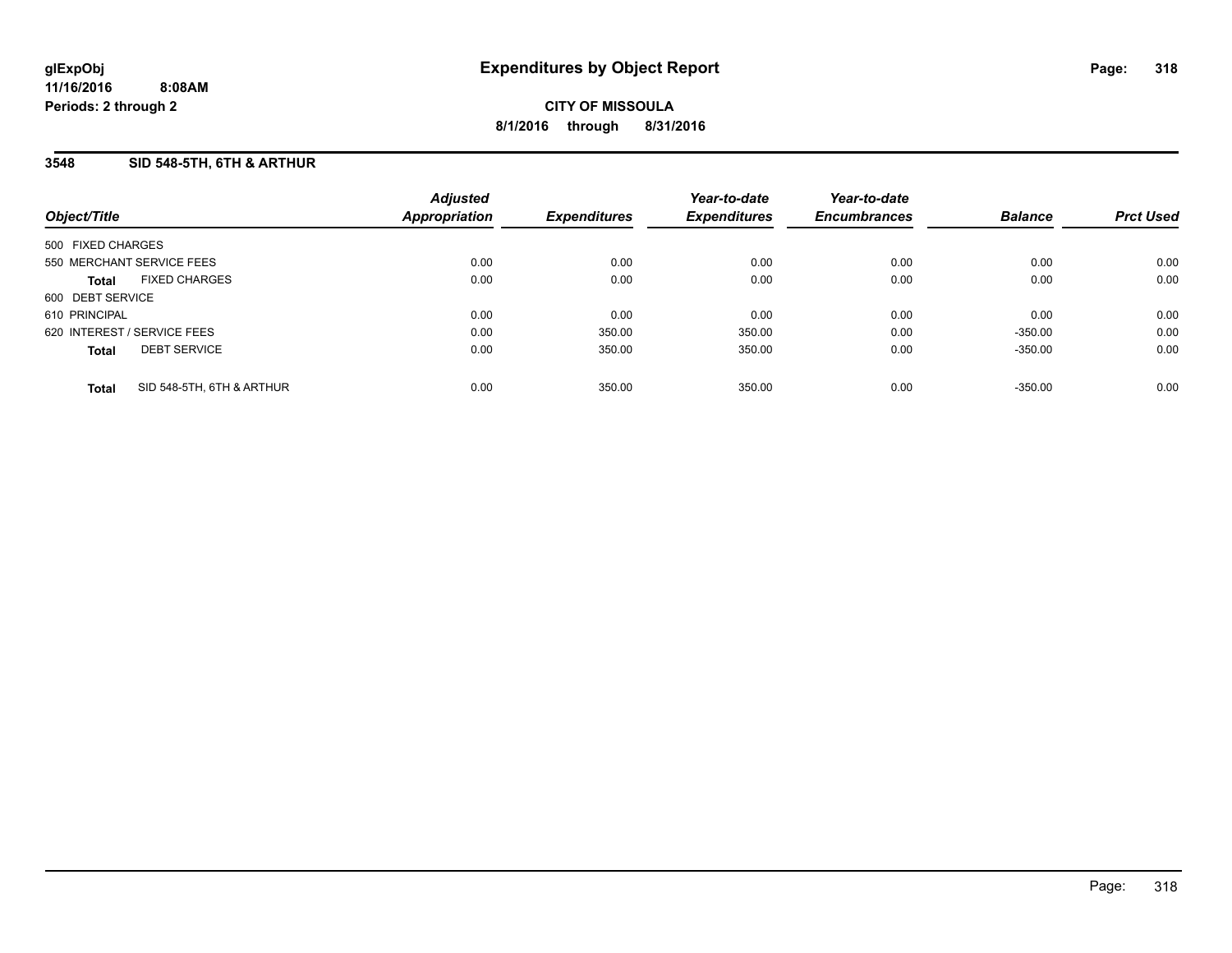## **3549 SID 549 HILLVIEW WAY**

| Object/Title                        | <b>Adjusted</b><br>Appropriation | <b>Expenditures</b> | Year-to-date<br><b>Expenditures</b> | Year-to-date<br><b>Encumbrances</b> | <b>Balance</b> | <b>Prct Used</b> |
|-------------------------------------|----------------------------------|---------------------|-------------------------------------|-------------------------------------|----------------|------------------|
| 600 DEBT SERVICE                    |                                  |                     |                                     |                                     |                |                  |
| 610 PRINCIPAL                       | 0.00                             | 0.00                | 0.00                                | 0.00                                | 0.00           | 0.00             |
| 620 INTEREST / SERVICE FEES         | 0.00                             | 0.00                | 0.00                                | 0.00                                | 0.00           | 0.00             |
| <b>DEBT SERVICE</b><br><b>Total</b> | 0.00                             | 0.00                | 0.00                                | 0.00                                | 0.00           | 0.00             |
| NON-DEPARTMENTAL<br><b>Total</b>    | 0.00                             | 0.00                | 0.00                                | 0.00                                | 0.00           | 0.00             |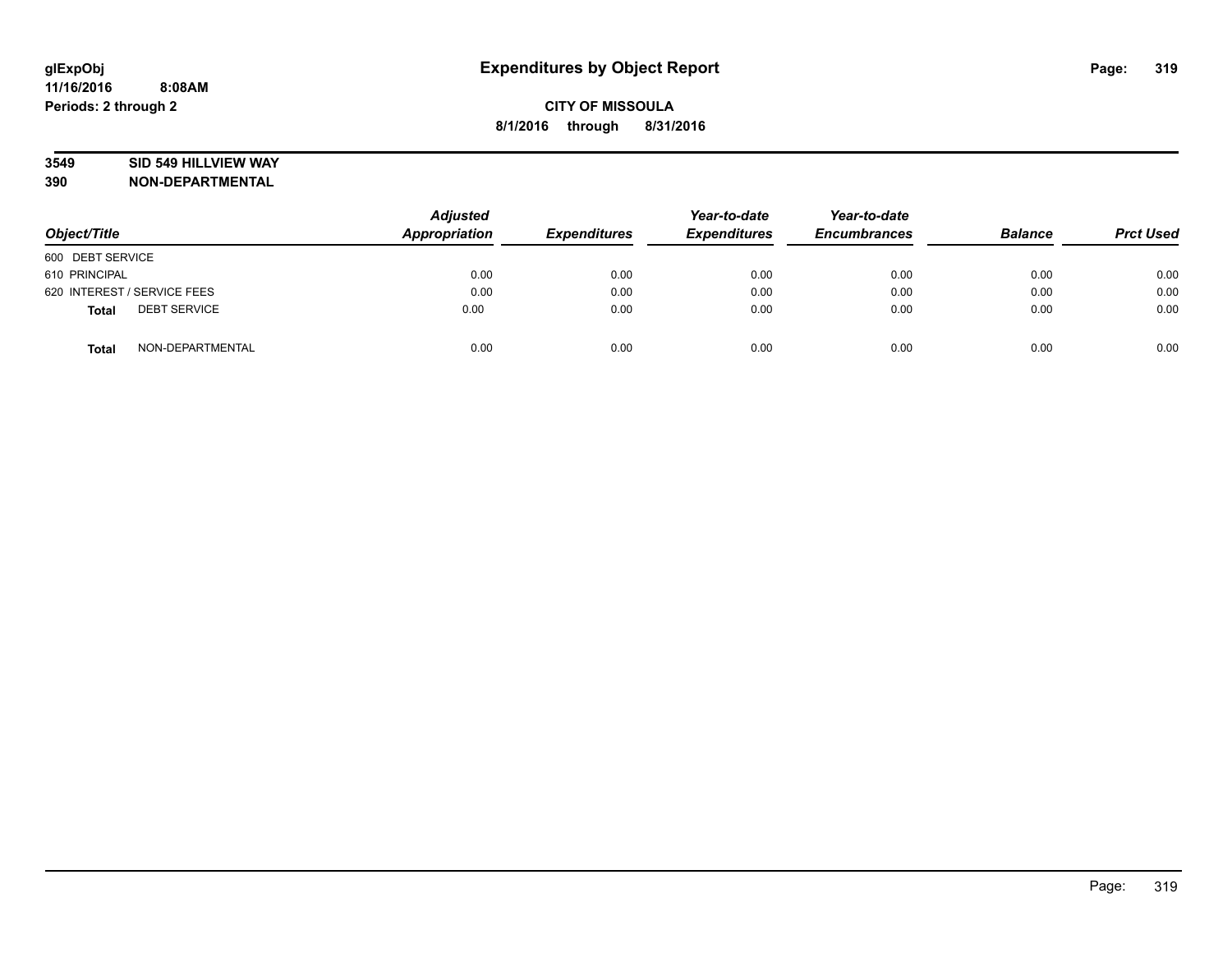### **3549 SID 549 HILLVIEW WAY**

| Object/Title                |                      | <b>Adjusted</b><br>Appropriation | <b>Expenditures</b> | Year-to-date<br><b>Expenditures</b> | Year-to-date<br><b>Encumbrances</b> | <b>Balance</b> | <b>Prct Used</b> |
|-----------------------------|----------------------|----------------------------------|---------------------|-------------------------------------|-------------------------------------|----------------|------------------|
| 600 DEBT SERVICE            |                      |                                  |                     |                                     |                                     |                |                  |
| 610 PRINCIPAL               |                      | 0.00                             | 0.00                | 0.00                                | 0.00                                | 0.00           | 0.00             |
| 620 INTEREST / SERVICE FEES |                      | 0.00                             | 0.00                | 0.00                                | 0.00                                | 0.00           | 0.00             |
| <b>Total</b>                | <b>DEBT SERVICE</b>  | 0.00                             | 0.00                | 0.00                                | 0.00                                | 0.00           | 0.00             |
| <b>Total</b>                | SID 549 HILLVIEW WAY | 0.00                             | 0.00                | 0.00                                | 0.00                                | 0.00           | 0.00             |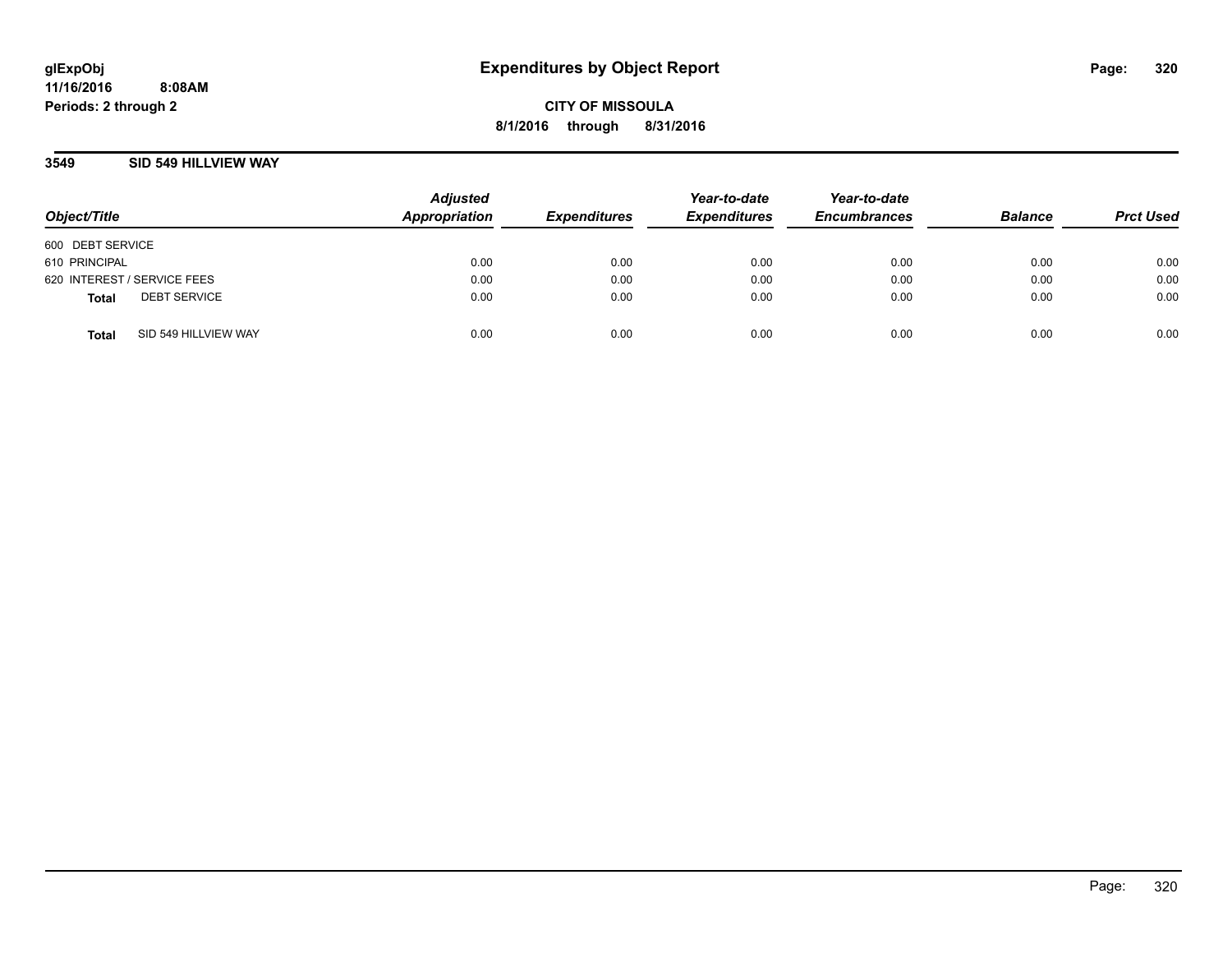### **4060 CAPITAL IMPROVEMENT PROGRAM FUND**

|                                   |                              | <b>Adjusted</b> |                     | Year-to-date        | Year-to-date        |                |                  |
|-----------------------------------|------------------------------|-----------------|---------------------|---------------------|---------------------|----------------|------------------|
| Object/Title                      |                              | Appropriation   | <b>Expenditures</b> | <b>Expenditures</b> | <b>Encumbrances</b> | <b>Balance</b> | <b>Prct Used</b> |
| 100 PERSONAL SERVICES             |                              |                 |                     |                     |                     |                |                  |
| 110 SALARIES AND WAGES            |                              | 0.00            | 0.00                | 0.00                | 0.00                | 0.00           | 0.00             |
| <b>140 EMPLOYER CONTRIBUTIONS</b> |                              | 0.00            | 0.00                | 0.00                | 0.00                | 0.00           | 0.00             |
| <b>Total</b>                      | PERSONAL SERVICES            | 0.00            | 0.00                | 0.00                | 0.00                | 0.00           | 0.00             |
| 300 PURCHASED SERVICES            |                              |                 |                     |                     |                     |                |                  |
| 350 PROFESSIONAL SERVICES         |                              | 0.00            | 7,636.92            | 7,636.92            | 0.00                | $-7,636.92$    | 0.00             |
| <b>Total</b>                      | PURCHASED SERVICES           | 0.00            | 7,636.92            | 7,636.92            | 0.00                | $-7,636.92$    | 0.00             |
| 500 FIXED CHARGES                 |                              |                 |                     |                     |                     |                |                  |
| 550 MERCHANT SERVICE FEES         |                              | 0.00            | 0.00                | 0.00                | 0.00                | 0.00           | 0.00             |
| <b>Total</b>                      | <b>FIXED CHARGES</b>         | 0.00            | 0.00                | 0.00                | 0.00                | 0.00           | 0.00             |
| 600 DEBT SERVICE                  |                              |                 |                     |                     |                     |                |                  |
| 610 PRINCIPAL                     |                              | 0.00            | 40,275.36           | 40,275.36           | 0.00                | $-40,275.36$   | 0.00             |
| 620 INTEREST / SERVICE FEES       |                              | 0.00            | 10,844.06           | 11,544.06           | 0.00                | $-11,544.06$   | 0.00             |
| <b>Total</b>                      | <b>DEBT SERVICE</b>          | 0.00            | 51,119.42           | 51,819.42           | 0.00                | $-51,819.42$   | 0.00             |
| 800 OTHER OBJECTS                 |                              |                 |                     |                     |                     |                |                  |
|                                   | 820 TRANSFERS TO OTHER FUNDS | 0.00            | 0.00                | 0.00                | 0.00                | 0.00           | 0.00             |
| <b>Total</b>                      | OTHER OBJECTS                | 0.00            | 0.00                | 0.00                | 0.00                | 0.00           | 0.00             |
| 900 CAPITAL OUTLAY                |                              |                 |                     |                     |                     |                |                  |
| 920 BUILDINGS                     |                              | 0.00            | 0.00                | 0.00                | 0.00                | 0.00           | 0.00             |
| 930 IMPROVEMENTS                  |                              | 0.00            | 17,095.20           | 17,095.20           | 0.00                | $-17,095.20$   | 0.00             |
| 940 MACHINERY & EQUIPMENT         |                              | 0.00            | 55,556.02           | 137,028.23          | 0.00                | -137,028.23    | 0.00             |
| 941 DUI DIGITAL EQUIPMENT         |                              | 0.00            | 0.00                | 0.00                | 0.00                | 0.00           | 0.00             |
| <b>Total</b>                      | <b>CAPITAL OUTLAY</b>        | 0.00            | 72,651.22           | 154, 123.43         | 0.00                | $-154, 123.43$ | 0.00             |
| <b>Total</b>                      | NON-DEPARTMENTAL             | 0.00            | 131,407.56          | 213,579.77          | 0.00                | $-213,579.77$  | 0.00             |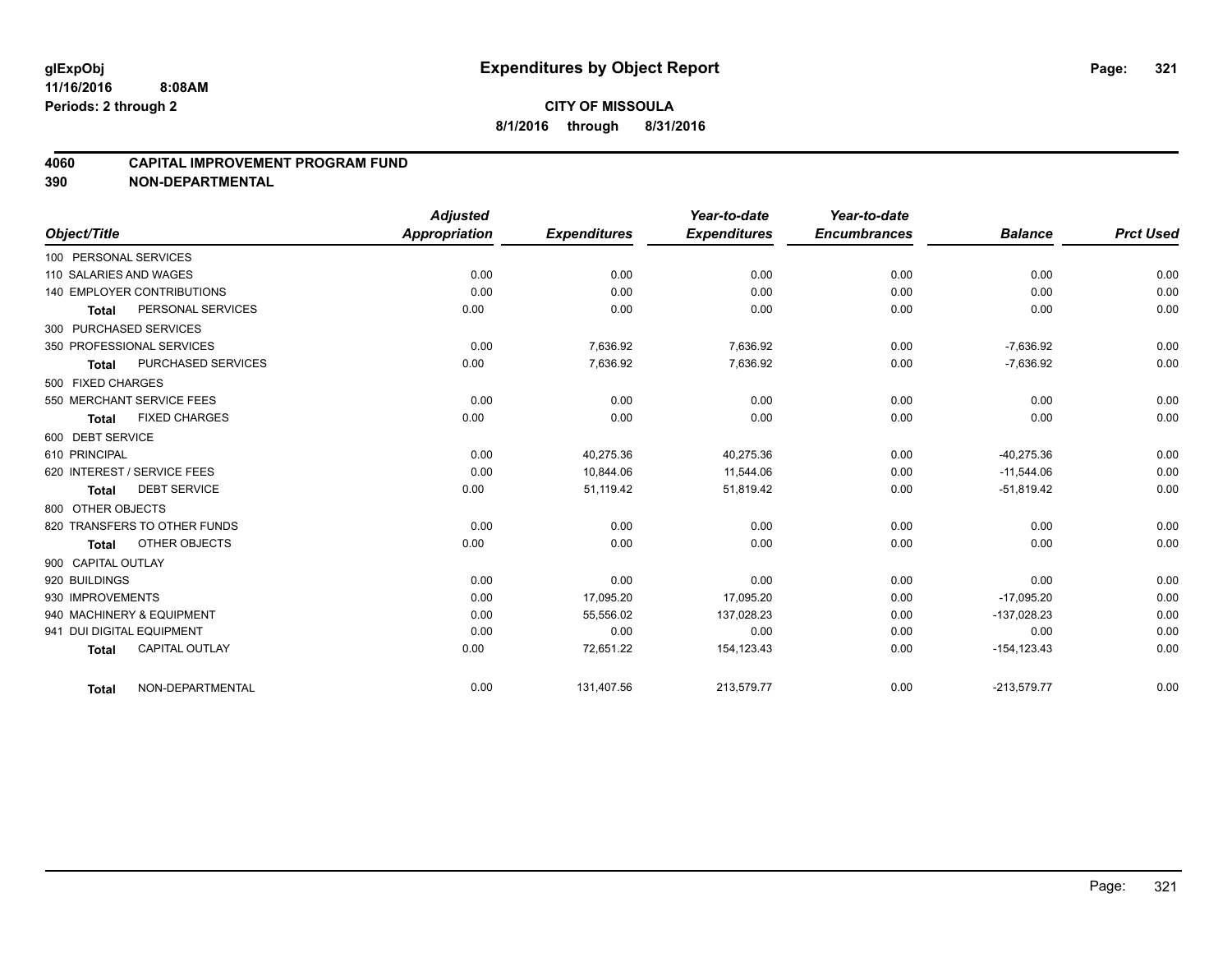**11/16/2016 8:08AM Periods: 2 through 2**

# **4060 CAPITAL IMPROVEMENT PROGRAM FUND**

|                                                 | <b>Adjusted</b>      |                     | Year-to-date        | Year-to-date<br><b>Encumbrances</b> | <b>Balance</b> | <b>Prct Used</b> |
|-------------------------------------------------|----------------------|---------------------|---------------------|-------------------------------------|----------------|------------------|
| Object/Title                                    | <b>Appropriation</b> | <b>Expenditures</b> | <b>Expenditures</b> |                                     |                |                  |
| 100 PERSONAL SERVICES                           |                      |                     |                     |                                     |                |                  |
| 110 SALARIES AND WAGES                          | 0.00                 | 0.00                | 0.00                | 0.00                                | 0.00           | 0.00             |
| <b>140 EMPLOYER CONTRIBUTIONS</b>               | 0.00                 | 0.00                | 0.00                | 0.00                                | 0.00           | 0.00             |
| PERSONAL SERVICES<br><b>Total</b>               | 0.00                 | 0.00                | 0.00                | 0.00                                | 0.00           | 0.00             |
| 300 PURCHASED SERVICES                          |                      |                     |                     |                                     |                |                  |
| 350 PROFESSIONAL SERVICES                       | 0.00                 | 7,636.92            | 7,636.92            | 0.00                                | $-7,636.92$    | 0.00             |
| PURCHASED SERVICES<br><b>Total</b>              | 0.00                 | 7,636.92            | 7,636.92            | 0.00                                | $-7,636.92$    | 0.00             |
| 500 FIXED CHARGES                               |                      |                     |                     |                                     |                |                  |
| 550 MERCHANT SERVICE FEES                       | 0.00                 | 0.00                | 0.00                | 0.00                                | 0.00           | 0.00             |
| <b>FIXED CHARGES</b><br><b>Total</b>            | 0.00                 | 0.00                | 0.00                | 0.00                                | 0.00           | 0.00             |
| 600 DEBT SERVICE                                |                      |                     |                     |                                     |                |                  |
| 610 PRINCIPAL                                   | 0.00                 | 40,275.36           | 40,275.36           | 0.00                                | $-40,275.36$   | 0.00             |
| 620 INTEREST / SERVICE FEES                     | 0.00                 | 10,844.06           | 11,544.06           | 0.00                                | $-11,544.06$   | 0.00             |
| <b>DEBT SERVICE</b><br><b>Total</b>             | 0.00                 | 51,119.42           | 51,819.42           | 0.00                                | $-51,819.42$   | 0.00             |
| 800 OTHER OBJECTS                               |                      |                     |                     |                                     |                |                  |
| 820 TRANSFERS TO OTHER FUNDS                    | 0.00                 | 0.00                | 0.00                | 0.00                                | 0.00           | 0.00             |
| OTHER OBJECTS<br>Total                          | 0.00                 | 0.00                | 0.00                | 0.00                                | 0.00           | 0.00             |
| 900 CAPITAL OUTLAY                              |                      |                     |                     |                                     |                |                  |
| 920 BUILDINGS                                   | 0.00                 | 0.00                | 0.00                | 0.00                                | 0.00           | 0.00             |
| 930 IMPROVEMENTS                                | 0.00                 | 17,095.20           | 17,095.20           | 0.00                                | $-17,095.20$   | 0.00             |
| 940 MACHINERY & EQUIPMENT                       | 0.00                 | 55,556.02           | 137,028.23          | 0.00                                | $-137,028.23$  | 0.00             |
| 941 DUI DIGITAL EQUIPMENT                       | 0.00                 | 0.00                | 0.00                | 0.00                                | 0.00           | 0.00             |
| <b>CAPITAL OUTLAY</b><br><b>Total</b>           | 0.00                 | 72,651.22           | 154, 123.43         | 0.00                                | $-154, 123.43$ | 0.00             |
| CAPITAL IMPROVEMENT PROGRAM FUN<br><b>Total</b> | 0.00                 | 131,407.56          | 213,579.77          | 0.00                                | $-213,579.77$  | 0.00             |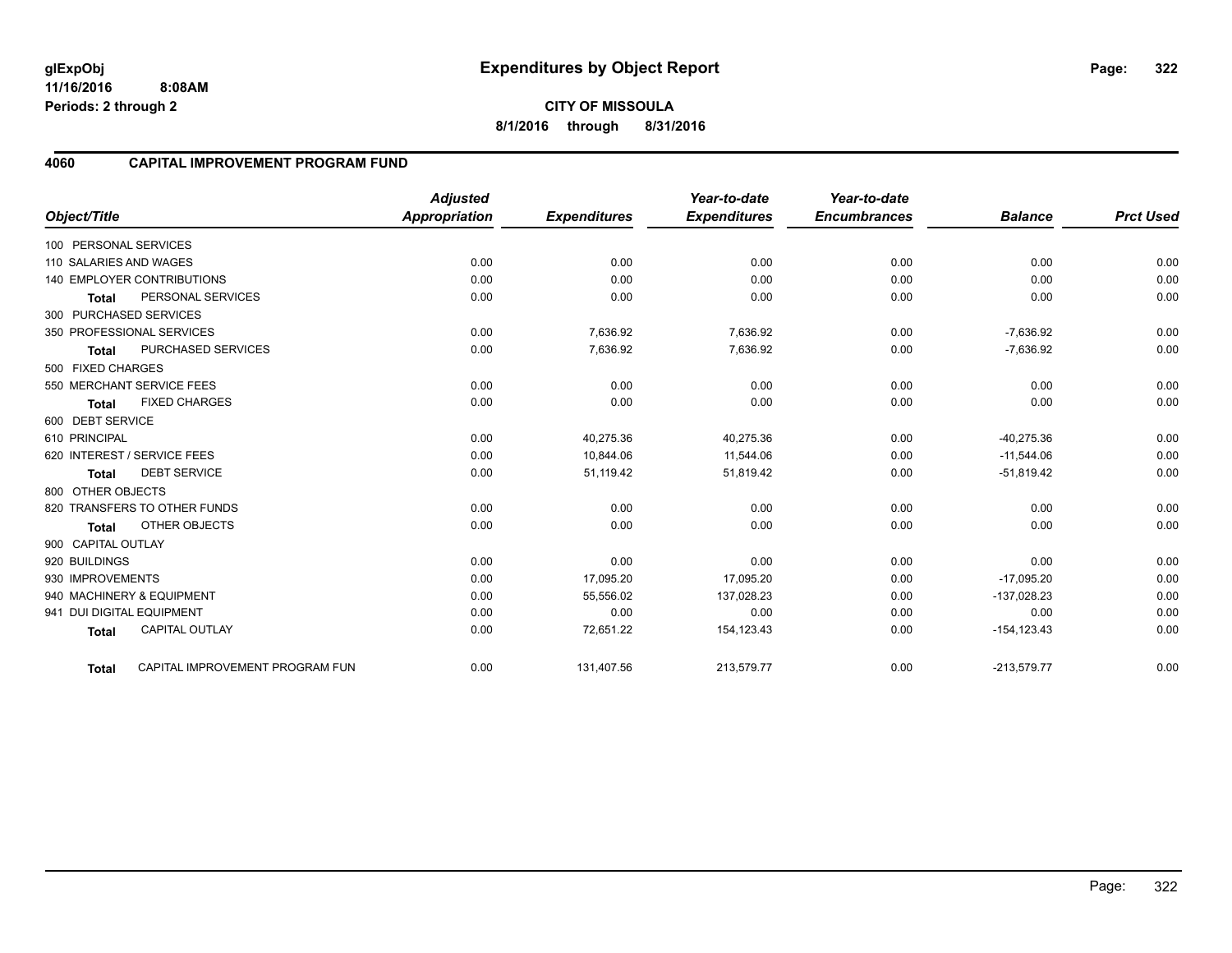### **4130 1997 G O BOND OPEN SPACE PURCHASE FUND**

| Object/Title                 |                       | <b>Adjusted</b><br><b>Appropriation</b> | <b>Expenditures</b> | Year-to-date<br><b>Expenditures</b> | Year-to-date<br><b>Encumbrances</b> | <b>Balance</b> | <b>Prct Used</b> |
|------------------------------|-----------------------|-----------------------------------------|---------------------|-------------------------------------|-------------------------------------|----------------|------------------|
| 500 FIXED CHARGES            |                       |                                         |                     |                                     |                                     |                |                  |
| 550 MERCHANT SERVICE FEES    |                       | 0.00                                    | 0.00                | 0.00                                | 0.00                                | 0.00           | 0.00             |
| <b>Total</b>                 | <b>FIXED CHARGES</b>  | 0.00                                    | 0.00                | 0.00                                | 0.00                                | 0.00           | 0.00             |
| 800 OTHER OBJECTS            |                       |                                         |                     |                                     |                                     |                |                  |
| 820 TRANSFERS TO OTHER FUNDS |                       | 0.00                                    | 0.00                | 0.00                                | 0.00                                | 0.00           | 0.00             |
| Total                        | OTHER OBJECTS         | 0.00                                    | 0.00                | 0.00                                | 0.00                                | 0.00           | 0.00             |
| 900 CAPITAL OUTLAY           |                       |                                         |                     |                                     |                                     |                |                  |
| 930 IMPROVEMENTS             |                       | 0.00                                    | 0.00                | 0.00                                | 0.00                                | 0.00           | 0.00             |
| Total                        | <b>CAPITAL OUTLAY</b> | 0.00                                    | 0.00                | 0.00                                | 0.00                                | 0.00           | 0.00             |
| <b>Total</b>                 | NON-DEPARTMENTAL      | 0.00                                    | 0.00                | 0.00                                | 0.00                                | 0.00           | 0.00             |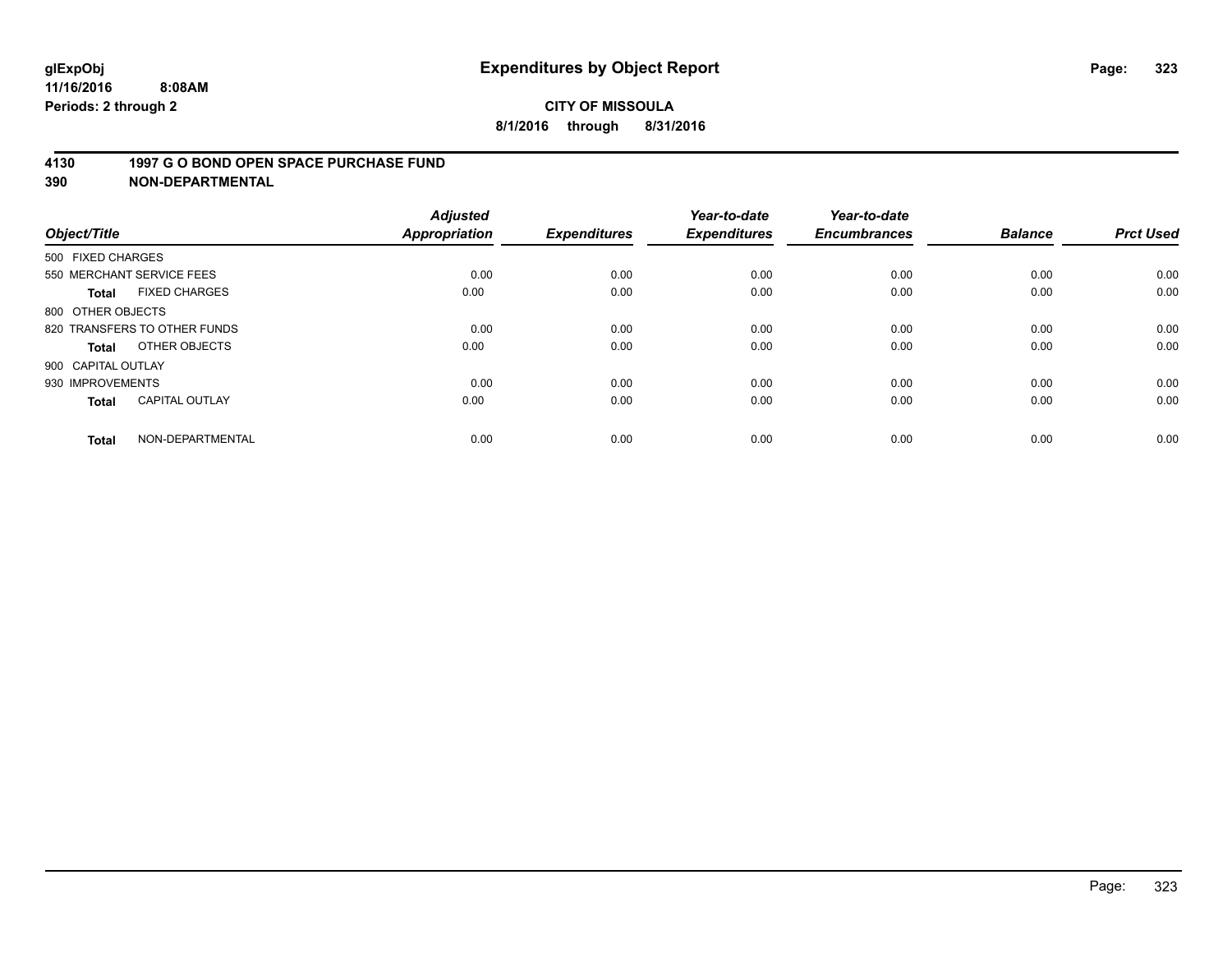**11/16/2016 8:08AM Periods: 2 through 2**

**CITY OF MISSOULA 8/1/2016 through 8/31/2016**

## **4130 1997 G O BOND OPEN SPACE PURCHASE FUND**

| Object/Title       |                                   | <b>Adjusted</b><br><b>Appropriation</b> | <b>Expenditures</b> | Year-to-date<br><b>Expenditures</b> | Year-to-date<br><b>Encumbrances</b> | <b>Balance</b> | <b>Prct Used</b> |
|--------------------|-----------------------------------|-----------------------------------------|---------------------|-------------------------------------|-------------------------------------|----------------|------------------|
| 500 FIXED CHARGES  |                                   |                                         |                     |                                     |                                     |                |                  |
|                    | 550 MERCHANT SERVICE FEES         | 0.00                                    | 0.00                | 0.00                                | 0.00                                | 0.00           | 0.00             |
| <b>Total</b>       | <b>FIXED CHARGES</b>              | 0.00                                    | 0.00                | 0.00                                | 0.00                                | 0.00           | 0.00             |
| 800 OTHER OBJECTS  |                                   |                                         |                     |                                     |                                     |                |                  |
|                    | 820 TRANSFERS TO OTHER FUNDS      | 0.00                                    | 0.00                | 0.00                                | 0.00                                | 0.00           | 0.00             |
| <b>Total</b>       | OTHER OBJECTS                     | 0.00                                    | 0.00                | 0.00                                | 0.00                                | 0.00           | 0.00             |
| 900 CAPITAL OUTLAY |                                   |                                         |                     |                                     |                                     |                |                  |
| 930 IMPROVEMENTS   |                                   | 0.00                                    | 0.00                | 0.00                                | 0.00                                | 0.00           | 0.00             |
| <b>Total</b>       | <b>CAPITAL OUTLAY</b>             | 0.00                                    | 0.00                | 0.00                                | 0.00                                | 0.00           | 0.00             |
| <b>Total</b>       | 1997 G O BOND OPEN SPACE PURCHASI | 0.00                                    | 0.00                | 0.00                                | 0.00                                | 0.00           | 0.00             |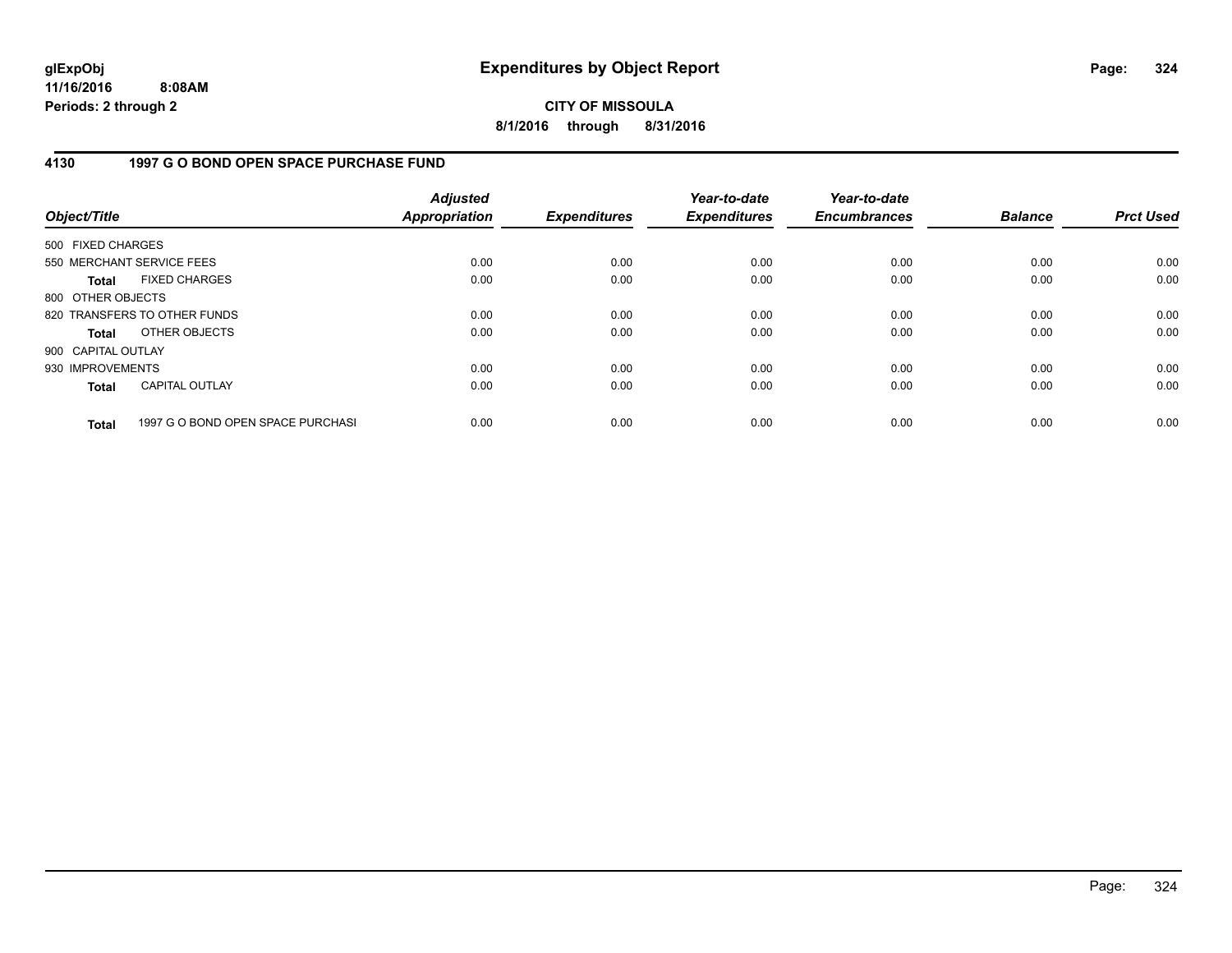#### **4196 NEW FIRE STATION GO BOND**

**300 FIRE**

|                           |                              | <b>Adjusted</b>      |                     | Year-to-date        | Year-to-date        |                |                  |
|---------------------------|------------------------------|----------------------|---------------------|---------------------|---------------------|----------------|------------------|
| Object/Title              |                              | <b>Appropriation</b> | <b>Expenditures</b> | <b>Expenditures</b> | <b>Encumbrances</b> | <b>Balance</b> | <b>Prct Used</b> |
| 500 FIXED CHARGES         |                              |                      |                     |                     |                     |                |                  |
|                           | 550 MERCHANT SERVICE FEES    | 0.00                 | 0.00                | 0.00                | 0.00                | 0.00           | 0.00             |
| <b>Total</b>              | <b>FIXED CHARGES</b>         | 0.00                 | 0.00                | 0.00                | 0.00                | 0.00           | 0.00             |
| 800 OTHER OBJECTS         |                              |                      |                     |                     |                     |                |                  |
|                           | 820 TRANSFERS TO OTHER FUNDS | 0.00                 | 0.00                | 0.00                | 0.00                | 0.00           | 0.00             |
| Total                     | OTHER OBJECTS                | 0.00                 | 0.00                | 0.00                | 0.00                | 0.00           | 0.00             |
| 900 CAPITAL OUTLAY        |                              |                      |                     |                     |                     |                |                  |
| 920 BUILDINGS             |                              | 0.00                 | 0.00                | 0.00                | 0.00                | 0.00           | 0.00             |
| 930 IMPROVEMENTS          |                              | 0.00                 | 0.00                | 0.00                | 0.00                | 0.00           | 0.00             |
| 940 MACHINERY & EQUIPMENT |                              | 0.00                 | 0.00                | 0.00                | 0.00                | 0.00           | 0.00             |
| <b>Total</b>              | <b>CAPITAL OUTLAY</b>        | 0.00                 | 0.00                | 0.00                | 0.00                | 0.00           | 0.00             |
| <b>Total</b>              | <b>FIRE</b>                  | 0.00                 | 0.00                | 0.00                | 0.00                | 0.00           | 0.00             |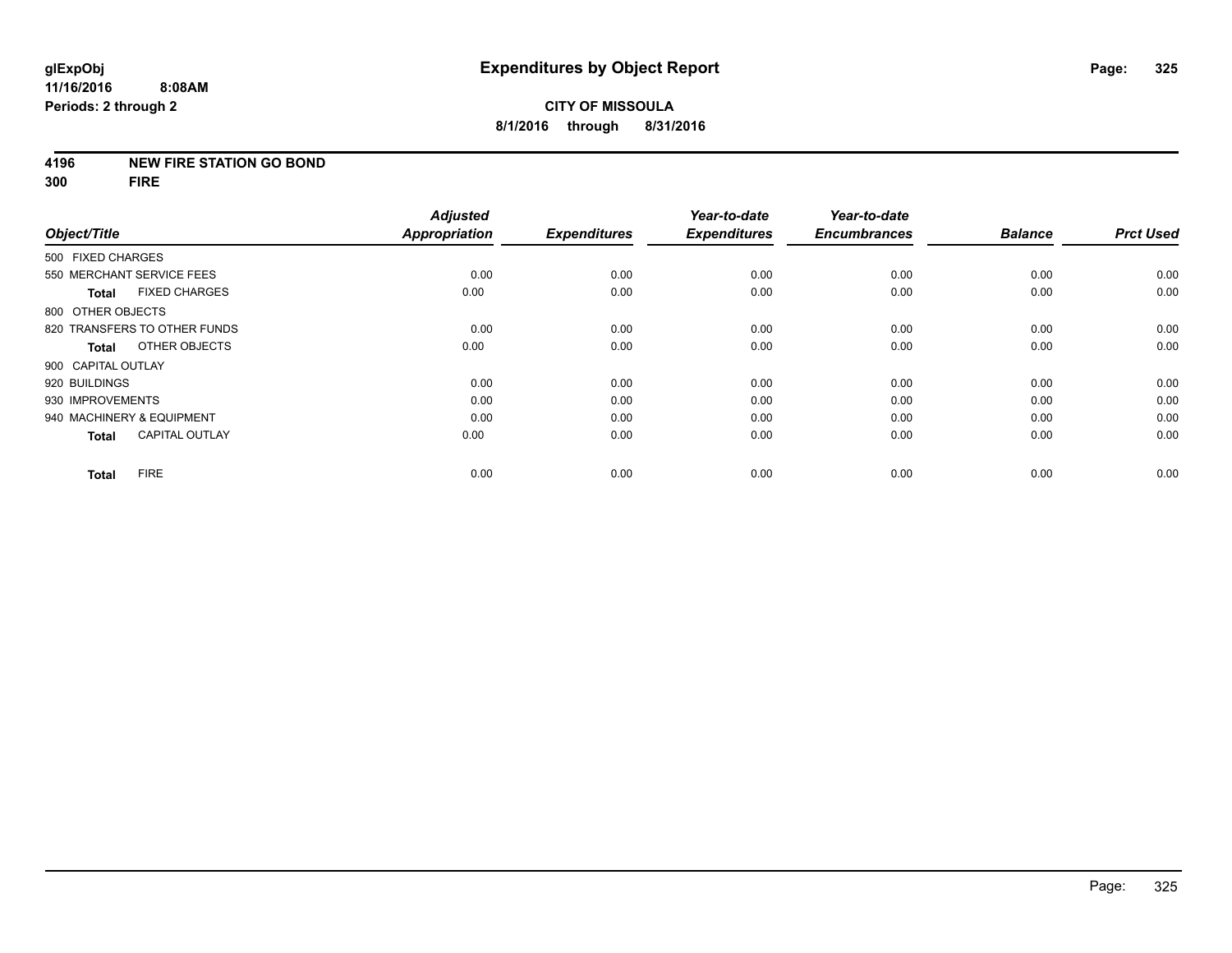# **4196 NEW FIRE STATION GO BOND**

| Object/Title              |                              | <b>Adjusted</b><br><b>Appropriation</b> | <b>Expenditures</b> | Year-to-date<br><b>Expenditures</b> | Year-to-date<br><b>Encumbrances</b> | <b>Balance</b> | <b>Prct Used</b> |
|---------------------------|------------------------------|-----------------------------------------|---------------------|-------------------------------------|-------------------------------------|----------------|------------------|
| 500 FIXED CHARGES         |                              |                                         |                     |                                     |                                     |                |                  |
|                           |                              |                                         |                     |                                     |                                     |                |                  |
|                           | 550 MERCHANT SERVICE FEES    | 0.00                                    | 0.00                | 0.00                                | 0.00                                | 0.00           | 0.00             |
| <b>Total</b>              | <b>FIXED CHARGES</b>         | 0.00                                    | 0.00                | 0.00                                | 0.00                                | 0.00           | 0.00             |
| 800 OTHER OBJECTS         |                              |                                         |                     |                                     |                                     |                |                  |
|                           | 820 TRANSFERS TO OTHER FUNDS | 0.00                                    | 0.00                | 0.00                                | 0.00                                | 0.00           | 0.00             |
| Total                     | OTHER OBJECTS                | 0.00                                    | 0.00                | 0.00                                | 0.00                                | 0.00           | 0.00             |
| 900 CAPITAL OUTLAY        |                              |                                         |                     |                                     |                                     |                |                  |
| 920 BUILDINGS             |                              | 0.00                                    | 0.00                | 0.00                                | 0.00                                | 0.00           | 0.00             |
| 930 IMPROVEMENTS          |                              | 0.00                                    | 0.00                | 0.00                                | 0.00                                | 0.00           | 0.00             |
| 940 MACHINERY & EQUIPMENT |                              | 0.00                                    | 0.00                | 0.00                                | 0.00                                | 0.00           | 0.00             |
| Total                     | <b>CAPITAL OUTLAY</b>        | 0.00                                    | 0.00                | 0.00                                | 0.00                                | 0.00           | 0.00             |
| <b>Total</b>              | NEW FIRE STATION GO BOND     | 0.00                                    | 0.00                | 0.00                                | 0.00                                | 0.00           | 0.00             |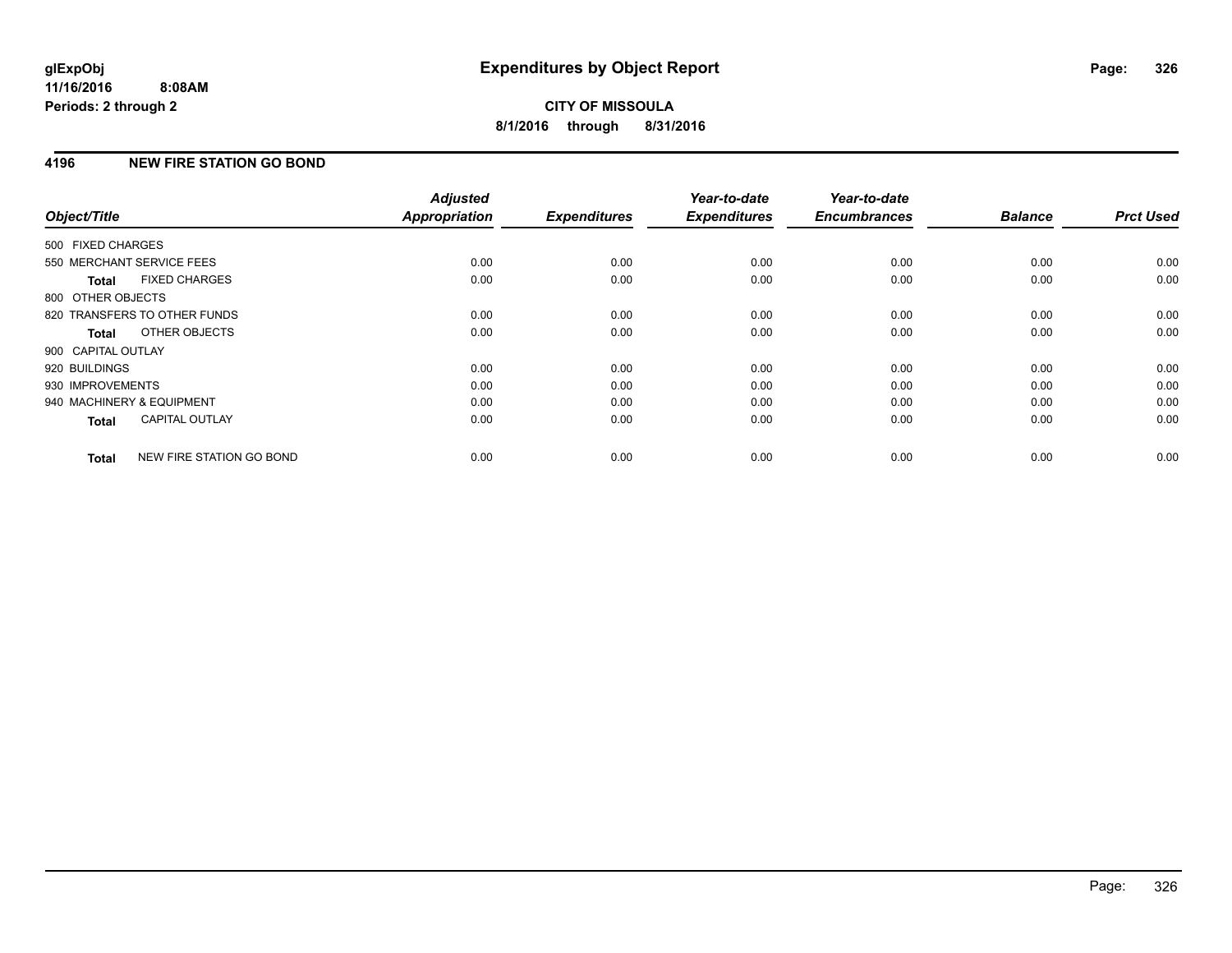#### **4450 S/C CONSTRUCTION FUND FOR FY06**

| Object/Title                            | <b>Adjusted</b><br><b>Appropriation</b> | <b>Expenditures</b> | Year-to-date<br><b>Expenditures</b> | Year-to-date<br><b>Encumbrances</b> | <b>Balance</b> | <b>Prct Used</b> |
|-----------------------------------------|-----------------------------------------|---------------------|-------------------------------------|-------------------------------------|----------------|------------------|
| 500 FIXED CHARGES                       |                                         |                     |                                     |                                     |                |                  |
| 550 MERCHANT SERVICE FEES               | 0.00                                    | 0.00                | 0.00                                | 0.00                                | 0.00           | 0.00             |
| <b>FIXED CHARGES</b><br><b>Total</b>    | 0.00                                    | 0.00                | 0.00                                | 0.00                                | 0.00           | 0.00             |
| 800 OTHER OBJECTS                       |                                         |                     |                                     |                                     |                |                  |
| 820 TRANSFERS TO OTHER FUNDS            | 0.00                                    | 0.00                | 0.00                                | 0.00                                | 0.00           | 0.00             |
| OTHER OBJECTS<br><b>Total</b>           | 0.00                                    | 0.00                | 0.00                                | 0.00                                | 0.00           | 0.00             |
| PUBLIC WORKS OPERATIONS<br><b>Total</b> | 0.00                                    | 0.00                | 0.00                                | 0.00                                | 0.00           | 0.00             |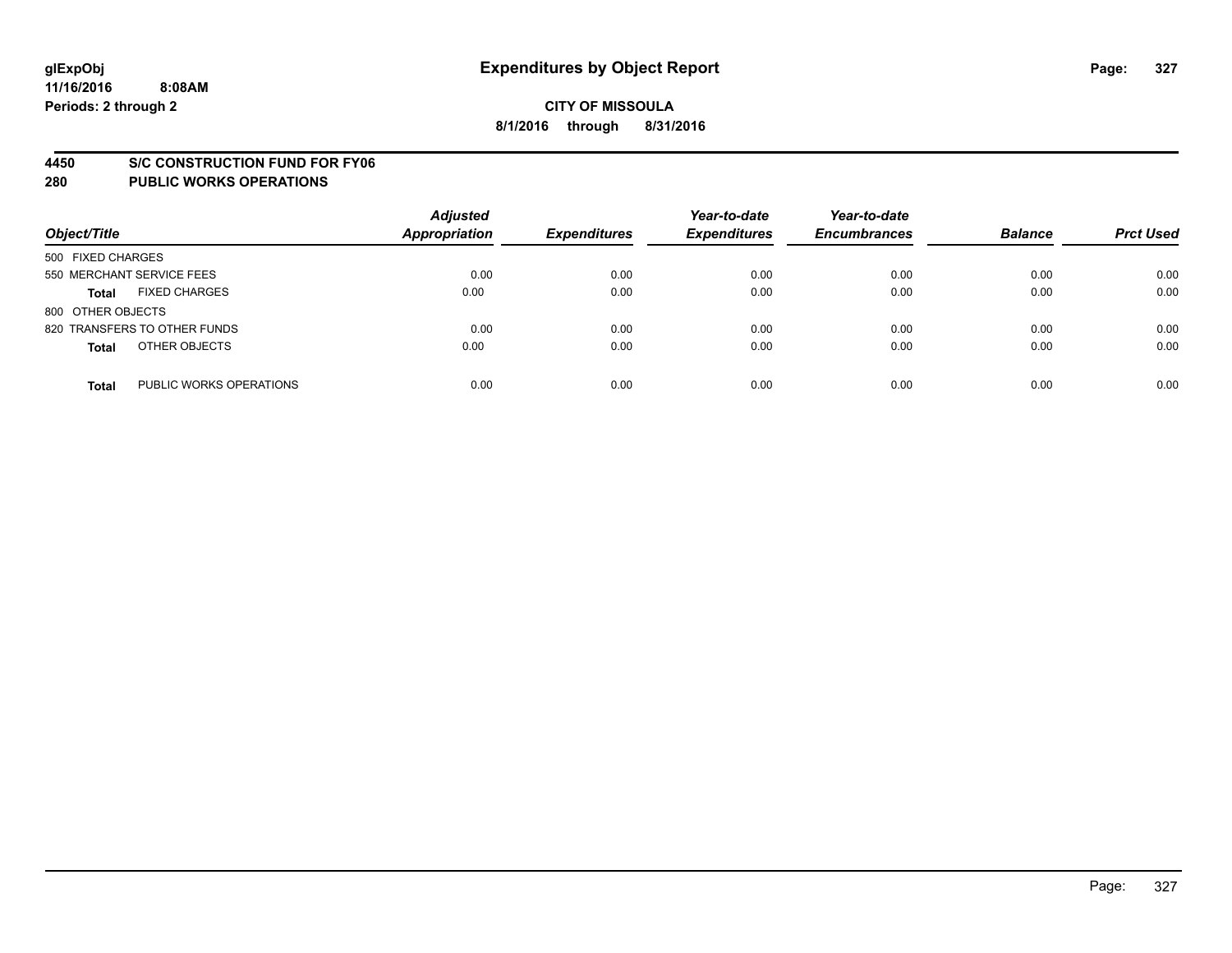**CITY OF MISSOULA 8/1/2016 through 8/31/2016**

## **4450 S/C CONSTRUCTION FUND FOR FY06**

| Object/Title                                   | <b>Adjusted</b><br>Appropriation | <b>Expenditures</b> | Year-to-date<br><b>Expenditures</b> | Year-to-date<br><b>Encumbrances</b> | <b>Balance</b> | <b>Prct Used</b> |
|------------------------------------------------|----------------------------------|---------------------|-------------------------------------|-------------------------------------|----------------|------------------|
| 500 FIXED CHARGES                              |                                  |                     |                                     |                                     |                |                  |
| 550 MERCHANT SERVICE FEES                      | 0.00                             | 0.00                | 0.00                                | 0.00                                | 0.00           | 0.00             |
| <b>FIXED CHARGES</b><br><b>Total</b>           | 0.00                             | 0.00                | 0.00                                | 0.00                                | 0.00           | 0.00             |
| 800 OTHER OBJECTS                              |                                  |                     |                                     |                                     |                |                  |
| 820 TRANSFERS TO OTHER FUNDS                   | 0.00                             | 0.00                | 0.00                                | 0.00                                | 0.00           | 0.00             |
| OTHER OBJECTS<br><b>Total</b>                  | 0.00                             | 0.00                | 0.00                                | 0.00                                | 0.00           | 0.00             |
| S/C CONSTRUCTION FUND FOR FY06<br><b>Total</b> | 0.00                             | 0.00                | 0.00                                | 0.00                                | 0.00           | 0.00             |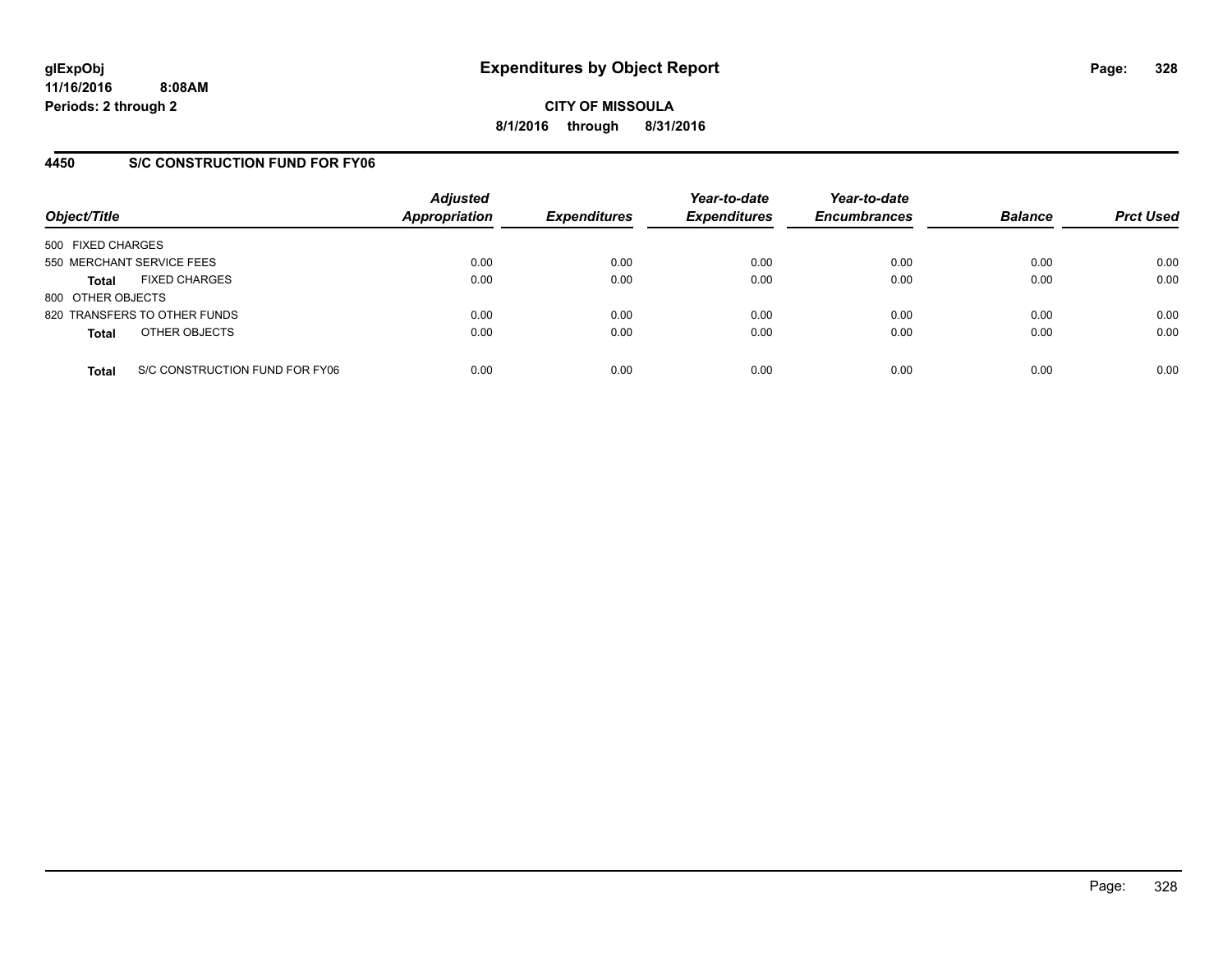#### **4451 FY07 S/C BOND FUND**

| Object/Title                            | <b>Adjusted</b><br><b>Appropriation</b> | <b>Expenditures</b> | Year-to-date<br><b>Expenditures</b> | Year-to-date<br><b>Encumbrances</b> | <b>Balance</b> | <b>Prct Used</b> |
|-----------------------------------------|-----------------------------------------|---------------------|-------------------------------------|-------------------------------------|----------------|------------------|
| 500 FIXED CHARGES                       |                                         |                     |                                     |                                     |                |                  |
| 550 MERCHANT SERVICE FEES               | 0.00                                    | 0.00                | 0.00                                | 0.00                                | 0.00           | 0.00             |
| <b>FIXED CHARGES</b><br><b>Total</b>    | 0.00                                    | 0.00                | 0.00                                | 0.00                                | 0.00           | 0.00             |
| 800 OTHER OBJECTS                       |                                         |                     |                                     |                                     |                |                  |
| 820 TRANSFERS TO OTHER FUNDS            | 0.00                                    | 0.00                | 0.00                                | 0.00                                | 0.00           | 0.00             |
| OTHER OBJECTS<br><b>Total</b>           | 0.00                                    | 0.00                | 0.00                                | 0.00                                | 0.00           | 0.00             |
| PUBLIC WORKS OPERATIONS<br><b>Total</b> | 0.00                                    | 0.00                | 0.00                                | 0.00                                | 0.00           | 0.00             |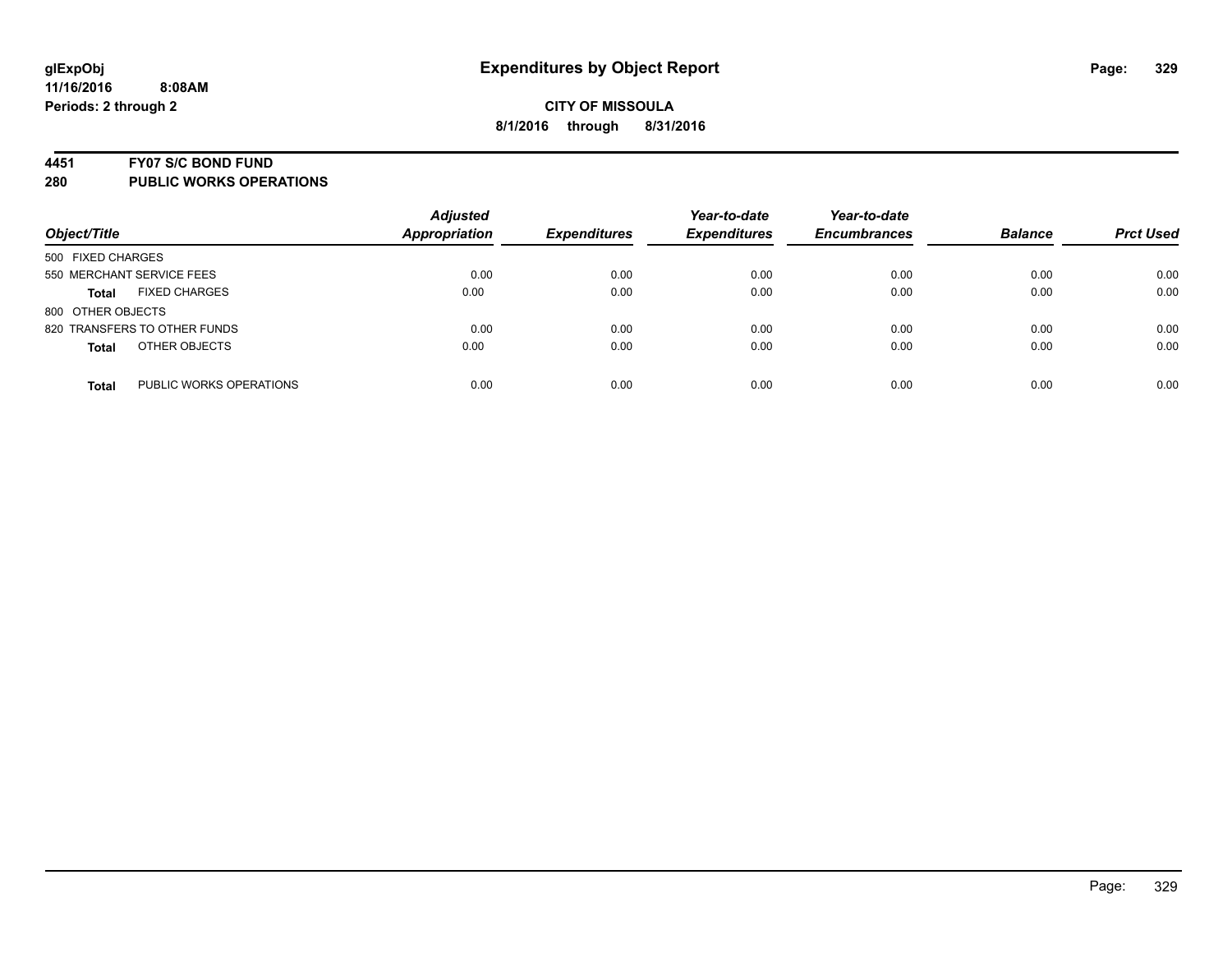# **4451 FY07 S/C BOND FUND**

| Object/Title                         | <b>Adjusted</b><br><b>Appropriation</b> | <b>Expenditures</b> | Year-to-date<br><b>Expenditures</b> | Year-to-date<br><b>Encumbrances</b> | <b>Balance</b> | <b>Prct Used</b> |
|--------------------------------------|-----------------------------------------|---------------------|-------------------------------------|-------------------------------------|----------------|------------------|
| 500 FIXED CHARGES                    |                                         |                     |                                     |                                     |                |                  |
| 550 MERCHANT SERVICE FEES            | 0.00                                    | 0.00                | 0.00                                | 0.00                                | 0.00           | 0.00             |
| <b>FIXED CHARGES</b><br><b>Total</b> | 0.00                                    | 0.00                | 0.00                                | 0.00                                | 0.00           | 0.00             |
| 800 OTHER OBJECTS                    |                                         |                     |                                     |                                     |                |                  |
| 820 TRANSFERS TO OTHER FUNDS         | 0.00                                    | 0.00                | 0.00                                | 0.00                                | 0.00           | 0.00             |
| OTHER OBJECTS<br><b>Total</b>        | 0.00                                    | 0.00                | 0.00                                | 0.00                                | 0.00           | 0.00             |
| FY07 S/C BOND FUND<br>Total          | 0.00                                    | 0.00                | 0.00                                | 0.00                                | 0.00           | 0.00             |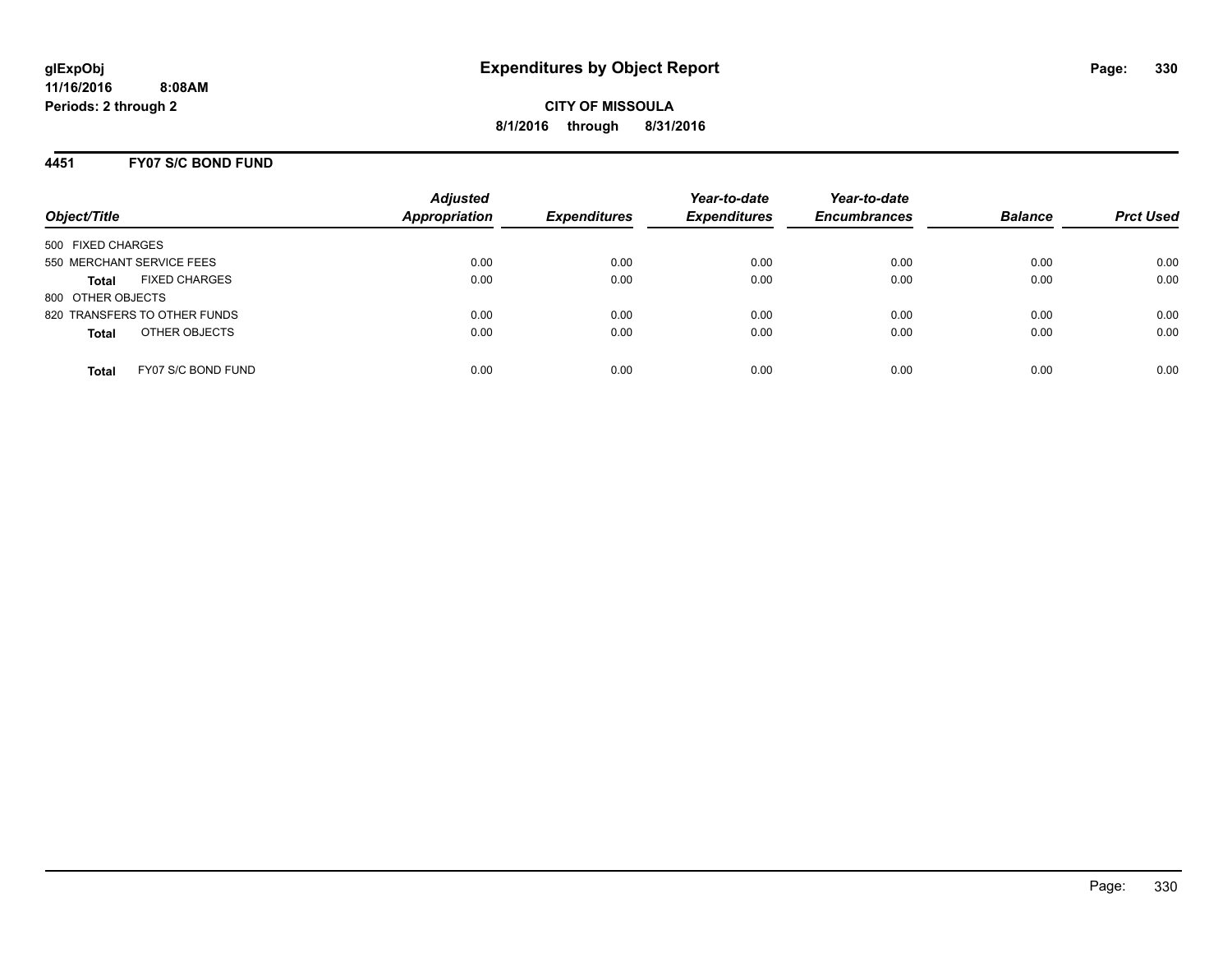#### **4452 S/C CONSTRUCTION FUND FOR FY 08 BOND SAL**

| Object/Title       |                           | <b>Adjusted</b><br><b>Appropriation</b> | <b>Expenditures</b> | Year-to-date<br><b>Expenditures</b> | Year-to-date<br><b>Encumbrances</b> | <b>Balance</b> | <b>Prct Used</b> |
|--------------------|---------------------------|-----------------------------------------|---------------------|-------------------------------------|-------------------------------------|----------------|------------------|
| 500 FIXED CHARGES  |                           |                                         |                     |                                     |                                     |                |                  |
|                    | 550 MERCHANT SERVICE FEES | 0.00                                    | 0.00                | 0.00                                | 0.00                                | 0.00           | 0.00             |
| <b>Total</b>       | <b>FIXED CHARGES</b>      | 0.00                                    | 0.00                | 0.00                                | 0.00                                | 0.00           | 0.00             |
| 900 CAPITAL OUTLAY |                           |                                         |                     |                                     |                                     |                |                  |
| 930 IMPROVEMENTS   |                           | 0.00                                    | 0.00                | 0.00                                | 0.00                                | 0.00           | 0.00             |
| <b>Total</b>       | <b>CAPITAL OUTLAY</b>     | 0.00                                    | 0.00                | 0.00                                | 0.00                                | 0.00           | 0.00             |
| <b>Total</b>       | PUBLIC WORKS OPERATIONS   | 0.00                                    | 0.00                | 0.00                                | 0.00                                | 0.00           | 0.00             |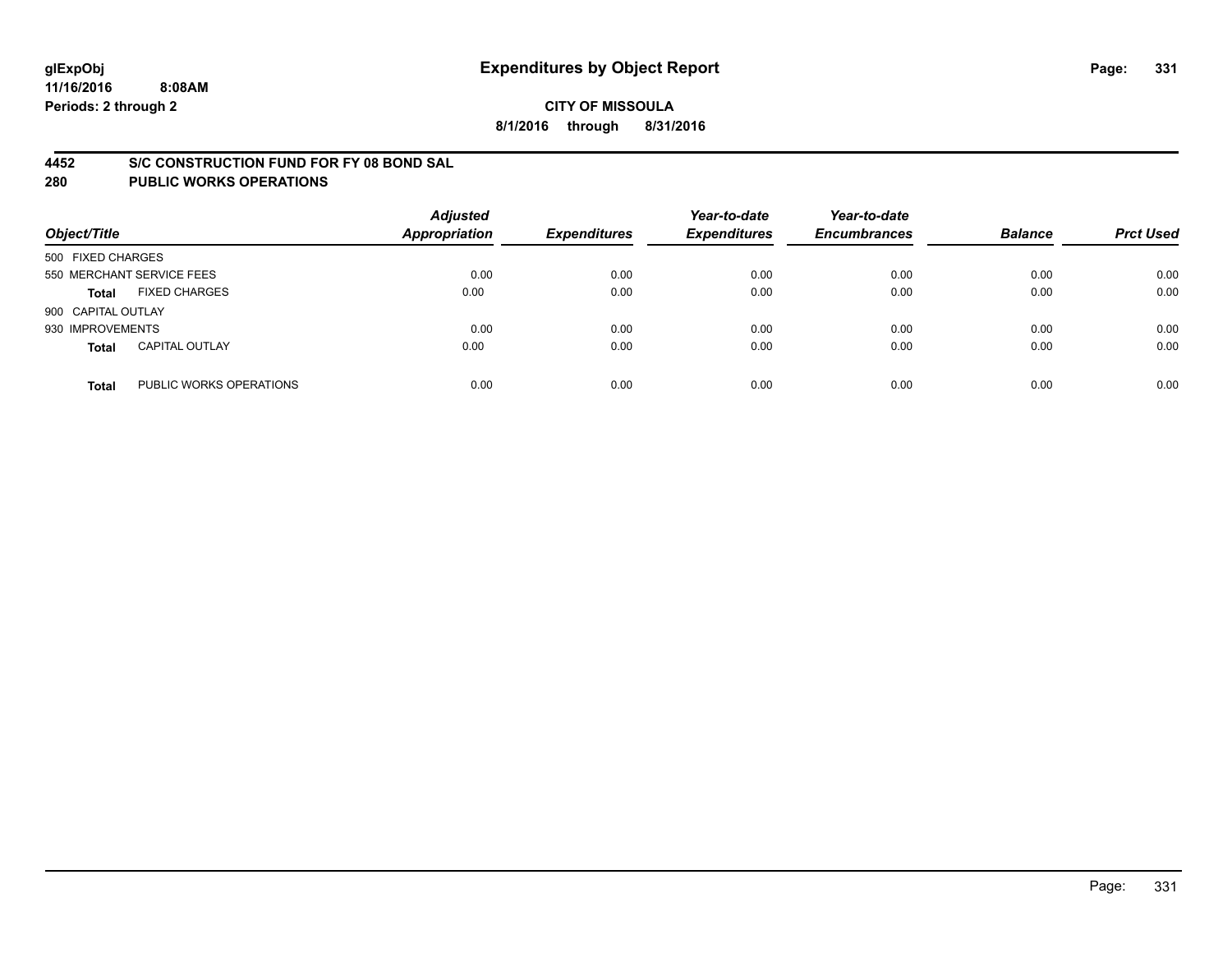**CITY OF MISSOULA 8/1/2016 through 8/31/2016**

## **4452 S/C CONSTRUCTION FUND FOR FY 08 BOND SAL**

| Object/Title       |                                    | <b>Adjusted</b><br><b>Appropriation</b> | <b>Expenditures</b> | Year-to-date<br><b>Expenditures</b> | Year-to-date<br><b>Encumbrances</b> | <b>Balance</b> | <b>Prct Used</b> |
|--------------------|------------------------------------|-----------------------------------------|---------------------|-------------------------------------|-------------------------------------|----------------|------------------|
| 500 FIXED CHARGES  |                                    |                                         |                     |                                     |                                     |                |                  |
|                    | 550 MERCHANT SERVICE FEES          | 0.00                                    | 0.00                | 0.00                                | 0.00                                | 0.00           | 0.00             |
| <b>Total</b>       | <b>FIXED CHARGES</b>               | 0.00                                    | 0.00                | 0.00                                | 0.00                                | 0.00           | 0.00             |
| 900 CAPITAL OUTLAY |                                    |                                         |                     |                                     |                                     |                |                  |
| 930 IMPROVEMENTS   |                                    | 0.00                                    | 0.00                | 0.00                                | 0.00                                | 0.00           | 0.00             |
| <b>Total</b>       | <b>CAPITAL OUTLAY</b>              | 0.00                                    | 0.00                | 0.00                                | 0.00                                | 0.00           | 0.00             |
| <b>Total</b>       | S/C CONSTRUCTION FUND FOR FY 08 BO | 0.00                                    | 0.00                | 0.00                                | 0.00                                | 0.00           | 0.00             |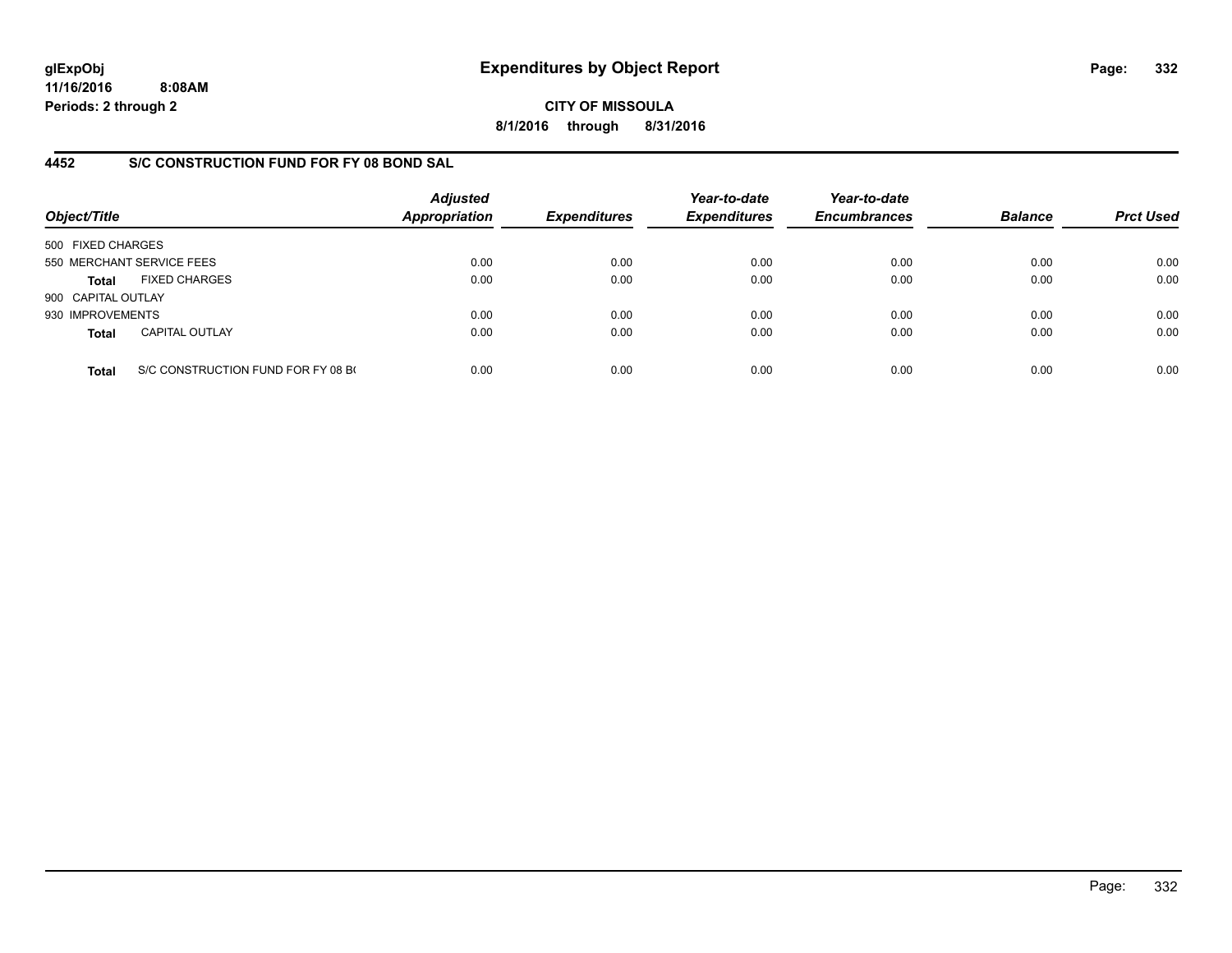#### **4453 S/C CONSTRUCTION FUND FY09 BOND**

| Object/Title       |                              | <b>Adjusted</b><br><b>Appropriation</b> | <b>Expenditures</b> | Year-to-date<br><b>Expenditures</b> | Year-to-date<br><b>Encumbrances</b> | <b>Balance</b> | <b>Prct Used</b> |
|--------------------|------------------------------|-----------------------------------------|---------------------|-------------------------------------|-------------------------------------|----------------|------------------|
| 500 FIXED CHARGES  |                              |                                         |                     |                                     |                                     |                |                  |
|                    | 550 MERCHANT SERVICE FEES    | 0.00                                    | 0.00                | 0.00                                | 0.00                                | 0.00           | 0.00             |
| <b>Total</b>       | <b>FIXED CHARGES</b>         | 0.00                                    | 0.00                | 0.00                                | 0.00                                | 0.00           | 0.00             |
| 800 OTHER OBJECTS  |                              |                                         |                     |                                     |                                     |                |                  |
|                    | 820 TRANSFERS TO OTHER FUNDS | 0.00                                    | 0.00                | 0.00                                | 0.00                                | 0.00           | 0.00             |
| <b>Total</b>       | OTHER OBJECTS                | 0.00                                    | 0.00                | 0.00                                | 0.00                                | 0.00           | 0.00             |
| 900 CAPITAL OUTLAY |                              |                                         |                     |                                     |                                     |                |                  |
| 930 IMPROVEMENTS   |                              | 0.00                                    | 0.00                | 0.00                                | 0.00                                | 0.00           | 0.00             |
| <b>Total</b>       | <b>CAPITAL OUTLAY</b>        | 0.00                                    | 0.00                | 0.00                                | 0.00                                | 0.00           | 0.00             |
| <b>Total</b>       | PUBLIC WORKS OPERATIONS      | 0.00                                    | 0.00                | 0.00                                | 0.00                                | 0.00           | 0.00             |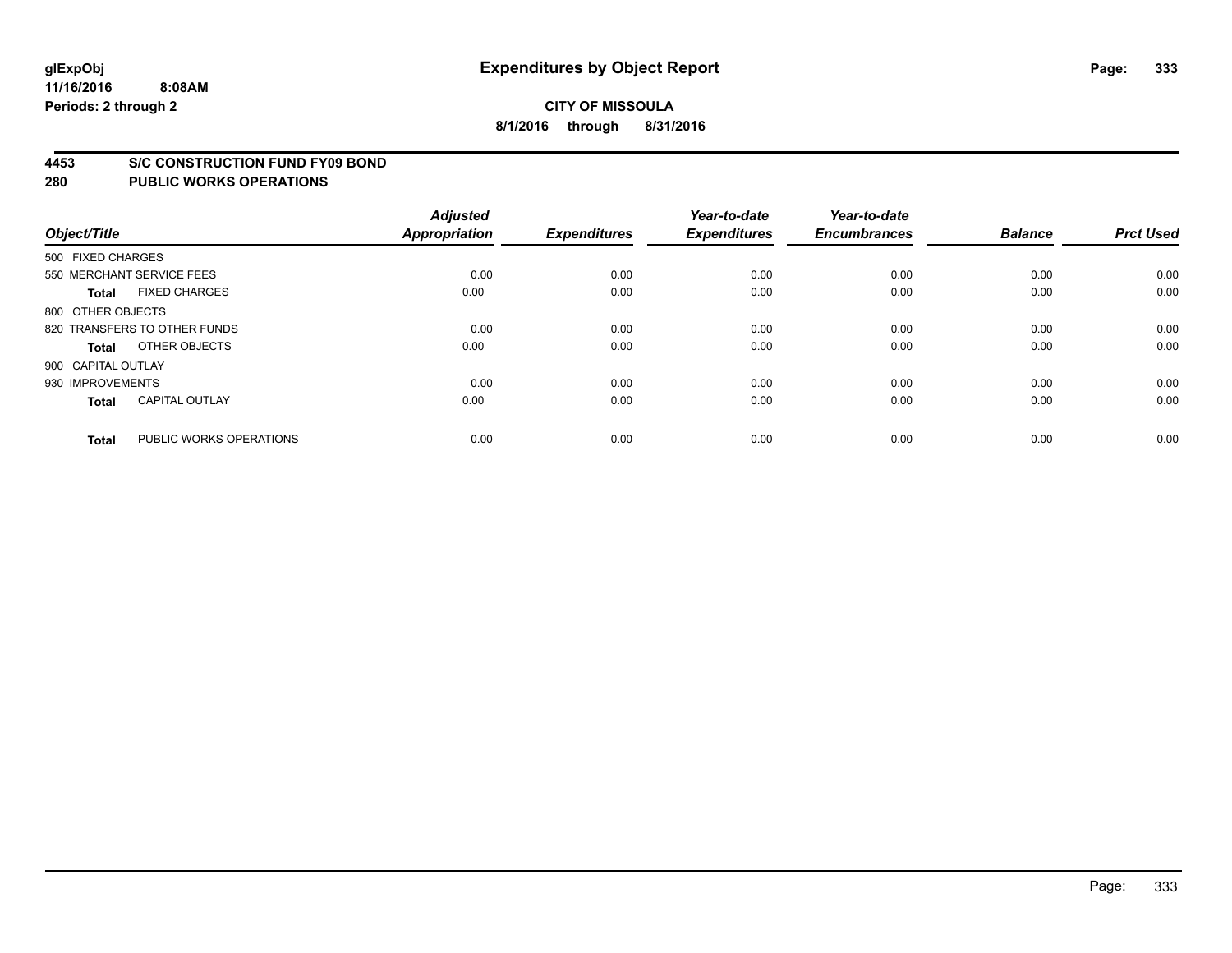#### **4453 S/C CONSTRUCTION FUND FY09 BOND**

**390 NON-DEPARTMENTAL**

| Object/Title                         | <b>Adjusted</b><br><b>Appropriation</b> | <b>Expenditures</b> | Year-to-date<br><b>Expenditures</b> | Year-to-date<br><b>Encumbrances</b> | <b>Balance</b> | <b>Prct Used</b> |
|--------------------------------------|-----------------------------------------|---------------------|-------------------------------------|-------------------------------------|----------------|------------------|
| 500 FIXED CHARGES                    |                                         |                     |                                     |                                     |                |                  |
| 500 FIXED CHARGES                    | 0.00                                    | 0.00                | 0.00                                | 0.00                                | 0.00           | 0.00             |
| 550 MERCHANT SERVICE FEES            | 0.00                                    | 0.00                | 0.00                                | 0.00                                | 0.00           | 0.00             |
| <b>FIXED CHARGES</b><br><b>Total</b> | 0.00                                    | 0.00                | 0.00                                | 0.00                                | 0.00           | 0.00             |
| NON-DEPARTMENTAL<br>Total            | 0.00                                    | 0.00                | 0.00                                | 0.00                                | 0.00           | 0.00             |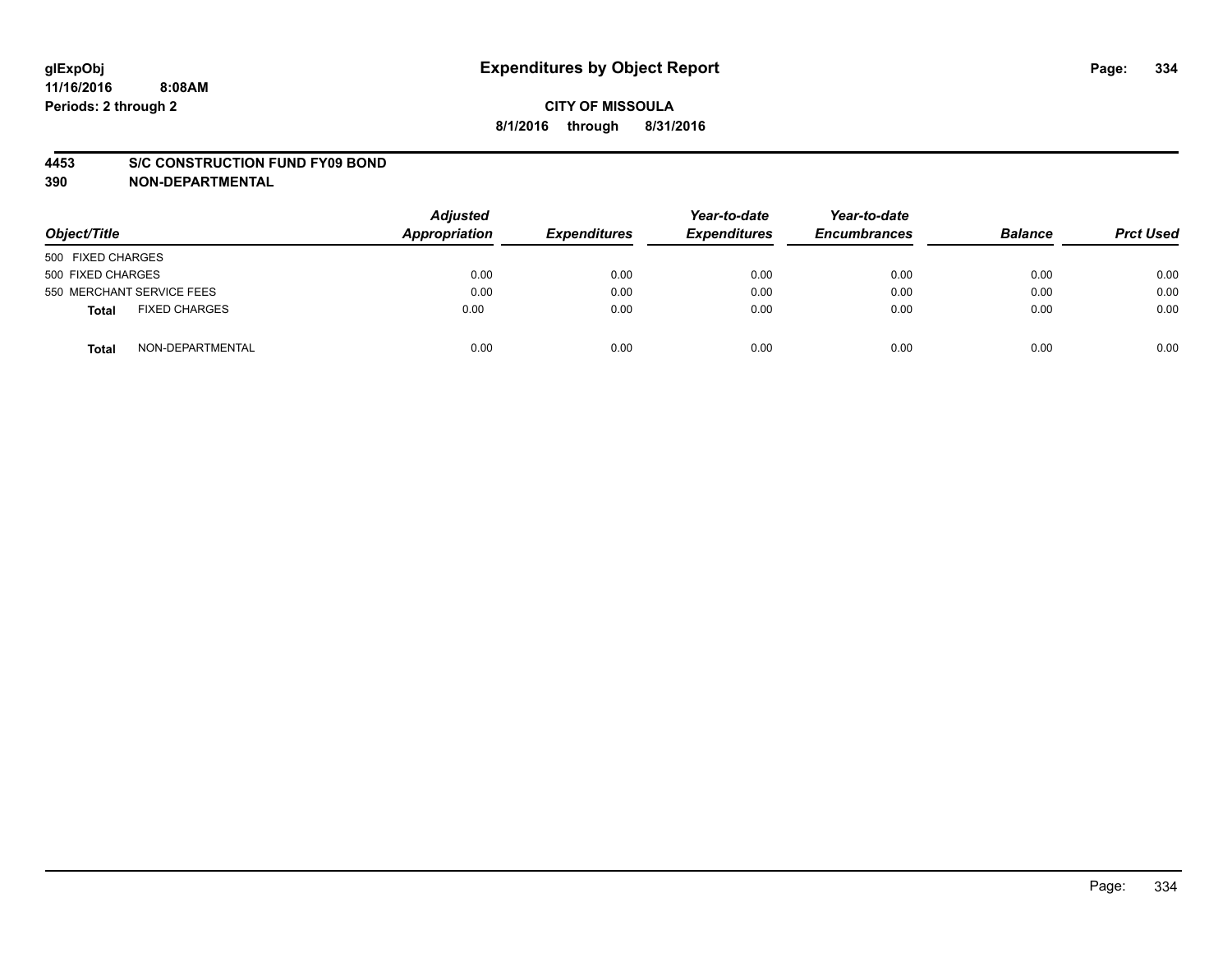# **CITY OF MISSOULA 8/1/2016 through 8/31/2016**

## **4453 S/C CONSTRUCTION FUND FY09 BOND**

| Object/Title       |                                 | <b>Adjusted</b><br>Appropriation | <b>Expenditures</b> | Year-to-date<br><b>Expenditures</b> | Year-to-date<br><b>Encumbrances</b> | <b>Balance</b> | <b>Prct Used</b> |
|--------------------|---------------------------------|----------------------------------|---------------------|-------------------------------------|-------------------------------------|----------------|------------------|
| 500 FIXED CHARGES  |                                 |                                  |                     |                                     |                                     |                |                  |
| 500 FIXED CHARGES  |                                 | 0.00                             | 0.00                | 0.00                                | 0.00                                | 0.00           | 0.00             |
|                    | 550 MERCHANT SERVICE FEES       | 0.00                             | 0.00                | 0.00                                | 0.00                                | 0.00           | 0.00             |
| <b>Total</b>       | <b>FIXED CHARGES</b>            | 0.00                             | 0.00                | 0.00                                | 0.00                                | 0.00           | 0.00             |
| 800 OTHER OBJECTS  |                                 |                                  |                     |                                     |                                     |                |                  |
|                    | 820 TRANSFERS TO OTHER FUNDS    | 0.00                             | 0.00                | 0.00                                | 0.00                                | 0.00           | 0.00             |
| Total              | OTHER OBJECTS                   | 0.00                             | 0.00                | 0.00                                | 0.00                                | 0.00           | 0.00             |
| 900 CAPITAL OUTLAY |                                 |                                  |                     |                                     |                                     |                |                  |
| 930 IMPROVEMENTS   |                                 | 0.00                             | 0.00                | 0.00                                | 0.00                                | 0.00           | 0.00             |
| <b>Total</b>       | <b>CAPITAL OUTLAY</b>           | 0.00                             | 0.00                | 0.00                                | 0.00                                | 0.00           | 0.00             |
| <b>Total</b>       | S/C CONSTRUCTION FUND FY09 BOND | 0.00                             | 0.00                | 0.00                                | 0.00                                | 0.00           | 0.00             |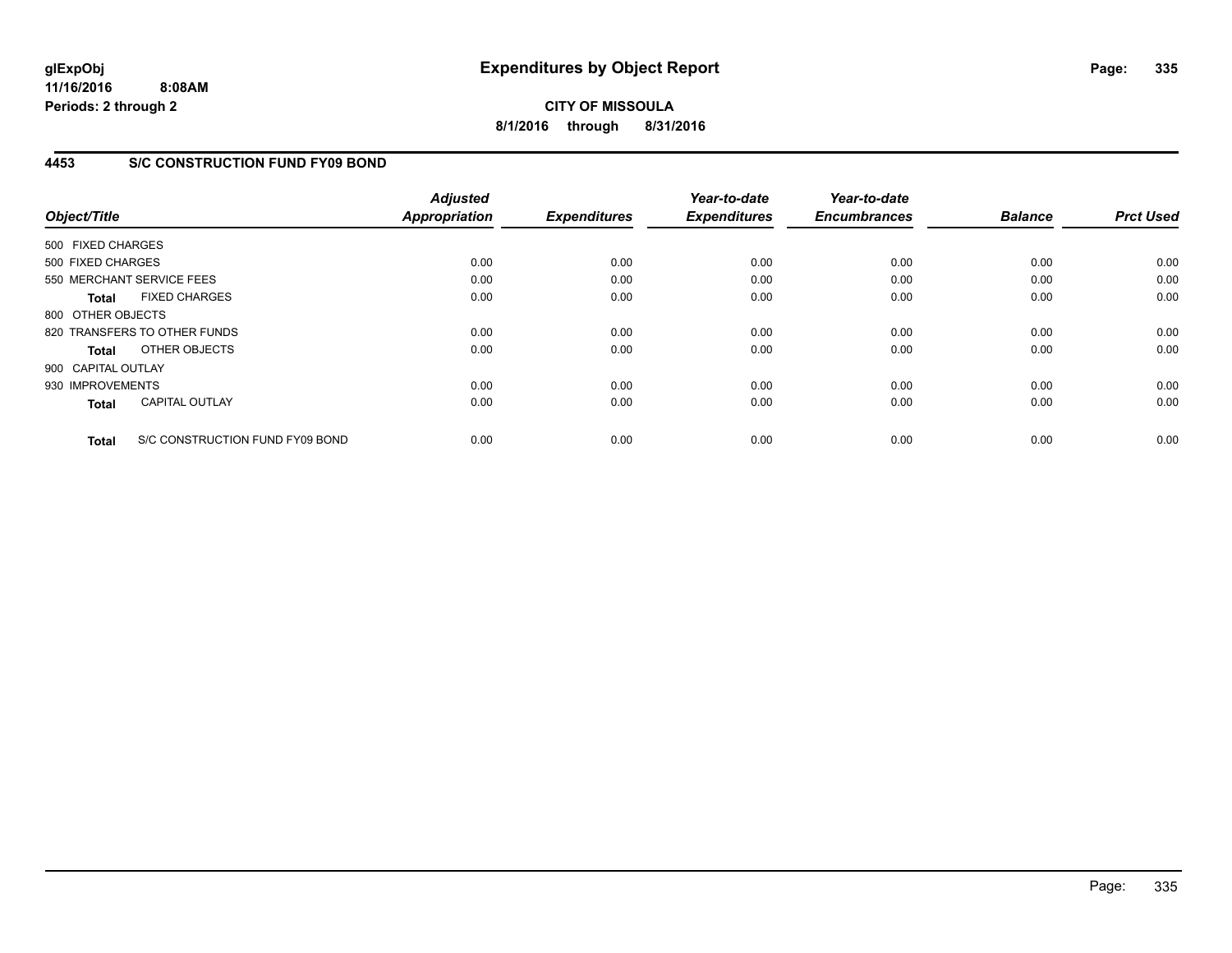#### **4454 S/C CONSTRUCTION FUND FOR FY10**

| Object/Title       |                           | <b>Adjusted</b><br>Appropriation | <b>Expenditures</b> | Year-to-date<br><b>Expenditures</b> | Year-to-date<br><b>Encumbrances</b> | <b>Balance</b> | <b>Prct Used</b> |
|--------------------|---------------------------|----------------------------------|---------------------|-------------------------------------|-------------------------------------|----------------|------------------|
| 500 FIXED CHARGES  |                           |                                  |                     |                                     |                                     |                |                  |
|                    | 550 MERCHANT SERVICE FEES | 0.00                             | 0.00                | 0.00                                | 0.00                                | 0.00           | 0.00             |
| <b>Total</b>       | <b>FIXED CHARGES</b>      | 0.00                             | 0.00                | 0.00                                | 0.00                                | 0.00           | 0.00             |
| 900 CAPITAL OUTLAY |                           |                                  |                     |                                     |                                     |                |                  |
| 930 IMPROVEMENTS   |                           | 0.00                             | 0.00                | 0.00                                | 0.00                                | 0.00           | 0.00             |
| <b>Total</b>       | <b>CAPITAL OUTLAY</b>     | 0.00                             | 0.00                | 0.00                                | 0.00                                | 0.00           | 0.00             |
| <b>Total</b>       | PUBLIC WORKS OPERATIONS   | 0.00                             | 0.00                | 0.00                                | 0.00                                | 0.00           | 0.00             |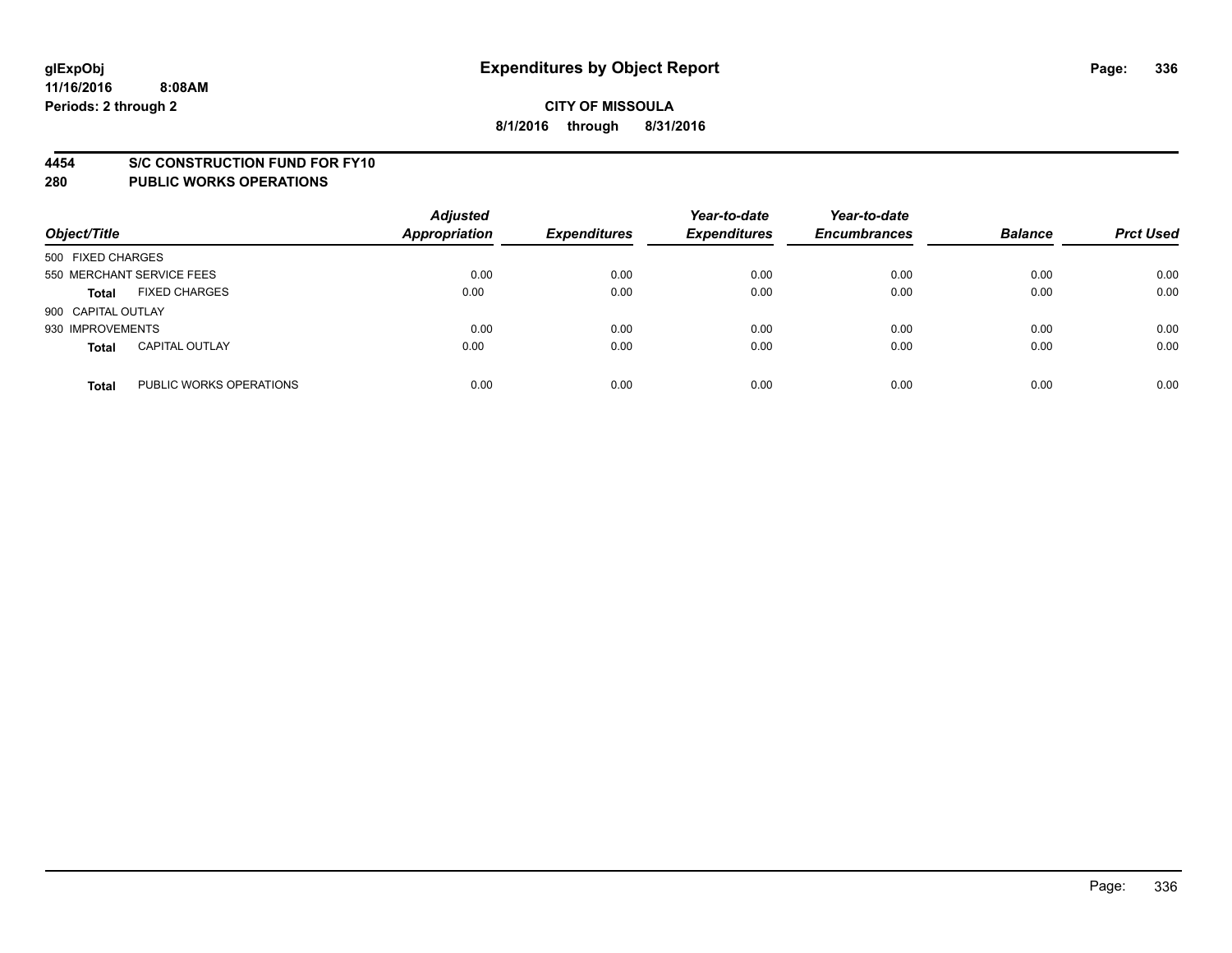**CITY OF MISSOULA 8/1/2016 through 8/31/2016**

### **4454 S/C CONSTRUCTION FUND FOR FY10**

| Object/Title       |                                | <b>Adjusted</b><br>Appropriation | <b>Expenditures</b> | Year-to-date<br><b>Expenditures</b> | Year-to-date<br><b>Encumbrances</b> | <b>Balance</b> | <b>Prct Used</b> |
|--------------------|--------------------------------|----------------------------------|---------------------|-------------------------------------|-------------------------------------|----------------|------------------|
| 500 FIXED CHARGES  |                                |                                  |                     |                                     |                                     |                |                  |
|                    | 550 MERCHANT SERVICE FEES      | 0.00                             | 0.00                | 0.00                                | 0.00                                | 0.00           | 0.00             |
| <b>Total</b>       | <b>FIXED CHARGES</b>           | 0.00                             | 0.00                | 0.00                                | 0.00                                | 0.00           | 0.00             |
| 900 CAPITAL OUTLAY |                                |                                  |                     |                                     |                                     |                |                  |
| 930 IMPROVEMENTS   |                                | 0.00                             | 0.00                | 0.00                                | 0.00                                | 0.00           | 0.00             |
| <b>Total</b>       | <b>CAPITAL OUTLAY</b>          | 0.00                             | 0.00                | 0.00                                | 0.00                                | 0.00           | 0.00             |
| <b>Total</b>       | S/C CONSTRUCTION FUND FOR FY10 | 0.00                             | 0.00                | 0.00                                | 0.00                                | 0.00           | 0.00             |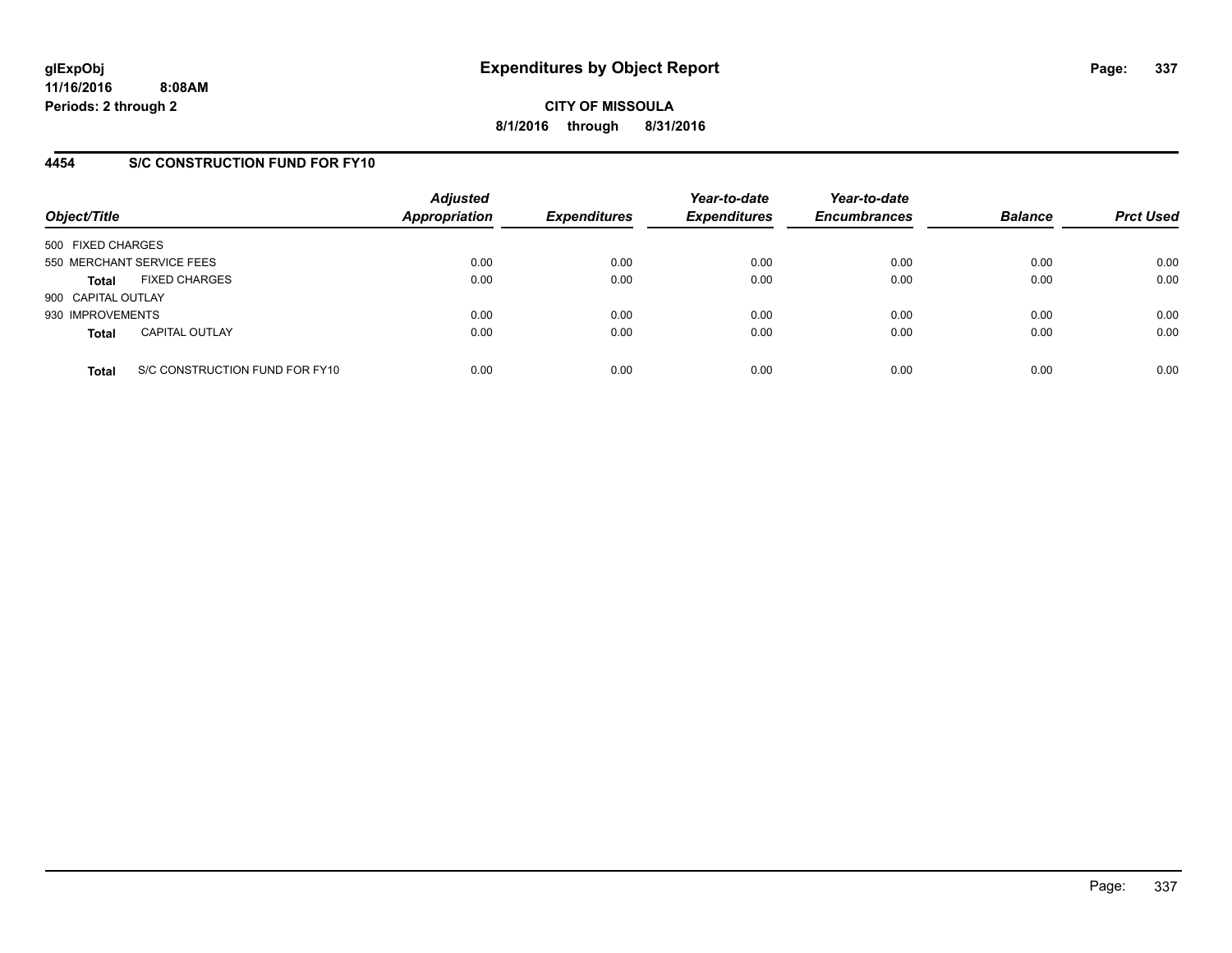**4455 FY11 S/C CONSTRUCTION FUND**

| Object/Title       |                           | <b>Adjusted</b><br><b>Appropriation</b> | <b>Expenditures</b> | Year-to-date<br><b>Expenditures</b> | Year-to-date<br><b>Encumbrances</b> | <b>Balance</b> | <b>Prct Used</b> |
|--------------------|---------------------------|-----------------------------------------|---------------------|-------------------------------------|-------------------------------------|----------------|------------------|
| 500 FIXED CHARGES  |                           |                                         |                     |                                     |                                     |                |                  |
|                    | 550 MERCHANT SERVICE FEES | 0.00                                    | 0.00                | 0.00                                | 0.00                                | 0.00           | 0.00             |
| <b>Total</b>       | <b>FIXED CHARGES</b>      | 0.00                                    | 0.00                | 0.00                                | 0.00                                | 0.00           | 0.00             |
| 900 CAPITAL OUTLAY |                           |                                         |                     |                                     |                                     |                |                  |
| 930 IMPROVEMENTS   |                           | 0.00                                    | 0.00                | 0.00                                | 0.00                                | 0.00           | 0.00             |
| <b>Total</b>       | <b>CAPITAL OUTLAY</b>     | 0.00                                    | 0.00                | 0.00                                | 0.00                                | 0.00           | 0.00             |
| <b>Total</b>       | PUBLIC WORKS OPERATIONS   | 0.00                                    | 0.00                | 0.00                                | 0.00                                | 0.00           | 0.00             |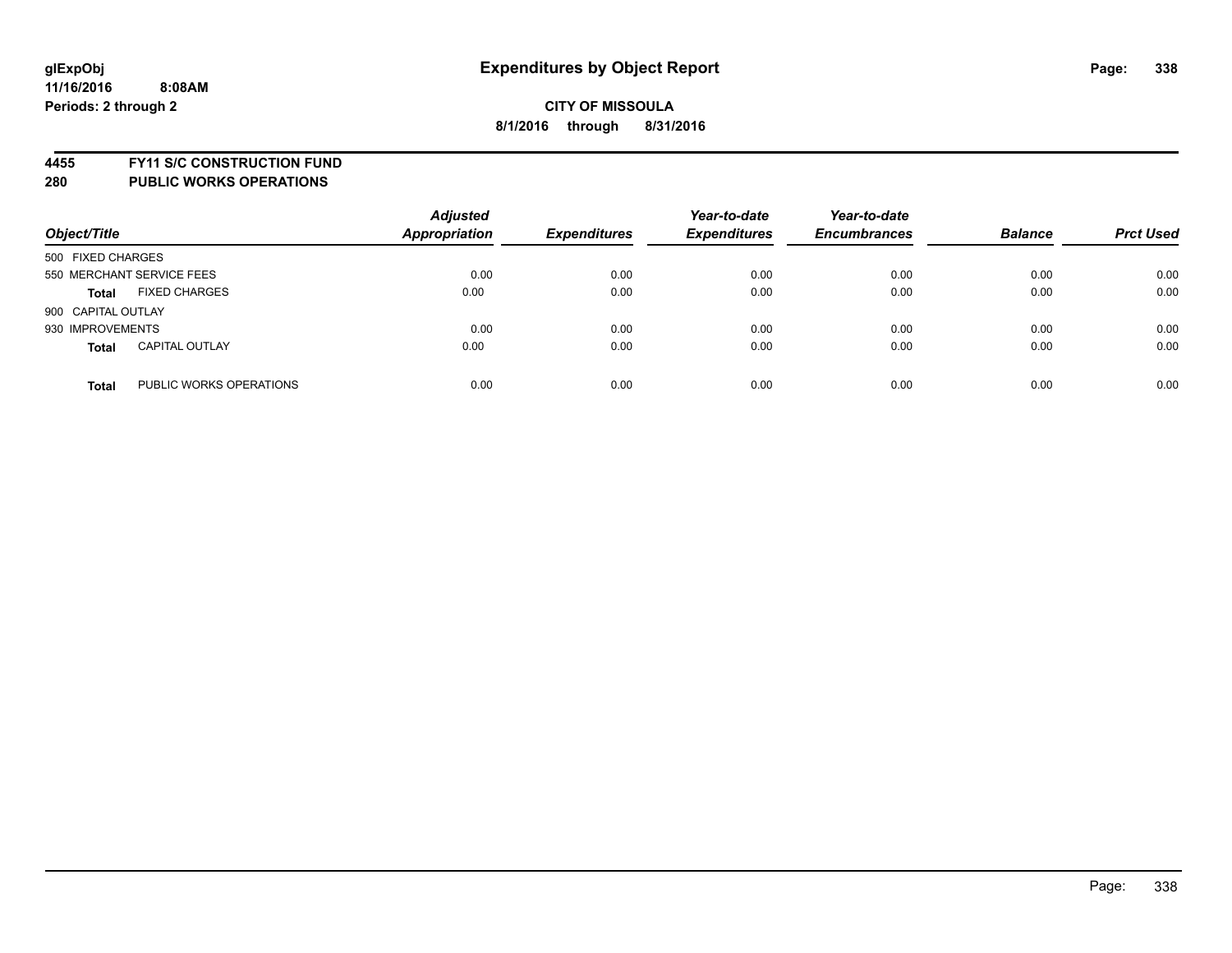### **4455 FY11 S/C CONSTRUCTION FUND**

| Object/Title              |                                   | <b>Adjusted</b><br>Appropriation | <b>Expenditures</b> | Year-to-date<br><b>Expenditures</b> | Year-to-date<br><b>Encumbrances</b> | <b>Balance</b> | <b>Prct Used</b> |
|---------------------------|-----------------------------------|----------------------------------|---------------------|-------------------------------------|-------------------------------------|----------------|------------------|
| 500 FIXED CHARGES         |                                   |                                  |                     |                                     |                                     |                |                  |
| 550 MERCHANT SERVICE FEES |                                   | 0.00                             | 0.00                | 0.00                                | 0.00                                | 0.00           | 0.00             |
| <b>Total</b>              | <b>FIXED CHARGES</b>              | 0.00                             | 0.00                | 0.00                                | 0.00                                | 0.00           | 0.00             |
| 900 CAPITAL OUTLAY        |                                   |                                  |                     |                                     |                                     |                |                  |
| 930 IMPROVEMENTS          |                                   | 0.00                             | 0.00                | 0.00                                | 0.00                                | 0.00           | 0.00             |
| <b>Total</b>              | <b>CAPITAL OUTLAY</b>             | 0.00                             | 0.00                | 0.00                                | 0.00                                | 0.00           | 0.00             |
| <b>Total</b>              | <b>FY11 S/C CONSTRUCTION FUND</b> | 0.00                             | 0.00                | 0.00                                | 0.00                                | 0.00           | 0.00             |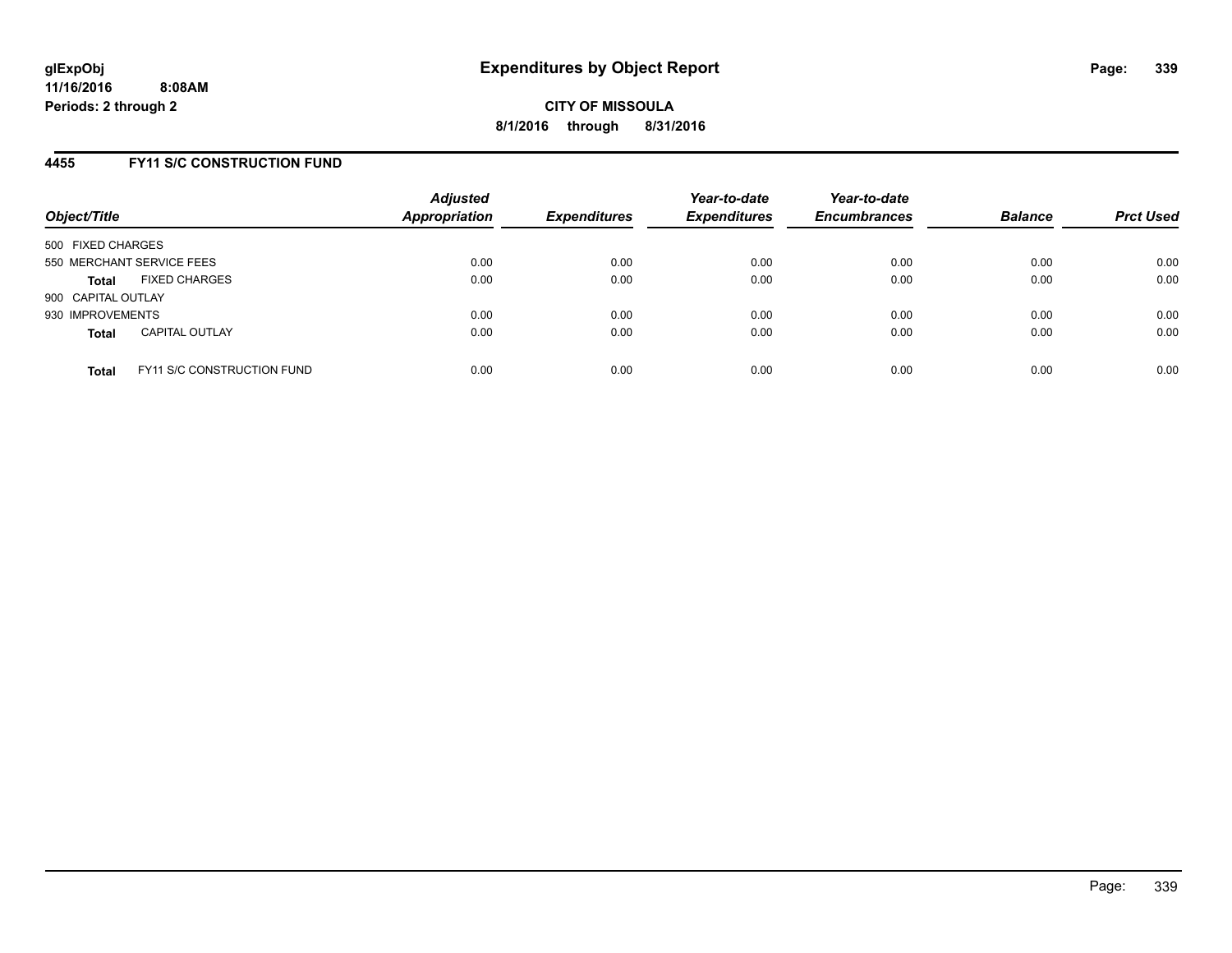**4456 FY12 S/C CONSTRUCTION FUND**

|                    |                              | <b>Adjusted</b> |                     | Year-to-date        | Year-to-date        |                |                  |
|--------------------|------------------------------|-----------------|---------------------|---------------------|---------------------|----------------|------------------|
| Object/Title       |                              | Appropriation   | <b>Expenditures</b> | <b>Expenditures</b> | <b>Encumbrances</b> | <b>Balance</b> | <b>Prct Used</b> |
| 500 FIXED CHARGES  |                              |                 |                     |                     |                     |                |                  |
|                    | 550 MERCHANT SERVICE FEES    | 0.00            | 0.00                | 0.00                | 0.00                | 0.00           | 0.00             |
| <b>Total</b>       | <b>FIXED CHARGES</b>         | 0.00            | 0.00                | 0.00                | 0.00                | 0.00           | 0.00             |
| 800 OTHER OBJECTS  |                              |                 |                     |                     |                     |                |                  |
|                    | 820 TRANSFERS TO OTHER FUNDS | 0.00            | 0.00                | 0.00                | 0.00                | 0.00           | 0.00             |
| Total              | OTHER OBJECTS                | 0.00            | 0.00                | 0.00                | 0.00                | 0.00           | 0.00             |
| 900 CAPITAL OUTLAY |                              |                 |                     |                     |                     |                |                  |
| 930 IMPROVEMENTS   |                              | 0.00            | 0.00                | 0.00                | 0.00                | 0.00           | 0.00             |
| Total              | <b>CAPITAL OUTLAY</b>        | 0.00            | 0.00                | 0.00                | 0.00                | 0.00           | 0.00             |
| <b>Total</b>       | PUBLIC WORKS OPERATIONS      | 0.00            | 0.00                | 0.00                | 0.00                | 0.00           | 0.00             |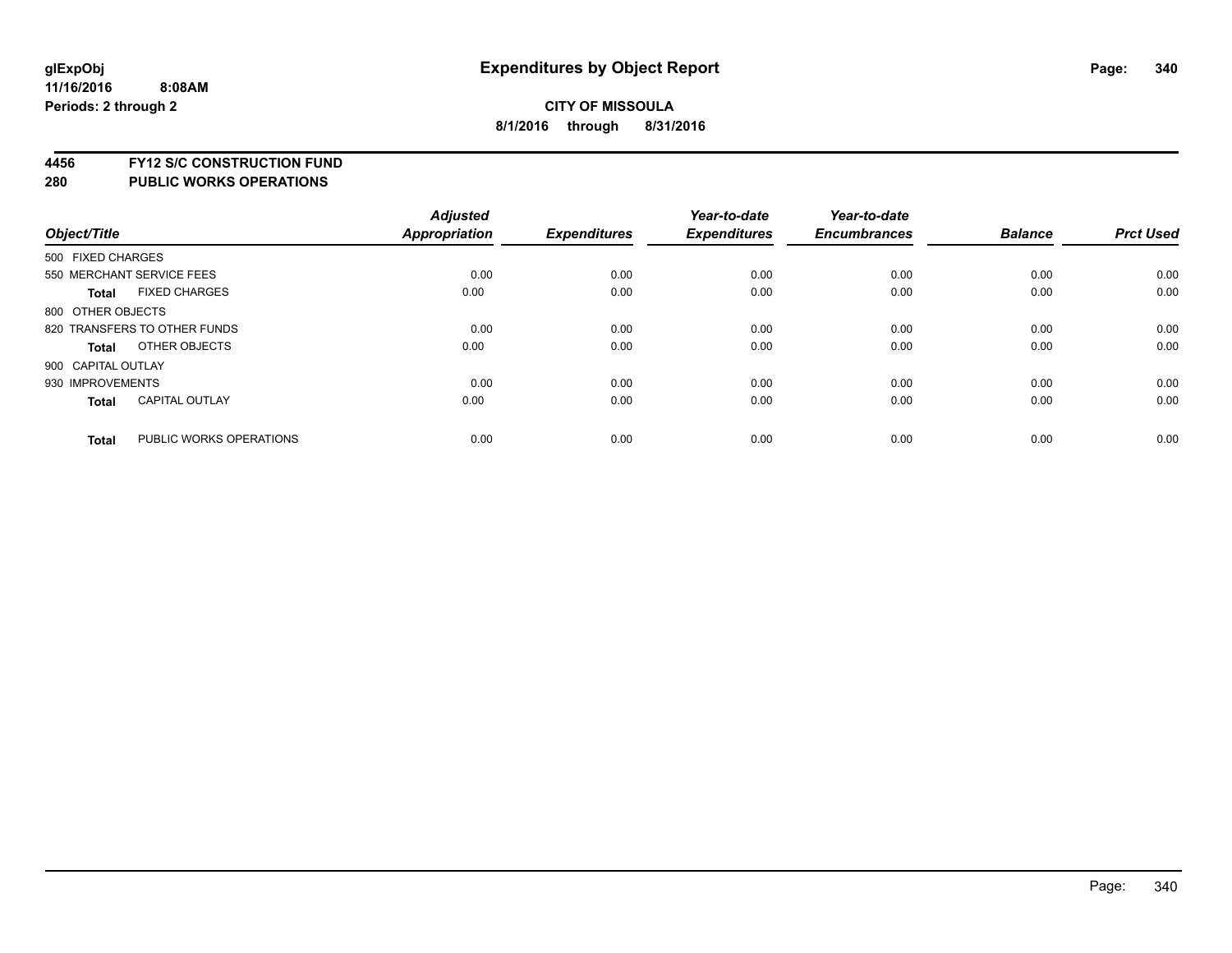### **4456 FY12 S/C CONSTRUCTION FUND**

| Object/Title       |                                   | <b>Adjusted</b><br><b>Appropriation</b> | <b>Expenditures</b> | Year-to-date<br><b>Expenditures</b> | Year-to-date<br><b>Encumbrances</b> | <b>Balance</b> | <b>Prct Used</b> |
|--------------------|-----------------------------------|-----------------------------------------|---------------------|-------------------------------------|-------------------------------------|----------------|------------------|
| 500 FIXED CHARGES  |                                   |                                         |                     |                                     |                                     |                |                  |
|                    | 550 MERCHANT SERVICE FEES         | 0.00                                    | 0.00                | 0.00                                | 0.00                                | 0.00           | 0.00             |
| <b>Total</b>       | <b>FIXED CHARGES</b>              | 0.00                                    | 0.00                | 0.00                                | 0.00                                | 0.00           | 0.00             |
| 800 OTHER OBJECTS  |                                   |                                         |                     |                                     |                                     |                |                  |
|                    | 820 TRANSFERS TO OTHER FUNDS      | 0.00                                    | 0.00                | 0.00                                | 0.00                                | 0.00           | 0.00             |
| <b>Total</b>       | OTHER OBJECTS                     | 0.00                                    | 0.00                | 0.00                                | 0.00                                | 0.00           | 0.00             |
| 900 CAPITAL OUTLAY |                                   |                                         |                     |                                     |                                     |                |                  |
| 930 IMPROVEMENTS   |                                   | 0.00                                    | 0.00                | 0.00                                | 0.00                                | 0.00           | 0.00             |
| Total              | <b>CAPITAL OUTLAY</b>             | 0.00                                    | 0.00                | 0.00                                | 0.00                                | 0.00           | 0.00             |
| <b>Total</b>       | <b>FY12 S/C CONSTRUCTION FUND</b> | 0.00                                    | 0.00                | 0.00                                | 0.00                                | 0.00           | 0.00             |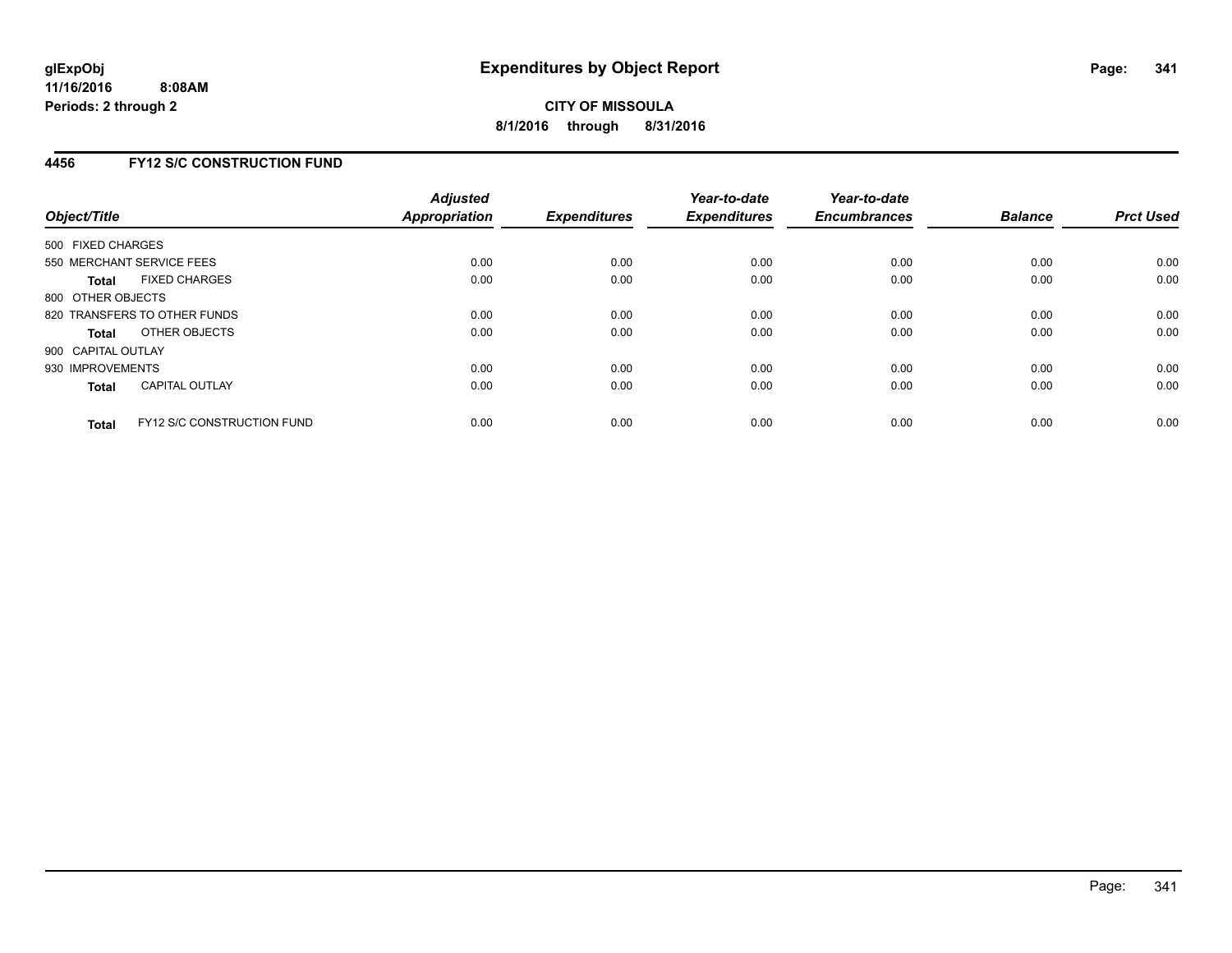#### **4457 FY13 SIDEWALK/CURB CONSTRUCTION**

|                    |                              | <b>Adjusted</b> |                     | Year-to-date        | Year-to-date        |                |                  |
|--------------------|------------------------------|-----------------|---------------------|---------------------|---------------------|----------------|------------------|
| Object/Title       |                              | Appropriation   | <b>Expenditures</b> | <b>Expenditures</b> | <b>Encumbrances</b> | <b>Balance</b> | <b>Prct Used</b> |
|                    | 300 PURCHASED SERVICES       |                 |                     |                     |                     |                |                  |
|                    | 350 PROFESSIONAL SERVICES    | 0.00            | 0.00                | 0.00                | 0.00                | 0.00           | 0.00             |
| <b>Total</b>       | <b>PURCHASED SERVICES</b>    | 0.00            | 0.00                | 0.00                | 0.00                | 0.00           | 0.00             |
| 500 FIXED CHARGES  |                              |                 |                     |                     |                     |                |                  |
|                    | 550 MERCHANT SERVICE FEES    | 0.00            | 0.00                | 0.00                | 0.00                | 0.00           | 0.00             |
| <b>Total</b>       | <b>FIXED CHARGES</b>         | 0.00            | 0.00                | 0.00                | 0.00                | 0.00           | 0.00             |
| 800 OTHER OBJECTS  |                              |                 |                     |                     |                     |                |                  |
|                    | 820 TRANSFERS TO OTHER FUNDS | 0.00            | 0.00                | 0.00                | 0.00                | 0.00           | 0.00             |
| <b>Total</b>       | OTHER OBJECTS                | 0.00            | 0.00                | 0.00                | 0.00                | 0.00           | 0.00             |
| 900 CAPITAL OUTLAY |                              |                 |                     |                     |                     |                |                  |
| 930 IMPROVEMENTS   |                              | 0.00            | 0.00                | 0.00                | 0.00                | 0.00           | 0.00             |
| <b>Total</b>       | <b>CAPITAL OUTLAY</b>        | 0.00            | 0.00                | 0.00                | 0.00                | 0.00           | 0.00             |
| <b>Total</b>       | PUBLIC WORKS OPERATIONS      | 0.00            | 0.00                | 0.00                | 0.00                | 0.00           | 0.00             |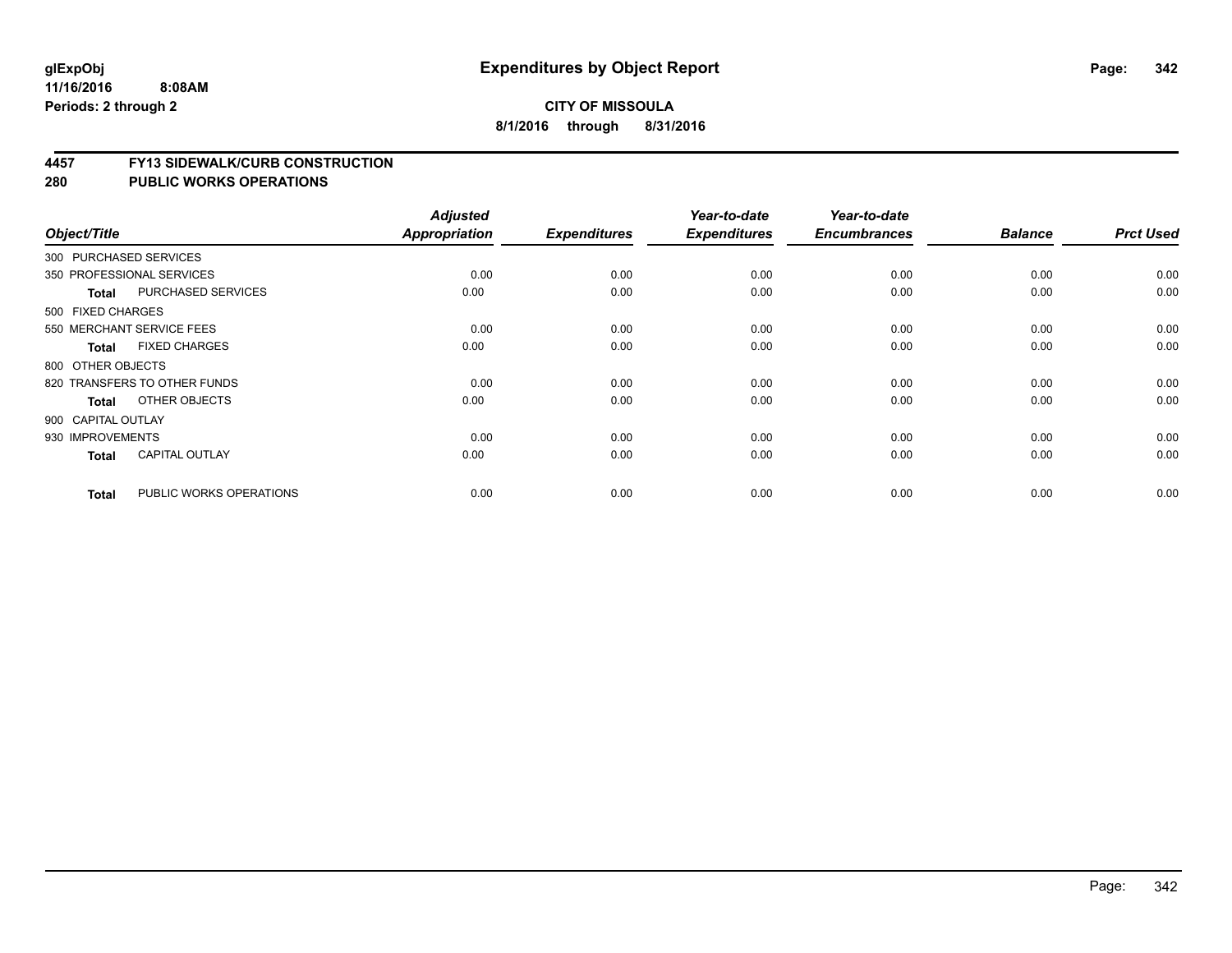**CITY OF MISSOULA 8/1/2016 through 8/31/2016**

# **4457 FY13 SIDEWALK/CURB CONSTRUCTION**

| Object/Title           |                                 | <b>Adjusted</b><br>Appropriation | <b>Expenditures</b> | Year-to-date<br><b>Expenditures</b> | Year-to-date<br><b>Encumbrances</b> | <b>Balance</b> | <b>Prct Used</b> |
|------------------------|---------------------------------|----------------------------------|---------------------|-------------------------------------|-------------------------------------|----------------|------------------|
| 300 PURCHASED SERVICES |                                 |                                  |                     |                                     |                                     |                |                  |
|                        | 350 PROFESSIONAL SERVICES       | 0.00                             | 0.00                | 0.00                                | 0.00                                | 0.00           | 0.00             |
| <b>Total</b>           | PURCHASED SERVICES              | 0.00                             | 0.00                | 0.00                                | 0.00                                | 0.00           | 0.00             |
| 500 FIXED CHARGES      |                                 |                                  |                     |                                     |                                     |                |                  |
|                        | 550 MERCHANT SERVICE FEES       | 0.00                             | 0.00                | 0.00                                | 0.00                                | 0.00           | 0.00             |
| <b>Total</b>           | <b>FIXED CHARGES</b>            | 0.00                             | 0.00                | 0.00                                | 0.00                                | 0.00           | 0.00             |
| 800 OTHER OBJECTS      |                                 |                                  |                     |                                     |                                     |                |                  |
|                        | 820 TRANSFERS TO OTHER FUNDS    | 0.00                             | 0.00                | 0.00                                | 0.00                                | 0.00           | 0.00             |
| Total                  | OTHER OBJECTS                   | 0.00                             | 0.00                | 0.00                                | 0.00                                | 0.00           | 0.00             |
| 900 CAPITAL OUTLAY     |                                 |                                  |                     |                                     |                                     |                |                  |
| 930 IMPROVEMENTS       |                                 | 0.00                             | 0.00                | 0.00                                | 0.00                                | 0.00           | 0.00             |
| <b>Total</b>           | <b>CAPITAL OUTLAY</b>           | 0.00                             | 0.00                | 0.00                                | 0.00                                | 0.00           | 0.00             |
| <b>Total</b>           | FY13 SIDEWALK/CURB CONSTRUCTION | 0.00                             | 0.00                | 0.00                                | 0.00                                | 0.00           | 0.00             |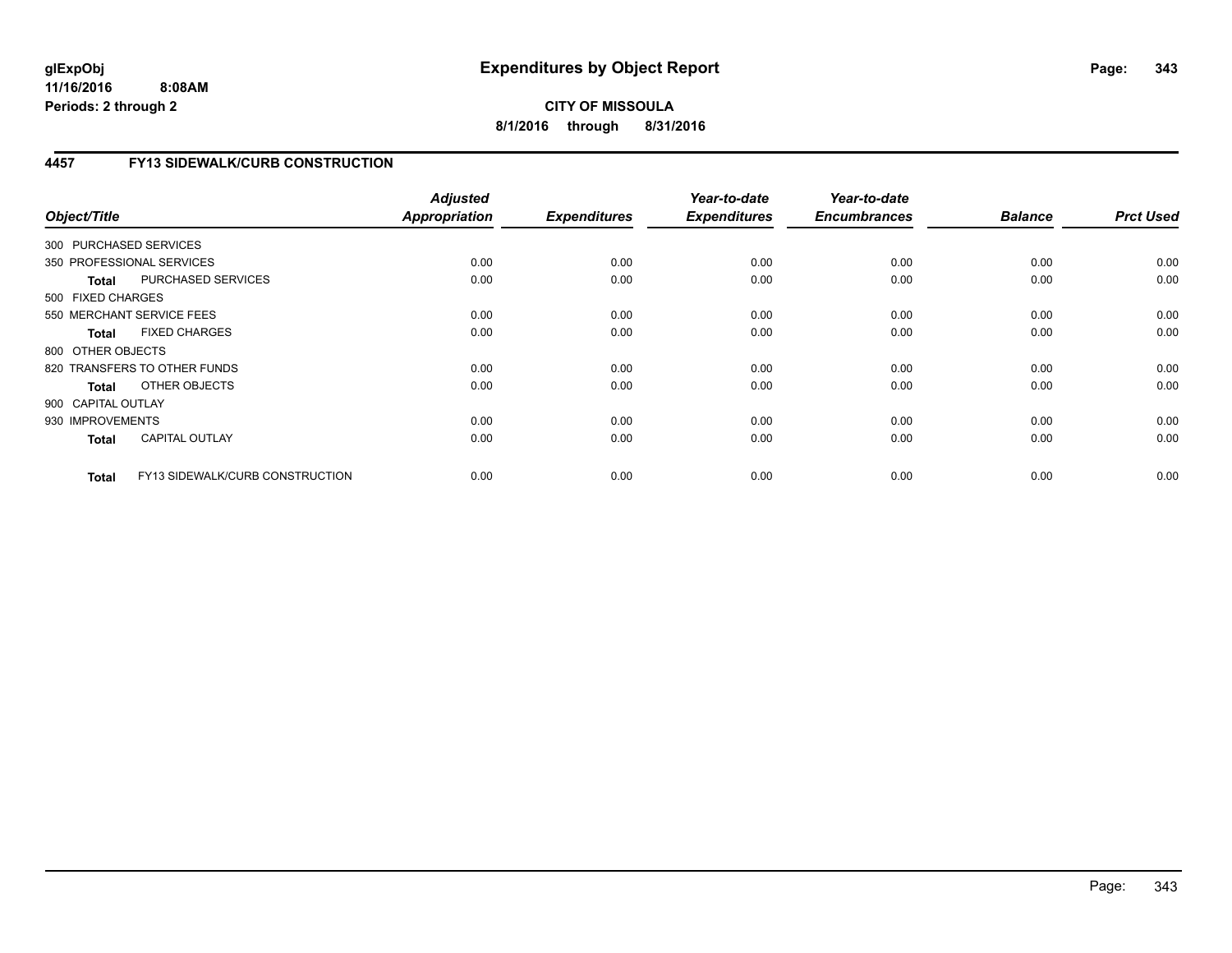#### **4458 FY14 SIDEWALK & CURB CONSTRUCTION**

| Object/Title       |                              | <b>Adjusted</b><br><b>Appropriation</b> | <b>Expenditures</b> | Year-to-date<br><b>Expenditures</b> | Year-to-date<br><b>Encumbrances</b> | <b>Balance</b> | <b>Prct Used</b> |
|--------------------|------------------------------|-----------------------------------------|---------------------|-------------------------------------|-------------------------------------|----------------|------------------|
| 500 FIXED CHARGES  |                              |                                         |                     |                                     |                                     |                |                  |
|                    | 550 MERCHANT SERVICE FEES    | 0.00                                    | 0.00                | 0.00                                | 0.00                                | 0.00           | 0.00             |
| <b>Total</b>       | <b>FIXED CHARGES</b>         | 0.00                                    | 0.00                | 0.00                                | 0.00                                | 0.00           | 0.00             |
| 800 OTHER OBJECTS  |                              |                                         |                     |                                     |                                     |                |                  |
|                    | 820 TRANSFERS TO OTHER FUNDS | 0.00                                    | 0.00                | 0.00                                | 0.00                                | 0.00           | 0.00             |
| Total              | OTHER OBJECTS                | 0.00                                    | 0.00                | 0.00                                | 0.00                                | 0.00           | 0.00             |
| 900 CAPITAL OUTLAY |                              |                                         |                     |                                     |                                     |                |                  |
| 930 IMPROVEMENTS   |                              | 0.00                                    | 0.00                | 0.00                                | 0.00                                | 0.00           | 0.00             |
| <b>Total</b>       | <b>CAPITAL OUTLAY</b>        | 0.00                                    | 0.00                | 0.00                                | 0.00                                | 0.00           | 0.00             |
| <b>Total</b>       | PUBLIC WORKS OPERATIONS      | 0.00                                    | 0.00                | 0.00                                | 0.00                                | 0.00           | 0.00             |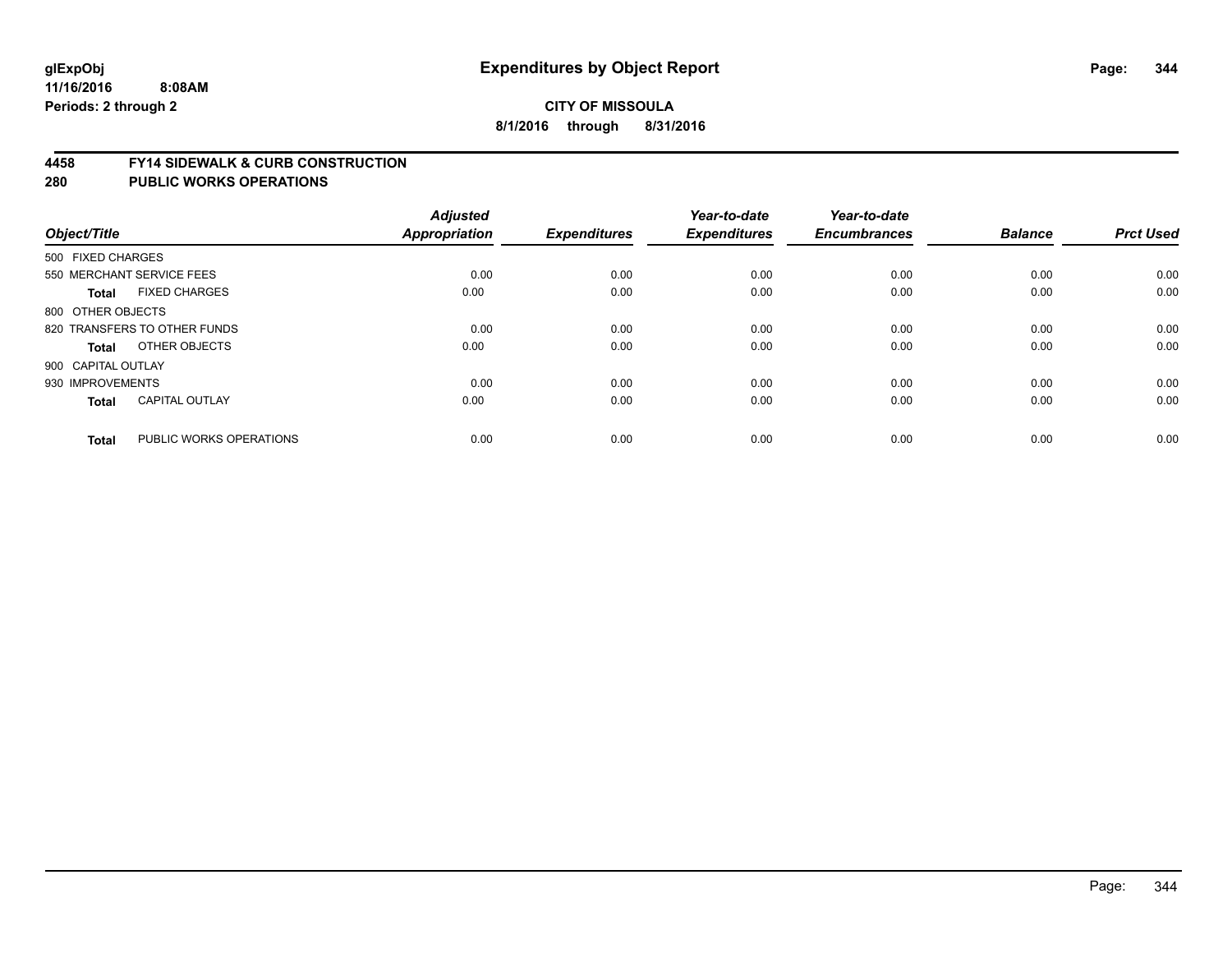**CITY OF MISSOULA 8/1/2016 through 8/31/2016**

# **4458 FY14 SIDEWALK & CURB CONSTRUCTION**

| Object/Title       |                                              | <b>Adjusted</b><br>Appropriation | <b>Expenditures</b> | Year-to-date<br><b>Expenditures</b> | Year-to-date<br><b>Encumbrances</b> | <b>Balance</b> | <b>Prct Used</b> |
|--------------------|----------------------------------------------|----------------------------------|---------------------|-------------------------------------|-------------------------------------|----------------|------------------|
| 500 FIXED CHARGES  |                                              |                                  |                     |                                     |                                     |                |                  |
|                    | 550 MERCHANT SERVICE FEES                    | 0.00                             | 0.00                | 0.00                                | 0.00                                | 0.00           | 0.00             |
| <b>Total</b>       | <b>FIXED CHARGES</b>                         | 0.00                             | 0.00                | 0.00                                | 0.00                                | 0.00           | 0.00             |
| 800 OTHER OBJECTS  |                                              |                                  |                     |                                     |                                     |                |                  |
|                    | 820 TRANSFERS TO OTHER FUNDS                 | 0.00                             | 0.00                | 0.00                                | 0.00                                | 0.00           | 0.00             |
| <b>Total</b>       | OTHER OBJECTS                                | 0.00                             | 0.00                | 0.00                                | 0.00                                | 0.00           | 0.00             |
| 900 CAPITAL OUTLAY |                                              |                                  |                     |                                     |                                     |                |                  |
| 930 IMPROVEMENTS   |                                              | 0.00                             | 0.00                | 0.00                                | 0.00                                | 0.00           | 0.00             |
| <b>Total</b>       | <b>CAPITAL OUTLAY</b>                        | 0.00                             | 0.00                | 0.00                                | 0.00                                | 0.00           | 0.00             |
| <b>Total</b>       | <b>FY14 SIDEWALK &amp; CURB CONSTRUCTIOL</b> | 0.00                             | 0.00                | 0.00                                | 0.00                                | 0.00           | 0.00             |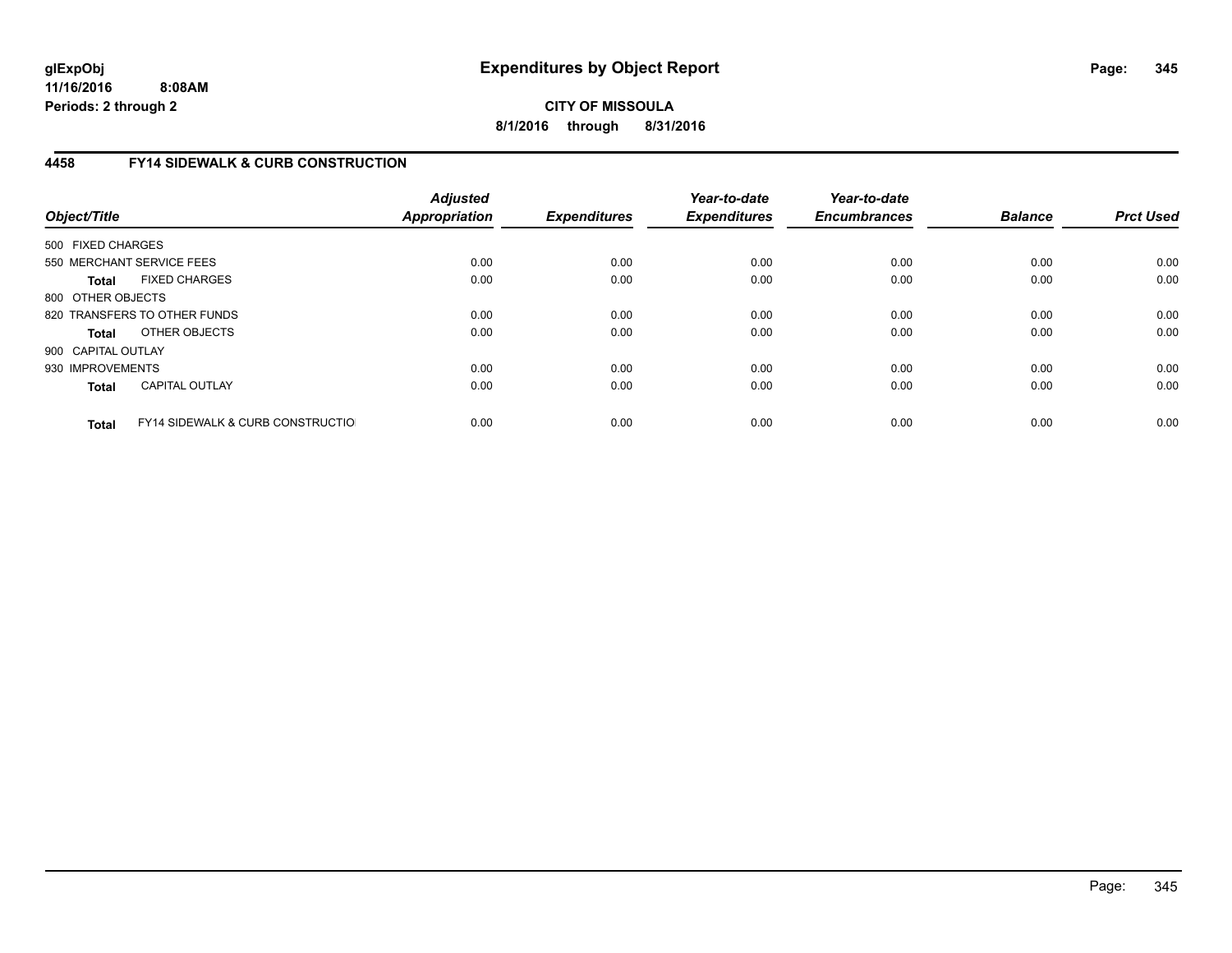#### **4459 FY15 SIDEWALK/CURB CONSTRUCTION**

| Object/Title       |                              | <b>Adjusted</b><br><b>Appropriation</b> | <b>Expenditures</b> | Year-to-date<br><b>Expenditures</b> | Year-to-date<br><b>Encumbrances</b> | <b>Balance</b> | <b>Prct Used</b> |
|--------------------|------------------------------|-----------------------------------------|---------------------|-------------------------------------|-------------------------------------|----------------|------------------|
| 500 FIXED CHARGES  |                              |                                         |                     |                                     |                                     |                |                  |
|                    | 550 MERCHANT SERVICE FEES    | 0.00                                    | 0.00                | 0.00                                | 0.00                                | 0.00           | 0.00             |
| <b>Total</b>       | <b>FIXED CHARGES</b>         | 0.00                                    | 0.00                | 0.00                                | 0.00                                | 0.00           | 0.00             |
| 800 OTHER OBJECTS  |                              |                                         |                     |                                     |                                     |                |                  |
|                    | 820 TRANSFERS TO OTHER FUNDS | 0.00                                    | 0.00                | 0.00                                | 0.00                                | 0.00           | 0.00             |
| Total              | OTHER OBJECTS                | 0.00                                    | 0.00                | 0.00                                | 0.00                                | 0.00           | 0.00             |
| 900 CAPITAL OUTLAY |                              |                                         |                     |                                     |                                     |                |                  |
| 930 IMPROVEMENTS   |                              | 0.00                                    | 0.00                | 0.00                                | 0.00                                | 0.00           | 0.00             |
| <b>Total</b>       | <b>CAPITAL OUTLAY</b>        | 0.00                                    | 0.00                | 0.00                                | 0.00                                | 0.00           | 0.00             |
| <b>Total</b>       | PUBLIC WORKS OPERATIONS      | 0.00                                    | 0.00                | 0.00                                | 0.00                                | 0.00           | 0.00             |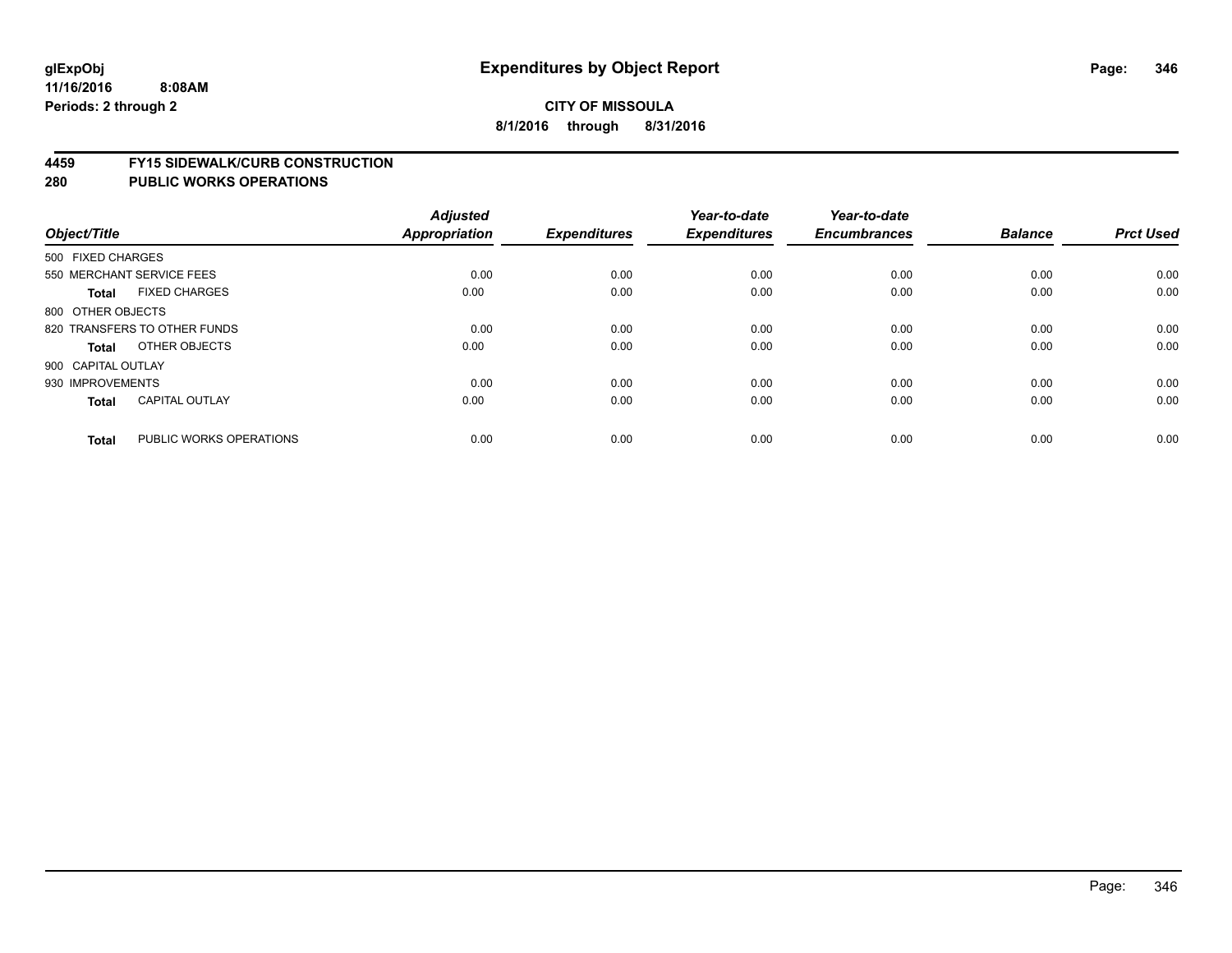# **CITY OF MISSOULA 8/1/2016 through 8/31/2016**

# **4459 FY15 SIDEWALK/CURB CONSTRUCTION**

| Object/Title       |                                        | <b>Adjusted</b><br>Appropriation | <b>Expenditures</b> | Year-to-date<br><b>Expenditures</b> | Year-to-date<br><b>Encumbrances</b> | <b>Balance</b> | <b>Prct Used</b> |
|--------------------|----------------------------------------|----------------------------------|---------------------|-------------------------------------|-------------------------------------|----------------|------------------|
| 500 FIXED CHARGES  |                                        |                                  |                     |                                     |                                     |                |                  |
|                    | 550 MERCHANT SERVICE FEES              | 0.00                             | 0.00                | 0.00                                | 0.00                                | 0.00           | 0.00             |
| <b>Total</b>       | <b>FIXED CHARGES</b>                   | 0.00                             | 0.00                | 0.00                                | 0.00                                | 0.00           | 0.00             |
| 800 OTHER OBJECTS  |                                        |                                  |                     |                                     |                                     |                |                  |
|                    | 820 TRANSFERS TO OTHER FUNDS           | 0.00                             | 0.00                | 0.00                                | 0.00                                | 0.00           | 0.00             |
| <b>Total</b>       | OTHER OBJECTS                          | 0.00                             | 0.00                | 0.00                                | 0.00                                | 0.00           | 0.00             |
| 900 CAPITAL OUTLAY |                                        |                                  |                     |                                     |                                     |                |                  |
| 930 IMPROVEMENTS   |                                        | 0.00                             | 0.00                | 0.00                                | 0.00                                | 0.00           | 0.00             |
| Total              | <b>CAPITAL OUTLAY</b>                  | 0.00                             | 0.00                | 0.00                                | 0.00                                | 0.00           | 0.00             |
| <b>Total</b>       | <b>FY15 SIDEWALK/CURB CONSTRUCTION</b> | 0.00                             | 0.00                | 0.00                                | 0.00                                | 0.00           | 0.00             |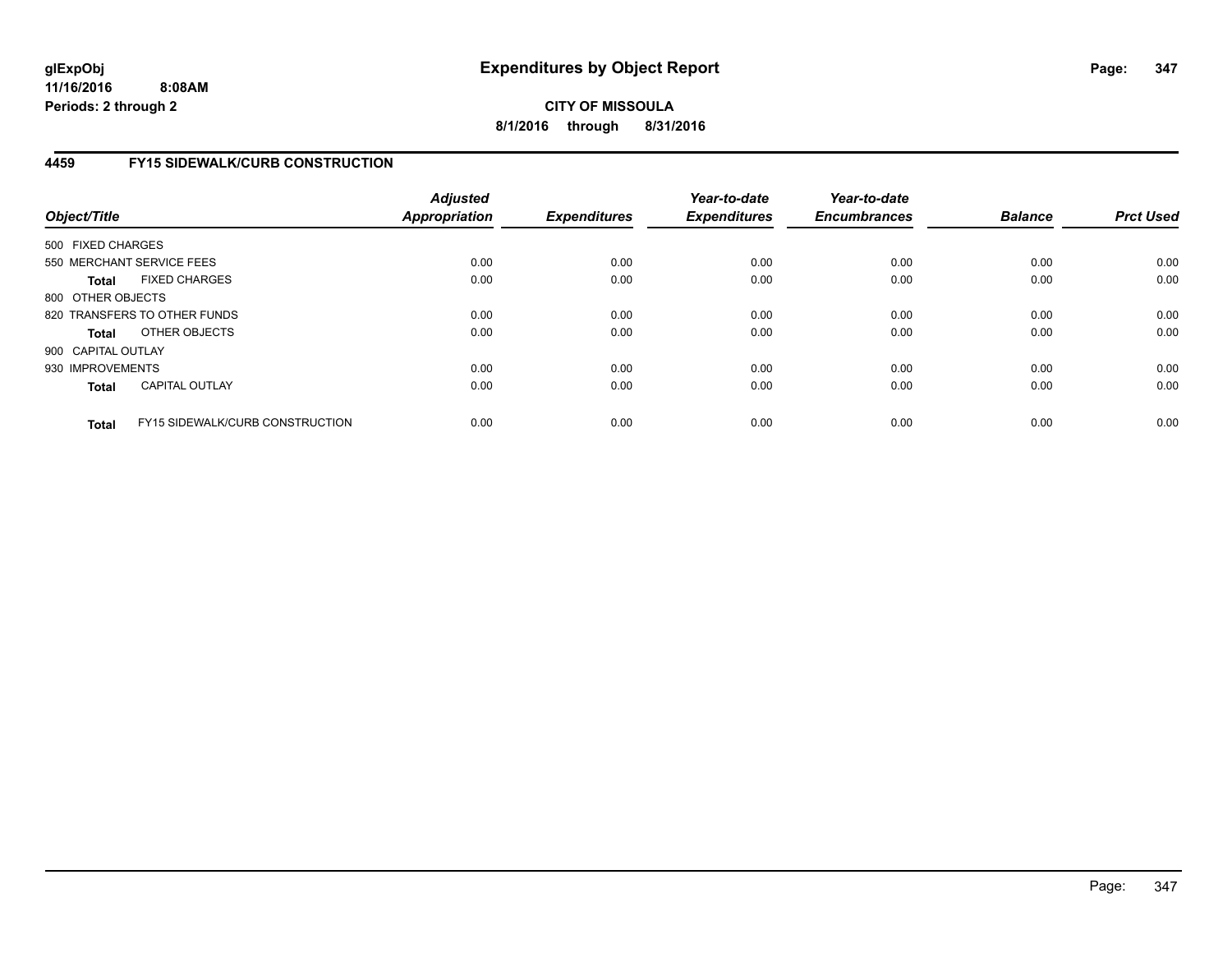#### **4460 FY16 SIDEWALK/CURB CONSTRUCTION**

|                    |                              | <b>Adjusted</b>      |                     | Year-to-date        | Year-to-date        |                |                  |
|--------------------|------------------------------|----------------------|---------------------|---------------------|---------------------|----------------|------------------|
| Object/Title       |                              | <b>Appropriation</b> | <b>Expenditures</b> | <b>Expenditures</b> | <b>Encumbrances</b> | <b>Balance</b> | <b>Prct Used</b> |
| 500 FIXED CHARGES  |                              |                      |                     |                     |                     |                |                  |
|                    | 550 MERCHANT SERVICE FEES    | 0.00                 | 0.00                | 0.00                | 0.00                | 0.00           | 0.00             |
| <b>Total</b>       | <b>FIXED CHARGES</b>         | 0.00                 | 0.00                | 0.00                | 0.00                | 0.00           | 0.00             |
| 800 OTHER OBJECTS  |                              |                      |                     |                     |                     |                |                  |
|                    | 820 TRANSFERS TO OTHER FUNDS | 0.00                 | 17.134.25           | 17.134.25           | 0.00                | $-17.134.25$   | 0.00             |
| <b>Total</b>       | OTHER OBJECTS                | 0.00                 | 17,134.25           | 17,134.25           | 0.00                | $-17.134.25$   | 0.00             |
| 900 CAPITAL OUTLAY |                              |                      |                     |                     |                     |                |                  |
| 930 IMPROVEMENTS   |                              | 0.00                 | 17.200.00           | 17.200.00           | 0.00                | $-17.200.00$   | 0.00             |
| <b>Total</b>       | <b>CAPITAL OUTLAY</b>        | 0.00                 | 17,200.00           | 17,200.00           | 0.00                | $-17,200.00$   | 0.00             |
| <b>Total</b>       | PUBLIC WORKS OPERATIONS      | 0.00                 | 34,334.25           | 34,334.25           | 0.00                | $-34.334.25$   | 0.00             |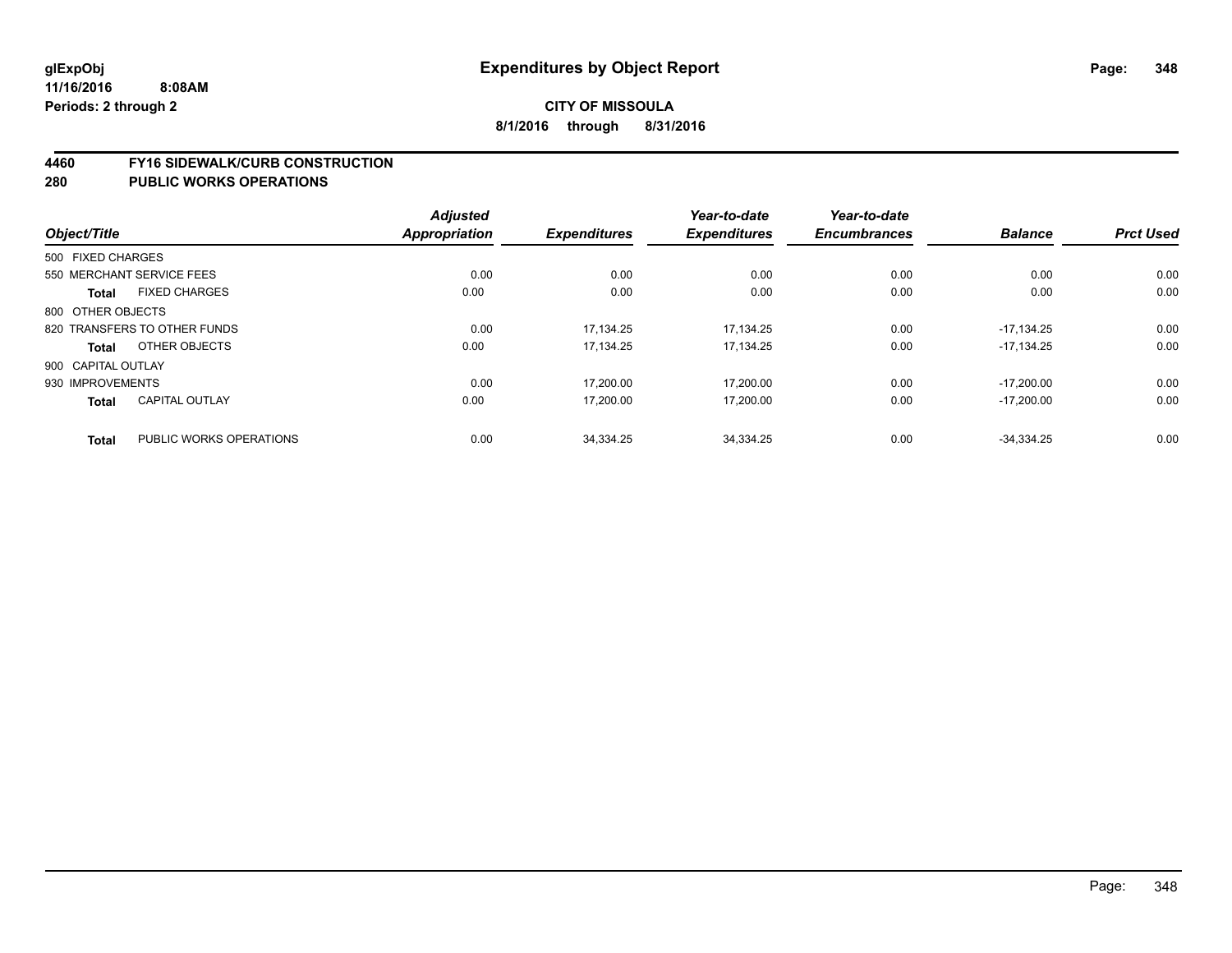**CITY OF MISSOULA 8/1/2016 through 8/31/2016**

# **4460 FY16 SIDEWALK/CURB CONSTRUCTION**

| Object/Title       |                                 | <b>Adjusted</b><br><b>Appropriation</b> | <b>Expenditures</b> | Year-to-date<br><b>Expenditures</b> | Year-to-date<br><b>Encumbrances</b> | <b>Balance</b> | <b>Prct Used</b> |
|--------------------|---------------------------------|-----------------------------------------|---------------------|-------------------------------------|-------------------------------------|----------------|------------------|
| 500 FIXED CHARGES  |                                 |                                         |                     |                                     |                                     |                |                  |
|                    | 550 MERCHANT SERVICE FEES       | 0.00                                    | 0.00                | 0.00                                | 0.00                                | 0.00           | 0.00             |
| <b>Total</b>       | <b>FIXED CHARGES</b>            | 0.00                                    | 0.00                | 0.00                                | 0.00                                | 0.00           | 0.00             |
| 800 OTHER OBJECTS  |                                 |                                         |                     |                                     |                                     |                |                  |
|                    | 820 TRANSFERS TO OTHER FUNDS    | 0.00                                    | 17,134.25           | 17,134.25                           | 0.00                                | $-17.134.25$   | 0.00             |
| <b>Total</b>       | OTHER OBJECTS                   | 0.00                                    | 17.134.25           | 17.134.25                           | 0.00                                | $-17.134.25$   | 0.00             |
| 900 CAPITAL OUTLAY |                                 |                                         |                     |                                     |                                     |                |                  |
| 930 IMPROVEMENTS   |                                 | 0.00                                    | 17.200.00           | 17,200.00                           | 0.00                                | $-17.200.00$   | 0.00             |
| <b>Total</b>       | CAPITAL OUTLAY                  | 0.00                                    | 17,200.00           | 17,200.00                           | 0.00                                | $-17.200.00$   | 0.00             |
| <b>Total</b>       | FY16 SIDEWALK/CURB CONSTRUCTION | 0.00                                    | 34.334.25           | 34.334.25                           | 0.00                                | $-34.334.25$   | 0.00             |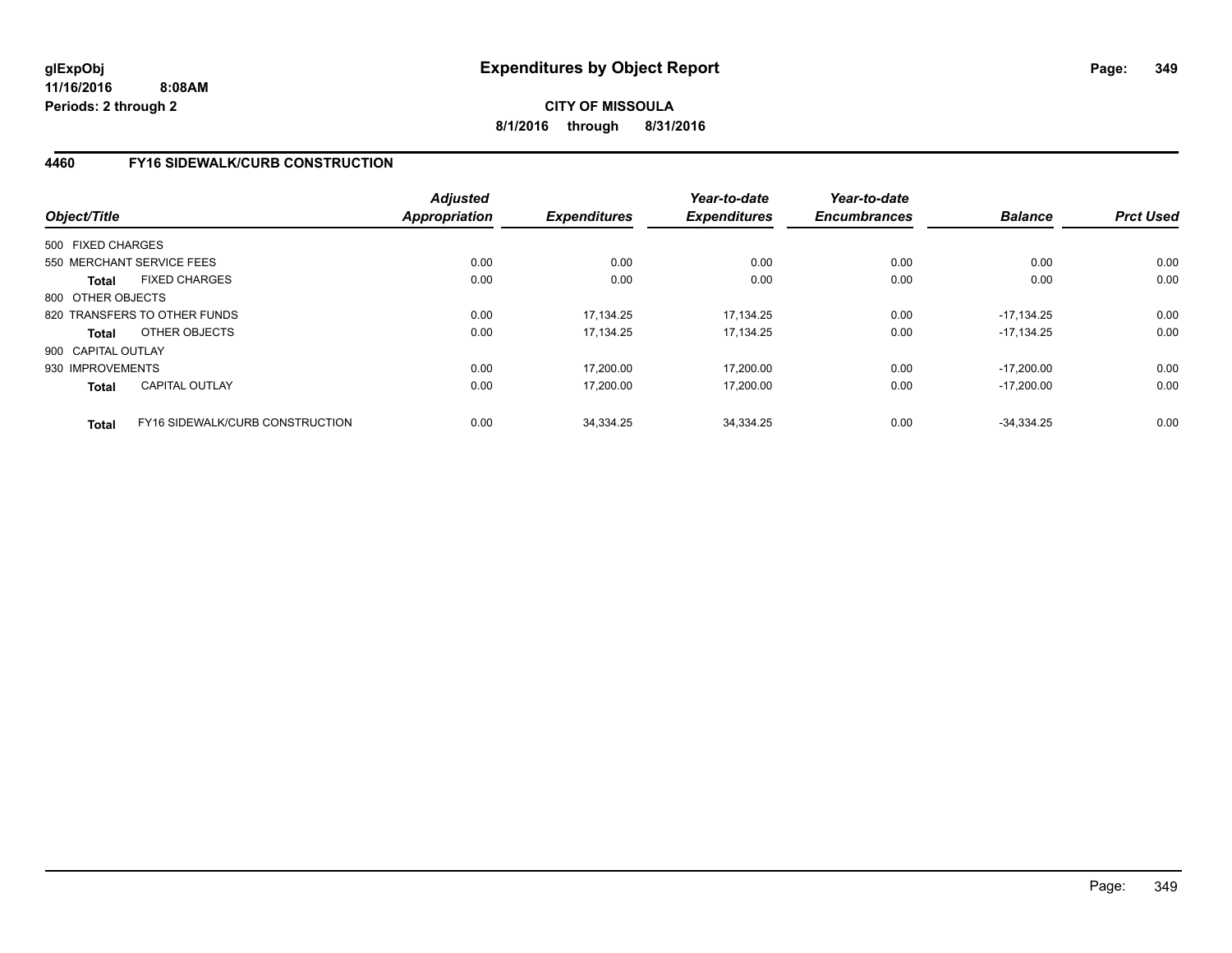#### **4461 FY17 SIDEWALK/CURB CONSTRUCTION**

| Object/Title              |                         | <b>Adjusted</b><br>Appropriation | <b>Expenditures</b> | Year-to-date<br><b>Expenditures</b> | Year-to-date<br><b>Encumbrances</b> | <b>Balance</b> | <b>Prct Used</b> |
|---------------------------|-------------------------|----------------------------------|---------------------|-------------------------------------|-------------------------------------|----------------|------------------|
| 500 FIXED CHARGES         |                         |                                  |                     |                                     |                                     |                |                  |
| 550 MERCHANT SERVICE FEES |                         | 0.00                             | 0.00                | 0.00                                | 0.00                                | 0.00           | 0.00             |
| <b>Total</b>              | <b>FIXED CHARGES</b>    | 0.00                             | 0.00                | 0.00                                | 0.00                                | 0.00           | 0.00             |
| 900 CAPITAL OUTLAY        |                         |                                  |                     |                                     |                                     |                |                  |
| 930 IMPROVEMENTS          |                         | 0.00                             | 105.378.29          | 105,378.29                          | 0.00                                | -105.378.29    | 0.00             |
| <b>Total</b>              | <b>CAPITAL OUTLAY</b>   | 0.00                             | 105.378.29          | 105,378.29                          | 0.00                                | -105.378.29    | 0.00             |
| <b>Total</b>              | PUBLIC WORKS OPERATIONS | 0.00                             | 105.378.29          | 105.378.29                          | 0.00                                | $-105.378.29$  | 0.00             |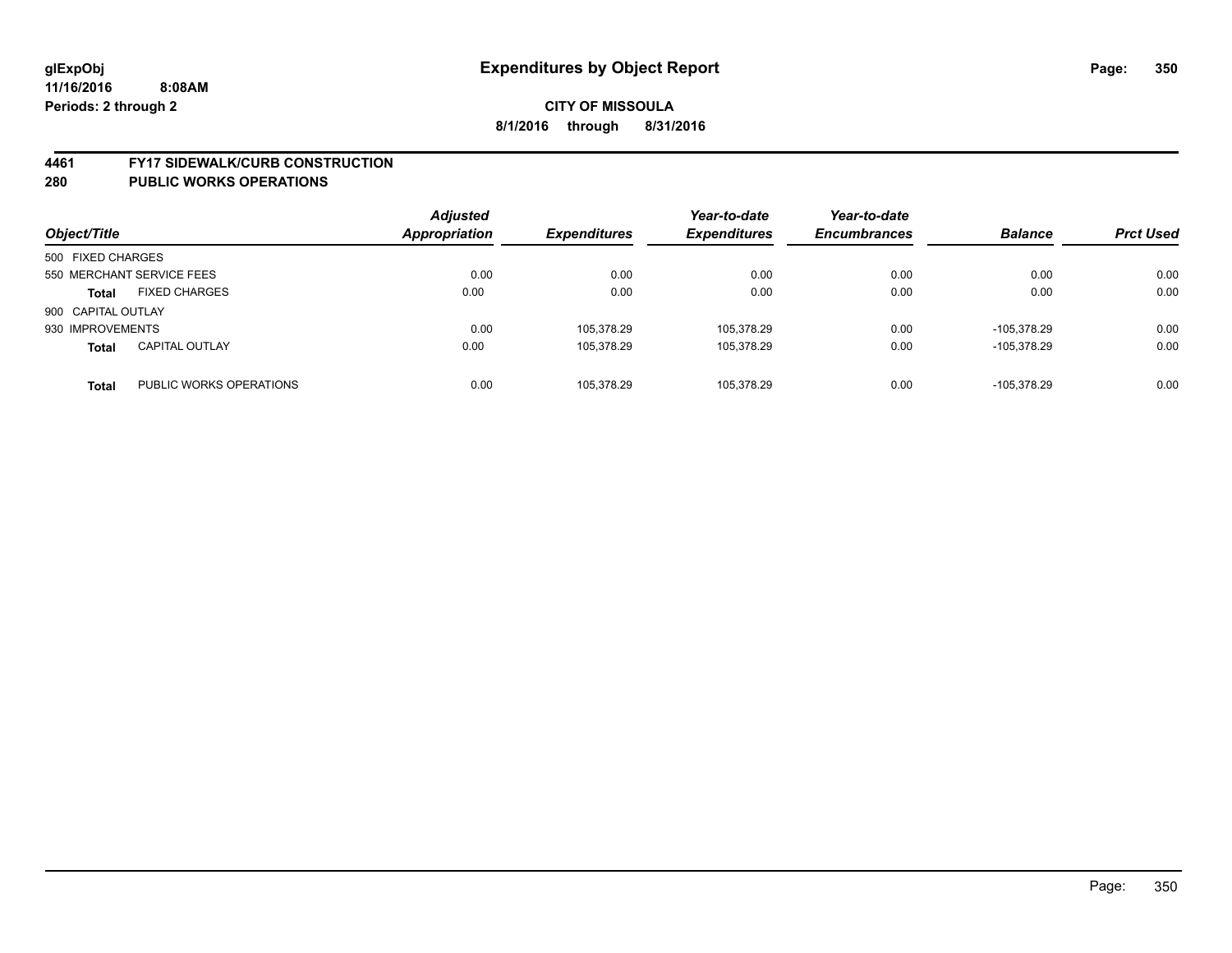**CITY OF MISSOULA 8/1/2016 through 8/31/2016**

## **4461 FY17 SIDEWALK/CURB CONSTRUCTION**

| Object/Title                                           | <b>Adjusted</b><br>Appropriation | <b>Expenditures</b> | Year-to-date<br><b>Expenditures</b> | Year-to-date<br><b>Encumbrances</b> | <b>Balance</b> | <b>Prct Used</b> |
|--------------------------------------------------------|----------------------------------|---------------------|-------------------------------------|-------------------------------------|----------------|------------------|
| 500 FIXED CHARGES                                      |                                  |                     |                                     |                                     |                |                  |
| 550 MERCHANT SERVICE FEES                              | 0.00                             | 0.00                | 0.00                                | 0.00                                | 0.00           | 0.00             |
| <b>FIXED CHARGES</b><br><b>Total</b>                   | 0.00                             | 0.00                | 0.00                                | 0.00                                | 0.00           | 0.00             |
| 900 CAPITAL OUTLAY                                     |                                  |                     |                                     |                                     |                |                  |
| 930 IMPROVEMENTS                                       | 0.00                             | 105.378.29          | 105,378.29                          | 0.00                                | -105.378.29    | 0.00             |
| <b>CAPITAL OUTLAY</b><br>Total                         | 0.00                             | 105,378.29          | 105,378.29                          | 0.00                                | -105.378.29    | 0.00             |
| <b>FY17 SIDEWALK/CURB CONSTRUCTION</b><br><b>Total</b> | 0.00                             | 105.378.29          | 105.378.29                          | 0.00                                | -105.378.29    | 0.00             |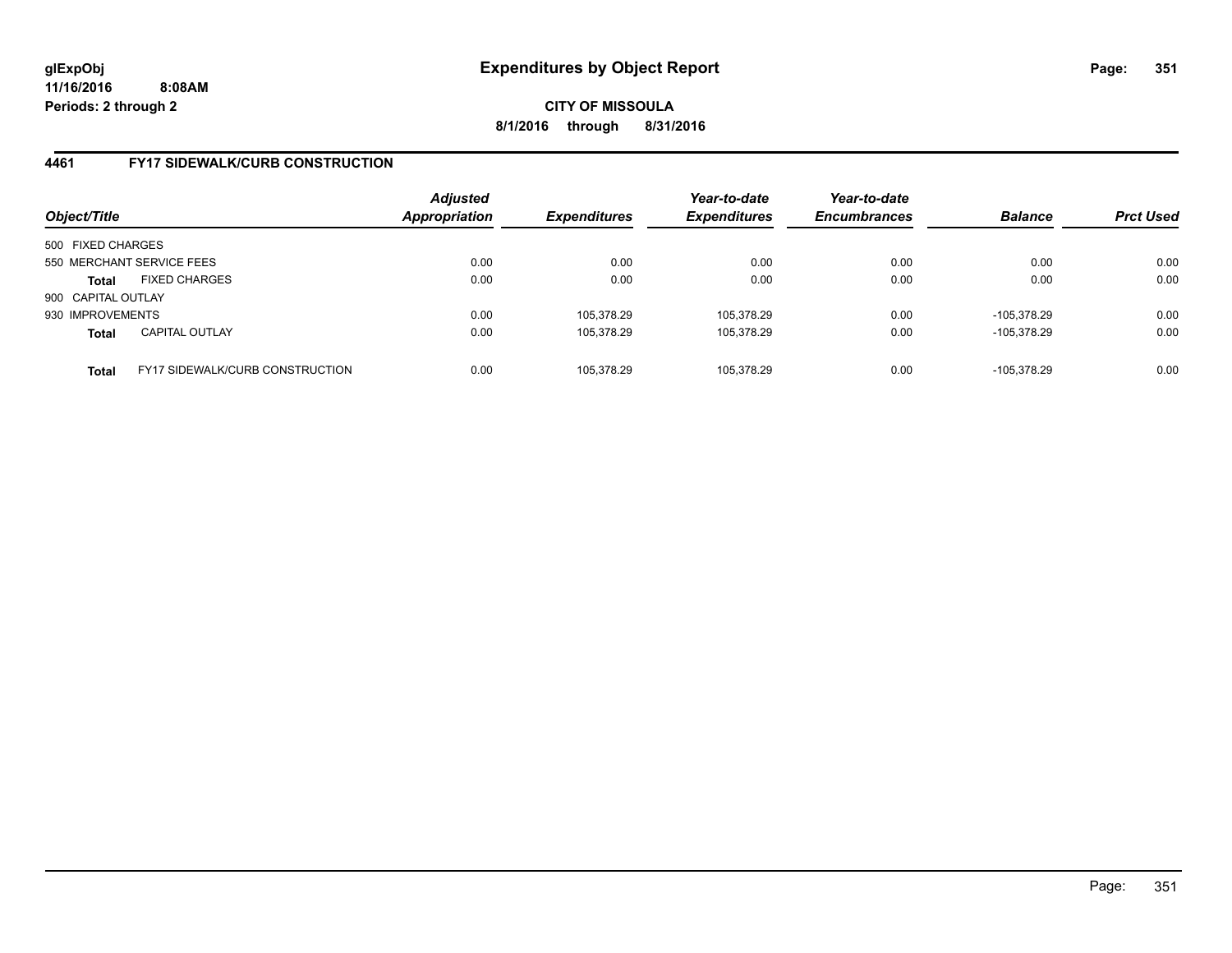# **CITY OF MISSOULA 8/1/2016 through 8/31/2016**

**4531 SID 531 TRAFFIC CALMING**

**000 \*\*\* Title Not Found \*\*\***

| Object/Title                            | <b>Adjusted</b><br><b>Appropriation</b> | <b>Expenditures</b> | Year-to-date<br><b>Expenditures</b> | Year-to-date<br><b>Encumbrances</b> | <b>Balance</b> | <b>Prct Used</b> |
|-----------------------------------------|-----------------------------------------|---------------------|-------------------------------------|-------------------------------------|----------------|------------------|
| 500 FIXED CHARGES                       |                                         |                     |                                     |                                     |                |                  |
| 550 MERCHANT SERVICE FEES               | 0.00                                    | 0.00                | 0.00                                | 0.00                                | 0.00           | 0.00             |
| <b>FIXED CHARGES</b><br><b>Total</b>    | 0.00                                    | 0.00                | 0.00                                | 0.00                                | 0.00           | 0.00             |
| 600 DEBT SERVICE                        |                                         |                     |                                     |                                     |                |                  |
| 620 INTEREST / SERVICE FEES             | 0.00                                    | 0.00                | 0.00                                | 0.00                                | 0.00           | 0.00             |
| <b>DEBT SERVICE</b><br><b>Total</b>     | 0.00                                    | 0.00                | 0.00                                | 0.00                                | 0.00           | 0.00             |
| *** Title Not Found ***<br><b>Total</b> | 0.00                                    | 0.00                | 0.00                                | 0.00                                | 0.00           | 0.00             |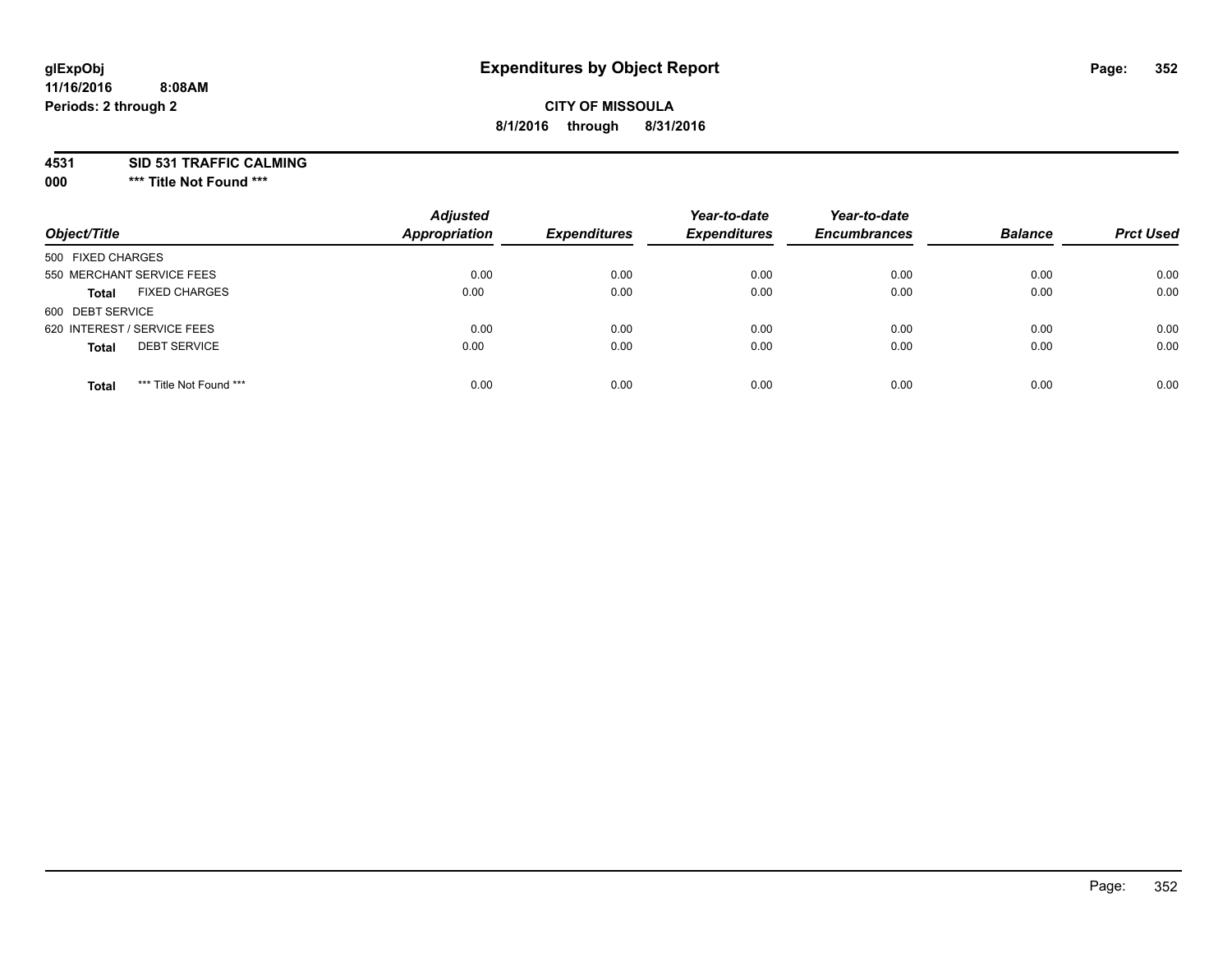**4531 SID 531 TRAFFIC CALMING**

**390 NON-DEPARTMENTAL**

| Object/Title       |                           | <b>Adjusted</b><br>Appropriation | <b>Expenditures</b> | Year-to-date<br><b>Expenditures</b> | Year-to-date<br><b>Encumbrances</b> | <b>Balance</b> | <b>Prct Used</b> |
|--------------------|---------------------------|----------------------------------|---------------------|-------------------------------------|-------------------------------------|----------------|------------------|
| 500 FIXED CHARGES  |                           |                                  |                     |                                     |                                     |                |                  |
|                    | 550 MERCHANT SERVICE FEES | 0.00                             | 0.00                | 0.00                                | 0.00                                | 0.00           | 0.00             |
| <b>Total</b>       | <b>FIXED CHARGES</b>      | 0.00                             | 0.00                | 0.00                                | 0.00                                | 0.00           | 0.00             |
| 900 CAPITAL OUTLAY |                           |                                  |                     |                                     |                                     |                |                  |
| 930 IMPROVEMENTS   |                           | 0.00                             | 0.00                | 0.00                                | 0.00                                | 0.00           | 0.00             |
| <b>Total</b>       | <b>CAPITAL OUTLAY</b>     | 0.00                             | 0.00                | 0.00                                | 0.00                                | 0.00           | 0.00             |
| <b>Total</b>       | NON-DEPARTMENTAL          | 0.00                             | 0.00                | 0.00                                | 0.00                                | 0.00           | 0.00             |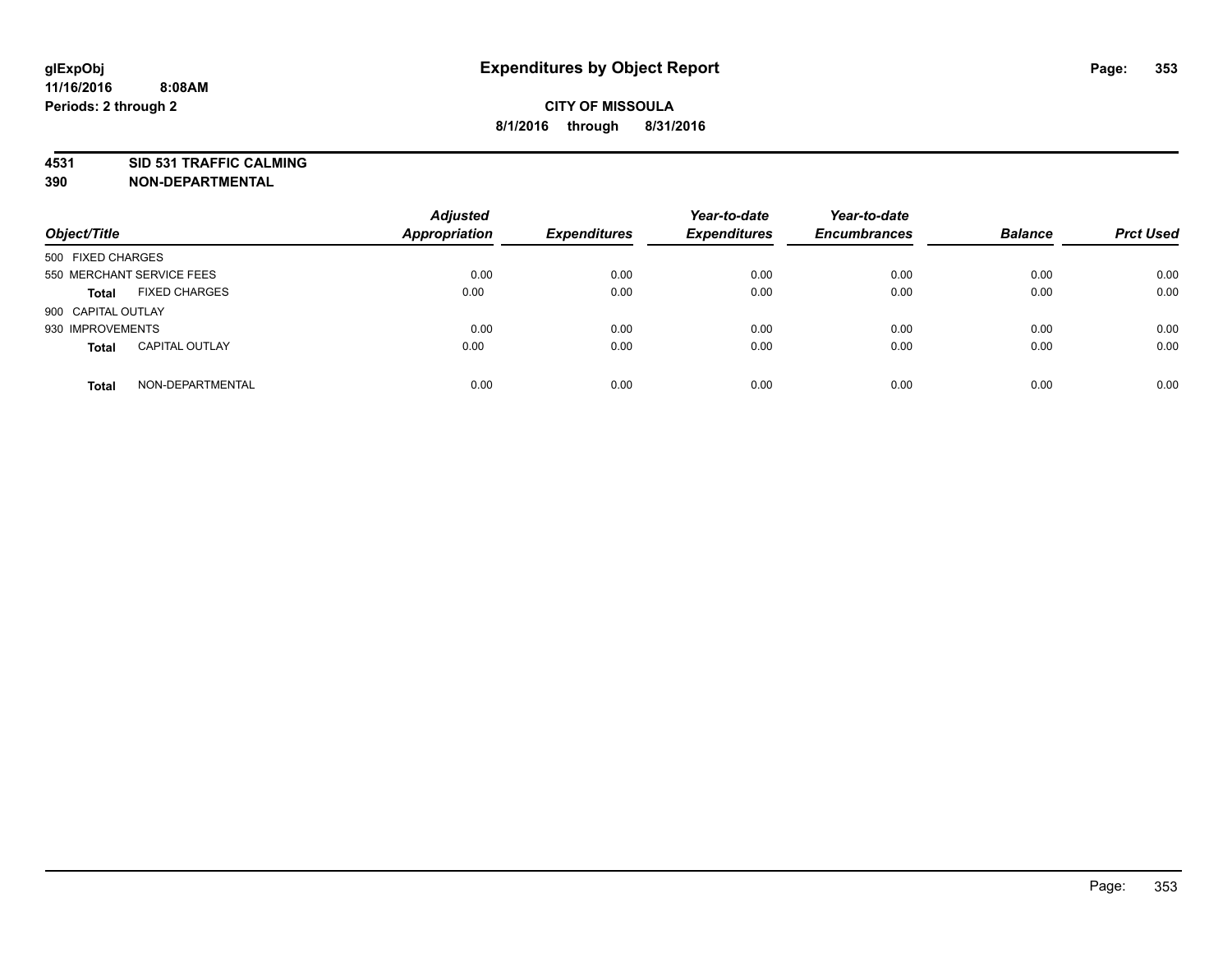# **4531 SID 531 TRAFFIC CALMING**

| Object/Title       |                             | <b>Adjusted</b><br>Appropriation | <b>Expenditures</b> | Year-to-date<br><b>Expenditures</b> | Year-to-date<br><b>Encumbrances</b> | <b>Balance</b> | <b>Prct Used</b> |
|--------------------|-----------------------------|----------------------------------|---------------------|-------------------------------------|-------------------------------------|----------------|------------------|
| 500 FIXED CHARGES  |                             |                                  |                     |                                     |                                     |                |                  |
|                    | 550 MERCHANT SERVICE FEES   | 0.00                             | 0.00                | 0.00                                | 0.00                                | 0.00           | 0.00             |
| <b>Total</b>       | <b>FIXED CHARGES</b>        | 0.00                             | 0.00                | 0.00                                | 0.00                                | 0.00           | 0.00             |
| 600 DEBT SERVICE   |                             |                                  |                     |                                     |                                     |                |                  |
|                    | 620 INTEREST / SERVICE FEES | 0.00                             | 0.00                | 0.00                                | 0.00                                | 0.00           | 0.00             |
| <b>Total</b>       | <b>DEBT SERVICE</b>         | 0.00                             | 0.00                | 0.00                                | 0.00                                | 0.00           | 0.00             |
| 900 CAPITAL OUTLAY |                             |                                  |                     |                                     |                                     |                |                  |
| 930 IMPROVEMENTS   |                             | 0.00                             | 0.00                | 0.00                                | 0.00                                | 0.00           | 0.00             |
| <b>Total</b>       | <b>CAPITAL OUTLAY</b>       | 0.00                             | 0.00                | 0.00                                | 0.00                                | 0.00           | 0.00             |
| <b>Total</b>       | SID 531 TRAFFIC CALMING     | 0.00                             | 0.00                | 0.00                                | 0.00                                | 0.00           | 0.00             |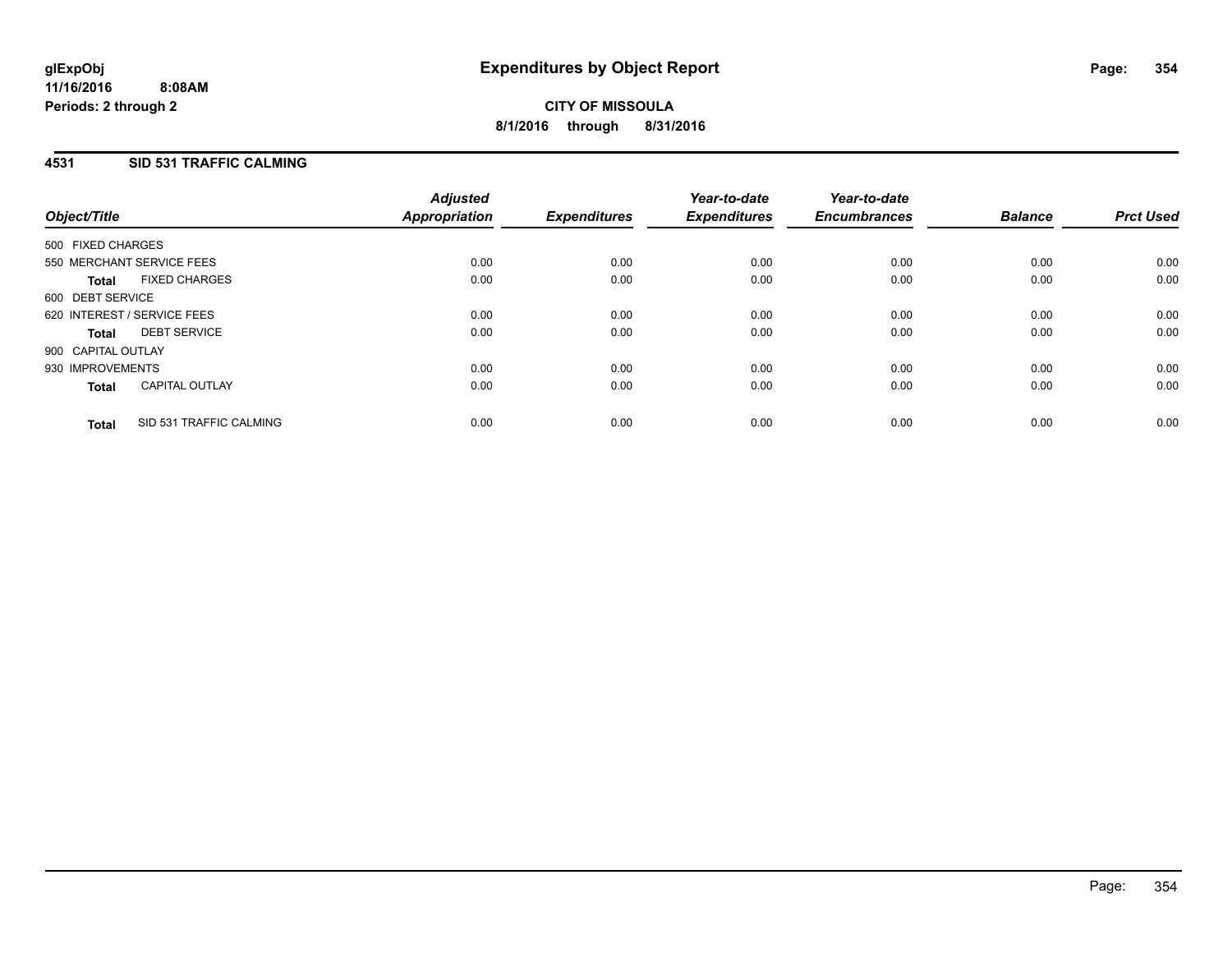### **4532 MALONEY RANCH SID**

**390 NON-DEPARTMENTAL**

| Object/Title              |                       | <b>Adjusted</b><br><b>Appropriation</b> | <b>Expenditures</b> | Year-to-date<br><b>Expenditures</b> | Year-to-date<br><b>Encumbrances</b> | <b>Balance</b> | <b>Prct Used</b> |
|---------------------------|-----------------------|-----------------------------------------|---------------------|-------------------------------------|-------------------------------------|----------------|------------------|
| 500 FIXED CHARGES         |                       |                                         |                     |                                     |                                     |                |                  |
| 550 MERCHANT SERVICE FEES |                       | 0.00                                    | 0.00                | 0.00                                | 0.00                                | 0.00           | 0.00             |
| <b>Total</b>              | <b>FIXED CHARGES</b>  | 0.00                                    | 0.00                | 0.00                                | 0.00                                | 0.00           | 0.00             |
| 900 CAPITAL OUTLAY        |                       |                                         |                     |                                     |                                     |                |                  |
| 930 IMPROVEMENTS          |                       | 0.00                                    | 0.00                | 0.00                                | 0.00                                | 0.00           | 0.00             |
| <b>Total</b>              | <b>CAPITAL OUTLAY</b> | 0.00                                    | 0.00                | 0.00                                | 0.00                                | 0.00           | 0.00             |
| <b>Total</b>              | NON-DEPARTMENTAL      | 0.00                                    | 0.00                | 0.00                                | 0.00                                | 0.00           | 0.00             |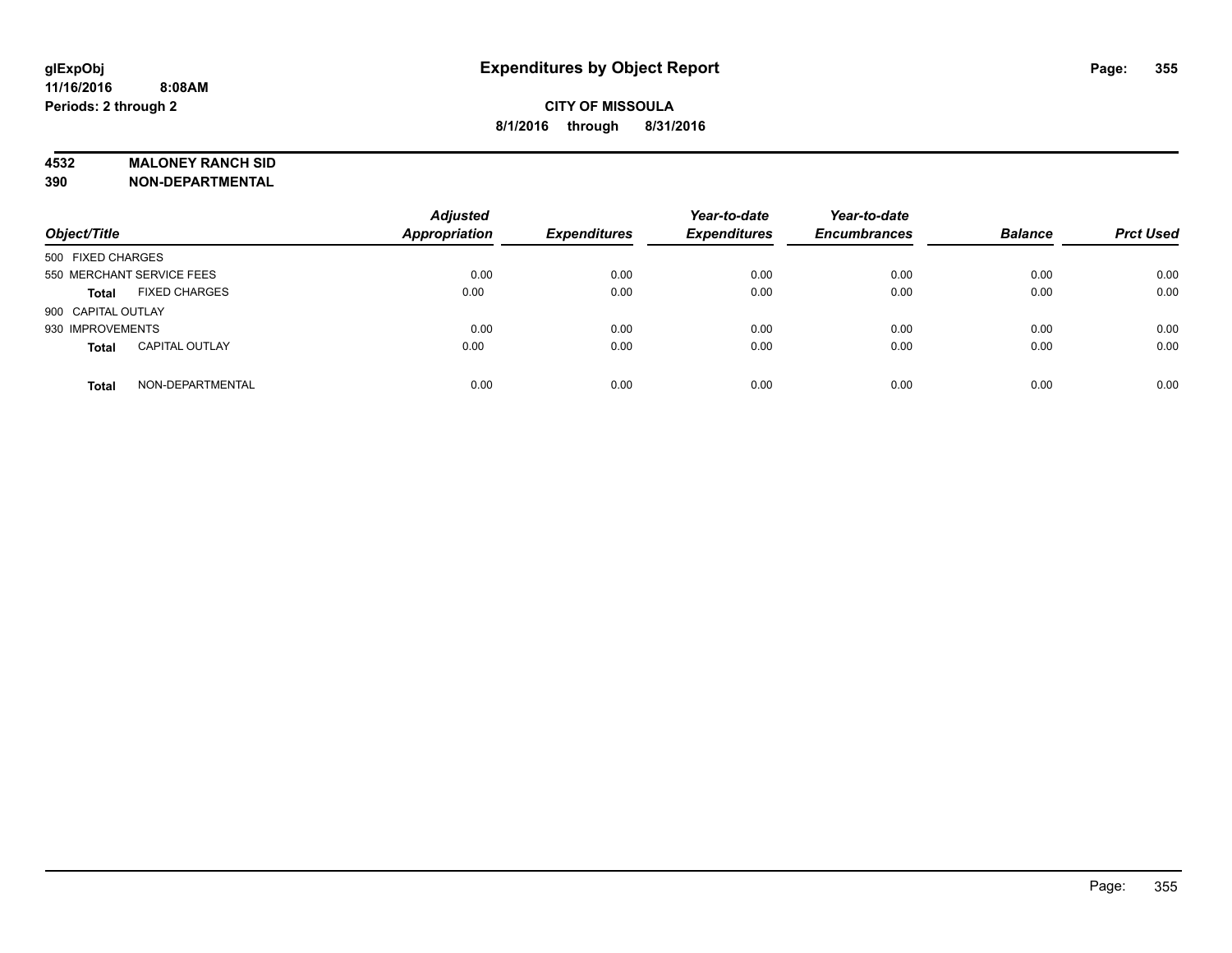**CITY OF MISSOULA 8/1/2016 through 8/31/2016**

#### **4532 MALONEY RANCH SID**

| Object/Title                             | <b>Adjusted</b><br>Appropriation | <b>Expenditures</b> | Year-to-date<br><b>Expenditures</b> | Year-to-date<br><b>Encumbrances</b> | <b>Balance</b> | <b>Prct Used</b> |
|------------------------------------------|----------------------------------|---------------------|-------------------------------------|-------------------------------------|----------------|------------------|
| 500 FIXED CHARGES                        |                                  |                     |                                     |                                     |                |                  |
| 550 MERCHANT SERVICE FEES                | 0.00                             | 0.00                | 0.00                                | 0.00                                | 0.00           | 0.00             |
| <b>FIXED CHARGES</b><br>Total            | 0.00                             | 0.00                | 0.00                                | 0.00                                | 0.00           | 0.00             |
| 900 CAPITAL OUTLAY                       |                                  |                     |                                     |                                     |                |                  |
| 930 IMPROVEMENTS                         | 0.00                             | 0.00                | 0.00                                | 0.00                                | 0.00           | 0.00             |
| <b>CAPITAL OUTLAY</b><br><b>Total</b>    | 0.00                             | 0.00                | 0.00                                | 0.00                                | 0.00           | 0.00             |
| <b>MALONEY RANCH SID</b><br><b>Total</b> | 0.00                             | 0.00                | 0.00                                | 0.00                                | 0.00           | 0.00             |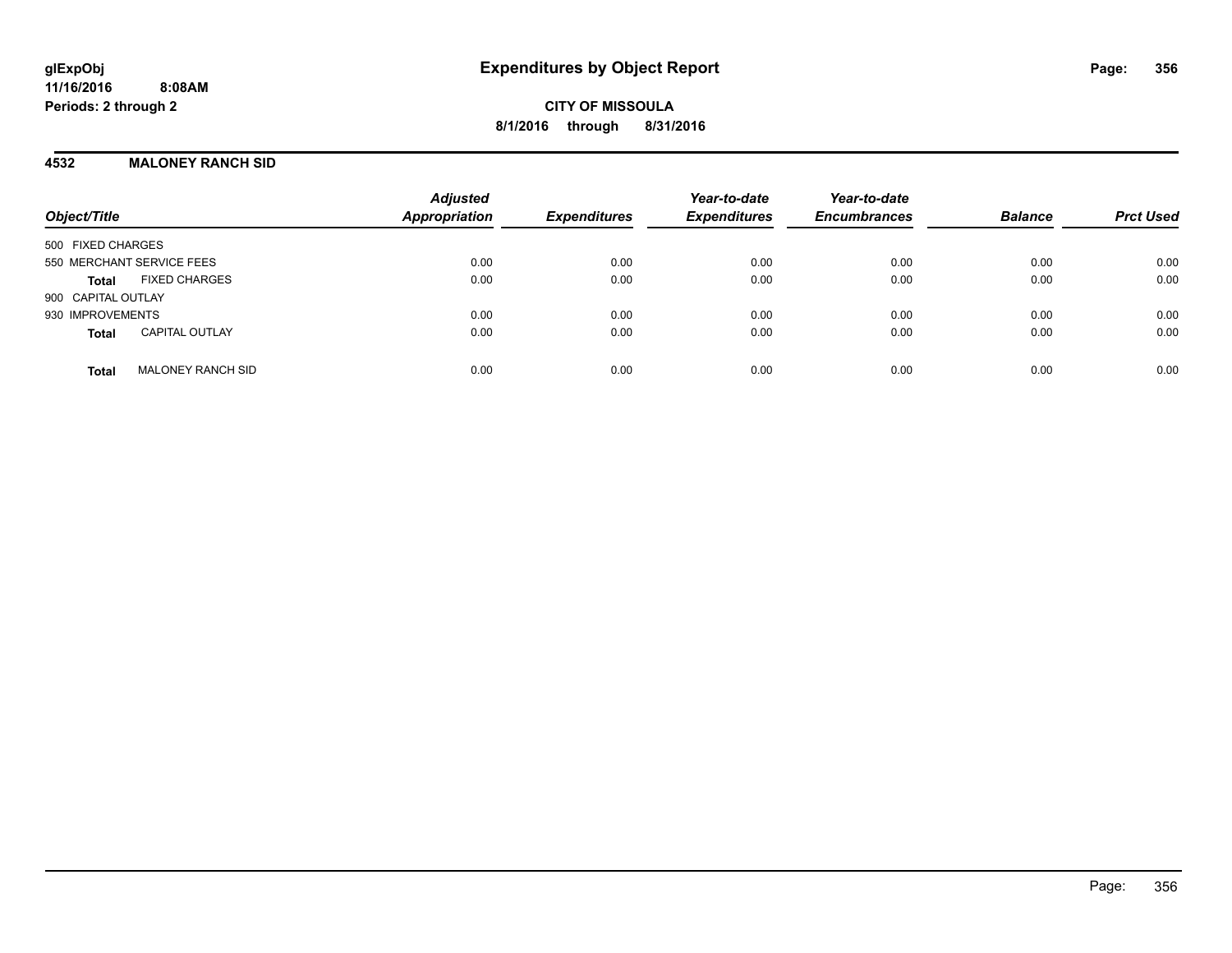**4533 RATTLESNAKE SEWER SID 390 NON-DEPARTMENTAL**

| Object/Title                     | <b>Adjusted</b><br>Appropriation | <b>Expenditures</b> | Year-to-date<br><b>Expenditures</b> | Year-to-date<br><b>Encumbrances</b> | <b>Balance</b> | <b>Prct Used</b> |
|----------------------------------|----------------------------------|---------------------|-------------------------------------|-------------------------------------|----------------|------------------|
| 500 FIXED CHARGES                |                                  |                     |                                     |                                     |                |                  |
| 550 MERCHANT SERVICE FEES        | 0.00                             | 0.00                | 0.00                                | 0.00                                | 0.00           | 0.00             |
| <b>FIXED CHARGES</b><br>Total    | 0.00                             | 0.00                | 0.00                                | 0.00                                | 0.00           | 0.00             |
| NON-DEPARTMENTAL<br><b>Total</b> | 0.00                             | 0.00                | 0.00                                | 0.00                                | 0.00           | 0.00             |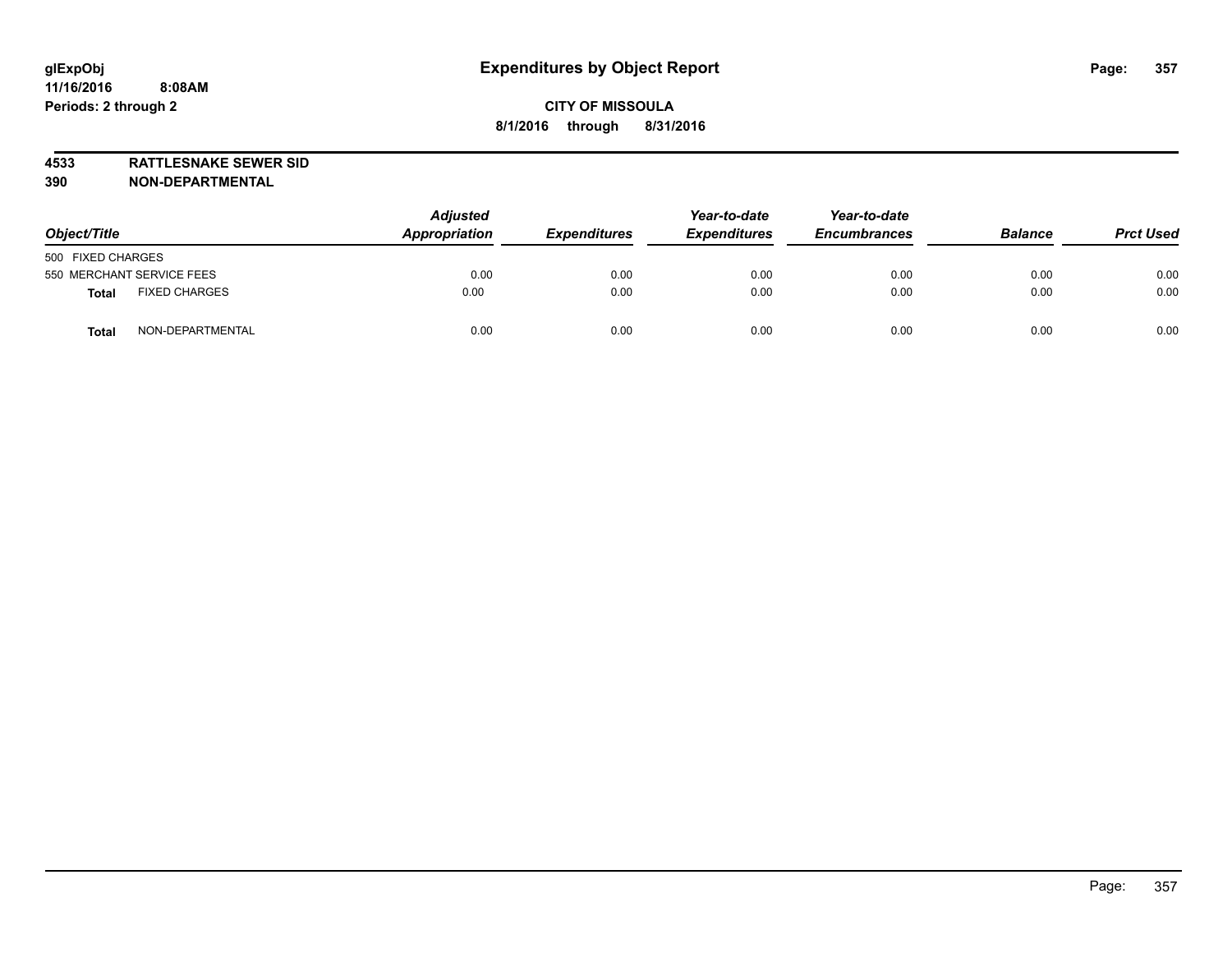**CITY OF MISSOULA 8/1/2016 through 8/31/2016**

### **4533 RATTLESNAKE SEWER SID**

| Object/Title                          | <b>Adjusted</b><br>Appropriation | <b>Expenditures</b> | Year-to-date<br><b>Expenditures</b> | Year-to-date<br><b>Encumbrances</b> | <b>Balance</b> | <b>Prct Used</b> |
|---------------------------------------|----------------------------------|---------------------|-------------------------------------|-------------------------------------|----------------|------------------|
| 500 FIXED CHARGES                     |                                  |                     |                                     |                                     |                |                  |
| 550 MERCHANT SERVICE FEES             | 0.00                             | 0.00                | 0.00                                | 0.00                                | 0.00           | 0.00             |
| <b>FIXED CHARGES</b><br><b>Total</b>  | 0.00                             | 0.00                | 0.00                                | 0.00                                | 0.00           | 0.00             |
| RATTLESNAKE SEWER SID<br><b>Total</b> | 0.00                             | 0.00                | 0.00                                | 0.00                                | 0.00           | 0.00             |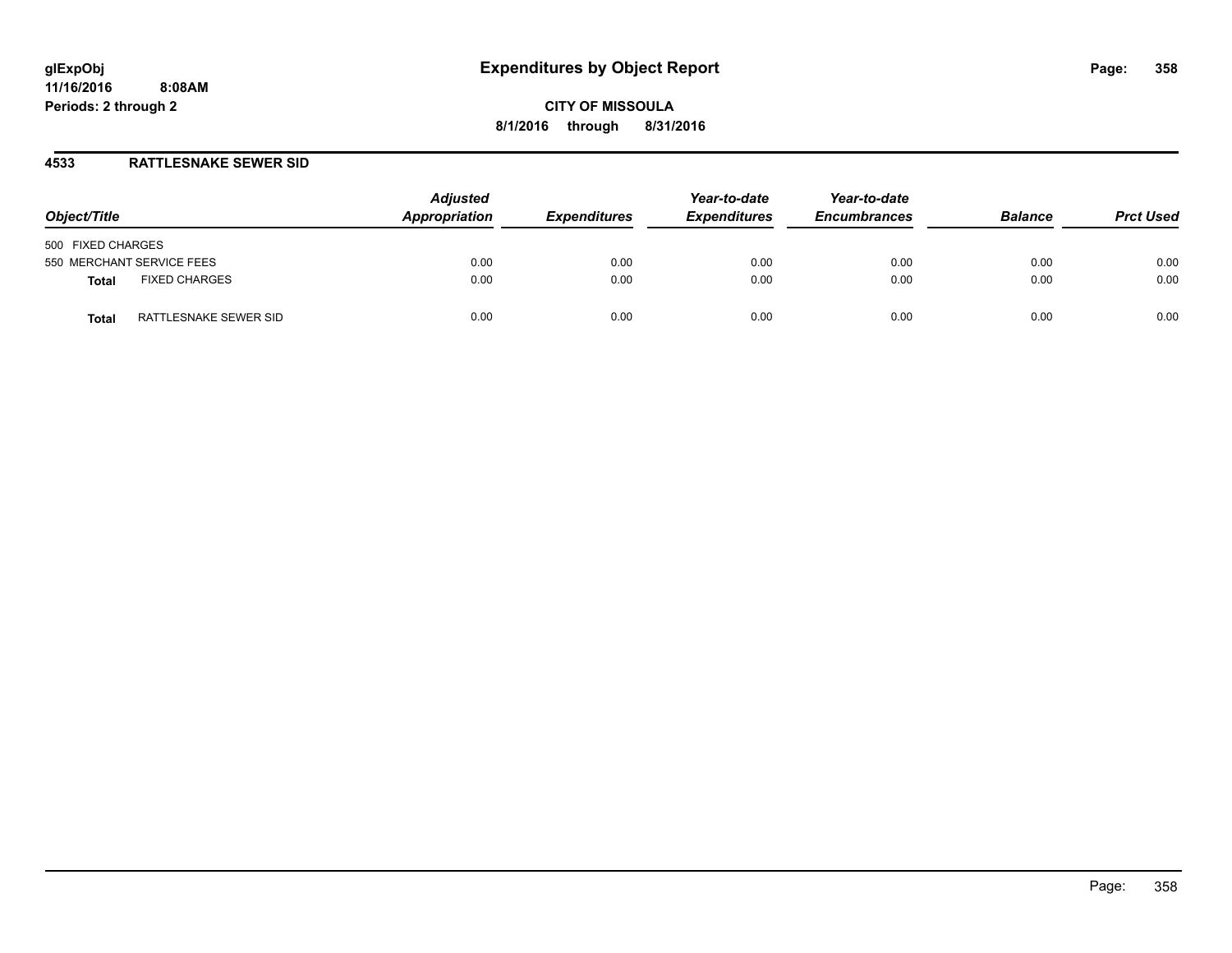### **4534 SID 534 LINCOLNWOOD**

**390 NON-DEPARTMENTAL**

| Object/Title                         | <b>Adjusted</b><br>Appropriation | <b>Expenditures</b> | Year-to-date<br><b>Expenditures</b> | Year-to-date<br><b>Encumbrances</b> | <b>Balance</b> | <b>Prct Used</b> |
|--------------------------------------|----------------------------------|---------------------|-------------------------------------|-------------------------------------|----------------|------------------|
| 500 FIXED CHARGES                    |                                  |                     |                                     |                                     |                |                  |
| 550 MERCHANT SERVICE FEES            | 0.00                             | 0.00                | 0.00                                | 0.00                                | 0.00           | 0.00             |
| <b>FIXED CHARGES</b><br><b>Total</b> | 0.00                             | 0.00                | 0.00                                | 0.00                                | 0.00           | 0.00             |
| 800 OTHER OBJECTS                    |                                  |                     |                                     |                                     |                |                  |
| 820 TRANSFERS TO OTHER FUNDS         | 0.00                             | 0.00                | 0.00                                | 0.00                                | 0.00           | 0.00             |
| OTHER OBJECTS<br><b>Total</b>        | 0.00                             | 0.00                | 0.00                                | 0.00                                | 0.00           | 0.00             |
| NON-DEPARTMENTAL<br><b>Total</b>     | 0.00                             | 0.00                | 0.00                                | 0.00                                | 0.00           | 0.00             |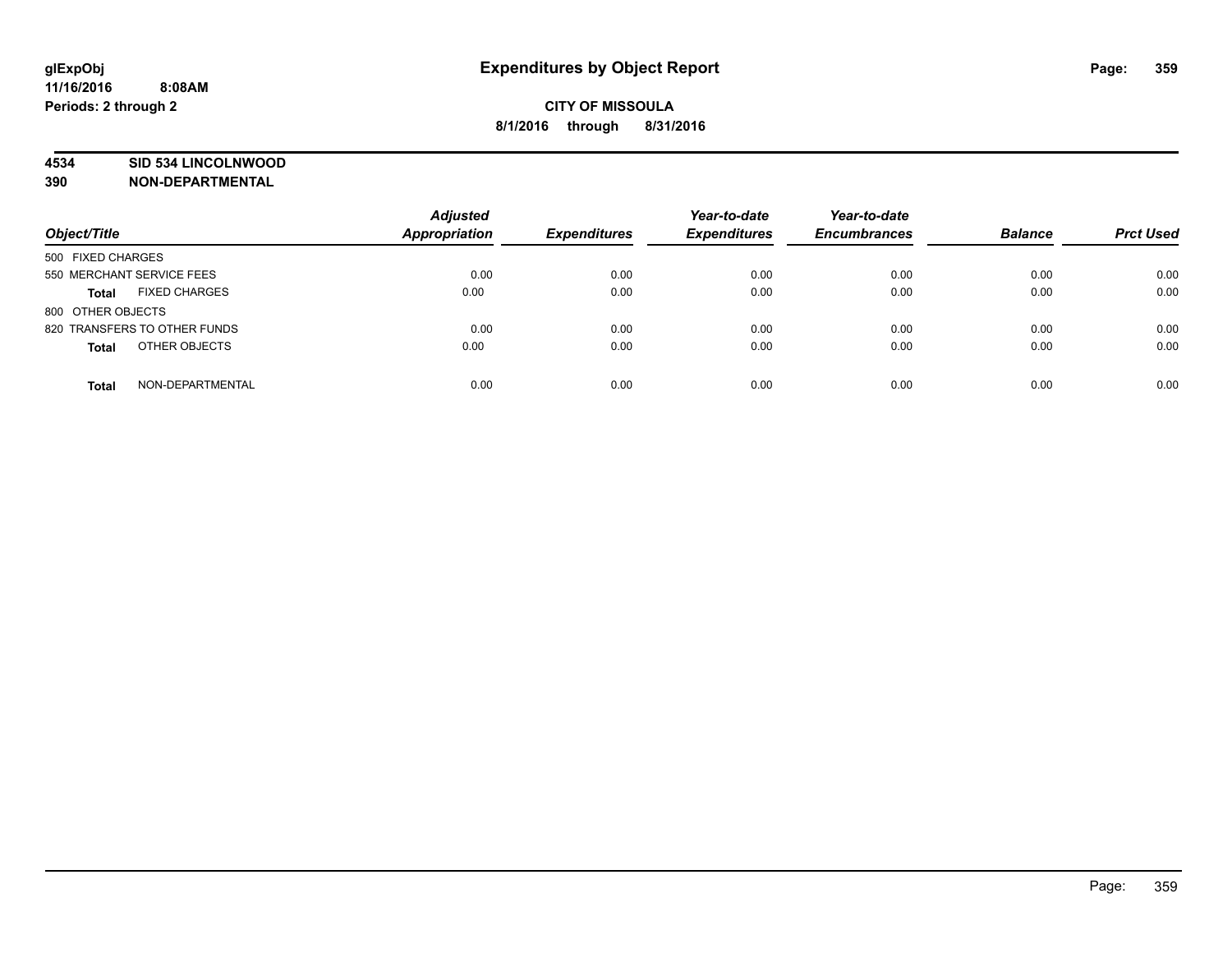**CITY OF MISSOULA 8/1/2016 through 8/31/2016**

### **4534 SID 534 LINCOLNWOOD**

| Object/Title                 |                      | <b>Adjusted</b><br><b>Appropriation</b> | <b>Expenditures</b> | Year-to-date<br><b>Expenditures</b> | Year-to-date<br><b>Encumbrances</b> | <b>Balance</b> | <b>Prct Used</b> |
|------------------------------|----------------------|-----------------------------------------|---------------------|-------------------------------------|-------------------------------------|----------------|------------------|
| 500 FIXED CHARGES            |                      |                                         |                     |                                     |                                     |                |                  |
| 550 MERCHANT SERVICE FEES    |                      | 0.00                                    | 0.00                | 0.00                                | 0.00                                | 0.00           | 0.00             |
| <b>Total</b>                 | <b>FIXED CHARGES</b> | 0.00                                    | 0.00                | 0.00                                | 0.00                                | 0.00           | 0.00             |
| 800 OTHER OBJECTS            |                      |                                         |                     |                                     |                                     |                |                  |
| 820 TRANSFERS TO OTHER FUNDS |                      | 0.00                                    | 0.00                | 0.00                                | 0.00                                | 0.00           | 0.00             |
| <b>Total</b>                 | OTHER OBJECTS        | 0.00                                    | 0.00                | 0.00                                | 0.00                                | 0.00           | 0.00             |
|                              |                      |                                         |                     |                                     |                                     |                |                  |
| <b>Total</b>                 | SID 534 LINCOLNWOOD  | 0.00                                    | 0.00                | 0.00                                | 0.00                                | 0.00           | 0.00             |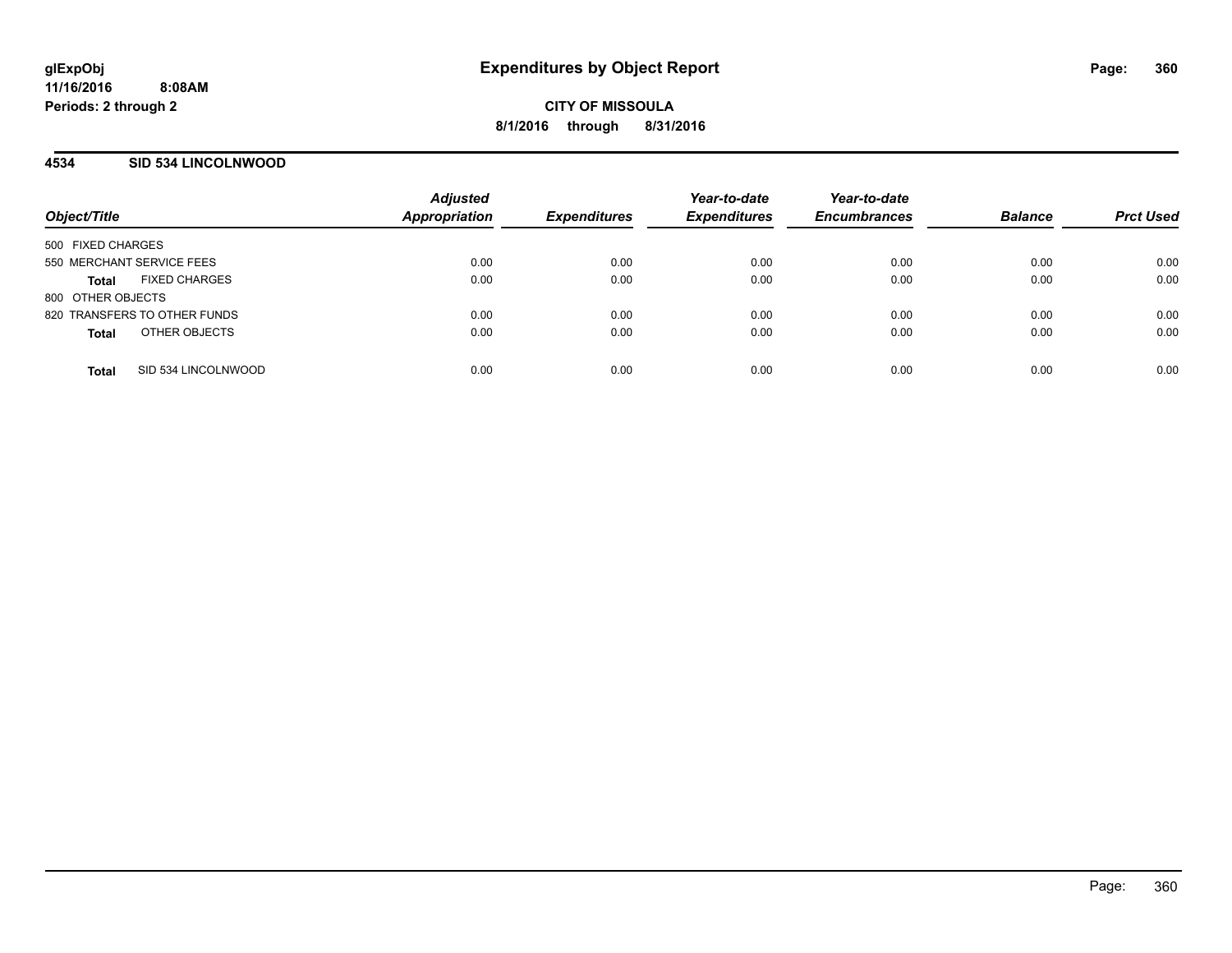# **CITY OF MISSOULA 8/1/2016 through 8/31/2016**

#### **4535 SLANT STREET TRAFFIC CALMING**

**000 \*\*\* Title Not Found \*\*\***

| Object/Title                            | <b>Adjusted</b><br>Appropriation | <b>Expenditures</b> | Year-to-date<br><b>Expenditures</b> | Year-to-date<br><b>Encumbrances</b> | <b>Balance</b> | <b>Prct Used</b> |
|-----------------------------------------|----------------------------------|---------------------|-------------------------------------|-------------------------------------|----------------|------------------|
| 500 FIXED CHARGES                       |                                  |                     |                                     |                                     |                |                  |
| 550 MERCHANT SERVICE FEES               | 0.00                             | 0.00                | 0.00                                | 0.00                                | 0.00           | 0.00             |
| <b>FIXED CHARGES</b><br><b>Total</b>    | 0.00                             | 0.00                | 0.00                                | 0.00                                | 0.00           | 0.00             |
| 600 DEBT SERVICE                        |                                  |                     |                                     |                                     |                |                  |
| 620 INTEREST / SERVICE FEES             | 0.00                             | 0.00                | 0.00                                | 0.00                                | 0.00           | 0.00             |
| <b>DEBT SERVICE</b><br><b>Total</b>     | 0.00                             | 0.00                | 0.00                                | 0.00                                | 0.00           | 0.00             |
| *** Title Not Found ***<br><b>Total</b> | 0.00                             | 0.00                | 0.00                                | 0.00                                | 0.00           | 0.00             |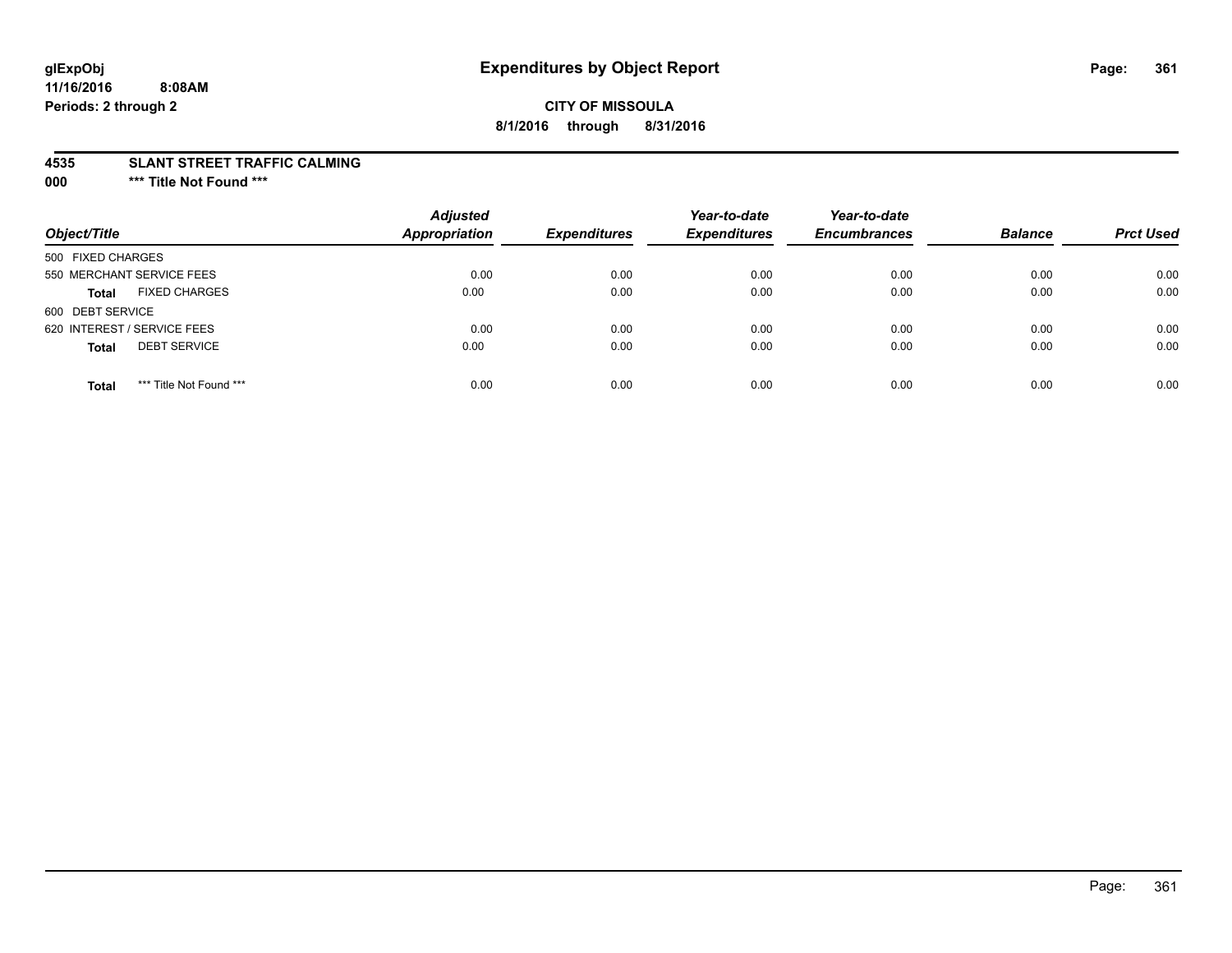**CITY OF MISSOULA 8/1/2016 through 8/31/2016**

# **4535 SLANT STREET TRAFFIC CALMING**

| Object/Title                                 | <b>Adjusted</b><br><b>Appropriation</b> | <b>Expenditures</b> | Year-to-date<br><b>Expenditures</b> | Year-to-date<br><b>Encumbrances</b> | <b>Balance</b> | <b>Prct Used</b> |
|----------------------------------------------|-----------------------------------------|---------------------|-------------------------------------|-------------------------------------|----------------|------------------|
| 500 FIXED CHARGES                            |                                         |                     |                                     |                                     |                |                  |
| 550 MERCHANT SERVICE FEES                    | 0.00                                    | 0.00                | 0.00                                | 0.00                                | 0.00           | 0.00             |
| <b>FIXED CHARGES</b><br><b>Total</b>         | 0.00                                    | 0.00                | 0.00                                | 0.00                                | 0.00           | 0.00             |
| 600 DEBT SERVICE                             |                                         |                     |                                     |                                     |                |                  |
| 620 INTEREST / SERVICE FEES                  | 0.00                                    | 0.00                | 0.00                                | 0.00                                | 0.00           | 0.00             |
| <b>DEBT SERVICE</b><br><b>Total</b>          | 0.00                                    | 0.00                | 0.00                                | 0.00                                | 0.00           | 0.00             |
| SLANT STREET TRAFFIC CALMING<br><b>Total</b> | 0.00                                    | 0.00                | 0.00                                | 0.00                                | 0.00           | 0.00             |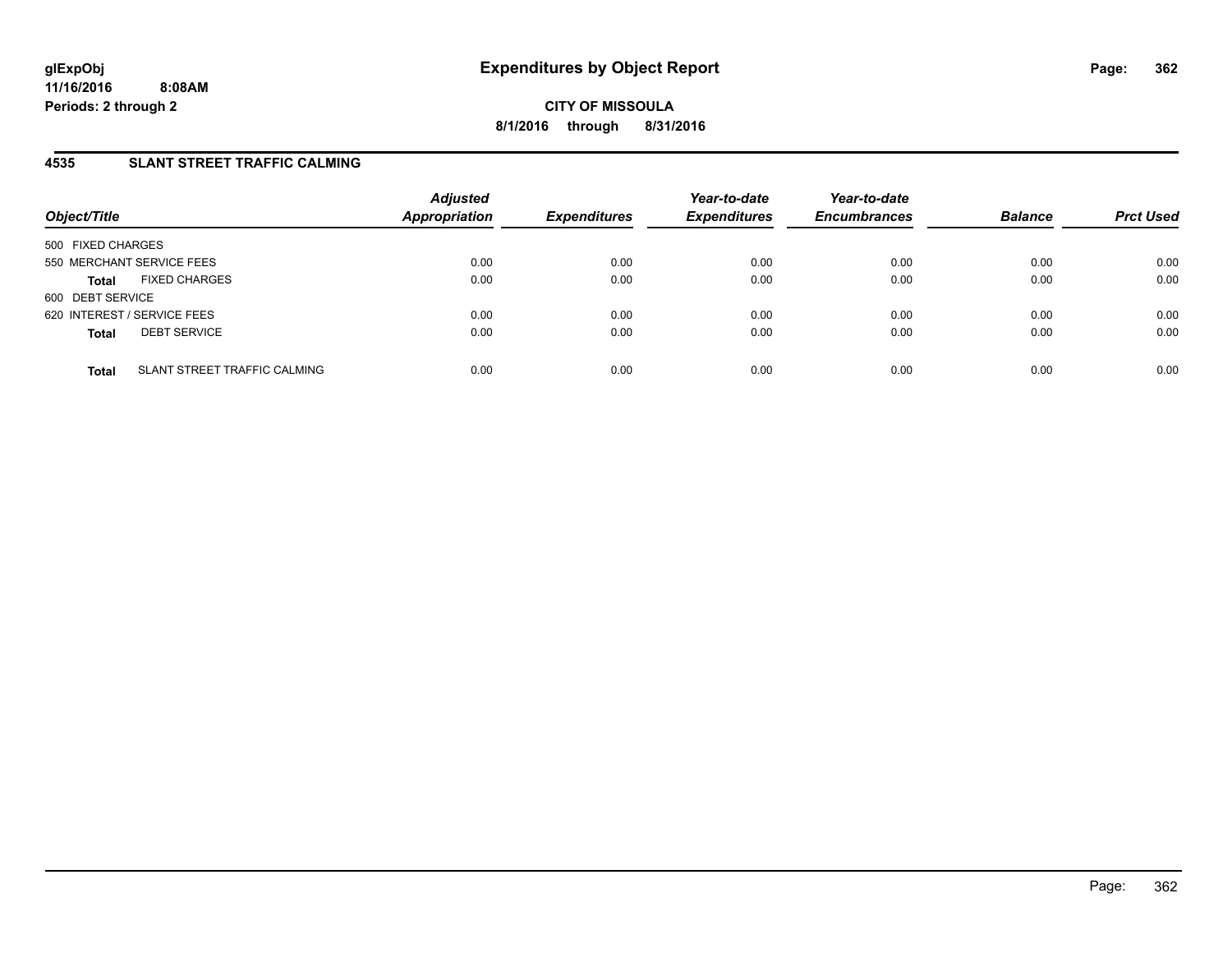#### **4536 SID536 LINCOLNWOOD SWR PH2**

| Object/Title                         | <b>Adjusted</b><br>Appropriation | <b>Expenditures</b> | Year-to-date<br><b>Expenditures</b> | Year-to-date<br><b>Encumbrances</b> | <b>Balance</b> | <b>Prct Used</b> |
|--------------------------------------|----------------------------------|---------------------|-------------------------------------|-------------------------------------|----------------|------------------|
| 500 FIXED CHARGES                    |                                  |                     |                                     |                                     |                |                  |
| 550 MERCHANT SERVICE FEES            | 0.00                             | 0.00                | 0.00                                | 0.00                                | 0.00           | 0.00             |
| <b>FIXED CHARGES</b><br><b>Total</b> | 0.00                             | 0.00                | 0.00                                | 0.00                                | 0.00           | 0.00             |
| NON-DEPARTMENTAL<br>Total            | 0.00                             | 0.00                | 0.00                                | 0.00                                | 0.00           | 0.00             |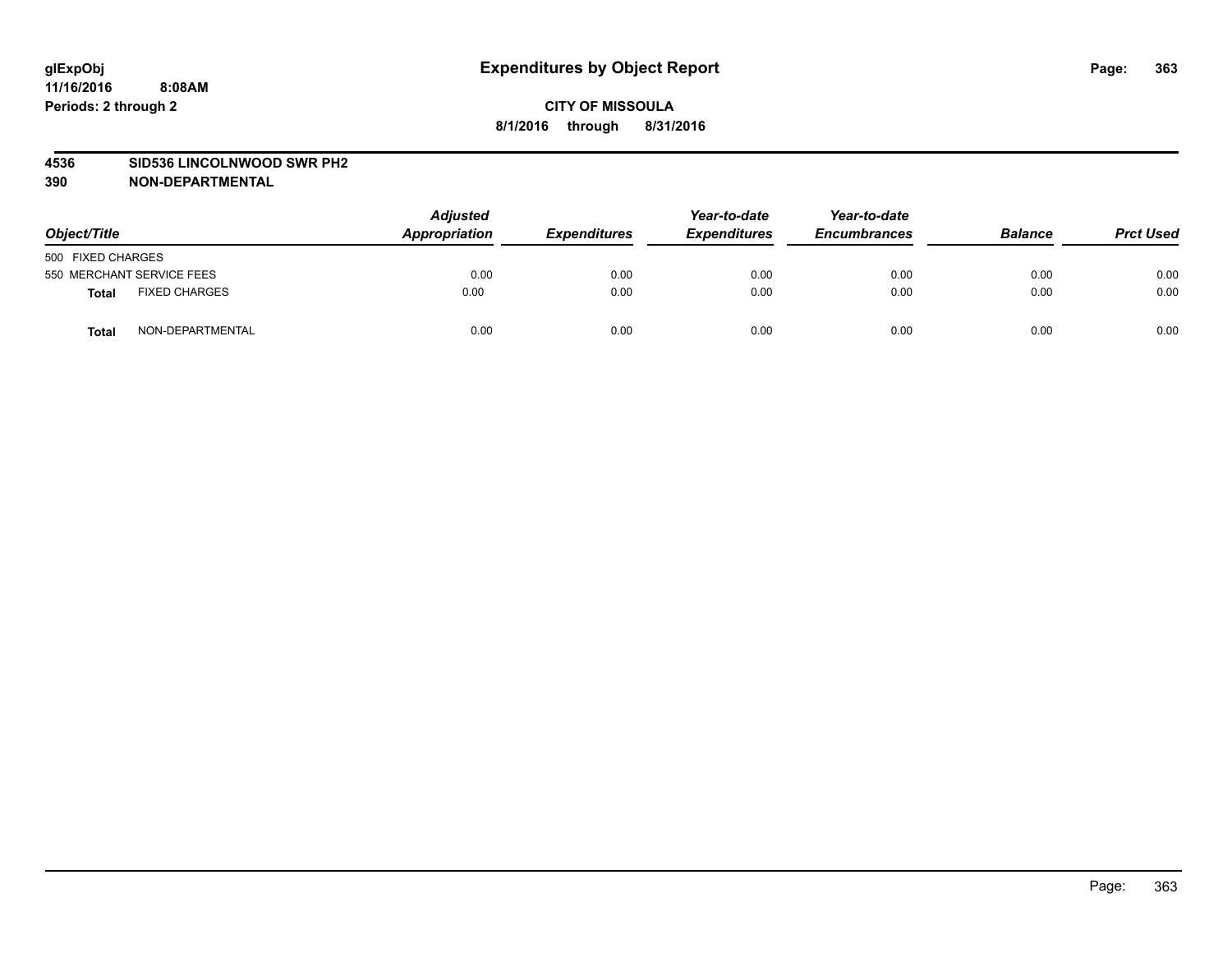**CITY OF MISSOULA 8/1/2016 through 8/31/2016**

### **4536 SID536 LINCOLNWOOD SWR PH2**

| Object/Title                         | <b>Adjusted</b><br>Appropriation | <i><b>Expenditures</b></i> | Year-to-date<br><b>Expenditures</b> | Year-to-date<br><b>Encumbrances</b> | <b>Balance</b> | <b>Prct Used</b> |
|--------------------------------------|----------------------------------|----------------------------|-------------------------------------|-------------------------------------|----------------|------------------|
| 500 FIXED CHARGES                    |                                  |                            |                                     |                                     |                |                  |
| 550 MERCHANT SERVICE FEES            | 0.00                             | 0.00                       | 0.00                                | 0.00                                | 0.00           | 0.00             |
| <b>FIXED CHARGES</b><br><b>Total</b> | 0.00                             | 0.00                       | 0.00                                | 0.00                                | 0.00           | 0.00             |
| SID536 LINCOLNWOOD SWR PH2<br>Total  | 0.00                             | 0.00                       | 0.00                                | 0.00                                | 0.00           | 0.00             |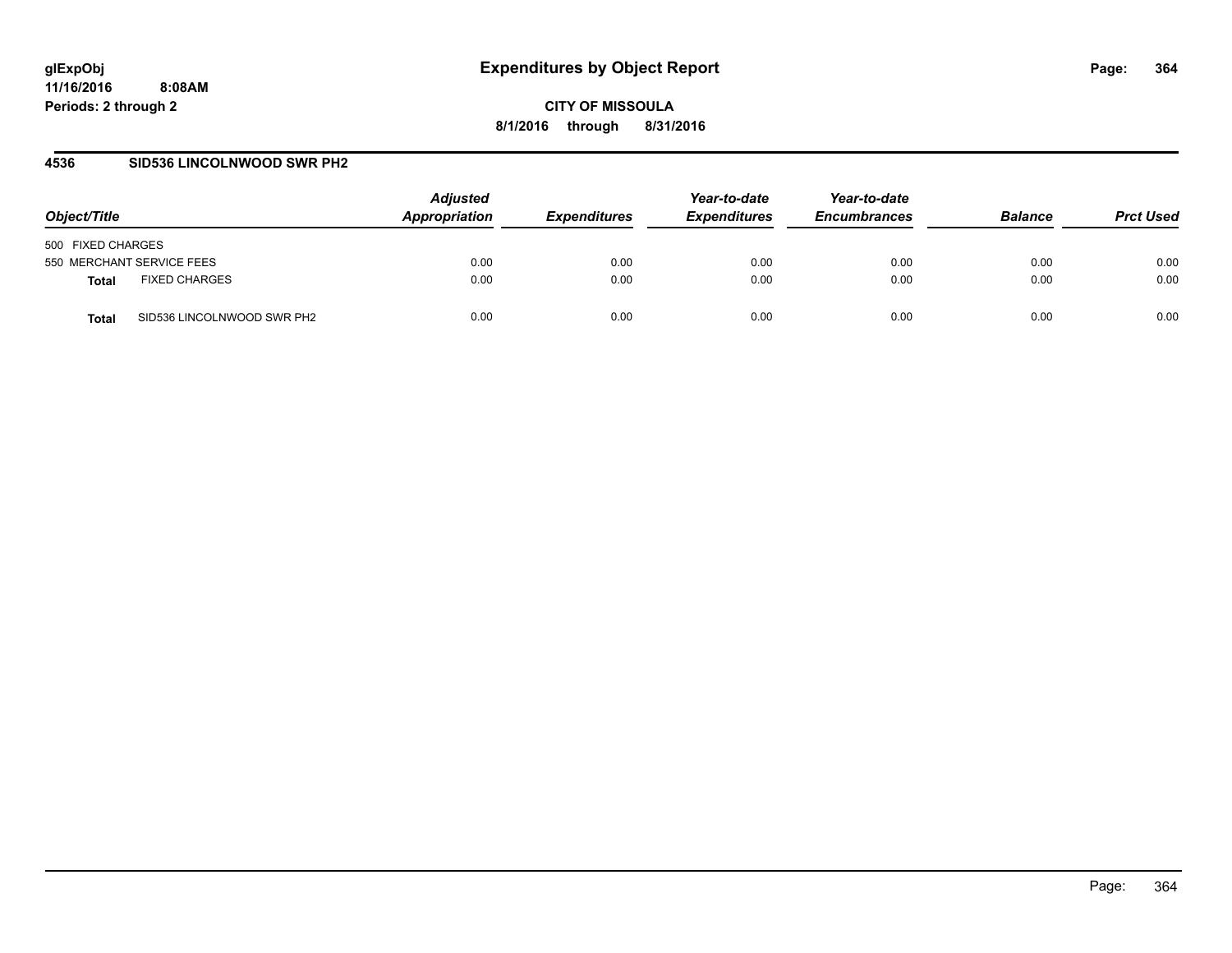# **CITY OF MISSOULA 8/1/2016 through 8/31/2016**

#### **4539 SID 539 4th STREET**

**000 \*\*\* Title Not Found \*\*\***

| Object/Title                            | <b>Adjusted</b><br><b>Appropriation</b> | <b>Expenditures</b> | Year-to-date<br><b>Expenditures</b> | Year-to-date<br><b>Encumbrances</b> | <b>Balance</b> | <b>Prct Used</b> |
|-----------------------------------------|-----------------------------------------|---------------------|-------------------------------------|-------------------------------------|----------------|------------------|
| 500 FIXED CHARGES                       |                                         |                     |                                     |                                     |                |                  |
| 550 MERCHANT SERVICE FEES               | 0.00                                    | 0.00                | 0.00                                | 0.00                                | 0.00           | 0.00             |
| <b>FIXED CHARGES</b><br><b>Total</b>    | 0.00                                    | 0.00                | 0.00                                | 0.00                                | 0.00           | 0.00             |
| 600 DEBT SERVICE                        |                                         |                     |                                     |                                     |                |                  |
| 620 INTEREST / SERVICE FEES             | 0.00                                    | 0.00                | 0.00                                | 0.00                                | 0.00           | 0.00             |
| <b>DEBT SERVICE</b><br><b>Total</b>     | 0.00                                    | 0.00                | 0.00                                | 0.00                                | 0.00           | 0.00             |
| *** Title Not Found ***<br><b>Total</b> | 0.00                                    | 0.00                | 0.00                                | 0.00                                | 0.00           | 0.00             |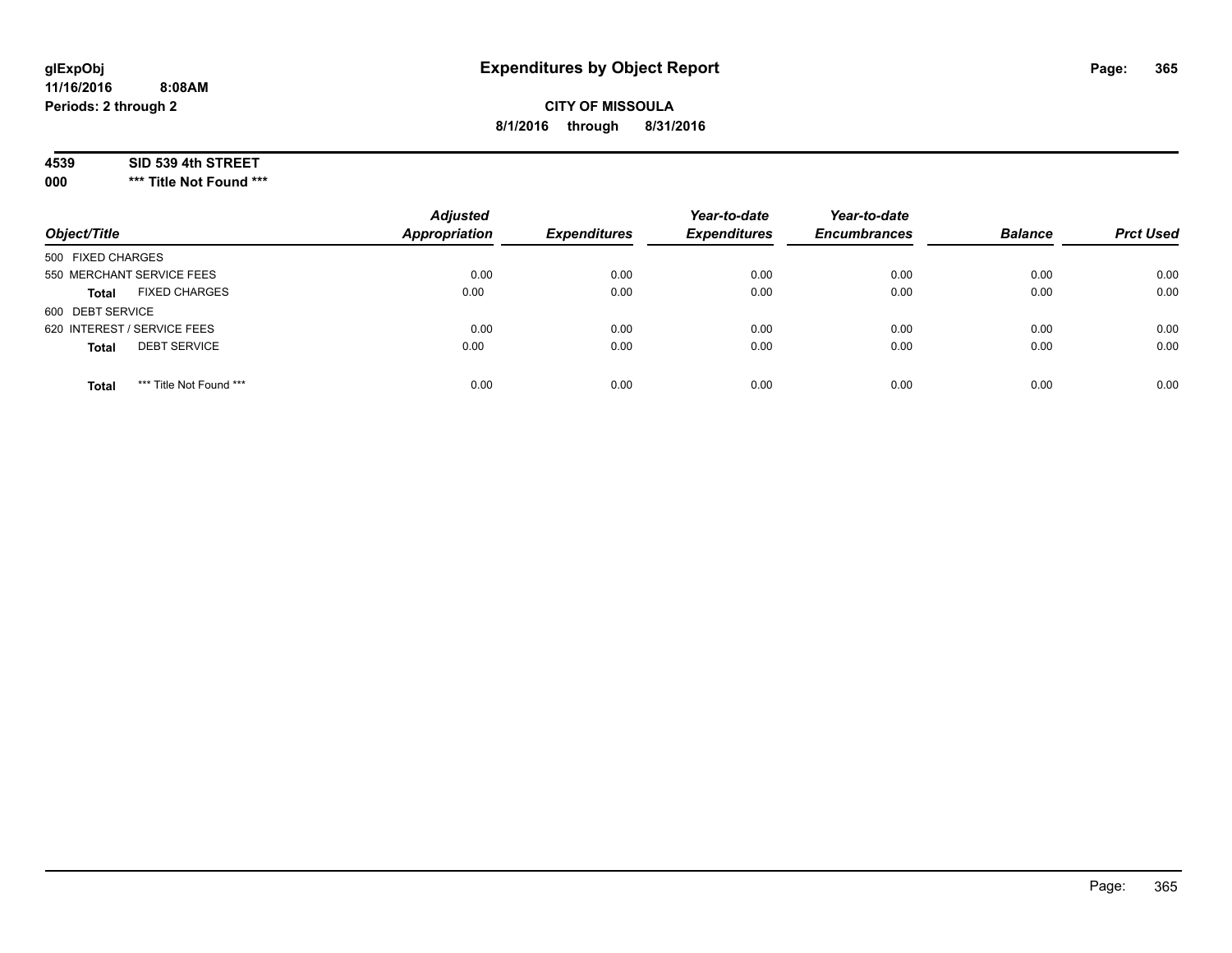**CITY OF MISSOULA 8/1/2016 through 8/31/2016**

### **4539 SID 539 4th STREET**

| Object/Title                         | <b>Adjusted</b><br><b>Appropriation</b> | <b>Expenditures</b> | Year-to-date<br><b>Expenditures</b> | Year-to-date<br><b>Encumbrances</b> | <b>Balance</b> | <b>Prct Used</b> |
|--------------------------------------|-----------------------------------------|---------------------|-------------------------------------|-------------------------------------|----------------|------------------|
| 500 FIXED CHARGES                    |                                         |                     |                                     |                                     |                |                  |
| 550 MERCHANT SERVICE FEES            | 0.00                                    | 0.00                | 0.00                                | 0.00                                | 0.00           | 0.00             |
| <b>FIXED CHARGES</b><br><b>Total</b> | 0.00                                    | 0.00                | 0.00                                | 0.00                                | 0.00           | 0.00             |
| 600 DEBT SERVICE                     |                                         |                     |                                     |                                     |                |                  |
| 620 INTEREST / SERVICE FEES          | 0.00                                    | 0.00                | 0.00                                | 0.00                                | 0.00           | 0.00             |
| <b>DEBT SERVICE</b><br><b>Total</b>  | 0.00                                    | 0.00                | 0.00                                | 0.00                                | 0.00           | 0.00             |
|                                      |                                         |                     |                                     |                                     |                |                  |
| SID 539 4th STREET<br><b>Total</b>   | 0.00                                    | 0.00                | 0.00                                | 0.00                                | 0.00           | 0.00             |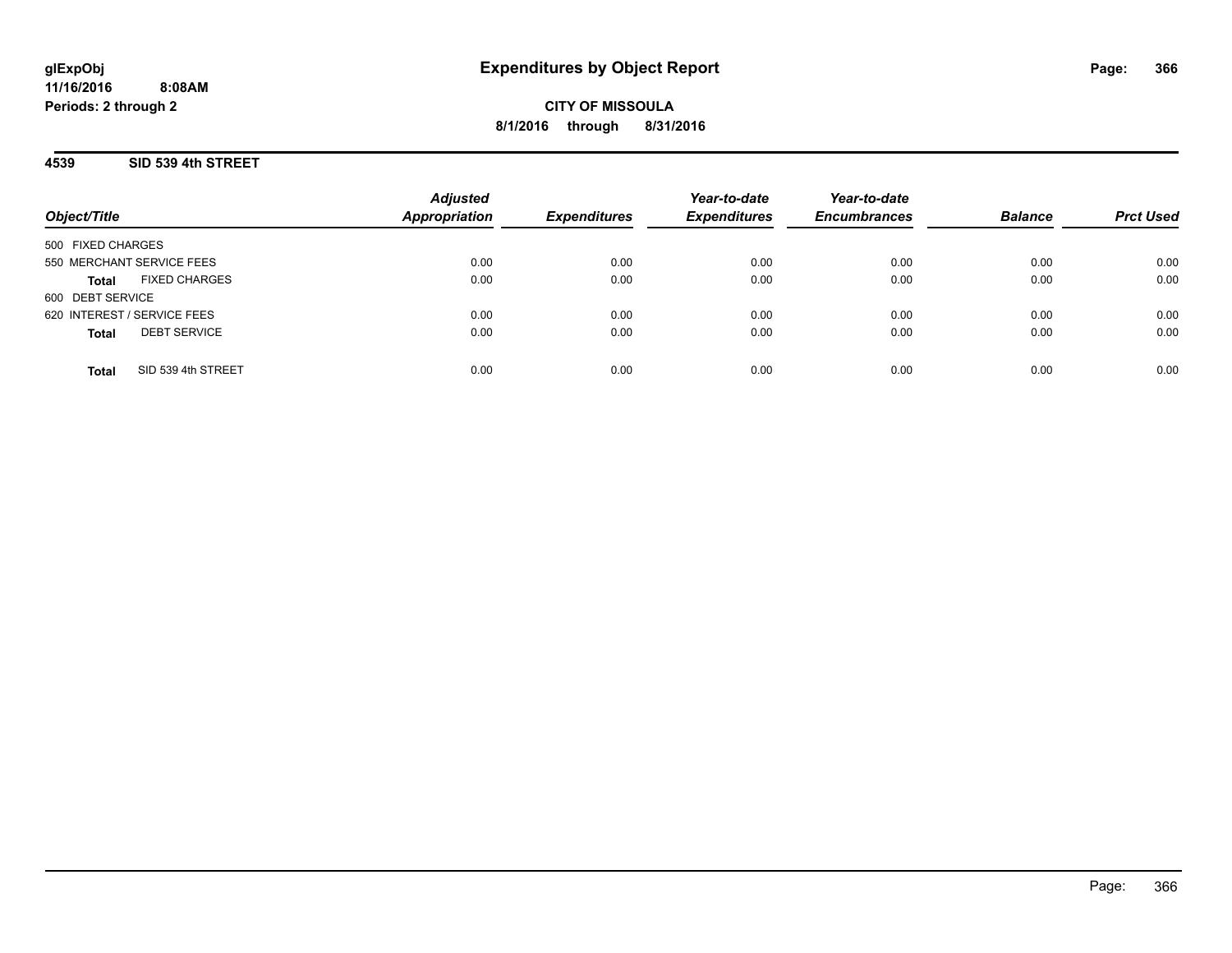#### **4540 SID 540 ENGLAND BLVD**

| Object/Title           |                              | <b>Adjusted</b><br><b>Appropriation</b> | <b>Expenditures</b> | Year-to-date<br><b>Expenditures</b> | Year-to-date<br><b>Encumbrances</b> | <b>Balance</b> | <b>Prct Used</b> |
|------------------------|------------------------------|-----------------------------------------|---------------------|-------------------------------------|-------------------------------------|----------------|------------------|
| 300 PURCHASED SERVICES |                              |                                         |                     |                                     |                                     |                |                  |
|                        | 350 PROFESSIONAL SERVICES    | 0.00                                    | 517.50              | 517.50                              | 0.00                                | $-517.50$      | 0.00             |
| <b>Total</b>           | PURCHASED SERVICES           | 0.00                                    | 517.50              | 517.50                              | 0.00                                | $-517.50$      | 0.00             |
| 500 FIXED CHARGES      |                              |                                         |                     |                                     |                                     |                |                  |
|                        | 550 MERCHANT SERVICE FEES    | 0.00                                    | 0.00                | 0.00                                | 0.00                                | 0.00           | 0.00             |
| Total                  | <b>FIXED CHARGES</b>         | 0.00                                    | 0.00                | 0.00                                | 0.00                                | 0.00           | 0.00             |
| 800 OTHER OBJECTS      |                              |                                         |                     |                                     |                                     |                |                  |
|                        | 820 TRANSFERS TO OTHER FUNDS | 0.00                                    | 0.00                | 0.00                                | 0.00                                | 0.00           | 0.00             |
| <b>Total</b>           | OTHER OBJECTS                | 0.00                                    | 0.00                | 0.00                                | 0.00                                | 0.00           | 0.00             |
| 900 CAPITAL OUTLAY     |                              |                                         |                     |                                     |                                     |                |                  |
| 930 IMPROVEMENTS       |                              | 0.00                                    | 0.00                | 0.00                                | 0.00                                | 0.00           | 0.00             |
| <b>Total</b>           | <b>CAPITAL OUTLAY</b>        | 0.00                                    | 0.00                | 0.00                                | 0.00                                | 0.00           | 0.00             |
| <b>Total</b>           | NON-DEPARTMENTAL             | 0.00                                    | 517.50              | 517.50                              | 0.00                                | $-517.50$      | 0.00             |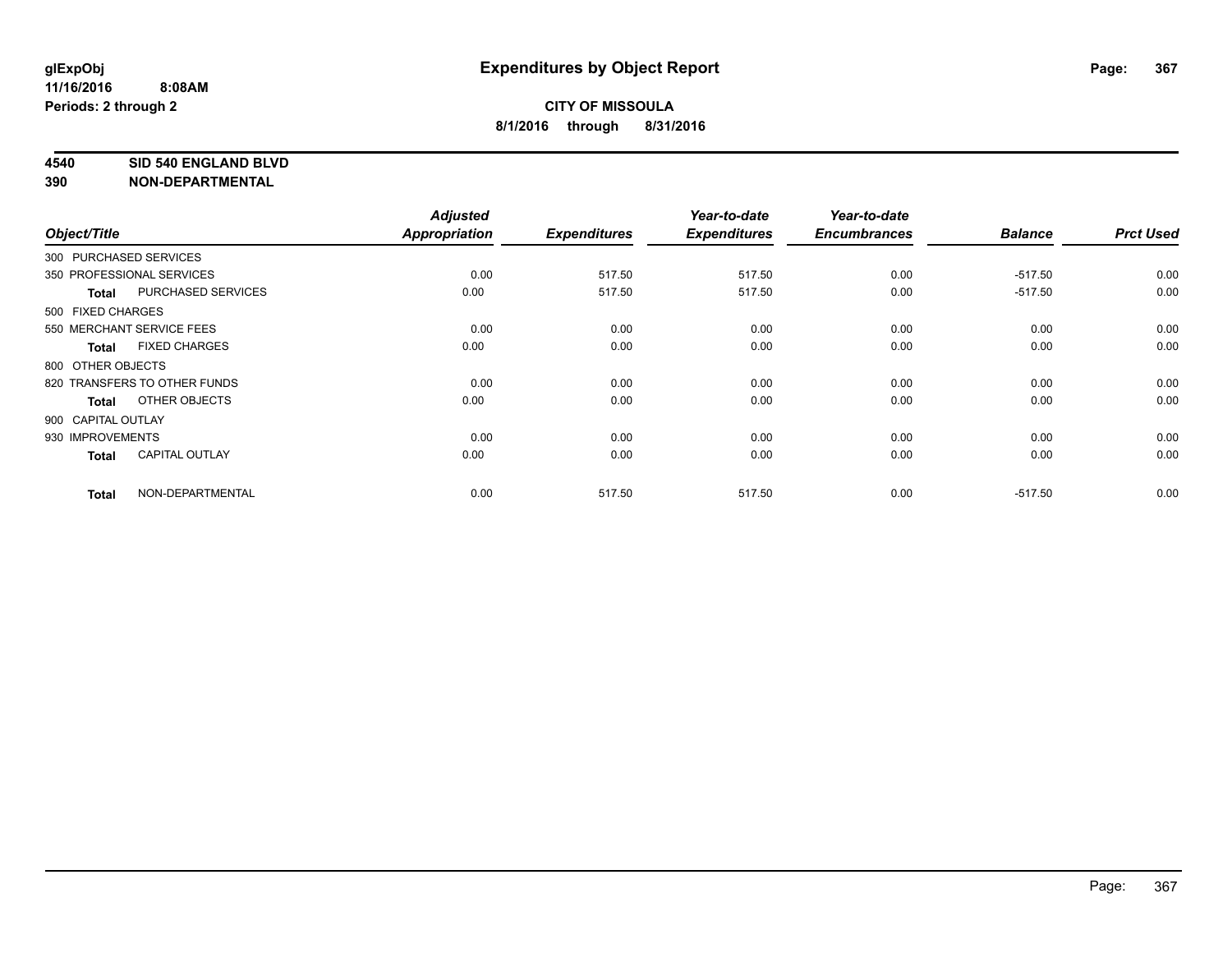# **4540 SID 540 ENGLAND BLVD**

|                        |                              | <b>Adjusted</b>      |                     | Year-to-date        | Year-to-date        |                |                  |
|------------------------|------------------------------|----------------------|---------------------|---------------------|---------------------|----------------|------------------|
| Object/Title           |                              | <b>Appropriation</b> | <b>Expenditures</b> | <b>Expenditures</b> | <b>Encumbrances</b> | <b>Balance</b> | <b>Prct Used</b> |
| 300 PURCHASED SERVICES |                              |                      |                     |                     |                     |                |                  |
|                        | 350 PROFESSIONAL SERVICES    | 0.00                 | 517.50              | 517.50              | 0.00                | $-517.50$      | 0.00             |
| <b>Total</b>           | <b>PURCHASED SERVICES</b>    | 0.00                 | 517.50              | 517.50              | 0.00                | $-517.50$      | 0.00             |
| 500 FIXED CHARGES      |                              |                      |                     |                     |                     |                |                  |
|                        | 550 MERCHANT SERVICE FEES    | 0.00                 | 0.00                | 0.00                | 0.00                | 0.00           | 0.00             |
| <b>Total</b>           | <b>FIXED CHARGES</b>         | 0.00                 | 0.00                | 0.00                | 0.00                | 0.00           | 0.00             |
| 800 OTHER OBJECTS      |                              |                      |                     |                     |                     |                |                  |
|                        | 820 TRANSFERS TO OTHER FUNDS | 0.00                 | 0.00                | 0.00                | 0.00                | 0.00           | 0.00             |
| Total                  | OTHER OBJECTS                | 0.00                 | 0.00                | 0.00                | 0.00                | 0.00           | 0.00             |
| 900 CAPITAL OUTLAY     |                              |                      |                     |                     |                     |                |                  |
| 930 IMPROVEMENTS       |                              | 0.00                 | 0.00                | 0.00                | 0.00                | 0.00           | 0.00             |
| <b>Total</b>           | <b>CAPITAL OUTLAY</b>        | 0.00                 | 0.00                | 0.00                | 0.00                | 0.00           | 0.00             |
| <b>Total</b>           | SID 540 ENGLAND BLVD         | 0.00                 | 517.50              | 517.50              | 0.00                | $-517.50$      | 0.00             |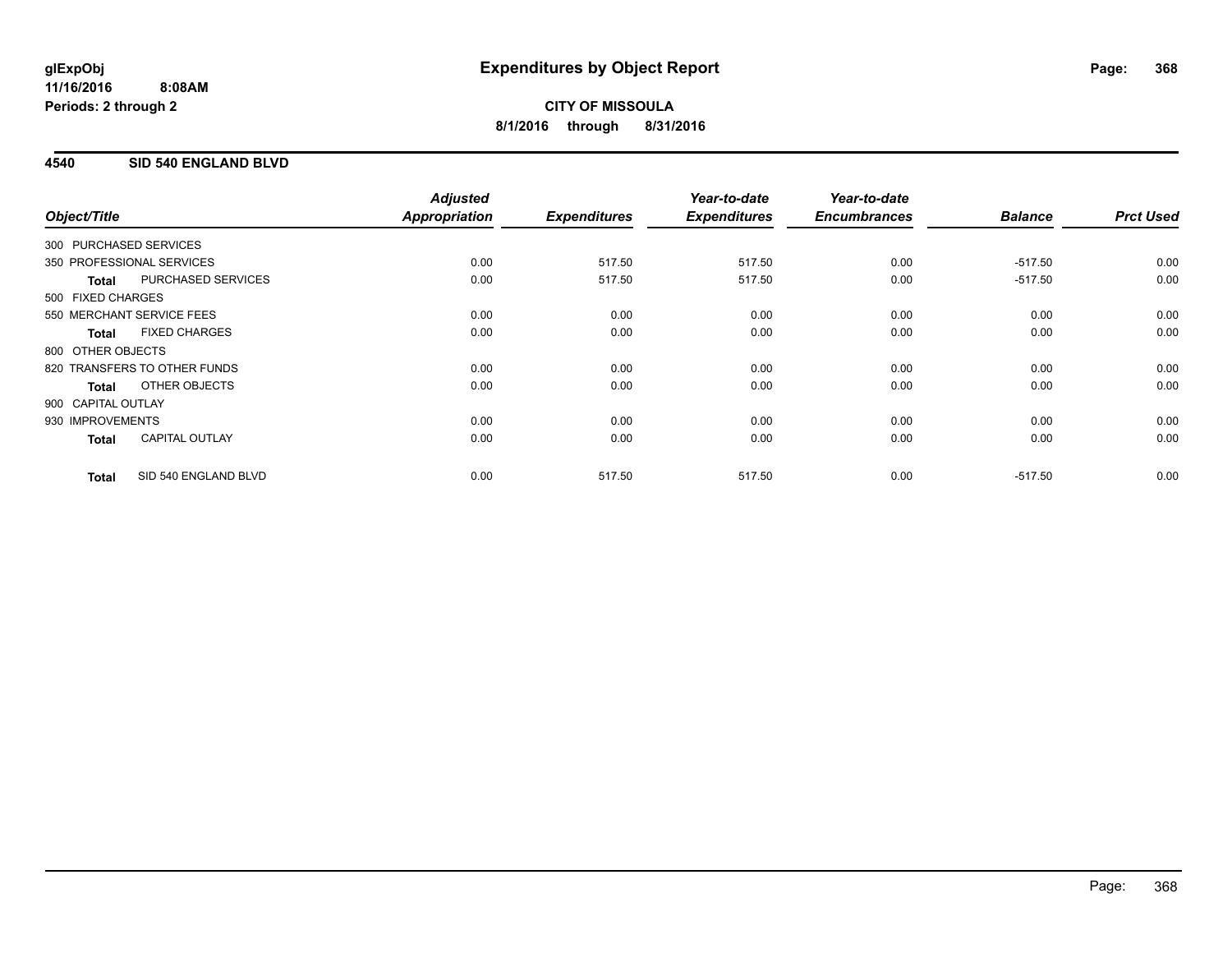#### **4541 SID 541 PINEVIEW PARK**

| Object/Title                          | <b>Adjusted</b><br><b>Appropriation</b> | <b>Expenditures</b> | Year-to-date<br><b>Expenditures</b> | Year-to-date<br><b>Encumbrances</b> | <b>Balance</b> | <b>Prct Used</b> |
|---------------------------------------|-----------------------------------------|---------------------|-------------------------------------|-------------------------------------|----------------|------------------|
| 500 FIXED CHARGES                     |                                         |                     |                                     |                                     |                |                  |
| 500 FIXED CHARGES                     | 0.00                                    | 0.00                | 0.00                                | 0.00                                | 0.00           | 0.00             |
| 550 MERCHANT SERVICE FEES             | 0.00                                    | 0.00                | 0.00                                | 0.00                                | 0.00           | 0.00             |
| <b>FIXED CHARGES</b><br>Total         | 0.00                                    | 0.00                | 0.00                                | 0.00                                | 0.00           | 0.00             |
| 900 CAPITAL OUTLAY                    |                                         |                     |                                     |                                     |                |                  |
| 930 IMPROVEMENTS                      | 0.00                                    | 0.00                | 0.00                                | 0.00                                | 0.00           | 0.00             |
| <b>CAPITAL OUTLAY</b><br><b>Total</b> | 0.00                                    | 0.00                | 0.00                                | 0.00                                | 0.00           | 0.00             |
| NON-DEPARTMENTAL<br><b>Total</b>      | 0.00                                    | 0.00                | 0.00                                | 0.00                                | 0.00           | 0.00             |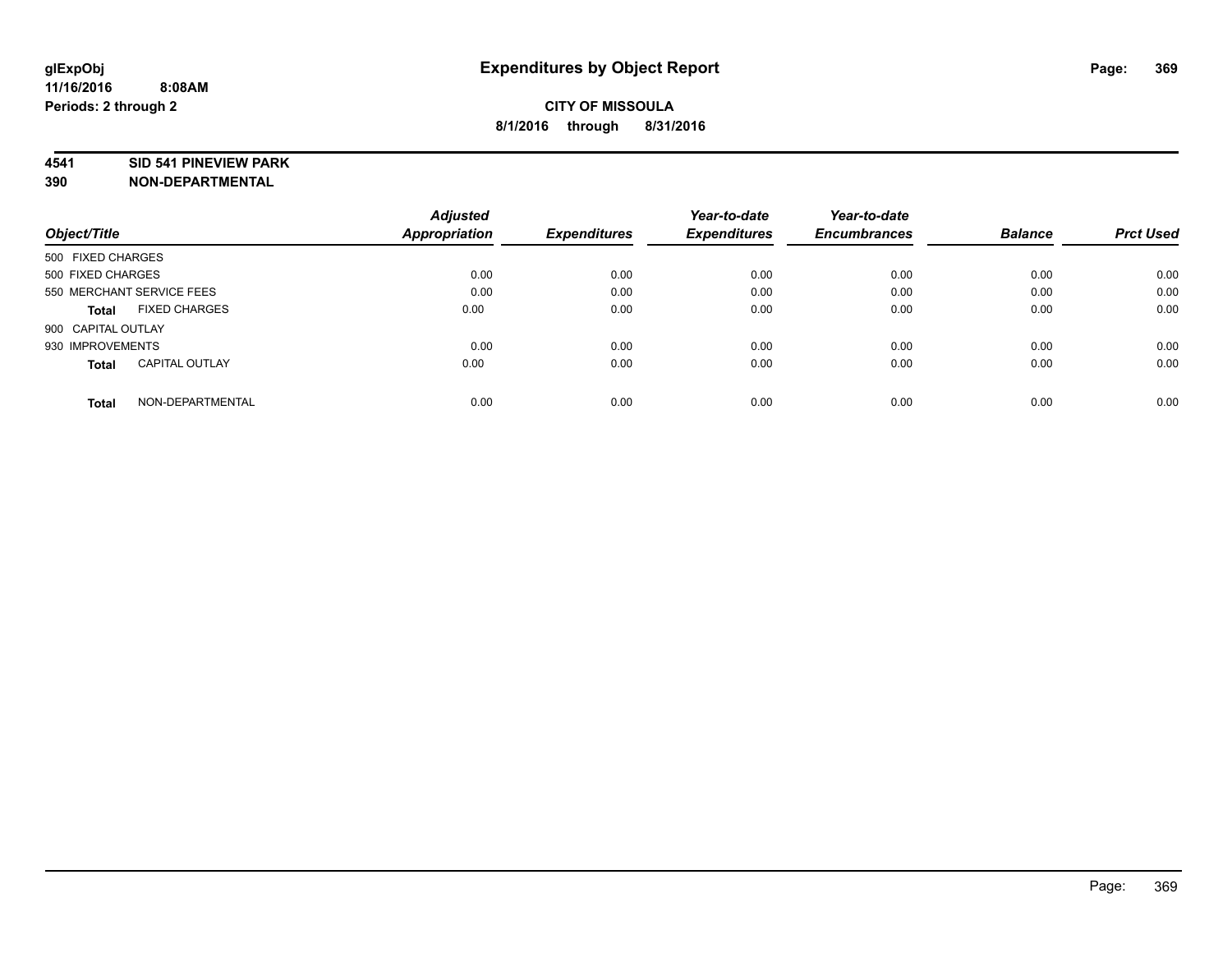**CITY OF MISSOULA 8/1/2016 through 8/31/2016**

### **4541 SID 541 PINEVIEW PARK**

|                           |                       | <b>Adjusted</b>     |                     | Year-to-date        | Year-to-date   |                  |      |
|---------------------------|-----------------------|---------------------|---------------------|---------------------|----------------|------------------|------|
| Object/Title              | Appropriation         | <b>Expenditures</b> | <b>Expenditures</b> | <b>Encumbrances</b> | <b>Balance</b> | <b>Prct Used</b> |      |
| 500 FIXED CHARGES         |                       |                     |                     |                     |                |                  |      |
| 500 FIXED CHARGES         |                       | 0.00                | 0.00                | 0.00                | 0.00           | 0.00             | 0.00 |
| 550 MERCHANT SERVICE FEES |                       | 0.00                | 0.00                | 0.00                | 0.00           | 0.00             | 0.00 |
| Total                     | <b>FIXED CHARGES</b>  | 0.00                | 0.00                | 0.00                | 0.00           | 0.00             | 0.00 |
| 900 CAPITAL OUTLAY        |                       |                     |                     |                     |                |                  |      |
| 930 IMPROVEMENTS          |                       | 0.00                | 0.00                | 0.00                | 0.00           | 0.00             | 0.00 |
| <b>Total</b>              | <b>CAPITAL OUTLAY</b> | 0.00                | 0.00                | 0.00                | 0.00           | 0.00             | 0.00 |
| <b>Total</b>              | SID 541 PINEVIEW PARK | 0.00                | 0.00                | 0.00                | 0.00           | 0.00             | 0.00 |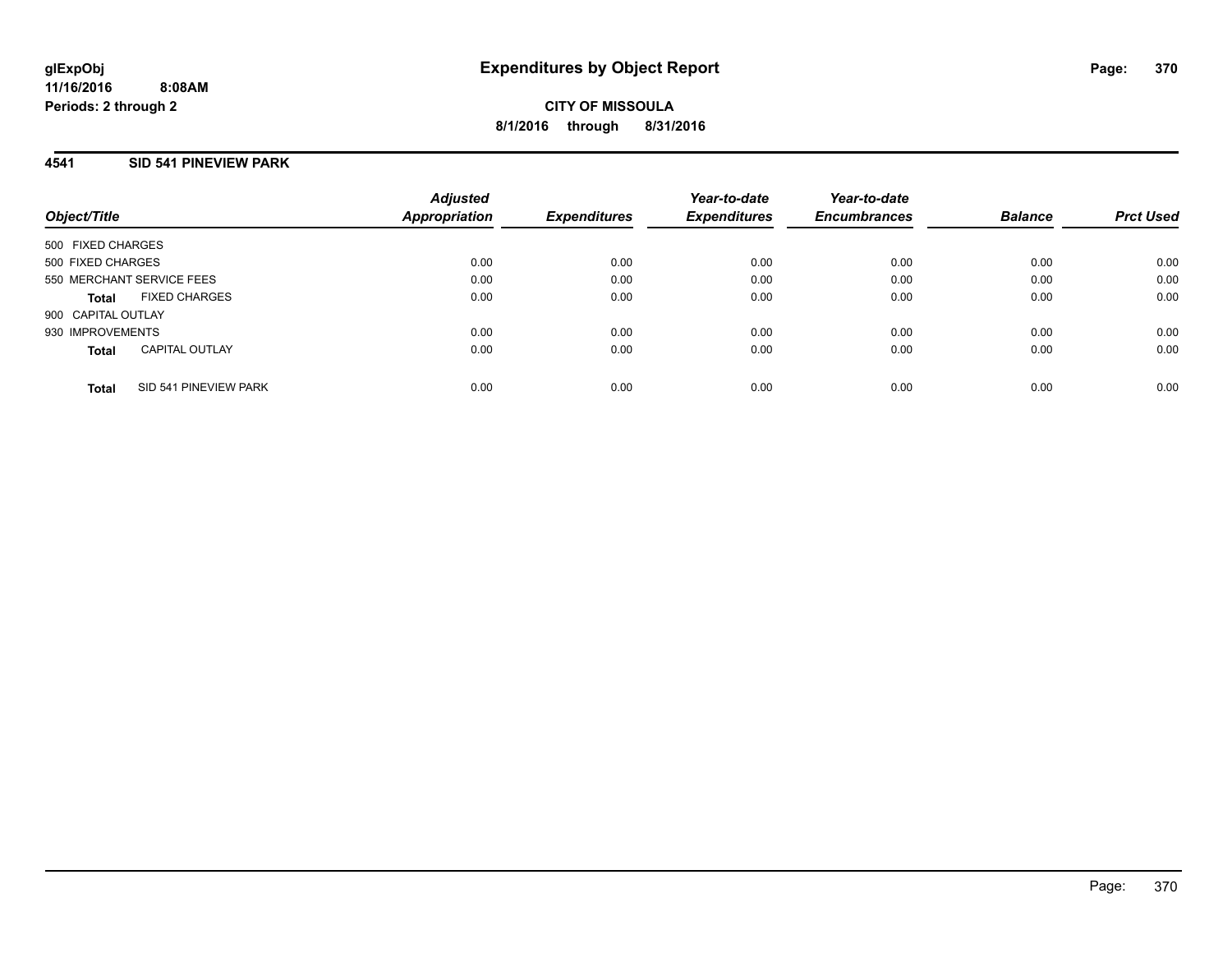# **4542 SID 542 HILLVIEW WAY**

| Object/Title                         | <b>Adjusted</b><br><b>Appropriation</b> | <b>Expenditures</b> | Year-to-date<br><b>Expenditures</b> | Year-to-date<br><b>Encumbrances</b> | <b>Balance</b> | <b>Prct Used</b> |
|--------------------------------------|-----------------------------------------|---------------------|-------------------------------------|-------------------------------------|----------------|------------------|
| 300 PURCHASED SERVICES               |                                         |                     |                                     |                                     |                |                  |
| 350 PROFESSIONAL SERVICES            | 0.00                                    | 0.00                | 0.00                                | 0.00                                | 0.00           | 0.00             |
| PURCHASED SERVICES<br><b>Total</b>   | 0.00                                    | 0.00                | 0.00                                | 0.00                                | 0.00           | 0.00             |
| 500 FIXED CHARGES                    |                                         |                     |                                     |                                     |                |                  |
| 550 MERCHANT SERVICE FEES            | 0.00                                    | 0.00                | 0.00                                | 0.00                                | 0.00           | 0.00             |
| <b>FIXED CHARGES</b><br><b>Total</b> | 0.00                                    | 0.00                | 0.00                                | 0.00                                | 0.00           | 0.00             |
|                                      |                                         |                     |                                     |                                     |                |                  |
| NON-DEPARTMENTAL<br><b>Total</b>     | 0.00                                    | 0.00                | 0.00                                | 0.00                                | 0.00           | 0.00             |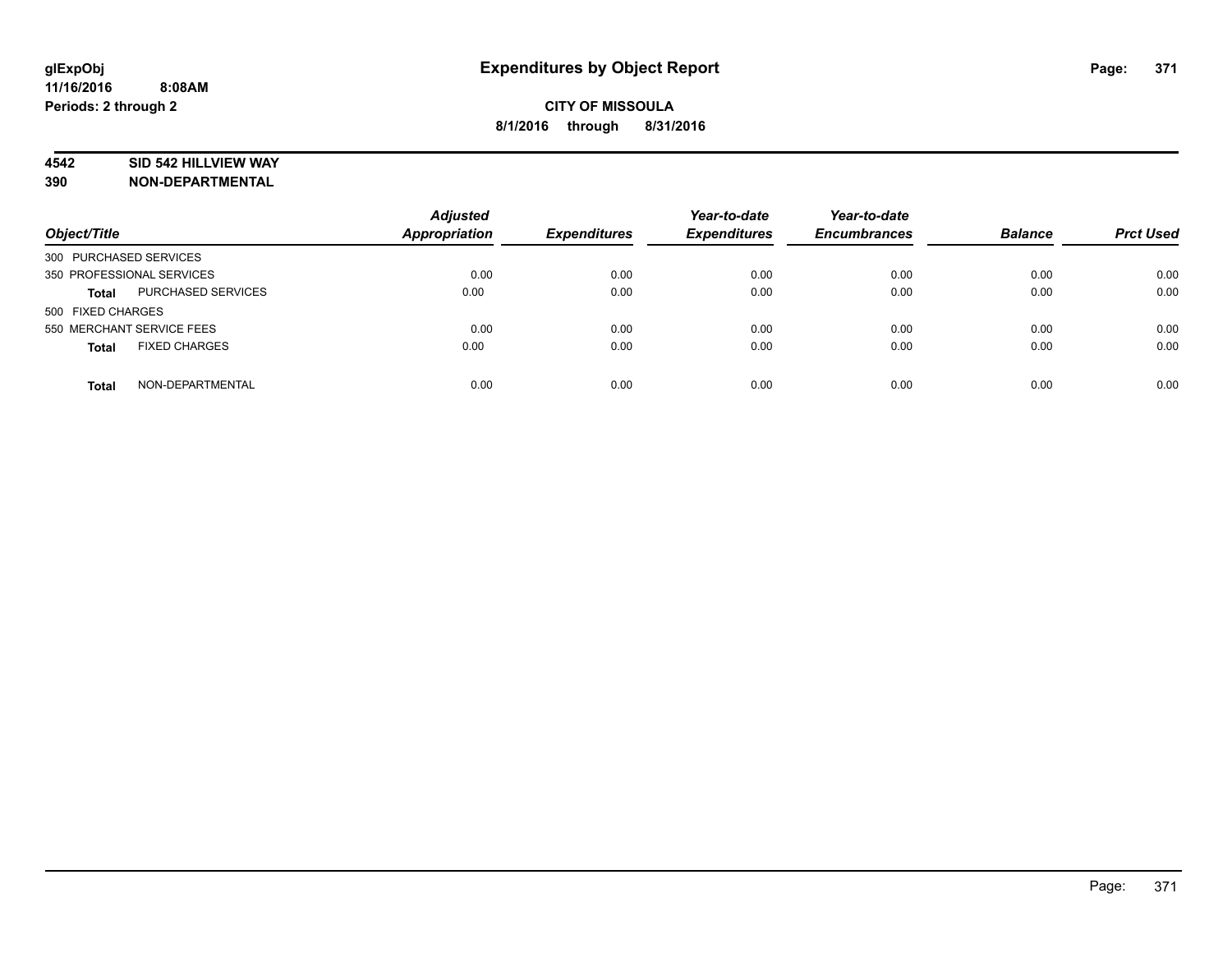# **4542 SID 542 HILLVIEW WAY**

| Object/Title                         | <b>Adjusted</b><br><b>Appropriation</b> | <b>Expenditures</b> | Year-to-date<br><b>Expenditures</b> | Year-to-date<br><b>Encumbrances</b> | <b>Balance</b> | <b>Prct Used</b> |
|--------------------------------------|-----------------------------------------|---------------------|-------------------------------------|-------------------------------------|----------------|------------------|
| 300 PURCHASED SERVICES               |                                         |                     |                                     |                                     |                |                  |
| 350 PROFESSIONAL SERVICES            | 0.00                                    | 0.00                | 0.00                                | 0.00                                | 0.00           | 0.00             |
| PURCHASED SERVICES<br>Total          | 0.00                                    | 0.00                | 0.00                                | 0.00                                | 0.00           | 0.00             |
| 500 FIXED CHARGES                    |                                         |                     |                                     |                                     |                |                  |
| 550 MERCHANT SERVICE FEES            | 0.00                                    | 0.00                | 0.00                                | 0.00                                | 0.00           | 0.00             |
| <b>FIXED CHARGES</b><br><b>Total</b> | 0.00                                    | 0.00                | 0.00                                | 0.00                                | 0.00           | 0.00             |
|                                      |                                         |                     |                                     |                                     |                |                  |
| SID 542 HILLVIEW WAY<br><b>Total</b> | 0.00                                    | 0.00                | 0.00                                | 0.00                                | 0.00           | 0.00             |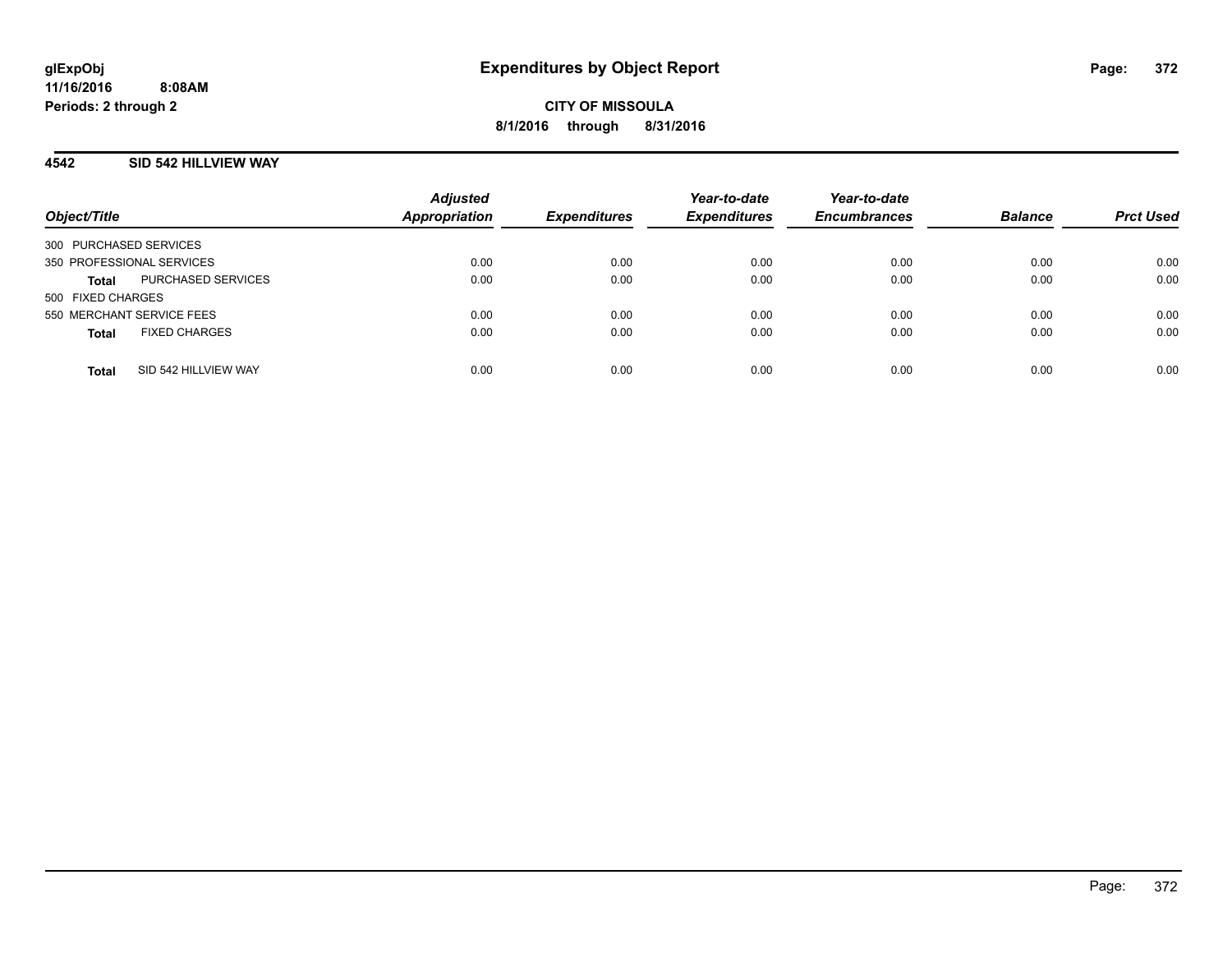# **CITY OF MISSOULA 8/1/2016 through 8/31/2016**

**4543 SID 543 TRAFFIC CALMING**

**000 \*\*\* Title Not Found \*\*\***

| Object/Title                            | <b>Adjusted</b><br><b>Appropriation</b> | <b>Expenditures</b> | Year-to-date<br><b>Expenditures</b> | Year-to-date<br><b>Encumbrances</b> | <b>Balance</b> | <b>Prct Used</b> |
|-----------------------------------------|-----------------------------------------|---------------------|-------------------------------------|-------------------------------------|----------------|------------------|
| 500 FIXED CHARGES                       |                                         |                     |                                     |                                     |                |                  |
| 550 MERCHANT SERVICE FEES               | 0.00                                    | 0.00                | 0.00                                | 0.00                                | 0.00           | 0.00             |
| <b>FIXED CHARGES</b><br><b>Total</b>    | 0.00                                    | 0.00                | 0.00                                | 0.00                                | 0.00           | 0.00             |
| 600 DEBT SERVICE                        |                                         |                     |                                     |                                     |                |                  |
| 620 INTEREST / SERVICE FEES             | 0.00                                    | 0.00                | 0.00                                | 0.00                                | 0.00           | 0.00             |
| <b>DEBT SERVICE</b><br><b>Total</b>     | 0.00                                    | 0.00                | 0.00                                | 0.00                                | 0.00           | 0.00             |
| *** Title Not Found ***<br><b>Total</b> | 0.00                                    | 0.00                | 0.00                                | 0.00                                | 0.00           | 0.00             |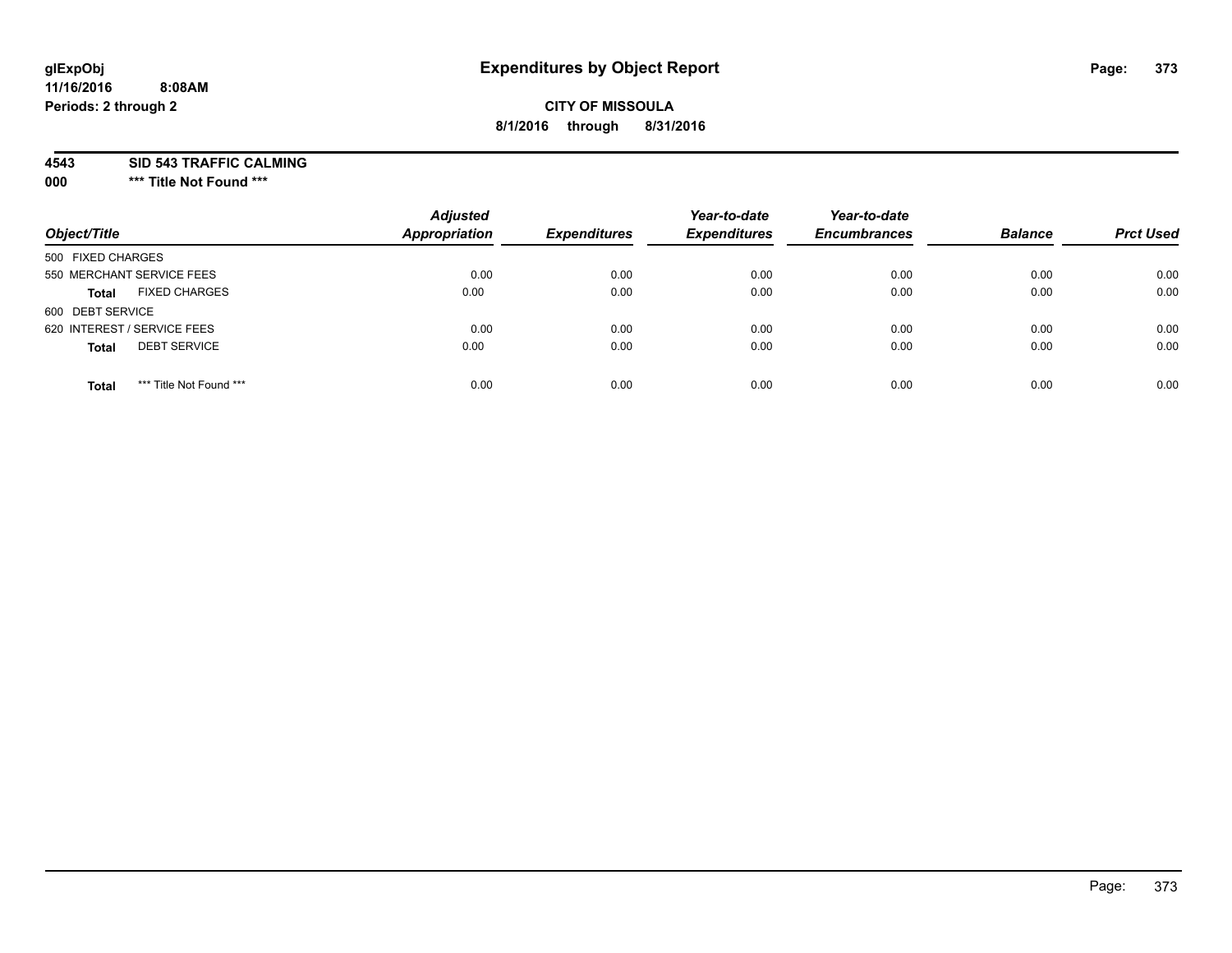**4543 SID 543 TRAFFIC CALMING**

| Object/Title           |                           | <b>Adjusted</b><br>Appropriation | <b>Expenditures</b> | Year-to-date<br><b>Expenditures</b> | Year-to-date<br><b>Encumbrances</b> | <b>Balance</b> | <b>Prct Used</b> |
|------------------------|---------------------------|----------------------------------|---------------------|-------------------------------------|-------------------------------------|----------------|------------------|
| 300 PURCHASED SERVICES |                           |                                  |                     |                                     |                                     |                |                  |
|                        | 350 PROFESSIONAL SERVICES | 0.00                             | 0.00                | 0.00                                | 0.00                                | 0.00           | 0.00             |
| <b>Total</b>           | PURCHASED SERVICES        | 0.00                             | 0.00                | 0.00                                | 0.00                                | 0.00           | 0.00             |
| 500 FIXED CHARGES      |                           |                                  |                     |                                     |                                     |                |                  |
|                        | 550 MERCHANT SERVICE FEES | 0.00                             | 0.00                | 0.00                                | 0.00                                | 0.00           | 0.00             |
| <b>Total</b>           | <b>FIXED CHARGES</b>      | 0.00                             | 0.00                | 0.00                                | 0.00                                | 0.00           | 0.00             |
| 900 CAPITAL OUTLAY     |                           |                                  |                     |                                     |                                     |                |                  |
| 930 IMPROVEMENTS       |                           | 0.00                             | 0.00                | 0.00                                | 0.00                                | 0.00           | 0.00             |
| <b>Total</b>           | <b>CAPITAL OUTLAY</b>     | 0.00                             | 0.00                | 0.00                                | 0.00                                | 0.00           | 0.00             |
| <b>Total</b>           | NON-DEPARTMENTAL          | 0.00                             | 0.00                | 0.00                                | 0.00                                | 0.00           | 0.00             |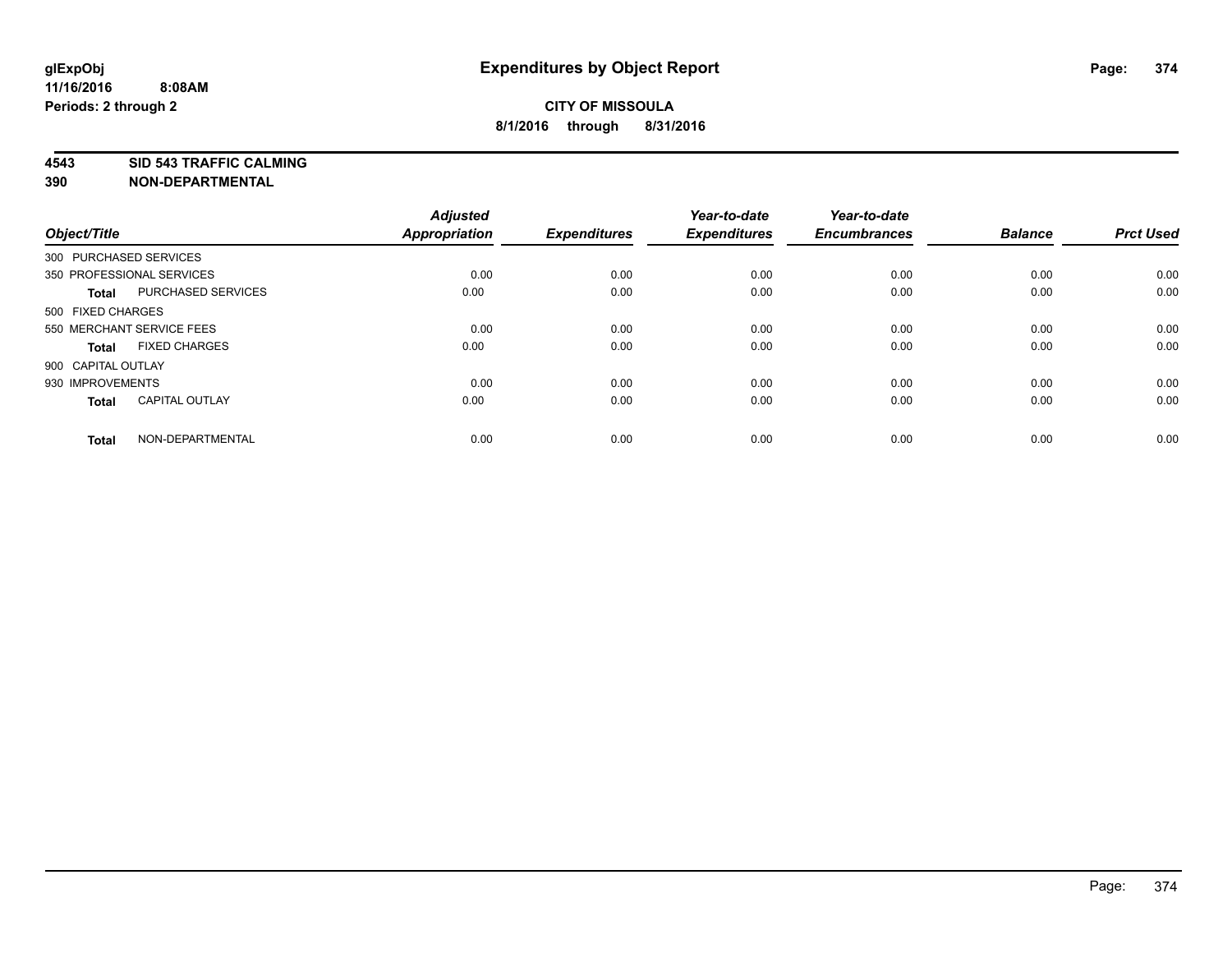# **4543 SID 543 TRAFFIC CALMING**

| Object/Title           |                             | <b>Adjusted</b><br>Appropriation | <b>Expenditures</b> | Year-to-date<br><b>Expenditures</b> | Year-to-date<br><b>Encumbrances</b> | <b>Balance</b> | <b>Prct Used</b> |
|------------------------|-----------------------------|----------------------------------|---------------------|-------------------------------------|-------------------------------------|----------------|------------------|
| 300 PURCHASED SERVICES |                             |                                  |                     |                                     |                                     |                |                  |
|                        | 350 PROFESSIONAL SERVICES   | 0.00                             | 0.00                | 0.00                                | 0.00                                | 0.00           | 0.00             |
| <b>Total</b>           | PURCHASED SERVICES          | 0.00                             | 0.00                | 0.00                                | 0.00                                | 0.00           | 0.00             |
| 500 FIXED CHARGES      |                             |                                  |                     |                                     |                                     |                |                  |
|                        | 550 MERCHANT SERVICE FEES   | 0.00                             | 0.00                | 0.00                                | 0.00                                | 0.00           | 0.00             |
| <b>Total</b>           | <b>FIXED CHARGES</b>        | 0.00                             | 0.00                | 0.00                                | 0.00                                | 0.00           | 0.00             |
| 600 DEBT SERVICE       |                             |                                  |                     |                                     |                                     |                |                  |
|                        | 620 INTEREST / SERVICE FEES | 0.00                             | 0.00                | 0.00                                | 0.00                                | 0.00           | 0.00             |
| Total                  | <b>DEBT SERVICE</b>         | 0.00                             | 0.00                | 0.00                                | 0.00                                | 0.00           | 0.00             |
| 900 CAPITAL OUTLAY     |                             |                                  |                     |                                     |                                     |                |                  |
| 930 IMPROVEMENTS       |                             | 0.00                             | 0.00                | 0.00                                | 0.00                                | 0.00           | 0.00             |
| <b>Total</b>           | <b>CAPITAL OUTLAY</b>       | 0.00                             | 0.00                | 0.00                                | 0.00                                | 0.00           | 0.00             |
| <b>Total</b>           | SID 543 TRAFFIC CALMING     | 0.00                             | 0.00                | 0.00                                | 0.00                                | 0.00           | 0.00             |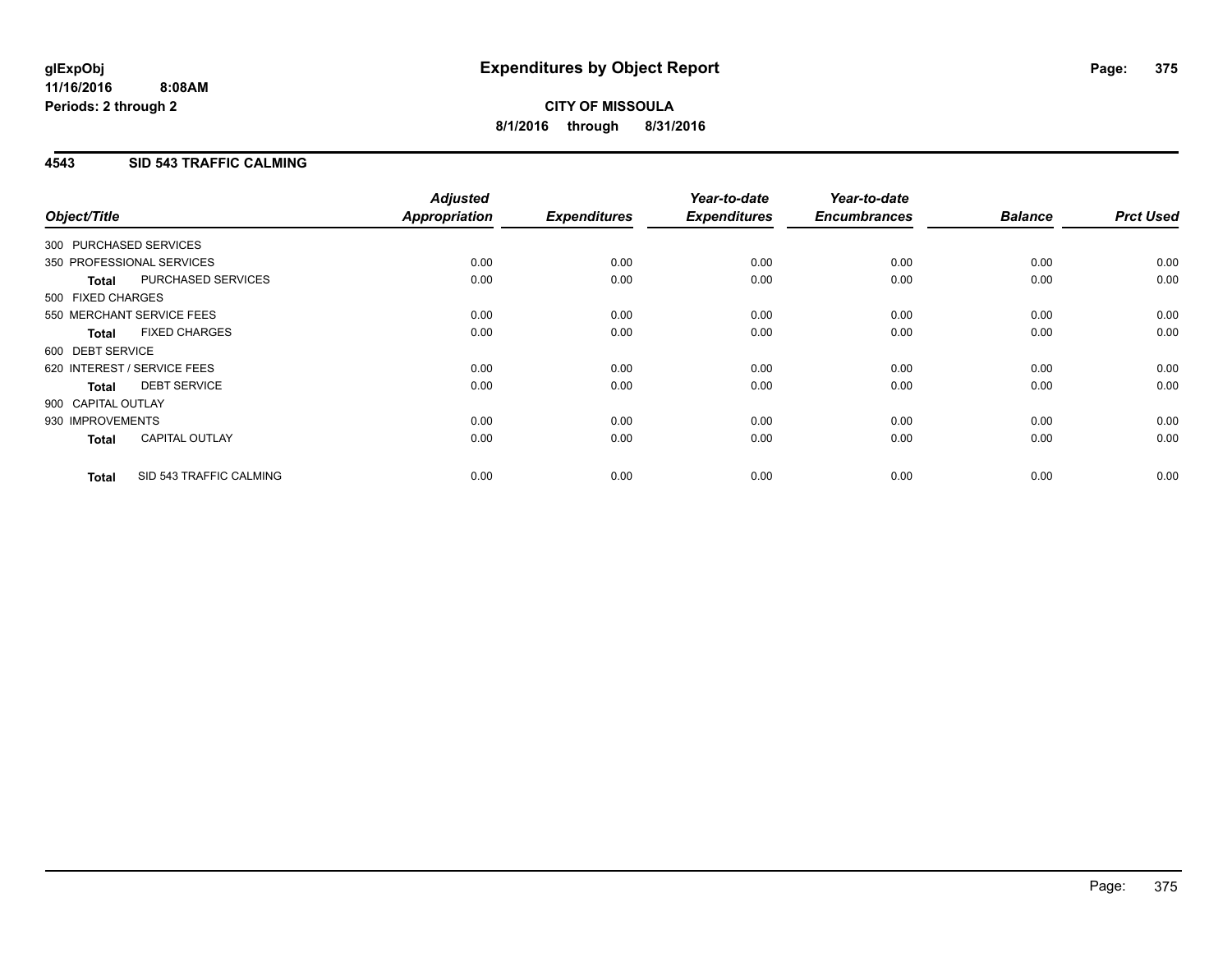#### **4544 MILLER CREEK MITIGATION FUND**

| Object/Title                          | <b>Adjusted</b><br>Appropriation | <b>Expenditures</b> | Year-to-date<br><b>Expenditures</b> | Year-to-date<br><b>Encumbrances</b> | <b>Balance</b> | <b>Prct Used</b> |
|---------------------------------------|----------------------------------|---------------------|-------------------------------------|-------------------------------------|----------------|------------------|
| 500 FIXED CHARGES                     |                                  |                     |                                     |                                     |                |                  |
| 550 MERCHANT SERVICE FEES             | 0.00                             | 0.00                | 0.00                                | 0.00                                | 0.00           | 0.00             |
| <b>FIXED CHARGES</b><br><b>Total</b>  | 0.00                             | 0.00                | 0.00                                | 0.00                                | 0.00           | 0.00             |
| 900 CAPITAL OUTLAY                    |                                  |                     |                                     |                                     |                |                  |
| 930 IMPROVEMENTS                      | 0.00                             | 0.00                | 0.00                                | 0.00                                | 0.00           | 0.00             |
| <b>CAPITAL OUTLAY</b><br><b>Total</b> | 0.00                             | 0.00                | 0.00                                | 0.00                                | 0.00           | 0.00             |
| NON-DEPARTMENTAL<br><b>Total</b>      | 0.00                             | 0.00                | 0.00                                | 0.00                                | 0.00           | 0.00             |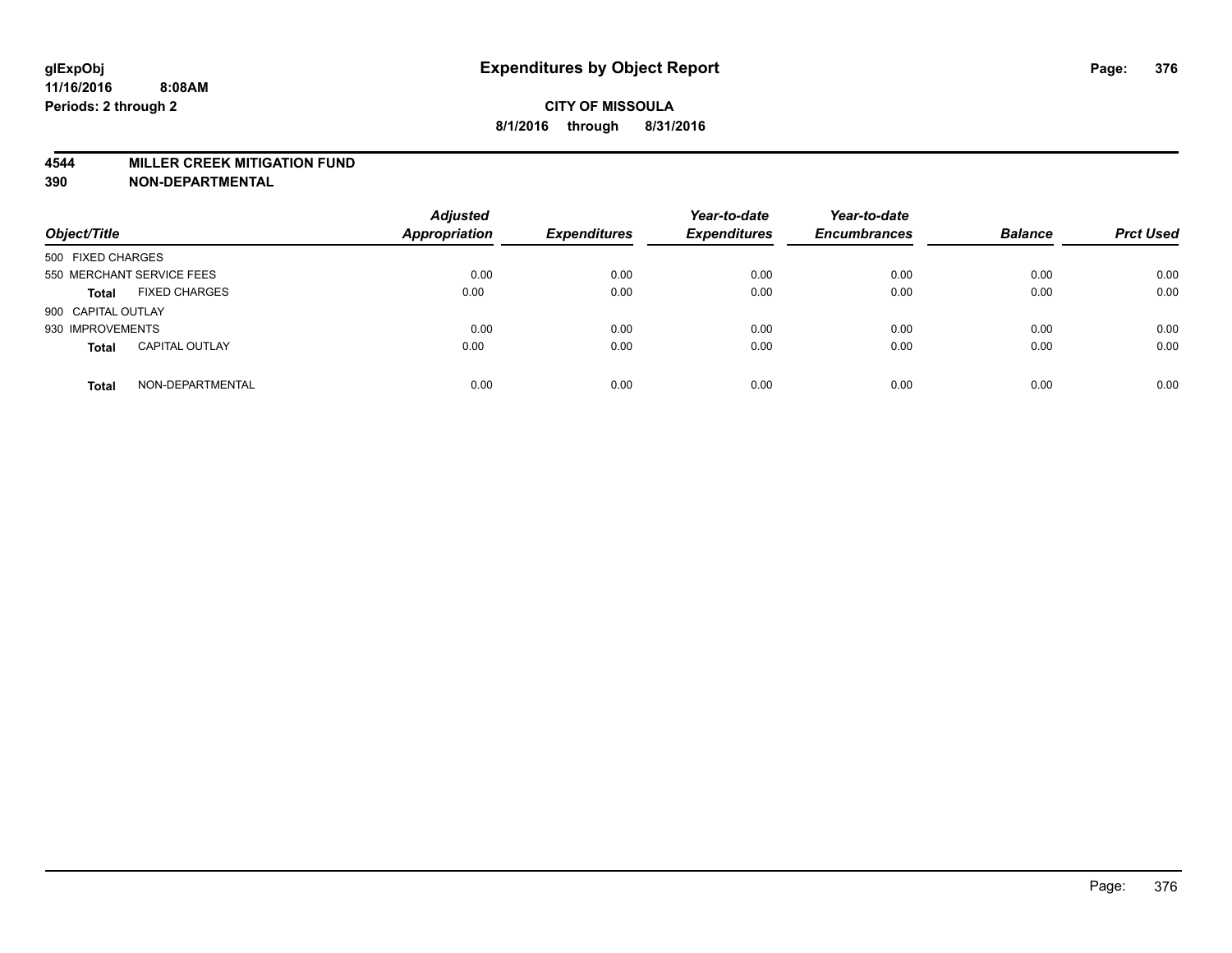# **4544 MILLER CREEK MITIGATION FUND**

| Object/Title       |                              | <b>Adjusted</b><br><b>Appropriation</b> | <b>Expenditures</b> | Year-to-date<br><b>Expenditures</b> | Year-to-date<br><b>Encumbrances</b> | <b>Balance</b> | <b>Prct Used</b> |
|--------------------|------------------------------|-----------------------------------------|---------------------|-------------------------------------|-------------------------------------|----------------|------------------|
| 500 FIXED CHARGES  |                              |                                         |                     |                                     |                                     |                |                  |
|                    | 550 MERCHANT SERVICE FEES    | 0.00                                    | 0.00                | 0.00                                | 0.00                                | 0.00           | 0.00             |
| <b>Total</b>       | <b>FIXED CHARGES</b>         | 0.00                                    | 0.00                | 0.00                                | 0.00                                | 0.00           | 0.00             |
| 900 CAPITAL OUTLAY |                              |                                         |                     |                                     |                                     |                |                  |
| 930 IMPROVEMENTS   |                              | 0.00                                    | 0.00                | 0.00                                | 0.00                                | 0.00           | 0.00             |
| <b>Total</b>       | <b>CAPITAL OUTLAY</b>        | 0.00                                    | 0.00                | 0.00                                | 0.00                                | 0.00           | 0.00             |
| <b>Total</b>       | MILLER CREEK MITIGATION FUND | 0.00                                    | 0.00                | 0.00                                | 0.00                                | 0.00           | 0.00             |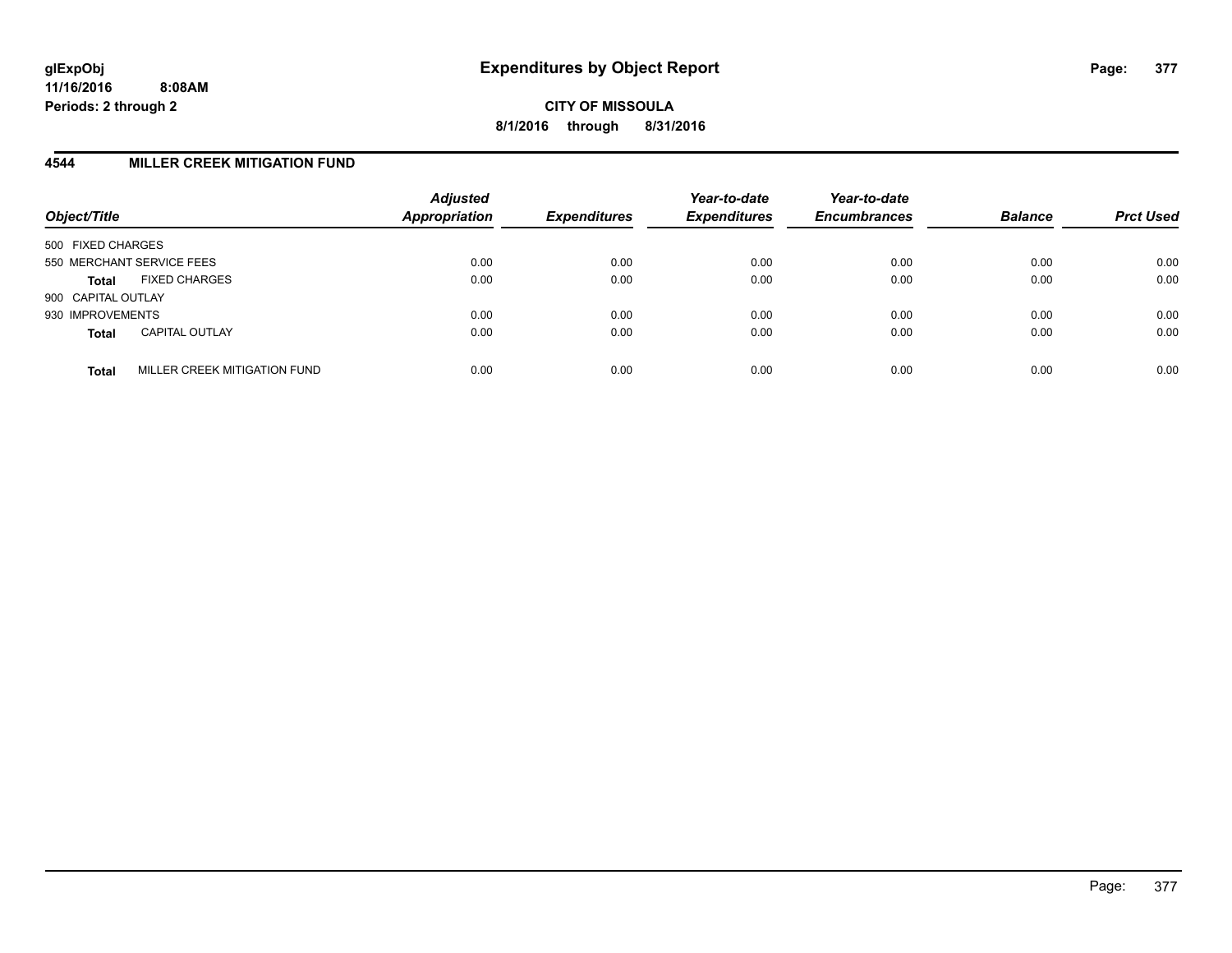#### **4545 MILLER CREEK TWITE CONSTRUCTION**

| Object/Title       |                           | <b>Adjusted</b><br>Appropriation | <b>Expenditures</b> | Year-to-date<br><b>Expenditures</b> | Year-to-date<br><b>Encumbrances</b> | <b>Balance</b> | <b>Prct Used</b> |
|--------------------|---------------------------|----------------------------------|---------------------|-------------------------------------|-------------------------------------|----------------|------------------|
|                    | 300 PURCHASED SERVICES    |                                  |                     |                                     |                                     |                |                  |
|                    | 350 PROFESSIONAL SERVICES | 0.00                             | 0.00                | 0.00                                | 0.00                                | 0.00           | 0.00             |
| <b>Total</b>       | PURCHASED SERVICES        | 0.00                             | 0.00                | 0.00                                | 0.00                                | 0.00           | 0.00             |
| 500 FIXED CHARGES  |                           |                                  |                     |                                     |                                     |                |                  |
|                    | 550 MERCHANT SERVICE FEES | 0.00                             | 0.00                | 0.00                                | 0.00                                | 0.00           | 0.00             |
| <b>Total</b>       | <b>FIXED CHARGES</b>      | 0.00                             | 0.00                | 0.00                                | 0.00                                | 0.00           | 0.00             |
| 900 CAPITAL OUTLAY |                           |                                  |                     |                                     |                                     |                |                  |
| 930 IMPROVEMENTS   |                           | 0.00                             | 0.00                | 0.00                                | 0.00                                | 0.00           | 0.00             |
| <b>Total</b>       | <b>CAPITAL OUTLAY</b>     | 0.00                             | 0.00                | 0.00                                | 0.00                                | 0.00           | 0.00             |
| <b>Total</b>       | NON-DEPARTMENTAL          | 0.00                             | 0.00                | 0.00                                | 0.00                                | 0.00           | 0.00             |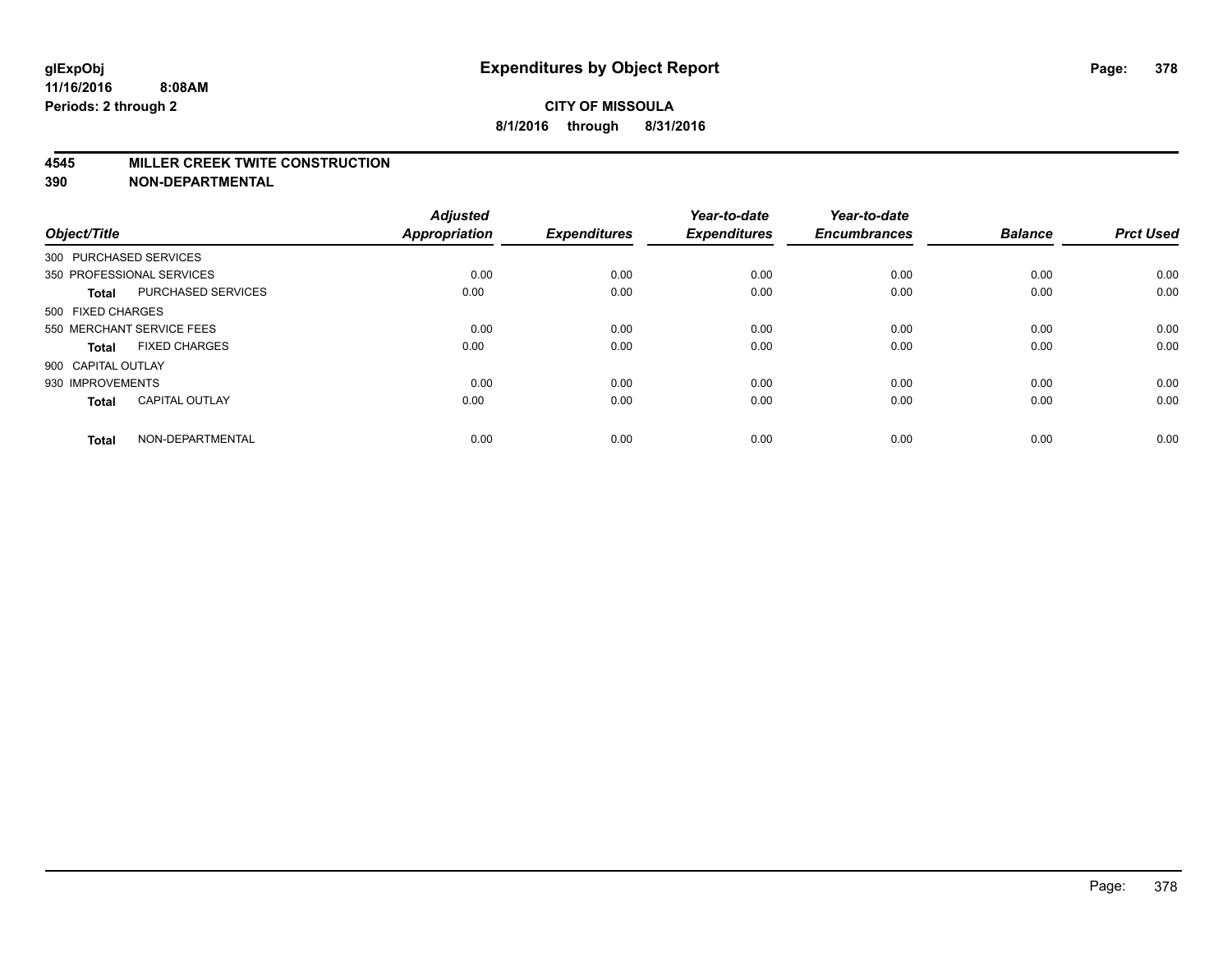**CITY OF MISSOULA 8/1/2016 through 8/31/2016**

# **4545 MILLER CREEK TWITE CONSTRUCTION**

| Object/Title       |                                 | <b>Adjusted</b><br><b>Appropriation</b> | <b>Expenditures</b> | Year-to-date<br><b>Expenditures</b> | Year-to-date<br><b>Encumbrances</b> | <b>Balance</b> | <b>Prct Used</b> |
|--------------------|---------------------------------|-----------------------------------------|---------------------|-------------------------------------|-------------------------------------|----------------|------------------|
|                    | 300 PURCHASED SERVICES          |                                         |                     |                                     |                                     |                |                  |
|                    | 350 PROFESSIONAL SERVICES       | 0.00                                    | 0.00                | 0.00                                | 0.00                                | 0.00           | 0.00             |
| <b>Total</b>       | PURCHASED SERVICES              | 0.00                                    | 0.00                | 0.00                                | 0.00                                | 0.00           | 0.00             |
| 500 FIXED CHARGES  |                                 |                                         |                     |                                     |                                     |                |                  |
|                    | 550 MERCHANT SERVICE FEES       | 0.00                                    | 0.00                | 0.00                                | 0.00                                | 0.00           | 0.00             |
| <b>Total</b>       | <b>FIXED CHARGES</b>            | 0.00                                    | 0.00                | 0.00                                | 0.00                                | 0.00           | 0.00             |
| 900 CAPITAL OUTLAY |                                 |                                         |                     |                                     |                                     |                |                  |
| 930 IMPROVEMENTS   |                                 | 0.00                                    | 0.00                | 0.00                                | 0.00                                | 0.00           | 0.00             |
| <b>Total</b>       | <b>CAPITAL OUTLAY</b>           | 0.00                                    | 0.00                | 0.00                                | 0.00                                | 0.00           | 0.00             |
| <b>Total</b>       | MILLER CREEK TWITE CONSTRUCTION | 0.00                                    | 0.00                | 0.00                                | 0.00                                | 0.00           | 0.00             |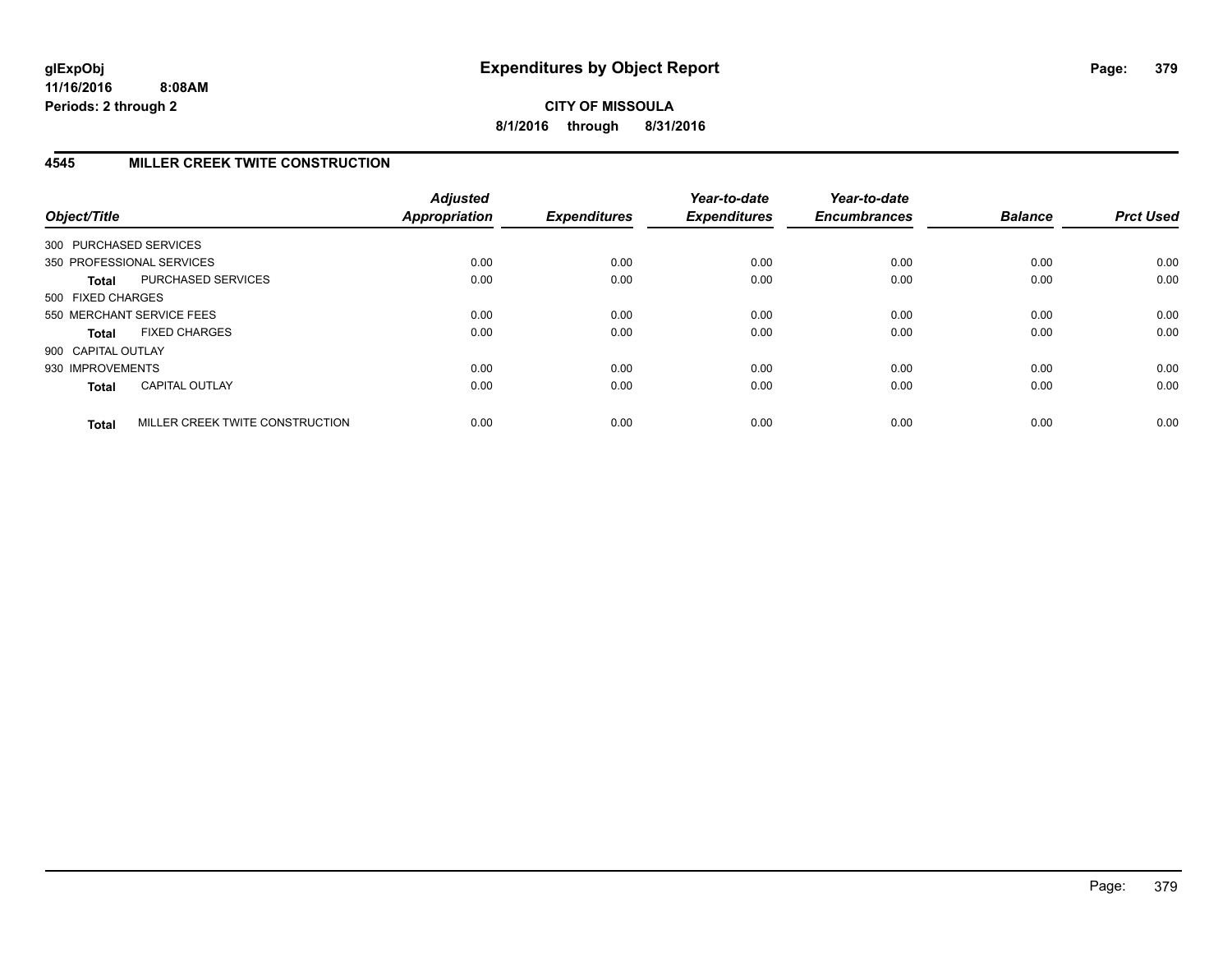#### **4546 MILLER CREEK MALOHNEY CONSTRUCTION**

| Object/Title           |                           | <b>Adjusted</b><br><b>Appropriation</b> | <b>Expenditures</b> | Year-to-date<br><b>Expenditures</b> | Year-to-date<br><b>Encumbrances</b> | <b>Balance</b> | <b>Prct Used</b> |
|------------------------|---------------------------|-----------------------------------------|---------------------|-------------------------------------|-------------------------------------|----------------|------------------|
| 300 PURCHASED SERVICES |                           |                                         |                     |                                     |                                     |                |                  |
|                        | 350 PROFESSIONAL SERVICES | 0.00                                    | 0.00                | 0.00                                | 0.00                                | 0.00           | 0.00             |
| <b>Total</b>           | <b>PURCHASED SERVICES</b> | 0.00                                    | 0.00                | 0.00                                | 0.00                                | 0.00           | 0.00             |
| 500 FIXED CHARGES      |                           |                                         |                     |                                     |                                     |                |                  |
|                        | 550 MERCHANT SERVICE FEES | 0.00                                    | 0.00                | 0.00                                | 0.00                                | 0.00           | 0.00             |
| Total                  | <b>FIXED CHARGES</b>      | 0.00                                    | 0.00                | 0.00                                | 0.00                                | 0.00           | 0.00             |
| 900 CAPITAL OUTLAY     |                           |                                         |                     |                                     |                                     |                |                  |
| 930 IMPROVEMENTS       |                           | 0.00                                    | 0.00                | 0.00                                | 0.00                                | 0.00           | 0.00             |
| Total                  | <b>CAPITAL OUTLAY</b>     | 0.00                                    | 0.00                | 0.00                                | 0.00                                | 0.00           | 0.00             |
| <b>Total</b>           | NON-DEPARTMENTAL          | 0.00                                    | 0.00                | 0.00                                | 0.00                                | 0.00           | 0.00             |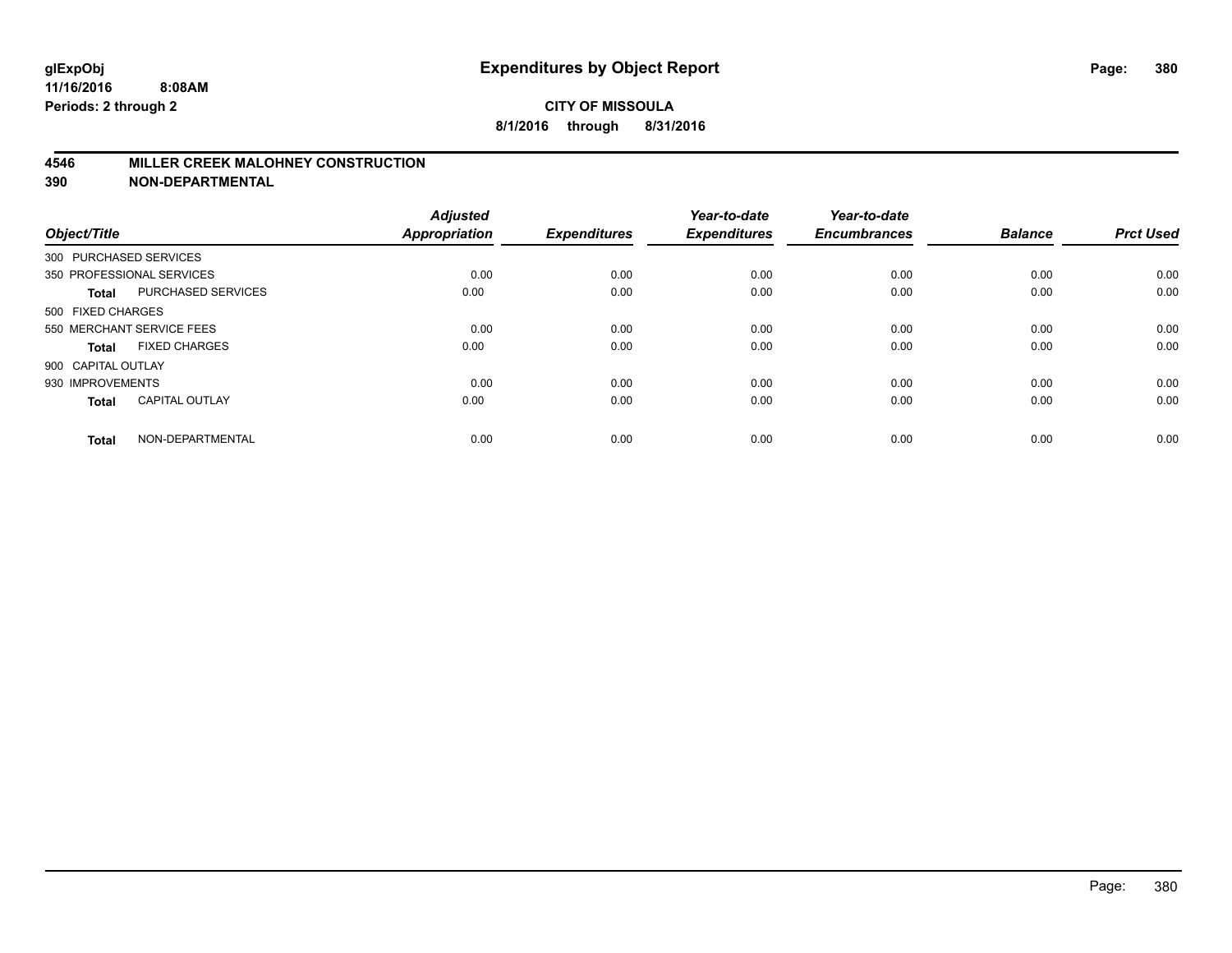# **CITY OF MISSOULA 8/1/2016 through 8/31/2016**

# **4546 MILLER CREEK MALOHNEY CONSTRUCTION**

| Object/Title           |                                 | <b>Adjusted</b><br><b>Appropriation</b> | <b>Expenditures</b> | Year-to-date<br><b>Expenditures</b> | Year-to-date<br><b>Encumbrances</b> | <b>Balance</b> | <b>Prct Used</b> |
|------------------------|---------------------------------|-----------------------------------------|---------------------|-------------------------------------|-------------------------------------|----------------|------------------|
| 300 PURCHASED SERVICES |                                 |                                         |                     |                                     |                                     |                |                  |
|                        | 350 PROFESSIONAL SERVICES       | 0.00                                    | 0.00                | 0.00                                | 0.00                                | 0.00           | 0.00             |
| Total                  | PURCHASED SERVICES              | 0.00                                    | 0.00                | 0.00                                | 0.00                                | 0.00           | 0.00             |
| 500 FIXED CHARGES      |                                 |                                         |                     |                                     |                                     |                |                  |
|                        | 550 MERCHANT SERVICE FEES       | 0.00                                    | 0.00                | 0.00                                | 0.00                                | 0.00           | 0.00             |
| Total                  | <b>FIXED CHARGES</b>            | 0.00                                    | 0.00                | 0.00                                | 0.00                                | 0.00           | 0.00             |
| 900 CAPITAL OUTLAY     |                                 |                                         |                     |                                     |                                     |                |                  |
| 930 IMPROVEMENTS       |                                 | 0.00                                    | 0.00                | 0.00                                | 0.00                                | 0.00           | 0.00             |
| <b>Total</b>           | <b>CAPITAL OUTLAY</b>           | 0.00                                    | 0.00                | 0.00                                | 0.00                                | 0.00           | 0.00             |
| <b>Total</b>           | MILLER CREEK MALOHNEY CONSTRUCT | 0.00                                    | 0.00                | 0.00                                | 0.00                                | 0.00           | 0.00             |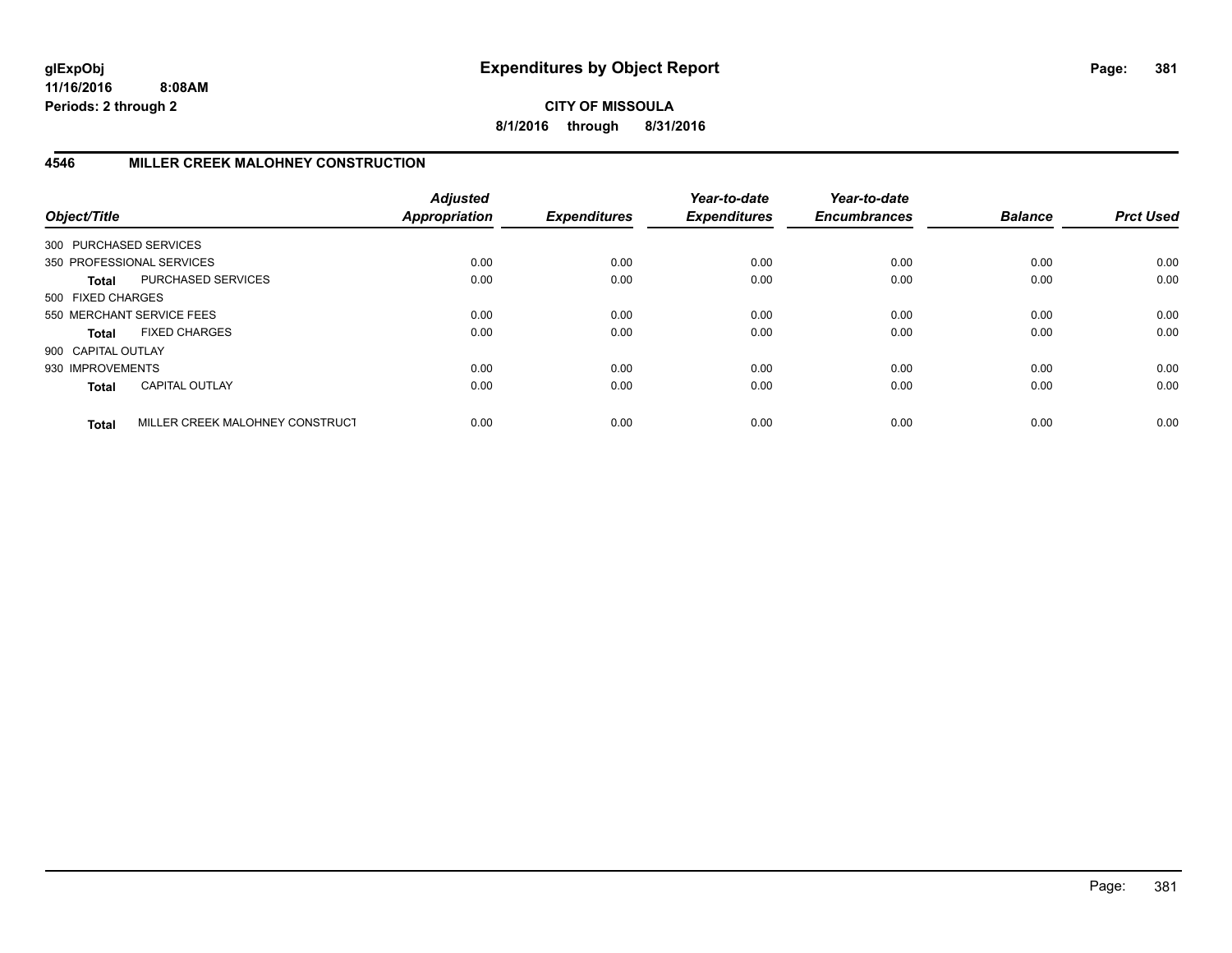#### **4547 MILLER CREEK MCCARTHY CONSTRUCTION**

| Object/Title       |                           | <b>Adjusted</b><br><b>Appropriation</b> | <b>Expenditures</b> | Year-to-date<br><b>Expenditures</b> | Year-to-date<br><b>Encumbrances</b> | <b>Balance</b> | <b>Prct Used</b> |
|--------------------|---------------------------|-----------------------------------------|---------------------|-------------------------------------|-------------------------------------|----------------|------------------|
|                    | 300 PURCHASED SERVICES    |                                         |                     |                                     |                                     |                |                  |
|                    | 350 PROFESSIONAL SERVICES | 0.00                                    | 0.00                | 0.00                                | 0.00                                | 0.00           | 0.00             |
| <b>Total</b>       | <b>PURCHASED SERVICES</b> | 0.00                                    | 0.00                | 0.00                                | 0.00                                | 0.00           | 0.00             |
| 500 FIXED CHARGES  |                           |                                         |                     |                                     |                                     |                |                  |
|                    | 550 MERCHANT SERVICE FEES | 0.00                                    | 0.00                | 0.00                                | 0.00                                | 0.00           | 0.00             |
| Total              | <b>FIXED CHARGES</b>      | 0.00                                    | 0.00                | 0.00                                | 0.00                                | 0.00           | 0.00             |
| 900 CAPITAL OUTLAY |                           |                                         |                     |                                     |                                     |                |                  |
| 930 IMPROVEMENTS   |                           | 0.00                                    | 0.00                | 0.00                                | 0.00                                | 0.00           | 0.00             |
| Total              | <b>CAPITAL OUTLAY</b>     | 0.00                                    | 0.00                | 0.00                                | 0.00                                | 0.00           | 0.00             |
| <b>Total</b>       | NON-DEPARTMENTAL          | 0.00                                    | 0.00                | 0.00                                | 0.00                                | 0.00           | 0.00             |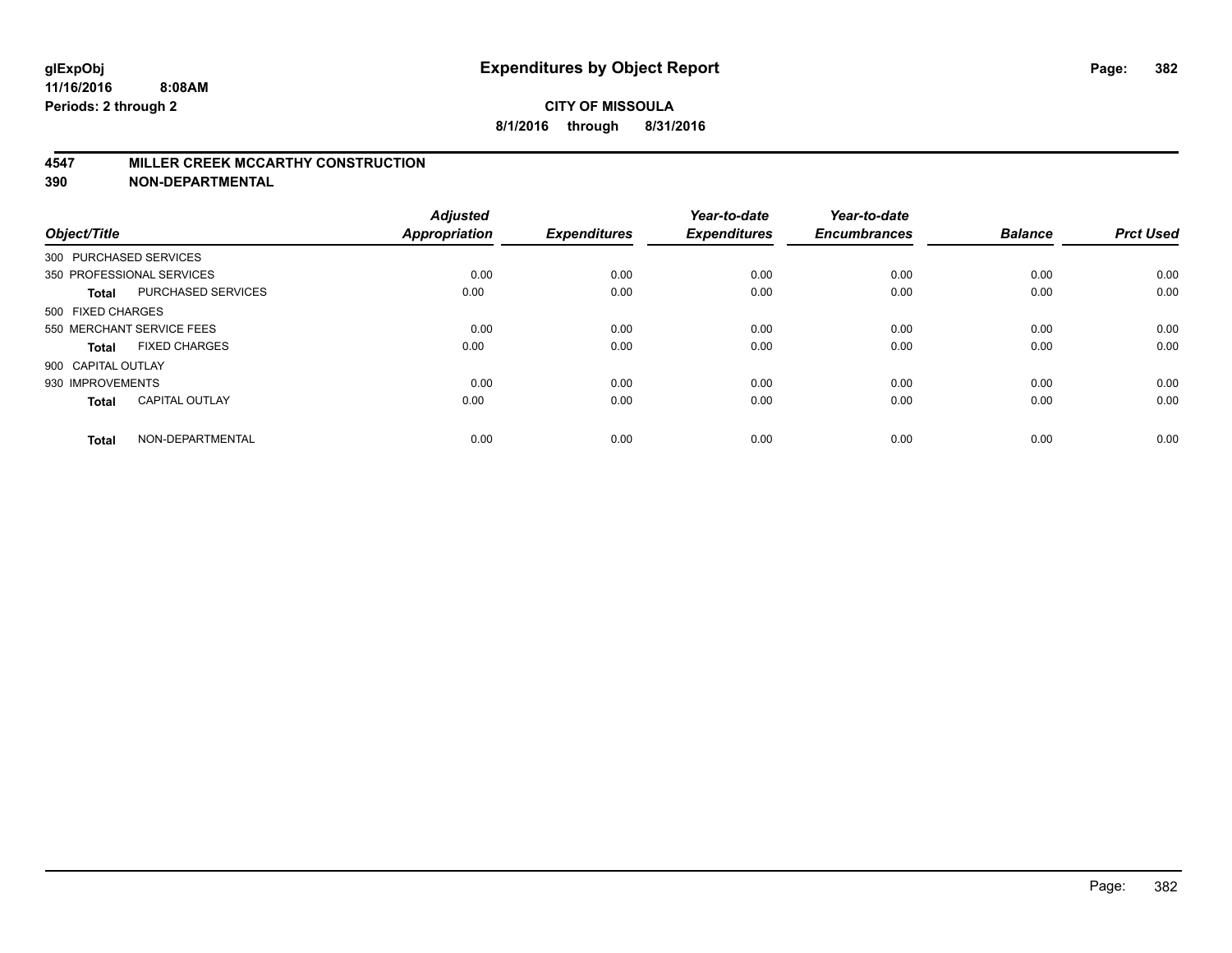**CITY OF MISSOULA 8/1/2016 through 8/31/2016**

# **4547 MILLER CREEK MCCARTHY CONSTRUCTION**

| Object/Title           |                                 | <b>Adjusted</b><br><b>Appropriation</b> | <b>Expenditures</b> | Year-to-date<br><b>Expenditures</b> | Year-to-date<br><b>Encumbrances</b> | <b>Balance</b> | <b>Prct Used</b> |
|------------------------|---------------------------------|-----------------------------------------|---------------------|-------------------------------------|-------------------------------------|----------------|------------------|
| 300 PURCHASED SERVICES |                                 |                                         |                     |                                     |                                     |                |                  |
|                        | 350 PROFESSIONAL SERVICES       | 0.00                                    | 0.00                | 0.00                                | 0.00                                | 0.00           | 0.00             |
| Total                  | PURCHASED SERVICES              | 0.00                                    | 0.00                | 0.00                                | 0.00                                | 0.00           | 0.00             |
| 500 FIXED CHARGES      |                                 |                                         |                     |                                     |                                     |                |                  |
|                        | 550 MERCHANT SERVICE FEES       | 0.00                                    | 0.00                | 0.00                                | 0.00                                | 0.00           | 0.00             |
| Total                  | <b>FIXED CHARGES</b>            | 0.00                                    | 0.00                | 0.00                                | 0.00                                | 0.00           | 0.00             |
| 900 CAPITAL OUTLAY     |                                 |                                         |                     |                                     |                                     |                |                  |
| 930 IMPROVEMENTS       |                                 | 0.00                                    | 0.00                | 0.00                                | 0.00                                | 0.00           | 0.00             |
| <b>Total</b>           | <b>CAPITAL OUTLAY</b>           | 0.00                                    | 0.00                | 0.00                                | 0.00                                | 0.00           | 0.00             |
| <b>Total</b>           | MILLER CREEK MCCARTHY CONSTRUCT | 0.00                                    | 0.00                | 0.00                                | 0.00                                | 0.00           | 0.00             |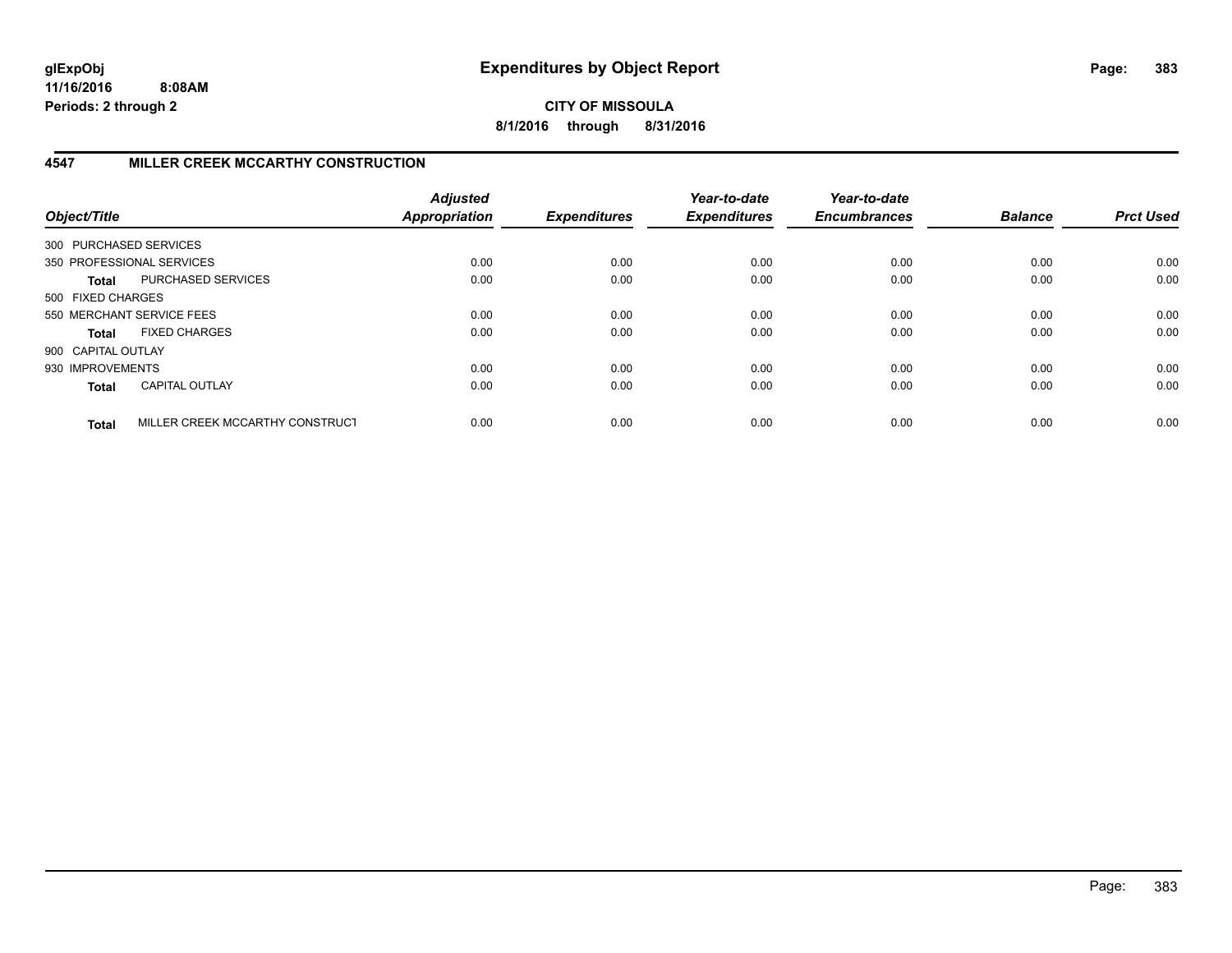#### **4548 5TH,6TH & ARTHUR ROAD IMPROVEMENTS**

| Object/Title           |                              | <b>Adjusted</b><br><b>Appropriation</b> | <b>Expenditures</b> | Year-to-date<br><b>Expenditures</b> | Year-to-date<br><b>Encumbrances</b> | <b>Balance</b> | <b>Prct Used</b> |
|------------------------|------------------------------|-----------------------------------------|---------------------|-------------------------------------|-------------------------------------|----------------|------------------|
| 300 PURCHASED SERVICES |                              |                                         |                     |                                     |                                     |                |                  |
|                        | 350 PROFESSIONAL SERVICES    | 0.00                                    | 0.00                | 0.00                                | 0.00                                | 0.00           | 0.00             |
| <b>Total</b>           | <b>PURCHASED SERVICES</b>    | 0.00                                    | 0.00                | 0.00                                | 0.00                                | 0.00           | 0.00             |
| 500 FIXED CHARGES      |                              |                                         |                     |                                     |                                     |                |                  |
|                        | 550 MERCHANT SERVICE FEES    | 0.00                                    | 0.00                | 0.00                                | 0.00                                | 0.00           | 0.00             |
| <b>Total</b>           | <b>FIXED CHARGES</b>         | 0.00                                    | 0.00                | 0.00                                | 0.00                                | 0.00           | 0.00             |
| 800 OTHER OBJECTS      |                              |                                         |                     |                                     |                                     |                |                  |
|                        | 820 TRANSFERS TO OTHER FUNDS | 0.00                                    | 0.00                | 0.00                                | 0.00                                | 0.00           | 0.00             |
| <b>Total</b>           | OTHER OBJECTS                | 0.00                                    | 0.00                | 0.00                                | 0.00                                | 0.00           | 0.00             |
| 900 CAPITAL OUTLAY     |                              |                                         |                     |                                     |                                     |                |                  |
| 930 IMPROVEMENTS       |                              | 0.00                                    | 0.00                | 0.00                                | 0.00                                | 0.00           | 0.00             |
| <b>Total</b>           | <b>CAPITAL OUTLAY</b>        | 0.00                                    | 0.00                | 0.00                                | 0.00                                | 0.00           | 0.00             |
| <b>Total</b>           | NON-DEPARTMENTAL             | 0.00                                    | 0.00                | 0.00                                | 0.00                                | 0.00           | 0.00             |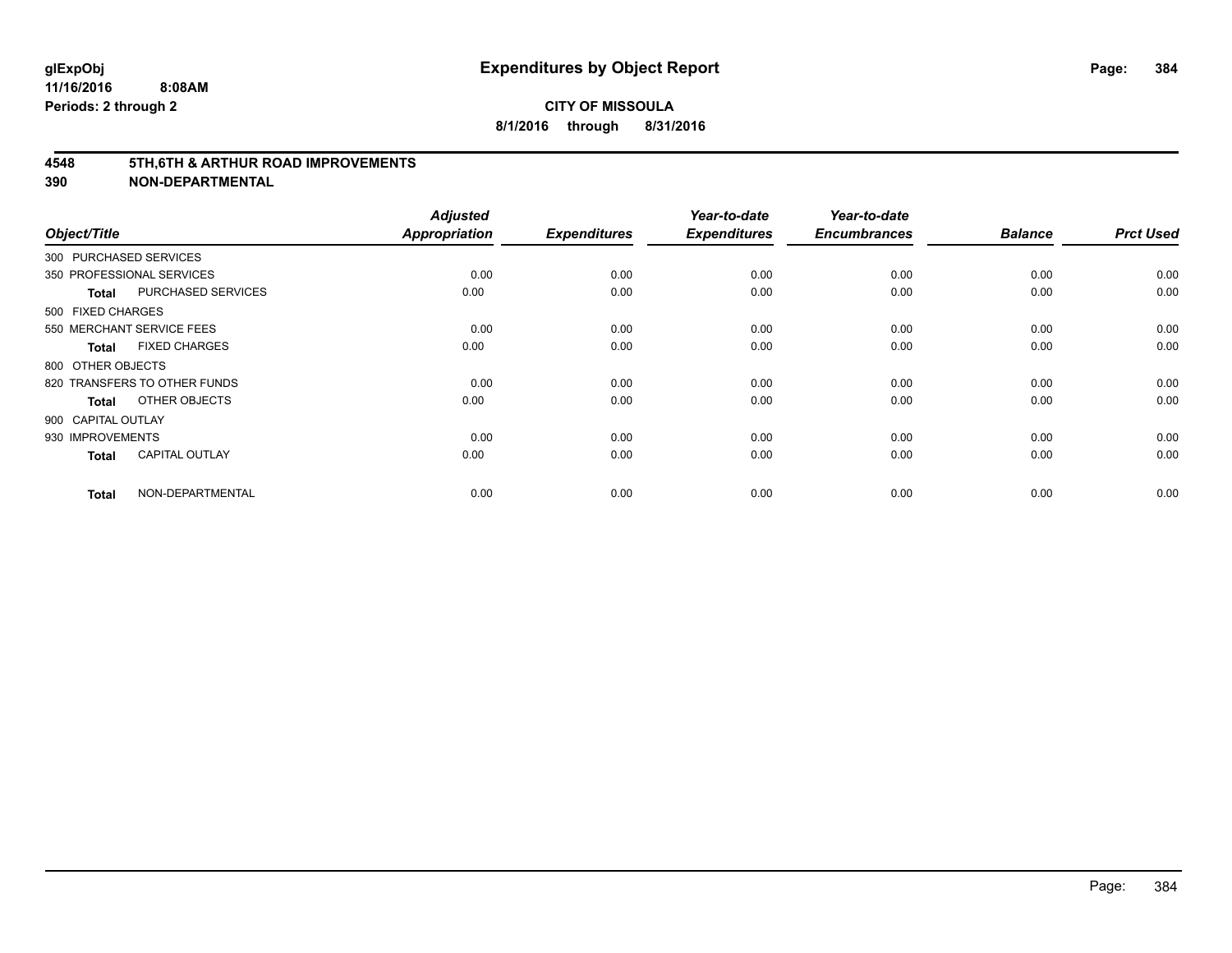**CITY OF MISSOULA 8/1/2016 through 8/31/2016**

# **4548 5TH,6TH & ARTHUR ROAD IMPROVEMENTS**

| Object/Title           |                                   | <b>Adjusted</b><br>Appropriation | <b>Expenditures</b> | Year-to-date<br><b>Expenditures</b> | Year-to-date<br><b>Encumbrances</b> | <b>Balance</b> | <b>Prct Used</b> |
|------------------------|-----------------------------------|----------------------------------|---------------------|-------------------------------------|-------------------------------------|----------------|------------------|
| 300 PURCHASED SERVICES |                                   |                                  |                     |                                     |                                     |                |                  |
|                        | 350 PROFESSIONAL SERVICES         | 0.00                             | 0.00                | 0.00                                | 0.00                                | 0.00           | 0.00             |
| <b>Total</b>           | PURCHASED SERVICES                | 0.00                             | 0.00                | 0.00                                | 0.00                                | 0.00           | 0.00             |
| 500 FIXED CHARGES      |                                   |                                  |                     |                                     |                                     |                |                  |
|                        | 550 MERCHANT SERVICE FEES         | 0.00                             | 0.00                | 0.00                                | 0.00                                | 0.00           | 0.00             |
| <b>Total</b>           | <b>FIXED CHARGES</b>              | 0.00                             | 0.00                | 0.00                                | 0.00                                | 0.00           | 0.00             |
| 800 OTHER OBJECTS      |                                   |                                  |                     |                                     |                                     |                |                  |
|                        | 820 TRANSFERS TO OTHER FUNDS      | 0.00                             | 0.00                | 0.00                                | 0.00                                | 0.00           | 0.00             |
| <b>Total</b>           | OTHER OBJECTS                     | 0.00                             | 0.00                | 0.00                                | 0.00                                | 0.00           | 0.00             |
| 900 CAPITAL OUTLAY     |                                   |                                  |                     |                                     |                                     |                |                  |
| 930 IMPROVEMENTS       |                                   | 0.00                             | 0.00                | 0.00                                | 0.00                                | 0.00           | 0.00             |
| <b>Total</b>           | <b>CAPITAL OUTLAY</b>             | 0.00                             | 0.00                | 0.00                                | 0.00                                | 0.00           | 0.00             |
| <b>Total</b>           | 5TH, 6TH & ARTHUR ROAD IMPROVEMEN | 0.00                             | 0.00                | 0.00                                | 0.00                                | 0.00           | 0.00             |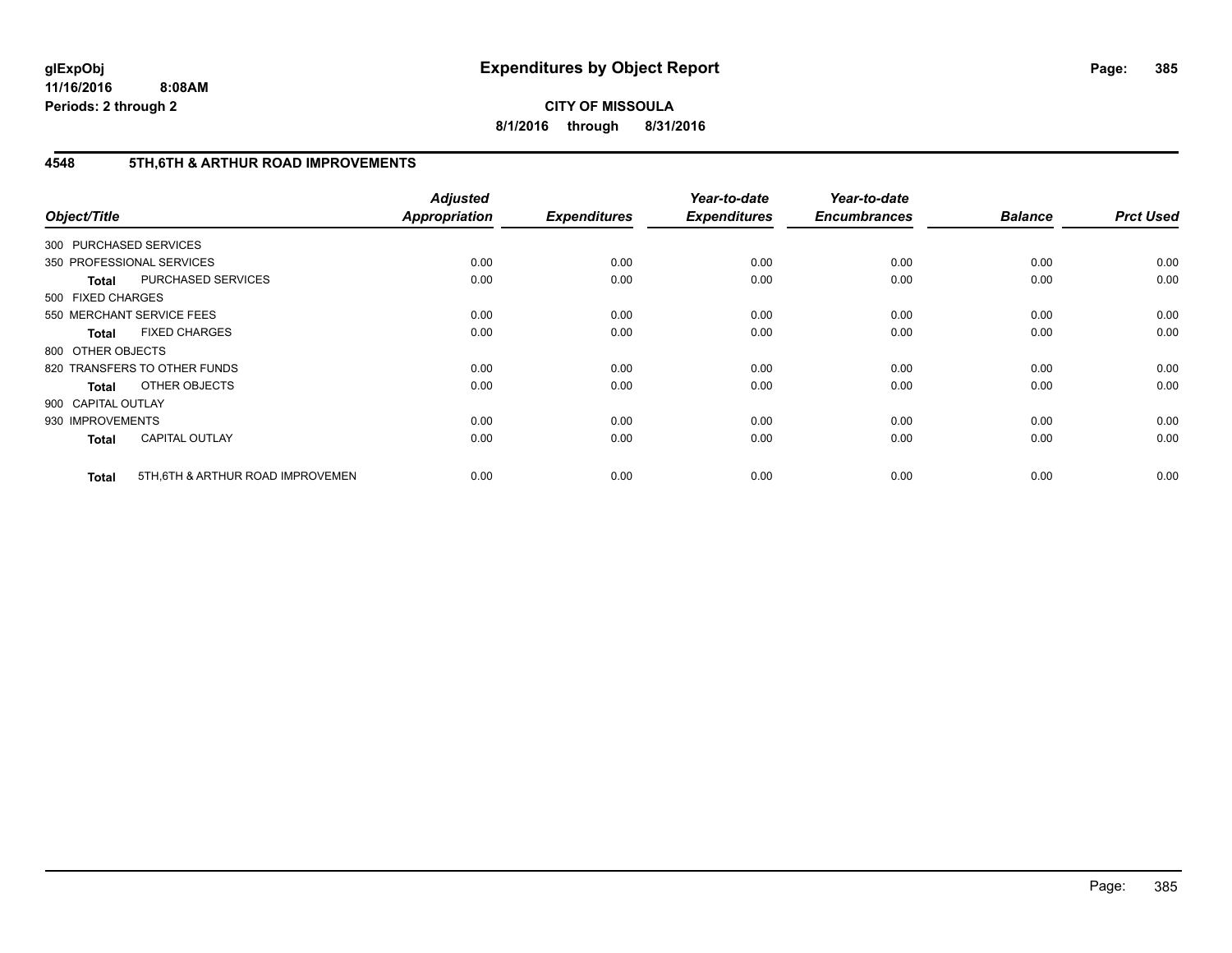#### **4549 SID 549 HILLVIEW WAY**

|                        |                              | <b>Adjusted</b> |                     | Year-to-date        | Year-to-date        |                |                  |
|------------------------|------------------------------|-----------------|---------------------|---------------------|---------------------|----------------|------------------|
| Object/Title           |                              | Appropriation   | <b>Expenditures</b> | <b>Expenditures</b> | <b>Encumbrances</b> | <b>Balance</b> | <b>Prct Used</b> |
| 300 PURCHASED SERVICES |                              |                 |                     |                     |                     |                |                  |
|                        | 350 PROFESSIONAL SERVICES    | 0.00            | 0.00                | 0.00                | 0.00                | 0.00           | 0.00             |
| <b>Total</b>           | <b>PURCHASED SERVICES</b>    | 0.00            | 0.00                | 0.00                | 0.00                | 0.00           | 0.00             |
| 500 FIXED CHARGES      |                              |                 |                     |                     |                     |                |                  |
|                        | 550 MERCHANT SERVICE FEES    | 0.00            | 0.00                | 0.00                | 0.00                | 0.00           | 0.00             |
| <b>Total</b>           | <b>FIXED CHARGES</b>         | 0.00            | 0.00                | 0.00                | 0.00                | 0.00           | 0.00             |
| 800 OTHER OBJECTS      |                              |                 |                     |                     |                     |                |                  |
|                        | 820 TRANSFERS TO OTHER FUNDS | 0.00            | 0.00                | 0.00                | 0.00                | 0.00           | 0.00             |
| <b>Total</b>           | OTHER OBJECTS                | 0.00            | 0.00                | 0.00                | 0.00                | 0.00           | 0.00             |
| 900 CAPITAL OUTLAY     |                              |                 |                     |                     |                     |                |                  |
| 930 IMPROVEMENTS       |                              | 0.00            | 0.00                | 0.00                | 0.00                | 0.00           | 0.00             |
| <b>Total</b>           | <b>CAPITAL OUTLAY</b>        | 0.00            | 0.00                | 0.00                | 0.00                | 0.00           | 0.00             |
| <b>Total</b>           | NON-DEPARTMENTAL             | 0.00            | 0.00                | 0.00                | 0.00                | 0.00           | 0.00             |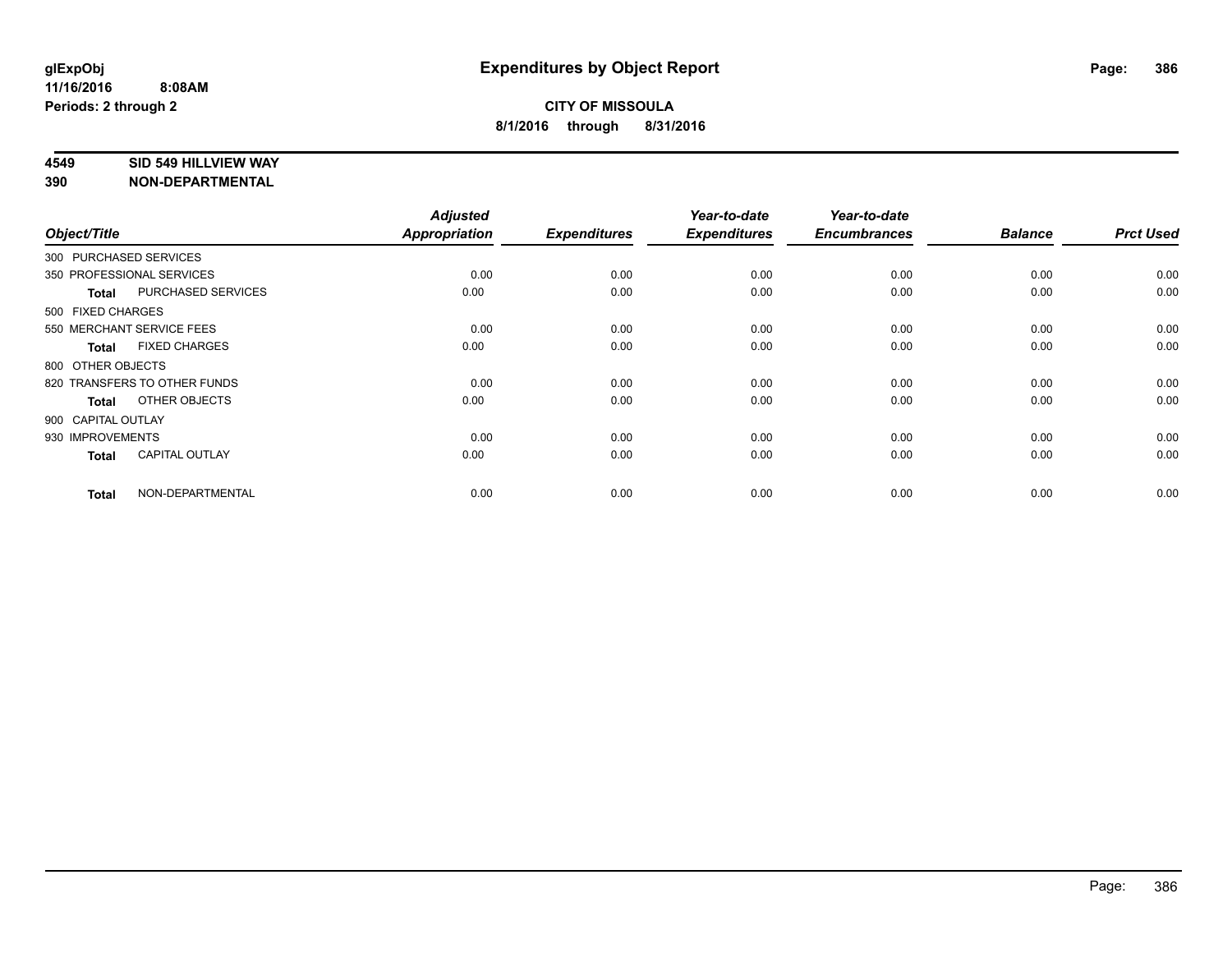# **4549 SID 549 HILLVIEW WAY**

| Object/Title     |                              | <b>Adjusted</b><br><b>Appropriation</b> | <b>Expenditures</b> | Year-to-date<br><b>Expenditures</b> | Year-to-date<br><b>Encumbrances</b> | <b>Balance</b> | <b>Prct Used</b> |
|------------------|------------------------------|-----------------------------------------|---------------------|-------------------------------------|-------------------------------------|----------------|------------------|
|                  | 300 PURCHASED SERVICES       |                                         |                     |                                     |                                     |                |                  |
|                  |                              |                                         |                     |                                     |                                     |                |                  |
|                  | 350 PROFESSIONAL SERVICES    | 0.00                                    | 0.00                | 0.00                                | 0.00                                | 0.00           | 0.00             |
| <b>Total</b>     | PURCHASED SERVICES           | 0.00                                    | 0.00                | 0.00                                | 0.00                                | 0.00           | 0.00             |
|                  | 500 FIXED CHARGES            |                                         |                     |                                     |                                     |                |                  |
|                  | 550 MERCHANT SERVICE FEES    | 0.00                                    | 0.00                | 0.00                                | 0.00                                | 0.00           | 0.00             |
| <b>Total</b>     | <b>FIXED CHARGES</b>         | 0.00                                    | 0.00                | 0.00                                | 0.00                                | 0.00           | 0.00             |
|                  | 800 OTHER OBJECTS            |                                         |                     |                                     |                                     |                |                  |
|                  | 820 TRANSFERS TO OTHER FUNDS | 0.00                                    | 0.00                | 0.00                                | 0.00                                | 0.00           | 0.00             |
| <b>Total</b>     | OTHER OBJECTS                | 0.00                                    | 0.00                | 0.00                                | 0.00                                | 0.00           | 0.00             |
|                  | 900 CAPITAL OUTLAY           |                                         |                     |                                     |                                     |                |                  |
| 930 IMPROVEMENTS |                              | 0.00                                    | 0.00                | 0.00                                | 0.00                                | 0.00           | 0.00             |
| <b>Total</b>     | <b>CAPITAL OUTLAY</b>        | 0.00                                    | 0.00                | 0.00                                | 0.00                                | 0.00           | 0.00             |
| <b>Total</b>     | SID 549 HILLVIEW WAY         | 0.00                                    | 0.00                | 0.00                                | 0.00                                | 0.00           | 0.00             |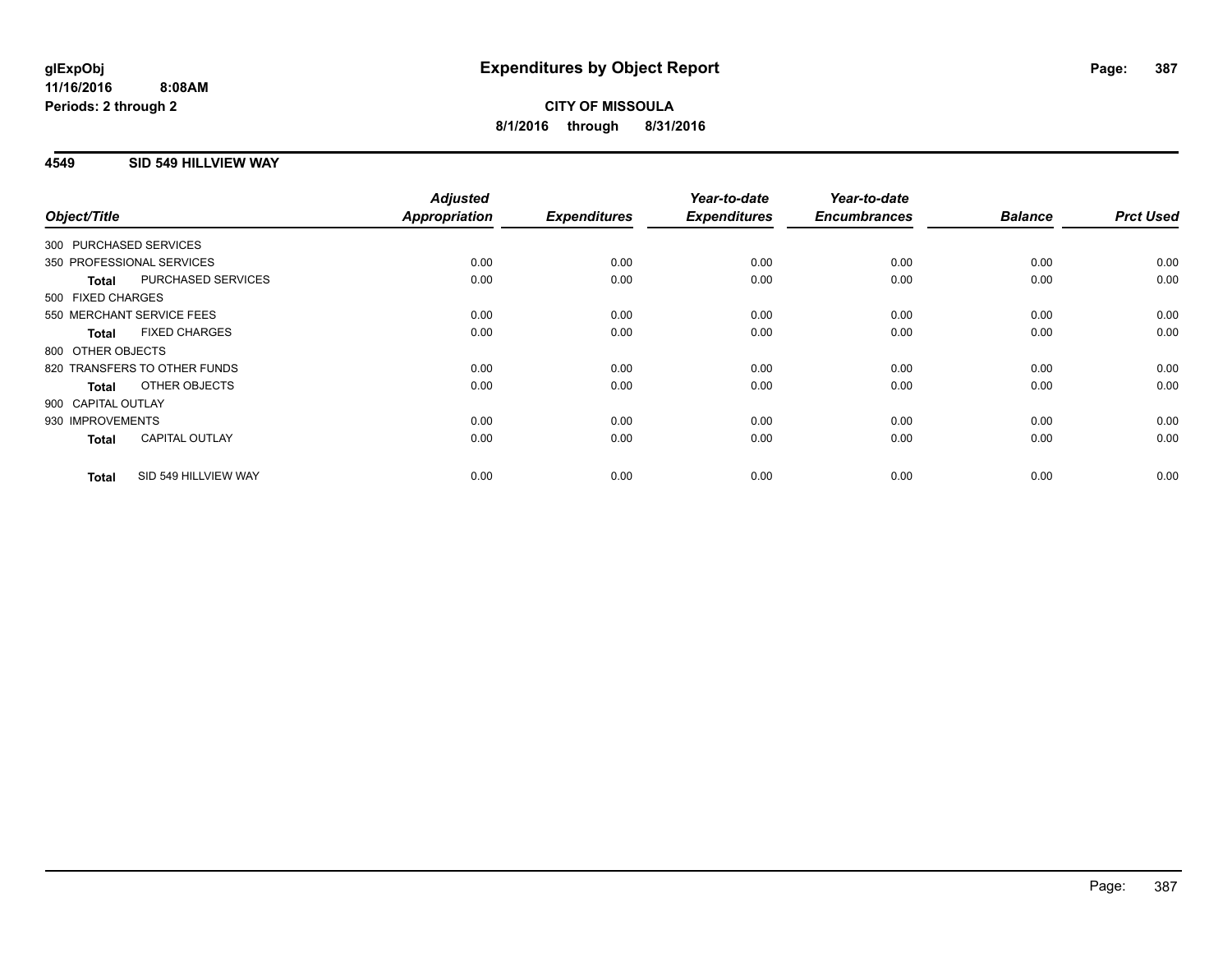### **4745 MALONEY/TWITE MILLER CR \$1.2M CONTRIB**

| Object/Title           |                              | <b>Adjusted</b><br><b>Appropriation</b> | <b>Expenditures</b> | Year-to-date<br><b>Expenditures</b> | Year-to-date<br><b>Encumbrances</b> | <b>Balance</b> | <b>Prct Used</b> |
|------------------------|------------------------------|-----------------------------------------|---------------------|-------------------------------------|-------------------------------------|----------------|------------------|
| 300 PURCHASED SERVICES |                              |                                         |                     |                                     |                                     |                |                  |
|                        | 350 PROFESSIONAL SERVICES    | 0.00                                    | 0.00                | 0.00                                | 0.00                                | 0.00           | 0.00             |
| <b>Total</b>           | PURCHASED SERVICES           | 0.00                                    | 0.00                | 0.00                                | 0.00                                | 0.00           | 0.00             |
| 500 FIXED CHARGES      |                              |                                         |                     |                                     |                                     |                |                  |
|                        | 550 MERCHANT SERVICE FEES    | 0.00                                    | 0.00                | 0.00                                | 0.00                                | 0.00           | 0.00             |
| <b>Total</b>           | <b>FIXED CHARGES</b>         | 0.00                                    | 0.00                | 0.00                                | 0.00                                | 0.00           | 0.00             |
| 800 OTHER OBJECTS      |                              |                                         |                     |                                     |                                     |                |                  |
|                        | 820 TRANSFERS TO OTHER FUNDS | 0.00                                    | 0.00                | 0.00                                | 0.00                                | 0.00           | 0.00             |
| <b>Total</b>           | OTHER OBJECTS                | 0.00                                    | 0.00                | 0.00                                | 0.00                                | 0.00           | 0.00             |
| 900 CAPITAL OUTLAY     |                              |                                         |                     |                                     |                                     |                |                  |
| 930 IMPROVEMENTS       |                              | 0.00                                    | 0.00                | 0.00                                | 0.00                                | 0.00           | 0.00             |
| <b>Total</b>           | <b>CAPITAL OUTLAY</b>        | 0.00                                    | 0.00                | 0.00                                | 0.00                                | 0.00           | 0.00             |
| <b>Total</b>           | NON-DEPARTMENTAL             | 0.00                                    | 0.00                | 0.00                                | 0.00                                | 0.00           | 0.00             |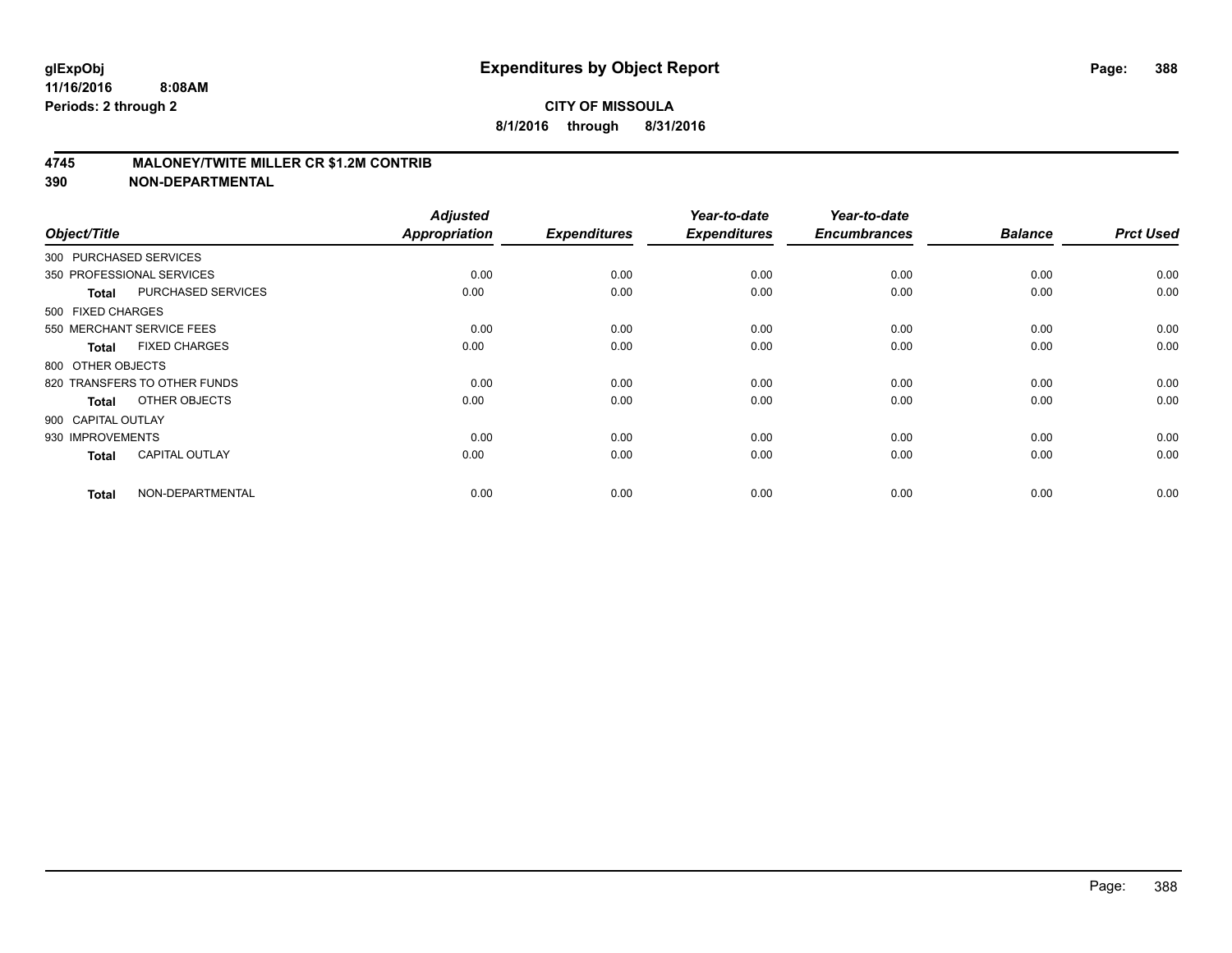**CITY OF MISSOULA 8/1/2016 through 8/31/2016**

# **4745 MALONEY/TWITE MILLER CR \$1.2M CONTRIB**

| Object/Title                 |                                    | <b>Adjusted</b><br><b>Appropriation</b> | <b>Expenditures</b> | Year-to-date<br><b>Expenditures</b> | Year-to-date<br><b>Encumbrances</b> | <b>Balance</b> | <b>Prct Used</b> |
|------------------------------|------------------------------------|-----------------------------------------|---------------------|-------------------------------------|-------------------------------------|----------------|------------------|
| 300 PURCHASED SERVICES       |                                    |                                         |                     |                                     |                                     |                |                  |
| 350 PROFESSIONAL SERVICES    |                                    | 0.00                                    | 0.00                | 0.00                                | 0.00                                | 0.00           | 0.00             |
| <b>Total</b>                 | PURCHASED SERVICES                 | 0.00                                    | 0.00                | 0.00                                | 0.00                                | 0.00           | 0.00             |
| 500 FIXED CHARGES            |                                    |                                         |                     |                                     |                                     |                |                  |
| 550 MERCHANT SERVICE FEES    |                                    | 0.00                                    | 0.00                | 0.00                                | 0.00                                | 0.00           | 0.00             |
| <b>Total</b>                 | <b>FIXED CHARGES</b>               | 0.00                                    | 0.00                | 0.00                                | 0.00                                | 0.00           | 0.00             |
| 800 OTHER OBJECTS            |                                    |                                         |                     |                                     |                                     |                |                  |
| 820 TRANSFERS TO OTHER FUNDS |                                    | 0.00                                    | 0.00                | 0.00                                | 0.00                                | 0.00           | 0.00             |
| Total                        | OTHER OBJECTS                      | 0.00                                    | 0.00                | 0.00                                | 0.00                                | 0.00           | 0.00             |
| 900 CAPITAL OUTLAY           |                                    |                                         |                     |                                     |                                     |                |                  |
| 930 IMPROVEMENTS             |                                    | 0.00                                    | 0.00                | 0.00                                | 0.00                                | 0.00           | 0.00             |
| <b>Total</b>                 | <b>CAPITAL OUTLAY</b>              | 0.00                                    | 0.00                | 0.00                                | 0.00                                | 0.00           | 0.00             |
| <b>Total</b>                 | MALONEY/TWITE MILLER CR \$1.2M CON | 0.00                                    | 0.00                | 0.00                                | 0.00                                | 0.00           | 0.00             |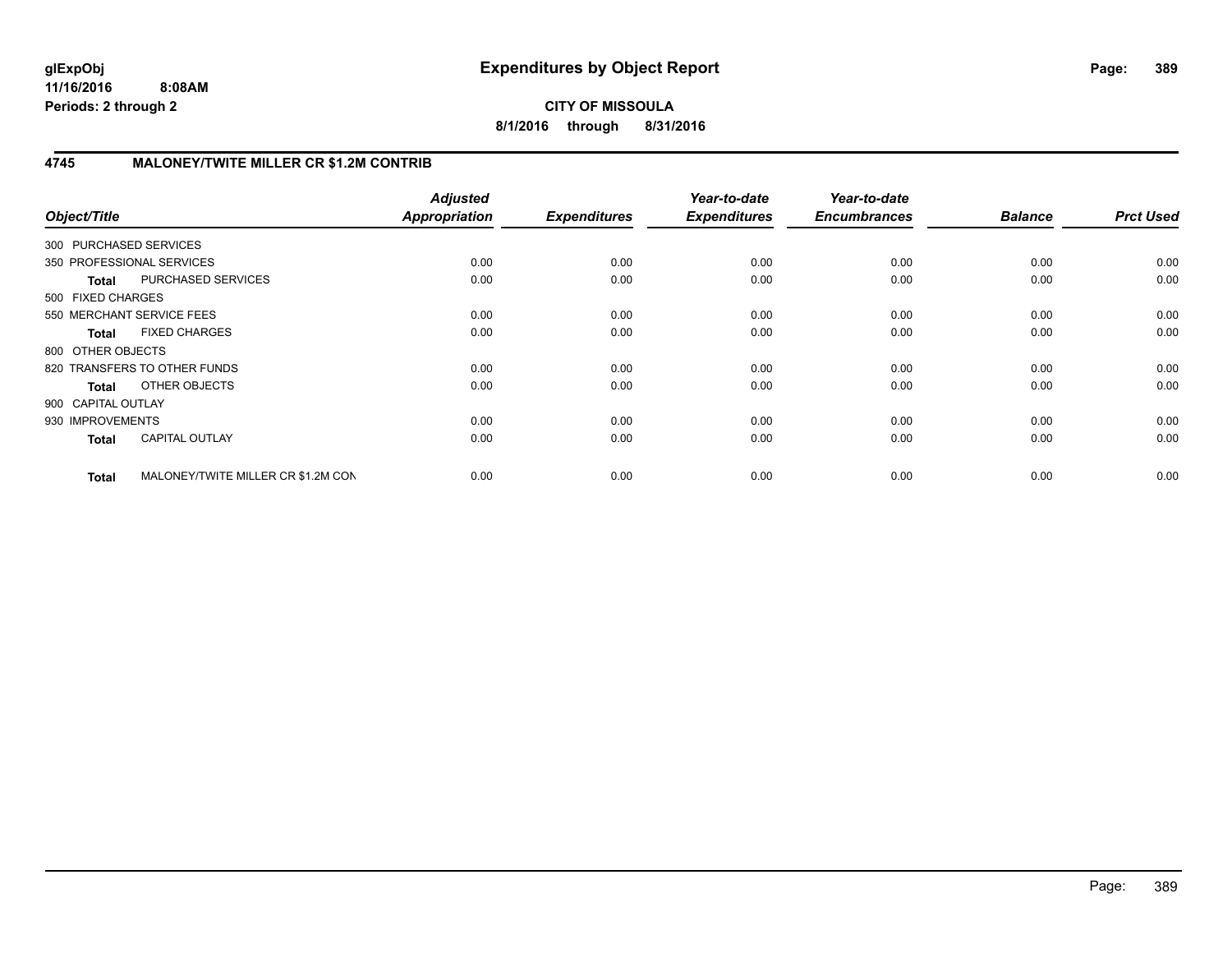**4941 HILLVIEW WAY CONSTRUCTION**

# **280 PUBLIC WORKS OPERATIONS**

|                                         | <b>Adjusted</b>      |                     | Year-to-date        | Year-to-date        |                |                  |
|-----------------------------------------|----------------------|---------------------|---------------------|---------------------|----------------|------------------|
| Object/Title                            | <b>Appropriation</b> | <b>Expenditures</b> | <b>Expenditures</b> | <b>Encumbrances</b> | <b>Balance</b> | <b>Prct Used</b> |
| 200 SUPPLIES                            |                      |                     |                     |                     |                |                  |
| 210 OFFICE SUPPLIES                     | 0.00                 | 0.00                | 0.00                | 0.00                | 0.00           | 0.00             |
| <b>SUPPLIES</b><br>Total                | 0.00                 | 0.00                | 0.00                | 0.00                | 0.00           | 0.00             |
| 300 PURCHASED SERVICES                  |                      |                     |                     |                     |                |                  |
| 310 COMMUNICATIONS                      | 0.00                 | 0.00                | 0.00                | 0.00                | 0.00           | 0.00             |
| 320 PRINTING & DUPLICATING              | 0.00                 | 0.00                | 0.00                | 0.00                | 0.00           | 0.00             |
| 350 PROFESSIONAL SERVICES               | 0.00                 | 0.00                | 0.00                | 0.00                | 0.00           | 0.00             |
| PURCHASED SERVICES<br>Total             | 0.00                 | 0.00                | 0.00                | 0.00                | 0.00           | 0.00             |
| 500 FIXED CHARGES                       |                      |                     |                     |                     |                |                  |
| 550 MERCHANT SERVICE FEES               | 0.00                 | 0.00                | 0.00                | 0.00                | 0.00           | 0.00             |
| <b>FIXED CHARGES</b><br>Total           | 0.00                 | 0.00                | 0.00                | 0.00                | 0.00           | 0.00             |
| 800 OTHER OBJECTS                       |                      |                     |                     |                     |                |                  |
| 820 TRANSFERS TO OTHER FUNDS            | 0.00                 | 127,500.00          | 127,500.00          | 0.00                | $-127,500.00$  | 0.00             |
| OTHER OBJECTS<br>Total                  | 0.00                 | 127,500.00          | 127,500.00          | 0.00                | $-127,500.00$  | 0.00             |
| 900 CAPITAL OUTLAY                      |                      |                     |                     |                     |                |                  |
| 930 IMPROVEMENTS                        | 0.00                 | 618,775.12          | 618,775.12          | 0.00                | $-618,775.12$  | 0.00             |
| <b>CAPITAL OUTLAY</b><br><b>Total</b>   | 0.00                 | 618,775.12          | 618,775.12          | 0.00                | $-618,775.12$  | 0.00             |
| PUBLIC WORKS OPERATIONS<br><b>Total</b> | 0.00                 | 746,275.12          | 746,275.12          | 0.00                | $-746,275.12$  | 0.00             |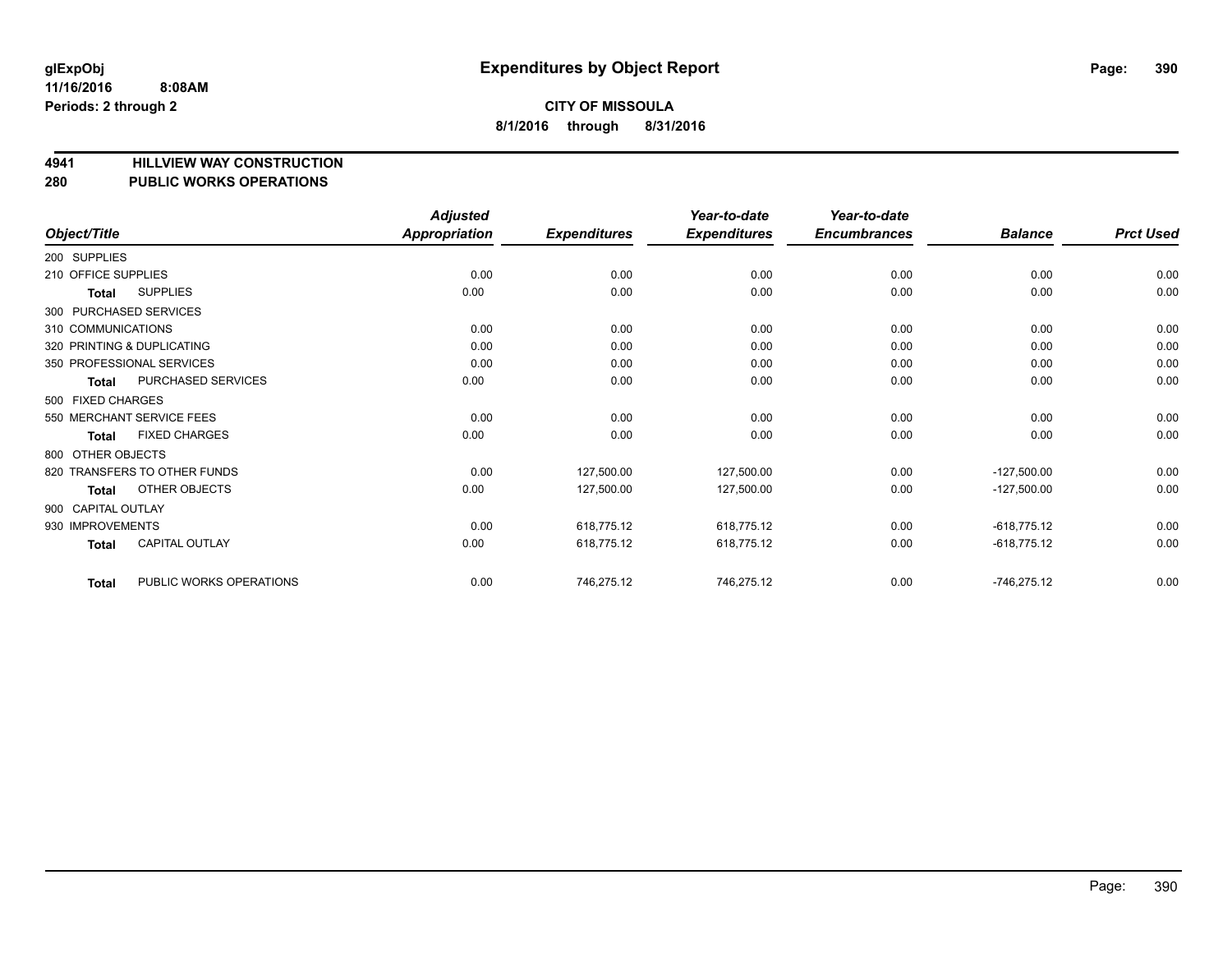**8/1/2016 through 8/31/2016**

# **4941 HILLVIEW WAY CONSTRUCTION**

| Object/Title           |                              | <b>Adjusted</b><br><b>Appropriation</b> | <b>Expenditures</b> | Year-to-date<br><b>Expenditures</b> | Year-to-date<br><b>Encumbrances</b> | <b>Balance</b> | <b>Prct Used</b> |
|------------------------|------------------------------|-----------------------------------------|---------------------|-------------------------------------|-------------------------------------|----------------|------------------|
|                        |                              |                                         |                     |                                     |                                     |                |                  |
| 200 SUPPLIES           |                              |                                         |                     |                                     |                                     |                |                  |
| 210 OFFICE SUPPLIES    |                              | 0.00                                    | 0.00                | 0.00                                | 0.00                                | 0.00           | 0.00             |
| Total                  | <b>SUPPLIES</b>              | 0.00                                    | 0.00                | 0.00                                | 0.00                                | 0.00           | 0.00             |
| 300 PURCHASED SERVICES |                              |                                         |                     |                                     |                                     |                |                  |
| 310 COMMUNICATIONS     |                              | 0.00                                    | 0.00                | 0.00                                | 0.00                                | 0.00           | 0.00             |
|                        | 320 PRINTING & DUPLICATING   | 0.00                                    | 0.00                | 0.00                                | 0.00                                | 0.00           | 0.00             |
|                        | 350 PROFESSIONAL SERVICES    | 0.00                                    | 0.00                | 0.00                                | 0.00                                | 0.00           | 0.00             |
| Total                  | PURCHASED SERVICES           | 0.00                                    | 0.00                | 0.00                                | 0.00                                | 0.00           | 0.00             |
| 500 FIXED CHARGES      |                              |                                         |                     |                                     |                                     |                |                  |
|                        | 550 MERCHANT SERVICE FEES    | 0.00                                    | 0.00                | 0.00                                | 0.00                                | 0.00           | 0.00             |
| Total                  | <b>FIXED CHARGES</b>         | 0.00                                    | 0.00                | 0.00                                | 0.00                                | 0.00           | 0.00             |
| 800 OTHER OBJECTS      |                              |                                         |                     |                                     |                                     |                |                  |
|                        | 820 TRANSFERS TO OTHER FUNDS | 0.00                                    | 127,500.00          | 127,500.00                          | 0.00                                | $-127,500.00$  | 0.00             |
| <b>Total</b>           | OTHER OBJECTS                | 0.00                                    | 127,500.00          | 127,500.00                          | 0.00                                | $-127,500.00$  | 0.00             |
| 900 CAPITAL OUTLAY     |                              |                                         |                     |                                     |                                     |                |                  |
| 930 IMPROVEMENTS       |                              | 0.00                                    | 618,775.12          | 618,775.12                          | 0.00                                | $-618,775.12$  | 0.00             |
| <b>Total</b>           | <b>CAPITAL OUTLAY</b>        | 0.00                                    | 618,775.12          | 618,775.12                          | 0.00                                | $-618,775.12$  | 0.00             |
| <b>Total</b>           | HILLVIEW WAY CONSTRUCTION    | 0.00                                    | 746,275.12          | 746,275.12                          | 0.00                                | $-746,275.12$  | 0.00             |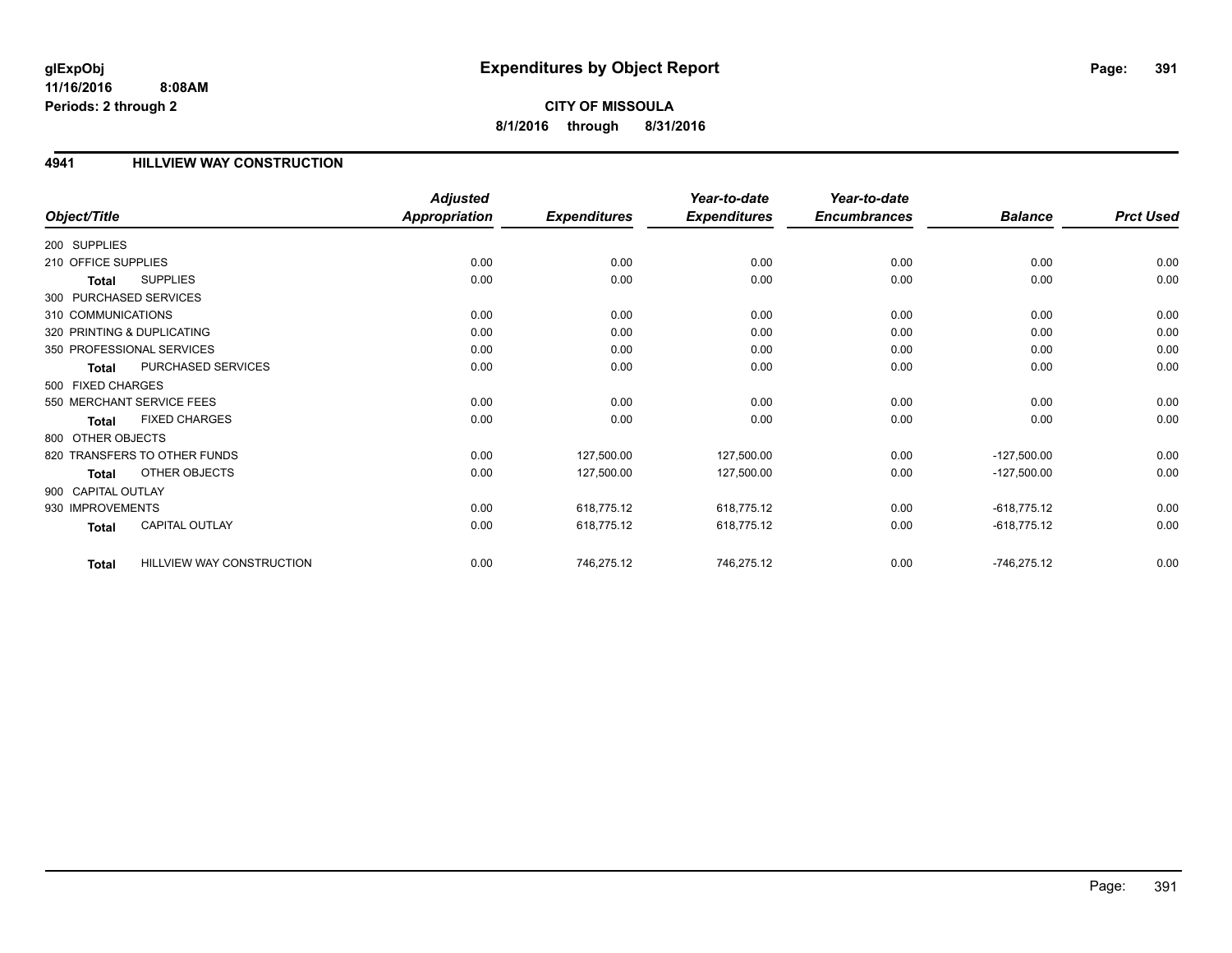# **glExpObj Expenditures by Object Report Page: 392**

**11/16/2016 8:08AM Periods: 2 through 2**

# **CITY OF MISSOULA 8/1/2016 through 8/31/2016**

### **4944 RATTLESNAKE SEWER COLLECTION (544)**

**000 \*\*\* Title Not Found \*\*\***

| Object/Title                            | <b>Adjusted</b><br>Appropriation | <b>Expenditures</b> | Year-to-date<br><b>Expenditures</b> | Year-to-date<br><b>Encumbrances</b> | <b>Balance</b> | <b>Prct Used</b> |
|-----------------------------------------|----------------------------------|---------------------|-------------------------------------|-------------------------------------|----------------|------------------|
| 500 FIXED CHARGES                       |                                  |                     |                                     |                                     |                |                  |
| 550 MERCHANT SERVICE FEES               | 0.00                             | 0.00                | 0.00                                | 0.00                                | 0.00           | 0.00             |
| <b>FIXED CHARGES</b><br>Total           | 0.00                             | 0.00                | 0.00                                | 0.00                                | 0.00           | 0.00             |
| *** Title Not Found ***<br><b>Total</b> | 0.00                             | 0.00                | 0.00                                | 0.00                                | 0.00           | 0.00             |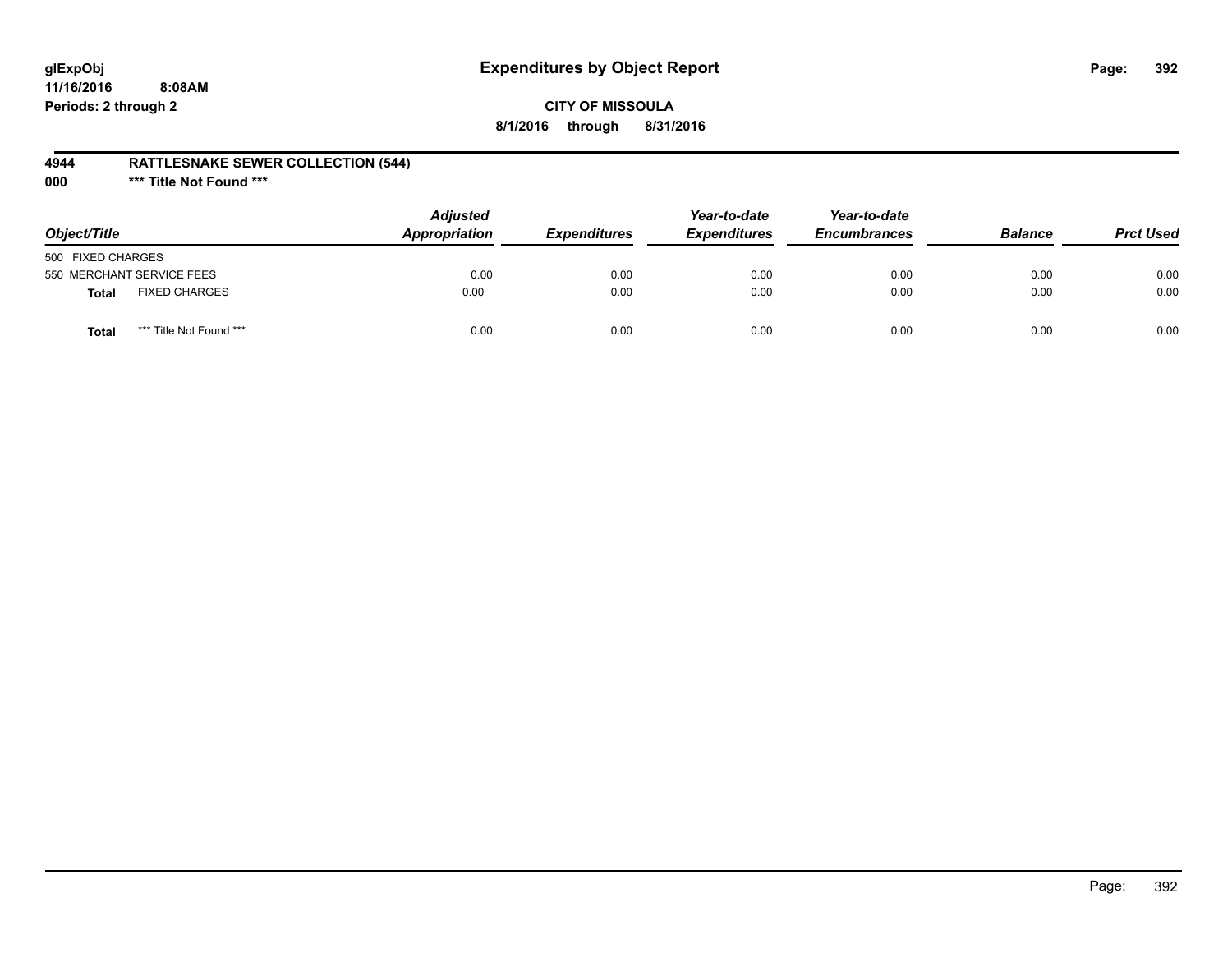### **4944 RATTLESNAKE SEWER COLLECTION (544)**

| Object/Title           |                           | <b>Adjusted</b><br><b>Appropriation</b> | <b>Expenditures</b> | Year-to-date<br><b>Expenditures</b> | Year-to-date<br><b>Encumbrances</b> | <b>Balance</b> | <b>Prct Used</b> |
|------------------------|---------------------------|-----------------------------------------|---------------------|-------------------------------------|-------------------------------------|----------------|------------------|
| 300 PURCHASED SERVICES |                           |                                         |                     |                                     |                                     |                |                  |
|                        | 350 PROFESSIONAL SERVICES | 0.00                                    | 0.00                | 0.00                                | 0.00                                | 0.00           | 0.00             |
| Total                  | PURCHASED SERVICES        | 0.00                                    | 0.00                | 0.00                                | 0.00                                | 0.00           | 0.00             |
| 500 FIXED CHARGES      |                           |                                         |                     |                                     |                                     |                |                  |
|                        | 550 MERCHANT SERVICE FEES | 0.00                                    | 0.00                | 0.00                                | 0.00                                | 0.00           | 0.00             |
| Total                  | <b>FIXED CHARGES</b>      | 0.00                                    | 0.00                | 0.00                                | 0.00                                | 0.00           | 0.00             |
| 600 DEBT SERVICE       |                           |                                         |                     |                                     |                                     |                |                  |
| 610 PRINCIPAL          |                           | 0.00                                    | 0.00                | 0.00                                | 0.00                                | 0.00           | 0.00             |
| <b>Total</b>           | <b>DEBT SERVICE</b>       | 0.00                                    | 0.00                | 0.00                                | 0.00                                | 0.00           | 0.00             |
| 900 CAPITAL OUTLAY     |                           |                                         |                     |                                     |                                     |                |                  |
| 930 IMPROVEMENTS       |                           | 0.00                                    | 0.00                | 0.00                                | 0.00                                | 0.00           | 0.00             |
| <b>Total</b>           | <b>CAPITAL OUTLAY</b>     | 0.00                                    | 0.00                | 0.00                                | 0.00                                | 0.00           | 0.00             |
| <b>Total</b>           | NON-DEPARTMENTAL          | 0.00                                    | 0.00                | 0.00                                | 0.00                                | 0.00           | 0.00             |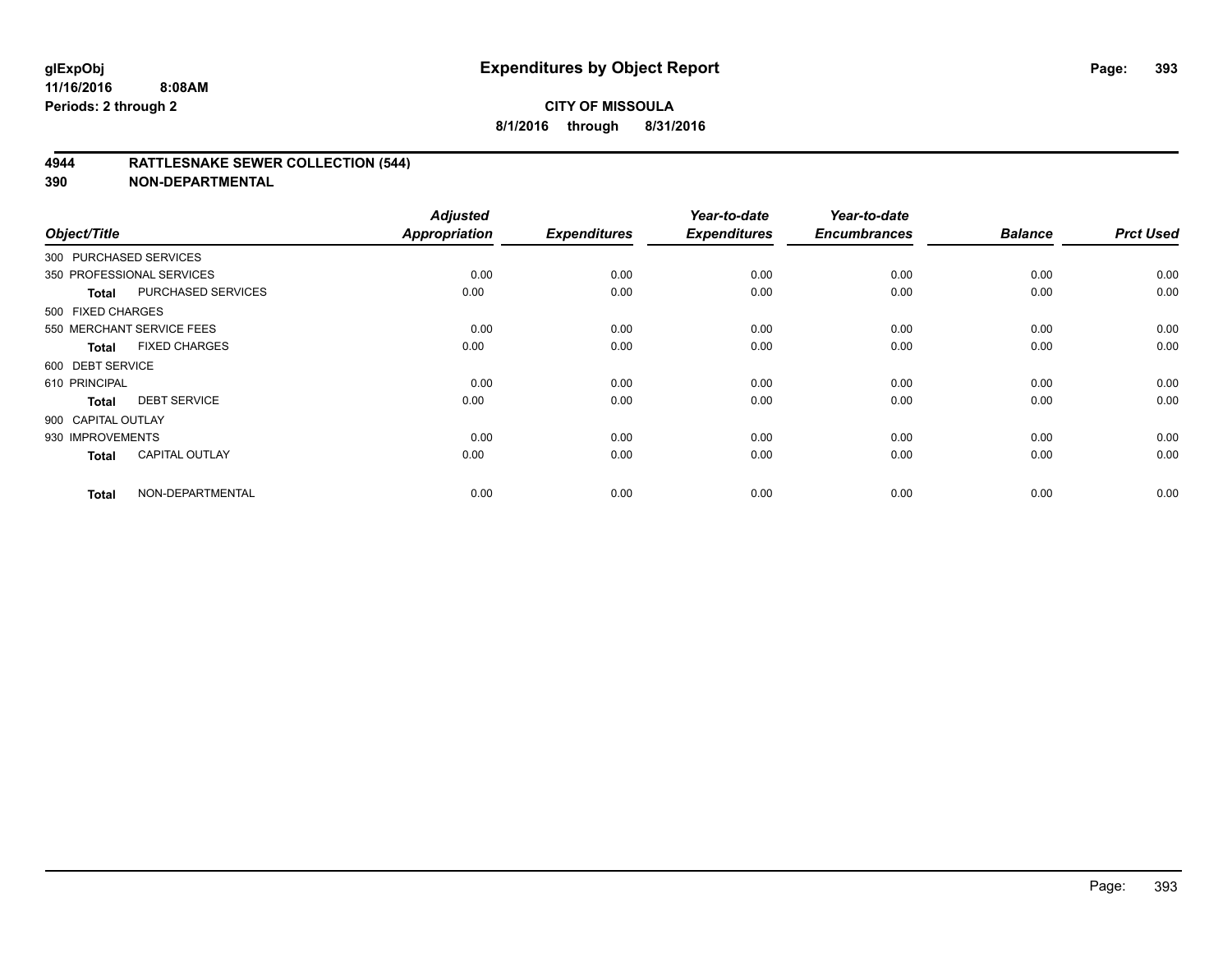### **4944 RATTLESNAKE SEWER COLLECTION (544)**

**550 SID 544 PROJECT**

| Object/Title              |                           | <b>Adjusted</b><br><b>Appropriation</b> | <b>Expenditures</b> | Year-to-date<br><b>Expenditures</b> | Year-to-date<br><b>Encumbrances</b> | <b>Balance</b> | <b>Prct Used</b> |
|---------------------------|---------------------------|-----------------------------------------|---------------------|-------------------------------------|-------------------------------------|----------------|------------------|
| 300 PURCHASED SERVICES    |                           |                                         |                     |                                     |                                     |                |                  |
| 350 PROFESSIONAL SERVICES |                           | 0.00                                    | 0.00                | 0.00                                | 0.00                                | 0.00           | 0.00             |
| <b>Total</b>              | PURCHASED SERVICES        | 0.00                                    | 0.00                | 0.00                                | 0.00                                | 0.00           | 0.00             |
| 500 FIXED CHARGES         |                           |                                         |                     |                                     |                                     |                |                  |
|                           | 550 MERCHANT SERVICE FEES | 0.00                                    | 0.00                | 0.00                                | 0.00                                | 0.00           | 0.00             |
| <b>Total</b>              | <b>FIXED CHARGES</b>      | 0.00                                    | 0.00                | 0.00                                | 0.00                                | 0.00           | 0.00             |
| 900 CAPITAL OUTLAY        |                           |                                         |                     |                                     |                                     |                |                  |
| 915 EASEMENTS             |                           | 0.00                                    | 0.00                | 0.00                                | 0.00                                | 0.00           | 0.00             |
| 930 IMPROVEMENTS          |                           | 0.00                                    | 0.00                | 0.00                                | 0.00                                | 0.00           | 0.00             |
| 960 CAPITAL CONTINGENCY   |                           | 0.00                                    | 0.00                | 0.00                                | 0.00                                | 0.00           | 0.00             |
| <b>Total</b>              | <b>CAPITAL OUTLAY</b>     | 0.00                                    | 0.00                | 0.00                                | 0.00                                | 0.00           | 0.00             |
| <b>Total</b>              | SID 544 PROJECT           | 0.00                                    | 0.00                | 0.00                                | 0.00                                | 0.00           | 0.00             |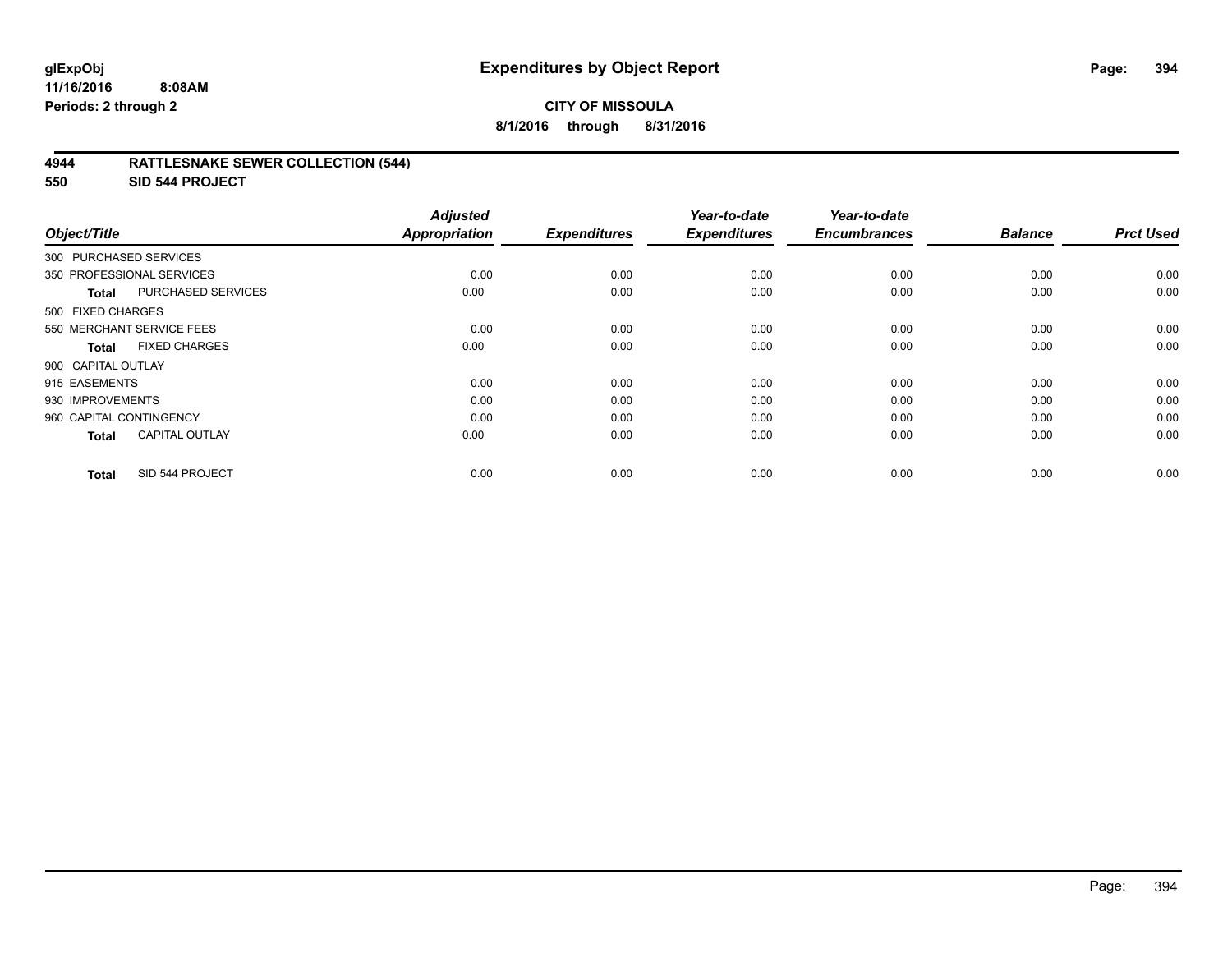### **4944 RATTLESNAKE SEWER COLLECTION (544)**

**555 LOLO STREET PROJECT**

|                                            | <b>Adjusted</b>      |                     | Year-to-date        | Year-to-date        |                |                  |
|--------------------------------------------|----------------------|---------------------|---------------------|---------------------|----------------|------------------|
| Object/Title                               | <b>Appropriation</b> | <b>Expenditures</b> | <b>Expenditures</b> | <b>Encumbrances</b> | <b>Balance</b> | <b>Prct Used</b> |
| 500 FIXED CHARGES                          |                      |                     |                     |                     |                |                  |
| 550 MERCHANT SERVICE FEES                  | 0.00                 | 0.00                | 0.00                | 0.00                | 0.00           | 0.00             |
| <b>FIXED CHARGES</b><br><b>Total</b>       | 0.00                 | 0.00                | 0.00                | 0.00                | 0.00           | 0.00             |
| 900 CAPITAL OUTLAY                         |                      |                     |                     |                     |                |                  |
| 930 IMPROVEMENTS                           | 0.00                 | 0.00                | 0.00                | 0.00                | 0.00           | 0.00             |
| 960 CAPITAL CONTINGENCY                    | 0.00                 | 0.00                | 0.00                | 0.00                | 0.00           | 0.00             |
| <b>CAPITAL OUTLAY</b><br><b>Total</b>      | 0.00                 | 0.00                | 0.00                | 0.00                | 0.00           | 0.00             |
| <b>LOLO STREET PROJECT</b><br><b>Total</b> | 0.00                 | 0.00                | 0.00                | 0.00                | 0.00           | 0.00             |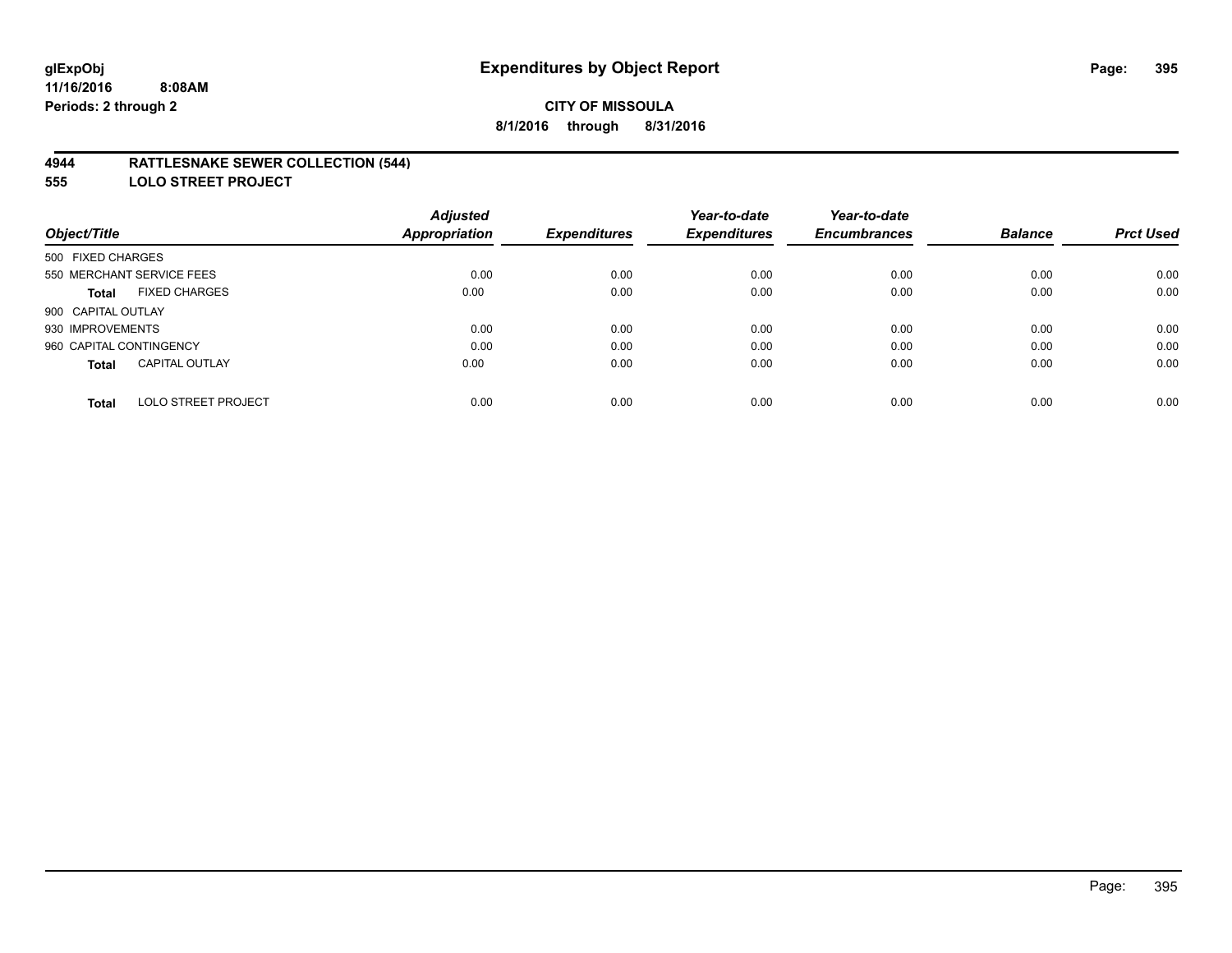# **CITY OF MISSOULA 8/1/2016 through 8/31/2016**

# **4944 RATTLESNAKE SEWER COLLECTION (544)**

| Object/Title            |                                   | <b>Adjusted</b><br>Appropriation | <b>Expenditures</b> | Year-to-date<br><b>Expenditures</b> | Year-to-date<br><b>Encumbrances</b> | <b>Balance</b> | <b>Prct Used</b> |
|-------------------------|-----------------------------------|----------------------------------|---------------------|-------------------------------------|-------------------------------------|----------------|------------------|
| 300 PURCHASED SERVICES  |                                   |                                  |                     |                                     |                                     |                |                  |
|                         | 350 PROFESSIONAL SERVICES         | 0.00                             | 0.00                | 0.00                                | 0.00                                | 0.00           | 0.00             |
| Total                   | PURCHASED SERVICES                | 0.00                             | 0.00                | 0.00                                | 0.00                                | 0.00           | 0.00             |
| 500 FIXED CHARGES       |                                   |                                  |                     |                                     |                                     |                |                  |
|                         | 550 MERCHANT SERVICE FEES         | 0.00                             | 0.00                | 0.00                                | 0.00                                | 0.00           | 0.00             |
| <b>Total</b>            | <b>FIXED CHARGES</b>              | 0.00                             | 0.00                | 0.00                                | 0.00                                | 0.00           | 0.00             |
| 600 DEBT SERVICE        |                                   |                                  |                     |                                     |                                     |                |                  |
| 610 PRINCIPAL           |                                   | 0.00                             | 0.00                | 0.00                                | 0.00                                | 0.00           | 0.00             |
| <b>Total</b>            | <b>DEBT SERVICE</b>               | 0.00                             | 0.00                | 0.00                                | 0.00                                | 0.00           | 0.00             |
| 900 CAPITAL OUTLAY      |                                   |                                  |                     |                                     |                                     |                |                  |
| 915 EASEMENTS           |                                   | 0.00                             | 0.00                | 0.00                                | 0.00                                | 0.00           | 0.00             |
| 930 IMPROVEMENTS        |                                   | 0.00                             | 0.00                | 0.00                                | 0.00                                | 0.00           | 0.00             |
| 960 CAPITAL CONTINGENCY |                                   | 0.00                             | 0.00                | 0.00                                | 0.00                                | 0.00           | 0.00             |
| <b>Total</b>            | <b>CAPITAL OUTLAY</b>             | 0.00                             | 0.00                | 0.00                                | 0.00                                | 0.00           | 0.00             |
| <b>Total</b>            | RATTLESNAKE SEWER COLLECTION (54- | 0.00                             | 0.00                | 0.00                                | 0.00                                | 0.00           | 0.00             |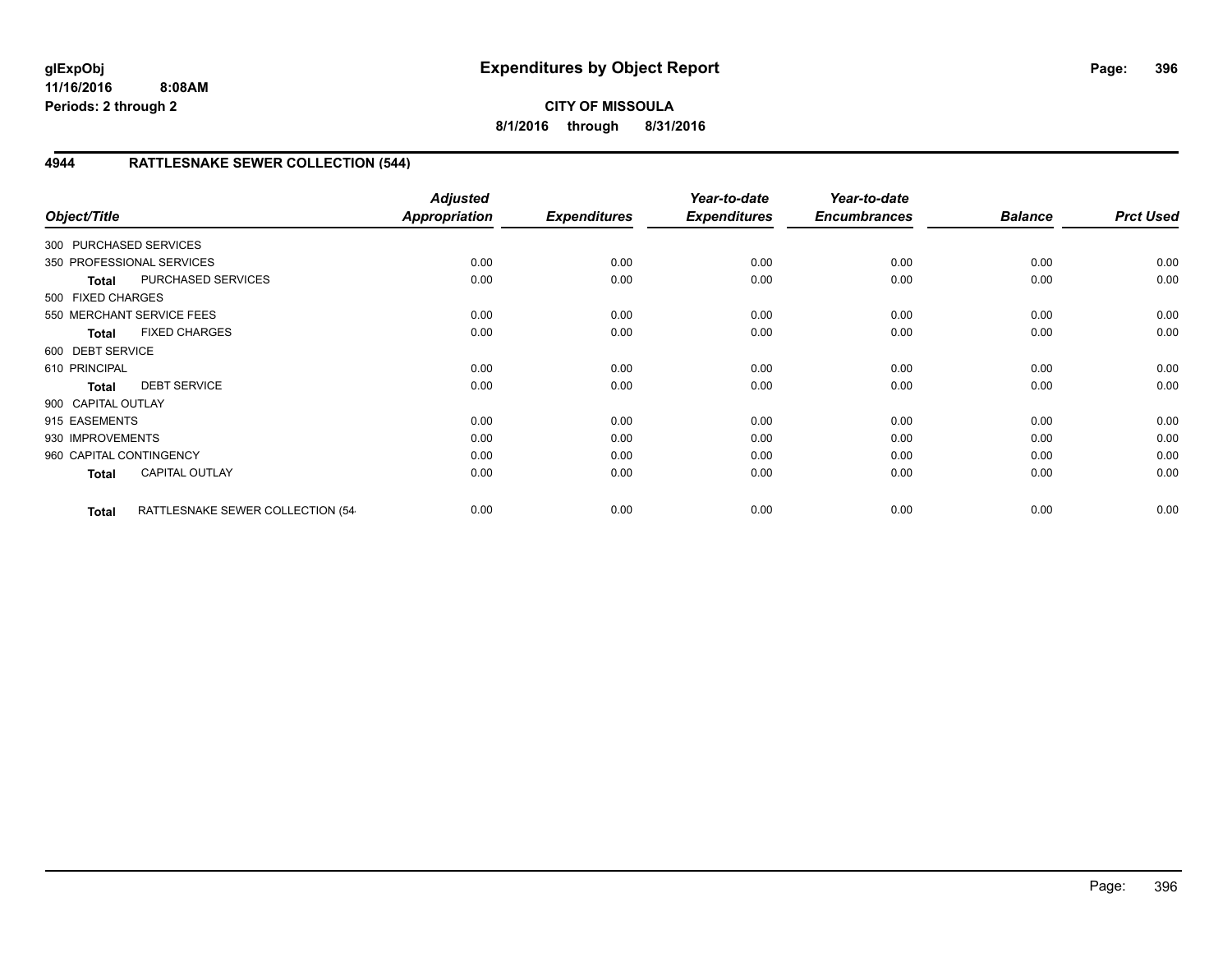### **CITY OF MISSOULA 8/1/2016 through 8/31/2016**

#### **4945 PHILLIPS ST TRAFFIC CALMING**

**000 \*\*\* Title Not Found \*\*\***

| Object/Title                            | <b>Adjusted</b><br><b>Appropriation</b> | <b>Expenditures</b> | Year-to-date<br><b>Expenditures</b> | Year-to-date<br><b>Encumbrances</b> | <b>Balance</b> | <b>Prct Used</b> |
|-----------------------------------------|-----------------------------------------|---------------------|-------------------------------------|-------------------------------------|----------------|------------------|
| 500 FIXED CHARGES                       |                                         |                     |                                     |                                     |                |                  |
| 550 MERCHANT SERVICE FEES               | 0.00                                    | 0.00                | 0.00                                | 0.00                                | 0.00           | 0.00             |
| <b>FIXED CHARGES</b><br><b>Total</b>    | 0.00                                    | 0.00                | 0.00                                | 0.00                                | 0.00           | 0.00             |
| 600 DEBT SERVICE                        |                                         |                     |                                     |                                     |                |                  |
| 620 INTEREST / SERVICE FEES             | 0.00                                    | 0.00                | 0.00                                | 0.00                                | 0.00           | 0.00             |
| <b>DEBT SERVICE</b><br><b>Total</b>     | 0.00                                    | 0.00                | 0.00                                | 0.00                                | 0.00           | 0.00             |
| *** Title Not Found ***<br><b>Total</b> | 0.00                                    | 0.00                | 0.00                                | 0.00                                | 0.00           | 0.00             |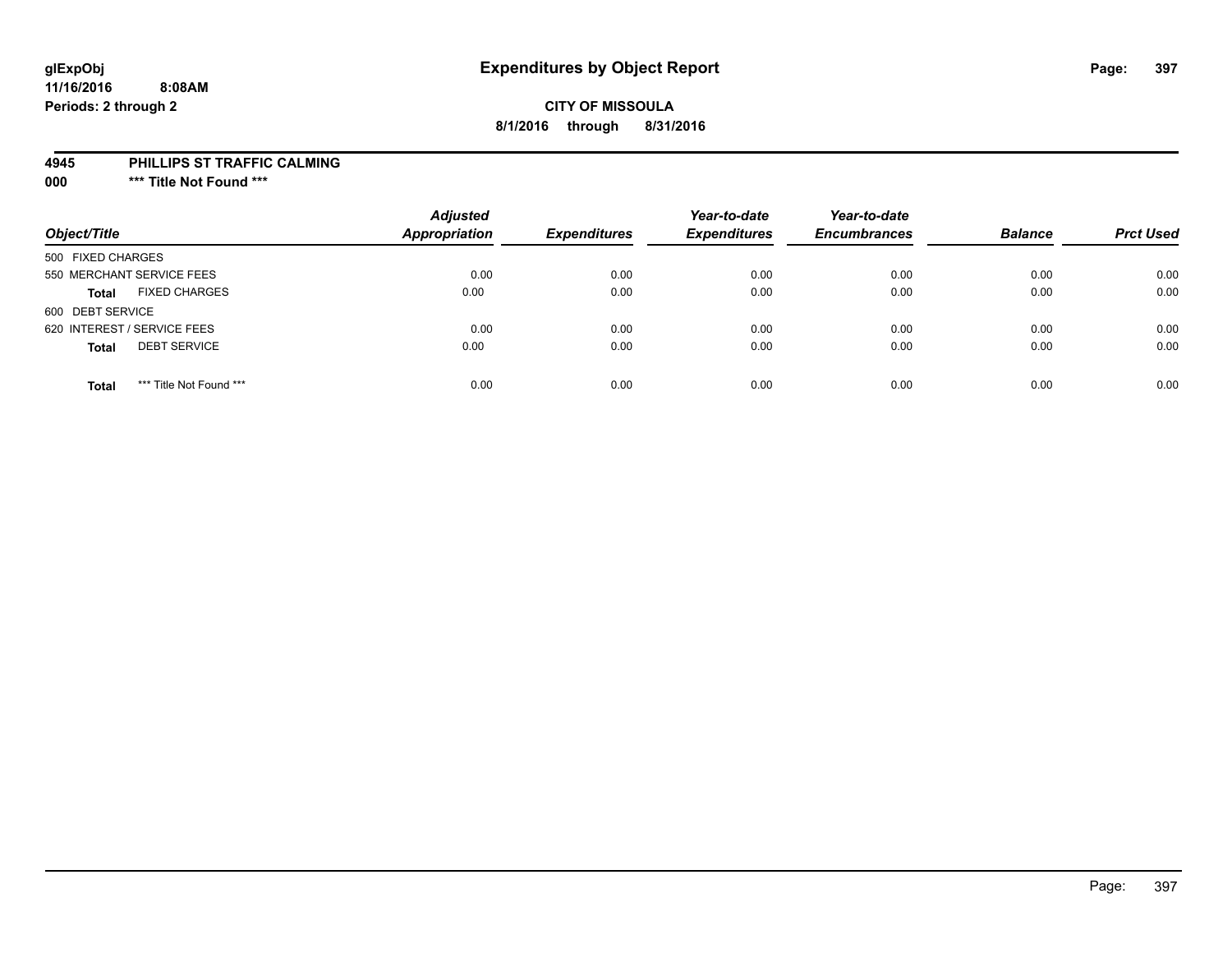### **4945 PHILLIPS ST TRAFFIC CALMING**

| Object/Title                                | <b>Adjusted</b><br>Appropriation | <b>Expenditures</b> | Year-to-date<br><b>Expenditures</b> | Year-to-date<br><b>Encumbrances</b> | <b>Balance</b> | <b>Prct Used</b> |
|---------------------------------------------|----------------------------------|---------------------|-------------------------------------|-------------------------------------|----------------|------------------|
| 500 FIXED CHARGES                           |                                  |                     |                                     |                                     |                |                  |
| 550 MERCHANT SERVICE FEES                   | 0.00                             | 0.00                | 0.00                                | 0.00                                | 0.00           | 0.00             |
| <b>FIXED CHARGES</b><br><b>Total</b>        | 0.00                             | 0.00                | 0.00                                | 0.00                                | 0.00           | 0.00             |
| 600 DEBT SERVICE                            |                                  |                     |                                     |                                     |                |                  |
| 620 INTEREST / SERVICE FEES                 | 0.00                             | 0.00                | 0.00                                | 0.00                                | 0.00           | 0.00             |
| <b>DEBT SERVICE</b><br><b>Total</b>         | 0.00                             | 0.00                | 0.00                                | 0.00                                | 0.00           | 0.00             |
| PHILLIPS ST TRAFFIC CALMING<br><b>Total</b> | 0.00                             | 0.00                | 0.00                                | 0.00                                | 0.00           | 0.00             |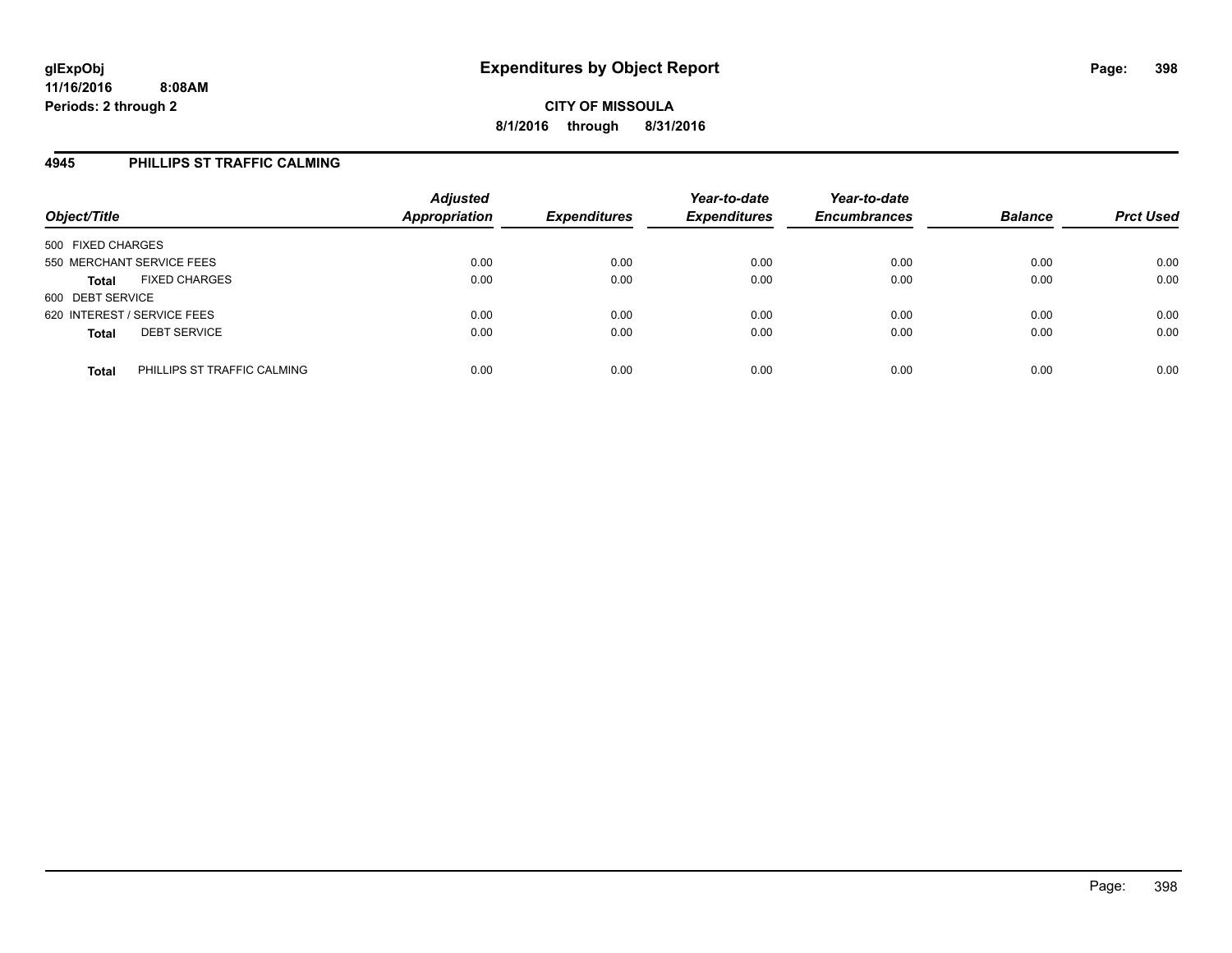### **glExpObj Expenditures by Object Report Page: 399**

### **CITY OF MISSOULA 8/1/2016 through 8/31/2016**

#### **4946 PATTEE CREEK DR. TRAFFIC CALMING**

**000 \*\*\* Title Not Found \*\*\***

| Object/Title                            | <b>Adjusted</b><br>Appropriation | <b>Expenditures</b> | Year-to-date<br><b>Expenditures</b> | Year-to-date<br><b>Encumbrances</b> | <b>Balance</b> | <b>Prct Used</b> |
|-----------------------------------------|----------------------------------|---------------------|-------------------------------------|-------------------------------------|----------------|------------------|
| 500 FIXED CHARGES                       |                                  |                     |                                     |                                     |                |                  |
| 550 MERCHANT SERVICE FEES               | 0.00                             | 0.00                | 0.00                                | 0.00                                | 0.00           | 0.00             |
| <b>FIXED CHARGES</b><br><b>Total</b>    | 0.00                             | 0.00                | 0.00                                | 0.00                                | 0.00           | 0.00             |
| 600 DEBT SERVICE                        |                                  |                     |                                     |                                     |                |                  |
| 620 INTEREST / SERVICE FEES             | 0.00                             | 0.00                | 0.00                                | 0.00                                | 0.00           | 0.00             |
| <b>DEBT SERVICE</b><br><b>Total</b>     | 0.00                             | 0.00                | 0.00                                | 0.00                                | 0.00           | 0.00             |
| *** Title Not Found ***<br><b>Total</b> | 0.00                             | 0.00                | 0.00                                | 0.00                                | 0.00           | 0.00             |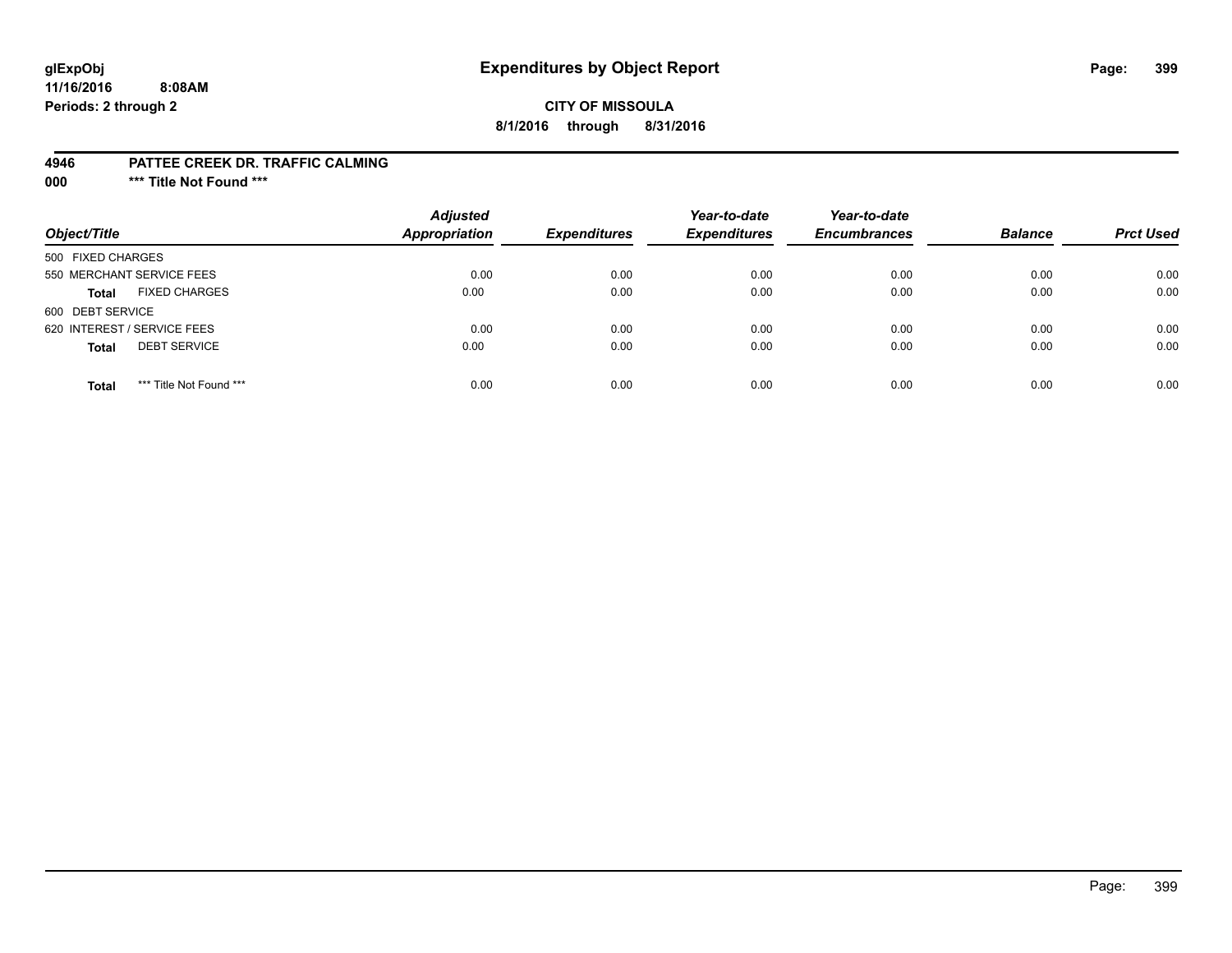#### **4946 PATTEE CREEK DR. TRAFFIC CALMING**

**390 NON-DEPARTMENTAL**

| Object/Title           |                           | <b>Adjusted</b><br><b>Appropriation</b> | <b>Expenditures</b> | Year-to-date<br><b>Expenditures</b> | Year-to-date<br><b>Encumbrances</b> | <b>Balance</b> | <b>Prct Used</b> |
|------------------------|---------------------------|-----------------------------------------|---------------------|-------------------------------------|-------------------------------------|----------------|------------------|
| 300 PURCHASED SERVICES |                           |                                         |                     |                                     |                                     |                |                  |
|                        | 350 PROFESSIONAL SERVICES | 0.00                                    | 0.00                | 0.00                                | 0.00                                | 0.00           | 0.00             |
| <b>Total</b>           | <b>PURCHASED SERVICES</b> | 0.00                                    | 0.00                | 0.00                                | 0.00                                | 0.00           | 0.00             |
| 500 FIXED CHARGES      |                           |                                         |                     |                                     |                                     |                |                  |
|                        | 550 MERCHANT SERVICE FEES | 0.00                                    | 0.00                | 0.00                                | 0.00                                | 0.00           | 0.00             |
| Total                  | <b>FIXED CHARGES</b>      | 0.00                                    | 0.00                | 0.00                                | 0.00                                | 0.00           | 0.00             |
| 900 CAPITAL OUTLAY     |                           |                                         |                     |                                     |                                     |                |                  |
| 930 IMPROVEMENTS       |                           | 0.00                                    | 0.00                | 0.00                                | 0.00                                | 0.00           | 0.00             |
| Total                  | <b>CAPITAL OUTLAY</b>     | 0.00                                    | 0.00                | 0.00                                | 0.00                                | 0.00           | 0.00             |
| <b>Total</b>           | NON-DEPARTMENTAL          | 0.00                                    | 0.00                | 0.00                                | 0.00                                | 0.00           | 0.00             |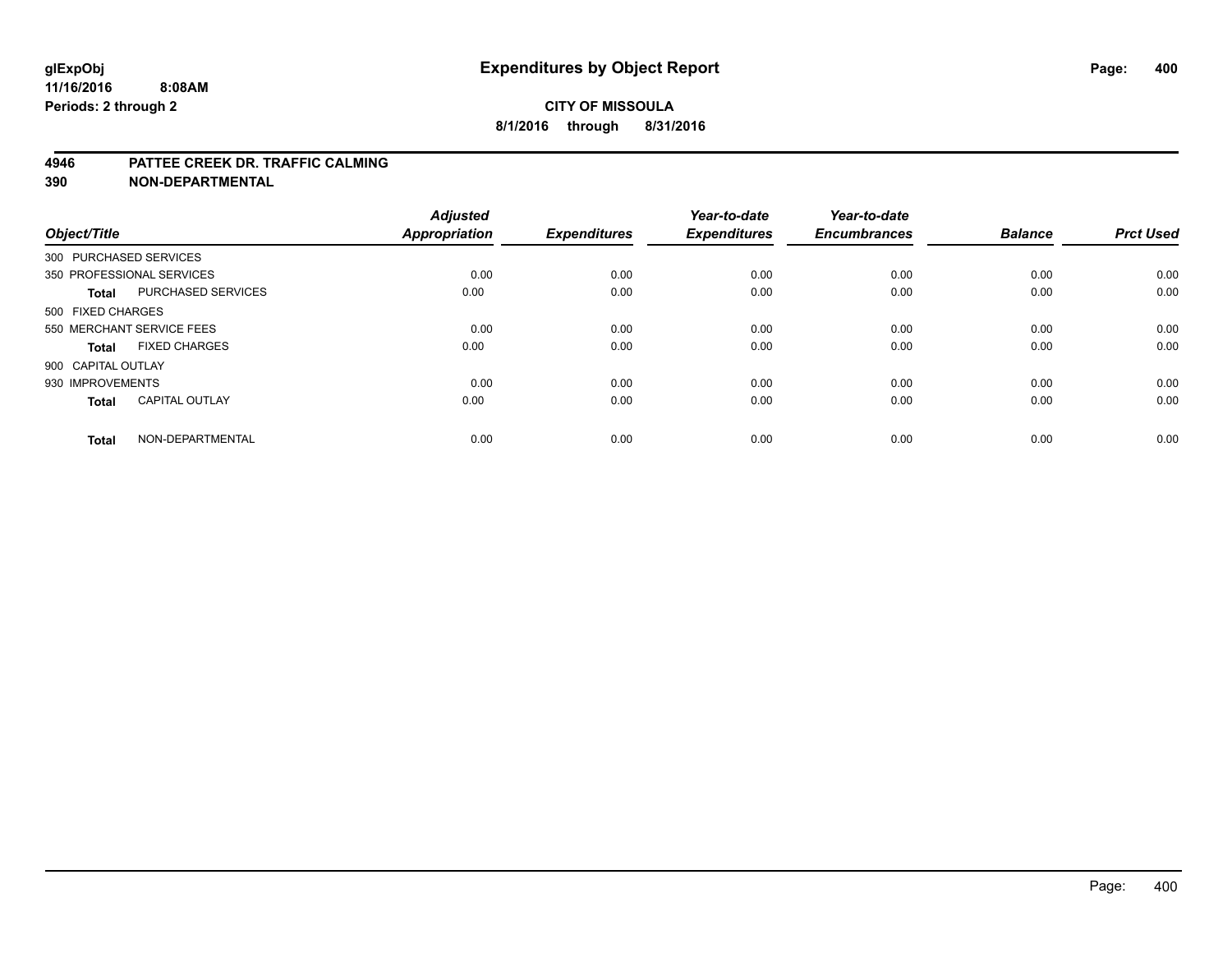### **CITY OF MISSOULA 8/1/2016 through 8/31/2016**

### **4946 PATTEE CREEK DR. TRAFFIC CALMING**

| Object/Title           |                                  | <b>Adjusted</b><br>Appropriation | <b>Expenditures</b> | Year-to-date<br><b>Expenditures</b> | Year-to-date<br><b>Encumbrances</b> | <b>Balance</b> | <b>Prct Used</b> |
|------------------------|----------------------------------|----------------------------------|---------------------|-------------------------------------|-------------------------------------|----------------|------------------|
| 300 PURCHASED SERVICES |                                  |                                  |                     |                                     |                                     |                |                  |
|                        | 350 PROFESSIONAL SERVICES        | 0.00                             | 0.00                | 0.00                                | 0.00                                | 0.00           | 0.00             |
| <b>Total</b>           | PURCHASED SERVICES               | 0.00                             | 0.00                | 0.00                                | 0.00                                | 0.00           | 0.00             |
| 500 FIXED CHARGES      |                                  |                                  |                     |                                     |                                     |                |                  |
|                        | 550 MERCHANT SERVICE FEES        | 0.00                             | 0.00                | 0.00                                | 0.00                                | 0.00           | 0.00             |
| <b>Total</b>           | <b>FIXED CHARGES</b>             | 0.00                             | 0.00                | 0.00                                | 0.00                                | 0.00           | 0.00             |
| 600 DEBT SERVICE       |                                  |                                  |                     |                                     |                                     |                |                  |
|                        | 620 INTEREST / SERVICE FEES      | 0.00                             | 0.00                | 0.00                                | 0.00                                | 0.00           | 0.00             |
| <b>Total</b>           | <b>DEBT SERVICE</b>              | 0.00                             | 0.00                | 0.00                                | 0.00                                | 0.00           | 0.00             |
| 900 CAPITAL OUTLAY     |                                  |                                  |                     |                                     |                                     |                |                  |
| 930 IMPROVEMENTS       |                                  | 0.00                             | 0.00                | 0.00                                | 0.00                                | 0.00           | 0.00             |
| <b>Total</b>           | <b>CAPITAL OUTLAY</b>            | 0.00                             | 0.00                | 0.00                                | 0.00                                | 0.00           | 0.00             |
| <b>Total</b>           | PATTEE CREEK DR. TRAFFIC CALMING | 0.00                             | 0.00                | 0.00                                | 0.00                                | 0.00           | 0.00             |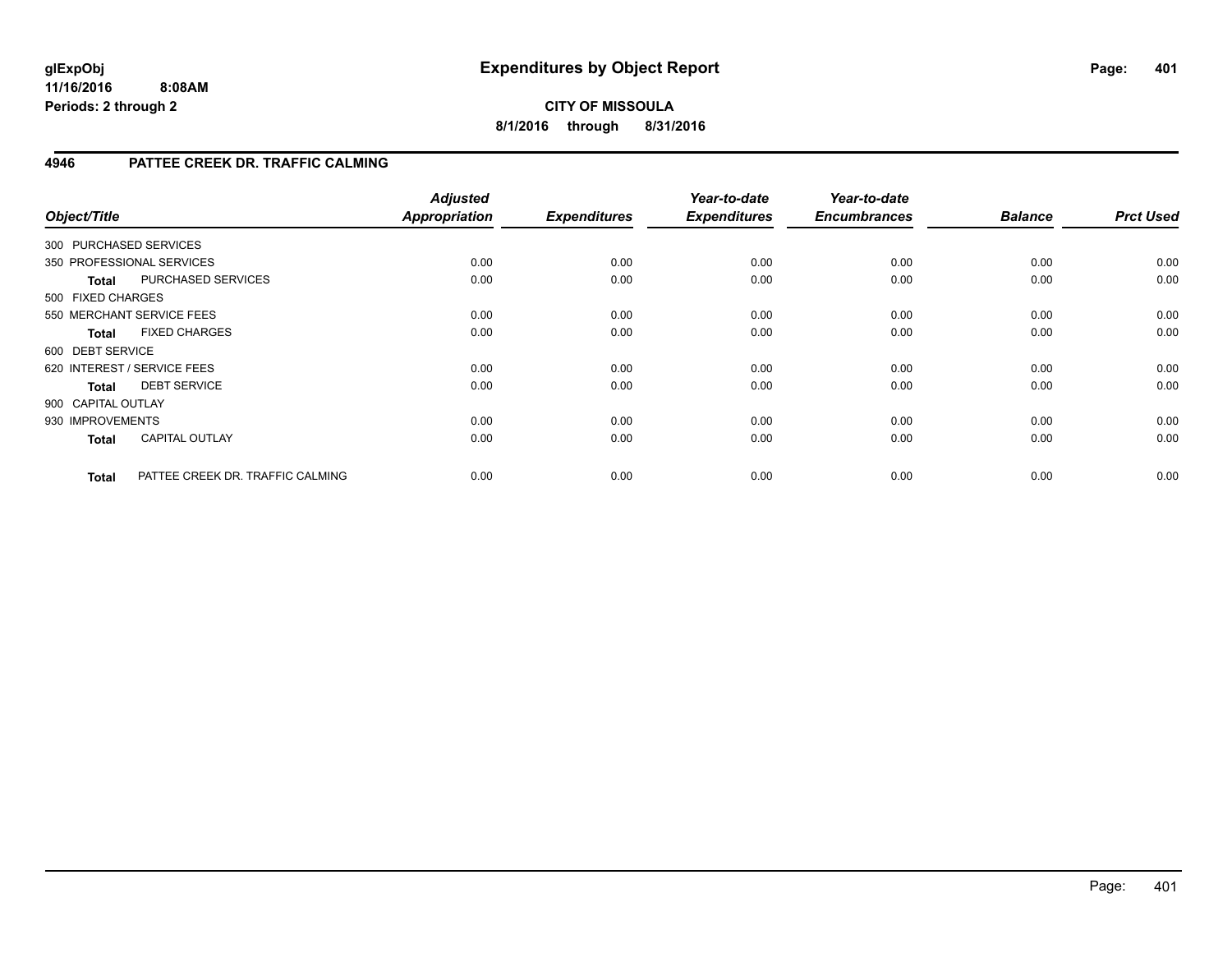#### **4948 STORMWATER OUTFALL RETROFITS**

**390 NON-DEPARTMENTAL**

| Object/Title                              | <b>Adjusted</b><br><b>Appropriation</b> | <b>Expenditures</b> | Year-to-date<br><b>Expenditures</b> | Year-to-date<br><b>Encumbrances</b> | <b>Balance</b> | <b>Prct Used</b> |
|-------------------------------------------|-----------------------------------------|---------------------|-------------------------------------|-------------------------------------|----------------|------------------|
| 300 PURCHASED SERVICES                    |                                         |                     |                                     |                                     |                |                  |
| 350 PROFESSIONAL SERVICES                 | 0.00                                    | 0.00                | 0.00                                | 0.00                                | 0.00           | 0.00             |
| <b>PURCHASED SERVICES</b><br><b>Total</b> | 0.00                                    | 0.00                | 0.00                                | 0.00                                | 0.00           | 0.00             |
| 500 FIXED CHARGES                         |                                         |                     |                                     |                                     |                |                  |
| 550 MERCHANT SERVICE FEES                 | 0.00                                    | 0.00                | 0.00                                | 0.00                                | 0.00           | 0.00             |
| <b>FIXED CHARGES</b><br><b>Total</b>      | 0.00                                    | 0.00                | 0.00                                | 0.00                                | 0.00           | 0.00             |
| NON-DEPARTMENTAL<br>Total                 | 0.00                                    | 0.00                | 0.00                                | 0.00                                | 0.00           | 0.00             |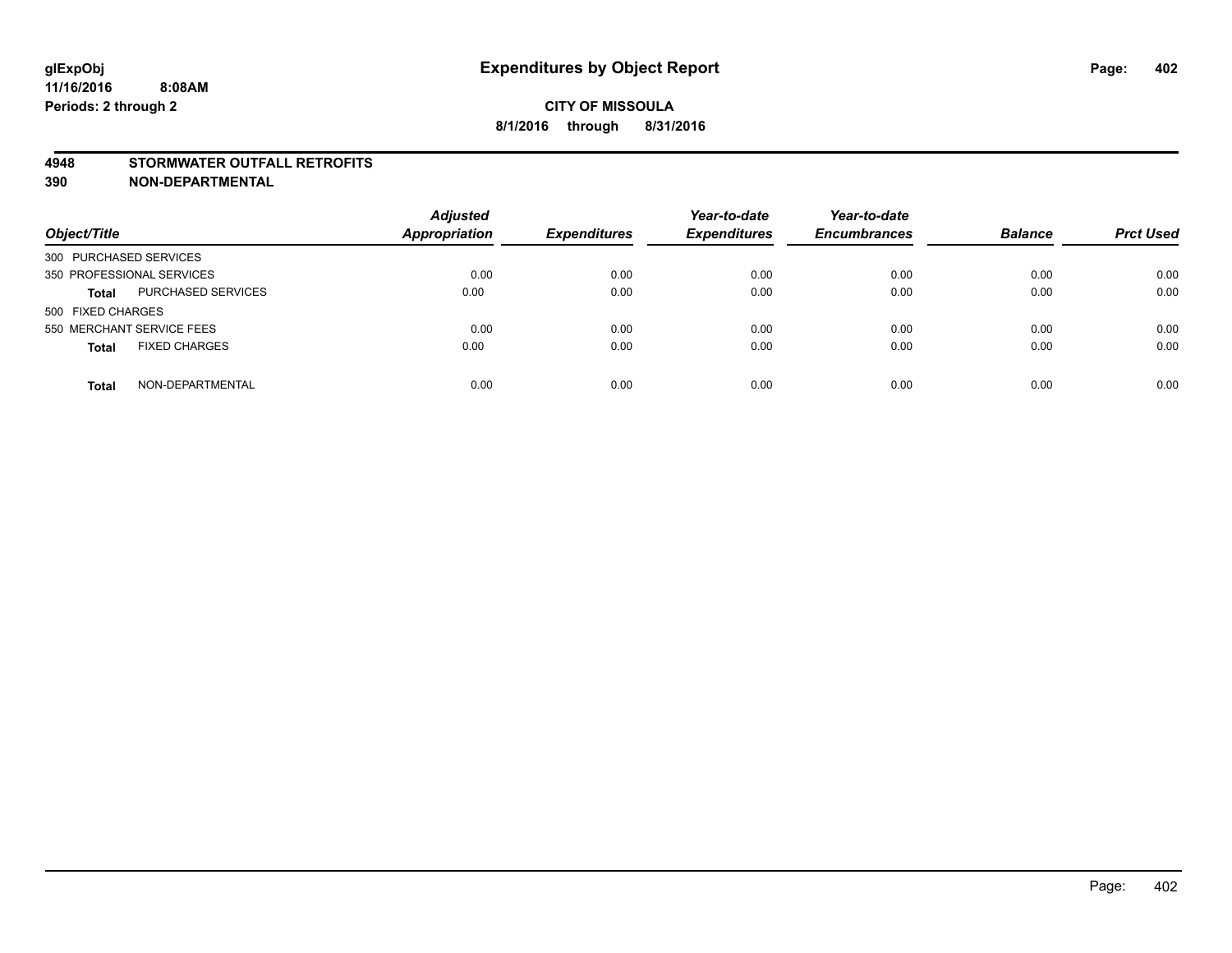### **4948 STORMWATER OUTFALL RETROFITS**

| Object/Title              |                              | <b>Adjusted</b><br><b>Appropriation</b> | <b>Expenditures</b> | Year-to-date<br><b>Expenditures</b> | Year-to-date<br><b>Encumbrances</b> | <b>Balance</b> | <b>Prct Used</b> |
|---------------------------|------------------------------|-----------------------------------------|---------------------|-------------------------------------|-------------------------------------|----------------|------------------|
| 300 PURCHASED SERVICES    |                              |                                         |                     |                                     |                                     |                |                  |
| 350 PROFESSIONAL SERVICES |                              | 0.00                                    | 0.00                | 0.00                                | 0.00                                | 0.00           | 0.00             |
| <b>Total</b>              | PURCHASED SERVICES           | 0.00                                    | 0.00                | 0.00                                | 0.00                                | 0.00           | 0.00             |
| 500 FIXED CHARGES         |                              |                                         |                     |                                     |                                     |                |                  |
| 550 MERCHANT SERVICE FEES |                              | 0.00                                    | 0.00                | 0.00                                | 0.00                                | 0.00           | 0.00             |
| <b>Total</b>              | <b>FIXED CHARGES</b>         | 0.00                                    | 0.00                | 0.00                                | 0.00                                | 0.00           | 0.00             |
| <b>Total</b>              | STORMWATER OUTFALL RETROFITS | 0.00                                    | 0.00                | 0.00                                | 0.00                                | 0.00           | 0.00             |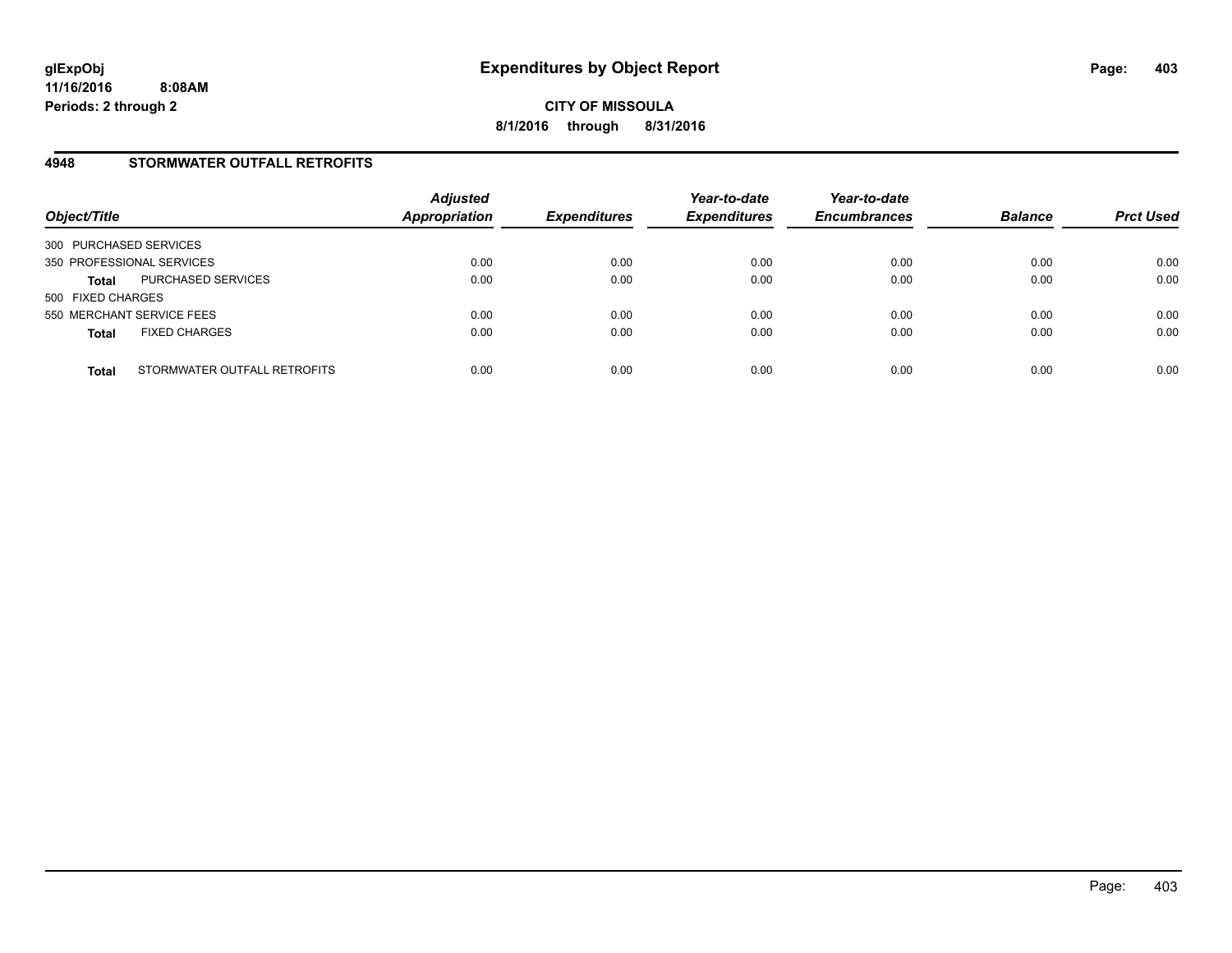#### **4949 WAYFINDING PROJECT**

**390 NON-DEPARTMENTAL**

|                        |                                   | <b>Adjusted</b>      |                     | Year-to-date        | Year-to-date        |                |                  |
|------------------------|-----------------------------------|----------------------|---------------------|---------------------|---------------------|----------------|------------------|
| Object/Title           |                                   | <b>Appropriation</b> | <b>Expenditures</b> | <b>Expenditures</b> | <b>Encumbrances</b> | <b>Balance</b> | <b>Prct Used</b> |
| 100 PERSONAL SERVICES  |                                   |                      |                     |                     |                     |                |                  |
| 110 SALARIES AND WAGES |                                   | 0.00                 | 0.00                | 0.00                | 0.00                | 0.00           | 0.00             |
|                        | <b>140 EMPLOYER CONTRIBUTIONS</b> | 0.00                 | 0.00                | 0.00                | 0.00                | 0.00           | 0.00             |
| <b>Total</b>           | PERSONAL SERVICES                 | 0.00                 | 0.00                | 0.00                | 0.00                | 0.00           | 0.00             |
| 200 SUPPLIES           |                                   |                      |                     |                     |                     |                |                  |
| 210 OFFICE SUPPLIES    |                                   | 0.00                 | 0.00                | 0.00                | 0.00                | 0.00           | 0.00             |
| <b>Total</b>           | <b>SUPPLIES</b>                   | 0.00                 | 0.00                | 0.00                | 0.00                | 0.00           | 0.00             |
|                        | 300 PURCHASED SERVICES            |                      |                     |                     |                     |                |                  |
|                        | 350 PROFESSIONAL SERVICES         | 0.00                 | 0.00                | 430.00              | 0.00                | $-430.00$      | 0.00             |
|                        | 360 REPAIR & MAINTENANCE          | 0.00                 | 0.00                | 0.00                | 0.00                | 0.00           | 0.00             |
| <b>Total</b>           | PURCHASED SERVICES                | 0.00                 | 0.00                | 430.00              | 0.00                | $-430.00$      | 0.00             |
| 500 FIXED CHARGES      |                                   |                      |                     |                     |                     |                |                  |
|                        | 550 MERCHANT SERVICE FEES         | 0.00                 | 0.00                | 0.00                | 0.00                | 0.00           | 0.00             |
| <b>Total</b>           | <b>FIXED CHARGES</b>              | 0.00                 | 0.00                | 0.00                | 0.00                | 0.00           | 0.00             |
| 900 CAPITAL OUTLAY     |                                   |                      |                     |                     |                     |                |                  |
| 930 IMPROVEMENTS       |                                   | 0.00                 | 0.00                | 0.00                | 0.00                | 0.00           | 0.00             |
|                        | 940 MACHINERY & EQUIPMENT         | 0.00                 | 0.00                | 0.00                | 0.00                | 0.00           | 0.00             |
| <b>Total</b>           | <b>CAPITAL OUTLAY</b>             | 0.00                 | 0.00                | 0.00                | 0.00                | 0.00           | 0.00             |
| <b>Total</b>           | NON-DEPARTMENTAL                  | 0.00                 | 0.00                | 430.00              | 0.00                | $-430.00$      | 0.00             |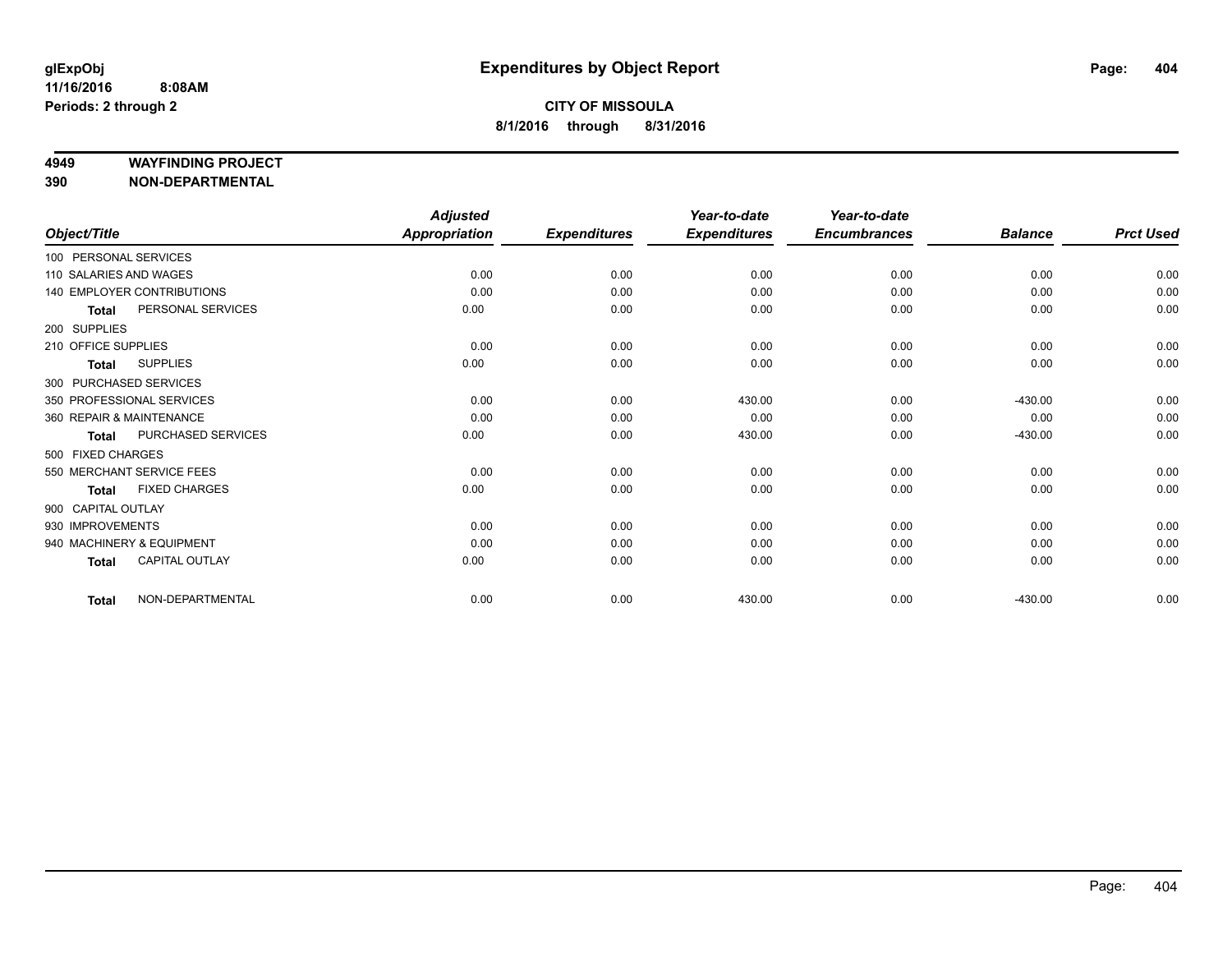**CITY OF MISSOULA 8/1/2016 through 8/31/2016**

### **4949 WAYFINDING PROJECT**

|                                           | <b>Adjusted</b>      |                     | Year-to-date        | Year-to-date        |                |                  |
|-------------------------------------------|----------------------|---------------------|---------------------|---------------------|----------------|------------------|
| Object/Title                              | <b>Appropriation</b> | <b>Expenditures</b> | <b>Expenditures</b> | <b>Encumbrances</b> | <b>Balance</b> | <b>Prct Used</b> |
| 100 PERSONAL SERVICES                     |                      |                     |                     |                     |                |                  |
| 110 SALARIES AND WAGES                    | 0.00                 | 0.00                | 0.00                | 0.00                | 0.00           | 0.00             |
| 140 EMPLOYER CONTRIBUTIONS                | 0.00                 | 0.00                | 0.00                | 0.00                | 0.00           | 0.00             |
| PERSONAL SERVICES<br><b>Total</b>         | 0.00                 | 0.00                | 0.00                | 0.00                | 0.00           | 0.00             |
| 200 SUPPLIES                              |                      |                     |                     |                     |                |                  |
| 210 OFFICE SUPPLIES                       | 0.00                 | 0.00                | 0.00                | 0.00                | 0.00           | 0.00             |
| <b>SUPPLIES</b><br><b>Total</b>           | 0.00                 | 0.00                | 0.00                | 0.00                | 0.00           | 0.00             |
| 300 PURCHASED SERVICES                    |                      |                     |                     |                     |                |                  |
| 350 PROFESSIONAL SERVICES                 | 0.00                 | 0.00                | 430.00              | 0.00                | $-430.00$      | 0.00             |
| 360 REPAIR & MAINTENANCE                  | 0.00                 | 0.00                | 0.00                | 0.00                | 0.00           | 0.00             |
| PURCHASED SERVICES<br><b>Total</b>        | 0.00                 | 0.00                | 430.00              | 0.00                | $-430.00$      | 0.00             |
| 500 FIXED CHARGES                         |                      |                     |                     |                     |                |                  |
| 550 MERCHANT SERVICE FEES                 | 0.00                 | 0.00                | 0.00                | 0.00                | 0.00           | 0.00             |
| <b>FIXED CHARGES</b><br><b>Total</b>      | 0.00                 | 0.00                | 0.00                | 0.00                | 0.00           | 0.00             |
| 900 CAPITAL OUTLAY                        |                      |                     |                     |                     |                |                  |
| 930 IMPROVEMENTS                          | 0.00                 | 0.00                | 0.00                | 0.00                | 0.00           | 0.00             |
| 940 MACHINERY & EQUIPMENT                 | 0.00                 | 0.00                | 0.00                | 0.00                | 0.00           | 0.00             |
| <b>CAPITAL OUTLAY</b><br>Total            | 0.00                 | 0.00                | 0.00                | 0.00                | 0.00           | 0.00             |
| <b>WAYFINDING PROJECT</b><br><b>Total</b> | 0.00                 | 0.00                | 430.00              | 0.00                | $-430.00$      | 0.00             |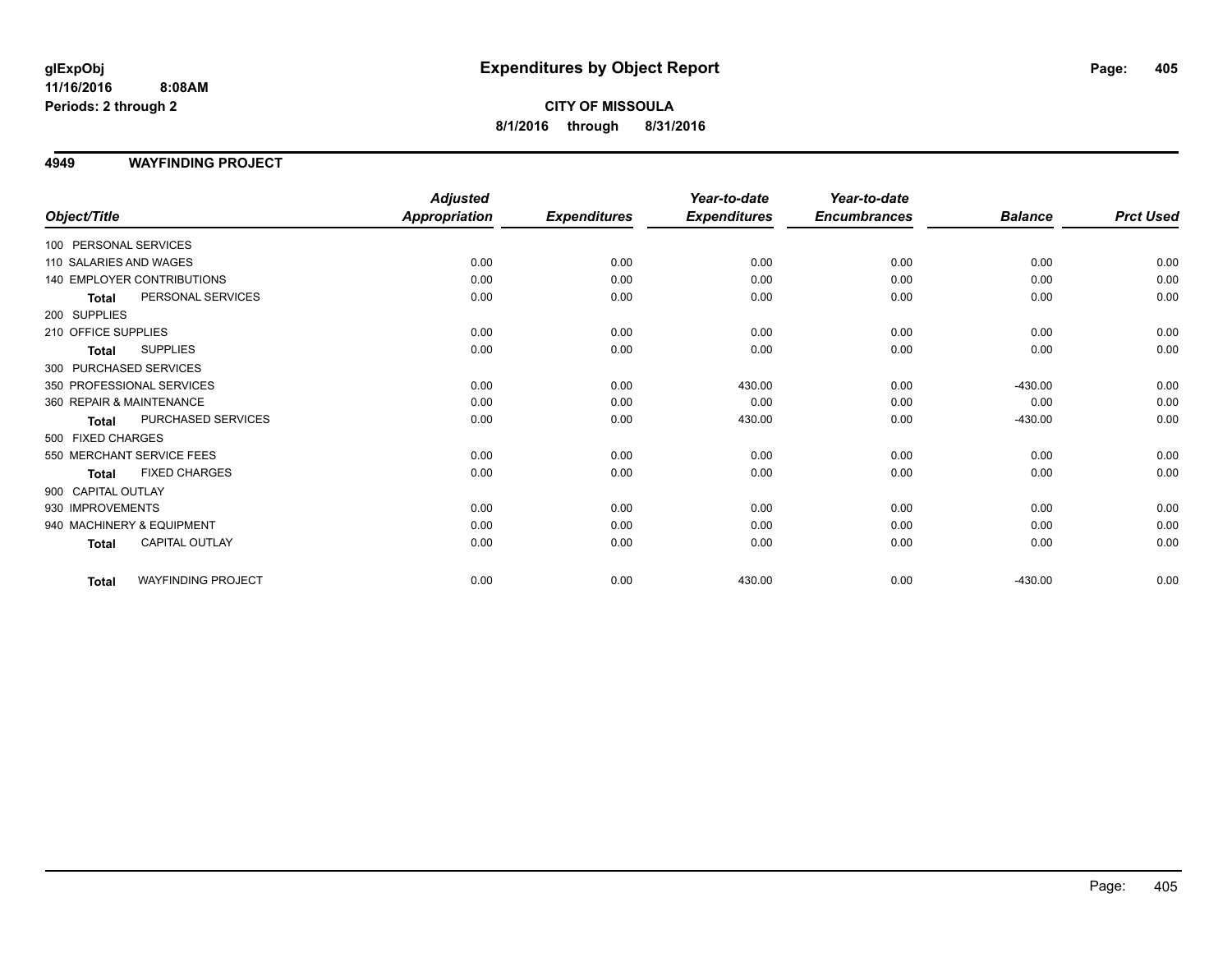#### **4990 ARRA ENHANCEMENTS**

**500 N HIGGINS STREETSCAPE**

| Object/Title              |                       | <b>Adjusted</b><br><b>Appropriation</b> | <b>Expenditures</b> | Year-to-date<br><b>Expenditures</b> | Year-to-date<br><b>Encumbrances</b> | <b>Balance</b> | <b>Prct Used</b> |
|---------------------------|-----------------------|-----------------------------------------|---------------------|-------------------------------------|-------------------------------------|----------------|------------------|
| 500 FIXED CHARGES         |                       |                                         |                     |                                     |                                     |                |                  |
| 550 MERCHANT SERVICE FEES |                       | 0.00                                    | 0.00                | 0.00                                | 0.00                                | 0.00           | 0.00             |
| <b>Total</b>              | <b>FIXED CHARGES</b>  | 0.00                                    | 0.00                | 0.00                                | 0.00                                | 0.00           | 0.00             |
| 900 CAPITAL OUTLAY        |                       |                                         |                     |                                     |                                     |                |                  |
| 930 IMPROVEMENTS          |                       | 0.00                                    | 0.00                | 0.00                                | 0.00                                | 0.00           | 0.00             |
| <b>Total</b>              | <b>CAPITAL OUTLAY</b> | 0.00                                    | 0.00                | 0.00                                | 0.00                                | 0.00           | 0.00             |
| <b>Total</b>              | N HIGGINS STREETSCAPE | 0.00                                    | 0.00                | 0.00                                | 0.00                                | 0.00           | 0.00             |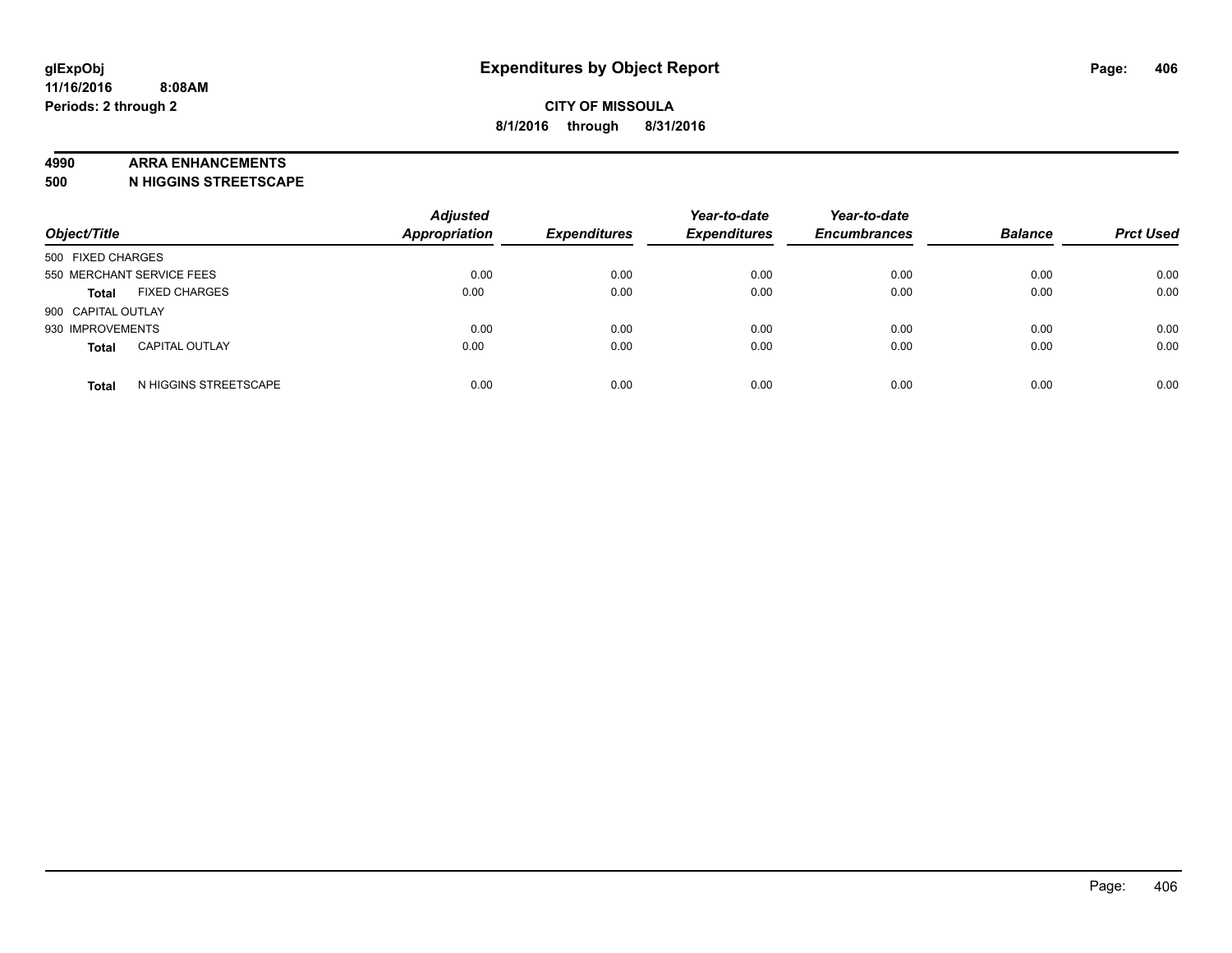### **CITY OF MISSOULA 8/1/2016 through 8/31/2016**

**4990 ARRA ENHANCEMENTS 510 CURB RAMPS**

| Object/Title       |                           | <b>Adjusted</b><br><b>Appropriation</b> | <b>Expenditures</b> | Year-to-date<br><b>Expenditures</b> | Year-to-date<br><b>Encumbrances</b> | <b>Balance</b> | <b>Prct Used</b> |
|--------------------|---------------------------|-----------------------------------------|---------------------|-------------------------------------|-------------------------------------|----------------|------------------|
| 500 FIXED CHARGES  |                           |                                         |                     |                                     |                                     |                |                  |
|                    | 550 MERCHANT SERVICE FEES | 0.00                                    | 0.00                | 0.00                                | 0.00                                | 0.00           | 0.00             |
| <b>Total</b>       | <b>FIXED CHARGES</b>      | 0.00                                    | 0.00                | 0.00                                | 0.00                                | 0.00           | 0.00             |
| 900 CAPITAL OUTLAY |                           |                                         |                     |                                     |                                     |                |                  |
| 930 IMPROVEMENTS   |                           | 0.00                                    | 0.00                | 0.00                                | 0.00                                | 0.00           | 0.00             |
| <b>Total</b>       | <b>CAPITAL OUTLAY</b>     | 0.00                                    | 0.00                | 0.00                                | 0.00                                | 0.00           | 0.00             |
| <b>Total</b>       | <b>CURB RAMPS</b>         | 0.00                                    | 0.00                | 0.00                                | 0.00                                | 0.00           | 0.00             |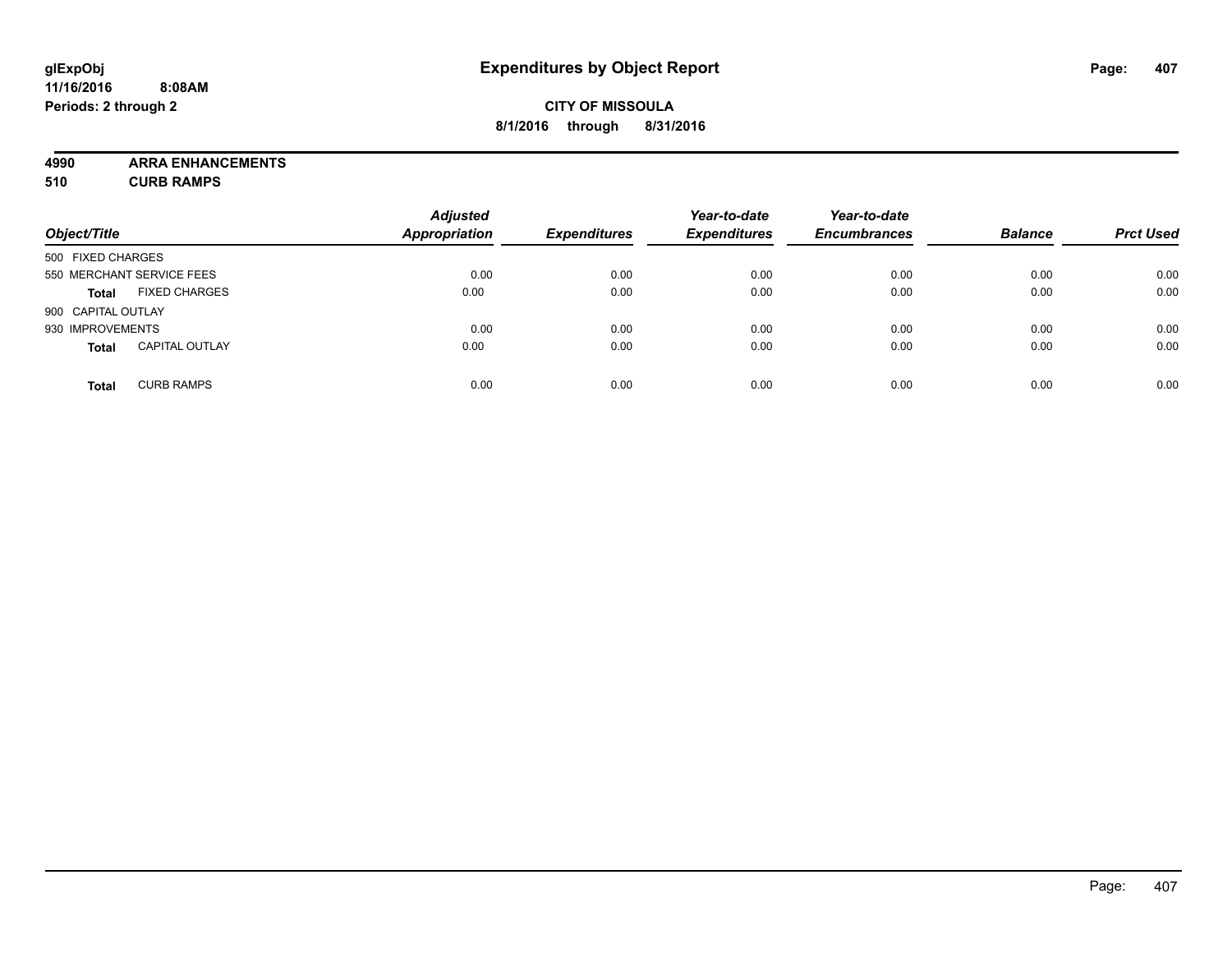#### **4990 ARRA ENHANCEMENTS**

**515 RSNAKE GATEWAY GREENOUGH DRIVE**

| Object/Title       |                                | <b>Adjusted</b><br><b>Appropriation</b> | <b>Expenditures</b> | Year-to-date<br><b>Expenditures</b> | Year-to-date<br><b>Encumbrances</b> | <b>Balance</b> | <b>Prct Used</b> |
|--------------------|--------------------------------|-----------------------------------------|---------------------|-------------------------------------|-------------------------------------|----------------|------------------|
| 500 FIXED CHARGES  |                                |                                         |                     |                                     |                                     |                |                  |
|                    | 550 MERCHANT SERVICE FEES      | 0.00                                    | 0.00                | 0.00                                | 0.00                                | 0.00           | 0.00             |
| <b>Total</b>       | <b>FIXED CHARGES</b>           | 0.00                                    | 0.00                | 0.00                                | 0.00                                | 0.00           | 0.00             |
| 900 CAPITAL OUTLAY |                                |                                         |                     |                                     |                                     |                |                  |
| 930 IMPROVEMENTS   |                                | 0.00                                    | 0.00                | 0.00                                | 0.00                                | 0.00           | 0.00             |
| <b>Total</b>       | <b>CAPITAL OUTLAY</b>          | 0.00                                    | 0.00                | 0.00                                | 0.00                                | 0.00           | 0.00             |
| <b>Total</b>       | RSNAKE GATEWAY GREENOUGH DRIVE | 0.00                                    | 0.00                | 0.00                                | 0.00                                | 0.00           | 0.00             |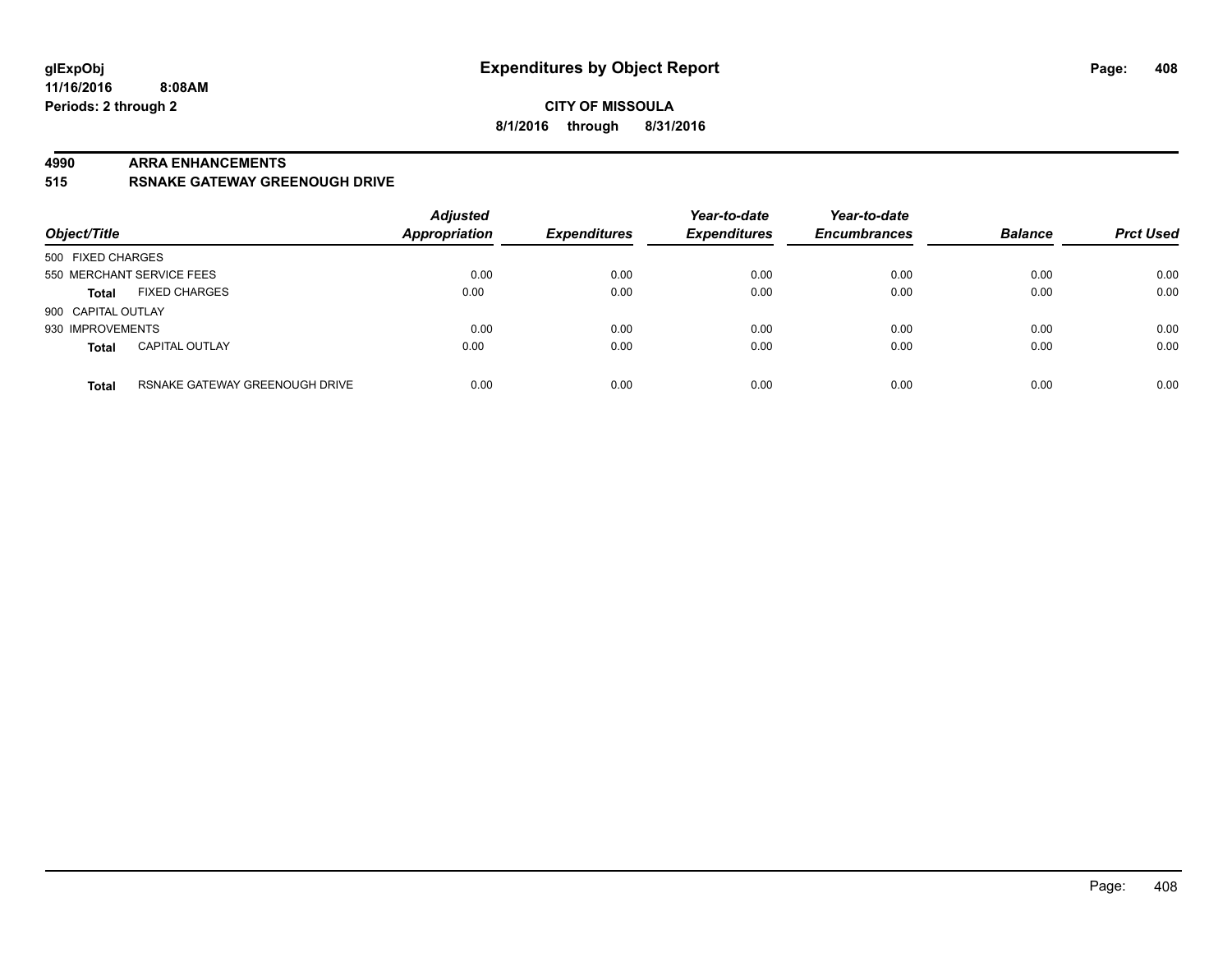### **4990 ARRA ENHANCEMENTS**

| Object/Title                             | <b>Adjusted</b><br><b>Appropriation</b> | <b>Expenditures</b> | Year-to-date<br><b>Expenditures</b> | Year-to-date<br><b>Encumbrances</b> | <b>Balance</b> | <b>Prct Used</b> |
|------------------------------------------|-----------------------------------------|---------------------|-------------------------------------|-------------------------------------|----------------|------------------|
| 500 FIXED CHARGES                        |                                         |                     |                                     |                                     |                |                  |
| 550 MERCHANT SERVICE FEES                | 0.00                                    | 0.00                | 0.00                                | 0.00                                | 0.00           | 0.00             |
| <b>FIXED CHARGES</b><br><b>Total</b>     | 0.00                                    | 0.00                | 0.00                                | 0.00                                | 0.00           | 0.00             |
| 900 CAPITAL OUTLAY                       |                                         |                     |                                     |                                     |                |                  |
| 930 IMPROVEMENTS                         | 0.00                                    | 0.00                | 0.00                                | 0.00                                | 0.00           | 0.00             |
| <b>CAPITAL OUTLAY</b><br><b>Total</b>    | 0.00                                    | 0.00                | 0.00                                | 0.00                                | 0.00           | 0.00             |
| <b>ARRA ENHANCEMENTS</b><br><b>Total</b> | 0.00                                    | 0.00                | 0.00                                | 0.00                                | 0.00           | 0.00             |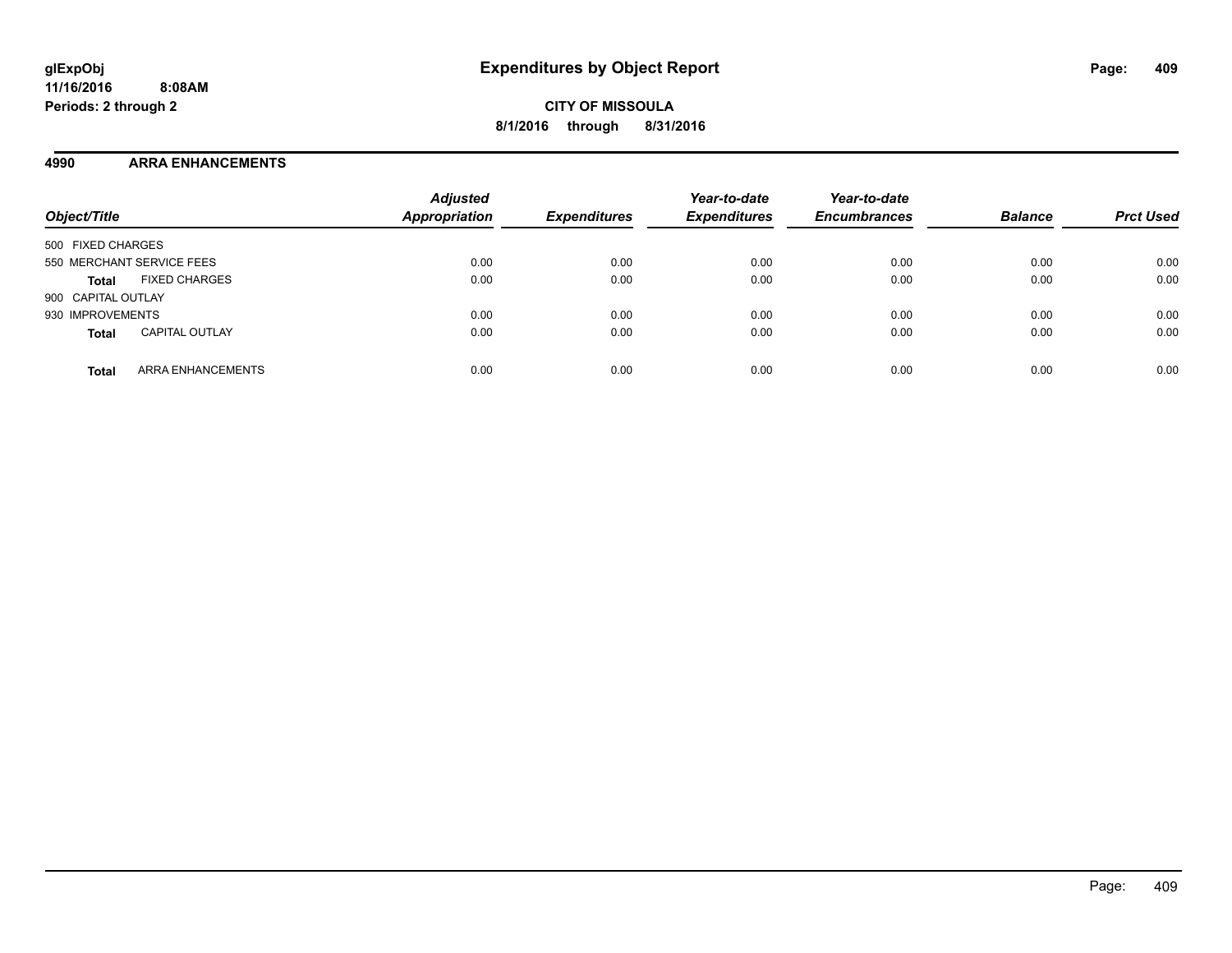#### **4991 ARRA HB645**

**500 N HIGGINS STREETSCAPE**

| Object/Title       |                           | <b>Adjusted</b><br><b>Appropriation</b> | <b>Expenditures</b> | Year-to-date<br><b>Expenditures</b> | Year-to-date<br><b>Encumbrances</b> | <b>Balance</b> | <b>Prct Used</b> |
|--------------------|---------------------------|-----------------------------------------|---------------------|-------------------------------------|-------------------------------------|----------------|------------------|
| 500 FIXED CHARGES  |                           |                                         |                     |                                     |                                     |                |                  |
|                    | 550 MERCHANT SERVICE FEES | 0.00                                    | 0.00                | 0.00                                | 0.00                                | 0.00           | 0.00             |
| <b>Total</b>       | <b>FIXED CHARGES</b>      | 0.00                                    | 0.00                | 0.00                                | 0.00                                | 0.00           | 0.00             |
| 900 CAPITAL OUTLAY |                           |                                         |                     |                                     |                                     |                |                  |
| 930 IMPROVEMENTS   |                           | 0.00                                    | 0.00                | 0.00                                | 0.00                                | 0.00           | 0.00             |
| <b>Total</b>       | <b>CAPITAL OUTLAY</b>     | 0.00                                    | 0.00                | 0.00                                | 0.00                                | 0.00           | 0.00             |
| <b>Total</b>       | N HIGGINS STREETSCAPE     | 0.00                                    | 0.00                | 0.00                                | 0.00                                | 0.00           | 0.00             |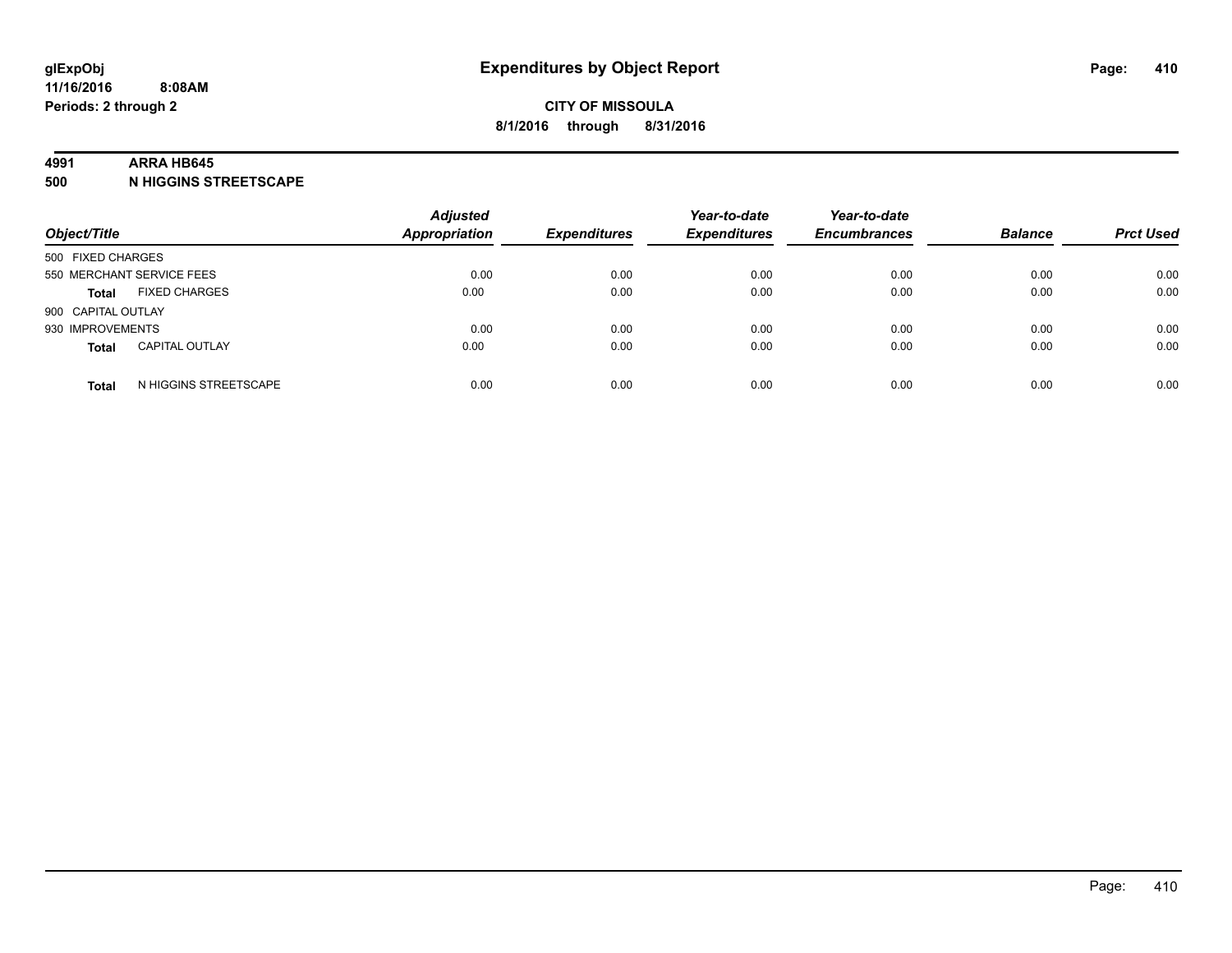### **4991 ARRA HB645**

**520 N HIGGINS PAVING**

| Object/Title       |                           | <b>Adjusted</b><br><b>Appropriation</b> | <b>Expenditures</b> | Year-to-date<br><b>Expenditures</b> | Year-to-date<br><b>Encumbrances</b> | <b>Balance</b> | <b>Prct Used</b> |
|--------------------|---------------------------|-----------------------------------------|---------------------|-------------------------------------|-------------------------------------|----------------|------------------|
| 500 FIXED CHARGES  |                           |                                         |                     |                                     |                                     |                |                  |
|                    | 550 MERCHANT SERVICE FEES | 0.00                                    | 0.00                | 0.00                                | 0.00                                | 0.00           | 0.00             |
| <b>Total</b>       | <b>FIXED CHARGES</b>      | 0.00                                    | 0.00                | 0.00                                | 0.00                                | 0.00           | 0.00             |
| 900 CAPITAL OUTLAY |                           |                                         |                     |                                     |                                     |                |                  |
| 930 IMPROVEMENTS   |                           | 0.00                                    | 0.00                | 0.00                                | 0.00                                | 0.00           | 0.00             |
| <b>Total</b>       | <b>CAPITAL OUTLAY</b>     | 0.00                                    | 0.00                | 0.00                                | 0.00                                | 0.00           | 0.00             |
| <b>Total</b>       | N HIGGINS PAVING          | 0.00                                    | 0.00                | 0.00                                | 0.00                                | 0.00           | 0.00             |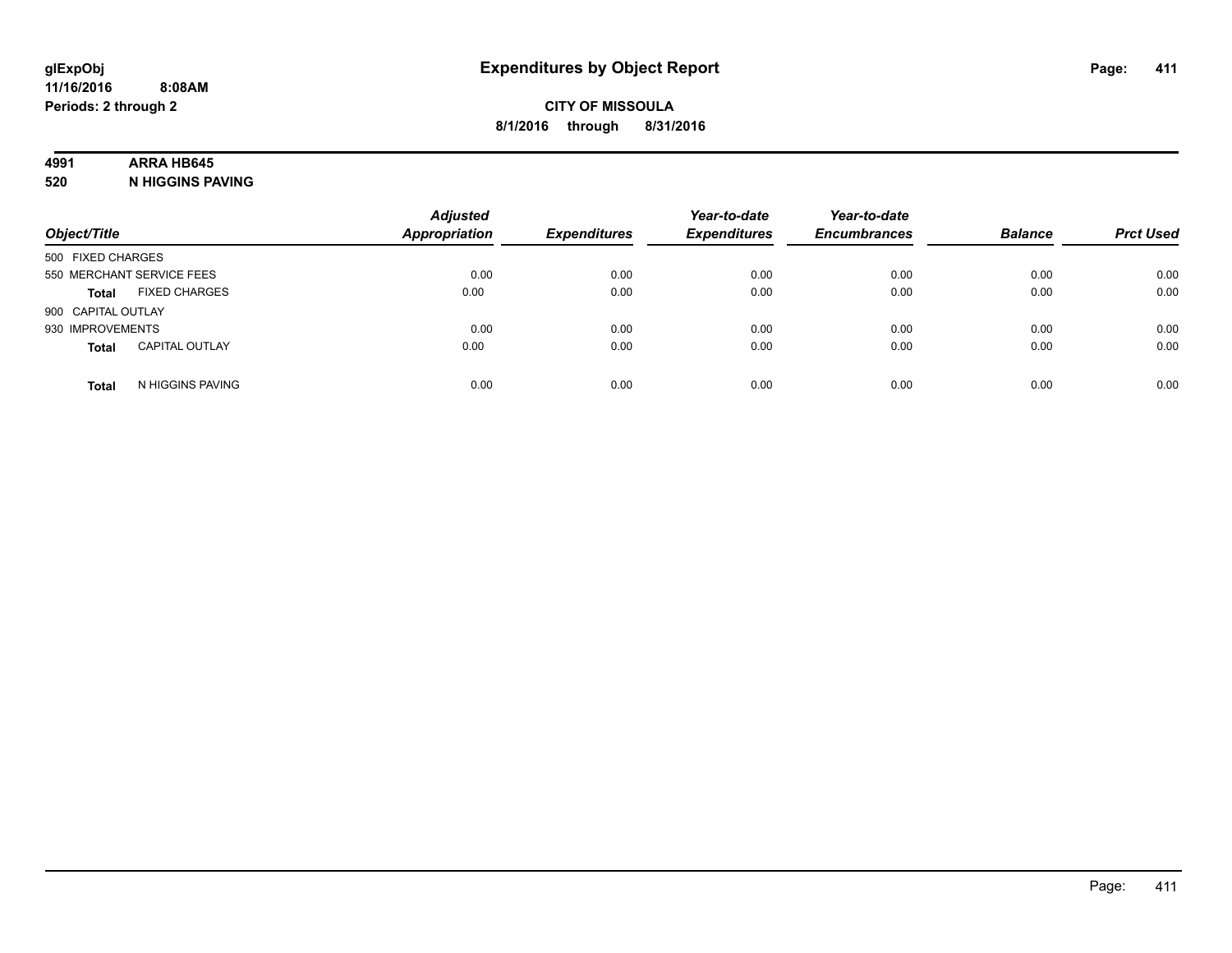### **CITY OF MISSOULA 8/1/2016 through 8/31/2016**

#### **4991 ARRA HB645**

**525 BROOKS ST CURB & SW IMPROVEMENTS**

| Object/Title       |                                 | <b>Adjusted</b><br><b>Appropriation</b> | <b>Expenditures</b> | Year-to-date<br><b>Expenditures</b> | Year-to-date<br><b>Encumbrances</b> | <b>Balance</b> | <b>Prct Used</b> |
|--------------------|---------------------------------|-----------------------------------------|---------------------|-------------------------------------|-------------------------------------|----------------|------------------|
| 500 FIXED CHARGES  |                                 |                                         |                     |                                     |                                     |                |                  |
|                    | 550 MERCHANT SERVICE FEES       | 0.00                                    | 0.00                | 0.00                                | 0.00                                | 0.00           | 0.00             |
| <b>Total</b>       | <b>FIXED CHARGES</b>            | 0.00                                    | 0.00                | 0.00                                | 0.00                                | 0.00           | 0.00             |
| 900 CAPITAL OUTLAY |                                 |                                         |                     |                                     |                                     |                |                  |
| 930 IMPROVEMENTS   |                                 | 0.00                                    | 0.00                | 0.00                                | 0.00                                | 0.00           | 0.00             |
| <b>Total</b>       | <b>CAPITAL OUTLAY</b>           | 0.00                                    | 0.00                | 0.00                                | 0.00                                | 0.00           | 0.00             |
| <b>Total</b>       | BROOKS ST CURB & SW IMPROVEMENT | 0.00                                    | 0.00                | 0.00                                | 0.00                                | 0.00           | 0.00             |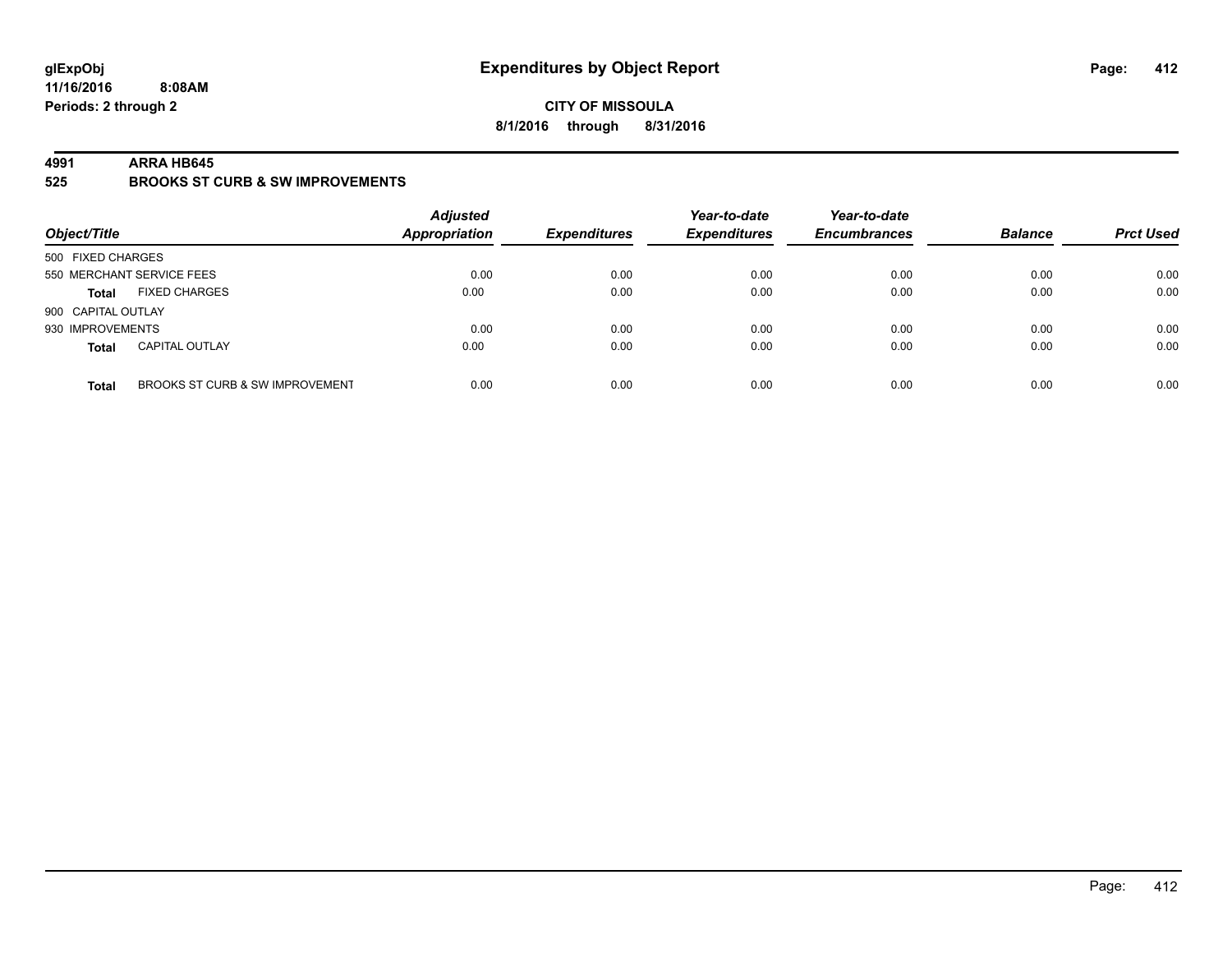# **4991 ARRA HB645**

**530 CURB RAMPS**

|                    |                            | <b>Adjusted</b>      |                     | Year-to-date        | Year-to-date        |                |                  |
|--------------------|----------------------------|----------------------|---------------------|---------------------|---------------------|----------------|------------------|
| Object/Title       |                            | <b>Appropriation</b> | <b>Expenditures</b> | <b>Expenditures</b> | <b>Encumbrances</b> | <b>Balance</b> | <b>Prct Used</b> |
|                    | 100 PERSONAL SERVICES      |                      |                     |                     |                     |                |                  |
|                    | 140 EMPLOYER CONTRIBUTIONS | 0.00                 | 0.00                | 0.00                | 0.00                | 0.00           | 0.00             |
| <b>Total</b>       | PERSONAL SERVICES          | 0.00                 | 0.00                | 0.00                | 0.00                | 0.00           | 0.00             |
| 500 FIXED CHARGES  |                            |                      |                     |                     |                     |                |                  |
|                    | 550 MERCHANT SERVICE FEES  | 0.00                 | 0.00                | 0.00                | 0.00                | 0.00           | 0.00             |
| <b>Total</b>       | <b>FIXED CHARGES</b>       | 0.00                 | 0.00                | 0.00                | 0.00                | 0.00           | 0.00             |
| 900 CAPITAL OUTLAY |                            |                      |                     |                     |                     |                |                  |
| 930 IMPROVEMENTS   |                            | 0.00                 | 0.00                | 0.00                | 0.00                | 0.00           | 0.00             |
| Total              | <b>CAPITAL OUTLAY</b>      | 0.00                 | 0.00                | 0.00                | 0.00                | 0.00           | 0.00             |
| <b>Total</b>       | <b>CURB RAMPS</b>          | 0.00                 | 0.00                | 0.00                | 0.00                | 0.00           | 0.00             |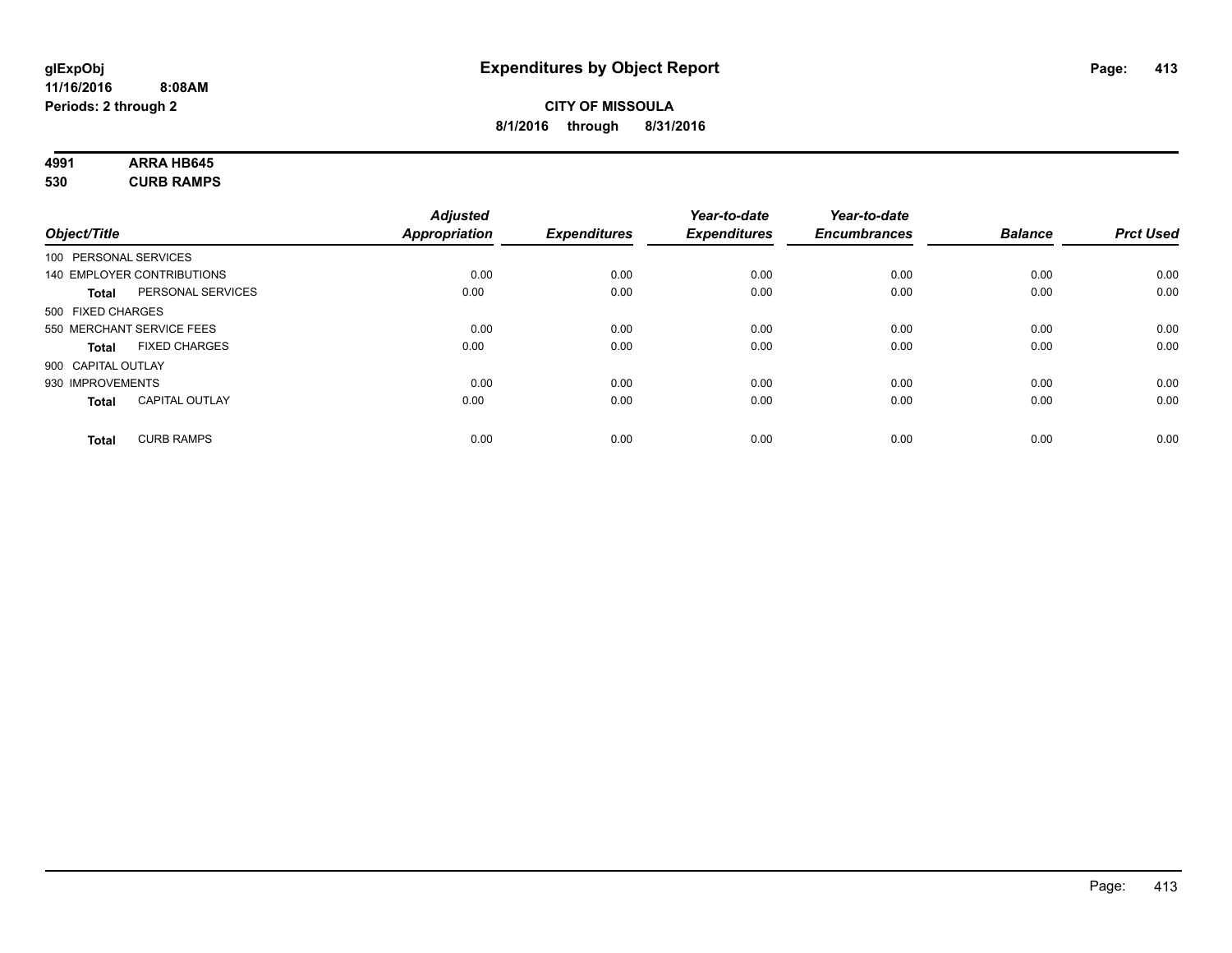### **CITY OF MISSOULA 8/1/2016 through 8/31/2016**

#### **4991 ARRA HB645**

**535 PARKS PLAYGROUND INSTALLS**

|                          |                                   | <b>Adjusted</b>      |                     | Year-to-date        | Year-to-date        |                |                  |
|--------------------------|-----------------------------------|----------------------|---------------------|---------------------|---------------------|----------------|------------------|
| Object/Title             |                                   | <b>Appropriation</b> | <b>Expenditures</b> | <b>Expenditures</b> | <b>Encumbrances</b> | <b>Balance</b> | <b>Prct Used</b> |
| 100 PERSONAL SERVICES    |                                   |                      |                     |                     |                     |                |                  |
| 110 SALARIES AND WAGES   |                                   | 0.00                 | 0.00                | 0.00                | 0.00                | 0.00           | 0.00             |
| 120 OVERTIME/TERMINATION |                                   | 0.00                 | 0.00                | 0.00                | 0.00                | 0.00           | 0.00             |
|                          | <b>140 EMPLOYER CONTRIBUTIONS</b> | 0.00                 | 0.00                | 0.00                | 0.00                | 0.00           | 0.00             |
| <b>Total</b>             | PERSONAL SERVICES                 | 0.00                 | 0.00                | 0.00                | 0.00                | 0.00           | 0.00             |
| 500 FIXED CHARGES        |                                   |                      |                     |                     |                     |                |                  |
|                          | 550 MERCHANT SERVICE FEES         | 0.00                 | 0.00                | 0.00                | 0.00                | 0.00           | 0.00             |
| <b>Total</b>             | <b>FIXED CHARGES</b>              | 0.00                 | 0.00                | 0.00                | 0.00                | 0.00           | 0.00             |
| 900 CAPITAL OUTLAY       |                                   |                      |                     |                     |                     |                |                  |
| 930 IMPROVEMENTS         |                                   | 0.00                 | 0.00                | 0.00                | 0.00                | 0.00           | 0.00             |
| <b>Total</b>             | <b>CAPITAL OUTLAY</b>             | 0.00                 | 0.00                | 0.00                | 0.00                | 0.00           | 0.00             |
| <b>Total</b>             | PARKS PLAYGROUND INSTALLS         | 0.00                 | 0.00                | 0.00                | 0.00                | 0.00           | 0.00             |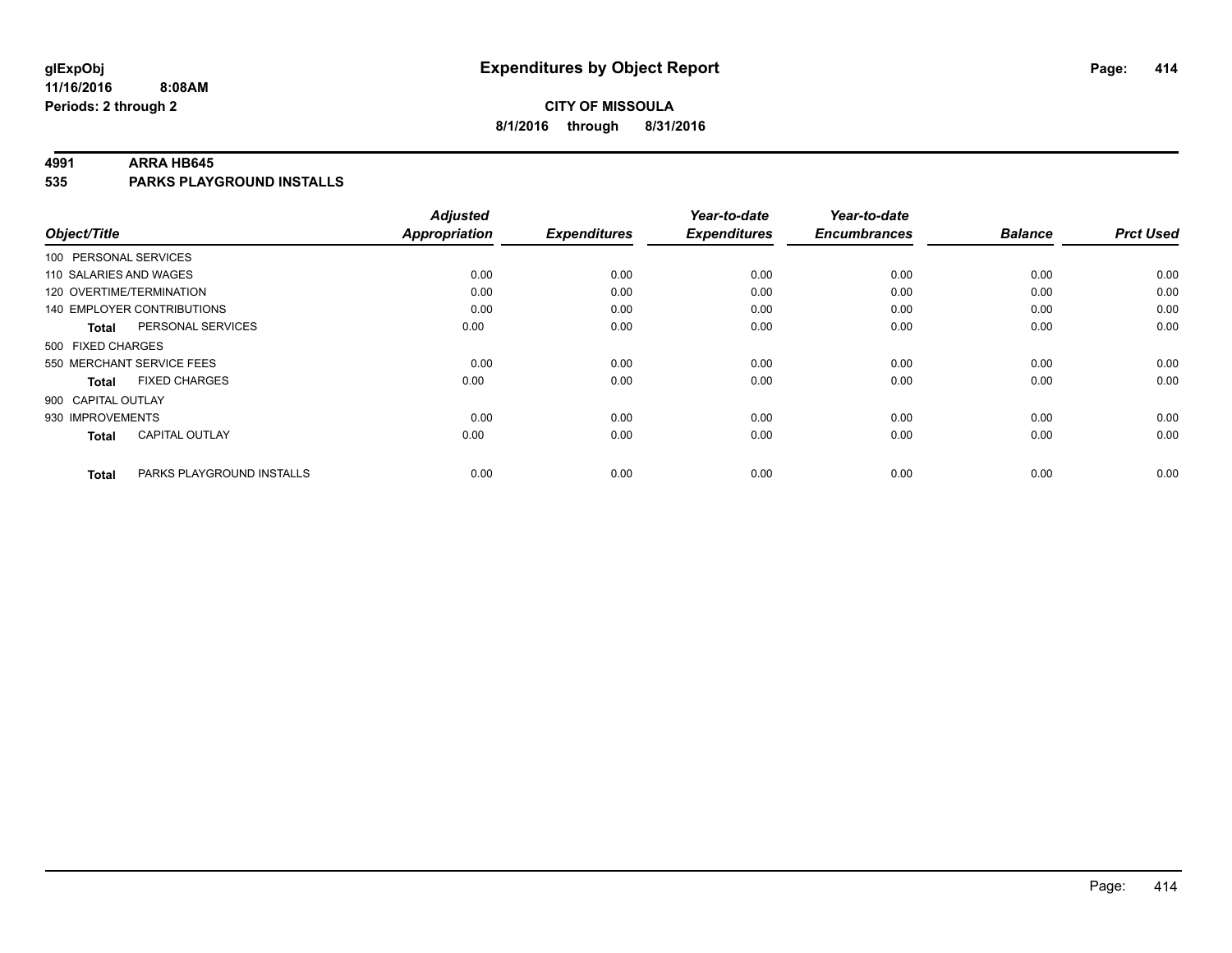#### **4991 ARRA HB645**

**540 GREENOUGH PARK BRIDGE**

|                          |                                   | <b>Adjusted</b> |                     | Year-to-date        | Year-to-date        |                |                  |
|--------------------------|-----------------------------------|-----------------|---------------------|---------------------|---------------------|----------------|------------------|
| Object/Title             |                                   | Appropriation   | <b>Expenditures</b> | <b>Expenditures</b> | <b>Encumbrances</b> | <b>Balance</b> | <b>Prct Used</b> |
| 100 PERSONAL SERVICES    |                                   |                 |                     |                     |                     |                |                  |
| 120 OVERTIME/TERMINATION |                                   | 0.00            | 0.00                | 0.00                | 0.00                | 0.00           | 0.00             |
|                          | <b>140 EMPLOYER CONTRIBUTIONS</b> | 0.00            | 0.00                | 0.00                | 0.00                | 0.00           | 0.00             |
| <b>Total</b>             | PERSONAL SERVICES                 | 0.00            | 0.00                | 0.00                | 0.00                | 0.00           | 0.00             |
| 500 FIXED CHARGES        |                                   |                 |                     |                     |                     |                |                  |
|                          | 550 MERCHANT SERVICE FEES         | 0.00            | 0.00                | 0.00                | 0.00                | 0.00           | 0.00             |
| <b>Total</b>             | <b>FIXED CHARGES</b>              | 0.00            | 0.00                | 0.00                | 0.00                | 0.00           | 0.00             |
| 900 CAPITAL OUTLAY       |                                   |                 |                     |                     |                     |                |                  |
| 930 IMPROVEMENTS         |                                   | 0.00            | 0.00                | 0.00                | 0.00                | 0.00           | 0.00             |
| <b>Total</b>             | <b>CAPITAL OUTLAY</b>             | 0.00            | 0.00                | 0.00                | 0.00                | 0.00           | 0.00             |
|                          |                                   |                 |                     |                     |                     |                |                  |
| <b>Total</b>             | <b>GREENOUGH PARK BRIDGE</b>      | 0.00            | 0.00                | 0.00                | 0.00                | 0.00           | 0.00             |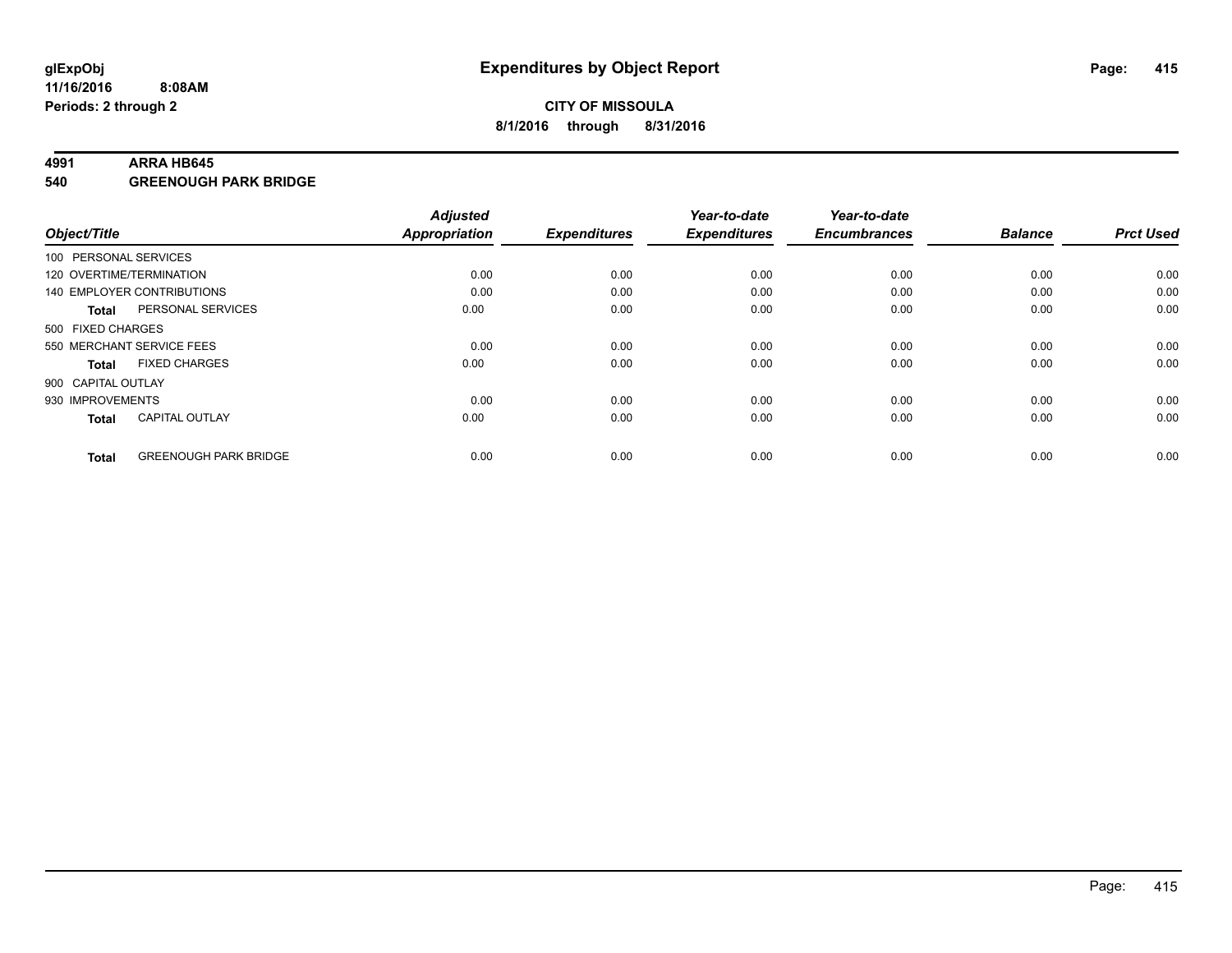**4991 ARRA HB645**

| Object/Title                      | <b>Adjusted</b><br><b>Appropriation</b> | <b>Expenditures</b> | Year-to-date<br><b>Expenditures</b> | Year-to-date<br><b>Encumbrances</b> | <b>Balance</b> | <b>Prct Used</b> |
|-----------------------------------|-----------------------------------------|---------------------|-------------------------------------|-------------------------------------|----------------|------------------|
|                                   |                                         |                     |                                     |                                     |                |                  |
| 100 PERSONAL SERVICES             |                                         |                     |                                     |                                     |                |                  |
| 110 SALARIES AND WAGES            | 0.00                                    | 0.00                | 0.00                                | 0.00                                | 0.00           | 0.00             |
| 120 OVERTIME/TERMINATION          | 0.00                                    | 0.00                | 0.00                                | 0.00                                | 0.00           | 0.00             |
| 140 EMPLOYER CONTRIBUTIONS        | 0.00                                    | 0.00                | 0.00                                | 0.00                                | 0.00           | 0.00             |
| PERSONAL SERVICES<br><b>Total</b> | 0.00                                    | 0.00                | 0.00                                | 0.00                                | 0.00           | 0.00             |
| 500 FIXED CHARGES                 |                                         |                     |                                     |                                     |                |                  |
| 550 MERCHANT SERVICE FEES         | 0.00                                    | 0.00                | 0.00                                | 0.00                                | 0.00           | 0.00             |
| <b>FIXED CHARGES</b><br>Total     | 0.00                                    | 0.00                | 0.00                                | 0.00                                | 0.00           | 0.00             |
| 900 CAPITAL OUTLAY                |                                         |                     |                                     |                                     |                |                  |
| 930 IMPROVEMENTS                  | 0.00                                    | 0.00                | 0.00                                | 0.00                                | 0.00           | 0.00             |
| <b>CAPITAL OUTLAY</b><br>Total    | 0.00                                    | 0.00                | 0.00                                | 0.00                                | 0.00           | 0.00             |
|                                   |                                         |                     |                                     |                                     |                |                  |
| ARRA HB645<br><b>Total</b>        | 0.00                                    | 0.00                | 0.00                                | 0.00                                | 0.00           | 0.00             |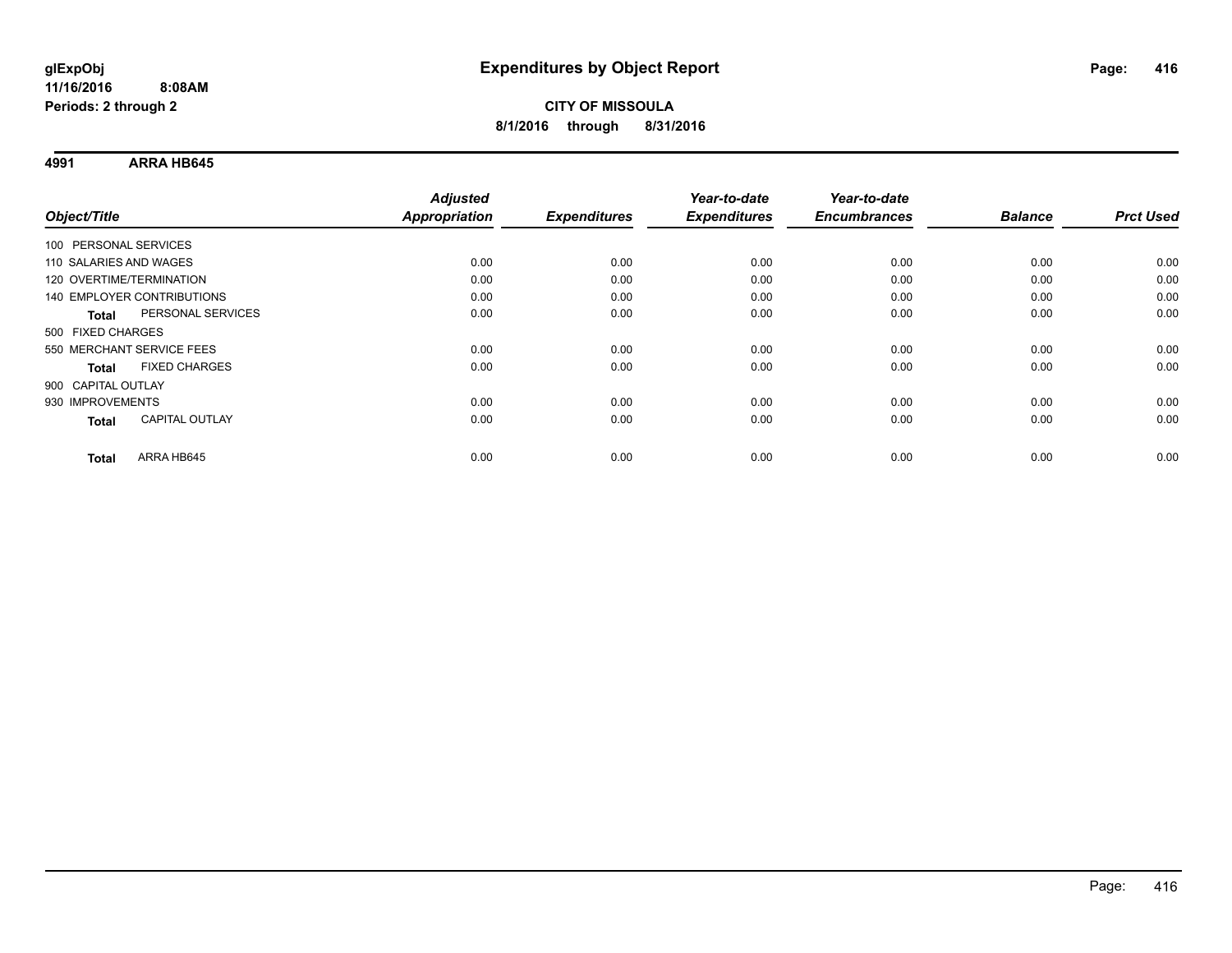**4992 WFL MILLER CREEK ROAD**

**390 NON-DEPARTMENTAL**

| Object/Title              |                       | <b>Adjusted</b><br><b>Appropriation</b> | <b>Expenditures</b> | Year-to-date<br><b>Expenditures</b> | Year-to-date<br><b>Encumbrances</b> | <b>Balance</b> | <b>Prct Used</b> |
|---------------------------|-----------------------|-----------------------------------------|---------------------|-------------------------------------|-------------------------------------|----------------|------------------|
| 500 FIXED CHARGES         |                       |                                         |                     |                                     |                                     |                |                  |
| 550 MERCHANT SERVICE FEES |                       | 0.00                                    | 0.00                | 0.00                                | 0.00                                | 0.00           | 0.00             |
| <b>Total</b>              | <b>FIXED CHARGES</b>  | 0.00                                    | 0.00                | 0.00                                | 0.00                                | 0.00           | 0.00             |
| 900 CAPITAL OUTLAY        |                       |                                         |                     |                                     |                                     |                |                  |
| 930 IMPROVEMENTS          |                       | 0.00                                    | 0.00                | 0.00                                | 0.00                                | 0.00           | 0.00             |
| <b>Total</b>              | <b>CAPITAL OUTLAY</b> | 0.00                                    | 0.00                | 0.00                                | 0.00                                | 0.00           | 0.00             |
| <b>Total</b>              | NON-DEPARTMENTAL      | 0.00                                    | 0.00                | 0.00                                | 0.00                                | 0.00           | 0.00             |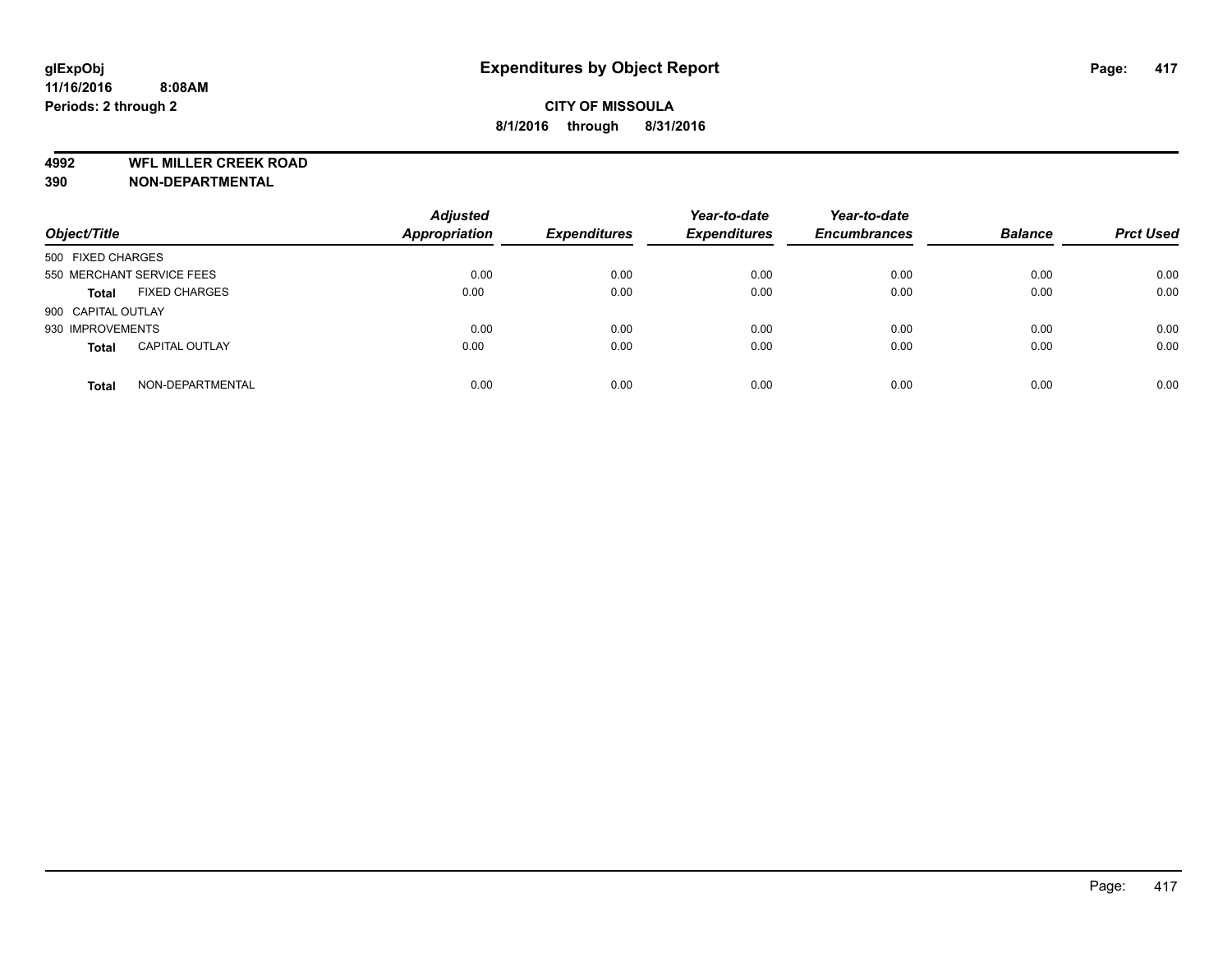### **4992 WFL MILLER CREEK ROAD**

| Object/Title                          | <b>Adjusted</b><br><b>Appropriation</b> | <b>Expenditures</b> | Year-to-date<br><b>Expenditures</b> | Year-to-date<br><b>Encumbrances</b> | <b>Balance</b> | <b>Prct Used</b> |
|---------------------------------------|-----------------------------------------|---------------------|-------------------------------------|-------------------------------------|----------------|------------------|
| 500 FIXED CHARGES                     |                                         |                     |                                     |                                     |                |                  |
| 550 MERCHANT SERVICE FEES             | 0.00                                    | 0.00                | 0.00                                | 0.00                                | 0.00           | 0.00             |
| <b>FIXED CHARGES</b><br><b>Total</b>  | 0.00                                    | 0.00                | 0.00                                | 0.00                                | 0.00           | 0.00             |
| 900 CAPITAL OUTLAY                    |                                         |                     |                                     |                                     |                |                  |
| 930 IMPROVEMENTS                      | 0.00                                    | 0.00                | 0.00                                | 0.00                                | 0.00           | 0.00             |
| <b>CAPITAL OUTLAY</b><br><b>Total</b> | 0.00                                    | 0.00                | 0.00                                | 0.00                                | 0.00           | 0.00             |
| WFL MILLER CREEK ROAD<br><b>Total</b> | 0.00                                    | 0.00                | 0.00                                | 0.00                                | 0.00           | 0.00             |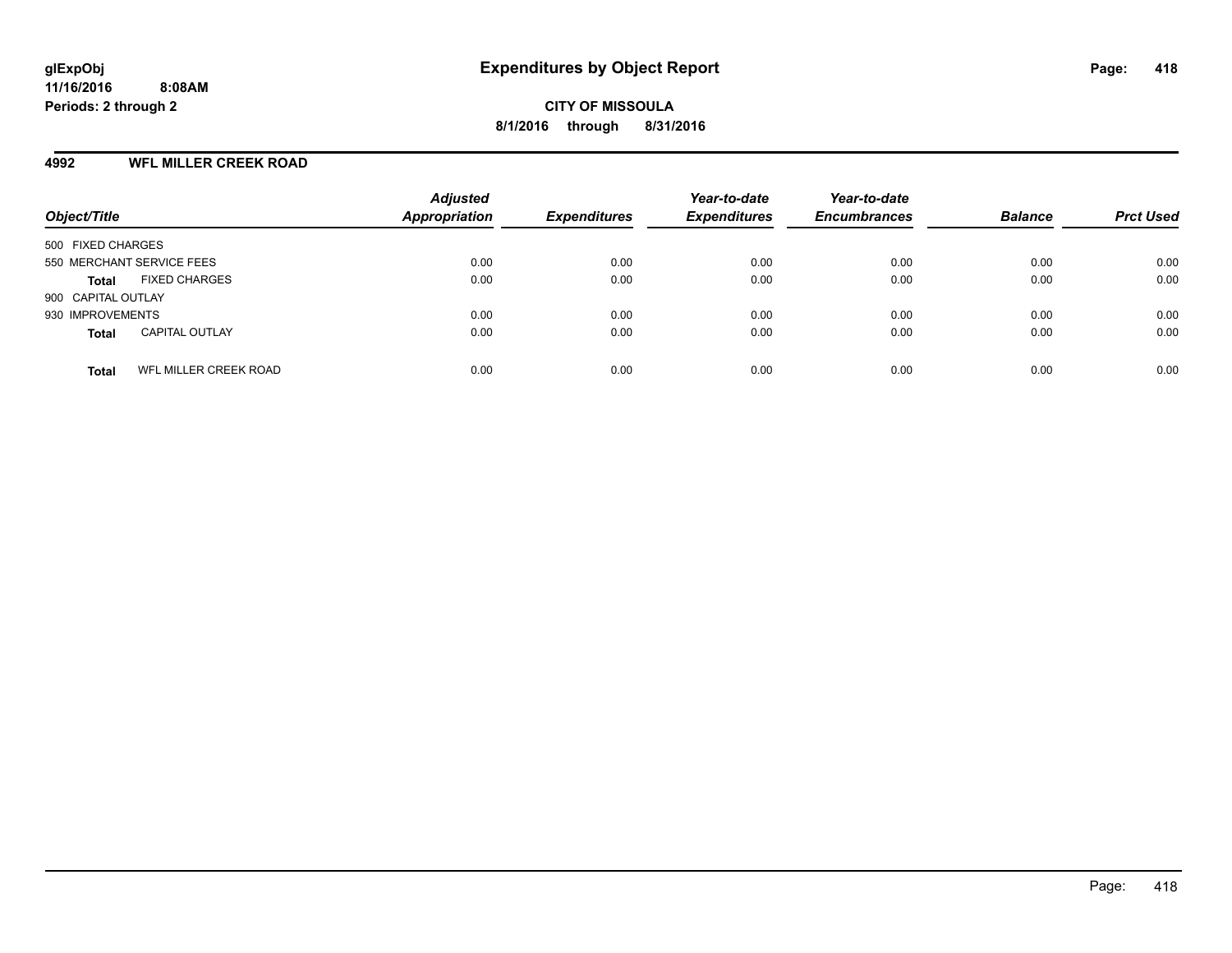#### **4993 WESTERN FEDERAL LANDS**

**280 PUBLIC WORKS OPERATIONS**

|                    |                                   | <b>Adjusted</b> |                     | Year-to-date        | Year-to-date        |                |                  |
|--------------------|-----------------------------------|-----------------|---------------------|---------------------|---------------------|----------------|------------------|
| Object/Title       |                                   | Appropriation   | <b>Expenditures</b> | <b>Expenditures</b> | <b>Encumbrances</b> | <b>Balance</b> | <b>Prct Used</b> |
|                    | 100 PERSONAL SERVICES             |                 |                     |                     |                     |                |                  |
|                    | 110 SALARIES AND WAGES            | 0.00            | 0.00                | 0.00                | 0.00                | 0.00           | 0.00             |
|                    | <b>140 EMPLOYER CONTRIBUTIONS</b> | 0.00            | 0.00                | 0.00                | 0.00                | 0.00           | 0.00             |
| <b>Total</b>       | PERSONAL SERVICES                 | 0.00            | 0.00                | 0.00                | 0.00                | 0.00           | 0.00             |
|                    | 300 PURCHASED SERVICES            |                 |                     |                     |                     |                |                  |
|                    | 350 PROFESSIONAL SERVICES         | 0.00            | 0.00                | 0.00                | 0.00                | 0.00           | 0.00             |
| <b>Total</b>       | <b>PURCHASED SERVICES</b>         | 0.00            | 0.00                | 0.00                | 0.00                | 0.00           | 0.00             |
| 500 FIXED CHARGES  |                                   |                 |                     |                     |                     |                |                  |
|                    | 550 MERCHANT SERVICE FEES         | 0.00            | 0.00                | 0.00                | 0.00                | 0.00           | 0.00             |
| <b>Total</b>       | <b>FIXED CHARGES</b>              | 0.00            | 0.00                | 0.00                | 0.00                | 0.00           | 0.00             |
| 900 CAPITAL OUTLAY |                                   |                 |                     |                     |                     |                |                  |
| 930 IMPROVEMENTS   |                                   | 0.00            | 0.00                | 0.00                | 0.00                | 0.00           | 0.00             |
| <b>Total</b>       | <b>CAPITAL OUTLAY</b>             | 0.00            | 0.00                | 0.00                | 0.00                | 0.00           | 0.00             |
| <b>Total</b>       | PUBLIC WORKS OPERATIONS           | 0.00            | 0.00                | 0.00                | 0.00                | 0.00           | 0.00             |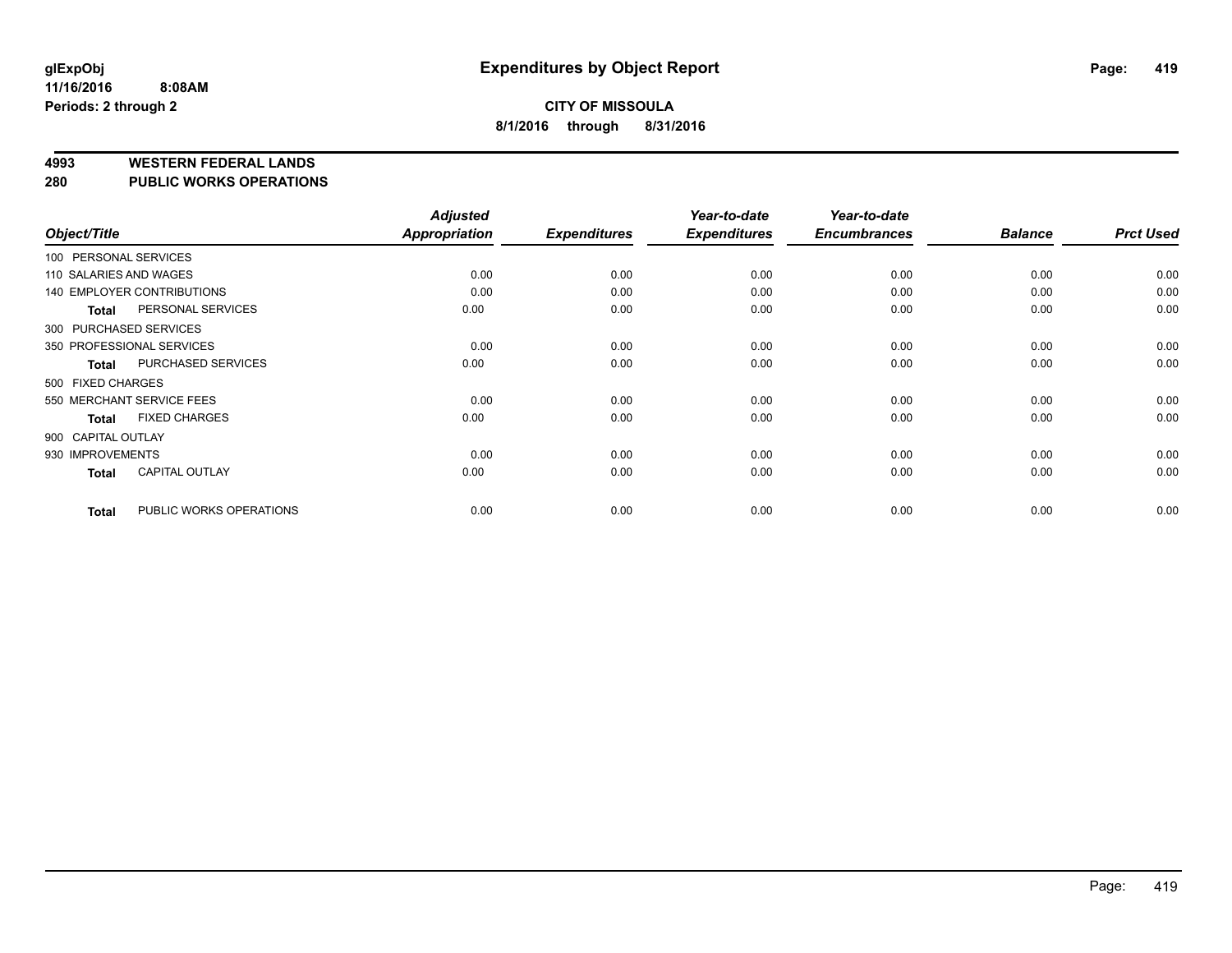### **4993 WESTERN FEDERAL LANDS**

| Object/Title           |                                   | <b>Adjusted</b><br><b>Appropriation</b> | <b>Expenditures</b> | Year-to-date<br><b>Expenditures</b> | Year-to-date<br><b>Encumbrances</b> | <b>Balance</b> | <b>Prct Used</b> |
|------------------------|-----------------------------------|-----------------------------------------|---------------------|-------------------------------------|-------------------------------------|----------------|------------------|
| 100 PERSONAL SERVICES  |                                   |                                         |                     |                                     |                                     |                |                  |
| 110 SALARIES AND WAGES |                                   | 0.00                                    | 0.00                | 0.00                                | 0.00                                | 0.00           | 0.00             |
|                        | <b>140 EMPLOYER CONTRIBUTIONS</b> | 0.00                                    | 0.00                | 0.00                                | 0.00                                | 0.00           | 0.00             |
| <b>Total</b>           | PERSONAL SERVICES                 | 0.00                                    | 0.00                | 0.00                                | 0.00                                | 0.00           | 0.00             |
| 300 PURCHASED SERVICES |                                   |                                         |                     |                                     |                                     |                |                  |
|                        | 350 PROFESSIONAL SERVICES         | 0.00                                    | 0.00                | 0.00                                | 0.00                                | 0.00           | 0.00             |
| <b>Total</b>           | PURCHASED SERVICES                | 0.00                                    | 0.00                | 0.00                                | 0.00                                | 0.00           | 0.00             |
| 500 FIXED CHARGES      |                                   |                                         |                     |                                     |                                     |                |                  |
|                        | 550 MERCHANT SERVICE FEES         | 0.00                                    | 0.00                | 0.00                                | 0.00                                | 0.00           | 0.00             |
| <b>Total</b>           | <b>FIXED CHARGES</b>              | 0.00                                    | 0.00                | 0.00                                | 0.00                                | 0.00           | 0.00             |
| 900 CAPITAL OUTLAY     |                                   |                                         |                     |                                     |                                     |                |                  |
| 930 IMPROVEMENTS       |                                   | 0.00                                    | 0.00                | 0.00                                | 0.00                                | 0.00           | 0.00             |
| Total                  | <b>CAPITAL OUTLAY</b>             | 0.00                                    | 0.00                | 0.00                                | 0.00                                | 0.00           | 0.00             |
| <b>Total</b>           | <b>WESTERN FEDERAL LANDS</b>      | 0.00                                    | 0.00                | 0.00                                | 0.00                                | 0.00           | 0.00             |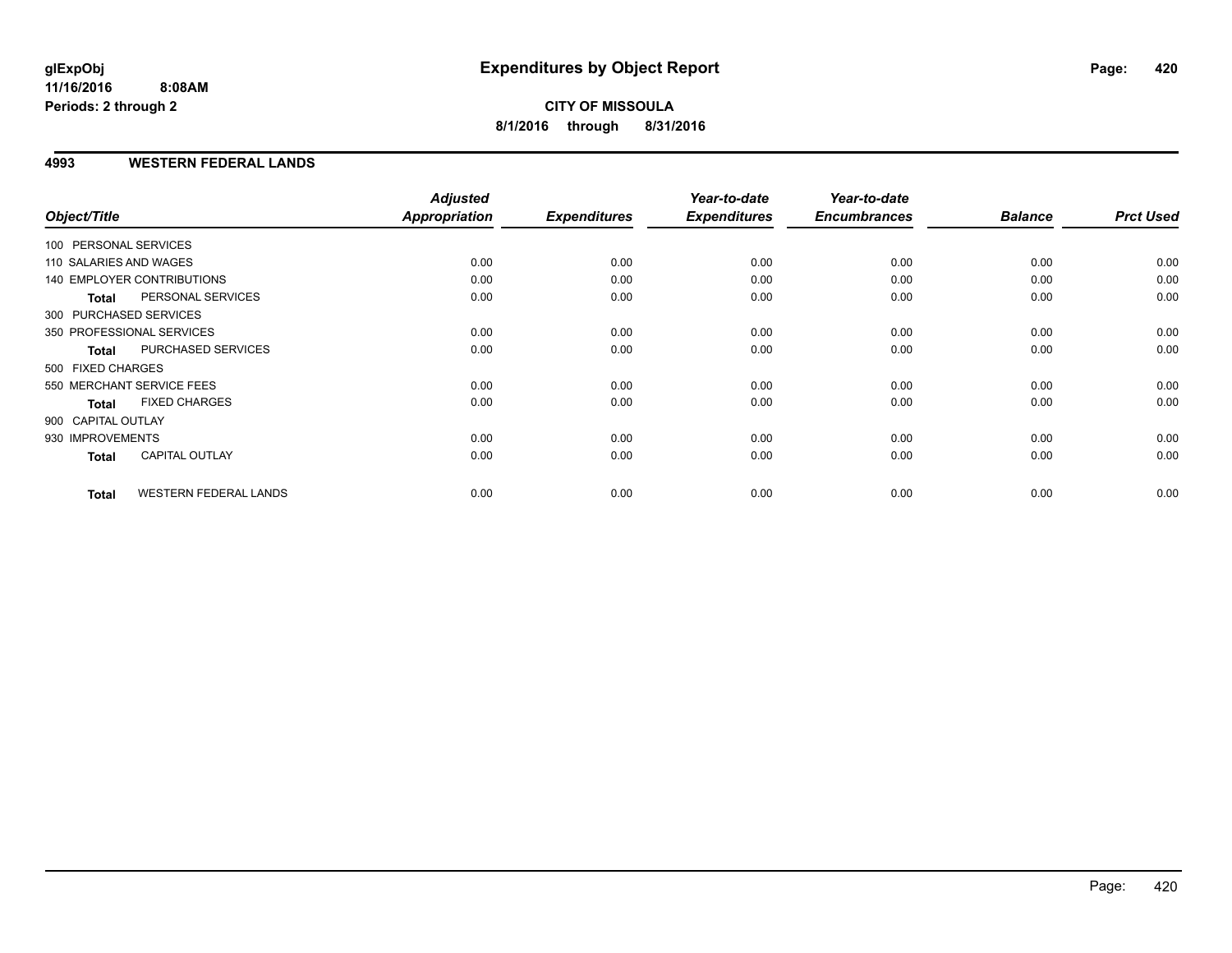#### **5020 CIVIC STADIUM**

**395 PARKING COMMISSION**

| Object/Title                |                      | <b>Adjusted</b><br><b>Appropriation</b> | <b>Expenditures</b> | Year-to-date<br><b>Expenditures</b> | Year-to-date<br><b>Encumbrances</b> | <b>Balance</b> | <b>Prct Used</b> |
|-----------------------------|----------------------|-----------------------------------------|---------------------|-------------------------------------|-------------------------------------|----------------|------------------|
| 500 FIXED CHARGES           |                      |                                         |                     |                                     |                                     |                |                  |
| 500 FIXED CHARGES           |                      | 0.00                                    | 0.00                | 0.00                                | 0.00                                | 0.00           | 0.00             |
| 550 MERCHANT SERVICE FEES   |                      | 0.00                                    | 0.00                | 0.00                                | 0.00                                | 0.00           | 0.00             |
| <b>Total</b>                | <b>FIXED CHARGES</b> | 0.00                                    | 0.00                | 0.00                                | 0.00                                | 0.00           | 0.00             |
| 600 DEBT SERVICE            |                      |                                         |                     |                                     |                                     |                |                  |
| 610 PRINCIPAL               |                      | 0.00                                    | 0.00                | 0.00                                | 0.00                                | 0.00           | 0.00             |
| 620 INTEREST / SERVICE FEES |                      | 0.00                                    | 0.00                | 0.00                                | 0.00                                | 0.00           | 0.00             |
| <b>Total</b>                | <b>DEBT SERVICE</b>  | 0.00                                    | 0.00                | 0.00                                | 0.00                                | 0.00           | 0.00             |
| 800 OTHER OBJECTS           |                      |                                         |                     |                                     |                                     |                |                  |
| 830 DEPRECIATION            |                      | 0.00                                    | 0.00                | 0.00                                | 0.00                                | 0.00           | 0.00             |
| <b>Total</b>                | OTHER OBJECTS        | 0.00                                    | 0.00                | 0.00                                | 0.00                                | 0.00           | 0.00             |
| <b>Total</b>                | PARKING COMMISSION   | 0.00                                    | 0.00                | 0.00                                | 0.00                                | 0.00           | 0.00             |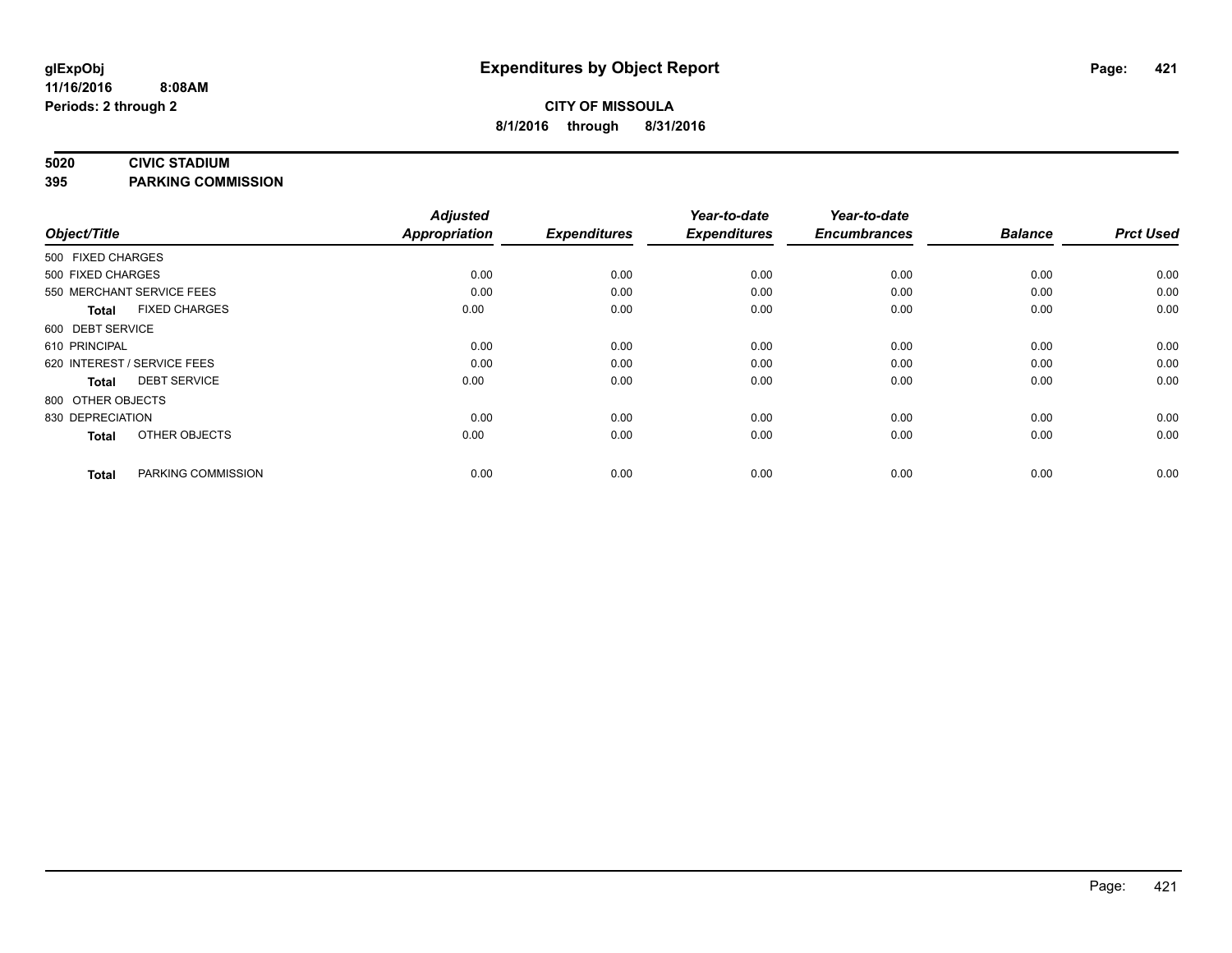**5020 CIVIC STADIUM**

|                                      | <b>Adjusted</b>      |                     | Year-to-date        | Year-to-date        | <b>Balance</b> | <b>Prct Used</b> |
|--------------------------------------|----------------------|---------------------|---------------------|---------------------|----------------|------------------|
| Object/Title                         | <b>Appropriation</b> | <b>Expenditures</b> | <b>Expenditures</b> | <b>Encumbrances</b> |                |                  |
| 500 FIXED CHARGES                    |                      |                     |                     |                     |                |                  |
| 500 FIXED CHARGES                    | 0.00                 | 0.00                | 0.00                | 0.00                | 0.00           | 0.00             |
| 550 MERCHANT SERVICE FEES            | 0.00                 | 0.00                | 0.00                | 0.00                | 0.00           | 0.00             |
| <b>FIXED CHARGES</b><br><b>Total</b> | 0.00                 | 0.00                | 0.00                | 0.00                | 0.00           | 0.00             |
| 600 DEBT SERVICE                     |                      |                     |                     |                     |                |                  |
| 610 PRINCIPAL                        | 0.00                 | 0.00                | 0.00                | 0.00                | 0.00           | 0.00             |
| 620 INTEREST / SERVICE FEES          | 0.00                 | 0.00                | 0.00                | 0.00                | 0.00           | 0.00             |
| <b>DEBT SERVICE</b><br><b>Total</b>  | 0.00                 | 0.00                | 0.00                | 0.00                | 0.00           | 0.00             |
| 800 OTHER OBJECTS                    |                      |                     |                     |                     |                |                  |
| 830 DEPRECIATION                     | 0.00                 | 0.00                | 0.00                | 0.00                | 0.00           | 0.00             |
| OTHER OBJECTS<br><b>Total</b>        | 0.00                 | 0.00                | 0.00                | 0.00                | 0.00           | 0.00             |
| <b>CIVIC STADIUM</b><br><b>Total</b> | 0.00                 | 0.00                | 0.00                | 0.00                | 0.00           | 0.00             |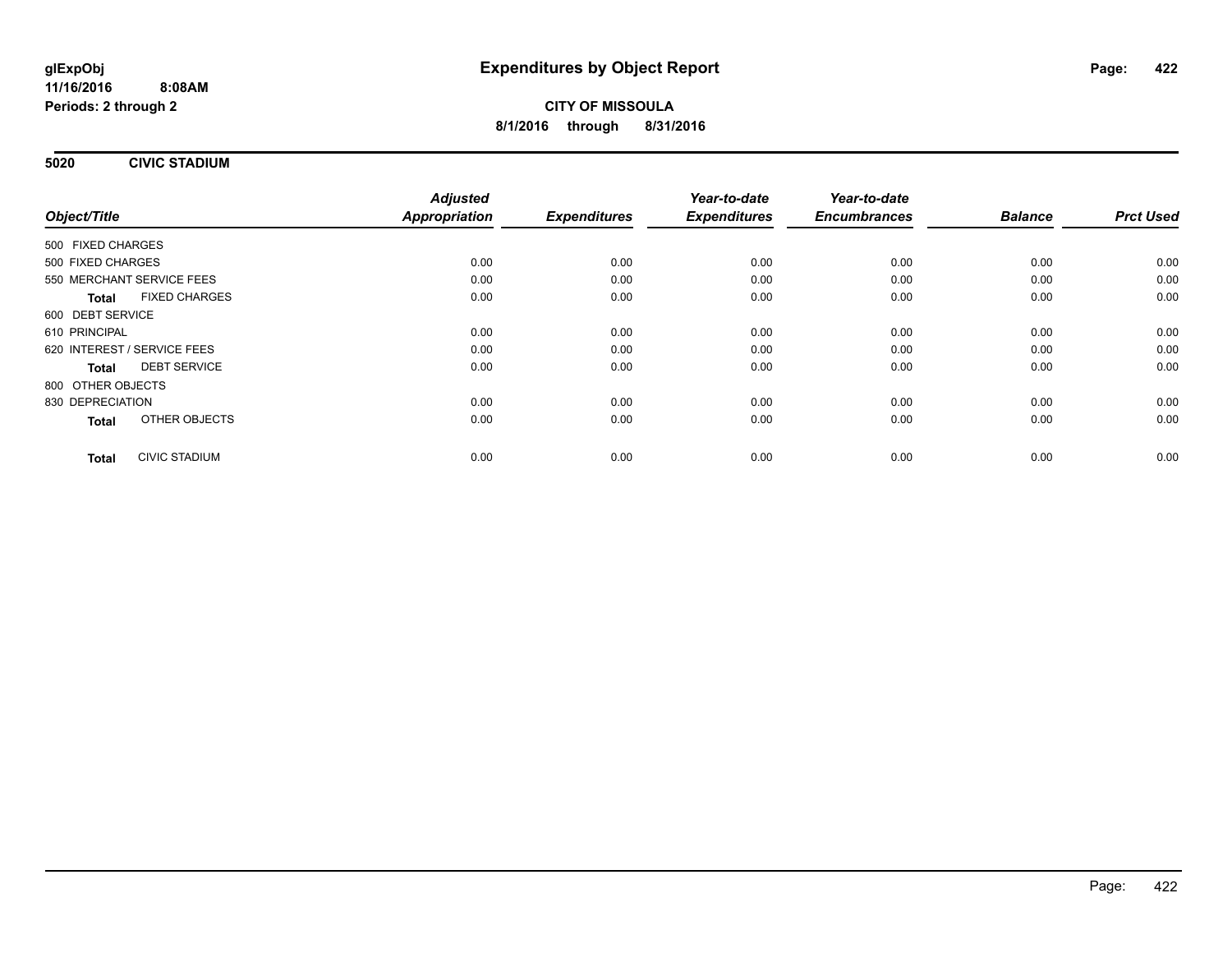## **5210 WATER**

|                                       | <b>Adjusted</b> |                     | Year-to-date        | Year-to-date        |                |                  |
|---------------------------------------|-----------------|---------------------|---------------------|---------------------|----------------|------------------|
| Object/Title                          | Appropriation   | <b>Expenditures</b> | <b>Expenditures</b> | <b>Encumbrances</b> | <b>Balance</b> | <b>Prct Used</b> |
| 100 PERSONAL SERVICES                 |                 |                     |                     |                     |                |                  |
| 110 SALARIES AND WAGES                | 0.00            | 597.90              | 753.35              | 0.00                | $-753.35$      | 0.00             |
| <b>140 EMPLOYER CONTRIBUTIONS</b>     | 0.00            | 101.84              | 128.32              | 0.00                | $-128.32$      | 0.00             |
| PERSONAL SERVICES<br><b>Total</b>     | 0.00            | 699.74              | 881.67              | 0.00                | $-881.67$      | 0.00             |
| 300 PURCHASED SERVICES                |                 |                     |                     |                     |                |                  |
| 350 PROFESSIONAL SERVICES             | 0.00            | 799.50              | 799.50              | 0.00                | $-799.50$      | 0.00             |
| 390 OTHER PURCHASED SERVICES          | 0.00            | 0.00                | 0.00                | 0.00                | 0.00           | 0.00             |
| PURCHASED SERVICES<br><b>Total</b>    | 0.00            | 799.50              | 799.50              | 0.00                | $-799.50$      | 0.00             |
| 500 FIXED CHARGES                     |                 |                     |                     |                     |                |                  |
| 550 MERCHANT SERVICE FEES             | 0.00            | 0.00                | 0.00                | 0.00                | 0.00           | 0.00             |
| <b>FIXED CHARGES</b><br><b>Total</b>  | 0.00            | 0.00                | 0.00                | 0.00                | 0.00           | 0.00             |
| 900 CAPITAL OUTLAY                    |                 |                     |                     |                     |                |                  |
| 910 LAND                              | 0.00            | 0.00                | 0.00                | 0.00                | 0.00           | 0.00             |
| 920 BUILDINGS                         | 0.00            | 0.00                | 0.00                | 0.00                | 0.00           | 0.00             |
| 930 IMPROVEMENTS                      | 0.00            | 0.00                | 0.00                | 0.00                | 0.00           | 0.00             |
| 940 MACHINERY & EQUIPMENT             | 0.00            | 0.00                | 0.00                | 0.00                | 0.00           | 0.00             |
| <b>CAPITAL OUTLAY</b><br><b>Total</b> | 0.00            | 0.00                | 0.00                | 0.00                | 0.00           | 0.00             |
| <b>WATER</b><br><b>Total</b>          | 0.00            | 1,499.24            | 1,681.17            | 0.00                | $-1,681.17$    | 0.00             |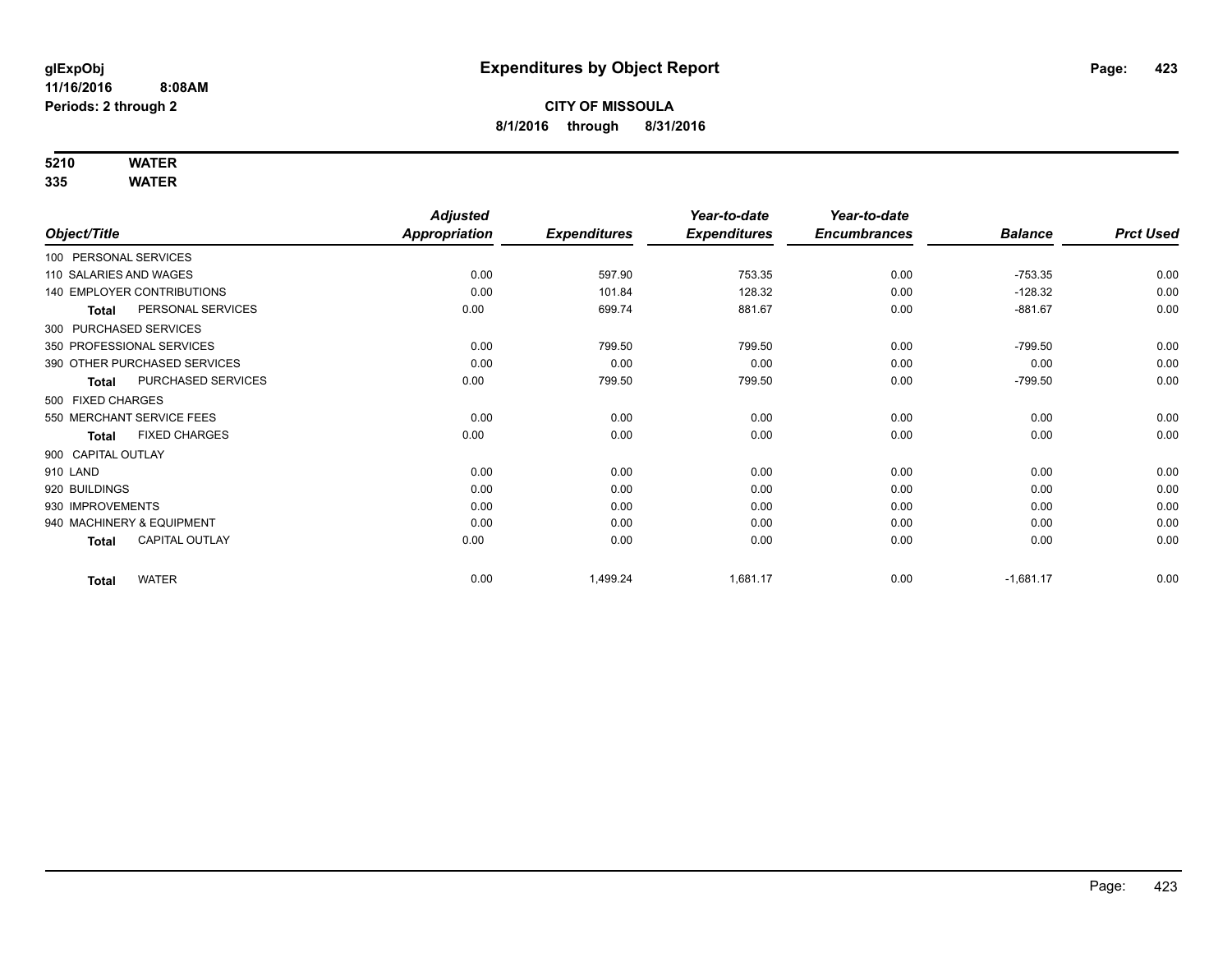|                                       | <b>Adjusted</b>      |                     | Year-to-date        | Year-to-date        |                |                  |
|---------------------------------------|----------------------|---------------------|---------------------|---------------------|----------------|------------------|
| Object/Title                          | <b>Appropriation</b> | <b>Expenditures</b> | <b>Expenditures</b> | <b>Encumbrances</b> | <b>Balance</b> | <b>Prct Used</b> |
| 100 PERSONAL SERVICES                 |                      |                     |                     |                     |                |                  |
| 110 SALARIES AND WAGES                | 0.00                 | 597.90              | 753.35              | 0.00                | $-753.35$      | 0.00             |
| <b>140 EMPLOYER CONTRIBUTIONS</b>     | 0.00                 | 101.84              | 128.32              | 0.00                | $-128.32$      | 0.00             |
| PERSONAL SERVICES<br><b>Total</b>     | 0.00                 | 699.74              | 881.67              | 0.00                | $-881.67$      | 0.00             |
| 300 PURCHASED SERVICES                |                      |                     |                     |                     |                |                  |
| 350 PROFESSIONAL SERVICES             | 0.00                 | 799.50              | 799.50              | 0.00                | $-799.50$      | 0.00             |
| 390 OTHER PURCHASED SERVICES          | 0.00                 | 0.00                | 0.00                | 0.00                | 0.00           | 0.00             |
| PURCHASED SERVICES<br><b>Total</b>    | 0.00                 | 799.50              | 799.50              | 0.00                | $-799.50$      | 0.00             |
| 500 FIXED CHARGES                     |                      |                     |                     |                     |                |                  |
| 550 MERCHANT SERVICE FEES             | 0.00                 | 0.00                | 0.00                | 0.00                | 0.00           | 0.00             |
| <b>FIXED CHARGES</b><br>Total         | 0.00                 | 0.00                | 0.00                | 0.00                | 0.00           | 0.00             |
| 900 CAPITAL OUTLAY                    |                      |                     |                     |                     |                |                  |
| 910 LAND                              | 0.00                 | 0.00                | 0.00                | 0.00                | 0.00           | 0.00             |
| 920 BUILDINGS                         | 0.00                 | 0.00                | 0.00                | 0.00                | 0.00           | 0.00             |
| 930 IMPROVEMENTS                      | 0.00                 | 0.00                | 0.00                | 0.00                | 0.00           | 0.00             |
| 940 MACHINERY & EQUIPMENT             | 0.00                 | 0.00                | 0.00                | 0.00                | 0.00           | 0.00             |
| <b>CAPITAL OUTLAY</b><br><b>Total</b> | 0.00                 | 0.00                | 0.00                | 0.00                | 0.00           | 0.00             |
| <b>WATER</b><br><b>Total</b>          | 0.00                 | 1,499.24            | 1,681.17            | 0.00                | $-1,681.17$    | 0.00             |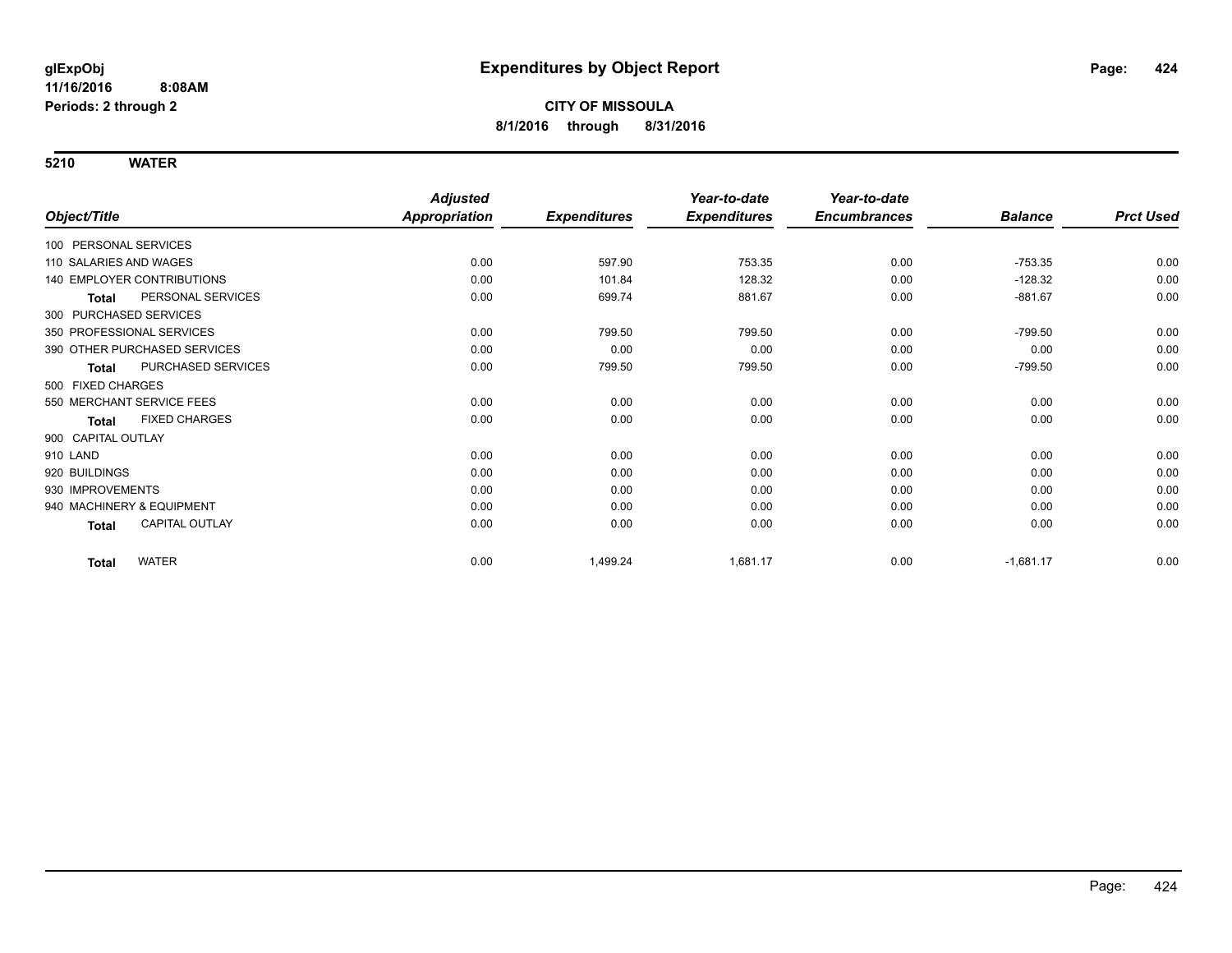### **CITY OF MISSOULA 8/1/2016 through 8/31/2016**

### **5211 WATER REVENUE COLLECTION & CLEARING**

|                                      | <b>Adjusted</b> |                     | Year-to-date        | Year-to-date        |                |                  |
|--------------------------------------|-----------------|---------------------|---------------------|---------------------|----------------|------------------|
| Object/Title                         | Appropriation   | <b>Expenditures</b> | <b>Expenditures</b> | <b>Encumbrances</b> | <b>Balance</b> | <b>Prct Used</b> |
| 500 FIXED CHARGES                    |                 |                     |                     |                     |                |                  |
| 500 FIXED CHARGES                    | 0.00            | 0.00                | 0.00                | 0.00                | 0.00           | 0.00             |
| 550 MERCHANT SERVICE FEES            | 0.00            | 0.00                | 0.00                | 0.00                | 0.00           | 0.00             |
| <b>FIXED CHARGES</b><br><b>Total</b> | 0.00            | 0.00                | 0.00                | 0.00                | 0.00           | 0.00             |
| 800 OTHER OBJECTS                    |                 |                     |                     |                     |                |                  |
| 820 TRANSFERS TO OTHER FUNDS         | 0.00            | 0.00                | 0.00                | 0.00                | 0.00           | 0.00             |
| OTHER OBJECTS<br><b>Total</b>        | 0.00            | 0.00                | 0.00                | 0.00                | 0.00           | 0.00             |
| <b>WATER</b><br><b>Total</b>         | 0.00            | 0.00                | 0.00                | 0.00                | 0.00           | 0.00             |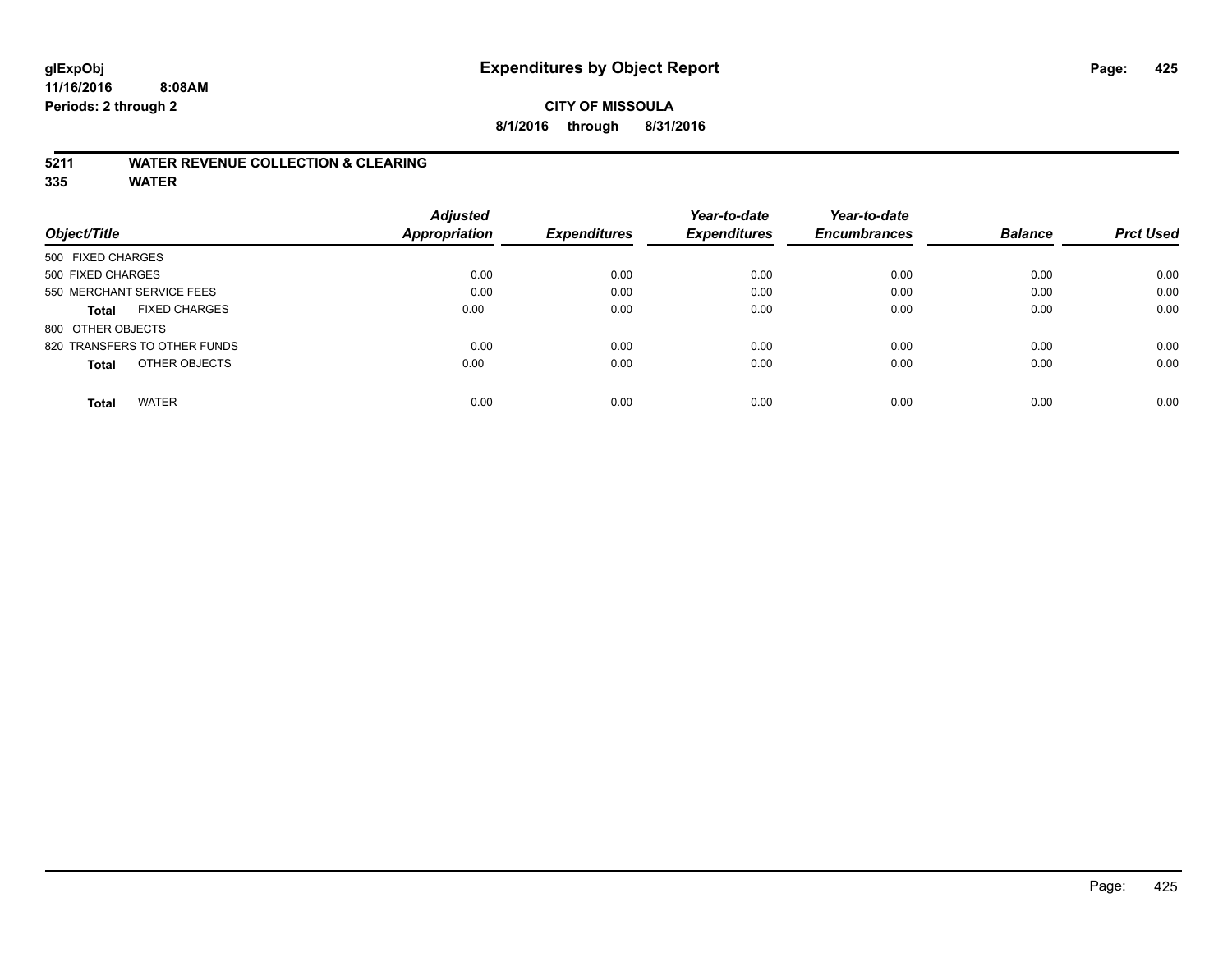**CITY OF MISSOULA 8/1/2016 through 8/31/2016**

### **5211 WATER REVENUE COLLECTION & CLEARING**

| Object/Title      |                                  | <b>Adjusted</b><br>Appropriation | <b>Expenditures</b> | Year-to-date<br><b>Expenditures</b> | Year-to-date<br><b>Encumbrances</b> | <b>Balance</b> | <b>Prct Used</b> |
|-------------------|----------------------------------|----------------------------------|---------------------|-------------------------------------|-------------------------------------|----------------|------------------|
| 500 FIXED CHARGES |                                  |                                  |                     |                                     |                                     |                |                  |
| 500 FIXED CHARGES |                                  | 0.00                             | 0.00                | 0.00                                | 0.00                                | 0.00           | 0.00             |
|                   | 550 MERCHANT SERVICE FEES        | 0.00                             | 0.00                | 0.00                                | 0.00                                | 0.00           | 0.00             |
| <b>Total</b>      | <b>FIXED CHARGES</b>             | 0.00                             | 0.00                | 0.00                                | 0.00                                | 0.00           | 0.00             |
| 800 OTHER OBJECTS |                                  |                                  |                     |                                     |                                     |                |                  |
|                   | 820 TRANSFERS TO OTHER FUNDS     | 0.00                             | 0.00                | 0.00                                | 0.00                                | 0.00           | 0.00             |
| <b>Total</b>      | OTHER OBJECTS                    | 0.00                             | 0.00                | 0.00                                | 0.00                                | 0.00           | 0.00             |
| <b>Total</b>      | WATER REVENUE COLLECTION & CLEAF | 0.00                             | 0.00                | 0.00                                | 0.00                                | 0.00           | 0.00             |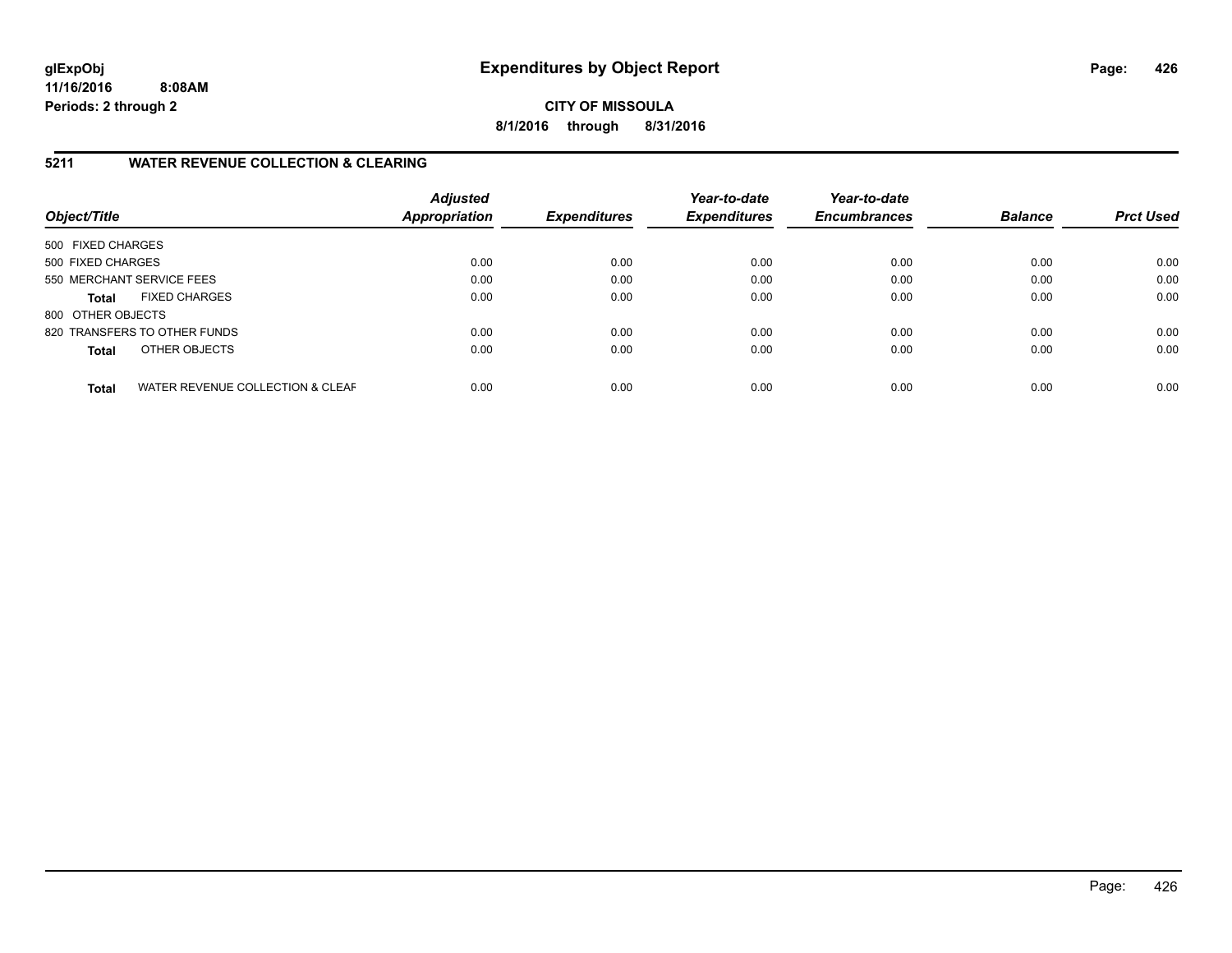## **5215 WATER LOAN FUND**

| Object/Title                         | <b>Adjusted</b><br><b>Appropriation</b> | <b>Expenditures</b> | Year-to-date<br><b>Expenditures</b> | Year-to-date<br><b>Encumbrances</b> | <b>Balance</b> | <b>Prct Used</b> |
|--------------------------------------|-----------------------------------------|---------------------|-------------------------------------|-------------------------------------|----------------|------------------|
| 500 FIXED CHARGES                    |                                         |                     |                                     |                                     |                |                  |
| 550 MERCHANT SERVICE FEES            | 0.00                                    | 0.00                | 0.00                                | 0.00                                | 0.00           | 0.00             |
| <b>FIXED CHARGES</b><br><b>Total</b> | 0.00                                    | 0.00                | 0.00                                | 0.00                                | 0.00           | 0.00             |
| 800 OTHER OBJECTS                    |                                         |                     |                                     |                                     |                |                  |
| 820 TRANSFERS TO OTHER FUNDS         | 0.00                                    | 0.00                | 0.00                                | 0.00                                | 0.00           | 0.00             |
| OTHER OBJECTS<br><b>Total</b>        | 0.00                                    | 0.00                | 0.00                                | 0.00                                | 0.00           | 0.00             |
| <b>WATER</b><br><b>Total</b>         | 0.00                                    | 0.00                | 0.00                                | 0.00                                | 0.00           | 0.00             |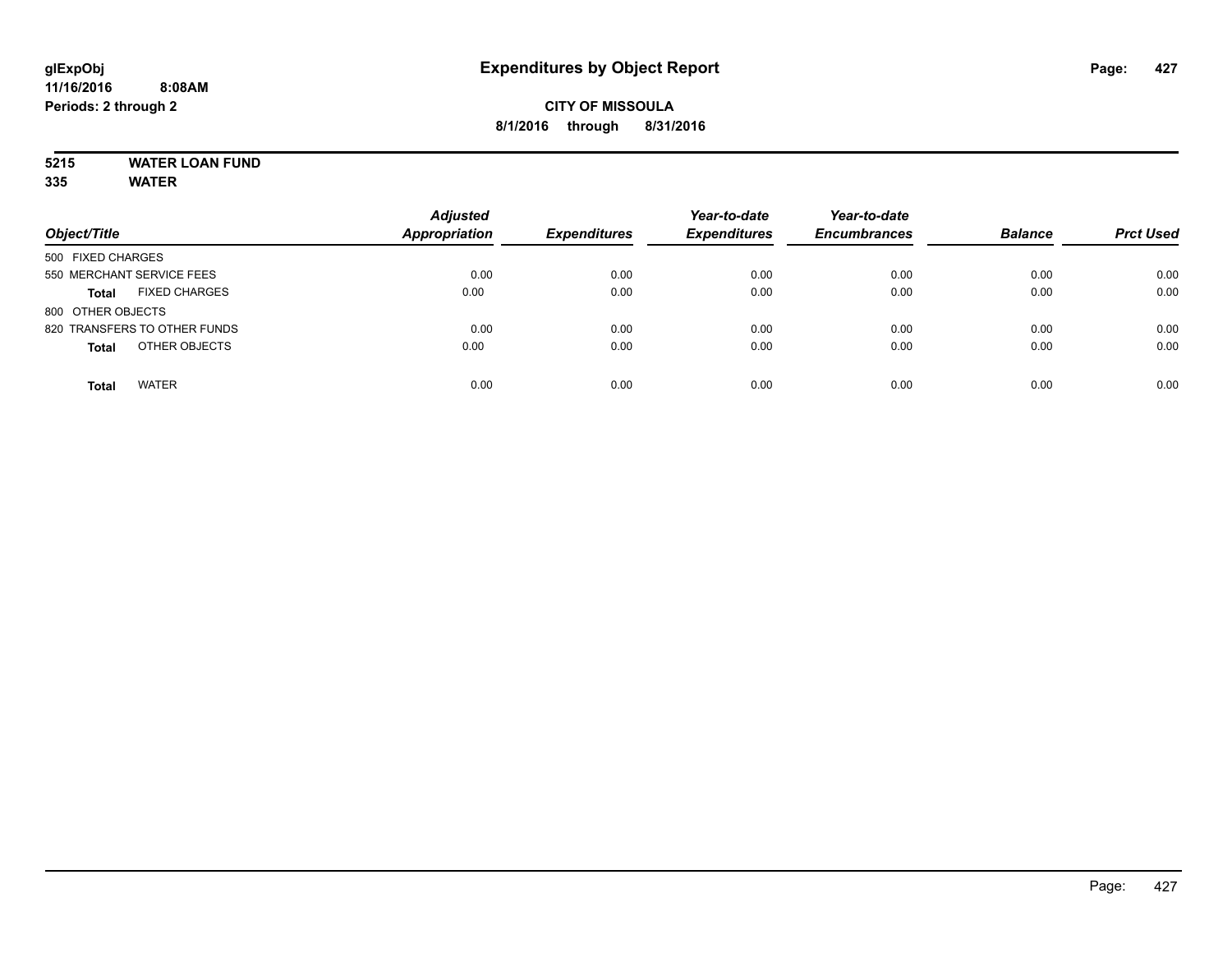### **5215 WATER LOAN FUND**

| Object/Title                           | <b>Adjusted</b><br><b>Appropriation</b> | <b>Expenditures</b> | Year-to-date<br><b>Expenditures</b> | Year-to-date<br><b>Encumbrances</b> | <b>Balance</b> | <b>Prct Used</b> |
|----------------------------------------|-----------------------------------------|---------------------|-------------------------------------|-------------------------------------|----------------|------------------|
| 500 FIXED CHARGES                      |                                         |                     |                                     |                                     |                |                  |
| 550 MERCHANT SERVICE FEES              | 0.00                                    | 0.00                | 0.00                                | 0.00                                | 0.00           | 0.00             |
| <b>FIXED CHARGES</b><br><b>Total</b>   | 0.00                                    | 0.00                | 0.00                                | 0.00                                | 0.00           | 0.00             |
| 800 OTHER OBJECTS                      |                                         |                     |                                     |                                     |                |                  |
| 820 TRANSFERS TO OTHER FUNDS           | 0.00                                    | 0.00                | 0.00                                | 0.00                                | 0.00           | 0.00             |
| OTHER OBJECTS<br><b>Total</b>          | 0.00                                    | 0.00                | 0.00                                | 0.00                                | 0.00           | 0.00             |
| <b>WATER LOAN FUND</b><br><b>Total</b> | 0.00                                    | 0.00                | 0.00                                | 0.00                                | 0.00           | 0.00             |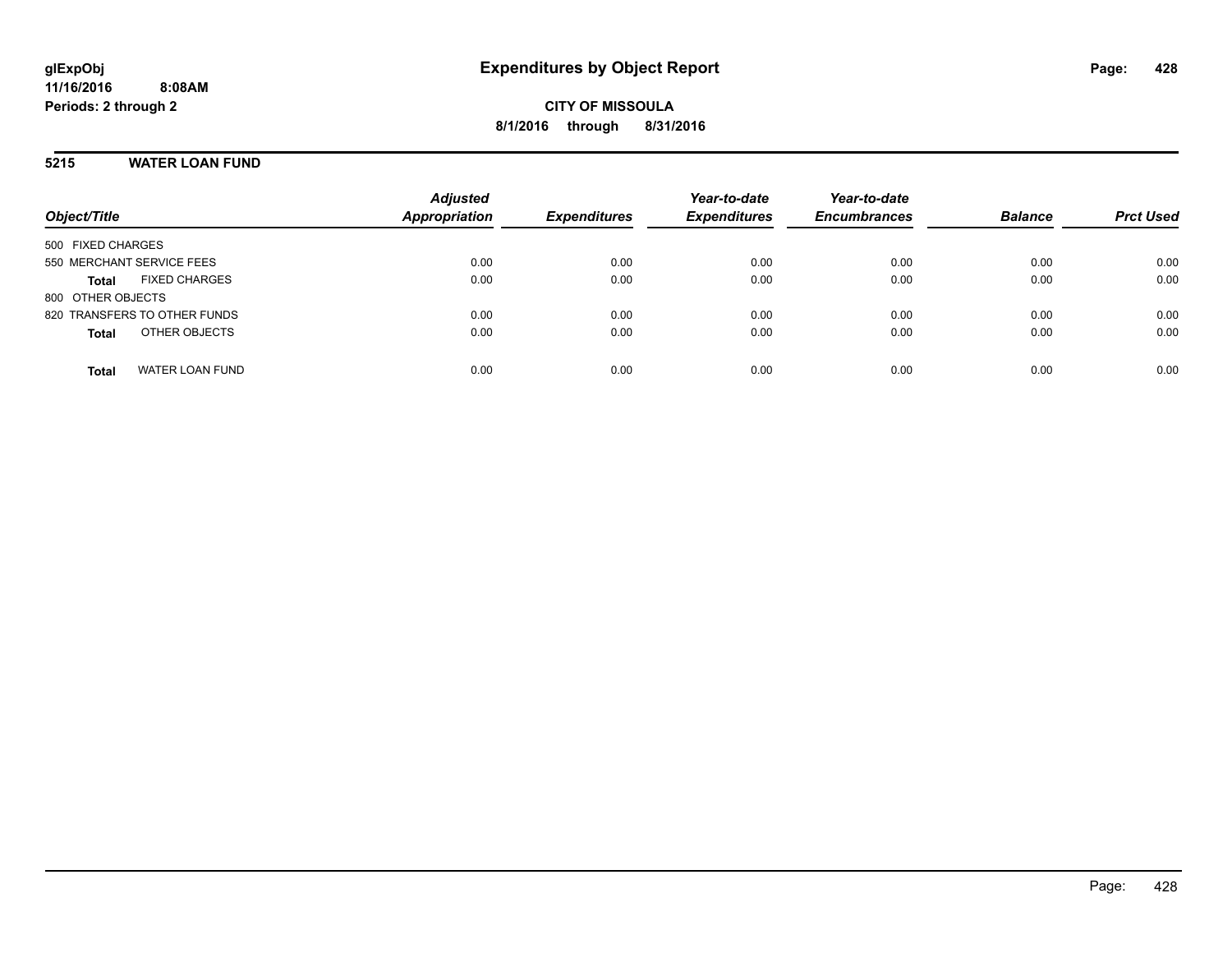**5220 WATER R&D FUND**

|                                      | <b>Adjusted</b>                                                                                                                                                                                                                                                |                       | Year-to-date                | Year-to-date                |                             |                        |
|--------------------------------------|----------------------------------------------------------------------------------------------------------------------------------------------------------------------------------------------------------------------------------------------------------------|-----------------------|-----------------------------|-----------------------------|-----------------------------|------------------------|
|                                      |                                                                                                                                                                                                                                                                |                       |                             |                             |                             | <b>Prct Used</b>       |
|                                      |                                                                                                                                                                                                                                                                |                       |                             |                             |                             |                        |
|                                      | 0.00                                                                                                                                                                                                                                                           | 0.00                  | 0.00                        | 0.00                        | 0.00                        | 0.00                   |
| <b>SUPPLIES</b><br><b>Total</b>      | 0.00                                                                                                                                                                                                                                                           | 0.00                  | 0.00                        | 0.00                        | 0.00                        | 0.00                   |
|                                      |                                                                                                                                                                                                                                                                |                       |                             |                             |                             |                        |
|                                      | 0.00                                                                                                                                                                                                                                                           | 0.00                  | 0.00                        | 0.00                        | 0.00                        | 0.00                   |
| <b>FIXED CHARGES</b><br><b>Total</b> | 0.00                                                                                                                                                                                                                                                           | 0.00                  | 0.00                        | 0.00                        | 0.00                        | 0.00                   |
|                                      |                                                                                                                                                                                                                                                                |                       |                             |                             |                             |                        |
|                                      | 0.00                                                                                                                                                                                                                                                           | 0.00                  | 0.00                        | 0.00                        | 0.00                        | 0.00                   |
|                                      | 0.00                                                                                                                                                                                                                                                           | 0.00                  | 0.00                        | 0.00                        | 0.00                        | 0.00                   |
| <b>DEBT SERVICE</b><br><b>Total</b>  | 0.00                                                                                                                                                                                                                                                           | 0.00                  | 0.00                        | 0.00                        | 0.00                        | 0.00                   |
|                                      |                                                                                                                                                                                                                                                                |                       |                             |                             |                             |                        |
|                                      | 0.00                                                                                                                                                                                                                                                           | 0.00                  | 0.00                        | 0.00                        | 0.00                        | 0.00                   |
| OTHER OBJECTS<br><b>Total</b>        | 0.00                                                                                                                                                                                                                                                           | 0.00                  | 0.00                        | 0.00                        | 0.00                        | 0.00                   |
|                                      |                                                                                                                                                                                                                                                                |                       |                             |                             |                             | 0.00                   |
|                                      | Object/Title<br>200 SUPPLIES<br>210 OFFICE SUPPLIES<br>500 FIXED CHARGES<br>550 MERCHANT SERVICE FEES<br>600 DEBT SERVICE<br>610 PRINCIPAL<br>620 INTEREST / SERVICE FEES<br>800 OTHER OBJECTS<br>820 TRANSFERS TO OTHER FUNDS<br><b>WATER</b><br><b>Total</b> | Appropriation<br>0.00 | <b>Expenditures</b><br>0.00 | <b>Expenditures</b><br>0.00 | <b>Encumbrances</b><br>0.00 | <b>Balance</b><br>0.00 |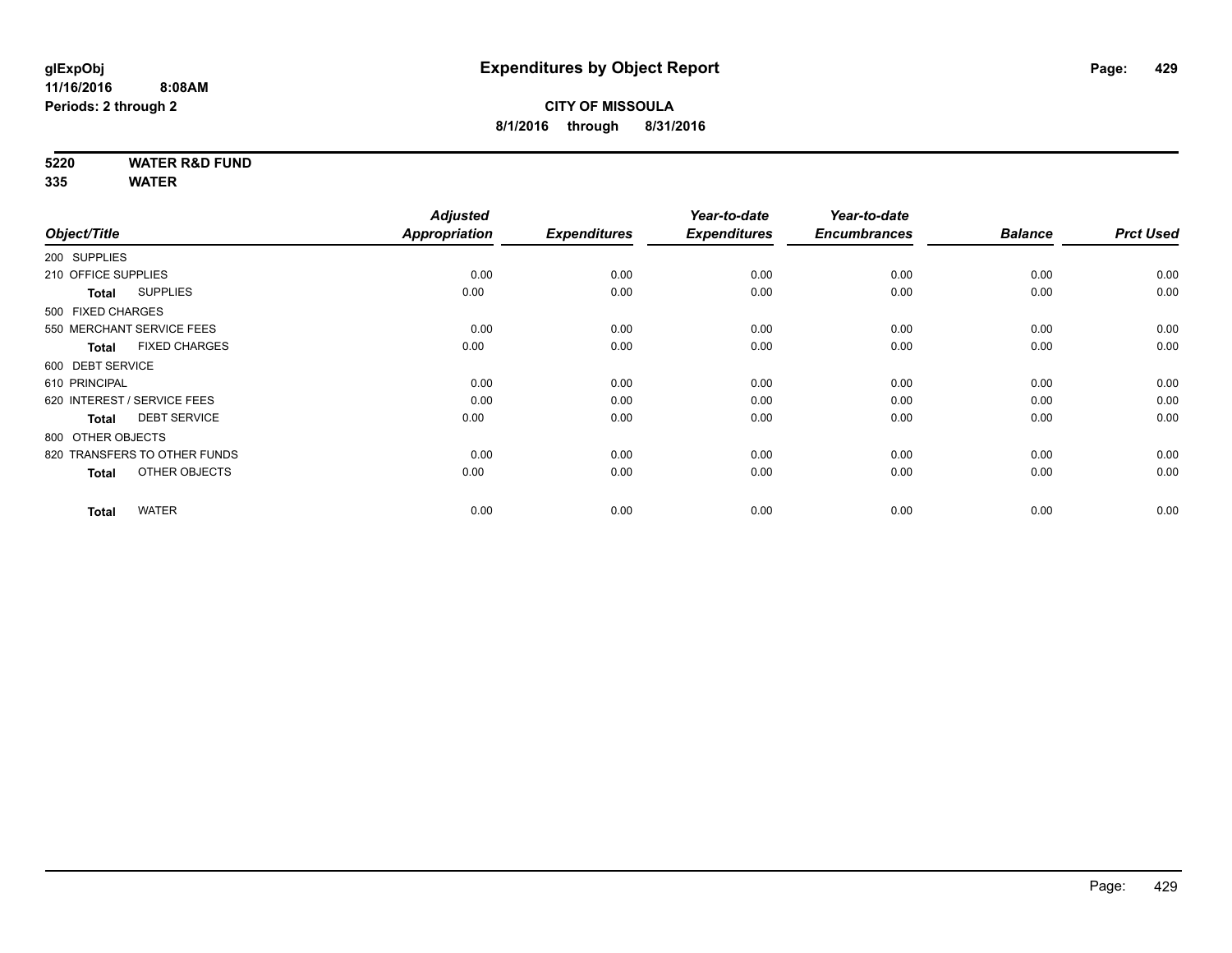### **5220 WATER R&D FUND**

|                     |                              | <b>Adjusted</b> |                     | Year-to-date        | Year-to-date        |                |                  |
|---------------------|------------------------------|-----------------|---------------------|---------------------|---------------------|----------------|------------------|
| Object/Title        |                              | Appropriation   | <b>Expenditures</b> | <b>Expenditures</b> | <b>Encumbrances</b> | <b>Balance</b> | <b>Prct Used</b> |
| 200 SUPPLIES        |                              |                 |                     |                     |                     |                |                  |
| 210 OFFICE SUPPLIES |                              | 0.00            | 0.00                | 0.00                | 0.00                | 0.00           | 0.00             |
| <b>Total</b>        | <b>SUPPLIES</b>              | 0.00            | 0.00                | 0.00                | 0.00                | 0.00           | 0.00             |
| 500 FIXED CHARGES   |                              |                 |                     |                     |                     |                |                  |
|                     | 550 MERCHANT SERVICE FEES    | 0.00            | 0.00                | 0.00                | 0.00                | 0.00           | 0.00             |
| <b>Total</b>        | <b>FIXED CHARGES</b>         | 0.00            | 0.00                | 0.00                | 0.00                | 0.00           | 0.00             |
| 600 DEBT SERVICE    |                              |                 |                     |                     |                     |                |                  |
| 610 PRINCIPAL       |                              | 0.00            | 0.00                | 0.00                | 0.00                | 0.00           | 0.00             |
|                     | 620 INTEREST / SERVICE FEES  | 0.00            | 0.00                | 0.00                | 0.00                | 0.00           | 0.00             |
| <b>Total</b>        | <b>DEBT SERVICE</b>          | 0.00            | 0.00                | 0.00                | 0.00                | 0.00           | 0.00             |
| 800 OTHER OBJECTS   |                              |                 |                     |                     |                     |                |                  |
|                     | 820 TRANSFERS TO OTHER FUNDS | 0.00            | 0.00                | 0.00                | 0.00                | 0.00           | 0.00             |
| <b>Total</b>        | OTHER OBJECTS                | 0.00            | 0.00                | 0.00                | 0.00                | 0.00           | 0.00             |
| <b>Total</b>        | <b>WATER R&amp;D FUND</b>    | 0.00            | 0.00                | 0.00                | 0.00                | 0.00           | 0.00             |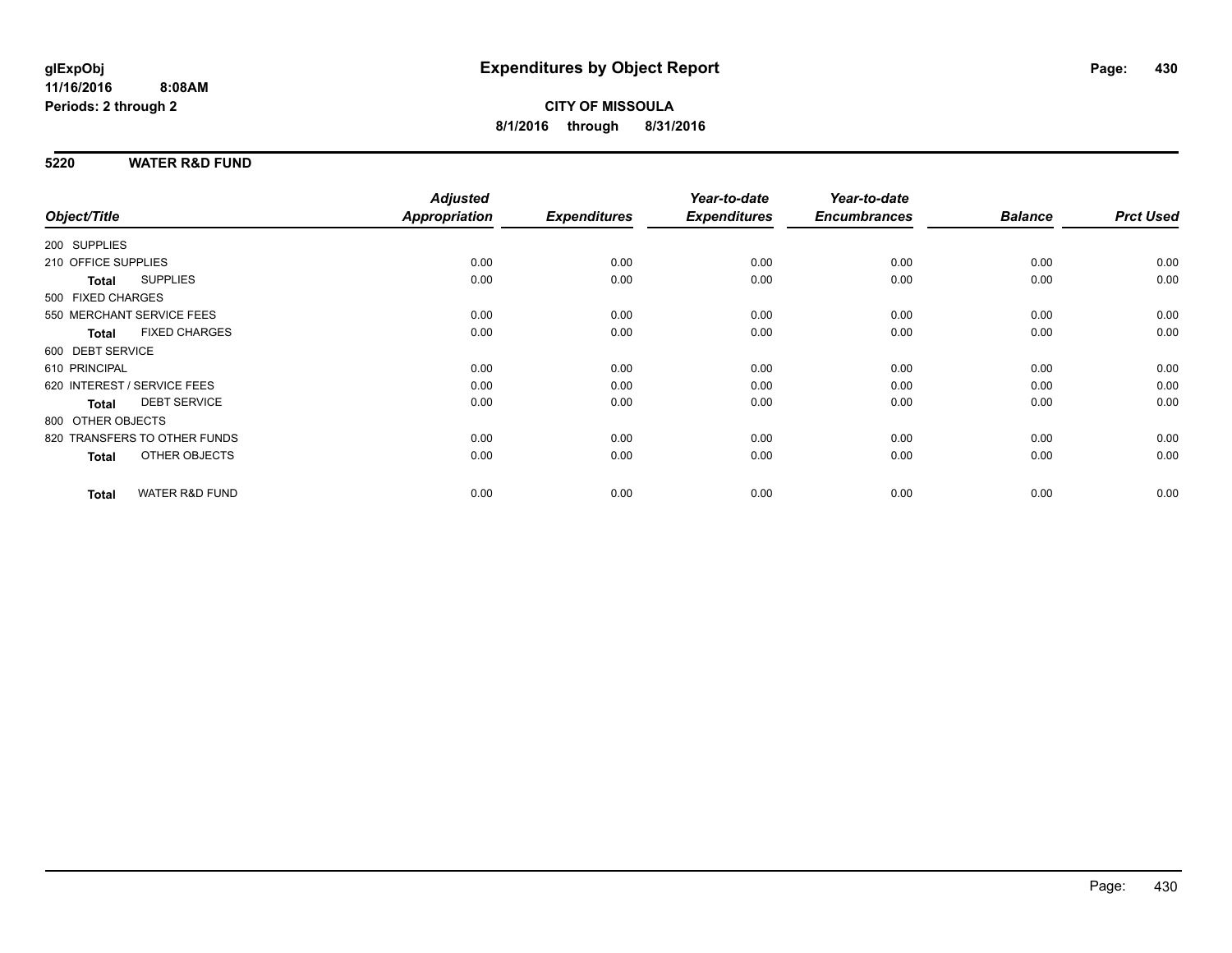### **CITY OF MISSOULA 8/1/2016 through 8/31/2016**

### **5240 WATER CONSTRUCTION FUND**

| Object/Title                         | <b>Adjusted</b><br>Appropriation | <b>Expenditures</b> | Year-to-date<br><b>Expenditures</b> | Year-to-date<br><b>Encumbrances</b> | <b>Balance</b> | <b>Prct Used</b> |
|--------------------------------------|----------------------------------|---------------------|-------------------------------------|-------------------------------------|----------------|------------------|
| 500 FIXED CHARGES                    |                                  |                     |                                     |                                     |                |                  |
| 550 MERCHANT SERVICE FEES            | 0.00                             | 0.00                | 0.00                                | 0.00                                | 0.00           | 0.00             |
| <b>FIXED CHARGES</b><br><b>Total</b> | 0.00                             | 0.00                | 0.00                                | 0.00                                | 0.00           | 0.00             |
| <b>WATER</b><br>Total                | 0.00                             | 0.00                | 0.00                                | 0.00                                | 0.00           | 0.00             |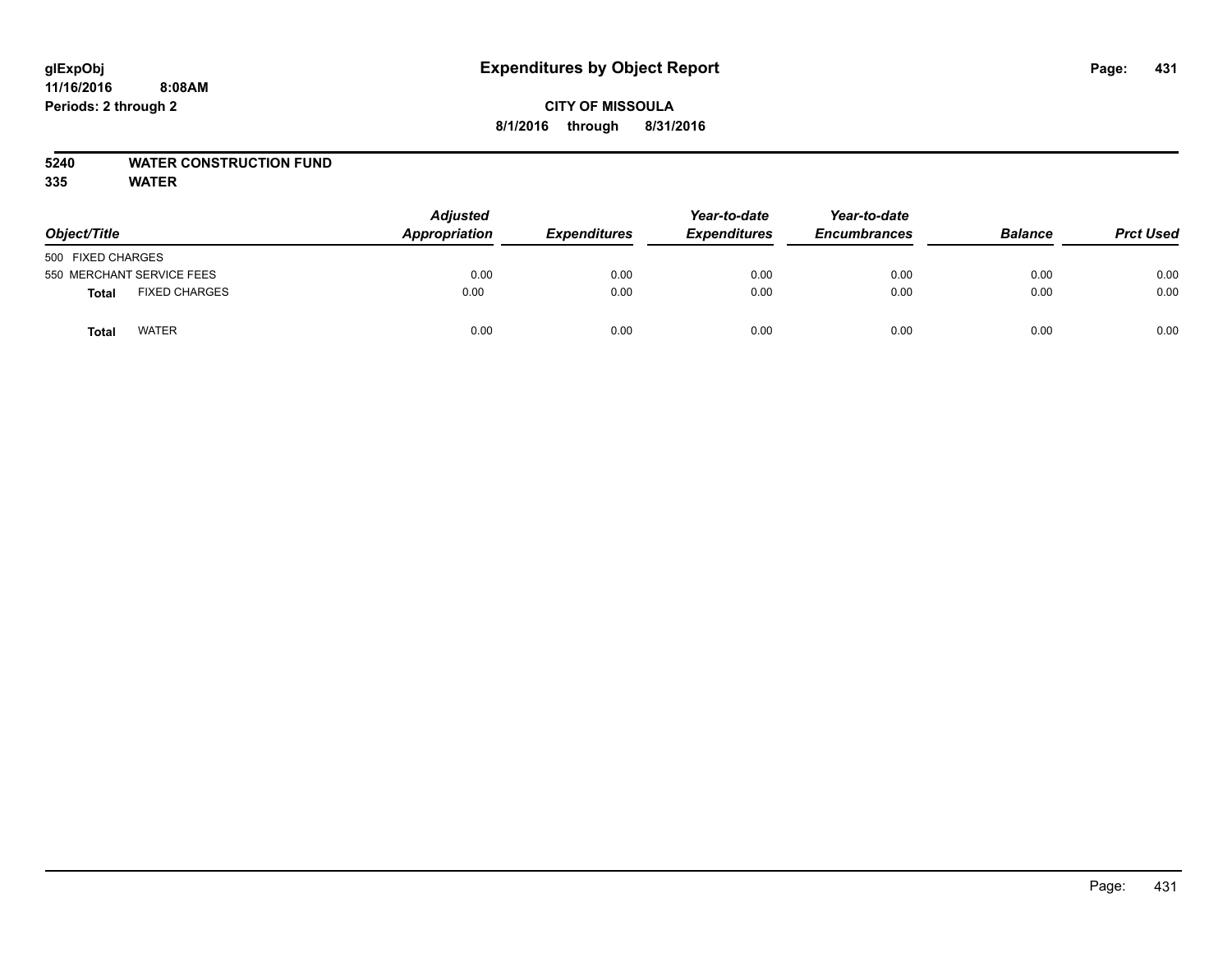### **5240 WATER CONSTRUCTION FUND**

| Object/Title                         | <b>Adjusted</b><br>Appropriation | <b>Expenditures</b> | Year-to-date<br><b>Expenditures</b> | Year-to-date<br><b>Encumbrances</b> | <b>Balance</b> | <b>Prct Used</b> |
|--------------------------------------|----------------------------------|---------------------|-------------------------------------|-------------------------------------|----------------|------------------|
| 500 FIXED CHARGES                    |                                  |                     |                                     |                                     |                |                  |
| 550 MERCHANT SERVICE FEES            | 0.00                             | 0.00                | 0.00                                | 0.00                                | 0.00           | 0.00             |
| <b>FIXED CHARGES</b><br><b>Total</b> | 0.00                             | 0.00                | 0.00                                | 0.00                                | 0.00           | 0.00             |
| WATER CONSTRUCTION FUND<br>Total     | 0.00                             | 0.00                | 0.00                                | 0.00                                | 0.00           | 0.00             |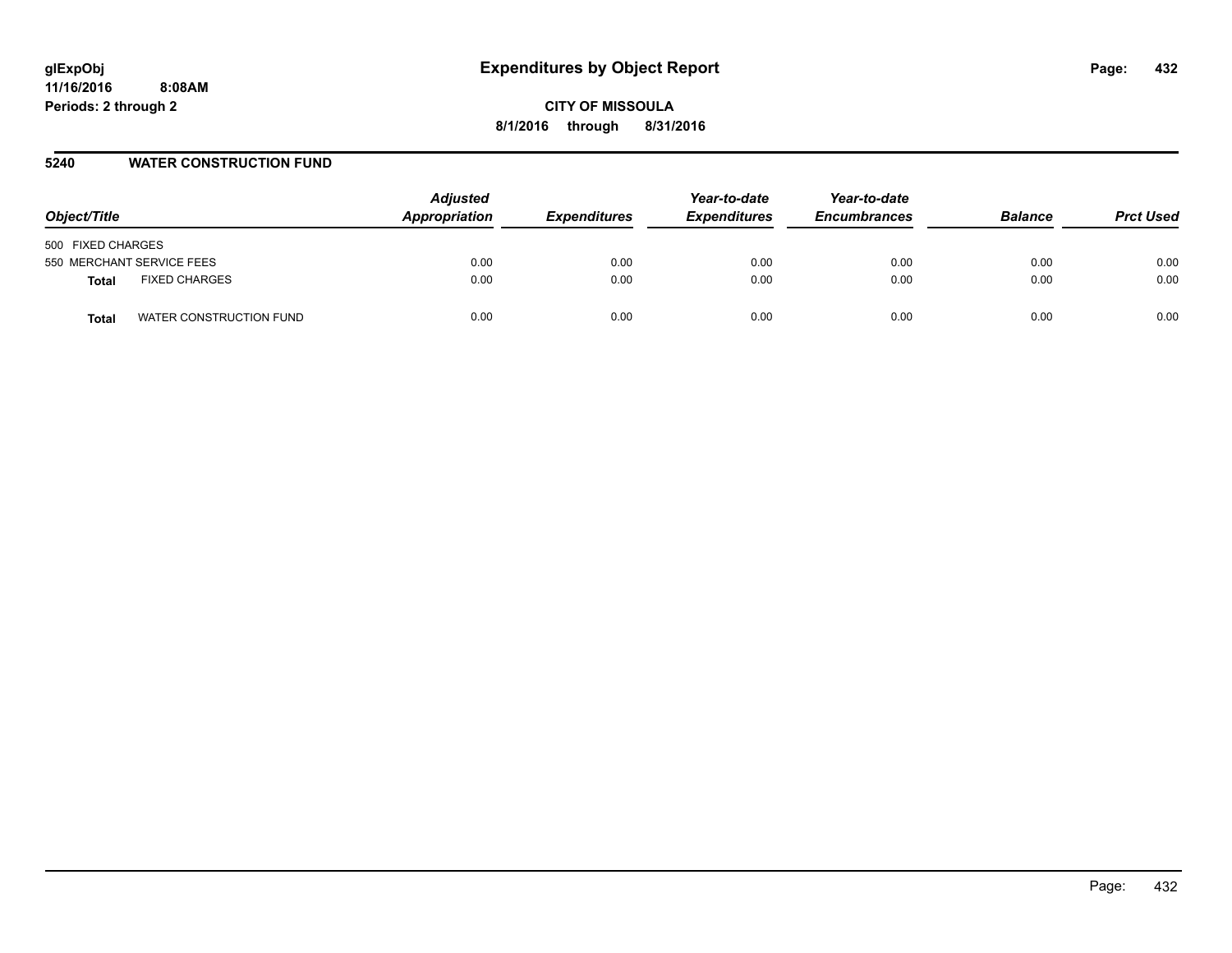# **CITY OF MISSOULA 8/1/2016 through 8/31/2016**

# **5250 WATER PURCHASE LOAN**

|                                      | <b>Adjusted</b>      |                     | Year-to-date        | Year-to-date        |                |                  |
|--------------------------------------|----------------------|---------------------|---------------------|---------------------|----------------|------------------|
| Object/Title                         | <b>Appropriation</b> | <b>Expenditures</b> | <b>Expenditures</b> | <b>Encumbrances</b> | <b>Balance</b> | <b>Prct Used</b> |
| 500 FIXED CHARGES                    |                      |                     |                     |                     |                |                  |
| 550 MERCHANT SERVICE FEES            | 0.00                 | 0.00                | 0.00                | 0.00                | 0.00           | 0.00             |
| <b>FIXED CHARGES</b><br><b>Total</b> | 0.00                 | 0.00                | 0.00                | 0.00                | 0.00           | 0.00             |
| 600 DEBT SERVICE                     |                      |                     |                     |                     |                |                  |
| 610 PRINCIPAL                        | 0.00                 | 0.00                | 0.00                | 0.00                | 0.00           | 0.00             |
| 620 INTEREST / SERVICE FEES          | 0.00                 | 0.00                | 0.00                | 0.00                | 0.00           | 0.00             |
| <b>DEBT SERVICE</b><br><b>Total</b>  | 0.00                 | 0.00                | 0.00                | 0.00                | 0.00           | 0.00             |
|                                      |                      |                     |                     |                     |                |                  |
| <b>WASTEWATER</b><br>Total           | 0.00                 | 0.00                | 0.00                | 0.00                | 0.00           | 0.00             |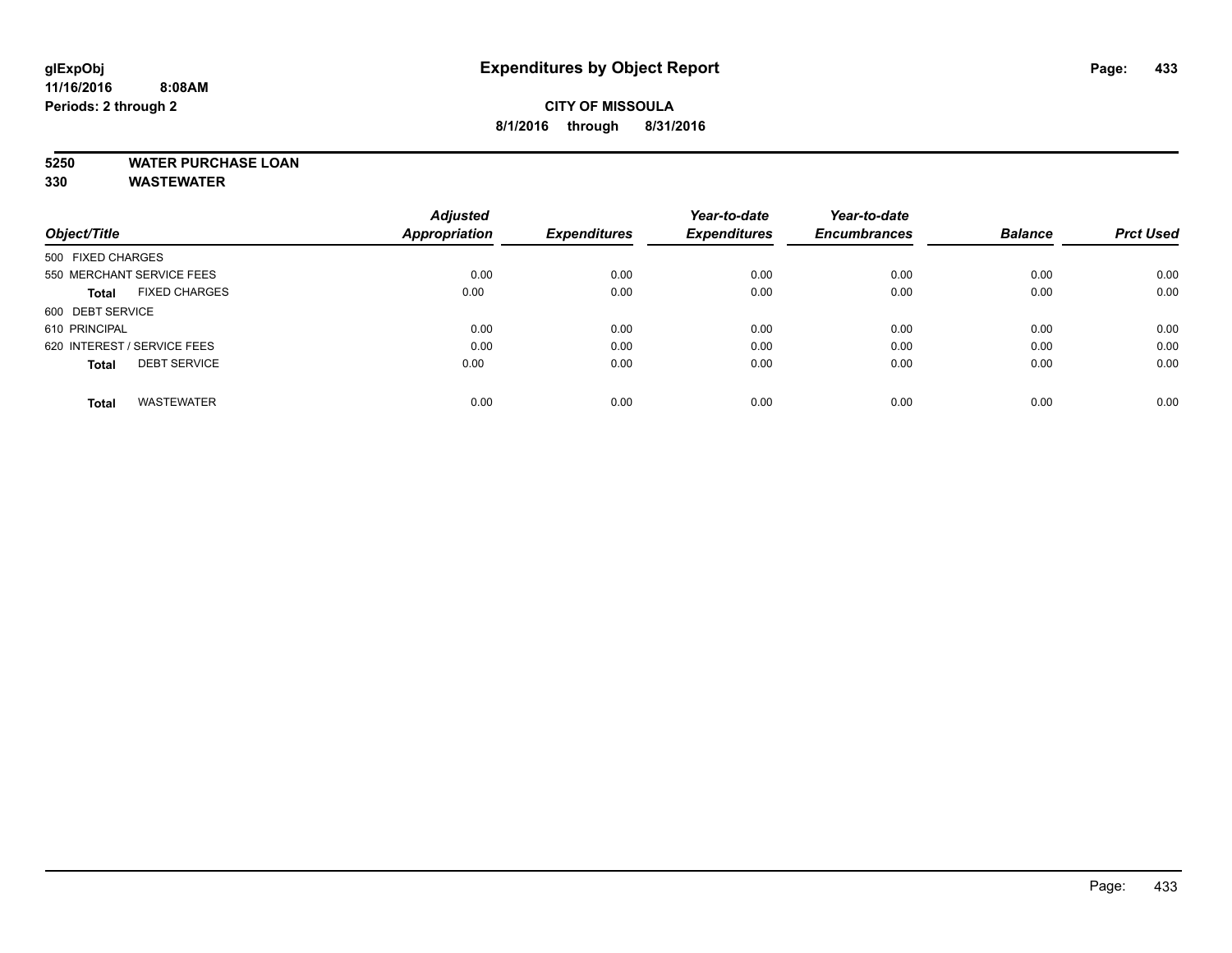# **5250 WATER PURCHASE LOAN**

| Object/Title                |                      | <b>Adjusted</b><br><b>Appropriation</b> | <b>Expenditures</b> | Year-to-date<br><b>Expenditures</b> | Year-to-date<br><b>Encumbrances</b> | <b>Balance</b> | <b>Prct Used</b> |
|-----------------------------|----------------------|-----------------------------------------|---------------------|-------------------------------------|-------------------------------------|----------------|------------------|
| 500 FIXED CHARGES           |                      |                                         |                     |                                     |                                     |                |                  |
| 550 MERCHANT SERVICE FEES   |                      | 0.00                                    | 0.00                | 0.00                                | 0.00                                | 0.00           | 0.00             |
| <b>Total</b>                | <b>FIXED CHARGES</b> | 0.00                                    | 0.00                | 0.00                                | 0.00                                | 0.00           | 0.00             |
| 600 DEBT SERVICE            |                      |                                         |                     |                                     |                                     |                |                  |
| 610 PRINCIPAL               |                      | 0.00                                    | 0.00                | 0.00                                | 0.00                                | 0.00           | 0.00             |
| 620 INTEREST / SERVICE FEES |                      | 0.00                                    | 0.00                | 0.00                                | 0.00                                | 0.00           | 0.00             |
| <b>Total</b>                | <b>DEBT SERVICE</b>  | 0.00                                    | 0.00                | 0.00                                | 0.00                                | 0.00           | 0.00             |
| <b>Total</b>                | WATER PURCHASE LOAN  | 0.00                                    | 0.00                | 0.00                                | 0.00                                | 0.00           | 0.00             |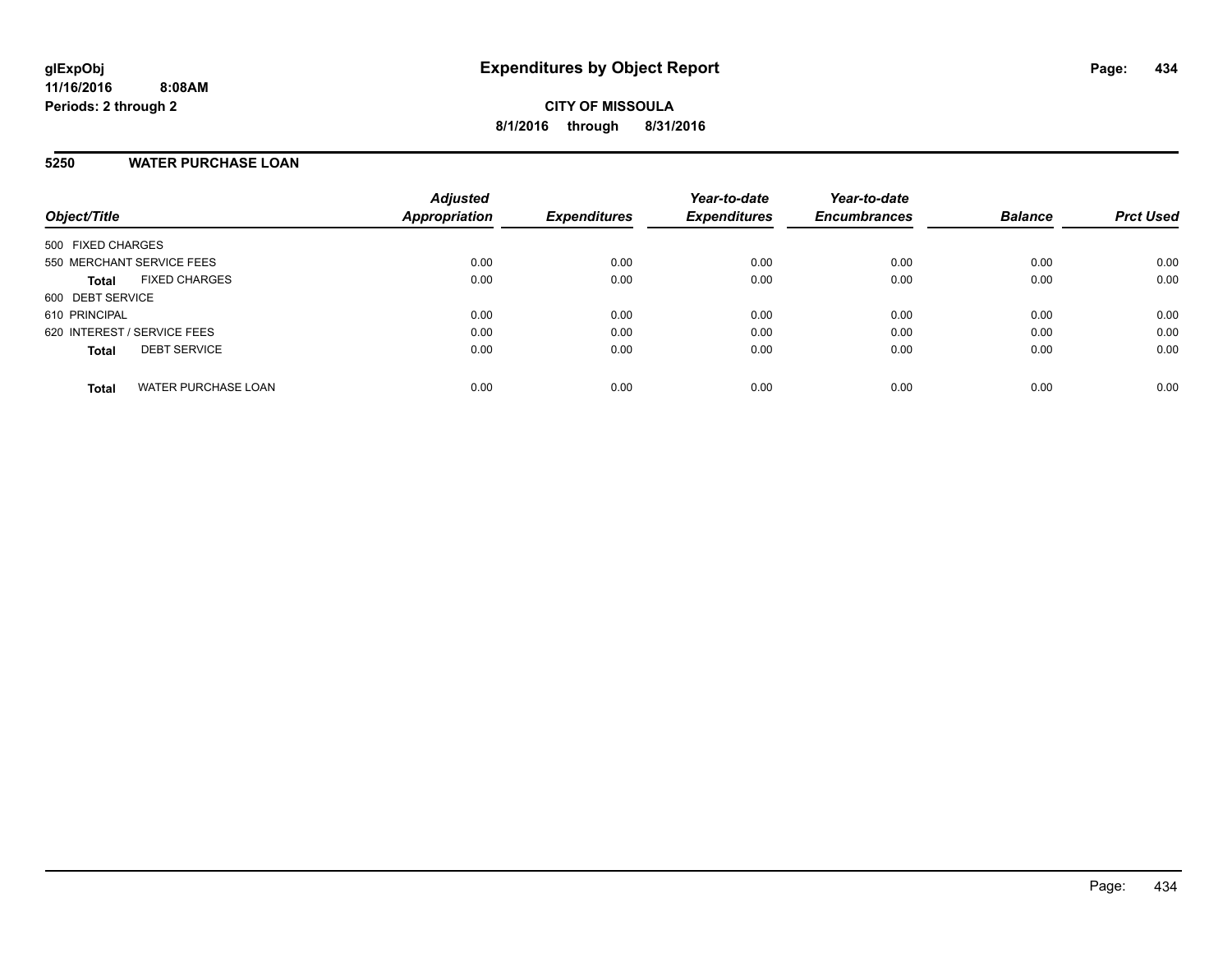#### **5310 SEWER OPERATING BUDGET FUND**

|                                       | <b>Adjusted</b>      |                     | Year-to-date        | Year-to-date        |                |                  |
|---------------------------------------|----------------------|---------------------|---------------------|---------------------|----------------|------------------|
| Object/Title                          | <b>Appropriation</b> | <b>Expenditures</b> | <b>Expenditures</b> | <b>Encumbrances</b> | <b>Balance</b> | <b>Prct Used</b> |
| 100 PERSONAL SERVICES                 |                      |                     |                     |                     |                |                  |
| 110 SALARIES AND WAGES                | 1,254,449.00         | 105,136.99          | 187,562.46          | 0.00                | 1,066,886.54   | 14.95            |
| 115 SALARIES/HEALTH INSURANCE BENEFIT | 0.00                 | 0.00                | 0.00                | 0.00                | 0.00           | 0.00             |
| 120 OVERTIME/TERMINATION              | 19,000.00            | 1,800.95            | 3,095.88            | 0.00                | 15,904.12      | 16.29            |
| 130 OTHER                             | 51,957.00            | 0.00                | 0.00                | 0.00                | 51,957.00      | 0.00             |
| 135 OPEB EXPENSE                      | 0.00                 | 0.00                | 0.00                | 0.00                | 0.00           | 0.00             |
| 140 EMPLOYER CONTRIBUTIONS            | 563,306.00           | 42,498.12           | 96,450.78           | 0.00                | 466,855.22     | 17.12            |
| 141 STATE RETIREMENT CONTRIBUTIONS    | 0.00                 | 0.00                | 0.00                | 0.00                | 0.00           | 0.00             |
| 145 OPEB CONTRIBUTION                 | 0.00                 | 0.00                | 0.00                | 0.00                | 0.00           | 0.00             |
| 190 PENSION EXPENSE                   | 0.00                 | 0.00                | 0.00                | 0.00                | 0.00           | 0.00             |
| PERSONAL SERVICES<br><b>Total</b>     | 1,888,712.00         | 149,436.06          | 287,109.12          | 0.00                | 1,601,602.88   | 15.20            |
| 200 SUPPLIES                          |                      |                     |                     |                     |                |                  |
| 210 OFFICE SUPPLIES                   | 170,170.00           | 350.42              | 484.97              | 0.00                | 169,685.03     | 0.28             |
| 220 OPERATING SUPPLIES                | 146,400.00           | 19,210.51           | 19,927.19           | 0.00                | 126,472.81     | 13.61            |
| 230 REPAIR/MAINTENANCE                | 81,050.00            | 17,052.98           | 19,721.09           | 0.00                | 61,328.91      | 24.33            |
| 231 GASOLINE                          | 60,000.00            | 3,035.34            | 3,035.34            | 0.00                | 56,964.66      | 5.06             |
| 240 OTHER SUPPLIES                    | 4,000.00             | 1,015.11            | 1,069.48            | 0.00                | 2,930.52       | 26.74            |
| <b>SUPPLIES</b><br>Total              | 461,620.00           | 40,664.36           | 44,238.07           | 0.00                | 417,381.93     | 9.58             |
| 300 PURCHASED SERVICES                |                      |                     |                     |                     |                |                  |
| 310 COMMUNICATIONS                    | 3,570.00             | 4,163.73            | 4,168.11            | 0.00                | $-598.11$      | 116.75           |
| 320 PRINTING & DUPLICATING            | 3,000.00             | 4,134.18            | 4,134.18            | 0.00                | $-1,134.18$    | 137.81           |
| 330 PUBLICITY, SUBSCRIPTIONS & DUES   | 3,000.00             | 115.50              | 309.50              | 0.00                | 2,690.50       | 10.32            |
| 341 ELECTRICITY & NATURAL GAS         | 617,779.00           | 53,958.22           | 53,958.22           | 0.00                | 563,820.78     | 8.73             |
| 343 WATER CHARGES                     | 10,248.00            | 745.88              | 745.88              | 0.00                | 9,502.12       | 7.28             |
| 344 TELEPHONE SERVICE                 | 16,337.00            | 1,728.90            | 2,370.90            | 0.00                | 13,966.10      | 14.51            |
| 345 GARBAGE                           | 21,636.00            | 1,837.35            | 4,017.55            | 0.00                | 17,618.45      | 18.57            |
| 350 PROFESSIONAL SERVICES             | 70,000.00            | 9,422.21            | 14,445.21           | 0.00                | 55,554.79      | 20.64            |
| 360 REPAIR & MAINTENANCE              | 339,154.00           | 40,365.98           | 42,193.20           | 0.00                | 296,960.80     | 12.44            |
| 370 TRAVEL                            | 12,500.00            | 274.00              | 274.00              | 0.00                | 12,226.00      | 2.19             |
| 380 TRAINING                          | 7,600.00             | 1,000.00            | 1,000.00            | 0.00                | 6,600.00       | 13.16            |
| 390 OTHER PURCHASED SERVICES          | 432,900.00           | 36,290.00           | 36,290.00           | 0.00                | 396,610.00     | 8.38             |
| PURCHASED SERVICES<br><b>Total</b>    | 1,537,724.00         | 154,035.95          | 163,906.75          | 0.00                | 1,373,817.25   | 10.66            |
| 500 FIXED CHARGES                     |                      |                     |                     |                     |                |                  |
| 500 FIXED CHARGES                     | 1,455,838.00         | 0.00                | 200.00              | 0.00                | 1,455,638.00   | 0.01             |
|                                       |                      |                     |                     |                     |                |                  |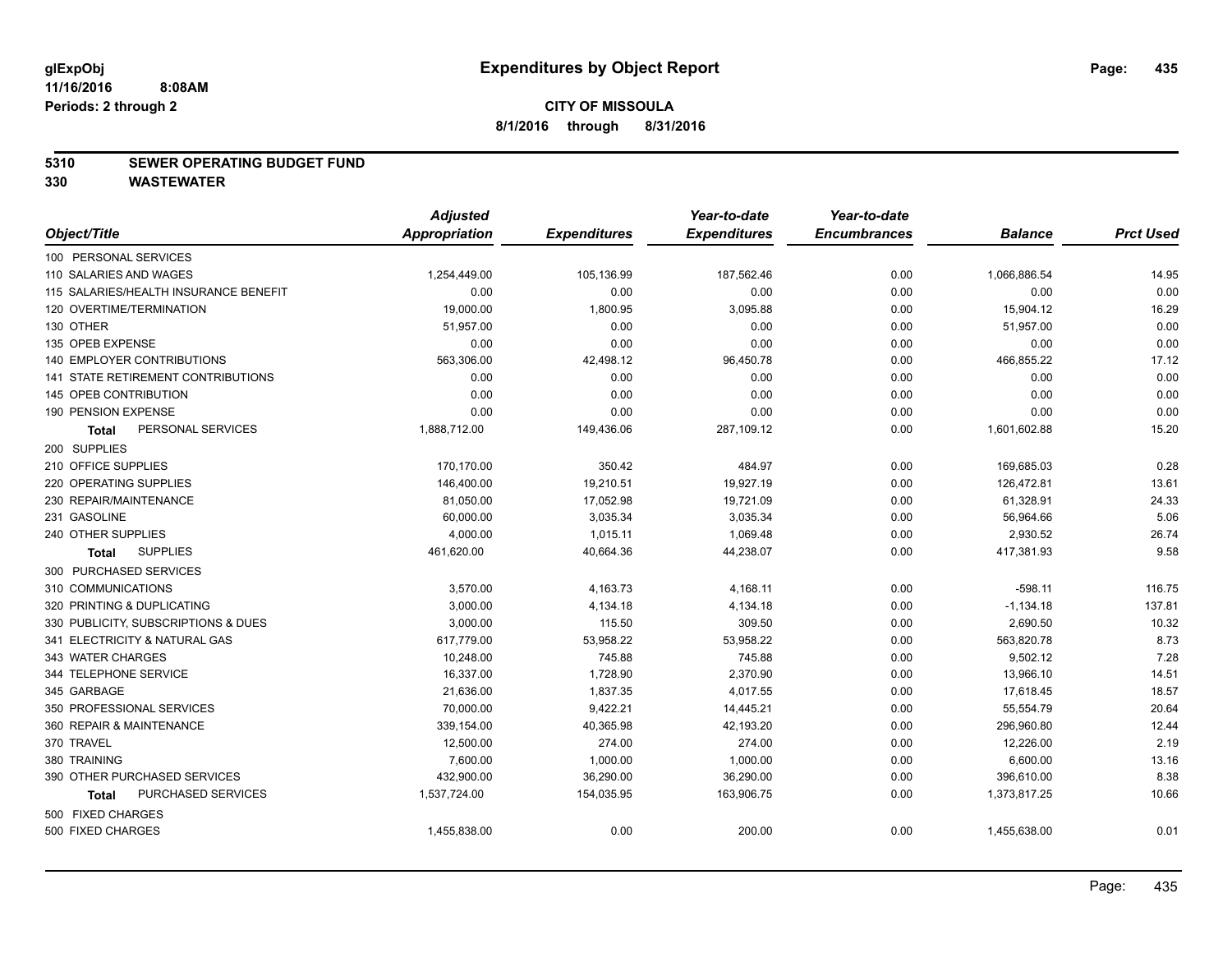#### **5310 SEWER OPERATING BUDGET FUND**

|                    |                                   | <b>Adjusted</b> |                     | Year-to-date        | Year-to-date        |                |                  |
|--------------------|-----------------------------------|-----------------|---------------------|---------------------|---------------------|----------------|------------------|
| Object/Title       |                                   | Appropriation   | <b>Expenditures</b> | <b>Expenditures</b> | <b>Encumbrances</b> | <b>Balance</b> | <b>Prct Used</b> |
| <b>Total</b>       | <b>FIXED CHARGES</b>              | 1,455,838.00    | 0.00                | 200.00              | 0.00                | 1,455,638.00   | 0.01             |
| 600 DEBT SERVICE   |                                   |                 |                     |                     |                     |                |                  |
| 610 PRINCIPAL      |                                   | 0.00            | 0.00                | 0.00                | 0.00                | 0.00           | 0.00             |
|                    | 620 INTEREST / SERVICE FEES       | 0.00            | 0.00                | 0.00                | 0.00                | 0.00           | 0.00             |
| <b>Total</b>       | <b>DEBT SERVICE</b>               | 0.00            | 0.00                | 0.00                | 0.00                | 0.00           | 0.00             |
|                    | 700 GRANTS & CONTRIBUTIONS        |                 |                     |                     |                     |                |                  |
|                    | 700 GRANTS & CONTRIBUTIONS        | 1,500.00        | 0.00                | 0.00                | 0.00                | 1,500.00       | 0.00             |
| <b>Total</b>       | <b>GRANTS &amp; CONTRIBUTIONS</b> | 1,500.00        | 0.00                | 0.00                | 0.00                | 1,500.00       | 0.00             |
| 800 OTHER OBJECTS  |                                   |                 |                     |                     |                     |                |                  |
|                    | 820 TRANSFERS TO OTHER FUNDS      | 0.00            | 0.00                | 0.00                | 0.00                | 0.00           | 0.00             |
| 830 DEPRECIATION   |                                   | 0.00            | 0.00                | 0.00                | 0.00                | 0.00           | 0.00             |
| <b>Total</b>       | OTHER OBJECTS                     | 0.00            | 0.00                | 0.00                | 0.00                | 0.00           | 0.00             |
| 900 CAPITAL OUTLAY |                                   |                 |                     |                     |                     |                |                  |
|                    | 940 MACHINERY & EQUIPMENT         | 0.00            | 0.00                | 0.00                | 0.00                | 0.00           | 0.00             |
| <b>Total</b>       | <b>CAPITAL OUTLAY</b>             | 0.00            | 0.00                | 0.00                | 0.00                | 0.00           | 0.00             |
| <b>Total</b>       | <b>WASTEWATER</b>                 | 5,345,394.00    | 344,136.37          | 495,453.94          | 0.00                | 4,849,940.06   | 9.27             |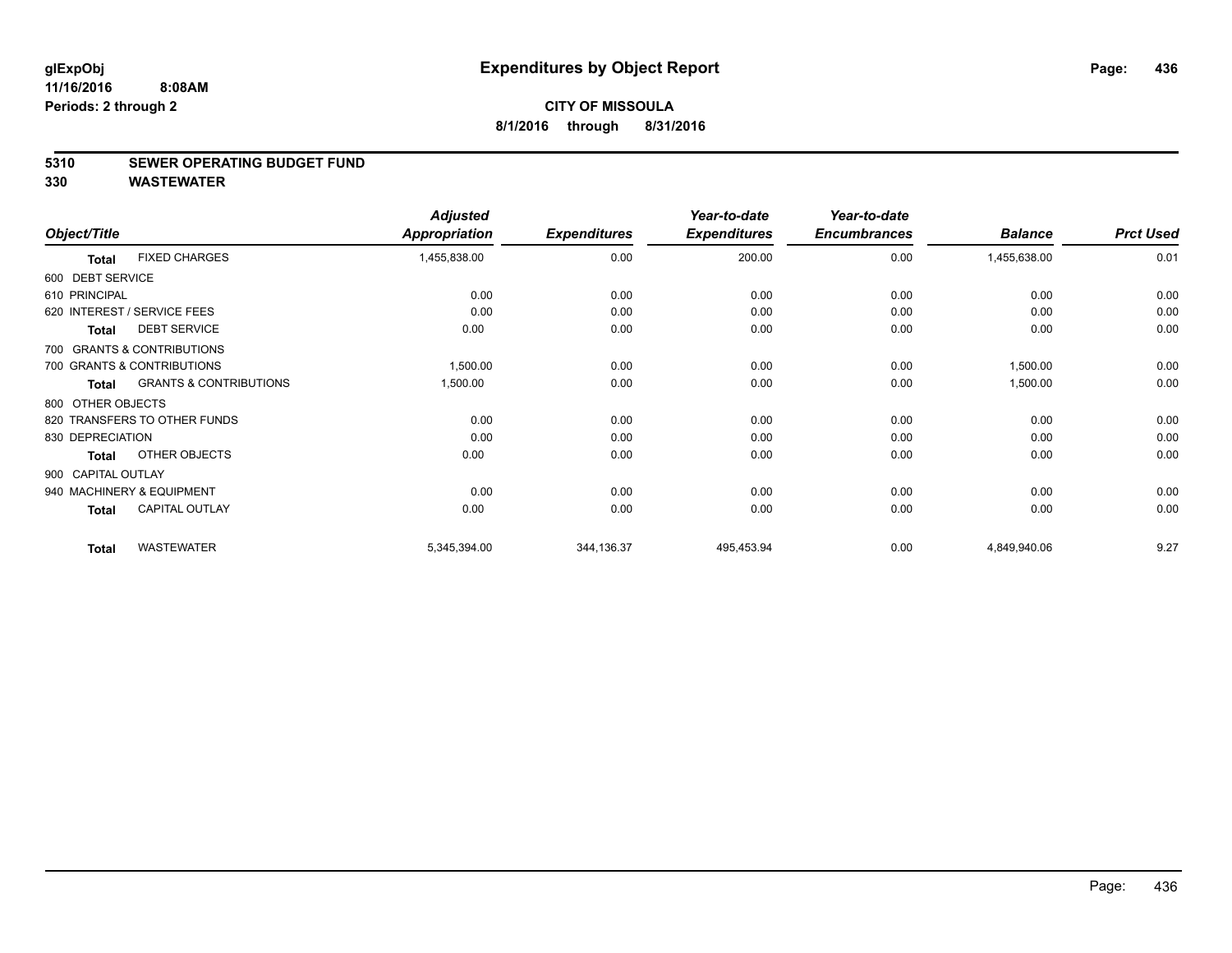# **5310 SEWER OPERATING BUDGET FUND**

|                               |                                       | <b>Adjusted</b>      |                     | Year-to-date        | Year-to-date        |                |                  |
|-------------------------------|---------------------------------------|----------------------|---------------------|---------------------|---------------------|----------------|------------------|
| Object/Title                  |                                       | <b>Appropriation</b> | <b>Expenditures</b> | <b>Expenditures</b> | <b>Encumbrances</b> | <b>Balance</b> | <b>Prct Used</b> |
| 100 PERSONAL SERVICES         |                                       |                      |                     |                     |                     |                |                  |
| 110 SALARIES AND WAGES        |                                       | 1,254,449.00         | 105,136.99          | 187,562.46          | 0.00                | 1,066,886.54   | 14.95            |
|                               | 115 SALARIES/HEALTH INSURANCE BENEFIT | 0.00                 | 0.00                | 0.00                | 0.00                | 0.00           | 0.00             |
| 120 OVERTIME/TERMINATION      |                                       | 19,000.00            | 1,800.95            | 3,095.88            | 0.00                | 15,904.12      | 16.29            |
| 130 OTHER                     |                                       | 51,957.00            | 0.00                | 0.00                | 0.00                | 51,957.00      | 0.00             |
| 135 OPEB EXPENSE              |                                       | 0.00                 | 0.00                | 0.00                | 0.00                | 0.00           | 0.00             |
| 140 EMPLOYER CONTRIBUTIONS    |                                       | 563,306.00           | 42,498.12           | 96,450.78           | 0.00                | 466,855.22     | 17.12            |
|                               | 141 STATE RETIREMENT CONTRIBUTIONS    | 0.00                 | 0.00                | 0.00                | 0.00                | 0.00           | 0.00             |
| 145 OPEB CONTRIBUTION         |                                       | 0.00                 | 0.00                | 0.00                | 0.00                | 0.00           | 0.00             |
| 190 PENSION EXPENSE           |                                       | 0.00                 | 0.00                | 0.00                | 0.00                | 0.00           | 0.00             |
| Total                         | PERSONAL SERVICES                     | 1,888,712.00         | 149,436.06          | 287,109.12          | 0.00                | 1,601,602.88   | 15.20            |
| 200 SUPPLIES                  |                                       |                      |                     |                     |                     |                |                  |
| 210 OFFICE SUPPLIES           |                                       | 170,170.00           | 350.42              | 484.97              | 0.00                | 169,685.03     | 0.28             |
| 220 OPERATING SUPPLIES        |                                       | 146,400.00           | 19,210.51           | 19,927.19           | 0.00                | 126,472.81     | 13.61            |
| 230 REPAIR/MAINTENANCE        |                                       | 81,050.00            | 17,052.98           | 19,721.09           | 0.00                | 61,328.91      | 24.33            |
| 231 GASOLINE                  |                                       | 60,000.00            | 3,035.34            | 3,035.34            | 0.00                | 56,964.66      | 5.06             |
| 240 OTHER SUPPLIES            |                                       | 4,000.00             | 1,015.11            | 1,069.48            | 0.00                | 2,930.52       | 26.74            |
| Total                         | <b>SUPPLIES</b>                       | 461,620.00           | 40,664.36           | 44,238.07           | 0.00                | 417,381.93     | 9.58             |
| 300 PURCHASED SERVICES        |                                       |                      |                     |                     |                     |                |                  |
| 310 COMMUNICATIONS            |                                       | 3,570.00             | 4,163.73            | 4,168.11            | 0.00                | $-598.11$      | 116.75           |
| 320 PRINTING & DUPLICATING    |                                       | 3,000.00             | 4,134.18            | 4,134.18            | 0.00                | $-1,134.18$    | 137.81           |
|                               | 330 PUBLICITY, SUBSCRIPTIONS & DUES   | 3,000.00             | 115.50              | 309.50              | 0.00                | 2,690.50       | 10.32            |
| 341 ELECTRICITY & NATURAL GAS |                                       | 617,779.00           | 53,958.22           | 53,958.22           | 0.00                | 563,820.78     | 8.73             |
| 343 WATER CHARGES             |                                       | 10,248.00            | 745.88              | 745.88              | 0.00                | 9,502.12       | 7.28             |
| 344 TELEPHONE SERVICE         |                                       | 16,337.00            | 1,728.90            | 2,370.90            | 0.00                | 13,966.10      | 14.51            |
| 345 GARBAGE                   |                                       | 21,636.00            | 1,837.35            | 4,017.55            | 0.00                | 17,618.45      | 18.57            |
| 350 PROFESSIONAL SERVICES     |                                       | 70,000.00            | 9,422.21            | 14,445.21           | 0.00                | 55,554.79      | 20.64            |
| 360 REPAIR & MAINTENANCE      |                                       | 339,154.00           | 40,365.98           | 42,193.20           | 0.00                | 296,960.80     | 12.44            |
| 370 TRAVEL                    |                                       | 12,500.00            | 274.00              | 274.00              | 0.00                | 12,226.00      | 2.19             |
| 380 TRAINING                  |                                       | 7,600.00             | 1,000.00            | 1,000.00            | 0.00                | 6,600.00       | 13.16            |
| 390 OTHER PURCHASED SERVICES  |                                       | 432,900.00           | 36,290.00           | 36,290.00           | 0.00                | 396,610.00     | 8.38             |
| Total                         | PURCHASED SERVICES                    | 1,537,724.00         | 154,035.95          | 163,906.75          | 0.00                | 1,373,817.25   | 10.66            |
| 500 FIXED CHARGES             |                                       |                      |                     |                     |                     |                |                  |
| 500 FIXED CHARGES             |                                       | 1,455,838.00         | 0.00                | 200.00              | 0.00                | 1,455,638.00   | 0.01             |
| <b>Total</b>                  | <b>FIXED CHARGES</b>                  | 1,455,838.00         | 0.00                | 200.00              | 0.00                | 1,455,638.00   | 0.01             |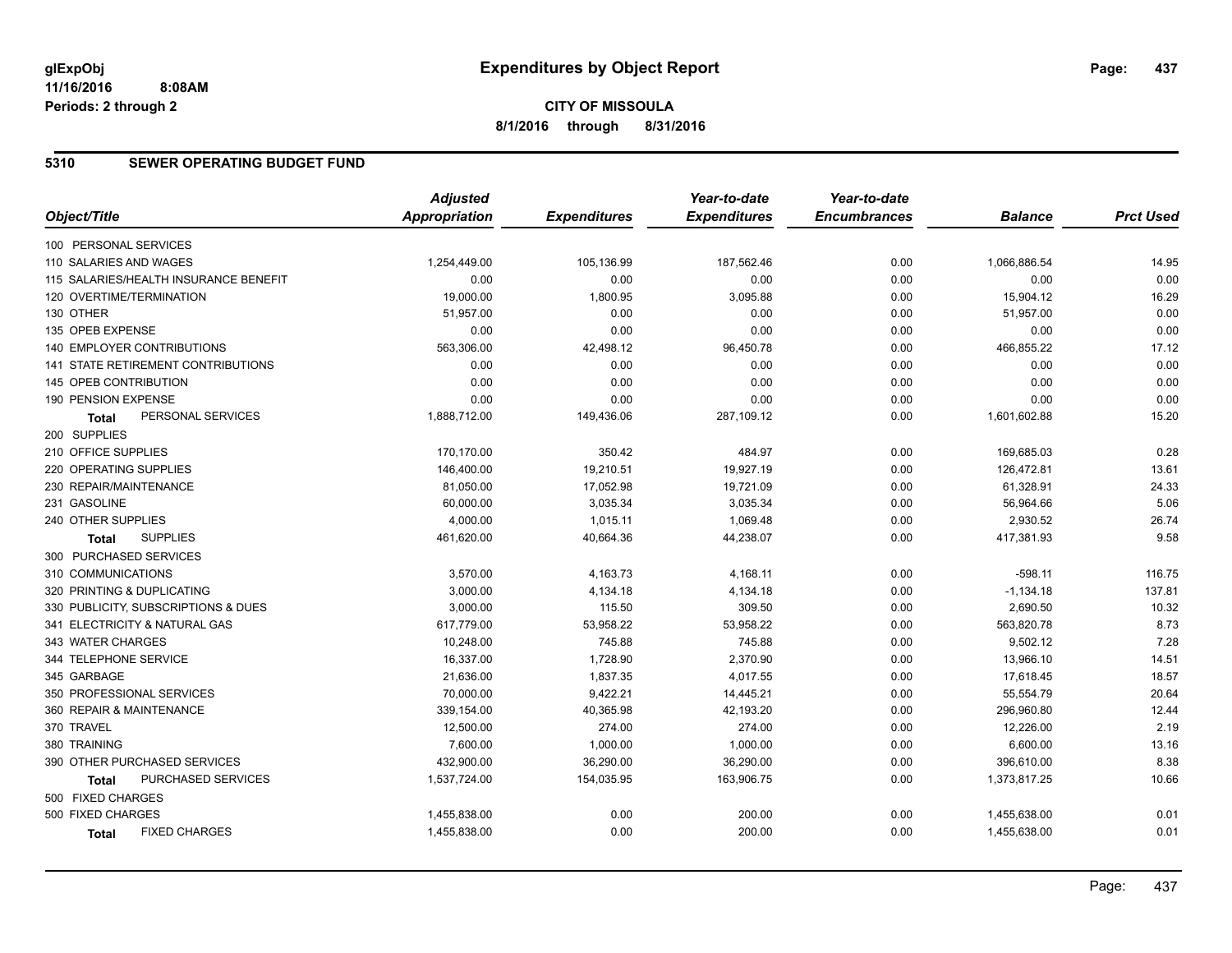# **CITY OF MISSOULA 8/1/2016 through 8/31/2016**

# **5310 SEWER OPERATING BUDGET FUND**

| Object/Title       |                                   | <b>Adjusted</b><br><b>Appropriation</b> | <b>Expenditures</b> | Year-to-date<br><b>Expenditures</b> | Year-to-date<br><b>Encumbrances</b> | <b>Balance</b> | <b>Prct Used</b> |
|--------------------|-----------------------------------|-----------------------------------------|---------------------|-------------------------------------|-------------------------------------|----------------|------------------|
|                    |                                   |                                         |                     |                                     |                                     |                |                  |
| 600 DEBT SERVICE   |                                   |                                         |                     |                                     |                                     |                |                  |
| 610 PRINCIPAL      |                                   | 0.00                                    | 0.00                | 0.00                                | 0.00                                | 0.00           | 0.00             |
|                    | 620 INTEREST / SERVICE FEES       | 0.00                                    | 0.00                | 0.00                                | 0.00                                | 0.00           | 0.00             |
| Total              | <b>DEBT SERVICE</b>               | 0.00                                    | 0.00                | 0.00                                | 0.00                                | 0.00           | 0.00             |
|                    | 700 GRANTS & CONTRIBUTIONS        |                                         |                     |                                     |                                     |                |                  |
|                    | 700 GRANTS & CONTRIBUTIONS        | 1,500.00                                | 0.00                | 0.00                                | 0.00                                | 1,500.00       | 0.00             |
| Total              | <b>GRANTS &amp; CONTRIBUTIONS</b> | 1,500.00                                | 0.00                | 0.00                                | 0.00                                | 1,500.00       | 0.00             |
| 800 OTHER OBJECTS  |                                   |                                         |                     |                                     |                                     |                |                  |
|                    | 820 TRANSFERS TO OTHER FUNDS      | 0.00                                    | 0.00                | 0.00                                | 0.00                                | 0.00           | 0.00             |
| 830 DEPRECIATION   |                                   | 0.00                                    | 0.00                | 0.00                                | 0.00                                | 0.00           | 0.00             |
| <b>Total</b>       | OTHER OBJECTS                     | 0.00                                    | 0.00                | 0.00                                | 0.00                                | 0.00           | 0.00             |
| 900 CAPITAL OUTLAY |                                   |                                         |                     |                                     |                                     |                |                  |
|                    | 940 MACHINERY & EQUIPMENT         | 0.00                                    | 0.00                | 0.00                                | 0.00                                | 0.00           | 0.00             |
| <b>Total</b>       | <b>CAPITAL OUTLAY</b>             | 0.00                                    | 0.00                | 0.00                                | 0.00                                | 0.00           | 0.00             |
| <b>Total</b>       | SEWER OPERATING BUDGET FUND       | 5,345,394.00                            | 344,136.37          | 495,453.94                          | 0.00                                | 4,849,940.06   | 9.27             |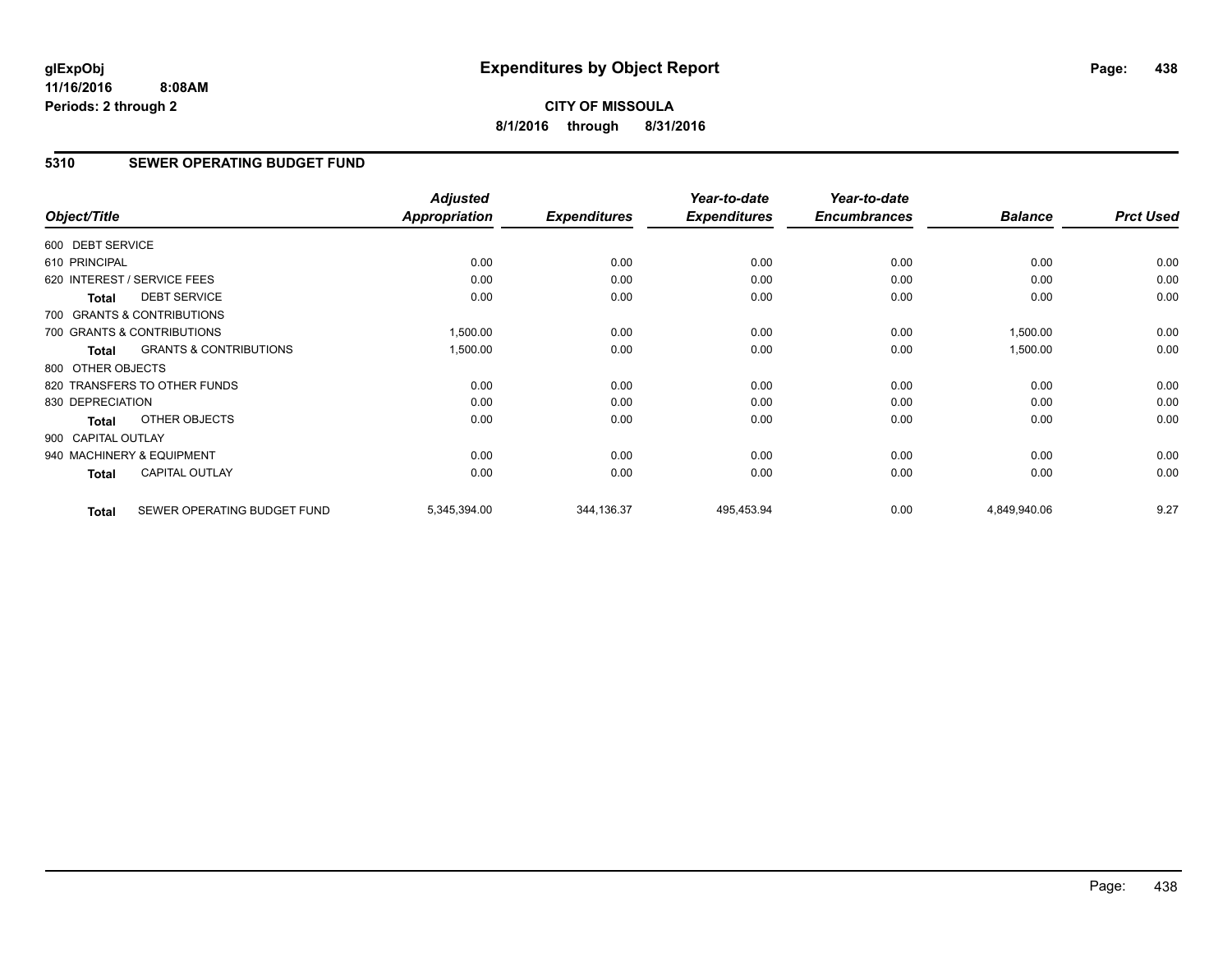# **CITY OF MISSOULA 8/1/2016 through 8/31/2016**

# **5311 SEWER REVENUE COLLECTION & CLEARING FUND**

| Object/Title                         | <b>Adjusted</b><br><b>Appropriation</b> | <b>Expenditures</b> | Year-to-date<br><b>Expenditures</b> | Year-to-date<br><b>Encumbrances</b> | <b>Balance</b> | <b>Prct Used</b> |
|--------------------------------------|-----------------------------------------|---------------------|-------------------------------------|-------------------------------------|----------------|------------------|
| 500 FIXED CHARGES                    |                                         |                     |                                     |                                     |                |                  |
| 500 FIXED CHARGES                    | 0.00                                    | 0.00                | 0.00                                | 0.00                                | 0.00           | 0.00             |
| 550 MERCHANT SERVICE FEES            | 0.00                                    | 0.00                | 0.00                                | 0.00                                | 0.00           | 0.00             |
| <b>FIXED CHARGES</b><br><b>Total</b> | 0.00                                    | 0.00                | 0.00                                | 0.00                                | 0.00           | 0.00             |
| 800 OTHER OBJECTS                    |                                         |                     |                                     |                                     |                |                  |
| 800 OTHER OBJECTS                    | 0.00                                    | 0.00                | 0.00                                | 0.00                                | 0.00           | 0.00             |
| 820 TRANSFERS TO OTHER FUNDS         | 0.00                                    | 0.00                | 0.00                                | 0.00                                | 0.00           | 0.00             |
| OTHER OBJECTS<br><b>Total</b>        | 0.00                                    | 0.00                | 0.00                                | 0.00                                | 0.00           | 0.00             |
| <b>WASTEWATER</b><br><b>Total</b>    | 0.00                                    | 0.00                | 0.00                                | 0.00                                | 0.00           | 0.00             |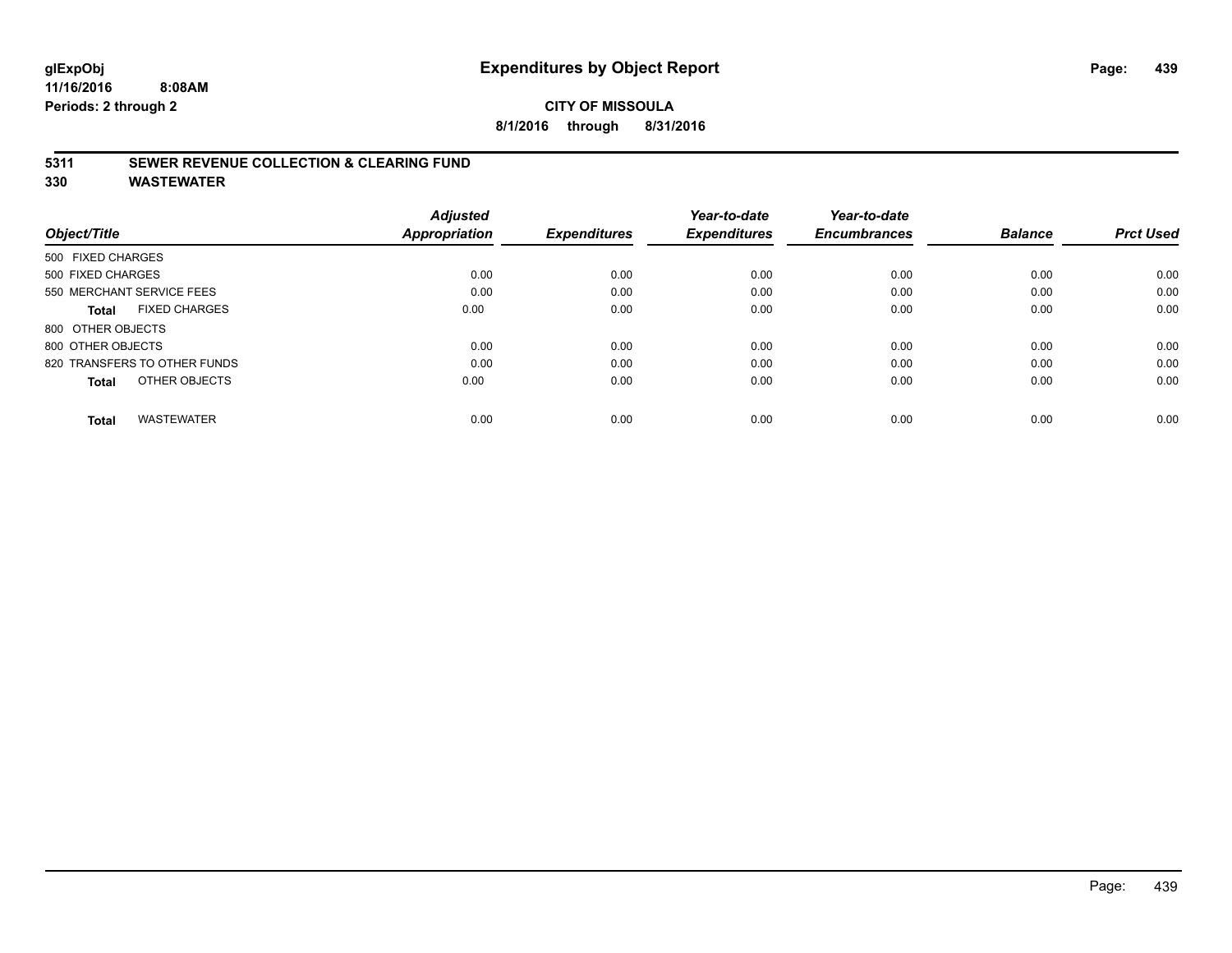**CITY OF MISSOULA 8/1/2016 through 8/31/2016**

# **5311 SEWER REVENUE COLLECTION & CLEARING FUND**

| Object/Title              |                                  | <b>Adjusted</b><br><b>Appropriation</b> | <b>Expenditures</b> | Year-to-date<br><b>Expenditures</b> | Year-to-date<br><b>Encumbrances</b> | <b>Balance</b> | <b>Prct Used</b> |
|---------------------------|----------------------------------|-----------------------------------------|---------------------|-------------------------------------|-------------------------------------|----------------|------------------|
| 500 FIXED CHARGES         |                                  |                                         |                     |                                     |                                     |                |                  |
| 500 FIXED CHARGES         |                                  | 0.00                                    | 0.00                | 0.00                                | 0.00                                | 0.00           | 0.00             |
| 550 MERCHANT SERVICE FEES |                                  | 0.00                                    | 0.00                | 0.00                                | 0.00                                | 0.00           | 0.00             |
| Total                     | <b>FIXED CHARGES</b>             | 0.00                                    | 0.00                | 0.00                                | 0.00                                | 0.00           | 0.00             |
| 800 OTHER OBJECTS         |                                  |                                         |                     |                                     |                                     |                |                  |
| 800 OTHER OBJECTS         |                                  | 0.00                                    | 0.00                | 0.00                                | 0.00                                | 0.00           | 0.00             |
|                           | 820 TRANSFERS TO OTHER FUNDS     | 0.00                                    | 0.00                | 0.00                                | 0.00                                | 0.00           | 0.00             |
| <b>Total</b>              | OTHER OBJECTS                    | 0.00                                    | 0.00                | 0.00                                | 0.00                                | 0.00           | 0.00             |
| <b>Total</b>              | SEWER REVENUE COLLECTION & CLEAF | 0.00                                    | 0.00                | 0.00                                | 0.00                                | 0.00           | 0.00             |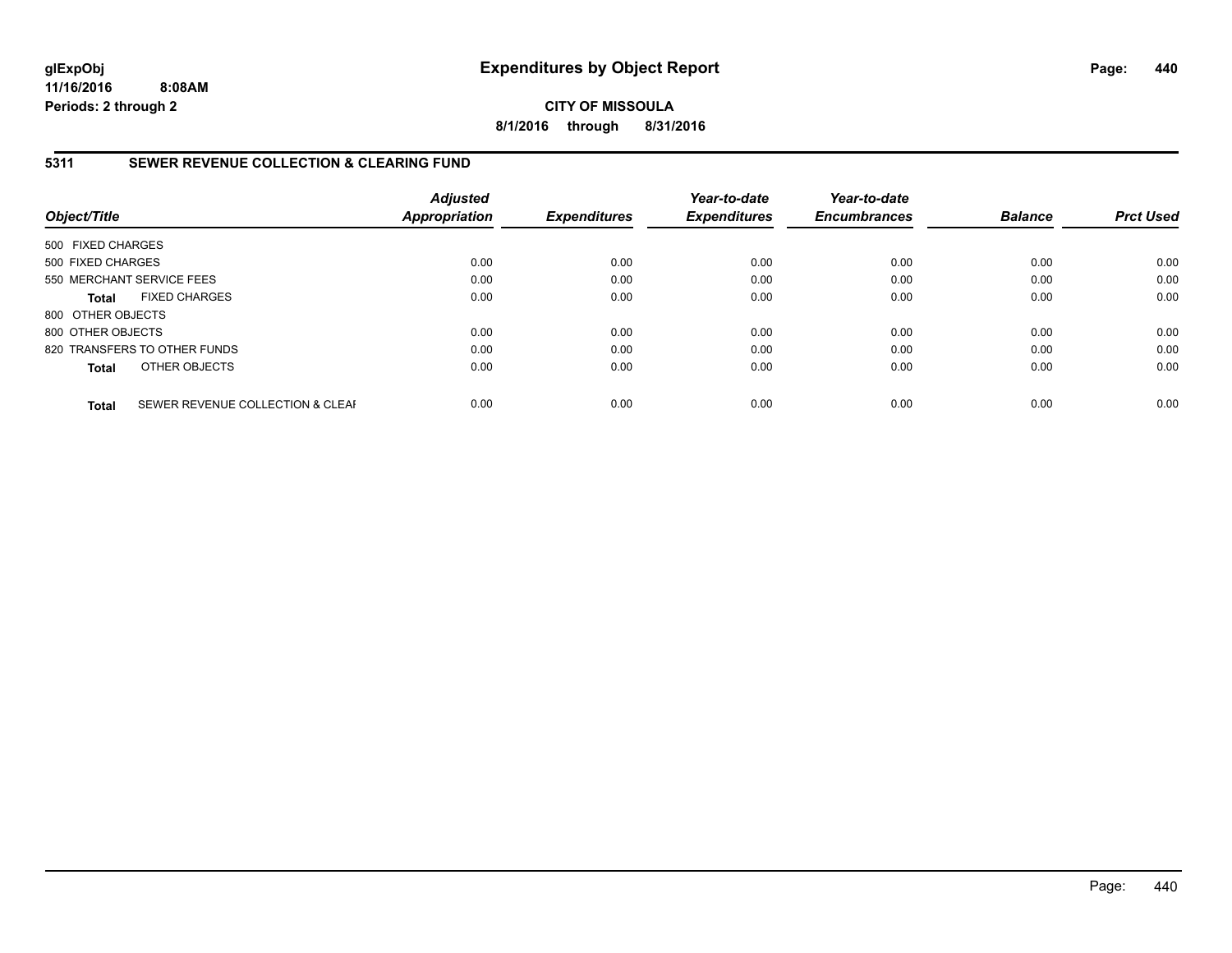# **5315 SEWER LOAN FUND**

|                                           | <b>Adjusted</b>      |                     | Year-to-date        | Year-to-date        |                |                  |
|-------------------------------------------|----------------------|---------------------|---------------------|---------------------|----------------|------------------|
| Object/Title                              | <b>Appropriation</b> | <b>Expenditures</b> | <b>Expenditures</b> | <b>Encumbrances</b> | <b>Balance</b> | <b>Prct Used</b> |
| 300 PURCHASED SERVICES                    |                      |                     |                     |                     |                |                  |
| 390 OTHER PURCHASED SERVICES              | 0.00                 | 0.00                | 0.00                | 0.00                | 0.00           | 0.00             |
| <b>PURCHASED SERVICES</b><br><b>Total</b> | 0.00                 | 0.00                | 0.00                | 0.00                | 0.00           | 0.00             |
| 800 OTHER OBJECTS                         |                      |                     |                     |                     |                |                  |
| 820 TRANSFERS TO OTHER FUNDS              | 0.00                 | 0.00                | 0.00                | 0.00                | 0.00           | 0.00             |
| 845 CONTINGENCY                           | 0.00                 | 0.00                | 0.00                | 0.00                | 0.00           | 0.00             |
| OTHER OBJECTS<br><b>Total</b>             | 0.00                 | 0.00                | 0.00                | 0.00                | 0.00           | 0.00             |
| <b>WASTEWATER</b><br><b>Total</b>         | 0.00                 | 0.00                | 0.00                | 0.00                | 0.00           | 0.00             |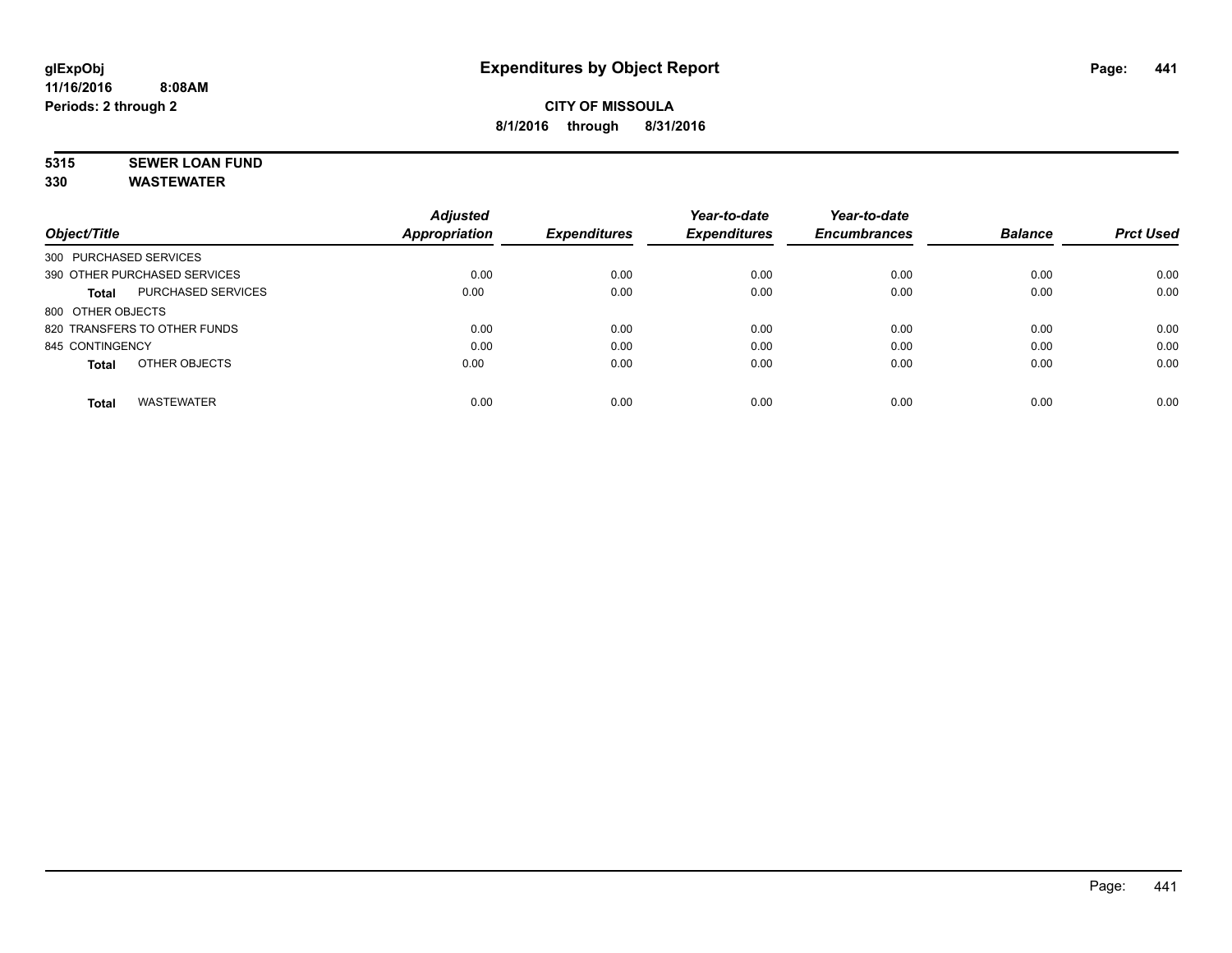# **5315 SEWER LOAN FUND**

| Object/Title                       | <b>Adjusted</b><br><b>Appropriation</b> | <b>Expenditures</b> | Year-to-date<br><b>Expenditures</b> | Year-to-date<br><b>Encumbrances</b> | <b>Balance</b> | <b>Prct Used</b> |
|------------------------------------|-----------------------------------------|---------------------|-------------------------------------|-------------------------------------|----------------|------------------|
| 300 PURCHASED SERVICES             |                                         |                     |                                     |                                     |                |                  |
| 390 OTHER PURCHASED SERVICES       | 0.00                                    | 0.00                | 0.00                                | 0.00                                | 0.00           | 0.00             |
| <b>PURCHASED SERVICES</b><br>Total | 0.00                                    | 0.00                | 0.00                                | 0.00                                | 0.00           | 0.00             |
| 800 OTHER OBJECTS                  |                                         |                     |                                     |                                     |                |                  |
| 820 TRANSFERS TO OTHER FUNDS       | 0.00                                    | 0.00                | 0.00                                | 0.00                                | 0.00           | 0.00             |
| 845 CONTINGENCY                    | 0.00                                    | 0.00                | 0.00                                | 0.00                                | 0.00           | 0.00             |
| OTHER OBJECTS<br>Total             | 0.00                                    | 0.00                | 0.00                                | 0.00                                | 0.00           | 0.00             |
| <b>SEWER LOAN FUND</b><br>Total    | 0.00                                    | 0.00                | 0.00                                | 0.00                                | 0.00           | 0.00             |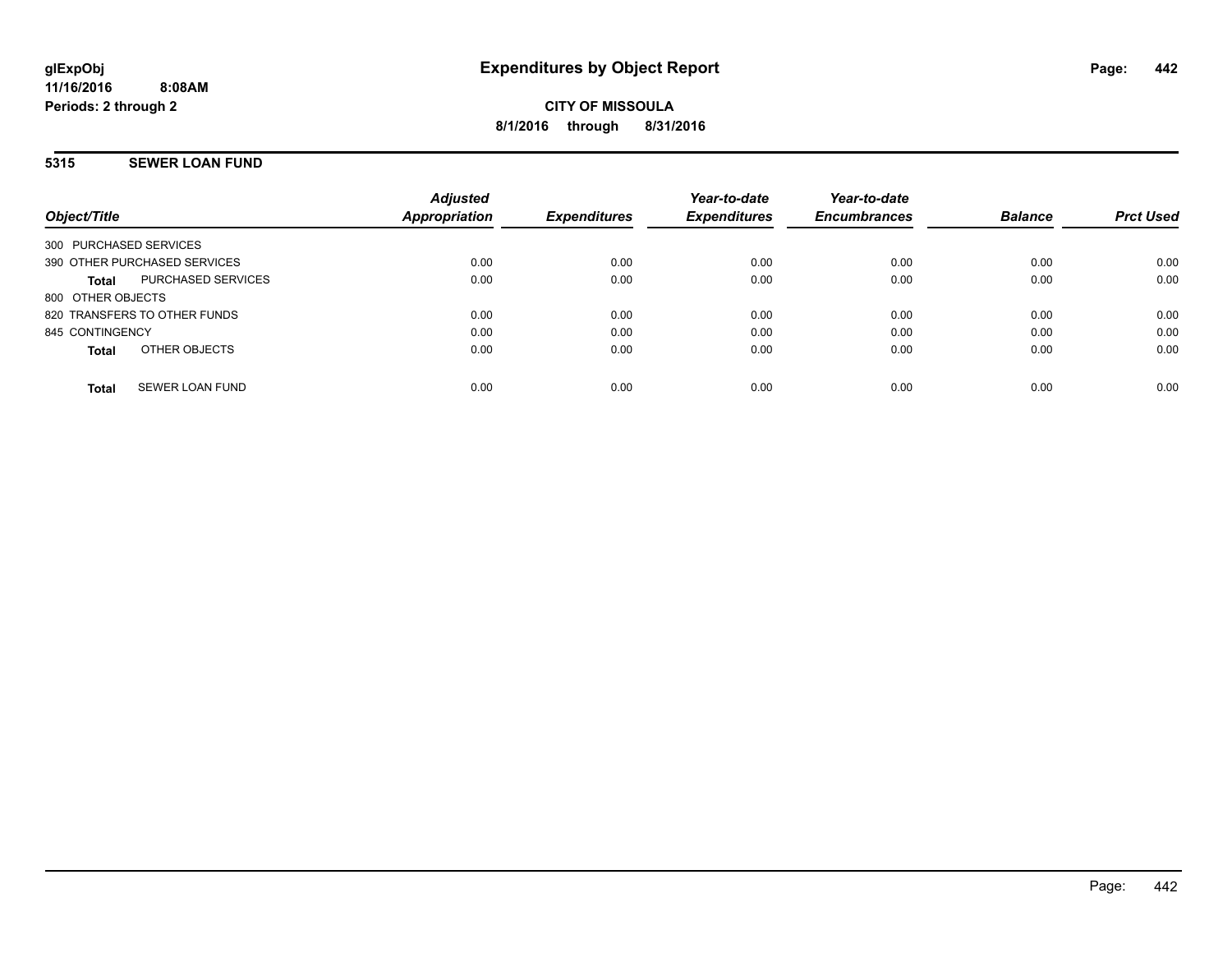### **5320 SEWER REPLACEMENT & DEPRECIATION FUND**

| Object/Title       |                              | <b>Adjusted</b><br>Appropriation | <b>Expenditures</b> | Year-to-date<br><b>Expenditures</b> | Year-to-date<br><b>Encumbrances</b> | <b>Balance</b> | <b>Prct Used</b> |
|--------------------|------------------------------|----------------------------------|---------------------|-------------------------------------|-------------------------------------|----------------|------------------|
|                    |                              |                                  |                     |                                     |                                     |                |                  |
|                    | 300 PURCHASED SERVICES       |                                  |                     |                                     |                                     |                |                  |
|                    | 350 PROFESSIONAL SERVICES    | 0.00                             | 3,798.00            | 3,798.00                            | 0.00                                | $-3,798.00$    | 0.00             |
|                    | 360 REPAIR & MAINTENANCE     | 0.00                             | 24,278.09           | 24,590.59                           | 0.00                                | $-24,590.59$   | 0.00             |
| <b>Total</b>       | PURCHASED SERVICES           | 0.00                             | 28,076.09           | 28,388.59                           | 0.00                                | $-28,388.59$   | 0.00             |
| 600 DEBT SERVICE   |                              |                                  |                     |                                     |                                     |                |                  |
| 610 PRINCIPAL      |                              | 0.00                             | 0.00                | 0.00                                | 0.00                                | 0.00           | 0.00             |
|                    | 620 INTEREST / SERVICE FEES  | 0.00                             | 0.00                | 0.00                                | 0.00                                | 0.00           | 0.00             |
| Total              | <b>DEBT SERVICE</b>          | 0.00                             | 0.00                | 0.00                                | 0.00                                | 0.00           | 0.00             |
| 800 OTHER OBJECTS  |                              |                                  |                     |                                     |                                     |                |                  |
|                    | 820 TRANSFERS TO OTHER FUNDS | 0.00                             | 0.00                | 0.00                                | 0.00                                | 0.00           | 0.00             |
| 830 DEPRECIATION   |                              | 0.00                             | 0.00                | 0.00                                | 0.00                                | 0.00           | 0.00             |
| <b>Total</b>       | OTHER OBJECTS                | 0.00                             | 0.00                | 0.00                                | 0.00                                | 0.00           | 0.00             |
| 900 CAPITAL OUTLAY |                              |                                  |                     |                                     |                                     |                |                  |
| 910 LAND           |                              | 0.00                             | 0.00                | 0.00                                | 0.00                                | 0.00           | 0.00             |
| 930 IMPROVEMENTS   |                              | 0.00                             | 0.00                | 0.00                                | 0.00                                | 0.00           | 0.00             |
|                    | 940 MACHINERY & EQUIPMENT    | 0.00                             | 0.00                | 0.00                                | 0.00                                | 0.00           | 0.00             |
| Total              | <b>CAPITAL OUTLAY</b>        | 0.00                             | 0.00                | 0.00                                | 0.00                                | 0.00           | 0.00             |
| <b>Total</b>       | <b>WASTEWATER</b>            | 0.00                             | 28,076.09           | 28,388.59                           | 0.00                                | $-28,388.59$   | 0.00             |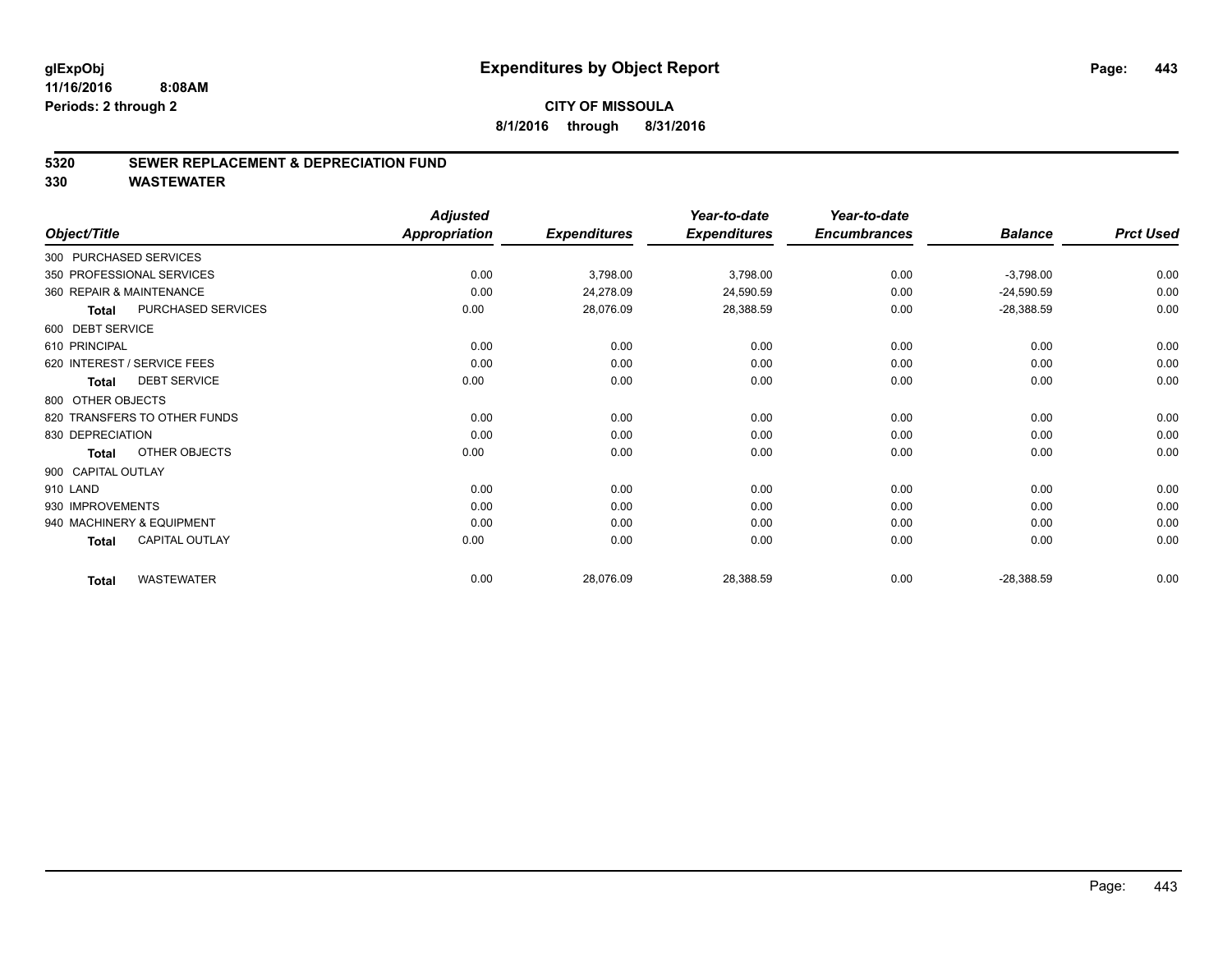**CITY OF MISSOULA 8/1/2016 through 8/31/2016**

# **5320 SEWER REPLACEMENT & DEPRECIATION FUND**

|                          |                                  | <b>Adjusted</b>      |                     | Year-to-date        | Year-to-date        |                |                  |
|--------------------------|----------------------------------|----------------------|---------------------|---------------------|---------------------|----------------|------------------|
| Object/Title             |                                  | <b>Appropriation</b> | <b>Expenditures</b> | <b>Expenditures</b> | <b>Encumbrances</b> | <b>Balance</b> | <b>Prct Used</b> |
| 300 PURCHASED SERVICES   |                                  |                      |                     |                     |                     |                |                  |
|                          | 350 PROFESSIONAL SERVICES        | 0.00                 | 3,798.00            | 3,798.00            | 0.00                | $-3,798.00$    | 0.00             |
| 360 REPAIR & MAINTENANCE |                                  | 0.00                 | 24,278.09           | 24,590.59           | 0.00                | $-24,590.59$   | 0.00             |
| <b>Total</b>             | PURCHASED SERVICES               | 0.00                 | 28,076.09           | 28,388.59           | 0.00                | $-28,388.59$   | 0.00             |
| 600 DEBT SERVICE         |                                  |                      |                     |                     |                     |                |                  |
| 610 PRINCIPAL            |                                  | 0.00                 | 0.00                | 0.00                | 0.00                | 0.00           | 0.00             |
|                          | 620 INTEREST / SERVICE FEES      | 0.00                 | 0.00                | 0.00                | 0.00                | 0.00           | 0.00             |
| <b>Total</b>             | <b>DEBT SERVICE</b>              | 0.00                 | 0.00                | 0.00                | 0.00                | 0.00           | 0.00             |
| 800 OTHER OBJECTS        |                                  |                      |                     |                     |                     |                |                  |
|                          | 820 TRANSFERS TO OTHER FUNDS     | 0.00                 | 0.00                | 0.00                | 0.00                | 0.00           | 0.00             |
| 830 DEPRECIATION         |                                  | 0.00                 | 0.00                | 0.00                | 0.00                | 0.00           | 0.00             |
| Total                    | OTHER OBJECTS                    | 0.00                 | 0.00                | 0.00                | 0.00                | 0.00           | 0.00             |
| 900 CAPITAL OUTLAY       |                                  |                      |                     |                     |                     |                |                  |
| 910 LAND                 |                                  | 0.00                 | 0.00                | 0.00                | 0.00                | 0.00           | 0.00             |
| 930 IMPROVEMENTS         |                                  | 0.00                 | 0.00                | 0.00                | 0.00                | 0.00           | 0.00             |
|                          | 940 MACHINERY & EQUIPMENT        | 0.00                 | 0.00                | 0.00                | 0.00                | 0.00           | 0.00             |
| Total                    | <b>CAPITAL OUTLAY</b>            | 0.00                 | 0.00                | 0.00                | 0.00                | 0.00           | 0.00             |
| <b>Total</b>             | SEWER REPLACEMENT & DEPRECIATIOI | 0.00                 | 28,076.09           | 28,388.59           | 0.00                | $-28,388.59$   | 0.00             |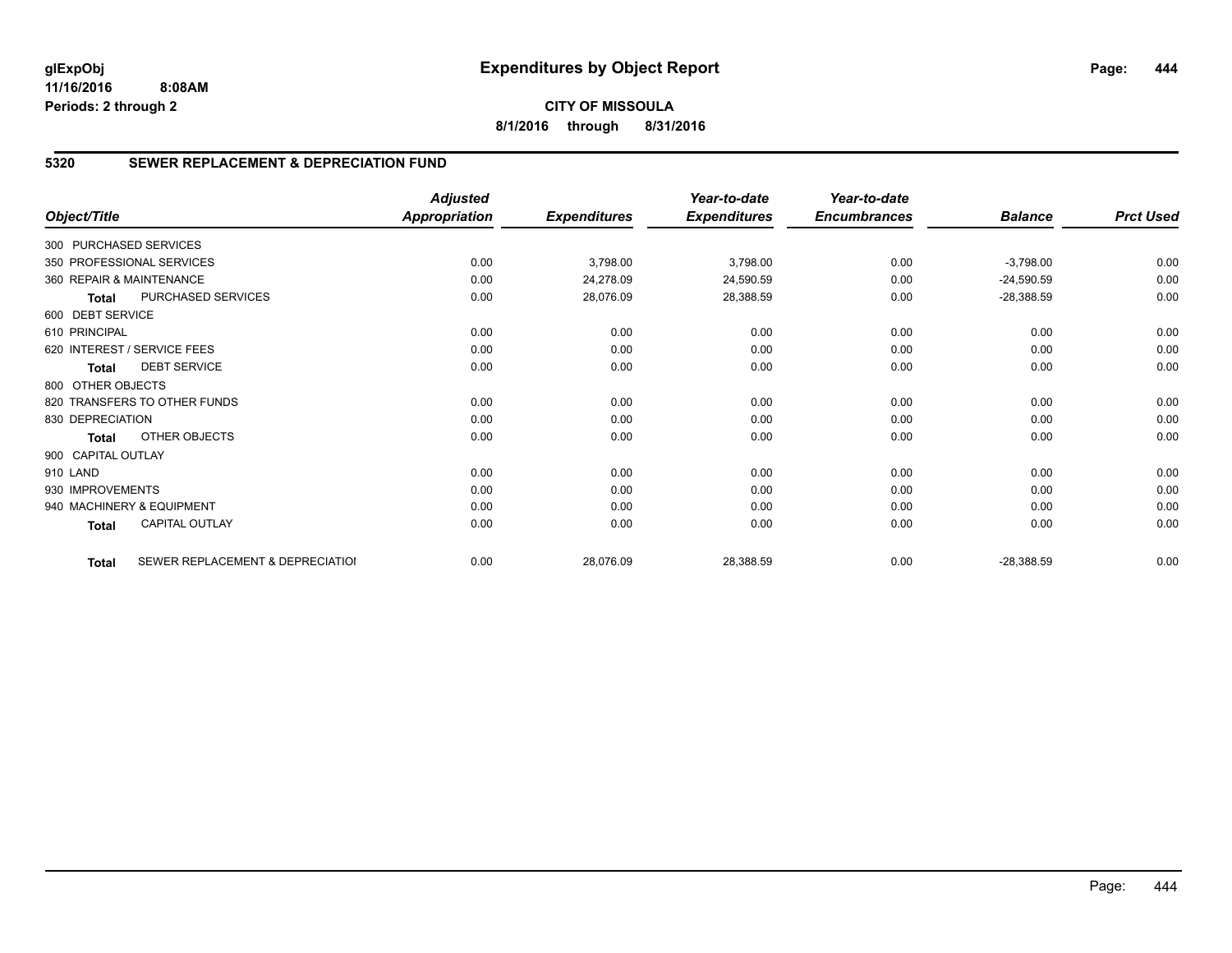#### **5325 SEWER DEVELOPMENT FEE FUND**

|                    |                              | <b>Adjusted</b>      |                     | Year-to-date        | Year-to-date        |                |                  |
|--------------------|------------------------------|----------------------|---------------------|---------------------|---------------------|----------------|------------------|
| Object/Title       |                              | <b>Appropriation</b> | <b>Expenditures</b> | <b>Expenditures</b> | <b>Encumbrances</b> | <b>Balance</b> | <b>Prct Used</b> |
|                    | 300 PURCHASED SERVICES       |                      |                     |                     |                     |                |                  |
|                    | 350 PROFESSIONAL SERVICES    | 0.00                 | 0.00                | 0.00                | 0.00                | 0.00           | 0.00             |
|                    | 360 REPAIR & MAINTENANCE     | 0.00                 | 0.00                | 0.00                | 0.00                | 0.00           | 0.00             |
| Total              | PURCHASED SERVICES           | 0.00                 | 0.00                | 0.00                | 0.00                | 0.00           | 0.00             |
| 500 FIXED CHARGES  |                              |                      |                     |                     |                     |                |                  |
|                    | 550 MERCHANT SERVICE FEES    | 0.00                 | 0.00                | 0.00                | 0.00                | 0.00           | 0.00             |
| <b>Total</b>       | <b>FIXED CHARGES</b>         | 0.00                 | 0.00                | 0.00                | 0.00                | 0.00           | 0.00             |
| 600 DEBT SERVICE   |                              |                      |                     |                     |                     |                |                  |
| 610 PRINCIPAL      |                              | 0.00                 | 0.00                | 0.00                | 0.00                | 0.00           | 0.00             |
|                    | 620 INTEREST / SERVICE FEES  | 0.00                 | 0.00                | 0.00                | 0.00                | 0.00           | 0.00             |
| <b>Total</b>       | <b>DEBT SERVICE</b>          | 0.00                 | 0.00                | 0.00                | 0.00                | 0.00           | 0.00             |
| 800 OTHER OBJECTS  |                              |                      |                     |                     |                     |                |                  |
|                    | 820 TRANSFERS TO OTHER FUNDS | 0.00                 | 0.00                | 0.00                | 0.00                | 0.00           | 0.00             |
| Total              | OTHER OBJECTS                | 0.00                 | 0.00                | 0.00                | 0.00                | 0.00           | 0.00             |
| 900 CAPITAL OUTLAY |                              |                      |                     |                     |                     |                |                  |
| 900 CAPITAL OUTLAY |                              | 0.00                 | 0.00                | 0.00                | 0.00                | 0.00           | 0.00             |
| 910 LAND           |                              | 0.00                 | 0.00                | 0.00                | 0.00                | 0.00           | 0.00             |
| 920 BUILDINGS      |                              | 0.00                 | 0.00                | 0.00                | 0.00                | 0.00           | 0.00             |
| 930 IMPROVEMENTS   |                              | 0.00                 | 11,527.95           | 11,527.95           | 0.00                | $-11,527.95$   | 0.00             |
| <b>Total</b>       | <b>CAPITAL OUTLAY</b>        | 0.00                 | 11,527.95           | 11,527.95           | 0.00                | $-11,527.95$   | 0.00             |
| <b>Total</b>       | <b>WASTEWATER</b>            | 0.00                 | 11,527.95           | 11,527.95           | 0.00                | $-11,527.95$   | 0.00             |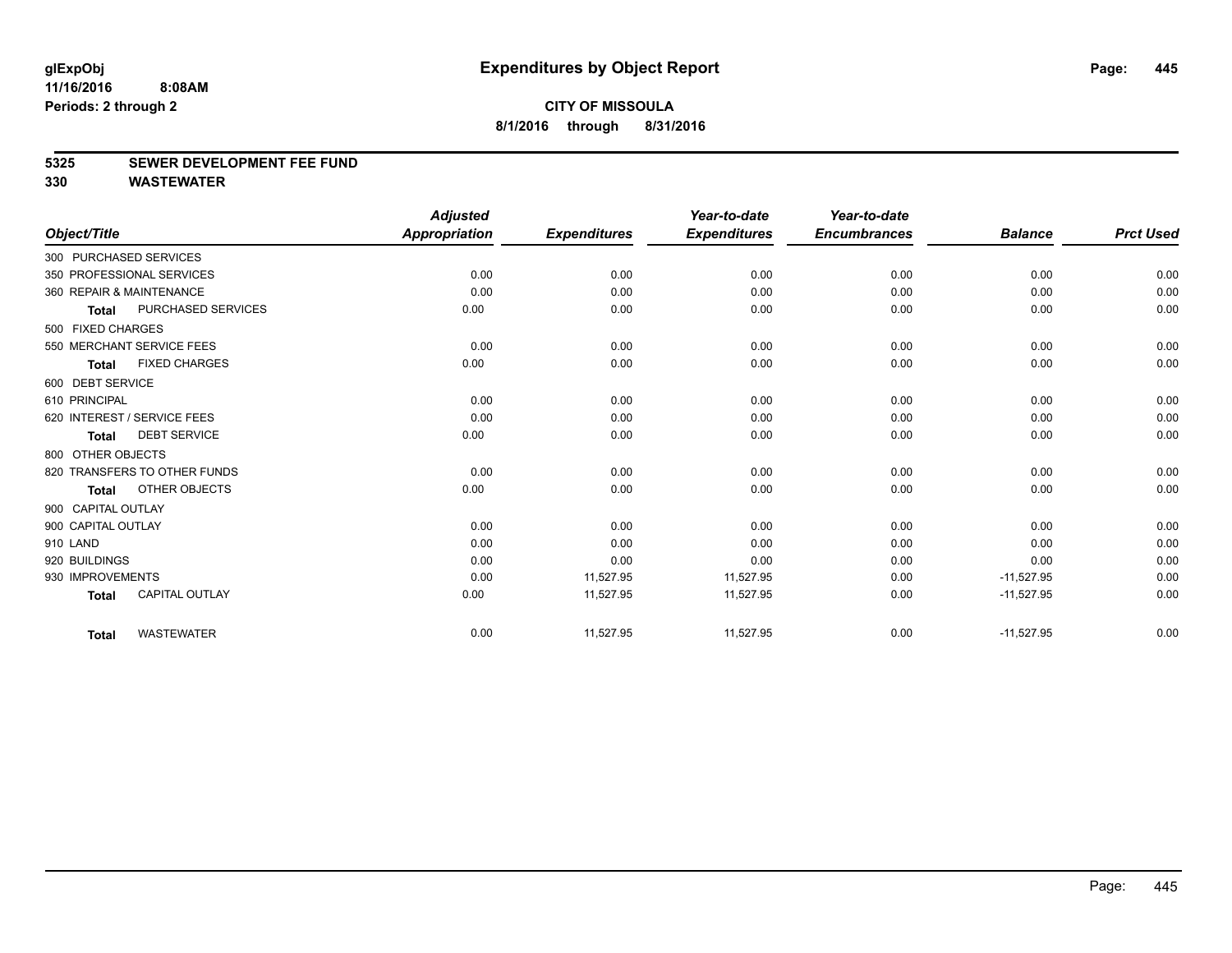**CITY OF MISSOULA 8/1/2016 through 8/31/2016**

# **5325 SEWER DEVELOPMENT FEE FUND**

|                        |                              | <b>Adjusted</b>      |                     | Year-to-date        | Year-to-date        |                |                  |
|------------------------|------------------------------|----------------------|---------------------|---------------------|---------------------|----------------|------------------|
| Object/Title           |                              | <b>Appropriation</b> | <b>Expenditures</b> | <b>Expenditures</b> | <b>Encumbrances</b> | <b>Balance</b> | <b>Prct Used</b> |
| 300 PURCHASED SERVICES |                              |                      |                     |                     |                     |                |                  |
|                        | 350 PROFESSIONAL SERVICES    | 0.00                 | 0.00                | 0.00                | 0.00                | 0.00           | 0.00             |
|                        | 360 REPAIR & MAINTENANCE     | 0.00                 | 0.00                | 0.00                | 0.00                | 0.00           | 0.00             |
| <b>Total</b>           | PURCHASED SERVICES           | 0.00                 | 0.00                | 0.00                | 0.00                | 0.00           | 0.00             |
| 500 FIXED CHARGES      |                              |                      |                     |                     |                     |                |                  |
|                        | 550 MERCHANT SERVICE FEES    | 0.00                 | 0.00                | 0.00                | 0.00                | 0.00           | 0.00             |
| <b>Total</b>           | <b>FIXED CHARGES</b>         | 0.00                 | 0.00                | 0.00                | 0.00                | 0.00           | 0.00             |
| 600 DEBT SERVICE       |                              |                      |                     |                     |                     |                |                  |
| 610 PRINCIPAL          |                              | 0.00                 | 0.00                | 0.00                | 0.00                | 0.00           | 0.00             |
|                        | 620 INTEREST / SERVICE FEES  | 0.00                 | 0.00                | 0.00                | 0.00                | 0.00           | 0.00             |
| <b>Total</b>           | <b>DEBT SERVICE</b>          | 0.00                 | 0.00                | 0.00                | 0.00                | 0.00           | 0.00             |
| 800 OTHER OBJECTS      |                              |                      |                     |                     |                     |                |                  |
|                        | 820 TRANSFERS TO OTHER FUNDS | 0.00                 | 0.00                | 0.00                | 0.00                | 0.00           | 0.00             |
| <b>Total</b>           | OTHER OBJECTS                | 0.00                 | 0.00                | 0.00                | 0.00                | 0.00           | 0.00             |
| 900 CAPITAL OUTLAY     |                              |                      |                     |                     |                     |                |                  |
| 900 CAPITAL OUTLAY     |                              | 0.00                 | 0.00                | 0.00                | 0.00                | 0.00           | 0.00             |
| 910 LAND               |                              | 0.00                 | 0.00                | 0.00                | 0.00                | 0.00           | 0.00             |
| 920 BUILDINGS          |                              | 0.00                 | 0.00                | 0.00                | 0.00                | 0.00           | 0.00             |
| 930 IMPROVEMENTS       |                              | 0.00                 | 11,527.95           | 11,527.95           | 0.00                | $-11,527.95$   | 0.00             |
| <b>Total</b>           | CAPITAL OUTLAY               | 0.00                 | 11,527.95           | 11,527.95           | 0.00                | $-11,527.95$   | 0.00             |
| <b>Total</b>           | SEWER DEVELOPMENT FEE FUND   | 0.00                 | 11,527.95           | 11,527.95           | 0.00                | $-11,527.95$   | 0.00             |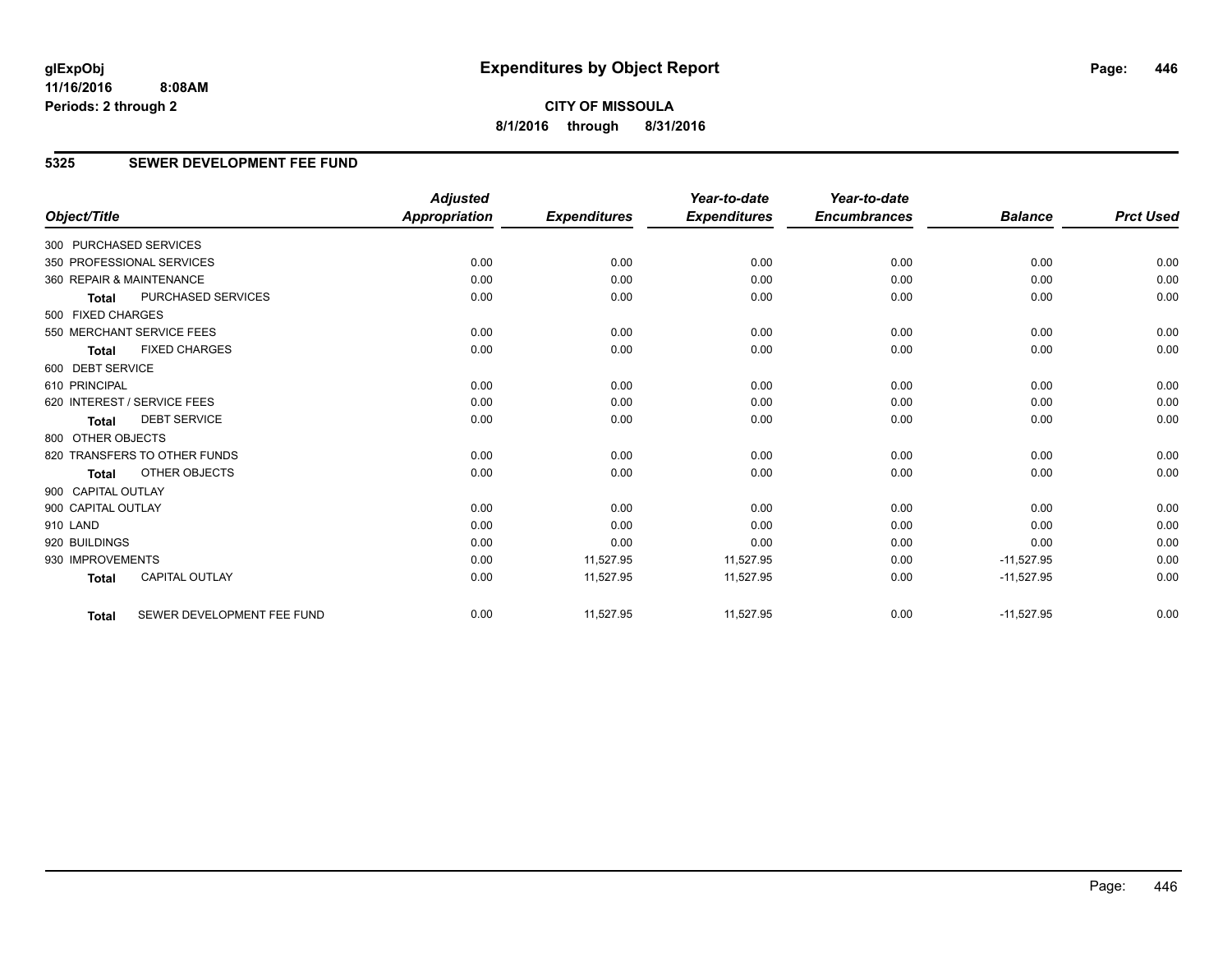### **5340 SEWER CONSTRUCTION FUND**

|                        |                              | <b>Adjusted</b>      |                     | Year-to-date        | Year-to-date        |                |                  |
|------------------------|------------------------------|----------------------|---------------------|---------------------|---------------------|----------------|------------------|
| Object/Title           |                              | <b>Appropriation</b> | <b>Expenditures</b> | <b>Expenditures</b> | <b>Encumbrances</b> | <b>Balance</b> | <b>Prct Used</b> |
| 300 PURCHASED SERVICES |                              |                      |                     |                     |                     |                |                  |
|                        | 350 PROFESSIONAL SERVICES    | 0.00                 | 0.00                | 0.00                | 0.00                | 0.00           | 0.00             |
|                        | 360 REPAIR & MAINTENANCE     | 0.00                 | 0.00                | 0.00                | 0.00                | 0.00           | 0.00             |
| <b>Total</b>           | <b>PURCHASED SERVICES</b>    | 0.00                 | 0.00                | 0.00                | 0.00                | 0.00           | 0.00             |
| 500 FIXED CHARGES      |                              |                      |                     |                     |                     |                |                  |
|                        | 550 MERCHANT SERVICE FEES    | 0.00                 | 0.00                | 0.00                | 0.00                | 0.00           | 0.00             |
| <b>Total</b>           | <b>FIXED CHARGES</b>         | 0.00                 | 0.00                | 0.00                | 0.00                | 0.00           | 0.00             |
| 800 OTHER OBJECTS      |                              |                      |                     |                     |                     |                |                  |
|                        | 820 TRANSFERS TO OTHER FUNDS | 0.00                 | 0.00                | 0.00                | 0.00                | 0.00           | 0.00             |
| Total                  | OTHER OBJECTS                | 0.00                 | 0.00                | 0.00                | 0.00                | 0.00           | 0.00             |
| 900 CAPITAL OUTLAY     |                              |                      |                     |                     |                     |                |                  |
| 930 IMPROVEMENTS       |                              | 0.00                 | 187,539.55          | 187,539.55          | 0.00                | $-187,539.55$  | 0.00             |
|                        | 940 MACHINERY & EQUIPMENT    | 0.00                 | 0.00                | 0.00                | 0.00                | 0.00           | 0.00             |
| <b>Total</b>           | <b>CAPITAL OUTLAY</b>        | 0.00                 | 187,539.55          | 187,539.55          | 0.00                | $-187,539.55$  | 0.00             |
|                        |                              |                      |                     |                     |                     |                |                  |
| <b>Total</b>           | <b>WASTEWATER</b>            | 0.00                 | 187,539.55          | 187,539.55          | 0.00                | $-187,539.55$  | 0.00             |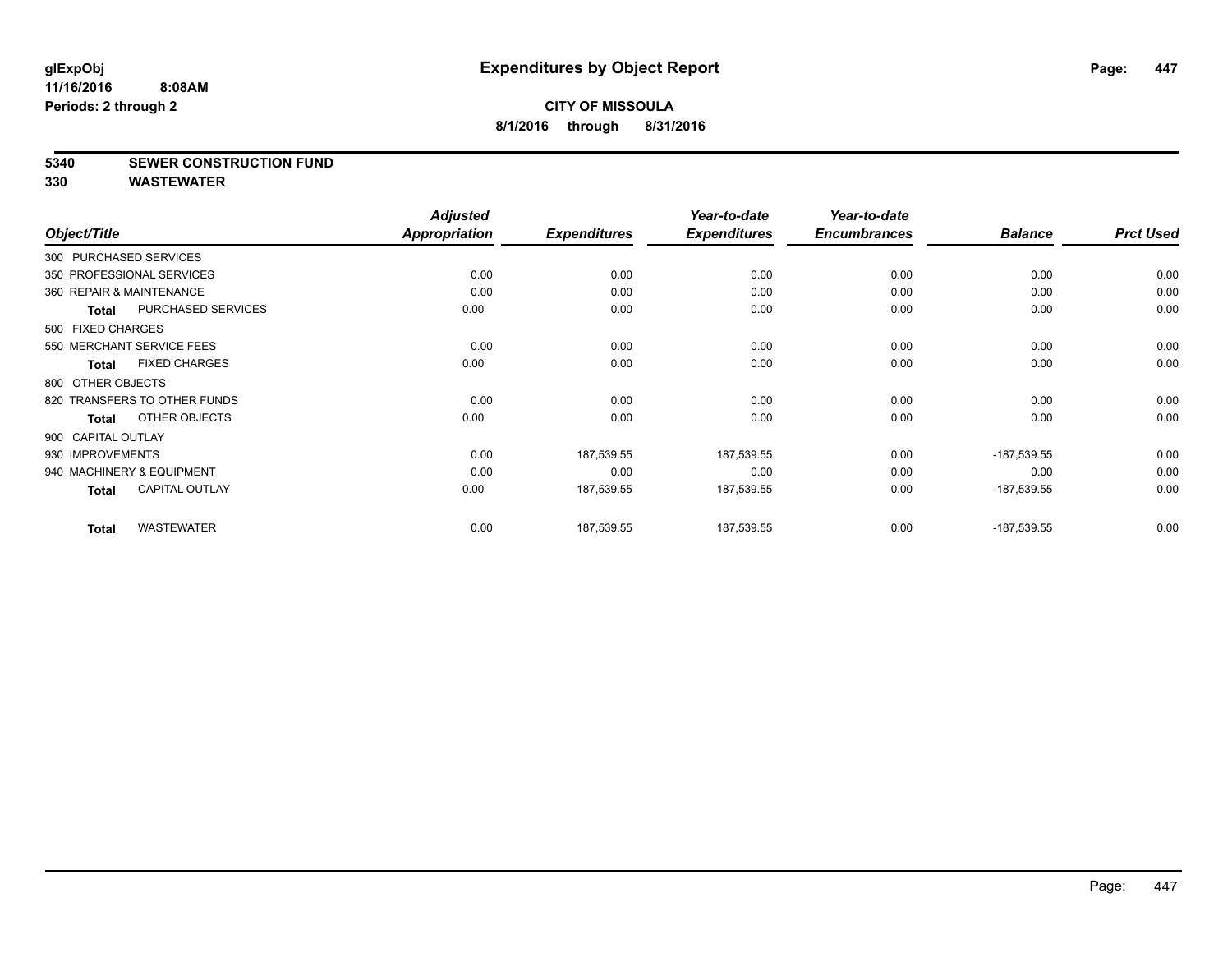#### **5340 SEWER CONSTRUCTION FUND**

**334 STORM WATER**

| Object/Title           |                                   | <b>Adjusted</b><br><b>Appropriation</b> | <b>Expenditures</b> | Year-to-date<br><b>Expenditures</b> | Year-to-date<br><b>Encumbrances</b> | <b>Balance</b> | <b>Prct Used</b> |
|------------------------|-----------------------------------|-----------------------------------------|---------------------|-------------------------------------|-------------------------------------|----------------|------------------|
| 100 PERSONAL SERVICES  |                                   |                                         |                     |                                     |                                     |                |                  |
| 130 OTHER              |                                   | 0.00                                    | 0.00                | 0.00                                | 0.00                                | 0.00           | 0.00             |
|                        | <b>140 EMPLOYER CONTRIBUTIONS</b> | 0.00                                    | 0.00                | 0.00                                | 0.00                                | 0.00           | 0.00             |
| <b>Total</b>           | PERSONAL SERVICES                 | 0.00                                    | 0.00                | 0.00                                | 0.00                                | 0.00           | 0.00             |
| 200 SUPPLIES           |                                   |                                         |                     |                                     |                                     |                |                  |
| 210 OFFICE SUPPLIES    |                                   | 0.00                                    | 0.00                | 0.00                                | 0.00                                | 0.00           | 0.00             |
| 231 GASOLINE           |                                   | 0.00                                    | 0.00                | 0.00                                | 0.00                                | 0.00           | 0.00             |
| <b>Total</b>           | <b>SUPPLIES</b>                   | 0.00                                    | 0.00                | 0.00                                | 0.00                                | 0.00           | 0.00             |
| 300 PURCHASED SERVICES |                                   |                                         |                     |                                     |                                     |                |                  |
| 344 TELEPHONE SERVICE  |                                   | 0.00                                    | 0.00                | 0.00                                | 0.00                                | 0.00           | 0.00             |
| 370 TRAVEL             |                                   | 0.00                                    | 0.00                | 0.00                                | 0.00                                | 0.00           | 0.00             |
| 380 TRAINING           |                                   | 0.00                                    | 0.00                | 0.00                                | 0.00                                | 0.00           | 0.00             |
| <b>Total</b>           | PURCHASED SERVICES                | 0.00                                    | 0.00                | 0.00                                | 0.00                                | 0.00           | 0.00             |
| <b>Total</b>           | <b>STORM WATER</b>                | 0.00                                    | 0.00                | 0.00                                | 0.00                                | 0.00           | 0.00             |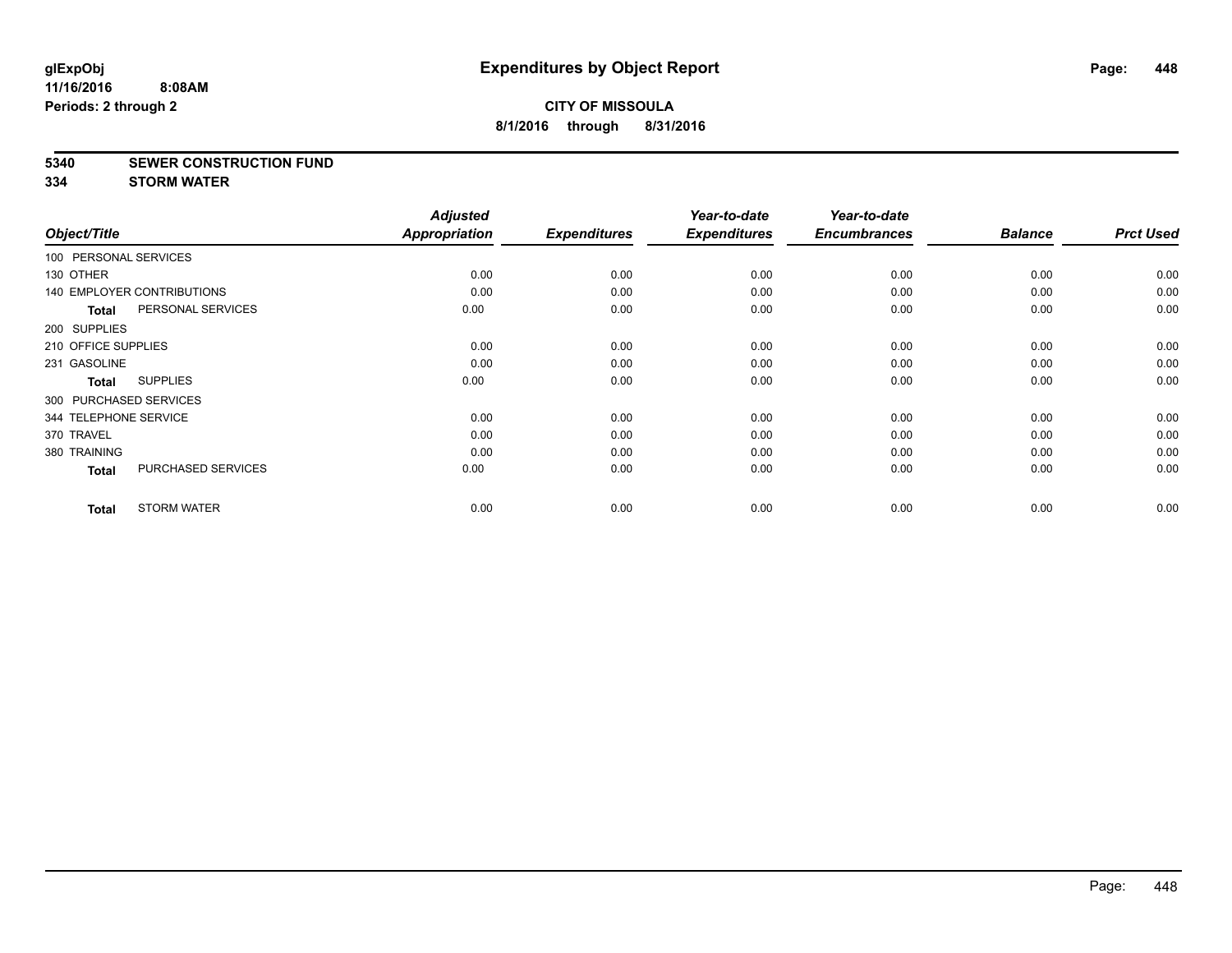#### **5340 SEWER CONSTRUCTION FUND**

**390 NON-DEPARTMENTAL**

| Object/Title       |                       | <b>Adjusted</b><br>Appropriation | <b>Expenditures</b> | Year-to-date<br><b>Expenditures</b> | Year-to-date<br><b>Encumbrances</b> | <b>Balance</b> | <b>Prct Used</b> |
|--------------------|-----------------------|----------------------------------|---------------------|-------------------------------------|-------------------------------------|----------------|------------------|
| 900 CAPITAL OUTLAY |                       |                                  |                     |                                     |                                     |                |                  |
| 930 IMPROVEMENTS   |                       | 0.00                             | 1,552.67            | 1,552.67                            | 0.00                                | $-1.552.67$    | 0.00             |
| Total              | <b>CAPITAL OUTLAY</b> | 0.00                             | 1,552.67            | 1.552.67                            | 0.00                                | $-1.552.67$    | 0.00             |
| Total              | NON-DEPARTMENTAL      | 0.00                             | 1,552.67            | 1,552.67                            | 0.00                                | $-1.552.67$    | 0.00             |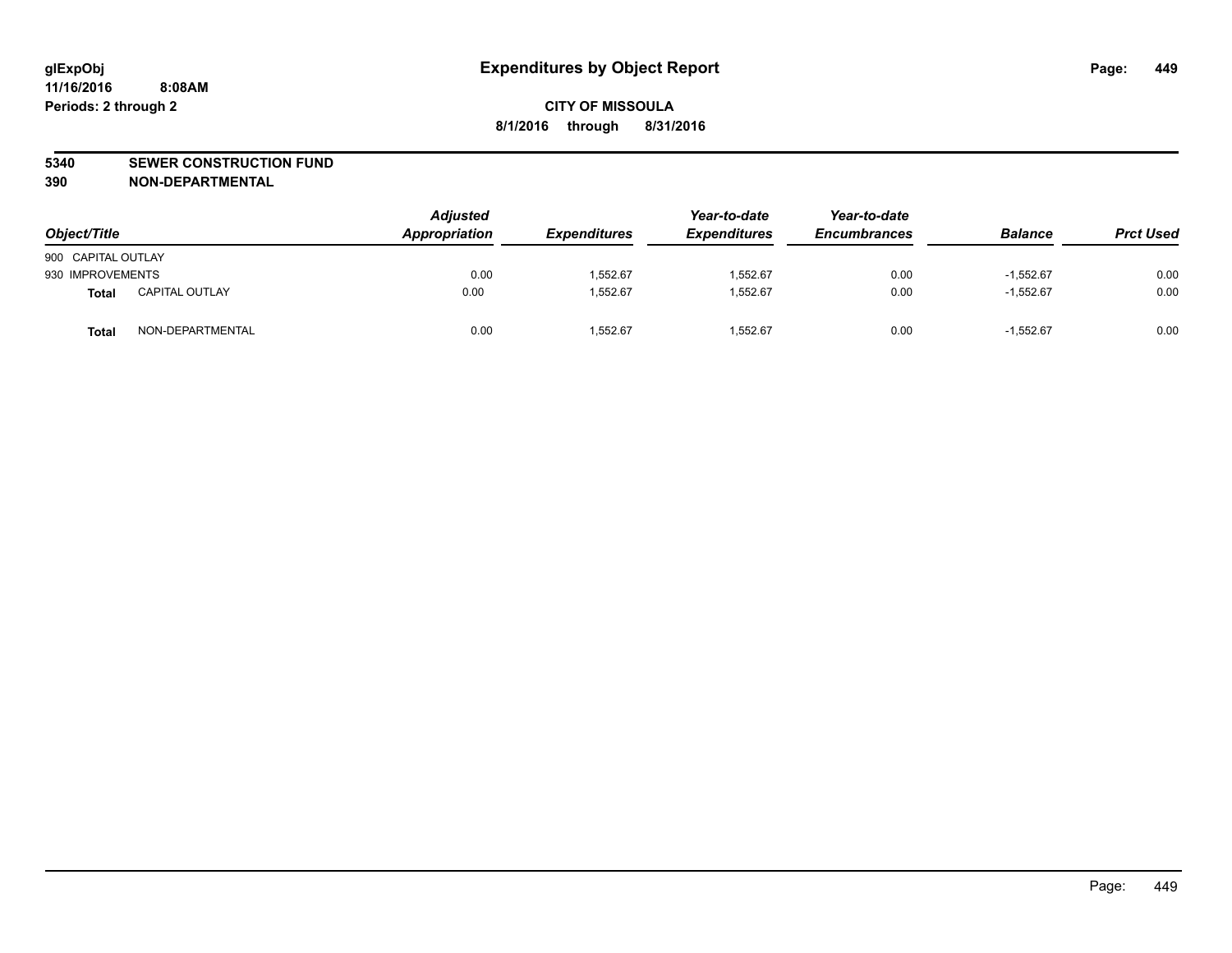**CITY OF MISSOULA 8/1/2016 through 8/31/2016**

### **5340 SEWER CONSTRUCTION FUND**

| Object/Title           |                              | <b>Adjusted</b><br>Appropriation | <b>Expenditures</b> | Year-to-date<br><b>Expenditures</b> | Year-to-date<br><b>Encumbrances</b> | <b>Balance</b> | <b>Prct Used</b> |
|------------------------|------------------------------|----------------------------------|---------------------|-------------------------------------|-------------------------------------|----------------|------------------|
| 100 PERSONAL SERVICES  |                              |                                  |                     |                                     |                                     |                |                  |
| 130 OTHER              |                              | 0.00                             | 0.00                | 0.00                                | 0.00                                | 0.00           | 0.00             |
|                        | 140 EMPLOYER CONTRIBUTIONS   | 0.00                             | 0.00                | 0.00                                | 0.00                                | 0.00           | 0.00             |
| <b>Total</b>           | PERSONAL SERVICES            | 0.00                             | 0.00                | 0.00                                | 0.00                                | 0.00           | 0.00             |
| 200 SUPPLIES           |                              |                                  |                     |                                     |                                     |                |                  |
| 210 OFFICE SUPPLIES    |                              | 0.00                             | 0.00                | 0.00                                | 0.00                                | 0.00           | 0.00             |
| 231 GASOLINE           |                              | 0.00                             | 0.00                | 0.00                                | 0.00                                | 0.00           | 0.00             |
| <b>Total</b>           | <b>SUPPLIES</b>              | 0.00                             | 0.00                | 0.00                                | 0.00                                | 0.00           | 0.00             |
| 300 PURCHASED SERVICES |                              |                                  |                     |                                     |                                     |                |                  |
| 344 TELEPHONE SERVICE  |                              | 0.00                             | 0.00                | 0.00                                | 0.00                                | 0.00           | 0.00             |
|                        | 350 PROFESSIONAL SERVICES    | 0.00                             | 0.00                | 0.00                                | 0.00                                | 0.00           | 0.00             |
|                        | 360 REPAIR & MAINTENANCE     | 0.00                             | 0.00                | 0.00                                | 0.00                                | 0.00           | 0.00             |
| 370 TRAVEL             |                              | 0.00                             | 0.00                | 0.00                                | 0.00                                | 0.00           | 0.00             |
| 380 TRAINING           |                              | 0.00                             | 0.00                | 0.00                                | 0.00                                | 0.00           | 0.00             |
| <b>Total</b>           | PURCHASED SERVICES           | 0.00                             | 0.00                | 0.00                                | 0.00                                | 0.00           | 0.00             |
| 500 FIXED CHARGES      |                              |                                  |                     |                                     |                                     |                |                  |
|                        | 550 MERCHANT SERVICE FEES    | 0.00                             | 0.00                | 0.00                                | 0.00                                | 0.00           | 0.00             |
| <b>Total</b>           | <b>FIXED CHARGES</b>         | 0.00                             | 0.00                | 0.00                                | 0.00                                | 0.00           | 0.00             |
| 800 OTHER OBJECTS      |                              |                                  |                     |                                     |                                     |                |                  |
|                        | 820 TRANSFERS TO OTHER FUNDS | 0.00                             | 0.00                | 0.00                                | 0.00                                | 0.00           | 0.00             |
| <b>Total</b>           | OTHER OBJECTS                | 0.00                             | 0.00                | 0.00                                | 0.00                                | 0.00           | 0.00             |
| 900 CAPITAL OUTLAY     |                              |                                  |                     |                                     |                                     |                |                  |
| 930 IMPROVEMENTS       |                              | 0.00                             | 189,092.22          | 189,092.22                          | 0.00                                | $-189,092.22$  | 0.00             |
|                        | 940 MACHINERY & EQUIPMENT    | 0.00                             | 0.00                | 0.00                                | 0.00                                | 0.00           | 0.00             |
| <b>Total</b>           | <b>CAPITAL OUTLAY</b>        | 0.00                             | 189,092.22          | 189,092.22                          | 0.00                                | $-189,092.22$  | 0.00             |
| <b>Total</b>           | SEWER CONSTRUCTION FUND      | 0.00                             | 189,092.22          | 189,092.22                          | 0.00                                | $-189,092.22$  | 0.00             |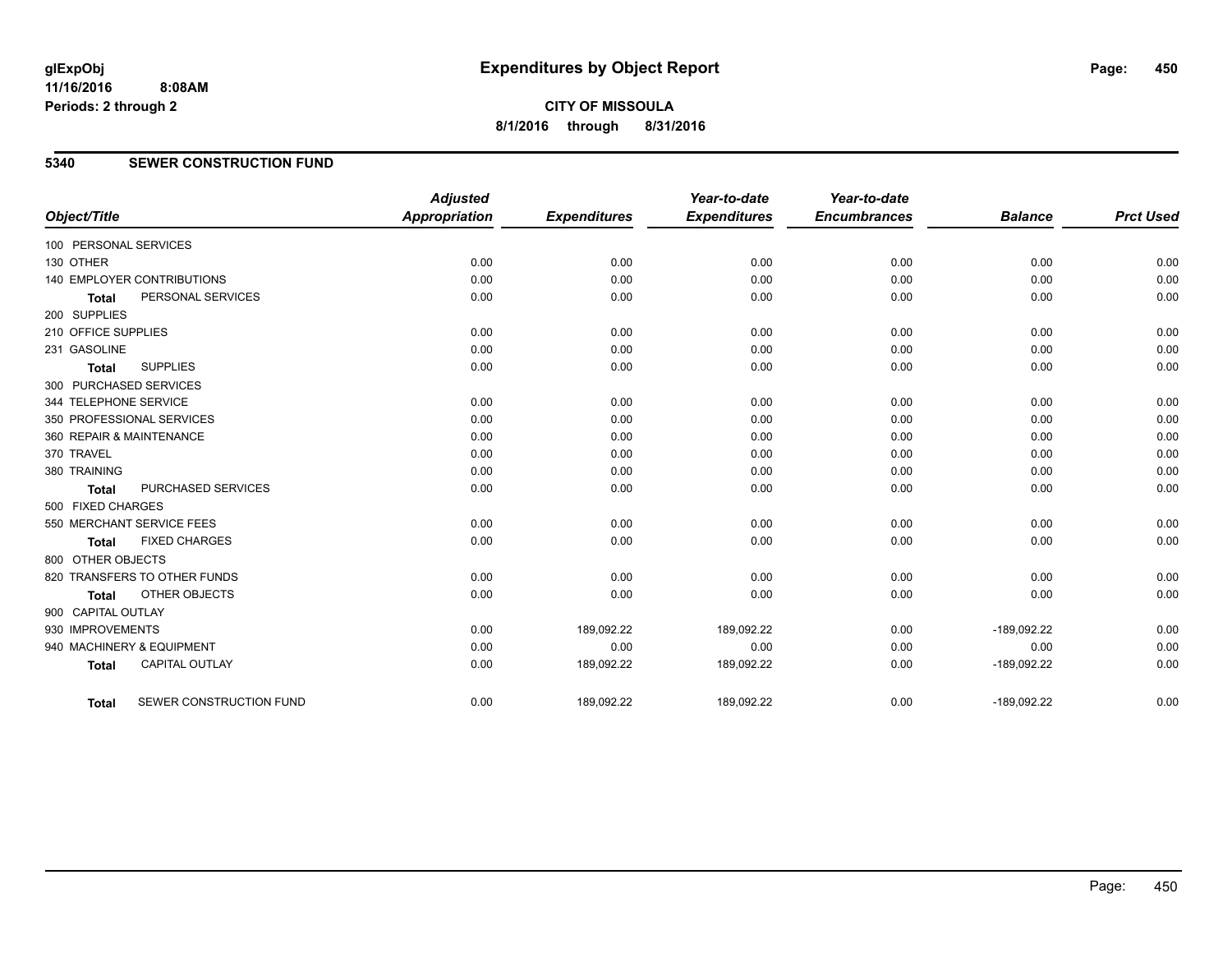#### **5361 2001 SEWER REVENUE BONDS-DEBT SERVICE**

|                                      | <b>Adjusted</b> |                     | Year-to-date        | Year-to-date        |                |                  |
|--------------------------------------|-----------------|---------------------|---------------------|---------------------|----------------|------------------|
| Object/Title                         | Appropriation   | <b>Expenditures</b> | <b>Expenditures</b> | <b>Encumbrances</b> | <b>Balance</b> | <b>Prct Used</b> |
| 500 FIXED CHARGES                    |                 |                     |                     |                     |                |                  |
| 550 MERCHANT SERVICE FEES            | 0.00            | 0.00                | 0.00                | 0.00                | 0.00           | 0.00             |
| <b>FIXED CHARGES</b><br><b>Total</b> | 0.00            | 0.00                | 0.00                | 0.00                | 0.00           | 0.00             |
| 600 DEBT SERVICE                     |                 |                     |                     |                     |                |                  |
| 610 PRINCIPAL                        | 0.00            | 0.00                | 0.00                | 0.00                | 0.00           | 0.00             |
| 620 INTEREST / SERVICE FEES          | 0.00            | 0.00                | 0.00                | 0.00                | 0.00           | 0.00             |
| <b>DEBT SERVICE</b><br><b>Total</b>  | 0.00            | 0.00                | 0.00                | 0.00                | 0.00           | 0.00             |
| <b>WASTEWATER</b><br><b>Total</b>    | 0.00            | 0.00                | 0.00                | 0.00                | 0.00           | 0.00             |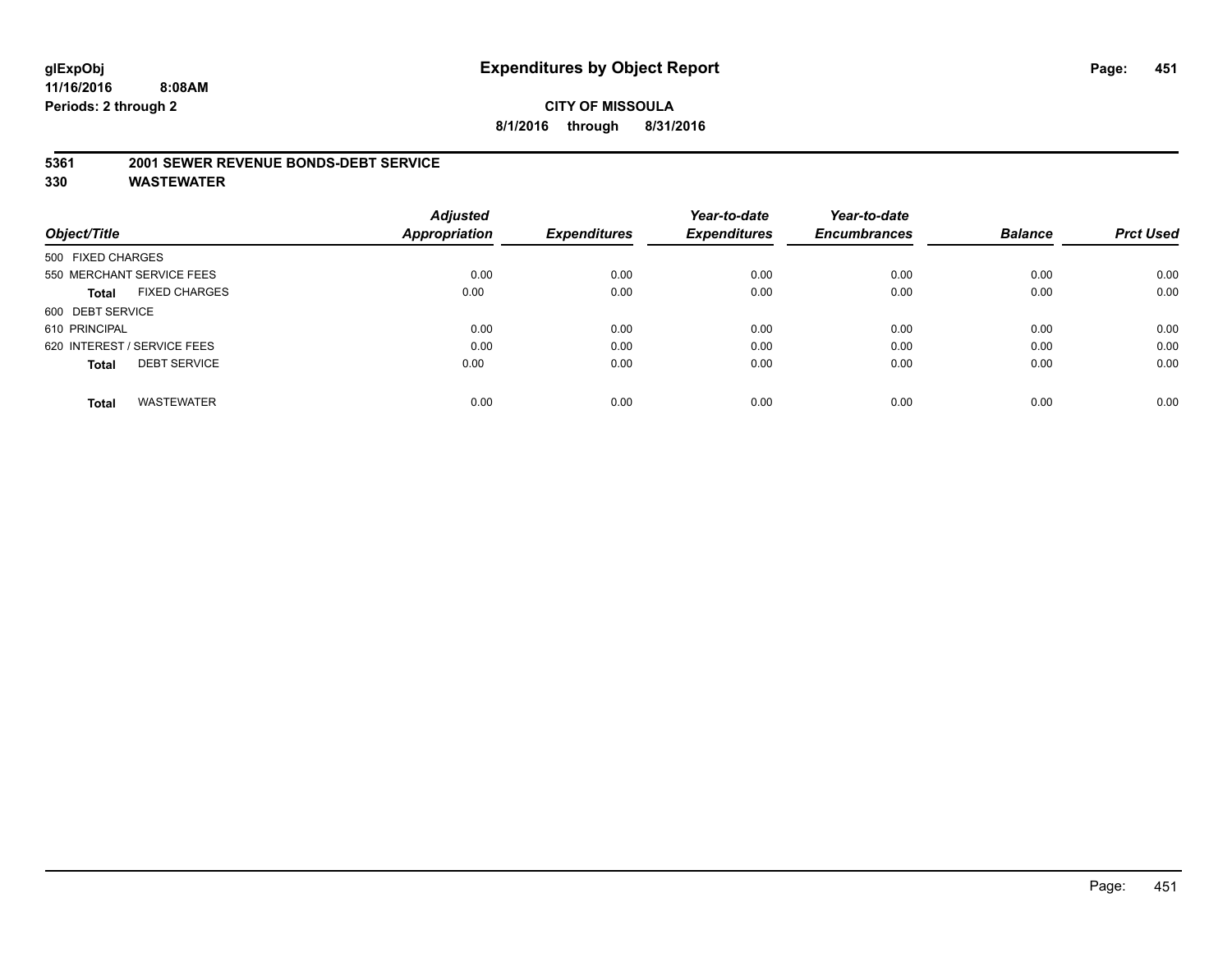**CITY OF MISSOULA 8/1/2016 through 8/31/2016**

### **5361 2001 SEWER REVENUE BONDS-DEBT SERVICE**

| Object/Title                |                                  | <b>Adjusted</b><br><b>Appropriation</b> | <b>Expenditures</b> | Year-to-date<br><b>Expenditures</b> | Year-to-date<br><b>Encumbrances</b> | <b>Balance</b> | <b>Prct Used</b> |
|-----------------------------|----------------------------------|-----------------------------------------|---------------------|-------------------------------------|-------------------------------------|----------------|------------------|
| 500 FIXED CHARGES           |                                  |                                         |                     |                                     |                                     |                |                  |
|                             | 550 MERCHANT SERVICE FEES        | 0.00                                    | 0.00                | 0.00                                | 0.00                                | 0.00           | 0.00             |
| <b>Total</b>                | <b>FIXED CHARGES</b>             | 0.00                                    | 0.00                | 0.00                                | 0.00                                | 0.00           | 0.00             |
| 600 DEBT SERVICE            |                                  |                                         |                     |                                     |                                     |                |                  |
| 610 PRINCIPAL               |                                  | 0.00                                    | 0.00                | 0.00                                | 0.00                                | 0.00           | 0.00             |
| 620 INTEREST / SERVICE FEES |                                  | 0.00                                    | 0.00                | 0.00                                | 0.00                                | 0.00           | 0.00             |
| <b>Total</b>                | <b>DEBT SERVICE</b>              | 0.00                                    | 0.00                | 0.00                                | 0.00                                | 0.00           | 0.00             |
| <b>Total</b>                | 2001 SEWER REVENUE BONDS-DEBT SE | 0.00                                    | 0.00                | 0.00                                | 0.00                                | 0.00           | 0.00             |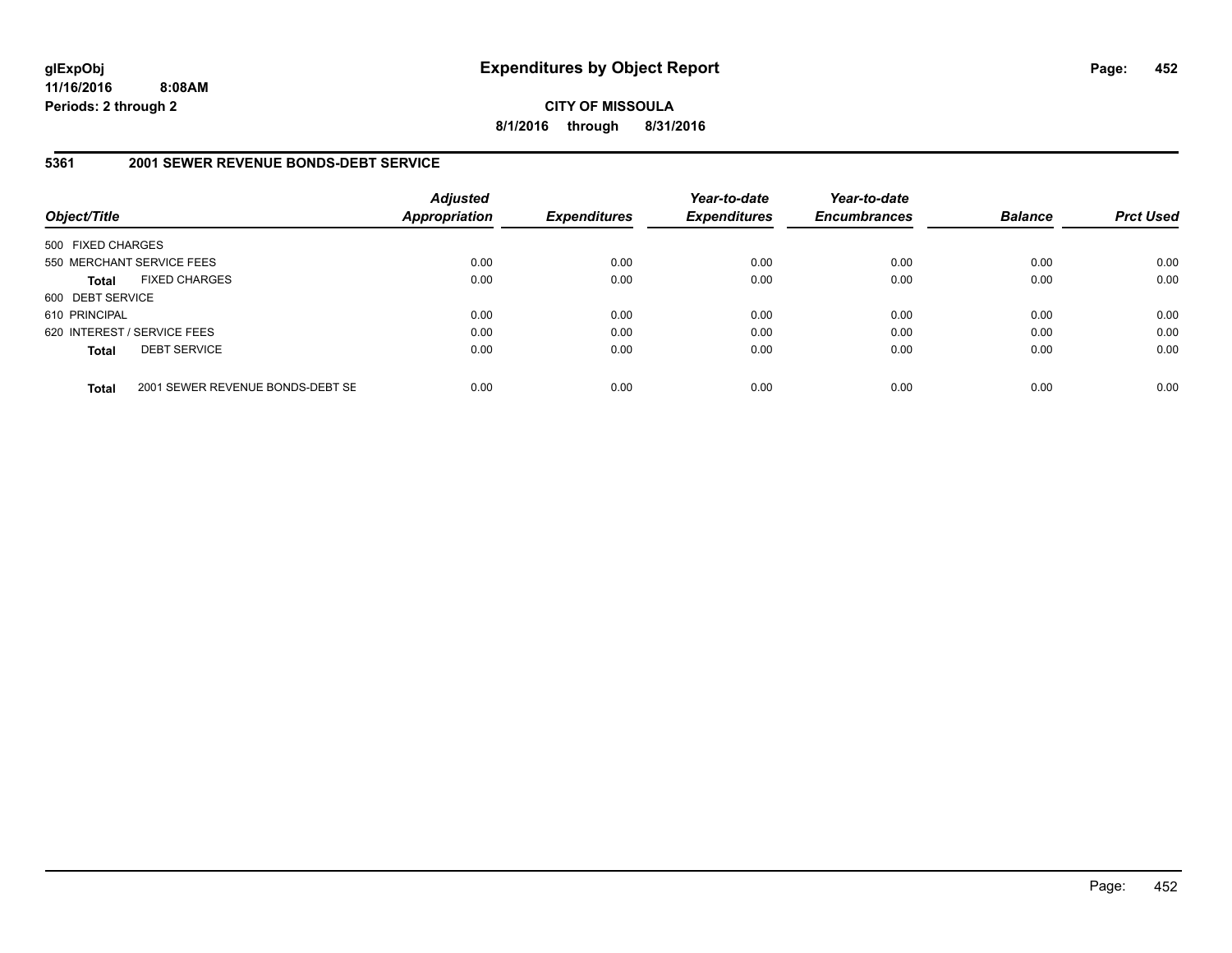# **CITY OF MISSOULA 8/1/2016 through 8/31/2016**

#### **5362 00 SEWER REVENUE BOND - SERIES B DEBT SE**

| Object/Title                         | <b>Adjusted</b><br>Appropriation | <b>Expenditures</b> | Year-to-date<br><b>Expenditures</b> | Year-to-date<br><b>Encumbrances</b> | <b>Balance</b> | <b>Prct Used</b> |
|--------------------------------------|----------------------------------|---------------------|-------------------------------------|-------------------------------------|----------------|------------------|
|                                      |                                  |                     |                                     |                                     |                |                  |
| 500 FIXED CHARGES                    |                                  |                     |                                     |                                     |                |                  |
| 550 MERCHANT SERVICE FEES            | 0.00                             | 0.00                | 0.00                                | 0.00                                | 0.00           | 0.00             |
| <b>FIXED CHARGES</b><br><b>Total</b> | 0.00                             | 0.00                | 0.00                                | 0.00                                | 0.00           | 0.00             |
| 600 DEBT SERVICE                     |                                  |                     |                                     |                                     |                |                  |
| 610 PRINCIPAL                        | 0.00                             | 0.00                | 0.00                                | 0.00                                | 0.00           | 0.00             |
| 620 INTEREST / SERVICE FEES          | 0.00                             | 0.00                | 0.00                                | 0.00                                | 0.00           | 0.00             |
| <b>DEBT SERVICE</b><br><b>Total</b>  | 0.00                             | 0.00                | 0.00                                | 0.00                                | 0.00           | 0.00             |
| 800 OTHER OBJECTS                    |                                  |                     |                                     |                                     |                |                  |
| 820 TRANSFERS TO OTHER FUNDS         | 0.00                             | 0.00                | 0.00                                | 0.00                                | 0.00           | 0.00             |
| OTHER OBJECTS<br><b>Total</b>        | 0.00                             | 0.00                | 0.00                                | 0.00                                | 0.00           | 0.00             |
|                                      |                                  |                     |                                     |                                     |                |                  |
| <b>WASTEWATER</b><br><b>Total</b>    | 0.00                             | 0.00                | 0.00                                | 0.00                                | 0.00           | 0.00             |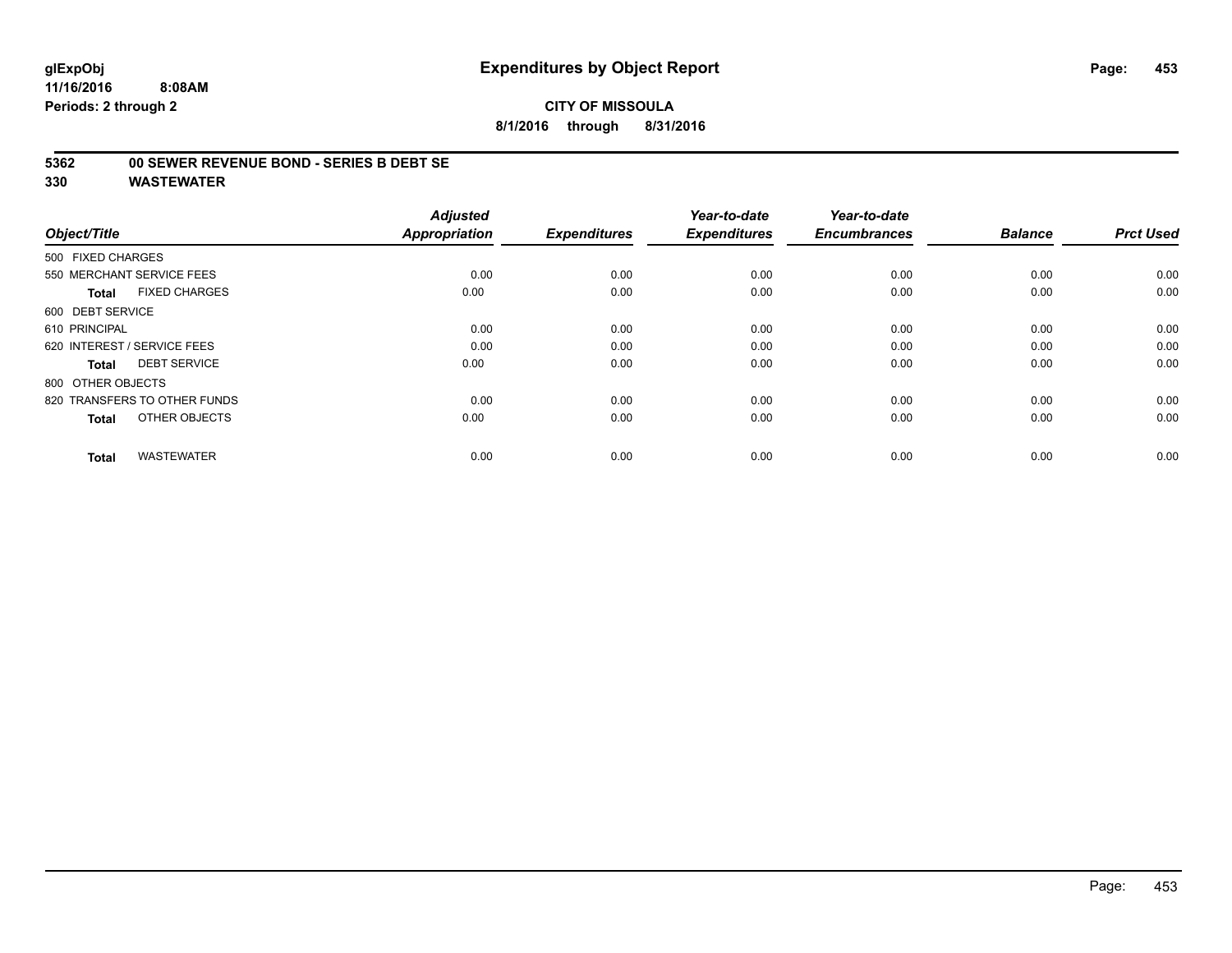# **CITY OF MISSOULA 8/1/2016 through 8/31/2016**

# **5362 00 SEWER REVENUE BOND - SERIES B DEBT SE**

| Object/Title      |                                    | <b>Adjusted</b><br><b>Appropriation</b> | <b>Expenditures</b> | Year-to-date<br><b>Expenditures</b> | Year-to-date<br><b>Encumbrances</b> | <b>Balance</b> | <b>Prct Used</b> |
|-------------------|------------------------------------|-----------------------------------------|---------------------|-------------------------------------|-------------------------------------|----------------|------------------|
|                   |                                    |                                         |                     |                                     |                                     |                |                  |
| 500 FIXED CHARGES |                                    |                                         |                     |                                     |                                     |                |                  |
|                   | 550 MERCHANT SERVICE FEES          | 0.00                                    | 0.00                | 0.00                                | 0.00                                | 0.00           | 0.00             |
| Total             | <b>FIXED CHARGES</b>               | 0.00                                    | 0.00                | 0.00                                | 0.00                                | 0.00           | 0.00             |
| 600 DEBT SERVICE  |                                    |                                         |                     |                                     |                                     |                |                  |
| 610 PRINCIPAL     |                                    | 0.00                                    | 0.00                | 0.00                                | 0.00                                | 0.00           | 0.00             |
|                   | 620 INTEREST / SERVICE FEES        | 0.00                                    | 0.00                | 0.00                                | 0.00                                | 0.00           | 0.00             |
| Total             | <b>DEBT SERVICE</b>                | 0.00                                    | 0.00                | 0.00                                | 0.00                                | 0.00           | 0.00             |
| 800 OTHER OBJECTS |                                    |                                         |                     |                                     |                                     |                |                  |
|                   | 820 TRANSFERS TO OTHER FUNDS       | 0.00                                    | 0.00                | 0.00                                | 0.00                                | 0.00           | 0.00             |
| <b>Total</b>      | OTHER OBJECTS                      | 0.00                                    | 0.00                | 0.00                                | 0.00                                | 0.00           | 0.00             |
| <b>Total</b>      | 00 SEWER REVENUE BOND - SERIES B D | 0.00                                    | 0.00                | 0.00                                | 0.00                                | 0.00           | 0.00             |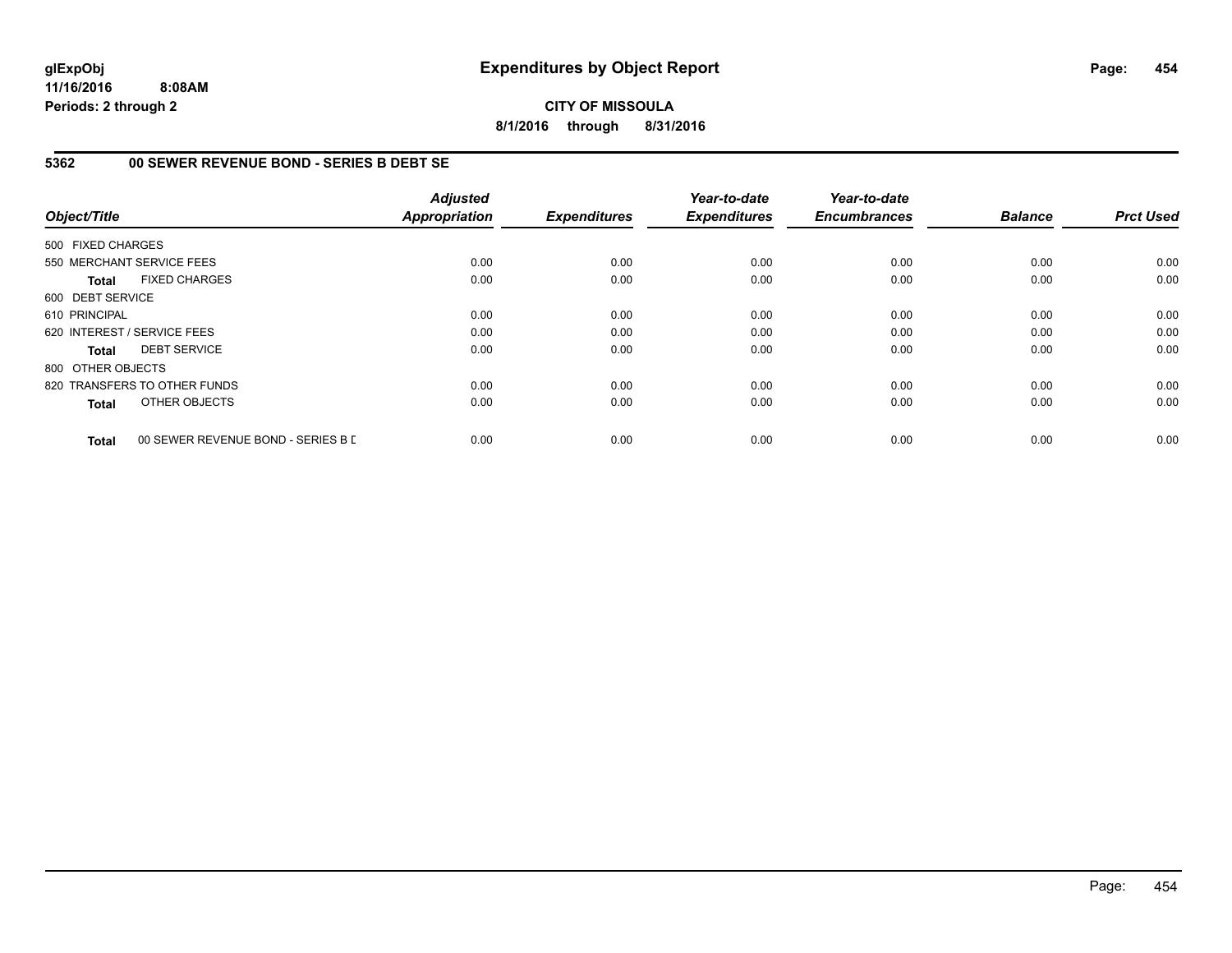# **CITY OF MISSOULA 8/1/2016 through 8/31/2016**

# **5363 92 SEWER REVENUE BOND SERIES A DEBT SERV**

|                                      | <b>Adjusted</b> |                     | Year-to-date        | Year-to-date        |                |                  |
|--------------------------------------|-----------------|---------------------|---------------------|---------------------|----------------|------------------|
| Object/Title                         | Appropriation   | <b>Expenditures</b> | <b>Expenditures</b> | <b>Encumbrances</b> | <b>Balance</b> | <b>Prct Used</b> |
| 500 FIXED CHARGES                    |                 |                     |                     |                     |                |                  |
| 550 MERCHANT SERVICE FEES            | 0.00            | 0.00                | 0.00                | 0.00                | 0.00           | 0.00             |
| <b>FIXED CHARGES</b><br><b>Total</b> | 0.00            | 0.00                | 0.00                | 0.00                | 0.00           | 0.00             |
| 600 DEBT SERVICE                     |                 |                     |                     |                     |                |                  |
| 610 PRINCIPAL                        | 0.00            | 0.00                | 0.00                | 0.00                | 0.00           | 0.00             |
| 620 INTEREST / SERVICE FEES          | 0.00            | 0.00                | 0.00                | 0.00                | 0.00           | 0.00             |
| <b>DEBT SERVICE</b><br><b>Total</b>  | 0.00            | 0.00                | 0.00                | 0.00                | 0.00           | 0.00             |
| <b>WASTEWATER</b><br><b>Total</b>    | 0.00            | 0.00                | 0.00                | 0.00                | 0.00           | 0.00             |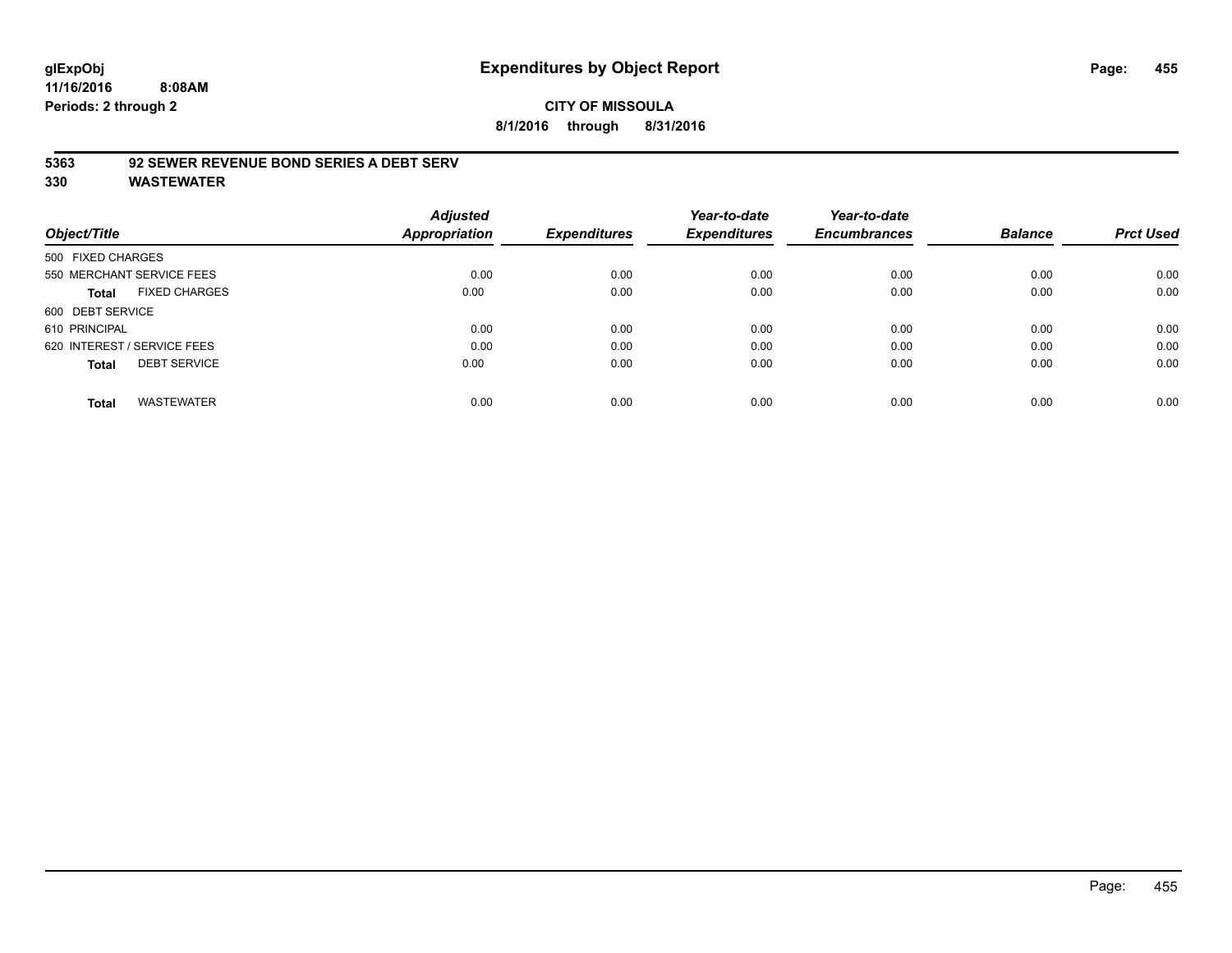**CITY OF MISSOULA 8/1/2016 through 8/31/2016**

# **5363 92 SEWER REVENUE BOND SERIES A DEBT SERV**

| Object/Title                |                                   | <b>Adjusted</b><br><b>Appropriation</b> | <b>Expenditures</b> | Year-to-date<br><b>Expenditures</b> | Year-to-date<br><b>Encumbrances</b> | <b>Balance</b> | <b>Prct Used</b> |
|-----------------------------|-----------------------------------|-----------------------------------------|---------------------|-------------------------------------|-------------------------------------|----------------|------------------|
| 500 FIXED CHARGES           |                                   |                                         |                     |                                     |                                     |                |                  |
| 550 MERCHANT SERVICE FEES   |                                   | 0.00                                    | 0.00                | 0.00                                | 0.00                                | 0.00           | 0.00             |
| <b>Total</b>                | <b>FIXED CHARGES</b>              | 0.00                                    | 0.00                | 0.00                                | 0.00                                | 0.00           | 0.00             |
| 600 DEBT SERVICE            |                                   |                                         |                     |                                     |                                     |                |                  |
| 610 PRINCIPAL               |                                   | 0.00                                    | 0.00                | 0.00                                | 0.00                                | 0.00           | 0.00             |
| 620 INTEREST / SERVICE FEES |                                   | 0.00                                    | 0.00                | 0.00                                | 0.00                                | 0.00           | 0.00             |
| <b>Total</b>                | <b>DEBT SERVICE</b>               | 0.00                                    | 0.00                | 0.00                                | 0.00                                | 0.00           | 0.00             |
| <b>Total</b>                | 92 SEWER REVENUE BOND SERIES A DE | 0.00                                    | 0.00                | 0.00                                | 0.00                                | 0.00           | 0.00             |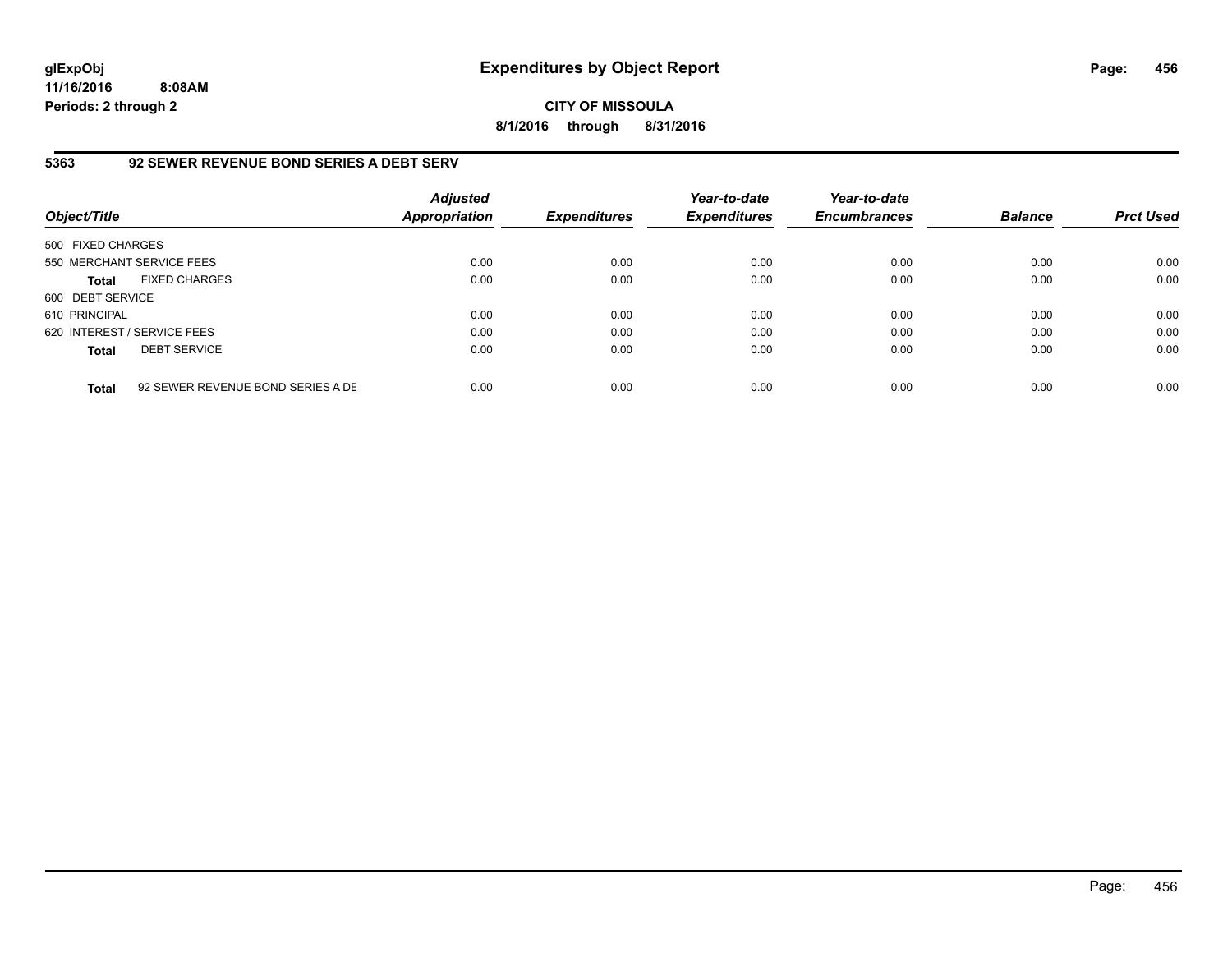# **glExpObj Expenditures by Object Report Page: 457**

**11/16/2016 8:08AM Periods: 2 through 2**

**8/1/2016 through 8/31/2016**

#### **5364 92 SEWER REVENUE BOND - SERIES B DEBT S**

|                                     |                      | <b>Adjusted</b> |                     | Year-to-date        | Year-to-date        |                |                  |
|-------------------------------------|----------------------|-----------------|---------------------|---------------------|---------------------|----------------|------------------|
| Object/Title                        |                      | Appropriation   | <b>Expenditures</b> | <b>Expenditures</b> | <b>Encumbrances</b> | <b>Balance</b> | <b>Prct Used</b> |
| 500 FIXED CHARGES                   |                      |                 |                     |                     |                     |                |                  |
| 550 MERCHANT SERVICE FEES           |                      | 0.00            | 0.00                | 0.00                | 0.00                | 0.00           | 0.00             |
| Total                               | <b>FIXED CHARGES</b> | 0.00            | 0.00                | 0.00                | 0.00                | 0.00           | 0.00             |
| 600 DEBT SERVICE                    |                      |                 |                     |                     |                     |                |                  |
| 610 PRINCIPAL                       |                      | 0.00            | 0.00                | 0.00                | 0.00                | 0.00           | 0.00             |
| 620 INTEREST / SERVICE FEES         |                      | 0.00            | 0.00                | 0.00                | 0.00                | 0.00           | 0.00             |
| <b>DEBT SERVICE</b><br><b>Total</b> |                      | 0.00            | 0.00                | 0.00                | 0.00                | 0.00           | 0.00             |
| <b>WASTEWATER</b><br><b>Total</b>   |                      | 0.00            | 0.00                | 0.00                | 0.00                | 0.00           | 0.00             |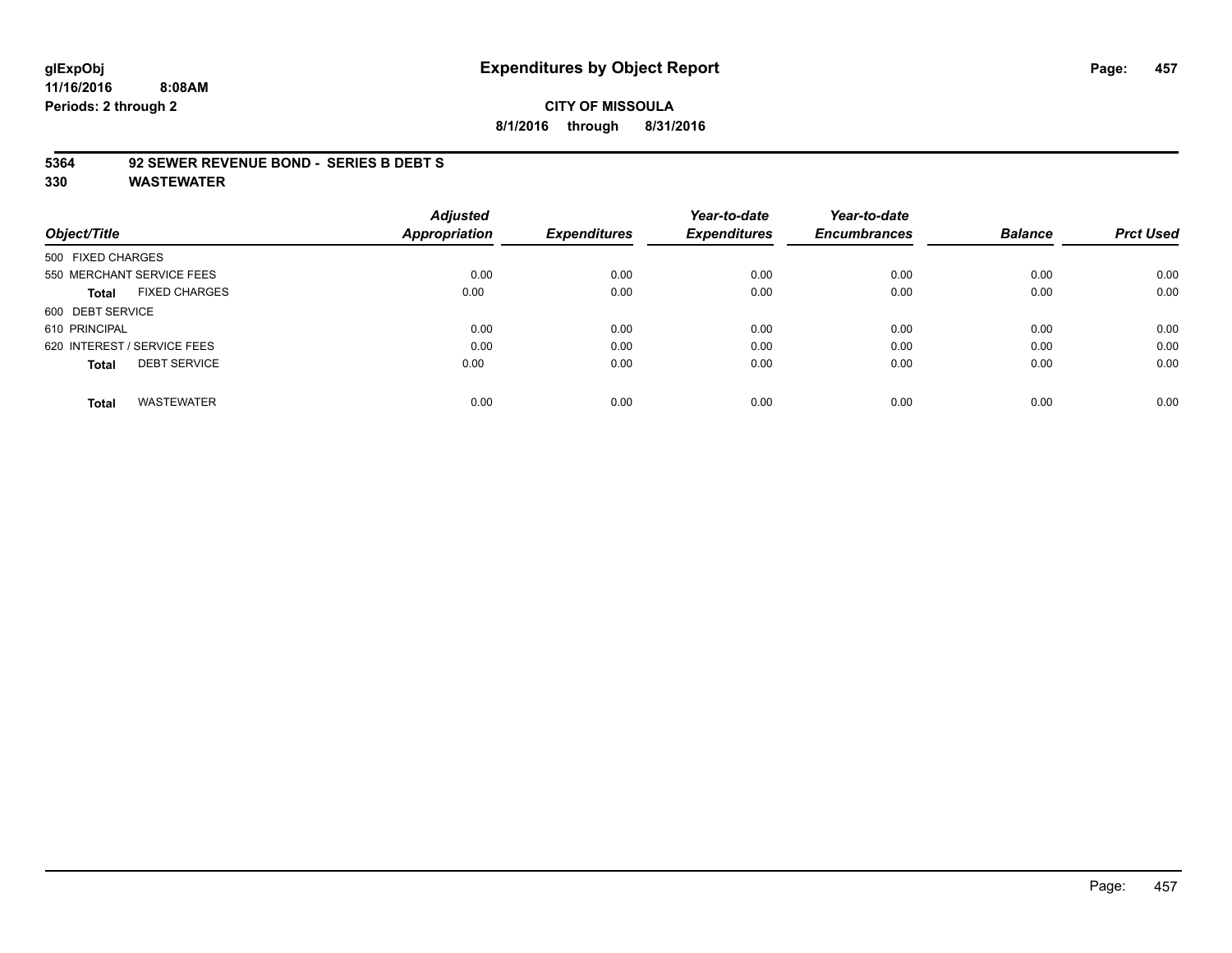**CITY OF MISSOULA 8/1/2016 through 8/31/2016**

### **5364 92 SEWER REVENUE BOND - SERIES B DEBT S**

| Object/Title                |                                    | <b>Adjusted</b><br><b>Appropriation</b> | <b>Expenditures</b> | Year-to-date<br><b>Expenditures</b> | Year-to-date<br><b>Encumbrances</b> | <b>Balance</b> | <b>Prct Used</b> |
|-----------------------------|------------------------------------|-----------------------------------------|---------------------|-------------------------------------|-------------------------------------|----------------|------------------|
| 500 FIXED CHARGES           |                                    |                                         |                     |                                     |                                     |                |                  |
|                             | 550 MERCHANT SERVICE FEES          | 0.00                                    | 0.00                | 0.00                                | 0.00                                | 0.00           | 0.00             |
| <b>Total</b>                | <b>FIXED CHARGES</b>               | 0.00                                    | 0.00                | 0.00                                | 0.00                                | 0.00           | 0.00             |
| 600 DEBT SERVICE            |                                    |                                         |                     |                                     |                                     |                |                  |
| 610 PRINCIPAL               |                                    | 0.00                                    | 0.00                | 0.00                                | 0.00                                | 0.00           | 0.00             |
| 620 INTEREST / SERVICE FEES |                                    | 0.00                                    | 0.00                | 0.00                                | 0.00                                | 0.00           | 0.00             |
| <b>Total</b>                | <b>DEBT SERVICE</b>                | 0.00                                    | 0.00                | 0.00                                | 0.00                                | 0.00           | 0.00             |
| <b>Total</b>                | 92 SEWER REVENUE BOND - SERIES B I | 0.00                                    | 0.00                | 0.00                                | 0.00                                | 0.00           | 0.00             |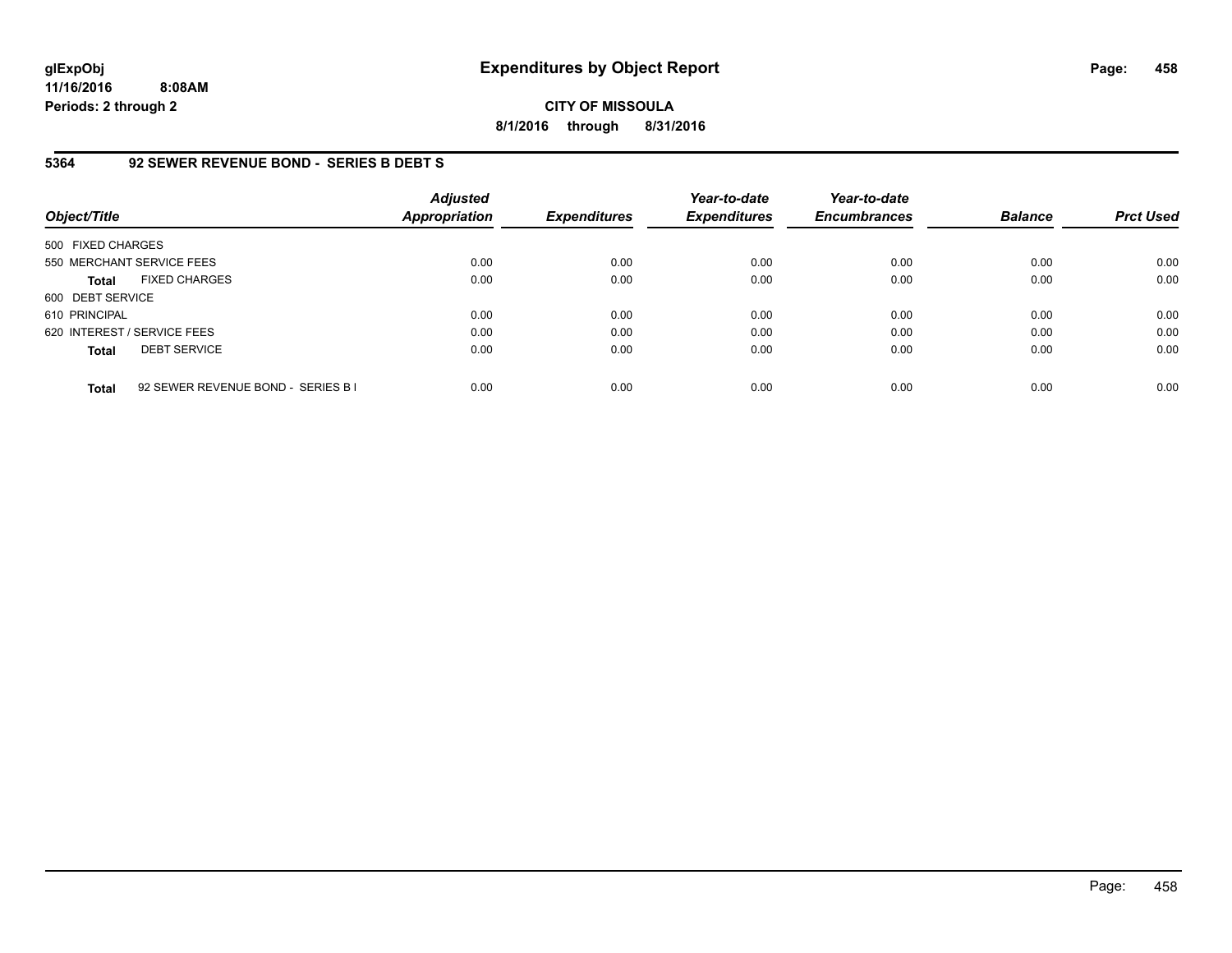# **CITY OF MISSOULA 8/1/2016 through 8/31/2016**

# **5365 99 SEWER REVENUE BONDS DEBT SERVICE FUND**

| Object/Title                         | <b>Adjusted</b><br><b>Appropriation</b> | <b>Expenditures</b> | Year-to-date<br><b>Expenditures</b> | Year-to-date<br><b>Encumbrances</b> | <b>Balance</b> | <b>Prct Used</b> |
|--------------------------------------|-----------------------------------------|---------------------|-------------------------------------|-------------------------------------|----------------|------------------|
| 500 FIXED CHARGES                    |                                         |                     |                                     |                                     |                |                  |
| 550 MERCHANT SERVICE FEES            | 0.00                                    | 0.00                | 0.00                                | 0.00                                | 0.00           | 0.00             |
| <b>FIXED CHARGES</b><br><b>Total</b> | 0.00                                    | 0.00                | 0.00                                | 0.00                                | 0.00           | 0.00             |
| 600 DEBT SERVICE                     |                                         |                     |                                     |                                     |                |                  |
| 610 PRINCIPAL                        | 0.00                                    | 0.00                | 0.00                                | 0.00                                | 0.00           | 0.00             |
| 620 INTEREST / SERVICE FEES          | 0.00                                    | 0.00                | 0.00                                | 0.00                                | 0.00           | 0.00             |
| <b>DEBT SERVICE</b><br><b>Total</b>  | 0.00                                    | 0.00                | 0.00                                | 0.00                                | 0.00           | 0.00             |
| <b>WASTEWATER</b><br><b>Total</b>    | 0.00                                    | 0.00                | 0.00                                | 0.00                                | 0.00           | 0.00             |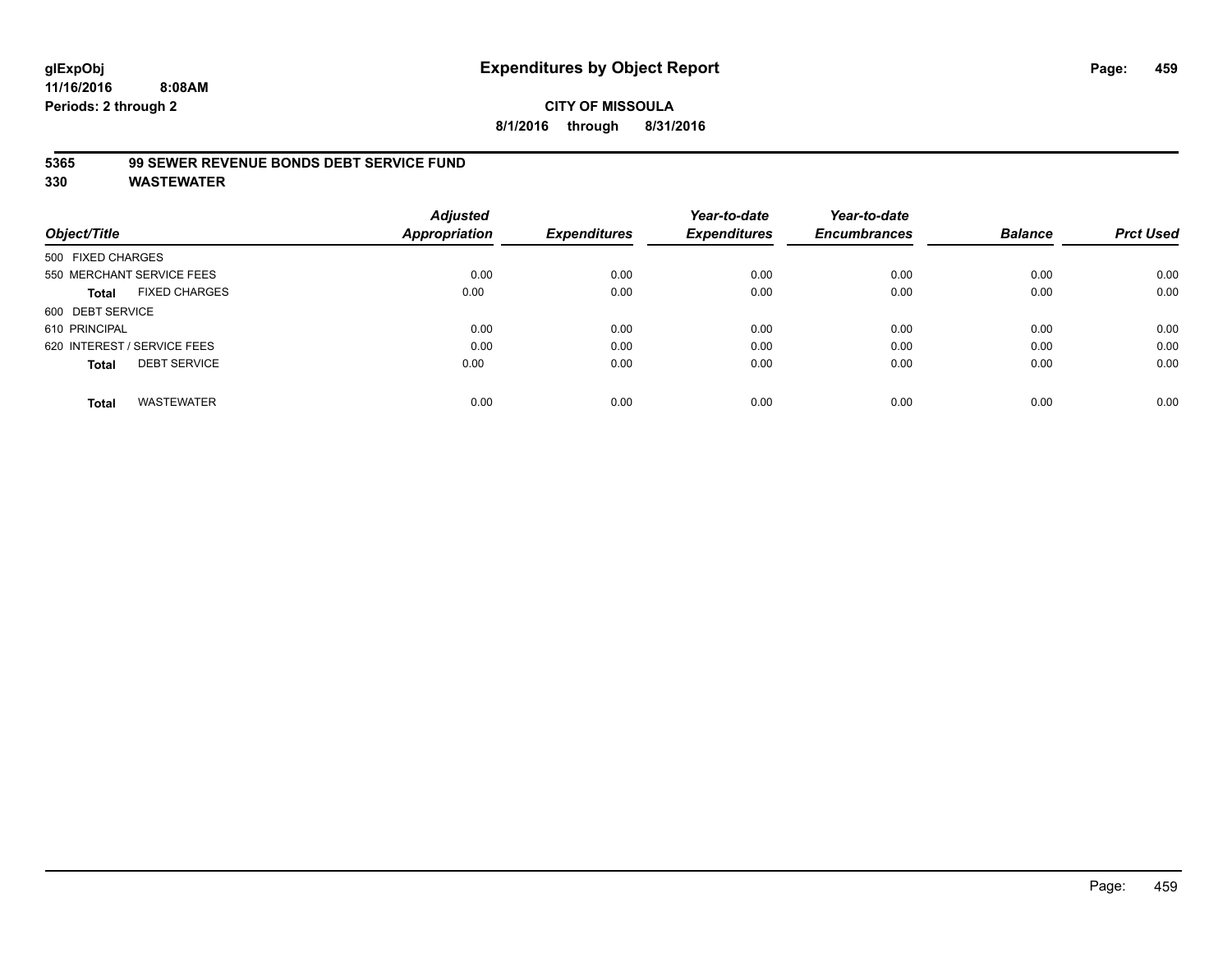**CITY OF MISSOULA 8/1/2016 through 8/31/2016**

# **5365 99 SEWER REVENUE BONDS DEBT SERVICE FUND**

| Object/Title                |                                  | <b>Adjusted</b><br><b>Appropriation</b> | <b>Expenditures</b> | Year-to-date<br><b>Expenditures</b> | Year-to-date<br><b>Encumbrances</b> | <b>Balance</b> | <b>Prct Used</b> |
|-----------------------------|----------------------------------|-----------------------------------------|---------------------|-------------------------------------|-------------------------------------|----------------|------------------|
| 500 FIXED CHARGES           |                                  |                                         |                     |                                     |                                     |                |                  |
|                             | 550 MERCHANT SERVICE FEES        | 0.00                                    | 0.00                | 0.00                                | 0.00                                | 0.00           | 0.00             |
| <b>Total</b>                | <b>FIXED CHARGES</b>             | 0.00                                    | 0.00                | 0.00                                | 0.00                                | 0.00           | 0.00             |
| 600 DEBT SERVICE            |                                  |                                         |                     |                                     |                                     |                |                  |
| 610 PRINCIPAL               |                                  | 0.00                                    | 0.00                | 0.00                                | 0.00                                | 0.00           | 0.00             |
| 620 INTEREST / SERVICE FEES |                                  | 0.00                                    | 0.00                | 0.00                                | 0.00                                | 0.00           | 0.00             |
| <b>Total</b>                | <b>DEBT SERVICE</b>              | 0.00                                    | 0.00                | 0.00                                | 0.00                                | 0.00           | 0.00             |
| <b>Total</b>                | 99 SEWER REVENUE BONDS DEBT SERV | 0.00                                    | 0.00                | 0.00                                | 0.00                                | 0.00           | 0.00             |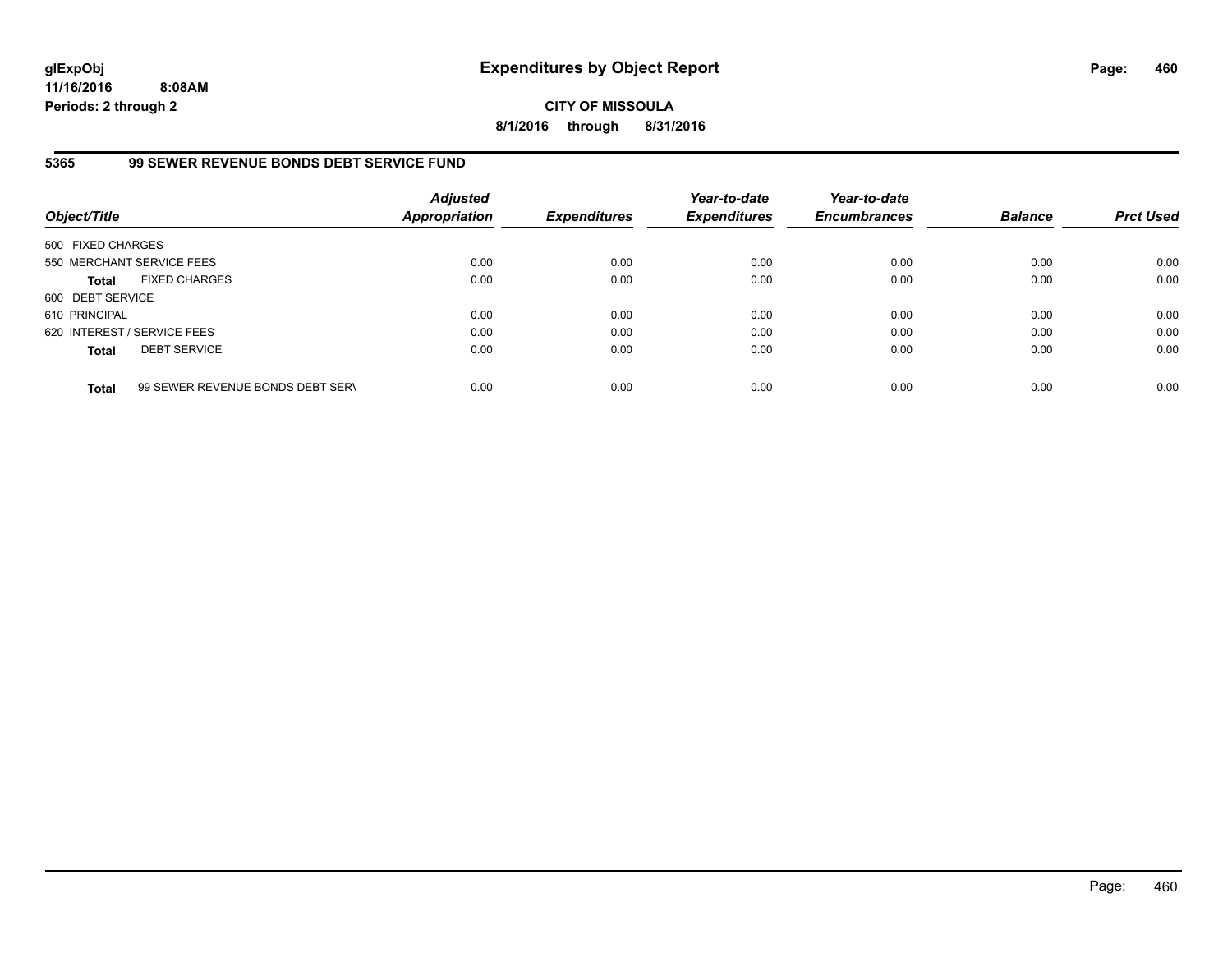# **5366 92 SEWER REVENUE BOND - SERIES A BOND RE**

| Object/Title                         | <b>Adjusted</b><br><b>Appropriation</b> | <b>Expenditures</b> | Year-to-date<br><b>Expenditures</b> | Year-to-date<br><b>Encumbrances</b> | <b>Balance</b> | <b>Prct Used</b> |
|--------------------------------------|-----------------------------------------|---------------------|-------------------------------------|-------------------------------------|----------------|------------------|
| 500 FIXED CHARGES                    |                                         |                     |                                     |                                     |                |                  |
| 550 MERCHANT SERVICE FEES            | 0.00                                    | 0.00                | 0.00                                | 0.00                                | 0.00           | 0.00             |
| <b>FIXED CHARGES</b><br><b>Total</b> | 0.00                                    | 0.00                | 0.00                                | 0.00                                | 0.00           | 0.00             |
| 800 OTHER OBJECTS                    |                                         |                     |                                     |                                     |                |                  |
| 820 TRANSFERS TO OTHER FUNDS         | 0.00                                    | 0.00                | 0.00                                | 0.00                                | 0.00           | 0.00             |
| OTHER OBJECTS<br><b>Total</b>        | 0.00                                    | 0.00                | 0.00                                | 0.00                                | 0.00           | 0.00             |
| <b>WASTEWATER</b><br>Total           | 0.00                                    | 0.00                | 0.00                                | 0.00                                | 0.00           | 0.00             |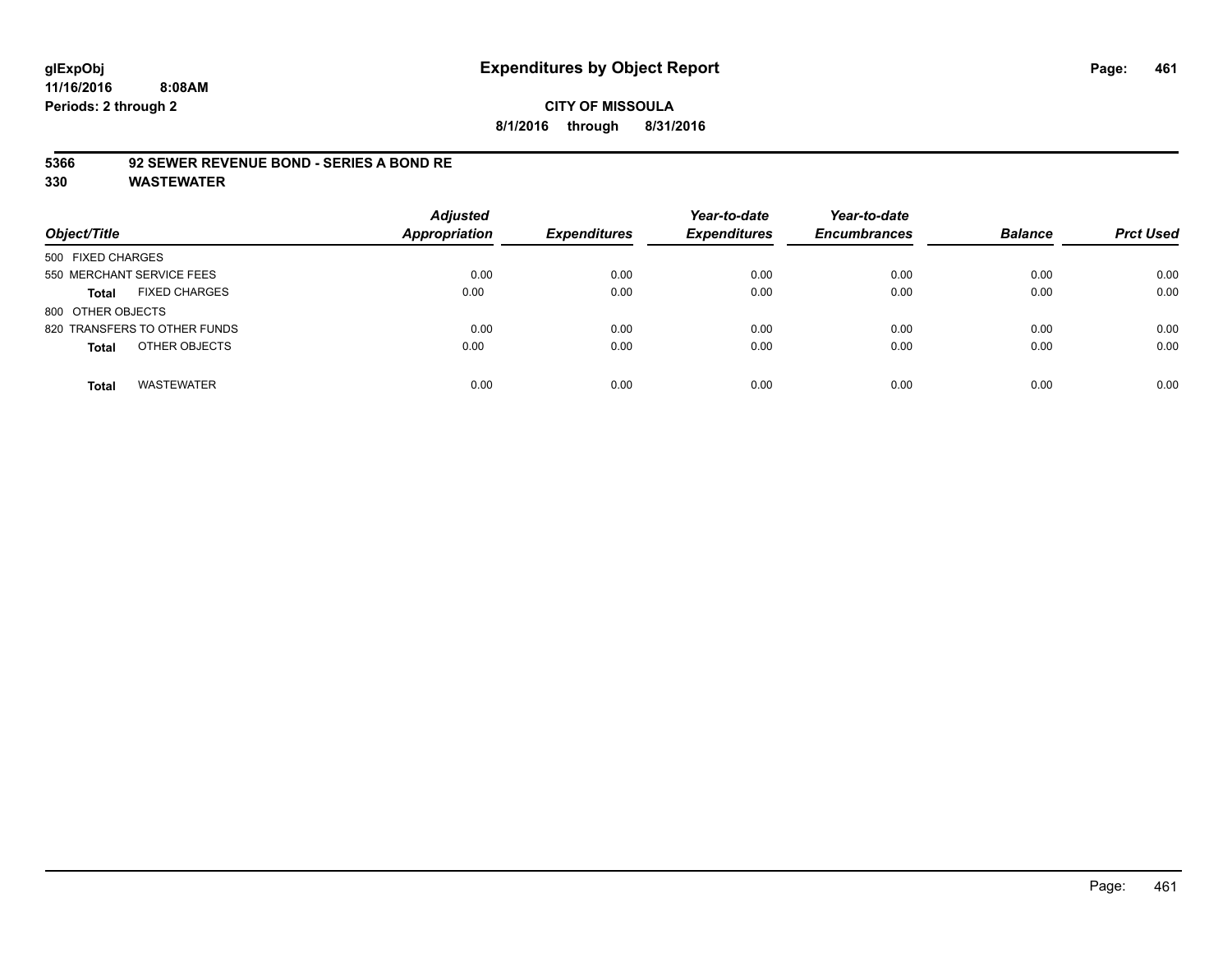**CITY OF MISSOULA 8/1/2016 through 8/31/2016**

# **5366 92 SEWER REVENUE BOND - SERIES A BOND RE**

| Object/Title              |                                    | <b>Adjusted</b><br>Appropriation | <b>Expenditures</b> | Year-to-date<br><b>Expenditures</b> | Year-to-date<br><b>Encumbrances</b> | <b>Balance</b> | <b>Prct Used</b> |
|---------------------------|------------------------------------|----------------------------------|---------------------|-------------------------------------|-------------------------------------|----------------|------------------|
| 500 FIXED CHARGES         |                                    |                                  |                     |                                     |                                     |                |                  |
| 550 MERCHANT SERVICE FEES |                                    | 0.00                             | 0.00                | 0.00                                | 0.00                                | 0.00           | 0.00             |
| Total                     | <b>FIXED CHARGES</b>               | 0.00                             | 0.00                | 0.00                                | 0.00                                | 0.00           | 0.00             |
| 800 OTHER OBJECTS         |                                    |                                  |                     |                                     |                                     |                |                  |
|                           | 820 TRANSFERS TO OTHER FUNDS       | 0.00                             | 0.00                | 0.00                                | 0.00                                | 0.00           | 0.00             |
| <b>Total</b>              | OTHER OBJECTS                      | 0.00                             | 0.00                | 0.00                                | 0.00                                | 0.00           | 0.00             |
| <b>Total</b>              | 92 SEWER REVENUE BOND - SERIES A B | 0.00                             | 0.00                | 0.00                                | 0.00                                | 0.00           | 0.00             |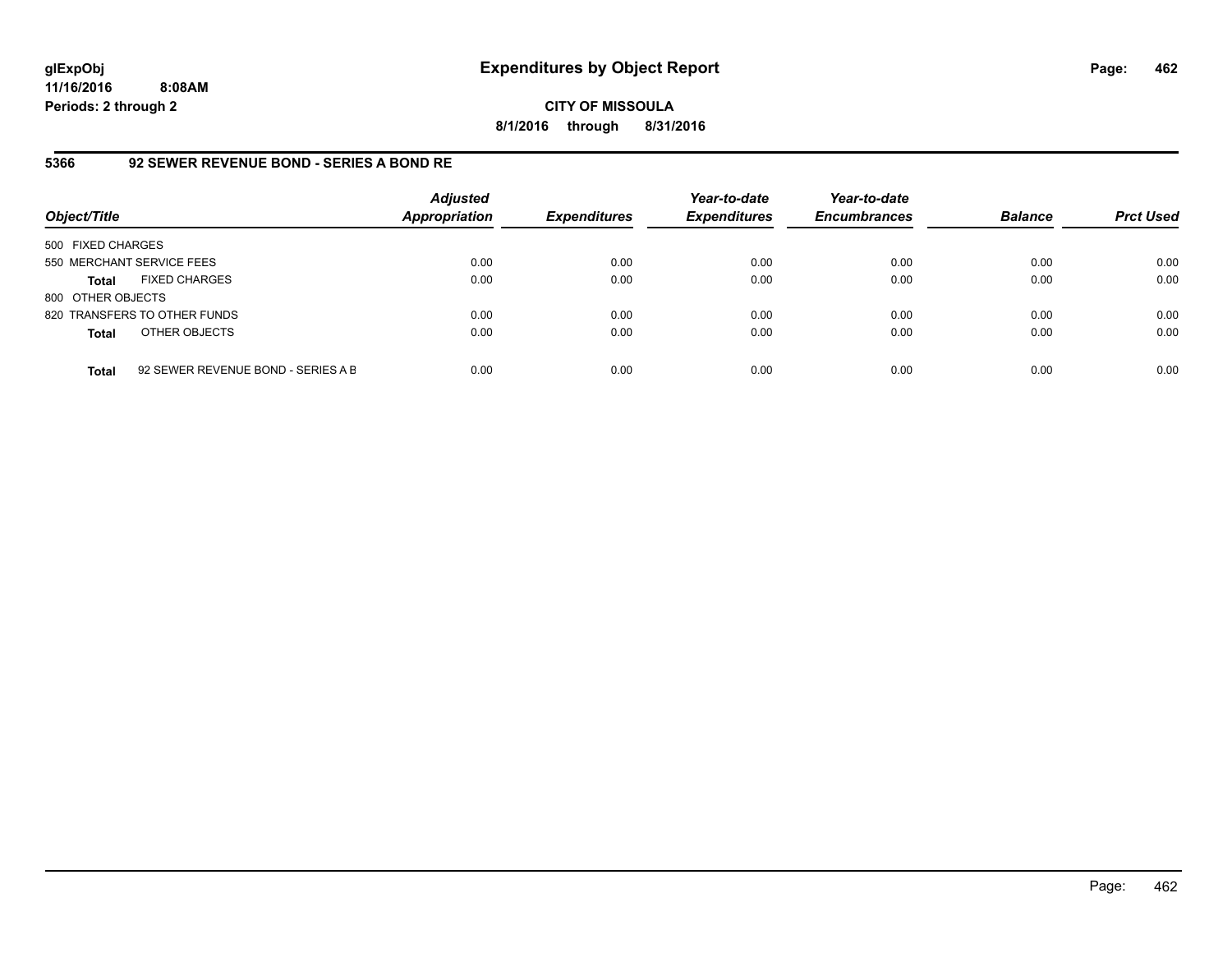**8/1/2016 through 8/31/2016**

### **5367 92 SEWER REVENUE BOND - SERIES B BOND RE**

| Object/Title                         | <b>Adjusted</b><br><b>Appropriation</b> | <b>Expenditures</b> | Year-to-date<br><b>Expenditures</b> | Year-to-date<br><b>Encumbrances</b> | <b>Balance</b> | <b>Prct Used</b> |
|--------------------------------------|-----------------------------------------|---------------------|-------------------------------------|-------------------------------------|----------------|------------------|
| 500 FIXED CHARGES                    |                                         |                     |                                     |                                     |                |                  |
| 550 MERCHANT SERVICE FEES            | 0.00                                    | 0.00                | 0.00                                | 0.00                                | 0.00           | 0.00             |
| <b>FIXED CHARGES</b><br><b>Total</b> | 0.00                                    | 0.00                | 0.00                                | 0.00                                | 0.00           | 0.00             |
| 800 OTHER OBJECTS                    |                                         |                     |                                     |                                     |                |                  |
| 820 TRANSFERS TO OTHER FUNDS         | 0.00                                    | 0.00                | 0.00                                | 0.00                                | 0.00           | 0.00             |
| OTHER OBJECTS<br><b>Total</b>        | 0.00                                    | 0.00                | 0.00                                | 0.00                                | 0.00           | 0.00             |
| <b>WASTEWATER</b><br><b>Total</b>    | 0.00                                    | 0.00                | 0.00                                | 0.00                                | 0.00           | 0.00             |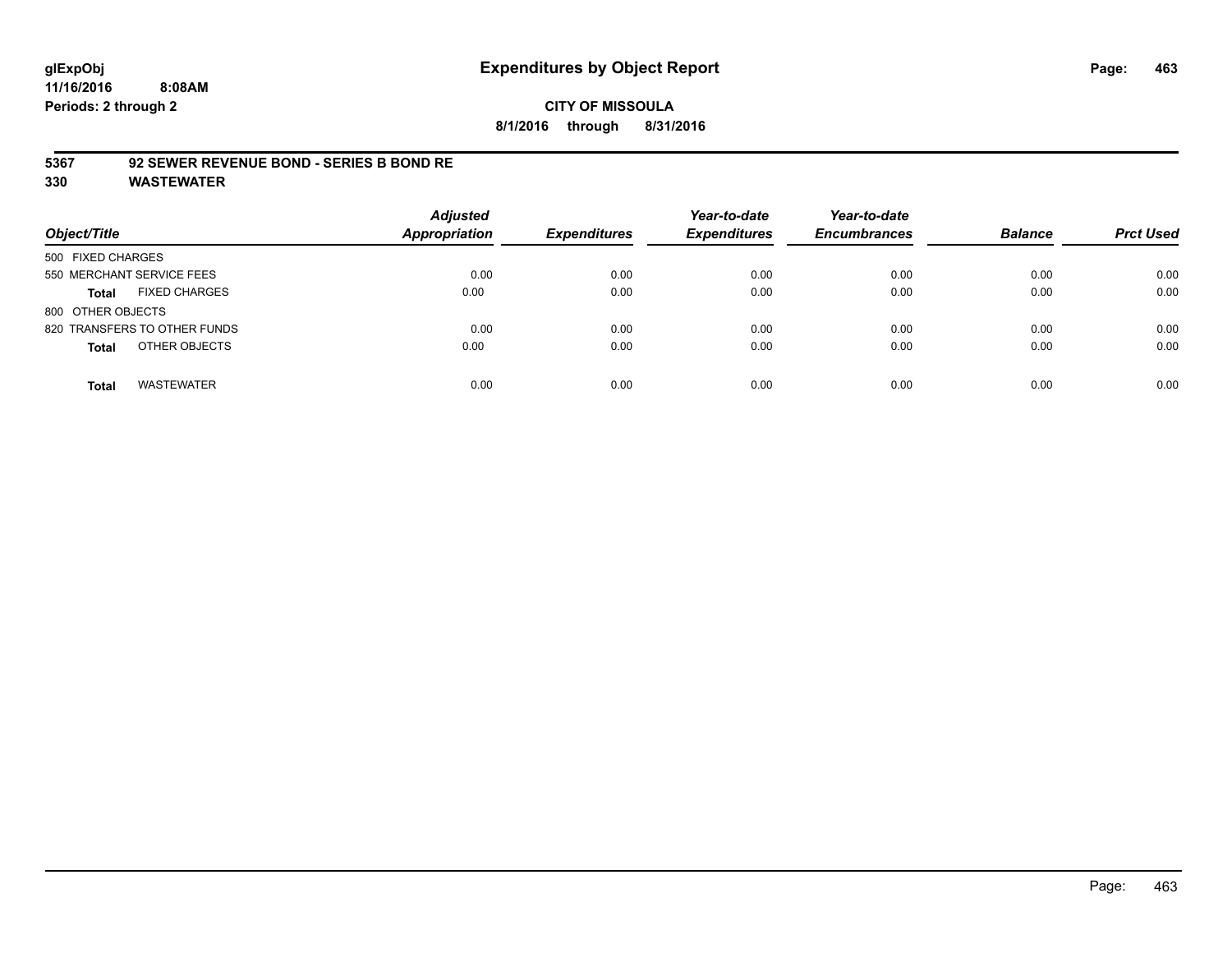**CITY OF MISSOULA 8/1/2016 through 8/31/2016**

# **5367 92 SEWER REVENUE BOND - SERIES B BOND RE**

| Object/Title              |                                    | <b>Adjusted</b><br><b>Appropriation</b> | <b>Expenditures</b> | Year-to-date<br><b>Expenditures</b> | Year-to-date<br><b>Encumbrances</b> | <b>Balance</b> | <b>Prct Used</b> |
|---------------------------|------------------------------------|-----------------------------------------|---------------------|-------------------------------------|-------------------------------------|----------------|------------------|
| 500 FIXED CHARGES         |                                    |                                         |                     |                                     |                                     |                |                  |
| 550 MERCHANT SERVICE FEES |                                    | 0.00                                    | 0.00                | 0.00                                | 0.00                                | 0.00           | 0.00             |
| <b>Total</b>              | <b>FIXED CHARGES</b>               | 0.00                                    | 0.00                | 0.00                                | 0.00                                | 0.00           | 0.00             |
| 800 OTHER OBJECTS         |                                    |                                         |                     |                                     |                                     |                |                  |
|                           | 820 TRANSFERS TO OTHER FUNDS       | 0.00                                    | 0.00                | 0.00                                | 0.00                                | 0.00           | 0.00             |
| <b>Total</b>              | OTHER OBJECTS                      | 0.00                                    | 0.00                | 0.00                                | 0.00                                | 0.00           | 0.00             |
| <b>Total</b>              | 92 SEWER REVENUE BOND - SERIES B E | 0.00                                    | 0.00                | 0.00                                | 0.00                                | 0.00           | 0.00             |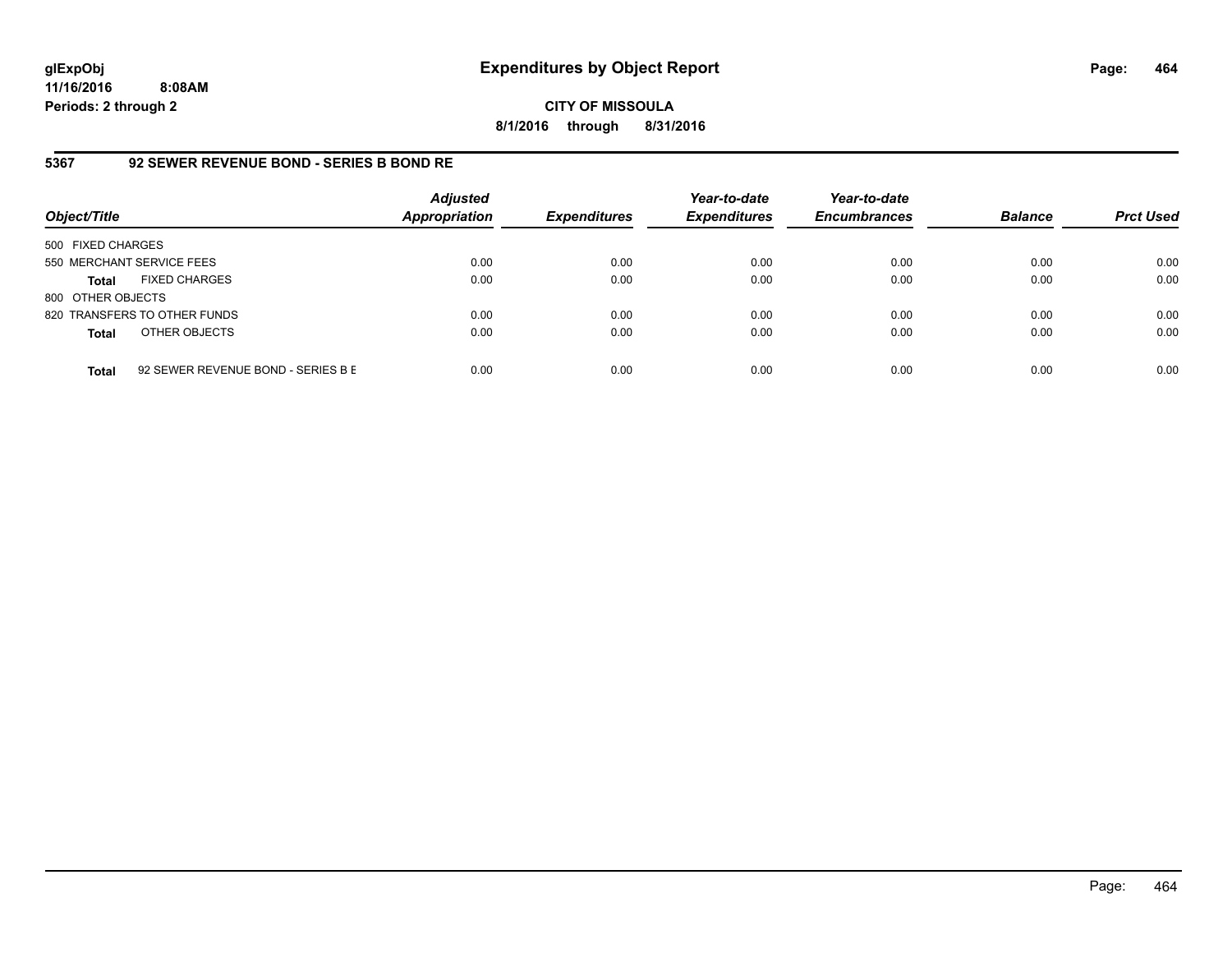#### **5368 00 SEWER REVENUE BOND RESERVE FUND**

| Object/Title                         | <b>Adjusted</b><br><b>Appropriation</b> | <b>Expenditures</b> | Year-to-date<br><b>Expenditures</b> | Year-to-date<br><b>Encumbrances</b> | <b>Balance</b> | <b>Prct Used</b> |
|--------------------------------------|-----------------------------------------|---------------------|-------------------------------------|-------------------------------------|----------------|------------------|
| 500 FIXED CHARGES                    |                                         |                     |                                     |                                     |                |                  |
| 550 MERCHANT SERVICE FEES            | 0.00                                    | 0.00                | 0.00                                | 0.00                                | 0.00           | 0.00             |
| <b>FIXED CHARGES</b><br><b>Total</b> | 0.00                                    | 0.00                | 0.00                                | 0.00                                | 0.00           | 0.00             |
| 800 OTHER OBJECTS                    |                                         |                     |                                     |                                     |                |                  |
| 820 TRANSFERS TO OTHER FUNDS         | 0.00                                    | 0.00                | 0.00                                | 0.00                                | 0.00           | 0.00             |
| OTHER OBJECTS<br><b>Total</b>        | 0.00                                    | 0.00                | 0.00                                | 0.00                                | 0.00           | 0.00             |
| <b>WASTEWATER</b><br><b>Total</b>    | 0.00                                    | 0.00                | 0.00                                | 0.00                                | 0.00           | 0.00             |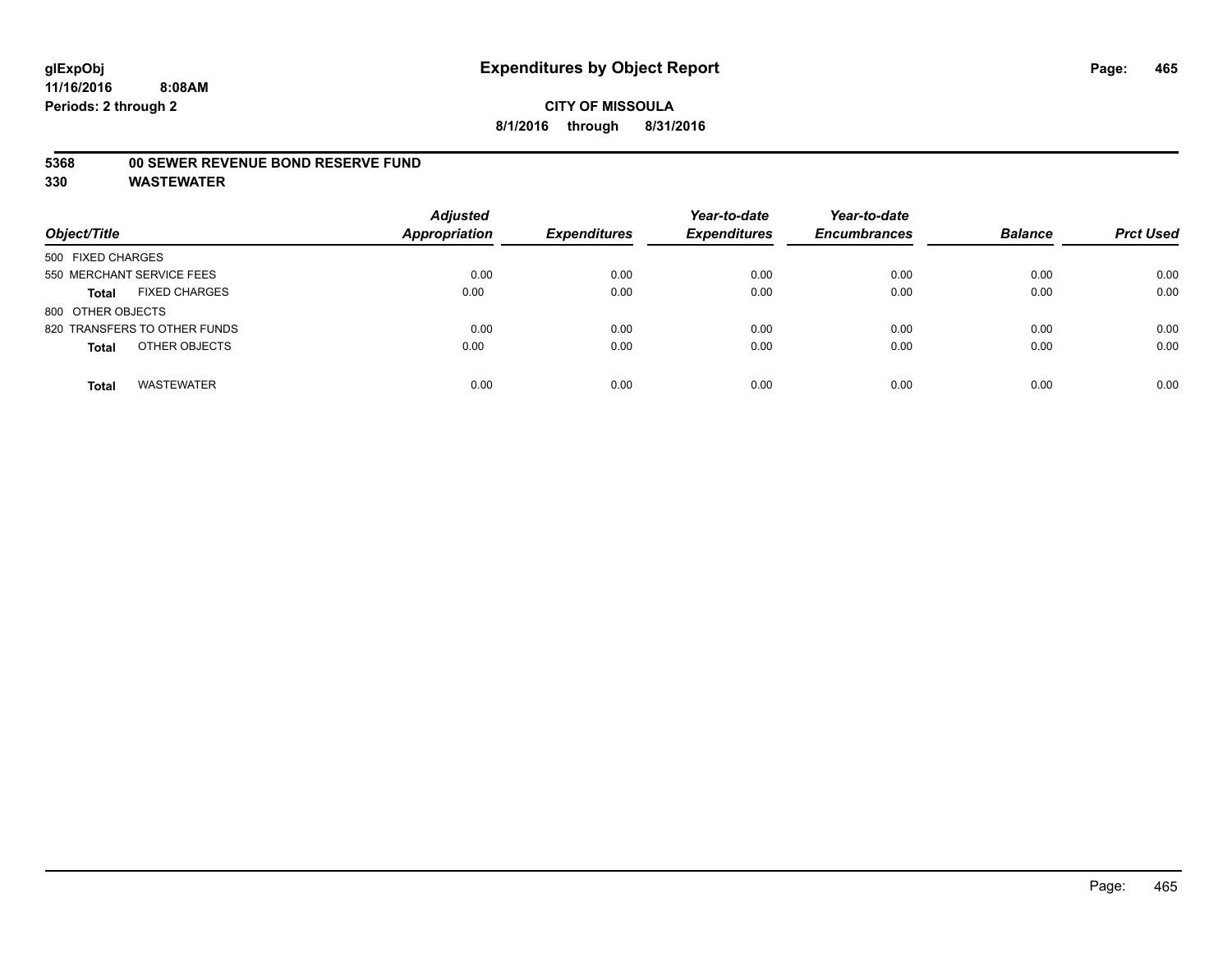**CITY OF MISSOULA 8/1/2016 through 8/31/2016**

# **5368 00 SEWER REVENUE BOND RESERVE FUND**

| Object/Title              |                                  | <b>Adjusted</b><br>Appropriation | <b>Expenditures</b> | Year-to-date<br><b>Expenditures</b> | Year-to-date<br><b>Encumbrances</b> | <b>Balance</b> | <b>Prct Used</b> |
|---------------------------|----------------------------------|----------------------------------|---------------------|-------------------------------------|-------------------------------------|----------------|------------------|
| 500 FIXED CHARGES         |                                  |                                  |                     |                                     |                                     |                |                  |
| 550 MERCHANT SERVICE FEES |                                  | 0.00                             | 0.00                | 0.00                                | 0.00                                | 0.00           | 0.00             |
| <b>Total</b>              | <b>FIXED CHARGES</b>             | 0.00                             | 0.00                | 0.00                                | 0.00                                | 0.00           | 0.00             |
| 800 OTHER OBJECTS         |                                  |                                  |                     |                                     |                                     |                |                  |
|                           | 820 TRANSFERS TO OTHER FUNDS     | 0.00                             | 0.00                | 0.00                                | 0.00                                | 0.00           | 0.00             |
| <b>Total</b>              | OTHER OBJECTS                    | 0.00                             | 0.00                | 0.00                                | 0.00                                | 0.00           | 0.00             |
| <b>Total</b>              | 00 SEWER REVENUE BOND RESERVE FL | 0.00                             | 0.00                | 0.00                                | 0.00                                | 0.00           | 0.00             |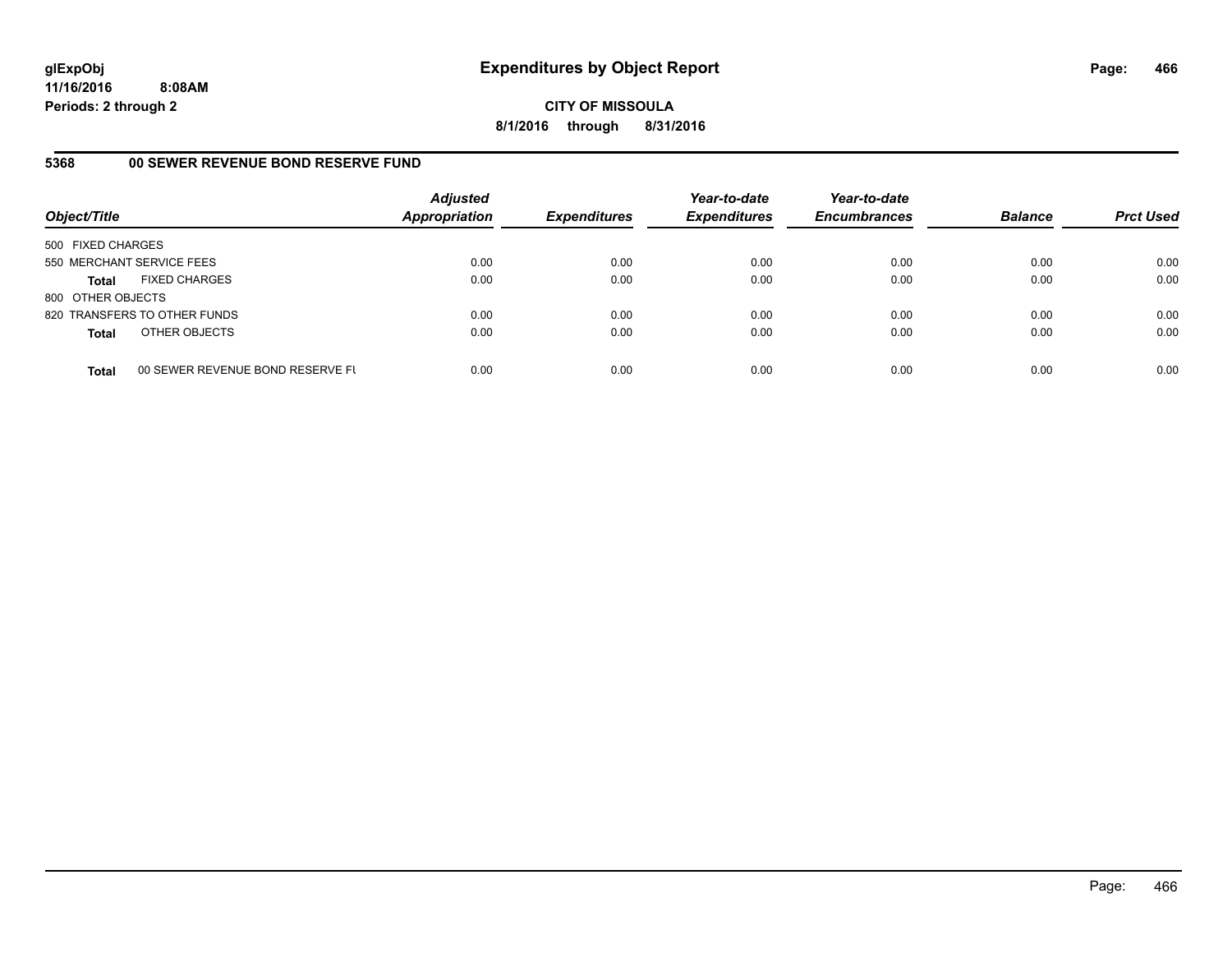#### **5369 2001 SEWER REVENUE BOND**

| Object/Title                         | <b>Adjusted</b><br><b>Appropriation</b> | <b>Expenditures</b> | Year-to-date<br><b>Expenditures</b> | Year-to-date<br><b>Encumbrances</b> | <b>Balance</b> | <b>Prct Used</b> |
|--------------------------------------|-----------------------------------------|---------------------|-------------------------------------|-------------------------------------|----------------|------------------|
| 500 FIXED CHARGES                    |                                         |                     |                                     |                                     |                |                  |
| 550 MERCHANT SERVICE FEES            | 0.00                                    | 0.00                | 0.00                                | 0.00                                | 0.00           | 0.00             |
| <b>FIXED CHARGES</b><br><b>Total</b> | 0.00                                    | 0.00                | 0.00                                | 0.00                                | 0.00           | 0.00             |
| 800 OTHER OBJECTS                    |                                         |                     |                                     |                                     |                |                  |
| 820 TRANSFERS TO OTHER FUNDS         | 0.00                                    | 0.00                | 0.00                                | 0.00                                | 0.00           | 0.00             |
| OTHER OBJECTS<br><b>Total</b>        | 0.00                                    | 0.00                | 0.00                                | 0.00                                | 0.00           | 0.00             |
| <b>WASTEWATER</b><br><b>Total</b>    | 0.00                                    | 0.00                | 0.00                                | 0.00                                | 0.00           | 0.00             |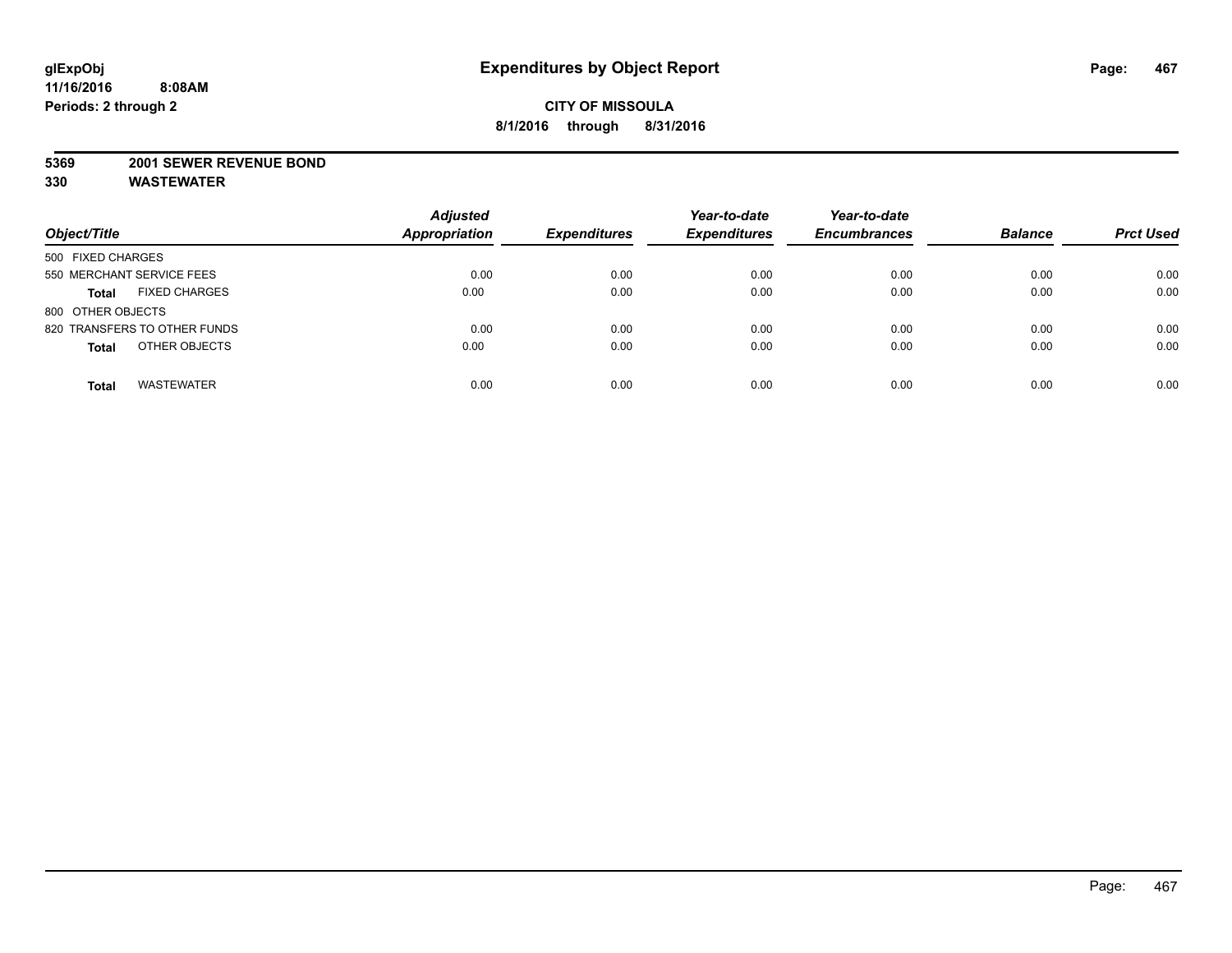### **5369 2001 SEWER REVENUE BOND**

| Object/Title                            | <b>Adjusted</b><br><b>Appropriation</b> | <b>Expenditures</b> | Year-to-date<br><b>Expenditures</b> | Year-to-date<br><b>Encumbrances</b> | <b>Balance</b> | <b>Prct Used</b> |
|-----------------------------------------|-----------------------------------------|---------------------|-------------------------------------|-------------------------------------|----------------|------------------|
| 500 FIXED CHARGES                       |                                         |                     |                                     |                                     |                |                  |
| 550 MERCHANT SERVICE FEES               | 0.00                                    | 0.00                | 0.00                                | 0.00                                | 0.00           | 0.00             |
| <b>FIXED CHARGES</b><br><b>Total</b>    | 0.00                                    | 0.00                | 0.00                                | 0.00                                | 0.00           | 0.00             |
| 800 OTHER OBJECTS                       |                                         |                     |                                     |                                     |                |                  |
| 820 TRANSFERS TO OTHER FUNDS            | 0.00                                    | 0.00                | 0.00                                | 0.00                                | 0.00           | 0.00             |
| OTHER OBJECTS<br><b>Total</b>           | 0.00                                    | 0.00                | 0.00                                | 0.00                                | 0.00           | 0.00             |
| 2001 SEWER REVENUE BOND<br><b>Total</b> | 0.00                                    | 0.00                | 0.00                                | 0.00                                | 0.00           | 0.00             |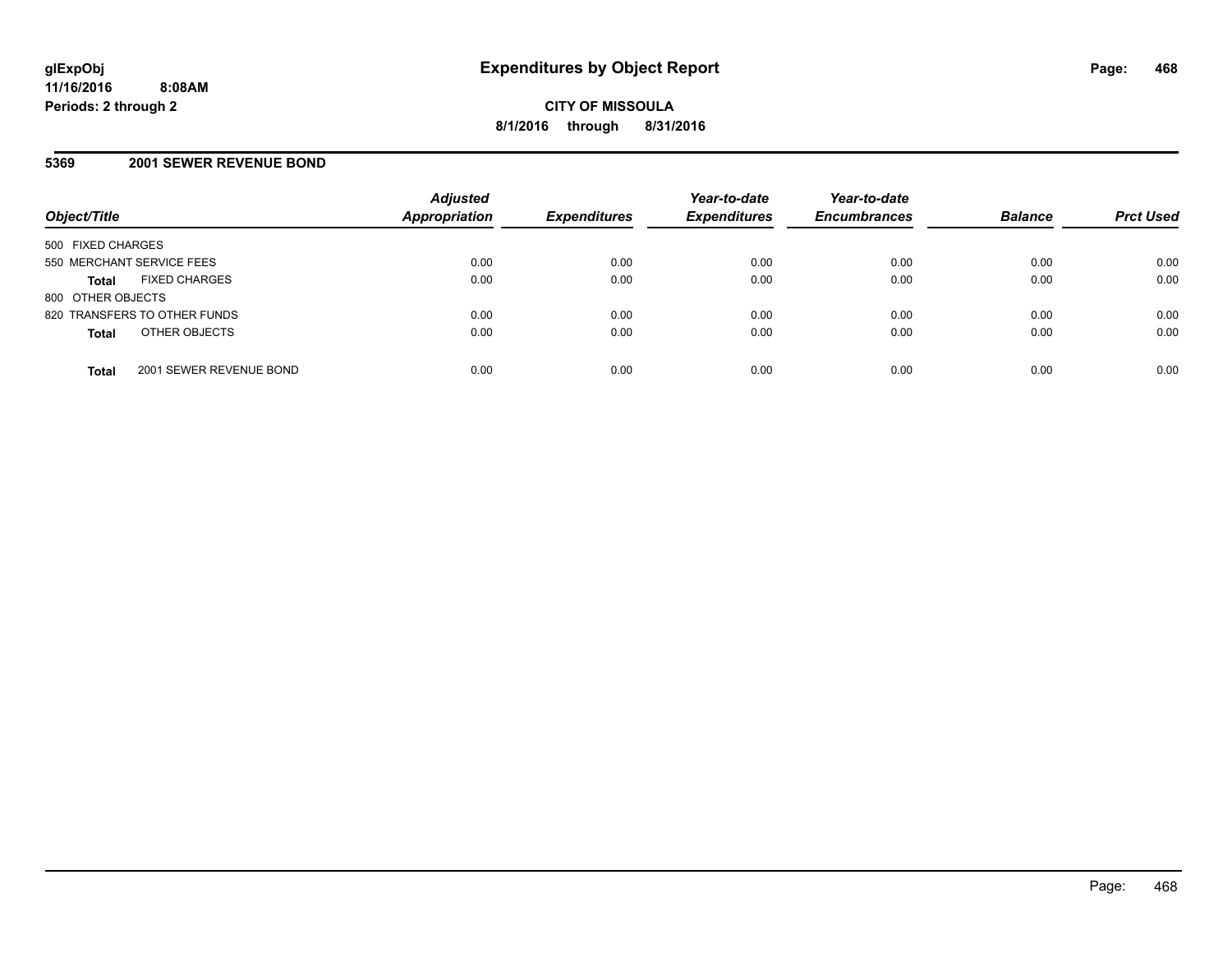#### **5370 99 SEWER REVENUE BOND RESERVE FUND**

| Object/Title                         | <b>Adjusted</b><br>Appropriation | <b>Expenditures</b> | Year-to-date<br><b>Expenditures</b> | Year-to-date<br><b>Encumbrances</b> | <b>Balance</b> | <b>Prct Used</b> |
|--------------------------------------|----------------------------------|---------------------|-------------------------------------|-------------------------------------|----------------|------------------|
| 500 FIXED CHARGES                    |                                  |                     |                                     |                                     |                |                  |
| 550 MERCHANT SERVICE FEES            | 0.00                             | 0.00                | 0.00                                | 0.00                                | 0.00           | 0.00             |
| <b>FIXED CHARGES</b><br><b>Total</b> | 0.00                             | 0.00                | 0.00                                | 0.00                                | 0.00           | 0.00             |
| 800 OTHER OBJECTS                    |                                  |                     |                                     |                                     |                |                  |
| 820 TRANSFERS TO OTHER FUNDS         | 0.00                             | 0.00                | 0.00                                | 0.00                                | 0.00           | 0.00             |
| OTHER OBJECTS<br><b>Total</b>        | 0.00                             | 0.00                | 0.00                                | 0.00                                | 0.00           | 0.00             |
| <b>WASTEWATER</b><br><b>Total</b>    | 0.00                             | 0.00                | 0.00                                | 0.00                                | 0.00           | 0.00             |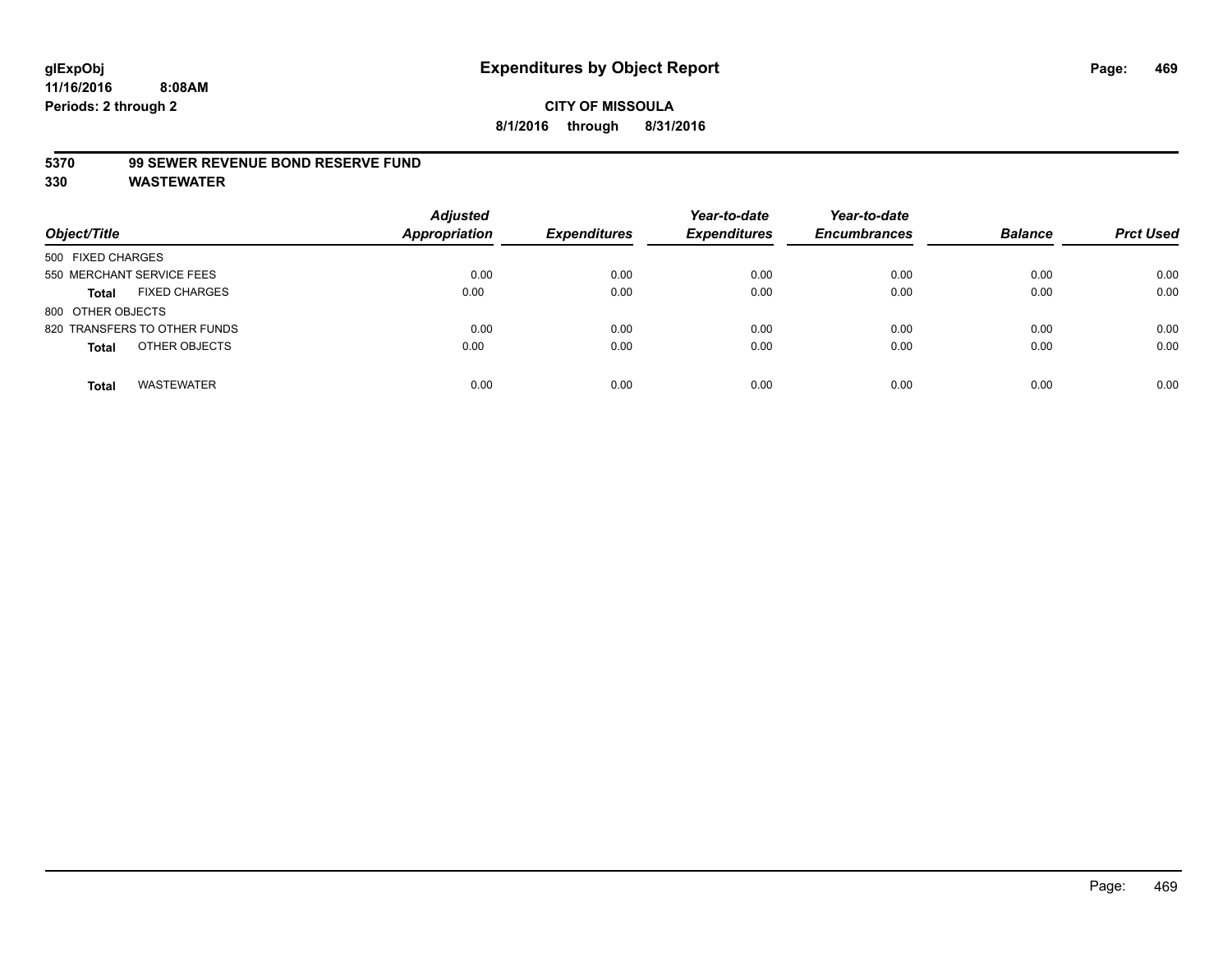**CITY OF MISSOULA 8/1/2016 through 8/31/2016**

## **5370 99 SEWER REVENUE BOND RESERVE FUND**

| Object/Title              |                                  | <b>Adjusted</b><br>Appropriation | <b>Expenditures</b> | Year-to-date<br><b>Expenditures</b> | Year-to-date<br><b>Encumbrances</b> | <b>Balance</b> | <b>Prct Used</b> |
|---------------------------|----------------------------------|----------------------------------|---------------------|-------------------------------------|-------------------------------------|----------------|------------------|
| 500 FIXED CHARGES         |                                  |                                  |                     |                                     |                                     |                |                  |
| 550 MERCHANT SERVICE FEES |                                  | 0.00                             | 0.00                | 0.00                                | 0.00                                | 0.00           | 0.00             |
| Total                     | <b>FIXED CHARGES</b>             | 0.00                             | 0.00                | 0.00                                | 0.00                                | 0.00           | 0.00             |
| 800 OTHER OBJECTS         |                                  |                                  |                     |                                     |                                     |                |                  |
|                           | 820 TRANSFERS TO OTHER FUNDS     | 0.00                             | 0.00                | 0.00                                | 0.00                                | 0.00           | 0.00             |
| <b>Total</b>              | OTHER OBJECTS                    | 0.00                             | 0.00                | 0.00                                | 0.00                                | 0.00           | 0.00             |
| <b>Total</b>              | 99 SEWER REVENUE BOND RESERVE FL | 0.00                             | 0.00                | 0.00                                | 0.00                                | 0.00           | 0.00             |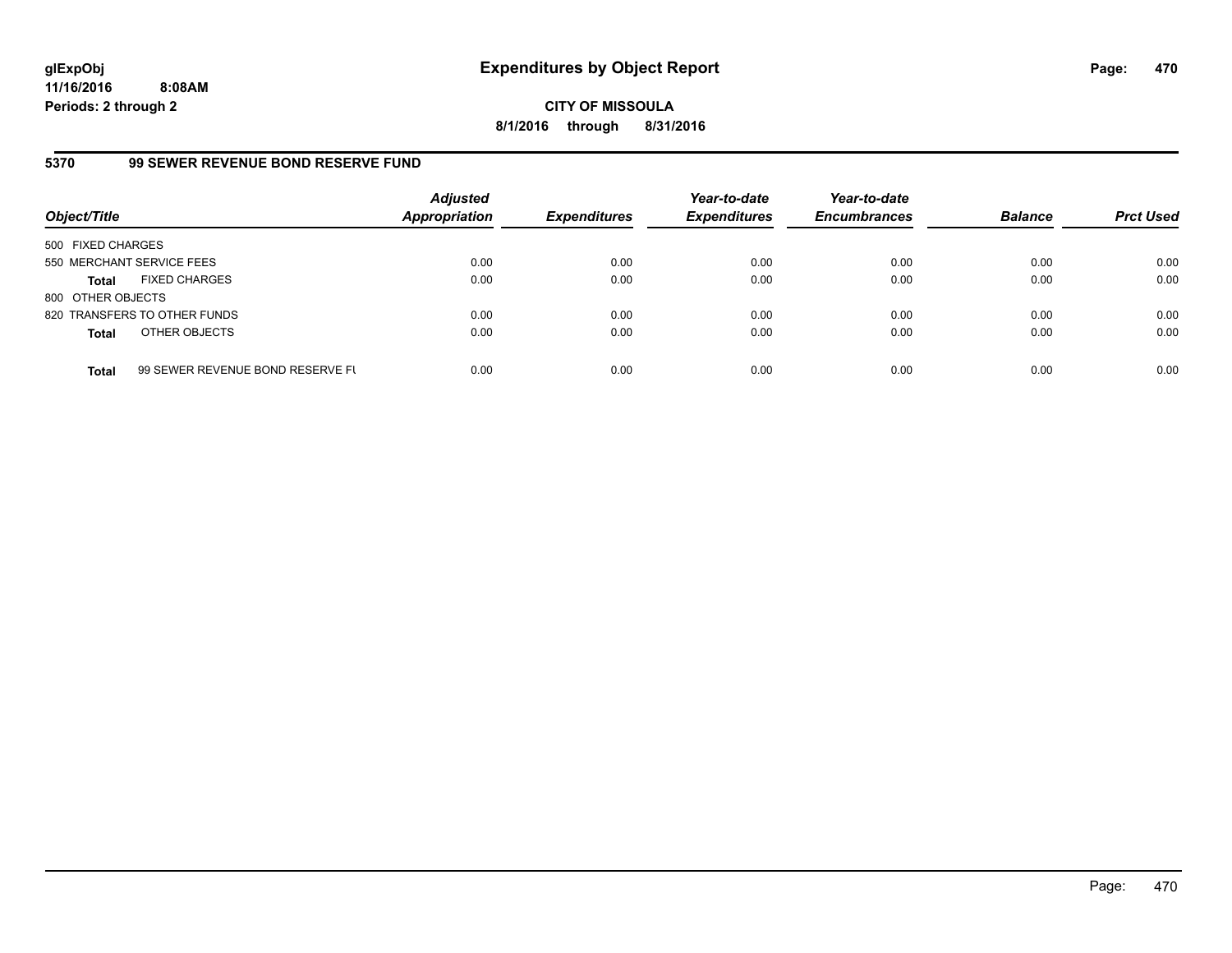# **5371 2002 SEWER BONDS**

|                                      | <b>Adjusted</b>      |                     | Year-to-date        | Year-to-date        |                |                  |
|--------------------------------------|----------------------|---------------------|---------------------|---------------------|----------------|------------------|
| Object/Title                         | <b>Appropriation</b> | <b>Expenditures</b> | <b>Expenditures</b> | <b>Encumbrances</b> | <b>Balance</b> | <b>Prct Used</b> |
| 500 FIXED CHARGES                    |                      |                     |                     |                     |                |                  |
| 550 MERCHANT SERVICE FEES            | 0.00                 | 0.00                | 0.00                | 0.00                | 0.00           | 0.00             |
| <b>FIXED CHARGES</b><br><b>Total</b> | 0.00                 | 0.00                | 0.00                | 0.00                | 0.00           | 0.00             |
| 600 DEBT SERVICE                     |                      |                     |                     |                     |                |                  |
| 610 PRINCIPAL                        | 0.00                 | 0.00                | 0.00                | 0.00                | 0.00           | 0.00             |
| 620 INTEREST / SERVICE FEES          | 0.00                 | 0.00                | 0.00                | 0.00                | 0.00           | 0.00             |
| <b>DEBT SERVICE</b><br><b>Total</b>  | 0.00                 | 0.00                | 0.00                | 0.00                | 0.00           | 0.00             |
| <b>WASTEWATER</b><br><b>Total</b>    | 0.00                 | 0.00                | 0.00                | 0.00                | 0.00           | 0.00             |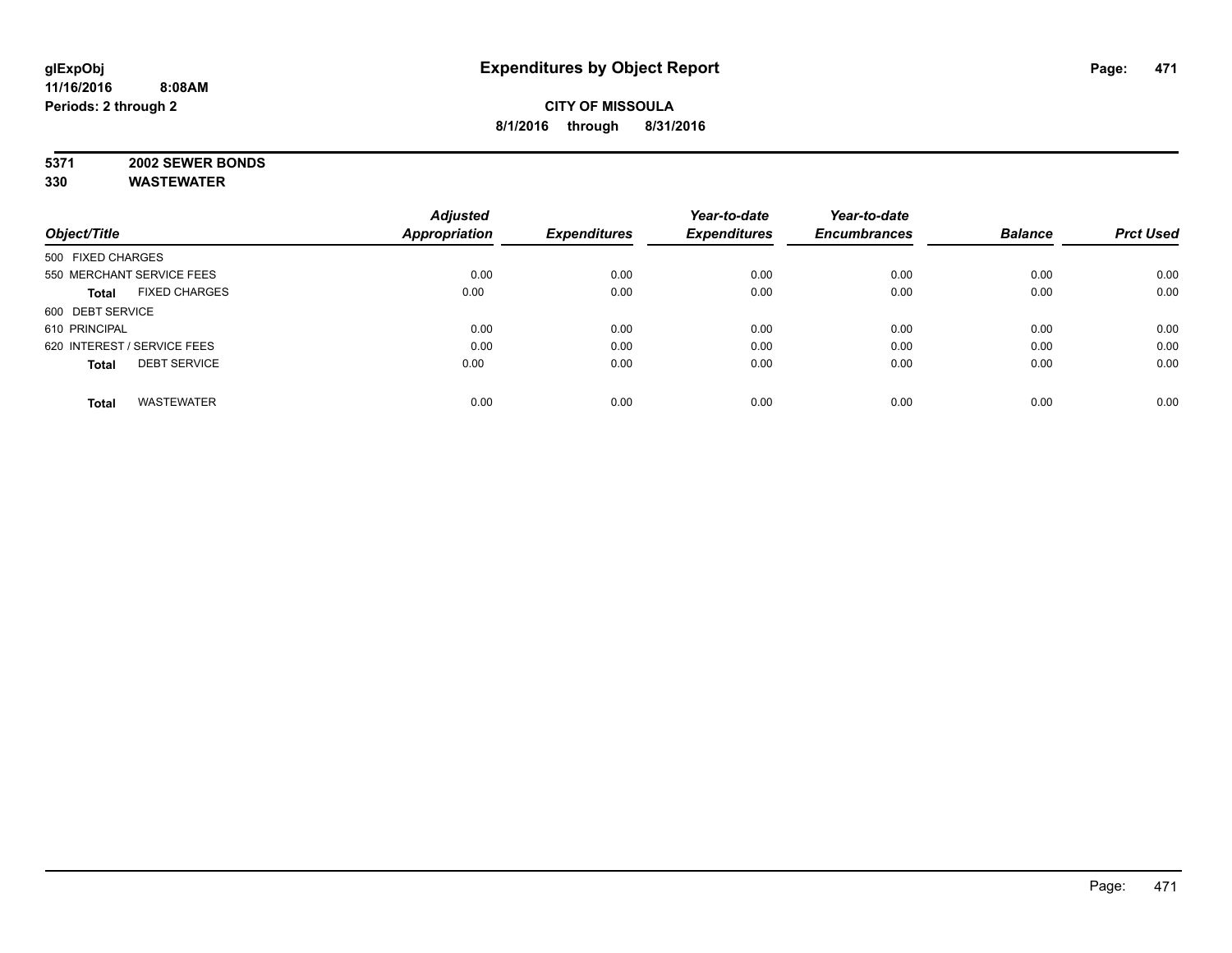**CITY OF MISSOULA 8/1/2016 through 8/31/2016**

## **5371 2002 SEWER BONDS**

| Object/Title                         | <b>Adjusted</b><br><b>Appropriation</b> | <b>Expenditures</b> | Year-to-date<br><b>Expenditures</b> | Year-to-date<br><b>Encumbrances</b> | <b>Balance</b> | <b>Prct Used</b> |
|--------------------------------------|-----------------------------------------|---------------------|-------------------------------------|-------------------------------------|----------------|------------------|
| 500 FIXED CHARGES                    |                                         |                     |                                     |                                     |                |                  |
| 550 MERCHANT SERVICE FEES            | 0.00                                    | 0.00                | 0.00                                | 0.00                                | 0.00           | 0.00             |
| <b>FIXED CHARGES</b><br><b>Total</b> | 0.00                                    | 0.00                | 0.00                                | 0.00                                | 0.00           | 0.00             |
| 600 DEBT SERVICE                     |                                         |                     |                                     |                                     |                |                  |
| 610 PRINCIPAL                        | 0.00                                    | 0.00                | 0.00                                | 0.00                                | 0.00           | 0.00             |
| 620 INTEREST / SERVICE FEES          | 0.00                                    | 0.00                | 0.00                                | 0.00                                | 0.00           | 0.00             |
| <b>DEBT SERVICE</b><br><b>Total</b>  | 0.00                                    | 0.00                | 0.00                                | 0.00                                | 0.00           | 0.00             |
| 2002 SEWER BONDS<br><b>Total</b>     | 0.00                                    | 0.00                | 0.00                                | 0.00                                | 0.00           | 0.00             |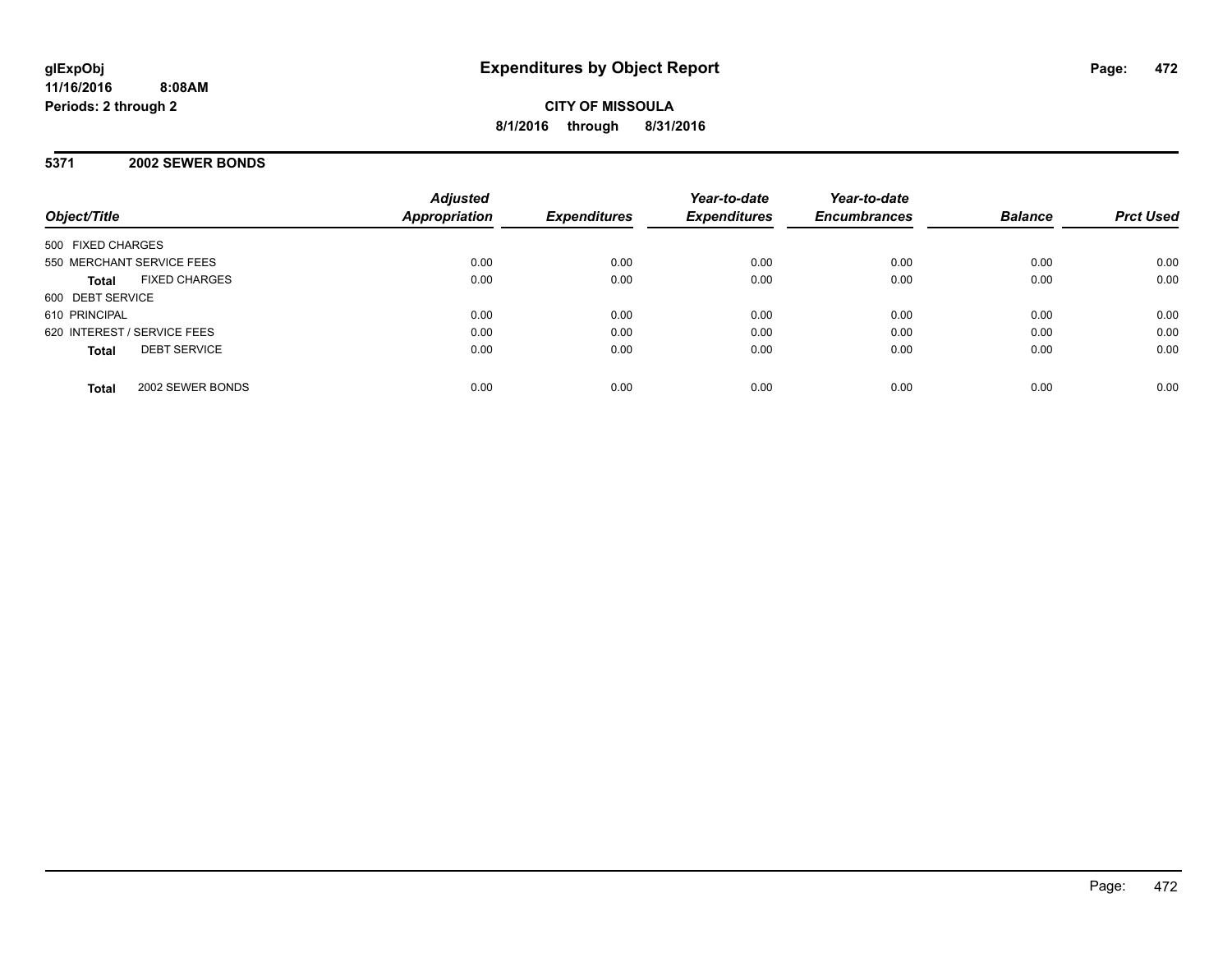### **5372 2002 SEWER REVENUE BOND**

| Object/Title                         | <b>Adjusted</b><br><b>Appropriation</b> | <b>Expenditures</b> | Year-to-date<br><b>Expenditures</b> | Year-to-date<br><b>Encumbrances</b> | <b>Balance</b> | <b>Prct Used</b> |
|--------------------------------------|-----------------------------------------|---------------------|-------------------------------------|-------------------------------------|----------------|------------------|
| 500 FIXED CHARGES                    |                                         |                     |                                     |                                     |                |                  |
| 550 MERCHANT SERVICE FEES            | 0.00                                    | 0.00                | 0.00                                | 0.00                                | 0.00           | 0.00             |
| <b>FIXED CHARGES</b><br><b>Total</b> | 0.00                                    | 0.00                | 0.00                                | 0.00                                | 0.00           | 0.00             |
| 800 OTHER OBJECTS                    |                                         |                     |                                     |                                     |                |                  |
| 820 TRANSFERS TO OTHER FUNDS         | 0.00                                    | 0.00                | 0.00                                | 0.00                                | 0.00           | 0.00             |
| OTHER OBJECTS<br><b>Total</b>        | 0.00                                    | 0.00                | 0.00                                | 0.00                                | 0.00           | 0.00             |
| <b>WASTEWATER</b><br><b>Total</b>    | 0.00                                    | 0.00                | 0.00                                | 0.00                                | 0.00           | 0.00             |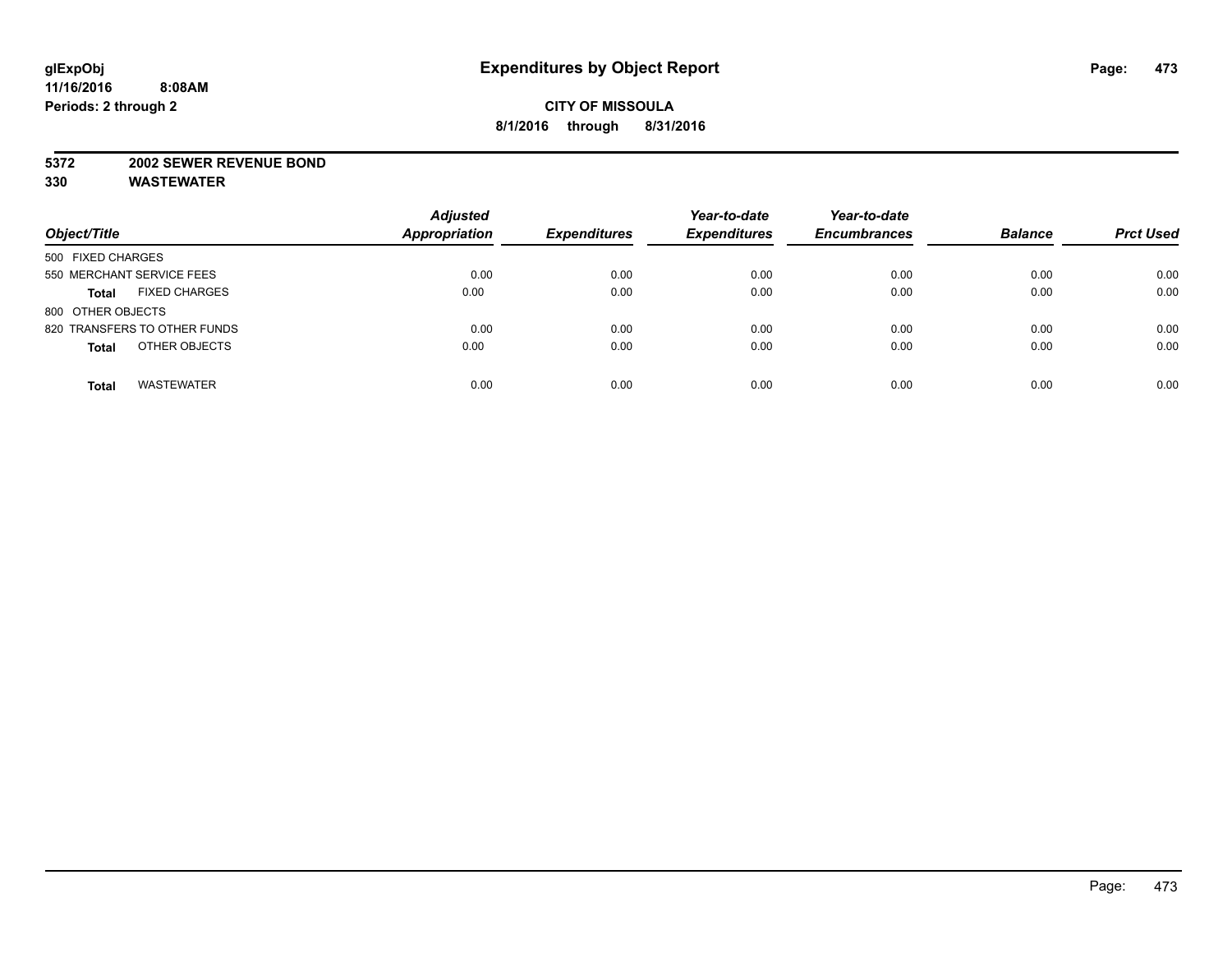## **5372 2002 SEWER REVENUE BOND**

| Object/Title              |                              | <b>Adjusted</b><br><b>Appropriation</b> | <b>Expenditures</b> | Year-to-date<br><b>Expenditures</b> | Year-to-date<br><b>Encumbrances</b> | <b>Balance</b> | <b>Prct Used</b> |
|---------------------------|------------------------------|-----------------------------------------|---------------------|-------------------------------------|-------------------------------------|----------------|------------------|
| 500 FIXED CHARGES         |                              |                                         |                     |                                     |                                     |                |                  |
| 550 MERCHANT SERVICE FEES |                              | 0.00                                    | 0.00                | 0.00                                | 0.00                                | 0.00           | 0.00             |
| <b>Total</b>              | <b>FIXED CHARGES</b>         | 0.00                                    | 0.00                | 0.00                                | 0.00                                | 0.00           | 0.00             |
| 800 OTHER OBJECTS         |                              |                                         |                     |                                     |                                     |                |                  |
|                           | 820 TRANSFERS TO OTHER FUNDS | 0.00                                    | 0.00                | 0.00                                | 0.00                                | 0.00           | 0.00             |
| <b>Total</b>              | OTHER OBJECTS                | 0.00                                    | 0.00                | 0.00                                | 0.00                                | 0.00           | 0.00             |
| <b>Total</b>              | 2002 SEWER REVENUE BOND      | 0.00                                    | 0.00                | 0.00                                | 0.00                                | 0.00           | 0.00             |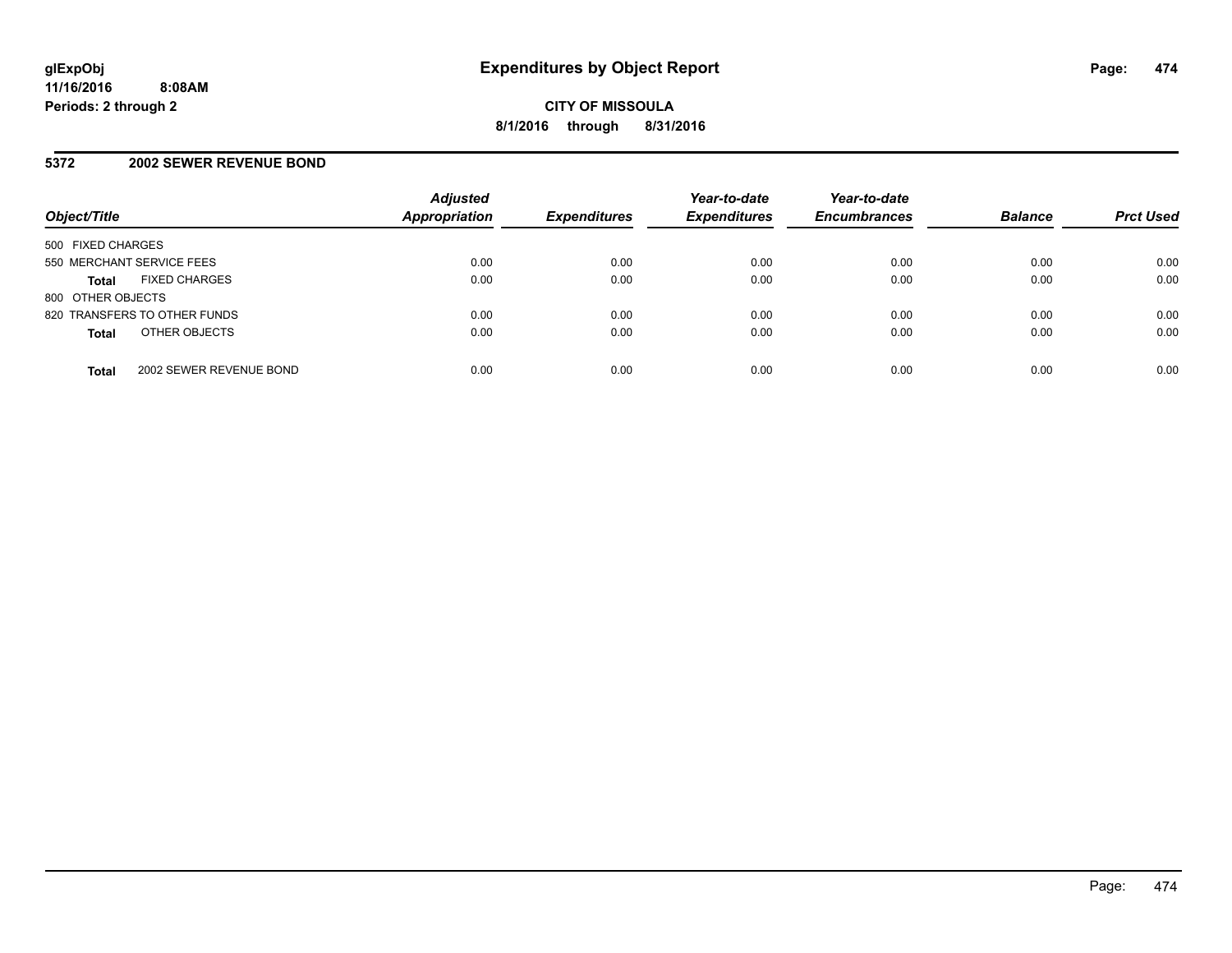## **5373 2002 WWTP UPGRADE REVENUE BOND**

|                                      | <b>Adjusted</b>      |                     | Year-to-date        | Year-to-date        |                |                  |
|--------------------------------------|----------------------|---------------------|---------------------|---------------------|----------------|------------------|
| Object/Title                         | <b>Appropriation</b> | <b>Expenditures</b> | <b>Expenditures</b> | <b>Encumbrances</b> | <b>Balance</b> | <b>Prct Used</b> |
| 500 FIXED CHARGES                    |                      |                     |                     |                     |                |                  |
| 550 MERCHANT SERVICE FEES            | 0.00                 | 0.00                | 0.00                | 0.00                | 0.00           | 0.00             |
| <b>FIXED CHARGES</b><br><b>Total</b> | 0.00                 | 0.00                | 0.00                | 0.00                | 0.00           | 0.00             |
| 600 DEBT SERVICE                     |                      |                     |                     |                     |                |                  |
| 610 PRINCIPAL                        | 0.00                 | 0.00                | 0.00                | 0.00                | 0.00           | 0.00             |
| 620 INTEREST / SERVICE FEES          | 0.00                 | 0.00                | 0.00                | 0.00                | 0.00           | 0.00             |
| <b>DEBT SERVICE</b><br><b>Total</b>  | 0.00                 | 0.00                | 0.00                | 0.00                | 0.00           | 0.00             |
| <b>WASTEWATER</b><br><b>Total</b>    | 0.00                 | 0.00                | 0.00                | 0.00                | 0.00           | 0.00             |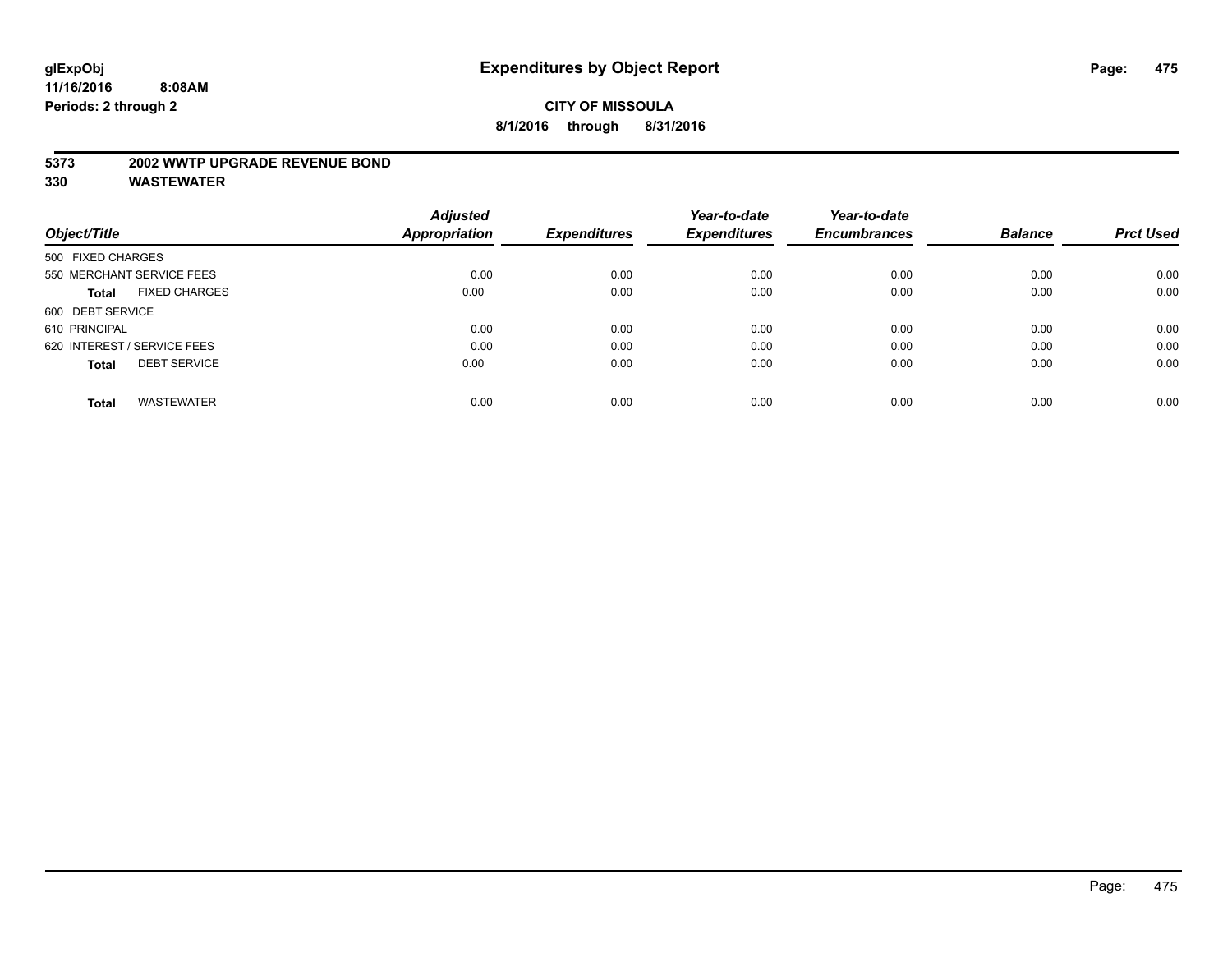**CITY OF MISSOULA 8/1/2016 through 8/31/2016**

## **5373 2002 WWTP UPGRADE REVENUE BOND**

| Object/Title                |                                | <b>Adjusted</b><br><b>Appropriation</b> | <b>Expenditures</b> | Year-to-date<br><b>Expenditures</b> | Year-to-date<br><b>Encumbrances</b> | <b>Balance</b> | <b>Prct Used</b> |
|-----------------------------|--------------------------------|-----------------------------------------|---------------------|-------------------------------------|-------------------------------------|----------------|------------------|
| 500 FIXED CHARGES           |                                |                                         |                     |                                     |                                     |                |                  |
| 550 MERCHANT SERVICE FEES   |                                | 0.00                                    | 0.00                | 0.00                                | 0.00                                | 0.00           | 0.00             |
| <b>Total</b>                | <b>FIXED CHARGES</b>           | 0.00                                    | 0.00                | 0.00                                | 0.00                                | 0.00           | 0.00             |
| 600 DEBT SERVICE            |                                |                                         |                     |                                     |                                     |                |                  |
| 610 PRINCIPAL               |                                | 0.00                                    | 0.00                | 0.00                                | 0.00                                | 0.00           | 0.00             |
| 620 INTEREST / SERVICE FEES |                                | 0.00                                    | 0.00                | 0.00                                | 0.00                                | 0.00           | 0.00             |
| <b>Total</b>                | <b>DEBT SERVICE</b>            | 0.00                                    | 0.00                | 0.00                                | 0.00                                | 0.00           | 0.00             |
| <b>Total</b>                | 2002 WWTP UPGRADE REVENUE BOND | 0.00                                    | 0.00                | 0.00                                | 0.00                                | 0.00           | 0.00             |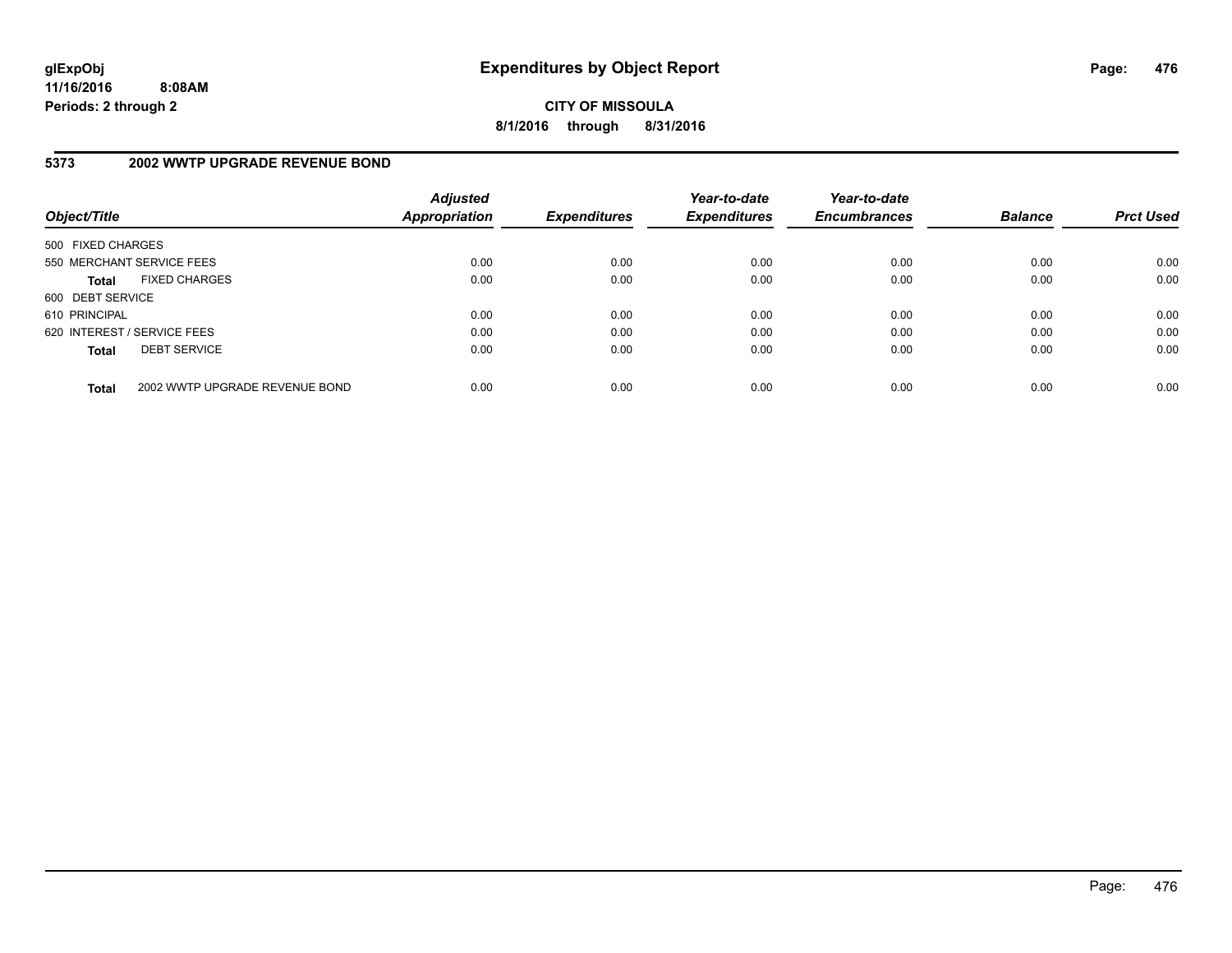#### **5374 2002 WWTP UPGRADE RESERVE**

| Object/Title                         | <b>Adjusted</b><br><b>Appropriation</b> | <b>Expenditures</b> | Year-to-date<br><b>Expenditures</b> | Year-to-date<br><b>Encumbrances</b> | <b>Balance</b> | <b>Prct Used</b> |
|--------------------------------------|-----------------------------------------|---------------------|-------------------------------------|-------------------------------------|----------------|------------------|
| 500 FIXED CHARGES                    |                                         |                     |                                     |                                     |                |                  |
| 550 MERCHANT SERVICE FEES            | 0.00                                    | 0.00                | 0.00                                | 0.00                                | 0.00           | 0.00             |
| <b>FIXED CHARGES</b><br><b>Total</b> | 0.00                                    | 0.00                | 0.00                                | 0.00                                | 0.00           | 0.00             |
| 600 DEBT SERVICE                     |                                         |                     |                                     |                                     |                |                  |
| 610 PRINCIPAL                        | 0.00                                    | 0.00                | 0.00                                | 0.00                                | 0.00           | 0.00             |
| 620 INTEREST / SERVICE FEES          | 0.00                                    | 0.00                | 0.00                                | 0.00                                | 0.00           | 0.00             |
| <b>DEBT SERVICE</b><br><b>Total</b>  | 0.00                                    | 0.00                | 0.00                                | 0.00                                | 0.00           | 0.00             |
| 800 OTHER OBJECTS                    |                                         |                     |                                     |                                     |                |                  |
| 820 TRANSFERS TO OTHER FUNDS         | 0.00                                    | 0.00                | 0.00                                | 0.00                                | 0.00           | 0.00             |
| OTHER OBJECTS<br><b>Total</b>        | 0.00                                    | 0.00                | 0.00                                | 0.00                                | 0.00           | 0.00             |
|                                      |                                         |                     |                                     |                                     |                |                  |
| <b>WASTEWATER</b><br><b>Total</b>    | 0.00                                    | 0.00                | 0.00                                | 0.00                                | 0.00           | 0.00             |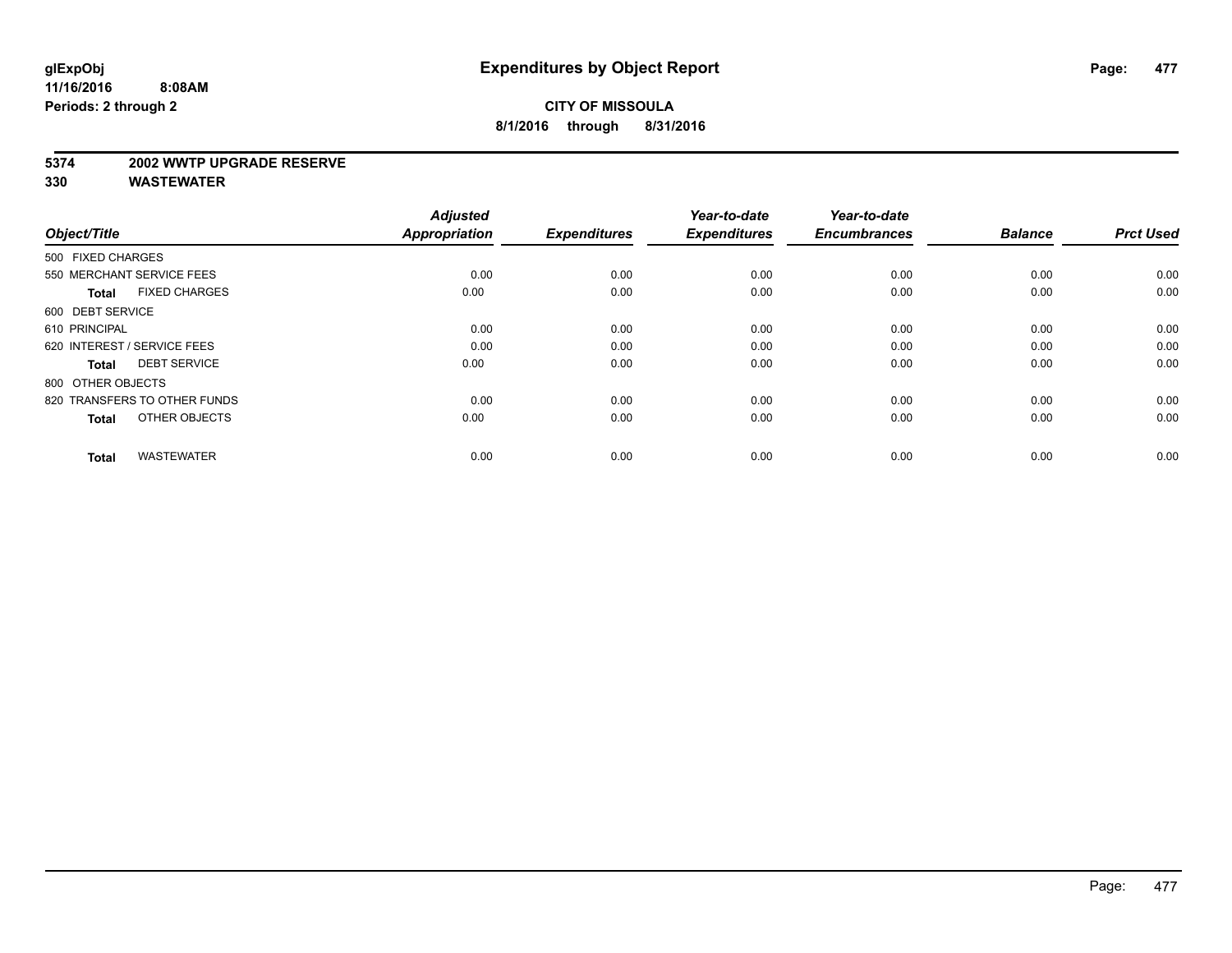## **5374 2002 WWTP UPGRADE RESERVE**

| Object/Title                              | <b>Adjusted</b><br><b>Appropriation</b> | <b>Expenditures</b> | Year-to-date<br><b>Expenditures</b> | Year-to-date<br><b>Encumbrances</b> | <b>Balance</b> | <b>Prct Used</b> |
|-------------------------------------------|-----------------------------------------|---------------------|-------------------------------------|-------------------------------------|----------------|------------------|
|                                           |                                         |                     |                                     |                                     |                |                  |
| 500 FIXED CHARGES                         |                                         |                     |                                     |                                     |                |                  |
| 550 MERCHANT SERVICE FEES                 | 0.00                                    | 0.00                | 0.00                                | 0.00                                | 0.00           | 0.00             |
| <b>FIXED CHARGES</b><br><b>Total</b>      | 0.00                                    | 0.00                | 0.00                                | 0.00                                | 0.00           | 0.00             |
| 600 DEBT SERVICE                          |                                         |                     |                                     |                                     |                |                  |
| 610 PRINCIPAL                             | 0.00                                    | 0.00                | 0.00                                | 0.00                                | 0.00           | 0.00             |
| 620 INTEREST / SERVICE FEES               | 0.00                                    | 0.00                | 0.00                                | 0.00                                | 0.00           | 0.00             |
| <b>DEBT SERVICE</b><br><b>Total</b>       | 0.00                                    | 0.00                | 0.00                                | 0.00                                | 0.00           | 0.00             |
| 800 OTHER OBJECTS                         |                                         |                     |                                     |                                     |                |                  |
| 820 TRANSFERS TO OTHER FUNDS              | 0.00                                    | 0.00                | 0.00                                | 0.00                                | 0.00           | 0.00             |
| OTHER OBJECTS<br><b>Total</b>             | 0.00                                    | 0.00                | 0.00                                | 0.00                                | 0.00           | 0.00             |
|                                           |                                         |                     |                                     |                                     |                |                  |
| 2002 WWTP UPGRADE RESERVE<br><b>Total</b> | 0.00                                    | 0.00                | 0.00                                | 0.00                                | 0.00           | 0.00             |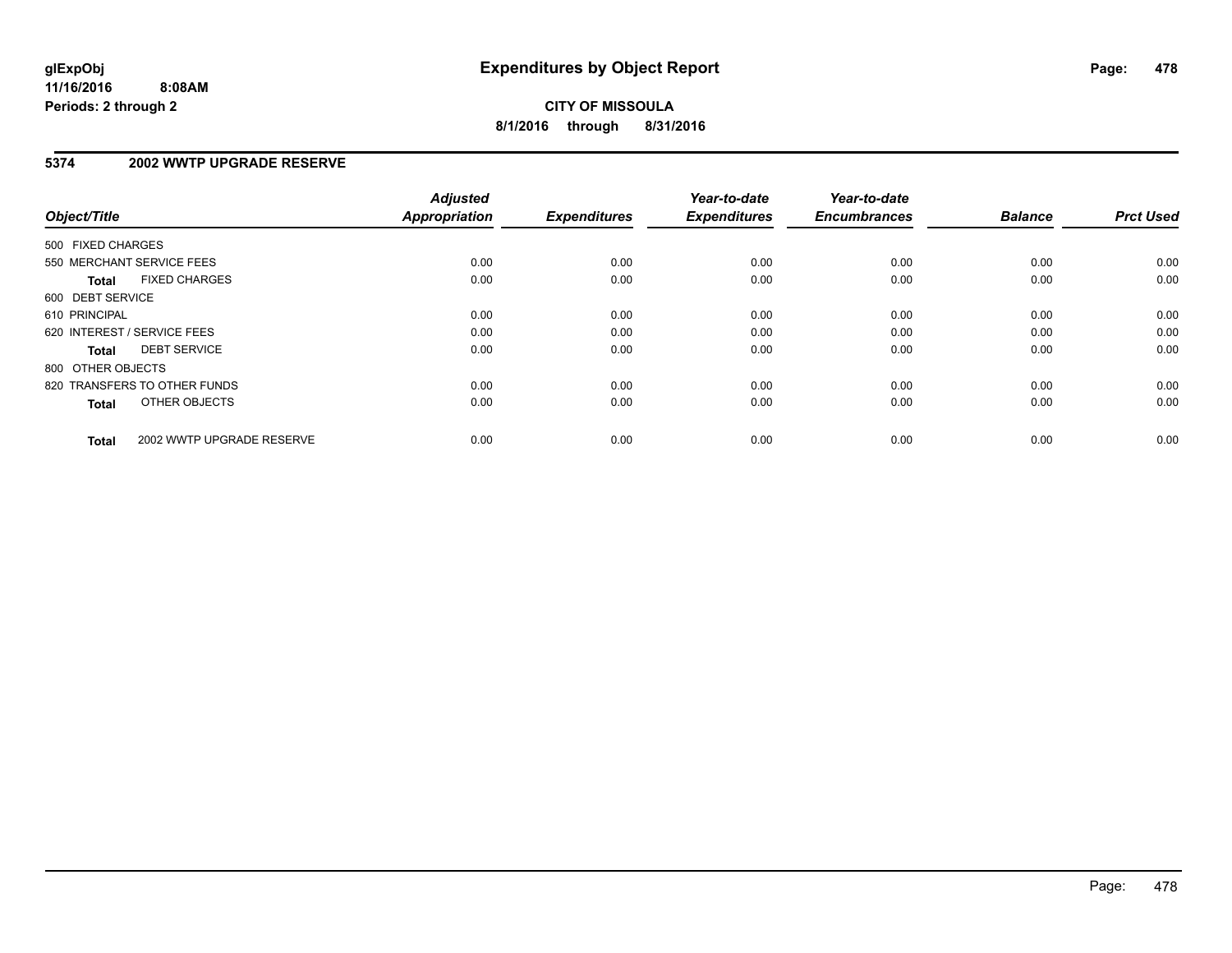## **5375 2003 WWTP SRF \$3.8M EPA DEBT**

|                                      | <b>Adjusted</b> |                     | Year-to-date        | Year-to-date        |                |                  |
|--------------------------------------|-----------------|---------------------|---------------------|---------------------|----------------|------------------|
| Object/Title                         | Appropriation   | <b>Expenditures</b> | <b>Expenditures</b> | <b>Encumbrances</b> | <b>Balance</b> | <b>Prct Used</b> |
| 500 FIXED CHARGES                    |                 |                     |                     |                     |                |                  |
| 550 MERCHANT SERVICE FEES            | 0.00            | 0.00                | 0.00                | 0.00                | 0.00           | 0.00             |
| <b>FIXED CHARGES</b><br><b>Total</b> | 0.00            | 0.00                | 0.00                | 0.00                | 0.00           | 0.00             |
| 600 DEBT SERVICE                     |                 |                     |                     |                     |                |                  |
| 610 PRINCIPAL                        | 0.00            | 0.00                | 0.00                | 0.00                | 0.00           | 0.00             |
| 620 INTEREST / SERVICE FEES          | 0.00            | 0.00                | 0.00                | 0.00                | 0.00           | 0.00             |
| <b>DEBT SERVICE</b><br><b>Total</b>  | 0.00            | 0.00                | 0.00                | 0.00                | 0.00           | 0.00             |
| <b>WASTEWATER</b><br><b>Total</b>    | 0.00            | 0.00                | 0.00                | 0.00                | 0.00           | 0.00             |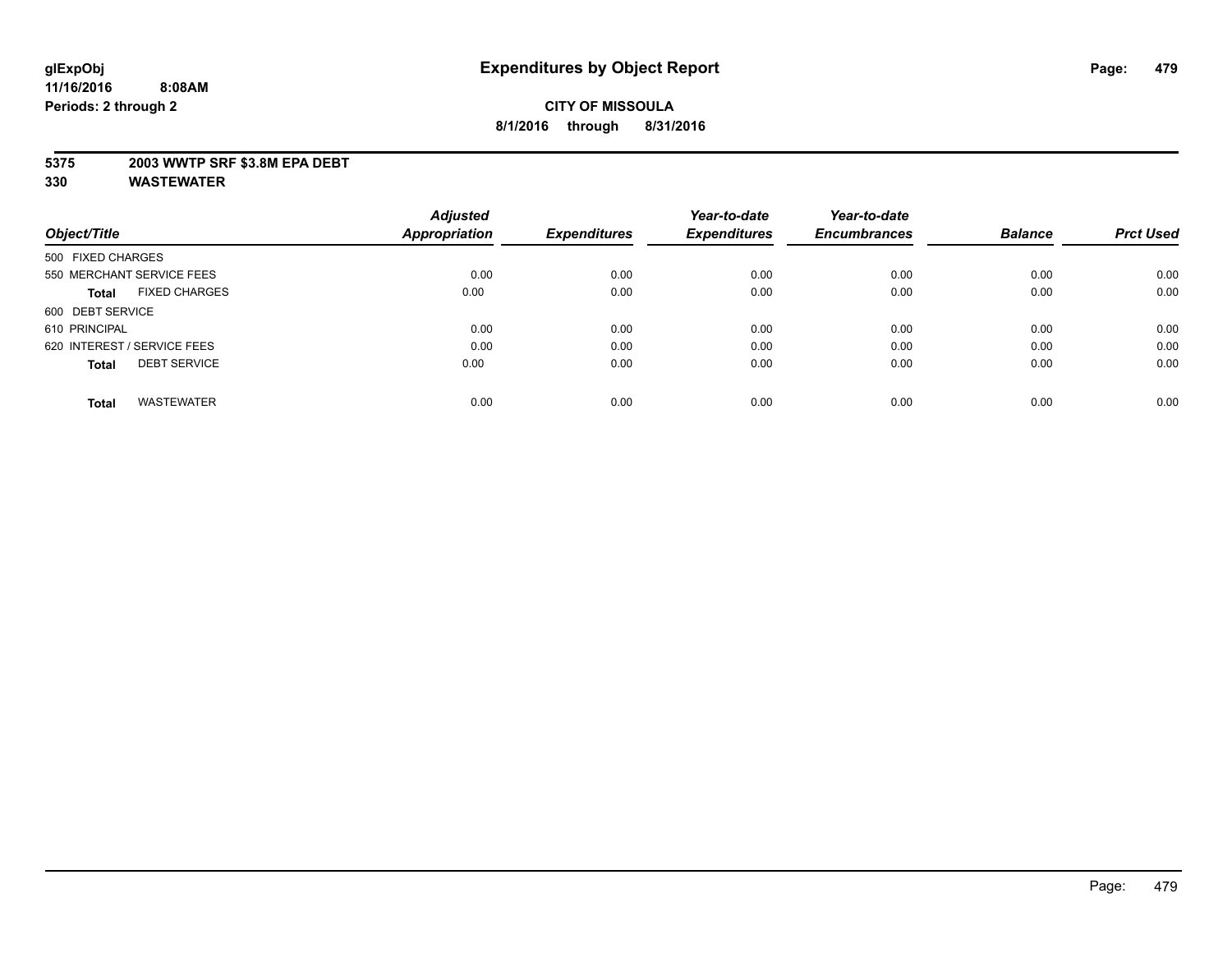## **5375 2003 WWTP SRF \$3.8M EPA DEBT**

| Object/Title                                  | <b>Adjusted</b><br><b>Appropriation</b> | <b>Expenditures</b> | Year-to-date<br><b>Expenditures</b> | Year-to-date<br><b>Encumbrances</b> | <b>Balance</b> | <b>Prct Used</b> |
|-----------------------------------------------|-----------------------------------------|---------------------|-------------------------------------|-------------------------------------|----------------|------------------|
| 500 FIXED CHARGES                             |                                         |                     |                                     |                                     |                |                  |
| 550 MERCHANT SERVICE FEES                     | 0.00                                    | 0.00                | 0.00                                | 0.00                                | 0.00           | 0.00             |
| <b>FIXED CHARGES</b><br><b>Total</b>          | 0.00                                    | 0.00                | 0.00                                | 0.00                                | 0.00           | 0.00             |
| 600 DEBT SERVICE                              |                                         |                     |                                     |                                     |                |                  |
| 610 PRINCIPAL                                 | 0.00                                    | 0.00                | 0.00                                | 0.00                                | 0.00           | 0.00             |
| 620 INTEREST / SERVICE FEES                   | 0.00                                    | 0.00                | 0.00                                | 0.00                                | 0.00           | 0.00             |
| <b>DEBT SERVICE</b><br><b>Total</b>           | 0.00                                    | 0.00                | 0.00                                | 0.00                                | 0.00           | 0.00             |
| 2003 WWTP SRF \$3.8M EPA DEBT<br><b>Total</b> | 0.00                                    | 0.00                | 0.00                                | 0.00                                | 0.00           | 0.00             |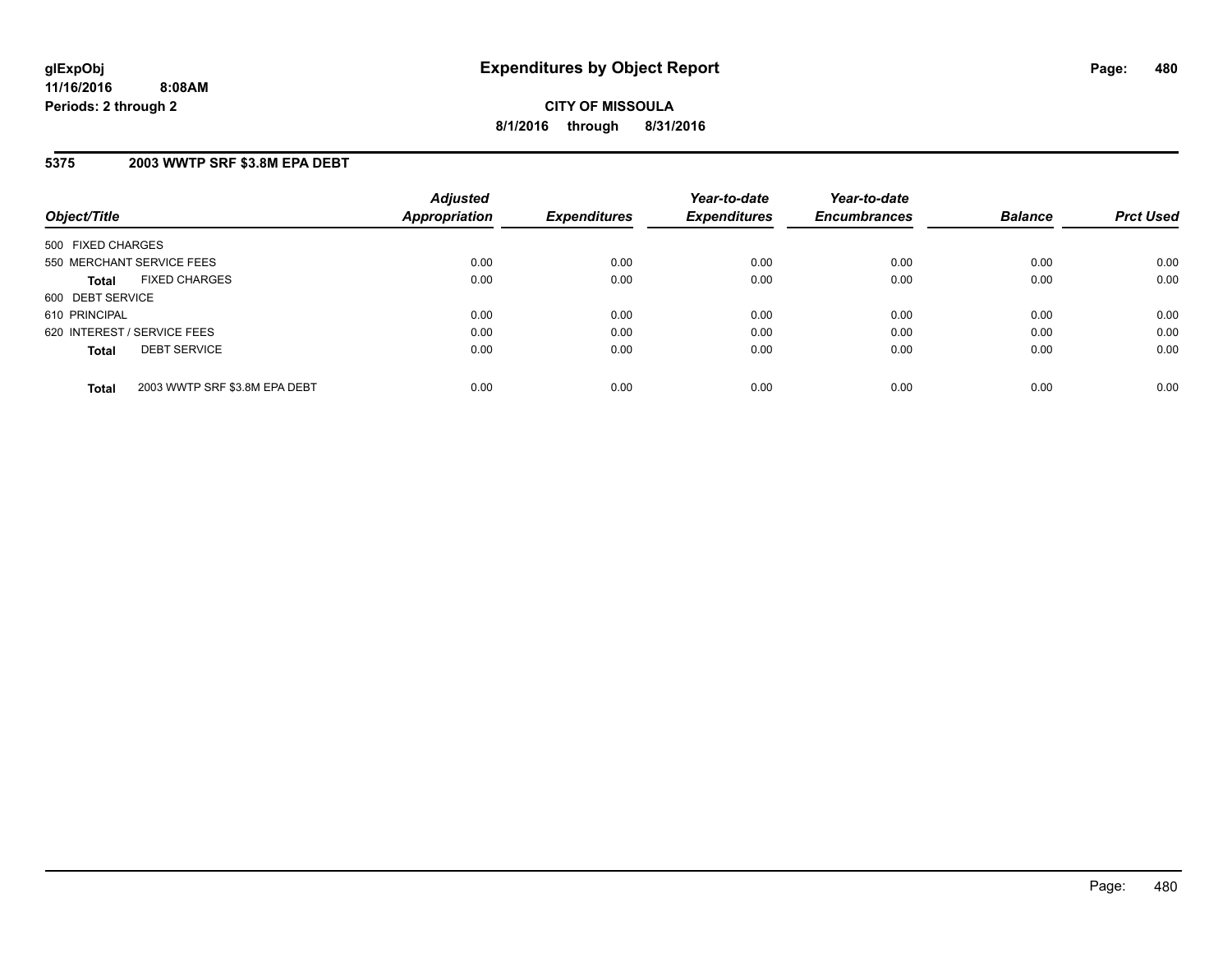## **5376 2003 WWTP SRF \$3.8M EPA RESERVE**

| Object/Title                         | <b>Adjusted</b><br><b>Appropriation</b> | <b>Expenditures</b> | Year-to-date<br><b>Expenditures</b> | Year-to-date<br><b>Encumbrances</b> | <b>Balance</b> | <b>Prct Used</b> |
|--------------------------------------|-----------------------------------------|---------------------|-------------------------------------|-------------------------------------|----------------|------------------|
| 500 FIXED CHARGES                    |                                         |                     |                                     |                                     |                |                  |
| 550 MERCHANT SERVICE FEES            | 0.00                                    | 0.00                | 0.00                                | 0.00                                | 0.00           | 0.00             |
| <b>FIXED CHARGES</b><br><b>Total</b> | 0.00                                    | 0.00                | 0.00                                | 0.00                                | 0.00           | 0.00             |
| 800 OTHER OBJECTS                    |                                         |                     |                                     |                                     |                |                  |
| 820 TRANSFERS TO OTHER FUNDS         | 0.00                                    | 0.00                | 0.00                                | 0.00                                | 0.00           | 0.00             |
| OTHER OBJECTS<br><b>Total</b>        | 0.00                                    | 0.00                | 0.00                                | 0.00                                | 0.00           | 0.00             |
| <b>WASTEWATER</b><br><b>Total</b>    | 0.00                                    | 0.00                | 0.00                                | 0.00                                | 0.00           | 0.00             |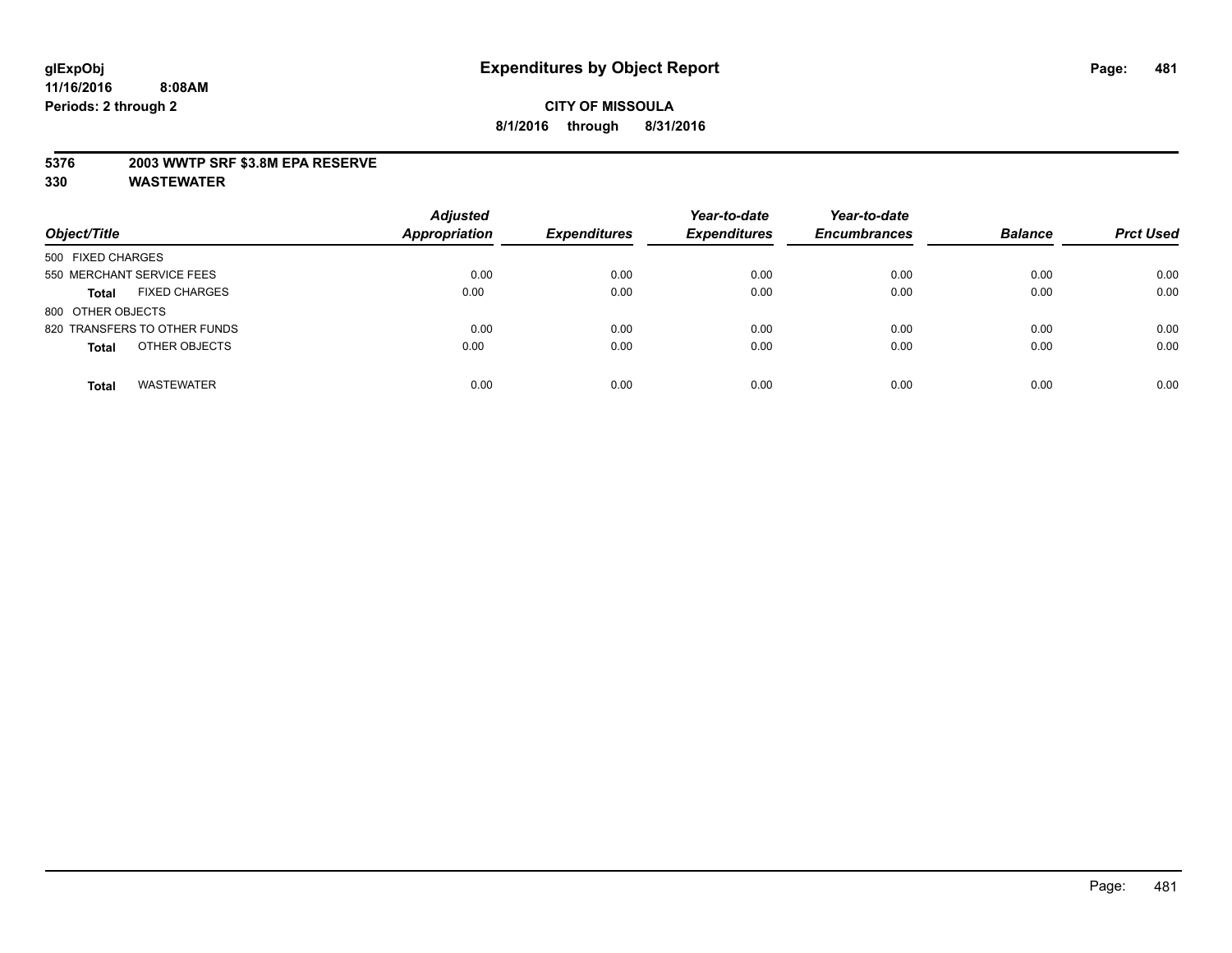**CITY OF MISSOULA 8/1/2016 through 8/31/2016**

## **5376 2003 WWTP SRF \$3.8M EPA RESERVE**

| Object/Title              |                                  | <b>Adjusted</b><br><b>Appropriation</b> | <b>Expenditures</b> | Year-to-date<br><b>Expenditures</b> | Year-to-date<br><b>Encumbrances</b> | <b>Balance</b> | <b>Prct Used</b> |
|---------------------------|----------------------------------|-----------------------------------------|---------------------|-------------------------------------|-------------------------------------|----------------|------------------|
| 500 FIXED CHARGES         |                                  |                                         |                     |                                     |                                     |                |                  |
| 550 MERCHANT SERVICE FEES |                                  | 0.00                                    | 0.00                | 0.00                                | 0.00                                | 0.00           | 0.00             |
| <b>Total</b>              | <b>FIXED CHARGES</b>             | 0.00                                    | 0.00                | 0.00                                | 0.00                                | 0.00           | 0.00             |
| 800 OTHER OBJECTS         |                                  |                                         |                     |                                     |                                     |                |                  |
|                           | 820 TRANSFERS TO OTHER FUNDS     | 0.00                                    | 0.00                | 0.00                                | 0.00                                | 0.00           | 0.00             |
| <b>Total</b>              | OTHER OBJECTS                    | 0.00                                    | 0.00                | 0.00                                | 0.00                                | 0.00           | 0.00             |
| <b>Total</b>              | 2003 WWTP SRF \$3.8M EPA RESERVE | 0.00                                    | 0.00                | 0.00                                | 0.00                                | 0.00           | 0.00             |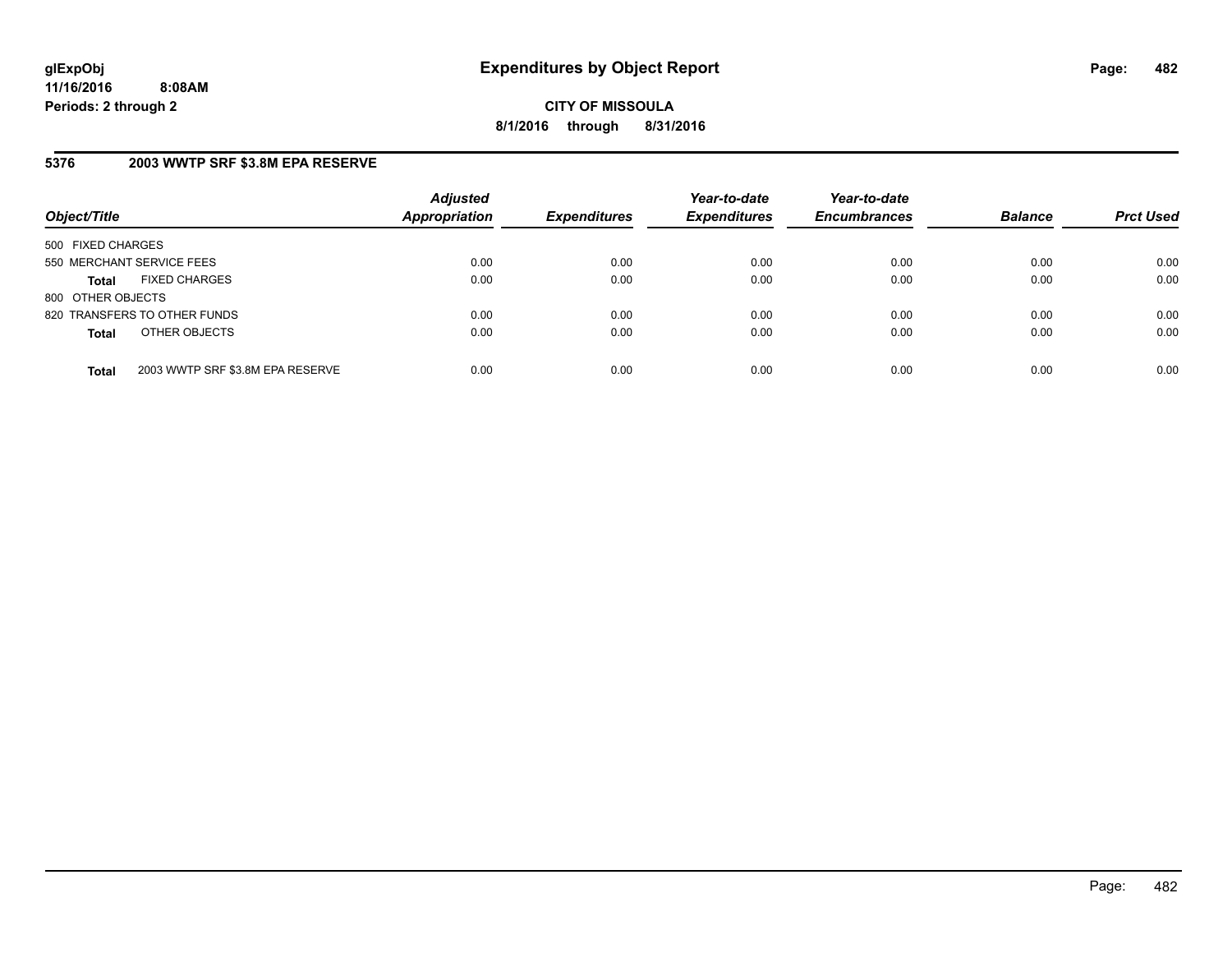## **5377 2004 WWTP \$3.023 LOAN DEBT SERVICE**

|                                      | <b>Adjusted</b> |                     | Year-to-date        | Year-to-date        |                |                  |
|--------------------------------------|-----------------|---------------------|---------------------|---------------------|----------------|------------------|
| Object/Title                         | Appropriation   | <b>Expenditures</b> | <b>Expenditures</b> | <b>Encumbrances</b> | <b>Balance</b> | <b>Prct Used</b> |
| 500 FIXED CHARGES                    |                 |                     |                     |                     |                |                  |
| 550 MERCHANT SERVICE FEES            | 0.00            | 0.00                | 0.00                | 0.00                | 0.00           | 0.00             |
| <b>FIXED CHARGES</b><br><b>Total</b> | 0.00            | 0.00                | 0.00                | 0.00                | 0.00           | 0.00             |
| 600 DEBT SERVICE                     |                 |                     |                     |                     |                |                  |
| 610 PRINCIPAL                        | 0.00            | 0.00                | 0.00                | 0.00                | 0.00           | 0.00             |
| 620 INTEREST / SERVICE FEES          | 0.00            | 0.00                | 0.00                | 0.00                | 0.00           | 0.00             |
| <b>DEBT SERVICE</b><br><b>Total</b>  | 0.00            | 0.00                | 0.00                | 0.00                | 0.00           | 0.00             |
| <b>WASTEWATER</b><br><b>Total</b>    | 0.00            | 0.00                | 0.00                | 0.00                | 0.00           | 0.00             |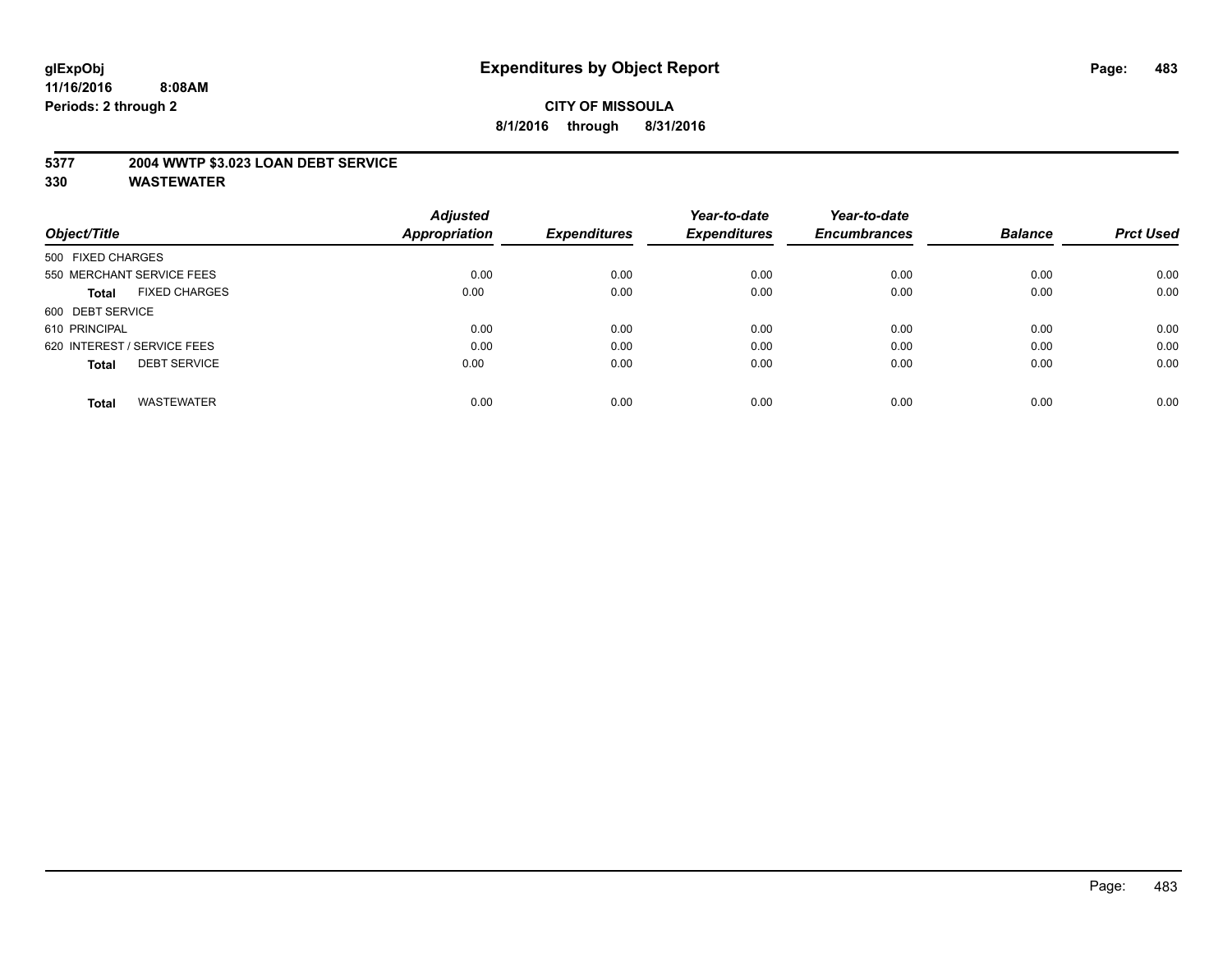**CITY OF MISSOULA 8/1/2016 through 8/31/2016**

## **5377 2004 WWTP \$3.023 LOAN DEBT SERVICE**

| Object/Title      |                                     | <b>Adjusted</b><br>Appropriation | <b>Expenditures</b> | Year-to-date<br><b>Expenditures</b> | Year-to-date<br><b>Encumbrances</b> | <b>Balance</b> | <b>Prct Used</b> |
|-------------------|-------------------------------------|----------------------------------|---------------------|-------------------------------------|-------------------------------------|----------------|------------------|
| 500 FIXED CHARGES |                                     |                                  |                     |                                     |                                     |                |                  |
|                   | 550 MERCHANT SERVICE FEES           | 0.00                             | 0.00                | 0.00                                | 0.00                                | 0.00           | 0.00             |
| <b>Total</b>      | <b>FIXED CHARGES</b>                | 0.00                             | 0.00                | 0.00                                | 0.00                                | 0.00           | 0.00             |
| 600 DEBT SERVICE  |                                     |                                  |                     |                                     |                                     |                |                  |
| 610 PRINCIPAL     |                                     | 0.00                             | 0.00                | 0.00                                | 0.00                                | 0.00           | 0.00             |
|                   | 620 INTEREST / SERVICE FEES         | 0.00                             | 0.00                | 0.00                                | 0.00                                | 0.00           | 0.00             |
| <b>Total</b>      | <b>DEBT SERVICE</b>                 | 0.00                             | 0.00                | 0.00                                | 0.00                                | 0.00           | 0.00             |
| <b>Total</b>      | 2004 WWTP \$3.023 LOAN DEBT SERVICE | 0.00                             | 0.00                | 0.00                                | 0.00                                | 0.00           | 0.00             |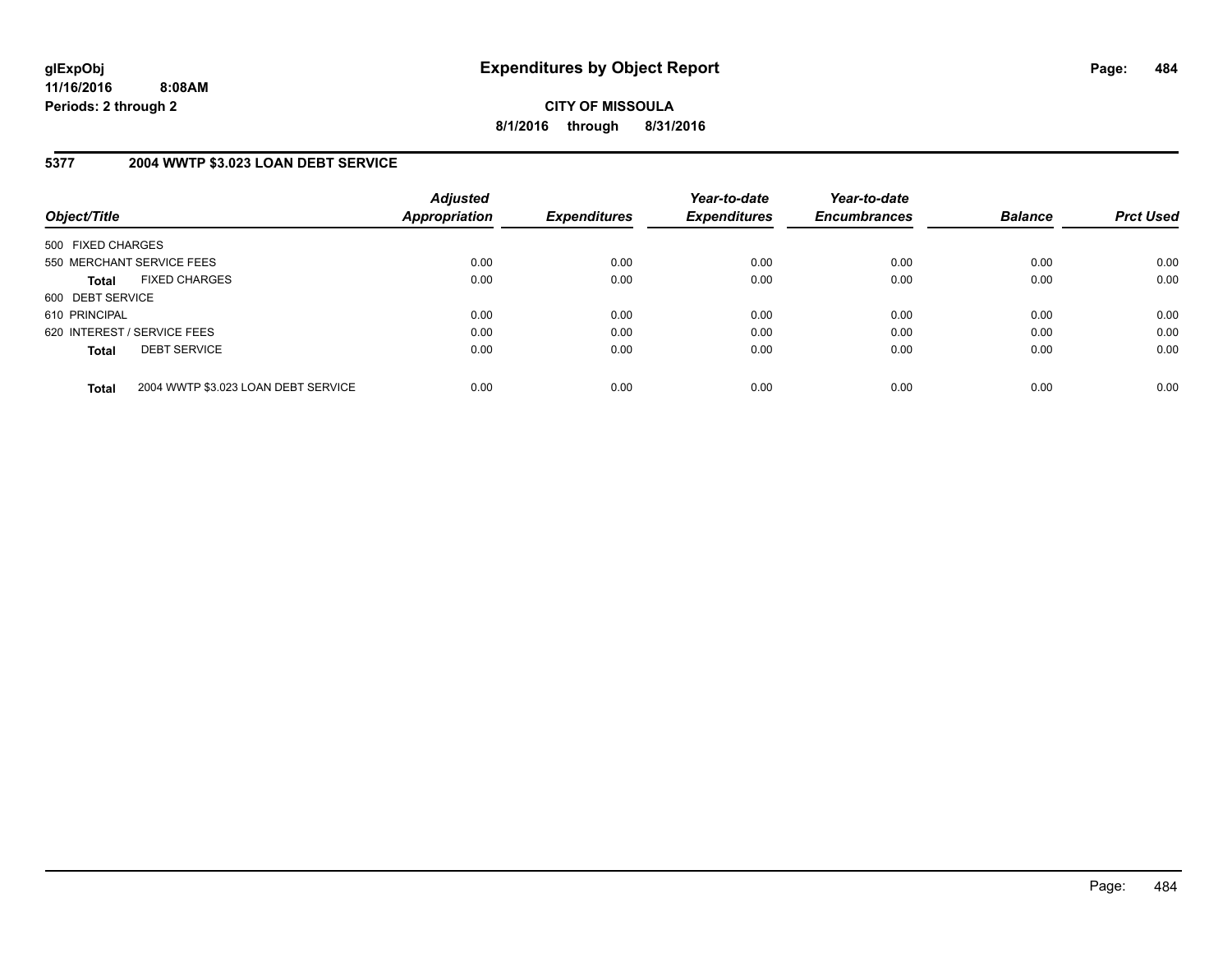## **5378 2004 WWTP \$3.023 LOAN RESERVE**

| Object/Title                         | <b>Adjusted</b><br><b>Appropriation</b> | <b>Expenditures</b> | Year-to-date<br><b>Expenditures</b> | Year-to-date<br><b>Encumbrances</b> | <b>Balance</b> | <b>Prct Used</b> |
|--------------------------------------|-----------------------------------------|---------------------|-------------------------------------|-------------------------------------|----------------|------------------|
| 500 FIXED CHARGES                    |                                         |                     |                                     |                                     |                |                  |
| 550 MERCHANT SERVICE FEES            | 0.00                                    | 0.00                | 0.00                                | 0.00                                | 0.00           | 0.00             |
| <b>FIXED CHARGES</b><br><b>Total</b> | 0.00                                    | 0.00                | 0.00                                | 0.00                                | 0.00           | 0.00             |
| 800 OTHER OBJECTS                    |                                         |                     |                                     |                                     |                |                  |
| 820 TRANSFERS TO OTHER FUNDS         | 0.00                                    | 0.00                | 0.00                                | 0.00                                | 0.00           | 0.00             |
| OTHER OBJECTS<br><b>Total</b>        | 0.00                                    | 0.00                | 0.00                                | 0.00                                | 0.00           | 0.00             |
| <b>WASTEWATER</b><br><b>Total</b>    | 0.00                                    | 0.00                | 0.00                                | 0.00                                | 0.00           | 0.00             |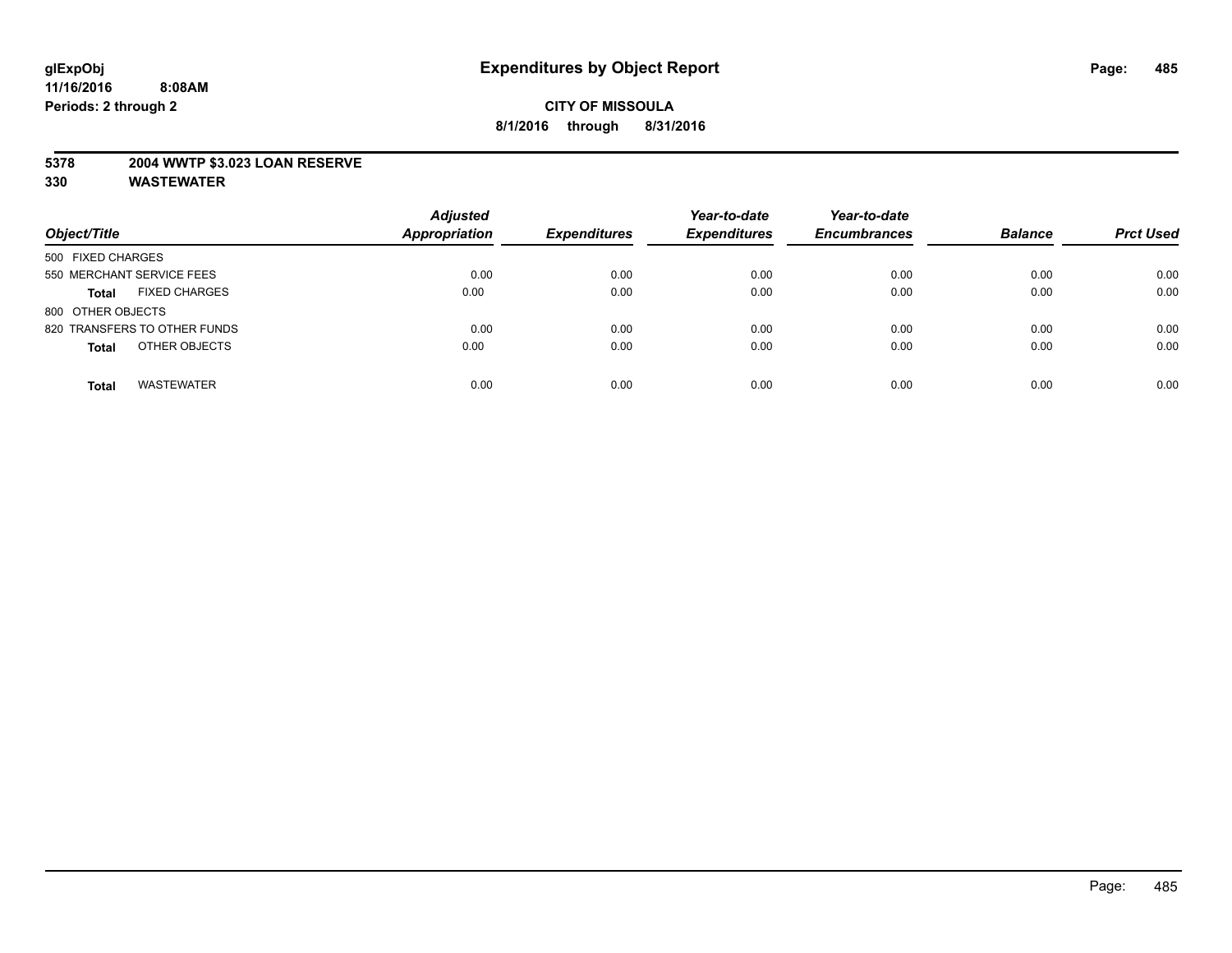## **5378 2004 WWTP \$3.023 LOAN RESERVE**

| Object/Title              |                                | <b>Adjusted</b><br>Appropriation | <b>Expenditures</b> | Year-to-date<br><b>Expenditures</b> | Year-to-date<br><b>Encumbrances</b> | <b>Balance</b> | <b>Prct Used</b> |
|---------------------------|--------------------------------|----------------------------------|---------------------|-------------------------------------|-------------------------------------|----------------|------------------|
| 500 FIXED CHARGES         |                                |                                  |                     |                                     |                                     |                |                  |
| 550 MERCHANT SERVICE FEES |                                | 0.00                             | 0.00                | 0.00                                | 0.00                                | 0.00           | 0.00             |
| <b>Total</b>              | <b>FIXED CHARGES</b>           | 0.00                             | 0.00                | 0.00                                | 0.00                                | 0.00           | 0.00             |
| 800 OTHER OBJECTS         |                                |                                  |                     |                                     |                                     |                |                  |
|                           | 820 TRANSFERS TO OTHER FUNDS   | 0.00                             | 0.00                | 0.00                                | 0.00                                | 0.00           | 0.00             |
| <b>Total</b>              | OTHER OBJECTS                  | 0.00                             | 0.00                | 0.00                                | 0.00                                | 0.00           | 0.00             |
| <b>Total</b>              | 2004 WWTP \$3.023 LOAN RESERVE | 0.00                             | 0.00                | 0.00                                | 0.00                                | 0.00           | 0.00             |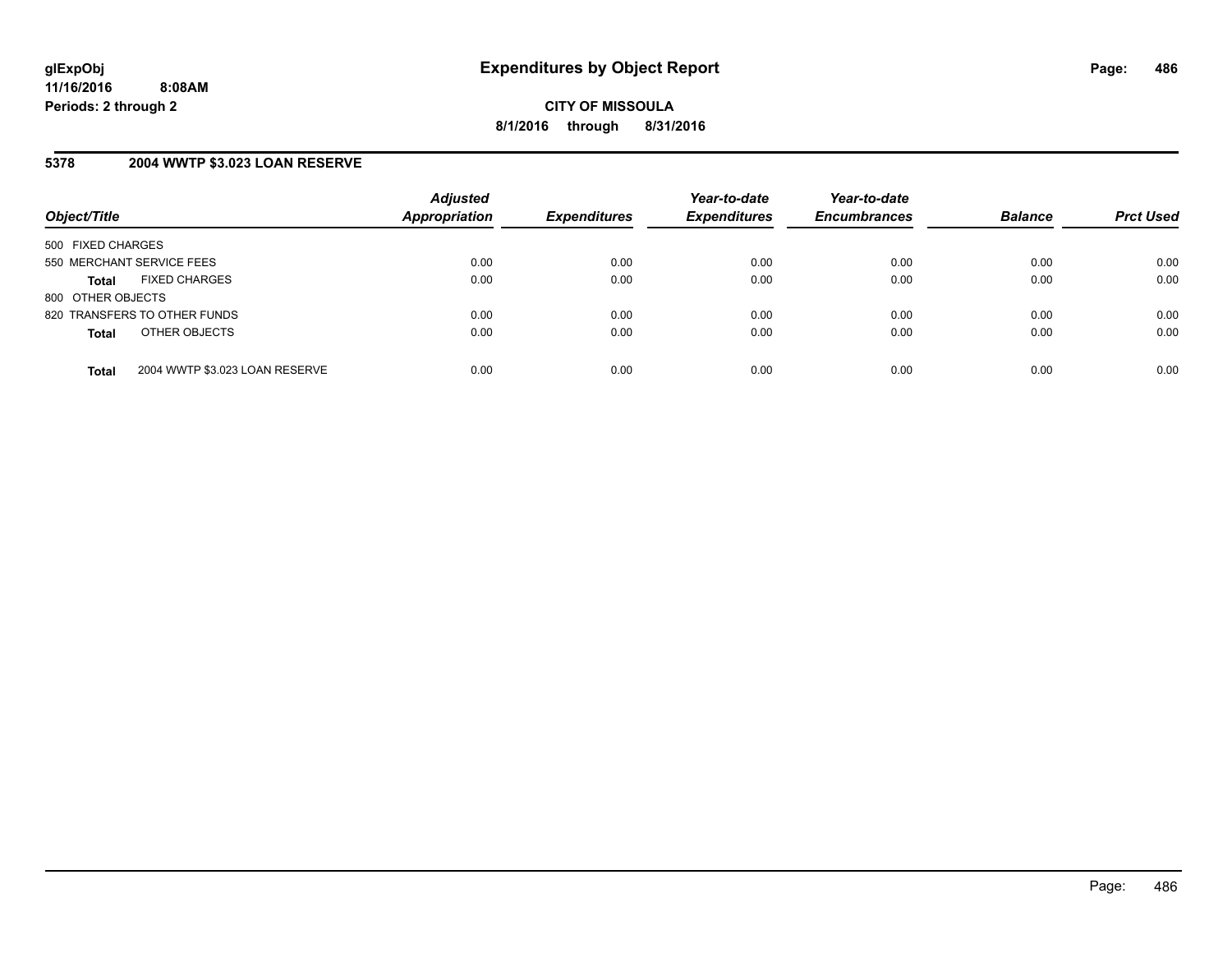## **CITY OF MISSOULA 8/1/2016 through 8/31/2016**

#### **5379 2005 BRICH/BRDY/LIN/GIL SRF DEBT**

| Object/Title                         | <b>Adjusted</b><br><b>Appropriation</b> | <b>Expenditures</b> | Year-to-date<br><b>Expenditures</b> | Year-to-date<br><b>Encumbrances</b> | <b>Balance</b> | <b>Prct Used</b> |
|--------------------------------------|-----------------------------------------|---------------------|-------------------------------------|-------------------------------------|----------------|------------------|
| 500 FIXED CHARGES                    |                                         |                     |                                     |                                     |                |                  |
| 550 MERCHANT SERVICE FEES            | 0.00                                    | 0.00                | 0.00                                | 0.00                                | 0.00           | 0.00             |
| <b>FIXED CHARGES</b><br><b>Total</b> | 0.00                                    | 0.00                | 0.00                                | 0.00                                | 0.00           | 0.00             |
| 600 DEBT SERVICE                     |                                         |                     |                                     |                                     |                |                  |
| 610 PRINCIPAL                        | 0.00                                    | 0.00                | 0.00                                | 0.00                                | 0.00           | 0.00             |
| 620 INTEREST / SERVICE FEES          | 0.00                                    | 0.00                | 0.00                                | 0.00                                | 0.00           | 0.00             |
| <b>DEBT SERVICE</b><br><b>Total</b>  | 0.00                                    | 0.00                | 0.00                                | 0.00                                | 0.00           | 0.00             |
| 800 OTHER OBJECTS                    |                                         |                     |                                     |                                     |                |                  |
| 820 TRANSFERS TO OTHER FUNDS         | 0.00                                    | 0.00                | 0.00                                | 0.00                                | 0.00           | 0.00             |
| OTHER OBJECTS<br><b>Total</b>        | 0.00                                    | 0.00                | 0.00                                | 0.00                                | 0.00           | 0.00             |
|                                      |                                         |                     |                                     |                                     |                |                  |
| <b>WASTEWATER</b><br><b>Total</b>    | 0.00                                    | 0.00                | 0.00                                | 0.00                                | 0.00           | 0.00             |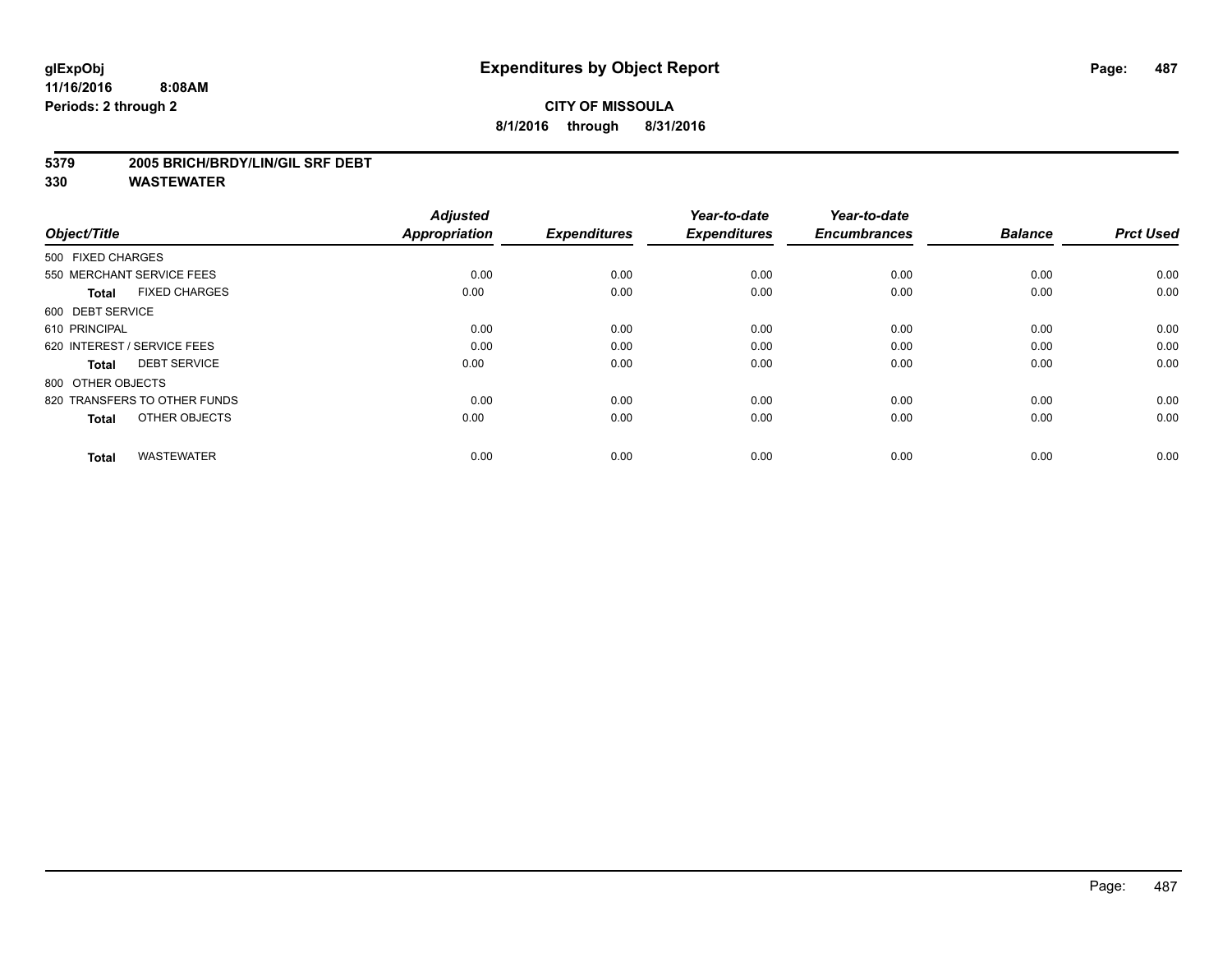## **CITY OF MISSOULA 8/1/2016 through 8/31/2016**

## **5379 2005 BRICH/BRDY/LIN/GIL SRF DEBT**

| Object/Title      |                                  | <b>Adjusted</b><br><b>Appropriation</b> | <b>Expenditures</b> | Year-to-date<br><b>Expenditures</b> | Year-to-date<br><b>Encumbrances</b> | <b>Balance</b> | <b>Prct Used</b> |
|-------------------|----------------------------------|-----------------------------------------|---------------------|-------------------------------------|-------------------------------------|----------------|------------------|
| 500 FIXED CHARGES |                                  |                                         |                     |                                     |                                     |                |                  |
|                   | 550 MERCHANT SERVICE FEES        | 0.00                                    | 0.00                | 0.00                                | 0.00                                | 0.00           | 0.00             |
| <b>Total</b>      | <b>FIXED CHARGES</b>             | 0.00                                    | 0.00                | 0.00                                | 0.00                                | 0.00           | 0.00             |
| 600 DEBT SERVICE  |                                  |                                         |                     |                                     |                                     |                |                  |
| 610 PRINCIPAL     |                                  | 0.00                                    | 0.00                | 0.00                                | 0.00                                | 0.00           | 0.00             |
|                   | 620 INTEREST / SERVICE FEES      | 0.00                                    | 0.00                | 0.00                                | 0.00                                | 0.00           | 0.00             |
| <b>Total</b>      | <b>DEBT SERVICE</b>              | 0.00                                    | 0.00                | 0.00                                | 0.00                                | 0.00           | 0.00             |
| 800 OTHER OBJECTS |                                  |                                         |                     |                                     |                                     |                |                  |
|                   | 820 TRANSFERS TO OTHER FUNDS     | 0.00                                    | 0.00                | 0.00                                | 0.00                                | 0.00           | 0.00             |
| <b>Total</b>      | OTHER OBJECTS                    | 0.00                                    | 0.00                | 0.00                                | 0.00                                | 0.00           | 0.00             |
| <b>Total</b>      | 2005 BRICH/BRDY/LIN/GIL SRF DEBT | 0.00                                    | 0.00                | 0.00                                | 0.00                                | 0.00           | 0.00             |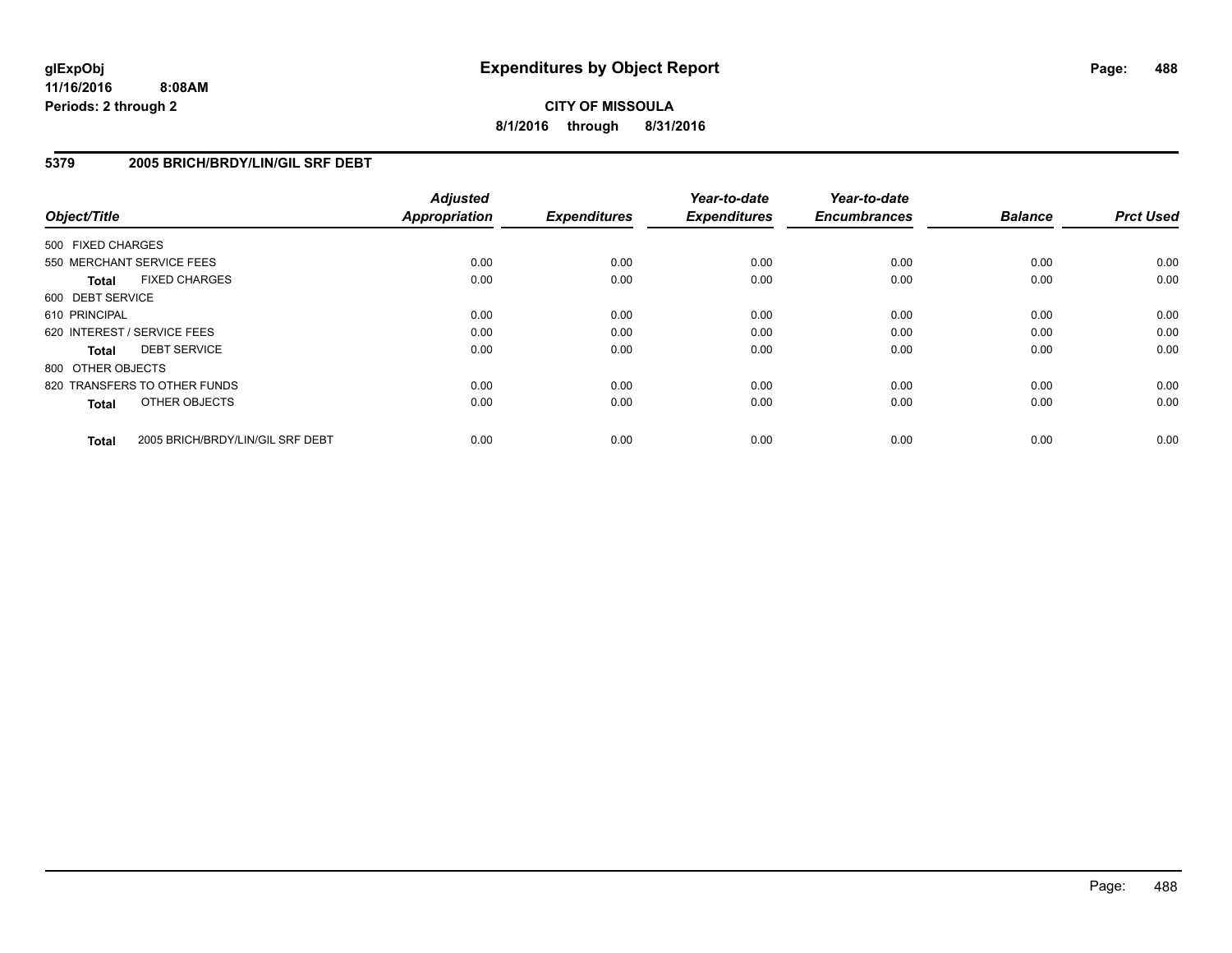## **CITY OF MISSOULA 8/1/2016 through 8/31/2016**

#### **5380 BRDWY/BIRCH/GILBERT/LINCOLNWOOD**

| Object/Title                         | <b>Adjusted</b><br><b>Appropriation</b> | <b>Expenditures</b> | Year-to-date<br><b>Expenditures</b> | Year-to-date<br><b>Encumbrances</b> | <b>Balance</b> | <b>Prct Used</b> |
|--------------------------------------|-----------------------------------------|---------------------|-------------------------------------|-------------------------------------|----------------|------------------|
| 500 FIXED CHARGES                    |                                         |                     |                                     |                                     |                |                  |
| 550 MERCHANT SERVICE FEES            | 0.00                                    | 0.00                | 0.00                                | 0.00                                | 0.00           | 0.00             |
| <b>FIXED CHARGES</b><br><b>Total</b> | 0.00                                    | 0.00                | 0.00                                | 0.00                                | 0.00           | 0.00             |
| 600 DEBT SERVICE                     |                                         |                     |                                     |                                     |                |                  |
| 610 PRINCIPAL                        | 0.00                                    | 0.00                | 0.00                                | 0.00                                | 0.00           | 0.00             |
| 620 INTEREST / SERVICE FEES          | 0.00                                    | 0.00                | 0.00                                | 0.00                                | 0.00           | 0.00             |
| <b>DEBT SERVICE</b><br><b>Total</b>  | 0.00                                    | 0.00                | 0.00                                | 0.00                                | 0.00           | 0.00             |
| 800 OTHER OBJECTS                    |                                         |                     |                                     |                                     |                |                  |
| 820 TRANSFERS TO OTHER FUNDS         | 0.00                                    | 0.00                | 0.00                                | 0.00                                | 0.00           | 0.00             |
| OTHER OBJECTS<br><b>Total</b>        | 0.00                                    | 0.00                | 0.00                                | 0.00                                | 0.00           | 0.00             |
|                                      |                                         |                     |                                     |                                     |                |                  |
| <b>WASTEWATER</b><br><b>Total</b>    | 0.00                                    | 0.00                | 0.00                                | 0.00                                | 0.00           | 0.00             |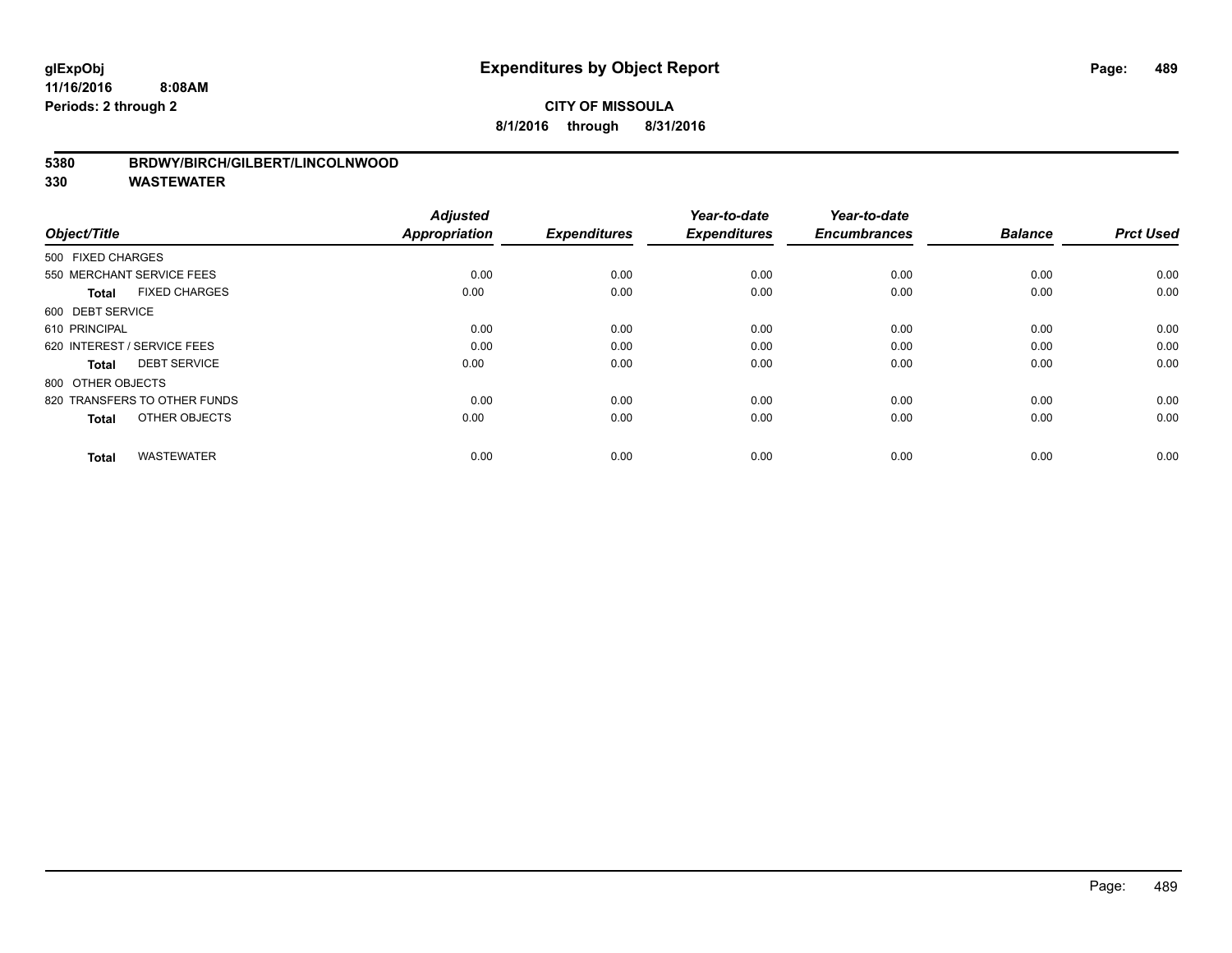**CITY OF MISSOULA 8/1/2016 through 8/31/2016**

## **5380 BRDWY/BIRCH/GILBERT/LINCOLNWOOD**

| Object/Title      |                                 | <b>Adjusted</b><br><b>Appropriation</b> | <b>Expenditures</b> | Year-to-date<br><b>Expenditures</b> | Year-to-date<br><b>Encumbrances</b> | <b>Balance</b> | <b>Prct Used</b> |
|-------------------|---------------------------------|-----------------------------------------|---------------------|-------------------------------------|-------------------------------------|----------------|------------------|
| 500 FIXED CHARGES |                                 |                                         |                     |                                     |                                     |                |                  |
|                   | 550 MERCHANT SERVICE FEES       | 0.00                                    | 0.00                | 0.00                                | 0.00                                | 0.00           | 0.00             |
| <b>Total</b>      | <b>FIXED CHARGES</b>            | 0.00                                    | 0.00                | 0.00                                | 0.00                                | 0.00           | 0.00             |
| 600 DEBT SERVICE  |                                 |                                         |                     |                                     |                                     |                |                  |
| 610 PRINCIPAL     |                                 | 0.00                                    | 0.00                | 0.00                                | 0.00                                | 0.00           | 0.00             |
|                   | 620 INTEREST / SERVICE FEES     | 0.00                                    | 0.00                | 0.00                                | 0.00                                | 0.00           | 0.00             |
| <b>Total</b>      | <b>DEBT SERVICE</b>             | 0.00                                    | 0.00                | 0.00                                | 0.00                                | 0.00           | 0.00             |
| 800 OTHER OBJECTS |                                 |                                         |                     |                                     |                                     |                |                  |
|                   | 820 TRANSFERS TO OTHER FUNDS    | 0.00                                    | 0.00                | 0.00                                | 0.00                                | 0.00           | 0.00             |
| <b>Total</b>      | OTHER OBJECTS                   | 0.00                                    | 0.00                | 0.00                                | 0.00                                | 0.00           | 0.00             |
| <b>Total</b>      | BRDWY/BIRCH/GILBERT/LINCOLNWOOD | 0.00                                    | 0.00                | 0.00                                | 0.00                                | 0.00           | 0.00             |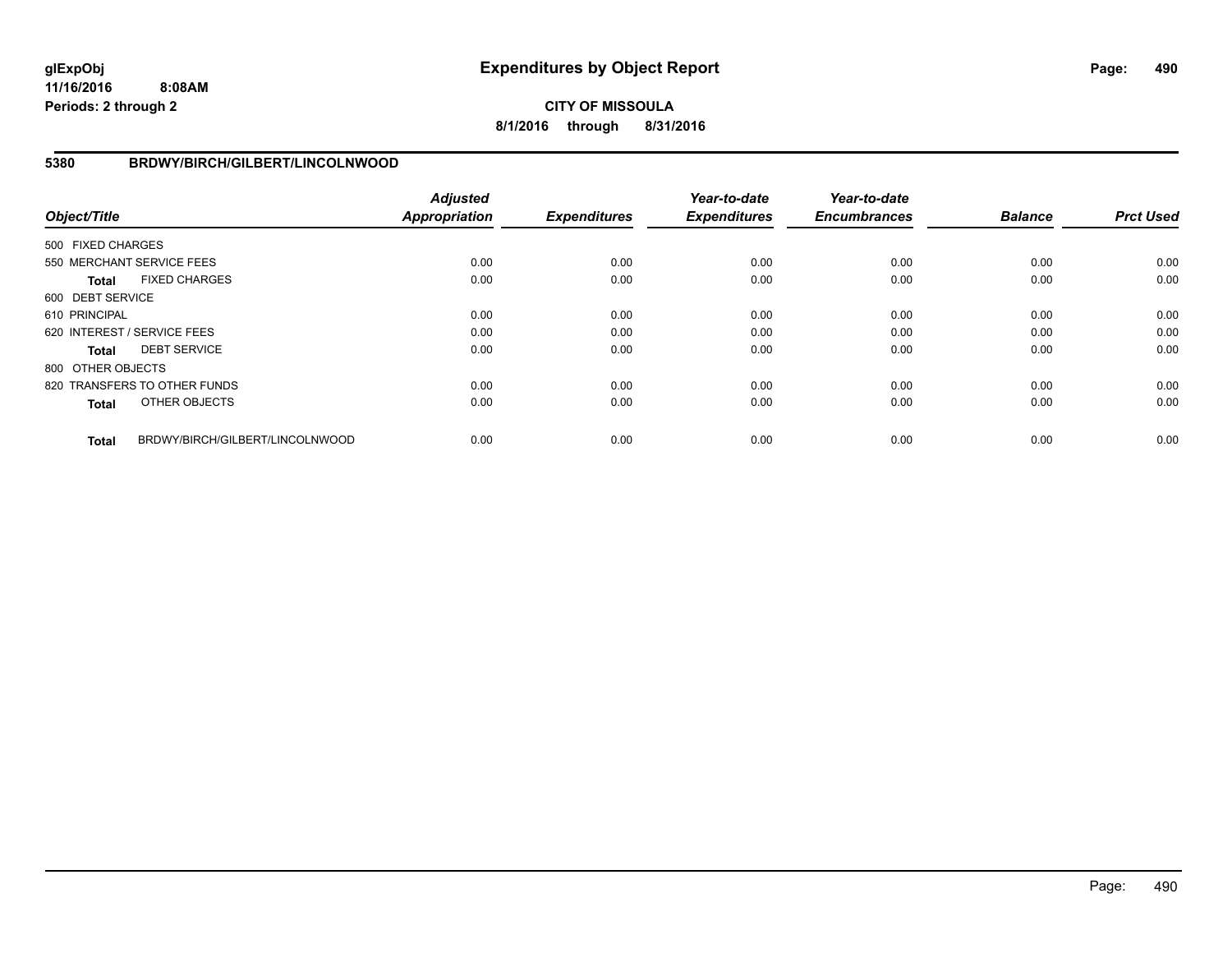## **CITY OF MISSOULA 8/1/2016 through 8/31/2016**

#### **5381 LINCOLNWOOD PH2 DEBT SERVICE**

| Object/Title                         | <b>Adjusted</b><br><b>Appropriation</b> | <b>Expenditures</b> | Year-to-date<br><b>Expenditures</b> | Year-to-date<br><b>Encumbrances</b> | <b>Balance</b> | <b>Prct Used</b> |
|--------------------------------------|-----------------------------------------|---------------------|-------------------------------------|-------------------------------------|----------------|------------------|
| 500 FIXED CHARGES                    |                                         |                     |                                     |                                     |                |                  |
| 550 MERCHANT SERVICE FEES            | 0.00                                    | 0.00                | 0.00                                | 0.00                                | 0.00           | 0.00             |
| <b>FIXED CHARGES</b><br><b>Total</b> | 0.00                                    | 0.00                | 0.00                                | 0.00                                | 0.00           | 0.00             |
| 600 DEBT SERVICE                     |                                         |                     |                                     |                                     |                |                  |
| 610 PRINCIPAL                        | 0.00                                    | 0.00                | 0.00                                | 0.00                                | 0.00           | 0.00             |
| 620 INTEREST / SERVICE FEES          | 0.00                                    | 0.00                | 0.00                                | 0.00                                | 0.00           | 0.00             |
| <b>DEBT SERVICE</b><br><b>Total</b>  | 0.00                                    | 0.00                | 0.00                                | 0.00                                | 0.00           | 0.00             |
| 800 OTHER OBJECTS                    |                                         |                     |                                     |                                     |                |                  |
| 820 TRANSFERS TO OTHER FUNDS         | 0.00                                    | 0.00                | 0.00                                | 0.00                                | 0.00           | 0.00             |
| OTHER OBJECTS<br><b>Total</b>        | 0.00                                    | 0.00                | 0.00                                | 0.00                                | 0.00           | 0.00             |
|                                      |                                         |                     |                                     |                                     |                |                  |
| <b>WASTEWATER</b><br><b>Total</b>    | 0.00                                    | 0.00                | 0.00                                | 0.00                                | 0.00           | 0.00             |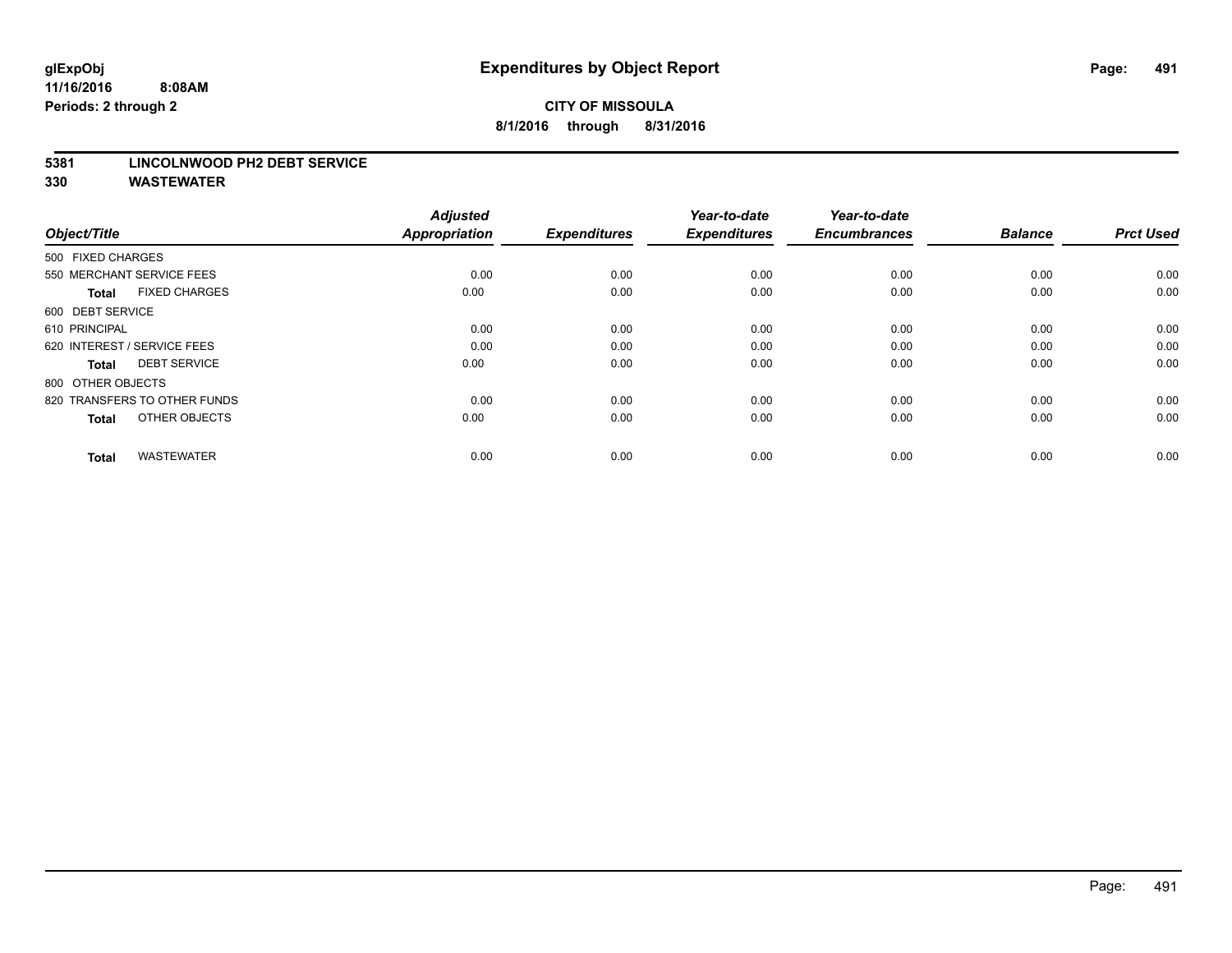## **5381 LINCOLNWOOD PH2 DEBT SERVICE**

| Object/Title      |                              | <b>Adjusted</b><br><b>Appropriation</b> | <b>Expenditures</b> | Year-to-date<br><b>Expenditures</b> | Year-to-date<br><b>Encumbrances</b> | <b>Balance</b> | <b>Prct Used</b> |
|-------------------|------------------------------|-----------------------------------------|---------------------|-------------------------------------|-------------------------------------|----------------|------------------|
| 500 FIXED CHARGES |                              |                                         |                     |                                     |                                     |                |                  |
|                   | 550 MERCHANT SERVICE FEES    | 0.00                                    | 0.00                | 0.00                                | 0.00                                | 0.00           | 0.00             |
| <b>Total</b>      | <b>FIXED CHARGES</b>         | 0.00                                    | 0.00                | 0.00                                | 0.00                                | 0.00           | 0.00             |
| 600 DEBT SERVICE  |                              |                                         |                     |                                     |                                     |                |                  |
| 610 PRINCIPAL     |                              | 0.00                                    | 0.00                | 0.00                                | 0.00                                | 0.00           | 0.00             |
|                   | 620 INTEREST / SERVICE FEES  | 0.00                                    | 0.00                | 0.00                                | 0.00                                | 0.00           | 0.00             |
| <b>Total</b>      | <b>DEBT SERVICE</b>          | 0.00                                    | 0.00                | 0.00                                | 0.00                                | 0.00           | 0.00             |
| 800 OTHER OBJECTS |                              |                                         |                     |                                     |                                     |                |                  |
|                   | 820 TRANSFERS TO OTHER FUNDS | 0.00                                    | 0.00                | 0.00                                | 0.00                                | 0.00           | 0.00             |
| <b>Total</b>      | OTHER OBJECTS                | 0.00                                    | 0.00                | 0.00                                | 0.00                                | 0.00           | 0.00             |
| <b>Total</b>      | LINCOLNWOOD PH2 DEBT SERVICE | 0.00                                    | 0.00                | 0.00                                | 0.00                                | 0.00           | 0.00             |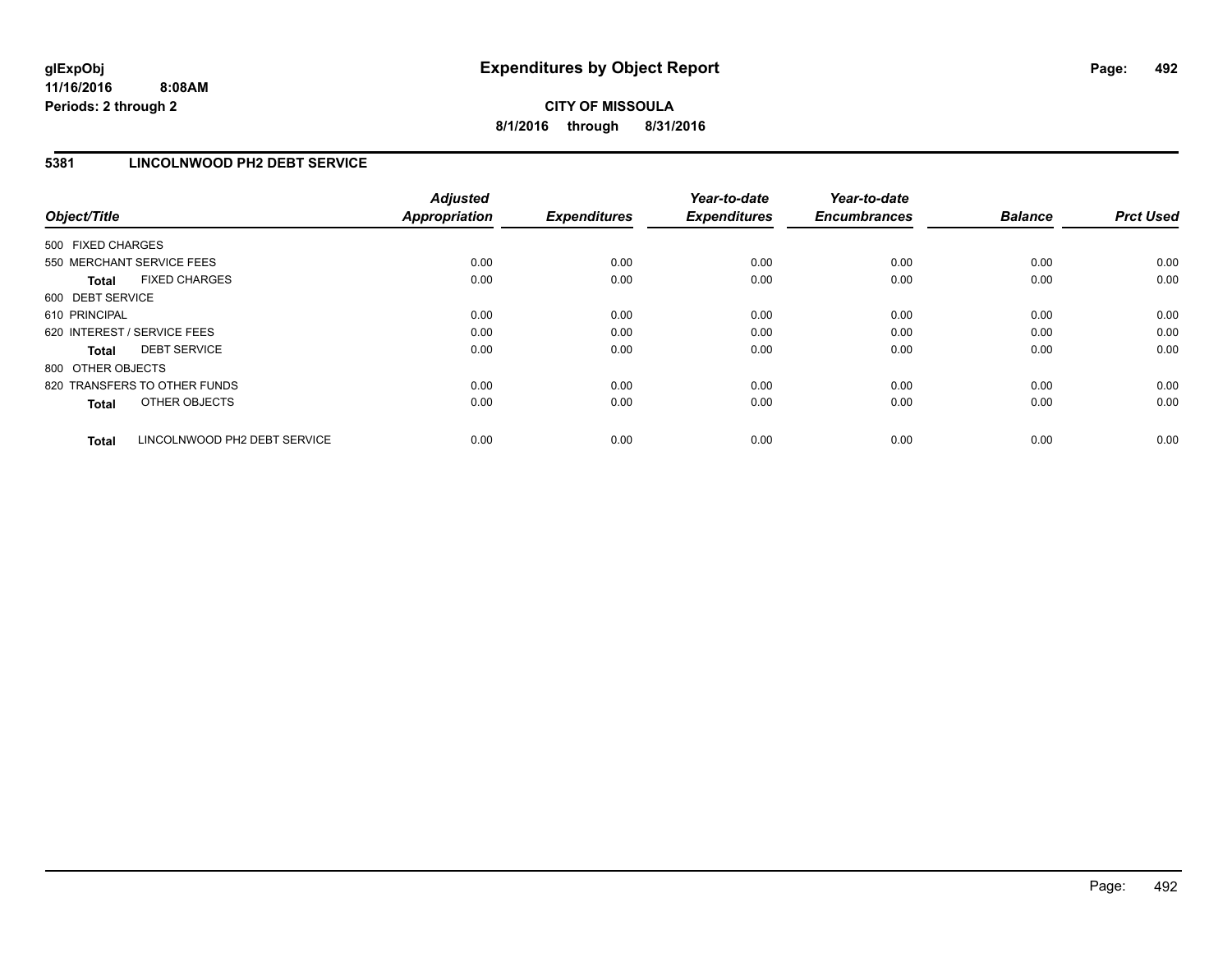#### **5382 LINCOLNWOOD PH2 RESERVE FUND**

| Object/Title                         | <b>Adjusted</b><br><b>Appropriation</b> | <b>Expenditures</b> | Year-to-date<br><b>Expenditures</b> | Year-to-date<br><b>Encumbrances</b> | <b>Balance</b> | <b>Prct Used</b> |
|--------------------------------------|-----------------------------------------|---------------------|-------------------------------------|-------------------------------------|----------------|------------------|
| 500 FIXED CHARGES                    |                                         |                     |                                     |                                     |                |                  |
| 550 MERCHANT SERVICE FEES            | 0.00                                    | 0.00                | 0.00                                | 0.00                                | 0.00           | 0.00             |
| <b>FIXED CHARGES</b><br><b>Total</b> | 0.00                                    | 0.00                | 0.00                                | 0.00                                | 0.00           | 0.00             |
| 600 DEBT SERVICE                     |                                         |                     |                                     |                                     |                |                  |
| 610 PRINCIPAL                        | 0.00                                    | 0.00                | 0.00                                | 0.00                                | 0.00           | 0.00             |
| 620 INTEREST / SERVICE FEES          | 0.00                                    | 0.00                | 0.00                                | 0.00                                | 0.00           | 0.00             |
| <b>DEBT SERVICE</b><br><b>Total</b>  | 0.00                                    | 0.00                | 0.00                                | 0.00                                | 0.00           | 0.00             |
| 800 OTHER OBJECTS                    |                                         |                     |                                     |                                     |                |                  |
| 820 TRANSFERS TO OTHER FUNDS         | 0.00                                    | 0.00                | 0.00                                | 0.00                                | 0.00           | 0.00             |
| OTHER OBJECTS<br><b>Total</b>        | 0.00                                    | 0.00                | 0.00                                | 0.00                                | 0.00           | 0.00             |
|                                      |                                         |                     |                                     |                                     |                |                  |
| <b>WASTEWATER</b><br><b>Total</b>    | 0.00                                    | 0.00                | 0.00                                | 0.00                                | 0.00           | 0.00             |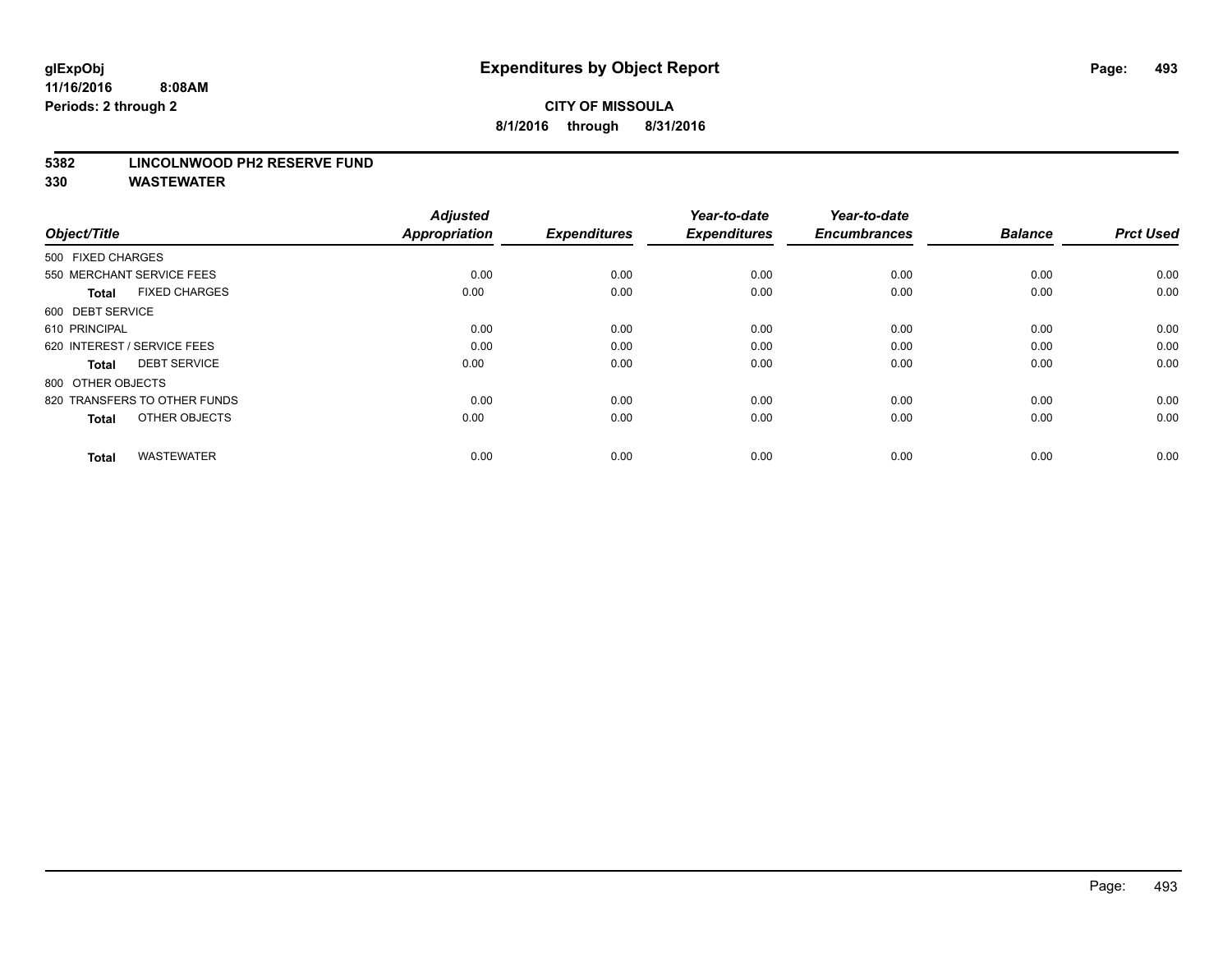## **CITY OF MISSOULA 8/1/2016 through 8/31/2016**

## **5382 LINCOLNWOOD PH2 RESERVE FUND**

| Object/Title      |                              | <b>Adjusted</b><br>Appropriation | <b>Expenditures</b> | Year-to-date<br><b>Expenditures</b> | Year-to-date<br><b>Encumbrances</b> | <b>Balance</b> | <b>Prct Used</b> |
|-------------------|------------------------------|----------------------------------|---------------------|-------------------------------------|-------------------------------------|----------------|------------------|
| 500 FIXED CHARGES |                              |                                  |                     |                                     |                                     |                |                  |
|                   | 550 MERCHANT SERVICE FEES    | 0.00                             | 0.00                | 0.00                                | 0.00                                | 0.00           | 0.00             |
| <b>Total</b>      | <b>FIXED CHARGES</b>         | 0.00                             | 0.00                | 0.00                                | 0.00                                | 0.00           | 0.00             |
| 600 DEBT SERVICE  |                              |                                  |                     |                                     |                                     |                |                  |
| 610 PRINCIPAL     |                              | 0.00                             | 0.00                | 0.00                                | 0.00                                | 0.00           | 0.00             |
|                   | 620 INTEREST / SERVICE FEES  | 0.00                             | 0.00                | 0.00                                | 0.00                                | 0.00           | 0.00             |
| <b>Total</b>      | <b>DEBT SERVICE</b>          | 0.00                             | 0.00                | 0.00                                | 0.00                                | 0.00           | 0.00             |
| 800 OTHER OBJECTS |                              |                                  |                     |                                     |                                     |                |                  |
|                   | 820 TRANSFERS TO OTHER FUNDS | 0.00                             | 0.00                | 0.00                                | 0.00                                | 0.00           | 0.00             |
| <b>Total</b>      | OTHER OBJECTS                | 0.00                             | 0.00                | 0.00                                | 0.00                                | 0.00           | 0.00             |
| <b>Total</b>      | LINCOLNWOOD PH2 RESERVE FUND | 0.00                             | 0.00                | 0.00                                | 0.00                                | 0.00           | 0.00             |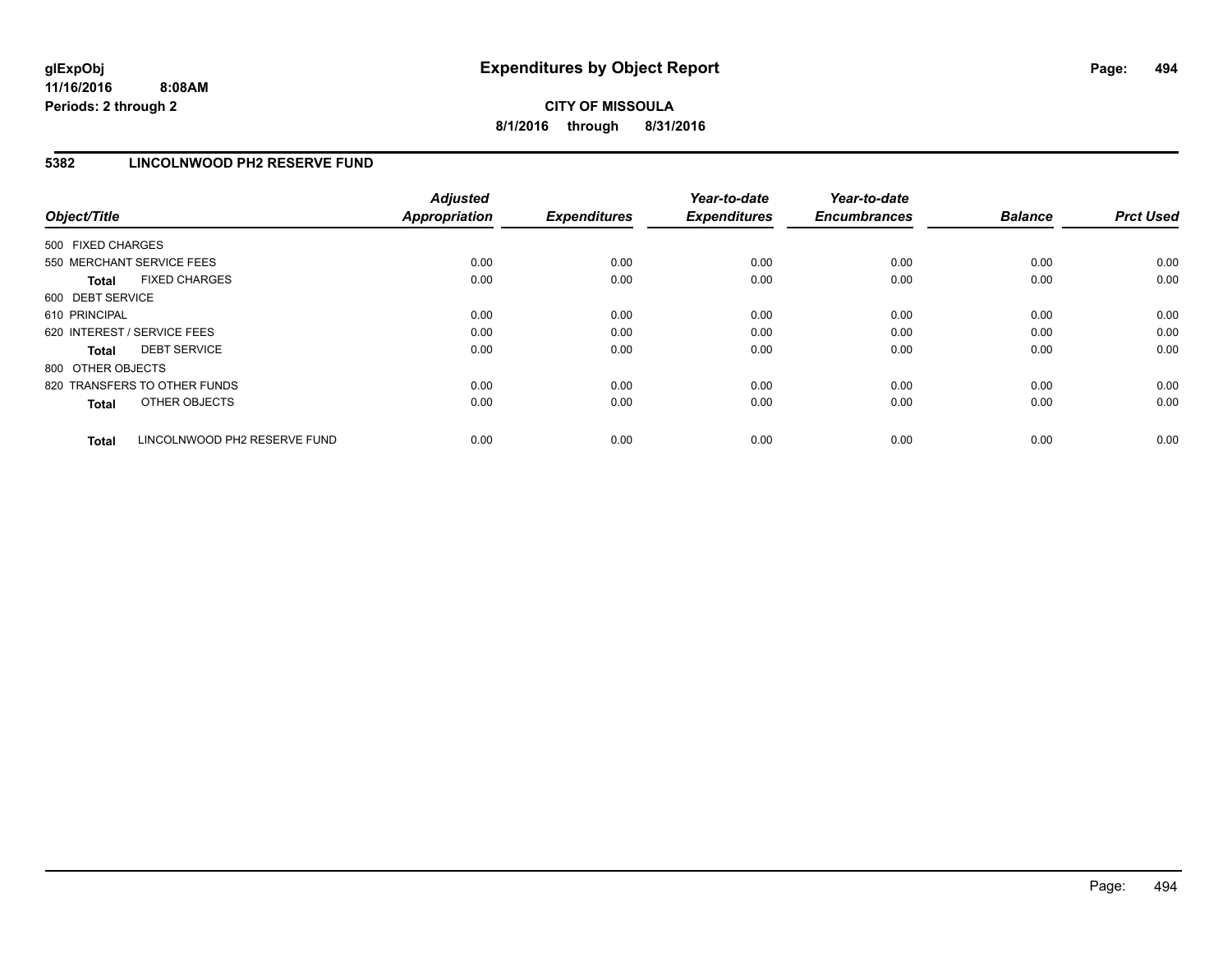#### **5383 FY09 RATTLESNAKE SEWER DEBT SVS**

| Object/Title                         | <b>Adjusted</b><br><b>Appropriation</b> | <b>Expenditures</b> | Year-to-date<br><b>Expenditures</b> | Year-to-date<br><b>Encumbrances</b> | <b>Balance</b> | <b>Prct Used</b> |
|--------------------------------------|-----------------------------------------|---------------------|-------------------------------------|-------------------------------------|----------------|------------------|
| 500 FIXED CHARGES                    |                                         |                     |                                     |                                     |                |                  |
| 550 MERCHANT SERVICE FEES            | 0.00                                    | 0.00                | 0.00                                | 0.00                                | 0.00           | 0.00             |
| <b>FIXED CHARGES</b><br><b>Total</b> | 0.00                                    | 0.00                | 0.00                                | 0.00                                | 0.00           | 0.00             |
| 600 DEBT SERVICE                     |                                         |                     |                                     |                                     |                |                  |
| 610 PRINCIPAL                        | 0.00                                    | 0.00                | 0.00                                | 0.00                                | 0.00           | 0.00             |
| 620 INTEREST / SERVICE FEES          | 0.00                                    | 0.00                | 0.00                                | 0.00                                | 0.00           | 0.00             |
| <b>DEBT SERVICE</b><br><b>Total</b>  | 0.00                                    | 0.00                | 0.00                                | 0.00                                | 0.00           | 0.00             |
| 800 OTHER OBJECTS                    |                                         |                     |                                     |                                     |                |                  |
| 820 TRANSFERS TO OTHER FUNDS         | 0.00                                    | 0.00                | 0.00                                | 0.00                                | 0.00           | 0.00             |
| OTHER OBJECTS<br><b>Total</b>        | 0.00                                    | 0.00                | 0.00                                | 0.00                                | 0.00           | 0.00             |
|                                      |                                         |                     |                                     |                                     |                |                  |
| <b>WASTEWATER</b><br><b>Total</b>    | 0.00                                    | 0.00                | 0.00                                | 0.00                                | 0.00           | 0.00             |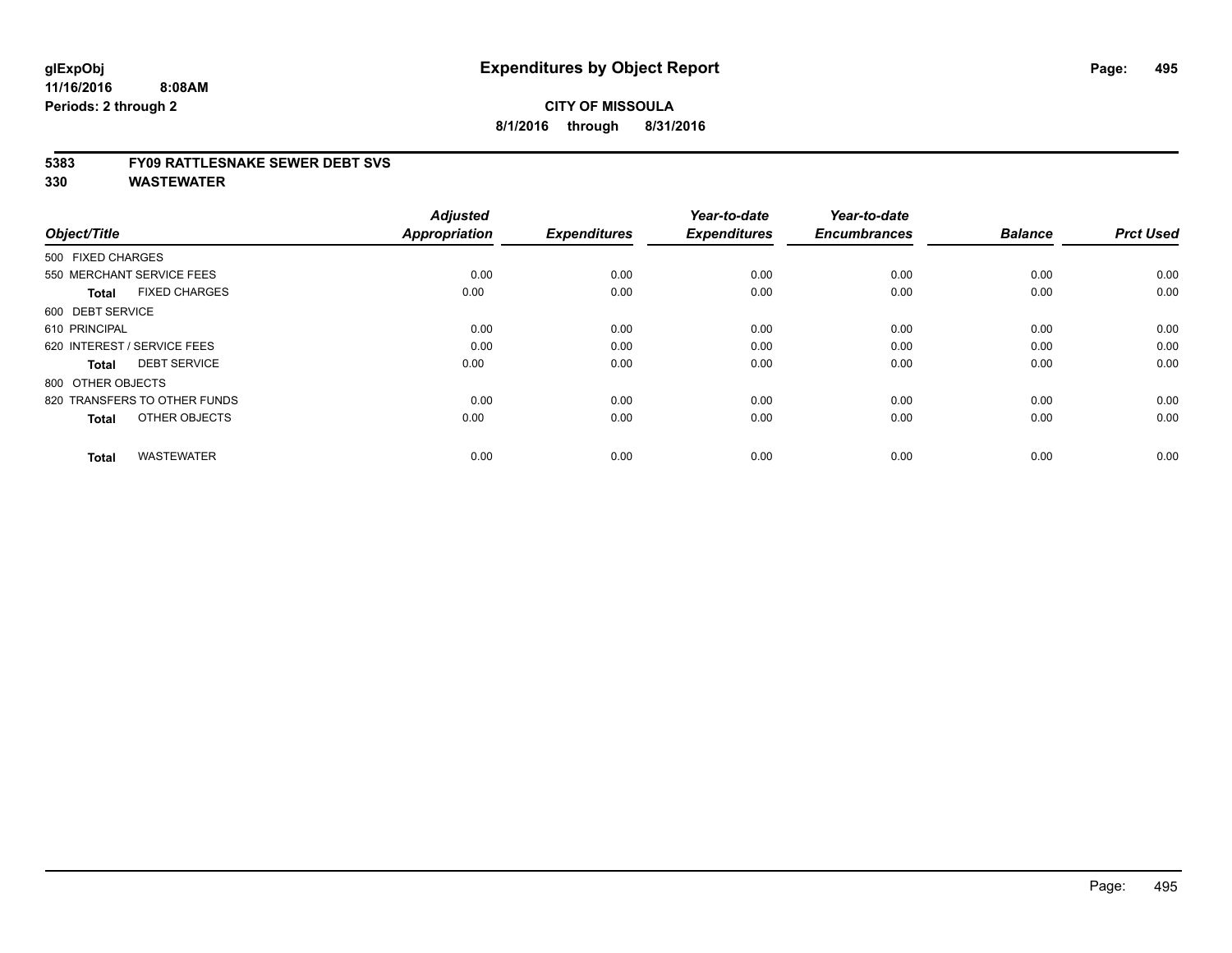## **CITY OF MISSOULA 8/1/2016 through 8/31/2016**

#### **5383 FY09 RATTLESNAKE SEWER DEBT SVS**

**550 SID 544 PROJECT**

|                                      | <b>Adjusted</b>      |                     | Year-to-date        | Year-to-date        |                |                  |
|--------------------------------------|----------------------|---------------------|---------------------|---------------------|----------------|------------------|
| Object/Title                         | <b>Appropriation</b> | <b>Expenditures</b> | <b>Expenditures</b> | <b>Encumbrances</b> | <b>Balance</b> | <b>Prct Used</b> |
| 500 FIXED CHARGES                    |                      |                     |                     |                     |                |                  |
| 550 MERCHANT SERVICE FEES            | 0.00                 | 0.00                | 0.00                | 0.00                | 0.00           | 0.00             |
| <b>FIXED CHARGES</b><br><b>Total</b> | 0.00                 | 0.00                | 0.00                | 0.00                | 0.00           | 0.00             |
| 600 DEBT SERVICE                     |                      |                     |                     |                     |                |                  |
| 610 PRINCIPAL                        | 0.00                 | 0.00                | 0.00                | 0.00                | 0.00           | 0.00             |
| 620 INTEREST / SERVICE FEES          | 0.00                 | 0.00                | 0.00                | 0.00                | 0.00           | 0.00             |
| <b>DEBT SERVICE</b><br><b>Total</b>  | 0.00                 | 0.00                | 0.00                | 0.00                | 0.00           | 0.00             |
| SID 544 PROJECT<br><b>Total</b>      | 0.00                 | 0.00                | 0.00                | 0.00                | 0.00           | 0.00             |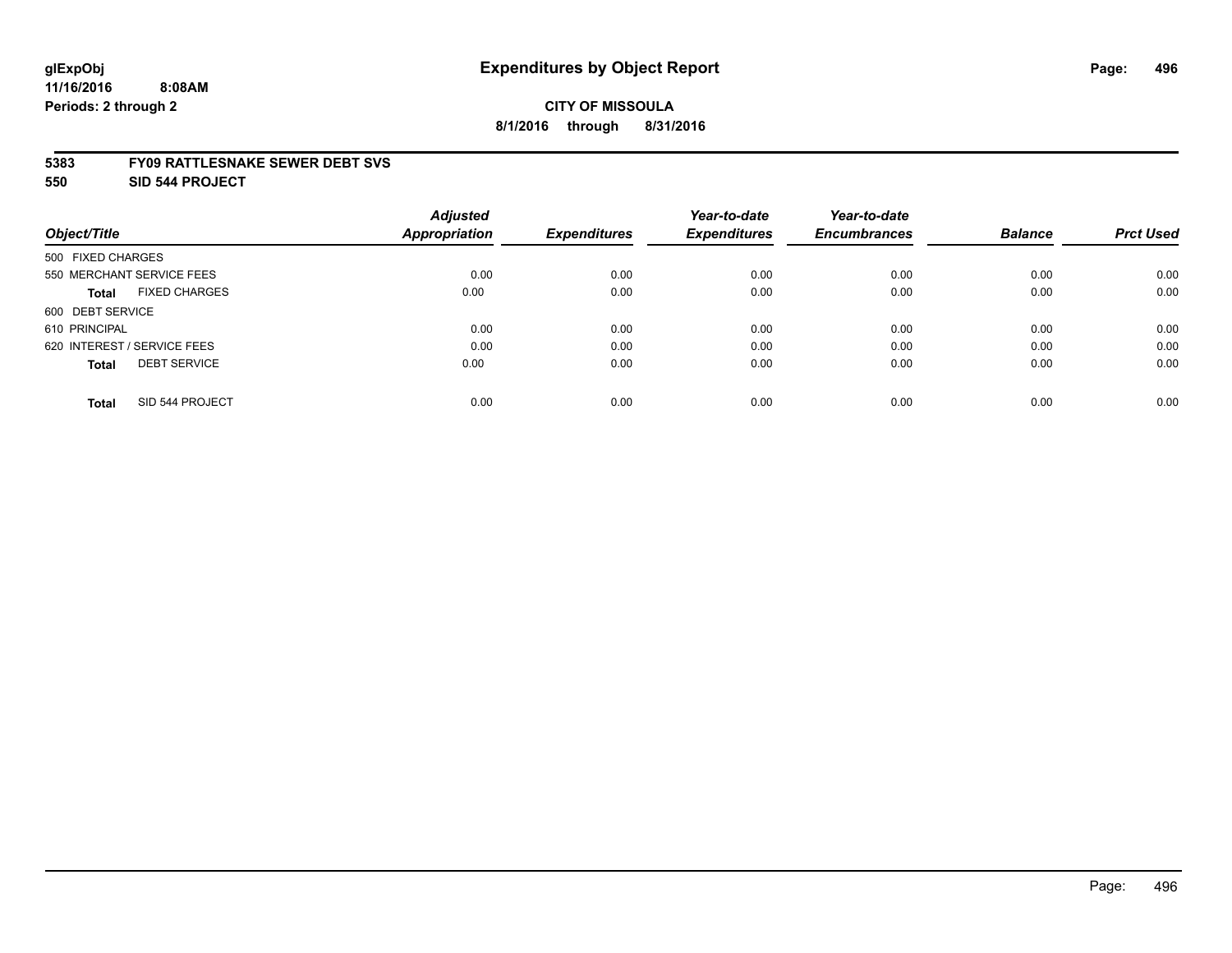**CITY OF MISSOULA 8/1/2016 through 8/31/2016**

## **5383 FY09 RATTLESNAKE SEWER DEBT SVS**

| Object/Title      |                                 | <b>Adjusted</b><br><b>Appropriation</b> | <b>Expenditures</b> | Year-to-date<br><b>Expenditures</b> | Year-to-date<br><b>Encumbrances</b> | <b>Balance</b> | <b>Prct Used</b> |
|-------------------|---------------------------------|-----------------------------------------|---------------------|-------------------------------------|-------------------------------------|----------------|------------------|
| 500 FIXED CHARGES |                                 |                                         |                     |                                     |                                     |                |                  |
|                   | 550 MERCHANT SERVICE FEES       | 0.00                                    | 0.00                | 0.00                                | 0.00                                | 0.00           | 0.00             |
| <b>Total</b>      | <b>FIXED CHARGES</b>            | 0.00                                    | 0.00                | 0.00                                | 0.00                                | 0.00           | 0.00             |
| 600 DEBT SERVICE  |                                 |                                         |                     |                                     |                                     |                |                  |
| 610 PRINCIPAL     |                                 | 0.00                                    | 0.00                | 0.00                                | 0.00                                | 0.00           | 0.00             |
|                   | 620 INTEREST / SERVICE FEES     | 0.00                                    | 0.00                | 0.00                                | 0.00                                | 0.00           | 0.00             |
| <b>Total</b>      | <b>DEBT SERVICE</b>             | 0.00                                    | 0.00                | 0.00                                | 0.00                                | 0.00           | 0.00             |
| 800 OTHER OBJECTS |                                 |                                         |                     |                                     |                                     |                |                  |
|                   | 820 TRANSFERS TO OTHER FUNDS    | 0.00                                    | 0.00                | 0.00                                | 0.00                                | 0.00           | 0.00             |
| <b>Total</b>      | OTHER OBJECTS                   | 0.00                                    | 0.00                | 0.00                                | 0.00                                | 0.00           | 0.00             |
| <b>Total</b>      | FY09 RATTLESNAKE SEWER DEBT SVS | 0.00                                    | 0.00                | 0.00                                | 0.00                                | 0.00           | 0.00             |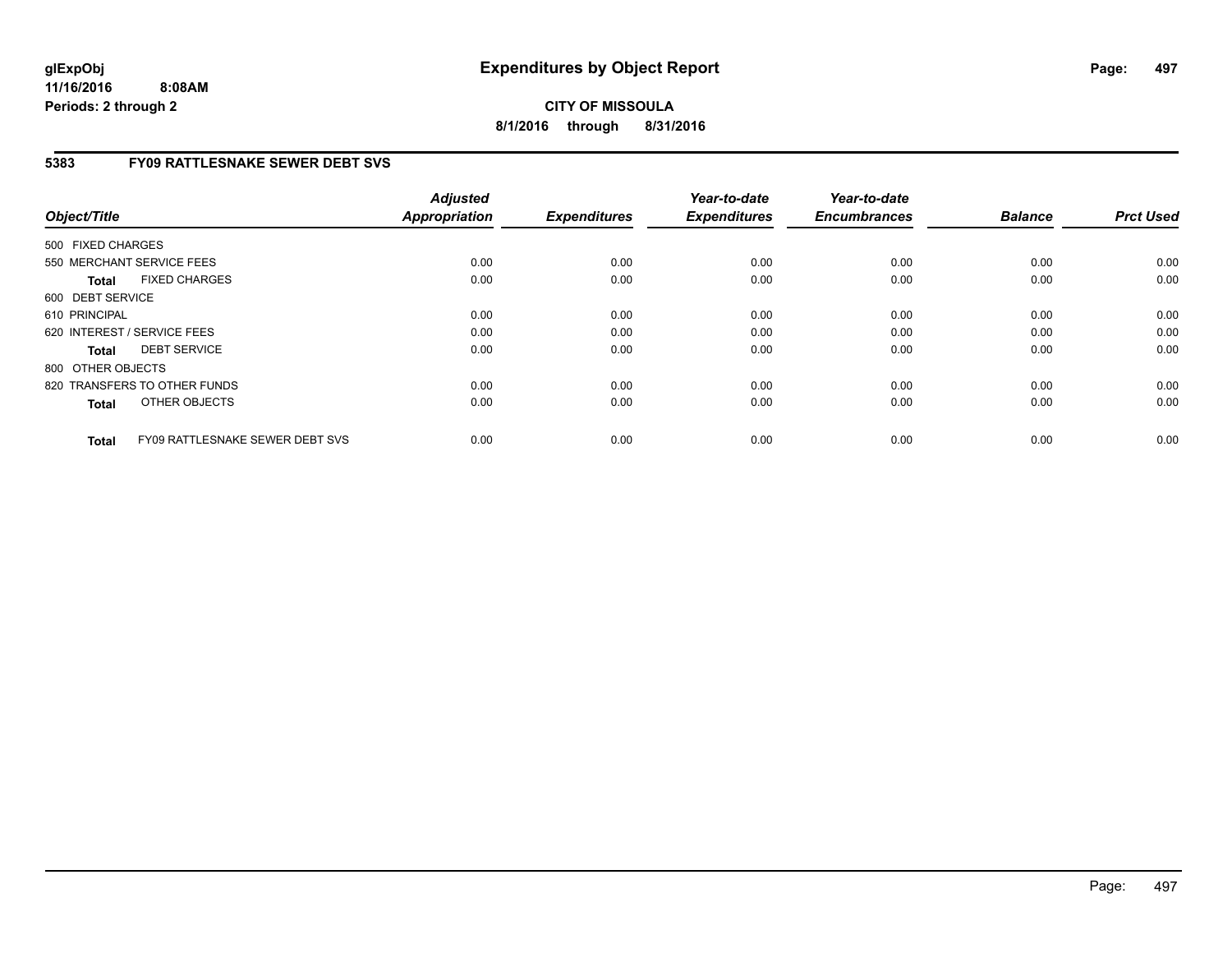## **CITY OF MISSOULA 8/1/2016 through 8/31/2016**

# **5384 09 LOLO BOND RESERVE**

|                                      | <b>Adjusted</b>      |                     | Year-to-date        | Year-to-date        |                |                  |
|--------------------------------------|----------------------|---------------------|---------------------|---------------------|----------------|------------------|
| Object/Title                         | <b>Appropriation</b> | <b>Expenditures</b> | <b>Expenditures</b> | <b>Encumbrances</b> | <b>Balance</b> | <b>Prct Used</b> |
| 500 FIXED CHARGES                    |                      |                     |                     |                     |                |                  |
| 550 MERCHANT SERVICE FEES            | 0.00                 | 0.00                | 0.00                | 0.00                | 0.00           | 0.00             |
| <b>FIXED CHARGES</b><br><b>Total</b> | 0.00                 | 0.00                | 0.00                | 0.00                | 0.00           | 0.00             |
| 800 OTHER OBJECTS                    |                      |                     |                     |                     |                |                  |
| 820 TRANSFERS TO OTHER FUNDS         | 0.00                 | 0.00                | 0.00                | 0.00                | 0.00           | 0.00             |
| OTHER OBJECTS<br><b>Total</b>        | 0.00                 | 0.00                | 0.00                | 0.00                | 0.00           | 0.00             |
| <b>WASTEWATER</b><br><b>Total</b>    | 0.00                 | 0.00                | 0.00                | 0.00                | 0.00           | 0.00             |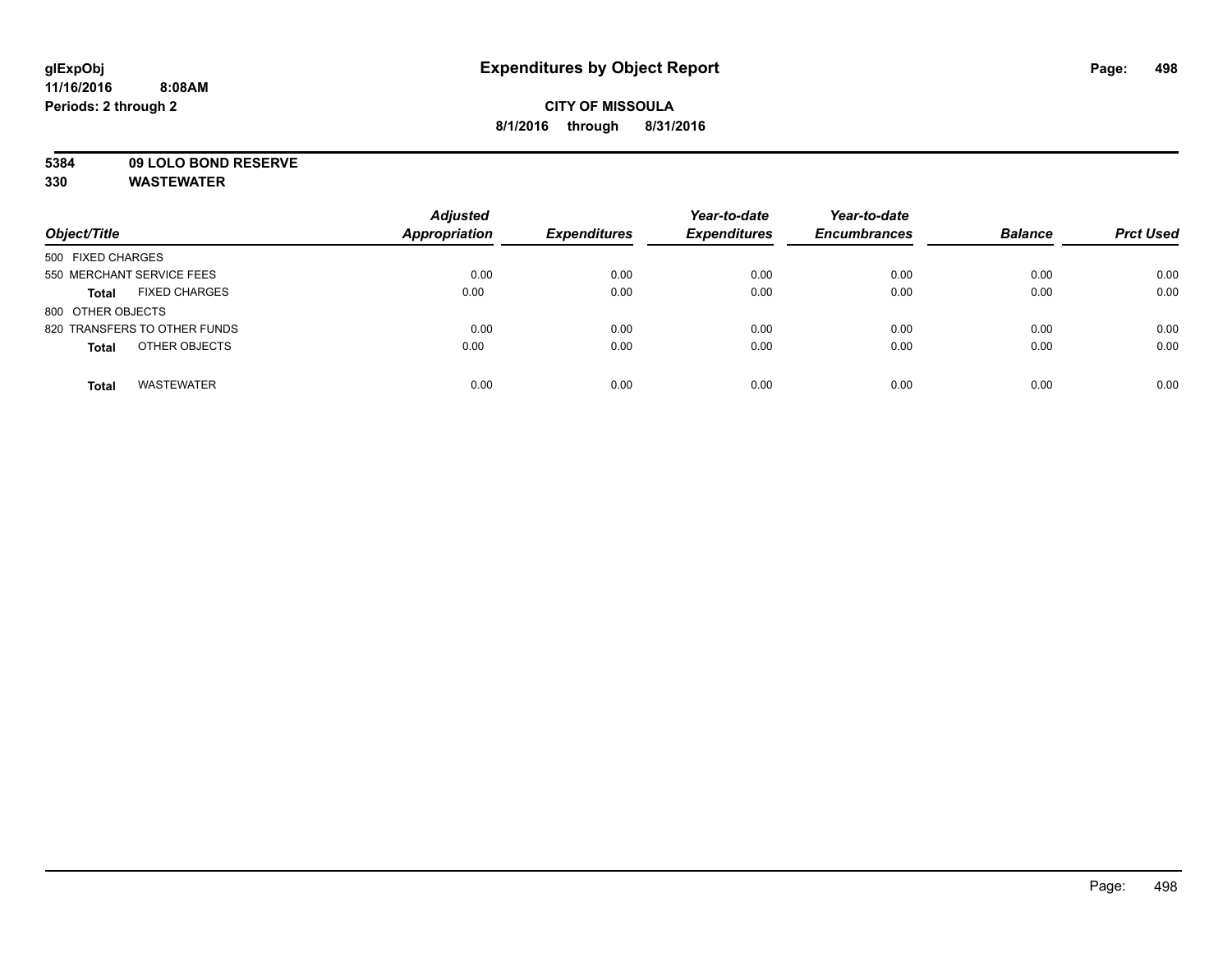## **5384 09 LOLO BOND RESERVE**

| Object/Title              |                              | <b>Adjusted</b><br><b>Appropriation</b> | <b>Expenditures</b> | Year-to-date<br><b>Expenditures</b> | Year-to-date<br><b>Encumbrances</b> | <b>Balance</b> | <b>Prct Used</b> |
|---------------------------|------------------------------|-----------------------------------------|---------------------|-------------------------------------|-------------------------------------|----------------|------------------|
|                           |                              |                                         |                     |                                     |                                     |                |                  |
| 500 FIXED CHARGES         |                              |                                         |                     |                                     |                                     |                |                  |
| 550 MERCHANT SERVICE FEES |                              | 0.00                                    | 0.00                | 0.00                                | 0.00                                | 0.00           | 0.00             |
| <b>Total</b>              | <b>FIXED CHARGES</b>         | 0.00                                    | 0.00                | 0.00                                | 0.00                                | 0.00           | 0.00             |
| 800 OTHER OBJECTS         |                              |                                         |                     |                                     |                                     |                |                  |
|                           | 820 TRANSFERS TO OTHER FUNDS | 0.00                                    | 0.00                | 0.00                                | 0.00                                | 0.00           | 0.00             |
| <b>Total</b>              | OTHER OBJECTS                | 0.00                                    | 0.00                | 0.00                                | 0.00                                | 0.00           | 0.00             |
|                           |                              |                                         |                     |                                     |                                     |                |                  |
| <b>Total</b>              | 09 LOLO BOND RESERVE         | 0.00                                    | 0.00                | 0.00                                | 0.00                                | 0.00           | 0.00             |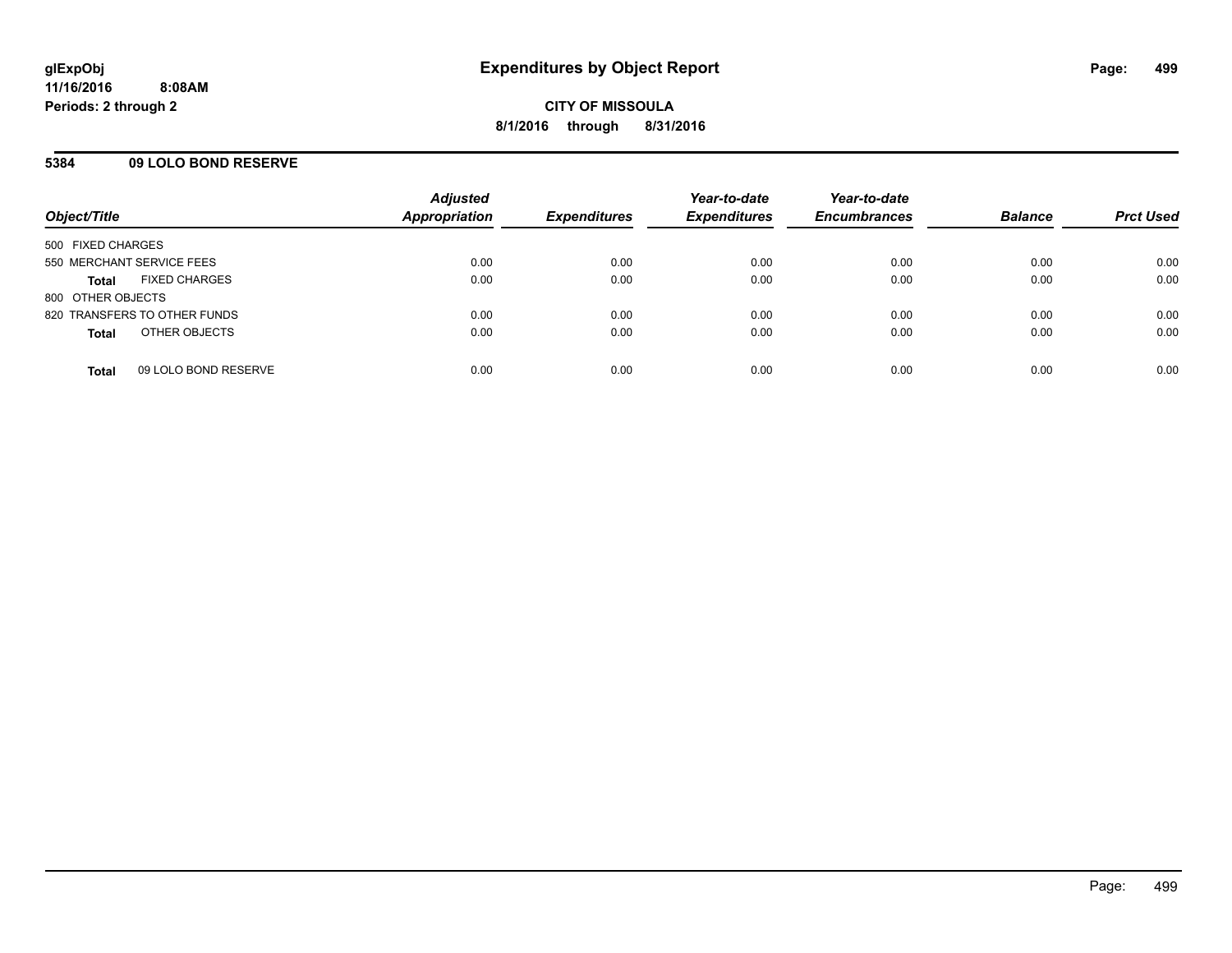## **CITY OF MISSOULA 8/1/2016 through 8/31/2016**

## **5385 HEADWORKS 2010 BOND RESERVE**

| Object/Title                 | <b>Adjusted</b><br>Appropriation | <b>Expenditures</b> | Year-to-date<br><b>Expenditures</b> | Year-to-date<br><b>Encumbrances</b> | <b>Balance</b> | <b>Prct Used</b> |
|------------------------------|----------------------------------|---------------------|-------------------------------------|-------------------------------------|----------------|------------------|
| 800 OTHER OBJECTS            |                                  |                     |                                     |                                     |                |                  |
| 820 TRANSFERS TO OTHER FUNDS | 0.00                             | 0.00                | 0.00                                | 0.00                                | 0.00           | 0.00             |
| OTHER OBJECTS<br>Total       | 0.00                             | 0.00                | 0.00                                | 0.00                                | 0.00           | 0.00             |
| <b>WASTEWATER</b><br>Total   | 0.00                             | 0.00                | 0.00                                | 0.00                                | 0.00           | 0.00             |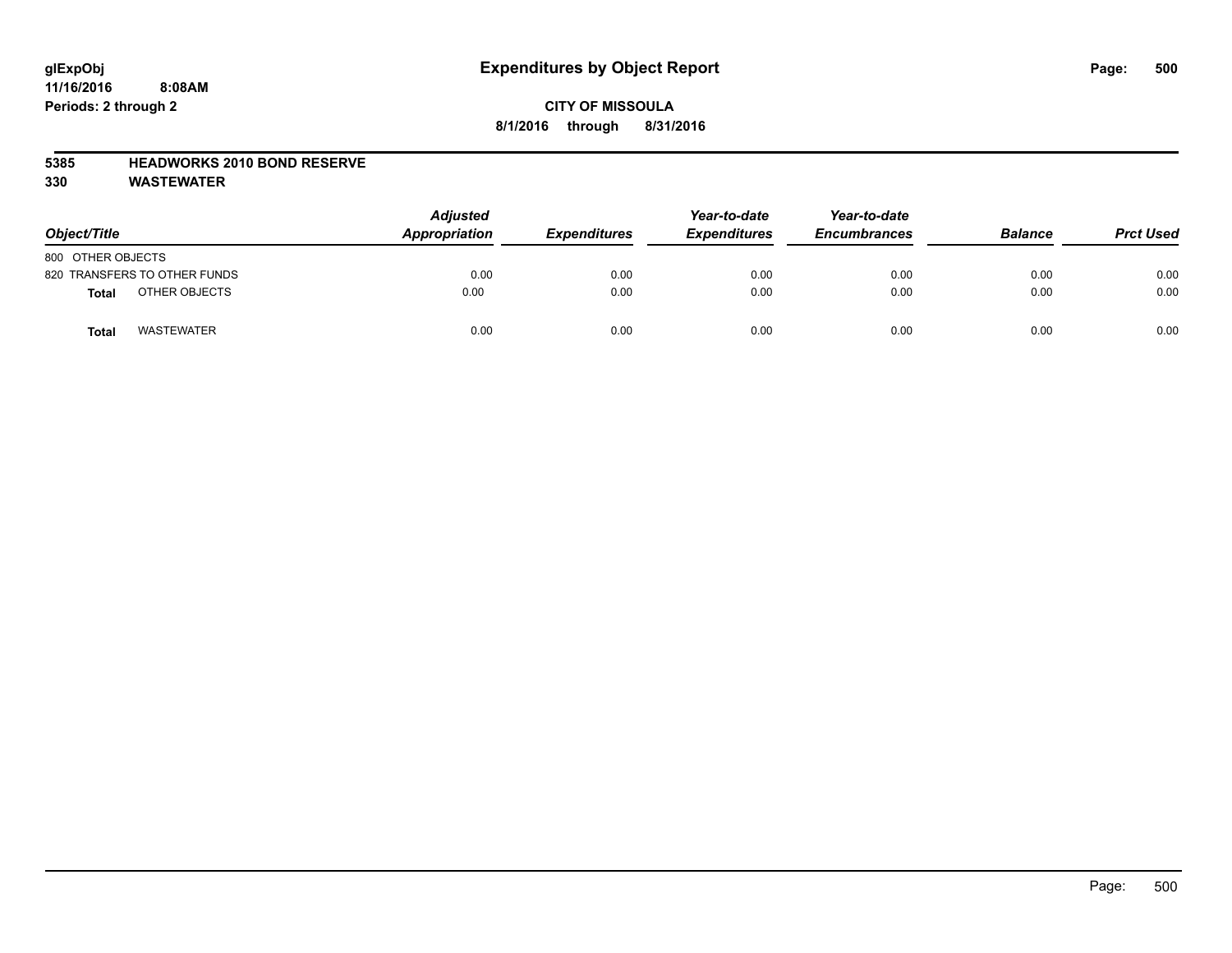**CITY OF MISSOULA 8/1/2016 through 8/31/2016**

## **5385 HEADWORKS 2010 BOND RESERVE**

| Object/Title                                | <b>Adjusted</b><br>Appropriation | <b>Expenditures</b> | Year-to-date<br><b>Expenditures</b> | Year-to-date<br><b>Encumbrances</b> | <b>Balance</b> | <b>Prct Used</b> |
|---------------------------------------------|----------------------------------|---------------------|-------------------------------------|-------------------------------------|----------------|------------------|
| 800 OTHER OBJECTS                           |                                  |                     |                                     |                                     |                |                  |
| 820 TRANSFERS TO OTHER FUNDS                | 0.00                             | 0.00                | 0.00                                | 0.00                                | 0.00           | 0.00             |
| OTHER OBJECTS<br><b>Total</b>               | 0.00                             | 0.00                | 0.00                                | 0.00                                | 0.00           | 0.00             |
| <b>HEADWORKS 2010 BOND RESERVE</b><br>Total | 0.00                             | 0.00                | 0.00                                | 0.00                                | 0.00           | 0.00             |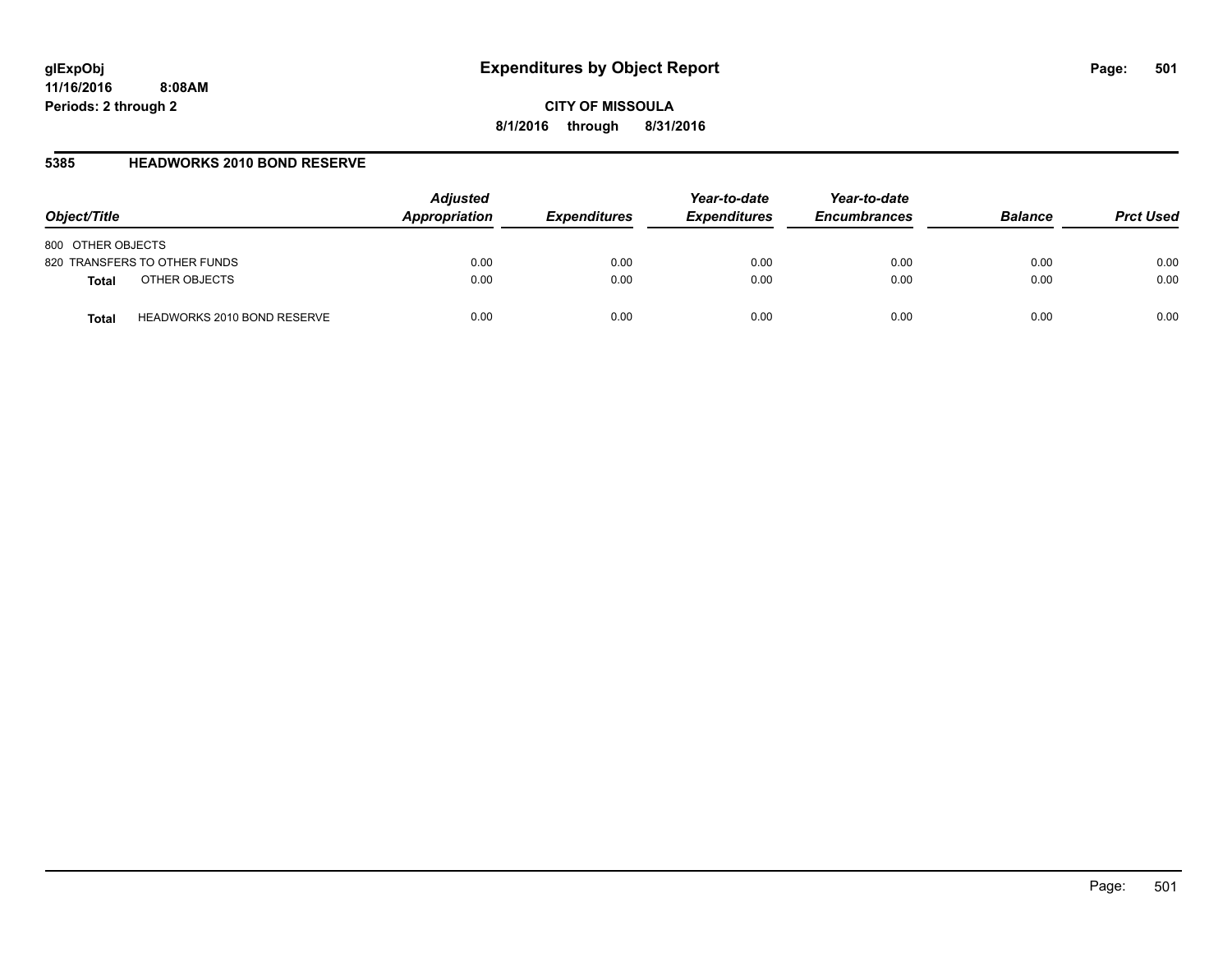## **CITY OF MISSOULA 8/1/2016 through 8/31/2016**

#### **5386 FY10 HEADWORKS DEBT SERVICE**

|                                      | <b>Adjusted</b>      |                     | Year-to-date        | Year-to-date        |                |                  |
|--------------------------------------|----------------------|---------------------|---------------------|---------------------|----------------|------------------|
| Object/Title                         | <b>Appropriation</b> | <b>Expenditures</b> | <b>Expenditures</b> | <b>Encumbrances</b> | <b>Balance</b> | <b>Prct Used</b> |
| 500 FIXED CHARGES                    |                      |                     |                     |                     |                |                  |
| 550 MERCHANT SERVICE FEES            | 0.00                 | 0.00                | 0.00                | 0.00                | 0.00           | 0.00             |
| <b>FIXED CHARGES</b><br><b>Total</b> | 0.00                 | 0.00                | 0.00                | 0.00                | 0.00           | 0.00             |
| 600 DEBT SERVICE                     |                      |                     |                     |                     |                |                  |
| 610 PRINCIPAL                        | 0.00                 | 0.00                | 0.00                | 0.00                | 0.00           | 0.00             |
| 620 INTEREST / SERVICE FEES          | 0.00                 | 0.00                | 0.00                | 0.00                | 0.00           | 0.00             |
| <b>DEBT SERVICE</b><br><b>Total</b>  | 0.00                 | 0.00                | 0.00                | 0.00                | 0.00           | 0.00             |
| <b>WASTEWATER</b><br><b>Total</b>    | 0.00                 | 0.00                | 0.00                | 0.00                | 0.00           | 0.00             |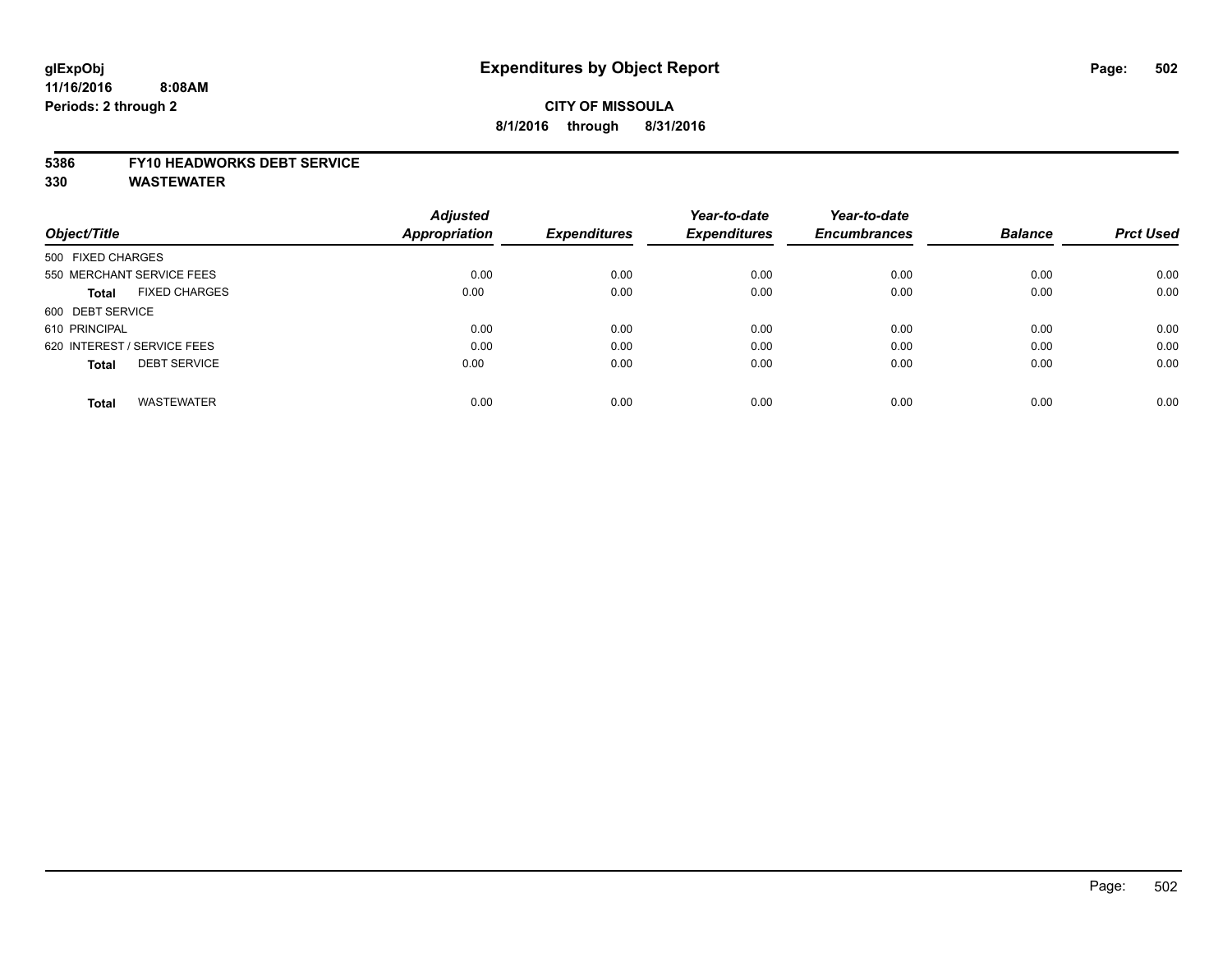## **5386 FY10 HEADWORKS DEBT SERVICE**

| Object/Title                                | <b>Adjusted</b><br>Appropriation | <b>Expenditures</b> | Year-to-date<br><b>Expenditures</b> | Year-to-date<br><b>Encumbrances</b> | <b>Balance</b> | <b>Prct Used</b> |
|---------------------------------------------|----------------------------------|---------------------|-------------------------------------|-------------------------------------|----------------|------------------|
| 500 FIXED CHARGES                           |                                  |                     |                                     |                                     |                |                  |
| 550 MERCHANT SERVICE FEES                   | 0.00                             | 0.00                | 0.00                                | 0.00                                | 0.00           | 0.00             |
| <b>FIXED CHARGES</b><br><b>Total</b>        | 0.00                             | 0.00                | 0.00                                | 0.00                                | 0.00           | 0.00             |
| 600 DEBT SERVICE                            |                                  |                     |                                     |                                     |                |                  |
| 610 PRINCIPAL                               | 0.00                             | 0.00                | 0.00                                | 0.00                                | 0.00           | 0.00             |
| 620 INTEREST / SERVICE FEES                 | 0.00                             | 0.00                | 0.00                                | 0.00                                | 0.00           | 0.00             |
| <b>DEBT SERVICE</b><br><b>Total</b>         | 0.00                             | 0.00                | 0.00                                | 0.00                                | 0.00           | 0.00             |
| FY10 HEADWORKS DEBT SERVICE<br><b>Total</b> | 0.00                             | 0.00                | 0.00                                | 0.00                                | 0.00           | 0.00             |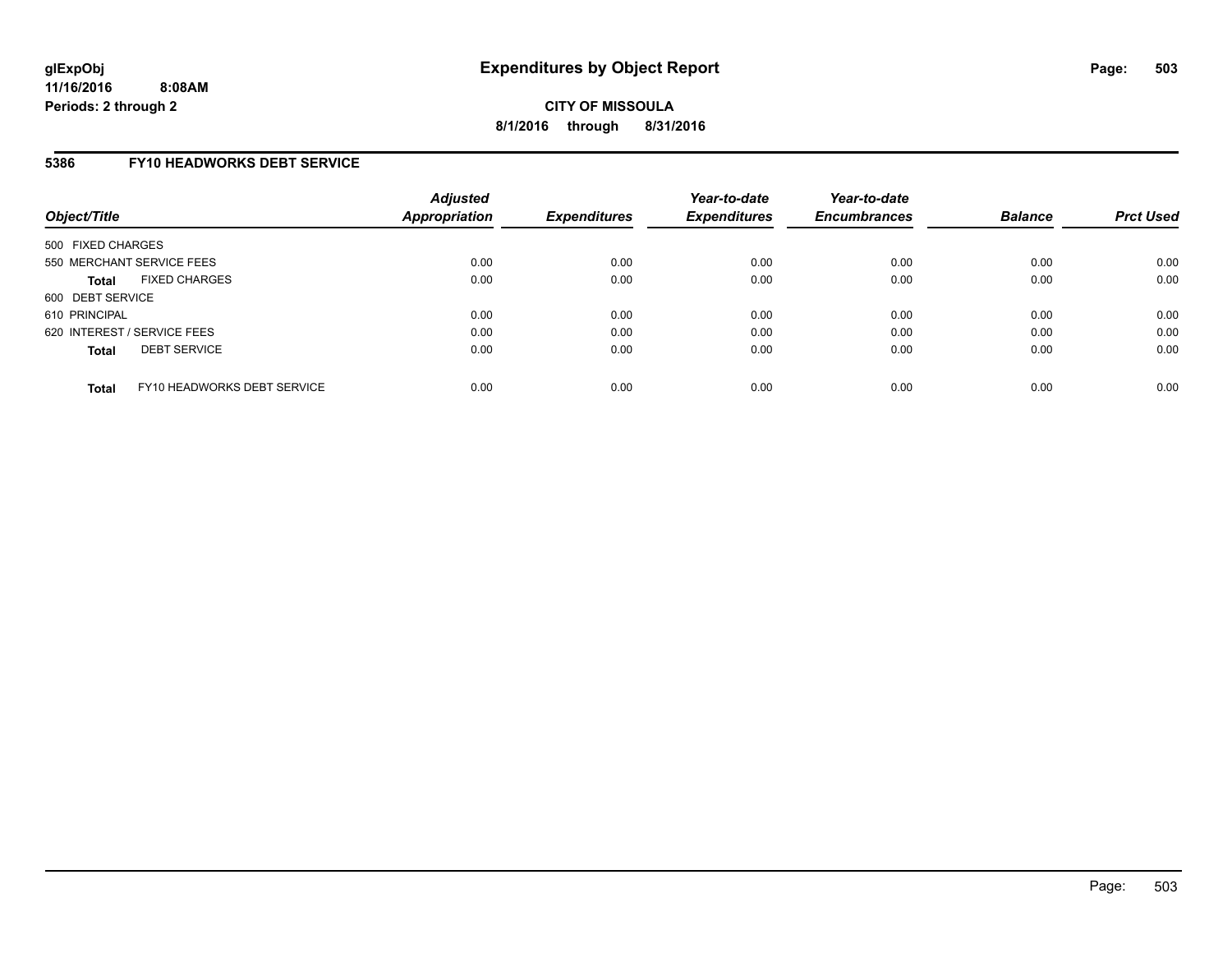## **glExpObj Expenditures by Object Report Page: 504**

**11/16/2016 8:08AM Periods: 2 through 2**

## **CITY OF MISSOULA 8/1/2016 through 8/31/2016**

#### **5387 FY11 SEWER \$1.29M BOND DEBT SERVICE**

| Object/Title                         | <b>Adjusted</b><br>Appropriation | <b>Expenditures</b> | Year-to-date<br><b>Expenditures</b> | Year-to-date<br><b>Encumbrances</b> | <b>Balance</b> | <b>Prct Used</b> |
|--------------------------------------|----------------------------------|---------------------|-------------------------------------|-------------------------------------|----------------|------------------|
| 500 FIXED CHARGES                    |                                  |                     |                                     |                                     |                |                  |
| 550 MERCHANT SERVICE FEES            | 0.00                             | 0.00                | 0.00                                | 0.00                                | 0.00           | 0.00             |
| <b>FIXED CHARGES</b><br><b>Total</b> | 0.00                             | 0.00                | 0.00                                | 0.00                                | 0.00           | 0.00             |
| 600 DEBT SERVICE                     |                                  |                     |                                     |                                     |                |                  |
| 610 PRINCIPAL                        | 0.00                             | 0.00                | 0.00                                | 0.00                                | 0.00           | 0.00             |
| 620 INTEREST / SERVICE FEES          | 0.00                             | 0.00                | 0.00                                | 0.00                                | 0.00           | 0.00             |
| <b>DEBT SERVICE</b><br><b>Total</b>  | 0.00                             | 0.00                | 0.00                                | 0.00                                | 0.00           | 0.00             |
| <b>WASTEWATER</b><br><b>Total</b>    | 0.00                             | 0.00                | 0.00                                | 0.00                                | 0.00           | 0.00             |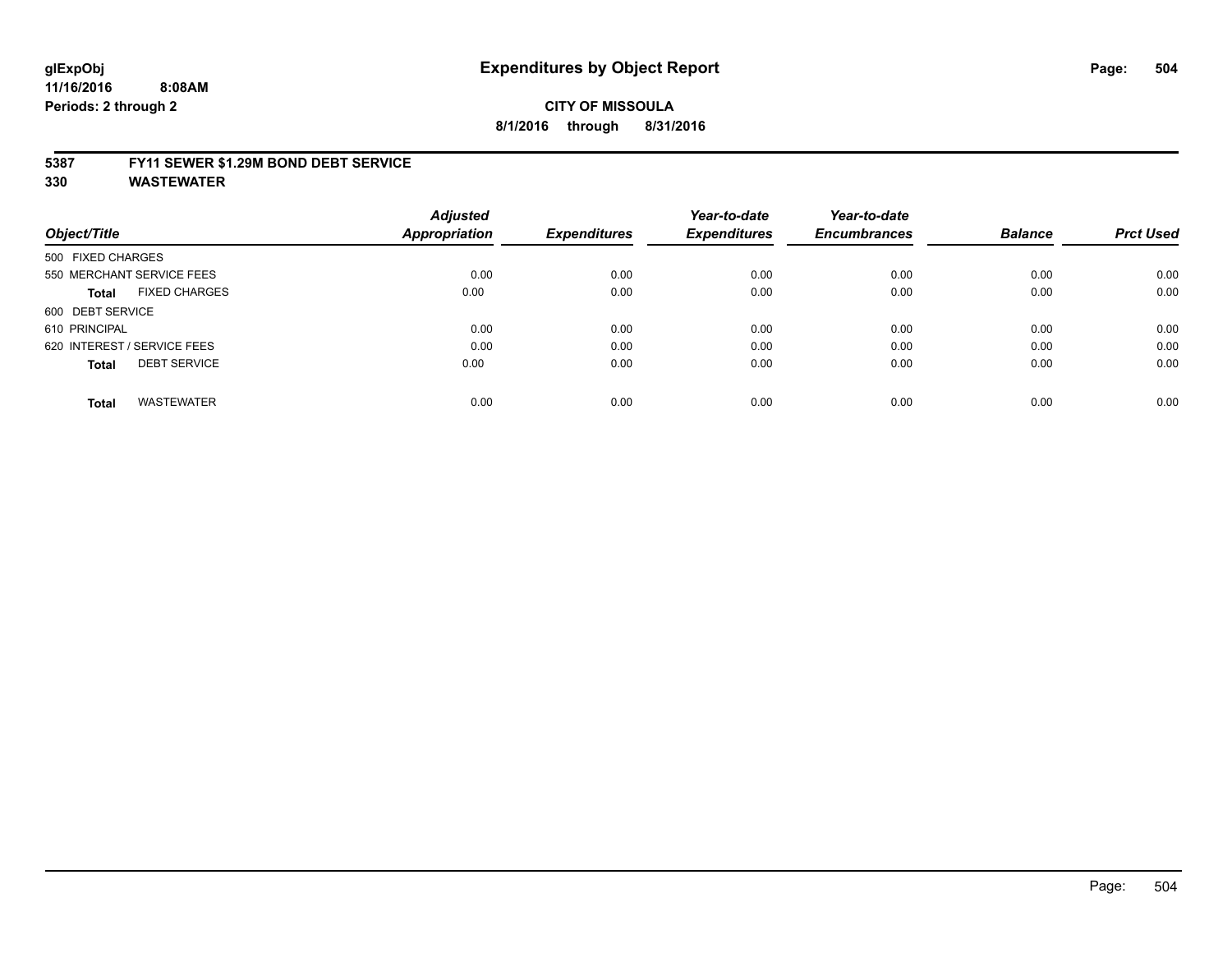**CITY OF MISSOULA 8/1/2016 through 8/31/2016**

## **5387 FY11 SEWER \$1.29M BOND DEBT SERVICE**

| Object/Title      |                                     | <b>Adjusted</b><br><b>Appropriation</b> | <b>Expenditures</b> | Year-to-date<br><b>Expenditures</b> | Year-to-date<br><b>Encumbrances</b> | <b>Balance</b> | <b>Prct Used</b> |
|-------------------|-------------------------------------|-----------------------------------------|---------------------|-------------------------------------|-------------------------------------|----------------|------------------|
| 500 FIXED CHARGES |                                     |                                         |                     |                                     |                                     |                |                  |
|                   | 550 MERCHANT SERVICE FEES           | 0.00                                    | 0.00                | 0.00                                | 0.00                                | 0.00           | 0.00             |
| <b>Total</b>      | <b>FIXED CHARGES</b>                | 0.00                                    | 0.00                | 0.00                                | 0.00                                | 0.00           | 0.00             |
| 600 DEBT SERVICE  |                                     |                                         |                     |                                     |                                     |                |                  |
| 610 PRINCIPAL     |                                     | 0.00                                    | 0.00                | 0.00                                | 0.00                                | 0.00           | 0.00             |
|                   | 620 INTEREST / SERVICE FEES         | 0.00                                    | 0.00                | 0.00                                | 0.00                                | 0.00           | 0.00             |
| <b>Total</b>      | <b>DEBT SERVICE</b>                 | 0.00                                    | 0.00                | 0.00                                | 0.00                                | 0.00           | 0.00             |
| <b>Total</b>      | FY11 SEWER \$1.29M BOND DEBT SERVIC | 0.00                                    | 0.00                | 0.00                                | 0.00                                | 0.00           | 0.00             |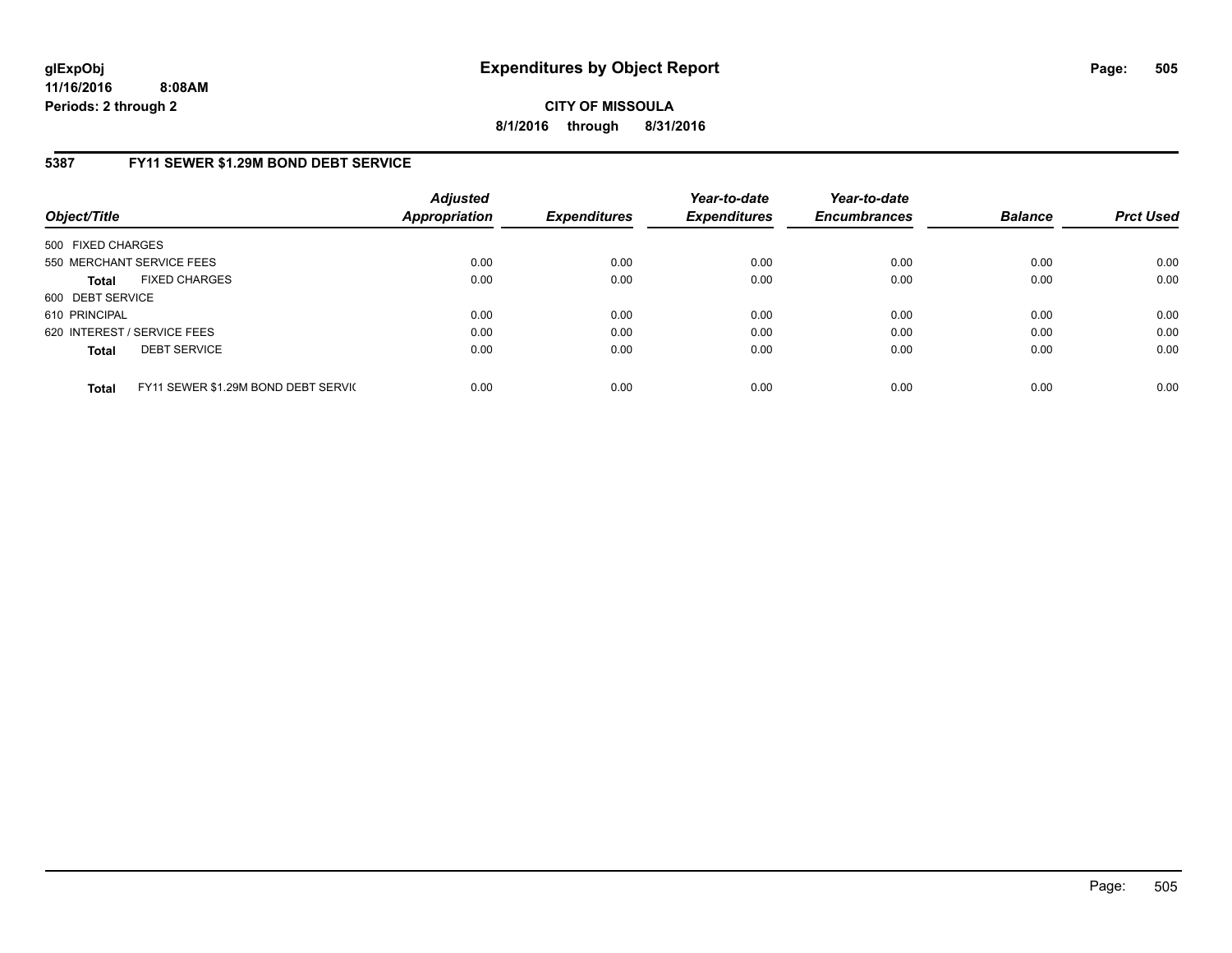### **5388 FY11 \$1.29M SEWER BOND RESERVE**

**330 WASTEWATER**

| Object/Title                         | <b>Adjusted</b><br>Appropriation | <b>Expenditures</b> | Year-to-date<br><b>Expenditures</b> | Year-to-date<br><b>Encumbrances</b> | <b>Balance</b> | <b>Prct Used</b> |
|--------------------------------------|----------------------------------|---------------------|-------------------------------------|-------------------------------------|----------------|------------------|
| 500 FIXED CHARGES                    |                                  |                     |                                     |                                     |                |                  |
| 550 MERCHANT SERVICE FEES            | 0.00                             | 0.00                | 0.00                                | 0.00                                | 0.00           | 0.00             |
| <b>FIXED CHARGES</b><br><b>Total</b> | 0.00                             | 0.00                | 0.00                                | 0.00                                | 0.00           | 0.00             |
| 800 OTHER OBJECTS                    |                                  |                     |                                     |                                     |                |                  |
| 820 TRANSFERS TO OTHER FUNDS         | 0.00                             | 0.00                | 0.00                                | 0.00                                | 0.00           | 0.00             |
| OTHER OBJECTS<br><b>Total</b>        | 0.00                             | 0.00                | 0.00                                | 0.00                                | 0.00           | 0.00             |
| <b>WASTEWATER</b><br><b>Total</b>    | 0.00                             | 0.00                | 0.00                                | 0.00                                | 0.00           | 0.00             |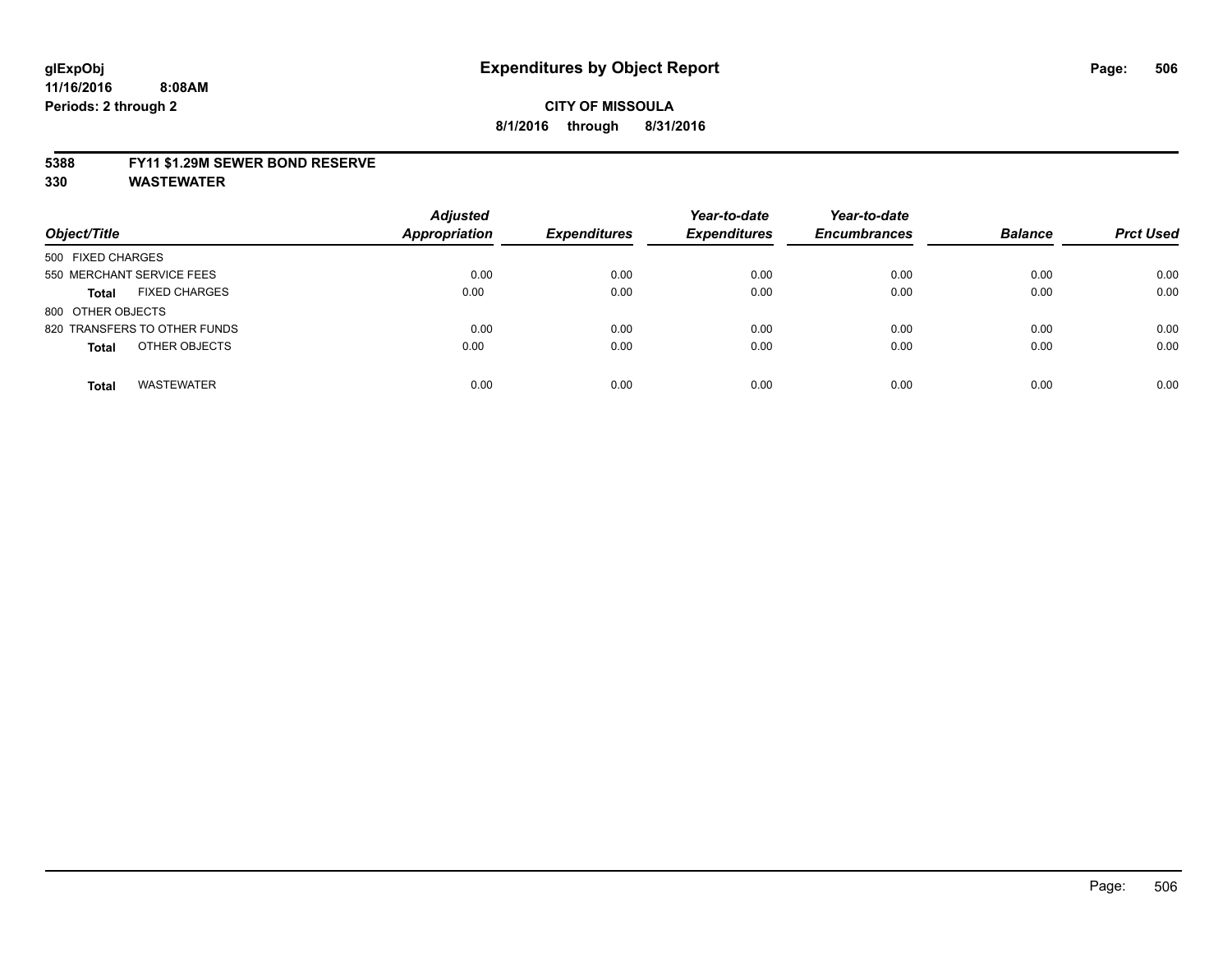# **5388 FY11 \$1.29M SEWER BOND RESERVE**

| Object/Title                         |                                 | <b>Adjusted</b><br><b>Appropriation</b> | <b>Expenditures</b> | Year-to-date<br><b>Expenditures</b> | Year-to-date<br><b>Encumbrances</b> | <b>Balance</b> | <b>Prct Used</b> |
|--------------------------------------|---------------------------------|-----------------------------------------|---------------------|-------------------------------------|-------------------------------------|----------------|------------------|
| 500 FIXED CHARGES                    |                                 |                                         |                     |                                     |                                     |                |                  |
| 550 MERCHANT SERVICE FEES            |                                 | 0.00                                    | 0.00                | 0.00                                | 0.00                                | 0.00           | 0.00             |
| <b>FIXED CHARGES</b><br><b>Total</b> |                                 | 0.00                                    | 0.00                | 0.00                                | 0.00                                | 0.00           | 0.00             |
| 800 OTHER OBJECTS                    |                                 |                                         |                     |                                     |                                     |                |                  |
| 820 TRANSFERS TO OTHER FUNDS         |                                 | 0.00                                    | 0.00                | 0.00                                | 0.00                                | 0.00           | 0.00             |
| OTHER OBJECTS<br><b>Total</b>        |                                 | 0.00                                    | 0.00                | 0.00                                | 0.00                                | 0.00           | 0.00             |
| <b>Total</b>                         | FY11 \$1.29M SEWER BOND RESERVE | 0.00                                    | 0.00                | 0.00                                | 0.00                                | 0.00           | 0.00             |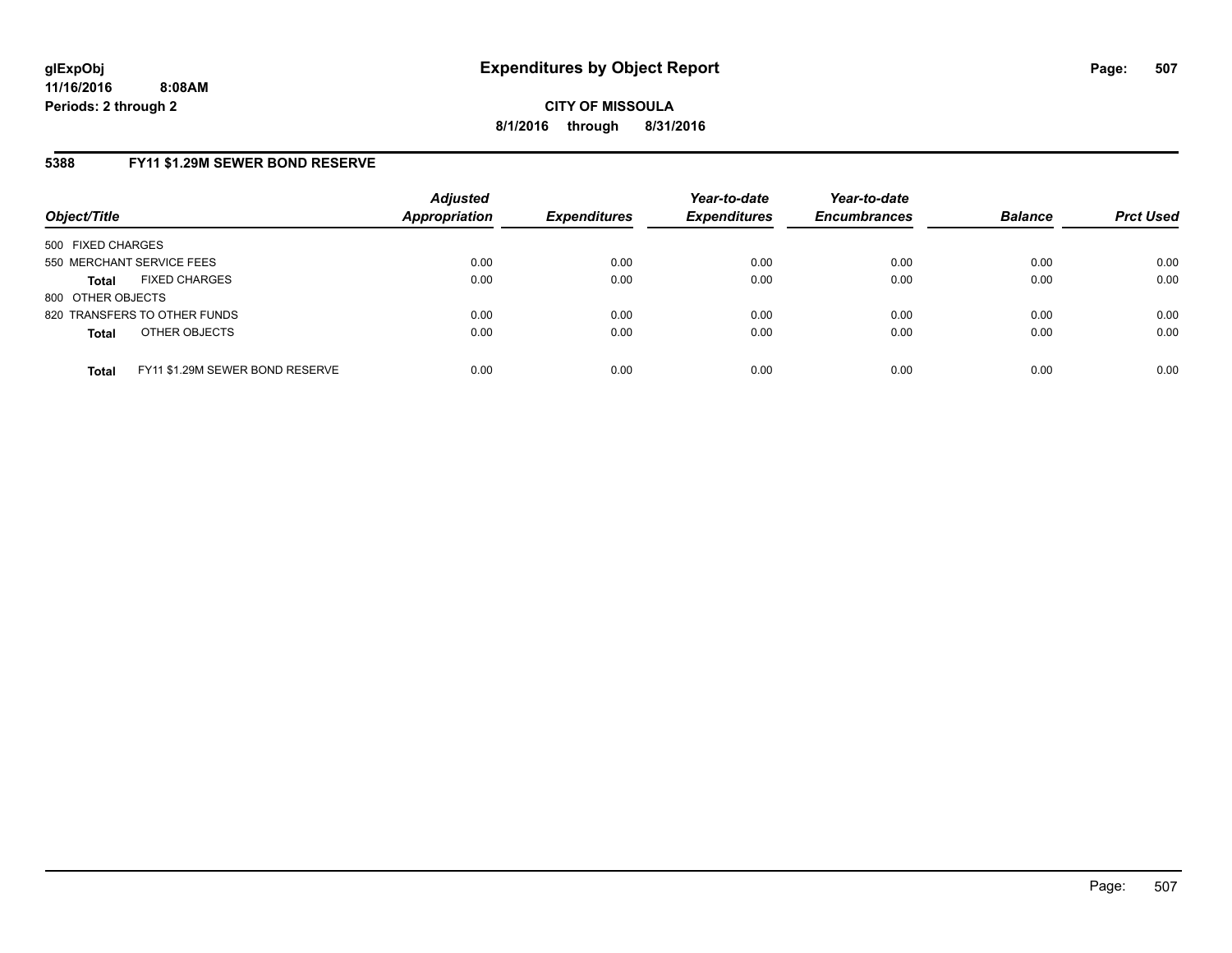### **5389 FY15 SEWER REVENUE BOND DEBT SERVICE**

**330 WASTEWATER**

| Object/Title                |                           | <b>Adjusted</b><br>Appropriation | <b>Expenditures</b> | Year-to-date<br><b>Expenditures</b> | Year-to-date<br><b>Encumbrances</b> | <b>Balance</b> | <b>Prct Used</b> |
|-----------------------------|---------------------------|----------------------------------|---------------------|-------------------------------------|-------------------------------------|----------------|------------------|
| 500 FIXED CHARGES           |                           |                                  |                     |                                     |                                     |                |                  |
|                             | 550 MERCHANT SERVICE FEES | 0.00                             | 0.00                | 0.00                                | 0.00                                | 0.00           | 0.00             |
| Total                       | <b>FIXED CHARGES</b>      | 0.00                             | 0.00                | 0.00                                | 0.00                                | 0.00           | 0.00             |
| 600 DEBT SERVICE            |                           |                                  |                     |                                     |                                     |                |                  |
| 610 PRINCIPAL               |                           | 0.00                             | 0.00                | 0.00                                | 0.00                                | 0.00           | 0.00             |
| 620 INTEREST / SERVICE FEES |                           | 0.00                             | 0.00                | 0.00                                | 0.00                                | 0.00           | 0.00             |
| <b>Total</b>                | <b>DEBT SERVICE</b>       | 0.00                             | 0.00                | 0.00                                | 0.00                                | 0.00           | 0.00             |
| <b>Total</b>                | <b>WASTEWATER</b>         | 0.00                             | 0.00                | 0.00                                | 0.00                                | 0.00           | 0.00             |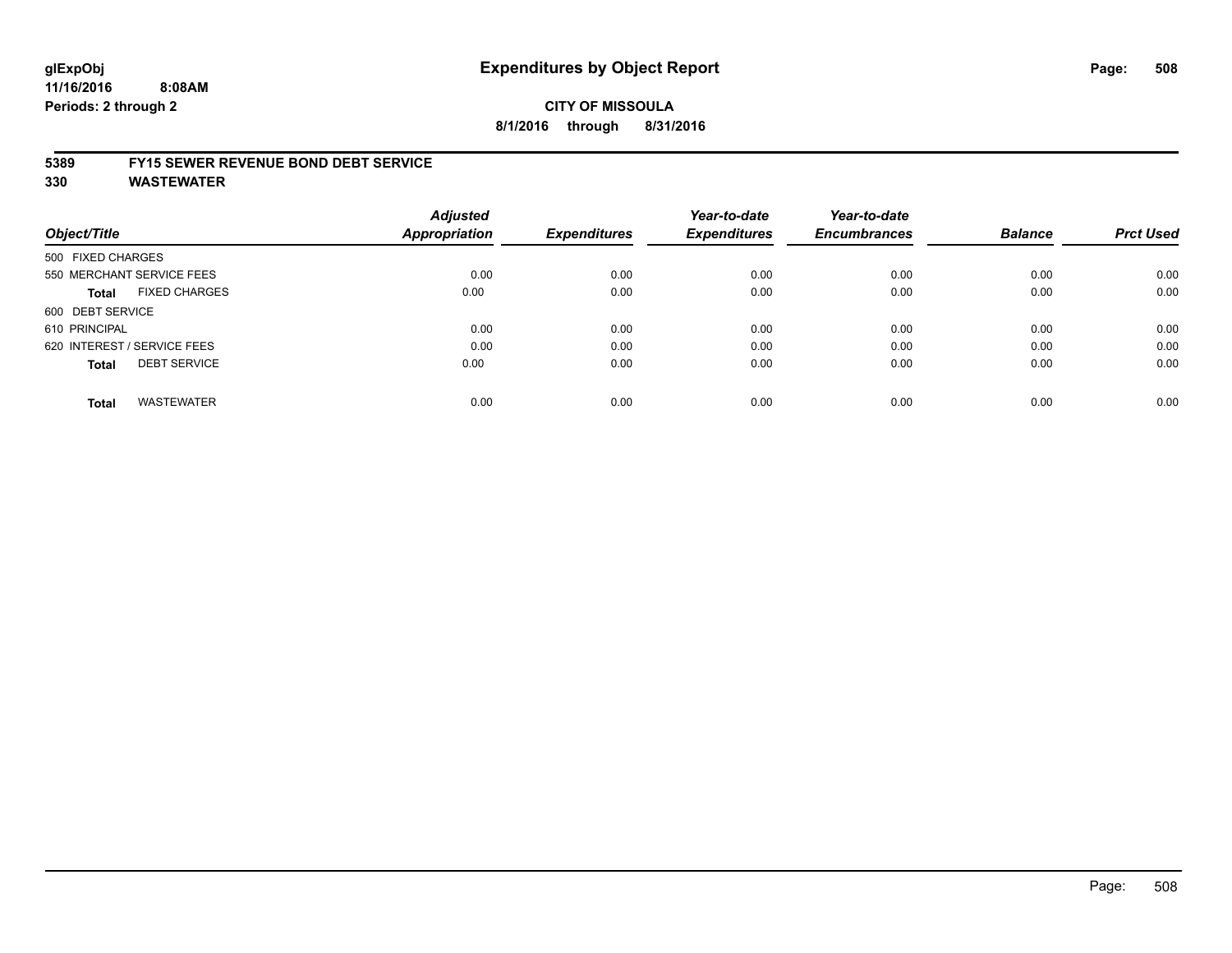**CITY OF MISSOULA 8/1/2016 through 8/31/2016**

## **5389 FY15 SEWER REVENUE BOND DEBT SERVICE**

| Object/Title      |                                  | <b>Adjusted</b><br><b>Appropriation</b> | <b>Expenditures</b> | Year-to-date<br><b>Expenditures</b> | Year-to-date<br><b>Encumbrances</b> | <b>Balance</b> | <b>Prct Used</b> |
|-------------------|----------------------------------|-----------------------------------------|---------------------|-------------------------------------|-------------------------------------|----------------|------------------|
| 500 FIXED CHARGES |                                  |                                         |                     |                                     |                                     |                |                  |
|                   | 550 MERCHANT SERVICE FEES        | 0.00                                    | 0.00                | 0.00                                | 0.00                                | 0.00           | 0.00             |
| <b>Total</b>      | <b>FIXED CHARGES</b>             | 0.00                                    | 0.00                | 0.00                                | 0.00                                | 0.00           | 0.00             |
| 600 DEBT SERVICE  |                                  |                                         |                     |                                     |                                     |                |                  |
| 610 PRINCIPAL     |                                  | 0.00                                    | 0.00                | 0.00                                | 0.00                                | 0.00           | 0.00             |
|                   | 620 INTEREST / SERVICE FEES      | 0.00                                    | 0.00                | 0.00                                | 0.00                                | 0.00           | 0.00             |
| <b>Total</b>      | <b>DEBT SERVICE</b>              | 0.00                                    | 0.00                | 0.00                                | 0.00                                | 0.00           | 0.00             |
| <b>Total</b>      | FY15 SEWER REVENUE BOND DEBT SEF | 0.00                                    | 0.00                | 0.00                                | 0.00                                | 0.00           | 0.00             |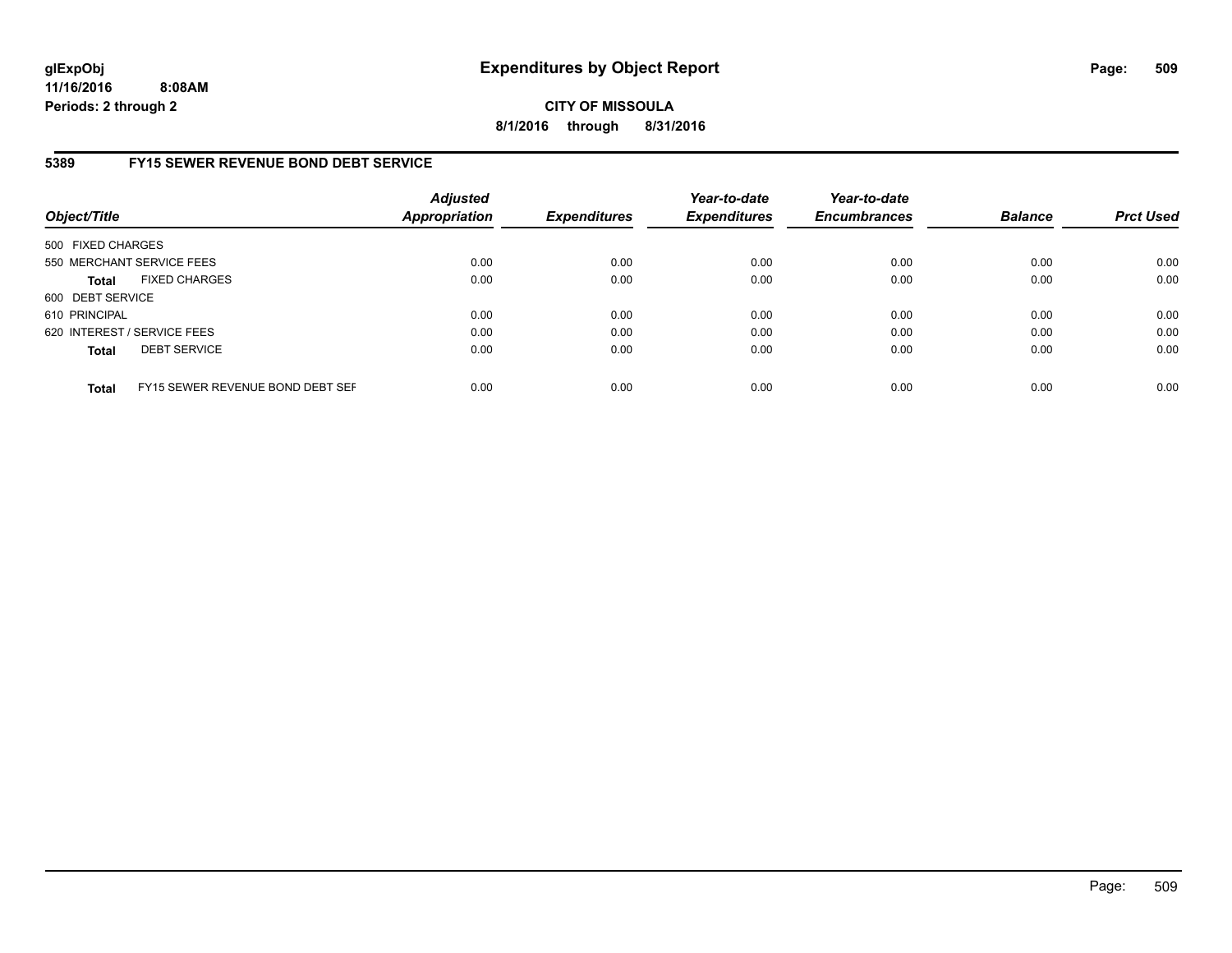# **CITY OF MISSOULA 8/1/2016 through 8/31/2016**

### **5390 FY15 SEWER BOND DEBT RESERVE**

**330 WASTEWATER**

| Object/Title                         | <b>Adjusted</b><br><b>Appropriation</b> | <b>Expenditures</b> | Year-to-date<br><b>Expenditures</b> | Year-to-date<br><b>Encumbrances</b> | <b>Balance</b> | <b>Prct Used</b> |
|--------------------------------------|-----------------------------------------|---------------------|-------------------------------------|-------------------------------------|----------------|------------------|
| 500 FIXED CHARGES                    |                                         |                     |                                     |                                     |                |                  |
| 550 MERCHANT SERVICE FEES            | 0.00                                    | 0.00                | 0.00                                | 0.00                                | 0.00           | 0.00             |
| <b>FIXED CHARGES</b><br><b>Total</b> | 0.00                                    | 0.00                | 0.00                                | 0.00                                | 0.00           | 0.00             |
| 800 OTHER OBJECTS                    |                                         |                     |                                     |                                     |                |                  |
| 820 TRANSFERS TO OTHER FUNDS         | 0.00                                    | 0.00                | 0.00                                | 0.00                                | 0.00           | 0.00             |
| OTHER OBJECTS<br><b>Total</b>        | 0.00                                    | 0.00                | 0.00                                | 0.00                                | 0.00           | 0.00             |
| <b>WASTEWATER</b><br><b>Total</b>    | 0.00                                    | 0.00                | 0.00                                | 0.00                                | 0.00           | 0.00             |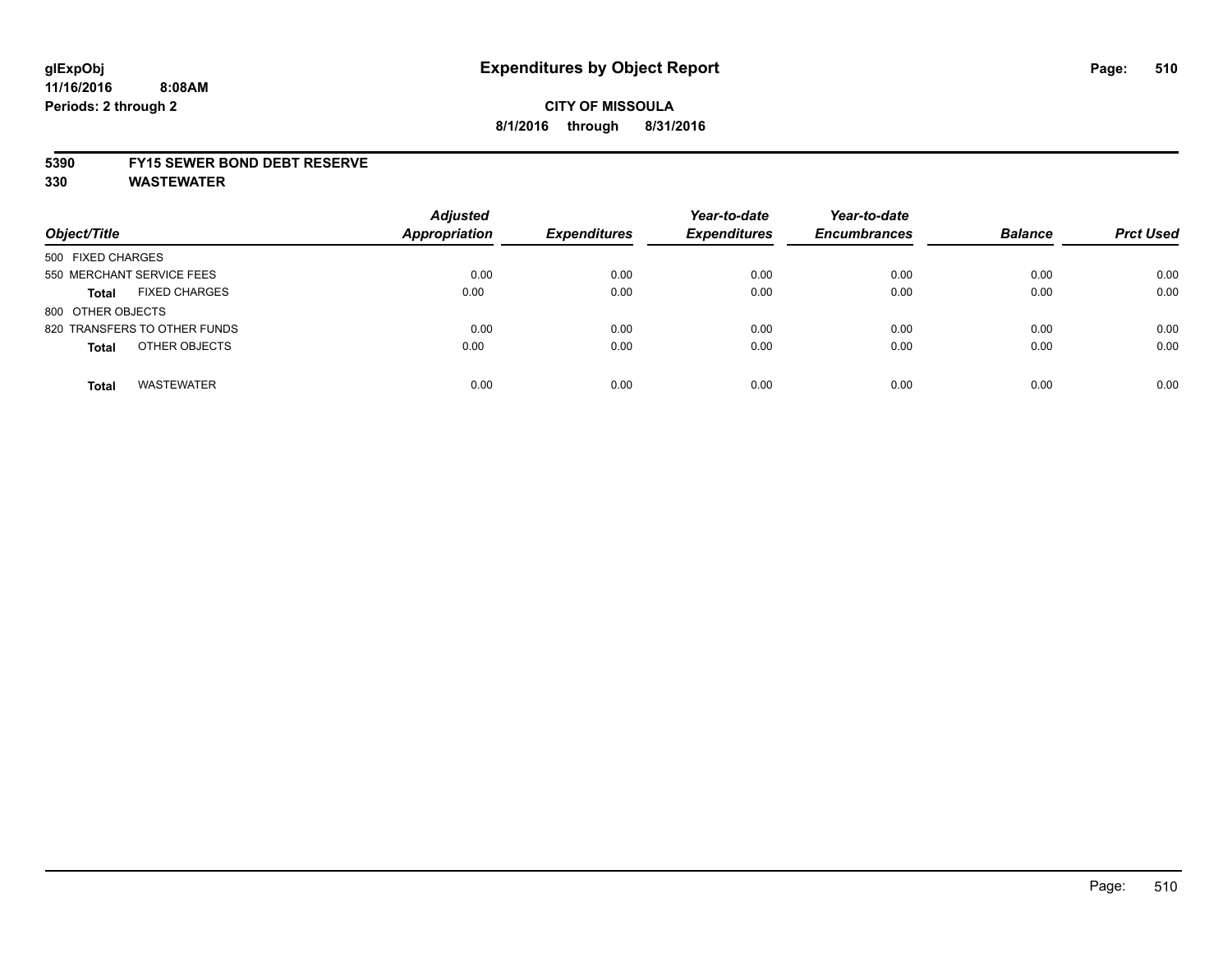## **5390 FY15 SEWER BOND DEBT RESERVE**

| Object/Title              |                              | <b>Adjusted</b><br>Appropriation | <b>Expenditures</b> | Year-to-date<br><b>Expenditures</b> | Year-to-date<br><b>Encumbrances</b> | <b>Balance</b> | <b>Prct Used</b> |
|---------------------------|------------------------------|----------------------------------|---------------------|-------------------------------------|-------------------------------------|----------------|------------------|
| 500 FIXED CHARGES         |                              |                                  |                     |                                     |                                     |                |                  |
| 550 MERCHANT SERVICE FEES |                              | 0.00                             | 0.00                | 0.00                                | 0.00                                | 0.00           | 0.00             |
| <b>Total</b>              | <b>FIXED CHARGES</b>         | 0.00                             | 0.00                | 0.00                                | 0.00                                | 0.00           | 0.00             |
| 800 OTHER OBJECTS         |                              |                                  |                     |                                     |                                     |                |                  |
|                           | 820 TRANSFERS TO OTHER FUNDS | 0.00                             | 0.00                | 0.00                                | 0.00                                | 0.00           | 0.00             |
| <b>Total</b>              | OTHER OBJECTS                | 0.00                             | 0.00                | 0.00                                | 0.00                                | 0.00           | 0.00             |
| <b>Total</b>              | FY15 SEWER BOND DEBT RESERVE | 0.00                             | 0.00                | 0.00                                | 0.00                                | 0.00           | 0.00             |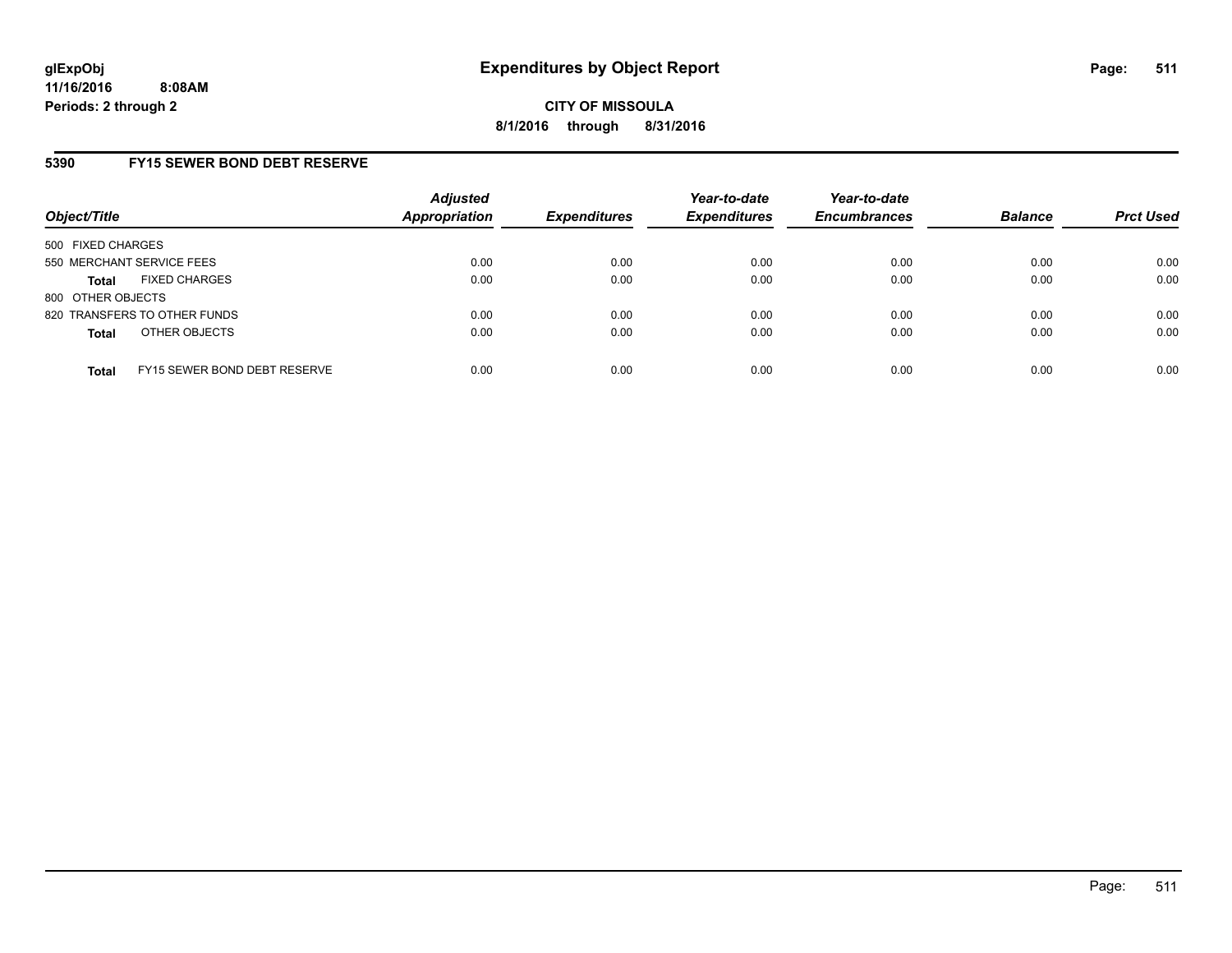**5450 STORMWATER UTILITIY**

**334 STORM WATER**

|                        |                                     | <b>Adjusted</b>      |                     | Year-to-date        | Year-to-date        |                |                  |
|------------------------|-------------------------------------|----------------------|---------------------|---------------------|---------------------|----------------|------------------|
| Object/Title           |                                     | <b>Appropriation</b> | <b>Expenditures</b> | <b>Expenditures</b> | <b>Encumbrances</b> | <b>Balance</b> | <b>Prct Used</b> |
| 100 PERSONAL SERVICES  |                                     |                      |                     |                     |                     |                |                  |
| 110 SALARIES AND WAGES |                                     | 0.00                 | 0.00                | 0.00                | 0.00                | 0.00           | 0.00             |
|                        | <b>140 EMPLOYER CONTRIBUTIONS</b>   | 0.00                 | 0.00                | 0.00                | 0.00                | 0.00           | 0.00             |
| <b>Total</b>           | PERSONAL SERVICES                   | 0.00                 | 0.00                | 0.00                | 0.00                | 0.00           | 0.00             |
| 200 SUPPLIES           |                                     |                      |                     |                     |                     |                |                  |
| 210 OFFICE SUPPLIES    |                                     | 0.00                 | 0.00                | 0.00                | 0.00                | 0.00           | 0.00             |
| <b>Total</b>           | <b>SUPPLIES</b>                     | 0.00                 | 0.00                | 0.00                | 0.00                | 0.00           | 0.00             |
| 300 PURCHASED SERVICES |                                     |                      |                     |                     |                     |                |                  |
| 310 COMMUNICATIONS     |                                     | 0.00                 | 0.00                | 0.00                | 0.00                | 0.00           | 0.00             |
|                        | 330 PUBLICITY, SUBSCRIPTIONS & DUES | 0.00                 | 4,200.00            | 4,200.00            | 0.00                | $-4,200.00$    | 0.00             |
|                        | 350 PROFESSIONAL SERVICES           | 0.00                 | 0.00                | 0.00                | 0.00                | 0.00           | 0.00             |
| 370 TRAVEL             |                                     | 0.00                 | 0.00                | 0.00                | 0.00                | 0.00           | 0.00             |
| <b>Total</b>           | PURCHASED SERVICES                  | 0.00                 | 4,200.00            | 4,200.00            | 0.00                | $-4,200.00$    | 0.00             |
| 600 DEBT SERVICE       |                                     |                      |                     |                     |                     |                |                  |
|                        | 620 INTEREST / SERVICE FEES         | 0.00                 | 0.00                | 0.00                | 0.00                | 0.00           | 0.00             |
| <b>Total</b>           | <b>DEBT SERVICE</b>                 | 0.00                 | 0.00                | 0.00                | 0.00                | 0.00           | 0.00             |
| <b>Total</b>           | <b>STORM WATER</b>                  | 0.00                 | 4,200.00            | 4,200.00            | 0.00                | $-4,200.00$    | 0.00             |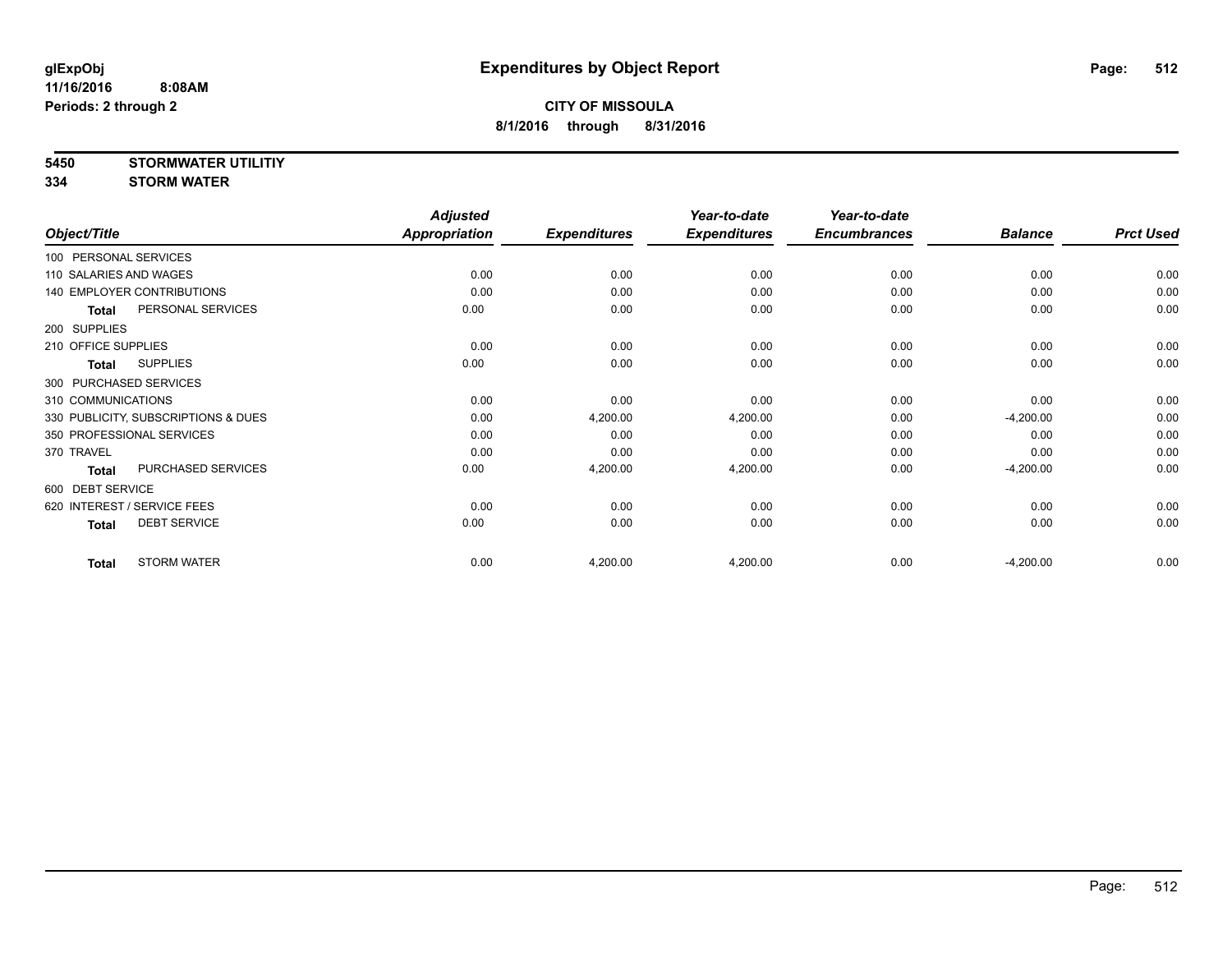**CITY OF MISSOULA 8/1/2016 through 8/31/2016**

### **5450 STORMWATER UTILITIY**

|                                   |                                     | <b>Adjusted</b>      |                     | Year-to-date        | Year-to-date        |                |                  |
|-----------------------------------|-------------------------------------|----------------------|---------------------|---------------------|---------------------|----------------|------------------|
| Object/Title                      |                                     | <b>Appropriation</b> | <b>Expenditures</b> | <b>Expenditures</b> | <b>Encumbrances</b> | <b>Balance</b> | <b>Prct Used</b> |
| 100 PERSONAL SERVICES             |                                     |                      |                     |                     |                     |                |                  |
| 110 SALARIES AND WAGES            |                                     | 0.00                 | 0.00                | 0.00                | 0.00                | 0.00           | 0.00             |
| <b>140 EMPLOYER CONTRIBUTIONS</b> |                                     | 0.00                 | 0.00                | 0.00                | 0.00                | 0.00           | 0.00             |
| <b>Total</b>                      | PERSONAL SERVICES                   | 0.00                 | 0.00                | 0.00                | 0.00                | 0.00           | 0.00             |
| 200 SUPPLIES                      |                                     |                      |                     |                     |                     |                |                  |
| 210 OFFICE SUPPLIES               |                                     | 0.00                 | 0.00                | 0.00                | 0.00                | 0.00           | 0.00             |
| <b>Total</b>                      | <b>SUPPLIES</b>                     | 0.00                 | 0.00                | 0.00                | 0.00                | 0.00           | 0.00             |
| 300 PURCHASED SERVICES            |                                     |                      |                     |                     |                     |                |                  |
| 310 COMMUNICATIONS                |                                     | 0.00                 | 0.00                | 0.00                | 0.00                | 0.00           | 0.00             |
|                                   | 330 PUBLICITY, SUBSCRIPTIONS & DUES | 0.00                 | 4,200.00            | 4,200.00            | 0.00                | $-4,200.00$    | 0.00             |
| 350 PROFESSIONAL SERVICES         |                                     | 0.00                 | 0.00                | 0.00                | 0.00                | 0.00           | 0.00             |
| 370 TRAVEL                        |                                     | 0.00                 | 0.00                | 0.00                | 0.00                | 0.00           | 0.00             |
| <b>Total</b>                      | PURCHASED SERVICES                  | 0.00                 | 4,200.00            | 4,200.00            | 0.00                | $-4,200.00$    | 0.00             |
| 600 DEBT SERVICE                  |                                     |                      |                     |                     |                     |                |                  |
| 620 INTEREST / SERVICE FEES       |                                     | 0.00                 | 0.00                | 0.00                | 0.00                | 0.00           | 0.00             |
| <b>Total</b>                      | <b>DEBT SERVICE</b>                 | 0.00                 | 0.00                | 0.00                | 0.00                | 0.00           | 0.00             |
| <b>Total</b>                      | STORMWATER UTILITIY                 | 0.00                 | 4,200.00            | 4,200.00            | 0.00                | $-4,200.00$    | 0.00             |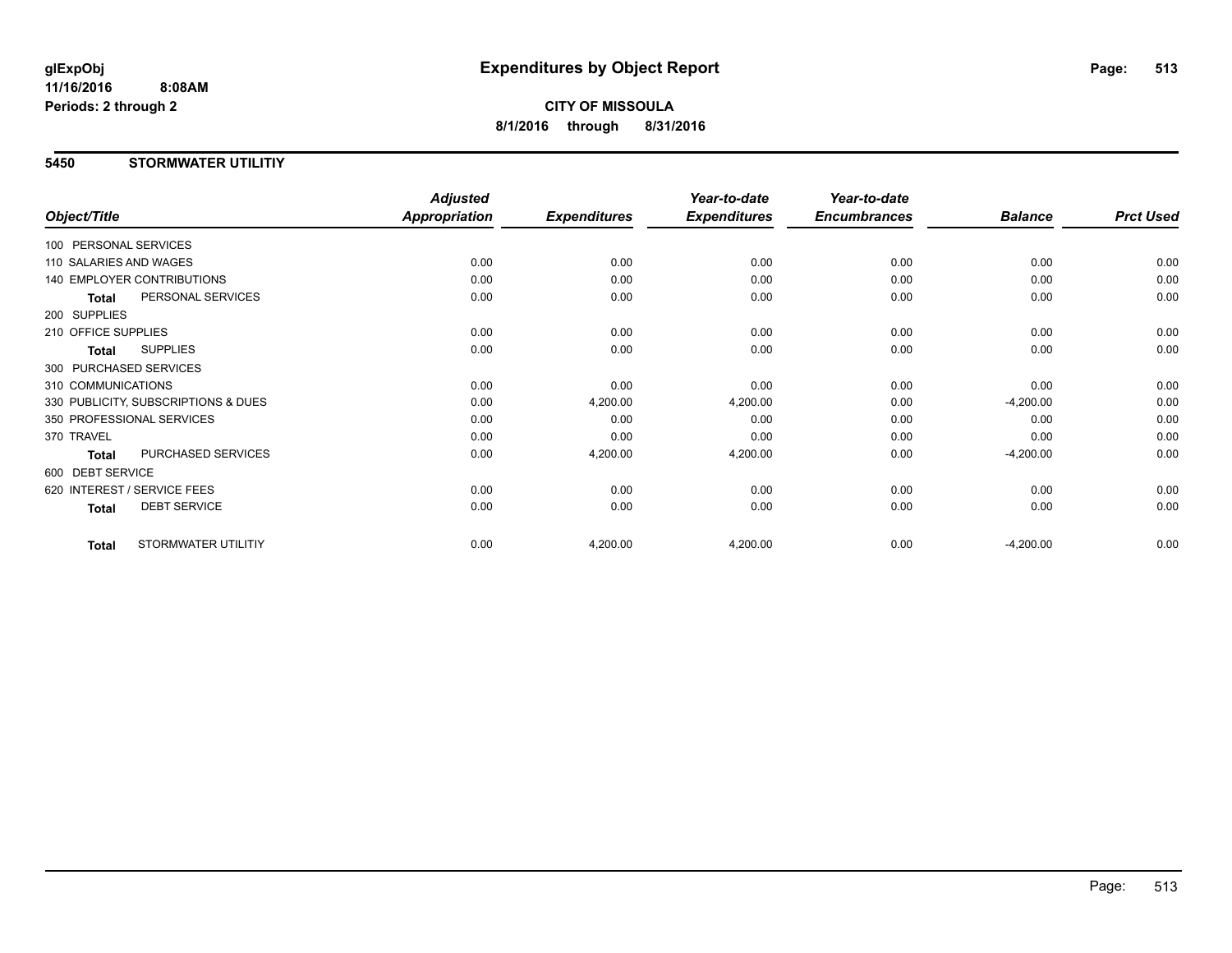### **5711 AQUATICS**

**370 PARKS & RECREATION**

|                                       | <b>Adjusted</b> |                     | Year-to-date        | Year-to-date        |                |                  |
|---------------------------------------|-----------------|---------------------|---------------------|---------------------|----------------|------------------|
| Object/Title                          | Appropriation   | <b>Expenditures</b> | <b>Expenditures</b> | <b>Encumbrances</b> | <b>Balance</b> | <b>Prct Used</b> |
| 100 PERSONAL SERVICES                 |                 |                     |                     |                     |                |                  |
| 110 SALARIES AND WAGES                | 0.00            | 92,414.26           | 166,953.35          | 0.00                | -166,953.35    | 0.00             |
| 115 SALARIES/HEALTH INSURANCE BENEFIT | 0.00            | 0.00                | 0.00                | 0.00                | 0.00           | 0.00             |
| 120 OVERTIME/TERMINATION              | 0.00            | 141.14              | 247.80              | 0.00                | $-247.80$      | 0.00             |
| 135 OPEB EXPENSE                      | 0.00            | 0.00                | 0.00                | 0.00                | 0.00           | 0.00             |
| 140 EMPLOYER CONTRIBUTIONS            | 0.00            | 18,016.73           | 36,384.54           | 0.00                | $-36,384.54$   | 0.00             |
| 141 STATE RETIREMENT CONTRIBUTIONS    | 0.00            | 0.00                | 0.00                | 0.00                | 0.00           | 0.00             |
| 145 OPEB CONTRIBUTION                 | 0.00            | 0.00                | 0.00                | 0.00                | 0.00           | 0.00             |
| 190 PENSION EXPENSE                   | 0.00            | 0.00                | 0.00                | 0.00                | 0.00           | 0.00             |
| PERSONAL SERVICES<br>Total            | 0.00            | 110,572.13          | 203,585.69          | 0.00                | $-203,585.69$  | 0.00             |
| 200 SUPPLIES                          |                 |                     |                     |                     |                |                  |
| 210 OFFICE SUPPLIES                   | 0.00            | 0.00                | 0.00                | 0.00                | 0.00           | 0.00             |
| 220 OPERATING SUPPLIES                | 0.00            | 635.85              | 727.91              | 0.00                | $-727.91$      | 0.00             |
| 230 REPAIR/MAINTENANCE                | 0.00            | 17,298.86           | 26,379.39           | 0.00                | $-26,379.39$   | 0.00             |
| 231 GASOLINE                          | 0.00            | 0.00                | 0.00                | 0.00                | 0.00           | 0.00             |
| 240 OTHER SUPPLIES                    | 0.00            | 38,528.55           | 45,902.69           | 0.00                | $-45,902.69$   | 0.00             |
| 250 SUPPLIES FOR RESALE               | 0.00            | 0.00                | 0.00                | 0.00                | 0.00           | 0.00             |
| <b>SUPPLIES</b><br>Total              | 0.00            | 56,463.26           | 73,009.99           | 0.00                | $-73,009.99$   | 0.00             |
| 300 PURCHASED SERVICES                |                 |                     |                     |                     |                |                  |
| 310 COMMUNICATIONS                    | 0.00            | 0.00                | 0.00                | 0.00                | 0.00           | 0.00             |
| 320 PRINTING & DUPLICATING            | 0.00            | 0.00                | 32.00               | 0.00                | $-32.00$       | 0.00             |
| 330 PUBLICITY, SUBSCRIPTIONS & DUES   | 0.00            | 1,098.25            | 1,197.25            | 0.00                | $-1,197.25$    | 0.00             |
| 340 SEWER                             | 0.00            | 0.00                | 3,056.19            | 0.00                | $-3,056.19$    | 0.00             |
| 341 ELECTRICITY & NATURAL GAS         | 0.00            | 23,730.68           | 23,730.68           | 0.00                | $-23,730.68$   | 0.00             |
| 343 WATER CHARGES                     | 0.00            | 3,950.33            | 3,950.33            | 0.00                | $-3,950.33$    | 0.00             |
| 344 TELEPHONE SERVICE                 | 0.00            | 701.98              | 1,111.32            | 0.00                | $-1, 111.32$   | 0.00             |
| 345 GARBAGE                           | 0.00            | 200.97              | 512.54              | 0.00                | $-512.54$      | 0.00             |
| 350 PROFESSIONAL SERVICES             | 0.00            | 1,074.50            | 5,960.50            | 0.00                | $-5,960.50$    | 0.00             |
| 360 REPAIR & MAINTENANCE              | 0.00            | 787.20              | 787.20              | 0.00                | $-787.20$      | 0.00             |
| 370 TRAVEL                            | 0.00            | 0.00                | 0.00                | 0.00                | 0.00           | 0.00             |
| 380 TRAINING                          | 0.00            | 0.00                | 0.00                | 0.00                | 0.00           | 0.00             |
| 390 OTHER PURCHASED SERVICES          | 0.00            | $-326.90$           | $-326.90$           | 0.00                | 326.90         | 0.00             |
| PURCHASED SERVICES<br>Total           | 0.00            | 31,217.01           | 40,011.11           | 0.00                | $-40,011.11$   | 0.00             |
| 500 FIXED CHARGES                     |                 |                     |                     |                     |                |                  |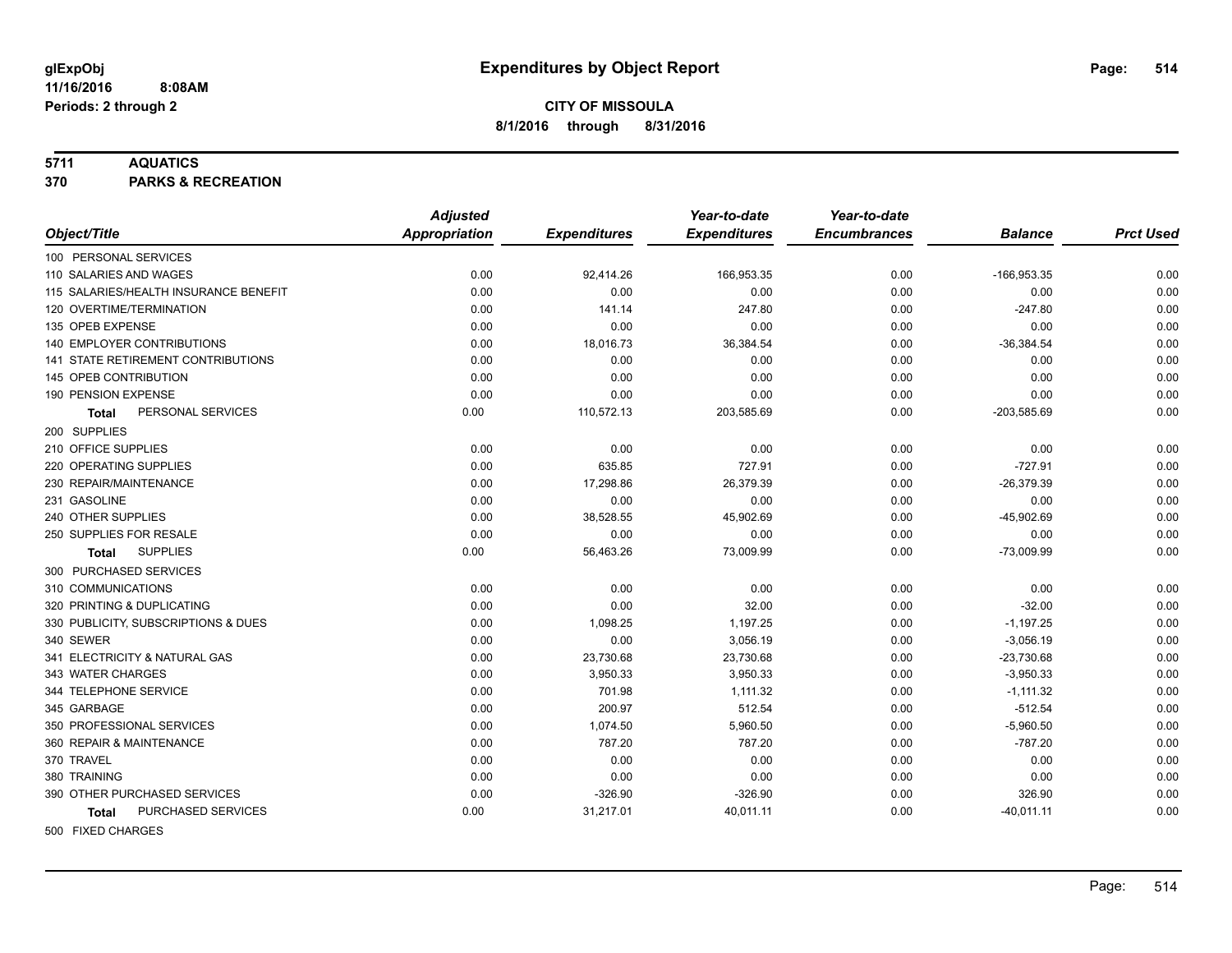### **5711 AQUATICS**

**370 PARKS & RECREATION**

|                    |                              | <b>Adjusted</b>      |                     | Year-to-date        | Year-to-date        |                |                  |
|--------------------|------------------------------|----------------------|---------------------|---------------------|---------------------|----------------|------------------|
| Object/Title       |                              | <b>Appropriation</b> | <b>Expenditures</b> | <b>Expenditures</b> | <b>Encumbrances</b> | <b>Balance</b> | <b>Prct Used</b> |
| 500 FIXED CHARGES  |                              | 0.00                 | 0.00                | 0.00                | 0.00                | 0.00           | 0.00             |
|                    | 550 MERCHANT SERVICE FEES    | 0.00                 | 0.00                | 0.00                | 0.00                | 0.00           | 0.00             |
| Total              | <b>FIXED CHARGES</b>         | 0.00                 | 0.00                | 0.00                | 0.00                | 0.00           | 0.00             |
| 600 DEBT SERVICE   |                              |                      |                     |                     |                     |                |                  |
| 610 PRINCIPAL      |                              | 0.00                 | 0.00                | 0.00                | 0.00                | 0.00           | 0.00             |
| Total              | <b>DEBT SERVICE</b>          | 0.00                 | 0.00                | 0.00                | 0.00                | 0.00           | 0.00             |
| 800 OTHER OBJECTS  |                              |                      |                     |                     |                     |                |                  |
|                    | 820 TRANSFERS TO OTHER FUNDS | 0.00                 | 0.00                | 0.00                | 0.00                | 0.00           | 0.00             |
| <b>Total</b>       | OTHER OBJECTS                | 0.00                 | 0.00                | 0.00                | 0.00                | 0.00           | 0.00             |
| 900 CAPITAL OUTLAY |                              |                      |                     |                     |                     |                |                  |
| 920 BUILDINGS      |                              | 0.00                 | 0.00                | 0.00                | 0.00                | 0.00           | 0.00             |
| 930 IMPROVEMENTS   |                              | 0.00                 | 0.00                | 0.00                | 0.00                | 0.00           | 0.00             |
|                    | 940 MACHINERY & EQUIPMENT    | 0.00                 | 0.00                | 0.00                | 0.00                | 0.00           | 0.00             |
| Total              | <b>CAPITAL OUTLAY</b>        | 0.00                 | 0.00                | 0.00                | 0.00                | 0.00           | 0.00             |
| <b>Total</b>       | PARKS & RECREATION           | 0.00                 | 198,252.40          | 316,606.79          | 0.00                | $-316,606.79$  | 0.00             |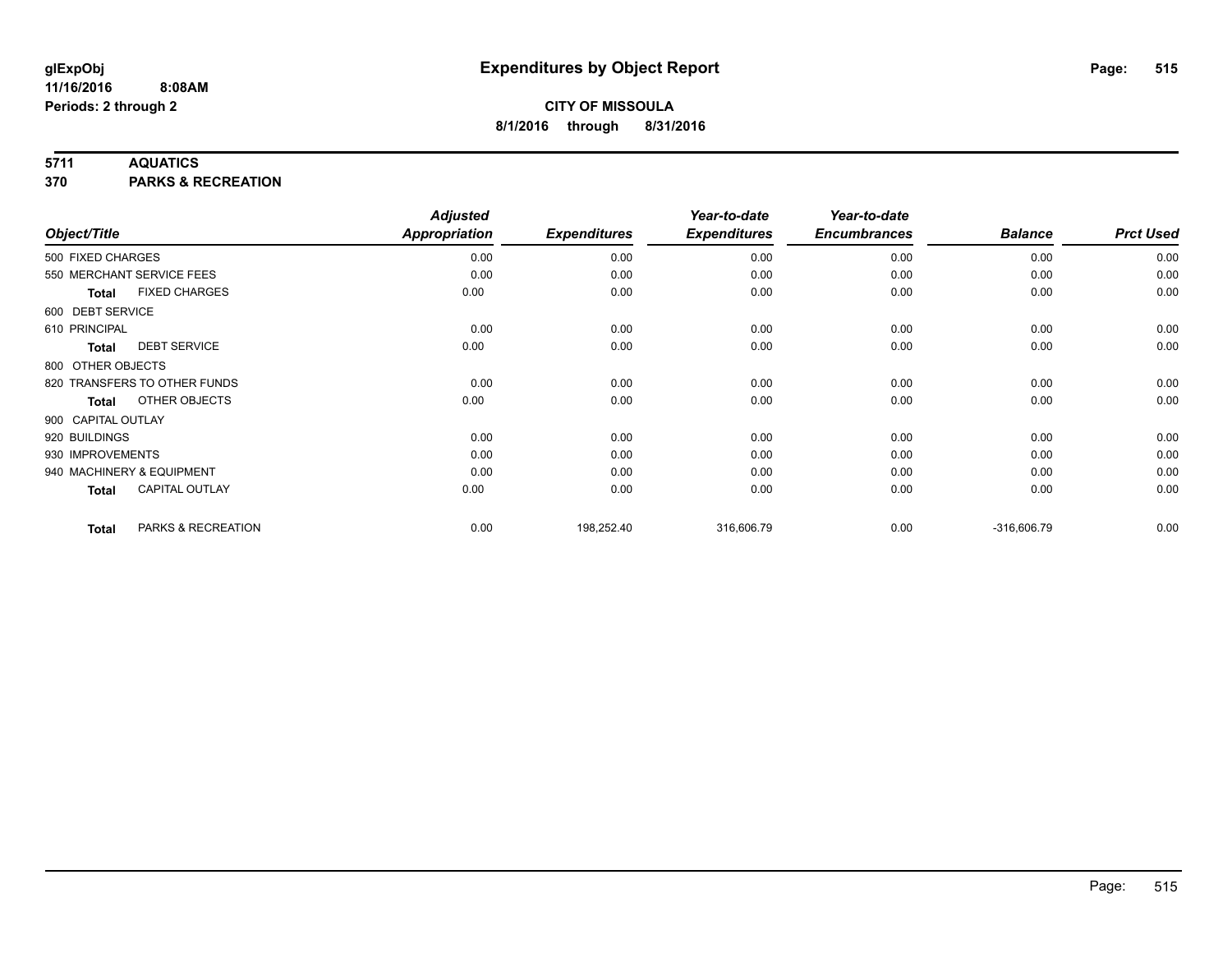### **5711 AQUATICS**

**371 AQUATICS SALARIES**

| Object/Title                             | <b>Adjusted</b><br>Appropriation | <b>Expenditures</b> | Year-to-date<br><b>Expenditures</b> | Year-to-date<br><b>Encumbrances</b> | <b>Balance</b> | <b>Prct Used</b> |
|------------------------------------------|----------------------------------|---------------------|-------------------------------------|-------------------------------------|----------------|------------------|
|                                          |                                  |                     |                                     |                                     |                |                  |
| 100 PERSONAL SERVICES                    |                                  |                     |                                     |                                     |                |                  |
| 110 SALARIES AND WAGES                   | 0.00                             | 0.00                | 0.00                                | 0.00                                | 0.00           | 0.00             |
| 120 OVERTIME/TERMINATION                 | 0.00                             | 0.00                | 0.00                                | 0.00                                | 0.00           | 0.00             |
| 135 OPEB EXPENSE                         | 0.00                             | 0.00                | 0.00                                | 0.00                                | 0.00           | 0.00             |
| 140 EMPLOYER CONTRIBUTIONS               | 0.00                             | 0.00                | 0.00                                | 0.00                                | 0.00           | 0.00             |
| 141 STATE RETIREMENT CONTRIBUTIONS       | 0.00                             | 0.00                | 0.00                                | 0.00                                | 0.00           | 0.00             |
| 145 OPEB CONTRIBUTION                    | 0.00                             | 0.00                | 0.00                                | 0.00                                | 0.00           | 0.00             |
| PERSONAL SERVICES<br><b>Total</b>        | 0.00                             | 0.00                | 0.00                                | 0.00                                | 0.00           | 0.00             |
| <b>AQUATICS SALARIES</b><br><b>Total</b> | 0.00                             | 0.00                | 0.00                                | 0.00                                | 0.00           | 0.00             |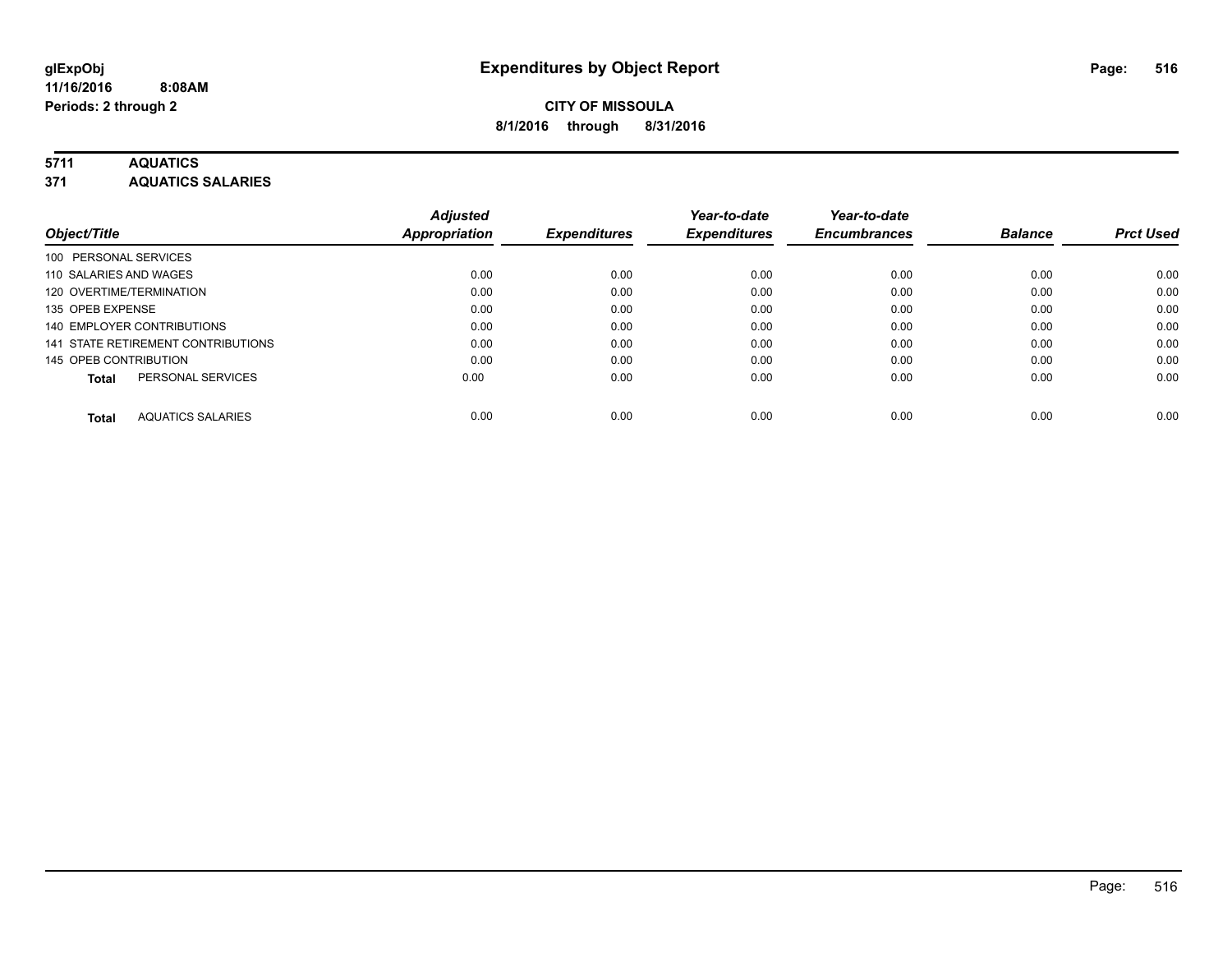### **5711 AQUATICS**

**390 NON-DEPARTMENTAL**

| Object/Title                          | <b>Adjusted</b><br><b>Appropriation</b> | <b>Expenditures</b> | Year-to-date<br><b>Expenditures</b> | Year-to-date<br><b>Encumbrances</b> | <b>Balance</b> | <b>Prct Used</b> |
|---------------------------------------|-----------------------------------------|---------------------|-------------------------------------|-------------------------------------|----------------|------------------|
| 800 OTHER OBJECTS                     |                                         |                     |                                     |                                     |                |                  |
| 830 DEPRECIATION                      | 0.00                                    | 0.00                | 0.00                                | 0.00                                | 0.00           | 0.00             |
| OTHER OBJECTS<br><b>Total</b>         | 0.00                                    | 0.00                | 0.00                                | 0.00                                | 0.00           | 0.00             |
| 900 CAPITAL OUTLAY                    |                                         |                     |                                     |                                     |                |                  |
| 900 CAPITAL OUTLAY                    | 0.00                                    | 0.00                | 0.00                                | 0.00                                | 0.00           | 0.00             |
| <b>CAPITAL OUTLAY</b><br><b>Total</b> | 0.00                                    | 0.00                | 0.00                                | 0.00                                | 0.00           | 0.00             |
| NON-DEPARTMENTAL<br><b>Total</b>      | 0.00                                    | 0.00                | 0.00                                | 0.00                                | 0.00           | 0.00             |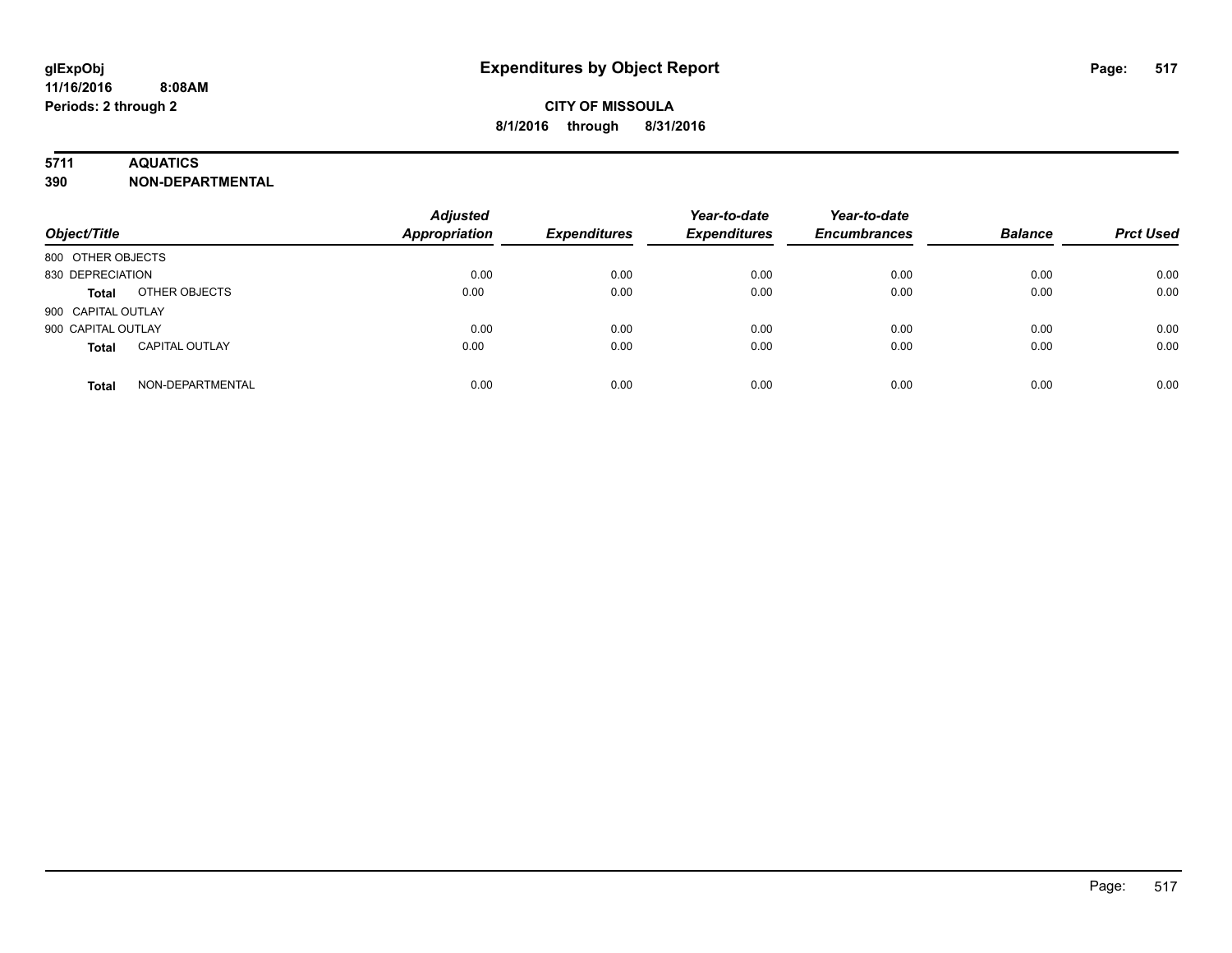**5711 AQUATICS**

|                                           | <b>Adjusted</b>      |                     | Year-to-date        | Year-to-date        |                |                  |
|-------------------------------------------|----------------------|---------------------|---------------------|---------------------|----------------|------------------|
| Object/Title                              | <b>Appropriation</b> | <b>Expenditures</b> | <b>Expenditures</b> | <b>Encumbrances</b> | <b>Balance</b> | <b>Prct Used</b> |
| 100 PERSONAL SERVICES                     |                      |                     |                     |                     |                |                  |
| 110 SALARIES AND WAGES                    | 0.00                 | 92,414.26           | 166,953.35          | 0.00                | $-166,953.35$  | 0.00             |
| 115 SALARIES/HEALTH INSURANCE BENEFIT     | 0.00                 | 0.00                | 0.00                | 0.00                | 0.00           | 0.00             |
| 120 OVERTIME/TERMINATION                  | 0.00                 | 141.14              | 247.80              | 0.00                | $-247.80$      | 0.00             |
| 135 OPEB EXPENSE                          | 0.00                 | 0.00                | 0.00                | 0.00                | 0.00           | 0.00             |
| 140 EMPLOYER CONTRIBUTIONS                | 0.00                 | 18,016.73           | 36,384.54           | 0.00                | $-36,384.54$   | 0.00             |
| 141 STATE RETIREMENT CONTRIBUTIONS        | 0.00                 | 0.00                | 0.00                | 0.00                | 0.00           | 0.00             |
| <b>145 OPEB CONTRIBUTION</b>              | 0.00                 | 0.00                | 0.00                | 0.00                | 0.00           | 0.00             |
| 190 PENSION EXPENSE                       | 0.00                 | 0.00                | 0.00                | 0.00                | 0.00           | 0.00             |
| PERSONAL SERVICES<br>Total                | 0.00                 | 110,572.13          | 203,585.69          | 0.00                | $-203,585.69$  | 0.00             |
| 200 SUPPLIES                              |                      |                     |                     |                     |                |                  |
| 210 OFFICE SUPPLIES                       | 0.00                 | 0.00                | 0.00                | 0.00                | 0.00           | 0.00             |
| 220 OPERATING SUPPLIES                    | 0.00                 | 635.85              | 727.91              | 0.00                | $-727.91$      | 0.00             |
| 230 REPAIR/MAINTENANCE                    | 0.00                 | 17,298.86           | 26,379.39           | 0.00                | $-26,379.39$   | 0.00             |
| 231 GASOLINE                              | 0.00                 | 0.00                | 0.00                | 0.00                | 0.00           | 0.00             |
| 240 OTHER SUPPLIES                        | 0.00                 | 38,528.55           | 45,902.69           | 0.00                | $-45,902.69$   | 0.00             |
| 250 SUPPLIES FOR RESALE                   | 0.00                 | 0.00                | 0.00                | 0.00                | 0.00           | 0.00             |
| <b>SUPPLIES</b><br>Total                  | 0.00                 | 56,463.26           | 73,009.99           | 0.00                | $-73,009.99$   | 0.00             |
| 300 PURCHASED SERVICES                    |                      |                     |                     |                     |                |                  |
| 310 COMMUNICATIONS                        | 0.00                 | 0.00                | 0.00                | 0.00                | 0.00           | 0.00             |
| 320 PRINTING & DUPLICATING                | 0.00                 | 0.00                | 32.00               | 0.00                | $-32.00$       | 0.00             |
| 330 PUBLICITY, SUBSCRIPTIONS & DUES       | 0.00                 | 1,098.25            | 1,197.25            | 0.00                | $-1,197.25$    | 0.00             |
| 340 SEWER                                 | 0.00                 | 0.00                | 3,056.19            | 0.00                | $-3,056.19$    | 0.00             |
| 341 ELECTRICITY & NATURAL GAS             | 0.00                 | 23,730.68           | 23,730.68           | 0.00                | $-23,730.68$   | 0.00             |
| 343 WATER CHARGES                         | 0.00                 | 3,950.33            | 3,950.33            | 0.00                | $-3,950.33$    | 0.00             |
| 344 TELEPHONE SERVICE                     | 0.00                 | 701.98              | 1,111.32            | 0.00                | $-1,111.32$    | 0.00             |
| 345 GARBAGE                               | 0.00                 | 200.97              | 512.54              | 0.00                | $-512.54$      | 0.00             |
| 350 PROFESSIONAL SERVICES                 | 0.00                 | 1,074.50            | 5,960.50            | 0.00                | $-5,960.50$    | 0.00             |
| 360 REPAIR & MAINTENANCE                  | 0.00                 | 787.20              | 787.20              | 0.00                | $-787.20$      | 0.00             |
| 370 TRAVEL                                | 0.00                 | 0.00                | 0.00                | 0.00                | 0.00           | 0.00             |
| 380 TRAINING                              | 0.00                 | 0.00                | 0.00                | 0.00                | 0.00           | 0.00             |
| 390 OTHER PURCHASED SERVICES              | 0.00                 | $-326.90$           | $-326.90$           | 0.00                | 326.90         | 0.00             |
| <b>PURCHASED SERVICES</b><br><b>Total</b> | 0.00                 | 31,217.01           | 40,011.11           | 0.00                | $-40,011.11$   | 0.00             |
| 500 FIXED CHARGES                         |                      |                     |                     |                     |                |                  |
| 500 FIXED CHARGES                         | 0.00                 | 0.00                | 0.00                | 0.00                | 0.00           | 0.00             |
|                                           |                      |                     |                     |                     |                |                  |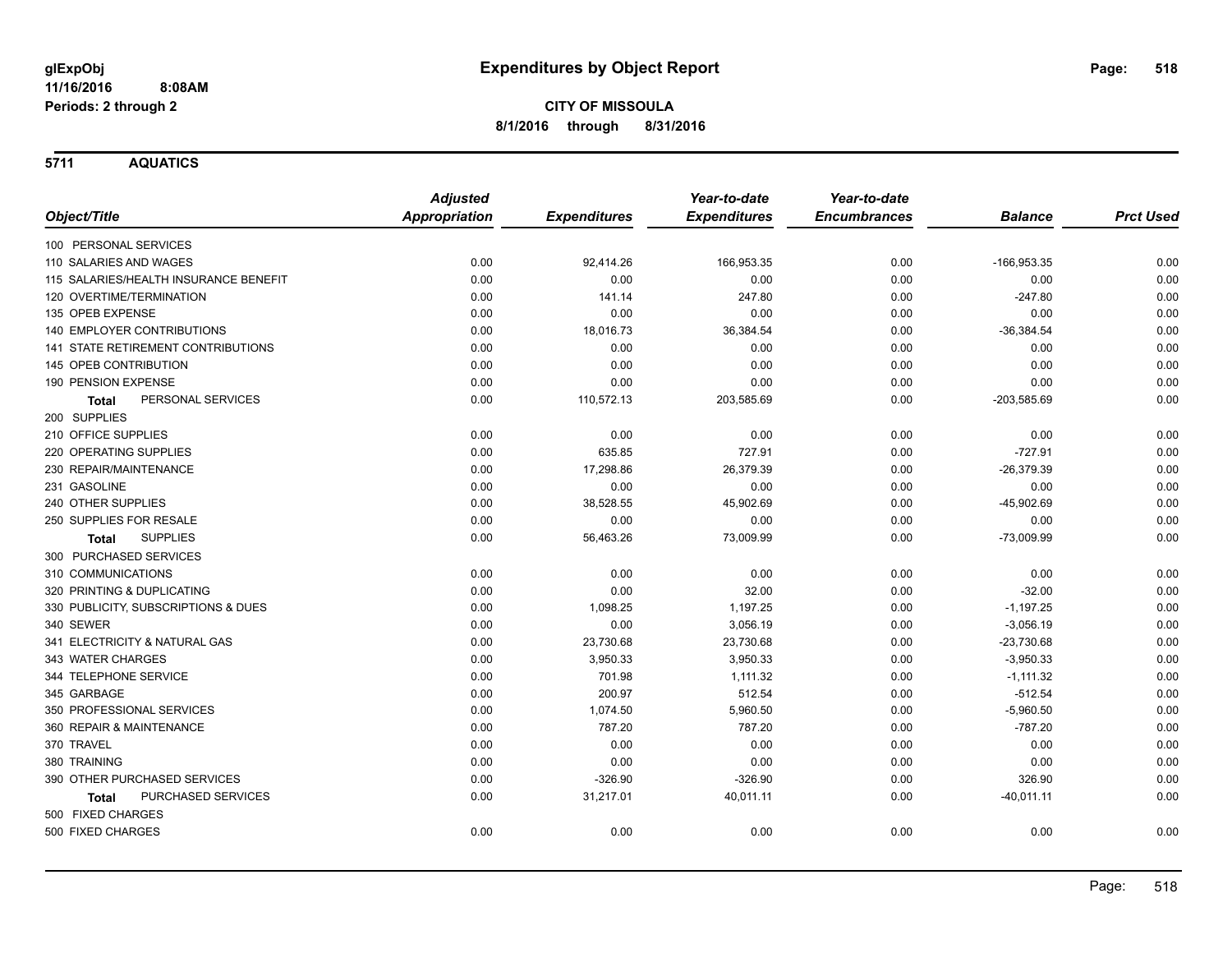**5711 AQUATICS**

|                                       | <b>Adjusted</b>      |                     | Year-to-date        | Year-to-date        |                |                  |
|---------------------------------------|----------------------|---------------------|---------------------|---------------------|----------------|------------------|
| Object/Title                          | <b>Appropriation</b> | <b>Expenditures</b> | <b>Expenditures</b> | <b>Encumbrances</b> | <b>Balance</b> | <b>Prct Used</b> |
| 550 MERCHANT SERVICE FEES             | 0.00                 | 0.00                | 0.00                | 0.00                | 0.00           | 0.00             |
| <b>FIXED CHARGES</b><br><b>Total</b>  | 0.00                 | 0.00                | 0.00                | 0.00                | 0.00           | 0.00             |
| 600 DEBT SERVICE                      |                      |                     |                     |                     |                |                  |
| 610 PRINCIPAL                         | 0.00                 | 0.00                | 0.00                | 0.00                | 0.00           | 0.00             |
| <b>DEBT SERVICE</b><br>Total          | 0.00                 | 0.00                | 0.00                | 0.00                | 0.00           | 0.00             |
| 800 OTHER OBJECTS                     |                      |                     |                     |                     |                |                  |
| 820 TRANSFERS TO OTHER FUNDS          | 0.00                 | 0.00                | 0.00                | 0.00                | 0.00           | 0.00             |
| 830 DEPRECIATION                      | 0.00                 | 0.00                | 0.00                | 0.00                | 0.00           | 0.00             |
| <b>OTHER OBJECTS</b><br><b>Total</b>  | 0.00                 | 0.00                | 0.00                | 0.00                | 0.00           | 0.00             |
| 900 CAPITAL OUTLAY                    |                      |                     |                     |                     |                |                  |
| 900 CAPITAL OUTLAY                    | 0.00                 | 0.00                | 0.00                | 0.00                | 0.00           | 0.00             |
| 920 BUILDINGS                         | 0.00                 | 0.00                | 0.00                | 0.00                | 0.00           | 0.00             |
| 930 IMPROVEMENTS                      | 0.00                 | 0.00                | 0.00                | 0.00                | 0.00           | 0.00             |
| 940 MACHINERY & EQUIPMENT             | 0.00                 | 0.00                | 0.00                | 0.00                | 0.00           | 0.00             |
| <b>CAPITAL OUTLAY</b><br><b>Total</b> | 0.00                 | 0.00                | 0.00                | 0.00                | 0.00           | 0.00             |
| <b>AQUATICS</b><br><b>Total</b>       | 0.00                 | 198,252.40          | 316,606.79          | 0.00                | $-316,606.79$  | 0.00             |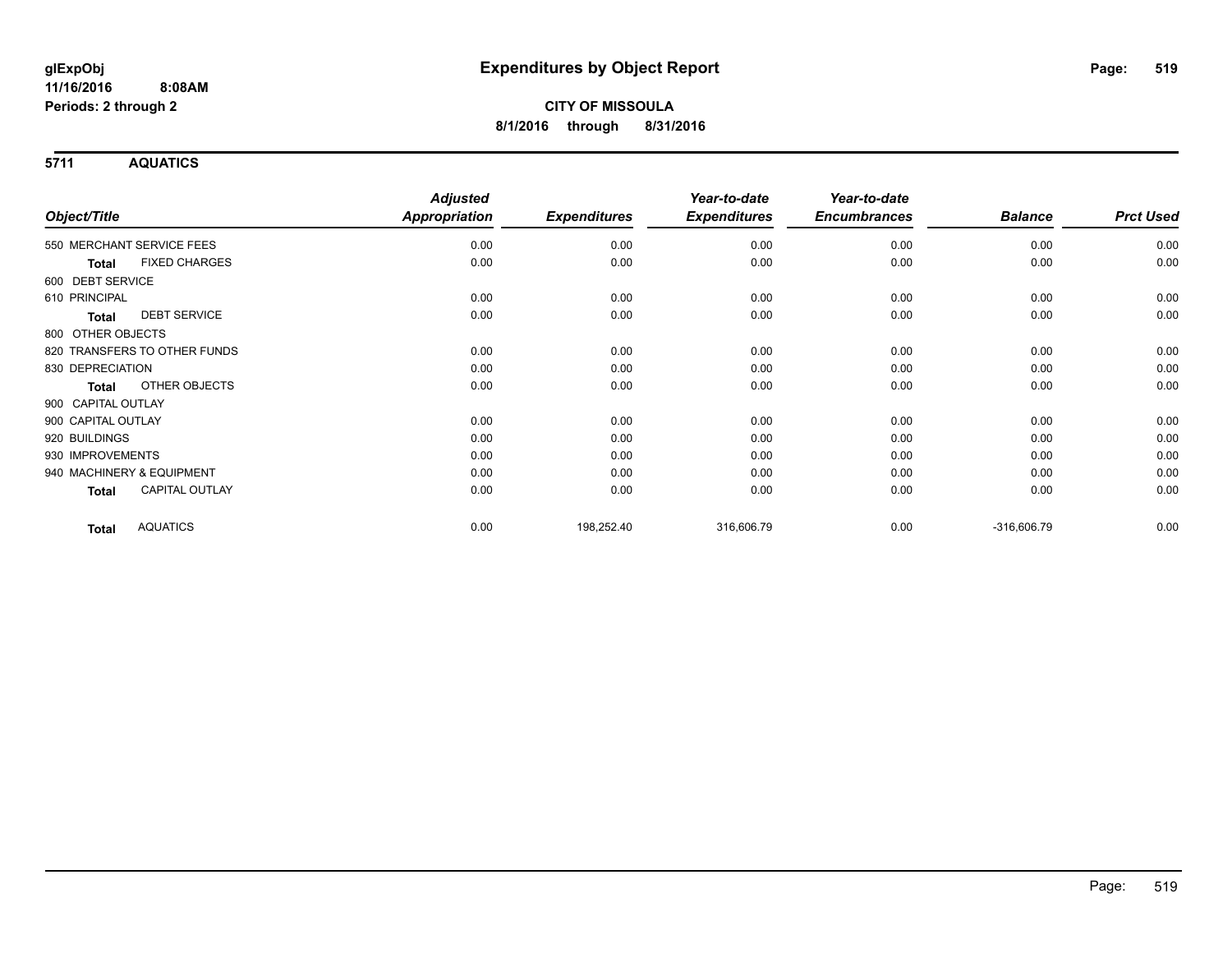### **6050 EMPLOYEE BENEFIT PLAN FUND**

**390 NON-DEPARTMENTAL**

|                      |                                      | <b>Adjusted</b> |                     | Year-to-date        | Year-to-date        |                |                  |
|----------------------|--------------------------------------|-----------------|---------------------|---------------------|---------------------|----------------|------------------|
| Object/Title         |                                      | Appropriation   | <b>Expenditures</b> | <b>Expenditures</b> | <b>Encumbrances</b> | <b>Balance</b> | <b>Prct Used</b> |
|                      | 300 PURCHASED SERVICES               |                 |                     |                     |                     |                |                  |
|                      | 350 PROFESSIONAL SERVICES            | 0.00            | 0.00                | 0.00                | 0.00                | 0.00           | 0.00             |
| 351 INSURANCE CLAIMS |                                      | 0.00            | 271,256.62          | 572,240.83          | 0.00                | $-572,240.83$  | 0.00             |
| 352 HEALTH PROGRAMS  |                                      | 0.00            | 3,077.31            | 3,077.31            | 0.00                | $-3,077.31$    | 0.00             |
|                      | 353 ADMINISTRATION EXPENDITURES      | 0.00            | 114,340.58          | 171,885.68          | 0.00                | $-171,885.68$  | 0.00             |
|                      | 354 TRANSITIONAL REINSURANCE PROGRAM | 0.00            | 0.00                | 0.00                | 0.00                | 0.00           | 0.00             |
| <b>Total</b>         | <b>PURCHASED SERVICES</b>            | 0.00            | 388,674.51          | 747,203.82          | 0.00                | -747,203.82    | 0.00             |
| 500 FIXED CHARGES    |                                      |                 |                     |                     |                     |                |                  |
|                      | 550 MERCHANT SERVICE FEES            | 0.00            | 0.00                | 0.00                | 0.00                | 0.00           | 0.00             |
| <b>Total</b>         | <b>FIXED CHARGES</b>                 | 0.00            | 0.00                | 0.00                | 0.00                | 0.00           | 0.00             |
|                      | 700 GRANTS & CONTRIBUTIONS           |                 |                     |                     |                     |                |                  |
|                      | 700 GRANTS & CONTRIBUTIONS           | 0.00            | 0.00                | 0.00                | 0.00                | 0.00           | 0.00             |
| <b>Total</b>         | <b>GRANTS &amp; CONTRIBUTIONS</b>    | 0.00            | 0.00                | 0.00                | 0.00                | 0.00           | 0.00             |
| 800 OTHER OBJECTS    |                                      |                 |                     |                     |                     |                |                  |
|                      | 820 TRANSFERS TO OTHER FUNDS         | 0.00            | 0.00                | 0.00                | 0.00                | 0.00           | 0.00             |
| <b>Total</b>         | OTHER OBJECTS                        | 0.00            | 0.00                | 0.00                | 0.00                | 0.00           | 0.00             |
| <b>Total</b>         | NON-DEPARTMENTAL                     | 0.00            | 388,674.51          | 747,203.82          | 0.00                | -747,203.82    | 0.00             |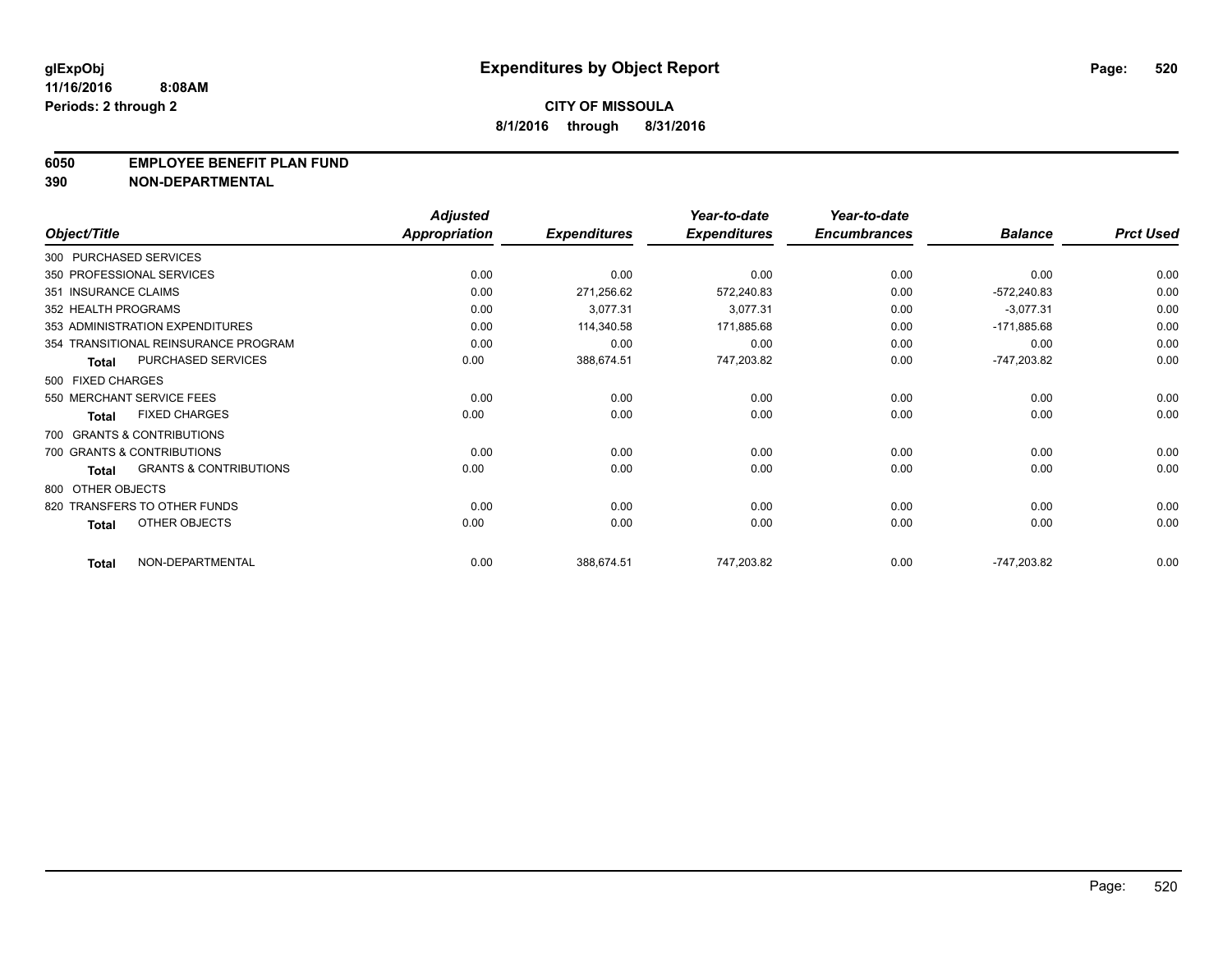### **6050 EMPLOYEE BENEFIT PLAN FUND**

|                        |                                      | <b>Adjusted</b>      |                     | Year-to-date        | Year-to-date<br><b>Encumbrances</b> |                | <b>Prct Used</b> |
|------------------------|--------------------------------------|----------------------|---------------------|---------------------|-------------------------------------|----------------|------------------|
| Object/Title           |                                      | <b>Appropriation</b> | <b>Expenditures</b> | <b>Expenditures</b> |                                     | <b>Balance</b> |                  |
| 300 PURCHASED SERVICES |                                      |                      |                     |                     |                                     |                |                  |
|                        | 350 PROFESSIONAL SERVICES            | 0.00                 | 0.00                | 0.00                | 0.00                                | 0.00           | 0.00             |
| 351 INSURANCE CLAIMS   |                                      | 0.00                 | 271,256.62          | 572,240.83          | 0.00                                | $-572,240.83$  | 0.00             |
| 352 HEALTH PROGRAMS    |                                      | 0.00                 | 3,077.31            | 3,077.31            | 0.00                                | $-3,077.31$    | 0.00             |
|                        | 353 ADMINISTRATION EXPENDITURES      | 0.00                 | 114,340.58          | 171,885.68          | 0.00                                | $-171,885.68$  | 0.00             |
|                        | 354 TRANSITIONAL REINSURANCE PROGRAM | 0.00                 | 0.00                | 0.00                | 0.00                                | 0.00           | 0.00             |
| <b>Total</b>           | PURCHASED SERVICES                   | 0.00                 | 388,674.51          | 747,203.82          | 0.00                                | -747,203.82    | 0.00             |
| 500 FIXED CHARGES      |                                      |                      |                     |                     |                                     |                |                  |
|                        | 550 MERCHANT SERVICE FEES            | 0.00                 | 0.00                | 0.00                | 0.00                                | 0.00           | 0.00             |
| <b>Total</b>           | <b>FIXED CHARGES</b>                 | 0.00                 | 0.00                | 0.00                | 0.00                                | 0.00           | 0.00             |
|                        | 700 GRANTS & CONTRIBUTIONS           |                      |                     |                     |                                     |                |                  |
|                        | 700 GRANTS & CONTRIBUTIONS           | 0.00                 | 0.00                | 0.00                | 0.00                                | 0.00           | 0.00             |
| <b>Total</b>           | <b>GRANTS &amp; CONTRIBUTIONS</b>    | 0.00                 | 0.00                | 0.00                | 0.00                                | 0.00           | 0.00             |
| 800 OTHER OBJECTS      |                                      |                      |                     |                     |                                     |                |                  |
|                        | 820 TRANSFERS TO OTHER FUNDS         | 0.00                 | 0.00                | 0.00                | 0.00                                | 0.00           | 0.00             |
| Total                  | <b>OTHER OBJECTS</b>                 | 0.00                 | 0.00                | 0.00                | 0.00                                | 0.00           | 0.00             |
| <b>Total</b>           | EMPLOYEE BENEFIT PLAN FUND           | 0.00                 | 388,674.51          | 747,203.82          | 0.00                                | -747,203.82    | 0.00             |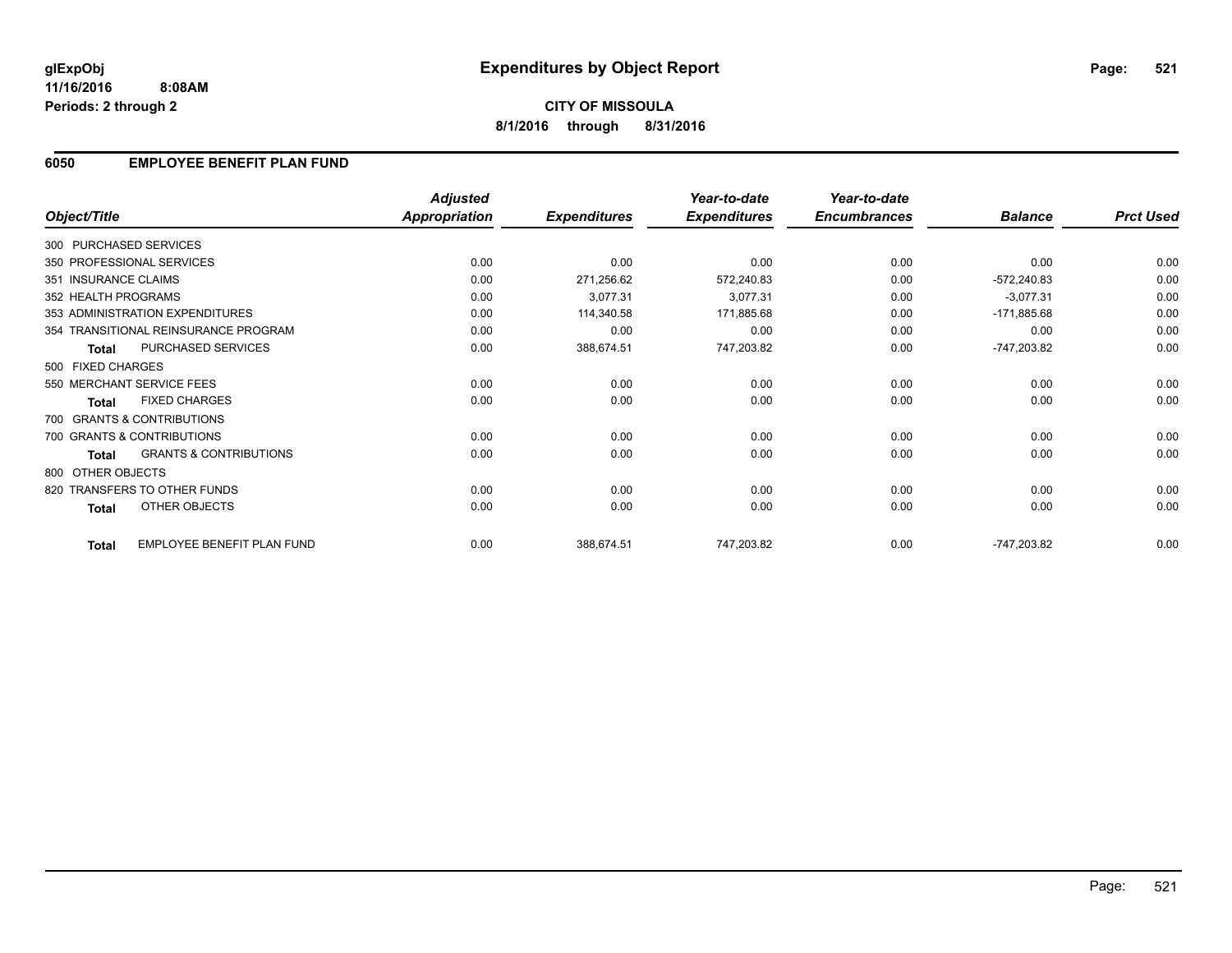**7370 PARKING COMMISSION FUND**

|                                       | <b>Adjusted</b>      |                     | Year-to-date        | Year-to-date        |                |                  |
|---------------------------------------|----------------------|---------------------|---------------------|---------------------|----------------|------------------|
| Object/Title                          | <b>Appropriation</b> | <b>Expenditures</b> | <b>Expenditures</b> | <b>Encumbrances</b> | <b>Balance</b> | <b>Prct Used</b> |
| 100 PERSONAL SERVICES                 |                      |                     |                     |                     |                |                  |
| 110 SALARIES AND WAGES                | 455,965.00           | 33,424.54           | 59,409.10           | 0.00                | 396,555.90     | 13.03            |
| 115 SALARIES/HEALTH INSURANCE BENEFIT | 0.00                 | 0.00                | 0.00                | 0.00                | 0.00           | 0.00             |
| 120 OVERTIME/TERMINATION              | 7,234.00             | 2.26                | 29.66               | 0.00                | 7,204.34       | 0.41             |
| 130 OTHER                             | 0.00                 | 0.00                | 0.00                | 0.00                | 0.00           | 0.00             |
| 135 OPEB EXPENSE                      | 0.00                 | 0.00                | 0.00                | 0.00                | 0.00           | 0.00             |
| 140 EMPLOYER CONTRIBUTIONS            | 202,678.00           | 14,355.40           | 34,450.85           | 0.00                | 168,227.15     | 17.00            |
| 141 STATE RETIREMENT CONTRIBUTIONS    | 0.00                 | 0.00                | 0.00                | 0.00                | 0.00           | 0.00             |
| 145 OPEB CONTRIBUTION                 | 0.00                 | 0.00                | 0.00                | 0.00                | 0.00           | 0.00             |
| PERSONAL SERVICES<br><b>Total</b>     | 665,877.00           | 47,782.20           | 93,889.61           | 0.00                | 571,987.39     | 14.10            |
| 200 SUPPLIES                          |                      |                     |                     |                     |                |                  |
| 210 OFFICE SUPPLIES                   | 5,700.00             | 1,000.85            | 1,155.95            | 0.00                | 4,544.05       | 20.28            |
| 220 OPERATING SUPPLIES                | 14,700.00            | 287.09              | 436.96              | 0.00                | 14,263.04      | 2.97             |
| 230 REPAIR/MAINTENANCE                | 18,000.00            | 200.90              | 319.45              | 0.00                | 17,680.55      | 1.77             |
| 231 GASOLINE                          | 7,200.00             | 387.08              | 387.08              | 0.00                | 6,812.92       | 5.38             |
| 240 OTHER SUPPLIES                    | 0.00                 | 0.00                | 0.00                | 0.00                | 0.00           | 0.00             |
| <b>SUPPLIES</b><br>Total              | 45,600.00            | 1,875.92            | 2,299.44            | 0.00                | 43,300.56      | 5.04             |
| 300 PURCHASED SERVICES                |                      |                     |                     |                     |                |                  |
| 310 COMMUNICATIONS                    | 17,338.00            | 172.02              | 6,118.63            | 0.00                | 11,219.37      | 35.29            |
| 320 PRINTING & DUPLICATING            | 10,000.00            | 1,469.64            | 1,469.64            | 0.00                | 8,530.36       | 14.70            |
| 330 PUBLICITY, SUBSCRIPTIONS & DUES   | 5,000.00             | 0.00                | 290.00              | 0.00                | 4,710.00       | 5.80             |
| 340 SEWER                             | 141.00               | 0.00                | 72.03               | 0.00                | 68.97          | 51.09            |
| 341 ELECTRICITY & NATURAL GAS         | 37,898.00            | 3,032.14            | 3,032.14            | 0.00                | 34,865.86      | 8.00             |
| 343 WATER CHARGES                     | 4,000.00             | 508.25              | 508.25              | 0.00                | 3,491.75       | 12.71            |
| 344 TELEPHONE SERVICE                 | 6,300.00             | 520.41              | 520.41              | 0.00                | 5,779.59       | 8.26             |
| 345 GARBAGE                           | 3,744.00             | 423.57              | 845.05              | 0.00                | 2,898.95       | 22.57            |
| 350 PROFESSIONAL SERVICES             | 61,250.00            | 9,459.67            | 9,459.67            | 0.00                | 51,790.33      | 15.44            |
| 360 REPAIR & MAINTENANCE              | 64,800.00            | 7,466.17            | 7,795.78            | 0.00                | 57,004.22      | 12.03            |
| 370 TRAVEL                            | 6,000.00             | 801.53              | 1,054.28            | 0.00                | 4,945.72       | 17.57            |
| 380 TRAINING                          | 3,500.00             | 35.00               | 385.00              | 0.00                | 3,115.00       | 11.00            |
| 390 OTHER PURCHASED SERVICES          | 198,357.00           | 5,800.80            | 6,451.65            | 0.00                | 191,905.35     | 3.25             |
| PURCHASED SERVICES<br><b>Total</b>    | 418,328.00           | 29,689.20           | 38,002.53           | 0.00                | 380,325.47     | 9.08             |
| 400 BUILDING MATERIALS                |                      |                     |                     |                     |                |                  |
| <b>400 BUILDING MATERIALS</b>         | 0.00                 | 0.00                | 0.00                | 0.00                | 0.00           | 0.00             |
|                                       |                      |                     |                     |                     |                |                  |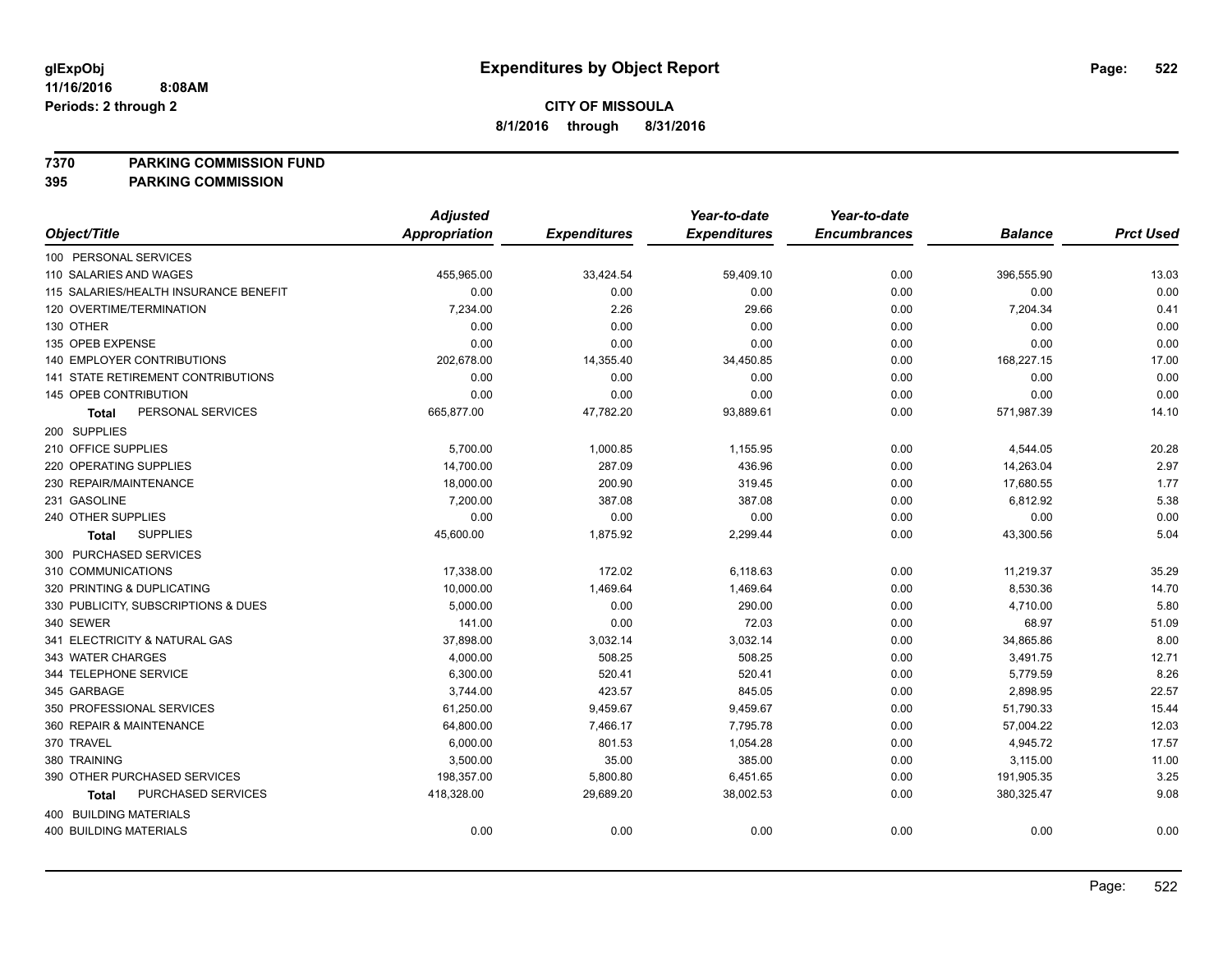### **7370 PARKING COMMISSION FUND**

|                                                   | <b>Adjusted</b> |                     | Year-to-date        | Year-to-date        |                |                  |
|---------------------------------------------------|-----------------|---------------------|---------------------|---------------------|----------------|------------------|
| Object/Title                                      | Appropriation   | <b>Expenditures</b> | <b>Expenditures</b> | <b>Encumbrances</b> | <b>Balance</b> | <b>Prct Used</b> |
| <b>BUILDING MATERIALS</b><br><b>Total</b>         | 0.00            | 0.00                | 0.00                | 0.00                | 0.00           | 0.00             |
| 500 FIXED CHARGES                                 |                 |                     |                     |                     |                |                  |
| 500 FIXED CHARGES                                 | 168.621.00      | 0.00                | 1,650.00            | 0.00                | 166.971.00     | 0.98             |
| 550 MERCHANT SERVICE FEES                         | 21.500.00       | 0.00                | 0.00                | 0.00                | 21.500.00      | 0.00             |
| <b>FIXED CHARGES</b><br><b>Total</b>              | 190,121.00      | 0.00                | 1,650.00            | 0.00                | 188,471.00     | 0.87             |
| 600 DEBT SERVICE                                  |                 |                     |                     |                     |                |                  |
| 610 PRINCIPAL                                     | 181,400.00      | 0.00                | 90.200.00           | 0.00                | 91,200.00      | 49.72            |
| 620 INTEREST / SERVICE FEES                       | 29,583.00       | 0.00                | 15,298.88           | 0.00                | 14,284.12      | 51.72            |
| <b>DEBT SERVICE</b><br><b>Total</b>               | 210,983.00      | 0.00                | 105,498.88          | 0.00                | 105,484.12     | 50.00            |
| 700 GRANTS & CONTRIBUTIONS                        |                 |                     |                     |                     |                |                  |
| 700 GRANTS & CONTRIBUTIONS                        | 74,000.00       | 27,500.00           | 30,000.00           | 0.00                | 44,000.00      | 40.54            |
| <b>GRANTS &amp; CONTRIBUTIONS</b><br><b>Total</b> | 74,000.00       | 27,500.00           | 30,000.00           | 0.00                | 44,000.00      | 40.54            |
| 800 OTHER OBJECTS                                 |                 |                     |                     |                     |                |                  |
| 820 TRANSFERS TO OTHER FUNDS                      | 309.510.00      | 26,036.25           | 52.072.50           | 0.00                | 257,437.50     | 16.82            |
| 845 CONTINGENCY                                   | 48.965.00       | 0.00                | 0.00                | 0.00                | 48.965.00      | 0.00             |
| OTHER OBJECTS<br><b>Total</b>                     | 358,475.00      | 26,036.25           | 52,072.50           | 0.00                | 306,402.50     | 14.53            |
| 900 CAPITAL OUTLAY                                |                 |                     |                     |                     |                |                  |
| 920 BUILDINGS                                     | 0.00            | 0.00                | 0.00                | 0.00                | 0.00           | 0.00             |
| 930 IMPROVEMENTS                                  | 0.00            | 0.00                | 0.00                | 0.00                | 0.00           | 0.00             |
| 940 MACHINERY & EQUIPMENT                         | 0.00            | 48,450.00           | 55,570.00           | 0.00                | $-55,570.00$   | 0.00             |
| <b>CAPITAL OUTLAY</b><br><b>Total</b>             | 0.00            | 48,450.00           | 55,570.00           | 0.00                | $-55,570.00$   | 0.00             |
| PARKING COMMISSION<br><b>Total</b>                | 1,963,384.00    | 181,333.57          | 378,982.96          | 0.00                | 1,584,401.04   | 19.30            |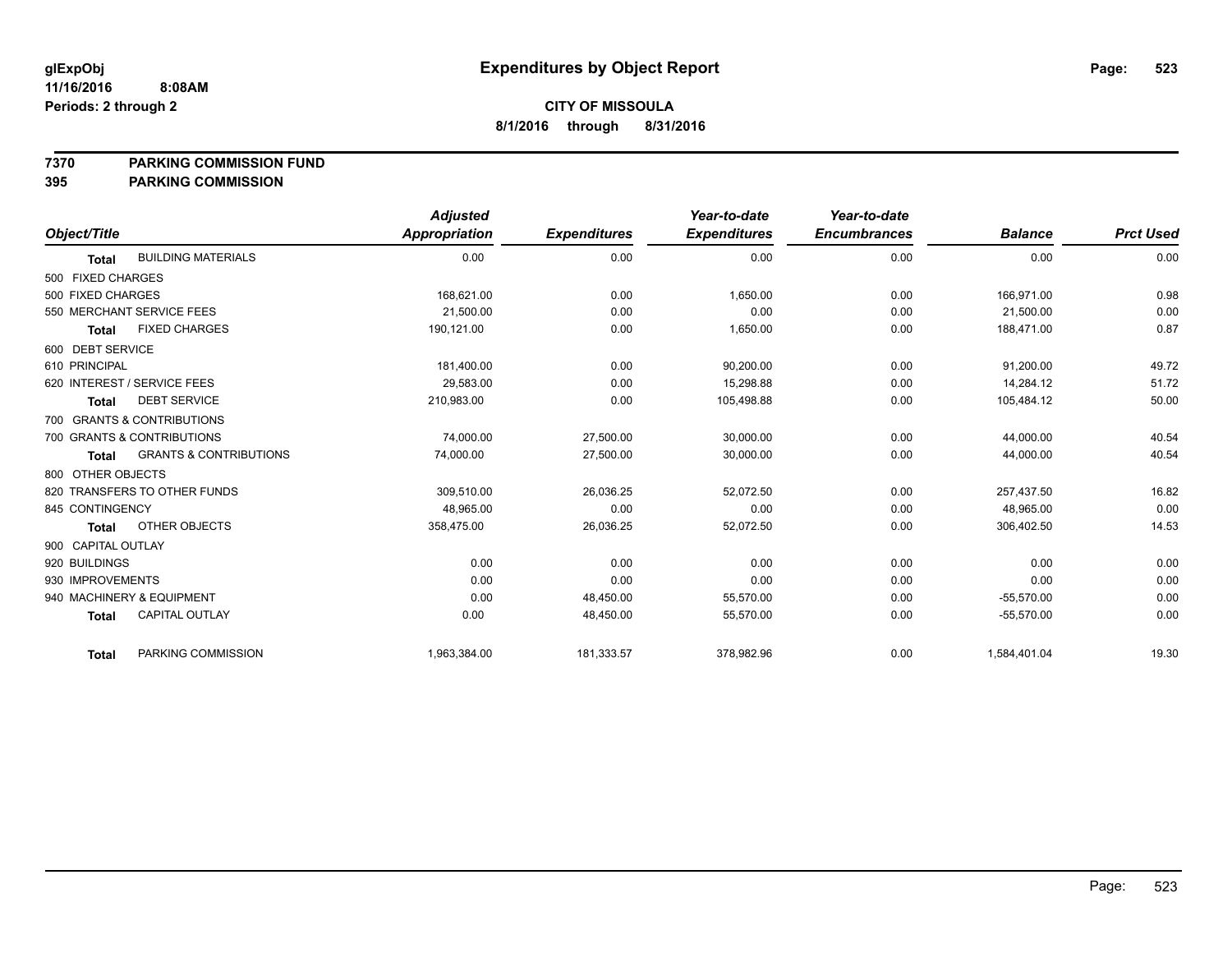### **7370 PARKING COMMISSION FUND**

**900 DEPRECIATION**

| Object/Title                          | <b>Adjusted</b><br><b>Appropriation</b> | <b>Expenditures</b> | Year-to-date<br><b>Expenditures</b> | Year-to-date<br><b>Encumbrances</b> | <b>Balance</b> | <b>Prct Used</b> |
|---------------------------------------|-----------------------------------------|---------------------|-------------------------------------|-------------------------------------|----------------|------------------|
| 800 OTHER OBJECTS                     |                                         |                     |                                     |                                     |                |                  |
| 830 DEPRECIATION                      | 0.00                                    | 0.00                | 0.00                                | 0.00                                | 0.00           | 0.00             |
| OTHER OBJECTS<br><b>Total</b>         | 0.00                                    | 0.00                | 0.00                                | 0.00                                | 0.00           | 0.00             |
| 900 CAPITAL OUTLAY                    |                                         |                     |                                     |                                     |                |                  |
| 940 MACHINERY & EQUIPMENT             | 0.00                                    | 0.00                | 0.00                                | 0.00                                | 0.00           | 0.00             |
| <b>CAPITAL OUTLAY</b><br><b>Total</b> | 0.00                                    | 0.00                | 0.00                                | 0.00                                | 0.00           | 0.00             |
| <b>DEPRECIATION</b><br><b>Total</b>   | 0.00                                    | 0.00                | 0.00                                | 0.00                                | 0.00           | 0.00             |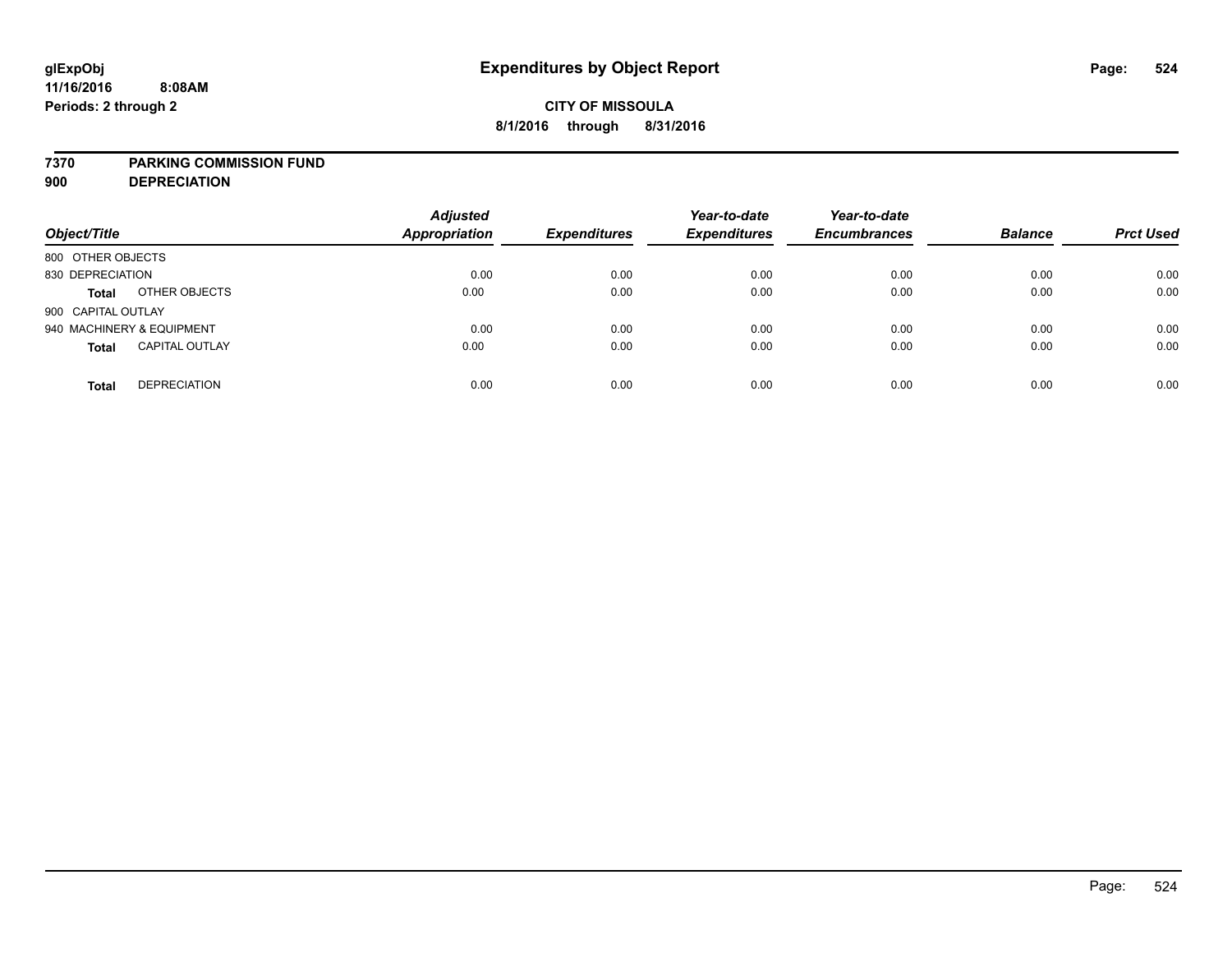# **CITY OF MISSOULA 8/1/2016 through 8/31/2016**

### **7370 PARKING COMMISSION FUND**

|                                           | <b>Adjusted</b>      |                     | Year-to-date        | Year-to-date        |                |                  |
|-------------------------------------------|----------------------|---------------------|---------------------|---------------------|----------------|------------------|
| Object/Title                              | <b>Appropriation</b> | <b>Expenditures</b> | <b>Expenditures</b> | <b>Encumbrances</b> | <b>Balance</b> | <b>Prct Used</b> |
| 100 PERSONAL SERVICES                     |                      |                     |                     |                     |                |                  |
| 110 SALARIES AND WAGES                    | 455,965.00           | 33,424.54           | 59,409.10           | 0.00                | 396,555.90     | 13.03            |
| 115 SALARIES/HEALTH INSURANCE BENEFIT     | 0.00                 | 0.00                | 0.00                | 0.00                | 0.00           | 0.00             |
| 120 OVERTIME/TERMINATION                  | 7,234.00             | 2.26                | 29.66               | 0.00                | 7,204.34       | 0.41             |
| 130 OTHER                                 | 0.00                 | 0.00                | 0.00                | 0.00                | 0.00           | 0.00             |
| 135 OPEB EXPENSE                          | 0.00                 | 0.00                | 0.00                | 0.00                | 0.00           | 0.00             |
| 140 EMPLOYER CONTRIBUTIONS                | 202,678.00           | 14,355.40           | 34,450.85           | 0.00                | 168,227.15     | 17.00            |
| <b>141 STATE RETIREMENT CONTRIBUTIONS</b> | 0.00                 | 0.00                | 0.00                | 0.00                | 0.00           | 0.00             |
| 145 OPEB CONTRIBUTION                     | 0.00                 | 0.00                | 0.00                | 0.00                | 0.00           | 0.00             |
| PERSONAL SERVICES<br><b>Total</b>         | 665,877.00           | 47,782.20           | 93,889.61           | 0.00                | 571,987.39     | 14.10            |
| 200 SUPPLIES                              |                      |                     |                     |                     |                |                  |
| 210 OFFICE SUPPLIES                       | 5,700.00             | 1,000.85            | 1,155.95            | 0.00                | 4,544.05       | 20.28            |
| 220 OPERATING SUPPLIES                    | 14,700.00            | 287.09              | 436.96              | 0.00                | 14,263.04      | 2.97             |
| 230 REPAIR/MAINTENANCE                    | 18,000.00            | 200.90              | 319.45              | 0.00                | 17,680.55      | 1.77             |
| 231 GASOLINE                              | 7,200.00             | 387.08              | 387.08              | 0.00                | 6,812.92       | 5.38             |
| 240 OTHER SUPPLIES                        | 0.00                 | 0.00                | 0.00                | 0.00                | 0.00           | 0.00             |
| <b>SUPPLIES</b><br>Total                  | 45,600.00            | 1,875.92            | 2,299.44            | 0.00                | 43,300.56      | 5.04             |
| 300 PURCHASED SERVICES                    |                      |                     |                     |                     |                |                  |
| 310 COMMUNICATIONS                        | 17,338.00            | 172.02              | 6,118.63            | 0.00                | 11,219.37      | 35.29            |
| 320 PRINTING & DUPLICATING                | 10,000.00            | 1,469.64            | 1,469.64            | 0.00                | 8,530.36       | 14.70            |
| 330 PUBLICITY, SUBSCRIPTIONS & DUES       | 5,000.00             | 0.00                | 290.00              | 0.00                | 4,710.00       | 5.80             |
| 340 SEWER                                 | 141.00               | 0.00                | 72.03               | 0.00                | 68.97          | 51.09            |
| 341 ELECTRICITY & NATURAL GAS             | 37,898.00            | 3,032.14            | 3,032.14            | 0.00                | 34,865.86      | 8.00             |
| 343 WATER CHARGES                         | 4,000.00             | 508.25              | 508.25              | 0.00                | 3,491.75       | 12.71            |
| 344 TELEPHONE SERVICE                     | 6,300.00             | 520.41              | 520.41              | 0.00                | 5,779.59       | 8.26             |
| 345 GARBAGE                               | 3,744.00             | 423.57              | 845.05              | 0.00                | 2,898.95       | 22.57            |
| 350 PROFESSIONAL SERVICES                 | 61,250.00            | 9,459.67            | 9,459.67            | 0.00                | 51,790.33      | 15.44            |
| 360 REPAIR & MAINTENANCE                  | 64,800.00            | 7,466.17            | 7,795.78            | 0.00                | 57,004.22      | 12.03            |
| 370 TRAVEL                                | 6,000.00             | 801.53              | 1,054.28            | 0.00                | 4,945.72       | 17.57            |
| 380 TRAINING                              | 3,500.00             | 35.00               | 385.00              | 0.00                | 3,115.00       | 11.00            |
| 390 OTHER PURCHASED SERVICES              | 198,357.00           | 5,800.80            | 6,451.65            | 0.00                | 191,905.35     | 3.25             |
| PURCHASED SERVICES<br>Total               | 418,328.00           | 29,689.20           | 38,002.53           | 0.00                | 380,325.47     | 9.08             |
| 400 BUILDING MATERIALS                    |                      |                     |                     |                     |                |                  |
| <b>400 BUILDING MATERIALS</b>             | 0.00                 | 0.00                | 0.00                | 0.00                | 0.00           | 0.00             |
| <b>BUILDING MATERIALS</b><br><b>Total</b> | 0.00                 | 0.00                | 0.00                | 0.00                | 0.00           | 0.00             |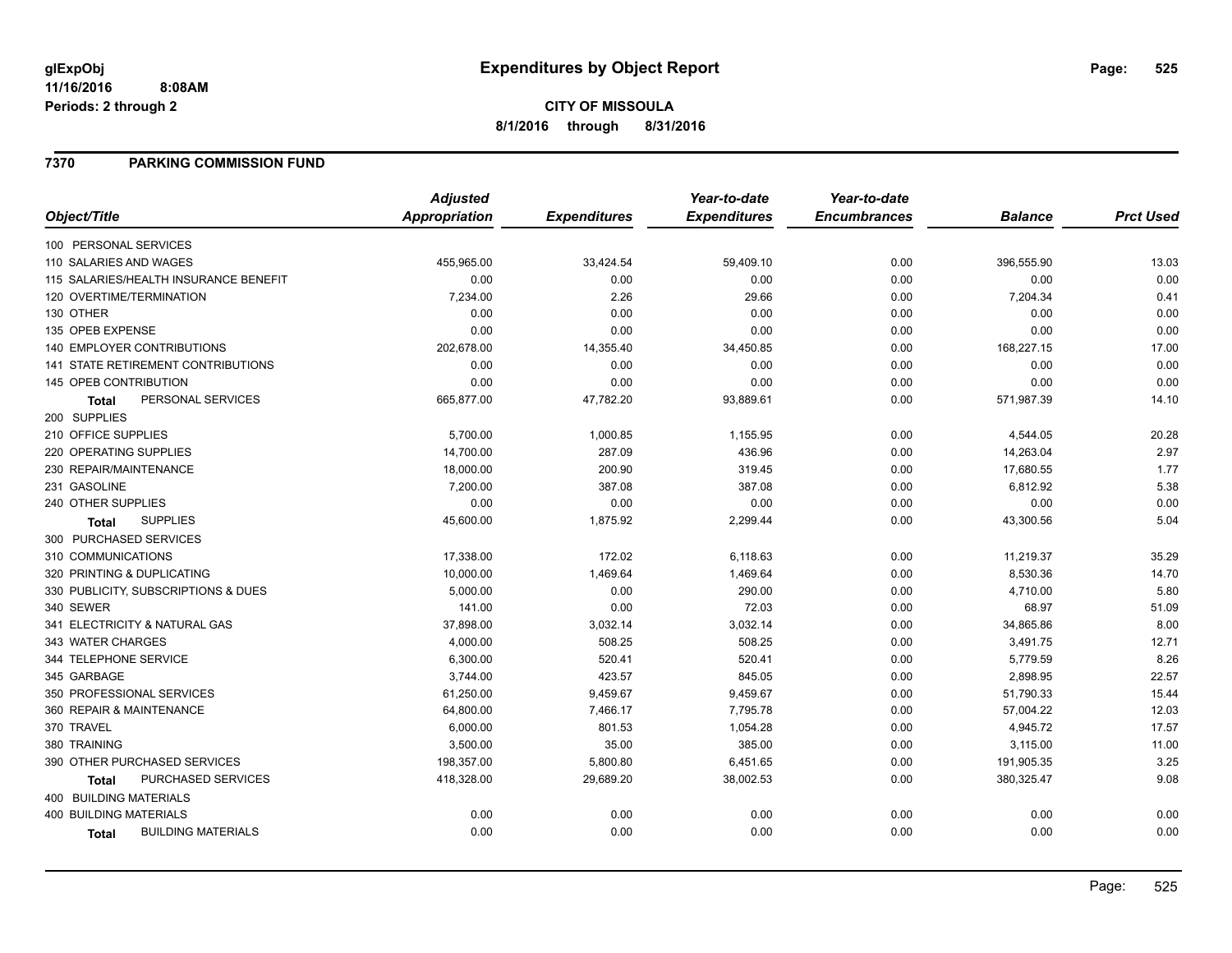### **7370 PARKING COMMISSION FUND**

|                    |                                   | <b>Adjusted</b>      |                     | Year-to-date        | Year-to-date        |                |                  |
|--------------------|-----------------------------------|----------------------|---------------------|---------------------|---------------------|----------------|------------------|
| Object/Title       |                                   | <b>Appropriation</b> | <b>Expenditures</b> | <b>Expenditures</b> | <b>Encumbrances</b> | <b>Balance</b> | <b>Prct Used</b> |
| 500 FIXED CHARGES  |                                   |                      |                     |                     |                     |                |                  |
| 500 FIXED CHARGES  |                                   | 168,621.00           | 0.00                | 1,650.00            | 0.00                | 166,971.00     | 0.98             |
|                    | 550 MERCHANT SERVICE FEES         | 21,500.00            | 0.00                | 0.00                | 0.00                | 21,500.00      | 0.00             |
| <b>Total</b>       | <b>FIXED CHARGES</b>              | 190,121.00           | 0.00                | 1,650.00            | 0.00                | 188,471.00     | 0.87             |
| 600 DEBT SERVICE   |                                   |                      |                     |                     |                     |                |                  |
| 610 PRINCIPAL      |                                   | 181,400.00           | 0.00                | 90,200.00           | 0.00                | 91,200.00      | 49.72            |
|                    | 620 INTEREST / SERVICE FEES       | 29.583.00            | 0.00                | 15,298.88           | 0.00                | 14.284.12      | 51.72            |
| <b>Total</b>       | <b>DEBT SERVICE</b>               | 210,983.00           | 0.00                | 105,498.88          | 0.00                | 105,484.12     | 50.00            |
|                    | 700 GRANTS & CONTRIBUTIONS        |                      |                     |                     |                     |                |                  |
|                    | 700 GRANTS & CONTRIBUTIONS        | 74,000.00            | 27,500.00           | 30,000.00           | 0.00                | 44,000.00      | 40.54            |
| <b>Total</b>       | <b>GRANTS &amp; CONTRIBUTIONS</b> | 74,000.00            | 27,500.00           | 30,000.00           | 0.00                | 44,000.00      | 40.54            |
| 800 OTHER OBJECTS  |                                   |                      |                     |                     |                     |                |                  |
|                    | 820 TRANSFERS TO OTHER FUNDS      | 309,510.00           | 26,036.25           | 52,072.50           | 0.00                | 257,437.50     | 16.82            |
| 830 DEPRECIATION   |                                   | 0.00                 | 0.00                | 0.00                | 0.00                | 0.00           | 0.00             |
| 845 CONTINGENCY    |                                   | 48,965.00            | 0.00                | 0.00                | 0.00                | 48,965.00      | 0.00             |
| <b>Total</b>       | <b>OTHER OBJECTS</b>              | 358,475.00           | 26,036.25           | 52,072.50           | 0.00                | 306,402.50     | 14.53            |
| 900 CAPITAL OUTLAY |                                   |                      |                     |                     |                     |                |                  |
| 920 BUILDINGS      |                                   | 0.00                 | 0.00                | 0.00                | 0.00                | 0.00           | 0.00             |
| 930 IMPROVEMENTS   |                                   | 0.00                 | 0.00                | 0.00                | 0.00                | 0.00           | 0.00             |
|                    | 940 MACHINERY & EQUIPMENT         | 0.00                 | 48,450.00           | 55,570.00           | 0.00                | $-55,570.00$   | 0.00             |
| <b>Total</b>       | <b>CAPITAL OUTLAY</b>             | 0.00                 | 48,450.00           | 55,570.00           | 0.00                | $-55,570.00$   | 0.00             |
| <b>Total</b>       | PARKING COMMISSION FUND           | 1,963,384.00         | 181,333.57          | 378,982.96          | 0.00                | 1,584,401.04   | 19.30            |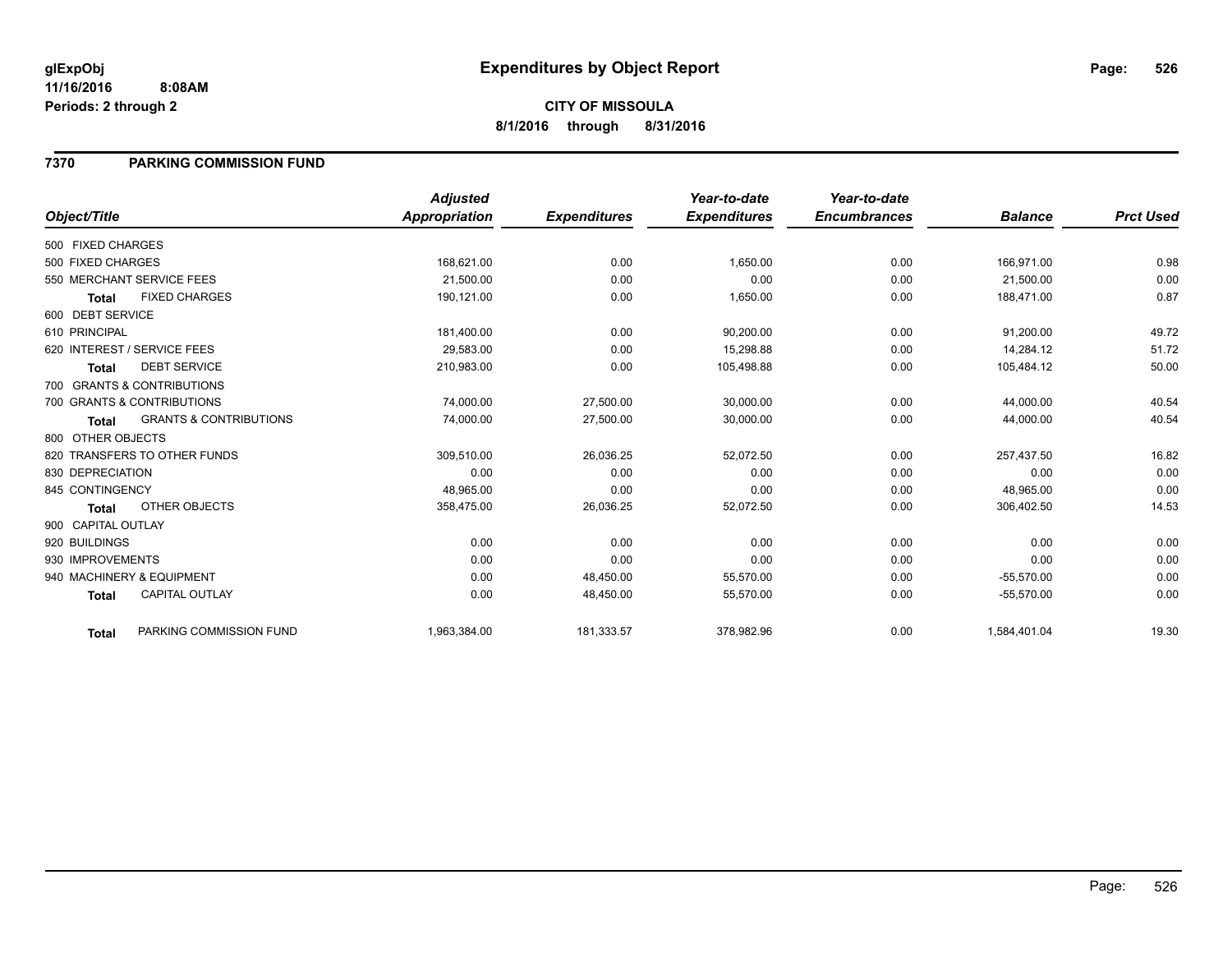### **7371 FRONT STREET PARKING BONDS**

| Object/Title                         | <b>Adjusted</b><br><b>Appropriation</b> | <b>Expenditures</b> | Year-to-date<br><b>Expenditures</b> | Year-to-date<br><b>Encumbrances</b> | <b>Balance</b> | <b>Prct Used</b> |
|--------------------------------------|-----------------------------------------|---------------------|-------------------------------------|-------------------------------------|----------------|------------------|
|                                      |                                         |                     |                                     |                                     |                |                  |
| 500 FIXED CHARGES                    |                                         |                     |                                     |                                     |                |                  |
| 550 MERCHANT SERVICE FEES            | 0.00                                    | 0.00                | 0.00                                | 0.00                                | 0.00           | 0.00             |
| <b>FIXED CHARGES</b><br><b>Total</b> | 0.00                                    | 0.00                | 0.00                                | 0.00                                | 0.00           | 0.00             |
| 600 DEBT SERVICE                     |                                         |                     |                                     |                                     |                |                  |
| 620 INTEREST / SERVICE FEES          | 0.00                                    | 0.00                | 0.00                                | 0.00                                | 0.00           | 0.00             |
| <b>DEBT SERVICE</b><br><b>Total</b>  | 0.00                                    | 0.00                | 0.00                                | 0.00                                | 0.00           | 0.00             |
| 800 OTHER OBJECTS                    |                                         |                     |                                     |                                     |                |                  |
| 820 TRANSFERS TO OTHER FUNDS         | 0.00                                    | 0.00                | 0.00                                | 0.00                                | 0.00           | 0.00             |
| OTHER OBJECTS<br><b>Total</b>        | 0.00                                    | 0.00                | 0.00                                | 0.00                                | 0.00           | 0.00             |
|                                      |                                         |                     |                                     |                                     |                |                  |
| PARKING COMMISSION<br><b>Total</b>   | 0.00                                    | 0.00                | 0.00                                | 0.00                                | 0.00           | 0.00             |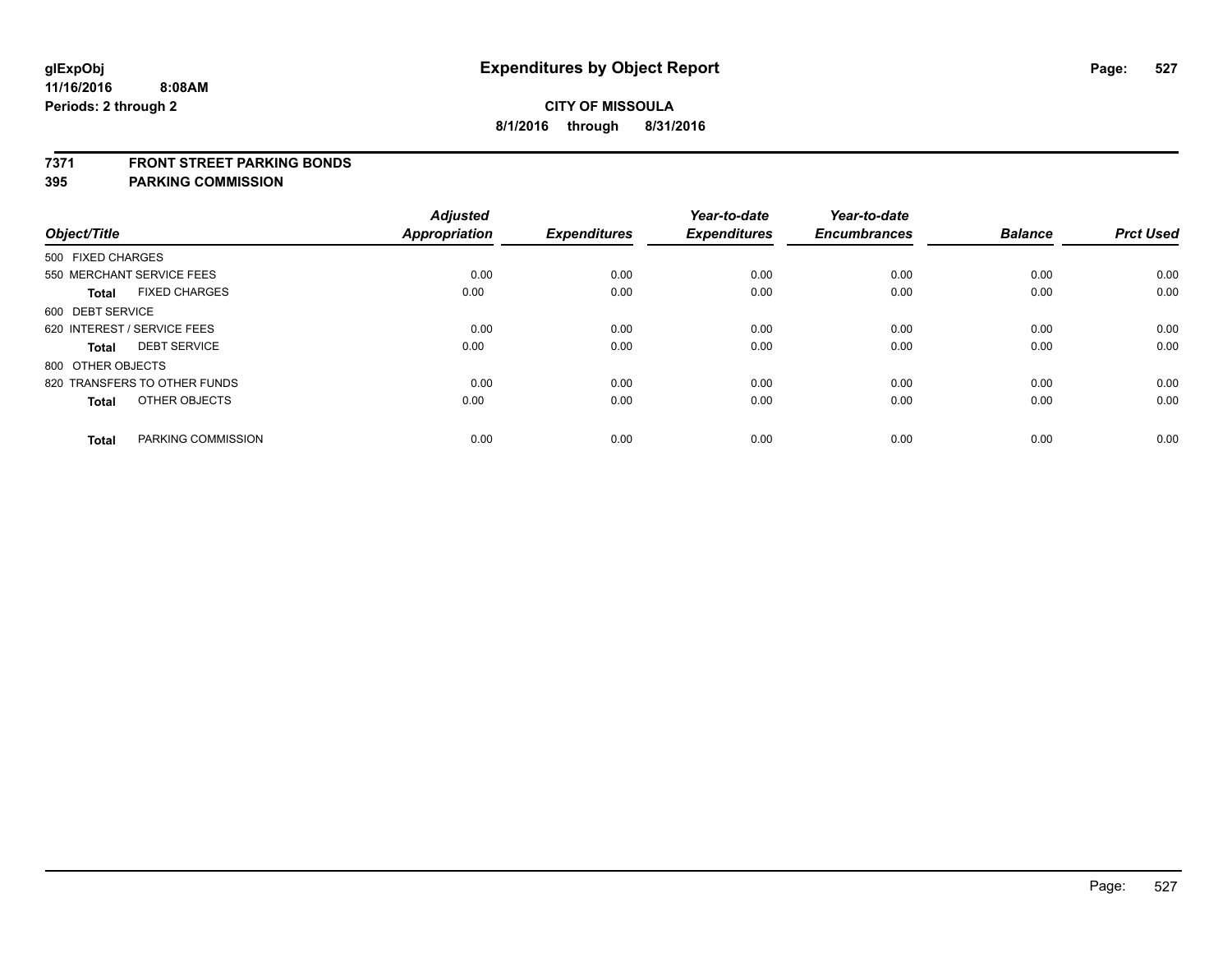## **7371 FRONT STREET PARKING BONDS**

| Object/Title      |                                   | <b>Adjusted</b><br><b>Appropriation</b> | <b>Expenditures</b> | Year-to-date<br><b>Expenditures</b> | Year-to-date<br><b>Encumbrances</b> | <b>Balance</b> | <b>Prct Used</b> |
|-------------------|-----------------------------------|-----------------------------------------|---------------------|-------------------------------------|-------------------------------------|----------------|------------------|
| 500 FIXED CHARGES |                                   |                                         |                     |                                     |                                     |                |                  |
|                   | 550 MERCHANT SERVICE FEES         | 0.00                                    | 0.00                | 0.00                                | 0.00                                | 0.00           | 0.00             |
| <b>Total</b>      | <b>FIXED CHARGES</b>              | 0.00                                    | 0.00                | 0.00                                | 0.00                                | 0.00           | 0.00             |
| 600 DEBT SERVICE  |                                   |                                         |                     |                                     |                                     |                |                  |
|                   | 620 INTEREST / SERVICE FEES       | 0.00                                    | 0.00                | 0.00                                | 0.00                                | 0.00           | 0.00             |
| <b>Total</b>      | <b>DEBT SERVICE</b>               | 0.00                                    | 0.00                | 0.00                                | 0.00                                | 0.00           | 0.00             |
| 800 OTHER OBJECTS |                                   |                                         |                     |                                     |                                     |                |                  |
|                   | 820 TRANSFERS TO OTHER FUNDS      | 0.00                                    | 0.00                | 0.00                                | 0.00                                | 0.00           | 0.00             |
| <b>Total</b>      | OTHER OBJECTS                     | 0.00                                    | 0.00                | 0.00                                | 0.00                                | 0.00           | 0.00             |
| <b>Total</b>      | <b>FRONT STREET PARKING BONDS</b> | 0.00                                    | 0.00                | 0.00                                | 0.00                                | 0.00           | 0.00             |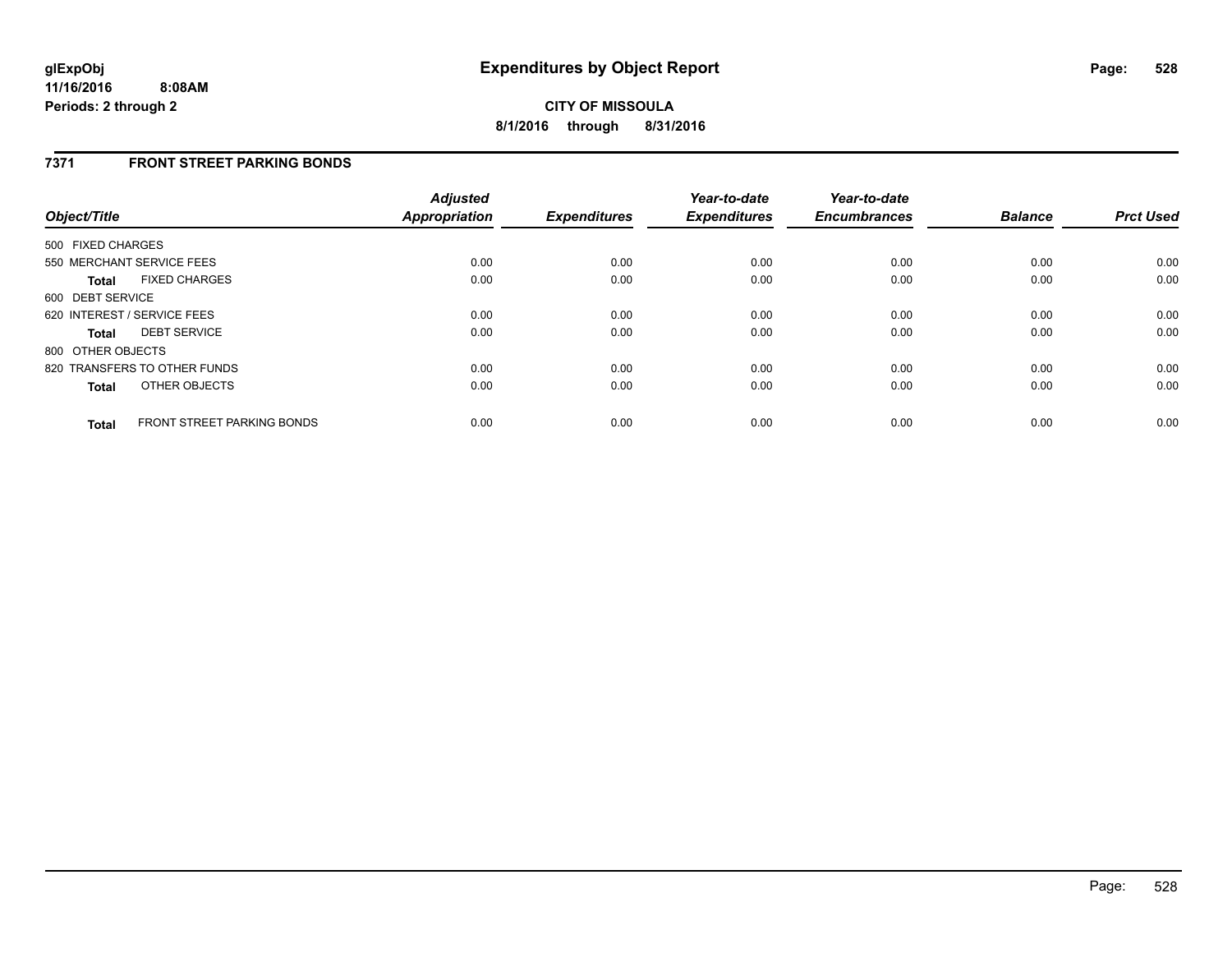### **7372 SINKING FUND/FRONT ST PARKING BONDS**

| Object/Title                 |                      | <b>Adjusted</b><br>Appropriation | <b>Expenditures</b> | Year-to-date<br><b>Expenditures</b> | Year-to-date<br><b>Encumbrances</b> | <b>Balance</b> | <b>Prct Used</b> |
|------------------------------|----------------------|----------------------------------|---------------------|-------------------------------------|-------------------------------------|----------------|------------------|
| 500 FIXED CHARGES            |                      |                                  |                     |                                     |                                     |                |                  |
| 550 MERCHANT SERVICE FEES    |                      | 0.00                             | 0.00                | 0.00                                | 0.00                                | 0.00           | 0.00             |
| <b>Total</b>                 | <b>FIXED CHARGES</b> | 0.00                             | 0.00                | 0.00                                | 0.00                                | 0.00           | 0.00             |
| 600 DEBT SERVICE             |                      |                                  |                     |                                     |                                     |                |                  |
| 610 PRINCIPAL                |                      | 0.00                             | 0.00                | 0.00                                | 0.00                                | 0.00           | 0.00             |
| 620 INTEREST / SERVICE FEES  |                      | 0.00                             | 0.00                | 0.00                                | 0.00                                | 0.00           | 0.00             |
| <b>Total</b>                 | <b>DEBT SERVICE</b>  | 0.00                             | 0.00                | 0.00                                | 0.00                                | 0.00           | 0.00             |
| 800 OTHER OBJECTS            |                      |                                  |                     |                                     |                                     |                |                  |
| 820 TRANSFERS TO OTHER FUNDS |                      | 0.00                             | 0.00                | 0.00                                | 0.00                                | 0.00           | 0.00             |
| <b>Total</b>                 | OTHER OBJECTS        | 0.00                             | 0.00                | 0.00                                | 0.00                                | 0.00           | 0.00             |
|                              |                      |                                  |                     |                                     |                                     |                |                  |
| <b>Total</b>                 | PARKING COMMISSION   | 0.00                             | 0.00                | 0.00                                | 0.00                                | 0.00           | 0.00             |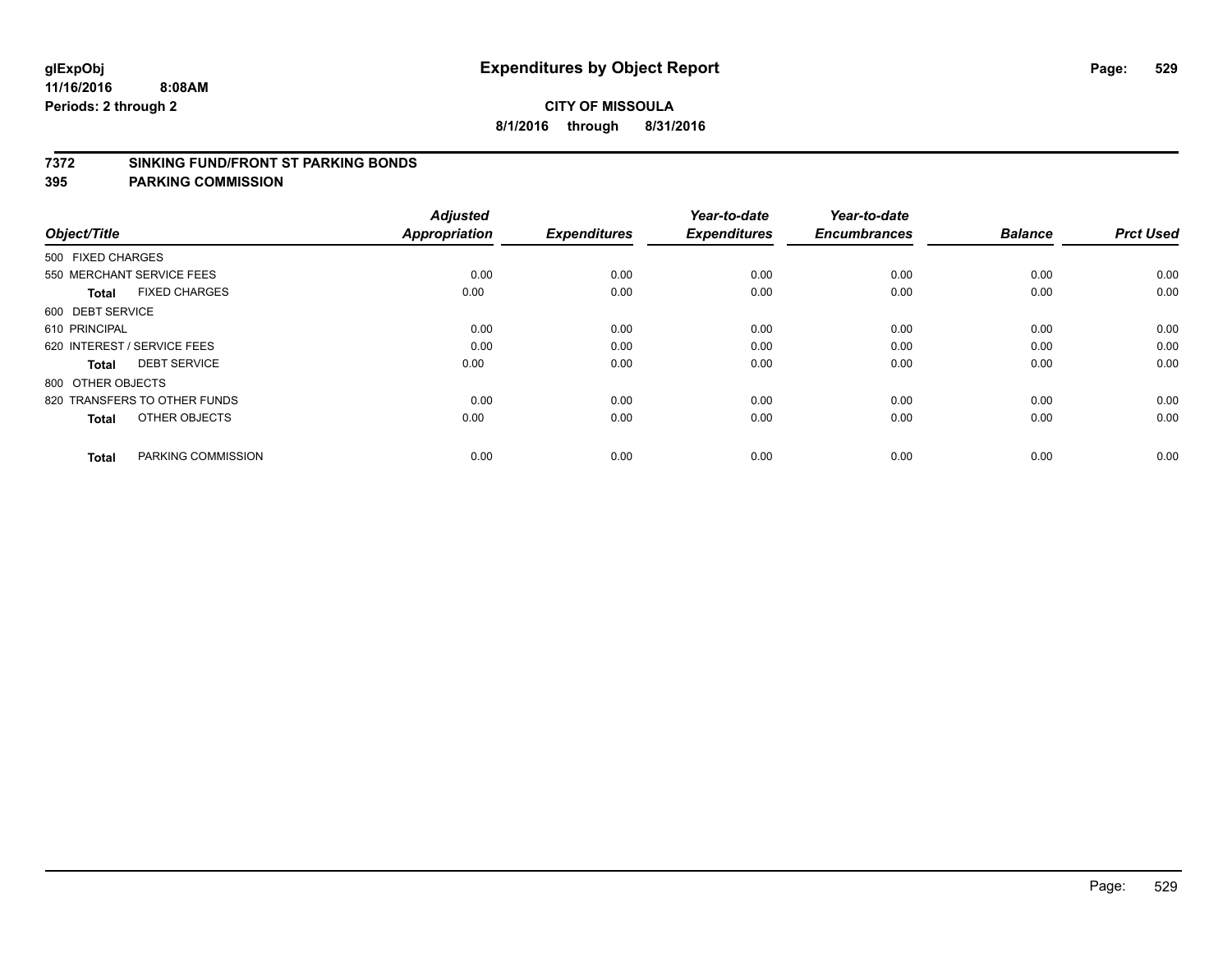## **CITY OF MISSOULA 8/1/2016 through 8/31/2016**

# **7372 SINKING FUND/FRONT ST PARKING BONDS**

| Object/Title      |                                   | <b>Adjusted</b><br><b>Appropriation</b> | <b>Expenditures</b> | Year-to-date<br><b>Expenditures</b> | Year-to-date<br><b>Encumbrances</b> | <b>Balance</b> | <b>Prct Used</b> |
|-------------------|-----------------------------------|-----------------------------------------|---------------------|-------------------------------------|-------------------------------------|----------------|------------------|
| 500 FIXED CHARGES |                                   |                                         |                     |                                     |                                     |                |                  |
|                   | 550 MERCHANT SERVICE FEES         | 0.00                                    | 0.00                | 0.00                                | 0.00                                | 0.00           | 0.00             |
| <b>Total</b>      | <b>FIXED CHARGES</b>              | 0.00                                    | 0.00                | 0.00                                | 0.00                                | 0.00           | 0.00             |
| 600 DEBT SERVICE  |                                   |                                         |                     |                                     |                                     |                |                  |
| 610 PRINCIPAL     |                                   | 0.00                                    | 0.00                | 0.00                                | 0.00                                | 0.00           | 0.00             |
|                   | 620 INTEREST / SERVICE FEES       | 0.00                                    | 0.00                | 0.00                                | 0.00                                | 0.00           | 0.00             |
| <b>Total</b>      | <b>DEBT SERVICE</b>               | 0.00                                    | 0.00                | 0.00                                | 0.00                                | 0.00           | 0.00             |
| 800 OTHER OBJECTS |                                   |                                         |                     |                                     |                                     |                |                  |
|                   | 820 TRANSFERS TO OTHER FUNDS      | 0.00                                    | 0.00                | 0.00                                | 0.00                                | 0.00           | 0.00             |
| <b>Total</b>      | OTHER OBJECTS                     | 0.00                                    | 0.00                | 0.00                                | 0.00                                | 0.00           | 0.00             |
| <b>Total</b>      | SINKING FUND/FRONT ST PARKING BON | 0.00                                    | 0.00                | 0.00                                | 0.00                                | 0.00           | 0.00             |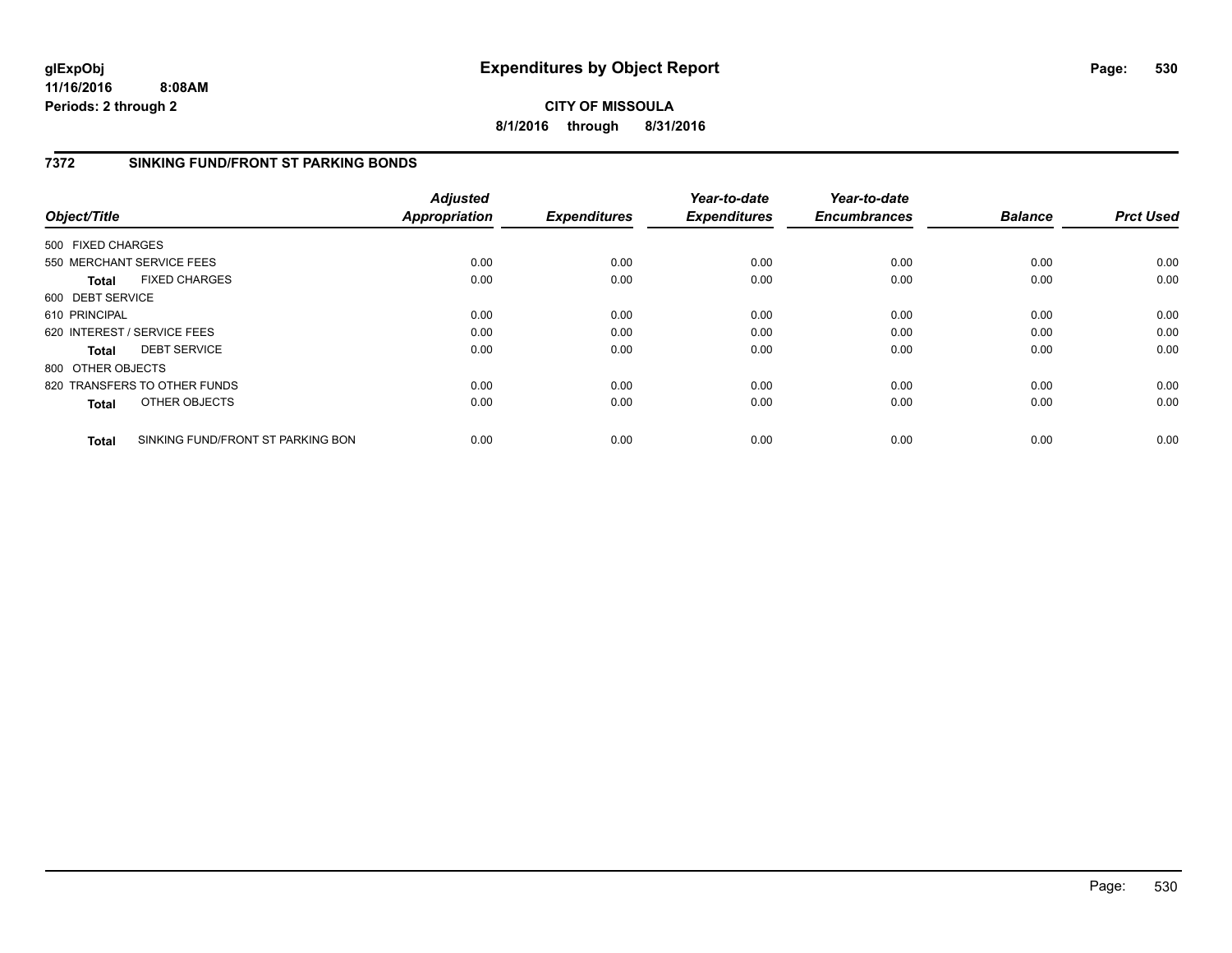### **7373 MPC SERIES 2010B CONSTRUCTION**

|                                           | <b>Adjusted</b>      |                     | Year-to-date        | Year-to-date        |                |                  |
|-------------------------------------------|----------------------|---------------------|---------------------|---------------------|----------------|------------------|
| Object/Title                              | <b>Appropriation</b> | <b>Expenditures</b> | <b>Expenditures</b> | <b>Encumbrances</b> | <b>Balance</b> | <b>Prct Used</b> |
| 300 PURCHASED SERVICES                    |                      |                     |                     |                     |                |                  |
| 350 PROFESSIONAL SERVICES                 | 0.00                 | 0.00                | 0.00                | 0.00                | 0.00           | 0.00             |
| 390 OTHER PURCHASED SERVICES              | 0.00                 | 0.00                | 0.00                | 0.00                | 0.00           | 0.00             |
| <b>PURCHASED SERVICES</b><br><b>Total</b> | 0.00                 | 0.00                | 0.00                | 0.00                | 0.00           | 0.00             |
| 500 FIXED CHARGES                         |                      |                     |                     |                     |                |                  |
| 550 MERCHANT SERVICE FEES                 | 0.00                 | 0.00                | 0.00                | 0.00                | 0.00           | 0.00             |
| <b>FIXED CHARGES</b><br><b>Total</b>      | 0.00                 | 0.00                | 0.00                | 0.00                | 0.00           | 0.00             |
| 600 DEBT SERVICE                          |                      |                     |                     |                     |                |                  |
| 600 DEBT SERVICE                          | 0.00                 | 0.00                | 0.00                | 0.00                | 0.00           | 0.00             |
| 610 PRINCIPAL                             | 0.00                 | 0.00                | 0.00                | 0.00                | 0.00           | 0.00             |
| 620 INTEREST / SERVICE FEES               | 0.00                 | 0.00                | 0.00                | 0.00                | 0.00           | 0.00             |
| <b>DEBT SERVICE</b><br><b>Total</b>       | 0.00                 | 0.00                | 0.00                | 0.00                | 0.00           | 0.00             |
| 800 OTHER OBJECTS                         |                      |                     |                     |                     |                |                  |
| 820 TRANSFERS TO OTHER FUNDS              | 0.00                 | 0.00                | 0.00                | 0.00                | 0.00           | 0.00             |
| OTHER OBJECTS<br><b>Total</b>             | 0.00                 | 0.00                | 0.00                | 0.00                | 0.00           | 0.00             |
| 900 CAPITAL OUTLAY                        |                      |                     |                     |                     |                |                  |
| 900 CAPITAL OUTLAY                        | 0.00                 | 0.00                | 0.00                | 0.00                | 0.00           | 0.00             |
| 920 BUILDINGS                             | 0.00                 | 0.00                | 0.00                | 0.00                | 0.00           | 0.00             |
| 930 IMPROVEMENTS                          | 0.00                 | 0.00                | 0.00                | 0.00                | 0.00           | 0.00             |
| <b>CAPITAL OUTLAY</b><br><b>Total</b>     | 0.00                 | 0.00                | 0.00                | 0.00                | 0.00           | 0.00             |
| PARKING COMMISSION<br><b>Total</b>        | 0.00                 | 0.00                | 0.00                | 0.00                | 0.00           | 0.00             |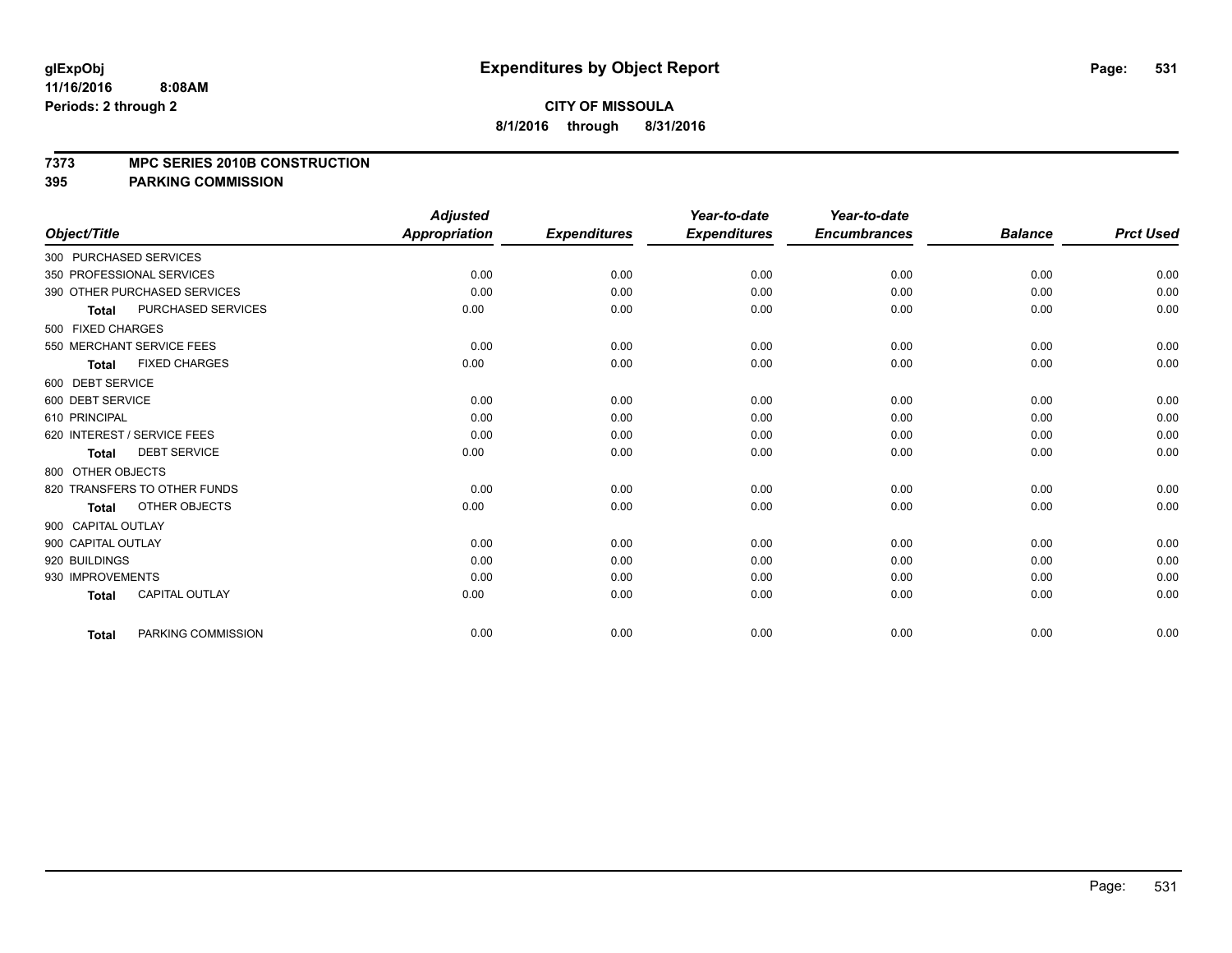### **7373 MPC SERIES 2010B CONSTRUCTION**

**900 DEPRECIATION**

| Object/Title                         | <b>Adjusted</b><br>Appropriation | <b>Expenditures</b> | Year-to-date<br><b>Expenditures</b> | Year-to-date<br><b>Encumbrances</b> | <b>Balance</b> | <b>Prct Used</b> |
|--------------------------------------|----------------------------------|---------------------|-------------------------------------|-------------------------------------|----------------|------------------|
| 500 FIXED CHARGES                    |                                  |                     |                                     |                                     |                |                  |
| 550 MERCHANT SERVICE FEES            | 0.00                             | 0.00                | 0.00                                | 0.00                                | 0.00           | 0.00             |
| <b>FIXED CHARGES</b><br><b>Total</b> | 0.00                             | 0.00                | 0.00                                | 0.00                                | 0.00           | 0.00             |
| 800 OTHER OBJECTS                    |                                  |                     |                                     |                                     |                |                  |
| 830 DEPRECIATION                     | 0.00                             | 0.00                | 0.00                                | 0.00                                | 0.00           | 0.00             |
| OTHER OBJECTS<br><b>Total</b>        | 0.00                             | 0.00                | 0.00                                | 0.00                                | 0.00           | 0.00             |
| <b>DEPRECIATION</b><br><b>Total</b>  | 0.00                             | 0.00                | 0.00                                | 0.00                                | 0.00           | 0.00             |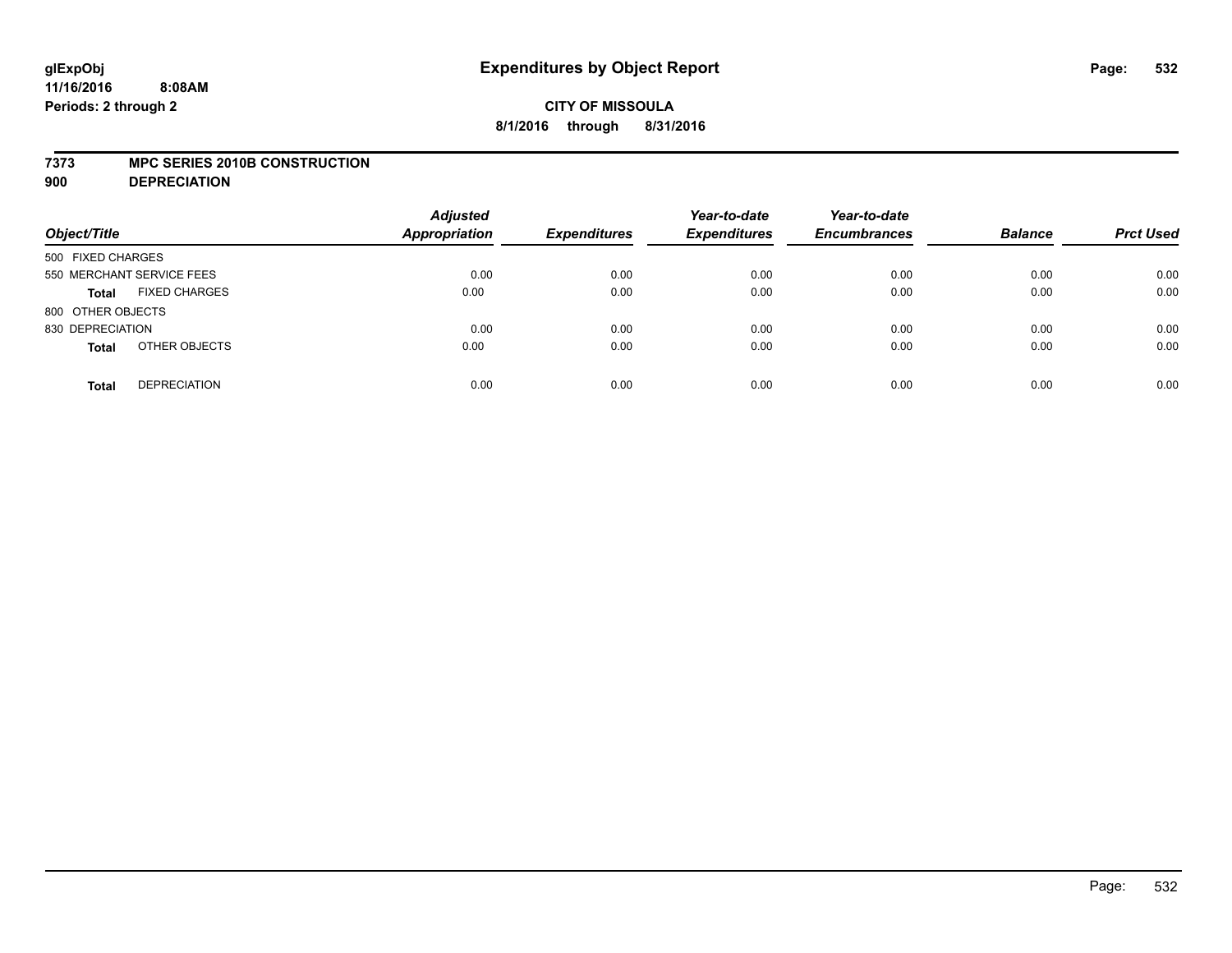## **7373 MPC SERIES 2010B CONSTRUCTION**

| Object/Title                              | <b>Adjusted</b><br><b>Appropriation</b> | <b>Expenditures</b> | Year-to-date<br><b>Expenditures</b> | Year-to-date<br><b>Encumbrances</b> | <b>Balance</b> | <b>Prct Used</b> |
|-------------------------------------------|-----------------------------------------|---------------------|-------------------------------------|-------------------------------------|----------------|------------------|
| 300 PURCHASED SERVICES                    |                                         |                     |                                     |                                     |                |                  |
| 350 PROFESSIONAL SERVICES                 | 0.00                                    | 0.00                | 0.00                                | 0.00                                | 0.00           | 0.00             |
| 390 OTHER PURCHASED SERVICES              | 0.00                                    | 0.00                | 0.00                                | 0.00                                | 0.00           | 0.00             |
| <b>PURCHASED SERVICES</b><br><b>Total</b> | 0.00                                    | 0.00                | 0.00                                | 0.00                                | 0.00           | 0.00             |
| 500 FIXED CHARGES                         |                                         |                     |                                     |                                     |                |                  |
| 550 MERCHANT SERVICE FEES                 | 0.00                                    | 0.00                | 0.00                                | 0.00                                | 0.00           | 0.00             |
| <b>FIXED CHARGES</b><br><b>Total</b>      | 0.00                                    | 0.00                | 0.00                                | 0.00                                | 0.00           | 0.00             |
| 600 DEBT SERVICE                          |                                         |                     |                                     |                                     |                |                  |
| 600 DEBT SERVICE                          | 0.00                                    | 0.00                | 0.00                                | 0.00                                | 0.00           | 0.00             |
| 610 PRINCIPAL                             | 0.00                                    | 0.00                | 0.00                                | 0.00                                | 0.00           | 0.00             |
| 620 INTEREST / SERVICE FEES               | 0.00                                    | 0.00                | 0.00                                | 0.00                                | 0.00           | 0.00             |
| <b>DEBT SERVICE</b><br><b>Total</b>       | 0.00                                    | 0.00                | 0.00                                | 0.00                                | 0.00           | 0.00             |
| 800 OTHER OBJECTS                         |                                         |                     |                                     |                                     |                |                  |
| 820 TRANSFERS TO OTHER FUNDS              | 0.00                                    | 0.00                | 0.00                                | 0.00                                | 0.00           | 0.00             |
| 830 DEPRECIATION                          | 0.00                                    | 0.00                | 0.00                                | 0.00                                | 0.00           | 0.00             |
| OTHER OBJECTS<br><b>Total</b>             | 0.00                                    | 0.00                | 0.00                                | 0.00                                | 0.00           | 0.00             |
| 900 CAPITAL OUTLAY                        |                                         |                     |                                     |                                     |                |                  |
| 900 CAPITAL OUTLAY                        | 0.00                                    | 0.00                | 0.00                                | 0.00                                | 0.00           | 0.00             |
| 920 BUILDINGS                             | 0.00                                    | 0.00                | 0.00                                | 0.00                                | 0.00           | 0.00             |
| 930 IMPROVEMENTS                          | 0.00                                    | 0.00                | 0.00                                | 0.00                                | 0.00           | 0.00             |
| <b>CAPITAL OUTLAY</b><br><b>Total</b>     | 0.00                                    | 0.00                | 0.00                                | 0.00                                | 0.00           | 0.00             |
| MPC SERIES 2010B CONSTRUCTION<br>Total    | 0.00                                    | 0.00                | 0.00                                | 0.00                                | 0.00           | 0.00             |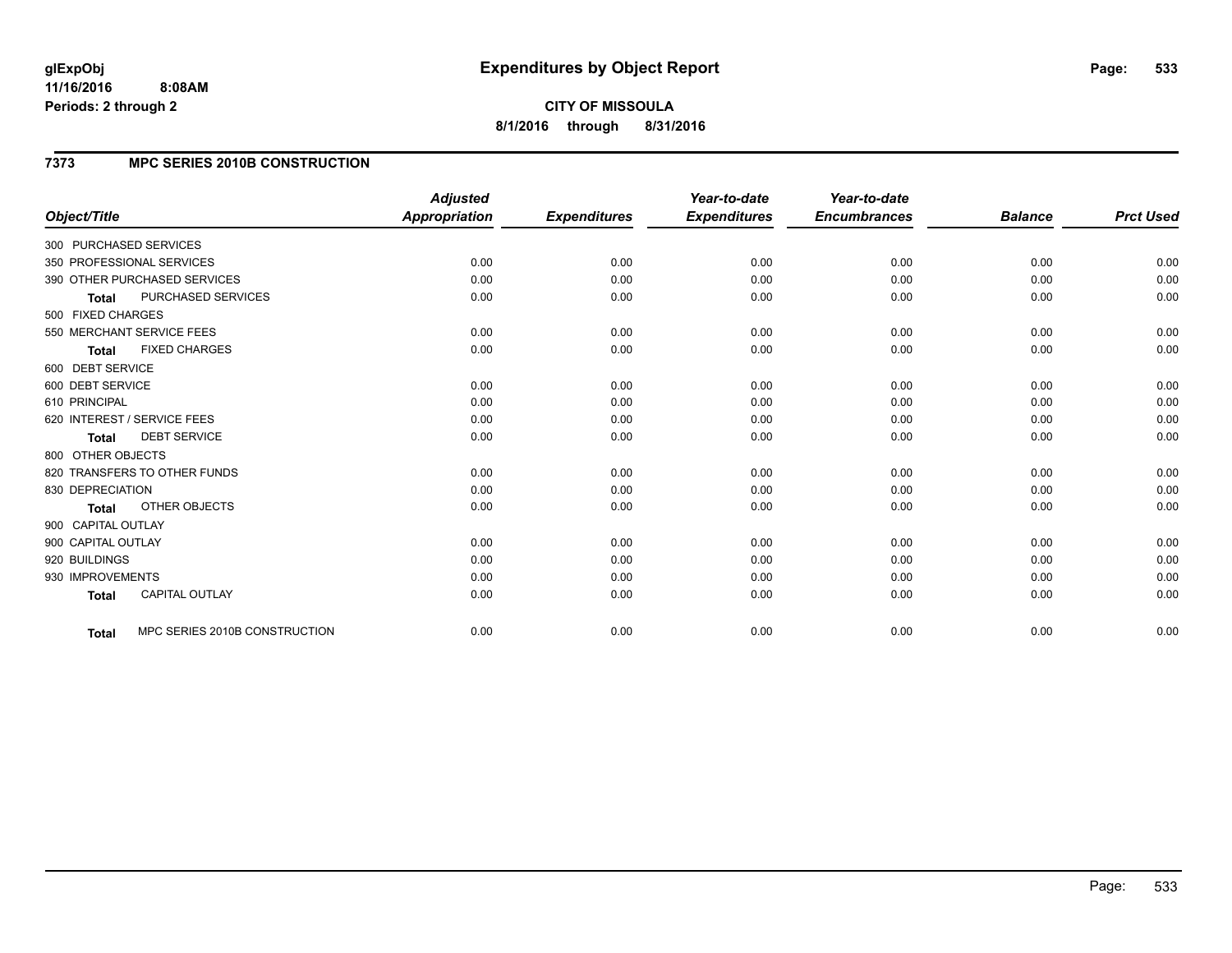### **7374 RESERVE FUND-PARKING BONDS**

|                                       | <b>Adjusted</b> |                     | Year-to-date        | Year-to-date        |                |                  |
|---------------------------------------|-----------------|---------------------|---------------------|---------------------|----------------|------------------|
| Object/Title                          | Appropriation   | <b>Expenditures</b> | <b>Expenditures</b> | <b>Encumbrances</b> | <b>Balance</b> | <b>Prct Used</b> |
| 500 FIXED CHARGES                     |                 |                     |                     |                     |                |                  |
| 550 MERCHANT SERVICE FEES             | 0.00            | 0.00                | 0.00                | 0.00                | 0.00           | 0.00             |
| <b>FIXED CHARGES</b><br><b>Total</b>  | 0.00            | 0.00                | 0.00                | 0.00                | 0.00           | 0.00             |
| 900 CAPITAL OUTLAY                    |                 |                     |                     |                     |                |                  |
| 920 BUILDINGS                         | 0.00            | 0.00                | 0.00                | 0.00                | 0.00           | 0.00             |
| 930 IMPROVEMENTS                      | 0.00            | 0.00                | 0.00                | 0.00                | 0.00           | 0.00             |
| <b>CAPITAL OUTLAY</b><br><b>Total</b> | 0.00            | 0.00                | 0.00                | 0.00                | 0.00           | 0.00             |
| PARKING COMMISSION<br><b>Total</b>    | 0.00            | 0.00                | 0.00                | 0.00                | 0.00           | 0.00             |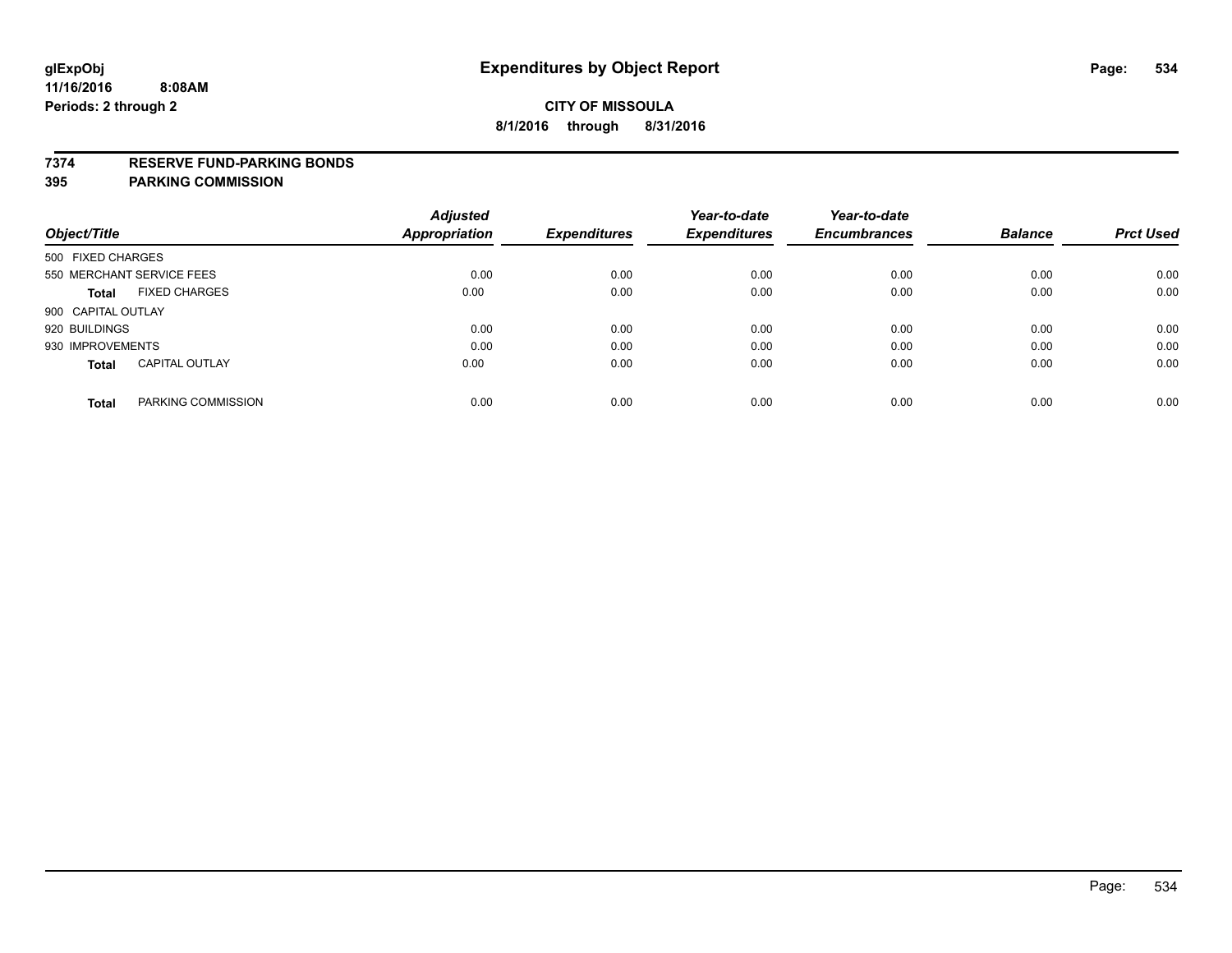## **7374 RESERVE FUND-PARKING BONDS**

| Object/Title              |                            | <b>Adjusted</b><br><b>Appropriation</b> | <b>Expenditures</b> | Year-to-date<br><b>Expenditures</b> | Year-to-date<br><b>Encumbrances</b> | <b>Balance</b> | <b>Prct Used</b> |
|---------------------------|----------------------------|-----------------------------------------|---------------------|-------------------------------------|-------------------------------------|----------------|------------------|
| 500 FIXED CHARGES         |                            |                                         |                     |                                     |                                     |                |                  |
| 550 MERCHANT SERVICE FEES |                            | 0.00                                    | 0.00                | 0.00                                | 0.00                                | 0.00           | 0.00             |
| <b>Total</b>              | <b>FIXED CHARGES</b>       | 0.00                                    | 0.00                | 0.00                                | 0.00                                | 0.00           | 0.00             |
| 900 CAPITAL OUTLAY        |                            |                                         |                     |                                     |                                     |                |                  |
| 920 BUILDINGS             |                            | 0.00                                    | 0.00                | 0.00                                | 0.00                                | 0.00           | 0.00             |
| 930 IMPROVEMENTS          |                            | 0.00                                    | 0.00                | 0.00                                | 0.00                                | 0.00           | 0.00             |
| <b>Total</b>              | <b>CAPITAL OUTLAY</b>      | 0.00                                    | 0.00                | 0.00                                | 0.00                                | 0.00           | 0.00             |
| <b>Total</b>              | RESERVE FUND-PARKING BONDS | 0.00                                    | 0.00                | 0.00                                | 0.00                                | 0.00           | 0.00             |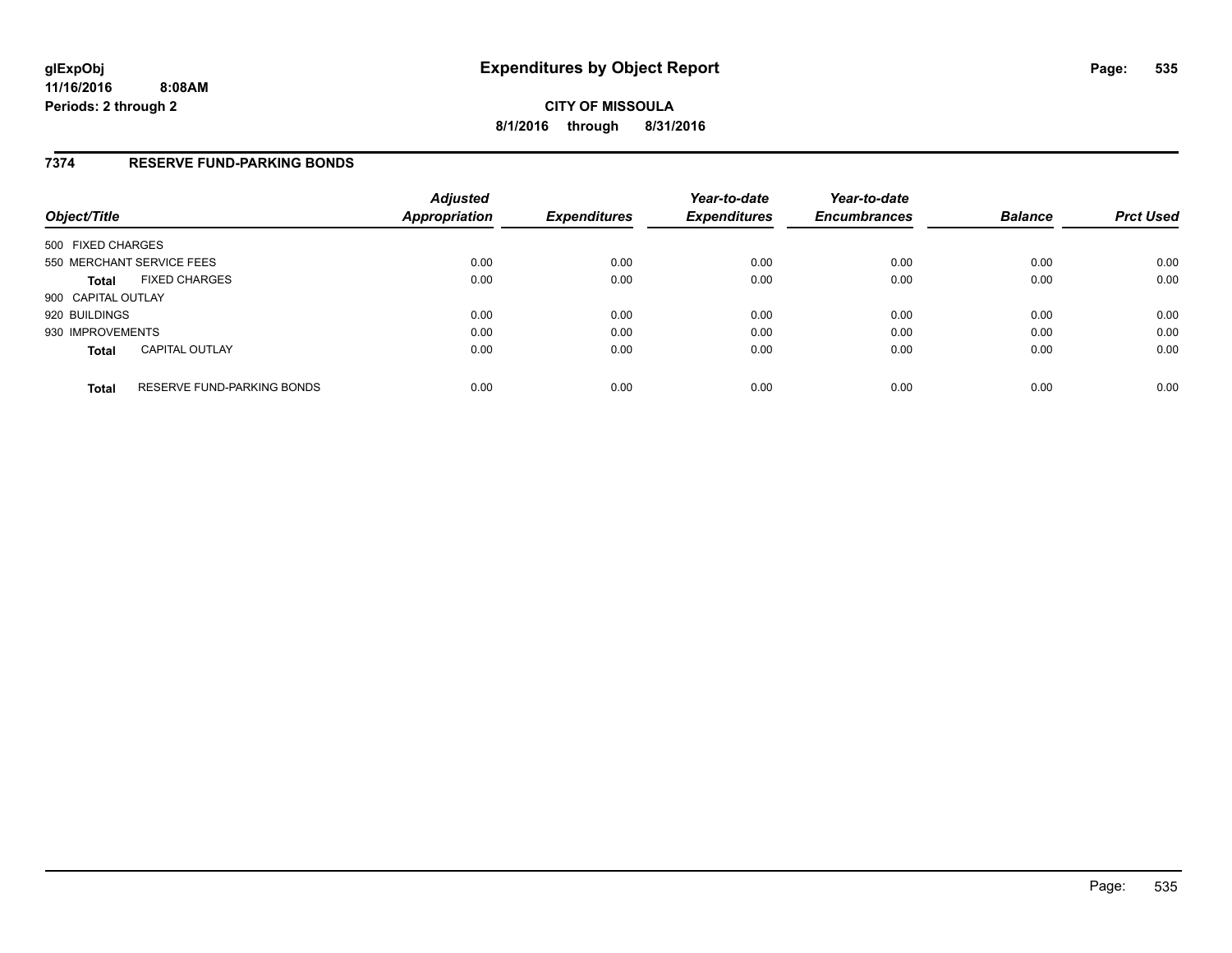### **7375 PLEDGED TAX INCREMENT-2010B BOND**

| Object/Title      |                              | <b>Adjusted</b><br><b>Appropriation</b> | <b>Expenditures</b> | Year-to-date<br><b>Expenditures</b> | Year-to-date<br><b>Encumbrances</b> | <b>Balance</b> | <b>Prct Used</b> |
|-------------------|------------------------------|-----------------------------------------|---------------------|-------------------------------------|-------------------------------------|----------------|------------------|
|                   | 300 PURCHASED SERVICES       |                                         |                     |                                     |                                     |                |                  |
|                   | 390 OTHER PURCHASED SERVICES | 0.00                                    | 0.00                | 0.00                                | 0.00                                | 0.00           | 0.00             |
| <b>Total</b>      | <b>PURCHASED SERVICES</b>    | 0.00                                    | 0.00                | 0.00                                | 0.00                                | 0.00           | 0.00             |
| 500 FIXED CHARGES |                              |                                         |                     |                                     |                                     |                |                  |
|                   | 550 MERCHANT SERVICE FEES    | 0.00                                    | 0.00                | 0.00                                | 0.00                                | 0.00           | 0.00             |
| <b>Total</b>      | <b>FIXED CHARGES</b>         | 0.00                                    | 0.00                | 0.00                                | 0.00                                | 0.00           | 0.00             |
| 800 OTHER OBJECTS |                              |                                         |                     |                                     |                                     |                |                  |
|                   | 820 TRANSFERS TO OTHER FUNDS | 0.00                                    | 0.00                | 0.00                                | 0.00                                | 0.00           | 0.00             |
| <b>Total</b>      | OTHER OBJECTS                | 0.00                                    | 0.00                | 0.00                                | 0.00                                | 0.00           | 0.00             |
| <b>Total</b>      | PARKING COMMISSION           | 0.00                                    | 0.00                | 0.00                                | 0.00                                | 0.00           | 0.00             |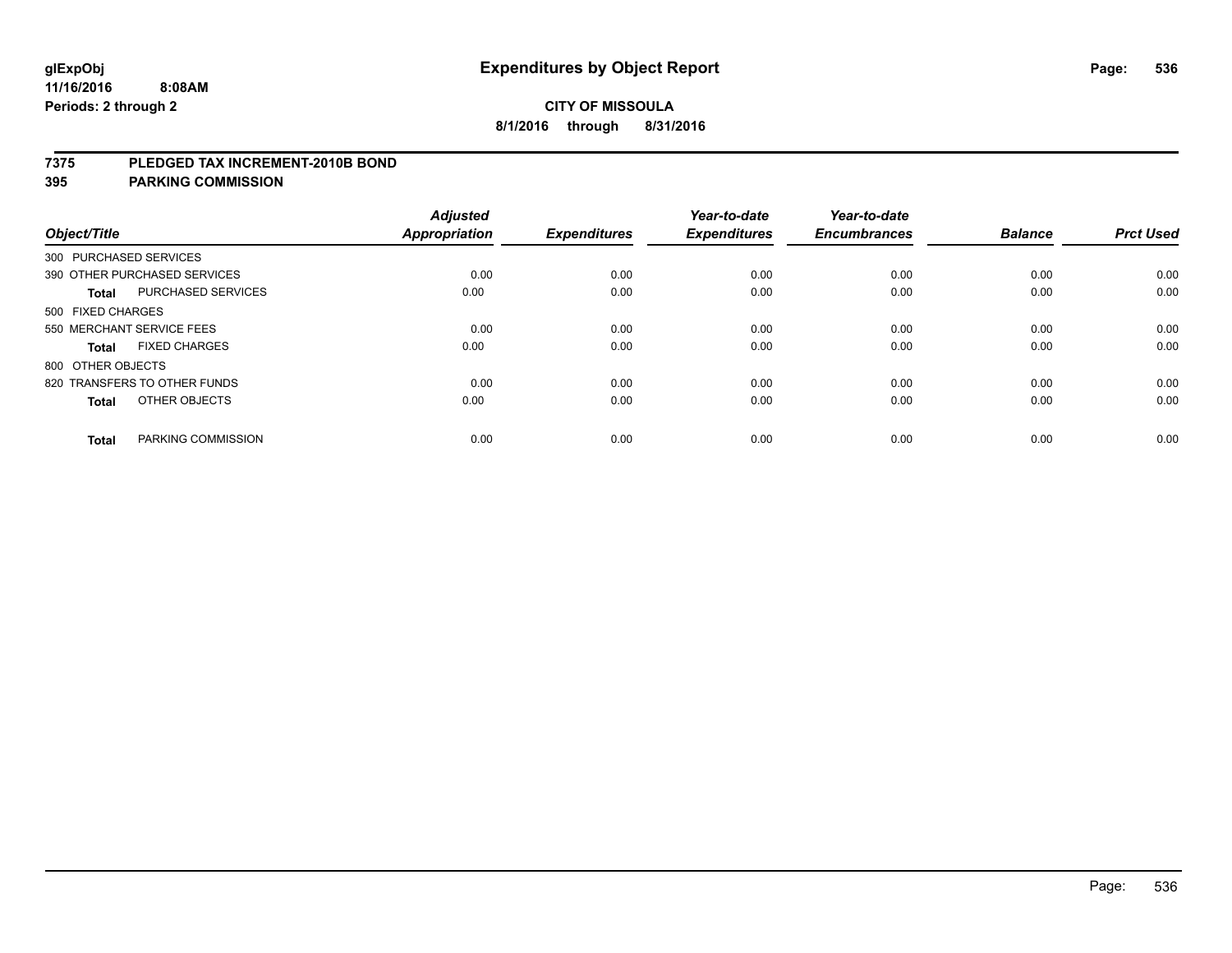**CITY OF MISSOULA 8/1/2016 through 8/31/2016**

## **7375 PLEDGED TAX INCREMENT-2010B BOND**

| Object/Title           |                                  | <b>Adjusted</b><br><b>Appropriation</b> | <b>Expenditures</b> | Year-to-date<br><b>Expenditures</b> | Year-to-date<br><b>Encumbrances</b> | <b>Balance</b> | <b>Prct Used</b> |
|------------------------|----------------------------------|-----------------------------------------|---------------------|-------------------------------------|-------------------------------------|----------------|------------------|
| 300 PURCHASED SERVICES |                                  |                                         |                     |                                     |                                     |                |                  |
|                        | 390 OTHER PURCHASED SERVICES     | 0.00                                    | 0.00                | 0.00                                | 0.00                                | 0.00           | 0.00             |
| <b>Total</b>           | <b>PURCHASED SERVICES</b>        | 0.00                                    | 0.00                | 0.00                                | 0.00                                | 0.00           | 0.00             |
| 500 FIXED CHARGES      |                                  |                                         |                     |                                     |                                     |                |                  |
|                        | 550 MERCHANT SERVICE FEES        | 0.00                                    | 0.00                | 0.00                                | 0.00                                | 0.00           | 0.00             |
| <b>Total</b>           | <b>FIXED CHARGES</b>             | 0.00                                    | 0.00                | 0.00                                | 0.00                                | 0.00           | 0.00             |
| 800 OTHER OBJECTS      |                                  |                                         |                     |                                     |                                     |                |                  |
|                        | 820 TRANSFERS TO OTHER FUNDS     | 0.00                                    | 0.00                | 0.00                                | 0.00                                | 0.00           | 0.00             |
| <b>Total</b>           | OTHER OBJECTS                    | 0.00                                    | 0.00                | 0.00                                | 0.00                                | 0.00           | 0.00             |
| Total                  | PLEDGED TAX INCREMENT-2010B BOND | 0.00                                    | 0.00                | 0.00                                | 0.00                                | 0.00           | 0.00             |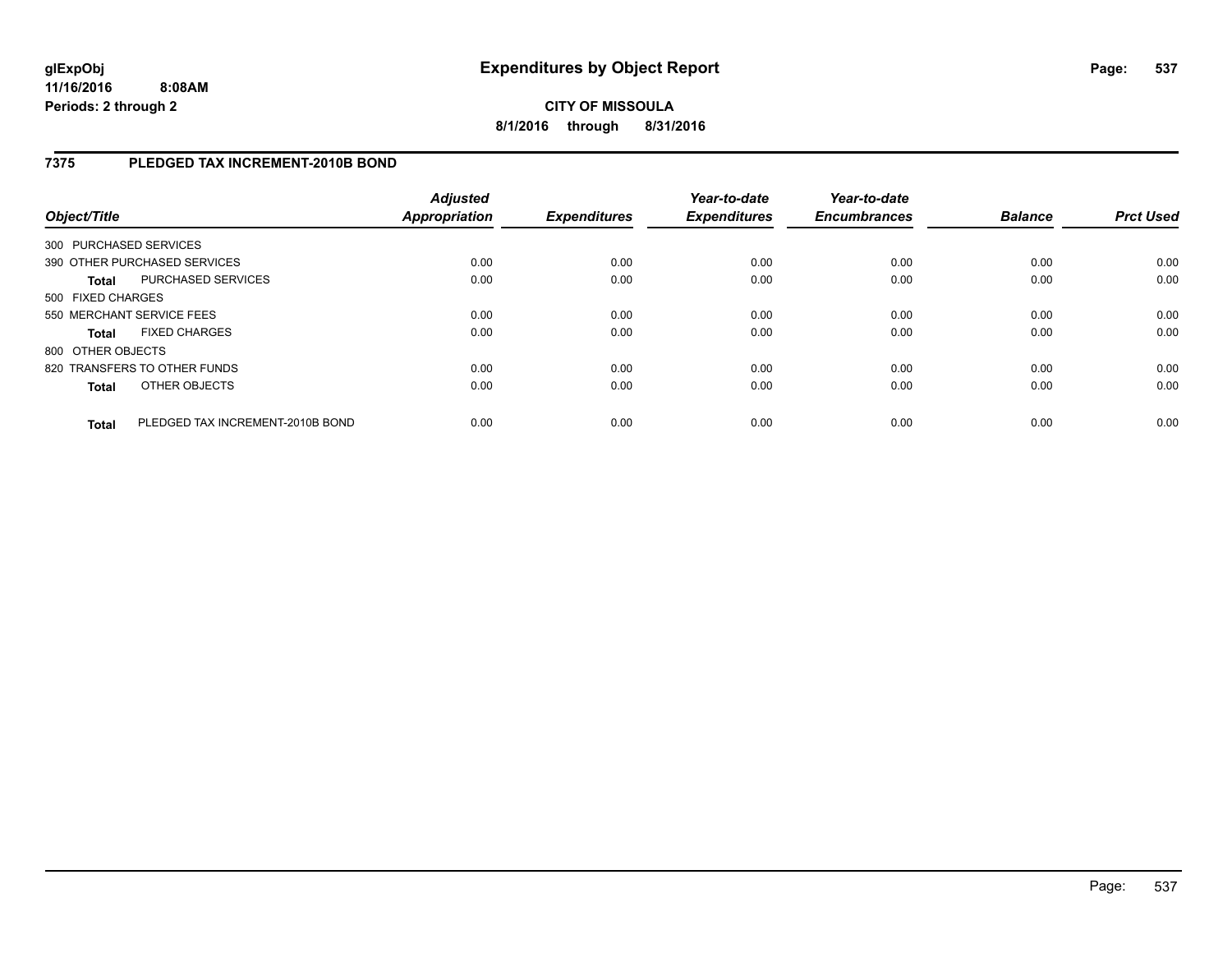### **7376 MPC 2010A BONDS DEBT INTEREST**

| Object/Title                         | <b>Adjusted</b><br>Appropriation | <b>Expenditures</b> | Year-to-date<br><b>Expenditures</b> | Year-to-date<br><b>Encumbrances</b> | <b>Balance</b> | <b>Prct Used</b> |
|--------------------------------------|----------------------------------|---------------------|-------------------------------------|-------------------------------------|----------------|------------------|
|                                      |                                  |                     |                                     |                                     |                |                  |
| 500 FIXED CHARGES                    |                                  |                     |                                     |                                     |                |                  |
| 550 MERCHANT SERVICE FEES            | 0.00                             | 0.00                | 0.00                                | 0.00                                | 0.00           | 0.00             |
| <b>FIXED CHARGES</b><br><b>Total</b> | 0.00                             | 0.00                | 0.00                                | 0.00                                | 0.00           | 0.00             |
| 600 DEBT SERVICE                     |                                  |                     |                                     |                                     |                |                  |
| 620 INTEREST / SERVICE FEES          | 0.00                             | 0.00                | 0.00                                | 0.00                                | 0.00           | 0.00             |
| <b>DEBT SERVICE</b><br><b>Total</b>  | 0.00                             | 0.00                | 0.00                                | 0.00                                | 0.00           | 0.00             |
| 800 OTHER OBJECTS                    |                                  |                     |                                     |                                     |                |                  |
| 820 TRANSFERS TO OTHER FUNDS         | 0.00                             | 0.00                | 0.00                                | 0.00                                | 0.00           | 0.00             |
| OTHER OBJECTS<br><b>Total</b>        | 0.00                             | 0.00                | 0.00                                | 0.00                                | 0.00           | 0.00             |
| PARKING COMMISSION<br><b>Total</b>   | 0.00                             | 0.00                | 0.00                                | 0.00                                | 0.00           | 0.00             |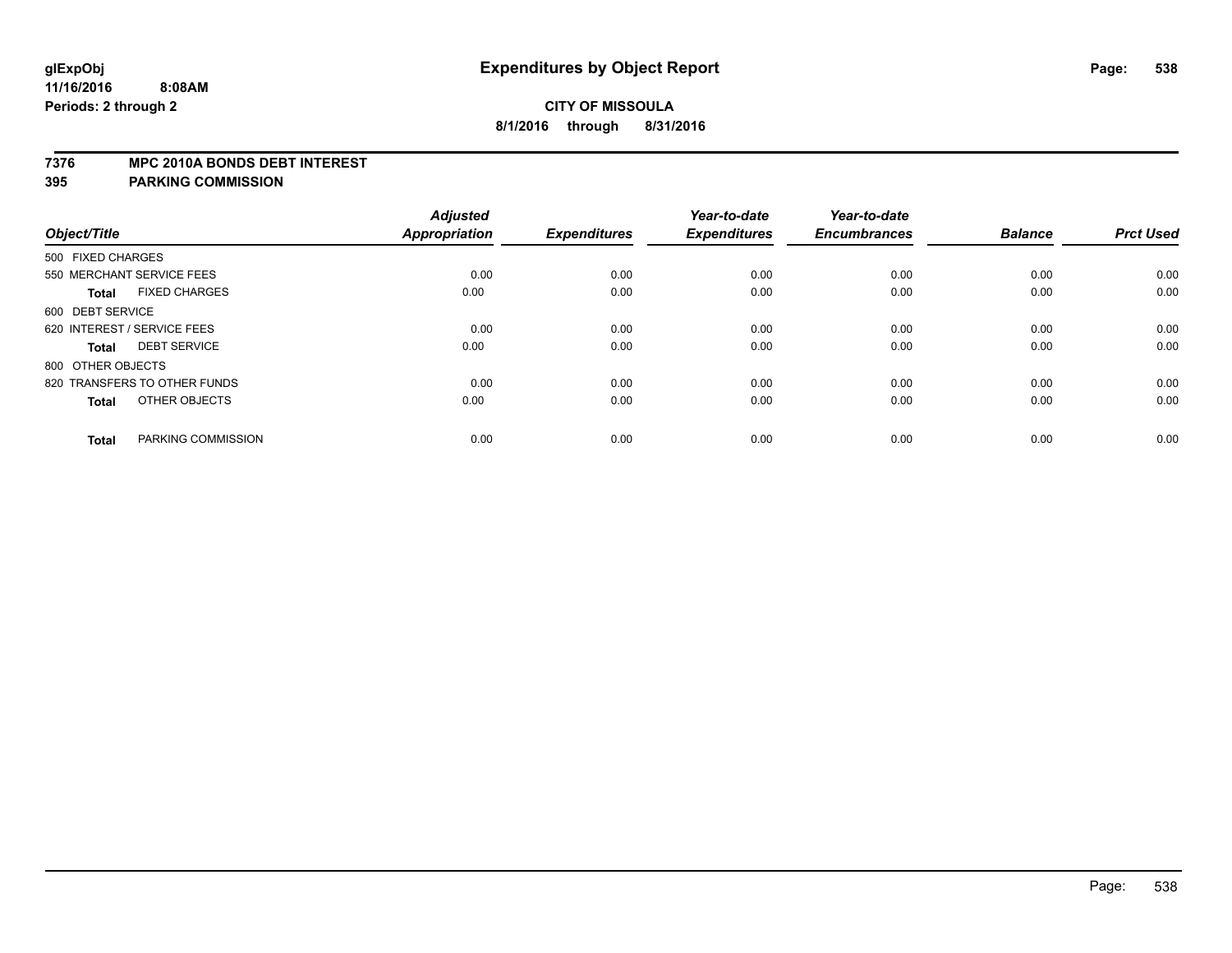## **7376 MPC 2010A BONDS DEBT INTEREST**

| Object/Title      |                               | <b>Adjusted</b><br><b>Appropriation</b> | <b>Expenditures</b> | Year-to-date<br><b>Expenditures</b> | Year-to-date<br><b>Encumbrances</b> | <b>Balance</b> | <b>Prct Used</b> |
|-------------------|-------------------------------|-----------------------------------------|---------------------|-------------------------------------|-------------------------------------|----------------|------------------|
| 500 FIXED CHARGES |                               |                                         |                     |                                     |                                     |                |                  |
|                   | 550 MERCHANT SERVICE FEES     | 0.00                                    | 0.00                | 0.00                                | 0.00                                | 0.00           | 0.00             |
| <b>Total</b>      | <b>FIXED CHARGES</b>          | 0.00                                    | 0.00                | 0.00                                | 0.00                                | 0.00           | 0.00             |
| 600 DEBT SERVICE  |                               |                                         |                     |                                     |                                     |                |                  |
|                   | 620 INTEREST / SERVICE FEES   | 0.00                                    | 0.00                | 0.00                                | 0.00                                | 0.00           | 0.00             |
| <b>Total</b>      | <b>DEBT SERVICE</b>           | 0.00                                    | 0.00                | 0.00                                | 0.00                                | 0.00           | 0.00             |
| 800 OTHER OBJECTS |                               |                                         |                     |                                     |                                     |                |                  |
|                   | 820 TRANSFERS TO OTHER FUNDS  | 0.00                                    | 0.00                | 0.00                                | 0.00                                | 0.00           | 0.00             |
| <b>Total</b>      | OTHER OBJECTS                 | 0.00                                    | 0.00                | 0.00                                | 0.00                                | 0.00           | 0.00             |
| <b>Total</b>      | MPC 2010A BONDS DEBT INTEREST | 0.00                                    | 0.00                | 0.00                                | 0.00                                | 0.00           | 0.00             |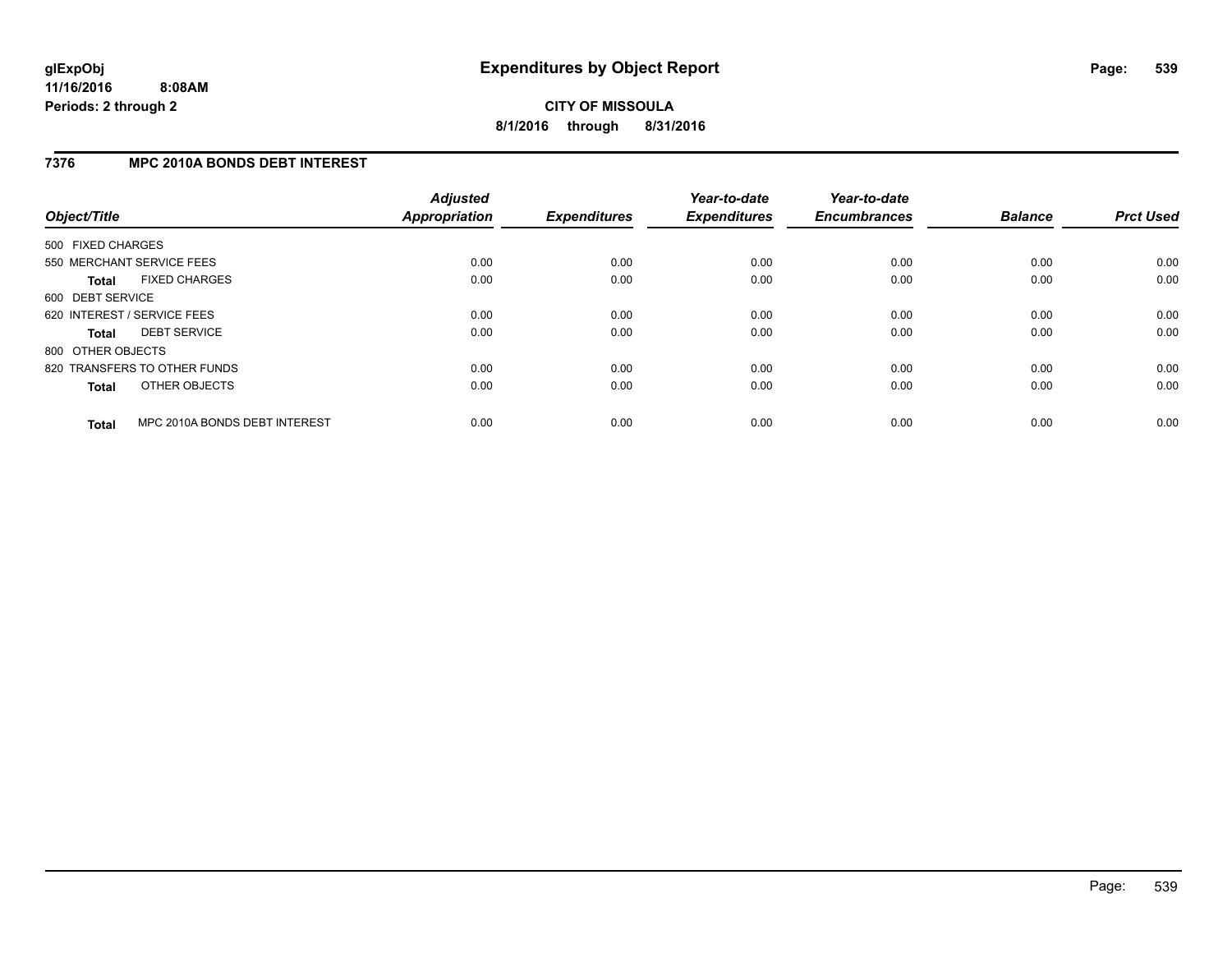### **7377 MPC 2010A BONDS SINKING FUND**

| Object/Title                         | <b>Adjusted</b><br><b>Appropriation</b> | <b>Expenditures</b> | Year-to-date<br><b>Expenditures</b> | Year-to-date<br><b>Encumbrances</b> | <b>Balance</b> | <b>Prct Used</b> |
|--------------------------------------|-----------------------------------------|---------------------|-------------------------------------|-------------------------------------|----------------|------------------|
| 500 FIXED CHARGES                    |                                         |                     |                                     |                                     |                |                  |
| 550 MERCHANT SERVICE FEES            | 0.00                                    | 0.00                | 0.00                                | 0.00                                | 0.00           | 0.00             |
| <b>FIXED CHARGES</b><br><b>Total</b> | 0.00                                    | 0.00                | 0.00                                | 0.00                                | 0.00           | 0.00             |
| 600 DEBT SERVICE                     |                                         |                     |                                     |                                     |                |                  |
| 610 PRINCIPAL                        | 0.00                                    | 0.00                | 0.00                                | 0.00                                | 0.00           | 0.00             |
| 620 INTEREST / SERVICE FEES          | 0.00                                    | 0.00                | 0.00                                | 0.00                                | 0.00           | 0.00             |
| <b>DEBT SERVICE</b><br><b>Total</b>  | 0.00                                    | 0.00                | 0.00                                | 0.00                                | 0.00           | 0.00             |
| 800 OTHER OBJECTS                    |                                         |                     |                                     |                                     |                |                  |
| 820 TRANSFERS TO OTHER FUNDS         | 0.00                                    | 0.00                | 0.00                                | 0.00                                | 0.00           | 0.00             |
| OTHER OBJECTS<br><b>Total</b>        | 0.00                                    | 0.00                | 0.00                                | 0.00                                | 0.00           | 0.00             |
|                                      |                                         |                     |                                     |                                     |                |                  |
| PARKING COMMISSION<br><b>Total</b>   | 0.00                                    | 0.00                | 0.00                                | 0.00                                | 0.00           | 0.00             |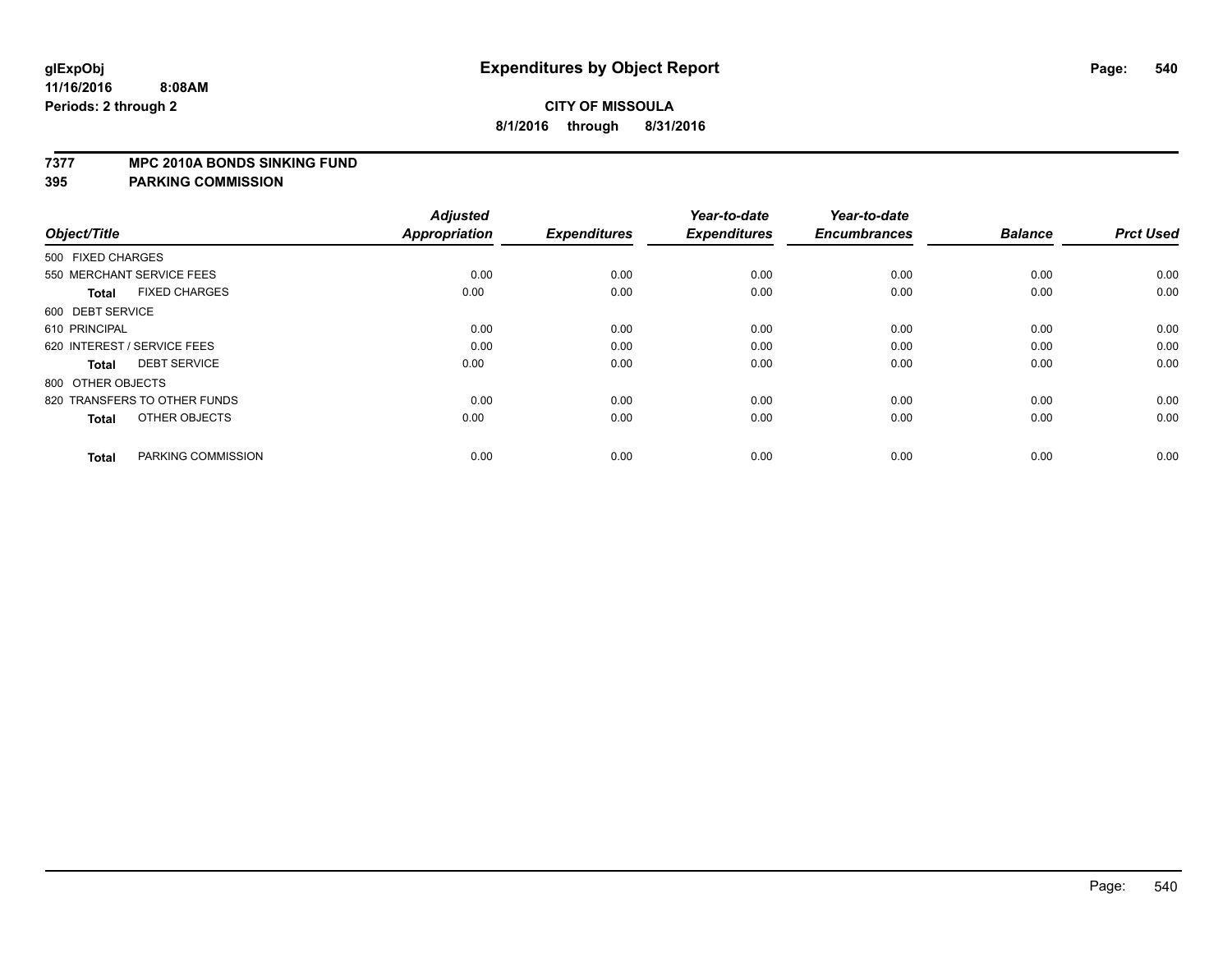#### **7377 MPC 2010A BONDS SINKING FUND**

| Object/Title                 |                              | <b>Adjusted</b><br><b>Appropriation</b> | <b>Expenditures</b> | Year-to-date<br><b>Expenditures</b> | Year-to-date<br><b>Encumbrances</b> | <b>Balance</b> | <b>Prct Used</b> |
|------------------------------|------------------------------|-----------------------------------------|---------------------|-------------------------------------|-------------------------------------|----------------|------------------|
| 500 FIXED CHARGES            |                              |                                         |                     |                                     |                                     |                |                  |
| 550 MERCHANT SERVICE FEES    |                              | 0.00                                    | 0.00                | 0.00                                | 0.00                                | 0.00           | 0.00             |
| <b>Total</b>                 | <b>FIXED CHARGES</b>         | 0.00                                    | 0.00                | 0.00                                | 0.00                                | 0.00           | 0.00             |
| 600 DEBT SERVICE             |                              |                                         |                     |                                     |                                     |                |                  |
| 610 PRINCIPAL                |                              | 0.00                                    | 0.00                | 0.00                                | 0.00                                | 0.00           | 0.00             |
| 620 INTEREST / SERVICE FEES  |                              | 0.00                                    | 0.00                | 0.00                                | 0.00                                | 0.00           | 0.00             |
| Total                        | <b>DEBT SERVICE</b>          | 0.00                                    | 0.00                | 0.00                                | 0.00                                | 0.00           | 0.00             |
| 800 OTHER OBJECTS            |                              |                                         |                     |                                     |                                     |                |                  |
| 820 TRANSFERS TO OTHER FUNDS |                              | 0.00                                    | 0.00                | 0.00                                | 0.00                                | 0.00           | 0.00             |
| <b>Total</b>                 | OTHER OBJECTS                | 0.00                                    | 0.00                | 0.00                                | 0.00                                | 0.00           | 0.00             |
| <b>Total</b>                 | MPC 2010A BONDS SINKING FUND | 0.00                                    | 0.00                | 0.00                                | 0.00                                | 0.00           | 0.00             |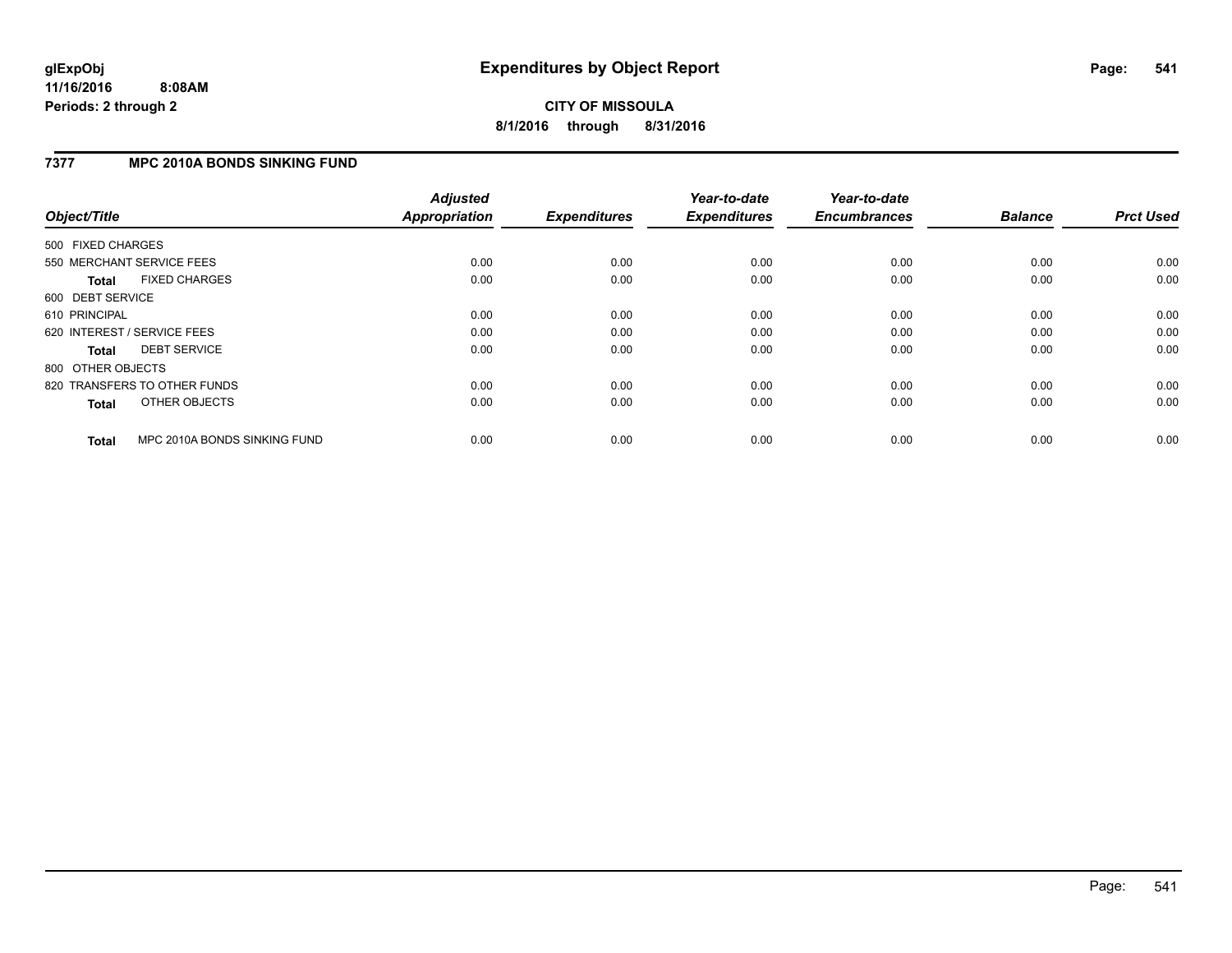**7378 MPC 2010A BOND RESERVE**

**395 PARKING COMMISSION**

|                    |                              | <b>Adjusted</b> |                     | Year-to-date        | Year-to-date        |                |                  |
|--------------------|------------------------------|-----------------|---------------------|---------------------|---------------------|----------------|------------------|
| Object/Title       |                              | Appropriation   | <b>Expenditures</b> | <b>Expenditures</b> | <b>Encumbrances</b> | <b>Balance</b> | <b>Prct Used</b> |
| 500 FIXED CHARGES  |                              |                 |                     |                     |                     |                |                  |
|                    | 550 MERCHANT SERVICE FEES    | 0.00            | 0.00                | 0.00                | 0.00                | 0.00           | 0.00             |
| <b>Total</b>       | <b>FIXED CHARGES</b>         | 0.00            | 0.00                | 0.00                | 0.00                | 0.00           | 0.00             |
| 800 OTHER OBJECTS  |                              |                 |                     |                     |                     |                |                  |
|                    | 820 TRANSFERS TO OTHER FUNDS | 0.00            | 0.00                | 0.00                | 0.00                | 0.00           | 0.00             |
| <b>Total</b>       | OTHER OBJECTS                | 0.00            | 0.00                | 0.00                | 0.00                | 0.00           | 0.00             |
| 900 CAPITAL OUTLAY |                              |                 |                     |                     |                     |                |                  |
| 930 IMPROVEMENTS   |                              | 0.00            | 0.00                | 0.00                | 0.00                | 0.00           | 0.00             |
| <b>Total</b>       | <b>CAPITAL OUTLAY</b>        | 0.00            | 0.00                | 0.00                | 0.00                | 0.00           | 0.00             |
| <b>Total</b>       | PARKING COMMISSION           | 0.00            | 0.00                | 0.00                | 0.00                | 0.00           | 0.00             |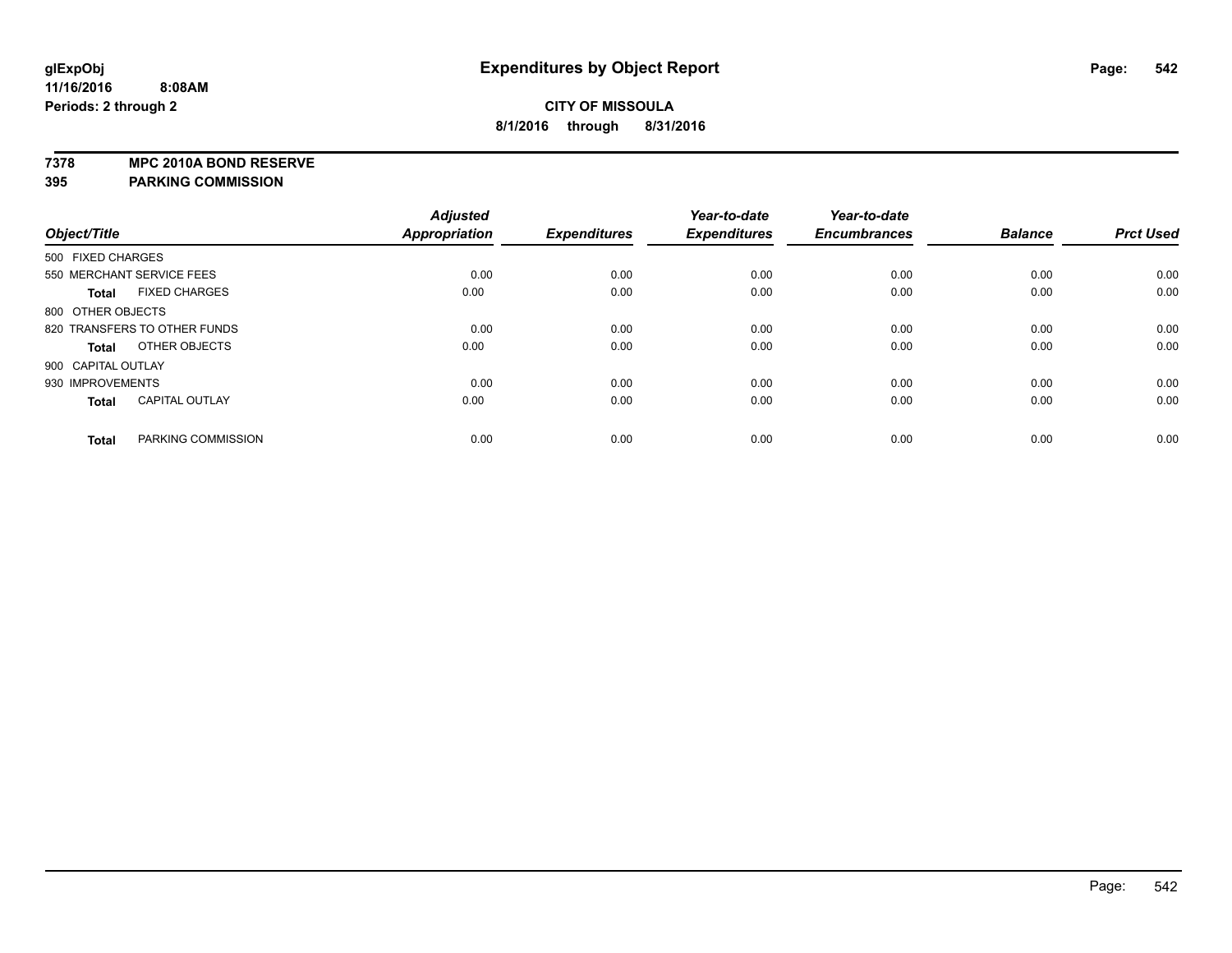#### **7378 MPC 2010A BOND RESERVE**

| Object/Title       |                              | <b>Adjusted</b><br><b>Appropriation</b> | <b>Expenditures</b> | Year-to-date<br><b>Expenditures</b> | Year-to-date<br><b>Encumbrances</b> | <b>Balance</b> | <b>Prct Used</b> |
|--------------------|------------------------------|-----------------------------------------|---------------------|-------------------------------------|-------------------------------------|----------------|------------------|
| 500 FIXED CHARGES  |                              |                                         |                     |                                     |                                     |                |                  |
|                    | 550 MERCHANT SERVICE FEES    | 0.00                                    | 0.00                | 0.00                                | 0.00                                | 0.00           | 0.00             |
| <b>Total</b>       | <b>FIXED CHARGES</b>         | 0.00                                    | 0.00                | 0.00                                | 0.00                                | 0.00           | 0.00             |
| 800 OTHER OBJECTS  |                              |                                         |                     |                                     |                                     |                |                  |
|                    | 820 TRANSFERS TO OTHER FUNDS | 0.00                                    | 0.00                | 0.00                                | 0.00                                | 0.00           | 0.00             |
| <b>Total</b>       | OTHER OBJECTS                | 0.00                                    | 0.00                | 0.00                                | 0.00                                | 0.00           | 0.00             |
| 900 CAPITAL OUTLAY |                              |                                         |                     |                                     |                                     |                |                  |
| 930 IMPROVEMENTS   |                              | 0.00                                    | 0.00                | 0.00                                | 0.00                                | 0.00           | 0.00             |
| Total              | <b>CAPITAL OUTLAY</b>        | 0.00                                    | 0.00                | 0.00                                | 0.00                                | 0.00           | 0.00             |
| <b>Total</b>       | MPC 2010A BOND RESERVE       | 0.00                                    | 0.00                | 0.00                                | 0.00                                | 0.00           | 0.00             |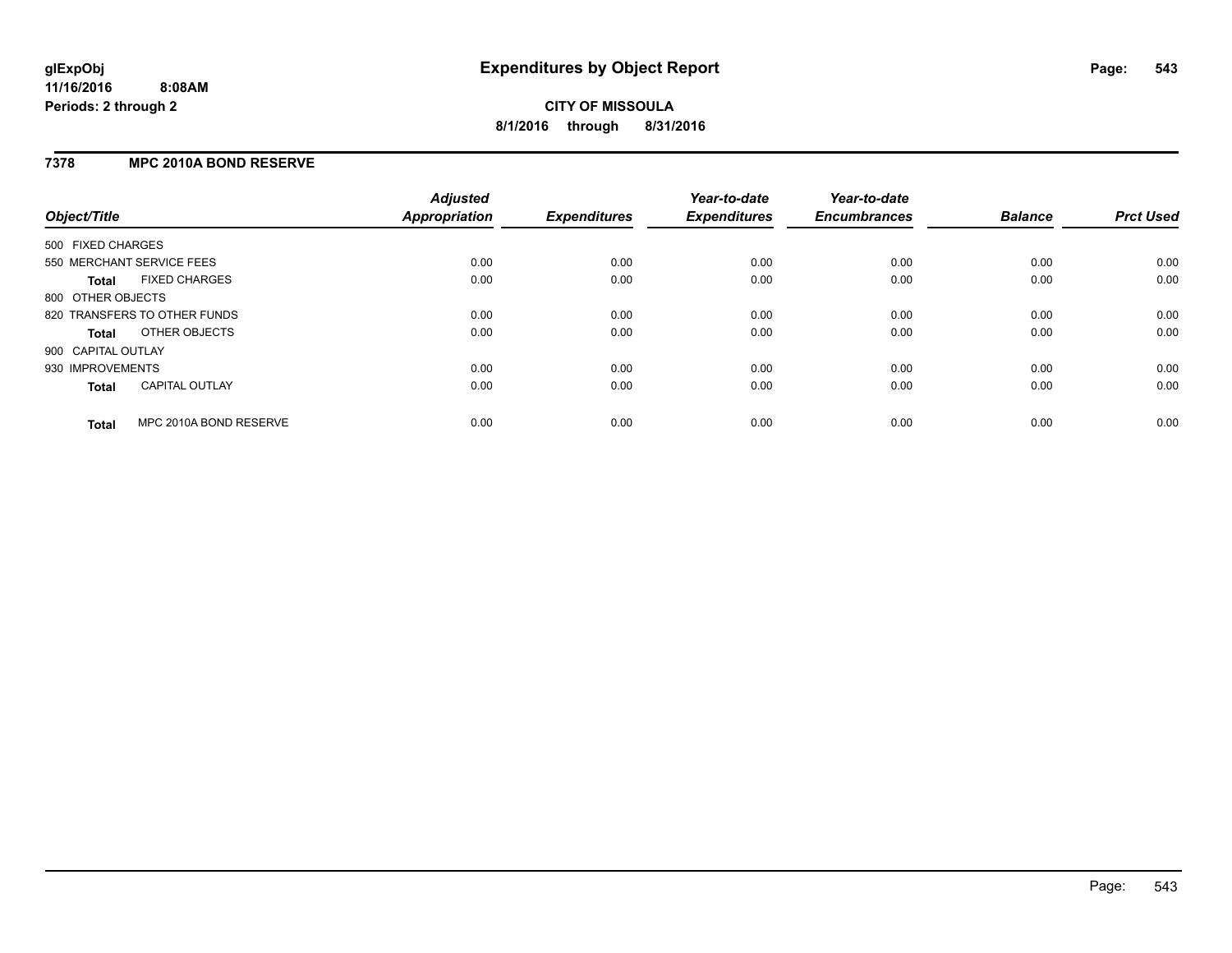#### **7380 BUSINESS IMPROVEMENT DISTRICT**

**375 BUSINESS IMPROVEMENT DISTRICT**

| Object/Title      |                                      | <b>Adjusted</b><br>Appropriation | <b>Expenditures</b> | Year-to-date<br><b>Expenditures</b> | Year-to-date<br><b>Encumbrances</b> | <b>Balance</b> | <b>Prct Used</b> |
|-------------------|--------------------------------------|----------------------------------|---------------------|-------------------------------------|-------------------------------------|----------------|------------------|
|                   | 300 PURCHASED SERVICES               |                                  |                     |                                     |                                     |                |                  |
|                   | 350 PROFESSIONAL SERVICES            | 0.00                             | 60.000.00           | 110.000.00                          | 0.00                                | $-110.000.00$  | 0.00             |
| <b>Total</b>      | <b>PURCHASED SERVICES</b>            | 0.00                             | 60,000.00           | 110,000.00                          | 0.00                                | $-110.000.00$  | 0.00             |
| 500 FIXED CHARGES |                                      |                                  |                     |                                     |                                     |                |                  |
|                   | 550 MERCHANT SERVICE FEES            | 0.00                             | 0.00                | 0.00                                | 0.00                                | 0.00           | 0.00             |
| <b>Total</b>      | <b>FIXED CHARGES</b>                 | 0.00                             | 0.00                | 0.00                                | 0.00                                | 0.00           | 0.00             |
| 800 OTHER OBJECTS |                                      |                                  |                     |                                     |                                     |                |                  |
| 845 CONTINGENCY   |                                      | 0.00                             | 0.00                | 0.00                                | 0.00                                | 0.00           | 0.00             |
| <b>Total</b>      | OTHER OBJECTS                        | 0.00                             | 0.00                | 0.00                                | 0.00                                | 0.00           | 0.00             |
| <b>Total</b>      | <b>BUSINESS IMPROVEMENT DISTRICT</b> | 0.00                             | 60,000.00           | 110.000.00                          | 0.00                                | $-110.000.00$  | 0.00             |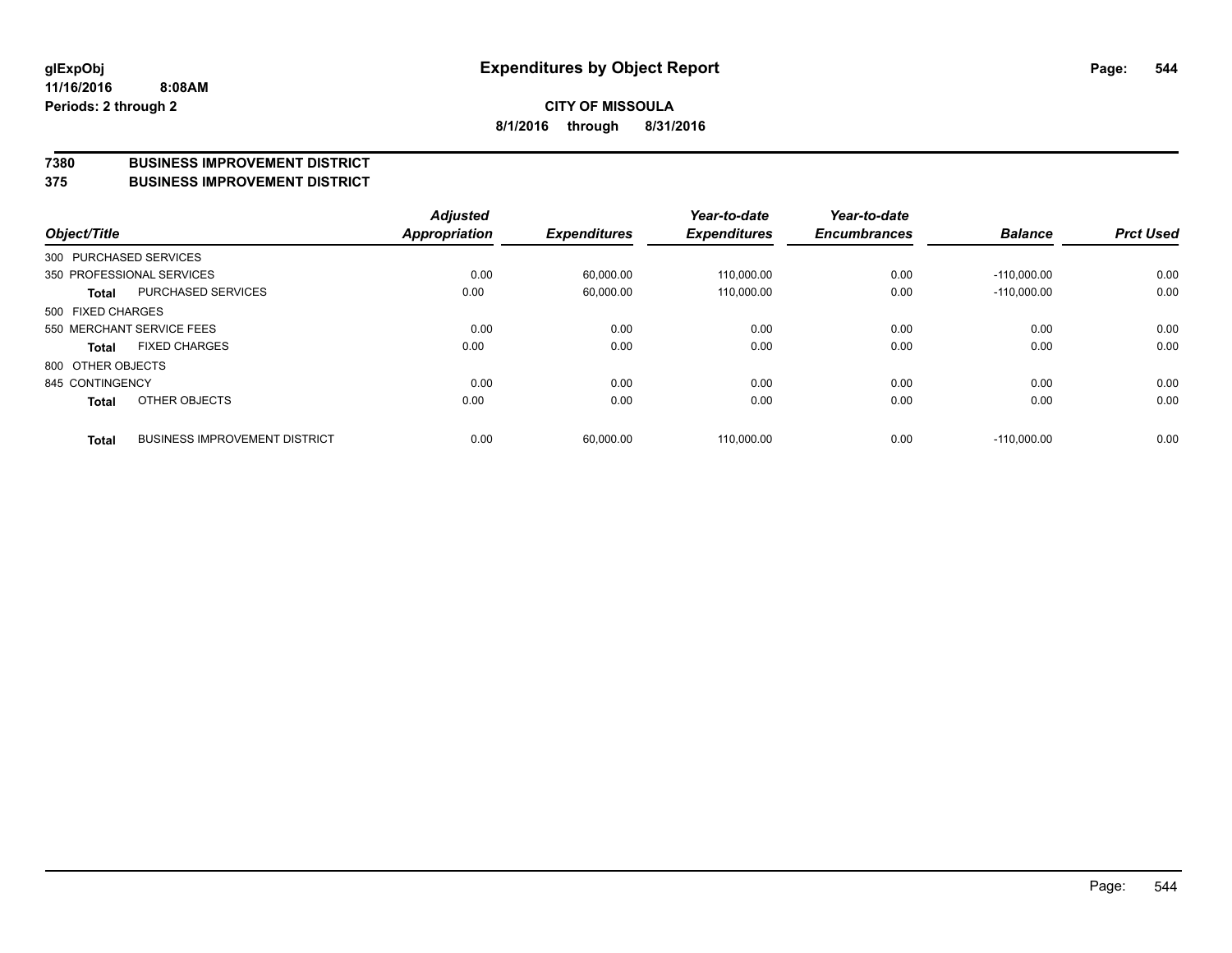#### **7380 BUSINESS IMPROVEMENT DISTRICT**

| Object/Title           |                                      | <b>Adjusted</b><br><b>Appropriation</b> | <b>Expenditures</b> | Year-to-date<br><b>Expenditures</b> | Year-to-date<br><b>Encumbrances</b> | <b>Balance</b> | <b>Prct Used</b> |
|------------------------|--------------------------------------|-----------------------------------------|---------------------|-------------------------------------|-------------------------------------|----------------|------------------|
| 300 PURCHASED SERVICES |                                      |                                         |                     |                                     |                                     |                |                  |
|                        | 350 PROFESSIONAL SERVICES            | 0.00                                    | 60,000.00           | 110,000.00                          | 0.00                                | $-110.000.00$  | 0.00             |
| <b>Total</b>           | PURCHASED SERVICES                   | 0.00                                    | 60,000.00           | 110.000.00                          | 0.00                                | $-110.000.00$  | 0.00             |
| 500 FIXED CHARGES      |                                      |                                         |                     |                                     |                                     |                |                  |
|                        | 550 MERCHANT SERVICE FEES            | 0.00                                    | 0.00                | 0.00                                | 0.00                                | 0.00           | 0.00             |
| <b>Total</b>           | <b>FIXED CHARGES</b>                 | 0.00                                    | 0.00                | 0.00                                | 0.00                                | 0.00           | 0.00             |
| 800 OTHER OBJECTS      |                                      |                                         |                     |                                     |                                     |                |                  |
| 845 CONTINGENCY        |                                      | 0.00                                    | 0.00                | 0.00                                | 0.00                                | 0.00           | 0.00             |
| <b>Total</b>           | OTHER OBJECTS                        | 0.00                                    | 0.00                | 0.00                                | 0.00                                | 0.00           | 0.00             |
| <b>Total</b>           | <b>BUSINESS IMPROVEMENT DISTRICT</b> | 0.00                                    | 60,000.00           | 110.000.00                          | 0.00                                | $-110.000.00$  | 0.00             |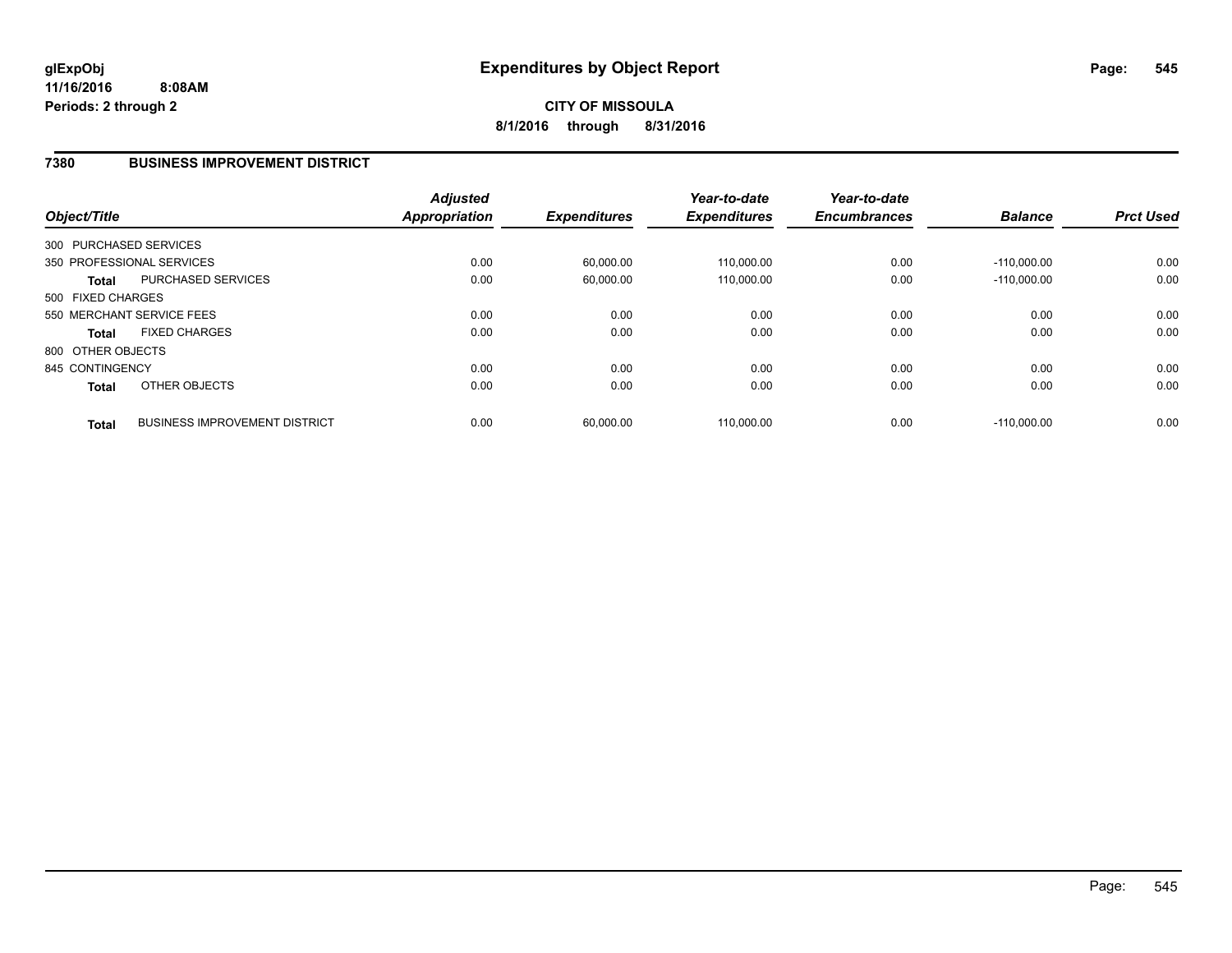#### **7381 TOURISM BUSINESS IMPROVEMENT DISTRICT**

**375 BUSINESS IMPROVEMENT DISTRICT**

| Object/Title                 |                                      | <b>Adjusted</b><br>Appropriation | <b>Expenditures</b> | Year-to-date<br><b>Expenditures</b> | Year-to-date<br><b>Encumbrances</b> | <b>Balance</b> | <b>Prct Used</b> |
|------------------------------|--------------------------------------|----------------------------------|---------------------|-------------------------------------|-------------------------------------|----------------|------------------|
| 300 PURCHASED SERVICES       |                                      |                                  |                     |                                     |                                     |                |                  |
| 390 OTHER PURCHASED SERVICES |                                      | 0.00                             | 0.00                | 0.00                                | 0.00                                | 0.00           | 0.00             |
| <b>Total</b>                 | PURCHASED SERVICES                   | 0.00                             | 0.00                | 0.00                                | 0.00                                | 0.00           | 0.00             |
| 500 FIXED CHARGES            |                                      |                                  |                     |                                     |                                     |                |                  |
| 550 MERCHANT SERVICE FEES    |                                      | 0.00                             | 0.00                | 0.00                                | 0.00                                | 0.00           | 0.00             |
| <b>Total</b>                 | <b>FIXED CHARGES</b>                 | 0.00                             | 0.00                | 0.00                                | 0.00                                | 0.00           | 0.00             |
| <b>Total</b>                 | <b>BUSINESS IMPROVEMENT DISTRICT</b> | 0.00                             | 0.00                | 0.00                                | 0.00                                | 0.00           | 0.00             |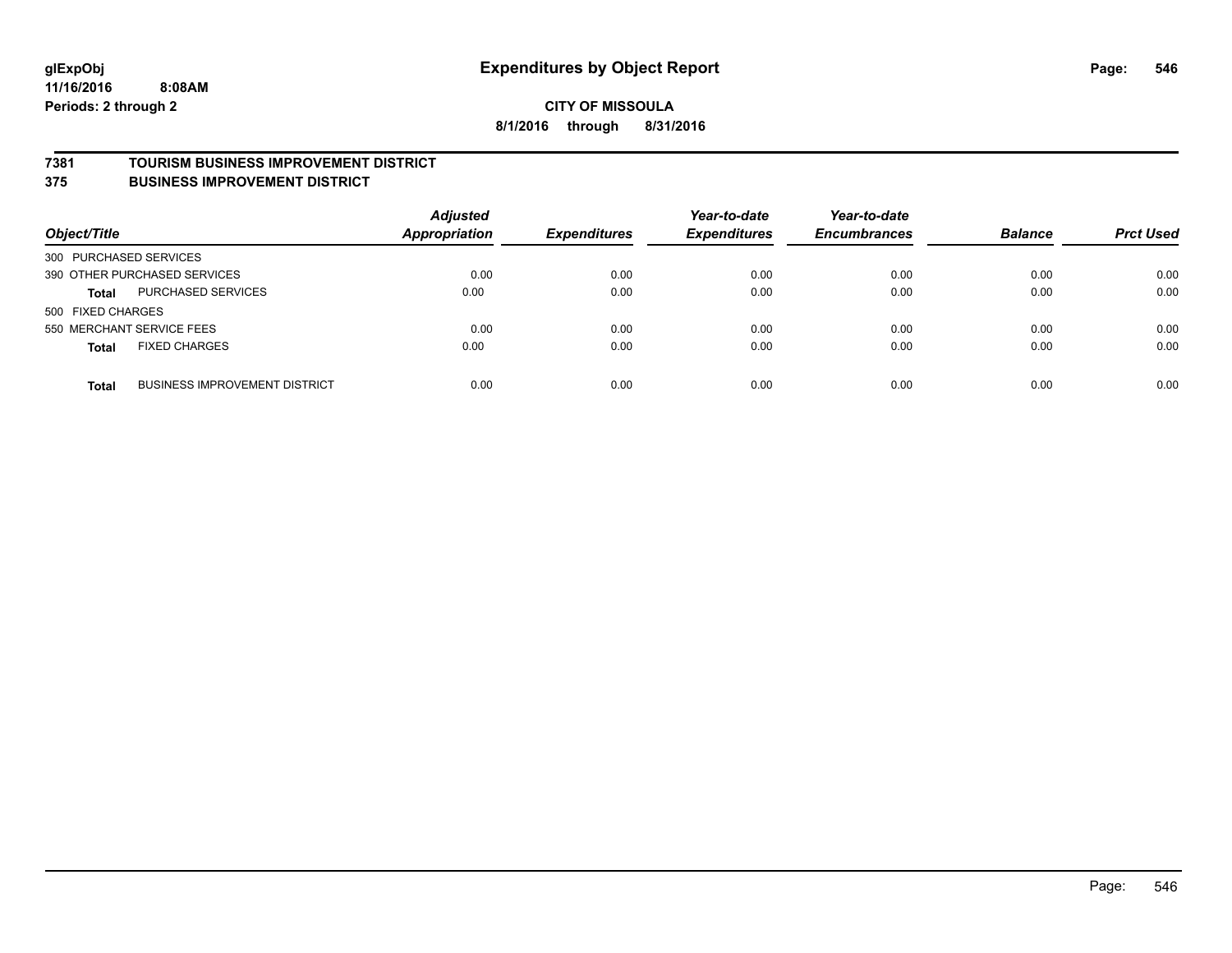**CITY OF MISSOULA 8/1/2016 through 8/31/2016**

#### **7381 TOURISM BUSINESS IMPROVEMENT DISTRICT**

| Object/Title                 |                                  | <b>Adjusted</b><br><b>Appropriation</b> | <b>Expenditures</b> | Year-to-date<br><b>Expenditures</b> | Year-to-date<br><b>Encumbrances</b> | <b>Balance</b> | <b>Prct Used</b> |
|------------------------------|----------------------------------|-----------------------------------------|---------------------|-------------------------------------|-------------------------------------|----------------|------------------|
| 300 PURCHASED SERVICES       |                                  |                                         |                     |                                     |                                     |                |                  |
| 390 OTHER PURCHASED SERVICES |                                  | 0.00                                    | 0.00                | 0.00                                | 0.00                                | 0.00           | 0.00             |
| <b>Total</b>                 | PURCHASED SERVICES               | 0.00                                    | 0.00                | 0.00                                | 0.00                                | 0.00           | 0.00             |
| 500 FIXED CHARGES            |                                  |                                         |                     |                                     |                                     |                |                  |
| 550 MERCHANT SERVICE FEES    |                                  | 0.00                                    | 0.00                | 0.00                                | 0.00                                | 0.00           | 0.00             |
| <b>Total</b>                 | <b>FIXED CHARGES</b>             | 0.00                                    | 0.00                | 0.00                                | 0.00                                | 0.00           | 0.00             |
| <b>Total</b>                 | TOURISM BUSINESS IMPROVEMENT DIS | 0.00                                    | 0.00                | 0.00                                | 0.00                                | 0.00           | 0.00             |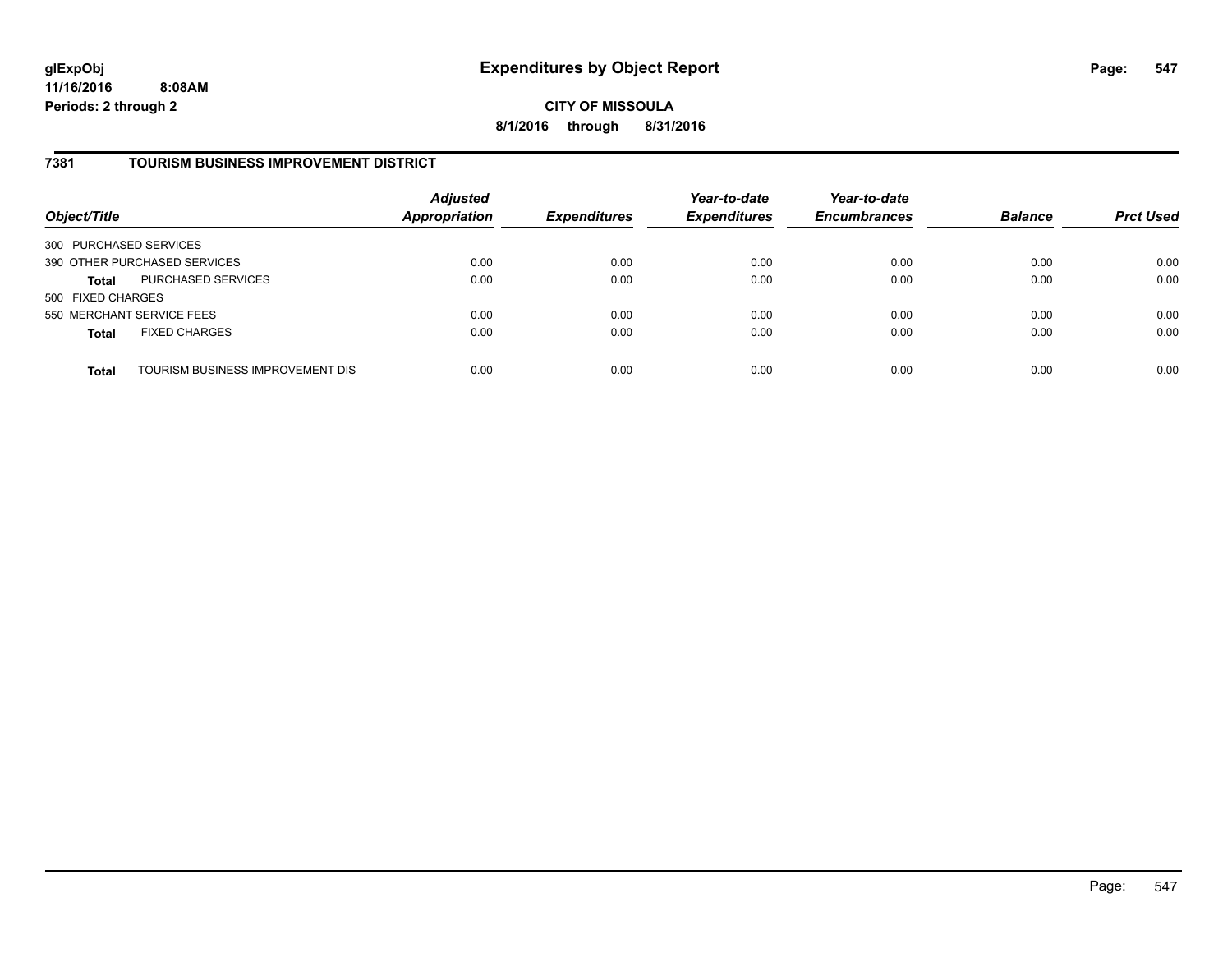### **7382 5.75M TIF RESERVE**

**390 NON-DEPARTMENTAL**

| Object/Title      |                              | <b>Adjusted</b><br>Appropriation | <b>Expenditures</b> | Year-to-date<br><b>Expenditures</b> | Year-to-date<br><b>Encumbrances</b> | <b>Balance</b> | <b>Prct Used</b> |
|-------------------|------------------------------|----------------------------------|---------------------|-------------------------------------|-------------------------------------|----------------|------------------|
| 800 OTHER OBJECTS |                              |                                  |                     |                                     |                                     |                |                  |
|                   | 820 TRANSFERS TO OTHER FUNDS | 0.00                             | 0.00                | 0.00                                | 0.00                                | 0.00           | 0.00             |
| <b>Total</b>      | OTHER OBJECTS                | 0.00                             | 0.00                | 0.00                                | 0.00                                | 0.00           | 0.00             |
| <b>Total</b>      | NON-DEPARTMENTAL             | 0.00                             | 0.00                | 0.00                                | 0.00                                | 0.00           | 0.00             |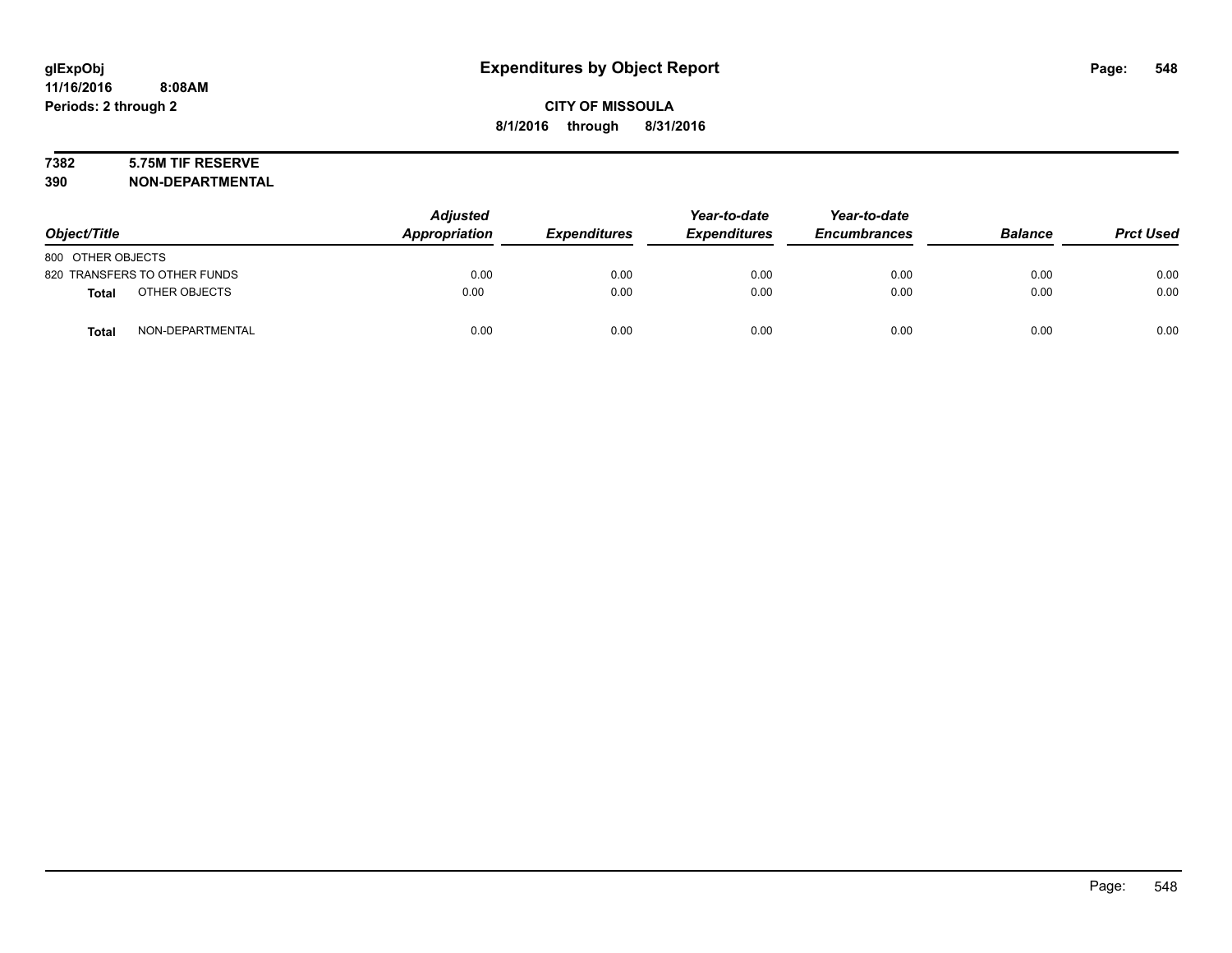**CITY OF MISSOULA 8/1/2016 through 8/31/2016**

#### **7382 5.75M TIF RESERVE**

| Object/Title                      | <b>Adjusted</b><br>Appropriation | <b>Expenditures</b> | Year-to-date<br><b>Expenditures</b> | Year-to-date<br><b>Encumbrances</b> | <b>Balance</b> | <b>Prct Used</b> |
|-----------------------------------|----------------------------------|---------------------|-------------------------------------|-------------------------------------|----------------|------------------|
| 800 OTHER OBJECTS                 |                                  |                     |                                     |                                     |                |                  |
| 820 TRANSFERS TO OTHER FUNDS      | 0.00                             | 0.00                | 0.00                                | 0.00                                | 0.00           | 0.00             |
| OTHER OBJECTS<br><b>Total</b>     | 0.00                             | 0.00                | 0.00                                | 0.00                                | 0.00           | 0.00             |
| 5.75M TIF RESERVE<br><b>Total</b> | 0.00                             | 0.00                | 0.00                                | 0.00                                | 0.00           | 0.00             |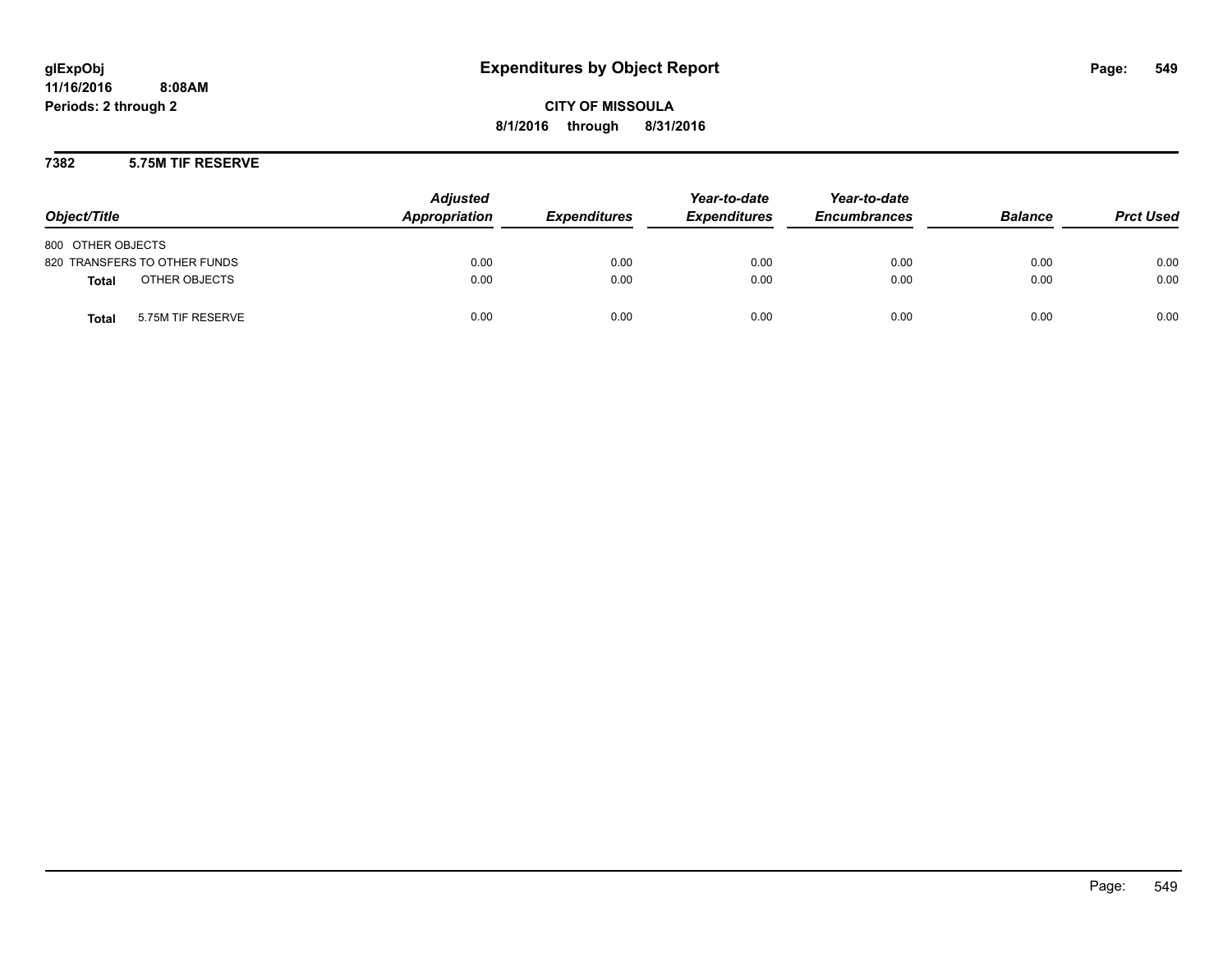#### **7383 RIVERFRONT TRIANGLE URD**

|                        |                                   | <b>Adjusted</b> |                     | Year-to-date        | Year-to-date        |                |                  |
|------------------------|-----------------------------------|-----------------|---------------------|---------------------|---------------------|----------------|------------------|
| Object/Title           |                                   | Appropriation   | <b>Expenditures</b> | <b>Expenditures</b> | <b>Encumbrances</b> | <b>Balance</b> | <b>Prct Used</b> |
| 300 PURCHASED SERVICES |                                   |                 |                     |                     |                     |                |                  |
|                        | 350 PROFESSIONAL SERVICES         | 0.00            | 0.00                | 0.00                | 0.00                | 0.00           | 0.00             |
| <b>Total</b>           | PURCHASED SERVICES                | 0.00            | 0.00                | 0.00                | 0.00                | 0.00           | 0.00             |
| 500 FIXED CHARGES      |                                   |                 |                     |                     |                     |                |                  |
|                        | 550 MERCHANT SERVICE FEES         | 0.00            | 0.00                | 0.00                | 0.00                | 0.00           | 0.00             |
| <b>Total</b>           | <b>FIXED CHARGES</b>              | 0.00            | 0.00                | 0.00                | 0.00                | 0.00           | 0.00             |
|                        | 700 GRANTS & CONTRIBUTIONS        |                 |                     |                     |                     |                |                  |
|                        | 700 GRANTS & CONTRIBUTIONS        | 0.00            | 0.00                | 0.00                | 0.00                | 0.00           | 0.00             |
| <b>Total</b>           | <b>GRANTS &amp; CONTRIBUTIONS</b> | 0.00            | 0.00                | 0.00                | 0.00                | 0.00           | 0.00             |
| 800 OTHER OBJECTS      |                                   |                 |                     |                     |                     |                |                  |
|                        | 820 TRANSFERS TO OTHER FUNDS      | 0.00            | 0.00                | 0.00                | 0.00                | 0.00           | 0.00             |
| 845 CONTINGENCY        |                                   | 36,962.00       | 0.00                | 0.00                | 0.00                | 36,962.00      | 0.00             |
| <b>Total</b>           | OTHER OBJECTS                     | 36.962.00       | 0.00                | 0.00                | 0.00                | 36,962.00      | 0.00             |
| <b>Total</b>           | <b>MRA</b>                        | 36,962.00       | 0.00                | 0.00                | 0.00                | 36,962.00      | 0.00             |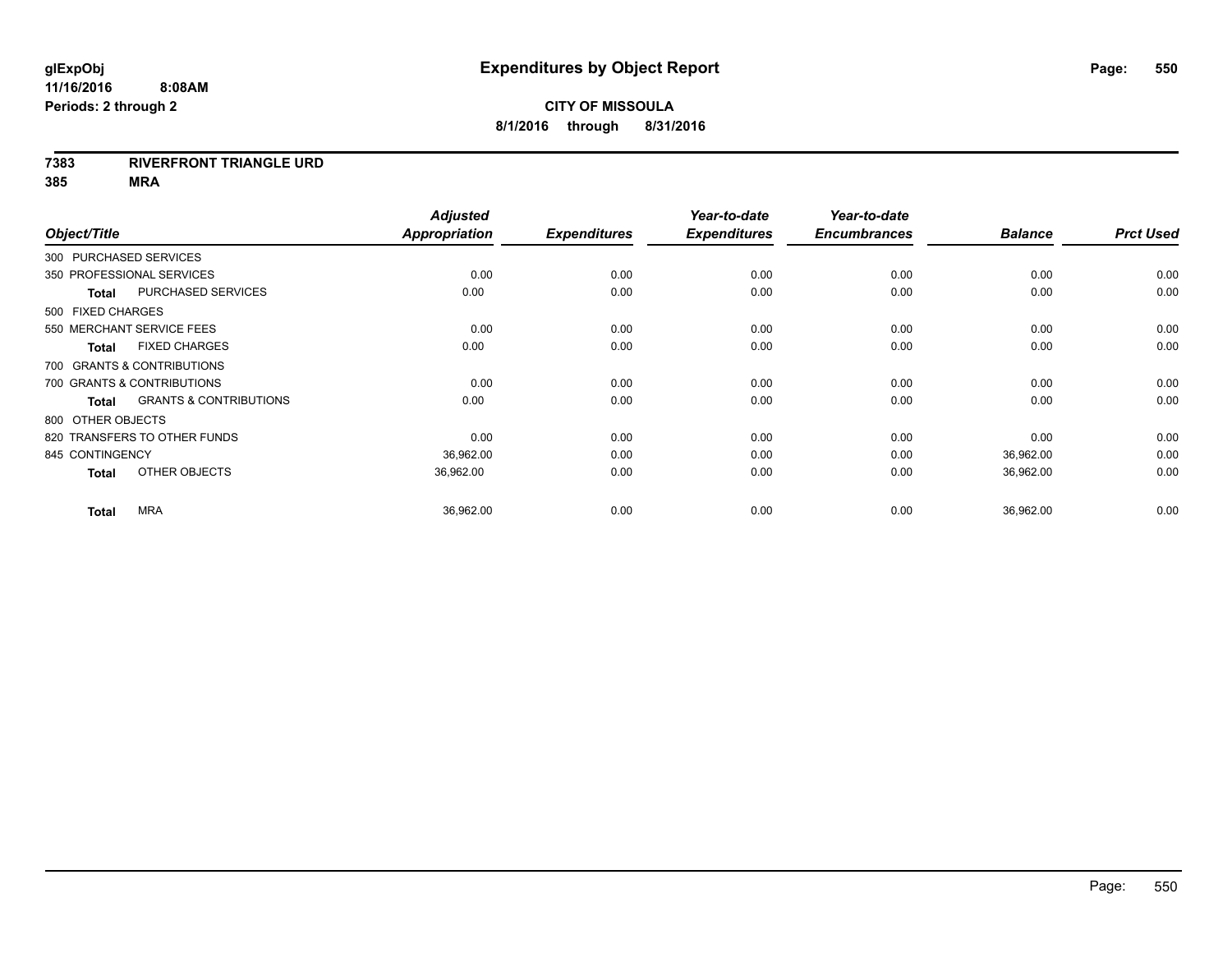### **CITY OF MISSOULA 8/1/2016 through 8/31/2016**

#### **7383 RIVERFRONT TRIANGLE URD**

| Object/Title                                      | <b>Adjusted</b><br><b>Appropriation</b> |      | <b>Expenditures</b> | Year-to-date<br><b>Expenditures</b> | Year-to-date<br><b>Encumbrances</b> | <b>Balance</b> | <b>Prct Used</b> |
|---------------------------------------------------|-----------------------------------------|------|---------------------|-------------------------------------|-------------------------------------|----------------|------------------|
|                                                   |                                         |      |                     |                                     |                                     |                |                  |
| 300 PURCHASED SERVICES                            |                                         |      |                     |                                     |                                     |                |                  |
| 350 PROFESSIONAL SERVICES                         |                                         | 0.00 | 0.00                | 0.00                                | 0.00                                | 0.00           | 0.00             |
| <b>PURCHASED SERVICES</b><br><b>Total</b>         |                                         | 0.00 | 0.00                | 0.00                                | 0.00                                | 0.00           | 0.00             |
| 500 FIXED CHARGES                                 |                                         |      |                     |                                     |                                     |                |                  |
| 550 MERCHANT SERVICE FEES                         |                                         | 0.00 | 0.00                | 0.00                                | 0.00                                | 0.00           | 0.00             |
| <b>FIXED CHARGES</b><br><b>Total</b>              |                                         | 0.00 | 0.00                | 0.00                                | 0.00                                | 0.00           | 0.00             |
| 700 GRANTS & CONTRIBUTIONS                        |                                         |      |                     |                                     |                                     |                |                  |
| 700 GRANTS & CONTRIBUTIONS                        |                                         | 0.00 | 0.00                | 0.00                                | 0.00                                | 0.00           | 0.00             |
| <b>GRANTS &amp; CONTRIBUTIONS</b><br><b>Total</b> |                                         | 0.00 | 0.00                | 0.00                                | 0.00                                | 0.00           | 0.00             |
| 800 OTHER OBJECTS                                 |                                         |      |                     |                                     |                                     |                |                  |
| 820 TRANSFERS TO OTHER FUNDS                      |                                         | 0.00 | 0.00                | 0.00                                | 0.00                                | 0.00           | 0.00             |
| 845 CONTINGENCY                                   | 36,962.00                               |      | 0.00                | 0.00                                | 0.00                                | 36,962.00      | 0.00             |
| OTHER OBJECTS<br><b>Total</b>                     | 36,962.00                               |      | 0.00                | 0.00                                | 0.00                                | 36,962.00      | 0.00             |
|                                                   |                                         |      |                     |                                     |                                     |                |                  |
| <b>RIVERFRONT TRIANGLE URD</b><br><b>Total</b>    | 36,962.00                               |      | 0.00                | 0.00                                | 0.00                                | 36,962.00      | 0.00             |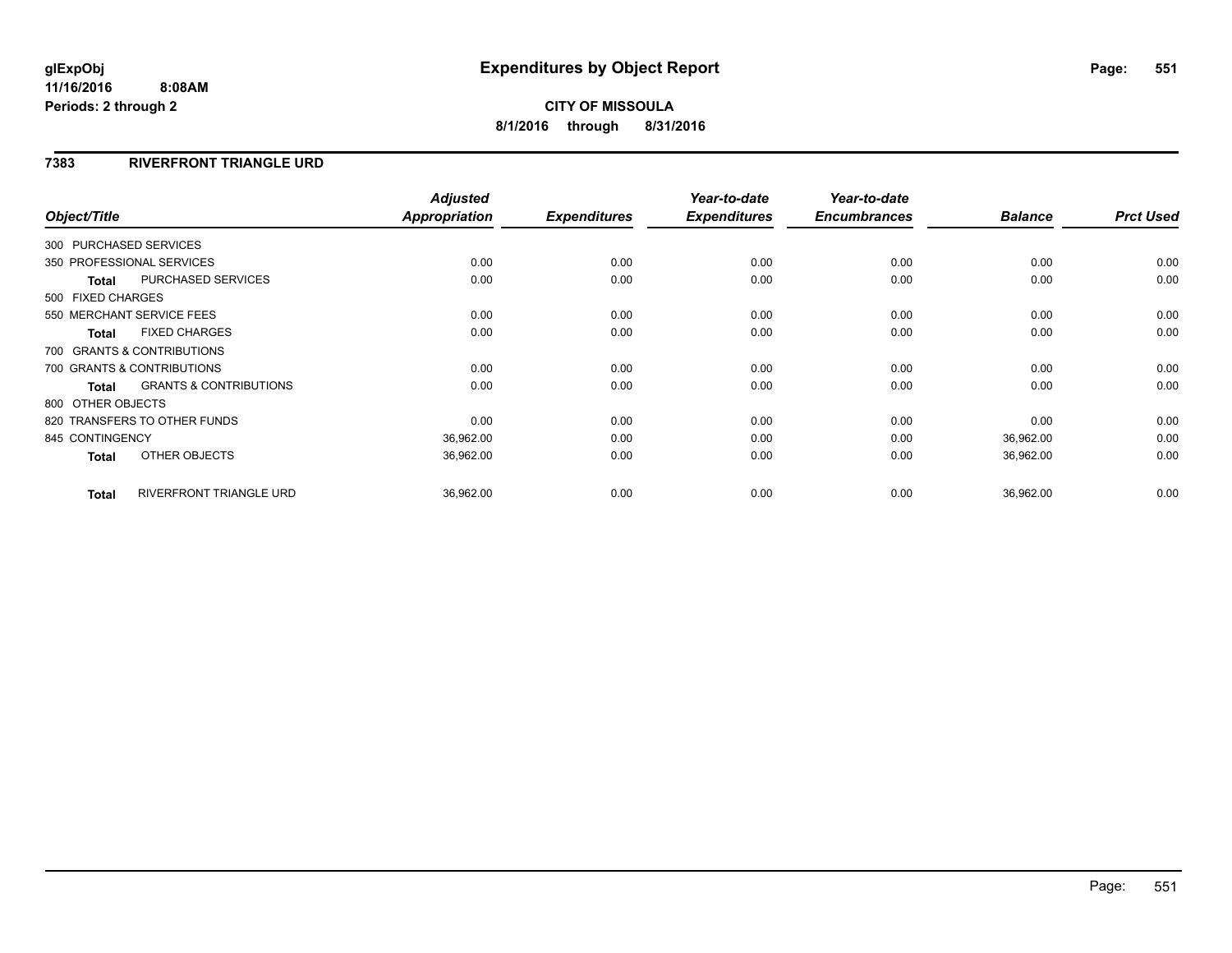#### **7384 NRSS DEBT SERVICE CLEARING**

| Object/Title                 | <b>Adjusted</b><br>Appropriation | <b>Expenditures</b> | Year-to-date<br><b>Expenditures</b> | Year-to-date<br><b>Encumbrances</b> | <b>Balance</b> | <b>Prct Used</b> |
|------------------------------|----------------------------------|---------------------|-------------------------------------|-------------------------------------|----------------|------------------|
| 800 OTHER OBJECTS            |                                  |                     |                                     |                                     |                |                  |
| 820 TRANSFERS TO OTHER FUNDS | 59,452.00                        | 0.00                | 0.00                                | 0.00                                | 59,452.00      | 0.00             |
| OTHER OBJECTS<br>Total       | 59.452.00                        | 0.00                | 0.00                                | 0.00                                | 59.452.00      | 0.00             |
| <b>MRA</b><br>Total          | 59,452.00                        | 0.00                | 0.00                                | 0.00                                | 59,452.00      | 0.00             |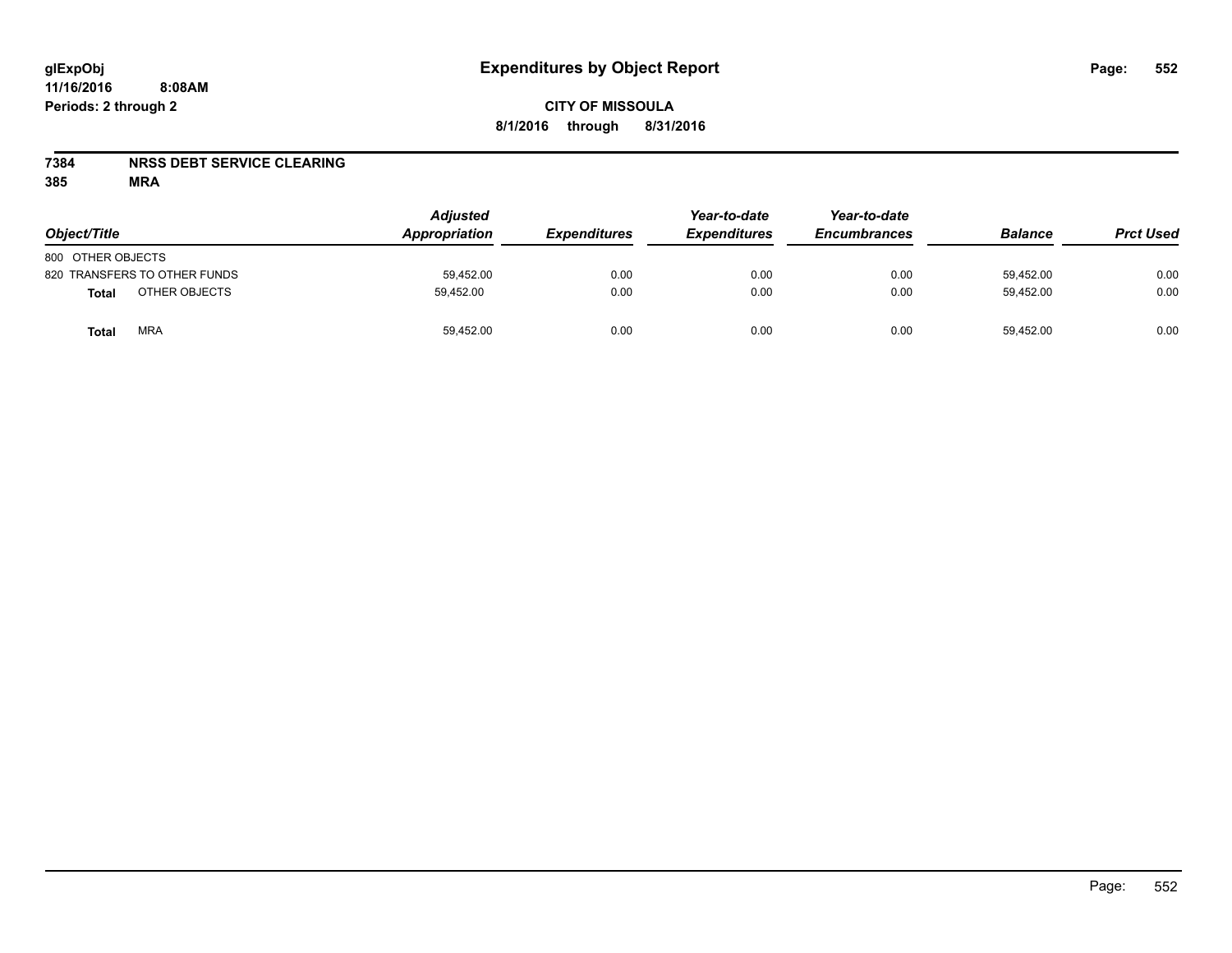#### **7384 NRSS DEBT SERVICE CLEARING**

| Object/Title                        | <b>Adjusted</b><br><b>Appropriation</b> | <i><b>Expenditures</b></i> | Year-to-date<br><b>Expenditures</b> | Year-to-date<br><b>Encumbrances</b> | <b>Balance</b> | <b>Prct Used</b> |
|-------------------------------------|-----------------------------------------|----------------------------|-------------------------------------|-------------------------------------|----------------|------------------|
| 800 OTHER OBJECTS                   |                                         |                            |                                     |                                     |                |                  |
| 820 TRANSFERS TO OTHER FUNDS        | 59.452.00                               | 0.00                       | 0.00                                | 0.00                                | 59.452.00      | 0.00             |
| OTHER OBJECTS<br><b>Total</b>       | 59.452.00                               | 0.00                       | 0.00                                | 0.00                                | 59.452.00      | 0.00             |
| NRSS DEBT SERVICE CLEARING<br>Total | 59.452.00                               | 0.00                       | 0.00                                | 0.00                                | 59.452.00      | 0.00             |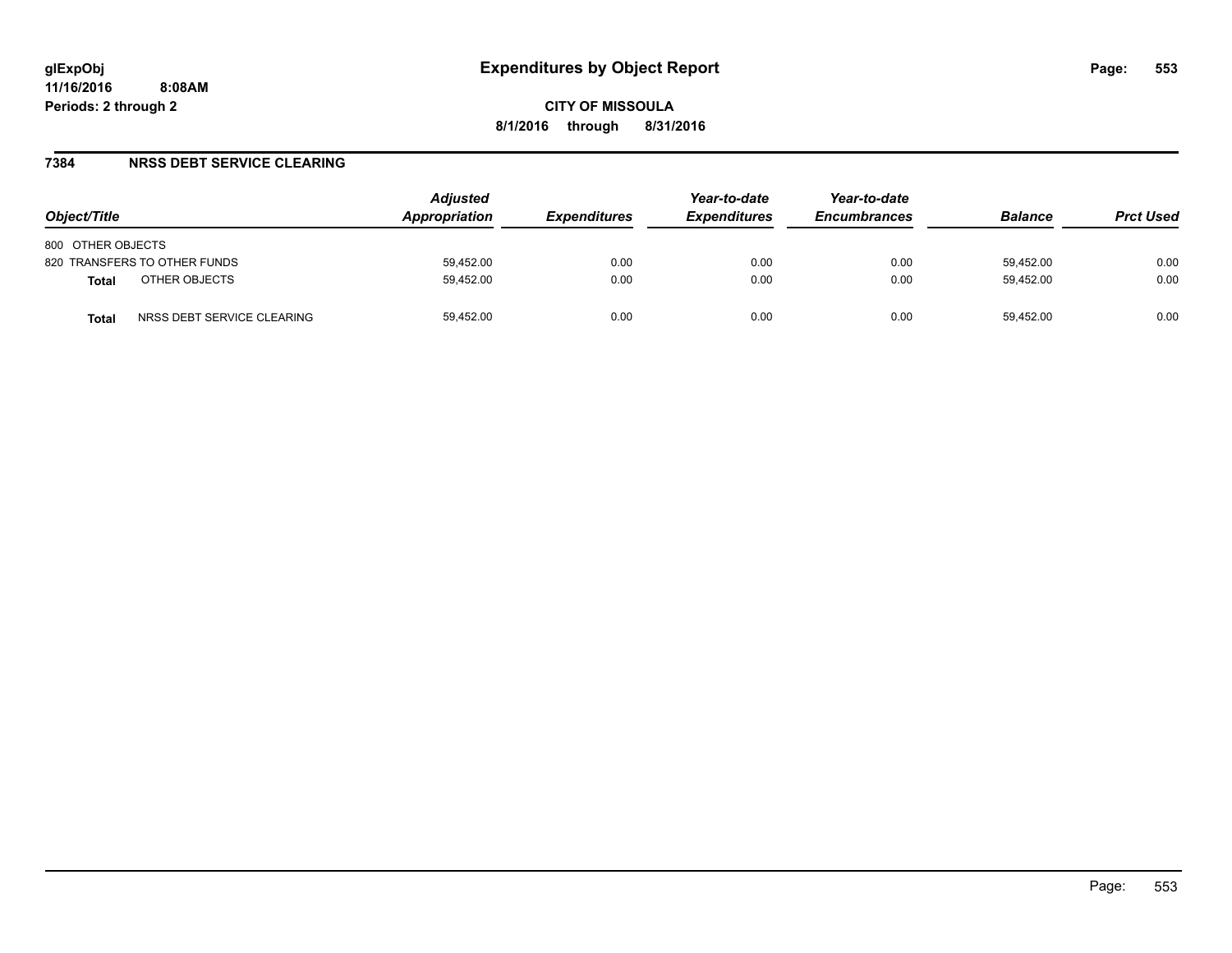### **7385 FRONT STREET URD**

|                    |                                   | <b>Adjusted</b>      |                     | Year-to-date        | Year-to-date        |                |                  |
|--------------------|-----------------------------------|----------------------|---------------------|---------------------|---------------------|----------------|------------------|
| Object/Title       |                                   | <b>Appropriation</b> | <b>Expenditures</b> | <b>Expenditures</b> | <b>Encumbrances</b> | <b>Balance</b> | <b>Prct Used</b> |
|                    | 300 PURCHASED SERVICES            |                      |                     |                     |                     |                |                  |
|                    | 350 PROFESSIONAL SERVICES         | 0.00                 | 0.00                | 0.00                | 0.00                | 0.00           | 0.00             |
| <b>Total</b>       | PURCHASED SERVICES                | 0.00                 | 0.00                | 0.00                | 0.00                | 0.00           | 0.00             |
| 500 FIXED CHARGES  |                                   |                      |                     |                     |                     |                |                  |
|                    | 550 MERCHANT SERVICE FEES         | 0.00                 | 0.00                | 0.00                | 0.00                | 0.00           | 0.00             |
| <b>Total</b>       | <b>FIXED CHARGES</b>              | 0.00                 | 0.00                | 0.00                | 0.00                | 0.00           | 0.00             |
|                    | 700 GRANTS & CONTRIBUTIONS        |                      |                     |                     |                     |                |                  |
|                    | 700 GRANTS & CONTRIBUTIONS        | 35,000.00            | 0.00                | 25,000.00           | 0.00                | 10,000.00      | 71.43            |
| Total              | <b>GRANTS &amp; CONTRIBUTIONS</b> | 35,000.00            | 0.00                | 25,000.00           | 0.00                | 10,000.00      | 71.43            |
| 800 OTHER OBJECTS  |                                   |                      |                     |                     |                     |                |                  |
| 845 CONTINGENCY    |                                   | 569,034.00           | 0.00                | 0.00                | 0.00                | 569,034.00     | 0.00             |
| Total              | OTHER OBJECTS                     | 569,034.00           | 0.00                | 0.00                | 0.00                | 569,034.00     | 0.00             |
| 900 CAPITAL OUTLAY |                                   |                      |                     |                     |                     |                |                  |
| 930 IMPROVEMENTS   |                                   | 25,000.00            | 0.00                | 0.00                | 0.00                | 25,000.00      | 0.00             |
| <b>Total</b>       | <b>CAPITAL OUTLAY</b>             | 25,000.00            | 0.00                | 0.00                | 0.00                | 25,000.00      | 0.00             |
| <b>Total</b>       | <b>MRA</b>                        | 629,034.00           | 0.00                | 25,000.00           | 0.00                | 604,034.00     | 3.97             |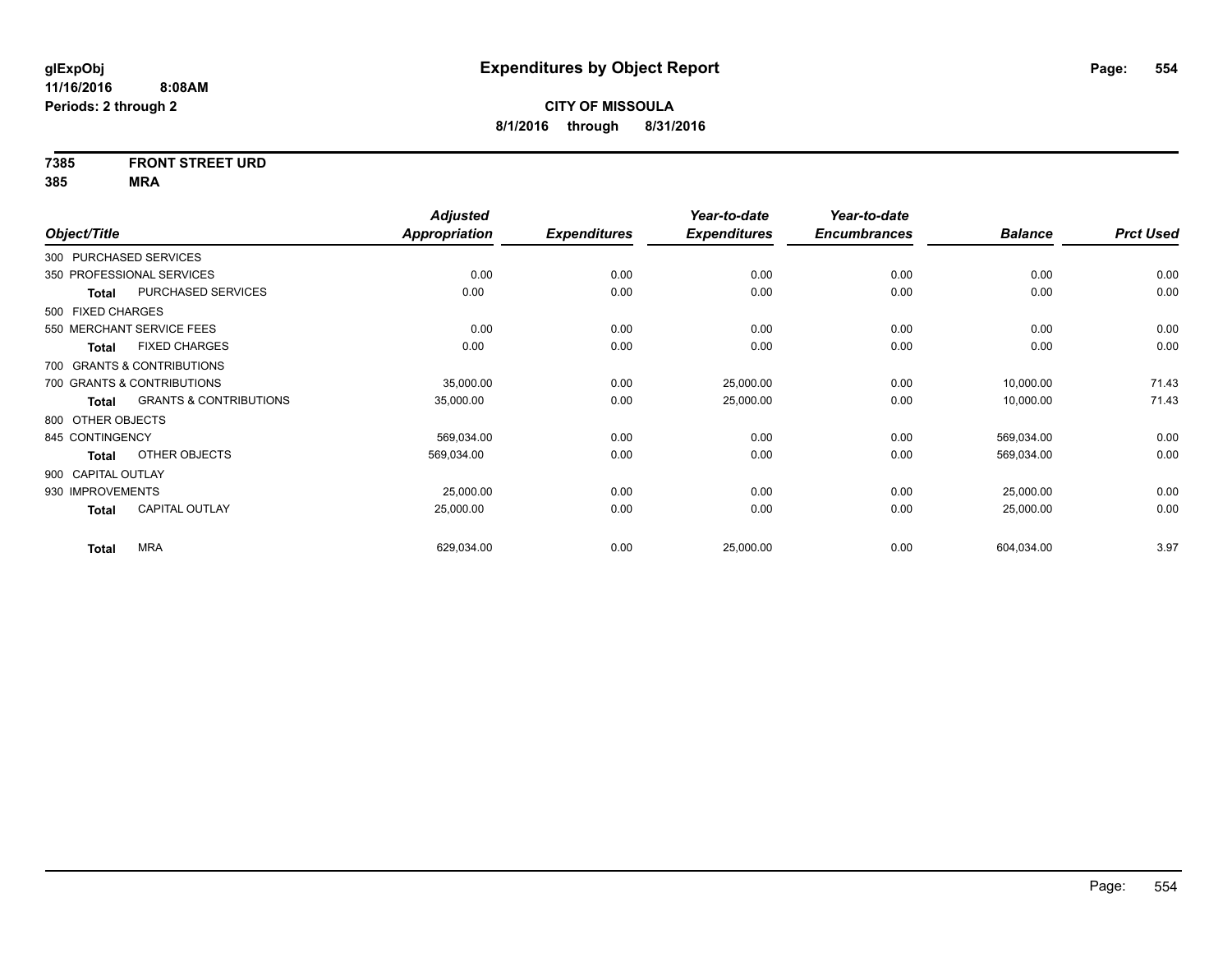#### **7385 FRONT STREET URD**

|                        |                                   | <b>Adjusted</b> |                     | Year-to-date        | Year-to-date        |                |                  |
|------------------------|-----------------------------------|-----------------|---------------------|---------------------|---------------------|----------------|------------------|
| Object/Title           |                                   | Appropriation   | <b>Expenditures</b> | <b>Expenditures</b> | <b>Encumbrances</b> | <b>Balance</b> | <b>Prct Used</b> |
| 300 PURCHASED SERVICES |                                   |                 |                     |                     |                     |                |                  |
|                        | 350 PROFESSIONAL SERVICES         | 0.00            | 0.00                | 0.00                | 0.00                | 0.00           | 0.00             |
| <b>Total</b>           | <b>PURCHASED SERVICES</b>         | 0.00            | 0.00                | 0.00                | 0.00                | 0.00           | 0.00             |
| 500 FIXED CHARGES      |                                   |                 |                     |                     |                     |                |                  |
|                        | 550 MERCHANT SERVICE FEES         | 0.00            | 0.00                | 0.00                | 0.00                | 0.00           | 0.00             |
| <b>Total</b>           | <b>FIXED CHARGES</b>              | 0.00            | 0.00                | 0.00                | 0.00                | 0.00           | 0.00             |
|                        | 700 GRANTS & CONTRIBUTIONS        |                 |                     |                     |                     |                |                  |
|                        | 700 GRANTS & CONTRIBUTIONS        | 35,000.00       | 0.00                | 25,000.00           | 0.00                | 10,000.00      | 71.43            |
| Total                  | <b>GRANTS &amp; CONTRIBUTIONS</b> | 35,000.00       | 0.00                | 25,000.00           | 0.00                | 10,000.00      | 71.43            |
| 800 OTHER OBJECTS      |                                   |                 |                     |                     |                     |                |                  |
| 845 CONTINGENCY        |                                   | 569,034.00      | 0.00                | 0.00                | 0.00                | 569,034.00     | 0.00             |
| <b>Total</b>           | OTHER OBJECTS                     | 569,034.00      | 0.00                | 0.00                | 0.00                | 569,034.00     | 0.00             |
| 900 CAPITAL OUTLAY     |                                   |                 |                     |                     |                     |                |                  |
| 930 IMPROVEMENTS       |                                   | 25,000.00       | 0.00                | 0.00                | 0.00                | 25,000.00      | 0.00             |
| <b>Total</b>           | <b>CAPITAL OUTLAY</b>             | 25,000.00       | 0.00                | 0.00                | 0.00                | 25,000.00      | 0.00             |
| <b>Total</b>           | FRONT STREET URD                  | 629,034.00      | 0.00                | 25,000.00           | 0.00                | 604,034.00     | 3.97             |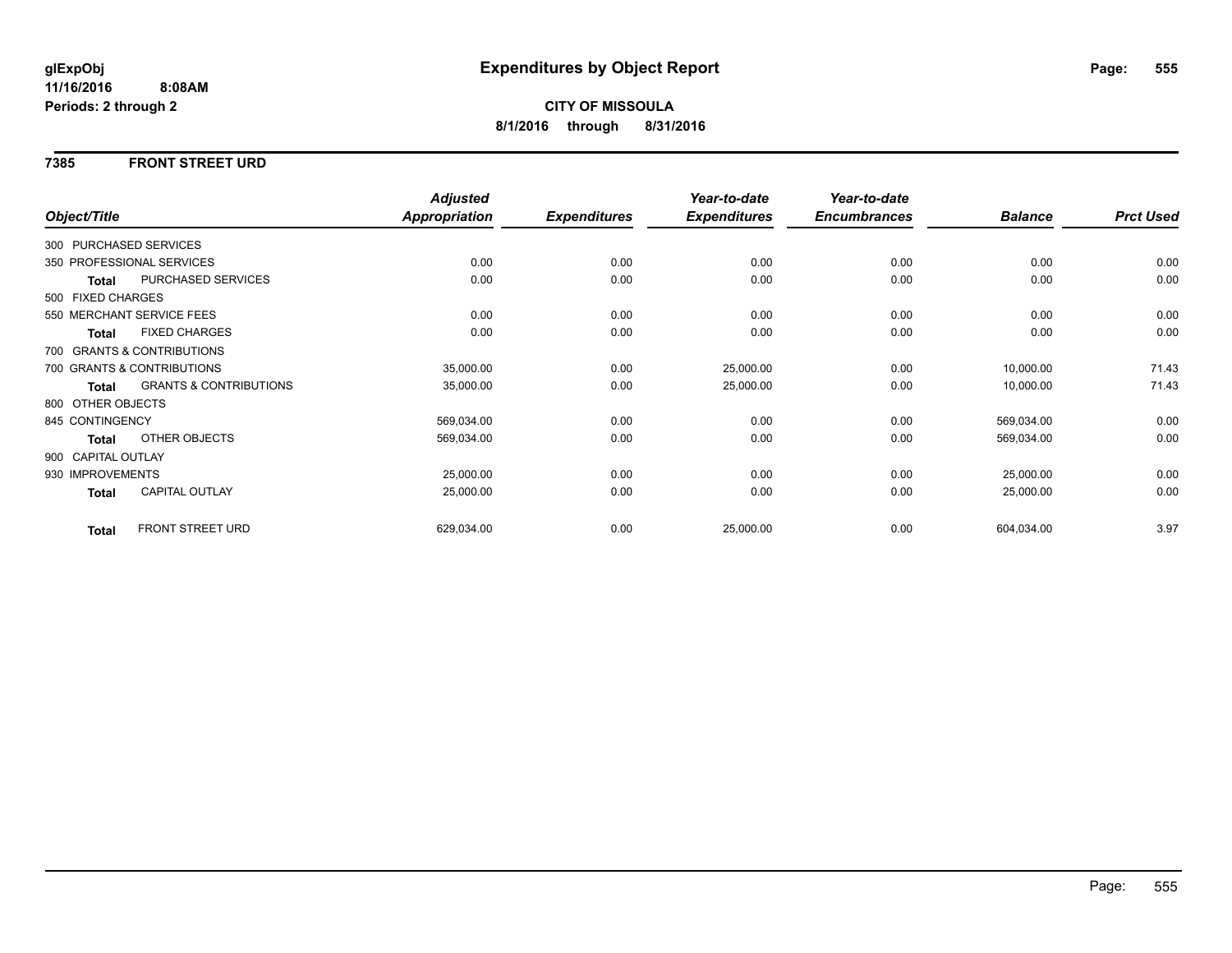#### **7386 DEBT SERVICE-SAFEWAY/ST PAT 1.5M**

| Object/Title               |                       | <b>Adjusted</b><br><b>Appropriation</b> | <b>Expenditures</b> | Year-to-date<br><b>Expenditures</b> | Year-to-date<br><b>Encumbrances</b> | <b>Balance</b> | <b>Prct Used</b> |
|----------------------------|-----------------------|-----------------------------------------|---------------------|-------------------------------------|-------------------------------------|----------------|------------------|
| 500 FIXED CHARGES          |                       |                                         |                     |                                     |                                     |                |                  |
| 550 MERCHANT SERVICE FEES  |                       | 0.00                                    | 0.00                | 0.00                                | 0.00                                | 0.00           | 0.00             |
| <b>Total</b>               | <b>FIXED CHARGES</b>  | 0.00                                    | 0.00                | 0.00                                | 0.00                                | 0.00           | 0.00             |
| 900 CAPITAL OUTLAY         |                       |                                         |                     |                                     |                                     |                |                  |
| 930 IMPROVEMENTS           |                       | 0.00                                    | 0.00                | 0.00                                | 0.00                                | 0.00           | 0.00             |
| <b>Total</b>               | <b>CAPITAL OUTLAY</b> | 0.00                                    | 0.00                | 0.00                                | 0.00                                | 0.00           | 0.00             |
| <b>MRA</b><br><b>Total</b> |                       | 0.00                                    | 0.00                | 0.00                                | 0.00                                | 0.00           | 0.00             |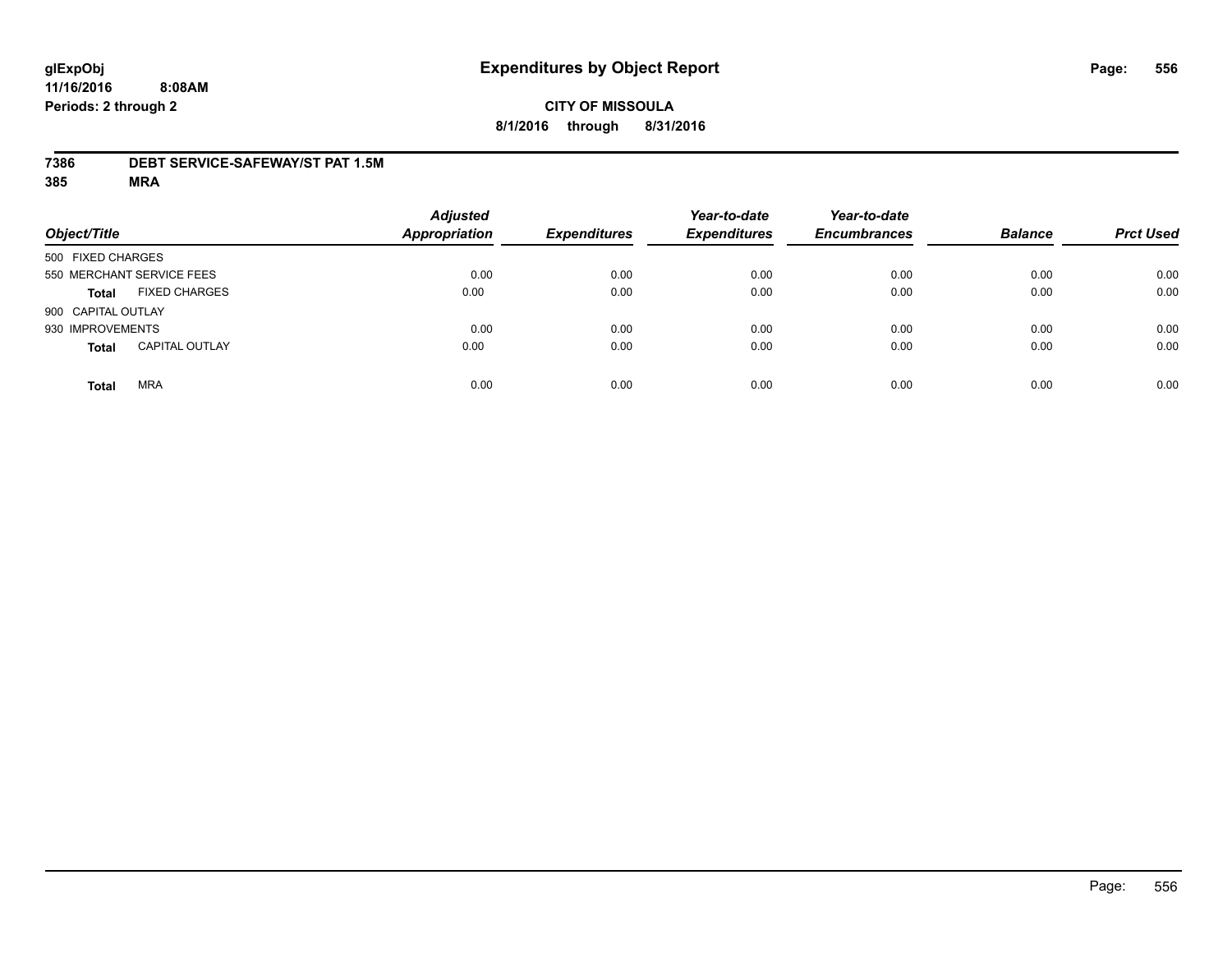#### **7386 DEBT SERVICE-SAFEWAY/ST PAT 1.5M**

**390 NON-DEPARTMENTAL**

|                                      | <b>Adjusted</b> |                     | Year-to-date        | Year-to-date        |                |                  |
|--------------------------------------|-----------------|---------------------|---------------------|---------------------|----------------|------------------|
| Object/Title                         | Appropriation   | <b>Expenditures</b> | <b>Expenditures</b> | <b>Encumbrances</b> | <b>Balance</b> | <b>Prct Used</b> |
| 500 FIXED CHARGES                    |                 |                     |                     |                     |                |                  |
| 550 MERCHANT SERVICE FEES            | 0.00            | 0.00                | 0.00                | 0.00                | 0.00           | 0.00             |
| <b>FIXED CHARGES</b><br><b>Total</b> | 0.00            | 0.00                | 0.00                | 0.00                | 0.00           | 0.00             |
| 600 DEBT SERVICE                     |                 |                     |                     |                     |                |                  |
| 610 PRINCIPAL                        | 38.539.00       | 0.00                | 18.297.25           | 0.00                | 20.241.75      | 47.48            |
| 620 INTEREST / SERVICE FEES          | 88.473.00       | 0.00                | 45.208.75           | 0.00                | 43.264.25      | 51.10            |
| <b>DEBT SERVICE</b><br><b>Total</b>  | 127.012.00      | 0.00                | 63,506.00           | 0.00                | 63,506.00      | 50.00            |
| NON-DEPARTMENTAL<br><b>Total</b>     | 127,012.00      | 0.00                | 63.506.00           | 0.00                | 63.506.00      | 50.00            |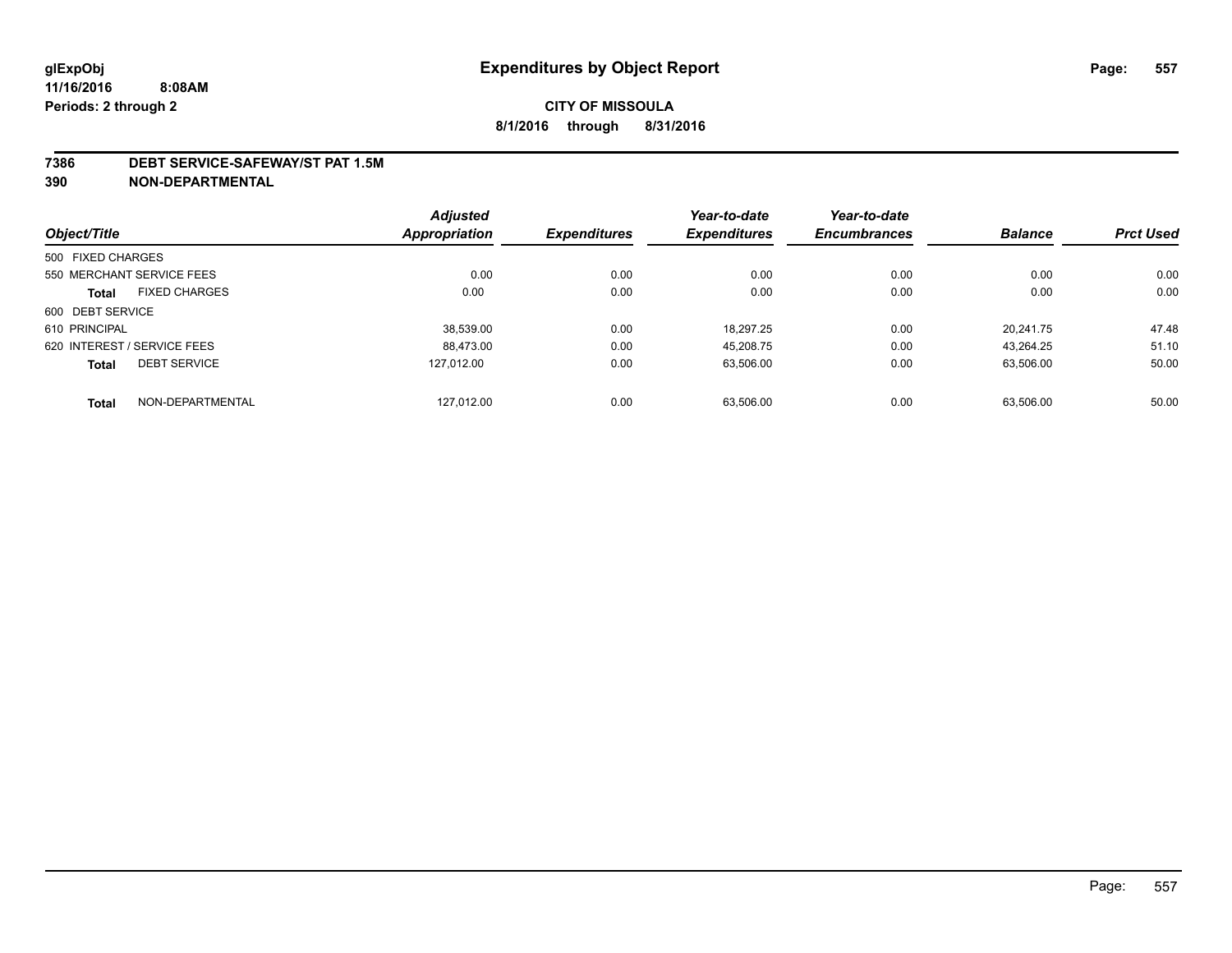### **7386 DEBT SERVICE-SAFEWAY/ST PAT 1.5M**

| Object/Title       |                                  | <b>Adjusted</b><br><b>Appropriation</b> | <b>Expenditures</b> | Year-to-date<br><b>Expenditures</b> | Year-to-date<br><b>Encumbrances</b> | <b>Balance</b> | <b>Prct Used</b> |
|--------------------|----------------------------------|-----------------------------------------|---------------------|-------------------------------------|-------------------------------------|----------------|------------------|
| 500 FIXED CHARGES  |                                  |                                         |                     |                                     |                                     |                |                  |
|                    | 550 MERCHANT SERVICE FEES        | 0.00                                    | 0.00                | 0.00                                | 0.00                                | 0.00           | 0.00             |
| <b>Total</b>       | <b>FIXED CHARGES</b>             | 0.00                                    | 0.00                | 0.00                                | 0.00                                | 0.00           | 0.00             |
| 600 DEBT SERVICE   |                                  |                                         |                     |                                     |                                     |                |                  |
| 610 PRINCIPAL      |                                  | 38,539.00                               | 0.00                | 18,297.25                           | 0.00                                | 20.241.75      | 47.48            |
|                    | 620 INTEREST / SERVICE FEES      | 88.473.00                               | 0.00                | 45,208.75                           | 0.00                                | 43.264.25      | 51.10            |
| <b>Total</b>       | <b>DEBT SERVICE</b>              | 127.012.00                              | 0.00                | 63,506.00                           | 0.00                                | 63,506.00      | 50.00            |
| 900 CAPITAL OUTLAY |                                  |                                         |                     |                                     |                                     |                |                  |
| 930 IMPROVEMENTS   |                                  | 0.00                                    | 0.00                | 0.00                                | 0.00                                | 0.00           | 0.00             |
| Total              | <b>CAPITAL OUTLAY</b>            | 0.00                                    | 0.00                | 0.00                                | 0.00                                | 0.00           | 0.00             |
| <b>Total</b>       | DEBT SERVICE-SAFEWAY/ST PAT 1.5M | 127,012.00                              | 0.00                | 63,506.00                           | 0.00                                | 63,506.00      | 50.00            |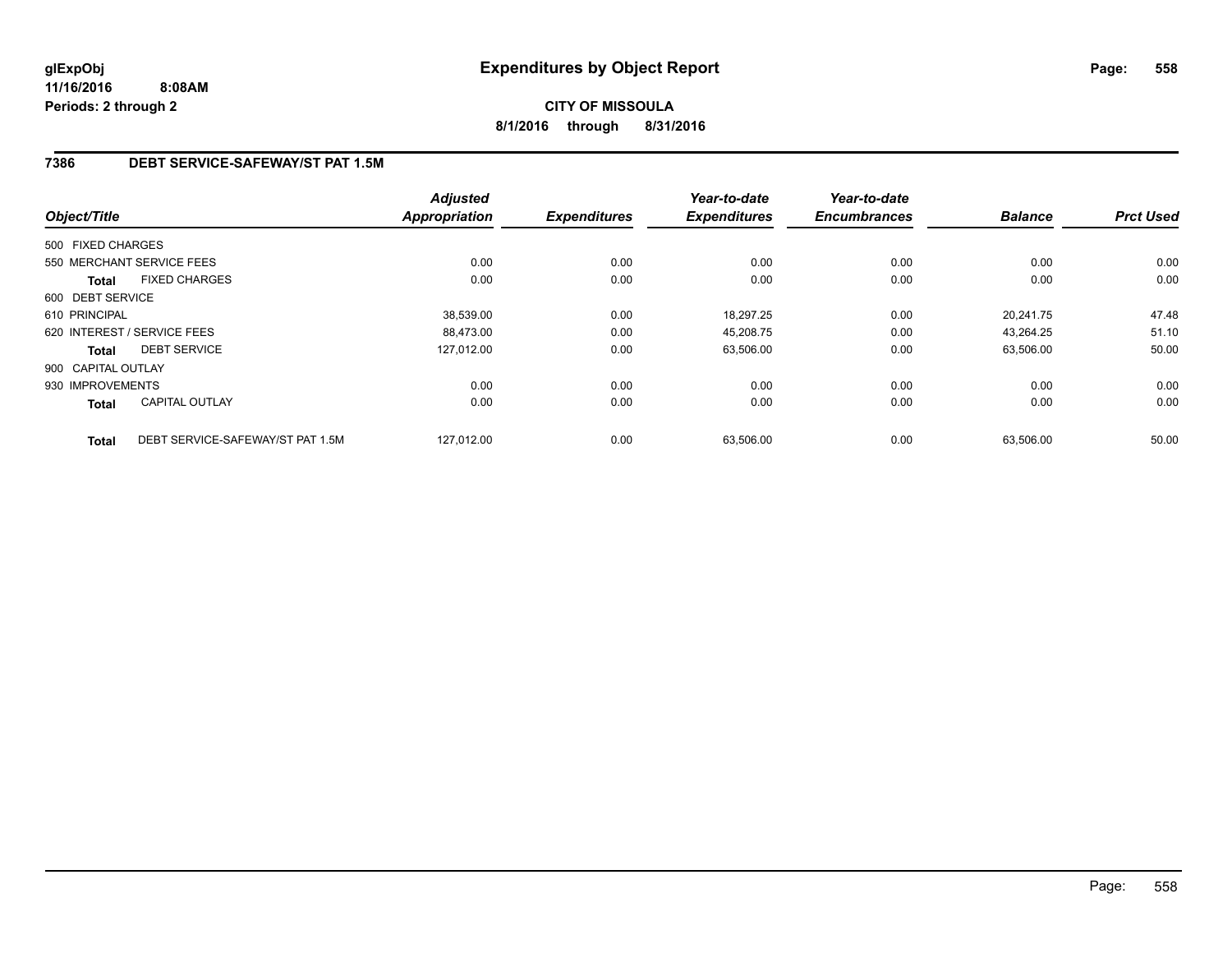#### **7387 DEBT SERVICE-BROWNFIELD RLF 1.125M**

**390 NON-DEPARTMENTAL**

|                                     | <b>Adjusted</b> |                     | Year-to-date        | Year-to-date        |                |                  |
|-------------------------------------|-----------------|---------------------|---------------------|---------------------|----------------|------------------|
| Object/Title                        | Appropriation   | <b>Expenditures</b> | <b>Expenditures</b> | <b>Encumbrances</b> | <b>Balance</b> | <b>Prct Used</b> |
| 500 FIXED CHARGES                   |                 |                     |                     |                     |                |                  |
| 550 MERCHANT SERVICE FEES           | 0.00            | 0.00                | 0.00                | 0.00                | 0.00           | 0.00             |
| <b>FIXED CHARGES</b><br>Total       | 0.00            | 0.00                | 0.00                | 0.00                | 0.00           | 0.00             |
| 600 DEBT SERVICE                    |                 |                     |                     |                     |                |                  |
| 610 PRINCIPAL                       | 29.830.00       | 0.00                | 0.00                | 0.00                | 29.830.00      | 0.00             |
| 620 INTEREST / SERVICE FEES         | 24.886.00       | 0.00                | 0.00                | 0.00                | 24.886.00      | 0.00             |
| <b>DEBT SERVICE</b><br><b>Total</b> | 54.716.00       | 0.00                | 0.00                | 0.00                | 54.716.00      | 0.00             |
|                                     |                 |                     |                     |                     |                |                  |
| NON-DEPARTMENTAL<br><b>Total</b>    | 54.716.00       | 0.00                | 0.00                | 0.00                | 54.716.00      | 0.00             |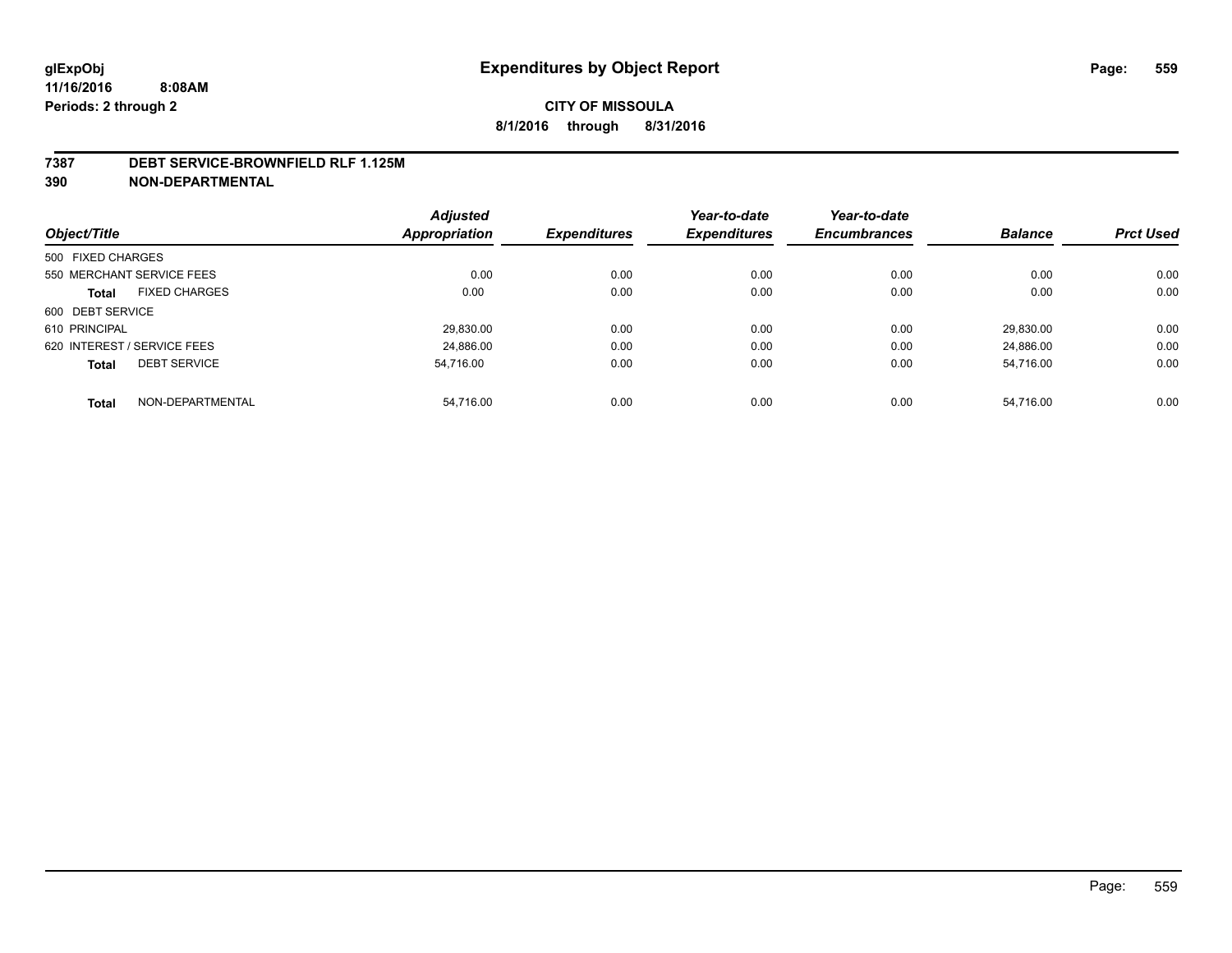**CITY OF MISSOULA 8/1/2016 through 8/31/2016**

#### **7387 DEBT SERVICE-BROWNFIELD RLF 1.125M**

| Object/Title      |                                    | <b>Adjusted</b><br><b>Appropriation</b> | <b>Expenditures</b> | Year-to-date<br><b>Expenditures</b> | Year-to-date<br><b>Encumbrances</b> | <b>Balance</b> | <b>Prct Used</b> |
|-------------------|------------------------------------|-----------------------------------------|---------------------|-------------------------------------|-------------------------------------|----------------|------------------|
| 500 FIXED CHARGES |                                    |                                         |                     |                                     |                                     |                |                  |
|                   | 550 MERCHANT SERVICE FEES          | 0.00                                    | 0.00                | 0.00                                | 0.00                                | 0.00           | 0.00             |
| <b>Total</b>      | <b>FIXED CHARGES</b>               | 0.00                                    | 0.00                | 0.00                                | 0.00                                | 0.00           | 0.00             |
| 600 DEBT SERVICE  |                                    |                                         |                     |                                     |                                     |                |                  |
| 610 PRINCIPAL     |                                    | 29,830.00                               | 0.00                | 0.00                                | 0.00                                | 29.830.00      | 0.00             |
|                   | 620 INTEREST / SERVICE FEES        | 24.886.00                               | 0.00                | 0.00                                | 0.00                                | 24.886.00      | 0.00             |
| <b>Total</b>      | <b>DEBT SERVICE</b>                | 54.716.00                               | 0.00                | 0.00                                | 0.00                                | 54.716.00      | 0.00             |
| <b>Total</b>      | DEBT SERVICE-BROWNFIELD RLF 1.125M | 54.716.00                               | 0.00                | 0.00                                | 0.00                                | 54.716.00      | 0.00             |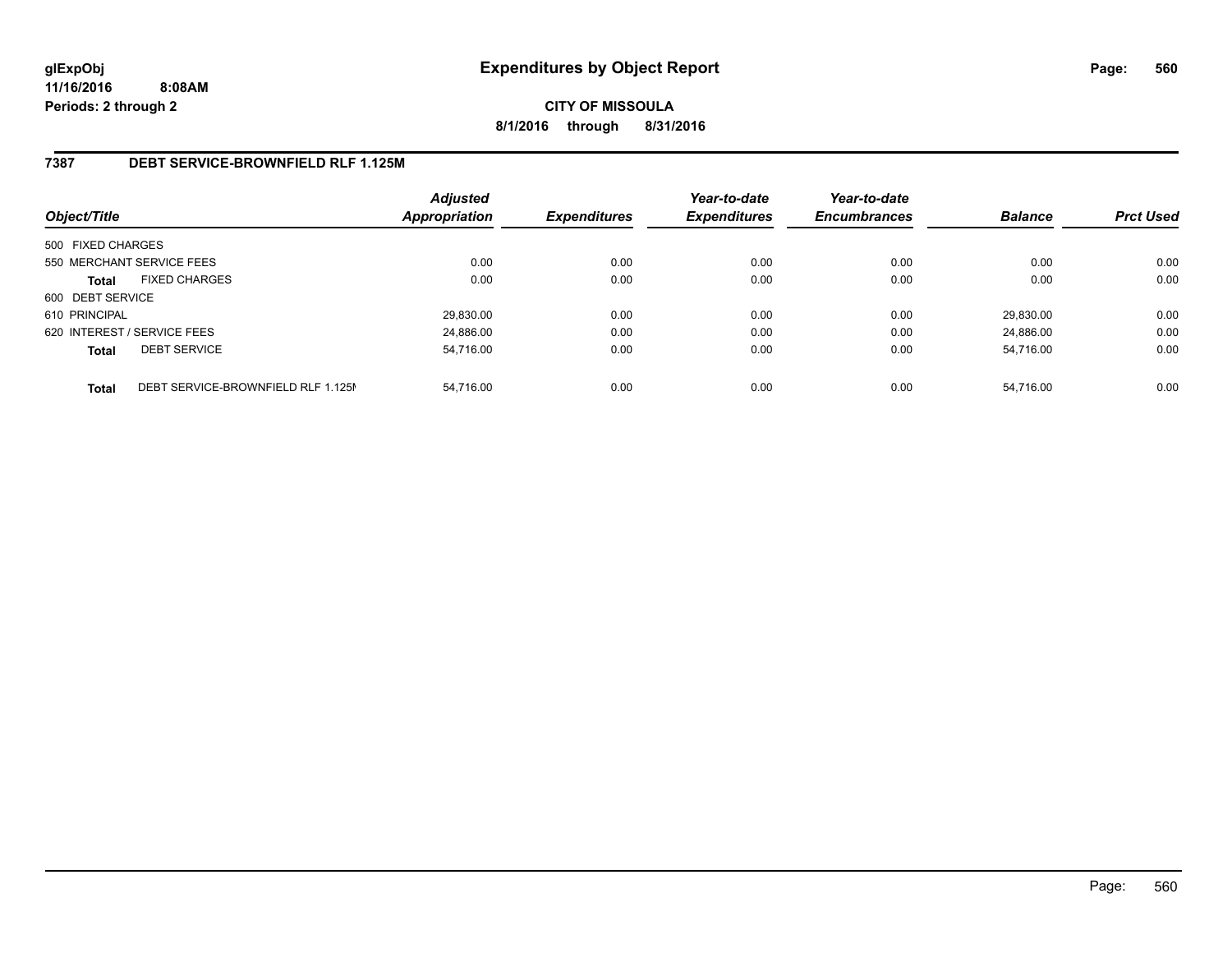### **7388 RESERVE-3.6m TIF**

**390 NON-DEPARTMENTAL**

| Object/Title                         | <b>Adjusted</b><br><b>Appropriation</b> | <b>Expenditures</b> | Year-to-date<br><b>Expenditures</b> | Year-to-date<br><b>Encumbrances</b> | <b>Balance</b> | <b>Prct Used</b> |
|--------------------------------------|-----------------------------------------|---------------------|-------------------------------------|-------------------------------------|----------------|------------------|
| 500 FIXED CHARGES                    |                                         |                     |                                     |                                     |                |                  |
| 550 MERCHANT SERVICE FEES            | 0.00                                    | 0.00                | 0.00                                | 0.00                                | 0.00           | 0.00             |
| <b>FIXED CHARGES</b><br><b>Total</b> | 0.00                                    | 0.00                | 0.00                                | 0.00                                | 0.00           | 0.00             |
| 800 OTHER OBJECTS                    |                                         |                     |                                     |                                     |                |                  |
| 820 TRANSFERS TO OTHER FUNDS         | 0.00                                    | 0.00                | 0.00                                | 0.00                                | 0.00           | 0.00             |
| OTHER OBJECTS<br><b>Total</b>        | 0.00                                    | 0.00                | 0.00                                | 0.00                                | 0.00           | 0.00             |
| NON-DEPARTMENTAL<br><b>Total</b>     | 0.00                                    | 0.00                | 0.00                                | 0.00                                | 0.00           | 0.00             |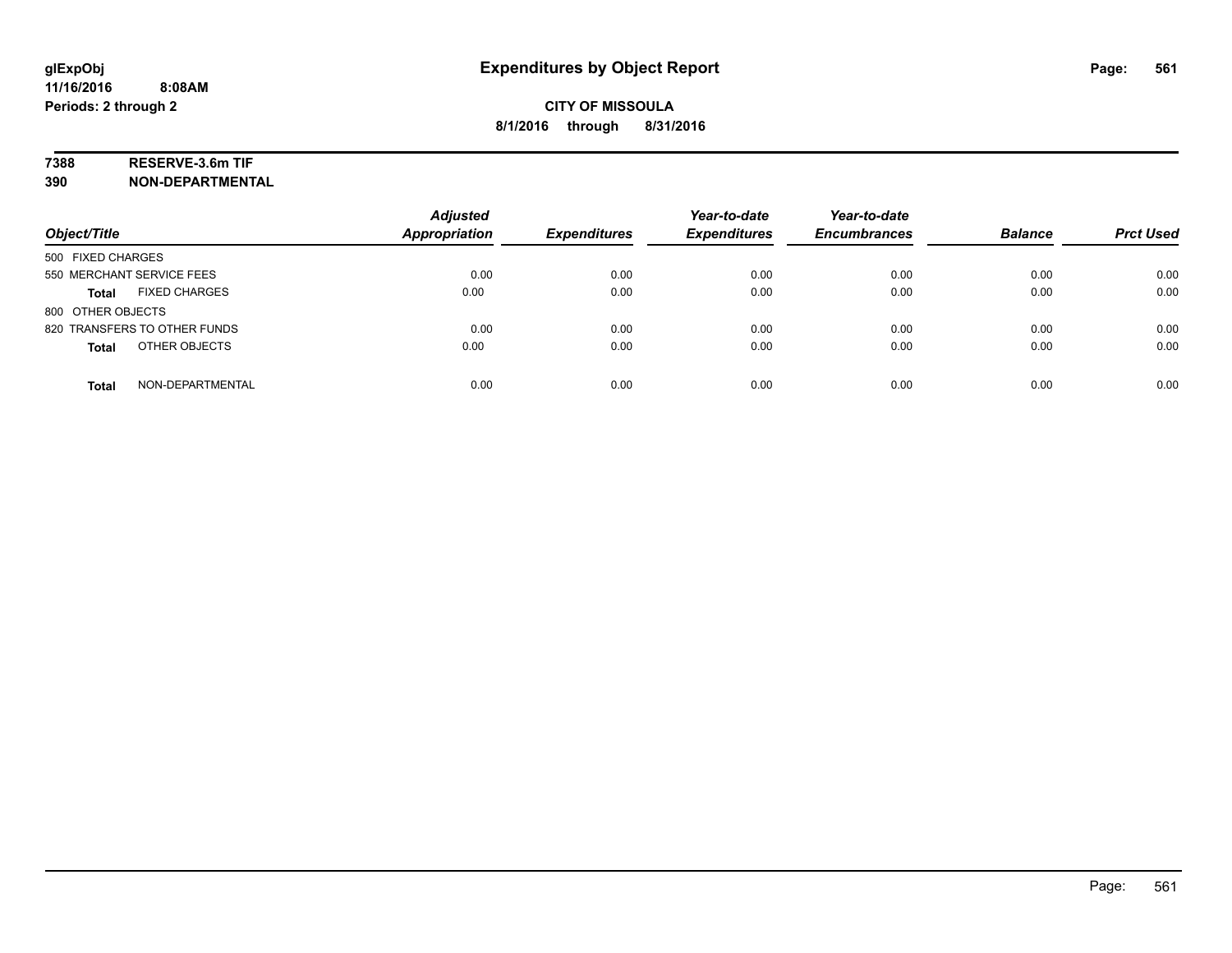#### **7388 RESERVE-3.6m TIF**

| Object/Title                         | <b>Adjusted</b><br><b>Appropriation</b> | <b>Expenditures</b> | Year-to-date<br><b>Expenditures</b> | Year-to-date<br><b>Encumbrances</b> | <b>Balance</b> | <b>Prct Used</b> |
|--------------------------------------|-----------------------------------------|---------------------|-------------------------------------|-------------------------------------|----------------|------------------|
| 500 FIXED CHARGES                    |                                         |                     |                                     |                                     |                |                  |
| 550 MERCHANT SERVICE FEES            | 0.00                                    | 0.00                | 0.00                                | 0.00                                | 0.00           | 0.00             |
| <b>FIXED CHARGES</b><br><b>Total</b> | 0.00                                    | 0.00                | 0.00                                | 0.00                                | 0.00           | 0.00             |
| 800 OTHER OBJECTS                    |                                         |                     |                                     |                                     |                |                  |
| 820 TRANSFERS TO OTHER FUNDS         | 0.00                                    | 0.00                | 0.00                                | 0.00                                | 0.00           | 0.00             |
| OTHER OBJECTS<br><b>Total</b>        | 0.00                                    | 0.00                | 0.00                                | 0.00                                | 0.00           | 0.00             |
| RESERVE-3.6m TIF<br>Total            | 0.00                                    | 0.00                | 0.00                                | 0.00                                | 0.00           | 0.00             |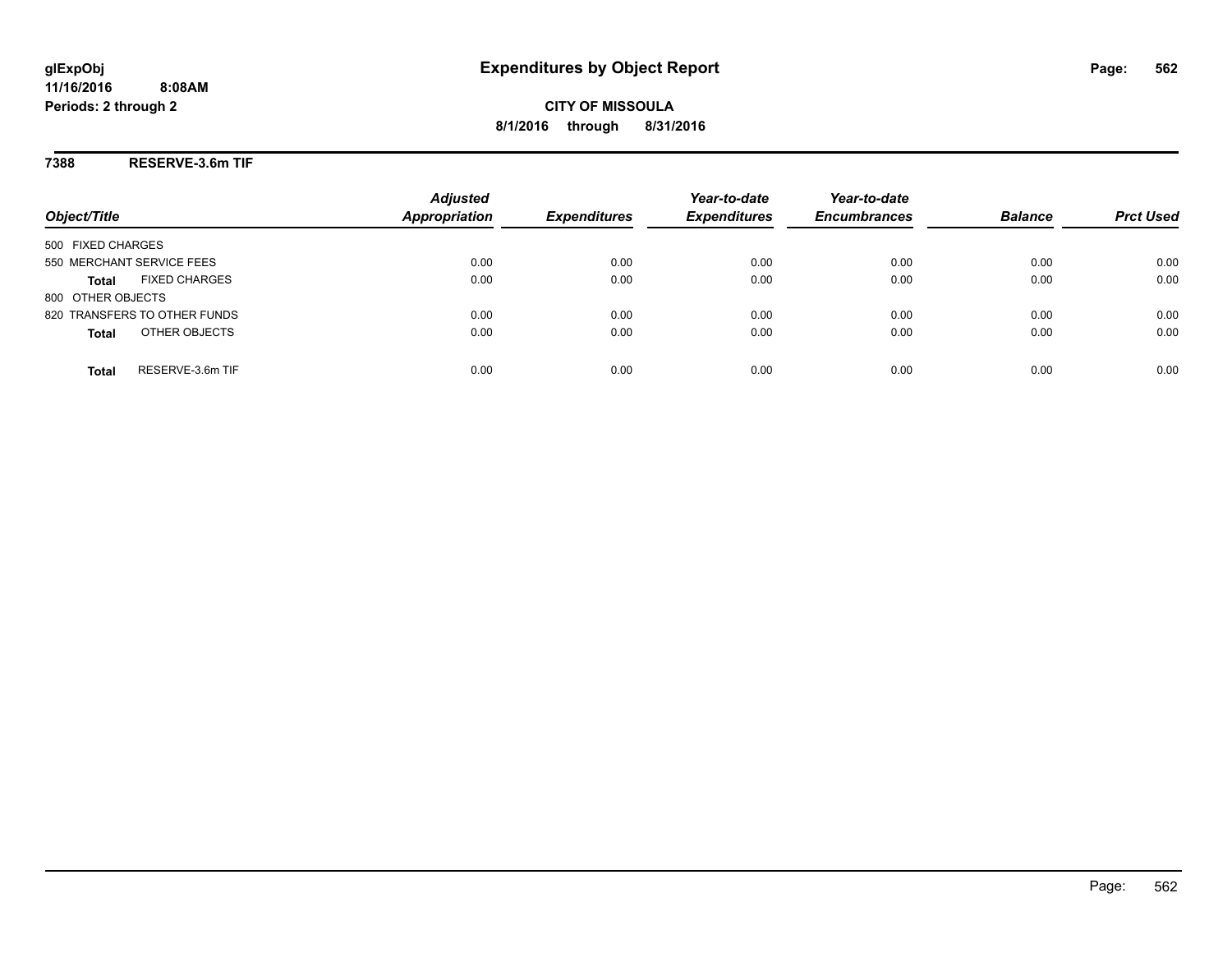### **CITY OF MISSOULA 8/1/2016 through 8/31/2016**

#### **7389 DEBT SERVICE - 3.6M/5.75M**

|                                                   | <b>Adjusted</b>      |                     | Year-to-date        | Year-to-date        |                |                  |
|---------------------------------------------------|----------------------|---------------------|---------------------|---------------------|----------------|------------------|
| Object/Title                                      | <b>Appropriation</b> | <b>Expenditures</b> | <b>Expenditures</b> | <b>Encumbrances</b> | <b>Balance</b> | <b>Prct Used</b> |
| 500 FIXED CHARGES                                 |                      |                     |                     |                     |                |                  |
| 550 MERCHANT SERVICE FEES                         | 0.00                 | 0.00                | 0.00                | 0.00                | 0.00           | 0.00             |
| <b>FIXED CHARGES</b><br><b>Total</b>              | 0.00                 | 0.00                | 0.00                | 0.00                | 0.00           | 0.00             |
| 600 DEBT SERVICE                                  |                      |                     |                     |                     |                |                  |
| 610 PRINCIPAL                                     | 0.00                 | 0.00                | 0.00                | 0.00                | 0.00           | 0.00             |
| 620 INTEREST / SERVICE FEES                       | 0.00                 | 0.00                | 0.00                | 0.00                | 0.00           | 0.00             |
| <b>DEBT SERVICE</b><br><b>Total</b>               | 0.00                 | 0.00                | 0.00                | 0.00                | 0.00           | 0.00             |
| 700 GRANTS & CONTRIBUTIONS                        |                      |                     |                     |                     |                |                  |
| 700 GRANTS & CONTRIBUTIONS                        | 0.00                 | 0.00                | 0.00                | 0.00                | 0.00           | 0.00             |
| <b>GRANTS &amp; CONTRIBUTIONS</b><br><b>Total</b> | 0.00                 | 0.00                | 0.00                | 0.00                | 0.00           | 0.00             |
|                                                   |                      |                     |                     |                     |                |                  |
| <b>MRA</b><br><b>Total</b>                        | 0.00                 | 0.00                | 0.00                | 0.00                | 0.00           | 0.00             |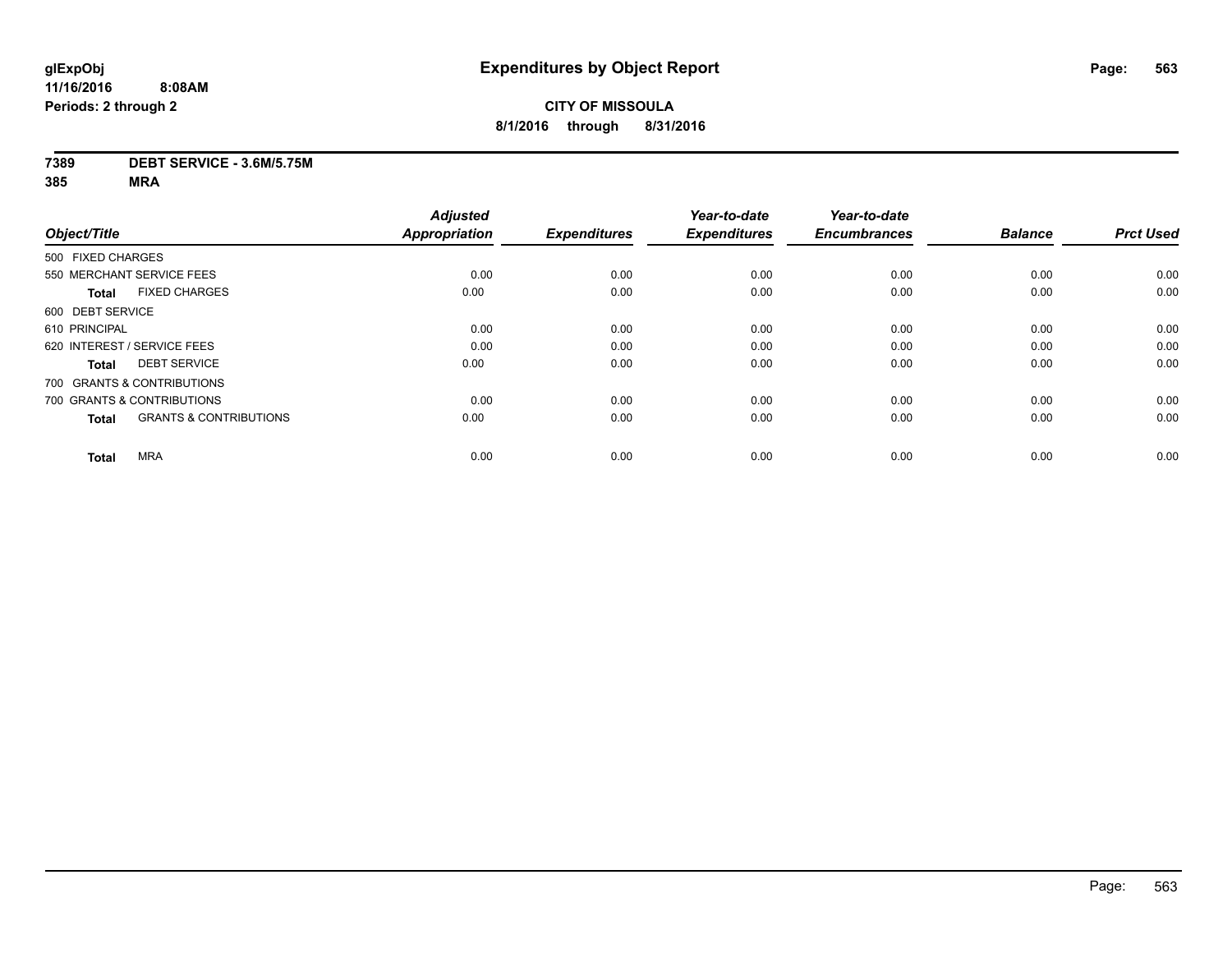**7389 DEBT SERVICE - 3.6M/5.75M**

**390 NON-DEPARTMENTAL**

|                   |                             | <b>Adjusted</b> |                     | Year-to-date        | Year-to-date        |                |                  |
|-------------------|-----------------------------|-----------------|---------------------|---------------------|---------------------|----------------|------------------|
| Object/Title      |                             | Appropriation   | <b>Expenditures</b> | <b>Expenditures</b> | <b>Encumbrances</b> | <b>Balance</b> | <b>Prct Used</b> |
| 500 FIXED CHARGES |                             |                 |                     |                     |                     |                |                  |
|                   | 550 MERCHANT SERVICE FEES   | 0.00            | 0.00                | 0.00                | 0.00                | 0.00           | 0.00             |
| <b>Total</b>      | <b>FIXED CHARGES</b>        | 0.00            | 0.00                | 0.00                | 0.00                | 0.00           | 0.00             |
| 600 DEBT SERVICE  |                             |                 |                     |                     |                     |                |                  |
| 610 PRINCIPAL     |                             | 393.000.00      | 0.00                | 0.00                | 0.00                | 393.000.00     | 0.00             |
|                   | 620 INTEREST / SERVICE FEES | 283.312.00      | 0.00                | 0.00                | 0.00                | 283.312.00     | 0.00             |
| <b>Total</b>      | <b>DEBT SERVICE</b>         | 676.312.00      | 0.00                | 0.00                | 0.00                | 676,312.00     | 0.00             |
| <b>Total</b>      | NON-DEPARTMENTAL            | 676.312.00      | 0.00                | 0.00                | 0.00                | 676.312.00     | 0.00             |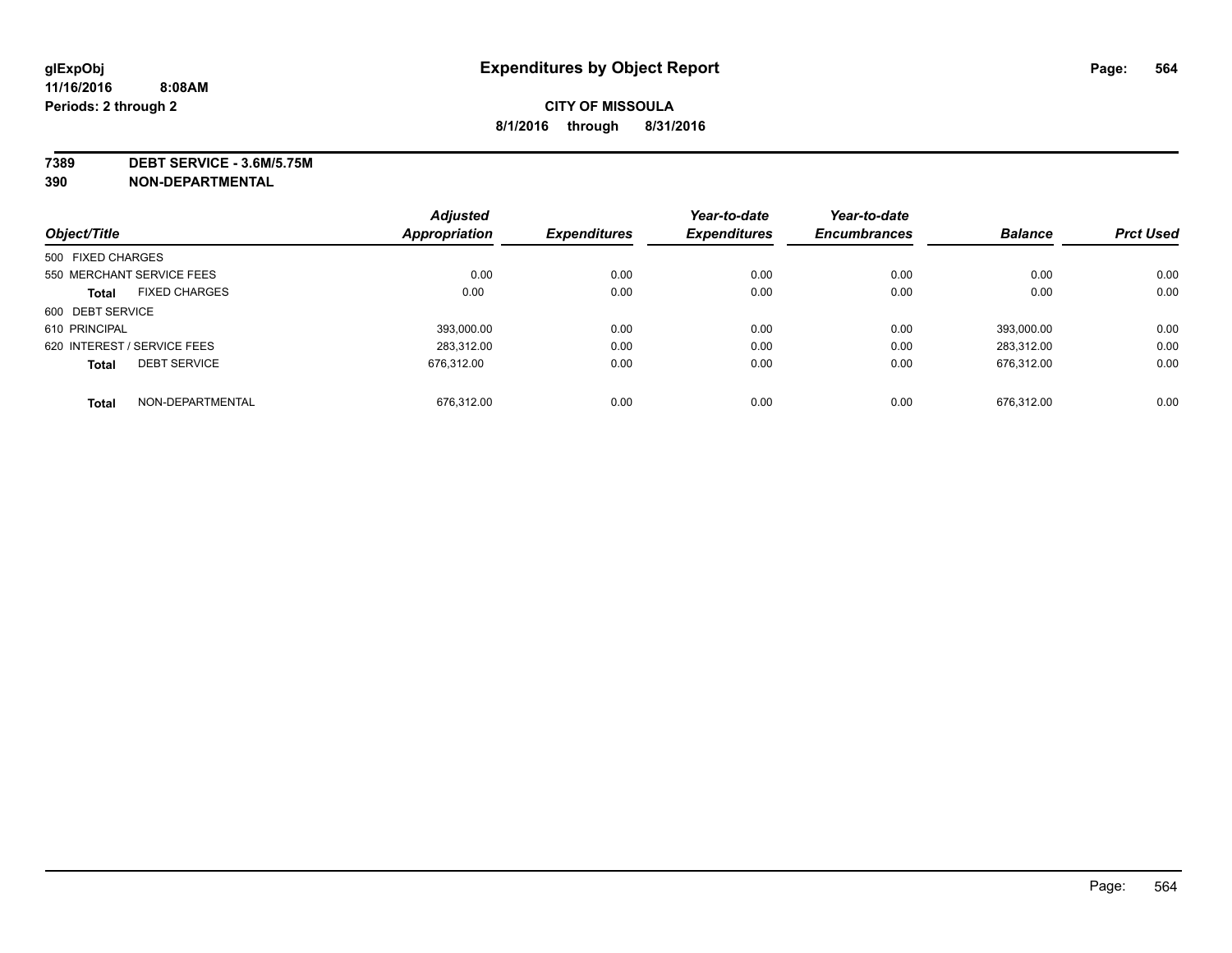#### **7389 DEBT SERVICE - 3.6M/5.75M**

| Object/Title                                      | <b>Adjusted</b><br><b>Appropriation</b> | <b>Expenditures</b> | Year-to-date<br><b>Expenditures</b> | Year-to-date<br><b>Encumbrances</b> | <b>Balance</b> | <b>Prct Used</b> |
|---------------------------------------------------|-----------------------------------------|---------------------|-------------------------------------|-------------------------------------|----------------|------------------|
|                                                   |                                         |                     |                                     |                                     |                |                  |
| 500 FIXED CHARGES                                 |                                         |                     |                                     |                                     |                |                  |
| 550 MERCHANT SERVICE FEES                         | 0.00                                    | 0.00                | 0.00                                | 0.00                                | 0.00           | 0.00             |
| <b>FIXED CHARGES</b><br><b>Total</b>              | 0.00                                    | 0.00                | 0.00                                | 0.00                                | 0.00           | 0.00             |
| 600 DEBT SERVICE                                  |                                         |                     |                                     |                                     |                |                  |
| 610 PRINCIPAL                                     | 393,000.00                              | 0.00                | 0.00                                | 0.00                                | 393,000.00     | 0.00             |
| 620 INTEREST / SERVICE FEES                       | 283.312.00                              | 0.00                | 0.00                                | 0.00                                | 283.312.00     | 0.00             |
| <b>DEBT SERVICE</b><br><b>Total</b>               | 676,312.00                              | 0.00                | 0.00                                | 0.00                                | 676,312.00     | 0.00             |
| 700 GRANTS & CONTRIBUTIONS                        |                                         |                     |                                     |                                     |                |                  |
| 700 GRANTS & CONTRIBUTIONS                        | 0.00                                    | 0.00                | 0.00                                | 0.00                                | 0.00           | 0.00             |
| <b>GRANTS &amp; CONTRIBUTIONS</b><br><b>Total</b> | 0.00                                    | 0.00                | 0.00                                | 0.00                                | 0.00           | 0.00             |
| DEBT SERVICE - 3.6M/5.75M<br><b>Total</b>         | 676,312.00                              | 0.00                | 0.00                                | 0.00                                | 676.312.00     | 0.00             |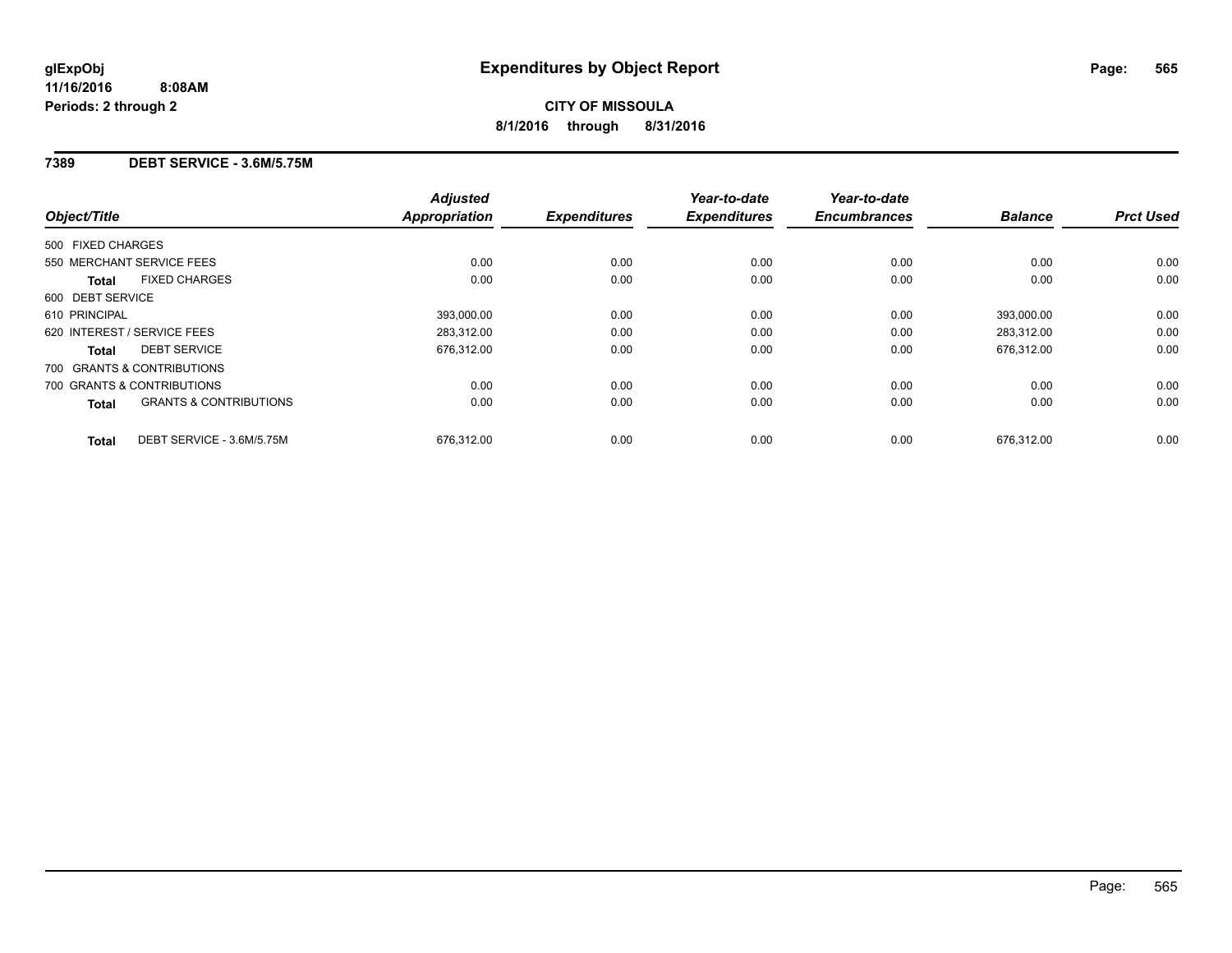### **CITY OF MISSOULA 8/1/2016 through 8/31/2016**

### **7390 URDII CLEARING - 3.6M TIF**

| Object/Title                         | <b>Adjusted</b><br><b>Appropriation</b> | <b>Expenditures</b> | Year-to-date<br><b>Expenditures</b> | Year-to-date<br><b>Encumbrances</b> | <b>Balance</b> | <b>Prct Used</b> |
|--------------------------------------|-----------------------------------------|---------------------|-------------------------------------|-------------------------------------|----------------|------------------|
| 500 FIXED CHARGES                    |                                         |                     |                                     |                                     |                |                  |
| 550 MERCHANT SERVICE FEES            | 0.00                                    | 0.00                | 0.00                                | 0.00                                | 0.00           | 0.00             |
| <b>FIXED CHARGES</b><br><b>Total</b> | 0.00                                    | 0.00                | 0.00                                | 0.00                                | 0.00           | 0.00             |
| 800 OTHER OBJECTS                    |                                         |                     |                                     |                                     |                |                  |
| 820 TRANSFERS TO OTHER FUNDS         | 0.00                                    | 0.00                | 0.00                                | 0.00                                | 0.00           | 0.00             |
| OTHER OBJECTS<br><b>Total</b>        | 0.00                                    | 0.00                | 0.00                                | 0.00                                | 0.00           | 0.00             |
| <b>MRA</b><br><b>Total</b>           | 0.00                                    | 0.00                | 0.00                                | 0.00                                | 0.00           | 0.00             |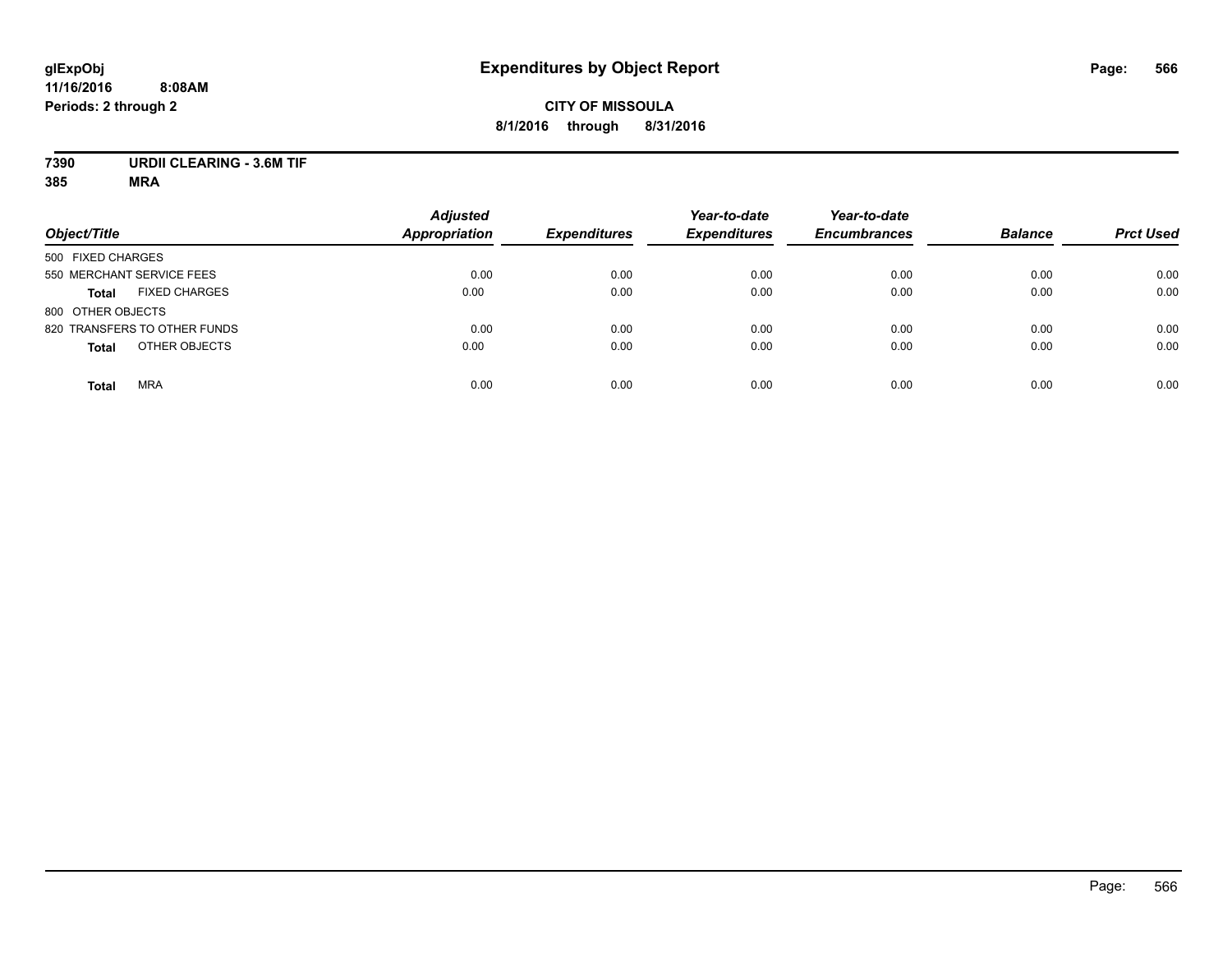**7390 URDII CLEARING - 3.6M TIF**

**390 NON-DEPARTMENTAL**

| Object/Title                         | <b>Adjusted</b><br>Appropriation | <b>Expenditures</b> | Year-to-date<br><b>Expenditures</b> | Year-to-date<br><b>Encumbrances</b> | <b>Balance</b> | <b>Prct Used</b> |
|--------------------------------------|----------------------------------|---------------------|-------------------------------------|-------------------------------------|----------------|------------------|
| 500 FIXED CHARGES                    |                                  |                     |                                     |                                     |                |                  |
| 550 MERCHANT SERVICE FEES            | 0.00                             | 0.00                | 0.00                                | 0.00                                | 0.00           | 0.00             |
| <b>FIXED CHARGES</b><br><b>Total</b> | 0.00                             | 0.00                | 0.00                                | 0.00                                | 0.00           | 0.00             |
| 800 OTHER OBJECTS                    |                                  |                     |                                     |                                     |                |                  |
| 820 TRANSFERS TO OTHER FUNDS         | 2,125,154.00                     | 0.00                | 0.00                                | 0.00                                | 2,125,154.00   | 0.00             |
| OTHER OBJECTS<br><b>Total</b>        | 2,125,154.00                     | 0.00                | 0.00                                | 0.00                                | 2,125,154.00   | 0.00             |
| NON-DEPARTMENTAL<br><b>Total</b>     | 2.125.154.00                     | 0.00                | 0.00                                | 0.00                                | 2.125.154.00   | 0.00             |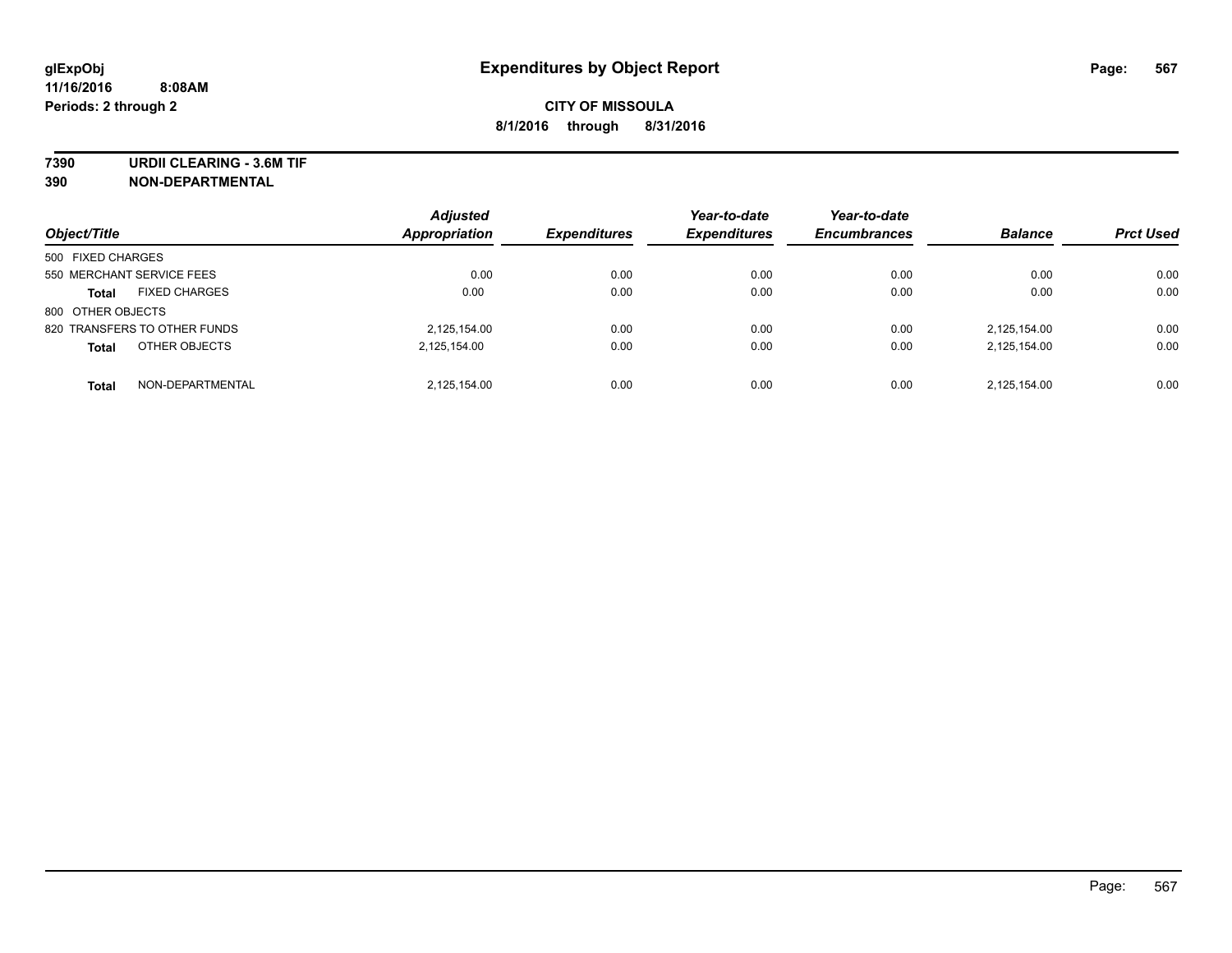#### **7390 URDII CLEARING - 3.6M TIF**

| Object/Title                              | <b>Adjusted</b><br>Appropriation | <b>Expenditures</b> | Year-to-date<br><b>Expenditures</b> | Year-to-date<br><b>Encumbrances</b> | <b>Balance</b> | <b>Prct Used</b> |
|-------------------------------------------|----------------------------------|---------------------|-------------------------------------|-------------------------------------|----------------|------------------|
| 500 FIXED CHARGES                         |                                  |                     |                                     |                                     |                |                  |
| 550 MERCHANT SERVICE FEES                 | 0.00                             | 0.00                | 0.00                                | 0.00                                | 0.00           | 0.00             |
| <b>FIXED CHARGES</b><br><b>Total</b>      | 0.00                             | 0.00                | 0.00                                | 0.00                                | 0.00           | 0.00             |
| 800 OTHER OBJECTS                         |                                  |                     |                                     |                                     |                |                  |
| 820 TRANSFERS TO OTHER FUNDS              | 2,125,154.00                     | 0.00                | 0.00                                | 0.00                                | 2,125,154.00   | 0.00             |
| OTHER OBJECTS<br><b>Total</b>             | 2,125,154.00                     | 0.00                | 0.00                                | 0.00                                | 2,125,154.00   | 0.00             |
| URDII CLEARING - 3.6M TIF<br><b>Total</b> | 2,125,154.00                     | 0.00                | 0.00                                | 0.00                                | 2.125.154.00   | 0.00             |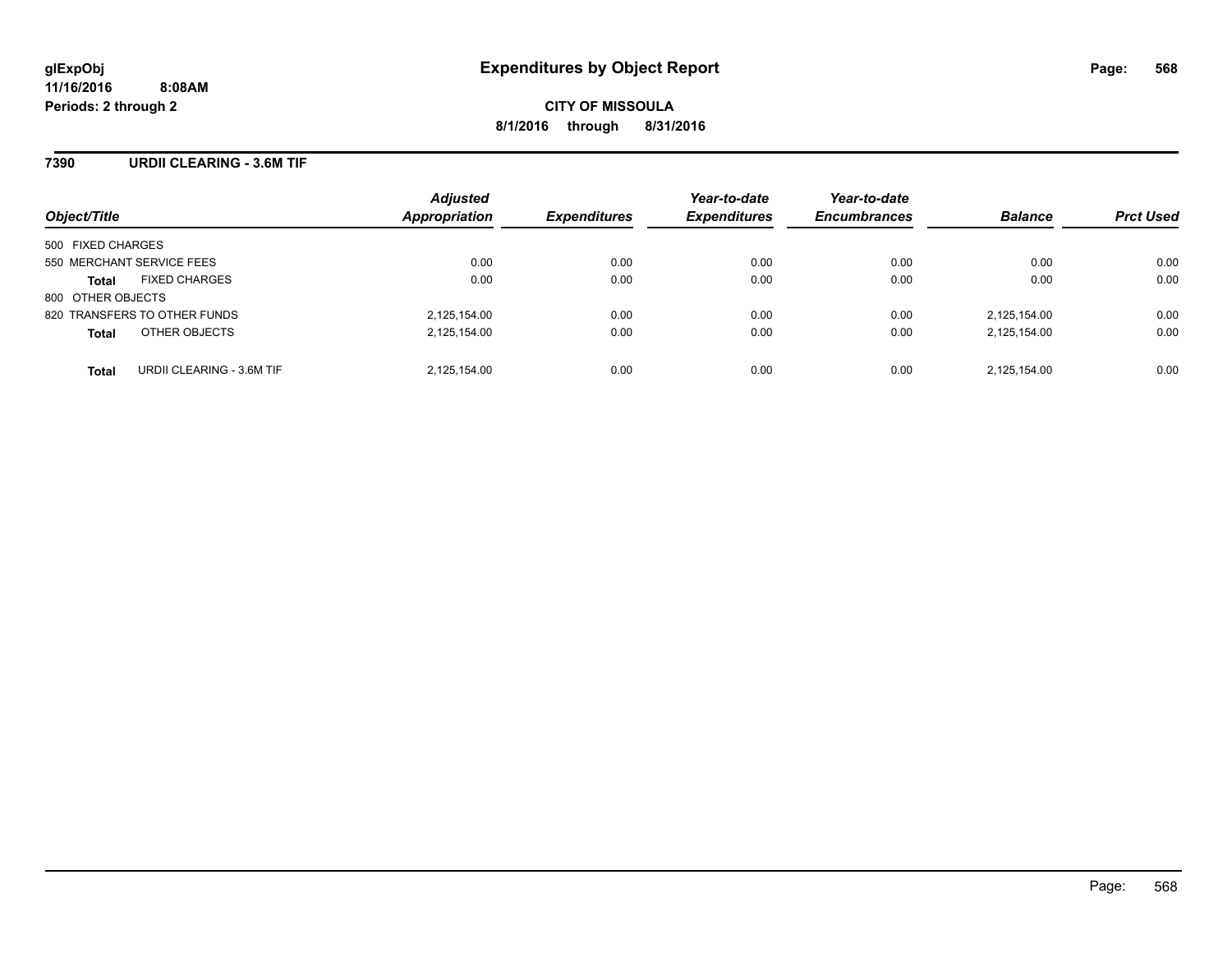### **CITY OF MISSOULA 8/1/2016 through 8/31/2016**

#### **7391 MRA - URD I FUND 385 MRA**

| Object/Title                         | <b>Adjusted</b><br>Appropriation | <b>Expenditures</b> | Year-to-date<br><b>Expenditures</b> | Year-to-date<br><b>Encumbrances</b> | <b>Balance</b> | <b>Prct Used</b> |
|--------------------------------------|----------------------------------|---------------------|-------------------------------------|-------------------------------------|----------------|------------------|
| 500 FIXED CHARGES                    |                                  |                     |                                     |                                     |                |                  |
| 550 MERCHANT SERVICE FEES            | 0.00                             | 0.00                | 0.00                                | 0.00                                | 0.00           | 0.00             |
| <b>FIXED CHARGES</b><br><b>Total</b> | 0.00                             | 0.00                | 0.00                                | 0.00                                | 0.00           | 0.00             |
| <b>MRA</b><br><b>Total</b>           | 0.00                             | 0.00                | 0.00                                | 0.00                                | 0.00           | 0.00             |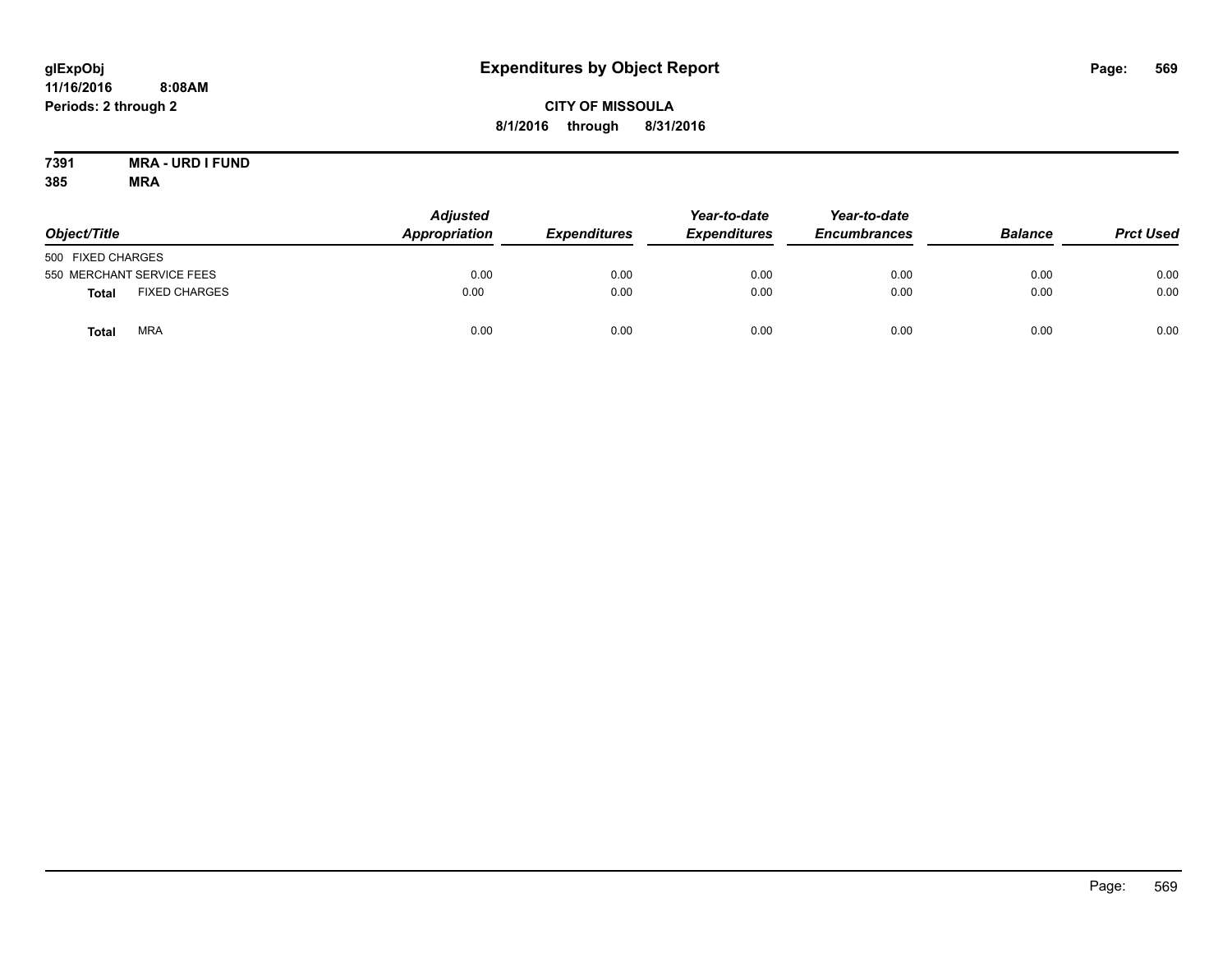### **CITY OF MISSOULA 8/1/2016 through 8/31/2016**

# **7391 MRA - URD I FUND**

**900 DEPRECIATION**

| Object/Title              |                      | <b>Adjusted</b><br>Appropriation | <b>Expenditures</b> | Year-to-date<br><b>Expenditures</b> | Year-to-date<br><b>Encumbrances</b> | <b>Balance</b> | <b>Prct Used</b> |
|---------------------------|----------------------|----------------------------------|---------------------|-------------------------------------|-------------------------------------|----------------|------------------|
| 500 FIXED CHARGES         |                      |                                  |                     |                                     |                                     |                |                  |
| 550 MERCHANT SERVICE FEES |                      | 0.00                             | 0.00                | 0.00                                | 0.00                                | 0.00           | 0.00             |
| <b>Total</b>              | <b>FIXED CHARGES</b> | 0.00                             | 0.00                | 0.00                                | 0.00                                | 0.00           | 0.00             |
| <b>Total</b>              | <b>DEPRECIATION</b>  | 0.00                             | 0.00                | 0.00                                | 0.00                                | 0.00           | 0.00             |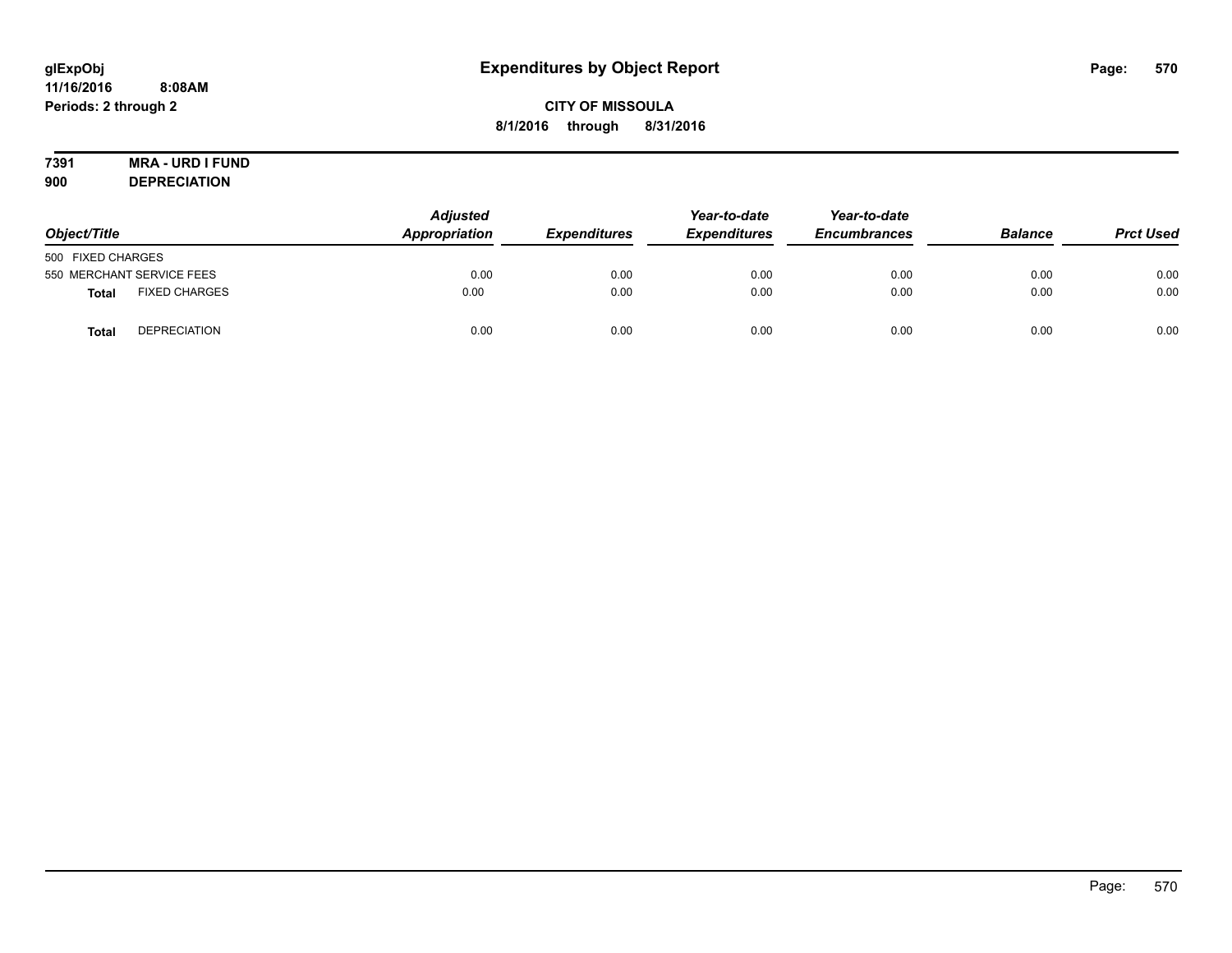## **glExpObj Expenditures by Object Report Page: 571**

**11/16/2016 8:08AM Periods: 2 through 2**

**8/1/2016 through 8/31/2016**

**7391 MRA - URD I FUND**

| Object/Title                         | <b>Adjusted</b><br>Appropriation | <b>Expenditures</b> | Year-to-date<br><b>Expenditures</b> | Year-to-date<br><b>Encumbrances</b> | <b>Balance</b> | <b>Prct Used</b> |
|--------------------------------------|----------------------------------|---------------------|-------------------------------------|-------------------------------------|----------------|------------------|
| 500 FIXED CHARGES                    |                                  |                     |                                     |                                     |                |                  |
| 550 MERCHANT SERVICE FEES            | 0.00                             | 0.00                | 0.00                                | 0.00                                | 0.00           | 0.00             |
| <b>FIXED CHARGES</b><br><b>Total</b> | 0.00                             | 0.00                | 0.00                                | 0.00                                | 0.00           | 0.00             |
| MRA - URD I FUND<br><b>Total</b>     | 0.00                             | 0.00                | 0.00                                | 0.00                                | 0.00           | 0.00             |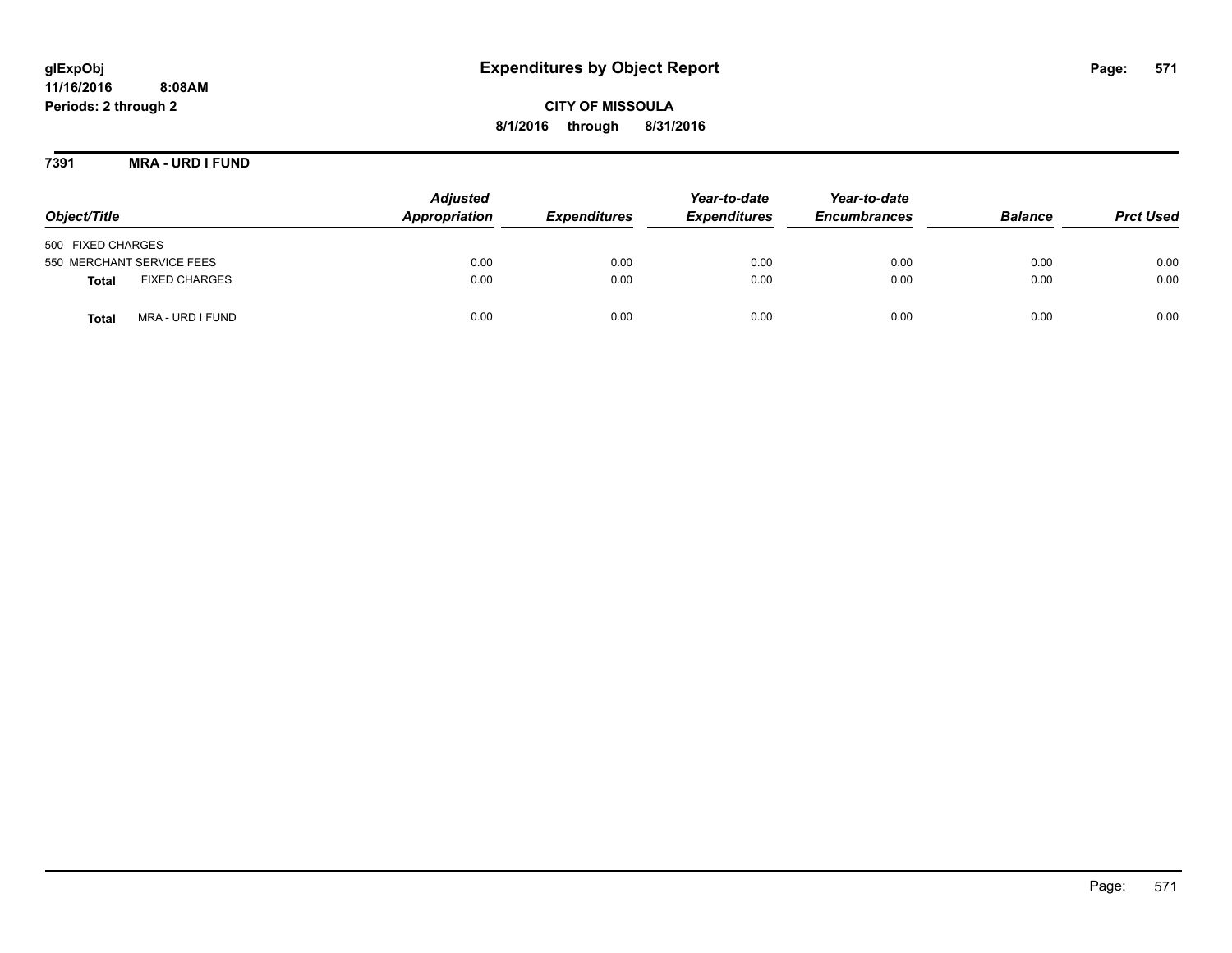**7392 MRA - URD II FUND**

|                                                   | <b>Adjusted</b>      |                     | Year-to-date        | Year-to-date        |                |                  |
|---------------------------------------------------|----------------------|---------------------|---------------------|---------------------|----------------|------------------|
| Object/Title                                      | <b>Appropriation</b> | <b>Expenditures</b> | <b>Expenditures</b> | <b>Encumbrances</b> | <b>Balance</b> | <b>Prct Used</b> |
| 300 PURCHASED SERVICES                            |                      |                     |                     |                     |                |                  |
| 344 TELEPHONE SERVICE                             | 0.00                 | 0.00                | 0.00                | 0.00                | 0.00           | 0.00             |
| 350 PROFESSIONAL SERVICES                         | 32,551.00            | 0.00                | 0.00                | 0.00                | 32,551.00      | 0.00             |
| PURCHASED SERVICES<br><b>Total</b>                | 32,551.00            | 0.00                | 0.00                | 0.00                | 32,551.00      | 0.00             |
| 500 FIXED CHARGES                                 |                      |                     |                     |                     |                |                  |
| 550 MERCHANT SERVICE FEES                         | 0.00                 | 0.00                | 0.00                | 0.00                | 0.00           | 0.00             |
| <b>FIXED CHARGES</b><br>Total                     | 0.00                 | 0.00                | 0.00                | 0.00                | 0.00           | 0.00             |
| 700 GRANTS & CONTRIBUTIONS                        |                      |                     |                     |                     |                |                  |
| 700 GRANTS & CONTRIBUTIONS                        | 582.715.00           | 0.00                | 0.00                | 0.00                | 582,715.00     | 0.00             |
| <b>GRANTS &amp; CONTRIBUTIONS</b><br><b>Total</b> | 582,715.00           | 0.00                | 0.00                | 0.00                | 582,715.00     | 0.00             |
| 800 OTHER OBJECTS                                 |                      |                     |                     |                     |                |                  |
| 820 TRANSFERS TO OTHER FUNDS                      | 250,000.00           | 0.00                | 0.00                | 0.00                | 250.000.00     | 0.00             |
| 845 CONTINGENCY                                   | 1,486,500.00         | 0.00                | 0.00                | 0.00                | 1,486,500.00   | 0.00             |
| OTHER OBJECTS<br><b>Total</b>                     | 1,736,500.00         | 0.00                | 0.00                | 0.00                | 1,736,500.00   | 0.00             |
| 900 CAPITAL OUTLAY                                |                      |                     |                     |                     |                |                  |
| 910 LAND                                          | 0.00                 | 0.00                | 0.00                | 0.00                | 0.00           | 0.00             |
| 920 BUILDINGS                                     | 0.00                 | 0.00                | 0.00                | 0.00                | 0.00           | 0.00             |
| 930 IMPROVEMENTS                                  | 110,000.00           | 0.00                | 0.00                | 0.00                | 110,000.00     | 0.00             |
| <b>CAPITAL OUTLAY</b><br><b>Total</b>             | 110,000.00           | 0.00                | 0.00                | 0.00                | 110,000.00     | 0.00             |
| <b>MRA</b><br><b>Total</b>                        | 2,461,766.00         | 0.00                | 0.00                | 0.00                | 2,461,766.00   | 0.00             |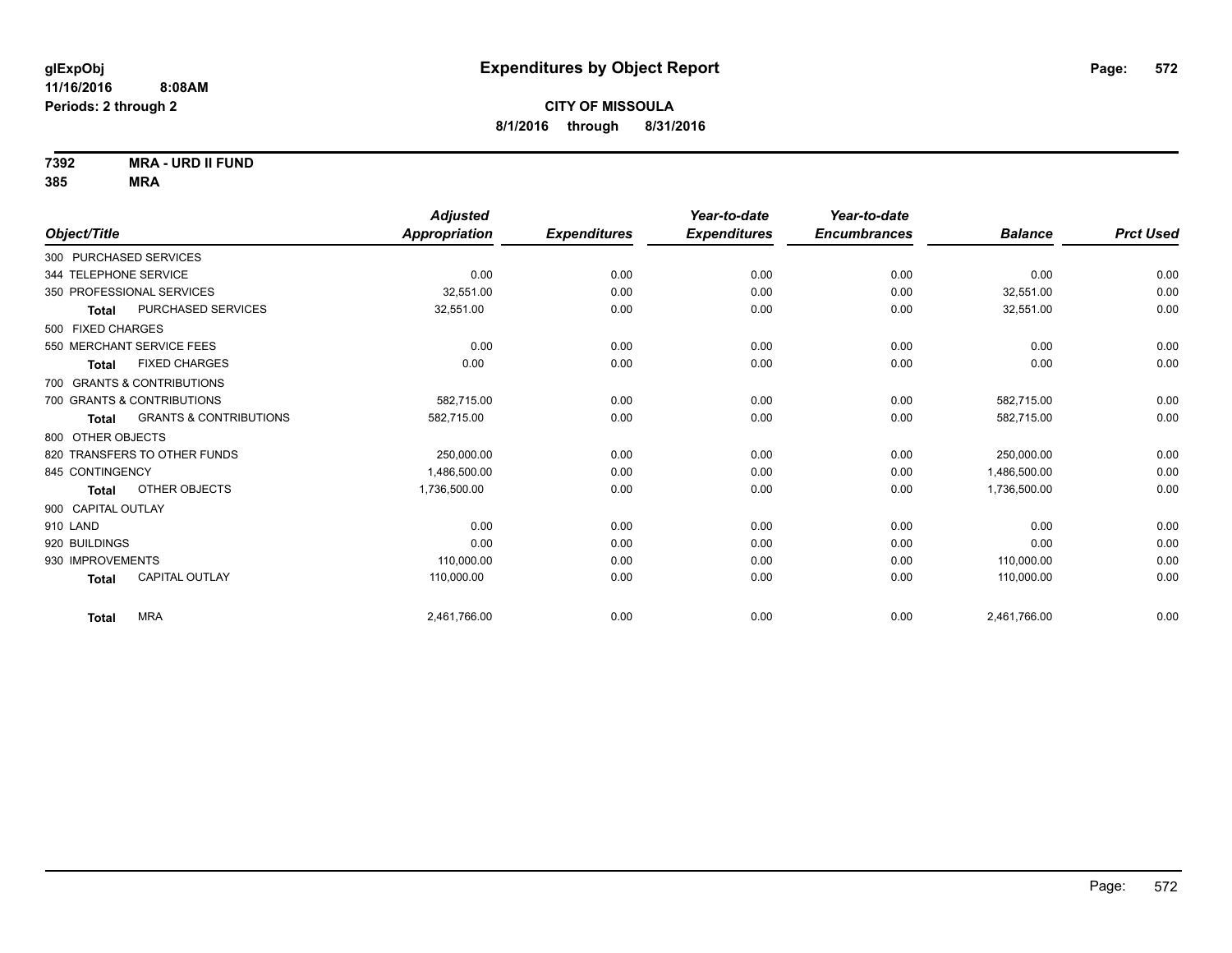#### **7392 MRA - URD II FUND**

|                            |                                   | <b>Adjusted</b> |                     | Year-to-date        | Year-to-date        |                |                  |
|----------------------------|-----------------------------------|-----------------|---------------------|---------------------|---------------------|----------------|------------------|
| Object/Title               |                                   | Appropriation   | <b>Expenditures</b> | <b>Expenditures</b> | <b>Encumbrances</b> | <b>Balance</b> | <b>Prct Used</b> |
| 300 PURCHASED SERVICES     |                                   |                 |                     |                     |                     |                |                  |
| 344 TELEPHONE SERVICE      |                                   | 0.00            | 0.00                | 0.00                | 0.00                | 0.00           | 0.00             |
| 350 PROFESSIONAL SERVICES  |                                   | 32.551.00       | 0.00                | 0.00                | 0.00                | 32,551.00      | 0.00             |
| <b>Total</b>               | PURCHASED SERVICES                | 32,551.00       | 0.00                | 0.00                | 0.00                | 32,551.00      | 0.00             |
| 500 FIXED CHARGES          |                                   |                 |                     |                     |                     |                |                  |
| 550 MERCHANT SERVICE FEES  |                                   | 0.00            | 0.00                | 0.00                | 0.00                | 0.00           | 0.00             |
| <b>Total</b>               | <b>FIXED CHARGES</b>              | 0.00            | 0.00                | 0.00                | 0.00                | 0.00           | 0.00             |
| 700 GRANTS & CONTRIBUTIONS |                                   |                 |                     |                     |                     |                |                  |
| 700 GRANTS & CONTRIBUTIONS |                                   | 582,715.00      | 0.00                | 0.00                | 0.00                | 582.715.00     | 0.00             |
| <b>Total</b>               | <b>GRANTS &amp; CONTRIBUTIONS</b> | 582,715.00      | 0.00                | 0.00                | 0.00                | 582,715.00     | 0.00             |
| 800 OTHER OBJECTS          |                                   |                 |                     |                     |                     |                |                  |
|                            | 820 TRANSFERS TO OTHER FUNDS      | 250,000.00      | 0.00                | 0.00                | 0.00                | 250,000.00     | 0.00             |
| 845 CONTINGENCY            |                                   | 1,486,500.00    | 0.00                | 0.00                | 0.00                | 1,486,500.00   | 0.00             |
| <b>Total</b>               | OTHER OBJECTS                     | 1,736,500.00    | 0.00                | 0.00                | 0.00                | 1,736,500.00   | 0.00             |
| 900 CAPITAL OUTLAY         |                                   |                 |                     |                     |                     |                |                  |
| 910 LAND                   |                                   | 0.00            | 0.00                | 0.00                | 0.00                | 0.00           | 0.00             |
| 920 BUILDINGS              |                                   | 0.00            | 0.00                | 0.00                | 0.00                | 0.00           | 0.00             |
| 930 IMPROVEMENTS           |                                   | 110,000.00      | 0.00                | 0.00                | 0.00                | 110.000.00     | 0.00             |
| <b>Total</b>               | <b>CAPITAL OUTLAY</b>             | 110,000.00      | 0.00                | 0.00                | 0.00                | 110,000.00     | 0.00             |
| <b>Total</b>               | MRA - URD II FUND                 | 2,461,766.00    | 0.00                | 0.00                | 0.00                | 2,461,766.00   | 0.00             |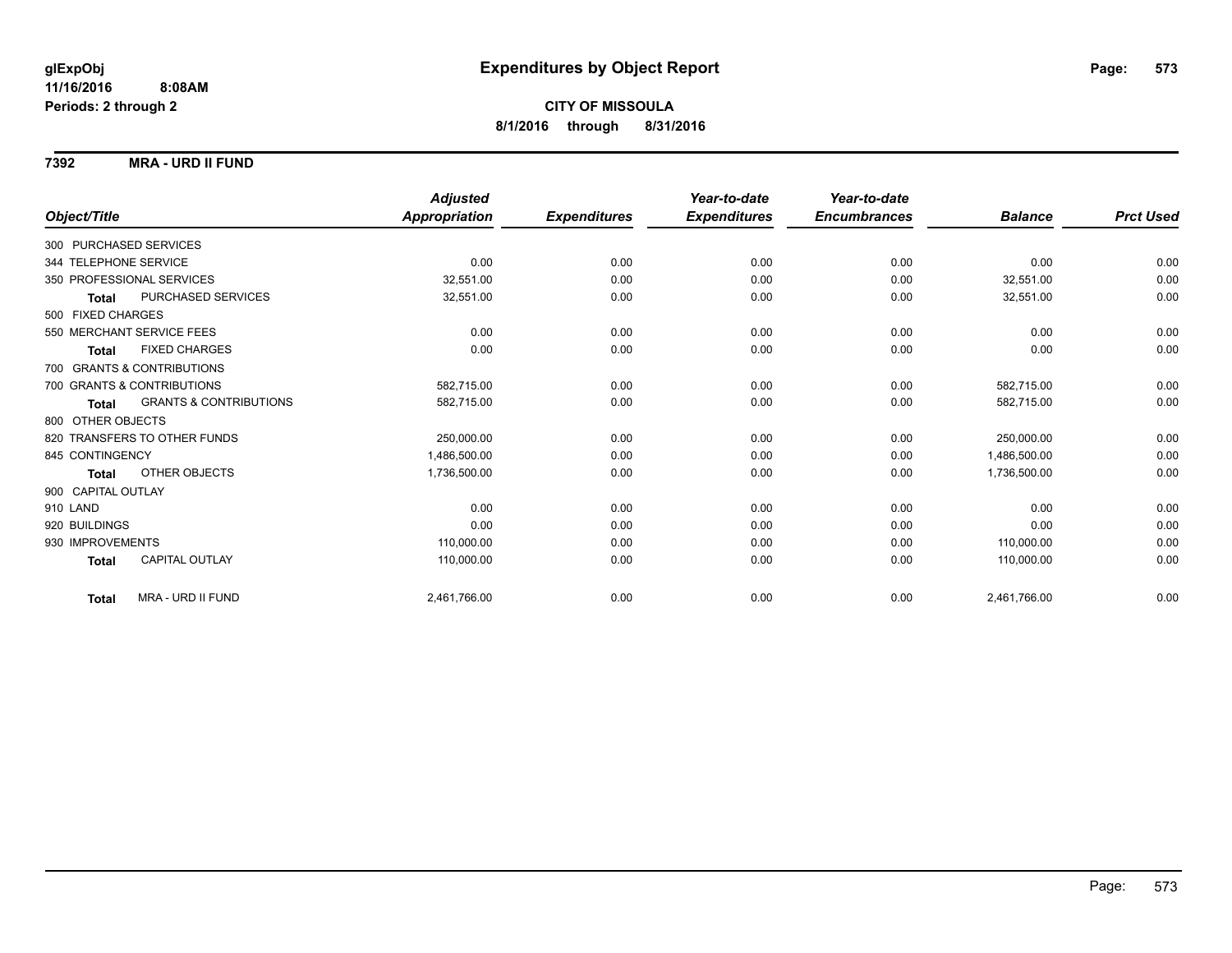**7393 MRA - URD III FUND**

|                                            | <b>Adjusted</b> |                     | Year-to-date        | Year-to-date        |                |                  |
|--------------------------------------------|-----------------|---------------------|---------------------|---------------------|----------------|------------------|
| Object/Title                               | Appropriation   | <b>Expenditures</b> | <b>Expenditures</b> | <b>Encumbrances</b> | <b>Balance</b> | <b>Prct Used</b> |
| 100 PERSONAL SERVICES                      |                 |                     |                     |                     |                |                  |
| 110 SALARIES AND WAGES                     | 405,647.00      | 33,533.45           | 57,837.98           | 0.00                | 347,809.02     | 14.26            |
| 115 SALARIES/HEALTH INSURANCE BENEFIT      | 0.00            | 0.00                | 0.00                | 0.00                | 0.00           | 0.00             |
| 120 OVERTIME/TERMINATION                   | 5,000.00        | 0.00                | 0.00                | 0.00                | 5,000.00       | 0.00             |
| 140 EMPLOYER CONTRIBUTIONS                 | 129,626.00      | 10,483.99           | 23,964.42           | 0.00                | 105,661.58     | 18.49            |
| 141 STATE RETIREMENT CONTRIBUTIONS         | 0.00            | 0.00                | 0.00                | 0.00                | 0.00           | 0.00             |
| 190 PENSION EXPENSE                        | 0.00            | 0.00                | 0.00                | 0.00                | 0.00           | 0.00             |
| PERSONAL SERVICES<br><b>Total</b>          | 540,273.00      | 44,017.44           | 81,802.40           | 0.00                | 458,470.60     | 15.14            |
| 200 SUPPLIES                               |                 |                     |                     |                     |                |                  |
| 210 OFFICE SUPPLIES                        | 4,000.00        | 76.09               | 76.09               | 0.00                | 3,923.91       | 1.90             |
| 220 OPERATING SUPPLIES                     | 500.00          | 0.00                | 0.00                | 0.00                | 500.00         | 0.00             |
| 230 REPAIR/MAINTENANCE                     | 828.00          | 0.00                | 0.00                | 0.00                | 828.00         | 0.00             |
| 231 GASOLINE                               | 400.00          | 0.00                | 0.00                | 0.00                | 400.00         | 0.00             |
| 240 OTHER SUPPLIES                         | 3,398.00        | 0.00                | 0.00                | 0.00                | 3,398.00       | 0.00             |
| <b>SUPPLIES</b><br>Total                   | 9,126.00        | 76.09               | 76.09               | 0.00                | 9,049.91       | 0.83             |
| 300 PURCHASED SERVICES                     |                 |                     |                     |                     |                |                  |
| 310 COMMUNICATIONS                         | 800.00          | 11.17               | 17.00               | 0.00                | 783.00         | 2.13             |
| 320 PRINTING & DUPLICATING                 | 3,000.00        | 0.00                | 0.00                | 0.00                | 3,000.00       | 0.00             |
| 330 PUBLICITY, SUBSCRIPTIONS & DUES        | 3,000.00        | 100.00              | 250.00              | 0.00                | 2,750.00       | 8.33             |
| 344 TELEPHONE SERVICE                      | 1,300.00        | 21.36               | 21.36               | 0.00                | 1,278.64       | 1.64             |
| 345 GARBAGE                                | 565.00          | 0.00                | 0.00                | 0.00                | 565.00         | 0.00             |
| 350 PROFESSIONAL SERVICES                  | 931,188.00      | 74,932.67           | 74,932.67           | 0.00                | 856,255.33     | 8.05             |
| 360 REPAIR & MAINTENANCE                   | 6,990.00        | 337.14              | 337.14              | 0.00                | 6,652.86       | 4.82             |
| 370 TRAVEL                                 | 3,500.00        | 378.14              | 378.14              | 0.00                | 3,121.86       | 10.80            |
| 380 TRAINING                               | 4,500.00        | 85.00               | 85.00               | 0.00                | 4,415.00       | 1.89             |
| 390 OTHER PURCHASED SERVICES               | 500.00          | 0.00                | 0.00                | 0.00                | 500.00         | 0.00             |
| PURCHASED SERVICES<br><b>Total</b>         | 955,343.00      | 75,865.48           | 76,021.31           | 0.00                | 879,321.69     | 7.96             |
| 500 FIXED CHARGES                          |                 |                     |                     |                     |                |                  |
| 550 MERCHANT SERVICE FEES                  | 0.00            | 0.00                | 0.00                | 0.00                | 0.00           | 0.00             |
| <b>FIXED CHARGES</b><br>Total              | 0.00            | 0.00                | 0.00                | 0.00                | 0.00           | 0.00             |
| 700 GRANTS & CONTRIBUTIONS                 |                 |                     |                     |                     |                |                  |
| 700 GRANTS & CONTRIBUTIONS                 | 7,944,937.00    | 0.00                | 0.00                | 0.00                | 7,944,937.00   | 0.00             |
| <b>GRANTS &amp; CONTRIBUTIONS</b><br>Total | 7,944,937.00    | 0.00                | 0.00                | 0.00                | 7,944,937.00   | 0.00             |
|                                            |                 |                     |                     |                     |                |                  |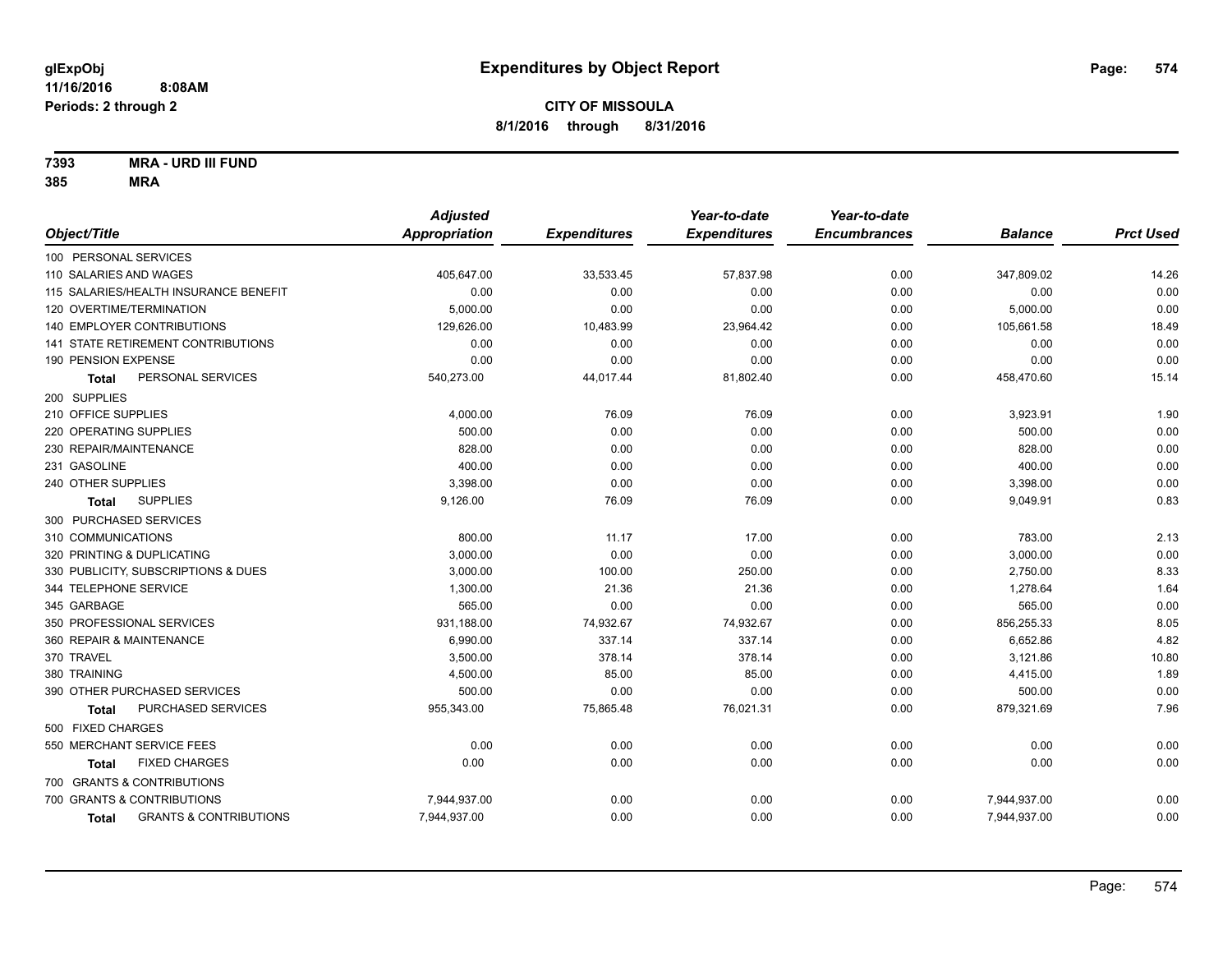**7393 MRA - URD III FUND**

|                              |                       | <b>Adjusted</b>     |                     | Year-to-date        | Year-to-date   |                  |       |
|------------------------------|-----------------------|---------------------|---------------------|---------------------|----------------|------------------|-------|
| Object/Title                 | <b>Appropriation</b>  | <b>Expenditures</b> | <b>Expenditures</b> | <b>Encumbrances</b> | <b>Balance</b> | <b>Prct Used</b> |       |
| 800 OTHER OBJECTS            |                       |                     |                     |                     |                |                  |       |
| 820 TRANSFERS TO OTHER FUNDS |                       | 0.00                | 0.00                | 0.00                | 0.00           | 0.00             | 0.00  |
| 845 CONTINGENCY              |                       | 1,067,682.00        | 0.00                | 0.00                | 0.00           | 1,067,682.00     | 0.00  |
| <b>Total</b>                 | OTHER OBJECTS         | 1.067.682.00        | 0.00                | 0.00                | 0.00           | 1,067,682.00     | 0.00  |
| 900 CAPITAL OUTLAY           |                       |                     |                     |                     |                |                  |       |
| 930 IMPROVEMENTS             |                       | 5.268.094.00        | 740.555.39          | 740.555.39          | 0.00           | 4.527.538.61     | 14.06 |
| 940 MACHINERY & EQUIPMENT    |                       | 5.000.00            | 0.00                | 0.00                | 0.00           | 5.000.00         | 0.00  |
| <b>Total</b>                 | <b>CAPITAL OUTLAY</b> | 5.273.094.00        | 740.555.39          | 740.555.39          | 0.00           | 4.532.538.61     | 14.04 |
| <b>Total</b>                 | <b>MRA</b>            | 15.790.455.00       | 860.514.40          | 898.455.19          | 0.00           | 14.891.999.81    | 5.69  |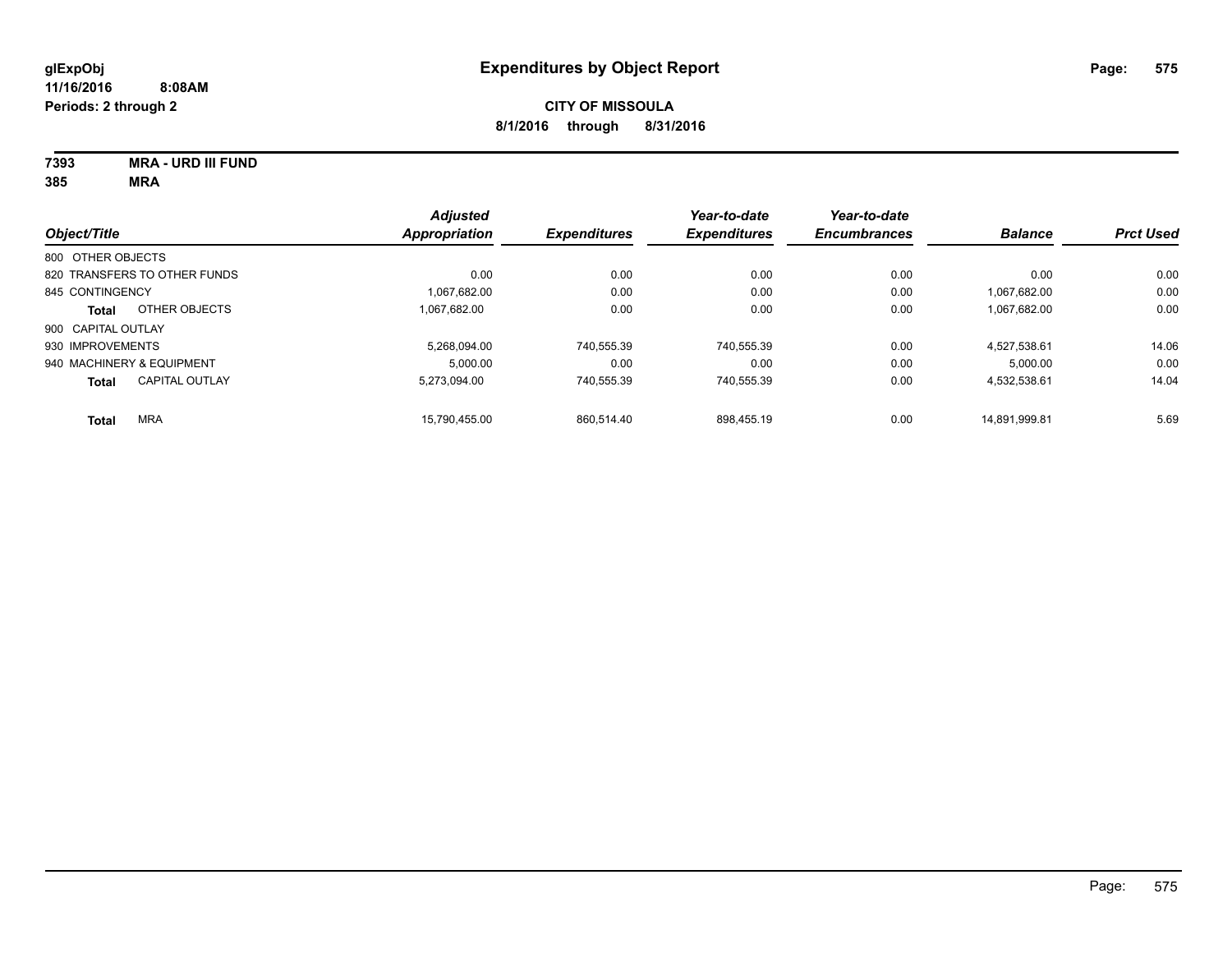# **7393 MRA - URD III FUND**

**900 DEPRECIATION**

| Object/Title                         | <b>Adjusted</b><br>Appropriation | <b>Expenditures</b> | Year-to-date<br><b>Expenditures</b> | Year-to-date<br><b>Encumbrances</b> | <b>Balance</b> | <b>Prct Used</b> |
|--------------------------------------|----------------------------------|---------------------|-------------------------------------|-------------------------------------|----------------|------------------|
| 500 FIXED CHARGES                    |                                  |                     |                                     |                                     |                |                  |
| 550 MERCHANT SERVICE FEES            | 0.00                             | 0.00                | 0.00                                | 0.00                                | 0.00           | 0.00             |
| <b>FIXED CHARGES</b><br><b>Total</b> | 0.00                             | 0.00                | 0.00                                | 0.00                                | 0.00           | 0.00             |
| 800 OTHER OBJECTS                    |                                  |                     |                                     |                                     |                |                  |
| 830 DEPRECIATION                     | 0.00                             | 0.00                | 0.00                                | 0.00                                | 0.00           | 0.00             |
| OTHER OBJECTS<br><b>Total</b>        | 0.00                             | 0.00                | 0.00                                | 0.00                                | 0.00           | 0.00             |
| <b>DEPRECIATION</b><br><b>Total</b>  | 0.00                             | 0.00                | 0.00                                | 0.00                                | 0.00           | 0.00             |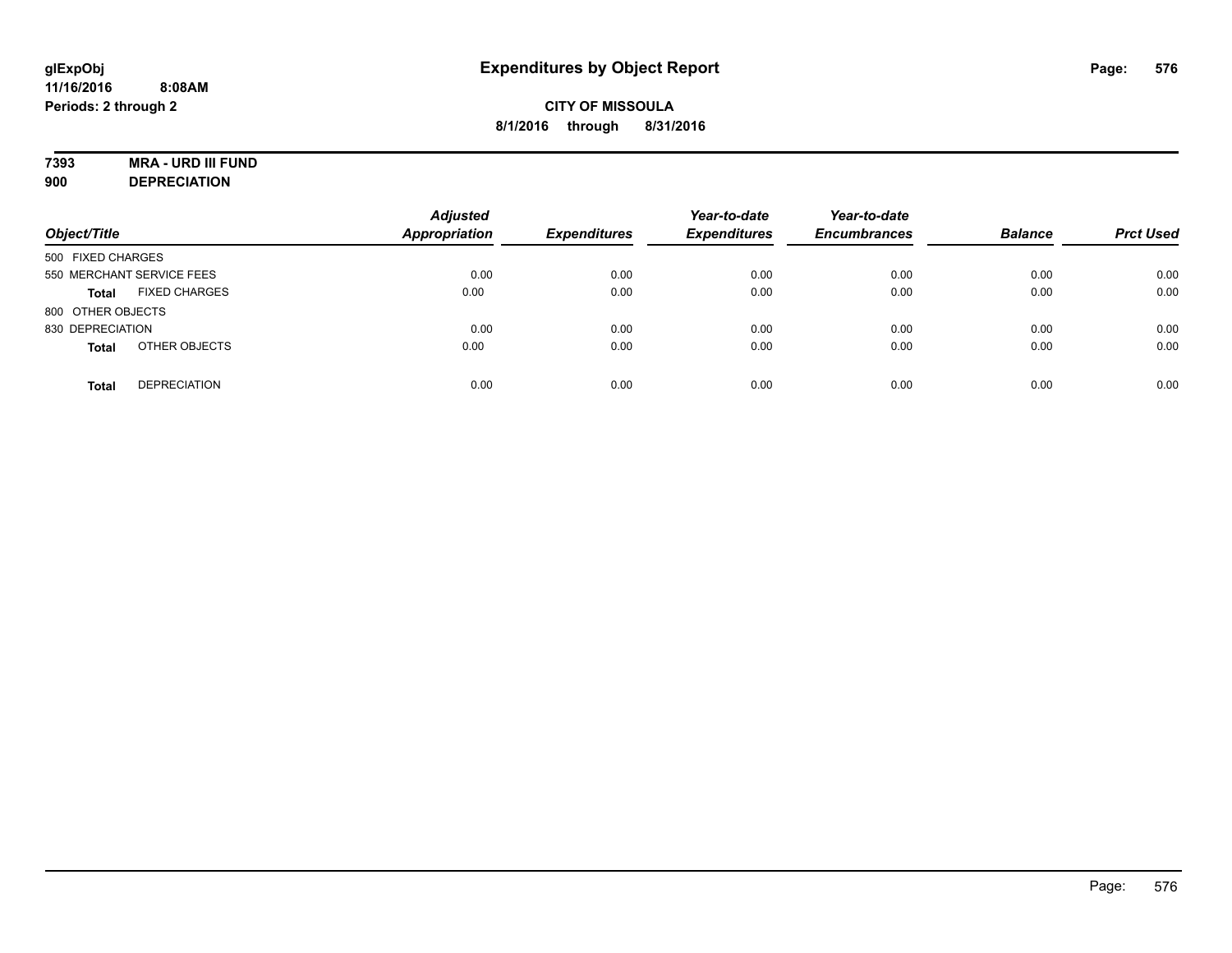#### **7393 MRA - URD III FUND**

|                                            | <b>Adjusted</b>      |                     | Year-to-date        | Year-to-date        |                |                  |
|--------------------------------------------|----------------------|---------------------|---------------------|---------------------|----------------|------------------|
| Object/Title                               | <b>Appropriation</b> | <b>Expenditures</b> | <b>Expenditures</b> | <b>Encumbrances</b> | <b>Balance</b> | <b>Prct Used</b> |
| 100 PERSONAL SERVICES                      |                      |                     |                     |                     |                |                  |
| 110 SALARIES AND WAGES                     | 405,647.00           | 33,533.45           | 57,837.98           | 0.00                | 347,809.02     | 14.26            |
| 115 SALARIES/HEALTH INSURANCE BENEFIT      | 0.00                 | 0.00                | 0.00                | 0.00                | 0.00           | 0.00             |
| 120 OVERTIME/TERMINATION                   | 5,000.00             | 0.00                | 0.00                | 0.00                | 5,000.00       | 0.00             |
| 140 EMPLOYER CONTRIBUTIONS                 | 129,626.00           | 10,483.99           | 23,964.42           | 0.00                | 105,661.58     | 18.49            |
| <b>141 STATE RETIREMENT CONTRIBUTIONS</b>  | 0.00                 | 0.00                | 0.00                | 0.00                | 0.00           | 0.00             |
| 190 PENSION EXPENSE                        | 0.00                 | 0.00                | 0.00                | 0.00                | 0.00           | 0.00             |
| PERSONAL SERVICES<br><b>Total</b>          | 540,273.00           | 44,017.44           | 81,802.40           | 0.00                | 458,470.60     | 15.14            |
| 200 SUPPLIES                               |                      |                     |                     |                     |                |                  |
| 210 OFFICE SUPPLIES                        | 4,000.00             | 76.09               | 76.09               | 0.00                | 3,923.91       | 1.90             |
| 220 OPERATING SUPPLIES                     | 500.00               | 0.00                | 0.00                | 0.00                | 500.00         | 0.00             |
| 230 REPAIR/MAINTENANCE                     | 828.00               | 0.00                | 0.00                | 0.00                | 828.00         | 0.00             |
| 231 GASOLINE                               | 400.00               | 0.00                | 0.00                | 0.00                | 400.00         | 0.00             |
| 240 OTHER SUPPLIES                         | 3,398.00             | 0.00                | 0.00                | 0.00                | 3,398.00       | 0.00             |
| <b>SUPPLIES</b><br>Total                   | 9,126.00             | 76.09               | 76.09               | 0.00                | 9,049.91       | 0.83             |
| 300 PURCHASED SERVICES                     |                      |                     |                     |                     |                |                  |
| 310 COMMUNICATIONS                         | 800.00               | 11.17               | 17.00               | 0.00                | 783.00         | 2.13             |
| 320 PRINTING & DUPLICATING                 | 3,000.00             | 0.00                | 0.00                | 0.00                | 3,000.00       | 0.00             |
| 330 PUBLICITY, SUBSCRIPTIONS & DUES        | 3,000.00             | 100.00              | 250.00              | 0.00                | 2,750.00       | 8.33             |
| 344 TELEPHONE SERVICE                      | 1,300.00             | 21.36               | 21.36               | 0.00                | 1,278.64       | 1.64             |
| 345 GARBAGE                                | 565.00               | 0.00                | 0.00                | 0.00                | 565.00         | 0.00             |
| 350 PROFESSIONAL SERVICES                  | 931,188.00           | 74,932.67           | 74,932.67           | 0.00                | 856,255.33     | 8.05             |
| 360 REPAIR & MAINTENANCE                   | 6,990.00             | 337.14              | 337.14              | 0.00                | 6,652.86       | 4.82             |
| 370 TRAVEL                                 | 3,500.00             | 378.14              | 378.14              | 0.00                | 3,121.86       | 10.80            |
| 380 TRAINING                               | 4,500.00             | 85.00               | 85.00               | 0.00                | 4,415.00       | 1.89             |
| 390 OTHER PURCHASED SERVICES               | 500.00               | 0.00                | 0.00                | 0.00                | 500.00         | 0.00             |
| PURCHASED SERVICES<br><b>Total</b>         | 955,343.00           | 75,865.48           | 76,021.31           | 0.00                | 879,321.69     | 7.96             |
| 500 FIXED CHARGES                          |                      |                     |                     |                     |                |                  |
| 550 MERCHANT SERVICE FEES                  | 0.00                 | 0.00                | 0.00                | 0.00                | 0.00           | 0.00             |
| <b>FIXED CHARGES</b><br><b>Total</b>       | 0.00                 | 0.00                | 0.00                | 0.00                | 0.00           | 0.00             |
| 700 GRANTS & CONTRIBUTIONS                 |                      |                     |                     |                     |                |                  |
| 700 GRANTS & CONTRIBUTIONS                 | 7,944,937.00         | 0.00                | 0.00                | 0.00                | 7,944,937.00   | 0.00             |
| <b>GRANTS &amp; CONTRIBUTIONS</b><br>Total | 7,944,937.00         | 0.00                | 0.00                | 0.00                | 7,944,937.00   | 0.00             |
| 800 OTHER OBJECTS                          |                      |                     |                     |                     |                |                  |
| 820 TRANSFERS TO OTHER FUNDS               | 0.00                 | 0.00                | 0.00                | 0.00                | 0.00           | 0.00             |
|                                            |                      |                     |                     |                     |                |                  |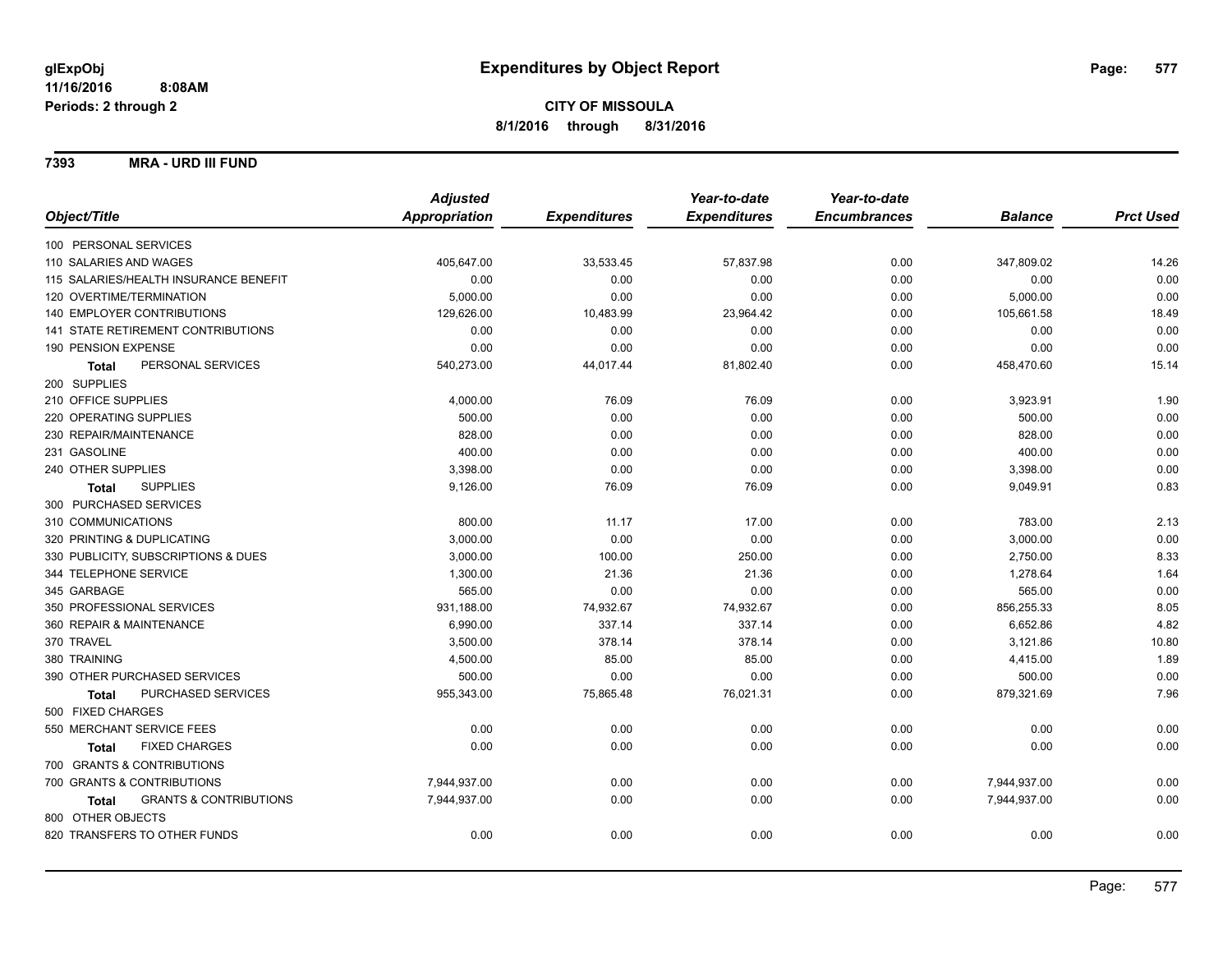#### **7393 MRA - URD III FUND**

| Object/Title                          | <b>Adjusted</b><br>Appropriation | <b>Expenditures</b> | Year-to-date<br><b>Expenditures</b> | Year-to-date<br><b>Encumbrances</b> | <b>Balance</b> | <b>Prct Used</b> |
|---------------------------------------|----------------------------------|---------------------|-------------------------------------|-------------------------------------|----------------|------------------|
| 830 DEPRECIATION                      | 0.00                             | 0.00                | 0.00                                | 0.00                                | 0.00           | 0.00             |
| 845 CONTINGENCY                       | 1.067.682.00                     | 0.00                | 0.00                                | 0.00                                | 1.067.682.00   | 0.00             |
| OTHER OBJECTS<br><b>Total</b>         | 1.067.682.00                     | 0.00                | 0.00                                | 0.00                                | 1.067.682.00   | 0.00             |
| 900 CAPITAL OUTLAY                    |                                  |                     |                                     |                                     |                |                  |
| 930 IMPROVEMENTS                      | 5.268.094.00                     | 740,555.39          | 740.555.39                          | 0.00                                | 4.527.538.61   | 14.06            |
| 940 MACHINERY & EQUIPMENT             | 5.000.00                         | 0.00                | 0.00                                | 0.00                                | 5.000.00       | 0.00             |
| <b>CAPITAL OUTLAY</b><br><b>Total</b> | 5.273.094.00                     | 740.555.39          | 740.555.39                          | 0.00                                | 4.532.538.61   | 14.04            |
| MRA - URD III FUND<br><b>Total</b>    | 15.790.455.00                    | 860.514.40          | 898.455.19                          | 0.00                                | 14.891.999.81  | 5.69             |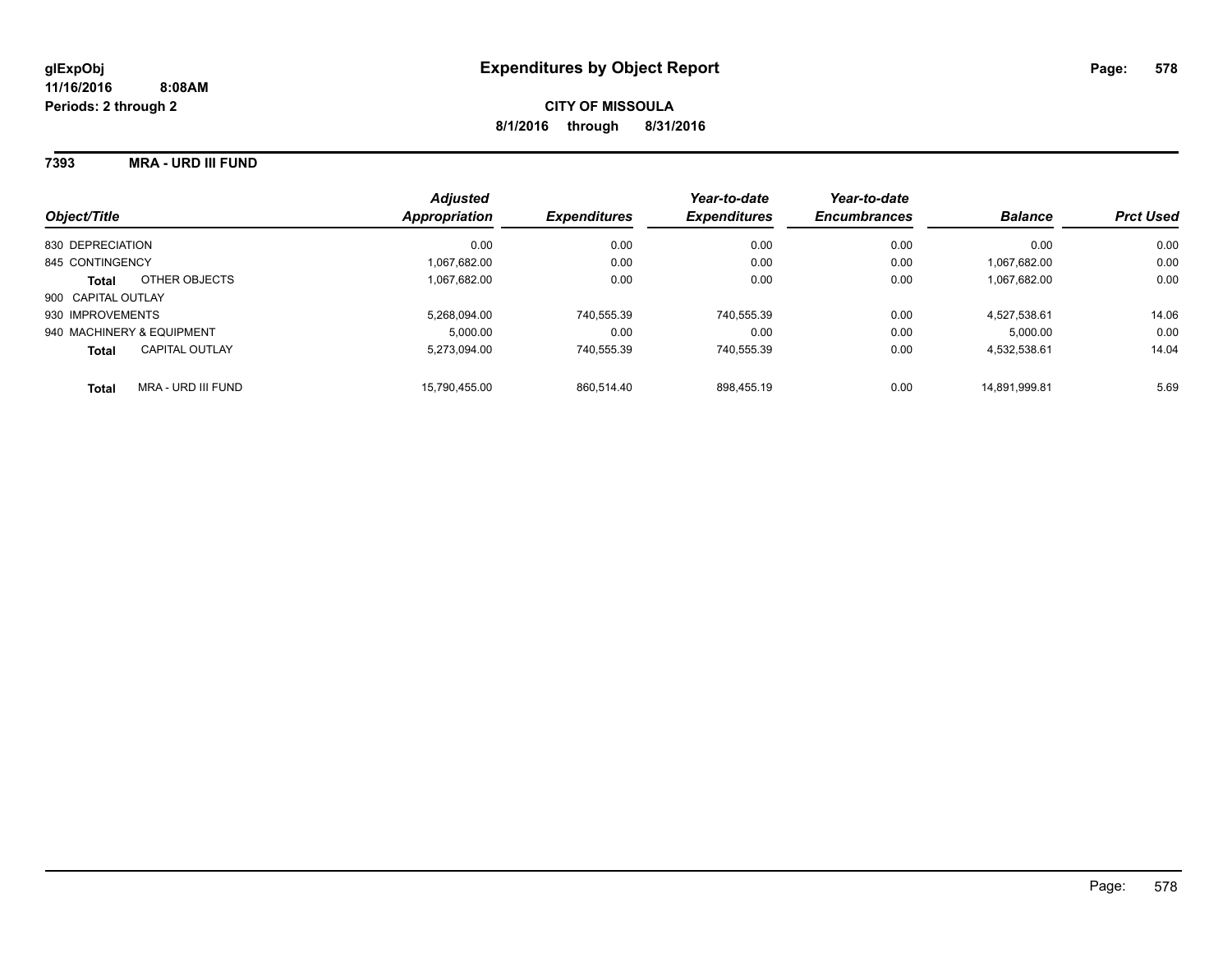# **CITY OF MISSOULA 8/1/2016 through 8/31/2016**

## **7394 MRA URD III TI DEBT CLEARING FUND**

| Object/Title                  | <b>Adjusted</b><br>Appropriation | <b>Expenditures</b> | Year-to-date<br><b>Expenditures</b> | Year-to-date<br><b>Encumbrances</b> | <b>Balance</b> | <b>Prct Used</b> |
|-------------------------------|----------------------------------|---------------------|-------------------------------------|-------------------------------------|----------------|------------------|
| 800 OTHER OBJECTS             |                                  |                     |                                     |                                     |                |                  |
| 820 TRANSFERS TO OTHER FUNDS  | 1,744,938.00                     | 0.00                | 0.00                                | 0.00                                | 1.744.938.00   | 0.00             |
| OTHER OBJECTS<br><b>Total</b> | 1,744,938.00                     | 0.00                | 0.00                                | 0.00                                | 1,744,938.00   | 0.00             |
| <b>MRA</b><br>Total           | 1,744,938.00                     | 0.00                | 0.00                                | 0.00                                | 1,744,938.00   | 0.00             |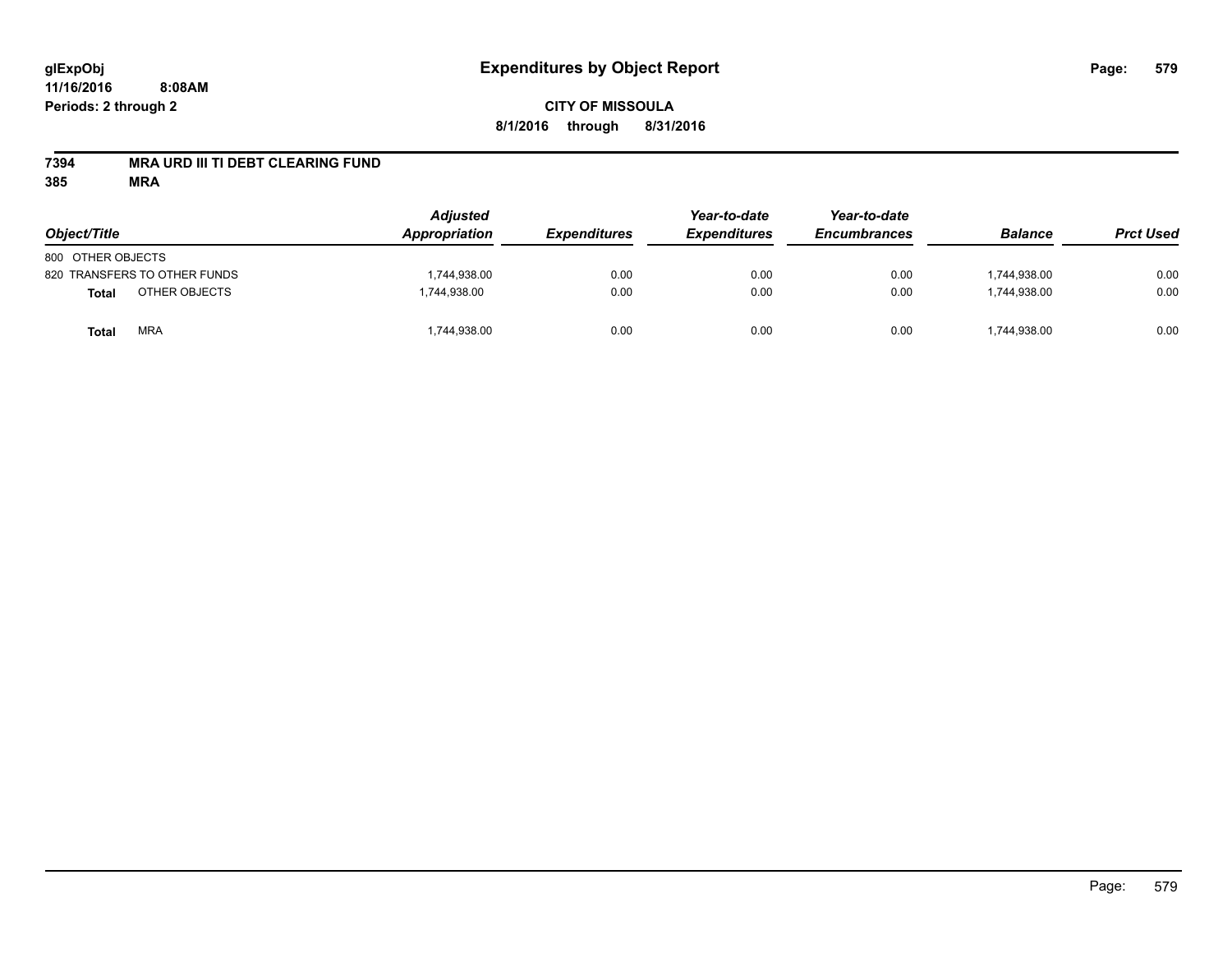**CITY OF MISSOULA 8/1/2016 through 8/31/2016**

## **7394 MRA URD III TI DEBT CLEARING FUND**

| Object/Title                                      | <b>Adjusted</b><br>Appropriation | <b>Expenditures</b> | Year-to-date<br><b>Expenditures</b> | Year-to-date<br><b>Encumbrances</b> | <b>Balance</b> | <b>Prct Used</b> |
|---------------------------------------------------|----------------------------------|---------------------|-------------------------------------|-------------------------------------|----------------|------------------|
| 800 OTHER OBJECTS                                 |                                  |                     |                                     |                                     |                |                  |
| 820 TRANSFERS TO OTHER FUNDS                      | 1,744,938.00                     | 0.00                | 0.00                                | 0.00                                | 1,744,938.00   | 0.00             |
| OTHER OBJECTS<br><b>Total</b>                     | 1,744,938.00                     | 0.00                | 0.00                                | 0.00                                | 1.744.938.00   | 0.00             |
| MRA URD III TI DEBT CLEARING FUND<br><b>Total</b> | ,744,938.00                      | 0.00                | 0.00                                | 0.00                                | 1,744,938.00   | 0.00             |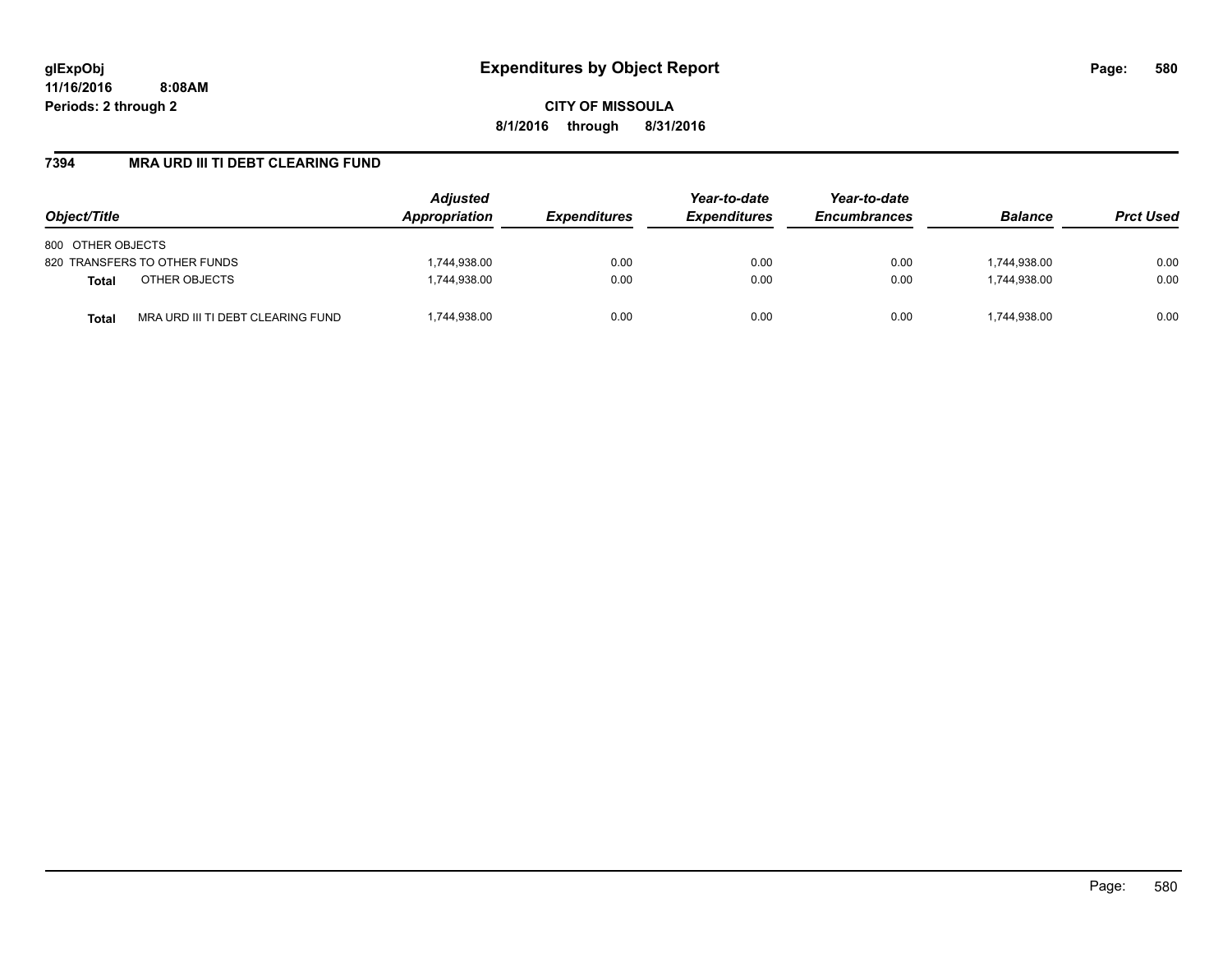## **CITY OF MISSOULA 8/1/2016 through 8/31/2016**

#### **7395 MRA TAX INCREMENT DEBT SERVICE**

| Object/Title                        | <b>Adjusted</b><br>Appropriation | <b>Expenditures</b> | Year-to-date<br><b>Expenditures</b> | Year-to-date<br><b>Encumbrances</b> | <b>Balance</b> | <b>Prct Used</b> |
|-------------------------------------|----------------------------------|---------------------|-------------------------------------|-------------------------------------|----------------|------------------|
| 600 DEBT SERVICE                    |                                  |                     |                                     |                                     |                |                  |
| 610 PRINCIPAL                       | 125,000.00                       | 0.00                | 0.00                                | 0.00                                | 125,000.00     | 0.00             |
| 620 INTEREST / SERVICE FEES         | 218,200.00                       | 0.00                | 0.00                                | 0.00                                | 218,200.00     | 0.00             |
| <b>DEBT SERVICE</b><br><b>Total</b> | 343,200.00                       | 0.00                | 0.00                                | 0.00                                | 343.200.00     | 0.00             |
| <b>MRA</b><br><b>Total</b>          | 343,200.00                       | 0.00                | 0.00                                | 0.00                                | 343,200.00     | 0.00             |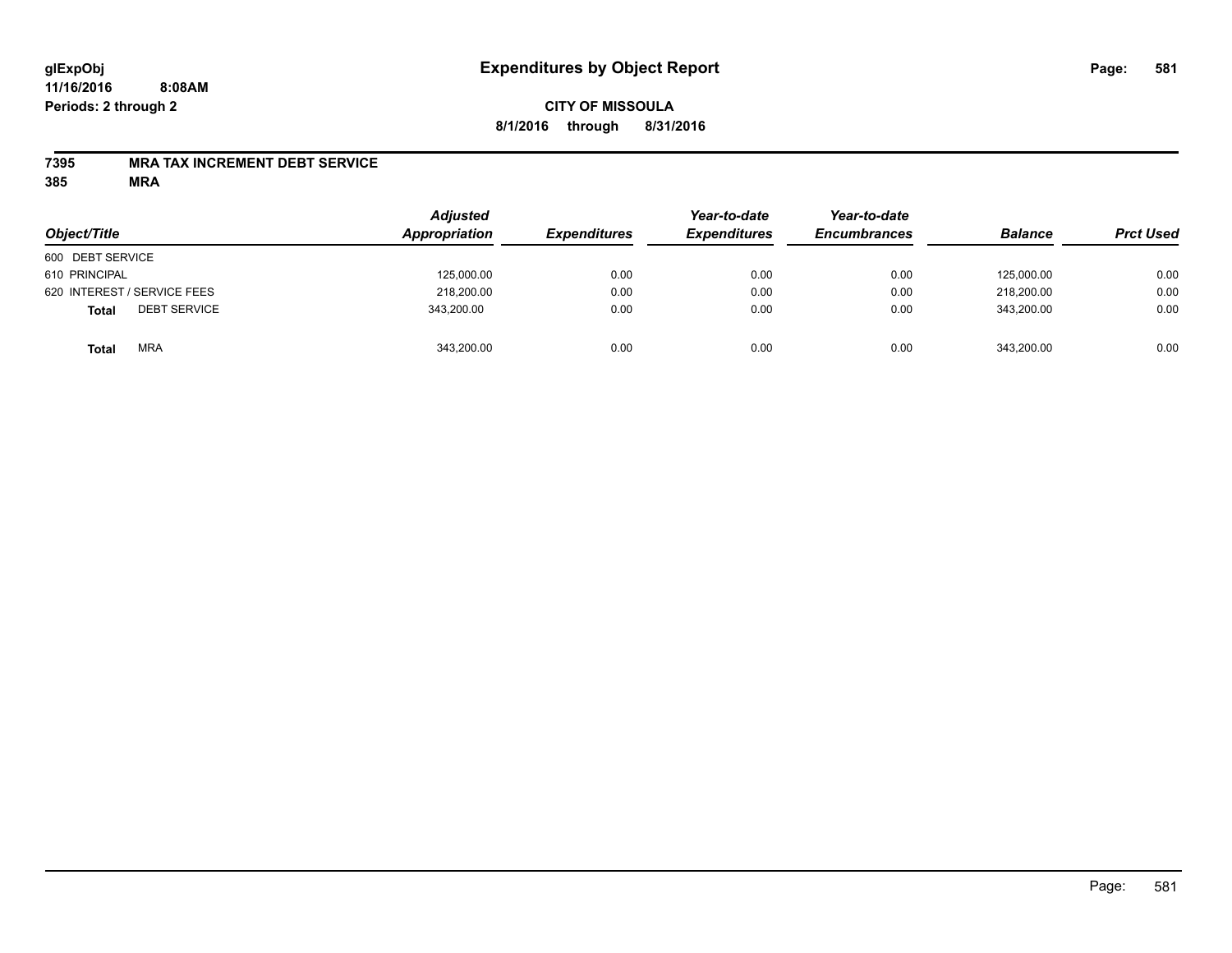**CITY OF MISSOULA 8/1/2016 through 8/31/2016**

## **7395 MRA TAX INCREMENT DEBT SERVICE**

| Object/Title                |                                | <b>Adjusted</b><br>Appropriation | <b>Expenditures</b> | Year-to-date<br><b>Expenditures</b> | Year-to-date<br><b>Encumbrances</b> | <b>Balance</b> | <b>Prct Used</b> |
|-----------------------------|--------------------------------|----------------------------------|---------------------|-------------------------------------|-------------------------------------|----------------|------------------|
| 600 DEBT SERVICE            |                                |                                  |                     |                                     |                                     |                |                  |
| 610 PRINCIPAL               |                                | 125,000.00                       | 0.00                | 0.00                                | 0.00                                | 125.000.00     | 0.00             |
| 620 INTEREST / SERVICE FEES |                                | 218,200.00                       | 0.00                | 0.00                                | 0.00                                | 218,200.00     | 0.00             |
| <b>Total</b>                | <b>DEBT SERVICE</b>            | 343,200.00                       | 0.00                | 0.00                                | 0.00                                | 343.200.00     | 0.00             |
| <b>Total</b>                | MRA TAX INCREMENT DEBT SERVICE | 343.200.00                       | 0.00                | 0.00                                | 0.00                                | 343.200.00     | 0.00             |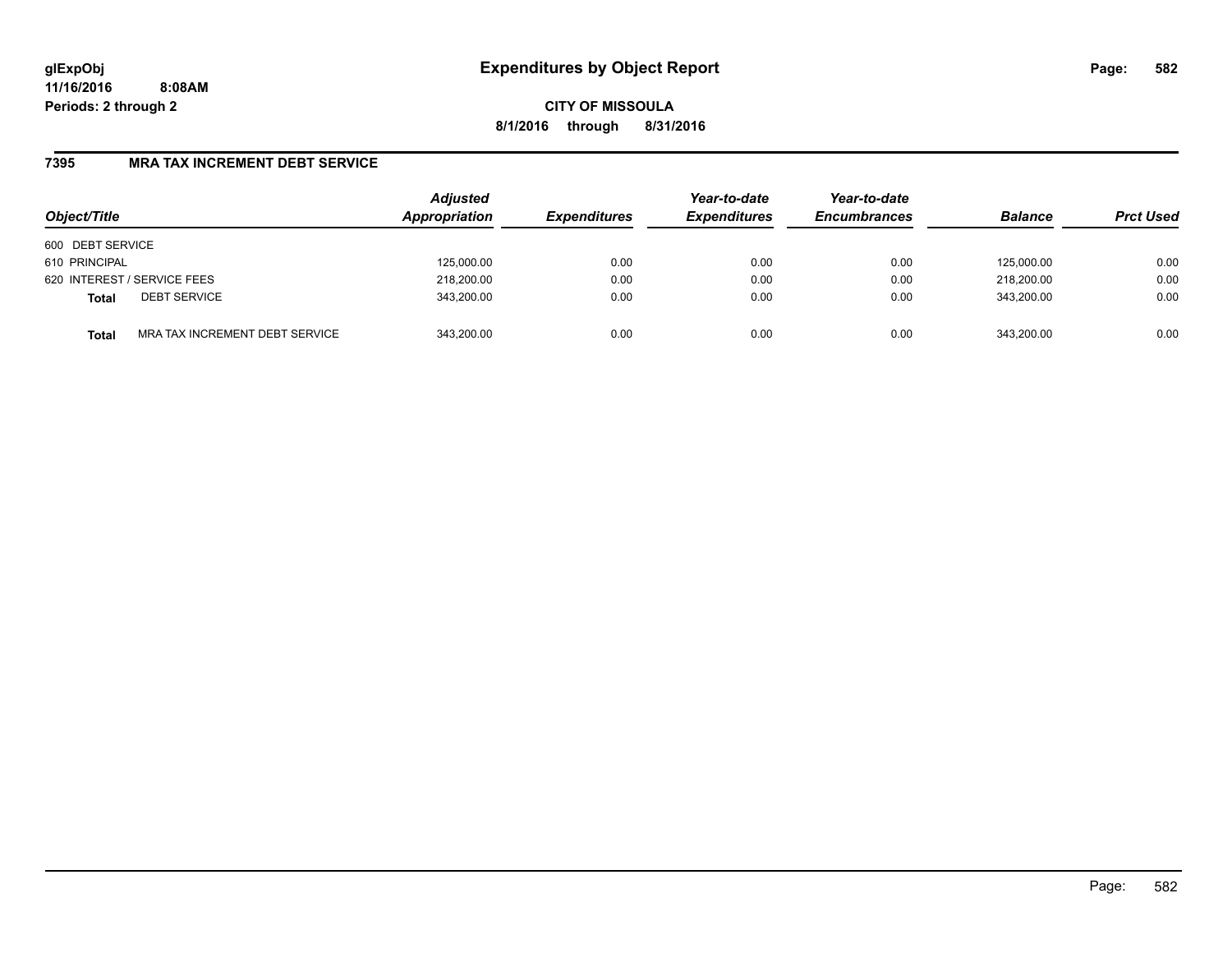#### **7396 NRSS DEBT SERVICE SINKING FUND**

| Object/Title                        | <b>Adjusted</b><br><b>Appropriation</b> | <b>Expenditures</b> | Year-to-date<br><b>Expenditures</b> | Year-to-date<br><b>Encumbrances</b> | <b>Balance</b> | <b>Prct Used</b> |
|-------------------------------------|-----------------------------------------|---------------------|-------------------------------------|-------------------------------------|----------------|------------------|
| 600 DEBT SERVICE                    |                                         |                     |                                     |                                     |                |                  |
| 620 INTEREST / SERVICE FEES         | 31,690.00                               | 0.00                | 0.00                                | 0.00                                | 31,690.00      | 0.00             |
| <b>DEBT SERVICE</b><br><b>Total</b> | 31,690.00                               | 0.00                | 0.00                                | 0.00                                | 31,690.00      | 0.00             |
| 800 OTHER OBJECTS                   |                                         |                     |                                     |                                     |                |                  |
| 820 TRANSFERS TO OTHER FUNDS        | 0.00                                    | 0.00                | 0.00                                | 0.00                                | 0.00           | 0.00             |
| OTHER OBJECTS<br><b>Total</b>       | 0.00                                    | 0.00                | 0.00                                | 0.00                                | 0.00           | 0.00             |
| <b>MRA</b><br><b>Total</b>          | 31,690.00                               | 0.00                | 0.00                                | 0.00                                | 31,690.00      | 0.00             |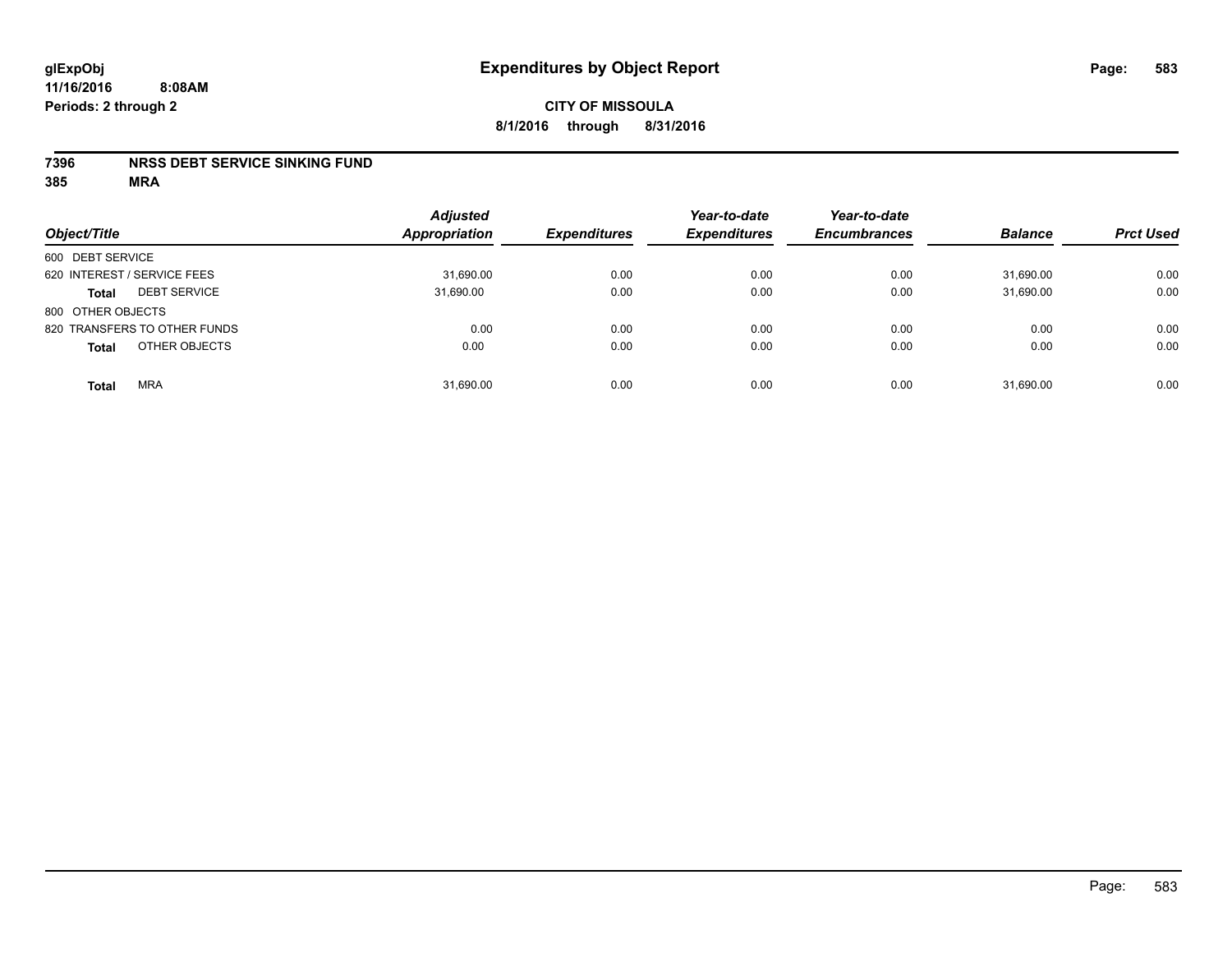#### **7396 NRSS DEBT SERVICE SINKING FUND**

**390 NON-DEPARTMENTAL**

| Object/Title     |                     | <b>Adjusted</b><br>Appropriation | <b>Expenditures</b> | Year-to-date<br><b>Expenditures</b> | Year-to-date<br><b>Encumbrances</b> | <b>Balance</b> | <b>Prct Used</b> |
|------------------|---------------------|----------------------------------|---------------------|-------------------------------------|-------------------------------------|----------------|------------------|
| 600 DEBT SERVICE |                     |                                  |                     |                                     |                                     |                |                  |
| 610 PRINCIPAL    |                     | 0.00                             | 0.00                | 0.00                                | 0.00                                | 0.00           | 0.00             |
| Total            | <b>DEBT SERVICE</b> | 0.00                             | 0.00                | 0.00                                | 0.00                                | 0.00           | 0.00             |
| Total            | NON-DEPARTMENTAL    | 0.00                             | 0.00                | 0.00                                | 0.00                                | 0.00           | 0.00             |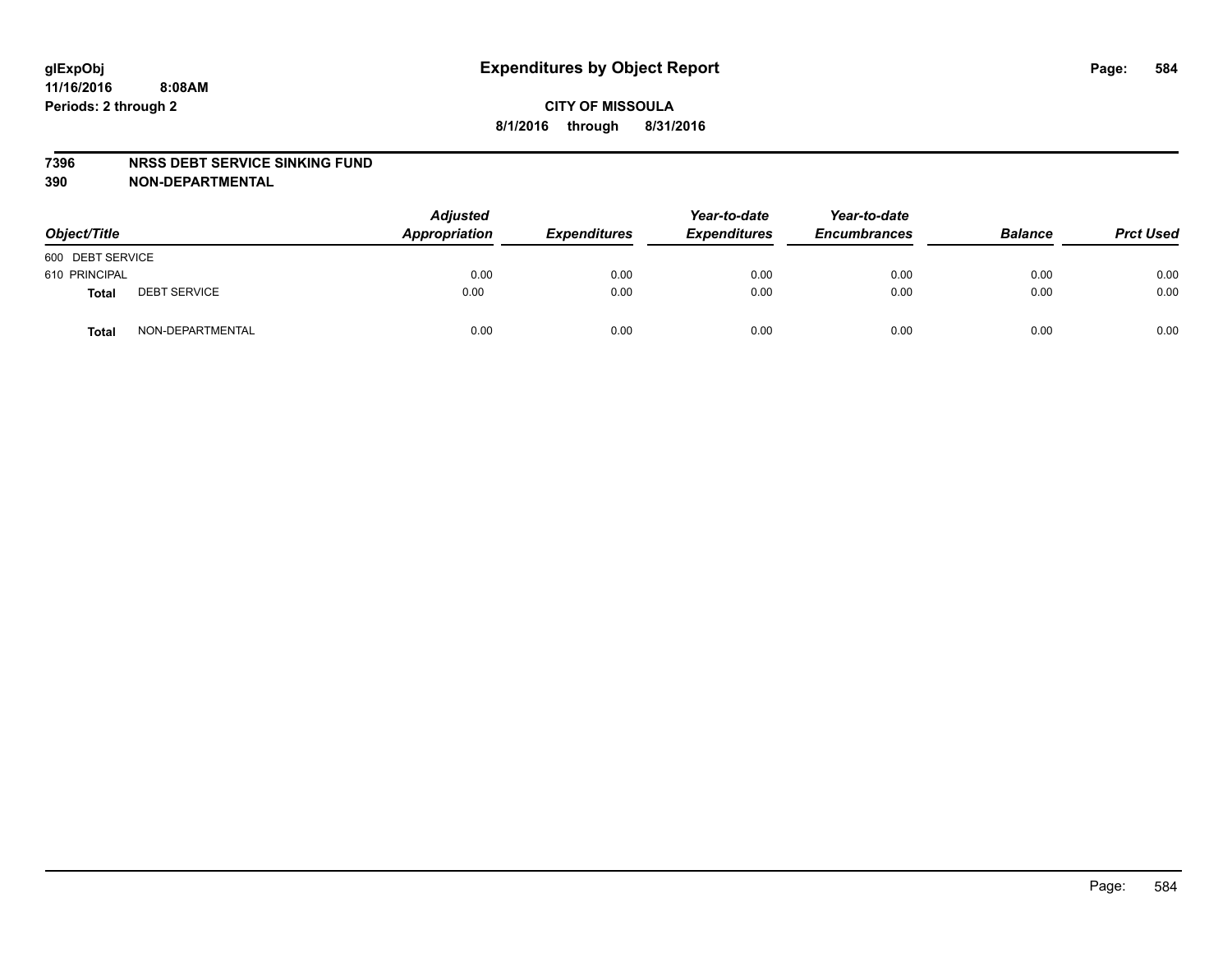# **7396 NRSS DEBT SERVICE SINKING FUND**

| Object/Title      |                                | <b>Adjusted</b><br>Appropriation | <b>Expenditures</b> | Year-to-date<br><b>Expenditures</b> | Year-to-date<br><b>Encumbrances</b> | <b>Balance</b> | <b>Prct Used</b> |
|-------------------|--------------------------------|----------------------------------|---------------------|-------------------------------------|-------------------------------------|----------------|------------------|
| 600 DEBT SERVICE  |                                |                                  |                     |                                     |                                     |                |                  |
| 610 PRINCIPAL     |                                | 0.00                             | 0.00                | 0.00                                | 0.00                                | 0.00           | 0.00             |
|                   | 620 INTEREST / SERVICE FEES    | 31,690.00                        | 0.00                | 0.00                                | 0.00                                | 31,690.00      | 0.00             |
| <b>Total</b>      | <b>DEBT SERVICE</b>            | 31,690.00                        | 0.00                | 0.00                                | 0.00                                | 31.690.00      | 0.00             |
| 800 OTHER OBJECTS |                                |                                  |                     |                                     |                                     |                |                  |
|                   | 820 TRANSFERS TO OTHER FUNDS   | 0.00                             | 0.00                | 0.00                                | 0.00                                | 0.00           | 0.00             |
| <b>Total</b>      | OTHER OBJECTS                  | 0.00                             | 0.00                | 0.00                                | 0.00                                | 0.00           | 0.00             |
| <b>Total</b>      | NRSS DEBT SERVICE SINKING FUND | 31,690.00                        | 0.00                | 0.00                                | 0.00                                | 31.690.00      | 0.00             |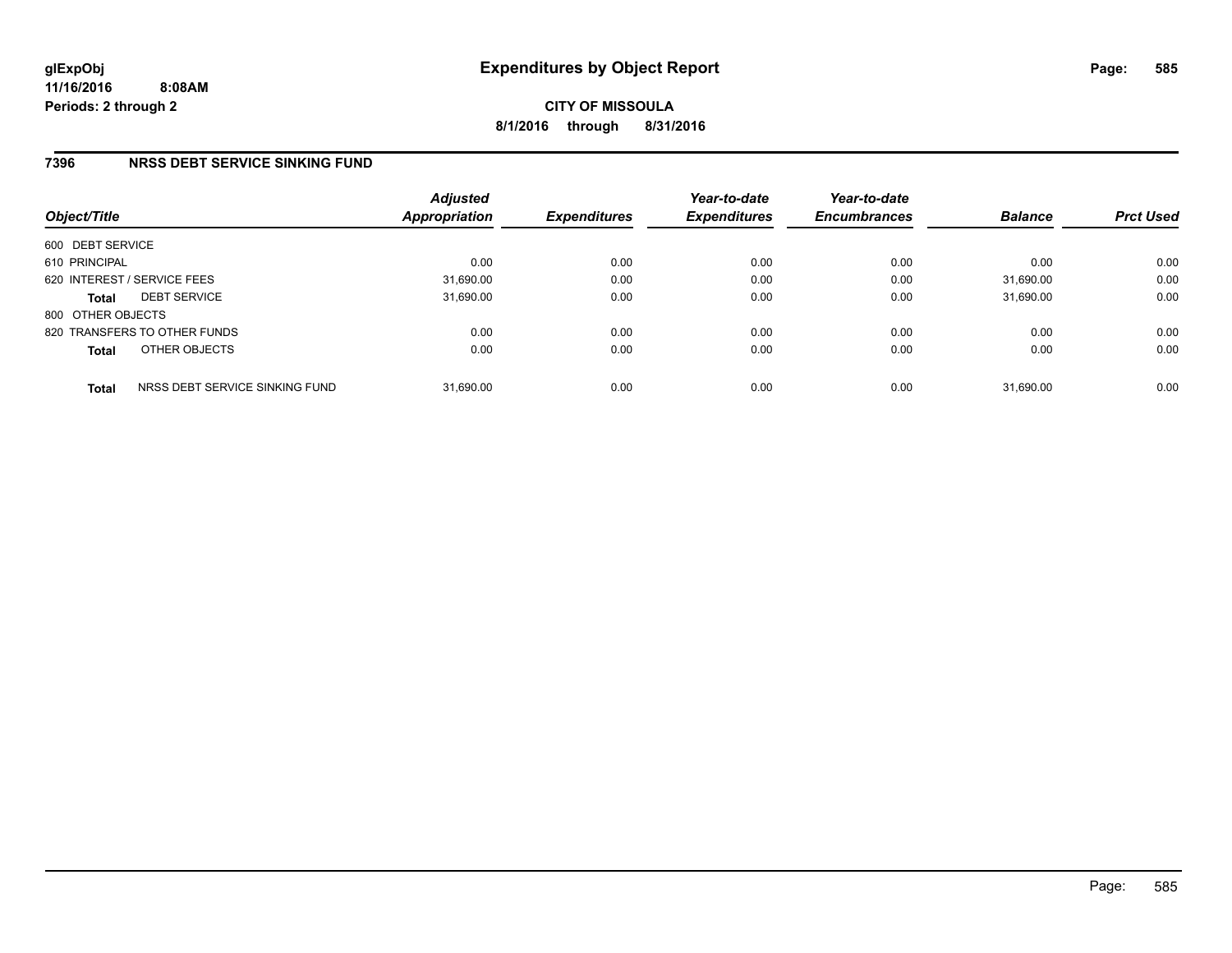#### **7397 NORTH RESERVE/SCOTT ST URD**

|                                                   | <b>Adjusted</b> |                     | Year-to-date        | Year-to-date        |                |                  |
|---------------------------------------------------|-----------------|---------------------|---------------------|---------------------|----------------|------------------|
| Object/Title                                      | Appropriation   | <b>Expenditures</b> | <b>Expenditures</b> | <b>Encumbrances</b> | <b>Balance</b> | <b>Prct Used</b> |
| 100 PERSONAL SERVICES                             |                 |                     |                     |                     |                |                  |
| 110 SALARIES AND WAGES                            | 0.00            | 0.00                | 0.00                | 0.00                | 0.00           | 0.00             |
| 120 OVERTIME/TERMINATION                          | 0.00            | 0.00                | 0.00                | 0.00                | 0.00           | 0.00             |
| 140 EMPLOYER CONTRIBUTIONS                        | 0.00            | 0.00                | 0.00                | 0.00                | 0.00           | 0.00             |
| PERSONAL SERVICES<br>Total                        | 0.00            | 0.00                | 0.00                | 0.00                | 0.00           | 0.00             |
| 200 SUPPLIES                                      |                 |                     |                     |                     |                |                  |
| 210 OFFICE SUPPLIES                               | 0.00            | 0.00                | 0.00                | 0.00                | 0.00           | 0.00             |
| 220 OPERATING SUPPLIES                            | 0.00            | 0.00                | 0.00                | 0.00                | 0.00           | 0.00             |
| 230 REPAIR/MAINTENANCE                            | 0.00            | 0.00                | 0.00                | 0.00                | 0.00           | 0.00             |
| 231 GASOLINE                                      | 0.00            | 0.00                | 0.00                | 0.00                | 0.00           | 0.00             |
| 240 OTHER SUPPLIES                                | 0.00            | 0.00                | 0.00                | 0.00                | 0.00           | 0.00             |
| <b>SUPPLIES</b><br>Total                          | 0.00            | 0.00                | 0.00                | 0.00                | 0.00           | 0.00             |
| 300 PURCHASED SERVICES                            |                 |                     |                     |                     |                |                  |
| 310 COMMUNICATIONS                                | 0.00            | 0.00                | 0.00                | 0.00                | 0.00           | 0.00             |
| 320 PRINTING & DUPLICATING                        | 0.00            | 0.00                | 0.00                | 0.00                | 0.00           | 0.00             |
| 330 PUBLICITY, SUBSCRIPTIONS & DUES               | 0.00            | 0.00                | 0.00                | 0.00                | 0.00           | 0.00             |
| 344 TELEPHONE SERVICE                             | 0.00            | 0.00                | 0.00                | 0.00                | 0.00           | 0.00             |
| 345 GARBAGE                                       | 0.00            | 0.00                | 0.00                | 0.00                | 0.00           | 0.00             |
| 350 PROFESSIONAL SERVICES                         | 7,550.00        | 0.00                | 0.00                | 0.00                | 7,550.00       | 0.00             |
| 360 REPAIR & MAINTENANCE                          | 0.00            | 0.00                | 0.00                | 0.00                | 0.00           | 0.00             |
| PURCHASED SERVICES<br><b>Total</b>                | 7,550.00        | 0.00                | 0.00                | 0.00                | 7,550.00       | 0.00             |
| 500 FIXED CHARGES                                 |                 |                     |                     |                     |                |                  |
| 550 MERCHANT SERVICE FEES                         | 0.00            | 0.00                | 0.00                | 0.00                | 0.00           | 0.00             |
| <b>FIXED CHARGES</b><br>Total                     | 0.00            | 0.00                | 0.00                | 0.00                | 0.00           | 0.00             |
| 700 GRANTS & CONTRIBUTIONS                        |                 |                     |                     |                     |                |                  |
| 700 GRANTS & CONTRIBUTIONS                        | 0.00            | 0.00                | 0.00                | 0.00                | 0.00           | 0.00             |
| <b>GRANTS &amp; CONTRIBUTIONS</b><br><b>Total</b> | 0.00            | 0.00                | 0.00                | 0.00                | 0.00           | 0.00             |
| 800 OTHER OBJECTS                                 |                 |                     |                     |                     |                |                  |
| 820 TRANSFERS TO OTHER FUNDS                      | 0.00            | 0.00                | 0.00                | 0.00                | 0.00           | 0.00             |
| 845 CONTINGENCY                                   | 20,212.00       | 0.00                | 0.00                | 0.00                | 20,212.00      | 0.00             |
| OTHER OBJECTS<br><b>Total</b>                     | 20,212.00       | 0.00                | 0.00                | 0.00                | 20,212.00      | 0.00             |
| <b>MRA</b><br><b>Total</b>                        | 27,762.00       | 0.00                | 0.00                | 0.00                | 27,762.00      | 0.00             |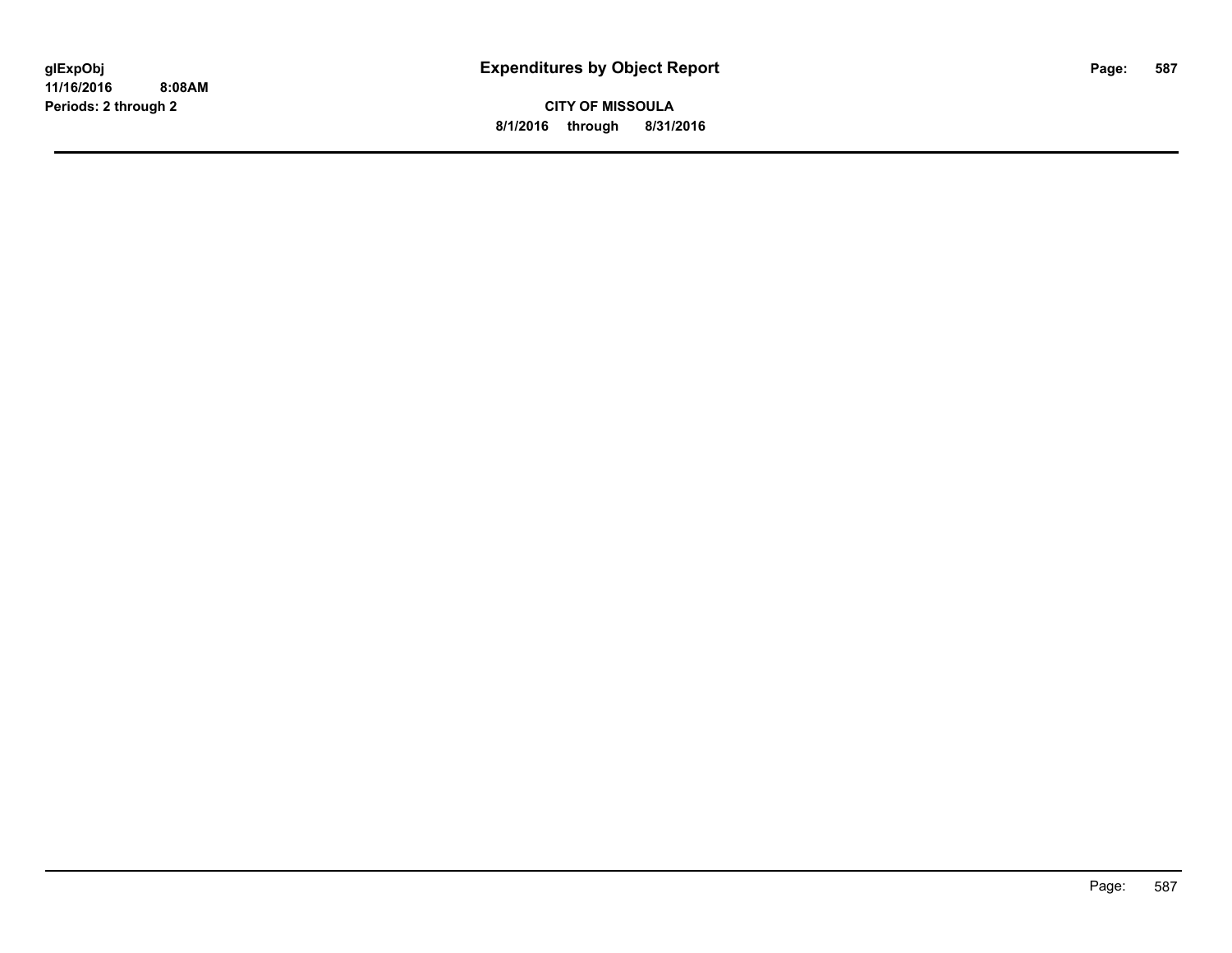## **7397 NORTH RESERVE/SCOTT ST URD**

| Object/Title                               | <b>Adjusted</b><br><b>Appropriation</b> | <b>Expenditures</b> | Year-to-date<br><b>Expenditures</b> | Year-to-date<br><b>Encumbrances</b> | <b>Balance</b> | <b>Prct Used</b> |
|--------------------------------------------|-----------------------------------------|---------------------|-------------------------------------|-------------------------------------|----------------|------------------|
| 100 PERSONAL SERVICES                      |                                         |                     |                                     |                                     |                |                  |
| 110 SALARIES AND WAGES                     | 0.00                                    | 0.00                | 0.00                                | 0.00                                | 0.00           | 0.00             |
| 120 OVERTIME/TERMINATION                   | 0.00                                    | 0.00                | 0.00                                | 0.00                                | 0.00           | 0.00             |
| 140 EMPLOYER CONTRIBUTIONS                 | 0.00                                    | 0.00                | 0.00                                | 0.00                                | 0.00           | 0.00             |
| PERSONAL SERVICES<br><b>Total</b>          | 0.00                                    | 0.00                | 0.00                                | 0.00                                | 0.00           | 0.00             |
| 200 SUPPLIES                               |                                         |                     |                                     |                                     |                |                  |
| 210 OFFICE SUPPLIES                        | 0.00                                    | 0.00                | 0.00                                | 0.00                                | 0.00           | 0.00             |
| 220 OPERATING SUPPLIES                     | 0.00                                    | 0.00                | 0.00                                | 0.00                                | 0.00           | 0.00             |
| 230 REPAIR/MAINTENANCE                     | 0.00                                    | 0.00                | 0.00                                | 0.00                                | 0.00           | 0.00             |
| 231 GASOLINE                               | 0.00                                    | 0.00                | 0.00                                | 0.00                                | 0.00           | 0.00             |
| 240 OTHER SUPPLIES                         | 0.00                                    | 0.00                | 0.00                                | 0.00                                | 0.00           | 0.00             |
| <b>SUPPLIES</b><br>Total                   | 0.00                                    | 0.00                | 0.00                                | 0.00                                | 0.00           | 0.00             |
| 300 PURCHASED SERVICES                     |                                         |                     |                                     |                                     |                |                  |
| 310 COMMUNICATIONS                         | 0.00                                    | 0.00                | 0.00                                | 0.00                                | 0.00           | 0.00             |
| 320 PRINTING & DUPLICATING                 | 0.00                                    | 0.00                | 0.00                                | 0.00                                | 0.00           | 0.00             |
| 330 PUBLICITY, SUBSCRIPTIONS & DUES        | 0.00                                    | 0.00                | 0.00                                | 0.00                                | 0.00           | 0.00             |
| 344 TELEPHONE SERVICE                      | 0.00                                    | 0.00                | 0.00                                | 0.00                                | 0.00           | 0.00             |
| 345 GARBAGE                                | 0.00                                    | 0.00                | 0.00                                | 0.00                                | 0.00           | 0.00             |
| 350 PROFESSIONAL SERVICES                  | 7,550.00                                | 0.00                | 0.00                                | 0.00                                | 7,550.00       | 0.00             |
| 360 REPAIR & MAINTENANCE                   | 0.00                                    | 0.00                | 0.00                                | 0.00                                | 0.00           | 0.00             |
| PURCHASED SERVICES<br><b>Total</b>         | 7,550.00                                | 0.00                | 0.00                                | 0.00                                | 7,550.00       | 0.00             |
| 500 FIXED CHARGES                          |                                         |                     |                                     |                                     |                |                  |
| 550 MERCHANT SERVICE FEES                  | 0.00                                    | 0.00                | 0.00                                | 0.00                                | 0.00           | 0.00             |
| <b>FIXED CHARGES</b><br>Total              | 0.00                                    | 0.00                | 0.00                                | 0.00                                | 0.00           | 0.00             |
| 700 GRANTS & CONTRIBUTIONS                 |                                         |                     |                                     |                                     |                |                  |
| 700 GRANTS & CONTRIBUTIONS                 | 0.00                                    | 0.00                | 0.00                                | 0.00                                | 0.00           | 0.00             |
| <b>GRANTS &amp; CONTRIBUTIONS</b><br>Total | 0.00                                    | 0.00                | 0.00                                | 0.00                                | 0.00           | 0.00             |
| 800 OTHER OBJECTS                          |                                         |                     |                                     |                                     |                |                  |
| 820 TRANSFERS TO OTHER FUNDS               | 0.00                                    | 0.00                | 0.00                                | 0.00                                | 0.00           | 0.00             |
| 845 CONTINGENCY                            | 20,212.00                               | 0.00                | 0.00                                | 0.00                                | 20,212.00      | 0.00             |
| OTHER OBJECTS<br><b>Total</b>              | 20,212.00                               | 0.00                | 0.00                                | 0.00                                | 20,212.00      | 0.00             |
| NORTH RESERVE/SCOTT ST URD<br>Total        | 27,762.00                               | 0.00                | 0.00                                | 0.00                                | 27,762.00      | 0.00             |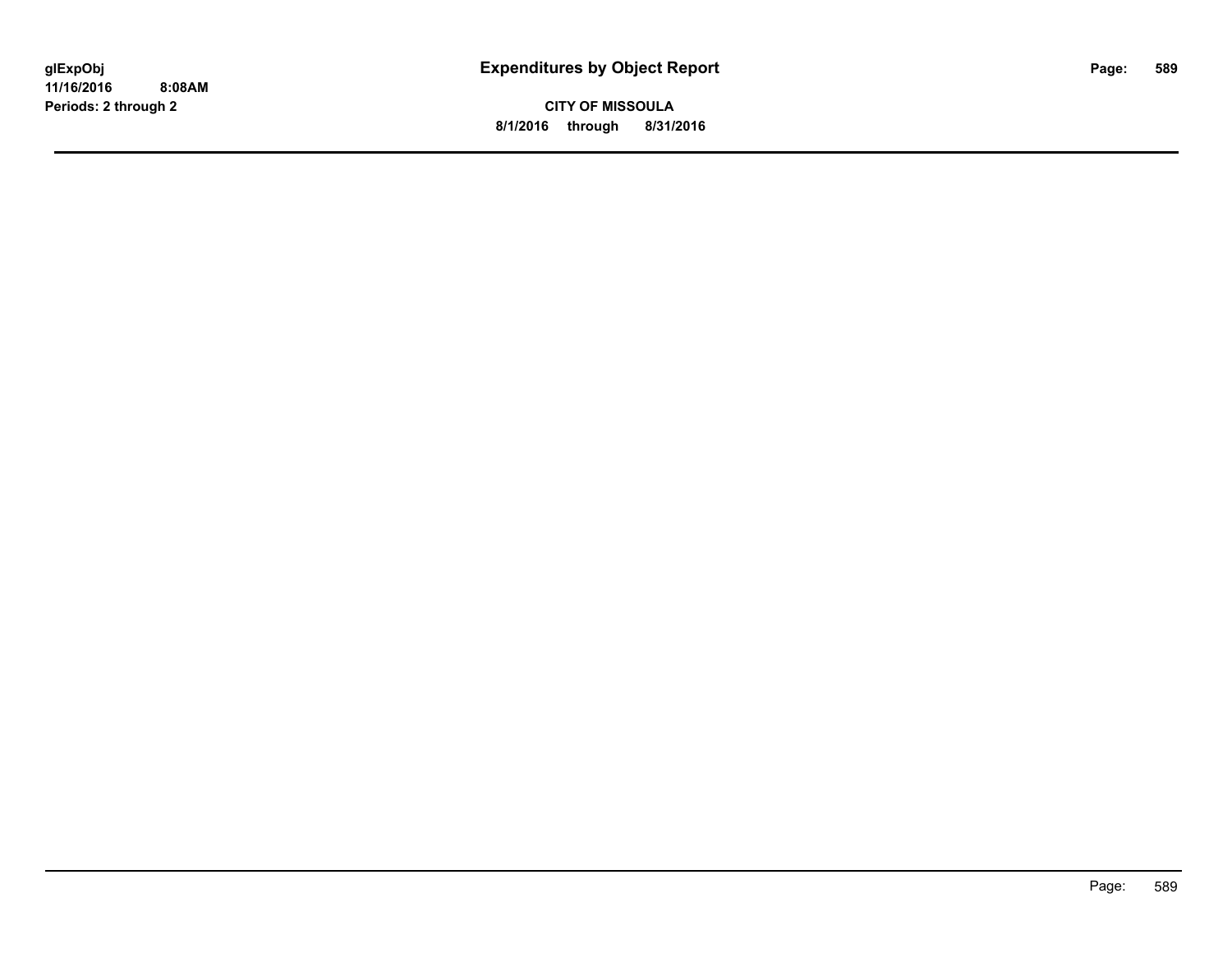**7398 HELLGATE URD**

| Object/Title           |                                   | <b>Adjusted</b><br>Appropriation | <b>Expenditures</b> | Year-to-date<br><b>Expenditures</b> | Year-to-date<br><b>Encumbrances</b> | <b>Balance</b> | <b>Prct Used</b> |
|------------------------|-----------------------------------|----------------------------------|---------------------|-------------------------------------|-------------------------------------|----------------|------------------|
| 300 PURCHASED SERVICES |                                   |                                  |                     |                                     |                                     |                |                  |
|                        |                                   |                                  |                     |                                     |                                     |                |                  |
|                        | 350 PROFESSIONAL SERVICES         | 0.00                             | 0.00                | 0.00                                | 0.00                                | 0.00           | 0.00             |
| <b>Total</b>           | PURCHASED SERVICES                | 0.00                             | 0.00                | 0.00                                | 0.00                                | 0.00           | 0.00             |
|                        | 700 GRANTS & CONTRIBUTIONS        |                                  |                     |                                     |                                     |                |                  |
|                        | 700 GRANTS & CONTRIBUTIONS        | 0.00                             | 0.00                | 0.00                                | 0.00                                | 0.00           | 0.00             |
| <b>Total</b>           | <b>GRANTS &amp; CONTRIBUTIONS</b> | 0.00                             | 0.00                | 0.00                                | 0.00                                | 0.00           | 0.00             |
| 800 OTHER OBJECTS      |                                   |                                  |                     |                                     |                                     |                |                  |
| 845 CONTINGENCY        |                                   | 0.00                             | 0.00                | 0.00                                | 0.00                                | 0.00           | 0.00             |
| <b>Total</b>           | OTHER OBJECTS                     | 0.00                             | 0.00                | 0.00                                | 0.00                                | 0.00           | 0.00             |
| 900 CAPITAL OUTLAY     |                                   |                                  |                     |                                     |                                     |                |                  |
| 920 BUILDINGS          |                                   | 0.00                             | 0.00                | 0.00                                | 0.00                                | 0.00           | 0.00             |
| 930 IMPROVEMENTS       |                                   | 0.00                             | 0.00                | 0.00                                | 0.00                                | 0.00           | 0.00             |
| <b>Total</b>           | CAPITAL OUTLAY                    | 0.00                             | 0.00                | 0.00                                | 0.00                                | 0.00           | 0.00             |
| <b>Total</b>           | <b>MRA</b>                        | 0.00                             | 0.00                | 0.00                                | 0.00                                | 0.00           | 0.00             |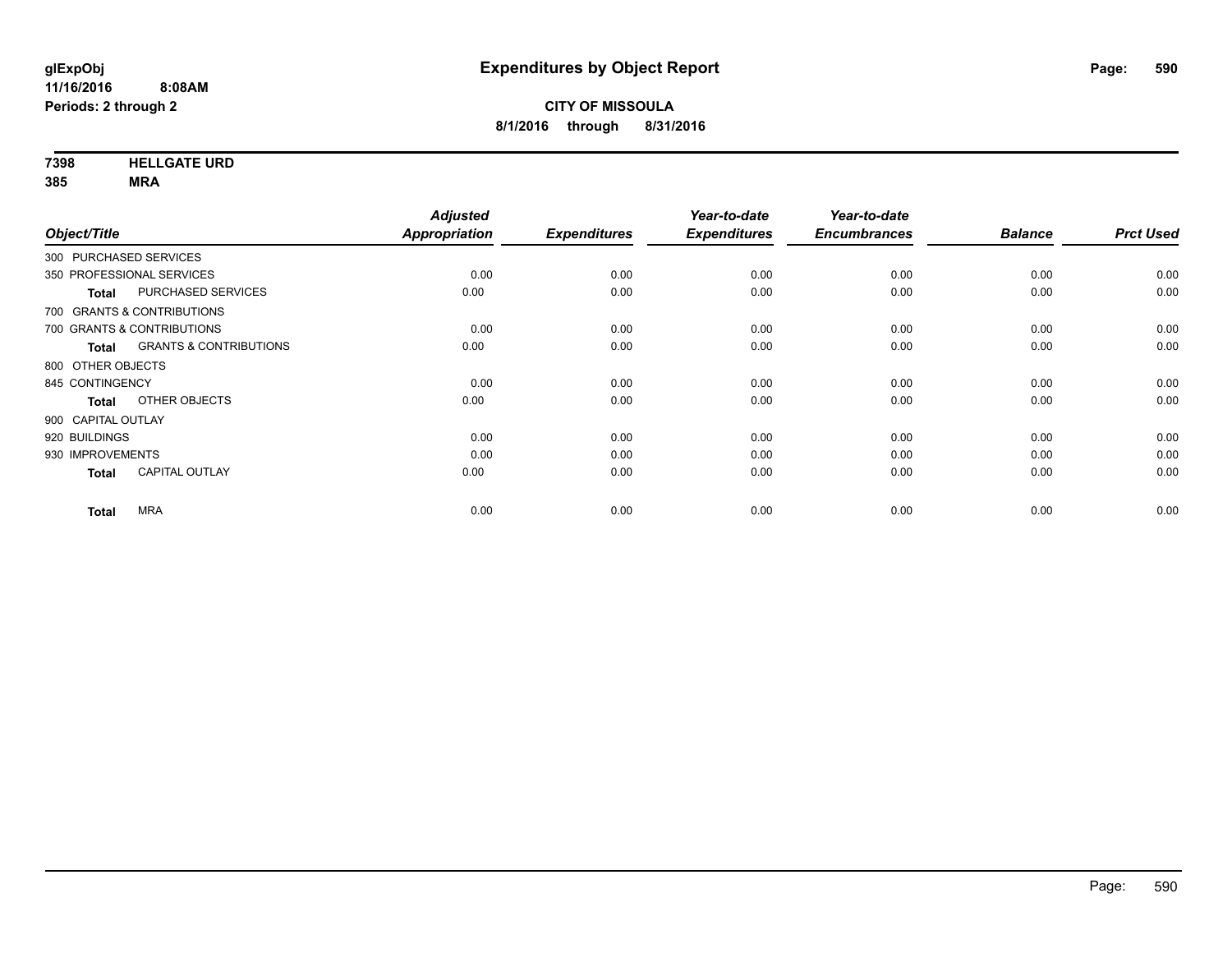#### **7398 HELLGATE URD**

| Object/Title           |                                   | <b>Adjusted</b><br>Appropriation | <b>Expenditures</b> | Year-to-date<br><b>Expenditures</b> | Year-to-date<br><b>Encumbrances</b> | <b>Balance</b> | <b>Prct Used</b> |
|------------------------|-----------------------------------|----------------------------------|---------------------|-------------------------------------|-------------------------------------|----------------|------------------|
|                        |                                   |                                  |                     |                                     |                                     |                |                  |
| 300 PURCHASED SERVICES |                                   |                                  |                     |                                     |                                     |                |                  |
|                        | 350 PROFESSIONAL SERVICES         | 0.00                             | 0.00                | 0.00                                | 0.00                                | 0.00           | 0.00             |
| <b>Total</b>           | PURCHASED SERVICES                | 0.00                             | 0.00                | 0.00                                | 0.00                                | 0.00           | 0.00             |
|                        | 700 GRANTS & CONTRIBUTIONS        |                                  |                     |                                     |                                     |                |                  |
|                        | 700 GRANTS & CONTRIBUTIONS        | 0.00                             | 0.00                | 0.00                                | 0.00                                | 0.00           | 0.00             |
| Total                  | <b>GRANTS &amp; CONTRIBUTIONS</b> | 0.00                             | 0.00                | 0.00                                | 0.00                                | 0.00           | 0.00             |
| 800 OTHER OBJECTS      |                                   |                                  |                     |                                     |                                     |                |                  |
| 845 CONTINGENCY        |                                   | 0.00                             | 0.00                | 0.00                                | 0.00                                | 0.00           | 0.00             |
| <b>Total</b>           | OTHER OBJECTS                     | 0.00                             | 0.00                | 0.00                                | 0.00                                | 0.00           | 0.00             |
| 900 CAPITAL OUTLAY     |                                   |                                  |                     |                                     |                                     |                |                  |
| 920 BUILDINGS          |                                   | 0.00                             | 0.00                | 0.00                                | 0.00                                | 0.00           | 0.00             |
| 930 IMPROVEMENTS       |                                   | 0.00                             | 0.00                | 0.00                                | 0.00                                | 0.00           | 0.00             |
| <b>Total</b>           | <b>CAPITAL OUTLAY</b>             | 0.00                             | 0.00                | 0.00                                | 0.00                                | 0.00           | 0.00             |
|                        |                                   |                                  |                     |                                     |                                     |                |                  |
| <b>Total</b>           | <b>HELLGATE URD</b>               | 0.00                             | 0.00                | 0.00                                | 0.00                                | 0.00           | 0.00             |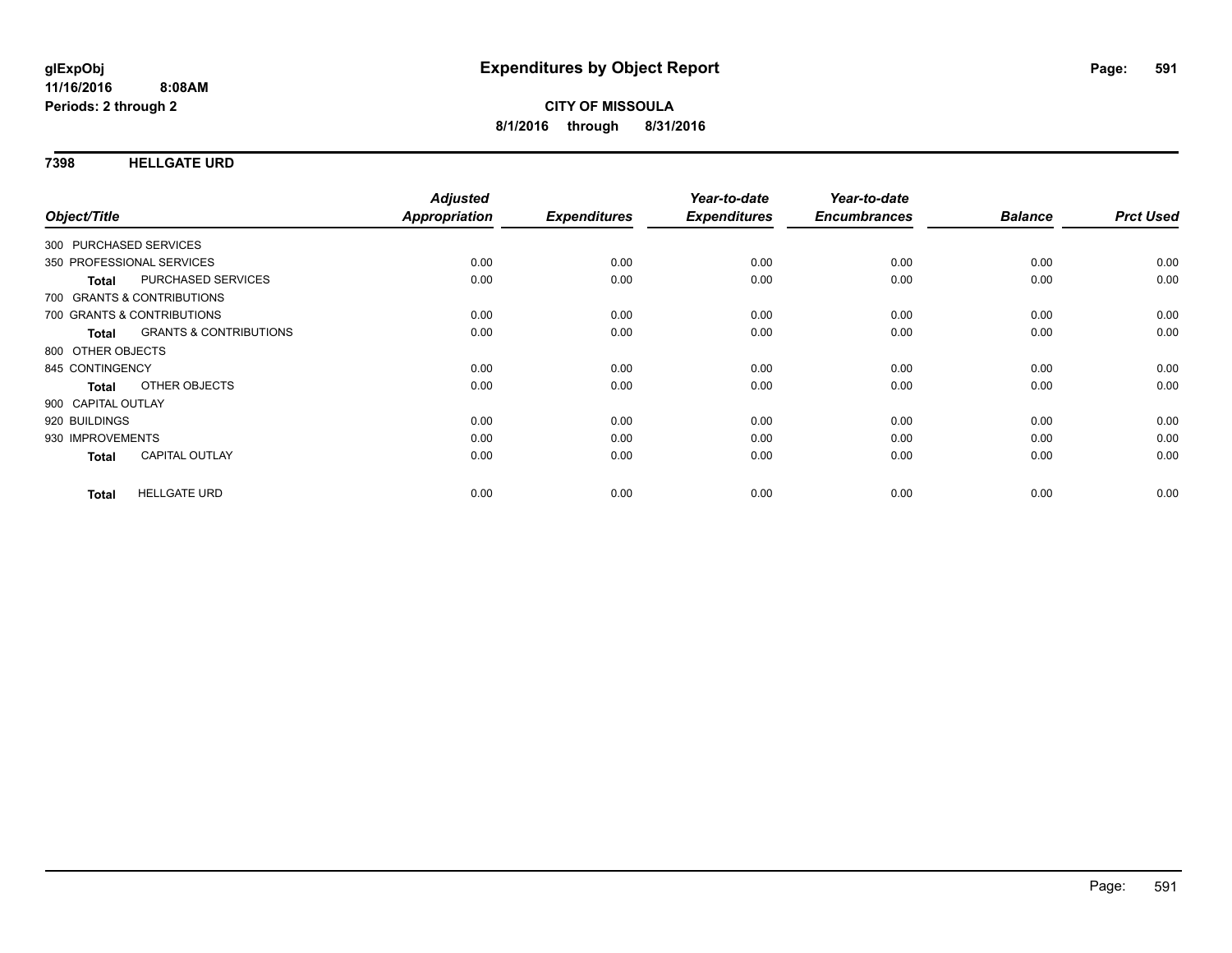#### **7399 INTERMOUNTAIN BOND DEBT SERVICE**

|                   |                             | <b>Adjusted</b>      |                     | Year-to-date        | Year-to-date        |                |                  |
|-------------------|-----------------------------|----------------------|---------------------|---------------------|---------------------|----------------|------------------|
| Object/Title      |                             | <b>Appropriation</b> | <b>Expenditures</b> | <b>Expenditures</b> | <b>Encumbrances</b> | <b>Balance</b> | <b>Prct Used</b> |
| 500 FIXED CHARGES |                             |                      |                     |                     |                     |                |                  |
|                   | 550 MERCHANT SERVICE FEES   | 0.00                 | 0.00                | 0.00                | 0.00                | 0.00           | 0.00             |
| <b>Total</b>      | <b>FIXED CHARGES</b>        | 0.00                 | 0.00                | 0.00                | 0.00                | 0.00           | 0.00             |
| 600 DEBT SERVICE  |                             |                      |                     |                     |                     |                |                  |
| 610 PRINCIPAL     |                             | 78,500.00            | 0.00                | 0.00                | 0.00                | 78.500.00      | 0.00             |
|                   | 620 INTEREST / SERVICE FEES | 67.437.00            | 0.00                | 600.00              | 0.00                | 66.837.00      | 0.89             |
| <b>Total</b>      | <b>DEBT SERVICE</b>         | 145.937.00           | 0.00                | 600.00              | 0.00                | 145.337.00     | 0.41             |
| <b>Total</b>      | <b>MRA</b>                  | 145.937.00           | 0.00                | 600.00              | 0.00                | 145.337.00     | 0.41             |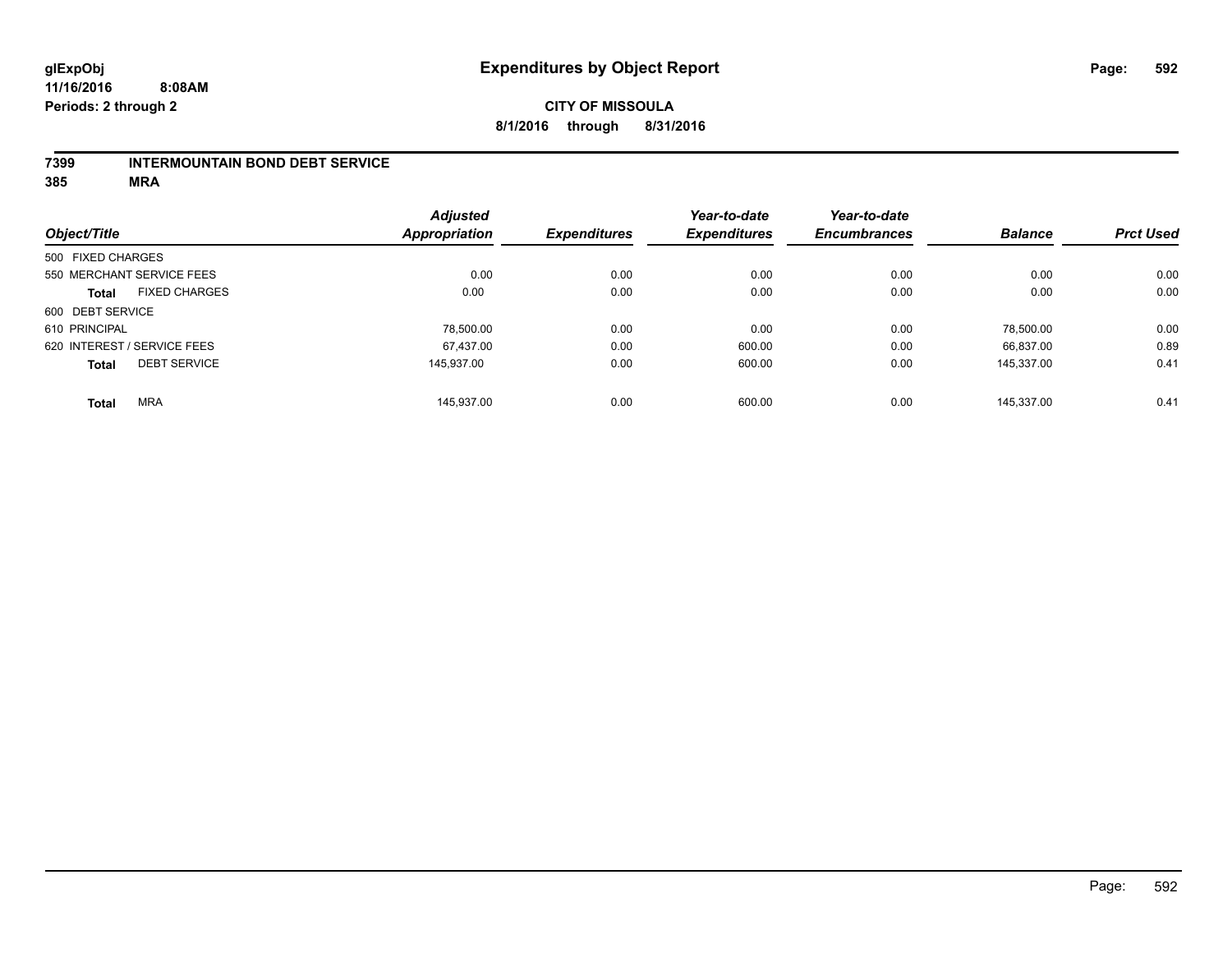#### **7399 INTERMOUNTAIN BOND DEBT SERVICE**

**390 NON-DEPARTMENTAL**

| Object/Title      |                              | <b>Adjusted</b><br>Appropriation | <b>Expenditures</b> | Year-to-date<br><b>Expenditures</b> | Year-to-date<br><b>Encumbrances</b> | <b>Balance</b> | <b>Prct Used</b> |
|-------------------|------------------------------|----------------------------------|---------------------|-------------------------------------|-------------------------------------|----------------|------------------|
| 800 OTHER OBJECTS |                              |                                  |                     |                                     |                                     |                |                  |
|                   | 820 TRANSFERS TO OTHER FUNDS | 0.00                             | 0.00                | 0.00                                | 0.00                                | 0.00           | 0.00             |
| <b>Total</b>      | OTHER OBJECTS                | 0.00                             | 0.00                | 0.00                                | 0.00                                | 0.00           | 0.00             |
| <b>Total</b>      | NON-DEPARTMENTAL             | 0.00                             | 0.00                | 0.00                                | 0.00                                | 0.00           | 0.00             |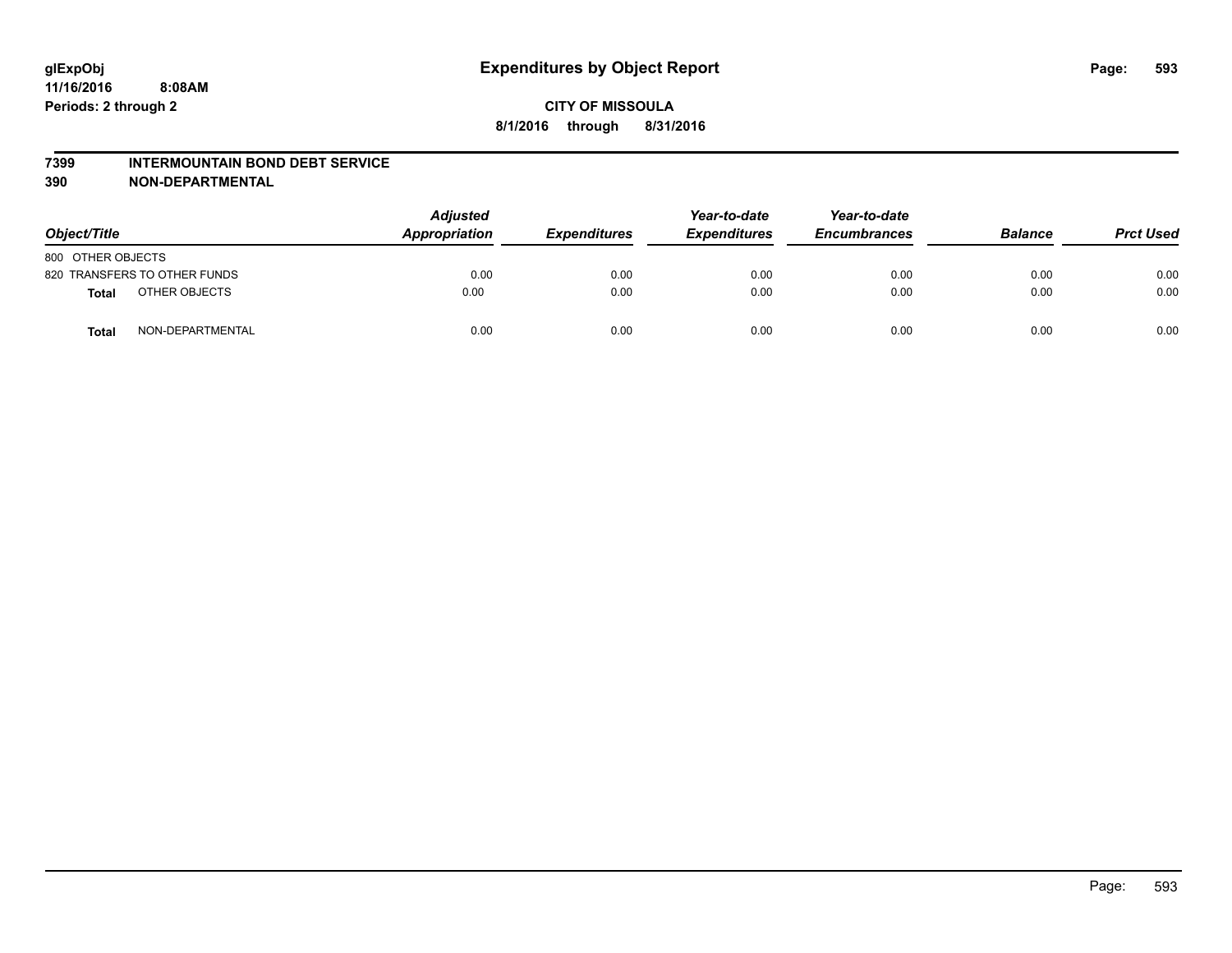# **CITY OF MISSOULA 8/1/2016 through 8/31/2016**

## **7399 INTERMOUNTAIN BOND DEBT SERVICE**

| Object/Title      |                                 | <b>Adjusted</b><br><b>Appropriation</b> | <b>Expenditures</b> | Year-to-date<br><b>Expenditures</b> | Year-to-date<br><b>Encumbrances</b> | <b>Balance</b> | <b>Prct Used</b> |
|-------------------|---------------------------------|-----------------------------------------|---------------------|-------------------------------------|-------------------------------------|----------------|------------------|
| 500 FIXED CHARGES |                                 |                                         |                     |                                     |                                     |                |                  |
|                   |                                 |                                         |                     |                                     |                                     |                |                  |
|                   | 550 MERCHANT SERVICE FEES       | 0.00                                    | 0.00                | 0.00                                | 0.00                                | 0.00           | 0.00             |
| <b>Total</b>      | <b>FIXED CHARGES</b>            | 0.00                                    | 0.00                | 0.00                                | 0.00                                | 0.00           | 0.00             |
| 600 DEBT SERVICE  |                                 |                                         |                     |                                     |                                     |                |                  |
| 610 PRINCIPAL     |                                 | 78,500.00                               | 0.00                | 0.00                                | 0.00                                | 78,500.00      | 0.00             |
|                   | 620 INTEREST / SERVICE FEES     | 67.437.00                               | 0.00                | 600.00                              | 0.00                                | 66.837.00      | 0.89             |
| <b>Total</b>      | <b>DEBT SERVICE</b>             | 145,937.00                              | 0.00                | 600.00                              | 0.00                                | 145,337.00     | 0.41             |
| 800 OTHER OBJECTS |                                 |                                         |                     |                                     |                                     |                |                  |
|                   | 820 TRANSFERS TO OTHER FUNDS    | 0.00                                    | 0.00                | 0.00                                | 0.00                                | 0.00           | 0.00             |
| Total             | OTHER OBJECTS                   | 0.00                                    | 0.00                | 0.00                                | 0.00                                | 0.00           | 0.00             |
| <b>Total</b>      | INTERMOUNTAIN BOND DEBT SERVICE | 145.937.00                              | 0.00                | 600.00                              | 0.00                                | 145,337.00     | 0.41             |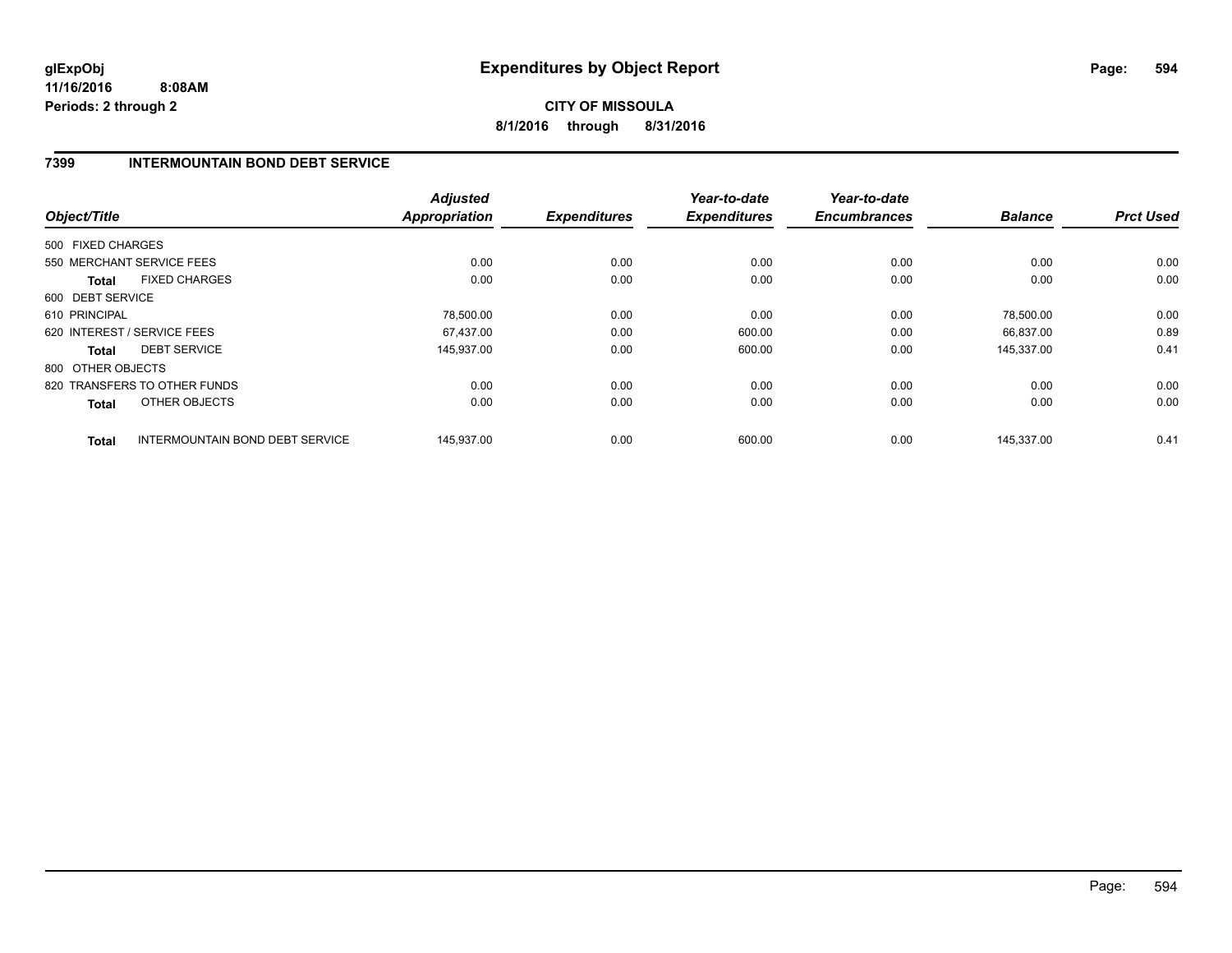#### **7400 FRONT ST BOND CLEARING**

|                   |                                   | <b>Adjusted</b> |                     | Year-to-date        | Year-to-date        |                |                  |
|-------------------|-----------------------------------|-----------------|---------------------|---------------------|---------------------|----------------|------------------|
| Object/Title      |                                   | Appropriation   | <b>Expenditures</b> | <b>Expenditures</b> | <b>Encumbrances</b> | <b>Balance</b> | <b>Prct Used</b> |
| 500 FIXED CHARGES |                                   |                 |                     |                     |                     |                |                  |
|                   | 550 MERCHANT SERVICE FEES         | 0.00            | 0.00                | 0.00                | 0.00                | 0.00           | 0.00             |
| <b>Total</b>      | <b>FIXED CHARGES</b>              | 0.00            | 0.00                | 0.00                | 0.00                | 0.00           | 0.00             |
|                   | 700 GRANTS & CONTRIBUTIONS        |                 |                     |                     |                     |                |                  |
|                   | 700 GRANTS & CONTRIBUTIONS        | 0.00            | 0.00                | 0.00                | 0.00                | 0.00           | 0.00             |
| <b>Total</b>      | <b>GRANTS &amp; CONTRIBUTIONS</b> | 0.00            | 0.00                | 0.00                | 0.00                | 0.00           | 0.00             |
| 800 OTHER OBJECTS |                                   |                 |                     |                     |                     |                |                  |
|                   | 820 TRANSFERS TO OTHER FUNDS      | 616.443.00      | 0.00                | 0.00                | 0.00                | 616.443.00     | 0.00             |
| <b>Total</b>      | OTHER OBJECTS                     | 616,443.00      | 0.00                | 0.00                | 0.00                | 616.443.00     | 0.00             |
| <b>Total</b>      | <b>MRA</b>                        | 616.443.00      | 0.00                | 0.00                | 0.00                | 616.443.00     | 0.00             |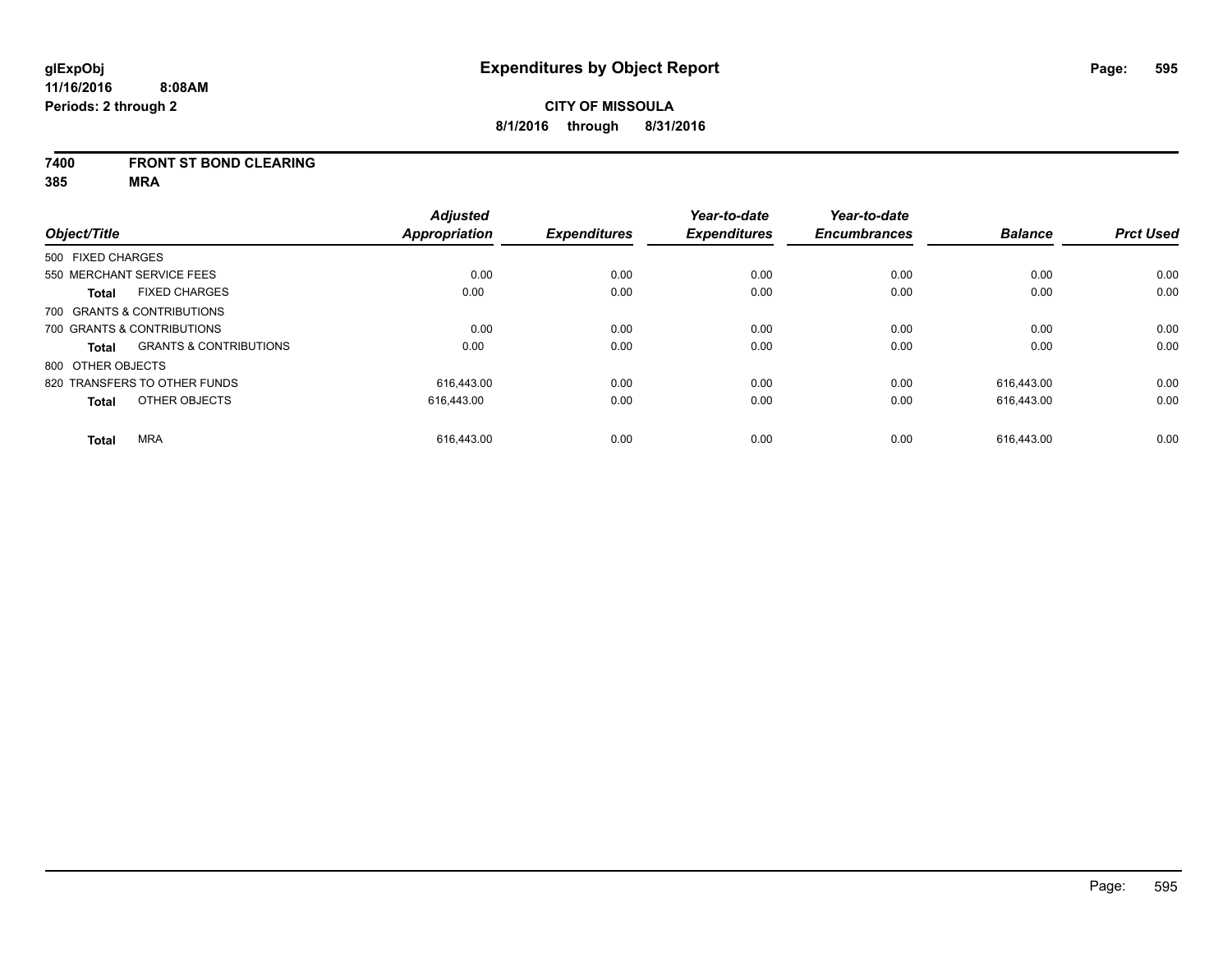## **7400 FRONT ST BOND CLEARING**

| Object/Title                                      | <b>Adjusted</b><br>Appropriation | <b>Expenditures</b> | Year-to-date<br><b>Expenditures</b> | Year-to-date<br><b>Encumbrances</b> | <b>Balance</b> | <b>Prct Used</b> |
|---------------------------------------------------|----------------------------------|---------------------|-------------------------------------|-------------------------------------|----------------|------------------|
| 500 FIXED CHARGES                                 |                                  |                     |                                     |                                     |                |                  |
| 550 MERCHANT SERVICE FEES                         | 0.00                             | 0.00                | 0.00                                | 0.00                                | 0.00           | 0.00             |
| <b>FIXED CHARGES</b><br><b>Total</b>              | 0.00                             | 0.00                | 0.00                                | 0.00                                | 0.00           | 0.00             |
| 700 GRANTS & CONTRIBUTIONS                        |                                  |                     |                                     |                                     |                |                  |
| 700 GRANTS & CONTRIBUTIONS                        | 0.00                             | 0.00                | 0.00                                | 0.00                                | 0.00           | 0.00             |
| <b>GRANTS &amp; CONTRIBUTIONS</b><br><b>Total</b> | 0.00                             | 0.00                | 0.00                                | 0.00                                | 0.00           | 0.00             |
| 800 OTHER OBJECTS                                 |                                  |                     |                                     |                                     |                |                  |
| 820 TRANSFERS TO OTHER FUNDS                      | 616.443.00                       | 0.00                | 0.00                                | 0.00                                | 616.443.00     | 0.00             |
| OTHER OBJECTS<br><b>Total</b>                     | 616.443.00                       | 0.00                | 0.00                                | 0.00                                | 616.443.00     | 0.00             |
| <b>FRONT ST BOND CLEARING</b><br><b>Total</b>     | 616.443.00                       | 0.00                | 0.00                                | 0.00                                | 616.443.00     | 0.00             |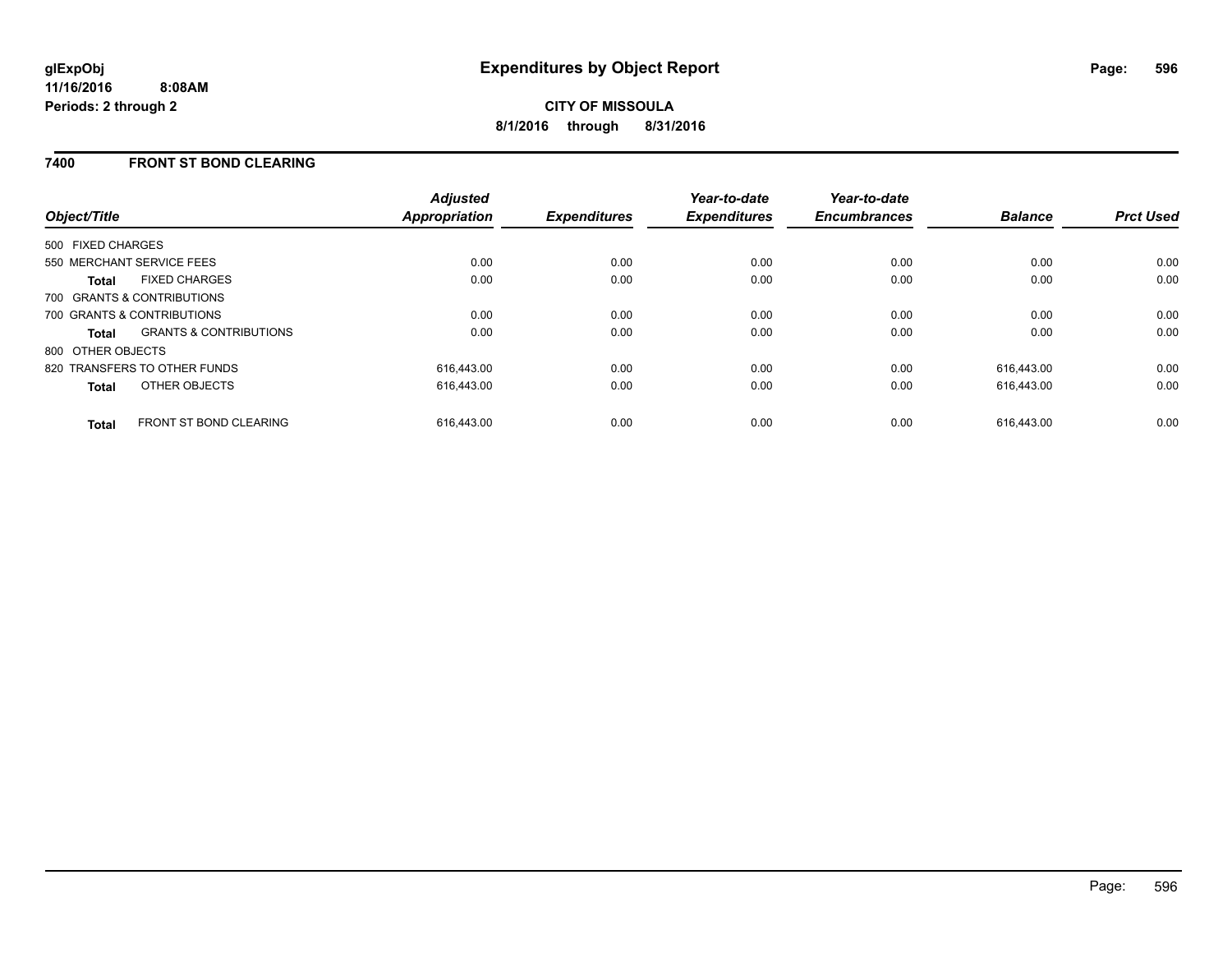#### **7401 FRONT ST PARKING STRUCTURE**

| Object/Title                 |                           | <b>Adjusted</b><br><b>Appropriation</b> | <b>Expenditures</b> | Year-to-date<br><b>Expenditures</b> | Year-to-date<br><b>Encumbrances</b> | <b>Balance</b> | <b>Prct Used</b> |
|------------------------------|---------------------------|-----------------------------------------|---------------------|-------------------------------------|-------------------------------------|----------------|------------------|
| 300 PURCHASED SERVICES       |                           |                                         |                     |                                     |                                     |                |                  |
| 390 OTHER PURCHASED SERVICES |                           | 0.00                                    | 0.00                | 0.00                                | 0.00                                | 0.00           | 0.00             |
| <b>Total</b>                 | <b>PURCHASED SERVICES</b> | 0.00                                    | 0.00                | 0.00                                | 0.00                                | 0.00           | 0.00             |
| 500 FIXED CHARGES            |                           |                                         |                     |                                     |                                     |                |                  |
| 550 MERCHANT SERVICE FEES    |                           | 0.00                                    | 0.00                | 0.00                                | 0.00                                | 0.00           | 0.00             |
| <b>Total</b>                 | <b>FIXED CHARGES</b>      | 0.00                                    | 0.00                | 0.00                                | 0.00                                | 0.00           | 0.00             |
| 600 DEBT SERVICE             |                           |                                         |                     |                                     |                                     |                |                  |
| 610 PRINCIPAL                |                           | 74,000.00                               | 0.00                | 0.00                                | 0.00                                | 74,000.00      | 0.00             |
| 620 INTEREST / SERVICE FEES  |                           | 132,340.00                              | 0.00                | 0.00                                | 0.00                                | 132,340.00     | 0.00             |
| <b>Total</b>                 | <b>DEBT SERVICE</b>       | 206,340.00                              | 0.00                | 0.00                                | 0.00                                | 206,340.00     | 0.00             |
| 800 OTHER OBJECTS            |                           |                                         |                     |                                     |                                     |                |                  |
| 820 TRANSFERS TO OTHER FUNDS |                           | 0.00                                    | 0.00                | 0.00                                | 0.00                                | 0.00           | 0.00             |
| <b>Total</b>                 | OTHER OBJECTS             | 0.00                                    | 0.00                | 0.00                                | 0.00                                | 0.00           | 0.00             |
| <b>MRA</b><br><b>Total</b>   |                           | 206,340.00                              | 0.00                | 0.00                                | 0.00                                | 206,340.00     | 0.00             |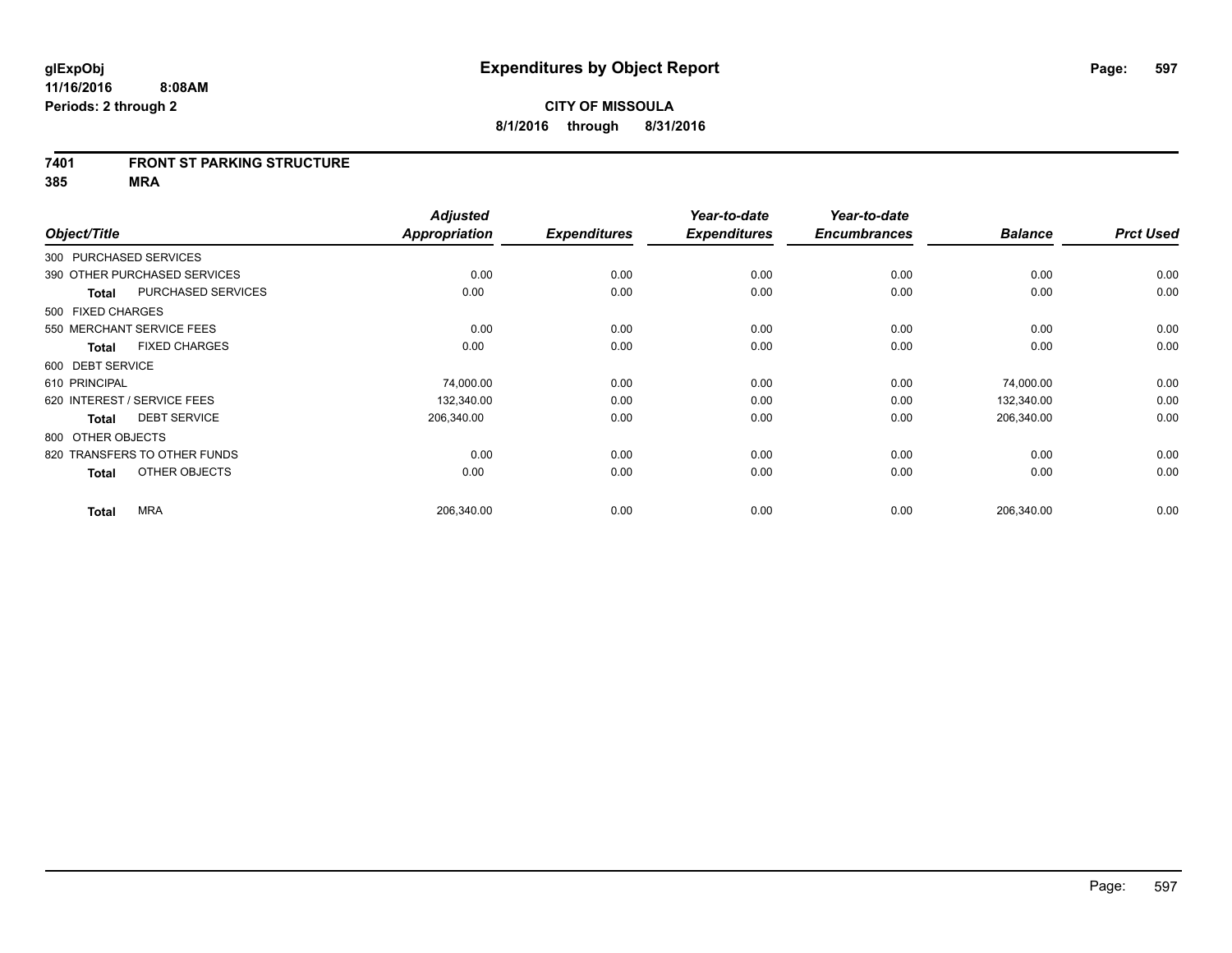## **7401 FRONT ST PARKING STRUCTURE**

|                        |                                   | <b>Adjusted</b>      |                     | Year-to-date        | Year-to-date        |                |                  |
|------------------------|-----------------------------------|----------------------|---------------------|---------------------|---------------------|----------------|------------------|
| Object/Title           |                                   | <b>Appropriation</b> | <b>Expenditures</b> | <b>Expenditures</b> | <b>Encumbrances</b> | <b>Balance</b> | <b>Prct Used</b> |
| 300 PURCHASED SERVICES |                                   |                      |                     |                     |                     |                |                  |
|                        | 390 OTHER PURCHASED SERVICES      | 0.00                 | 0.00                | 0.00                | 0.00                | 0.00           | 0.00             |
| <b>Total</b>           | PURCHASED SERVICES                | 0.00                 | 0.00                | 0.00                | 0.00                | 0.00           | 0.00             |
| 500 FIXED CHARGES      |                                   |                      |                     |                     |                     |                |                  |
|                        | 550 MERCHANT SERVICE FEES         | 0.00                 | 0.00                | 0.00                | 0.00                | 0.00           | 0.00             |
| <b>Total</b>           | <b>FIXED CHARGES</b>              | 0.00                 | 0.00                | 0.00                | 0.00                | 0.00           | 0.00             |
| 600 DEBT SERVICE       |                                   |                      |                     |                     |                     |                |                  |
| 610 PRINCIPAL          |                                   | 74,000.00            | 0.00                | 0.00                | 0.00                | 74,000.00      | 0.00             |
|                        | 620 INTEREST / SERVICE FEES       | 132,340.00           | 0.00                | 0.00                | 0.00                | 132,340.00     | 0.00             |
| <b>Total</b>           | <b>DEBT SERVICE</b>               | 206,340.00           | 0.00                | 0.00                | 0.00                | 206,340.00     | 0.00             |
| 800 OTHER OBJECTS      |                                   |                      |                     |                     |                     |                |                  |
|                        | 820 TRANSFERS TO OTHER FUNDS      | 0.00                 | 0.00                | 0.00                | 0.00                | 0.00           | 0.00             |
| <b>Total</b>           | OTHER OBJECTS                     | 0.00                 | 0.00                | 0.00                | 0.00                | 0.00           | 0.00             |
| <b>Total</b>           | <b>FRONT ST PARKING STRUCTURE</b> | 206,340.00           | 0.00                | 0.00                | 0.00                | 206,340.00     | 0.00             |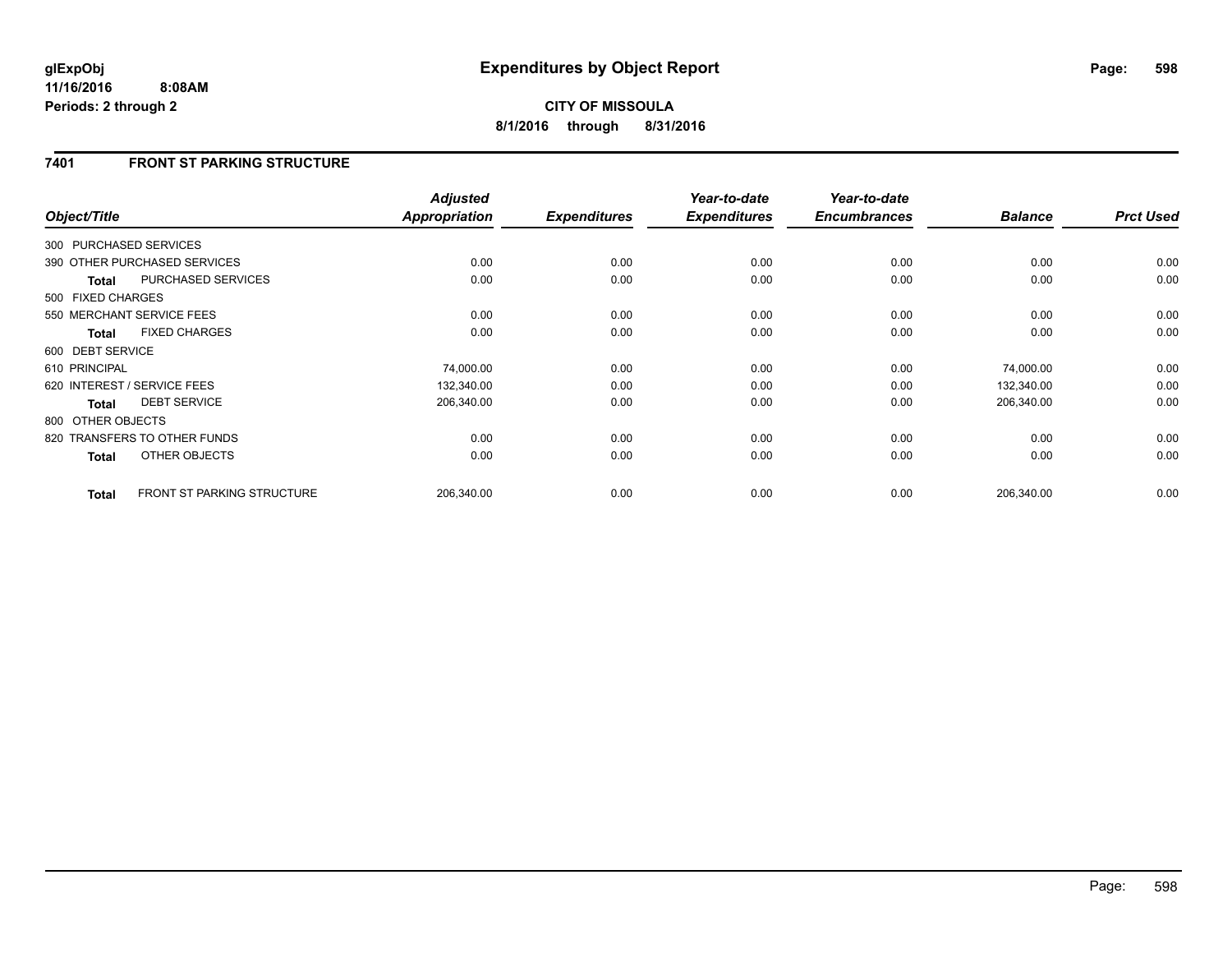#### **7402 FRONT ST SUBORDINATE LIEN NOTE**

|               |                                                   | <b>Adjusted</b> |                     | Year-to-date        | Year-to-date        |                |                  |
|---------------|---------------------------------------------------|-----------------|---------------------|---------------------|---------------------|----------------|------------------|
| Object/Title  |                                                   | Appropriation   | <b>Expenditures</b> | <b>Expenditures</b> | <b>Encumbrances</b> | <b>Balance</b> | <b>Prct Used</b> |
|               | 500 FIXED CHARGES                                 |                 |                     |                     |                     |                |                  |
|               | 550 MERCHANT SERVICE FEES                         | 0.00            | 0.00                | 0.00                | 0.00                | 0.00           | 0.00             |
|               | <b>FIXED CHARGES</b><br><b>Total</b>              | 0.00            | 0.00                | 0.00                | 0.00                | 0.00           | 0.00             |
|               | 600 DEBT SERVICE                                  |                 |                     |                     |                     |                |                  |
| 610 PRINCIPAL |                                                   | 34,930.00       | 0.00                | 0.00                | 0.00                | 34,930.00      | 0.00             |
|               | 620 INTEREST / SERVICE FEES                       | 96,231.00       | 0.00                | 0.00                | 0.00                | 96,231.00      | 0.00             |
|               | <b>DEBT SERVICE</b><br><b>Total</b>               | 131,161.00      | 0.00                | 0.00                | 0.00                | 131,161.00     | 0.00             |
|               | 700 GRANTS & CONTRIBUTIONS                        |                 |                     |                     |                     |                |                  |
|               | 700 GRANTS & CONTRIBUTIONS                        | 0.00            | 0.00                | 0.00                | 0.00                | 0.00           | 0.00             |
|               | <b>GRANTS &amp; CONTRIBUTIONS</b><br><b>Total</b> | 0.00            | 0.00                | 0.00                | 0.00                | 0.00           | 0.00             |
|               | 800 OTHER OBJECTS                                 |                 |                     |                     |                     |                |                  |
|               | 820 TRANSFERS TO OTHER FUNDS                      | 0.00            | 0.00                | 0.00                | 0.00                | 0.00           | 0.00             |
|               | OTHER OBJECTS<br><b>Total</b>                     | 0.00            | 0.00                | 0.00                | 0.00                | 0.00           | 0.00             |
|               | <b>MRA</b><br><b>Total</b>                        | 131,161.00      | 0.00                | 0.00                | 0.00                | 131,161.00     | 0.00             |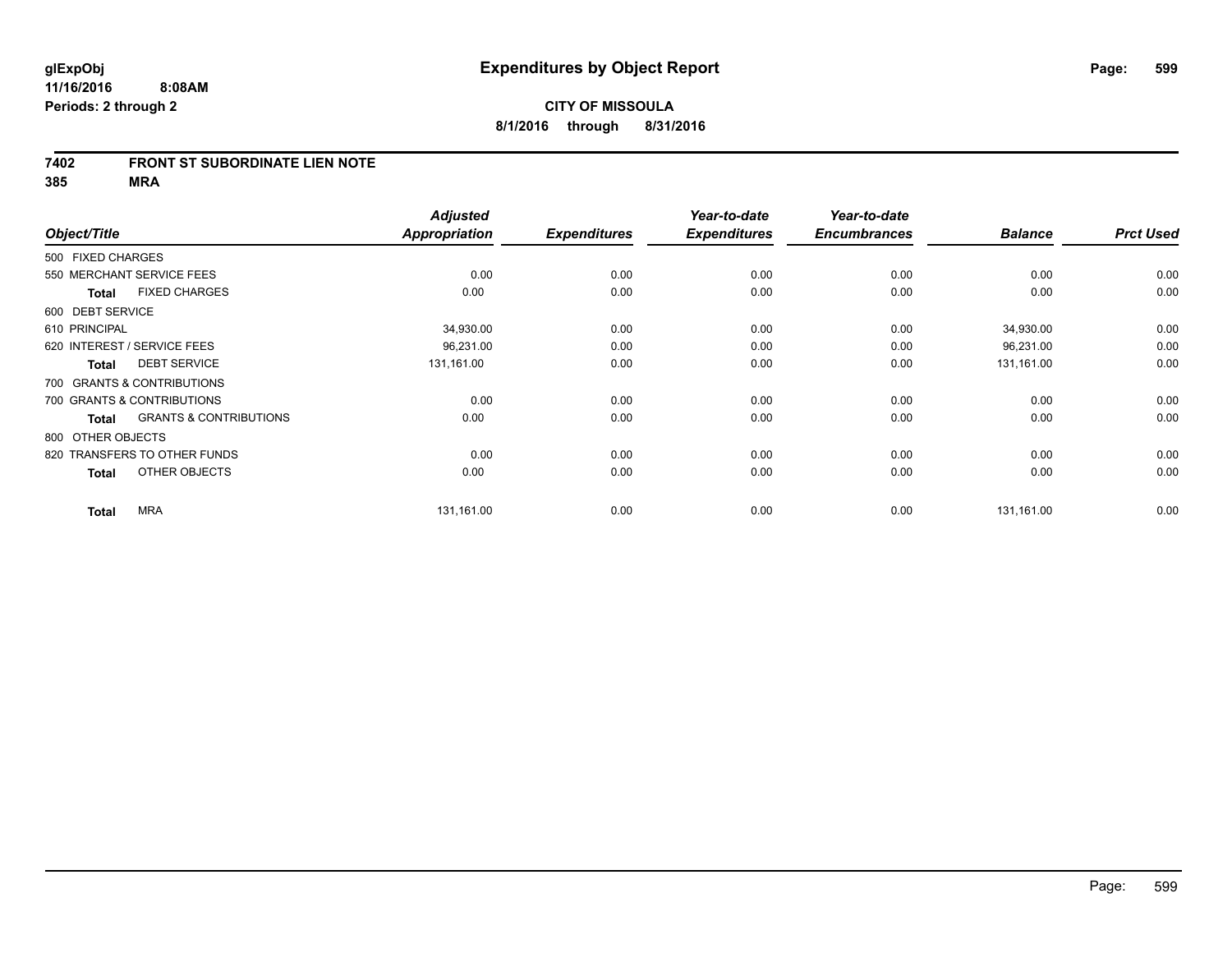**CITY OF MISSOULA 8/1/2016 through 8/31/2016**

## **7402 FRONT ST SUBORDINATE LIEN NOTE**

| Object/Title      |                                   | <b>Adjusted</b><br><b>Appropriation</b> | <b>Expenditures</b> | Year-to-date<br><b>Expenditures</b> | Year-to-date<br><b>Encumbrances</b> | <b>Balance</b> | <b>Prct Used</b> |
|-------------------|-----------------------------------|-----------------------------------------|---------------------|-------------------------------------|-------------------------------------|----------------|------------------|
| 500 FIXED CHARGES |                                   |                                         |                     |                                     |                                     |                |                  |
|                   | 550 MERCHANT SERVICE FEES         | 0.00                                    | 0.00                | 0.00                                | 0.00                                | 0.00           | 0.00             |
| <b>Total</b>      | <b>FIXED CHARGES</b>              | 0.00                                    | 0.00                | 0.00                                | 0.00                                | 0.00           | 0.00             |
| 600 DEBT SERVICE  |                                   |                                         |                     |                                     |                                     |                |                  |
| 610 PRINCIPAL     |                                   | 34,930.00                               | 0.00                | 0.00                                | 0.00                                | 34,930.00      | 0.00             |
|                   | 620 INTEREST / SERVICE FEES       | 96,231.00                               | 0.00                | 0.00                                | 0.00                                | 96,231.00      | 0.00             |
| <b>Total</b>      | <b>DEBT SERVICE</b>               | 131,161.00                              | 0.00                | 0.00                                | 0.00                                | 131,161.00     | 0.00             |
|                   | 700 GRANTS & CONTRIBUTIONS        |                                         |                     |                                     |                                     |                |                  |
|                   | 700 GRANTS & CONTRIBUTIONS        | 0.00                                    | 0.00                | 0.00                                | 0.00                                | 0.00           | 0.00             |
| <b>Total</b>      | <b>GRANTS &amp; CONTRIBUTIONS</b> | 0.00                                    | 0.00                | 0.00                                | 0.00                                | 0.00           | 0.00             |
| 800 OTHER OBJECTS |                                   |                                         |                     |                                     |                                     |                |                  |
|                   | 820 TRANSFERS TO OTHER FUNDS      | 0.00                                    | 0.00                | 0.00                                | 0.00                                | 0.00           | 0.00             |
| <b>Total</b>      | OTHER OBJECTS                     | 0.00                                    | 0.00                | 0.00                                | 0.00                                | 0.00           | 0.00             |
| <b>Total</b>      | FRONT ST SUBORDINATE LIEN NOTE    | 131,161.00                              | 0.00                | 0.00                                | 0.00                                | 131,161.00     | 0.00             |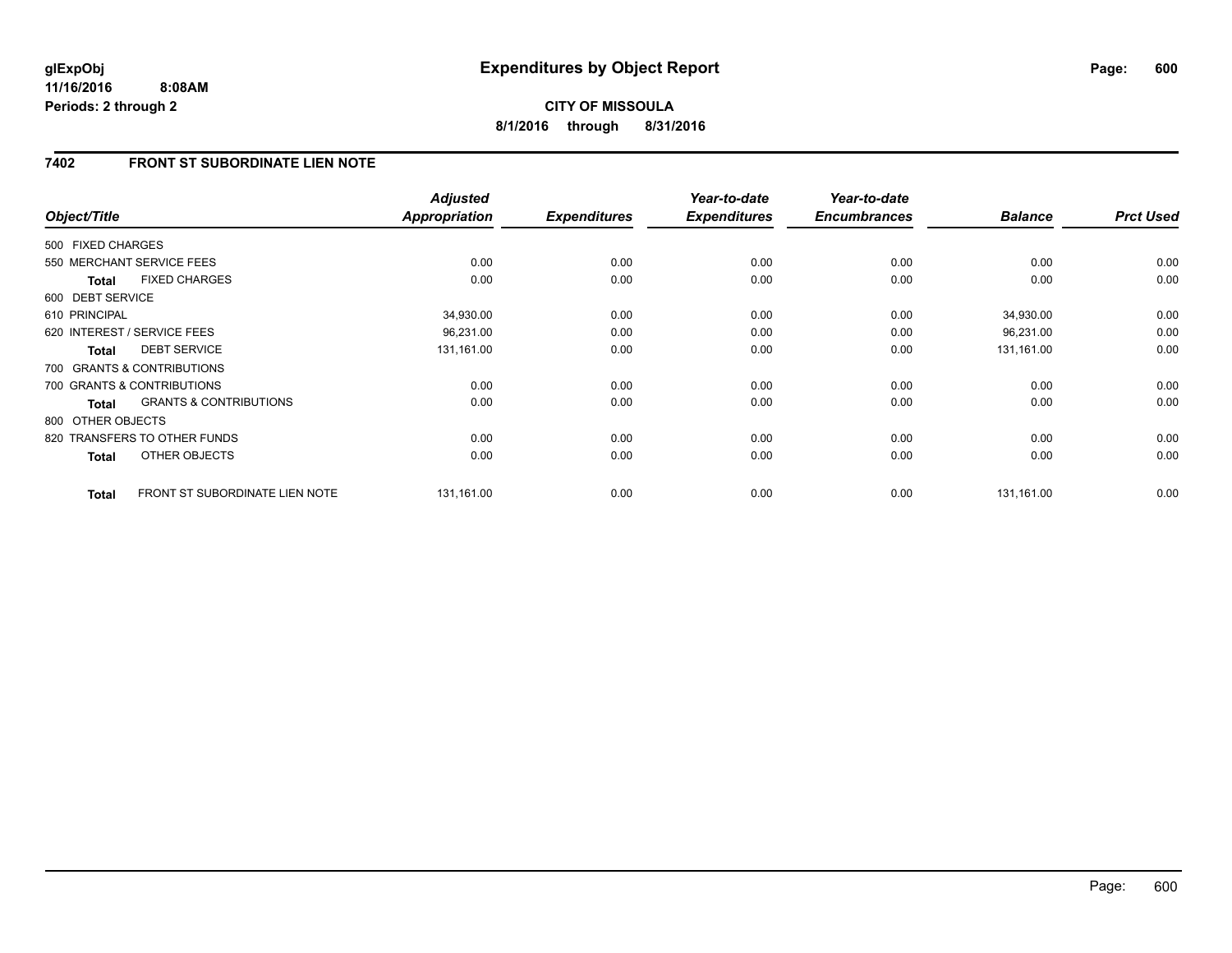#### **7447 COURT COLLECTED PARKING FINES**

**230 MUNICIPAL COURT**

| Object/Title                    | <b>Adjusted</b><br>Appropriation | <b>Expenditures</b> | Year-to-date<br><b>Expenditures</b> | Year-to-date<br><b>Encumbrances</b> | <b>Balance</b> | <b>Prct Used</b> |
|---------------------------------|----------------------------------|---------------------|-------------------------------------|-------------------------------------|----------------|------------------|
| 500 FIXED CHARGES               |                                  |                     |                                     |                                     |                |                  |
| 500 FIXED CHARGES               | 0.00                             | 0.00                | 0.00                                | 0.00                                | 0.00           | 0.00             |
| 550 MERCHANT SERVICE FEES       | 0.00                             | 0.00                | 0.00                                | 0.00                                | 0.00           | 0.00             |
| <b>FIXED CHARGES</b><br>Total   | 0.00                             | 0.00                | 0.00                                | 0.00                                | 0.00           | 0.00             |
| <b>MUNICIPAL COURT</b><br>Total | 0.00                             | 0.00                | 0.00                                | 0.00                                | 0.00           | 0.00             |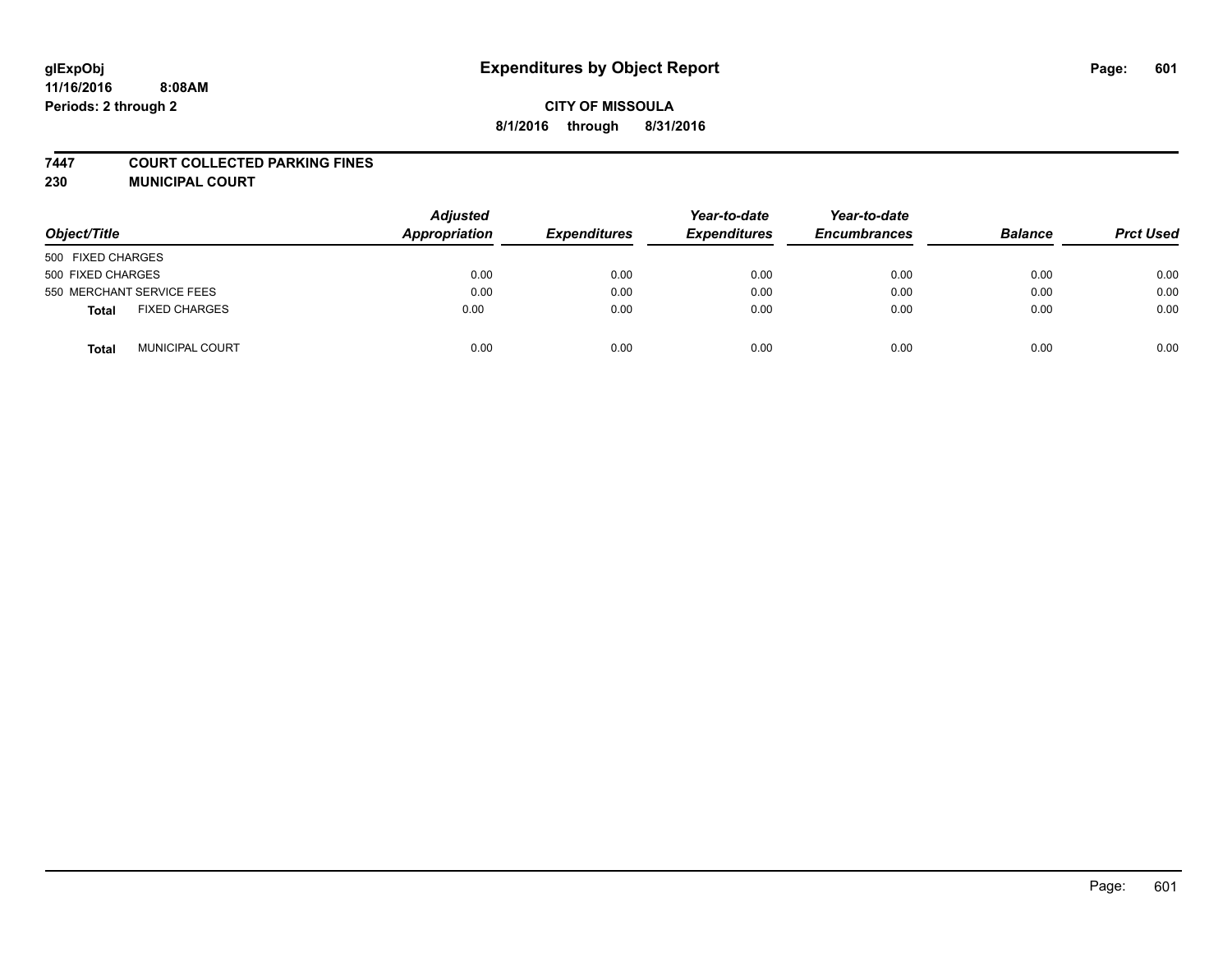# **glExpObj Expenditures by Object Report Page: 602**

**11/16/2016 8:08AM Periods: 2 through 2**

**CITY OF MISSOULA 8/1/2016 through 8/31/2016**

## **7447 COURT COLLECTED PARKING FINES**

| Object/Title      |                               | <b>Adjusted</b><br>Appropriation | <b>Expenditures</b> | Year-to-date<br><b>Expenditures</b> | Year-to-date<br><b>Encumbrances</b> | <b>Balance</b> | <b>Prct Used</b> |
|-------------------|-------------------------------|----------------------------------|---------------------|-------------------------------------|-------------------------------------|----------------|------------------|
| 500 FIXED CHARGES |                               |                                  |                     |                                     |                                     |                |                  |
| 500 FIXED CHARGES |                               | 0.00                             | 0.00                | 0.00                                | 0.00                                | 0.00           | 0.00             |
|                   | 550 MERCHANT SERVICE FEES     | 0.00                             | 0.00                | 0.00                                | 0.00                                | 0.00           | 0.00             |
| <b>Total</b>      | <b>FIXED CHARGES</b>          | 0.00                             | 0.00                | 0.00                                | 0.00                                | 0.00           | 0.00             |
| <b>Total</b>      | COURT COLLECTED PARKING FINES | 0.00                             | 0.00                | 0.00                                | 0.00                                | 0.00           | 0.00             |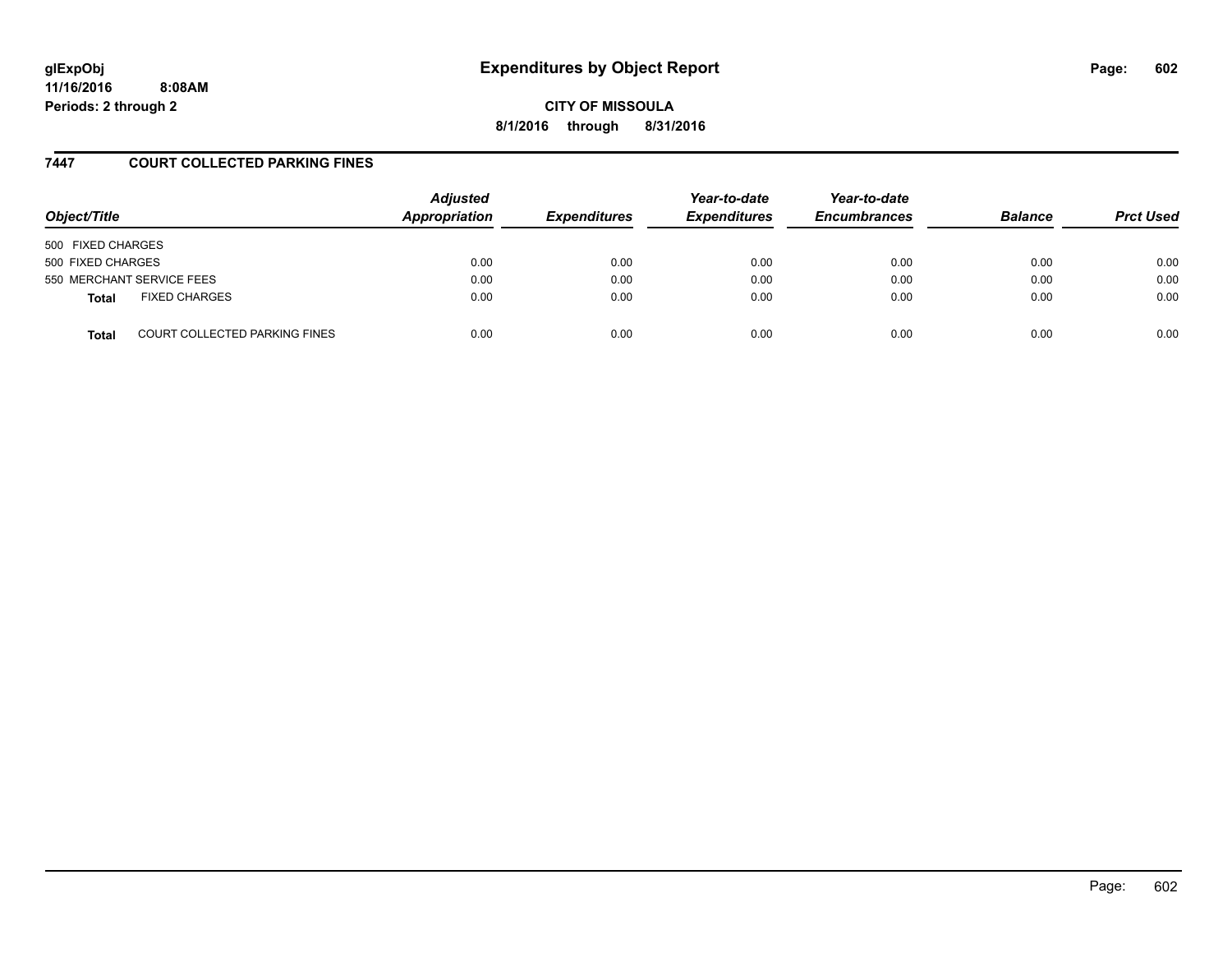#### **7458 COURT SURCHARGE**

**230 MUNICIPAL COURT**

| Object/Title                         | <b>Adjusted</b><br>Appropriation | <b>Expenditures</b> | Year-to-date<br><b>Expenditures</b> | Year-to-date<br><b>Encumbrances</b> | <b>Balance</b> | <b>Prct Used</b> |
|--------------------------------------|----------------------------------|---------------------|-------------------------------------|-------------------------------------|----------------|------------------|
| 500 FIXED CHARGES                    |                                  |                     |                                     |                                     |                |                  |
| 500 FIXED CHARGES                    | 0.00                             | 0.00                | 0.00                                | 0.00                                | 0.00           | 0.00             |
| 550 MERCHANT SERVICE FEES            | 0.00                             | 0.00                | 0.00                                | 0.00                                | 0.00           | 0.00             |
| <b>FIXED CHARGES</b><br><b>Total</b> | 0.00                             | 0.00                | 0.00                                | 0.00                                | 0.00           | 0.00             |
| <b>MUNICIPAL COURT</b><br>Total      | 0.00                             | 0.00                | 0.00                                | 0.00                                | 0.00           | 0.00             |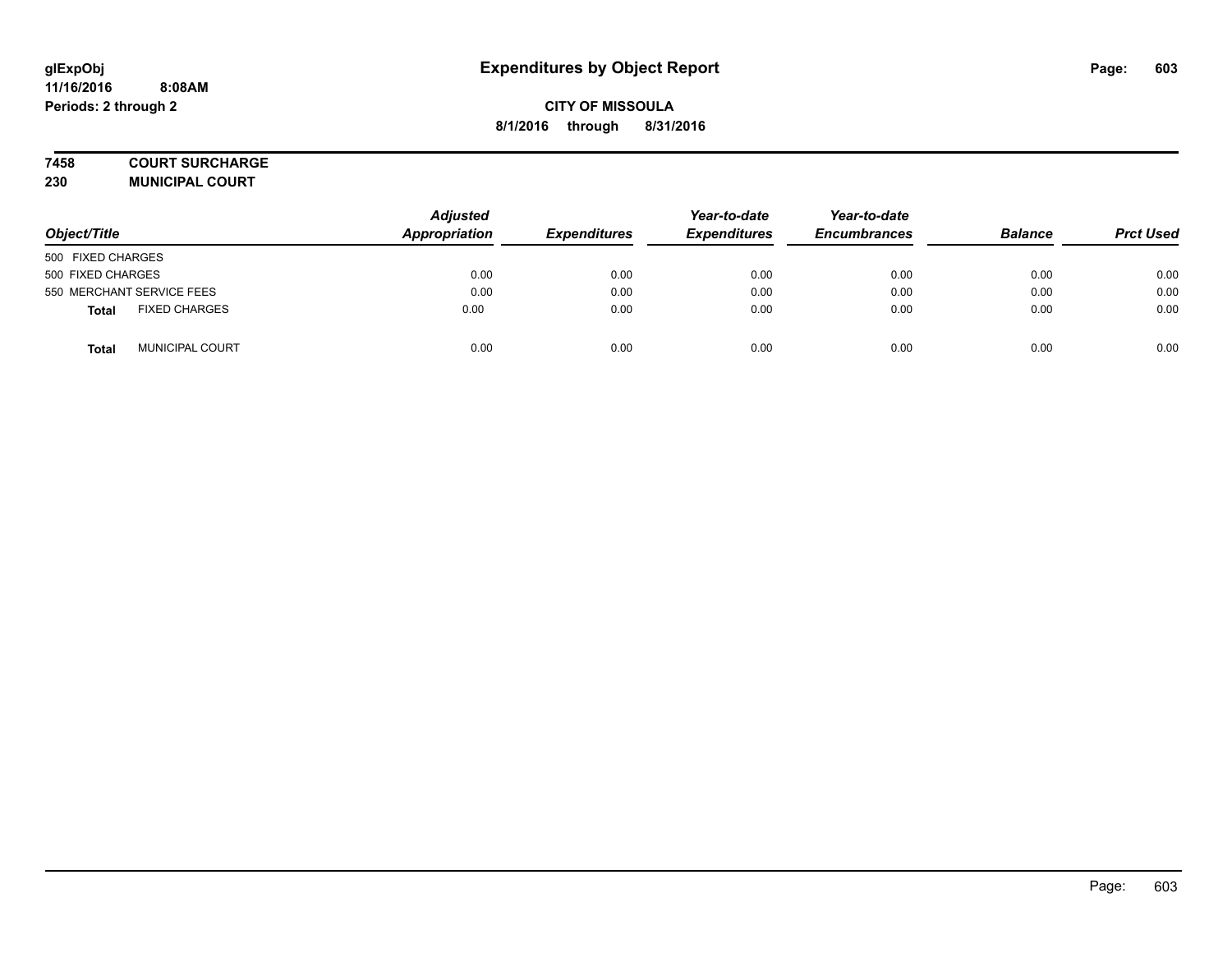**CITY OF MISSOULA 8/1/2016 through 8/31/2016**

#### **7458 COURT SURCHARGE**

| Object/Title      |                           | <b>Adjusted</b><br>Appropriation | <b>Expenditures</b> | Year-to-date<br><b>Expenditures</b> | Year-to-date<br><b>Encumbrances</b> | <b>Balance</b> | <b>Prct Used</b> |
|-------------------|---------------------------|----------------------------------|---------------------|-------------------------------------|-------------------------------------|----------------|------------------|
| 500 FIXED CHARGES |                           |                                  |                     |                                     |                                     |                |                  |
| 500 FIXED CHARGES |                           | 0.00                             | 0.00                | 0.00                                | 0.00                                | 0.00           | 0.00             |
|                   | 550 MERCHANT SERVICE FEES | 0.00                             | 0.00                | 0.00                                | 0.00                                | 0.00           | 0.00             |
| <b>Total</b>      | <b>FIXED CHARGES</b>      | 0.00                             | 0.00                | 0.00                                | 0.00                                | 0.00           | 0.00             |
| Total             | <b>COURT SURCHARGE</b>    | 0.00                             | 0.00                | 0.00                                | 0.00                                | 0.00           | 0.00             |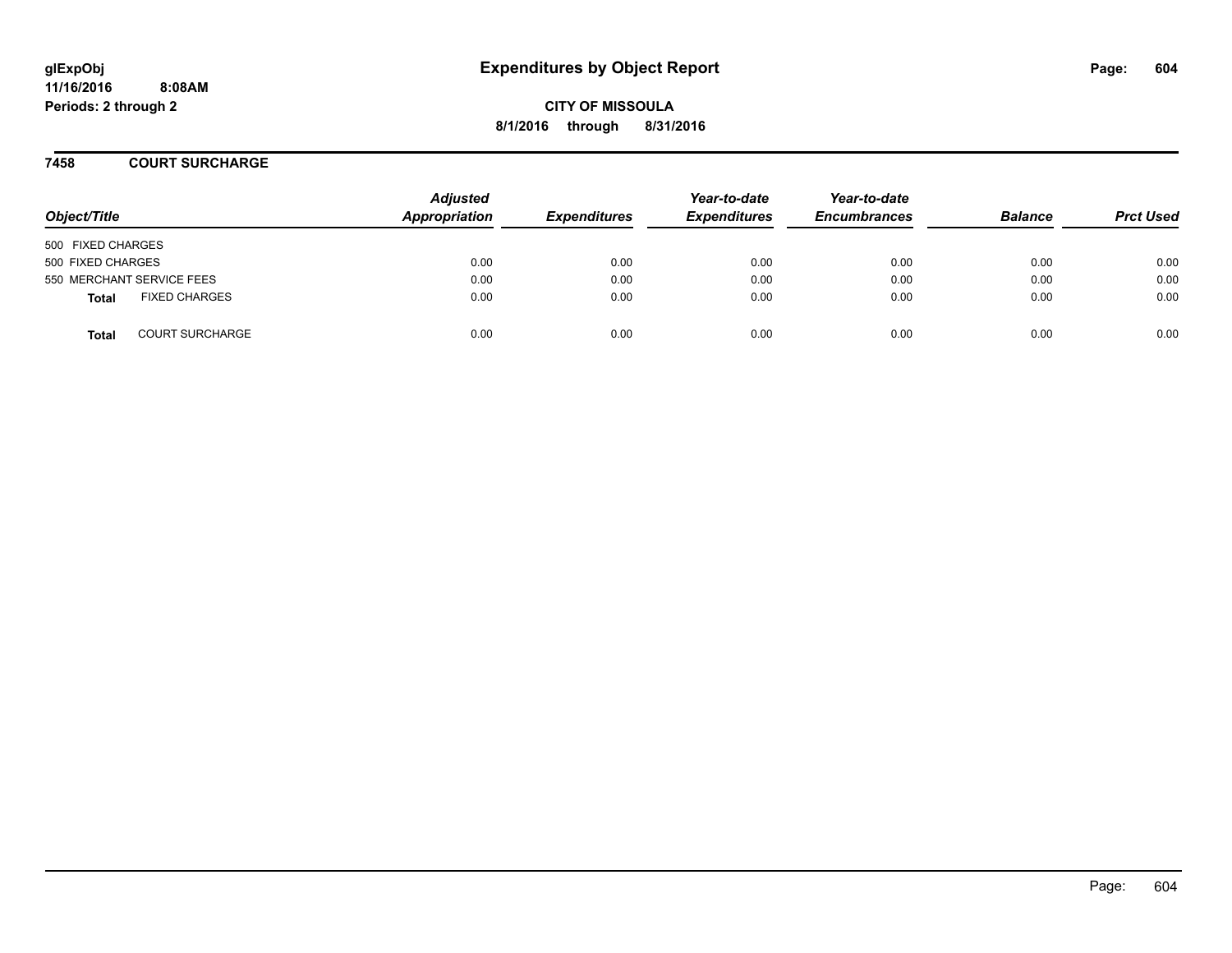# **glExpObj Expenditures by Object Report Page: 605**

#### **11/16/2016 8:08AM Periods: 2 through 2**

# **CITY OF MISSOULA 8/1/2016 through 8/31/2016**

**7469 PUBLIC DEFENDER FEES 230 MUNICIPAL COURT**

| Object/Title      |                           | <b>Adjusted</b><br><b>Appropriation</b> | <b>Expenditures</b> | Year-to-date<br><b>Expenditures</b> | Year-to-date<br><b>Encumbrances</b> | <b>Balance</b> | <b>Prct Used</b> |
|-------------------|---------------------------|-----------------------------------------|---------------------|-------------------------------------|-------------------------------------|----------------|------------------|
| 500 FIXED CHARGES |                           |                                         |                     |                                     |                                     |                |                  |
| 500 FIXED CHARGES |                           | 0.00                                    | 0.00                | 0.00                                | 0.00                                | 0.00           | 0.00             |
|                   | 550 MERCHANT SERVICE FEES | 0.00                                    | 0.00                | 0.00                                | 0.00                                | 0.00           | 0.00             |
| <b>Total</b>      | <b>FIXED CHARGES</b>      | 0.00                                    | 0.00                | 0.00                                | 0.00                                | 0.00           | 0.00             |
| <b>Total</b>      | <b>MUNICIPAL COURT</b>    | 0.00                                    | 0.00                | 0.00                                | 0.00                                | 0.00           | 0.00             |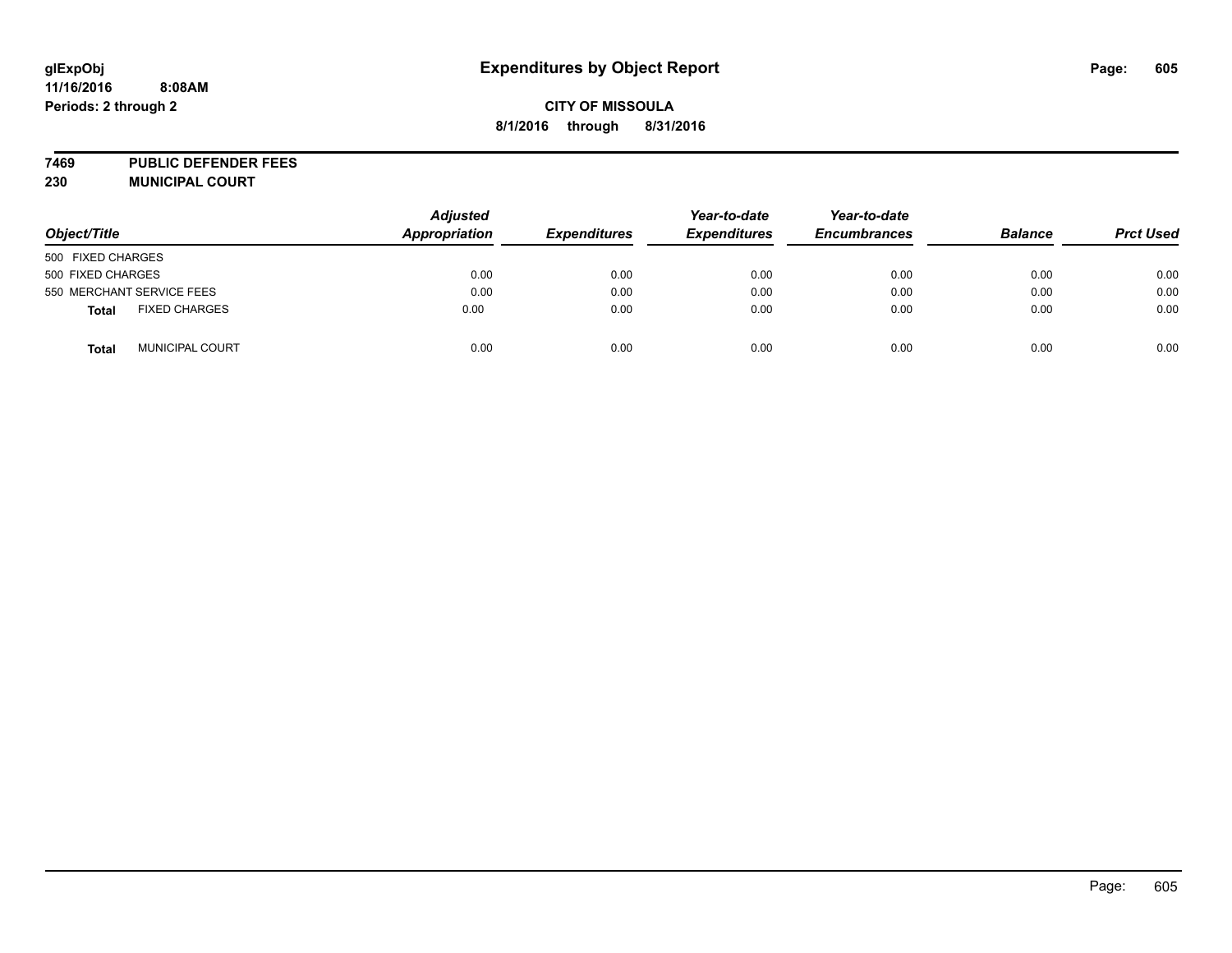#### **7469 PUBLIC DEFENDER FEES**

| Object/Title                         | <b>Adjusted</b><br>Appropriation | <b>Expenditures</b> | Year-to-date<br><b>Expenditures</b> | Year-to-date<br><b>Encumbrances</b> | <b>Balance</b> | <b>Prct Used</b> |
|--------------------------------------|----------------------------------|---------------------|-------------------------------------|-------------------------------------|----------------|------------------|
| 500 FIXED CHARGES                    |                                  |                     |                                     |                                     |                |                  |
| 500 FIXED CHARGES                    | 0.00                             | 0.00                | 0.00                                | 0.00                                | 0.00           | 0.00             |
| 550 MERCHANT SERVICE FEES            | 0.00                             | 0.00                | 0.00                                | 0.00                                | 0.00           | 0.00             |
| <b>FIXED CHARGES</b><br><b>Total</b> | 0.00                             | 0.00                | 0.00                                | 0.00                                | 0.00           | 0.00             |
| PUBLIC DEFENDER FEES<br>Total        | 0.00                             | 0.00                | 0.00                                | 0.00                                | 0.00           | 0.00             |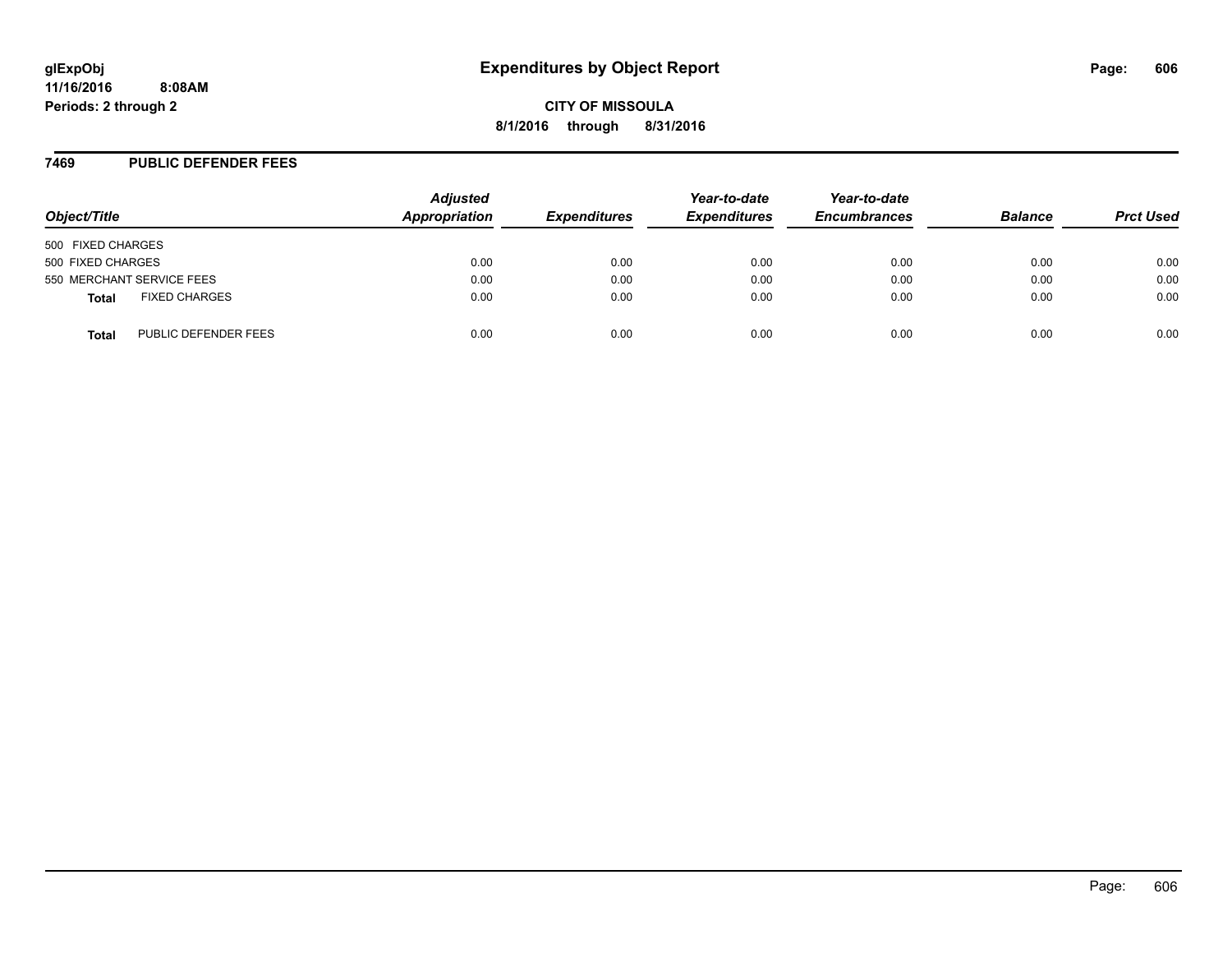## **7903 COUNTY CLEARING**

**390 NON-DEPARTMENTAL**

| Object/Title              |                      | <b>Adjusted</b><br><b>Appropriation</b> | <b>Expenditures</b> | Year-to-date<br><b>Expenditures</b> | Year-to-date<br><b>Encumbrances</b> | <b>Balance</b> | <b>Prct Used</b> |
|---------------------------|----------------------|-----------------------------------------|---------------------|-------------------------------------|-------------------------------------|----------------|------------------|
| 500 FIXED CHARGES         |                      |                                         |                     |                                     |                                     |                |                  |
| 550 MERCHANT SERVICE FEES |                      | 0.00                                    | 0.00                | 0.00                                | 0.00                                | 0.00           | 0.00             |
| <b>Total</b>              | <b>FIXED CHARGES</b> | 0.00                                    | 0.00                | 0.00                                | 0.00                                | 0.00           | 0.00             |
| 800 OTHER OBJECTS         |                      |                                         |                     |                                     |                                     |                |                  |
| 845 CONTINGENCY           |                      | 0.00                                    | 0.00                | 0.00                                | 0.00                                | 0.00           | 0.00             |
| <b>Total</b>              | OTHER OBJECTS        | 0.00                                    | 0.00                | 0.00                                | 0.00                                | 0.00           | 0.00             |
| <b>Total</b>              | NON-DEPARTMENTAL     | 0.00                                    | 0.00                | 0.00                                | 0.00                                | 0.00           | 0.00             |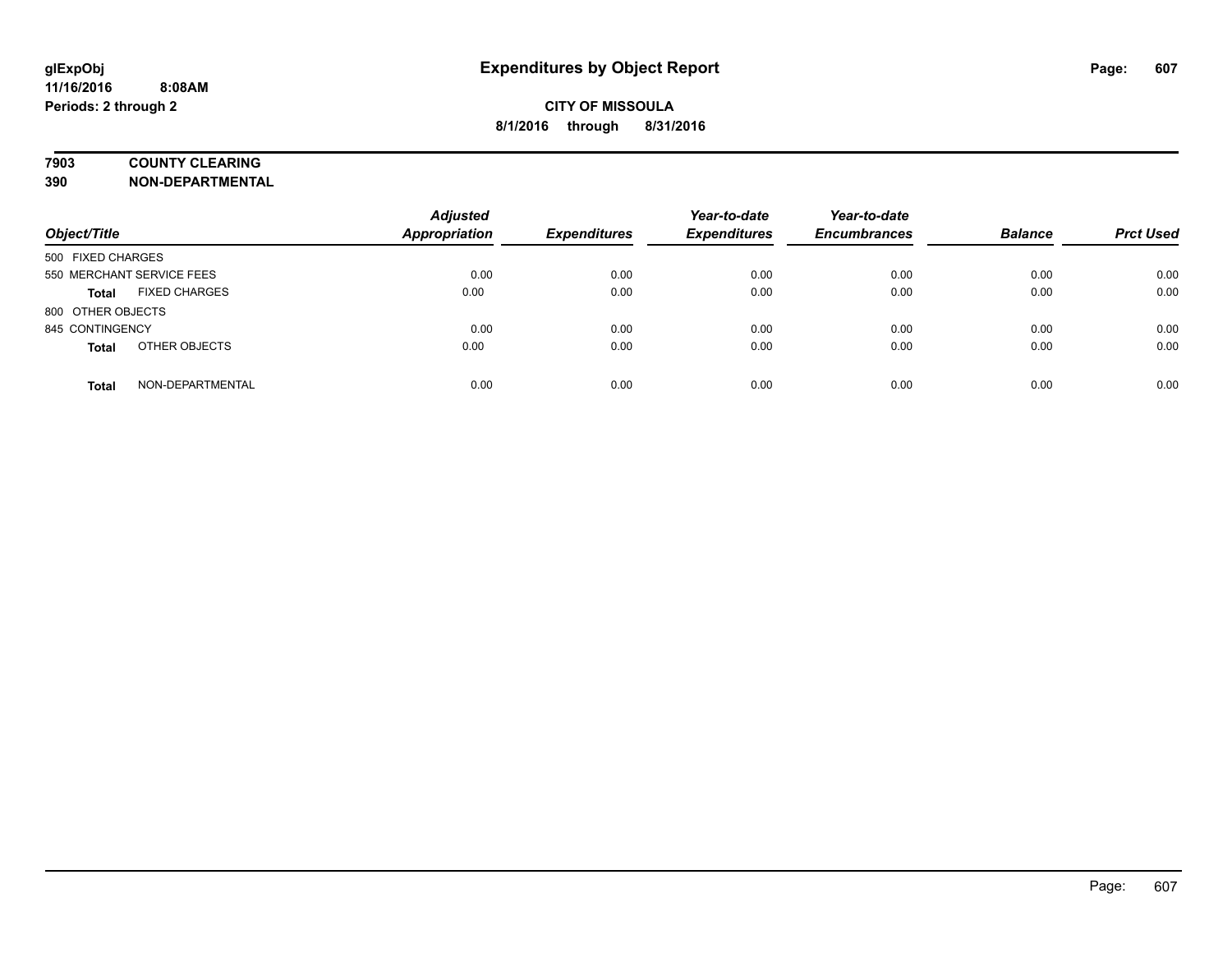## **7903 COUNTY CLEARING**

| Object/Title      |                           | <b>Adjusted</b><br><b>Appropriation</b> | <b>Expenditures</b> | Year-to-date<br><b>Expenditures</b> | Year-to-date<br><b>Encumbrances</b> | <b>Balance</b> | <b>Prct Used</b> |
|-------------------|---------------------------|-----------------------------------------|---------------------|-------------------------------------|-------------------------------------|----------------|------------------|
| 500 FIXED CHARGES |                           |                                         |                     |                                     |                                     |                |                  |
|                   | 550 MERCHANT SERVICE FEES | 0.00                                    | 0.00                | 0.00                                | 0.00                                | 0.00           | 0.00             |
| <b>Total</b>      | <b>FIXED CHARGES</b>      | 0.00                                    | 0.00                | 0.00                                | 0.00                                | 0.00           | 0.00             |
| 800 OTHER OBJECTS |                           |                                         |                     |                                     |                                     |                |                  |
| 845 CONTINGENCY   |                           | 0.00                                    | 0.00                | 0.00                                | 0.00                                | 0.00           | 0.00             |
| <b>Total</b>      | OTHER OBJECTS             | 0.00                                    | 0.00                | 0.00                                | 0.00                                | 0.00           | 0.00             |
| <b>Total</b>      | <b>COUNTY CLEARING</b>    | 0.00                                    | 0.00                | 0.00                                | 0.00                                | 0.00           | 0.00             |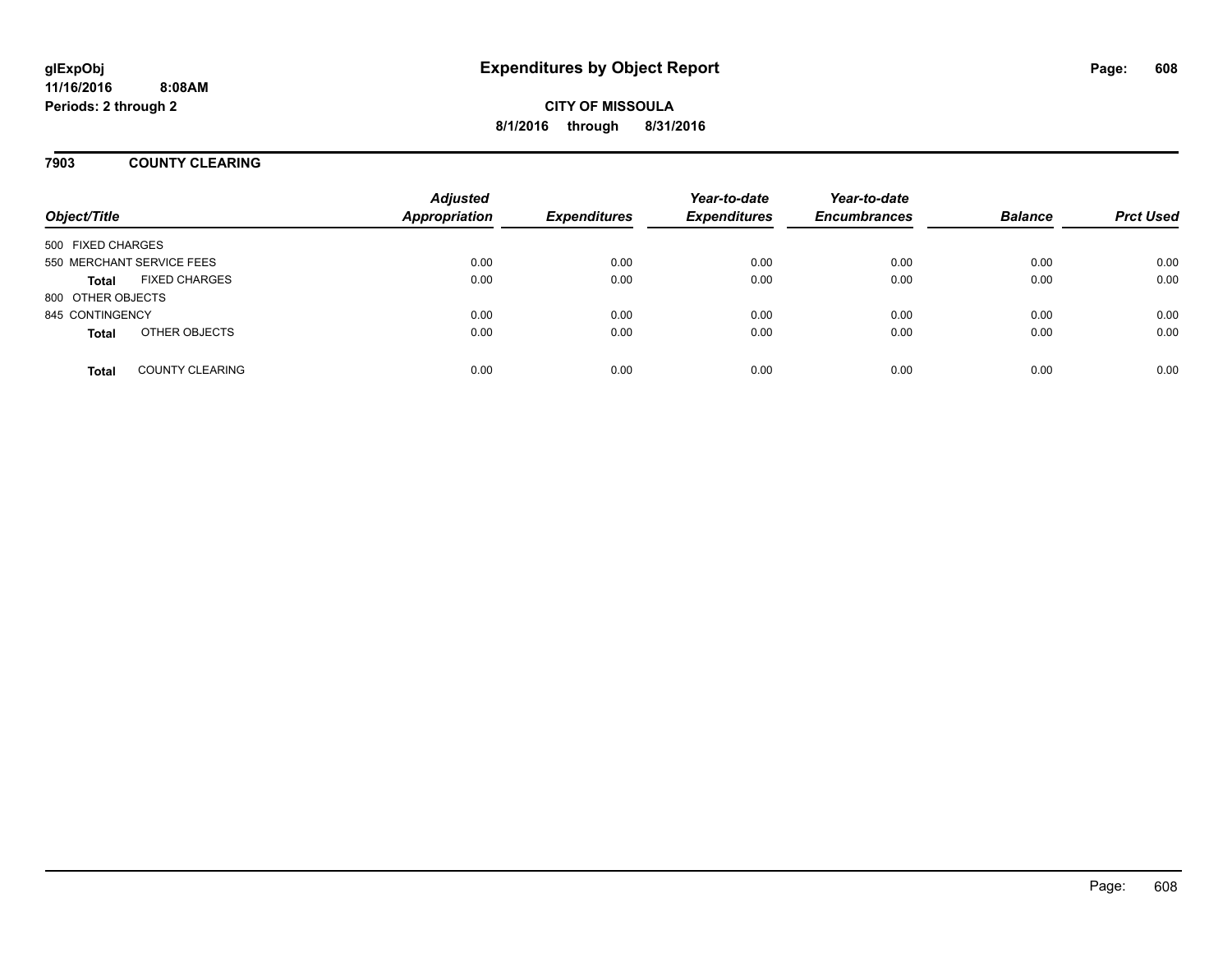#### **7904 SEWER REBATE**

**280 PUBLIC WORKS OPERATIONS**

|                                         | <b>Adjusted</b>      |                     | Year-to-date        | Year-to-date        |                |                  |
|-----------------------------------------|----------------------|---------------------|---------------------|---------------------|----------------|------------------|
| Object/Title                            | <b>Appropriation</b> | <b>Expenditures</b> | <b>Expenditures</b> | <b>Encumbrances</b> | <b>Balance</b> | <b>Prct Used</b> |
| 500 FIXED CHARGES                       |                      |                     |                     |                     |                |                  |
| 500 FIXED CHARGES                       | 0.00                 | 0.00                | 0.00                | 0.00                | 0.00           | 0.00             |
| 550 MERCHANT SERVICE FEES               | 0.00                 | 0.00                | 0.00                | 0.00                | 0.00           | 0.00             |
| <b>FIXED CHARGES</b><br><b>Total</b>    | 0.00                 | 0.00                | 0.00                | 0.00                | 0.00           | 0.00             |
| 800 OTHER OBJECTS                       |                      |                     |                     |                     |                |                  |
| 820 TRANSFERS TO OTHER FUNDS            | 0.00                 | 0.00                | 0.00                | 0.00                | 0.00           | 0.00             |
| OTHER OBJECTS<br><b>Total</b>           | 0.00                 | 0.00                | 0.00                | 0.00                | 0.00           | 0.00             |
| PUBLIC WORKS OPERATIONS<br><b>Total</b> | 0.00                 | 0.00                | 0.00                | 0.00                | 0.00           | 0.00             |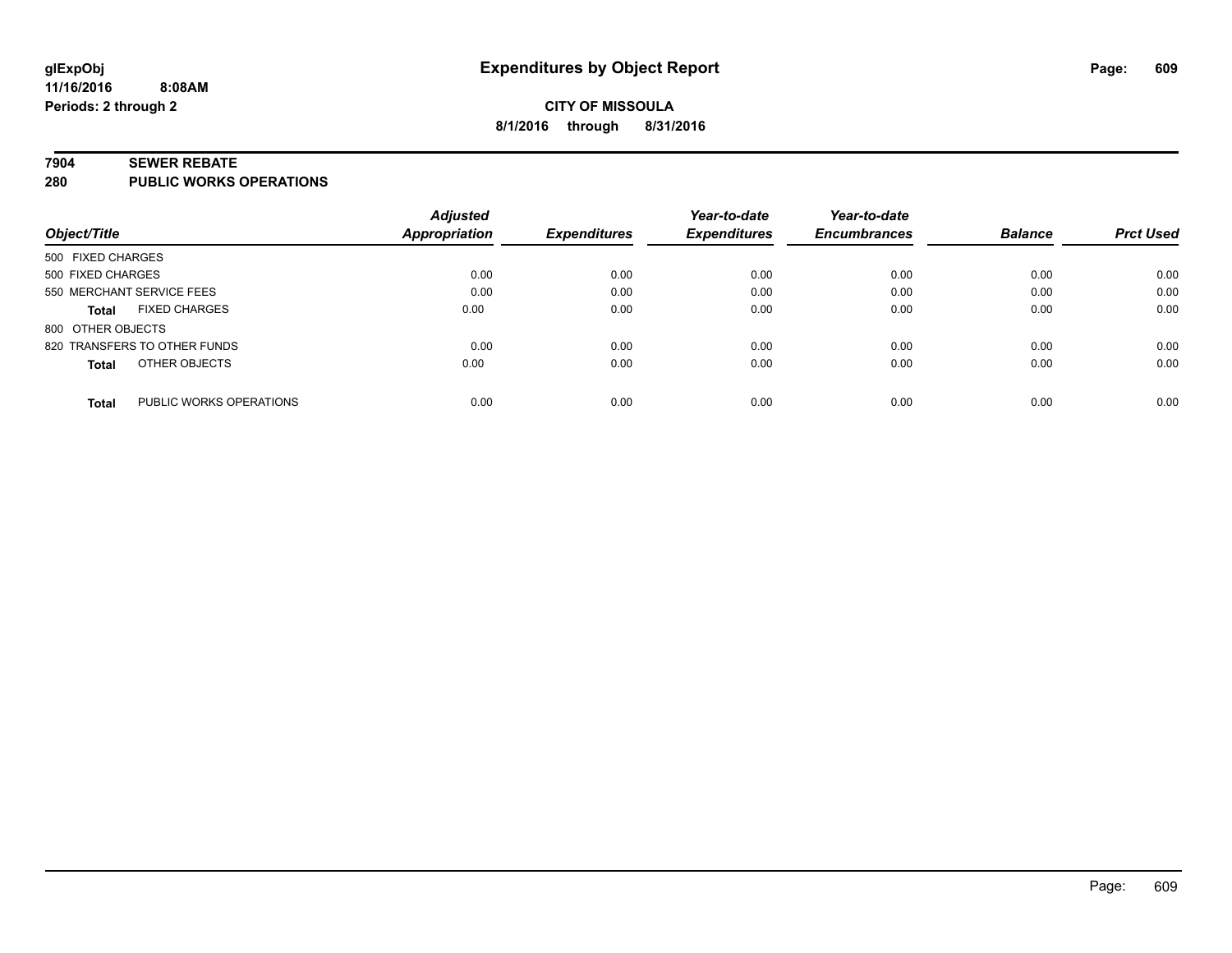#### **7904 SEWER REBATE**

|                                      | <b>Adjusted</b>      |                     | Year-to-date        | Year-to-date        |                |                  |
|--------------------------------------|----------------------|---------------------|---------------------|---------------------|----------------|------------------|
| Object/Title                         | <b>Appropriation</b> | <b>Expenditures</b> | <b>Expenditures</b> | <b>Encumbrances</b> | <b>Balance</b> | <b>Prct Used</b> |
| 500 FIXED CHARGES                    |                      |                     |                     |                     |                |                  |
| 500 FIXED CHARGES                    | 0.00                 | 0.00                | 0.00                | 0.00                | 0.00           | 0.00             |
| 550 MERCHANT SERVICE FEES            | 0.00                 | 0.00                | 0.00                | 0.00                | 0.00           | 0.00             |
| <b>FIXED CHARGES</b><br><b>Total</b> | 0.00                 | 0.00                | 0.00                | 0.00                | 0.00           | 0.00             |
| 800 OTHER OBJECTS                    |                      |                     |                     |                     |                |                  |
| 820 TRANSFERS TO OTHER FUNDS         | 0.00                 | 0.00                | 0.00                | 0.00                | 0.00           | 0.00             |
| OTHER OBJECTS<br><b>Total</b>        | 0.00                 | 0.00                | 0.00                | 0.00                | 0.00           | 0.00             |
| <b>SEWER REBATE</b><br><b>Total</b>  | 0.00                 | 0.00                | 0.00                | 0.00                | 0.00           | 0.00             |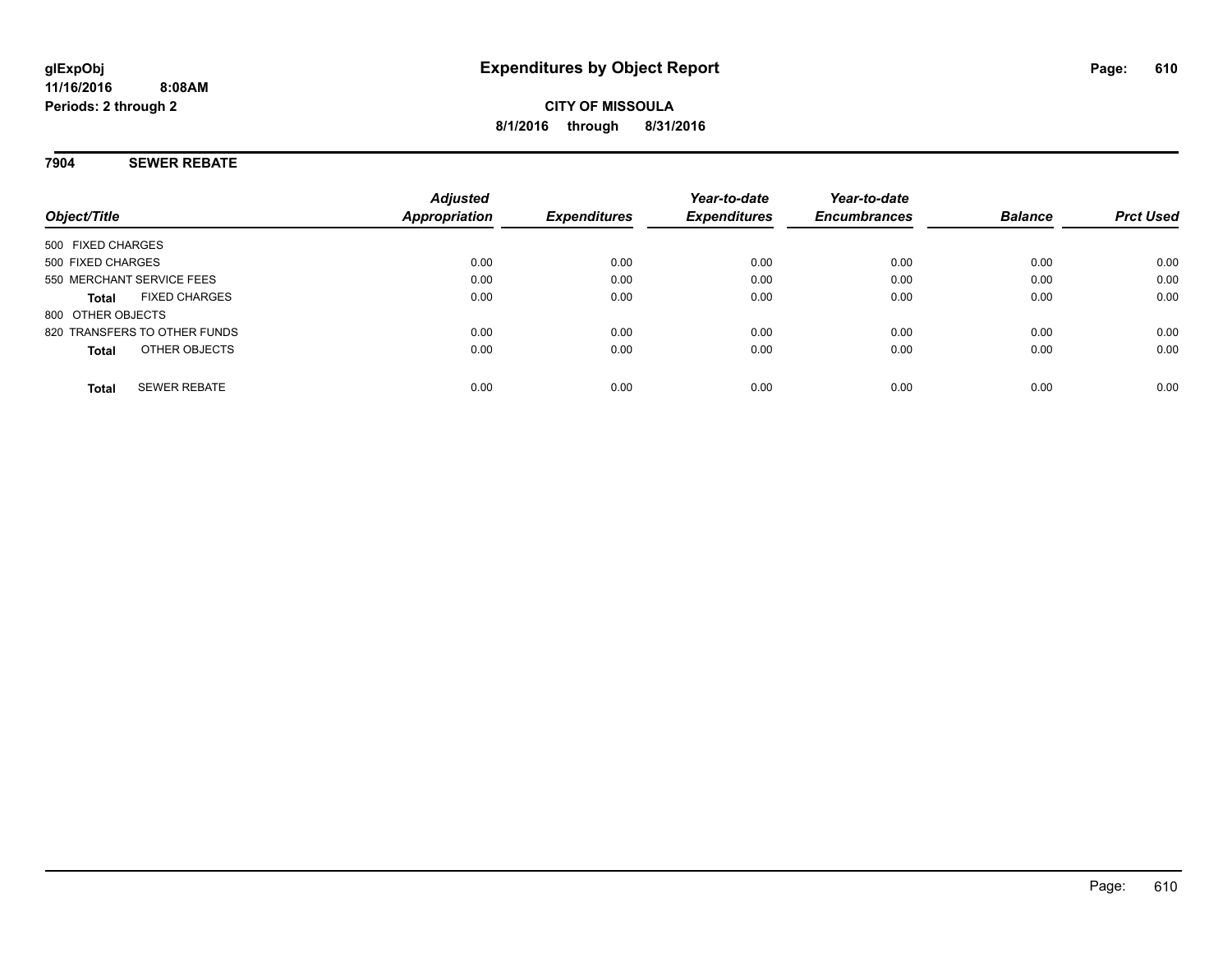#### **7905 WYE SEWER RSID 8489**

**280 PUBLIC WORKS OPERATIONS**

| Object/Title                            | <b>Adjusted</b><br>Appropriation | <b>Expenditures</b> | Year-to-date<br><b>Expenditures</b> | Year-to-date<br><b>Encumbrances</b> | <b>Balance</b> | <b>Prct Used</b> |
|-----------------------------------------|----------------------------------|---------------------|-------------------------------------|-------------------------------------|----------------|------------------|
| 500 FIXED CHARGES                       |                                  |                     |                                     |                                     |                |                  |
| 500 FIXED CHARGES                       | 0.00                             | 0.00                | 0.00                                | 0.00                                | 0.00           | 0.00             |
| 550 MERCHANT SERVICE FEES               | 0.00                             | 0.00                | 0.00                                | 0.00                                | 0.00           | 0.00             |
| <b>FIXED CHARGES</b><br><b>Total</b>    | 0.00                             | 0.00                | 0.00                                | 0.00                                | 0.00           | 0.00             |
| PUBLIC WORKS OPERATIONS<br><b>Total</b> | 0.00                             | 0.00                | 0.00                                | 0.00                                | 0.00           | 0.00             |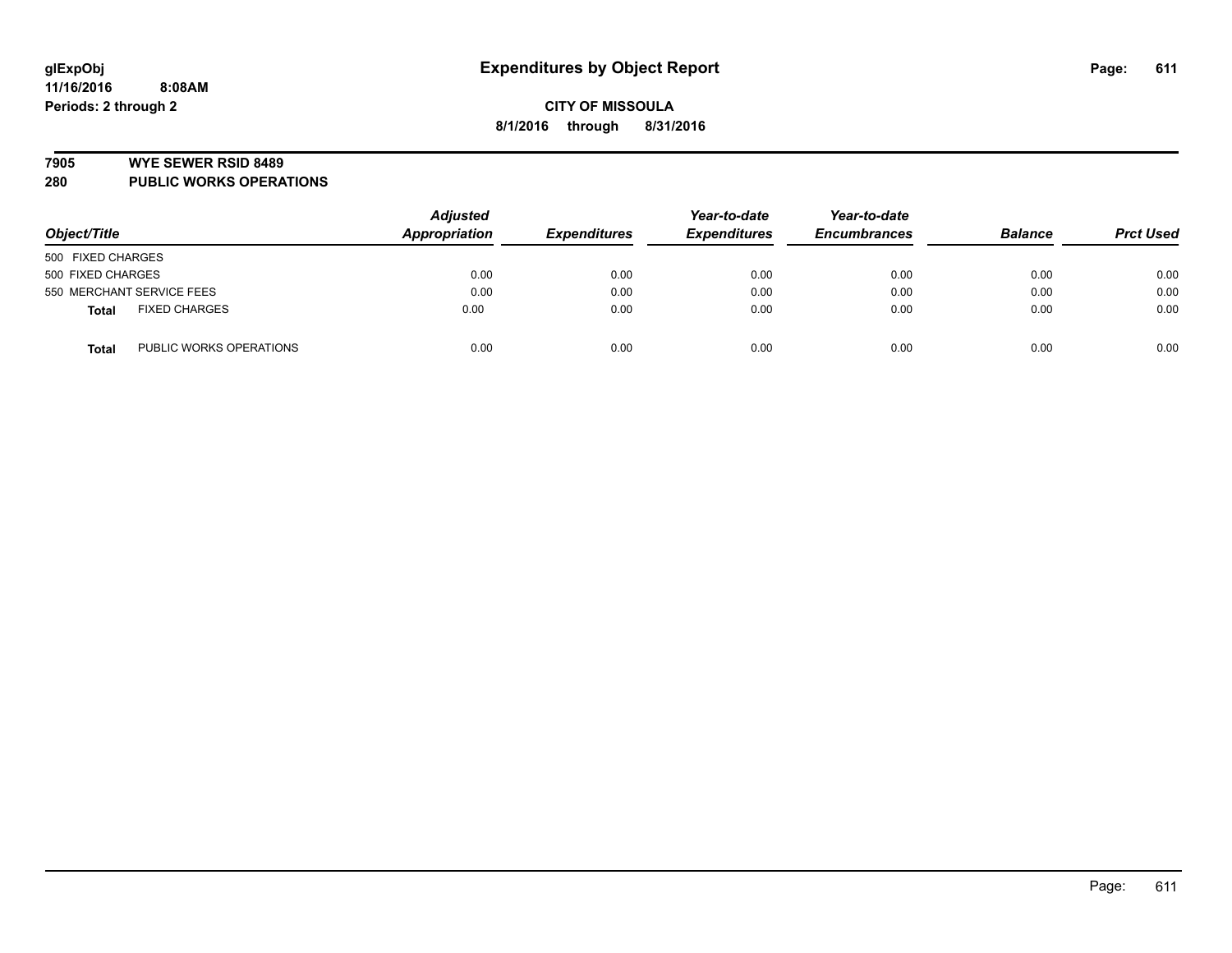**CITY OF MISSOULA 8/1/2016 through 8/31/2016**

#### **7905 WYE SEWER RSID 8489**

| Object/Title                         | <b>Adjusted</b><br><b>Appropriation</b> | <b>Expenditures</b> | Year-to-date<br><b>Expenditures</b> | Year-to-date<br><b>Encumbrances</b> | <b>Balance</b> | <b>Prct Used</b> |
|--------------------------------------|-----------------------------------------|---------------------|-------------------------------------|-------------------------------------|----------------|------------------|
| 500 FIXED CHARGES                    |                                         |                     |                                     |                                     |                |                  |
| 500 FIXED CHARGES                    | 0.00                                    | 0.00                | 0.00                                | 0.00                                | 0.00           | 0.00             |
| 550 MERCHANT SERVICE FEES            | 0.00                                    | 0.00                | 0.00                                | 0.00                                | 0.00           | 0.00             |
| <b>FIXED CHARGES</b><br><b>Total</b> | 0.00                                    | 0.00                | 0.00                                | 0.00                                | 0.00           | 0.00             |
| WYE SEWER RSID 8489<br>Total         | 0.00                                    | 0.00                | 0.00                                | 0.00                                | 0.00           | 0.00             |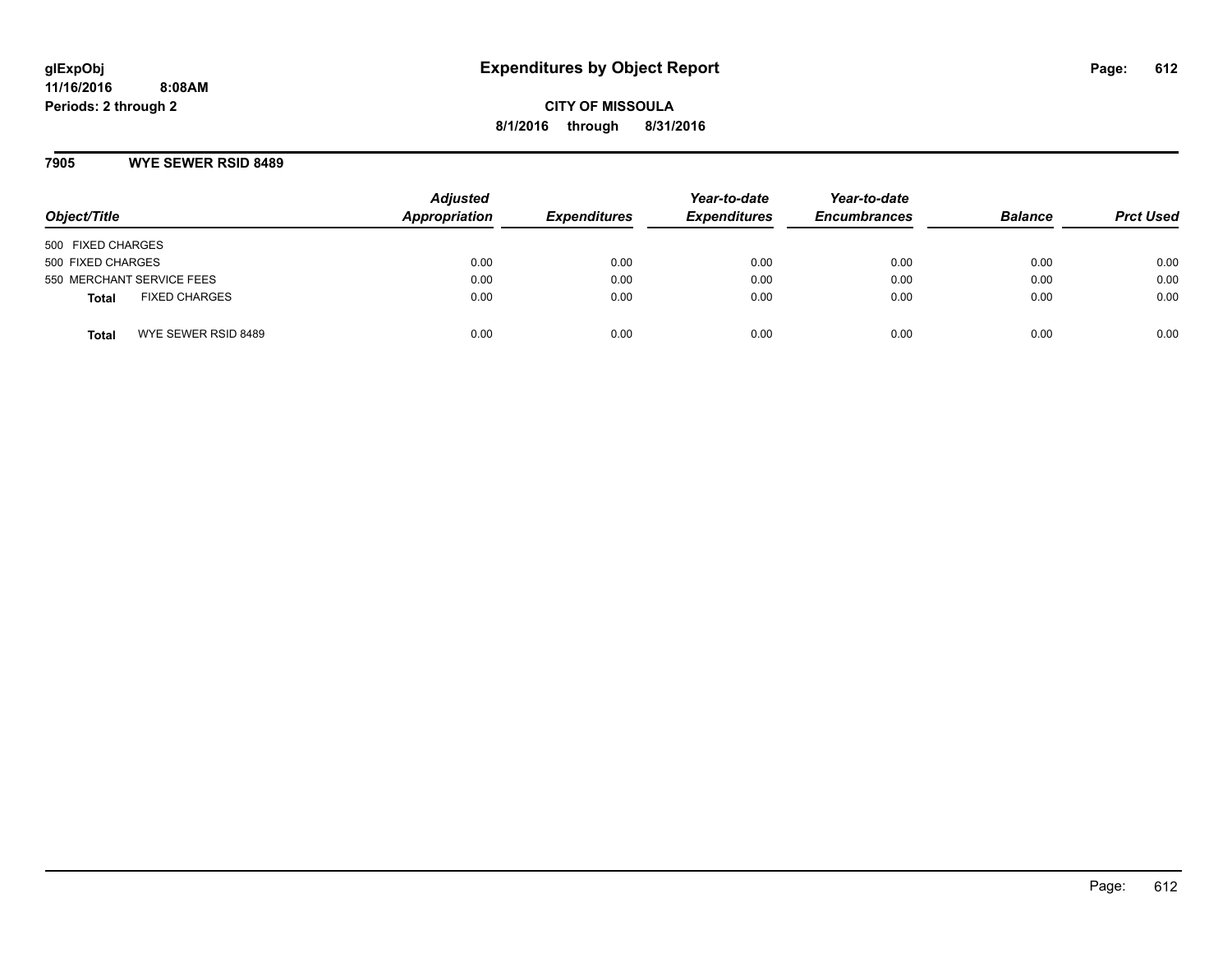#### **7911 RESIDENTIAL INSPECTION FUND**

**310 BUILDING INSPECTION**

|                                            | <b>Adjusted</b>      |                     | Year-to-date        | Year-to-date        |                |                  |
|--------------------------------------------|----------------------|---------------------|---------------------|---------------------|----------------|------------------|
| Object/Title                               | <b>Appropriation</b> | <b>Expenditures</b> | <b>Expenditures</b> | <b>Encumbrances</b> | <b>Balance</b> | <b>Prct Used</b> |
| 200 SUPPLIES                               |                      |                     |                     |                     |                |                  |
| 220 OPERATING SUPPLIES                     | 0.00                 | 0.00                | 0.00                | 0.00                | 0.00           | 0.00             |
| 240 OTHER SUPPLIES                         | 0.00                 | 0.00                | 0.00                | 0.00                | 0.00           | 0.00             |
| <b>SUPPLIES</b><br>Total                   | 0.00                 | 0.00                | 0.00                | 0.00                | 0.00           | 0.00             |
| 300 PURCHASED SERVICES                     |                      |                     |                     |                     |                |                  |
| 310 COMMUNICATIONS                         | 0.00                 | 0.00                | 0.00                | 0.00                | 0.00           | 0.00             |
| 320 PRINTING & DUPLICATING                 | 0.00                 | 0.00                | 0.00                | 0.00                | 0.00           | 0.00             |
| 330 PUBLICITY, SUBSCRIPTIONS & DUES        | 0.00                 | 0.00                | 0.00                | 0.00                | 0.00           | 0.00             |
| <b>PURCHASED SERVICES</b><br><b>Total</b>  | 0.00                 | 0.00                | 0.00                | 0.00                | 0.00           | 0.00             |
| 500 FIXED CHARGES                          |                      |                     |                     |                     |                |                  |
| 550 MERCHANT SERVICE FEES                  | 0.00                 | 0.00                | 0.00                | 0.00                | 0.00           | 0.00             |
| <b>FIXED CHARGES</b><br><b>Total</b>       | 0.00                 | 0.00                | 0.00                | 0.00                | 0.00           | 0.00             |
| <b>BUILDING INSPECTION</b><br><b>Total</b> | 0.00                 | 0.00                | 0.00                | 0.00                | 0.00           | 0.00             |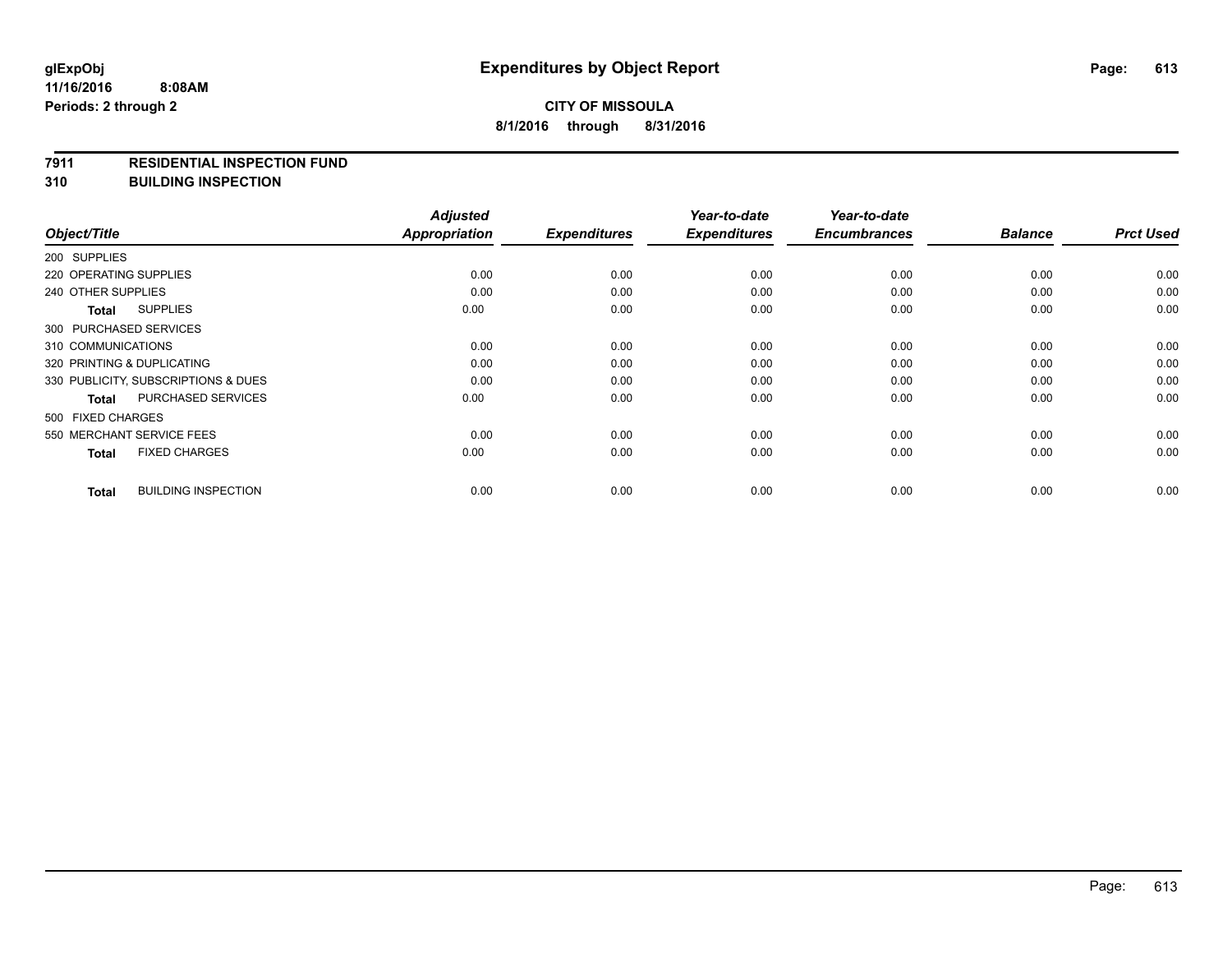**11/16/2016 8:08AM Periods: 2 through 2**

## **CITY OF MISSOULA 8/1/2016 through 8/31/2016**

### **7911 RESIDENTIAL INSPECTION FUND**

|                                             | <b>Adjusted</b> |                     | Year-to-date        | Year-to-date        |                |                  |
|---------------------------------------------|-----------------|---------------------|---------------------|---------------------|----------------|------------------|
| Object/Title                                | Appropriation   | <b>Expenditures</b> | <b>Expenditures</b> | <b>Encumbrances</b> | <b>Balance</b> | <b>Prct Used</b> |
| 200 SUPPLIES                                |                 |                     |                     |                     |                |                  |
| 220 OPERATING SUPPLIES                      | 0.00            | 0.00                | 0.00                | 0.00                | 0.00           | 0.00             |
| 240 OTHER SUPPLIES                          | 0.00            | 0.00                | 0.00                | 0.00                | 0.00           | 0.00             |
| <b>SUPPLIES</b><br>Total                    | 0.00            | 0.00                | 0.00                | 0.00                | 0.00           | 0.00             |
| 300 PURCHASED SERVICES                      |                 |                     |                     |                     |                |                  |
| 310 COMMUNICATIONS                          | 0.00            | 0.00                | 0.00                | 0.00                | 0.00           | 0.00             |
| 320 PRINTING & DUPLICATING                  | 0.00            | 0.00                | 0.00                | 0.00                | 0.00           | 0.00             |
| 330 PUBLICITY, SUBSCRIPTIONS & DUES         | 0.00            | 0.00                | 0.00                | 0.00                | 0.00           | 0.00             |
| PURCHASED SERVICES<br><b>Total</b>          | 0.00            | 0.00                | 0.00                | 0.00                | 0.00           | 0.00             |
| 500 FIXED CHARGES                           |                 |                     |                     |                     |                |                  |
| 550 MERCHANT SERVICE FEES                   | 0.00            | 0.00                | 0.00                | 0.00                | 0.00           | 0.00             |
| <b>FIXED CHARGES</b><br><b>Total</b>        | 0.00            | 0.00                | 0.00                | 0.00                | 0.00           | 0.00             |
| <b>RESIDENTIAL INSPECTION FUND</b><br>Total | 0.00            | 0.00                | 0.00                | 0.00                | 0.00           | 0.00             |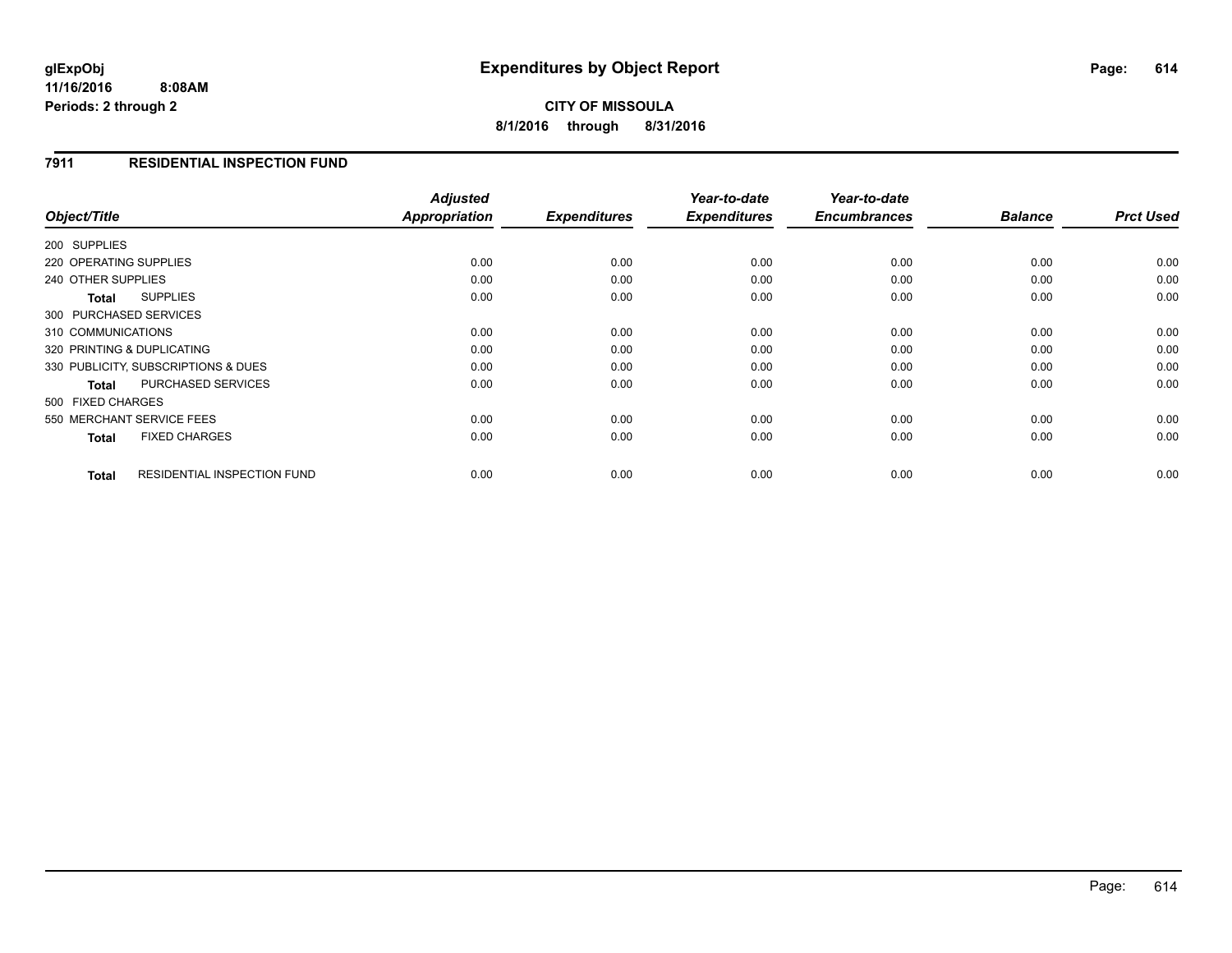# **glExpObj Expenditures by Object Report Page: 615**

**11/16/2016 8:08AM Periods: 2 through 2**

### **CITY OF MISSOULA 8/1/2016 through 8/31/2016**

### **9000 GENERAL FIXED ASSETS ACCOUNT GROUP**

**900 DEPRECIATION**

| Object/Title       |                       | <b>Adjusted</b><br>Appropriation | <b>Expenditures</b> | Year-to-date<br><b>Expenditures</b> | Year-to-date<br><b>Encumbrances</b> | <b>Balance</b> | <b>Prct Used</b> |
|--------------------|-----------------------|----------------------------------|---------------------|-------------------------------------|-------------------------------------|----------------|------------------|
| 800 OTHER OBJECTS  |                       |                                  |                     |                                     |                                     |                |                  |
| 830 DEPRECIATION   |                       | 0.00                             | 0.00                | 0.00                                | 0.00                                | 0.00           | 0.00             |
| Total              | OTHER OBJECTS         | 0.00                             | 0.00                | 0.00                                | 0.00                                | 0.00           | 0.00             |
| 900 CAPITAL OUTLAY |                       |                                  |                     |                                     |                                     |                |                  |
| 900 CAPITAL OUTLAY |                       | 0.00                             | 0.00                | 0.00                                | 0.00                                | 0.00           | 0.00             |
| <b>Total</b>       | <b>CAPITAL OUTLAY</b> | 0.00                             | 0.00                | 0.00                                | 0.00                                | 0.00           | 0.00             |
| <b>Total</b>       | <b>DEPRECIATION</b>   | 0.00                             | 0.00                | 0.00                                | 0.00                                | 0.00           | 0.00             |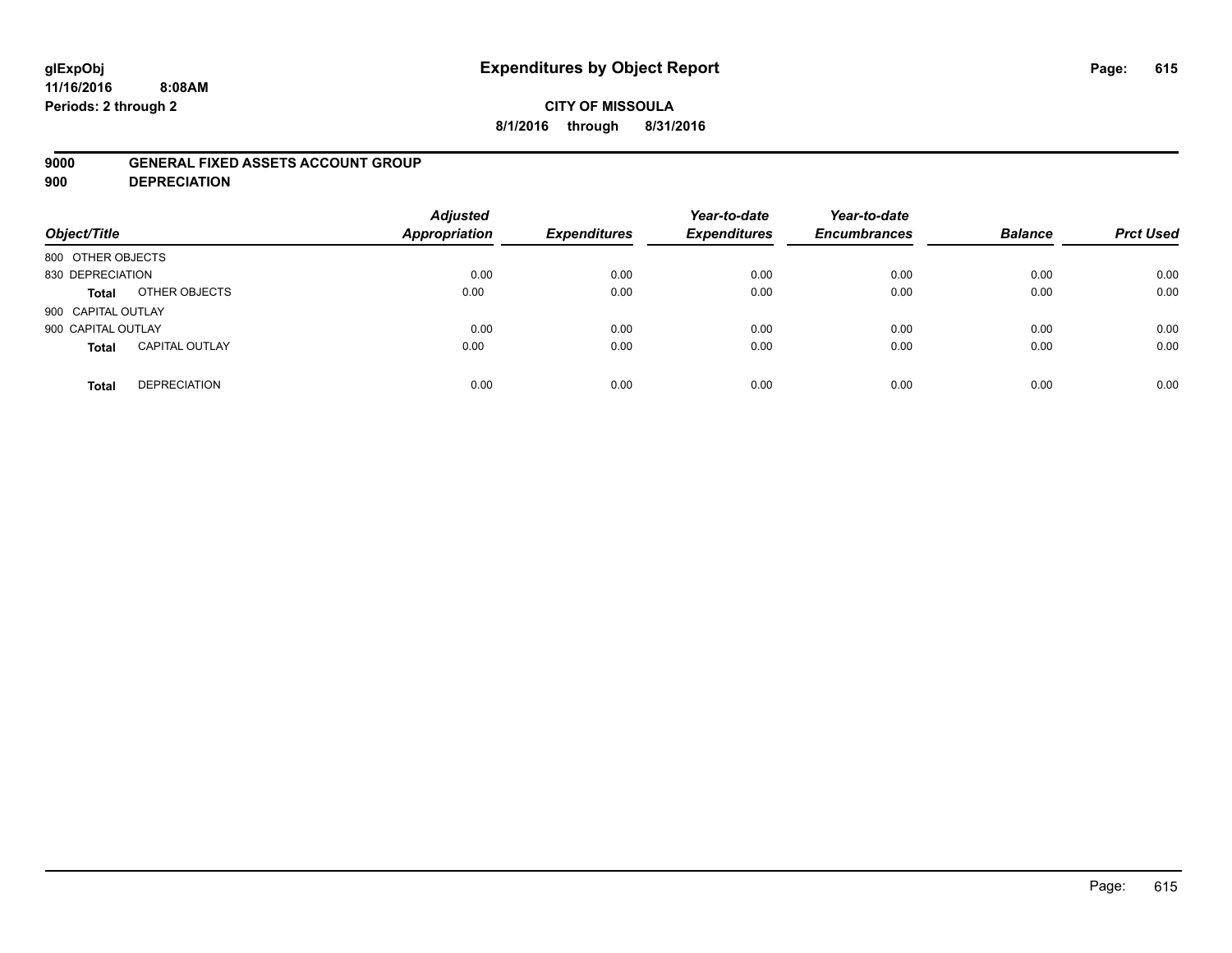**11/16/2016 8:08AM Periods: 2 through 2**

**CITY OF MISSOULA 8/1/2016 through 8/31/2016**

### **9000 GENERAL FIXED ASSETS ACCOUNT GROUP**

| Object/Title       |                                         | <b>Adjusted</b><br><b>Appropriation</b> | <b>Expenditures</b> | Year-to-date<br><b>Expenditures</b> | Year-to-date<br><b>Encumbrances</b> | <b>Balance</b> | <b>Prct Used</b> |
|--------------------|-----------------------------------------|-----------------------------------------|---------------------|-------------------------------------|-------------------------------------|----------------|------------------|
| 800 OTHER OBJECTS  |                                         |                                         |                     |                                     |                                     |                |                  |
| 830 DEPRECIATION   |                                         | 0.00                                    | 0.00                | 0.00                                | 0.00                                | 0.00           | 0.00             |
| <b>Total</b>       | OTHER OBJECTS                           | 0.00                                    | 0.00                | 0.00                                | 0.00                                | 0.00           | 0.00             |
| 900 CAPITAL OUTLAY |                                         |                                         |                     |                                     |                                     |                |                  |
| 900 CAPITAL OUTLAY |                                         | 0.00                                    | 0.00                | 0.00                                | 0.00                                | 0.00           | 0.00             |
| <b>Total</b>       | <b>CAPITAL OUTLAY</b>                   | 0.00                                    | 0.00                | 0.00                                | 0.00                                | 0.00           | 0.00             |
| <b>Total</b>       | <b>GENERAL FIXED ASSETS ACCOUNT GRC</b> | 0.00                                    | 0.00                | 0.00                                | 0.00                                | 0.00           | 0.00             |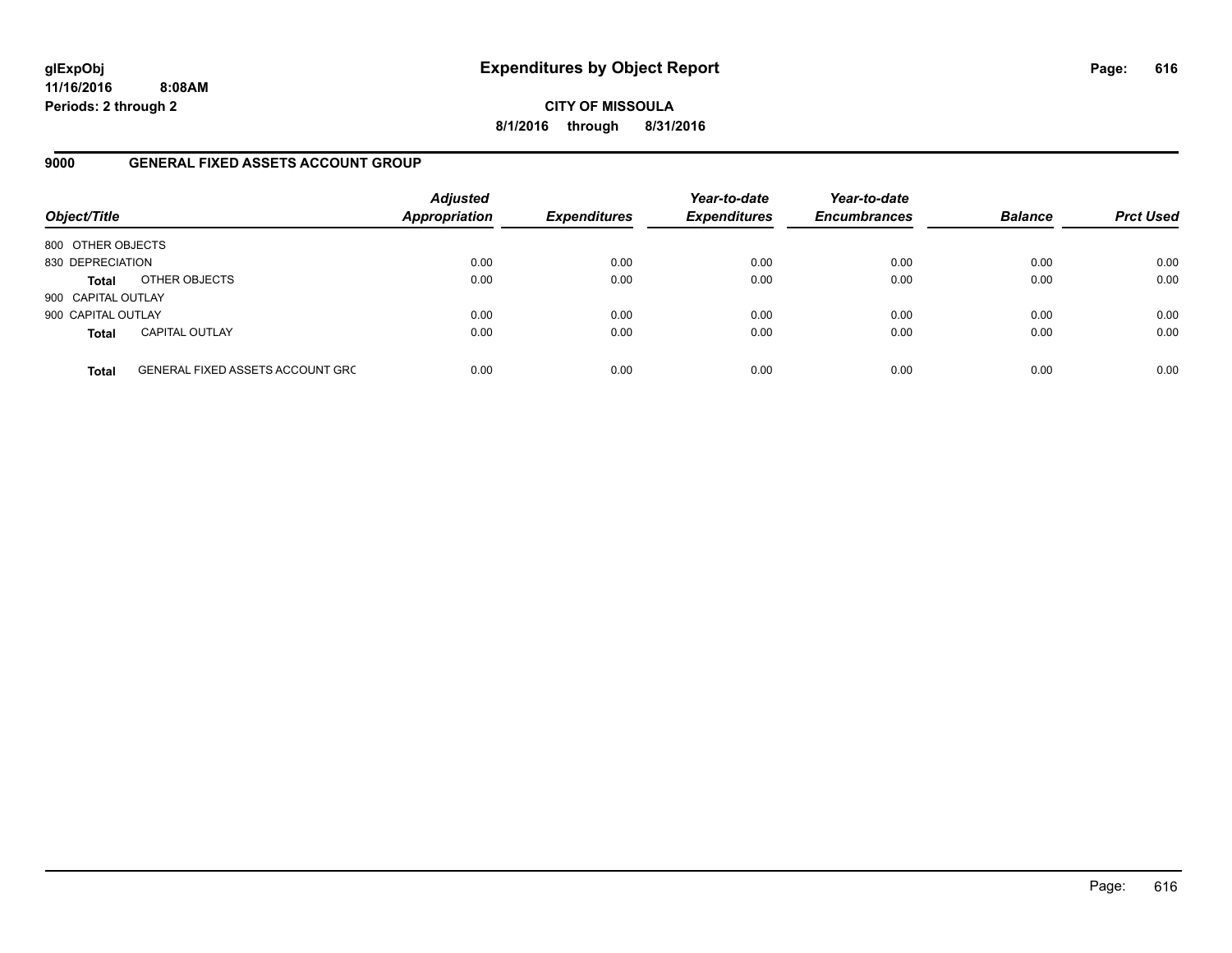#### *Grand Totals*

|                                           | <b>Adjusted</b>      |                     | Year-to-date        | Year-to-date        |                |                  |
|-------------------------------------------|----------------------|---------------------|---------------------|---------------------|----------------|------------------|
| Object/Title                              | <b>Appropriation</b> | <b>Expenditures</b> | <b>Expenditures</b> | <b>Encumbrances</b> | <b>Balance</b> | <b>Prct User</b> |
| 100 PERSONAL SERVICES                     |                      |                     |                     |                     |                |                  |
| 110 SALARIES AND WAGES                    | 29,966,542.00        | 2,390,783.02        | 4,307,859.44        | 0.00                | 25,658,682.56  | 14.3             |
| 115 SALARIES/HEALTH INSURANCE BENEFIT     | 775.431.00           | 134,082.00          | 186.451.20          | 0.00                | 588,979.80     | 24.0             |
| 120 OVERTIME/TERMINATION                  | 1,208,103.00         | 174,534.53          | 244,462.63          | 0.00                | 963,640.37     | 20.2             |
| 121 OUTSIDE HIRE OVERTIME                 | 75,000.00            | 29,863.05           | 37,964.55           | 0.00                | 37,035.45      | 50.6             |
| 122 COURT & CELL PHONE OT                 | 23,342.00            | 1,512.55            | 3,052.36            | 0.00                | 20,289.64      | 13.0             |
| 123 CELL PHONE OVERTIME                   | 60,690.00            | 0.00                | 0.00                | 0.00                | 60,690.00      | 0.0              |
| 130 OTHER                                 | 258,464.00           | 126,549.25          | 126,926.99          | 0.00                | 131,537.01     | 49.1             |
| 133 EDUCATION COMPENSATION                | 0.00                 | 1,300.00            | 2,332.00            | 0.00                | $-2,332.00$    | 0.0              |
| 135 OPEB EXPENSE                          | 0.00                 | 0.00                | 0.00                | 0.00                | 0.00           | 0.0              |
| <b>140 EMPLOYER CONTRIBUTIONS</b>         | 13,020,544.00        | 768,155.78          | 1,659,246.48        | 0.00                | 11,361,297.52  | 12.7             |
| <b>141 STATE RETIREMENT CONTRIBUTIONS</b> | 2,439,433.00         | 0.00                | 349,736.90          | 0.00                | 2,089,696.10   | 14.3             |
| 145 OPEB CONTRIBUTION                     | 0.00                 | 0.00                | 0.00                | 0.00                | 0.00           | 0.0              |
| 190 PENSION EXPENSE                       | 0.00                 | 0.00                | 0.00                | 0.00                | 0.00           | 0.0              |
| PERSONAL SERVICES<br><b>Total</b>         | 47,827,549.00        | 3,626,780.18        | 6,918,032.55        | 0.00                | 40,909,516.45  | 14.4             |
| 200 SUPPLIES                              |                      |                     |                     |                     |                |                  |
| 210 OFFICE SUPPLIES                       | 287,723.00           | 13,392.04           | 14,161.16           | 0.00                | 273,561.84     | 4.9              |
| 220 OPERATING SUPPLIES                    | 900,228.00           | 112,585.90          | 142,965.50          | 0.00                | 757,262.50     | 15.8             |
| 230 REPAIR/MAINTENANCE                    | 543,096.00           | 95,157.61           | 111,484.40          | 0.00                | 431,611.60     | 20.5             |
| 231 GASOLINE                              | 659,751.00           | 39,484.09           | 39,562.96           | 0.00                | 620,188.04     | 6.0              |
| 240 OTHER SUPPLIES                        | 128,777.00           | 46,415.10           | 53,993.52           | 0.00                | 74,783.48      | 41.9             |
| 250 SUPPLIES FOR RESALE                   | 500.00               | 0.00                | 0.00                | 0.00                | 500.00         | 0.0              |
| <b>SUPPLIES</b><br>Total                  | 2,520,075.00         | 307,034.74          | 362,167.54          | 0.00                | 2,157,907.46   | 14.3             |
| 300 PURCHASED SERVICES                    |                      |                     |                     |                     |                |                  |
| 310 COMMUNICATIONS                        | 146,984.00           | 6,344.24            | 58,432.95           | 0.00                | 88,551.05      | 39.7             |
| 320 PRINTING & DUPLICATING                | 90,281.00            | 11,347.29           | 11,379.29           | 0.00                | 78,901.71      | 12.6             |
| 330 PUBLICITY, SUBSCRIPTIONS & DUES       | 159,634.00           | 23,308.50           | 35,580.88           | 0.00                | 124,053.12     | 22.2             |
| 340 SEWER                                 | 6,581.00             | 0.00                | 5,339.88            | 0.00                | 1,241.12       | 81.1             |
| 341 ELECTRICITY & NATURAL GAS             | 1,204,098.00         | 149,799.30          | 149,859.15          | 0.00                | 1,054,238.85   | 12.4             |
| 342 STORM WATER                           | 22,023.00            | 0.00                | 0.00                | 0.00                | 22,023.00      | 0.0              |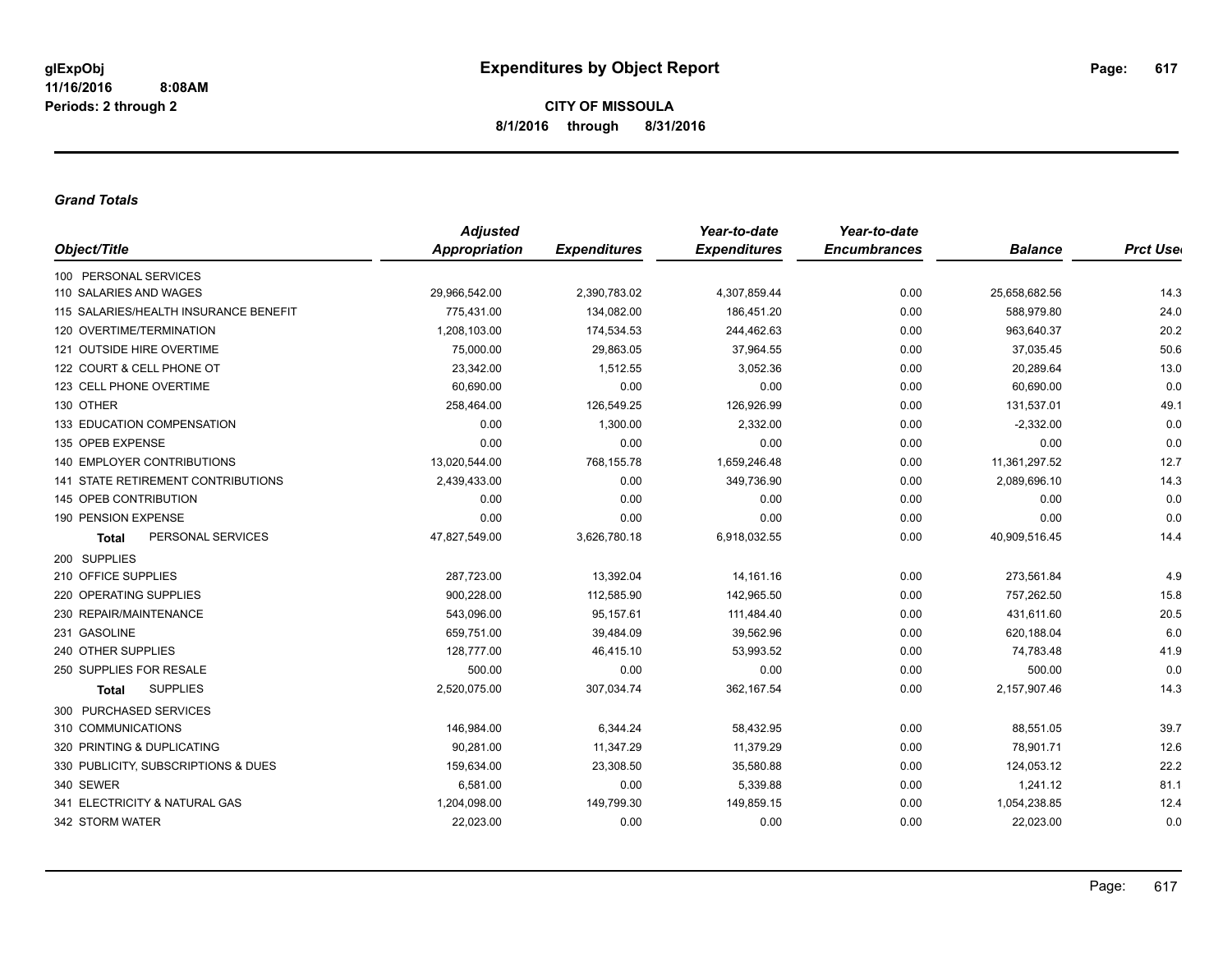*Grand Totals [Continued]*

|                                      | <b>Adjusted</b> |                     | Year-to-date        | Year-to-date        |                |                  |
|--------------------------------------|-----------------|---------------------|---------------------|---------------------|----------------|------------------|
| Object/Title                         | Appropriation   | <b>Expenditures</b> | <b>Expenditures</b> | <b>Encumbrances</b> | <b>Balance</b> | <b>Prct User</b> |
| 343 WATER CHARGES                    | 199,163.00      | 50,333.75           | 50,333.75           | 0.00                | 148,829.25     | 25.2             |
| 344 TELEPHONE SERVICE                | 292,759.00      | 33,898.97           | 42,537.51           | 0.00                | 250,221.49     | 14.5             |
| 345 GARBAGE                          | 85,445.00       | 9,683.65            | 19,470.95           | 0.00                | 65,974.05      | 22.7             |
| 350 PROFESSIONAL SERVICES            | 2,242,465.00    | 223,222.18          | 294,983.84          | 0.00                | 1,947,481.16   | 13.1             |
| 351 INSURANCE CLAIMS                 | 0.00            | 271,256.62          | 572,240.83          | 0.00                | $-572,240.83$  | 0.0              |
| 352 HEALTH PROGRAMS                  | 0.00            | 3,077.31            | 3,077.31            | 0.00                | $-3,077.31$    | 0.0              |
| 353 ADMINISTRATION EXPENDITURES      | 0.00            | 114,340.58          | 171,885.68          | 0.00                | $-171,885.68$  | 0.0              |
| 354 TRANSITIONAL REINSURANCE PROGRAM | 0.00            | 0.00                | 0.00                | 0.00                | 0.00           | 0.0              |
| 360 REPAIR & MAINTENANCE             | 1,424,772.00    | 157, 122.53         | 281,348.96          | 0.00                | 1,143,423.04   | 19.7             |
| 370 TRAVEL                           | 171,228.00      | 12,337.14           | 12,837.89           | 0.00                | 158,390.11     | 7.5              |
| 380 TRAINING                         | 172,043.00      | 7,925.87            | 10,135.87           | 0.00                | 161,907.13     | 5.8              |
| 390 OTHER PURCHASED SERVICES         | 1,018,412.00    | 47,895.15           | 50,330.00           | 0.00                | 968,082.00     | 4.9              |
| 392 DONATIONS AND SALES              | 0.00            | 0.00                | $-167.00$           | 0.00                | 167.00         | 0.0              |
| PURCHASED SERVICES<br><b>Total</b>   | 7,235,888.00    | 1,121,893.08        | 1,769,607.74        | 0.00                | 5,466,280.26   | 24.4             |
| 400 BUILDING MATERIALS               |                 |                     |                     |                     |                |                  |
| <b>400 BUILDING MATERIALS</b>        | 62,263.00       | 47,050.75           | 52,097.54           | 0.00                | 10,165.46      | 83.6             |
| <b>BUILDING MATERIALS</b><br>Total   | 62,263.00       | 47,050.75           | 52,097.54           | 0.00                | 10,165.46      | 83.6             |
| 500 FIXED CHARGES                    |                 |                     |                     |                     |                |                  |
| 500 FIXED CHARGES                    | 3,183,864.00    | 21,476.47           | 468,328.05          | 0.00                | 2,715,535.95   | 14.7             |
| 530 EQUIPMENT RENTAL                 | 500.00          | 10.50               | 10.50               | 0.00                | 489.50         | 2.1              |
| 550 MERCHANT SERVICE FEES            | 66,600.00       | 0.00                | 0.00                | 0.00                | 66,600.00      | 0.0              |
| <b>FIXED CHARGES</b><br>Total        | 3,250,964.00    | 21,486.97           | 468,338.55          | 0.00                | 2,782,625.45   | 14.4             |
| 600 DEBT SERVICE                     |                 |                     |                     |                     |                |                  |
| 600 DEBT SERVICE                     | 0.00            | 0.00                | 0.00                | 0.00                | 0.00           | 0.0              |
| 610 PRINCIPAL                        | 1,531,000.00    | 441,550.10          | 596,488.58          | 0.00                | 934,511.42     | 38.9             |
| 615 JUDGMENT LEVY DEBT PAYMENT       | 0.00            | 0.00                | 0.00                | 0.00                | 0.00           | 0.0              |
| 620 INTEREST / SERVICE FEES          | 986,676.00      | 34,621.74           | 100,551.15          | 0.00                | 886,124.85     | 10.1             |
| <b>DEBT SERVICE</b><br><b>Total</b>  | 2,517,676.00    | 476,171.84          | 697,039.73          | 0.00                | 1,820,636.27   | 27.6             |
| 700 GRANTS & CONTRIBUTIONS           |                 |                     |                     |                     |                |                  |
| 700 GRANTS & CONTRIBUTIONS           | 11,071,777.00   | 49,707.96           | 77,769.58           | 0.00                | 10,994,007.42  | 0.7              |
| 751 RECREATION SCHOLARSHIPS          | 0.00            | 0.00                | 0.00                | 0.00                | 0.00           | 0.0              |
|                                      |                 |                     |                     |                     |                |                  |